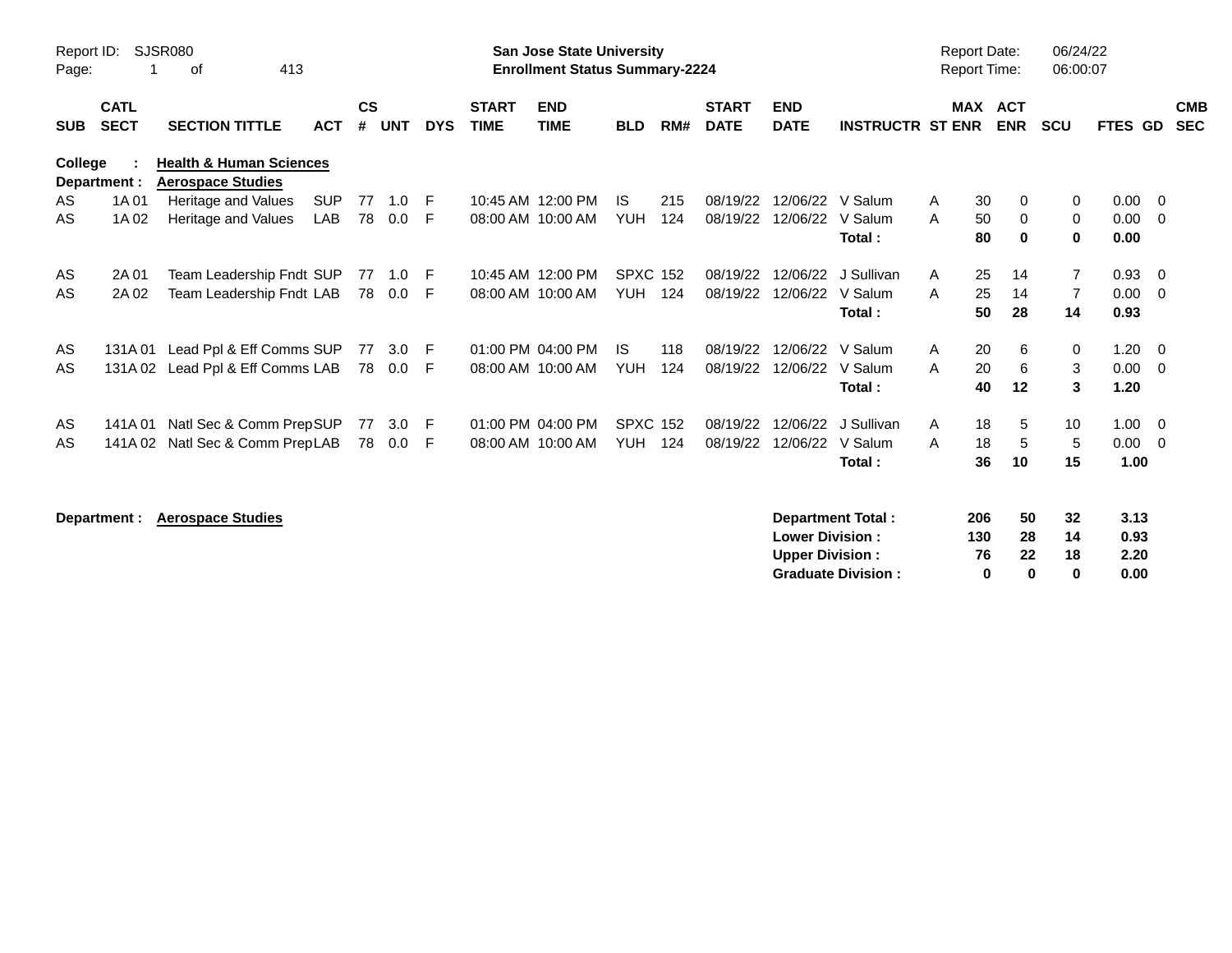| Report ID:<br>Page: |                            | SJSR080<br>2<br>413<br>οf                        |            |                |            |            |                             | <b>San Jose State University</b><br><b>Enrollment Status Summary-2224</b> |            |      |                             |                           |                           | <b>Report Date:</b><br><b>Report Time:</b> |                          | 06/24/22<br>06:00:07 |             |                          |                          |
|---------------------|----------------------------|--------------------------------------------------|------------|----------------|------------|------------|-----------------------------|---------------------------------------------------------------------------|------------|------|-----------------------------|---------------------------|---------------------------|--------------------------------------------|--------------------------|----------------------|-------------|--------------------------|--------------------------|
| <b>SUB</b>          | <b>CATL</b><br><b>SECT</b> | <b>SECTION TITTLE</b>                            | <b>ACT</b> | <b>CS</b><br># | <b>UNT</b> | <b>DYS</b> | <b>START</b><br><b>TIME</b> | <b>END</b><br>TIME                                                        | <b>BLD</b> | RM#  | <b>START</b><br><b>DATE</b> | <b>END</b><br><b>DATE</b> | <b>INSTRUCTR ST ENR</b>   | MAX                                        | <b>ACT</b><br><b>ENR</b> | <b>SCU</b>           | <b>FTES</b> | GD.                      | <b>CMB</b><br><b>SEC</b> |
| College             |                            | <b>Health &amp; Human Sciences</b>               |            |                |            |            |                             |                                                                           |            |      |                             |                           |                           |                                            |                          |                      |             |                          |                          |
|                     | Department :               | <b>Health &amp; Human Sciences - All College</b> |            |                |            |            |                             |                                                                           |            |      |                             |                           |                           |                                            |                          |                      |             |                          |                          |
|                     |                            | CHHS 198ITL 80Int'l Exper Seminar                | <b>SEM</b> | 05             | 1.0        | TBA        |                             |                                                                           | <b>ON</b>  | LINE | 08/19/22                    | 12/06/22                  | D Singamsett A            | 30                                         | 0                        | 0                    | 0.00        | $\overline{\phantom{0}}$ |                          |
|                     |                            | CHHS 198ITL 81 Int'l Exper Seminar               | <b>SEM</b> | 05             | 1.0        | TBA        |                             |                                                                           | ON         | LINE | 08/19/22                    | 12/06/22                  | D Singamsett A            | 30                                         | 0                        | $\mathbf{0}$         | 0.00        | $\overline{\mathbf{0}}$  |                          |
|                     |                            | CHHS 198ITL 82Int'l Exper Seminar                | <b>SEM</b> | 05             | 1.0        | TBA        |                             |                                                                           | <b>ON</b>  | LINE | 08/19/22                    | 12/06/22                  | D Singamsett A            | 30                                         | 0                        | $\mathbf{0}$         | 0.00        | $\overline{\mathbf{0}}$  |                          |
|                     |                            | CHHS 198ITL 83Int'l Exper Seminar                | <b>SEM</b> | 05             | 1.0        | TBA        |                             |                                                                           | ON         | LINE | 08/19/22                    | 12/06/22                  | D Singamsett A            | 30                                         | 0                        | 0                    | 0.00        | $\overline{\phantom{0}}$ |                          |
|                     |                            |                                                  |            |                |            |            |                             |                                                                           |            |      |                             |                           | Total :                   | 120                                        | 0                        | 0                    | 0.00        |                          |                          |
|                     | Department :               | Health & Human Sciences - All College            |            |                |            |            |                             |                                                                           |            |      |                             |                           | Department Total:         | 120                                        | 0                        | 0                    | 0.00        |                          |                          |
|                     |                            |                                                  |            |                |            |            |                             |                                                                           |            |      |                             | <b>Lower Division:</b>    |                           | 0                                          | $\bf{0}$                 | 0                    | 0.00        |                          |                          |
|                     |                            |                                                  |            |                |            |            |                             |                                                                           |            |      |                             | <b>Upper Division:</b>    |                           | 120                                        | $\bf{0}$                 | $\bf{0}$             | 0.00        |                          |                          |
|                     |                            |                                                  |            |                |            |            |                             |                                                                           |            |      |                             |                           | <b>Graduate Division:</b> | 0                                          | 0                        | 0                    | 0.00        |                          |                          |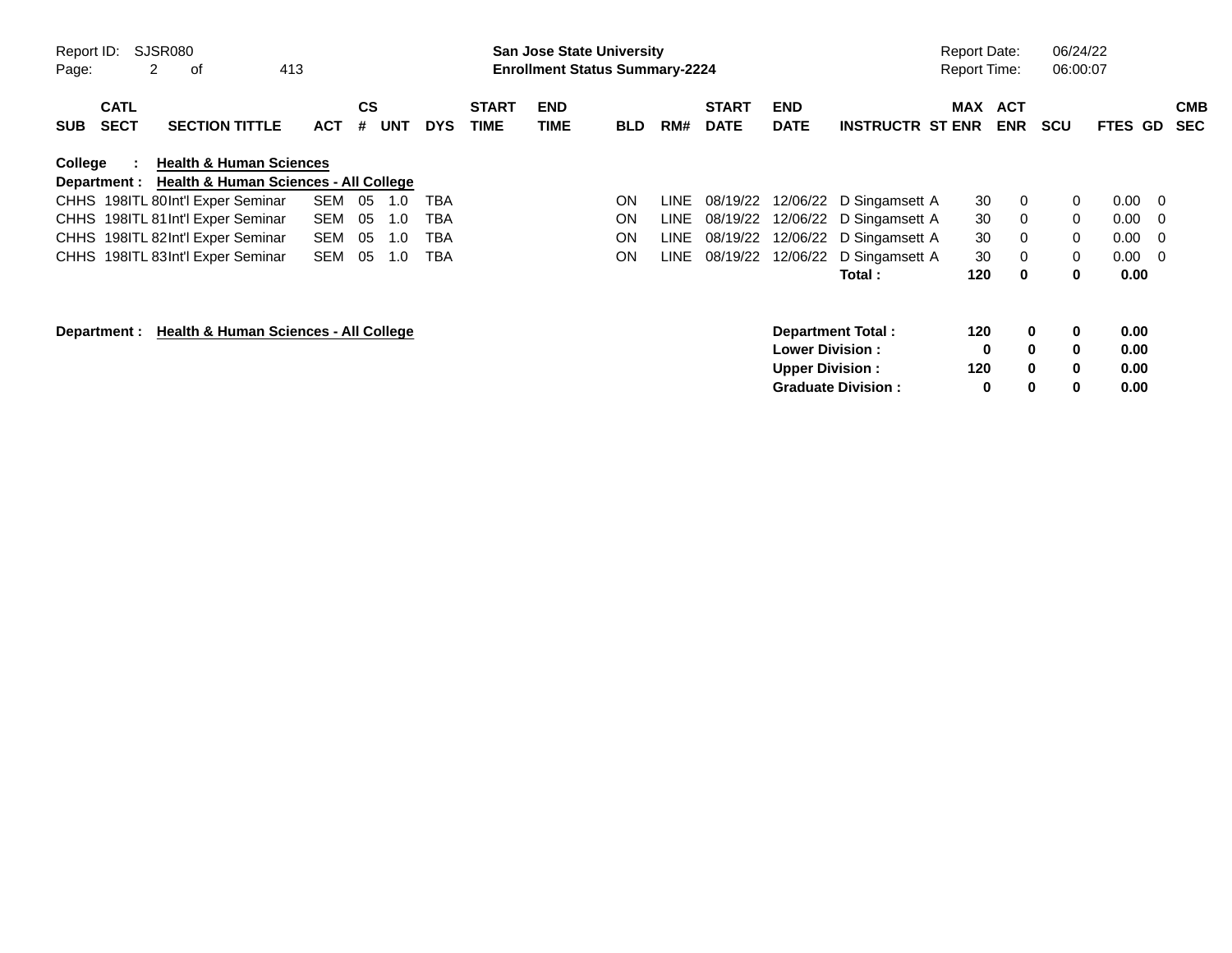| Report ID:<br>Page: |                            | <b>SJSR080</b><br>413<br>3<br>of               |              |                |            |            |                             | San Jose State University<br><b>Enrollment Status Summary-2224</b> |            |             |                                |                           |                                                                             | <b>Report Date:</b><br><b>Report Time:</b> |                       | 06/24/22<br>06:00:07 |                 |                |                          |
|---------------------|----------------------------|------------------------------------------------|--------------|----------------|------------|------------|-----------------------------|--------------------------------------------------------------------|------------|-------------|--------------------------------|---------------------------|-----------------------------------------------------------------------------|--------------------------------------------|-----------------------|----------------------|-----------------|----------------|--------------------------|
| <b>SUB</b>          | <b>CATL</b><br><b>SECT</b> | <b>SECTION TITTLE</b>                          | <b>ACT</b>   | <b>CS</b><br># | <b>UNT</b> | <b>DYS</b> | <b>START</b><br><b>TIME</b> | <b>END</b><br><b>TIME</b>                                          | <b>BLD</b> | RM#         | <b>START</b><br><b>DATE</b>    | <b>END</b><br><b>DATE</b> | <b>INSTRUCTR ST ENR</b>                                                     |                                            | MAX ACT<br><b>ENR</b> | <b>SCU</b>           | FTES GD         |                | <b>CMB</b><br><b>SEC</b> |
| <b>College</b>      |                            | <b>Health &amp; Human Sciences</b>             |              |                |            |            |                             |                                                                    |            |             |                                |                           |                                                                             |                                            |                       |                      |                 |                |                          |
|                     | Department :               | <b>Nutrition, Food Science &amp; Packaging</b> |              |                |            |            |                             |                                                                    |            |             |                                |                           |                                                                             |                                            |                       |                      |                 |                |                          |
| <b>NUFS</b>         | 1A 80                      | Physical Science of                            | SEM          |                | 04 3.0     | F          |                             | 09:00 AM 11:45 AM                                                  | <b>ON</b>  | LINE        | 08/19/22 12/06/22              |                           | G Swamy                                                                     | 45<br>A                                    | 10                    | 30                   | 2.00            | - 0            |                          |
| <b>NUFS</b>         | 1A81                       | Physical Science of                            | <b>SEM</b>   | 04             | 3.0        | МW         |                             | 09:00 AM 10:15 AM                                                  | <b>ON</b>  |             | LINE 08/19/22 12/06/22         |                           | I Vanek                                                                     | A<br>45                                    | 9                     | 27                   | 1.80            | 0              |                          |
| <b>NUFS</b>         | 1A82                       | Physical Science of                            | <b>SEM</b>   | 04             | 3.0        | MW         |                             | 10:30 AM 11:45 AM                                                  | <b>ON</b>  |             | LINE 08/19/22 12/06/22 I Vanek |                           | Total:                                                                      | 45<br>A<br>135                             | 23<br>42              | 69<br>126            | 4.60<br>8.40    | $\overline{0}$ |                          |
| <b>NUFS</b>         | 801                        | Nutr Health Prof                               | <b>LEC</b>   | 01             | 3.0        | TR         |                             | 01:30 PM 02:45 PM                                                  | CL         | 310         |                                | 08/19/22 12/06/22         | M Hall                                                                      | 45<br>A                                    | 16                    | 48                   | 3.20            | - 0            |                          |
| <b>NUFS</b>         | 802                        | Nutr Health Prof                               | LEC          | 01             | 3.0        | <b>MW</b>  |                             | 12:00 PM 01:15 PM                                                  | CL         | 302         | 08/19/22                       | 12/06/22                  | S Chen                                                                      | 45<br>A                                    | 35                    | 105                  | 7.00            | 0              |                          |
| <b>NUFS</b>         | 880                        | Nutr Health Prof                               | LEC          | 01             | 3.0        | <b>TBA</b> |                             |                                                                    | ΟN         | LINE        |                                | 08/19/22 12/06/22         | K Knoblaugh A                                                               | 45                                         | 23                    | 69                   | 4.60            | 0              |                          |
| <b>NUFS</b>         | 881                        | Nutr Health Prof                               | <b>LEC</b>   | 01             | 3.0        | <b>TBA</b> |                             |                                                                    | ΟN         |             |                                |                           | LINE 08/19/22 12/06/22 A Whitson                                            | 45<br>A                                    | 45                    | 135                  | 9.00            | - 0            |                          |
|                     |                            |                                                |              |                |            |            |                             |                                                                    |            |             |                                |                           | Total:                                                                      | 180                                        | 119                   | 357                  | 23.80           |                |                          |
| <b>NUFS</b>         | 980                        | Intro Human Nutr                               | <b>LEC</b>   | 01             | 3.0        | <b>TR</b>  |                             | 09:00 AM 10:15 AM                                                  | ON.        | LINE        | 08/19/22 12/06/22              |                           | L Chaudoin                                                                  | 45<br>$\mathsf{A}$                         | 9                     | 27                   | 1.80            | - 0            |                          |
| <b>NUFS</b>         | 981                        | Intro Human Nutr                               | LEC          | 01             | 3.0        | <b>TR</b>  |                             | 09:00 AM 10:15 AM                                                  | ON         | <b>LINE</b> |                                | 08/19/22 12/06/22         | T Toledo                                                                    | A<br>45                                    | $\overline{4}$        | 12                   | 0.80            | 0              |                          |
| <b>NUFS</b>         | 982                        | Intro Human Nutr                               | LEC          | 01             | 3.0        | <b>TBA</b> |                             |                                                                    | <b>ON</b>  | <b>LINE</b> |                                | 08/19/22 12/06/22         | K Knoblaugh A                                                               | 45                                         | 10                    | 30                   | 2.00            | 0              |                          |
| <b>NUFS</b>         | 984                        | Intro Human Nutr                               | LEC          | 01             | 3.0        | <b>TBA</b> |                             |                                                                    | ΟN         | <b>LINE</b> |                                | 08/19/22 12/06/22         | A Whitson                                                                   | A<br>45                                    | 12                    | 36                   | 2.40            | 0              |                          |
| <b>NUFS</b>         | 999                        | Intro Human Nutr                               | <b>LEC</b>   | 01             | 3.0        | <b>TBA</b> |                             |                                                                    | ΟN         |             |                                |                           | LINE 08/19/22 12/06/22 A Whitson                                            | A<br>45                                    | 8                     | 24                   | 1.60            | - 0            |                          |
|                     |                            |                                                |              |                |            |            |                             |                                                                    |            |             |                                |                           | Total:                                                                      | 225                                        | 43                    | 129                  | 8.60            |                |                          |
| <b>NUFS</b>         | 10 01                      | <b>Basic Life Skills</b>                       | <b>LEC</b>   | 02             | 3.0        | м          |                             | 12:00 PM 01:40 PM                                                  | <b>CCB</b> | 122         | 08/19/22                       | 12/06/22                  | J Kubota                                                                    | A                                          | 30<br>24              | 48                   | 4.80            | - 0            |                          |
|                     | NUFS 1002                  | <b>Basic Life Skills</b>                       | <b>ACT</b>   | 13             | 0.0        | M          |                             | 01:45 PM 03:30 PM                                                  | <b>CCB</b> | 122         |                                | 08/19/22 12/06/22         | J Kubota                                                                    | A                                          | 30<br>24              | 24                   | 0.00            | $\overline{0}$ |                          |
|                     |                            |                                                |              |                |            |            |                             |                                                                    |            |             |                                |                           | Total:                                                                      | 60                                         | 48                    | 72                   | 4.80            |                |                          |
| <b>NUFS</b>         | 1680                       | Sci, Physio, Nutr                              | <b>LEC</b>   | 02             | 3.0        | TR         |                             | 10:30 AM 11:45 AM                                                  | ON.        |             | LINE 08/19/22                  | 12/06/22                  |                                                                             | 45<br>A                                    | 17                    | 51                   | 3.40            | - 0            |                          |
| <b>NUFS</b>         | 1681                       | Sci, Physio, Nutr                              | <b>LEC</b>   | 02             | 3.0        | <b>MW</b>  |                             | 01:30 PM 02:45 PM                                                  | <b>ON</b>  | <b>LINE</b> | 08/19/22                       | 12/06/22                  | I Vanek                                                                     | A<br>45                                    | 34                    | 102                  | 6.80            | 0              |                          |
| <b>NUFS</b>         | 1682                       | Sci, Physio, Nutr                              | <b>LEC</b>   | 02             | 3.0        | MW         |                             | 03:00 PM 04:15 PM                                                  | <b>ON</b>  |             | LINE 08/19/22 12/06/22 M Hall  |                           |                                                                             | 45<br>Α                                    | 10                    | 30                   | 2.00            | 0              |                          |
| <b>NUFS</b>         | 1683                       | Sci, Physio, Nutr                              | LEC          |                | 3.0        |            |                             |                                                                    |            |             |                                |                           |                                                                             | Χ                                          | $\mathbf 0$<br>0      | $\mathbf 0$          | 0.00            | 0              |                          |
| <b>NUFS</b>         | 1684                       | Sci, Physio, Nutr                              | <b>LEC</b>   | 02             | 3.0        | TR         |                             | 01:30 PM 02:45 PM                                                  | <b>ON</b>  |             | LINE 08/19/22 12/06/22         |                           | I Chou                                                                      | A<br>45                                    | 45                    | 135                  | 9.00            | $\overline{0}$ |                          |
|                     |                            |                                                |              |                |            |            |                             |                                                                    |            |             |                                |                           | Total:                                                                      | 180                                        | 106                   | 318                  | 21.20           |                |                          |
|                     |                            | NUFS 20 80 Sanitatn & Env Iss                  |              |                |            |            |                             |                                                                    |            |             |                                |                           | SEM 04 2.0 T  03:00 PM 04:40 PM  ON  LINE  08/19/22 12/06/22 T  Engstrom  A | 35                                         | 9                     | 18                   | 1.20 0 C        |                |                          |
|                     | HSPM 2080                  | Sanitatn & Env Iss                             | SEM 04 2.0   |                |            | $\top$     |                             | 03:00 PM 04:40 PM                                                  | <b>ON</b>  |             |                                |                           | LINE 08/19/22 12/06/22 T Engstrom A                                         |                                            | 0<br>0                | 0                    | 0.00            | 0 <sup>o</sup> |                          |
|                     | NUFS 2081                  | Sanitatn & Env Iss                             | SEM 04 2.0   |                |            | W          |                             | 03:00 PM 04:40 PM                                                  | ON.        |             |                                |                           | LINE 08/19/22 12/06/22 T Engstrom                                           | $\mathsf{A}$                               | 35<br>10              | 20                   | 1.33            | $0\,C$         |                          |
|                     | HSPM 2081                  | Sanitatn & Env Iss                             | SEM 04 2.0   |                |            | W          |                             | 03:00 PM 04:40 PM                                                  | ON         |             |                                |                           | LINE 08/19/22 12/06/22 T Engstrom A                                         |                                            | 0<br>0                | 0                    | 0.00            | 0 C            |                          |
|                     |                            |                                                |              |                |            |            |                             |                                                                    |            |             |                                |                           | Total:                                                                      |                                            | 70<br>19              | 38                   | 2.53            |                |                          |
|                     | NUFS 21 01                 | Culinary Prin & Prac                           | LEC 02 3.0   |                |            | W          |                             | 08:30 AM 10:10 AM                                                  | CCB 122    |             |                                |                           | 08/19/22 12/06/22 T Engstrom A                                              |                                            | 20<br>18              | 36                   | $3.60 \ 0$      |                |                          |
|                     | NUFS 21 02                 | Culinary Prin & Prac                           | LAB 16 0.0 W |                |            |            |                             | 10:15 AM 01:00 PM                                                  | CCB 122    |             |                                |                           | 08/19/22 12/06/22 T Engstrom A                                              |                                            | 20<br>18              | 18                   | $0.00\quad$ $0$ |                |                          |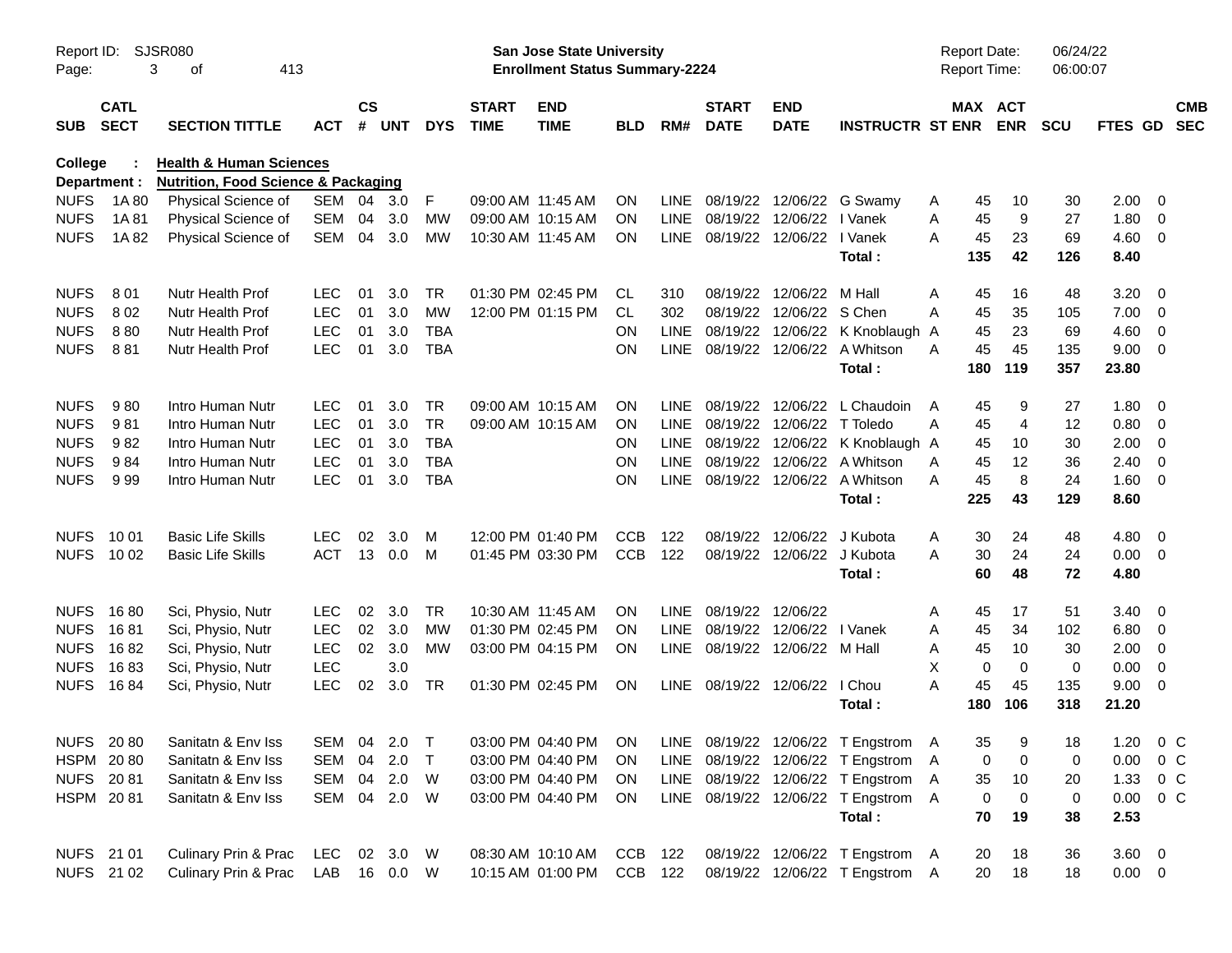| Report ID:<br>Page: | 4                          | <b>SJSR080</b><br>413<br>οf    |            |                |            |            |                             | <b>San Jose State University</b><br><b>Enrollment Status Summary-2224</b> |            |             |                             |                           |                                  | <b>Report Date:</b><br>Report Time: |                       | 06/24/22<br>06:00:07 |             |                         |
|---------------------|----------------------------|--------------------------------|------------|----------------|------------|------------|-----------------------------|---------------------------------------------------------------------------|------------|-------------|-----------------------------|---------------------------|----------------------------------|-------------------------------------|-----------------------|----------------------|-------------|-------------------------|
| <b>SUB</b>          | <b>CATL</b><br><b>SECT</b> | <b>SECTION TITTLE</b>          | <b>ACT</b> | <b>CS</b><br># | <b>UNT</b> | <b>DYS</b> | <b>START</b><br><b>TIME</b> | <b>END</b><br><b>TIME</b>                                                 | <b>BLD</b> | RM#         | <b>START</b><br><b>DATE</b> | <b>END</b><br><b>DATE</b> | <b>INSTRUCTR ST ENR</b>          |                                     | MAX ACT<br><b>ENR</b> | <b>SCU</b>           | FTES GD SEC | <b>CMB</b>              |
|                     |                            |                                |            |                |            |            |                             |                                                                           |            |             |                             |                           | Total:                           | 40                                  | 36                    | 54                   | 3.60        |                         |
| <b>NUFS</b>         | 22 01                      | Caterng & Bev Mgmt             | LEC        | 02             | 3.0        | R          |                             | 03:00 PM 04:45 PM                                                         | <b>CCB</b> | 122         |                             |                           | 08/19/22 12/06/22 T Engstrom     | 40<br>A                             | 25                    | 50                   | 5.00        | $0\,$ C                 |
| <b>HSPM</b>         | 22 01                      | Caterng & Bev Mgmt             | LEC        | 02             | 3.0        | R          |                             | 03:00 PM 04:45 PM                                                         | <b>CCB</b> | 122         |                             |                           | 08/19/22 12/06/22 T Engstrom     | A                                   | $\overline{0}$<br>0   | 0                    | 0.00        | 0 <sup>C</sup>          |
| <b>NUFS</b>         | 22 02                      | Caterng & Bev Mgmt             | LAB        | 16             | 0.0        | R          |                             | 04:45 PM 07:30 PM                                                         | <b>CCB</b> | 125         |                             |                           | 08/19/22 12/06/22 T Engstrom     | 20<br>A                             | 23                    | 23                   | 0.00        | 0 <sup>C</sup>          |
| <b>HSPM</b>         | 22 02                      | Caterng & Bev Mgmt             | LAB        | 16             | 0.0        | R          |                             | 04:45 PM 07:30 PM                                                         | <b>CCB</b> | 125         |                             |                           | 08/19/22 12/06/22 T Engstrom     | A                                   | $\mathbf 0$<br>0      | 0                    | 0.00        | 0 <sup>C</sup>          |
| <b>NUFS</b>         | 22 03                      | Caterng & Bev Mgmt             | LAB        | 16             | 0.0        | $\top$     |                             | 05:00 PM 07:45 PM                                                         | <b>CCB</b> | 125         | 08/19/22                    |                           | 12/06/22 T Engstrom              | Α<br>20                             | 2                     | 2                    | 0.00        | 0 <sup>C</sup>          |
|                     | HSPM 22 03                 | Caterng & Bev Mgmt             | LAB        | 16             | 0.0        | $\top$     |                             | 05:00 PM 07:45 PM                                                         | <b>CCB</b> | 125         |                             |                           | 08/19/22 12/06/22 T Engstrom     | Α                                   | $\mathbf 0$<br>0      | 0                    | 0.00        | 0 <sup>C</sup>          |
|                     |                            |                                |            |                |            |            |                             |                                                                           |            |             |                             |                           | Total:                           | 80                                  | 50                    | 75                   | 5.00        |                         |
| <b>NUFS</b>         | 25 01                      | Intern Fdserv Mgmt             | <b>SUP</b> | 36             | 1.0        | <b>TBA</b> |                             |                                                                           | <b>ON</b>  | LINE        | 08/19/22                    |                           | 12/06/22 J Kubota                | Α<br>20                             | 0                     | 0                    | 0.00        | $\overline{0}$          |
|                     | NUFS 25 02                 | Intern Fdserv Mgmt             | <b>SUP</b> | 36             | 2.0        | <b>TBA</b> |                             |                                                                           | <b>ON</b>  | <b>LINE</b> | 08/19/22 12/06/22 J Kubota  |                           |                                  | 20<br>А                             | 0                     | 0                    | 0.00        | $\overline{0}$          |
|                     |                            |                                |            |                |            |            |                             |                                                                           |            |             |                             |                           | Total:                           | 40                                  | $\mathbf 0$           | $\mathbf 0$          | 0.00        |                         |
| <b>NUFS</b>         | 31 01                      | Prof in Nufs and Pkg           | <b>LEC</b> | 02             | 1.0        | $\top$     |                             | 01:30 PM 02:20 PM                                                         | IS.        | 230         |                             |                           | 08/19/22 12/06/22 D Singamsett A | 35                                  | 26                    | 26                   | 1.73        | $\overline{0}$          |
|                     | NUFS 31 02                 | Prof in Nufs and Pkg           | LEC        |                | 02 1.0     | $\top$     |                             | 02:30 PM 03:20 PM                                                         | IS.        | 230         |                             |                           | 08/19/22 12/06/22 D Singamsett A | 35                                  | 23                    | 23                   | 1.53        | - 0                     |
|                     |                            |                                |            |                |            |            |                             |                                                                           |            |             |                             |                           | Total:                           | 70                                  | 49                    | 49                   | 3.27        |                         |
|                     |                            | NUFS 101A 01 Food Science      | <b>LEC</b> | 04             | 4.0        | <b>TR</b>  |                             | 10:30 AM 11:45 AM                                                         | <b>BBC</b> | 201         |                             | 08/19/22 12/06/22 X Feng  |                                  | 60<br>A                             | 33                    | 99                   | 9.27        | $\overline{7}$          |
|                     |                            | NUFS 101A 02 Food Science      | LAB        | 16             | 0.0        | $\top$     |                             | 12:00 PM 02:45 PM                                                         | <b>CCB</b> | 125         | 08/19/22                    | 12/06/22 X Feng           |                                  | 20<br>A                             | 15                    | 15                   | 0.00        | 4                       |
|                     |                            | NUFS 101A 03 Food Science      | LAB        | 16             | 0.0        | R          |                             | 12:00 PM 02:45 PM                                                         | <b>CCB</b> | 125         | 08/19/22                    |                           | 12/06/22 G Swamy                 | Α<br>20                             | 8                     | 8                    | 0.00        | 3                       |
|                     |                            | NUFS 101A 04 Food Science      | LAB        | 16             | 0.0        | M          |                             | 09:00 AM 11:45 AM                                                         | <b>CCB</b> | 125         |                             |                           | 08/19/22 12/06/22 G Swamy        | 20<br>А                             | 10                    | 10                   | 0.00        | $\overline{0}$          |
|                     |                            |                                |            |                |            |            |                             |                                                                           |            |             |                             |                           | Total:                           | 120                                 | 66                    | 132                  | 9.27        |                         |
|                     | NUFS 103 01                | Food Proc & Pkg I              | SEM        | 02             | 2.0        | M          |                             | 03:00 PM 04:40 PM                                                         | CL         | 310         | 08/19/22                    | 12/06/22                  | G Swamy                          | 35<br>A                             | 16                    | 32                   | 2.13        | $\overline{\mathbf{0}}$ |
|                     | NUFS 103 02                | Food Proc & Pkg I              | SEM 02 2.0 |                |            | R          |                             | 08:30 AM 10:10 AM                                                         | <b>CCB</b> | 102         |                             |                           | 08/19/22 12/06/22 G Swamy        | 35<br>A                             | 23                    | 46                   | 3.10        | - 1                     |
|                     |                            |                                |            |                |            |            |                             |                                                                           |            |             |                             |                           | Total:                           | 70                                  | 39                    | 78                   | 5.23        |                         |
|                     | NUFS 103L 01               | Food Process Lab               | LAB        | 16             | 1.0        | $\top$     |                             | 07:30 AM 10:15 AM                                                         | <b>CCB</b> | 216         | 08/19/22                    | 12/06/22                  | G Swamy                          | 16<br>A                             | 5                     | 5                    | 0.33        | $\overline{0}$          |
|                     |                            | NUFS 103L 02 Food Process Lab  | LAB        | 16             | 1.0        | M          |                             | 12:00 PM 02:45 PM                                                         | <b>CCB</b> | 216         |                             |                           | 08/19/22 12/06/22 G Swamy        | A<br>16                             | 8                     | 8                    | 0.55        | - 1                     |
|                     |                            |                                |            |                |            |            |                             |                                                                           |            |             |                             |                           | Total:                           | 32                                  | 13                    | 13                   | 0.88        |                         |
|                     | NUFS 105 01                | Curr Issues in Nutr            | <b>LEC</b> |                | 01 3.0     | TR         |                             | 01:30 PM 02:45 PM                                                         | CL         | 302         |                             | 08/19/22 12/06/22         |                                  | 35<br>A                             | 26                    | 78                   | 5.20        | $0\,$ C                 |
| PH.                 | 105 01                     | Curr Issues in Nutr            | <b>LEC</b> |                | 01 3.0     | TR         |                             | 01:30 PM 02:45 PM                                                         | CL.        | 302         |                             | 08/19/22 12/06/22         |                                  | Α                                   | 4<br>0                | 12                   | 0.80        | $0\,C$                  |
|                     |                            |                                |            |                |            |            |                             |                                                                           |            |             |                             |                           | Total:                           | 35                                  | 30                    | 90                   | 6.00        |                         |
|                     |                            | NUFS 106A 01 Nutr in Life Span | LEC        |                | 02 3.0     | МW         |                             | 01:30 PM 02:45 PM                                                         | CCB        | 102         |                             | 08/19/22 12/06/22 E Brown |                                  | 35<br>A                             | 14                    | 42                   | 3.004       |                         |
|                     |                            | NUFS 106A 02 Nutr in Life Span | LEC        |                | 02 3.0     | TR         |                             | 09:00 AM 10:15 AM                                                         | CL.        | 302         |                             | 08/19/22 12/06/22         |                                  | Α<br>35                             | 10                    | 30                   | $2.00 \t 0$ |                         |
|                     |                            |                                |            |                |            |            |                             |                                                                           |            |             |                             |                           | Total:                           | 70                                  | 24                    | 72                   | 5.00        |                         |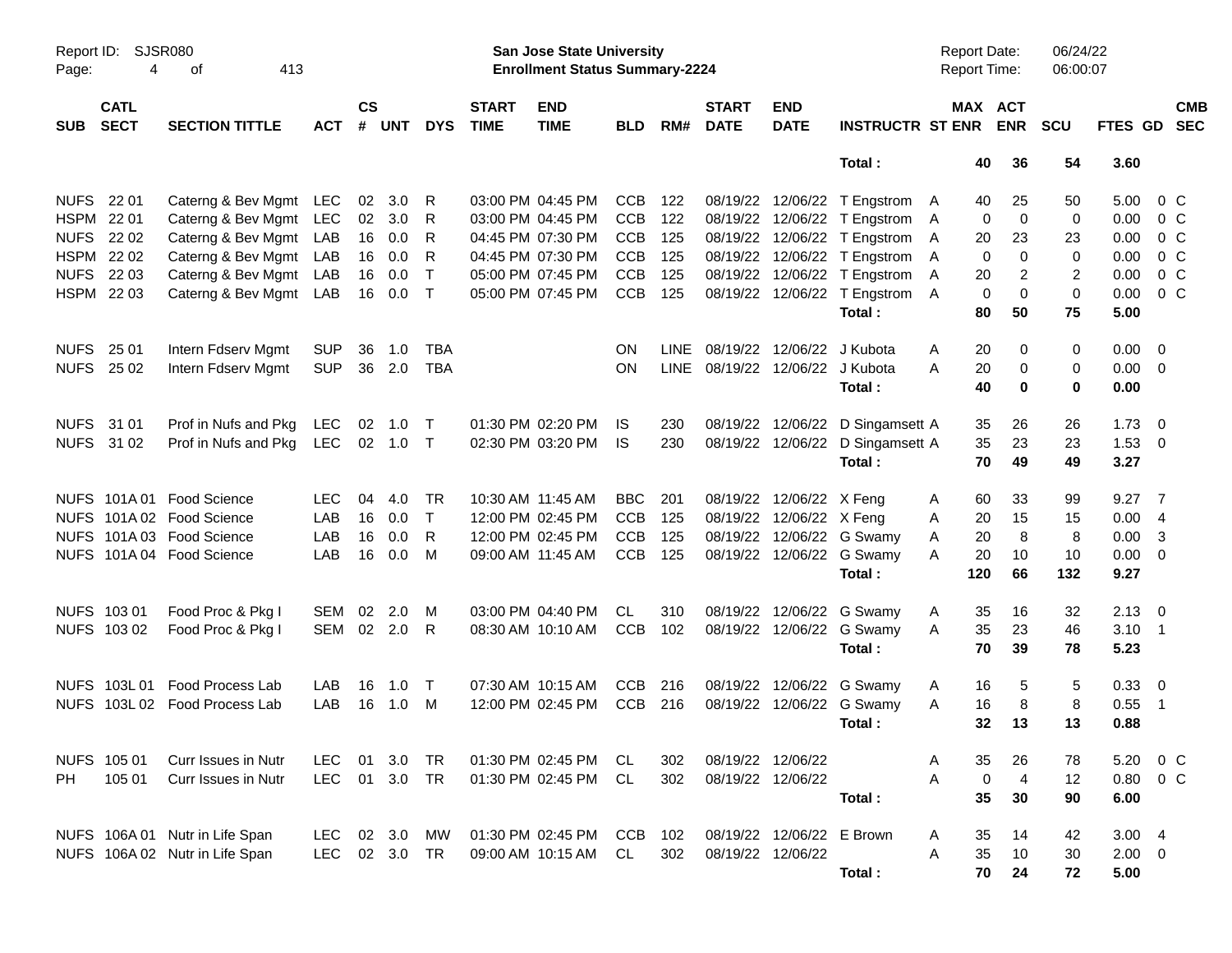| Page:      | Report ID: SJSR080<br>5                   | 413<br>оf                                                                     |                          |                    |                        |                            |                             | San Jose State University<br><b>Enrollment Status Summary-2224</b> |                                        |                   |                             |                                                                                        |                                                             | <b>Report Date:</b><br><b>Report Time:</b> |                                 | 06/24/22<br>06:00:07  |                                    |                                                                               |                          |
|------------|-------------------------------------------|-------------------------------------------------------------------------------|--------------------------|--------------------|------------------------|----------------------------|-----------------------------|--------------------------------------------------------------------|----------------------------------------|-------------------|-----------------------------|----------------------------------------------------------------------------------------|-------------------------------------------------------------|--------------------------------------------|---------------------------------|-----------------------|------------------------------------|-------------------------------------------------------------------------------|--------------------------|
| <b>SUB</b> | <b>CATL</b><br><b>SECT</b>                | <b>SECTION TITTLE</b>                                                         | <b>ACT</b>               | $\mathsf{cs}$<br># | <b>UNT</b>             | <b>DYS</b>                 | <b>START</b><br><b>TIME</b> | <b>END</b><br><b>TIME</b>                                          | <b>BLD</b>                             | RM#               | <b>START</b><br><b>DATE</b> | <b>END</b><br><b>DATE</b>                                                              | <b>INSTRUCTR ST ENR</b>                                     |                                            | MAX ACT<br><b>ENR</b>           | <b>SCU</b>            | FTES GD                            |                                                                               | <b>CMB</b><br><b>SEC</b> |
|            |                                           | NUFS 106B 01 Resrch Method NufS<br>NUFS 106B 02 Resrch Method NufS            | <b>LEC</b><br>LEC        | 01<br>01           | 3.0<br>3.0             | TR<br><b>TR</b>            |                             | 01:30 PM 02:45 PM<br>12:00 PM 01:15 PM                             | <b>CCB</b><br>CL                       | 102<br>302        |                             | 08/19/22 12/06/22<br>08/19/22 12/06/22                                                 | Total:                                                      | 30<br>A<br>30<br>Α<br>60                   | 20<br>30<br>50                  | 60<br>90<br>150       | 4.00<br>6.00<br>10.00              | $\overline{\phantom{0}}$<br>$\overline{\mathbf{0}}$                           |                          |
|            | NUFS 109 01<br>NUFS 109 02                | Adv Nutr<br>Adv Nutr                                                          | <b>LEC</b><br><b>LEC</b> | 02<br>02           | 3.0<br>3.0             | <b>TR</b><br><b>TR</b>     |                             | 10:30 AM 11:45 AM<br>12:00 PM 01:15 PM                             | <b>CCB</b><br><b>CCB</b>               | 102<br>102        | 08/19/22                    | 12/06/22 S Gieng<br>08/19/22 12/06/22 S Gieng                                          | Total:                                                      | 30<br>A<br>30<br>A<br>60                   | 16<br>7<br>23                   | 48<br>21<br>69        | 3.25<br>1.50<br>4.75               | $\overline{\phantom{1}}$<br>$\overline{\phantom{0}}^2$                        |                          |
|            |                                           | NUFS 110A 01 Med Nutrition Ther<br>NUFS 110A 02 Med Nutrition Ther            | SEM<br><b>ACT</b>        | 04<br>13           | 3.0<br>0.0             | M<br>W                     |                             | 12:00 PM 01:40 PM<br>12:00 PM 01:45 PM                             | <b>BBC</b><br><b>BBC</b>               | 201<br>201        | 08/19/22                    |                                                                                        | 12/06/22 K Mauldin<br>08/19/22 12/06/22 K Mauldin<br>Total: | Α<br>30<br>30<br>A<br>60                   | 25<br>25<br>50                  | 50<br>25<br>75        | 5.30<br>0.00<br>5.30               | - 6<br>- 6                                                                    |                          |
|            | NUFS 111 01<br>NUFS 111 02<br>NUFS 111 03 | <b>Fdserv Prod Mgmt</b><br><b>Fdserv Prod Mgmt</b><br><b>Fdserv Prod Mgmt</b> | <b>LEC</b><br>LAB<br>LAB | 02<br>16<br>16     | 3.0<br>0.0<br>0.0      | $\top$<br>$\top$<br>$\top$ |                             | 09:00 AM 10:40 AM<br>10:40 AM 01:25 PM<br>02:00 PM 04:45 PM        | <b>CCB</b><br><b>CCB</b><br><b>CCB</b> | 122<br>122<br>122 |                             | 08/19/22 12/06/22 J Kubota<br>08/19/22 12/06/22 J Kubota<br>08/19/22 12/06/22 J Kubota | Total:                                                      | 40<br>Α<br>20<br>Α<br>20<br>Α<br>80        | 36<br>20<br>16<br>72            | 72<br>20<br>16<br>108 | 7.35<br>0.00<br>0.00<br>7.35       | $\overline{\mathbf{3}}$<br>$\overline{\mathbf{0}}$<br>$\overline{\mathbf{3}}$ |                          |
|            | NUFS 113 01<br>NUFS 113 02                | FdsrSys:Mgmt&Pro<br>FdsrSys:Mgmt&Pro                                          | SEM<br>LAB               | 04<br>16           | 3.0<br>0.0             | M<br>W                     |                             | 10:00 AM 11:40 AM<br>09:00 AM 11:45 AM                             | IS.<br>IS                              | 230<br>230        | 08/19/22                    | 12/06/22                                                                               | A Widaman<br>08/19/22 12/06/22 A Widaman<br>Total:          | 30<br>A<br>30<br>A<br>60                   | 15<br>15<br>30                  | 30<br>15<br>45        | 3.10<br>0.00<br>3.10               | $\overline{\phantom{0}}^2$<br>$\overline{\phantom{0}}^2$                      |                          |
|            |                                           | NUFS 114A 01 Comm Nutrition, Majo LEC                                         |                          |                    | 03 3.0                 | MW                         |                             | 10:30 AM 11:45 AM                                                  | CCB                                    | 102               |                             | 08/19/22 12/06/22 S Chen                                                               | Total:                                                      | 45<br>A<br>45                              | 23<br>23                        | 69<br>69              | 4.65 1<br>4.65                     |                                                                               |                          |
|            | NUFS 115 01<br>NUFS 115 02                | <b>Issues in Food Tox</b><br><b>Issues in Food Tox</b>                        | SEM<br>SEM               | 04                 | 3.0<br>04 3.0          | TR<br>TR                   |                             | 09:00 AM 10:15 AM<br>10:30 AM 11:45 AM                             | <b>HB</b><br><b>HB</b>                 | 408<br>408        | 08/19/22                    | 12/06/22<br>08/19/22 12/06/22 I Chou                                                   | I Chou<br>Total:                                            | 30<br>A<br>30<br>Α<br>60                   | 25<br>30<br>55                  | 75<br>90<br>165       | 5.00<br>6.00<br>11.00              | $\overline{\mathbf{0}}$<br>$\overline{\phantom{0}}$                           |                          |
|            | NUFS 116 01<br>GERO 116 01                | Aging and Nutr<br>Aging and Nutr                                              | <b>LEC</b><br><b>LEC</b> | 02<br>02           | 3.0<br>3.0             | R<br>R                     |                             | 03:00 PM 05:45 PM<br>03:00 PM 05:45 PM                             | CL.<br>CL                              | 310<br>310        | 08/19/22                    | 12/06/22 C Haas<br>08/19/22 12/06/22 C Haas                                            | Total:                                                      | 35<br>A<br>Α                               | 19<br>3<br>$\mathbf 0$<br>35 22 | 57<br>9<br>66         | 3.80<br>0.60<br>4.40               | $0\,$ C<br>0 <sup>o</sup>                                                     |                          |
|            | NUFS 118 01<br>NUFS 11802                 | <b>Food Chemistry</b><br><b>Food Chemistry</b>                                | LEC<br>LAB               |                    | 02 3.0 F<br>16  0.0  F |                            |                             | 09:00 AM 10:40 AM<br>11:00 AM 01:45 PM                             | CCB 122<br>CCB 216                     |                   |                             | 08/19/22 12/06/22 X Feng<br>08/19/22 12/06/22 X Feng                                   | Total:                                                      | 16<br>A<br>16<br>A<br>32                   | 10<br>10<br>20                  | 20<br>10<br>30        | $2.00 \t 0$<br>$0.00 \t 0$<br>2.00 |                                                                               |                          |
|            | NUFS 123 01                               | <b>Nutrit for Sport</b>                                                       | SEM 04 3.0 MW            |                    |                        |                            |                             | 12:00 PM 01:15 PM CCB 102                                          |                                        |                   |                             | 08/19/22 12/06/22 E Brown                                                              | Total:                                                      | 35<br>A<br>35                              | 29<br>29                        | 87<br>87              | 5.95 3<br>5.95                     |                                                                               |                          |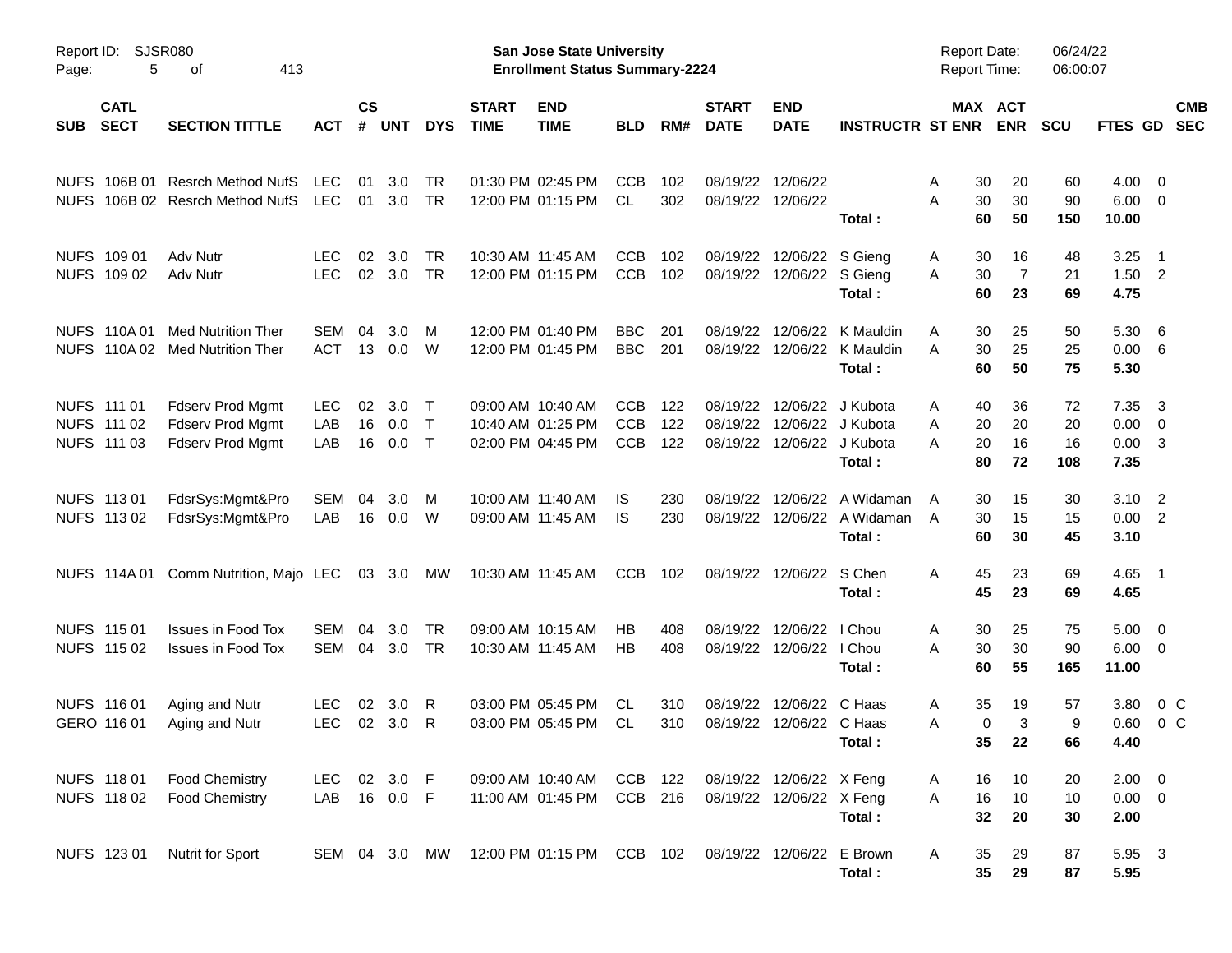| Report ID:<br>Page: | 6                          | <b>SJSR080</b><br>413<br>оf |            |                |        |              |                             | <b>San Jose State University</b><br><b>Enrollment Status Summary-2224</b> |                |             |                             |                            |                                  |   | <b>Report Date:</b><br><b>Report Time:</b> |                       | 06/24/22<br>06:00:07 |                |                          |
|---------------------|----------------------------|-----------------------------|------------|----------------|--------|--------------|-----------------------------|---------------------------------------------------------------------------|----------------|-------------|-----------------------------|----------------------------|----------------------------------|---|--------------------------------------------|-----------------------|----------------------|----------------|--------------------------|
| <b>SUB</b>          | <b>CATL</b><br><b>SECT</b> | <b>SECTION TITTLE</b>       | <b>ACT</b> | <b>CS</b><br># | UNT    | <b>DYS</b>   | <b>START</b><br><b>TIME</b> | <b>END</b><br><b>TIME</b>                                                 | <b>BLD</b>     | RM#         | <b>START</b><br><b>DATE</b> | <b>END</b><br><b>DATE</b>  | <b>INSTRUCTR ST ENR</b>          |   |                                            | MAX ACT<br><b>ENR</b> | <b>SCU</b>           | <b>FTES GD</b> | <b>CMB</b><br><b>SEC</b> |
|                     | NUFS 139 01                | Hunger & Environ Nut SEM    |            | 04             | 3.0    | MW           | 10:30 AM 11:45 AM           |                                                                           | CL             | 302         |                             | 08/19/22 12/06/22 K Cahill |                                  | A | 30                                         | 2                     | 6                    | 0.40           | - 0                      |
|                     | NUFS 139 02                | Hunger & Environ Nut SEM    |            | 04             | 3.0    | <b>TR</b>    |                             | 10:30 AM 11:45 AM                                                         | CL             | 302         |                             |                            | 08/19/22 12/06/22 L Chaudoin     | A | 30                                         | 4                     | 12                   | 0.80           | 0                        |
|                     | NUFS 139 03                | Hunger & Environ Nut SEM    |            |                | 3.0    |              |                             |                                                                           |                |             |                             |                            |                                  | X | 0                                          | 0                     | 0                    | 0.00           | 0                        |
|                     | NUFS 139 04                | Hunger & Environ Nut SEM    |            |                | 3.0    |              |                             |                                                                           |                |             |                             |                            |                                  | X | 0                                          | $\Omega$              | 0                    | 0.00           | 0                        |
|                     | NUFS 139 05                | Hunger & Environ Nut SEM    |            | 04             | 3.0    | TR           |                             | 09:00 AM 10:15 AM                                                         | IS             | 230         |                             |                            | 08/19/22 12/06/22 L Steinberg    | Α | 30                                         | 29                    | 87                   | 5.80           | 0                        |
|                     | NUFS 139 80                | Hunger & Environ Nut SEM    |            | 04             | 3.0    | <b>TBA</b>   |                             |                                                                           | <b>ON</b>      | <b>LINE</b> |                             | 08/19/22 12/06/22 K Cahill |                                  | A | 40                                         | 11                    | 33                   | 2.20           | 0                        |
|                     | NUFS 139 81                | Hunger & Environ Nut SEM    |            | 04             | 3.0    | TBA          |                             |                                                                           | <b>ON</b>      | <b>LINE</b> |                             |                            | 08/19/22 12/06/22 A Gossard      | A | 40                                         | 40                    | 120                  | 8.00           | 0                        |
|                     | NUFS 139 82                | Hunger & Environ Nut SEM    |            | 04             | 3.0    | <b>TBA</b>   |                             |                                                                           | <b>ON</b>      | <b>LINE</b> |                             |                            | 08/19/22 12/06/22 A Gossard      | A | 40                                         | 40                    | 120                  | 8.00           | 0                        |
|                     | NUFS 139 83                | Hunger & Environ Nut SEM    |            | 04             | 3.0    | <b>TBA</b>   |                             |                                                                           | <b>ON</b>      | <b>LINE</b> |                             | 08/19/22 12/06/22 K Harvey |                                  | A | 40                                         | 40                    | 120                  | 8.05           | $\overline{\phantom{0}}$ |
|                     | NUFS 139 84                | Hunger & Environ Nut SEM    |            | 04             | 3.0    | <b>TBA</b>   |                             |                                                                           | <b>ON</b>      | <b>LINE</b> |                             |                            | 08/19/22 12/06/22 K Knoblaugh A  |   | 40                                         | 3                     | 9                    | 0.60           | 0                        |
|                     | NUFS 139 85                | Hunger & Environ Nut SEM    |            | 04             | 3.0    | TBA          |                             |                                                                           | <b>ON</b>      | <b>LINE</b> |                             | 08/19/22 12/06/22          | E MacKusick A                    |   | 40                                         | 22                    | 66                   | 4.40           | 0                        |
|                     | NUFS 139 86                | Hunger & Environ Nut SEM    |            | 04             | 3.0    | <b>TBA</b>   |                             |                                                                           | <b>ON</b>      | <b>LINE</b> |                             | 08/19/22 12/06/22          | E MacKusick A                    |   | 40                                         | 3                     | 9                    | 0.60           | 0                        |
|                     | NUFS 139 87                | Hunger & Environ Nut SEM    |            | 04             | 3.0    | <b>TBA</b>   |                             |                                                                           | <b>ON</b>      | <b>LINE</b> |                             | 08/19/22 12/06/22          | E MacKusick A                    |   | 40                                         | 6                     | 18                   | 1.20           | 0                        |
|                     | <b>NUFS 139 88</b>         | Hunger & Environ Nut SEM    |            | 04             | 3.0    | TBA          |                             |                                                                           | <b>ON</b>      | <b>LINE</b> |                             | 08/19/22 12/06/22          | K Harvey                         | A | 40                                         | 14                    | 42                   | 2.80           | - 0                      |
|                     |                            |                             |            |                |        |              |                             |                                                                           |                |             |                             |                            | Total:                           |   | 450                                        | 214                   | 642                  | 42.85          |                          |
|                     | NUFS 144 01                | <b>Food Culture</b>         | LEC        | 02             | 3.0    | MW           |                             | 01:30 PM 02:45 PM                                                         | CL             | 302         |                             | 08/19/22 12/06/22 K Cahill |                                  | A | 30                                         | 8                     | 24                   | 1.60           | - 0                      |
|                     | NUFS 144 02                | Food Culture                | <b>LEC</b> | 02             | 3.0    | <b>TR</b>    |                             | 03:00 PM 04:15 PM                                                         | CL             | 302         |                             | 08/19/22 12/06/22 M Hall   |                                  | Α | 30                                         | 4                     | 12                   | 0.80           | 0                        |
|                     | NUFS 144 03                | Food Culture                | <b>LEC</b> |                | 3.0    |              |                             |                                                                           |                |             |                             |                            |                                  | X | 0                                          | $\Omega$              | 0                    | 0.00           | 0                        |
|                     | NUFS 144 04                | Food Culture                | <b>LEC</b> | 02             | 3.0    | R            |                             | 05:00 PM 07:45 PM                                                         | CL             | 302         |                             |                            | 08/19/22 12/06/22 R Ritter Spi   | A | 30                                         | 9                     | 27                   | 1.80           | 0                        |
|                     | NUFS 144 05                | Food Culture                | LEC        |                | 3.0    |              |                             |                                                                           |                |             |                             |                            |                                  | X | 0                                          | $\Omega$              | 0                    | 0.00           | 0                        |
|                     | NUFS 144 06                | Food Culture                | <b>LEC</b> | 02             | 3.0    | W            |                             | 05:00 PM 07:45 PM                                                         | <b>CCB</b>     | 102         |                             | 08/19/22 12/06/22 N Tsuji  |                                  | A | 30                                         | $\overline{7}$        | 21                   | 1.40           | 0                        |
|                     | NUFS 144 07                | Food Culture                | <b>LEC</b> | 02             | 3.0    | <b>TR</b>    |                             | 07:30 AM 08:45 AM                                                         | CL.            | 302         |                             |                            | 08/19/22 12/06/22 A Whitson      | A | 30                                         | $\overline{4}$        | 12                   | 0.80           | 0                        |
|                     | NUFS 144 10                | Food Culture                | <b>LEC</b> | 02             | 3.0    | $\mathsf{T}$ |                             | 03:00 PM 05:45 PM                                                         | <b>CCB</b>     | 102         |                             | 08/19/22 12/06/22 I Vanek  |                                  | A | 30                                         | 5                     | 15                   | 1.05           | $\overline{1}$           |
|                     | <b>NUFS 14411</b>          | Food Culture                | LEC        |                | 3.0    |              |                             |                                                                           |                |             |                             |                            |                                  | X | 0                                          | $\Omega$              | 0                    | 0.00           | 0                        |
|                     | NUFS 144 12                | <b>Food Culture</b>         | <b>LEC</b> | 02             | 3.0    | TR           |                             | 10:30 AM 11:45 AM                                                         | IS.            | 230         |                             |                            | 08/19/22 12/06/22 L Steinberg    | Α | 30                                         | 30                    | 90                   | 6.00           | 0                        |
|                     | NUFS 144 80                | <b>Food Culture</b>         | <b>LEC</b> | 02             | 3.0    | <b>TBA</b>   |                             |                                                                           | <b>ON</b>      | <b>LINE</b> |                             | 08/19/22 12/06/22 K Cahill |                                  | A | 40                                         | 21                    | 63                   | 4.20           | 0                        |
|                     | <b>NUFS 14481</b>          | <b>Food Culture</b>         | <b>LEC</b> | 02             | 3.0    | TBA          |                             |                                                                           | <b>ON</b>      | <b>LINE</b> |                             | 08/19/22 12/06/22 K Harvey |                                  | A | 40                                         | 36                    | 108                  | 7.20           | 0                        |
|                     | NUFS 144 82                | <b>Food Culture</b>         | <b>LEC</b> | 02             | 3.0    | <b>TBA</b>   |                             |                                                                           | <b>ON</b>      | <b>LINE</b> |                             | 08/19/22 12/06/22          | D Singamsett A                   |   | 40                                         | 40                    | 120                  | 8.00           | 0                        |
|                     | NUFS 144 83                | <b>Food Culture</b>         | <b>LEC</b> | 02             | 3.0    | <b>TBA</b>   |                             |                                                                           | <b>ON</b>      | LINE        |                             |                            | 08/19/22 12/06/22 D Singamsett A |   | 40                                         | 40                    | 120                  | 8.10           | $\overline{2}$           |
|                     | NUFS 144 84                | <b>Food Culture</b>         | LEC        |                | 02 3.0 | TBA          |                             |                                                                           | 0 <sub>N</sub> |             |                             |                            | LINE 08/19/22 12/06/22 S Spencer | A | 40                                         | 24                    | 72                   | 4.80           | - 0                      |
|                     | NUFS 144 85                | <b>Food Culture</b>         | <b>LEC</b> |                | 02 3.0 | TBA          |                             |                                                                           | <b>ON</b>      | LINE        |                             |                            | 08/19/22 12/06/22 L Steinberg    | A | 40                                         | 40                    | 120                  | 8.00           | - 0                      |
|                     | NUFS 144 86                | <b>Food Culture</b>         | <b>LEC</b> |                | 02 3.0 | TBA          |                             |                                                                           | ON             | LINE        |                             |                            | 08/19/22 12/06/22 L Steinberg    | A | 40                                         | 40                    | 120                  | 8.00           | $\overline{\phantom{0}}$ |
|                     | NUFS 144 87                | <b>Food Culture</b>         | <b>LEC</b> |                | 02 3.0 | TBA          |                             |                                                                           | ON             | LINE        |                             | 08/19/22 12/06/22 L Wiley  |                                  | A | 40                                         | 40                    | 120                  | 8.00           | $\overline{\phantom{0}}$ |
|                     | <b>NUFS 144 88</b>         | <b>Food Culture</b>         | <b>LEC</b> |                | 02 3.0 | TBA          |                             |                                                                           | ON             | LINE        |                             | 08/19/22 12/06/22 K Harvey |                                  | A | 40                                         | 14                    | 42                   | 2.80           | $\overline{\phantom{0}}$ |
|                     | NUFS 144 89                | <b>Food Culture</b>         | <b>LEC</b> |                | 02 3.0 | TBA          |                             |                                                                           | ON             | LINE        |                             | 08/19/22 12/06/22 L Wiley  |                                  | Α | 40                                         | 40                    | 120                  | 8.00 0         |                          |
|                     | NUFS 144 90                | <b>Food Culture</b>         | <b>LEC</b> |                |        | 02 3.0 TBA   |                             |                                                                           | ON             | LINE        |                             |                            | 08/19/22 12/06/22 K Harvey       | A | 40                                         | 11                    | 33                   | $2.20 \t 0$    |                          |
|                     |                            |                             |            |                |        |              |                             |                                                                           |                |             |                             |                            | Total:                           |   | 650                                        | 413                   | 1239                 | 82.75          |                          |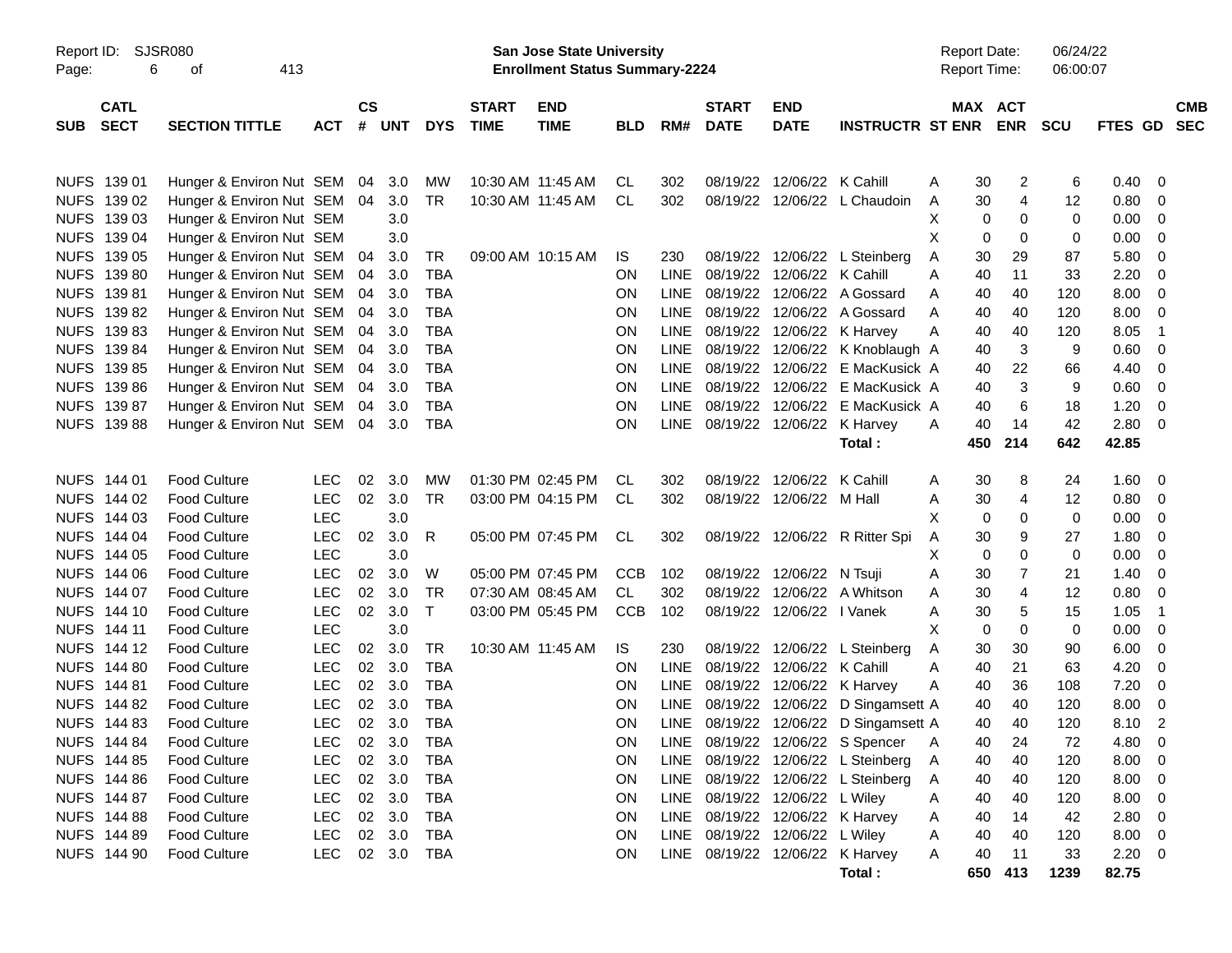| Report ID:<br>Page: | $\overline{7}$             | SJSR080<br>413<br>оf      |            |                             |     |            |                             | San Jose State University<br><b>Enrollment Status Summary-2224</b> |            |             |                               |                            |                         | <b>Report Date:</b><br>Report Time: |                       | 06/24/22<br>06:00:07 |             |                          |
|---------------------|----------------------------|---------------------------|------------|-----------------------------|-----|------------|-----------------------------|--------------------------------------------------------------------|------------|-------------|-------------------------------|----------------------------|-------------------------|-------------------------------------|-----------------------|----------------------|-------------|--------------------------|
| <b>SUB</b>          | <b>CATL</b><br><b>SECT</b> | <b>SECTION TITTLE</b>     | <b>ACT</b> | $\mathsf{cs}$<br>$\pmb{\#}$ | UNT | <b>DYS</b> | <b>START</b><br><b>TIME</b> | <b>END</b><br><b>TIME</b>                                          | <b>BLD</b> | RM#         | <b>START</b><br><b>DATE</b>   | <b>END</b><br><b>DATE</b>  | <b>INSTRUCTR ST ENR</b> |                                     | MAX ACT<br><b>ENR</b> | <b>SCU</b>           | FTES GD     | <b>CMB</b><br><b>SEC</b> |
|                     | NUFS 163 01                | Phys Fit + Nutrit         | <b>LEC</b> | 02                          | 3.0 | <b>TR</b>  |                             | 10:30 AM 11:45 AM                                                  | HB         | 407         | 08/19/22                      | 12/06/22 E Brown           |                         | A                                   | 32                    | 10<br>30             | 2.00        | $0\,C$                   |
| KIN                 | 16301                      | Phys Fit + Nutrit         | <b>LEC</b> | 02                          | 3.0 | <b>TR</b>  |                             | 10:30 AM 11:45 AM                                                  | HB         | 407         | 08/19/22                      | 12/06/22 E Brown           |                         | Α                                   | 0                     | 17<br>51             | 3.40        | 0 <sup>C</sup>           |
| <b>NUFS</b>         | 16302                      | Phys Fit + Nutrit         | <b>LEC</b> | 02                          | 3.0 | <b>TR</b>  |                             | 10:30 AM 11:45 AM                                                  | CL         | 324         | 08/19/22                      | 12/06/22 E Brown           |                         | Α                                   | 32                    | $\mathbf{1}$<br>3    | 0.20        | 0 <sup>C</sup>           |
| KIN                 | 163 02                     | Phys Fit + Nutrit         | <b>LEC</b> | 02                          | 3.0 | <b>TR</b>  |                             | 10:30 AM 11:45 AM                                                  | CL         | 324         | 08/19/22                      | 12/06/22 E Brown           |                         | A                                   | 0                     | 4<br>12              | 0.80        | 0 <sup>C</sup>           |
| <b>NUFS</b>         | 16303                      | Phys Fit + Nutrit         | <b>LEC</b> | 02                          | 3.0 | <b>TR</b>  |                             | 12:00 PM 01:15 PM                                                  | ΗB         | 407         | 08/19/22                      | 12/06/22 E Brown           |                         | A                                   | 32                    | $\overline{4}$<br>12 | 0.80        | 0 <sup>C</sup>           |
| KIN                 | 163 03                     | Phys Fit + Nutrit         | <b>LEC</b> | 02                          | 3.0 | <b>TR</b>  |                             | 12:00 PM 01:15 PM                                                  | ΗB         | 407         | 08/19/22                      | 12/06/22 E Brown           |                         | A                                   | 0                     | 12<br>36             | 2.40        | 0 <sup>C</sup>           |
| <b>NUFS</b>         | 16304                      | Phys Fit + Nutrit         | <b>LEC</b> | 02                          | 3.0 | <b>TR</b>  |                             | 12:00 PM 01:15 PM                                                  | CL         | 324         | 08/19/22                      | 12/06/22 E Brown           |                         | Α                                   | 32                    | $\mathbf{3}$<br>9    | 0.60        | 0 <sup>C</sup>           |
| KIN                 | 163 04                     | Phys Fit + Nutrit         | <b>LEC</b> | 02                          | 3.0 | <b>TR</b>  |                             | 12:00 PM 01:15 PM                                                  | CL         | 324         | 08/19/22                      | 12/06/22 E Brown           |                         | Α                                   | 0                     | $\overline{7}$<br>21 | 1.40        | 0 <sup>C</sup>           |
| <b>NUFS</b>         | 16305                      | Phys Fit + Nutrit         | <b>LEC</b> | 02                          | 3.0 | <b>MW</b>  |                             | 09:00 AM 10:15 AM                                                  | <b>ON</b>  | <b>LINE</b> | 08/19/22                      | 12/06/22 A Bloom           |                         | A                                   | 32                    | $\overline{4}$<br>12 | 0.80        | 0 <sup>o</sup>           |
| KIN                 | 163 05                     | Phys Fit + Nutrit         | <b>LEC</b> | 02                          | 3.0 | <b>MW</b>  |                             | 09:00 AM 10:15 AM                                                  | <b>ON</b>  | <b>LINE</b> | 08/19/22                      | 12/06/22 A Bloom           |                         | Α                                   | 0                     | 84<br>28             | 5.60        | 0 <sup>C</sup>           |
| <b>NUFS</b>         | 16306                      | Phys Fit + Nutrit         | <b>LEC</b> | 02                          | 3.0 | <b>MW</b>  |                             | 09:00 AM 10:15 AM                                                  | <b>ON</b>  | <b>LINE</b> | 08/19/22                      | 12/06/22 A Bloom           |                         | Α                                   | 32                    | $\overline{7}$<br>21 | 1.40        | 0 <sup>C</sup>           |
| KIN                 | 163 06                     | Phys Fit + Nutrit         | <b>LEC</b> | 02                          | 3.0 | <b>MW</b>  |                             | 09:00 AM 10:15 AM                                                  | <b>ON</b>  | <b>LINE</b> | 08/19/22                      | 12/06/22 A Bloom           |                         | Α                                   | 0                     | 17<br>51             | 3.40        | 0 <sup>C</sup>           |
| <b>NUFS</b>         | 16307                      | Phys Fit + Nutrit         | <b>LEC</b> | 02                          | 3.0 | <b>MW</b>  |                             | 10:30 AM 11:45 AM                                                  | <b>ON</b>  | <b>LINE</b> |                               | 08/19/22 12/06/22 A Bloom  |                         | A                                   | 32                    | 10<br>30             | 2.00        | 0 <sup>C</sup>           |
| KIN                 | 163 07                     | Phys Fit + Nutrit         | <b>LEC</b> | 02                          | 3.0 | MW         |                             | 10:30 AM 11:45 AM                                                  | <b>ON</b>  | <b>LINE</b> | 08/19/22                      | 12/06/22 A Bloom           |                         | A                                   | 0                     | 18<br>54             | 3.60        | 0 <sup>C</sup>           |
| <b>NUFS</b>         | 16308                      | Phys Fit + Nutrit         | <b>LEC</b> | 02                          | 3.0 | MW         |                             | 10:30 AM 11:45 AM                                                  | <b>ON</b>  | <b>LINE</b> | 08/19/22                      | 12/06/22 A Bloom           |                         | Α                                   | 32                    | $\overline{7}$<br>21 | 1.40        | 0 <sup>C</sup>           |
| KIN                 | 16308                      | Phys Fit + Nutrit         | <b>LEC</b> | 02                          | 3.0 | MW         |                             | 10:30 AM 11:45 AM                                                  | <b>ON</b>  | <b>LINE</b> | 08/19/22                      | 12/06/22 A Bloom           |                         | Α                                   | $\mathbf 0$           | 15<br>45             | 3.00        | 0 <sup>C</sup>           |
| <b>NUFS</b>         | 16309                      | Phys Fit + Nutrit         | <b>LEC</b> | 02                          | 3.0 | <b>MW</b>  |                             | 12:00 PM 01:15 PM                                                  | <b>ON</b>  | <b>LINE</b> | 08/19/22                      | 12/06/22 A Bloom           |                         | A                                   | 32                    | $\overline{7}$<br>21 | 1.40        | 0 <sup>C</sup>           |
| KIN                 | 16309                      | Phys Fit + Nutrit         | <b>LEC</b> | 02                          | 3.0 | <b>MW</b>  |                             | 12:00 PM 01:15 PM                                                  | <b>ON</b>  | <b>LINE</b> |                               | 08/19/22 12/06/22 A Bloom  |                         | A                                   | 0                     | 25<br>75             | 5.00        | 0 <sup>o</sup>           |
| <b>NUFS</b>         | 163 10                     | Phys Fit + Nutrit         | <b>LEC</b> | 02                          | 3.0 | MW         |                             | 12:00 PM 01:15 PM                                                  | <b>ON</b>  | <b>LINE</b> | 08/19/22                      | 12/06/22 A Bloom           |                         | A                                   | 32                    | $\overline{4}$<br>12 | 0.80        | 0 <sup>C</sup>           |
| KIN                 | 163 10                     | Phys Fit + Nutrit         | <b>LEC</b> | 02                          | 3.0 | MW         |                             | 12:00 PM 01:15 PM                                                  | <b>ON</b>  | <b>LINE</b> | 08/19/22                      | 12/06/22 A Bloom           |                         | Α                                   | 0                     | 30<br>10             | 2.00        | 0 <sup>C</sup>           |
| <b>NUFS</b>         | 163 11                     | Phys Fit + Nutrit         | <b>LEC</b> | 02                          | 3.0 | <b>MW</b>  |                             | 01:30 PM 02:45 PM                                                  | <b>ON</b>  | <b>LINE</b> | 08/19/22                      | 12/06/22 A Bloom           |                         | A                                   | 32                    | 11<br>33             | 2.20        | 0 <sup>C</sup>           |
| KIN                 | 163 11                     | Phys Fit + Nutrit         | <b>LEC</b> | 02                          | 3.0 | MW         |                             | 01:30 PM 02:45 PM                                                  | <b>ON</b>  | <b>LINE</b> | 08/19/22                      | 12/06/22 A Bloom           |                         | A                                   | 0                     | 13<br>39             | 2.60        | 0 <sup>o</sup>           |
| <b>NUFS</b>         | 163 12                     | Phys Fit + Nutrit         | <b>LEC</b> | 02                          | 3.0 | MW         |                             | 01:30 PM 02:45 PM                                                  | <b>ON</b>  | <b>LINE</b> | 08/19/22                      | 12/06/22                   | A Bloom                 | A                                   | 32                    | 4<br>12              | 0.80        | 0 <sup>C</sup>           |
| KIN                 | 163 12                     | Phys Fit + Nutrit         | <b>LEC</b> | 02                          | 3.0 | <b>MW</b>  |                             | 01:30 PM 02:45 PM                                                  | <b>ON</b>  | <b>LINE</b> | 08/19/22                      | 12/06/22                   | A Bloom                 | A                                   | 0                     | 18<br>54             | 3.60        | 0 <sup>o</sup>           |
|                     |                            |                           |            |                             |     |            |                             |                                                                    |            |             |                               |                            | Total:                  |                                     | 256<br>384            | 768                  | 51.20       |                          |
|                     | NUFS 180 01                | <b>Individual Studies</b> | <b>SUP</b> | 36                          | 1.0 | <b>TBA</b> |                             |                                                                    | <b>ON</b>  | <b>LINE</b> | 08/19/22                      | 12/06/22                   | J Kubota                | A                                   | 10                    | 0<br>0               | 0.00        | - 0                      |
|                     | NUFS 180 02                | <b>Individual Studies</b> | <b>SUP</b> | 36                          | 2.0 | <b>TBA</b> |                             |                                                                    | ON         | <b>LINE</b> | 08/19/22                      | 12/06/22                   | J Kubota                | A                                   | 10                    | 0<br>0               | 0.00        | 0                        |
| <b>NUFS</b>         | 180 03                     | <b>Individual Studies</b> | <b>SUP</b> | 36                          | 3.0 | <b>TBA</b> |                             |                                                                    | ON         | <b>LINE</b> | 08/19/22                      | 12/06/22                   | J Kubota                | A                                   | 10                    | 0<br>0               | 0.00        | 0                        |
|                     | NUFS 180 04                | <b>Individual Studies</b> | <b>SUP</b> | 36                          | 4.0 | <b>TBA</b> |                             |                                                                    | <b>ON</b>  | <b>LINE</b> |                               | 08/19/22 12/06/22 J Kubota |                         | A                                   | 10                    | $\Omega$<br>$\Omega$ | 0.00        | - 0                      |
|                     | NUFS 180 05                | <b>Individual Studies</b> | <b>SUP</b> | 36                          | 5.0 | TBA        |                             |                                                                    | <b>ON</b>  | LINE        | 08/19/22 12/06/22 J Kubota    |                            |                         | A                                   | 10                    | 0<br>0               | 0.00        | - 0                      |
|                     | NUFS 180 06                | <b>Individual Studies</b> | <b>SUP</b> | 36                          | 6.0 | <b>TBA</b> |                             |                                                                    | <b>ON</b>  | <b>LINE</b> |                               | 08/19/22 12/06/22 J Kubota |                         | A                                   | 10                    | 0<br>0               | 0.00        | - 0                      |
|                     | NUFS 180 07                | <b>Individual Studies</b> | <b>SUP</b> | 36                          | 1.0 | TBA        |                             |                                                                    | ON         | LINE        |                               | 08/19/22 12/06/22 S Chen   |                         | A                                   | 10                    | 0<br>0               | 0.00        | - 0                      |
|                     | NUFS 180 08                | <b>Individual Studies</b> | <b>SUP</b> | 36                          | 2.0 | TBA        |                             |                                                                    | ON         | LINE        |                               | 08/19/22 12/06/22 S Chen   |                         | A                                   | 10                    | 0<br>0               | 0.00        | - 0                      |
|                     | NUFS 180 09                | <b>Individual Studies</b> | <b>SUP</b> | 36                          | 1.0 | TBA        |                             |                                                                    | ON         | LINE        |                               | 08/19/22 12/06/22 S Gieng  |                         | A                                   | 10                    | 0<br>0               | 0.00        | - 0                      |
|                     | NUFS 180 10                | <b>Individual Studies</b> | <b>SUP</b> | 36                          | 2.0 | TBA        |                             |                                                                    | ON         | LINE        |                               | 08/19/22 12/06/22 S Gieng  |                         | A                                   | 10                    | 0<br>0               | 0.00        | - 0                      |
|                     | NUFS 180 11                | <b>Individual Studies</b> | <b>SUP</b> | 36                          | 1.0 | TBA        |                             |                                                                    | ON         | LINE        |                               | 08/19/22 12/06/22 X Feng   |                         | A                                   | 10                    | 0<br>0               | 0.00        | - 0                      |
|                     | NUFS 180 12                | <b>Individual Studies</b> | <b>SUP</b> |                             |     | 36 2.0 TBA |                             |                                                                    | ON         |             | LINE 08/19/22 12/06/22 X Feng |                            |                         | A                                   | 10                    | 0<br>0               | $0.00 \t 0$ |                          |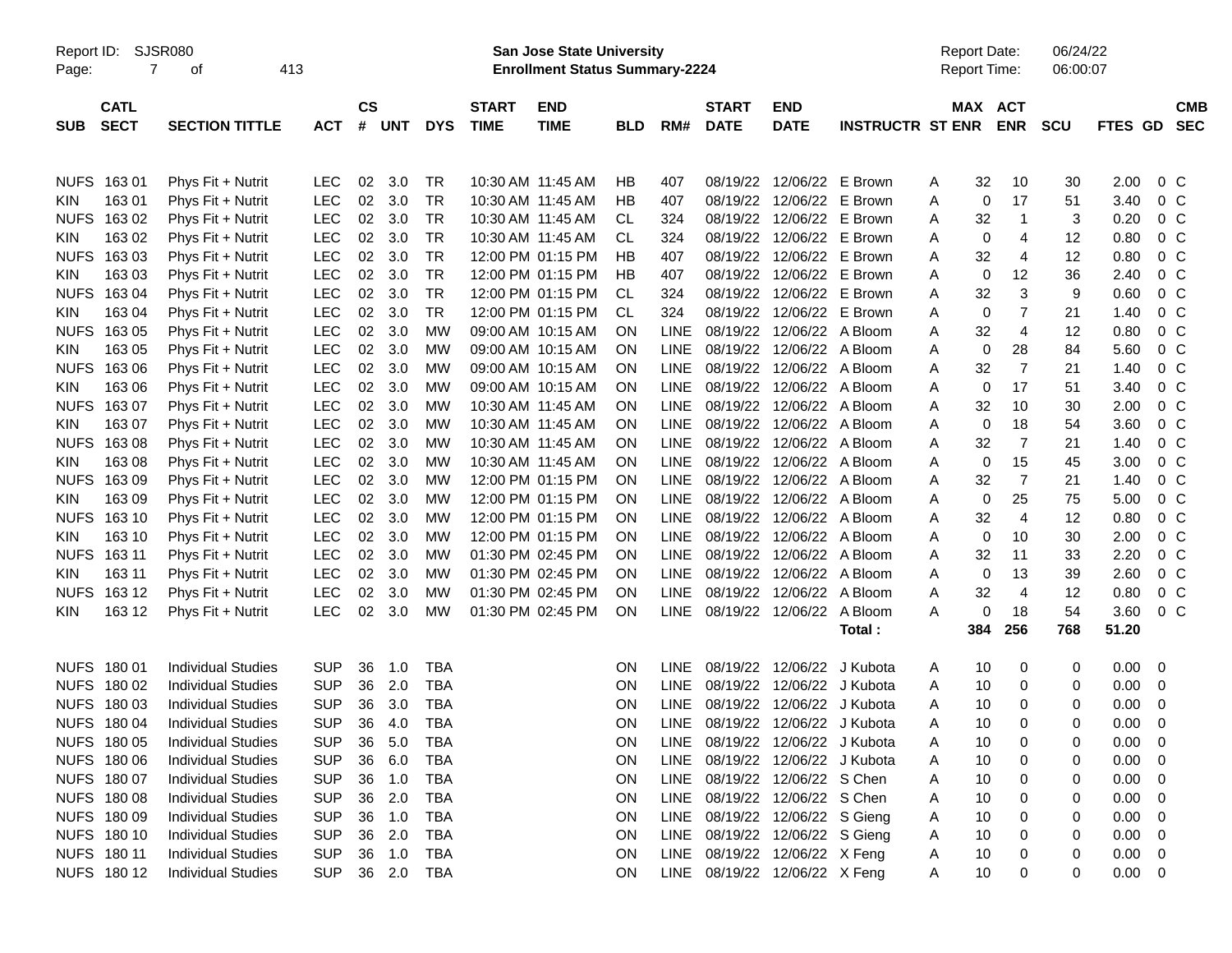| Report ID:<br>Page: | 8                          | <b>SJSR080</b><br>413<br>οf                                                                   |              |               |       |            |                             | <b>San Jose State University</b><br><b>Enrollment Status Summary-2224</b> |            |             |                             |                            |                                       | <b>Report Date:</b><br><b>Report Time:</b> |                       |                | 06/24/22<br>06:00:07 |                |                          |                          |
|---------------------|----------------------------|-----------------------------------------------------------------------------------------------|--------------|---------------|-------|------------|-----------------------------|---------------------------------------------------------------------------|------------|-------------|-----------------------------|----------------------------|---------------------------------------|--------------------------------------------|-----------------------|----------------|----------------------|----------------|--------------------------|--------------------------|
| <b>SUB</b>          | <b>CATL</b><br><b>SECT</b> | <b>SECTION TITTLE</b>                                                                         | <b>ACT</b>   | $\mathsf{cs}$ | # UNT | <b>DYS</b> | <b>START</b><br><b>TIME</b> | <b>END</b><br><b>TIME</b>                                                 | <b>BLD</b> | RM#         | <b>START</b><br><b>DATE</b> | <b>END</b><br><b>DATE</b>  | <b>INSTRUCTR ST ENR</b>               |                                            | MAX ACT<br><b>ENR</b> |                | <b>SCU</b>           | <b>FTES GD</b> |                          | <b>CMB</b><br><b>SEC</b> |
|                     | NUFS 180 13                | <b>Individual Studies</b>                                                                     | <b>SUP</b>   | 36            | 1.0   | <b>TBA</b> |                             |                                                                           | <b>ON</b>  | <b>LINE</b> |                             |                            | 08/19/22 12/06/22 G Pereira Pi A      |                                            | 10                    | 0              | 0                    | 0.00           | $\overline{0}$           |                          |
|                     | NUFS 180 14                | <b>Individual Studies</b>                                                                     | <b>SUP</b>   | 36            | 2.0   | <b>TBA</b> |                             |                                                                           | ON         | LINE        |                             |                            | 08/19/22 12/06/22 G Pereira Pi A      |                                            | 10                    | 0              | 0                    | 0.00           | 0                        |                          |
|                     | NUFS 180 15                | <b>Individual Studies</b>                                                                     | <b>SUP</b>   | 36            | 1.0   | <b>TBA</b> |                             |                                                                           | ON         | LINE        |                             |                            | 08/19/22 12/06/22 A Widaman           | A                                          | 36                    | 1              | 0                    | 0.07           | $\overline{0}$           |                          |
|                     | NUFS 180 16                | <b>Individual Studies</b>                                                                     | <b>SUP</b>   | 36            | 2.0   | <b>TBA</b> |                             |                                                                           | ON         | LINE        |                             |                            | 08/19/22 12/06/22 A Widaman           | A                                          | 36                    | 0              | 0                    | 0.00           | 0                        |                          |
|                     | NUFS 180 17                | <b>Individual Studies</b>                                                                     | <b>SUP</b>   | 36            | 1.0   | <b>TBA</b> |                             |                                                                           | <b>ON</b>  | <b>LINE</b> |                             |                            | 08/19/22 12/06/22 A Whitson           | A                                          | 10                    | 0              | 0                    | 0.00           | 0                        |                          |
|                     |                            |                                                                                               |              |               |       |            |                             |                                                                           |            |             |                             |                            | Total:                                |                                            | 222                   | $\mathbf 1$    | $\bf{0}$             | 0.07           |                          |                          |
|                     | NUFS 190 01                | Nutr Ed & Couns                                                                               | <b>LEC</b>   | 01            | 3.0   | МW         |                             | 03:00 PM 04:15 PM                                                         | CL         | 302         |                             | 08/19/22 12/06/22          |                                       | A                                          | 35                    | 20             | 60                   | 4.05           | $\overline{\phantom{0}}$ |                          |
|                     |                            |                                                                                               |              |               |       |            |                             |                                                                           |            |             |                             |                            | Total:                                |                                            | 35                    | 20             | 60                   | 4.05           |                          |                          |
|                     | NUFS 192 01                | Fld Exp NufS/Pkg                                                                              | <b>SUP</b>   | 36            | 1.0   | <b>TBA</b> |                             |                                                                           | ON         | LINE        |                             |                            | 08/19/22 12/06/22 L Steinberg         | A                                          | 20                    | 0              | 0                    | 0.00           | $\overline{0}$           |                          |
|                     | NUFS 192 02                | Fld Exp NufS/Pkg                                                                              | <b>SUP</b>   | 36            | 2.0   | <b>TBA</b> |                             |                                                                           | ON         | <b>LINE</b> |                             |                            | 08/19/22 12/06/22 L Steinberg         | A                                          | 10                    | 0              | 0                    | 0.00           | $\mathbf 0$              |                          |
|                     | NUFS 192 03                | Fld Exp NufS/Pkg                                                                              | <b>SUP</b>   | 36            | 3.0   | <b>TBA</b> |                             |                                                                           | ON         | LINE        |                             |                            | 08/19/22 12/06/22 L Steinberg         | A                                          | 10                    | 0              | 0                    | 0.00           | 0                        |                          |
|                     | NUFS 192 04                | Fld Exp NufS/Pkg                                                                              | <b>SUP</b>   | 36            | 4.0   | <b>TBA</b> |                             |                                                                           | ON         | LINE        |                             |                            | 08/19/22 12/06/22 L Steinberg         | A                                          | 10                    | 0              | 0                    | 0.00           | 0                        |                          |
|                     | NUFS 192 05                | Fld Exp NufS/Pkg                                                                              | <b>SUP</b>   | 36            | 5.0   | <b>TBA</b> |                             |                                                                           | ON         | LINE        |                             |                            | 08/19/22 12/06/22 L Steinberg         | A                                          | 10                    | 0              | 0                    | 0.00           | 0                        |                          |
|                     | NUFS 192 06                | Fld Exp NufS/Pkg                                                                              | <b>SUP</b>   | 36            | 6.0   | <b>TBA</b> |                             |                                                                           | ON         | <b>LINE</b> |                             |                            | 08/19/22 12/06/22 L Steinberg         | A                                          | 10                    | 0              | 0                    | 0.00           | 0                        |                          |
|                     | NUFS 192 07                | Fld Exp NufS/Pkg                                                                              | <b>SUP</b>   | 36            | 2.0   | <b>TBA</b> |                             |                                                                           | ON         | <b>LINE</b> |                             | 08/19/22 12/06/22 J Kubota |                                       | A                                          | 10                    | 4              | 0                    | 0.53           | 0                        |                          |
|                     | NUFS 192 08                | Fld Exp NufS/Pkg                                                                              | <b>SUP</b>   | 36            | 2.0   | <b>TBA</b> |                             |                                                                           | ON         | LINE        |                             | 08/19/22 12/06/22 E Brown  |                                       | Α                                          | 10                    | 0              | 0                    | 0.00           | 0                        |                          |
|                     | NUFS 192 09                | Fld Exp NufS/Pkg                                                                              | <b>SUP</b>   | 36            | 2.0   | <b>TBA</b> |                             |                                                                           | ON         | LINE        |                             | 08/19/22 12/06/22 C Haas   |                                       | Α                                          | 10                    |                | 0                    | 0.13           | 0                        |                          |
|                     | NUFS 192 10                | Fld Exp NufS/Pkg                                                                              | <b>SUP</b>   | 36            | 4.0   | <b>TBA</b> |                             |                                                                           | ON         | LINE        |                             |                            | 08/19/22 12/06/22 F Yambrach          | A                                          | 10                    | 0              | 0                    | 0.00           | 0                        |                          |
|                     | NUFS 192 11                | Fld Exp NufS/Pkg                                                                              | <b>SUP</b>   | 36            | 5.0   | <b>TBA</b> |                             |                                                                           | ON         | LINE        |                             |                            | 08/19/22 12/06/22 F Yambrach A        |                                            | 10                    | 0              | 0                    | 0.00           | 0                        |                          |
|                     | NUFS 192 12                | Fld Exp NufS/Pkg                                                                              | <b>SUP</b>   | 36            | 6.0   | <b>TBA</b> |                             |                                                                           | ON         | LINE        |                             |                            | 08/19/22 12/06/22 F Yambrach A        |                                            | 10                    | 0              | 0                    | 0.00           | 0                        |                          |
|                     | NUFS 192 13                | Fld Exp NufS/Pkg                                                                              | <b>SUP</b>   | 36            | 2.0   | <b>TBA</b> |                             |                                                                           | <b>ON</b>  |             |                             |                            | LINE 08/19/22 12/06/22 D Singamsett A |                                            | 10                    | 0              | 0                    | 0.00           | $\overline{0}$           |                          |
|                     |                            |                                                                                               |              |               |       |            |                             |                                                                           |            |             |                             |                            | Total:                                |                                            | 140                   | 5              | $\bf{0}$             | 0.67           |                          |                          |
|                     | NUFS 201 01                | Colloq Nutr/Fd/Pkg                                                                            | SEM 05       |               | 3.0   | M          |                             | 03:00 PM 05:45 PM                                                         | <b>CCB</b> | 102         |                             | 08/19/22 12/06/22          | A Widaman                             | A                                          | 18                    | 13             | 39                   | 3.25 13        |                          |                          |
|                     |                            |                                                                                               |              |               |       |            |                             |                                                                           |            |             |                             |                            | Total:                                |                                            | 18                    | 13             | 39                   | 3.25           |                          |                          |
|                     | NUFS 217 01                | <b>Issues Nutr/Fd/Pkg</b>                                                                     | SEM 05       |               | 3.0   | R          |                             | 03:00 PM 05:45 PM                                                         | CCB        | 102         |                             | 08/19/22 12/06/22          | G Pereira Pi A                        |                                            | 18                    | 7              | 21                   | $1.75$ 7       |                          |                          |
|                     |                            |                                                                                               |              |               |       |            |                             |                                                                           |            |             |                             |                            | Total:                                |                                            | 18                    | $\overline{7}$ | 21                   | 1.75           |                          |                          |
|                     |                            | NUFS 219A 01 Adv Nutr and Metab                                                               | <b>SEM</b>   |               | 3.0   |            |                             |                                                                           |            |             |                             |                            |                                       | X                                          | $\overline{0}$        | $\overline{0}$ | $\overline{0}$       | $0.00 \t 0$    |                          |                          |
|                     |                            |                                                                                               |              |               |       |            |                             |                                                                           |            |             |                             |                            | Total:                                |                                            | 0                     | 0              | 0                    | 0.00           |                          |                          |
|                     |                            | NUFS 220A 01 Adv Mnt                                                                          | SEM 05 3.0 M |               |       |            |                             | 06:00 PM 08:45 PM ON LINE 08/19/22 12/06/22 J Berta                       |            |             |                             |                            |                                       | A                                          | 18                    | 11             | 33                   | 2.75 11        |                          |                          |
|                     |                            |                                                                                               |              |               |       |            |                             |                                                                           |            |             |                             |                            | Total:                                |                                            | 18                    | 11             | 33                   | 2.75           |                          |                          |
|                     |                            | NUFS 242 01 Adv Fdsrv/Rstr Mgt SEM 05 3.0 T 06:00 PM 08:45 PM CCB 122 08/19/22 12/06/22 SChen |              |               |       |            |                             |                                                                           |            |             |                             |                            |                                       | A                                          | 18                    | 12             | 36                   | 3.00 12        |                          |                          |
|                     |                            |                                                                                               |              |               |       |            |                             |                                                                           |            |             |                             |                            | Total:                                |                                            | 18                    | 12             | 36                   | 3.00           |                          |                          |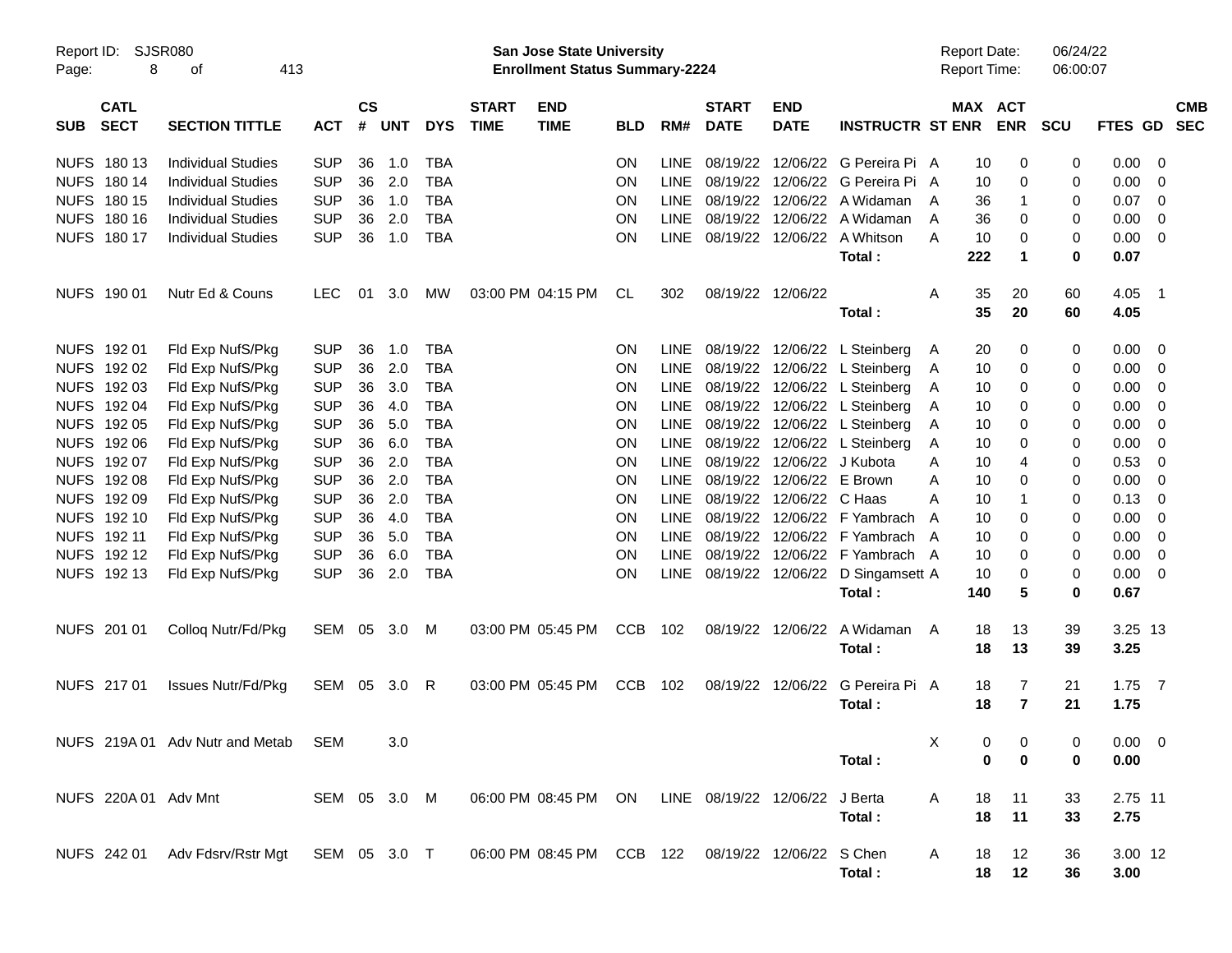| Report ID:<br>9<br>Page:                 | <b>SJSR080</b><br>413<br>οf      |            |                              |            |                             | San Jose State University<br><b>Enrollment Status Summary-2224</b> |            |             |                             |                            |                         | <b>Report Date:</b><br>Report Time: |                       | 06/24/22<br>06:00:07 |          |                          |
|------------------------------------------|----------------------------------|------------|------------------------------|------------|-----------------------------|--------------------------------------------------------------------|------------|-------------|-----------------------------|----------------------------|-------------------------|-------------------------------------|-----------------------|----------------------|----------|--------------------------|
| <b>CATL</b><br><b>SECT</b><br><b>SUB</b> | <b>SECTION TITTLE</b>            | <b>ACT</b> | <b>CS</b><br>#<br><b>UNT</b> | <b>DYS</b> | <b>START</b><br><b>TIME</b> | <b>END</b><br><b>TIME</b>                                          | <b>BLD</b> | RM#         | <b>START</b><br><b>DATE</b> | <b>END</b><br><b>DATE</b>  | <b>INSTRUCTR ST ENR</b> |                                     | MAX ACT<br><b>ENR</b> | <b>SCU</b>           | FTES GD  | <b>CMB</b><br><b>SEC</b> |
|                                          |                                  |            |                              |            |                             |                                                                    |            |             |                             |                            |                         |                                     |                       |                      |          |                          |
| NUFS 260 01                              | Mitidis Hith Promo               | <b>SEM</b> | 3.0<br>05                    | W          |                             | 06:00 PM 08:45 PM                                                  | <b>CCB</b> | 122         | 08/19/22                    | 12/06/22                   |                         | 18<br>Α                             | 3                     | 9                    | 0.75     | 3 C                      |
| HPRF 260 01                              | <b>Mitidis Hith Promo</b>        | <b>SEM</b> | 05<br>3.0                    | W          |                             | 06:00 PM 08:45 PM                                                  | <b>CCB</b> | 122         | 08/19/22                    | 12/06/22                   |                         | Α                                   | 0<br>0                | 0                    | 0.00     | 0 <sup>C</sup>           |
| GERO 260 01                              | <b>Mitidis Hith Promo</b>        | <b>SEM</b> | 3.0<br>05                    | W          |                             | 06:00 PM 08:45 PM                                                  | <b>CCB</b> | 122         | 08/19/22                    | 12/06/22                   |                         | Α                                   | $\boldsymbol{2}$<br>0 | 6                    | 0.50     | 2 C                      |
|                                          |                                  |            |                              |            |                             |                                                                    |            |             |                             |                            | Total:                  | 18                                  | 5                     | 15                   | 1.25     |                          |
| NUFS 280A 01                             | Dietetic Internship              | <b>SUP</b> | 25<br>1.0                    | W          |                             | 04:30 PM 05:45 PM                                                  | ON         | <b>LINE</b> | 08/19/22                    | 12/06/22                   | K Mauldin               | 18<br>Α                             | 0                     | 0                    | 0.00     | 0                        |
|                                          | NUFS 280A 02 Dietetic Internship | <b>SUP</b> | 25<br>3.0                    | <b>TBA</b> |                             |                                                                    | ON         | <b>LINE</b> | 08/19/22                    | 12/06/22                   | K Mauldin               | 10<br>Α                             | 0                     | 0                    | 0.00     | 0                        |
|                                          | NUFS 280A 03 Dietetic Internship | <b>SUP</b> | 25<br>6.0                    | <b>TBA</b> |                             |                                                                    | ON         | <b>LINE</b> | 08/19/22                    | 12/06/22                   | K Mauldin               | 10<br>Α                             | 0                     | 0                    | 0.00     | 0                        |
|                                          | NUFS 280A 04 Dietetic Internship | <b>SUP</b> | 25<br>9.0                    | <b>TBA</b> |                             |                                                                    | ON         | <b>LINE</b> | 08/19/22                    | 12/06/22                   | K Mauldin               | 10<br>A                             | 0                     | 0                    | 0.00     | 0                        |
|                                          | NUFS 280A 05 Dietetic Internship | <b>SUP</b> | 25 12.0                      | <b>TBA</b> |                             |                                                                    | ON         | <b>LINE</b> | 08/19/22                    | 12/06/22                   | K Mauldin               | 10<br>A                             | 0                     | 0                    | 0.00     | 0                        |
|                                          | NUFS 280A 06 Dietetic Internship | <b>SUP</b> | 25<br>6.0                    | <b>TBA</b> |                             |                                                                    | ON         | <b>LINE</b> | 08/19/22                    | 12/06/22                   | G Pereira Pi A          | 10                                  | 0                     | 0                    | 0.00     | 0                        |
|                                          | NUFS 280A 07 Dietetic Internship | <b>SUP</b> | 25 12.0                      | <b>TBA</b> |                             |                                                                    | <b>ON</b>  | <b>LINE</b> | 08/19/22                    | 12/06/22                   | G Pereira Pi A          | 10                                  | 0                     | 0                    | 0.00     | 0                        |
|                                          | NUFS 280A 08 Dietetic Internship | <b>SUP</b> | 25<br>6.0                    | <b>TBA</b> |                             |                                                                    | <b>ON</b>  | LINE        | 08/19/22                    | 12/06/22                   | A Wagle                 | 10<br>Α                             | 0                     | 0                    | 0.00     | 0                        |
|                                          | NUFS 280A 09 Dietetic Internship | <b>SUP</b> | 25 12.0                      | <b>TBA</b> |                             |                                                                    | <b>ON</b>  | <b>LINE</b> | 08/19/22                    | 12/06/22                   | A Wagle                 | 10<br>Α                             | 0                     | 0                    | 0.00     | 0                        |
|                                          | NUFS 280A 10 Dietetic Internship | <b>SUP</b> | 6.0<br>25                    | <b>TBA</b> |                             |                                                                    | ON         | <b>LINE</b> | 08/19/22                    | 12/06/22                   | A Widaman               | 10<br>A                             | 0                     | 0                    | 0.00     | 0                        |
| NUFS 280A 11                             | Dietetic Internship              | <b>SUP</b> | 25 12.0                      | <b>TBA</b> |                             |                                                                    | <b>ON</b>  | LINE        | 08/19/22                    | 12/06/22                   | A Widaman               | A<br>10                             | 0                     | 0                    | 0.00     | 0                        |
|                                          |                                  |            |                              |            |                             |                                                                    |            |             |                             |                            | Total:                  | 118                                 | 0                     | 0                    | 0.00     |                          |
| NUFS 298 01                              | <b>Special Studies</b>           | <b>SUP</b> | 25<br>1.0                    | <b>TBA</b> |                             |                                                                    | <b>ON</b>  | LINE        | 08/19/22                    | 12/06/22                   | E Brown                 | 10<br>Α                             | -1                    | 0                    | 0.08     | $\overline{1}$           |
| NUFS 298 02                              | <b>Special Studies</b>           | <b>SUP</b> | 25<br>2.0                    | <b>TBA</b> |                             |                                                                    | ON         | <b>LINE</b> | 08/19/22                    | 12/06/22                   | E Brown                 | 10<br>Α                             | 0                     | 0                    | 0.00     | 0                        |
| NUFS 298 03                              | <b>Special Studies</b>           | <b>SUP</b> | 25<br>3.0                    | <b>TBA</b> |                             |                                                                    | ON         | <b>LINE</b> | 08/19/22                    | 12/06/22                   | E Brown                 | 10<br>Α                             | 0                     | 0                    | 0.00     | 0                        |
| NUFS 298 04                              | <b>Special Studies</b>           | <b>SUP</b> | 25<br>1.0                    | <b>TBA</b> |                             |                                                                    | ON         | <b>LINE</b> | 08/19/22                    | 12/06/22 S Chen            |                         | 10<br>Α                             | 0                     | 0                    | 0.00     | 0                        |
| NUFS 298 05                              | <b>Special Studies</b>           | <b>SUP</b> | 25<br>2.0                    | <b>TBA</b> |                             |                                                                    | ON         | <b>LINE</b> | 08/19/22                    | 12/06/22 S Chen            |                         | 10<br>Α                             | 0                     | 0                    | 0.00     | 0                        |
| NUFS 298 06                              | <b>Special Studies</b>           | <b>SUP</b> | 25<br>3.0                    | <b>TBA</b> |                             |                                                                    | ON         | <b>LINE</b> | 08/19/22                    | 12/06/22 S Chen            |                         | 10<br>Α                             | 0                     | 0                    | 0.00     | 0                        |
| NUFS 298 07                              | <b>Special Studies</b>           | <b>SUP</b> | 25<br>1.0                    | <b>TBA</b> |                             |                                                                    | <b>ON</b>  | LINE        | 08/19/22                    | 12/06/22 X Feng            |                         | 10<br>Α                             | 3                     | 0                    | 0.25     | 3                        |
| NUFS 298 08                              | <b>Special Studies</b>           | <b>SUP</b> | 25<br>2.0                    | <b>TBA</b> |                             |                                                                    | <b>ON</b>  | LINE        | 08/19/22                    | 12/06/22 X Feng            |                         | 10<br>Α                             | 0                     | 0                    | 0.00     | 0                        |
| NUFS 298 09                              | <b>Special Studies</b>           | <b>SUP</b> | 25<br>3.0                    | <b>TBA</b> |                             |                                                                    | <b>ON</b>  | LINE        | 08/19/22                    | 12/06/22 X Feng            |                         | 10<br>Α                             | 0                     | 0                    | 0.00     | 0                        |
| NUFS 298 10                              | <b>Special Studies</b>           | <b>SUP</b> | 25<br>1.0                    | <b>TBA</b> |                             |                                                                    | <b>ON</b>  | LINE        | 08/19/22                    | 12/06/22 S Gieng           |                         | 10<br>Α                             | -1                    | 0                    | 0.08     | -1                       |
| NUFS 298 11                              | <b>Special Studies</b>           | <b>SUP</b> | 25<br>2.0                    | <b>TBA</b> |                             |                                                                    | <b>ON</b>  | LINE        | 08/19/22                    | 12/06/22 S Gieng           |                         | 10<br>Α                             | 0                     | 0                    | 0.00     | 0                        |
| NUFS 298 12                              | <b>Special Studies</b>           | <b>SUP</b> | 25<br>3.0                    | <b>TBA</b> |                             |                                                                    | ON         | LINE        |                             | 08/19/22 12/06/22 S Gieng  |                         | 10<br>Α                             | $\mathbf 0$           | 0                    | 0.00     | 0                        |
| NUFS 298 13                              | <b>Special Studies</b>           | <b>SUP</b> | 25<br>1.0                    | <b>TBA</b> |                             |                                                                    | ON         | LINE        |                             | 08/19/22 12/06/22 J Kubota |                         | 10<br>Α                             | 0                     | 0                    | 0.00     | $\mathbf 0$              |
| NUFS 298 14                              | <b>Special Studies</b>           | <b>SUP</b> | 2.0<br>25                    | <b>TBA</b> |                             |                                                                    | <b>ON</b>  | LINE        |                             | 08/19/22 12/06/22 J Kubota |                         | 10<br>Α                             | 0                     | 0                    | 0.00     | 0                        |
| NUFS 298 15                              | <b>Special Studies</b>           | <b>SUP</b> | 3.0<br>25                    | <b>TBA</b> |                             |                                                                    | ON         | LINE        |                             | 08/19/22 12/06/22 J Kubota |                         | 10<br>Α                             | 0                     | 0                    | 0.00     | 0                        |
| NUFS 298 16                              | <b>Special Studies</b>           | <b>SUP</b> | 25<br>1.0                    | <b>TBA</b> |                             |                                                                    | ON         | <b>LINE</b> | 08/19/22                    |                            | 12/06/22 K Mauldin      | 10<br>Α                             |                       | 0                    | 0.08     | -1                       |
| NUFS 298 17                              | <b>Special Studies</b>           | <b>SUP</b> | 2.0<br>25                    | <b>TBA</b> |                             |                                                                    | ON         | LINE        | 08/19/22                    |                            | 12/06/22 K Mauldin      | Α<br>10                             | 0                     | 0                    | 0.00     | 0                        |
| NUFS 298 18                              | <b>Special Studies</b>           | <b>SUP</b> | 3.0<br>25                    | <b>TBA</b> |                             |                                                                    | ON         | LINE        | 08/19/22                    |                            | 12/06/22 K Mauldin      | Α<br>10                             | 0                     | 0                    | 0.00     | 0                        |
| NUFS 298 19                              | <b>Special Studies</b>           | <b>SUP</b> | 25<br>1.0                    | <b>TBA</b> |                             |                                                                    | ON         | LINE        | 08/19/22                    |                            | 12/06/22 G Pereira Pi A | 10                                  |                       | 0                    | 0.08     | -1                       |
| NUFS 298 20                              | <b>Special Studies</b>           | <b>SUP</b> | 25 2.0 TBA                   |            |                             |                                                                    | ON         | LINE        | 08/19/22                    |                            | 12/06/22 G Pereira Pi A | 10                                  |                       | 0                    | $0.17$ 1 |                          |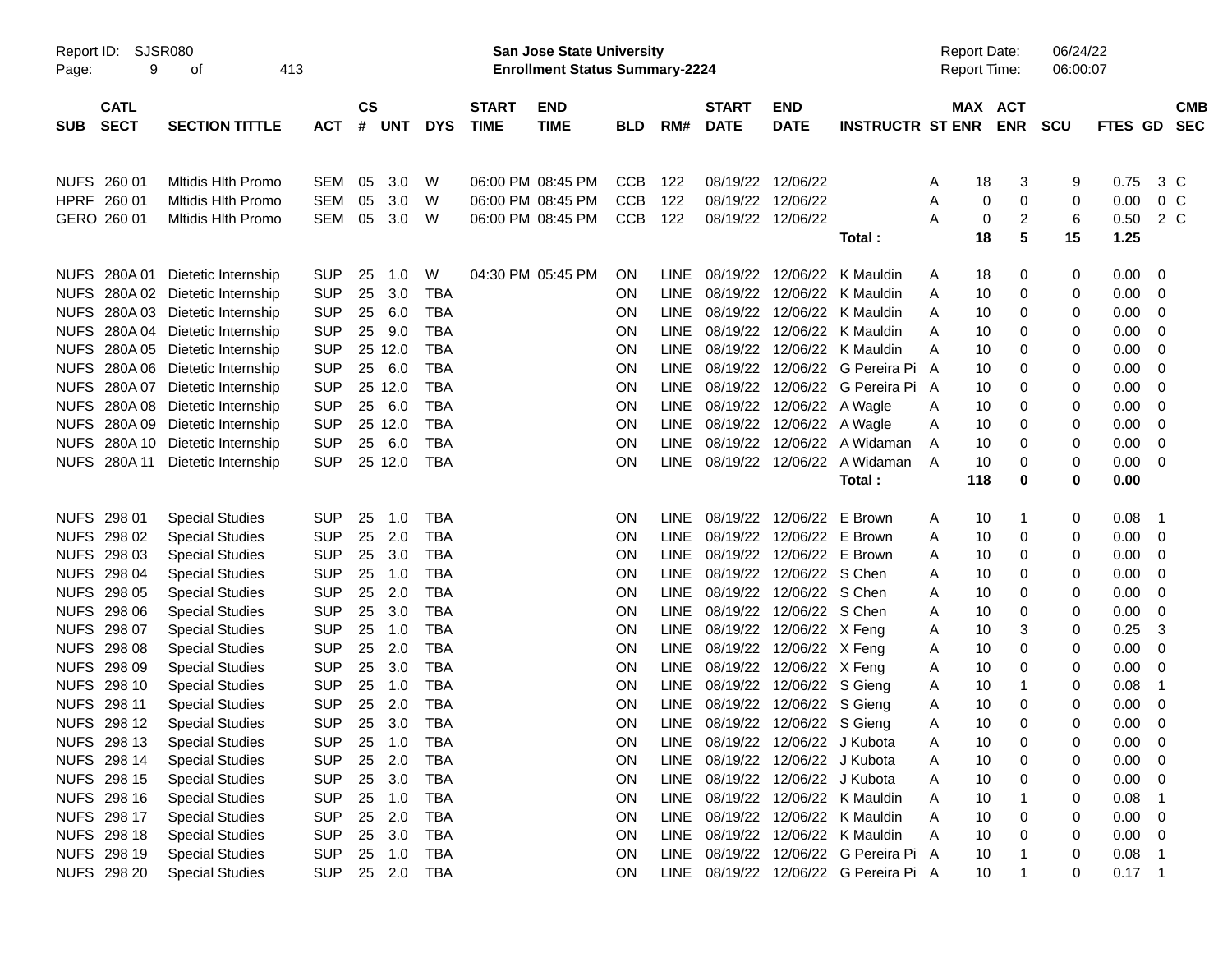| Report ID:<br>Page: | 10                         | <b>SJSR080</b><br>οf   | 413 |            |                |              |            |                             | <b>San Jose State University</b><br><b>Enrollment Status Summary-2224</b> |            |             |                             |                                |                                     |   | <b>Report Date:</b><br>Report Time: |            | 06/24/22<br>06:00:07 |               |                          |                          |
|---------------------|----------------------------|------------------------|-----|------------|----------------|--------------|------------|-----------------------------|---------------------------------------------------------------------------|------------|-------------|-----------------------------|--------------------------------|-------------------------------------|---|-------------------------------------|------------|----------------------|---------------|--------------------------|--------------------------|
| <b>SUB</b>          | <b>CATL</b><br><b>SECT</b> | <b>SECTION TITTLE</b>  |     | <b>ACT</b> | <b>CS</b><br># | <b>UNT</b>   | <b>DYS</b> | <b>START</b><br><b>TIME</b> | <b>END</b><br><b>TIME</b>                                                 | <b>BLD</b> | RM#         | <b>START</b><br><b>DATE</b> | <b>END</b><br><b>DATE</b>      | <b>INSTRUCTR ST ENR</b>             |   | MAX ACT                             | <b>ENR</b> | <b>SCU</b>           | FTES GD       |                          | <b>CMB</b><br><b>SEC</b> |
|                     | NUFS 298 21                | <b>Special Studies</b> |     | <b>SUP</b> | 25             | 3.0          | TBA        |                             |                                                                           | ΟN         | <b>LINE</b> |                             |                                | 08/19/22 12/06/22 G Pereira Pi      | A | 10                                  | 0          | 0                    | 0.00          | - 0                      |                          |
|                     | <b>NUFS 298 22</b>         | <b>Special Studies</b> |     | <b>SUP</b> | 25             | 1.0          | <b>TBA</b> |                             |                                                                           | ON         | <b>LINE</b> |                             | 08/19/22 12/06/22 E Tang       |                                     | A | 10                                  | 0          | 0                    | 0.00          | - 0                      |                          |
|                     | NUFS 298 23                | <b>Special Studies</b> |     | <b>SUP</b> | 25             | 2.0          | <b>TBA</b> |                             |                                                                           | ΟN         | LINE        |                             | 08/19/22 12/06/22 E Tang       |                                     | A | 10                                  | 0          | 0                    | 0.00          | 0                        |                          |
|                     | NUFS 298 24                | <b>Special Studies</b> |     | <b>SUP</b> | 25             | 3.0          | <b>TBA</b> |                             |                                                                           | ON         | LINE        |                             | 08/19/22 12/06/22 E Tang       |                                     | A | 10                                  | 0          | 0                    | 0.00          | 0                        |                          |
|                     | NUFS 298 25                | <b>Special Studies</b> |     | <b>SUP</b> | 25             | 1.0          | <b>TBA</b> |                             |                                                                           | ON         | LINE        |                             | 08/19/22 12/06/22 A Wagle      |                                     | A | 10                                  | -1         | 0                    | 0.08          | $\mathbf 1$              |                          |
|                     | NUFS 298 26                | <b>Special Studies</b> |     | <b>SUP</b> | 25             | 2.0          | <b>TBA</b> |                             |                                                                           | ON         | LINE        |                             | 08/19/22 12/06/22 A Wagle      |                                     | A | 10                                  | 0          | 0                    | 0.00          | 0                        |                          |
|                     | NUFS 298 27                | <b>Special Studies</b> |     | <b>SUP</b> | 25             | 3.0          | <b>TBA</b> |                             |                                                                           | ON         | LINE        |                             | 08/19/22 12/06/22 A Wagle      |                                     | A | 10                                  | 0          | 0                    | 0.00          | 0                        |                          |
|                     | <b>NUFS 298 28</b>         | <b>Special Studies</b> |     | <b>SUP</b> | 25             | 1.0          | <b>TBA</b> |                             |                                                                           | ON         | <b>LINE</b> |                             |                                | 08/19/22 12/06/22 A Widaman         | A | 10                                  | -1         | 0                    | 0.08          | $\mathbf 1$              |                          |
|                     | <b>NUFS 298 29</b>         | <b>Special Studies</b> |     | <b>SUP</b> | 25             | 2.0          | <b>TBA</b> |                             |                                                                           | ON         | <b>LINE</b> |                             |                                | 08/19/22 12/06/22 A Widaman         | A | 10                                  | 0          | 0                    | 0.00          | 0                        |                          |
|                     | NUFS 298 30                | <b>Special Studies</b> |     | <b>SUP</b> | 25             | 3.0          | <b>TBA</b> |                             |                                                                           | ON         |             |                             |                                | LINE 08/19/22 12/06/22 A Widaman    | A | 10                                  | 0          | 0                    | 0.00          | $\overline{\mathbf{0}}$  |                          |
|                     |                            |                        |     |            |                |              |            |                             |                                                                           |            |             |                             |                                | Total:                              |   | 300                                 | 10         | 0                    | 0.92          |                          |                          |
|                     | NUFS 299 01                | Mas Thesis or Proj     |     | <b>SUP</b> | 25             | 1.0          | TBA        |                             |                                                                           | ΟN         |             |                             | LINE 08/19/22 12/06/22 S Chen  |                                     | A | 10                                  | 0          | 0                    | 0.00          | - 0                      |                          |
|                     | NUFS 299 02                | Mas Thesis or Proj     |     | <b>SUP</b> | 25             | 2.0          | <b>TBA</b> |                             |                                                                           | ON         | <b>LINE</b> |                             | 08/19/22 12/06/22 S Chen       |                                     | A | 10                                  | 0          | 0                    | 0.00          | 0                        |                          |
|                     | NUFS 299 03                | Mas Thesis or Proj     |     | <b>SUP</b> | 25             | 3.0          | <b>TBA</b> |                             |                                                                           | ON         | <b>LINE</b> |                             | 08/19/22 12/06/22 S Chen       |                                     | Α | 10                                  | 0          | 0                    | 0.00          | 0                        |                          |
|                     | NUFS 299 04                | Mas Thesis or Proj     |     | <b>SUP</b> | 25             | 1.0          | <b>TBA</b> |                             |                                                                           | ON         | LINE        |                             | 08/19/22 12/06/22 X Feng       |                                     | Α | 10                                  | 0          | 0                    | 0.00          | 0                        |                          |
|                     | NUFS 299 05                | Mas Thesis or Proj     |     | <b>SUP</b> | 25             | 2.0          | <b>TBA</b> |                             |                                                                           | ON         | LINE        |                             | 08/19/22 12/06/22 X Feng       |                                     | Α | 10                                  | 0          | 0                    | 0.00          | 0                        |                          |
|                     | NUFS 299 06                | Mas Thesis or Proj     |     | <b>SUP</b> | 25             | 3.0          | <b>TBA</b> |                             |                                                                           | ON         | LINE        |                             | 08/19/22 12/06/22 X Feng       |                                     | A | 10                                  | 0          | 0                    | 0.00          | 0                        |                          |
|                     | NUFS 299 07                | Mas Thesis or Proj     |     | <b>SUP</b> | 25             | 1.0          | <b>TBA</b> |                             |                                                                           | ON         | LINE        |                             | 08/19/22 12/06/22 S Gieng      |                                     | A | 10                                  | 0          | 0                    | 0.00          | 0                        |                          |
|                     | NUFS 299 08                | Mas Thesis or Proj     |     | <b>SUP</b> | 25             | 2.0          | <b>TBA</b> |                             |                                                                           | ON         | LINE        |                             | 08/19/22 12/06/22 S Gieng      |                                     | A | 10                                  | 0          | 0                    | 0.00          | 0                        |                          |
|                     | NUFS 299 09                | Mas Thesis or Proj     |     | <b>SUP</b> | 25             | 3.0          | <b>TBA</b> |                             |                                                                           | ON         | LINE        |                             | 08/19/22 12/06/22 S Gieng      |                                     | A | 10                                  | 0          | 0                    | 0.00          | 0                        |                          |
|                     | NUFS 299 10                | Mas Thesis or Proj     |     | <b>SUP</b> | 25             | 1.0          | <b>TBA</b> |                             |                                                                           | ON         | <b>LINE</b> |                             |                                | 08/19/22 12/06/22 K Mauldin         | A | 10                                  | 0          | 0                    | 0.00          | 0                        |                          |
|                     | NUFS 299 11                | Mas Thesis or Proj     |     | <b>SUP</b> | 25             | 2.0          | <b>TBA</b> |                             |                                                                           | ON         | <b>LINE</b> |                             |                                | 08/19/22 12/06/22 K Mauldin         | A | 10                                  | 0          | 0                    | 0.00          | 0                        |                          |
|                     | NUFS 299 12                | Mas Thesis or Proj     |     | <b>SUP</b> | 25             | 3.0          | <b>TBA</b> |                             |                                                                           | ON         | <b>LINE</b> |                             |                                | 08/19/22 12/06/22 K Mauldin         | A | 10                                  | 0          | 0                    | 0.00          | 0                        |                          |
|                     | NUFS 299 13                | Mas Thesis or Proj     |     | <b>SUP</b> | 25             | 1.0          | <b>TBA</b> |                             |                                                                           | ON         | <b>LINE</b> |                             |                                | 08/19/22 12/06/22 G Pereira Pi      | A | 10                                  | 0          | 0                    | 0.00          | 0                        |                          |
|                     | NUFS 299 14                | Mas Thesis or Proj     |     | <b>SUP</b> | 25             | 2.0          | <b>TBA</b> |                             |                                                                           | ON         | <b>LINE</b> |                             |                                | 08/19/22 12/06/22 G Pereira Pi A    |   | 10                                  | 0          | 0                    | 0.00          | 0                        |                          |
|                     | NUFS 299 15                | Mas Thesis or Proj     |     | <b>SUP</b> | 25             | 3.0          | <b>TBA</b> |                             |                                                                           | ON         | <b>LINE</b> |                             |                                | 08/19/22 12/06/22 G Pereira Pi      | A | 10                                  | 0          | 0                    | 0.00          | 0                        |                          |
|                     | NUFS 299 16                | Mas Thesis or Proj     |     | <b>SUP</b> | 25             | 1.0          | <b>TBA</b> |                             |                                                                           | ON         | <b>LINE</b> |                             | 08/19/22 12/06/22 E Tang       |                                     | A | 10                                  | 0          | 0                    | 0.00          | 0                        |                          |
|                     | NUFS 299 17                | Mas Thesis or Proj     |     | <b>SUP</b> | 25             | 2.0          | <b>TBA</b> |                             |                                                                           | ON         | <b>LINE</b> |                             | 08/19/22 12/06/22 E Tang       |                                     | A | 10                                  | 0          | 0                    | 0.00          | 0                        |                          |
| <b>NUFS</b>         | 299 18                     | Mas Thesis or Proj     |     | <b>SUP</b> | 25             | 3.0          | <b>TBA</b> |                             |                                                                           | ON         | <b>LINE</b> |                             | 08/19/22 12/06/22 E Tang       |                                     | A | 10                                  | 0          | 0                    | 0.00          | 0                        |                          |
|                     | NUFS 299 19                | Mas Thesis or Proj     |     | <b>SUP</b> | 25             | 1.0          | TBA        |                             |                                                                           | ΟN         |             |                             | LINE 08/19/22 12/06/22 A Wagle |                                     | A | 10                                  | 0          | 0                    | 0.00          | 0                        |                          |
|                     | NUFS 299 20                | Mas Thesis or Proj     |     | <b>SUP</b> |                | 25 2.0       | TBA        |                             |                                                                           | <b>ON</b>  |             |                             | LINE 08/19/22 12/06/22 A Wagle |                                     | Α | 10                                  | 0          | 0                    | 0.00          | $\overline{\phantom{0}}$ |                          |
|                     | NUFS 299 21                | Mas Thesis or Proj     |     | <b>SUP</b> |                | 25 3.0       | TBA        |                             |                                                                           | <b>ON</b>  |             |                             | LINE 08/19/22 12/06/22 A Wagle |                                     | A | 10                                  | 0          | 0                    | $0.00 \t 0$   |                          |                          |
|                     | NUFS 299 22                | Mas Thesis or Proj     |     | <b>SUP</b> |                | 25 1.0       | TBA        |                             |                                                                           | <b>ON</b>  |             |                             |                                | LINE 08/19/22 12/06/22 A Widaman    | Α | 10                                  | 0          | 0                    | $0.00 \t 0$   |                          |                          |
|                     | NUFS 299 23                | Mas Thesis or Proj     |     | <b>SUP</b> |                | 25 2.0       | <b>TBA</b> |                             |                                                                           | <b>ON</b>  |             |                             |                                | LINE 08/19/22 12/06/22 A Widaman    | Α | 10                                  | 0          | 0                    | $0.00 \t 0$   |                          |                          |
|                     | NUFS 299 24                | Mas Thesis or Proj     |     |            |                | SUP 25 3.0   | TBA        |                             |                                                                           | <b>ON</b>  |             |                             |                                | LINE 08/19/22 12/06/22 A Widaman    | A | 10                                  | 0          | 0                    | $0.00 \t 0$   |                          |                          |
|                     |                            |                        |     |            |                |              |            |                             |                                                                           |            |             |                             |                                | Total:                              |   | 240                                 | 0          | 0                    | 0.00          |                          |                          |
| PKG                 | 107 01                     | Prin of Packaging      |     |            |                | LEC 02 3.0 F |            |                             | 01:30 PM 04:15 PM                                                         | ON.        |             |                             |                                | LINE 08/19/22 12/06/22 F Yambrach A |   | 65                                  | 38         | 114                  | $7.60\quad 0$ |                          |                          |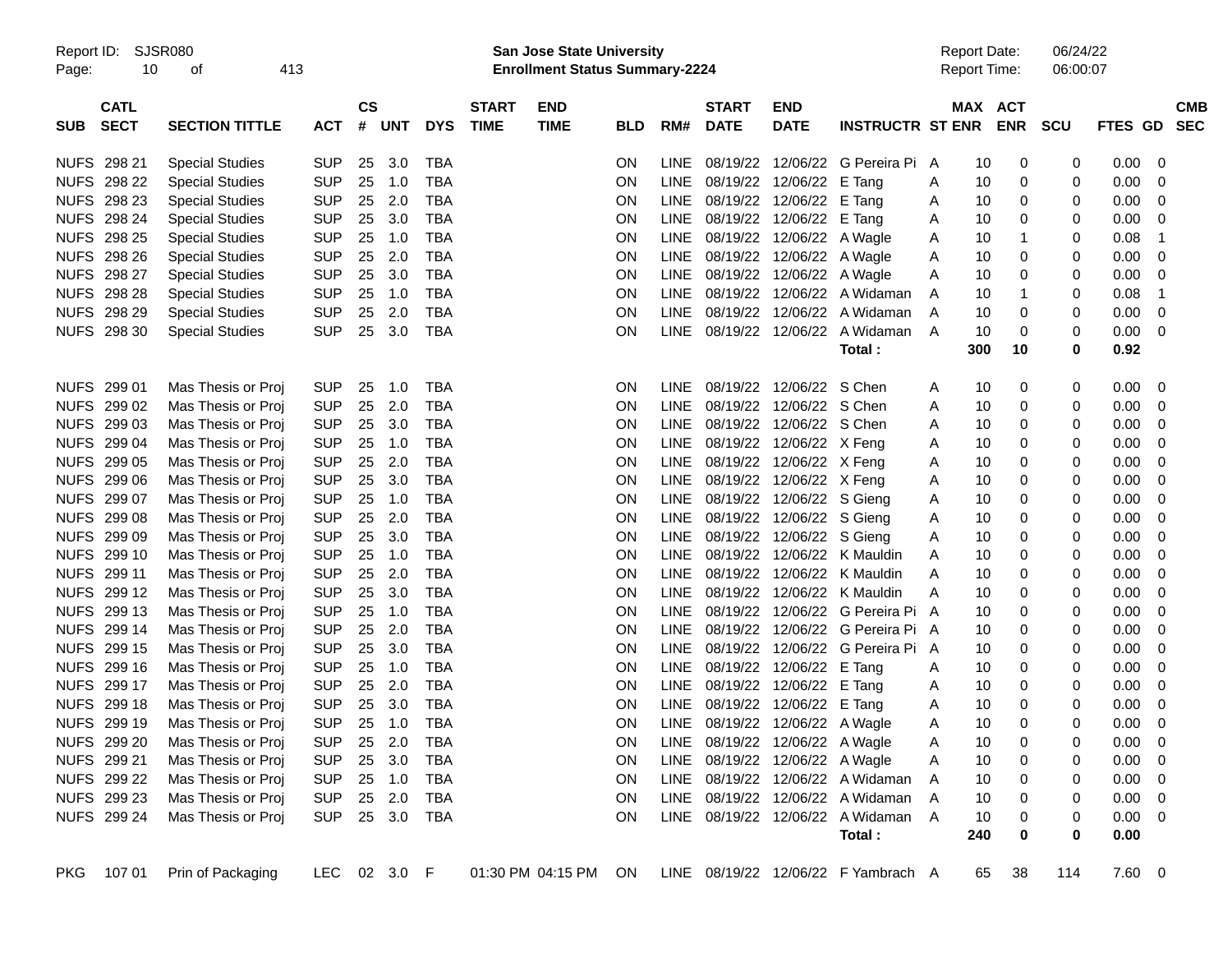| Report ID:<br>Page: | 11                         | SJSR080<br>413<br>οf      |            |               |        |              |                             | <b>San Jose State University</b><br><b>Enrollment Status Summary-2224</b> |            |             |                             |                           |                         |   | <b>Report Date:</b><br>Report Time: |                          | 06/24/22<br>06:00:07 |                |                          |
|---------------------|----------------------------|---------------------------|------------|---------------|--------|--------------|-----------------------------|---------------------------------------------------------------------------|------------|-------------|-----------------------------|---------------------------|-------------------------|---|-------------------------------------|--------------------------|----------------------|----------------|--------------------------|
| <b>SUB</b>          | <b>CATL</b><br><b>SECT</b> | <b>SECTION TITTLE</b>     | ACT        | $\mathsf{cs}$ | # UNT  | <b>DYS</b>   | <b>START</b><br><b>TIME</b> | <b>END</b><br><b>TIME</b>                                                 | <b>BLD</b> | RM#         | <b>START</b><br><b>DATE</b> | <b>END</b><br><b>DATE</b> | <b>INSTRUCTR ST ENR</b> |   | <b>MAX</b>                          | <b>ACT</b><br><b>ENR</b> | SCU                  | <b>FTES GD</b> | <b>CMB</b><br><b>SEC</b> |
|                     |                            |                           |            |               |        |              |                             |                                                                           |            |             |                             |                           | Total:                  |   | 65                                  | 38                       | 114                  | 7.60           |                          |
| <b>PKG</b>          | 120 01                     | Artios CAD for PKG        | SEM        | 02            | 3.0    | F            |                             | 09:30 AM 11:10 AM                                                         | HВ         | 102         |                             | 08/19/22 12/06/22         | E Tang                  | A | 15                                  | 11                       | 22                   | 2.20           | 0                        |
| PKG                 | 120 02                     | Artios CAD for PKG        | ACT        |               | 13 0.0 | E            |                             | 11:15 AM 01:15 PM                                                         | <b>HB</b>  | 102         |                             | 08/19/22 12/06/22         | E Tang                  | A | 15                                  | 11                       | 11                   | 0.00           | $\mathbf 0$              |
|                     |                            |                           |            |               |        |              |                             |                                                                           |            |             |                             |                           | Total:                  |   | 30                                  | 22                       | 33                   | 2.20           |                          |
| PKG                 |                            | 141A 01 Pkg Materials I   | <b>LEC</b> | 02            | 3.0    | $\top$       |                             | 01:30 PM 03:10 PM                                                         | IS         | 115         |                             | 08/19/22 12/06/22 E Tang  |                         | A | 20                                  | 8                        | 16                   | 1.60           | 0                        |
| PKG                 |                            | 141A 02 Pkg Materials I   | <b>ACT</b> |               | 07 0.0 | $\mathsf{R}$ |                             | 01:30 PM 03:15 PM                                                         | <b>IS</b>  | 114         |                             | 08/19/22 12/06/22 E Tang  |                         | A | 20                                  | 8                        | 8                    | 0.00           | $\mathbf 0$              |
|                     |                            |                           |            |               |        |              |                             |                                                                           |            |             |                             |                           | Total:                  |   | 40                                  | 16                       | 24                   | 1.60           |                          |
| PKG                 | 146 01                     | <b>Medical Device Pkg</b> | <b>LEC</b> | 02            | 3.0    | м            |                             | 10:30 AM 12:10 PM                                                         | IS         | 115         |                             | 08/19/22 12/06/22         | E Tang                  | A | 20                                  | 14                       | 28                   | 2.80           | 0                        |
| PKG                 | 146 02                     | <b>Medical Device Pkg</b> | <b>ACT</b> | 07            | 0.0    | W            |                             | 10:30 AM 12:15 PM                                                         | -IS        | 114         |                             | 08/19/22 12/06/22 E Tang  |                         | A | 20                                  | 14                       | 14                   | 0.00           | 0                        |
|                     |                            |                           |            |               |        |              |                             |                                                                           |            |             |                             |                           | Total:                  |   | 40                                  | 28                       | 42                   | 2.80           |                          |
| <b>PKG</b>          | 156 01                     | Pkg Mchnry Systems LEC    |            |               | 02 3.0 | $\mathsf T$  |                             | 10:30 AM 12:10 PM                                                         | -IS        | 115         |                             | 08/19/22 12/06/22         | E Tang                  | A | 20                                  | 3                        | 6                    | 0.60           | $\mathbf 0$              |
| PKG                 | 156 02                     | Pkg Mchnry Systems        | ACT 07 0.0 |               |        | R            |                             | 10:30 AM 12:15 PM                                                         | <b>IS</b>  | 114         |                             | 08/19/22 12/06/22 E Tang  |                         | A | 20                                  | 3                        | 3                    | 0.00           | 0                        |
|                     |                            |                           |            |               |        |              |                             |                                                                           |            |             |                             |                           | Total:                  |   | 40                                  | 6                        | 9                    | 0.60           |                          |
| <b>PKG</b>          | 159 01                     | Pkg Mtrl Hndlng Dist      | LEC 02 3.0 |               |        | МW           |                             | 01:30 PM 02:45 PM                                                         | IS         | 115         |                             | 08/19/22 12/06/22         | E Tang                  | A | 20                                  | 9                        | 27                   | 1.80           | $\mathbf 0$              |
|                     |                            |                           |            |               |        |              |                             |                                                                           |            |             |                             |                           | Total:                  |   | 20                                  | 9                        | 27                   | 1.80           |                          |
| PKG                 | 160 01                     | Haz Mat Packaging         | <b>LEC</b> | 02            | 3.0    | $\mathsf{T}$ |                             | 05:00 PM 06:40 PM                                                         | IS         | 115         |                             | 08/19/22 12/06/22         | E Tang                  | A | 20                                  | 6                        | 12                   | 1.20           | 0                        |
| PKG                 | 160 02                     | Haz Mat Packaging         | <b>ACT</b> |               | 13 0.0 | R            |                             | 05:00 PM 06:45 PM                                                         | <b>IS</b>  | 114         |                             | 08/19/22 12/06/22         | E Tang                  | A | 20                                  | 6                        | 6                    | 0.00           | $\mathbf 0$              |
|                     |                            |                           |            |               |        |              |                             |                                                                           |            |             |                             |                           | Total:                  |   | 40                                  | 12                       | 18                   | 1.20           |                          |
| PKG                 | 180 01                     | <b>Individual Studies</b> | <b>SUP</b> | 36            | 1.0    | <b>TBA</b>   |                             |                                                                           | ON         | <b>LINE</b> |                             | 08/19/22 12/06/22         | E Tang                  | Α | 10                                  | 0                        | 0                    | 0.00           | 0                        |
| PKG                 | 180 02                     | <b>Individual Studies</b> | <b>SUP</b> | 36            | 2.0    | <b>TBA</b>   |                             |                                                                           | ΟN         | <b>LINE</b> | 08/19/22                    | 12/06/22                  | E Tang                  | Α | 10                                  | 0                        | 0                    | 0.00           | 0                        |
| <b>PKG</b>          | 180 03                     | <b>Individual Studies</b> | <b>SUP</b> | 36            | 3.0    | <b>TBA</b>   |                             |                                                                           | ΟN         | LINE        | 08/19/22 12/06/22           |                           | E Tang                  | A | 10                                  | 0                        | 0                    | 0.00           | $\mathbf 0$              |
| PKG                 | 180 04                     | <b>Individual Studies</b> | <b>SUP</b> | 36            | 4.0    | <b>TBA</b>   |                             |                                                                           | ON         | LINE        |                             | 08/19/22 12/06/22         | E Tang                  | Α | 10                                  | 0                        | 0                    | 0.00           | 0                        |
| <b>PKG</b>          | 180 05                     | <b>Individual Studies</b> | <b>SUP</b> | 36            | 5.0    | <b>TBA</b>   |                             |                                                                           | ΟN         | <b>LINE</b> |                             | 08/19/22 12/06/22         | E Tang                  | A | 10                                  | 0                        | 0                    | 0.00           | $\mathbf 0$              |
| PKG                 | 180 06                     | <b>Individual Studies</b> | <b>SUP</b> | 36            | 6.0    | <b>TBA</b>   |                             |                                                                           | ON         | <b>LINE</b> |                             | 08/19/22 12/06/22         | E Tang                  | Α | 10                                  | 0<br>0                   | 0                    | 0.00           | $\mathbf 0$              |
|                     |                            |                           |            |               |        |              |                             |                                                                           |            |             |                             |                           | Total:                  |   | 60                                  |                          | 0                    | 0.00           |                          |

| Department : | <b>Nutrition, Food Science &amp; Packaging</b> | 4898<br>Department Total:        | 2156 | 5587 | 378.38 |
|--------------|------------------------------------------------|----------------------------------|------|------|--------|
|              |                                                | 1080<br><b>Lower Division:</b>   | 512  | 1218 | 81.20  |
|              |                                                | <b>Upper Division:</b><br>3070   | 1586 | 4225 | 284.27 |
|              |                                                | 748<br><b>Graduate Division:</b> | 58   | 144  | 12.92  |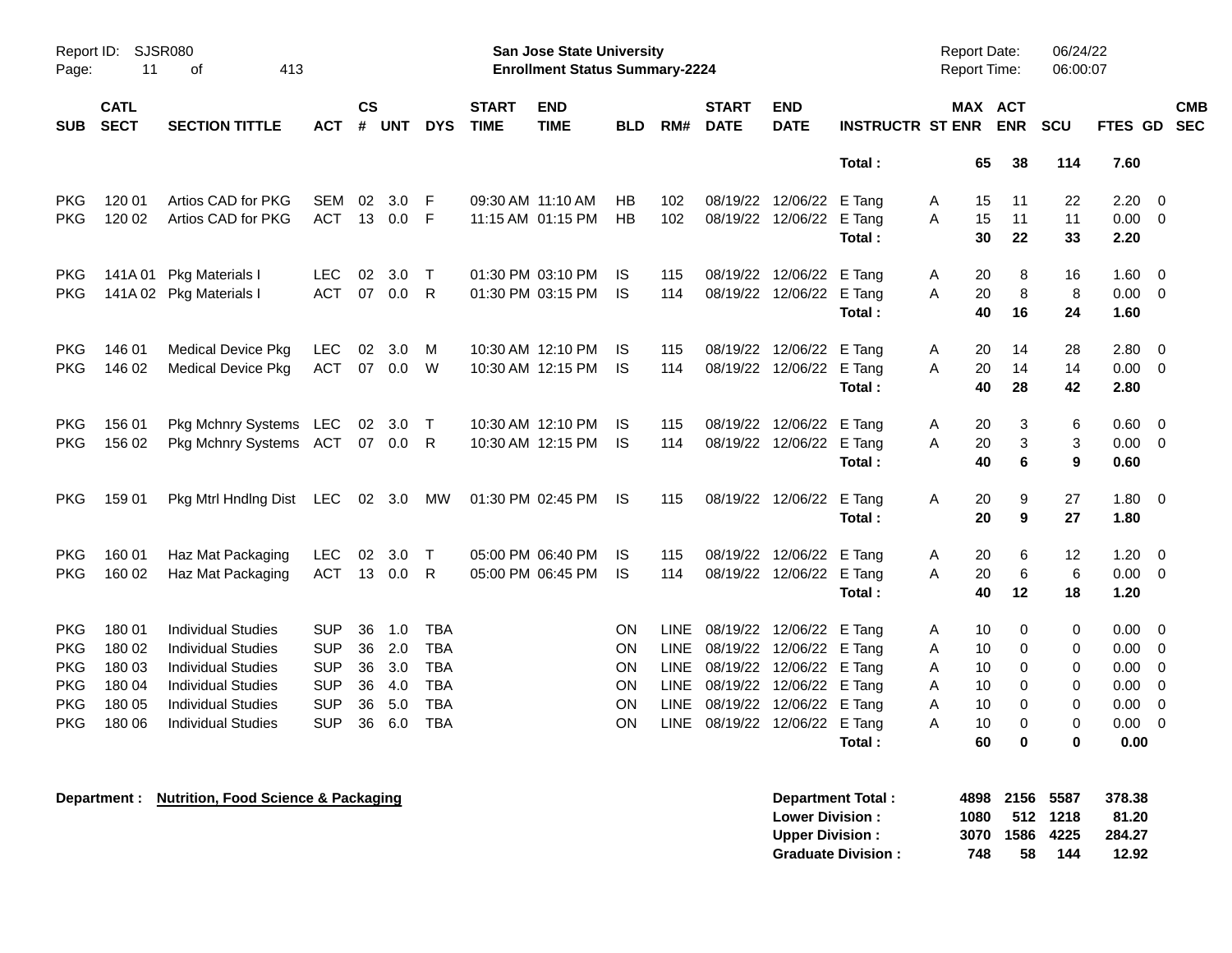| Report ID:<br>Page: | 12                         | <b>SJSR080</b><br>413<br>οf                      |                          |               |        |            |                             | <b>San Jose State University</b><br><b>Enrollment Status Summary-2224</b> |                 |             |                             |                            |                                       | <b>Report Date:</b><br><b>Report Time:</b> |          |                       | 06/24/22<br>06:00:07 |         |                         |                          |
|---------------------|----------------------------|--------------------------------------------------|--------------------------|---------------|--------|------------|-----------------------------|---------------------------------------------------------------------------|-----------------|-------------|-----------------------------|----------------------------|---------------------------------------|--------------------------------------------|----------|-----------------------|----------------------|---------|-------------------------|--------------------------|
| <b>SUB</b>          | <b>CATL</b><br><b>SECT</b> | <b>SECTION TITTLE</b>                            | <b>ACT</b>               | $\mathsf{cs}$ | # UNT  | <b>DYS</b> | <b>START</b><br><b>TIME</b> | <b>END</b><br><b>TIME</b>                                                 | <b>BLD</b>      | RM#         | <b>START</b><br><b>DATE</b> | <b>END</b><br><b>DATE</b>  | <b>INSTRUCTR ST ENR</b>               |                                            |          | MAX ACT<br><b>ENR</b> | <b>SCU</b>           | FTES GD |                         | <b>CMB</b><br><b>SEC</b> |
| <b>College</b>      |                            | <b>Health &amp; Human Sciences</b>               |                          |               |        |            |                             |                                                                           |                 |             |                             |                            |                                       |                                            |          |                       |                      |         |                         |                          |
|                     | Department :               | <b>Public Health</b><br><b>Understand Health</b> |                          | 02            | 3.0    | МW         |                             | 09:00 AM 10:15 AM                                                         | ON              | <b>LINE</b> | 08/19/22                    |                            |                                       |                                            |          |                       | 27                   | 1.80    | 0                       |                          |
| PH<br>PH            | 1 0 1<br>1 0 2             | <b>Understand Health</b>                         | <b>LEC</b><br><b>LEC</b> | 02            | 3.0    | <b>MW</b>  |                             | 10:30 AM 11:45 AM                                                         | <b>ON</b>       | <b>LINE</b> | 08/19/22                    | 12/06/22<br>12/06/22       | M McCarthy A<br>M McCarthy A          |                                            | 30<br>30 | 9<br>27               | 81                   | 5.40    | 0                       |                          |
| PH                  | 1 0 3                      | <b>Understand Health</b>                         | <b>LEC</b>               | 02            | 3.0    | <b>MW</b>  |                             | 12:00 PM 01:15 PM                                                         | <b>ON</b>       | <b>LINE</b> | 08/19/22                    | 12/06/22                   | M McCarthy A                          |                                            | 30       | 17                    | 51                   | 3.40    | 0                       |                          |
| PH                  | 1 0 4                      | <b>Understand Health</b>                         | <b>LEC</b>               | 02            | 3.0    | <b>MW</b>  |                             | 01:30 PM 02:45 PM                                                         | <b>ON</b>       | <b>LINE</b> | 08/19/22                    | 12/06/22                   | M McCarthy A                          |                                            | 30       | 9                     | 27                   | 1.80    | 0                       |                          |
| PH                  | 1 0 5                      | <b>Understand Health</b>                         | <b>LEC</b>               | 02            | 3.0    | <b>TR</b>  |                             | 10:30 AM 11:45 AM                                                         | <b>ON</b>       | <b>LINE</b> | 08/19/22                    | 12/06/22                   | L Mai                                 | A                                          | 30       | 13                    | 39                   | 2.60    | $\mathbf 0$             |                          |
| PH                  | 1 0 6                      | <b>Understand Health</b>                         | <b>LEC</b>               | 02            | 3.0    | <b>TR</b>  |                             | 12:00 PM 01:15 PM                                                         | <b>ON</b>       | <b>LINE</b> | 08/19/22                    | 12/06/22                   | L Mai                                 | A                                          | 30       | 30                    | 90                   | 6.00    | - 0                     |                          |
|                     |                            |                                                  |                          |               |        |            |                             |                                                                           |                 |             |                             |                            | Total:                                |                                            | 180      | 105                   | 315                  | 21.00   |                         |                          |
| PH                  | 15 01                      | Human Life Span                                  | <b>LEC</b>               | 02            | 3.0    | <b>MW</b>  |                             | 12:00 PM 01:15 PM                                                         | CL              | 324         | 08/19/22                    | 12/06/22                   | M Bondi                               | A                                          | 30       | 11                    | 33                   | 2.20    | $0\,C$                  |                          |
| <b>RECL</b>         | 15 01                      | Human Life Span                                  | LEC                      | 02            | 3.0    | MW         |                             | 12:00 PM 01:15 PM                                                         | CL.             | 324         | 08/19/22                    | 12/06/22                   | M Bondi                               | Α                                          | 0        | 3                     | 9                    | 0.60    | 0 <sup>C</sup>          |                          |
| PH                  | 15 02                      | Human Life Span                                  | <b>LEC</b>               | 02            | 3.0    | <b>TR</b>  |                             | 10:30 AM 11:45 AM                                                         | <b>ON</b>       | <b>LINE</b> | 08/19/22                    | 12/06/22                   | J DiGiacomo A                         |                                            | 30       | 22                    | 66                   | 4.40    | 0 <sup>C</sup>          |                          |
| <b>RECL</b>         | 15 02                      | Human Life Span                                  | <b>LEC</b>               | 02            | 3.0    | <b>TR</b>  |                             | 10:30 AM 11:45 AM                                                         | <b>ON</b>       | LINE        | 08/19/22                    | 12/06/22                   | J DiGiacomo A                         |                                            | 0        | 8                     | 24                   | 1.60    | 0 <sup>C</sup>          |                          |
| PH                  | 15 03                      | Human Life Span                                  | <b>LEC</b>               | 02            | 3.0    | <b>TR</b>  |                             | 12:00 PM 01:15 PM                                                         | <b>ON</b>       | LINE        | 08/19/22                    | 12/06/22                   | J DiGiacomo A                         |                                            | 30       | 25                    | 75                   | 5.00    | 0 <sup>C</sup>          |                          |
| <b>RECL</b>         | 15 03                      | Human Life Span                                  | <b>LEC</b>               | 02            | 3.0    | <b>TR</b>  |                             | 12:00 PM 01:15 PM                                                         | <b>ON</b>       | LINE        | 08/19/22                    | 12/06/22                   | J DiGiacomo A                         |                                            | 0        | $\overline{5}$        | 15                   | 1.00    | 0 <sup>C</sup>          |                          |
| <b>PH</b>           | 15 04                      | Human Life Span                                  | <b>LEC</b>               | 02            | 3.0    | <b>MW</b>  |                             | 09:00 AM 10:15 AM                                                         | <b>SH</b>       | 346         | 08/19/22                    | 12/06/22                   |                                       | Α                                          | 30       | 24                    | 72                   | 4.80    | 0 <sup>C</sup>          |                          |
| <b>RECL</b>         | 15 04                      | Human Life Span                                  | <b>LEC</b>               | 02            | 3.0    | <b>MW</b>  |                             | 09:00 AM 10:15 AM                                                         | <b>SH</b>       | 346         | 08/19/22                    | 12/06/22                   |                                       | Α                                          | 0        | 0                     | $\mathbf 0$          | 0.00    | 0 <sup>C</sup>          |                          |
| <b>PH</b>           | 15 05                      | Human Life Span                                  | <b>LEC</b>               | 02            | 3.0    | <b>MW</b>  |                             | 10:30 AM 11:45 AM                                                         | <b>SH</b>       | 346         | 08/19/22                    | 12/06/22                   | M Bondi                               | Α                                          | 30       | 7                     | 21                   | 1.40    | 0 <sup>o</sup>          |                          |
| <b>RECL</b>         | 15 05                      | Human Life Span                                  | <b>LEC</b>               | 02            | 3.0    | <b>MW</b>  |                             | 10:30 AM 11:45 AM                                                         | <b>SH</b>       | 346         | 08/19/22                    | 12/06/22                   | M Bondi                               | Α                                          | 0        | $\overline{1}$        | 3                    | 0.20    | $0\,C$                  |                          |
| PН                  | 15 06                      | Human Life Span                                  | LEC                      | 02            | 3.0    | <b>MW</b>  |                             | 04:00 PM 05:15 PM                                                         | <b>SH</b>       | 312         | 08/19/22                    | 12/06/22                   |                                       | Α                                          | 30       | 19                    | 57                   | 3.80    | 0 <sup>C</sup>          |                          |
| RECL                | 15 06                      | Human Life Span                                  | <b>LEC</b>               | 02            | 3.0    | <b>MW</b>  |                             | 04:00 PM 05:15 PM                                                         | <b>SH</b>       | 312         | 08/19/22                    | 12/06/22                   |                                       | Α                                          | 0        | $\mathbf 0$           | $\mathbf 0$          | 0.00    | 0 <sup>o</sup>          |                          |
|                     |                            |                                                  |                          |               |        |            |                             |                                                                           |                 |             |                             |                            | Total:                                |                                            | 180      | 125                   | 375                  | 25.00   |                         |                          |
| PH                  | 67 01                      | Intro Health Stat                                | <b>LEC</b>               | 01            | 3.0    | <b>TR</b>  |                             | 10:30 AM 11:45 AM                                                         | МH              | 322         | 08/19/22                    | 12/06/22                   | R Knight                              | A                                          | 25       | 25                    | 75                   | 5.00    | - 0                     |                          |
| PH                  | 67 02                      | Intro Health Stat                                | <b>LEC</b>               | 01            | 3.0    | <b>TBA</b> |                             |                                                                           | ON              | <b>LINE</b> | 08/19/22                    | 12/06/22                   | R Knight                              | A                                          | 25       | 25                    | 75                   | 5.00    | 0                       |                          |
| PH                  | 6703                       | Intro Health Stat                                | <b>LEC</b>               | 01            | 3.0    | <b>TBA</b> |                             |                                                                           | ON              | <b>LINE</b> | 08/19/22                    | 12/06/22                   | R Knight                              | Α                                          | 25       | 0                     | $\mathbf 0$          | 0.00    | 0                       |                          |
| PH                  | 67 04                      | Intro Health Stat                                | LEC                      |               | 3.0    |            |                             |                                                                           |                 |             |                             |                            |                                       | X                                          | 0        | $\mathbf 0$           | $\mathbf 0$          | 0.00    | - 0                     |                          |
|                     |                            |                                                  |                          |               |        |            |                             |                                                                           |                 |             |                             |                            | Total:                                |                                            | 75       | 50                    | 150                  | 10.00   |                         |                          |
| PH                  | 99 01                      | Intro Public Health                              | LEC.                     |               | 02 3.0 | МW         |                             | 10:30 AM 11:45 AM                                                         | CL              | 324         |                             | 08/19/22 12/06/22 F Noonis |                                       | A                                          | 40       | 10                    | 30                   | 2.00    | $\overline{\mathbf{0}}$ |                          |
| PH                  | 99 02                      | Intro Public Health                              | LEC                      |               |        | 02 3.0 MW  |                             | 03:00 PM 04:15 PM ON                                                      |                 |             |                             |                            | LINE 08/19/22 12/06/22 K Rosenquist A |                                            | 40       | 30                    | 90                   | 6.00    | $\overline{0}$          |                          |
| PН                  | 99 03                      | Intro Public Health                              | <b>LEC</b>               | 02            | 3.0    | TR         |                             | 09:00 AM 10:15 AM                                                         | <b>ON</b>       | LINE        | 08/19/22 12/06/22 B White   |                            |                                       | Α                                          | 40       | 40                    | 120                  | 8.00    | 0                       |                          |
| PH                  | 99 04                      | Intro Public Health                              | <b>LEC</b>               |               | 02 3.0 | <b>TR</b>  |                             | 03:00 PM 04:15 PM                                                         | CL              | 324         |                             | 08/19/22 12/06/22 M Moore  |                                       | Α                                          | 40       | 13                    | 39                   | 2.60    | $\overline{\mathbf{0}}$ |                          |
|                     |                            |                                                  |                          |               |        |            |                             |                                                                           |                 |             |                             |                            | Total:                                |                                            | 160      | 93                    | 279                  | 18.60   |                         |                          |
| PH                  |                            | 100W 01 Writing Workshop                         | SEM                      | 04            | 3.0    | M          |                             | 09:00 AM 10:15 AM                                                         | <b>SPXC 152</b> |             |                             | 08/19/22 12/06/22          | N Williams                            | A                                          | 25       | 4                     | 12                   | 0.80    | $0\,$ C                 |                          |
|                     |                            | NUFS 100W 01 Writing Workshop                    | SEM                      | 04            | 3.0    | M          |                             | 09:00 AM 10:15 AM                                                         | <b>SPXC 152</b> |             | 08/19/22                    |                            | 12/06/22 N Williams                   | Α                                          | 0        | 3                     | 9                    | 0.60    | 0 C                     |                          |
| PH                  |                            | 100W 02 Writing Workshop                         | SEM 04 3.0               |               |        | M          |                             | 10:30 AM 11:45 AM                                                         | <b>SPXC 152</b> |             |                             |                            | 08/19/22 12/06/22 N Williams          | A                                          | 25       | 9                     | 27                   | 1.80    | 0 C                     |                          |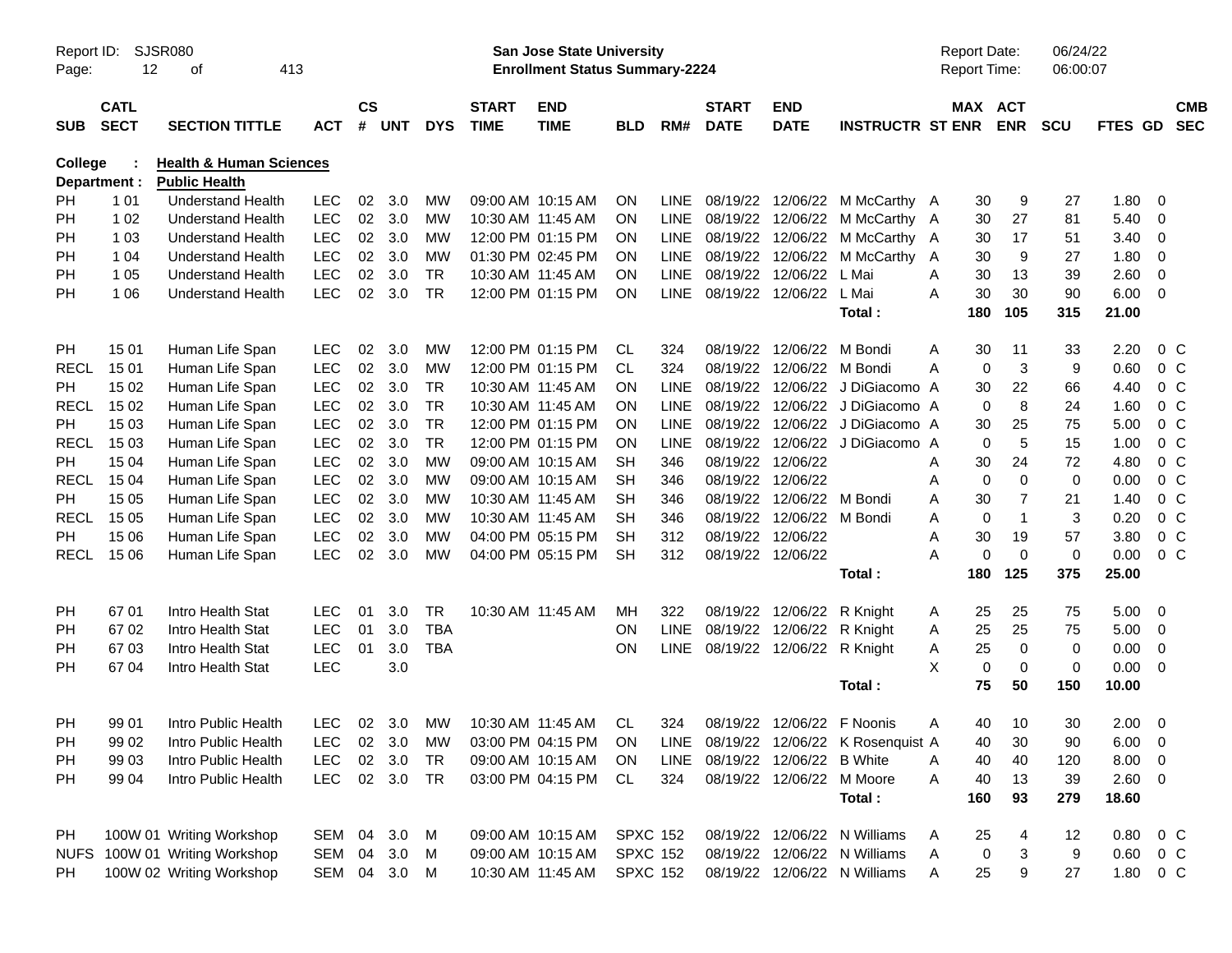| Page:       | Report ID:<br><b>SJSR080</b><br>13<br>413<br>οf |                             |              |                    |            |            |                             | <b>San Jose State University</b><br><b>Enrollment Status Summary-2224</b> |                 |             |                               |                           |                                  |   | <b>Report Date:</b><br><b>Report Time:</b> |                | 06/24/22<br>06:00:07 |                  |                         |                          |
|-------------|-------------------------------------------------|-----------------------------|--------------|--------------------|------------|------------|-----------------------------|---------------------------------------------------------------------------|-----------------|-------------|-------------------------------|---------------------------|----------------------------------|---|--------------------------------------------|----------------|----------------------|------------------|-------------------------|--------------------------|
| <b>SUB</b>  | <b>CATL</b><br><b>SECT</b>                      | <b>SECTION TITTLE</b>       | <b>ACT</b>   | $\mathsf{cs}$<br># | <b>UNT</b> | <b>DYS</b> | <b>START</b><br><b>TIME</b> | <b>END</b><br><b>TIME</b>                                                 | <b>BLD</b>      | RM#         | <b>START</b><br><b>DATE</b>   | <b>END</b><br><b>DATE</b> | <b>INSTRUCTR ST ENR</b>          |   | MAX ACT                                    | <b>ENR</b>     | <b>SCU</b>           | FTES GD          |                         | <b>CMB</b><br><b>SEC</b> |
| <b>NUFS</b> |                                                 | 100W 02 Writing Workshop    | <b>SEM</b>   | 04                 | 3.0        | м          |                             | 10:30 AM 11:45 AM                                                         | <b>SPXC 152</b> |             | 08/19/22                      |                           | 12/06/22 N Williams              | A | 0                                          | -1             | 3                    | 0.20             | 0 C                     |                          |
| <b>PH</b>   |                                                 | 100W 03 Writing Workshop    | <b>SEM</b>   | 04                 | 3.0        | M          |                             | 01:30 PM 02:45 PM                                                         | <b>SPXC 152</b> |             | 08/19/22                      | 12/06/22                  | N Williams                       | Α | 25                                         | 5              | 15                   | 1.00             | 0 <sup>o</sup>          |                          |
| <b>NUFS</b> |                                                 | 100W 03 Writing Workshop    | <b>SEM</b>   | 04                 | 3.0        | м          |                             | 01:30 PM 02:45 PM                                                         | <b>SPXC 152</b> |             | 08/19/22                      | 12/06/22                  | N Williams                       | Α | 0                                          | $\Omega$       | 0                    | 0.00             | 0 <sup>o</sup>          |                          |
| PH.         |                                                 | 100W 04 Writing Workshop    | <b>SEM</b>   | 04                 | 3.0        | м          |                             | 03:00 PM 04:15 PM                                                         | <b>SPXC 152</b> |             | 08/19/22                      | 12/06/22                  | N Williams                       | A | 25                                         | 3              | 9                    | 0.60             | 0 <sup>o</sup>          |                          |
| <b>NUFS</b> |                                                 | 100W 04 Writing Workshop    | <b>SEM</b>   | 04                 | 3.0        | M          |                             | 03:00 PM 04:15 PM                                                         | <b>SPXC 152</b> |             | 08/19/22                      | 12/06/22                  | N Williams                       | A | $\mathbf 0$                                | 2              | 6                    | 0.40             | 0 <sup>o</sup>          |                          |
| PH.         |                                                 | 100W 05 Writing Workshop    | <b>SEM</b>   | 04                 | 3.0        | <b>TR</b>  |                             | 09:00 AM 10:15 AM                                                         | OΝ              | <b>LINE</b> | 08/19/22                      | 12/06/22 C Jones          |                                  | Α | 25                                         | $\overline{7}$ | 21                   | 1.40             | 0 <sup>o</sup>          |                          |
| <b>NUFS</b> |                                                 | 100W 05 Writing Workshop    | <b>SEM</b>   | 04                 | 3.0        | <b>TR</b>  |                             | 09:00 AM 10:15 AM                                                         | ΟN              | <b>LINE</b> | 08/19/22                      | 12/06/22 C Jones          |                                  | A | 0                                          | $\mathbf 1$    | 3                    | 0.20             | 0 <sup>o</sup>          |                          |
| <b>PH</b>   |                                                 | 100W 06 Writing Workshop    | <b>SEM</b>   | 04                 | 3.0        | <b>TR</b>  |                             | 10:45 AM 12:00 PM                                                         | ΟN              | <b>LINE</b> | 08/19/22                      | 12/06/22 C Jones          |                                  | A | 25                                         | 2              | 6                    | 0.40             | 0 <sup>o</sup>          |                          |
| <b>NUFS</b> |                                                 | 100W 06 Writing Workshop    | <b>SEM</b>   | 04                 | 3.0        | <b>TR</b>  |                             | 10:45 AM 12:00 PM                                                         | ΟN              | <b>LINE</b> | 08/19/22                      | 12/06/22 C Jones          |                                  | A | $\mathbf 0$                                | 3              | 9                    | 0.60             | 0 <sup>o</sup>          |                          |
| PH.         |                                                 | 100W 07 Writing Workshop    | <b>SEM</b>   | 04                 | 3.0        | <b>TR</b>  |                             | 12:30 PM 01:45 PM                                                         | ΟN              | <b>LINE</b> | 08/19/22                      | 12/06/22 C Jones          |                                  | A | 25                                         | $\overline{2}$ | 6                    | 0.40             | 0 <sup>o</sup>          |                          |
| <b>NUFS</b> |                                                 | 100W 07 Writing Workshop    | <b>SEM</b>   | 04                 | 3.0        | <b>TR</b>  |                             | 12:30 PM 01:45 PM                                                         | ΟN              | <b>LINE</b> | 08/19/22                      | 12/06/22 C Jones          |                                  | A | 0                                          | 3              | 9                    | 0.60             | 0 <sup>o</sup>          |                          |
| <b>PH</b>   |                                                 | 100W 08 Writing Workshop    | <b>SEM</b>   | 04                 | 3.0        | F          |                             | 09:00 AM 11:45 AM                                                         | ΟN              | <b>LINE</b> | 08/19/22                      | 12/06/22 S Rivera         |                                  | A | 25                                         | 19             | 57                   | 3.80             | 0 <sup>o</sup>          |                          |
| <b>NUFS</b> |                                                 | 100W 08 Writing Workshop    | <b>SEM</b>   | 04                 | 3.0        | F          |                             | 09:00 AM 11:45 AM                                                         | ΟN              | <b>LINE</b> | 08/19/22                      | 12/06/22 S Rivera         |                                  | Α | 0                                          | 6              | 18                   | 1.20             | 0 <sup>o</sup>          |                          |
| <b>PH</b>   |                                                 | 100W 09 Writing Workshop    | <b>SEM</b>   | 04                 | 3.0        | <b>TBA</b> |                             |                                                                           | ΟN              | <b>LINE</b> | 08/19/22                      | 12/06/22                  | M Duphily                        | A | 25                                         | $\overline{4}$ | 12                   | 0.80             | 0 <sup>o</sup>          |                          |
| <b>NUFS</b> |                                                 | 100W 09 Writing Workshop    | <b>SEM</b>   | 04                 | 3.0        | <b>TBA</b> |                             |                                                                           | ON              | <b>LINE</b> | 08/19/22                      | 12/06/22                  | M Duphily                        | Α | $\mathbf 0$                                | 2              | 6                    | 0.40             | 0 <sup>o</sup>          |                          |
| PH.         |                                                 | 100W 10 Writing Workshop    | <b>SEM</b>   | 04                 | 3.0        | <b>TBA</b> |                             |                                                                           | ON              | <b>LINE</b> | 08/19/22                      | 12/06/22                  | K Roe                            | Α | 25                                         | 14             | 42                   | 2.80             | $0\,$ C                 |                          |
| <b>NUFS</b> |                                                 | 100W 10 Writing Workshop    | <b>SEM</b>   | 04                 | 3.0        | <b>TBA</b> |                             |                                                                           | ON              | <b>LINE</b> |                               | 08/19/22 12/06/22         | K Roe                            | Α | $\pmb{0}$                                  | 9              | 27                   | 1.80             | $0\,C$                  |                          |
|             |                                                 |                             |              |                    |            |            |                             |                                                                           |                 |             |                               |                           | Total:                           |   | 250                                        | 99             | 297                  | 19.80            |                         |                          |
|             |                                                 |                             |              |                    |            |            |                             |                                                                           |                 |             |                               |                           |                                  |   |                                            |                |                      |                  |                         |                          |
| PH          | 102 01                                          | <b>Health Team Building</b> | <b>LEC</b>   | 02                 | 3.0        | M          |                             | 09:00 AM 11:45 AM                                                         | ΟN              | <b>LINE</b> | 08/19/22                      | 12/06/22                  | K Roe                            | A | 25                                         | 12             | 36                   | $2.40 \quad 0$   |                         |                          |
| PH          | 102 02                                          | Health Team Building        | <b>LEC</b>   | 02                 | 3.0        | M          |                             | 12:30 PM 03:15 PM                                                         | IS.             | 215         | 08/19/22                      | 12/06/22                  | A Santiago                       | A | 25                                         | $\overline{c}$ | 6                    | 0.40             | $\overline{\mathbf{0}}$ |                          |
| PH          | 102 03                                          | Health Team Building        | <b>LEC</b>   | 02                 | 3.0        | Т          |                             | 06:00 PM 08:45 PM                                                         | ΟN              | <b>LINE</b> | 08/19/22                      | 12/06/22                  | J Jones                          | Α | 25                                         | 25             | 75                   | 5.00             | 0                       |                          |
| PH          | 102 04                                          | Health Team Building        | <b>LEC</b>   | 02                 | 3.0        | W          |                             | 09:00 AM 11:45 AM                                                         | HВ              | 408         | 08/19/22                      | 12/06/22                  | S Paterson                       | A | 25                                         | 3              | 9                    | 0.60             | 0                       |                          |
| PH          | 102 05                                          | Health Team Building        | <b>LEC</b>   | 02                 | 3.0        | R          |                             | 12:30 PM 03:15 PM                                                         | ΟN              | <b>LINE</b> | 08/19/22                      | 12/06/22                  | R Rinck                          | A | 25                                         | 20             | 60                   | 4.00             | 0                       |                          |
| PH          | 102 06                                          | Health Team Building        | LEC          | 02                 | 3.0        | R          |                             | 06:00 PM 08:45 PM                                                         | ON              | <b>LINE</b> |                               | 08/19/22 12/06/22         | R Rinck                          | A | 25                                         | 25             | 75                   | 5.00             | 0                       |                          |
|             |                                                 |                             |              |                    |            |            |                             |                                                                           |                 |             |                               |                           | Total:                           |   | 150                                        | 87             | 261                  | 17.40            |                         |                          |
| PH          | 103 01                                          | Intr Health Policy          | <b>LEC</b>   | 01                 | 3.0        | W          |                             | 03:00 PM 05:45 PM                                                         | MН              | 520         | 08/19/22                      | 12/06/22                  | M Moore                          | A | 73                                         | 67             | 201                  | $13.40 \quad 0$  |                         |                          |
| PH          | 103 02                                          | Intr Health Policy          | <b>LEC</b>   | 01                 | 3.0        | T          | 09:00 AM 11:45 AM           |                                                                           | <b>BBC</b>      | 204         | 08/19/22                      | 12/06/22                  | M Moore                          | A | 73                                         | 55             | 165                  | 11.00 0          |                         |                          |
|             |                                                 |                             |              |                    |            |            |                             |                                                                           |                 |             |                               |                           | Total:                           |   | 146                                        | 122            | 366                  | 24.40            |                         |                          |
| PH          | 104 01                                          | Com Hlth Promo              | LEC.         | - 01               | 4.0        | МW         |                             | 12:00 PM 01:15 PM                                                         | YUH             | 124         |                               |                           | 08/19/22 12/06/22 M McClure Fu A |   | 75                                         | 35             | 140                  | 9.3300           |                         |                          |
| <b>PH</b>   | 104 02                                          | Com Hith Promo              | LEC          |                    | 01 4.0     | MW         |                             | 01:30 PM 02:45 PM                                                         | <b>SH</b>       | 100         |                               |                           | 08/19/22 12/06/22 V Gomez        | A | 75                                         | 54             | 216                  | 14.40 0          |                         |                          |
|             |                                                 |                             |              |                    |            |            |                             |                                                                           |                 |             |                               |                           | Total:                           |   | 150                                        | 89             | 356                  | 23.73            |                         |                          |
| PH          | 135 01                                          | <b>Hith Multiculture</b>    | <b>LEC</b>   |                    | 03 3.0 W   |            |                             | 12:00 PM 02:45 PM                                                         | <b>ON</b>       |             | LINE 08/19/22 12/06/22 N West |                           |                                  | A | 30                                         | 26             | 78                   | 5.20 0 C         |                         |                          |
|             | NUFS 135 01                                     | <b>Hith Multiculture</b>    | <b>LEC</b>   |                    | 03 3.0     | W          |                             | 12:00 PM 02:45 PM                                                         | <b>ON</b>       |             | LINE 08/19/22 12/06/22 N West |                           |                                  | A | 0                                          | 3              | 9                    | $0.60 \t 0 \t C$ |                         |                          |
|             | NURS 135 01                                     | <b>Hith Multiculture</b>    | <b>LEC</b>   |                    | 03 3.0     | - W        |                             | 12:00 PM 02:45 PM                                                         | <b>ON</b>       |             | LINE 08/19/22 12/06/22 N West |                           |                                  | A | 0                                          | 0              | 0                    | $0.00 \t 0 C$    |                         |                          |
| PH          | 135 02                                          | <b>Hith Multiculture</b>    | LEC 03 3.0 M |                    |            |            |                             | 03:00 PM 05:45 PM                                                         | ON              |             | LINE 08/19/22 12/06/22 S Umi  |                           |                                  | A | 30                                         | 24             | 72                   | 4.80 0 C         |                         |                          |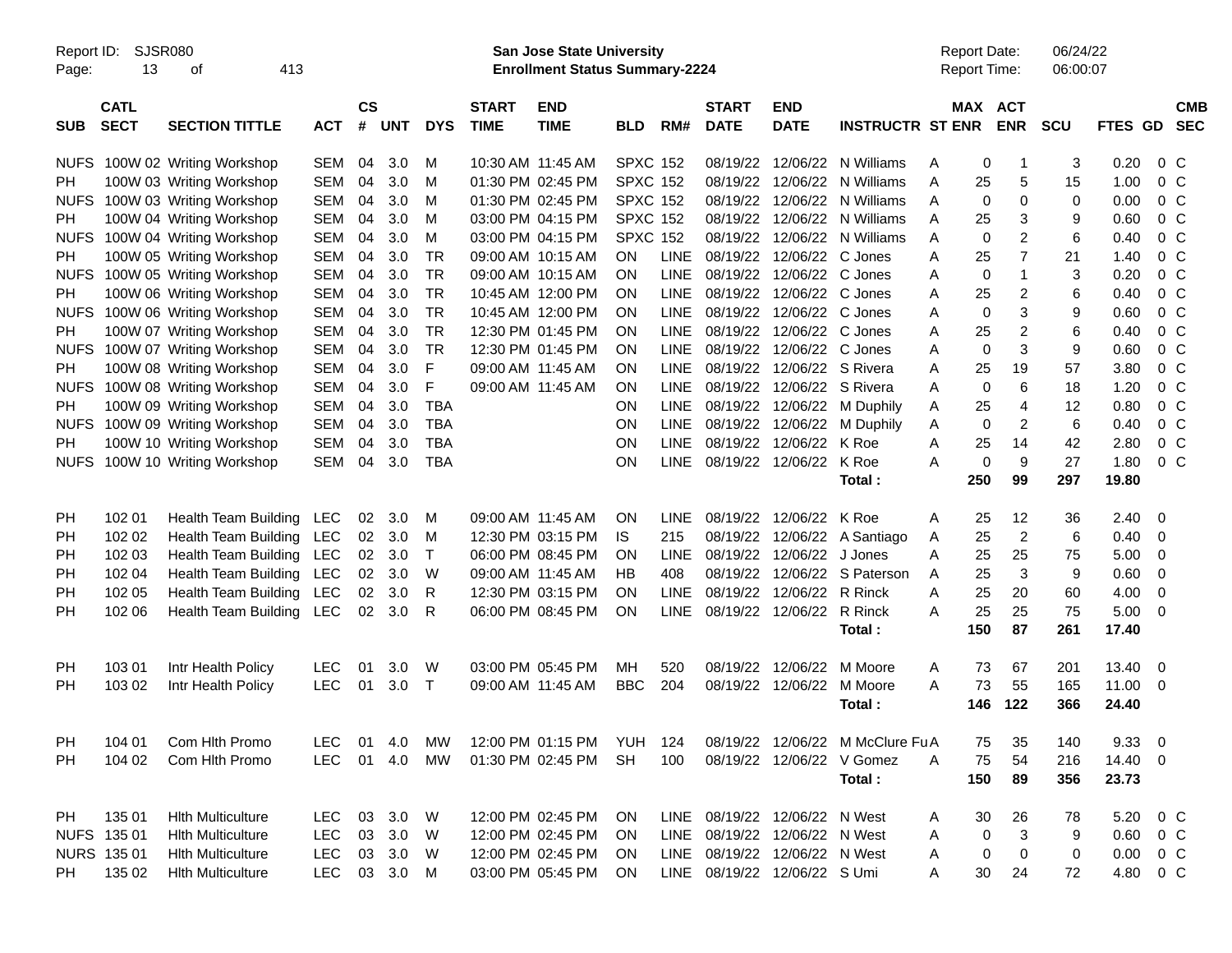| Report ID:<br>Page: | SJSR080<br>14              | 413<br>οf                |            |                    |            |            |                             | <b>San Jose State University</b><br><b>Enrollment Status Summary-2224</b> |            |             |                             |                               |                             |   | <b>Report Date:</b><br>Report Time: |            | 06/24/22<br>06:00:07 |             |                |                          |
|---------------------|----------------------------|--------------------------|------------|--------------------|------------|------------|-----------------------------|---------------------------------------------------------------------------|------------|-------------|-----------------------------|-------------------------------|-----------------------------|---|-------------------------------------|------------|----------------------|-------------|----------------|--------------------------|
| <b>SUB</b>          | <b>CATL</b><br><b>SECT</b> | <b>SECTION TITTLE</b>    | <b>ACT</b> | $\mathsf{cs}$<br># | <b>UNT</b> | <b>DYS</b> | <b>START</b><br><b>TIME</b> | <b>END</b><br><b>TIME</b>                                                 | <b>BLD</b> | RM#         | <b>START</b><br><b>DATE</b> | <b>END</b><br><b>DATE</b>     | <b>INSTRUCTR ST ENR</b>     |   | MAX ACT                             | <b>ENR</b> | <b>SCU</b>           | FTES GD     |                | <b>CMB</b><br><b>SEC</b> |
|                     | NUFS 135 02                | <b>Hith Multiculture</b> | <b>LEC</b> | 03                 | 3.0        | M          |                             | 03:00 PM 05:45 PM                                                         | <b>ON</b>  | <b>LINE</b> |                             | 08/19/22 12/06/22 S Umi       |                             | A | 0                                   | 2          | 6                    | 0.40        | $0\,C$         |                          |
| <b>NURS</b>         | 135 02                     | <b>Hith Multiculture</b> | <b>LEC</b> | 03                 | 3.0        | M          |                             | 03:00 PM 05:45 PM                                                         | <b>ON</b>  | <b>LINE</b> |                             | 08/19/22 12/06/22             | S Umi                       | Α | 0                                   | 0          | $\mathbf 0$          | 0.00        | $0\,C$         |                          |
| PН                  | 135 03                     | <b>Hith Multiculture</b> | <b>LEC</b> | 03                 | 3.0        | т          |                             | 06:00 PM 08:45 PM                                                         | <b>ON</b>  | <b>LINE</b> |                             | 08/19/22 12/06/22             | Q Sawyer                    | A | 30                                  | 24         | 72                   | 4.80        | $0\,C$         |                          |
| <b>NUFS</b>         | 135 03                     | <b>Hith Multiculture</b> | <b>LEC</b> | 03                 | 3.0        | т          |                             | 06:00 PM 08:45 PM                                                         | ON         | <b>LINE</b> |                             | 08/19/22 12/06/22             | Q Sawyer                    | A | 0                                   | 6          | 18                   | 1.20        | $0\,C$         |                          |
| <b>NURS</b>         | 135 03                     | <b>Hith Multiculture</b> | <b>LEC</b> | 03                 | 3.0        | Τ          |                             | 06:00 PM 08:45 PM                                                         | <b>ON</b>  | <b>LINE</b> |                             | 08/19/22 12/06/22             | Q Sawyer                    | Α | 0                                   | 0          | 0                    | 0.00        | $0\,C$         |                          |
| PН                  | 135 04                     | <b>Hith Multiculture</b> | <b>LEC</b> | 03                 | 3.0        | W          |                             | 03:00 PM 05:45 PM                                                         | <b>ON</b>  | <b>LINE</b> |                             | 08/19/22 12/06/22             | N West                      | Α | 30                                  | 25         | 75                   | 5.00        | $0\,C$         |                          |
| <b>NUFS</b>         | 135 04                     | <b>Hith Multiculture</b> | <b>LEC</b> | 03                 | 3.0        | W          |                             | 03:00 PM 05:45 PM                                                         | <b>ON</b>  | <b>LINE</b> |                             | 08/19/22 12/06/22 N West      |                             | A | 0                                   | 3          | 9                    | 0.60        | $0\,C$         |                          |
|                     | <b>NURS 135 04</b>         | <b>Hith Multiculture</b> | <b>LEC</b> | 03                 | 3.0        | W          |                             | 03:00 PM 05:45 PM                                                         | <b>ON</b>  | <b>LINE</b> |                             | 08/19/22 12/06/22 N West      |                             | A | 0                                   | 2          | 6                    | 0.40        | $0\,C$         |                          |
| PН                  | 135 05                     | <b>Hith Multiculture</b> | <b>LEC</b> | 03                 | 3.0        | R          |                             | 03:00 PM 05:45 PM                                                         | <b>ON</b>  | <b>LINE</b> |                             | 08/19/22 12/06/22 A Shaw      |                             | Α | 30                                  | 9          | 27                   | 1.80        | $0\,C$         |                          |
| <b>NUFS</b>         | 135 05                     | <b>Hith Multiculture</b> | <b>LEC</b> | 03                 | 3.0        | R          |                             | 03:00 PM 05:45 PM                                                         | <b>ON</b>  | <b>LINE</b> |                             | 08/19/22 12/06/22 A Shaw      |                             | A | 0                                   | -1         | 3                    | 0.20        | 0 <sup>C</sup> |                          |
| <b>NURS</b>         | 135 05                     | <b>Hith Multiculture</b> | <b>LEC</b> | 03                 | 3.0        | R          |                             | 03:00 PM 05:45 PM                                                         | <b>ON</b>  | <b>LINE</b> |                             | 08/19/22 12/06/22 A Shaw      |                             | A | 0                                   | 0          | 0                    | 0.00        | $0\,C$         |                          |
| PН                  | 135 06                     | <b>Hith Multiculture</b> | <b>LEC</b> | 03                 | 3.0        | W          |                             | 06:00 PM 08:45 PM                                                         | <b>ON</b>  | <b>LINE</b> | 08/19/22 12/06/22           |                               |                             | Α | 30                                  | 0          | 0                    | 0.00        | 0 <sup>C</sup> |                          |
| <b>NUFS</b>         | 135 06                     | <b>Hith Multiculture</b> | <b>LEC</b> | 03                 | 3.0        | W          |                             | 06:00 PM 08:45 PM                                                         | <b>ON</b>  | <b>LINE</b> | 08/19/22 12/06/22           |                               |                             | Α | 0                                   | 0          | 0                    | 0.00        | 0 <sup>C</sup> |                          |
|                     | <b>NURS 135 06</b>         | <b>Hith Multiculture</b> | <b>LEC</b> | 03                 | 3.0        | W          |                             | 06:00 PM 08:45 PM                                                         | ON         | <b>LINE</b> | 08/19/22 12/06/22           |                               |                             | А | 0                                   | 0          | $\mathbf 0$          | 0.00        | $0\,C$         |                          |
|                     |                            |                          |            |                    |            |            |                             |                                                                           |            |             |                             |                               | Total:                      |   | 180                                 | 125        | 375                  | 25.00       |                |                          |
|                     |                            |                          |            |                    |            |            |                             |                                                                           |            |             |                             |                               |                             |   |                                     |            |                      |             |                |                          |
| PH                  | 158 01                     | <b>Hith Comm</b>         | <b>LEC</b> | 01                 | 3.0        | M          |                             | 03:00 PM 04:45 PM                                                         | <b>BBC</b> | 205         |                             | 08/19/22 12/06/22             |                             | A | 40                                  | 11         | 22                   | 2.20        | 0              |                          |
| PH                  | 158 02                     | <b>Hith Comm</b>         | <b>SEM</b> | 05                 | 0.0        | M          |                             | 05:00 PM 05:45 PM                                                         | <b>BBC</b> | 205         |                             | 08/19/22 12/06/22             |                             | Α | 40                                  | 11         | 11                   | 0.00        | 0              |                          |
| PH                  | 158 03                     | <b>Hith Comm</b>         | LEC        | 01                 | 3.0        | R          |                             | 03:00 PM 04:45 PM                                                         | <b>ON</b>  | <b>LINE</b> |                             | 08/19/22 12/06/22             | N Zhang                     | A | 40                                  | 12         | 24                   | 2.40        | 0              |                          |
| PH                  | 158 04                     | <b>Hith Comm</b>         | <b>SEM</b> | 05                 | 0.0        | R          |                             | 05:00 PM 05:45 PM                                                         | <b>ON</b>  | <b>LINE</b> |                             | 08/19/22 12/06/22             | N Zhang                     | A | 40                                  | 12         | 12                   | 0.00        | 0              |                          |
| PH                  | 158 05                     | <b>Hith Comm</b>         | <b>LEC</b> | 01                 | 3.0        | т          |                             | 03:00 PM 04:45 PM                                                         | <b>ON</b>  | <b>LINE</b> |                             | 08/19/22 12/06/22             | N Zhang                     | A | 40                                  | 26         | 52                   | 5.20        | 0              |                          |
| PH                  | 158 06                     | <b>Hith Comm</b>         | <b>SEM</b> | 05                 | 0.0        | Τ          |                             | 05:00 PM 05:45 PM                                                         | <b>ON</b>  | <b>LINE</b> |                             | 08/19/22 12/06/22             | N Zhang                     | A | 40                                  | 26         | 26                   | 0.00        | 0              |                          |
| PH                  | 158 07                     | <b>Hith Comm</b>         | <b>LEC</b> | 01                 | 3.0        | W          |                             | 12:00 PM 01:50 PM                                                         | <b>ON</b>  | <b>LINE</b> |                             | 08/19/22 12/06/22             | A Murray                    | A | 40                                  | 25         | 50                   | 5.00        | 0              |                          |
| PH                  | 158 08                     | <b>Hlth Comm</b>         | <b>SEM</b> | 05                 | 0.0        | W          |                             | 02:00 PM 02:50 PM                                                         | ON         | LINE        |                             | 08/19/22 12/06/22             | A Murray                    | A | 40                                  | 25         | 25                   | 0.00        | 0              |                          |
|                     |                            |                          |            |                    |            |            |                             |                                                                           |            |             |                             |                               | Total:                      |   | 320                                 | 148        | 222                  | 14.80       |                |                          |
|                     |                            |                          |            |                    |            |            |                             |                                                                           |            |             |                             |                               |                             |   |                                     |            |                      |             |                |                          |
| PH                  | 161 01                     | Epidemiology             | LEC        |                    | 3.0        |            |                             |                                                                           |            |             |                             |                               |                             | Х | 0                                   | 0          | 0                    | 0.00        | 0              |                          |
| PH                  | 161 02                     | Epidemiology             | <b>SEM</b> |                    | 0.0        |            |                             |                                                                           |            |             |                             |                               |                             | X | 0                                   | 0          | 0                    | 0.00        | 0              |                          |
| PH                  | 161 03                     | Epidemiology             | <b>LEC</b> | 01                 | 3.0        | W          |                             | 03:00 PM 04:45 PM                                                         | <b>BBC</b> | 126         |                             | 08/19/22 12/06/22             | R Berkowitz                 | A | 25                                  | 5          | 10                   | 1.00        | 0              |                          |
| PH                  | 161 04                     | Epidemiology             | <b>SEM</b> | 05                 | 0.0        | W          |                             | 04:50 PM 05:45 PM                                                         | <b>BBC</b> | 126         | 08/19/22                    | 12/06/22                      | R Berkowitz                 | A | 25                                  | 5          | 5                    | 0.00        | 0              |                          |
| PH                  | 161 05                     | Epidemiology             | <b>LEC</b> | 01                 | 3.0        | Т          |                             | 03:00 PM 04:45 PM                                                         | HB         | 407         |                             | 08/19/22 12/06/22             | C Park                      | Α | 25                                  | 18         | 36                   | 3.60        | 0              |                          |
| PH                  | 161 06                     | Epidemiology             | SEM        | 05                 | 0.0        | Т          |                             | 04:50 PM 05:45 PM                                                         | HB         | 407         |                             | 08/19/22 12/06/22 C Park      |                             | A | 25                                  | 18         | 18                   | 0.00        | 0              |                          |
| PH                  | 161 07                     | Epidemiology             | <b>LEC</b> | 01                 | 3.0        | <b>TR</b>  |                             | 09:00 AM 09:50 AM                                                         | <b>ON</b>  | LINE        |                             | 08/19/22 12/06/22 L Mai       |                             | Α | 25                                  | 25         | 50                   | 5.00        | - 0            |                          |
| PH                  | 161 08                     | Epidemiology             | <b>SEM</b> |                    | 05 0.0     | <b>TR</b>  |                             | 09:55 AM 10:20 AM                                                         | <b>ON</b>  | LINE        |                             | 08/19/22 12/06/22 L Mai       |                             | Α | 25                                  | 25         | 25                   | 0.00        | 0              |                          |
|                     |                            |                          | <b>LEC</b> | 01                 | 3.0        | <b>MW</b>  |                             | 10:30 AM 11:20 AM                                                         | ON         | <b>LINE</b> |                             |                               | 08/19/22 12/06/22 M Worthen |   |                                     | 25         |                      | 5.00        |                |                          |
| PH                  | 161 09                     | Epidemiology             | <b>SEM</b> |                    | 05 0.0     | <b>MW</b>  |                             | 11:25 AM 11:45 AM                                                         | ON         | <b>LINE</b> |                             |                               | 08/19/22 12/06/22 M Worthen | A | 25                                  |            | 50                   | 0.00        | 0              |                          |
| <b>PH</b>           | 161 10                     | Epidemiology             |            |                    |            |            |                             |                                                                           |            |             |                             |                               |                             | Α | 25                                  | 25         | 25                   |             | 0              |                          |
| PH                  | 161 11                     | Epidemiology             | <b>LEC</b> | 01                 | 3.0        | M          |                             | 03:00 PM 04:45 PM                                                         | <b>BBC</b> | 126         |                             | 08/19/22 12/06/22 R Shah      |                             | Α | 25                                  | 25         | 50                   | 5.00        | $\overline{0}$ |                          |
| PH                  | 161 12                     | Epidemiology             | <b>SEM</b> | 05                 | 0.0        | M          |                             | 04:50 PM 05:45 PM                                                         | <b>BBC</b> | 126         |                             | 08/19/22 12/06/22 R Shah      |                             | Α | 25                                  | 25         | 25                   | 0.00        | $\overline{0}$ |                          |
| PH                  | 161 13                     | Epidemiology             | <b>LEC</b> |                    | 01 3.0     | M          |                             | 03:00 PM 04:45 PM                                                         | CL         |             |                             | 303A 08/19/22 12/06/22 C Park |                             | A | 25                                  | 9          | 18                   | $1.80 \t 0$ |                |                          |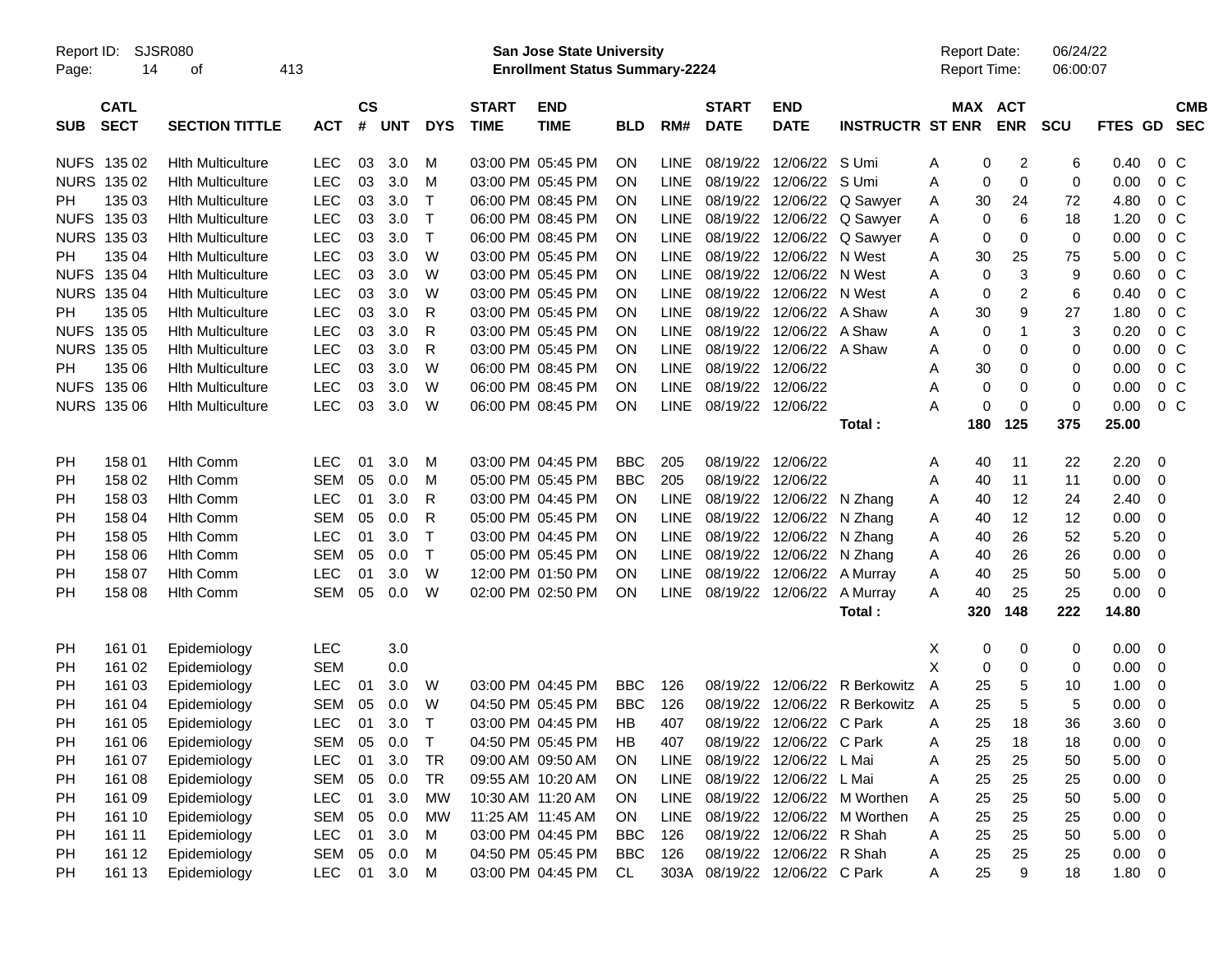| Report ID:<br>Page:                             | <b>SJSR080</b><br>15                                              | 413                                                                                                                                                                                                                                 |                                                                                  |                                  |                                        |                                               | San Jose State University<br><b>Enrollment Status Summary-2224</b> |                                                                                                                            |                                                                 |                                                  |                                                                            |                                                                                                                                                                               | <b>Report Date:</b><br><b>Report Time:</b>                                |                            |                                         | 06/24/22<br>06:00:07                                     |                                                          |                                                                        |                                                                                                                                                                 |            |
|-------------------------------------------------|-------------------------------------------------------------------|-------------------------------------------------------------------------------------------------------------------------------------------------------------------------------------------------------------------------------------|----------------------------------------------------------------------------------|----------------------------------|----------------------------------------|-----------------------------------------------|--------------------------------------------------------------------|----------------------------------------------------------------------------------------------------------------------------|-----------------------------------------------------------------|--------------------------------------------------|----------------------------------------------------------------------------|-------------------------------------------------------------------------------------------------------------------------------------------------------------------------------|---------------------------------------------------------------------------|----------------------------|-----------------------------------------|----------------------------------------------------------|----------------------------------------------------------|------------------------------------------------------------------------|-----------------------------------------------------------------------------------------------------------------------------------------------------------------|------------|
| <b>SUB</b>                                      | <b>CATL</b><br><b>SECT</b><br><b>SECTION TITTLE</b><br><b>ACT</b> |                                                                                                                                                                                                                                     |                                                                                  | $\mathsf{cs}$<br>$\pmb{\#}$      | <b>UNT</b>                             | <b>DYS</b>                                    | <b>START</b><br><b>TIME</b>                                        | <b>END</b><br><b>TIME</b>                                                                                                  | <b>BLD</b>                                                      | RM#                                              | <b>START</b><br><b>DATE</b>                                                | <b>END</b><br><b>DATE</b>                                                                                                                                                     | <b>INSTRUCTR ST ENR</b>                                                   |                            |                                         | MAX ACT<br><b>ENR</b>                                    | <b>SCU</b>                                               | FTES GD SEC                                                            |                                                                                                                                                                 | <b>CMB</b> |
| PH                                              | 161 14                                                            | Epidemiology                                                                                                                                                                                                                        | SEM                                                                              |                                  | 05  0.0                                | M                                             |                                                                    | 04:50 PM 05:45 PM                                                                                                          | CL                                                              |                                                  |                                                                            | 303A 08/19/22 12/06/22 C Park                                                                                                                                                 | Total:                                                                    | Α                          | 25<br>300                               | 9<br>214                                                 | 9<br>321                                                 | $0.00 \t 0$<br>21.40                                                   |                                                                                                                                                                 |            |
| <b>PH</b><br>PH                                 | 162 01<br>162 02                                                  | Health Org & Admin<br>Health Org & Admin                                                                                                                                                                                            | <b>LEC</b><br><b>LEC</b>                                                         | 02                               | 3.0<br>02 3.0                          | M<br>W                                        |                                                                    | 06:00 PM 08:45 PM<br>06:00 PM 08:45 PM                                                                                     | WSQ 109<br>WSQ 109                                              |                                                  |                                                                            | 08/19/22 12/06/22                                                                                                                                                             | M Moore<br>08/19/22 12/06/22 A Santiago<br>Total:                         | A<br>A                     | 75<br>75<br>150                         | 75<br>28<br>103                                          | 225<br>84<br>309                                         | 15.00<br>5.60 0<br>20.60                                               | $\overline{\mathbf{0}}$                                                                                                                                         |            |
| PH<br><b>PH</b><br><b>PH</b><br><b>PH</b><br>PH |                                                                   | 165A 01 Leadership Series I<br>165A 02 Leadership Series I<br>165A 03 Leadership Series I<br>165A 04 Leadership Series I<br>165A 05 Leadership Series I                                                                             | <b>LEC</b><br><b>LEC</b><br><b>LEC</b><br><b>LEC</b><br><b>LEC</b>               | 02<br>02<br>02<br>02<br>02       | 1.0<br>1.0<br>1.0<br>1.0<br>1.0        | W<br>W<br>W<br>R<br>-R                        |                                                                    | 12:00 PM 12:50 PM<br>12:00 PM 12:50 PM<br>12:00 PM 12:50 PM<br>04:00 PM 04:50 PM<br>04:00 PM 04:50 PM                      | <b>ON</b><br><b>ON</b><br><b>ON</b><br>YUH<br>MН                | <b>LINE</b><br><b>LINE</b><br>LINE<br>243<br>322 |                                                                            | 08/19/22 12/06/22 B White<br>08/19/22 12/06/22 A Shaw<br>08/19/22 12/06/22 F Noonis                                                                                           | 08/19/22 12/06/22 A Buckner-Ca A<br>08/19/22 12/06/22 K Larrowe<br>Total: | A<br>Α<br>A<br>A           | 35<br>35<br>35<br>35<br>35<br>175       | 35<br>35<br>13<br>$\overline{7}$<br>$\overline{7}$<br>97 | 35<br>35<br>13<br>$\overline{7}$<br>$\overline{7}$<br>97 | 2.33<br>2.33<br>0.87<br>0.47<br>0.47<br>6.47                           | $\overline{\mathbf{0}}$<br>$\overline{\mathbf{0}}$<br>$\overline{\mathbf{0}}$<br>$\overline{\mathbf{0}}$<br>$\overline{\mathbf{0}}$                             |            |
| PH<br><b>PH</b><br>PH<br>PH<br>PH<br>PH         |                                                                   | 165B 01 Leadership Series II<br>165B 02 Leadership Series II<br>165B 03 Leadership Series II<br>165B 04 Leadership Series II<br>165B 05 Leadership Series II<br>165B 06 Leadership Series II                                        | <b>LEC</b><br><b>LEC</b><br><b>LEC</b><br><b>LEC</b><br><b>LEC</b><br><b>LEC</b> | 02<br>02<br>02<br>02<br>02<br>02 | 1.0<br>1.0<br>1.0<br>1.0<br>1.0<br>1.0 | $\top$<br>$\top$<br>$\top$<br>W<br>W<br>W     |                                                                    | 04:00 PM 04:50 PM<br>05:00 PM 05:50 PM<br>06:00 PM 06:50 PM<br>04:00 PM 04:50 PM<br>05:00 PM 05:50 PM<br>06:00 PM 06:50 PM | SH<br><b>SH</b><br><b>SH</b>                                    | 242<br>242<br>242                                |                                                                            | 08/19/22 12/06/22 K Miller<br>08/19/22 12/06/22 K Miller<br>08/19/22 12/06/22 K Miller<br>08/19/22 12/06/22 R Rinck<br>08/19/22 12/06/22 R Rinck<br>08/19/22 12/06/22 R Rinck | Total:                                                                    | A<br>Α<br>Α<br>Α<br>A<br>A | 25<br>25<br>25<br>25<br>25<br>25<br>150 | 23<br>6<br>8<br>12<br>3<br>5<br>57                       | 23<br>6<br>8<br>12<br>3<br>5<br>57                       | 1.53<br>0.40<br>0.53<br>0.80<br>0.20<br>0.33<br>3.80                   | $\overline{\mathbf{0}}$<br>$\overline{\mathbf{0}}$<br>$\overline{\mathbf{0}}$<br>$\overline{\mathbf{0}}$<br>$\overline{\mathbf{0}}$<br>$\overline{\phantom{0}}$ |            |
| PH<br><b>PH</b><br>PH<br>PH                     |                                                                   | 165C 01 Leadership III<br>165C 02 Leadership III<br>165C 03 Leadership III<br>165C 04 Leadership III                                                                                                                                | <b>FLD</b><br><b>FLD</b><br><b>FLD</b><br><b>FLD</b>                             | 02<br>02                         | 2.0<br>02 2.0<br>2.0<br>02 2.0         | TBA<br><b>TBA</b><br><b>TBA</b><br><b>TBA</b> |                                                                    |                                                                                                                            |                                                                 |                                                  |                                                                            | 08/19/22 12/06/22 R Rinck<br>08/19/22 12/06/22 J Jones<br>08/19/22 12/06/22 J Jones<br>08/19/22 12/06/22                                                                      | Total:                                                                    | A<br>Α<br>Α<br>A           | 45<br>45<br>45<br>45<br>180             | 37<br>44<br>28<br>$\mathbf 0$<br>109                     | 74<br>88<br>56<br>0<br>218                               | 4.93<br>5.87<br>3.73<br>$0.00 \t 0$<br>14.53                           | $\overline{\mathbf{0}}$<br>$\overline{\mathbf{0}}$<br>$\overline{\mathbf{0}}$                                                                                   |            |
| PH<br>PH<br>PH<br>PH<br><b>PH</b><br>PH         |                                                                   | 165D 01 Leadership Series IV<br>165D 02 Leadership Series IV<br>165D 03 Leadership Series IV LEC 01 1.0<br>165D 04 Leadership Series IV LEC 01 1.0<br>165D 05 Leadership Series IV LEC<br>165D 06 Leadership Series IV LEC 01 1.0 R | LEC<br>LEC                                                                       | 01<br>01<br>01                   | 1.0<br>1.0<br>1.0                      | W<br>W<br>W<br>$\mathsf{R}$<br>R              |                                                                    | 04:00 PM 04:50 PM<br>05:00 PM 05:50 PM<br>06:00 PM 06:50 PM<br>04:00 PM 04:50 PM<br>05:00 PM 05:50 PM<br>06:00 PM 06:50 PM | <b>BBC</b><br><b>BBC</b><br><b>BBC</b><br>ON<br><b>ON</b><br>ON | 201<br>201<br>201                                | LINE 08/19/22 12/06/22<br>LINE 08/19/22 12/06/22<br>LINE 08/19/22 12/06/22 | 08/19/22 12/06/22 K Miller<br>08/19/22 12/06/22 K Miller<br>08/19/22 12/06/22 K Miller                                                                                        | Total:                                                                    | A<br>Α<br>A<br>Α<br>Α<br>Α | 25<br>25<br>25<br>25<br>25<br>150       | 25<br>$\overline{2}$<br>9<br>25 25<br>17<br>17<br>95     | 25<br>$\overline{2}$<br>9<br>25<br>17<br>17<br>95        | 1.67<br>$0.13 \ 0$<br>0.60<br>1.67<br>$1.13 \ 0$<br>$1.13 \ 0$<br>6.33 | $\overline{\mathbf{0}}$<br>0<br>$\overline{\mathbf{0}}$                                                                                                         |            |
| PH<br><b>PH</b><br>PH                           | 167 01<br>167 02<br>167 03                                        | <b>Biostatistics</b><br><b>Biostatistics</b><br><b>Biostatistics</b>                                                                                                                                                                | <b>LEC</b><br><b>SEM</b><br>SEM                                                  | 05                               | 3.0<br>0.0<br>$0.0$ T                  |                                               |                                                                    | 02:30 PM 03:15 PM                                                                                                          | BBC 126                                                         |                                                  |                                                                            | 08/19/22 12/06/22 E Houts                                                                                                                                                     |                                                                           | X<br>X<br>Α                | 0<br>0<br>30                            | 0<br>0<br>30                                             | 0<br>$\pmb{0}$<br>30                                     | $0.00 \t 0$<br>$0.00 \t 0$<br>$0.00 \t 0$                              |                                                                                                                                                                 |            |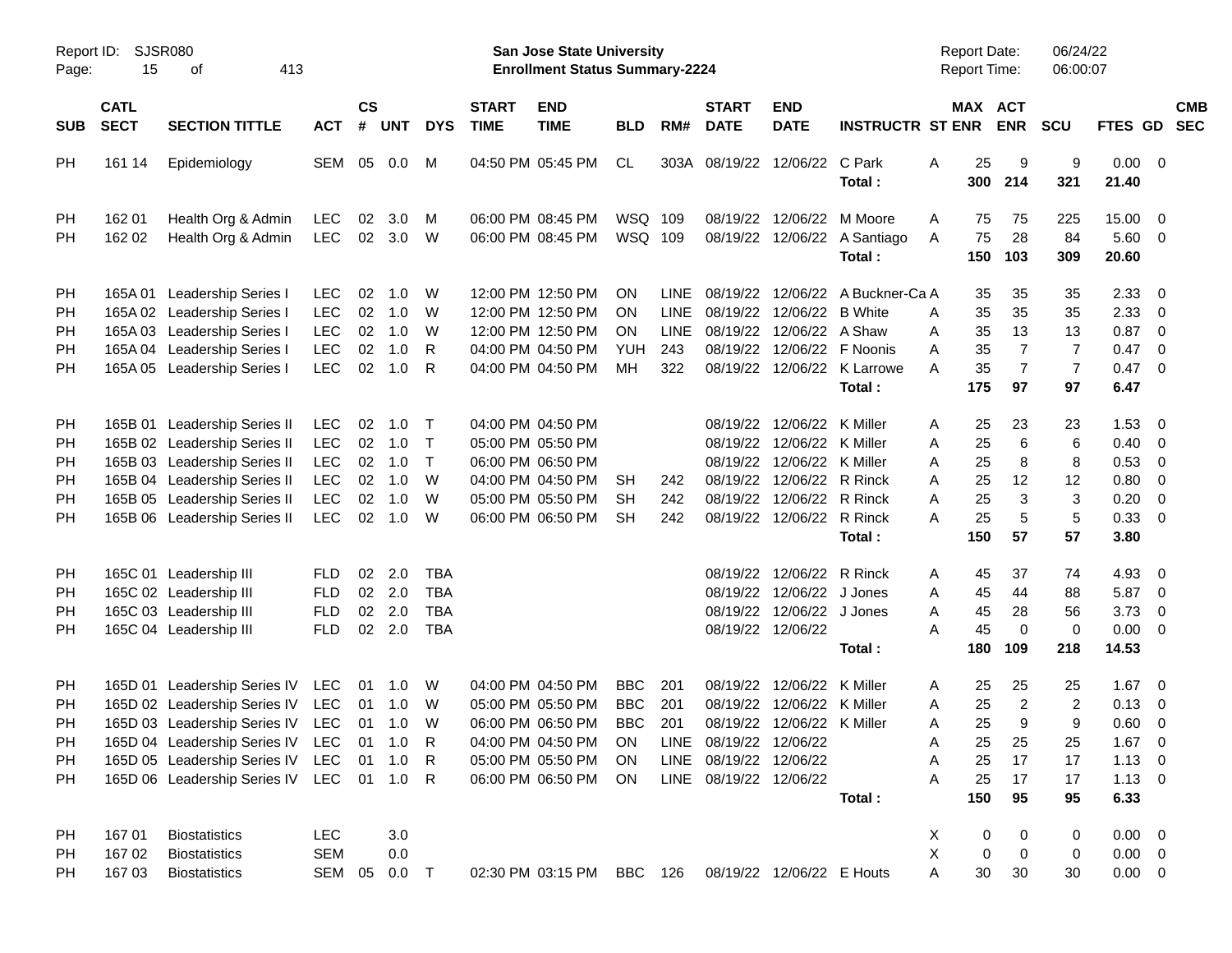| Report ID: |             | SJSR080                        |                |               |            |            |              | San Jose State University             |            |             |                        |                                 |                                       | <b>Report Date:</b> |                 | 06/24/22    |             |                          |            |
|------------|-------------|--------------------------------|----------------|---------------|------------|------------|--------------|---------------------------------------|------------|-------------|------------------------|---------------------------------|---------------------------------------|---------------------|-----------------|-------------|-------------|--------------------------|------------|
| Page:      | 16          | 413<br>оf                      |                |               |            |            |              | <b>Enrollment Status Summary-2224</b> |            |             |                        |                                 |                                       | <b>Report Time:</b> |                 | 06:00:07    |             |                          |            |
|            | <b>CATL</b> |                                |                | $\mathsf{cs}$ |            |            | <b>START</b> | <b>END</b>                            |            |             | <b>START</b>           | <b>END</b>                      |                                       |                     | MAX ACT         |             |             |                          | <b>CMB</b> |
| <b>SUB</b> | <b>SECT</b> | <b>SECTION TITTLE</b>          | <b>ACT</b>     | #             | <b>UNT</b> | <b>DYS</b> | <b>TIME</b>  | <b>TIME</b>                           | <b>BLD</b> | RM#         | <b>DATE</b>            | <b>DATE</b>                     | <b>INSTRUCTR ST ENR</b>               |                     | <b>ENR</b>      | SCU         | FTES GD     |                          | <b>SEC</b> |
| PH         | 167 04      | <b>Biostatistics</b>           | <b>SEM</b>     | 05            | 0.0        | $\top$     |              | 01:30 PM 02:15 PM                     | <b>BBC</b> | 126         | 08/19/22               | 12/06/22 E Houts                |                                       | 30<br>A             | 30              | 30          | 0.00        | - 0                      |            |
| PH         | 167 05      | <b>Biostatistics</b>           | <b>SEM</b>     | 05            | 0.0        | R          |              | 02:30 PM 03:15 PM                     | <b>BBC</b> | 126         |                        | 08/19/22 12/06/22 E Houts       |                                       | 31<br>A             | 22              | 22          | 0.00        | - 0                      |            |
| <b>PH</b>  | 167 06      | <b>Biostatistics</b>           | <b>LEC</b>     | 01            | 3.0        | <b>TR</b>  |              | 12:00 PM 12:55 PM                     | <b>SH</b>  | 100         |                        | 08/19/22 12/06/22               |                                       | 125<br>A            | 103             | 206         | 20.60       | 0                        |            |
| <b>PH</b>  | 167 07      | <b>Biostatistics</b>           | <b>SEM</b>     | 05            | 0.0        | R          |              | 01:30 PM 02:15 PM                     | <b>SH</b>  | 444         |                        | 08/19/22 12/06/22               |                                       | 30<br>A             | 21              | 21          | 0.00        | - 0                      |            |
| PH         | 167 13      | <b>Biostatistics</b>           | <b>LEC</b>     |               | 3.0        |            |              |                                       |            |             |                        |                                 |                                       | X<br>$\mathbf 0$    | $\mathbf 0$     | 0           | 0.00        | 0                        |            |
| PH         | 167 14      | <b>Biostatistics</b>           | <b>LEC</b>     |               | 3.0        |            |              |                                       |            |             |                        |                                 |                                       | X<br>$\mathbf 0$    | $\mathbf 0$     | 0           | 0.00        | 0                        |            |
|            |             |                                |                |               |            |            |              |                                       |            |             |                        |                                 | Total:                                | 246                 | 206             | 309         | 20.60       |                          |            |
| PH         | 168 01      | Theoretical Fdn CHE SEM 05     |                |               | 3.0 T      |            |              | 03:00 PM 05:45 PM                     | ON         |             | LINE 08/19/22 12/06/22 |                                 | E Romero                              | A<br>25             | 22              | 66          | 4.40        | $\overline{\mathbf{0}}$  |            |
|            |             |                                |                |               |            |            |              |                                       |            |             |                        |                                 | Total:                                | 25                  | 22              | 66          | 4.40        |                          |            |
| <b>PH</b>  | 172 01      | Contemp Env Hith               | <b>LEC</b>     | 02            | 3.0        | MW         |              | 09:00 AM 10:15 AM                     | <b>BBC</b> | 126         | 08/19/22               | 12/06/22 C Doyle                |                                       | 30<br>A             | 10              | 30          | 2.00        | - 0                      |            |
| <b>PH</b>  | 172 02      | Contemp Env Hith               | <b>LEC</b>     | 02            | 3.0        | <b>MW</b>  |              | 10:30 AM 11:45 AM                     | <b>BBC</b> | 126         |                        | 08/19/22 12/06/22 C Doyle       |                                       | 30<br>A             | 23              | 69          | 4.60        | 0                        |            |
| PH         | 172 03      | Contemp Env Hith               | <b>LEC</b>     |               | 02 3.0     | <b>MW</b>  |              | 01:30 PM 02:45 PM                     | ON.        | <b>LINE</b> | 08/19/22 12/06/22      |                                 |                                       | 30<br>A             | 20              | 60          | 4.00        | $\overline{0}$           |            |
| PH         | 172 04      | Contemp Env Hith               | LEC            | 02            | 3.0        | <b>TR</b>  |              | 01:30 PM 02:45 PM                     | CL.        | 324         |                        | 08/19/22 12/06/22 A Shaw        |                                       | 30<br>A             | 2               | 6           | 0.40        | 0                        |            |
| PH         | 172 05      | Contemp Env Hith               | <b>LEC</b>     | 02            | 3.0        | <b>MW</b>  |              | 01:30 PM 02:45 PM                     | <b>ON</b>  |             | LINE 08/19/22 12/06/22 |                                 |                                       | 30<br>А             | $6\phantom{1}6$ | 18          | 1.20        | - 0                      |            |
|            |             |                                |                |               |            |            |              |                                       |            |             |                        |                                 | Total:                                | 150                 | 61              | 183         | 12.20       |                          |            |
| <b>PH</b>  | 176 01      | <b>Global Health</b>           | <b>LEC</b>     | 02            | 3.0        | W          |              | 09:00 AM 11:45 AM                     | HB         | 407         |                        | 08/19/22 12/06/22               | C Park                                | 30<br>A             | 16              | 48          | 3.20        | $\overline{\phantom{0}}$ |            |
|            |             |                                |                |               |            |            |              |                                       |            |             |                        |                                 | Total:                                | 30                  | 16              | 48          | 3.20        |                          |            |
| <b>PH</b>  | 179 01      | Pub Health Capstone SEM 05 3.0 |                |               |            | <b>MW</b>  |              | 01:30 PM 02:45 PM                     | <b>SH</b>  | 434         |                        |                                 | 08/19/22 12/06/22 M McClure Fu A      | 20                  | 15              | 45          | 3.00        | - 0                      |            |
| <b>PH</b>  | 179 02      | Pub Health Capstone SEM        |                | 05            | 3.0        | <b>MW</b>  |              | 01:30 PM 02:45 PM                     | MН         | 322         |                        | 08/19/22 12/06/22 C Doyle       |                                       | 20<br>A             | 18              | 54          | 3.60        | $\overline{0}$           |            |
| PH         | 179 03      | Pub Health Capstone SEM        |                | 05            | 3.0        | <b>MW</b>  |              | 01:30 PM 02:45 PM                     | ΗB         | 407         |                        | 08/19/22 12/06/22               |                                       | 20<br>A             | $\mathbf 0$     | 0           | 0.00        | - 0                      |            |
| PH         | 179 04      | Pub Health Capstone SEM        |                |               | 3.0        |            |              |                                       |            |             |                        |                                 |                                       | X<br>$\mathbf 0$    | $\mathbf 0$     | 0           | 0.00        | 0                        |            |
| PH         | 179 05      | Pub Health Capstone SEM        |                | 05            | 3.0        | MW         |              | 01:30 PM 02:45 PM                     | ON.        |             |                        | LINE 08/19/22 12/06/22 K Roe    |                                       | A<br>20             | 22              | 66          | 4.40        | 0                        |            |
| PH         | 179 06      | Pub Health Capstone SEM 05 3.0 |                |               |            | <b>MW</b>  |              | 06:00 PM 07:15 PM                     | ON         |             |                        | LINE 08/19/22 12/06/22 I Garcia |                                       | 20<br>A             | 14              | 42          | 2.80        | - 0                      |            |
|            |             |                                |                |               |            |            |              |                                       |            |             |                        |                                 | Total:                                | 100                 | 69              | 207         | 13.80       |                          |            |
| <b>PH</b>  | 180 01      | <b>Indiv Studies</b>           | <b>SUP</b>     | 36            | 1.0        | <b>TBA</b> |              |                                       | <b>ON</b>  |             |                        |                                 | LINE 08/19/22 12/06/22 M Dougan       | 10<br>A             | 0               | 0           | 0.00        | $\overline{\mathbf{0}}$  |            |
| PH         | 180 02      | <b>Indiv Studies</b>           | <b>SUP</b>     |               | 36 2.0     | <b>TBA</b> |              |                                       | <b>ON</b>  |             |                        |                                 | LINE 08/19/22 12/06/22 M Dougan       | 10<br>Α             | $\mathbf 0$     | 0           | 0.00        | - 0                      |            |
| PH         |             | 180 03 Indiv Studies           | SUP 36 3.0 TBA |               |            |            |              |                                       | ON         |             |                        |                                 | LINE 08/19/22 12/06/22 M Dougan       | A<br>10             | $\mathbf 0$     | $\mathbf 0$ | $0.00 \t 0$ |                          |            |
| PH         | 180 04      | <b>Indiv Studies</b>           | <b>SUP</b>     |               | 36 2.0     | TBA        |              |                                       | <b>ON</b>  |             |                        | LINE 08/19/22 12/06/22 N Zhang  |                                       | A<br>10             | 0               | 0           | 0.00        | - 0                      |            |
| PH         | 180 05      | <b>Indiv Studies</b>           | <b>SUP</b>     |               | 36 1.0     | <b>TBA</b> |              |                                       | <b>ON</b>  |             |                        |                                 | LINE 08/19/22 12/06/22 A Buckner-Ca A | 10                  | 0               | 0           | 0.00        | $\overline{\mathbf{0}}$  |            |
| PH         | 180 06      | <b>Indiv Studies</b>           | <b>SUP</b>     |               | 36 1.0     | <b>TBA</b> |              |                                       | <b>ON</b>  |             |                        |                                 | LINE 08/19/22 12/06/22 A Buckner-Ca A | 10                  | 0               | 0           | 0.00        | $\overline{\mathbf{0}}$  |            |
| PH         | 180 07      | <b>Indiv Studies</b>           | <b>SUP</b>     |               | 36 2.0     | <b>TBA</b> |              |                                       | <b>ON</b>  |             |                        |                                 | LINE 08/19/22 12/06/22 A Buckner-Ca A | 10                  | 0               | 0           | 0.00        | $\overline{\mathbf{0}}$  |            |
| <b>PH</b>  | 180 08      | <b>Indiv Studies</b>           | <b>SUP</b>     |               | 36 2.0     | <b>TBA</b> |              |                                       | <b>ON</b>  |             |                        |                                 | LINE 08/19/22 12/06/22 A Buckner-Ca A | 10                  | 0               | 0           | 0.00        | $\overline{\phantom{0}}$ |            |
| PH         | 180 09      | <b>Indiv Studies</b>           | <b>SUP</b>     |               | 36 3.0     | TBA        |              |                                       | <b>ON</b>  |             |                        |                                 | LINE 08/19/22 12/06/22 V Gomez        | A<br>10             | 0               | 0           | $0.00 \t 0$ |                          |            |
|            |             |                                |                |               |            |            |              |                                       |            |             |                        |                                 | Total:                                | 90                  | 0               | 0           | 0.00        |                          |            |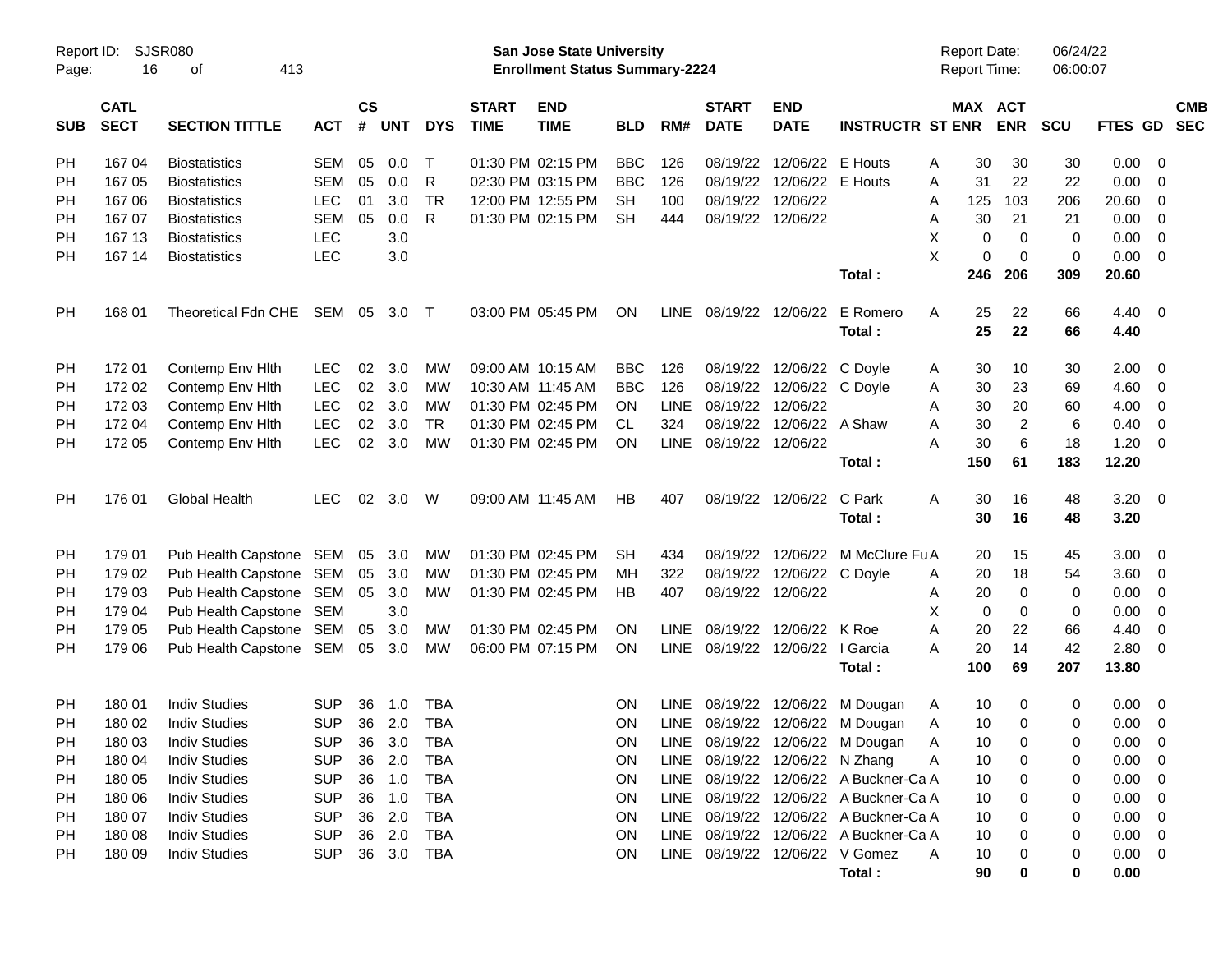| Page:           | Report ID:<br><b>SJSR080</b><br>17<br>413<br>οf |                                                |                          |                |            |            |                             | San Jose State University<br><b>Enrollment Status Summary-2224</b> |            |             |                             |                            |                                            | Report Date:<br><b>Report Time:</b> |                              | 06/24/22<br>06:00:07 |                                   |            |
|-----------------|-------------------------------------------------|------------------------------------------------|--------------------------|----------------|------------|------------|-----------------------------|--------------------------------------------------------------------|------------|-------------|-----------------------------|----------------------------|--------------------------------------------|-------------------------------------|------------------------------|----------------------|-----------------------------------|------------|
| <b>SUB</b>      | <b>CATL</b><br><b>SECT</b>                      | <b>SECTION TITTLE</b>                          | ACT                      | <b>CS</b><br># | <b>UNT</b> | <b>DYS</b> | <b>START</b><br><b>TIME</b> | <b>END</b><br><b>TIME</b>                                          | <b>BLD</b> | RM#         | <b>START</b><br><b>DATE</b> | <b>END</b><br><b>DATE</b>  | <b>INSTRUCTR ST ENR</b>                    | MAX ACT                             | <b>ENR</b>                   | <b>SCU</b>           | FTES GD SEC                       | <b>CMB</b> |
| PH              | 18301                                           | Topics Comm Hlth Ed SEM 05 3.0 T               |                          |                |            |            |                             | 12:00 PM 02:45 PM                                                  | ON         | <b>LINE</b> | 08/19/22 12/06/22           |                            | Total:                                     | A<br>25<br>25                       | 21<br>21                     | 63<br>63             | $4.20 \ 0$<br>4.20                |            |
| <b>PH</b>       | 188 01                                          | Comm Hlth AssessmenSEM 05 3.0                  |                          |                |            | W          |                             | 03:00 PM 05:45 PM                                                  | <b>HB</b>  | 407         |                             |                            | 08/19/22 12/06/22 A Buckner-Ca A<br>Total: | 25<br>25                            | 10<br>10                     | 30<br>30             | $2.00 \t 0$<br>2.00               |            |
| <b>PH</b>       | 18901                                           | CHE Capstone                                   | SEM                      | 05             | 3.0        | W          |                             | 03:00 PM 05:45 PM                                                  | MH         | 332         |                             | 08/19/22 12/06/22 F Noonis | Total:                                     | 25<br>A<br>25                       | 7<br>$\overline{7}$          | 21<br>21             | $1.40 \quad 0$<br>1.40            |            |
| <b>PH</b>       | 191 01                                          | Applied Epidemiology LEC                       |                          |                | 02 3.0 T   |            |                             | 03:00 PM 05:45 PM                                                  | ON         | <b>LINE</b> |                             |                            | 08/19/22 12/06/22 M Worthen<br>Total:      | 25<br>A<br>25                       | 15<br>15                     | 45<br>45             | $3.00 \ 0$<br>3.00                |            |
| <b>PH</b>       | 193 01                                          | Topics Pop Data Sci                            | LEC                      | 05             | 3.0 T      |            |                             | 12:00 PM 02:45 PM                                                  | ON         | LINE        | 08/19/22 12/06/22           |                            | Total:                                     | 25<br>A<br>25                       | 15<br>15                     | 45<br>45             | $3.00 \ 0$<br>3.00                |            |
| <b>PH</b><br>РH | 197 01<br>197 02                                | <b>Quant Analysis</b><br><b>Quant Analysis</b> | <b>LEC</b><br><b>LEC</b> | 02             | 3.0<br>3.0 | M          |                             | 12:00 PM 02:45 PM                                                  | <b>SH</b>  | 444         |                             | 08/19/22 12/06/22          | Total:                                     | 0<br>X<br>A<br>25<br>25             | 0<br>14<br>14                | 0<br>42<br>42        | $0.00 \ 0$<br>$2.80 \t 0$<br>2.80 |            |
| <b>PH</b>       | 199 01                                          | Pop Dat Sci Capstone LEC 02 3.0 M              |                          |                |            |            |                             | 03:00 PM 05:45 PM                                                  | МH         | 520         |                             | 08/19/22 12/06/22          | Total:                                     | A<br>25<br>25                       | 3<br>3                       | 9<br>9               | $0.60 \quad 0$<br>0.60            |            |
| <b>PH</b>       | 200 01                                          | Contemporary Practic LEC 02 2.0                |                          |                |            | M          |                             | 03:00 PM 05:45 PM                                                  | МH         | 322         |                             |                            | 08/19/22 12/06/22 A Buckner-Ca A<br>Total: | 25<br>25                            | 6<br>6                       | 12<br>12             | 1.00 6<br>1.00                    |            |
| <b>PH</b>       | 201 01                                          | Groups                                         | <b>LEC</b>               | 02             | 2.0        | M          |                             | 06:00 PM 08:45 PM                                                  | МH         | 322         |                             | 08/19/22 12/06/22 V Gomez  | Total:                                     | 25<br>A<br>25                       | 5<br>5                       | 10<br>10             | 0.83, 5<br>0.83                   |            |
| РH              |                                                 | 205A 01 Quant Methods I                        | <b>LEC</b>               | 02             | 3.0        | W          |                             | 03:00 PM 05:45 PM                                                  | МH         | 322         |                             |                            | 08/19/22 12/06/22 M Dougan<br>Total:       | 30<br>A<br>30                       | 10<br>10                     | 30<br>30             | 2.50 10<br>2.50                   |            |
| PH.             |                                                 | 215 01 Qualitative Method                      | LEC 01 3.0 W             |                |            |            |                             | 03:00 PM 05:45 PM YUH 243 08/19/22 12/06/22 A Carter               |            |             |                             |                            | Total:                                     | A<br>30<br>30                       | 4<br>4                       | 12<br>12             | 1.004<br>1.00                     |            |
| PH              | 265 01                                          | Env Health                                     | LEC 01 3.0 W             |                |            |            |                             | 06:00 PM 08:45 PM YUH 243 08/19/22 12/06/22 R Bartlett             |            |             |                             |                            | Total:                                     | Α<br>30<br>30                       | 4<br>$\overline{\mathbf{4}}$ | 12<br>12             | 1.004<br>1.00                     |            |
| <b>PH</b>       |                                                 | 271 01 Theory of Pub Hith                      | SEM 05 3.0 W             |                |            |            |                             | 06:00 PM 08:45 PM MH                                               |            | 322         |                             | 08/19/22 12/06/22 H Agroia |                                            | 30<br>A                             | 10                           | 30                   | 2.50 10                           |            |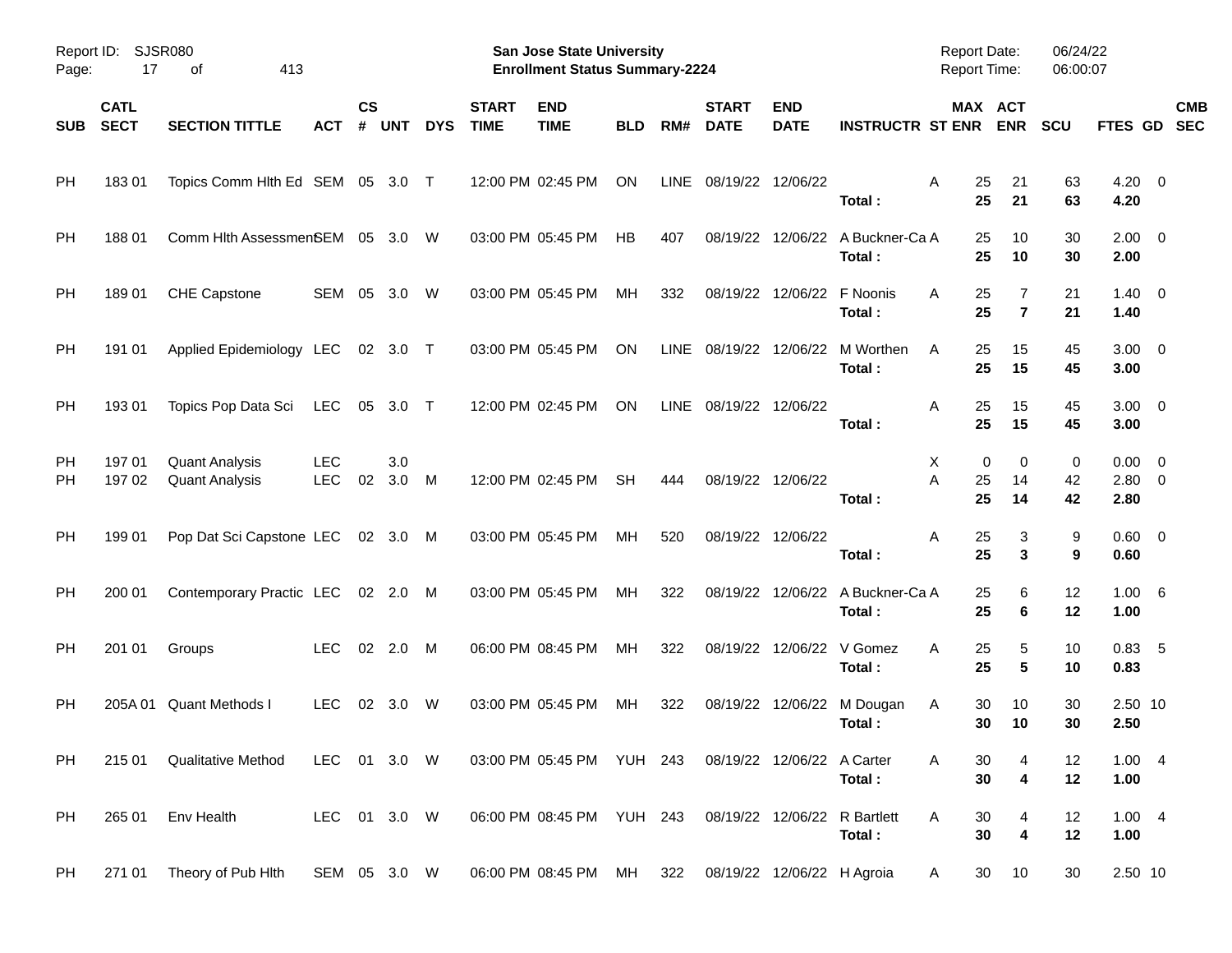| Page:      | Report ID:<br><b>SJSR080</b><br>18<br>413<br>of |                            |            |                    |            |            |                             | <b>San Jose State University</b><br><b>Enrollment Status Summary-2224</b> |            |             |                             |                                                  |                          |   | <b>Report Date:</b><br><b>Report Time:</b> |                                  | 06/24/22<br>06:00:07                      |                           |                          |
|------------|-------------------------------------------------|----------------------------|------------|--------------------|------------|------------|-----------------------------|---------------------------------------------------------------------------|------------|-------------|-----------------------------|--------------------------------------------------|--------------------------|---|--------------------------------------------|----------------------------------|-------------------------------------------|---------------------------|--------------------------|
| <b>SUB</b> | <b>CATL</b><br><b>SECT</b>                      | <b>SECTION TITTLE</b>      | <b>ACT</b> | $\mathsf{cs}$<br># | <b>UNT</b> | <b>DYS</b> | <b>START</b><br><b>TIME</b> | <b>END</b><br><b>TIME</b>                                                 | <b>BLD</b> | RM#         | <b>START</b><br><b>DATE</b> | <b>END</b><br><b>DATE</b>                        | <b>INSTRUCTR ST ENR</b>  |   | MAX ACT                                    | <b>ENR</b>                       | <b>SCU</b>                                | FTES GD                   | <b>CMB</b><br><b>SEC</b> |
|            |                                                 |                            |            |                    |            |            |                             |                                                                           |            |             |                             |                                                  | Total:                   |   | 30                                         | 10                               | 30                                        | 2.50                      |                          |
| PH.        | 276 01                                          | Com Org Health Pro         | SEM        | 05                 | 3.0        | M          |                             | 06:00 PM 08:45 PM                                                         | <b>YUH</b> | 243         | 08/19/22                    | 12/06/22                                         | R Berkowitz A<br>Total:  |   | 30<br>30                                   | 6<br>6                           | 18<br>18                                  | $1.50\ 6$<br>1.50         |                          |
| PH.        | 291B 01                                         | Fieldwork                  | <b>SUP</b> | 25                 | 1.0        | <b>TBA</b> |                             |                                                                           | <b>ON</b>  | <b>LINE</b> | 08/19/22                    | 12/06/22                                         | R Rinck<br>Total:        | A | 30<br>30                                   | $\overline{2}$<br>$\overline{2}$ | $\overline{2}$<br>$\overline{\mathbf{2}}$ | $0.17$ 2<br>0.17          |                          |
| <b>PH</b>  | 291C 01                                         | <b>Professional Skills</b> | SEM        | 05                 | 1.0        | TBA        |                             |                                                                           |            |             | 08/19/22                    | 12/06/22                                         | V Gomez<br>Total:        | A | 30<br>30                                   | 4<br>4                           | 4<br>4                                    | $0.33 + 4$<br>0.33        |                          |
| <b>PH</b>  |                                                 | 291P 01 Prof Dev           | <b>SUP</b> | 23                 | 1.0        | <b>TBA</b> |                             |                                                                           | <b>ON</b>  | <b>LINE</b> | 08/19/22                    | 12/06/22                                         | R Rinck<br>Total:        | A | 10<br>10                                   | $\overline{2}$<br>$\mathbf{2}$   | 0<br>0                                    | $0.17$ 2<br>0.17          |                          |
|            | Department :                                    | <b>Public Health</b>       |            |                    |            |            |                             |                                                                           |            |             |                             | <b>Lower Division:</b><br><b>Upper Division:</b> | <b>Department Total:</b> |   | 3982<br>595<br>3142                        | 2230<br>373<br>1810              | 5291<br>1119<br>4054                      | 355.07<br>74.60<br>270.47 |                          |

**Graduate Division : 245 47 118 10.00**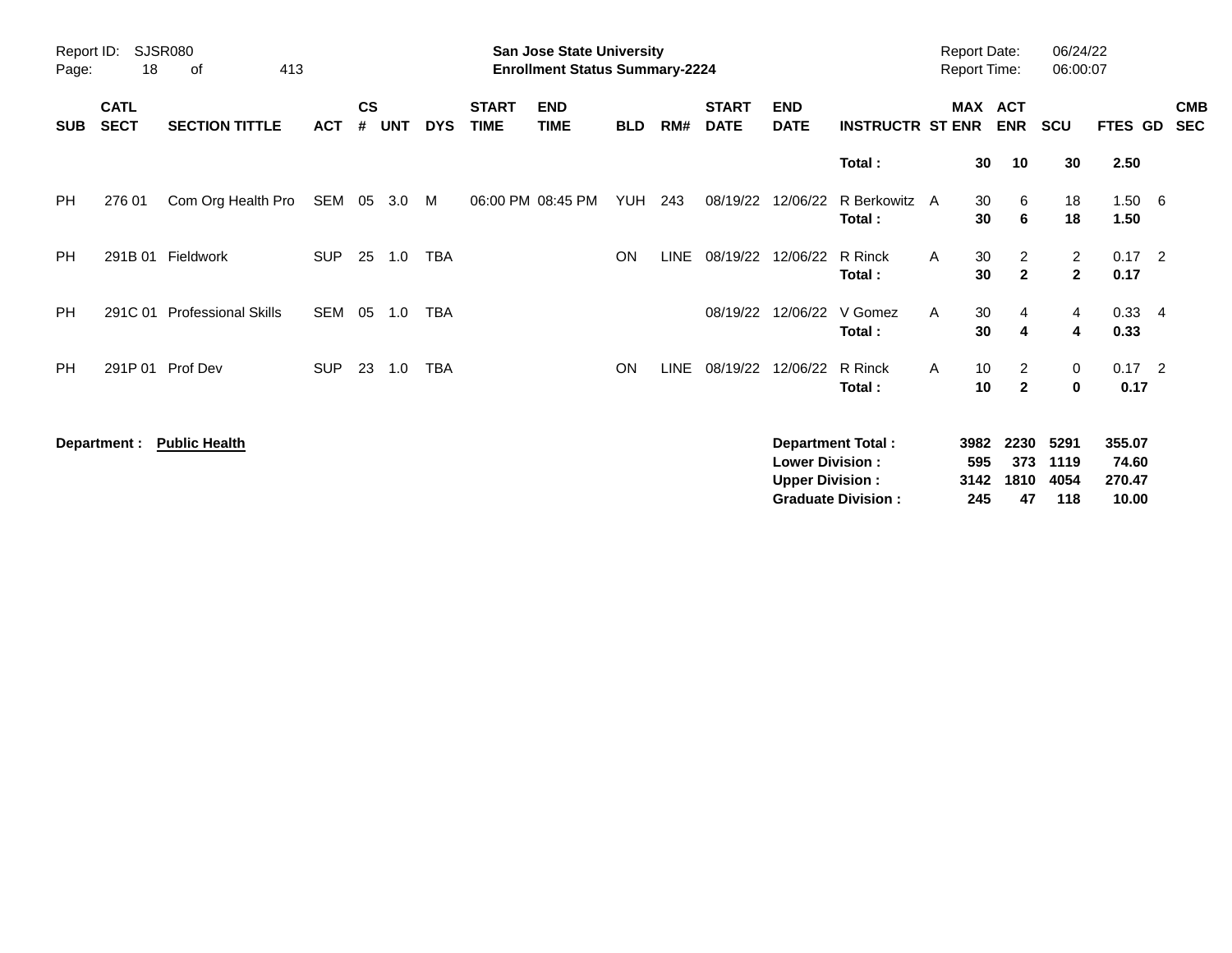| Report ID:<br>Page:            | SJSR080<br>19              | 413                                                           |                   |                |                |                 | <b>San Jose State University</b><br><b>Enrollment Status Summary-2224</b> |                                        |                          |     |                                                  |                                                  |                                                         | <b>Report Date:</b><br><b>Report Time:</b> |                                  | 06/24/22<br>06:00:07                                 |                                              |                                       |                          |
|--------------------------------|----------------------------|---------------------------------------------------------------|-------------------|----------------|----------------|-----------------|---------------------------------------------------------------------------|----------------------------------------|--------------------------|-----|--------------------------------------------------|--------------------------------------------------|---------------------------------------------------------|--------------------------------------------|----------------------------------|------------------------------------------------------|----------------------------------------------|---------------------------------------|--------------------------|
| <b>SUB</b>                     | <b>CATL</b><br><b>SECT</b> | <b>SECTION TITTLE</b>                                         | <b>ACT</b>        | <b>CS</b><br># | <b>UNT</b>     | <b>DYS</b>      | <b>START</b><br><b>TIME</b>                                               | <b>END</b><br><b>TIME</b>              | <b>BLD</b>               | RM# | <b>START</b><br><b>DATE</b>                      | <b>END</b><br><b>DATE</b>                        | <b>INSTRUCTR ST ENR</b>                                 |                                            | <b>MAX ACT</b><br><b>ENR</b>     | <b>SCU</b>                                           |                                              | FTES GD                               | <b>CMB</b><br><b>SEC</b> |
| <b>College</b><br>Department : |                            | <b>Health &amp; Human Sciences</b><br><b>Military Science</b> |                   |                |                |                 |                                                                           |                                        |                          |     |                                                  |                                                  |                                                         |                                            |                                  |                                                      |                                              |                                       |                          |
| <b>MILS</b><br><b>MILS</b>     | 1A 01<br>1A 02             | Ldrshp & Pers Dev<br>Ldrshp & Pers Dev                        | <b>SUP</b><br>LAB | 77             | 2.0<br>78  0.0 | <b>TR</b><br>-S |                                                                           | 08:30 AM 10:10 AM<br>07:00 AM 07:00 PM | <b>OFF</b><br><b>OFF</b> |     |                                                  | CAMP 08/19/22 12/06/22                           | C Sanchez<br>CAMP 08/19/22 12/06/22 C Sanchez<br>Total: | A<br>$\mathsf{A}$                          | 20<br>20<br>40                   | 0<br>$\mathbf 0$<br>$\bf{0}$                         | 0<br>$\mathbf 0$<br>$\bf{0}$                 | $0.00 \t 0$<br>$0.00 \t 0$<br>0.00    |                          |
| MILS<br><b>MILS</b>            | 2A 01<br>2A 02             | Inn Team Ldrshp<br>Inn Team Ldrshp                            | <b>SUP</b><br>LAB | 77<br>78       | 2.0<br>0.0     | <b>TR</b><br>S  |                                                                           | 08:30 AM 10:10 AM<br>07:00 AM 07:00 PM | <b>OFF</b><br><b>OFF</b> |     | CAMP 08/19/22 12/06/22                           | CAMP 08/19/22 12/06/22                           | T Newman<br>T Newman<br>Total:                          | A<br>A                                     | 25<br>25<br>50                   | -1<br>$\mathbf{1}$<br>$\mathbf{2}$                   | $\mathbf{1}$<br>$\mathbf{1}$<br>$\mathbf{2}$ | $0.13 \quad 0$<br>$0.00 \t 0$<br>0.13 |                          |
| MILS<br><b>MILS</b>            |                            | 130A 01 Adap Tm Ldrshp<br>130A 02 Adap Tm Ldrshp              | <b>SUP</b><br>LAB | 77<br>78       | 4.0<br>0.0     | <b>TR</b><br>S  |                                                                           | 08:30 AM 10:10 AM<br>07:00 AM 07:00 PM | <b>OFF</b><br><b>OFF</b> |     | CAMP 08/19/22 12/06/22                           | CAMP 08/19/22 12/06/22                           | G Landon<br>G Landon<br>Total:                          | A<br>A                                     | 25<br>25<br>50<br>16             | 8<br>8                                               | 24<br>8<br>32                                | $2.13 \quad 0$<br>$0.00 \t 0$<br>2.13 |                          |
| MILS<br><b>MILS</b>            |                            | 140A 04 Adap Ldrshp<br>140A 05 Adap Ldrshp                    | LAB<br><b>SUP</b> | 78<br>77       | 0.0<br>4.0     | S<br><b>TR</b>  |                                                                           | 07:00 AM 07:00 PM<br>08:30 AM 10:10 AM | <b>OFF</b><br><b>OFF</b> |     | CAMP 08/19/22 12/06/22<br>CAMP 08/19/22 12/06/22 |                                                  | T Newman<br>T Newman<br>Total:                          | A<br>A                                     | 25<br>25<br>50                   | $\overline{c}$<br>$\overline{c}$<br>$\boldsymbol{4}$ | 2<br>6<br>8                                  | $0.00 \quad 0$<br>0.53 0<br>0.53      |                          |
| <b>MILS</b>                    | 180 01                     | <b>Individual Studies</b>                                     | <b>SUP</b>        | 77             | 3.0            | <b>TR</b>       |                                                                           | 02:00 PM 03:40 PM                      | <b>OFF</b>               |     | CAMP 08/19/22 12/06/22                           |                                                  | <b>M</b> Morales<br>Total:                              | A                                          | 5<br>5                           | 0<br>$\bf{0}$                                        | 0<br>0                                       | $0.00 \t 0$<br>0.00                   |                          |
| <b>MILS</b>                    | 199 01                     | American Military Hi                                          | LEC               |                | 02 3.0         | <b>TR</b>       |                                                                           | 10:20 AM 12:00 PM                      | <b>OFF</b>               |     | CAMP 08/19/22 12/06/22                           |                                                  | T Newman<br>Total:                                      | A                                          | 20<br>20<br>$\blacktriangleleft$ | -1                                                   | 3<br>3                                       | $0.20 \ 0$<br>0.20                    |                          |
|                                | Department :               | <b>Military Science</b>                                       |                   |                |                |                 |                                                                           |                                        |                          |     |                                                  | <b>Lower Division:</b><br><b>Upper Division:</b> | <b>Department Total:</b><br><b>Graduate Division:</b>   | 215<br>125                                 | 90<br>$\bf{0}$                   | 23<br>$\mathbf{2}$<br>21<br>$\bf{0}$                 | 45<br>$\mathbf{2}$<br>43<br>$\bf{0}$         | 3.00<br>0.13<br>2.87<br>0.00          |                          |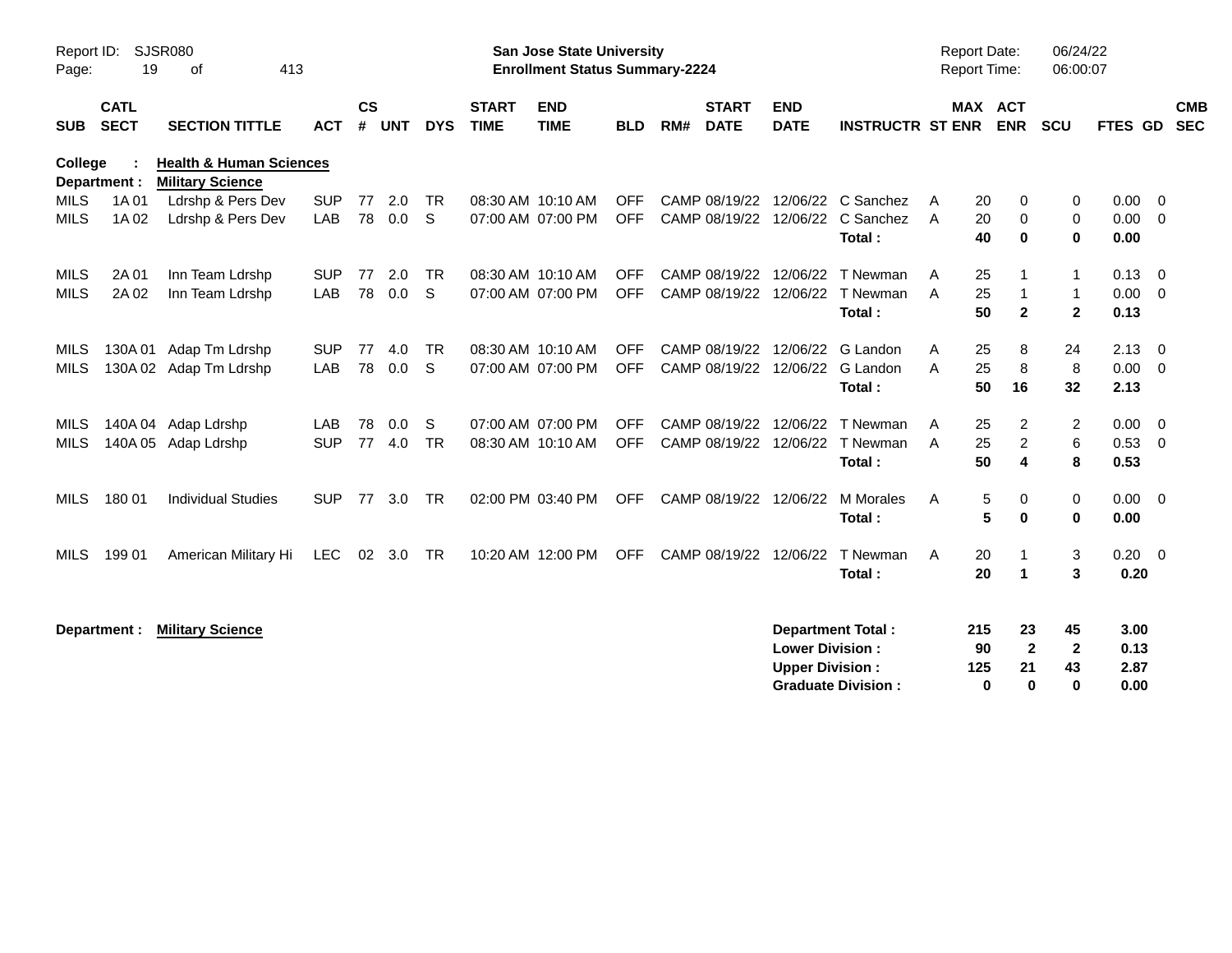| Report ID:<br>Page: | 20           | SJSR080<br>413<br>οf               |            |                    |            |            |                             | <b>San Jose State University</b><br><b>Enrollment Status Summary-2224</b> |            |     |                             |                           |                         | <b>Report Date:</b><br><b>Report Time:</b> |                       | 06/24/22<br>06:00:07 |                |                          |            |
|---------------------|--------------|------------------------------------|------------|--------------------|------------|------------|-----------------------------|---------------------------------------------------------------------------|------------|-----|-----------------------------|---------------------------|-------------------------|--------------------------------------------|-----------------------|----------------------|----------------|--------------------------|------------|
| SUB SECT            | <b>CATL</b>  | <b>SECTION TITTLE</b>              | ACT        | $\mathsf{cs}$<br># | <b>UNT</b> | <b>DYS</b> | <b>START</b><br><b>TIME</b> | <b>END</b><br><b>TIME</b>                                                 | <b>BLD</b> | RM# | <b>START</b><br><b>DATE</b> | <b>END</b><br><b>DATE</b> | <b>INSTRUCTR ST ENR</b> |                                            | MAX ACT<br><b>ENR</b> | <b>SCU</b>           | FTES GD SEC    |                          | <b>CMB</b> |
| College             |              | <b>Health &amp; Human Sciences</b> |            |                    |            |            |                             |                                                                           |            |     |                             |                           |                         |                                            |                       |                      |                |                          |            |
|                     | Department : | <b>Nursing</b>                     |            |                    |            |            |                             |                                                                           |            |     |                             |                           |                         |                                            |                       |                      |                |                          |            |
| <b>NURS 1001</b>    |              | Leadership I                       | <b>LEC</b> | 02                 | 2.0        | W          |                             | 05:00 PM 06:50 PM                                                         | HВ         | 106 |                             | 08/19/22 12/06/22         |                         | 30<br>A                                    | 28                    | 56                   | 3.73           | $\overline{\phantom{0}}$ |            |
|                     | NURS 1002    | Leadership I                       | <b>LEC</b> |                    | 02 2.0     | W          |                             | 05:00 PM 06:50 PM                                                         | HВ         | 106 |                             | 08/19/22 12/06/22         |                         | A<br>30                                    | 19                    | 38                   | $2.53 \t 0$    |                          |            |
|                     |              |                                    |            |                    |            |            |                             |                                                                           |            |     |                             |                           | Total :                 | 60                                         | 47                    | 94                   | 6.27           |                          |            |
| NURS 11 01          |              | Intro Pharmacology                 | LEC        |                    | 01 2.0 T   |            |                             | 01:30 PM 03:20 PM                                                         | HB         | 106 |                             | 08/19/22 12/06/22         |                         | A<br>60                                    | 45                    | 90                   | $6.00 \quad 0$ |                          |            |
|                     |              |                                    |            |                    |            |            |                             |                                                                           |            |     |                             |                           | Total:                  | 60                                         | 45                    | 90                   | 6.00           |                          |            |
|                     |              |                                    |            |                    |            |            |                             |                                                                           |            |     |                             |                           |                         |                                            |                       |                      |                |                          |            |
| NURS 1201           |              | Hith Assmnt/Skills                 | <b>LEC</b> | 02                 | 3.0        | TBA        |                             |                                                                           |            |     |                             | 08/19/22 12/06/22         |                         | A<br>60                                    | 49                    | 49                   | 9.80           | - 0                      |            |
| NURS 1202           |              | <b>Hith Assmnt/Skills I</b>        | LAB        | 16                 | 0.0        | WF         |                             | 08:00 AM 10:50 AM                                                         | HB         | 311 |                             | 08/19/22 12/06/22         |                         | A<br>20                                    | 16                    | 32                   | 0.00           | - 0                      |            |
| NURS 1203           |              | <b>Hith Assmnt/Skills I</b>        | LAB        | 16                 | 0.0        | WF         |                             | 11:00 AM 01:50 PM                                                         | HВ         | 311 | 08/19/22                    | 12/06/22                  |                         | Α<br>20                                    | 20                    | 40                   | 0.00           | $\overline{0}$           |            |
| <b>NURS 1204</b>    |              | <b>Hith Assmnt/Skills I</b>        | LAB        | 16                 | 0.0        | WF         |                             | 02:00 PM 04:50 PM                                                         | HВ         | 311 |                             | 08/19/22 12/06/22         |                         | А<br>20                                    | 13                    | 26                   | 0.00           | $\overline{\phantom{0}}$ |            |
|                     |              |                                    |            |                    |            |            |                             |                                                                           |            |     |                             |                           | Total :                 | 120                                        | 98                    | 147                  | 9.80           |                          |            |
|                     |              |                                    |            |                    |            |            |                             |                                                                           |            |     |                             |                           |                         |                                            |                       |                      |                |                          |            |
|                     | NURS 13A01   | Gero Nursing Theory LEC 01 2.0 T   |            |                    |            |            |                             | 10:00 AM 11:50 AM                                                         | CL.        | 310 |                             | 08/19/22 12/06/22         |                         | A<br>60                                    | 46                    | 92                   | $6.13 \quad 0$ |                          |            |
|                     |              |                                    |            |                    |            |            |                             |                                                                           |            |     |                             |                           | Total:                  | 60                                         | 46                    | 92                   | 6.13           |                          |            |
|                     |              |                                    |            |                    |            |            |                             |                                                                           |            |     |                             |                           |                         |                                            |                       |                      |                |                          |            |
| <b>NURS</b>         | 13B 01       | <b>Gero Nurs Practicm</b>          | LAB        | 17                 | 1.0        | <b>TBA</b> |                             |                                                                           | <b>OFF</b> |     | CAMP 08/19/22               | 12/06/22                  |                         | 10<br>A                                    | 10                    | 10                   | 0.67           | - 0                      |            |
| <b>NURS</b>         | 13B 02       | <b>Gero Nurs Practicm</b>          | LAB        | 17                 | 1.0        | TBA        |                             |                                                                           | <b>OFF</b> |     | CAMP 08/19/22               | 12/06/22                  |                         | A<br>10                                    | 9                     | 9                    | 0.60           | - 0                      |            |
| <b>NURS</b>         | 13B 03       | <b>Gero Nurs Practicm</b>          | LAB        | 17                 | 1.0        | <b>TBA</b> |                             |                                                                           | <b>OFF</b> |     | CAMP 08/19/22               | 12/06/22                  |                         | A<br>10                                    | 2                     | 2                    | 0.13           | - 0                      |            |
| <b>NURS</b>         | 13B 04       | <b>Gero Nurs Practicm</b>          | LAB        | 17                 | 1.0        | <b>TBA</b> |                             |                                                                           | <b>OFF</b> |     | CAMP 08/19/22               | 12/06/22                  |                         | 10<br>A                                    | $\overline{7}$        | $\overline{7}$       | 0.47           | - 0                      |            |
| <b>NURS</b>         | 13B 05       | <b>Gero Nurs Practicm</b>          | LAB        | 17                 | 1.0        | <b>TBA</b> |                             |                                                                           | <b>OFF</b> |     | CAMP 08/19/22               | 12/06/22                  |                         | 10<br>A                                    | 10                    | 10                   | 0.67           | - 0                      |            |
| <b>NURS</b>         | 13B 06       | <b>Gero Nurs Practicm</b>          | LAB        | 17                 | 1.0        | <b>TBA</b> |                             |                                                                           | <b>OFF</b> |     | CAMP 08/19/22 12/06/22      |                           |                         | 10<br>Α                                    | 0                     | 0                    | 0.00           | 0                        |            |
| <b>NURS</b>         | 13B 07       | <b>Gero Nurs Practicm</b>          | LAB        | 17                 | 1.0        | <b>TBA</b> |                             |                                                                           | <b>OFF</b> |     | CAMP 08/19/22 12/06/22      |                           |                         | А<br>10                                    | 10                    | 10                   | 0.67           | $\overline{0}$           |            |
|                     |              |                                    |            |                    |            |            |                             |                                                                           |            |     |                             |                           | Total :                 | 70                                         | 48                    | 48                   | 3.20           |                          |            |
|                     | NURS 20A 01  | Adult Care Mgmt I                  | LEC        | 01                 | 4.0        | TF         |                             | 09:00 AM 10:50 AM                                                         | HB         | 106 |                             | 08/19/22 12/06/22         |                         | A<br>60                                    | 58                    | 232                  | 15.47 0        |                          |            |
|                     |              |                                    |            |                    |            |            |                             |                                                                           |            |     |                             |                           | Total:                  | 60                                         | 58                    | 232                  | 15.47          |                          |            |
|                     |              |                                    |            |                    |            |            |                             |                                                                           |            |     |                             |                           |                         |                                            |                       |                      |                |                          |            |
|                     |              | NURS 20B 01 Adult Care Pract 1     | CLN 17 3.0 |                    |            | TBA        |                             |                                                                           | <b>OFF</b> |     | CAMP 08/19/22 12/06/22      |                           |                         | 10<br>A                                    | 0                     | 0                    | $0.00 \t 0$    |                          |            |
|                     |              | NURS 20B 02 Adult Care Pract I     | CLN 17 3.0 |                    |            | <b>TBA</b> |                             |                                                                           |            |     | OFF CAMP 08/19/22 12/06/22  |                           |                         | 10 <sup>°</sup><br>Α                       | $\mathbf 0$           | 0                    | $0.00 \t 0$    |                          |            |
|                     | NURS 20B 03  | Adult Care Pract I                 | <b>CLN</b> |                    | 17 3.0     | <b>TBA</b> |                             |                                                                           | <b>OFF</b> |     | CAMP 08/19/22 12/06/22      |                           |                         | A<br>10                                    |                       | 3                    | 0.20           | - 0                      |            |
|                     |              | NURS 20B 04 Adult Care Pract I     | CLN        | 17 3.0             |            | TBA        |                             |                                                                           | <b>OFF</b> |     | CAMP 08/19/22 12/06/22      |                           |                         | 10<br>A                                    | 2                     | 6                    | 0.40           | $\overline{\mathbf{0}}$  |            |
|                     |              | NURS 20B 05 Adult Care Pract I     | CLN 17 3.0 |                    |            | TBA        |                             |                                                                           | <b>OFF</b> |     | CAMP 08/19/22 12/06/22      |                           |                         | 10<br>Α                                    | 0                     | 0                    | 0.00           | $\overline{0}$           |            |
|                     |              | NURS 20B 06 Adult Care Pract I     | CLN        | 17 3.0             |            | TBA        |                             |                                                                           | <b>OFF</b> |     | CAMP 08/19/22 12/06/22      |                           |                         | 10<br>Α                                    | 0                     | 0                    | 0.00           | - 0                      |            |
|                     |              | NURS 20B 07 Adult Care Pract I     | CLN        | 17 3.0             |            | TBA        |                             |                                                                           | <b>OFF</b> |     | CAMP 08/19/22 12/06/22      |                           |                         | 10<br>Α                                    | 2                     | 6                    | 0.40           | - 0                      |            |
|                     |              | NURS 20B 08 Adult Care Pract I     | CLN 17 3.0 |                    |            | TBA        |                             |                                                                           | <b>OFF</b> |     | CAMP 08/19/22 12/06/22      |                           |                         | 10<br>Α                                    | 0                     | 0                    | $0.00 \t 0$    |                          |            |
|                     |              | NURS 20B 09 Adult Care Pract I     | CLN 17 3.0 |                    |            | TBA        |                             |                                                                           | <b>OFF</b> |     | CAMP 08/19/22 12/06/22      |                           |                         | 10<br>Α                                    | 0                     | 0                    | $0.00 \t 0$    |                          |            |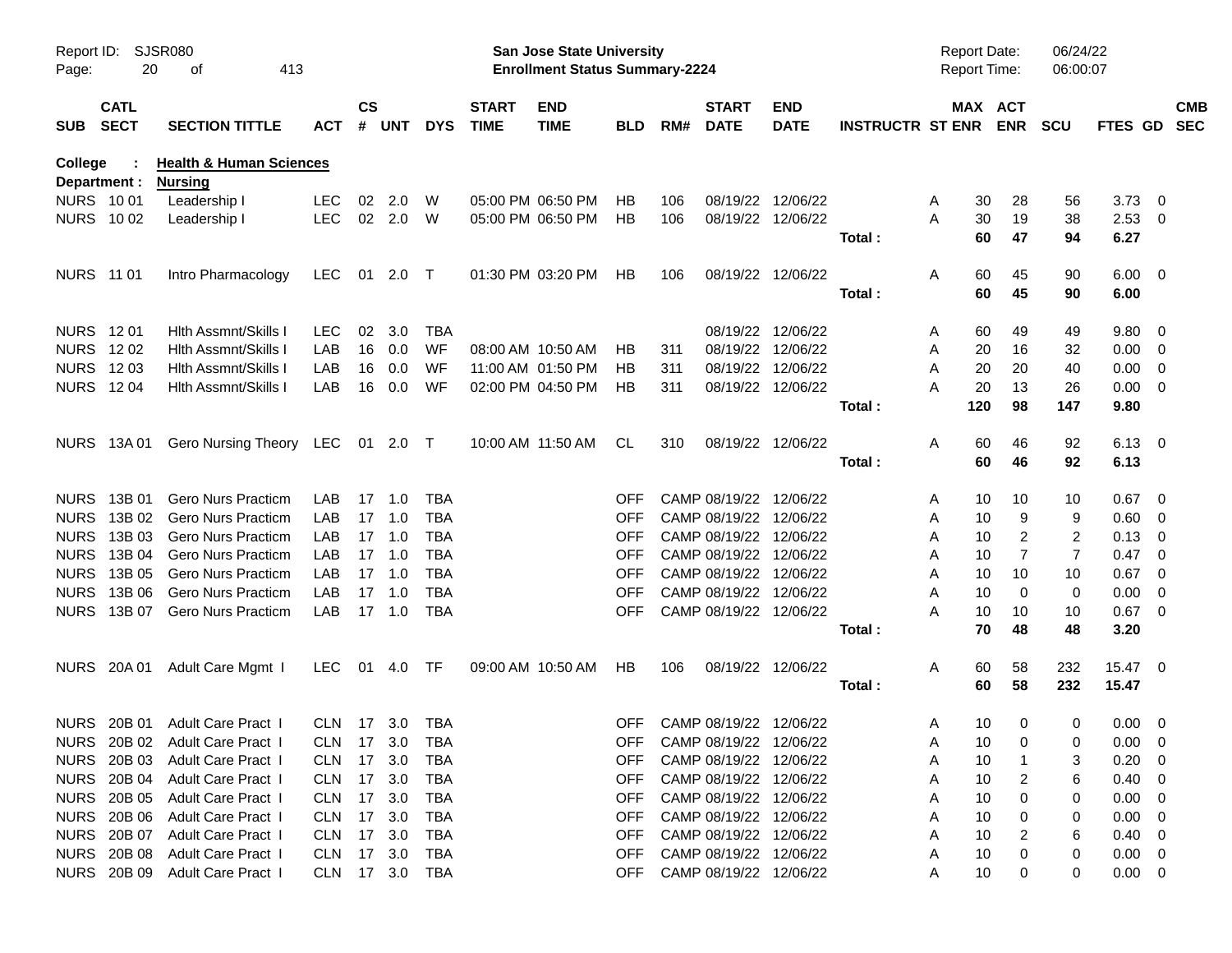| Report ID:<br>Page: | 21                         | <b>SJSR080</b><br>413<br>οf                                         |                |                    |            |              |                             | San Jose State University<br><b>Enrollment Status Summary-2224</b> |            |             |                             |                           |                         | Report Date:<br><b>Report Time:</b> |                         | 06/24/22<br>06:00:07 |                |                          |  |
|---------------------|----------------------------|---------------------------------------------------------------------|----------------|--------------------|------------|--------------|-----------------------------|--------------------------------------------------------------------|------------|-------------|-----------------------------|---------------------------|-------------------------|-------------------------------------|-------------------------|----------------------|----------------|--------------------------|--|
| <b>SUB</b>          | <b>CATL</b><br><b>SECT</b> | <b>SECTION TITTLE</b>                                               | <b>ACT</b>     | $\mathsf{cs}$<br># | <b>UNT</b> | <b>DYS</b>   | <b>START</b><br><b>TIME</b> | <b>END</b><br><b>TIME</b>                                          | <b>BLD</b> | RM#         | <b>START</b><br><b>DATE</b> | <b>END</b><br><b>DATE</b> | <b>INSTRUCTR ST ENR</b> | MAX ACT                             | <b>ENR</b>              | <b>SCU</b>           | <b>FTES GD</b> | <b>CMB</b><br><b>SEC</b> |  |
|                     |                            |                                                                     |                |                    |            |              |                             |                                                                    |            |             |                             |                           | Total:                  | 90                                  | 5                       | 15                   | 1.00           |                          |  |
| <b>NURS</b> 22 01   |                            | Hith Assmnt Skill II                                                | <b>LEC</b>     | 02                 | 2.0        | TBA          |                             |                                                                    | <b>ON</b>  | <b>LINE</b> | 08/19/22 12/06/22           |                           |                         | 60<br>A                             | 59                      | 59                   | 7.87           | $\overline{\mathbf{0}}$  |  |
| <b>NURS 2202</b>    |                            | Hith Assmnt Skill II                                                | LAB            | 16                 | 0.0        | R            |                             | 08:00 AM 10:50 AM                                                  | HB         | 311         | 08/19/22 12/06/22           |                           |                         | 20<br>A                             | 20                      | 20                   | 0.00           | - 0                      |  |
|                     | <b>NURS 2203</b>           | Hith Assmnt Skill II                                                | LAB            | 16                 | 0.0        | R.           |                             | 11:00 AM 01:50 PM                                                  | HB         | 311         | 08/19/22 12/06/22           |                           |                         | A<br>20                             | 20                      | 20                   | 0.00           | $\overline{\mathbf{0}}$  |  |
|                     | <b>NURS 2204</b>           | Hith Assmnt Skill II                                                | LAB            | 16                 | 0.0        | R            |                             | 02:00 PM 04:50 PM                                                  | HB         | 311         | 08/19/22 12/06/22           |                           |                         | 20<br>A                             | 19                      | 19                   | 0.00           | $\overline{\mathbf{0}}$  |  |
|                     |                            |                                                                     |                |                    |            |              |                             |                                                                    |            |             |                             |                           | Total:                  | 120                                 | 118                     | 118                  | 7.87           |                          |  |
| NURS 32 01          |                            | HA & Skills III                                                     | <b>LEC</b>     | 06                 | 1.0        | M            |                             | 08:00 AM 10:00 AM                                                  | HB         | 311         | 08/19/22 12/06/22           |                           |                         | 20<br>A                             | 19                      | 19                   | 1.27           | $\overline{\phantom{0}}$ |  |
|                     | NURS 32 02                 | HA & Skills III                                                     | <b>LEC</b>     | 06                 | 1.0        | M            |                             | 10:30 AM 12:30 PM                                                  | HB         | 311         | 08/19/22 12/06/22           |                           |                         | Α<br>20                             | 20                      | 20                   | 1.33           | $\overline{0}$           |  |
|                     | NURS 32 03                 | HA & Skills III                                                     | <b>LEC</b>     | 06                 | 1.0        | M            |                             | 01:30 PM 03:30 PM                                                  | HB         | 311         |                             | 08/19/22 12/06/22         |                         | 20<br>A                             | 15                      | 15                   | 1.00           | $\overline{\mathbf{0}}$  |  |
|                     |                            |                                                                     |                |                    |            |              |                             |                                                                    |            |             |                             |                           | Total:                  | 60                                  | 54                      | 54                   | 3.60           |                          |  |
|                     |                            | NURS 100WE 01EBP Writing Wkshp                                      | LEC.           | 02                 | 3.0        | R            |                             | 03:00 PM 05:50 PM                                                  |            |             |                             | 08/19/22 12/06/22         |                         | A<br>25                             | 25                      | 75                   | 5.00           | - 0                      |  |
|                     |                            | NURS 100WE 02EBP Writing Wkshp                                      | <b>LEC</b>     | 02                 | 3.0        | R            |                             | 03:00 PM 05:50 PM                                                  |            |             |                             | 08/19/22 12/06/22         |                         | 25<br>A                             | 12                      | 36                   | 2.40           | $\overline{0}$           |  |
|                     |                            | NURS 100WE 03EBP Writing Wkshp                                      | <b>LEC</b>     | 02                 | 3.0        | R            |                             | 03:00 PM 05:50 PM                                                  |            |             | 08/19/22 12/06/22           |                           |                         | 25<br>A                             | 5                       | 15                   | 1.00           | $\overline{0}$           |  |
|                     |                            | NURS 100WE 06EBP Writing Wkshp                                      | <b>LEC</b>     | 02                 | 3.0        | $\mathsf{T}$ |                             | 03:30 PM 06:20 PM                                                  |            |             |                             | 08/19/22 12/06/22         |                         | 40<br>A                             | $\overline{2}$          | 6                    | 0.40           | $\overline{0}$           |  |
|                     |                            | NURS 100WE 80EBP Writing Wkshp                                      | <b>LEC</b>     | $02\,$             | 3.0        | R            |                             | 03:30 PM 06:20 PM                                                  | ON         |             | LINE 08/19/22 12/06/22      |                           |                         | A<br>30                             | 6                       | 18                   | 1.20           | $\overline{\mathbf{0}}$  |  |
|                     |                            |                                                                     |                |                    |            |              |                             |                                                                    |            |             |                             |                           | Total:                  | 145                                 | 50                      | 150                  | 10.00          |                          |  |
|                     | NURS 112 01                | Prof Prac Suc I                                                     | LEC.           | 02                 | 3.0        | R            |                             | 09:00 AM 11:15 AM                                                  |            |             |                             | 08/19/22 12/06/22         |                         | 40<br>A                             | 0                       | 0                    | 0.00           | $\overline{\mathbf{0}}$  |  |
|                     | <b>NURS 112 80</b>         | Prof Prac Suc I                                                     | LEC            |                    | 3.0        |              |                             |                                                                    |            |             |                             |                           |                         | X<br>0                              | $\mathbf 0$             | 0                    | 0.00           | $\overline{\mathbf{0}}$  |  |
|                     | <b>NURS 112 81</b>         | Prof Prac Suc I                                                     | <b>LEC</b>     | 02                 | 3.0        | $\top$       |                             | 04:30 PM 07:20 PM                                                  | ON         |             | LINE 08/19/22 12/06/22      |                           |                         | A<br>30                             | 21                      | 63                   | $4.20 \ 0$     |                          |  |
|                     |                            |                                                                     |                |                    |            |              |                             |                                                                    |            |             |                             |                           | Total:                  | 70                                  | 21                      | 63                   | 4.20           |                          |  |
|                     | <b>NURS 11301</b>          | Prof Prac Suc II                                                    | <b>LEC</b>     | 02                 | 3.0        | -F           |                             | 01:00 PM 03:50 PM                                                  |            |             | 08/19/22 12/06/22           |                           |                         | A<br>35                             | 16                      | 48                   | $3.20 \ 0$     |                          |  |
|                     | <b>NURS 11302</b>          | Prof Prac Suc II                                                    | <b>LEC</b>     |                    | 02 3.0     | R.           | 09:00 AM 11:50 AM           |                                                                    |            |             |                             | 08/19/22 12/06/22         |                         | A<br>25                             | $\mathbf 0$             | 0                    | $0.00 \t 0$    |                          |  |
|                     |                            |                                                                     |                |                    |            |              |                             |                                                                    |            |             |                             |                           | Total:                  | 60                                  | 16                      | 48                   | 3.20           |                          |  |
|                     |                            | NURS 123A 01 Mental Health Theory LEC                               |                |                    | 3.0        |              |                             |                                                                    |            |             |                             |                           |                         | 0<br>X                              | 0                       | 0                    | 0.00           | $\overline{\phantom{0}}$ |  |
|                     |                            | NURS 123A 02 Mental Health Theory LEC 01                            |                |                    | $3.0$ F    |              |                             | 11:30 AM 02:20 PM                                                  | HB         | 106         | 08/19/22 12/06/22           |                           |                         | 60<br>Α                             | 59                      | 177                  | 11.80          | $\overline{0}$           |  |
|                     |                            | NURS 123A 03 Mental Health Theory LEC 01 3.0 F 11:30 AM 02:00 PM HB |                |                    |            |              |                             |                                                                    |            |             | 106  08/19/22  12/06/22     |                           |                         | 60<br>Α                             | $\overline{\mathbf{0}}$ | 0                    | $0.00 \t 0$    |                          |  |
|                     |                            |                                                                     |                |                    |            |              |                             |                                                                    |            |             |                             |                           | Total:                  | 120                                 | 59                      | 177                  | 11.80          |                          |  |
|                     |                            | NURS 123B 01 Mental H Practicum                                     | CLN 17 2.0     |                    |            | TBA          |                             |                                                                    | OFF.       |             | CAMP 08/19/22 12/06/22      |                           |                         | 12<br>A                             | 0                       | 0                    | $0.00 \quad 0$ |                          |  |
|                     |                            | NURS 123B 02 Mental H Practicum                                     | CLN 17 2.0     |                    |            | TBA          |                             |                                                                    | <b>OFF</b> |             | CAMP 08/19/22 12/06/22      |                           |                         | A<br>12                             | 0                       | 0                    | $0.00 \quad 0$ |                          |  |
|                     |                            | NURS 123B 03 Mental H Practicum                                     | CLN 17 2.0     |                    |            | TBA          |                             |                                                                    | <b>OFF</b> |             | CAMP 08/19/22 12/06/22      |                           |                         | A<br>12                             | -1                      | 2                    | $0.13 \ 0$     |                          |  |
|                     |                            | NURS 123B 04 Mental H Practicum                                     | CLN 17 2.0     |                    |            | TBA          |                             |                                                                    | <b>OFF</b> |             | CAMP 08/19/22 12/06/22      |                           |                         | 12<br>A                             | 2                       | 4                    | $0.27 \t 0$    |                          |  |
|                     |                            | NURS 123B 05 Mental H Practicum                                     | CLN 17 2.0 TBA |                    |            |              |                             |                                                                    | OFF        |             | CAMP 08/19/22 12/06/22      |                           |                         | 12<br>A                             | 0                       | 0                    | $0.00 \quad 0$ |                          |  |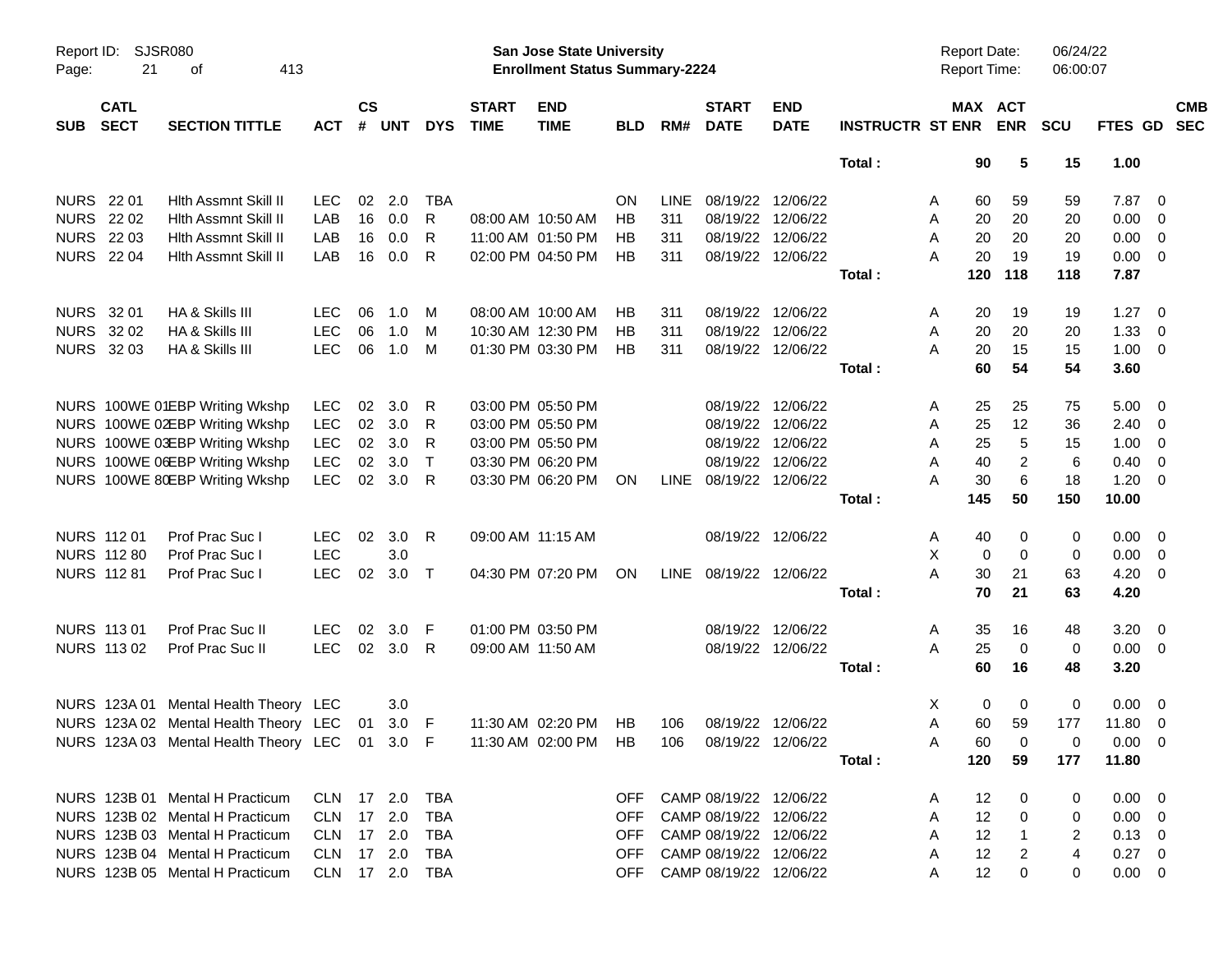| Report ID:<br>Page: | <b>SJSR080</b><br>22       | 413<br>οf                              |            |                    |            |            |                             | <b>San Jose State University</b><br><b>Enrollment Status Summary-2224</b> |            |     |                             |                           |                         |    |     | <b>Report Date:</b><br>Report Time: | 06/24/22<br>06:00:07 |                 |                          |                          |
|---------------------|----------------------------|----------------------------------------|------------|--------------------|------------|------------|-----------------------------|---------------------------------------------------------------------------|------------|-----|-----------------------------|---------------------------|-------------------------|----|-----|-------------------------------------|----------------------|-----------------|--------------------------|--------------------------|
| <b>SUB</b>          | <b>CATL</b><br><b>SECT</b> | <b>SECTION TITTLE</b>                  | <b>ACT</b> | $\mathsf{cs}$<br># | <b>UNT</b> | <b>DYS</b> | <b>START</b><br><b>TIME</b> | <b>END</b><br><b>TIME</b>                                                 | <b>BLD</b> | RM# | <b>START</b><br><b>DATE</b> | <b>END</b><br><b>DATE</b> | <b>INSTRUCTR ST ENR</b> |    |     | MAX ACT<br><b>ENR</b>               | <b>SCU</b>           | <b>FTES GD</b>  |                          | <b>CMB</b><br><b>SEC</b> |
|                     |                            | NURS 123B 06 Mental H Practicum        | <b>CLN</b> |                    | 17 2.0     | <b>TBA</b> |                             |                                                                           | <b>OFF</b> |     | CAMP 08/19/22               | 12/06/22                  |                         | A  | 12  | 0                                   | 0                    | 0.00            | - 0                      |                          |
|                     |                            | NURS 123B 07 Mental H Practicum        | CLN.       | 17                 | 2.0        | <b>TBA</b> |                             |                                                                           | <b>OFF</b> |     | CAMP 08/19/22               | 12/06/22                  |                         | A  | 12  | 2                                   | 4                    | 0.27            | - 0                      |                          |
| <b>NURS</b>         |                            | 123B 08 Mental H Practicum             | <b>CLN</b> | 17                 | 2.0        | <b>TBA</b> |                             |                                                                           | <b>OFF</b> |     | CAMP 08/19/22               | 12/06/22                  |                         | A  | 12  | 0                                   | 0                    | 0.00            | - 0                      |                          |
|                     |                            | NURS 123B 09 Mental H Practicum        | <b>CLN</b> | 17                 | 2.0        | <b>TBA</b> |                             |                                                                           | <b>OFF</b> |     | CAMP 08/19/22               | 12/06/22                  |                         | A  | 12  | 0                                   | 0                    | 0.00            | 0                        |                          |
|                     |                            | NURS 123B 10 Mental H Practicum        | CLN.       |                    | 17 2.0     | <b>TBA</b> |                             |                                                                           | <b>OFF</b> |     |                             | CAMP 08/19/22 12/06/22    |                         | Α  | 12  | 0                                   | 0                    | 0.00            | $\overline{\mathbf{0}}$  |                          |
|                     |                            |                                        |            |                    |            |            |                             |                                                                           |            |     |                             |                           | Total:                  |    | 120 | 5                                   | 10                   | 0.67            |                          |                          |
|                     | NURS 161 01                | Leadership II                          | LEC        | 02                 | 2.0        | R          |                             | 04:00 PM 05:50 PM                                                         | НB         | 407 | 08/19/22                    | 12/06/22                  |                         | A  | 30  | 26                                  | 52                   | 3.47            | - 0                      |                          |
|                     | NURS 161 02                | Leadership II                          | <b>LEC</b> | 02                 | 2.0        | R          |                             | 04:00 PM 05:50 PM                                                         | <b>HB</b>  | 408 | 08/19/22                    | 12/06/22                  |                         | A  | 30  | 28                                  | 56                   | 3.73            | $\overline{\mathbf{0}}$  |                          |
|                     |                            |                                        |            |                    |            |            |                             |                                                                           |            |     |                             |                           | Total:                  |    | 60  | 54                                  | 108                  | 7.20            |                          |                          |
|                     |                            | NURS 164A 01 Community HIth Theor LEC  |            |                    | 3.0        |            |                             |                                                                           |            |     |                             |                           |                         | Χ  | 0   | 0                                   | 0                    | $0.00 \t 0$     |                          |                          |
|                     |                            |                                        |            |                    |            |            |                             |                                                                           |            |     |                             |                           | Total:                  |    | 0   | 0                                   | 0                    | 0.00            |                          |                          |
|                     |                            | NURS 164AR 01 Community Hith Theor LEC |            |                    | 3.0        |            |                             |                                                                           |            |     |                             |                           |                         | X. | 0   | 0                                   | 0                    | 0.00            | - 0                      |                          |
|                     |                            | NURS 164AR 02Community HIth Theor LEC  |            |                    | 3.0        |            |                             |                                                                           |            |     |                             |                           |                         | X  | 0   | $\mathbf 0$                         | 0                    | 0.00            | 0                        |                          |
|                     |                            | NURS 164AR 03Community Hlth Theor LEC  |            | 01                 | 3.0        | R          |                             | 12:30 PM 03:20 PM                                                         | HB         | 106 | 08/19/22                    | 12/06/22                  |                         | A  | 40  | 27                                  | 81                   | 5.40            | 0                        |                          |
|                     |                            | NURS 164AR 04 Community HIth Theor LEC |            | 01                 | 3.0        | R          |                             | 12:30 PM 03:20 PM                                                         | <b>SH</b>  | 312 |                             | 08/19/22 12/06/22         |                         | A  | 39  | 27                                  | 81                   | 5.40            | - 0                      |                          |
|                     |                            |                                        |            |                    |            |            |                             |                                                                           |            |     |                             |                           | Total:                  |    | 79  | 54                                  | 162                  | 10.80           |                          |                          |
|                     |                            | NURS 164B 01 Comm Hith Practicum CLN   |            | 17                 | 3.0        | TBA        |                             |                                                                           | <b>OFF</b> |     | CAMP 08/19/22               | 12/06/22                  |                         | A  | 12  | -1                                  | 3                    | 0.20            | - 0                      |                          |
|                     |                            | NURS 164B 02 Comm Hith Practicum CLN   |            | 17                 | 3.0        | <b>TBA</b> |                             |                                                                           | <b>OFF</b> |     | CAMP 08/19/22               | 12/06/22                  |                         | A  | 12  | 0                                   | 0                    | 0.00            | 0                        |                          |
|                     |                            | NURS 164B 03 Comm Hith Practicum CLN   |            | 17                 | 3.0        | <b>TBA</b> |                             |                                                                           | <b>OFF</b> |     | CAMP 08/19/22               | 12/06/22                  |                         | A  | 12  | 5                                   | 15                   | 1.00            | 0                        |                          |
|                     |                            | NURS 164B 04 Comm Hith Practicum CLN   |            | 17                 | 3.0        | <b>TBA</b> |                             |                                                                           | <b>OFF</b> |     | CAMP 08/19/22               | 12/06/22                  |                         | A  | 13  | -1                                  | 3                    | 0.20            | -0                       |                          |
|                     |                            | NURS 164B 05 Comm Hith Practicum CLN   |            | 17                 | 3.0        | <b>TBA</b> |                             |                                                                           | <b>OFF</b> |     | CAMP 08/19/22               | 12/06/22                  |                         | A  | 13  | $\mathbf 1$                         | 3                    | 0.20            | -0                       |                          |
|                     |                            | NURS 164B 06 Comm Hith Practicum CLN   |            | 17                 | 3.0        | <b>TBA</b> |                             |                                                                           | <b>OFF</b> |     | CAMP 08/19/22               | 12/06/22                  |                         | A  | 13  | 0                                   | $\mathbf 0$          | 0.00            | - 0                      |                          |
|                     |                            | NURS 164B 07 Comm Hith Practicum CLN   |            | 17                 | 3.0        | <b>TBA</b> |                             |                                                                           | <b>OFF</b> |     | CAMP 08/19/22               | 12/06/22                  |                         | A  | 12  | 1                                   | 3                    | 0.20            | 0                        |                          |
|                     |                            | NURS 164B 08 Comm Hith Practicum CLN   |            |                    | 17 3.0     | <b>TBA</b> |                             |                                                                           | <b>OFF</b> |     |                             | CAMP 08/19/22 12/06/22    |                         | Α  | 12  | 0                                   | 0                    | 0.00            | - 0                      |                          |
|                     |                            |                                        |            |                    |            |            |                             |                                                                           |            |     |                             |                           | Total:                  |    | 99  | 9                                   | 27                   | 1.80            |                          |                          |
|                     |                            | NURS 165A 01 Child Health Theory       | <b>LEC</b> |                    | 01 3.0 R   |            |                             | 09:00 AM 11:50 AM                                                         | HB         | 106 |                             | 08/19/22 12/06/22         |                         | A  | 60  | 53                                  | 159                  | $10.60 \quad 0$ |                          |                          |
|                     |                            |                                        |            |                    |            |            |                             |                                                                           |            |     |                             |                           | Total :                 |    | 60  | 53                                  | 159                  | 10.60           |                          |                          |
|                     |                            | NURS 165B 01 Child Hith Pract          | CLN 17 2.0 |                    |            | TBA        |                             |                                                                           | <b>OFF</b> |     |                             | CAMP 08/19/22 12/06/22    |                         | A  | 10  | 2                                   | 4                    | $0.27 \t 0$     |                          |                          |
|                     |                            | NURS 165B 02 Child Hlth Pract          | CLN 17 2.0 |                    |            | <b>TBA</b> |                             |                                                                           | <b>OFF</b> |     |                             | CAMP 08/19/22 12/06/22    |                         | A  | 10  | $\overline{1}$                      | 2                    | 0.13            | - 0                      |                          |
|                     |                            | NURS 165B 03 Child Hlth Pract          | CLN 17 2.0 |                    |            | TBA        |                             |                                                                           | <b>OFF</b> |     |                             | CAMP 08/19/22 12/06/22    |                         | A  | 10  | 3                                   | 6                    | 0.40            | - 0                      |                          |
|                     |                            | NURS 165B 04 Child Hlth Pract          | CLN 17 2.0 |                    |            | TBA        |                             |                                                                           | <b>OFF</b> |     |                             | CAMP 08/19/22 12/06/22    |                         | A  | 10  | -1                                  | $\overline{2}$       | 0.13            | $\overline{\mathbf{0}}$  |                          |
|                     |                            | NURS 165B 05 Child Hlth Pract          | CLN 17 2.0 |                    |            | TBA        |                             |                                                                           | <b>OFF</b> |     |                             | CAMP 08/19/22 12/06/22    |                         | A  | 10  | 0                                   | 0                    | 0.00            | $\overline{\phantom{0}}$ |                          |
|                     |                            | NURS 165B 06 Child Hlth Pract          | CLN 17 2.0 |                    |            | TBA        |                             |                                                                           | <b>OFF</b> |     |                             | CAMP 08/19/22 12/06/22    |                         | A  | 10  | 0                                   | 0                    | $0.00 \quad 0$  |                          |                          |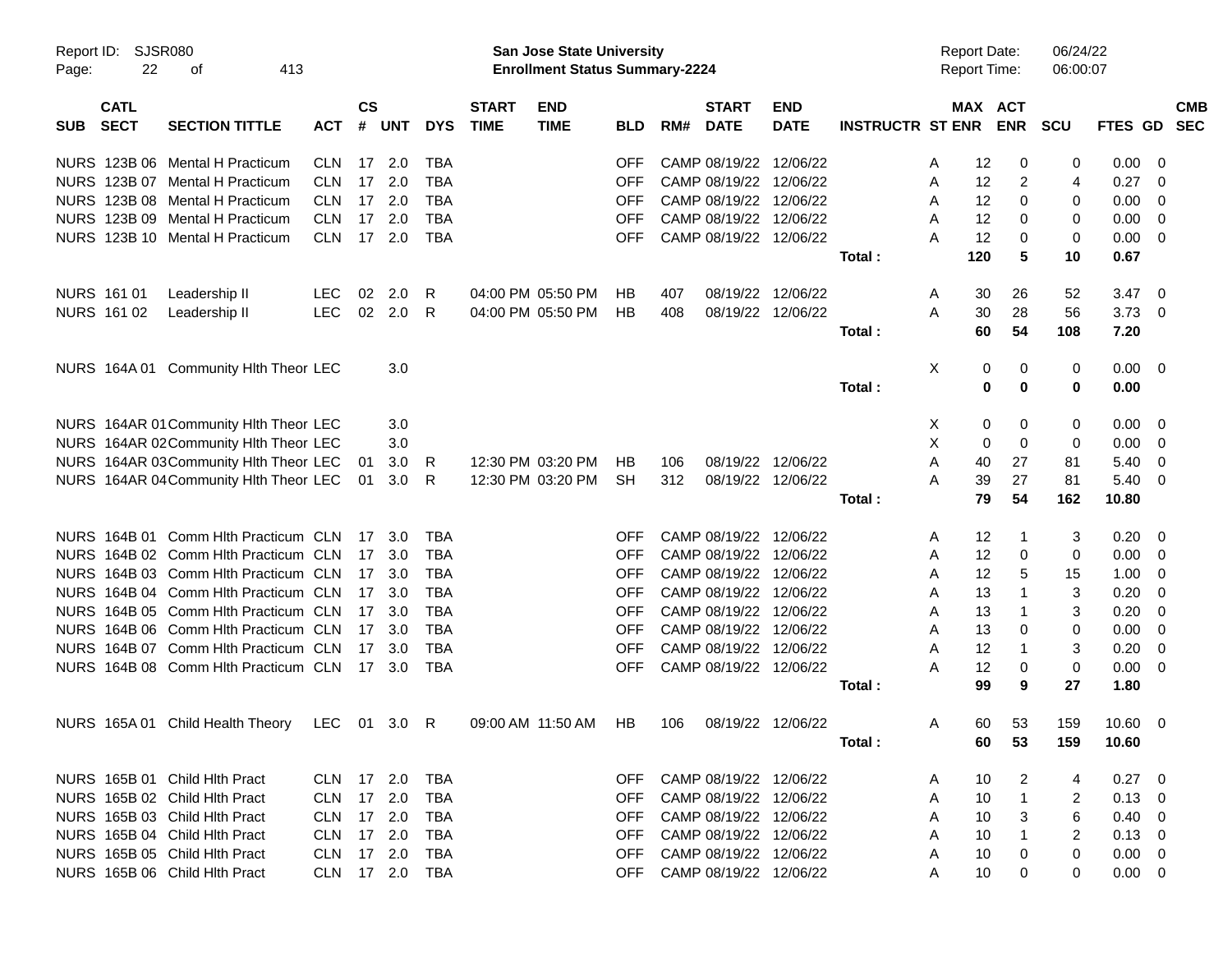| Page:      | Report ID: SJSR080<br>23   | 413<br>оf                                                      |                          |                |               |                   |                             | San Jose State University<br><b>Enrollment Status Summary-2224</b> |                          |     |                             |                                                  |                         | <b>Report Date:</b><br><b>Report Time:</b> |          |                       | 06/24/22<br>06:00:07 |                     |                          |            |
|------------|----------------------------|----------------------------------------------------------------|--------------------------|----------------|---------------|-------------------|-----------------------------|--------------------------------------------------------------------|--------------------------|-----|-----------------------------|--------------------------------------------------|-------------------------|--------------------------------------------|----------|-----------------------|----------------------|---------------------|--------------------------|------------|
| <b>SUB</b> | <b>CATL</b><br><b>SECT</b> | <b>SECTION TITTLE</b>                                          | <b>ACT</b>               | <b>CS</b><br># | <b>UNT</b>    | <b>DYS</b>        | <b>START</b><br><b>TIME</b> | <b>END</b><br><b>TIME</b>                                          | <b>BLD</b>               | RM# | <b>START</b><br><b>DATE</b> | <b>END</b><br><b>DATE</b>                        | <b>INSTRUCTR ST ENR</b> |                                            |          | MAX ACT<br><b>ENR</b> | <b>SCU</b>           | FTES GD SEC         |                          | <b>CMB</b> |
|            |                            |                                                                |                          |                |               |                   |                             |                                                                    |                          |     |                             |                                                  |                         |                                            |          |                       |                      |                     |                          |            |
|            |                            | NURS 165B 07 Child Hlth Pract<br>NURS 165B 08 Child Hlth Pract | <b>CLN</b><br><b>CLN</b> | 17             | 2.0<br>17 2.0 | TBA<br><b>TBA</b> |                             |                                                                    | <b>OFF</b><br><b>OFF</b> |     |                             | CAMP 08/19/22 12/06/22<br>CAMP 08/19/22 12/06/22 |                         | A<br>A                                     | 10<br>10 | 3<br>0                | 6<br>0               | 0.40<br>$0.00 \t 0$ | $\overline{\phantom{0}}$ |            |
|            |                            |                                                                |                          |                |               |                   |                             |                                                                    |                          |     |                             |                                                  | Total:                  |                                            | 80       | 10                    | 20                   | 1.33                |                          |            |
|            |                            |                                                                |                          |                |               |                   |                             |                                                                    |                          |     |                             |                                                  |                         |                                            |          |                       |                      |                     |                          |            |
|            | NURS 166 01                | Simulation I                                                   | LAB                      |                | 16  1.0  M    |                   |                             | 02:30 PM 03:20 PM                                                  | HB.                      | 301 |                             | 08/19/22 12/06/22                                |                         | A                                          | 60       | 52                    | 52                   | $3.47 \quad 0$      |                          |            |
|            |                            |                                                                |                          |                |               |                   |                             |                                                                    |                          |     |                             |                                                  | Total:                  |                                            | 60       | 52                    | 52                   | 3.47                |                          |            |
|            |                            | NURS 167A 01 Adult Care Mgmt II                                | LEC                      |                |               |                   |                             | 10:00 AM 01:50 PM                                                  | HB.                      | 106 |                             | 08/19/22 12/06/22                                |                         | A                                          | 60       | 52                    | 208                  | 13.87 0             |                          |            |
|            |                            |                                                                |                          |                |               |                   |                             |                                                                    |                          |     |                             |                                                  | Total:                  |                                            | 60       | 52                    | 208                  | 13.87               |                          |            |
|            |                            | NURS 167B 01 Adult Care Pract II                               | <b>CLN</b>               | 17             | 3.0           | TBA               |                             |                                                                    | <b>OFF</b>               |     |                             | CAMP 08/19/22 12/06/22                           |                         | A                                          | 10       | 0                     | 0                    | $0.00 \ 0$          |                          |            |
|            |                            | NURS 167B 02 Adult Care Pract II                               | <b>CLN</b>               | 17             | 3.0           | <b>TBA</b>        |                             |                                                                    | <b>OFF</b>               |     |                             | CAMP 08/19/22 12/06/22                           |                         | A                                          | 10       | 0                     | 0                    | $0.00 \t 0$         |                          |            |
|            |                            | NURS 167B 03 Adult Care Pract II                               | <b>CLN</b>               | 17             | 3.0           | <b>TBA</b>        |                             |                                                                    | <b>OFF</b>               |     |                             | CAMP 08/19/22 12/06/22                           |                         | A                                          | 10       | 0                     | 0                    | 0.00                | $\overline{\mathbf{0}}$  |            |
|            |                            | NURS 167B 04 Adult Care Pract II                               | <b>CLN</b>               | 17             | 3.0           | <b>TBA</b>        |                             |                                                                    | <b>OFF</b>               |     |                             | CAMP 08/19/22 12/06/22                           |                         | A                                          | 10       | 1                     | 3                    | 0.20                | $\overline{\mathbf{0}}$  |            |
|            |                            | NURS 167B 05 Adult Care Pract II                               | <b>CLN</b>               | 17             | 3.0           | <b>TBA</b>        |                             |                                                                    | <b>OFF</b>               |     |                             | CAMP 08/19/22 12/06/22                           |                         | A                                          | 10       | $\mathbf 1$           | 3                    | 0.20                | $\overline{\phantom{0}}$ |            |
|            |                            | NURS 167B 06 Adult Care Pract II                               | <b>CLN</b>               | 17             | 3.0           | <b>TBA</b>        |                             |                                                                    | <b>OFF</b>               |     |                             | CAMP 08/19/22 12/06/22                           |                         | Α                                          | 10       | 2                     | 6                    | 0.40                | $\overline{\mathbf{0}}$  |            |
|            |                            | NURS 167B 07 Adult Care Pract II                               | <b>CLN</b>               |                | 17 3.0        | <b>TBA</b>        |                             |                                                                    | <b>OFF</b>               |     |                             | CAMP 08/19/22 12/06/22                           |                         | Α                                          | 10       | 2                     | 6                    | $0.40 \quad 0$      |                          |            |
|            |                            |                                                                |                          |                |               |                   |                             |                                                                    |                          |     |                             |                                                  | Total:                  |                                            | 70       | 6                     | 18                   | 1.20                |                          |            |
|            |                            | NURS 168A 01 Mat Newborn Theory LEC 01 3.0 T                   |                          |                |               |                   |                             | 03:00 PM 05:50 PM                                                  | CL                       | 310 |                             | 08/19/22 12/06/22                                |                         | Α                                          | 60       | 52                    | 156                  | $10.40 \quad 0$     |                          |            |
|            |                            |                                                                |                          |                |               |                   |                             |                                                                    |                          |     |                             |                                                  | Total:                  |                                            | 60       | 52                    | 156                  | 10.40               |                          |            |
|            |                            | NURS 168B 01 Mat Newborn Pract                                 | <b>CLN</b>               | 17             | 2.0           | TBA               |                             |                                                                    | <b>OFF</b>               |     |                             | CAMP 08/19/22 12/06/22                           |                         | A                                          | 10       | 0                     | 0                    | $0.00 \ 0$          |                          |            |
|            |                            | NURS 168B 02 Mat Newborn Pract                                 | <b>CLN</b>               | 17             | 2.0           | <b>TBA</b>        |                             |                                                                    | <b>OFF</b>               |     |                             | CAMP 08/19/22 12/06/22                           |                         | A                                          | 10       | 0                     | 0                    | $0.00 \t 0$         |                          |            |
|            |                            | NURS 168B 03 Mat Newborn Pract                                 | <b>CLN</b>               | 17             | 2.0           | <b>TBA</b>        |                             |                                                                    | <b>OFF</b>               |     |                             | CAMP 08/19/22 12/06/22                           |                         | A                                          | 10       | 0                     | 0                    | 0.00                | $\overline{\phantom{0}}$ |            |
|            |                            | NURS 168B 04 Mat Newborn Pract                                 | <b>CLN</b>               | 17             | 2.0           | <b>TBA</b>        |                             |                                                                    | <b>OFF</b>               |     |                             | CAMP 08/19/22 12/06/22                           |                         | A                                          | 10       | 1                     | 2                    | 0.13                | - 0                      |            |
|            |                            | NURS 168B 05 Mat Newborn Pract                                 | <b>CLN</b>               | 17             | 2.0           | <b>TBA</b>        |                             |                                                                    | <b>OFF</b>               |     |                             | CAMP 08/19/22 12/06/22                           |                         | A                                          | 10       | $\mathbf 1$           | $\overline{c}$       | 0.13                | $\overline{\phantom{0}}$ |            |
|            |                            | NURS 168B 06 Mat Newborn Pract                                 | <b>CLN</b>               | 17             | 2.0           | <b>TBA</b>        |                             |                                                                    | <b>OFF</b>               |     |                             | CAMP 08/19/22 12/06/22                           |                         | A                                          | 10       | 2                     | 4                    | 0.27                | $\overline{\phantom{0}}$ |            |
|            |                            | NURS 168B 07 Mat Newborn Pract                                 | <b>CLN</b>               | 17             | 2.0           | <b>TBA</b>        |                             |                                                                    | <b>OFF</b>               |     |                             | CAMP 08/19/22 12/06/22                           |                         | A                                          | 10       | 2                     | 4                    | 0.27                | $\overline{\mathbf{0}}$  |            |
|            |                            | NURS 168B 08 Mat Newborn Pract                                 | <b>CLN</b>               |                | 17 2.0        | <b>TBA</b>        |                             |                                                                    | <b>OFF</b>               |     |                             | CAMP 08/19/22 12/06/22                           |                         | A                                          | 10       | 0                     | 0                    | 0.00                | $\overline{\mathbf{0}}$  |            |
|            |                            |                                                                |                          |                |               |                   |                             |                                                                    |                          |     |                             |                                                  | Total:                  |                                            | 80       | 6                     | 12                   | 0.80                |                          |            |
|            |                            | NURS 171 01 Nursing Theory LEC 01 3.0 R                        |                          |                |               |                   |                             | 12:30 PM 03:20 PM                                                  |                          |     |                             | 08/19/22 12/06/22                                |                         | A                                          | 30       | 0                     | 0                    | $0.00 \t 0$         |                          |            |
|            |                            |                                                                |                          |                |               |                   |                             |                                                                    |                          |     |                             |                                                  | Total:                  |                                            | 30       | 0                     | 0                    | 0.00                |                          |            |
|            |                            | NURS 172 01 Community Hlth Theor LEC 01 3.0 F                  |                          |                |               |                   |                             | 09:30 AM 12:15 PM                                                  |                          |     |                             | 08/19/22 12/06/22                                |                         | A                                          | 30       | 15                    | 45                   | $3.00 \ 0$          |                          |            |
|            |                            |                                                                |                          |                |               |                   |                             |                                                                    |                          |     |                             |                                                  | Total:                  |                                            | 30       | 15                    | 45                   | 3.00                |                          |            |
|            |                            | NURS 173 01 Community Hlth Pract CLN 17 3.0 TBA                |                          |                |               |                   |                             |                                                                    |                          |     |                             | OFF CAMP 08/19/22 12/06/22                       |                         | A                                          | 12       | $\overline{4}$        | 12                   | $0.80 \t 0$         |                          |            |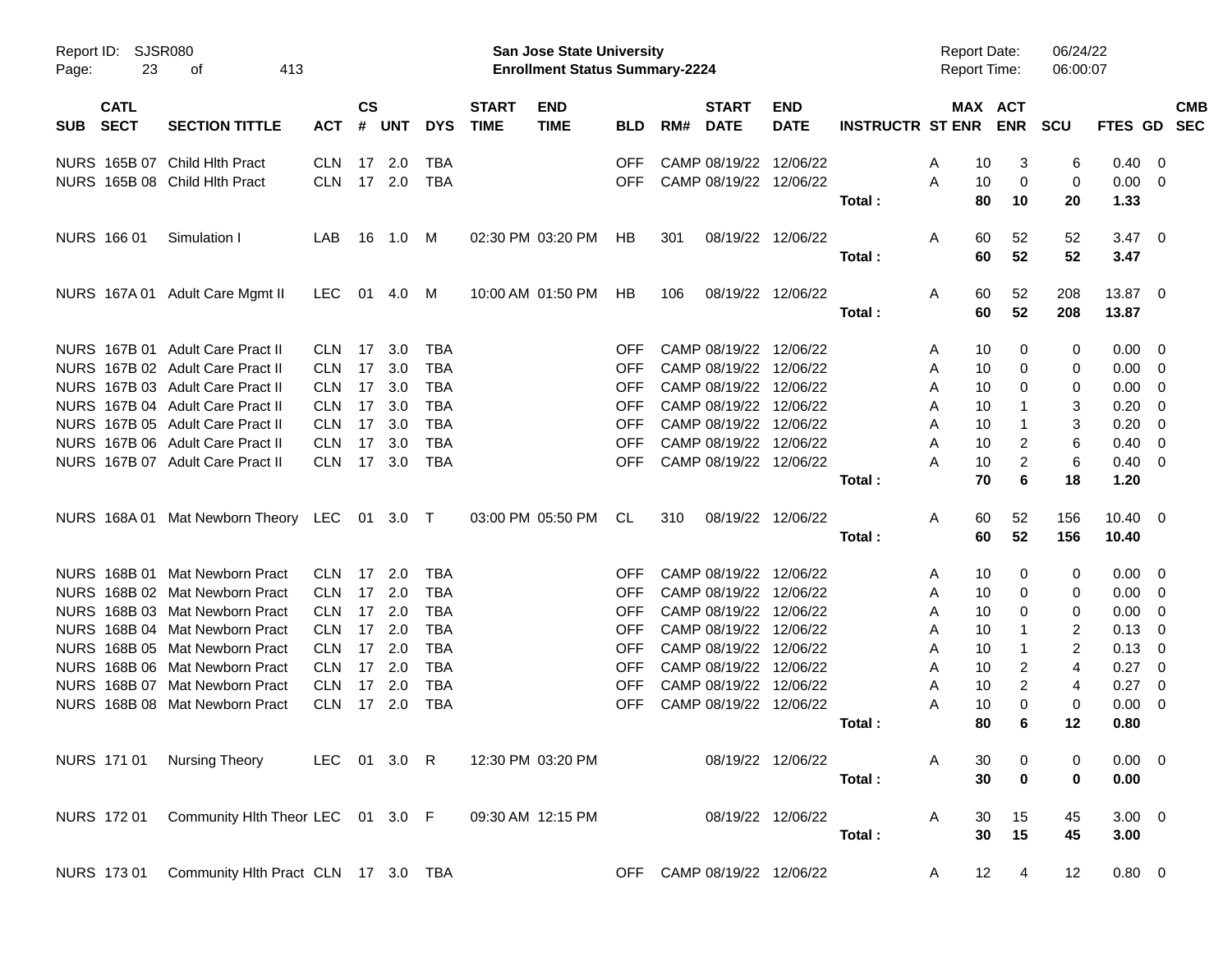| Report ID:<br>24<br>Page:                | <b>SJSR080</b><br>413<br>οf       |            |                |            |            |                             | <b>San Jose State University</b><br><b>Enrollment Status Summary-2224</b> |            |             |                             |                           |                         | <b>Report Date:</b><br><b>Report Time:</b> |         |                | 06/24/22<br>06:00:07 |             |           |                          |
|------------------------------------------|-----------------------------------|------------|----------------|------------|------------|-----------------------------|---------------------------------------------------------------------------|------------|-------------|-----------------------------|---------------------------|-------------------------|--------------------------------------------|---------|----------------|----------------------|-------------|-----------|--------------------------|
| <b>CATL</b><br><b>SECT</b><br><b>SUB</b> | <b>SECTION TITTLE</b>             | <b>ACT</b> | <b>CS</b><br># | <b>UNT</b> | <b>DYS</b> | <b>START</b><br><b>TIME</b> | <b>END</b><br><b>TIME</b>                                                 | <b>BLD</b> | RM#         | <b>START</b><br><b>DATE</b> | <b>END</b><br><b>DATE</b> | <b>INSTRUCTR ST ENR</b> |                                            | MAX ACT | <b>ENR</b>     | SCU                  | <b>FTES</b> | <b>GD</b> | <b>CMB</b><br><b>SEC</b> |
|                                          |                                   |            |                |            |            |                             |                                                                           |            |             |                             |                           |                         |                                            |         |                |                      |             |           |                          |
| NURS 173 02                              | Community HIth Pract CLN          |            |                | 17 3.0     | TBA        |                             |                                                                           | <b>OFF</b> |             | CAMP 08/19/22               | 12/06/22                  |                         | A                                          | 12      | 6              | 18                   | 1.20        | 0         |                          |
| NURS 173 03                              | Community Hlth Pract CLN          |            |                | 17 3.0     | <b>TBA</b> |                             |                                                                           | <b>OFF</b> |             | CAMP 08/19/22               | 12/06/22                  |                         | A                                          | 12      | 0              | 0                    | 0.00        | $\Omega$  |                          |
|                                          |                                   |            |                |            |            |                             |                                                                           |            |             |                             |                           | Total:                  |                                            | 36      | 10             | 30                   | 2.00        |           |                          |
|                                          |                                   |            |                |            |            |                             |                                                                           |            |             |                             |                           |                         |                                            |         |                |                      |             |           |                          |
|                                          | NURS 177A 01 Senior Preceptorship | <b>CLN</b> | 17             | 3.0        | <b>TBA</b> |                             |                                                                           | <b>OFF</b> |             | CAMP 08/19/22               | 12/06/22                  |                         | A                                          | 60      | 8              | 24                   | 1.60        | 0         |                          |
|                                          | NURS 177A 02 Senior Preceptorship | <b>CLN</b> | 17             | 3.0        | <b>TBA</b> |                             |                                                                           | <b>OFF</b> |             | CAMP 08/19/22               | 12/06/22                  |                         | A                                          | 25      | 1              | 3                    | 0.20        | $\Omega$  |                          |
|                                          | NURS 177A 03 Senior Preceptorship | <b>CLN</b> | 17             | 3.0        | <b>TBA</b> |                             |                                                                           | <b>OFF</b> |             | CAMP 08/19/22               | 12/06/22                  |                         | A                                          | 25      | $\mathbf 0$    | 0                    | 0.00        | $\Omega$  |                          |
|                                          | NURS 177A 04 Senior Preceptorship | <b>CLN</b> | 17             | 3.0        | <b>TBA</b> |                             |                                                                           | <b>OFF</b> |             | CAMP 08/19/22               | 12/06/22                  |                         | A                                          | 25      | $\Omega$       | 0                    | 0.00        | $\Omega$  |                          |
|                                          | NURS 177A 05 Senior Preceptorship | <b>CLN</b> | 17             | 3.0        | <b>TBA</b> |                             |                                                                           | <b>OFF</b> |             | CAMP 08/19/22               | 12/06/22                  |                         | A                                          | 25      | 2              | 6                    | 0.40        | 0         |                          |
|                                          | NURS 177A 06 Senior Preceptorship | <b>CLN</b> | 17             | 3.0        | <b>TBA</b> |                             |                                                                           | <b>OFF</b> |             | CAMP 08/19/22               | 12/06/22                  |                         | A                                          | 25      | $\Omega$       | $\Omega$             | 0.00        | $\Omega$  |                          |
|                                          | NURS 177A 07 Senior Preceptorship | <b>CLN</b> | 17             | 3.0        | <b>TBA</b> |                             |                                                                           | <b>OFF</b> |             | CAMP 08/19/22               | 12/06/22                  |                         | A                                          | 25      | $\mathbf 0$    | 0                    | 0.00        | $\Omega$  |                          |
|                                          | NURS 177A 08 Senior Preceptorship | <b>CLN</b> | 17             | 3.0        | <b>TBA</b> |                             |                                                                           | <b>OFF</b> |             | CAMP 08/19/22               | 12/06/22                  |                         | A                                          | 25      | $\overline{4}$ | 12                   | 0.80        | $\Omega$  |                          |
|                                          |                                   |            |                |            |            |                             |                                                                           |            |             |                             |                           | Total:                  |                                            | 235     | 15             | 45                   | 3.00        |           |                          |
| <b>NURS 17801</b>                        | Leadership III                    | <b>LEC</b> | 02             | 3.0        | E          |                             | 09:00 AM 11:50 AM                                                         | HB         | 408         | 08/19/22                    | 12/06/22                  |                         | A                                          | 30      | 30             | 90                   | 6.00        | $\Omega$  |                          |
| NURS 178 02                              | Leadership III                    | <b>LEC</b> | 02             | 3.0        | E          |                             | 09:00 AM 11:50 AM                                                         | <b>CL</b>  | 310         | 08/19/22                    | 12/06/22                  |                         | A                                          | 31      | 25             | 75                   | 5.00        | $\Omega$  |                          |
|                                          |                                   |            |                |            |            |                             |                                                                           |            |             |                             |                           | Total:                  |                                            | 61      | 55             | 165                  | 11.00       |           |                          |
|                                          |                                   |            |                |            |            |                             |                                                                           |            |             |                             |                           |                         |                                            |         |                |                      |             |           |                          |
| NURS 178A 01 Leadership                  |                                   | <b>LEC</b> | 02             | 3.0        | -F         |                             | 09:00 AM 11:50 AM                                                         |            |             | 08/19/22                    | 12/06/22                  |                         | A                                          | 30      | 6              | 18                   | 1.20        | $\Omega$  |                          |
|                                          |                                   |            |                |            |            |                             |                                                                           |            |             |                             |                           | Total:                  |                                            | 30      | 6              | 18                   | 1.20        |           |                          |
| NURS 180 01                              | <b>Indivi Stdies</b>              | <b>SUP</b> | 36             | 1.0        | <b>TBA</b> |                             |                                                                           | <b>ON</b>  | <b>LINE</b> | 08/19/22                    | 12/06/22                  |                         | A                                          | 40      | 0              | 0                    | 0.00        | 0         |                          |
| NURS 180 02                              | <b>Indivi Stdies</b>              | <b>SUP</b> | 36             | 2.0        | <b>TBA</b> |                             |                                                                           | ON         | <b>LINE</b> | 08/19/22                    | 12/06/22                  |                         | A                                          | 40      | 0              | 0                    | 0.00        | 0         |                          |
| NURS 180 03                              | <b>Indivi Stdies</b>              | <b>SUP</b> | 36             | 3.0        | <b>TBA</b> |                             |                                                                           | ON         | <b>LINE</b> | 08/19/22                    | 12/06/22                  |                         | A                                          | 40      | $\Omega$       | 0                    | 0.00        | $\Omega$  |                          |
| <b>NURS 180 04</b>                       | <b>Indivi Stdies</b>              | <b>SUP</b> | 36             | 4.0        | <b>TBA</b> |                             |                                                                           | ON         | <b>LINE</b> | 08/19/22                    | 12/06/22                  |                         | A                                          | 40      | $\Omega$       | 0                    | 0.00        | $\Omega$  |                          |
|                                          |                                   |            |                |            |            |                             |                                                                           |            |             |                             |                           | Total:                  |                                            | 160     | $\bf{0}$       | 0                    | 0.00        |           |                          |
|                                          |                                   |            |                |            |            |                             |                                                                           |            |             |                             |                           |                         |                                            |         |                |                      |             |           |                          |

**Department : Nursing Department Total : 2505 1119 2563 170.87 Lower Division : 700 519 890 59.33 Upper Division : 1805 600 1673 111.53 Graduate Division : 0 0 0 0.00**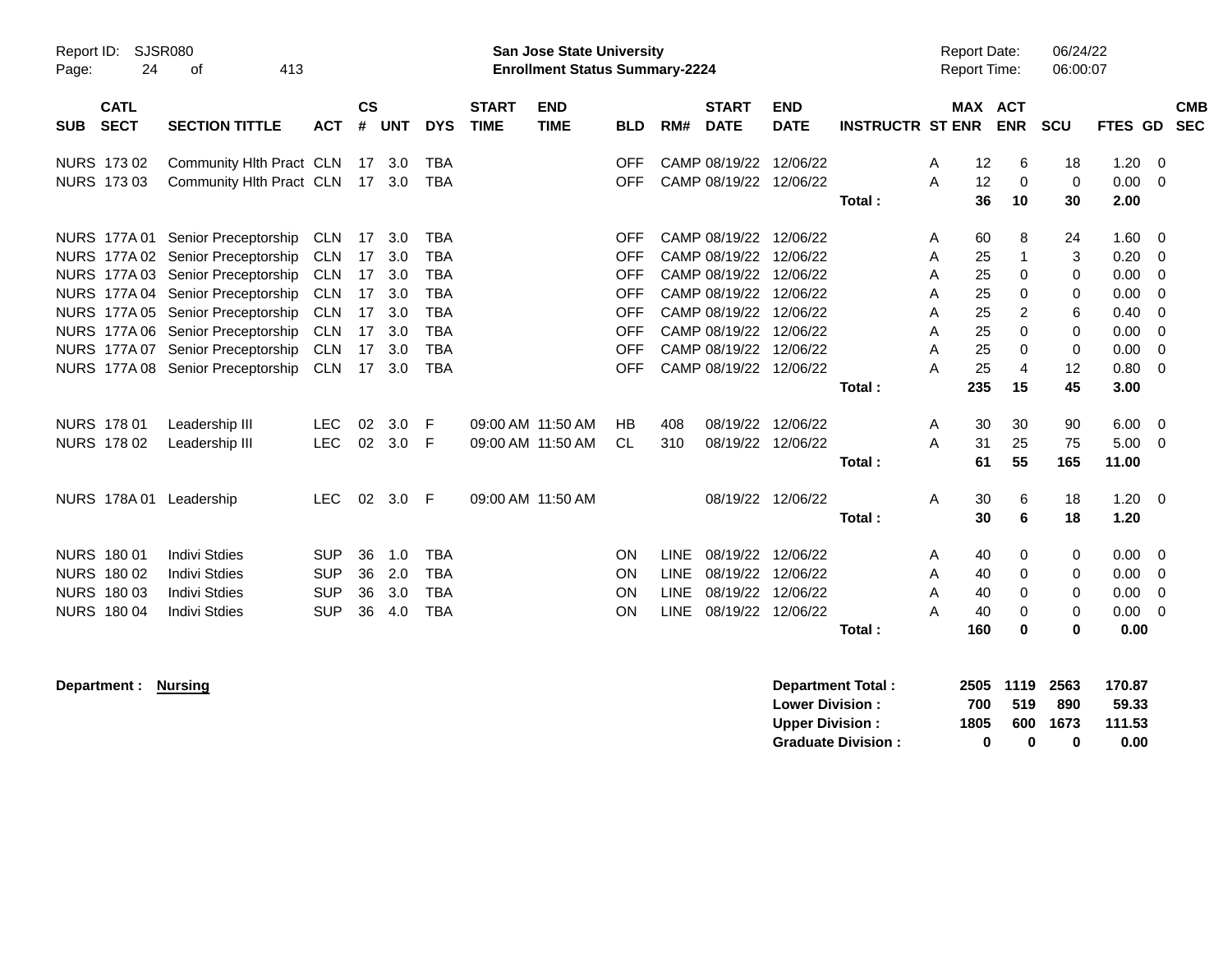| Report ID:<br>Page: | <b>SJSR080</b><br>25    |                                                                         |                          |               |            |                          | <b>San Jose State University</b><br><b>Enrollment Status Summary-2224</b> |                           |                        |              |                             |                           |                           |        | <b>Report Date:</b><br>Report Time: | 06/24/22<br>06:00:07 |          |                     |        |                          |
|---------------------|-------------------------|-------------------------------------------------------------------------|--------------------------|---------------|------------|--------------------------|---------------------------------------------------------------------------|---------------------------|------------------------|--------------|-----------------------------|---------------------------|---------------------------|--------|-------------------------------------|----------------------|----------|---------------------|--------|--------------------------|
|                     | <b>CATL</b><br>SUB SECT | <b>SECTION TITTLE</b>                                                   | <b>ACT</b>               | $\mathsf{cs}$ | # UNT      | <b>DYS</b>               | <b>START</b><br><b>TIME</b>                                               | <b>END</b><br><b>TIME</b> | <b>BLD</b>             | RM#          | <b>START</b><br><b>DATE</b> | <b>END</b><br><b>DATE</b> | <b>INSTRUCTR ST ENR</b>   |        |                                     | MAX ACT<br>ENR SCU   |          | <b>FTES GD</b>      |        | <b>CMB</b><br><b>SEC</b> |
| <b>College</b>      | Department :            | <b>Health &amp; Human Sciences</b><br><b>Doctor of Nursing Practice</b> |                          |               |            |                          |                                                                           |                           |                        |              |                             |                           |                           |        |                                     |                      |          |                     |        |                          |
|                     | <b>NURS 574 80</b>      | Div & Social Issues                                                     | SEM 05 2.0               |               |            | TBA                      |                                                                           |                           | ON                     |              | LINE 08/19/22 12/06/22      |                           | Total:                    | A      | 30<br>30                            | 5<br>5               | 10<br>10 | $0.67$ 0<br>0.67    |        |                          |
|                     | <b>NURS 575 80</b>      | Theories-Adv Nursing SEM 05 2.0                                         |                          |               |            | TBA                      |                                                                           |                           | <b>ON</b>              |              | LINE 08/19/22 12/06/22      |                           | Total:                    | Α      | 30<br>30                            | 5<br>5               | 10<br>10 | $0.67$ 0<br>0.67    |        |                          |
|                     | NURS 580 01             | <b>DNP Practicum</b>                                                    | PRA 48 6.0               |               |            | TBA                      |                                                                           |                           | ON                     |              | LINE 08/19/22 12/06/22      |                           | Total:                    | Α      | 30<br>30                            | 5<br>5               | 30<br>30 | $2.00 \t 0$<br>2.00 |        |                          |
|                     | <b>NURS 583 80</b>      | Prof Resp HC Systems SEM 05 2.0 TBA                                     |                          |               |            |                          |                                                                           |                           | ON                     |              | LINE 08/19/22 12/06/22      |                           |                           | Α      | 30                                  | 5                    | 10       | $0.67$ 0            |        |                          |
|                     | NURS 591 80             | Instr Dsgn & Curr De SEM 05 3.0 TBA                                     |                          |               |            |                          |                                                                           |                           | ON                     |              | LINE 08/19/22 12/06/22      |                           | Total:                    | Α      | 30<br>30                            | 5<br>5               | 10<br>15 | 0.67<br>$1.00 \t 0$ |        |                          |
|                     |                         | Outcomes Ed/Pr                                                          | SEM 05 3.0               |               |            | TBA                      |                                                                           |                           | ON                     |              | LINE 08/19/22 12/06/22      |                           | Total:                    |        | 30                                  | $5\phantom{.0}$      | 15       | 1.00<br>$1.00 \t 0$ |        |                          |
|                     | NURS 592 80             |                                                                         |                          |               |            |                          |                                                                           |                           |                        |              |                             |                           | Total:                    | Α      | 30<br>30                            | 5<br>$5\phantom{.0}$ | 15<br>15 | 1.00                |        |                          |
|                     |                         | NURS 595B 01 Reflective Practice                                        | <b>SUP</b>               | 48            | 2.0        | <b>TBA</b>               |                                                                           |                           | <b>ON</b>              |              | LINE 08/19/22               | 12/06/22                  |                           | A      | 10                                  | 0                    | 0        | 0.00                | - 0    |                          |
|                     |                         | NURS 595B 02 Reflective Practice                                        | <b>SUP</b>               | 48            | 2.0        | <b>TBA</b>               |                                                                           |                           | ON                     | LINE         | 08/19/22                    | 12/06/22                  |                           | A      | 10                                  | 0                    | 0        | 0.00                | - 0    |                          |
|                     |                         | NURS 595B 03 Reflective Practice                                        | <b>SUP</b>               | 48            | 2.0        | <b>TBA</b>               |                                                                           |                           | <b>ON</b>              | LINE         | 08/19/22                    | 12/06/22                  |                           | A      | 10                                  | 0                    | 0        | 0.00                | 0      |                          |
|                     |                         | NURS 595B 04 Reflective Practice                                        | <b>SUP</b>               | 48            | 2.0        | <b>TBA</b>               |                                                                           |                           | <b>ON</b>              | LINE         | 08/19/22                    | 12/06/22                  |                           | A      | 10                                  | 0                    | 0        | 0.00                | 0      |                          |
|                     |                         | NURS 595B 05 Reflective Practice                                        | <b>SUP</b>               | 48            | 2.0        | <b>TBA</b>               |                                                                           |                           | ON                     | LINE         | 08/19/22                    | 12/06/22                  |                           | A      | 10                                  | 0                    | 0        | 0.00                | 0      |                          |
|                     |                         | NURS 595B 06 Reflective Practice                                        | <b>SUP</b>               | 48            | 2.0        | <b>TBA</b>               |                                                                           |                           | ON                     | LINE         | 08/19/22                    | 12/06/22                  |                           | A      | 10                                  | 0                    | 0        | 0.00                | 0      |                          |
|                     |                         | NURS 595B 07 Reflective Practice<br>NURS 595B 08 Reflective Practice    | <b>SUP</b>               | 48            | 2.0<br>2.0 | <b>TBA</b>               |                                                                           |                           | <b>ON</b>              | LINE         | 08/19/22                    | 12/06/22<br>12/06/22      |                           | A      | 10                                  | 0                    | 0        | 0.00                | 0      |                          |
|                     |                         | NURS 595B 09 Reflective Practice                                        | <b>SUP</b><br><b>SUP</b> | 48<br>48      | 2.0        | <b>TBA</b><br><b>TBA</b> |                                                                           |                           | <b>ON</b><br><b>ON</b> | LINE<br>LINE | 08/19/22<br>08/19/22        | 12/06/22                  |                           | A<br>A | 10<br>10                            | 0<br>0               | 0<br>0   | 0.00<br>0.00        | 0<br>0 |                          |
|                     |                         | NURS 595B 10 Reflective Practice                                        | <b>SUP</b>               | 48            | 2.0        | <b>TBA</b>               |                                                                           |                           | <b>ON</b>              | <b>LINE</b>  | 08/19/22                    | 12/06/22                  |                           | A      | 10                                  | 0                    | 0        | 0.00                | 0      |                          |
|                     |                         | NURS 595B 11 Reflective Practice                                        | <b>SUP</b>               | 48            | 2.0        | <b>TBA</b>               |                                                                           |                           | <b>ON</b>              |              | LINE 08/19/22 12/06/22      |                           |                           | Α      | 10                                  | $\Omega$             | 0        | 0.00                | 0      |                          |
|                     |                         | NURS 595B 80 Reflective Practice                                        | SUP 48 2.0 TBA           |               |            |                          |                                                                           |                           | <b>ON</b>              |              | LINE 08/19/22 12/06/22      |                           |                           | A      | 48                                  | 0                    | 0        | $0.00 \quad 0$      |        |                          |
|                     |                         |                                                                         |                          |               |            |                          |                                                                           |                           |                        |              |                             |                           | Total:                    |        | 158                                 | $\mathbf 0$          | 0        | 0.00                |        |                          |
|                     | Department :            | <b>Doctor of Nursing Practice</b>                                       |                          |               |            |                          |                                                                           |                           |                        |              |                             |                           | <b>Department Total:</b>  |        | 338                                 | 30                   | 90       | 6.00                |        |                          |
|                     |                         |                                                                         |                          |               |            |                          |                                                                           |                           |                        |              |                             | <b>Lower Division:</b>    |                           |        | 0                                   | 0                    | 0        | 0.00                |        |                          |
|                     |                         |                                                                         |                          |               |            |                          |                                                                           |                           |                        |              |                             | <b>Upper Division:</b>    |                           |        | 0                                   | 0                    | 0        | 0.00                |        |                          |
|                     |                         |                                                                         |                          |               |            |                          |                                                                           |                           |                        |              |                             |                           | <b>Graduate Division:</b> |        | 338                                 | 30                   | 90       | 6.00                |        |                          |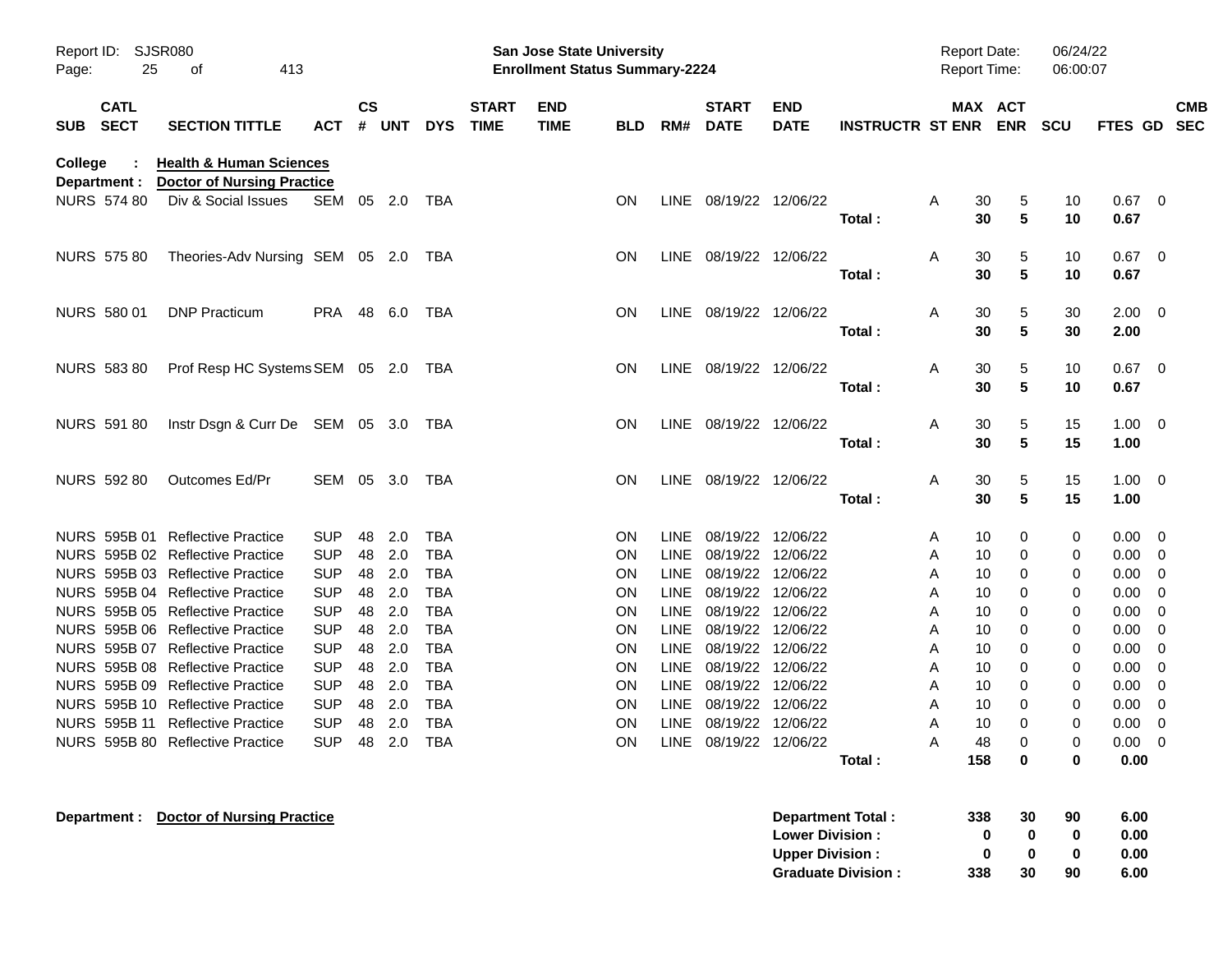| Report ID:<br>Page: | 26                         | <b>SJSR080</b><br>413<br>оf                                       |            |                    |            |              |                             | San Jose State University<br><b>Enrollment Status Summary-2224</b> |            |      |                             |                            |                                  |   | Report Date:<br><b>Report Time:</b> | 06/24/22<br>06:00:07 |                     |                          |                          |
|---------------------|----------------------------|-------------------------------------------------------------------|------------|--------------------|------------|--------------|-----------------------------|--------------------------------------------------------------------|------------|------|-----------------------------|----------------------------|----------------------------------|---|-------------------------------------|----------------------|---------------------|--------------------------|--------------------------|
| <b>SUB</b>          | <b>CATL</b><br><b>SECT</b> | <b>SECTION TITTLE</b>                                             | ACT        | $\mathsf{cs}$<br># | <b>UNT</b> | <b>DYS</b>   | <b>START</b><br><b>TIME</b> | <b>END</b><br><b>TIME</b>                                          | <b>BLD</b> | RM#  | <b>START</b><br><b>DATE</b> | <b>END</b><br><b>DATE</b>  | <b>INSTRUCTR ST ENR</b>          |   | MAX ACT<br><b>ENR</b>               | <b>SCU</b>           | <b>FTES GD</b>      |                          | <b>CMB</b><br><b>SEC</b> |
| College             | Department :               | <b>Health &amp; Human Sciences</b><br><b>Occupational Therapy</b> |            |                    |            |              |                             |                                                                    |            |      |                             |                            |                                  |   |                                     |                      |                     |                          |                          |
|                     |                            | OCTH 201A 01 Field Work Exper                                     | <b>SUP</b> |                    | 25 6.0     | TBA          |                             |                                                                    | ON         | LINE |                             | 08/19/22 12/06/22 C Arada  | Total:                           | Α | 15<br>15<br>0                       | 0<br>0<br>0          | $0.00 \t 0$<br>0.00 |                          |                          |
|                     |                            | OCTH 201B 01 Adv Field Wrk Exp                                    | <b>SUP</b> | 25                 | 6.0        | TBA          |                             |                                                                    | <b>ON</b>  |      | LINE 08/19/22 12/06/22      |                            | C Arada<br>Total:                | Α | 80<br>13<br>80<br>13                | 39<br>39             | 6.50 13<br>6.50     |                          |                          |
|                     | OCTH 210 01                | Sem in Occup Therapy LEC                                          |            |                    | 02 2.0     | M            |                             | 05:00 PM 06:45 PM                                                  | ON         | LINE | 08/19/22 12/06/22           |                            | R McLaughlin A<br>Total:         |   | 38<br>38                            | 9<br>18<br>9<br>18   | $1.50$ 9<br>1.50    |                          |                          |
|                     | OCTH 211 01                | Hist Theory OT                                                    | <b>LEC</b> | 02                 | 3.0        | М            |                             | 01:30 PM 04:15 PM                                                  | <b>CCB</b> | 101  |                             |                            | 08/19/22 12/06/22 D Bolding      | A | 28                                  | 3                    | 0.25                | - 1                      |                          |
|                     | OCTH 211 02                | Hist Theory OT                                                    | <b>LEC</b> | 02                 | 3.0        | W            |                             | 09:00 AM 11:45 AM                                                  | <b>CCB</b> | 115  |                             | 08/19/22 12/06/22 L Paige  |                                  | Α | 28<br>1                             | 3                    | 0.25                | $\overline{\phantom{1}}$ |                          |
|                     | OCTH 211 03                | Hist Theory OT                                                    | <b>LEC</b> | 02                 | 3.0        | W            |                             | 01:30 PM 04:15 PM                                                  | <b>CCB</b> | 115  |                             | 08/19/22 12/06/22 C Fang   |                                  | A | 0<br>28                             | 0                    | $0.00 \t 0$         |                          |                          |
|                     |                            |                                                                   |            |                    |            |              |                             |                                                                    |            |      |                             |                            | Total:                           |   | 84                                  | $\mathbf{2}$<br>6    | 0.50                |                          |                          |
|                     | OCTH 212 01                | Lifespan occupat                                                  | <b>LEC</b> | 02                 | 3.0        | M            |                             | 09:00 AM 11:45 AM                                                  | <b>CCB</b> | 115  |                             |                            | 08/19/22 12/06/22 A Brownstone A |   | 28                                  | 3                    | 0.25                | $\overline{\phantom{1}}$ |                          |
|                     | OCTH 212 02                | Lifespan occupat                                                  | <b>LEC</b> | 02                 | 3.0        | M            |                             | 01:30 PM 04:15 PM                                                  | <b>CCB</b> | 115  |                             | 08/19/22 12/06/22 M Kaye   |                                  | A | 28<br>1                             | 3                    | 0.25                | $\overline{\phantom{1}}$ |                          |
|                     | OCTH 212 03                | Lifespan occupat                                                  | <b>LEC</b> | 02                 | 3.0        | R            |                             | 09:00 AM 11:45 AM                                                  | <b>CCB</b> | 101  |                             |                            | 08/19/22 12/06/22 C Boitano      | A | 0<br>28                             | 0                    | $0.00 \t 0$         |                          |                          |
|                     |                            |                                                                   |            |                    |            |              |                             |                                                                    |            |      |                             |                            | Total:                           |   | 84                                  | $\mathbf{2}$<br>6    | 0.50                |                          |                          |
|                     | OCTH 213 01                | Prof Develop I                                                    | <b>LEC</b> | 02                 | 3.0        | $\top$       | 09:00 AM 11:45 AM           |                                                                    | <b>CCB</b> | 101  |                             |                            | 08/19/22 12/06/22 C Boitano      | A | 28                                  | 0<br>0               | $0.00 \t 0$         |                          |                          |
|                     | OCTH 213 02                | Prof Develop I                                                    | <b>LEC</b> | 02                 | 3.0        | $\mathsf{T}$ |                             | 01:30 PM 04:15 PM                                                  | <b>CCB</b> | 101  |                             | 08/19/22 12/06/22 K Long   |                                  | Α | 28<br>1                             | 3                    | 0.25                | $\overline{\phantom{1}}$ |                          |
|                     | OCTH 213 03                | Prof Develop I                                                    | <b>LEC</b> | 02                 | 3.0        | W            |                             | 01:30 PM 04:15 PM                                                  | HB         | 106  |                             |                            | 08/19/22 12/06/22 M Chang        | A | 28<br>1                             | 3                    | 0.25                | - 1                      |                          |
|                     |                            |                                                                   |            |                    |            |              |                             |                                                                    |            |      |                             |                            | Total:                           |   | 84                                  | $\mathbf{2}$<br>6    | 0.50                |                          |                          |
|                     | OCTH 221 01                | OccupatAnalysis                                                   | <b>SEM</b> |                    | 3.0        |              |                             |                                                                    |            |      |                             |                            |                                  | X | 0                                   | 0<br>0               | $0.00 \t 0$         |                          |                          |
|                     | OCTH 221 02                | OccupatAnalysis                                                   | <b>SEM</b> | 06                 | 3.0        | M            |                             | 01:30 PM 04:15 PM                                                  | CCB        | 210  |                             | 08/19/22 12/06/22 K Long   |                                  | Α | 21                                  | 0<br>0               | $0.00 \t 0$         |                          |                          |
|                     | OCTH 221 03                | OccupatAnalysis                                                   | <b>SEM</b> | 06                 | 3.0        | W            |                             | 09:00 AM 11:45 AM                                                  | <b>CCB</b> | 210  |                             |                            | 08/19/22 12/06/22 L Andonian     | A | 21                                  | 3                    | 0.25                | $\overline{1}$           |                          |
|                     | OCTH 221 04                | OccupatAnalysis                                                   | <b>SEM</b> | 06                 | 3.0        | F            |                             | 09:00 AM 11:45 AM                                                  | <b>CCB</b> | 210  |                             | 08/19/22 12/06/22 P Bailey |                                  | Α | 21                                  | 0<br>0               | 0.00                | $\overline{\phantom{0}}$ |                          |
|                     | OCTH 221 05                | OccupatAnalysis                                                   | <b>SEM</b> | 06                 | 3.0        | $\mathsf T$  |                             | 01:30 PM 04:15 PM                                                  | <b>CCB</b> | 210  |                             | 08/19/22 12/06/22 C Fang   |                                  | Α | 21<br>1                             | 3                    | 0.25                | $\overline{1}$           |                          |
|                     |                            |                                                                   |            |                    |            |              |                             |                                                                    |            |      |                             |                            | Total:                           |   | 84                                  | $\mathbf 2$<br>6     | 0.50                |                          |                          |
|                     | OCTH 222 01                | <b>Funct Kinesiology</b>                                          | SEM 06 3.0 |                    |            | TR           |                             | 09:00 AM 10:15 AM                                                  | CCB        | 209  |                             |                            | 08/19/22 12/06/22 A George       | A | 21                                  | 0<br>0               | $0.00 \t 0$         |                          |                          |
|                     | OCTH 222 02                | <b>Funct Kinesiology</b>                                          | SEM 06 3.0 |                    |            | TR           |                             | 10:30 AM 11:45 AM                                                  | CCB        | 209  |                             |                            | 08/19/22 12/06/22 A George       | Α | 21<br>$\overline{\mathbf{c}}$       | 6                    | $0.50$ 2            |                          |                          |
|                     |                            |                                                                   |            |                    |            |              |                             |                                                                    |            |      |                             |                            | Total:                           |   | 42                                  | $\mathbf{2}$<br>6    | 0.50                |                          |                          |
|                     | OCTH 226 01                | OT with Children                                                  | <b>SEM</b> |                    | 3.0        |              |                             |                                                                    |            |      |                             |                            |                                  | X | 0<br>0                              | 0                    | $0.00 \t 0$         |                          |                          |
|                     | OCTH 226 02                | OT with Children                                                  | SEM        | 05                 | 3.0 F      |              |                             | 09:00 AM 11:45 AM                                                  | CCB 209    |      |                             | 08/19/22 12/06/22 H Khatri |                                  | A | 21<br>17                            | 51                   | 4.25 17             |                          |                          |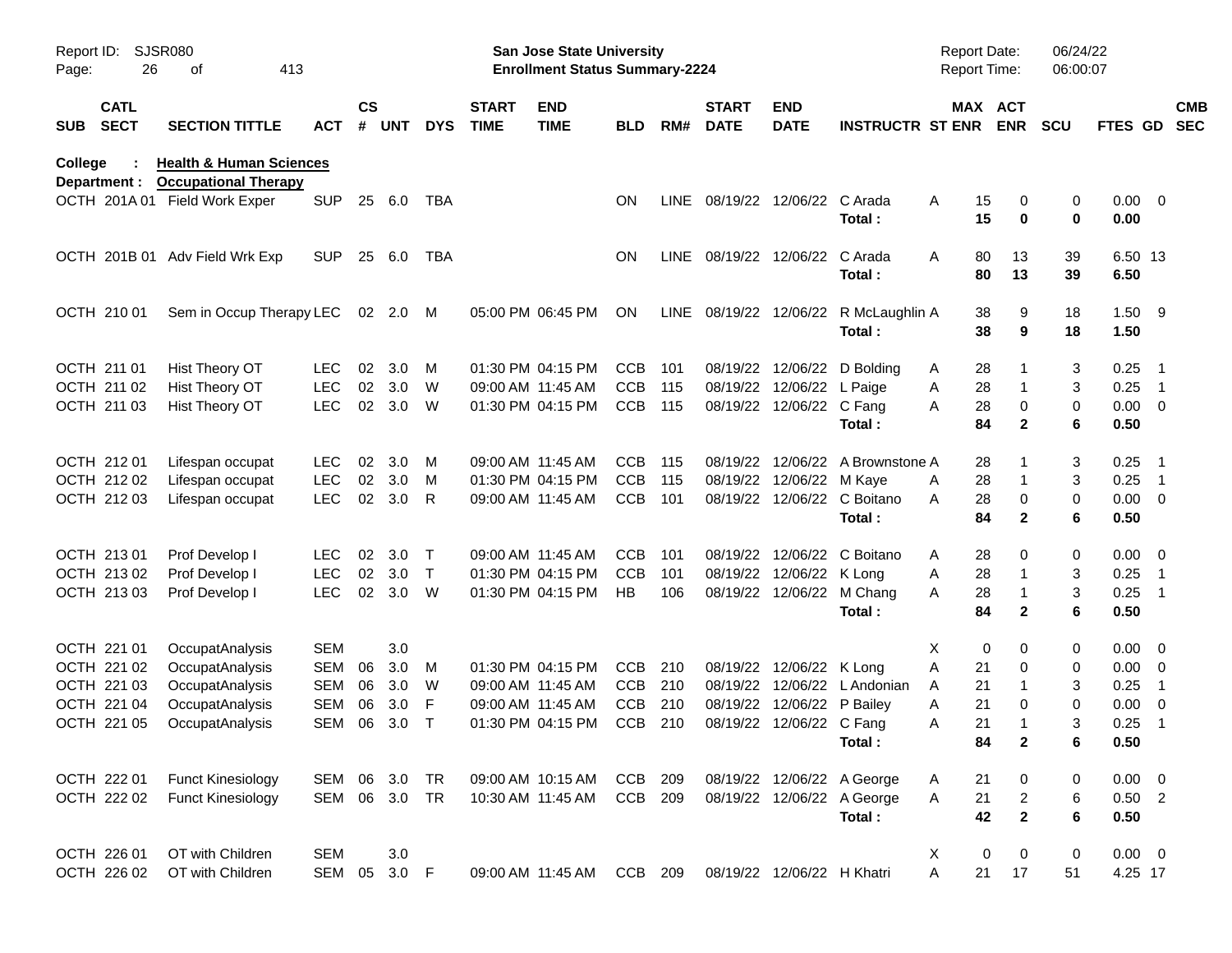| Report ID: SJSR080<br>27<br>Page:        | 413<br>οf                      |                |                       |            |            |                             | San Jose State University<br><b>Enrollment Status Summary-2224</b>          |            |     |                               |                            |                             | <b>Report Date:</b><br><b>Report Time:</b> |                            | 06/24/22<br>06:00:07 |                |                          |
|------------------------------------------|--------------------------------|----------------|-----------------------|------------|------------|-----------------------------|-----------------------------------------------------------------------------|------------|-----|-------------------------------|----------------------------|-----------------------------|--------------------------------------------|----------------------------|----------------------|----------------|--------------------------|
| <b>CATL</b><br><b>SECT</b><br><b>SUB</b> | <b>SECTION TITTLE</b>          | <b>ACT</b>     | $\mathsf{cs}$<br>$\#$ | <b>UNT</b> | <b>DYS</b> | <b>START</b><br><b>TIME</b> | <b>END</b><br><b>TIME</b>                                                   | <b>BLD</b> | RM# | <b>START</b><br><b>DATE</b>   | <b>END</b><br><b>DATE</b>  | <b>INSTRUCTR ST ENR</b>     |                                            | MAX ACT<br><b>ENR</b>      | <b>SCU</b>           | FTES GD        | <b>CMB</b><br><b>SEC</b> |
| OCTH 226 03                              | OT with Children               | SEM 05         |                       | 3.0        | W          |                             | 01:30 PM 04:15 PM                                                           | <b>CCB</b> | 210 |                               | 08/19/22 12/06/22          | M Kaye                      | 21<br>Α                                    | 16                         | 48                   | 4.00 16        |                          |
|                                          |                                |                |                       |            |            |                             |                                                                             |            |     |                               |                            | Total :                     | 42                                         | 33                         | 99                   | 8.25           |                          |
| OCTH 233 01                              | Prof Develop II                | <b>LEC</b>     | 02                    | 3.0        | M          |                             | 09:00 AM 11:45 AM                                                           | <b>CCB</b> | 101 |                               | 08/19/22 12/06/22          | C Haworth                   | A                                          | 22<br>28                   | 66                   | 5.50 22        |                          |
| OCTH 233 02                              | Prof Develop II                | <b>LEC</b>     | 02                    | 3.0        | W          |                             | 01:30 PM 04:15 PM                                                           | CCB        | 101 | 08/19/22                      | 12/06/22                   | L Arabit                    | 28<br>Α                                    | 23                         | 69                   | 5.75 23        |                          |
| OCTH 233 03                              | Prof Develop II                | <b>LEC</b>     | 02                    | 3.0        | R          |                             | 01:30 PM 04:15 PM                                                           | <b>CCB</b> | 101 |                               | 08/19/22 12/06/22 L Arabit |                             | 28<br>А                                    | 22                         | 66                   | 5.50 22        |                          |
|                                          |                                |                |                       |            |            |                             |                                                                             |            |     |                               |                            | Total:                      | 84                                         | 67                         | 201                  | 16.75          |                          |
| OCTH 234 01                              | OT in Community II             | SEM            | 05                    | 3.0        | $\top$     |                             | 09:00 AM 11:45 AM                                                           | НB         | 206 | 08/19/22                      | 12/06/22                   | L Andonian                  | 21<br>A                                    | 18                         | 54                   | 4.50 18        |                          |
| OCTH 234 02                              | OT in Community II             | SEM            | 05                    | 3.0        | $\top$     |                             | 01:30 PM 04:15 PM                                                           | HB         | 206 |                               |                            | 08/19/22 12/06/22 A George  | 21<br>A                                    | 17                         | 51                   | 4.25 17        |                          |
|                                          |                                |                |                       |            |            |                             |                                                                             |            |     |                               |                            | Total:                      | 42                                         | 35                         | 105                  | 8.75           |                          |
| OCTH 236 01                              | OT with Youth                  | SEM            | 05                    | 3.0        | м          |                             | 09:00 AM 11:45 AM                                                           | <b>CCB</b> | 209 |                               | 08/19/22 12/06/22          | M Kaye                      | Α<br>21                                    | 17                         | 51                   | 4.25 17        |                          |
| OCTH 236 02                              | OT with Youth                  | SEM 05         |                       | 3.0        | M          |                             | 01:30 PM 04:15 PM                                                           | CCB        | 209 |                               | 08/19/22 12/06/22          | C Haworth                   | 21<br>A                                    | 17                         | 51                   | 4.25 17        |                          |
|                                          |                                |                |                       |            |            |                             |                                                                             |            |     |                               |                            | Total:                      |                                            | 42<br>34                   | 102                  | 8.50           |                          |
| OCTH 246 01                              | OT w Young Adults              | SEM            | 05                    | 3.0        | W          |                             | 09:00 AM 11:45 AM                                                           | <b>CCB</b> | 209 |                               | 08/19/22 12/06/22          | D Bolding                   | 21<br>A                                    | 18                         | 54                   | 4.50 18        |                          |
| OCTH 246 02                              | OT w Young Adults              | SEM 05         |                       | 3.0        | - W        |                             | 01:30 PM 04:15 PM                                                           | <b>CCB</b> | 209 |                               | 08/19/22 12/06/22          | D Bolding                   | 21<br>A                                    | 15                         | 45                   | 3.75 15        |                          |
|                                          |                                |                |                       |            |            |                             |                                                                             |            |     |                               |                            | Total:                      | 42                                         | 33                         | 99                   | 8.25           |                          |
| OCTH 256 01                              | OT Mid Age Adults              | SEM            | 05                    | 3.0        | R          |                             | 09:00 AM 11:45 AM                                                           | <b>CCB</b> | 210 |                               | 08/19/22 12/06/22          | L Arabit                    | 21<br>A                                    | 18                         | 54                   | 4.50 18        |                          |
| OCTH 256 02                              | OT Mid Age Adults              | SEM            | 05                    | 3.0        | R          |                             | 01:30 PM 04:15 PM                                                           | <b>CCB</b> | 210 |                               | 08/19/22 12/06/22 K Long   |                             | 21<br>Α                                    | 17                         | 51                   | 4.25 17        |                          |
|                                          |                                |                |                       |            |            |                             |                                                                             |            |     |                               |                            | Total:                      | 42                                         | 35                         | 105                  | 8.75           |                          |
| OCTH 275 01                              | EBP in OT                      | SEM 05         |                       | 3.0        | M          |                             | 09:00 AM 11:45 AM                                                           | HB         | 408 |                               | 08/19/22 12/06/22          | D Bolding                   | A                                          | 25<br>19                   | 57                   | 4.75 19        |                          |
| OCTH 275 02                              | EBP in OT                      | <b>SEM</b>     |                       | 3.0        |            |                             |                                                                             |            |     |                               |                            |                             | X                                          | $\mathbf 0$<br>$\mathbf 0$ | $\mathbf 0$          | $0.00 \t 0$    |                          |
| OCTH 275 03                              | EBP in OT                      | <b>SEM</b>     | 05                    | 3.0        | W          |                             | 09:00 AM 11:45 AM                                                           | <b>CCB</b> | 101 |                               | 08/19/22 12/06/22          | M Chang                     | 21<br>Α                                    | 21                         | 63                   | 5.25 21        |                          |
| OCTH 275 04                              | EBP in OT                      | SEM            | 05                    | 3.0        | $\top$     |                             | 09:00 AM 11:45 AM                                                           | <b>CCB</b> | 210 |                               | 08/19/22 12/06/22          | C Fang                      | 25<br>A                                    | 19                         | 57                   | 4.75 19        |                          |
|                                          |                                |                |                       |            |            |                             |                                                                             |            |     |                               |                            | Total:                      | 71                                         | 59                         | 177                  | 14.75          |                          |
| OCTH 276 01                              | Pract & Seminar 1A             | <b>SEM</b>     |                       | 0.0        |            |                             |                                                                             |            |     |                               |                            |                             | Χ                                          | 0<br>0                     | 0                    | $0.00 \t 0$    |                          |
|                                          | OCTH 276 02 Pract & Seminar 1A | LAB            |                       | 3.0        |            |                             |                                                                             |            |     |                               |                            |                             | $\times$                                   | $0\qquad 0$                | $\Omega$             | $0.00 \t 0$    |                          |
|                                          | OCTH 276 03 Pract & Seminar 1A | SEM 05 0.0 M   |                       |            |            |                             | 05:00 PM 07:05 PM CCB 210 08/19/22 12/06/22 G Teaford                       |            |     |                               |                            |                             | 21<br>A                                    | 0                          | 0                    | $0.00 \quad 0$ |                          |
| OCTH 276 04                              | Pract & Seminar 1A             | LAB 17 3.0     |                       |            | TBA        |                             |                                                                             |            |     |                               |                            | 08/19/22 12/06/22 G Teaford | 21<br>A                                    | 0                          | 0                    | $0.00 \t 0$    |                          |
| OCTH 276 05                              | Pract & Seminar 1A             | SEM 05 0.0 W   |                       |            |            |                             | 01:00 PM 03:05 PM HB                                                        |            |     | 206 08/19/22 12/06/22 L Paige |                            |                             | 21<br>A                                    | 0                          | 0                    | $0.00 \t 0$    |                          |
|                                          | OCTH 276 06 Pract & Seminar 1A | LAB 17 3.0 TBA |                       |            |            |                             |                                                                             |            |     |                               | 08/19/22 12/06/22 L Paige  |                             | 21<br>Α                                    | 0                          | 0                    | $0.00 \t 0$    |                          |
|                                          |                                |                |                       |            |            |                             |                                                                             |            |     |                               |                            | Total:                      | 84                                         | 0                          | 0                    | 0.00           |                          |
|                                          | OCTH 286 01 Seminar & Pract IB |                |                       |            |            |                             | SEM 05 4.0 TR  09:00 AM  10:15 AM  CCB  115  08/19/22  12/06/22  K  Pickett |            |     |                               |                            |                             | A                                          | 11<br>9                    | 27                   | $3.00$ 9       |                          |
|                                          |                                |                |                       |            |            |                             |                                                                             |            |     |                               |                            |                             |                                            |                            |                      |                |                          |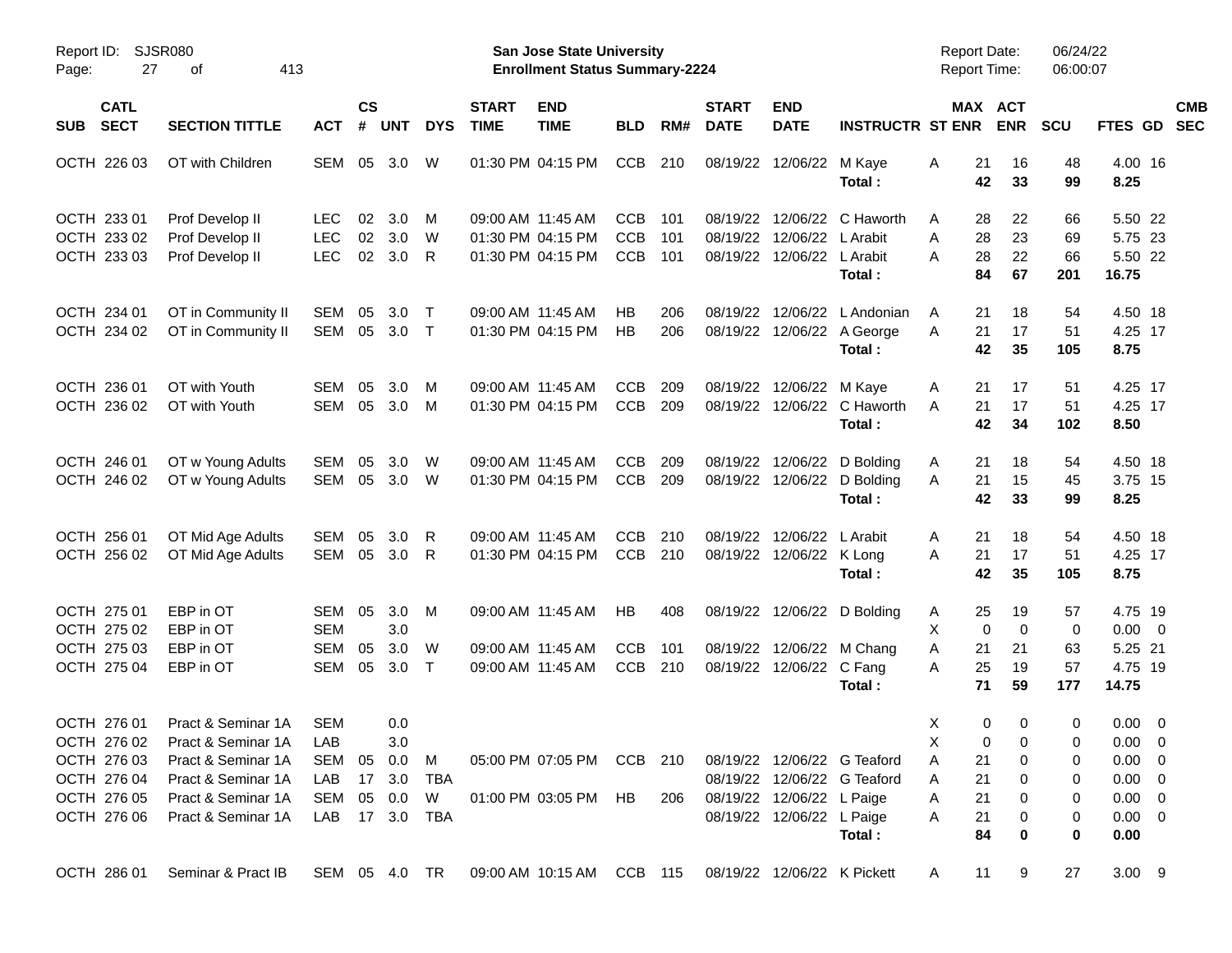| Report ID:<br>Page:                      | SJSR080<br>413<br>28<br>οf  |            |                    |            |            |                             | <b>San Jose State University</b><br><b>Enrollment Status Summary-2224</b> |            |     |                             |                           |                           |   | <b>Report Date:</b><br>Report Time: |                          | 06/24/22<br>06:00:07 |                |          |                          |
|------------------------------------------|-----------------------------|------------|--------------------|------------|------------|-----------------------------|---------------------------------------------------------------------------|------------|-----|-----------------------------|---------------------------|---------------------------|---|-------------------------------------|--------------------------|----------------------|----------------|----------|--------------------------|
| <b>CATL</b><br><b>SECT</b><br><b>SUB</b> | <b>SECTION TITTLE</b>       | <b>ACT</b> | $\mathsf{cs}$<br># | <b>UNT</b> | <b>DYS</b> | <b>START</b><br><b>TIME</b> | <b>END</b><br><b>TIME</b>                                                 | <b>BLD</b> | RM# | <b>START</b><br><b>DATE</b> | <b>END</b><br><b>DATE</b> | <b>INSTRUCTR ST ENR</b>   |   | MAX                                 | <b>ACT</b><br><b>ENR</b> | <b>SCU</b>           | <b>FTES GD</b> |          | <b>CMB</b><br><b>SEC</b> |
| OCTH 286 02                              | Seminar & Pract IB          | <b>SUP</b> | 23                 | 0.0        | <b>TR</b>  |                             | 10:30 AM 11:45 AM                                                         | <b>CCB</b> | 115 | 08/19/22                    | 12/06/22                  | K Pickett                 | A | 11                                  | 9                        | 9                    | 0.00           | - 9      |                          |
| OCTH 286 03                              | Seminar & Pract IB          | <b>SEM</b> | 05                 | 4.0        | <b>TR</b>  |                             | 01:30 PM 02:45 PM                                                         | <b>CCB</b> | 115 | 08/19/22                    | 12/06/22                  | M Tipton-Bur A            |   | 15                                  | 8                        | 24                   | 2.67           | -8       |                          |
| OCTH 286 04                              | Seminar & Pract IB          | <b>SUP</b> | 23                 | 0.0        | <b>TR</b>  |                             | 03:00 PM 04:15 PM                                                         | <b>CCB</b> | 222 | 08/19/22                    | 12/06/22                  | M Tipton-Bur A            |   | 12                                  | 8                        | 8                    | 0.00           | -8       |                          |
| OCTH 286 05                              | Seminar & Pract IB          | <b>SEM</b> | 05                 | 4.0        | т          |                             | 03:00 PM 05:45 PM                                                         | <b>CCB</b> | 115 | 08/19/22                    | 12/06/22                  | C Boitano                 | A | 15                                  | 9                        | 27                   | 3.00           | 9        |                          |
| OCTH 286 06                              | Seminar & Pract IB          | <b>SUP</b> | 23                 | 0.0        | R          |                             | 01:00 PM 03:45 PM                                                         | HB         | 204 | 08/19/22                    | 12/06/22                  | C Boitano                 | A | $12 \overline{ }$                   | 9                        | 9                    | 0.00           | -9       |                          |
| OCTH 286 07                              | Seminar & Pract IB          | <b>SEM</b> | 05                 | 4.0        | R          |                             | 12:30 PM 03:15 PM                                                         | HB         | 206 | 08/19/22                    | 12/06/22                  | A George                  | A | 15                                  | 6                        | 18                   | 2.00           | 6        |                          |
| OCTH 286 08                              | Seminar & Pract IB          | <b>SUP</b> | 23                 | 0.0        | F          |                             | 09:00 AM 11:45 AM                                                         | <b>HB</b>  | 206 | 08/19/22                    | 12/06/22                  | A George                  | A | 12                                  | 6                        | 6                    | 0.00           | -6       |                          |
|                                          |                             |            |                    |            |            |                             |                                                                           |            |     |                             |                           | Total:                    |   | 103                                 | 64                       | 128                  | 10.67          |          |                          |
| OCTH 298 01                              | Sup Study OT                | <b>SUP</b> | 25                 | 1.0        | <b>TBA</b> |                             |                                                                           |            |     | 08/19/22                    | 12/06/22                  |                           | A | 40                                  | 0                        | 0                    | 0.00           | - 0      |                          |
| OCTH 298 02                              | Sup Study OT                | <b>SUP</b> | 25                 | 2.0        | <b>TBA</b> |                             |                                                                           |            |     | 08/19/22                    | 12/06/22                  |                           | A | 16                                  | 0                        | 0                    | 0.00           | - 0      |                          |
| OCTH 298 03                              | Sup Study OT                | <b>SUP</b> | 25                 | 3.0        | <b>TBA</b> |                             |                                                                           |            |     | 08/19/22                    | 12/06/22                  |                           | A | 16                                  | 0                        | 0                    | 0.00           | - 0      |                          |
| OCTH 298 04                              | Sup Study OT                | <b>SUP</b> | 25                 | 1.0        | TBA        |                             |                                                                           |            |     | 08/19/22                    | 12/06/22                  |                           | Α | 40                                  | 0                        | 0                    | 0.00           | $\Omega$ |                          |
|                                          |                             |            |                    |            |            |                             |                                                                           |            |     |                             |                           | Total:                    |   | 112                                 | $\bf{0}$                 | 0                    | 0.00           |          |                          |
| Department :                             | <b>Occupational Therapy</b> |            |                    |            |            |                             |                                                                           |            |     |                             |                           | <b>Department Total:</b>  |   | 1175                                | 392                      | 1103                 | 95.17          |          |                          |
|                                          |                             |            |                    |            |            |                             |                                                                           |            |     |                             | <b>Lower Division:</b>    |                           |   | 0                                   | $\bf{0}$                 | 0                    | 0.00           |          |                          |
|                                          |                             |            |                    |            |            |                             |                                                                           |            |     |                             | <b>Upper Division:</b>    |                           |   | 0                                   | 0                        | 0                    | 0.00           |          |                          |
|                                          |                             |            |                    |            |            |                             |                                                                           |            |     |                             |                           | <b>Graduate Division:</b> |   | 1175                                | 392                      | 1103                 | 95.17          |          |                          |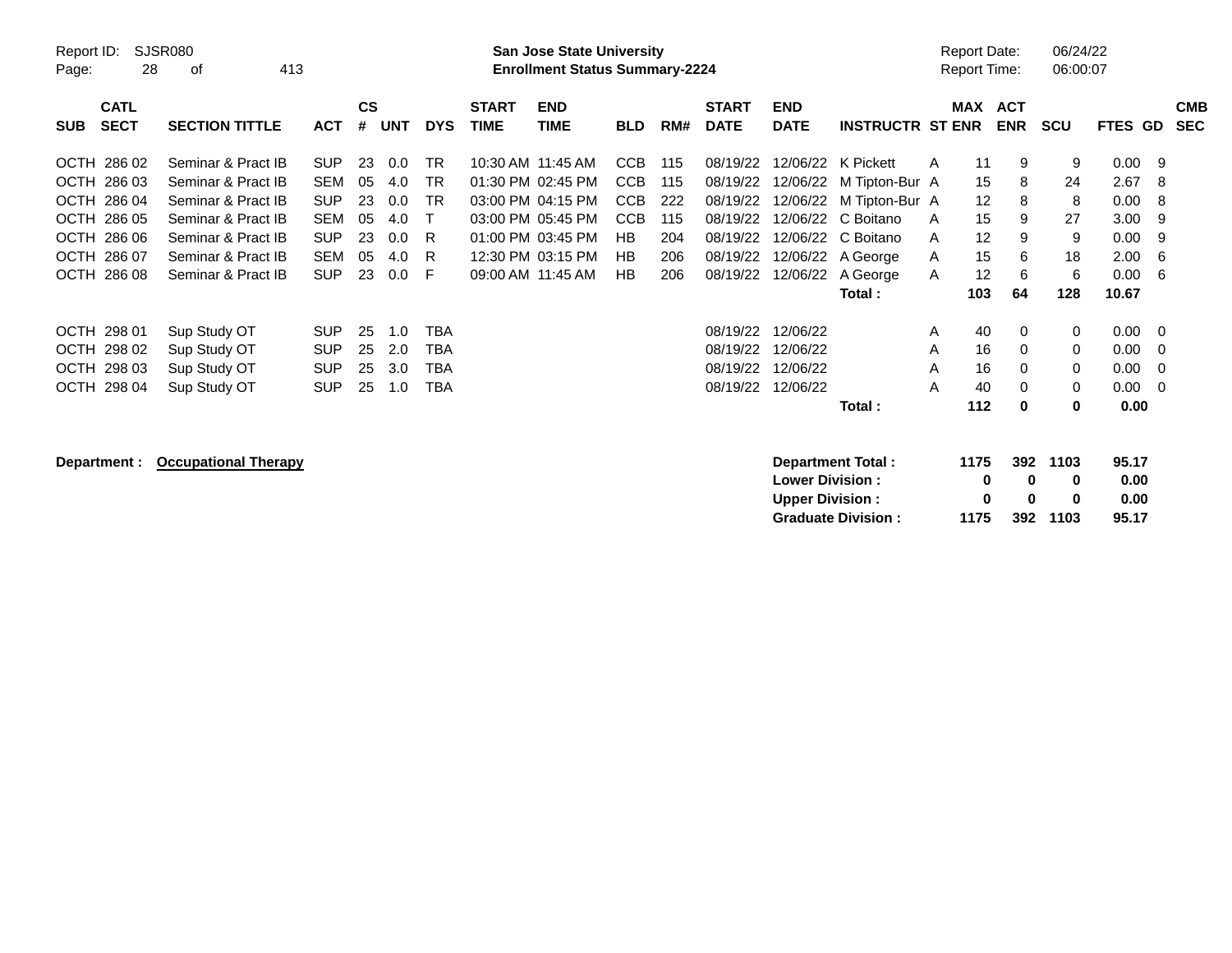| Report ID:<br>Page: | 29                         | SJSR080<br>413<br>оf                              |              |                |                |            |                             | San Jose State University<br><b>Enrollment Status Summary-2224</b> |                 |     |                             |                            |                                | <b>Report Date:</b><br><b>Report Time:</b> |             | 06/24/22<br>06:00:07 |                |                          |
|---------------------|----------------------------|---------------------------------------------------|--------------|----------------|----------------|------------|-----------------------------|--------------------------------------------------------------------|-----------------|-----|-----------------------------|----------------------------|--------------------------------|--------------------------------------------|-------------|----------------------|----------------|--------------------------|
| <b>SUB</b>          | <b>CATL</b><br><b>SECT</b> | <b>SECTION TITTLE</b>                             | <b>ACT</b>   | <b>CS</b><br># | <b>UNT</b>     | <b>DYS</b> | <b>START</b><br><b>TIME</b> | <b>END</b><br><b>TIME</b>                                          | <b>BLD</b>      | RM# | <b>START</b><br><b>DATE</b> | <b>END</b><br><b>DATE</b>  | <b>INSTRUCTR ST ENR</b>        | MAX ACT                                    | <b>ENR</b>  | SCU                  | FTES GD SEC    | <b>CMB</b>               |
| <b>College</b>      |                            | <b>Health &amp; Human Sciences</b>                |              |                |                |            |                             |                                                                    |                 |     |                             |                            |                                |                                            |             |                      |                |                          |
| KIN.                | Department :<br>1 0 1      | <b>Kinesiology</b><br><b>Adapted Phys Activit</b> | <b>ACT</b>   |                | 1.0            |            |                             |                                                                    |                 |     |                             |                            |                                | X<br>0                                     | 0           | 0                    | 0.00           | $\overline{0}$           |
| KIN.                | 1 0 2                      | <b>Adapted Phys Activit</b>                       | <b>ACT</b>   | 11             | 1.0            | TR         |                             | 12:00 PM 12:50 PM                                                  | YUH             | 126 | 08/19/22 12/06/22           |                            |                                | 5<br>A                                     | 0           | 0                    | 0.00           | $\overline{0}$           |
|                     |                            |                                                   |              |                |                |            |                             |                                                                    |                 |     |                             |                            | Total:                         | 5                                          | 0           | $\mathbf 0$          | 0.00           |                          |
| KIN.                | 2A 01                      | Begin Swimming                                    | ACT          | -11            | 1.0            | MW         |                             | 08:30 AM 09:20 AM                                                  | SPXE 180        |     |                             | 08/19/22 12/06/22 C May    |                                | 25<br>A                                    | 25          | 25                   | 1.67           | $\overline{0}$           |
| <b>KIN</b>          | 2A 02                      | <b>Begin Swimming</b>                             | <b>ACT</b>   | 11             | 1.0            | <b>MW</b>  |                             | 09:30 AM 10:20 AM                                                  | <b>SPXE 180</b> |     |                             | 08/19/22 12/06/22          | C May                          | 25<br>Α                                    | 25          | 25                   | 1.67           | $\overline{0}$           |
| <b>KIN</b>          | 2A 03                      | Begin Swimming                                    | <b>ACT</b>   | 11             | 1.0            | <b>MW</b>  |                             | 11:30 AM 12:20 PM                                                  | SPXE 180        |     |                             | 08/19/22 12/06/22          | C May                          | 25<br>A                                    | 25          | 25                   | 1.67           | $\overline{\mathbf{0}}$  |
| <b>KIN</b>          | 2A 04                      | Begin Swimming                                    | <b>ACT</b>   | -11            | 1.0            | <b>TR</b>  |                             | 08:30 AM 09:20 AM                                                  | SPXE 180        |     |                             | 08/19/22 12/06/22 C May    |                                | 25<br>A                                    | 25          | 25                   | 1.67           | $\overline{0}$           |
|                     |                            |                                                   |              |                |                |            |                             |                                                                    |                 |     |                             |                            | Total:                         | 100                                        | 100         | 100                  | 6.67           |                          |
| <b>KIN</b>          | 2B 01                      | Inter Swimming                                    | ACT          | 11             | 1.0            | MW         |                             | 10:30 AM 11:20 AM                                                  | SPXE 180        |     |                             | 08/19/22 12/06/22 C May    |                                | 15<br>A                                    | 15          | 15                   | 1.00           | $\overline{0}$           |
| <b>KIN</b>          | 2B 02                      | Inter Swimming                                    | <b>ACT</b>   |                | 1.0            |            |                             |                                                                    |                 |     |                             |                            |                                | X<br>0                                     | $\mathbf 0$ | $\mathbf 0$          | 0.00           | $\overline{\mathbf{0}}$  |
| KIN                 | 2B 03                      | Inter Swimming                                    | <b>ACT</b>   | 11             | 1.0            | <b>TR</b>  |                             | 09:30 AM 10:20 AM                                                  | <b>SPXE 180</b> |     |                             | 08/19/22 12/06/22          | C May                          | A<br>25                                    | 11          | 11                   | 0.73           | $\overline{\mathbf{0}}$  |
|                     |                            |                                                   |              |                |                |            |                             |                                                                    |                 |     |                             |                            | Total:                         | 40                                         | 26          | 26                   | 1.73           |                          |
| <b>KIN</b>          | 2C 01                      | Adv Swim                                          | ACT          | -11            | 1.0            | MW         |                             | 10:30 AM 11:20 AM                                                  | <b>SPXE 180</b> |     |                             | 08/19/22 12/06/22          | C May                          | 10<br>Α                                    | 9           | 9                    | $0.60 \quad 0$ |                          |
|                     |                            |                                                   |              |                |                |            |                             |                                                                    |                 |     |                             |                            | Total:                         | 10                                         | 9           | 9                    | 0.60           |                          |
| <b>KIN</b>          | 301                        | <b>Water Polo</b>                                 | <b>ACT</b>   | $-11$          | $1.0$ F        |            |                             | 09:00 AM 10:50 AM                                                  | <b>SPXE 180</b> |     |                             | 08/19/22 12/06/22          | C Tanase                       | A<br>25                                    | 11          | 11                   | 0.73           | $\overline{\phantom{0}}$ |
|                     |                            |                                                   |              |                |                |            |                             |                                                                    |                 |     |                             |                            | Total:                         | 25                                         | 11          | 11                   | 0.73           |                          |
| <b>KIN</b>          | 801                        | Scuba Diving                                      | <b>LEC</b>   | 02             | 2.0            | W          |                             | 06:00 PM 08:30 PM                                                  | <b>SPXE 163</b> |     |                             |                            | 08/19/22 12/06/22 K McDonoughA | 25                                         | 19          | 19                   | 2.53           | $\overline{0}$           |
| <b>KIN</b>          | 802                        | Scuba Diving                                      | LAB          | 16             | 0.0            | <b>TBA</b> |                             |                                                                    | <b>SPXE 180</b> |     |                             |                            | 08/19/22 12/06/22 K McDonoughA | 25                                         | 19          | 19                   | 0.00           | $\overline{\mathbf{0}}$  |
| <b>KIN</b>          | 803                        | Scuba Diving                                      | <b>LEC</b>   | 02             | 2.0            | R          |                             | 06:00 PM 08:30 PM                                                  | <b>SPXE 163</b> |     |                             |                            | 08/19/22 12/06/22 K McDonoughA | 25                                         | 15          | 15                   | 2.00           | $\overline{\mathbf{0}}$  |
| <b>KIN</b>          | 8 0 4                      | Scuba Diving                                      | LAB          | 16             | 0.0            | <b>TBA</b> |                             |                                                                    | <b>SPXE 180</b> |     |                             |                            | 08/19/22 12/06/22 K McDonoughA | 25                                         | 15          | 15                   | 0.00           | $\overline{\mathbf{0}}$  |
|                     |                            |                                                   |              |                |                |            |                             |                                                                    |                 |     |                             |                            | Total:                         | 100                                        | 68          | 68                   | 4.53           |                          |
| <b>KIN</b>          | 9A 01                      | <b>Begin Sailing</b>                              | <b>ACT</b>   |                | 1.0            |            |                             |                                                                    |                 |     |                             |                            |                                | X<br>0                                     | 0           | 0                    | 0.00           | $\overline{\mathbf{0}}$  |
|                     |                            |                                                   |              |                |                |            |                             |                                                                    |                 |     |                             |                            | Total:                         | 0                                          | $\bf{0}$    | $\bf{0}$             | 0.00           |                          |
| <b>KIN</b>          | 10A 01                     | Beg Kayaking                                      | ACT 11 1.0 W |                |                |            |                             | 01:30 PM 04:20 PM SPXE 180                                         |                 |     | 08/19/22 12/06/22           |                            |                                | 15<br>A                                    | 15          | 15                   | $1.00 \t 0$    |                          |
|                     |                            |                                                   |              |                |                |            |                             |                                                                    |                 |     |                             |                            | Total:                         | 15                                         | 15          | 15                   | 1.00           |                          |
| <b>KIN</b>          | 11A 01                     | <b>Begin Rowing</b>                               | <b>ACT</b>   |                | 1.0            |            |                             |                                                                    |                 |     |                             |                            |                                | X<br>0                                     | 0           | 0                    | $0.00 \t 0$    |                          |
| KIN                 | 11A 02                     | <b>Begin Rowing</b>                               | ACT          |                | 1.0            |            |                             |                                                                    |                 |     |                             |                            |                                | X<br>$\pmb{0}$                             | $\pmb{0}$   | 0                    | $0.00 \t 0$    |                          |
| KIN                 | 11A03                      | <b>Begin Rowing</b>                               | <b>ACT</b>   |                | $11 \quad 1.0$ | TR         |                             | 12:00 PM 01:30 PM SPXE 180                                         |                 |     |                             | 08/19/22 12/06/22 S Reekie |                                | A<br>15                                    | 15          | 15                   | $1.00 \t 0$    |                          |
|                     |                            |                                                   |              |                |                |            |                             |                                                                    |                 |     |                             |                            | Total:                         | 15                                         | 15          | 15                   | 1.00           |                          |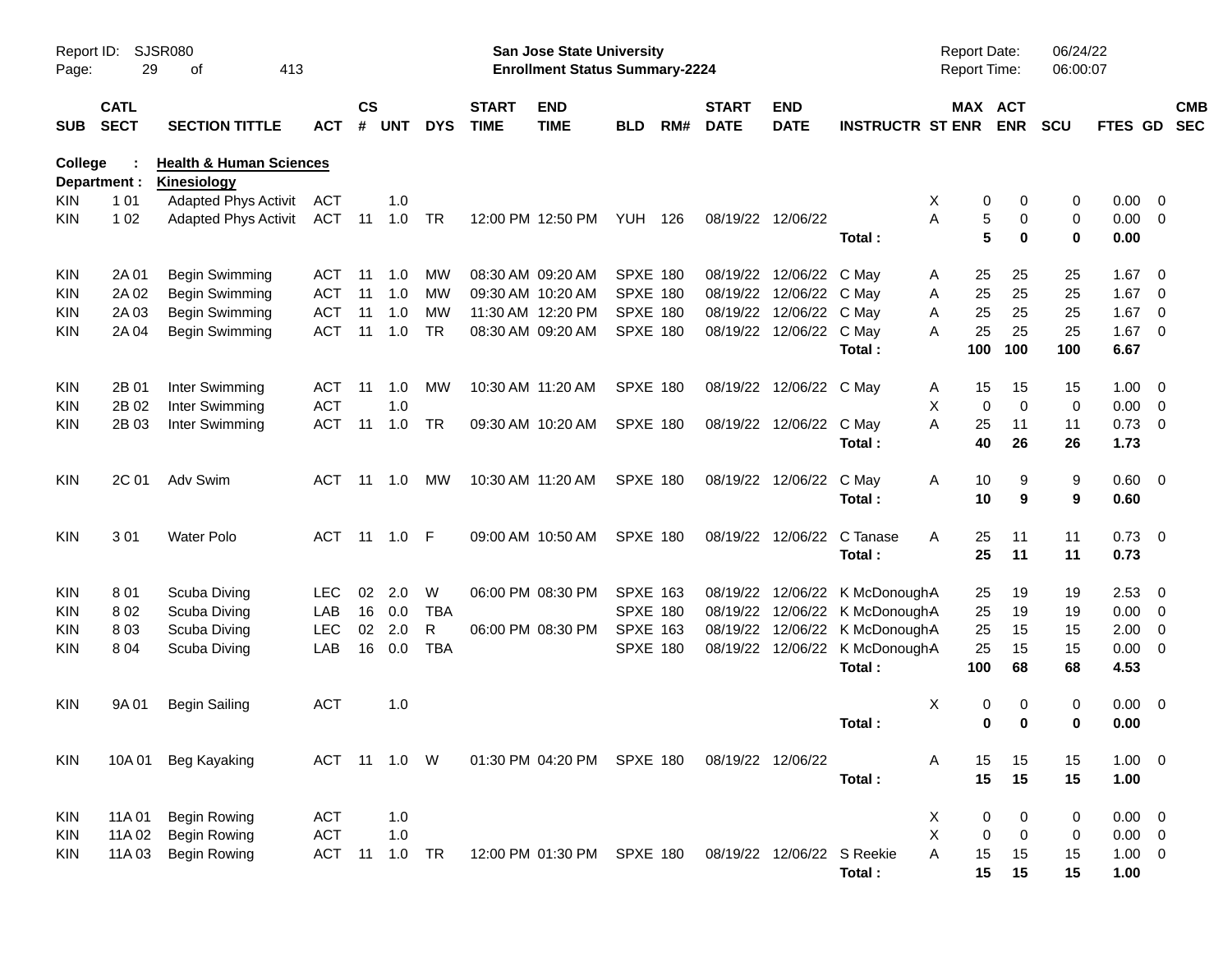| Page:                    | Report ID:<br>SJSR080<br>30<br>413<br>οf |                                                                                     |                                               |                      |                          |                             |                             | San Jose State University<br><b>Enrollment Status Summary-2224</b>               |                                        |                   |                                          |                                                                      |                                                                                                              | <b>Report Date:</b><br><b>Report Time:</b> |                       | 06/24/22<br>06:00:07 |                                                   |                                                                                                            |                          |
|--------------------------|------------------------------------------|-------------------------------------------------------------------------------------|-----------------------------------------------|----------------------|--------------------------|-----------------------------|-----------------------------|----------------------------------------------------------------------------------|----------------------------------------|-------------------|------------------------------------------|----------------------------------------------------------------------|--------------------------------------------------------------------------------------------------------------|--------------------------------------------|-----------------------|----------------------|---------------------------------------------------|------------------------------------------------------------------------------------------------------------|--------------------------|
| <b>SUB</b>               | <b>CATL</b><br><b>SECT</b>               | <b>SECTION TITTLE</b>                                                               | <b>ACT</b>                                    | $\mathsf{cs}$<br>#   | <b>UNT</b>               | <b>DYS</b>                  | <b>START</b><br><b>TIME</b> | <b>END</b><br><b>TIME</b>                                                        | <b>BLD</b>                             | RM#               | <b>START</b><br><b>DATE</b>              | <b>END</b><br><b>DATE</b>                                            | <b>INSTRUCTR ST ENR</b>                                                                                      |                                            | MAX ACT<br><b>ENR</b> | <b>SCU</b>           | FTES GD                                           |                                                                                                            | <b>CMB</b><br><b>SEC</b> |
| <b>KIN</b>               | 13A 01                                   | <b>Begin Rugby</b>                                                                  | ACT                                           | 11                   | 1.0                      | M                           |                             | 09:30 AM 11:20 AM                                                                | YUH.                                   | 106               | 08/19/22                                 | 12/06/22 J Fonda                                                     | Total:                                                                                                       | Α<br>35<br>35                              | 16<br>16              | 16<br>16             | $1.07 \t 0$<br>1.07                               |                                                                                                            |                          |
| KIN<br>KIN<br>KIN<br>KIN | 14A 01<br>14A 02<br>14A 03<br>14A 04     | Begin Volleyball<br>Begin Volleyball<br>Begin Volleyball<br><b>Begin Volleyball</b> | ACT<br><b>ACT</b><br><b>ACT</b><br><b>ACT</b> | 11<br>11<br>11<br>11 | 1.0<br>1.0<br>1.0<br>1.0 | мw<br>МW<br><b>TR</b><br>МW |                             | 12:30 PM 01:20 PM<br>01:30 PM 02:20 PM<br>10:30 AM 11:20 AM<br>03:30 PM 04:20 PM |                                        | SPXC 107B         | SPXC 107B 08/19/22<br>SPXC 107B 08/19/22 |                                                                      | 12/06/22 O Crespo<br>08/19/22 12/06/22 O Crespo<br>SPXC 107B 08/19/22 12/06/22 O Crespo<br>12/06/22 O Crespo | 40<br>Α<br>40<br>Α<br>40<br>Α<br>40<br>Α   | 40<br>40<br>40<br>40  | 40<br>40<br>40<br>40 | 2.67<br>2.67<br>2.67<br>2.67                      | $\overline{\phantom{0}}$<br>$\overline{\phantom{0}}$<br>$\overline{\mathbf{0}}$<br>$\overline{\mathbf{0}}$ |                          |
| <b>KIN</b>               | 14B 01                                   | Inter Volleyball                                                                    | ACT                                           | -11                  | 1.0                      | TR.                         |                             | 11:30 AM 12:20 PM                                                                |                                        |                   | SPXC 107B 08/19/22                       |                                                                      | Total:<br>12/06/22 O Crespo<br>Total:                                                                        | 160<br>40<br>A<br>40                       | 160<br>40<br>40       | 160<br>40<br>40      | 10.67<br>$2.67$ 0<br>2.67                         |                                                                                                            |                          |
| <b>KIN</b>               |                                          | 14C 01 Adv Volleyball                                                               | ACT                                           | 11                   | $-1.0$                   | МW                          |                             | 02:30 PM 03:20 PM                                                                |                                        |                   |                                          |                                                                      | SPXC 107B 08/19/22 12/06/22 O Crespo<br>Total:                                                               | 40<br>A<br>40                              | 40<br>40              | 40<br>40             | $2.67$ 0<br>2.67                                  |                                                                                                            |                          |
| <b>KIN</b><br>KIN<br>KIN | 15A 01<br>15A 02<br>15A 03               | <b>Beg Basketball</b><br><b>Beg Basketball</b><br><b>Beg Basketball</b>             | <b>ACT</b><br><b>ACT</b><br><b>ACT</b>        | 11<br>11<br>11       | 1.0<br>1.0<br>1.0        | МW<br><b>TR</b><br>МW       |                             | 08:30 AM 09:20 AM<br>10:30 AM 11:20 AM<br>10:30 AM 11:20 AM                      | <b>YUH</b><br><b>YUH</b><br><b>YUH</b> | 106<br>106<br>106 | 08/19/22<br>08/19/22                     | 12/06/22 S Butler<br>12/06/22 S Butler<br>08/19/22 12/06/22 S Butler | Total:                                                                                                       | 24<br>Α<br>24<br>Α<br>24<br>Α<br>72        | 24<br>24<br>24<br>72  | 24<br>24<br>24<br>72 | $1.60 \t 0$<br>$1.60 \t 0$<br>$1.60 \t 0$<br>4.80 |                                                                                                            |                          |
| <b>KIN</b>               | 15B 01                                   | Int Basketball                                                                      | ACT                                           | 11                   | 1.0                      | МW                          |                             | 09:30 AM 10:20 AM                                                                | <b>YUH 106</b>                         |                   |                                          | 08/19/22 12/06/22 S Butler                                           | Total:                                                                                                       | 24<br>A<br>24                              | 24<br>24              | 24<br>24             | $1.60 \t 0$<br>1.60                               |                                                                                                            |                          |
| <b>KIN</b>               | 16A 01                                   | Beg Team Handball                                                                   | ACT                                           |                      | 11 1.0                   | TR                          |                             | 04:00 PM 04:50 PM                                                                |                                        |                   | SPXC 107A 08/19/22 12/06/22              |                                                                      | Total:                                                                                                       | Α<br>20<br>20                              | 1                     | 1<br>1               | $0.07$ 0<br>0.07                                  |                                                                                                            |                          |
| <b>KIN</b>               | 18A 01                                   | <b>Beg Handball</b>                                                                 | ACT                                           |                      | $11 \quad 1.0$           | W                           |                             | 06:00 PM 07:50 PM                                                                | <b>OFF</b>                             |                   |                                          |                                                                      | CAMP 08/19/22 12/06/22 T Urquhart<br>Total:                                                                  | 17<br>A<br>17                              | 17<br>17              | 17<br>17             | $1.13 \ 0$<br>1.13                                |                                                                                                            |                          |
| <b>KIN</b>               | 18B 01                                   | Inter Handball                                                                      | ACT 11 1.0                                    |                      |                          | W                           |                             | 06:00 PM 07:50 PM                                                                | <b>OFF</b>                             |                   |                                          |                                                                      | CAMP 08/19/22 12/06/22 T Urquhart<br>Total:                                                                  | A                                          | 5<br>5<br>5<br>5      | 5                    | 0.33 0<br>0.33                                    |                                                                                                            |                          |
| KIN<br>KIN               | 19A 01                                   | <b>Begin Soccer</b><br>19A 02 Begin Soccer                                          | ACT 11 1.0 T                                  |                      | ACT 11 1.0 W             |                             |                             | 08:30 AM 10:20 AM<br>09:30 AM 11:20 AM                                           | YUH 106<br><b>YUH 106</b>              |                   |                                          |                                                                      | 08/19/22 12/06/22 M Behler<br>08/19/22 12/06/22 M Behler<br>Total:                                           | 30<br>A<br>30<br>A<br>60                   | 30<br>30<br>60        | 30<br>30<br>60       | $2.00 \t 0$<br>$2.00 \t 0$<br>4.00                |                                                                                                            |                          |
| KIN                      |                                          | 19B 01 Int Soccer                                                                   | ACT 11 1.0 T                                  |                      |                          |                             |                             | 10:30 AM 12:20 PM YUH 106                                                        |                                        |                   |                                          |                                                                      | 08/19/22 12/06/22 M Behler<br>Total:                                                                         | 30<br>A<br>30                              | 30<br>30              | 30<br>30             | $2.00 \t 0$<br>2.00                               |                                                                                                            |                          |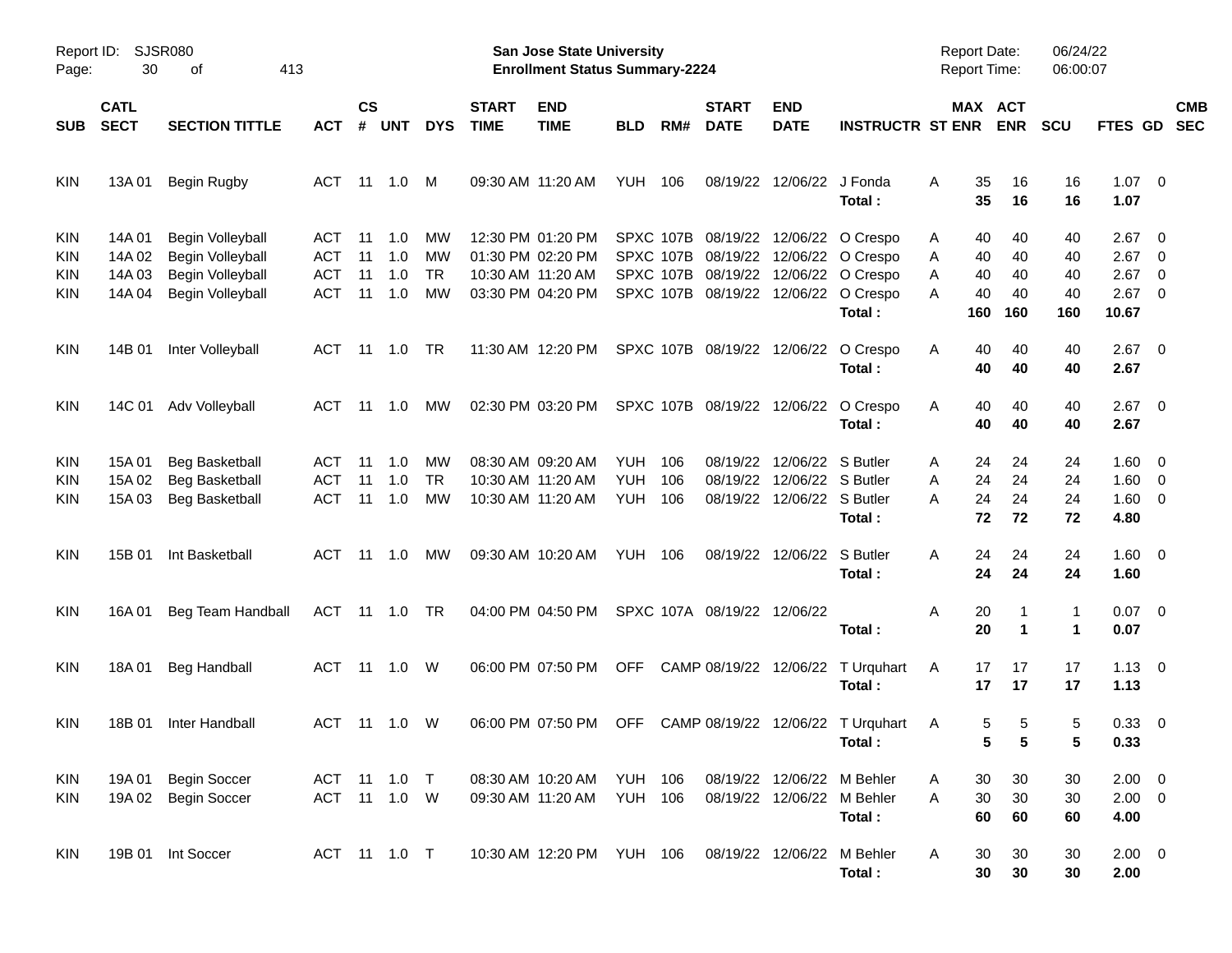| Page:      | Report ID:<br>SJSR080<br>31<br>413<br>οf |                                            |                          |                    |            |              |                             | San Jose State University<br><b>Enrollment Status Summary-2224</b> |                   |            |                             |                               |                                      | <b>Report Date:</b><br><b>Report Time:</b> |                       | 06/24/22<br>06:00:07 |                    |                          |
|------------|------------------------------------------|--------------------------------------------|--------------------------|--------------------|------------|--------------|-----------------------------|--------------------------------------------------------------------|-------------------|------------|-----------------------------|-------------------------------|--------------------------------------|--------------------------------------------|-----------------------|----------------------|--------------------|--------------------------|
| <b>SUB</b> | <b>CATL</b><br><b>SECT</b>               | <b>SECTION TITTLE</b>                      | <b>ACT</b>               | $\mathsf{cs}$<br># | <b>UNT</b> | <b>DYS</b>   | <b>START</b><br><b>TIME</b> | <b>END</b><br><b>TIME</b>                                          | <b>BLD</b>        | RM#        | <b>START</b><br><b>DATE</b> | <b>END</b><br><b>DATE</b>     | <b>INSTRUCTR ST ENR</b>              |                                            | MAX ACT<br><b>ENR</b> | <b>SCU</b>           | FTES GD            | <b>CMB</b><br><b>SEC</b> |
| <b>KIN</b> | 20A 01                                   | Begin Badminton                            | <b>ACT</b>               | 11                 | 1.0        | МW           |                             | 08:30 AM 09:20 AM                                                  |                   |            | SPXC 107B 08/19/22          | 12/06/22                      | L Cai                                | A                                          | 24<br>24              | 24                   | 1.60               | - 0                      |
| <b>KIN</b> | 20A 02                                   | Begin Badminton                            | <b>ACT</b>               | 11                 | 1.0        | МW           |                             | 09:30 AM 10:20 AM                                                  |                   |            | SPXC 107B 08/19/22          | 12/06/22                      | L Cai                                | A                                          | 24<br>24              | 24                   | 1.60               | - 0                      |
| <b>KIN</b> | 20A 03                                   | Begin Badminton                            | <b>ACT</b>               | 11                 | 1.0        | <b>TR</b>    |                             | 08:30 AM 09:20 AM                                                  |                   |            | SPXC 107B 08/19/22          | 12/06/22                      | L Cai                                | A                                          | 24<br>24              | 24                   | 1.60               | 0                        |
| <b>KIN</b> | 20A 04                                   | Begin Badminton                            | <b>ACT</b>               | 11                 | 1.0        | <b>TR</b>    |                             | 09:30 AM 10:20 AM                                                  |                   |            | SPXC 107B 08/19/22          | 12/06/22                      | L Cai<br>Total:                      | A                                          | 24<br>24<br>96<br>96  | 24<br>96             | 1.60<br>6.40       | $\overline{\mathbf{0}}$  |
| <b>KIN</b> | 20B 01                                   | Inter Badminton                            | ACT                      |                    |            |              |                             | 08:30 AM 10:20 AM                                                  |                   |            | SPXC 107B 08/19/22 12/06/22 |                               | L Cai<br>Total:                      | A                                          | 12<br>12<br>12<br>12  | 12<br>12             | $0.80 \ 0$<br>0.80 |                          |
| <b>KIN</b> | 20C 01                                   | Adv Badminton                              | <b>ACT</b>               |                    |            |              |                             | 08:30 AM 10:20 AM                                                  |                   |            | SPXC 107B 08/19/22 12/06/22 |                               | L Cai                                | A                                          | 11<br>12              | 11                   | $0.73 \quad 0$     |                          |
|            |                                          |                                            |                          |                    |            |              |                             |                                                                    |                   |            |                             |                               | Total:                               |                                            | 12<br>11              | 11                   | 0.73               |                          |
| <b>KIN</b> | 21A 01                                   | <b>Begin Tennis</b>                        | <b>ACT</b>               |                    | 1.0        |              |                             |                                                                    |                   |            |                             |                               |                                      | X.                                         | 0<br>0                | 0                    | 0.00               | - 0                      |
| <b>KIN</b> | 21A 02                                   | <b>Begin Tennis</b>                        | <b>ACT</b>               |                    | 1.0        |              |                             |                                                                    |                   |            |                             |                               |                                      | Χ                                          | 0<br>0                | 0                    | 0.00               | - 0                      |
| <b>KIN</b> | 21A03                                    | <b>Begin Tennis</b><br><b>Begin Tennis</b> | <b>ACT</b><br><b>ACT</b> | 11<br>11           | 1.0<br>1.0 | W<br>$\top$  |                             | 10:00 AM 11:50 AM<br>10:00 AM 11:50 AM                             | YUH<br><b>YUH</b> | 106<br>106 | 08/19/22                    | 12/06/22<br>08/19/22 12/06/22 |                                      | Α<br>A                                     | 25<br>0<br>25<br>0    | 0                    | 0.00<br>0.00       | - 0<br>- 0               |
| <b>KIN</b> | 21A 04                                   |                                            |                          |                    |            |              |                             |                                                                    |                   |            |                             |                               | Total:                               |                                            | 50<br>$\bf{0}$        | 0<br>0               | 0.00               |                          |
| <b>KIN</b> | 21B 01                                   | <b>Inter Tennis</b>                        | <b>ACT</b>               |                    | 1.0        |              |                             |                                                                    |                   |            |                             |                               |                                      | X                                          | 0<br>0                | 0                    | 0.00               | $\overline{\mathbf{0}}$  |
| <b>KIN</b> | 21B 02                                   | <b>Inter Tennis</b>                        | <b>ACT</b>               | 11                 | 1.0        | M            |                             | 10:00 AM 11:50 AM                                                  | <b>YUH 106</b>    |            |                             | 08/19/22 12/06/22             |                                      | A                                          | 25<br>0               | 0                    | 0.00               | - 0                      |
|            |                                          |                                            |                          |                    |            |              |                             |                                                                    |                   |            |                             |                               | Total:                               |                                            | 25<br>$\bf{0}$        | 0                    | 0.00               |                          |
| <b>KIN</b> | 23A 01                                   | <b>Begin Archery</b>                       | <b>ACT</b>               | -11                | 1.0        | $\mathsf{T}$ |                             | 12:30 PM 02:20 PM                                                  | <b>YUH</b>        | 106        | 08/19/22                    | 12/06/22                      | N Fraire                             | A                                          | 25<br>25              | 25                   | 1.67               | $\overline{\mathbf{0}}$  |
| <b>KIN</b> | 23A 02                                   | <b>Begin Archery</b>                       | <b>ACT</b>               | 11                 | 1.0        | R            |                             | 12:30 PM 02:20 PM                                                  | <b>YUH 106</b>    |            | 08/19/22                    | 12/06/22                      | N Fraire                             | A                                          | 20<br>20              | 20                   | 1.33               | $\overline{\mathbf{0}}$  |
|            |                                          |                                            |                          |                    |            |              |                             |                                                                    |                   |            |                             |                               | Total:                               |                                            | 45<br>45              | 45                   | 3.00               |                          |
| <b>KIN</b> | 23B 01                                   | Inter Archery                              | ACT                      |                    | 11 1.0     | R            |                             | 12:30 PM 02:20 PM                                                  | YUH 106           |            |                             | 08/19/22 12/06/22             | N Fraire                             | A                                          | 5<br>5                | 5                    | 0.33 0             |                          |
|            |                                          |                                            |                          |                    |            |              |                             |                                                                    |                   |            |                             |                               | Total:                               |                                            | 5<br>5                | 5                    | 0.33               |                          |
| <b>KIN</b> | 24A 01                                   | Begin Bowling                              | ACT                      |                    | 11 1.0     | MW.          |                             | 08:30 AM 09:20 AM                                                  | SU                |            |                             |                               | ALLE 08/19/22 12/06/22 M Pascal-GonA |                                            | 28<br>28              | 28                   | $1.87 \ 0$         |                          |
| <b>KIN</b> |                                          | 24A 02 Begin Bowling                       | <b>ACT</b>               |                    |            | 11  1.0  MW  |                             | 09:30 AM 10:20 AM SU                                               |                   |            |                             |                               | ALLE 08/19/22 12/06/22 M Pascal-GonA |                                            | 28<br>28              | 28                   | $1.87 \t0$         |                          |
| KIN.       |                                          | 24A 03 Begin Bowling                       | ACT 11 1.0 TR            |                    |            |              |                             | 08:30 AM 09:20 AM SU                                               |                   |            |                             |                               | ALLE 08/19/22 12/06/22 M Pascal-GonA |                                            | 28<br>28              | 28                   | $1.87 \ 0$         |                          |
|            |                                          |                                            |                          |                    |            |              |                             |                                                                    |                   |            |                             |                               | Total:                               |                                            | 84<br>84              | 84                   | 5.60               |                          |
| KIN        |                                          | 24B 01 Inter Bowling                       | ACT 11 1.0 MW            |                    |            |              |                             | 10:30 AM 11:20 AM SU                                               |                   |            |                             |                               | ALLE 08/19/22 12/06/22 M Pascal-GonA |                                            | 28<br>28              | 28                   | $1.87 \t 0$        |                          |
|            |                                          |                                            |                          |                    |            |              |                             |                                                                    |                   |            |                             |                               | Total:                               |                                            | 28<br>28              | 28                   | 1.87               |                          |
| KIN        | 25A 01                                   | Begin Golf                                 | ACT 11 1.0 TR            |                    |            |              |                             | 09:30 AM 10:20 AM YUH 106                                          |                   |            |                             | 08/19/22 12/06/22 D Allio     |                                      | A                                          | 25<br>25              | 25                   | $1.67$ 0           |                          |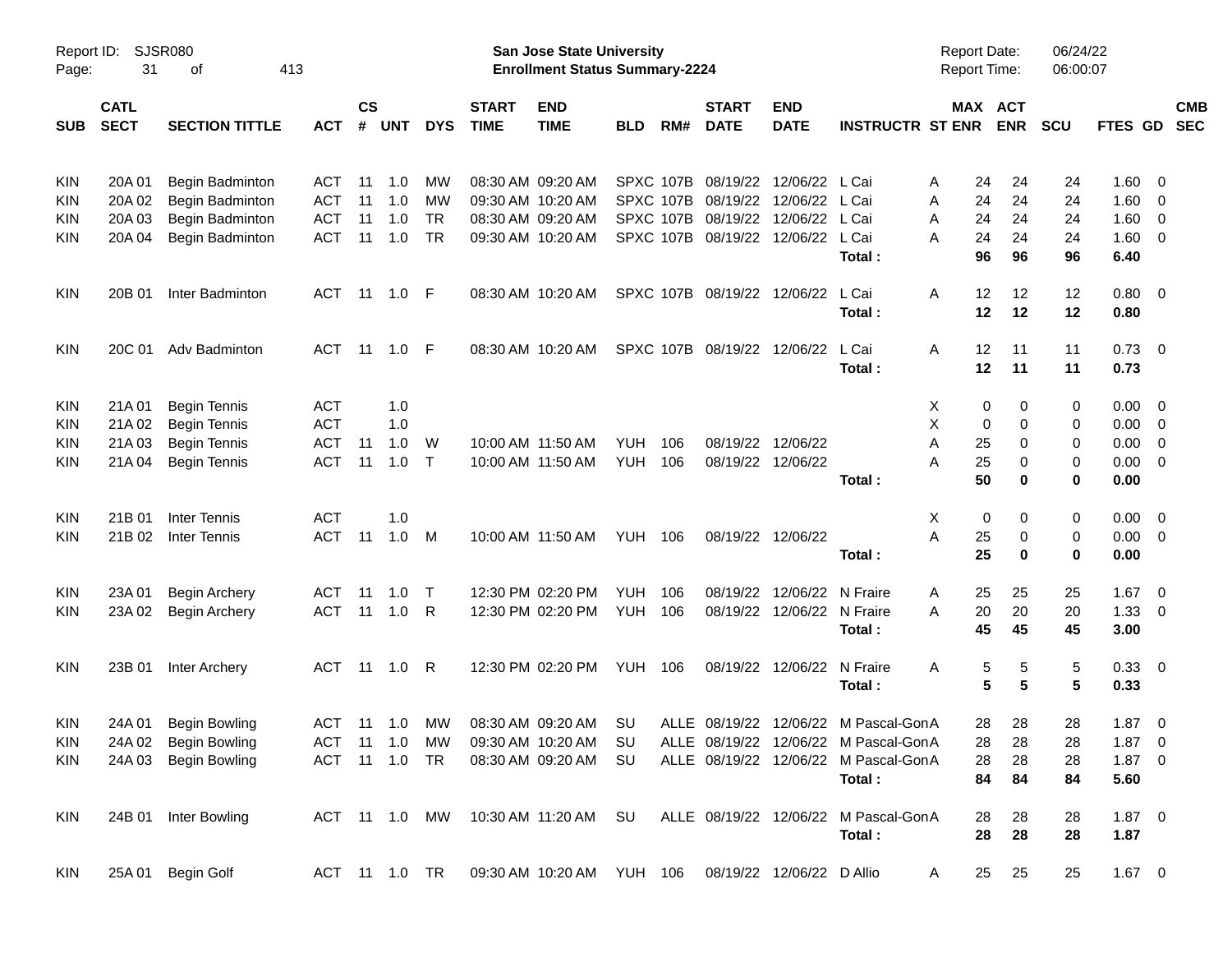| Page:      | Report ID: SJSR080<br>32   | 413<br>οf                 |            |                    |                |            |                             | San Jose State University<br><b>Enrollment Status Summary-2224</b> |                 |             |                             |                               |                                | <b>Report Date:</b><br>Report Time: |                       | 06/24/22<br>06:00:07 |                     |                          |                          |
|------------|----------------------------|---------------------------|------------|--------------------|----------------|------------|-----------------------------|--------------------------------------------------------------------|-----------------|-------------|-----------------------------|-------------------------------|--------------------------------|-------------------------------------|-----------------------|----------------------|---------------------|--------------------------|--------------------------|
| <b>SUB</b> | <b>CATL</b><br><b>SECT</b> | <b>SECTION TITTLE</b>     | <b>ACT</b> | $\mathsf{cs}$<br># | <b>UNT</b>     | <b>DYS</b> | <b>START</b><br><b>TIME</b> | <b>END</b><br><b>TIME</b>                                          | <b>BLD</b>      | RM#         | <b>START</b><br><b>DATE</b> | <b>END</b><br><b>DATE</b>     | <b>INSTRUCTR ST ENR</b>        |                                     | MAX ACT<br><b>ENR</b> | <b>SCU</b>           | FTES GD             |                          | <b>CMB</b><br><b>SEC</b> |
| <b>KIN</b> | 25A 02                     | <b>Begin Golf</b>         | <b>ACT</b> | 11                 | 1.0            | <b>TR</b>  |                             | 11:30 AM 12:20 PM                                                  | <b>YUH</b>      | 106         | 08/19/22                    | 12/06/22                      | D Allio                        | Α<br>25                             | 25                    | 25                   | 1.67                | $\overline{\phantom{0}}$ |                          |
| KIN        | 25A 03                     | <b>Begin Golf</b>         | <b>ACT</b> |                    | $11 \quad 1.0$ | M          |                             | 09:30 AM 11:20 AM                                                  | <b>YUH 106</b>  |             | 08/19/22                    | 12/06/22                      | M Behler<br>Total:             | 25<br>А<br>75                       | 25<br>75              | 25<br>75             | 1.67<br>5.00        | $\overline{\phantom{0}}$ |                          |
| <b>KIN</b> | 25B 01                     | Intermediate Golf         | <b>ACT</b> |                    | 11 1.0         | <b>TR</b>  |                             | 10:30 AM 11:20 AM                                                  | <b>YUH 106</b>  |             |                             | 08/19/22 12/06/22             | D Allio<br>Total :             | A<br>25<br>25                       | 25<br>25              | 25<br>25             | $1.67 \t 0$<br>1.67 |                          |                          |
| <b>KIN</b> | 27A 01                     | <b>Begin Table Tennis</b> | <b>ACT</b> | 11                 | 1.0            | MW         |                             | 07:30 AM 08:20 AM                                                  |                 |             |                             | SPXC 107A 08/19/22 12/06/22   | G Chen                         | 40<br>Α                             | 40                    | 40                   | 2.67                | $\overline{\phantom{0}}$ |                          |
| KIN        | 27A 02                     | <b>Begin Table Tennis</b> | <b>ACT</b> | 11                 | 1.0            | MW         |                             | 08:30 AM 09:20 AM                                                  |                 |             |                             | SPXC 107A 08/19/22 12/06/22   | G Chen                         | 40<br>Α                             | 40                    | 40                   | 2.67                | $\overline{\phantom{0}}$ |                          |
| KIN        | 27A 03                     | Begin Table Tennis        | <b>ACT</b> | 11                 | 1.0            | МW         |                             | 10:30 AM 11:20 AM                                                  |                 |             | SPXC 107A 08/19/22          | 12/06/22                      | L Cai                          | Α<br>40                             | 40                    | 40                   | 2.67                | $\overline{\mathbf{0}}$  |                          |
| KIN        | 27A 04                     | Begin Table Tennis        | <b>ACT</b> | 11                 | 1.0            | F          |                             | 10:30 AM 12:20 PM                                                  |                 |             | SPXC 107A 08/19/22          | 12/06/22                      | L Cai<br>Total :               | 40<br>А<br>160                      | 40<br>160             | 40<br>160            | 2.67<br>10.67       | $\overline{\phantom{0}}$ |                          |
|            |                            |                           |            |                    |                |            |                             |                                                                    |                 |             |                             |                               |                                |                                     |                       |                      |                     |                          |                          |
| <b>KIN</b> | 28A 01                     | <b>Beg Gymnastics</b>     | <b>ACT</b> | 11                 | 1.0            | MW         |                             | 08:30 AM 09:20 AM                                                  | <b>SPXC 231</b> |             | 08/19/22                    | 12/06/22                      | J Williams                     | 30<br>Α                             | 23                    | 23                   | 1.53                | - 0                      |                          |
| KIN        | 28A 02                     | <b>Beg Gymnastics</b>     | <b>ACT</b> |                    | 11 1.0         | MW         |                             | 09:30 AM 10:20 AM                                                  | <b>SPXC 231</b> |             |                             | 08/19/22 12/06/22             | J Williams                     | 30<br>A                             | 30                    | 30                   | 2.00                | $\overline{\phantom{0}}$ |                          |
|            |                            |                           |            |                    |                |            |                             |                                                                    |                 |             |                             |                               | Total:                         | 60                                  | 53                    | 53                   | 3.53                |                          |                          |
| <b>KIN</b> | 29 01                      | Cardio Kickboxing         | <b>ACT</b> | 11                 | 1.0            | MW         |                             | 10:30 AM 11:20 AM                                                  | <b>SPXE 178</b> |             |                             | 08/19/22 12/06/22             |                                | 30<br>Α                             | 30                    | 30                   | 2.00                | $\overline{\phantom{0}}$ |                          |
| KIN        | 29 02                      | Cardio Kickboxing         | <b>ACT</b> |                    | 1.0            |            |                             |                                                                    |                 |             |                             |                               |                                | X                                   | 0<br>0                | 0                    | 0.00                | $\overline{0}$           |                          |
| KIN        | 29 03                      | Cardio Kickboxing         | <b>ACT</b> | 11                 | 1.0            | TR         |                             | 08:30 AM 09:20 AM                                                  |                 |             | SPXC 107A 08/19/22 12/06/22 |                               |                                | 30<br>А                             | 8                     | 8                    | 0.53                | $\overline{\phantom{0}}$ |                          |
|            |                            |                           |            |                    |                |            |                             |                                                                    |                 |             |                             |                               | Total:                         | 60                                  | 38                    | 38                   | 2.53                |                          |                          |
| <b>KIN</b> | 30 01                      | <b>Pilates</b>            | <b>ACT</b> | 11                 | 1.0            | F          |                             | 09:30 AM 11:20 AM                                                  | <b>SPXE 178</b> |             | 08/19/22                    | 12/06/22                      | J Linafelter                   | 30<br>A                             | 30                    | 30                   | 2.00                | $\overline{\mathbf{0}}$  |                          |
| KIN        | 30 02                      | <b>Pilates</b>            | <b>ACT</b> | 11                 | 1.0            | F          |                             | 11:30 AM 01:20 PM                                                  | <b>SPXE 178</b> |             | 08/19/22                    |                               | 12/06/22 J Linafelter          | 30<br>A                             | 30                    | 30                   | 2.00                | $\overline{\mathbf{0}}$  |                          |
| KIN        | 30 03                      | Pilates                   | <b>ACT</b> | 11                 | 1.0            | <b>TR</b>  |                             | 12:30 PM 01:20 PM                                                  | <b>SPXE 178</b> |             | 08/19/22                    |                               | 12/06/22 J Linafelter          | 30<br>A                             | 30                    | 30                   | 2.00                | $\overline{\mathbf{0}}$  |                          |
| KIN        | 30 04                      | Pilates                   | <b>ACT</b> | 11                 | 1.0            | <b>TR</b>  |                             | 01:30 PM 02:20 PM                                                  | <b>SPXE 178</b> |             | 08/19/22                    | 12/06/22                      | J Linafelter                   | 30<br>A                             | 30                    | 30                   | 2.00                | $\overline{\mathbf{0}}$  |                          |
| KIN        | 30 05                      | Pilates                   | <b>ACT</b> | 11                 | 1.0            | F          |                             | 07:30 AM 09:20 AM                                                  | <b>SPXE 178</b> |             |                             |                               | 08/19/22 12/06/22 J Linafelter | 30<br>A                             | 30                    | 30                   | 2.00                | $\overline{\mathbf{0}}$  |                          |
| KIN        | 30 06                      | Pilates                   | <b>ACT</b> |                    | 1.0            |            |                             |                                                                    |                 |             |                             |                               |                                | Χ                                   | 0<br>0                | 0                    | 0.00                | $\overline{\mathbf{0}}$  |                          |
| KIN        | 30 80                      | Pilates                   | <b>ACT</b> |                    | 1.0            |            |                             |                                                                    |                 |             |                             |                               |                                | Χ                                   | 0<br>0                | 0                    | 0.00                | 0                        |                          |
| KIN        | 3081                       | Pilates                   | <b>ACT</b> | -11                | 1.0            | <b>TR</b>  |                             | 09:30 AM 10:20 AM                                                  | ON              | <b>LINE</b> |                             | 08/19/22 12/06/22             | A Batt                         | 30<br>А                             | 30                    | 30                   | 2.00                | $\overline{\mathbf{0}}$  |                          |
|            |                            |                           |            |                    |                |            |                             |                                                                    |                 |             |                             |                               | Total :                        | 180                                 | 180                   | 180                  | 12.00               |                          |                          |
| KIN        | 31 01                      | <b>Body Sculpting</b>     | ACT        |                    | 11  1.0  TR    |            |                             | 08:30 AM 09:20 AM SPXC 107A 08/19/22 12/06/22                      |                 |             |                             |                               |                                | 50<br>Α                             | 2                     | 2                    | $0.13 \quad 0$      |                          |                          |
| KIN        | 31 02                      | <b>Body Sculpting</b>     | <b>ACT</b> |                    | 1.0            |            |                             |                                                                    |                 |             |                             |                               |                                | Χ                                   | 0<br>0                | 0                    | 0.00                | $\overline{\phantom{0}}$ |                          |
| <b>KIN</b> | 31 03                      | <b>Body Sculpting</b>     | <b>ACT</b> |                    | 1.0            |            |                             |                                                                    |                 |             |                             |                               |                                | X                                   | 0<br>0                | 0                    | $0.00 \t 0$         |                          |                          |
| <b>KIN</b> | 3180                       | <b>Body Sculpting</b>     | ACT        | 11                 | 1.0            | <b>TBA</b> |                             |                                                                    | ON.             |             |                             | LINE 08/19/22 12/06/22 A Batt |                                | 50<br>Α                             | 53                    | 53                   | $3.53 \ 0$          |                          |                          |
| <b>KIN</b> | 31 81                      | <b>Body Sculpting</b>     | <b>ACT</b> |                    | 11 1.0         | TR         |                             | 11:30 AM 12:20 PM ON                                               |                 |             |                             | LINE 08/19/22 12/06/22 A Batt |                                | 50<br>Α                             | 50                    | 50                   | $3.33 \ 0$          |                          |                          |
|            |                            |                           |            |                    |                |            |                             |                                                                    |                 |             |                             |                               | Total:                         | 150                                 | 105                   | 105                  | 7.00                |                          |                          |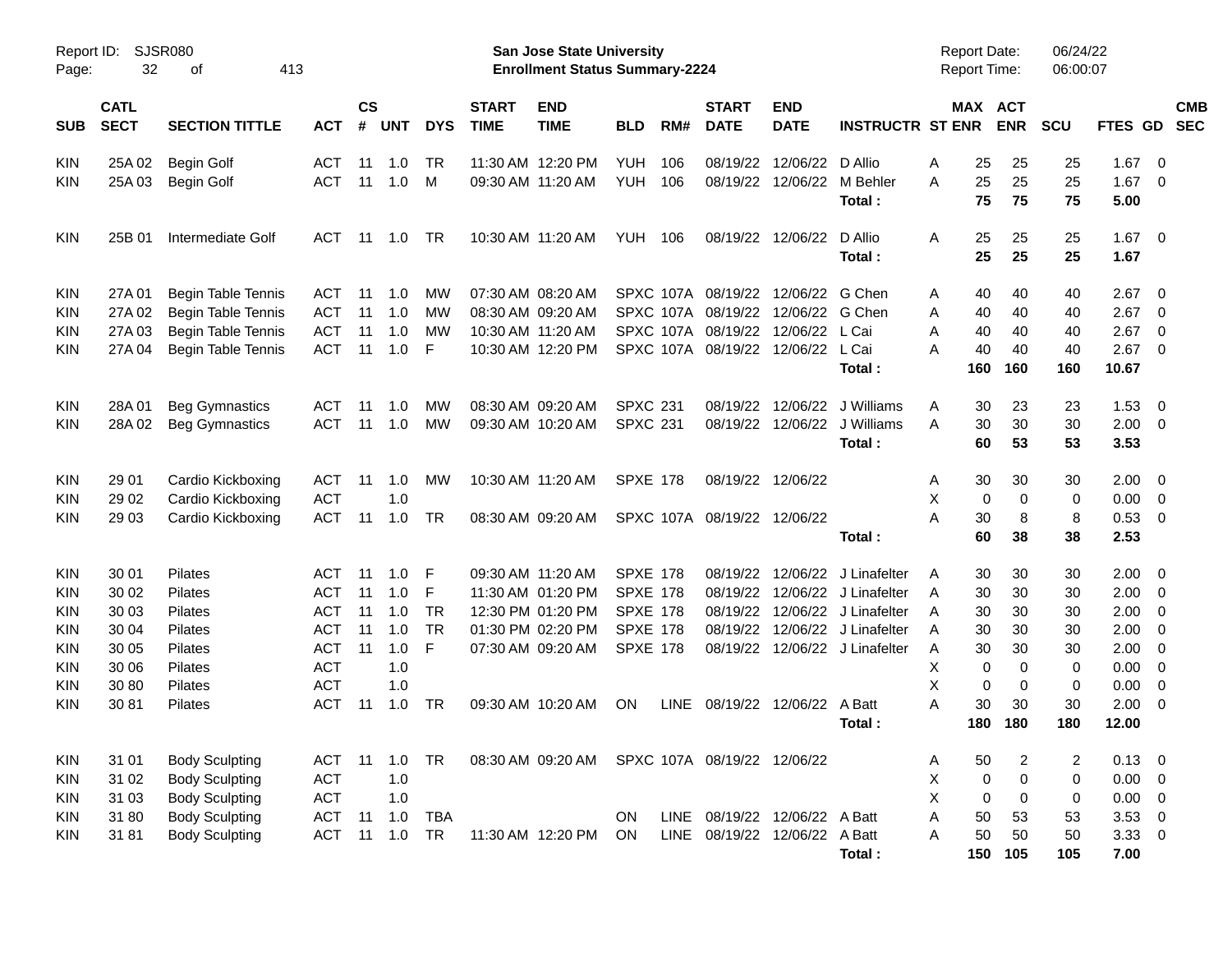| Report ID:<br>Page: | 33                         | <b>SJSR080</b><br>οf     | 413        |                    |                |            |                             | San Jose State University<br><b>Enrollment Status Summary-2224</b> |                 |             |                               |                            |                              |   | <b>Report Date:</b><br><b>Report Time:</b> |             | 06/24/22<br>06:00:07 |                |                         |                          |
|---------------------|----------------------------|--------------------------|------------|--------------------|----------------|------------|-----------------------------|--------------------------------------------------------------------|-----------------|-------------|-------------------------------|----------------------------|------------------------------|---|--------------------------------------------|-------------|----------------------|----------------|-------------------------|--------------------------|
| SUB                 | <b>CATL</b><br><b>SECT</b> | <b>SECTION TITTLE</b>    | <b>ACT</b> | $\mathsf{cs}$<br># | <b>UNT</b>     | <b>DYS</b> | <b>START</b><br><b>TIME</b> | <b>END</b><br><b>TIME</b>                                          | <b>BLD</b>      | RM#         | <b>START</b><br><b>DATE</b>   | <b>END</b><br><b>DATE</b>  | <b>INSTRUCTR ST ENR</b>      |   | MAX ACT                                    | <b>ENR</b>  | <b>SCU</b>           | <b>FTES GD</b> |                         | <b>CMB</b><br><b>SEC</b> |
| <b>KIN</b>          | 32 01                      | Aerobics                 | <b>ACT</b> |                    | 1.0            |            |                             |                                                                    |                 |             |                               |                            |                              | X | 0                                          | 0           | 0                    | 0.00           | - 0                     |                          |
| KIN                 | 32 02                      | Aerobics                 | <b>ACT</b> |                    | 1.0            |            |                             |                                                                    |                 |             |                               |                            |                              | х | 0                                          | $\mathbf 0$ | 0                    | 0.00           | 0                       |                          |
| <b>KIN</b>          | 32 03                      | Aerobics                 | <b>ACT</b> | -11                | 1.0            | МW         |                             | 11:30 AM 12:20 PM                                                  | <b>SPXE 178</b> |             |                               | 08/19/22 12/06/22          |                              | A | 50                                         | 50          | 50                   | 3.33           | 0                       |                          |
| KIN                 | 32 80                      | Aerobics                 | <b>ACT</b> | 11                 | 1.0            | <b>TR</b>  |                             | 10:30 AM 11:20 AM                                                  | ON              | <b>LINE</b> |                               | 08/19/22 12/06/22          | A Batt                       | Α | 50                                         | 50          | 50                   | 3.33           | - 0                     |                          |
|                     |                            |                          |            |                    |                |            |                             |                                                                    |                 |             |                               |                            | Total:                       |   | 100                                        | 100         | 100                  | 6.67           |                         |                          |
| <b>KIN</b>          | 34 01                      | <b>Step Training</b>     | <b>ACT</b> |                    | 1.0            |            |                             |                                                                    |                 |             |                               |                            |                              | X | 0                                          | 0           | 0                    | 0.00           | - 0                     |                          |
| <b>KIN</b>          | 34 04                      | <b>Step Training</b>     | <b>ACT</b> |                    | 1.0            |            |                             |                                                                    |                 |             |                               |                            |                              | X | 0                                          | $\mathbf 0$ | 0                    | 0.00           | - 0                     |                          |
| KIN                 | 34 80                      | <b>Step Training</b>     | <b>ACT</b> | -11                | 1.0            | TR         |                             | 01:30 PM 02:20 PM                                                  | <b>ON</b>       | <b>LINE</b> |                               | 08/19/22 12/06/22          | A Batt                       | Α | 50                                         | 52          | 52                   | 3.47           | 0                       |                          |
| KIN                 | 34 81                      | <b>Step Training</b>     | <b>ACT</b> | 11                 | 1.0            | <b>TBA</b> |                             |                                                                    | ON              | <b>LINE</b> |                               | 08/19/22 12/06/22          | A Batt                       | А | 50                                         | 50          | 50                   | 3.33           | - 0                     |                          |
|                     |                            |                          |            |                    |                |            |                             |                                                                    |                 |             |                               |                            | Total:                       |   | 100                                        | 102         | 102                  | 6.80           |                         |                          |
| <b>KIN</b>          | 35A01                      | Begin Wt Training        | ACT        | -11                | 1.0            | МW         |                             | 08:30 AM 09:20 AM                                                  | YUH             | 126         |                               | 08/19/22 12/06/22          | R MontgomeryA                |   | 32                                         | 32          | 32                   | 2.13           | - 0                     |                          |
| <b>KIN</b>          | 35A 02                     | Begin Wt Training        | <b>ACT</b> | 11                 | 1.0            | МW         |                             | 10:30 AM 11:20 AM                                                  | <b>YUH</b>      | 126         |                               | 08/19/22 12/06/22          | R MontgomeryA                |   | 32                                         | 32          | 32                   | 2.13           | - 0                     |                          |
| <b>KIN</b>          | 35A03                      | Begin Wt Training        | <b>ACT</b> | 11                 | 1.0            | МW         |                             | 11:30 AM 12:20 PM                                                  | <b>YUH</b>      | 126         |                               | 08/19/22 12/06/22          |                              | A | 32                                         | 32          | 32                   | 2.13           | -0                      |                          |
| KIN                 | 35A 04                     | Begin Wt Training        | <b>ACT</b> | 11                 | 1.0            | МW         |                             | 12:30 PM 01:20 PM                                                  | <b>YUH</b>      | 126         |                               |                            | 08/19/22 12/06/22 K Campbell | A | 32                                         | 32          | 32                   | 2.13           | -0                      |                          |
| <b>KIN</b>          | 35A 05                     | Begin Wt Training        | <b>ACT</b> | 11                 | 1.0            | МW         |                             | 01:30 PM 02:20 PM                                                  | <b>YUH</b>      | 126         |                               | 08/19/22 12/06/22 N Levine |                              | A | 32                                         | 32          | 32                   | 2.13           | -0                      |                          |
| <b>KIN</b>          | 35A 06                     | Begin Wt Training        | <b>ACT</b> | 11                 | 1.0            | МW         |                             | 02:30 PM 03:20 PM                                                  | <b>YUH</b>      | 126         |                               |                            | 08/19/22 12/06/22 M Tsuruike | Α | 32                                         | 32          | 32                   | 2.13           | -0                      |                          |
| <b>KIN</b>          | 35A 07                     | Begin Wt Training        | <b>ACT</b> | 11                 | 1.0            | МW         |                             | 03:30 PM 04:20 PM                                                  | <b>YUH</b>      | 126         |                               | 08/19/22 12/06/22 J Fonda  |                              | A | 32                                         | 32          | 32                   | 2.13           | -0                      |                          |
| <b>KIN</b>          | 35A 08                     | Begin Wt Training        | <b>ACT</b> | 11                 | 1.0            | <b>TR</b>  |                             | 07:30 AM 08:20 AM                                                  | <b>YUH</b>      | 126         |                               | 08/19/22 12/06/22 S Butler |                              | A | 32                                         | 32          | 32                   | 2.13           | -0                      |                          |
| <b>KIN</b>          | 35A09                      | Begin Wt Training        | <b>ACT</b> | 11                 | 1.0            | <b>TR</b>  |                             | 08:30 AM 09:20 AM                                                  | <b>YUH</b>      | 126         |                               | 08/19/22 12/06/22 S Butler |                              | A | 32                                         | 32          | 32                   | 2.13           | -0                      |                          |
| <b>KIN</b>          | 35A 10                     | <b>Begin Wt Training</b> | <b>ACT</b> | 11                 | 1.0            | <b>TR</b>  |                             | 09:30 AM 10:20 AM                                                  | <b>YUH</b>      | 126         |                               | 08/19/22 12/06/22 S Butler |                              | A | 32                                         | 32          | 32                   | 2.13           | - 0                     |                          |
| KIN                 | 35A 11                     | Begin Wt Training        | <b>ACT</b> | 11                 | 1.0            | <b>TR</b>  |                             | 02:30 PM 03:20 PM                                                  | YUH             | 126         |                               | 08/19/22 12/06/22 L Pate   |                              | А | 32                                         | 32          | 32                   | 2.13           | - 0                     |                          |
|                     |                            |                          |            |                    |                |            |                             |                                                                    |                 |             |                               |                            | Total:                       |   | 352                                        | 352         | 352                  | 23.47          |                         |                          |
| <b>KIN</b>          | 35B 01                     | Inter Wt Training        | ACT        | 11                 | 1.0            | МW         |                             | 07:30 AM 08:20 AM                                                  | YUH             | 126         |                               | 08/19/22 12/06/22          | R MontgomeryA                |   | 32                                         | 32          | 32                   | 2.13           | - 0                     |                          |
| KIN                 | 35B 02                     | Inter Wt Training        | <b>ACT</b> | 11                 | 1.0            | МW         |                             | 09:30 AM 10:20 AM                                                  | YUH             | 126         |                               | 08/19/22 12/06/22          | R MontgomeryA                |   | 32                                         | 32          | 32                   | 2.13           | $\overline{\mathbf{0}}$ |                          |
|                     |                            |                          |            |                    |                |            |                             |                                                                    |                 |             |                               |                            | Total:                       |   | 64                                         | 64          | 64                   | 4.27           |                         |                          |
| <b>KIN</b>          | 36 01                      | Cross Train/Cond         | ACT        | 11                 | 1.0            | TR         |                             | 03:30 PM 04:20 PM                                                  | <b>YUH</b>      | 126         |                               | 08/19/22 12/06/22          | L Pate                       | Α | 30                                         | 30          | 30                   | 2.00           | $\overline{\mathbf{0}}$ |                          |
| KIN                 | 36 02                      | Cross Train/Cond         | <b>ACT</b> | -11                | 1.0            | <b>TR</b>  |                             | 04:30 PM 05:20 PM                                                  | YUH             | 126         |                               | 08/19/22 12/06/22 L Pate   |                              | Α | 30                                         | 30          | 30                   | 2.00           | 0                       |                          |
| <b>KIN</b>          | 36 03                      | Cross Train/Cond         | <b>ACT</b> |                    |                |            |                             | 05:30 PM 06:20 PM                                                  | <b>YUH 126</b>  |             |                               | 08/19/22 12/06/22 L Pate   |                              | Α | 30                                         | 28          | 28                   | $1.87 \t 0$    |                         |                          |
| <b>KIN</b>          | 36 80                      | Cross Train/Cond         |            |                    | ACT 11 1.0 TBA |            |                             |                                                                    | ON.             |             | LINE 08/19/22 12/06/22 L Pate |                            |                              | Α | 30                                         | 30          | 30                   | $2.00 \t 0$    |                         |                          |
|                     |                            |                          |            |                    |                |            |                             |                                                                    |                 |             |                               |                            | Total:                       |   | 120                                        | 118         | 118                  | 7.87           |                         |                          |
| KIN                 | 37 01                      | <b>Fitness Walking</b>   |            |                    | ACT 11 1.0 MW  |            |                             | 02:30 PM 03:20 PM SPXC 107A 08/19/22 12/06/22 J Fonda              |                 |             |                               |                            |                              | A | 30                                         | 30          | 30                   | $2.00 \t 0$    |                         |                          |
| <b>KIN</b>          | 37 02                      | <b>Fitness Walking</b>   |            |                    | ACT 11 1.0 TR  |            |                             | 08:30 AM 09:20 AM YUH 106                                          |                 |             |                               | 08/19/22 12/06/22 J Fonda  |                              | A | 30                                         | 30          | 30                   | $2.00 \t 0$    |                         |                          |
|                     |                            |                          |            |                    |                |            |                             |                                                                    |                 |             |                               |                            | Total:                       |   | 60                                         | 60          | 60                   | 4.00           |                         |                          |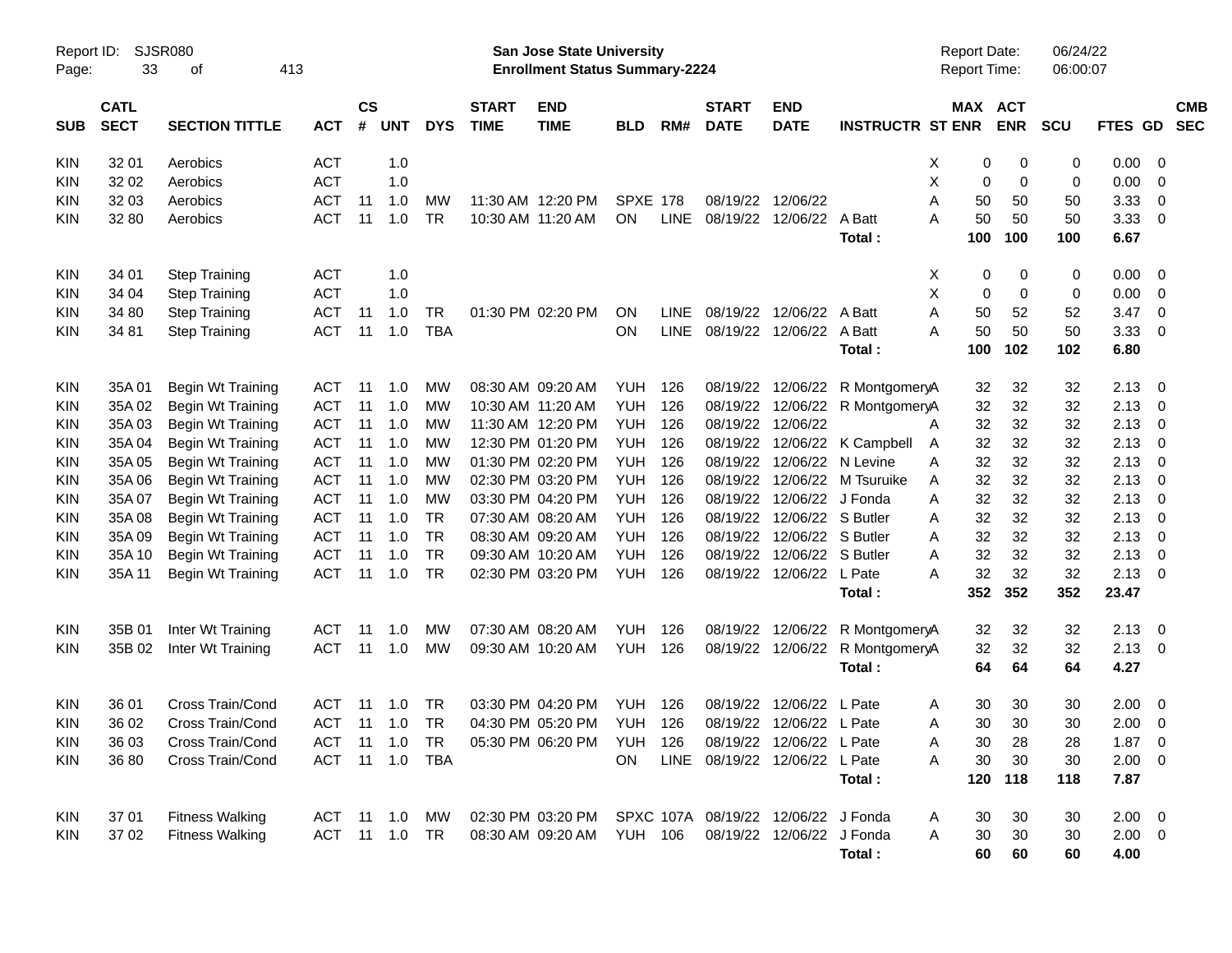| Report ID:<br>Page:       | 34                         | SJSR080<br>413<br>οf                               |                          |                    |            |                 |                             | San Jose State University<br><b>Enrollment Status Summary-2224</b> |                                    |     |                             |                           |                              | <b>Report Date:</b><br><b>Report Time:</b> |           |                | 06/24/22<br>06:00:07 |                     |                                  |            |
|---------------------------|----------------------------|----------------------------------------------------|--------------------------|--------------------|------------|-----------------|-----------------------------|--------------------------------------------------------------------|------------------------------------|-----|-----------------------------|---------------------------|------------------------------|--------------------------------------------|-----------|----------------|----------------------|---------------------|----------------------------------|------------|
| <b>SUB</b>                | <b>CATL</b><br><b>SECT</b> | <b>SECTION TITTLE</b>                              | <b>ACT</b>               | $\mathsf{cs}$<br># | <b>UNT</b> | <b>DYS</b>      | <b>START</b><br><b>TIME</b> | <b>END</b><br><b>TIME</b>                                          | <b>BLD</b>                         | RM# | <b>START</b><br><b>DATE</b> | <b>END</b><br><b>DATE</b> | <b>INSTRUCTR ST ENR</b>      | MAX ACT                                    |           | <b>ENR</b>     | <b>SCU</b>           | FTES GD SEC         |                                  | <b>CMB</b> |
| <b>KIN</b>                | 38 01                      | Begin Jogging                                      | ACT                      | 11                 | 1.0        | MW              |                             | 11:30 AM 12:20 PM                                                  | SPXC 107B                          |     | 08/19/22                    | 12/06/22                  | N Levine                     | Α                                          | 30        | 30             | 30                   | $2.00 \t 0$         |                                  |            |
| <b>KIN</b>                | 38 02                      | Begin Jogging                                      | <b>ACT</b>               | 11                 | 1.0        | <b>TR</b>       |                             | 09:30 AM 10:20 AM                                                  | <b>YUH</b>                         | 106 | 08/19/22                    | 12/06/22 J Fonda          |                              | A                                          | 30        | 30             | 30                   | $2.00 \t 0$         |                                  |            |
|                           |                            |                                                    |                          |                    |            |                 |                             |                                                                    |                                    |     |                             |                           | Total:                       |                                            | 60        | 60             | 60                   | 4.00                |                                  |            |
| <b>KIN</b>                | 45A01                      | Beg Lindy & Swing                                  | ACT                      | 11                 | 1.0        | MW              | 08:30 AM 09:20 AM           |                                                                    | <b>SPXE 178</b>                    |     | 08/19/22                    | 12/06/22 A Ayers          |                              | A                                          | 40        | 7              | 7                    | 0.47                | 0 <sup>o</sup>                   |            |
| <b>DANC</b>               | 45A 01                     | Beg Lindy & Swing                                  | <b>ACT</b>               | 11                 | 1.0        | MW              |                             | 08:30 AM 09:20 AM                                                  | <b>SPXE 178</b>                    |     | 08/19/22                    | 12/06/22 A Ayers          |                              | A                                          | 0         | $\overline{c}$ | $\overline{c}$       | 0.13                | 0 <sup>o</sup>                   |            |
|                           |                            |                                                    |                          |                    |            |                 |                             |                                                                    |                                    |     |                             |                           | Total:                       |                                            | 40        | 9              | 9                    | 0.60                |                                  |            |
| <b>KIN</b>                | 46A 01                     | <b>Beg Social Dance</b>                            | ACT                      | 11                 | 1.0        | MW              |                             | 09:30 AM 10:20 AM                                                  | <b>SPXE 178</b>                    |     | 08/19/22                    | 12/06/22 A Ayers          |                              | A                                          | 40        | 33             | 33                   | 2.20                | $0\,$ C                          |            |
| <b>DANC</b>               | 46A01                      | <b>Beg Social Dance</b>                            | <b>ACT</b>               | 11                 | 1.0        | MW              |                             | 09:30 AM 10:20 AM                                                  | <b>SPXE 178</b>                    |     | 08/19/22                    | 12/06/22 A Ayers          |                              | Α                                          | 0         | $\overline{4}$ | 4                    | 0.27                | 0 <sup>o</sup>                   |            |
| KIN.                      | 46A 02                     | <b>Beg Social Dance</b>                            | <b>ACT</b>               | 11                 | 1.0        | MW              |                             | 02:30 PM 03:20 PM                                                  | <b>SPXE 178</b>                    |     | 08/19/22                    | 12/06/22 A Ayers          |                              | Α                                          | 40        | 35             | 35                   | 2.33                | 0 <sup>o</sup>                   |            |
| <b>DANC</b>               | 46A 02                     | <b>Beg Social Dance</b>                            | <b>ACT</b>               | 11                 | 1.0        | MW              |                             | 02:30 PM 03:20 PM                                                  | <b>SPXE 178</b>                    |     | 08/19/22                    | 12/06/22 A Ayers          |                              | Α                                          | 0         | 5              | 5                    | 0.33                | 0 <sup>o</sup>                   |            |
| <b>KIN</b><br><b>DANC</b> | 46A03<br>46A03             | <b>Beg Social Dance</b><br><b>Beg Social Dance</b> | <b>ACT</b><br><b>ACT</b> | 11<br>11           | 1.0<br>1.0 | <b>TR</b><br>TR |                             | 09:30 AM 10:20 AM                                                  | <b>SPXE 178</b><br><b>SPXE 178</b> |     | 08/19/22<br>08/19/22        | 12/06/22 A Ayers          |                              | Α                                          | 40<br>0   | 25<br>5        | 25<br>5              | 1.67<br>0.33        | 0 <sup>o</sup><br>0 <sup>o</sup> |            |
|                           |                            |                                                    |                          |                    |            |                 |                             | 09:30 AM 10:20 AM                                                  |                                    |     |                             | 12/06/22 A Ayers          | Total:                       | Α                                          | 120       | 107            | 107                  | 7.13                |                                  |            |
| <b>KIN</b>                | 48A01                      | Beg Latin Dance                                    | ACT                      | 11                 | 1.0        | MW              |                             | 12:30 PM 01:20 PM                                                  | <b>SPXE 178</b>                    |     | 08/19/22                    | 12/06/22 A Ayers          |                              | A                                          | 40        | 33             | 33                   | 2.20                | $0\,$ C                          |            |
| <b>DANC</b>               | 48A01                      | Beg Latin Dance                                    | <b>ACT</b>               | 11                 | 1.0        | MW              |                             | 12:30 PM 01:20 PM                                                  | <b>SPXE 178</b>                    |     | 08/19/22                    | 12/06/22 A Ayers          |                              | Α                                          | 0         | $\overline{7}$ | 7                    | 0.47                | $0\,$ C                          |            |
| <b>KIN</b>                | 48A02                      | Beg Latin Dance                                    | <b>ACT</b>               | 11                 | 1.0        | <b>TR</b>       |                             | 08:30 AM 09:20 AM                                                  | <b>SPXE 178</b>                    |     | 08/19/22                    | 12/06/22 A Ayers          |                              | A                                          | 40        | 23             | 23                   | 1.53                | 0 <sup>o</sup>                   |            |
| <b>DANC</b>               | 48A02                      | Beg Latin Dance                                    | <b>ACT</b>               | 11                 | 1.0        | TR              |                             | 08:30 AM 09:20 AM                                                  | <b>SPXE 178</b>                    |     | 08/19/22                    | 12/06/22 A Ayers          |                              | Α                                          | 0         | $\overline{7}$ | $\overline{7}$       | 0.47                | 0 <sup>o</sup>                   |            |
|                           |                            |                                                    |                          |                    |            |                 |                             |                                                                    |                                    |     |                             |                           | Total:                       |                                            | 80        | 70             | 70                   | 4.67                |                                  |            |
| <b>KIN</b>                | 50 01                      | Tai Chi                                            | ACT                      | 11                 | 1.0        | MW              |                             | 10:30 AM 11:20 AM                                                  | SPXC 107B                          |     | 08/19/22                    | 12/06/22                  | G Chen                       | A                                          | 40        | 40             | 40                   | $2.67$ 0            |                                  |            |
| <b>KIN</b>                | 50 02                      | Tai Chi                                            | <b>ACT</b>               | 11                 | 1.0        | <b>TR</b>       |                             | 02:30 PM 03:20 PM                                                  | <b>SPXE 178</b>                    |     | 08/19/22                    | 12/06/22                  | C Weng                       | Α                                          | 40        | 20             | 20                   | $1.33 \ 0$          |                                  |            |
| <b>KIN</b>                | 50 03                      | Tai Chi                                            | <b>ACT</b>               | 11                 | 1.0        | <b>TR</b>       |                             | 03:30 PM 04:20 PM                                                  | <b>SPXE 178</b>                    |     |                             | 08/19/22 12/06/22 C Weng  | Total:                       | A                                          | 40<br>120 | 24<br>84       | 24<br>84             | $1.60 \t 0$<br>5.60 |                                  |            |
|                           |                            |                                                    |                          |                    |            |                 |                             |                                                                    |                                    |     |                             |                           |                              |                                            |           |                |                      |                     |                                  |            |
| <b>KIN</b>                | 51A01                      | Begin Aikido                                       | ACT                      | 11                 | 1.0        | MW              | 08:30 AM 09:20 AM           |                                                                    | <b>YUH</b>                         | 208 | 08/19/22                    | 12/06/22                  | J Wada                       | A                                          | 30        | 21             | 21                   | $1.40 \ 0$          |                                  |            |
| <b>KIN</b>                | 51A02                      | Begin Aikido                                       | <b>ACT</b>               | 11                 | 1.0        | MW              |                             | 09:30 AM 10:20 AM                                                  | <b>YUH</b>                         | 208 | 08/19/22                    | 12/06/22 J Wada           |                              | Α                                          | 20        | 20             | 20                   | $1.33 \ 0$          |                                  |            |
|                           |                            |                                                    |                          |                    |            |                 |                             |                                                                    |                                    |     |                             |                           | Total:                       |                                            | 50        | 41             | 41                   | 2.73                |                                  |            |
| KIN                       |                            | 51B 01 Int Aikido                                  |                          |                    |            |                 |                             | ACT 11 1.0 MW 09:30 AM 10:20 AM YUH 208 08/19/22 12/06/22 J Wada   |                                    |     |                             |                           |                              | A                                          | 10        | $\overline{2}$ | $2^{\circ}$          | $0.13 \ 0$          |                                  |            |
|                           |                            |                                                    |                          |                    |            |                 |                             |                                                                    |                                    |     |                             |                           | Total:                       |                                            | 10        | $\mathbf{2}$   | $\mathbf{2}$         | 0.13                |                                  |            |
| KIN                       | 52A 01                     | Begin Judo                                         | ACT 11 1.0 TR            |                    |            |                 |                             | 09:30 AM 10:20 AM YUH 208                                          |                                    |     |                             |                           | 08/19/22 12/06/22 D Williams | A                                          | 30        | 30             | 30                   | $2.00 \t 0$         |                                  |            |
| <b>KIN</b>                |                            | 52A 02 Begin Judo                                  | ACT 11 1.0 TR            |                    |            |                 |                             | 10:30 AM 11:20 AM                                                  | <b>YUH 208</b>                     |     |                             |                           | 08/19/22 12/06/22 D Williams | A                                          | 30        | 30             | 30                   | $2.00 \t 0$         |                                  |            |
|                           |                            |                                                    |                          |                    |            |                 |                             |                                                                    |                                    |     |                             |                           | Total:                       |                                            | 60        | 60             | 60                   | 4.00                |                                  |            |
| <b>KIN</b>                |                            | 52B 01 Inter Judo                                  | ACT 11 1.0 TR            |                    |            |                 |                             | 11:30 AM 12:20 PM YUH 208                                          |                                    |     |                             |                           | 08/19/22 12/06/22 D Williams | A                                          | 20        | 15             | 15                   | $1.00 \t 0$         |                                  |            |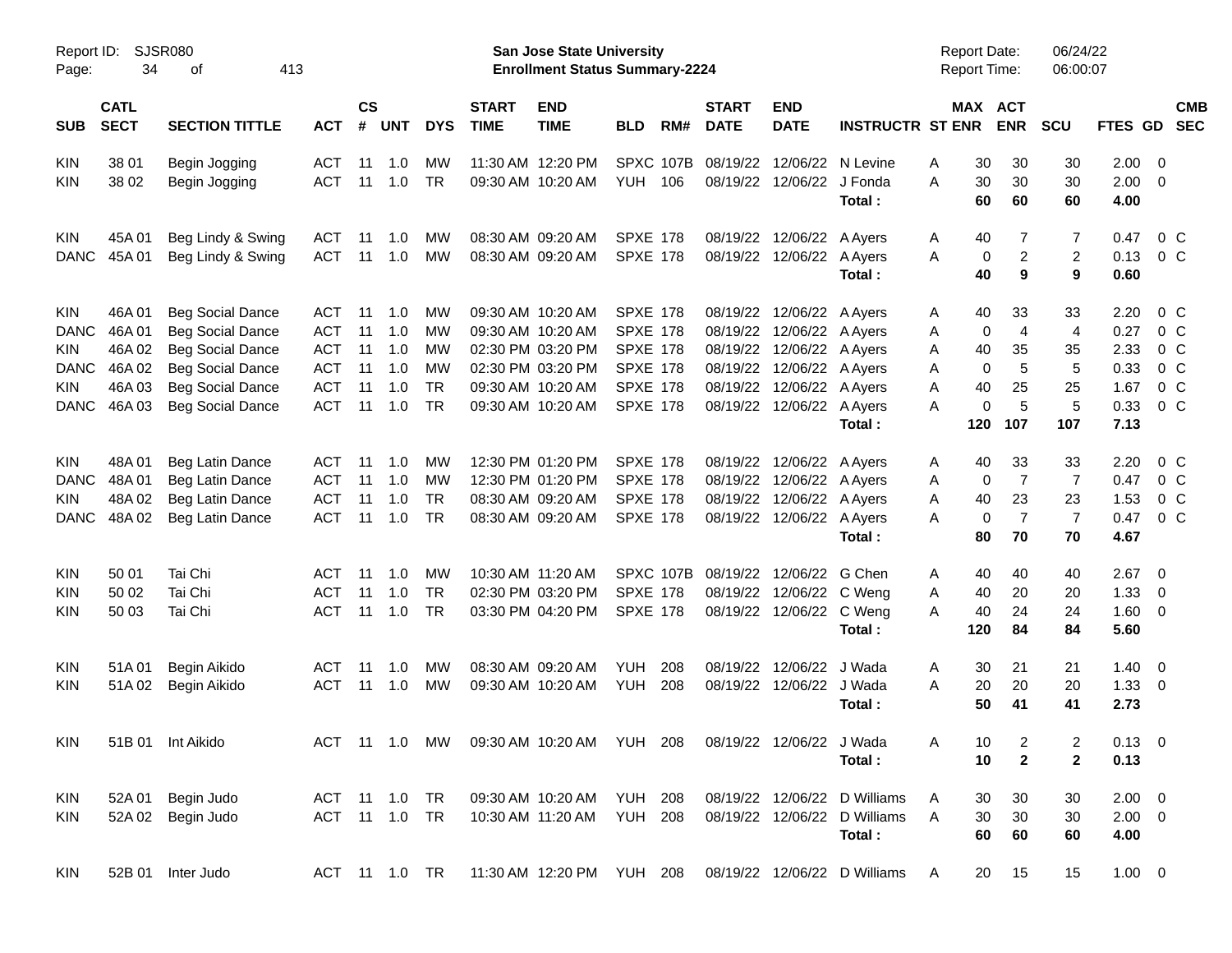| Report ID:<br>Page:                    | 35                         | SJSR080<br>413<br>оf                                                          |                                 |                    |                                              |                 |                             | San Jose State University<br><b>Enrollment Status Summary-2224</b> |                       |            |                             |                                             |                                                                                                      | <b>Report Date:</b><br><b>Report Time:</b> |                               | 06/24/22<br>06:00:07   |                                              |                          |
|----------------------------------------|----------------------------|-------------------------------------------------------------------------------|---------------------------------|--------------------|----------------------------------------------|-----------------|-----------------------------|--------------------------------------------------------------------|-----------------------|------------|-----------------------------|---------------------------------------------|------------------------------------------------------------------------------------------------------|--------------------------------------------|-------------------------------|------------------------|----------------------------------------------|--------------------------|
| <b>SUB</b>                             | <b>CATL</b><br><b>SECT</b> | <b>SECTION TITTLE</b>                                                         | <b>ACT</b>                      | $\mathsf{cs}$<br># | <b>UNT</b>                                   | <b>DYS</b>      | <b>START</b><br><b>TIME</b> | <b>END</b><br><b>TIME</b>                                          | <b>BLD</b>            | RM#        | <b>START</b><br><b>DATE</b> | <b>END</b><br><b>DATE</b>                   | <b>INSTRUCTR ST ENR</b>                                                                              |                                            | MAX ACT<br><b>ENR</b>         | <b>SCU</b>             | FTES GD                                      | <b>CMB</b><br><b>SEC</b> |
|                                        |                            |                                                                               |                                 |                    |                                              |                 |                             |                                                                    |                       |            |                             |                                             | Total:                                                                                               | 20                                         | 15                            | 15                     | 1.00                                         |                          |
| <b>KIN</b>                             | 52C 01                     | Competitive Judo                                                              | ACT                             |                    | 11 1.0                                       | TBA             |                             |                                                                    | <b>YUH</b>            | 208        |                             | 08/19/22 12/06/22                           | M Swain<br>Total :                                                                                   | 35<br>A<br>35                              | 0<br>$\mathbf 0$              | 0<br>0                 | $0.00 \t 0$<br>0.00                          |                          |
| KIN<br><b>KIN</b>                      | 53A 01<br>53A 02           | Begin Karate<br><b>Begin Karate</b>                                           | ACT<br><b>ACT</b>               | -11<br>-11         | 1.0<br>1.0                                   | -F<br>-F        |                             | 08:30 AM 10:20 AM<br>10:30 AM 12:20 PM                             | YUH<br>YUH            | 106<br>106 | 08/19/22                    | 12/06/22                                    | P Rodriquez A<br>08/19/22 12/06/22 P Rodriquez A<br>Total:                                           | 20<br>20<br>40                             | 20<br>20<br>40                | 20<br>20<br>40         | $1.33 \ 0$<br>$1.33 \ 0$<br>2.67             |                          |
| KIN<br>KIN.                            | 53B 01<br>53B 02           | Inter Karate<br>Inter Karate                                                  | ACT<br><b>ACT</b>               | -11<br>-11         | 1.0<br>1.0                                   | -F<br>-F        |                             | 08:30 AM 10:20 AM<br>10:30 AM 12:20 PM                             | YUH<br><b>YUH 106</b> | 106        | 08/19/22                    |                                             | 12/06/22 P Rodriquez A<br>08/19/22 12/06/22 P Rodriquez A<br>Total:                                  | 10<br>10<br>20                             | 2<br>0<br>$\mathbf{2}$        | 2<br>0<br>$\mathbf{2}$ | $0.13 \quad 0$<br>$0.00 \t 0$<br>0.13        |                          |
| KIN<br><b>KIN</b>                      | 54A 01<br>54A 02           | Begin Tae Kwon Do<br>Begin Tae Kwon Do                                        | ACT<br>ACT                      | -11<br>- 11        | 1.0<br>1.0                                   | TR<br><b>TR</b> |                             | 07:30 AM 08:20 AM<br>08:30 AM 09:20 AM                             | <b>YUH</b><br>YUH     | 208<br>208 | 08/19/22                    |                                             | 12/06/22 J Schachner A<br>08/19/22 12/06/22 J Schachner A<br>Total:                                  | 30<br>20<br>50                             | 30<br>20<br>50                | 30<br>20<br>50         | $2.00 \t 0$<br>$1.33 \ 0$<br>3.33            |                          |
| <b>KIN</b>                             | 54B 01                     | Int Tae Kwon Do                                                               | ACT                             |                    |                                              | TR.             |                             | 08:30 AM 09:20 AM                                                  | <b>YUH 208</b>        |            |                             |                                             | 08/19/22 12/06/22 J Schachner A<br>Total:                                                            | 10<br>10                                   | 7<br>$\overline{7}$           | 7<br>$\overline{7}$    | $0.47 \quad 0$<br>0.47                       |                          |
| KIN<br><b>KIN</b>                      | 55A 01<br>55A 02           | Begin Self-Defense<br>Begin Self-Defense                                      | ACT<br><b>ACT</b>               | -11<br>-11         | 1.0<br>1.0                                   | МW<br>MW        |                             | 11:30 AM 12:20 PM<br>12:30 PM 01:20 PM                             | YUH<br><b>YUH 208</b> | 208        | 08/19/22                    | 12/06/22 G Chen<br>08/19/22 12/06/22 G Chen | Total :                                                                                              | 30<br>Α<br>30<br>Α<br>60                   | 30<br>30<br>60                | 30<br>30<br>60         | $2.00 \t 0$<br>$2.00 \t 0$<br>4.00           |                          |
| <b>KIN</b><br>KIN.                     | 58A 01<br>58A 02           | Brazil Jiu-Jitsu<br>Brazil Jiu-Jitsu                                          | ACT<br><b>ACT</b>               | -11<br>-11         | 1.0<br>1.0                                   | МW<br><b>MW</b> |                             | 01:30 PM 02:20 PM<br>02:30 PM 03:20 PM                             | YUH<br><b>YUH 208</b> | 208        | 08/19/22                    | 08/19/22 12/06/22 A Juarez                  | 12/06/22 A Juarez<br>Total :                                                                         | 30<br>Α<br>30<br>A<br>60                   | 30<br>30<br>60                | 30<br>30<br>60         | $2.00 \t 0$<br>$2.00 \t 0$<br>4.00           |                          |
| <b>KIN</b><br><b>KIN</b><br><b>KIN</b> | 61A 01<br>61A02<br>61A03   | Begin Hatha Yoga<br>Begin Hatha Yoga<br>Begin Hatha Yoga                      | ACT<br><b>ACT</b><br><b>ACT</b> | -11                | 1.0<br>1.0<br>1.0                            | $\top$          |                             | 02:30 PM 04:20 PM                                                  | <b>YUH 208</b>        |            |                             |                                             | 08/19/22 12/06/22 J Linafelter                                                                       | 50<br>A<br>х<br>0<br>X<br>0                | 50<br>$\mathbf 0$<br>$\Omega$ | 50<br>0<br>0           | $3.33 \quad 0$<br>$0.00 \t 0$<br>$0.00 \t 0$ |                          |
| KIN<br><b>KIN</b><br><b>KIN</b>        |                            | 61A 04 Begin Hatha Yoga<br>61A 05 Begin Hatha Yoga<br>61A 06 Begin Hatha Yoga |                                 |                    | ACT 11 1.0 F<br>ACT 11 1.0 F<br>ACT 11 1.0 W |                 |                             | 11:30 AM 01:20 PM YUH 208<br>03:30 PM 05:20 PM YUH 208             |                       |            |                             | 08/19/22 12/06/22 N Levine                  | 07:30 AM 09:20 AM YUH 208 08/19/22 12/06/22 S Caughlan A<br>08/19/22 12/06/22 S Caughlan A<br>Total: | 50<br>50<br>50<br>Α<br>200                 | 50<br>50<br>50<br>200         | 50<br>50<br>50<br>200  | 3.3300<br>3.3300<br>3.3300<br>13.33          |                          |
| KIN                                    |                            | 61B 01 Int Hatha Yoga                                                         | ACT 11 1.0 F                    |                    |                                              |                 |                             | 09:30 AM 11:20 AM YUH 208                                          |                       |            |                             |                                             | 08/19/22 12/06/22 S Caughlan A<br>Total:                                                             | 50<br>50                                   | 25<br>25                      | 25<br>25               | $1.67 \t 0$<br>1.67                          |                          |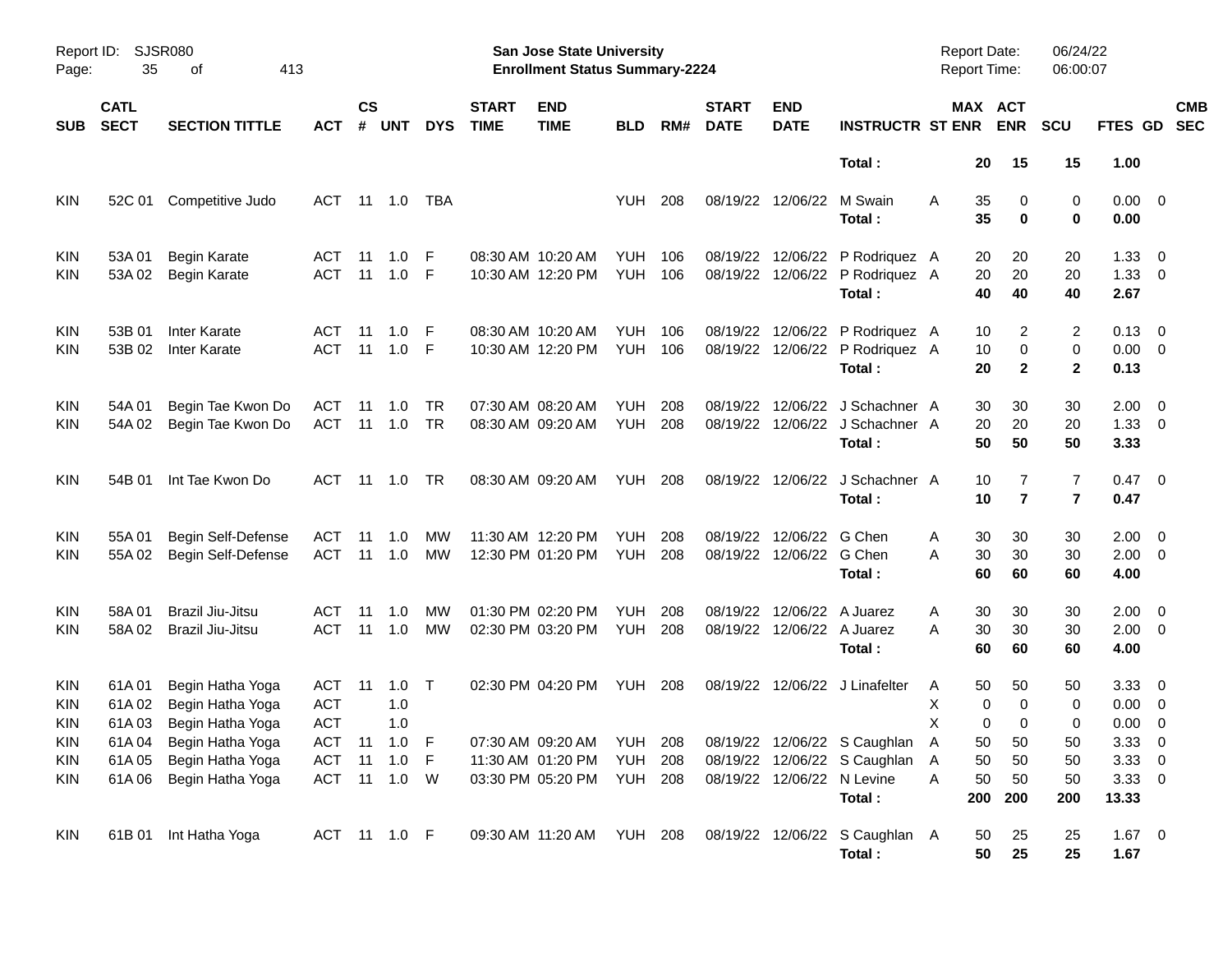| Report ID:<br>Page: | 36                         | SJSR080<br>413<br>оf     |                          | San Jose State University<br><b>Enrollment Status Summary-2224</b> |                |              |                             |                                        |                 |            |                             |                                        |                                 | Report Date:<br>Report Time: |                     | 06/24/22<br>06:00:07 |                |                                                      |                          |
|---------------------|----------------------------|--------------------------|--------------------------|--------------------------------------------------------------------|----------------|--------------|-----------------------------|----------------------------------------|-----------------|------------|-----------------------------|----------------------------------------|---------------------------------|------------------------------|---------------------|----------------------|----------------|------------------------------------------------------|--------------------------|
| <b>SUB</b>          | <b>CATL</b><br><b>SECT</b> | <b>SECTION TITTLE</b>    | <b>ACT</b>               | $\mathsf{cs}$<br>#                                                 | <b>UNT</b>     | <b>DYS</b>   | <b>START</b><br><b>TIME</b> | <b>END</b><br><b>TIME</b>              | <b>BLD</b>      | RM#        | <b>START</b><br><b>DATE</b> | <b>END</b><br><b>DATE</b>              | <b>INSTRUCTR ST ENR</b>         | MAX ACT                      | <b>ENR</b>          | <b>SCU</b>           | <b>FTES GD</b> |                                                      | <b>CMB</b><br><b>SEC</b> |
|                     |                            |                          |                          |                                                                    |                |              |                             |                                        |                 |            |                             |                                        |                                 |                              |                     |                      |                |                                                      |                          |
| <b>KIN</b>          | 62A 01<br>62A 02           | Begin Ice Skating        | <b>ACT</b><br><b>ACT</b> | 11<br>11                                                           | 1.0<br>1.0     | $\top$<br>R  |                             | 09:30 AM 11:10 AM<br>08:20 AM 10:00 AM | YUH<br>YUH      | 106<br>106 |                             | 08/19/22 12/06/22<br>08/19/22 12/06/22 | M Gentry-Sel A                  | 40                           | $\mathbf{1}$        | -1<br>$\overline{2}$ | 0.07<br>0.13   | $\overline{\phantom{0}}$<br>$\overline{\phantom{0}}$ |                          |
| <b>KIN</b>          |                            | <b>Begin Ice Skating</b> |                          |                                                                    |                |              |                             |                                        |                 |            |                             |                                        | M Gentry-Sel A<br>Total:        | 40<br>80                     | $\overline{c}$<br>3 | 3                    | 0.20           |                                                      |                          |
| <b>KIN</b>          | 63A 01                     | Beg Hiking               | ACT                      | -11                                                                | 1.0            | - F          |                             | 01:00 PM 03:50 PM                      | <b>SPXE 163</b> |            |                             | 08/19/22 12/06/22                      | K Kirkendall A                  | 20                           | 20                  | 20                   | 1.33           | $\overline{\phantom{0}}$                             |                          |
|                     |                            |                          |                          |                                                                    |                |              |                             |                                        |                 |            |                             |                                        | Total:                          | 20                           | 20                  | 20                   | 1.33           |                                                      |                          |
| <b>KIN</b>          | 65A 01                     | Begin Ice Hockey         | <b>ACT</b>               |                                                                    | 1.0            |              |                             |                                        |                 |            |                             |                                        |                                 | X<br>0                       | 0                   | 0                    | 0.00           | $\overline{\phantom{0}}$                             |                          |
|                     |                            |                          |                          |                                                                    |                |              |                             |                                        |                 |            |                             |                                        | Total:                          | 0                            | 0                   | 0                    | 0.00           |                                                      |                          |
| <b>KIN</b>          | 68 80                      | Visl Rep Sprt Cult       | <b>LEC</b>               | 02                                                                 | 3.0            | $\top$       |                             | 10:30 AM 11:45 AM                      | ΟN              | LINE       |                             | 08/19/22 12/06/22                      | D Murphy                        | 40<br>A                      | 40                  | 120                  | 8.00           | $\overline{\phantom{0}}$                             |                          |
|                     |                            |                          |                          |                                                                    |                |              |                             |                                        |                 |            |                             |                                        | Total:                          | 40                           | 40                  | 120                  | 8.00           |                                                      |                          |
| <b>KIN</b>          | 69 01                      | <b>Stress Management</b> | <b>LEC</b>               | 02                                                                 | 3.0            | TR           |                             | 05:30 PM 06:45 PM                      | YUH             | 236        |                             | 08/19/22 12/06/22 T Beggs              |                                 | 30<br>A                      | 30                  | 90                   | 6.00           | $\overline{\phantom{0}}$                             |                          |
| <b>KIN</b>          | 69 02                      | <b>Stress Management</b> | <b>LEC</b>               | 02                                                                 | 3.0            | <b>TR</b>    |                             | 07:00 PM 08:15 PM                      | YUH             | 236        |                             | 08/19/22 12/06/22 T Beggs              |                                 | 30<br>Α                      | 30                  | 90                   | 6.00           | - 0                                                  |                          |
| <b>KIN</b>          | 69 03                      | <b>Stress Management</b> | <b>LEC</b>               | 02                                                                 | 3.0            | м            |                             | 04:30 PM 05:45 PM                      | YUH             | 236        |                             | 08/19/22 12/06/22 N Levine             |                                 | 30<br>Α                      | 30                  | 90                   | 6.00           | $\overline{\mathbf{0}}$                              |                          |
| <b>KIN</b>          | 69 60                      | <b>Stress Management</b> | <b>LEC</b>               | 02                                                                 | 3.0            | M            |                             | 10:30 AM 11:45 AM                      | YUH             | 236        |                             | 08/19/22 12/06/22                      | L Atkinson                      | 30<br>A                      | 30                  | 90                   | 6.00           | $\overline{\mathbf{0}}$                              |                          |
| <b>KIN</b>          | 69 61                      | <b>Stress Management</b> | <b>LEC</b>               | 02                                                                 | 3.0            | м            |                             | 12:00 PM 01:15 PM                      | YUH             | 236        |                             | 08/19/22 12/06/22                      | L Atkinson                      | 30<br>A                      | 30                  | 90                   | 6.00           | $\overline{\mathbf{0}}$                              |                          |
| <b>KIN</b>          | 69 62                      | <b>Stress Management</b> | <b>LEC</b>               | 02                                                                 | 3.0            | <b>MW</b>    |                             | 01:30 PM 02:45 PM                      | YUH             | 236        |                             |                                        | 08/19/22 12/06/22 K Moreno      | 30<br>Α                      | 30                  | 90                   | 6.00           | $\overline{\mathbf{0}}$                              |                          |
| <b>KIN</b>          | 6963                       | <b>Stress Management</b> | <b>LEC</b>               | 02                                                                 | 3.0            | <b>MW</b>    |                             | 03:00 PM 04:15 PM                      | YUH             | 236        | 08/19/22                    |                                        | 12/06/22 K Moreno               | 30<br>Α                      | 30                  | 90                   | 6.00           | $\overline{\mathbf{0}}$                              |                          |
| <b>KIN</b>          | 69 64                      | <b>Stress Management</b> | <b>LEC</b>               | 02                                                                 | 3.0            | $\mathsf{T}$ |                             | 09:00 AM 10:15 AM                      | YUH             | 236        |                             |                                        | 08/19/22 12/06/22 L Atkinson    | 30<br>A                      | 30                  | 90                   | 6.00           | $\overline{\mathbf{0}}$                              |                          |
| <b>KIN</b>          | 69 65                      | <b>Stress Management</b> | <b>LEC</b>               |                                                                    | 3.0            |              |                             |                                        |                 |            |                             |                                        |                                 | Х<br>0                       | 0                   | 0                    | 0.00           | $\overline{\mathbf{0}}$                              |                          |
| <b>KIN</b>          | 69 66                      | <b>Stress Management</b> | <b>LEC</b>               | 02                                                                 | 3.0            | Τ            |                             | 12:00 PM 01:15 PM                      | YUH             | 236        |                             |                                        | 08/19/22 12/06/22 K Moreno      | 30<br>Α                      | 30                  | 90                   | 6.00           | $\overline{\mathbf{0}}$                              |                          |
| <b>KIN</b>          | 69 67                      | <b>Stress Management</b> | <b>LEC</b>               |                                                                    | 3.0            |              |                             |                                        |                 |            |                             |                                        |                                 | X<br>$\mathbf 0$             | 0                   | 0                    | 0.00           | 0                                                    |                          |
| <b>KIN</b>          | 69 68                      | <b>Stress Management</b> | <b>LEC</b>               | 02                                                                 | 3.0            | M            |                             | 09:00 AM 10:15 AM                      | YUH             | -236       |                             | 08/19/22 12/06/22                      | L Atkinson                      | 30<br>А                      | 24                  | 72                   | 4.80           | $\overline{\mathbf{0}}$                              |                          |
|                     |                            |                          |                          |                                                                    |                |              |                             |                                        |                 |            |                             |                                        | Total:                          | 300                          | 294                 | 882                  | 58.80          |                                                      |                          |
| <b>KIN</b>          | 70 01                      | Intro to Kinesiology     | <b>LEC</b>               | 02                                                                 | 3.0            | TR           |                             | 09:00 AM 09:50 AM                      | <b>BBC</b>      | 004        |                             | 08/19/22 12/06/22                      | J Chin                          | A<br>100                     | 81                  | 162                  | 16.20          | $\overline{\mathbf{0}}$                              |                          |
| <b>KIN</b>          | 70 02                      | Intro to Kinesiology     | <b>ACT</b>               | 11                                                                 | 0.0            | $\top$       |                             | 10:00 AM 11:50 AM                      | <b>SPXC 153</b> |            |                             |                                        | 08/19/22 12/06/22 A Tomimbang A | 20                           | 20                  | 20                   | 0.00           | $\overline{\mathbf{0}}$                              |                          |
| <b>KIN</b>          | 70 03                      | Intro to Kinesiology     | <b>ACT</b>               | 11                                                                 | 0.0            | $\top$       |                             | 01:30 PM 03:20 PM                      | DH.             | 243        |                             |                                        | 08/19/22 12/06/22 A Tomimbang A | 20                           | 12                  | 12                   | 0.00           | $\overline{\mathbf{0}}$                              |                          |
| <b>KIN</b>          | 70 04                      | Intro to Kinesiology     | <b>ACT</b>               | 11                                                                 | 0.0            | R            |                             | 10:00 AM 11:50 AM                      | <b>SPXC 153</b> |            |                             |                                        | 08/19/22 12/06/22 A Tomimbang A | 20                           | 20                  | 20                   | 0.00           | 0                                                    |                          |
| KIN                 | 70 05                      | Intro to Kinesiology     |                          |                                                                    |                |              |                             | ACT 11 0.0 R 01:30 PM 03:20 PM DH      |                 | 243        |                             |                                        | 08/19/22 12/06/22 M Pascal-GonA | 20                           | 9                   | 9                    | 0.00           | $\overline{\phantom{0}}$                             |                          |
| <b>KIN</b>          | 70 06                      | Intro to Kinesiology     | ACT 11 0.0 T             |                                                                    |                |              |                             | 01:30 PM 03:20 PM SH                   |                 | 242        |                             |                                        | 08/19/22 12/06/22 M Pascal-GonA | 20                           | 20                  | 20                   | $0.00 \t 0$    |                                                      |                          |
|                     |                            |                          |                          |                                                                    |                |              |                             |                                        |                 |            |                             |                                        | Total:                          |                              | 200 162             | 243                  | 16.20          |                                                      |                          |
| <b>KIN</b>          | 80 01                      | Ind Act Prog Studies     | ACT 11 1.0 TBA           |                                                                    |                |              |                             |                                        |                 |            |                             | 08/19/22 12/06/22 S Chang              |                                 | 10<br>A                      |                     | 0                    | $0.00 \t 0$    |                                                      |                          |
| <b>KIN</b>          | 80 02                      | Ind Act Prog Studies     | ACT                      |                                                                    | $11 \quad 1.0$ | TBA          |                             |                                        |                 |            |                             | 08/19/22 12/06/22                      |                                 | 10<br>Α                      | $\mathbf 0$         | 0                    | $0.00 \quad 0$ |                                                      |                          |
| <b>KIN</b>          | 80 03                      | Ind Act Prog Studies     | ACT                      |                                                                    | $11 \quad 1.0$ | TBA          |                             |                                        |                 |            |                             | 08/19/22 12/06/22                      |                                 | 10<br>A                      | 0                   | 0                    | $0.00 \quad 0$ |                                                      |                          |
| KIN                 | 80 04                      | Ind Act Prog Studies     | ACT 11 1.0 TBA           |                                                                    |                |              |                             |                                        |                 |            |                             | 08/19/22 12/06/22                      |                                 | 10<br>A                      | 0                   | 0                    | $0.00 \t 0$    |                                                      |                          |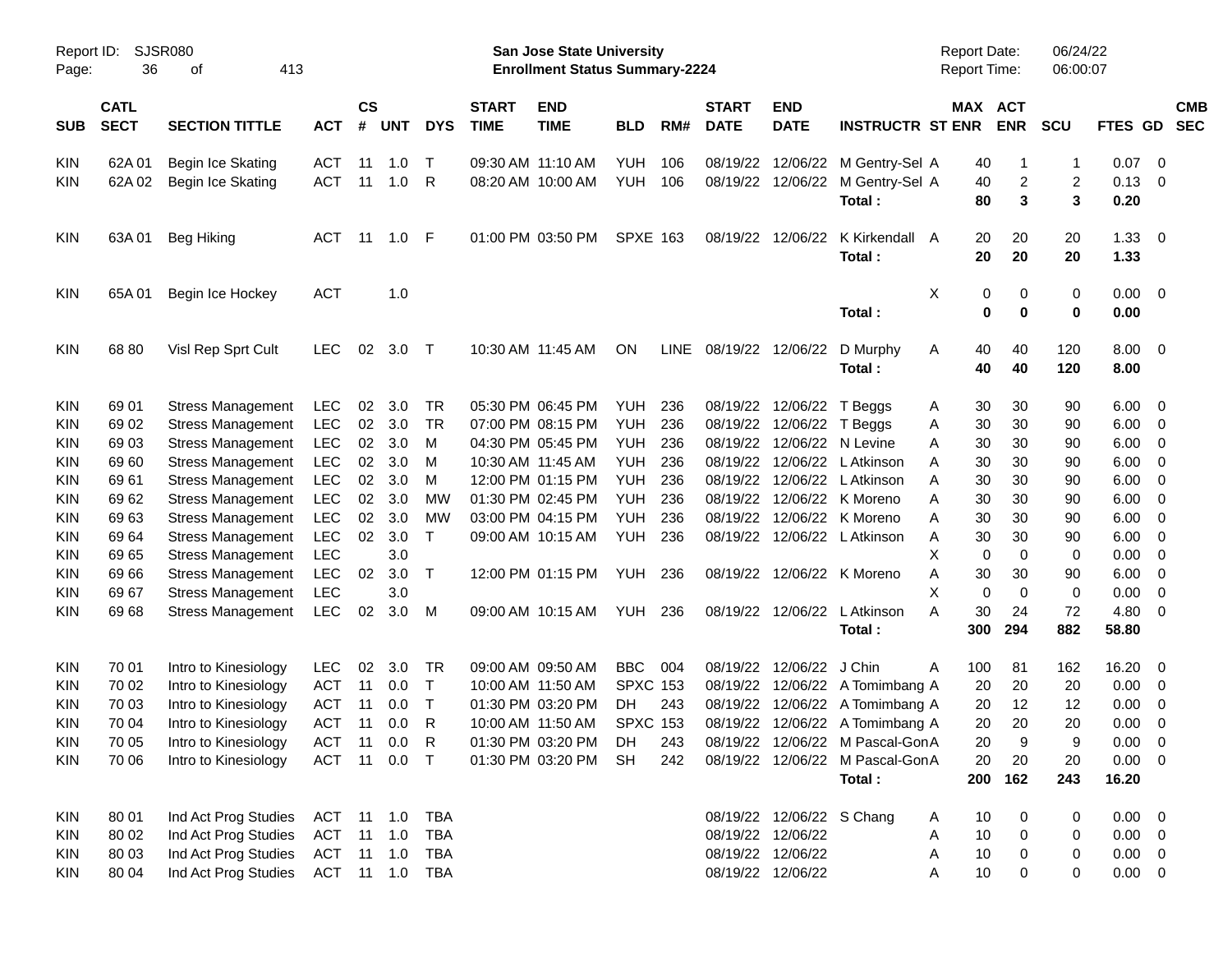| Report ID:<br>Page: | <b>SJSR080</b><br>37       | 413<br>οf                |            |                    |            |              |                             | <b>San Jose State University</b><br><b>Enrollment Status Summary-2224</b> |                 |             |                             |                             |                         | Report Date:<br><b>Report Time:</b> |                       | 06/24/22<br>06:00:07 |             |                          |                          |
|---------------------|----------------------------|--------------------------|------------|--------------------|------------|--------------|-----------------------------|---------------------------------------------------------------------------|-----------------|-------------|-----------------------------|-----------------------------|-------------------------|-------------------------------------|-----------------------|----------------------|-------------|--------------------------|--------------------------|
| <b>SUB</b>          | <b>CATL</b><br><b>SECT</b> | <b>SECTION TITTLE</b>    | <b>ACT</b> | $\mathsf{cs}$<br># | <b>UNT</b> | <b>DYS</b>   | <b>START</b><br><b>TIME</b> | <b>END</b><br><b>TIME</b>                                                 | <b>BLD</b>      | RM#         | <b>START</b><br><b>DATE</b> | <b>END</b><br><b>DATE</b>   | <b>INSTRUCTR ST ENR</b> |                                     | MAX ACT<br><b>ENR</b> | <b>SCU</b>           | FTES GD     |                          | <b>CMB</b><br><b>SEC</b> |
|                     |                            |                          |            |                    |            |              |                             |                                                                           |                 |             |                             |                             | Total:                  | 40                                  | 0                     | 0                    | 0.00        |                          |                          |
| KIN                 |                            | 100W 01 Writing Workshop | <b>SEM</b> | 04                 | 3.0        | <b>MW</b>    |                             | 09:00 AM 10:15 AM                                                         | <b>SH</b>       | 242         | 08/19/22                    | 12/06/22                    | D Bohigian              | 25<br>A                             | 25                    | 75                   | 5.00        | - 0                      |                          |
| <b>KIN</b>          |                            | 100W 02 Writing Workshop | <b>SEM</b> | 04                 | 3.0        | <b>MW</b>    |                             | 10:30 AM 11:45 AM                                                         | <b>SH</b>       | 242         | 08/19/22                    | 12/06/22                    | D Bohigian              | 25<br>A                             | 25                    | 75                   | 5.00        | 0                        |                          |
| KIN                 |                            | 100W 03 Writing Workshop | <b>SEM</b> | 04                 | 3.0        | <b>MW</b>    |                             | 12:00 PM 01:15 PM                                                         | <b>YUH</b>      | 128         | 08/19/22                    | 12/06/22 C Jones            |                         | 25<br>A                             | 25                    | 75                   | 5.00        | 0                        |                          |
| KIN                 |                            | 100W 04 Writing Workshop | <b>SEM</b> |                    | 3.0        |              |                             |                                                                           |                 |             |                             |                             |                         | X                                   | $\mathbf 0$<br>0      | $\mathbf 0$          | 0.00        | 0                        |                          |
| KIN                 |                            | 100W 05 Writing Workshop | SEM        | 04                 | 3.0        | <b>TR</b>    |                             | 09:00 AM 10:15 AM                                                         | SH              | 242         | 08/19/22                    | 12/06/22                    | A Medina                | 25<br>A                             | 9                     | 27                   | 1.80        | 0                        |                          |
| KIN                 |                            | 100W 06 Writing Workshop | <b>SEM</b> | 04                 | 3.0        | <b>TR</b>    |                             | 12:00 PM 01:15 PM                                                         | <b>SH</b>       | 242         | 08/19/22                    | 12/06/22                    | A Medina                | 25<br>A                             | 19                    | 57                   | 3.80        | $\mathbf 0$              |                          |
| <b>KIN</b>          |                            | 100W 07 Writing Workshop | SEM        | 04                 | 3.0        | <b>TR</b>    |                             | 01:30 PM 02:45 PM                                                         | HB              | 408         | 08/19/22                    | 12/06/22                    | M Crockett              | 25<br>A                             | 25                    | 75                   | 5.00        | $\overline{0}$           |                          |
|                     |                            |                          |            |                    |            |              |                             |                                                                           |                 |             |                             |                             | Total:                  | 150                                 | 128                   | 384                  | 25.60       |                          |                          |
| KIN                 | 101 01                     | Sport in America         | <b>LEC</b> | 02                 | 3.0        | MW           |                             | 12:00 PM 01:15 PM                                                         | SH              | 242         | 08/19/22                    | 12/06/22                    | S Butler                | 40<br>A                             | 9                     | 27                   | 1.80        | - 0                      |                          |
| KIN                 | 101 02                     | Sport in America         | <b>LEC</b> | 02                 | 3.0        | <b>TR</b>    | 10:30 AM 11:45 AM           |                                                                           | <b>SH</b>       | 346         | 08/19/22                    | 12/06/22                    | M Crockett              | 40<br>A                             | 27                    | 81                   | 5.40        | - 0                      |                          |
| KIN                 | 101 03                     | Sport in America         | <b>LEC</b> | 02                 | 3.0        | <b>TR</b>    |                             | 12:00 PM 01:15 PM                                                         | <b>HB</b>       | 408         | 08/19/22                    | 12/06/22                    | M Crockett              | 40<br>A                             | 20                    | 60                   | 4.00        | - 0                      |                          |
|                     |                            |                          |            |                    |            |              |                             |                                                                           |                 |             |                             |                             | Total:                  | 120                                 | 56                    | 168                  | 11.20       |                          |                          |
| <b>KIN</b>          | 107 01                     | <b>Adapted Aquatics</b>  | <b>LEC</b> | 02                 | 2.0        | R            |                             | 03:00 PM 03:50 PM                                                         | <b>SPXC 151</b> |             | 08/19/22                    | 12/06/22                    | J Lee                   | 25<br>A                             | 25                    | 25                   | 3.37        | $\overline{\phantom{1}}$ |                          |
| KIN                 | 107 02                     | <b>Adapted Aquatics</b>  | LAB        | 08                 | 0.0        | S            | 09:00 AM 10:50 AM           |                                                                           |                 |             | 08/19/22                    | 12/06/22                    | J Lee                   | 25<br>A                             | 25                    | 25                   | 0.00        | $\overline{1}$           |                          |
|                     |                            |                          |            |                    |            |              |                             |                                                                           |                 |             |                             |                             | Total:                  | 50                                  | 50                    | 50                   | 3.37        |                          |                          |
| KIN                 | 108 01                     | APA for YA with Dis      | <b>LEC</b> |                    | 2.0        |              |                             |                                                                           |                 |             |                             |                             |                         | Х                                   | 0<br>0                | 0                    | 0.00        | - 0                      |                          |
| KIN                 | 108 02                     | APA for YA with Dis      | LAB        | 08                 | 0.0        | W            | 09:00 AM 09:50 AM           |                                                                           | <b>OFF</b>      |             | CAMP 08/19/22               | 12/06/22                    | E Siebert               | Α<br>25                             | 11                    | 11                   | 0.00        | $\overline{1}$           |                          |
| <b>KIN</b>          | 108 03                     | APA for YA with Dis      | <b>LEC</b> | 02                 | 2.0        | W            |                             | 03:00 PM 03:50 PM                                                         | <b>OFF</b>      |             | CAMP 08/19/22               | 12/06/22                    |                         | 25<br>A                             | 11                    | 11                   | 1.50        | $\overline{1}$           |                          |
|                     |                            |                          |            |                    |            |              |                             |                                                                           |                 |             |                             |                             | Total:                  | 50                                  | 22                    | 22                   | 1.50        |                          |                          |
| <b>KIN</b>          | 111 01                     | <b>Global Sport</b>      | <b>LEC</b> |                    | 3.0        |              |                             |                                                                           |                 |             |                             |                             |                         | Х                                   | 0<br>0                | 0                    | 0.00        | - 0                      |                          |
| KIN                 | 111 02                     | <b>Global Sport</b>      | <b>LEC</b> | 02                 | 3.0        | M            |                             | 12:00 PM 01:15 PM                                                         | <b>ON</b>       | <b>LINE</b> | 08/19/22                    | 12/06/22                    | D Murphy                | 40<br>Α                             | 40                    | 120                  | 8.00        | 0                        |                          |
| KIN                 | 111 03                     | <b>Global Sport</b>      | <b>LEC</b> | 02                 | 3.0        | $\mathsf{T}$ |                             | 01:30 PM 02:45 PM                                                         | ON              | <b>LINE</b> | 08/19/22                    | 12/06/22                    | D Murphy                | 40<br>Α                             | 40                    | 120                  | 8.00        | - 0                      |                          |
|                     |                            |                          |            |                    |            |              |                             |                                                                           |                 |             |                             |                             | Total:                  | 80                                  | 80                    | 240                  | 16.00       |                          |                          |
| KIN                 | 14701                      | Biomechanical Asmt o LEC |            |                    | 02 3.0     | $\top$       |                             | 08:00 AM 08:50 AM                                                         | SCI             | 164         | 08/19/22                    | 12/06/22 S Riazati          |                         | 100<br>A                            | 99                    | 99                   | 19.80       | - 0                      |                          |
| <b>KIN</b>          | 147 02                     | Biomechanical Asmt o LAB |            | 15                 | 0.0        | <b>TR</b>    |                             | 09:00 AM 10:50 AM SPXC 234 08/19/22 12/06/22 S Riazati                    |                 |             |                             |                             |                         | 18<br>Α                             | 19                    | 38                   | 0.00        | $\overline{0}$           |                          |
| <b>KIN</b>          | 147 03                     | Biomechanical Asmt o LAB |            |                    | 0.0        |              |                             |                                                                           |                 |             |                             |                             |                         | X                                   | 0<br>0                | 0                    | 0.00        | - 0                      |                          |
| <b>KIN</b>          | 147 04                     | Biomechanical Asmt o LAB |            |                    | 0.0        |              |                             |                                                                           |                 |             |                             |                             |                         | X                                   | 0<br>0                | 0                    | 0.00        | $\overline{0}$           |                          |
| <b>KIN</b>          | 147 05                     | Biomechanical Asmt o LAB |            |                    | 15 0.0     | TR           |                             | 11:00 AM 12:50 PM SPXC 234                                                |                 |             |                             | 08/19/22 12/06/22 S Riazati |                         | 20<br>A                             | 20                    | 40                   | 0.00        | - 0                      |                          |
| <b>KIN</b>          | 147 06                     | Biomechanical Asmt o LAB |            |                    | 15 0.0     | <b>TR</b>    |                             | 01:00 PM 02:50 PM                                                         | <b>SPXC 234</b> |             |                             | 08/19/22 12/06/22 S Riazati |                         | 20<br>A                             | 20                    | 40                   | 0.00        | - 0                      |                          |
| <b>KIN</b>          | 147 07                     | Biomechanical Asmt o LAB |            |                    | 0.0        |              |                             |                                                                           |                 |             |                             |                             |                         | Χ                                   | $\Omega$<br>0         | 0                    | 0.00        | - 0                      |                          |
| <b>KIN</b>          | 14708                      | Biomechanical Asmt o LAB |            |                    | 0.0        |              |                             |                                                                           |                 |             |                             |                             |                         | Χ                                   | 0<br>0                | 0                    | 0.00        | $\overline{\phantom{0}}$ |                          |
| KIN.                | 147 09                     | Biomechanical Asmt o LAB |            |                    | 15 0.0     | MW           |                             | 04:00 PM 05:50 PM SPXC 234                                                |                 |             |                             | 08/19/22 12/06/22 S Riazati |                         | 20<br>A                             | 20                    | 40                   | $0.00 \t 0$ |                          |                          |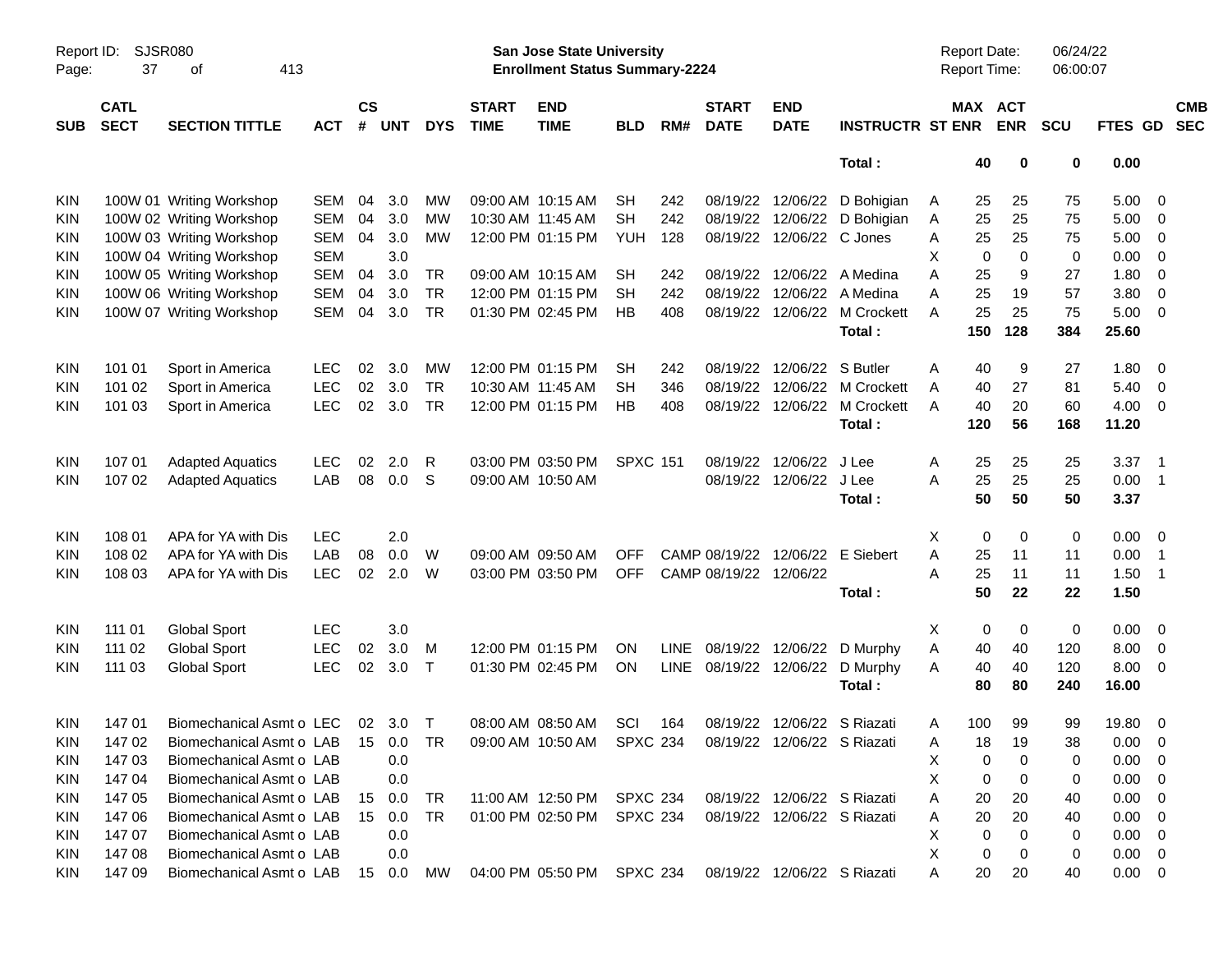| Report ID:<br>Page:                                                                     | 38                                                             | <b>SJSR080</b><br>413<br>оf                                                                                                                                                                                              |                                                             |                            |                                       |                                          |                             | <b>San Jose State University</b><br><b>Enrollment Status Summary-2224</b>                                                  |                                                                        |                                 |                                              |                                                                                                           |                                                                                                        | Report Date:<br><b>Report Time:</b>                                              |                                               | 06/24/22<br>06:00:07                          |                                                                                |                                                                                                           |                          |
|-----------------------------------------------------------------------------------------|----------------------------------------------------------------|--------------------------------------------------------------------------------------------------------------------------------------------------------------------------------------------------------------------------|-------------------------------------------------------------|----------------------------|---------------------------------------|------------------------------------------|-----------------------------|----------------------------------------------------------------------------------------------------------------------------|------------------------------------------------------------------------|---------------------------------|----------------------------------------------|-----------------------------------------------------------------------------------------------------------|--------------------------------------------------------------------------------------------------------|----------------------------------------------------------------------------------|-----------------------------------------------|-----------------------------------------------|--------------------------------------------------------------------------------|-----------------------------------------------------------------------------------------------------------|--------------------------|
| <b>SUB</b>                                                                              | <b>CATL</b><br><b>SECT</b>                                     | <b>SECTION TITTLE</b>                                                                                                                                                                                                    | <b>ACT</b>                                                  | <b>CS</b><br>#             | <b>UNT</b>                            | <b>DYS</b>                               | <b>START</b><br><b>TIME</b> | <b>END</b><br><b>TIME</b>                                                                                                  | <b>BLD</b>                                                             | RM#                             | <b>START</b><br><b>DATE</b>                  | <b>END</b><br><b>DATE</b>                                                                                 | <b>INSTRUCTR ST ENR</b>                                                                                | MAX ACT                                                                          | <b>ENR</b>                                    | <b>SCU</b>                                    | <b>FTES GD</b>                                                                 |                                                                                                           | <b>CMB</b><br><b>SEC</b> |
| <b>KIN</b>                                                                              | 147 10                                                         | Biomechanical Asmt o LAB                                                                                                                                                                                                 |                                                             | 15                         | 0.0                                   | МW                                       |                             | 06:00 PM 07:50 PM                                                                                                          | <b>SPXC 234</b>                                                        |                                 | 08/19/22                                     | 12/06/22                                                                                                  | S Riazati<br>Total:                                                                                    | 20<br>A<br>198                                                                   | 20<br>198                                     | 40<br>297                                     | 0.00<br>19.80                                                                  | $\overline{\phantom{0}}$                                                                                  |                          |
| KIN<br>KIN                                                                              | 151 01<br>151 02                                               | Sprts&FitnessMark<br>Sprts&FitnessMark                                                                                                                                                                                   | <b>LEC</b><br><b>LEC</b>                                    | 02                         | 3.0<br>3.0                            | TR                                       |                             | 03:00 PM 04:15 PM                                                                                                          | DMH 358                                                                |                                 |                                              | 08/19/22 12/06/22                                                                                         | A Medina<br>Total:                                                                                     | Х<br>0<br>A<br>40<br>40                                                          | 0<br>40<br>40                                 | 0<br>120<br>120                               | 0.00<br>8.05<br>8.05                                                           | $\overline{\mathbf{0}}$<br>$\overline{\phantom{1}}$                                                       |                          |
| <b>KIN</b>                                                                              | 152 01                                                         | Theory Spt/Fit Mgt                                                                                                                                                                                                       | <b>LEC</b>                                                  | 02                         | 3.0                                   | TR                                       |                             | 01:30 PM 02:45 PM                                                                                                          | CL                                                                     | 111                             | 08/19/22                                     | 12/06/22                                                                                                  | A Williams<br>Total:                                                                                   | 40<br>A<br>40                                                                    | 23<br>23                                      | 69<br>69                                      | 4.65<br>4.65                                                                   | $\overline{\phantom{0}}$ 1                                                                                |                          |
| <b>KIN</b>                                                                              | 153 01                                                         | Spt Fac Evnt Mgt                                                                                                                                                                                                         | <b>LEC</b>                                                  | 02                         | 3.0                                   | TR                                       |                             | 10:30 AM 11:45 AM                                                                                                          | <b>SH</b>                                                              | 242                             | 08/19/22                                     | 12/06/22                                                                                                  | A Medina<br>Total:                                                                                     | 40<br>A<br>40                                                                    | 26<br>26                                      | 78<br>78                                      | 5.30<br>5.30                                                                   | $\overline{\phantom{0}}^2$                                                                                |                          |
| KIN<br><b>KIN</b>                                                                       |                                                                | 154B 01 ECG Interp & Test<br>154B 02 ECG Interp & Test                                                                                                                                                                   | <b>LEC</b><br><b>ACT</b>                                    | 02                         | 3.0<br>13 0.0                         | МW<br><b>MW</b>                          |                             | 09:30 AM 10:20 AM<br>10:30 AM 11:20 AM                                                                                     | YUH<br>YUH                                                             | 233<br>233                      | 08/19/22<br>08/19/22                         | 12/06/22<br>12/06/22 P Plato                                                                              | P Plato<br>Total:                                                                                      | 20<br>Α<br>20<br>Α<br>40                                                         | 20<br>20<br>40                                | 40<br>20<br>60                                | 4.00<br>0.00<br>4.00                                                           | $\overline{\mathbf{0}}$<br>$\overline{\mathbf{0}}$                                                        |                          |
| KIN<br>KIN<br>KIN<br>KIN<br><b>KIN</b>                                                  | 155 01<br>155 02<br>155 03<br>155 04<br>155 05                 | <b>Exercise Physiology</b><br><b>Exercise Physiology</b><br><b>Exercise Physiology</b><br><b>Exercise Physiology</b><br><b>Exercise Physiology</b>                                                                       | <b>LEC</b><br><b>ACT</b><br><b>ACT</b><br><b>ACT</b><br>ACT | 02<br>07<br>07<br>07<br>07 | 3.0<br>0.0<br>0.0<br>0.0<br>0.0       | МW<br>м<br>W<br>$\top$<br>R              |                             | 09:30 AM 10:20 AM<br>07:30 AM 09:20 AM<br>07:30 AM 09:20 AM<br>07:30 AM 09:20 AM<br>07:30 AM 09:20 AM                      | YUH<br>YUH<br>YUH<br>YUH<br>YUH                                        | 124<br>233<br>233<br>233<br>233 | 08/19/22<br>08/19/22<br>08/19/22<br>08/19/22 | 12/06/22 C Cisar<br>12/06/22 C Cisar<br>12/06/22 C Cisar<br>12/06/22 C Cisar<br>08/19/22 12/06/22 C Cisar | Total:                                                                                                 | 80<br>A<br>20<br>Α<br>Α<br>20<br>20<br>A<br>20<br>Α<br>160                       | 80<br>20<br>20<br>20<br>20<br>160             | 160<br>20<br>20<br>20<br>20<br>240            | 16.00<br>0.00<br>0.00<br>0.00<br>0.00<br>16.00                                 | - 0<br>$\overline{\mathbf{0}}$<br>$\overline{\mathbf{0}}$<br>$\overline{0}$<br>$\overline{\mathbf{0}}$    |                          |
| KIN<br><b>KIN</b>                                                                       | 156 01<br>156 02                                               | Intro Adapted Act<br>Intro Adapted Act                                                                                                                                                                                   | <b>LEC</b><br>LAB                                           | 02<br>08                   | 3.0<br>0.0                            | R<br>R                                   |                             | 04:00 PM 05:50 PM<br>06:00 PM 07:50 PM                                                                                     | <b>SPXC 151</b>                                                        |                                 | 08/19/22<br>SPXC 107A 08/19/22               | 12/06/22<br>12/06/22 J Lee                                                                                | J Lee<br>Total:                                                                                        | 30<br>Α<br>30<br>Α<br>60                                                         | 28<br>28<br>56                                | 56<br>28<br>84                                | 5.60<br>0.00<br>5.60                                                           | $\overline{\phantom{0}}$<br>$\overline{\phantom{0}}$                                                      |                          |
| <b>KIN</b><br><b>KIN</b><br><b>KIN</b><br>KIN<br><b>KIN</b><br><b>KIN</b><br><b>KIN</b> | 15701<br>15702<br>15703<br>157 04<br>157 05<br>157 06<br>15780 | <b>Physiological Assess</b><br><b>Physiological Assess</b><br>Physiological Assess<br>Physiological Assess LAB 15 0.0<br><b>Physiological Assess</b><br><b>Physiological Assess</b><br>Physiological Assess LEC 02 3.0 R | LEC<br>LAB<br>LAB<br>LAB<br>LAB                             | 15<br>15                   | 3.0<br>0.0<br>0.0<br>15 0.0<br>15 0.0 | <b>MW</b><br>MW<br><b>TR</b><br>TR<br>TR |                             | 12:30 PM 02:20 PM<br>02:30 PM 04:20 PM<br>10:00 AM 11:50 AM<br>02:30 PM 04:20 PM<br>04:30 PM 06:20 PM<br>08:00 AM 08:50 AM | YUH<br><b>YUH 233</b><br><b>YUH 233</b><br>YUH<br><b>YUH 233</b><br>ON | 233<br>233                      | LINE 08/19/22 12/06/22 P Plato               | 08/19/22 12/06/22 M Cepin<br>08/19/22 12/06/22 M Cepin                                                    | 08/19/22 12/06/22 A Dietrich<br>08/19/22 12/06/22 A Dietrich<br>08/19/22 12/06/22 A Dietrich<br>Total: | X<br>0<br>Α<br>20<br>20<br>Α<br>20<br>Α<br>20<br>Α<br>20<br>A<br>A<br>100<br>200 | 0<br>20<br>20<br>20<br>20<br>20<br>100<br>200 | 0<br>40<br>40<br>40<br>40<br>40<br>100<br>300 | 0.00<br>0.00<br>0.00<br>$0.00 \t 0$<br>$0.00 \t 0$<br>0.00<br>20.05 1<br>20.05 | $\overline{\mathbf{0}}$<br>$\overline{\mathbf{0}}$<br>$\overline{\mathbf{0}}$<br>$\overline{\phantom{1}}$ |                          |
| KIN<br><b>KIN</b>                                                                       | 158 01<br>158 02                                               | Biomechanics<br>Biomechanics                                                                                                                                                                                             | LEC 02 3.0<br>ACT 07 0.0 M                                  |                            |                                       | МW                                       |                             | 08:00 AM 08:50 AM YUH 124<br>10:00 AM 11:50 AM                                                                             | <b>SPXC 234</b>                                                        |                                 |                                              | 08/19/22 12/06/22 L Jin<br>08/19/22 12/06/22 L Jin                                                        |                                                                                                        | 100<br>A<br>20<br>Α                                                              | 100<br>20                                     | 200<br>20                                     | 20.00 0<br>$0.00 \t 0$                                                         |                                                                                                           |                          |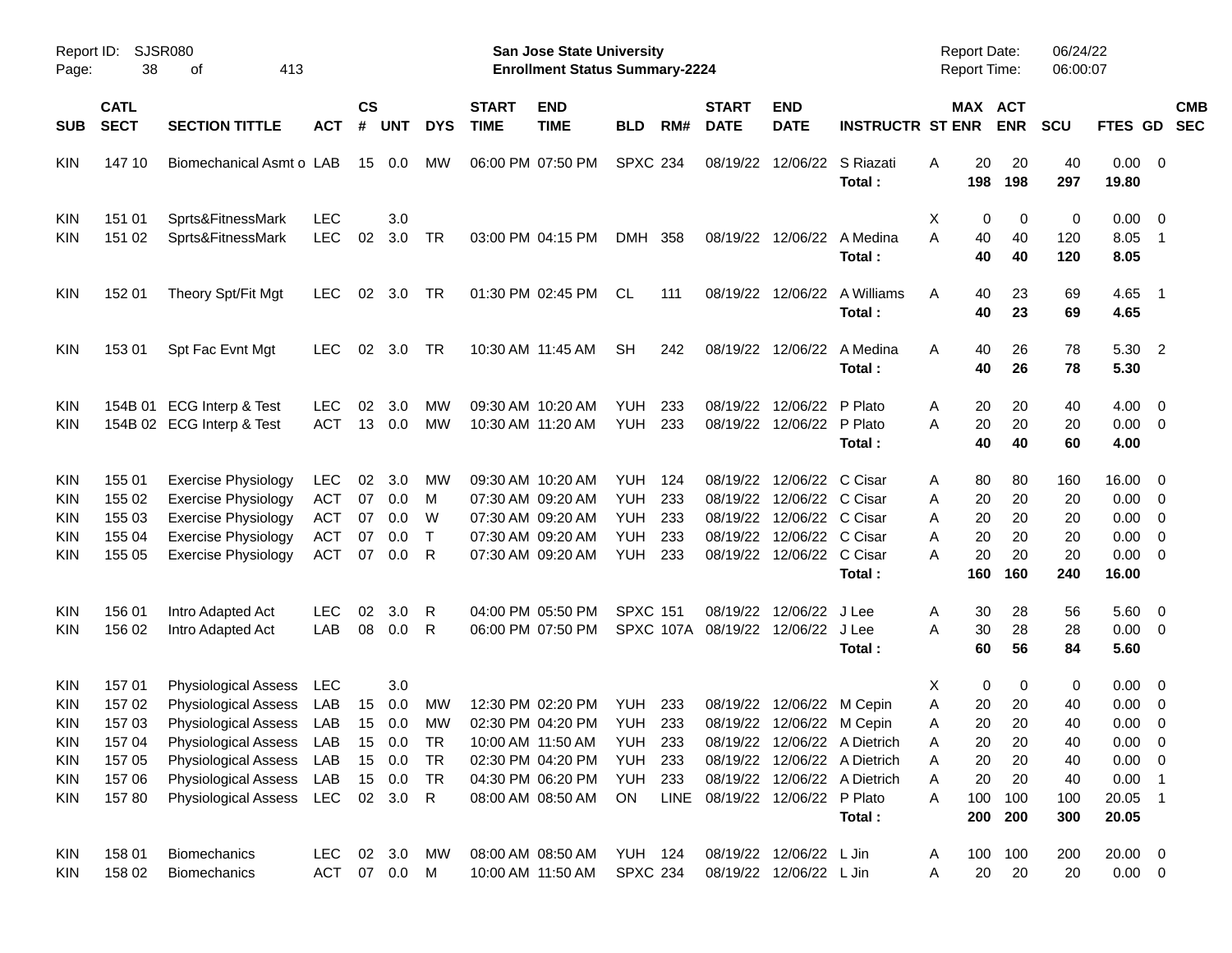| Report ID:<br>Page: | 39                         | <b>SJSR080</b><br>of                                                                         | 413        |                    |            |              |                             | San Jose State University<br><b>Enrollment Status Summary-2224</b> |                 |     |                             |                             |                                 | Report Date:<br>Report Time: |             | 06/24/22<br>06:00:07 |             |                            |                          |
|---------------------|----------------------------|----------------------------------------------------------------------------------------------|------------|--------------------|------------|--------------|-----------------------------|--------------------------------------------------------------------|-----------------|-----|-----------------------------|-----------------------------|---------------------------------|------------------------------|-------------|----------------------|-------------|----------------------------|--------------------------|
| <b>SUB</b>          | <b>CATL</b><br><b>SECT</b> | <b>SECTION TITTLE</b>                                                                        | <b>ACT</b> | $\mathsf{cs}$<br># | <b>UNT</b> | <b>DYS</b>   | <b>START</b><br><b>TIME</b> | <b>END</b><br><b>TIME</b>                                          | <b>BLD</b>      | RM# | <b>START</b><br><b>DATE</b> | <b>END</b><br><b>DATE</b>   | <b>INSTRUCTR ST ENR</b>         | MAX ACT                      | <b>ENR</b>  | <b>SCU</b>           | FTES GD     |                            | <b>CMB</b><br><b>SEC</b> |
| <b>KIN</b>          | 158 03                     | <b>Biomechanics</b>                                                                          | <b>ACT</b> | 07                 | 0.0        | W            |                             | 10:00 AM 11:50 AM                                                  | <b>SPXC 234</b> |     |                             | 08/19/22 12/06/22           | L Jin                           | 20<br>Α                      | 20          | 20                   | 0.00        | - 0                        |                          |
| <b>KIN</b>          | 158 04                     | <b>Biomechanics</b>                                                                          | <b>ACT</b> | 07                 | 0.0        | M            |                             | 12:00 PM 01:50 PM                                                  | <b>SPXC 234</b> |     |                             | 08/19/22 12/06/22           | L Jin                           | 20<br>Α                      | 20          | 20                   | 0.00        | $\overline{\phantom{0}}$   |                          |
| <b>KIN</b>          | 158 05                     | <b>Biomechanics</b>                                                                          | <b>ACT</b> | 07                 | 0.0        | W            |                             | 12:00 PM 01:50 PM                                                  | <b>SPXC 234</b> |     |                             |                             | 08/19/22 12/06/22 A Tomimbang A | 20                           | 20          | 20                   | 0.00        | $\overline{\mathbf{0}}$    |                          |
| <b>KIN</b>          | 158 06                     | <b>Biomechanics</b>                                                                          | <b>ACT</b> |                    | 0.0        |              |                             |                                                                    |                 |     |                             |                             |                                 | 0<br>X                       | $\mathbf 0$ | 0                    | 0.00        | $\overline{\mathbf{0}}$    |                          |
| <b>KIN</b>          | 158 07                     | <b>Biomechanics</b>                                                                          | <b>ACT</b> |                    | 0.0        |              |                             |                                                                    |                 |     |                             |                             |                                 | X<br>0                       | 0           | 0                    | 0.00        | $\overline{\mathbf{0}}$    |                          |
| <b>KIN</b>          | 158 08                     | <b>Biomechanics</b>                                                                          | <b>LEC</b> | 02                 | 3.0        | TR           |                             | 09:00 AM 09:50 AM                                                  | YUH             | 124 |                             | 08/19/22 12/06/22           |                                 | 100<br>Α                     | 70          | 140                  | 14.00       | $\overline{0}$             |                          |
| <b>KIN</b>          | 158 09                     | <b>Biomechanics</b>                                                                          | <b>ACT</b> | 07                 | 0.0        | $\mathsf{T}$ |                             | 10:00 AM 11:50 AM                                                  | YUH             | 128 |                             | 08/19/22 12/06/22           |                                 | 20<br>Α                      | 20          | 20                   | 0.00        | $\overline{0}$             |                          |
| <b>KIN</b>          | 158 10                     | <b>Biomechanics</b>                                                                          | <b>ACT</b> |                    | 0.0        |              |                             |                                                                    |                 |     |                             |                             |                                 | Х<br>0                       | $\mathbf 0$ | 0                    | 0.00        | $\overline{0}$             |                          |
| <b>KIN</b>          | 158 11                     | <b>Biomechanics</b>                                                                          | <b>ACT</b> | 07                 | 0.0        | R            |                             | 10:00 AM 11:50 AM                                                  | <b>YUH 128</b>  |     |                             | 08/19/22 12/06/22           |                                 | 20<br>А                      | 20          | 20                   | 0.00        | $\overline{0}$             |                          |
| <b>KIN</b>          | 158 12                     | <b>Biomechanics</b>                                                                          | <b>ACT</b> | 07                 | 0.0        | R            |                             | 01:30 PM 03:20 PM                                                  | <b>YUH</b>      | 128 |                             |                             | 08/19/22 12/06/22 A Tomimbang A | 20                           | 12          | 12                   | 0.00        | $\overline{0}$             |                          |
| <b>KIN</b>          | 158 13                     | <b>Biomechanics</b>                                                                          | <b>ACT</b> | 07                 | 0.0        | $\mathsf{T}$ |                             | 01:30 PM 03:20 PM                                                  | <b>YUH 128</b>  |     | 08/19/22                    | 12/06/22                    |                                 | 20<br>Α                      | 10          | 10                   | 0.00        | $\overline{0}$             |                          |
| <b>KIN</b>          | 158 14                     | <b>Biomechanics</b>                                                                          | <b>ACT</b> | 07                 | 0.0        | $\mathsf{T}$ |                             | 03:30 PM 05:20 PM                                                  | <b>SPXC 234</b> |     |                             |                             | 08/19/22 12/06/22 A Tomimbang A | 20                           | 20          | 20                   | 0.00        | $\overline{0}$             |                          |
| <b>KIN</b>          | 158 15                     | <b>Biomechanics</b>                                                                          | <b>ACT</b> | 07                 | 0.0        | R            |                             | 03:30 PM 05:20 PM                                                  | <b>YUH 128</b>  |     |                             | 08/19/22 12/06/22           | A Tomimbang A                   | 20                           | 8           | 8                    | 0.00        | $\overline{0}$             |                          |
|                     |                            |                                                                                              |            |                    |            |              |                             |                                                                    |                 |     |                             |                             | Total:                          | 400                          | 340         | 510                  | 34.00       |                            |                          |
| KIN                 | 159 01                     | Sport Adapt Activ                                                                            | <b>LEC</b> | 02                 | 3.0        | $\top$       |                             | 04:00 PM 05:50 PM                                                  | <b>SPXC 151</b> |     | 08/19/22                    | 12/06/22                    | E Siebert                       | 30<br>Α                      | 30          | 60                   | 6.00        | $\overline{\phantom{0}}$   |                          |
| <b>KIN</b>          | 159 02                     | Sport Adapt Activ                                                                            | LAB        | 08                 | 0.0        | $\mathsf{T}$ |                             | 06:00 PM 07:50 PM                                                  |                 |     |                             | SPXC 107A 08/19/22 12/06/22 | E Siebert                       | 30<br>А                      | 30          | 30                   | 0.00        | $\overline{\phantom{0}}$   |                          |
|                     |                            |                                                                                              |            |                    |            |              |                             |                                                                    |                 |     |                             |                             | Total:                          | 60                           | 60          | 90                   | 6.00        |                            |                          |
| <b>KIN</b>          | 160 01                     | Hist of Sport & PE                                                                           | <b>LEC</b> | 02                 | 3.0        | <b>TR</b>    |                             | 09:00 AM 10:15 AM                                                  | <b>SPXE 163</b> |     |                             | 08/19/22 12/06/22           | S Reekie                        | 40<br>A                      | 24          | 72                   | 4.80        | $\overline{\phantom{0}}$   |                          |
| <b>KIN</b>          | 160 02                     | Hist of Sport & PE                                                                           | <b>LEC</b> | 02                 | 3.0        | MW           |                             | 12:00 PM 01:15 PM                                                  | <b>SPXE 163</b> |     |                             | 08/19/22 12/06/22           | M Dao                           | 40<br>Α                      | 40          | 120                  | $8.00 \t 0$ |                            |                          |
|                     |                            |                                                                                              |            |                    |            |              |                             |                                                                    |                 |     |                             |                             | Total:                          | 80                           | 64          | 192                  | 12.80       |                            |                          |
| KIN                 | 161 01                     | Philos of Sport                                                                              | <b>LEC</b> | 02                 | 3.0        | TR           |                             | 10:30 AM 11:45 AM                                                  | <b>SPXC 151</b> |     | 08/19/22                    | 12/06/22                    | D Bohigian                      | 40<br>A                      | 40          | 120                  | 8.00        | $\overline{\phantom{0}}$   |                          |
| <b>KIN</b>          | 161 02                     | <b>Philos of Sport</b>                                                                       | <b>LEC</b> | 02                 | 3.0        | <b>TR</b>    |                             | 12:00 PM 01:15 PM                                                  | <b>SPXC 151</b> |     |                             | 08/19/22 12/06/22           | D Bohigian                      | Α<br>40                      | 37          | 111                  | $7.40 \ 0$  |                            |                          |
|                     |                            |                                                                                              |            |                    |            |              |                             |                                                                    |                 |     |                             |                             | Total:                          | 80                           | 77          | 231                  | 15.40       |                            |                          |
| <b>KIN</b>          | 162 01                     | Adv Fit Asse Ex RX                                                                           | <b>LEC</b> | 02                 | 3.0        | TR           |                             | 12:30 PM 01:20 PM                                                  | YUH             | 233 |                             | 08/19/22 12/06/22           | C Cisar                         | 40<br>A                      | 47          | 94                   | 9.45        | $\overline{\phantom{1}}$   |                          |
| <b>KIN</b>          | 162 02                     | Adv Fit Asse Ex RX                                                                           | <b>ACT</b> | 11                 | 0.0        | <b>TR</b>    |                             | 01:30 PM 02:20 PM                                                  | YUH             | 233 |                             | 08/19/22 12/06/22           | C Cisar                         | Α<br>40                      | 47          | 47                   | 0.00        | $\overline{\phantom{0}}$ 1 |                          |
|                     |                            |                                                                                              |            |                    |            |              |                             |                                                                    |                 |     |                             |                             | Total:                          | 80                           | 94          | 141                  | 9.45        |                            |                          |
|                     |                            | KIN 164 01 Soc-cult Perspectv LEC 02 3.0 MW 01:30 PM 02:45 PM SH 242 08/19/22 12/06/22 M Dao |            |                    |            |              |                             |                                                                    |                 |     |                             |                             |                                 | A                            | 40 38       | 114                  | 7.65 1      |                            |                          |
| <b>KIN</b>          | 164 02                     | Soc-cult Perspectv                                                                           | <b>LEC</b> |                    | 3.0        |              |                             |                                                                    |                 |     |                             |                             |                                 | X<br>0                       | 0           | 0                    | $0.00 \t 0$ |                            |                          |
|                     |                            |                                                                                              |            |                    |            |              |                             |                                                                    |                 |     |                             |                             | Total:                          | 40                           | 38          | 114                  | 7.65        |                            |                          |
| <b>KIN</b>          | 165 01                     | Motor Development                                                                            | LEC        |                    | 02 3.0     | МW           |                             | 09:00 AM 10:15 AM                                                  | <b>SPXC 151</b> |     |                             | 08/19/22 12/06/22 S Chang   |                                 | A<br>40                      | 40          | 120                  | $8.00 \t 0$ |                            |                          |
| <b>KIN</b>          | 165 02                     | Motor Development                                                                            | <b>LEC</b> |                    | 02 3.0     | MW           |                             | 01:30 PM 02:45 PM                                                  | <b>SPXC 151</b> |     |                             |                             | 08/19/22 12/06/22 F Ghiasvand A | 40                           | 40          | 120                  | $8.00 \t 0$ |                            |                          |
| <b>KIN</b>          | 165 03                     | Motor Development                                                                            | <b>LEC</b> |                    | 02 3.0     | TR           |                             | 09:00 AM 10:15 AM                                                  | <b>SPXC 151</b> |     |                             |                             | 08/19/22 12/06/22 F Ghiasvand A | 40                           | 40          | 120                  | $8.00 \t 0$ |                            |                          |
|                     |                            |                                                                                              |            |                    |            |              |                             |                                                                    |                 |     |                             |                             | Total:                          |                              | 120 120     | 360                  | 24.00       |                            |                          |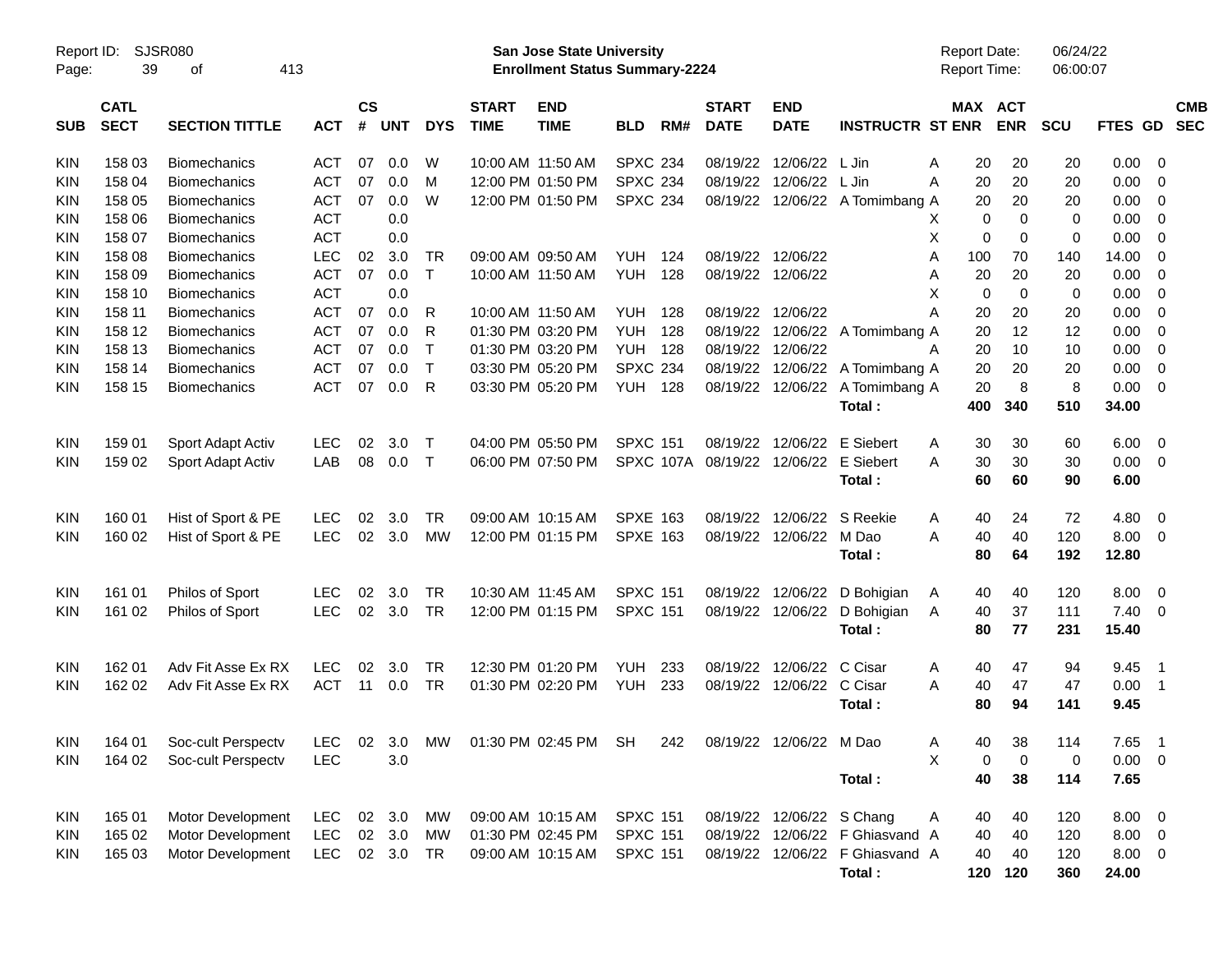| Report ID:  |                 | <b>SJSR080</b>                   |            |           |            |              |              | <b>San Jose State University</b>      |                 |      |                        |             |                                 |   | <b>Report Date:</b> |                 | 06/24/22    |         |                |
|-------------|-----------------|----------------------------------|------------|-----------|------------|--------------|--------------|---------------------------------------|-----------------|------|------------------------|-------------|---------------------------------|---|---------------------|-----------------|-------------|---------|----------------|
| Page:       | 40              | 413<br>οf                        |            |           |            |              |              | <b>Enrollment Status Summary-2224</b> |                 |      |                        |             |                                 |   | Report Time:        |                 | 06:00:07    |         |                |
|             | <b>CATL</b>     |                                  |            | <b>CS</b> |            |              | <b>START</b> | <b>END</b>                            |                 |      | <b>START</b>           | <b>END</b>  |                                 |   |                     | MAX ACT         |             |         | <b>CMB</b>     |
| <b>SUB</b>  | <b>SECT</b>     | <b>SECTION TITTLE</b>            | <b>ACT</b> | #         | <b>UNT</b> | <b>DYS</b>   | <b>TIME</b>  | <b>TIME</b>                           | <b>BLD</b>      | RM#  | <b>DATE</b>            | <b>DATE</b> | <b>INSTRUCTR ST ENR</b>         |   |                     | <b>ENR</b>      | <b>SCU</b>  | FTES GD | <b>SEC</b>     |
|             |                 |                                  |            |           |            |              |              |                                       |                 |      |                        |             |                                 |   |                     |                 |             |         |                |
| <b>KIN</b>  |                 |                                  | <b>LEC</b> | 02        | 3.0        | TR           |              | 12:00 PM 12:50 PM                     | <b>YUH 124</b>  |      | 08/19/22               | 12/06/22    |                                 |   |                     | 80              | 160         | 16.00   | $\mathbf 0$    |
| KIN         | 16601<br>166 02 | Motor Learning<br>Motor Learning | <b>ACT</b> | 07        | 0.0        | $\mathsf{T}$ |              | 08:30 AM 10:20 AM                     | <b>SPXE 172</b> |      | 08/19/22               | 12/06/22    | E Wughalter A<br>E Wughalter A  |   | 80<br>20            | 20              | 20          | 0.00    | 0              |
| KIN         | 166 03          | Motor Learning                   | <b>ACT</b> | 07        | 0.0        | R            |              | 08:30 AM 10:20 AM                     | <b>SPXE 172</b> |      | 08/19/22               | 12/06/22    | E Wughalter A                   |   | 20                  | 20              | 20          | 0.00    | 0              |
| <b>KIN</b>  | 166 04          | Motor Learning                   | <b>ACT</b> | 07        | 0.0        | $\mathsf{T}$ |              | 01:00 PM 02:50 PM                     | <b>SPXE 172</b> |      | 08/19/22               | 12/06/22    | E Wughalter A                   |   | 20                  | 20              | 20          | 0.00    | $\mathbf 0$    |
| <b>KIN</b>  | 166 05          | Motor Learning                   | <b>ACT</b> | 07        | 0.0        | R            |              | 01:00 PM 02:50 PM                     | <b>SPXE 172</b> |      | 08/19/22               | 12/06/22    | E Wughalter A                   |   | 20                  | 20              | 20          | 0.00    | $\mathbf 0$    |
| <b>KIN</b>  | 166 06          | Motor Learning                   | <b>LEC</b> | 02        | 3.0        | <b>MW</b>    |              | 09:00 AM 09:50 AM                     | <b>SPXE 160</b> |      | 08/19/22               | 12/06/22    | M Tsuruike                      | Α | 60                  | 60              | 120         | 12.00   | $\mathbf 0$    |
| KIN         | 166 07          | Motor Learning                   | <b>ACT</b> | 07        | 0.0        | M            |              | 10:00 AM 11:50 AM                     | <b>SPXE 172</b> |      | 08/19/22               | 12/06/22    | M Tsuruike                      | Α | 20                  | 20              | 20          | 0.00    | $\mathbf 0$    |
| <b>KIN</b>  | 166 08          | Motor Learning                   | <b>ACT</b> | 07        | 0.0        | W            |              | 10:00 AM 11:50 AM                     | <b>SPXE 172</b> |      | 08/19/22               | 12/06/22    | M Tsuruike                      | A | 20                  | 20              | 20          | 0.00    | $\mathbf 0$    |
| <b>KIN</b>  | 166 09          | Motor Learning                   | <b>ACT</b> | 07        | 0.0        | W            |              | 12:00 PM 01:50 PM                     | <b>SPXE 172</b> |      | 08/19/22               | 12/06/22    | M Tsuruike                      | A | 20                  | 20              | 20          | 0.00    | $\mathbf 0$    |
|             |                 |                                  |            |           |            |              |              |                                       |                 |      |                        |             | Total:                          |   | 280                 | 280             | 420         | 28.00   |                |
|             |                 |                                  |            |           |            |              |              |                                       |                 |      |                        |             |                                 |   |                     |                 |             |         |                |
| <b>KIN</b>  | 16701           | Sports Psychology                | <b>LEC</b> | 02        | 3.0        | <b>TR</b>    |              | 09:00 AM 10:15 AM                     | <b>SPXE 160</b> |      | 08/19/22               | 12/06/22    | M Bejar                         | A | 40                  | 32              | 96          | 6.40    | 0 <sup>C</sup> |
| <b>PSYC</b> | 16701           | Sports Psychology                | <b>LEC</b> | 02        | 3.0        | <b>TR</b>    |              | 09:00 AM 10:15 AM                     | <b>SPXE 160</b> |      | 08/19/22               | 12/06/22    | M Bejar                         | Α | 0                   | 8               | 24          | 1.60    | 0 <sup>C</sup> |
| KIN         | 167 02          | Sports Psychology                | <b>LEC</b> | 02        | 3.0        | <b>TR</b>    |              | 10:30 AM 11:45 AM                     | SPXE 160        |      | 08/19/22               | 12/06/22    | M Bejar                         | Α | 40                  | 34              | 102         | 6.80    | 0 <sup>C</sup> |
| <b>PSYC</b> | 16702           | Sports Psychology                | <b>LEC</b> | 02        | 3.0        | <b>TR</b>    |              | 10:30 AM 11:45 AM                     | SPXE 160        |      | 08/19/22               | 12/06/22    | M Bejar                         | A | 0                   | $6\phantom{1}6$ | 18          | 1.20    | 0 <sup>C</sup> |
|             |                 |                                  |            |           |            |              |              |                                       |                 |      |                        |             | Total:                          |   | 80                  | 80              | 240         | 16.00   |                |
|             |                 |                                  |            |           |            |              |              |                                       |                 |      |                        |             |                                 |   |                     |                 |             |         |                |
| <b>KIN</b>  | 168 01          | Psych of Coaching                | <b>LEC</b> | 02        | 3.0        | MW           |              | 12:00 PM 01:15 PM                     | <b>SPXC 151</b> |      | 08/19/22               | 12/06/22    | J Steidinger                    | A | 40                  | 40              | 120         | 8.20    | $\overline{4}$ |
|             |                 |                                  |            |           |            |              |              |                                       |                 |      |                        |             | Total:                          |   | 40                  | 40              | 120         | 8.20    |                |
| <b>KIN</b>  | 169 01          | Divrsty/Stress/Hlth              | <b>SEM</b> | 05        | 3.0        | W            |              | 09:00 AM 10:15 AM                     | <b>YUH</b>      | 236  | 08/19/22               | 12/06/22    | M Crockett                      | A | 30                  | 15              | 45          | 3.00    | 0 <sup>C</sup> |
| PH          | 169 01          | Divrsty/Stress/Hlth              | <b>SEM</b> | 05        | 3.0        | W            |              | 09:00 AM 10:15 AM                     | <b>YUH</b>      | 236  | 08/19/22               | 12/06/22    | M Crockett                      | A | 0                   | 3               | 9           | 0.60    | 0 <sup>C</sup> |
| <b>KIN</b>  | 169 02          | Divrsty/Stress/Hlth              | <b>SEM</b> | 05        | 3.0        | W            |              | 10:30 AM 11:45 AM                     | <b>YUH</b>      | 236  | 08/19/22               | 12/06/22    | M Crockett                      | A | 30                  | 29              | 87          | 5.85    | $1\,C$         |
| PH          | 169 02          | Divrsty/Stress/Hlth              | <b>SEM</b> | 05        | 3.0        | W            |              | 10:30 AM 11:45 AM                     | <b>YUH</b>      | 236  | 08/19/22               | 12/06/22    | M Crockett                      | Α | 0                   | $\mathbf{1}$    | 3           | 0.20    | 0 <sup>C</sup> |
| <b>KIN</b>  | 169 03          | Divrsty/Stress/Hlth              | <b>SEM</b> | 05        | 3.0        | M            |              | 12:00 PM 01:15 PM                     |                 |      | 08/19/22               | 12/06/22    |                                 | Α | 30                  | 3               | 9           | 0.60    | 0 <sup>C</sup> |
| PH          | 169 03          | Divrsty/Stress/Hlth              | <b>SEM</b> | 05        | 3.0        | M            |              | 12:00 PM 01:15 PM                     |                 |      | 08/19/22               | 12/06/22    |                                 | A | 0                   | $\mathbf{1}$    | 3           | 0.20    | $0\,C$         |
| <b>KIN</b>  | 169 04          | Divrsty/Stress/Hlth              | <b>SEM</b> | 05        | 3.0        | $\mathsf{T}$ |              | 10:30 AM 11:45 AM                     | YUH             | 236  | 08/19/22               | 12/06/22    | L Atkinson                      | A | 30                  | 15              | 45          | 3.00    | 0 <sup>C</sup> |
| PH          | 169 04          | Divrsty/Stress/Hlth              | <b>SEM</b> | 05        | 3.0        | $\mathsf{T}$ |              | 10:30 AM 11:45 AM                     | YUH             | 236  | 08/19/22               | 12/06/22    | L Atkinson                      | A | 0                   | 3               | 9           | 0.60    | 0 <sup>C</sup> |
| <b>KIN</b>  | 169 05          | Divrsty/Stress/Hlth              | <b>SEM</b> | 05        | 3.0        | <b>TR</b>    |              | 01:30 PM 02:45 PM                     | <b>YUH</b>      | 236  | 08/19/22               | 12/06/22    | K Moreno                        | A | 30                  | 3               | 9           | 0.60    | 0 <sup>C</sup> |
| PH          | 169 05          | Divrsty/Stress/Hlth              | SEM        | 05        | 3.0        | <b>TR</b>    |              | 01:30 PM 02:45 PM                     | <b>YUH</b>      | 236  | 08/19/22               |             | 12/06/22 K Moreno               | A | 0                   | $\Omega$        | $\mathbf 0$ | 0.00    | 0 <sup>o</sup> |
| <b>KIN</b>  | 16980           | Divrsty/Stress/Hlth              | <b>SEM</b> | 05        | 3.0        | M            |              | 01:30 PM 02:45 PM                     | ON              | LINE |                        |             | 08/19/22 12/06/22 D Murphy      | Α | 30                  | 27              | 81          | 5.40    | $0\,C$         |
| PH          | 16980           | Divrsty/Stress/Hlth              | <b>SEM</b> | 05        | 3.0        | M            |              | 01:30 PM 02:45 PM                     | ON              |      |                        |             | LINE 08/19/22 12/06/22 D Murphy | Α | 0                   | 3               | 9           | 0.65    | $1\,C$         |
| <b>KIN</b>  | 16981           | Divrsty/Stress/Hlth              | SEM        | 05        | 3.0        | $\top$       |              | 12:00 PM 01:15 PM                     | ON              |      | LINE 08/19/22 12/06/22 |             | D Murphy                        | Α | 30                  | 25              | 75          | 5.00    | $0\,C$         |
| PH          | 16981           | Divrsty/Stress/Hlth              | SEM        | 05        | 3.0        | $\top$       |              | 12:00 PM 01:15 PM                     | ON              |      | LINE 08/19/22 12/06/22 |             | D Murphy                        | Α | 0                   | $\overline{5}$  | 15          | 1.00    | $0\,C$         |
| <b>KIN</b>  | 16982           | Divrsty/Stress/Hlth              | SEM        | 05        | 3.0        | $\mathsf{R}$ |              | 09:00 AM 10:15 AM                     | ON              | LINE |                        |             | 08/19/22 12/06/22 K Russell     | Α | $30\,$              | 23              | 69          | 4.60    | $0\,C$         |
| PH          | 16982           | Divrsty/Stress/Hlth              | SEM        |           | 05 3.0     | R            |              | 09:00 AM 10:15 AM                     | ON              | LINE |                        |             | 08/19/22 12/06/22 K Russell     | A | 0                   | $\overline{7}$  | 21          | 1.40    | $0\,C$         |
|             |                 |                                  |            |           |            |              |              |                                       |                 |      |                        |             | Total:                          |   |                     | 240 163         | 489         | 32.70   |                |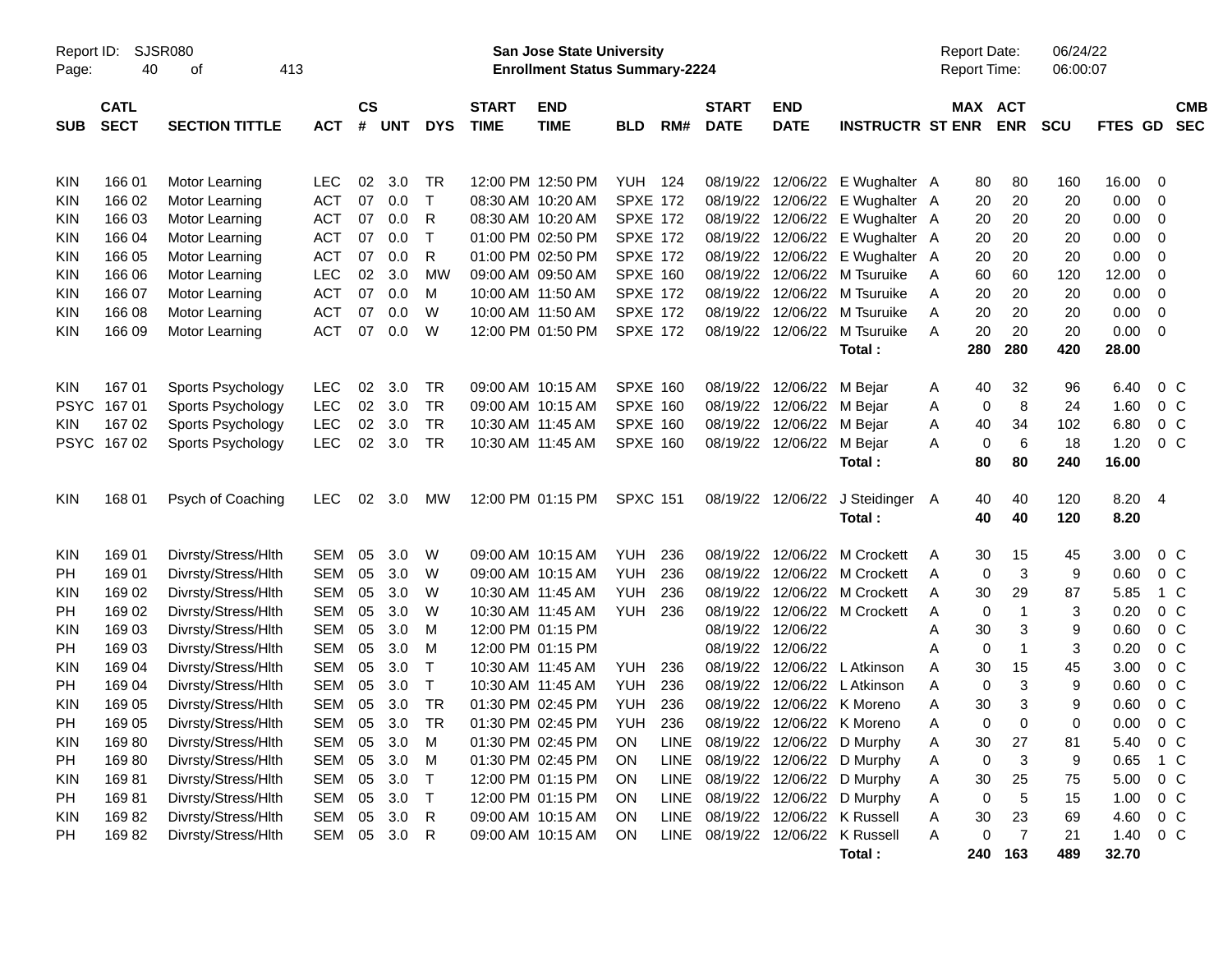| Report ID:<br>Page: | 41                         | <b>SJSR080</b><br>413<br>οf |            |                    |            |            |                             | <b>San Jose State University</b><br><b>Enrollment Status Summary-2224</b> |                 |           |                             |                           |                                  | <b>Report Date:</b><br><b>Report Time:</b> |                         |                       | 06/24/22<br>06:00:07 |               |                          |                          |
|---------------------|----------------------------|-----------------------------|------------|--------------------|------------|------------|-----------------------------|---------------------------------------------------------------------------|-----------------|-----------|-----------------------------|---------------------------|----------------------------------|--------------------------------------------|-------------------------|-----------------------|----------------------|---------------|--------------------------|--------------------------|
| <b>SUB</b>          | <b>CATL</b><br><b>SECT</b> | <b>SECTION TITTLE</b>       | <b>ACT</b> | $\mathsf{cs}$<br># | <b>UNT</b> | <b>DYS</b> | <b>START</b><br><b>TIME</b> | <b>END</b><br><b>TIME</b>                                                 | <b>BLD</b>      | RM#       | <b>START</b><br><b>DATE</b> | <b>END</b><br><b>DATE</b> | <b>INSTRUCTR ST ENR</b>          |                                            |                         | MAX ACT<br><b>ENR</b> | <b>SCU</b>           | FTES GD       |                          | <b>CMB</b><br><b>SEC</b> |
| KIN                 | 17301                      | Intro Teach PE              | <b>LEC</b> |                    | 3.0        |            |                             |                                                                           |                 |           |                             |                           |                                  | Х                                          | 0                       | 0                     | 0                    | 0.00          | - 0                      |                          |
| KIN                 | 173 02                     | Intro Teach PE              | <b>ACT</b> |                    | 0.0        |            |                             |                                                                           |                 |           |                             |                           |                                  | Χ                                          | 0                       | 0                     | 0                    | 0.00          | - 0                      |                          |
| <b>KIN</b>          | 173 03                     | Intro Teach PE              | <b>LEC</b> | 02                 | 3.0        | TR         |                             | 02:00 PM 02:50 PM                                                         | <b>SPXE 160</b> |           | 08/19/22                    | 12/06/22                  | D Daum                           | A                                          | 22                      | 8                     | 16                   | 1.60          | $\overline{0}$           |                          |
| <b>KIN</b>          | 173 04                     | Intro Teach PE              | <b>ACT</b> | 11                 | 0.0        | <b>TR</b>  |                             | 03:00 PM 03:50 PM                                                         | <b>SPXE 160</b> |           | 08/19/22                    | 12/06/22                  | D Daum                           | A                                          | 22                      | 8                     | 8                    | 0.00          | $\overline{0}$           |                          |
|                     |                            |                             |            |                    |            |            |                             |                                                                           |                 |           |                             |                           | Total:                           |                                            | 44                      | 16                    | 24                   | 1.60          |                          |                          |
| KIN                 | 174 01                     | Assess Psychomotor          | LEC        | 02                 | 3.0        | W          |                             | 06:00 PM 07:50 PM                                                         | <b>SPXC 151</b> |           | 08/19/22                    | 12/06/22                  | J Lee                            | A                                          | 30                      | 23                    | 46                   | 4.65          | $\overline{\phantom{1}}$ |                          |
| <b>KIN</b>          | 174 02                     | Assess Psychomotor          | LAB        |                    | 08 0.0     | W          |                             | 04:00 PM 05:50 PM                                                         |                 |           | SPXC 107A 08/19/22          | 12/06/22 J Lee            |                                  | A                                          | 30                      | 23                    | 23                   | 0.00          | $\overline{1}$           |                          |
|                     |                            |                             |            |                    |            |            |                             |                                                                           |                 |           |                             |                           | Total:                           |                                            | 60                      | 46                    | 69                   | 4.65          |                          |                          |
| KIN                 | 175 01                     | Meas & Eval in Kines LEC    |            | 02                 | 3.0        | TR         |                             | 02:30 PM 03:20 PM                                                         | <b>BBC</b>      | 204       | 08/19/22                    |                           | 12/06/22 F Ghiasvand A           |                                            | 100                     | 100                   | 200                  | 20.00         | - 0                      |                          |
| KIN                 | 175 02                     | Meas & Eval in Kines        | ACT        | 13                 | 0.0        | F          |                             | 10:00 AM 11:50 AM                                                         | <b>SPXE 172</b> |           | 08/19/22                    |                           | 12/06/22 F Ghiasvand A           |                                            | 20                      | 20                    | 20                   | 0.00          | - 0                      |                          |
| KIN                 | 175 03                     | Meas & Eval in Kines        | ACT        | 13                 | 0.0        | F          |                             | 12:00 PM 01:50 PM                                                         | <b>SPXE 172</b> |           | 08/19/22                    |                           | 12/06/22 F Ghiasvand A           |                                            | 20                      | 20                    | 20                   | 0.00          | - 0                      |                          |
| KIN                 | 175 04                     | Meas & Eval in Kines        | ACT        | 13                 | 0.0        | F          |                             | 02:00 PM 03:50 PM                                                         | <b>SPXE 172</b> |           | 08/19/22                    |                           | 12/06/22 F Ghiasvand A           |                                            | 20                      | 21                    | 21                   | 0.00          | - 0                      |                          |
| KIN                 | 175 05                     | Meas & Eval in Kines        | ACT        |                    | 0.0        |            |                             |                                                                           |                 |           |                             |                           |                                  | X                                          | 0                       | 0                     | 0                    | 0.00          | - 0                      |                          |
| KIN                 | 175 06                     | Meas & Eval in Kines        | ACT        |                    | 0.0        |            |                             |                                                                           |                 |           |                             |                           |                                  | X                                          | 0                       | 0                     | 0                    | 0.00          | - 0                      |                          |
| KIN                 | 175 07                     | Meas & Eval in Kines        | ACT        | 13                 | 0.0        | F          |                             | 08:00 AM 09:50 AM                                                         | <b>SPXE 172</b> |           | 08/19/22                    | 12/06/22                  |                                  | A                                          | 20                      | 20                    | 20                   | 0.00          | - 0                      |                          |
| KIN                 | 175 08                     | Meas & Eval in Kines        | ACT        | 13                 | 0.0        | F          |                             | 04:00 PM 05:50 PM                                                         | <b>SPXE 172</b> |           | 08/19/22                    |                           | 12/06/22 F Ghiasvand A<br>Total: |                                            | 20<br>200               | 19<br>200             | 19<br>300            | 0.00<br>20.00 | - 0                      |                          |
| <b>KIN</b>          | 176 01                     | <b>Exercise Psych</b>       | <b>LEC</b> | 02                 | 3.0        | МW         |                             | 10:30 AM 11:45 AM                                                         | <b>SPXC 151</b> |           | 08/19/22                    | 12/06/22                  | M Bejar                          | A                                          | 40                      | 40                    | 120                  | 8.10 2        |                          |                          |
|                     |                            |                             |            |                    |            |            |                             |                                                                           |                 |           |                             |                           | Total:                           |                                            | 40                      | 40                    | 120                  | 8.10          |                          |                          |
| KIN                 | 178 01                     | Mgt Practice TE             | <b>LEC</b> |                    | 3.0        |            |                             |                                                                           |                 |           |                             |                           |                                  | Χ                                          | 0                       | 0                     | 0                    | 0.00          | - 0                      |                          |
| KIN                 | 178 02                     | Mgt Practice TE             | <b>ACT</b> | 13                 | 0.0        | R          |                             | 05:00 PM 06:50 PM                                                         |                 | SPXC 107B | 08/19/22                    | 12/06/22                  | E Siebert                        | A                                          | 22                      | 11                    | 11                   | 0.00          | $\overline{\mathbf{0}}$  |                          |
| KIN                 | 178 03                     | Mgt Practice TE             | <b>LEC</b> | 02                 | 3.0        | TR         |                             | 01:00 PM 01:50 PM                                                         | <b>SPXE 160</b> |           | 08/19/22                    | 12/06/22                  | E Siebert                        | A                                          | 22                      | 11                    | 22                   | 2.20          | - 0                      |                          |
|                     |                            |                             |            |                    |            |            |                             |                                                                           |                 |           |                             |                           | Total:                           |                                            | 44                      | 22                    | 33                   | 2.20          |                          |                          |
| <b>KIN</b>          | 180 01                     | Independent Study           | <b>SUP</b> | 36                 | 1.0        | <b>TBA</b> |                             |                                                                           |                 |           | 08/19/22                    | 12/06/22                  |                                  | A                                          | 10                      | 0                     | 0                    | 0.00          | - 0                      |                          |
| KIN                 | 180 02                     | Independent Study           | <b>SUP</b> | 36                 | 2.0        | <b>TBA</b> |                             |                                                                           |                 |           | 08/19/22                    | 12/06/22                  |                                  | A                                          | 10                      | 0                     | 0                    | 0.00          | - 0                      |                          |
| <b>KIN</b>          | 180 03                     | Independent Study           | <b>SUP</b> |                    | 36 3.0     | <b>TBA</b> |                             |                                                                           |                 |           |                             | 08/19/22 12/06/22         |                                  | A                                          | 10                      | $\Omega$              | 0                    | 0.00          | - 0                      |                          |
| KIN                 | 180 04                     | Independent Study           | <b>SUP</b> | 36                 | 4.0        | <b>TBA</b> |                             |                                                                           |                 |           |                             | 08/19/22 12/06/22         |                                  | Α                                          | 10                      | 0                     | 0                    | 0.00          | $\mathbf 0$              |                          |
| KIN                 | 180 05                     | Independent Study           | <b>SUP</b> | 36                 | 1.0        | <b>TBA</b> |                             |                                                                           |                 |           | 08/19/22                    | 12/06/22                  |                                  | Α                                          | 2                       | 0                     | 0                    | 0.00          | 0                        |                          |
| KIN                 | 180 06                     | Independent Study           | <b>SUP</b> | 36                 | 1.0        | <b>TBA</b> |                             |                                                                           |                 |           | 08/19/22                    | 12/06/22                  |                                  | Α                                          | $\overline{\mathbf{c}}$ | 0                     | 0                    | 0.00          | $\overline{0}$           |                          |
| KIN                 | 180 07                     | Independent Study           | <b>SUP</b> | 36                 | 2.0        | <b>TBA</b> |                             |                                                                           |                 |           | 08/19/22                    | 12/06/22                  |                                  | Α                                          | $\overline{\mathbf{c}}$ | 0                     | 0                    | 0.00          | $\mathbf 0$              |                          |
| KIN                 | 180 08                     | Independent Study           | <b>SUP</b> | 36                 | 2.0        | <b>TBA</b> |                             |                                                                           |                 |           | 08/19/22                    | 12/06/22                  |                                  | Α                                          | $\overline{\mathbf{c}}$ | 0                     | 0                    | 0.00          | $\mathbf 0$              |                          |
| KIN                 | 180 09                     | Independent Study           | <b>SUP</b> | 36                 | 3.0        | <b>TBA</b> |                             |                                                                           |                 |           | 08/19/22                    | 12/06/22                  |                                  | A                                          | $\boldsymbol{2}$        | $\Omega$              | 0                    | 0.00          | $\overline{0}$           |                          |
| KIN                 | 180 10                     | Independent Study           | <b>SUP</b> | 36                 | 3.0        | <b>TBA</b> |                             |                                                                           |                 |           | 08/19/22                    | 12/06/22                  |                                  | Α                                          | $\overline{\mathbf{c}}$ | 0                     | 0                    | 0.00          | $\overline{0}$           |                          |
| <b>KIN</b>          | 180 11                     | Independent Study           | <b>SUP</b> | 36                 | 3.0        | <b>TBA</b> |                             |                                                                           |                 |           | 08/19/22                    | 12/06/22                  |                                  | Α                                          | $\overline{c}$          | 0                     | 0                    | 0.00          | $\overline{0}$           |                          |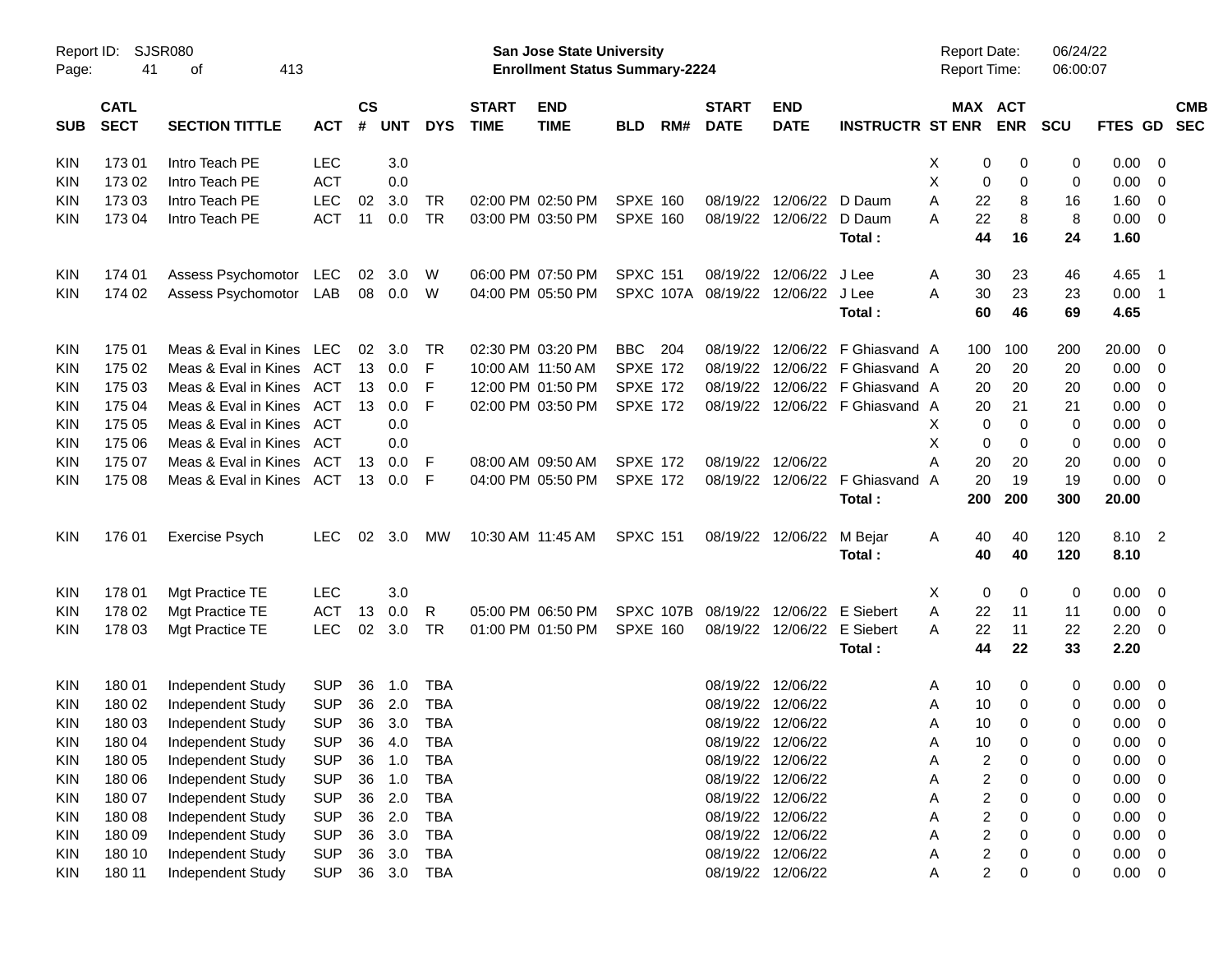| Report ID:<br>Page: | 42                         | <b>SJSR080</b><br>413<br>οf |              |                    |            |                |                             | <b>San Jose State University</b><br><b>Enrollment Status Summary-2224</b> |                 |     |                             |                            |                                                            | <b>Report Date:</b><br><b>Report Time:</b> |                            | 06/24/22<br>06:00:07 |                     |                          |            |
|---------------------|----------------------------|-----------------------------|--------------|--------------------|------------|----------------|-----------------------------|---------------------------------------------------------------------------|-----------------|-----|-----------------------------|----------------------------|------------------------------------------------------------|--------------------------------------------|----------------------------|----------------------|---------------------|--------------------------|------------|
| <b>SUB</b>          | <b>CATL</b><br><b>SECT</b> | <b>SECTION TITTLE</b>       | <b>ACT</b>   | $\mathsf{cs}$<br># | <b>UNT</b> | <b>DYS</b>     | <b>START</b><br><b>TIME</b> | <b>END</b><br><b>TIME</b>                                                 | <b>BLD</b>      | RM# | <b>START</b><br><b>DATE</b> | <b>END</b><br><b>DATE</b>  | <b>INSTRUCTR ST ENR</b>                                    |                                            | MAX ACT<br><b>ENR</b>      | <b>SCU</b>           | FTES GD SEC         |                          | <b>CMB</b> |
|                     |                            |                             |              |                    |            |                |                             |                                                                           |                 |     |                             |                            | Total:                                                     |                                            | 54<br>$\mathbf 0$          | 0                    | 0.00                |                          |            |
| KIN                 | 18501                      | <b>Senior Seminar</b>       | <b>SEM</b>   |                    | 1.0        |                |                             |                                                                           |                 |     |                             |                            |                                                            | X                                          | 0<br>0                     | 0                    | $0.00 \t 0$         |                          |            |
| KIN                 | 185 02                     | Senior Seminar              | SEM          | 05                 | 1.0        | $\top$         |                             | 09:00 AM 09:50 AM                                                         | <b>SPXC 153</b> |     |                             | 08/19/22 12/06/22 L Wilkin |                                                            | Α<br>20                                    | 20                         | 20                   | 1.33                | $\overline{\phantom{0}}$ |            |
| KIN                 | 185 03                     | Senior Seminar              | <b>SEM</b>   | 05                 | 1.0        | $\top$         |                             | 01:30 PM 02:20 PM                                                         | <b>SPXC 153</b> |     |                             | 08/19/22 12/06/22 L Wilkin |                                                            | 20<br>Α                                    | 20                         | 20                   | 1.33                | $\overline{\phantom{0}}$ |            |
| KIN                 | 185 04                     | <b>Senior Seminar</b>       | SEM          | 05                 | 1.0        | W              |                             | 09:00 AM 09:50 AM                                                         | <b>SPXC 153</b> |     |                             | 08/19/22 12/06/22 S Reekie |                                                            | 20<br>Α                                    | 20                         | 20                   | 1.33                | $\overline{\mathbf{0}}$  |            |
| KIN                 | 185 05                     | <b>Senior Seminar</b>       | <b>SEM</b>   |                    | 1.0        |                |                             |                                                                           |                 |     |                             |                            |                                                            | х                                          | $\mathbf 0$<br>$\mathbf 0$ | 0                    | $0.00 \t 0$         |                          |            |
| KIN                 | 185 06                     | <b>Senior Seminar</b>       | <b>SEM</b>   | 05                 | 1.0        | R              |                             | 09:00 AM 09:50 AM                                                         | <b>SPXC 153</b> |     |                             | 08/19/22 12/06/22 L Wilkin |                                                            | A<br>20                                    | 18                         | 18                   | 1.20                | $\overline{\mathbf{0}}$  |            |
| KIN                 | 185 07                     | <b>Senior Seminar</b>       | <b>SEM</b>   | 05                 | 1.0        | R              |                             | 12:00 PM 12:50 PM                                                         | <b>SPXC 153</b> |     |                             |                            | 08/19/22 12/06/22 M Tsuruike                               | 20<br>A                                    | 20                         | 20                   | 1.33                | $\overline{\mathbf{0}}$  |            |
| KIN                 | 185 08                     | Senior Seminar              | SEM          | 05                 | 1.0        | м              |                             | 09:00 AM 09:50 AM                                                         | <b>SPXC 153</b> |     |                             | 08/19/22 12/06/22 M Cepin  |                                                            | 20<br>Α                                    | 11                         | 11                   | $0.73 \ 0$          |                          |            |
| KIN                 | 185 09                     | Senior Seminar              | <b>SEM</b>   |                    | 1.0        |                |                             |                                                                           |                 |     |                             |                            |                                                            | X                                          | $\mathbf 0$<br>$\mathbf 0$ | $\mathbf 0$          | $0.00 \t 0$         |                          |            |
|                     |                            |                             |              |                    |            |                |                             |                                                                           |                 |     |                             |                            | Total:                                                     | 120                                        | 109                        | 109                  | 7.27                |                          |            |
| KIN                 | 18701                      | Clin Ex Physiol             | <b>LEC</b>   | 02                 | 3.0        | TR             |                             | 10:30 AM 11:45 AM                                                         | <b>SPXE 163</b> |     |                             | 08/19/22 12/06/22 A Jensen |                                                            | 40<br>A                                    | 40                         | 120                  | $8.00 \t 0$         |                          |            |
| KIN                 | 18702                      | Clin Ex Physiol             | <b>LEC</b>   |                    | 3.0        |                |                             |                                                                           |                 |     |                             |                            |                                                            | Χ                                          | $\mathbf 0$<br>0           | 0                    | $0.00 \t 0$         |                          |            |
| KIN                 | 18780                      | Clin Ex Physiol             | <b>LEC</b>   | 02                 | 3.0        | <b>MW</b>      |                             | 01:30 PM 02:45 PM                                                         | ON.             |     | LINE 08/19/22 12/06/22      |                            |                                                            | A<br>40                                    | 40                         | 120                  | 8.05                | $\overline{\phantom{1}}$ |            |
|                     |                            |                             |              |                    |            |                |                             |                                                                           |                 |     |                             |                            | Total:                                                     | 80                                         | 80                         | 240                  | 16.05               |                          |            |
| <b>KIN</b>          | 18801                      | Prev Care Ath Inj           | <b>LEC</b>   |                    | 2.0        |                |                             |                                                                           |                 |     |                             |                            |                                                            | Χ                                          | 0<br>0                     | 0                    | $0.00 \t 0$         |                          |            |
|                     |                            |                             |              |                    |            |                |                             |                                                                           |                 |     |                             |                            | Total:                                                     |                                            | 0<br>$\mathbf 0$           | 0                    | 0.00                |                          |            |
| <b>KIN</b>          | 18901                      | Care & Prev Lab             | LAB          |                    | 1.0        |                |                             |                                                                           |                 |     |                             |                            |                                                            | Χ                                          | 0<br>0                     | 0                    | $0.00 \t 0$         |                          |            |
|                     |                            |                             |              |                    |            |                |                             |                                                                           |                 |     |                             |                            | Total:                                                     |                                            | $\mathbf 0$<br>0           | 0                    | 0.00                |                          |            |
| <b>KIN</b>          | 198 01                     | Internship                  | <b>SUP</b>   | 36                 | 1.0        | <b>TBA</b>     |                             |                                                                           |                 |     |                             |                            | 08/19/22 12/06/22 C Armstrong A                            |                                            | 10<br>$\mathbf{1}$         | 0                    | $0.07 \quad 0$      |                          |            |
| KIN                 | 198 02                     | Internship                  | <b>SUP</b>   | 36                 | 2.0        | <b>TBA</b>     |                             |                                                                           |                 |     |                             |                            | 08/19/22 12/06/22 C Armstrong A                            |                                            | 6<br>10                    | 0                    | $0.80 \t 0$         |                          |            |
| <b>KIN</b>          | 198 03                     | Internship                  | <b>SUP</b>   | 36                 | 3.0        | <b>TBA</b>     |                             |                                                                           |                 |     |                             |                            | 08/19/22 12/06/22 C Armstrong A                            |                                            | 10<br>0                    | 0                    | $0.00 \t 0$         |                          |            |
| KIN                 | 198 04                     | Internship                  | <b>SUP</b>   | 36                 | 4.0        | <b>TBA</b>     |                             |                                                                           |                 |     |                             |                            | 08/19/22 12/06/22 C Armstrong A                            |                                            | 10<br>0                    | 0                    | 0.00                | $\overline{\mathbf{0}}$  |            |
| KIN                 | 198 05                     | Internship                  | <b>SUP</b>   | 36                 | 5.0        | <b>TBA</b>     |                             |                                                                           |                 |     |                             |                            | 08/19/22 12/06/22 C Armstrong A                            |                                            | 5<br>0                     | 0                    | 0.00                | $\overline{\mathbf{0}}$  |            |
| <b>KIN</b>          | 198 06                     | Internship                  | <b>SUP</b>   | 36                 | 1.0        | <b>TBA</b>     |                             |                                                                           |                 |     |                             |                            | 08/19/22 12/06/22 C Rodriguez- A                           |                                            | 5<br>0                     | 0                    | 0.00                | $\overline{\mathbf{0}}$  |            |
| <b>KIN</b>          | 198 07                     | Internship                  | <b>SUP</b>   | 36                 | 2.0        | <b>TBA</b>     |                             |                                                                           |                 |     |                             |                            | 08/19/22 12/06/22 C Rodriguez- A                           |                                            | 5<br>0                     | 0                    | 0.00                | $\overline{\mathbf{0}}$  |            |
| KIN                 | 198 08                     | Internship                  |              |                    |            | SUP 36 3.0 TBA |                             |                                                                           |                 |     |                             |                            | 08/19/22 12/06/22 C Rodriguez- A                           |                                            | $\overline{5}$<br>0        |                      | $0.00 \t 0$         |                          |            |
| <b>KIN</b>          | 198 09                     | Internship                  |              |                    |            | SUP 36 4.0 TBA |                             |                                                                           |                 |     |                             |                            | 08/19/22 12/06/22 C Rodriguez- A<br>Total:                 | 65                                         | 5<br>0<br>$\overline{7}$   | 0<br>0               | $0.00 \t 0$<br>0.87 |                          |            |
|                     |                            |                             |              |                    |            |                |                             |                                                                           |                 |     |                             |                            |                                                            |                                            |                            |                      |                     |                          |            |
| <b>KIN</b>          | 250 01                     | Fund Quant Resrch           | SEM 05 3.0 M |                    |            |                |                             |                                                                           |                 |     |                             |                            | 04:00 PM 06:45 PM SPXE 163 08/19/22 12/06/22 E Wughalter A |                                            | 22<br>13                   | 39                   | 3.25 13             |                          |            |
|                     |                            |                             |              |                    |            |                |                             |                                                                           |                 |     |                             |                            | Total:                                                     |                                            | 22<br>13                   | 39                   | 3.25                |                          |            |
| KIN.                | 251 01                     | Fund Qual Resrch            | SEM 05 3.0 W |                    |            |                |                             | 04:00 PM 06:45 PM SPXC 153 08/19/22 12/06/22 T Butryn                     |                 |     |                             |                            |                                                            | $\mathsf{A}$                               | 15 12                      | 36                   | 3.00 12             |                          |            |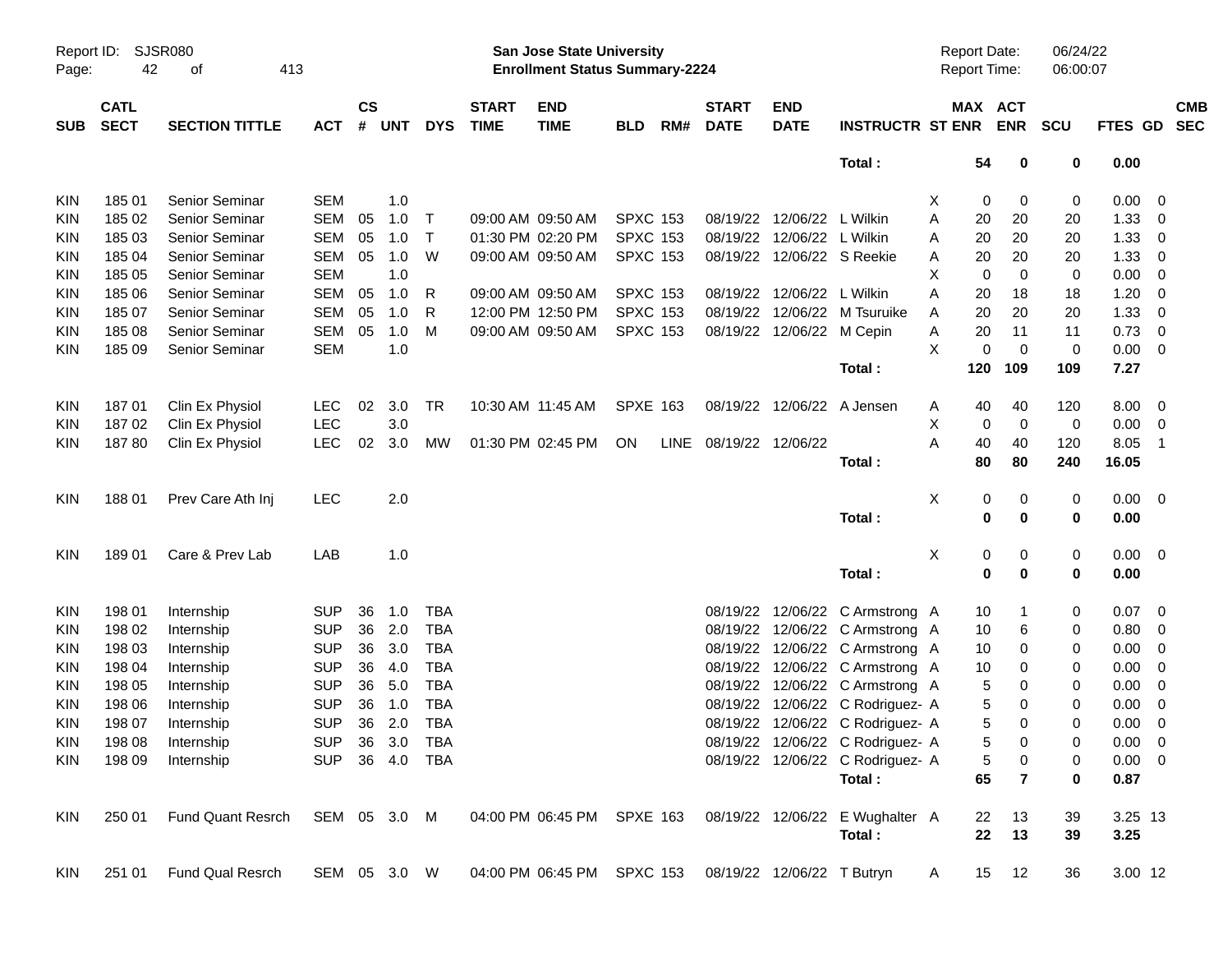| Report ID:<br>Page:                                  | 43                                   | SJSR080<br>413<br>οf                                                             |                                                      |                      |                          |                                                      |                             | <b>San Jose State University</b><br><b>Enrollment Status Summary-2224</b> |                 |     |                             |                                                                                  |                                                                                                                 |                  | <b>Report Date:</b><br><b>Report Time:</b>            | 06/24/22<br>06:00:07 |                                                            |            |
|------------------------------------------------------|--------------------------------------|----------------------------------------------------------------------------------|------------------------------------------------------|----------------------|--------------------------|------------------------------------------------------|-----------------------------|---------------------------------------------------------------------------|-----------------|-----|-----------------------------|----------------------------------------------------------------------------------|-----------------------------------------------------------------------------------------------------------------|------------------|-------------------------------------------------------|----------------------|------------------------------------------------------------|------------|
| <b>SUB</b>                                           | <b>CATL</b><br><b>SECT</b>           | <b>SECTION TITTLE</b>                                                            | <b>ACT</b>                                           | <b>CS</b><br>#       | UNT                      | <b>DYS</b>                                           | <b>START</b><br><b>TIME</b> | <b>END</b><br><b>TIME</b>                                                 | <b>BLD</b>      | RM# | <b>START</b><br><b>DATE</b> | <b>END</b><br><b>DATE</b>                                                        | <b>INSTRUCTR ST ENR</b>                                                                                         |                  | MAX ACT<br><b>ENR</b>                                 | <b>SCU</b>           | FTES GD SEC                                                | <b>CMB</b> |
| <b>KIN</b>                                           | 251 02                               | <b>Fund Qual Resrch</b>                                                          | SEM 05 3.0                                           |                      |                          | $\top$                                               |                             | 07:00 PM 09:45 PM                                                         | <b>SPXC 153</b> |     |                             | 08/19/22 12/06/22 J Chin                                                         | Total:                                                                                                          | Α                | 15<br>4<br>30<br>16                                   | 12<br>48             | 1.004<br>4.00                                              |            |
| <b>KIN</b>                                           | 255 01                               | Adv Exercise Physiol SEM 05 3.0 W                                                |                                                      |                      |                          |                                                      |                             | 04:30 PM 06:45 PM                                                         | <b>YUH 233</b>  |     |                             | 08/19/22 12/06/22 P Plato                                                        | Total:                                                                                                          | Α                | 15<br>7<br>15<br>$\overline{7}$                       | 21<br>21             | $1.75$ 7<br>1.75                                           |            |
| <b>KIN</b>                                           | 265 01                               | Adv Motor Develop                                                                | SEM 05 3.0 T                                         |                      |                          |                                                      |                             | 04:00 PM 06:45 PM                                                         | <b>SPXE 163</b> |     |                             | 08/19/22 12/06/22 S Chang                                                        | Total:                                                                                                          | A                | 15<br>5<br>15<br>5                                    | 15<br>15             | $1.25$ 5<br>1.25                                           |            |
| <b>KIN</b>                                           | 267 01                               | Adv Sport Psych                                                                  | SEM 05 3.0                                           |                      |                          | R                                                    |                             | 04:00 PM 06:45 PM                                                         | <b>SPXC 153</b> |     |                             | 08/19/22 12/06/22 T Butryn                                                       | Total:                                                                                                          | A                | 15<br>10<br>15<br>10                                  | 30<br>30             | 2.50 10<br>2.50                                            |            |
| <b>KIN</b><br><b>KIN</b><br><b>KIN</b>               | 280 01<br>280 02<br>280 03           | Adv Fldwk Sprt Mgt<br>Adv Fldwk Sprt Mgt<br>Adv Fldwk Sprt Mgt                   | <b>SUP</b><br><b>SUP</b><br><b>SUP</b>               | 25<br>25             | 1.0<br>2.0<br>25 3.0     | <b>TBA</b><br><b>TBA</b><br><b>TBA</b>               |                             |                                                                           |                 |     |                             |                                                                                  | 08/19/22 12/06/22 C Armstrong A<br>08/19/22 12/06/22 C Armstrong A<br>08/19/22 12/06/22 C Armstrong A<br>Total: |                  | 5<br>0<br>5<br>0<br>5<br>0<br>15<br>0                 | 0<br>0<br>0<br>0     | $0.00 \t 0$<br>$0.00 \t 0$<br>$0.00 \t 0$<br>0.00          |            |
| <b>KIN</b>                                           | 282 01                               | Marketing/Sport                                                                  | SEM 05 3.0 T                                         |                      |                          |                                                      |                             | 04:00 PM 06:45 PM                                                         | <b>SPXC 153</b> |     |                             |                                                                                  | 08/19/22 12/06/22 C Armstrong A<br>Total:                                                                       |                  | 15<br>8<br>15<br>8                                    | 24<br>24             | 2.00 8<br>2.00                                             |            |
| <b>KIN</b>                                           | 283 01                               | Mgt Lead Comm/Spt SEM 05 3.0 M                                                   |                                                      |                      |                          |                                                      |                             | 07:00 PM 09:45 PM                                                         | <b>SPXC 153</b> |     |                             |                                                                                  | 08/19/22 12/06/22 A Williams<br>Total:                                                                          | A                | 15<br>13<br>15<br>13                                  | 39<br>39             | 3.20 12<br>3.20                                            |            |
| <b>KIN</b><br><b>KIN</b><br><b>KIN</b>               | 285 01<br>285 02<br>285 03           | Internship Kinesiolo<br>Internship Kinesiolo<br>Internship Kinesiolo             | <b>SUP</b><br><b>SUP</b><br><b>SUP</b>               | 25<br>25             | 1.0<br>2.0<br>25 3.0     | <b>TBA</b><br><b>TBA</b><br><b>TBA</b>               |                             |                                                                           |                 |     |                             |                                                                                  | 08/19/22 12/06/22 C Armstrong A<br>08/19/22 12/06/22 C Armstrong A<br>08/19/22 12/06/22 C Armstrong A<br>Total: |                  | 0<br>5<br>5<br>0<br>5<br>0<br>15<br>0                 | 0<br>0<br>0<br>0     | $0.00 \quad 0$<br>$0.00 \t 0$<br>$0.00 \t 0$<br>0.00       |            |
| <b>KIN</b><br><b>KIN</b><br><b>KIN</b><br><b>KIN</b> | 286 01<br>286 02<br>286 03<br>286 04 | Independent Study<br>Independent Study<br>Independent Study<br>Independent Study | <b>SUP</b><br><b>SUP</b><br><b>SUP</b><br>SUP 25 1.0 | 25<br>25             | 1.0<br>2.0<br>25 3.0     | TBA<br><b>TBA</b><br><b>TBA</b><br><b>TBA</b>        |                             |                                                                           |                 |     |                             | 08/19/22 12/06/22<br>08/19/22 12/06/22<br>08/19/22 12/06/22<br>08/19/22 12/06/22 |                                                                                                                 | A<br>Α<br>Α<br>A | 10<br>0<br>10<br>0<br>10<br>0<br>10 <sub>1</sub><br>0 | 0<br>0<br>0<br>0     | $0.00 \quad 0$<br>$0.00 \t 0$<br>$0.00 \ 0$<br>$0.00 \t 0$ |            |
| <b>KIN</b><br><b>KIN</b><br>KIN                      | 286 05<br>286 06<br>286 07<br>286 08 | Independent Study<br>Independent Study<br>Independent Study                      | <b>SUP</b><br><b>SUP</b><br><b>SUP</b><br><b>SUP</b> | 25<br>25<br>25<br>25 | 1.0<br>1.0<br>2.0<br>3.0 | <b>TBA</b><br><b>TBA</b><br><b>TBA</b><br><b>TBA</b> |                             |                                                                           |                 |     |                             | 08/19/22 12/06/22<br>08/19/22 12/06/22<br>08/19/22 12/06/22<br>08/19/22 12/06/22 |                                                                                                                 | Α<br>Α<br>Α      | 10<br>0<br>10<br>0<br>10<br>0<br>10<br>0              | 0<br>0<br>0          | $0.00 \t 0$<br>$0.00 \t 0$<br>$0.00 \t 0$<br>$0.00 \t 0$   |            |
| KIN<br><b>KIN</b><br><b>KIN</b><br><b>KIN</b>        | 286 09<br>286 10<br>286 11           | Independent Study<br>Independent Study<br>Independent Study<br>Independent Study | <b>SUP</b><br><b>SUP</b><br><b>SUP</b>               | 25<br>25             | 3.0<br>3.0<br>25 3.0     | <b>TBA</b><br><b>TBA</b><br><b>TBA</b>               |                             |                                                                           |                 |     |                             | 08/19/22 12/06/22<br>08/19/22 12/06/22<br>08/19/22 12/06/22                      |                                                                                                                 | Α<br>Α<br>Α<br>Α | 10<br>0<br>10<br>0<br>5<br>0                          | 0<br>0<br>0<br>0     | $0.00 \t 0$<br>$0.00 \t 0$<br>$0.00 \t 0$                  |            |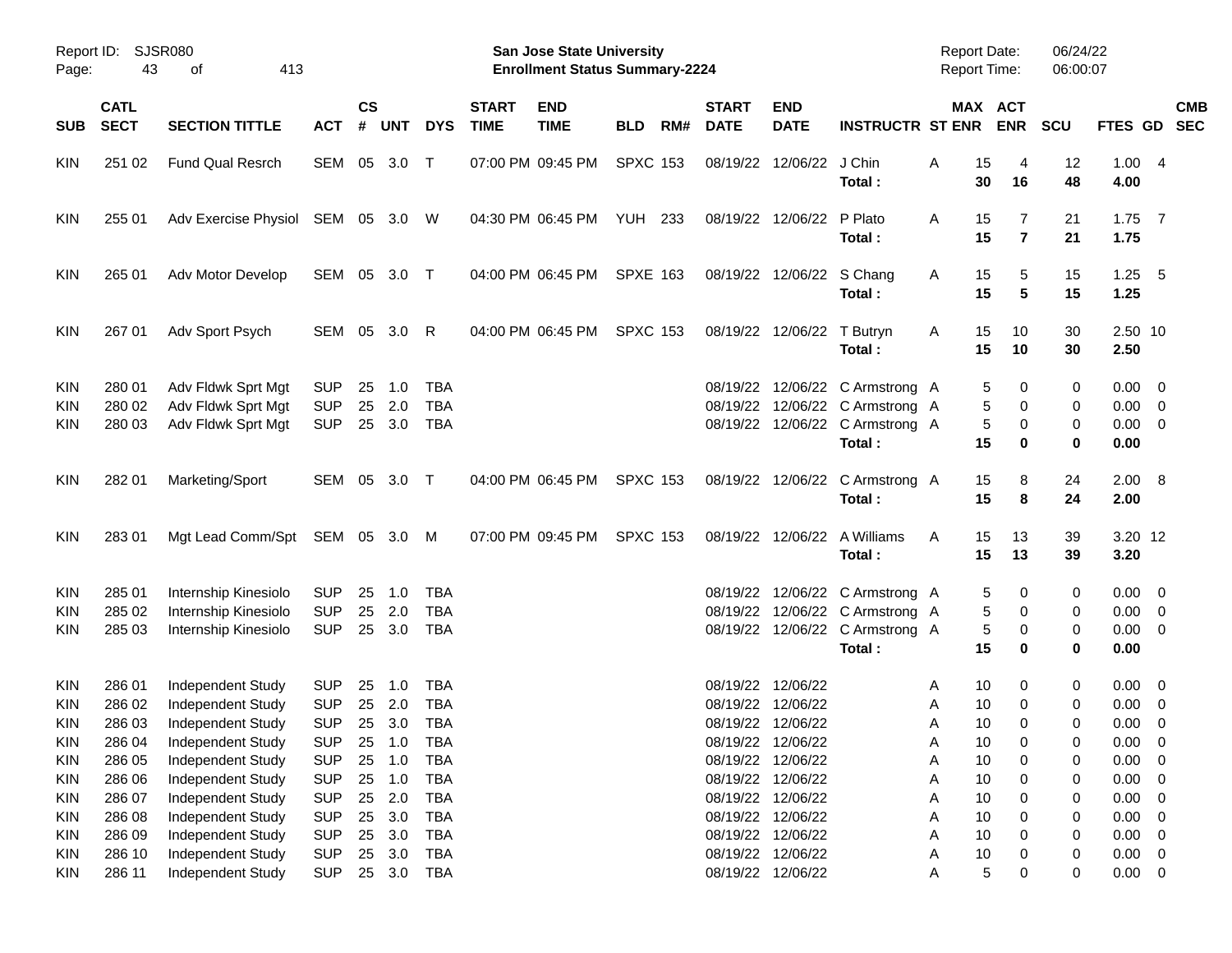| Report ID:<br>Page: | SJSR080<br>44              | 413<br>оf                         |            |                    |          |            |                             | <b>San Jose State University</b><br><b>Enrollment Status Summary-2224</b> |            |             |                             |                           |                         |   | <b>Report Date:</b><br>Report Time: |                       | 06/24/22<br>06:00:07 |                |                                 |
|---------------------|----------------------------|-----------------------------------|------------|--------------------|----------|------------|-----------------------------|---------------------------------------------------------------------------|------------|-------------|-----------------------------|---------------------------|-------------------------|---|-------------------------------------|-----------------------|----------------------|----------------|---------------------------------|
| <b>SUB</b>          | <b>CATL</b><br><b>SECT</b> | <b>SECTION TITTLE</b>             | <b>ACT</b> | $\mathsf{cs}$<br># | UNT      | <b>DYS</b> | <b>START</b><br><b>TIME</b> | <b>END</b><br><b>TIME</b>                                                 | <b>BLD</b> | RM#         | <b>START</b><br><b>DATE</b> | <b>END</b><br><b>DATE</b> | <b>INSTRUCTR ST ENR</b> |   |                                     | MAX ACT<br><b>ENR</b> | <b>SCU</b>           | <b>FTES</b>    | <b>CMB</b><br><b>SEC</b><br>GD. |
| <b>KIN</b>          | 286 12                     | Independent Study                 | <b>SUP</b> | 25                 | 3.0      | <b>TBA</b> |                             |                                                                           |            |             | 08/19/22 12/06/22           |                           |                         | Α | 5                                   | 0                     | 0                    | 0.00           | 0                               |
| <b>KIN</b>          | 286 13                     | Independent Study                 | <b>SUP</b> | 25                 | 3.0      | <b>TBA</b> |                             |                                                                           |            |             | 08/19/22 12/06/22           |                           |                         | Α | 5                                   | 0                     | 0                    | 0.00           | 0                               |
| KIN                 | 286 14                     | Independent Study                 | <b>SUP</b> | 25                 | 3.0      | <b>TBA</b> |                             |                                                                           |            |             | 08/19/22 12/06/22           |                           |                         | Α | 5                                   | 0                     | 0                    | 0.00           | 0                               |
|                     |                            |                                   |            |                    |          |            |                             |                                                                           |            |             |                             |                           | Total:                  |   | 120                                 | 0                     | 0                    | 0.00           |                                 |
| <b>KIN</b>          | 298 01                     | Spec Studies P E                  | <b>SUP</b> | 25                 | 3.0      | <b>TBA</b> |                             |                                                                           |            |             |                             | 08/19/22 12/06/22         |                         | Α | 5                                   | 0                     | 0                    | 0.00           | 0                               |
| KIN                 | 298 02                     | Spec Studies P E                  | <b>SUP</b> | 25                 | 3.0      | <b>TBA</b> |                             |                                                                           | OΝ         | LINE        | 08/19/22                    | 12/06/22                  |                         | Α | 5                                   | 0                     | 0                    | 0.00           | 0                               |
| <b>KIN</b>          | 298 03                     | Spec Studies P E                  | <b>SUP</b> | 25                 | 3.0      | <b>TBA</b> |                             |                                                                           | <b>ON</b>  | LINE        | 08/19/22                    | 12/06/22                  |                         | Α | 5                                   | 0                     | 0                    | 0.00           | 0                               |
| <b>KIN</b>          | 298 04                     | Spec Studies P E                  | <b>SUP</b> | 25                 | 3.0      | <b>TBA</b> |                             |                                                                           | <b>ON</b>  | LINE        | 08/19/22                    | 12/06/22                  |                         | Α | 5                                   | 0                     | 0                    | 0.00           | 0                               |
| <b>KIN</b>          | 298 05                     | Spec Studies P E                  | <b>SUP</b> | 25                 | 3.0      | <b>TBA</b> |                             |                                                                           | <b>ON</b>  | LINE        | 08/19/22                    | 12/06/22                  |                         | Α | 5                                   | 0                     | 0                    | 0.00           | 0                               |
| KIN                 | 298 06                     | Spec Studies P E                  | <b>SUP</b> | 25                 | 3.0      | <b>TBA</b> |                             |                                                                           | <b>ON</b>  | LINE        | 08/19/22 12/06/22           |                           |                         | Α | $\,$ 5 $\,$                         | 0                     | 0                    | 0.00           | 0                               |
| <b>KIN</b>          | 298 07                     | Spec Studies P E                  | <b>SUP</b> | 25                 | 3.0      | <b>TBA</b> |                             |                                                                           | <b>ON</b>  | LINE        | 08/19/22 12/06/22           |                           |                         | Α | 5                                   | 0                     | 0                    | 0.00           | 0                               |
| <b>KIN</b>          | 298 08                     | Spec Studies P E                  | <b>SUP</b> | 25                 | 3.0      | <b>TBA</b> |                             |                                                                           | <b>ON</b>  | LINE        | 08/19/22 12/06/22           |                           |                         | Α | 5                                   | 0                     | 0                    | 0.00           | 0                               |
| <b>KIN</b>          | 298 09                     | Spec Studies P E                  | <b>SUP</b> | 25                 | 3.0      | <b>TBA</b> |                             |                                                                           | <b>ON</b>  | <b>LINE</b> | 08/19/22 12/06/22           |                           |                         | Α | 5                                   | 0                     | 0                    | 0.00           | 0                               |
| KIN                 | 298 10                     | Spec Studies P E                  | <b>SUP</b> | 25                 | 3.0      | <b>TBA</b> |                             |                                                                           |            |             | 08/19/22 12/06/22           |                           |                         | Α | 5                                   | 0                     | 0                    | 0.00           | 0                               |
|                     |                            |                                   |            |                    |          |            |                             |                                                                           |            |             |                             |                           | Total:                  |   | 50                                  | 0                     | 0                    | 0.00           |                                 |
| <b>KIN</b>          | 299 01                     | <b>Masters Thesis</b>             | <b>SUP</b> | 25                 | 1.0      | <b>TBA</b> |                             |                                                                           |            |             | 08/19/22 12/06/22           |                           |                         | Α | 5                                   | 0                     | 0                    | 0.00           | 0                               |
| <b>KIN</b>          | 299 02                     | <b>Masters Thesis</b>             | <b>SUP</b> | 25                 | 2.0      | <b>TBA</b> |                             |                                                                           |            |             | 08/19/22                    | 12/06/22                  |                         | Α | 5                                   | 0                     | 0                    | 0.00           | 0                               |
| <b>KIN</b>          | 299 03                     | <b>Masters Thesis</b>             | <b>SUP</b> | 25                 | 3.0      | <b>TBA</b> |                             |                                                                           |            |             |                             | 08/19/22 12/06/22         |                         | Α | 5                                   | 0                     | 0                    | 0.00           | 0                               |
| <b>KIN</b>          | 299 04                     | <b>Masters Thesis</b>             | <b>SUP</b> | 25                 | 6.0      | <b>TBA</b> |                             |                                                                           |            |             |                             | 08/19/22 12/06/22         |                         | Α | 5                                   | 0                     | 0                    | 0.00           | 0                               |
| <b>KIN</b>          | 299 05                     | <b>Masters Thesis</b>             | <b>SUP</b> | 25                 | 2.0      | <b>TBA</b> |                             |                                                                           |            |             | 08/19/22                    | 12/06/22                  |                         | Α | 5                                   | 0                     | 0                    | 0.00           | 0                               |
| <b>KIN</b>          | 299 06                     | <b>Masters Thesis</b>             | <b>SUP</b> | 25                 | 3.0      | <b>TBA</b> |                             |                                                                           |            |             | 08/19/22                    | 12/06/22                  |                         | Α | 5                                   | 0                     | 0                    | 0.00           | 0                               |
| KIN                 | 299 07                     | <b>Masters Thesis</b>             | <b>SUP</b> | 25                 | 3.0      | <b>TBA</b> |                             |                                                                           |            |             | 08/19/22 12/06/22           |                           |                         | Α | $\,$ 5 $\,$                         | 0                     | 0                    | 0.00           | 0                               |
| <b>KIN</b>          | 299 08                     | <b>Masters Thesis</b>             | <b>SUP</b> | 25                 | 3.0      | <b>TBA</b> |                             |                                                                           |            |             | 08/19/22 12/06/22           |                           |                         | Α | 5                                   | 0                     | 0                    | 0.00           | 0                               |
| <b>KIN</b>          | 299 09                     | <b>Masters Thesis</b>             | <b>SUP</b> | 25                 | 3.0      | <b>TBA</b> |                             |                                                                           |            |             | 08/19/22 12/06/22           |                           |                         | Α | 5                                   | 0                     | 0                    | 0.00           | 0                               |
| KIN                 | 299 10                     | <b>Masters Thesis</b>             | <b>SUP</b> | 25                 | 6.0      | <b>TBA</b> |                             |                                                                           |            |             | 08/19/22 12/06/22           |                           |                         | Α | 5                                   | 0                     | 0                    | 0.00           | 0                               |
|                     |                            |                                   |            |                    |          |            |                             |                                                                           |            |             |                             |                           | Total:                  |   | 50                                  | 0                     | 0                    | 0.00           |                                 |
| KNED.               | 184Y 01                    | Stdt Tchg II                      | <b>SUP</b> | 25                 | 4.0      | <b>TBA</b> |                             |                                                                           |            |             |                             | 08/19/22 12/06/22         | D Daum                  | A | 10                                  | 0                     | 0                    | 0.00           | 0                               |
|                     |                            |                                   |            |                    |          |            |                             |                                                                           |            |             |                             |                           | Total:                  |   | 10                                  | $\bf{0}$              | 0                    | 0.00           |                                 |
|                     |                            |                                   |            |                    |          |            |                             |                                                                           |            |             |                             |                           |                         |   |                                     |                       |                      |                |                                 |
|                     |                            | KNED 184Z 01 Stdt Tchg III        | SUP 25 4.0 |                    |          | TBA        |                             |                                                                           |            |             |                             | 08/19/22 12/06/22 D Daum  |                         | A | 10                                  | 0                     | 0                    | $0.00 \quad 0$ |                                 |
|                     |                            |                                   |            |                    |          |            |                             |                                                                           |            |             |                             |                           | Total:                  |   | 10                                  | $\bf{0}$              | 0                    | 0.00           |                                 |
|                     | KNED 339 01                | Instr Matl & Proc PE LEC          |            |                    | 02 3.0 T |            |                             | 04:00 PM 05:50 PM                                                         | SH         | 242         |                             | 08/19/22 12/06/22         | W Jones                 | A | 15                                  | 0                     | 0                    | $0.00 \quad 0$ |                                 |
|                     | KNED 339 02                | Instr Matl & Proc PE ACT 08 0.0 T |            |                    |          |            |                             | 06:00 PM 07:50 PM                                                         | -SH        | 242         |                             | 08/19/22 12/06/22 W Jones |                         | A | 15                                  | $\boldsymbol{0}$      | 0                    | $0.00 \t 0$    |                                 |
|                     |                            |                                   |            |                    |          |            |                             |                                                                           |            |             |                             |                           | Total:                  |   | 30                                  | 0                     | 0                    | 0.00           |                                 |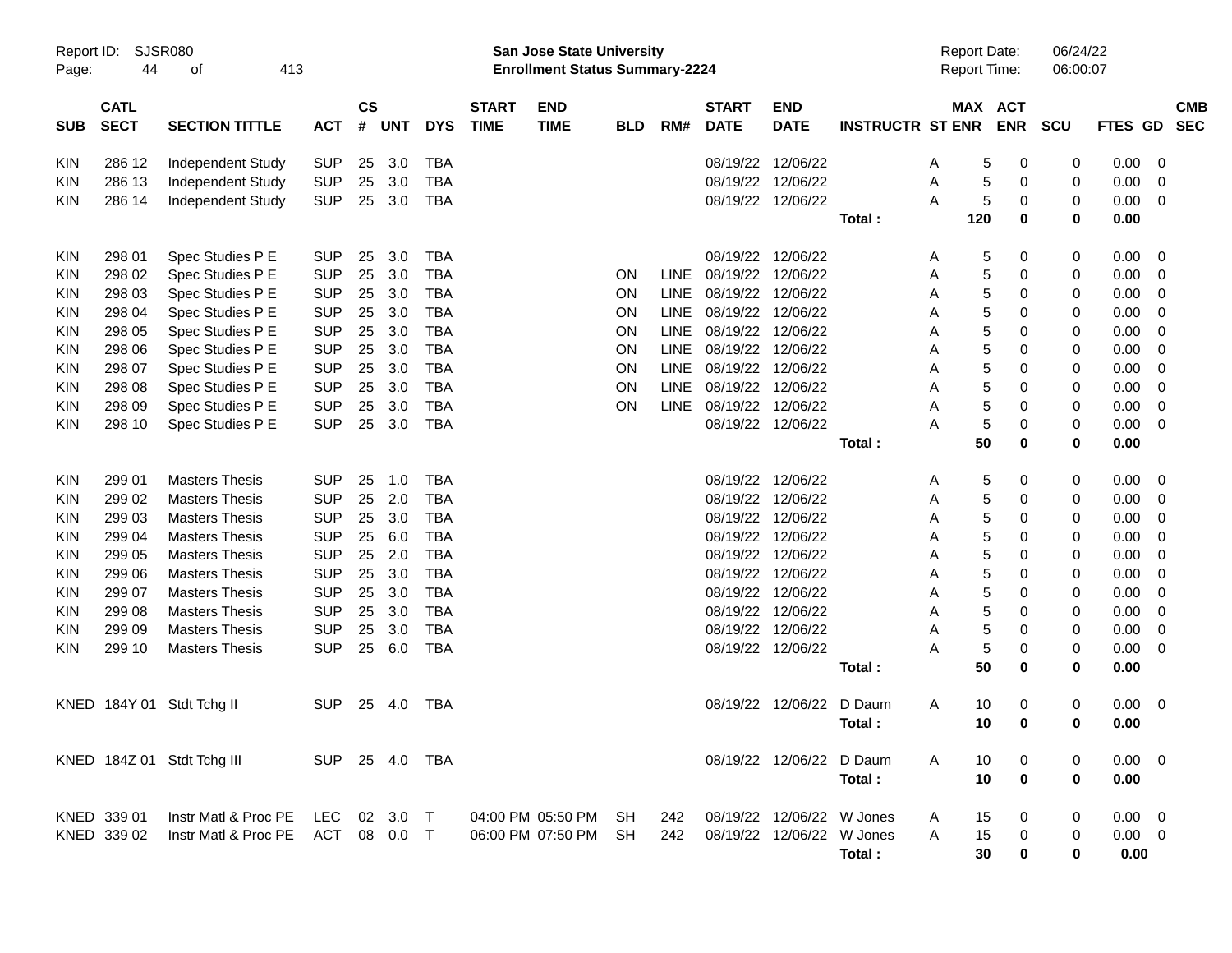| Report ID:                               |    | SJSR080               |     |         |     |            |                             | <b>San Jose State University</b>      |            |     |                             |                                                  |                          | <b>Report Date:</b> |                   | 06/24/22                        |                            |            |
|------------------------------------------|----|-----------------------|-----|---------|-----|------------|-----------------------------|---------------------------------------|------------|-----|-----------------------------|--------------------------------------------------|--------------------------|---------------------|-------------------|---------------------------------|----------------------------|------------|
| Page:                                    | 45 | of                    | 413 |         |     |            |                             | <b>Enrollment Status Summary-2224</b> |            |     |                             |                                                  |                          | Report Time:        |                   | 06:00:07                        |                            |            |
| <b>CATL</b><br><b>SECT</b><br><b>SUB</b> |    | <b>SECTION TITTLE</b> | ACT | СS<br># | UNT | <b>DYS</b> | <b>START</b><br><b>TIME</b> | <b>END</b><br>TIME                    | <b>BLD</b> | RM# | <b>START</b><br><b>DATE</b> | <b>END</b><br><b>DATE</b>                        | <b>INSTRUCTR ST ENR</b>  | MAX                 | ACT<br><b>ENR</b> | SCU                             | FTES GD SEC                | <b>CMB</b> |
| Department :                             |    | Kinesiology           |     |         |     |            |                             |                                       |            |     |                             | <b>Lower Division:</b><br><b>Upper Division:</b> | <b>Department Total:</b> | 4441<br>3455        | 3833<br>2955      | 8303 6860 10712<br>4582<br>5914 | 719.47<br>305.47<br>396.05 |            |

**Graduate Division : 407 72 216 17.95**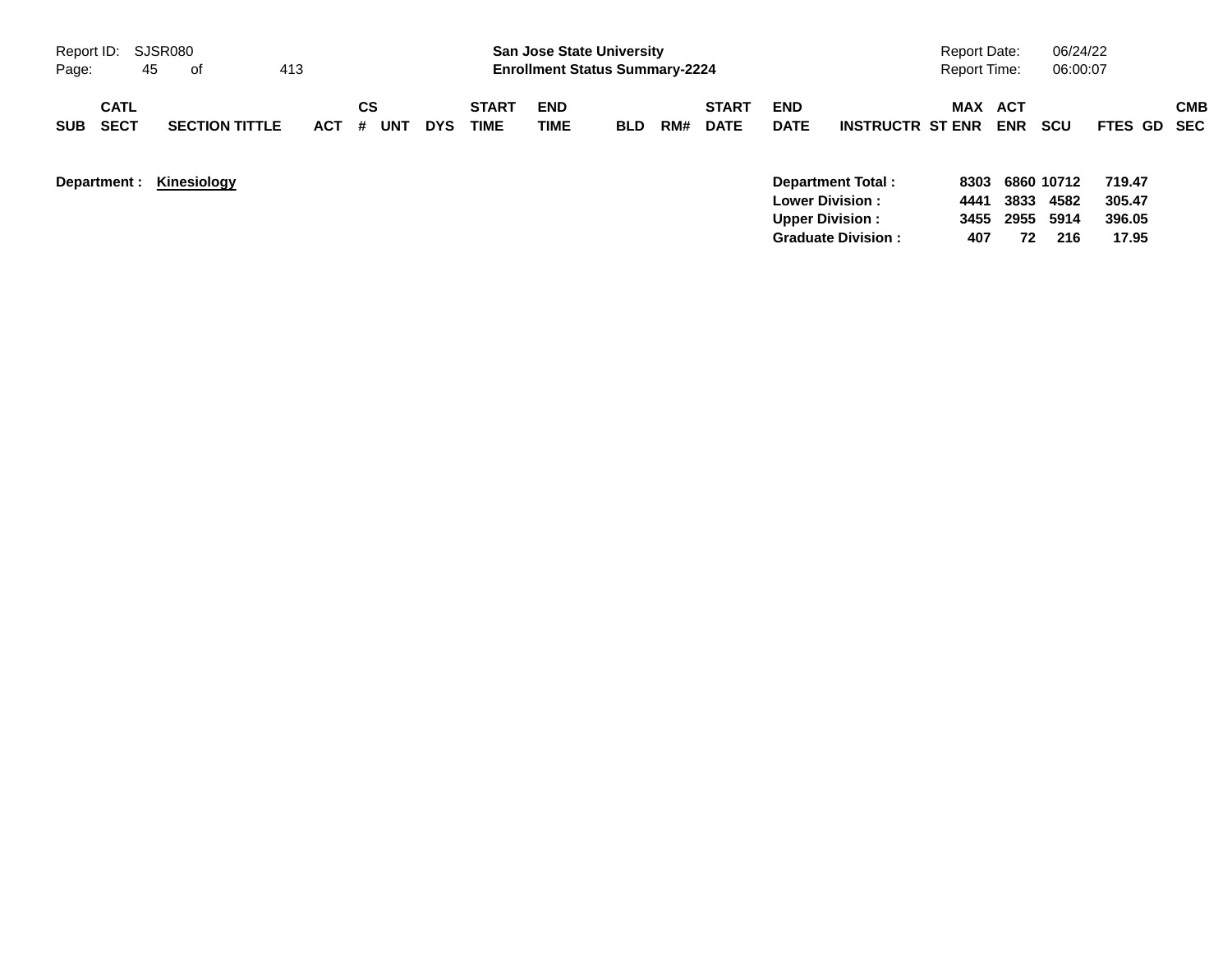| Report ID:<br>Page: | 46                         | SJSR080<br>413<br>οf                                                          |            |                    |            |              |                             | San Jose State University<br><b>Enrollment Status Summary-2224</b> |            |      |                                |                           |                                      |   | Report Date:<br><b>Report Time:</b> | 06/24/22<br>06:00:07 |                |                          |                          |
|---------------------|----------------------------|-------------------------------------------------------------------------------|------------|--------------------|------------|--------------|-----------------------------|--------------------------------------------------------------------|------------|------|--------------------------------|---------------------------|--------------------------------------|---|-------------------------------------|----------------------|----------------|--------------------------|--------------------------|
| <b>SUB</b>          | <b>CATL</b><br><b>SECT</b> | <b>SECTION TITTLE</b>                                                         | ACT        | $\mathsf{cs}$<br># | <b>UNT</b> | <b>DYS</b>   | <b>START</b><br><b>TIME</b> | <b>END</b><br><b>TIME</b>                                          | <b>BLD</b> | RM#  | <b>START</b><br><b>DATE</b>    | <b>END</b><br><b>DATE</b> | <b>INSTRUCTR ST ENR</b>              |   | MAX ACT<br><b>ENR</b>               | <b>SCU</b>           | <b>FTES GD</b> |                          | <b>CMB</b><br><b>SEC</b> |
| College             | Department :               | <b>Health &amp; Human Sciences</b><br><b>Recreation &amp; Leisure Studies</b> |            |                    |            |              |                             |                                                                    |            |      |                                |                           |                                      |   |                                     |                      |                |                          |                          |
|                     | RECL 10 01                 | <b>Creat Meaning Life</b>                                                     | <b>LEC</b> |                    | 3.0        |              |                             |                                                                    |            |      |                                |                           |                                      | X | 0<br>0                              | 0                    | $0.00 \t 0$    |                          |                          |
|                     | RECL 10 02                 | <b>Creat Meaning Life</b>                                                     | <b>LEC</b> | 02                 | 3.0        | TBA          |                             |                                                                    | <b>ON</b>  |      |                                |                           | LINE 08/19/22 12/06/22 H Duplaisir   | A | 30<br>16                            | 48                   | $3.20 \ 0$     |                          |                          |
|                     | RECL 10 03                 | <b>Creat Meaning Life</b>                                                     | <b>LEC</b> |                    | 3.0        |              |                             |                                                                    |            |      |                                |                           |                                      | X | 0<br>0                              | 0                    | $0.00 \t 0$    |                          |                          |
| RECL                | 10 04                      | <b>Creat Meaning Life</b>                                                     | <b>LEC</b> | 02                 | 3.0        | Τ            |                             | 12:00 PM 01:15 PM                                                  | MН         | 322  | 08/19/22 12/06/22              |                           |                                      | Α | 2<br>30                             | 6                    | $0.40 \ 0$     |                          |                          |
|                     | RECL 10 05                 | <b>Creat Meaning Life</b>                                                     | LEC        | 02 <sub>o</sub>    | 3.0        | $\mathsf{T}$ |                             | 01:30 PM 02:45 PM                                                  | MН         | 322  |                                |                           | 08/19/22 12/06/22 M Duphily          | Α | 0<br>30                             | 0                    | $0.00 \t 0$    |                          |                          |
| RECL                | 10 06                      | <b>Creat Meaning Life</b>                                                     | <b>LEC</b> | 02                 | 3.0        | <b>TBA</b>   |                             |                                                                    | ON         | LINE |                                |                           | 08/19/22 12/06/22 M Duphily          | Α | 30<br>19                            | 57                   | 3.80 0         |                          |                          |
| RECL                | 10 07                      | <b>Creat Meaning Life</b>                                                     | <b>LEC</b> | 02                 | 3.0        | TBA          |                             |                                                                    | ON         | LINE |                                |                           | 08/19/22 12/06/22 H Duplaisir        | Α | 2<br>30                             | 6                    | $0.40 \ 0$     |                          |                          |
|                     | RECL 1008                  | <b>Creat Meaning Life</b>                                                     | <b>LEC</b> | 02                 | 3.0        | MW           |                             | 01:30 PM 02:45 PM                                                  | YUH        | 243  |                                | 08/19/22 12/06/22 P Toney |                                      | Α | 6<br>30                             | 18                   | 1.20           | $\overline{\phantom{0}}$ |                          |
|                     | RECL 10 09                 | Creat Meaning Life                                                            | <b>LEC</b> | 02                 | 3.0        | <b>MW</b>    |                             | 12:00 PM 01:15 PM                                                  | YUH        | 243  |                                | 08/19/22 12/06/22 P Toney |                                      | Α | 10<br>30                            | 30                   | $2.00 \t 0$    |                          |                          |
|                     |                            |                                                                               |            |                    |            |              |                             |                                                                    |            |      |                                |                           | Total:                               |   | 210<br>55                           | 165                  | 11.00          |                          |                          |
|                     |                            |                                                                               |            |                    |            |              |                             |                                                                    |            |      |                                |                           |                                      |   |                                     |                      |                |                          |                          |
| RECL                | 90 01                      | <b>Rec Parks Tourism</b>                                                      | <b>LEC</b> |                    | 3.0        |              |                             |                                                                    |            |      |                                |                           |                                      | Χ | 0<br>0                              | 0                    | $0.00 \t 0$    |                          |                          |
|                     | RECL 90 02                 | <b>Rec Parks Tourism</b>                                                      | <b>LEC</b> | 02                 | 3.0        | TR           |                             | 09:00 AM 10:15 AM                                                  | ON         |      |                                |                           | LINE 08/19/22 12/06/22 B Grosvenor   | A | 25<br>16                            | 48                   | $3.20 \ 0$     |                          |                          |
|                     |                            |                                                                               |            |                    |            |              |                             |                                                                    |            |      |                                |                           | Total:                               |   | 25<br>16                            | 48                   | 3.20           |                          |                          |
|                     |                            |                                                                               |            |                    |            |              |                             |                                                                    |            |      |                                |                           |                                      |   |                                     |                      |                |                          |                          |
|                     | RECL 97 01                 | <b>Event Planning</b>                                                         | <b>LEC</b> | 02                 | 3.0        | <b>TR</b>    | 12:00 PM 01:15 PM           |                                                                    |            |      |                                | 08/19/22 12/06/22 A Eilts |                                      | Α | 7<br>20                             | 14                   | $1.40 \ 0$     |                          |                          |
|                     | RECL 97 02                 | <b>Event Planning</b>                                                         | <b>ACT</b> | 11                 | 0.0        | $\mathsf{T}$ |                             | 06:00 PM 08:45 PM                                                  |            |      |                                | 08/19/22 12/06/22 A Eilts |                                      | Α | $\overline{7}$<br>30                | 7                    | $0.00 \t 0$    |                          |                          |
|                     |                            |                                                                               |            |                    |            |              |                             |                                                                    |            |      |                                |                           | Total:                               |   | 50<br>14                            | 21                   | 1.40           |                          |                          |
|                     |                            |                                                                               |            |                    |            |              |                             |                                                                    |            |      |                                |                           |                                      |   |                                     |                      |                |                          |                          |
|                     |                            | RECL 100W 01 Writing Workshop                                                 | SEM 04 3.0 |                    |            | TBA          |                             |                                                                    | <b>ON</b>  |      |                                |                           | LINE 08/19/22 12/06/22 M Duphily     | A | 25<br>3                             | 9                    | 0.60 0         |                          |                          |
|                     |                            |                                                                               |            |                    |            |              |                             |                                                                    |            |      |                                |                           | Total:                               |   | 25<br>3                             | 9                    | 0.60           |                          |                          |
|                     |                            |                                                                               |            |                    |            |              |                             |                                                                    |            |      |                                |                           |                                      |   |                                     |                      |                |                          |                          |
|                     | RECL 110 01                | Leisure, Life                                                                 | <b>LEC</b> |                    | 3.0        |              |                             |                                                                    |            |      |                                |                           |                                      | Χ | 0<br>0                              | 0                    | $0.00 \t 0$    |                          |                          |
|                     | RECL 110 02                | Leisure, Life                                                                 | <b>LEC</b> | 02                 | 3.0        | MW           |                             | 09:00 AM 10:15 AM                                                  | ON         |      |                                |                           | LINE 08/19/22 12/06/22 B Grosvenor A |   | 30<br>10                            | 30                   | $2.00 \t 0$    |                          |                          |
|                     |                            |                                                                               |            |                    |            |              |                             |                                                                    |            |      |                                |                           | Total:                               |   | 30<br>10                            | 30                   | 2.00           |                          |                          |
|                     |                            |                                                                               |            |                    |            |              |                             |                                                                    |            |      |                                |                           |                                      |   |                                     |                      |                |                          |                          |
|                     | RECL 111 01                | Leis Cult & Ident                                                             | <b>LEC</b> | 02                 | 3.0        | TBA          |                             |                                                                    | <b>ON</b>  |      | LINE 08/19/22 12/06/22 P Toney |                           |                                      | A | 25<br>23                            | 69                   | 4.60 0         |                          |                          |
|                     | RECL 111 02                | Leis Cult & Ident                                                             | <b>LEC</b> | 02                 | 3.0        | <b>TBA</b>   |                             |                                                                    | <b>ON</b>  | LINE |                                | 08/19/22 12/06/22 P Toney |                                      | Α | 25<br>5                             | 15                   | $1.00 \t 0$    |                          |                          |
|                     | RECL 111 03                | Leis Cult & Ident                                                             | <b>LEC</b> |                    | 02 3.0     | <b>TBA</b>   |                             |                                                                    | <b>ON</b>  |      | LINE 08/19/22 12/06/22 P Toney |                           |                                      | A | 25<br>5                             | 15                   | $1.00 \t 0$    |                          |                          |
|                     |                            |                                                                               |            |                    |            |              |                             |                                                                    |            |      |                                |                           | Total:                               |   | 75<br>33                            | 99                   | 6.60           |                          |                          |
|                     |                            |                                                                               |            |                    |            |              |                             |                                                                    |            |      |                                |                           |                                      |   |                                     |                      |                |                          |                          |
|                     | RECL 112 01                | Intro to RT                                                                   | LEC.       |                    | 02 3.0     | TBA          |                             |                                                                    | <b>ON</b>  |      |                                |                           | LINE 08/19/22 12/06/22 B Grosvenor A |   | 25<br>20                            | 60                   | $4.05$ 1       |                          |                          |
|                     | RECL 112 02                | Intro to RT                                                                   | LEC.       |                    | 02 3.0     | TBA          |                             |                                                                    | <b>ON</b>  |      |                                |                           | LINE 08/19/22 12/06/22 B Grosvenor A |   | $\overline{2}$<br>25                | $\,6$                | $0.40 \ 0$     |                          |                          |
|                     |                            |                                                                               |            |                    |            |              |                             |                                                                    |            |      |                                |                           | Total:                               |   | 50<br>22                            | 66                   | 4.45           |                          |                          |
|                     |                            |                                                                               |            |                    |            |              |                             |                                                                    |            |      |                                |                           |                                      |   |                                     |                      |                |                          |                          |
|                     | RECL 132 01                | Rec Program Plan                                                              | <b>LEC</b> |                    | 3.0        |              |                             |                                                                    |            |      |                                |                           |                                      | X | 0<br>0                              | 0                    | $0.00 \t 0$    |                          |                          |
|                     | RECL 132 02                | Rec Program Plan                                                              | <b>LEC</b> | 01                 | 3.0        | MW           |                             | 12:00 PM 01:15 PM                                                  | ON         |      |                                |                           | LINE 08/19/22 12/06/22 B Grosvenor A |   | 25<br>10                            | 30                   | $2.00 \t 0$    |                          |                          |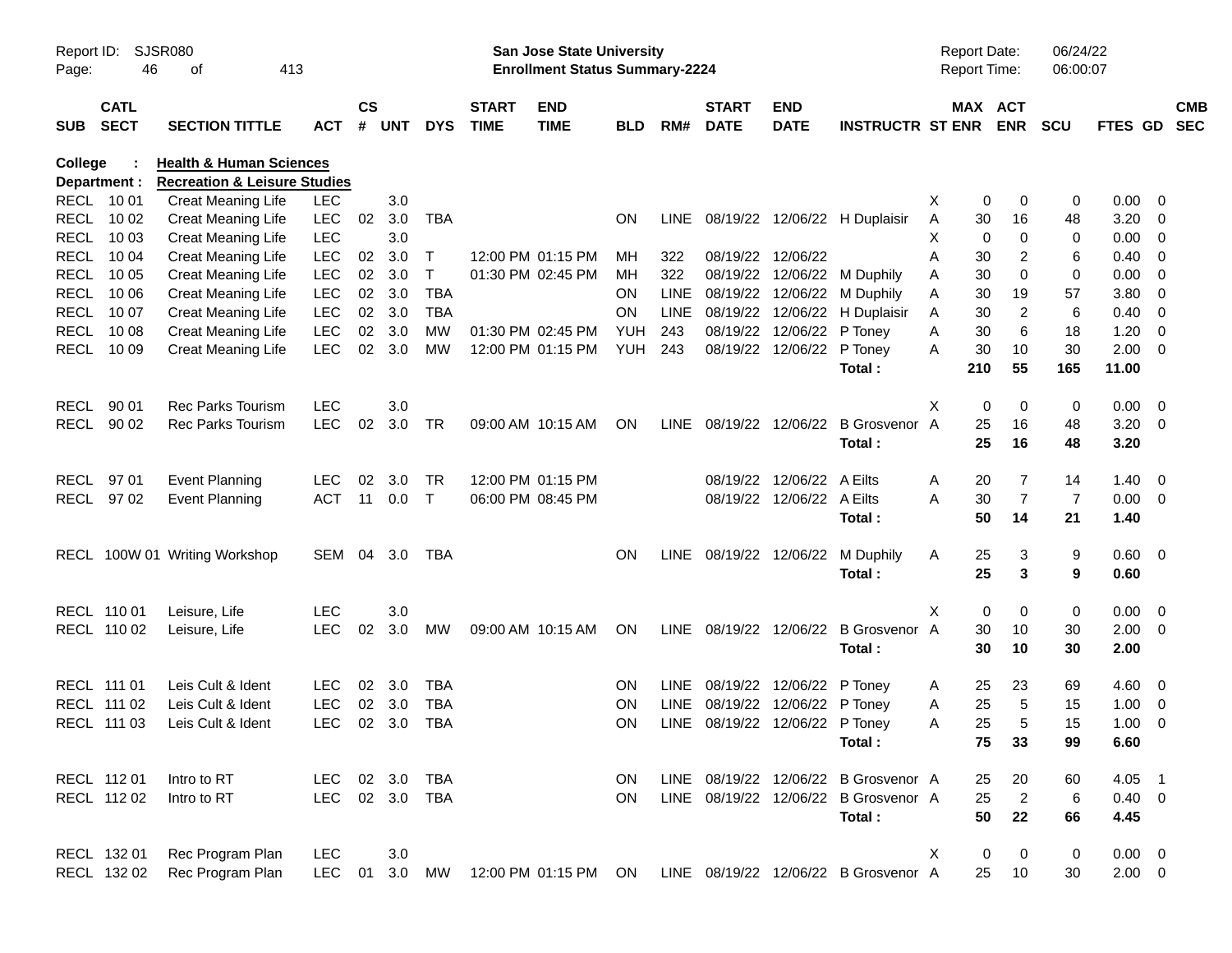| Report ID:<br>Page: | 47                         | SJSR080<br>413<br>οf                             |                          |                |                |            |                             | San Jose State University<br><b>Enrollment Status Summary-2224</b> |            |      |                               |                           |                                       | Report Date:<br><b>Report Time:</b> |                                           | 06/24/22<br>06:00:07 |                             |                         |                          |
|---------------------|----------------------------|--------------------------------------------------|--------------------------|----------------|----------------|------------|-----------------------------|--------------------------------------------------------------------|------------|------|-------------------------------|---------------------------|---------------------------------------|-------------------------------------|-------------------------------------------|----------------------|-----------------------------|-------------------------|--------------------------|
| <b>SUB</b>          | <b>CATL</b><br><b>SECT</b> | <b>SECTION TITTLE</b>                            | <b>ACT</b>               | <b>CS</b><br># | <b>UNT</b>     | <b>DYS</b> | <b>START</b><br><b>TIME</b> | <b>END</b><br><b>TIME</b>                                          | <b>BLD</b> | RM#  | <b>START</b><br><b>DATE</b>   | <b>END</b><br><b>DATE</b> | <b>INSTRUCTR ST ENR</b>               |                                     | MAX ACT<br><b>ENR</b>                     | <b>SCU</b>           | <b>FTES GD</b>              |                         | <b>CMB</b><br><b>SEC</b> |
|                     |                            |                                                  |                          |                |                |            |                             |                                                                    |            |      |                               |                           | Total:                                |                                     | 25<br>10                                  | 30                   | 2.00                        |                         |                          |
|                     | RECL 135 01<br>RECL 135 02 | Rec Areas & Facilit<br>Rec Areas & Facilit       | <b>LEC</b><br><b>LEC</b> | 01             | 3.0<br>$3.0$ F |            |                             | 09:30 AM 12:15 PM                                                  |            |      |                               |                           | 08/19/22 12/06/22 C Collopy<br>Total: | X<br>A                              | 0<br>0<br>25<br>7<br>25<br>$\overline{7}$ | 0<br>21<br>21        | 0.00<br>$1.40 \ 0$<br>1.40  | $\overline{\mathbf{0}}$ |                          |
|                     | RECL 136 01<br>RECL 136 02 | Rec & Park Admin<br>Rec & Park Admin             | <b>LEC</b><br><b>LEC</b> | 01             | 3.0<br>3.0     | <b>TR</b>  |                             | 12:00 PM 01:15 PM                                                  | ON         |      | LINE 08/19/22 12/06/22        |                           | L Gonzalez<br>Total:                  | Χ<br>A                              | 0<br>0<br>25<br>9<br>25<br>9              | 0<br>27<br>27        | 0.00<br>$1.80 \t 0$<br>1.80 | $\overline{\mathbf{0}}$ |                          |
|                     | RECL 150 01<br>RECL 150 02 | <b>Rec Enterprises</b><br><b>Rec Enterprises</b> | <b>LEC</b><br><b>LEC</b> | 02             | 3.0<br>3.0     | МW         |                             | 02:00 PM 03:15 PM                                                  | ON         |      | LINE 08/19/22 12/06/22        |                           | H Duplaisir<br>Total:                 | X<br>Α                              | 0<br>0<br>20<br>20<br>$\mathbf 1$         | 0<br>3<br>3          | 0.00<br>$0.20 \ 0$<br>0.20  | $\overline{\mathbf{0}}$ |                          |
|                     | RECL 157 01                | Sus Rec & Eco Tour                               | LEC.                     | 01             | 3.0            | W          |                             | 06:00 PM 08:45 PM                                                  | ON         |      | LINE 08/19/22 12/06/22        |                           | H Duplaisir<br>Total:                 | A                                   | 20<br>8<br>20<br>8                        | 24<br>24             | $1.60 \t 0$<br>1.60         |                         |                          |
|                     | RECL 160 01<br>RECL 160 02 | Eval & Res in Rec<br>Eval & Res in Rec           | <b>LEC</b><br><b>LEC</b> | 03             | 3.0<br>3.0     | MW         |                             | 10:30 AM 11:45 AM                                                  | ON         |      | LINE 08/19/22 12/06/22        |                           | J Baur<br>Total:                      | X<br>A                              | 0<br>0<br>25<br>12<br>25<br>12            | 0<br>36<br>36        | 0.00<br>$2.40 \ 0$<br>2.40  | $\overline{\mathbf{0}}$ |                          |
|                     | RECL 169 01                | Practicum in RT                                  | <b>SUP</b>               | -36            | 1.0            | TBA        |                             |                                                                    | <b>ON</b>  |      | LINE 08/19/22 12/06/22 S Ross |                           | Total:                                | Α                                   | 30<br>3<br>30<br>3                        | 3<br>3               | $0.20 \ 0$<br>0.20          |                         |                          |
|                     |                            | RECL 170A 01 Pre-Intern Workshp                  | <b>SUP</b>               | 36             | 1.0            | TBA        |                             |                                                                    | <b>ON</b>  |      | LINE 08/19/22 12/06/22        |                           | J Baur<br>Total:                      | Α                                   | 15<br>11<br>15<br>11                      | 0<br>0               | $0.73 \quad 0$<br>0.73      |                         |                          |
|                     |                            | RECL 170B 01 Intern in Rec                       | <b>SUP</b>               |                | 48 10.0        | TBA        |                             |                                                                    | <b>ON</b>  | LINE | 08/19/22 12/06/22             |                           | J Baur<br>Total:                      | Α                                   | 15<br>15<br>$\mathbf{1}$                  | 0<br>0               | $0.67$ 0<br>0.67            |                         |                          |
|                     |                            | RECL 170C 01 Intern Rec Therapy                  | <b>SUP</b>               |                | 36 10.0        | TBA        |                             |                                                                    | <b>ON</b>  |      | LINE 08/19/22 12/06/22 S Ross |                           | Total:                                | A                                   | 15<br>3<br>15<br>3 <sup>1</sup>           | 30<br>$30\,$         | $2.00 \t 0$<br>2.00         |                         |                          |
|                     |                            | RECL 180 01 Indiv Study                          | SUP 36 3.0 TBA           |                |                |            |                             |                                                                    | ON.        |      | LINE 08/19/22 12/06/22 J Baur |                           | Total:                                | A                                   | 30<br>$\bf{0}$<br>$\pmb{0}$<br>30         | 0<br>0               | $0.00 \t 0$<br>0.00         |                         |                          |
|                     | RECL 184 01                | <b>Directed Reading</b>                          | SUP 36 3.0 TBA           |                |                |            |                             |                                                                    | ON.        |      | LINE 08/19/22 12/06/22 J Baur |                           | Total:                                | A                                   | 30<br>$\mathbf 0$<br>0<br>30              | 0<br>$\mathbf 0$     | $0.00 \t 0$<br>0.00         |                         |                          |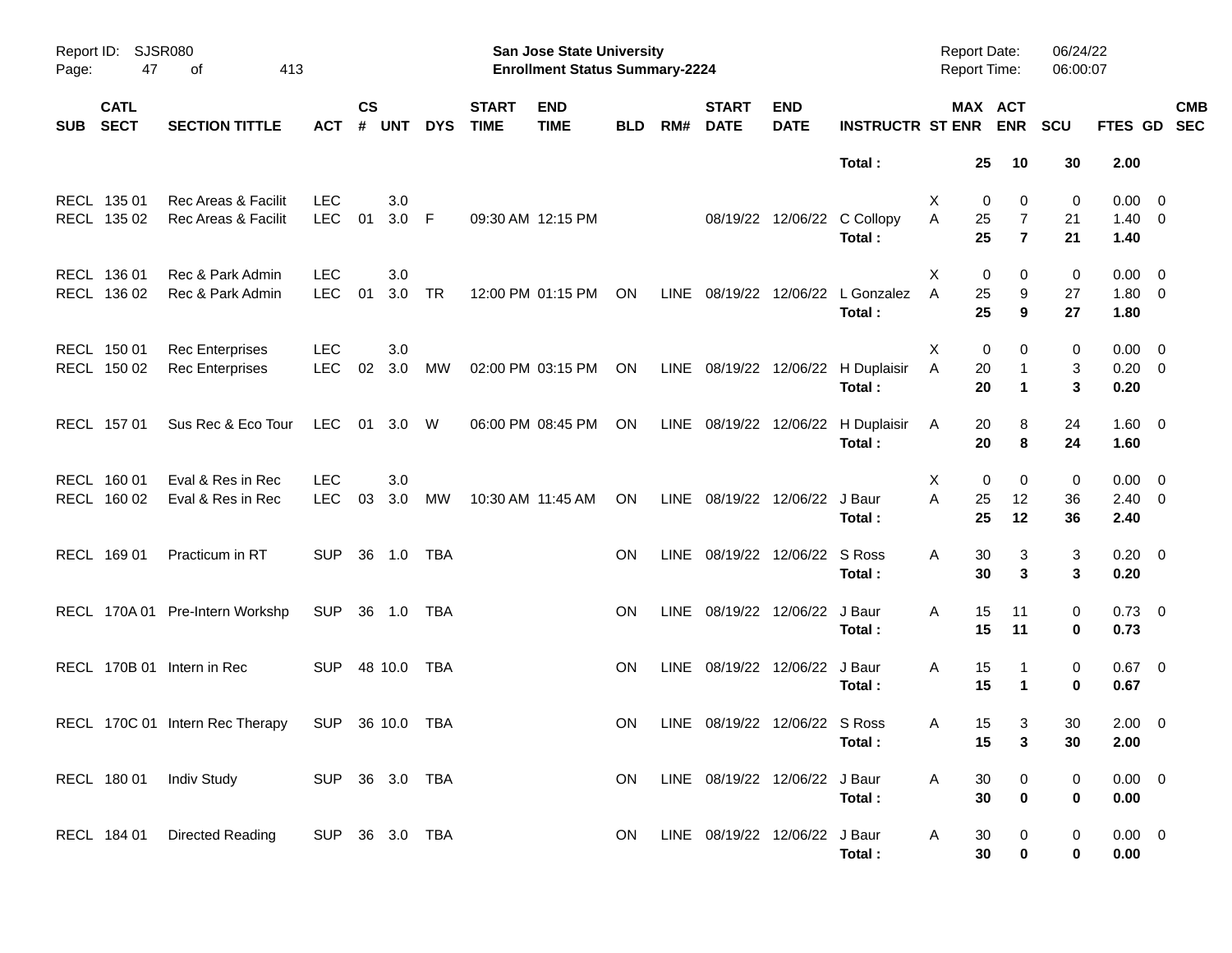| Report ID:<br>Page:                                                                          | <b>SJSR080</b><br>48<br>413<br>οf                                                                            |                    |                    |                          |                 |                             | <b>San Jose State University</b><br><b>Enrollment Status Summary-2224</b> |                 |                            |                             |                                                  |                                                       |                  | <b>Report Date:</b><br><b>Report Time:</b> |                              | 06/24/22<br>06:00:07    |                                      |                                               |
|----------------------------------------------------------------------------------------------|--------------------------------------------------------------------------------------------------------------|--------------------|--------------------|--------------------------|-----------------|-----------------------------|---------------------------------------------------------------------------|-----------------|----------------------------|-----------------------------|--------------------------------------------------|-------------------------------------------------------|------------------|--------------------------------------------|------------------------------|-------------------------|--------------------------------------|-----------------------------------------------|
| <b>CATL</b><br><b>SECT</b><br><b>SUB</b>                                                     | <b>SECTION TITTLE</b>                                                                                        | <b>ACT</b>         | $\mathsf{cs}$<br># | <b>UNT</b>               | <b>DYS</b>      | <b>START</b><br><b>TIME</b> | <b>END</b><br><b>TIME</b>                                                 | <b>BLD</b>      | RM#                        | <b>START</b><br><b>DATE</b> | <b>END</b><br><b>DATE</b>                        | <b>INSTRUCTR ST ENR</b>                               |                  | MAX ACT<br><b>ENR</b>                      |                              | <b>SCU</b>              | <b>FTES GD</b>                       | <b>CMB</b><br><b>SEC</b>                      |
| 18701<br><b>RECL</b><br>18702<br><b>RECL</b><br>18703<br><b>RECL</b><br><b>RECL</b><br>18704 | Leisure Education RT LEC<br>Leisure Education RT LEC<br>Leisure Education RT LEC<br>Leisure Education RT LEC |                    | 02<br>02           | 3.0<br>3.0<br>3.0<br>3.0 | <b>MW</b><br>MW |                             | 10:45 AM 12:00 PM<br>02:15 PM 03:30 PM                                    |                 |                            | 08/19/22<br>08/19/22        | 12/06/22<br>12/06/22                             | S Ross<br>S Ross<br>Total:                            | X<br>X<br>A<br>A | 0<br>$\mathbf 0$<br>25<br>25<br>50         | $\mathbf 0$<br>0<br>3<br>10  | 0<br>0<br>9<br>21<br>30 | 0.00<br>0.00<br>0.60<br>1.40<br>2.00 | $\overline{\phantom{0}}$<br>- 0<br>- 0<br>- 0 |
| 19301<br><b>RECL</b><br>19302<br><b>RECL</b>                                                 | RT for Phys Cond<br>RT for Phys Cond                                                                         | LEC.<br><b>LEC</b> | 02<br>02           | 3.0<br>3.0               | R.<br><b>MW</b> |                             | 04:00 PM 06:45 PM<br>07:15 AM 08:30 AM                                    | ON<br><b>ON</b> | <b>LINE</b><br><b>LINE</b> | 08/19/22<br>08/19/22        | 12/06/22<br>12/06/22                             | T Hooker<br>T Hooker<br>Total:                        | A<br>A           | 25<br>25<br>50                             | 11<br>5<br>16                | 33<br>15<br>48          | 2.20<br>1.00<br>3.20                 | - 0<br>- 0                                    |
| 198 01<br><b>RECL</b>                                                                        | RT Assess and Doc                                                                                            | <b>LEC</b>         | 02                 | 3.0                      | M               |                             | 04:00 PM 06:45 PM                                                         | ON              | <b>LINE</b>                | 08/19/22                    | 12/06/22                                         | T Hooker<br>Total:                                    | A                | 40<br>40                                   | 11<br>11                     | 33<br>33                | $2.20 \t 0$<br>2.20                  |                                               |
| Department :                                                                                 | <b>Recreation &amp; Leisure Studies</b>                                                                      |                    |                    |                          |                 |                             |                                                                           |                 |                            |                             | <b>Lower Division:</b><br><b>Upper Division:</b> | <b>Department Total:</b><br><b>Graduate Division:</b> |                  | 880<br>285<br>595<br>0                     | 255<br>85<br>170<br>$\bf{0}$ | 723<br>234<br>489<br>0  | 49.65<br>15.60<br>34.05<br>0.00      |                                               |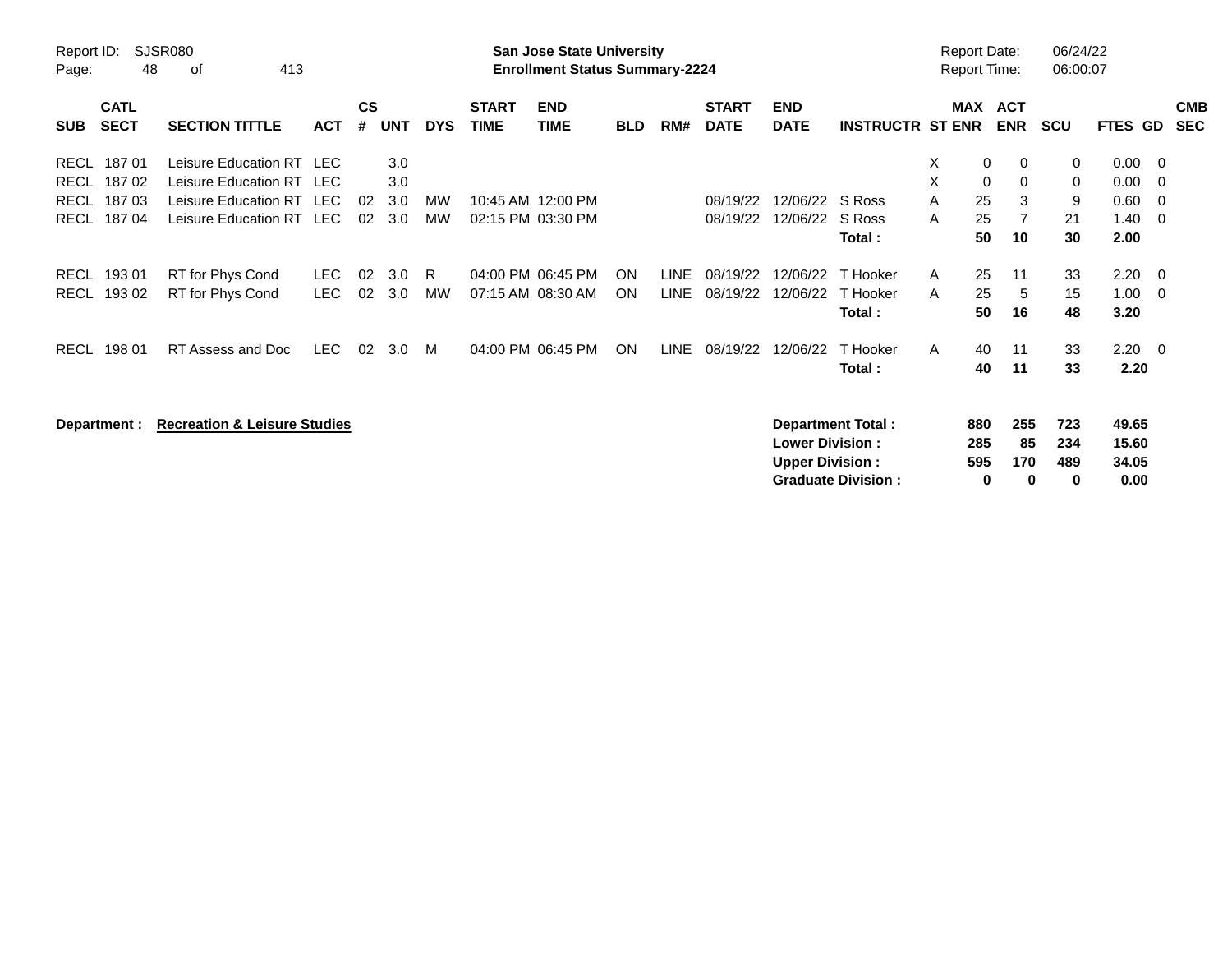| Report ID:<br>Page: | 49                               | SJSR080<br>413<br>оf                   |                          |                    |            |                  |                             | San Jose State University<br><b>Enrollment Status Summary-2224</b> |                        |            |                                        |                           |                         | Report Date:<br>Report Time: |                                                                 | 06/24/22<br>06:00:07 |              |                                           |            |
|---------------------|----------------------------------|----------------------------------------|--------------------------|--------------------|------------|------------------|-----------------------------|--------------------------------------------------------------------|------------------------|------------|----------------------------------------|---------------------------|-------------------------|------------------------------|-----------------------------------------------------------------|----------------------|--------------|-------------------------------------------|------------|
| <b>SUB</b>          | <b>CATL</b><br><b>SECT</b>       | <b>SECTION TITTLE</b>                  | <b>ACT</b>               | $\mathsf{cs}$<br># | <b>UNT</b> | <b>DYS</b>       | <b>START</b><br><b>TIME</b> | <b>END</b><br><b>TIME</b>                                          | <b>BLD</b>             | RM#        | <b>START</b><br><b>DATE</b>            | <b>END</b><br><b>DATE</b> | <b>INSTRUCTR ST ENR</b> |                              | MAX ACT<br><b>ENR</b>                                           | <b>SCU</b>           | FTES GD SEC  |                                           | <b>CMB</b> |
| College             |                                  | <b>Health &amp; Human Sciences</b>     |                          |                    |            |                  |                             |                                                                    |                        |            |                                        |                           |                         |                              |                                                                 |                      |              |                                           |            |
|                     | Department :                     | <b>Social Work</b>                     |                          |                    |            |                  |                             |                                                                    |                        |            |                                        |                           |                         |                              |                                                                 |                      |              |                                           |            |
|                     | GERO 107 01<br>SCWK 107 01       | Aging and Society                      | <b>LEC</b><br><b>LEC</b> | 02<br>02           | 3.0<br>3.0 | $\top$<br>$\top$ |                             | 03:00 PM 05:45 PM<br>03:00 PM 05:45 PM                             | <b>SH</b><br><b>SH</b> | 345<br>345 | 08/19/22 12/06/22<br>08/19/22 12/06/22 |                           |                         | 35<br>A<br>Α                 | $\overline{\mathbf{c}}$<br>$\overline{\mathbf{4}}$<br>$\pmb{0}$ | 6<br>12              | 0.40<br>0.80 | 0 <sup>o</sup><br>0 <sup>o</sup>          |            |
| <b>PH</b>           | 107 01                           | Aging and Society<br>Aging and Society | <b>LEC</b>               | 02                 | 3.0        | $\top$           |                             | 03:00 PM 05:45 PM                                                  | <b>SH</b>              | 345        |                                        | 08/19/22 12/06/22         |                         | Α                            | 3<br>0                                                          | 9                    | 0.60         | $0\,C$                                    |            |
|                     | GERO 107 02                      | Aging and Society                      | <b>LEC</b>               | 02                 | 3.0        | M                |                             | 06:00 PM 08:45 PM                                                  | MН                     | 332        | 08/19/22 12/06/22                      |                           |                         | 35<br>Α                      | 3                                                               | 9                    | 0.60         | 0 <sup>o</sup>                            |            |
|                     | SCWK 107 02                      | Aging and Society                      | <b>LEC</b>               | 02                 | 3.0        | M                |                             | 06:00 PM 08:45 PM                                                  | MН                     | 332        | 08/19/22 12/06/22                      |                           |                         | A                            | $\overline{7}$<br>$\mathbf 0$                                   | 21                   | 1.40         | 0 <sup>o</sup>                            |            |
| PH.                 | 107 02                           | Aging and Society                      | <b>LEC</b>               | 02                 | 3.0        | M                |                             | 06:00 PM 08:45 PM                                                  | MН                     | 332        | 08/19/22 12/06/22                      |                           |                         | Α                            | $\mathbf 0$<br>$\mathbf 0$                                      | $\mathbf 0$          | 0.00         | $0\,C$                                    |            |
|                     |                                  |                                        |                          |                    |            |                  |                             |                                                                    |                        |            |                                        |                           | Total:                  | 70                           | 19                                                              | 57                   | 3.80         |                                           |            |
|                     |                                  |                                        |                          |                    |            |                  |                             |                                                                    |                        |            |                                        |                           |                         |                              |                                                                 |                      |              |                                           |            |
|                     | <b>SCWK 11001</b>                | Fnd Sw Practice                        | SEM                      | 04                 | 3.0        | M                |                             | 03:00 PM 05:45 PM                                                  | <b>SH</b>              | 345        | 08/19/22 12/06/22                      |                           |                         | 18<br>A                      | 11                                                              | 33                   | 2.20         | $\overline{0}$                            |            |
|                     | <b>SCWK 110 02</b>               | <b>Fnd Sw Practice</b>                 | SEM                      | 04                 | 3.0        | $\top$           |                             | 09:00 AM 11:45 AM                                                  | SH                     | 312        | 08/19/22 12/06/22                      |                           |                         | A<br>18                      | 18                                                              | 54                   | 3.60         | $\overline{\mathbf{0}}$                   |            |
|                     | <b>SCWK 11003</b>                | Fnd Sw Practice                        | SEM                      | 04                 | 3.0        | F                |                             | 09:30 AM 12:15 PM                                                  | MН                     | 332        | 08/19/22 12/06/22                      |                           |                         | 18<br>А                      | $9\,$                                                           | 27                   | 1.80         | $\overline{\phantom{0}}$                  |            |
|                     |                                  |                                        |                          |                    |            |                  |                             |                                                                    |                        |            |                                        |                           | Total:                  | 54                           | 38                                                              | 114                  | 7.60         |                                           |            |
|                     |                                  |                                        |                          |                    |            |                  |                             |                                                                    |                        |            |                                        |                           |                         |                              |                                                                 |                      |              |                                           |            |
|                     | <b>SCWK 111 01</b>               | Gen SW Practice I                      | SEM                      | 04                 | 3.0        | W                |                             | 09:00 AM 11:45 AM                                                  | MН                     | 332        | 08/19/22 12/06/22                      |                           |                         | 18<br>A                      | 18                                                              | 54                   | 3.60         | $\overline{\phantom{0}}$                  |            |
|                     | SCWK 111 02                      | <b>Gen SW Practice I</b>               | SEM                      | 04                 | 3.0        | W                |                             | 12:00 PM 02:45 PM                                                  | <b>SH</b>              | 345        | 08/19/22 12/06/22                      |                           |                         | 18<br>A                      | 18                                                              | 54                   | 3.60         | $\overline{\phantom{0}}$                  |            |
|                     | <b>SCWK 111 03</b>               | Gen SW Practice I                      | SEM                      | 04                 | 3.0        | W                |                             | 03:00 PM 05:45 PM                                                  | <b>SH</b>              | 345        |                                        | 08/19/22 12/06/22         |                         | A<br>18                      | 10                                                              | 30                   | 2.00         | $\overline{\phantom{0}}$                  |            |
|                     |                                  |                                        |                          |                    |            |                  |                             |                                                                    |                        |            |                                        |                           | Total:                  | 54                           | 46                                                              | 138                  | 9.20         |                                           |            |
|                     |                                  |                                        |                          |                    |            |                  |                             |                                                                    |                        |            |                                        |                           |                         |                              |                                                                 |                      |              |                                           |            |
|                     | SCWK 120 01                      | Soc Wk Inst Policy I                   | <b>LEC</b>               | 05                 | 3.0        | M                |                             | 12:00 PM 02:45 PM                                                  | SH                     | 312        | 08/19/22 12/06/22                      |                           |                         | 18<br>A                      | 16                                                              | 48                   | 3.20         | $\overline{0}$                            |            |
|                     | SCWK 120 02                      | Soc Wk Inst Policy I                   | <b>LEC</b>               | 05                 | 3.0        | $\mathsf{T}$     |                             | 06:00 PM 08:45 PM                                                  | <b>SH</b>              | 312        | 08/19/22 12/06/22                      |                           |                         | 18<br>A                      | $\,6\,$                                                         | 18                   | 1.20         | $\overline{\mathbf{0}}$                   |            |
|                     | <b>SCWK 12003</b><br>SCWK 120 04 | Soc Wk Inst Policy I                   | <b>LEC</b><br><b>LEC</b> | 05                 | 3.0<br>3.0 | $\top$           |                             | 12:00 PM 02:45 PM                                                  | MН                     | 332        | 08/19/22 12/06/22                      |                           |                         | X<br>А<br>18                 | $\mathbf 0$<br>$\mathbf 0$<br>17                                | 0<br>51              | 0.00<br>3.40 | $\overline{\mathbf{0}}$<br>$\overline{0}$ |            |
|                     |                                  | Soc Wk Inst Policy I                   |                          |                    |            |                  |                             |                                                                    |                        |            |                                        |                           | Total:                  | 54                           | 39                                                              | 117                  | 7.80         |                                           |            |
|                     |                                  |                                        |                          |                    |            |                  |                             |                                                                    |                        |            |                                        |                           |                         |                              |                                                                 |                      |              |                                           |            |
|                     | SCWK 130 01                      | Hm Bhvr Soc Envt I                     | <b>LEC</b>               | 02                 | 3.0        | $\top$           |                             | 03:00 PM 05:45 PM                                                  | <b>SH</b>              | 312        | 08/19/22 12/06/22                      |                           |                         | 18<br>A                      | 14                                                              | 42                   | 2.80         | $\overline{\mathbf{0}}$                   |            |
|                     | SCWK 130 02                      | Hm Bhvr Soc Envt I                     | <b>LEC</b>               | 02                 | 3.0        | R                |                             | 09:00 AM 11:45 AM                                                  | SН                     | 345        | 08/19/22 12/06/22                      |                           |                         | 18<br>A                      | 18                                                              | 54                   | 3.60         | $\overline{\phantom{0}}$                  |            |
|                     | SCWK 130 03                      | Hm Bhvr Soc Envt I                     | <b>LEC</b>               |                    | 02 3.0     | -F               |                             | 12:30 PM 03:15 PM                                                  | <b>SH</b>              | 312        | 08/19/22 12/06/22                      |                           |                         | A<br>18                      | 6                                                               | 18                   | 1.20         | $\overline{\mathbf{0}}$                   |            |
|                     |                                  |                                        |                          |                    |            |                  |                             |                                                                    |                        |            |                                        |                           | Total:                  | 54                           | 38                                                              | 114                  | 7.60         |                                           |            |
|                     |                                  |                                        |                          |                    |            |                  |                             |                                                                    |                        |            |                                        |                           |                         |                              |                                                                 |                      |              |                                           |            |
|                     |                                  | SCWK 140 01 Intro to Field Prac        |                          |                    |            |                  |                             | SUP 36 3.0 M 09:00 AM 11:45 AM MH                                  |                        | 332        | 08/19/22 12/06/22                      |                           |                         | A                            | 18 13                                                           | $\overline{0}$       | $2.60 \t 0$  |                                           |            |
|                     | SCWK 140 02                      | Intro to Field Prac                    | <b>SUP</b>               |                    | 36 3.0     | $\top$           |                             | 12:00 PM 02:45 PM                                                  | MН                     | 332        |                                        | 08/19/22 12/06/22         |                         | A<br>18                      | 6                                                               | 0                    | $1.20 \t 0$  |                                           |            |
|                     | SCWK 140 03                      | Intro to Field Prac                    | <b>SUP</b>               |                    | 3.0        |                  |                             |                                                                    |                        |            |                                        |                           |                         | X                            | 0<br>0                                                          | 0                    | $0.00 \t 0$  |                                           |            |
|                     | SCWK 140 04                      | Intro to Field Prac                    | <b>SUP</b>               |                    | 36 3.0 R   |                  |                             | 12:00 PM 02:45 PM                                                  | MН                     | 332        | 08/19/22 12/06/22                      |                           |                         | A<br>18                      | 17                                                              | 0                    | $3.40 \ 0$   |                                           |            |
|                     |                                  |                                        |                          |                    |            |                  |                             |                                                                    |                        |            |                                        |                           | Total:                  | 54                           | 36                                                              | 0                    | 7.20         |                                           |            |
|                     |                                  |                                        |                          |                    |            |                  |                             |                                                                    |                        |            |                                        |                           |                         |                              |                                                                 |                      |              |                                           |            |
|                     | SCWK 141 01                      | <b>Field Practicum I</b>               | <b>SUP</b>               |                    |            | 36  4.0  TBA     |                             |                                                                    |                        |            | 08/19/22 12/06/22                      |                           |                         | 20<br>A                      | 13                                                              | 0                    | $3.47 \ 0$   |                                           |            |
|                     | SCWK 141 02                      | Field Practicum I                      | <b>SUP</b>               |                    |            | 36  4.0  TBA     |                             |                                                                    |                        |            |                                        | 08/19/22 12/06/22         |                         | 20<br>A                      | 12                                                              | 0                    | $3.20 \ 0$   |                                           |            |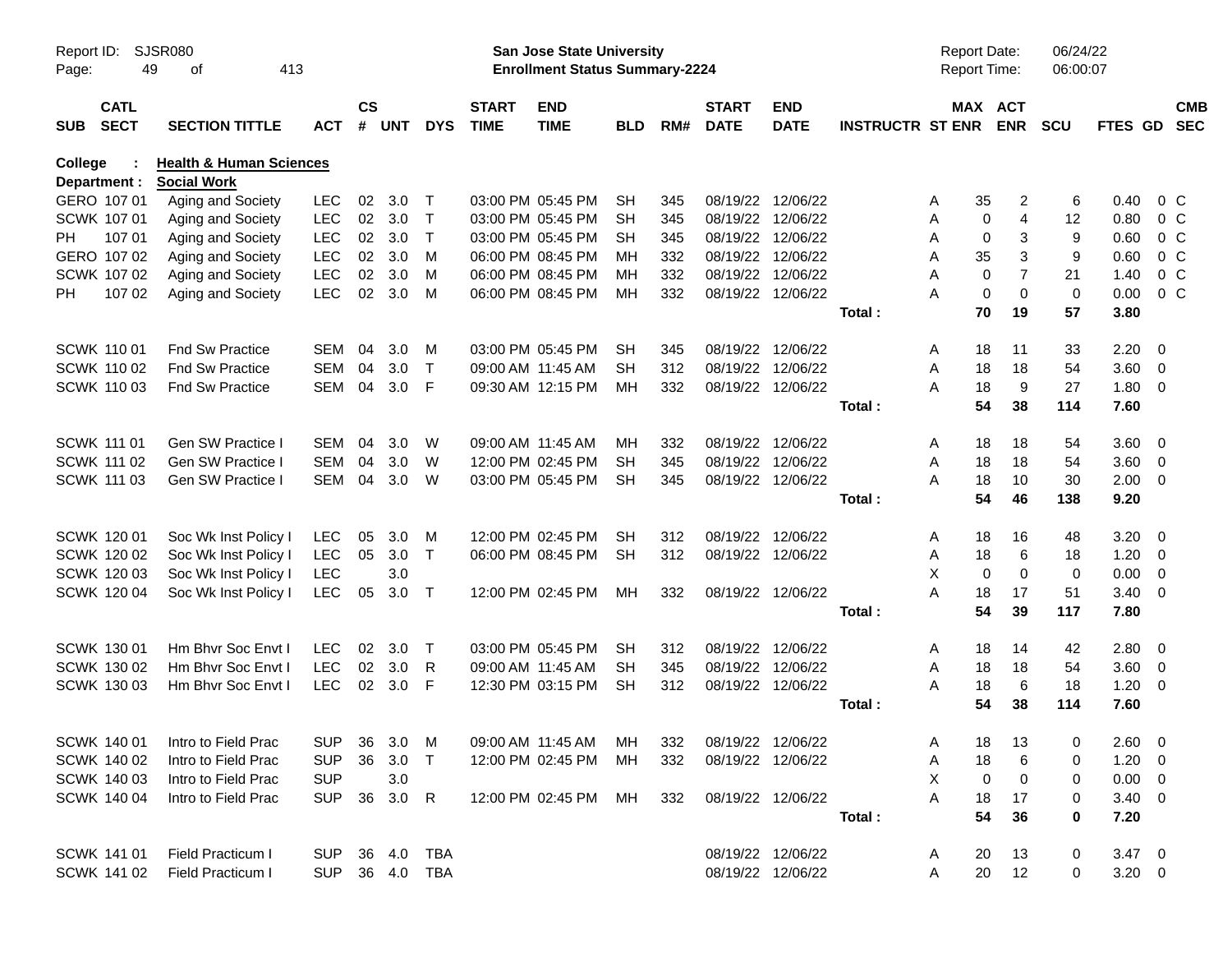| Report ID:<br>Page: | <b>SJSR080</b><br>50       | 413<br>оf                     |              |           |       |            |                             | <b>San Jose State University</b><br><b>Enrollment Status Summary-2224</b> |            |     |                             |                           |                         |   | <b>Report Date:</b><br>Report Time: |             | 06/24/22<br>06:00:07 |                |                |                          |
|---------------------|----------------------------|-------------------------------|--------------|-----------|-------|------------|-----------------------------|---------------------------------------------------------------------------|------------|-----|-----------------------------|---------------------------|-------------------------|---|-------------------------------------|-------------|----------------------|----------------|----------------|--------------------------|
| <b>SUB</b>          | <b>CATL</b><br><b>SECT</b> | <b>SECTION TITTLE</b>         | <b>ACT</b>   | <b>CS</b> | # UNT | <b>DYS</b> | <b>START</b><br><b>TIME</b> | <b>END</b><br><b>TIME</b>                                                 | <b>BLD</b> | RM# | <b>START</b><br><b>DATE</b> | <b>END</b><br><b>DATE</b> | <b>INSTRUCTR ST ENR</b> |   | MAX ACT                             | <b>ENR</b>  | <b>SCU</b>           | <b>FTES GD</b> |                | <b>CMB</b><br><b>SEC</b> |
|                     | <b>SCWK 14103</b>          | <b>Field Practicum I</b>      | <b>SUP</b>   | 36        | 4.0   | TBA        |                             |                                                                           |            |     | 08/19/22                    | 12/06/22                  |                         | A | 20                                  | 11          | 0                    | 2.93           | 0              |                          |
|                     | SCWK 141 04                | Field Practicum I             | <b>SUP</b>   | 36        | 4.0   | <b>TBA</b> |                             |                                                                           |            |     | 08/19/22                    | 12/06/22                  |                         | A | 20                                  | 11          | 0                    | 2.93           | 0              |                          |
|                     | <b>SCWK 141 05</b>         | <b>Field Practicum I</b>      | <b>SUP</b>   | 36        | 4.0   | <b>TBA</b> |                             |                                                                           |            |     |                             | 08/19/22 12/06/22         |                         | A | 20                                  | 0           | 0                    | 0.00           | 0              |                          |
|                     | SCWK 141 06                | <b>Field Practicum I</b>      | <b>SUP</b>   | 36        | 4.0   | TBA        |                             |                                                                           |            |     |                             | 08/19/22 12/06/22         |                         | Α | 20                                  | 0           | 0                    | 0.00           | 0              |                          |
|                     |                            |                               |              |           |       |            |                             |                                                                           |            |     |                             |                           | Total:                  |   | 120                                 | 47          | 0                    | 12.53          |                |                          |
|                     | SCWK 180 01                | <b>Individual Studies</b>     | <b>SUP</b>   | 36        | 1.0   | TBA        |                             |                                                                           |            |     |                             | 08/19/22 12/06/22         |                         | Α | 5                                   | 0           | 0                    | 0.00           | - 0            |                          |
|                     |                            |                               |              |           |       |            |                             |                                                                           |            |     |                             |                           | Total:                  |   | 5                                   | 0           | $\mathbf 0$          | 0.00           |                |                          |
|                     |                            | SCWK 200W 01 Social Work GWAR | <b>SEM</b>   | 05        | 3.0   | F          |                             | 09:30 AM 12:15 PM                                                         | SН         | 312 | 08/19/22 12/06/22           |                           |                         | A | 35                                  | 0           | 0                    | 0.00           | 0              |                          |
|                     |                            | SCWK 200W 02 Social Work GWAR | SEM          | 05        | 3.0   | F          |                             | 09:30 AM 12:15 PM                                                         | <b>DBH</b> | 225 |                             | 08/19/22 12/06/22         |                         | A | 35                                  | 0           | 0                    | 0.00           | 0              |                          |
|                     |                            | SCWK 200W 03 Social Work GWAR | SEM          | 05        | 3.0   | F          |                             | 12:30 PM 03:15 PM                                                         | <b>CCB</b> | 101 |                             | 08/19/22 12/06/22         |                         | A | 35                                  | 0           | 0                    | 0.00           | 0              |                          |
|                     |                            | SCWK 200W 04 Social Work GWAR | SEM          | 05        | 3.0   | W          |                             | 06:00 PM 08:45 PM                                                         | <b>SH</b>  | 345 | 08/19/22 12/06/22           |                           |                         | Α | 35                                  | 0           | 0                    | 0.00           | 0              |                          |
|                     |                            |                               |              |           |       |            |                             |                                                                           |            |     |                             |                           | Total:                  |   | 140                                 | 0           | 0                    | 0.00           |                |                          |
|                     | SCWK 202 01                | Soc Policy and Servi          | SEM          | 05        | 3.0   | -F         |                             | 12:30 PM 03:15 PM                                                         | SН         | 345 | 08/19/22 12/06/22           |                           |                         | A | 35                                  | 0           | 0                    | 0.00           | 0              |                          |
|                     | <b>SCWK 202 02</b>         | Soc Policy and Servi          | <b>SEM</b>   | 05        | 3.0   | F          |                             | 12:30 PM 03:15 PM                                                         | DBH        | 225 | 08/19/22                    | 12/06/22                  |                         | A | 35                                  | 0           | 0                    | 0.00           | 0              |                          |
|                     | <b>SCWK 202 03</b>         | Soc Policy and Servi          | SEM          | 05        | 3.0   | F          |                             | 09:30 AM 12:15 PM                                                         | SН         | 345 |                             | 08/19/22 12/06/22         |                         | A | 35                                  | 0           | 0                    | 0.00           | 0              |                          |
|                     | SCWK 202 04                | Soc Policy and Servi          | SEM          | 05        | 3.0   | м          |                             | 06:00 PM 08:45 PM                                                         | <b>SH</b>  | 312 | 08/19/22 12/06/22           |                           |                         | Α | 35                                  | 0           | 0                    | 0.00           | 0              |                          |
|                     |                            |                               |              |           |       |            |                             |                                                                           |            |     |                             |                           | Total:                  |   | 140                                 | 0           | 0                    | 0.00           |                |                          |
|                     | SCWK 212 01                | Human Behavior I              | SEM          | 05        | 3.0   | м          |                             | 09:00 AM 11:45 AM                                                         | SН         | 312 | 08/19/22 12/06/22           |                           |                         | A | 35                                  | 0           | 0                    | 0.00           | 0              |                          |
|                     | <b>SCWK 212 02</b>         | Human Behavior I              | SEM          | 05        | 3.0   | W          |                             | 12:00 PM 02:45 PM                                                         | SН         | 312 |                             | 08/19/22 12/06/22         |                         | A | 35                                  | 0           | 0                    | 0.00           | 0              |                          |
|                     | SCWK 212 03                | Human Behavior I              | SEM          | 05        | 3.0   | W          |                             | 09:00 AM 11:45 AM                                                         | <b>SH</b>  | 345 | 08/19/22 12/06/22           |                           |                         | Α | 35                                  | 0           | 0                    | 0.00           | 0              |                          |
|                     |                            |                               |              |           |       |            |                             |                                                                           |            |     |                             |                           | Total:                  |   | 105                                 | 0           | 0                    | 0.00           |                |                          |
|                     | SCWK 214 01                | Human Behavior II             | SEM          | 05        | 3.0   | W          |                             | 06:00 PM 08:45 PM                                                         | <b>SH</b>  | 312 |                             | 08/19/22 12/06/22         |                         | Α | 35                                  | 23          | 69                   | 5.75 23        |                |                          |
|                     |                            |                               |              |           |       |            |                             |                                                                           |            |     |                             |                           | Total:                  |   | 35                                  | 23          | 69                   | 5.75           |                |                          |
|                     | <b>SCWK 22001</b>          | Trans Gen Prac I              | SEM          | 05        | 3.0   | м          |                             | 12:00 PM 02:45 PM                                                         | SН         | 345 | 08/19/22 12/06/22           |                           |                         | A | 35                                  | 0           | 0                    | 0.00           | $\overline{0}$ |                          |
|                     | <b>SCWK 220 02</b>         | Trans Gen Prac I              | SEM          | 05        | 3.0   | W          |                             | 09:00 AM 11:45 AM                                                         | <b>SH</b>  | 312 | 08/19/22 12/06/22           |                           |                         | A | 35                                  | 0           | 0                    | 0.00           | 0              |                          |
|                     | SCWK 220 03                | Trans Gen Prac I              | SEM 05 3.0 W |           |       |            |                             | 12:00 PM 02:45 PM MH                                                      |            | 332 | 08/19/22 12/06/22           |                           |                         | A | 35                                  | $\mathbf 0$ | 0                    | $0.00 \t 0$    |                |                          |
|                     | <b>SCWK 220 04</b>         | Trans Gen Prac I              | SEM 05 3.0 M |           |       |            |                             | 06:00 PM 08:45 PM SH                                                      |            | 345 |                             | 08/19/22 12/06/22         |                         | A | 35                                  | 23          | 69                   | 5.75 23        |                |                          |
|                     |                            |                               |              |           |       |            |                             |                                                                           |            |     |                             |                           | Total:                  |   | 140                                 | 23          | 69                   | 5.75           |                |                          |
|                     | SCWK 222 01                | Trans Adv Gen I               | SEM 05 3.0 T |           |       |            |                             | 12:00 PM 02:45 PM SH                                                      |            |     | 345 08/19/22 12/06/22       |                           |                         | A | 35                                  | 26          | 78                   | 6.50 26        |                |                          |
|                     |                            |                               |              |           |       |            |                             |                                                                           |            |     |                             |                           | Total:                  |   | 35                                  | 26          | 78                   | 6.50           |                |                          |
|                     |                            | SCWK 223 01 Trans Adv Gen II  | SEM 05 3.0 T |           |       |            |                             | 06:00 PM 08:45 PM DBH 225 08/19/22 12/06/22                               |            |     |                             |                           |                         | A | 35                                  | $\mathbf 0$ | $\mathbf 0$          | $0.00 \t 0$    |                |                          |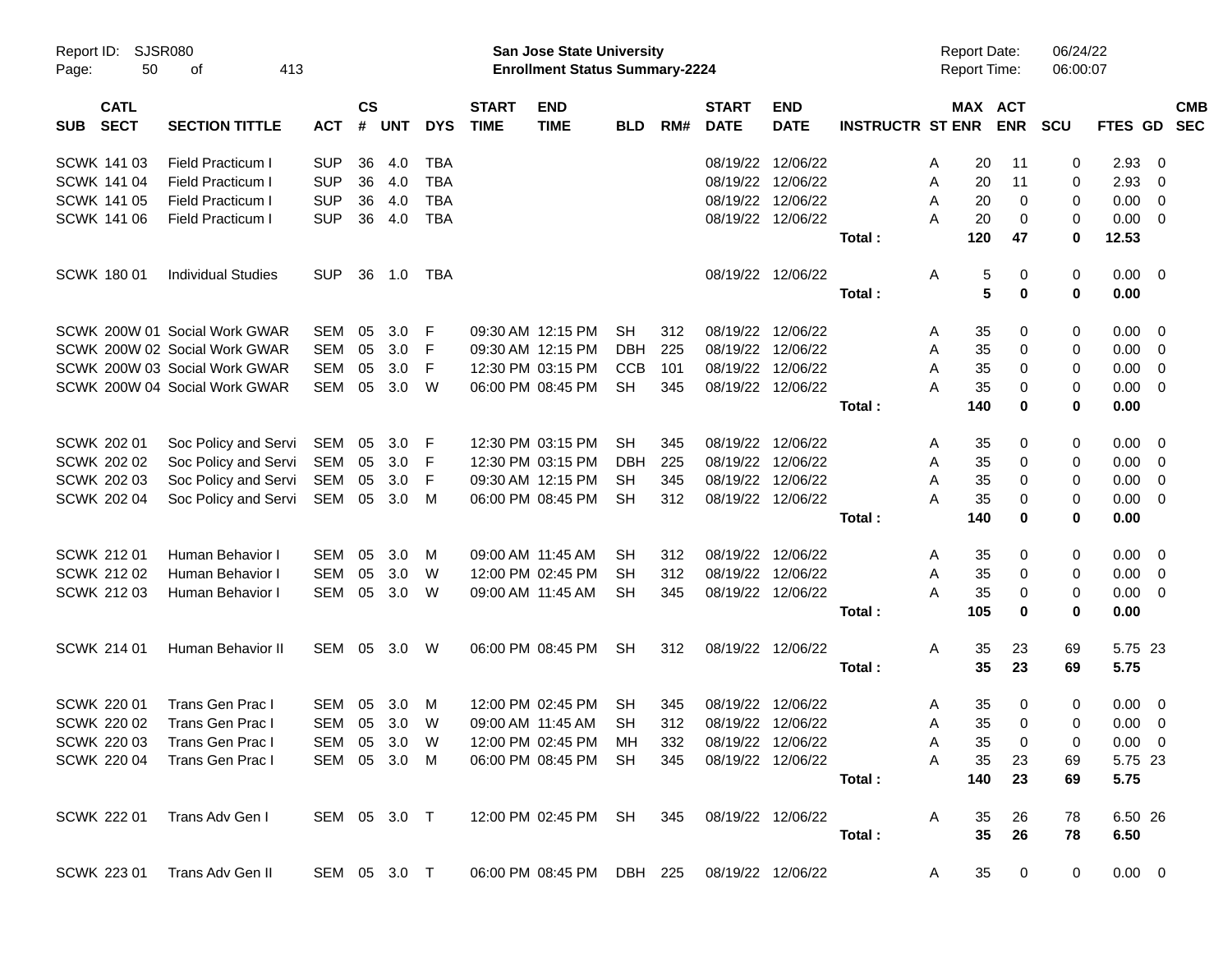| Report ID:<br>51<br>Page:                        | SJSR080<br>413<br>of                                  |                                        |                    |                   |                                        |                             | <b>San Jose State University</b><br><b>Enrollment Status Summary-2224</b> |                 |            |                                        |                                                             |                         |             | <b>Report Date:</b><br>Report Time: |                  | 06/24/22<br>06:00:07 |                               |                                                     |            |
|--------------------------------------------------|-------------------------------------------------------|----------------------------------------|--------------------|-------------------|----------------------------------------|-----------------------------|---------------------------------------------------------------------------|-----------------|------------|----------------------------------------|-------------------------------------------------------------|-------------------------|-------------|-------------------------------------|------------------|----------------------|-------------------------------|-----------------------------------------------------|------------|
| <b>CATL</b><br><b>SECT</b><br><b>SUB</b>         | <b>SECTION TITTLE</b>                                 | <b>ACT</b>                             | $\mathsf{cs}$<br># | <b>UNT</b>        | <b>DYS</b>                             | <b>START</b><br><b>TIME</b> | <b>END</b><br><b>TIME</b>                                                 | <b>BLD</b>      | RM#        | <b>START</b><br><b>DATE</b>            | <b>END</b><br><b>DATE</b>                                   | <b>INSTRUCTR ST ENR</b> |             | MAX ACT                             | <b>ENR</b>       | <b>SCU</b>           | FTES GD SEC                   |                                                     | <b>CMB</b> |
|                                                  |                                                       |                                        |                    |                   |                                        |                             |                                                                           |                 |            |                                        |                                                             | Total:                  |             | 35                                  | 0                | 0                    | 0.00                          |                                                     |            |
| SCWK 224 01                                      | Pract with Sp Sp                                      | SEM 05 3.0                             |                    |                   | $\top$                                 |                             | 06:00 PM 08:45 PM                                                         | МH              | 332        |                                        | 08/19/22 12/06/22                                           | Total:                  | A           | 35<br>35                            | 11<br>11         | 33<br>33             | 2.75 11<br>2.75               |                                                     |            |
| SCWK 230 01<br>SCWK 230 02                       | Soc W Pract I<br>Soc W Pract I                        | <b>SUP</b><br><b>SUP</b>               | 23<br>23           | 4.0<br>4.0        | <b>TBA</b><br><b>TBA</b>               |                             |                                                                           |                 |            |                                        | 08/19/22 12/06/22<br>08/19/22 12/06/22                      |                         | A<br>A      | 20<br>20                            | 0<br>0           | 0<br>0               | 0.00<br>0.00                  | $\overline{\phantom{0}}$<br>$\overline{\mathbf{0}}$ |            |
| SCWK 230 03<br>SCWK 230 04<br>SCWK 230 05        | Soc W Pract I<br>Soc W Pract I<br>Soc W Pract I       | <b>SUP</b><br><b>SUP</b><br><b>SUP</b> | 23<br>23<br>23     | 4.0<br>4.0<br>4.0 | <b>TBA</b><br><b>TBA</b><br><b>TBA</b> |                             |                                                                           |                 |            |                                        | 08/19/22 12/06/22<br>08/19/22 12/06/22<br>08/19/22 12/06/22 |                         | A<br>A<br>A | 20<br>20<br>20                      | 0<br>0<br>0      | 0<br>0<br>0          | 0.00<br>0.00<br>0.00          | $\overline{\mathbf{0}}$<br>- 0<br>- 0               |            |
| SCWK 230 06<br>SCWK 230 07                       | Soc W Pract I<br>Soc W Pract I                        | <b>SUP</b><br><b>SUP</b>               | 23<br>23           | 4.0<br>4.0        | <b>TBA</b><br><b>TBA</b>               |                             |                                                                           |                 |            |                                        | 08/19/22 12/06/22<br>08/19/22 12/06/22                      |                         | A<br>A      | 20<br>20                            | 0<br>0           | 0<br>0               | 0.00<br>0.00                  | - 0<br>0                                            |            |
| <b>SCWK 230 08</b><br>SCWK 230 09<br>SCWK 230 10 | Soc W Pract I<br>Soc W Pract I<br>Soc W Pract I       | <b>SUP</b><br><b>SUP</b><br><b>SUP</b> | 23<br>23<br>23     | 4.0<br>4.0<br>4.0 | <b>TBA</b><br><b>TBA</b><br><b>TBA</b> |                             |                                                                           |                 |            |                                        | 08/19/22 12/06/22<br>08/19/22 12/06/22<br>08/19/22 12/06/22 |                         | A<br>Α<br>Α | 20<br>20<br>20                      | 0<br>0<br>0      | 0<br>0<br>0          | 0.00<br>0.00<br>0.00          | - 0<br>$\overline{0}$<br>$\overline{\mathbf{0}}$    |            |
|                                                  |                                                       |                                        |                    |                   |                                        |                             |                                                                           |                 |            |                                        |                                                             | Total:                  |             | 200                                 | 0                | 0                    | 0.00                          |                                                     |            |
| SCWK 232 01<br>SCWK 232 02                       | Soc W Pract III<br>Soc W Pract III                    | <b>SUP</b><br><b>SUP</b>               | 23<br>23           | 5.0<br>5.0        | <b>TBA</b><br><b>TBA</b>               |                             |                                                                           |                 |            |                                        | 08/19/22 12/06/22<br>08/19/22 12/06/22                      |                         | A<br>A      | 20<br>20                            | 8<br>9           | 0<br>0               | 3.33<br>3.75 9                | - 8                                                 |            |
| SCWK 232 03<br>SCWK 232 04<br>SCWK 232 05        | Soc W Pract III<br>Soc W Pract III<br>Soc W Pract III | <b>SUP</b><br><b>SUP</b><br><b>SUP</b> | 23<br>23<br>23     | 5.0<br>5.0<br>5.0 | <b>TBA</b><br><b>TBA</b><br><b>TBA</b> |                             |                                                                           |                 |            |                                        | 08/19/22 12/06/22<br>08/19/22 12/06/22<br>08/19/22 12/06/22 |                         | A<br>A<br>A | 20<br>20<br>20                      | 10<br>9<br>10    | 0<br>0<br>0          | 4.17 10<br>3.75 9<br>4.17 10  |                                                     |            |
| <b>SCWK 232 06</b><br>SCWK 232 07                | Soc W Pract III<br>Soc W Pract III                    | <b>SUP</b><br><b>SUP</b>               | 23<br>23           | 5.0<br>5.0        | <b>TBA</b><br><b>TBA</b>               |                             |                                                                           |                 |            |                                        | 08/19/22 12/06/22<br>08/19/22 12/06/22                      |                         | A<br>A      | 20<br>20                            | 11<br>9          | 0<br>0               | 4.58 11<br>3.75 9             |                                                     |            |
| <b>SCWK 232 08</b><br>SCWK 232 09<br>SCWK 232 10 | Soc W Pract III<br>Soc W Pract III<br>Soc W Pract III | <b>SUP</b><br><b>SUP</b><br><b>SUP</b> | 23<br>23<br>23     | 5.0<br>5.0<br>5.0 | <b>TBA</b><br><b>TBA</b><br><b>TBA</b> |                             |                                                                           |                 |            |                                        | 08/19/22 12/06/22<br>08/19/22 12/06/22<br>08/19/22 12/06/22 |                         | A<br>A<br>Α | 20<br>20<br>20                      | 10<br>13<br>15   | 0<br>0<br>0          | 4.17 10<br>5.42 13<br>6.25 15 |                                                     |            |
|                                                  |                                                       |                                        |                    |                   |                                        |                             |                                                                           |                 |            |                                        |                                                             | Total:                  |             | 200                                 | 104              | 0                    | 43.33                         |                                                     |            |
| SCWK 251 01<br>GERO 251 01                       | SW in Health, Aging<br>SW in Health, Aging            | SEM<br>SEM                             | 05                 | 3.0<br>05 3.0     | $\top$<br>$\top$                       |                             | 12:00 PM 02:45 PM<br>12:00 PM 02:45 PM                                    | SH<br><b>SH</b> | 312<br>312 | 08/19/22 12/06/22<br>08/19/22 12/06/22 |                                                             | Total:                  | A<br>Α      | 35<br>0                             | 18<br>0<br>35 18 | 54<br>0<br>54        | 4.50 18 C<br>0.00<br>4.50     | $0\,C$                                              |            |
|                                                  | SCWK 261 01 Dir Pract Children                        | SEM 05 3.0 M                           |                    |                   |                                        |                             | 09:00 AM 11:45 AM SH                                                      |                 | 345        | 08/19/22 12/06/22                      |                                                             |                         | A           | 35                                  | 18               | 54                   | 4.50 18                       |                                                     |            |
|                                                  | SCWK 262 01 Soc W Prac Addles                         | SEM 05 3.0 M                           |                    |                   |                                        |                             | 06:00 PM 08:45 PM SH                                                      |                 | 435        | 08/19/22 12/06/22                      |                                                             | Total:                  | A           | 35<br>35                            | 18<br>25         | 54<br>75             | 4.50<br>6.25 25               |                                                     |            |
|                                                  |                                                       |                                        |                    |                   |                                        |                             |                                                                           |                 |            |                                        |                                                             | Total:                  |             | $35\phantom{a}$                     | 25               | 75                   | 6.25                          |                                                     |            |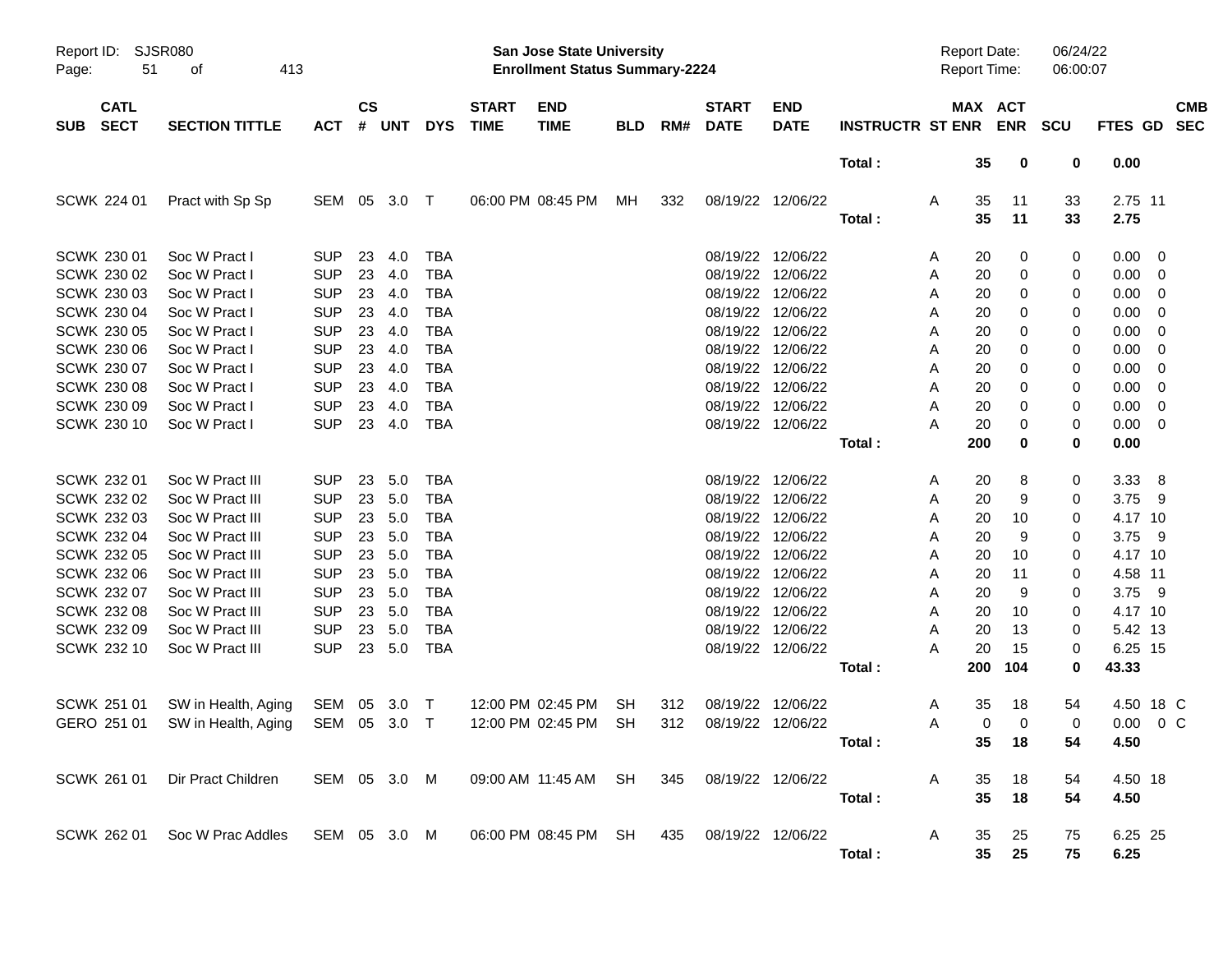| Report ID:<br>Page:                      | <b>SJSR080</b><br>52 | 413<br>оf                                                                                                                                                                                                                          |                                                                                                              |                                              |                                                      |                                 |                             | San Jose State University<br><b>Enrollment Status Summary-2224</b>                                                                                                   |                 |            |                                                                                              |                                                                                              |                         |                                      |                                                     | <b>Report Date:</b><br><b>Report Time:</b>                                   | 06/24/22<br>06:00:07                                       |                                                                      |                                                                         |
|------------------------------------------|----------------------|------------------------------------------------------------------------------------------------------------------------------------------------------------------------------------------------------------------------------------|--------------------------------------------------------------------------------------------------------------|----------------------------------------------|------------------------------------------------------|---------------------------------|-----------------------------|----------------------------------------------------------------------------------------------------------------------------------------------------------------------|-----------------|------------|----------------------------------------------------------------------------------------------|----------------------------------------------------------------------------------------------|-------------------------|--------------------------------------|-----------------------------------------------------|------------------------------------------------------------------------------|------------------------------------------------------------|----------------------------------------------------------------------|-------------------------------------------------------------------------|
| <b>CATL</b><br><b>SECT</b><br><b>SUB</b> |                      | <b>SECTION TITTLE</b>                                                                                                                                                                                                              | <b>ACT</b>                                                                                                   | $\mathsf{cs}$<br>#                           | <b>UNT</b>                                           | <b>DYS</b>                      | <b>START</b><br><b>TIME</b> | <b>END</b><br><b>TIME</b>                                                                                                                                            | <b>BLD</b>      | RM#        | <b>START</b><br><b>DATE</b>                                                                  | <b>END</b><br><b>DATE</b>                                                                    | <b>INSTRUCTR ST ENR</b> |                                      |                                                     | <b>MAX ACT</b><br><b>ENR</b>                                                 | <b>SCU</b>                                                 | FTES GD                                                              | <b>CMB</b><br><b>SEC</b>                                                |
| <b>SCWK 265 01</b>                       |                      | <b>Child Welfare Practi</b>                                                                                                                                                                                                        | <b>SEM</b>                                                                                                   | 05                                           | 3.0                                                  | $\top$                          | 09:00 AM 11:45 AM           |                                                                                                                                                                      | MН              | 332        | 08/19/22                                                                                     | 12/06/22                                                                                     | Total:                  | A                                    | 35<br>35                                            | 21<br>21                                                                     | 63<br>63                                                   | 5.25 21<br>5.25                                                      |                                                                         |
| <b>SCWK 27201</b>                        |                      | <b>School Social Work</b>                                                                                                                                                                                                          | <b>LEC</b>                                                                                                   | 02                                           | 3.0                                                  | $\top$                          |                             | 09:00 AM 11:45 AM                                                                                                                                                    | <b>SH</b>       | 345        | 08/19/22                                                                                     | 12/06/22                                                                                     | Total:                  | A                                    | 35<br>35                                            | 31<br>31                                                                     | 93<br>93                                                   | 7.75 31<br>7.75                                                      |                                                                         |
| SCWK 281 01<br><b>SCWK 281 02</b>        |                      | Social Work in MH<br>Social Work in MH                                                                                                                                                                                             | <b>SEM</b><br><b>SEM</b>                                                                                     | 05<br>05                                     | 3.0<br>3.0                                           | M<br>$\mathsf{T}$               |                             | 12:00 PM 02:45 PM<br>06:00 PM 08:45 PM                                                                                                                               | MН<br><b>SH</b> | 332<br>345 | 08/19/22<br>08/19/22                                                                         | 12/06/22<br>12/06/22                                                                         | Total:                  | A<br>A                               | 35<br>35<br>70                                      | 33<br>30<br>63                                                               | 99<br>90<br>189                                            | 8.25 33<br>7.50 30<br>15.75                                          |                                                                         |
| SCWK 298A01<br><b>SCWK 298A08</b>        |                      | Special Study A<br>SCWK 298A 02 Special Study A<br>SCWK 298A 03 Special Study A<br>SCWK 298A 04 Special Study A<br>SCWK 298A 05 Special Study A<br>SCWK 298A 06 Special Study A<br>SCWK 298A 07 Special Study A<br>Special Study A | <b>SUP</b><br><b>SUP</b><br><b>SUP</b><br><b>SUP</b><br><b>SUP</b><br><b>SUP</b><br><b>SUP</b><br><b>SUP</b> | 23<br>23<br>23<br>23<br>23<br>23<br>23<br>23 | 3.0<br>3.0<br>3.0<br>3.0<br>3.0<br>3.0<br>3.0<br>3.0 | M<br>м<br>м<br>м<br>T<br>$\top$ |                             | 03:00 PM 05:45 PM<br>03:00 PM 05:45 PM<br>03:00 PM 05:45 PM<br>03:00 PM 05:45 PM<br>03:00 PM 05:45 PM<br>03:00 PM 05:45 PM<br>03:00 PM 05:45 PM<br>03:00 PM 05:45 PM |                 |            | 08/19/22<br>08/19/22<br>08/19/22<br>08/19/22<br>08/19/22<br>08/19/22<br>08/19/22<br>08/19/22 | 12/06/22<br>12/06/22<br>12/06/22<br>12/06/22<br>12/06/22<br>12/06/22<br>12/06/22<br>12/06/22 | Total:                  | Α<br>A<br>A<br>A<br>A<br>A<br>A<br>A | 20<br>20<br>20<br>20<br>20<br>20<br>20<br>20<br>160 | 0<br>$\Omega$<br>$\Omega$<br>0<br>0<br>$\Omega$<br>$\Omega$<br>0<br>$\bf{0}$ | 0<br>0<br>0<br>0<br>0<br>$\Omega$<br>0<br>$\mathbf 0$<br>0 | 0.00<br>0.00<br>0.00<br>0.00<br>0.00<br>0.00<br>0.00<br>0.00<br>0.00 | $\overline{\phantom{0}}$<br>- 0<br>- 0<br>- 0<br>0<br>- 0<br>- 0<br>- 0 |

 $\text{Department:} \quad \text{Social Work}$ 

| Department Total:         | 1935         |              | 626 1317 | 163.82 |
|---------------------------|--------------|--------------|----------|--------|
| <b>Lower Division:</b>    | $\mathbf{u}$ | $\mathbf{u}$ | o        | 0.00   |
| <b>Upper Division:</b>    | 605          | 263          | 540      | 55.73  |
| <b>Graduate Division:</b> | 1330         | 363          | 777      | 108.08 |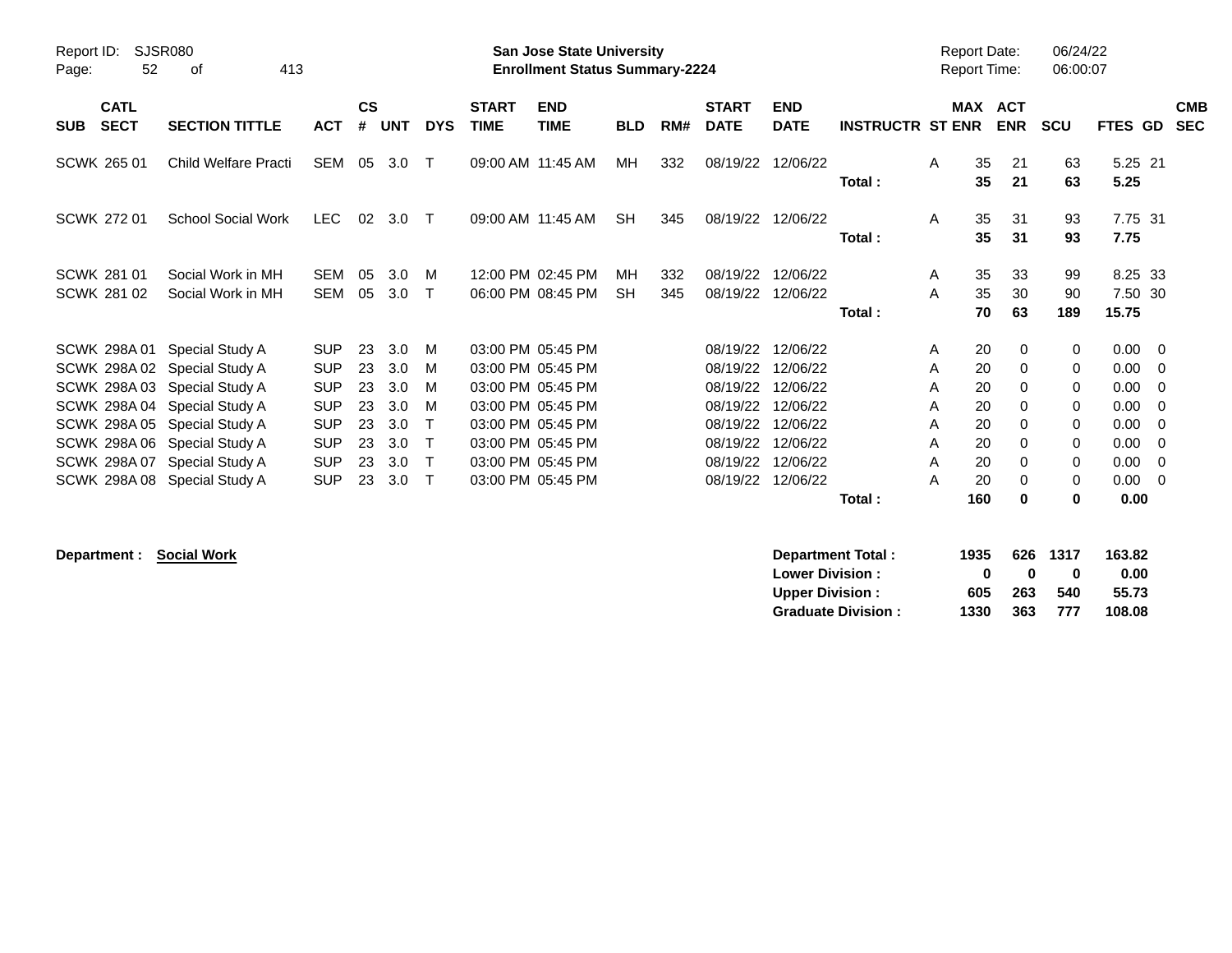| Report ID:<br>Page: | 53                         | SJSR080<br>413<br>of                                   |                          |                    |                |            |                             | <b>San Jose State University</b><br><b>Enrollment Status Summary-2224</b> |                 |      |                             |                           |                                            | Report Date:<br>Report Time: |                                         | 06/24/22<br>06:00:07 |                                   |                          |  |
|---------------------|----------------------------|--------------------------------------------------------|--------------------------|--------------------|----------------|------------|-----------------------------|---------------------------------------------------------------------------|-----------------|------|-----------------------------|---------------------------|--------------------------------------------|------------------------------|-----------------------------------------|----------------------|-----------------------------------|--------------------------|--|
| <b>SUB</b>          | <b>CATL</b><br><b>SECT</b> | <b>SECTION TITTLE</b>                                  | ACT                      | $\mathsf{cs}$<br># | <b>UNT</b>     | <b>DYS</b> | <b>START</b><br><b>TIME</b> | <b>END</b><br><b>TIME</b>                                                 | <b>BLD</b>      | RM#  | <b>START</b><br><b>DATE</b> | <b>END</b><br><b>DATE</b> | <b>INSTRUCTR ST ENR</b>                    |                              | MAX ACT<br><b>ENR</b>                   | <b>SCU</b>           | FTES GD                           | <b>CMB</b><br><b>SEC</b> |  |
| <b>College</b>      | Department :               | <b>Health &amp; Human Sciences</b><br><b>Audiology</b> |                          |                    |                |            |                             |                                                                           |                 |      |                             |                           |                                            |                              |                                         |                      |                                   |                          |  |
| AUD                 | 501 01                     | Acoust & Instr                                         | <b>LEC</b>               | 02                 | 3.0            | $\top$     |                             | 09:00 AM 11:45 AM                                                         | <b>SPXC 152</b> |      | 08/19/22                    | 12/06/22                  | K Bell<br>Total:                           | Α<br>14<br>14                | 7<br>$\overline{7}$                     | 21<br>21             | $1.40 \ 0$<br>1.40                |                          |  |
| <b>AUD</b>          | 502 01                     | Anat & Physiol                                         | <b>LEC</b>               |                    | 02 3.0         | M          |                             | 09:00 AM 11:45 AM                                                         | DH.             | 243  |                             | 08/19/22 12/06/22         | S Bhagat<br>Total:                         | A<br>14<br>14                | 7<br>$\overline{7}$                     | 21<br>21             | $1.40 \ 0$<br>1.40                |                          |  |
| <b>AUD</b>          | 503 01                     | Psychoacoustics                                        | <b>LEC</b>               | 02                 | 3.0            | M          |                             | 01:30 PM 04:15 PM                                                         | DH.             | 243  |                             | 08/19/22 12/06/22         | A Svec<br>Total:                           | Α<br>14<br>14                | 7<br>$\overline{7}$                     | 21<br>21             | $1.40 \ 0$<br>1.40                |                          |  |
| AUD<br>AUD          | 504 01<br>504 02           | <b>Audiol Assess I</b><br><b>Audiol Assess I</b>       | <b>LEC</b><br><b>LEC</b> | 02                 | 3.0<br>3.0     | W          |                             | 09:30 AM 12:15 PM                                                         | DH.             | 243  |                             | 08/19/22 12/06/22         | M Kondo<br>Total:                          | X<br>A<br>35<br>35           | 0<br>0<br>$\overline{c}$<br>$\mathbf 2$ | 0<br>6<br>6          | $0.00 \t 0$<br>$0.40 \ 0$<br>0.40 |                          |  |
| AUD                 |                            | 505A 01 Prof Issues I                                  | <b>LEC</b>               | 02                 | 3.0            | W          |                             | 01:30 PM 04:15 PM                                                         | ON              |      | LINE 08/19/22 12/06/22      |                           | J McCullough A<br>Total:                   | 14<br>14                     | 7<br>$\overline{7}$                     | 21<br>21             | $1.40 \ 0$<br>1.40                |                          |  |
| AUD                 |                            | 505C 01 Prof Issues III                                | LEC.                     |                    | $02 \quad 3.0$ | R          |                             | 09:00 AM 11:45 AM                                                         | <b>ON</b>       | LINE | 08/19/22                    | 12/06/22                  | M Kondo<br>Total:                          | A<br>12<br>12                | 3<br>3                                  | 9<br>9               | 0.60 0<br>0.60                    |                          |  |
| AUD                 |                            | 510B 01 Cln Rot in Audio II                            | <b>CLN</b>               | 06                 | 3.0            | W          |                             | 09:00 AM 11:45 AM                                                         | <b>ON</b>       |      | LINE 08/19/22 12/06/22      |                           | J Winzelberg A<br>Total:                   |                              | 8<br>1<br>8<br>1                        | 3<br>3               | $0.20 \ 0$<br>0.20                |                          |  |
| AUD                 |                            | 510D 01 Cln Rot in Audio IV                            | <b>CLN</b>               | 06                 | 3.0            | M          |                             | 09:00 AM 11:45 AM                                                         | <b>ON</b>       | LINE | 08/19/22 12/06/22           |                           | J Winzelberg A<br>Total:                   | 12<br>12                     | 3<br>3                                  | 9<br>9               | 0.60 0<br>0.60                    |                          |  |
| <b>AUD</b>          | 51301                      | <b>Research Methods</b>                                | <b>LEC</b>               |                    | $02 \quad 3.0$ | F          |                             | 01:30 PM 04:15 PM                                                         | MН              | 322  |                             | 08/19/22 12/06/22         | S Bhagat<br>Total:                         | A                            | 8<br>1<br>8<br>$\mathbf 1$              | 3<br>3               | $0.20 \ 0$<br>0.20                |                          |  |
| <b>AUD</b>          | 514 01                     | <b>Audiol Assess III</b>                               | LEC.                     |                    | 02 3.0         | R          |                             | 01:30 PM 04:15 PM                                                         | <b>SPXC 152</b> |      |                             |                           | 08/19/22 12/06/22 A Yellamsett A<br>Total: |                              | 8<br>1<br>8<br>$\overline{1}$           | 3<br>3               | $0.20 \ 0$<br>0.20                |                          |  |
|                     | AUD 515 01                 | <b>Hearing Aids II</b>                                 | LEC 02 3.0 T             |                    |                |            |                             | 01:30 PM 04:15 PM MH 438A 08/19/22 12/06/22 A Svec                        |                 |      |                             |                           | Total:                                     | A                            | 8<br>8<br>$\mathbf{1}$                  | 3<br>3               | $0.20 \ 0$<br>0.20                |                          |  |
|                     | AUD 516 01                 | <b>Adult Aud Rehab</b>                                 | LEC 02 3.0 R             |                    |                |            |                             | 09:00 AM 11:45 AM SPXC 152 08/19/22 12/06/22 K Bell                       |                 |      |                             |                           | Total:                                     | A                            | 8<br>$\bf8$<br>$\mathbf{1}$             | 3<br>3               | $0.20 \ 0$<br>0.20                |                          |  |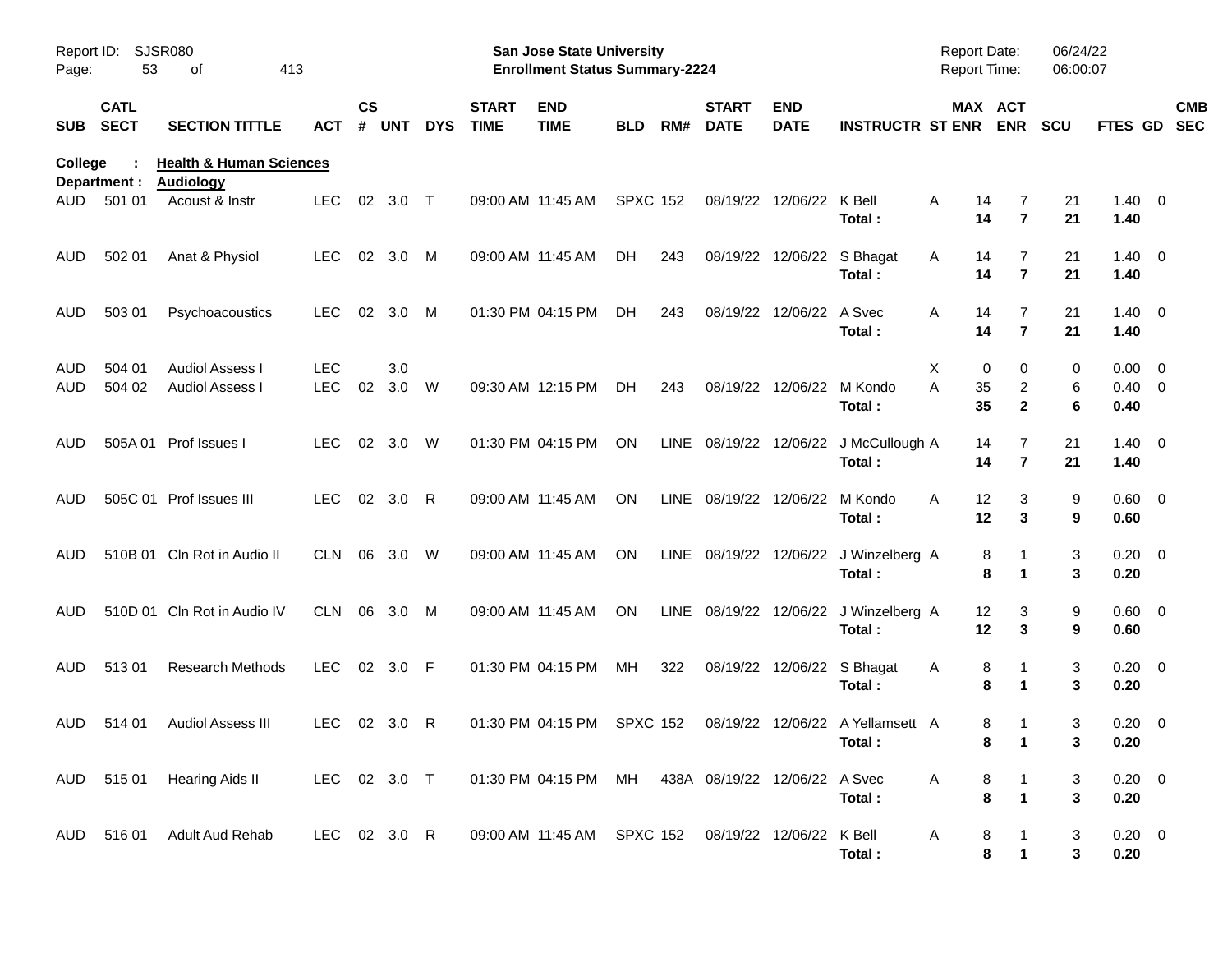| Report ID:<br>Page: | 54                         | SJSR080<br>413<br>0f                               |              |          |            |            |                             | <b>San Jose State University</b><br><b>Enrollment Status Summary-2224</b> |                 |                            |                             |                             |                           | <b>Report Date:</b><br><b>Report Time:</b> |                                    |                          | 06/24/22<br>06:00:07 |                        |                         |                          |
|---------------------|----------------------------|----------------------------------------------------|--------------|----------|------------|------------|-----------------------------|---------------------------------------------------------------------------|-----------------|----------------------------|-----------------------------|-----------------------------|---------------------------|--------------------------------------------|------------------------------------|--------------------------|----------------------|------------------------|-------------------------|--------------------------|
| <b>SUB</b>          | <b>CATL</b><br><b>SECT</b> | <b>SECTION TITTLE</b>                              | <b>ACT</b>   | CS<br>#  | <b>UNT</b> | <b>DYS</b> | <b>START</b><br><b>TIME</b> | <b>END</b><br><b>TIME</b>                                                 | BLD             | RM#                        | <b>START</b><br><b>DATE</b> | <b>END</b><br><b>DATE</b>   | <b>INSTRUCTR ST ENR</b>   | <b>MAX</b>                                 |                                    | <b>ACT</b><br><b>ENR</b> | <b>SCU</b>           | FTES GD                |                         | <b>CMB</b><br><b>SEC</b> |
| AUD.                | 524 01                     | Spch & Perc & Lang D LEC                           |              | 02       | 3.0 T      |            |                             | 01:30 PM 04:15 PM                                                         | <b>SPXC 152</b> |                            | 08/19/22                    | 12/06/22                    | A Yellamsett A<br>Total : |                                            | 12 <sup>°</sup><br>12 <sup>2</sup> | 3<br>3                   | 9<br>9               | $0.60 \quad 0$<br>0.60 |                         |                          |
| AUD.<br><b>AUD</b>  | 598 01<br>598 02           | <b>Research Project</b><br><b>Research Project</b> | LEC.<br>LEC. | 02<br>02 | 2.0<br>2.0 | TBA<br>TBA |                             |                                                                           | ON<br>ON        | <b>LINE</b><br><b>LINE</b> | 08/19/22<br>08/19/22        | 12/06/22 A Svec<br>12/06/22 | J McCullough A            | A                                          | 3<br>3                             | 2<br>$\Omega$            | $\overline{4}$<br>0  | 0.27<br>$0.00 \t 0$    | $\overline{\mathbf{0}}$ |                          |
| <b>AUD</b>          | 598 03                     | Research Project                                   | <b>LEC</b>   | 02       | 2.0        | TBA        |                             |                                                                           | ON              | <b>LINE</b>                | 08/19/22                    |                             | 12/06/22 A Yellamsett A   |                                            | 3                                  |                          | 2                    | $0.13 \quad 0$         |                         |                          |
| AUD.                | 598 04                     | Research Project                                   | LEC.         | 02       | 2.0        | TBA        |                             |                                                                           | <b>ON</b>       | <b>LINE</b>                | 08/19/22                    | 12/06/22                    | K Bell<br>Total :         | A                                          | 3<br>$12 \,$                       | $\Omega$<br>3            | 0<br>6               | $0.00 \quad 0$<br>0.40 |                         |                          |
|                     | Department :               | Audiology                                          |              |          |            |            |                             |                                                                           |                 |                            |                             | <b>Lower Division:</b>      | <b>Department Total:</b>  |                                            | 179<br>0                           | 47<br>$\bf{0}$           | 138<br>$\mathbf 0$   | 9.20<br>0.00           |                         |                          |
|                     |                            |                                                    |              |          |            |            |                             |                                                                           |                 |                            |                             | <b>Upper Division:</b>      | <b>Graduate Division:</b> |                                            | 0<br>179                           | $\bf{0}$<br>47           | $\mathbf 0$<br>138   | 0.00<br>9.20           |                         |                          |

**Graduate Division : 179 47 138 9.20**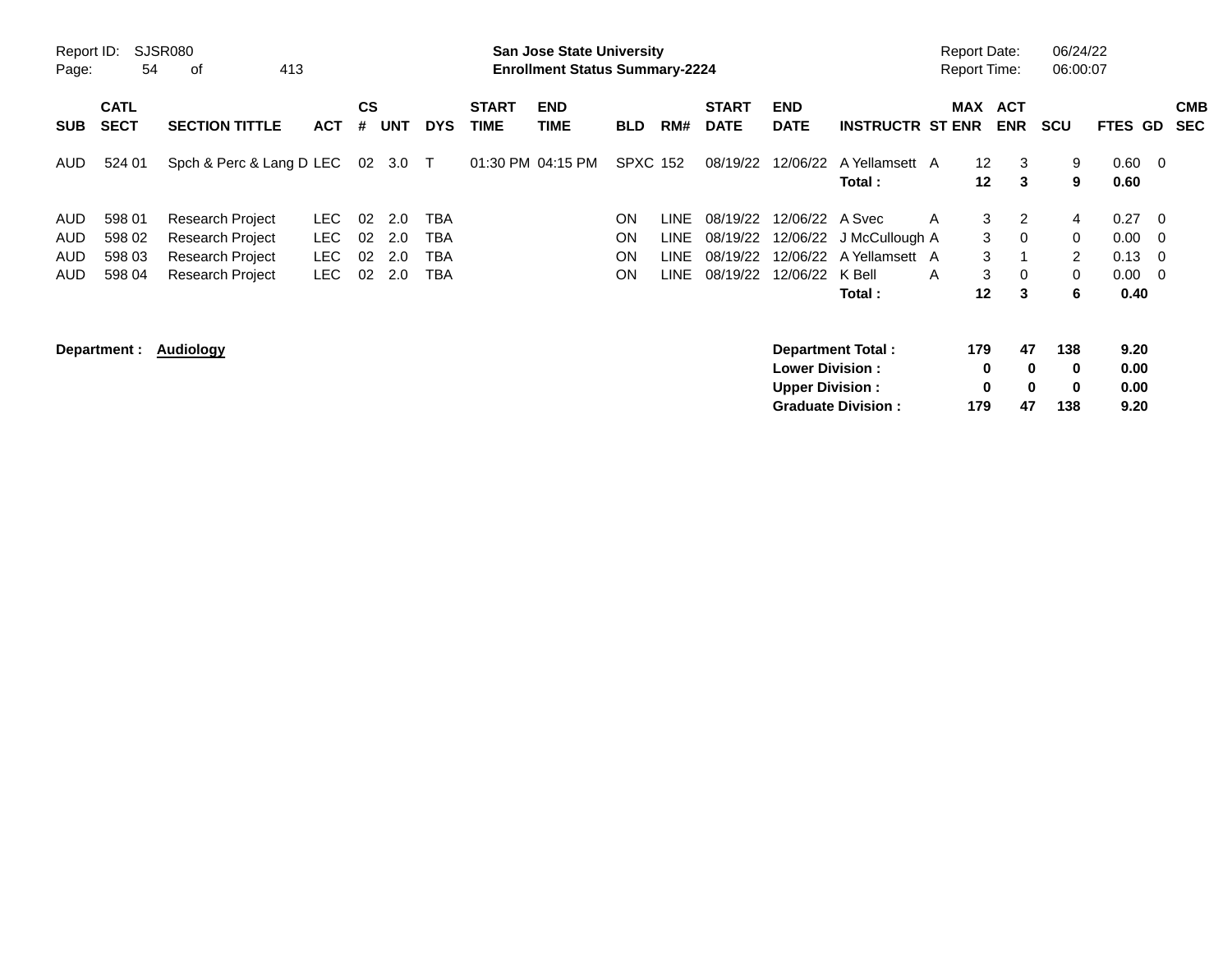| Report ID: SJSR080 |             |    |                       |     |           |            |              | <b>San Jose State University</b>      |            |     |              |             | Report Date:            | 06/24/22   |             |
|--------------------|-------------|----|-----------------------|-----|-----------|------------|--------------|---------------------------------------|------------|-----|--------------|-------------|-------------------------|------------|-------------|
| Page:              |             | 55 | of                    | 413 |           |            |              | <b>Enrollment Status Summary-2224</b> |            |     |              |             | <b>Report Time:</b>     | 06:00:07   |             |
|                    | <b>CATL</b> |    |                       |     | CS        |            | <b>START</b> | <b>END</b>                            |            |     | <b>START</b> | <b>END</b>  | <b>MAX</b><br>ACT       |            | СМВ         |
| <b>SUB</b>         | SECT        |    | <b>SECTION TITTLE</b> |     | ACT # UNT | <b>DYS</b> | <b>TIME</b>  | <b>TIME</b>                           | <b>BLD</b> | RM# | <b>DATE</b>  | <b>DATE</b> | ENR<br>INSTRUCTR ST ENR | <b>SCU</b> | FTES GD SEC |

**COLLEGE NAME : Health & Human Sciences**

| <b>COLLEGE GRAND TOTAL :</b> |                           | 24736 | 13788 | 27601 | 1953.75 |
|------------------------------|---------------------------|-------|-------|-------|---------|
|                              | <b>Lower Division:</b>    | 7321  | 5352  | 8059  | 537.27  |
|                              | <b>Upper Division:</b>    | 12993 | 7427  | 16956 | 1157.17 |
|                              | <b>Graduate Division:</b> | 4422  | 1009  | 2586  | 259.32  |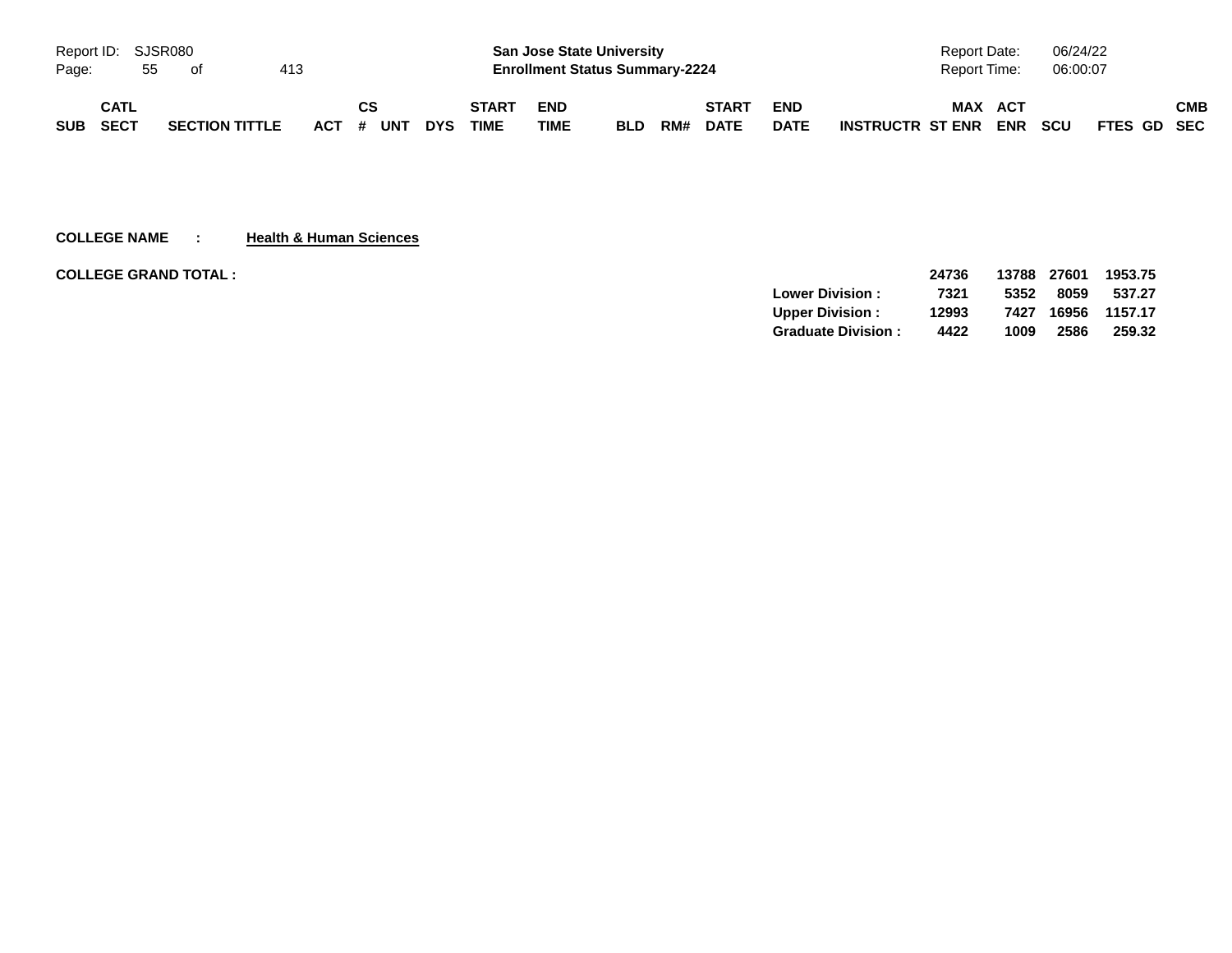| Report ID:<br>Page:            | 56                         | <b>SJSR080</b><br>413<br>оf                               |            |                    |            |               |                             | San Jose State University<br><b>Enrollment Status Summary-2224</b> |            |             |                             |                            |                                          | <b>Report Date:</b><br><b>Report Time:</b> |          |                       | 06/24/22<br>06:00:07 |                |                          |
|--------------------------------|----------------------------|-----------------------------------------------------------|------------|--------------------|------------|---------------|-----------------------------|--------------------------------------------------------------------|------------|-------------|-----------------------------|----------------------------|------------------------------------------|--------------------------------------------|----------|-----------------------|----------------------|----------------|--------------------------|
| <b>SUB</b>                     | <b>CATL</b><br><b>SECT</b> | <b>SECTION TITTLE</b>                                     | ACT        | $\mathsf{cs}$<br># | <b>UNT</b> | <b>DYS</b>    | <b>START</b><br><b>TIME</b> | <b>END</b><br><b>TIME</b>                                          | <b>BLD</b> | RM#         | <b>START</b><br><b>DATE</b> | <b>END</b><br><b>DATE</b>  | <b>INSTRUCTR ST ENR</b>                  |                                            |          | MAX ACT<br><b>ENR</b> | <b>SCU</b>           | <b>FTES GD</b> | <b>CMB</b><br><b>SEC</b> |
| <b>College</b><br>Department : |                            | <b>Social Sciences, College of</b><br><b>Anthropology</b> |            |                    |            |               |                             |                                                                    |            |             |                             |                            |                                          |                                            |          |                       |                      |                |                          |
| ANTH 11 01                     |                            | <b>Cultural Anthro</b>                                    | <b>LEC</b> | 02                 | 3.0        | TR            |                             | 09:00 AM 10:15 AM                                                  | CL         | 202         | 08/19/22                    |                            | 12/06/22 M Beresford                     | A                                          | 40       | 20                    | 60                   | $4.00 \ 0$     |                          |
| ANTH 11 02                     |                            | <b>Cultural Anthro</b>                                    | <b>LEC</b> | 02                 | 3.0        | MW            |                             | 03:00 PM 04:15 PM                                                  | CL         | 204         |                             | 08/19/22 12/06/22 C Borja  |                                          | Α                                          | 40       | $\overline{7}$        | 21                   | $1.40 \ 0$     |                          |
| ANTH                           | 11 60                      | <b>Cultural Anthro</b>                                    | <b>LEC</b> | 02                 | 3.0        | <b>TR</b>     |                             | 12:00 PM 01:15 PM                                                  | CL         | 204         | 08/19/22 12/06/22           |                            |                                          | Α                                          | 40       | 42                    | 126                  | 8.40 0         |                          |
| ANTH 11 80                     |                            | <b>Cultural Anthro</b>                                    | <b>LEC</b> | 02                 | 3.0        | <b>TR</b>     |                             | 09:00 AM 10:15 AM                                                  | ΟN         | <b>LINE</b> | 08/19/22 12/06/22           |                            |                                          | Α                                          | 40       | 16                    | 48                   | $3.20 \ 0$     |                          |
|                                |                            |                                                           |            |                    |            |               |                             |                                                                    |            |             |                             |                            | Total:                                   |                                            | 160      | 85                    | 255                  | 17.00          |                          |
| ANTH 1201                      |                            | Intro to Human Evol                                       | <b>LEC</b> | 02                 | 3.0        | MW            |                             | 12:00 PM 01:15 PM                                                  | WSQ 004    |             | 08/19/22                    | 12/06/22 E Weiss           |                                          | Α                                          | 40       | 17                    | 51                   | $3.40 \ 0$     |                          |
|                                | ANTH 1203                  | Intro to Human Evol                                       | <b>LEC</b> | 02                 | 3.0        | <b>MW</b>     |                             | 10:30 AM 11:45 AM                                                  | WSQ 004    |             | 08/19/22                    | 12/06/22 A Kadkly          |                                          | A                                          | 40       | 14                    | 42                   | 2.80 0         |                          |
| ANTH                           | 12 60                      | Intro to Human Evol                                       | <b>LEC</b> | 02                 | 3.0        | <b>TR</b>     |                             | 10:30 AM 11:45 AM                                                  | CL         | 202         |                             | 08/19/22 12/06/22 A Kadkly |                                          | Α                                          | 40       | 42                    | 126                  | 8.40 0         |                          |
| ANTH                           | 12 80                      | Intro to Human Evol                                       | <b>LEC</b> |                    | 3.0        |               |                             |                                                                    |            |             |                             |                            |                                          | X                                          | 0        | $\mathbf 0$           | 0                    | $0.00 \t 0$    |                          |
| ANTH                           | 1281                       | Intro to Human Evol                                       | <b>LEC</b> |                    | 3.0        |               |                             |                                                                    |            |             |                             |                            |                                          | X                                          | 0        | 0                     | 0                    | $0.00 \t 0$    |                          |
|                                | ANTH 1282                  | Intro to Human Evol                                       | <b>LEC</b> | 02                 | 3.0        | <b>TR</b>     |                             | 12:00 PM 01:15 PM                                                  | ON         |             |                             |                            | LINE 08/19/22 12/06/22 D Khorasani       | $\mathsf{A}$                               | 40       | 16                    | 48                   | $3.20 \ 0$     |                          |
|                                |                            |                                                           |            |                    |            |               |                             |                                                                    |            |             |                             |                            | Total :                                  |                                            | 160      | 89                    | 267                  | 17.80          |                          |
| ANTH 1301                      |                            | Archaeology                                               | LEC.       | 02                 | 3.0        | TR            |                             | 09:00 AM 10:15 AM                                                  | CL         | 204         |                             |                            | 08/19/22 12/06/22 A Hedges               | Α                                          | 25       | 14                    | 42                   | $2.80 \ 0$     |                          |
| ANTH                           | 1302                       | Archaeology                                               | <b>LEC</b> | 02                 | 3.0        | <b>TR</b>     |                             | 01:30 PM 02:45 PM                                                  | <b>WSQ</b> | 004         |                             |                            | 08/19/22 12/06/22 V Sanchez-ChA          |                                            | 25       | 11                    | 33                   | $2.20 \t 0$    |                          |
| ANTH                           | 1303                       | Archaeology                                               | <b>LEC</b> | 02                 | 3.0        | MW            |                             | 03:00 PM 04:15 PM                                                  | CL.        | 202         |                             |                            | 08/19/22 12/06/22 A Hedges               | Α                                          | 25       | 12                    | 36                   | $2.40 \ 0$     |                          |
| ANTH                           | 1380                       | Archaeology                                               | <b>LEC</b> | 02                 | 3.0        | <b>TBA</b>    |                             |                                                                    | ΟN         | LINE        |                             |                            | 08/19/22 12/06/22 A Hedges               | Α                                          | 25       | 25                    | 75                   | $5.00 \t 0$    |                          |
| ANTH 1381                      |                            | Archaeology                                               | <b>LEC</b> | 02                 | 3.0        | <b>TBA</b>    |                             |                                                                    | OΝ         |             |                             |                            | LINE 08/19/22 12/06/22 A Ragland         | Α                                          | 25       | 25                    | 75                   | $5.00 \t 0$    |                          |
|                                |                            |                                                           |            |                    |            |               |                             |                                                                    |            |             |                             |                            | Total:                                   |                                            | 125      | 87                    | 261                  | 17.40          |                          |
| ANTH                           | 25 01                      | Human Life Context                                        | <b>LEC</b> | 02                 | 3.0        | MW            |                             | 10:30 AM 11:45 AM                                                  | CL.        | 204         | 08/19/22                    |                            | 12/06/22 G Bousquet A                    |                                            | 40       | 3                     | 9                    | 0.60 0         |                          |
| ANTH                           | 25 80                      | Human Life Context                                        | <b>LEC</b> |                    | 02 3.0     | <b>TBA</b>    |                             |                                                                    | OΝ         | <b>LINE</b> |                             |                            | 08/19/22 12/06/22 G Bousquet A<br>Total: |                                            | 40<br>80 | 14<br>17              | 42<br>51             | 2.80 0<br>3.40 |                          |
|                                |                            | ANTH 100W 01 Writing Workshop                             | SEM        |                    | 05 3.0     | TR            |                             | 09:00 AM 10:15 AM                                                  | WSQ 004    |             |                             | 08/19/22 12/06/22          | M Meniketti                              | A                                          | 25       | 12                    | 36                   | $2.40 \quad 0$ |                          |
|                                |                            |                                                           |            |                    |            |               |                             |                                                                    |            |             |                             |                            | Total:                                   |                                            | 25       | 12                    | 36                   | 2.40           |                          |
|                                | ANTH 105 01                | <b>Applied Anthro</b>                                     | LEC.       |                    | 03 3.0     | TR            |                             | 01:30 PM 02:45 PM                                                  | CL.        | 204         | 08/19/22 12/06/22           |                            |                                          | A                                          | 20       | 7                     | 21                   | $1.40 \ 0$     |                          |
|                                |                            |                                                           |            |                    |            |               |                             |                                                                    |            |             |                             |                            | Total:                                   |                                            | 20       | $\overline{7}$        | 21                   | 1.40           |                          |
|                                | ANTH 108 01                | <b>Medical Anthro</b>                                     |            |                    |            | LEC 02 3.0 MW |                             | 09:00 AM 10:15 AM CL                                               |            | 202         |                             |                            | 08/19/22 12/06/22 J English-Lu A         |                                            | 25       | 8                     | 24                   | 1.60 0         |                          |
|                                |                            |                                                           |            |                    |            |               |                             |                                                                    |            |             |                             |                            | Total:                                   |                                            | 25       | 8                     | 24                   | 1.60           |                          |
|                                | ANTH 115 01                | <b>Global Culture</b>                                     | LEC 02 3.0 |                    |            | MW            |                             | 09:00 AM 10:15 AM                                                  | CL.        | 204         |                             |                            | 08/19/22 12/06/22 Q McCrary              | A                                          | 40       | 12                    | 36                   | 2.40 0 C       |                          |
|                                | ASIA 115 01                | <b>Global Culture</b>                                     | LEC.       |                    | 02 3.0     | МW            |                             | 09:00 AM 10:15 AM                                                  | CL.        | 204         |                             |                            | 08/19/22 12/06/22 Q McCrary              | A                                          | 0        | $\overline{a}$        | 6                    | 0.40 0 C       |                          |
|                                | ANTH 115 02                | <b>Global Culture</b>                                     | LEC        |                    | 02 3.0 TR  |               |                             | 03:00 PM 04:15 PM                                                  | CL         | 204         |                             | 08/19/22 12/06/22 S Ou     |                                          | A                                          | 40       | $\overline{4}$        | 12                   | 0.80 0 C       |                          |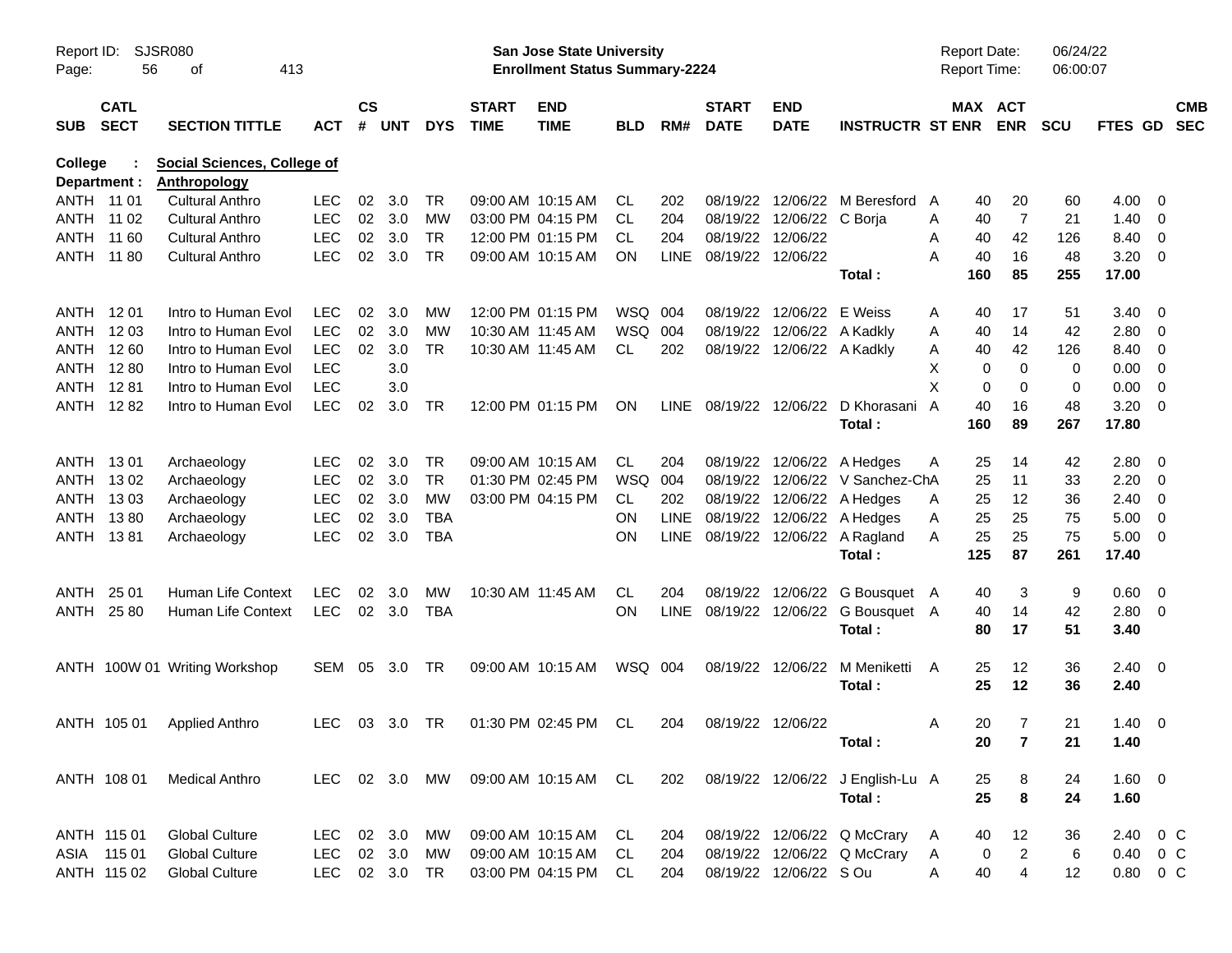| Report ID:<br>Page: | 57                         | <b>SJSR080</b><br>413<br>οf |            |                    |            |            |                             | San Jose State University<br><b>Enrollment Status Summary-2224</b> |            |             |                             |                           |                                   | <b>Report Date:</b><br>Report Time: |                  |                       | 06/24/22<br>06:00:07 |              |                         |                          |
|---------------------|----------------------------|-----------------------------|------------|--------------------|------------|------------|-----------------------------|--------------------------------------------------------------------|------------|-------------|-----------------------------|---------------------------|-----------------------------------|-------------------------------------|------------------|-----------------------|----------------------|--------------|-------------------------|--------------------------|
| <b>SUB</b>          | <b>CATL</b><br><b>SECT</b> | <b>SECTION TITTLE</b>       | <b>ACT</b> | $\mathsf{cs}$<br># | <b>UNT</b> | <b>DYS</b> | <b>START</b><br><b>TIME</b> | <b>END</b><br><b>TIME</b>                                          | <b>BLD</b> | RM#         | <b>START</b><br><b>DATE</b> | <b>END</b><br><b>DATE</b> | <b>INSTRUCTR ST ENR</b>           |                                     |                  | MAX ACT<br><b>ENR</b> | <b>SCU</b>           | FTES GD      |                         | <b>CMB</b><br><b>SEC</b> |
| ASIA                | 115 02                     | <b>Global Culture</b>       | <b>LEC</b> | 02                 | 3.0        | TR         |                             | 03:00 PM 04:15 PM                                                  | CL.        | 204         | 08/19/22                    | 12/06/22 S Ou             |                                   | Α                                   | 0                | -1                    | 3                    | 0.20         | $0\,$ C                 |                          |
|                     | ANTH 115 03                | <b>Global Culture</b>       | <b>LEC</b> | 02                 | 3.0        | <b>MW</b>  |                             | 01:30 PM 02:45 PM                                                  | CL         | 204         | 08/19/22                    | 12/06/22                  | <b>B</b> Seals                    | Α                                   | 40               | 19                    | 57                   | 3.80         | $0\,C$                  |                          |
| ASIA                | 115 03                     | <b>Global Culture</b>       | <b>LEC</b> | 02                 | 3.0        | <b>MW</b>  |                             | 01:30 PM 02:45 PM                                                  | СL         | 204         | 08/19/22                    | 12/06/22                  | <b>B</b> Seals                    | Α                                   | 0                | $\overline{4}$        | 12                   | 0.80         | 0 <sup>C</sup>          |                          |
|                     | ANTH 115 80                | <b>Global Culture</b>       | <b>LEC</b> | 02                 | 3.0        | <b>TBA</b> |                             |                                                                    | ON         | <b>LINE</b> | 08/19/22                    | 12/06/22                  | Q McCrary                         | Α                                   | 40               | 39                    | 117                  | 7.80         | 0 <sup>C</sup>          |                          |
| ASIA                | 11580                      | <b>Global Culture</b>       | <b>LEC</b> | 02                 | 3.0        | <b>TBA</b> |                             |                                                                    | ON         | <b>LINE</b> | 08/19/22                    | 12/06/22                  | Q McCrary                         | Α                                   | 0                | $\overline{1}$        | 3                    | 0.20         | $0\,C$                  |                          |
|                     | ANTH 115 81                | <b>Global Culture</b>       | <b>LEC</b> | 02                 | 3.0        | <b>TBA</b> |                             |                                                                    | ON         | <b>LINE</b> | 08/19/22                    | 12/06/22                  | <b>B</b> Seals                    | Α                                   | 40               | 39                    | 117                  | 7.80         | 0 <sup>C</sup>          |                          |
| ASIA                | 11581                      | <b>Global Culture</b>       | <b>LEC</b> | 02                 | 3.0        | <b>TBA</b> |                             |                                                                    | ON         | <b>LINE</b> | 08/19/22                    | 12/06/22                  | <b>B</b> Seals                    | Α                                   | 0                | $\overline{1}$        | 3                    | 0.20         | 0 <sup>C</sup>          |                          |
|                     |                            |                             |            |                    |            |            |                             |                                                                    |            |             |                             |                           | Total:                            |                                     | 200              | 122                   | 366                  | 24.40        |                         |                          |
|                     | ANTH 130 80                | Kin, Kith, Community        | LEC        | 02                 | 3.0        | TR         |                             | 12:00 PM 01:15 PM                                                  | ON         | <b>LINE</b> | 08/19/22                    | 12/06/22                  | J English-Lu A<br>Total:          |                                     | 25<br>25         | 19<br>19              | 57<br>57             | 4.00<br>4.00 | -4                      |                          |
|                     | ANTH 131 01                | Theories of Cult            | SEM        | 05                 | 3.0        | TR         |                             | 03:00 PM 04:15 PM                                                  | CL.        | 202         | 08/19/22                    | 12/06/22                  | J Marlovits<br>Total:             | Α                                   | 35<br>35         | 18<br>18              | 54<br>54             | 3.60<br>3.60 | $\overline{\mathbf{0}}$ |                          |
|                     | ANTH 133 01                | Org Cultures                | <b>LEC</b> | 02                 | 3.0        | W          |                             | 06:00 PM 07:15 PM                                                  | CL         | 204         | 08/19/22                    | 12/06/22                  | M Martinez<br>Total:              | A                                   | 30<br>30         | 12<br>12              | 36<br>36             | 2.65<br>2.65 | 5                       |                          |
|                     | ANTH 140 01                | <b>Human Sexuality</b>      | <b>LEC</b> | 01                 | 3.0        | <b>TR</b>  |                             | 10:30 AM 11:45 AM                                                  | CL         | 204         | 08/19/22                    | 12/06/22                  | J Marlovits                       | A                                   | 40               | 12                    | 36                   | 2.40         | $0\,$ C                 |                          |
| PH.                 | 140 01                     | <b>Human Sexuality</b>      | <b>LEC</b> | 01                 | 3.0        | <b>TR</b>  |                             | 10:30 AM 11:45 AM                                                  | СL         | 204         | 08/19/22                    | 12/06/22                  | J Marlovits                       | Α                                   | 0                | 2                     | 6                    | 0.40         | 0 <sup>o</sup>          |                          |
| <b>BIOL</b>         | 140 01                     | <b>Human Sexuality</b>      | <b>LEC</b> | 01                 | 3.0        | <b>TR</b>  |                             | 10:30 AM 11:45 AM                                                  | СL         | 204         | 08/19/22                    |                           | 12/06/22 J Marlovits              | Α                                   | 0                | 8                     | 24                   | 1.60         | $0\,C$                  |                          |
| ANTH                | 140 02                     | <b>Human Sexuality</b>      | <b>LEC</b> | 01                 | 3.0        | <b>TR</b>  |                             | 01:30 PM 02:45 PM                                                  | СL         | 202         | 08/19/22                    | 12/06/22                  |                                   | Α                                   | 40               | 2                     | 6                    | 0.40         | $0\,C$                  |                          |
| PH                  | 140 02                     | <b>Human Sexuality</b>      | <b>LEC</b> | 01                 | 3.0        | <b>TR</b>  |                             | 01:30 PM 02:45 PM                                                  | СL         | 202         | 08/19/22                    | 12/06/22                  |                                   | Α                                   | 0                |                       | 3                    | 0.20         | 0 <sup>C</sup>          |                          |
| <b>BIOL</b>         | 140 02                     | <b>Human Sexuality</b>      | <b>LEC</b> | 01                 | 3.0        | <b>TR</b>  |                             | 01:30 PM 02:45 PM                                                  | СL         | 202         | 08/19/22                    | 12/06/22                  |                                   | Α                                   | 0                | 2                     | 6                    | 0.40         | $0\,C$                  |                          |
| ANTH                | 140 03                     | <b>Human Sexuality</b>      | <b>LEC</b> | 01                 | 3.0        | <b>MW</b>  |                             | 10:30 AM 11:45 AM                                                  | СL         | 202         | 08/19/22                    | 12/06/22                  |                                   | Α                                   | 40               | 15                    | 45                   | 3.00         | 0 <sup>C</sup>          |                          |
| PH                  | 140 03                     | <b>Human Sexuality</b>      | <b>LEC</b> | 01                 | 3.0        | MW         |                             | 10:30 AM 11:45 AM                                                  | CL         | 202         | 08/19/22                    | 12/06/22                  |                                   | Α                                   | 0                | 2                     | 6                    | 0.40         | 0 <sup>C</sup>          |                          |
| <b>BIOL</b>         | 140 03                     | <b>Human Sexuality</b>      | <b>LEC</b> | 01                 | 3.0        | MW         |                             | 10:30 AM 11:45 AM                                                  | CL         | 202         | 08/19/22                    | 12/06/22                  |                                   | Α                                   | 0                | 2                     | 6                    | 0.40         | 0 <sup>C</sup>          |                          |
| ANTH                | 140 04                     | <b>Human Sexuality</b>      | <b>LEC</b> | 01                 | 3.0        | MW         |                             | 12:00 PM 01:15 PM                                                  | CL         | 202         | 08/19/22                    |                           | 12/06/22 A Kadkly                 | Α                                   | 40               | 9                     | 27                   | 1.80         | 0 <sup>C</sup>          |                          |
| PH                  | 140 04                     | <b>Human Sexuality</b>      | <b>LEC</b> | 01                 | 3.0        | MW         |                             | 12:00 PM 01:15 PM                                                  | CL         | 202         | 08/19/22                    | 12/06/22                  | A Kadkly                          | Α                                   | 0                | 0                     | 0                    | 0.00         | 0 <sup>C</sup>          |                          |
| <b>BIOL</b>         | 140 04                     | <b>Human Sexuality</b>      | <b>LEC</b> | 01                 | 3.0        | MW         |                             | 12:00 PM 01:15 PM                                                  | CL         | 202         | 08/19/22                    | 12/06/22                  | A Kadkly                          | Α                                   | 0                | 6                     | 18                   | 1.20         | 0 <sup>o</sup>          |                          |
|                     | ANTH 140 80                | <b>Human Sexuality</b>      | <b>LEC</b> | 01                 | 3.0        | <b>TBA</b> |                             |                                                                    | ON         | <b>LINE</b> | 08/19/22                    |                           | 12/06/22 J Marlovits              | Α                                   | 40               | 22                    | 66                   | 4.40         | 0 <sup>C</sup>          |                          |
| PH                  | 140 80                     | <b>Human Sexuality</b>      | LEC        | 01                 | $3.0\,$    | <b>TBA</b> |                             |                                                                    | ON         | LINE        | 08/19/22                    |                           | 12/06/22 J Marlovits              | Α                                   | 0                | 6                     | 18                   | 1.20         | $0\,C$                  |                          |
| <b>BIOL</b>         | 140 80                     | <b>Human Sexuality</b>      | <b>LEC</b> | 01                 | 3.0        | <b>TBA</b> |                             |                                                                    | ON         | <b>LINE</b> | 08/19/22                    |                           | 12/06/22 J Marlovits              | Α                                   | 0                | 12                    | 36                   | 2.40         | 0 <sup>o</sup>          |                          |
|                     | ANTH 140 81                | <b>Human Sexuality</b>      | <b>LEC</b> | 01                 | 3.0        | <b>TBA</b> |                             |                                                                    | ON         | <b>LINE</b> |                             |                           | 08/19/22 12/06/22 J McDaniel      | Α                                   | 40               | 18                    | 54                   | 3.60         | 0 <sup>o</sup>          |                          |
| PH                  | 140 81                     | <b>Human Sexuality</b>      | <b>LEC</b> | 01                 | 3.0        | <b>TBA</b> |                             |                                                                    | ON         | LINE        |                             |                           | 08/19/22 12/06/22 J McDaniel      | Α                                   | 0                | 6                     | 18                   | 1.20         | 0 <sup>o</sup>          |                          |
| <b>BIOL</b>         | 14081                      | <b>Human Sexuality</b>      | <b>LEC</b> | 01                 | 3.0        | <b>TBA</b> |                             |                                                                    | ON         | <b>LINE</b> | 08/19/22                    |                           | 12/06/22 J McDaniel               | Α                                   | 0                | 13                    | 39                   | 2.65         | 1 C                     |                          |
|                     | ANTH 140 82                | <b>Human Sexuality</b>      | <b>LEC</b> | 01                 | 3.0        | <b>TBA</b> |                             |                                                                    | ON         | <b>LINE</b> | 08/19/22                    |                           | 12/06/22 J McDaniel               | Α                                   | 40               | 4                     | 12                   | 0.80         | 0 <sup>o</sup>          |                          |
| PH                  | 140 82                     | <b>Human Sexuality</b>      | <b>LEC</b> | 01                 | 3.0        | <b>TBA</b> |                             |                                                                    | ON         | <b>LINE</b> | 08/19/22                    |                           | 12/06/22 J McDaniel               | Α                                   | $\boldsymbol{0}$ |                       | 3                    | 0.20         | 0 <sup>o</sup>          |                          |
| <b>BIOL</b>         | 140 82                     | <b>Human Sexuality</b>      | <b>LEC</b> |                    | 01 3.0 TBA |            |                             |                                                                    | <b>ON</b>  |             |                             |                           | LINE 08/19/22 12/06/22 J McDaniel | A                                   | $\pmb{0}$        | 0                     | 0                    | 0.00         | $0\,C$                  |                          |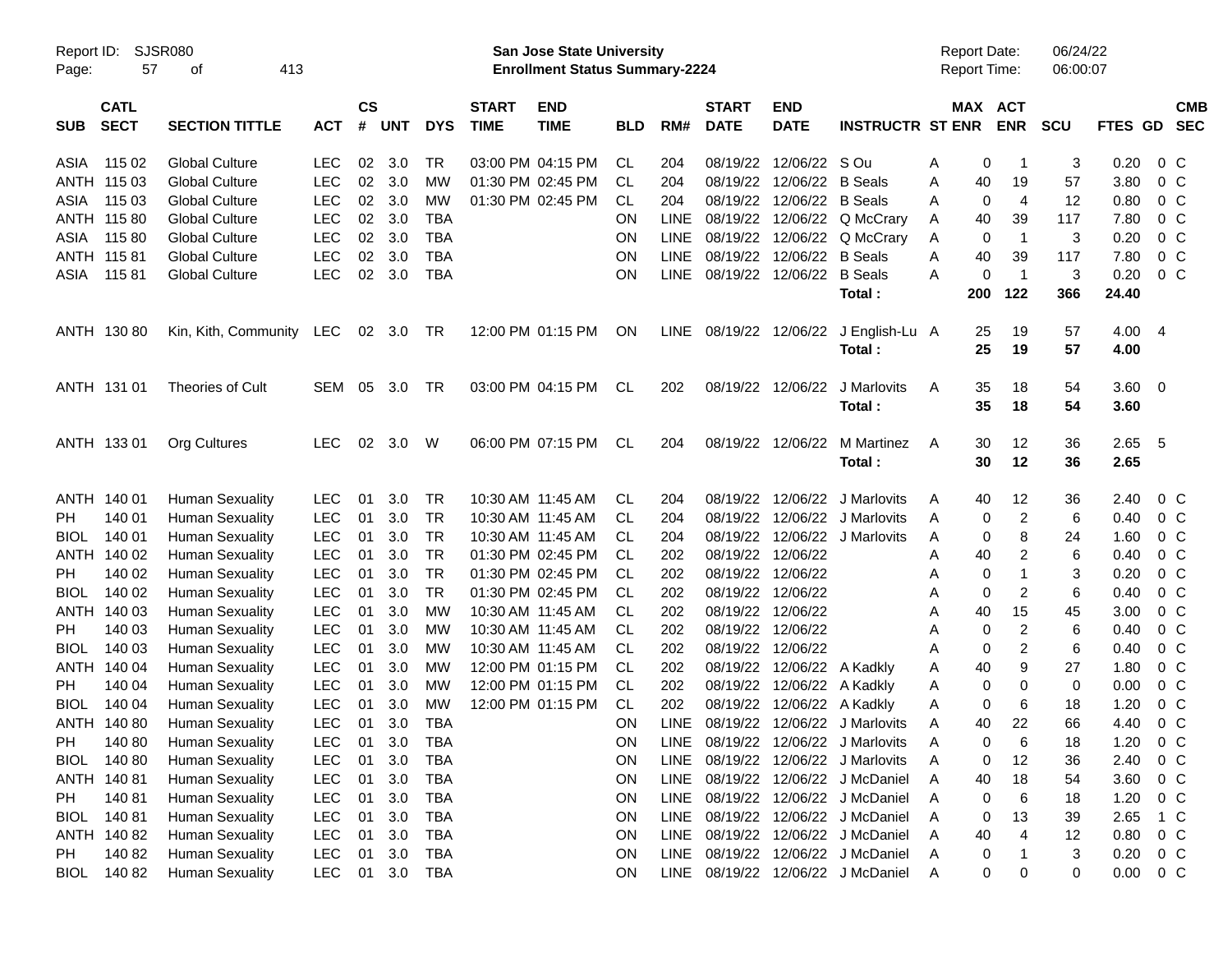| Page:      | <b>SJSR080</b><br>Report ID:<br>58<br>413<br>оf<br><b>CATL</b><br><b>SECT</b><br><b>SECTION TITTLE</b> |                                    |                |                    |                |            |                             | San Jose State University<br><b>Enrollment Status Summary-2224</b> |            |      |                             |                           |                                  | <b>Report Date:</b><br><b>Report Time:</b> |                       | 06/24/22<br>06:00:07 |                        |                          |
|------------|--------------------------------------------------------------------------------------------------------|------------------------------------|----------------|--------------------|----------------|------------|-----------------------------|--------------------------------------------------------------------|------------|------|-----------------------------|---------------------------|----------------------------------|--------------------------------------------|-----------------------|----------------------|------------------------|--------------------------|
| <b>SUB</b> |                                                                                                        |                                    | <b>ACT</b>     | $\mathsf{cs}$<br># | <b>UNT</b>     | <b>DYS</b> | <b>START</b><br><b>TIME</b> | <b>END</b><br><b>TIME</b>                                          | <b>BLD</b> | RM#  | <b>START</b><br><b>DATE</b> | <b>END</b><br><b>DATE</b> | <b>INSTRUCTR ST ENR</b>          |                                            | MAX ACT<br><b>ENR</b> | <b>SCU</b>           | <b>FTES GD</b>         | <b>CMB</b><br><b>SEC</b> |
|            |                                                                                                        |                                    |                |                    |                |            |                             |                                                                    |            |      |                             |                           | Total:                           |                                            | 280 143               | 429                  | 28.65                  |                          |
|            | ANTH 146 01                                                                                            | <b>Culture &amp; Conflict</b>      | <b>LEC</b>     | 02                 | 3.0            | MW         |                             | 12:00 PM 01:15 PM                                                  | CL.        | 204  | 08/19/22                    |                           | 12/06/22 G Bousquet              | 40<br>A                                    | 21                    | 63                   | $4.20 \ 0$             |                          |
|            | ANTH 146 80                                                                                            | <b>Culture &amp; Conflict</b>      | <b>LEC</b>     |                    | 02 3.0         | <b>TBA</b> |                             |                                                                    | OΝ         | LINE | 08/19/22 12/06/22 SOu       |                           | Total :                          | A<br>40<br>80                              | 39<br>60              | 117<br>180           | 7.85 1<br>12.05        |                          |
|            | ANTH 149 01                                                                                            | Ethnographic Meth                  | LEC.           |                    | $02 \quad 3.0$ | МW         |                             | 01:30 PM 02:45 PM                                                  | CL.        | 202  |                             | 08/19/22 12/06/22 A Faas  | Total :                          | 40<br>A<br>40                              | 34<br>34              | 102<br>102           | 7.60 16<br>7.60        |                          |
|            | ANTH 152 01                                                                                            | Becoming Human                     | LEC.           |                    | $02 \quad 3.0$ | МW         |                             | 01:30 PM 02:45 PM                                                  | WSQ 004    |      |                             | 08/19/22 12/06/22         | E Weiss<br>Total:                | A<br>20<br>20                              | 7<br>$\overline{7}$   | 21<br>21             | $1.40 \quad 0$<br>1.40 |                          |
|            | ANTH 155 01                                                                                            | <b>Forensic Osteology</b>          | LEC.           |                    | 04 3.0         | MW         |                             | 04:30 PM 05:45 PM                                                  | WSQ 004    |      |                             | 08/19/22 12/06/22 E Weiss | Total:                           | 20<br>A<br>20                              | 11<br>11              | 33<br>33             | $2.20 \t 0$<br>2.20    |                          |
|            | ANTH 160 01                                                                                            | <b>Recon Lost Civs</b>             | LEC.           | 02                 | 3.0            | R          |                             | 06:00 PM 08:45 PM                                                  | CL.        | 204  | 08/19/22                    |                           | 12/06/22 V Sanchez-ChA           | 40                                         | 10                    | 30                   | $2.00 \t 0$            |                          |
|            | ANTH 160 02                                                                                            | <b>Recon Lost Civs</b>             | <b>LEC</b>     |                    | 02 3.0         | <b>TR</b>  |                             | 12:00 PM 01:15 PM                                                  | CL.        | 202  |                             |                           | 08/19/22 12/06/22 C Sunseri      | 40<br>A                                    | 40                    | 120                  | $8.00 \t 0$            |                          |
|            | ANTH 160 80                                                                                            | <b>Recon Lost Civs</b>             | <b>LEC</b>     | 02                 | 3.0            | TBA        |                             |                                                                    | ON         | LINE |                             |                           | 08/19/22 12/06/22 V Sanchez-ChA  | 40                                         | 40                    | 120                  | $8.00 \t 0$            |                          |
|            | ANTH 16081                                                                                             | <b>Recon Lost Civs</b>             | <b>LEC</b>     |                    | 02 3.0         | <b>TBA</b> |                             |                                                                    | OΝ         | LINE |                             |                           | 08/19/22 12/06/22 A Hedges       | 40<br>Α                                    | 40                    | 120                  | $8.00 \t 0$            |                          |
|            |                                                                                                        |                                    |                |                    |                |            |                             |                                                                    |            |      |                             |                           | Total :                          | 160                                        | 130                   | 390                  | 26.00                  |                          |
|            | ANTH 164 01                                                                                            | North Am Befr 1492                 | LEC.           |                    | 02 3.0         | TR         |                             | 03:00 PM 04:15 PM                                                  | WSQ 004    |      |                             |                           | 08/19/22 12/06/22 V Sanchez-ChA  | 20                                         | 10                    | 30                   | $2.00 \t 0$            |                          |
|            |                                                                                                        |                                    |                |                    |                |            |                             |                                                                    |            |      |                             |                           | Total:                           | 20                                         | 10                    | 30                   | 2.00                   |                          |
|            | ANTH 168 01                                                                                            | Archaeological Metho LEC 02 3.0 TR |                |                    |                |            |                             | 10:30 AM 11:45 AM                                                  | WSQ 004    |      |                             | 08/19/22 12/06/22         | M Meniketti<br>Total:            | A<br>20<br>20                              | 7<br>$\overline{7}$   | 21<br>21             | $1.40 \ 0$<br>1.40     |                          |
|            | ANTH 176 80                                                                                            | Native California                  | LEC.           |                    | 02 3.0         | TBA        |                             |                                                                    | <b>ON</b>  |      |                             |                           | LINE 08/19/22 12/06/22 C Sunseri | 20<br>A                                    | 20                    | 60                   | $4.05$ 1               |                          |
|            |                                                                                                        |                                    |                |                    |                |            |                             |                                                                    |            |      |                             |                           | Total:                           | 20                                         | 20                    | 60                   | 4.05                   |                          |
|            | ANTH 180 80                                                                                            | <b>Individual Studies</b>          | <b>SUP</b>     |                    | 36 3.0         | TBA        |                             |                                                                    | <b>ON</b>  |      | LINE 08/19/22 12/06/22      |                           |                                  | A                                          | 3<br>0                | 0                    | $0.00 \t 0$            |                          |
|            |                                                                                                        | ANTH 180 81 Individual Studies     | SUP 36 3.0 TBA |                    |                |            |                             |                                                                    | ON         |      | LINE 08/19/22 12/06/22      |                           |                                  | Α                                          | 3 <sup>7</sup><br>0   | 0                    | $0.00 \t 0$            |                          |
|            | ANTH 180 82                                                                                            | <b>Individual Studies</b>          | <b>SUP</b>     | 36                 | 3.0            | TBA        |                             |                                                                    | 0N         |      | LINE 08/19/22 12/06/22      |                           |                                  | Α                                          | 3<br>0                | 0                    | $0.00 \t 0$            |                          |
|            | ANTH 180 83                                                                                            | <b>Individual Studies</b>          | <b>SUP</b>     |                    | 36 3.0 TBA     |            |                             |                                                                    | ON         |      | LINE 08/19/22 12/06/22      |                           |                                  | Α                                          | 3<br>0                | 0                    | $0.00 \t 0$            |                          |
|            |                                                                                                        |                                    |                |                    |                |            |                             |                                                                    |            |      |                             |                           | Total:                           | 12                                         | $\bf{0}$              | 0                    | 0.00                   |                          |
|            | ANTH 19301                                                                                             | Beh Science in Pract LEC 02 3.0    |                |                    |                | - M        |                             | 06:00 PM 07:15 PM                                                  | WSQ 004    |      |                             |                           | 08/19/22 12/06/22 M Cerda Agui A | 30                                         | 13                    | 39                   | $2.60 \t 0 \t C$       |                          |
|            | PSYC 19301                                                                                             | Beh Science in Pract               | <b>LEC</b>     |                    | 02 3.0         | M          |                             | 06:00 PM 07:15 PM                                                  | WSQ 004    |      |                             |                           | 08/19/22 12/06/22 M Cerda Agui A |                                            | $\pmb{0}$<br>8        | 24                   | 1.60 0 C               |                          |
|            | SOCI 193 01                                                                                            | Beh Science in Pract LEC 02 3.0 M  |                |                    |                |            |                             | 06:00 PM 07:15 PM                                                  | WSQ 004    |      |                             |                           | 08/19/22 12/06/22 M Cerda Agui A |                                            | 0<br>3                | 9                    | $0.60 \t 0 C$          |                          |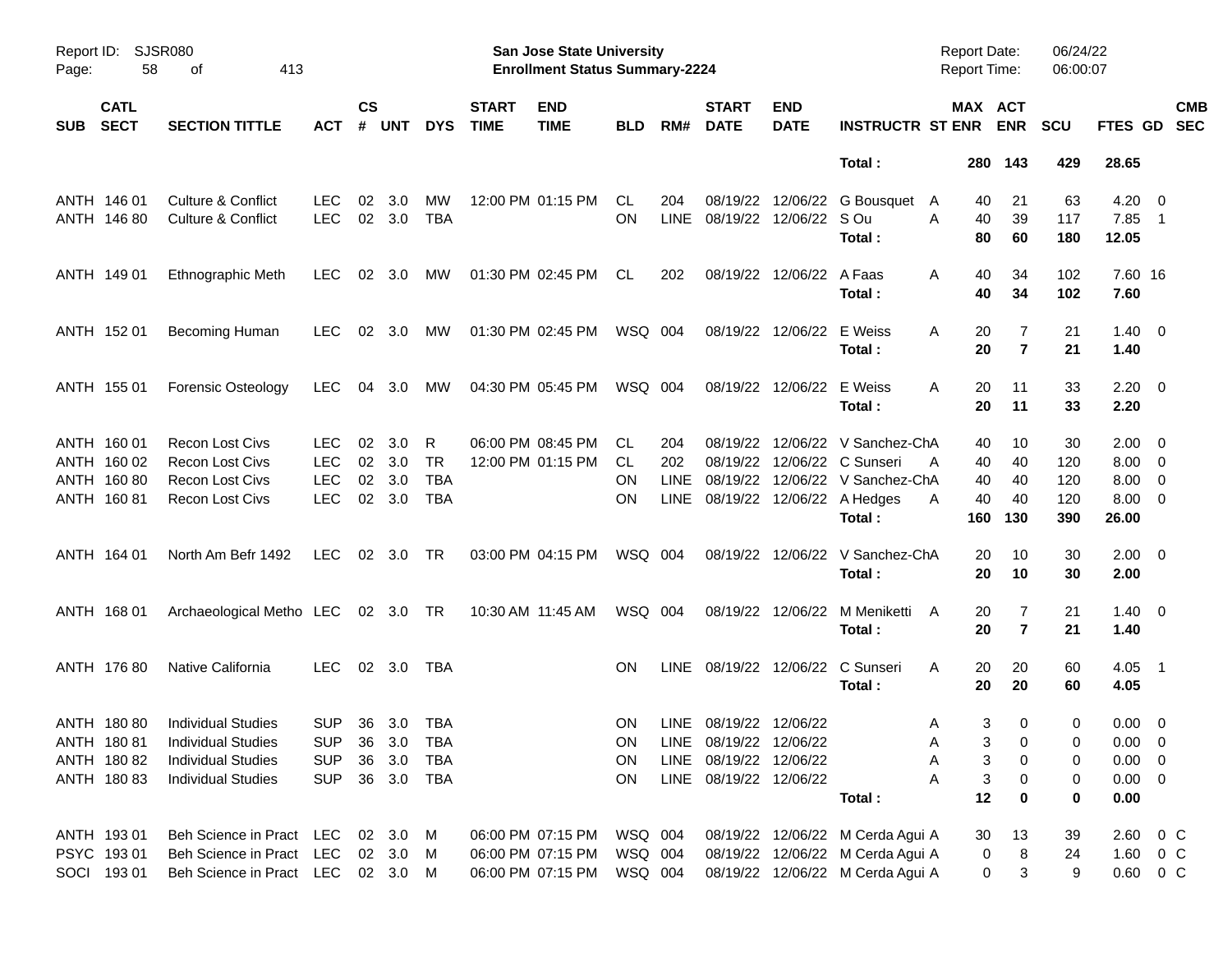| Page:      | Report ID: SJSR080<br>59<br>413<br>οf |                           |            |                |            |            |                             | San Jose State University<br><b>Enrollment Status Summary-2224</b> |            |             |                             |                           |                                |   | Report Date:<br><b>Report Time:</b> |                      | 06/24/22<br>06:00:07 |                 |                          |                          |
|------------|---------------------------------------|---------------------------|------------|----------------|------------|------------|-----------------------------|--------------------------------------------------------------------|------------|-------------|-----------------------------|---------------------------|--------------------------------|---|-------------------------------------|----------------------|----------------------|-----------------|--------------------------|--------------------------|
| <b>SUB</b> | <b>CATL</b><br><b>SECT</b>            | <b>SECTION TITTLE</b>     | <b>ACT</b> | <b>CS</b><br># | <b>UNT</b> | <b>DYS</b> | <b>START</b><br><b>TIME</b> | <b>END</b><br><b>TIME</b>                                          | <b>BLD</b> | RM#         | <b>START</b><br><b>DATE</b> | <b>END</b><br><b>DATE</b> | <b>INSTRUCTR ST ENR</b>        |   | <b>MAX ACT</b>                      | <b>ENR</b>           | SCU                  | <b>FTES GD</b>  |                          | <b>CMB</b><br><b>SEC</b> |
|            |                                       |                           |            |                |            |            |                             |                                                                    |            |             |                             |                           | Total:                         |   | 30                                  | 24                   | 72                   | 4.80            |                          |                          |
|            | ANTH 195 80                           | Anthro Practicum          | <b>SUP</b> | 36             | 1.0        | <b>TBA</b> |                             |                                                                    | <b>ON</b>  | LINE        | 08/19/22 12/06/22           |                           |                                | A | 3                                   | 0                    | 0                    | 0.00            | $\overline{0}$           |                          |
|            | ANTH 195 81                           | Anthro Practicum          | <b>SUP</b> | 36             | 3.0        | <b>TBA</b> |                             |                                                                    | <b>ON</b>  | <b>LINE</b> |                             | 08/19/22 12/06/22         | J English-Lu A                 |   | 3                                   | $\mathbf{1}$         | 0                    | 0.20            | $\overline{\mathbf{0}}$  |                          |
|            |                                       |                           |            |                |            |            |                             |                                                                    |            |             |                             |                           | Total:                         |   | 6                                   | $\mathbf{1}$         | $\bf{0}$             | 0.20            |                          |                          |
|            | ANTH 230 01                           | Theory in Practice        | SEM        | 05             | 3.0        | M          |                             | 06:00 PM 08:45 PM                                                  | CL.        | 204         |                             | 08/19/22 12/06/22         | A Faas                         | A | 15                                  | 4                    | 12                   | $1.00 \quad 4$  |                          |                          |
|            |                                       |                           |            |                |            |            |                             |                                                                    |            |             |                             |                           | Total:                         |   | 15                                  | 4                    | 12                   | 1.00            |                          |                          |
|            | ANTH 231 01                           | <b>Applications Core</b>  | SEM 04     |                | 3.0        | R          |                             | 06:00 PM 08:45 PM                                                  | WSQ 004    |             |                             | 08/19/22 12/06/22         | C Sunseri                      | A | 15                                  | $\overline{4}$       | 12                   | 1.004           |                          |                          |
|            |                                       |                           |            |                |            |            |                             |                                                                    |            |             |                             |                           | Total:                         |   | 15                                  | 4                    | 12                   | 1.00            |                          |                          |
|            | ANTH 233 01                           | <b>Fields Application</b> | SEM 04 3.0 |                |            | $\top$     |                             | 06:00 PM 08:45 PM                                                  | CL.        | 204         |                             | 08/19/22 12/06/22         | J English-Lu A                 |   | 15                                  | 5                    | 15                   | $1.25 - 5$      |                          |                          |
|            |                                       |                           |            |                |            |            |                             |                                                                    |            |             |                             |                           | Total:                         |   | 15                                  | 5                    | 15                   | 1.25            |                          |                          |
|            | ANTH 280 80                           | <b>Individual Studies</b> | <b>SUP</b> |                | 25 3.0     | TBA        |                             |                                                                    | ON         | LINE        |                             |                           | 08/19/22 12/06/22 R Gonzalez A |   | 5                                   | 8                    | $\pmb{0}$            | 2.00 8          |                          |                          |
|            |                                       |                           |            |                |            |            |                             |                                                                    |            |             |                             |                           | Total:                         |   | 5                                   | 8                    | $\mathbf 0$          | 2.00            |                          |                          |
|            | ANTH 298 80                           | Anth Project              | <b>SUP</b> | 25             | 3.0        | <b>TBA</b> |                             |                                                                    | <b>ON</b>  | <b>LINE</b> | 08/19/22 12/06/22           |                           |                                | Α | 5                                   | 0                    | 0                    | 0.00            | $\overline{\mathbf{0}}$  |                          |
|            | ANTH 298 81                           | Anth Project              | <b>SUP</b> | 25             | 3.0        | <b>TBA</b> |                             |                                                                    | ON         | <b>LINE</b> |                             |                           | 08/19/22 12/06/22 M Beresford  | A | 3                                   | $\mathbf 1$          | $\mathbf{1}$         | 0.25            | $\overline{\phantom{1}}$ |                          |
|            | ANTH 298 82                           | Anth Project              | <b>SUP</b> |                | 25 3.0     | <b>TBA</b> |                             |                                                                    | ON         | <b>LINE</b> | 08/19/22 12/06/22           |                           |                                | A | 5                                   | $\mathbf 0$          | $\pmb{0}$            | $0.00 \t 0$     |                          |                          |
|            |                                       |                           |            |                |            |            |                             |                                                                    |            |             |                             |                           | Total:                         |   | 13                                  | $\blacktriangleleft$ | $\mathbf 1$          | 0.25            |                          |                          |
|            | ANTH 299 80                           | Master's Thesis           | <b>SUP</b> | 25             | 3.0        | <b>TBA</b> |                             |                                                                    | <b>ON</b>  | <b>LINE</b> | 08/19/22 12/06/22           |                           |                                | A | 3                                   | 0                    | 0                    | 0.00            | $\overline{0}$           |                          |
|            | ANTH 299 81                           | <b>Master's Thesis</b>    | <b>SUP</b> |                | 25 3.0     | <b>TBA</b> |                             |                                                                    | <b>ON</b>  | <b>LINE</b> | 08/19/22 12/06/22           |                           |                                | A | 5                                   | 0                    | 0                    | $0.00 \t 0$     |                          |                          |
|            |                                       |                           |            |                |            |            |                             |                                                                    |            |             |                             |                           | Total:                         |   | 8                                   | 0                    | $\bf{0}$             | 0.00            |                          |                          |
|            | ORGS 101 01                           | People/Organzation        | <b>LEC</b> | 03             | 3.0        | R          |                             | 10:30 AM 01:15 PM                                                  | DMH 354    |             |                             | 08/19/22 12/06/22         | M Beresford A                  |   | 15                                  | 3                    | 9                    | $0.60 \t 0$     |                          |                          |
|            |                                       |                           |            |                |            |            |                             |                                                                    |            |             |                             |                           | Total:                         |   | 15                                  | 3                    | $\boldsymbol{9}$     | 0.60            |                          |                          |
|            | Department :                          | Anthropology              |            |                |            |            |                             |                                                                    |            |             |                             | <b>Lower Division:</b>    | <b>Department Total:</b>       |   | 1679<br>525                         | 948<br>278           | 2815<br>834          | 192.10<br>55.60 |                          |                          |

**Upper Division : 1083 648 1941 131.00 Graduate Division :**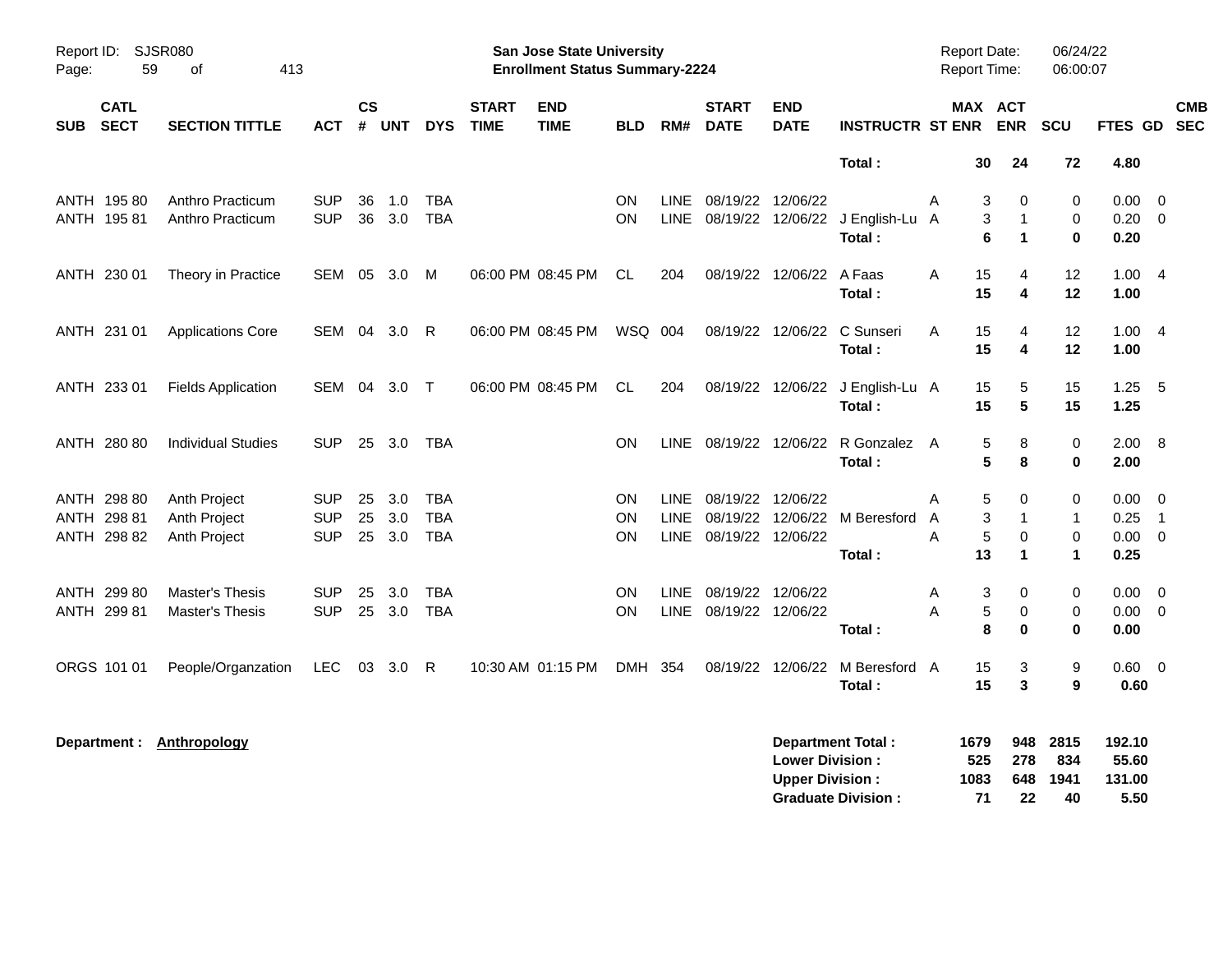| Report ID:<br>Page:     | SJSR080<br>60              |                                                                       |                |                 |                |            | San Jose State University<br><b>Enrollment Status Summary-2224</b> |                           |            |             |                             |                           |                                     | <b>Report Date:</b><br><b>Report Time:</b> | 06:00:07              | 06/24/22             |             |                |                          |
|-------------------------|----------------------------|-----------------------------------------------------------------------|----------------|-----------------|----------------|------------|--------------------------------------------------------------------|---------------------------|------------|-------------|-----------------------------|---------------------------|-------------------------------------|--------------------------------------------|-----------------------|----------------------|-------------|----------------|--------------------------|
| <b>SUB</b>              | <b>CATL</b><br><b>SECT</b> | <b>SECTION TITTLE</b>                                                 | <b>ACT</b>     | $\mathsf{cs}$   | # UNT          | <b>DYS</b> | <b>START</b><br><b>TIME</b>                                        | <b>END</b><br><b>TIME</b> | <b>BLD</b> | RM#         | <b>START</b><br><b>DATE</b> | <b>END</b><br><b>DATE</b> | <b>INSTRUCTR ST ENR</b>             |                                            | MAX ACT<br><b>ENR</b> | <b>SCU</b>           | FTES GD     |                | <b>CMB</b><br><b>SEC</b> |
| College<br>Department : |                            | <b>Social Sciences, College of</b><br><b>African American Studies</b> |                |                 |                |            |                                                                    |                           |            |             |                             |                           |                                     |                                            |                       |                      |             |                |                          |
| AFAM                    | 2A 01                      | AfAm & Dev Am Hist                                                    | <b>LEC</b>     | 02              | 3.0            | MW         |                                                                    | 09:00 AM 10:15 AM         | DMH        | 357         |                             |                           | 08/19/22 12/06/22 F Ortega Gon A    |                                            | 40                    | 24<br>72             | 4.80        | 0              |                          |
| AFAM                    | 2A 02                      | AfAm & Dev Am Hist                                                    | LEC            | 02 <sub>o</sub> | 3.0            | <b>TR</b>  |                                                                    | 09:00 AM 10:15 AM         | DMH        | 234         | 08/19/22                    | 12/06/22 B Seals          |                                     | A                                          | 40                    | 15<br>45             | 3.00        | 0              |                          |
| AFAM                    | 2A 03                      | AfAm & Dev Am Hist                                                    | LEC            | 02              | 3.0            | MW         | 10:30 AM 11:45 AM                                                  |                           | <b>SH</b>  | 435         | 08/19/22                    | 12/06/22 M Fisher         |                                     | A                                          | 40                    | $\mathbf 0$<br>0     | 0.00        | 0              |                          |
| AFAM                    | 2A 04                      | AfAm & Dev Am Hist                                                    | LEC            | 02              | 3.0            | <b>TR</b>  | 10:30 AM 11:45 AM                                                  |                           | DMH        | 357         | 08/19/22                    | 12/06/22                  |                                     | A                                          | 40                    | 40<br>120            | 8.00        | 0              |                          |
| AFAM                    | 2A 06                      | AfAm & Dev Am Hist                                                    | LEC            | 02              | 3.0            | <b>TR</b>  |                                                                    | 12:00 PM 01:15 PM         | DMH        | 357         | 08/19/22                    |                           | 12/06/22 W Thompson A               |                                            | 40                    | 40<br>120            | 8.00        | 0              |                          |
| AFAM                    | 2A 07                      | AfAm & Dev Am Hist                                                    | LEC            | 02              | 3.0            | MW         |                                                                    | 01:30 PM 02:45 PM         | DMH        | 357         | 08/19/22                    | 12/06/22                  |                                     | A                                          | 30                    | 13<br>39             | 2.60        | 0              |                          |
| AFAM                    | 2A 08                      | AfAm & Dev Am Hist                                                    | <b>LEC</b>     | 02              | 3.0            | MW         |                                                                    | 03:00 PM 04:15 PM         | DMH        | 357         | 08/19/22                    | 12/06/22                  |                                     | A                                          | 40                    | 8<br>24              | 1.60        | 0              |                          |
| AFAM                    | 2A 60                      | AfAm & Dev Am Hist                                                    | <b>LEC</b>     | 02              | 3.0            | MW         |                                                                    | 12:00 PM 01:15 PM         | CL         | 224         | 08/19/22                    | 12/06/22                  | M Fisher                            | А                                          | 40                    | 12<br>36             | 2.40        | 0              |                          |
|                         |                            |                                                                       |                |                 |                |            |                                                                    |                           |            |             |                             |                           | Total:                              |                                            | 152<br>310            | 456                  | 30.40       |                |                          |
| AFAM                    | 2B 80                      | AfAm & Dev Am Hist LEC                                                |                |                 | $02 \quad 3.0$ | TBA        |                                                                    |                           | ON.        |             | LINE 08/19/22               | 12/06/22                  | E Watkins                           | A                                          | 75                    | 58<br>174            | 11.60       | - 0            |                          |
|                         |                            |                                                                       |                |                 |                |            |                                                                    |                           |            |             |                             |                           | Total:                              |                                            | 75                    | 58<br>174            | 11.60       |                |                          |
| AFAM                    | 22 01                      | Humanities Af Am Cul LEC                                              |                | 02              | 3.0            | MW         |                                                                    | 09:00 AM 10:15 AM         | DMH        | 234         | 08/19/22                    |                           | 12/06/22 C Kennedy                  | A                                          | 35                    | 35<br>105            | 7.00        | 0              |                          |
| AFAM                    | 22 02                      | Humanities Af Am Cul LEC                                              |                |                 | 02 3.0         | MW         | 10:30 AM 11:45 AM                                                  |                           | CL.        | 310         | 08/19/22                    |                           | 12/06/22 S Moultry                  | A                                          | 35                    | 35<br>105            | 7.00        | 0              |                          |
| AFAM                    | 22 03                      | Humanities Af Am Cul LEC                                              |                | 02              | 3.0            | <b>TR</b>  | 10:30 AM 11:45 AM                                                  |                           | <b>SH</b>  | 413         | 08/19/22                    |                           | 12/06/22 C Kennedy                  | A                                          | 35                    | 35<br>105            | 7.00        | 0              |                          |
| AFAM                    | 22 04                      | Humanities Af Am Cul LEC                                              |                |                 | 02 3.0         | MW         | 01:30 PM 02:45 PM                                                  |                           | DMH        | 234         |                             |                           | 08/19/22 12/06/22 C Kennedy         | A                                          | 35                    | 19<br>57             | 3.80        | 0              |                          |
| AFAM                    | 22 05                      | Humanities Af Am Cul LEC                                              |                | 02              | 3.0            | <b>TR</b>  |                                                                    | 12:00 PM 01:15 PM         | DMH        | 234         | 08/19/22                    |                           | 12/06/22 C Kennedy                  | A                                          | 35                    | 35<br>105            | 7.00        | 0              |                          |
| AFAM                    | 22 06                      | Humanities Af Am Cul LEC                                              |                | 02              | 3.0            | <b>MW</b>  | 10:30 AM 11:45 AM                                                  |                           | <b>DMH</b> | 357         | 08/19/22                    |                           | 12/06/22 C Kennedy                  | A                                          | 35                    | $\mathbf 0$<br>0     | 0.00        | $\mathbf 0$    |                          |
| AFAM                    | 22 80                      | Humanities Af Am Cul LEC                                              |                | 02              | 3.0            | <b>TBA</b> |                                                                    |                           | ON         | <b>LINE</b> | 08/19/22                    | 12/06/22 L Gaines         |                                     | A                                          | 35                    | 35<br>105            | 7.00        | $\mathbf 0$    |                          |
| AFAM                    | 22 81                      | Humanities Af Am Cul LEC                                              |                | 02              | 3.0            | <b>TBA</b> |                                                                    |                           | ON.        | LINE        | 08/19/22                    | 12/06/22 M Tran           |                                     | A                                          | 35                    | 35<br>105            | 7.00        | 0              |                          |
| AFAM                    | 22 82                      | Humanities Af Am Cul LEC                                              |                | 02 <sub>o</sub> | 3.0            | <b>TBA</b> |                                                                    |                           | ON.        | <b>LINE</b> | 08/19/22                    | 12/06/22                  | M Tran                              | Α                                          | 35                    | 35<br>105            | 7.00        | $\mathbf 0$    |                          |
| AFAM                    | 22 83                      | Humanities Af Am Cul LEC                                              |                | 02              | 3.0            | <b>TBA</b> |                                                                    |                           | ON.        | LINE        | 08/19/22                    | 12/06/22 L Tinson         |                                     | A                                          | 35                    | 35<br>105            | 7.00        | 0              |                          |
| AFAM                    | 22 84                      | Humanities Af Am Cul LEC                                              |                | 02              | 3.0            | <b>TBA</b> |                                                                    |                           | ON.        | LINE        | 08/19/22                    | 12/06/22                  |                                     | A                                          | 35                    | $\mathbf 0$<br>0     | 0.00        | 0              |                          |
| AFAM                    | 22 85                      | Humanities Af Am Cul LEC                                              |                | 02              | 3.0            | <b>TBA</b> |                                                                    |                           | ON.        | LINE        | 08/19/22 12/06/22           |                           |                                     | A                                          | 35                    | 0<br>0               | 0.00        | 0              |                          |
| AFAM                    | 22 86                      | Humanities Af Am Cul LEC                                              |                |                 | $02 \quad 3.0$ | <b>TBA</b> |                                                                    |                           | <b>ON</b>  |             | LINE 08/19/22 12/06/22      |                           |                                     | Α                                          | 35                    | $\mathbf 0$<br>0     | 0.00        | 0              |                          |
|                         |                            |                                                                       |                |                 |                |            |                                                                    |                           |            |             |                             |                           | Total:                              |                                            | 455<br>299            | 897                  | 59.80       |                |                          |
| AFAM 40 01              |                            | <b>African Origins</b>                                                | <b>LEC</b>     |                 | 3.0            |            |                                                                    |                           |            |             |                             |                           |                                     | Χ                                          | 0                     | 0<br>0               | 0.00        | $\overline{0}$ |                          |
|                         |                            | AFAM 40 80 African Origins                                            | LEC 02 3.0 TBA |                 |                |            |                                                                    |                           |            |             |                             |                           | ON LINE 08/19/22 12/06/22 E Watkins | $\mathsf{A}$                               | 25 1                  | 3                    | $0.20 \t 0$ |                |                          |
|                         |                            |                                                                       |                |                 |                |            |                                                                    |                           |            |             |                             |                           | Total:                              |                                            | 25                    | $\mathbf 1$<br>3     | 0.20        |                |                          |
|                         |                            | AFAM 100W 01 Writing Workshop                                         | <b>SEM</b>     |                 | 3.0            |            |                                                                    |                           |            |             |                             |                           |                                     | Χ                                          | 0                     | 0<br>0               | $0.00 \t 0$ |                |                          |
|                         |                            | AFAM 100W 80 Writing Workshop                                         | <b>SEM</b>     |                 | $3.0\,$        |            |                                                                    |                           |            |             |                             |                           |                                     | $\times$                                   | 0                     | $\pmb{0}$<br>0       | $0.00 \t 0$ |                |                          |
|                         |                            |                                                                       |                |                 |                |            |                                                                    |                           |            |             |                             |                           | Total:                              |                                            | $\bf{0}$              | $\bf{0}$<br>$\bf{0}$ | 0.00        |                |                          |
|                         | AFAM 120 80                | Soci Black Comm                                                       | LEC 02 3.0 TBA |                 |                |            |                                                                    |                           | ON.        |             |                             |                           | LINE 08/19/22 12/06/22 J Watkins    | A                                          | 25                    | 19<br>57             | $3.85$ 1    |                |                          |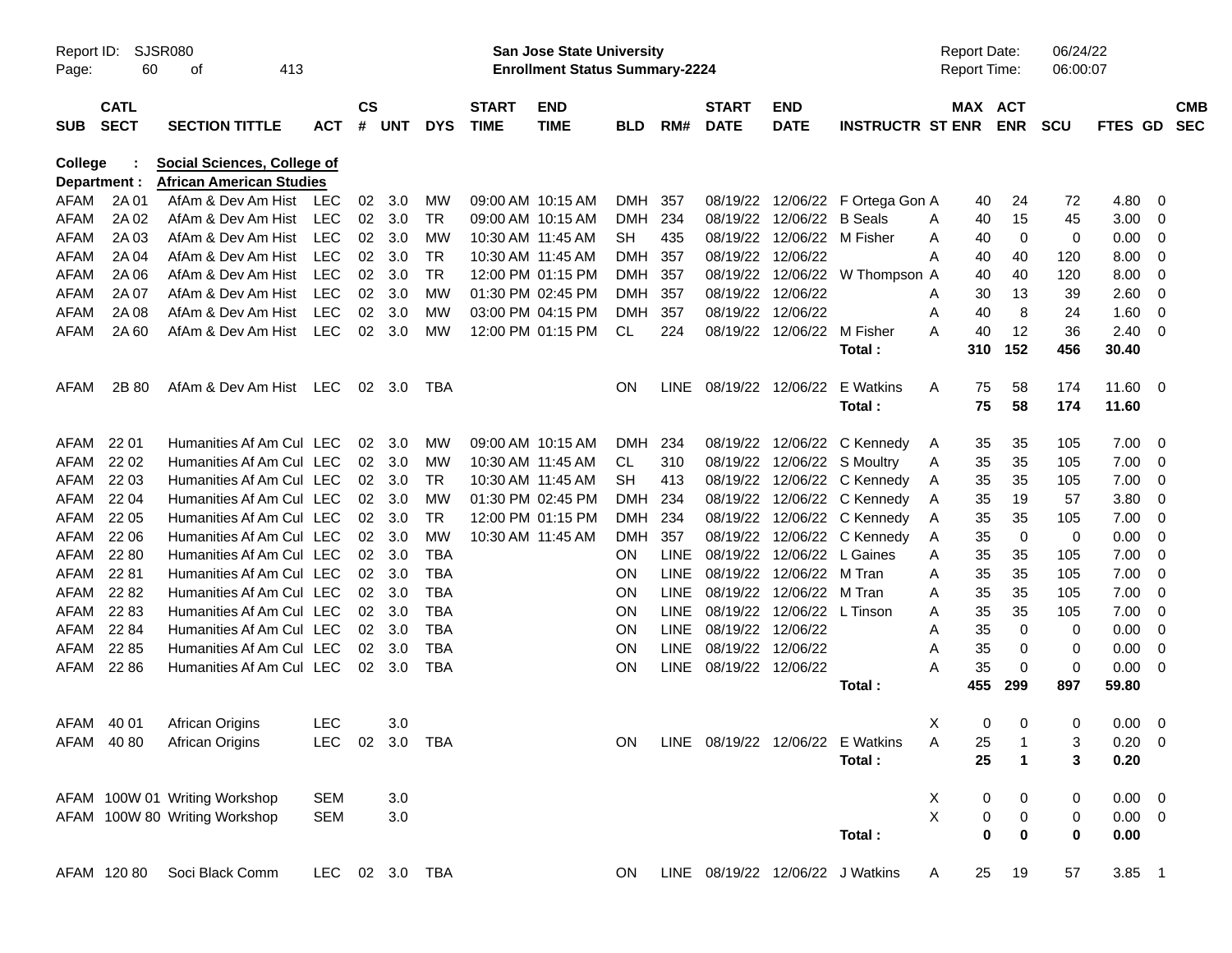| Page:      | <b>SJSR080</b><br>Report ID:<br>413<br>61<br>of |                                          |                          |                    |            |                        |                             | <b>San Jose State University</b><br><b>Enrollment Status Summary-2224</b> |                          |             |                             |                                                  |                                                       | <b>Report Date:</b><br>Report Time: |                                                | 06/24/22<br>06:00:07     |                                   |                          |
|------------|-------------------------------------------------|------------------------------------------|--------------------------|--------------------|------------|------------------------|-----------------------------|---------------------------------------------------------------------------|--------------------------|-------------|-----------------------------|--------------------------------------------------|-------------------------------------------------------|-------------------------------------|------------------------------------------------|--------------------------|-----------------------------------|--------------------------|
| <b>SUB</b> | <b>CATL</b><br><b>SECT</b>                      | <b>SECTION TITTLE</b>                    | <b>ACT</b>               | $\mathsf{cs}$<br># | <b>UNT</b> | <b>DYS</b>             | <b>START</b><br><b>TIME</b> | <b>END</b><br><b>TIME</b>                                                 | <b>BLD</b>               | RM#         | <b>START</b><br><b>DATE</b> | <b>END</b><br><b>DATE</b>                        | <b>INSTRUCTR ST ENR</b>                               |                                     | <b>MAX ACT</b><br><b>ENR</b>                   | <b>SCU</b>               | <b>FTES GD</b>                    | <b>CMB</b><br><b>SEC</b> |
|            |                                                 |                                          |                          |                    |            |                        |                             |                                                                           |                          |             |                             |                                                  | Total:                                                |                                     | 25<br>19                                       | 57                       | 3.85                              |                          |
|            | AFAM 134 01                                     | <b>Black Civil Rights</b>                | LEC.                     | 02                 | 3.0        | MW                     |                             | 10:30 AM 11:45 AM                                                         | <b>DMH</b>               | 234         | 08/19/22                    | 12/06/22                                         | T Boyce<br>Total:                                     | A                                   | 35<br>26<br>35<br>26                           | 78<br>78                 | $5.20 \ 0$<br>5.20                |                          |
|            | AFAM 151 01<br>ENVS 151 01                      | Race Class Environ<br>Race Class Environ | <b>LEC</b><br><b>LEC</b> | 02<br>02           | 3.0<br>3.0 | <b>TR</b><br><b>TR</b> |                             | 01:30 PM 02:45 PM<br>01:30 PM 02:45 PM                                    | <b>DMH</b><br><b>DMH</b> | -357<br>357 | 08/19/22<br>08/19/22        | 12/06/22<br>12/06/22                             | W Thompson A<br>W Thompson A<br>Total:                |                                     | 25<br>$12 \,$<br>12<br>$\mathbf 0$<br>25<br>24 | 36<br>36<br>72           | 2.45<br>2.45<br>4.90              | 1 C<br>1 C               |
| AFAM       | 155A 01                                         | Blk Athl 1850-1999                       | <b>LEC</b>               |                    | 3.0        |                        |                             |                                                                           |                          |             |                             |                                                  | Total:                                                | X                                   | 0<br>$\mathbf 0$<br>0<br>0                     | 0<br>$\mathbf 0$         | $0.00 \t 0$<br>0.00               |                          |
|            | AFAM 162 01                                     | <b>Hip-Hop Aesthetics</b>                | <b>LEC</b>               | 05                 | 3.0        | <b>TR</b>              |                             | 03:00 PM 04:15 PM                                                         | DMH 164                  |             | 08/19/22                    | 12/06/22                                         | <b>B</b> Seals<br>Total:                              | A                                   | 35<br>35<br>35<br>35                           | 105<br>105               | $7.00 \quad 0$<br>7.00            |                          |
|            | AFAM 185 01                                     | AFAM Special Topics LEC                  |                          |                    | 02 3.0     | МW                     |                             | 03:00 PM 04:15 PM                                                         | DMH 162                  |             | 08/19/22                    | 12/06/22                                         | M Fisher<br>Total:                                    | A                                   | 25<br>3<br>25<br>3                             | 9<br>9                   | $0.60 \quad 0$<br>0.60            |                          |
|            | Department :                                    | <b>African American Studies</b>          |                          |                    |            |                        |                             |                                                                           |                          |             |                             | <b>Lower Division:</b><br><b>Upper Division:</b> | <b>Department Total:</b><br><b>Graduate Division:</b> | 1010<br>865<br>145                  | 617<br>510<br>107<br>0<br>0                    | 1851<br>1530<br>321<br>0 | 123.55<br>102.00<br>21.55<br>0.00 |                          |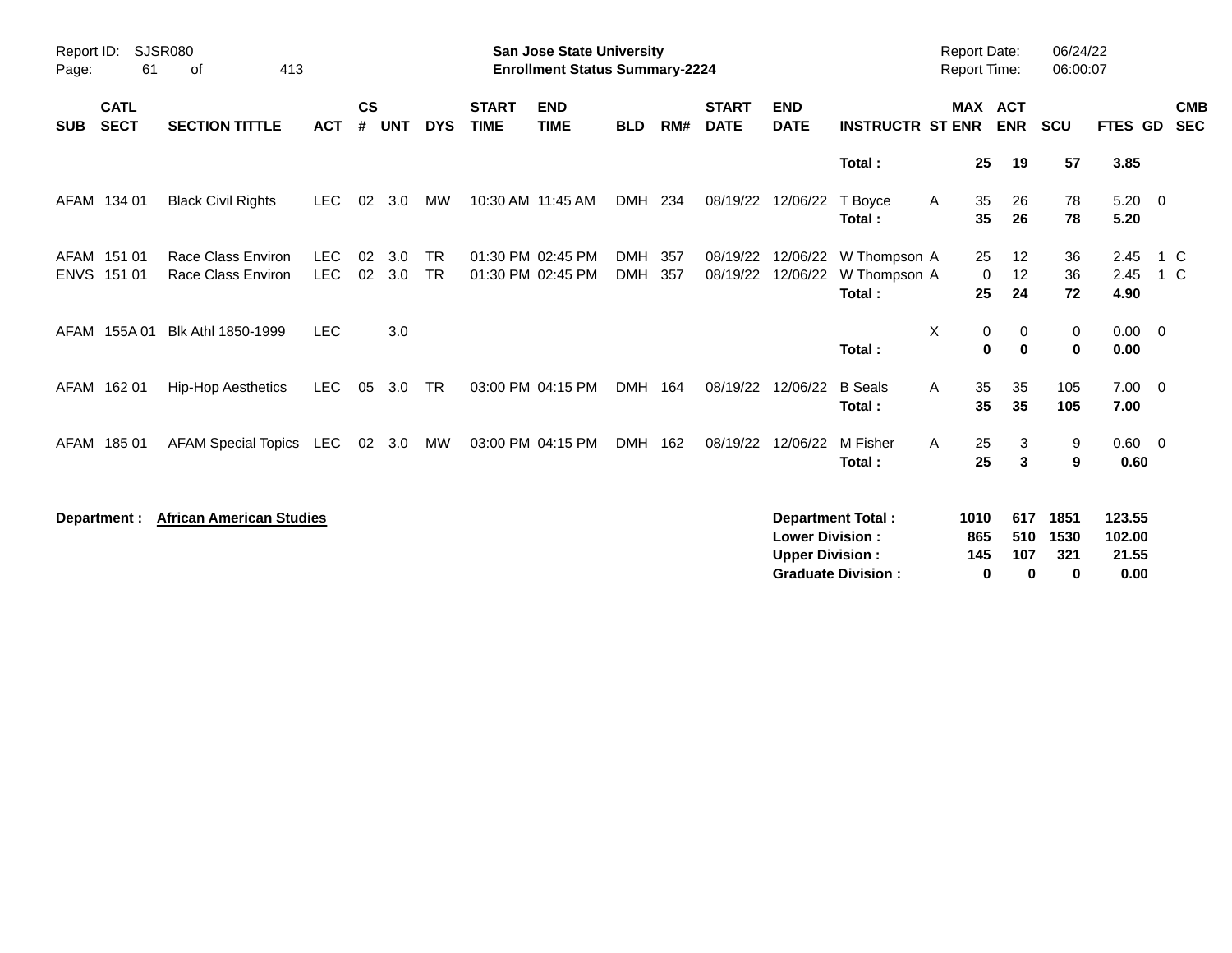| Report ID:<br>Page: | 62                         | SJSR080<br>413<br>οf                            |              |                    |            |            |                             | <b>San Jose State University</b><br><b>Enrollment Status Summary-2224</b> |            |             |                                |                             |                                  | <b>Report Date:</b><br><b>Report Time:</b> |                            | 06/24/22<br>06:00:07 |             |                          |
|---------------------|----------------------------|-------------------------------------------------|--------------|--------------------|------------|------------|-----------------------------|---------------------------------------------------------------------------|------------|-------------|--------------------------------|-----------------------------|----------------------------------|--------------------------------------------|----------------------------|----------------------|-------------|--------------------------|
| <b>SUB</b>          | <b>CATL</b><br><b>SECT</b> | <b>SECTION TITTLE</b>                           | <b>ACT</b>   | $\mathsf{cs}$<br># | <b>UNT</b> | <b>DYS</b> | <b>START</b><br><b>TIME</b> | <b>END</b><br><b>TIME</b>                                                 | <b>BLD</b> | RM#         | <b>START</b><br><b>DATE</b>    | <b>END</b><br><b>DATE</b>   | <b>INSTRUCTR ST ENR</b>          | MAX ACT                                    | <b>ENR</b>                 | <b>SCU</b>           | FTES GD     | <b>CMB</b><br><b>SEC</b> |
| College             | Department :               | Social Sciences, College of<br><b>Economics</b> |              |                    |            |            |                             |                                                                           |            |             |                                |                             |                                  |                                            |                            |                      |             |                          |
|                     | ECON 1A01                  | Prin of Econ                                    | <b>LEC</b>   | 02                 | 3.0        | F          |                             | 10:00 AM 12:45 PM                                                         | <b>BBC</b> | 204         |                                | 08/19/22 12/06/22 N Malek   |                                  | A<br>80                                    | 8                          | 24                   | 1.60        | - 0                      |
| <b>ECON</b>         | 1A 02                      | Prin of Econ                                    | <b>LEC</b>   |                    | 02 3.0     | F          |                             | 10:00 AM 12:45 PM                                                         | <b>SH</b>  | 100         |                                | 08/19/22 12/06/22 G Hanle   |                                  | 80<br>A                                    | 4                          | 12                   | 0.80        | $\overline{0}$           |
| <b>ECON</b>         | 1A 03                      | Prin of Econ                                    | <b>LEC</b>   | 02                 | 3.0        | MW         | 09:00 AM 10:15 AM           |                                                                           | <b>DMH</b> | 161         |                                | 08/19/22 12/06/22 D Crooks  |                                  | 35<br>Α                                    | 8                          | 24                   | 1.60        | - 0                      |
| <b>ECON</b>         | 1A 04                      | Prin of Econ                                    | <b>LEC</b>   | 02                 | 3.0        | <b>MW</b>  | 10:30 AM 11:45 AM           |                                                                           | <b>DMH</b> | 161         |                                | 08/19/22 12/06/22 D Crooks  |                                  | 35<br>A                                    | 16                         | 48                   | 3.20        | - 0                      |
| <b>ECON</b>         | 1A 05                      | Prin of Econ                                    | <b>LEC</b>   |                    | 02 3.0     | <b>MW</b>  |                             | 01:30 PM 02:45 PM                                                         | DMH 165    |             |                                | 08/19/22 12/06/22 D Crooks  |                                  | 35<br>A                                    | 25                         | 75                   | 5.00        | - 0                      |
| <b>ECON</b>         | 1A 06                      | Prin of Econ                                    | <b>LEC</b>   |                    | 3.0        |            |                             |                                                                           |            |             |                                |                             |                                  | X<br>0                                     | $\mathbf 0$                | 0                    | 0.00        | 0                        |
| <b>ECON</b>         | 1A 07                      | Prin of Econ                                    | <b>LEC</b>   |                    | 3.0        |            |                             |                                                                           |            |             |                                |                             |                                  | X<br>0                                     | $\mathbf 0$                | 0                    | 0.00        | 0                        |
| <b>ECON</b>         | 1A 09                      | Prin of Econ                                    | <b>LEC</b>   | 02                 | 3.0        | МW         |                             | 03:00 PM 04:15 PM                                                         | <b>DMH</b> | 166         |                                | 08/19/22 12/06/22 M Aziz    |                                  | Α<br>35                                    | 11                         | 33                   | 2.20        | 0                        |
| <b>ECON</b>         | 1A 10                      | Prin of Econ                                    | <b>LEC</b>   |                    | 02 3.0     | <b>MW</b>  |                             | 04:30 PM 05:45 PM                                                         | <b>DMH</b> | 166         |                                | 08/19/22 12/06/22 M Aziz    |                                  | 35<br>A                                    | 5                          | 15                   | 1.00        | 0                        |
| <b>ECON</b>         | 1A 11                      | Prin of Econ                                    | <b>LEC</b>   | 02                 | 3.0        | <b>TBA</b> |                             |                                                                           | <b>ON</b>  | <b>LINE</b> | 08/19/22 12/06/22 N Norton     |                             |                                  | Α<br>80                                    | 47                         | 141                  | 9.40        | 0                        |
| <b>ECON</b>         | 1A 60                      | Prin of Econ                                    | <b>LEC</b>   |                    | 02 3.0     | <b>MW</b>  |                             | 01:30 PM 02:45 PM                                                         | DMH 166    |             |                                | 08/19/22 12/06/22 M Aziz    |                                  | 41<br>A                                    | 40                         | 120                  | 8.00        | - 0                      |
|                     |                            |                                                 |              |                    |            |            |                             |                                                                           |            |             |                                |                             | Total:                           | 456                                        | 164                        | 492                  | 32.80       |                          |
| <b>ECON</b>         | 1B 01                      | Prin of Econ                                    | <b>LEC</b>   | 02                 | 3.0        | MW         |                             | 09:00 AM 10:15 AM                                                         | WSQ 207    |             | 08/19/22                       | 12/06/22 J O'Brien          |                                  | A<br>80                                    | 31                         | 93                   | 6.20        | - 0                      |
| <b>ECON</b>         | 1B 02                      | Prin of Econ                                    | <b>LEC</b>   | 02                 | 3.0        | MW         | 10:30 AM 11:45 AM           |                                                                           | DMH 165    |             |                                | 08/19/22 12/06/22 J O'Brien |                                  | 35<br>Α                                    | 35                         | 105                  | 7.00        | - 0                      |
| <b>ECON</b>         | 1B 03                      | Prin of Econ                                    | <b>LEC</b>   |                    | 02 3.0     | <b>MW</b>  | 10:30 AM 11:45 AM           |                                                                           |            |             |                                | 08/19/22 12/06/22 J O'Brien |                                  | 35<br>A                                    | 27                         | 81                   | 5.40        | - 0                      |
| <b>ECON</b>         | 1B 04                      | Prin of Econ                                    | <b>LEC</b>   |                    | 3.0        |            |                             |                                                                           |            |             |                                |                             |                                  | X<br>0                                     | $\mathbf 0$                | 0                    | 0.00        | - 0                      |
| <b>ECON</b>         | 1B 05                      | Prin of Econ                                    | <b>LEC</b>   | 02                 | 3.0        | МW         | 07:30 AM 08:45 AM           |                                                                           | DMH 165    |             |                                | 08/19/22 12/06/22 G Lang    |                                  | 35<br>Α                                    | $\mathbf{1}$               | 3                    | 0.20        | 0                        |
| <b>ECON</b>         | 1B 06                      | Prin of Econ                                    | <b>LEC</b>   |                    | 02 3.0     | MW         |                             | 09:00 AM 10:15 AM                                                         | DMH 165    |             |                                | 08/19/22 12/06/22 G Lang    |                                  | 35<br>A                                    | 0                          | 0                    | 0.00        | - 0                      |
| <b>ECON</b>         | 1B 09                      | Prin of Econ                                    | <b>LEC</b>   |                    | 3.0        |            |                             |                                                                           |            |             |                                |                             |                                  | X<br>0                                     | 0                          | 0                    | 0.00        | 0                        |
| <b>ECON</b>         | 1B 10                      | Prin of Econ                                    | <b>LEC</b>   | 02                 | 3.0        | TR         |                             | 01:30 PM 02:45 PM                                                         | <b>BBC</b> | 004         |                                |                             | 08/19/22 12/06/22 F Fakhruddin A | 80                                         | 5                          | 15                   | 1.00        | 0                        |
| <b>ECON</b>         | 1B 12                      | Prin of Econ                                    | <b>LEC</b>   | 02                 | 3.0        | <b>TBA</b> |                             |                                                                           | ON.        | LINE        | 08/19/22 12/06/22 N Norton     |                             |                                  | 35<br>A                                    | 35                         | 105                  | 7.00        | - 0                      |
| <b>ECON</b>         | 1B 13                      | Prin of Econ                                    | <b>LEC</b>   |                    | 02 3.0     | <b>TBA</b> |                             |                                                                           | <b>ON</b>  |             | LINE 08/19/22 12/06/22 M Orang |                             |                                  | 35<br>A                                    | 20                         | 60                   | 4.00        | - 0                      |
| <b>ECON</b>         | 1B 14                      | Prin of Econ                                    | <b>LEC</b>   | 02                 | 3.0        | <b>TBA</b> |                             |                                                                           | <b>ON</b>  | <b>LINE</b> | 08/19/22 12/06/22 M Orang      |                             |                                  | 35<br>A                                    | 3                          | 9                    | 0.60        | - 0                      |
| <b>ECON</b>         | 1B 60                      | Prin of Econ                                    | <b>LEC</b>   |                    | 02 3.0     | <b>MW</b>  |                             | 12:00 PM 01:15 PM                                                         | DMH        | 166         |                                | 08/19/22 12/06/22 G Lang    |                                  | 41<br>A                                    | 40                         | 120                  | 8.00        | - 0                      |
|                     |                            |                                                 |              |                    |            |            |                             |                                                                           |            |             |                                |                             | Total:                           | 446                                        | 197                        | 591                  | 39.40       |                          |
|                     |                            | ECON 100W 01 Wrtg Wsh/Econ Reps SEM 04 4.0      |              |                    |            | <b>MW</b>  | 10:30 AM 11:45 AM           |                                                                           | <b>DMH</b> | 348         | 08/19/22                       | 12/06/22                    | D Clarke                         | 25<br>A                                    | 20                         | 80                   | 5.33        | - 0                      |
|                     |                            | ECON 100W 02 Wrtg Wsh/Econ Reps SEM 04 4.0      |              |                    |            | MW         |                             | 01:30 PM 02:45 PM                                                         | DMH 348    |             |                                | 08/19/22 12/06/22 D Clarke  |                                  | 25<br>A                                    | 12                         | 48                   | 3.20        | - 0                      |
|                     |                            | ECON 100W 04 Wrtg Wsh/Econ Reps SEM             |              |                    | 4.0        |            |                             |                                                                           |            |             |                                |                             |                                  | X                                          | $\mathbf 0$<br>$\mathbf 0$ | 0                    | $0.00 \t 0$ |                          |
|                     |                            | ECON 100W 05 Wrtg Wsh/Econ Reps SEM             |              |                    | 4.0        |            |                             |                                                                           |            |             |                                |                             |                                  | Χ<br>0                                     | 0                          | 0                    | 0.00        | $\overline{\mathbf{0}}$  |
|                     |                            | ECON 100W 06 Wrtg Wsh/Econ Reps SEM 04          |              |                    | 4.0        | MW         |                             | 12:00 PM 01:15 PM                                                         |            |             |                                |                             | 08/19/22 12/06/22 T Seshadri     | Α<br>25                                    | 7                          | 28                   | $1.87 \t 0$ |                          |
|                     |                            |                                                 |              |                    |            |            |                             |                                                                           |            |             |                                |                             | Total:                           | 75                                         | 39                         | 156                  | 10.40       |                          |
|                     | ECON 101 01                | Micr-Econ Analysis                              | SEM 05       |                    | 4.0        | МW         |                             | 12:00 PM 01:15 PM                                                         | DMH 161    |             |                                | 08/19/22 12/06/22 P Ukil    |                                  | 35<br>A                                    | 34                         | 136                  | $9.07$ 0    |                          |
|                     | ECON 101 02                | Micr-Econ Analysis                              | <b>SEM</b>   |                    | 4.0        |            |                             |                                                                           |            |             |                                |                             |                                  | Χ<br>$\mathbf 0$                           | $\mathbf 0$                | 0                    | $0.00 \t 0$ |                          |
|                     | ECON 101 03                | Micr-Econ Analysis                              | SEM 05 4.0 T |                    |            |            |                             | 06:30 PM 09:15 PM                                                         | DMH 165    |             |                                | 08/19/22 12/06/22 N Malek   |                                  | Α<br>35                                    | 11                         | 44                   | $3.00$ 1    |                          |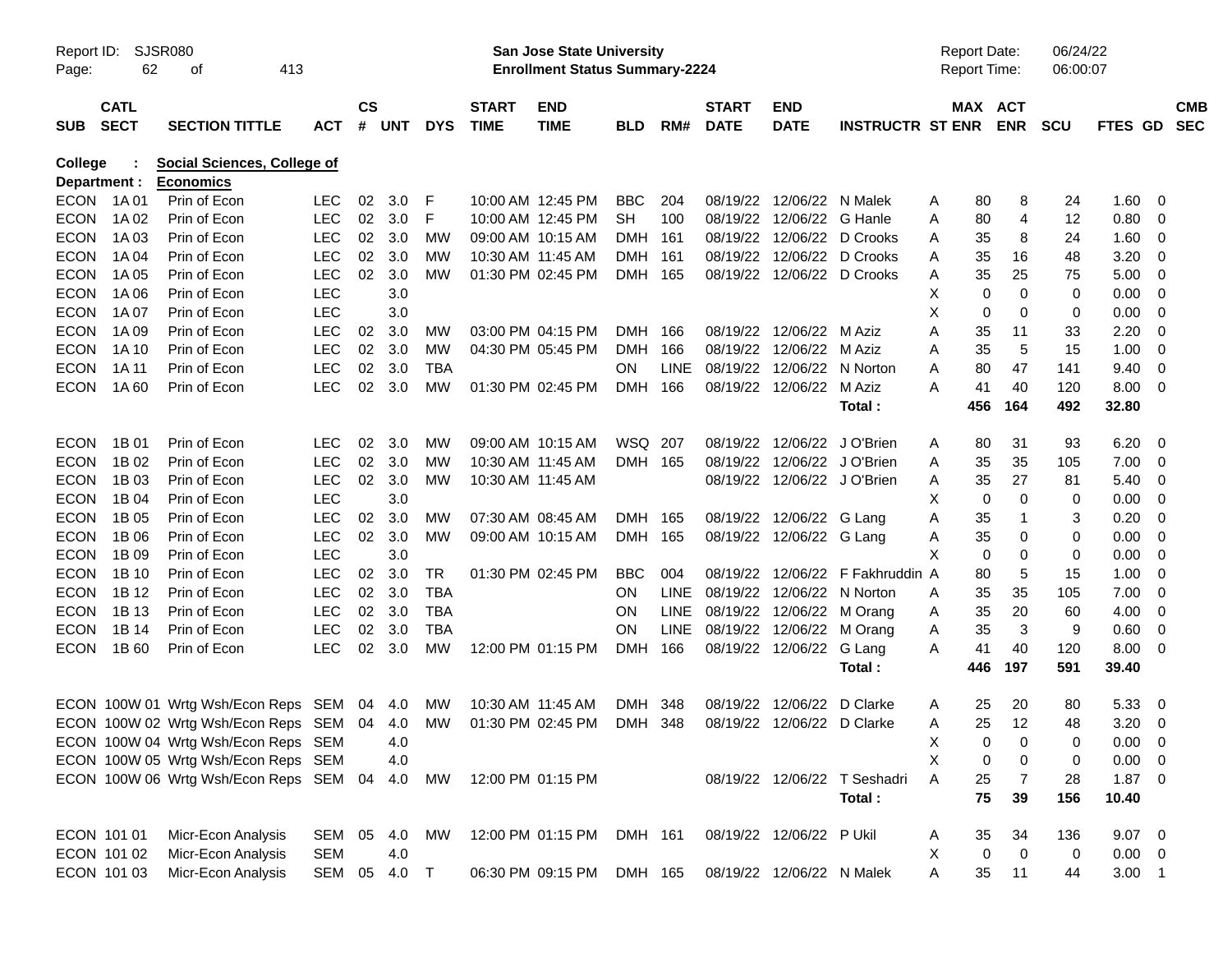| Page:      | SJSR080<br>Report ID:<br>63<br>413<br>οf |                                                                                                                                     |                                                      |                |                          |                 |                             | San Jose State University<br><b>Enrollment Status Summary-2224</b> |                    |     |                             |                                        |                                                                                | <b>Report Date:</b><br>Report Time: |                                   | 06/24/22<br>06:00:07 |                                        |                                                         |
|------------|------------------------------------------|-------------------------------------------------------------------------------------------------------------------------------------|------------------------------------------------------|----------------|--------------------------|-----------------|-----------------------------|--------------------------------------------------------------------|--------------------|-----|-----------------------------|----------------------------------------|--------------------------------------------------------------------------------|-------------------------------------|-----------------------------------|----------------------|----------------------------------------|---------------------------------------------------------|
| <b>SUB</b> | <b>CATL</b><br><b>SECT</b>               | <b>SECTION TITTLE</b>                                                                                                               | <b>ACT</b>                                           | <b>CS</b><br># | <b>UNT</b>               | <b>DYS</b>      | <b>START</b><br><b>TIME</b> | <b>END</b><br><b>TIME</b>                                          | <b>BLD</b>         | RM# | <b>START</b><br><b>DATE</b> | <b>END</b><br><b>DATE</b>              | <b>INSTRUCTR ST ENR</b>                                                        |                                     | MAX ACT<br><b>ENR</b>             | <b>SCU</b>           |                                        | <b>CMB</b><br>FTES GD SEC                               |
|            |                                          |                                                                                                                                     |                                                      |                |                          |                 |                             |                                                                    |                    |     |                             |                                        | Total:                                                                         | 70                                  | 45                                | 180                  | 12.07                                  |                                                         |
|            | ECON 102 01<br>ECON 102 02               | Macr-Econ Analysis<br>Macr-Econ Analysis                                                                                            | <b>SEM</b><br><b>SEM</b>                             | 05<br>05       | 4.0<br>4.0               | MW<br><b>TR</b> |                             | 03:00 PM 04:15 PM<br>10:30 AM 11:45 AM                             | DMH 165<br>DMH 165 |     |                             | 08/19/22 12/06/22<br>08/19/22 12/06/22 | J Rietz<br>M Brady<br>Total:                                                   | A<br>35<br>35<br>A<br>70            | 29<br>22<br>51                    | 116<br>88<br>204     | 7.80<br>5.87 0<br>13.67                | - 1                                                     |
|            | ECON 103A01                              | Intro to Econometric<br>ECON 103A 02 Intro to Econometric<br>ECON 103A 03 Intro to Econometric<br>ECON 103A 04 Intro to Econometric | <b>LEC</b><br><b>LEC</b><br><b>LEC</b><br><b>LEC</b> | 02<br>02<br>02 | 4.0<br>4.0<br>4.0<br>4.0 | TR<br>TR<br>MW  |                             | 09:00 AM 10:15 AM<br>12:00 PM 01:15 PM<br>03:00 PM 04:15 PM        | DMH 161<br>DMH 161 |     | DMH 226B 08/19/22 12/06/22  |                                        | 08/19/22 12/06/22 S Mukherjee A<br>08/19/22 12/06/22 S Mukherjee A             | 25<br>25<br>X.<br>25<br>A           | 13<br>20<br>0<br>$\mathbf 0$<br>3 | 52<br>80<br>0<br>12  | 3.53<br>5.33<br>0.00<br>0.80           | - 1<br>- 0<br>$\overline{\mathbf{0}}$<br>$\overline{0}$ |
|            | ECON 103B 01                             | Econometric Methods LEC<br>ECON 103B 02 Econometric Methods LEC                                                                     |                                                      | 02             | 4.0<br>02 4.0            | TR<br><b>TR</b> |                             | 04:30 PM 05:45 PM<br>04:30 PM 05:45 PM                             | DMH<br>DMH 227     | 227 |                             | 08/19/22 12/06/22                      | Total:<br>P Lombardi<br>08/19/22 12/06/22 S Mukherjee A<br>Total:              | 75<br>25<br>A<br>25<br>50           | 36<br>15<br>$\overline{1}$<br>16  | 144<br>60<br>4<br>64 | 9.67<br>4.00<br>$0.27 \quad 0$<br>4.27 | $\overline{\mathbf{0}}$                                 |
|            | ECON 104 02<br>ECON 104 03               | Math Meth for Econ<br>Math Meth for Econ                                                                                            | <b>SEM</b><br><b>SEM</b>                             | 05             | 4.0<br>4.0               | TR              |                             | 04:30 PM 05:45 PM                                                  |                    |     |                             |                                        | 08/19/22 12/06/22 A Hajikhamen A<br>Total:                                     | Χ<br>35<br>35                       | 0<br>0<br>18<br>18                | 0<br>72<br>72        | 0.00<br>4.87 1<br>4.87                 | $\overline{\phantom{0}}$                                |
|            | ECON 106 01                              | Managerial Econ                                                                                                                     | SEM                                                  | 05             | 4.0                      | TR              |                             | 10:30 AM 11:45 AM                                                  | DMH 161            |     | 08/19/22 12/06/22           |                                        | Total:                                                                         | 35<br>A<br>35                       | 35<br>35                          | 140<br>140           | 9.33<br>9.33                           | $\overline{\phantom{0}}$                                |
| HIST       | ECON 113B 01<br>113B 01                  | <b>Econ Hist Europe</b><br>Econ Hist Europe                                                                                         | <b>SEM</b><br><b>SEM</b>                             | 05<br>05       | 4.0<br>4.0               | TR<br><b>TR</b> |                             | 01:30 PM 02:45 PM<br>01:30 PM 02:45 PM                             | DMH 165<br>DMH 165 |     |                             | 08/19/22 12/06/22<br>08/19/22 12/06/22 | M Brady<br>M Brady<br>Total:                                                   | 35<br>A<br>Α<br>35                  | 10<br>3<br>0<br>13                | 40<br>12<br>52       | 2.67<br>0.80<br>3.47                   | $0\,$ C<br>$0\,C$                                       |
|            | ECON 121 01                              | Indus Organization                                                                                                                  | <b>SEM</b>                                           |                | 05 4.0                   | TR              |                             | 10:30 AM 11:45 AM                                                  | DMH 166            |     |                             | 08/19/22 12/06/22                      | F Fakhruddin A<br>Total:                                                       | 35<br>35                            | 3<br>3                            | 12<br>12             | $0.80 \quad 0$<br>0.80                 |                                                         |
|            | ECON 132 01                              | <b>Public Finance</b>                                                                                                               | <b>SEM</b>                                           |                | 05 4.0                   | <b>MW</b>       |                             | 03:00 PM 04:15 PM                                                  | DMH 348            |     |                             | 08/19/22 12/06/22 P Ukil               | Total:                                                                         | 35<br>A                             | 35<br>$35 \qquad 35$              | 140<br>140           | 9.33<br>9.33                           | $\overline{\mathbf{0}}$                                 |
|            | ECON 133 01                              | <b>Public Choice</b>                                                                                                                | SEM 05 4.0 M                                         |                |                          |                 |                             | 01:30 PM 04:15 PM                                                  | DMH 161            |     |                             | 08/19/22 12/06/22                      | T Means<br>Total:                                                              | 35<br>A<br>35                       | 3<br>$\mathbf{3}$                 | 12<br>12             | $0.80 \ 0$<br>0.80                     |                                                         |
|            | ECON 136 01<br>ECON 136 02               | Internatl Econ<br>Internatl Econ                                                                                                    | SEM<br>SEM                                           |                | 05 4.0<br>05 4.0         | TR<br>TR        |                             | 12:00 PM 01:15 PM<br>03:00 PM 04:15 PM                             | DMH 165<br>DMH 165 |     |                             |                                        | 08/19/22 12/06/22 J Pogodzinsk A<br>08/19/22 12/06/22 J Pogodzinsk A<br>Total: | 35<br>35<br>70                      | 20<br>9<br>29                     | 80<br>36<br>116      | 5.33 0<br>$2.40 \t 0$<br>7.73          |                                                         |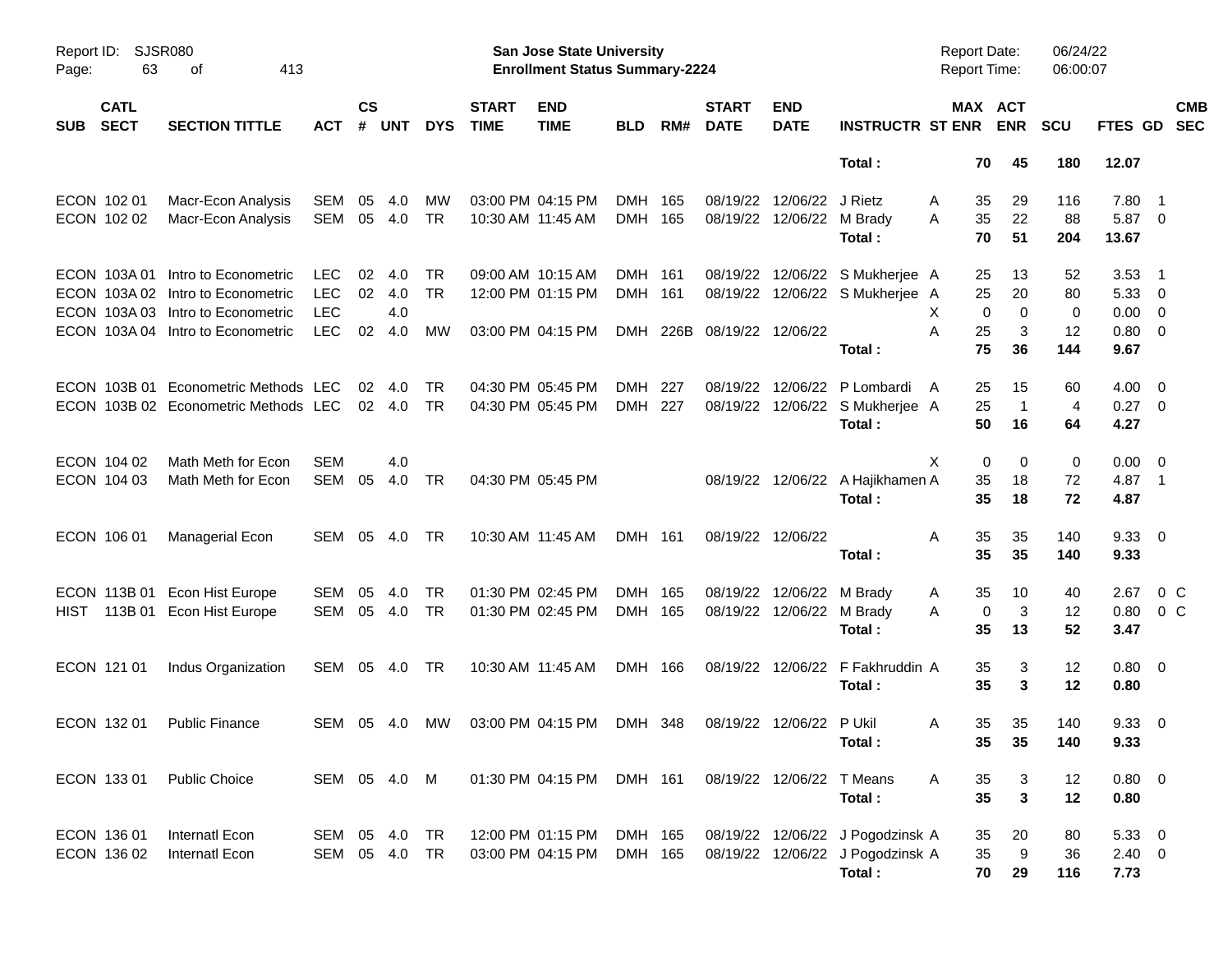| Page:      | SJSR080<br>Report ID:<br>64<br>413<br>оf                                |                                                                                                                      |                                                                    |                            |                                 |                                                           |                             | San Jose State University<br><b>Enrollment Status Summary-2224</b> |                                    |                                                   |                                                          |                                              |                                                                 | <b>Report Date:</b><br>Report Time:    |                                                  | 06/24/22<br>06:00:07       |                                                     |                                                                               |
|------------|-------------------------------------------------------------------------|----------------------------------------------------------------------------------------------------------------------|--------------------------------------------------------------------|----------------------------|---------------------------------|-----------------------------------------------------------|-----------------------------|--------------------------------------------------------------------|------------------------------------|---------------------------------------------------|----------------------------------------------------------|----------------------------------------------|-----------------------------------------------------------------|----------------------------------------|--------------------------------------------------|----------------------------|-----------------------------------------------------|-------------------------------------------------------------------------------|
| <b>SUB</b> | <b>CATL</b><br><b>SECT</b>                                              | <b>SECTION TITTLE</b>                                                                                                | <b>ACT</b>                                                         | $\mathsf{cs}$<br>#         | <b>UNT</b>                      | <b>DYS</b>                                                | <b>START</b><br><b>TIME</b> | <b>END</b><br><b>TIME</b>                                          | <b>BLD</b>                         | RM#                                               | <b>START</b><br><b>DATE</b>                              | <b>END</b><br><b>DATE</b>                    | <b>INSTRUCTR ST ENR</b>                                         |                                        | MAX ACT<br><b>ENR</b>                            | <b>SCU</b>                 | FTES GD                                             | <b>CMB</b><br><b>SEC</b>                                                      |
|            |                                                                         | ECON 137A 01 Fund Corp Finance                                                                                       | SEM                                                                | 05                         | 4.0                             | MW                                                        |                             | 09:00 AM 10:15 AM                                                  | DMH 166                            |                                                   | 08/19/22                                                 | 12/06/22                                     | N Nguyen<br>Total:                                              | Α<br>35<br>35                          | 35<br>35                                         | 140<br>140                 | $9.40$ 1<br>9.40                                    |                                                                               |
|            | ECON 137B 01                                                            | <b>Topic Corp Finance</b>                                                                                            | SEM                                                                | 05                         | 4.0                             | MW                                                        |                             | 10:30 AM 11:45 AM                                                  | DMH 166                            |                                                   | 08/19/22                                                 | 12/06/22                                     | N Nguyen<br>Total:                                              | Α<br>35<br>35                          | 11<br>11                                         | 44<br>44                   | $3.00$ 1<br>3.00                                    |                                                                               |
|            | ECON 138 01                                                             | <b>Bus Econ Forecastg</b>                                                                                            | SEM                                                                |                            | 05 4.0                          | W                                                         |                             | 06:00 PM 08:45 PM                                                  | DMH 166                            |                                                   | 08/19/22                                                 | 12/06/22                                     | R Liu<br>Total:                                                 | 35<br>Α<br>35                          | 18<br>18                                         | 72<br>72                   | 5.13<br>5.13                                        | - 5                                                                           |
|            | ECON 139 01                                                             | Prin of Invest                                                                                                       | SEM                                                                | 05                         | 4.0                             | MW                                                        |                             | 07:30 AM 08:45 AM                                                  | DMH 166                            |                                                   | 08/19/22                                                 | 12/06/22                                     | N Nguyen<br>Total:                                              | 35<br>Α<br>35                          | 31<br>31                                         | 124<br>124                 | $8.27$ 0<br>8.27                                    |                                                                               |
|            | ECON 141 01                                                             | Law and Economics                                                                                                    | SEM                                                                |                            | 05 4.0                          | M                                                         |                             | 06:00 PM 08:45 PM                                                  | DMH 165                            |                                                   | 08/19/22                                                 | 12/06/22                                     | D Deyo<br>Total:                                                | Α<br>25<br>25                          | 2<br>$\mathbf{2}$                                | 8<br>8                     | $0.60$ 1<br>0.60                                    |                                                                               |
|            | ECON 166 01                                                             | Urban Economics                                                                                                      | SEM                                                                | 05                         | 4.0                             | TBA                                                       |                             |                                                                    |                                    |                                                   | 08/19/22                                                 | 12/06/22                                     | J Pogodzinsk A<br>Total:                                        | 35<br>35                               | 35<br>35                                         | 140<br>140                 | 9.3300<br>9.33                                      |                                                                               |
|            | ECON 180 01<br>ECON 180 02<br>ECON 180 03<br>ECON 180 04<br>ECON 180 05 | <b>Indiv Studies</b><br><b>Indiv Studies</b><br><b>Indiv Studies</b><br><b>Indiv Studies</b><br><b>Indiv Studies</b> | <b>SUP</b><br><b>SUP</b><br><b>SUP</b><br><b>SUP</b><br><b>SUP</b> | 36<br>36<br>36<br>36<br>36 | 1.0<br>2.0<br>3.0<br>4.0<br>1.0 | <b>TBA</b><br><b>TBA</b><br><b>TBA</b><br><b>TBA</b><br>W |                             | 12:00 PM 01:15 PM                                                  | <b>ON</b><br>ON<br>ON<br><b>ON</b> | <b>LINE</b><br><b>LINE</b><br><b>LINE</b><br>LINE | 08/19/22<br>08/19/22<br>08/19/22<br>08/19/22<br>08/19/22 | 12/06/22<br>12/06/22<br>12/06/22<br>12/06/22 | 12/06/22 M Holian<br>Total:                                     | Α<br>Α<br>A<br>5<br>Α<br>25<br>A<br>45 | 5<br>0<br>5<br>0<br>5<br>0<br>0<br>0<br>$\bf{0}$ | 0<br>0<br>0<br>0<br>0<br>0 | $0.00 \t 0$<br>0.00<br>0.00<br>0.00<br>0.00<br>0.00 | $\overline{\mathbf{0}}$<br>$\overline{0}$<br>$\overline{0}$<br>$\overline{0}$ |
|            | ECON 185 01<br>ECON 185 02<br>ECON 185 03<br>ECON 185 04                | Applied Econ Intern<br>Applied Econ Intern<br>Applied Econ Intern<br>Applied Econ Intern                             | <b>SUP</b><br><b>SUP</b><br><b>SUP</b><br><b>SUP</b>               | 36<br>36<br>36<br>36       | 1.0<br>2.0<br>3.0<br>4.0        | <b>TBA</b><br><b>TBA</b><br><b>TBA</b><br><b>TBA</b>      |                             |                                                                    |                                    |                                                   | 08/19/22<br>08/19/22<br>08/19/22<br>08/19/22             | 12/06/22<br>12/06/22<br>12/06/22             | M Holian<br>M Holian<br>M Holian<br>12/06/22 M Holian<br>Total: | Α<br>Α<br>Α<br>5<br>Α<br>20            | 5<br>0<br>5<br>0<br>5<br>0<br>0<br>$\bf{0}$      | 0<br>0<br>0<br>0<br>0      | $0.00 \t 0$<br>0.00<br>0.00<br>0.00<br>0.00         | $\overline{\phantom{0}}$<br>$\overline{0}$<br>$\overline{0}$                  |
|            | ECON 190 02                                                             | Hist Econ Thought                                                                                                    |                                                                    |                            |                                 |                                                           |                             | SEM 05 4.0 TR  09:00 AM 10:15 AM  DMH 165                          |                                    |                                                   |                                                          | 08/19/22 12/06/22 M Brady                    | Total:                                                          | 25<br>A<br>25                          | 19<br>19                                         | 76<br>76                   | $5.13 \quad 1$<br>5.13                              |                                                                               |
|            | ECON 191 02<br>ECON 191 03                                              | Nobel Prize Econ<br>Nobel Prize Econ                                                                                 | <b>LEC</b><br><b>LEC</b>                                           |                            | 4.0<br>02 4.0                   | MW                                                        |                             | 12:00 PM 01:15 PM                                                  |                                    |                                                   |                                                          |                                              | 08/19/22 12/06/22 T Seshadri<br>Total:                          | X<br>Α<br>25<br>25                     | 0<br>0<br>9<br>9                                 | 0<br>36<br>36              | $0.00 \t 0$<br>$2.40 \ 0$<br>2.40                   |                                                                               |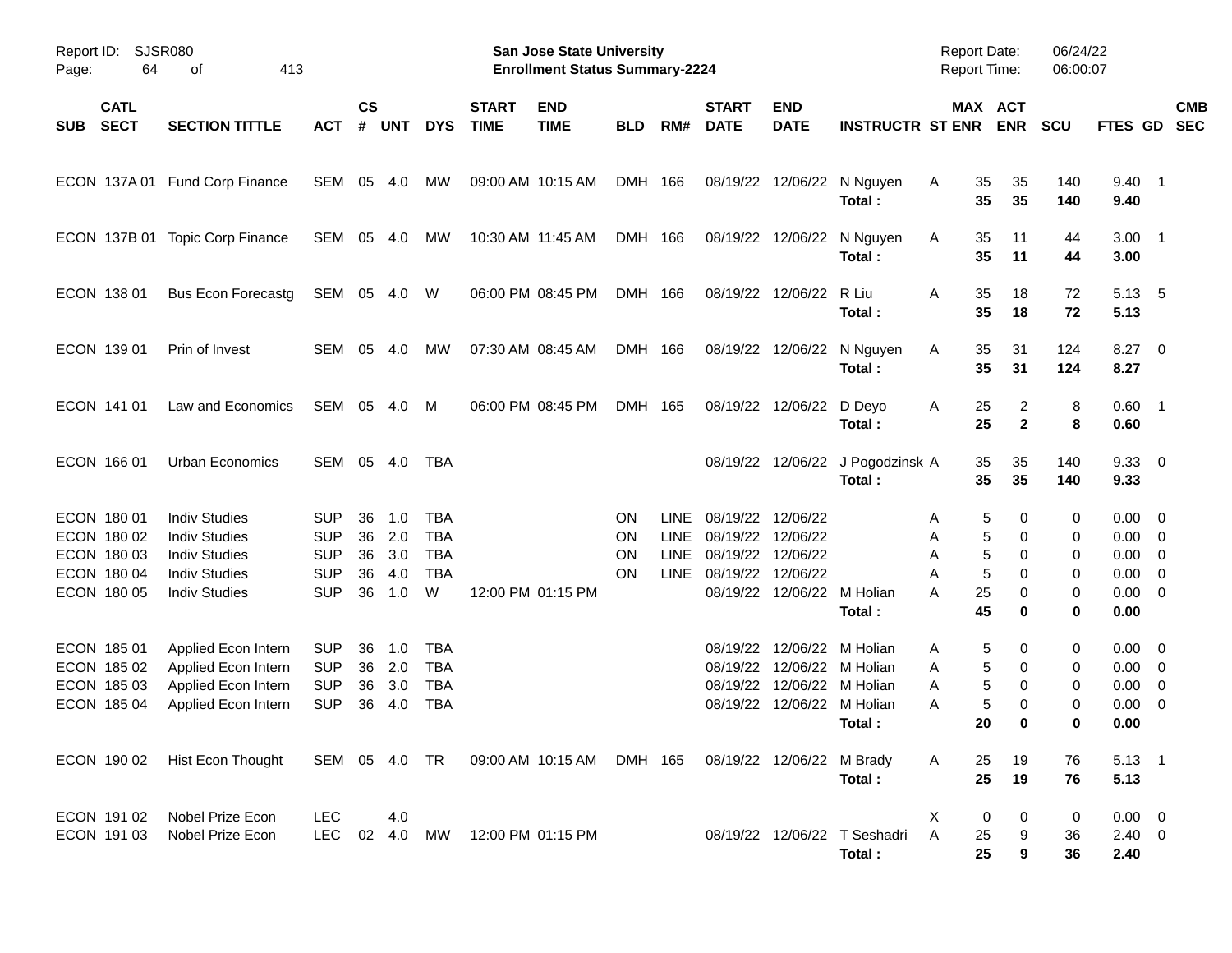| Report ID:<br>Page: | <b>SJSR080</b><br>65       |                                                  |                          |                    |            |            | <b>San Jose State University</b><br><b>Enrollment Status Summary-2224</b> |                                        |                 |                            |                             |                           | <b>Report Date:</b><br><b>Report Time:</b> |               | 06/24/22<br>06:00:07                                 |             |                                |                          |
|---------------------|----------------------------|--------------------------------------------------|--------------------------|--------------------|------------|------------|---------------------------------------------------------------------------|----------------------------------------|-----------------|----------------------------|-----------------------------|---------------------------|--------------------------------------------|---------------|------------------------------------------------------|-------------|--------------------------------|--------------------------|
| <b>SUB</b>          | <b>CATL</b><br><b>SECT</b> | <b>SECTION TITTLE</b>                            | <b>ACT</b>               | $\mathsf{cs}$<br># | <b>UNT</b> | <b>DYS</b> | <b>START</b><br><b>TIME</b>                                               | <b>END</b><br><b>TIME</b>              | <b>BLD</b>      | RM#                        | <b>START</b><br><b>DATE</b> | <b>END</b><br><b>DATE</b> | <b>INSTRUCTR ST ENR</b>                    |               | <b>MAX ACT</b><br><b>ENR</b>                         | <b>SCU</b>  | FTES GD                        | <b>CMB</b><br><b>SEC</b> |
|                     | ECON 197 01                | <b>Experimental Econ</b>                         | <b>LEC</b>               | 02                 | 4.0        | MW         |                                                                           | 12:00 PM 01:15 PM                      | DMH 165         |                            | 08/19/22                    | 12/06/22                  | J Rietz<br>Total:                          | 35<br>A<br>35 | 4<br>4                                               | 16<br>16    | $1.07 \quad 0$<br>1.07         |                          |
|                     | ECON 201 01                | Sem Micro-Econ Ana SEM                           |                          | 05                 | 3.0        | - R        |                                                                           | 06:00 PM 08:45 PM                      | DMH 165         |                            | 08/19/22                    | 12/06/22                  | A Hajikhamen A<br>Total:                   | 35<br>35      | 8<br>8                                               | 24<br>24    | $2.00 \ 8$<br>2.00             |                          |
|                     | ECON 202 01                | <b>Macro Analysis</b>                            | SEM                      | 05                 | 3.0        | W          |                                                                           | 06:00 PM 08:45 PM                      | DMH 165         |                            | 08/19/22                    | 12/06/22                  | J Rietz<br>Total:                          | 35<br>A<br>35 | 9<br>9                                               | 27<br>27    | $2.25$ 9<br>2.25               |                          |
|                     |                            | ECON 203A 01 Econ Res Meth                       | <b>SEM</b>               | 05                 | 3.0        | $\top$     |                                                                           | 06:00 PM 08:45 PM                      | DMH 166         |                            | 08/19/22                    | 12/06/22                  | P Lombardi<br>Total:                       | 35<br>A<br>35 | 9<br>9                                               | 27<br>27    | $2.25$ 9<br>2.25               |                          |
|                     | ECON 232 01                | Sem Pub Finance                                  | <b>SEM</b>               | 05                 | 3.0        | <b>MW</b>  |                                                                           | 04:30 PM 05:45 PM                      | DMH 348         |                            | 08/19/22                    | 12/06/22                  | P Ukil<br>Total:                           | 35<br>A<br>35 | 9<br>9                                               | 27<br>27    | $2.25$ 9<br>2.25               |                          |
|                     | ECON 241 01                | Sem Law and Econ                                 | SEM                      | 05                 | 3.0        | M          |                                                                           | 06:00 PM 08:45 PM                      | DMH 165         |                            | 08/19/22                    | 12/06/22                  | D Deyo<br>Total:                           | 10<br>A<br>10 | $\overline{2}$<br>$\mathbf{2}$                       | 6<br>6      | $0.50$ 2<br>0.50               |                          |
|                     |                            | ECON 298E 01 Comp Exam<br>ECON 298E 02 Comp Exam | <b>SUP</b><br><b>SUP</b> | 25<br>25           | 1.0<br>1.0 | - F<br>- F |                                                                           | 09:00 AM 11:45 AM<br>12:00 PM 02:45 PM | ON<br><b>ON</b> | <b>LINE</b><br><b>LINE</b> | 08/19/22<br>08/19/22        | 12/06/22<br>12/06/22      | S Mukherjee A<br>R Liu<br>Total:           | A             | 4<br>4<br>$\overline{2}$<br>$\overline{2}$<br>6<br>6 | 4<br>2<br>6 | $0.33 + 4$<br>$0.17$ 2<br>0.50 |                          |

 $Department : Economics$ 

| <b>Department Total:</b>  | 2028 |     | 891 3148 | 212.68 |
|---------------------------|------|-----|----------|--------|
| <b>Lower Division :</b>   | 902  |     | 361 1083 | 72.20  |
| <b>Upper Division :</b>   | 970  | 487 | 1948     | 130.73 |
| <b>Graduate Division:</b> | 156  | 43  | 117      | 9.75   |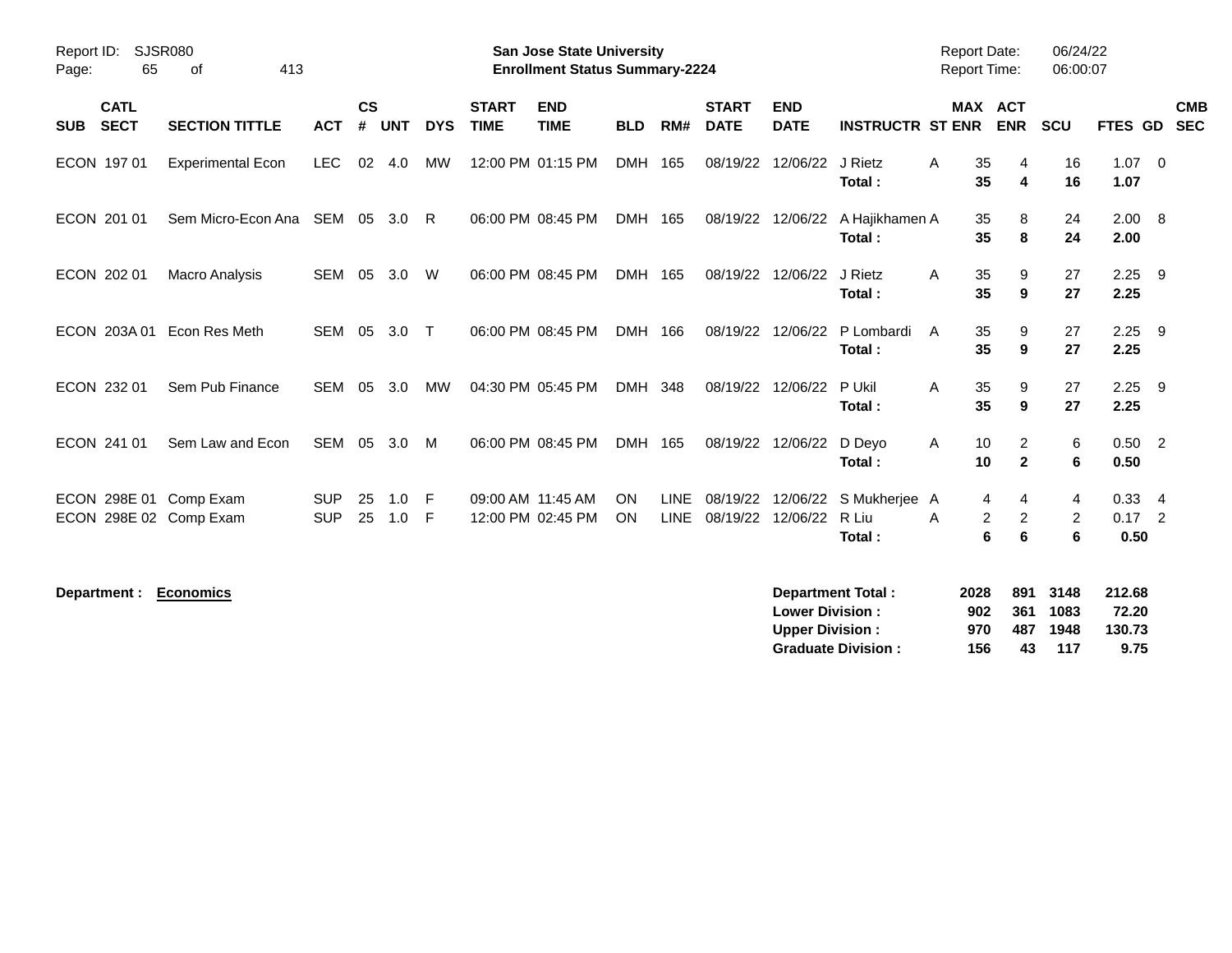| Page:                          | SJSR080<br>Report ID:<br>66<br>413<br>оf<br><b>CATL</b> |                                                                    |               |                    |            |            |                             | San Jose State University<br><b>Enrollment Status Summary-2224</b> |            |             |                                 |                            |                                       |   | <b>Report Date:</b><br><b>Report Time:</b> |                | 06/24/22<br>06:00:07 |                |                          |                          |
|--------------------------------|---------------------------------------------------------|--------------------------------------------------------------------|---------------|--------------------|------------|------------|-----------------------------|--------------------------------------------------------------------|------------|-------------|---------------------------------|----------------------------|---------------------------------------|---|--------------------------------------------|----------------|----------------------|----------------|--------------------------|--------------------------|
| <b>SUB</b>                     | <b>SECT</b>                                             | <b>SECTION TITTLE</b>                                              | <b>ACT</b>    | $\mathsf{cs}$<br># | <b>UNT</b> | <b>DYS</b> | <b>START</b><br><b>TIME</b> | <b>END</b><br><b>TIME</b>                                          | <b>BLD</b> | RM#         | <b>START</b><br><b>DATE</b>     | <b>END</b><br><b>DATE</b>  | <b>INSTRUCTR ST ENR</b>               |   | MAX ACT                                    | <b>ENR</b>     | <b>SCU</b>           | <b>FTES GD</b> |                          | <b>CMB</b><br><b>SEC</b> |
| <b>College</b><br>Department : |                                                         | <b>Social Sciences, College of</b><br><b>Environmental Studies</b> |               |                    |            |            |                             |                                                                    |            |             |                                 |                            |                                       |   |                                            |                |                      |                |                          |                          |
| <b>ENVS</b>                    | 1 01                                                    | Intro Envir Issues                                                 | <b>LEC</b>    |                    | 3.0        |            |                             |                                                                    |            |             |                                 |                            |                                       | Х | 0                                          | 0              | 0                    | 0.00           | $\overline{\phantom{0}}$ |                          |
| <b>ENVS</b>                    | 1 0 2                                                   | Intro Envir Issues                                                 | <b>LEC</b>    | 01                 | 3.0        | TR         |                             | 09:00 AM 10:15 AM                                                  | DMH        | 164         |                                 | 08/19/22 12/06/22 C Siegel |                                       | Α | 25                                         | 25             | 75                   | 5.00           | $\overline{\mathbf{0}}$  |                          |
| <b>ENVS</b>                    | 1 0 3                                                   | Intro Envir Issues                                                 | <b>LEC</b>    | 01                 | 3.0        | <b>TR</b>  | 10:30 AM 11:45 AM           |                                                                    | <b>DMH</b> | 164         |                                 | 08/19/22 12/06/22 C Siegel |                                       | A | 25                                         | 25             | 75                   | 5.00           | $\overline{\phantom{0}}$ |                          |
| <b>ENVS</b>                    | 1 0 4                                                   | Intro Envir Issues                                                 | <b>LEC</b>    | 01                 | 3.0        | MW         |                             | 03:00 PM 04:15 PM                                                  | CL.        | 303B        | 08/19/22 12/06/22               |                            | P lyer                                | A | 25                                         | 25             | 75                   | 5.00           | $\overline{\mathbf{0}}$  |                          |
| <b>ENVS</b>                    | 180                                                     | Intro Envir Issues                                                 | <b>LEC</b>    | 01                 | 3.0        | MW         | 10:30 AM 11:45 AM           |                                                                    | <b>ON</b>  | <b>LINE</b> |                                 |                            | 08/19/22 12/06/22 S Redondo           | A | 25                                         | 25             | 75                   | 5.00           | $\overline{0}$           |                          |
| <b>ENVS</b>                    | 181                                                     | Intro Envir Issues                                                 | <b>LEC</b>    | 01                 | 3.0        | <b>TR</b>  |                             | 01:30 PM 02:45 PM                                                  | <b>ON</b>  |             | LINE 08/19/22 12/06/22 C Siegel |                            |                                       | Α | 25                                         | 8              | 24                   | 1.60           | $\overline{\mathbf{0}}$  |                          |
|                                |                                                         |                                                                    |               |                    |            |            |                             |                                                                    |            |             |                                 |                            | Total:                                |   | 125                                        | 108            | 324                  | 21.60          |                          |                          |
| <b>ENVS</b>                    | 10 01                                                   | Life Chang Planet                                                  | LEC.          | 01                 | 3.0        | TR         |                             | 12:00 PM 01:15 PM                                                  | <b>BBC</b> | 203         |                                 | 08/19/22 12/06/22          | R Desilva                             | A | 35                                         | 25             | 75                   | 5.00           | $\overline{\phantom{0}}$ |                          |
| <b>ENVS</b>                    | 10 02                                                   | Life Chang Planet                                                  | <b>LEC</b>    | 01                 | 3.0        | <b>TR</b>  |                             | 01:30 PM 02:45 PM                                                  | <b>BBC</b> | 205         |                                 |                            | 08/19/22 12/06/22 R Desilva           | Α | 35                                         | 8              | 24                   | 1.60           | $\overline{\mathbf{0}}$  |                          |
| <b>ENVS</b>                    | 1080                                                    | Life Chang Planet                                                  | <b>LEC</b>    |                    | 3.0        |            |                             |                                                                    |            |             |                                 |                            |                                       | X | 0                                          | $\mathbf 0$    | 0                    | 0.00           | $\overline{\mathbf{0}}$  |                          |
| <b>ENVS</b>                    | 1081                                                    | Life Chang Planet                                                  | <b>LEC</b>    | 01                 | 3.0        | MW         |                             | 09:00 AM 10:15 AM                                                  | <b>ON</b>  |             |                                 |                            | LINE 08/19/22 12/06/22 R Lazzeri-Ae A |   | 120                                        | 25             | 75                   | $5.00 \t 0$    |                          |                          |
|                                |                                                         |                                                                    |               |                    |            |            |                             |                                                                    |            |             |                                 |                            | Total:                                |   | 190                                        | 58             | 174                  | 11.60          |                          |                          |
| <b>ENVS</b>                    |                                                         | 100W 01 Env Res and Writ                                           | SEM           | 04                 | 3.0        | MW         | 10:30 AM 11:45 AM           |                                                                    | HGH        | 217         |                                 | 08/19/22 12/06/22          | A Petersen                            | A | 22                                         | 9              | 27                   | 1.80           | $\overline{\mathbf{0}}$  |                          |
|                                |                                                         | ENVS 100W 02 Env Res and Writ                                      | SEM           | 04                 | 3.0        | <b>MW</b>  |                             | 12:00 PM 01:15 PM                                                  | HGH 217    |             |                                 | 08/19/22 12/06/22          | A Petersen                            | A | 22                                         | 16             | 48                   | 3.25           | $\overline{\phantom{1}}$ |                          |
|                                |                                                         |                                                                    |               |                    |            |            |                             |                                                                    |            |             |                                 |                            | Total:                                |   | 44                                         | 25             | 75                   | 5.05           |                          |                          |
|                                | ENVS 107 01                                             | Env Econ & Policy                                                  | <b>LEC</b>    |                    | 3.0        |            |                             |                                                                    |            |             |                                 |                            |                                       | X | 0                                          | 0              | 0                    | 0.00           | $\overline{\phantom{0}}$ |                          |
|                                | ECON 107 01                                             | Env Econ & Policy                                                  | <b>LEC</b>    |                    | 3.0        |            |                             |                                                                    |            |             |                                 |                            |                                       | X | 0                                          | 0              | 0                    | 0.00           | $\overline{\phantom{0}}$ |                          |
|                                | ENVS 107 02                                             | Env Econ & Policy                                                  | <b>LEC</b>    |                    | 3.0        |            |                             |                                                                    |            |             |                                 |                            |                                       | X | 0                                          | 0              | 0                    | 0.00           | $\overline{0}$           |                          |
|                                | ECON 107 02                                             | Env Econ & Policy                                                  | <b>LEC</b>    |                    | 3.0        |            |                             |                                                                    |            |             |                                 |                            |                                       | Х | 0                                          | 0              | 0                    | 0.00           | $\mathbf 0$              |                          |
|                                | ENVS 107 03                                             | Env Econ & Policy                                                  | <b>LEC</b>    | 01                 | 3.0        | <b>MW</b>  |                             | 12:00 PM 01:15 PM                                                  | SН         | 311         |                                 | 08/19/22 12/06/22 C Su     |                                       | Α | 30                                         | 10             | 30                   | 2.05           | 1 C                      |                          |
|                                | ECON 107 03                                             | Env Econ & Policy                                                  | <b>LEC</b>    | 01                 | 3.0        | MW         |                             | 12:00 PM 01:15 PM                                                  | SН         | 311         |                                 | 08/19/22 12/06/22 C Su     |                                       | A | 0                                          | 0              | 0                    | 0.00           | $0\,C$                   |                          |
|                                | ENVS 107 04                                             | Env Econ & Policy                                                  | <b>LEC</b>    | 01                 | 3.0        | MW         |                             | 01:30 PM 02:45 PM                                                  | SН         | 238         |                                 | 08/19/22 12/06/22          | C Su                                  | Α | 30                                         | $\overline{4}$ | 12                   | 0.80           | $0\,C$                   |                          |
|                                | ECON 107 04                                             | Env Econ & Policy                                                  | <b>LEC</b>    | 01                 | 3.0        | MW         |                             | 01:30 PM 02:45 PM                                                  | <b>SH</b>  | 238         |                                 | 08/19/22 12/06/22 C Su     |                                       | A | 0                                          | 0              | $\mathbf 0$          | 0.00           | 0 <sup>C</sup>           |                          |
|                                |                                                         |                                                                    |               |                    |            |            |                             |                                                                    |            |             |                                 |                            | Total:                                |   | 60                                         | 14             | 42                   | 2.85           |                          |                          |
|                                | ENVS 110 10                                             | <b>Resource Analysis</b>                                           | LAB           |                    | 16 0.0     | TR         |                             | 09:00 AM 10:15 AM                                                  | WSQ 113    |             |                                 |                            | 08/19/22 12/06/22 R Lazzeri-Ae A      |   | 20                                         | 6              | 6                    | 0.00           | $\overline{\mathbf{0}}$  |                          |
|                                | ENVS 110 11                                             | Resource Analysis                                                  | LAB 16 0.0 TR |                    |            |            |                             |                                                                    |            |             |                                 |                            |                                       |   |                                            | 20 10          | 10                   | $0.00$ 1       |                          |                          |
|                                | ENVS 110 80                                             | Resource Analysis                                                  | LEC.          |                    |            |            |                             | 01:30 PM 02:45 PM                                                  | ON         |             |                                 |                            | LINE 08/19/22 12/06/22 R Lazzeri-Ae A |   | 40                                         | 16             | 48                   | 4.33 1         |                          |                          |
|                                |                                                         |                                                                    |               |                    |            |            |                             |                                                                    |            |             |                                 |                            | Total:                                |   | 80                                         | 32             | 64                   | 4.33           |                          |                          |
|                                | ENVS 116 01                                             | Solar Energy Analysi LEC 02 3.0 TR                                 |               |                    |            |            |                             | 12:00 PM 01:15 PM DMH 164                                          |            |             |                                 |                            | 08/19/22 12/06/22 D Mulvaney A        |   | 35                                         | 4              | 12                   | $0.80 \t 0 C$  |                          |                          |
|                                | DSIT 116 01                                             | Solar Energy Analysi LEC 02 3.0 TR                                 |               |                    |            |            |                             | 12:00 PM 01:15 PM                                                  | DMH 164    |             |                                 |                            | 08/19/22 12/06/22 D Mulvaney A        |   | $\mathbf 0$                                | 0              | 0                    | $0.00 \t 0 C$  |                          |                          |
|                                |                                                         |                                                                    |               |                    |            |            |                             |                                                                    |            |             |                                 |                            | Total:                                |   | 35                                         | 4              | 12                   | 0.80           |                          |                          |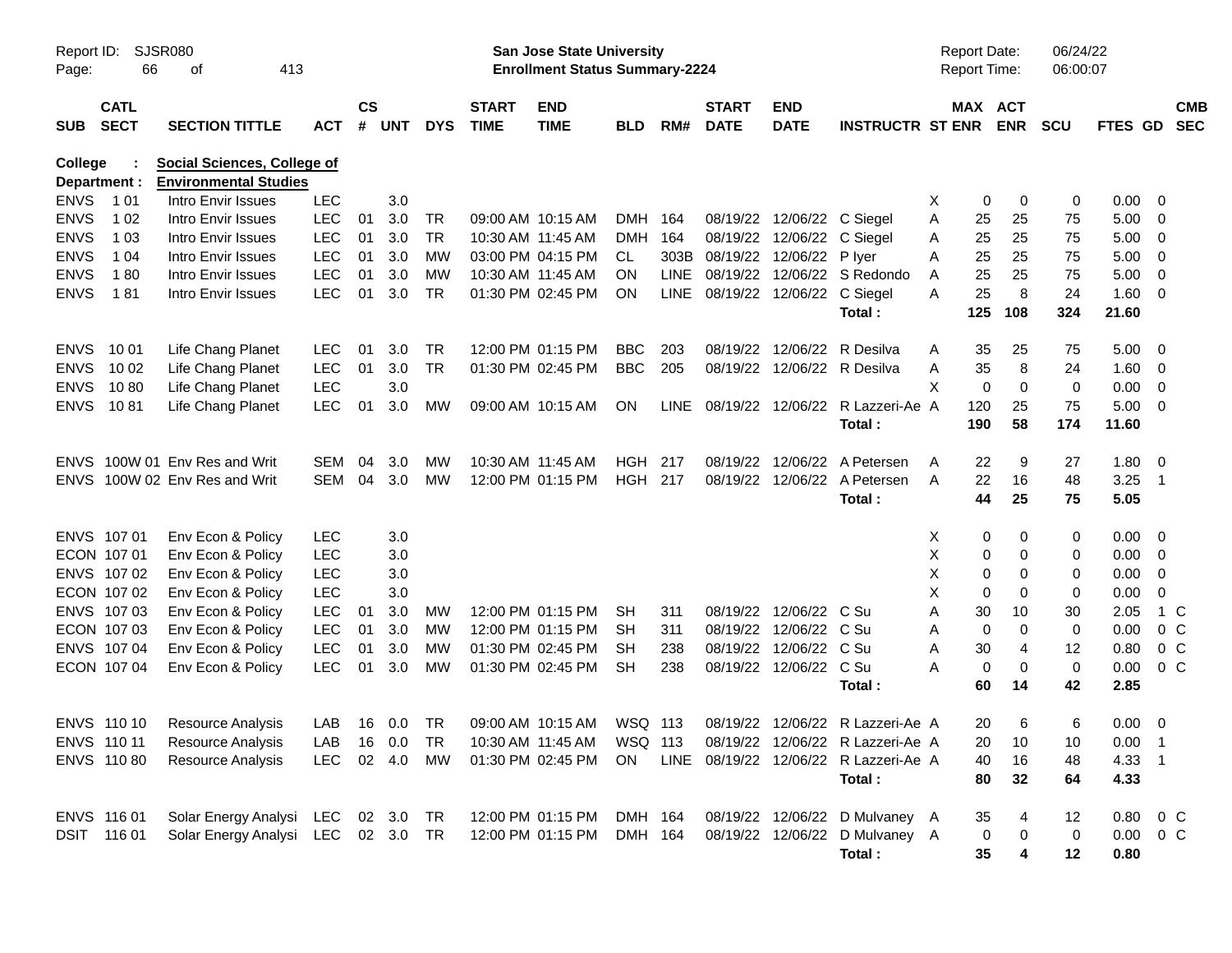| Report ID:<br>SJSR080<br>67<br>413<br>Page:<br>оf |                                  |                          |                    |                  |                        |                             | San Jose State University<br><b>Enrollment Status Summary-2224</b> |                        |             |                             |                               |                                            | <b>Report Date:</b><br>Report Time: |                       |                | 06/24/22<br>06:00:07 |                |                          |                          |
|---------------------------------------------------|----------------------------------|--------------------------|--------------------|------------------|------------------------|-----------------------------|--------------------------------------------------------------------|------------------------|-------------|-----------------------------|-------------------------------|--------------------------------------------|-------------------------------------|-----------------------|----------------|----------------------|----------------|--------------------------|--------------------------|
| <b>CATL</b><br><b>SECT</b><br><b>SUB</b>          | <b>SECTION TITTLE</b>            | <b>ACT</b>               | $\mathsf{cs}$<br># | <b>UNT</b>       | <b>DYS</b>             | <b>START</b><br><b>TIME</b> | <b>END</b><br><b>TIME</b>                                          | <b>BLD</b>             | RM#         | <b>START</b><br><b>DATE</b> | <b>END</b><br><b>DATE</b>     | <b>INSTRUCTR ST ENR</b>                    |                                     | MAX ACT<br><b>ENR</b> |                | <b>SCU</b>           | FTES GD        |                          | <b>CMB</b><br><b>SEC</b> |
| ENVS 117 01<br>ENVS 117 02                        | Human Ecology<br>Human Ecology   | <b>SEM</b><br><b>SEM</b> | 05<br>05           | 3.0<br>3.0       | <b>TR</b><br><b>TR</b> |                             | 01:30 PM 02:45 PM<br>03:00 PM 04:15 PM                             | <b>SH</b><br><b>SH</b> | 315<br>348  | 08/19/22                    | 12/06/22<br>08/19/22 12/06/22 |                                            | A<br>A                              | 20<br>20              | 20<br>3        | 60<br>9              | 4.05<br>0.60 0 | $\overline{\phantom{1}}$ |                          |
|                                                   |                                  |                          |                    |                  |                        |                             |                                                                    |                        |             |                             |                               | Total :                                    |                                     | 40                    | 23             | 69                   | 4.65           |                          |                          |
| ENVS 11901                                        | Energy & Environ                 | <b>LEC</b>               | 02                 | 3.0              | TR                     |                             | 01:30 PM 02:45 PM                                                  | DMH 164                |             | 08/19/22                    |                               | 12/06/22 D Mulvaney A                      |                                     | 35                    | 19             | 57                   | 3.80           | $0\,$ C                  |                          |
| ENGR 119 01                                       | Energy & Environ                 | <b>LEC</b>               | 02                 | 3.0              | <b>TR</b>              |                             | 01:30 PM 02:45 PM                                                  | DMH 164                |             | 08/19/22                    |                               | 12/06/22 D Mulvaney A                      |                                     | 0                     | $\overline{c}$ | 6                    | 0.40           | $0\,C$                   |                          |
| ENVS 119 02                                       | Energy & Environ                 | <b>LEC</b>               | 02                 | 3.0              | <b>MW</b>              |                             | 09:00 AM 10:15 AM                                                  | DMH 164                |             | 08/19/22                    |                               | 12/06/22 B Delaveau                        | A                                   | 35                    | 5              | 15                   | 1.00           | $0\,C$                   |                          |
| ENGR 119 02                                       | Energy & Environ                 | <b>LEC</b>               | 02                 | 3.0              | <b>MW</b>              |                             | 09:00 AM 10:15 AM                                                  | DMH 164                |             | 08/19/22                    |                               | 12/06/22 B Delaveau                        | A                                   | 0                     | 4              | 12                   | 0.80           | $0\,C$                   |                          |
| ENVS 119 03<br>ENGR 119 03                        | Energy & Environ                 | <b>LEC</b><br>LEC        | 02<br>02           | 3.0<br>3.0       | МW<br><b>MW</b>        |                             | 12:00 PM 01:15 PM<br>12:00 PM 01:15 PM                             | DMH 164<br>DMH 164     |             | 08/19/22<br>08/19/22        |                               | 12/06/22 B Delaveau<br>12/06/22 B Delaveau | A<br>$\overline{A}$                 | 35<br>0               | 6<br>2         | 18<br>6              | 1.20<br>0.40   | $0\,C$<br>$0\,C$         |                          |
|                                                   | Energy & Environ                 |                          |                    |                  |                        |                             |                                                                    |                        |             |                             |                               | Total:                                     | 105                                 |                       | 38             | 114                  | 7.60           |                          |                          |
|                                                   |                                  |                          |                    |                  |                        |                             |                                                                    |                        |             |                             |                               |                                            |                                     |                       |                |                      |                |                          |                          |
| ENVS 124 01                                       | Intro Env Law                    | <b>LEC</b>               | 01                 | 3.0              | <b>MW</b>              |                             | 10:30 AM 11:45 AM                                                  | DMH 164                |             | 08/19/22                    |                               | 12/06/22 A Stasiewicz A                    |                                     | 30                    | 26             | 78                   | 5.20           | $0\,C$                   |                          |
| POLS 124 01                                       | Intro Env Law                    | LEC                      | 01                 | 3.0              | МW                     |                             | 10:30 AM 11:45 AM                                                  | DMH 164                |             | 08/19/22                    |                               | 12/06/22 A Stasiewicz A                    |                                     | 0                     | $\overline{4}$ | 12                   | 0.80           | $0\,$ C                  |                          |
| ENVS 124 02                                       | Intro Env Law                    | <b>LEC</b>               | 01                 | 3.0              | <b>MW</b>              |                             | 01:30 PM 02:45 PM                                                  | <b>DMH</b>             | 164         | 08/19/22                    |                               | 12/06/22 A Stasiewicz A                    |                                     | 30                    | 23             | 69                   | 4.70           | 2 C                      |                          |
| POLS 124 02                                       | Intro Env Law                    | LEC                      | 01                 | 3.0              | <b>MW</b>              |                             | 01:30 PM 02:45 PM                                                  | DMH 164                |             |                             |                               | 08/19/22 12/06/22 A Stasiewicz A           |                                     | 0                     | 3              | 9                    | 0.60           | $0\,C$                   |                          |
|                                                   |                                  |                          |                    |                  |                        |                             |                                                                    |                        |             |                             |                               | Total:                                     |                                     | 60                    | 56             | 168                  | 11.30          |                          |                          |
| ENVS 129 80                                       | Water Policy in the              | <b>LEC</b>               | 02                 | 3.0              | TR                     |                             | 03:00 PM 04:15 PM                                                  | ON                     | LINE        | 08/19/22 12/06/22           |                               | P Ferraro                                  | A                                   | 30                    | 15             | 45                   | $3.10$ 2       |                          |                          |
|                                                   |                                  |                          |                    |                  |                        |                             |                                                                    |                        |             |                             |                               | Total :                                    |                                     | 30                    | 15             | 45                   | 3.10           |                          |                          |
| ENVS 137 01                                       | Green Build Des Issu LEC         |                          |                    | 3.0              |                        |                             |                                                                    |                        |             |                             |                               |                                            | X                                   | 0                     | 0              | $\mathbf 0$          | $0.00 \t 0$    |                          |                          |
| ENVS 137 02                                       | Green Build Des Issu LEC         |                          | 02                 | 3.0 <sub>2</sub> | - M                    |                             | 03:00 PM 05:45 PM                                                  | <b>BBC</b>             | 122         |                             |                               | 08/19/22 12/06/22 B Delayeau               | A                                   | 30                    | 6              | 18                   | 1.25           | $\overline{1}$           |                          |
|                                                   |                                  |                          |                    |                  |                        |                             |                                                                    |                        |             |                             |                               | Total :                                    |                                     | 30                    | 6              | 18                   | 1.25           |                          |                          |
| ENVS 150 01                                       | Intro Env Thought                | <b>SEM</b>               | 05                 | 3.0              | TR                     |                             | 09:00 AM 10:15 AM                                                  | <b>HGH</b>             | 217         | 08/19/22                    |                               | 12/06/22 S Redondo                         | A                                   | 20                    | 3              | 9                    | 0.60 0         |                          |                          |
| ENVS 150 03                                       | Intro Env Thought                | <b>SEM</b>               | 05                 | 3.0              | <b>TR</b>              |                             | 10:30 AM 11:45 AM                                                  | CL.                    | 243         | 08/19/22                    |                               | 12/06/22 S Redondo                         | A                                   | 20                    | $\overline{7}$ | 21                   | 1.40           | $\overline{\phantom{0}}$ |                          |
| ENVS 150 80                                       | Intro Env Thought                | <b>SEM</b>               | 05                 | 3.0              | <b>TBA</b>             |                             |                                                                    | <b>ON</b>              | <b>LINE</b> | 08/19/22                    |                               | 12/06/22 W Russell                         | A                                   | 20                    | 20             | 60                   | $4.00 \ 0$     |                          |                          |
|                                                   |                                  |                          |                    |                  |                        |                             |                                                                    |                        |             |                             |                               | Total:                                     |                                     | 60                    | 30             | 90                   | 6.00           |                          |                          |
| ENVS 152 01                                       | <b>Global Environment</b>        | LEC                      | 02                 | 3.0              | MW                     |                             | 10:30 AM 11:45 AM                                                  | <b>DMH</b>             | 358         | 08/19/22                    | 12/06/22 C Su                 |                                            | Α                                   | 35                    | 1              | 3                    | 0.20           | 0 <sup>o</sup>           |                          |
| PKG 15201                                         | Global Environment LEC 02 3.0 MW |                          |                    |                  |                        |                             | 10:30 AM 11:45 AM DMH 358                                          |                        |             |                             | 08/19/22 12/06/22 C Su        |                                            | Α                                   | $\overline{0}$        | $\overline{0}$ | $\overline{0}$       | $0.00 \t 0 C$  |                          |                          |
| ENVS 152 80                                       | <b>Global Environment</b>        | LEC                      |                    | 02 3.0           | TBA                    |                             |                                                                    | ON.                    |             |                             |                               | LINE 08/19/22 12/06/22 B Olszewski A       |                                     | 35                    | 14             | 42                   | 2.90 2 C       |                          |                          |
| PKG 15280                                         | <b>Global Environment</b>        | LEC                      | 02                 | 3.0              | TBA                    |                             |                                                                    | ON.                    |             |                             |                               | LINE 08/19/22 12/06/22 B Olszewski A       |                                     | 0                     | 6              | 18                   | $1.20 \t 0 C$  |                          |                          |
| ENVS 152 81                                       | <b>Global Environment</b>        | LEC                      | 02                 | 3.0              | TBA                    |                             |                                                                    | ON.                    |             |                             |                               | LINE 08/19/22 12/06/22 B Olszewski A       |                                     | 35                    | 2              | 6                    | 0.40 0 C       |                          |                          |
| PKG 15281                                         | <b>Global Environment</b>        | LEC                      | 02                 | 3.0              | TBA                    |                             |                                                                    | ON.                    |             |                             |                               | LINE 08/19/22 12/06/22 B Olszewski A       |                                     | 0                     | 0              | 0                    | $0.00 \t 0 C$  |                          |                          |
| ENVS 152 82                                       | <b>Global Environment</b>        | LEC                      |                    | 3.0              |                        |                             |                                                                    |                        |             |                             |                               |                                            | X                                   | 0                     | 0              | 0                    | $0.00 \t 0$    |                          |                          |
| PKG 15282                                         | <b>Global Environment</b>        | LEC                      |                    | 3.0              |                        |                             |                                                                    |                        |             |                             |                               |                                            | X                                   | 0                     | 0              | 0                    | $0.00 \t 0$    |                          |                          |
|                                                   |                                  |                          |                    |                  |                        |                             |                                                                    |                        |             |                             |                               | Total:                                     | 105                                 |                       | 23             | 69                   | 4.70           |                          |                          |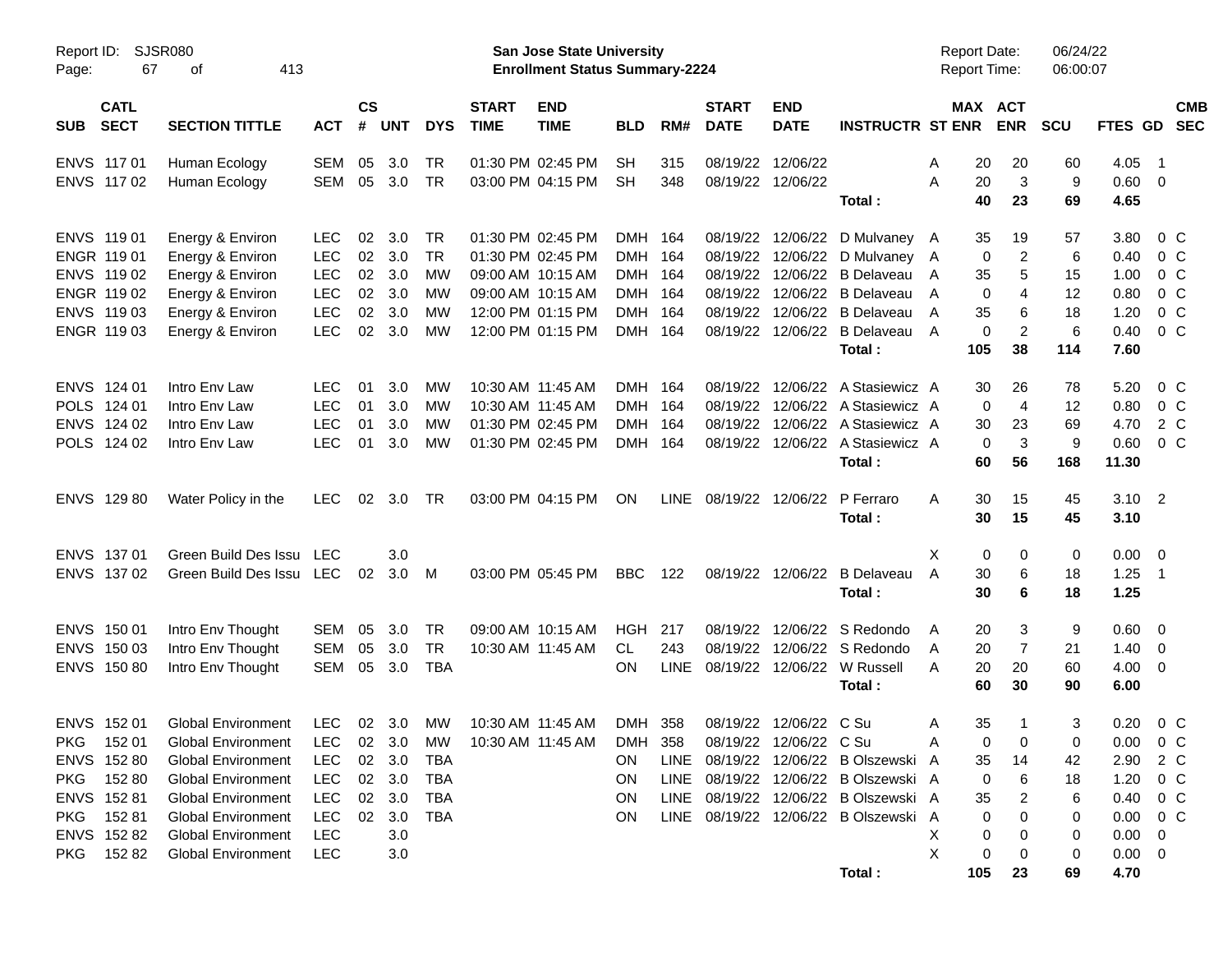| Page:      | SJSR080<br>Report ID:<br>68<br>413<br>оf |                                                    |                          |                    |                |                   |                             | San Jose State University<br><b>Enrollment Status Summary-2224</b> |                           |            |                             |                                    |                                                                      | Report Date:<br>Report Time: |                                     | 06/24/22<br>06:00:07 |               |                                                     |
|------------|------------------------------------------|----------------------------------------------------|--------------------------|--------------------|----------------|-------------------|-----------------------------|--------------------------------------------------------------------|---------------------------|------------|-----------------------------|------------------------------------|----------------------------------------------------------------------|------------------------------|-------------------------------------|----------------------|---------------|-----------------------------------------------------|
| <b>SUB</b> | <b>CATL</b><br><b>SECT</b>               | <b>SECTION TITTLE</b>                              | <b>ACT</b>               | $\mathsf{cs}$<br># | <b>UNT</b>     | <b>DYS</b>        | <b>START</b><br><b>TIME</b> | <b>END</b><br><b>TIME</b>                                          | <b>BLD</b>                | RM#        | <b>START</b><br><b>DATE</b> | <b>END</b><br><b>DATE</b>          | <b>INSTRUCTR ST ENR</b>                                              |                              | MAX ACT<br><b>ENR</b>               | <b>SCU</b>           |               | <b>CMB</b><br>FTES GD SEC                           |
|            | ENVS 154 01                              | Sustainable Agricult                               | <b>LEC</b>               | 03                 | 4.0            | R                 |                             | 01:30 PM 04:15 PM                                                  |                           |            |                             |                                    | WSQ GRDN 08/19/22 12/06/22 R O'Malley                                | A                            | 10<br>25                            | 30                   | 2.67          | $\overline{0}$                                      |
|            | ENVS 154 10                              | Sustainable Agricult                               | ACT                      |                    | 07 0.0         | R                 |                             | 04:30 PM 06:30 PM                                                  |                           |            |                             |                                    | WSQ GRDN 08/19/22 12/06/22 R O'Malley<br>Total:                      | 25<br>A                      | 10<br>50<br>20                      | 10<br>40             | 0.00<br>2.67  | - 0                                                 |
|            | ENVS 158 01                              | <b>Environmental Educat LEC</b>                    |                          | 02                 | 3.0            | TR.               |                             | 12:00 PM 01:15 PM                                                  | <b>BBC</b>                | 128        |                             |                                    | 08/19/22 12/06/22 R Lazzeri-Ae A                                     |                              | 29<br>30                            | 87                   | 5.80          | $\overline{0}$                                      |
|            | ENVS 158 80                              | Environmental Educat LEC                           |                          |                    | $02 \quad 3.0$ | MW                |                             | 09:00 AM 10:15 AM                                                  | <b>ON</b>                 | LINE       |                             | 08/19/22 12/06/22 R Foran          | Total:                                                               | A                            | 35<br>35<br>65<br>64                | 105<br>192           | 7.00<br>12.80 | $\overline{\phantom{0}}$                            |
|            | ENVS 166 10                              | Nature Photography                                 | ACT                      | 13                 | 0.0            | TBA               |                             |                                                                    | <b>OFF</b>                |            |                             | CAMP 08/19/22 12/06/22 G Klee      |                                                                      | A                            | 25<br>7                             | 14                   | 0.00          | $\overline{0}$                                      |
|            | ENVS 166 80                              | Nature Photography                                 | <b>LEC</b>               | 02                 | 4.0            | W                 |                             | 09:00 AM 10:45 AM                                                  | <b>ON</b>                 |            |                             | LINE 08/19/22 12/06/22 G Klee      | Total:                                                               | A                            | $\overline{7}$<br>25<br>50<br>14    | 14<br>28             | 1.87<br>1.87  | $\overline{\phantom{0}}$                            |
|            | ENVS 173 01                              | <b>Forest Ecol</b>                                 | LEC.                     | 02                 | 4.0            | F                 |                             | 10:30 AM 01:15 PM                                                  | <b>OFF</b>                |            |                             |                                    | CAMP 08/19/22 12/06/22 W Russell                                     | Α                            | 25<br>25                            | 75                   | 6.73          | - 1                                                 |
|            | ENVS 173 10                              | <b>Forest Ecol</b>                                 | <b>ACT</b>               | 07                 | 0.0            | <b>TBA</b>        |                             |                                                                    | <b>OFF</b>                |            |                             | CAMP 08/19/22 12/06/22             | Total:                                                               | A<br>25                      | 25<br>50<br>50                      | 25<br>100            | 0.00<br>6.73  | $\overline{\phantom{0}}$ 1                          |
|            | ENVS 181 01                              | <b>Envir Res Center</b>                            | <b>SUP</b>               | 25                 | 1.0            | MW                |                             | 03:00 PM 04:15 PM                                                  | <b>WSQ 115</b>            |            |                             |                                    | 08/19/22 12/06/22 A Stasiewicz A                                     |                              | 10                                  | 0                    | 0.07          | $\overline{\mathbf{0}}$                             |
|            | ENVS 181 02<br>ENVS 181 03               | <b>Envir Res Center</b><br><b>Envir Res Center</b> | <b>SUP</b><br><b>SUP</b> | 25<br>25           | 2.0<br>3.0     | MW<br>МW          |                             | 03:00 PM 04:15 PM<br>03:00 PM 04:15 PM                             | <b>WSQ 115</b><br>WSQ 115 |            |                             |                                    | 08/19/22 12/06/22 A Stasiewicz A<br>08/19/22 12/06/22 A Stasiewicz A |                              | $\mathbf 0$<br>10<br>10<br>-1       | 0<br>0               | 0.00<br>0.20  | $\overline{\phantom{0}}$<br>$\overline{\mathbf{0}}$ |
|            |                                          |                                                    |                          |                    |                |                   |                             |                                                                    |                           |            |                             |                                    | Total:                                                               |                              | 30<br>$\mathbf{2}$                  | $\mathbf 0$          | 0.27          |                                                     |
|            | ENVS 185 01                              | Envir Impact Anal                                  | <b>LEC</b>               | 02                 | 4.0            | M                 |                             | 04:30 PM 07:15 PM                                                  | DMH 164                   |            |                             |                                    | 08/19/22 12/06/22 A Marquez                                          | A                            | 15<br>25                            | 45                   | 4.20          | 3 C                                                 |
|            | URBP 185 01<br>ENVS 185 02               | Envir Impact Anal                                  | <b>LEC</b><br><b>LEC</b> | 02<br>02           | 4.0<br>4.0     | м<br>$\mathsf{T}$ |                             | 04:30 PM 07:15 PM<br>04:30 PM 07:15 PM                             | <b>DMH</b><br><b>HGH</b>  | 164<br>217 |                             |                                    | 08/19/22 12/06/22 A Marquez<br>08/19/22 12/06/22 A Marquez           | A                            | $\mathbf 0$<br>$\overline{1}$<br>12 | 3<br>36              | 0.33<br>3.27  | 1 C<br>1 C                                          |
|            | URBP 185 02                              | Envir Impact Anal<br>Envir Impact Anal             | <b>LEC</b>               | 02                 | 4.0            | $\mathsf{T}$      |                             | 04:30 PM 07:15 PM                                                  | <b>HGH 217</b>            |            |                             |                                    | 08/19/22 12/06/22 A Marquez                                          | A<br>Α                       | 25<br>$\mathbf 0$<br>$\mathbf 0$    | 0                    | 0.00          | 0 <sup>C</sup>                                      |
|            | ENVS 185 10                              | Envir Impact Anal                                  | <b>ACT</b>               | 13                 | 0.0            | <b>TBA</b>        |                             |                                                                    | <b>OFF</b>                |            |                             |                                    | CAMP 08/19/22 12/06/22 A Marquez                                     | Α                            | 15<br>25                            | 15                   | 0.00          | 3 C                                                 |
|            | URBP 185 10                              | Envir Impact Anal                                  | <b>ACT</b>               | 13                 | 0.0            | <b>TBA</b>        |                             |                                                                    | <b>OFF</b>                |            |                             |                                    | CAMP 08/19/22 12/06/22 A Marquez                                     | Α                            | 0<br>$\overline{1}$                 | $\overline{1}$       | 0.00          | 1 C                                                 |
|            | ENVS 185 11                              | Envir Impact Anal                                  | <b>ACT</b>               | 13                 | 0.0            | <b>TBA</b>        |                             |                                                                    | <b>OFF</b>                |            |                             |                                    | CAMP 08/19/22 12/06/22 A Marquez                                     | Α<br>25                      | 12                                  | 12                   | 0.00          | 1 C                                                 |
|            | URBP 185 11                              | Envir Impact Anal                                  | <b>ACT</b>               | 13                 | 0.0            | <b>TBA</b>        |                             |                                                                    | <b>OFF</b>                |            |                             |                                    | CAMP 08/19/22 12/06/22 A Marquez                                     | Α                            | $\mathbf 0$<br>0                    | $\mathbf 0$          | 0.00          | $0\,C$                                              |
|            |                                          |                                                    |                          |                    |                |                   |                             |                                                                    |                           |            |                             |                                    | Total:                                                               | 100                          | 56                                  | 112                  | 7.80          |                                                     |
|            | ENVS 187 01                              | <b>Environ Restor</b>                              | LEC 02 4.0               |                    |                | TR                |                             | 01:30 PM 02:45 PM                                                  | CL.                       |            |                             | 303A 08/19/22 12/06/22 M Klock     |                                                                      | Α                            | 17<br>25                            | 51                   | 4.80          | - 4                                                 |
|            | ENVS 187 10                              | <b>Environ Restor</b>                              | ACT                      |                    | 13 0.0         | $\top$            |                             | 03:00 PM 05:45 PM                                                  |                           |            |                             | WSQ GRDN 08/19/22 12/06/22 M Klock |                                                                      | Α                            | 17<br>25                            | 17                   | 0.004         |                                                     |
|            |                                          |                                                    |                          |                    |                |                   |                             |                                                                    |                           |            |                             |                                    | Total:                                                               |                              | 50<br>34                            | 68                   | 4.80          |                                                     |
|            | ENVS 193 01                              | Supr Proj & Res                                    | <b>SUP</b>               |                    | 36 1.0         | <b>TBA</b>        |                             |                                                                    | <b>WSQ 115</b>            |            |                             |                                    | 08/19/22 12/06/22 B Olszewski A                                      |                              | 10<br>2                             | 0                    | $0.13 \ 0$    |                                                     |
|            | ENVS 193 02                              | Supr Proj & Res                                    | <b>SUP</b>               | 36                 | 2.0            | <b>TBA</b>        |                             |                                                                    | WSQ 115                   |            |                             |                                    | 08/19/22 12/06/22 B Olszewski A                                      |                              | $\boldsymbol{2}$<br>10              | 0                    | $0.27 \t 0$   |                                                     |
|            | ENVS 193 03                              | Supr Proj & Res                                    | <b>SUP</b>               |                    |                | 36 3.0 TBA        |                             |                                                                    | WSQ 115                   |            |                             |                                    | 08/19/22 12/06/22 B Olszewski A                                      |                              | $10$<br>$\mathbf{1}$                | 0                    | $0.20 \t 0$   |                                                     |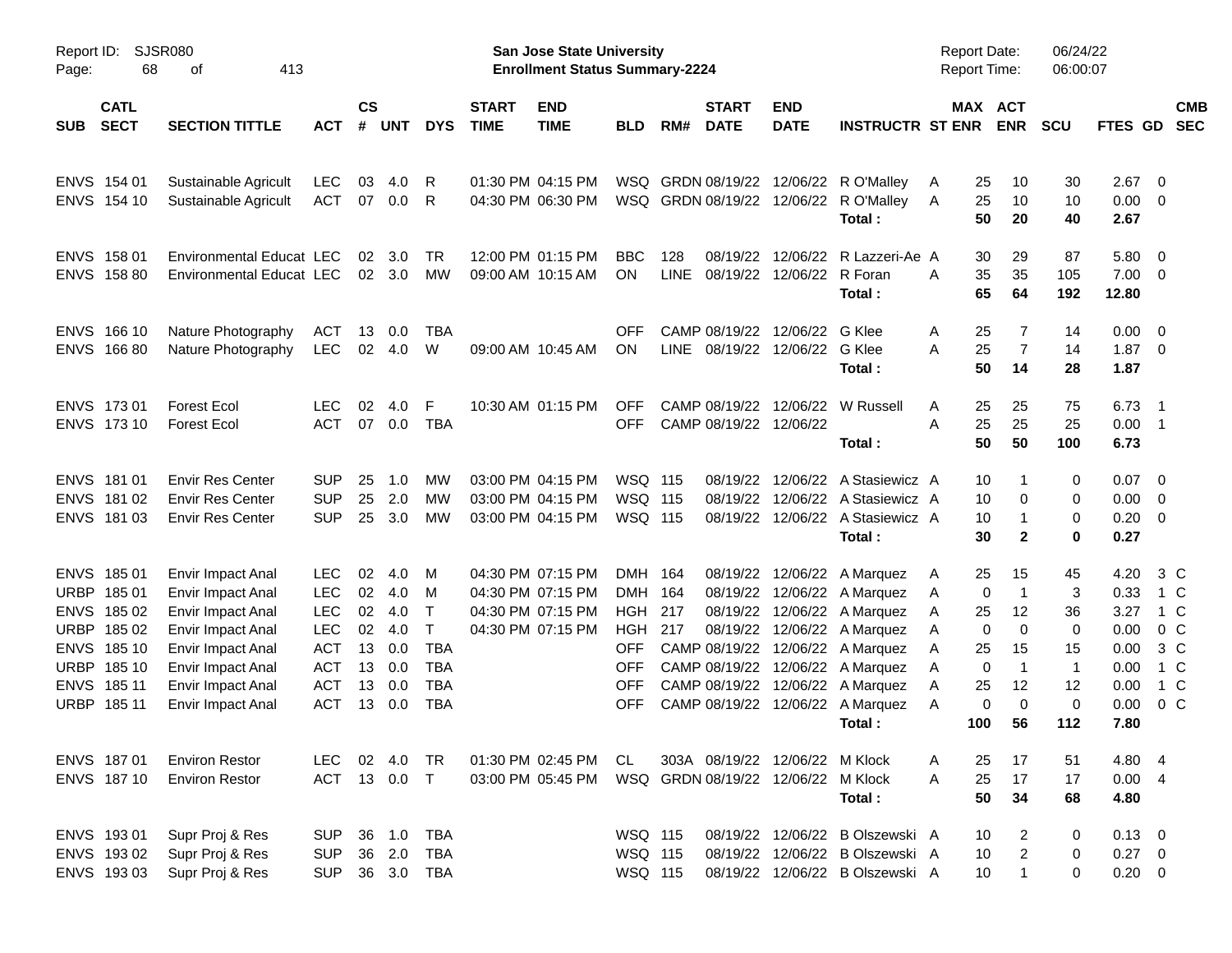| Report ID:<br>Page:                      | <b>SJSR080</b><br>69<br>413<br>οf |                |                |            |            |                             | San Jose State University<br><b>Enrollment Status Summary-2224</b> |                |             |                             |                                |                                   | <b>Report Date:</b><br>Report Time: |                  | 06/24/22<br>06:00:07 |             |                            |  |
|------------------------------------------|-----------------------------------|----------------|----------------|------------|------------|-----------------------------|--------------------------------------------------------------------|----------------|-------------|-----------------------------|--------------------------------|-----------------------------------|-------------------------------------|------------------|----------------------|-------------|----------------------------|--|
| <b>CATL</b><br><b>SECT</b><br><b>SUB</b> | <b>SECTION TITTLE</b>             | <b>ACT</b>     | <b>CS</b><br># | <b>UNT</b> | <b>DYS</b> | <b>START</b><br><b>TIME</b> | <b>END</b><br><b>TIME</b>                                          | <b>BLD</b>     | RM#         | <b>START</b><br><b>DATE</b> | <b>END</b><br><b>DATE</b>      | <b>INSTRUCTR ST ENR</b>           | MAX ACT                             | <b>ENR</b>       | <b>SCU</b>           | FTES GD SEC | <b>CMB</b>                 |  |
| ENVS 193 04                              | Supr Proj & Res                   | <b>SUP</b>     | 36             | 4.0        | <b>TBA</b> |                             |                                                                    | <b>WSQ 115</b> |             |                             | 08/19/22 12/06/22              | B Olszewski A                     | 10                                  | 0                | 0                    | 0.00        | - 0                        |  |
| ENVS 193 05                              | Supr Proj & Res                   | <b>SUP</b>     | 36             | 5.0        | <b>TBA</b> |                             |                                                                    | <b>WSQ 115</b> |             |                             | 08/19/22 12/06/22              | B Olszewski A                     | 10                                  | 0                | 0                    | 0.00        | - 0                        |  |
| ENVS 193 06                              | Supr Proj & Res                   | <b>SUP</b>     | 36             | 6.0        | <b>TBA</b> |                             |                                                                    | <b>WSQ 115</b> |             |                             |                                | 08/19/22 12/06/22 B Olszewski A   | 10                                  | 0                | 0                    | 0.00        | $\overline{\mathbf{0}}$    |  |
|                                          |                                   |                |                |            |            |                             |                                                                    |                |             |                             |                                | Total:                            | 60                                  | 5                | 0                    | 0.60        |                            |  |
| ENVS 194 80                              | Environment Intern                | <b>SUP</b>     | 36             | 1.0        | <b>TBA</b> |                             |                                                                    | <b>ON</b>      | <b>LINE</b> |                             |                                | 08/19/22 12/06/22 D Mulvaney A    | 10                                  | 2                | 0                    | $0.13 \ 0$  |                            |  |
| ENVS 194 81                              | Environment Intern                | <b>SUP</b>     | 36             | 2.0        | <b>TBA</b> |                             |                                                                    | ON             | LINE        |                             | 08/19/22 12/06/22              | D Mulvaney A                      | 10                                  | 1                | 0                    | 0.13        | - 0                        |  |
| ENVS 194 82                              | Environment Intern                | <b>SUP</b>     | 36             | 3.0        | <b>TBA</b> |                             |                                                                    | ΟN             | LINE        |                             | 08/19/22 12/06/22              | D Mulvaney A                      | 10                                  | 3                | 0                    | 0.60        | - 0                        |  |
| ENVS 194 83                              | <b>Environment Intern</b>         | <b>SUP</b>     | 36             | 4.0        | <b>TBA</b> |                             |                                                                    | ΟN             | LINE        |                             | 08/19/22 12/06/22              | D Mulvaney A                      | 10                                  | 0                | 0                    | 0.00        | - 0                        |  |
| ENVS 194 84                              | <b>Environment Intern</b>         | <b>SUP</b>     | 36             | 5.0        | <b>TBA</b> |                             |                                                                    | ON             | LINE        |                             | 08/19/22 12/06/22              | D Mulvaney A                      | 10                                  | 2                | 0                    | 0.67        | - 0                        |  |
| ENVS 194 85                              | Environment Intern                | <b>SUP</b>     | 36             | 6.0        | <b>TBA</b> |                             |                                                                    | <b>ON</b>      |             |                             | LINE 08/19/22 12/06/22         | D Mulvaney A                      | 10                                  | 0                | 0                    | 0.00        | $\overline{\phantom{0}}$   |  |
|                                          |                                   |                |                |            |            |                             |                                                                    |                |             |                             |                                | Total:                            | 60                                  | 8                | 0                    | 1.53        |                            |  |
| ENVS 198 01                              | Sr Sem                            | <b>SEM</b>     |                | 4.0        |            |                             |                                                                    |                |             |                             |                                |                                   | Χ<br>0                              | 0                | 0                    | 0.00        | $\overline{\phantom{0}}$   |  |
| ENVS 198 02                              | Sr Sem                            | <b>SEM</b>     | 05             | 4.0        | W          |                             | 01:30 PM 04:15 PM                                                  | CL             |             |                             |                                | 303A 08/19/22 12/06/22 K Cushing  | 20<br>Α                             | 20               | 80                   | 5.33        | - 0                        |  |
| ENVS 198 03                              | Sr Sem                            | <b>SEM</b>     | 05             | 4.0        | <b>TR</b>  |                             | 12:00 PM 01:15 PM                                                  | WSQ            |             |                             | GRDN 08/19/22 12/06/22 M Klock |                                   | 20<br>Α                             | 12               | 48                   | 3.20        | - 0                        |  |
| ENVS 198 80                              | Sr Sem                            | <b>SEM</b>     |                | 4.0        |            |                             |                                                                    |                |             |                             |                                |                                   | X<br>$\mathbf 0$                    | $\mathbf 0$      | 0                    | 0.00        | $\overline{\phantom{0}}$   |  |
|                                          |                                   |                |                |            |            |                             |                                                                    |                |             |                             |                                | Total:                            | 40                                  | 32               | 128                  | 8.53        |                            |  |
|                                          |                                   |                |                |            |            |                             |                                                                    |                |             |                             |                                |                                   |                                     |                  |                      |             |                            |  |
| ENVS 210 01                              | <b>Environ Topics</b>             | <b>SUP</b>     | 25             | 1.0        | MW         |                             | 12:00 PM 01:15 PM                                                  |                |             |                             | WSQ GRDN 08/19/22 12/06/22     | R O'Malley                        | 10<br>A                             | 0                | 0                    | $0.00 \t 0$ |                            |  |
| ENVS 210 02                              | <b>Environ Topics</b>             | <b>SUP</b>     | 25             | 2.0        | <b>MW</b>  |                             | 12:00 PM 01:15 PM                                                  |                |             | WSQ GRDN 08/19/22 12/06/22  |                                | R O'Malley                        | 10<br>A                             | 1                | 0                    | $0.17$ 1    |                            |  |
| ENVS 210 03                              | <b>Environ Topics</b>             | <b>SUP</b>     | 25             | 3.0        | <b>MW</b>  |                             | 12:00 PM 01:15 PM                                                  |                |             | WSQ GRDN 08/19/22 12/06/22  |                                | R O'Malley                        | 10<br>A                             | 1                | 0                    | 0.25        | $\overline{\phantom{0}}$ 1 |  |
|                                          |                                   |                |                |            |            |                             |                                                                    |                |             |                             |                                | Total:                            | 30                                  | $\mathbf{2}$     | 0                    | 0.42        |                            |  |
| ENVS 250 01                              | <b>Environ Thought</b>            | SEM 05 3.0     |                |            | М          |                             | 10:30 AM 01:15 PM                                                  | <b>WSQ 111</b> |             |                             | 08/19/22 12/06/22              | W Russell                         | A<br>15                             | 7                | 21                   | $1.75$ 7    |                            |  |
|                                          |                                   |                |                |            |            |                             |                                                                    |                |             |                             |                                | Total:                            | 15                                  | $\overline{7}$   | 21                   | 1.75        |                            |  |
| ENVS 270 01                              | <b>Field Studies Watr</b>         | SEM            | 05             | 4.0        | W          |                             | 09:00 AM 11:45 AM                                                  | WSQ 111        |             | 08/19/22                    | 12/06/22                       | C Rampini                         | 20                                  | 8                | 24                   | $2.27$ 2    |                            |  |
| ENVS 270 10                              | <b>Field Studies Watr</b>         | <b>ACT</b>     | 08             | 0.0        | W          |                             | 12:30 PM 03:15 PM                                                  | OFF            |             | CAMP 08/19/22 12/06/22      |                                |                                   | A<br>20<br>A                        | 8                | 8                    | $0.00$ 2    |                            |  |
|                                          |                                   |                |                |            |            |                             |                                                                    |                |             |                             |                                | Total:                            | 40                                  | 16               | 32                   | 2.27        |                            |  |
|                                          |                                   |                |                |            |            |                             |                                                                    |                |             |                             |                                |                                   |                                     |                  |                      |             |                            |  |
|                                          | ENVS 285 80 Grad Internship       | SUP 25 3.0 TBA |                |            |            |                             |                                                                    |                |             | ON LINE 08/19/22 12/06/22   |                                |                                   | Α                                   | 0<br>5           | 0                    | $0.00 \t 0$ |                            |  |
|                                          |                                   |                |                |            |            |                             |                                                                    |                |             |                             |                                | Total:                            | 5                                   | 0                | 0                    | 0.00        |                            |  |
| ENVS 295 80                              | Grad Teach Asst                   | SUP 25 3.0 TBA |                |            |            |                             |                                                                    | ON.            |             |                             |                                | LINE 08/19/22 12/06/22 R O'Malley | A<br>5                              |                  | 0                    | $0.25$ 1    |                            |  |
|                                          |                                   |                |                |            |            |                             |                                                                    |                |             |                             |                                | Total:                            | 5                                   | $\mathbf 1$      | 0                    | 0.25        |                            |  |
|                                          |                                   |                |                |            |            |                             |                                                                    |                |             |                             |                                |                                   |                                     |                  |                      |             |                            |  |
| ENVS 299 80                              | <b>MS Thesis/Project</b>          | <b>SUP</b>     |                |            | 25 1.0 TBA |                             |                                                                    | ON             |             |                             |                                | LINE 08/19/22 12/06/22 R O'Malley | A                                   | 3<br>0           | 0                    | $0.00 \t 0$ |                            |  |
| ENVS 299 81                              | MS Thesis/Project                 | SUP 25 2.0 TBA |                |            |            |                             |                                                                    | ON             |             |                             |                                | LINE 08/19/22 12/06/22 R O'Malley | A                                   | 3<br>$\mathbf 0$ | 0                    | $0.00 \t 0$ |                            |  |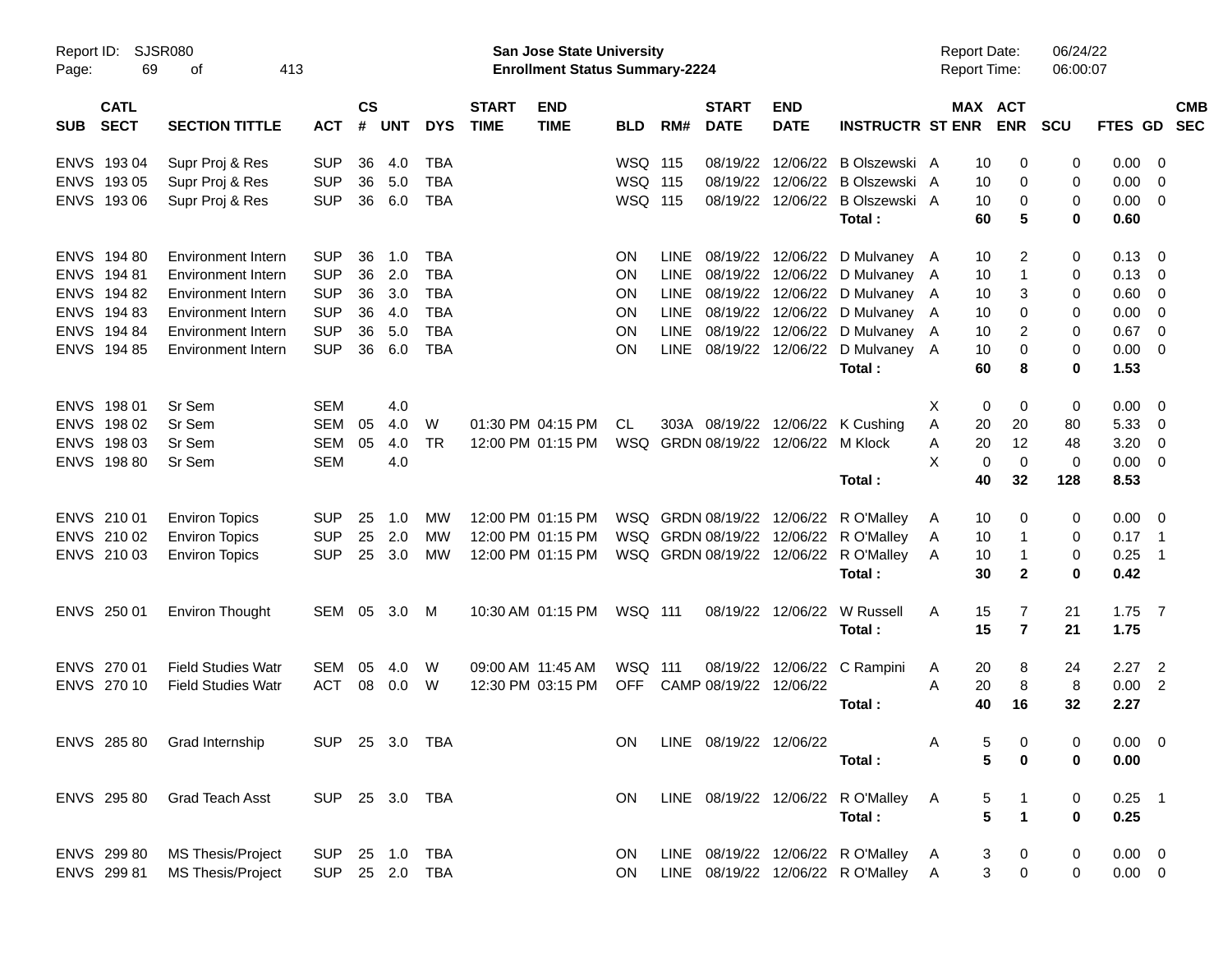| Report ID:<br><b>SJSR080</b><br>70<br>Page:<br>413<br>0f |                                                          |                                                                                                              |                                                      | San Jose State University<br><b>Enrollment Status Summary-2224</b> |                             |                                                      |                             |                           |                                    |                     |                             |                                                  |                                                                                                                                                  |                  | <b>Report Date:</b><br><b>Report Time:</b> |                                               | 06/24/22<br>06:00:07                |                                          |                                   |
|----------------------------------------------------------|----------------------------------------------------------|--------------------------------------------------------------------------------------------------------------|------------------------------------------------------|--------------------------------------------------------------------|-----------------------------|------------------------------------------------------|-----------------------------|---------------------------|------------------------------------|---------------------|-----------------------------|--------------------------------------------------|--------------------------------------------------------------------------------------------------------------------------------------------------|------------------|--------------------------------------------|-----------------------------------------------|-------------------------------------|------------------------------------------|-----------------------------------|
| <b>SUB</b>                                               | <b>CATL</b><br><b>SECT</b>                               | <b>SECTION TITTLE</b>                                                                                        | <b>ACT</b>                                           | $\mathsf{cs}$<br>#                                                 | <b>UNT</b>                  | <b>DYS</b>                                           | <b>START</b><br><b>TIME</b> | <b>END</b><br><b>TIME</b> | <b>BLD</b>                         | RM#                 | <b>START</b><br><b>DATE</b> | <b>END</b><br><b>DATE</b>                        | <b>INSTRUCTR ST ENR</b>                                                                                                                          |                  | <b>MAX ACT</b>                             | <b>ENR SCU</b>                                |                                     | <b>FTES GD</b>                           | <b>CMB</b><br><b>SEC</b>          |
|                                                          | ENVS 299 82<br>ENVS 299 83<br>ENVS 299 84<br>ENVS 299 85 | <b>MS Thesis/Project</b><br><b>MS Thesis/Project</b><br><b>MS Thesis/Project</b><br><b>MS Thesis/Project</b> | <b>SUP</b><br><b>SUP</b><br><b>SUP</b><br><b>SUP</b> | 25<br>25<br>25                                                     | 3.0<br>4.0<br>5.0<br>25 6.0 | <b>TBA</b><br><b>TBA</b><br><b>TBA</b><br><b>TBA</b> |                             |                           | ON<br><b>ON</b><br><b>ON</b><br>ON | LINE<br><b>LINE</b> |                             |                                                  | LINE 08/19/22 12/06/22 R O'Malley<br>08/19/22 12/06/22 R O'Malley<br>08/19/22 12/06/22 R O'Malley<br>LINE 08/19/22 12/06/22 R O'Malley<br>Total: | A<br>Α<br>A<br>A | 3<br>3<br>3<br>3<br>18                     | 0<br>0<br>0<br>$\overline{c}$<br>$\mathbf{2}$ | 0<br>$\Omega$<br>0<br>0<br>$\bf{0}$ | 0.00<br>0.00<br>0.00<br>$1.00$ 2<br>1.00 | - 0<br>$\Omega$<br>$\overline{0}$ |
| <b>GLST</b>                                              | 1A 80                                                    | Intro to Global Stud                                                                                         | <b>LEC</b>                                           | 03                                                                 | 3.0                         | MW                                                   |                             | 09:00 AM 10:15 AM         | ON                                 |                     | LINE 08/19/22 12/06/22      |                                                  | S Ou<br>Total:                                                                                                                                   | A                | 35<br>35                                   | 8<br>8                                        | 24<br>24                            | $1.60 \t 0$<br>1.60                      |                                   |
| <b>GLST</b>                                              | 1B 80                                                    | Intro to Global Stud                                                                                         | <b>LEC</b>                                           |                                                                    | 03 3.0                      | TR                                                   |                             | 04:30 PM 05:45 PM         | <b>ON</b>                          |                     |                             | LINE 08/19/22 12/06/22                           | M Santos RocA<br>Total:                                                                                                                          |                  | 120<br>120                                 | 26<br>26                                      | 78<br>78                            | $5.20 \ 0$<br>5.20                       |                                   |
|                                                          | GLST 143 01                                              | Gender, Power, Intnl                                                                                         | LEC                                                  |                                                                    | 02 3.0                      | MW                                                   |                             | 04:30 PM 05:45 PM         |                                    |                     | DMH 149A 08/19/22           | 12/06/22                                         | N Skinner<br>Total:                                                                                                                              | A                | 30<br>30                                   | 10<br>10                                      | 30<br>30                            | $2.00 \t 0$<br>2.00                      |                                   |
|                                                          | GLST 156 01                                              | TechofModern World                                                                                           | <b>LEC</b>                                           |                                                                    | 02 3.0                      | MW                                                   |                             | 03:00 PM 04:15 PM         | DMH 164                            |                     |                             | 08/19/22 12/06/22                                | S Ou<br>Total:                                                                                                                                   | Α                | 30<br>30                                   | 9<br>9                                        | 27<br>27                            | $1.80 \ 0$<br>1.80                       |                                   |
|                                                          | GLST 162 01                                              | <b>Global Issues</b>                                                                                         | <b>LEC</b>                                           | 04                                                                 | 3.0                         | <b>TR</b>                                            |                             | 04:30 PM 05:45 PM         | DMH 164                            |                     |                             | 08/19/22 12/06/22                                | <b>B</b> White<br>Total:                                                                                                                         | A                | 30<br>30                                   | 4<br>4                                        | 12<br>12                            | $0.80 \ 0$<br>0.80                       |                                   |
|                                                          | GLST 189 02<br>GLST 189 03                               | <b>Global Experience</b><br><b>Global Experience</b>                                                         | <b>SUP</b><br><b>SUP</b>                             | 48<br>48                                                           | 2.0<br>3.0                  | <b>TBA</b><br><b>TBA</b>                             |                             |                           |                                    |                     | 08/19/22<br>08/19/22        |                                                  | 12/06/22 K Cushing<br>12/06/22 K Cushing<br>Total:                                                                                               | Α<br>A           | 3<br>3<br>6                                | 0<br>$\overline{1}$<br>$\mathbf{1}$           | 0<br>0<br>$\bf{0}$                  | 0.00<br>$0.20 \ 0$<br>0.20               | $\overline{\mathbf{0}}$           |
|                                                          | Department :                                             | <b>Environmental Studies</b>                                                                                 |                                                      |                                                                    |                             |                                                      |                             |                           |                                    |                     |                             | <b>Lower Division:</b><br><b>Upper Division:</b> | <b>Department Total:</b><br><b>Graduate Division:</b>                                                                                            |                  | 1883<br>470<br>1300<br>113                 | 803<br>200<br>575<br>28                       | 2156<br>600<br>1503<br>53           | 149.72<br>40.00<br>104.03<br>5.68        |                                   |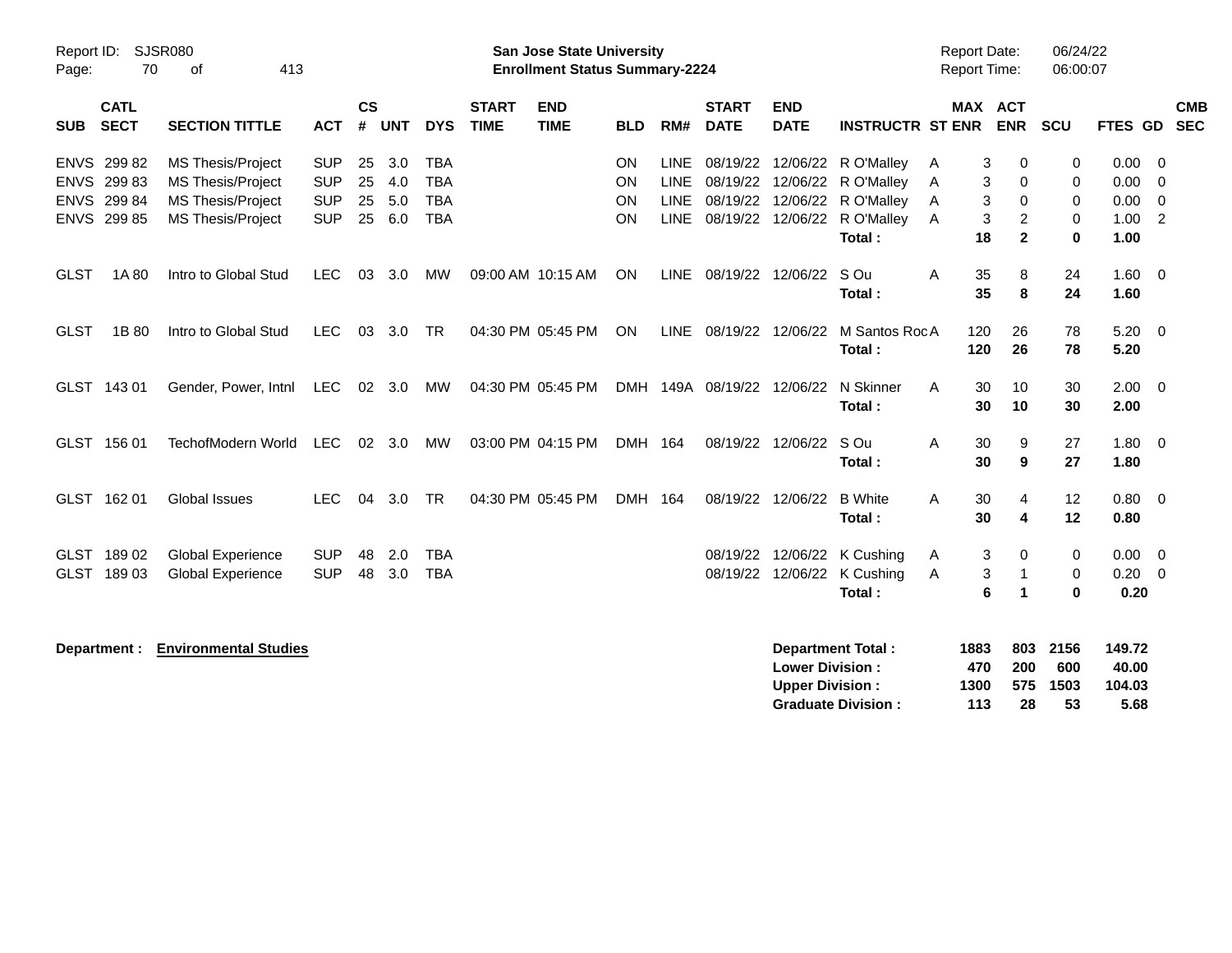| SJSR080<br>Report ID:<br>Page:<br>71<br>413<br>оf |                            |                                                      |               |                    |            |            |                             | San Jose State University<br><b>Enrollment Status Summary-2224</b> |                |             | Report Date:<br>Report Time:        |                            | 06/24/22<br>06:00:07                        |   |            |                |             |                        |     |                          |
|---------------------------------------------------|----------------------------|------------------------------------------------------|---------------|--------------------|------------|------------|-----------------------------|--------------------------------------------------------------------|----------------|-------------|-------------------------------------|----------------------------|---------------------------------------------|---|------------|----------------|-------------|------------------------|-----|--------------------------|
| <b>SUB</b>                                        | <b>CATL</b><br><b>SECT</b> | <b>SECTION TITTLE</b>                                | <b>ACT</b>    | $\mathsf{cs}$<br># | <b>UNT</b> | <b>DYS</b> | <b>START</b><br><b>TIME</b> | <b>END</b><br><b>TIME</b>                                          | <b>BLD</b>     | RM#         | <b>START</b><br><b>DATE</b>         | <b>END</b><br><b>DATE</b>  | <b>INSTRUCTR ST ENR ENR</b>                 |   |            | <b>MAX ACT</b> | <b>SCU</b>  | FTES GD                |     | <b>CMB</b><br><b>SEC</b> |
| College                                           | Department :               | <b>Social Sciences, College of</b><br><b>History</b> |               |                    |            |            |                             |                                                                    |                |             |                                     |                            |                                             |   |            |                |             |                        |     |                          |
| <b>HIST</b>                                       | 1A 01                      | World History to 150 LEC 02 3.0 TR                   |               |                    |            |            |                             | 01:30 PM 02:45 PM                                                  | DMH 163        |             |                                     | 08/19/22 12/06/22 A Katsev | Total:                                      | A | 33<br>33   | 23<br>23       | 69<br>69    | $4.60$ 0<br>4.60       |     |                          |
| <b>HIST</b>                                       | 10B 01                     | Western Civilizatn                                   | <b>LEC</b>    |                    | 02 3.0     | TR         |                             | 01:30 PM 02:45 PM                                                  | DMH 167        |             |                                     |                            | 08/19/22 12/06/22 R Ciriviller<br>Total:    | A | 33<br>33   | 6<br>6         | 18<br>18    | $1.20 \t 0$<br>1.20    |     |                          |
| <b>HIST</b>                                       | 15 01                      | <b>Esntl US History</b>                              | <b>LEC</b>    | 01                 | 3.0        | <b>TR</b>  |                             | 03:00 PM 04:15 PM                                                  | WSQ 207        |             |                                     |                            | 08/19/22 12/06/22 R Ciriviller              | A | 100        | 100            | 300         | $20.00 \t 0$           |     |                          |
| <b>HIST</b>                                       | 15 02                      | <b>Esntl US History</b>                              | <b>LEC</b>    | 01                 | 3.0        | <b>TR</b>  |                             | 07:30 AM 08:45 AM                                                  | <b>DMH</b>     | - 150       | 08/19/22                            |                            | 12/06/22 R Ciriviller                       | A | 48         | 48             | 144         | 9.60 0                 |     |                          |
| <b>HIST</b>                                       | 15 04                      | <b>Esntl US History</b>                              | <b>LEC</b>    | 01                 | 3.0        | <b>MW</b>  |                             | 10:30 AM 11:45 AM                                                  | WSQ 207        |             | 08/19/22                            |                            | 12/06/22 R Buyco                            | A | 100        | 100            | 300         | 20.00                  | - 0 |                          |
| <b>HIST</b>                                       | 15 09                      | <b>Esntl US History</b>                              | <b>LEC</b>    | 01                 | 3.0        | W          |                             | 09:00 AM 10:15 AM                                                  | ON.            | <b>LINE</b> | 08/19/22                            |                            | 12/06/22 U Meraz-Cern A                     |   | 100        | 100            | 300         | 20.00                  | -0  |                          |
| <b>HIST</b>                                       | 15 10                      | <b>Esntl US History</b>                              | <b>LEC</b>    | 01                 | 3.0        | W          |                             | 03:00 PM 04:15 PM                                                  | DMH.           | 150         | 08/19/22                            |                            | 12/06/22 L Corona                           | A | 48         | 48             | 144         | 9.60                   | - 0 |                          |
| <b>HIST</b>                                       | 15 11                      | <b>Esntl US History</b>                              | <b>LEC</b>    | 01                 | 3.0        | <b>TR</b>  |                             | 10:30 AM 11:45 AM                                                  | DMH.           | - 150       |                                     | 08/19/22 12/06/22          |                                             | A | 48         | 48             | 144         | 9.60                   | - 0 |                          |
| <b>HIST</b>                                       | 1561                       | <b>Esntl US History</b>                              | <b>LEC</b>    | 01                 | 3.0        | <b>MW</b>  |                             | 12:00 PM 01:15 PM                                                  | DMH.           | - 150       | 08/19/22                            |                            | 12/06/22 R Buyco                            | Α | 48         | 48             | 144         | 9.60                   | - 0 |                          |
| <b>HIST</b>                                       | 15 62                      | <b>Esntl US History</b>                              | <b>LEC</b>    | 01                 | 3.0        | МW         |                             | 01:30 PM 02:45 PM                                                  | DMH.           | - 150       | 08/19/22                            | 12/06/22                   |                                             | A | 48         | 48             | 144         | 9.60                   | - 0 |                          |
| <b>HIST</b>                                       | 15 63                      | <b>Esntl US History</b>                              | <b>LEC</b>    | 01                 | 3.0        | <b>TR</b>  |                             | 12:00 PM 01:15 PM                                                  | <b>DMH</b>     | - 150       | 08/19/22                            |                            | 12/06/22 B Newsome                          | A | 48         | 48             | 144         | 9.60                   | - 0 |                          |
| <b>HIST</b>                                       | 15 64                      | <b>Esntl US History</b>                              | <b>LEC</b>    | 01                 | 3.0        | <b>TR</b>  |                             | 09:00 AM 10:15 AM                                                  | <b>DMH</b>     | - 150       | 08/19/22                            |                            | 12/06/22 R Ciriviller                       | A | 48         | 48             | 144         | 9.60                   | - 0 |                          |
| <b>HIST</b>                                       | 15 65                      | <b>Esntl US History</b>                              | <b>LEC</b>    | 01                 | 3.0        | <b>TR</b>  |                             | 01:30 PM 02:45 PM                                                  | DMH            | 150         | 08/19/22                            |                            | 12/06/22 U Meraz-Cern A                     |   | 48         | 48             | 144         | 9.60                   | - 0 |                          |
| <b>HIST</b>                                       | 1580                       | <b>Esntl US History</b>                              | <b>LEC</b>    | 01                 | 3.0        | <b>TBA</b> |                             |                                                                    | ΟN             | LINE        |                                     | 08/19/22 12/06/22 L Corona | Total:                                      | A | 100<br>784 | 100<br>784     | 300<br>2352 | $20.00 \t 0$<br>156.80 |     |                          |
| <b>HIST</b>                                       | 20A 80                     | Hist of Amer Peopl                                   | <b>LEC</b>    |                    | 02 3.0     | TBA        |                             |                                                                    | <b>ON</b>      |             |                                     |                            | LINE 08/19/22 12/06/22 L Guardino<br>Total: | A | 28<br>28   | 28<br>28       | 84<br>84    | 5.60 0<br>5.60         |     |                          |
| <b>HIST</b>                                       | 20B 80                     | Hist of Amer Peopl                                   | <b>LEC</b>    |                    | 02 3.0     | TBA        |                             |                                                                    | <b>ON</b>      |             |                                     |                            | LINE 08/19/22 12/06/22 L Guardino<br>Total: | A | 28<br>28   | 28<br>28       | 84<br>84    | 5.60 0<br>5.60         |     |                          |
| <b>HIST</b>                                       | 50 01                      | <b>Historical Process</b>                            | SEM 04        |                    | 3.0        | W          |                             | 06:00 PM 08:45 PM                                                  | DMH 163        |             |                                     | 08/19/22 12/06/22          | E Narveson A<br>Total:                      |   | 25<br>25   | 9<br>9         | 27<br>27    | $1.80 \ 0$<br>1.80     |     |                          |
| <b>HIST</b>                                       | 99 01                      | History Fundamentals SEM 05 3.0 M                    |               |                    |            |            |                             | 10:30 AM 11:45 AM                                                  |                |             | DMH 167 08/19/22 12/06/22 K Chilton |                            |                                             | Α | 28         | $27\,$         | 81          | 5.40 0                 |     |                          |
| HIST                                              | 99 02                      | History Fundamentals SEM 05 3.0 T                    |               |                    |            |            |                             | 01:30 PM 02:45 PM                                                  | <b>HGH 116</b> |             |                                     |                            | 08/19/22 12/06/22 K Chilton<br>Total:       | A | 28<br>56   | 4<br>31        | 12<br>93    | 0.80 0<br>6.20         |     |                          |
|                                                   |                            | HIST 100W 01 History Writers' Wor SEM 04 3.0 MW      |               |                    |            |            |                             | 03:00 PM 04:15 PM CL                                               |                | 308         |                                     |                            | 08/19/22 12/06/22 G Tomlinson A<br>Total:   |   | 25<br>25   | 25<br>25       | 75<br>75    | $5.00 \t 0$<br>5.00    |     |                          |
|                                                   | HIST 102 01                | Historiography                                       | LEC 02 4.0 TR |                    |            |            |                             | 10:30 AM 11:45 AM                                                  | DMH 163        |             |                                     | 08/19/22 12/06/22 A Katsev |                                             | A | 25         | 26             | 104         | 7.07 2                 |     |                          |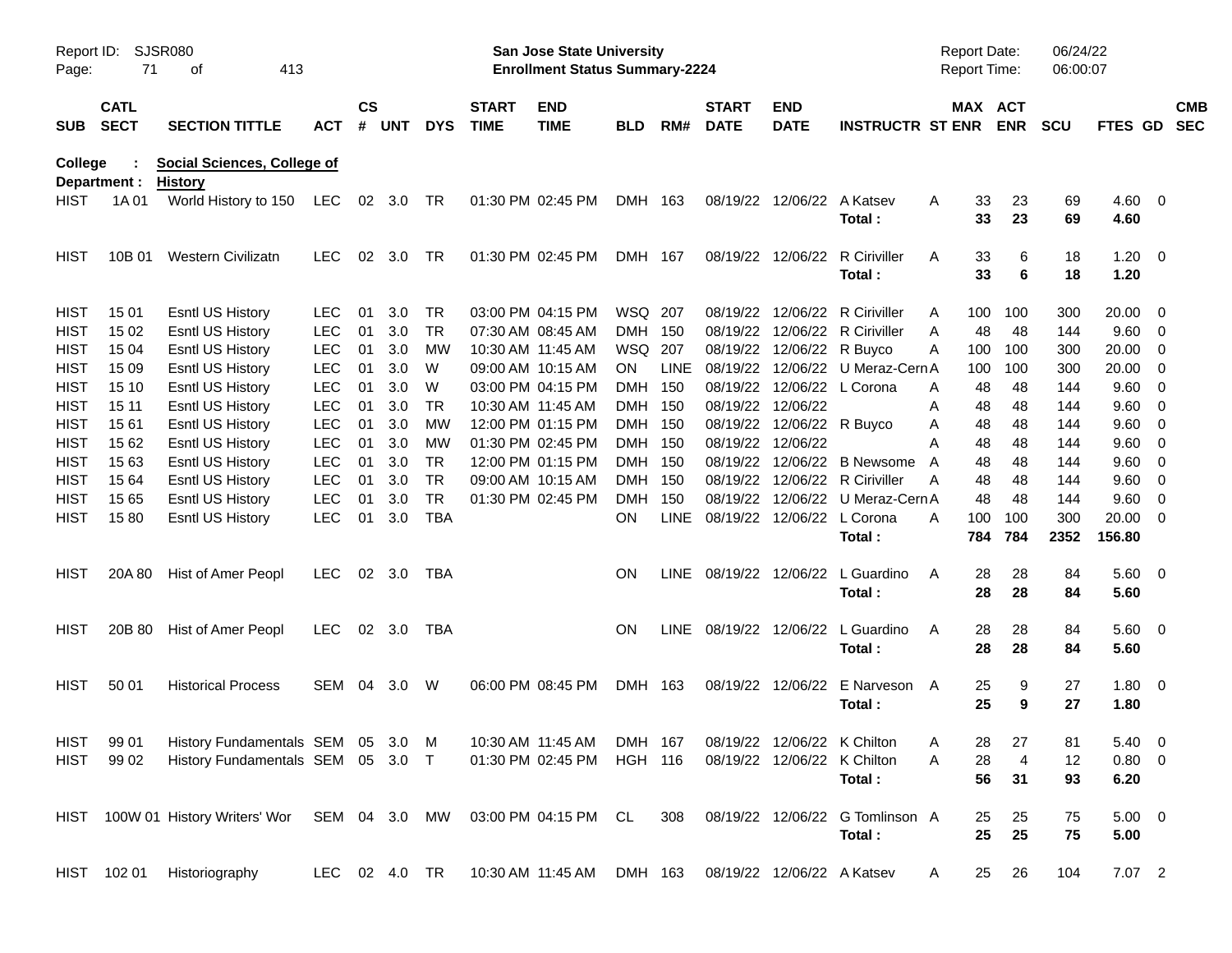| SJSR080<br>Report ID:<br>72<br>413<br>Page:<br>оf |                            |                                |            |                    |            |            |                             | San Jose State University<br><b>Enrollment Status Summary-2224</b> |            |      | <b>Report Date:</b><br><b>Report Time:</b> |                           | 06/24/22<br>06:00:07                 |     |                                   |            |                     |                          |                          |
|---------------------------------------------------|----------------------------|--------------------------------|------------|--------------------|------------|------------|-----------------------------|--------------------------------------------------------------------|------------|------|--------------------------------------------|---------------------------|--------------------------------------|-----|-----------------------------------|------------|---------------------|--------------------------|--------------------------|
| <b>SUB</b>                                        | <b>CATL</b><br><b>SECT</b> | <b>SECTION TITTLE</b>          | <b>ACT</b> | $\mathsf{cs}$<br># | <b>UNT</b> | <b>DYS</b> | <b>START</b><br><b>TIME</b> | <b>END</b><br><b>TIME</b>                                          | <b>BLD</b> | RM#  | <b>START</b><br><b>DATE</b>                | <b>END</b><br><b>DATE</b> | <b>INSTRUCTR ST ENR</b>              |     | MAX ACT<br><b>ENR</b>             | <b>SCU</b> | FTES GD             |                          | <b>CMB</b><br><b>SEC</b> |
|                                                   |                            |                                |            |                    |            |            |                             |                                                                    |            |      |                                            |                           | Total:                               |     | 25<br>26                          | 104        | 7.07                |                          |                          |
| HIST                                              | 110A 01                    | Hist Japan to 1750             | <b>LEC</b> | 02                 | 4.0        | TR         |                             | 10:30 AM 11:45 AM                                                  | DMH 167    |      | 08/19/22                                   | 12/06/22                  | X Hou                                | A   | 25<br>18                          | 54         | 4.80                | 0 C                      |                          |
| ASIA                                              | 110A 01                    | Hist Japan to 1750             | <b>LEC</b> |                    | 02 4.0     | TR         |                             | 10:30 AM 11:45 AM                                                  | DMH 167    |      | 08/19/22                                   | 12/06/22 X Hou            | Total:                               | A   | $\overline{c}$<br>0<br>25<br>20   | 6<br>60    | 0.53<br>5.33        | 0 <sup>o</sup>           |                          |
| HIST                                              | 112 01                     | <b>Ancient West</b>            | <b>LEC</b> | 02                 | 4.0        | МW         |                             | 10:30 AM 11:45 AM                                                  | DMH 163    |      | 08/19/22                                   | 12/06/22                  | I Pafford                            | Α   | 25<br>17                          | 68         | 4.53                | $\overline{\phantom{0}}$ |                          |
|                                                   |                            |                                |            |                    |            |            |                             |                                                                    |            |      |                                            |                           | Total:                               |     | 25<br>17                          | 68         | 4.53                |                          |                          |
| HIST                                              |                            | 121A 80 Med. Worlds, 4-11c     | <b>LEC</b> |                    | 02 4.0     | TBA        |                             |                                                                    | <b>ON</b>  | LINE | 08/19/22                                   | 12/06/22                  | K Olson<br>Total:                    | Α   | 25<br>25<br>25<br>25              | 100<br>100 | 6.67<br>6.67        | $\overline{\phantom{0}}$ |                          |
| HIST                                              | 126 80                     | Adv Topic Medieval             | <b>LEC</b> | 02                 | 4.0        | TBA        |                             |                                                                    | <b>ON</b>  | LINE | 08/19/22 12/06/22                          |                           | K Olson<br>Total:                    | Α   | 25<br>25<br>25<br>25              | 100<br>100 | 6.73<br>6.73        | $\overline{\phantom{1}}$ |                          |
| HIST                                              | 130 01                     | Military History to            | <b>LEC</b> |                    | 4.0        |            |                             |                                                                    |            |      |                                            |                           | Total:                               | X   | 0<br>0<br>$\mathbf 0$<br>$\bf{0}$ | 0<br>0     | $0.00 \t 0$<br>0.00 |                          |                          |
|                                                   |                            |                                |            |                    |            |            |                             |                                                                    |            |      |                                            |                           |                                      |     |                                   |            |                     |                          |                          |
| <b>HIST</b>                                       | 132 01                     | Adv Top World Hist             | <b>LEC</b> | 02                 | 4.0        | МW         |                             | 01:30 PM 02:45 PM                                                  | DMH 163    |      | 08/19/22                                   | 12/06/22                  | D Kleinberg                          | A   | 25<br>8                           | 32         | $2.13 \quad 0$      |                          |                          |
| <b>HIST</b>                                       | 132 02                     | Adv Top World Hist             | <b>LEC</b> | 02                 | 4.0        | <b>TR</b>  |                             | 12:00 PM 01:15 PM                                                  | <b>DMH</b> | 167  | 08/19/22                                   | 12/06/22                  | X Hou                                | Α   | 8<br>25                           | 32         | $2.13 \ 0$          |                          |                          |
| <b>HIST</b>                                       | 132 03                     | Adv Top World Hist             | <b>LEC</b> | 02                 | 4.0        | <b>MW</b>  |                             | 09:00 AM 10:15 AM                                                  | DMH 167    |      | 08/19/22                                   |                           | 12/06/22 G Tomlinson A<br>Total:     |     | 25<br>14<br>75<br>30              | 56<br>120  | 3.73<br>8.00        | $\overline{\mathbf{0}}$  |                          |
| <b>HIST</b>                                       | 145 01                     | Eur & Wld Fr 1945              | <b>LEC</b> | 02                 | 4.0        | TR         |                             | 09:00 AM 10:15 AM                                                  | DMH 163    |      |                                            | 08/19/22 12/06/22         | A Katsev<br>Total:                   | A   | 25<br>18<br>25<br>18              | 72<br>72   | 4.93 2<br>4.93      |                          |                          |
| <b>HIST</b>                                       | 155 01                     | 20th Century World             | <b>LEC</b> |                    | 02 3.0     | TR         |                             | 03:00 PM 04:15 PM                                                  | DMH 163    |      |                                            | 08/19/22 12/06/22         | A Katsev                             | A   | 33<br>20                          | 60         | 4.05                | $\overline{\phantom{1}}$ |                          |
|                                                   |                            |                                |            |                    |            |            |                             |                                                                    |            |      |                                            |                           | Total:                               |     | 33<br>20                          | 60         | 4.05                |                          |                          |
| HIST                                              | 162 01                     | Colonial Latin Am              | <b>LEC</b> | 02                 | 4.0        | TR         |                             | 01:30 PM 02:45 PM                                                  | DMH 354    |      | 08/19/22                                   | 12/06/22                  | A Garcia                             | A   | 25<br>17                          | 51         | $4.53 \quad 0$      |                          |                          |
|                                                   |                            |                                |            |                    |            |            |                             |                                                                    |            |      |                                            |                           | Total:                               |     | 17<br>25                          | 51         | 4.53                |                          |                          |
|                                                   |                            | HIST 170S 80 Topics Am History | LEC.       | 03                 | 3.0        | TBA        |                             |                                                                    | <b>ON</b>  |      | LINE 08/19/22 12/06/22 K Chilton           |                           |                                      | A   | 33<br>33                          | 99         | $6.60 \quad 0$      |                          |                          |
| <b>HIST</b>                                       |                            | 170S 81 Topics Am History      | <b>LEC</b> | 03                 | 3.0        | <b>TBA</b> |                             |                                                                    | ON         |      |                                            |                           | LINE 08/19/22 12/06/22 V Rodriguez A |     | 33<br>33                          | 99         | $6.60$ 0            |                          |                          |
| <b>HIST</b>                                       |                            | 170S 82 Topics Am History      | <b>LEC</b> | 03                 | 3.0        | <b>TBA</b> |                             |                                                                    | ON         |      |                                            |                           | LINE 08/19/22 12/06/22 V Rodriguez A |     | 18<br>33                          | 54         | 3.60 0              |                          |                          |
| HIST                                              |                            | 170S 83 Topics Am History      | <b>LEC</b> |                    | 03 3.0     | TBA        |                             |                                                                    | ON         |      |                                            |                           | LINE 08/19/22 12/06/22 V Rodriguez A |     | 9<br>33                           | 27         | 1.80 0              |                          |                          |
|                                                   |                            |                                |            |                    |            |            |                             |                                                                    |            |      |                                            |                           | Total:                               | 132 | 93                                | 279        | 18.60               |                          |                          |
|                                                   | HIST 181 01                | Adv Topics Am Hist             | <b>LEC</b> |                    | 4.0        |            |                             |                                                                    |            |      |                                            |                           |                                      | X   | 0<br>$\pmb{0}$                    | 0          | $0.00 \t 0$         |                          |                          |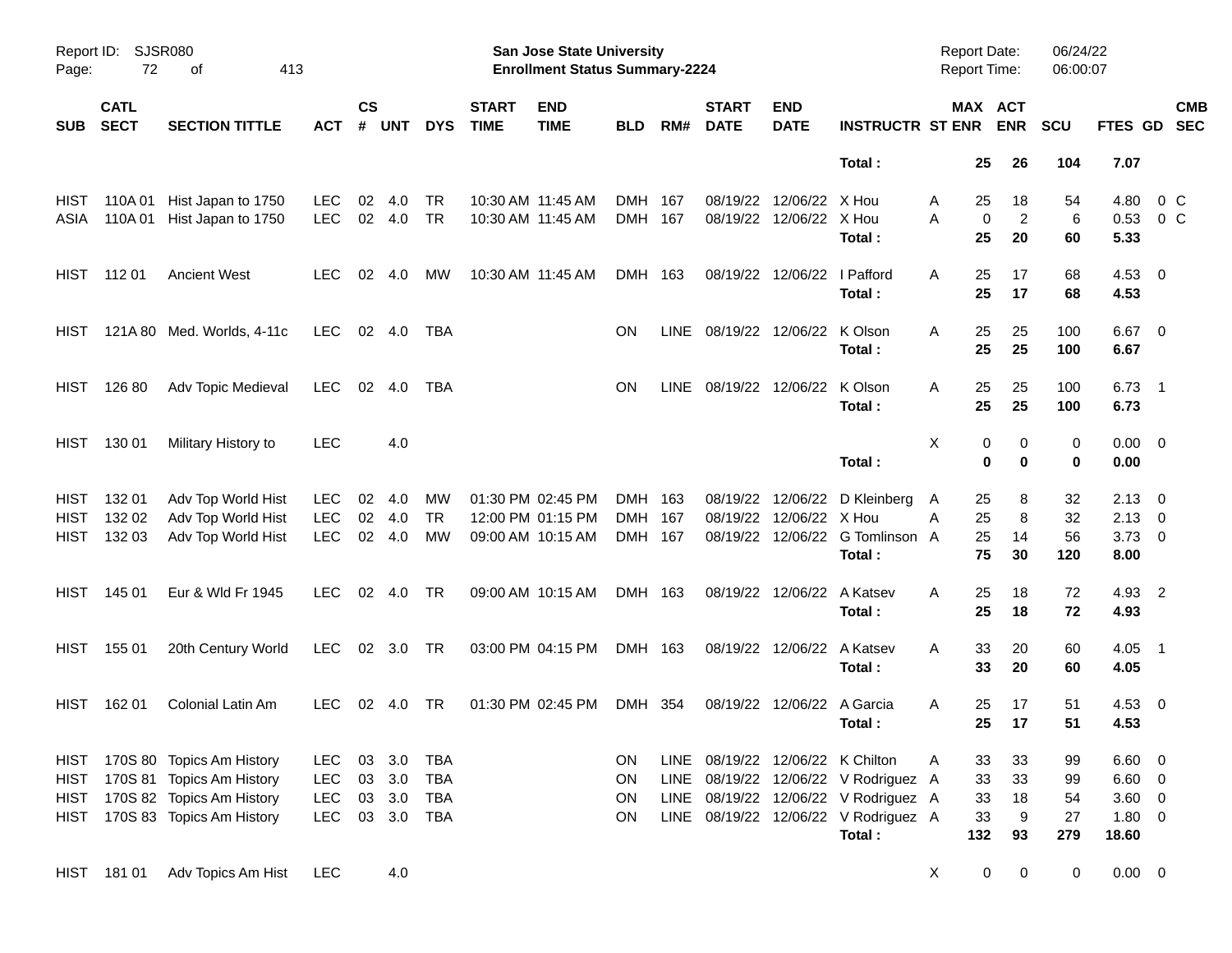| Page:              | <b>SJSR080</b><br>Report ID:<br>73<br>413<br>οf       |                                                                                                                        |                          |                      |                          |                  |                             | <b>San Jose State University</b><br><b>Enrollment Status Summary-2224</b>        |                       |                                                          |                                                                |                                                             |                                       | <b>Report Date:</b><br><b>Report Time:</b> |                                      | 06/24/22<br>06:00:07  |                                      |                                       |
|--------------------|-------------------------------------------------------|------------------------------------------------------------------------------------------------------------------------|--------------------------|----------------------|--------------------------|------------------|-----------------------------|----------------------------------------------------------------------------------|-----------------------|----------------------------------------------------------|----------------------------------------------------------------|-------------------------------------------------------------|---------------------------------------|--------------------------------------------|--------------------------------------|-----------------------|--------------------------------------|---------------------------------------|
| <b>SUB</b>         | <b>CATL</b><br><b>SECT</b>                            | <b>SECTION TITTLE</b>                                                                                                  | <b>ACT</b>               | <b>CS</b><br>#       | <b>UNT</b>               | <b>DYS</b>       | <b>START</b><br><b>TIME</b> | <b>END</b><br><b>TIME</b>                                                        | <b>BLD</b>            | RM#                                                      | <b>START</b><br><b>DATE</b>                                    | <b>END</b><br><b>DATE</b>                                   | <b>INSTRUCTR ST ENR</b>               |                                            | MAX ACT<br><b>ENR</b>                | <b>SCU</b>            | FTES GD                              | <b>CMB</b><br><b>SEC</b>              |
| <b>HIST</b>        | 181 02                                                | Adv Topics Am Hist                                                                                                     | <b>LEC</b>               | 02                   | 4.0                      | <b>MW</b>        |                             | 12:00 PM 01:15 PM                                                                | DMH 167               |                                                          | 08/19/22                                                       | 12/06/22                                                    | L Hilde<br>Total:                     | 25<br>Α<br>25                              | 25<br>25                             | 100<br>100            | $6.73$ 1<br>6.73                     |                                       |
| HIST               |                                                       | 189A 80 Ca Hist to 1900                                                                                                | <b>LEC</b>               | 02                   | 4.0                      | <b>TBA</b>       |                             |                                                                                  | ΟN                    | <b>LINE</b>                                              | 08/19/22                                                       | 12/06/22                                                    | <b>G</b> Gendzel<br>Total:            | 22<br>A<br>22                              | 25<br>25                             | 100<br>100            | 6.80 2<br>6.80                       |                                       |
| HIST               |                                                       | 210B 01 Colloq 19th C Am                                                                                               | SEM 05                   |                      | 4.0                      | $\top$           |                             | 06:00 PM 08:45 PM                                                                | DMH 167               |                                                          | 08/19/22                                                       | 12/06/22                                                    | K Chilton<br>Total:                   | 20<br>A<br>20                              | 5<br>5                               | 20<br>20              | 1.67<br>1.67                         | - 5                                   |
| <b>HIST</b>        | 220 01                                                | Colloq World Hist                                                                                                      | SEM 05                   |                      | 4.0                      | R                |                             | 06:00 PM 08:45 PM                                                                | DMH 167               |                                                          | 08/19/22                                                       | 12/06/22                                                    | A Garcia<br>Total:                    | 20<br>Α<br>20                              | 8<br>8                               | 32<br>32              | $2.67$ 8<br>2.67                     |                                       |
| <b>HIST</b>        | 274 01                                                | <b>US Soc/Cul Seminar</b>                                                                                              | SEM                      | 05                   | 4.0                      | W                |                             | 06:00 PM 08:45 PM                                                                | DMH 167               |                                                          | 08/19/22                                                       | 12/06/22                                                    | L Hilde<br>Total:                     | 20<br>A<br>20                              | 8<br>8                               | 32<br>32              | $2.67$ 8<br>2.67                     |                                       |
| <b>HIST</b>        | 298 01                                                | <b>Spec Studies</b>                                                                                                    | <b>SUP</b>               | 25                   | 2.0                      | M                |                             | 06:00 PM 08:45 PM                                                                | ΟN                    | <b>LINE</b>                                              | 08/19/22                                                       | 12/06/22                                                    | L Hilde<br>Total:                     | 20<br>A<br>20                              | 6<br>6                               | 0<br>0                | 1.00 6<br>1.00                       |                                       |
| <b>HIST</b><br>HUM | <b>JWSS 111 01</b><br>111 01<br>111 01<br>RELS 111 01 | JWSS Special Topics LEC<br>JWSS Special Topics LEC<br><b>JWSS Special Topics LEC</b><br><b>JWSS Special Topics LEC</b> |                          | 04<br>04<br>04<br>04 | 3.0<br>3.0<br>3.0<br>3.0 | W<br>W<br>W<br>W |                             | 10:30 AM 01:15 PM<br>10:30 AM 01:15 PM<br>10:30 AM 01:15 PM<br>10:30 AM 01:15 PM | ΟN<br>ΟN<br>ΟN<br>ON  | <b>LINE</b><br><b>LINE</b><br><b>LINE</b><br><b>LINE</b> | 08/19/22<br>08/19/22<br>08/19/22<br>08/19/22 12/06/22 A Balint | 12/06/22 A Balint<br>12/06/22 A Balint<br>12/06/22 A Balint | Total:                                | 25<br>Α<br>Α<br>A<br>А<br>25               | 0<br>3<br>0<br>0<br>0<br>0<br>0<br>3 | 0<br>9<br>0<br>0<br>9 | 0.00<br>0.60<br>0.00<br>0.00<br>0.60 | $0\,$ C<br>$0\,C$<br>$0\,C$<br>$0\,C$ |
|                    | SOCS 137 80                                           | CA Hist Soc Sci Pers LEC                                                                                               |                          |                      | 02 3.0                   | TBA              |                             |                                                                                  | ΟN                    | <b>LINE</b>                                              | 08/19/22 12/06/22                                              |                                                             | W Rouse<br>Total:                     | A<br>30<br>30                              | 35<br>35                             | 105<br>105            | $7.00 \t 0$<br>7.00                  |                                       |
|                    | SOCS 138 01<br>SOCS 138 02                            | <b>US Hist Teachers</b><br><b>US Hist Teachers</b>                                                                     | <b>LEC</b><br><b>LEC</b> | 02<br>02             | 3.0<br>3.0               | $\top$<br>W      |                             | 04:30 PM 07:15 PM<br>04:30 PM 07:15 PM                                           | <b>DMH</b><br>DMH 150 | 150                                                      | 08/19/22<br>08/19/22 12/06/22                                  | 12/06/22                                                    | Total:                                | 30<br>A<br>A<br>30<br>60                   | 30<br>23<br>53                       | 90<br>69<br>159       | 6.00<br>$4.60$ 0<br>10.60            | $\overline{\phantom{0}}$              |
|                    |                                                       | SOCS 139 01 World History for Te LEC 03 3.0 R 04:30 PM 07:15 PM DMH 163 08/19/22 12/06/22 J Narveson                   |                          |                      |                          |                  |                             |                                                                                  |                       |                                                          |                                                                |                                                             | Total:                                | $\overline{A}$<br>30                       | 30 30<br>30                          | 90<br>90              | $6.00 \t 0$<br>6.00                  |                                       |
|                    | SOCS 195 01                                           | Social Science Teach SEM 05 3.0 TR                                                                                     |                          |                      |                          |                  |                             | 12:00 PM 01:15 PM DMH 163                                                        |                       |                                                          | 08/19/22 12/06/22 W Rouse                                      |                                                             | Total:                                | 30<br>A<br>30                              | 17<br>17                             | 51<br>51              | $3.40 \ 0$<br>3.40                   |                                       |
|                    |                                                       | SSED 184Y 01 Stdt Tchg II                                                                                              | SUP 25 4.0 R             |                      |                          |                  |                             | 04:30 PM 06:30 PM                                                                |                       |                                                          |                                                                |                                                             | 08/19/22 12/06/22 W Thowdis<br>Total: | 30<br>A<br>30                              | 1                                    | 0<br>0                | $0.33$ 1<br>0.33                     |                                       |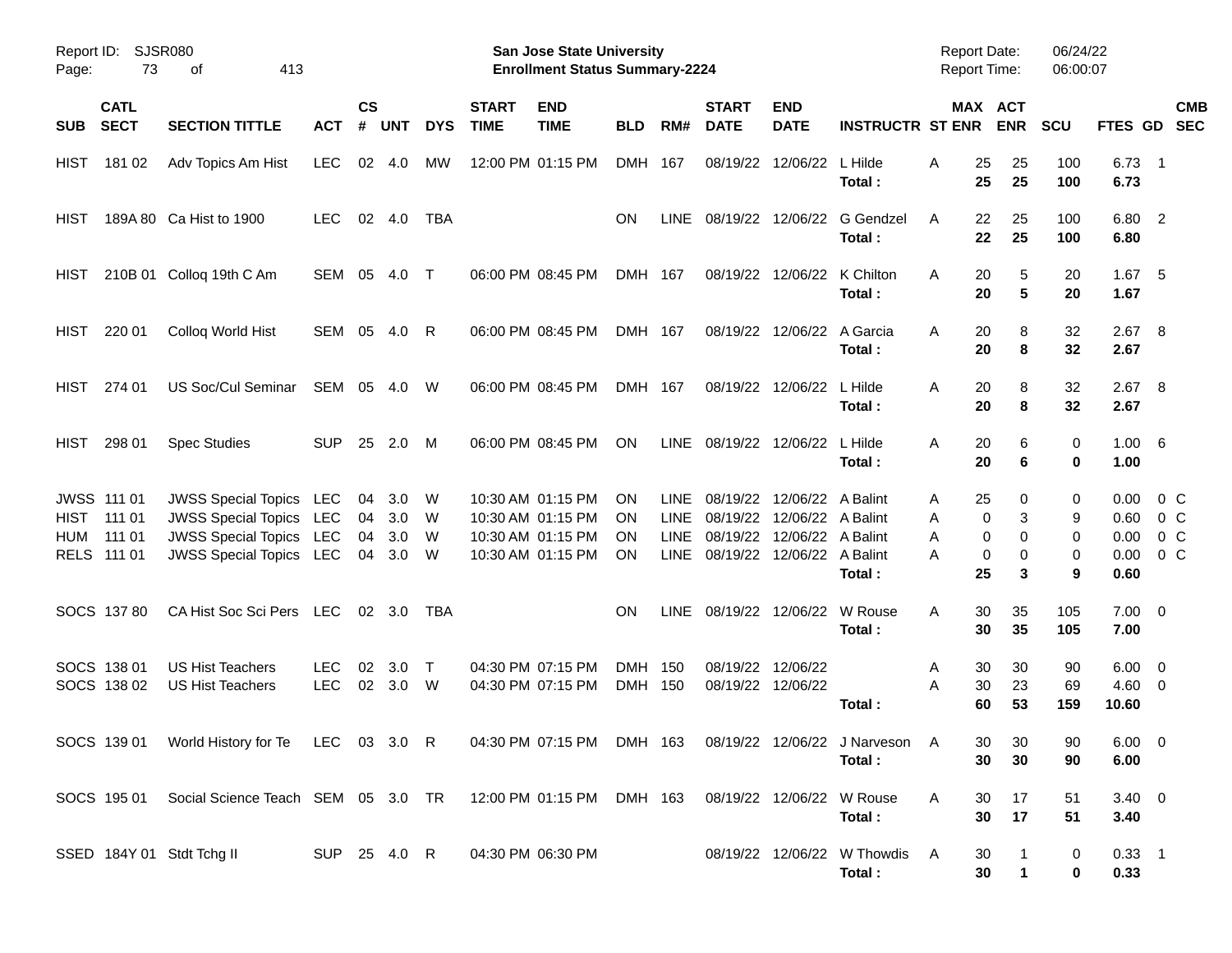| Report ID:<br>Page: | 74                         | <b>SJSR080</b><br>413<br>of |            |                |            |            |                             | <b>San Jose State University</b><br><b>Enrollment Status Summary-2224</b> |            |      |                             |                                                  |                                                       |   | <b>Report Date:</b><br><b>Report Time:</b> |                          | 06/24/22<br>06:00:07       |                                    |                          |
|---------------------|----------------------------|-----------------------------|------------|----------------|------------|------------|-----------------------------|---------------------------------------------------------------------------|------------|------|-----------------------------|--------------------------------------------------|-------------------------------------------------------|---|--------------------------------------------|--------------------------|----------------------------|------------------------------------|--------------------------|
| <b>SUB</b>          | <b>CATL</b><br><b>SECT</b> | <b>SECTION TITTLE</b>       | <b>ACT</b> | <b>CS</b><br># | <b>UNT</b> | <b>DYS</b> | <b>START</b><br><b>TIME</b> | <b>END</b><br><b>TIME</b>                                                 | <b>BLD</b> | RM#  | <b>START</b><br><b>DATE</b> | <b>END</b><br><b>DATE</b>                        | <b>INSTRUCTR ST ENR</b>                               |   | MAX                                        | <b>ACT</b><br><b>ENR</b> | <b>SCU</b>                 | FTES GD                            | <b>CMB</b><br><b>SEC</b> |
| SSED                | 184Z 80                    | Stdt Tchg III               | <b>SUP</b> | 25             | 4.0        | TBA        |                             |                                                                           | <b>ON</b>  | LINE | 08/19/22                    | 12/06/22                                         | W Thowdis<br>Total:                                   | A | 30<br>30                                   | 2<br>$\mathbf{2}$        | 0<br>0                     | 0.60<br>0.60                       |                          |
| SSED                | 378 01                     | Soc Sci Methods             | <b>SEM</b> | 05             | 3.0        | $\top$     |                             | 04:30 PM 07:15 PM                                                         | <b>DMH</b> | 163  | 08/19/22                    | 12/06/22                                         | J Narveson<br>Total:                                  | A | 28<br>28                                   | 5<br>5                   | 15<br>15                   | $1.00 \t 0$<br>1.00                |                          |
|                     | Department :               | History                     |            |                |            |            |                             |                                                                           |            |      |                             | <b>Lower Division:</b><br><b>Upper Division:</b> | <b>Department Total:</b><br><b>Graduate Division:</b> |   | 1817<br>987<br>722<br>108                  | 1448<br>909<br>507<br>32 | 4529<br>2727<br>1703<br>99 | 308.32<br>181.80<br>117.52<br>9.00 |                          |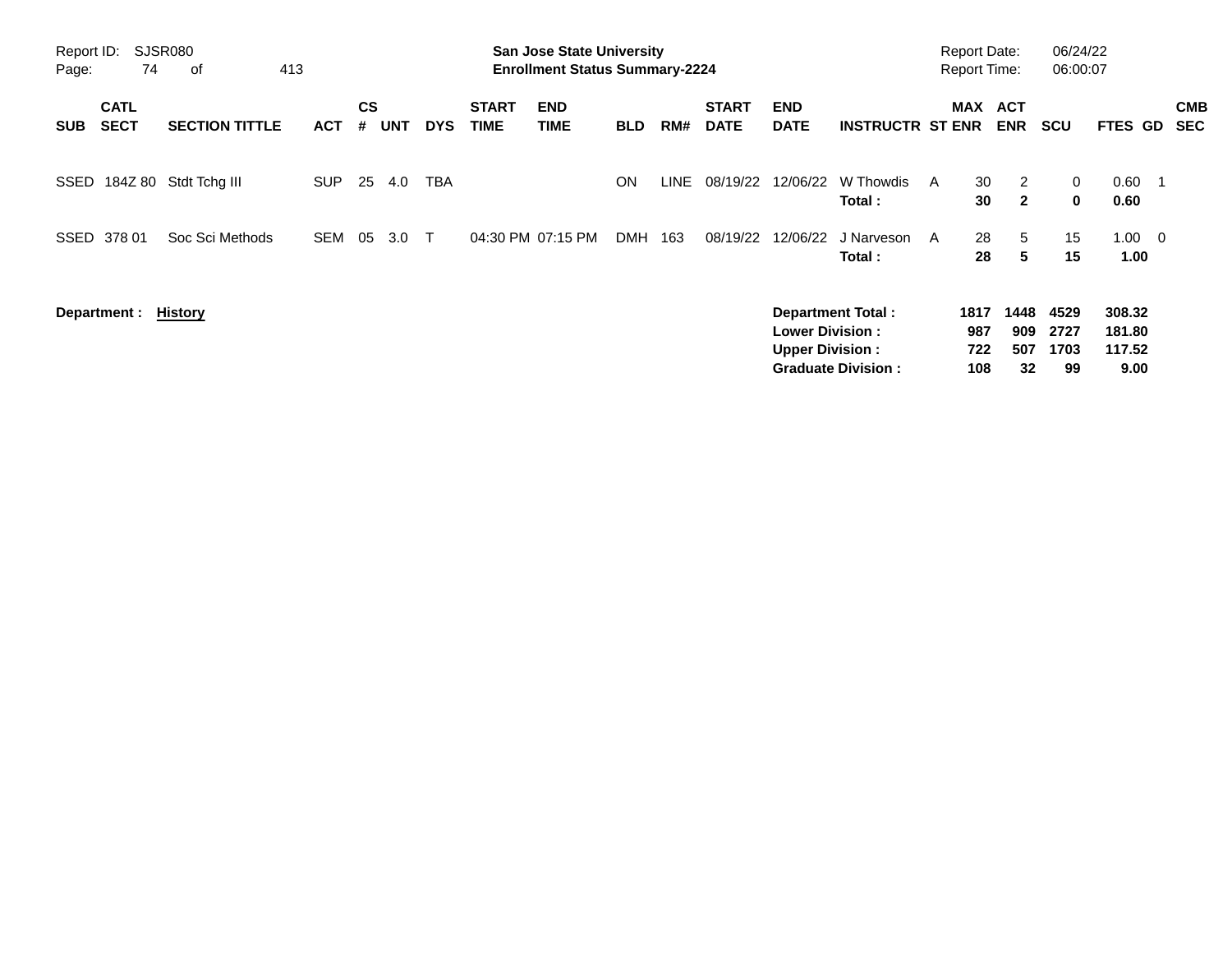| Page:      | <b>SJSR080</b><br>Report ID:<br>75<br>413<br>οf<br><b>CATL</b> |                                                              |            |                    |            |              |                             | San Jose State University<br><b>Enrollment Status Summary-2224</b> |            |             |                             |                               |                         |   | <b>Report Date:</b><br>Report Time: |                | 06/24/22<br>06:00:07 |                |                          |                          |
|------------|----------------------------------------------------------------|--------------------------------------------------------------|------------|--------------------|------------|--------------|-----------------------------|--------------------------------------------------------------------|------------|-------------|-----------------------------|-------------------------------|-------------------------|---|-------------------------------------|----------------|----------------------|----------------|--------------------------|--------------------------|
| <b>SUB</b> | <b>SECT</b>                                                    | <b>SECTION TITTLE</b>                                        | <b>ACT</b> | $\mathsf{cs}$<br># | <b>UNT</b> | <b>DYS</b>   | <b>START</b><br><b>TIME</b> | <b>END</b><br><b>TIME</b>                                          | <b>BLD</b> | RM#         | <b>START</b><br><b>DATE</b> | <b>END</b><br><b>DATE</b>     | <b>INSTRUCTR ST ENR</b> |   | MAX ACT                             | <b>ENR</b>     | SCU                  | <b>FTES GD</b> |                          | <b>CMB</b><br><b>SEC</b> |
| College    | Department :                                                   | <b>Social Sciences, College of</b><br><b>Justice Studies</b> |            |                    |            |              |                             |                                                                    |            |             |                             |                               |                         |   |                                     |                |                      |                |                          |                          |
| FS         | 11 03                                                          | Survey For Sci                                               | <b>LEC</b> | 02                 | 3.0        | W            |                             | 03:00 PM 04:15 PM                                                  | CL         | 117         | 08/19/22                    | 12/06/22                      | M Barash                | A | 45                                  | 12             | 36                   | 2.40           | - 0                      |                          |
| <b>FS</b>  | 11 60                                                          | Survey For Sci                                               | <b>LEC</b> | 02                 | 3.0        | м            |                             | 12:00 PM 02:45 PM                                                  | MН         | 520         | 08/19/22                    | 12/06/22                      | J Warren                | Α | 45                                  | $\mathbf 0$    | 0                    | 0.00           | $\overline{0}$           |                          |
| <b>FS</b>  | 11 61                                                          | Survey For Sci                                               | <b>LEC</b> | 02                 | 3.0        | <b>TR</b>    |                             | 12:00 PM 01:15 PM                                                  | MН         | 523         | 08/19/22                    |                               | 12/06/22 J Garrido      | A | 45                                  | 0              | 0                    | 0.00           | $\overline{0}$           |                          |
| <b>FS</b>  | 11 62                                                          | Survey For Sci                                               | <b>LEC</b> | 02                 | 3.0        | <b>TR</b>    |                             | 03:00 PM 04:15 PM                                                  | <b>BBC</b> | 326         | 08/19/22                    | 12/06/22                      |                         | A | 45                                  | 0              | 0                    | 0.00           | $\overline{0}$           |                          |
| <b>FS</b>  | 11 80                                                          | Survey For Sci                                               | <b>LEC</b> | 02                 | 3.0        | <b>TBA</b>   |                             |                                                                    | <b>ON</b>  | <b>LINE</b> |                             | 08/19/22 12/06/22 M Juno      |                         | А | 40                                  | 33             | 99                   | 6.60           | 0                        |                          |
|            |                                                                |                                                              |            |                    |            |              |                             |                                                                    |            |             |                             |                               | Total :                 |   | 220                                 | 45             | 135                  | 9.00           |                          |                          |
| <b>FS</b>  | 12 01                                                          | Intro Dig Invstgtn                                           | <b>LEC</b> | 02                 | 3.0        | MW           |                             | 01:30 PM 02:45 PM                                                  | CL         | 226         | 08/19/22                    | 12/06/22                      | T Arnold                | A | 45                                  | 43             | 129                  | 8.60           | $\overline{\mathbf{0}}$  |                          |
|            |                                                                |                                                              |            |                    |            |              |                             |                                                                    |            |             |                             |                               | Total :                 |   | 45                                  | 43             | 129                  | 8.60           |                          |                          |
| FS         |                                                                | 100W 01 Writing Workshop                                     | <b>LEC</b> |                    | 3.0        |              |                             |                                                                    |            |             |                             |                               |                         | Χ | 0                                   | 0              | 0                    | 0.00           | 0                        |                          |
| <b>FS</b>  |                                                                | 100W 02 Writing Workshop                                     | <b>LEC</b> | 02                 | 3.0        | MW           |                             | 04:30 PM 05:45 PM                                                  | <b>BBC</b> | 221         |                             | 08/19/22 12/06/22             | S Peek                  | A | 27                                  | 20             | 60                   | 4.00           | $\overline{0}$           |                          |
|            |                                                                |                                                              |            |                    |            |              |                             |                                                                    |            |             |                             |                               | Total:                  |   | 27                                  | 20             | 60                   | 4.00           |                          |                          |
| FS         | 161 01                                                         | Crime Scene Invest                                           | <b>LEC</b> |                    | 3.0        |              |                             |                                                                    |            |             |                             |                               |                         | X | 0                                   | 0              | 0                    | 0.00           | $\overline{\mathbf{0}}$  |                          |
| <b>FS</b>  | 161 02                                                         | <b>Crime Scene Invest</b>                                    | <b>LEC</b> |                    | 3.0        |              |                             |                                                                    |            |             |                             |                               |                         | X | 0                                   | $\mathbf 0$    | 0                    | 0.00           | $\overline{0}$           |                          |
| FS         | 161 11                                                         | <b>Crime Scene Invest</b>                                    | <b>ACT</b> | 07                 | 0.0        | W            |                             | 09:00 AM 11:00 AM                                                  | НB         | 207         |                             | 08/19/22 12/06/22 M Juno      |                         | Α | 24                                  | 24             | 24                   | 0.00           | $\overline{0}$           |                          |
| <b>FS</b>  | 161 22                                                         | Crime Scene Invest                                           | <b>ACT</b> | 07                 | 0.0        | R            |                             | 09:00 AM 11:00 AM                                                  | HВ         | 207         |                             | 08/19/22 12/06/22             | M Juno                  | Α | 24                                  | 24             | 24                   | 0.00           | $\overline{0}$           |                          |
| <b>FS</b>  | 16181                                                          | <b>Crime Scene Invest</b>                                    | <b>LEC</b> | 02                 | 3.0        | M            |                             | 09:00 AM 11:00 AM                                                  | ON.        | <b>LINE</b> | 08/19/22                    | 12/06/22                      | M Juno                  | Α | 24                                  | 24             | 48                   | 4.80           | $\overline{0}$           |                          |
| <b>FS</b>  | 16182                                                          | Crime Scene Invest                                           | <b>LEC</b> | 02                 | 3.0        | $\top$       |                             | 09:00 AM 11:00 AM                                                  | <b>ON</b>  |             |                             | LINE 08/19/22 12/06/22 M Juno |                         | А | 24                                  | 24             | 48                   | 4.80           | $\overline{0}$           |                          |
|            |                                                                |                                                              |            |                    |            |              |                             |                                                                    |            |             |                             |                               | Total :                 |   | 96                                  | 96             | 144                  | 9.60           |                          |                          |
| FS         | 162 01                                                         | <b>FS Applications</b>                                       | <b>LEC</b> | 02                 | 3.0        | M            |                             | 03:00 PM 05:00 PM                                                  | DMH 167    |             |                             | 08/19/22 12/06/22             | E Kwong                 | A | 24                                  | 24             | 48                   | 4.80           | $\overline{\phantom{0}}$ |                          |
| FS         | 162 02                                                         | <b>FS Applications</b>                                       | <b>LEC</b> |                    | 3.0        |              |                             |                                                                    |            |             |                             |                               |                         | X | $\mathbf 0$                         | $\mathbf 0$    | 0                    | 0.00           | $\overline{\mathbf{0}}$  |                          |
| FS         | 162 04                                                         | <b>FS Applications</b>                                       | <b>LEC</b> | 02                 | 3.0        | м            |                             | 06:00 PM 08:00 PM                                                  | CL         |             |                             | 303B 08/19/22 12/06/22 S Peek |                         | Α | 24                                  | 25             | 50                   | 5.00           | $\overline{0}$           |                          |
| FS         | 162 11                                                         | <b>FS Applications</b>                                       | <b>ACT</b> |                    | 0.0        |              |                             |                                                                    |            |             |                             |                               |                         | Χ | $\mathbf 0$                         | $\mathbf 0$    | 0                    | 0.00           | $\overline{0}$           |                          |
| FS         | 162 12                                                         | <b>FS Applications</b>                                       | <b>ACT</b> |                    | 0.0        |              |                             |                                                                    |            |             |                             |                               |                         | X | $\mathbf 0$                         | 0              | 0                    | 0.00           | $\overline{0}$           |                          |
| FS         | 162 13                                                         | <b>FS Applications</b>                                       | ACT        | 07                 | 0.0        | W            |                             | 03:00 PM 05:00 PM                                                  | НB         | 207         | 08/19/22                    | 12/06/22                      | E Kwong                 | Α | 24                                  | 24             | 24                   | 0.00           | $\overline{\mathbf{0}}$  |                          |
| <b>FS</b>  | 162 14                                                         | <b>FS Applications</b>                                       | <b>ACT</b> | 07                 | 0.0        | W            |                             | 06:00 PM 08:00 PM                                                  | CL         | 303B        | 08/19/22                    | 12/06/22 S Peek               |                         | Α | 24                                  | 25             | 25                   | 0.00           | $\overline{0}$           |                          |
|            |                                                                |                                                              |            |                    |            |              |                             |                                                                    |            |             |                             |                               | Total:                  |   | 96                                  | 98             | 147                  | 9.80           |                          |                          |
| <b>FS</b>  | 163 11                                                         | Fingerprint Sci                                              | <b>LEC</b> |                    | 3.0        |              |                             |                                                                    |            |             |                             |                               |                         | X | $\pmb{0}$                           | $\overline{0}$ | 0                    | $0.00 \t 0$    |                          |                          |
| <b>FS</b>  | 163 12                                                         | Fingerprint Sci                                              | <b>ACT</b> | 07                 | 0.0        | $\mathsf{R}$ |                             | 12:00 PM 01:45 PM HB                                               |            | 207         |                             | 08/19/22 12/06/22 M Juno      |                         | A | 24                                  | 18             | 18                   | $0.00 \t 0$    |                          |                          |
| <b>FS</b>  | 16380                                                          | Fingerprint Sci                                              | ACT        |                    | 0.0        |              |                             |                                                                    |            |             |                             |                               |                         | X | $\mathbf 0$                         | $\pmb{0}$      | $\pmb{0}$            | $0.00 \t 0$    |                          |                          |
| <b>FS</b>  | 16381                                                          | Fingerprint Sci                                              | <b>LEC</b> | 02                 | $3.0\,$    | $\top$       |                             | 12:00 PM 01:45 PM                                                  | ON         |             |                             | LINE 08/19/22 12/06/22 M Juno |                         | A | 24                                  | 18             | 36                   | $3.60 \t 0$    |                          |                          |
|            |                                                                |                                                              |            |                    |            |              |                             |                                                                    |            |             |                             |                               | Total:                  |   | 48                                  | 36             | 54                   | 3.60           |                          |                          |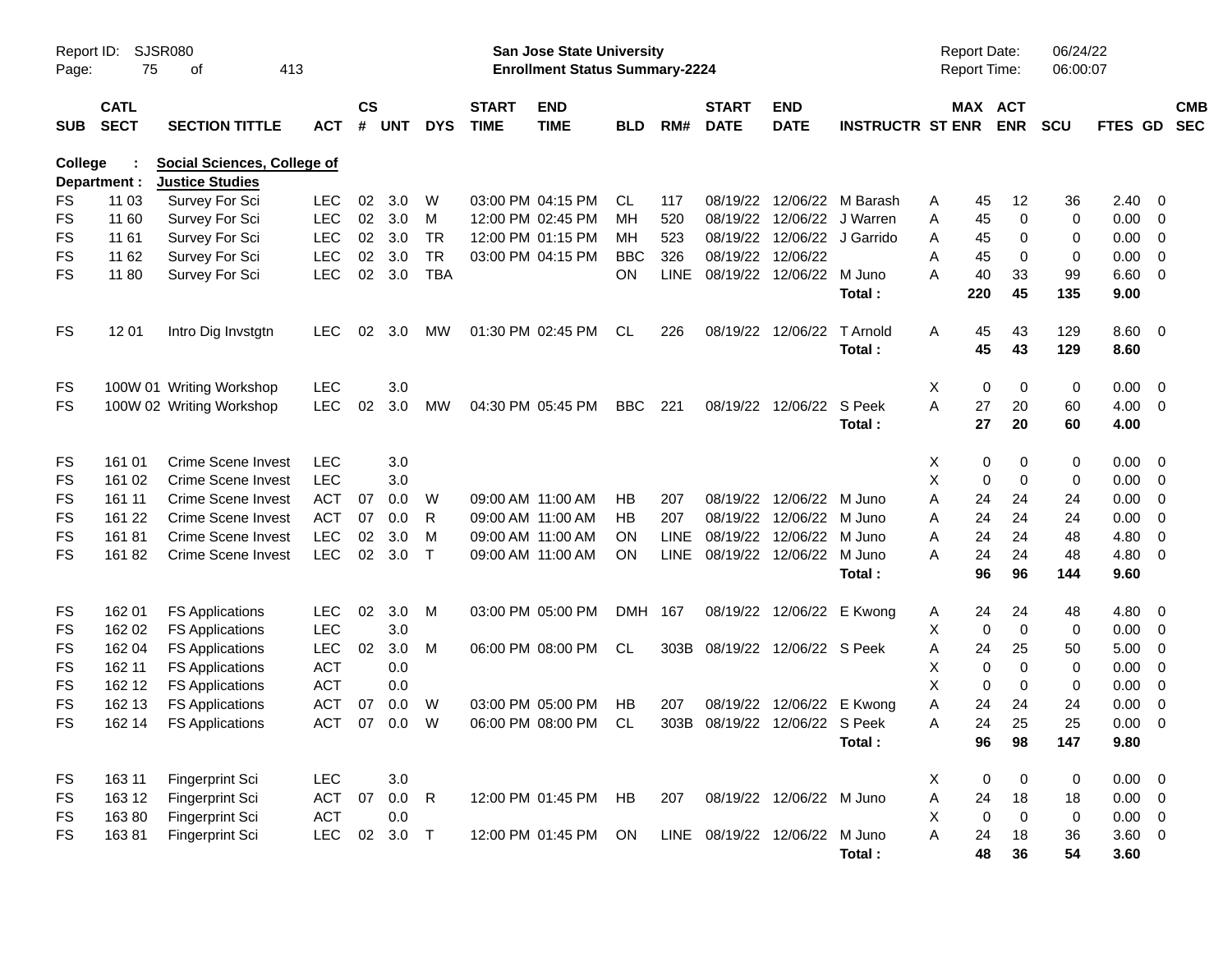| Report ID:<br>Page: | SJSR080<br>76              |                          |            |                    |            |            | San Jose State University<br><b>Enrollment Status Summary-2224</b> |                                 |            |             |                             |                                 | <b>Report Date:</b><br>Report Time: |         | 06/24/22<br>06:00:07 |                |                |                         |                          |
|---------------------|----------------------------|--------------------------|------------|--------------------|------------|------------|--------------------------------------------------------------------|---------------------------------|------------|-------------|-----------------------------|---------------------------------|-------------------------------------|---------|----------------------|----------------|----------------|-------------------------|--------------------------|
| <b>SUB</b>          | <b>CATL</b><br><b>SECT</b> | <b>SECTION TITTLE</b>    | <b>ACT</b> | $\mathsf{cs}$<br># | <b>UNT</b> | <b>DYS</b> | <b>START</b><br><b>TIME</b>                                        | <b>END</b><br><b>TIME</b>       | <b>BLD</b> | RM#         | <b>START</b><br><b>DATE</b> | <b>END</b><br><b>DATE</b>       | <b>INSTRUCTR ST ENR</b>             | MAX ACT | <b>ENR</b>           | <b>SCU</b>     | <b>FTES GD</b> |                         | <b>CMB</b><br><b>SEC</b> |
| <b>FS</b>           | 164 01                     | Crim Scene Ev Phot       | SEM        | 05                 | 3.0        | M          |                                                                    | 12:00 PM 01:50 PM               | <b>SH</b>  | 315         | 08/19/22                    |                                 | 12/06/22 E Kwong                    | Α<br>24 | 7                    | 14             | 1.40           | - 0                     |                          |
| <b>FS</b>           | 164 11                     | Crim Scene Ev Phot       | ACT        |                    | 07 0.0     | W          |                                                                    | 12:00 PM 01:50 PM               | HB         | 207         |                             | 08/19/22 12/06/22 E Kwong       |                                     | 24<br>Α | $\overline{7}$       | $\overline{7}$ | 0.00           | - 0                     |                          |
|                     |                            |                          |            |                    |            |            |                                                                    |                                 |            |             |                             |                                 | Total:                              | 48      | 14                   | 21             | 1.40           |                         |                          |
| <b>FS</b>           | 166 01                     | Forensic Chem            | <b>SEM</b> |                    | 0.0        |            |                                                                    |                                 |            |             |                             |                                 |                                     | X<br>0  | 0                    | 0              | 0.00           | $\overline{\mathbf{0}}$ |                          |
| FS                  | 166 02                     | Forensic Chem            | <b>LEC</b> | 02                 | 3.0        | $\top$     |                                                                    | 03:00 PM 05:00 PM               | MH         | 322         | 08/19/22                    | 12/06/22 S Peek                 |                                     | A<br>24 | 6                    | 12             | 1.20           | $\overline{0}$          |                          |
| FS                  | 166 12                     | Forensic Chem            | <b>ACT</b> | 07                 | 0.0        | R          |                                                                    | 03:00 PM 05:00 PM               | HB         | 207         | 08/19/22                    | 12/06/22 S Peek                 |                                     | 24<br>A | 6                    | 6              | 0.00           | $\overline{\mathbf{0}}$ |                          |
|                     |                            |                          |            |                    |            |            |                                                                    |                                 |            |             |                             |                                 | Total:                              | 48      | 12                   | 18             | 1.20           |                         |                          |
| <b>FS</b>           | 169 01                     | <b>FS Senior Seminar</b> | SEM        | 05                 | 3.0        | M          |                                                                    | 03:00 PM 05:45 PM               | CL         | 243         |                             | 08/19/22 12/06/22               | M Barash                            | 28<br>A | 8                    | 24             | $1.60 \t 0$    |                         |                          |
|                     |                            |                          |            |                    |            |            |                                                                    |                                 |            |             |                             |                                 | Total:                              | 28      | 8                    | 24             | 1.60           |                         |                          |
| <b>FS</b>           | 17080                      | For Sci Hum Rights       | <b>LEC</b> |                    | 3.0        |            |                                                                    |                                 |            |             |                             |                                 |                                     | X<br>0  | 0                    | 0              | 0.00           | $\overline{\mathbf{0}}$ |                          |
|                     |                            |                          |            |                    |            |            |                                                                    |                                 |            |             |                             |                                 | Total:                              | 0       | $\bf{0}$             | $\bf{0}$       | 0.00           |                         |                          |
| JS                  | 10 60                      | Intro Just Stud          | <b>LEC</b> | 01                 | 3.0        | <b>MW</b>  |                                                                    | 09:00 AM 10:15 AM               | MН         | 520         |                             |                                 | 08/19/22 12/06/22 V Montelongo A    | 45      | 45                   | 135            | 9.00           | - 0                     |                          |
| JS                  | 1061                       | Intro Just Stud          | <b>LEC</b> | 01                 | 3.0        | <b>MW</b>  |                                                                    | 12:00 PM 01:15 PM               | SН         | 435         | 08/19/22                    | 12/06/22                        |                                     | 45<br>Α | 45                   | 135            | 9.00           | - 0                     |                          |
| JS                  | 10 62                      | Intro Just Stud          | <b>LEC</b> | 01                 | 3.0        | <b>TR</b>  |                                                                    | 03:00 PM 04:15 PM               | SН         | 435         | 08/19/22                    | 12/06/22                        |                                     | 45<br>Α | 29                   | 87             | 5.80           | $\overline{\mathbf{0}}$ |                          |
| JS                  | 1080                       | Intro Just Stud          | <b>LEC</b> | 01                 | 3.0        | <b>TBA</b> |                                                                    |                                 | OΝ         | LINE        |                             | 08/19/22 12/06/22 G Woods       |                                     | 40<br>А | 19                   | 57             | 3.80           | $\overline{\mathbf{0}}$ |                          |
|                     |                            |                          |            |                    |            |            |                                                                    |                                 |            |             |                             |                                 | Total:                              | 175     | 138                  | 414            | 27.60          |                         |                          |
| JS                  | 1260                       | Intro to Leg Studie      | <b>LEC</b> | $02\,$             | 3.0        | <b>TR</b>  |                                                                    | 10:30 AM 11:45 AM               | MH         | 520         | 08/19/22                    | 12/06/22                        | G Woods                             | Α<br>45 | 0                    | 0              | 0.00           | $\overline{\mathbf{0}}$ |                          |
| JS                  | 12 80                      | Intro to Leg Studie      | <b>LEC</b> |                    | 02 3.0     | <b>TBA</b> |                                                                    |                                 | OΝ         | <b>LINE</b> |                             | 08/19/22 12/06/22 A Perera      |                                     | A<br>40 | 17                   | 51             | 3.40           | $\overline{\mathbf{0}}$ |                          |
|                     |                            |                          |            |                    |            |            |                                                                    |                                 |            |             |                             |                                 | Total:                              | 85      | 17                   | 51             | 3.40           |                         |                          |
| JS                  | 15 01                      | Intro Stat Justice       | <b>LEC</b> | 02                 | 3.0        | F          |                                                                    | 10:30 AM 01:15 PM               | MH         | 322         |                             | 08/19/22 12/06/22               | M Vallerga                          | Α<br>30 | 10                   | 30             | 2.00           | $\overline{\mathbf{0}}$ |                          |
| JS                  | 1580                       | Intro Stat Justice       | <b>LEC</b> |                    | 02 3.0     | <b>TBA</b> |                                                                    |                                 | OΝ         | <b>LINE</b> |                             | 08/19/22 12/06/22 Y Yuan        |                                     | A<br>26 | 11                   | 33             | 2.20           | $\overline{\mathbf{0}}$ |                          |
|                     |                            |                          |            |                    |            |            |                                                                    |                                 |            |             |                             |                                 | Total :                             | 56      | 21                   | 63             | 4.20           |                         |                          |
| JS                  | 25 60                      | Intro HR & Justice       | <b>LEC</b> | 02                 | 3.0        | МW         |                                                                    | 01:30 PM 02:45 PM               | MН         | 523         |                             | 08/19/22 12/06/22 K Lynch       |                                     | A<br>45 | 29                   | 87             | 5.80           | - 0                     |                          |
| JS                  | 25 61                      | Intro HR & Justice       | <b>LEC</b> |                    | 02 3.0     | R          |                                                                    | 03:00 PM 05:45 PM               | MH         | 523         |                             | 08/19/22 12/06/22               |                                     | 45<br>Α | 44                   | 132            | 8.80           | 0                       |                          |
| <b>JS</b>           | 25 62                      | Intro HR & Justice       |            |                    |            |            |                                                                    | LEC 02 3.0 MW 03:00 PM 04:15 PM | <b>CL</b>  |             |                             | 238 08/19/22 12/06/22 K Lynch   |                                     | 45<br>A | 45                   | 135            | $9.00 \t 0$    |                         |                          |
| JS                  | 25 80                      | Intro HR & Justice       | LEC.       |                    |            | 02 3.0 TBA |                                                                    |                                 | <b>ON</b>  |             |                             | LINE 08/19/22 12/06/22 E Kinney |                                     | 40<br>A | 26                   | 78             | 5.20 0         |                         |                          |
|                     |                            |                          |            |                    |            |            |                                                                    |                                 |            |             |                             |                                 | Total:                              |         | 175 144              | 432            | 28.80          |                         |                          |
| JS                  |                            | 100W 01 Writing Workshop | SEM 04     |                    | 3.0        | МW         |                                                                    | 12:00 PM 01:15 PM               | SH         | 346         |                             |                                 | 08/19/22 12/06/22 S Morewitz        | A<br>27 | 27                   | 81             | $5.40 \quad 0$ |                         |                          |
| JS                  |                            | 100W 02 Writing Workshop | SEM        | 04                 | 3.0        | TR         |                                                                    | 09:00 AM 10:15 AM               | CL         | 243         |                             | 08/19/22 12/06/22 G Woods       |                                     | 27<br>A | 22                   | 66             | 4.40           | $\overline{\mathbf{0}}$ |                          |
| JS                  |                            | 100W 03 Writing Workshop | SEM 04     |                    | 3.0        | МW         |                                                                    | 04:30 PM 05:45 PM               | DMH 356    |             |                             | 08/19/22 12/06/22 S Rivera      |                                     | 27<br>A | 27                   | 81             | 5.40 0         |                         |                          |
| JS                  |                            | 100W 04 Writing Workshop | <b>SEM</b> |                    | 3.0        |            |                                                                    |                                 |            |             |                             |                                 |                                     | 0<br>Χ  | $\mathbf 0$          | 0              | $0.00 \t 0$    |                         |                          |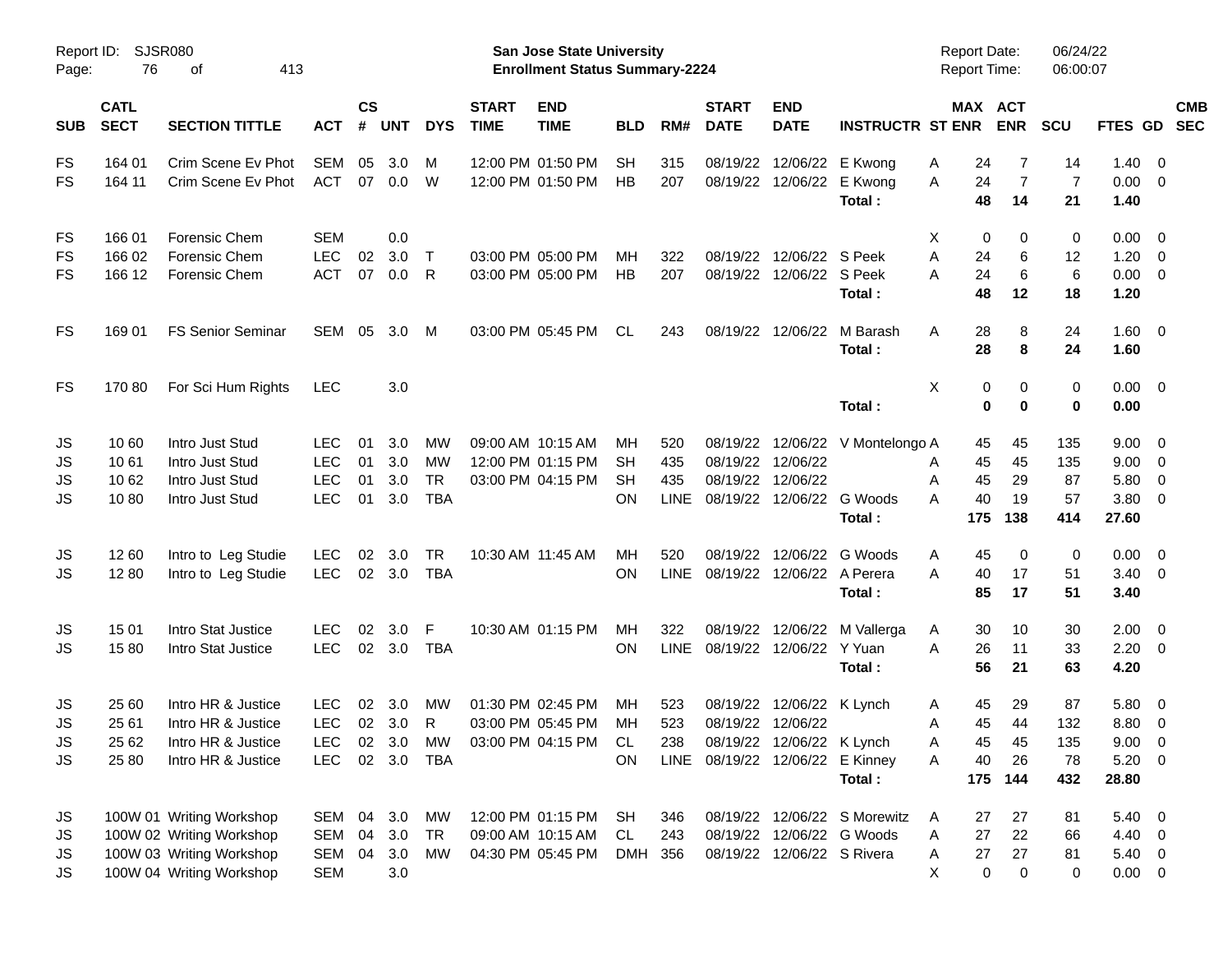| Page:      | <b>SJSR080</b><br>Report ID:<br>77<br>413<br>οf |                                          |                   |                    |                       |                          |                             | <b>San Jose State University</b><br><b>Enrollment Status Summary-2224</b> |            |                            |                                    |                           |                                  |        |           | <b>Report Date:</b><br>Report Time: | 06/24/22<br>06:00:07 |                |                              |                          |
|------------|-------------------------------------------------|------------------------------------------|-------------------|--------------------|-----------------------|--------------------------|-----------------------------|---------------------------------------------------------------------------|------------|----------------------------|------------------------------------|---------------------------|----------------------------------|--------|-----------|-------------------------------------|----------------------|----------------|------------------------------|--------------------------|
| <b>SUB</b> | <b>CATL</b><br><b>SECT</b>                      | <b>SECTION TITTLE</b>                    | <b>ACT</b>        | $\mathsf{cs}$<br># | <b>UNT</b>            | <b>DYS</b>               | <b>START</b><br><b>TIME</b> | <b>END</b><br><b>TIME</b>                                                 | <b>BLD</b> | RM#                        | <b>START</b><br><b>DATE</b>        | <b>END</b><br><b>DATE</b> | <b>INSTRUCTR ST ENR</b>          |        |           | MAX ACT<br><b>ENR</b>               | <b>SCU</b>           | FTES GD        |                              | <b>CMB</b><br><b>SEC</b> |
| JS         |                                                 | 100W 80 Writing Workshop                 | SEM               | 04                 | 3.0                   | TBA                      |                             |                                                                           | ON         | <b>LINE</b>                | 08/19/22                           | 12/06/22                  |                                  | Α      | 24        | 24                                  | 72                   | 4.80           | - 0                          |                          |
| JS         |                                                 | 100W 81 Writing Workshop                 | SEM               | 04                 | 3.0                   | <b>TR</b>                |                             | 01:30 PM 02:45 PM                                                         | ON         | <b>LINE</b>                | 08/19/22                           |                           | 12/06/22 H Peterson              | A      | 24        | 24                                  | 72                   | 4.80           | $\mathbf 0$                  |                          |
| JS         |                                                 | 100W 82 Writing Workshop                 | SEM               | 04                 | 3.0                   | <b>TBA</b>               |                             |                                                                           | ΟN         | <b>LINE</b>                | 08/19/22                           | 12/06/22                  | Total:                           | A      | 24<br>153 | 24<br>148                           | 72<br>444            | 4.80<br>29.60  | $\mathbf{0}$                 |                          |
| JS         | 101 01                                          | <b>Critical Issues</b>                   | <b>LEC</b>        | 02                 | 3.0                   | <b>MW</b>                |                             | 01:30 PM 02:45 PM                                                         | SН         | 346                        | 08/19/22                           |                           | 12/06/22 S Morewitz              | A      | 45        | 19                                  | 57                   | 3.80           | $\overline{\mathbf{0}}$      |                          |
| JS         | 101 02                                          | <b>Critical Issues</b>                   | <b>LEC</b>        | 02                 | 3.0                   | <b>TR</b>                |                             | 07:30 AM 08:45 AM                                                         | MH         | 520                        | 08/19/22                           | 12/06/22                  | D Kameda                         | A      | 45        | 12                                  | 36                   | 2.40           | $\overline{0}$               |                          |
| JS         | 101 80                                          | <b>Critical Issues</b>                   | <b>LEC</b>        |                    | 02 3.0                | <b>TBA</b>               |                             |                                                                           | ΟN         | <b>LINE</b>                | 08/19/22                           |                           | 12/06/22 L Pedroni<br>Total:     | Α      | 40<br>130 | 40<br>71                            | 120<br>213           | 8.00<br>14.20  | $\overline{0}$               |                          |
| JS         | 102 01                                          | Police and Society                       | <b>LEC</b>        | 02                 | 3.0                   | R                        |                             | 05:30 PM 08:15 PM                                                         | МH         | 520                        | 08/19/22                           | 12/06/22                  | M Hartunian A                    |        | 45        | 26                                  | 78                   | 5.20           | $\overline{\mathbf{0}}$      |                          |
| JS         | 102 80                                          | Police and Society                       | LEC               |                    | 02 3.0                | <b>TBA</b>               |                             |                                                                           | OΝ         | <b>LINE</b>                |                                    | 08/19/22 12/06/22 G Woods |                                  | Α      | 40        | 40                                  | 120                  | 8.00           | $\overline{\mathbf{0}}$      |                          |
|            |                                                 |                                          |                   |                    |                       |                          |                             |                                                                           |            |                            |                                    |                           | Total:                           |        | 85        | 66                                  | 198                  | 13.20          |                              |                          |
| JS         | 103 01                                          | <b>Courts and Society</b>                | <b>LEC</b>        | 02                 | 3.0                   | TR                       |                             | 10:30 AM 11:45 AM                                                         | MН         | 523                        | 08/19/22                           |                           | 12/06/22 M Stevenson A           |        | 45        | 17                                  | 51                   | 3.40           | $\overline{\mathbf{0}}$      |                          |
| JS         | 10380                                           | <b>Courts and Society</b>                | <b>LEC</b>        |                    | 02 3.0                | <b>TBA</b>               |                             |                                                                           | ON         | <b>LINE</b>                |                                    |                           | 08/19/22 12/06/22 H Peterson     | A      | 40        | 40                                  | 120                  | 8.00           | $\overline{0}$               |                          |
|            |                                                 |                                          |                   |                    |                       |                          |                             |                                                                           |            |                            |                                    |                           | Total:                           |        | 85        | 57                                  | 171                  | 11.40          |                              |                          |
| JS         | 104 01                                          | Penal Pol & Inst                         | <b>LEC</b>        |                    | $02 \quad 3.0$        | TR                       |                             | 09:00 AM 10:15 AM                                                         | MН         | 520                        |                                    | 08/19/22 12/06/22         | D Kameda                         | A      | 45        | 8                                   | 24                   | $1.60 \t 0$    |                              |                          |
|            |                                                 |                                          |                   |                    |                       |                          |                             |                                                                           |            |                            |                                    |                           | Total:                           |        | 45        | 8                                   | 24                   | 1.60           |                              |                          |
| JS         | 10780                                           | Justice Mgmt                             | <b>LEC</b>        |                    | 02 3.0                | TBA                      |                             |                                                                           | OΝ         | LINE                       |                                    |                           | 08/19/22 12/06/22 N Birthelmer A |        | 40        | 30                                  | 90                   | $6.00 \quad 0$ |                              |                          |
|            |                                                 |                                          |                   |                    |                       |                          |                             |                                                                           |            |                            |                                    |                           | Total:                           |        | 40        | 30                                  | 90                   | 6.00           |                              |                          |
| JS         | 114 01                                          | Research Method JS                       | LEC.              | 02                 | 3.0                   | MW                       |                             | 03:00 PM 04:15 PM                                                         | <b>HGH</b> | 122                        | 08/19/22                           |                           | 12/06/22 S Ghatak                | A      | 30        | 30                                  | 90                   | 6.00           | $\overline{\mathbf{0}}$      |                          |
| JS         | 114 02                                          | Research Method JS                       | <b>LEC</b>        | 02                 | 3.0                   | <b>TR</b>                |                             | 09:00 AM 10:15 AM                                                         | <b>DMH</b> | 167                        | 08/19/22                           | 12/06/22                  |                                  | A      | 30        | 21                                  | 63                   | 4.20           | $\overline{0}$               |                          |
| JS<br>JS   | 114 80<br>11481                                 | Research Method JS<br>Research Method JS | <b>LEC</b><br>LEC | 02                 | 3.0<br>$02 \quad 3.0$ | <b>TBA</b><br><b>TBA</b> |                             |                                                                           | OΝ<br>OΝ   | <b>LINE</b><br><b>LINE</b> | 08/19/22<br>08/19/22               | 12/06/22 Y Yuan           | 12/06/22 D Kameda                | A<br>A | 26<br>26  | 26<br>26                            | 78<br>78             | 5.20<br>5.20   | $\mathbf{0}$<br>$\mathbf{0}$ |                          |
|            |                                                 |                                          |                   |                    |                       |                          |                             |                                                                           |            |                            |                                    |                           | Total:                           |        | 112       | 103                                 | 309                  | 20.60          |                              |                          |
| JS         | 117 01                                          | <b>QuaL Resrch Mds</b>                   | LEC.              |                    | $02 \quad 3.0$        | <b>MW</b>                |                             | 09:00 AM 10:15 AM                                                         | MН         | 322                        |                                    | 08/19/22 12/06/22         |                                  | A      | 30        | 21                                  | 63                   | 4.20           | $\overline{\mathbf{0}}$      |                          |
| <b>JS</b>  | 11780                                           | QuaL Resrch Mds                          | LEC 02 3.0 TBA    |                    |                       |                          |                             |                                                                           |            |                            | ON LINE 08/19/22 12/06/22 A Martin |                           |                                  | Α      |           | 30 30                               | 90                   | $6.00 \t 0$    |                              |                          |
|            |                                                 |                                          |                   |                    |                       |                          |                             |                                                                           |            |                            |                                    |                           | Total:                           |        | 60        | 51                                  | 153                  | 10.20          |                              |                          |
| JS         | 121 01                                          | Media and Justice                        | LEC               |                    | 3.0                   |                          |                             |                                                                           |            |                            |                                    |                           |                                  | X      | 0         | 0                                   | 0                    | $0.00 \t 0$    |                              |                          |
| JS         | 121 02                                          | Media and Justice                        | LEC               |                    | 02 3.0                | MW                       |                             | 12:00 PM 01:15 PM                                                         | BBC 022    |                            |                                    | 08/19/22 12/06/22 K Lynch |                                  | Α      | 45        | 11                                  | 33                   | $2.20 \t 0$    |                              |                          |
| JS         | 121 80                                          | Media and Justice                        | <b>LEC</b>        |                    | 02 3.0                | TBA                      |                             |                                                                           | <b>ON</b>  |                            | LINE 08/19/22 12/06/22 S Kil       |                           |                                  | A      | 40        | 39                                  | 117                  | $7.80\ 0$      |                              |                          |
|            |                                                 |                                          |                   |                    |                       |                          |                             |                                                                           |            |                            |                                    |                           | Total:                           |        | 85        | 50                                  | 150                  | 10.00          |                              |                          |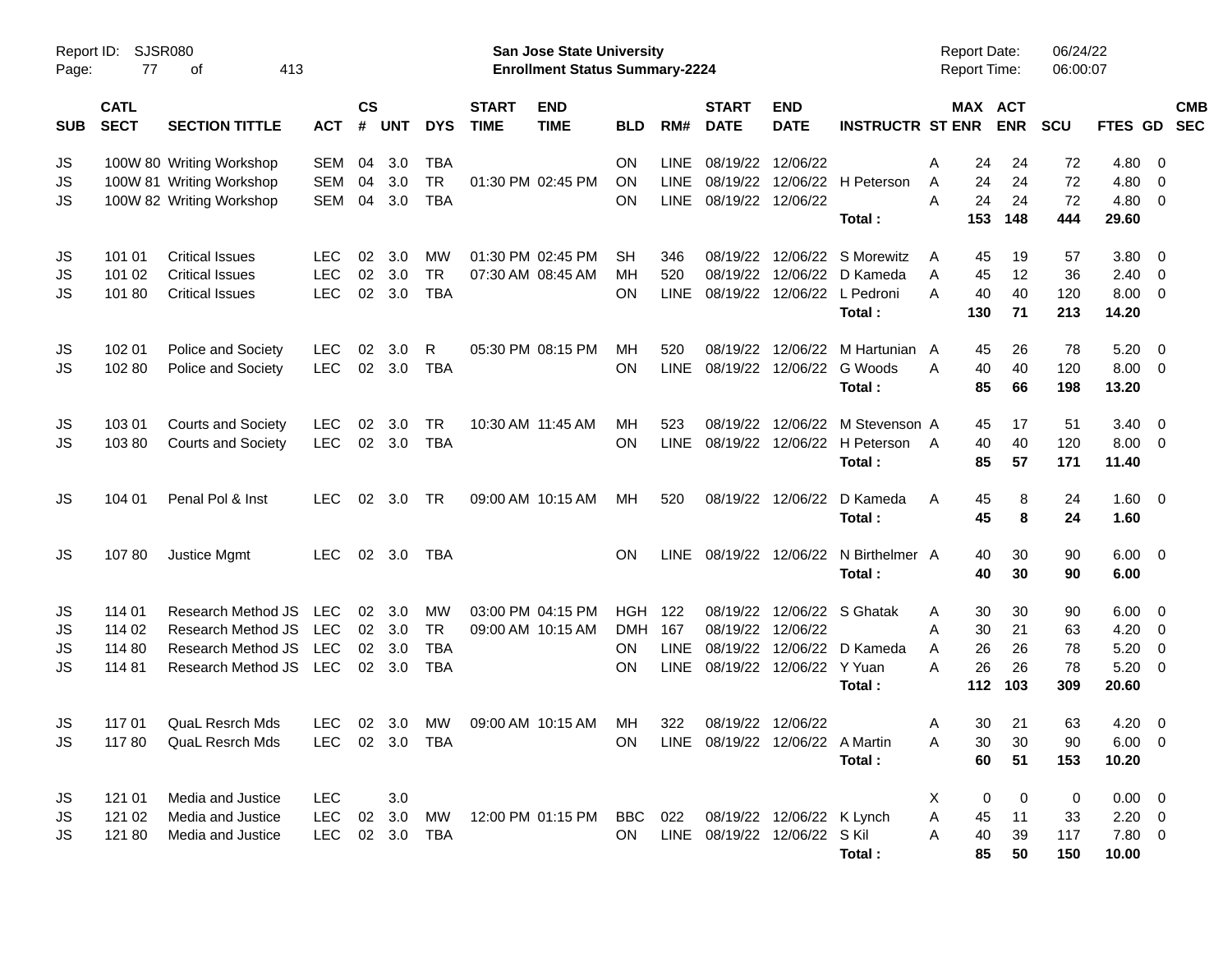| Report ID:<br>Page:        | 78                                            | SJSR080<br>413<br>οf                                                                                       |                                                                    |                |                                       |                                                          |                             | San Jose State University<br><b>Enrollment Status Summary-2224</b> |                                                  |                                          |                                              |                           |                                                                                                                                   | <b>Report Date:</b><br><b>Report Time:</b>                 |                                   | 06/24/22<br>06:00:07                |                                                                       |            |  |
|----------------------------|-----------------------------------------------|------------------------------------------------------------------------------------------------------------|--------------------------------------------------------------------|----------------|---------------------------------------|----------------------------------------------------------|-----------------------------|--------------------------------------------------------------------|--------------------------------------------------|------------------------------------------|----------------------------------------------|---------------------------|-----------------------------------------------------------------------------------------------------------------------------------|------------------------------------------------------------|-----------------------------------|-------------------------------------|-----------------------------------------------------------------------|------------|--|
| <b>SUB</b>                 | <b>CATL</b><br><b>SECT</b>                    | <b>SECTION TITTLE</b>                                                                                      | <b>ACT</b>                                                         | <b>CS</b><br># | <b>UNT</b>                            | <b>DYS</b>                                               | <b>START</b><br><b>TIME</b> | <b>END</b><br><b>TIME</b>                                          | <b>BLD</b>                                       | RM#                                      | <b>START</b><br><b>DATE</b>                  | <b>END</b><br><b>DATE</b> | <b>INSTRUCTR ST ENR</b>                                                                                                           | MAX ACT                                                    | <b>ENR</b>                        | <b>SCU</b>                          | FTES GD SEC                                                           | <b>CMB</b> |  |
| JS                         | 122 80                                        | Drugs & Society                                                                                            | <b>LEC</b>                                                         | 01             | 3.0                                   | TBA                                                      |                             |                                                                    | <b>ON</b>                                        | <b>LINE</b>                              | 08/19/22 12/06/22 S Rivera                   |                           | Total:                                                                                                                            | 45<br>A<br>45                                              | 45<br>45                          | 135<br>135                          | $9.00 \t 0$<br>9.00                                                   |            |  |
| JS                         | 12380                                         | Terrorism & Security                                                                                       | LEC                                                                |                | 02 3.0                                | TBA                                                      |                             |                                                                    | ON                                               |                                          | LINE 08/19/22 12/06/22 S Ghatak              |                           | Total:                                                                                                                            | 45<br>A<br>45                                              | 45<br>45                          | 135<br>135                          | $9.00 \t 0$<br>9.00                                                   |            |  |
| JS                         | 127 01                                        | Imm and Justice                                                                                            | <b>LEC</b>                                                         |                | 3.0                                   |                                                          |                             |                                                                    |                                                  |                                          |                                              |                           | Total:                                                                                                                            | X<br>0<br>$\mathbf 0$                                      | 0<br>$\bf{0}$                     | 0<br>0                              | $0.00 \t 0$<br>0.00                                                   |            |  |
| JS                         | 128 80                                        | Punishment, Cult an LEC 02 3.0                                                                             |                                                                    |                |                                       | TBA                                                      |                             |                                                                    | <b>ON</b>                                        |                                          |                                              |                           | LINE 08/19/22 12/06/22 D Sargent<br>Total:                                                                                        | 40<br>A<br>40                                              | 31<br>31                          | 93<br>93                            | $6.20 \quad 0$<br>6.20                                                |            |  |
| JS<br>JS                   | 129 01<br>129 02                              | Intl Crime & Dev<br>Intl Crime & Dev                                                                       | <b>LEC</b><br><b>LEC</b>                                           | 02             | 3.0<br>3.0                            | MW                                                       |                             | 09:00 AM 10:15 AM                                                  | CL.                                              | 302                                      |                                              | 08/19/22 12/06/22         | Total:                                                                                                                            | Х<br>0<br>Α<br>45<br>45                                    | 0<br>8<br>8                       | 0<br>24<br>24                       | $0.00 \t 0$<br>$1.60 \t 0$<br>1.60                                    |            |  |
| JS<br>JS                   | 130 01<br>130 80                              | Sex & Justice<br>Sex & Justice                                                                             | <b>LEC</b><br><b>LEC</b>                                           | 02             | 3.0<br>02 3.0                         | <b>MW</b><br><b>TBA</b>                                  |                             | 10:30 AM 11:45 AM                                                  | MН<br>OΝ                                         | 520<br>LINE                              | 08/19/22                                     |                           | 12/06/22 G Howard<br>08/19/22 12/06/22 G Howard<br>Total:                                                                         | 45<br>A<br>40<br>A<br>85                                   | 31<br>44<br>75                    | 93<br>132<br>225                    | $6.20 \quad 0$<br>8.80 0<br>15.00                                     |            |  |
| JS                         | 131 01                                        | Intervntn/Mediatn                                                                                          | <b>LEC</b>                                                         |                | 3.0                                   |                                                          |                             |                                                                    |                                                  |                                          |                                              |                           | Total:                                                                                                                            | X<br>0<br>$\bf{0}$                                         | 0<br>$\bf{0}$                     | 0<br>0                              | $0.00 \t 0$<br>0.00                                                   |            |  |
| JS<br>JS<br>JS<br>JS<br>JS | 132 01<br>132 02<br>132 03<br>132 80<br>13281 | Race Gender Ineqlt<br>Race Gender Ineqlt<br>Race Gender Ineqlt<br>Race Gender Ineqlt<br>Race Gender Ineqlt | <b>LEC</b><br><b>LEC</b><br><b>LEC</b><br><b>LEC</b><br><b>LEC</b> | 02<br>02<br>02 | 3.0<br>3.0<br>02 3.0<br>3.0<br>02 3.0 | МW<br><b>TR</b><br><b>TR</b><br><b>TBA</b><br><b>TBA</b> |                             | 01:30 PM 02:45 PM<br>07:30 AM 08:45 AM<br>12:00 PM 01:15 PM        | HGH<br>MН<br><b>SH</b><br><b>ON</b><br><b>ON</b> | 122<br>523<br>346<br><b>LINE</b><br>LINE | 08/19/22<br>08/19/22<br>08/19/22<br>08/19/22 |                           | 12/06/22 J Halushka<br>12/06/22 H Peterson<br>12/06/22 J DiSalvo<br>12/06/22 D Kameda<br>08/19/22 12/06/22 S Caligiuri-<br>Total: | 40<br>A<br>40<br>A<br>Α<br>45<br>40<br>A<br>40<br>Α<br>205 | 40<br>12<br>22<br>40<br>28<br>142 | 120<br>36<br>66<br>120<br>84<br>426 | $8.00 \t 0$<br>$2.40 \ 0$<br>4.40 0<br>$8.00 \t 0$<br>5.60 0<br>28.40 |            |  |
| JS<br><b>JS</b>            | 136 01                                        | Fam & Comm Violence LEC<br>136 80 Fam & Comm Violence LEC 02 3.0 TBA                                       |                                                                    |                | 02 3.0                                | W                                                        |                             | 12:00 PM 02:45 PM                                                  | МH<br>ON                                         | 520                                      |                                              |                           | 08/19/22 12/06/22 S Martinek<br>LINE 08/19/22 12/06/22 V Montelongo A<br>Total:                                                   | 45<br>A<br>40<br>85                                        | 25<br>40<br>65                    | 75<br>120<br>195                    | $5.00 \quad 0$<br>$8.00 \t 0$<br>13.00                                |            |  |
| JS<br>JS                   | 140 01 RCP<br>140 02 RCP                      |                                                                                                            | LEC 02 3.0 TR                                                      |                |                                       |                                                          |                             | LEC 02 3.0 TR  01:30 PM 02:45 PM SH<br>01:30 PM 02:45 PM SH        |                                                  | 434<br>434                               |                                              | 08/19/22 12/06/22         | 08/19/22 12/06/22 M Stevenson A<br>Total:                                                                                         | 20<br>A<br>20<br>40                                        | 20<br>$\overline{2}$<br>22        | 60<br>6<br>66                       | 4.10 2<br>$0.40 \quad 0$<br>4.50                                      |            |  |
| JS                         | 142 01                                        | <b>RCP ASCI</b>                                                                                            |                                                                    |                |                                       | SUP 36 3.0 TR                                            | 03:00 PM 04:15 PM           |                                                                    |                                                  |                                          |                                              |                           | 08/19/22 12/06/22 M Stevenson A                                                                                                   | 10 <sup>°</sup>                                            | $\overline{7}$                    | $\mathbf{0}$                        | $1.40 \ 0$                                                            |            |  |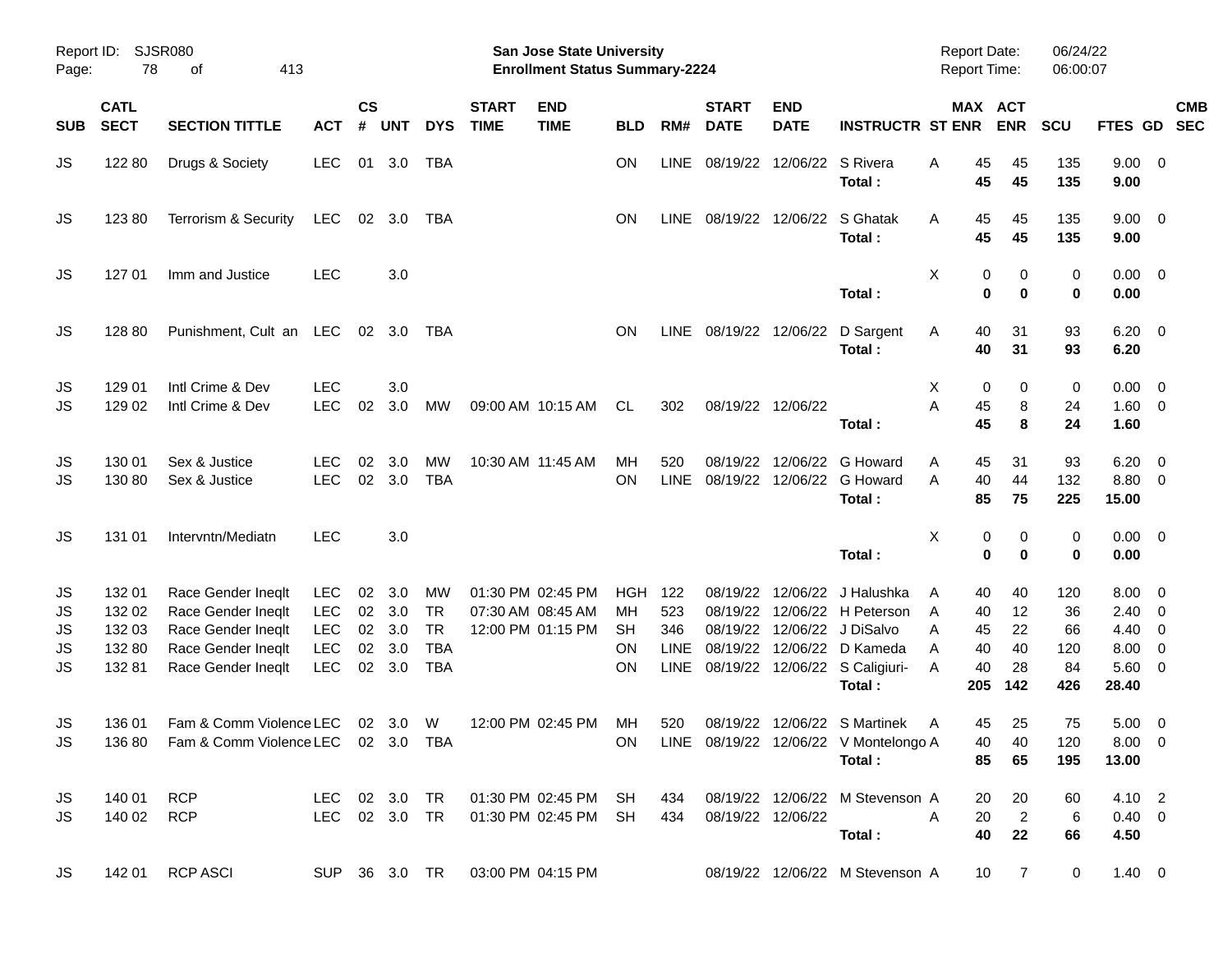| Page:                | Report ID: SJSR080<br>413<br>79<br>οf |                                                                                                   |                                                      |                      |                          |                                      |                             | <b>San Jose State University</b><br><b>Enrollment Status Summary-2224</b> |                       |                            |                                        |                                                  |                                                                                  | Report Date:<br><b>Report Time:</b>             |                            | 06/24/22<br>06:00:07         |                                                                     |                          |
|----------------------|---------------------------------------|---------------------------------------------------------------------------------------------------|------------------------------------------------------|----------------------|--------------------------|--------------------------------------|-----------------------------|---------------------------------------------------------------------------|-----------------------|----------------------------|----------------------------------------|--------------------------------------------------|----------------------------------------------------------------------------------|-------------------------------------------------|----------------------------|------------------------------|---------------------------------------------------------------------|--------------------------|
| <b>SUB</b>           | <b>CATL</b><br><b>SECT</b>            | <b>SECTION TITTLE</b>                                                                             | <b>ACT</b>                                           | <b>CS</b><br>#       | <b>UNT</b>               | <b>DYS</b>                           | <b>START</b><br><b>TIME</b> | <b>END</b><br><b>TIME</b>                                                 | <b>BLD</b>            | RM#                        | <b>START</b><br><b>DATE</b>            | <b>END</b><br><b>DATE</b>                        | <b>INSTRUCTR ST ENR</b>                                                          |                                                 | MAX ACT<br><b>ENR</b>      | <b>SCU</b>                   | <b>FTES GD</b>                                                      | <b>CMB</b><br><b>SEC</b> |
|                      |                                       |                                                                                                   |                                                      |                      |                          |                                      |                             |                                                                           |                       |                            |                                        |                                                  | Total:                                                                           | 10                                              | 7                          | 0                            | 1.40                                                                |                          |
| JS                   | 143 01                                | Evidence & Proced                                                                                 | <b>LEC</b>                                           | 02                   | 3.0                      | TR                                   |                             | 09:00 AM 10:15 AM                                                         | МH                    | 523                        |                                        | 08/19/22 12/06/22                                | H Peterson<br>Total:                                                             | 45<br>A<br>45                                   | 24<br>24                   | 72<br>72                     | $4.80\ 0$<br>4.80                                                   |                          |
| JS                   | 144 01                                | <b>Criminal Law</b>                                                                               | <b>LEC</b>                                           | 02                   | 3.0                      | TR                                   |                             | 12:00 PM 01:15 PM                                                         | МH                    | 520                        |                                        | 08/19/22 12/06/22                                | H Peterson<br>Total:                                                             | 45<br>A<br>45                                   | 17<br>17                   | 51<br>51                     | $3.40 \ 0$<br>3.40                                                  |                          |
| JS<br>JS             | 145 01<br>145 80                      | <b>White Collar Crime</b><br><b>White Collar Crime</b>                                            | <b>LEC</b><br><b>LEC</b>                             | 02                   | 3.0<br>02 3.0            | TR<br><b>TBA</b>                     |                             | 01:30 PM 02:45 PM                                                         | МH<br>ΟN              | 520<br>LINE                | 08/19/22<br>08/19/22 12/06/22 K Lynch  | 12/06/22                                         | G Woods<br>Total:                                                                | 45<br>A<br>40<br>A<br>85                        | 15<br>40<br>55             | 45<br>120<br>165             | $3.00 \ 0$<br>$8.00 \t 0$<br>11.00                                  |                          |
| JS<br>JS             | 150 01<br>15080                       | Gender and Crime<br>Gender and Crime                                                              | <b>LEC</b><br><b>LEC</b>                             | 02                   | 3.0<br>02 3.0            | <b>TR</b><br><b>TBA</b>              |                             | 10:30 AM 11:45 AM                                                         | <b>SH</b><br>ON       | 434<br><b>LINE</b>         | 08/19/22<br>08/19/22 12/06/22          | 12/06/22                                         | N Birthelmer A<br>Total:                                                         | 45<br>40<br>A<br>85                             | 10<br>40<br>50             | 30<br>120<br>150             | $2.00 \t 0$<br>$8.00 \t 0$<br>10.00                                 |                          |
| JS<br>JS<br>JS<br>JS | 151 01<br>151 02<br>151 80<br>15181   | Crim Theory<br>Crim Theory<br><b>Crim Theory</b><br><b>Crim Theory</b>                            | <b>LEC</b><br><b>LEC</b><br><b>LEC</b><br><b>LEC</b> | 02<br>02<br>02<br>02 | 3.0<br>3.0<br>3.0<br>3.0 | MW<br><b>TR</b><br>R<br><b>TBA</b>   |                             | 07:30 AM 08:45 AM<br>01:30 PM 02:45 PM<br>04:30 PM 07:15 PM               | MН<br>MН<br>ΟN<br>ΟN  | 520<br>523<br>LINE<br>LINE | 08/19/22 12/06/22<br>08/19/22          | 08/19/22 12/06/22 Y Yuan<br>12/06/22 Y Baba      | 08/19/22 12/06/22 N Birthelmer<br>Total:                                         | 45<br>A<br>45<br>A<br>40<br>Α<br>40<br>A<br>170 | 11<br>22<br>26<br>40<br>99 | 33<br>66<br>78<br>120<br>297 | $2.20 \t 0$<br>$4.40 \quad 0$<br>$5.20 \ 0$<br>$8.00 \t 0$<br>19.80 |                          |
| JS<br>JS<br>JS       | 152 01<br>152 02<br>152 80            | Juv Delinquency<br>Juv Delinquency<br>Juv Delinquency                                             | <b>LEC</b><br><b>LEC</b><br><b>LEC</b>               | 02<br>02<br>02       | 3.0<br>3.0<br>3.0        | <b>MW</b><br><b>MW</b><br><b>TBA</b> |                             | 03:00 PM 04:15 PM<br>12:00 PM 01:15 PM                                    | SН<br><b>SH</b><br>ΟN | 435<br>434<br><b>LINE</b>  | 08/19/22<br>08/19/22 12/06/22 S Rivera | 12/06/22 S Rivera<br>08/19/22 12/06/22 J Tolbert | Total:                                                                           | 45<br>Α<br>45<br>A<br>40<br>А<br>130            | 20<br>14<br>40<br>74       | 60<br>42<br>120<br>222       | $4.00 \ 0$<br>$2.80 \t 0$<br>$8.00 \t 0$<br>14.80                   |                          |
| JS                   | 153 01                                | Crime/Life course                                                                                 | <b>LEC</b>                                           | 02 <sub>o</sub>      | - 3.0                    | <b>MW</b>                            |                             | 03:00 PM 04:15 PM                                                         | DMH 234               |                            |                                        |                                                  | 08/19/22 12/06/22 S Morewitz<br>Total:                                           | 45<br>A<br>45                                   | 7<br>$\overline{7}$        | 21<br>21                     | $1.40 \ 0$<br>1.40                                                  |                          |
| JS<br><b>JS</b>      | 155 01                                | Victimology<br>155 80 Victimology                                                                 | <b>LEC</b><br>LEC 02 3.0 TBA                         |                      | $02 \quad 3.0$           | W                                    |                             | 03:00 PM 05:45 PM                                                         | MН                    | 523                        |                                        |                                                  | 08/19/22 12/06/22 S Martinek<br>ON LINE 08/19/22 12/06/22 S Martinek A<br>Total: | 45<br>A<br>85                                   | 11<br>39<br>40<br>50       | 33<br>117<br>150             | $2.20 \t 0$<br>$7.80\ 0$<br>10.00                                   |                          |
| JS                   |                                       | 156 80 Gngs, Crim & Just LEC 02 3.0 TBA                                                           |                                                      |                      |                          |                                      |                             |                                                                           | ON.                   |                            |                                        |                                                  | LINE 08/19/22 12/06/22 M Schlegel A<br>Total:                                    | 45<br>45                                        | 45<br>45                   | 135<br>135                   | $9.00 \t 0$<br>9.00                                                 |                          |
| JS                   |                                       | 157 01 Deviance & Justice LEC 02 3.0 TR 03:00 PM 04:15 PM MH 520 08/19/22 12/06/22 N Birthelmer A |                                                      |                      |                          |                                      |                             |                                                                           |                       |                            |                                        |                                                  | Total:                                                                           | 45<br>45                                        | 10<br>10                   | 30<br>30                     | $2.00 \t 0$<br>2.00                                                 |                          |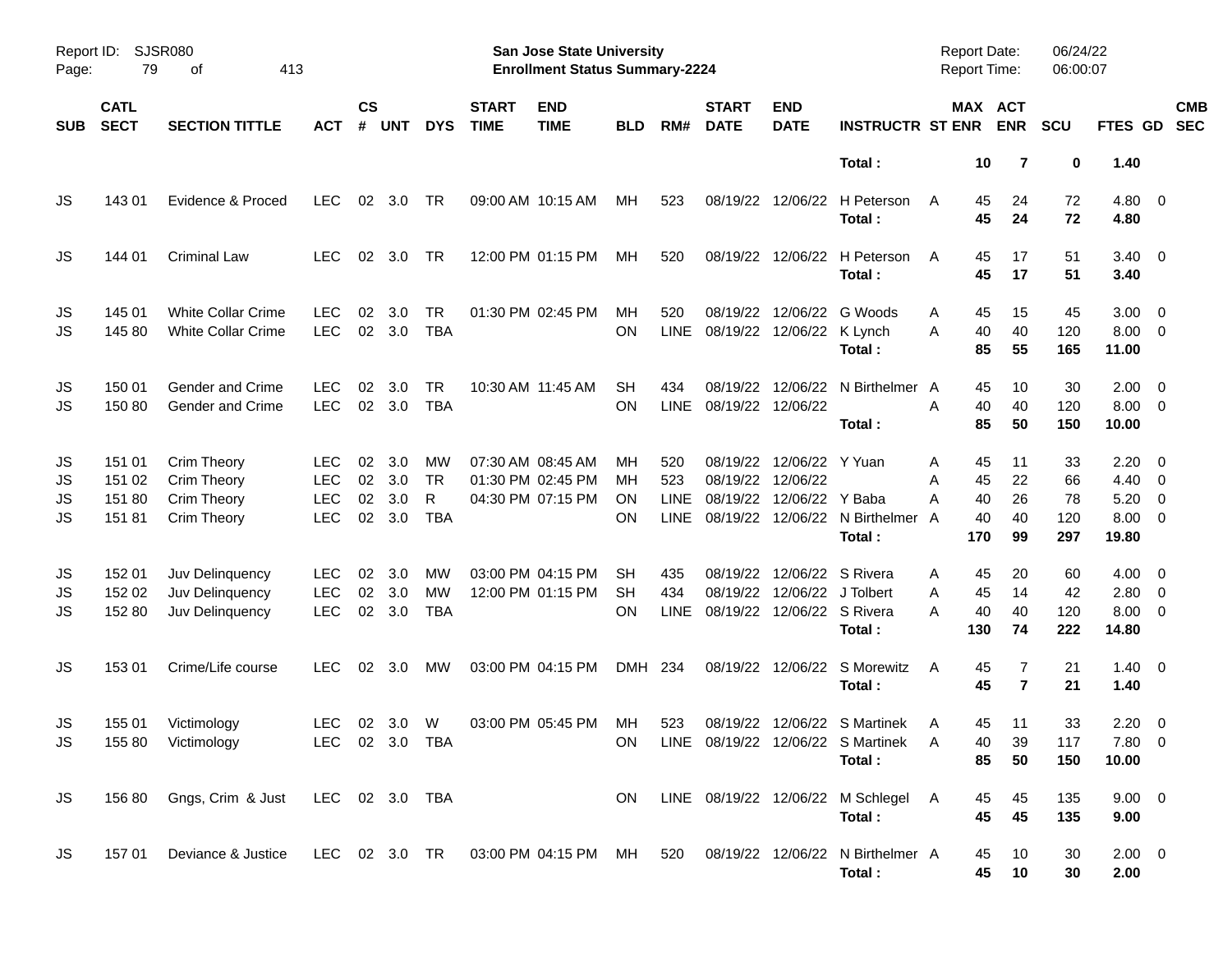| Page:                                   | <b>SJSR080</b><br>Report ID:<br>80<br>413<br>οf     |                                                                                                                      |                                                                                  |                                  |                                           |                                                                                  |                             | <b>San Jose State University</b><br><b>Enrollment Status Summary-2224</b> |                                         |                                                    |                                                                                     |                                                                           |                                                                                                                | <b>Report Date:</b><br><b>Report Time:</b>                     |                                  | 06/24/22<br>06:00:07            |                                                                                         |                                                                                                          |                          |
|-----------------------------------------|-----------------------------------------------------|----------------------------------------------------------------------------------------------------------------------|----------------------------------------------------------------------------------|----------------------------------|-------------------------------------------|----------------------------------------------------------------------------------|-----------------------------|---------------------------------------------------------------------------|-----------------------------------------|----------------------------------------------------|-------------------------------------------------------------------------------------|---------------------------------------------------------------------------|----------------------------------------------------------------------------------------------------------------|----------------------------------------------------------------|----------------------------------|---------------------------------|-----------------------------------------------------------------------------------------|----------------------------------------------------------------------------------------------------------|--------------------------|
| <b>SUB</b>                              | <b>CATL</b><br><b>SECT</b>                          | <b>SECTION TITTLE</b>                                                                                                | АСТ                                                                              | <b>CS</b><br>#                   | <b>UNT</b>                                | <b>DYS</b>                                                                       | <b>START</b><br><b>TIME</b> | <b>END</b><br><b>TIME</b>                                                 | <b>BLD</b>                              | RM#                                                | <b>START</b><br><b>DATE</b>                                                         | <b>END</b><br><b>DATE</b>                                                 | <b>INSTRUCTR ST ENR</b>                                                                                        |                                                                | MAX ACT<br><b>ENR</b>            | <b>SCU</b>                      | FTES GD                                                                                 |                                                                                                          | <b>CMB</b><br><b>SEC</b> |
| JS                                      | 158 80                                              | <b>Prison Community</b>                                                                                              | <b>LEC</b>                                                                       |                                  | 02 3.0                                    | TBA                                                                              |                             |                                                                           | ON                                      | LINE                                               | 08/19/22 12/06/22 B Miller                                                          |                                                                           | Total:                                                                                                         | 40<br>A<br>40                                                  | 23<br>23                         | 69<br>69                        | $4.60$ 0<br>4.60                                                                        |                                                                                                          |                          |
| JS                                      | 161 01                                              | Intro Cybercrime                                                                                                     | <b>LEC</b>                                                                       |                                  | 01 3.0                                    | МW                                                                               |                             | 10:30 AM 11:45 AM                                                         | DMH 150                                 |                                                    |                                                                                     | 08/19/22 12/06/22                                                         | Total:                                                                                                         | 45<br>A<br>45                                                  | 27<br>27                         | 81<br>81                        | $5.40\ 0$<br>5.40                                                                       |                                                                                                          |                          |
| JS<br>JS<br>JS<br>JS                    | 171 01<br>171 02<br>17180<br>17181                  | HR and Justice<br>HR and Justice<br>HR and Justice<br>HR and Justice                                                 | <b>LEC</b><br><b>LEC</b><br><b>LEC</b><br><b>LEC</b>                             | 02<br>02<br>02                   | 3.0<br>3.0<br>3.0<br>02 3.0               | МW<br><b>TR</b><br><b>TBA</b><br><b>TBA</b>                                      |                             | 10:30 AM 11:45 AM<br>03:00 PM 04:15 PM                                    | MН<br>CL<br>ON<br><b>ON</b>             | 523<br>226<br><b>LINE</b><br>LINE                  | 08/19/22<br>08/19/22                                                                | 08/19/22 12/06/22 E Tejada<br>12/06/22 S Kil                              | 12/06/22 J Warren<br>08/19/22 12/06/22 R Abusaad<br>Total:                                                     | 45<br>A<br>45<br>A<br>A<br>40<br>40<br>A<br>170                | 13<br>18<br>40<br>40<br>111      | 39<br>54<br>120<br>120<br>333   | $2.60 \quad 0$<br>3.60 0<br>8.00<br>$8.00 \t 0$<br>22.20                                | $\overline{\phantom{0}}$                                                                                 |                          |
| JS<br>JS                                | 172 01<br>17280                                     | Human Trafficking<br>Human Trafficking                                                                               | <b>LEC</b><br><b>LEC</b>                                                         | 02                               | 3.0<br>3.0                                | TR                                                                               |                             | 12:00 PM 01:15 PM                                                         | DMH 353                                 |                                                    |                                                                                     |                                                                           | 08/19/22 12/06/22 N Birthelmer A<br>Total:                                                                     | 45<br>X<br>0<br>45                                             | 34<br>0<br>34                    | 102<br>0<br>102                 | $6.80$ 0<br>$0.00 \t 0$<br>6.80                                                         |                                                                                                          |                          |
| JS                                      | 179 01                                              | HR Pract and Sem                                                                                                     | <b>LEC</b>                                                                       |                                  | 02 3.0 M                                  |                                                                                  |                             | 03:00 PM 05:45 PM                                                         | МH                                      | 523                                                |                                                                                     | 08/19/22 12/06/22                                                         | Total:                                                                                                         | 45<br>A<br>45                                                  | 6<br>6                           | 18<br>18                        | $1.20 \t 0$<br>1.20                                                                     |                                                                                                          |                          |
| JS<br>JS<br>JS                          | 18080<br>18081<br>18082                             | <b>Indiv Studies</b><br><b>Indiv Studies</b><br><b>Indiv Studies</b>                                                 | <b>SUP</b><br><b>SUP</b><br><b>SUP</b>                                           | 36<br>36<br>36                   | 1.0<br>2.0<br>3.0                         | <b>TBA</b><br><b>TBA</b><br><b>TBA</b>                                           |                             |                                                                           | ON<br>ON<br>ON                          | <b>LINE</b><br><b>LINE</b>                         | 08/19/22                                                                            |                                                                           | 08/19/22 12/06/22 C Vera Sanch A<br>12/06/22 C Vera Sanch A<br>LINE 08/19/22 12/06/22 C Vera Sanch A<br>Total: | 10<br>10<br>10<br>30                                           | 0<br>0<br>5<br>5                 | 0<br>0<br>0<br>0                | $0.00 \t 0$<br>$0.00 \t 0$<br>$1.00 \t 0$<br>1.00                                       |                                                                                                          |                          |
| JS<br>JS<br>JS<br>JS<br>JS<br>JS        | 18180<br>18181<br>18182<br>18183<br>18184<br>18185  | Internship in JS<br>Internship in JS<br>Internship in JS<br>Internship in JS<br>Internship in JS<br>Internship in JS | <b>SUP</b><br><b>SUP</b><br><b>SUP</b><br><b>SUP</b><br><b>SUP</b><br><b>SUP</b> | 36<br>36<br>36<br>36<br>36<br>36 | 3.0<br>3.0<br>3.0<br>3.0<br>3.0<br>3.0    | <b>TBA</b><br><b>TBA</b><br><b>TBA</b><br><b>TBA</b><br><b>TBA</b><br><b>TBA</b> |                             |                                                                           | ON<br>ON<br>ON<br>ON<br>ON<br>ON        | LINE<br>LINE<br><b>LINE</b><br><b>LINE</b><br>LINE | 08/19/22 12/06/22<br>08/19/22<br>08/19/22                                           | 08/19/22 12/06/22 E Adams<br>12/06/22 S Kil<br>08/19/22 12/06/22 J Warren | 12/06/22 G Howard<br>LINE 08/19/22 12/06/22 A De Giorgi                                                        | 10<br>Α<br>10<br>A<br>10<br>A<br>10<br>A<br>10<br>A<br>10<br>Α | 0<br>3<br>3<br>3<br>4<br>1       | 0<br>0<br>0<br>0<br>0<br>0      | $0.00 \t 0$<br>$0.60 \quad 0$<br>0.60<br>0.60<br>0.80<br>0.20                           | $\overline{\mathbf{0}}$<br>$\overline{\mathbf{0}}$<br>$\overline{\mathbf{0}}$<br>$\overline{\mathbf{0}}$ |                          |
| <b>JS</b><br>JS<br>JS<br>JS<br>JS<br>JS | 18186<br>18187<br>18188<br>18189<br>181 90<br>18191 | Internship in JS<br>Internship in JS<br>Internship in JS<br>Internship in JS<br>Internship in JS<br>Internship in JS | <b>SUP</b><br><b>SUP</b><br><b>SUP</b><br><b>SUP</b><br><b>SUP</b><br><b>SUP</b> | 36<br>36<br>36<br>36<br>36       | 36 6.0<br>6.0<br>6.0<br>6.0<br>6.0<br>6.0 | <b>TBA</b><br><b>TBA</b><br><b>TBA</b><br><b>TBA</b><br><b>TBA</b><br><b>TBA</b> |                             |                                                                           | ON<br>ON<br><b>ON</b><br>ON<br>ON<br>ON | LINE<br>LINE<br>LINE                               | LINE 08/19/22 12/06/22<br>08/19/22 12/06/22 E Adams<br>LINE 08/19/22 12/06/22 S Kil | 08/19/22 12/06/22 J Warren                                                | 08/19/22 12/06/22 G Howard<br>LINE 08/19/22 12/06/22 A De Giorgi<br>Total:                                     | 5<br>Α<br>5<br>Α<br>5<br>Α<br>5<br>Α<br>5<br>Α<br>5<br>Α<br>90 | 0<br>0<br>0<br>0<br>0<br>0<br>14 | 0<br>0<br>0<br>0<br>0<br>0<br>0 | 0.00<br>$0.00 \t 0$<br>$0.00 \t 0$<br>$0.00 \t 0$<br>$0.00 \t 0$<br>$0.00 \t 0$<br>2.80 | $\overline{\mathbf{0}}$                                                                                  |                          |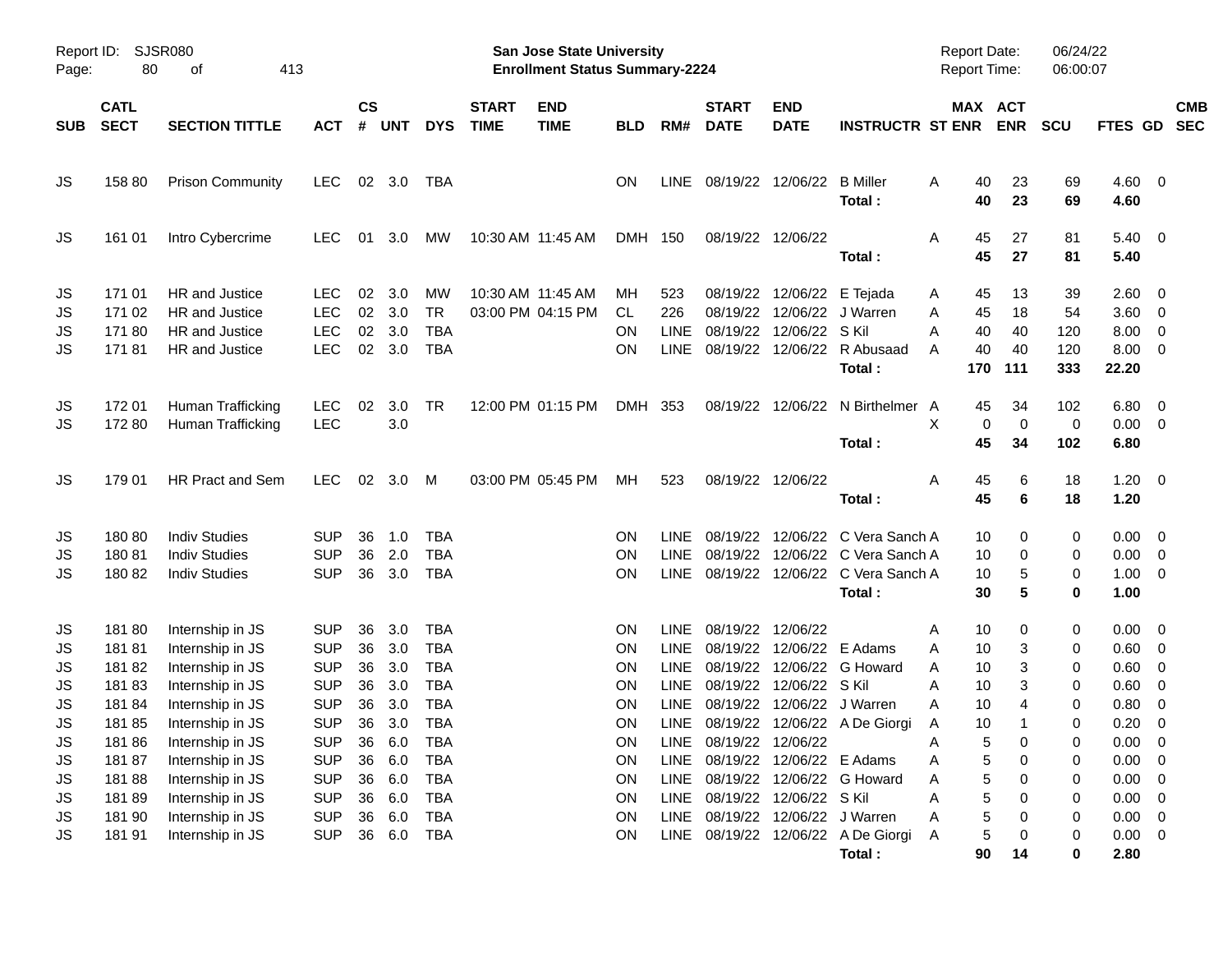| Page:      | Report ID: SJSR080<br>81<br>413<br>οf |                                 |              |                    |            |            |                             | San Jose State University<br><b>Enrollment Status Summary-2224</b> |            |             |                             |                           |                                                 | <b>Report Date:</b><br><b>Report Time:</b> |                                  | 06/24/22<br>06:00:07 |                |                |                          |
|------------|---------------------------------------|---------------------------------|--------------|--------------------|------------|------------|-----------------------------|--------------------------------------------------------------------|------------|-------------|-----------------------------|---------------------------|-------------------------------------------------|--------------------------------------------|----------------------------------|----------------------|----------------|----------------|--------------------------|
| <b>SUB</b> | <b>CATL</b><br><b>SECT</b>            | <b>SECTION TITTLE</b>           | <b>ACT</b>   | $\mathsf{cs}$<br># | <b>UNT</b> | <b>DYS</b> | <b>START</b><br><b>TIME</b> | <b>END</b><br><b>TIME</b>                                          | <b>BLD</b> | RM#         | <b>START</b><br><b>DATE</b> | <b>END</b><br><b>DATE</b> | <b>INSTRUCTR ST ENR</b>                         |                                            | MAX ACT<br><b>ENR</b>            | SCU                  | <b>FTES GD</b> |                | <b>CMB</b><br><b>SEC</b> |
| JS         | 184 80                                | Directed Reading                | <b>SUP</b>   | 36                 | 1.0        | <b>TBA</b> |                             |                                                                    | ON         | <b>LINE</b> | 08/19/22                    | 12/06/22                  | C Vera Sanch A                                  | 10                                         | $\overline{c}$                   | 0                    | 0.13           | 0              |                          |
| JS         | 18481                                 | Directed Reading                | <b>SUP</b>   | 36                 | 2.0        | <b>TBA</b> |                             |                                                                    | ON         |             | LINE 08/19/22               | 12/06/22                  | C Vera Sanch A                                  | 10                                         | 0                                | 0                    | 0.00           | 0              |                          |
| JS         | 184 82                                | Directed Reading                | <b>SUP</b>   | 36                 | 3.0        | <b>TBA</b> |                             |                                                                    | ON         |             |                             |                           | LINE 08/19/22 12/06/22 C Vera Sanch A<br>Total: | 10<br>30                                   | 0<br>$\mathbf{2}$                | 0<br>0               | 0.00<br>0.13   | 0              |                          |
| JS         |                                       | 185D 01 Special Topics: L/T/    | <b>LEC</b>   | 03                 | 3.0        | MW         |                             | 09:00 AM 10:15 AM                                                  | <b>SH</b>  | 435         |                             | 08/19/22 12/06/22         | E Tejada                                        | A<br>45                                    | 11                               | 33                   | 2.20           | $\overline{0}$ |                          |
| JS         |                                       | 185D 80 Special Topics: L/T/    | <b>LEC</b>   |                    | 3.0        |            |                             |                                                                    |            |             |                             |                           |                                                 | X<br>0                                     | $\mathbf 0$                      | 0                    | 0.00           | 0              |                          |
|            |                                       |                                 |              |                    |            |            |                             |                                                                    |            |             |                             |                           | Total:                                          | 45                                         | 11                               | 33                   | 2.20           |                |                          |
| JS         | 18901                                 | Sen Sem Cont Prob               | SEM          | 05                 | 3.0        | <b>MW</b>  |                             | 10:30 AM 11:45 AM                                                  | IS.        | 215         | 08/19/22                    | 12/06/22                  | K Lynch                                         | 24<br>A                                    | 14                               | 42                   | 2.80           | 0              |                          |
| JS         | 18902                                 | Sen Sem Cont Prob               | <b>SEM</b>   | 05                 | 3.0        | <b>TR</b>  | 10:30 AM 11:45 AM           |                                                                    | DH         | 243         | 08/19/22                    | 12/06/22                  | D Kameda                                        | 24<br>A                                    | 11                               | 33                   | 2.20           | 0              |                          |
| JS         | 18980                                 | Sen Sem Cont Prob               | <b>SEM</b>   | 05                 | 3.0        | <b>TBA</b> |                             |                                                                    | ON         | <b>LINE</b> |                             |                           | 08/19/22 12/06/22 J Halushka                    | 24<br>A                                    | 18                               | 54                   | 3.60           | 0              |                          |
|            |                                       |                                 |              |                    |            |            |                             |                                                                    |            |             |                             |                           | Total:                                          | 72                                         | 43                               | 129                  | 8.60           |                |                          |
| <b>JS</b>  | 201 01                                | Just-Soc-Theory                 | SEM 05 3.0   |                    |            | -R         |                             | 04:30 PM 07:15 PM                                                  | MH.        | 526         |                             | 08/19/22 12/06/22         |                                                 | A<br>14                                    | 14                               | 42                   | 3.45 13        |                |                          |
|            |                                       |                                 |              |                    |            |            |                             |                                                                    |            |             |                             |                           | Total:                                          | 14                                         | 14                               | 42                   | 3.45           |                |                          |
| <b>JS</b>  | 202 01                                | Surv-Res-Methods                | SEM 05 3.0   |                    |            | W          |                             | 04:30 PM 07:15 PM                                                  | MH.        | 526         |                             | 08/19/22 12/06/22         | S Ghatak                                        | A<br>14                                    | 13                               | 39                   | 3.25 13        |                |                          |
|            |                                       |                                 |              |                    |            |            |                             |                                                                    |            |             |                             |                           | Total:                                          | 14                                         | 13                               | 39                   | 3.25           |                |                          |
| <b>JS</b>  | 204 01                                | Jus-Org-Eth-Change              | SEM 05 3.0 T |                    |            |            |                             | 04:30 PM 07:15 PM                                                  | MH         | 526         |                             | 08/19/22 12/06/22         | E Kinney                                        | A<br>14                                    | 14                               | 42                   | 3.50 14        |                |                          |
|            |                                       |                                 |              |                    |            |            |                             |                                                                    |            |             |                             |                           | Total:                                          | 14                                         | 14                               | 42                   | 3.50           |                |                          |
| <b>JS</b>  | 206 01                                | Sem Juv Justice                 | <b>SEM</b>   |                    | 3.0        |            |                             |                                                                    |            |             |                             |                           |                                                 | X<br>0                                     | $\mathbf 0$                      | 0                    | $0.00 \t 0$    |                |                          |
|            |                                       |                                 |              |                    |            |            |                             |                                                                    |            |             |                             |                           | Total:                                          | 0                                          | 0                                | 0                    | 0.00           |                |                          |
| JS         | 207 01                                | Sem Qual Rsc                    | <b>SEM</b>   | 05                 | 3.0        | M          |                             | 04:30 PM 07:15 PM                                                  | MН         | 526         | 08/19/22                    | 12/06/22                  | C Vera Sanch A                                  | 14                                         | 14                               | 42                   | 3.50 14        |                |                          |
| JS         | 207 02                                | Sem Qual Rsc                    | <b>SEM</b>   | 05                 | 3.0        | $\top$     |                             | 04:30 PM 07:15 PM                                                  | MН         | 233         |                             | 08/19/22 12/06/22         |                                                 | Α<br>14<br>28                              | 9<br>23                          | 27<br>69             | 2.25           | - 9            |                          |
|            |                                       |                                 |              |                    |            |            |                             |                                                                    |            |             |                             |                           | Total:                                          |                                            |                                  |                      | 5.75           |                |                          |
| <b>JS</b>  | 265 80                                | Compa Crim Jus Sys SEM          |              |                    | 3.0        |            |                             |                                                                    |            |             |                             |                           |                                                 | X                                          | 0<br>0                           | 0                    | 0.00           | 0              |                          |
|            |                                       |                                 |              |                    |            |            |                             |                                                                    |            |             |                             |                           | Total:                                          |                                            | $\bf{0}$<br>$\mathbf{0}$         | $\mathbf 0$          | 0.00           |                |                          |
| JS.        |                                       | 266 80 Ap Re Meth and Stati SEM |              |                    | 3.0        |            |                             |                                                                    |            |             |                             |                           |                                                 | X                                          | $\pmb{0}$<br>0                   | 0                    | $0.00 \t 0$    |                |                          |
|            |                                       |                                 |              |                    |            |            |                             |                                                                    |            |             |                             |                           | Total:                                          | 0                                          | $\pmb{0}$                        | 0                    | $0.00\,$       |                |                          |
|            |                                       | 271 80 inter human rights       | <b>SEM</b>   |                    | $3.0\,$    |            |                             |                                                                    |            |             |                             |                           |                                                 | X                                          |                                  |                      | $0.00 \t 0$    |                |                          |
| JS         |                                       |                                 |              |                    |            |            |                             |                                                                    |            |             |                             |                           | Total:                                          |                                            | $\pmb{0}$<br>0<br>0<br>$\pmb{0}$ | 0<br>0               | 0.00           |                |                          |
|            |                                       |                                 |              |                    |            |            |                             |                                                                    |            |             |                             |                           |                                                 |                                            |                                  |                      |                |                |                          |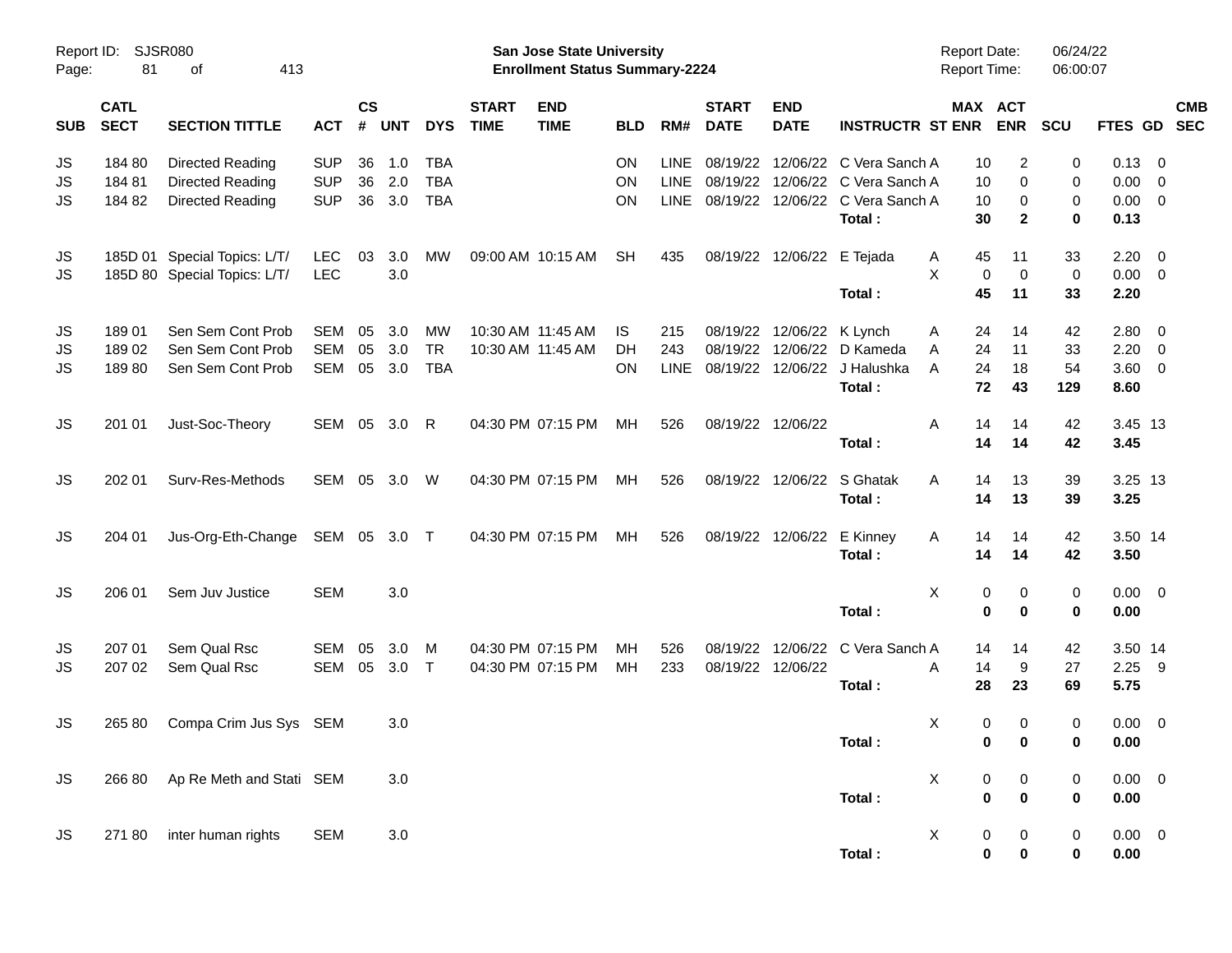| Report ID:<br>Page: | 82                         | SJSR080<br>413<br>οf                                                 |                                        |                    |                   |                                        |                             | <b>San Jose State University</b><br><b>Enrollment Status Summary-2224</b> |                |                            |                                       |                                  |                         | <b>Report Date:</b><br><b>Report Time:</b> |                                                      | 06/24/22<br>06:00:07                 |                              |                                         |
|---------------------|----------------------------|----------------------------------------------------------------------|----------------------------------------|--------------------|-------------------|----------------------------------------|-----------------------------|---------------------------------------------------------------------------|----------------|----------------------------|---------------------------------------|----------------------------------|-------------------------|--------------------------------------------|------------------------------------------------------|--------------------------------------|------------------------------|-----------------------------------------|
| <b>SUB</b>          | <b>CATL</b><br><b>SECT</b> | <b>SECTION TITTLE</b>                                                | <b>ACT</b>                             | $\mathsf{cs}$<br># | <b>UNT</b>        | <b>DYS</b>                             | <b>START</b><br><b>TIME</b> | <b>END</b><br><b>TIME</b>                                                 | <b>BLD</b>     | RM#                        | <b>START</b><br><b>DATE</b>           | <b>END</b><br><b>DATE</b>        | <b>INSTRUCTR ST ENR</b> |                                            | MAX ACT<br><b>ENR</b>                                | <b>SCU</b>                           | <b>FTES GD</b>               | <b>CMB</b><br><b>SEC</b>                |
| JS.                 | 272 80                     | Police in Global Con                                                 | <b>SEM</b>                             |                    | 3.0               |                                        |                             |                                                                           |                |                            |                                       |                                  | Total:                  | X                                          | 0<br>0<br>$\mathbf 0$<br>$\mathbf 0$                 | 0<br>0                               | $0.00 \t 0$<br>0.00          |                                         |
| JS.                 | 28180                      | Justice Practicum                                                    | <b>SUP</b>                             | 25                 | 3.0               | <b>TBA</b>                             |                             |                                                                           | <b>ON</b>      | <b>LINE</b>                | 08/19/22                              | 12/06/22                         | A De Giorgi A<br>Total: |                                            | 5<br>$\mathbf{1}$<br>5<br>$\mathbf{1}$               | 0<br>0                               | 0.25<br>0.25                 | $\overline{\phantom{0}}$ 1              |
| JS<br>JS            | 297 01<br>297 80           | Prgm Eval Proj<br>Prgm Eval Proj                                     | <b>SUP</b><br><b>SUP</b>               | 25                 | 3.0<br>3.0        | R.                                     |                             | 04:30 PM 07:15 PM                                                         |                |                            | 08/19/22                              | 12/06/22                         | E Adams<br>Total:       | 10<br>A<br>X<br>10                         | 6<br>$\mathbf 0$<br>0<br>6                           | 0<br>0<br>0                          | $1.50\ 6$<br>0.00<br>1.50    | $\overline{\mathbf{0}}$                 |
| JS<br>JS<br>JS      | 298 80<br>298 81<br>298 82 | <b>Special Study</b><br><b>Special Study</b><br><b>Special Study</b> | <b>SUP</b><br><b>SUP</b><br><b>SUP</b> | 25<br>25<br>25     | 1.0<br>2.0<br>3.0 | <b>TBA</b><br><b>TBA</b><br><b>TBA</b> |                             |                                                                           | ON<br>ON<br>ON | <b>LINE</b><br><b>LINE</b> | 08/19/22<br>08/19/22<br>LINE 08/19/22 | 12/06/22<br>12/06/22<br>12/06/22 | Total:                  | Α<br>Α<br>A<br>15                          | 5<br>0<br>5<br>0<br>5<br>$\mathbf 0$<br>$\mathbf{0}$ | 0<br>$\mathbf 0$<br>0<br>$\mathbf 0$ | 0.00<br>0.00<br>0.00<br>0.00 | - 0<br>$\overline{0}$<br>$\overline{0}$ |
| JS.                 | 29982                      | <b>Masters Thesis</b>                                                | <b>SUP</b>                             | 25                 | 3.0               | <b>TBA</b>                             |                             |                                                                           | <b>ON</b>      |                            | LINE 08/19/22                         | 12/06/22                         | Total:                  | Α                                          | 5<br>3<br>$5\phantom{.0}$<br>3                       | 0<br>0                               | $0.75$ 3<br>0.75             |                                         |

**Department : Justice Studies 477.28 Lower Division : 756 408 1224 81.60 Upper Division : 3178 2015 5577 377.23 Graduate Division : 105 74 192 18.45**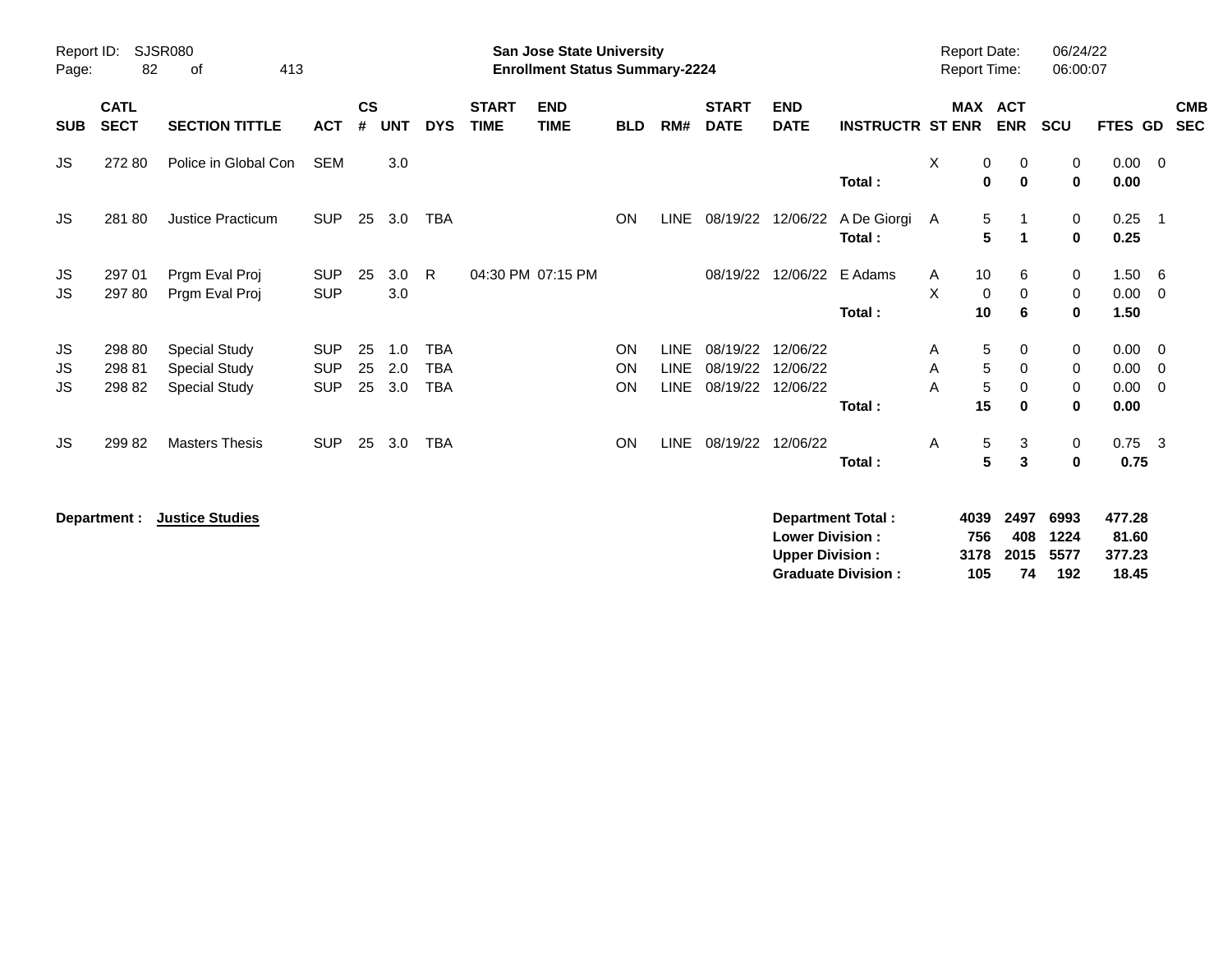|              | SJSR080<br>Report ID:<br>83<br>413<br>οf<br>Page: |                                    |            |               |            |              |                   | San Jose State University             |                 |             |                               |                            |                                      | <b>Report Date:</b> |                       | 06/24/22                |                |                          |            |
|--------------|---------------------------------------------------|------------------------------------|------------|---------------|------------|--------------|-------------------|---------------------------------------|-----------------|-------------|-------------------------------|----------------------------|--------------------------------------|---------------------|-----------------------|-------------------------|----------------|--------------------------|------------|
|              |                                                   |                                    |            |               |            |              |                   | <b>Enrollment Status Summary-2224</b> |                 |             |                               |                            |                                      | <b>Report Time:</b> |                       | 06:00:07                |                |                          |            |
|              | <b>CATL</b>                                       |                                    |            | $\mathsf{cs}$ |            |              | <b>START</b>      | <b>END</b>                            |                 |             | <b>START</b>                  | <b>END</b>                 |                                      |                     | MAX ACT               |                         |                |                          | <b>CMB</b> |
| <b>SUB</b>   | <b>SECT</b>                                       | <b>SECTION TITTLE</b>              | <b>ACT</b> | #             | <b>UNT</b> | <b>DYS</b>   | <b>TIME</b>       | <b>TIME</b>                           | <b>BLD</b>      | RM#         | <b>DATE</b>                   | <b>DATE</b>                | <b>INSTRUCTR ST ENR</b>              |                     | <b>ENR</b>            | <b>SCU</b>              | <b>FTES GD</b> | <b>SEC</b>               |            |
| College      |                                                   | Social Sciences, College of        |            |               |            |              |                   |                                       |                 |             |                               |                            |                                      |                     |                       |                         |                |                          |            |
| Department : |                                                   | <b>Chicana and Chicano Studies</b> |            |               |            |              |                   |                                       |                 |             |                               |                            |                                      |                     |                       |                         |                |                          |            |
| <b>CCS</b>   | 1 0 1                                             | Introduction CCS                   | LEC.       | 02            | 3.0        | TR           | 10:30 AM 11:45 AM |                                       | <b>SH</b>       | 435         | 08/19/22                      |                            | 12/06/22 A Espinosa                  | 35<br>A             | 35                    | 105                     | 7.00           | 0                        |            |
| CCS          | 1 0 2                                             | <b>Introduction CCS</b>            | <b>LEC</b> | 02            | 3.0        | <b>TR</b>    |                   | 12:00 PM 01:15 PM                     | CL.             | 226         |                               | 08/19/22 12/06/22 A Loyola |                                      | Α<br>35             | 35                    | 105                     | 7.00           | $\overline{0}$           |            |
| <b>CCS</b>   | 1 0 3                                             | <b>Introduction CCS</b>            | <b>LEC</b> | 02            | 3.0        | <b>TR</b>    |                   | 01:30 PM 02:45 PM                     | <b>DMH</b>      | 234         |                               | 08/19/22 12/06/22 M Alaniz |                                      | 35<br>A             | 34                    | 102                     | 6.80           | $\overline{0}$           |            |
| CCS          | 180                                               | <b>Introduction CCS</b>            | <b>LEC</b> | 02            | 3.0        | <b>TBA</b>   |                   |                                       | <b>ON</b>       | <b>LINE</b> |                               |                            | 08/19/22 12/06/22 J Gamboa           | 35<br>A             | 35                    | 105                     | 7.00           | $\overline{0}$           |            |
| CCS          | 181                                               | <b>Introduction CCS</b>            | <b>LEC</b> | 02            | 3.0        | MW           |                   | 01:30 PM 02:45 PM                     | ON              |             | LINE 08/19/22 12/06/22 C West |                            | Total:                               | 35<br>A<br>175      | 35<br>174             | 105<br>522              | 7.00<br>34.80  | $\overline{\mathbf{0}}$  |            |
| CCS          | 201                                               | <b>Library Studies</b>             | <b>LEC</b> | 02            | 1.0        | W            |                   | 12:00 PM 12:50 PM                     | CL              |             | 303A 08/19/22 12/06/22        |                            |                                      | Α<br>25             | 7                     | 7                       | 0.47           | $\overline{\phantom{0}}$ |            |
|              |                                                   |                                    |            |               |            |              |                   |                                       |                 |             |                               |                            | Total:                               | 25                  | $\overline{7}$        | $\overline{\mathbf{r}}$ | 0.47           |                          |            |
| <b>CCS</b>   | 701                                               | <b>Folklorico Dance</b>            | <b>ACT</b> | 11            | 1.0        | МW           |                   | 06:00 PM 06:50 PM                     | <b>SPXE 178</b> |             | 08/19/22                      |                            | 12/06/22 M ColmenarezA               | 30                  | 5                     | 5                       | 0.33           | $0\,C$                   |            |
| KIN.         | 701                                               | <b>Folklorico Dance</b>            | <b>ACT</b> | 11            | 1.0        | MW           |                   | 06:00 PM 06:50 PM                     | <b>SPXE 178</b> |             | 08/19/22                      |                            | 12/06/22 M ColmenarezA               |                     | 25<br>0               | 25                      | 1.67           | $0\,C$                   |            |
| <b>CCS</b>   | 780                                               | <b>Folklorico Dance</b>            | <b>ACT</b> | 11            | 1.0        | MW           |                   | 07:00 PM 07:50 PM                     | <b>ON</b>       | <b>LINE</b> | 08/19/22                      |                            | 12/06/22 M ColmenarezA               | 30                  | $\overline{4}$        | $\overline{4}$          | 0.27           | $0\,C$                   |            |
| <b>KIN</b>   | 780                                               | <b>Folklorico Dance</b>            | <b>ACT</b> | 11            | 1.0        | MW           |                   | 07:00 PM 07:50 PM                     | ON              |             |                               |                            | LINE 08/19/22 12/06/22 M ColmenarezA |                     | 26<br>0               | 26                      | 1.73           | 0 <sup>o</sup>           |            |
|              |                                                   |                                    |            |               |            |              |                   |                                       |                 |             |                               |                            | Total:                               | 60                  | 60                    | 60                      | 4.00           |                          |            |
| CCS          | 10A 01                                            | Mex Am US Hist/Gov LEC             |            | 02            | 3.0        | MW           | 09:00 AM 10:15 AM |                                       | CL              | 226         |                               |                            | 08/19/22 12/06/22 J Covarrubia A     | 40                  | 40                    | 120                     | 8.00           | $\overline{\mathbf{0}}$  |            |
| CCS          | 10A 02                                            | Mex Am US Hist/Gov LEC             |            | 02            | - 3.0      | MW           | 10:30 AM 11:45 AM |                                       | CL.             | 226         |                               |                            | 08/19/22 12/06/22 J Covarrubia A     | 40                  | 40                    | 120                     | 8.00           | $\overline{0}$           |            |
| <b>CCS</b>   | 10A 03                                            | Mex Am US Hist/Gov LEC             |            | 02            | - 3.0      | MW           |                   | 12:00 PM 01:15 PM                     | <b>DMH</b>      | 163         | 08/19/22                      | 12/06/22                   |                                      | 40<br>A             | 8                     | 24                      | 1.60           | 0                        |            |
| <b>CCS</b>   | 10A 04                                            | Mex Am US Hist/Gov                 | <b>LEC</b> | 02            | 3.0        | MW           |                   | 01:30 PM 02:45 PM                     | <b>SH</b>       | 313         | 08/19/22 12/06/22             |                            |                                      | A<br>40             | 11                    | 33                      | 2.20           | 0                        |            |
| CCS          | 10A 05                                            | Mex Am US Hist/Gov LEC             |            | 02            | 3.0        | <b>TR</b>    | 09:00 AM 10:15 AM |                                       | CL              | 226         |                               |                            | 08/19/22 12/06/22 U Meraz-Cern A     | 40                  | 6                     | 18                      | 1.20           | 0                        |            |
| CCS          | 10A 06                                            | Mex Am US Hist/Gov                 | <b>LEC</b> | 02            | 3.0        | <b>TR</b>    | 09:00 AM 10:15 AM |                                       | CL.             | 226         | 08/19/22                      |                            | 12/06/22 J Mercado                   | 40<br>A             | $\overline{2}$        | 6                       | 0.40           | $\overline{0}$           |            |
| CCS          | 10A 07                                            | Mex Am US Hist/Gov                 | <b>LEC</b> | 02            | 3.0        | <b>TR</b>    | 10:30 AM 11:45 AM |                                       | CL.             | 226         | 08/19/22                      |                            | 12/06/22 U Meraz-Cern A              | 40                  | 40                    | 120                     | 8.00           | 0                        |            |
| CCS          | 10A 08                                            | Mex Am US Hist/Gov                 | <b>LEC</b> | 02            | 3.0        | <b>TR</b>    | 10:30 AM 11:45 AM |                                       | CL.             | 226         | 08/19/22                      |                            | 12/06/22 J Mercado                   | A<br>40             | $\sqrt{5}$            | 15                      | 1.00           | 0                        |            |
| CCS          | 10A 09                                            | Mex Am US Hist/Gov                 | <b>LEC</b> | 02            | 3.0        | <b>TR</b>    |                   | 12:00 PM 01:15 PM                     | <b>HGH</b>      | 122         | 08/19/22                      | 12/06/22 F Ponce           |                                      | A<br>40             | 40                    | 120                     | 8.00           | $\mathbf 0$              |            |
| CCS          | 10A 10                                            | Mex Am US Hist/Gov                 | <b>LEC</b> | 02            | 3.0        | $\mathsf{T}$ |                   | 01:30 PM 04:15 PM                     | <b>DMH</b>      | 227         | 08/19/22                      | 12/06/22 F Ponce           |                                      | A<br>80             | 37                    | 111                     | 7.40           | 0                        |            |
| CCS          | 10A 80                                            | Mex Am US Hist/Gov                 | <b>LEC</b> | 02            | 3.0        | <b>TBA</b>   |                   |                                       | <b>ON</b>       | <b>LINE</b> |                               |                            | 08/19/22 12/06/22 J Covarrubia A     | 40                  | 40                    | 120                     | 8.00           | $\overline{0}$           |            |
| <b>CCS</b>   | 10A81                                             | Mex Am US Hist/Gov                 | LEC        | 02            | 3.0        | <b>TBA</b>   |                   |                                       | <b>ON</b>       |             | LINE 08/19/22 12/06/22        |                            |                                      | A<br>40             | 40                    | 120                     | 8.00           | 0                        |            |
|              |                                                   |                                    |            |               |            |              |                   |                                       |                 |             |                               |                            | Total:                               | 520                 | 309                   | 927                     | 61.80          |                          |            |
| <b>CCS</b>   | 25 01                                             | <b>Changing Majority</b>           | <b>LEC</b> | 02            | 3.0        | TR           | 09:00 AM 10:15 AM |                                       | DMH 208         |             |                               |                            | 08/19/22 12/06/22 F Ortega Gon A     | 35                  | 7                     | 21                      | 1.40           | $0\,C$                   |            |
| AAS          | 25 01                                             | <b>Changing Majority</b>           | <b>LEC</b> | 02            | 3.0        | TR           | 09:00 AM 10:15 AM |                                       | <b>DMH</b>      | 208         |                               |                            | 08/19/22 12/06/22 F Ortega Gon A     |                     | 17<br>0               | 51                      | 3.40           | $0\,C$                   |            |
| AFAM         | 25 01                                             | <b>Changing Majority</b>           | <b>LEC</b> |               | 02 3.0     | <b>TR</b>    |                   | 09:00 AM 10:15 AM                     | DMH 208         |             |                               |                            | 08/19/22 12/06/22 F Ortega Gon A     |                     | $\boldsymbol{9}$<br>0 | 27                      | 1.80           | $0\,C$                   |            |
| <b>CCS</b>   | 25 02                                             | <b>Changing Majority</b>           | LEC        |               | 02 3.0     | MW           |                   | 12:00 PM 01:15 PM                     | CL              | 226         |                               | 08/19/22 12/06/22 J Gomez  |                                      | Α<br>35             | 11                    | 33                      | 2.20           | $0\quad C$               |            |
| AAS          | 25 02                                             | <b>Changing Majority</b>           | LEC        |               | 02 3.0     | MW           |                   | 12:00 PM 01:15 PM                     | CL              | 226         |                               | 08/19/22 12/06/22 J Gomez  |                                      | Α                   | 15<br>0               | 45                      | 3.00           | $0\quad C$               |            |
| AFAM         | 25 02                                             | <b>Changing Majority</b>           | LEC        |               | 02 3.0     | MW           |                   | 12:00 PM 01:15 PM                     | CL.             | 226         |                               | 08/19/22 12/06/22 J Gomez  |                                      | Α                   | $\boldsymbol{9}$<br>0 | 27                      | 1.80           | $0\,C$                   |            |
| <b>CCS</b>   | 25 03                                             | <b>Changing Majority</b>           | LEC        |               | 02 3.0     | MW           |                   | 01:30 PM 02:45 PM                     | <b>SH</b>       | 314         |                               | 08/19/22 12/06/22 J Gomez  |                                      | 35<br>Α             | 9                     | 27                      | 1.80           | $0\,C$                   |            |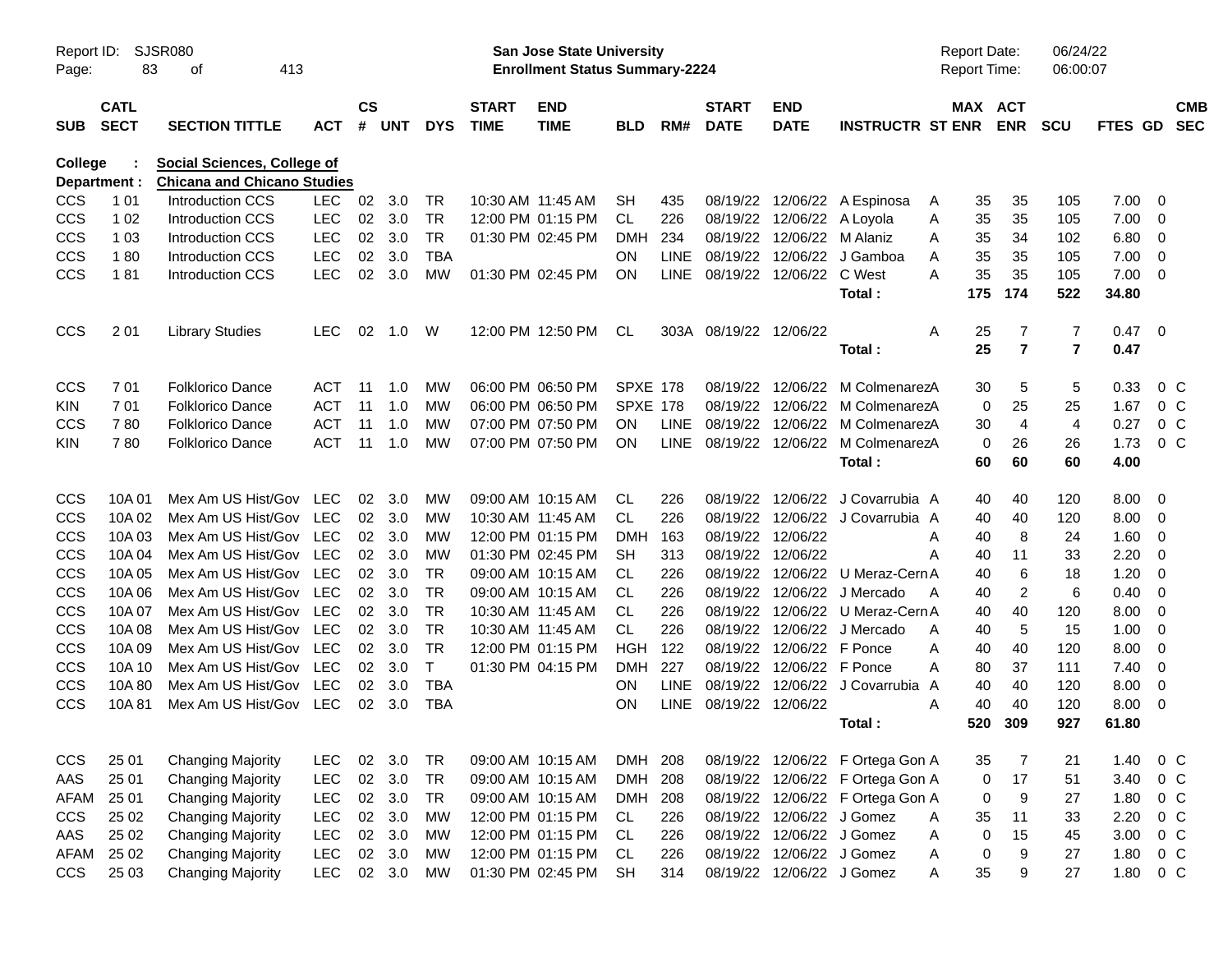| Report ID:<br>Page: | 84                         | SJSR080<br>413<br>οf     |               |                    |            |            |                             | <b>San Jose State University</b><br><b>Enrollment Status Summary-2224</b> |            |             |                             |                           |                                                            |   | <b>Report Date:</b><br>Report Time: |                       | 06/24/22<br>06:00:07 |             |                         |                          |
|---------------------|----------------------------|--------------------------|---------------|--------------------|------------|------------|-----------------------------|---------------------------------------------------------------------------|------------|-------------|-----------------------------|---------------------------|------------------------------------------------------------|---|-------------------------------------|-----------------------|----------------------|-------------|-------------------------|--------------------------|
| <b>SUB</b>          | <b>CATL</b><br><b>SECT</b> | <b>SECTION TITTLE</b>    | <b>ACT</b>    | $\mathsf{cs}$<br># | <b>UNT</b> | <b>DYS</b> | <b>START</b><br><b>TIME</b> | <b>END</b><br><b>TIME</b>                                                 | <b>BLD</b> | RM#         | <b>START</b><br><b>DATE</b> | <b>END</b><br><b>DATE</b> | <b>INSTRUCTR ST ENR</b>                                    |   |                                     | MAX ACT<br><b>ENR</b> | <b>SCU</b>           | FTES GD     |                         | <b>CMB</b><br><b>SEC</b> |
| AAS                 | 25 03                      | <b>Changing Majority</b> | <b>LEC</b>    | 02                 | 3.0        | МW         |                             | 01:30 PM 02:45 PM                                                         | <b>SH</b>  | 314         |                             | 08/19/22 12/06/22         | J Gomez                                                    | Α | 0                                   | 20                    | 60                   | 4.00        | $0\,$ C                 |                          |
| <b>AFAM</b>         | 25 03                      | <b>Changing Majority</b> | <b>LEC</b>    | 02                 | 3.0        | <b>MW</b>  |                             | 01:30 PM 02:45 PM                                                         | <b>SH</b>  | 314         | 08/19/22                    | 12/06/22                  | J Gomez                                                    | Α | 0                                   | 6                     | 18                   | 1.20        | 0 <sup>o</sup>          |                          |
| <b>CCS</b>          | 25 04                      | <b>Changing Majority</b> | <b>LEC</b>    | 02                 | 3.0        | <b>TR</b>  |                             | 09:00 AM 10:15 AM                                                         | <b>DMH</b> | 357         | 08/19/22                    | 12/06/22                  | F Ponce                                                    | Α | 35                                  | 21                    | 63                   | 4.20        | 0 <sup>o</sup>          |                          |
| AAS                 | 25 04                      | <b>Changing Majority</b> | <b>LEC</b>    | 02                 | 3.0        | <b>TR</b>  |                             | 09:00 AM 10:15 AM                                                         | <b>DMH</b> | 357         | 08/19/22                    | 12/06/22                  | F Ponce                                                    | Α | 0                                   | 9                     | 27                   | 1.80        | 0 <sup>o</sup>          |                          |
| <b>AFAM</b>         | 25 04                      | <b>Changing Majority</b> | <b>LEC</b>    | 02                 | 3.0        | <b>TR</b>  |                             | 09:00 AM 10:15 AM                                                         | <b>DMH</b> | 357         | 08/19/22                    | 12/06/22 F Ponce          |                                                            | A | 0                                   | 1                     | 3                    | 0.20        | 0 <sup>o</sup>          |                          |
| <b>CCS</b>          | 25 05                      | <b>Changing Majority</b> | <b>LEC</b>    | 02                 | 3.0        | <b>TR</b>  |                             | 10:30 AM 11:45 AM                                                         | <b>DMH</b> | 227         | 08/19/22                    | 12/06/22 F Ponce          |                                                            | A | 35                                  | 14                    | 42                   | 2.80        | 0 <sup>o</sup>          |                          |
| AAS                 | 25 05                      | <b>Changing Majority</b> | <b>LEC</b>    | 02                 | 3.0        | <b>TR</b>  | 10:30 AM 11:45 AM           |                                                                           | <b>DMH</b> | 227         | 08/19/22                    | 12/06/22 F Ponce          |                                                            | A | $\mathbf 0$                         | 13                    | 39                   | 2.60        | 0 <sup>o</sup>          |                          |
| <b>AFAM</b>         | 25 05                      | <b>Changing Majority</b> | <b>LEC</b>    | 02                 | 3.0        | <b>TR</b>  | 10:30 AM 11:45 AM           |                                                                           | <b>DMH</b> | 227         | 08/19/22                    | 12/06/22 F Ponce          |                                                            | Α | 0                                   | 8                     | 24                   | 1.60        | 0 <sup>o</sup>          |                          |
| CCS                 | 25 06                      | <b>Changing Majority</b> | <b>LEC</b>    | 02                 | 3.0        | <b>TR</b>  |                             | 12:00 PM 01:15 PM                                                         | <b>DMH</b> | 227         | 08/19/22                    | 12/06/22                  |                                                            | Α | 35                                  | 6                     | 18                   | 1.20        | 0 <sup>o</sup>          |                          |
| AAS                 | 25 06                      | <b>Changing Majority</b> | <b>LEC</b>    | 02                 | 3.0        | <b>TR</b>  |                             | 12:00 PM 01:15 PM                                                         | <b>DMH</b> | 227         | 08/19/22                    | 12/06/22                  |                                                            | Α | $\mathbf 0$                         | 12                    | 36                   | 2.40        | $0\,C$                  |                          |
| <b>AFAM</b>         | 25 06                      | <b>Changing Majority</b> | <b>LEC</b>    | 02                 | 3.0        | <b>TR</b>  |                             | 12:00 PM 01:15 PM                                                         | <b>DMH</b> | 227         | 08/19/22                    | 12/06/22                  |                                                            | Α | 0                                   | 5                     | 15                   | 1.00        | $0\,C$                  |                          |
| CCS                 | 25 80                      | <b>Changing Majority</b> | LEC           | 02                 | 3.0        | <b>TBA</b> |                             |                                                                           | <b>ON</b>  | <b>LINE</b> | 08/19/22                    | 12/06/22                  | J Watkins                                                  | A | 35                                  | 8                     | 24                   | 1.60        | $0\,C$                  |                          |
| AAS                 | 25 80                      | <b>Changing Majority</b> | LEC           | 02                 | 3.0        | <b>TBA</b> |                             |                                                                           | <b>ON</b>  | <b>LINE</b> | 08/19/22                    | 12/06/22                  | J Watkins                                                  | A | $\mathbf 0$                         | 21                    | 63                   | 4.20        | $0\,C$                  |                          |
| <b>AFAM</b>         | 25 80                      | <b>Changing Majority</b> | <b>LEC</b>    | 02                 | 3.0        | <b>TBA</b> |                             |                                                                           | ON         | <b>LINE</b> | 08/19/22                    | 12/06/22                  | J Watkins                                                  | A | 0                                   | 6                     | 18                   | 1.20        | $0\,C$                  |                          |
| CCS                 | 25 81                      | <b>Changing Majority</b> | LEC           | 02                 | 3.0        | <b>TBA</b> |                             |                                                                           | ON         | <b>LINE</b> |                             | 08/19/22 12/06/22         | L Gaines                                                   | A | 35                                  | 4                     | 12                   | 0.80        | $0\,C$                  |                          |
| AAS                 | 25 81                      | <b>Changing Majority</b> | LEC           | 02                 | 3.0        | <b>TBA</b> |                             |                                                                           | ON         | <b>LINE</b> | 08/19/22                    | 12/06/22                  | L Gaines                                                   | A | 0                                   | 25                    | 75                   | 5.00        | $0\,C$                  |                          |
| <b>AFAM</b>         | 25 81                      | <b>Changing Majority</b> | <b>LEC</b>    | 02                 | 3.0        | <b>TBA</b> |                             |                                                                           | ON         | <b>LINE</b> |                             | 08/19/22 12/06/22         | L Gaines                                                   | A | 0                                   | 6                     | 18                   | 1.20        | $0\,C$                  |                          |
|                     |                            |                          |               |                    |            |            |                             |                                                                           |            |             |                             |                           | Total:                                                     |   | 280                                 | 262                   | 786                  | 52.40       |                         |                          |
| CCS                 | 30 01                      | Race and Ethnicity       | SEM           | 05                 | 3.0        | МW         |                             | 09:00 AM 10:15 AM                                                         | <b>HGH</b> | 116         |                             | 08/19/22 12/06/22         |                                                            | Α | 35                                  | 10                    | 30                   | 2.00        | $\overline{\mathbf{0}}$ |                          |
| <b>CCS</b>          | 30 02                      | Race and Ethnicity       | <b>SEM</b>    | 05                 | 3.0        | МW         |                             | 12:00 PM 01:15 PM                                                         | <b>CL</b>  | 238         | 08/19/22 12/06/22           |                           |                                                            | Α | 35                                  | 12                    | 36                   | 2.40        | 0                       |                          |
| <b>CCS</b>          | 30 03                      | Race and Ethnicity       | <b>SEM</b>    | 05                 | 3.0        | <b>TR</b>  |                             | 01:30 PM 02:45 PM                                                         | <b>SH</b>  | 435         |                             | 08/19/22 12/06/22         | A Loyola                                                   | A | 35                                  | 33                    | 99                   | 6.60        | $\overline{0}$          |                          |
| <b>CCS</b>          | 30 04                      | Race and Ethnicity       | <b>SEM</b>    | 05                 | 3.0        | $\top$     |                             | 03:00 PM 04:15 PM                                                         | <b>CL</b>  | 238         |                             | 08/19/22 12/06/22         | J Curry-Rodr                                               | Α | 35                                  | 4                     | 12                   | 0.80        | $\overline{0}$          |                          |
| <b>CCS</b>          | 30 80                      | Race and Ethnicity       | <b>SEM</b>    | 05                 | 3.0        | <b>TBA</b> |                             |                                                                           | <b>ON</b>  | <b>LINE</b> |                             | 08/19/22 12/06/22         | <b>B</b> Seals                                             | A | 35                                  | 35                    | 105                  | 7.00        | $\overline{\mathbf{0}}$ |                          |
|                     |                            |                          |               |                    |            |            |                             |                                                                           |            |             |                             |                           | Total:                                                     |   | 175                                 | 94                    | 282                  | 18.80       |                         |                          |
| CCS                 | 74 01                      | <b>Public Address</b>    | <b>SEM</b>    | 04                 | 3.0        | MW         |                             | 09:00 AM 10:15 AM                                                         | CL         | 303B        | 08/19/22                    | 12/06/22                  | E Martinez                                                 | A | 25                                  | 4                     | 12                   | 0.80        | $\overline{\mathbf{0}}$ |                          |
| <b>CCS</b>          | 74 02                      | <b>Public Address</b>    | <b>SEM</b>    | 04                 | 3.0        | МW         |                             | 10:30 AM 11:45 AM                                                         | CL         | 303B        | 08/19/22                    | 12/06/22                  | <b>E</b> Martinez                                          | Α | 25                                  | 8                     | 24                   | 1.60        | $\mathbf 0$             |                          |
| <b>CCS</b>          | 74 03                      | <b>Public Address</b>    | <b>SEM</b>    | 04                 | 3.0        | МW         |                             | 12:00 PM 01:15 PM                                                         | <b>CL</b>  | 303B        | 08/19/22                    | 12/06/22                  | <b>E</b> Martinez                                          | Α | 25                                  | 8                     | 24                   | 1.60        | 0                       |                          |
| <b>CCS</b>          | 74 04                      | <b>Public Address</b>    | <b>SEM</b>    | 04                 | 3.0        | <b>TR</b>  |                             | 09:00 AM 10:15 AM                                                         | <b>CL</b>  | 303B        | 08/19/22                    | 12/06/22                  | <b>E</b> Martinez                                          | Α | 25                                  | 25                    | 75                   | 5.00        | 0                       |                          |
| <b>CCS</b>          | 74 05                      | <b>Public Address</b>    | <b>SEM</b>    | 04                 | 3.0        | <b>TR</b>  |                             | 10:30 AM 11:45 AM                                                         | <b>CL</b>  | 303B        |                             | 08/19/22 12/06/22         | R Alvarez                                                  | Α | 25                                  | 4                     | 12                   | 0.80        | $\mathbf 0$             |                          |
| <b>CCS</b>          | 74 06                      | <b>Public Address</b>    | SEM 04        |                    | 3.0        | TR         |                             | 12:00 PM 01:15 PM                                                         | CL         |             |                             |                           | 303B 08/19/22 12/06/22 R Alvarez                           | Α | 25                                  | 6                     | 18                   | $1.20 \t 0$ |                         |                          |
| <b>CCS</b>          | 74 07                      | <b>Public Address</b>    | SEM 04        |                    | 3.0        | TR         |                             | 01:30 PM 02:45 PM                                                         | -CL        |             |                             |                           | 303B 08/19/22 12/06/22 C Herrera-Lo A                      |   | 25                                  | 0                     | 0                    | $0.00 \t 0$ |                         |                          |
| <b>CCS</b>          | 74 08                      | <b>Public Address</b>    | SEM 04 3.0    |                    |            | TR         |                             | 03:00 PM 04:15 PM CL                                                      |            |             |                             |                           | 303B 08/19/22 12/06/22 C Herrera-Lo A                      |   | 25                                  |                       | 3                    | $0.20 \ 0$  |                         |                          |
|                     |                            |                          |               |                    |            |            |                             |                                                                           |            |             |                             |                           | Total:                                                     |   | 200                                 | 56                    | 168                  | 11.20       |                         |                          |
| <b>CCS</b>          | 105 01                     | Chicn: US/Mex Relt       | LEC 02 3.0 TR |                    |            |            |                             |                                                                           |            |             |                             |                           | 01:30 PM 02:45 PM HGH 217 08/19/22 12/06/22 G Mora-Torre A |   | 25                                  | 6                     | 18                   | $1.20 \t 0$ |                         |                          |
|                     |                            |                          |               |                    |            |            |                             |                                                                           |            |             |                             |                           | Total:                                                     |   | 25                                  | 6                     | 18                   | 1.20        |                         |                          |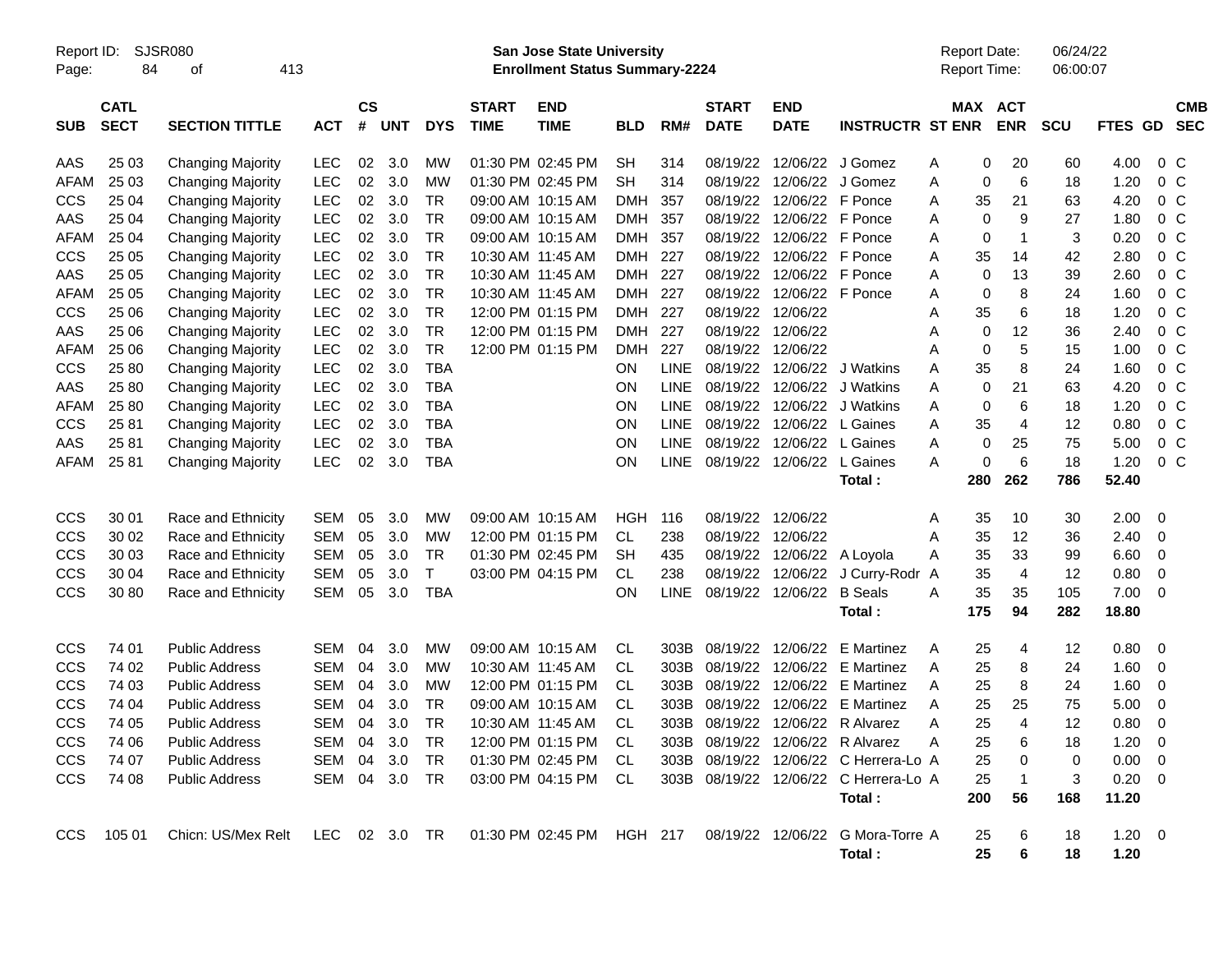| Page:                                  | Report ID: SJSR080<br>85   | 413<br>οf                                                            |                                        |                |                                  |                                |                             | <b>San Jose State University</b><br><b>Enrollment Status Summary-2224</b> |                              |                    |                             |                                               |                                                                     | <b>Report Date:</b><br><b>Report Time:</b> |                       | 06/24/22<br>06:00:07  |                                                      |                          |            |
|----------------------------------------|----------------------------|----------------------------------------------------------------------|----------------------------------------|----------------|----------------------------------|--------------------------------|-----------------------------|---------------------------------------------------------------------------|------------------------------|--------------------|-----------------------------|-----------------------------------------------|---------------------------------------------------------------------|--------------------------------------------|-----------------------|-----------------------|------------------------------------------------------|--------------------------|------------|
| <b>SUB</b>                             | <b>CATL</b><br><b>SECT</b> | <b>SECTION TITTLE</b>                                                | <b>ACT</b>                             | <b>CS</b><br># | <b>UNT</b>                       | <b>DYS</b>                     | <b>START</b><br><b>TIME</b> | <b>END</b><br><b>TIME</b>                                                 | <b>BLD</b>                   | RM#                | <b>START</b><br><b>DATE</b> | <b>END</b><br><b>DATE</b>                     | <b>INSTRUCTR ST ENR</b>                                             |                                            | MAX ACT<br><b>ENR</b> | <b>SCU</b>            | FTES GD SEC                                          |                          | <b>CMB</b> |
| <b>CCS</b>                             | 115 01                     | Chicana/o Families                                                   | <b>LEC</b>                             | 02             | 3.0                              | TR                             |                             | 10:30 AM 11:45 AM                                                         | HGH 217                      |                    |                             | 08/19/22 12/06/22                             | M Cruz<br>Total:                                                    | 30<br>A<br>30                              | 11<br>11              | 33<br>33              | $2.20 \t 0$<br>2.20                                  |                          |            |
| <b>CCS</b><br><b>CCS</b><br><b>CCS</b> | 130 01<br>130 02<br>130 03 | Chicna/o Amer Soc<br>Chicna/o Amer Soc<br>Chicna/o Amer Soc          | <b>LEC</b><br><b>LEC</b><br><b>LEC</b> | 02<br>02<br>02 | 3.0<br>3.0<br>3.0                | TR<br>МW<br><b>MW</b>          |                             | 09:00 AM 10:15 AM<br>09:00 AM 10:15 AM<br>01:30 PM 02:45 PM               | DMH 160<br><b>DMH</b><br>CL. | 150<br>238         |                             | 08/19/22 12/06/22<br>08/19/22 12/06/22 C Vega | 08/19/22 12/06/22 J Barajas He A<br>Total:                          | 40<br>40<br>A<br>40<br>A<br>120            | 20<br>8<br>20<br>48   | 60<br>24<br>60<br>144 | $4.00 \ 0$<br>$1.60 \t 0$<br>$4.00 \ 0$<br>9.60      |                          |            |
| <b>CCS</b>                             | 135 01                     | Con Chicana/o Iss                                                    | <b>LEC</b>                             | 01             | 3.0                              | $\top$                         |                             | 03:00 PM 05:45 PM                                                         | DMH 354                      |                    |                             | 08/19/22 12/06/22                             | M Pizarro<br>Total:                                                 | 30<br>A<br>30                              | 27<br>27              | 81<br>81              | $5.40 \quad 0$<br>5.40                               |                          |            |
| <b>CCS</b>                             | 145 01                     | Chnx Folklr/Pop Cult                                                 | LEC 02 3.0                             |                |                                  | МW                             |                             | 12:00 PM 01:15 PM                                                         | DMH 354                      |                    |                             | 08/19/22 12/06/22                             | S Azcona<br>Total:                                                  | 30<br>A<br>30                              | 2<br>$\mathbf{2}$     | 6<br>6                | $0.40 \quad 0$<br>0.40                               |                          |            |
| <b>CCS</b>                             | 151 01                     | Theory in CCS                                                        | LEC.                                   | 02             | 3.0                              | TR                             |                             | 12:00 PM 01:15 PM                                                         | CL                           | 238                |                             | 08/19/22 12/06/22                             | J Ramirez<br>Total:                                                 | 25<br>A<br>25                              | 12<br>12              | 36<br>36              | 2.45<br>2.45                                         | $\overline{\phantom{1}}$ |            |
| <b>CCS</b><br><b>CCS</b>               | 160 01<br>160 80           | Gender and Sexuality LEC<br>Gender and Sexuality LEC                 |                                        |                | $02 \quad 3.0$<br>$02 \quad 3.0$ | $\top$<br>TBA                  |                             | 06:00 PM 08:45 PM                                                         | МH<br>ΟN                     | 523<br><b>LINE</b> | 08/19/22                    | 12/06/22                                      | M Martinez<br>08/19/22 12/06/22 R Alvarez<br>Total:                 | 40<br>A<br>80<br>A<br>120                  | 8<br>56<br>64         | 24<br>168<br>192      | $1.60 \t 0$<br>$11.20 \t 0$<br>12.80                 |                          |            |
| <b>CCS</b>                             | 170 01                     | Chicana/Chicano Film LEC                                             |                                        |                | 02 3.0                           | W                              |                             | 03:00 PM 05:45 PM                                                         | DMH 354                      |                    |                             | 08/19/22 12/06/22                             | M Barrera<br>Total:                                                 | 30<br>A<br>30                              | 10<br>10              | 30<br>30              | $2.00 \t 0$<br>2.00                                  |                          |            |
| <b>CCS</b><br><b>CCS</b><br><b>CCS</b> | 180 01<br>180 02<br>180 03 | <b>Indiv Studies</b><br><b>Indiv Studies</b><br><b>Indiv Studies</b> | <b>SUP</b><br><b>SUP</b><br><b>SUP</b> | 36<br>36<br>36 | 3.0<br>1.0<br>1.0                | TBA<br><b>TBA</b><br><b>MW</b> |                             | 07:00 PM 08:00 PM                                                         |                              |                    | 08/19/22                    | 08/19/22 12/06/22 M Alaniz                    | 12/06/22 M Alaniz<br>08/19/22 12/06/22 M ColmenarezA<br>Total:      | 15<br>Α<br>15<br>A<br>11<br>41             | 0<br>0<br>0<br>0      | 0<br>0<br>0<br>0      | $0.00 \quad 0$<br>$0.00 \t 0$<br>$0.00 \t 0$<br>0.00 |                          |            |
| <b>CCS</b>                             | 200 01                     | Ideology & Ch Exp                                                    | SEM 05 3.0                             |                |                                  | R                              |                             | 06:00 PM 08:45 PM                                                         | CL.                          | 238                |                             | 08/19/22 12/06/22                             | J Ramirez<br>Total:                                                 | 15<br>A<br>15                              | 8<br>8                | 24<br>24              | $2.00 \ 8$<br>2.00                                   |                          |            |
|                                        |                            | CCS 205 01 Chicana/o History                                         | SEM 05 3.0 T                           |                |                                  |                                |                             | 06:00 PM 08:45 PM HGH 221                                                 |                              |                    | 08/19/22 12/06/22           |                                               | Total:                                                              | A<br>15<br>15                              | 7<br>$\overline{7}$   | 21<br>21              | $1.75$ 7<br>1.75                                     |                          |            |
|                                        |                            | CCS 210 01 Foundatns in Ch St SEM 05 3.0 S                           |                                        |                |                                  |                                |                             |                                                                           |                              |                    |                             |                                               | 10:30 AM 03:30 PM CL 238 08/19/22 12/06/22 J Curry-Rodr A<br>Total: | 15<br>15                                   | 8<br>8                | 24<br>24              | 2.00 8<br>2.00                                       |                          |            |
|                                        |                            | CCS 230 01 Policy Analysis                                           | SEM 05 3.0 M                           |                |                                  |                                |                             | 06:00 PM 08:45 PM HGH 221 08/19/22 12/06/22 C Vega                        |                              |                    |                             |                                               |                                                                     | 15<br>A                                    | $\overline{0}$        | 0                     | $0.00 \t 0$                                          |                          |            |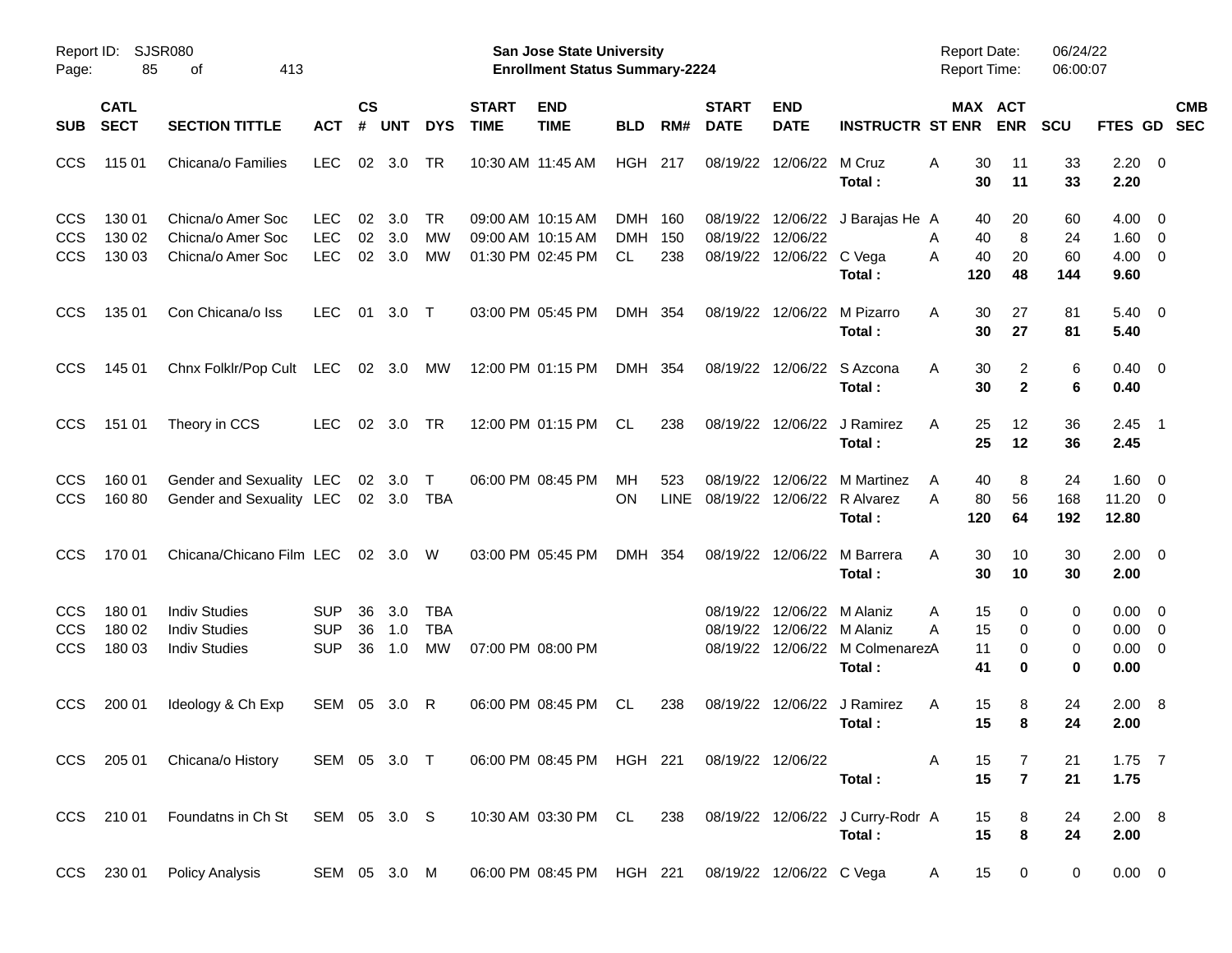| Page:      | Report ID:<br><b>SJSR080</b><br>413<br>86<br>οf                   |                        |            |    |                             |            |                             | <b>San Jose State University</b><br><b>Enrollment Status Summary-2224</b> |            |     |                             |                                                  |                                                       |              | <b>Report Date:</b><br><b>Report Time:</b> |                           | 06/24/22<br>06:00:07 |                         |                          |
|------------|-------------------------------------------------------------------|------------------------|------------|----|-----------------------------|------------|-----------------------------|---------------------------------------------------------------------------|------------|-----|-----------------------------|--------------------------------------------------|-------------------------------------------------------|--------------|--------------------------------------------|---------------------------|----------------------|-------------------------|--------------------------|
| <b>SUB</b> | <b>CATL</b><br><b>SECT</b><br><b>SECTION TITTLE</b><br><b>ACT</b> |                        |            |    | $\mathsf{cs}$<br><b>UNT</b> | <b>DYS</b> | <b>START</b><br><b>TIME</b> | <b>END</b><br><b>TIME</b>                                                 | <b>BLD</b> | RM# | <b>START</b><br><b>DATE</b> | <b>END</b><br><b>DATE</b>                        | <b>INSTRUCTR ST ENR</b>                               | <b>MAX</b>   | <b>ACT</b><br><b>ENR</b>                   | SCU                       |                      | FTES GD                 | <b>CMB</b><br><b>SEC</b> |
|            | 240 01<br>Applied CS Seminar                                      |                        |            |    |                             |            |                             |                                                                           |            |     |                             |                                                  | Total:                                                |              | 15<br>$\mathbf 0$                          |                           | 0<br>0.00            |                         |                          |
| CCS        | SEM                                                               |                        |            | 05 | 3.0                         | W          |                             | 06:00 PM 08:45 PM                                                         | HGH        | 221 | 08/19/22                    | 12/06/22                                         | S Azcona<br>Total:                                    | A            | 15<br>5<br>5<br>15                         |                           | 15<br>15             | 1.25<br>- 5<br>1.25     |                          |
| <b>CCS</b> | 298 01                                                            | <b>Special Studies</b> | <b>SUP</b> | 25 | 3.0                         | TBA        |                             |                                                                           |            |     | 08/19/22                    | 12/06/22                                         | S Azcona<br>Total:                                    | Α            | 5<br>3<br>5<br>3                           |                           | 0<br>$\mathbf 0$     | $0.75 \quad 3$<br>0.75  |                          |
| CCS        | 299 01                                                            | <b>MA Thesis</b>       | <b>SUP</b> | 25 | 3.0                         | <b>TBA</b> |                             |                                                                           |            |     | 08/19/22                    | 12/06/22                                         | S Azcona<br>Total:                                    | A            | 5<br>$\overline{1}$<br>5<br>1              |                           | 0<br>0               | 0.25<br>- 1<br>0.25     |                          |
|            | <b>Chicana and Chicano Studies</b><br>Department :                |                        |            |    |                             |            |                             |                                                                           |            |     |                             | <b>Lower Division:</b><br><b>Upper Division:</b> | <b>Department Total:</b><br><b>Graduate Division:</b> | 1971<br>1435 | 1174<br>962<br>466<br>188<br>70            | 3376<br>2752<br>564<br>24 | 227.52<br>60         | 183.47<br>38.05<br>6.00 |                          |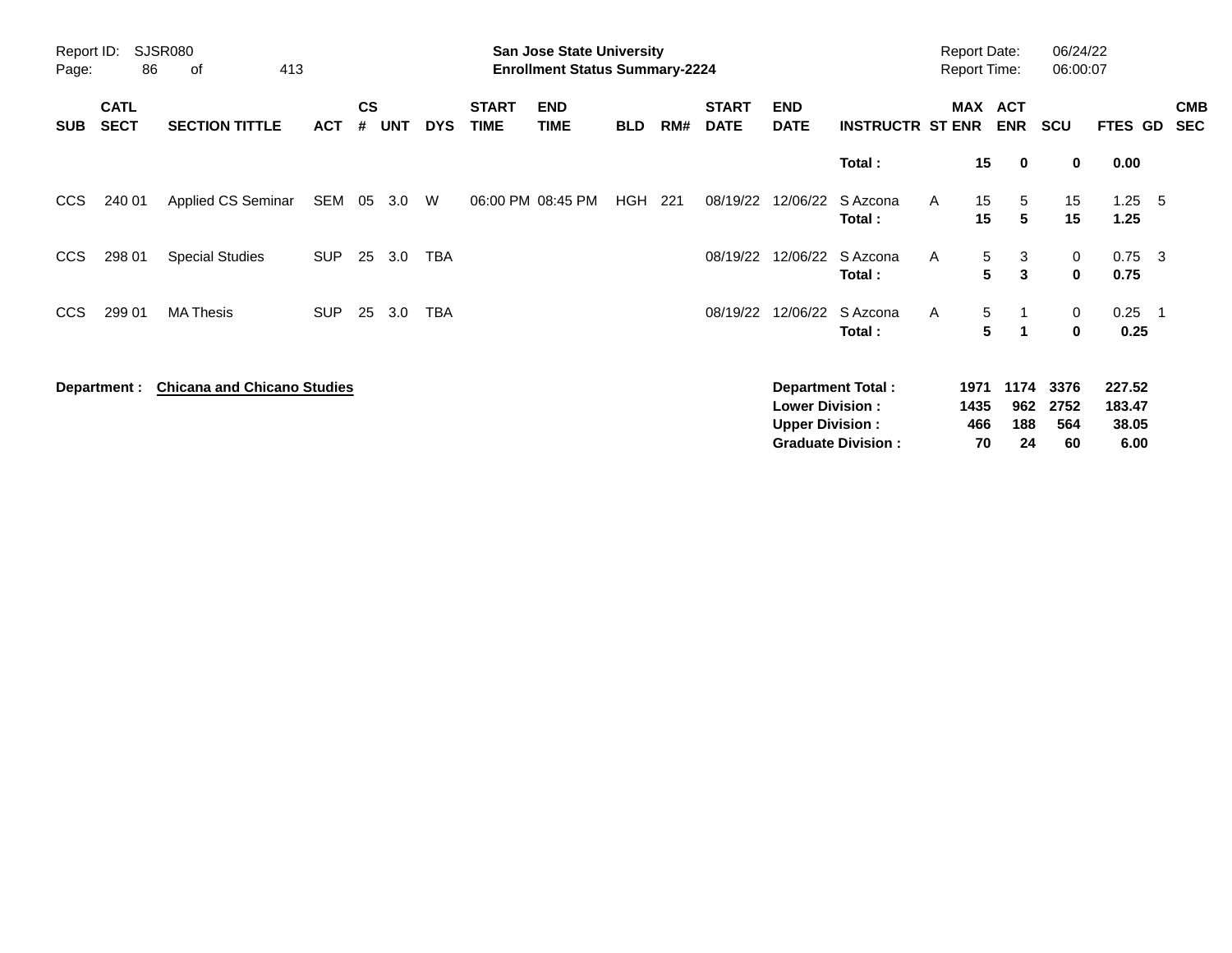| Report ID:<br>Page: | 87                         | SJSR080<br>413<br>οf                                           |                                  |                |            |            |                             | San Jose State University<br><b>Enrollment Status Summary-2224</b> |                |            |                                    |                                        |                                                                                                                   | Report Date:<br><b>Report Time:</b>   |                                       | 06/24/22<br>06:00:07 |                               |                          |
|---------------------|----------------------------|----------------------------------------------------------------|----------------------------------|----------------|------------|------------|-----------------------------|--------------------------------------------------------------------|----------------|------------|------------------------------------|----------------------------------------|-------------------------------------------------------------------------------------------------------------------|---------------------------------------|---------------------------------------|----------------------|-------------------------------|--------------------------|
|                     | <b>CATL</b><br>SUB SECT    | <b>SECTION TITTLE</b>                                          | <b>ACT</b>                       | <b>CS</b><br># | <b>UNT</b> | <b>DYS</b> | <b>START</b><br><b>TIME</b> | <b>END</b><br><b>TIME</b>                                          | <b>BLD</b>     | RM#        | <b>START</b><br><b>DATE</b>        | <b>END</b><br><b>DATE</b>              | <b>INSTRUCTR ST ENR ENR</b>                                                                                       |                                       | MAX ACT                               | <b>SCU</b>           | <b>FTES GD</b>                | <b>CMB</b><br><b>SEC</b> |
| College             | Department :               | <b>Social Sciences, College of</b><br><b>Political Science</b> |                                  |                |            |            |                             |                                                                    |                |            |                                    |                                        |                                                                                                                   |                                       |                                       |                      |                               |                          |
|                     | PADM 210 01                | Intro Pub Admin                                                | SEM                              | 05             | 3.0        | M          |                             | 06:00 PM 08:45 PM                                                  | CL             | 306        |                                    | 08/19/22 12/06/22                      | Total:                                                                                                            | 20<br>A<br>20                         | 11<br>11                              | 33<br>33             | 2.75 11<br>2.75               |                          |
|                     | PADM 212 01                | Admin Research                                                 | SEM 05                           |                | 3.0        | $\top$     |                             | 06:00 PM 08:45 PM                                                  | CL             |            | 303A 08/19/22 12/06/22 X Chen      |                                        | Total:                                                                                                            | A<br>20<br>20                         | 11<br>11                              | 33<br>33             | 2.75 11<br>2.75               |                          |
|                     | PADM 213 01                | Pol Analysis & Eval                                            | SEM 05 3.0 W                     |                |            |            |                             | 06:00 PM 08:45 PM                                                  | <b>DMH</b>     |            | 149A 08/19/22 12/06/22 X Chen      |                                        | Total:                                                                                                            | A<br>20<br>20                         | 14<br>14                              | 42<br>42             | 3.50 14<br>3.50               |                          |
|                     | PADM 214 01<br>URBP 214 01 | Intro to Public Mana<br>Intro to Public Mana                   | SEM<br>SEM 05                    | 05             | 3.0<br>3.0 | R<br>R     |                             | 06:00 PM 08:45 PM<br>06:00 PM 08:45 PM                             | CL<br>CL       | 306<br>306 |                                    |                                        | 08/19/22 12/06/22 J Raygoza<br>08/19/22 12/06/22 J Raygoza<br>Total:                                              | A<br>20<br>Α<br>20                    | 5<br>0<br>0<br>5                      | 15<br>0<br>15        | 1.25<br>$0.00 \t 0 C$<br>1.25 | 5 C                      |
|                     | PADM 215 01                | <b>Public Pers Admin</b>                                       | SEM 05                           |                | 3.0        | W          |                             | 06:00 PM 08:45 PM                                                  | <b>HGH 116</b> |            |                                    |                                        | 08/19/22 12/06/22 E Ramones<br>Total:                                                                             | A<br>20<br>20                         | 19<br>19                              | 57<br>57             | 4.75 19<br>4.75               |                          |
|                     | PADM 218 01                | <b>Public Budgeting</b>                                        | SEM 05                           |                | 3.0        | M          |                             | 06:00 PM 08:45 PM                                                  | CL             |            | 303A 08/19/22 12/06/22             |                                        | Total:                                                                                                            | Α<br>20<br>20                         | 7<br>$\overline{\mathbf{r}}$          | 21<br>21             | $1.75$ 7<br>1.75              |                          |
|                     | PADM 219 01                | Pub Financial Adm                                              | SEM                              |                | 3.0        |            |                             |                                                                    |                |            |                                    |                                        | Total:                                                                                                            | Χ                                     | 0<br>0<br>0<br>$\bf{0}$               | 0<br>$\bf{0}$        | $0.00 \t 0$<br>0.00           |                          |
|                     | PADM 281 01                | Pub Adm Internship                                             | <b>SUP</b>                       |                | 25 3.0 R   |            |                             | 06:00 PM 08:45 PM                                                  |                |            |                                    |                                        | 08/19/22 12/06/22 M Currin-Per A<br>Total:                                                                        | 10<br>10                              | 12<br>12                              | 0<br>0               | 3.00 12<br>3.00               |                          |
|                     | PADM 295 01                | Topics Public Admn                                             | SEM 05 3.0 R                     |                |            |            |                             | 06:00 PM 08:45 PM                                                  |                |            | DMH 149A 08/19/22 12/06/22 R Ovetz |                                        | Total:                                                                                                            | 20<br>A<br>20                         | 19<br>19                              | 57<br>57             | 4.75 19<br>4.75               |                          |
|                     | PADM 297 01                | <b>Advanced Seminar</b><br>PADM 297 02 Advanced Seminar        | SEM 05 3.0                       |                |            | $\top$     |                             | 06:00 PM 08:45 PM                                                  | <b>HGH 116</b> |            |                                    |                                        | 08/19/22 12/06/22 K Mitchell<br>SEM 05 3.0 T  06:00 PM 08:45 PM CL  205  08/19/22  12/06/22  G Percival<br>Total: | 20<br>A<br>20<br>$\overline{A}$<br>40 | 14<br>17<br>31                        | 42<br>51<br>93       | 3.50 14<br>4.25 17<br>7.75    |                          |
|                     |                            | PADM 298 01 Special Problems                                   | SUP 25 3.0 TBA                   |                |            |            |                             |                                                                    | ON.            |            |                                    |                                        | LINE 08/19/22 12/06/22 G Percival<br>Total:                                                                       | A                                     | 3<br>0<br>$\mathbf{3}$<br>$\mathbf 0$ | 0<br>0               | $0.00 \t 0$<br>0.00           |                          |
|                     | POLS 160<br>POLS 161       | Amer Govt<br>Amer Govt                                         | LEC 02 3.0 TBA<br>LEC 02 3.0 TBA |                |            |            |                             |                                                                    |                |            |                                    | 08/19/22 12/06/22<br>08/19/22 12/06/22 |                                                                                                                   | 40<br>A<br>40<br>Α                    | 0<br>$\mathbf 0$                      | 0<br>0               | $0.00 \t 0$<br>$0.00 \t 0$    |                          |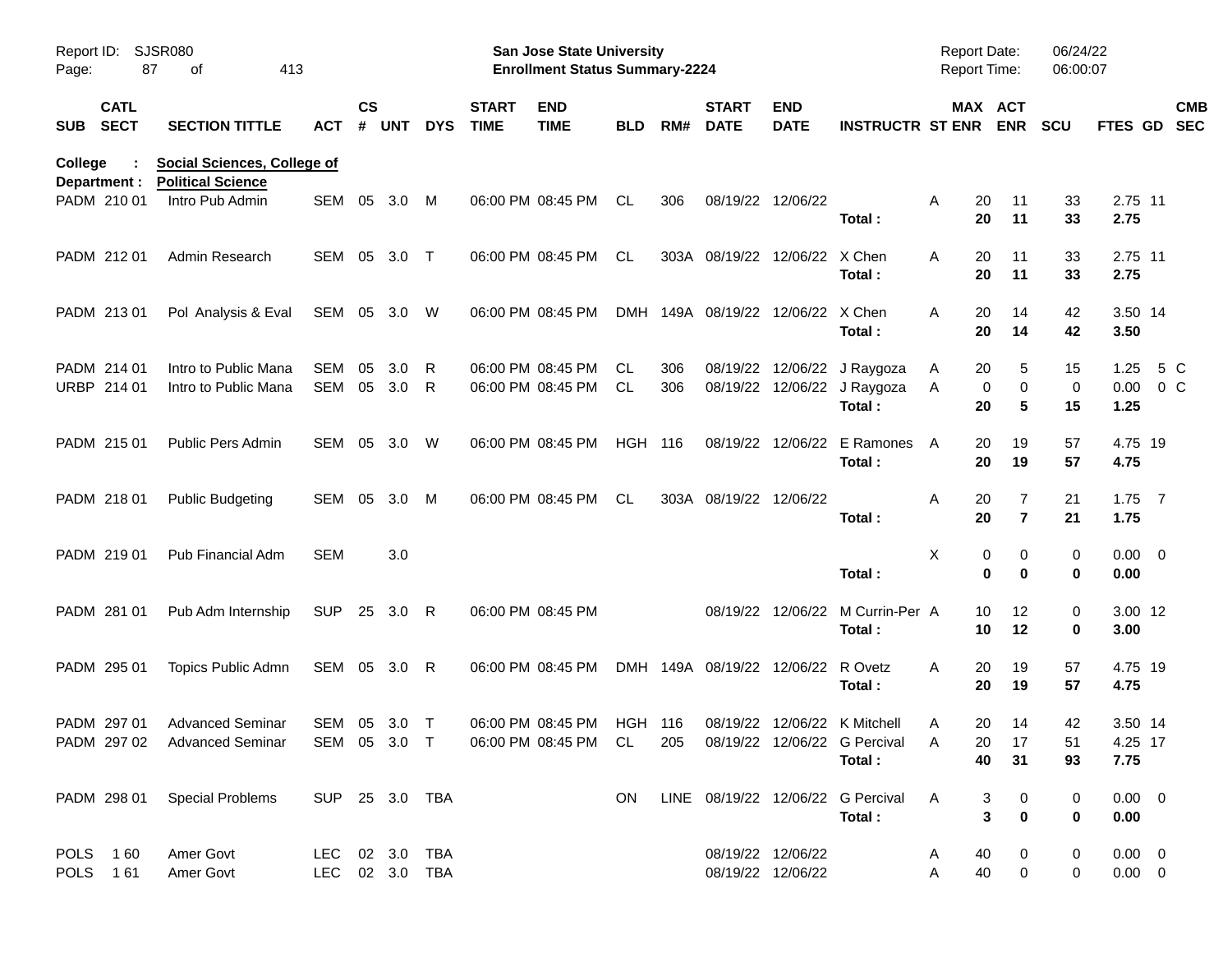| Page:                                                                                                                                                             | <b>SJSR080</b><br>Report ID:<br>88<br>413<br>οf<br><b>CATL</b>                                  |                                                                                                                                                                                                                                                                                            |                          |                                              |                                                                                 |                                                                  |                                                             | San Jose State University<br><b>Enrollment Status Summary-2224</b>                                                                              |                                                                                                               |                                                  |                                                                           |                                                                                           |                                                                                                                                                                                              |                                                | Report Date:<br><b>Report Time:</b>                              |                                                                           | 06/24/22<br>06:00:07                                                          |                                                                                         |                                                                                                                            |                          |
|-------------------------------------------------------------------------------------------------------------------------------------------------------------------|-------------------------------------------------------------------------------------------------|--------------------------------------------------------------------------------------------------------------------------------------------------------------------------------------------------------------------------------------------------------------------------------------------|--------------------------|----------------------------------------------|---------------------------------------------------------------------------------|------------------------------------------------------------------|-------------------------------------------------------------|-------------------------------------------------------------------------------------------------------------------------------------------------|---------------------------------------------------------------------------------------------------------------|--------------------------------------------------|---------------------------------------------------------------------------|-------------------------------------------------------------------------------------------|----------------------------------------------------------------------------------------------------------------------------------------------------------------------------------------------|------------------------------------------------|------------------------------------------------------------------|---------------------------------------------------------------------------|-------------------------------------------------------------------------------|-----------------------------------------------------------------------------------------|----------------------------------------------------------------------------------------------------------------------------|--------------------------|
| <b>SUB</b>                                                                                                                                                        | <b>SECT</b>                                                                                     | <b>SECTION TITTLE</b>                                                                                                                                                                                                                                                                      | <b>ACT</b>               | $\mathsf{cs}$<br>#                           | <b>UNT</b>                                                                      | <b>DYS</b>                                                       | <b>START</b><br><b>TIME</b>                                 | <b>END</b><br><b>TIME</b>                                                                                                                       | <b>BLD</b>                                                                                                    | RM#                                              | <b>START</b><br><b>DATE</b>                                               | <b>END</b><br><b>DATE</b>                                                                 | <b>INSTRUCTR ST ENR</b>                                                                                                                                                                      |                                                | MAX ACT                                                          | <b>ENR</b>                                                                | <b>SCU</b>                                                                    | <b>FTES GD</b>                                                                          |                                                                                                                            | <b>CMB</b><br><b>SEC</b> |
|                                                                                                                                                                   |                                                                                                 |                                                                                                                                                                                                                                                                                            |                          |                                              |                                                                                 |                                                                  |                                                             |                                                                                                                                                 |                                                                                                               |                                                  |                                                                           |                                                                                           | Total:                                                                                                                                                                                       |                                                | 80                                                               | 0                                                                         | 0                                                                             | 0.00                                                                                    |                                                                                                                            |                          |
| <b>POLS</b><br><b>POLS</b>                                                                                                                                        | 2 0 1<br>280                                                                                    | Intro Comp Pol<br>Intro Comp Pol                                                                                                                                                                                                                                                           | <b>LEC</b><br><b>LEC</b> | 02                                           | 3.0<br>02 3.0                                                                   | TR<br><b>TBA</b>                                                 |                                                             | 03:00 PM 04:15 PM                                                                                                                               | HGH<br><b>ON</b>                                                                                              | 116                                              | 08/19/22<br>LINE 08/19/22 12/06/22                                        | 12/06/22                                                                                  | S Bejar Lope A<br>J Abrams<br>Total:                                                                                                                                                         | A                                              | 45<br>45<br>90                                                   | 7<br>23<br>30                                                             | 21<br>69<br>90                                                                | 1.40<br>4.60<br>6.00                                                                    | $\overline{0}$<br>- 0                                                                                                      |                          |
| <b>POLS</b><br><b>POLS</b>                                                                                                                                        | 301<br>399                                                                                      | Intro Pol Thought<br>Intro Pol Thought                                                                                                                                                                                                                                                     | <b>LEC</b><br><b>LEC</b> | 03<br>03                                     | 3.0<br>3.0                                                                      | MW<br><b>TBA</b>                                                 |                                                             | 01:30 PM 02:45 PM                                                                                                                               | <b>DMH</b><br><b>ON</b>                                                                                       | 160                                              | 08/19/22<br>LINE 08/19/22 12/06/22                                        | 12/06/22                                                                                  | S Benson<br>L Quill<br>Total:                                                                                                                                                                | A<br>A                                         | 45<br>45<br>90                                                   | 12<br>34<br>46                                                            | 36<br>102<br>138                                                              | 2.40<br>6.80 0<br>9.20                                                                  | - 0                                                                                                                        |                          |
| <b>POLS</b>                                                                                                                                                       | 4 0 1                                                                                           | Intro Intl Rel                                                                                                                                                                                                                                                                             | <b>LEC</b>               | 02                                           | 3.0                                                                             | TR                                                               |                                                             | 10:30 AM 11:45 AM                                                                                                                               | BBC                                                                                                           | 224                                              |                                                                           | 08/19/22 12/06/22                                                                         | R Ovetz<br>Total:                                                                                                                                                                            | A                                              | 45<br>45                                                         | 20<br>20                                                                  | 60<br>60                                                                      | 4.00<br>4.00                                                                            | $\overline{\mathbf{0}}$                                                                                                    |                          |
| <b>POLS</b><br><b>POLS</b><br><b>POLS</b><br><b>POLS</b><br><b>POLS</b><br><b>POLS</b><br><b>POLS</b><br><b>POLS</b><br><b>POLS</b><br><b>POLS</b><br><b>POLS</b> | 15 02<br>15 03<br>15 04<br>15 05<br>15 06<br>15 07<br>15 08<br>15 09<br>15 10<br>15 11<br>15 12 | US & CA Government LEC<br>US & CA Government LEC<br>US & CA Government LEC<br>US & CA Government LEC<br>US & CA Government LEC<br>US & CA Government LEC<br>US & CA Government LEC<br>US & CA Government LEC<br>US & CA Government LEC<br>US & CA Government LEC<br>US & CA Government LEC |                          | 03<br>03<br>03<br>03<br>03<br>03<br>03<br>03 | 3.0<br>03 3.0<br>03 3.0<br>3.0<br>3.0<br>3.0<br>3.0<br>3.0<br>3.0<br>3.0<br>3.0 | TR<br>МW<br>МW<br>МW<br>МW<br>M<br>TR<br>W<br>R<br>TR            | 10:30 AM 11:45 AM<br>10:30 AM 11:45 AM<br>10:30 AM 11:45 AM | 01:30 PM 02:45 PM<br>12:00 PM 01:15 PM<br>03:00 PM 04:15 PM<br>12:00 PM 01:15 PM<br>06:00 PM 08:45 PM<br>03:00 PM 04:15 PM<br>01:30 PM 02:45 PM | WSQ 207<br><b>SH</b><br>WSQ 207<br><b>HGH 116</b><br><b>DMH</b><br><b>DMH</b><br>CL<br>DMH<br>CL<br><b>SH</b> | 100<br>149A<br>238<br>310<br>346                 | 08/19/22<br>08/19/22<br>08/19/22<br>08/19/22<br>149A 08/19/22<br>08/19/22 | 12/06/22<br>12/06/22<br>12/06/22<br>12/06/22<br>12/06/22<br>08/19/22 12/06/22<br>12/06/22 | J Abrams<br>A Schendan<br>J Bergee<br>M Harris<br>A Schendan<br>J Bergee<br>08/19/22 12/06/22 M Currin-Per A<br>149A 08/19/22 12/06/22 A Schendan<br>08/19/22 12/06/22 K Mitchell<br>R Ovetz | A<br>A<br>A<br>A<br>A<br>A<br>X<br>A<br>A<br>A | 120<br>120<br>120<br>45<br>45<br>45<br>45<br>0<br>45<br>45<br>45 | 120<br>75<br>110<br>11<br>45<br>12<br>36<br>$\mathbf 0$<br>45<br>19<br>15 | 360<br>225<br>330<br>33<br>135<br>36<br>108<br>$\mathbf 0$<br>135<br>57<br>45 | 24.00<br>15.00<br>22.00<br>2.20<br>9.00<br>2.40<br>7.20<br>0.00<br>9.00<br>3.80<br>3.00 | - 0<br>- 0<br>$\overline{0}$<br>- 0<br>- 0<br>0<br>$\overline{0}$<br>$\overline{0}$<br>$\overline{0}$<br>$\mathbf{0}$<br>0 |                          |
| <b>POLS</b><br><b>POLS</b><br><b>POLS</b><br><b>POLS</b><br><b>POLS</b>                                                                                           | 15 13<br>15 60<br>1580<br>1581<br>1599                                                          | US & CA Government LEC<br>US & CA Government LEC<br>US & CA Government LEC<br>US & CA Government LEC<br>US & CA Government LEC                                                                                                                                                             |                          | 03<br>03                                     | 03 3.0<br>03 3.0<br>3.0<br>3.0<br>03 3.0                                        | <b>TR</b><br><b>TR</b><br><b>TBA</b><br><b>TBA</b><br><b>TBA</b> |                                                             | 03:00 PM 04:15 PM<br>09:00 AM 10:15 AM                                                                                                          | <b>DMH</b><br><b>SH</b><br><b>ON</b><br><b>ON</b><br><b>ON</b>                                                | 160<br>100<br><b>LINE</b><br><b>LINE</b><br>LINE | 08/19/22<br>08/19/22                                                      | 12/06/22<br>08/19/22 12/06/22<br>12/06/22<br>08/19/22 12/06/22                            | R Ovetz<br>D Crane<br>08/19/22 12/06/22 K Mitchell<br>R Ovetz<br>J Brent<br>Total:                                                                                                           | A<br>A<br>A<br>A<br>A                          | 45<br>120<br>45<br>45<br>45<br>975                               | 11<br>72<br>45<br>45<br>36<br>697                                         | 33<br>216<br>135<br>135<br>108<br>2091                                        | 2.20<br>14.40<br>9.00<br>9.00<br>7.20<br>139.40                                         | - 0<br>0<br>$\overline{0}$<br>0<br>$\overline{0}$                                                                          |                          |
|                                                                                                                                                                   | POLS 2002                                                                                       | POLS 20 01 Controv Legal Iss<br>Controv Legal Iss                                                                                                                                                                                                                                          | LEC.                     |                                              | 03 3.0 TR                                                                       |                                                                  |                                                             | LEC 03 3.0 M 12:00 PM 01:15 PM CL 303A 08/19/22 12/06/22 S Benson<br>09:00 AM 10:15 AM HGH 116                                                  |                                                                                                               |                                                  |                                                                           |                                                                                           | 08/19/22 12/06/22 K Mitchell<br>Total:                                                                                                                                                       | $\mathsf{A}$<br>A                              | 25<br>25<br>50                                                   | 25<br>18<br>43                                                            | 75<br>54<br>129                                                               | $5.00 \t 0$<br>$3.60 \quad 0$<br>8.60                                                   |                                                                                                                            |                          |
|                                                                                                                                                                   |                                                                                                 | POLS 100M 01 Political Inquiry<br>POLS 100M 02 Political Inquiry                                                                                                                                                                                                                           | LEC 02 4.0<br>LEC.       |                                              | 02 4.0                                                                          | TR<br>MW                                                         |                                                             | 01:30 PM 02:45 PM<br>12:00 PM 01:15 PM                                                                                                          |                                                                                                               |                                                  | DMH 149A 08/19/22 12/06/22 S Pinnell                                      |                                                                                           | DMH 149A 08/19/22 12/06/22 K Mitchell<br>Total:                                                                                                                                              | A<br>A                                         | 30<br>30<br>60                                                   | 23<br>17<br>40                                                            | 92<br>68<br>160                                                               | $6.13 \quad 0$<br>4.53 0<br>10.67                                                       |                                                                                                                            |                          |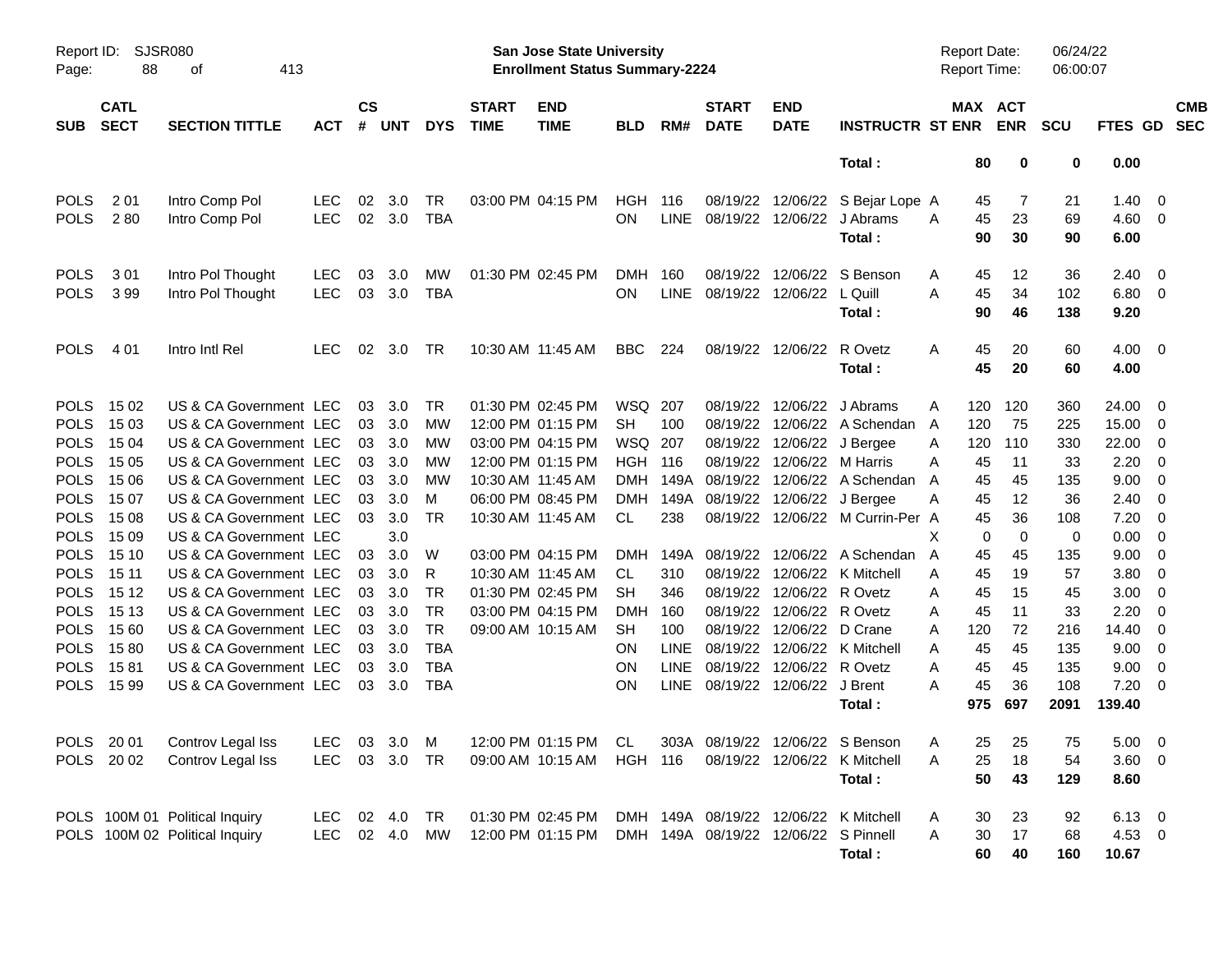| Report ID:<br>89<br>Page:                | SJSR080<br>413<br>оf                                                                       |                          |                    |                       |                        |                             | San Jose State University<br><b>Enrollment Status Summary-2224</b> |                                  |             |                             |                                                          |                                                               | <b>Report Date:</b><br><b>Report Time:</b> |                                             | 06/24/22<br>06:00:07 |                                      |                          |
|------------------------------------------|--------------------------------------------------------------------------------------------|--------------------------|--------------------|-----------------------|------------------------|-----------------------------|--------------------------------------------------------------------|----------------------------------|-------------|-----------------------------|----------------------------------------------------------|---------------------------------------------------------------|--------------------------------------------|---------------------------------------------|----------------------|--------------------------------------|--------------------------|
| <b>CATL</b><br><b>SECT</b><br><b>SUB</b> | <b>SECTION TITTLE</b>                                                                      | <b>ACT</b>               | $\mathsf{cs}$<br># | <b>UNT</b>            | <b>DYS</b>             | <b>START</b><br><b>TIME</b> | <b>END</b><br><b>TIME</b>                                          | <b>BLD</b>                       | RM#         | <b>START</b><br><b>DATE</b> | <b>END</b><br><b>DATE</b>                                | <b>INSTRUCTR ST ENR</b>                                       |                                            | MAX ACT<br><b>ENR</b>                       | <b>SCU</b>           | <b>FTES GD</b>                       | <b>CMB</b><br><b>SEC</b> |
|                                          | POLS 100W 01 Writing Workshop<br>POLS 100W 02 Writing Workshop                             | SEM<br><b>SEM</b>        | 04<br>04           | 3.0<br>3.0            | МW<br><b>TR</b>        |                             | 10:30 AM 11:45 AM<br>10:30 AM 11:45 AM                             | CL<br><b>DMH</b>                 | 303A<br>160 | 08/19/22<br>08/19/22        | 12/06/22 L Quill                                         | 12/06/22 S Benson<br>Total:                                   | Α<br>A                                     | 22<br>25<br>25<br>14<br>50<br>36            | 66<br>42<br>108      | $4.40 \quad 0$<br>$2.80 \ 0$<br>7.20 |                          |
| POLS 101 01                              | Teaching US Govt.                                                                          | <b>LEC</b>               | 03                 | 3.0                   | M                      |                             | 06:00 PM 08:45 PM                                                  | DMH 208                          |             |                             | 08/19/22 12/06/22                                        | Total:                                                        | Α                                          | 35<br>17<br>35<br>17                        | 51<br>51             | $3.40 \quad 0$<br>3.40               |                          |
| POLS 103 01<br>URBP 103 01               | <b>Local Politics</b><br><b>Local Politics</b>                                             | <b>LEC</b><br><b>LEC</b> | 02                 | 4.0<br>02 4.0         | <b>TR</b><br><b>TR</b> |                             | 10:30 AM 11:45 AM<br>10:30 AM 11:45 AM                             | <b>HGH 116</b><br><b>HGH 116</b> |             |                             | 08/19/22 12/06/22 K Yeager<br>08/19/22 12/06/22 K Yeager | Total:                                                        | A<br>A                                     | 35<br>24<br>$\overline{c}$<br>0<br>35<br>26 | 96<br>8<br>104       | 6.47<br>$0.53$ 0 C<br>7.00           | 1 C                      |
| POLS 105 01                              | Congress                                                                                   | <b>LEC</b>               | 02                 | - 4.0                 | МW                     |                             | 01:30 PM 02:45 PM                                                  | <b>HGH 116</b>                   |             |                             | 08/19/22 12/06/22                                        | M Harris<br>Total:                                            | A                                          | 35<br>17<br>35<br>17                        | 68<br>68             | 4.53 0<br>4.53                       |                          |
| POLS 108 01                              | Poli Participation                                                                         | <b>LEC</b>               | 02                 | 4.0                   | TR                     |                             | 03:00 PM 04:15 PM                                                  |                                  |             |                             |                                                          | DMH 149A 08/19/22 12/06/22 M Currin-Per A<br>Total:           |                                            | 35<br>19<br>35<br>19                        | 76<br>76             | $5.07$ 0<br>5.07                     |                          |
| POLS 109 01                              | Women and Politics                                                                         | LEC                      |                    | 02 4.0                | TR                     |                             | 12:00 PM 01:15 PM                                                  | <b>HGH 116</b>                   |             |                             | 08/19/22 12/06/22                                        | D Crane<br>Total:                                             | A                                          | 35<br>25<br>35<br>25                        | 100<br>100           | $6.67$ 0<br>6.67                     |                          |
| POLS 114 01                              | Intro Pub Admin                                                                            | <b>LEC</b>               |                    | 02 3.0 R              |                        |                             | 01:30 PM 02:45 PM                                                  | <b>HGH 116</b>                   |             |                             | 08/19/22 12/06/22 X Chen                                 | Total:                                                        | A                                          | 35<br>18<br>35<br>18                        | 54<br>54             | $3.60 \quad 0$<br>3.60               |                          |
| POLS 120 80                              | U S Law and Society LEC                                                                    |                          |                    | 02 3.0                | TBA                    |                             |                                                                    | ON.                              |             |                             | LINE 08/19/22 12/06/22 J Brent                           | Total:                                                        | A                                          | 40<br>38<br>40<br>38                        | 114<br>114           | $7.65$ 1<br>7.65                     |                          |
| POLS 121B 01 Civil Liberties             |                                                                                            | <b>LEC</b>               |                    | $02 \quad 4.0$        | МW                     |                             | 09:00 AM 10:15 AM                                                  | DMH 160                          |             |                             | 08/19/22 12/06/22                                        | J Brent<br>Total:                                             | A                                          | 35<br>14<br>35<br>14                        | 56<br>56             | $3.73 \quad 0$<br>3.73               |                          |
| POLS 135 01<br>ENVS 135 01               | US Env Policy<br>US Env Policy                                                             | <b>LEC</b><br><b>LEC</b> | 02                 | 3.0<br>$02 \quad 3.0$ | МW<br>МW               |                             | 12:00 PM 01:15 PM<br>12:00 PM 01:15 PM                             | DMH 160<br>DMH 160               |             | 08/19/22                    |                                                          | 12/06/22 G Percival<br>08/19/22 12/06/22 G Percival<br>Total: | A<br>A                                     | 35<br>12<br>5<br>0<br>35 <sub>o</sub><br>17 | 36<br>15<br>51       | 2.40<br>1.00<br>3.40                 | 0 C<br>$0\,C$            |
| POLS 146 01                              | Latin American Pol LEC 02 4.0 T 01:30 PM 02:45 PM DMH 160 08/19/22 12/06/22 S Bejar Lope A |                          |                    |                       |                        |                             |                                                                    |                                  |             |                             |                                                          | Total:                                                        |                                            | 23<br>35<br>35 <sub>5</sub><br>23           | 92<br>92             | $6.13 \quad 0$<br>6.13               |                          |
| POLS 148 01                              | <b>Political Culture</b>                                                                   |                          |                    |                       |                        |                             | LEC 02 4.0 MW 10:30 AM 11:45 AM HGH 116                            |                                  |             |                             | 08/19/22 12/06/22 S Pinnell                              | Total:                                                        | A                                          | 14<br>35<br>$35\phantom{a}$<br>14           | 56<br>56             | $3.73 \ 0$<br>3.73                   |                          |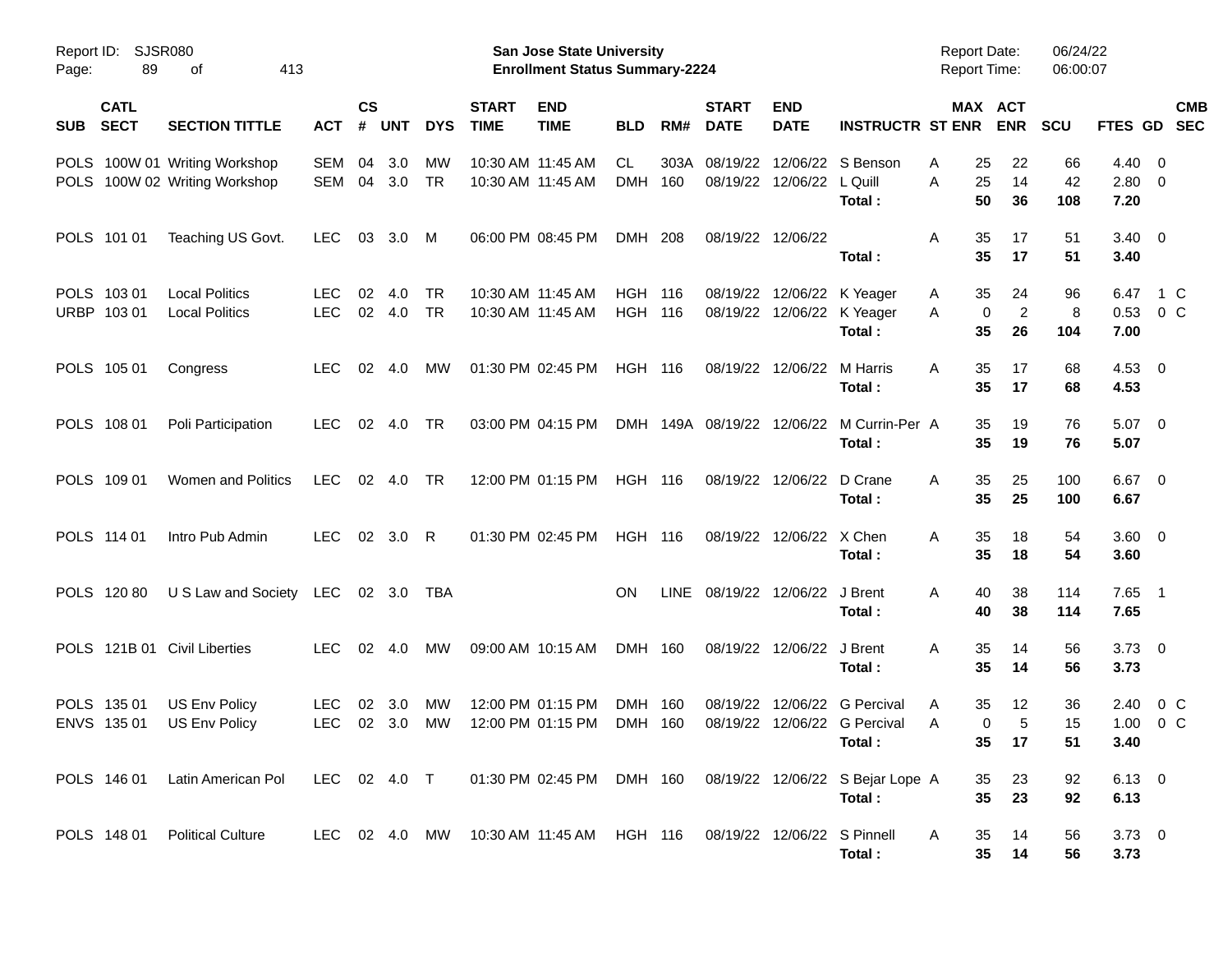| Report ID:<br>90<br>Page:                                | <b>SJSR080</b><br>413<br>οf                                                                                                  |                              |                      |                          |                        |                             | <b>San Jose State University</b><br><b>Enrollment Status Summary-2224</b> |                                     |            |                                     |                                                                                 |                                                     | <b>Report Date:</b><br><b>Report Time:</b> |                                                     | 06/24/22<br>06:00:07          |                                                                    |                           |
|----------------------------------------------------------|------------------------------------------------------------------------------------------------------------------------------|------------------------------|----------------------|--------------------------|------------------------|-----------------------------|---------------------------------------------------------------------------|-------------------------------------|------------|-------------------------------------|---------------------------------------------------------------------------------|-----------------------------------------------------|--------------------------------------------|-----------------------------------------------------|-------------------------------|--------------------------------------------------------------------|---------------------------|
| <b>CATL</b><br><b>SECT</b><br><b>SUB</b>                 | <b>SECTION TITTLE</b>                                                                                                        | <b>ACT</b>                   | $\mathsf{cs}$<br>#   | <b>UNT</b>               | <b>DYS</b>             | <b>START</b><br><b>TIME</b> | <b>END</b><br><b>TIME</b>                                                 | <b>BLD</b>                          | RM#        | <b>START</b><br><b>DATE</b>         | <b>END</b><br><b>DATE</b>                                                       | <b>INSTRUCTR ST ENR</b>                             |                                            | MAX ACT<br><b>ENR</b>                               | <b>SCU</b>                    |                                                                    | <b>CMB</b><br>FTES GD SEC |
| POLS 150 01                                              | War and Peace                                                                                                                | <b>LEC</b>                   |                      | 02 3.0                   | TR                     |                             | 10:30 AM 11:45 AM                                                         |                                     |            |                                     |                                                                                 | DMH 149A 08/19/22 12/06/22 K Sasikumar A<br>Total:  |                                            | 40<br>10<br>40<br>10                                | 30<br>30                      | $2.00 \t 0$<br>2.00                                                |                           |
|                                                          | POLS 152A 01 Int'l Organizations/                                                                                            | <b>LEC</b>                   |                      | 02 4.0                   | МW                     |                             | 01:30 PM 02:45 PM                                                         |                                     |            | DMH 149A 08/19/22 12/06/22 D Dudley |                                                                                 | Total:                                              | A                                          | 35<br>34<br>35<br>34                                | 136<br>136                    | $9.07$ 0<br>9.07                                                   |                           |
| POLS 157 01                                              | Intl Security                                                                                                                | LEC.                         |                      | 02 4.0                   | - F                    |                             | 09:30 AM 12:15 PM                                                         | <b>HGH 116</b>                      |            |                                     |                                                                                 | 08/19/22 12/06/22 K Sasikumar A<br>Total:           |                                            | 35<br>21<br>35<br>21                                | 84<br>84                      | $5.60$ 0<br>5.60                                                   |                           |
|                                                          | POLS 160A 01 Class Pol Thought                                                                                               | <b>LEC</b>                   |                      | 03 3.0                   | МW                     | 10:30 AM 11:45 AM           |                                                                           | DMH 160                             |            |                                     | 08/19/22 12/06/22 K Peter                                                       | Total:                                              | A                                          | 35<br>15<br>35<br>15                                | 45<br>45                      | $3.00 \ 0$<br>3.00                                                 |                           |
|                                                          | POLS 160C 01 Recent Pol Thought                                                                                              | LEC                          |                      | 03 3.0 R                 |                        |                             | 12:00 PM 01:15 PM                                                         |                                     |            | DMH 149A 08/19/22 12/06/22 L Quill  |                                                                                 | Total:                                              | A                                          | 35<br>23<br>35<br>23                                | 69<br>69                      | $4.60 \ 0$<br>4.60                                                 |                           |
|                                                          | POLS 170V 01 Amer Pol Global<br>POLS 170V 02 Amer Pol Global<br>POLS 170V 03 Amer Pol Global<br>POLS 170V 04 Amer Pol Global | SEM<br>SEM<br>SEM<br>SEM     | 03<br>03<br>03<br>03 | 3.0<br>3.0<br>3.0<br>3.0 | TR<br>W<br>W<br>$\top$ | 09:00 AM 10:15 AM           | 12:00 PM 01:15 PM<br>03:00 PM 04:15 PM<br>04:30 PM 05:45 PM               | DMH<br><b>DMH</b><br><b>HGH 116</b> | 160<br>160 | 08/19/22<br>DMH 149A 08/19/22       | 12/06/22 S Pinnell<br>08/19/22 12/06/22 S Pinnell<br>08/19/22 12/06/22 J Abrams | 12/06/22 J Abrams<br>Total:                         | A<br>Α<br>A<br>A<br>160                    | 40<br>40<br>40<br>29<br>32<br>40<br>40<br>40<br>141 | 120<br>87<br>96<br>120<br>423 | $8.00 \quad 0$<br>5.80 0<br>$6.40 \quad 0$<br>$8.00 \t 0$<br>28.20 |                           |
| POLS 181 01                                              | Internships                                                                                                                  | SEM 05 4.0                   |                      |                          | $\top$                 |                             | 12:00 PM 01:15 PM                                                         |                                     |            |                                     |                                                                                 | DMH 149A 08/19/22 12/06/22 M Currin-Per A<br>Total: |                                            | 2<br>20<br>$\overline{2}$<br>20                     | 8<br>8                        | $0.53$ 0<br>0.53                                                   |                           |
|                                                          | POLS 181C 01 Internship Capstone                                                                                             | SEM 05 4.0 T                 |                      |                          |                        |                             | 12:00 PM 01:15 PM                                                         |                                     |            |                                     |                                                                                 | DMH 149A 08/19/22 12/06/22 M Currin-Per A<br>Total: |                                            | 5<br>5<br>5<br>5                                    | 20<br>20                      | $1.33 \ 0$<br>1.33                                                 |                           |
| POLS 190 01<br>POLS 190 02                               | Senior Seminar<br>Senior Seminar                                                                                             | SEM<br>SEM                   | 05<br>05             | 4.0<br>4.0               | MW<br>M                |                             | 09:00 AM 10:15 AM<br>04:30 PM 07:15 PM                                    | CL.<br><b>HGH 116</b>               |            | 303A 08/19/22                       | 12/06/22 K Peter                                                                | 08/19/22 12/06/22 D Dudley<br>Total:                | A<br>A                                     | 17<br>15<br>15<br>9<br>30<br>26                     | 68<br>36<br>104               | $4.53$ 0<br>$2.40 \ 0$<br>6.93                                     |                           |
| POLS 190H 01 Honors Thesis<br>POLS 190H 02 Honors Thesis |                                                                                                                              | SUP 25 1.0 TBA<br><b>SUP</b> |                      | 25 1.0 TBA               |                        |                             |                                                                           |                                     |            |                                     | 08/19/22 12/06/22 K Peter<br>08/19/22 12/06/22 D Dudley                         | Total:                                              | A<br>A                                     | $5\qquad 0$<br>5<br>0<br>10<br>$\mathbf 0$          | $\overline{0}$<br>0<br>0      | $0.00 \t 0$<br>$0.00 \t 0$<br>0.00                                 |                           |
| Department :                                             | <b>Political Science</b>                                                                                                     |                              |                      |                          |                        |                             |                                                                           |                                     |            |                                     | <b>Lower Division:</b><br><b>Upper Division:</b>                                | <b>Department Total:</b>                            | 1330<br>905                                | 2428 1546 4868                                      | 836 2508<br>581 2009          | 333.50<br>167.20<br>134.05                                         |                           |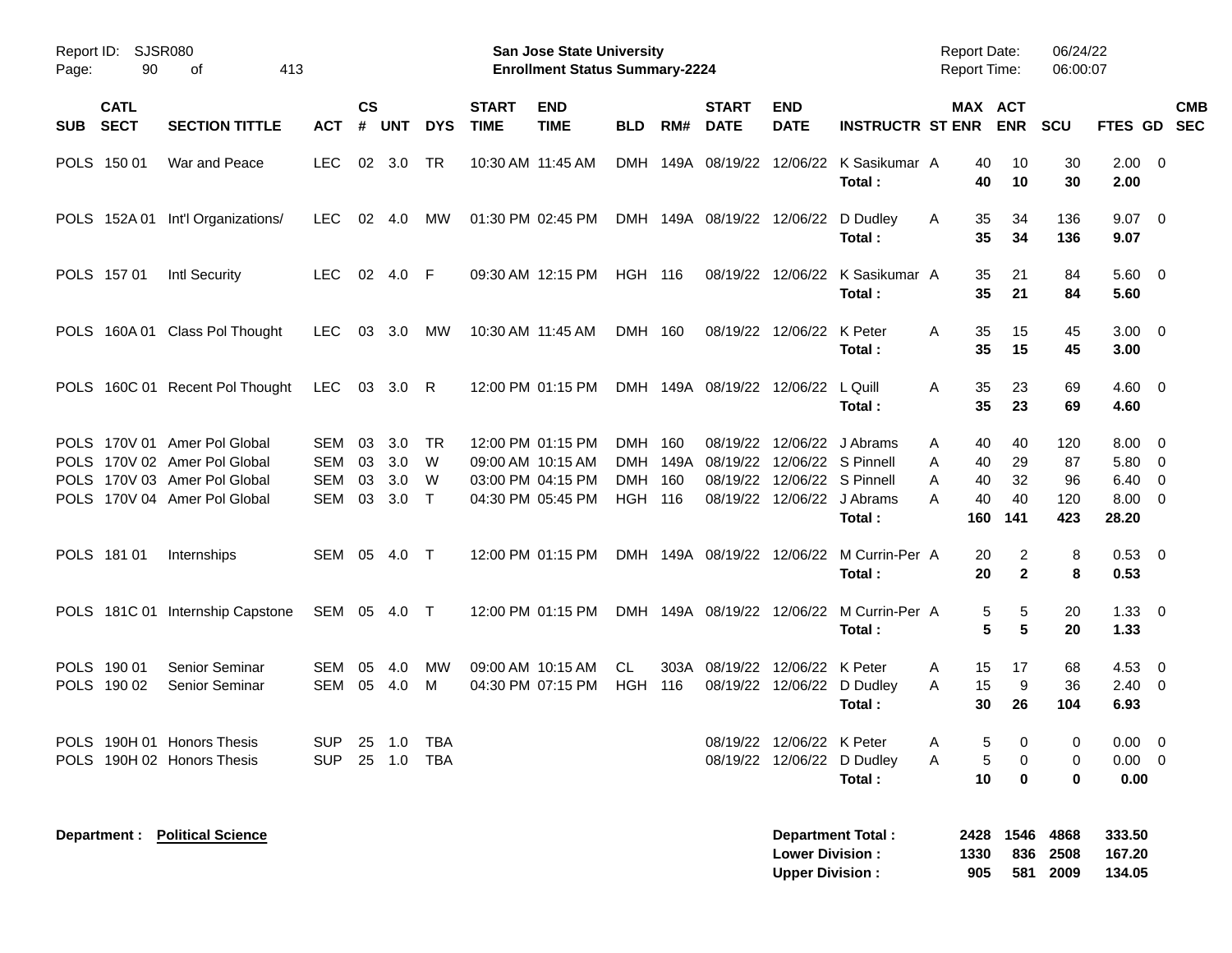| Page:    | Report ID: SJSR080<br>91 | of                    | 413 |                 |            |                             | <b>San Jose State University</b><br><b>Enrollment Status Summary-2224</b> |            |     |                             |                           |                         | <b>Report Date:</b><br>Report Time: |     | 06/24/22<br>06:00:07 |             |     |
|----------|--------------------------|-----------------------|-----|-----------------|------------|-----------------------------|---------------------------------------------------------------------------|------------|-----|-----------------------------|---------------------------|-------------------------|-------------------------------------|-----|----------------------|-------------|-----|
| SUB SECT | <b>CATL</b>              | <b>SECTION TITTLE</b> |     | CS<br>ACT # UNT | <b>DYS</b> | <b>START</b><br><b>TIME</b> | <b>END</b><br><b>TIME</b>                                                 | <b>BLD</b> | RM# | <b>START</b><br><b>DATE</b> | <b>END</b><br><b>DATE</b> | <b>INSTRUCTR ST ENR</b> | MAX ACT                             | ENR | <b>SCU</b>           | FTES GD SEC | СМВ |

**Graduate Division : 193 129 351 32.25**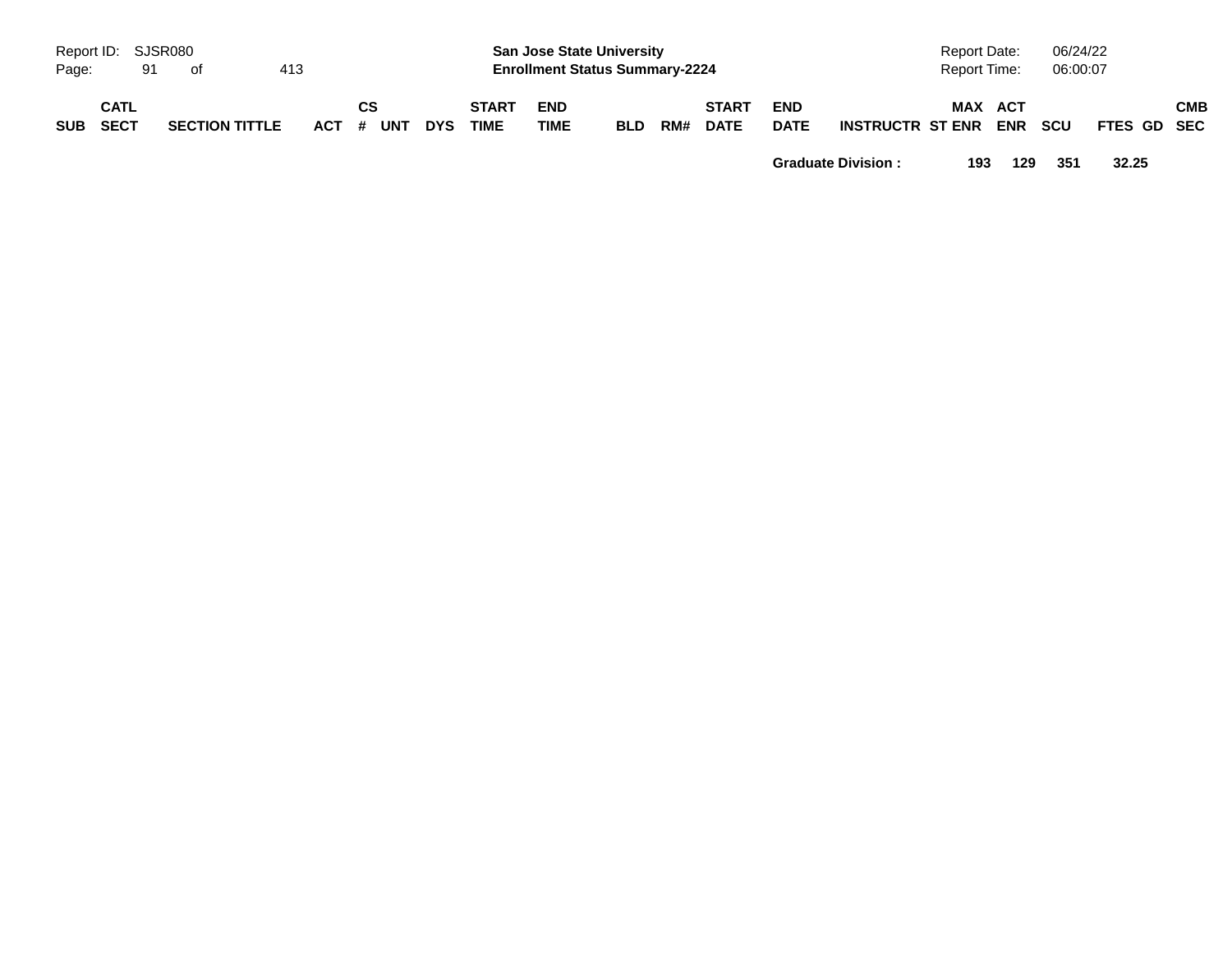| Report ID:<br>Page:     | SJSR080<br>92              | 413<br>οf                                               |               |               |        |               |                             | <b>San Jose State University</b><br><b>Enrollment Status Summary-2224</b> |            |             |                                 |                             |                                            |   | <b>Report Date:</b><br><b>Report Time:</b> |                       | 06/24/22<br>06:00:07 |                        |                         |                          |
|-------------------------|----------------------------|---------------------------------------------------------|---------------|---------------|--------|---------------|-----------------------------|---------------------------------------------------------------------------|------------|-------------|---------------------------------|-----------------------------|--------------------------------------------|---|--------------------------------------------|-----------------------|----------------------|------------------------|-------------------------|--------------------------|
| <b>SUB</b>              | <b>CATL</b><br><b>SECT</b> | <b>SECTION TITTLE</b>                                   | <b>ACT</b>    | $\mathsf{cs}$ | # UNT  | <b>DYS</b>    | <b>START</b><br><b>TIME</b> | <b>END</b><br><b>TIME</b>                                                 | <b>BLD</b> | RM#         | <b>START</b><br><b>DATE</b>     | <b>END</b><br><b>DATE</b>   | <b>INSTRUCTR ST ENR</b>                    |   |                                            | MAX ACT<br><b>ENR</b> | <b>SCU</b>           | FTES GD                |                         | <b>CMB</b><br><b>SEC</b> |
| College<br>Department : |                            | <b>Social Sciences, College of</b><br><b>Psychology</b> |               |               |        |               |                             |                                                                           |            |             |                                 |                             |                                            |   |                                            |                       |                      |                        |                         |                          |
| <b>PSYC</b>             | 1 0 1                      | Introductory Psychol                                    | LEC           | 02            | 3.0    | <b>MW</b>     |                             | 09:00 AM 10:15 AM                                                         | ON.        | LINE.       | 08/19/22                        | 12/06/22                    | N Rattan                                   | A | 120                                        | 120                   | 360                  | 24.00                  | - 0                     |                          |
| <b>PSYC</b>             | 1 0 2                      | Introductory Psychol                                    | LEC           |               | 02 3.0 | MW            |                             | 09:00 AM 10:15 AM                                                         | <b>DMH</b> | 355         |                                 |                             | 08/19/22 12/06/22 R Schulte-Mi A           |   | 40                                         | 40                    | 120                  | 8.00                   | - 0                     |                          |
| <b>PSYC</b>             | 160                        | <b>Introductory Psychol</b>                             | <b>LEC</b>    | 02            | 3.0    | <b>TR</b>     |                             | 01:30 PM 02:45 PM                                                         | WSQ        | 109         |                                 | 08/19/22 12/06/22 G Feist   |                                            | A | 196                                        | 144                   | 432                  | 28.80                  | $\overline{0}$          |                          |
| <b>PSYC</b>             | 180                        | <b>Introductory Psychol</b>                             | <b>LEC</b>    | 02            | 3.0    | <b>TBA</b>    |                             |                                                                           | <b>ON</b>  | <b>LINE</b> | 08/19/22 12/06/22 CMa           |                             |                                            | A | 40                                         | 40                    | 120                  | 8.00                   | - 0                     |                          |
|                         |                            |                                                         |               |               |        |               |                             |                                                                           |            |             |                                 |                             | Total :                                    |   | 396                                        | 344                   | 1032                 | 68.80                  |                         |                          |
| <b>PSYC</b>             | 2Q 80                      | Identity / Prejudice                                    | SEM           | 05            | 3.0    | <b>MW</b>     |                             | 12:00 PM 01:15 PM                                                         | <b>ON</b>  |             | LINE 08/19/22 12/06/22          |                             | N Rattan<br>Total :                        | A | 25<br>25                                   | 0<br>$\bf{0}$         | 0<br>0               | $0.00 \quad 0$<br>0.00 |                         |                          |
| <b>PSYC</b>             | 18 01                      | Intro to Res Meth                                       | <b>LEC</b>    | 02            | 3.0    | МW            |                             | 09:00 AM 10:15 AM                                                         | <b>DMH</b> | 359         |                                 | 08/19/22 12/06/22 C Feria   |                                            | A | 25                                         | 25                    | 75                   | 5.00                   | - 0                     |                          |
| <b>PSYC</b>             | 18 02                      | Intro to Res Meth                                       | <b>LEC</b>    | 02            | 3.0    | MW            |                             | 10:30 AM 11:45 AM                                                         | <b>DMH</b> | 359         |                                 | 08/19/22 12/06/22 C Feria   |                                            | A | 25                                         | 25                    | 75                   | 5.00                   | - 0                     |                          |
| <b>PSYC</b>             | 18 03                      | Intro to Res Meth                                       | <b>LEC</b>    | 02            | 3.0    | <b>TR</b>     |                             | 03:00 PM 04:15 PM                                                         | <b>DMH</b> | 355         |                                 |                             | 08/19/22 12/06/22 M Nguyen                 | Α | 25                                         | 25                    | 75                   | 5.00                   | $\overline{\mathbf{0}}$ |                          |
| <b>PSYC</b>             | 18 04                      | Intro to Res Meth                                       | <b>LEC</b>    | 02            | 3.0    | <b>TR</b>     |                             | 04:30 PM 05:45 PM                                                         | <b>DMH</b> | 355         |                                 |                             | 08/19/22 12/06/22 M Nguyen                 | Α | 25                                         | 25                    | 75                   | 5.00                   | $\overline{0}$          |                          |
| PSYC 1880               |                            | Intro to Res Meth                                       | <b>LEC</b>    | 02            | 3.0    | MW            |                             | 04:30 PM 05:45 PM                                                         | ON         | <b>LINE</b> |                                 |                             | 08/19/22 12/06/22 M Nguyen                 | A | 25                                         | 25                    | 75                   | 5.00                   | - 0                     |                          |
|                         |                            |                                                         |               |               |        |               |                             |                                                                           |            |             |                                 |                             | Total:                                     |   | 125                                        | 125                   | 375                  | 25.00                  |                         |                          |
| <b>PSYC</b>             | 30 01                      | Intro Psychbiology                                      | <b>LEC</b>    | 02            | 3.0    | MW            |                             | 01:30 PM 02:45 PM                                                         | <b>DMH</b> | 356         | 08/19/22                        | 12/06/22                    | J Citron                                   | A | 40                                         | 40                    | 120                  | 8.00                   | - 0                     |                          |
| PSYC 30 02              |                            | Intro Psychbiology                                      | <b>LEC</b>    | 02            | 3.0    | TR            |                             | 01:30 PM 02:45 PM                                                         | <b>SH</b>  | 100         |                                 |                             | 08/19/22 12/06/22 C Chancellor A<br>Total: |   | 120<br>160                                 | 101<br>141            | 303<br>423           | 20.20 0<br>28.20       |                         |                          |
|                         |                            | PSYC 100W 01 Writing Workshop                           | SEM           | 04            | 3.0    | MW            |                             | 03:00 PM 04:15 PM                                                         | DMH        | -355        |                                 |                             | 08/19/22 12/06/22 M Dillinger              | A | 25                                         | 25                    | 75                   | 5.00                   | - 0                     |                          |
|                         |                            | PSYC 100W 02 Writing Workshop                           | SEM           | 04            | 3.0    | MW            |                             | 04:30 PM 05:45 PM                                                         | <b>DMH</b> | 355         |                                 |                             | 08/19/22 12/06/22 M Dillinger              | Α | 25                                         | 21                    | 63                   | 4.20                   | - 0                     |                          |
|                         |                            | PSYC 100W 03 Writing Workshop                           | SEM           | 04            | 3.0    | TR            |                             | 07:30 AM 08:45 AM                                                         | <b>DMH</b> | 359         |                                 | 08/19/22 12/06/22 K Jeffery |                                            | Α | 25                                         | 25                    | 75                   | 5.00                   | - 0                     |                          |
| <b>PSYC</b>             |                            | 100W 04 Writing Workshop                                | SEM           | 04            | 3.0    | TR            |                             | 09:00 AM 10:15 AM                                                         | <b>DMH</b> | 359         |                                 | 08/19/22 12/06/22 K Jeffery |                                            | Α | 25                                         | 25                    | 75                   | 5.00                   | - 0                     |                          |
| <b>PSYC</b>             |                            | 100W 05 Writing Workshop                                | SEM           | 04            | 3.0    | TR            |                             | 12:00 PM 01:15 PM                                                         | CL.        | 303A        |                                 |                             | 08/19/22 12/06/22 S Nadeau                 | A | 25                                         | 25                    | 75                   | 5.00                   | - 0                     |                          |
| <b>PSYC</b>             |                            | 100W 07 Writing Workshop                                | SEM           | 04            | 3.0    | TR            |                             | 01:30 PM 02:45 PM                                                         | <b>DMH</b> | 359         |                                 |                             | 08/19/22 12/06/22 J Ventura                | A | 25                                         | 25                    | 75                   | 5.00                   | - 0                     |                          |
| <b>PSYC</b>             |                            | 100W 08 Writing Workshop                                | SEM           | 04            | 3.0    | <b>TR</b>     |                             | 10:30 AM 11:45 AM                                                         | CL.        |             |                                 |                             | 303A 08/19/22 12/06/22 M Nguyen            | Α | 25                                         | 25                    | 75                   | 5.00                   | $\overline{\mathbf{0}}$ |                          |
| <b>PSYC</b>             |                            | 100W 80 Writing Workshop                                | <b>SEM</b>    | 04            | 3.0    | MW            |                             | 07:30 AM 08:45 AM                                                         | <b>ON</b>  | <b>LINE</b> |                                 | 08/19/22 12/06/22 L Cabral  |                                            | A | 25                                         | 25                    | 75                   | 5.00                   | $\overline{\mathbf{0}}$ |                          |
|                         |                            | PSYC 100W 81 Writing Workshop                           | <b>SEM</b>    | 04            | 3.0    | МW            |                             | 09:00 AM 10:15 AM                                                         | <b>ON</b>  |             | LINE 08/19/22 12/06/22 L Cabral |                             |                                            | A | 25                                         | 25                    | 75                   | 5.00                   | - 0                     |                          |
|                         |                            | PSYC 100W 82 Writing Workshop                           |               |               |        | SEM 04 3.0 MW |                             | 10:30 AM 11:45 AM ON                                                      |            |             | LINE 08/19/22 12/06/22 L Cabral |                             |                                            | Α | 25                                         | 25                    | 75                   | $5.00 \t 0$            |                         |                          |
|                         |                            | PSYC 100W 83 Writing Workshop                           | SEM 04 3.0 TR |               |        |               |                             | 12:00 PM 01:15 PM ON                                                      |            |             | LINE 08/19/22 12/06/22 L Tinson |                             | Total:                                     | A | 25                                         | 25<br>275 271         | 75<br>813            | $5.00 \t 0$<br>54.20   |                         |                          |
|                         | PSYC 102 01                | Psyc of Childhood                                       | LEC           |               | 01 3.0 | MW            |                             | 10:30 AM 11:45 AM                                                         | CL.        | 117         |                                 |                             | 08/19/22 12/06/22 R Schulte-Mi A           |   | 40                                         | 40                    | 120                  | $8.00 \t 0$            |                         |                          |
|                         | PSYC 102 02                | Psyc of Childhood                                       | <b>LEC</b>    | 01            | 3.0    | TR            |                             | 09:00 AM 10:15 AM                                                         | DMH 166    |             |                                 | 08/19/22 12/06/22 S Branca  |                                            | A | 30                                         | 30                    | 90                   | $6.00 \t 0$            |                         |                          |
|                         | PSYC 102 80                | Psyc of Childhood                                       | <b>LEC</b>    |               | 01 3.0 | MW            |                             | 12:00 PM 01:15 PM                                                         | ON.        |             |                                 |                             | LINE 08/19/22 12/06/22 R Schulte-Mi A      |   | 40                                         | 40                    | 120                  | $8.00 \t 0$            |                         |                          |
|                         |                            |                                                         |               |               |        |               |                             |                                                                           |            |             |                                 |                             | Total:                                     |   |                                            | 110 110               | 330                  | 22.00                  |                         |                          |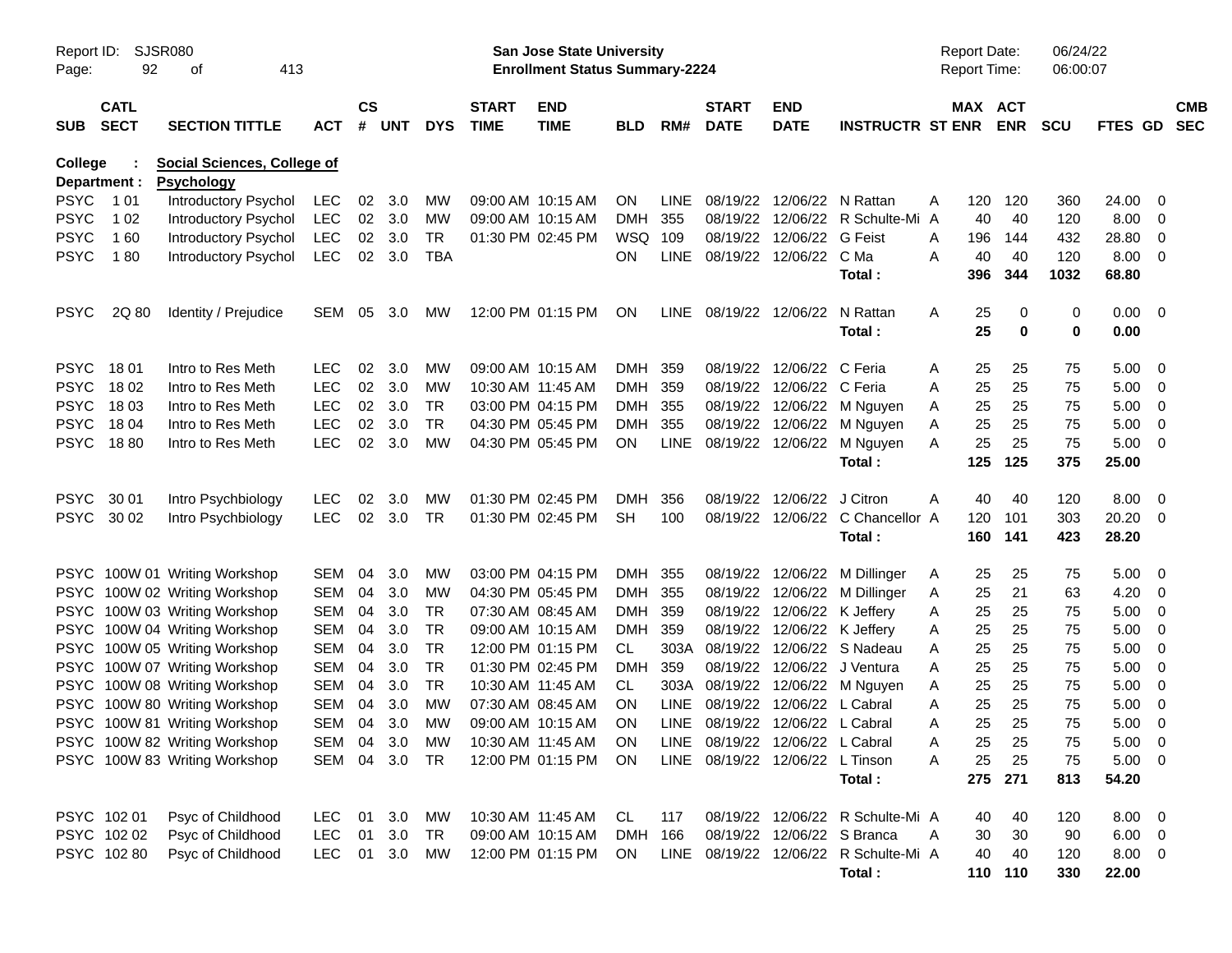| Report ID:<br>Page:        | <b>SJSR080</b><br>93<br>413<br>οf<br><b>CATL</b> |                          |                |            |            |                             | <b>San Jose State University</b><br><b>Enrollment Status Summary-2224</b> |                          |             |                             |                            |                         | <b>Report Date:</b><br>Report Time: |                       | 06/24/22<br>06:00:07 |              |                          |
|----------------------------|--------------------------------------------------|--------------------------|----------------|------------|------------|-----------------------------|---------------------------------------------------------------------------|--------------------------|-------------|-----------------------------|----------------------------|-------------------------|-------------------------------------|-----------------------|----------------------|--------------|--------------------------|
| <b>SECT</b><br><b>SUB</b>  | <b>SECTION TITTLE</b>                            | <b>ACT</b>               | <b>CS</b><br># | <b>UNT</b> | <b>DYS</b> | <b>START</b><br><b>TIME</b> | <b>END</b><br><b>TIME</b>                                                 | <b>BLD</b>               | RM#         | <b>START</b><br><b>DATE</b> | <b>END</b><br><b>DATE</b>  | <b>INSTRUCTR ST ENR</b> |                                     | MAX ACT<br><b>ENR</b> | <b>SCU</b>           | FTES GD      | <b>CMB</b><br><b>SEC</b> |
| PSYC 10780                 | Psych of Women                                   | <b>LEC</b>               | 02             | 3.0        | TR         |                             | 01:30 PM 02:45 PM                                                         | ΟN                       | <b>LINE</b> | 08/19/22                    | 12/06/22                   | L Tinson                | 40<br>Α                             | 35                    | 105                  | 7.00         | 0 <sup>o</sup>           |
| WGSS 107 80                | Psych of Women                                   | <b>LEC</b>               | 02             | 3.0        | <b>TR</b>  |                             | 01:30 PM 02:45 PM                                                         | ON                       | <b>LINE</b> | 08/19/22                    | 12/06/22                   | L Tinson<br>Total:      | A<br>0<br>40                        | 5<br>40               | 15<br>120            | 1.00<br>8.00 | 0 <sup>C</sup>           |
| PSYC 110 01                | Adult Psychopathol                               | <b>LEC</b>               | 01             | 3.0        | F          |                             | 09:30 AM 12:15 PM                                                         | <b>BBC</b>               | 202         | 08/19/22                    |                            | 12/06/22 S Del Chiaro A | 119                                 | 26                    | 78                   | 5.20         | 0                        |
| PSYC 110 02                | Adult Psychopathol                               | <b>LEC</b>               | 01             | 3.0        | MW         |                             | 07:30 AM 08:45 AM                                                         | <b>DMH</b>               | 356         | 08/19/22                    | 12/06/22                   | S Del Chiaro A          | 40                                  | 33                    | 99                   | 6.60         | 0                        |
| PSYC 110 03<br>PSYC 110 04 | Adult Psychopathol<br>Adult Psychopathol         | <b>LEC</b><br><b>LEC</b> | 01<br>01       | 3.0<br>3.0 | MW<br>MW   |                             | 09:00 AM 10:15 AM<br>10:30 AM 11:45 AM                                    | <b>DMH</b><br><b>DMH</b> | 353<br>353  | 08/19/22<br>08/19/22        | 12/06/22<br>12/06/22       | N Wagner<br>N Wagner    | 40<br>Α<br>40<br>Α                  | 13<br>37              | 39<br>111            | 2.60<br>7.40 | 0<br>0                   |
| PSYC 110 80                | Adult Psychopathol                               | LEC                      | 01             | 3.0        | <b>TBA</b> |                             |                                                                           | ΟN                       | <b>LINE</b> | 08/19/22                    | 12/06/22                   | G Callaghan             | 120<br>A                            | 120                   | 360                  | 24.10        | $\overline{2}$           |
| PSYC 11081                 | Adult Psychopathol                               | LEC                      | 01             | 3.0        | <b>TR</b>  |                             | 12:00 PM 01:15 PM                                                         | ON                       | <b>LINE</b> | 08/19/22                    | 12/06/22                   | A Lewis                 | 40<br>A                             | 40                    | 120                  | 8.00         | $\mathbf 0$              |
|                            |                                                  |                          |                |            |            |                             |                                                                           |                          |             |                             |                            | Total:                  | 399                                 | 269                   | 807                  | 53.90        |                          |
| PSYC 11201                 | Psy of Adolescence                               | <b>LEC</b>               | 01             | 3.0        | MW         |                             | 09:00 AM 10:15 AM                                                         | <b>DMH</b>               | 348         | 08/19/22                    | 12/06/22                   | S Torabian-B A          | 40                                  | 40                    | 120                  | 8.00         | 0                        |
| PSYC 112 80                | Psy of Adolescence                               | <b>LEC</b>               | 01             | 3.0        | MW         |                             | 01:30 PM 02:45 PM                                                         | ΟN                       | <b>LINE</b> | 08/19/22                    | 12/06/22                   | L Tinson                | 40<br>A                             | 40                    | 120                  | 8.00         | 0                        |
| PSYC 11281                 | Psy of Adolescence                               | <b>LEC</b>               | 01             | 3.0        | <b>TR</b>  |                             | 03:00 PM 04:15 PM                                                         | <b>ON</b>                | <b>LINE</b> | 08/19/22                    | 12/06/22                   | L Tinson                | 40<br>A                             | 40                    | 120                  | 8.00         | 0                        |
|                            |                                                  |                          |                |            |            |                             |                                                                           |                          |             |                             |                            | Total:                  | 120                                 | 120                   | 360                  | 24.00        |                          |
| PSYC 114 80                | Psych of Aging                                   | <b>LEC</b>               | 01             | 3.0        | <b>TBA</b> |                             |                                                                           | ΟN                       | <b>LINE</b> | 08/19/22                    |                            | 12/06/22 S Branca       | 40<br>Α                             | 39                    | 117                  | 7.80         | 0 <sup>o</sup>           |
| GERO 114 80                | Psych of Aging                                   | <b>LEC</b>               | 01             | 3.0        | <b>TBA</b> |                             |                                                                           | ON                       | <b>LINE</b> | 08/19/22                    |                            | 12/06/22 S Branca       | A<br>0                              | $\overline{1}$        | 3                    | 0.20         | $0\,C$                   |
|                            |                                                  |                          |                |            |            |                             |                                                                           |                          |             |                             |                            | Total:                  | 40                                  | 40                    | 120                  | 8.00         |                          |
| PSYC 117 01                | Psych Tests & Meas                               | <b>LEC</b>               | 02             | 3.0        | МW         |                             | 07:30 AM 08:45 AM                                                         | CL.                      | 224         | 08/19/22                    | 12/06/22                   | <b>B</b> Oliveira       | 40<br>Α                             | 11                    | 33                   | 2.20         | 0                        |
| PSYC 117 02                | Psych Tests & Meas                               | <b>LEC</b>               | 02             | 3.0        | <b>MW</b>  |                             | 09:00 AM 10:15 AM                                                         | <b>CL</b>                | 224         | 08/19/22                    |                            | 12/06/22 B Oliveira     | 40<br>Α                             | 22                    | 66                   | 4.40         | 0                        |
| PSYC 117 03                | Psych Tests & Meas                               | <b>LEC</b>               |                | 3.0        |            |                             |                                                                           |                          |             |                             |                            |                         | X<br>0                              | $\mathbf 0$           | $\mathbf 0$          | 0.00         | 0                        |
| PSYC 117 04                | Psych Tests & Meas                               | <b>LEC</b>               | 02             | 3.0        | TR         |                             | 09:00 AM 10:15 AM                                                         | <b>WSQ</b>               | 207         | 08/19/22                    |                            | 12/06/22 P Cravalho     | 120<br>Α                            | 84                    | 252                  | 16.80        | 0                        |
| PSYC 11780                 | Psych Tests & Meas                               | <b>LEC</b>               | 02             | 3.0        | <b>MW</b>  |                             | 12:00 PM 01:15 PM                                                         | ON                       | <b>LINE</b> | 08/19/22                    |                            | 12/06/22 S Trafalis     | A<br>40                             | 41                    | 123                  | 8.20         | 0                        |
|                            |                                                  |                          |                |            |            |                             |                                                                           |                          |             |                             |                            | Total:                  | 240                                 | 158                   | 474                  | 31.60        |                          |
| PSYC 118 10                | Adv Res Methods                                  | <b>LEC</b>               | 02             | 3.0        | TR         |                             | 12:00 PM 12:50 PM                                                         | <b>DMH</b>               | 356         | 08/19/22                    | 12/06/22                   | J Brady                 | 23<br>Α                             | 23                    | 46                   | 4.60         | - 0                      |
| PSYC 118 11                | Adv Res Methods                                  | <b>ACT</b>               |                | 07 0.0     | R          |                             | 01:00 PM 03:00 PM                                                         | DMH 339                  |             | 08/19/22                    | 12/06/22 J Brady           |                         | 23<br>Α                             | 23                    | 23                   | 0.00         | 0                        |
| PSYC 118 20                | Adv Res Methods                                  | LEC                      | 02             | 3.0        | <b>MW</b>  |                             | 09:00 AM 09:50 AM                                                         | CL                       | 117         |                             | 08/19/22 12/06/22 J Citron |                         | 46<br>Α                             | 46                    | 92                   | 9.20         | $\overline{0}$           |
| PSYC 118 21                | Adv Res Methods                                  | <b>ACT</b>               | 07             | 0.0        | M          |                             | 10:15 AM 12:15 PM                                                         | DMH                      | 339         | 08/19/22                    | 12/06/22 J Citron          |                         | 23<br>A                             | 23                    | 23                   | 0.00         | 0                        |
| PSYC 118 22                | Adv Res Methods                                  | <b>ACT</b>               | 07             | 0.0        | W          |                             | 10:15 AM 12:15 PM                                                         | DMH 339                  |             | 08/19/22                    | 12/06/22 J Citron          |                         | 23<br>Α                             | 23                    | 23                   | 0.00         | 0                        |
| PSYC 118 30                | Adv Res Methods                                  | <b>LEC</b>               | 02             | 3.0        | МW         |                             | 03:00 PM 03:50 PM                                                         | ON                       | LINE        | 08/19/22                    |                            | 12/06/22 S Trafalis     | 46<br>Α                             | 46                    | 92                   | 9.20         | 0                        |
| PSYC 11831                 | Adv Res Methods                                  | <b>ACT</b>               | 07             | 0.0        | M          |                             | 04:15 PM 06:15 PM                                                         | <b>ON</b>                | LINE        | 08/19/22                    |                            | 12/06/22 S Trafalis     | Α<br>23                             | 23                    | 23                   | 0.00         | 0                        |
| PSYC 11832                 | Adv Res Methods                                  | <b>ACT</b>               | 07             | 0.0        | W          |                             | 04:15 PM 06:15 PM                                                         | <b>ON</b>                | LINE        | 08/19/22                    |                            | 12/06/22 S Trafalis     | 23<br>Α                             | 23                    | 23                   | 0.00         | 0                        |
| PSYC 118 40                | Adv Res Methods                                  | <b>LEC</b>               | 02             | 3.0        | TR         |                             | 09:00 AM 09:50 AM                                                         | CL                       | 224         | 08/19/22                    | 12/06/22 J Citron          |                         | 46<br>A                             | 46                    | 92                   | 9.20         | 0                        |
| PSYC 11841                 | Adv Res Methods                                  | <b>ACT</b>               |                | 07 0.0     | $\top$     |                             | 10:15 AM 12:15 PM                                                         | DMH                      | 339         | 08/19/22                    | 12/06/22 J Citron          |                         | 23<br>A                             | 23                    | 23                   | $0.00 \t 0$  |                          |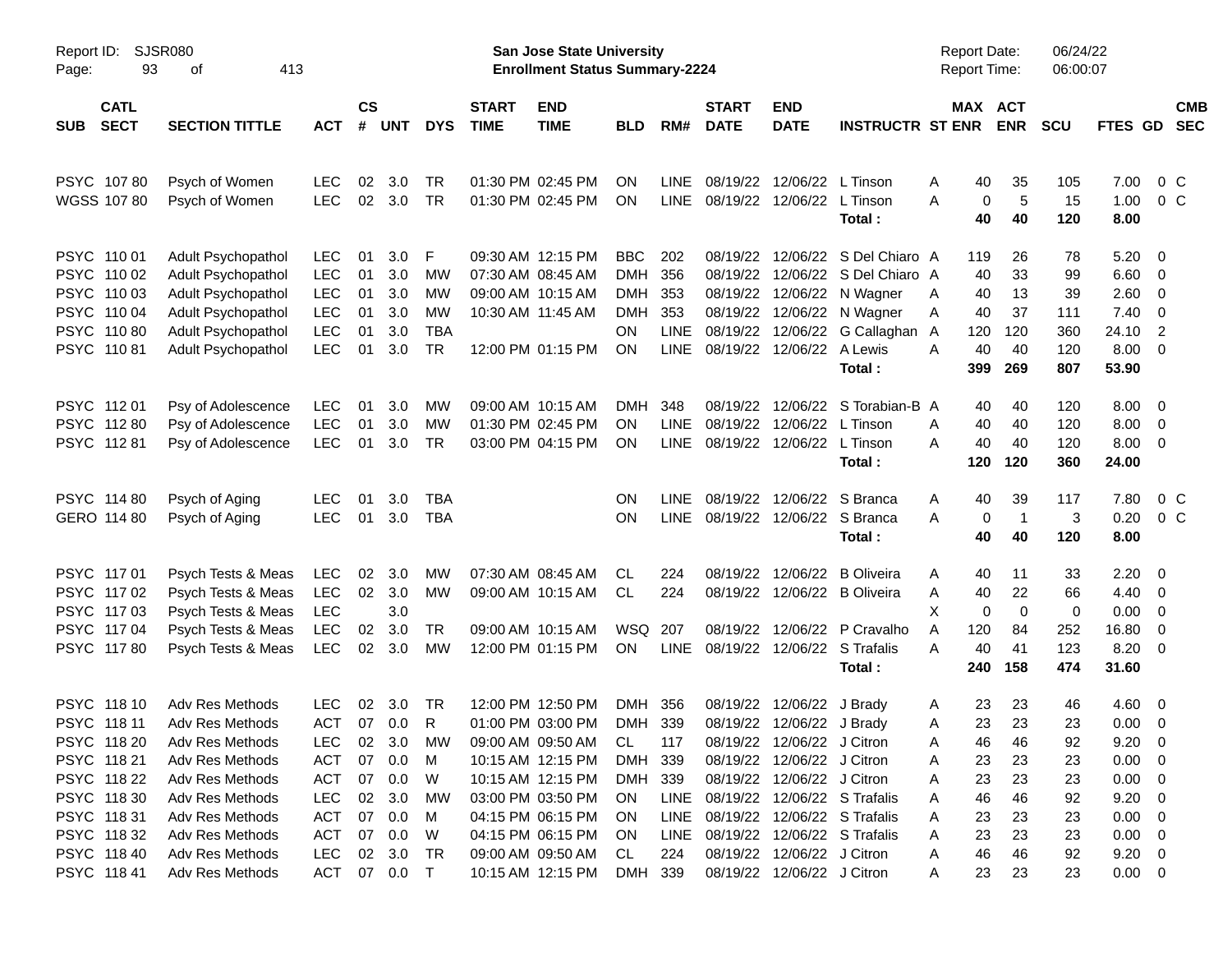| Page:      | Report ID: SJSR080<br>94   | 413<br>οf                                     |               |                    |            |              |                             | San Jose State University<br><b>Enrollment Status Summary-2224</b> |            |             |                             |                                   |                                                            | <b>Report Date:</b><br><b>Report Time:</b> |     |                       | 06/24/22<br>06:00:07 |             |                |                          |
|------------|----------------------------|-----------------------------------------------|---------------|--------------------|------------|--------------|-----------------------------|--------------------------------------------------------------------|------------|-------------|-----------------------------|-----------------------------------|------------------------------------------------------------|--------------------------------------------|-----|-----------------------|----------------------|-------------|----------------|--------------------------|
| <b>SUB</b> | <b>CATL</b><br><b>SECT</b> | <b>SECTION TITTLE</b>                         | <b>ACT</b>    | $\mathsf{cs}$<br># | <b>UNT</b> | <b>DYS</b>   | <b>START</b><br><b>TIME</b> | <b>END</b><br><b>TIME</b>                                          | <b>BLD</b> | RM#         | <b>START</b><br><b>DATE</b> | <b>END</b><br><b>DATE</b>         | <b>INSTRUCTR ST ENR</b>                                    |                                            |     | MAX ACT<br><b>ENR</b> | <b>SCU</b>           | FTES GD     |                | <b>CMB</b><br><b>SEC</b> |
|            | PSYC 11842                 | Adv Res Methods                               | ACT           | 07                 | 0.0        | R            |                             | 10:15 AM 12:15 PM                                                  | <b>DMH</b> | 339         |                             | 08/19/22 12/06/22 J Citron        |                                                            | A                                          | 23  | 23                    | 23                   | 0.00        | - 0            |                          |
|            | PSYC 118 50                | Adv Res Methods                               | <b>LEC</b>    | 02                 | 3.0        | TR.          |                             | 03:00 PM 03:50 PM                                                  | ON.        | <b>LINE</b> |                             | 08/19/22 12/06/22 S Trafalis      |                                                            | A                                          | 46  | 46                    | 92                   | 9.20        | - 0            |                          |
|            | PSYC 11851                 | Adv Res Methods                               | <b>ACT</b>    | 07                 | 0.0        | $\mathsf{T}$ |                             | 04:15 PM 06:15 PM                                                  | <b>ON</b>  | <b>LINE</b> |                             | 08/19/22 12/06/22 S Trafalis      |                                                            | A                                          | 23  | 23                    | 23                   | 0.00        | $\overline{0}$ |                          |
|            | PSYC 11852                 | Adv Res Methods                               | ACT           | 07                 | 0.0        | R            |                             | 04:15 PM 06:15 PM                                                  | <b>ON</b>  |             |                             | LINE 08/19/22 12/06/22 S Trafalis |                                                            | A                                          | 23  | 23                    | 23                   | 0.00        | - 0            |                          |
|            |                            |                                               |               |                    |            |              |                             |                                                                    |            |             |                             |                                   | Total:                                                     |                                            | 414 | 414                   | 621                  | 41.40       |                |                          |
|            | PSYC 120 10                | Adv Res Meth & Des                            | LEC           | 02                 | -4.0       | MW           |                             | 03:00 PM 04:15 PM                                                  | <b>ON</b>  | <b>LINE</b> |                             |                                   | 08/19/22 12/06/22 R Lundell-Cr A                           |                                            | 46  | 2                     | 6                    | 0.53        | - 0            |                          |
|            | PSYC 12011                 | Adv Res Meth & Des                            | ACT           | 07                 | 0.0        | м            |                             | 04:30 PM 06:30 PM                                                  | ON.        | LINE        |                             |                                   | 08/19/22 12/06/22 R Lundell-Cr A                           |                                            | 23  | $\overline{2}$        | $\overline{2}$       | 0.00        | - 0            |                          |
|            | PSYC 12012                 | Adv Res Meth & Des                            | ACT           | 07                 | 0.0        | W            |                             | 04:30 PM 06:30 PM                                                  | <b>ON</b>  | <b>LINE</b> |                             |                                   | 08/19/22 12/06/22 R Lundell-Cr A                           |                                            | 23  | $\mathbf 0$           | 0                    | 0.00        | 0              |                          |
|            | PSYC 120 20                | Adv Res Meth & Des                            | LEC           | 02                 | -4.0       | TR           |                             | 01:30 PM 02:45 PM                                                  | <b>ON</b>  | <b>LINE</b> |                             |                                   | 08/19/22 12/06/22 G Savage                                 | A                                          | 46  | 15                    | 45                   | 4.00        | - 0            |                          |
|            | PSYC 120 21                | Adv Res Meth & Des                            | ACT           | 07                 | 0.0        | $\mathsf{T}$ |                             | 03:00 PM 05:00 PM                                                  | <b>ON</b>  | <b>LINE</b> |                             |                                   | 08/19/22 12/06/22 G Savage                                 | A                                          | 23  | 13                    | 13                   | 0.00        | - 0            |                          |
|            | PSYC 120 22                | Adv Res Meth & Des                            | ACT           | 07                 | 0.0        | R            |                             | 03:00 PM 05:00 PM                                                  | ON.        | <b>LINE</b> |                             |                                   | 08/19/22 12/06/22 G Savage                                 | A                                          | 23  | $\overline{2}$        | 2                    | 0.00        | - 0            |                          |
|            | PSYC 120 30                | Adv Res Meth & Des                            | LEC           | 02                 | -4.0       | MW           |                             | 01:30 PM 02:45 PM                                                  | <b>ON</b>  | <b>LINE</b> |                             |                                   | 08/19/22 12/06/22 G Savage                                 | A                                          | 46  | 16                    | 48                   | 4.27        | - 0            |                          |
|            | PSYC 12031                 | Adv Res Meth & Des                            | ACT           | 07                 | 0.0        | м            |                             | 03:00 PM 05:00 PM                                                  | <b>ON</b>  | <b>LINE</b> |                             |                                   | 08/19/22 12/06/22 G Savage                                 | A                                          | 23  | 11                    | 11                   | 0.00        | - 0            |                          |
|            | PSYC 12032                 | Adv Res Meth & Des                            | ACT           | 07                 | 0.0        | W            |                             | 03:00 PM 05:00 PM                                                  | <b>ON</b>  |             |                             |                                   | LINE 08/19/22 12/06/22 G Savage                            | A                                          | 23  | 5                     | 5                    | 0.00        | - 0            |                          |
|            |                            |                                               |               |                    |            |              |                             |                                                                    |            |             |                             |                                   | Total:                                                     |                                            | 276 | 66                    | 132                  | 8.80        |                |                          |
|            |                            | PSYC 121A 10 Adv Res Meth Social/ SEM         |               | 05                 | 2.0        | F            |                             | 12:30 PM 01:20 PM                                                  | <b>DMH</b> | 355         |                             | 08/19/22 12/06/22 S Trafalis      |                                                            | A                                          | 24  | 24                    | 24                   | 3.20        | - 0            |                          |
|            |                            | PSYC 121A 11 Adv Res Meth Social/ LAB         |               |                    | 16  0.0    | -F           |                             | 01:30 PM 04:15 PM                                                  | DMH 339    |             |                             | 08/19/22 12/06/22 S Trafalis      |                                                            | A                                          | 24  | 24                    | 24                   | $0.00 \t 0$ |                |                          |
|            |                            |                                               |               |                    |            |              |                             |                                                                    |            |             |                             |                                   | Total:                                                     |                                            | 48  | 48                    | 48                   | 3.20        |                |                          |
|            |                            | PSYC 121B 10 Adv R Met: Cog/Perc SEM 05 0.0   |               |                    |            | $\top$       |                             | 01:00 PM 01:50 PM                                                  | <b>DMH</b> | 347         |                             |                                   | 08/19/22 12/06/22 P Cravalho                               | A                                          | 24  | 24                    | 24                   | 0.00        | - 0            |                          |
|            |                            | PSYC 121B 11 Adv R Met: Cog/Perc LAB 16 2.0 T |               |                    |            |              |                             | 02:15 PM 05:15 PM                                                  | DMH 339    |             |                             |                                   | 08/19/22 12/06/22 P Cravalho                               | A                                          | 24  | 24                    | 24                   | $3.20 \ 0$  |                |                          |
|            |                            |                                               |               |                    |            |              |                             |                                                                    |            |             |                             |                                   | Total:                                                     |                                            | 48  | 48                    | 48                   | 3.20        |                |                          |
|            | PSYC 12680                 | Drugs + Brain & Beh LEC 02 3.0                |               |                    |            | <b>TBA</b>   |                             |                                                                    | ON         |             |                             |                                   | LINE 08/19/22 12/06/22 S Snycerski A                       |                                            | 40  | 36                    | 108                  | 7.25        | 1 C            |                          |
| <b>PH</b>  | 126 80                     | Drugs + Brain & Beh LEC 02 3.0                |               |                    |            | TBA          |                             |                                                                    | <b>ON</b>  |             |                             |                                   | LINE 08/19/22 12/06/22 S Snycerski A                       |                                            | 0   | $\overline{4}$        | 12                   | 0.80        | $0\,$ C        |                          |
|            |                            |                                               |               |                    |            |              |                             |                                                                    |            |             |                             |                                   | Total:                                                     |                                            | 40  | 40                    | 120                  | 8.05        |                |                          |
|            | PSYC 129 01                | Neuroscience                                  | <b>LEC</b>    | 02                 | 3.0        | МW           |                             | 03:00 PM 04:15 PM                                                  | <b>DMH</b> | 356         |                             | 08/19/22 12/06/22 J Citron        |                                                            | A                                          | 40  | 34                    | 102                  | 6.80        | $0\,C$         |                          |
|            | BIOL 129 01                | Neuroscience                                  | <b>LEC</b>    |                    | 02 3.0     | МW           |                             | 03:00 PM 04:15 PM                                                  | DMH 356    |             |                             | 08/19/22 12/06/22 J Citron        |                                                            | A                                          | 0   | 6                     | 18                   | 1.20        | 0 <sup>o</sup> |                          |
|            | PSYC 129 02                | Neuroscience                                  | <b>LEC</b>    |                    | 02 3.0 TR  |              |                             |                                                                    |            |             |                             |                                   | 12:00 PM 01:15 PM DMH 355 08/19/22 12/06/22 C Chancellor A |                                            | 40  | 36                    | 108                  | 7.25 1 C    |                |                          |
|            | BIOL 129 02                | Neuroscience                                  | LEC 02 3.0 TR |                    |            |              |                             | 12:00 PM 01:15 PM DMH 355                                          |            |             |                             |                                   | 08/19/22 12/06/22 C Chancellor A                           |                                            | 0   | $\overline{4}$        | 12                   | 0.80        | $0\,$ C        |                          |
|            |                            |                                               |               |                    |            |              |                             |                                                                    |            |             |                             |                                   | Total:                                                     |                                            | 80  | 80                    | 240                  | 16.05       |                |                          |
|            | PSYC 135 02                | Cognition                                     | SEM 05 3.0    |                    |            | TR           |                             | 03:00 PM 04:15 PM CL                                               |            | 117         |                             | 08/19/22 12/06/22 E Palmer        |                                                            | A                                          | 40  | 40                    | 120                  | $8.00 \t 0$ |                |                          |
|            | PSYC 135 03                | Cognition                                     | SEM 05        |                    | 3.0        | TR           |                             | 04:30 PM 05:45 PM                                                  | WSQ 207    |             |                             |                                   | 08/19/22 12/06/22 S Macramalla A                           |                                            | 120 | 45                    | 135                  | $9.10$ 2    |                |                          |
|            | PSYC 135 80                | Cognition                                     | SEM 05 3.0    |                    |            | R            |                             | 09:00 AM 10:15 AM                                                  | ON         |             |                             | LINE 08/19/22 12/06/22 C Tzeng    |                                                            | A                                          | 40  | 40                    | 120                  | $8.00 \t 0$ |                |                          |
|            | PSYC 135 81                | Cognition                                     | SEM 05 3.0 R  |                    |            |              |                             | 10:30 AM 11:45 AM                                                  | ON         |             |                             | LINE 08/19/22 12/06/22 C Tzeng    |                                                            | A                                          | 40  | 40                    | 120                  | 8.00 0      |                |                          |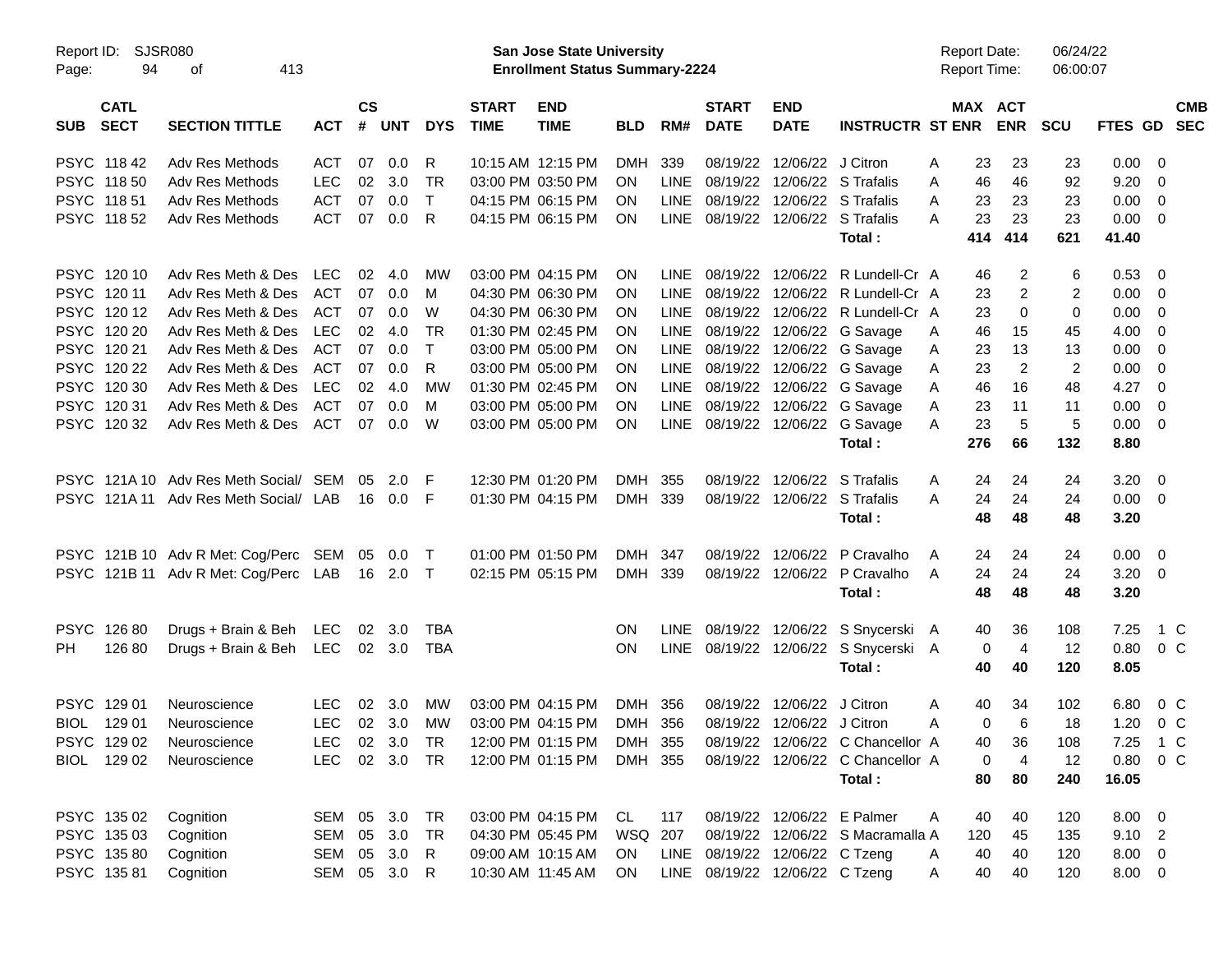| Report ID:<br>Page: | 95                         | SJSR080<br>413<br>οf       |                |                    |            |            |                             | San Jose State University<br><b>Enrollment Status Summary-2224</b> |            |             |                             |                           |                                            | Report Date:<br><b>Report Time:</b> |                       | 06/24/22<br>06:00:07 |                 |                          |
|---------------------|----------------------------|----------------------------|----------------|--------------------|------------|------------|-----------------------------|--------------------------------------------------------------------|------------|-------------|-----------------------------|---------------------------|--------------------------------------------|-------------------------------------|-----------------------|----------------------|-----------------|--------------------------|
| <b>SUB</b>          | <b>CATL</b><br><b>SECT</b> | <b>SECTION TITTLE</b>      | <b>ACT</b>     | $\mathsf{cs}$<br># | <b>UNT</b> | <b>DYS</b> | <b>START</b><br><b>TIME</b> | <b>END</b><br><b>TIME</b>                                          | <b>BLD</b> | RM#         | <b>START</b><br><b>DATE</b> | <b>END</b><br><b>DATE</b> | <b>INSTRUCTR ST ENR</b>                    |                                     | MAX ACT<br><b>ENR</b> | <b>SCU</b>           | FTES GD         | <b>CMB</b><br><b>SEC</b> |
|                     |                            |                            |                |                    |            |            |                             |                                                                    |            |             |                             |                           | Total:                                     |                                     | 240 165               | 495                  | 33.10           |                          |
|                     | PSYC 139 01                | Psy of Person              | <b>LEC</b>     | 02                 | 3.0        | MW         |                             | 12:00 PM 01:15 PM                                                  | DMH        | 355         |                             |                           | 08/19/22 12/06/22 S Lundquist A            | 40                                  | 40                    | 120                  | 8.00            | $\overline{\phantom{0}}$ |
|                     | PSYC 139 02                | Psy of Person              | <b>LEC</b>     | 02                 | 3.0        | <b>TR</b>  | 10:30 AM 11:45 AM           |                                                                    | <b>DMH</b> | 348         |                             | 08/19/22 12/06/22 G Feist |                                            | 40<br>A                             | 40                    | 120                  | 8.00            | $\overline{\phantom{0}}$ |
|                     | PSYC 139 03                | Psy of Person              | <b>LEC</b>     | 02                 | 3.0        | <b>TR</b>  |                             | 03:00 PM 04:15 PM                                                  | <b>DMH</b> | 357         |                             | 08/19/22 12/06/22         | <b>B</b> Oliveira                          | 40<br>A                             | 21                    | 63                   | 4.20            | - 0                      |
|                     | PSYC 139 80                | Psy of Person              | <b>LEC</b>     | 02                 | 3.0        | <b>MW</b>  |                             | 03:00 PM 04:15 PM                                                  | ON.        |             |                             |                           | LINE 08/19/22 12/06/22 N Wagner            | Α<br>120                            | 120                   | 360                  | 24.00           | $\overline{\mathbf{0}}$  |
|                     |                            |                            |                |                    |            |            |                             |                                                                    |            |             |                             |                           | Total:                                     | 240                                 | 221                   | 663                  | 44.20           |                          |
|                     | PSYC 14201                 | Child Psychopathol         | <b>LEC</b>     | 02                 | 3.0        | MW         |                             | 10:30 AM 11:45 AM                                                  | CL         | 224         |                             |                           | 08/19/22 12/06/22 S Torabian-B A           | 40                                  | 12                    | 36                   | 2.40            | $\overline{\mathbf{0}}$  |
|                     | PSYC 142 02                | Child Psychopathol         | <b>LEC</b>     | 02                 | 3.0        | MW         |                             | 12:00 PM 01:15 PM                                                  | <b>DMH</b> | 356         |                             |                           | 08/19/22 12/06/22 S Torabian-B A           | 40                                  | 10                    | 30                   | 2.00            | $\overline{\mathbf{0}}$  |
|                     | PSYC 142 03                | Child Psychopathol         | <b>LEC</b>     | 02                 | 3.0        | <b>TR</b>  |                             | 07:30 AM 08:45 AM                                                  | <b>DMH</b> | 348         |                             | 08/19/22 12/06/22 L Papa  |                                            | Α<br>40                             | 6                     | 18                   | 1.20            | $\overline{\mathbf{0}}$  |
|                     | PSYC 142 04                | Child Psychopathol         | <b>LEC</b>     | 02                 | 3.0        | <b>TR</b>  |                             | 09:00 AM 10:15 AM                                                  | CL.        | 117         |                             |                           | 08/19/22 12/06/22 M Capriotti              | 40<br>A                             | 38                    | 114                  | 7.60            | $\overline{\mathbf{0}}$  |
|                     | PSYC 142 05                | Child Psychopathol         | <b>LEC</b>     | 02                 | 3.0        | <b>TR</b>  |                             | 01:30 PM 02:45 PM                                                  | <b>DMH</b> | 355         |                             | 08/19/22 12/06/22 L Papa  |                                            | 40<br>Α                             | 34                    | 102                  | 6.85            | - 1                      |
|                     |                            |                            |                |                    |            |            |                             |                                                                    |            |             |                             |                           | Total:                                     | 200                                 | 100                   | 300                  | 20.05           |                          |
|                     | PSYC 150 01                | Educ Psych                 | LEC.           |                    | 02 3.0     | TR         |                             | 10:30 AM 11:45 AM                                                  | DMH 356    |             |                             | 08/19/22 12/06/22         | P Cravalho                                 | 40<br>A                             | 23                    | 69                   | $4.60 \quad 0$  |                          |
|                     |                            |                            |                |                    |            |            |                             |                                                                    |            |             |                             |                           | Total :                                    | 40                                  | 23                    | 69                   | 4.60            |                          |
|                     | PSYC 15380                 | Psych in Courtroom         | LEC 02 3.0     |                    |            | TBA        |                             |                                                                    | ΟN         |             |                             |                           | LINE 08/19/22 12/06/22 A Yaghoubi          | A<br>40                             | 40                    | 120                  | $8.00 \quad 0$  |                          |
|                     |                            |                            |                |                    |            |            |                             |                                                                    |            |             |                             |                           | Total:                                     | 40                                  | 40                    | 120                  | 8.00            |                          |
|                     | PSYC 154 01                | Social Psy                 | LEC.           | 02                 | 3.0        | МW         | 10:30 AM 11:45 AM           |                                                                    | DMH 355    |             |                             |                           | 08/19/22 12/06/22 J Ventura                | 40<br>Α                             | 40                    | 120                  | 8.00            | $\overline{\phantom{0}}$ |
|                     | PSYC 154 02                | Social Psy                 | <b>LEC</b>     | 02                 | 3.0        | MW         |                             | 12:00 PM 01:15 PM                                                  | DMH        | 353         |                             |                           | 08/19/22 12/06/22 N Wagner                 | Α<br>40                             | 7                     | 21                   | 1.40            | $\overline{\mathbf{0}}$  |
|                     | PSYC 154 03                | Social Psy                 | <b>LEC</b>     | 02                 | 3.0        | <b>MW</b>  |                             | 01:30 PM 02:45 PM                                                  | <b>DMH</b> | -353        |                             |                           | 08/19/22 12/06/22 J Ventura                | 40<br>A                             | 35                    | 105                  | 7.00            | $\overline{\mathbf{0}}$  |
|                     | PSYC 154 04                | Social Psy                 | <b>LEC</b>     | 02                 | 3.0        | <b>TR</b>  |                             | 09:00 AM 10:15 AM                                                  | <b>DMH</b> | 355         |                             |                           | 08/19/22 12/06/22 A Asuncion               | 40<br>A                             | -7                    | 21                   | 1.40            | $\overline{\mathbf{0}}$  |
|                     | PSYC 154 05                | Social Psy                 | <b>LEC</b>     | 02                 | 3.0        | <b>TR</b>  |                             | 10:30 AM 11:45 AM                                                  | <b>DMH</b> | 234         |                             |                           | 08/19/22 12/06/22 J Ventura                | 40<br>Α                             | 22                    | 66                   | 4.40            | $\overline{\mathbf{0}}$  |
|                     | PSYC 154 80                | Social Psy                 | <b>LEC</b>     | 02                 | 3.0        | <b>TBA</b> |                             |                                                                    | ΟN         | <b>LINE</b> |                             |                           | 08/19/22 12/06/22 A Asuncion               | 120<br>A                            | 100                   | 300                  | 20.10 2         |                          |
|                     |                            |                            |                |                    |            |            |                             |                                                                    |            |             |                             |                           | Total:                                     | 320                                 | 211                   | 633                  | 42.30           |                          |
|                     | PSYC 155 01                | Human Learning             | <b>LEC</b>     | 02                 | 3.0        | MW.        |                             | 09:00 AM 10:15 AM                                                  | <b>DMH</b> | 356         |                             |                           | 08/19/22 12/06/22 S Del Chiaro A           | 40                                  | 40                    | 120                  | 8.00            | $\overline{\phantom{0}}$ |
|                     | PSYC 155 02                | Human Learning             | <b>LEC</b>     |                    | 02 3.0     | MW         |                             | 10:30 AM 11:45 AM                                                  | <b>DMH</b> | 356         |                             |                           | 08/19/22 12/06/22 S Del Chiaro A           | 40                                  | 40                    | 120                  | 8.00            | $\overline{\mathbf{0}}$  |
|                     |                            | PSYC 155 80 Human Learning | LEC 02 3.0 TBA |                    |            |            |                             |                                                                    | ON         |             |                             |                           | LINE 08/19/22 12/06/22 S Snycerski A       | 40                                  | 40                    | 120                  | $8.00 \t 0$     |                          |
|                     |                            |                            |                |                    |            |            |                             |                                                                    |            |             |                             |                           | Total:                                     |                                     | 120 120               | 360                  | 24.00           |                          |
|                     | PSYC 158 01                | Perception                 | LEC 02 3.0 TR  |                    |            |            |                             | 09:00 AM 10:15 AM                                                  | DMH 353    |             |                             |                           | 08/19/22 12/06/22 S Macramalla A           | 40                                  | 39                    | 117                  | $7.80\ 0$       |                          |
|                     | PSYC 158 02                | Perception                 | LEC.           |                    | 02 3.0 TR  |            |                             | 10:30 AM 11:45 AM                                                  | CL         | 117         |                             | 08/19/22 12/06/22 C Feria |                                            | 40<br>A                             | 40                    | 120                  | $8.00 \t 0$     |                          |
|                     | PSYC 158 03                | Perception                 | <b>LEC</b>     |                    | 02 3.0 TR  |            |                             | 12:00 PM 01:15 PM                                                  | CL         | 117         |                             | 08/19/22 12/06/22 C Feria |                                            | Α<br>40                             | 39                    | 117                  | 7.90 2          |                          |
|                     | PSYC 158 04                | Perception                 | <b>LEC</b>     |                    | 02 3.0 TR  |            |                             | 01:30 PM 02:45 PM                                                  | DMH 356    |             |                             |                           | 08/19/22 12/06/22 S Macramalla A<br>Total: | 40                                  | 40<br>160 158         | 120<br>474           | 8.30 6<br>32.00 |                          |
|                     |                            |                            |                |                    |            |            |                             |                                                                    |            |             |                             |                           |                                            |                                     |                       |                      |                 |                          |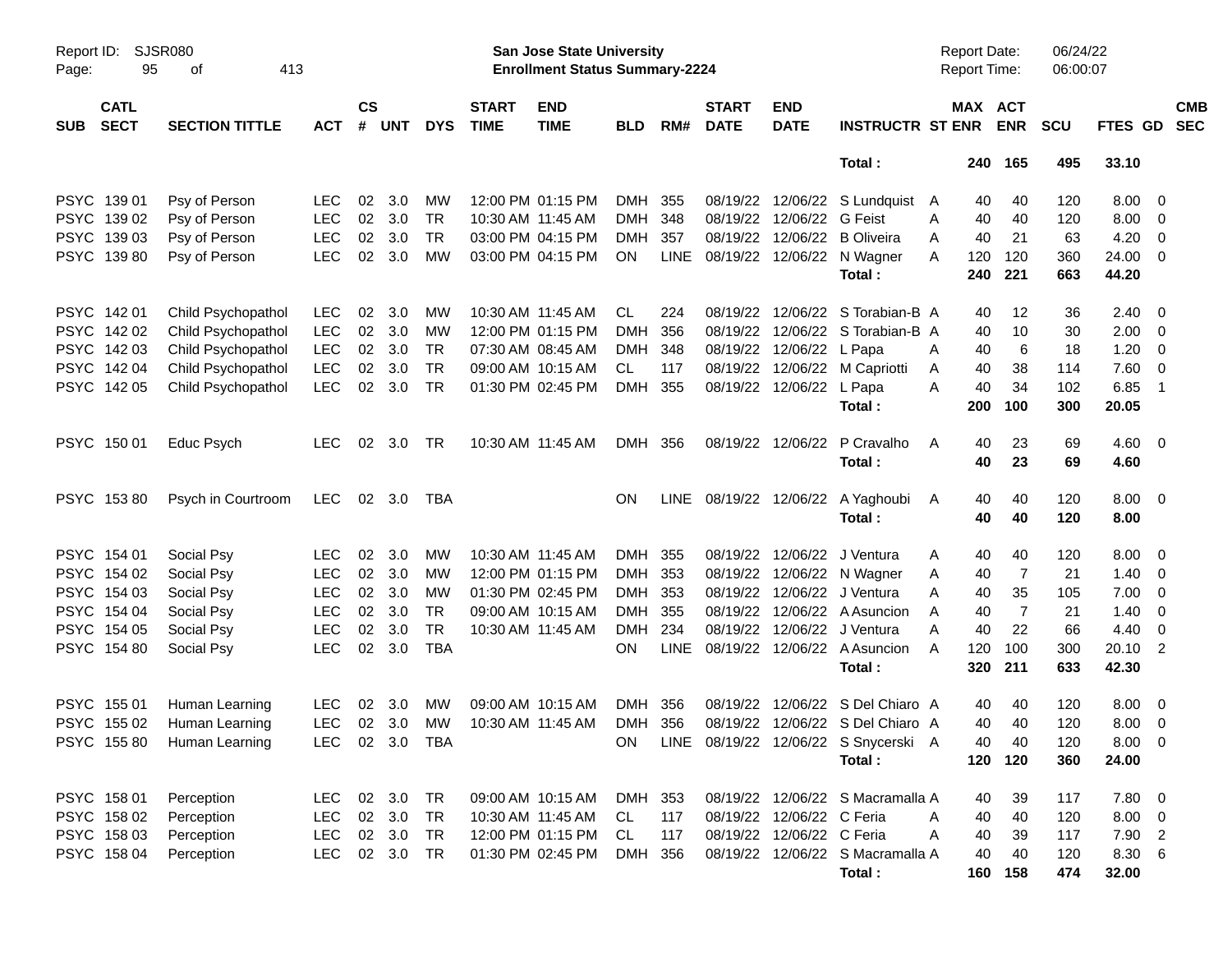| Report ID:<br>96<br>Page:                                                              | <b>SJSR080</b><br>413<br>οf                                                                                                                  |                                                                                      |                                  |                                             |                                                                                  |                             | San Jose State University<br><b>Enrollment Status Summary-2224</b> |                                                                     |                                                    |                                                                                                                                                          |                           |                                                                             | Report Date:<br><b>Report Time:</b>                            |                                                                    | 06/24/22<br>06:00:07            |                                                                                         |                                                                                                                                              |            |
|----------------------------------------------------------------------------------------|----------------------------------------------------------------------------------------------------------------------------------------------|--------------------------------------------------------------------------------------|----------------------------------|---------------------------------------------|----------------------------------------------------------------------------------|-----------------------------|--------------------------------------------------------------------|---------------------------------------------------------------------|----------------------------------------------------|----------------------------------------------------------------------------------------------------------------------------------------------------------|---------------------------|-----------------------------------------------------------------------------|----------------------------------------------------------------|--------------------------------------------------------------------|---------------------------------|-----------------------------------------------------------------------------------------|----------------------------------------------------------------------------------------------------------------------------------------------|------------|
| <b>CATL</b><br><b>SECT</b><br><b>SUB</b>                                               | <b>SECTION TITTLE</b>                                                                                                                        | <b>ACT</b>                                                                           | <b>CS</b><br>#                   | <b>UNT</b>                                  | <b>DYS</b>                                                                       | <b>START</b><br><b>TIME</b> | <b>END</b><br><b>TIME</b>                                          | <b>BLD</b>                                                          | RM#                                                | <b>START</b><br><b>DATE</b>                                                                                                                              | <b>END</b><br><b>DATE</b> | <b>INSTRUCTR ST ENR ENR</b>                                                 |                                                                | MAX ACT                                                            | <b>SCU</b>                      | FTES GD SEC                                                                             |                                                                                                                                              | <b>CMB</b> |
| PSYC 160 01                                                                            | <b>Clinical Psychology</b>                                                                                                                   | LEC                                                                                  |                                  | 02 3.0                                      | TR                                                                               |                             | 03:00 PM 04:15 PM                                                  | DMH 348                                                             |                                                    |                                                                                                                                                          |                           | 08/19/22 12/06/22 S Nadeau<br>Total:                                        | 40<br>A<br>40                                                  | 26<br>26                                                           | 78<br>78                        | 5.20<br>5.20                                                                            | $\overline{\phantom{0}}$                                                                                                                     |            |
| PSYC 165 01<br>PSYC 165 02                                                             | Th & Me Counseling<br>Th & Me Counseling                                                                                                     | LEC<br>LEC                                                                           | 02                               | 3.0<br>02 3.0                               | MW<br>TR                                                                         |                             | 01:30 PM 02:45 PM<br>10:30 AM 11:45 AM                             | DMH 355<br>DMH 355                                                  |                                                    |                                                                                                                                                          |                           | 08/19/22 12/06/22 S Lundquist A<br>08/19/22 12/06/22 E Woodhead A<br>Total: | 40<br>40<br>80                                                 | 40<br>20<br>60                                                     | 120<br>60<br>180                | 8.00<br>$4.00 \ 0$<br>12.00                                                             | $\overline{\mathbf{0}}$                                                                                                                      |            |
| PSYC 170 01                                                                            | Indus Psy                                                                                                                                    | <b>LEC</b>                                                                           |                                  | 02 3.0 T                                    |                                                                                  |                             | 04:30 PM 07:15 PM                                                  | DMH 357                                                             |                                                    |                                                                                                                                                          |                           | 08/19/22 12/06/22 G Scherini<br>Total:                                      | 40<br>A<br>40                                                  | 24<br>24                                                           | 72<br>72                        | 4.80<br>4.80                                                                            | $\overline{\phantom{0}}$                                                                                                                     |            |
| PSYC 17301                                                                             | Human Factors                                                                                                                                | <b>LEC</b>                                                                           |                                  | 02 3.0                                      | TR                                                                               |                             | 04:30 PM 05:45 PM                                                  | DMH 356                                                             |                                                    |                                                                                                                                                          | 08/19/22 12/06/22         | D Schuster<br>Total:                                                        | 40<br>A<br>40                                                  | 25<br>25                                                           | 75<br>75                        | 5.00<br>5.00                                                                            | $\overline{\phantom{0}}$                                                                                                                     |            |
| PSYC 180 01<br>PSYC 180 02<br>PSYC 180 03<br>PSYC 180 04<br>PSYC 180 05<br>PSYC 180 06 | <b>Indiv Studies</b><br><b>Indiv Studies</b><br><b>Indiv Studies</b><br><b>Indiv Studies</b><br><b>Indiv Studies</b><br><b>Indiv Studies</b> | <b>SUP</b><br><b>SUP</b><br><b>SUP</b><br><b>SUP</b><br><b>SUP</b><br><b>SUP</b>     | 36<br>36<br>36<br>36<br>36<br>36 | 1.0<br>1.0<br>2.0<br>2.0<br>3.0<br>4.0      | <b>TBA</b><br><b>TBA</b><br><b>TBA</b><br><b>TBA</b><br><b>TBA</b><br><b>TBA</b> |                             |                                                                    | <b>ON</b><br><b>ON</b><br><b>ON</b><br><b>ON</b><br>ON<br><b>ON</b> | <b>LINE</b><br>LINE<br>LINE<br>LINE<br><b>LINE</b> | 08/19/22 12/06/22<br>08/19/22 12/06/22<br>08/19/22 12/06/22<br>08/19/22 12/06/22<br>08/19/22 12/06/22<br>LINE 08/19/22 12/06/22                          |                           | Total:                                                                      | 3<br>Α<br>3<br>Α<br>3<br>Α<br>3<br>Α<br>3<br>Α<br>3<br>Α<br>18 | 0<br>0<br>0<br>0<br>0<br>0<br>0                                    | 0<br>0<br>0<br>0<br>0<br>0<br>0 | 0.00<br>0.00<br>0.00<br>0.00<br>0.00<br>0.00<br>0.00                                    | $\overline{\mathbf{0}}$<br>$\overline{\mathbf{0}}$<br>$\overline{0}$<br>$\overline{0}$<br>$\overline{\mathbf{0}}$<br>$\overline{\mathbf{0}}$ |            |
| PSYC 184 01<br>PSYC 184 02<br>PSYC 184 03<br>PSYC 184 04<br>PSYC 184 05<br>PSYC 184 06 | Directed Reading<br><b>Directed Reading</b><br>Directed Reading<br>Directed Reading<br>Directed Reading<br><b>Directed Reading</b>           | <b>SUP</b><br><b>SUP</b><br><b>SUP</b><br><b>SUP</b><br><b>SUP</b><br><b>SUP</b>     | 36<br>36<br>36<br>36<br>36<br>36 | 1.0<br>1.0<br>2.0<br>2.0<br>3.0<br>4.0      | TBA<br><b>TBA</b><br><b>TBA</b><br><b>TBA</b><br><b>TBA</b><br><b>TBA</b>        |                             |                                                                    | <b>ON</b><br><b>ON</b><br><b>ON</b><br><b>ON</b><br>ON<br><b>ON</b> | LINE<br>LINE<br>LINE<br>LINE<br>LINE<br>LINE       | 08/19/22 12/06/22<br>08/19/22 12/06/22<br>08/19/22<br>08/19/22 12/06/22<br>08/19/22 12/06/22<br>08/19/22 12/06/22                                        | 12/06/22                  | Total:                                                                      | 3<br>A<br>3<br>Α<br>3<br>Α<br>3<br>Α<br>3<br>Α<br>3<br>A<br>18 | 0<br>0<br>0<br>0<br>0<br>0<br>0                                    | 0<br>0<br>0<br>0<br>0<br>0<br>0 | 0.00<br>0.00<br>0.00<br>0.00<br>0.00<br>0.00<br>0.00                                    | $\overline{\mathbf{0}}$<br>$\overline{\mathbf{0}}$<br>$\overline{0}$<br>$\overline{\mathbf{0}}$<br>$\overline{0}$<br>$\overline{\mathbf{0}}$ |            |
| PSYC 186 01<br>PSYC 186 03<br>PSYC 186 04<br>PSYC 186 05<br>PSYC 186 06                | Psych Field Wk<br>PSYC 186 02 Psych Field Wk<br>Psych Field Wk<br>Psych Field Wk<br>Psych Field Wk<br>Psych Field Wk                         | <b>SUP</b><br>SUP 36 1.0 TBA<br><b>SUP</b><br><b>SUP</b><br><b>SUP</b><br><b>SUP</b> | 36                               | 36 1.0<br>2.0<br>36 2.0<br>36 3.0<br>36 4.0 | TBA<br>TBA<br><b>TBA</b><br>TBA<br><b>TBA</b>                                    |                             |                                                                    | <b>ON</b><br>ON<br><b>ON</b><br>ON<br>ON<br>ON                      |                                                    | LINE 08/19/22 12/06/22<br>LINE 08/19/22 12/06/22<br>LINE 08/19/22 12/06/22<br>LINE 08/19/22 12/06/22<br>LINE 08/19/22 12/06/22<br>LINE 08/19/22 12/06/22 |                           | Total:                                                                      | 3<br>A<br>Α<br>3<br>Α<br>3<br>Α<br>3<br>Α<br>3<br>Α<br>18      | 0<br>3 <sup>7</sup><br>$\overline{\mathbf{0}}$<br>0<br>0<br>0<br>0 | 0<br>0<br>0<br>0<br>0<br>0<br>0 | 0.00<br>$0.00 \t 0$<br>$0.00 \t 0$<br>$0.00 \t 0$<br>$0.00 \t 0$<br>$0.00 \t 0$<br>0.00 | $\overline{\phantom{0}}$                                                                                                                     |            |
| PSYC 190 01                                                                            | Curr Iss Capstone                                                                                                                            | LEC 04 3.0 MW                                                                        |                                  |                                             |                                                                                  |                             | 12:00 PM 01:15 PM                                                  | DMH 359                                                             |                                                    |                                                                                                                                                          |                           | 08/19/22 12/06/22 A Caffrey                                                 | 25<br>A                                                        | 25                                                                 | 75                              | $5.00 \t 0$                                                                             |                                                                                                                                              |            |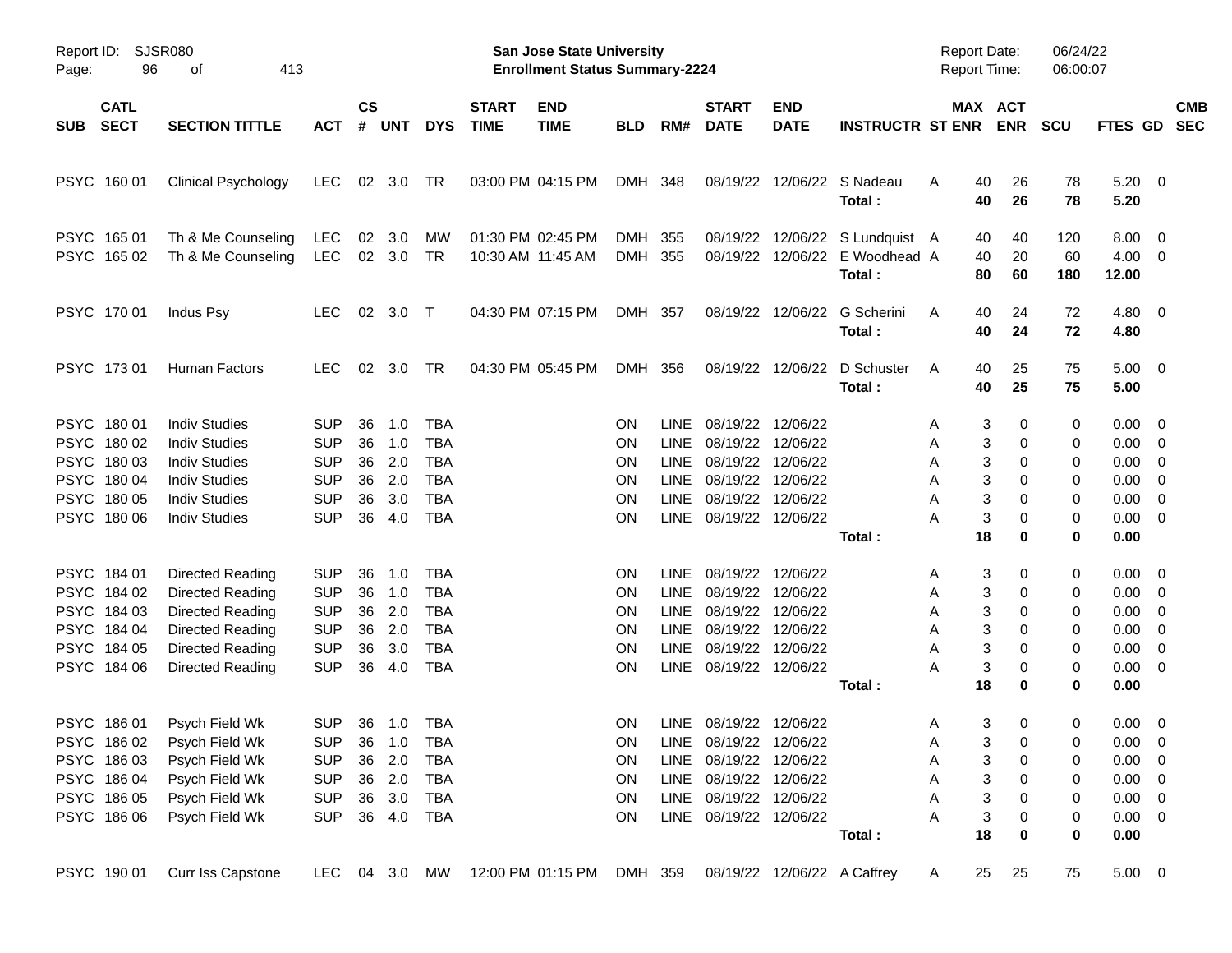| Report ID:<br>Page: | 97                         | SJSR080<br>413<br>οf           |                |                    |            |            |                             | San Jose State University<br><b>Enrollment Status Summary-2224</b> |            |             |                             |                           |                                |   | <b>Report Date:</b><br>Report Time: |                       | 06/24/22<br>06:00:07 |                |   |                          |
|---------------------|----------------------------|--------------------------------|----------------|--------------------|------------|------------|-----------------------------|--------------------------------------------------------------------|------------|-------------|-----------------------------|---------------------------|--------------------------------|---|-------------------------------------|-----------------------|----------------------|----------------|---|--------------------------|
| <b>SUB</b>          | <b>CATL</b><br><b>SECT</b> | <b>SECTION TITTLE</b>          | <b>ACT</b>     | $\mathsf{cs}$<br># | <b>UNT</b> | <b>DYS</b> | <b>START</b><br><b>TIME</b> | <b>END</b><br><b>TIME</b>                                          | <b>BLD</b> | RM#         | <b>START</b><br><b>DATE</b> | <b>END</b><br><b>DATE</b> | <b>INSTRUCTR ST ENR</b>        |   |                                     | MAX ACT<br><b>ENR</b> | <b>SCU</b>           | <b>FTES GD</b> |   | <b>CMB</b><br><b>SEC</b> |
|                     | PSYC 190 02                | <b>Curr Iss Capstone</b>       | <b>LEC</b>     | 04                 | 3.0        | MW         |                             | 01:30 PM 02:45 PM                                                  | <b>DMH</b> | 359         | 08/19/22                    |                           | 12/06/22 A Caffrey             | Α | 25                                  | 24                    | 72                   | 4.80           | 0 |                          |
|                     | PSYC 190 03                | Curr Iss Capstone              | <b>LEC</b>     | 04                 | 3.0        | TR         |                             | 09:00 AM 10:15 AM                                                  | <b>DMH</b> | 348         | 08/19/22                    | 12/06/22 G Feist          |                                | A | 25                                  | 5                     | 15                   | 1.00           | 0 |                          |
|                     | PSYC 190 04                | Curr Iss Capstone              | <b>LEC</b>     | 04                 | 3.0        | TR         |                             | 10:30 AM 11:45 AM                                                  | <b>DMH</b> | 359         | 08/19/22                    |                           | 12/06/22 S Lundquist           | A | 25                                  | 22                    | 66                   | 4.40           | 0 |                          |
|                     | PSYC 190 05                | Curr Iss Capstone              | <b>LEC</b>     | 04                 | 3.0        | <b>TR</b>  |                             | 12:00 PM 01:15 PM                                                  | <b>DMH</b> | 359         | 08/19/22                    |                           | 12/06/22 S Lundquist           | A | 25                                  | 14                    | 42                   | 2.80           | 0 |                          |
|                     | PSYC 190 80                | Curr Iss Capstone              | <b>LEC</b>     | 04                 | 3.0        | MW         |                             | 09:00 AM 10:15 AM                                                  | OΝ         | LINE        | 08/19/22                    | 12/06/22 C Ma             |                                | A | 25                                  | 25                    | 75                   | 5.00           | 0 |                          |
|                     | PSYC 19081                 | Curr Iss Capstone              | <b>LEC</b>     | 04                 | 3.0        | MW         |                             | 01:30 PM 02:45 PM                                                  | ΟN         | <b>LINE</b> | 08/19/22                    |                           | 12/06/22 N Rattan              | A | 25                                  | 25                    | 75                   | 5.00           | 0 |                          |
|                     | PSYC 19082                 | Curr Iss Capstone              | <b>LEC</b>     | 04                 | 3.0        | T          |                             | 01:30 PM 02:45 PM                                                  | ON         | <b>LINE</b> | 08/19/22                    | 12/06/22 J Gregg          |                                | A | 25                                  | 11                    | 33                   | 2.20           | 0 |                          |
|                     | PSYC 19083                 | Curr Iss Capstone              | <b>LEC</b>     | 04                 | 3.0        | <b>TBA</b> |                             |                                                                    | ΟN         | <b>LINE</b> | 08/19/22                    |                           | 12/06/22 L Huntsman            | A | 25                                  | 25                    | 75                   | 5.00           | 0 |                          |
|                     | PSYC 19084                 | <b>Curr Iss Capstone</b>       | <b>LEC</b>     | 04                 | 3.0        | <b>TBA</b> |                             |                                                                    | ON         | <b>LINE</b> | 08/19/22                    |                           | 12/06/22 L Huntsman            | A | 25                                  | 18                    | 54                   | 3.60           | 0 |                          |
|                     |                            |                                |                |                    |            |            |                             |                                                                    |            |             |                             |                           | Total:                         |   | 250                                 | 194                   | 582                  | 38.80          |   |                          |
|                     | PSYC 191 01                | Psych of Prejudice             | <b>LEC</b>     | 02                 | 3.0        | TR         |                             | 12:00 PM 01:15 PM                                                  | DMH        | 348         | 08/19/22                    |                           | 12/06/22 A Asuncion            | A | 40                                  | 30                    | 90                   | 6.00           | 0 |                          |
|                     | PSYC 19102                 | Psych of Prejudice             | <b>LEC</b>     | 02                 | 3.0        | <b>TR</b>  |                             | 01:30 PM 02:45 PM                                                  | <b>DMH</b> | 161         | 08/19/22                    |                           | 12/06/22 S Lundquist           | A | 40                                  | 40                    | 120                  | 8.00           | 0 |                          |
|                     | PSYC 19180                 | Psych of Prejudice             | <b>LEC</b>     | 02                 | 3.0        | MW         |                             | 10:30 AM 11:45 AM                                                  | OΝ         | LINE        | 08/19/22                    | 12/06/22 C Ma             |                                | A | 40                                  | 40                    | 120                  | 8.00           | 0 |                          |
|                     | PSYC 19181                 | Psych of Prejudice             | <b>LEC</b>     | 02                 | 3.0        | <b>MW</b>  |                             | 03:00 PM 04:15 PM                                                  | <b>ON</b>  | <b>LINE</b> | 08/19/22                    |                           | 12/06/22 N Rattan              | Α | 40                                  | 40                    | 120                  | 8.00           | 0 |                          |
|                     |                            |                                |                |                    |            |            |                             |                                                                    |            |             |                             |                           | Total:                         |   | 160                                 | 150                   | 450                  | 30.00          |   |                          |
|                     | PSYC 199 01                | Senior Hon Thesis              | <b>SUP</b>     | 36                 | 3.0        | <b>TBA</b> |                             |                                                                    | ΟN         | LINE        | 08/19/22                    | 12/06/22                  |                                | Α | 3                                   | 0                     | 0                    | 0.00           | 0 |                          |
|                     | PSYC 199 02                | Senior Hon Thesis              | <b>SUP</b>     | 36                 | 3.0        | <b>TBA</b> |                             |                                                                    | ΟN         | <b>LINE</b> | 08/19/22                    | 12/06/22                  |                                | Α | 3                                   | $\Omega$              | 0                    | 0.00           | 0 |                          |
|                     | PSYC 199 03                | Senior Hon Thesis              | <b>SUP</b>     | 36                 | 3.0        | <b>TBA</b> |                             |                                                                    | ΟN         | LINE        | 08/19/22                    | 12/06/22                  |                                | A | 3                                   | 0                     | 0                    | 0.00           | 0 |                          |
|                     | PSYC 199 04                | Senior Hon Thesis              | <b>SUP</b>     | 36                 | 3.0        | <b>TBA</b> |                             |                                                                    | ΟN         | LINE        | 08/19/22                    | 12/06/22                  |                                | A | 3                                   | 0                     | 0                    | 0.00           | 0 |                          |
|                     | PSYC 199 05                | Senior Hon Thesis              | <b>SUP</b>     | 36                 | 3.0        | <b>TBA</b> |                             |                                                                    | ΟN         | LINE        | 08/19/22                    | 12/06/22                  |                                | Α | 3                                   | $\Omega$              | 0                    | 0.00           | 0 |                          |
|                     | PSYC 199 06                | Senior Hon Thesis              | <b>SUP</b>     | 36                 | 3.0        | <b>TBA</b> |                             |                                                                    | ON         | <b>LINE</b> | 08/19/22 12/06/22           |                           |                                | А | 3                                   | $\Omega$              | 0                    | 0.00           | 0 |                          |
|                     |                            |                                |                |                    |            |            |                             |                                                                    |            |             |                             |                           | Total:                         |   | 18                                  | 0                     | 0                    | 0.00           |   |                          |
|                     | PSYC 203A 01               | <b>Clinical Assess I</b>       | SEM            | 05                 | 3.0        | M          |                             | 09:00 AM 11:45 AM                                                  | DMH 308    |             |                             | 08/19/22 12/06/22         | G Callaghan A                  |   | 15                                  | 14                    | 42                   | 3.50 14        |   |                          |
|                     |                            |                                |                |                    |            |            |                             |                                                                    |            |             |                             |                           | Total:                         |   | 15                                  | 14                    | 42                   | 3.50           |   |                          |
|                     | PSYC 211 01                | Child Psychopathol             | SEM            | 05                 | 3.0        | $\top$     |                             | 12:00 PM 02:45 PM                                                  | HGH 221    |             |                             | 08/19/22 12/06/22         | M Capriotti                    | A | 15                                  | 14                    | 42                   | 3.50 14        |   |                          |
|                     |                            |                                |                |                    |            |            |                             |                                                                    |            |             |                             |                           | Total:                         |   | 15                                  | 14                    | 42                   | 3.50           |   |                          |
|                     |                            |                                |                |                    |            |            |                             |                                                                    |            |             |                             |                           |                                |   |                                     |                       |                      |                |   |                          |
|                     |                            | PSYC 222 01 Gender Ethnic Iss  | SEM 05 3.0 M   |                    |            |            |                             | 12:00 PM 02:45 PM DMH 308                                          |            |             | 08/19/22 12/06/22 E Klaw    |                           |                                | Α | 15                                  | 14                    | 42                   | 3.50 14        |   |                          |
|                     |                            |                                |                |                    |            |            |                             |                                                                    |            |             |                             |                           | Total:                         |   | 15                                  | 14                    | 42                   | 3.50           |   |                          |
|                     |                            | PSYC 224A 01 Clin Psych Prac I | SUP 25 3.0 TBA |                    |            |            |                             |                                                                    |            |             |                             | 08/19/22 12/06/22 E Klaw  |                                | Α | 15                                  | 0                     | 0                    | $0.00 \t 0$    |   |                          |
|                     |                            |                                |                |                    |            |            |                             |                                                                    |            |             |                             |                           | Total:                         |   | 15                                  | $\mathbf 0$           | 0                    | 0.00           |   |                          |
|                     | PSYC 226 01                | <b>Addictions &amp; Tmt</b>    | SEM 06 3.0 T   |                    |            |            |                             | 12:00 PM 02:45 PM DMH 308                                          |            |             |                             |                           | 08/19/22 12/06/22 E Woodhead A |   | 15                                  | 12                    | 36                   | 3.00 12        |   |                          |
|                     |                            |                                |                |                    |            |            |                             |                                                                    |            |             |                             |                           | Total:                         |   | 15                                  | 12                    | 36                   | 3.00           |   |                          |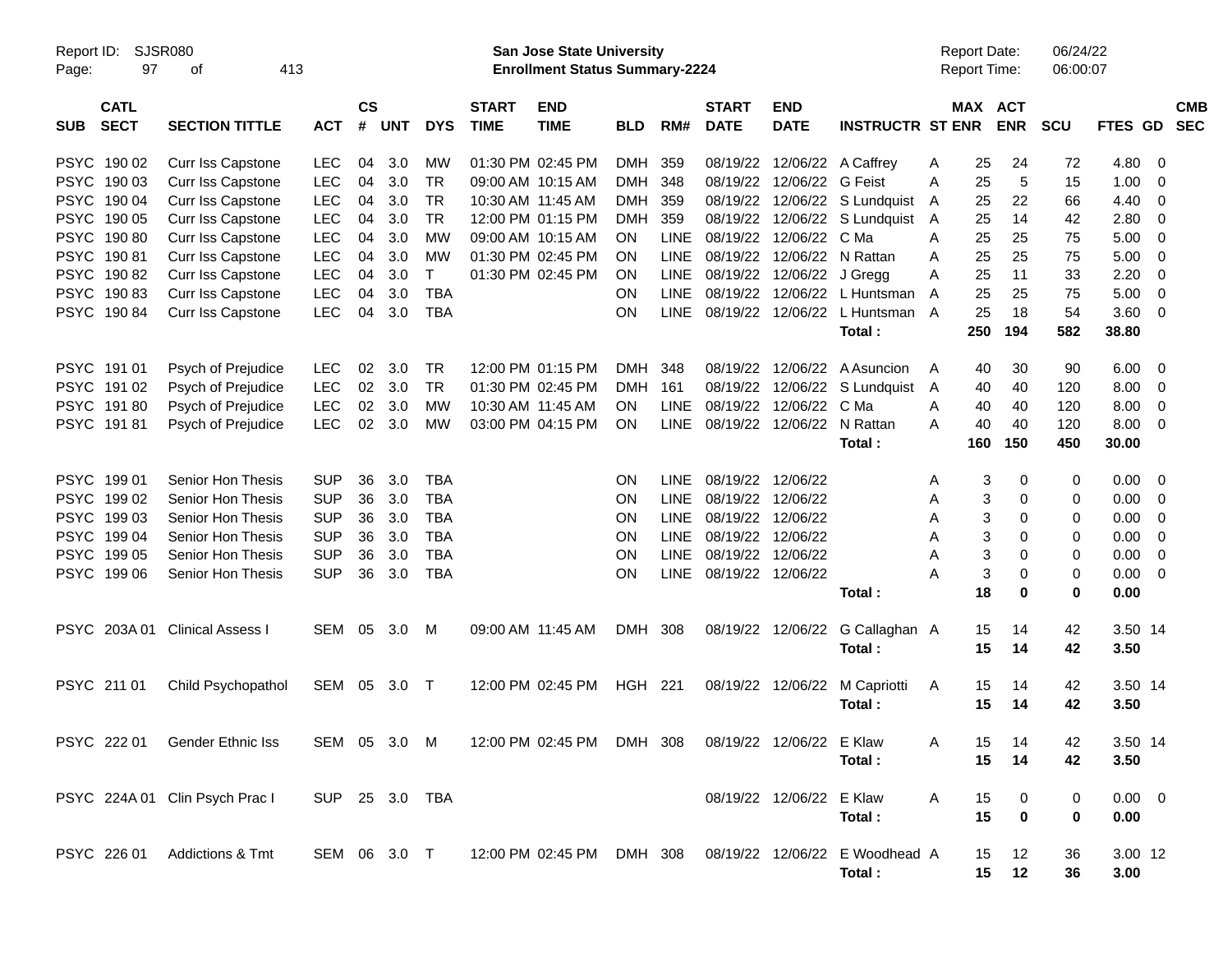| Report ID:<br>Page:                      | <b>SJSR080</b><br>98<br>413<br>οf                                                              |              |                |            |                                  |                             | <b>San Jose State University</b><br><b>Enrollment Status Summary-2224</b> |            |     |                             |                            |                                        | <b>Report Date:</b><br>Report Time: |                             | 06/24/22<br>06:00:07 |                               |                          |
|------------------------------------------|------------------------------------------------------------------------------------------------|--------------|----------------|------------|----------------------------------|-----------------------------|---------------------------------------------------------------------------|------------|-----|-----------------------------|----------------------------|----------------------------------------|-------------------------------------|-----------------------------|----------------------|-------------------------------|--------------------------|
| <b>CATL</b><br><b>SECT</b><br><b>SUB</b> | <b>SECTION TITTLE</b>                                                                          | <b>ACT</b>   | <b>CS</b><br># | <b>UNT</b> | <b>DYS</b>                       | <b>START</b><br><b>TIME</b> | <b>END</b><br><b>TIME</b>                                                 | <b>BLD</b> | RM# | <b>START</b><br><b>DATE</b> | <b>END</b><br><b>DATE</b>  | <b>INSTRUCTR ST ENR</b>                |                                     | MAX ACT<br><b>ENR</b>       | <b>SCU</b>           | <b>FTES GD</b>                | <b>CMB</b><br><b>SEC</b> |
| PSYC 228 01                              | Prof Eth Psyglsts                                                                              | SEM 05       |                | 3.0        | $\top$                           |                             | 09:00 AM 11:45 AM                                                         | HGH 221    |     |                             | 08/19/22 12/06/22 J Gregg  | Total:                                 | 15<br>Α<br>15                       | 14<br>14                    | 42<br>42             | 3.50 14<br>3.50               |                          |
| PSYC 235 01                              | Sem Cognitive Psy                                                                              | SEM 05       |                | 3.0        | TR                               |                             | 01:30 PM 02:45 PM                                                         | CL.        | 117 |                             | 08/19/22 12/06/22 E Palmer | Total:                                 | 15<br>A<br>15                       | 19<br>19                    | 57<br>57             | 4.75 19<br>4.75               |                          |
| PSYC 237 01                              | Psyc of Language                                                                               | SEM          | 05             | 3.0        | TR                               |                             | 03:00 PM 04:15 PM                                                         | HGH 221    |     |                             | 08/19/22 12/06/22 C Tzeng  | Total:                                 | 15<br>Α<br>15                       | 10<br>10                    | 30<br>30             | 2.50 10<br>2.50               |                          |
| PSYC 240 01                              | App Psychometrics                                                                              | SEM          | 05             | 3.0        | <b>MW</b>                        |                             | 03:00 PM 04:15 PM                                                         | DMH 359    |     |                             |                            | 08/19/22 12/06/22 H Tokunaga<br>Total: | 15<br>A<br>15                       | 10<br>10                    | 30<br>30             | 2.50 10<br>2.50               |                          |
| PSYC 243 01                              | Field Wk in Psych                                                                              | SEM 06       |                | 3.0        | TBA                              |                             |                                                                           |            |     |                             |                            | 08/19/22 12/06/22 S Nadeau<br>Total:   | 15<br>A<br>15                       | 11<br>11                    | 11<br>11             | 2.75 11<br>2.75               |                          |
| PSYC 249 01                              | I/O Psy Field Work                                                                             | <b>SUP</b>   | 25             | 3.0        | $\top$                           |                             | 06:15 PM 09:00 PM                                                         | DMH 308    |     |                             | 08/19/22 12/06/22          | M Hosoda<br>Total:                     | A<br>15<br>15                       | 4<br>4                      | 0<br>$\mathbf 0$     | 1.004<br>1.00                 |                          |
| PSYC 258 01                              | Methods Psychother                                                                             | SEM 06 3.0 R |                |            |                                  |                             | 09:00 AM 11:45 AM                                                         | DMH 347    |     |                             | 08/19/22 12/06/22 J Gregg  | Total:                                 | 15<br>Α<br>15                       | 14<br>14                    | 42<br>42             | 3.50 14<br>3.50               |                          |
| PSYC 260 01                              | <b>Crisis Counseling</b>                                                                       | SEM 06       |                | 3.0 T      |                                  |                             | 09:00 AM 11:45 AM                                                         | DMH 308    |     |                             | 08/19/22 12/06/22 L Papa   | Total:                                 | Α<br>15<br>15                       | 12<br>12                    | 36<br>36             | 3.00 12<br>3.00               |                          |
| PSYC 270 01                              | Sem Ind/Org Psych                                                                              | SEM 05 3.0   |                |            | MW                               |                             | 04:30 PM 05:45 PM                                                         | DMH 308    |     |                             | 08/19/22 12/06/22          | M Hosoda<br>Total:                     | A<br>15<br>15                       | 10<br>10                    | 30<br>30             | 2.50 10<br>2.50               |                          |
| PSYC 272 01                              | Training & Develop                                                                             | SEM 05 3.0 T |                |            |                                  |                             | 03:00 PM 05:45 PM                                                         | DMH 161    |     |                             | 08/19/22 12/06/22 J Brady  | Total:                                 | 25<br>Α<br>25                       | 14<br>14                    | 42<br>42             | 3.50 14<br>3.50               |                          |
|                                          | PSYC 273 01 Sem Human Factors SEM 05 3.0 T 03:00 PM 05:45 PM DMH 353 08/19/22 12/06/22 A Andre |              |                |            |                                  |                             |                                                                           |            |     |                             |                            | Total :                                | Α<br>35                             | 35 <sup>5</sup><br>35<br>35 | 105<br>105           | 8.75 35<br>8.75               |                          |
|                                          | PSYC 280 01 General Seminar                                                                    |              |                |            |                                  |                             | SEM 05 3.0 TR 09:00 AM 10:15 AM DMH 356 08/19/22 12/06/22 E Palmer        |            |     |                             |                            | Total:                                 | A<br>15<br>15                       | 15<br>15                    | 45<br>45             | 3.75 15<br>3.75               |                          |
| PSYC 298 01<br>PSYC 298 02               | <b>Special Prob</b><br><b>Special Prob</b>                                                     |              |                |            | SUP 25 1.0 TBA<br>SUP 25 1.0 TBA |                             |                                                                           | ON.        |     | LINE 08/19/22 12/06/22      | 08/19/22 12/06/22          |                                        | A<br>Α                              | 3<br>0<br>3<br>$\pmb{0}$    | 0<br>0               | $0.00 \quad 0$<br>$0.00 \t 0$ |                          |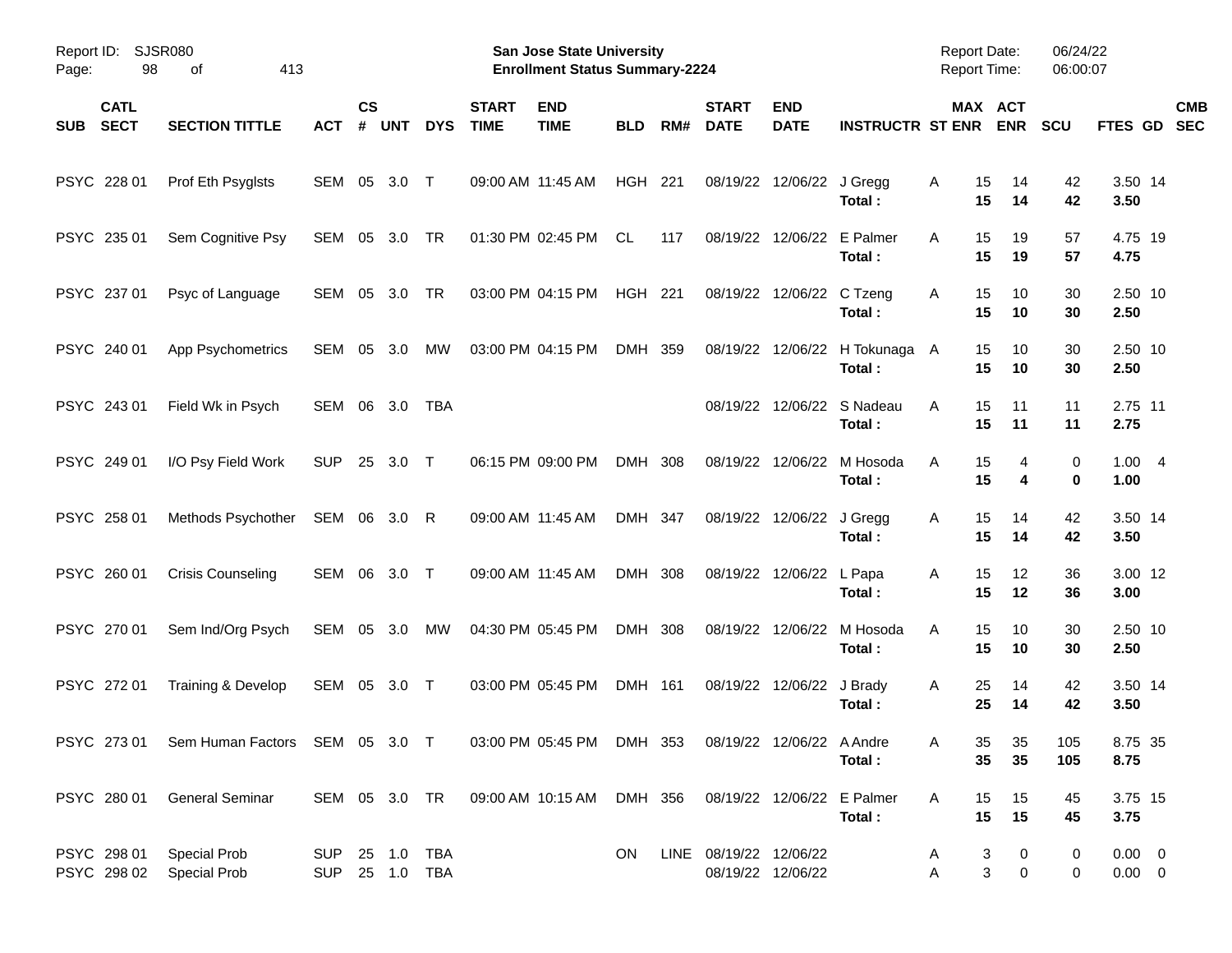| Report ID:<br>Page: | 99                         | SJSR080<br>413<br>οf  |            |                |            |              |                             | San Jose State University<br><b>Enrollment Status Summary-2224</b> |            |             |                             |                           |                                  | <b>Report Date:</b><br>Report Time: |                | 06/24/22<br>06:00:07 |             |                |            |
|---------------------|----------------------------|-----------------------|------------|----------------|------------|--------------|-----------------------------|--------------------------------------------------------------------|------------|-------------|-----------------------------|---------------------------|----------------------------------|-------------------------------------|----------------|----------------------|-------------|----------------|------------|
| SUB                 | <b>CATL</b><br><b>SECT</b> | <b>SECTION TITTLE</b> | АСТ        | <b>CS</b><br># | <b>UNT</b> | <b>DYS</b>   | <b>START</b><br><b>TIME</b> | <b>END</b><br><b>TIME</b>                                          | <b>BLD</b> | RM#         | <b>START</b><br><b>DATE</b> | <b>END</b><br><b>DATE</b> | <b>INSTRUCTR ST ENR</b>          | MAX ACT                             | <b>ENR</b>     | <b>SCU</b>           | FTES GD SEC |                | <b>CMB</b> |
| PSYC                | 298 03                     | <b>Special Prob</b>   | <b>SUP</b> | 25             | 2.0        | TBA          |                             |                                                                    | <b>ON</b>  | LINE        |                             | 08/19/22 12/06/22         |                                  | 3<br>Α                              | 0              | 0                    | 0.00        | - 0            |            |
|                     | PSYC 298 04                | <b>Special Prob</b>   | <b>SUP</b> | 25             | 2.0        | TBA          |                             |                                                                    | <b>ON</b>  | LINE.       |                             | 08/19/22 12/06/22         |                                  | 3<br>Α                              | 0              | 0                    | 0.00        | - 0            |            |
|                     | PSYC 298 05                | <b>Special Prob</b>   | <b>SUP</b> | 25             | 3.0        | <b>TBA</b>   |                             |                                                                    | <b>ON</b>  | LINE        |                             | 08/19/22 12/06/22         |                                  | 3<br>Α                              | 0              | 0                    | 0.00        | 0              |            |
| PSYC                | 298 06                     | <b>Special Prob</b>   | <b>SUP</b> | 25             | 4.0        | TBA          |                             |                                                                    | <b>ON</b>  | LINE        | 08/19/22 12/06/22           |                           |                                  | 3<br>Α                              | $\Omega$       | 0                    | 0.00        | $\overline{0}$ |            |
|                     | PSYC 298 07                | <b>Special Prob</b>   | <b>SUP</b> | 25             | 5.0        | <b>TBA</b>   |                             |                                                                    | <b>ON</b>  | <b>LINE</b> |                             | 08/19/22 12/06/22         |                                  | 3<br>Α                              | 0              | 0                    | 0.00        | $\mathbf 0$    |            |
|                     | PSYC 298 08                | <b>Special Prob</b>   | <b>SUP</b> | 25             | 6.0        | <b>TBA</b>   |                             |                                                                    | <b>ON</b>  | LINE        |                             | 08/19/22 12/06/22         |                                  | 3<br>А                              | $\Omega$       | 0                    | 0.00        | $\overline{0}$ |            |
|                     | PSYC 298 09                | <b>Special Prob</b>   | <b>SUP</b> | 25             | 1.0        | <b>TBA</b>   |                             |                                                                    |            |             |                             | 08/19/22 12/06/22 J Gregg |                                  | 15<br>A                             | 0              | 0                    | 0.00        | $\mathbf 0$    |            |
|                     |                            |                       |            |                |            |              |                             |                                                                    |            |             |                             |                           | Total:                           | 39                                  | 0              | 0                    | 0.00        |                |            |
| <b>PSYC</b>         | 299 01                     | <b>Masters Thesis</b> | <b>SUP</b> | 25             | 1.0        | TBA          |                             |                                                                    | <b>ON</b>  | LINE        |                             | 08/19/22 12/06/22         |                                  | 3<br>A                              | 0              | 0                    | 0.00        | $\overline{0}$ |            |
|                     | PSYC 299 02                | <b>Masters Thesis</b> | <b>SUP</b> | 25             | 1.0        | <b>TBA</b>   |                             |                                                                    | <b>ON</b>  | <b>LINE</b> | 08/19/22 12/06/22           |                           |                                  | 3<br>Α                              | 0              | 0                    | 0.00        | - 0            |            |
| PSYC                | 299 03                     | <b>Masters Thesis</b> | <b>SUP</b> | 25             | 2.0        | TBA          |                             |                                                                    | <b>ON</b>  | <b>LINE</b> |                             | 08/19/22 12/06/22         |                                  | 3<br>А                              | 0              | 0                    | 0.00        | $\overline{0}$ |            |
| PSYC                | 299 04                     | <b>Masters Thesis</b> | <b>SUP</b> | 25             | 2.0        | TBA          |                             |                                                                    | <b>ON</b>  | LINE        | 08/19/22 12/06/22           |                           |                                  | 3<br>Α                              | 0              | 0                    | 0.00        | $\overline{0}$ |            |
|                     | PSYC 299 05                | <b>Masters Thesis</b> | <b>SUP</b> | 25             | 3.0        | <b>TBA</b>   |                             |                                                                    | <b>ON</b>  | <b>LINE</b> |                             | 08/19/22 12/06/22         |                                  | 3<br>Α                              | 0              | 0                    | 0.00        | 0              |            |
| PSYC                | 299 06                     | <b>Masters Thesis</b> | <b>SUP</b> | 25             | 3.0        | TBA          |                             |                                                                    | <b>ON</b>  | LINE        |                             | 08/19/22 12/06/22         |                                  | 3<br>Α                              | 0              | 0                    | 0.00        | $\overline{0}$ |            |
|                     | PSYC 299 07                | <b>Masters Thesis</b> | <b>SUP</b> | 25             | 4.0        | <b>TBA</b>   |                             |                                                                    | <b>ON</b>  | <b>LINE</b> |                             | 08/19/22 12/06/22         |                                  | 3<br>Α                              | 0              | 0                    | 0.00        | 0              |            |
|                     | PSYC 299 08                | <b>Masters Thesis</b> | <b>SUP</b> | 25             | 4.0        | <b>TBA</b>   |                             |                                                                    | <b>ON</b>  | <b>LINE</b> |                             | 08/19/22 12/06/22         |                                  | 3<br>Α                              | $\Omega$       | 0                    | 0.00        | 0              |            |
|                     | PSYC 299 09                | <b>Masters Thesis</b> | <b>SUP</b> | 25             | 5.0        | <b>TBA</b>   |                             |                                                                    | 0N         | LINE        |                             | 08/19/22 12/06/22         |                                  | 3<br>Α                              | 0              | 0                    | 0.00        | $\mathbf 0$    |            |
| <b>PSYC</b>         | 299 10                     | <b>Masters Thesis</b> | <b>SUP</b> | 25             | 5.0        | <b>TBA</b>   |                             |                                                                    | <b>ON</b>  | <b>LINE</b> |                             | 08/19/22 12/06/22         |                                  | 3<br>А                              | 0              | 0                    | 0.00        | 0              |            |
|                     | PSYC 299 11                | <b>Masters Thesis</b> | <b>SUP</b> | 25             | 6.0        | <b>TBA</b>   |                             |                                                                    | <b>ON</b>  | <b>LINE</b> |                             | 08/19/22 12/06/22         | J Brady                          | 3<br>Α                              | 0              | 0                    | 0.00        | $\mathbf 0$    |            |
|                     | PSYC 299 12                | <b>Masters Thesis</b> | SUP        | 25             | 6.0        | TBA          |                             |                                                                    | <b>ON</b>  | LINE        |                             | 08/19/22 12/06/22         |                                  | Α<br>3                              | 0              | 0                    | 0.00        | $\overline{0}$ |            |
|                     |                            |                       |            |                |            |              |                             |                                                                    |            |             |                             |                           | Total:                           | 36                                  | 0              | 0                    | 0.00        |                |            |
| <b>STAT</b>         | 95 01                      | Elem Stat             | <b>LEC</b> | 02             | 3.0        | TR           |                             | 10:30 AM 11:45 AM                                                  | <b>DMH</b> | 353         |                             |                           | 08/19/22 12/06/22 S Macramalla A | 40                                  | 25             | 75                   | 5.00        | - 0            |            |
| STAT                | 95 02                      | Elem Stat             | <b>LEC</b> | 02             | 3.0        | F            |                             | 09:30 AM 12:15 PM                                                  | <b>WSQ</b> | 207         | 08/19/22                    | 12/06/22                  | L Huntsman A                     | 120                                 | 119            | 357                  | 23.80       | 0              |            |
| <b>STAT</b>         | 95 60                      | Elem Stat             | LEC.       | 02             | 3.0        | МW           |                             | 01:30 PM 02:45 PM                                                  | <b>WSQ</b> | 207         |                             |                           | 08/19/22 12/06/22 H Tokunaga     | A<br>120                            | 44             | 132                  | 8.80        | 0              |            |
| STAT                | 95 80                      | Elem Stat             | <b>LEC</b> | 02             | 3.0        | $\mathsf{T}$ |                             | 05:30 PM 06:45 PM                                                  | <b>ON</b>  | <b>LINE</b> |                             | 08/19/22 12/06/22         | R Tiwana                         | A<br>40                             | $\overline{7}$ | 21                   | 1.40        | $\mathbf 0$    |            |
| STAT                | 9581                       | Elem Stat             | <b>LEC</b> | 02             | 3.0        | $\mathsf{T}$ |                             | 07:00 PM 08:15 PM                                                  | <b>ON</b>  | <b>LINE</b> |                             |                           | 08/19/22 12/06/22 R Tiwana       | 40<br>A                             | 5              | 15                   | 1.00        | - 0            |            |
| STAT                | 95 82                      | Elem Stat             | <b>LEC</b> | 02             | 3.0        | TBA          |                             |                                                                    | <b>ON</b>  | LINE        |                             |                           | 08/19/22 12/06/22 N Bathurst     | 120<br>A                            | 64             | 192                  | 12.80       | $\mathbf 0$    |            |
|                     |                            |                       |            |                |            |              |                             |                                                                    |            |             |                             |                           | Total:                           | 480                                 | 264            | 792                  | 52.80       |                |            |
| STAT                | 115 01                     | Interm Stat           | <b>LEC</b> | 02             | 3.0        | MW           |                             | 12:00 PM 01:15 PM                                                  | <b>CL</b>  | 117         |                             | 08/19/22 12/06/22         | M Hosoda                         | 40<br>A                             | 36             | 108                  | 7.30        | $\overline{2}$ |            |
|                     | STAT 11580                 | Interm Stat           | <b>LEC</b> | 02             | 3.0        | <b>TR</b>    |                             | 09:00 AM 10:15 AM                                                  | <b>ON</b>  |             |                             |                           | LINE 08/19/22 12/06/22 G Savage  | A<br>40                             | 40             | 120                  | 8.00        | 0              |            |
|                     |                            |                       |            |                |            |              |                             |                                                                    |            |             |                             |                           | Total:                           | 80                                  | 76             | 228                  | 15.30       |                |            |
| STAT                | 245 01                     | <b>Adv Statistics</b> | SEM        | - 05           | - 3.0      | . TR         |                             | 10:30 AM 11:45 AM                                                  | WSQ 113    |             |                             | 08/19/22 12/06/22         | D Schuster                       | A<br>15                             | 15             | 45                   | 3.75 15     |                |            |
|                     |                            |                       |            |                |            |              |                             |                                                                    |            |             |                             |                           | Total:                           | 15                                  | 15             | 45                   | 3.75        |                |            |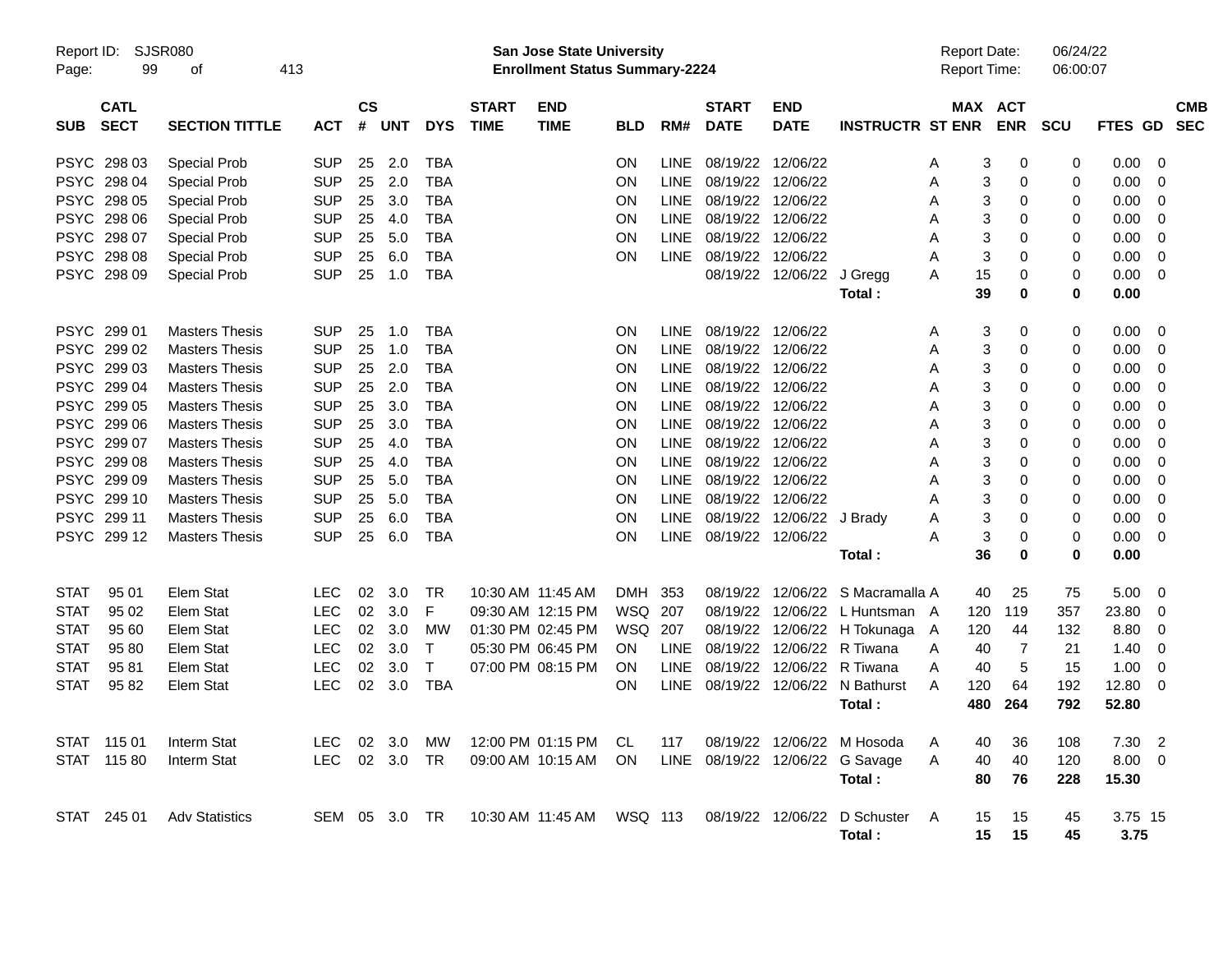| Report ID: SJSR080                       |                       |            |                |            |                             | <b>San Jose State University</b>      |            |     |                             |                                                  |                          | <b>Report Date:</b>  |              | 06/24/22                   |                            |            |
|------------------------------------------|-----------------------|------------|----------------|------------|-----------------------------|---------------------------------------|------------|-----|-----------------------------|--------------------------------------------------|--------------------------|----------------------|--------------|----------------------------|----------------------------|------------|
| Page:<br>100                             | . of                  | 413        |                |            |                             | <b>Enrollment Status Summary-2224</b> |            |     |                             |                                                  |                          | <b>Report Time:</b>  |              | 06:00:07                   |                            |            |
| <b>CATL</b><br><b>SECT</b><br><b>SUB</b> | <b>SECTION TITTLE</b> | <b>ACT</b> | СS<br>UNT<br># | <b>DYS</b> | <b>START</b><br><b>TIME</b> | <b>END</b><br><b>TIME</b>             | <b>BLD</b> | RM# | <b>START</b><br><b>DATE</b> | <b>END</b><br><b>DATE</b>                        | <b>INSTRUCTR ST ENR</b>  | <b>MAX ACT</b>       | <b>ENR</b>   | <b>SCU</b>                 | FTES GD SEC                | <b>CMB</b> |
| Department: Psychology                   |                       |            |                |            |                             |                                       |            |     |                             | <b>Lower Division:</b><br><b>Upper Division:</b> | <b>Department Total:</b> | 5813<br>1186<br>4252 | 874<br>-3297 | 4408 12311<br>2622<br>9012 | 835.80<br>174.80<br>601.75 |            |

**Graduate Division : 375 237 677 59.25**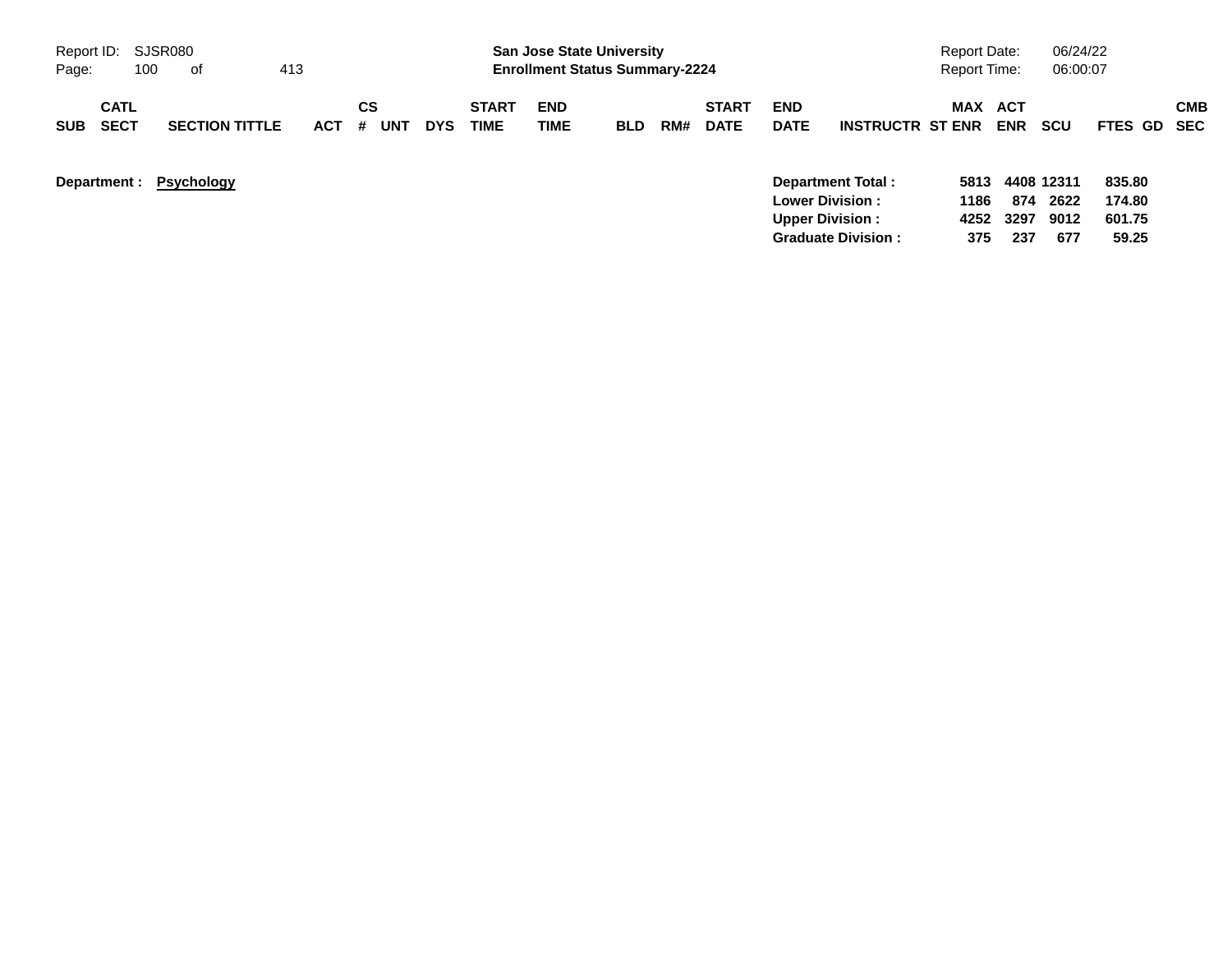| Report ID:<br>Page: | 101                        | <b>SJSR080</b><br>413<br>οf                     |            |               |        |            |                             | <b>San Jose State University</b><br><b>Enrollment Status Summary-2224</b> |            |             |                             |                           |                         |   | <b>Report Date:</b><br><b>Report Time:</b> |                | 06/24/22<br>06:00:07 |          |                          |                          |
|---------------------|----------------------------|-------------------------------------------------|------------|---------------|--------|------------|-----------------------------|---------------------------------------------------------------------------|------------|-------------|-----------------------------|---------------------------|-------------------------|---|--------------------------------------------|----------------|----------------------|----------|--------------------------|--------------------------|
| <b>SUB</b>          | <b>CATL</b><br><b>SECT</b> | <b>SECTION TITTLE</b>                           | <b>ACT</b> | $\mathsf{cs}$ | # UNT  | <b>DYS</b> | <b>START</b><br><b>TIME</b> | <b>END</b><br><b>TIME</b>                                                 | <b>BLD</b> | RM#         | <b>START</b><br><b>DATE</b> | <b>END</b><br><b>DATE</b> | <b>INSTRUCTR ST ENR</b> |   | MAX ACT                                    | <b>ENR</b>     | <b>SCU</b>           | FTES GD  |                          | <b>CMB</b><br><b>SEC</b> |
| College             | Department :               | <b>Social Sciences, College of</b><br>Sociology |            |               |        |            |                             |                                                                           |            |             |                             |                           |                         |   |                                            |                |                      |          |                          |                          |
| AAS                 | 1 0 1                      | Intro Asn Am Studies                            | LEC        | 02            | 3.0    | МW         |                             | 09:00 AM 10:15 AM                                                         | DMH 358    |             | 08/19/22                    |                           | 12/06/22 J Rondilla     | A | 35                                         | 35             | 105                  | 7.00     | 0                        |                          |
| AAS                 | 1 0 2                      | Intro Asn Am Studies                            | <b>LEC</b> | 02            | 3.0    | <b>MW</b>  |                             | 12:00 PM 01:15 PM                                                         | DMH 358    |             | 08/19/22                    |                           | 12/06/22 J Rondilla     | A | 35                                         | 35             | 105                  | 7.00     | 0                        |                          |
| AAS                 | 1 0 3                      | Intro Asn Am Studies                            | <b>LEC</b> | 02            | 3.0    | <b>MW</b>  |                             | 01:30 PM 02:45 PM                                                         | DMH 358    |             | 08/19/22                    |                           | 12/06/22 J Rondilla     | A | 35                                         | 35             | 105                  | 7.00     | 0                        |                          |
| AAS                 | 1 04                       | Intro Asn Am Studies                            | <b>LEC</b> | 02            | 3.0    | <b>TR</b>  |                             | 09:00 AM 10:15 AM                                                         | DMH 358    |             | 08/19/22                    | 12/06/22 S Nojan          |                         | A | 35                                         | 35             | 105                  | 7.00     | 0                        |                          |
| AAS                 | 1 0 5                      | Intro Asn Am Studies                            | <b>LEC</b> | 02            | 3.0    | <b>TR</b>  |                             | 10:30 AM 11:45 AM                                                         | DMH 358    |             | 08/19/22                    | 12/06/22 S Nojan          |                         | A | 35                                         | 35             | 105                  | 7.00     | 0                        |                          |
| AAS                 | 1 0 6                      | Intro Asn Am Studies                            | <b>LEC</b> | 02            | 3.0    | <b>TR</b>  |                             | 12:00 PM 01:15 PM                                                         | DMH 358    |             | 08/19/22                    | 12/06/22                  | T Nguyen                | A | 35                                         | 35             | 105                  | 7.00     | 0                        |                          |
| AAS                 | 1 0 7                      | Intro Asn Am Studies                            | <b>LEC</b> | 02            | 3.0    | <b>TR</b>  |                             | 01:30 PM 02:45 PM                                                         | DMH 358    |             | 08/19/22                    | 12/06/22                  | T Nguyen                | A | 35                                         | 35             | 105                  | 7.00     | 0                        |                          |
| AAS                 | 1 0 8                      | Intro Asn Am Studies                            | <b>LEC</b> | 02            | 3.0    | <b>TR</b>  |                             | 04:30 PM 05:45 PM                                                         | DMH 358    |             | 08/19/22                    | 12/06/22                  | T Nguyen                | Α | 35                                         | 32             | 96                   | 6.40     | 0                        |                          |
| AAS                 | 1 0 9                      | Intro Asn Am Studies                            | <b>LEC</b> | 02            | 3.0    | W          |                             | 06:00 PM 08:45 PM                                                         | DMH 358    |             | 08/19/22                    | 12/06/22                  | M Simon-ReynA           |   | 35                                         | 31             | 93                   | 6.20     | 0                        |                          |
| AAS                 | 1 10                       | Intro Asn Am Studies                            | <b>LEC</b> | 02            | 3.0    | <b>MW</b>  |                             | 03:00 PM 04:15 PM                                                         | <b>DMH</b> | 358         | 08/19/22                    | 12/06/22                  |                         | А | 35                                         | $\overline{1}$ | 3                    | 0.20     | 0                        |                          |
| AAS                 | 180                        | Intro Asn Am Studies                            | <b>LEC</b> | 02            | 3.0    | <b>TBA</b> |                             |                                                                           | ON         | <b>LINE</b> |                             | 08/19/22 12/06/22         | C Ayson Plan A          |   | 35                                         | 35             | 105                  | 7.00     | $\Omega$                 |                          |
|                     |                            |                                                 |            |               |        |            |                             |                                                                           |            |             |                             |                           | <b>Total :</b>          |   | 385                                        | 344            | 1032                 | 68.80    |                          |                          |
|                     |                            |                                                 |            |               |        |            |                             |                                                                           |            |             |                             |                           |                         |   |                                            |                |                      |          |                          |                          |
| AAS                 | 33A 01                     | AAS History I                                   | <b>LEC</b> | 01            | 3.0    | <b>MW</b>  |                             | 09:00 AM 10:15 AM                                                         | CL.        | 234         | 08/19/22                    | 12/06/22                  | H Do                    | A | 40                                         | 15             | 45                   | 3.00     | - 0                      |                          |
| AAS                 | 33A 02                     | <b>AAS History I</b>                            | <b>LEC</b> | 01            | 3.0    | <b>MW</b>  |                             | 10:30 AM 11:45 AM                                                         | <b>CL</b>  | 234         | 08/19/22                    | 12/06/22                  | H Do                    | A | 40                                         | 29             | 87                   | 5.80     | 0                        |                          |
| AAS                 | 33A03                      | <b>AAS History I</b>                            | <b>LEC</b> | 01            | 3.0    | <b>MW</b>  |                             | 03:00 PM 04:15 PM                                                         | <b>CL</b>  | 234         | 08/19/22                    | 12/06/22                  | S Choi                  | A | 40                                         | 40             | 120                  | 8.00     | 0                        |                          |
| AAS                 | 33A 04                     | <b>AAS History I</b>                            | <b>LEC</b> | 01            | 3.0    | <b>MW</b>  |                             | 04:30 PM 05:45 PM                                                         | <b>CL</b>  | 234         | 08/19/22                    | 12/06/22                  | S Choi                  | A | 40                                         | 40             | 120                  | 8.00     | 0                        |                          |
| AAS                 | 33A 05                     | <b>AAS History I</b>                            | <b>LEC</b> | 01            | 3.0    | <b>TR</b>  |                             | 09:00 AM 10:15 AM                                                         | <b>CL</b>  | 234         | 08/19/22                    | 12/06/22                  | H Do                    | A | 40                                         | 25             | 75                   | 5.00     | 0                        |                          |
| AAS                 | 33A 06                     | <b>AAS History I</b>                            | <b>LEC</b> | 01            | 3.0    | <b>TR</b>  |                             | 01:30 PM 02:45 PM                                                         | <b>CL</b>  | 234         | 08/19/22                    | 12/06/22                  | A Berney                | A | 40                                         | 40             | 120                  | 8.00     | 0                        |                          |
| AAS                 | 33A 07                     | <b>AAS History I</b>                            | <b>LEC</b> | 01            | 3.0    | <b>TR</b>  |                             | 03:00 PM 04:15 PM                                                         | <b>CL</b>  | 234         | 08/19/22                    | 12/06/22                  | A Berney                | A | 40                                         | 40             | 120                  | 8.00     | 0                        |                          |
| AAS                 | 33A 80                     | <b>AAS History I</b>                            | <b>LEC</b> | 01            | 3.0    | T          |                             | 10:30 AM 11:45 AM                                                         | ΟN         | <b>LINE</b> | 08/19/22                    | 12/06/22                  | S Choi                  | A | 40                                         | 40             | 120                  | 8.00     | 0                        |                          |
| AAS                 | 33A81                      | AAS History I                                   | <b>LEC</b> | 01            | 3.0    | <b>TBA</b> |                             |                                                                           | ΟN         | <b>LINE</b> | 08/19/22                    | 12/06/22                  | H Do                    | A | 40                                         | 40             | 120                  | 8.00     | 0                        |                          |
| AAS                 | 33A 82                     | AAS History I                                   | <b>LEC</b> | 01            | 3.0    | <b>TBA</b> |                             |                                                                           | ON         | <b>LINE</b> | 08/19/22                    | 12/06/22                  | D Tu                    | A | 40                                         | 40             | 120                  | 8.00     | 0                        |                          |
| AAS                 | 33A 83                     | AAS History I                                   | <b>LEC</b> | 01            | 3.0    | <b>TBA</b> |                             |                                                                           | ON         | <b>LINE</b> | 08/19/22                    | 12/06/22                  | D Tu                    | A | 40                                         | 40             | 120                  | 8.00     | $\Omega$                 |                          |
|                     |                            |                                                 |            |               |        |            |                             |                                                                           |            |             |                             |                           | <b>Total :</b>          |   | 440                                        | 389            | 1167                 | 77.80    |                          |                          |
| AAS                 | 33B 01                     | <b>AAS History II</b>                           | <b>LEC</b> | 01            | 3.0    | МW         |                             | 01:30 PM 02:45 PM                                                         | CL.        | 234         | 08/19/22                    | 12/06/22                  | S Choi                  | A | 40                                         | 40             | 120                  | 8.00     | - 0                      |                          |
| AAS                 | 33B 80                     | <b>AAS History II</b>                           | <b>LEC</b> | 01            | 3.0    | Т          |                             | 09:00 AM 10:15 AM                                                         | ON         | <b>LINE</b> | 08/19/22                    | 12/06/22                  | S Choi                  | A | 40                                         | 40             | 120                  | 8.00     | 0                        |                          |
|                     |                            |                                                 |            |               |        |            |                             |                                                                           |            |             |                             |                           | Total :                 |   | 80                                         | 80             | 240                  | 16.00    |                          |                          |
|                     |                            |                                                 |            |               |        |            |                             |                                                                           |            |             |                             |                           |                         |   |                                            |                |                      |          |                          |                          |
| AAS                 | 170 01                     | Spec Topics As Am                               |            |               |        |            |                             | LEC 02 3.0 MW 01:30 PM 02:45 PM DMH 231 08/19/22 12/06/22 Y Kwan          |            |             |                             |                           |                         | A | 35                                         | 16             | 48                   | $3.25$ 1 |                          |                          |
|                     |                            |                                                 |            |               |        |            |                             |                                                                           |            |             |                             |                           | Total:                  |   | 35                                         | 16             | 48                   | 3.25     |                          |                          |
|                     |                            |                                                 |            |               |        |            |                             |                                                                           |            |             |                             |                           |                         |   |                                            |                |                      |          |                          |                          |
| AAS                 | 180 11                     | <b>Individual Studies</b>                       | <b>SUP</b> | 36            | 1.0    | <b>TBA</b> |                             |                                                                           | <b>ON</b>  |             | LINE 08/19/22 12/06/22      |                           |                         | A | 3                                          | 0              | 0                    | 0.00     | $\overline{\phantom{0}}$ |                          |
| AAS                 | 180 12                     | <b>Individual Studies</b>                       | <b>SUP</b> | 36            | 1.0    | <b>TBA</b> |                             |                                                                           | <b>ON</b>  |             | LINE 08/19/22 12/06/22      |                           |                         | Α | 3                                          | 0              | 0                    | 0.00     | - 0                      |                          |
| AAS                 | 180 21                     | <b>Individual Studies</b>                       | <b>SUP</b> | 36            | 2.0    | TBA        |                             |                                                                           | <b>ON</b>  |             | LINE 08/19/22 12/06/22      |                           |                         | A | 3                                          | 0              | 0                    | 0.00     | $\overline{\mathbf{0}}$  |                          |
| AAS                 | 180 31                     | <b>Individual Studies</b>                       | <b>SUP</b> |               | 36 3.0 | TBA        |                             |                                                                           | <b>ON</b>  |             | LINE 08/19/22 12/06/22      |                           |                         | Α | 3                                          | 0              | 0                    | 0.00     | $\overline{\mathbf{0}}$  |                          |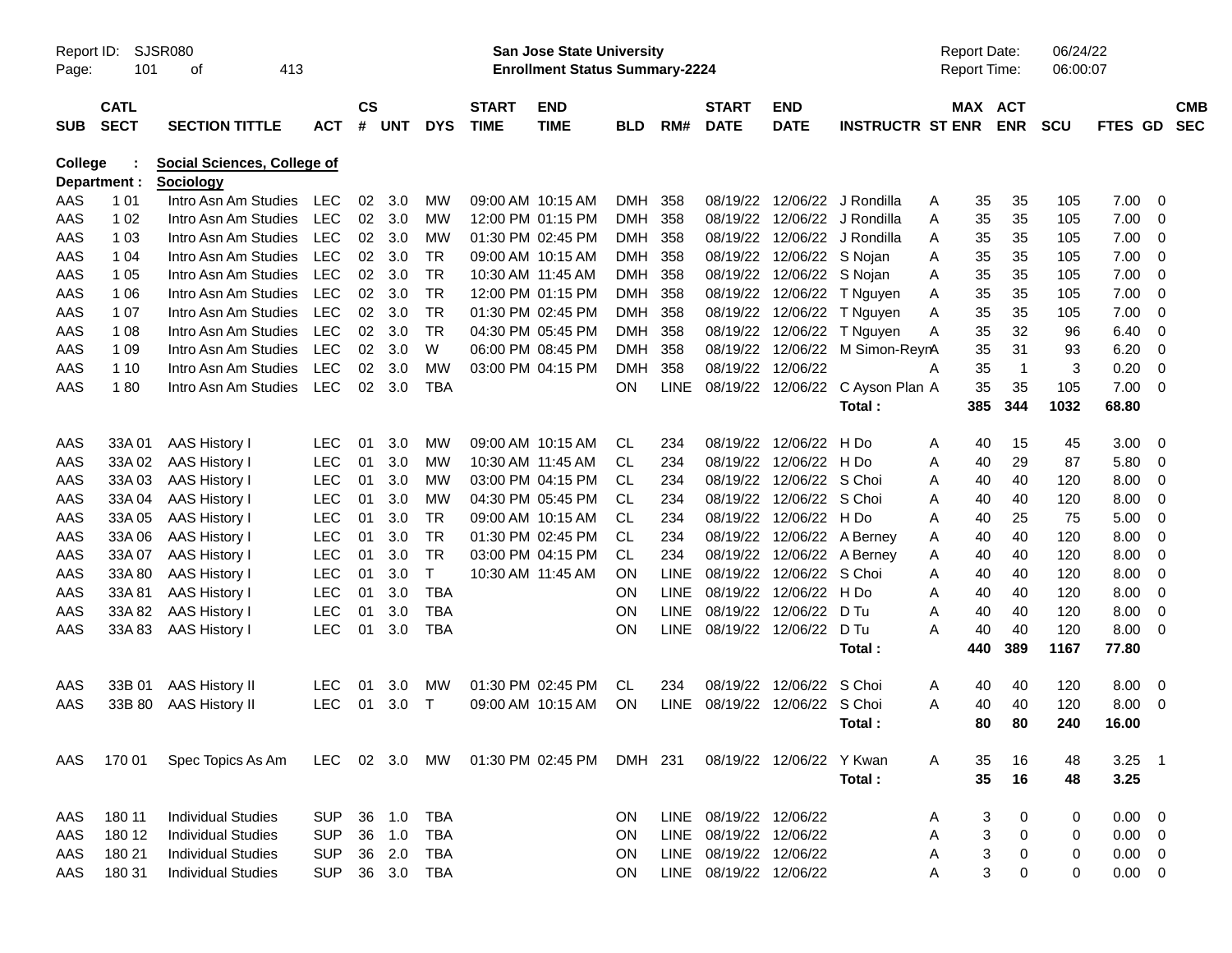| Report ID:<br>Page: | SJSR080<br>102             | οf                        | 413        |                |               |            |                             | San Jose State University<br><b>Enrollment Status Summary-2224</b> |            |             |                             |                                    |                                       | Report Date:<br><b>Report Time:</b> |                | 06/24/22<br>06:00:07 |             |                         |                          |
|---------------------|----------------------------|---------------------------|------------|----------------|---------------|------------|-----------------------------|--------------------------------------------------------------------|------------|-------------|-----------------------------|------------------------------------|---------------------------------------|-------------------------------------|----------------|----------------------|-------------|-------------------------|--------------------------|
| <b>SUB</b>          | <b>CATL</b><br><b>SECT</b> | <b>SECTION TITTLE</b>     | <b>ACT</b> | <b>CS</b><br># | <b>UNT</b>    | <b>DYS</b> | <b>START</b><br><b>TIME</b> | <b>END</b><br><b>TIME</b>                                          | <b>BLD</b> | RM#         | <b>START</b><br><b>DATE</b> | <b>END</b><br><b>DATE</b>          | <b>INSTRUCTR ST ENR</b>               | MAX ACT                             | <b>ENR</b>     | <b>SCU</b>           | FTES GD     |                         | <b>CMB</b><br><b>SEC</b> |
| AAS                 | 180 32                     | <b>Individual Studies</b> | <b>SUP</b> | 36             | 3.0           | <b>TBA</b> |                             |                                                                    | ON         | LINE        | 08/19/22                    | 12/06/22                           |                                       | 3<br>Α                              | 0              | 0                    | 0.00        | $\overline{\mathbf{0}}$ |                          |
| AAS                 | 180 41                     | <b>Individual Studies</b> | <b>SUP</b> | 36             | 4.0           | <b>TBA</b> |                             |                                                                    | OΝ         | <b>LINE</b> | 08/19/22 12/06/22           |                                    |                                       | 3<br>А                              | $\mathbf 0$    | 0                    | 0.00        | - 0                     |                          |
|                     |                            |                           |            |                |               |            |                             |                                                                    |            |             |                             |                                    | Total:                                | 18                                  | 0              | $\mathbf 0$          | 0.00        |                         |                          |
| SOCI                | 1 0 1                      | Intro to Sociology        | <b>LEC</b> | 01             | 3.0           | MW         |                             | 01:30 PM 02:45 PM                                                  | CL.        | 324         |                             | 08/19/22 12/06/22                  |                                       | 40<br>Α                             | 21             | 63                   | 4.20        | - 0                     |                          |
| SOCI                | 1 0 2                      | Intro to Sociology        | <b>LEC</b> | 01             | 3.0           | <b>TR</b>  |                             | 09:00 AM 10:15 AM                                                  | <b>HGH</b> | 122         |                             | 08/19/22 12/06/22 M Pasion         |                                       | 40<br>A                             | 40             | 120                  | 8.00        | $\overline{0}$          |                          |
| SOCI                | 160                        | Intro to Sociology        | <b>LEC</b> | 01             | 3.0           | <b>MW</b>  |                             | 10:30 AM 11:45 AM                                                  | SН         | 313         | 08/19/22                    |                                    | 12/06/22 M Pasion                     | A<br>40                             | 37             | 111                  | 7.40        | $\overline{0}$          |                          |
| SOCI                | 161                        | Intro to Sociology        | <b>LEC</b> | 01             | 3.0           | <b>TR</b>  |                             | 12:00 PM 01:15 PM                                                  | CL.        | 234         | 08/19/22                    | 12/06/22 D Brook                   |                                       | A<br>40                             | 37             | 111                  | 7.40        | $\overline{0}$          |                          |
| SOCI                | 180                        | Intro to Sociology        | <b>LEC</b> | 01             | 3.0           | <b>TBA</b> |                             |                                                                    | ΟN         | LINE        |                             | 08/19/22 12/06/22 M Pasion         |                                       | 40<br>A                             | 40             | 120                  | 8.00        | $\overline{0}$          |                          |
|                     |                            |                           |            |                |               |            |                             |                                                                    |            |             |                             |                                    | Total:                                | 200                                 | 175            | 525                  | 35.00       |                         |                          |
| SOCI                | 15 02                      | Stat Ap in Soc Sci        | <b>LEC</b> | 03             | 3.0           | M          |                             | 06:00 PM 08:45 PM                                                  | DMH        | -231        | 08/19/22                    |                                    | 12/06/22 J Bautista                   | 30<br>Α                             | 2              | 6                    | 0.40        | 0 <sup>o</sup>          |                          |
| <b>SOCS</b>         | 15 02                      | Stat Ap in Soc Sci        | <b>LEC</b> | 03             | 3.0           | M          |                             | 06:00 PM 08:45 PM                                                  | DMH 231    |             |                             |                                    | 08/19/22 12/06/22 J Bautista          | 0<br>Α                              |                | 3                    | 0.20        | 0 <sup>o</sup>          |                          |
| SOCI                | 15 60                      | Stat Ap in Soc Sci        | <b>LEC</b> |                | 3.0           |            |                             |                                                                    |            |             |                             |                                    |                                       | х<br>0                              | $\mathbf 0$    | 0                    | 0.00        | $\mathbf 0$             |                          |
| <b>SOCS</b>         | 15 60                      | Stat Ap in Soc Sci        | <b>LEC</b> |                | 3.0           |            |                             |                                                                    |            |             |                             |                                    |                                       | X<br>0                              | $\mathbf 0$    | 0                    | 0.00        | 0                       |                          |
| SOCI                | 1580                       | Stat Ap in Soc Sci        | <b>LEC</b> | 03             | 3.0           | TBA        |                             |                                                                    | <b>ON</b>  | LINE        |                             |                                    | 08/19/22 12/06/22 J DeHaan            | 30<br>A                             | 7              | 21                   | 1.40        | 0 <sup>o</sup>          |                          |
|                     | SOCS 1580                  | Stat Ap in Soc Sci        | <b>LEC</b> | 03             | 3.0           | <b>TBA</b> |                             |                                                                    | OΝ         | LINE        |                             |                                    | 08/19/22 12/06/22 J DeHaan            | 0<br>Α                              | $\overline{4}$ | 12                   | 0.80        | 0 <sup>o</sup>          |                          |
|                     |                            |                           |            |                |               |            |                             |                                                                    |            |             |                             |                                    | Total:                                | 60                                  | 14             | 42                   | 2.80        |                         |                          |
| SOCI                | 80 60                      | Social Problems           | <b>LEC</b> | 01             | 3.0           | TR         |                             | 10:30 AM 11:45 AM                                                  | HGH        | 122         | 08/19/22                    |                                    | 12/06/22 M Pasion                     | Α<br>40                             | 39             | 117                  | 7.80        | $\overline{0}$          |                          |
| SOCI                | 80 80                      | Social Problems           | <b>LEC</b> | 01             | 3.0           | <b>TBA</b> |                             |                                                                    | OΝ         | <b>LINE</b> |                             |                                    | 08/19/22 12/06/22 M Pasion            | 40<br>A                             | 40             | 120                  | 8.00        | $\overline{\mathbf{0}}$ |                          |
|                     |                            |                           |            |                |               |            |                             |                                                                    |            |             |                             |                                    | Total :                               | 80                                  | 79             | 237                  | 15.80       |                         |                          |
| <b>SOCI</b>         |                            | 100W 01 Writing Workshop  | <b>SEM</b> | 04             | 3.0           | MW         |                             | 09:00 AM 10:15 AM                                                  | DMH 162    |             |                             | 08/19/22 12/06/22 K Jeffery        |                                       | 25<br>A                             | 25             | 75                   | 5.00        | $\overline{\mathbf{0}}$ |                          |
| SOCI                |                            | 100W 02 Writing Workshop  | <b>SEM</b> | 04             | 3.0           | MW         |                             | 12:00 PM 01:15 PM                                                  | DMH 162    |             |                             | 08/19/22 12/06/22 K Jeffery        |                                       | 25<br>A                             | 25             | 75                   | 5.00        | $\overline{\mathbf{0}}$ |                          |
| SOCI                |                            | 100W 03 Writing Workshop  | <b>SEM</b> | 04             | 3.0           | <b>TR</b>  |                             | 09:00 AM 10:15 AM                                                  | DMH 162    |             |                             |                                    | 08/19/22 12/06/22 L Roberts           | 25<br>A                             | 23             | 69                   | 4.60        | $\overline{0}$          |                          |
| SOCI                |                            | 100W 04 Writing Workshop  | <b>SEM</b> | 04             | 3.0           | <b>TR</b>  |                             | 03:00 PM 04:15 PM                                                  | <b>DMH</b> | 162         | 08/19/22                    | 12/06/22 D Brook                   |                                       | 25<br>A                             | 25             | 75                   | 5.00        | $\overline{0}$          |                          |
| SOCI                |                            | 100W 80 Writing Workshop  | <b>SEM</b> | 04             | 3.0           | <b>TBA</b> |                             |                                                                    | OΝ         | <b>LINE</b> |                             | 08/19/22 12/06/22 K Jeffery        |                                       | 25<br>A                             | 25             | 75                   | 5.00        | $\overline{0}$          |                          |
|                     |                            |                           |            |                |               |            |                             |                                                                    |            |             |                             |                                    | Total:                                | 125                                 | 123            | 369                  | 24.60       |                         |                          |
|                     | SOCI 101 01                | Social Theory             | LEC.       |                | 02 3.0        | <b>MW</b>  |                             | 03:00 PM 04:15 PM                                                  |            |             |                             |                                    | DMH 226A 08/19/22 12/06/22 W Armaline | 30<br>A                             | 30             | 90                   | 6.00        | $\overline{\mathbf{0}}$ |                          |
|                     |                            | SOCI 101 02 Social Theory |            |                | LEC 02 3.0 TR |            |                             | 01:30 PM 02:45 PM DMH 226A 08/19/22 12/06/22                       |            |             |                             |                                    |                                       | Α                                   | 30 30          | 90                   | $6.00 \t 0$ |                         |                          |
|                     | SOCI 101 80                | Social Theory             | LEC.       |                | 02 3.0        | TBA        |                             |                                                                    | ON.        |             |                             | LINE 08/19/22 12/06/22 M Rokni     |                                       | 30<br>Α                             | 30             | 90                   | $6.00 \t 0$ |                         |                          |
|                     | SOCI 10181                 | Social Theory             | <b>LEC</b> |                |               | 02 3.0 TBA |                             |                                                                    | ON         |             |                             | LINE 08/19/22 12/06/22 M Rokni     |                                       | Α<br>30                             | 30             | 90                   | $6.05$ 1    |                         |                          |
|                     |                            |                           |            |                |               |            |                             |                                                                    |            |             |                             |                                    | Total:                                | 120                                 | 120            | 360                  | 24.05       |                         |                          |
|                     | SOCI 104 01                | Quantit Res Meth          |            |                | LEC 02 3.0 MW |            |                             | 12:00 PM 01:15 PM                                                  |            |             |                             | DMH 226A 08/19/22 12/06/22 E Sweet |                                       | 30<br>Α                             | 30             | 90                   | $6.00 \t 0$ |                         |                          |
|                     | SOCI 104 02                | <b>Quantit Res Meth</b>   | <b>LEC</b> |                | 02 3.0        | <b>TR</b>  |                             | 12:00 PM 01:15 PM                                                  | DMH 162    |             |                             | 08/19/22 12/06/22 M Thiele         |                                       | Α<br>30                             | 27             | 81                   | $5.40\ 0$   |                         |                          |
|                     | SOCI 104 03                | Quantit Res Meth          |            |                | LEC 02 3.0 T  |            |                             | 06:00 PM 08:45 PM                                                  | DMH 162    |             |                             |                                    | 08/19/22 12/06/22 J Ruijgrok N A      | 30                                  | $\overline{4}$ | 12                   | $0.80 \t 0$ |                         |                          |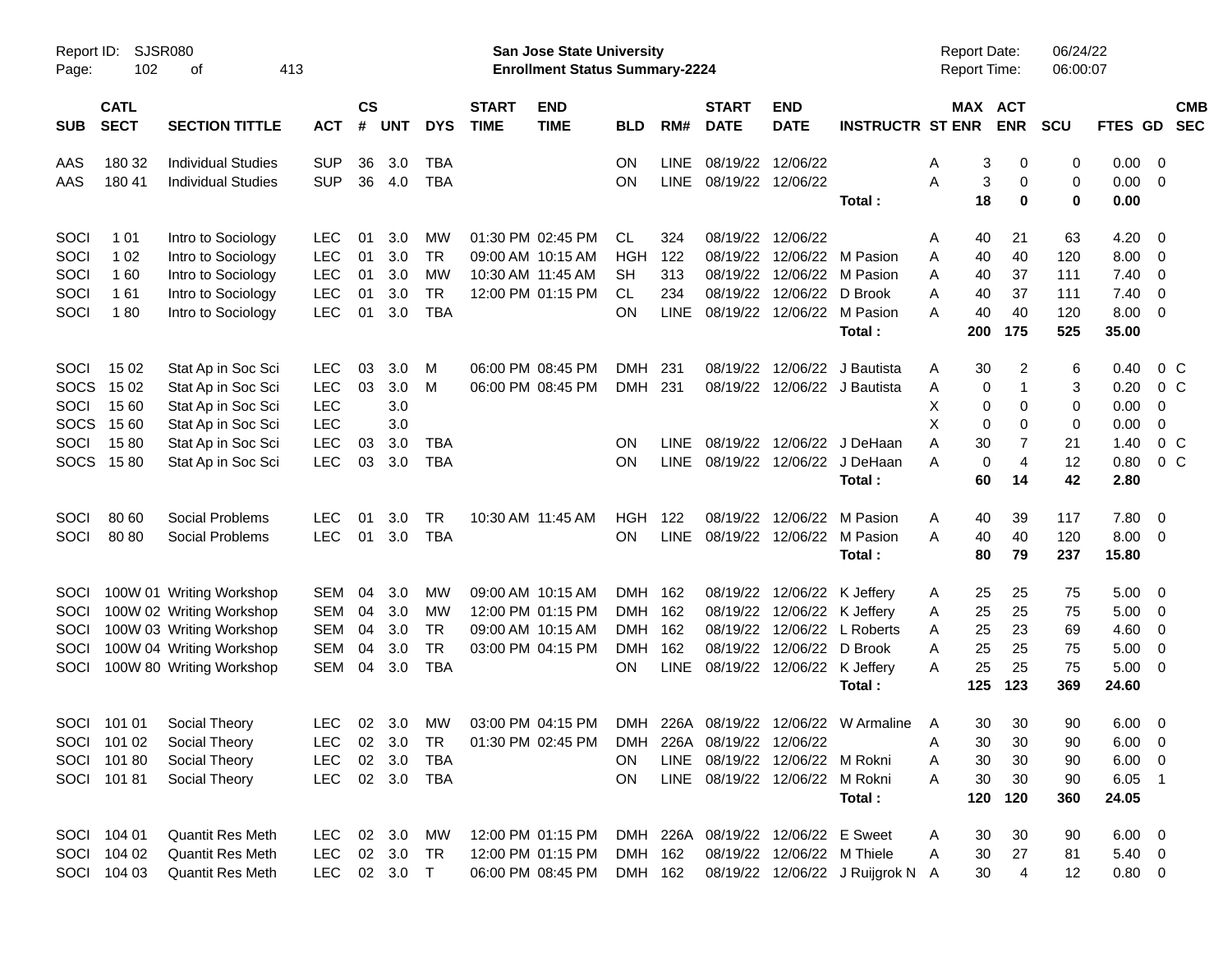| Report ID:<br>Page:                         | 103                                          | SJSR080<br>413<br>οf                                                                                                      |                                                              |                      |                                 |                                            |                             | San Jose State University<br><b>Enrollment Status Summary-2224</b>   |                                              |                                     |                                                       |                                          |                                                                         | <b>Report Date:</b><br><b>Report Time:</b>                |                                            | 06/24/22<br>06:00:07                |                                                                               |                          |                          |
|---------------------------------------------|----------------------------------------------|---------------------------------------------------------------------------------------------------------------------------|--------------------------------------------------------------|----------------------|---------------------------------|--------------------------------------------|-----------------------------|----------------------------------------------------------------------|----------------------------------------------|-------------------------------------|-------------------------------------------------------|------------------------------------------|-------------------------------------------------------------------------|-----------------------------------------------------------|--------------------------------------------|-------------------------------------|-------------------------------------------------------------------------------|--------------------------|--------------------------|
| SUB.                                        | <b>CATL</b><br><b>SECT</b>                   | <b>SECTION TITTLE</b>                                                                                                     | <b>ACT</b>                                                   | <b>CS</b><br>#       | <b>UNT</b>                      | <b>DYS</b>                                 | <b>START</b><br><b>TIME</b> | <b>END</b><br><b>TIME</b>                                            | <b>BLD</b>                                   | RM#                                 | <b>START</b><br><b>DATE</b>                           | <b>END</b><br><b>DATE</b>                | <b>INSTRUCTR ST ENR</b>                                                 |                                                           | MAX ACT<br><b>ENR</b>                      | <b>SCU</b>                          | FTES GD                                                                       |                          | <b>CMB</b><br><b>SEC</b> |
| SOCI                                        | 104 80                                       | <b>Quantit Res Meth</b>                                                                                                   | <b>LEC</b>                                                   | 02                   | 3.0                             | TBA                                        |                             |                                                                      | OΝ                                           | <b>LINE</b>                         | 08/19/22                                              |                                          | 12/06/22 J DeHaan<br>Total:                                             | A<br>30<br>120                                            | 30<br>91                                   | 90<br>273                           | $6.00 \quad 0$<br>18.20                                                       |                          |                          |
| SOCI<br>SOCI<br>SOCI<br><b>SOCI</b>         | 105 01<br>105 02<br>105 03<br>105 80         | <b>Qual Research Meth</b><br><b>Qual Research Meth</b><br>Qual Research Meth<br>Qual Research Meth                        | LEC.<br><b>LEC</b><br><b>LEC</b><br><b>LEC</b>               | 02<br>02<br>02<br>02 | 3.0<br>3.0<br>3.0<br>3.0        | МW<br><b>MW</b><br><b>TR</b><br><b>TBA</b> |                             | 09:00 AM 10:15 AM<br>01:30 PM 02:45 PM<br>10:30 AM 11:45 AM          | <b>DMH</b><br><b>DMH</b><br><b>DMH</b><br>OΝ | 226A<br>226A<br>226A<br><b>LINE</b> | 08/19/22<br>08/19/22<br>08/19/22<br>08/19/22          | 12/06/22<br>12/06/22                     | N Boero<br>N Boero<br>12/06/22 Y Wiggins<br>12/06/22 J DeHaan<br>Total: | 30<br>Α<br>30<br>Α<br>30<br>A<br>A<br>30<br>120           | 12<br>21<br>30<br>30<br>93                 | 36<br>63<br>90<br>90<br>279         | $2.40 \quad 0$<br>$4.20 \ 0$<br>$6.00 \t 0$<br>$6.00 \t 0$<br>18.60           |                          |                          |
| SOCI<br>SOCI<br>SOCI<br><b>SOCI</b><br>SOCI | 116 01<br>116 02<br>116 03<br>11680<br>11681 | <b>Global Society</b><br><b>Global Society</b><br><b>Global Society</b><br><b>Global Society</b><br><b>Global Society</b> | LEC.<br><b>LEC</b><br><b>LEC</b><br><b>LEC</b><br><b>LEC</b> | 01<br>01<br>01<br>01 | 3.0<br>3.0<br>3.0<br>3.0<br>3.0 | TR<br>MW<br><b>TBA</b><br><b>TBA</b>       |                             | 10:30 AM 11:45 AM<br>01:30 PM 02:45 PM                               | CL<br><b>DMH</b><br>OΝ<br>OΝ                 | 234<br>162<br><b>LINE</b><br>LINE   | 08/19/22<br>08/19/22<br>08/19/22<br>08/19/22 12/06/22 | 12/06/22 D Brook<br>12/06/22<br>12/06/22 | L Roberts<br>Total:                                                     | 35<br>A<br>X<br>0<br>33<br>A<br>35<br>A<br>35<br>А<br>138 | 35<br>$\mathbf 0$<br>23<br>35<br>35<br>128 | 105<br>0<br>69<br>105<br>105<br>384 | $7.00 \t 0$<br>$0.00 \t 0$<br>$4.60$ 0<br>$7.00 \t 0$<br>$7.00 \t 0$<br>25.60 |                          |                          |
| SOCI<br>SOCI                                | 11801<br>11880                               | Soci of Hum Rights<br>Soci of Hum Rights                                                                                  | <b>LEC</b><br><b>LEC</b>                                     | 02                   | 3.0<br>3.0                      | TBA                                        |                             |                                                                      | <b>ON</b>                                    | LINE                                |                                                       | 08/19/22 12/06/22                        | M Rokni<br>Total:                                                       | X<br>Α<br>35<br>35                                        | 0<br>0<br>35<br>35                         | 0<br>105<br>105                     | $0.00 \quad 0$<br>7.05<br>7.05                                                | $\overline{\phantom{1}}$ |                          |
|                                             | SOCI 140 01                                  | Soci of Media                                                                                                             | LEC.                                                         | 02                   | 3.0                             | TR                                         |                             | 04:30 PM 05:45 PM                                                    | DMH 231                                      |                                     |                                                       | 08/19/22 12/06/22                        | A Berney<br>Total:                                                      | 35<br>A<br>35                                             | 33<br>33                                   | 99<br>99                            | $6.65$ 1<br>6.65                                                              |                          |                          |
|                                             | SOCI 141 01                                  | <b>Envr Soci</b>                                                                                                          | <b>LEC</b>                                                   |                      | $02 \quad 3.0$                  | TR                                         |                             | 10:30 AM 11:45 AM                                                    | DMH 231                                      |                                     | 08/19/22                                              | 12/06/22                                 | M Thiele<br>Total:                                                      | 35<br>A<br>35                                             | 19<br>19                                   | 57<br>57                            | 3.80 0<br>3.80                                                                |                          |                          |
| SOCI                                        | 151 01                                       | Violence in Family                                                                                                        | <b>LEC</b>                                                   | 02                   | 3.0                             | TR                                         |                             | 01:30 PM 02:45 PM                                                    | DMH 231                                      |                                     | 08/19/22                                              | 12/06/22                                 | S de Bourbon A<br>Total:                                                | 35<br>35                                                  | 35<br>35                                   | 105<br>105                          | $7.00 \t 0$<br>7.00                                                           |                          |                          |
| SOCI                                        | 154 01                                       | Non Conform Behav                                                                                                         | <b>LEC</b>                                                   | 02                   | - 3.0                           | МW                                         |                             | 04:30 PM 05:45 PM                                                    | DMH 231                                      |                                     | 08/19/22                                              | 12/06/22                                 | S Morewitz<br>Total:                                                    | 35<br>A<br>35                                             | 9<br>9                                     | 27<br>27                            | $1.80 \ 0$<br>1.80                                                            |                          |                          |
|                                             |                                              | SOCI 157 80 Soc of Youth Sport LEC 02 3.0 M 09:00 AM 10:15 AM ON LINE 08/19/22 12/06/22 A Healey                          |                                                              |                      |                                 |                                            |                             |                                                                      |                                              |                                     |                                                       |                                          | Total:                                                                  | 35<br>A<br>35                                             | 29<br>29                                   | 87<br>87                            | $5.80\ 0$<br>5.80                                                             |                          |                          |
|                                             |                                              | SOCI 161 01 City Life                                                                                                     |                                                              |                      |                                 |                                            |                             | LEC 02 3.0 MW 04:30 PM 05:45 PM DMH 226A 08/19/22 12/06/22 L Roberts |                                              |                                     |                                                       |                                          | Total:                                                                  | A<br>35<br>35                                             | 11<br>11                                   | 33<br>33                            | $2.20 \t 0$<br>2.20                                                           |                          |                          |
|                                             |                                              | SOCI 162 01 Race/Ethnic Rels                                                                                              |                                                              |                      |                                 |                                            |                             | LEC 02 3.0 MW 03:00 PM 04:15 PM DMH 231                              |                                              |                                     |                                                       | 08/19/22 12/06/22 C Cox                  |                                                                         | 35<br>A                                                   | 35                                         | 105                                 | $7.00 \t 0$                                                                   |                          |                          |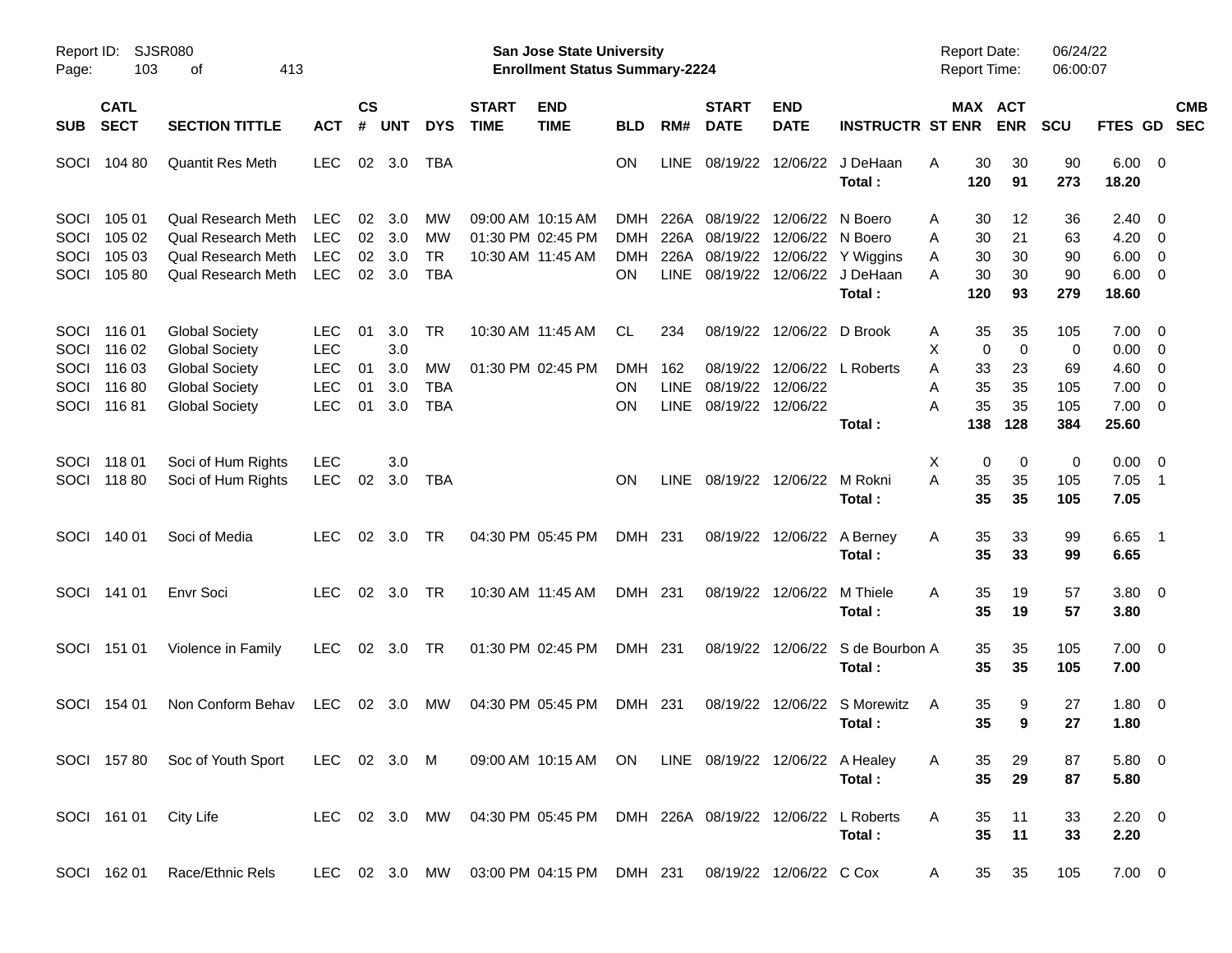| Report ID:<br>Page: | 104                        | SJSR080<br>413<br>οf                                 |                          |                    |               |                          |                             | <b>San Jose State University</b><br><b>Enrollment Status Summary-2224</b> |                 |                     |                               |                           |                                                                                                                        | <b>Report Date:</b><br>Report Time: |                                 | 06/24/22<br>06:00:07 |                                    |                          |
|---------------------|----------------------------|------------------------------------------------------|--------------------------|--------------------|---------------|--------------------------|-----------------------------|---------------------------------------------------------------------------|-----------------|---------------------|-------------------------------|---------------------------|------------------------------------------------------------------------------------------------------------------------|-------------------------------------|---------------------------------|----------------------|------------------------------------|--------------------------|
| <b>SUB</b>          | <b>CATL</b><br><b>SECT</b> | <b>SECTION TITTLE</b>                                | АСТ                      | $\mathsf{cs}$<br># | <b>UNT</b>    | <b>DYS</b>               | <b>START</b><br><b>TIME</b> | <b>END</b><br><b>TIME</b>                                                 | <b>BLD</b>      | RM#                 | <b>START</b><br><b>DATE</b>   | <b>END</b><br><b>DATE</b> | <b>INSTRUCTR ST ENR</b>                                                                                                |                                     | MAX ACT<br><b>ENR</b>           | <b>SCU</b>           | FTES GD                            | <b>CMB</b><br><b>SEC</b> |
|                     |                            |                                                      |                          |                    |               |                          |                             |                                                                           |                 |                     |                               |                           | Total:                                                                                                                 | 35                                  | 35                              | 105                  | 7.00                               |                          |
| <b>SOCI</b>         | 16301                      | Social Change                                        | <b>LEC</b>               | 02                 | 3.0           | МW                       |                             | 12:00 PM 01:15 PM                                                         | DMH 231         |                     | 08/19/22                      | 12/06/22                  | M Rokni<br>Total:                                                                                                      | 35<br>A<br>35                       | 15<br>15                        | 45<br>45             | $3.00 \ 0$<br>3.00                 |                          |
| SOCI                | 164 01                     | Social Action                                        | <b>LEC</b>               | 02                 | 3.0           | TR                       |                             | 12:00 PM 01:15 PM                                                         |                 |                     | DMH 226A 08/19/22 12/06/22    |                           | S Myers-Lipt A<br>Total:                                                                                               | 35<br>35                            | 18<br>18                        | 54<br>54             | 3.60 0<br>3.60                     |                          |
| SOCI                | 16680<br>GERO 166 80       | <b>Medical Sociology</b><br><b>Medical Sociology</b> | <b>LEC</b><br><b>LEC</b> | 02                 | 3.0<br>02 3.0 | <b>TBA</b><br><b>TBA</b> |                             |                                                                           | ON<br><b>ON</b> | <b>LINE</b><br>LINE | 08/19/22<br>08/19/22 12/06/22 | 12/06/22                  | Total:                                                                                                                 | 35<br>A<br>A<br>35                  | 33<br>$\overline{2}$<br>0<br>35 | 99<br>6<br>105       | 6.60<br>0.40<br>7.00               | 0 C<br>$0\,C$            |
| <b>SOCI</b>         | 16901                      | Polit Sociology                                      | LEC.                     | 02                 | 3.0           | МW                       |                             | 10:30 AM 11:45 AM                                                         | DMH 231         |                     | 08/19/22                      | 12/06/22                  | M Rokni<br>Total:                                                                                                      | 35<br>A<br>35                       | 4<br>4                          | 12<br>12             | $0.80 \ 0$<br>0.80                 |                          |
| SOCI<br>SOCI        | 170 01<br>17080            | Soci of Family<br>Soci of Family                     | <b>LEC</b><br><b>LEC</b> | 02                 | 3.0<br>3.0    | M                        |                             | 12:00 PM 01:15 PM                                                         | ON              |                     | LINE 08/19/22 12/06/22        |                           | A Healey<br>Total:                                                                                                     | Х<br>A<br>35<br>35                  | 0<br>0<br>35<br>35              | 0<br>105<br>105      | $0.00 \t 0$<br>$7.00 \t 0$<br>7.00 |                          |
|                     | SOCI 17180                 | Person and Society                                   | LEC.                     |                    | 02 3.0        | TBA                      |                             |                                                                           | <b>ON</b>       | LINE                | 08/19/22                      | 12/06/22                  | T Dehaan<br>Total:                                                                                                     | 35<br>A<br>35                       | 35<br>35                        | 105<br>105           | $7.00 \t 0$<br>7.00                |                          |
|                     | SOCI 172 01                | <b>LGBT Studies</b>                                  | LEC.                     | 02                 | 3.0           | $\top$                   |                             | 06:00 PM 08:45 PM                                                         | DMH 231         |                     | 08/19/22                      | 12/06/22                  | S de Bourbon A<br>Total:                                                                                               | 35<br>35                            | 24<br>24                        | 72<br>72             | $4.80\ 0$<br>4.80                  |                          |
|                     | SOCI 173 01                | Socialization                                        | <b>LEC</b>               | 02                 | 3.0           | TR                       |                             | 03:00 PM 04:15 PM                                                         |                 |                     | DMH 226A 08/19/22             | 12/06/22                  | Total:                                                                                                                 | 35<br>A<br>35                       | 16<br>16                        | 48<br>48             | $3.20 \ 0$<br>3.20                 |                          |
|                     | SOCI 174 80                | <b>Sexualities</b>                                   | <b>LEC</b>               |                    | 02 3.0        | TBA                      |                             |                                                                           | <b>ON</b>       | LINE                | 08/19/22                      | 12/06/22                  | T Dehaan<br>Total:                                                                                                     | 35<br>A<br>35                       | 35<br>35                        | 105<br>105           | $7.00 \t 0$<br>7.00                |                          |
|                     | WGSS 175 01                | SOCI 175 01 Soc of Mas & Fem<br>Soc of Mas & Fem     |                          |                    |               |                          |                             | LEC 02 3.0 TR 03:00 PM 04:15 PM DMH 231                                   |                 |                     |                               |                           | LEC 02 3.0 TR 03:00 PM 04:15 PM DMH 231 08/19/22 12/06/22 S de Bourbon A<br>08/19/22 12/06/22 S de Bourbon A<br>Total: | 35<br>35                            | 31<br>4<br>$\mathbf 0$<br>35    | 93<br>12<br>105      | 6.20 0 C<br>0.85 1 C<br>7.05       |                          |
|                     |                            | SOCI 176 80 Sociology of Everyda LEC 02 3.0 TBA      |                          |                    |               |                          |                             |                                                                           | ON.             |                     |                               |                           | LINE 08/19/22 12/06/22 T Dehaan<br>Total:                                                                              | A<br>35<br>35                       | 35<br>35                        | 105<br>105           | $7.00 \t 0$<br>7.00                |                          |
|                     | SOCI 177 01                | Soci Education                                       |                          |                    |               |                          |                             |                                                                           |                 |                     |                               |                           | LEC 02 3.0 TR  01:30 PM 02:45 PM  HGH  122  08/19/22  12/06/22  Y  Wiggins                                             | <b>A</b>                            | 35 28                           | 84                   | 5.60 0 C                           |                          |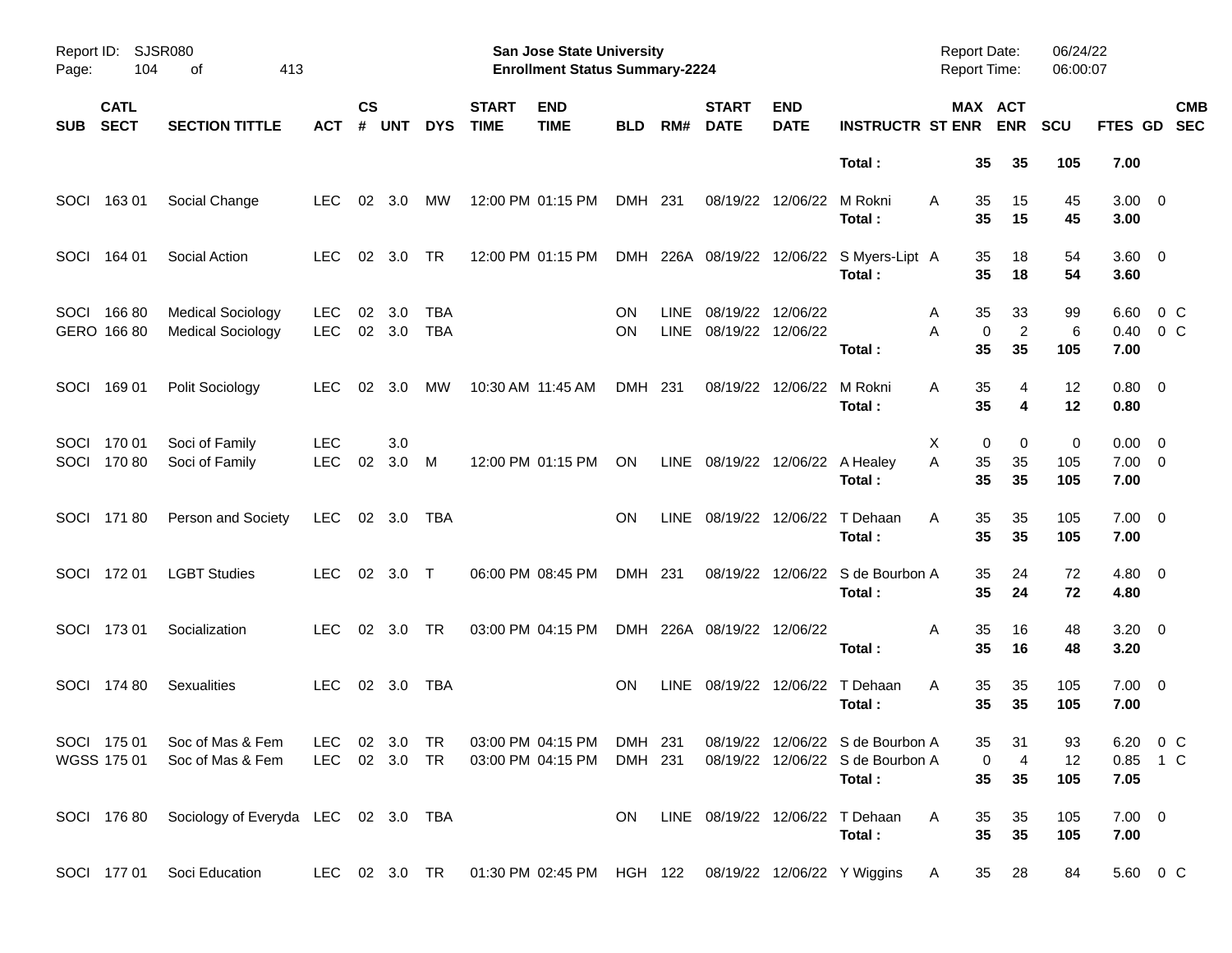| Page:       | Report ID: SJSR080<br>105  | 413<br>οf                                                          |            |                    |            |            |                             | San Jose State University<br><b>Enrollment Status Summary-2224</b> |            |             |                             |                           |                                 | <b>Report Date:</b><br><b>Report Time:</b> |                         |                       | 06/24/22<br>06:00:07 |                |                         |                          |
|-------------|----------------------------|--------------------------------------------------------------------|------------|--------------------|------------|------------|-----------------------------|--------------------------------------------------------------------|------------|-------------|-----------------------------|---------------------------|---------------------------------|--------------------------------------------|-------------------------|-----------------------|----------------------|----------------|-------------------------|--------------------------|
| <b>SUB</b>  | <b>CATL</b><br><b>SECT</b> | <b>SECTION TITTLE</b>                                              | <b>ACT</b> | $\mathsf{cs}$<br># | <b>UNT</b> | <b>DYS</b> | <b>START</b><br><b>TIME</b> | <b>END</b><br><b>TIME</b>                                          | <b>BLD</b> | RM#         | <b>START</b><br><b>DATE</b> | <b>END</b><br><b>DATE</b> | <b>INSTRUCTR ST ENR</b>         |                                            |                         | MAX ACT<br><b>ENR</b> | <b>SCU</b>           | <b>FTES GD</b> |                         | <b>CMB</b><br><b>SEC</b> |
|             | SOCS 177 01                | Soci Education                                                     | <b>LEC</b> | 02                 | 3.0        | TR         |                             | 01:30 PM 02:45 PM                                                  | HGH 122    |             | 08/19/22                    |                           | 12/06/22 Y Wiggins<br>Total:    | A                                          | 0<br>35                 | 7<br>35               | 21<br>105            | 1.40<br>7.00   | 0 <sup>o</sup>          |                          |
| <b>SOCI</b> | 178 01                     | Sociology of Childho                                               | LEC 02 3.0 |                    |            | МW         |                             | 10:30 AM 11:45 AM                                                  |            |             | DMH 226A 08/19/22           | 12/06/22                  | E Sweet<br>Total:               | A                                          | 35<br>35                | 35<br>35              | 105<br>105           | 7.00<br>7.00   | $\overline{\mathbf{0}}$ |                          |
| SOCI        | 17980                      | Soci. Higher Ed.                                                   | <b>LEC</b> | 02                 | 3.0        | M          |                             | 10:30 AM 11:45 AM                                                  | ON         | LINE        | 08/19/22                    | 12/06/22                  | M Thiele<br>Total:              | A                                          | 35<br>35                | 14<br>14              | 42<br>42             | 2.80<br>2.80   | $\overline{0}$          |                          |
| SOCI        | 180 11                     | <b>Indiv Studies</b>                                               | <b>SUP</b> | 36                 | 1.0        | <b>TBA</b> |                             |                                                                    | ON         | <b>LINE</b> | 08/19/22                    | 12/06/22                  |                                 | A                                          | 5                       | 0                     | 0                    | 0.00           | $\overline{\mathbf{0}}$ |                          |
| SOCI        | 180 12                     | <b>Indiv Studies</b>                                               | <b>SUP</b> | 36                 | 1.0        | <b>TBA</b> |                             |                                                                    | ON         | LINE        | 08/19/22                    | 12/06/22                  |                                 | Α                                          | 5                       | 0                     | 0                    | 0.00           | $\overline{0}$          |                          |
| SOCI        | 180 13                     | <b>Indiv Studies</b>                                               | <b>SUP</b> | 36                 | 1.0        | <b>TBA</b> |                             |                                                                    | <b>ON</b>  | LINE        | 08/19/22                    | 12/06/22                  |                                 | Α                                          | 5                       | 0                     | 0                    | 0.00           | 0                       |                          |
| SOCI        | 180 21                     | <b>Indiv Studies</b>                                               | <b>SUP</b> | 36                 | 2.0        | <b>TBA</b> |                             |                                                                    | ΟN         | LINE        | 08/19/22                    | 12/06/22                  |                                 | Α                                          | 5                       | 0                     | 0                    | 0.00           | 0                       |                          |
| SOCI        | 180 31                     | <b>Indiv Studies</b>                                               | <b>SUP</b> | 36                 | 3.0        | <b>TBA</b> |                             |                                                                    | ON         | LINE        | 08/19/22                    | 12/06/22                  |                                 | Α                                          | 5                       | 0                     | 0                    | 0.00           | 0                       |                          |
| SOCI        | 180 32                     | <b>Indiv Studies</b>                                               | <b>SUP</b> | 36                 | 3.0        | <b>TBA</b> |                             |                                                                    | <b>ON</b>  | LINE        | 08/19/22 12/06/22           |                           |                                 | Α                                          | 5                       | 0                     | 0                    | 0.00           | 0                       |                          |
| SOCI        | 180 33                     | <b>Indiv Studies</b>                                               | <b>SUP</b> | 36                 | 3.0        | <b>TBA</b> |                             |                                                                    | ΟN         | <b>LINE</b> | 08/19/22                    | 12/06/22                  |                                 | Α                                          | 5                       | 0                     | 0                    | 0.00           | 0                       |                          |
| SOCI        | 180 41                     | <b>Indiv Studies</b>                                               | <b>SUP</b> | 36                 | 4.0        | <b>TBA</b> |                             |                                                                    | ON         | LINE        | 08/19/22 12/06/22           |                           |                                 | А                                          | 5                       | 0                     | 0                    | 0.00           | 0                       |                          |
|             |                            |                                                                    |            |                    |            |            |                             |                                                                    |            |             |                             |                           | Total:                          |                                            | 40                      | 0                     | 0                    | 0.00           |                         |                          |
| SOCI        | 181 11                     | Service Internship                                                 | <b>SUP</b> | 36                 | 1.0        | <b>TBA</b> |                             |                                                                    | ON         | <b>LINE</b> | 08/19/22                    | 12/06/22                  |                                 | A                                          | 2                       | 0                     | 0                    | 0.00           | $\overline{\mathbf{0}}$ |                          |
| SOCI        | 181 12                     | Service Internship                                                 | <b>SUP</b> | 36                 | 1.0        | <b>TBA</b> |                             |                                                                    | ON         | LINE        | 08/19/22                    | 12/06/22                  |                                 | Α                                          | 1                       | 0                     | 0                    | 0.00           | $\overline{0}$          |                          |
| SOCI        | 181 21                     | Service Internship                                                 | <b>SUP</b> | 36                 | 2.0        | <b>TBA</b> |                             |                                                                    | <b>ON</b>  | <b>LINE</b> | 08/19/22                    | 12/06/22                  |                                 | Α                                          | 2                       | 0                     | 0                    | 0.00           | 0                       |                          |
| SOCI        | 181 31                     | Service Internship                                                 | <b>SUP</b> | 36                 | 3.0        | <b>TBA</b> |                             |                                                                    | ΟN         | <b>LINE</b> | 08/19/22                    | 12/06/22                  |                                 | Α                                          | 2                       | 0                     | 0                    | 0.00           | 0                       |                          |
| SOCI        | 181 32                     | Service Internship                                                 | <b>SUP</b> | 36                 | 3.0        | <b>TBA</b> |                             |                                                                    | ON         | LINE        | 08/19/22                    | 12/06/22                  |                                 | Α                                          | 2                       | 0                     | 0                    | 0.00           | 0                       |                          |
| SOCI        | 181 33                     | Service Internship                                                 | <b>SUP</b> | 36                 | 3.0        | <b>TBA</b> |                             |                                                                    | ΟN         | LINE        | 08/19/22                    | 12/06/22                  |                                 | Α                                          | 2                       | 0                     | 0                    | 0.00           | 0                       |                          |
| SOCI        | 181 34                     | Service Internship                                                 | <b>SUP</b> | 36                 | 3.0        | <b>TBA</b> |                             |                                                                    | ΟN         | LINE        | 08/19/22                    | 12/06/22                  |                                 | Α                                          | 2                       | 0                     | 0                    | 0.00           | 0                       |                          |
| SOCI        | 181 35                     | Service Internship                                                 | <b>SUP</b> | 36                 | 3.0        | <b>TBA</b> |                             |                                                                    | ON         | LINE        | 08/19/22                    | 12/06/22                  |                                 | Α                                          | 2                       | 0                     | 0                    | 0.00           | 0                       |                          |
| SOCI        | 18141                      | Service Internship                                                 | <b>SUP</b> | 36                 | 4.0        | <b>TBA</b> |                             |                                                                    | ΟN         | <b>LINE</b> | 08/19/22                    | 12/06/22                  |                                 | Α                                          | 3                       | 0                     | 0                    | 0.00           | 0                       |                          |
| SOCI        | 181 61                     | Service Internship                                                 | <b>SUP</b> | 36                 | 6.0        | <b>TBA</b> |                             |                                                                    | ON         | <b>LINE</b> | 08/19/22 12/06/22           |                           |                                 | Α                                          | $\overline{\mathbf{c}}$ | 0                     | 0                    | 0.00           | 0                       |                          |
|             |                            |                                                                    |            |                    |            |            |                             |                                                                    |            |             |                             |                           | Total:                          |                                            | 20                      | 0                     | 0                    | 0.00           |                         |                          |
|             |                            | SOCI 181B 01 Sociology Capstone LEC 02 3.0 MW 12:00 PM 01:15 PM CL |            |                    |            |            |                             |                                                                    |            | 234         |                             | 08/19/22 12/06/22 C Cox   |                                 | Α                                          | 30                      | 17                    | 51                   | $3.40 \ 0$     |                         |                          |
|             |                            | SOCI 181B 02 Sociology Capstone                                    | LEC.       |                    | 02 3.0     | MW         |                             | 04:30 PM 05:45 PM                                                  | DMH 162    |             |                             |                           | 08/19/22 12/06/22 W Armaline    | A                                          | 30                      | 12                    | 36                   | $2.40 \ 0$     |                         |                          |
|             |                            | SOCI 181B 80 Sociology Capstone                                    | LEC        |                    | 02 3.0     | TBA        |                             |                                                                    | <b>ON</b>  |             |                             |                           | LINE 08/19/22 12/06/22 F DuCros | Α                                          | 30                      | 23                    | 69                   | 4.60 0         |                         |                          |
|             |                            | SOCI 181B 81 Sociology Capstone                                    | <b>LEC</b> |                    |            | 02 3.0 TBA |                             |                                                                    | ON         |             |                             |                           | LINE 08/19/22 12/06/22 F DuCros | A                                          | 30                      | 7                     | 21                   | $1.40 \ 0$     |                         |                          |
|             |                            |                                                                    |            |                    |            |            |                             |                                                                    |            |             |                             |                           | Total:                          |                                            | 120                     | 59                    | 177                  | 11.80          |                         |                          |
|             |                            | SOCI 199H 31 Sen Hon Project                                       | <b>SUP</b> |                    | 36 3.0     | TBA        |                             |                                                                    | <b>ON</b>  |             | LINE 08/19/22 12/06/22      |                           |                                 | A                                          | 6                       | 0                     | $\mathbf 0$          | $0.00 \t 0$    |                         |                          |
|             |                            | SOCI 199H 32 Sen Hon Project                                       | <b>SUP</b> |                    |            | 36 3.0 TBA |                             |                                                                    | ON         |             | LINE 08/19/22 12/06/22      |                           |                                 | Α                                          | $\overline{c}$          | $\pmb{0}$             | 0                    | $0.00 \t 0$    |                         |                          |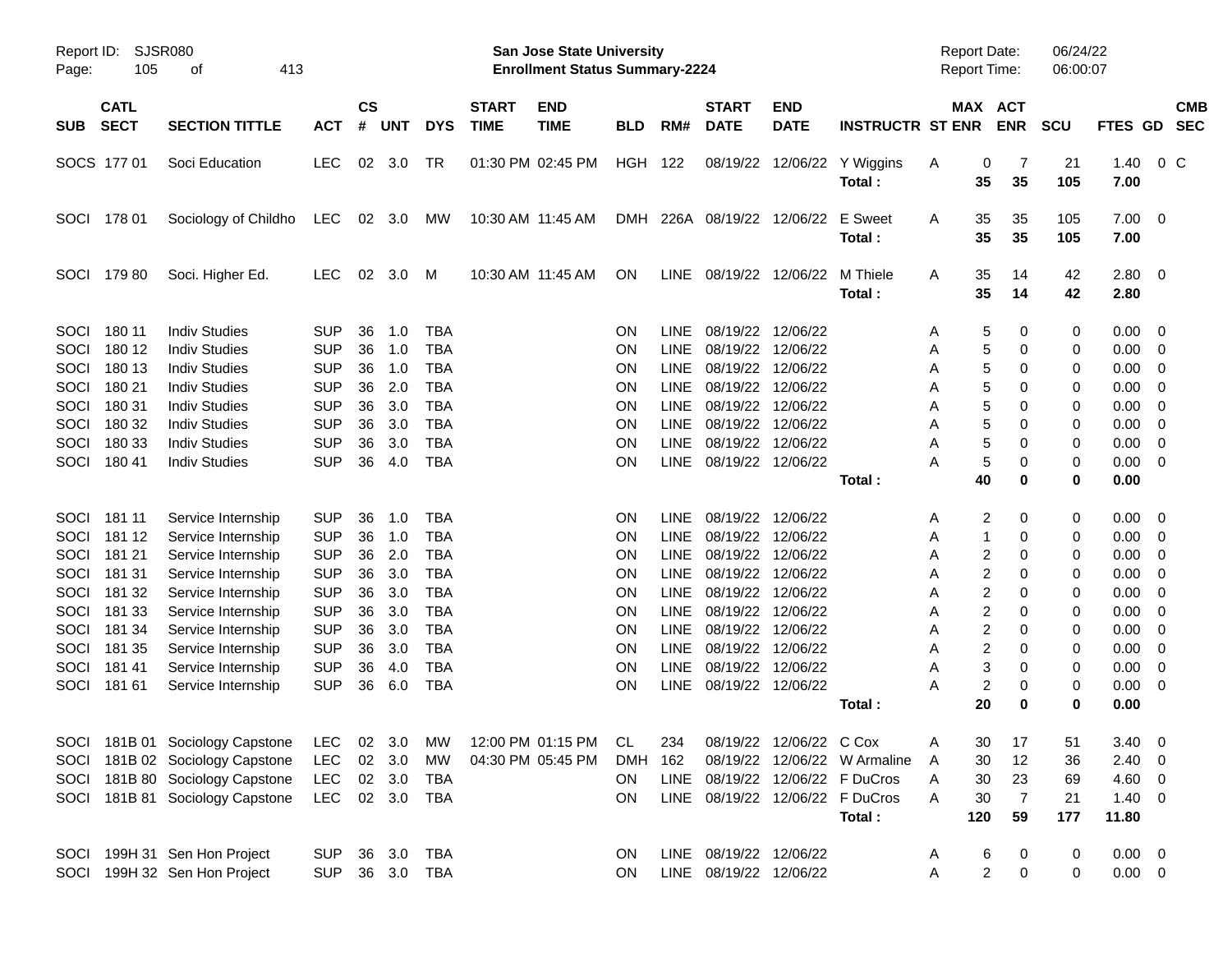| Report ID:<br>Page: | 106                        | <b>SJSR080</b><br>413<br>οf                                                                       |            |                |                |            |                             | <b>San Jose State University</b><br><b>Enrollment Status Summary-2224</b> |                |             |                             |                           |                              | <b>Report Date:</b><br>Report Time: |                       | 06/24/22<br>06:00:07 |             |                         |            |
|---------------------|----------------------------|---------------------------------------------------------------------------------------------------|------------|----------------|----------------|------------|-----------------------------|---------------------------------------------------------------------------|----------------|-------------|-----------------------------|---------------------------|------------------------------|-------------------------------------|-----------------------|----------------------|-------------|-------------------------|------------|
| <b>SUB</b>          | <b>CATL</b><br><b>SECT</b> | <b>SECTION TITTLE</b>                                                                             | <b>ACT</b> | <b>CS</b><br># | <b>UNT</b>     | <b>DYS</b> | <b>START</b><br><b>TIME</b> | <b>END</b><br><b>TIME</b>                                                 | <b>BLD</b>     | RM#         | <b>START</b><br><b>DATE</b> | <b>END</b><br><b>DATE</b> | <b>INSTRUCTR ST ENR</b>      |                                     | MAX ACT<br><b>ENR</b> | <b>SCU</b>           | FTES GD SEC |                         | <b>CMB</b> |
| SOCI                |                            | 199H 33 Sen Hon Project                                                                           | <b>SUP</b> | 36             | 3.0            | <b>TBA</b> |                             |                                                                           | ON             | <b>LINE</b> | 08/19/22                    | 12/06/22                  |                              | Α                                   | $\overline{c}$<br>0   | 0                    | 0.00        | $\overline{\mathbf{0}}$ |            |
|                     |                            |                                                                                                   |            |                |                |            |                             |                                                                           |                |             |                             |                           | Total:                       | 10                                  | 0                     | $\mathbf 0$          | 0.00        |                         |            |
| SOCI                | 281 01                     | Internship in Soc                                                                                 | <b>SUP</b> | 25             | 1.0            | <b>TBA</b> |                             |                                                                           | ON             | <b>LINE</b> | 08/19/22                    | 12/06/22                  |                              | Α                                   | 0<br>0                | 0                    | 0.00        | 0                       |            |
| SOCI                | 281 11                     | Internship in Soc                                                                                 | <b>SUP</b> | 25             | 1.0            | <b>TBA</b> |                             |                                                                           | ON             | <b>LINE</b> | 08/19/22                    | 12/06/22                  |                              | Α                                   | 2<br>0                | 0                    | 0.00        | 0                       |            |
| SOCI                | 281 12                     | Internship in Soc                                                                                 | <b>SUP</b> | 25             | 1.0            | <b>TBA</b> |                             |                                                                           | ON             | <b>LINE</b> | 08/19/22                    | 12/06/22                  |                              | Α                                   | 3<br>0                | 0                    | 0.00        | 0                       |            |
| SOCI                | 281 21                     | Internship in Soc                                                                                 | <b>SUP</b> | 25             | 2.0            | <b>TBA</b> |                             |                                                                           | ON             | <b>LINE</b> | 08/19/22                    | 12/06/22                  |                              | Α                                   | 2<br>0                | 0                    | 0.00        | 0                       |            |
| SOCI                | 281 31                     | Internship in Soc                                                                                 | <b>SUP</b> | 25             | 3.0            | <b>TBA</b> |                             |                                                                           | ON             | <b>LINE</b> | 08/19/22                    | 12/06/22                  |                              | 10<br>Α                             | 0                     | 0                    | 0.00        | 0                       |            |
| SOCI                | 281 32                     | Internship in Soc                                                                                 | <b>SUP</b> | 25             | 3.0            | <b>TBA</b> |                             |                                                                           | ON             | <b>LINE</b> | 08/19/22                    | 12/06/22                  |                              | Α                                   | 3<br>0                | 0                    | 0.00        | 0                       |            |
| SOCI                | 281 33                     | Internship in Soc                                                                                 | <b>SUP</b> | 25             | 3.0            | <b>TBA</b> |                             |                                                                           | ON             | <b>LINE</b> | 08/19/22                    | 12/06/22                  |                              | Α                                   | $\overline{c}$<br>0   | 0                    | 0.00        | 0                       |            |
| SOCI                | 281 34                     | Internship in Soc                                                                                 | <b>SUP</b> | 25             | 3.0            | <b>TBA</b> |                             |                                                                           | ON             | <b>LINE</b> | 08/19/22                    | 12/06/22                  |                              | Α                                   | 3<br>0                | 0                    | 0.00        | 0                       |            |
| SOCI                | 281 35                     | Internship in Soc                                                                                 | <b>SUP</b> | 25             | 3.0            | <b>TBA</b> |                             |                                                                           | ON             | <b>LINE</b> | 08/19/22                    | 12/06/22                  |                              | Α                                   | 1<br>0                | 0                    | 0.00        | 0                       |            |
| SOCI                | 281 61                     | Internship in Soc                                                                                 | <b>SUP</b> | 25             | 6.0            | <b>TBA</b> |                             |                                                                           | ON             | <b>LINE</b> | 08/19/22                    | 12/06/22                  |                              | A                                   | 1<br>0                | 0                    | 0.00        | 0                       |            |
|                     |                            |                                                                                                   |            |                |                |            |                             |                                                                           |                |             |                             |                           | Total:                       | 27                                  | 0                     | 0                    | 0.00        |                         |            |
| SOCI                | 298 31                     | <b>Special Studies</b>                                                                            | <b>SUP</b> | 25             | 3.0            | <b>TBA</b> |                             |                                                                           | ON             | <b>LINE</b> | 08/19/22                    | 12/06/22                  |                              | Α                                   | $\overline{c}$<br>0   | 0                    | 0.00        | 0                       |            |
| SOCI                | 298 32                     | <b>Special Studies</b>                                                                            | <b>SUP</b> | 25             | 3.0            | <b>TBA</b> |                             |                                                                           | ON             | <b>LINE</b> | 08/19/22                    | 12/06/22                  |                              | Α                                   | $\overline{c}$<br>0   | 0                    | 0.00        | 0                       |            |
| SOCI                | 298 33                     | <b>Special Studies</b>                                                                            | <b>SUP</b> | 25             | 3.0            | <b>TBA</b> |                             |                                                                           | ON             | <b>LINE</b> | 08/19/22                    | 12/06/22                  |                              | Α                                   | 3<br>0                | 0                    | 0.00        | 0                       |            |
| SOCI                | 298 34                     | <b>Special Studies</b>                                                                            | <b>SUP</b> | 25             | 3.0            | <b>TBA</b> |                             |                                                                           | ON             | <b>LINE</b> | 08/19/22                    | 12/06/22                  |                              | Α                                   | 3<br>0                | 0                    | 0.00        | 0                       |            |
| SOCI                | 298 35                     | <b>Special Studies</b>                                                                            | <b>SUP</b> | 25             | 3.0            | <b>TBA</b> |                             |                                                                           | ON             | <b>LINE</b> | 08/19/22                    | 12/06/22                  |                              | Α                                   | 3<br>0                | 0                    | 0.00        | 0                       |            |
|                     |                            |                                                                                                   |            |                |                |            |                             |                                                                           |                |             |                             |                           | Total:                       | 13                                  | 0                     | 0                    | 0.00        |                         |            |
| SOCI                | 299 11                     | <b>Masters Thesis</b>                                                                             | <b>SUP</b> | 25             | 1.0            | <b>TBA</b> |                             |                                                                           | ON             | <b>LINE</b> | 08/19/22                    | 12/06/22                  |                              | Α                                   | 2<br>0                | 0                    | 0.00        | 0                       |            |
| SOCI                | 299 12                     | <b>Masters Thesis</b>                                                                             | <b>SUP</b> | 25             | 1.0            | <b>TBA</b> |                             |                                                                           | ON             | <b>LINE</b> | 08/19/22                    | 12/06/22                  |                              | Α                                   | $\overline{c}$<br>0   | 0                    | 0.00        | 0                       |            |
| SOCI                | 299 13                     | <b>Masters Thesis</b>                                                                             | <b>SUP</b> | 25             | 1.0            | <b>TBA</b> |                             |                                                                           | ON             | <b>LINE</b> | 08/19/22                    | 12/06/22                  |                              | A                                   | $\overline{c}$<br>0   | 0                    | 0.00        | 0                       |            |
| SOCI                | 299 31                     | <b>Masters Thesis</b>                                                                             | <b>SUP</b> | 25             | 3.0            | <b>TBA</b> |                             |                                                                           | ON             | <b>LINE</b> | 08/19/22                    | 12/06/22                  |                              | Α                                   | $\overline{c}$<br>0   | 0                    | 0.00        | 0                       |            |
| SOCI                | 299 32                     | <b>Masters Thesis</b>                                                                             | <b>SUP</b> | 25             | 3.0            | <b>TBA</b> |                             |                                                                           | ON             | <b>LINE</b> | 08/19/22                    | 12/06/22                  |                              | Α                                   | $\overline{c}$<br>0   | 0                    | 0.00        | 0                       |            |
| SOCI                | 299 33                     | <b>Masters Thesis</b>                                                                             | <b>SUP</b> | 25             | 3.0            | <b>TBA</b> |                             |                                                                           | ON             | <b>LINE</b> | 08/19/22                    | 12/06/22                  |                              | A                                   | $\overline{c}$<br>0   | 0                    | 0.00        | 0                       |            |
| SOCI                | 299 61                     | <b>Masters Thesis</b>                                                                             | <b>SUP</b> | 25             | 6.0            | <b>TBA</b> |                             |                                                                           | ON             | <b>LINE</b> | 08/19/22                    | 12/06/22                  |                              | Α                                   | $\overline{c}$<br>0   | 0                    | 0.00        | 0                       |            |
|                     |                            |                                                                                                   |            |                |                |            |                             |                                                                           |                |             |                             |                           | Total:                       | 14                                  | ŋ                     | 0                    | 0.00        |                         |            |
|                     |                            | WGSS 1001 Women, Gender &Sex LEC 02 3.0 MW 10:30 AM 11:45 AM HGH 122 08/19/22 12/06/22 A Castillo |            |                |                |            |                             |                                                                           |                |             |                             |                           |                              | Α                                   | 35 <sup>5</sup><br>24 | 72                   | 4.80        | $\overline{\mathbf{0}}$ |            |
|                     | WGSS 1002                  | Women, Gender &Sex LEC 02 3.0 TR                                                                  |            |                |                |            |                             | 04:30 PM 05:45 PM                                                         | CL             | 234         |                             |                           | 08/19/22 12/06/22 A Castillo | 35<br>A                             | 9                     | 27                   | 1.80 0      |                         |            |
|                     |                            |                                                                                                   |            |                |                |            |                             |                                                                           |                |             |                             |                           | Total:                       | 70                                  | 33                    | 99                   | 6.60        |                         |            |
|                     | WGSS 20 01                 | Wom of Color in U.S. LEC                                                                          |            |                | 02 3.0         | МW         |                             | 09:00 AM 10:15 AM                                                         | HGH 122        |             |                             |                           | 08/19/22 12/06/22 S Gallardo | 35<br>A                             | 8                     | 24                   | 1.60        | $0\,$ C                 |            |
| AAS                 | 20 01                      | Wom of Color in U.S. LEC                                                                          |            |                | 02 3.0         | МW         |                             | 09:00 AM 10:15 AM                                                         | <b>HGH 122</b> |             | 08/19/22                    |                           | 12/06/22 S Gallardo          | A                                   | 0<br>9                | 27                   | 1.80        | $0\,$ C                 |            |
|                     | WGSS 2002                  | Wom of Color in U.S. LEC                                                                          |            |                | $02 \quad 3.0$ | TR         |                             | 10:30 AM 11:45 AM                                                         | DMH 162        |             | 08/19/22                    |                           | 12/06/22 S Gallardo          | 33<br>A                             | 9                     | 27                   | 1.80        | $0\,C$                  |            |
| AAS                 | 20 02                      | Wom of Color in U.S. LEC 02 3.0 TR                                                                |            |                |                |            |                             | 10:30 AM 11:45 AM                                                         | DMH 162        |             | 08/19/22                    |                           | 12/06/22 S Gallardo          | A                                   | 0<br>14               | 42                   | 2.80 0 C    |                         |            |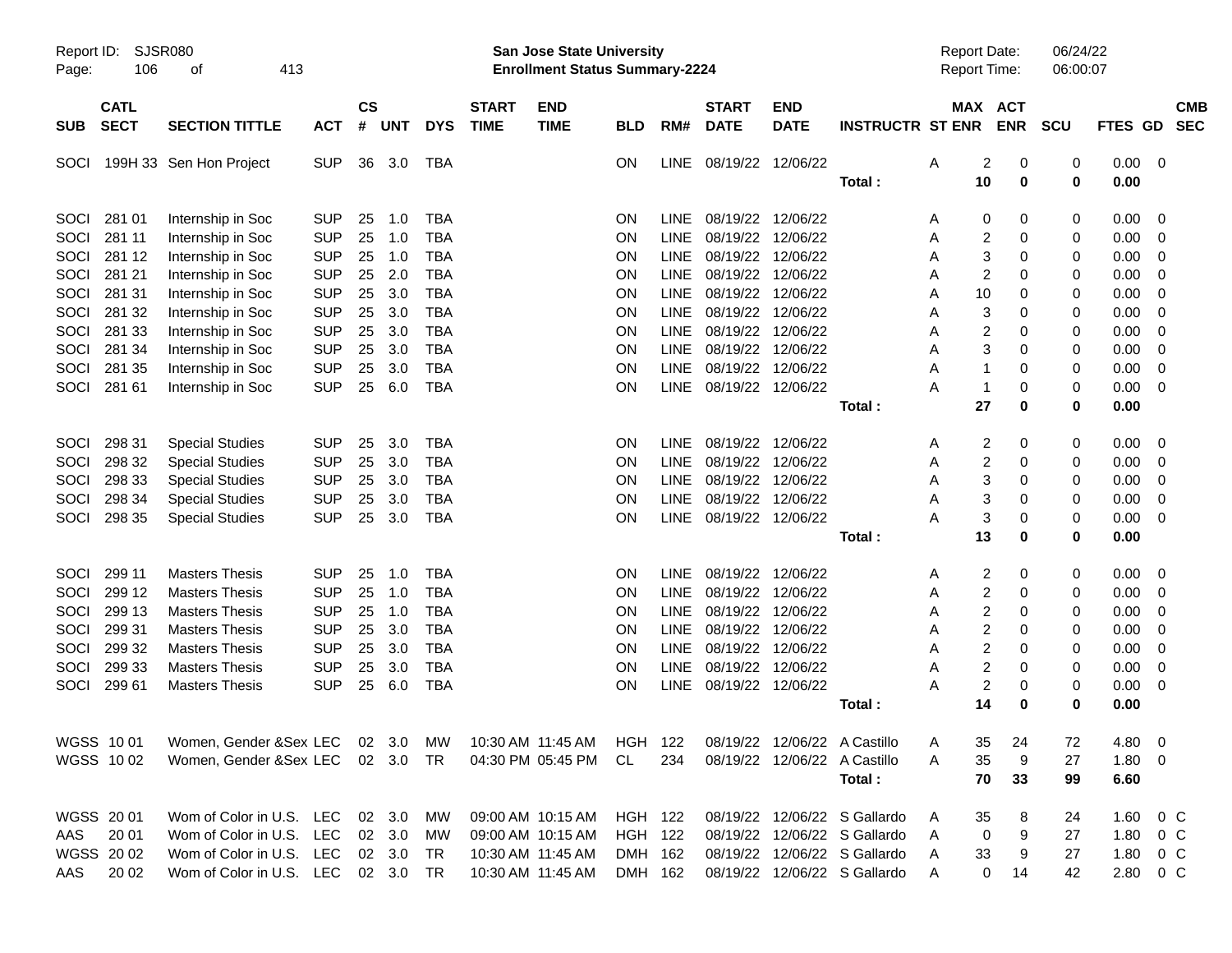| Report ID:<br>Page:                      | SJSR080<br>107<br>413<br>οf                            |                          |                    |            |                           |                             | <b>San Jose State University</b><br><b>Enrollment Status Summary-2224</b> |                          |             |                             |                                                  |                                                       | <b>Report Date:</b><br>Report Time: |                |                           | 06/24/22<br>06:00:07      |                                    |                                 |
|------------------------------------------|--------------------------------------------------------|--------------------------|--------------------|------------|---------------------------|-----------------------------|---------------------------------------------------------------------------|--------------------------|-------------|-----------------------------|--------------------------------------------------|-------------------------------------------------------|-------------------------------------|----------------|---------------------------|---------------------------|------------------------------------|---------------------------------|
| <b>CATL</b><br><b>SECT</b><br><b>SUB</b> | <b>SECTION TITTLE</b>                                  | <b>ACT</b>               | $\mathsf{cs}$<br># | <b>UNT</b> | <b>DYS</b>                | <b>START</b><br><b>TIME</b> | <b>END</b><br><b>TIME</b>                                                 | <b>BLD</b>               | RM#         | <b>START</b><br><b>DATE</b> | <b>END</b><br><b>DATE</b>                        | <b>INSTRUCTR ST ENR</b>                               | MAX                                 |                | <b>ACT</b><br><b>ENR</b>  | SCU                       | <b>FTES GD</b>                     | <b>CMB</b><br><b>SEC</b>        |
|                                          |                                                        |                          |                    |            |                           |                             |                                                                           |                          |             |                             |                                                  | Total:                                                |                                     | 68             | 40                        | 120                       | 8.00                               |                                 |
| WGSS 101 01<br>WGSS 101 02               | <b>Sex Power Politics</b><br><b>Sex Power Politics</b> | LEC.<br>LEC.             | 02<br>02           | 3.0<br>3.0 | <b>TR</b><br>$\mathsf{T}$ |                             | 01:30 PM 02:45 PM<br>06:00 PM 08:45 PM                                    | <b>DMH</b><br><b>DMH</b> | 162<br>226A | 08/19/22<br>08/19/22        | 12/06/22<br>12/06/22                             | A Castillo<br>Total:                                  | A<br>A                              | 33<br>35<br>68 | 14<br>-5<br>19            | 42<br>15<br>57            | 2.80<br>1.00<br>3.80               | $\overline{\phantom{0}}$<br>- 0 |
| WGSS 102 01<br>WGSS 102 02               | Global Women<br>Global Women                           | <b>LEC</b><br><b>LEC</b> | 02<br>02           | 3.0<br>3.0 | <b>TR</b><br><b>MW</b>    |                             | 09:00 AM 10:15 AM<br>10:30 AM 11:45 AM                                    | <b>DMH</b><br><b>DMH</b> | 226A<br>162 | 08/19/22<br>08/19/22        | 12/06/22<br>12/06/22                             | S Gallardo<br>S Gallardo<br>Total:                    | A<br>A                              | 35<br>33<br>68 | 16<br>18<br>34            | 48<br>54<br>102           | 3.20<br>3.60<br>6.80               | $\overline{\phantom{0}}$<br>- 0 |
| WGSS 169 80                              | Sexuality Body                                         | LEC.                     | 02                 | 3.0        | <b>TBA</b>                |                             |                                                                           | <b>ON</b>                | LINE        | 08/19/22                    | 12/06/22                                         | A Castillo<br>Total:                                  | A                                   | 35<br>35       | 18<br>18                  | 54<br>54                  | $3.60 \quad 0$<br>3.60             |                                 |
|                                          | Department :<br><b>Sociology</b>                       |                          |                    |            |                           |                             |                                                                           |                          |             |                             | <b>Lower Division:</b><br><b>Upper Division:</b> | <b>Department Total:</b><br><b>Graduate Division:</b> | 3244<br>1383<br>1807                | 54             | 2432<br>1154<br>1278<br>0 | 7296<br>3462<br>3834<br>0 | 486.65<br>230.80<br>255.85<br>0.00 |                                 |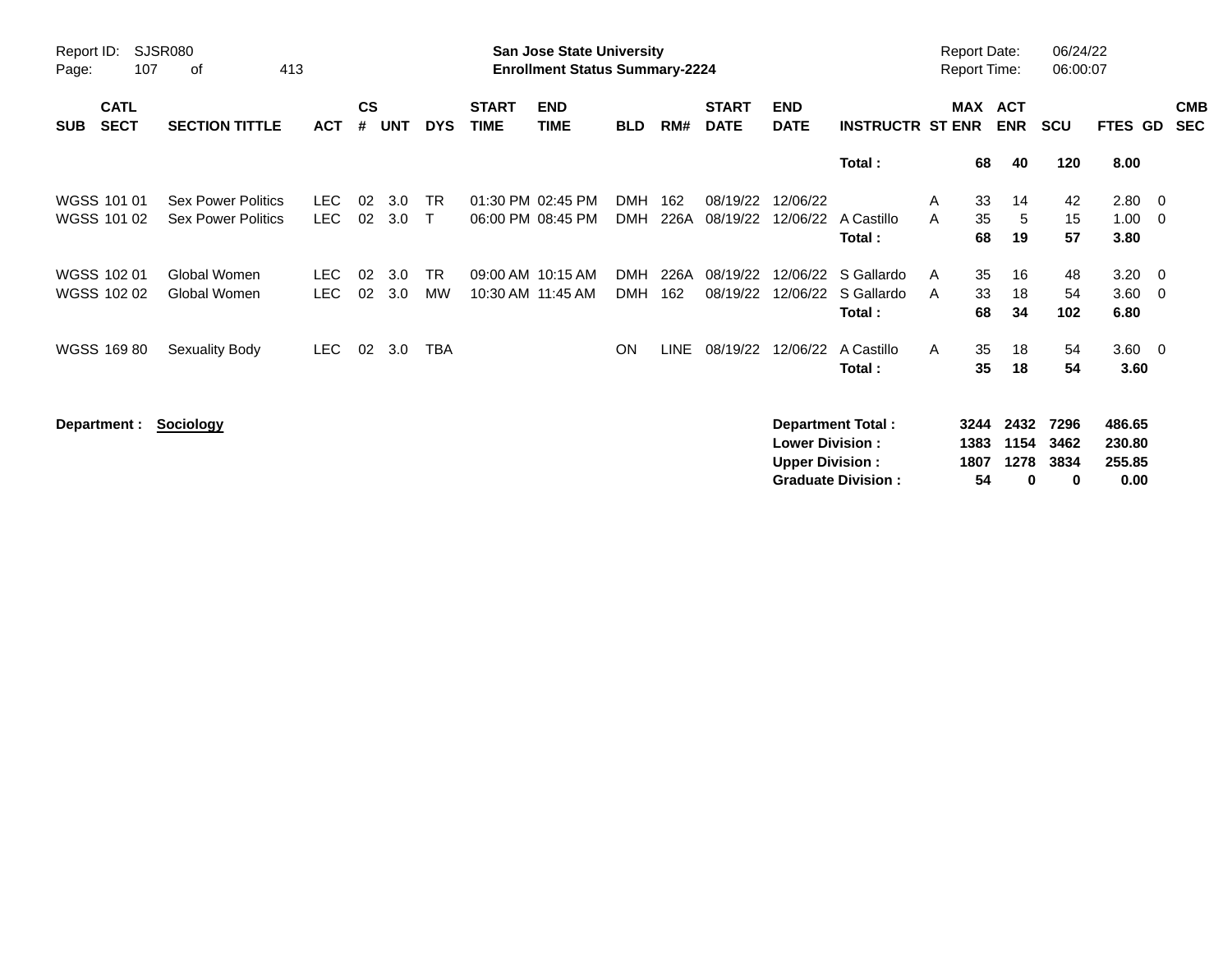| Report ID:<br>Page: |                            | <b>SJSR080</b><br>108<br>413<br>οf                          |                          |           |       |            |                             | <b>San Jose State University</b><br><b>Enrollment Status Summary-2224</b> |            |             |                             |                           |                         |   | <b>Report Date:</b><br>Report Time: |            | 06/24/22<br>06:00:07 |         |   |                          |
|---------------------|----------------------------|-------------------------------------------------------------|--------------------------|-----------|-------|------------|-----------------------------|---------------------------------------------------------------------------|------------|-------------|-----------------------------|---------------------------|-------------------------|---|-------------------------------------|------------|----------------------|---------|---|--------------------------|
| <b>SUB</b>          | <b>CATL</b><br><b>SECT</b> | <b>SECTION TITTLE</b>                                       | <b>ACT</b>               | <b>CS</b> | # UNT | <b>DYS</b> | <b>START</b><br><b>TIME</b> | <b>END</b><br><b>TIME</b>                                                 | <b>BLD</b> | RM#         | <b>START</b><br><b>DATE</b> | <b>END</b><br><b>DATE</b> | <b>INSTRUCTR ST ENR</b> |   | MAX ACT                             | <b>ENR</b> | <b>SCU</b>           | FTES GD |   | <b>CMB</b><br><b>SEC</b> |
| <b>College</b>      | Department :               | Social Sciences, College of<br><b>Communication Studies</b> |                          |           |       |            |                             |                                                                           |            |             |                             |                           |                         |   |                                     |            |                      |         |   |                          |
|                     | COMM 1001                  | Comm and Relations                                          | LEC                      | 01        | 3.0   | м          |                             | 09:00 AM 11:45 AM                                                         | BBC        | 223         | 08/19/22                    | 12/06/22                  | P Bair                  | A | 30                                  | 6          | 18                   | 1.20    | 0 |                          |
|                     | COMM 1002                  | <b>Comm and Relations</b>                                   | <b>LEC</b>               | 01        | 3.0   | м          |                             | 12:00 PM 02:45 PM                                                         | <b>BBC</b> | 223         | 08/19/22                    | 12/06/22                  | P Bair                  | A | 30                                  | 5          | 15                   | 1.00    | 0 |                          |
|                     | COMM 1003                  | <b>Comm and Relations</b>                                   | <b>LEC</b>               | 01        | 3.0   | м          |                             | 03:00 PM 05:45 PM                                                         | <b>BBC</b> | 223         | 08/19/22                    | 12/06/22                  | P Bair                  | A | 30                                  | 11         | 33                   | 2.20    | 0 |                          |
|                     | COMM 1080                  | <b>Comm and Relations</b>                                   | LEC                      | 01        | 3.0   | TR         |                             | 09:00 AM 10:15 AM                                                         | <b>ON</b>  | <b>LINE</b> | 08/19/22 12/06/22           |                           | P Daley-Har A           |   | 40                                  | 20         | 60                   | 4.00    | 0 |                          |
|                     |                            |                                                             |                          |           |       |            |                             |                                                                           |            |             |                             |                           | Total :                 |   | 130                                 | 42         | 126                  | 8.40    |   |                          |
|                     | COMM 2002                  | <b>Public Speaking</b>                                      | <b>LEC</b>               | 04        | 3.0   | м          |                             | 03:00 PM 04:15 PM                                                         | HGH        | 225         | 08/19/22                    | 12/06/22                  | A Buxi                  | A | 25                                  | 25         | 75                   | 5.00    | 0 |                          |
|                     | COMM 20 06                 | <b>Public Speaking</b>                                      | <b>LEC</b>               | 04        | 3.0   | <b>MW</b>  |                             | 07:30 AM 08:45 AM                                                         | <b>HGH</b> | 118         | 08/19/22                    | 12/06/22 Z Hasan          |                         | A | 27                                  | 21         | 63                   | 4.20    | 0 |                          |
|                     | COMM 2007                  | <b>Public Speaking</b>                                      | <b>LEC</b>               | 04        | 3.0   | Т          |                             | 06:00 PM 08:45 PM                                                         | HGH        | 219         | 08/19/22                    | 12/06/22                  |                         | Α | 25                                  | 0          | 0                    | 0.00    | 0 |                          |
|                     | COMM 2008                  | <b>Public Speaking</b>                                      | <b>LEC</b>               | 04        | 3.0   | м          |                             | 06:00 PM 08:45 PM                                                         | HGH        | 223         | 08/19/22                    | 12/06/22                  | D Pozzi                 | Α | 27                                  | 20         | 60                   | 4.00    | 0 |                          |
|                     | COMM 20 10                 | <b>Public Speaking</b>                                      | <b>LEC</b>               | 04        | 3.0   | МW         |                             | 01:30 PM 02:45 PM                                                         | <b>CL</b>  | 318         | 08/19/22                    | 12/06/22                  |                         | Α | 25                                  | 25         | 75                   | 5.00    | 0 |                          |
|                     | COMM 2012                  | <b>Public Speaking</b>                                      | <b>LEC</b>               | 04        | 3.0   | МW         |                             | 03:00 PM 04:15 PM                                                         | <b>CL</b>  | 318         | 08/19/22 12/06/22           |                           |                         | Α | 25                                  | 25         | 75                   | 5.00    | 0 |                          |
|                     | COMM 2013                  | <b>Public Speaking</b>                                      | <b>LEC</b>               | 04        | 3.0   | TR         |                             | 07:30 AM 08:45 AM                                                         | <b>BBC</b> | 223         | 08/19/22                    | 12/06/22                  | A Iyengar               | Α | 27                                  | 26         | 78                   | 5.20    | 0 |                          |
|                     | COMM 2014                  | <b>Public Speaking</b>                                      | <b>LEC</b>               | 04        | 3.0   | TR         |                             | 07:30 AM 08:45 AM                                                         | <b>CL</b>  | 318         | 08/19/22                    | 12/06/22                  | K Raiff                 | Α | 25                                  | 25         | 75                   | 5.00    | 0 |                          |
|                     | COMM 20 19                 | <b>Public Speaking</b>                                      | <b>LEC</b>               | 04        | 3.0   | <b>TR</b>  |                             | 07:30 AM 08:45 AM                                                         | <b>HGH</b> | 223         | 08/19/22                    | 12/06/22                  |                         | Α | 27                                  | 20         | 60                   | 4.00    | 0 |                          |
|                     | COMM 20 26                 | <b>Public Speaking</b>                                      | <b>LEC</b>               | 04        | 3.0   | <b>TR</b>  |                             | 12:00 PM 01:15 PM                                                         | <b>BBC</b> | 223         | 08/19/22 12/06/22           |                           |                         | Α | 27                                  | 27         | 81                   | 5.40    | 0 |                          |
|                     | COMM 20 32                 | <b>Public Speaking</b>                                      | <b>LEC</b>               | 04        | 3.0   | $\top$     |                             | 06:00 PM 08:45 PM                                                         | <b>CL</b>  | 318         | 08/19/22                    | 12/06/22                  | Z Nisa                  | Α | 25                                  | 16         | 48                   | 3.20    | 0 |                          |
|                     | COMM 20 33                 | <b>Public Speaking</b>                                      | <b>LEC</b>               | 04        | 3.0   | <b>TR</b>  |                             | 01:30 PM 02:45 PM                                                         | <b>BBC</b> | 223         | 08/19/22                    | 12/06/22                  |                         | Α | 27                                  | 27         | 81                   | 5.40    | 0 |                          |
|                     | COMM 20 34                 | <b>Public Speaking</b>                                      | <b>LEC</b>               | 04        | 3.0   | <b>TR</b>  |                             | 12:00 PM 01:15 PM                                                         | <b>HGH</b> | 223         |                             | 08/19/22 12/06/22         |                         | Α | 27                                  | 27         | 81                   | 5.40    | 0 |                          |
|                     | COMM 20 36                 | <b>Public Speaking</b>                                      | <b>LEC</b>               | 04        | 3.0   | <b>TR</b>  |                             | 04:30 PM 05:45 PM                                                         | <b>CL</b>  | 318         | 08/19/22                    | 12/06/22                  | J Capurso               | Α | 25                                  | 25         | 75                   | 5.00    | 0 |                          |
|                     | COMM 20 39                 | <b>Public Speaking</b>                                      | <b>LEC</b>               | 04        | 3.0   | R          |                             | 06:00 PM 08:45 PM                                                         | <b>HGH</b> | 219         | 08/19/22                    | 12/06/22                  |                         | Α | 27                                  | 0          | 0                    | 0.00    | 0 |                          |
|                     | COMM 20 40                 | <b>Public Speaking</b>                                      | <b>LEC</b>               | 04        | 3.0   | W          |                             | 06:00 PM 08:45 PM                                                         | <b>HGH</b> | 229         | 08/19/22                    | 12/06/22                  |                         | Α | 27                                  | 0          | 0                    | 0.00    | 0 |                          |
|                     | COMM 2041                  | <b>Public Speaking</b>                                      | <b>LEC</b>               | 04        | 3.0   | W          |                             | 09:00 AM 10:45 AM                                                         | <b>CL</b>  | 318         | 08/19/22                    | 12/06/22                  | L Walsh                 | Α | 25                                  | 0          | 0                    | 0.00    | 0 |                          |
|                     | COMM 20 44                 | <b>Public Speaking</b>                                      | <b>LEC</b>               | 04        | 3.0   | W          |                             | 04:30 PM 07:15 PM                                                         | <b>HGH</b> | 231         | 08/19/22                    | 12/06/22                  |                         | Α | 27                                  | 0          | 0                    | 0.00    | 0 |                          |
|                     | COMM 20 45                 | <b>Public Speaking</b>                                      | <b>LEC</b>               | 04        | 3.0   | F          |                             | 09:30 AM 12:15 PM                                                         | <b>CL</b>  | 318         | 08/19/22                    | 12/06/22                  | R Pashtunyar A          |   | 25                                  | 22         | 66                   | 4.40    | 0 |                          |
|                     | COMM 2046                  | <b>Public Speaking</b>                                      | <b>LEC</b>               | 04        | 3.0   | F          |                             | 10:30 AM 01:15 PM                                                         | <b>HGH</b> | 219         | 08/19/22                    | 12/06/22                  |                         | A | 27                                  | 0          | 0                    | 0.00    | 0 |                          |
|                     | COMM 2047                  | <b>Public Speaking</b>                                      | <b>LEC</b>               | 04        | 3.0   | R          |                             | 06:00 PM 08:45 PM                                                         | <b>HGH</b> | 229         | 08/19/22                    | 12/06/22                  |                         | Α | 27                                  | 0          | 0                    | 0.00    | 0 |                          |
|                     | COMM 2048                  | <b>Public Speaking</b>                                      | <b>LEC</b>               | 04        | 3.0   | F          |                             | 12:30 PM 03:15 PM                                                         | СL         | 318         | 08/19/22                    | 12/06/22                  | R Pashtunyar A          |   | 25                                  | 22         | 66                   | 4.40    | 0 |                          |
|                     | COMM 20 49                 | <b>Public Speaking</b>                                      | <b>LEC</b>               | 04        | 3.0   | F          |                             | 01:30 PM 04:15 PM                                                         | HGH        | 219         | 08/19/22 12/06/22           |                           |                         | A | 27                                  | $\Omega$   | 0                    | 0.00    | 0 |                          |
|                     | COMM 20 50                 | <b>Public Speaking</b>                                      | LEC                      | 04        | 3.0   | R.         |                             | 06:00 PM 08:45 PM                                                         | HGH 231    |             | 08/19/22 12/06/22           |                           |                         | A | 27                                  | 0          | 0                    | 0.00    | 0 |                          |
|                     | COMM 20 52                 | <b>Public Speaking</b>                                      | <b>LEC</b>               | 04        | 3.0   | MW         |                             | 07:30 AM 08:45 AM                                                         | HGH 231    |             |                             | 08/19/22 12/06/22         |                         | A | 27                                  | 0          | 0                    | 0.00    | 0 |                          |
|                     | COMM 20 53                 | <b>Public Speaking</b>                                      | <b>LEC</b>               | 04        | 3.0   | F          |                             | 07:30 AM 10:15 AM                                                         | HGH 219    |             |                             | 08/19/22 12/06/22         |                         | Α | 27                                  | 0          | 0                    | 0.00    | 0 |                          |
|                     | COMM 20 54                 | <b>Public Speaking</b>                                      | <b>LEC</b>               | 04        | 3.0   | F          |                             | 07:30 AM 10:15 AM                                                         | HGH 231    |             |                             | 08/19/22 12/06/22         |                         | A | 27                                  | 0          | 0                    | 0.00    | 0 |                          |
|                     | COMM 20 55                 | <b>Public Speaking</b>                                      | <b>LEC</b>               | 04        | 3.0   | F          |                             | 10:30 AM 01:15 PM                                                         | HGH 231    |             |                             | 08/19/22 12/06/22         |                         | A | 27                                  | 0          | 0                    | 0.00    | 0 |                          |
|                     | COMM 20 56                 | <b>Public Speaking</b>                                      | <b>LEC</b>               | 04        | 3.0   | F          |                             | 01:30 PM 04:15 PM                                                         | HGH 231    |             |                             | 08/19/22 12/06/22         |                         | Α | 27                                  | 0          | 0                    | 0.00    | 0 |                          |
|                     | COMM 20 57                 | <b>Public Speaking</b>                                      | <b>LEC</b><br><b>LEC</b> | 04        | 3.0   | F          |                             | 04:30 PM 07:15 PM                                                         | HGH 219    |             |                             | 08/19/22 12/06/22         |                         | A | 27                                  | 0          | 0                    | 0.00    | 0 |                          |
|                     | COMM 20 58                 | <b>Public Speaking</b>                                      |                          | 04        | 3.0   | F          |                             | 04:30 PM 07:15 PM                                                         | HGH 231    |             |                             | 08/19/22 12/06/22         |                         | A | 27                                  | 0          | 0                    | 0.00    | 0 |                          |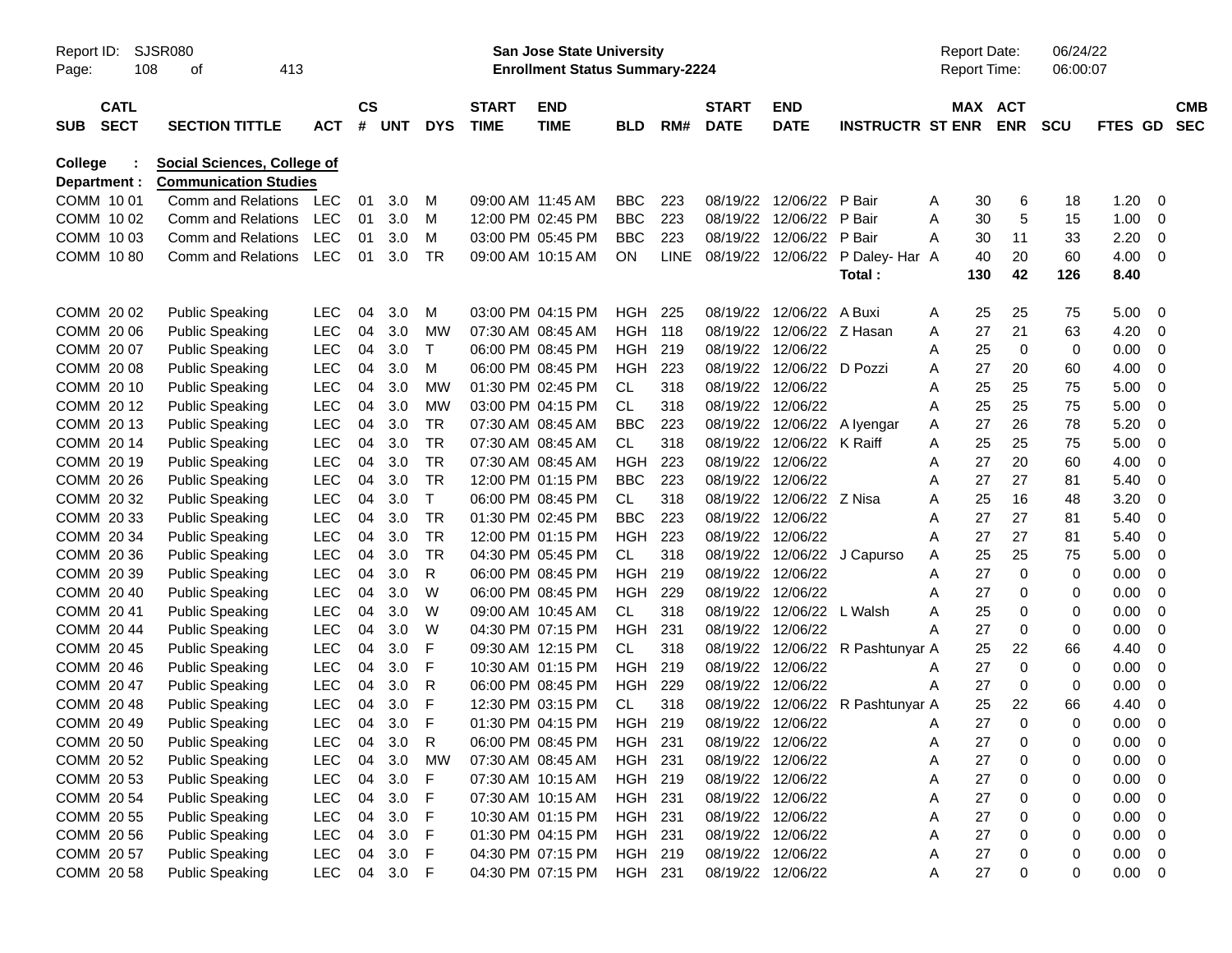Report ID: SJSR080 **San Jose State University** Report Date: 06/24/22

Page: 109 of 413 **Enrollment Status Summary-2224** Report Time: 06:00:07

|            | <b>CATL</b> |                        |            | <b>CS</b> |     |            | <b>START</b>      | <b>END</b>        |            |             | <b>START</b>      | <b>END</b>              |                         |   | <b>MAX ACT</b> |             |             |         | <b>CMB</b>  |
|------------|-------------|------------------------|------------|-----------|-----|------------|-------------------|-------------------|------------|-------------|-------------------|-------------------------|-------------------------|---|----------------|-------------|-------------|---------|-------------|
| <b>SUB</b> | <b>SECT</b> | <b>SECTION TITTLE</b>  | <b>ACT</b> | #         | UNT | <b>DYS</b> | <b>TIME</b>       | <b>TIME</b>       | <b>BLD</b> | RM#         | <b>DATE</b>       | <b>DATE</b>             | <b>INSTRUCTR ST ENR</b> |   |                | <b>ENR</b>  | SCU         | FTES GD | <b>SEC</b>  |
|            |             |                        |            |           |     |            |                   |                   |            |             |                   |                         |                         |   |                |             |             |         |             |
|            | COMM 20 59  | <b>Public Speaking</b> | <b>LEC</b> | 04        | 3.0 | Т          |                   | 06:00 PM 08:45 PM | HGH        | 231         | 08/19/22          | 12/06/22                |                         | A | 27             | 0           | 0           | 0.00    | $\Omega$    |
|            | COMM 20 60  | <b>Public Speaking</b> | LEC        | 04        | 3.0 | <b>TR</b>  | 09:00 AM 10:15 AM |                   | CL.        | 318         | 08/19/22          | 12/06/22                | K Raiff                 | A | 25             | 25          | 75          | 5.00    | 0           |
|            | COMM 2061   | <b>Public Speaking</b> | LEC        | 04        | 3.0 | TR         | 10:30 AM 11:45 AM |                   | <b>BBC</b> | 223         | 08/19/22          | 12/06/22                | A Ivengar               | A | 27             | 27          | 81          | 5.40    | 0           |
|            | COMM 2062   | <b>Public Speaking</b> | <b>LEC</b> | 04        | 3.0 | M          |                   | 12:00 PM 02:45 PM | HGH        | 229         | 08/19/22          | 12/06/22                | A Buxi                  | A | 27             | 0           | 0           | 0.00    | $\mathbf 0$ |
|            | COMM 2063   | <b>Public Speaking</b> | <b>LEC</b> | 04        | 3.0 | W          |                   | 03:00 PM 05:45 PM | <b>HGH</b> | 223         | 08/19/22          | 12/06/22                | L Walsh                 | A | 27             | 20          | 60          | 4.00    | 0           |
|            | COMM 2064   | <b>Public Speaking</b> | <b>LEC</b> | 04        | 3.0 | M          |                   | 10:30 AM 01:15 PM | <b>CL</b>  | 318         | 08/19/22          | 12/06/22                | P Antonellis            | A | 25             | $\mathbf 0$ | 0           | 0.00    | $\mathbf 0$ |
|            | COMM 20 65  | <b>Public Speaking</b> | <b>LEC</b> | 04        | 3.0 | <b>TR</b>  |                   | 03:00 PM 04:15 PM | <b>CL</b>  | 318         | 08/19/22          | 12/06/22                | J Capurso               | A | 25             | $\mathbf 0$ | $\mathbf 0$ | 0.00    | $\mathbf 0$ |
|            | COMM 2066   | <b>Public Speaking</b> | <b>LEC</b> | 04        | 3.0 | <b>TR</b>  |                   | 09:00 AM 10:15 AM | <b>BBC</b> | 223         | 08/19/22          | 12/06/22                | A lyengar               | A | 27             | 26          | 78          | 5.20    | 0           |
|            | COMM 2067   | <b>Public Speaking</b> | <b>LEC</b> | 04        | 3.0 | TR         |                   | 10:30 AM 11:45 AM | CL.        | 318         | 08/19/22          | 12/06/22 K Raiff        |                         | A | 25             | $\mathbf 0$ | 0           | 0.00    | $\mathbf 0$ |
|            | COMM 2069   | <b>Public Speaking</b> | <b>LEC</b> | 04        | 3.0 | <b>MW</b>  |                   | 07:30 AM 08:45 AM | <b>HGH</b> | 219         | 08/19/22          | 12/06/22                | E Harris                | A | 27             | $\mathbf 0$ | 0           | 0.00    | $\mathbf 0$ |
|            | COMM 2070   | <b>Public Speaking</b> | <b>LEC</b> | 04        | 3.0 | M          |                   | 09:00 AM 10:15 AM | <b>HGH</b> | 219         | 08/19/22          | 12/06/22                | E Harris                | A | 27             | 0           | 0           | 0.00    | 0           |
|            | COMM 2071   | <b>Public Speaking</b> | <b>LEC</b> | 04        | 3.0 | <b>MW</b>  |                   | 09:00 AM 10:15 AM | <b>HGH</b> | 231         | 08/19/22          | 12/06/22                |                         | A | 27             | $\Omega$    | 0           | 0.00    | $\Omega$    |
|            | COMM 2072   | <b>Public Speaking</b> | LEC        | 04        | 3.0 | <b>MW</b>  |                   | 03:00 PM 04:15 PM | <b>HGH</b> | 219         | 08/19/22          | 12/06/22                |                         | A | 27             | 0           | 0           | 0.00    | 0           |
|            | COMM 2073   | <b>Public Speaking</b> | LEC        | 04        | 3.0 | TR         |                   | 09:00 AM 10:15 AM | HGH        | 229         | 08/19/22          |                         | 12/06/22 M McKnight     | A | 27             | 0           | 0           | 0.00    | $\mathbf 0$ |
|            | COMM 2074   | <b>Public Speaking</b> | LEC        | 04        | 3.0 | TR         |                   | 09:00 AM 10:15 AM | HGH        | 231         | 08/19/22          | 12/06/22                | K Ward                  | A | 27             | 0           | 0           | 0.00    | $\Omega$    |
|            | COMM 2075   | <b>Public Speaking</b> | <b>LEC</b> | 04        | 3.0 | <b>TR</b>  |                   | 09:00 AM 10:15 AM | <b>HGH</b> | 219         | 08/19/22          | 12/06/22                | K Yee                   | A | 27             | 0           | 0           | 0.00    | 0           |
|            | COMM 2076   | <b>Public Speaking</b> | <b>LEC</b> | 04        | 3.0 | <b>TR</b>  |                   | 10:30 AM 11:45 AM | <b>HGH</b> | 219         | 08/19/22          | 12/06/22                | T Lim                   | A | 27             | $\mathbf 0$ | 0           | 0.00    | $\mathbf 0$ |
|            | COMM 2077   | <b>Public Speaking</b> | <b>LEC</b> | 04        | 3.0 | <b>TR</b>  |                   | 12:00 PM 01:15 PM | <b>HGH</b> | 219         | 08/19/22          | 12/06/22                | T Lim                   | A | 25             | $\mathbf 0$ | 0           | 0.00    | $\mathbf 0$ |
|            | COMM 2078   | <b>Public Speaking</b> | <b>LEC</b> | 04        | 3.0 | <b>TR</b>  |                   | 07:30 AM 08:45 AM | <b>HGH</b> | 231         | 08/19/22          | 12/06/22                | S McGaffey              | A | 27             | 0           | 0           | 0.00    | 0           |
|            | COMM 2079   | <b>Public Speaking</b> | <b>LEC</b> | 04        | 3.0 | TR         |                   | 12:00 PM 01:15 PM | <b>HGH</b> | 231         |                   | 08/19/22 12/06/22 K Yee |                         | A | 27             | 0           | 0           | 0.00    | $\mathbf 0$ |
|            | COMM 2080   | <b>Public Speaking</b> | <b>LEC</b> | 04        | 3.0 | <b>TR</b>  |                   | 09:00 AM 10:15 AM | <b>ON</b>  | LINE        | 08/19/22          | 12/06/22                | S McGaffey              | A | 27             | 0           | 0           | 0.00    | $\mathbf 0$ |
|            | COMM 2081   | <b>Public Speaking</b> | <b>LEC</b> | 04        | 3.0 | TR         | 10:30 AM 11:45 AM |                   | <b>ON</b>  | <b>LINE</b> | 08/19/22          | 12/06/22                | P Daley- Har A          |   | 27             | 0           | 0           | 0.00    | 0           |
|            | COMM 2082   | <b>Public Speaking</b> | <b>LEC</b> | 04        | 3.0 | <b>TR</b>  |                   | 12:00 PM 01:15 PM | <b>ON</b>  | <b>LINE</b> | 08/19/22          | 12/06/22                | K Johnson               | A | 27             | $\Omega$    | 0           | 0.00    | $\Omega$    |
|            | COMM 20 83  | <b>Public Speaking</b> | LEC        | 04        | 3.0 | W          |                   | 10:30 AM 11:45 AM | <b>ON</b>  | <b>LINE</b> | 08/19/22          | 12/06/22                | P Antonellis            | A | 27             | 0           | 0           | 0.00    | $\mathbf 0$ |
|            | COMM 2084   | <b>Public Speaking</b> | LEC        | 04        | 3.0 | <b>TBA</b> |                   |                   | <b>ON</b>  | LINE        | 08/19/22          | 12/06/22                | C Burks                 | A | 27             | 0           | 0           | 0.00    | $\mathbf 0$ |
|            | COMM 2085   | <b>Public Speaking</b> | <b>LEC</b> | 04        | 3.0 | <b>TBA</b> |                   |                   | <b>ON</b>  | LINE        | 08/19/22          | 12/06/22 C Burks        |                         | A | 27             | 0           | 0           | 0.00    | $\Omega$    |
|            | COMM 2086   | <b>Public Speaking</b> | <b>LEC</b> | 04        | 3.0 | <b>TBA</b> |                   |                   | <b>ON</b>  | LINE        | 08/19/22          | 12/06/22                |                         | A | 27             | 0           | 0           | 0.00    | 0           |
|            | COMM 2087   | <b>Public Speaking</b> | <b>LEC</b> | 04        | 3.0 | <b>TBA</b> |                   |                   | <b>ON</b>  | <b>LINE</b> | 08/19/22 12/06/22 |                         | D Mejia Sali            | A | 27             | $\mathbf 0$ | 0           | 0.00    | $\mathbf 0$ |
|            | COMM 2088   | <b>Public Speaking</b> | <b>LEC</b> | 04        | 3.0 | <b>TBA</b> |                   |                   | <b>ON</b>  | LINE        | 08/19/22          | 12/06/22                | D Mejia Sali A          |   | 27             | $\mathbf 0$ | 0           | 0.00    | $\mathbf 0$ |
|            | COMM 2089   | <b>Public Speaking</b> | <b>LEC</b> | 04        | 3.0 | <b>TBA</b> |                   |                   | ON         | <b>LINE</b> | 08/19/22          | 12/06/22                | D Ramos                 | A | 27             | 0           | 0           | 0.00    | $\mathbf 0$ |
|            | COMM 20 90  | <b>Public Speaking</b> | <b>LEC</b> | 04        | 3.0 | TR         |                   | 10:30 AM 11:45 AM | <b>ON</b>  | LINE.       |                   | 08/19/22 12/06/22       | K Johnson               | A | 27             | 0           | 0           | 0.00    | $\mathbf 0$ |
|            | COMM 20 91  | <b>Public Speaking</b> | LEC        | 04        | 3.0 | <b>TR</b>  |                   | 01:30 PM 02:45 PM | <b>ON</b>  | LINE        | 08/19/22          | 12/06/22                | K Johnson               | A | 27             | 0           | 0           | 0.00    | $\mathbf 0$ |
|            | COMM 20 92  | <b>Public Speaking</b> | <b>LEC</b> | 04        | 3.0 | TR         |                   | 12:00 PM 01:15 PM | <b>ON</b>  | <b>LINE</b> | 08/19/22          | 12/06/22                | P Daley-Har A           |   | 27             | 0           | 0           | 0.00    | 0           |
|            | COMM 20 93  | <b>Public Speaking</b> | <b>LEC</b> | 04        | 3.0 | <b>TR</b>  |                   | 01:30 PM 02:45 PM | <b>HGH</b> | 231         | 08/19/22          | 12/06/22                |                         | A | 27             | $\Omega$    | 0           | 0.00    | 0           |
|            | COMM 20 94  | <b>Public Speaking</b> | <b>LEC</b> | 04        | 3.0 | R          |                   | 12:00 PM 01:15 PM | <b>HGH</b> | 229         | 08/19/22          | 12/06/22                | K Ward                  | A | 27             | $\mathbf 0$ | 0           | 0.00    | $\mathbf 0$ |
|            | COMM 20 95  | <b>Public Speaking</b> | <b>LEC</b> | 04        | 3.0 | R          |                   | 01:30 PM 02:45 PM | <b>HGH</b> | 229         | 08/19/22          | 12/06/22                | K Ward                  | A | 27             | 0           | 0           | 0.00    | 0           |
|            | COMM 20 96  | <b>Public Speaking</b> | LEC        | 04        | 3.0 | W          |                   | 01:30 PM 02:45 PM | HGH        | 231         | 08/19/22          | 12/06/22                | L Walsh                 | A | 27             | $\Omega$    | 0           | 0.00    | $\Omega$    |
|            |             |                        |            |           |     |            |                   |                   |            |             |                   |                         | Total :                 |   | 1806           | 451         | 1353        | 90.20   |             |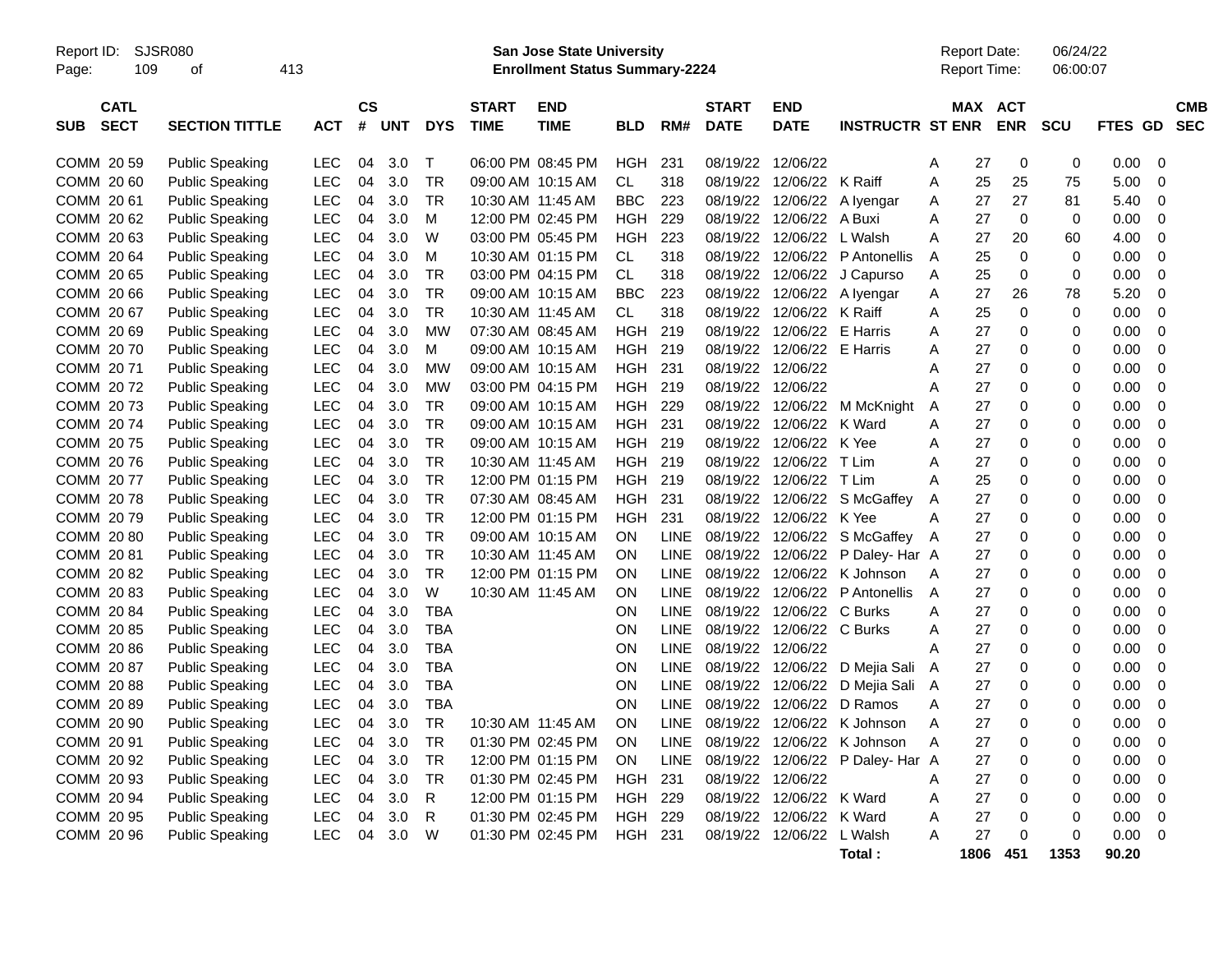| Report ID: SJSR080<br>110<br>Page:       | 413<br>оf                                     |                |                    |                |            |                             | San Jose State University<br><b>Enrollment Status Summary-2224</b> |            |             |                             |                              |                                        | <b>Report Date:</b><br><b>Report Time:</b> |                       | 06/24/22<br>06:00:07 |                |                          |                          |
|------------------------------------------|-----------------------------------------------|----------------|--------------------|----------------|------------|-----------------------------|--------------------------------------------------------------------|------------|-------------|-----------------------------|------------------------------|----------------------------------------|--------------------------------------------|-----------------------|----------------------|----------------|--------------------------|--------------------------|
| <b>CATL</b><br><b>SECT</b><br><b>SUB</b> | <b>SECTION TITTLE</b>                         | <b>ACT</b>     | $\mathsf{cs}$<br># | <b>UNT</b>     | <b>DYS</b> | <b>START</b><br><b>TIME</b> | <b>END</b><br><b>TIME</b>                                          | <b>BLD</b> | RM#         | <b>START</b><br><b>DATE</b> | <b>END</b><br><b>DATE</b>    | <b>INSTRUCTR ST ENR</b>                |                                            | MAX ACT<br><b>ENR</b> | <b>SCU</b>           | FTES GD        |                          | <b>CMB</b><br><b>SEC</b> |
| COMM 20N 01                              | Pub Sp Nonn Spks                              | <b>LEC</b>     | 02                 | 3.0            | МW         |                             | 10:30 AM 11:45 AM                                                  | <b>HGH</b> | 225         | 08/19/22                    | 12/06/22                     | X Tan                                  | Α<br>27                                    | 13                    | 39                   | 2.60 0         |                          |                          |
| COMM 20N 02                              | Pub Sp Nonn Spks                              | <b>LEC</b>     | 02                 | 3.0            | МW         |                             | 10:30 AM 11:45 AM                                                  | <b>HGH</b> | 219         | 08/19/22                    | 12/06/22                     | E Harris                               | 27<br>A                                    | $\overline{c}$        | 6                    | $0.40 \quad 0$ |                          |                          |
|                                          |                                               |                |                    |                |            |                             |                                                                    |            |             |                             |                              | Total:                                 | 54                                         | 15                    | 45                   | 3.00           |                          |                          |
| COMM 21 80                               | Performing Culture a                          | LEC            | 04                 | 3.0            | TR         |                             | 10:30 AM 11:45 AM                                                  | <b>ON</b>  | <b>LINE</b> |                             |                              | 08/19/22 12/06/22 S McGaffey A         | 27                                         | 14                    | 42                   | 2.80 0         |                          |                          |
|                                          |                                               |                |                    |                |            |                             |                                                                    |            |             |                             |                              | Total:                                 | 27                                         | 14                    | 42                   | 2.80           |                          |                          |
| COMM 40 01                               | Argmnt/Advocacy                               | SEM            | 04                 | 3.0            | МW         |                             | 12:00 PM 01:15 PM                                                  | <b>HGH</b> | 219         | 08/19/22                    | 12/06/22                     | E Harris                               | 27<br>Α                                    | 10                    | 30                   | $2.00 \t 0$    |                          |                          |
| COMM 40 02                               | Argmnt/Advocacy                               | <b>SEM</b>     | 04                 | 3.0            | МW         |                             | 01:30 PM 02:45 PM                                                  | <b>HGH</b> | 219         | 08/19/22                    | 12/06/22                     | E Harris                               | 27<br>Α                                    | 4                     | 12                   | $0.80 \ 0$     |                          |                          |
| COMM 40 03                               | Argmnt/Advocacy                               | <b>SEM</b>     | 04                 | 3.0            | <b>TR</b>  |                             | 01:30 PM 02:45 PM                                                  | <b>HGH</b> | 219         | 08/19/22                    | 12/06/22                     | T Lim                                  | Α<br>25                                    | 16                    | 48                   | 3.20           | $\overline{\phantom{0}}$ |                          |
| COMM 40 80                               | Argmnt/Advocacy                               | SEM            | 04                 | 3.0            | <b>TR</b>  |                             | 01:30 PM 02:45 PM                                                  | ON.        | <b>LINE</b> | 08/19/22                    |                              | 12/06/22 P Daley- Har A                | 27                                         | 27                    | 81                   | $5.40 \ 0$     |                          |                          |
|                                          |                                               |                |                    |                |            |                             |                                                                    |            |             |                             |                              | Total:                                 | 106                                        | 57                    | 171                  | 11.40          |                          |                          |
| COMM 41 01                               | Crit Dec Making                               | SEM            | 04                 | 3.0            | <b>TR</b>  |                             | 07:30 AM 08:45 AM                                                  | <b>HGH</b> | 225         | 08/19/22                    | 12/06/22                     |                                        | Α<br>27                                    | 9                     | 27                   | 1.80 0         |                          |                          |
| COMM 41 68                               | Crit Dec Making                               | SEM            | 04                 | 3.0            | <b>TR</b>  |                             | 09:00 AM 10:15 AM                                                  | <b>HGH</b> | 225         | 08/19/22                    | 12/06/22                     |                                        | 27<br>Α                                    | 21                    | 63                   | 4.20           | $\overline{\mathbf{0}}$  |                          |
| COMM 41 80                               | <b>Crit Dec Making</b>                        | <b>SEM</b>     | 04                 | 3.0            | <b>TR</b>  |                             | 03:00 PM 04:15 PM                                                  | <b>ON</b>  | LINE        | 08/19/22                    | 12/06/22                     | P Daley- Har A                         | 27                                         | 27                    | 81                   | 5.40           | $\overline{\mathbf{0}}$  |                          |
| COMM 41 81                               | Crit Dec Making                               | SEM            | 04                 | 3.0            | <b>TBA</b> |                             |                                                                    | ON         | <b>LINE</b> | 08/19/22                    | 12/06/22                     | K Ward                                 | 27<br>Α                                    | 27                    | 81                   | $5.40 \ 0$     |                          |                          |
|                                          |                                               |                |                    |                |            |                             |                                                                    |            |             |                             |                              | Total:                                 | 108                                        | 84                    | 252                  | 16.80          |                          |                          |
| COMM 45 01                               | <b>Media and Culture</b>                      | <b>LEC</b>     | 04                 | 3.0            | <b>TR</b>  |                             | 10:30 AM 11:45 AM                                                  | <b>HGH</b> | 225         | 08/19/22                    | 12/06/22                     |                                        | 27<br>A                                    | 19                    | 57                   | 3.80 0         |                          |                          |
| COMM 45 60                               | Media and Culture                             | <b>LEC</b>     | 04                 | 3.0            | <b>TR</b>  |                             | 12:00 PM 01:15 PM                                                  | <b>HGH</b> | 225         | 08/19/22                    | 12/06/22                     |                                        | 27<br>Α                                    | 15                    | 45                   | 3.00           | $\overline{\mathbf{0}}$  |                          |
| COMM 45 80                               | Media and Culture                             | <b>LEC</b>     | 04                 | 3.0            | <b>TBA</b> |                             |                                                                    | <b>ON</b>  | <b>LINE</b> | 08/19/22                    | 12/06/22                     | G Firenzi                              | 27<br>Α                                    | 27                    | 81                   | 5.40           | $\overline{\mathbf{0}}$  |                          |
| COMM 4581                                | Media and Culture                             | <b>LEC</b>     | 04                 | 3.0            | <b>TBA</b> |                             |                                                                    | <b>ON</b>  | <b>LINE</b> |                             |                              | 08/19/22 12/06/22 K Werking            | 27<br>Α                                    | 27                    | 81                   | $5.40 \ 0$     |                          |                          |
|                                          |                                               |                |                    |                |            |                             |                                                                    |            |             |                             |                              | Total:                                 | 108                                        | 88                    | 264                  | 17.60          |                          |                          |
| COMM 74 01                               | Fund Intrcult Comm                            | <b>LEC</b>     | 04                 | 3.0            | МW         |                             | 07:30 AM 08:45 AM                                                  | <b>BBC</b> | 223         | 08/19/22                    | 12/06/22                     | D Ramos                                | Α<br>22                                    | -1                    | 3                    | 0.20           | $\overline{\phantom{0}}$ |                          |
| COMM 74 02                               | Fund Intrcult Comm                            | <b>LEC</b>     | 04                 | 3.0            | R          |                             | 10:30 AM 11:45 AM                                                  | HGH        | 229         |                             | 08/19/22 12/06/22 K Ward     |                                        | A<br>22                                    | 6                     | 18                   | $1.20 \t 0$    |                          |                          |
|                                          |                                               |                |                    |                |            |                             |                                                                    |            |             |                             |                              | Total:                                 | 44                                         | $\overline{7}$        | 21                   | 1.40           |                          |                          |
| COMM 80 80                               | Communication WrkshpACT                       |                | 15                 | $-1.0$         | TBA        |                             |                                                                    | ΟN         | <b>LINE</b> | 08/19/22                    |                              | 12/06/22 R Cnudde                      | A<br>25                                    | 25                    | 25                   | $1.67$ 0       |                          |                          |
| COMM 80 81                               | Communication WrkshpACT                       |                |                    | $15 \quad 1.0$ | <b>TBA</b> |                             |                                                                    | <b>ON</b>  | <b>LINE</b> |                             |                              | 08/19/22 12/06/22 R Cnudde             | 25<br>Α                                    | 9                     | 9                    | $0.60 \quad 0$ |                          |                          |
|                                          | COMM 80 82 Communication WrkshpACT 15 1.0 TBA |                |                    |                |            |                             |                                                                    | ON         |             |                             |                              | LINE 08/19/22 12/06/22 S McGaffey A    |                                            | 25 11                 | 11                   | $0.73 \quad 0$ |                          |                          |
|                                          | COMM 80 83 Communication WrkshpACT 15 1.0 TBA |                |                    |                |            |                             |                                                                    |            |             |                             |                              | ON LINE 08/19/22 12/06/22 S McGaffey A | 25                                         | 3                     | 3                    | $0.20 \ 0$     |                          |                          |
|                                          |                                               |                |                    |                |            |                             |                                                                    |            |             |                             |                              | Total:                                 | 100                                        | 48                    | 48                   | 3.20           |                          |                          |
|                                          | COMM 91A 80 Foren Act Debate                  | SUP 36 1.0 TBA |                    |                |            |                             |                                                                    | ON.        |             |                             | LINE 08/19/22 12/06/22 T Lim |                                        | A<br>15                                    | 0                     | 0                    | $0.00 \t 0$    |                          |                          |
|                                          |                                               |                |                    |                |            |                             |                                                                    |            |             |                             |                              | Total:                                 | 15                                         | $\bf{0}$              | 0                    | 0.00           |                          |                          |
| COMM 91J 80 Judge Training               |                                               | ACT 12 1.0 TBA |                    |                |            |                             |                                                                    | ON         |             |                             |                              | LINE 08/19/22 12/06/22 S Laczko        | 45<br>A                                    | $\overline{7}$        | $\overline{7}$       | $0.47 \quad 0$ |                          |                          |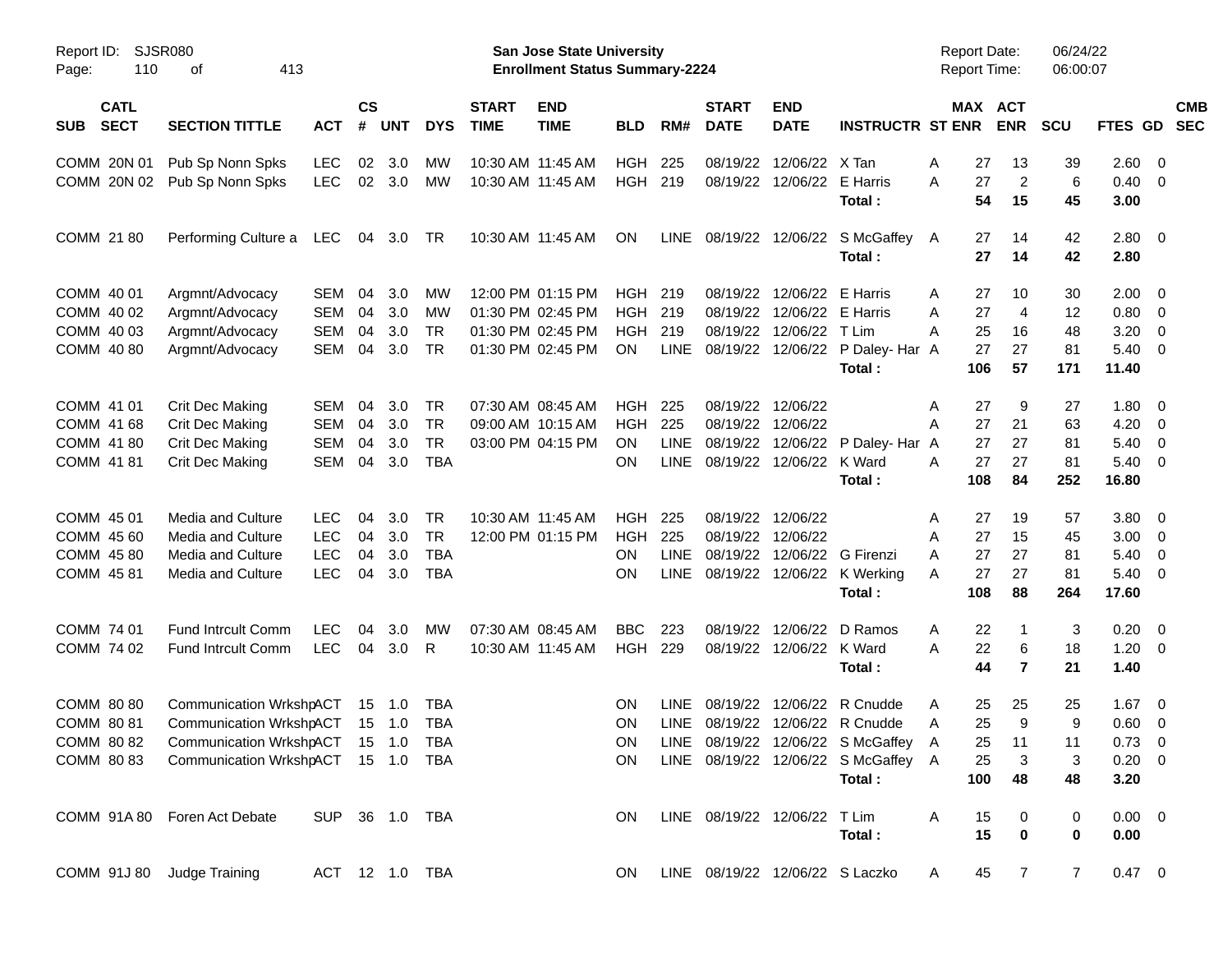| SJSR080<br>Report ID:<br>Page:<br>111                                                           | 413<br>οf                                                          |                                        |                    |                   |                                        |                             | <b>San Jose State University</b><br><b>Enrollment Status Summary-2224</b> |                                        |                                           |                                                              |                                          |                                                                            |             | <b>Report Date:</b><br><b>Report Time:</b> | 06/24/22<br>06:00:07 |                              |                                   |                          |
|-------------------------------------------------------------------------------------------------|--------------------------------------------------------------------|----------------------------------------|--------------------|-------------------|----------------------------------------|-----------------------------|---------------------------------------------------------------------------|----------------------------------------|-------------------------------------------|--------------------------------------------------------------|------------------------------------------|----------------------------------------------------------------------------|-------------|--------------------------------------------|----------------------|------------------------------|-----------------------------------|--------------------------|
| <b>CATL</b><br><b>SECT</b><br><b>SUB</b>                                                        | <b>SECTION TITTLE</b>                                              | <b>ACT</b>                             | $\mathsf{cs}$<br># | <b>UNT</b>        | <b>DYS</b>                             | <b>START</b><br><b>TIME</b> | <b>END</b><br><b>TIME</b>                                                 | <b>BLD</b>                             | RM#                                       | <b>START</b><br><b>DATE</b>                                  | <b>END</b><br><b>DATE</b>                | <b>INSTRUCTR ST ENR</b>                                                    |             | MAX ACT<br><b>ENR</b>                      | <b>SCU</b>           | <b>FTES GD</b>               |                                   | <b>CMB</b><br><b>SEC</b> |
| COMM 91J 81                                                                                     | Judge Training                                                     | <b>ACT</b>                             | 12 1.0             |                   | TBA                                    |                             |                                                                           | ON                                     | LINE                                      |                                                              | 08/19/22 12/06/22                        | K Yee<br>Total:                                                            | Α           | 2<br>30<br>75<br>9                         | 2<br>9               | $0.13 \ 0$<br>0.60           |                                   |                          |
| COMM 100W 01 Writing Workshop<br>COMM 100W 02 Writing Workshop                                  |                                                                    | <b>SEM</b><br><b>SEM</b>               | 04<br>04           | 3.0<br>3.0        | <b>TR</b><br><b>TR</b>                 |                             | 12:00 PM 01:15 PM<br>01:30 PM 02:45 PM                                    | <b>CL</b><br><b>CL</b>                 | 318<br>318                                | 08/19/22<br>08/19/22                                         | 12/06/22 J Biagini<br>12/06/22 J Biagini |                                                                            | A<br>Α      | 25<br>25<br>25<br>25                       | 75<br>75             | 5.00<br>5.00                 | - 0<br>0                          |                          |
| COMM 100W 03 Writing Workshop<br>COMM 100W 04 Writing Workshop<br>COMM 100W 05 Writing Workshop |                                                                    | <b>SEM</b><br><b>SEM</b><br><b>SEM</b> | 04<br>04<br>04     | 3.0<br>3.0<br>3.0 | W<br>W<br>W                            |                             | 04:30 PM 07:15 PM<br>09:00 AM 11:45 AM<br>12:00 PM 02:45 PM               | <b>HGH</b><br><b>BBC</b><br><b>BBC</b> | 219<br>223<br>223                         | 08/19/22<br>08/19/22<br>08/19/22                             | 12/06/22 D Galan                         | 12/06/22 J Lacrampe<br>12/06/22 J Lacrampe                                 | A<br>A<br>A | 25<br>25<br>25<br>25<br>25<br>25           | 75<br>75<br>75       | 5.00<br>5.00<br>5.00         | 0<br>0<br>0                       |                          |
| COMM 100W 06 Writing Workshop<br>COMM 100W 07 Writing Workshop<br>COMM 100W 08 Writing Workshop |                                                                    | <b>SEM</b><br><b>SEM</b><br><b>SEM</b> | 04<br>04<br>04     | 3.0<br>3.0<br>3.0 | W<br>W<br>M                            |                             | 03:00 PM 05:45 PM<br>09:00 AM 10:15 AM<br>01:30 PM 04:15 PM               | <b>BBC</b><br>HGH<br>HGH               | 223<br>229<br>231                         | 08/19/22<br>08/19/22<br>08/19/22                             |                                          | 12/06/22 J Lacrampe<br>12/06/22 M McKnight A<br>12/06/22 R Pashtunyar A    | A           | 25<br>25<br>25<br>25<br>25<br>25           | 75<br>75<br>75       | 5.00<br>5.00<br>5.00         | 0<br>0<br>$\mathbf 0$             |                          |
| COMM 100W 09 Writing Workshop<br>COMM 100W 10 Writing Workshop                                  |                                                                    | <b>SEM</b><br><b>SEM</b>               | 04<br>04           | 3.0<br>3.0        | M<br><b>MW</b>                         |                             | 04:30 PM 07:15 PM<br>09:00 AM 10:15 AM                                    | HGH<br><b>HGH</b>                      | 231<br>223                                | 08/19/22<br>08/19/22                                         | 12/06/22 M Peck                          | 12/06/22 R Pashtunyar A                                                    | A           | 25<br>20<br>25<br>25                       | 60<br>75             | 4.00<br>5.00                 | 0<br>0                            |                          |
| COMM 100W 11 Writing Workshop<br>COMM 100W 12 Writing Workshop<br>COMM 100W 13 Writing Workshop |                                                                    | <b>SEM</b><br><b>SEM</b><br><b>SEM</b> | 04<br>04<br>04     | 3.0<br>3.0<br>3.0 | R<br>T<br><b>TR</b>                    |                             | 04:30 PM 05:45 PM<br>04:30 PM 05:45 PM<br>03:00 PM 04:15 PM               | <b>BBC</b><br><b>BBC</b><br><b>BBC</b> | 223<br>223<br>223                         | 08/19/22<br>08/19/22<br>08/19/22                             |                                          | 12/06/22 L Rogers<br>12/06/22 L Rogers<br>12/06/22 L Rogers                | Α<br>Α<br>Α | 25<br>21<br>25<br>25<br>25<br>25           | 63<br>75<br>75       | 4.20<br>5.00<br>5.00         | $\mathbf 0$<br>- 0<br>0           |                          |
| COMM 100W 14 Writing Workshop<br>COMM 100W 80 Writing Workshop<br>COMM 100W 81 Writing Workshop |                                                                    | <b>SEM</b><br><b>SEM</b><br><b>SEM</b> | 04<br>04<br>04     | 3.0<br>3.0<br>3.0 | <b>TR</b><br><b>TBA</b><br><b>TBA</b>  |                             | 01:30 PM 02:45 PM                                                         | <b>HGH</b><br><b>ON</b><br>ON          | 225<br><b>LINE</b><br><b>LINE</b>         | 08/19/22<br>08/19/22<br>08/19/22                             | 12/06/22 J Ulate                         | 12/06/22 K Cannava<br>12/06/22 K Cannava                                   | A<br>A<br>A | 25<br>25<br>25<br>25<br>25<br>25           | 75<br>75<br>75       | 5.00<br>5.00<br>5.00         | 0<br>0<br>0                       |                          |
| COMM 100W 82 Writing Workshop<br>COMM 100W 83 Writing Workshop<br>COMM 100W 84 Writing Workshop |                                                                    | <b>SEM</b><br><b>SEM</b><br>SEM        | 04<br>04<br>04     | 3.0<br>3.0<br>3.0 | <b>TBA</b><br><b>TBA</b><br><b>TBA</b> |                             |                                                                           | ON<br>ON<br>ON                         | <b>LINE</b><br><b>LINE</b><br>LINE        | 08/19/22<br>08/19/22                                         | 12/06/22 D Galan<br>08/19/22 12/06/22    | 12/06/22 E McMurray<br>E McMurray A                                        | A<br>A      | 25<br>25<br>25<br>25<br>25<br>25           | 75<br>75<br>75       | 5.00<br>5.00<br>5.00         | 0<br>0<br>- 0                     |                          |
|                                                                                                 |                                                                    |                                        |                    |                   |                                        |                             |                                                                           |                                        |                                           |                                                              |                                          | Total:                                                                     |             | 466<br>475                                 | 1398                 | 93.20                        |                                   |                          |
| COMM 101C 80 Theorizing Comm<br>COMM 101C 81 Theorizing Comm<br>COMM 101C 82 Theorizing Comm    |                                                                    | <b>LEC</b><br><b>LEC</b><br>LEC        | 03<br>03<br>03     | 4.0<br>4.0<br>4.0 | <b>TBA</b><br><b>TBA</b><br><b>TBA</b> |                             |                                                                           | ON<br>ON<br>ON                         | <b>LINE</b><br><b>LINE</b><br><b>LINE</b> | 08/19/22<br>08/19/22<br>08/19/22                             | 12/06/22<br>12/06/22<br>12/06/22         | B Brockmann A<br>B Brockmann A<br>B Brockmann A                            |             | 25<br>25<br>22<br>25<br>25<br>3            | 100<br>88<br>12      | 6.67<br>5.87<br>0.80         | $\overline{\mathbf{0}}$<br>0<br>0 |                          |
| COMM 101C 83 Theorizing Comm<br>COMM 101C 84 Theorizing Comm<br>COMM 101C 85 Theorizing Comm    |                                                                    | LEC<br>LEC<br><b>LEC</b>               | 03<br>03<br>03     | 4.0<br>4.0<br>4.0 | <b>TBA</b><br><b>TBA</b><br><b>TBA</b> |                             |                                                                           | ON<br>ON<br><b>ON</b>                  | <b>LINE</b><br><b>LINE</b><br><b>LINE</b> | 08/19/22<br>08/19/22<br>08/19/22                             | 12/06/22<br>12/06/22<br>12/06/22         | J Morrison<br>J Morrison<br>M Sunseri                                      | A<br>A<br>A | 25<br>18<br>5<br>25<br>25<br>16            | 72<br>20<br>64       | 4.80<br>1.33<br>4.27         | 0<br>0<br>- 0                     |                          |
| COMM 101C 86 Theorizing Comm<br>COMM 101C 87 Theorizing Comm                                    |                                                                    | <b>LEC</b><br>LEC 03 4.0 M             | 03                 | 4.0               | <b>TBA</b>                             |                             | 12:00 PM 01:15 PM ON                                                      | <b>ON</b>                              | LINE                                      |                                                              |                                          | 08/19/22 12/06/22 M Sunseri<br>LINE 08/19/22 12/06/22 K Williams<br>Total: | A<br>A      | 25<br>3<br>25<br>200<br>99                 | 12<br>28<br>396      | 0.80<br>$1.87 \t 0$<br>26.40 | - 0                               |                          |
| COMM 105P 80 Comm Self & Soc                                                                    |                                                                    | SEM 03 4.0 TBA                         |                    |                   |                                        |                             |                                                                           | ON.                                    |                                           | LINE 08/19/22 12/06/22 D Pozzi                               |                                          | Total:                                                                     | A           | 25<br>25<br>25<br>25                       | 100<br>100           | $6.67$ 0<br>6.67             |                                   |                          |
|                                                                                                 | COMM 110F 80 Interpersonal Comm<br>COMM 110F 81 Interpersonal Comm | SEM 03 4.0<br>SEM 03 4.0 M             |                    |                   | M                                      |                             | 01:30 PM 02:45 PM<br>03:00 PM 04:15 PM                                    | ON.<br>ON                              |                                           | LINE 08/19/22 12/06/22 X Tan<br>LINE 08/19/22 12/06/22 X Tan |                                          |                                                                            | A<br>Α      | 25<br>25<br>25<br>25                       | 100<br>100           | 6.67 0<br>6.67 0             |                                   |                          |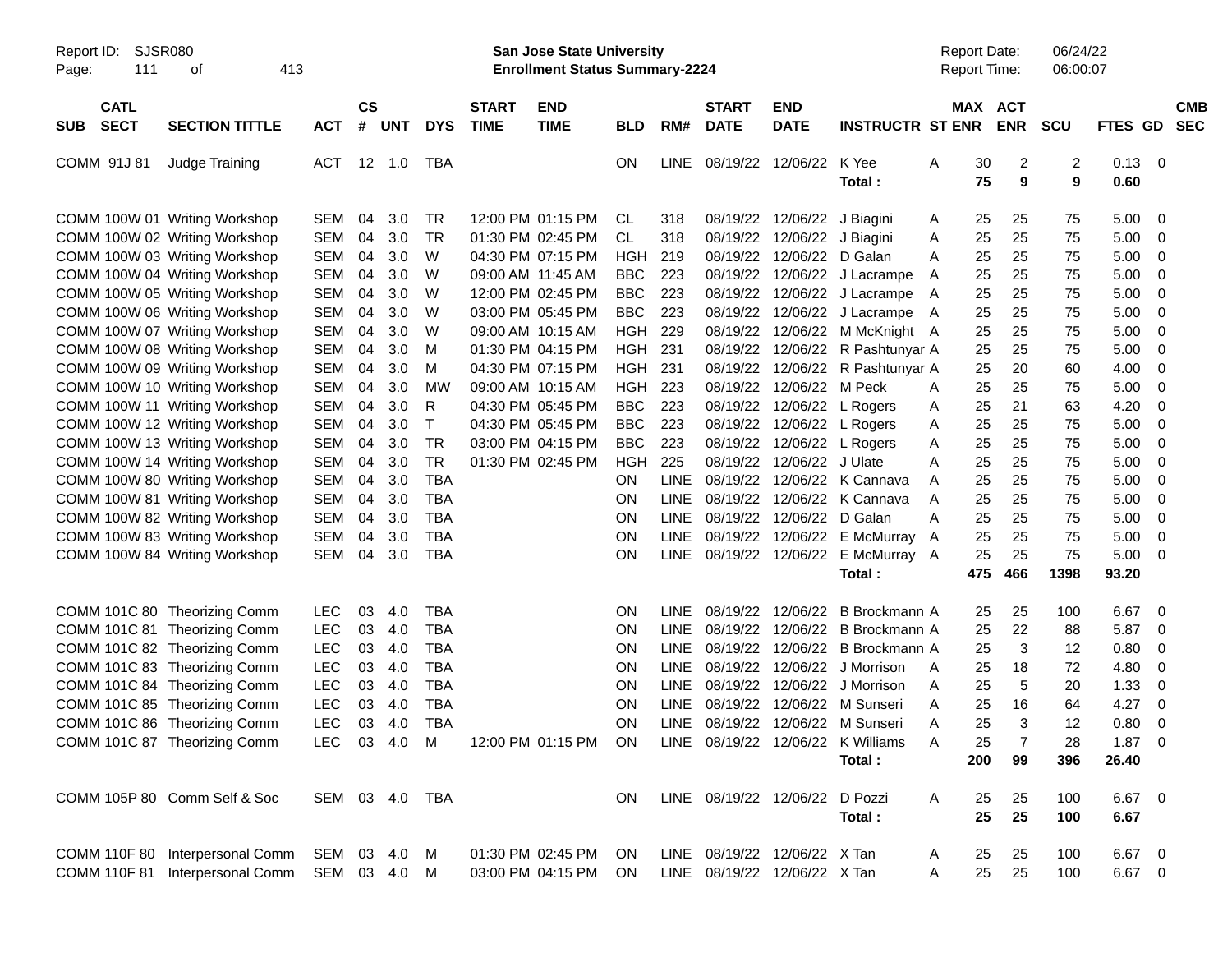| Report ID: SJSR080<br>112<br>Page: | 413<br>οf                                                                                       |               |                    |            |            |                             | San Jose State University<br><b>Enrollment Status Summary-2224</b> |                    |             |                                  |                            |                                                 | <b>Report Date:</b><br><b>Report Time:</b> |                                | 06/24/22<br>06:00:07 |                              |                           |
|------------------------------------|-------------------------------------------------------------------------------------------------|---------------|--------------------|------------|------------|-----------------------------|--------------------------------------------------------------------|--------------------|-------------|----------------------------------|----------------------------|-------------------------------------------------|--------------------------------------------|--------------------------------|----------------------|------------------------------|---------------------------|
| <b>CATL</b><br><b>SECT</b><br>SUB  | <b>SECTION TITTLE</b>                                                                           | <b>ACT</b>    | $\mathsf{cs}$<br># | <b>UNT</b> | <b>DYS</b> | <b>START</b><br><b>TIME</b> | <b>END</b><br><b>TIME</b>                                          | <b>BLD</b>         | RM#         | <b>START</b><br><b>DATE</b>      | <b>END</b><br><b>DATE</b>  | <b>INSTRUCTR ST ENR</b>                         |                                            | MAX ACT<br><b>ENR</b>          | <b>SCU</b>           |                              | <b>CMB</b><br>FTES GD SEC |
|                                    | COMM 110F 82 Interpersonal Comm                                                                 | SEM 03 4.0    |                    |            | TBA        |                             |                                                                    | ON                 | <b>LINE</b> |                                  |                            | 08/19/22 12/06/22 K Werking<br>Total:           | 25<br>A<br>75                              | 25<br>75                       | 100<br>300           | $6.67$ 0<br>20.00            |                           |
| COMM 111P 01 Interviewing          |                                                                                                 | <b>LEC</b>    | 03                 | 4.0        | <b>TR</b>  | 10:30 AM 11:45 AM           |                                                                    | <b>HGH 231</b>     |             |                                  | 08/19/22 12/06/22          | J Ulate<br>Total:                               | 25<br>A<br>25                              | 16<br>16                       | 64<br>64             | $4.27 \t 0$<br>4.27          |                           |
|                                    | COMM 112P 80 Communicate at Work LEC                                                            |               |                    | 02 4.0     | TBA        |                             |                                                                    | <b>ON</b>          |             | LINE 08/19/22 12/06/22 G Firenzi |                            | Total:                                          | 25<br>A<br>25                              | 25<br>25                       | 100<br>100           | $6.67$ 0<br>6.67             |                           |
|                                    | COMM 113P 80 Games Everyday Life LEC 03 4.0                                                     |               |                    |            | TBA        |                             |                                                                    | <b>ON</b>          |             |                                  |                            | LINE 08/19/22 12/06/22 S Coopman A<br>Total:    | 25<br>25                                   | 25<br>25                       | 100<br>100           | $6.67$ 0<br>6.67             |                           |
|                                    | COMM 114P 80 Bus & Prof Spking                                                                  | LEC.          |                    | 03 4.0     | M          | 10:30 AM 11:45 AM           |                                                                    | ON                 |             | LINE 08/19/22 12/06/22           |                            | K Williams<br>Total:                            | 25<br>A<br>25                              | 25<br>25                       | 100<br>100           | $6.67$ 0<br>6.67             |                           |
|                                    | COMM 115P 80 Comm and Conflict                                                                  | <b>LEC</b>    | 03                 | 4.0        | <b>TBA</b> |                             |                                                                    | ON                 |             | LINE 08/19/22 12/06/22           |                            | C Perez<br>Total:                               | 25<br>A<br>25                              | 25<br>25                       | 100<br>100           | $6.73$ 1<br>6.73             |                           |
| COMM 116P 80 Mediation             |                                                                                                 | <b>LEC</b>    |                    | 4.0        |            |                             |                                                                    |                    |             |                                  |                            | Total:                                          | X                                          | 0<br>0<br>$\bf{0}$<br>$\bf{0}$ | 0<br>0               | $0.00 \t 0$<br>0.00          |                           |
| COMM 117F 80 Play & Games          |                                                                                                 | LEC.          |                    | 03 4.0     | <b>TBA</b> |                             |                                                                    | <b>ON</b>          |             |                                  |                            | LINE 08/19/22 12/06/22 S Coopman A<br>Total:    | 25<br>25                                   | 25<br>25                       | 100<br>100           | $6.67$ 0<br>6.67             |                           |
|                                    | COMM 120P 80 Pers & Pres Skills                                                                 | <b>LEC</b>    |                    | 03 4.0     | <b>TBA</b> |                             |                                                                    | <b>ON</b>          |             |                                  |                            | LINE 08/19/22 12/06/22 N Coburn-Pal A<br>Total: | 25<br>25                                   | 21<br>21                       | 84<br>84             | $5.60 \quad 0$<br>5.60       |                           |
| COMM 121P 01 Perf as Practice      |                                                                                                 | <b>LEC</b>    |                    | 03 4.0     | МW         | 12:00 PM 01:15 PM           |                                                                    | HGH 231            |             |                                  | 08/19/22 12/06/22 L Hatton | Total:                                          | 25<br>A<br>25                              | 18<br>18                       | 72<br>72             | $4.80\ 0$<br>4.80            |                           |
| COMM 123I 01                       | Performance Ethno                                                                               | SEM 03 4.0    |                    |            | MW         |                             | 12:00 PM 01:15 PM                                                  | HGH 225            |             |                                  |                            | 08/19/22 12/06/22 R Simpson<br>Total:           | 25<br>A                                    | 17<br>25 17                    | 68<br>68             | 4.60 1<br>4.60               |                           |
|                                    | COMM 124P 01 Comm Training & Dev LEC 03 4.0 TR<br>COMM 124P 02 Comm Training & Dev LEC 03 4.0 M |               |                    |            |            |                             | 01:30 PM 02:45 PM<br>04:30 PM 07:15 PM                             | HGH 223<br>HGH 219 |             |                                  | 08/19/22 12/06/22 L Gomez  | 08/19/22 12/06/22 K Williams<br>Total:          | 25<br>A<br>25<br>A<br>50                   | 6<br>9<br>15                   | 24<br>36<br>60       | 1.60 0<br>$2.40 \ 0$<br>4.00 |                           |
| COMM 125P 01 Ensemble Perf         |                                                                                                 | LEC 02 4.0 MW |                    |            |            |                             | 01:30 PM_02:45 PM                                                  | HGH 225            |             |                                  |                            | 08/19/22 12/06/22 R Simpson<br>Total:           | 25<br>A<br>25                              | 0<br>$\bf{0}$                  | 0<br>0               | $0.00 \t 0$<br>0.00          |                           |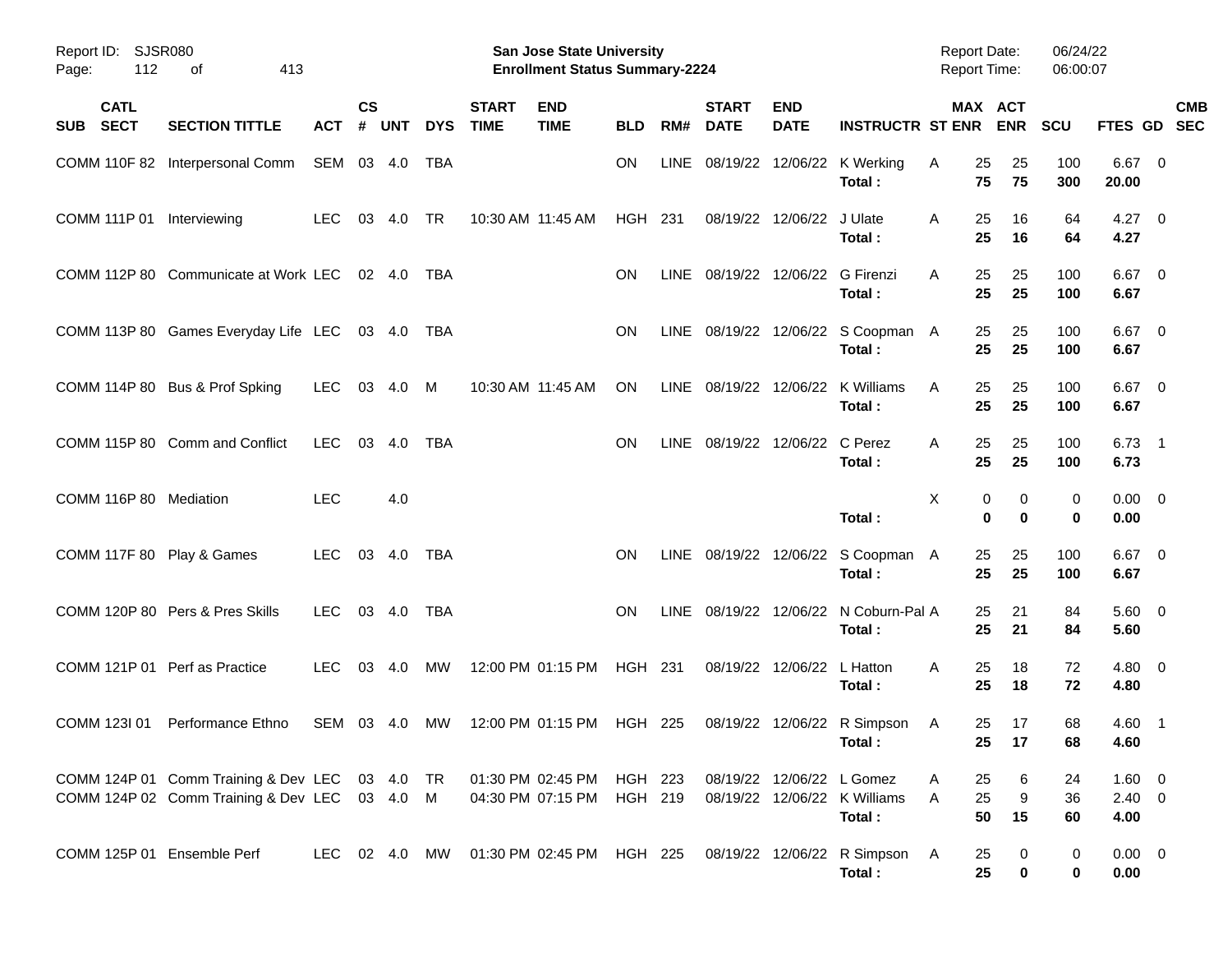| Report ID: SJSR080<br>113<br>Page:                                      | 413<br>οf                                                |                                  |                |                      |                                |                             | <b>San Jose State University</b><br><b>Enrollment Status Summary-2224</b> |                               |             |                                                       |                             |                                                                                        | <b>Report Date:</b><br><b>Report Time:</b> |                                | 06/24/22<br>06:00:07    |                                             |                           |
|-------------------------------------------------------------------------|----------------------------------------------------------|----------------------------------|----------------|----------------------|--------------------------------|-----------------------------|---------------------------------------------------------------------------|-------------------------------|-------------|-------------------------------------------------------|-----------------------------|----------------------------------------------------------------------------------------|--------------------------------------------|--------------------------------|-------------------------|---------------------------------------------|---------------------------|
| <b>CATL</b><br><b>SECT</b><br><b>SUB</b>                                | <b>SECTION TITTLE</b>                                    | <b>ACT</b>                       | <b>CS</b><br># | <b>UNT</b>           | <b>DYS</b>                     | <b>START</b><br><b>TIME</b> | <b>END</b><br><b>TIME</b>                                                 | <b>BLD</b>                    | RM#         | <b>START</b><br><b>DATE</b>                           | <b>END</b><br><b>DATE</b>   | <b>INSTRUCTR ST ENR</b>                                                                |                                            | MAX ACT<br><b>ENR</b>          | <b>SCU</b>              |                                             | <b>CMB</b><br>FTES GD SEC |
|                                                                         | COMM 126F 01 Race & Performance LEC                      |                                  |                | 03 4.0               | МW                             |                             | 10:30 AM 11:45 AM                                                         | HGH 231                       |             |                                                       |                             | 08/19/22 12/06/22 R Simpson<br>Total:                                                  | 25<br>A<br>25                              | 9<br>9                         | 36<br>36                | $2.40 \ 0$<br>2.40                          |                           |
| COMM 130F 01 Activism/Action                                            |                                                          | <b>LEC</b>                       | 03             | 4.0                  | W                              |                             | 03:00 PM 04:15 PM                                                         | <b>HGH 231</b>                |             |                                                       | 08/19/22 12/06/22           | L Hatton<br>Total:                                                                     | A<br>25<br>25                              | 25<br>25                       | 100<br>100              | $6.67$ 0<br>6.67                            |                           |
|                                                                         | COMM 131P 80 New/You Media<br>COMM 131P 81 New/You Media | <b>LEC</b><br><b>LEC</b>         | 04<br>04       | 4.0<br>4.0           | <b>TBA</b><br><b>TBA</b>       |                             |                                                                           | ON<br><b>ON</b>               | <b>LINE</b> |                                                       |                             | 08/19/22 12/06/22 K Momary<br>LINE 08/19/22 12/06/22 K Momary<br>Total:                | 25<br>A<br>25<br>Α<br>50                   | 25<br>5<br>30                  | 100<br>20<br>120        | $6.67$ 0<br>$1.33 \ 0$<br>8.00              |                           |
|                                                                         | COMM 133F 80 Ethical Prob Comm                           | <b>LEC</b>                       |                | 4.0                  |                                |                             |                                                                           |                               |             |                                                       |                             | Total:                                                                                 | X                                          | 0<br>0<br>$\bf{0}$<br>$\bf{0}$ | 0<br>0                  | $0.00 \ 0$<br>0.00                          |                           |
|                                                                         | COMM 140P 01 Argument & Debate                           | <b>LEC</b>                       |                | 4.0                  |                                |                             |                                                                           |                               |             |                                                       |                             | Total:                                                                                 | X                                          | 0<br>0<br>$\bf{0}$<br>$\bf{0}$ | 0<br>0                  | $0.00 \ 0$<br>0.00                          |                           |
| COMM 144F 01 Org Comm<br>COMM 144F 80 Org Comm<br>COMM 144F 81 Org Comm |                                                          | LEC.<br><b>LEC</b><br><b>LEC</b> | 03<br>03       | 4.0<br>4.0<br>03 4.0 | TR<br><b>TBA</b><br><b>TBA</b> |                             | 04:30 PM 05:45 PM                                                         | <b>HGH</b><br><b>ON</b><br>OΝ | 219<br>LINE | 08/19/22<br>08/19/22<br>LINE 08/19/22 12/06/22 J Loos | 12/06/22<br>12/06/22 J Loos | L Gomez<br>Total:                                                                      | 25<br>A<br>25<br>A<br>25<br>A<br>75        | 12<br>25<br>25<br>62           | 48<br>100<br>100<br>248 | $3.20 \ 0$<br>$6.73$ 1<br>$6.67$ 0<br>16.60 |                           |
| COMM 145I 80<br>COMM 145I 81                                            | <b>Rhet Criticism</b><br><b>Rhet Criticism</b>           | <b>LEC</b><br><b>LEC</b>         | 03             | 4.0<br>03 4.0        | <b>TBA</b><br><b>TBA</b>       |                             |                                                                           | ON<br><b>ON</b>               | LINE        | 08/19/22<br>LINE 08/19/22 12/06/22 G Firenzi          |                             | 12/06/22 G Firenzi<br>Total:                                                           | 25<br>A<br>25<br>A<br>50                   | 25<br>25<br>50                 | 100<br>100<br>200       | $6.67$ 0<br>$6.67$ 0<br>13.33               |                           |
| COMM 150I 01                                                            | Org Com Inquiry                                          | <b>LEC</b>                       |                | 03 4.0               | TR                             |                             | 04:30 PM 05:45 PM                                                         | <b>HGH 225</b>                |             |                                                       | 08/19/22 12/06/22           | J Ulate<br>Total:                                                                      | 25<br>A<br>25                              | 13<br>13                       | 52<br>52                | $3.47 \quad 0$<br>3.47                      |                           |
| COMM 151101                                                             | New Media/Methods                                        | LEC.                             |                | 04 4.0               | M                              |                             | 06:00 PM 08:45 PM                                                         | HGH 225                       |             |                                                       | 08/19/22 12/06/22           | M Holopainen A<br>Total:                                                               | 25<br>25                                   | 25<br>25                       | 100<br>100              | $6.67$ 0<br>6.67                            |                           |
| COMM 152l 81                                                            | COMM 1521 80 Comm in Wrld Cultr<br>Comm in Wrld Cultr    | LEC 03 4.0 TBA<br>LEC 03 4.0 TR  |                |                      |                                |                             | 04:30 PM 05:45 PM ON                                                      | ON.                           |             |                                                       |                             | LINE 08/19/22 12/06/22 R Halualani A<br>LINE 08/19/22 12/06/22 A Rahmani ShA<br>Total: | 25<br>25<br>50                             | 25<br>25<br>50                 | 100<br>100<br>200       | $6.73$ 1<br>$6.67$ 0<br>13.40               |                           |
|                                                                         | COMM 154I 01 Comm Ethnography LEC 02 4.0 M               |                                  |                |                      |                                |                             | 09:00 AM_11:45 AM  HGH 229                                                |                               |             |                                                       | 08/19/22 12/06/22 T Hart    | Total:                                                                                 | A<br>25<br>25                              | 7<br>$\overline{7}$            | 28<br>28                | $1.87 \t 0$<br>1.87                         |                           |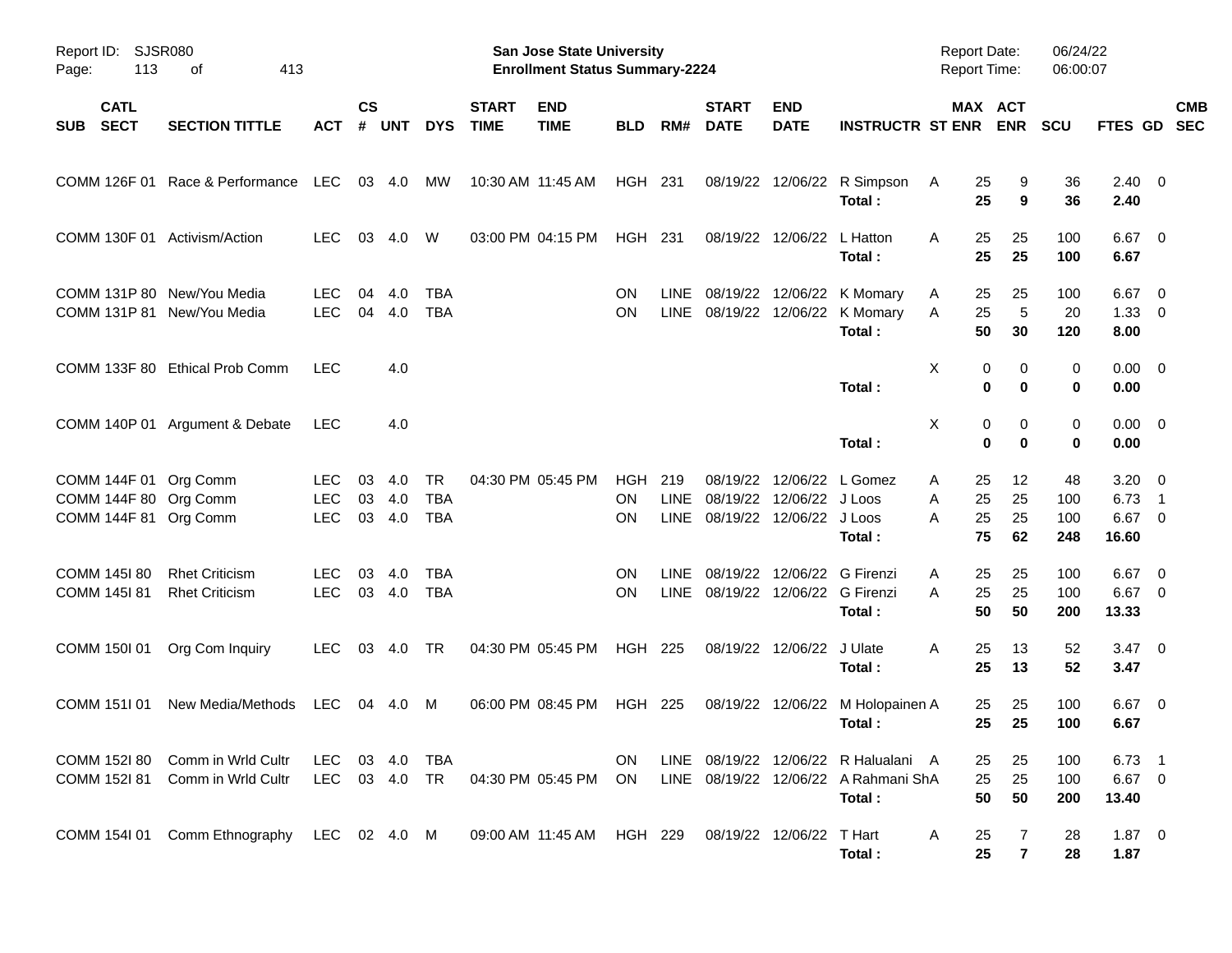| Report ID:<br>114<br>Page:               | <b>SJSR080</b><br>413<br>оf                     |            |                             |            |            |                             | San Jose State University<br><b>Enrollment Status Summary-2224</b> |                |             |                              |                            |                                       |   | <b>Report Date:</b><br><b>Report Time:</b> |                               | 06/24/22<br>06:00:07 |                        |                          |            |
|------------------------------------------|-------------------------------------------------|------------|-----------------------------|------------|------------|-----------------------------|--------------------------------------------------------------------|----------------|-------------|------------------------------|----------------------------|---------------------------------------|---|--------------------------------------------|-------------------------------|----------------------|------------------------|--------------------------|------------|
| <b>CATL</b><br><b>SECT</b><br><b>SUB</b> | <b>SECTION TITTLE</b>                           | <b>ACT</b> | $\mathsf{cs}$<br>$\pmb{\#}$ | <b>UNT</b> | <b>DYS</b> | <b>START</b><br><b>TIME</b> | <b>END</b><br><b>TIME</b>                                          | <b>BLD</b>     | RM#         | <b>START</b><br><b>DATE</b>  | <b>END</b><br><b>DATE</b>  | <b>INSTRUCTR ST ENR</b>               |   |                                            | MAX ACT<br><b>ENR</b>         | <b>SCU</b>           | FTES GD SEC            |                          | <b>CMB</b> |
| COMM 155101                              | <b>Quantitative Comm</b>                        | <b>LEC</b> | 03                          | 4.0        | <b>TR</b>  |                             | 03:00 PM 04:15 PM                                                  | HGH            | 219         | 08/19/22                     |                            | 12/06/22 L Gomez                      | A | 25                                         | 0                             | 0                    | 0.00                   | - 0                      |            |
| COMM 155I 80                             | <b>Quantitative Comm</b>                        | <b>LEC</b> |                             | 03 4.0     | <b>TBA</b> |                             |                                                                    | <b>ON</b>      |             | LINE 08/19/22 12/06/22 G Gao |                            | Total:                                | A | 25<br>50                                   | 9<br>9                        | 36<br>36             | $2.40 \quad 0$<br>2.40 |                          |            |
| COMM 156I 01                             | Observe/Interview                               | <b>LEC</b> | 03                          | 4.0        | <b>TR</b>  |                             | 10:30 AM 11:45 AM                                                  | HGH            | 223         |                              |                            | 08/19/22 12/06/22 M Haverfield A      |   | 25                                         | 25                            | 100                  | 6.73                   | $\overline{\phantom{1}}$ |            |
| COMM 156I 80                             | Observe/Interview                               | <b>LEC</b> | 03                          | 4.0        | <b>TBA</b> |                             |                                                                    | ΟN             | <b>LINE</b> | 08/19/22                     |                            | 12/06/22 K Cannava                    | A | 25                                         | 25                            | 100                  | 6.67                   | - 0                      |            |
| <b>COMM 156I 81</b>                      | Observe/Interview                               | <b>LEC</b> | 03                          | 4.0        | <b>TBA</b> |                             |                                                                    | ΟN             | LINE        |                              |                            | 08/19/22 12/06/22 K Cannava<br>Total: | A | 25<br>75                                   | 25<br>75                      | 100<br>300           | 6.67<br>20.07          | - 0                      |            |
|                                          | COMM 157SL 01 Comm Action & Serv                | <b>LEC</b> | 02                          | 3.0        | W          |                             | 03:00 PM 05:45 PM                                                  | <b>HGH 225</b> |             |                              | 08/19/22 12/06/22          |                                       | A | 25                                         | 10                            | 30                   | 2.00                   | $0\,$ C                  |            |
| НA                                       | 157SL 01 Comm Action & Serv                     | <b>LEC</b> | 02                          | 3.0        | W          |                             | 03:00 PM 05:45 PM                                                  | <b>HGH 225</b> |             | 08/19/22                     | 12/06/22                   |                                       | Α | 0                                          | 0                             | 0                    | 0.00                   | 0 <sup>C</sup>           |            |
| SCI                                      | 157SL 01 Comm Action & Serv                     | <b>LEC</b> | 02                          | 3.0        | W          |                             | 03:00 PM 05:45 PM                                                  | <b>HGH 225</b> |             | 08/19/22                     | 12/06/22                   |                                       | A | 0                                          | 0                             | 0                    | 0.00                   | $0\,$ C                  |            |
|                                          | ENGR 157SL 01 Comm Action & Serv                | <b>LEC</b> | 02                          | 3.0        | W          |                             | 03:00 PM 05:45 PM                                                  | <b>HGH 225</b> |             |                              | 08/19/22 12/06/22          |                                       | A | 0                                          | 0                             | 0                    | 0.00                   | $0\,$ C                  |            |
|                                          | EDUC 157SL 01 Comm Action & Serv                | <b>LEC</b> | 02                          | 3.0        | W          |                             | 03:00 PM 05:45 PM                                                  | <b>HGH</b>     | 225         | 08/19/22                     | 12/06/22                   |                                       | A | 0                                          | 0                             | 0                    | 0.00                   | 0 <sup>C</sup>           |            |
|                                          | COMM 157SL 02 Comm Action & Serv                | <b>LEC</b> | 02                          | 3.0        | M          |                             | 03:00 PM 05:45 PM                                                  | <b>BBC</b>     | 202         | 08/19/22                     | 12/06/22                   | L Hatton                              | A | 25                                         | 23                            | 69                   | 4.60                   | 0 <sup>C</sup>           |            |
| НA                                       | 157SL 02 Comm Action & Serv                     | <b>LEC</b> | 02                          | 3.0        | M          |                             | 03:00 PM 05:45 PM                                                  | <b>BBC</b>     | 202         | 08/19/22                     | 12/06/22                   | L Hatton                              | A | 0                                          | 0                             | 0                    | 0.00                   | $0\,C$                   |            |
| SCI                                      | 157SL 02 Comm Action & Serv                     | <b>LEC</b> | 02                          | 3.0        | M          |                             | 03:00 PM 05:45 PM                                                  | <b>BBC</b>     | 202         | 08/19/22                     | 12/06/22 L Hatton          |                                       | A | 0                                          | 0                             | 0                    | 0.00                   | 0 <sup>C</sup>           |            |
|                                          | ENGR 157SL 02 Comm Action & Serv                | <b>LEC</b> | 02                          | 3.0        | M          |                             | 03:00 PM 05:45 PM                                                  | <b>BBC</b>     | 202         | 08/19/22                     | 12/06/22 L Hatton          |                                       | A | 0                                          | 0                             | 0                    | 0.00                   | 0 <sup>C</sup>           |            |
|                                          | EDUC 157SL 02 Comm Action & Serv                | <b>LEC</b> | 02                          | 3.0        | M          |                             | 03:00 PM 05:45 PM                                                  | <b>BBC</b>     | 202         | 08/19/22                     | 12/06/22 L Hatton          |                                       | A | 0                                          | 2                             | 6                    | 0.40                   | $0\,C$                   |            |
|                                          | COMM 157SL 03 Comm Action & Serv                | <b>LEC</b> | 02                          | 3.0        | M          |                             | 03:00 PM 05:45 PM                                                  | <b>BBC</b>     | 202         | 08/19/22                     | 12/06/22                   | L Hatton                              | A | 25                                         | 12                            | 36                   | 2.40                   | 0 <sup>C</sup>           |            |
| НA                                       | 157SL 03 Comm Action & Serv                     | <b>LEC</b> | 02                          | 3.0        | M          |                             | 03:00 PM 05:45 PM                                                  | <b>BBC</b>     | 202         | 08/19/22                     | 12/06/22                   | L Hatton                              | A | 0                                          | 0                             | 0                    | 0.00                   | 0 <sup>C</sup>           |            |
| SCI                                      | 157SL 03 Comm Action & Serv                     | <b>LEC</b> | 02                          | 3.0        | M          |                             | 03:00 PM 05:45 PM                                                  | <b>BBC</b>     | 202         | 08/19/22                     | 12/06/22                   | L Hatton                              | A | 0                                          | 1                             | 3                    | 0.20                   | 0 <sup>C</sup>           |            |
|                                          | ENGR 157SL 03 Comm Action & Serv                | <b>LEC</b> | 02                          | 3.0        | M          |                             | 03:00 PM 05:45 PM                                                  | <b>BBC</b>     | 202         | 08/19/22                     | 12/06/22                   | L Hatton                              | A | 0                                          | 0                             | 0                    | 0.00                   | 0 <sup>C</sup>           |            |
|                                          | EDUC 157SL 03 Comm Action & Serv                | LEC        | 02                          | 3.0        | M          |                             | 03:00 PM 05:45 PM                                                  | <b>BBC</b>     | 202         |                              | 08/19/22 12/06/22 L Hatton | Total:                                | A | 0<br>75                                    | $\overline{\mathbf{1}}$<br>49 | 3<br>147             | 0.20<br>9.80           | $0\,C$                   |            |
|                                          | COMM 160F 80 Lang, Meaning, Cul                 | <b>LEC</b> |                             | 4.0        |            |                             |                                                                    |                |             |                              |                            |                                       | X | 0                                          | 0                             | 0                    | $0.00 \ 0$             |                          |            |
|                                          |                                                 |            |                             |            |            |                             |                                                                    |                |             |                              |                            | Total:                                |   | 0                                          | 0                             | 0                    | 0.00                   |                          |            |
|                                          | COMM 161F 80 Comm & Culture                     | <b>LEC</b> |                             | 4.0        |            |                             |                                                                    |                |             |                              |                            |                                       | Χ | 0                                          | 0                             | 0                    | $0.00 \t 0$            |                          |            |
|                                          |                                                 |            |                             |            |            |                             |                                                                    |                |             |                              |                            | Total:                                |   | 0                                          | 0                             | 0                    | 0.00                   |                          |            |
|                                          | COMM 164F 80 Comm & Global Orgs LEC 03 4.0 TBA  |            |                             |            |            |                             |                                                                    | ON.            |             |                              |                            | LINE 08/19/22 12/06/22 N Coburn-Pal A |   | 25                                         | 12                            | 48                   | $3.20 \ 0$             |                          |            |
|                                          |                                                 |            |                             |            |            |                             |                                                                    |                |             |                              |                            | Total:                                |   | 25                                         | 12                            | 48                   | 3.20                   |                          |            |
|                                          | COMM 168A 01 Global Climate Chang LEC           |            |                             | 01 6.0     | TR         |                             | 10:30 AM 01:15 PM                                                  | WSQ 207        |             |                              |                            | 08/19/22 12/06/22 C Rampini           | A | 40                                         | 13                            | 78                   | 5.20 0 C               |                          |            |
|                                          | METR 168A 01 Global Climate Chang LEC           |            | 01                          | 6.0        | TR         |                             | 10:30 AM 01:15 PM                                                  | WSQ 207        |             |                              |                            | 08/19/22 12/06/22 C Rampini           | Α | 0                                          | $\mathbf 0$                   | 0                    | $0.00 \t 0 C$          |                          |            |
|                                          | ENVS 168A 01 Global Climate Chang LEC           |            |                             | 01 6.0     | TR         |                             | 10:30 AM 01:15 PM                                                  | WSQ 207        |             |                              |                            | 08/19/22 12/06/22 C Rampini           | A | 0                                          | 11                            | 66                   | 4.40 0 C               |                          |            |
|                                          | GEOL 168A 01 Global Climate Chang LEC 01 6.0 TR |            |                             |            |            |                             | 10:30 AM 01:15 PM                                                  | WSQ 207        |             |                              |                            | 08/19/22 12/06/22 C Rampini           | A | 0                                          | $\mathbf{1}$                  | 6                    | 0.40 0 C               |                          |            |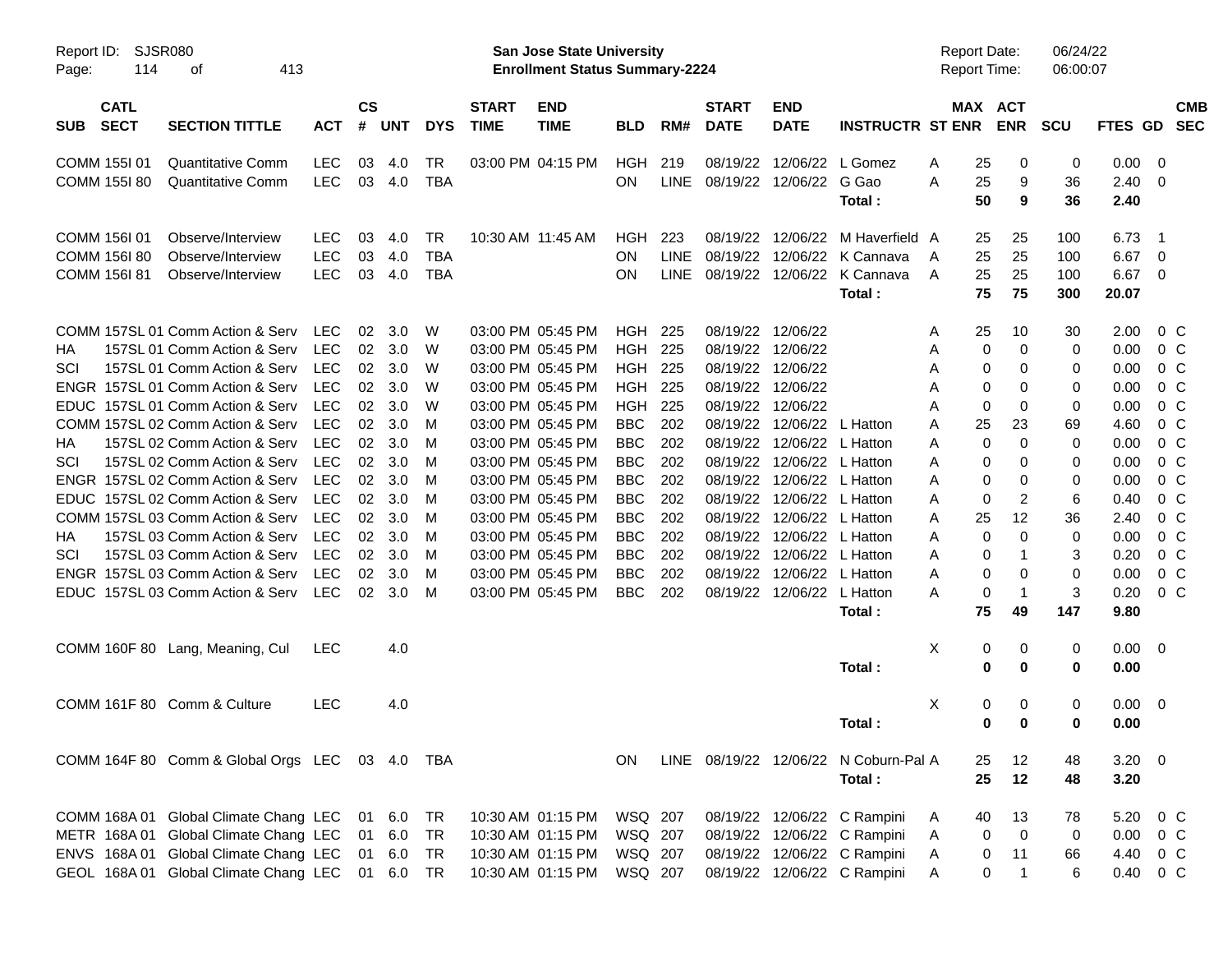| Report ID: SJSR080<br>115<br>Page:       | 413<br>οf                                                         |            |                    |            |            |                             | San Jose State University<br><b>Enrollment Status Summary-2224</b> |                    |       |                             |                            |                         |        | <b>Report Date:</b><br><b>Report Time:</b> |                           | 06/24/22<br>06:00:07 |                               |            |
|------------------------------------------|-------------------------------------------------------------------|------------|--------------------|------------|------------|-----------------------------|--------------------------------------------------------------------|--------------------|-------|-----------------------------|----------------------------|-------------------------|--------|--------------------------------------------|---------------------------|----------------------|-------------------------------|------------|
| <b>CATL</b><br><b>SECT</b><br><b>SUB</b> | <b>SECTION TITTLE</b>                                             | <b>ACT</b> | $\mathsf{cs}$<br># | <b>UNT</b> | <b>DYS</b> | <b>START</b><br><b>TIME</b> | <b>END</b><br><b>TIME</b>                                          | <b>BLD</b>         | RM#   | <b>START</b><br><b>DATE</b> | <b>END</b><br><b>DATE</b>  | <b>INSTRUCTR ST ENR</b> |        | MAX ACT<br><b>ENR</b>                      | <b>SCU</b>                | FTES GD SEC          |                               | <b>CMB</b> |
| 168A 01<br><b>HUM</b>                    | Global Climate Chang LEC<br>COMM 168A 02 Global Climate Chang LEC |            | 01<br>01           | 6.0<br>6.0 | TR<br>TR   |                             | 10:30 AM 01:15 PM<br>10:30 AM 01:15 PM                             | WSQ 207<br>WSQ 207 |       | 08/19/22<br>08/19/22        | 12/06/22                   | 12/06/22 C Rampini      | A<br>Α | 0<br>40                                    | 6<br>$\overline{7}$<br>42 | 2.80                 | $0.40 \quad 0 \quad C$<br>0 C |            |
|                                          | METR 168A 02 Global Climate Chang LEC                             |            | 01                 | 6.0        | TR         |                             | 10:30 AM 01:15 PM                                                  | WSQ 207            |       | 08/19/22                    | 12/06/22                   |                         | Α      | 0                                          | 0<br>0                    | 0.00                 | 0 C                           |            |
|                                          | ENVS 168A 02 Global Climate Chang LEC                             |            | 01                 | 6.0        | TR         |                             | 10:30 AM 01:15 PM                                                  | WSQ 207            |       | 08/19/22                    | 12/06/22                   |                         | Α      | 0                                          | 3<br>18                   | 1.20                 | 0 C                           |            |
|                                          | GEOL 168A 02 Global Climate Chang LEC                             |            | 01                 | 6.0        | TR         |                             | 10:30 AM 01:15 PM                                                  | WSQ 207            |       | 08/19/22                    | 12/06/22                   |                         | Α      | 0                                          | 0<br>0                    | 0.00                 | 0 C                           |            |
| HUM                                      | 168A 02 Global Climate Chang LEC                                  |            | 01                 | 6.0        | TR         |                             | 10:30 AM 01:15 PM                                                  | WSQ 207            |       | 08/19/22                    | 12/06/22                   |                         | Α      | 0                                          | 2<br>12                   | 0.80                 | 0 C                           |            |
|                                          | COMM 168A 03 Global Climate Chang LEC                             |            | 01                 | 6.0        | TR         |                             | 10:30 AM 01:15 PM                                                  | WSQ 207            |       | 08/19/22                    | 12/06/22                   |                         | Α      | 40                                         | 3<br>18                   | 1.20                 | 0 C                           |            |
|                                          | METR 168A 03 Global Climate Chang LEC                             |            | 01                 | 6.0        | TR         |                             | 10:30 AM 01:15 PM                                                  | WSQ 207            |       | 08/19/22                    | 12/06/22                   |                         | Α      | 0                                          | $\Omega$<br>0             | 0.00                 | 0 C                           |            |
|                                          | ENVS 168A 03 Global Climate Chang LEC                             |            | 01                 | 6.0        | TR         |                             | 10:30 AM 01:15 PM                                                  | WSQ 207            |       | 08/19/22                    | 12/06/22                   |                         | Α      | 0                                          | 1<br>6                    |                      | $0.40 \quad 0 \quad C$        |            |
|                                          | GEOL 168A 03 Global Climate Chang LEC                             |            | 01                 | 6.0        | TR         |                             | 10:30 AM 01:15 PM                                                  | WSQ 207            |       |                             | 08/19/22 12/06/22          |                         | A      | 0                                          | 0<br>0                    |                      | $0.00 \t 0 C$                 |            |
| HUM                                      | 168A 03 Global Climate Chang LEC                                  |            | 01                 | 6.0        | TR         |                             | 10:30 AM 01:15 PM                                                  | WSQ 207            |       |                             | 08/19/22 12/06/22          |                         | Α      | $\mathbf 0$                                | 0<br>0                    |                      | $0.00 \t 0 C$                 |            |
|                                          |                                                                   |            |                    |            |            |                             |                                                                    |                    |       |                             |                            | Total:                  | 120    | 42                                         | 252                       | 16.80                |                               |            |
|                                          |                                                                   |            |                    |            |            |                             |                                                                    |                    |       |                             |                            |                         |        |                                            |                           |                      |                               |            |
| COMM 169I 01                             | Media Respns Crit                                                 | <b>LEC</b> |                    | 4.0        |            |                             |                                                                    |                    |       |                             |                            |                         | X      | 0<br>$\mathbf 0$                           | 0<br>0<br>$\bf{0}$        | $0.00 \t 0$          |                               |            |
|                                          |                                                                   |            |                    |            |            |                             |                                                                    |                    |       |                             |                            | Total:                  |        |                                            | 0                         | 0.00                 |                               |            |
| COMM 170F 80 Persuasion                  |                                                                   | <b>LEC</b> | 03                 | 4.0        | TBA        |                             |                                                                    | <b>ON</b>          | LINE  | 08/19/22 12/06/22           |                            | N Coburn-Pal A          |        | 25<br>16                                   | 64                        | $4.27 \ 0$           |                               |            |
|                                          |                                                                   |            |                    |            |            |                             |                                                                    |                    |       |                             |                            | Total:                  |        | 25<br>16                                   | 64                        | 4.27                 |                               |            |
|                                          |                                                                   |            |                    |            |            |                             |                                                                    |                    |       |                             |                            |                         |        |                                            |                           |                      |                               |            |
|                                          | COMM 172F 80 Multicultural Comm                                   | <b>LEC</b> |                    | 4.0        |            |                             |                                                                    |                    |       |                             |                            |                         | X      | 0                                          | 0<br>0                    | $0.00 \t 0$          |                               |            |
|                                          |                                                                   |            |                    |            |            |                             |                                                                    |                    |       |                             |                            | Total:                  |        | $\bf{0}$                                   | $\bf{0}$<br>0             | 0.00                 |                               |            |
|                                          |                                                                   |            |                    |            |            |                             |                                                                    |                    |       |                             |                            |                         |        |                                            |                           |                      |                               |            |
|                                          | COMM 173F 80 Comm & Global UndersLEC                              |            |                    | 03 4.0     | TBA        |                             |                                                                    | <b>ON</b>          |       | LINE 08/19/22 12/06/22      |                            | G Gao                   | A      | 25<br>12                                   | 48                        | $3.27$ 1             |                               |            |
|                                          |                                                                   |            |                    |            |            |                             |                                                                    |                    |       |                             |                            | Total:                  |        | 25<br>12                                   | 48                        | 3.27                 |                               |            |
|                                          |                                                                   |            |                    |            |            |                             |                                                                    |                    |       |                             |                            |                         |        |                                            |                           |                      |                               |            |
| COMM 174 80                              | Intercult & Inequal                                               | <b>LEC</b> | 04                 | 3.0        | <b>TBA</b> |                             |                                                                    | <b>ON</b>          | LINE. |                             | 08/19/22 12/06/22 F Gidney |                         | A      | 10<br>40                                   | 30                        | $2.00 \t 0$          |                               |            |
| COMM 174 81                              | Intercult & Inequal                                               | <b>LEC</b> | 04                 | 3.0        | <b>TBA</b> |                             |                                                                    | ON                 | LINE  |                             | 08/19/22 12/06/22          | R Halualani             | A      | 40<br>37                                   | 111                       | 7.60 4               |                               |            |
|                                          |                                                                   |            |                    |            |            |                             |                                                                    |                    |       |                             |                            | Total:                  |        | 80<br>47                                   | 141                       | 9.60                 |                               |            |
|                                          |                                                                   |            |                    |            |            |                             |                                                                    |                    |       |                             |                            |                         |        |                                            |                           |                      |                               |            |
|                                          | COMM 175F 80 Nonverbal Comm                                       | <b>LEC</b> | 03                 | -4.0       | TBA        |                             |                                                                    | <b>ON</b>          | LINE  | 08/19/22 12/06/22           |                            | G Gao                   | A      | 25<br>21                                   | 84                        | $5.60$ 0             |                               |            |
|                                          |                                                                   |            |                    |            |            |                             |                                                                    |                    |       |                             |                            | Total:                  |        | 25<br>21                                   | 84                        | 5.60                 |                               |            |
|                                          |                                                                   |            |                    |            |            |                             |                                                                    |                    |       |                             |                            |                         |        |                                            |                           |                      |                               |            |
|                                          | COMM 176P 01 Comm & Gender                                        | LEC.       |                    |            |            |                             | 10:30 AM  11:45 AM                                                 | HGH 223            |       |                             | 08/19/22 12/06/22          | M Peck                  | Α      | 26<br>16                                   | 64                        | $4.27 \t 0$          |                               |            |
|                                          |                                                                   |            |                    |            |            |                             |                                                                    |                    |       |                             |                            | Total:                  |        | 26<br>16                                   | 64                        | 4.27                 |                               |            |
| COMM 179 80                              | Media & Resistance                                                | <b>LEC</b> |                    | 3.0        |            |                             |                                                                    |                    |       |                             |                            |                         | X      | 0                                          | 0<br>0                    | $0.00 \t 0$          |                               |            |
| COMM 179 81                              | Media & Resistance                                                | <b>LEC</b> |                    | 3.0        |            |                             |                                                                    |                    |       |                             |                            |                         | X      | 0                                          | 0<br>0                    | $0.00 \t 0$          |                               |            |
|                                          |                                                                   |            |                    |            |            |                             |                                                                    |                    |       |                             |                            | Total:                  |        | 0                                          | 0<br>0                    | 0.00                 |                               |            |
|                                          |                                                                   |            |                    |            |            |                             |                                                                    |                    |       |                             |                            |                         |        |                                            |                           |                      |                               |            |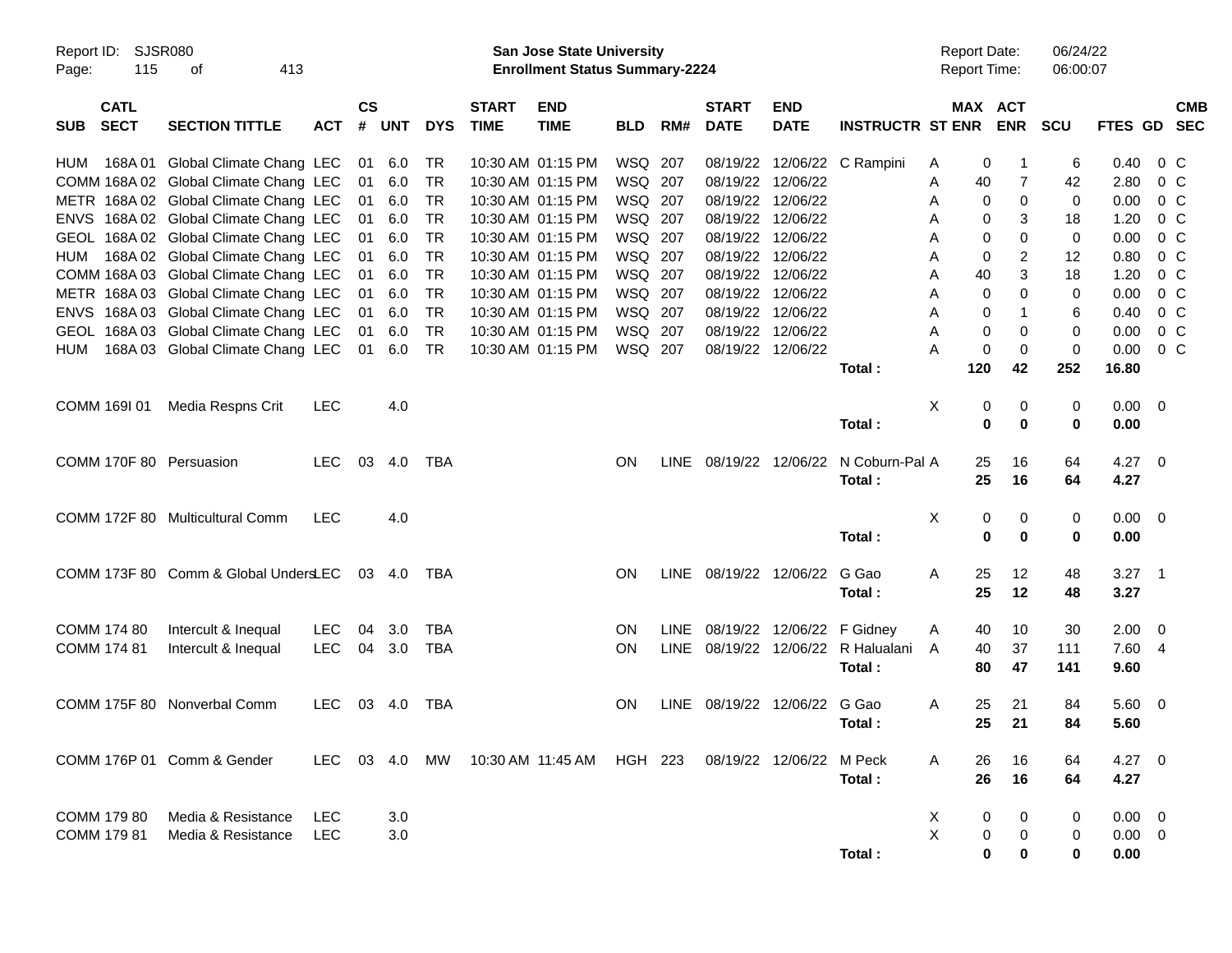| Report ID: SJSR080<br>116<br>Page: | 413<br>οf                       |            |               |            |            |                   | San Jose State University<br><b>Enrollment Status Summary-2224</b> |            |             |                        |                                 |                                       | <b>Report Date:</b><br><b>Report Time:</b> |                     | 06/24/22<br>06:00:07 |              |                         |
|------------------------------------|---------------------------------|------------|---------------|------------|------------|-------------------|--------------------------------------------------------------------|------------|-------------|------------------------|---------------------------------|---------------------------------------|--------------------------------------------|---------------------|----------------------|--------------|-------------------------|
| <b>CATL</b>                        |                                 |            | $\mathsf{cs}$ |            |            | <b>START</b>      | <b>END</b>                                                         |            |             | <b>START</b>           | <b>END</b>                      |                                       |                                            | MAX ACT             |                      |              | <b>CMB</b>              |
| <b>SECT</b><br>SUB                 | <b>SECTION TITTLE</b>           | <b>ACT</b> | #             | <b>UNT</b> | <b>DYS</b> | <b>TIME</b>       | <b>TIME</b>                                                        | <b>BLD</b> | RM#         | <b>DATE</b>            | <b>DATE</b>                     | <b>INSTRUCTR ST ENR</b>               |                                            | <b>ENR</b>          | <b>SCU</b>           | FTES GD      | <b>SEC</b>              |
| COMM 182P 01                       | Comm in Class Rm                | LEC.       | 03            | 4.0        | <b>MW</b>  | 09:00 AM 10:15 AM |                                                                    | HGH        | 225         |                        | 08/19/22 12/06/22               | M Sunseri<br>Total:                   | 25<br>A<br>25                              | 15<br>15            | 60<br>60             | 4.00<br>4.00 | $\overline{\mathbf{0}}$ |
| COMM 190 80                        | Act Proj in Speech              | <b>SUP</b> | 36            | 1.0        | <b>TBA</b> |                   |                                                                    | ON         | LINE.       | 08/19/22               | 12/06/22 C Perez                |                                       | A                                          | 5<br>0              | 0                    | 0.00         | 0                       |
| COMM 190 81                        | Act Proj in Speech              | <b>SUP</b> | 36            | 2.0        | <b>TBA</b> |                   |                                                                    | ON         | LINE        |                        | 08/19/22 12/06/22 C Perez       |                                       | Α                                          | 5<br>$\mathbf{1}$   | 0                    | 0.13         | 0                       |
| COMM 190 82                        | Act Proj in Speech              | <b>SUP</b> | 36            | 3.0        | <b>TBA</b> |                   |                                                                    | ON         | <b>LINE</b> |                        | 08/19/22 12/06/22 C Perez       |                                       | Α                                          | 5<br>0              | 0                    | 0.00         | 0                       |
| COMM 190 83                        | Act Proj in Speech              | <b>SUP</b> | 36            | 4.0        | <b>TBA</b> |                   |                                                                    | <b>ON</b>  | LINE        |                        | 08/19/22 12/06/22 C Perez       |                                       | A                                          | 5<br>$\mathbf 1$    | 0                    | 0.27         | 0                       |
| COMM 190 84                        | Act Proj in Speech              | <b>SUP</b> | 36            | 5.0        | <b>TBA</b> |                   |                                                                    | <b>ON</b>  | <b>LINE</b> |                        | 08/19/22 12/06/22 C Perez       |                                       | Α                                          | 5<br>$\mathbf 0$    | 0                    | 0.00         | $\mathbf 0$             |
| COMM 190 85                        | Act Proj in Speech              | <b>SUP</b> | 36            | 6.0        | <b>TBA</b> |                   |                                                                    | <b>ON</b>  |             |                        | LINE 08/19/22 12/06/22 C Perez  |                                       | Α                                          | 5<br>$\mathbf{1}$   | 0                    | 0.40         | 0                       |
|                                    |                                 |            |               |            |            |                   |                                                                    |            |             |                        |                                 | Total:                                | 30                                         | 3                   | 0                    | 0.80         |                         |
|                                    | COMM 191A 80 Foren Act Debate   | <b>SUP</b> | 36            | 1.0        | <b>TBA</b> |                   |                                                                    | <b>ON</b>  |             |                        | LINE 08/19/22 12/06/22 S Laczko |                                       | 45<br>A                                    | 3                   | 0                    | 0.20         | - 0                     |
|                                    | COMM 191A 81 Foren Act Debate   | <b>SUP</b> |               | 1.0        |            |                   |                                                                    |            |             |                        |                                 |                                       | X                                          | $\pmb{0}$<br>0      | 0                    | 0.00         | $\overline{0}$          |
|                                    |                                 |            |               |            |            |                   |                                                                    |            |             |                        |                                 | Total:                                | 45                                         | 3                   | 0                    | 0.20         |                         |
|                                    | COMM 191B 01 Ind Evnts Plat Spk | <b>SUP</b> |               | 1.0        |            |                   |                                                                    |            |             |                        |                                 |                                       | Χ                                          | 0<br>0              | 0                    | 0.00         | - 0                     |
|                                    | COMM 191B 80 Ind Evnts Plat Spk | <b>SUP</b> | 36            | 1.0        | <b>TBA</b> |                   |                                                                    | <b>ON</b>  |             | LINE 08/19/22 12/06/22 |                                 | K Yee                                 | A<br>60                                    | 0                   | 0                    | 0.00         | $\overline{0}$          |
|                                    |                                 |            |               |            |            |                   |                                                                    |            |             |                        |                                 | Total:                                | 60                                         | 0                   | 0                    | 0.00         |                         |
|                                    | COMM 191C 80 Ind Evnts Oral Int | <b>SUP</b> |               | 36 1.0     | TBA        |                   |                                                                    | <b>ON</b>  |             | LINE 08/19/22 12/06/22 |                                 | T Lim                                 | A<br>30                                    | 4                   | 0                    | 0.27         | - 0                     |
|                                    |                                 |            |               |            |            |                   |                                                                    |            |             |                        |                                 | Total:                                | 30                                         | 4                   | 0                    | 0.27         |                         |
|                                    | COMM 191J 80 Speech Judging     | <b>SUP</b> |               | 36 1.0     | TBA        |                   |                                                                    | <b>ON</b>  |             | LINE 08/19/22 12/06/22 |                                 | T Lim                                 | Α<br>45                                    | 7                   | 0                    | 0.47         | $\overline{0}$          |
|                                    |                                 |            |               |            |            |                   |                                                                    |            |             |                        |                                 | Total:                                | 45                                         | $\overline{7}$      | 0                    | 0.47         |                         |
| COMM 198 80                        | Comm Applied Activit SUP        |            |               | 36 1.0     | <b>TBA</b> |                   |                                                                    | ON         | LINE.       | 08/19/22               | 12/06/22                        | R Cnudde                              | 20<br>A                                    | 15                  | 15                   | 1.00         | 0                       |
| COMM 198 81                        | Comm Applied Activit SUP        |            | 36            | 2.0        | <b>TBA</b> |                   |                                                                    | ON         | LINE        |                        | 08/19/22 12/06/22               | R Cnudde                              | A                                          | $\overline{c}$<br>5 | 2                    | 0.27         | 0                       |
| COMM 198 82                        | Comm Applied Activit SUP        |            |               | 36 2.0     | <b>TBA</b> |                   |                                                                    | ON         | LINE        |                        |                                 | 08/19/22 12/06/22 M Holopainen A      | 10                                         | 4                   | 4                    | 0.53         | 0                       |
| COMM 198 83                        | Comm Applied Activit SUP        |            |               | 36 1.0     | <b>TBA</b> |                   |                                                                    | <b>ON</b>  | <b>LINE</b> |                        | 08/19/22 12/06/22 S Laczko      |                                       | 15<br>A                                    | 6                   | 6                    | 0.40         | 0                       |
| COMM 198 84                        | Comm Applied Activit SUP        |            |               | 36 2.0     | <b>TBA</b> |                   |                                                                    | <b>ON</b>  | <b>LINE</b> |                        | 08/19/22 12/06/22 S Laczko      |                                       | 20<br>A                                    | 3                   | 3                    | 0.40         | 0                       |
| COMM 198 85                        | Comm Applied Activit SUP        |            |               | 36 1.0     | <b>TBA</b> |                   |                                                                    | <b>ON</b>  | LINE        |                        |                                 | 08/19/22 12/06/22 S McGaffey          | 10<br>A                                    | $\mathbf 0$         | 0                    | 0.00         | $\mathbf 0$             |
| COMM 198 86                        | Comm Applied Activit SUP 36 1.0 |            |               |            | <b>TBA</b> |                   |                                                                    | ON         |             |                        | LINE 08/19/22 12/06/22 M Peck   |                                       | 10<br>Α                                    | 9                   | 9                    | 0.60         | $\overline{0}$          |
| COMM 198 87                        | Comm Applied Activit SUP        |            | 36            | 2.0        | TBA        |                   |                                                                    | <b>ON</b>  |             |                        | LINE 08/19/22 12/06/22 M Peck   |                                       | Α                                          | 5<br>3              | 3                    | 0.43         | $\overline{1}$          |
| COMM 198 88                        | Comm Applied Activit            | <b>SUP</b> |               | 36 1.0     | <b>TBA</b> |                   |                                                                    | ON         | <b>LINE</b> |                        | 08/19/22 12/06/22 C Perez       |                                       | Α                                          | 5<br>1              | 1                    | 0.07         | $\mathbf 0$             |
| COMM 198 89                        | Comm Applied Activit            | <b>SUP</b> | 36            | 2.0        | <b>TBA</b> |                   |                                                                    | ON         | LINE        |                        | 08/19/22 12/06/22 C Perez       |                                       | 10<br>Α                                    | 9                   | 9                    | 1.20         | 0                       |
| COMM 198 90                        | Comm Applied Activit            | <b>SUP</b> |               | 36 1.0     | <b>TBA</b> |                   |                                                                    | ON         | LINE        |                        |                                 | 08/19/22 12/06/22 M Holopainen A      | 10                                         | 4                   | 4                    | 0.27         | 0                       |
| COMM 198 91                        | Comm Applied Activit            | <b>SUP</b> |               | 36 1.0     | <b>TBA</b> |                   |                                                                    | <b>ON</b>  |             |                        |                                 | LINE 08/19/22 12/06/22 M Holopainen A | 10                                         | 5                   | 5                    | 0.33         | $\mathbf 0$             |
| COMM 198 92                        | Comm Applied Activit            | <b>SUP</b> |               | 36 1.0     | <b>TBA</b> |                   |                                                                    | ON         | <b>LINE</b> |                        |                                 | 08/19/22 12/06/22 M Holopainen A      | 10                                         | 4                   | 4                    | 0.27         | 0                       |
| COMM 198 93                        | Comm Applied Activit SUP        |            |               | 36 1.0     | <b>TBA</b> |                   |                                                                    | <b>ON</b>  |             |                        |                                 | LINE 08/19/22 12/06/22 M Holopainen A | $10$                                       | 7                   | $\overline{7}$       | 0.47         | 0                       |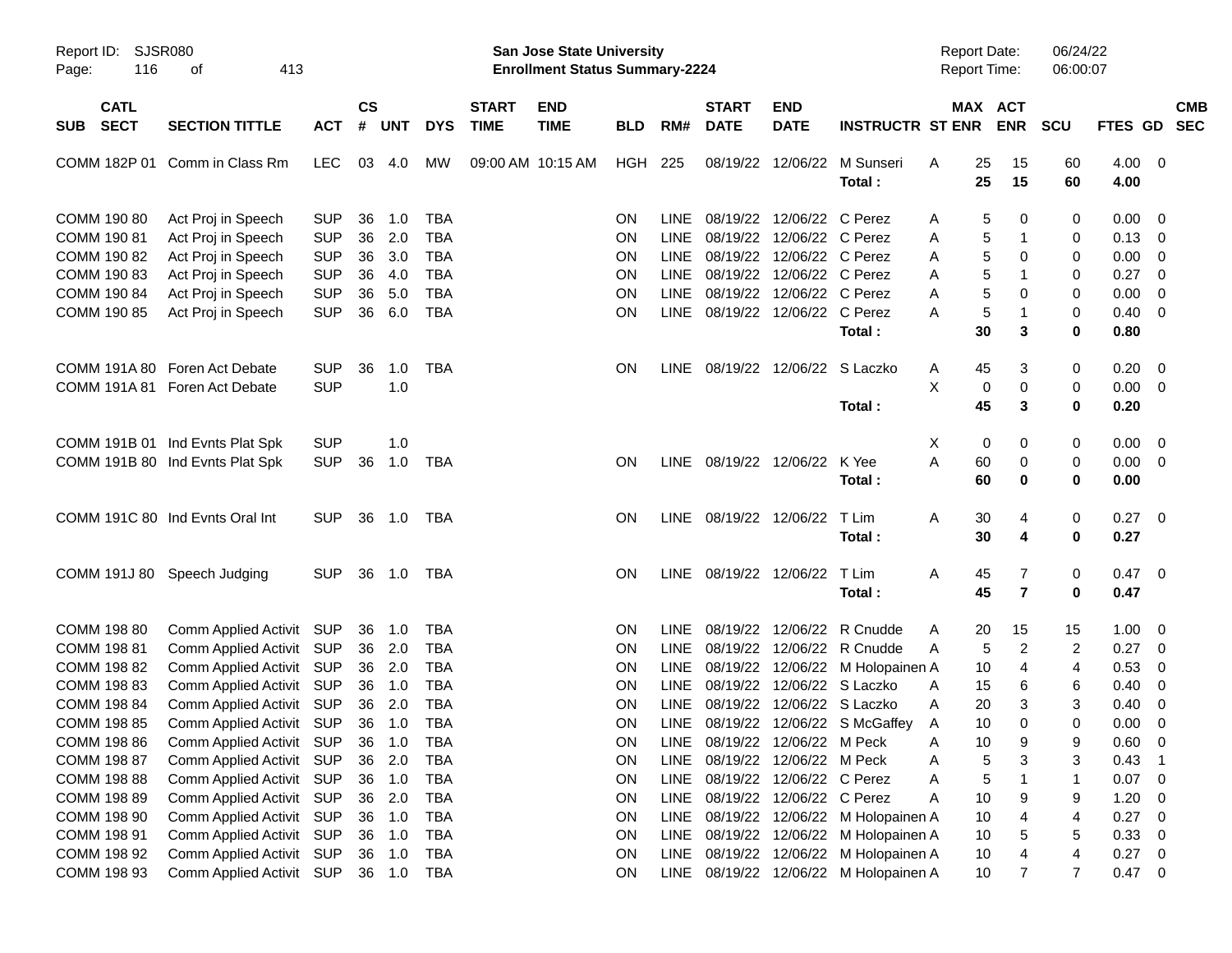| Report ID:<br>117<br>Page:               | SJSR080<br>413<br>οf                         |              |                |              |              |                             | <b>San Jose State University</b><br><b>Enrollment Status Summary-2224</b> |            |             |                               |                           |                                  | <b>Report Date:</b><br>Report Time: |                               | 06/24/22<br>06:00:07 |                |                          |            |
|------------------------------------------|----------------------------------------------|--------------|----------------|--------------|--------------|-----------------------------|---------------------------------------------------------------------------|------------|-------------|-------------------------------|---------------------------|----------------------------------|-------------------------------------|-------------------------------|----------------------|----------------|--------------------------|------------|
| <b>CATL</b><br><b>SECT</b><br><b>SUB</b> | <b>SECTION TITTLE</b>                        | <b>ACT</b>   | <b>CS</b><br># | <b>UNT</b>   | <b>DYS</b>   | <b>START</b><br><b>TIME</b> | <b>END</b><br><b>TIME</b>                                                 | <b>BLD</b> | RM#         | <b>START</b><br><b>DATE</b>   | <b>END</b><br><b>DATE</b> | <b>INSTRUCTR ST ENR</b>          |                                     | MAX ACT<br><b>ENR</b>         | <b>SCU</b>           | FTES GD SEC    |                          | <b>CMB</b> |
|                                          |                                              |              |                |              |              |                             |                                                                           |            |             |                               |                           | Total:                           | 150                                 | 72                            | 72                   | 6.23           |                          |            |
| COMM 199C 01 Senior Seminar              |                                              | <b>LEC</b>   | 03             | 4.0          | MW           |                             | 07:30 AM 08:45 AM                                                         | HGH        | 229         | 08/19/22 12/06/22             |                           |                                  | A<br>25                             | 0                             | 0                    | $0.00 \quad 0$ |                          |            |
| COMM 199C 80 Senior Seminar              |                                              | <b>LEC</b>   | 03             | 4.0          | <b>TBA</b>   |                             |                                                                           | <b>ON</b>  | <b>LINE</b> |                               |                           | 08/19/22 12/06/22 B Brockmann A  | 25                                  | 25                            | 100                  | $6.67$ 0       |                          |            |
| COMM 199C 81 Senior Seminar              |                                              | <b>LEC</b>   | 03             | 4.0          | <b>TBA</b>   |                             |                                                                           | ON         | LINE        |                               |                           | 08/19/22 12/06/22 S Coopman A    | 25                                  | 16                            | 64                   | 4.27           | $\overline{\phantom{0}}$ |            |
| COMM 199C 82 Senior Seminar              |                                              | <b>LEC</b>   | 03             | 4.0          | <b>TBA</b>   |                             |                                                                           | ON         | LINE        |                               | 08/19/22 12/06/22 C Perez |                                  | 25<br>Α                             | 24                            | 96                   | 6.40           | $\overline{\phantom{0}}$ |            |
| COMM 199C 83 Senior Seminar              |                                              | <b>LEC</b>   | 03             | 4.0          | <b>TBA</b>   |                             |                                                                           | ON         | LINE        |                               | 08/19/22 12/06/22 C Perez |                                  | 25<br>A                             | 6                             | 24                   | 1.60           | $\overline{\mathbf{0}}$  |            |
| COMM 199C 84 Senior Seminar              |                                              | <b>LEC</b>   | 03             | 4.0          | <b>TBA</b>   |                             |                                                                           | ON         | LINE        |                               |                           | 08/19/22 12/06/22 K Werking      | 25<br>A                             | 23                            | 92                   | 6.13           | $\overline{\phantom{0}}$ |            |
| COMM 199C 85 Senior Seminar              |                                              | <b>LEC</b>   | 03             | 4.0          | <b>TBA</b>   |                             |                                                                           | <b>ON</b>  |             |                               |                           | LINE 08/19/22 12/06/22 K Werking | 25<br>A                             | 5                             | 20                   | 1.33           | $\overline{\phantom{0}}$ |            |
|                                          |                                              |              |                |              |              |                             |                                                                           |            |             |                               |                           | Total:                           | 175                                 | 99                            | 396                  | 26.40          |                          |            |
|                                          | COMM 200R 01 Grad Study in Comm SEM 05 4.0 R |              |                |              |              |                             | 06:00 PM 08:45 PM                                                         | HGH 225    |             |                               | 08/19/22 12/06/22         | L Gomez                          | 15<br>A                             | 12                            | 48                   | 3.87 10        |                          |            |
|                                          |                                              |              |                |              |              |                             |                                                                           |            |             |                               |                           | Total:                           | 15                                  | 12                            | 48                   | 3.87           |                          |            |
| COMM 201 01                              | Comm Methodologies SEM 05 3.0 T              |              |                |              |              |                             | 06:00 PM 08:45 PM                                                         | HGH 229    |             |                               | 08/19/22 12/06/22         | M Haverfield A                   | 15                                  | 11                            | 33                   | 2.75 11        |                          |            |
|                                          |                                              |              |                |              |              |                             |                                                                           |            |             |                               |                           | Total:                           | 15                                  | 11                            | 33                   | 2.75           |                          |            |
|                                          | COMM 210R 01 Sem Interpers Comm SEM          |              |                | 4.0          |              |                             |                                                                           |            |             |                               |                           |                                  | Х                                   | 0<br>0                        | 0                    | $0.00 \quad 0$ |                          |            |
|                                          |                                              |              |                |              |              |                             |                                                                           |            |             |                               |                           | Total:                           |                                     | $\mathbf 0$<br>$\bf{0}$       | 0                    | 0.00           |                          |            |
|                                          | COMM 255R 01 Sem Comm Theory                 | SEM 05 4.0 T |                |              |              |                             | 03:00 PM 05:45 PM                                                         | CL         |             | 303A 08/19/22 12/06/22        |                           | J Morrison                       | 15<br>A                             |                               | 4                    | $0.33$ 1       |                          |            |
|                                          |                                              |              |                |              |              |                             |                                                                           |            |             |                               |                           | Total:                           | 15                                  | $\mathbf 1$                   | 4                    | 0.33           |                          |            |
|                                          | COMM 269R 01 Sem Cont Commun                 | <b>SEM</b>   |                | 4.0          |              |                             |                                                                           |            |             |                               |                           |                                  | X                                   | 0<br>0                        | 0                    | $0.00 \quad 0$ |                          |            |
|                                          |                                              |              |                |              |              |                             |                                                                           |            |             |                               |                           | Total:                           |                                     | $\mathbf 0$<br>0              | 0                    | 0.00           |                          |            |
|                                          | COMM 274R 01 Sem Intercult Comm              | <b>SEM</b>   |                | 4.0          |              |                             |                                                                           |            |             |                               |                           |                                  | X                                   | 0<br>0                        | 0                    | $0.00 \quad 0$ |                          |            |
|                                          |                                              |              |                |              |              |                             |                                                                           |            |             |                               |                           | Total:                           |                                     | $\mathbf 0$<br>0              | 0                    | 0.00           |                          |            |
| COMM 280 01                              | Independent Study                            | <b>SUP</b>   |                | 1.0          |              |                             |                                                                           |            |             |                               |                           |                                  | X                                   | 0<br>0                        | 0                    | $0.00 \quad 0$ |                          |            |
| COMM 280 02                              | Independent Study                            | <b>SUP</b>   |                | 2.0          |              |                             |                                                                           |            |             |                               |                           |                                  | X                                   | $\mathbf 0$<br>$\mathbf 0$    | 0                    | $0.00 \t 0$    |                          |            |
|                                          | COMM 280 03 Independent Study                | <b>SUP</b>   |                | 3.0          |              |                             |                                                                           |            |             |                               |                           |                                  | $\mathsf X$                         | $\overline{0}$<br>$\mathbf 0$ | 0                    | $0.00 \t 0$    |                          |            |
| COMM 280 04                              | Independent Study                            | <b>SUP</b>   |                | 1.0          |              |                             |                                                                           |            |             |                               |                           |                                  | X                                   | 0<br>0                        | 0                    | $0.00 \t 0$    |                          |            |
|                                          |                                              |              |                |              |              |                             |                                                                           |            |             |                               |                           | Total:                           |                                     | $\bf{0}$<br>0                 | 0                    | 0.00           |                          |            |
| COMM 285A 80 TA Practicum I              |                                              | <b>SUP</b>   |                | 25  2.0  TBA |              |                             |                                                                           | ON         |             | LINE 08/19/22 12/06/22 T Hart |                           |                                  | A<br>10                             |                               | 8                    | 0.674          |                          |            |
| COMM 285A 81 TA Practicum I              |                                              | <b>SUP</b>   |                |              | 25  2.0  TBA |                             |                                                                           | ON         |             | LINE 08/19/22 12/06/22 T Hart |                           |                                  | Α<br>10                             | 0                             | 0                    | $0.00 \t 0$    |                          |            |
|                                          |                                              |              |                |              |              |                             |                                                                           |            |             |                               |                           | Total:                           | 20                                  | 4                             | 8                    | 0.67           |                          |            |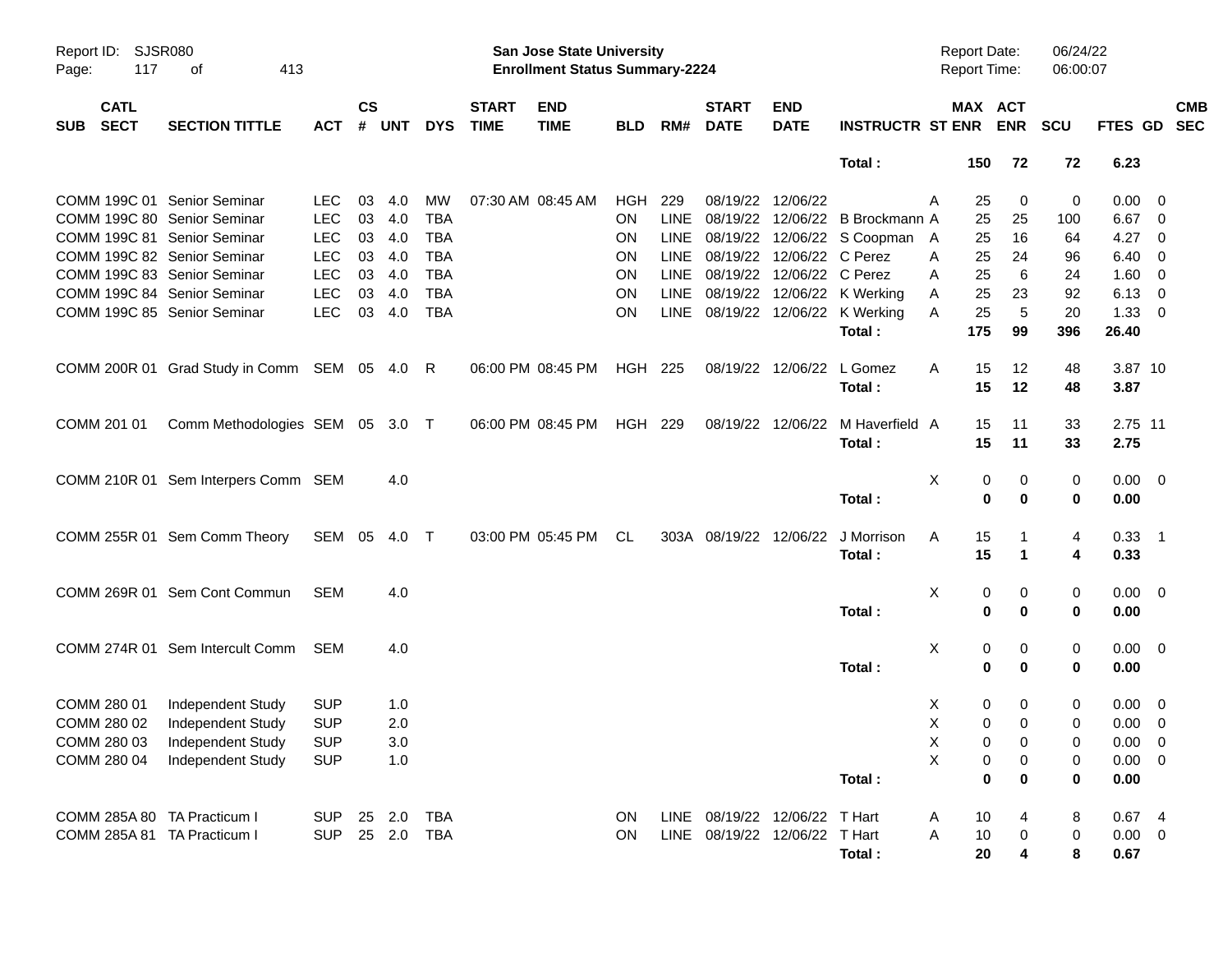| Report ID:<br>118<br>Page:                               | SJSR080<br>413<br>οf                                                                                 |                                                      |                      |                          |                                                      |                             | <b>San Jose State University</b><br><b>Enrollment Status Summary-2224</b> |                      |                                                          |                                              |                                                              |                                | <b>Report Date:</b><br>Report Time:                  |                                               | 06/24/22<br>06:00:07         |                                      |                                                                      |
|----------------------------------------------------------|------------------------------------------------------------------------------------------------------|------------------------------------------------------|----------------------|--------------------------|------------------------------------------------------|-----------------------------|---------------------------------------------------------------------------|----------------------|----------------------------------------------------------|----------------------------------------------|--------------------------------------------------------------|--------------------------------|------------------------------------------------------|-----------------------------------------------|------------------------------|--------------------------------------|----------------------------------------------------------------------|
| <b>CATL</b><br><b>SECT</b><br><b>SUB</b>                 | <b>SECTION TITTLE</b>                                                                                | <b>ACT</b>                                           | <b>CS</b><br>#       | <b>UNT</b>               | <b>DYS</b>                                           | <b>START</b><br><b>TIME</b> | <b>END</b><br><b>TIME</b>                                                 | <b>BLD</b>           | RM#                                                      | <b>START</b><br><b>DATE</b>                  | <b>END</b><br><b>DATE</b>                                    | <b>INSTRUCTR ST ENR</b>        |                                                      | <b>MAX ACT</b><br><b>ENR</b>                  | SCU                          | <b>FTES GD</b>                       | <b>CMB</b><br><b>SEC</b>                                             |
| COMM 285B 80 TA Practicum II                             |                                                                                                      | <b>SUP</b>                                           | 25                   | 1.0                      | <b>TBA</b>                                           |                             |                                                                           | <b>ON</b>            | LINE                                                     | 08/19/22                                     | 12/06/22                                                     | T Hart<br>Total:               | A<br>5<br>5                                          | $\Omega$<br>$\mathbf 0$                       | $\mathbf 0$<br>$\mathbf 0$   | 0.00<br>0.00                         | $\overline{0}$                                                       |
| COMM 291 80<br>COMM 291 81<br>COMM 291 82<br>COMM 291 83 | Grad Internship<br>Grad Internship<br>Grad Internship<br>Grad Internship                             | <b>SUP</b><br><b>SUP</b><br><b>SUP</b><br><b>SUP</b> | 25<br>25<br>25<br>25 | 1.0<br>2.0<br>3.0<br>4.0 | <b>TBA</b><br><b>TBA</b><br><b>TBA</b><br><b>TBA</b> |                             |                                                                           | ON<br>ON<br>ON<br>ON | <b>LINE</b><br><b>LINE</b><br><b>LINE</b><br><b>LINE</b> | 08/19/22<br>08/19/22<br>08/19/22<br>08/19/22 | 12/06/22<br>12/06/22 C Perez<br>12/06/22 C Perez<br>12/06/22 | C Perez<br>C Perez<br>Total:   | $\mathbf 5$<br>Α<br>5<br>A<br>5<br>A<br>5<br>Α<br>20 | 0<br>$\Omega$<br>0<br>$\mathbf 0$<br>$\bf{0}$ | 0<br>0<br>0<br>0<br>$\bf{0}$ | 0.00<br>0.00<br>0.00<br>0.00<br>0.00 | $\overline{0}$<br>$\overline{0}$<br>$\overline{0}$<br>$\overline{0}$ |
| COMM 295R 01                                             | Top in Comm Studie                                                                                   | <b>LEC</b>                                           | 03                   | 4.0                      | M                                                    |                             | 06:00 PM 08:45 PM                                                         | <b>HGH</b>           | 229                                                      | 08/19/22                                     | 12/06/22                                                     | R Halualani<br>Total:          | 15<br>A<br>15                                        | 13<br>13                                      | 52<br>52                     | 4.33 13<br>4.33                      |                                                                      |
| COMM 297 80                                              | Adv Writing Workshop SEM                                                                             |                                                      | 05                   | 4.0                      | R                                                    |                             | 06:00 PM 08:45 PM                                                         | ON                   | <b>LINE</b>                                              | 08/19/22                                     | 12/06/22                                                     | K Cole<br>Total:               | 15<br>A<br>15                                        | 12<br>12                                      | 48<br>48                     | 4.00 12<br>4.00                      |                                                                      |
| COMM 298 80                                              | Master's Project                                                                                     | <b>SUP</b>                                           | 25                   | 4.0                      | <b>TBA</b>                                           |                             |                                                                           | <b>ON</b>            | <b>LINE</b>                                              | 08/19/22                                     | 12/06/22                                                     | M Haverfield A<br>Total:       | 5<br>5                                               | 0<br>$\bf{0}$                                 | 0<br>$\mathbf 0$             | $0.00 \t 0$<br>0.00                  |                                                                      |
| COMM 299 01<br>COMM 299 02<br>COMM 299 03<br>COMM 299 04 | <b>Master's Thesis</b><br><b>Master's Thesis</b><br><b>Master's Thesis</b><br><b>Master's Thesis</b> | <b>SUP</b><br><b>SUP</b><br><b>SUP</b><br><b>SUP</b> | 25                   | 1.0<br>2.0<br>3.0<br>4.0 | <b>TBA</b>                                           |                             |                                                                           | ON                   | <b>LINE</b>                                              |                                              |                                                              | 08/19/22 12/06/22 M Haverfield | X<br>0<br>X<br>0<br>2<br>A<br>$\Omega$<br>х          | 0<br>$\Omega$<br>0                            | 0<br>0<br>0<br>0             | 0.00<br>0.00<br>0.25<br>0.00         | 0<br>$\overline{0}$<br>-1<br>$\overline{0}$                          |
| COMM 299 05<br>COMM 299 06                               | <b>Master's Thesis</b><br><b>Master's Thesis</b>                                                     | <b>SUP</b><br><b>SUP</b>                             | 25                   | 5.0<br>6.0               | <b>TBA</b>                                           |                             |                                                                           | ON                   | LINE                                                     | 08/19/22                                     | 12/06/22                                                     | M Haverfield A<br>Total:       | X<br>0<br>5<br>$\overline{7}$                        | $\Omega$<br>0                                 | 0<br>0<br>$\bf{0}$           | 0.00<br>0.00<br>0.25                 | 0<br>$\overline{0}$                                                  |

**Department : Communication Studies and Studies and Studies and Studies and Studies in the Studies of the Studies of the Studies of the Studies of the Studies of the Studies of the Studies of the Studies of the Studies of Lower Division : 2573 815 2331 155.40 Upper Division : 2526 1662 5886 396.83 Graduate Division : 117 42 145 12.33**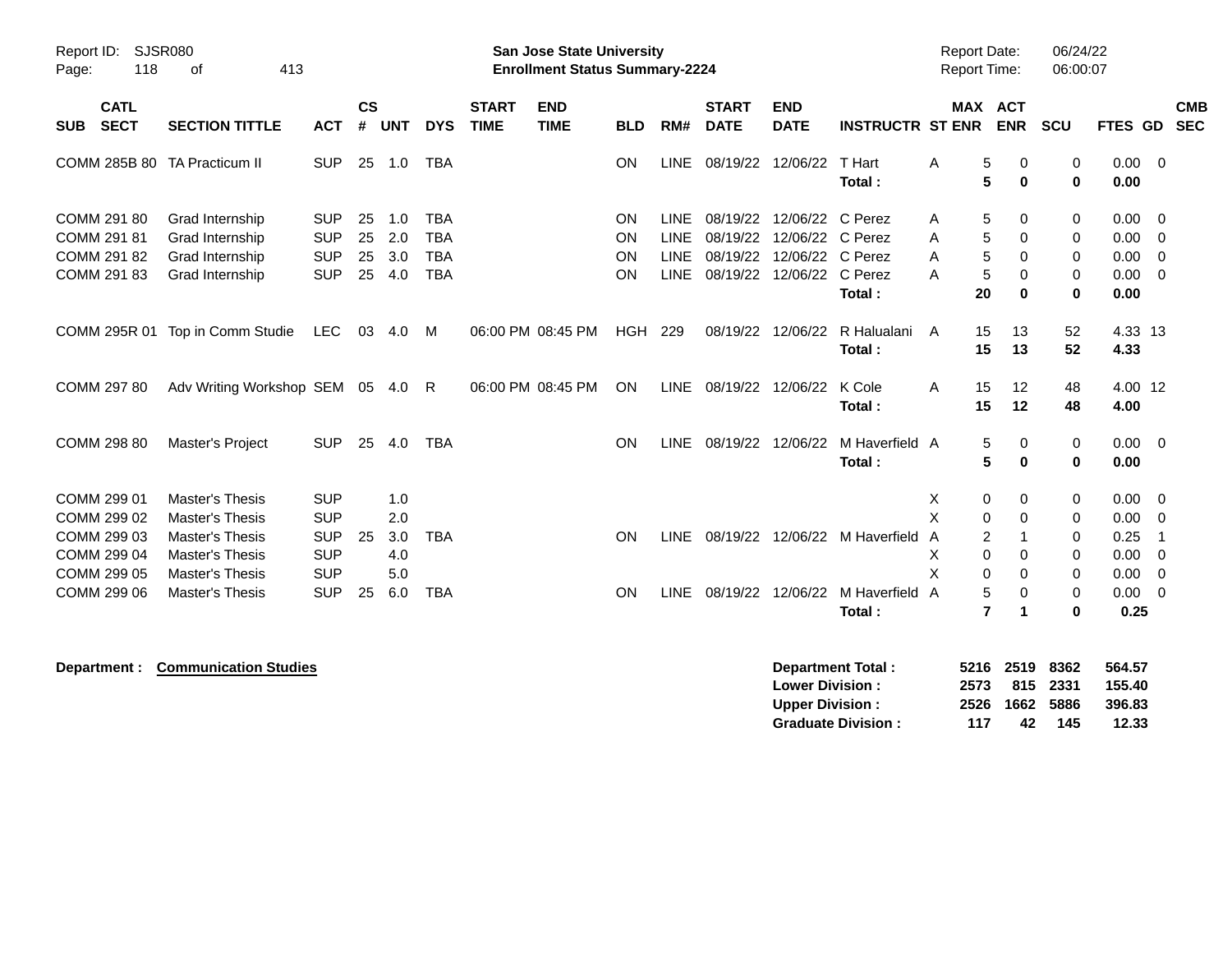| Report ID:<br>Page:  | 119                        | SJSR080<br>413<br>οf                           |                          |           |                |                         |                             | San Jose State University<br><b>Enrollment Status Summary-2224</b> |                  |     |                                 |                            |                                      | <b>Report Date:</b><br><b>Report Time:</b> |                              | 06/24/22<br>06:00:07 |                            |                           |
|----------------------|----------------------------|------------------------------------------------|--------------------------|-----------|----------------|-------------------------|-----------------------------|--------------------------------------------------------------------|------------------|-----|---------------------------------|----------------------------|--------------------------------------|--------------------------------------------|------------------------------|----------------------|----------------------------|---------------------------|
| <b>SUB</b>           | <b>CATL</b><br><b>SECT</b> | <b>SECTION TITTLE</b>                          | ACT                      | <b>CS</b> | # UNT          | <b>DYS</b>              | <b>START</b><br><b>TIME</b> | <b>END</b><br><b>TIME</b>                                          | <b>BLD</b>       | RM# | <b>START</b><br><b>DATE</b>     | <b>END</b><br><b>DATE</b>  | <b>INSTRUCTR ST ENR</b>              |                                            | <b>MAX ACT</b><br><b>ENR</b> | <b>SCU</b>           |                            | <b>CMB</b><br>FTES GD SEC |
| College              |                            | <b>Social Sciences, College of</b>             |                          |           |                |                         |                             |                                                                    |                  |     |                                 |                            |                                      |                                            |                              |                      |                            |                           |
|                      | Department :               | <b>Urban &amp; Regional Planning</b>           |                          |           |                |                         |                             |                                                                    |                  |     |                                 |                            |                                      |                                            |                              |                      |                            |                           |
| GEOG 101             |                            | Physical Geography                             | LEC                      | 02        | 3.0            | TR                      |                             | 10:30 AM 11:45 AM                                                  | CL.              | 224 |                                 | 08/19/22 12/06/22 J Hasty  |                                      | 30<br>A                                    | 4                            | 12                   | $0.80 \quad 0$             |                           |
| GEOG 102<br>GEOG 180 |                            | Physical Geography                             | <b>LEC</b><br><b>LEC</b> | 02        | 3.0<br>02 3.0  | <b>TR</b><br><b>TBA</b> |                             | 12:00 PM 01:15 PM                                                  | CL<br><b>ON</b>  | 224 |                                 | 08/19/22 12/06/22 J Hasty  | LINE 08/19/22 12/06/22 G Pereira     | 30<br>Α<br>30<br>A                         | 8<br>30                      | 24<br>90             | $1.60 \t 0$<br>$6.00 \t 0$ |                           |
|                      |                            | Physical Geography                             |                          |           |                |                         |                             |                                                                    |                  |     |                                 |                            | Total :                              | 90                                         | 42                           | 126                  | 8.40                       |                           |
| GEOG 1080            |                            | <b>Cultural Geography</b>                      | LEC.                     |           | 02 3.0         | TBA                     |                             |                                                                    | ON.              |     |                                 |                            | LINE 08/19/22 12/06/22 G Pereira     | A<br>30                                    | 30                           | 90                   | $6.00 \quad 0$             |                           |
|                      |                            |                                                |                          |           |                |                         |                             |                                                                    |                  |     |                                 |                            | Total :                              | 30                                         | 30                           | 90                   | 6.00                       |                           |
| GEOG 1280            |                            | World Regional Geog LEC                        |                          | 01        | 3.0            | TBA                     |                             |                                                                    | <b>ON</b>        |     |                                 |                            | LINE 08/19/22 12/06/22 G Pereira     | A<br>30                                    | 27                           | 81                   | $5.40 \ 0$                 |                           |
| GEOG 1281            |                            | World Regional Geog LEC 01 3.0                 |                          |           |                | TBA                     |                             |                                                                    | <b>ON</b>        |     | LINE 08/19/22 12/06/22 E Pena   |                            |                                      | 30<br>A                                    | 24                           | 72                   | 4.85                       | $\overline{\phantom{1}}$  |
|                      |                            |                                                |                          |           |                |                         |                             |                                                                    |                  |     |                                 |                            | Total :                              | 60                                         | 51                           | 153                  | 10.25                      |                           |
|                      |                            | GEOG 100W 01 Writing Workshop                  | SEM                      | 05        | 3.0            | <b>TR</b>               |                             | 06:00 PM 07:15 PM                                                  | <b>ON</b>        |     | LINE 08/19/22 12/06/22          |                            | N Skinner                            | 25<br>A                                    | 9                            | 27                   | 1.80                       | 0 <sup>C</sup>            |
|                      |                            | GLST 100W 01 Writing Workshop                  | SEM 05                   |           | 3.0            | <b>TR</b>               |                             | 06:00 PM 07:15 PM                                                  | <b>ON</b>        |     |                                 |                            | LINE 08/19/22 12/06/22 N Skinner     | А                                          | 0<br>14                      | 42                   | 2.80                       | 0 <sup>o</sup>            |
|                      |                            |                                                |                          |           |                |                         |                             |                                                                    |                  |     |                                 |                            | Total:                               | 25                                         | 23                           | 69                   | 4.60                       |                           |
|                      | GEOG 105 01                | Urban Geog                                     | LEC.                     |           | 02 3.0         | TR                      |                             | 02:15 PM 03:30 PM                                                  | CL               | 224 |                                 |                            | 08/19/22 12/06/22 C Rivasplata A     | 30                                         | 8                            | 24                   | $1.60 \t 0$                |                           |
|                      |                            |                                                |                          |           |                |                         |                             |                                                                    |                  |     |                                 |                            | Total:                               | 30                                         | 8                            | 24                   | 1.60                       |                           |
|                      | GEOG 107 80                | Mapping the World                              | LEC.                     |           |                | 02 3.0 TBA              |                             |                                                                    | <b>ON</b>        |     | LINE 08/19/22 12/06/22 B Yang   |                            |                                      | 30<br>A                                    | 30                           | 90                   | 6.15 3                     |                           |
|                      |                            |                                                |                          |           |                |                         |                             |                                                                    |                  |     |                                 |                            | Total :                              | 30                                         | 30                           | 90                   | 6.15                       |                           |
|                      | GEOG 112 01                | Cultures/Globalizatn                           | LEC.                     |           | $02 \quad 3.0$ | МW                      |                             | 10:30 AM 11:45 AM                                                  | CL               | 243 |                                 | 08/19/22 12/06/22 M Kelley |                                      | 30<br>A                                    | 26                           | 78                   | $5.20 \ 0$                 |                           |
|                      | GEOG 112 02                | Cultures/Globalizatn                           | <b>LEC</b>               |           | 02 3.0         | <b>MW</b>               |                             | 12:00 PM 01:15 PM                                                  | CL               | 243 |                                 | 08/19/22 12/06/22 M Kelley |                                      | 30<br>Α                                    | 25                           | 75                   | $5.00 \t 0$                |                           |
|                      | GEOG 112 03<br>GEOG 112 80 | Cultures/Globalizatn<br>Cultures/Globalizatn   | <b>LEC</b><br><b>LEC</b> | 02        | 3.0<br>02 3.0  | м<br><b>TBA</b>         |                             | 03:00 PM 05:30 PM                                                  | HGH<br><b>ON</b> | 217 | LINE 08/19/22 12/06/22 M Kelley | 08/19/22 12/06/22 E Pena   |                                      | 30<br>A<br>30<br>Α                         | 19<br>30                     | 57<br>90             | 3.80 0<br>$6.00 \t 0$      |                           |
|                      |                            |                                                |                          |           |                |                         |                             |                                                                    |                  |     |                                 |                            | Total :                              | 120                                        | 100                          | 300                  | 20.00                      |                           |
|                      | GEOG 121 80                | Pop & Global Change LEC 02 3.0                 |                          |           |                | TBA                     |                             |                                                                    | ON.              |     |                                 |                            | LINE 08/19/22 12/06/22 G Pereira     | 30<br>A                                    | 10                           | 30                   | 2.00                       | $0\,$ C                   |
|                      |                            | ENVS 121 80 Pop & Global Change LEC 02 3.0 TBA |                          |           |                |                         |                             |                                                                    |                  |     |                                 |                            | ON LINE 08/19/22 12/06/22 G Pereira  | A                                          | $0$ 12                       | 36                   | 2.40 0 C                   |                           |
|                      |                            |                                                |                          |           |                |                         |                             |                                                                    |                  |     |                                 |                            | Total :                              | 30                                         | 22                           | 66                   | 4.40                       |                           |
|                      | GEOG 140 80                | The United States                              | LEC 02 3.0 TBA           |           |                |                         |                             |                                                                    | ON.              |     |                                 |                            | LINE 08/19/22 12/06/22 K Rohrmeier A | 30                                         | 11                           | 33                   | $2.20 \t 0$                |                           |
|                      |                            |                                                |                          |           |                |                         |                             |                                                                    |                  |     |                                 |                            | Total:                               | 30                                         | 11                           | 33                   | 2.20                       |                           |
|                      | GEOG 170 10                | Intro to GIS                                   | LEC 02 4.0 W             |           |                |                         |                             |                                                                    |                  |     |                                 |                            | 08/19/22 12/06/22 A Zandiatash A     |                                            |                              |                      |                            |                           |
|                      | GEOG 170 11                | Intro to GIS                                   | LAB 15 0.0 W             |           |                |                         |                             | 04:30 PM 07:00 PM WSQ 208<br>07:15 PM 08:10 PM WSQ 208             |                  |     |                                 |                            | 08/19/22 12/06/22 A Zandiatash A     | 20<br>20                                   | 18<br>18                     | 54<br>18             | 5.27 7<br>0.007            |                           |
|                      |                            |                                                |                          |           |                |                         |                             |                                                                    |                  |     |                                 |                            |                                      |                                            |                              |                      |                            |                           |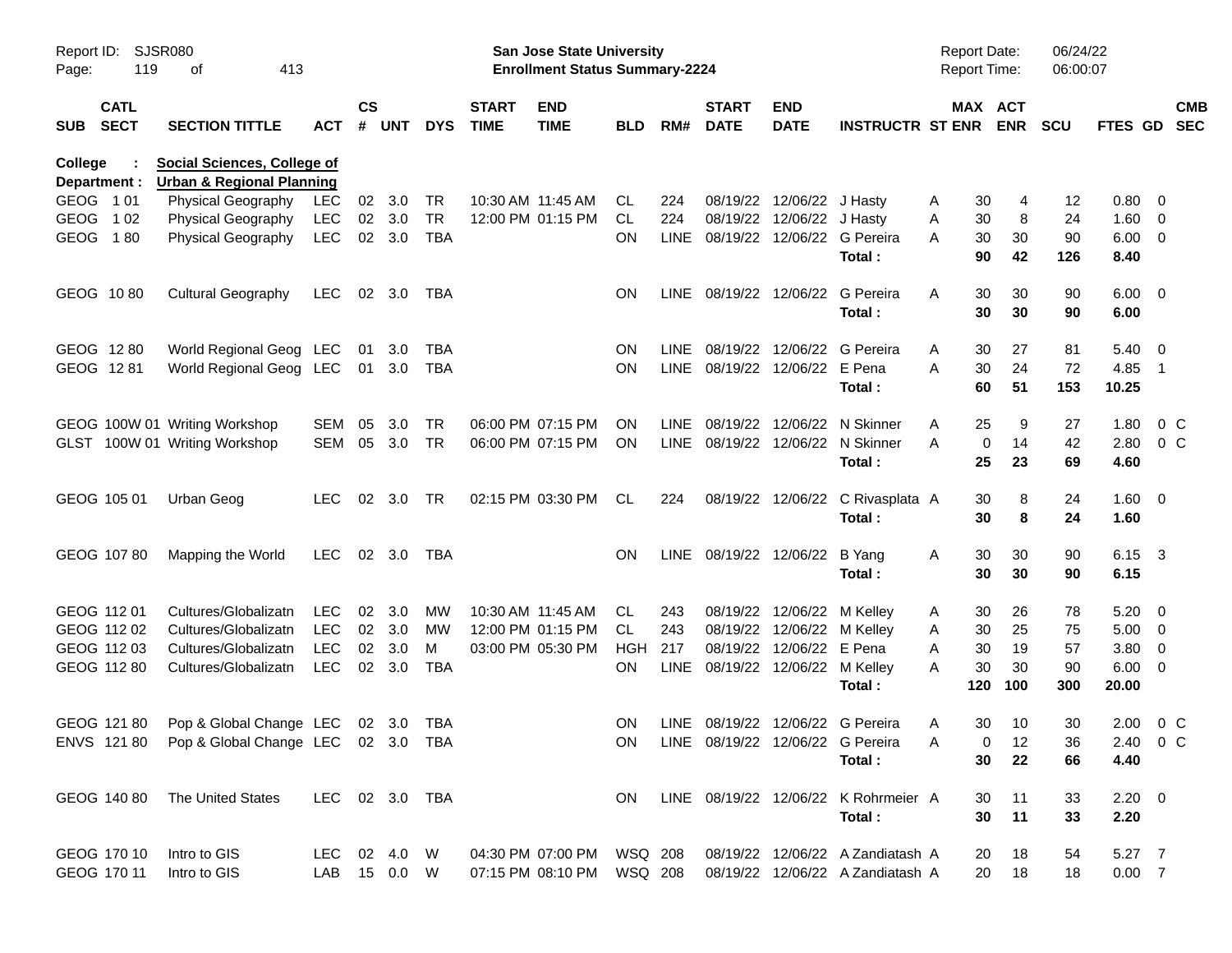| Report ID:<br>Page: | 120                        | SJSR080<br>413<br>оf            |                   |                    |            |            |                             | San Jose State University<br><b>Enrollment Status Summary-2224</b> |               |             |                               |                            |                                            | <b>Report Date:</b><br><b>Report Time:</b> |                         | 06/24/22<br>06:00:07 |                          |                          |
|---------------------|----------------------------|---------------------------------|-------------------|--------------------|------------|------------|-----------------------------|--------------------------------------------------------------------|---------------|-------------|-------------------------------|----------------------------|--------------------------------------------|--------------------------------------------|-------------------------|----------------------|--------------------------|--------------------------|
| <b>SUB</b>          | <b>CATL</b><br><b>SECT</b> | <b>SECTION TITTLE</b>           | <b>ACT</b>        | $\mathsf{cs}$<br># | <b>UNT</b> | <b>DYS</b> | <b>START</b><br><b>TIME</b> | <b>END</b><br><b>TIME</b>                                          | <b>BLD</b>    | RM#         | <b>START</b><br><b>DATE</b>   | <b>END</b><br><b>DATE</b>  | <b>INSTRUCTR ST ENR</b>                    | MAX ACT                                    | <b>ENR</b>              | <b>SCU</b>           | FTES GD                  | <b>CMB</b><br><b>SEC</b> |
|                     |                            |                                 |                   |                    |            |            |                             |                                                                    |               |             |                               |                            | Total:                                     | 40                                         | 36                      | 72                   | 5.27                     |                          |
|                     | GEOG 298 01                | <b>Special Study</b>            | <b>SUP</b>        | 25                 | 3.0        | TBA        |                             |                                                                    | <b>ON</b>     | LINE.       | 08/19/22                      | 12/06/22                   | L RamasubramA                              | 15                                         | 4                       | 0                    | 1.004                    |                          |
|                     | GEOG 298 02                | <b>Special Study</b>            | <b>SUP</b>        | 25                 | 4.0        | <b>TBA</b> |                             |                                                                    | <b>ON</b>     | <b>LINE</b> |                               |                            | 08/19/22 12/06/22 L RamasubramA<br>Total:  | $\overline{1}$<br>16                       | 0<br>4                  | 0<br>0               | $0.00 \t 0$<br>1.00      |                          |
|                     | GEOG 299 01                | <b>MA Thesis/Project</b>        | <b>SUP</b>        | 25                 | 3.0        | TBA        |                             |                                                                    | <b>ON</b>     | LINE.       | 08/19/22                      |                            | 12/06/22 L RamasubramA                     | 2                                          | 1                       | 0                    | 0.25                     | $\overline{\phantom{1}}$ |
|                     | GEOG 299 02                | <b>MA Thesis/Project</b>        | <b>SUP</b>        | 25                 | 6.0        | <b>TBA</b> |                             |                                                                    | <b>ON</b>     | <b>LINE</b> |                               |                            | 08/19/22 12/06/22 L Ramasubrama            | 2                                          | 0                       | 0                    | $0.00 \t 0$              |                          |
|                     | GEOG 299 03                | <b>MA Thesis/Project</b>        | <b>SUP</b>        | 25                 | 1.0        | <b>TBA</b> |                             |                                                                    | <b>ON</b>     | LINE        |                               |                            | 08/19/22 12/06/22 L RamasubramA<br>Total:  | 15<br>19                                   | -1<br>$\mathbf{2}$      | 0<br>0               | 0.08<br>0.33             | $\overline{\phantom{1}}$ |
|                     | URBP 101 01                | The City                        | LEC.              | 02                 | 3.0        | TR         |                             | 02:15 PM 03:30 PM                                                  | CL            | 224         |                               |                            | 08/19/22 12/06/22 C Rivasplata A<br>Total: | 30<br>30                                   | 12<br>12                | 36<br>36             | $2.40 \quad 0$<br>2.40   |                          |
|                     | URBP 136 01                | Intro Land Use Plan             | SEM               | 05                 | 4.0        | M          |                             | 01:30 PM 04:15 PM                                                  | CL            | 224         | 08/19/22                      | 12/06/22                   | K Rohrmeier A                              | 30                                         | 6                       | 24                   | 1.60                     | 0 <sup>o</sup>           |
|                     | ENVS 136 01                | Intro Land Use Plan             | <b>SEM</b>        | 05                 | 4.0        | M          |                             | 01:30 PM 04:15 PM                                                  | CL            | 224         |                               |                            | 08/19/22 12/06/22 K Rohrmeier A<br>Total:  | 0<br>30                                    | 3<br>9                  | 12<br>36             | 0.80<br>2.40             | $0\,C$                   |
|                     |                            | Urb Plan Seminar                |                   |                    |            |            |                             |                                                                    |               |             |                               |                            |                                            |                                            |                         |                      |                          |                          |
|                     | URBP 200 01<br>URBP 200 80 | Urb Plan Seminar                | <b>SEM</b><br>SEM | 05<br>05           | 4.0<br>4.0 | W<br>M     |                             | 04:30 PM 07:15 PM<br>07:30 PM 10:15 PM                             | WSQ 113<br>ON | LINE        | 08/19/22<br>08/19/22 12/06/22 | 12/06/22                   | L RamasubramA                              | 15<br>12<br>A                              | 7<br>$\overline{7}$     | 28<br>28             | 2.3377<br>$2.33 \quad 7$ |                          |
|                     |                            |                                 |                   |                    |            |            |                             |                                                                    |               |             |                               |                            | Total:                                     | 27                                         | 14                      | 56                   | 4.67                     |                          |
|                     | URBP 204 01                | <b>Quant Methods</b>            | <b>SEM</b>        | 05                 | 4.0        | М          |                             | 04:30 PM 07:15 PM                                                  | WSQ 113       |             | 08/19/22                      |                            | 12/06/22 S Mathur                          | 15<br>Α                                    | 3                       | 12                   | $1.00 \t3$               |                          |
|                     | URBP 204 02                | <b>Quant Methods</b>            | <b>SEM</b>        | 05                 | 4.0        | TBA        |                             |                                                                    | ON            | <b>LINE</b> | 08/19/22                      | 12/06/22 T Lester          |                                            | 15<br>Α                                    | $\mathbf 0$             | 0                    | $0.00 \t 0$              |                          |
|                     | URBP 204 80                | <b>Quant Methods</b>            | <b>SEM</b>        | 05                 | 4.0        | <b>TBA</b> |                             |                                                                    | OΝ            | LINE        | 08/19/22 12/06/22 T Lester    |                            | Total:                                     | 15<br>А<br>45                              | 11<br>14                | 44<br>56             | 3.67 11<br>4.67          |                          |
|                     | URBP 205 01                | Private Dev & Urbp              | SEM 05 3.0 T      |                    |            |            |                             | 04:30 PM 07:00 PM                                                  | WSQ 113       |             |                               | 08/19/22 12/06/22          | K Snider                                   | 12<br>A                                    | 11                      | 33                   | 2.75 11                  |                          |
|                     |                            |                                 |                   |                    |            |            |                             |                                                                    |               |             |                               |                            | Total:                                     | 12                                         | 11                      | 33                   | 2.75                     |                          |
|                     | URBP 206 01                | <b>Real Estate Finance</b>      | SEM 05 3.0        |                    |            | -R         |                             | 07:30 PM 10:00 PM                                                  | WSQ 113       |             |                               | 08/19/22 12/06/22 D Shiver |                                            | 15<br>A                                    | 14                      | 42                   | 3.50 14                  |                          |
|                     |                            |                                 |                   |                    |            |            |                             |                                                                    |               |             |                               |                            | Total:                                     |                                            | 15 14                   | 42                   | 3.50                     |                          |
|                     | URBP 223 01                | Housing Econ & Pol SEM 05 4.0 W |                   |                    |            |            |                             | 04:30 PM 07:15 PM CL                                               |               | 243         |                               | 08/19/22 12/06/22 T Lester |                                            | 15<br>A                                    | 5                       | 20                   | 1.67 5                   |                          |
|                     |                            |                                 |                   |                    |            |            |                             |                                                                    |               |             |                               |                            | Total:                                     | 15                                         | $5\phantom{.0}$         | 20                   | 1.67                     |                          |
|                     | URBP 225 01                | Land Use Plng Law               | SEM 05 4.0 W      |                    |            |            |                             | 07:30 PM 10:15 PM                                                  | DMH 347       |             |                               |                            | 08/19/22 12/06/22 C Cheleden               | 12<br>A                                    | $\overline{2}$          | 8                    | $0.67$ 2                 |                          |
|                     | URBP 225 02                | Land Use Plng Law               | SEM 05 4.0 R      |                    |            |            |                             | 04:30 PM 07:15 PM                                                  | CL            | 243         |                               | 08/19/22 12/06/22 J Hare   |                                            | Α<br>12                                    | $\overline{a}$          | 8                    | $0.67$ 2                 |                          |
|                     |                            |                                 |                   |                    |            |            |                             |                                                                    |               |             |                               |                            | Total:                                     | 24                                         | $\overline{\mathbf{4}}$ | 16                   | 1.33                     |                          |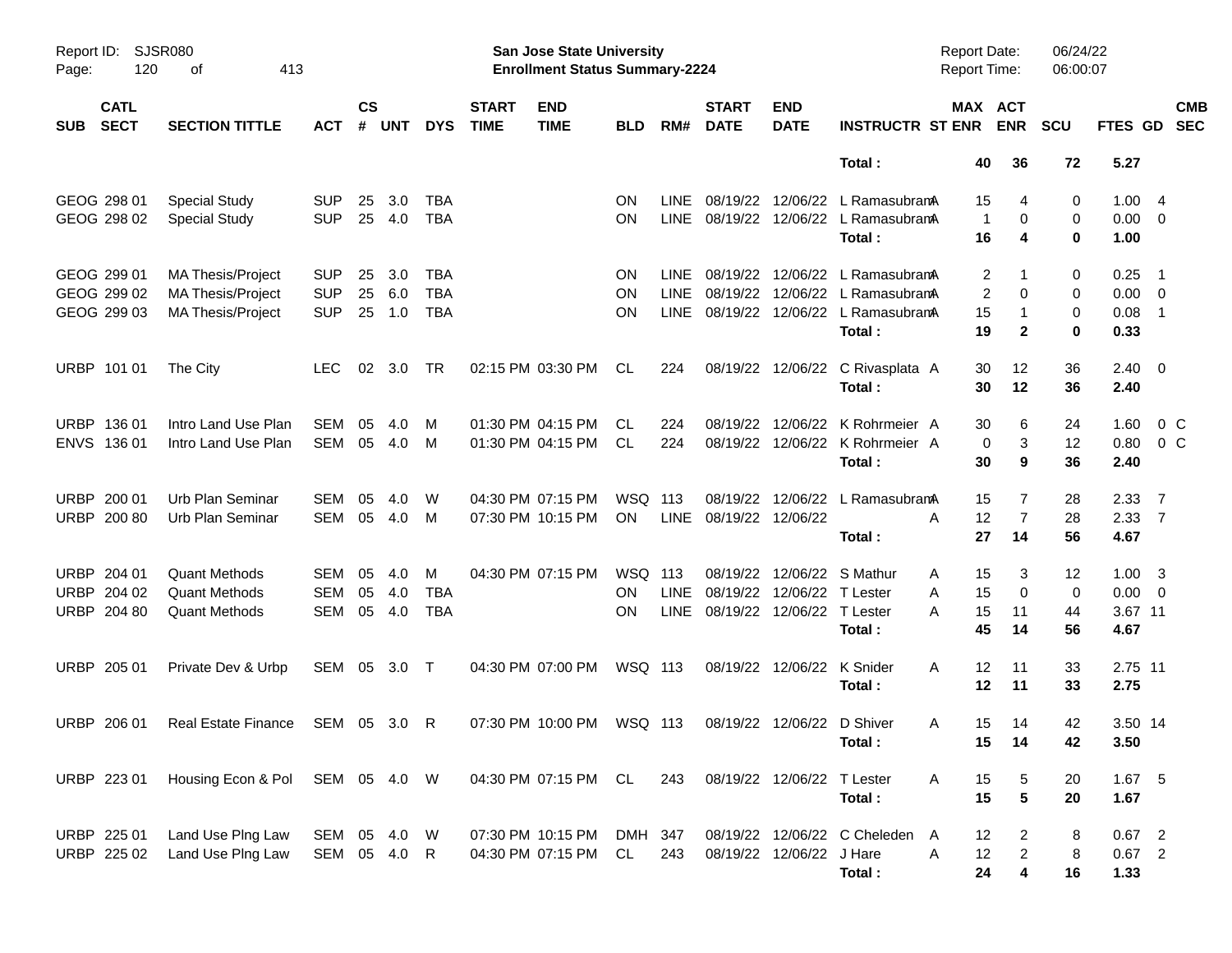| Page:      | <b>SJSR080</b><br>Report ID:<br>121<br>413<br>οf |                                                              |                              |                    |              |             |                             | <b>San Jose State University</b><br><b>Enrollment Status Summary-2224</b> |                             |     |                                    |                                               |                                                                                   | <b>Report Date:</b><br><b>Report Time:</b> |                           | 06/24/22<br>06:00:07 |                                 |                            |
|------------|--------------------------------------------------|--------------------------------------------------------------|------------------------------|--------------------|--------------|-------------|-----------------------------|---------------------------------------------------------------------------|-----------------------------|-----|------------------------------------|-----------------------------------------------|-----------------------------------------------------------------------------------|--------------------------------------------|---------------------------|----------------------|---------------------------------|----------------------------|
| <b>SUB</b> | <b>CATL</b><br><b>SECT</b>                       | <b>SECTION TITTLE</b>                                        | <b>ACT</b>                   | $\mathsf{cs}$<br># | <b>UNT</b>   | <b>DYS</b>  | <b>START</b><br><b>TIME</b> | <b>END</b><br><b>TIME</b>                                                 | <b>BLD</b>                  | RM# | <b>START</b><br><b>DATE</b>        | <b>END</b><br><b>DATE</b>                     | <b>INSTRUCTR ST ENR</b>                                                           |                                            | MAX ACT<br><b>ENR</b>     | <b>SCU</b>           | FTES GD                         | <b>CMB</b><br><b>SEC</b>   |
|            | URBP 226 80                                      | Reg Transport Plan                                           | SEM 05 4.0                   |                    |              | W           |                             | 07:30 PM 10:15 PM                                                         | ON                          |     |                                    | LINE 08/19/22 12/06/22 R Lee                  | Total :                                                                           | A<br>15<br>15                              | 15<br>15                  | 60<br>60             | 5.00 15<br>5.00                 |                            |
|            | URBP 231 01                                      | Urb Design in Plan                                           | SEM 05                       |                    | 4.0          | $\top$      |                             | 04:30 PM 07:15 PM                                                         | WSQ 208                     |     |                                    |                                               | 08/19/22 12/06/22 G Douglas<br>Total:                                             | 12<br>A<br>12                              | 12<br>12                  | 48<br>48             | 4.00 12<br>4.00                 |                            |
|            | URBP 234 80                                      | Field Study Sem                                              | SEM 05 1.0                   |                    |              | TBA         |                             |                                                                           | <b>ON</b>                   |     |                                    |                                               | LINE 08/19/22 12/06/22 A Agrawal<br>Total:                                        | A                                          | 5<br>0<br>5<br>$\bf{0}$   | 0<br>0               | $0.00 \t 0$<br>0.00             |                            |
|            | URBP 236 01<br>URBP 236 80                       | Urb Plan Pol Analysi<br>Urb Plan Pol Analysi                 | SEM<br>SEM 05                | 05                 | 4.0<br>- 4.0 | $\top$<br>R |                             | 04:30 PM 07:15 PM<br>07:30 PM 10:15 PM                                    | <b>WSQ 111</b><br><b>ON</b> |     | 08/19/22<br>LINE 08/19/22 12/06/22 |                                               | 12/06/22 S Alexander<br>Total:                                                    | 12<br>A<br>A<br>15<br>27                   | 12<br>5<br>17             | 48<br>20<br>68       | 4.00 12<br>$1.67$ 5<br>5.67     |                            |
|            | URBP 241 01                                      | Plan Sustain City                                            | SEM 05                       |                    | 2.0          | R           |                             | 04:30 PM 06:15 PM                                                         | WSQ 113                     |     |                                    |                                               | 08/19/22 12/06/22 C Rivasplata A<br>Total:                                        | 12<br>12                                   | 12<br>12                  | 24<br>24             | 2.00 12<br>2.00                 |                            |
|            | URBP 248 02<br>DSGN 248 02                       | Tech in Urb Plan<br>Tech in Urb Plan                         | <b>SEM</b><br>SEM            | 05<br>05           | 3.0<br>3.0   | M<br>M      |                             | 04:30 PM 07:15 PM<br>04:30 PM 07:15 PM                                    | <b>WSQ 208</b><br>WSQ 208   |     | 08/19/22                           | 12/06/22 S Shazi<br>08/19/22 12/06/22 S Shazi | Total:                                                                            | 15<br>A<br>Α<br>15                         | 10<br>0<br>0<br>10        | 10<br>0<br>10        | 2.50                            | 2.50 10 C<br>$0.00 \t 0 C$ |
|            | URBP 255 01                                      | Urb & Reg Growth MgmSEM 05 4.0 M                             |                              |                    |              |             |                             | 07:30 PM 10:15 PM                                                         | DMH 347                     |     |                                    | 08/19/22 12/06/22 S Mathur                    | Total:                                                                            | A<br>12<br>12                              | 5<br>5                    | 20<br>20             | $1.67$ 5<br>1.67                |                            |
|            | URBP 260 80                                      | <b>Envtl Planning Topic</b>                                  | SEM 05 4.0                   |                    |              | M           |                             | 07:30 PM 10:15 PM                                                         | ON                          |     |                                    |                                               | LINE 08/19/22 12/06/22 G Brownlow A<br>Total:                                     | 15<br>15                                   | 8<br>8                    | 32<br>32             | $2.67$ 8<br>2.67                |                            |
|            |                                                  | URBP 275G 80 GIS Overview<br>URBP 275G 81 GIS Overview       | SEM<br><b>SEM</b>            | 05                 | 1.0<br>1.0   | <b>TBA</b>  |                             |                                                                           | <b>ON</b>                   |     |                                    |                                               | LINE 08/19/22 12/06/22 L RamasubranA<br>Total:                                    | 15<br>X<br>15                              | 9<br>0<br>0<br>9          | 9<br>0<br>9          | $0.75$ 9<br>$0.00 \t 0$<br>0.75 |                            |
|            |                                                  | URBP 295 01 Capstone Studio                                  |                              |                    |              |             |                             |                                                                           |                             |     |                                    |                                               | SEM 05 6.0 R  01:30 PM 07:00 PM  WSQ 111  08/19/22  12/06/22  G Douglas<br>Total: | $\mathsf{A}$<br>15                         | 15 14<br>14               | 84<br>84             | 7.00 14<br>7.00                 |                            |
|            |                                                  | URBP 297P 80 Plan Rpt Prelim                                 | SEM 05 1.0 TBA               |                    |              |             |                             |                                                                           | ON.                         |     |                                    |                                               | LINE 08/19/22 12/06/22 G Brownlow A<br>Total:                                     | 15<br>15                                   | 4<br>4                    | 4<br>4               | $0.33 + 4$<br>0.33              |                            |
|            |                                                  | URBP 298A 01 Planning Report<br>URBP 298A 02 Planning Report | <b>SUP</b><br>SUP 25 3.0 TBA |                    |              | 25 3.0 TBA  |                             |                                                                           | ON.<br>ON.                  |     |                                    | LINE 08/19/22 12/06/22 T Lester               | LINE 08/19/22 12/06/22 G Douglas                                                  | 10<br>A<br>A                               | 9<br>10<br>$\overline{7}$ | 0<br>0               | $2.25$ 9<br>$1.75$ 7            |                            |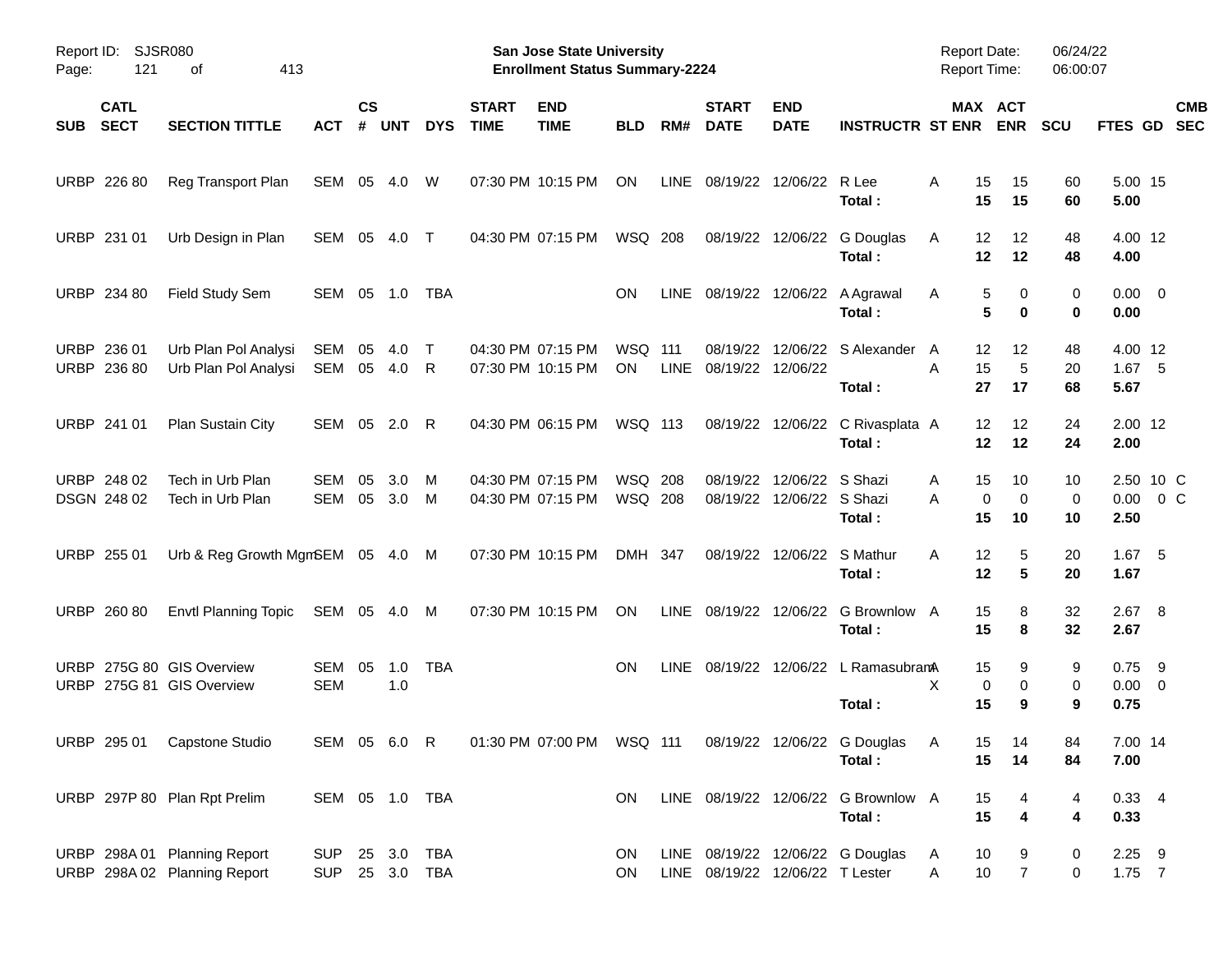| Page:       | <b>SJSR080</b><br>Report ID:<br>122<br>413<br>οf |                                      |            |         |            |            |                             | <b>San Jose State University</b><br><b>Enrollment Status Summary-2224</b> |            |      |                             |                           |                           |              | <b>Report Date:</b><br><b>Report Time:</b> |                          | 06/24/22<br>06:00:07 |                |     |                          |
|-------------|--------------------------------------------------|--------------------------------------|------------|---------|------------|------------|-----------------------------|---------------------------------------------------------------------------|------------|------|-----------------------------|---------------------------|---------------------------|--------------|--------------------------------------------|--------------------------|----------------------|----------------|-----|--------------------------|
| <b>SUB</b>  | <b>CATL</b><br><b>SECT</b>                       | <b>SECTION TITTLE</b>                | <b>ACT</b> | CS<br># | <b>UNT</b> | <b>DYS</b> | <b>START</b><br><b>TIME</b> | <b>END</b><br>TIME                                                        | <b>BLD</b> | RM#  | <b>START</b><br><b>DATE</b> | <b>END</b><br><b>DATE</b> | <b>INSTRUCTR ST ENR</b>   |              | <b>MAX</b>                                 | <b>ACT</b><br><b>ENR</b> | SCU                  | <b>FTES GD</b> |     | <b>CMB</b><br><b>SEC</b> |
|             |                                                  |                                      |            |         |            |            |                             |                                                                           |            |      |                             |                           | Total:                    |              | 20                                         | 16                       | 0                    | 4.00           |     |                          |
| <b>URBP</b> |                                                  | 298B 01 Special Study: Pln R         | <b>SUP</b> | 25      | 3.0        | TBA        |                             |                                                                           | ON         | LINE | 08/19/22                    | 12/06/22                  | G Douglas                 | <b>A</b>     | 10                                         |                          | 0                    | 0.25           | - 1 |                          |
|             |                                                  | URBP 298B 02 Special Study: Pln R    | SUP        |         | 25 3.0     | TBA        |                             |                                                                           | ON         | LINE | 08/19/22                    | 12/06/22                  | T Lester                  | $\mathsf{A}$ | 10                                         |                          | $\mathbf{0}$         | 1.75           | - 7 |                          |
|             |                                                  |                                      |            |         |            |            |                             |                                                                           |            |      |                             |                           | Total :                   |              | 20                                         | 8                        | 0                    | 2.00           |     |                          |
|             | Department :                                     | <b>Urban &amp; Regional Planning</b> |            |         |            |            |                             |                                                                           |            |      |                             |                           | <b>Department Total:</b>  |              | 916                                        | 572                      | 1677                 | 131.17         |     |                          |
|             |                                                  |                                      |            |         |            |            |                             |                                                                           |            |      |                             | <b>Lower Division:</b>    |                           |              | 180                                        | 123                      | 369                  | 24.65          |     |                          |
|             |                                                  |                                      |            |         |            |            |                             |                                                                           |            |      |                             | <b>Upper Division:</b>    |                           |              | 392                                        | 265                      | 782                  | 53.68          |     |                          |
|             |                                                  |                                      |            |         |            |            |                             |                                                                           |            |      |                             |                           | <b>Graduate Division:</b> |              | 344                                        | 184                      | 526                  | 52.83          |     |                          |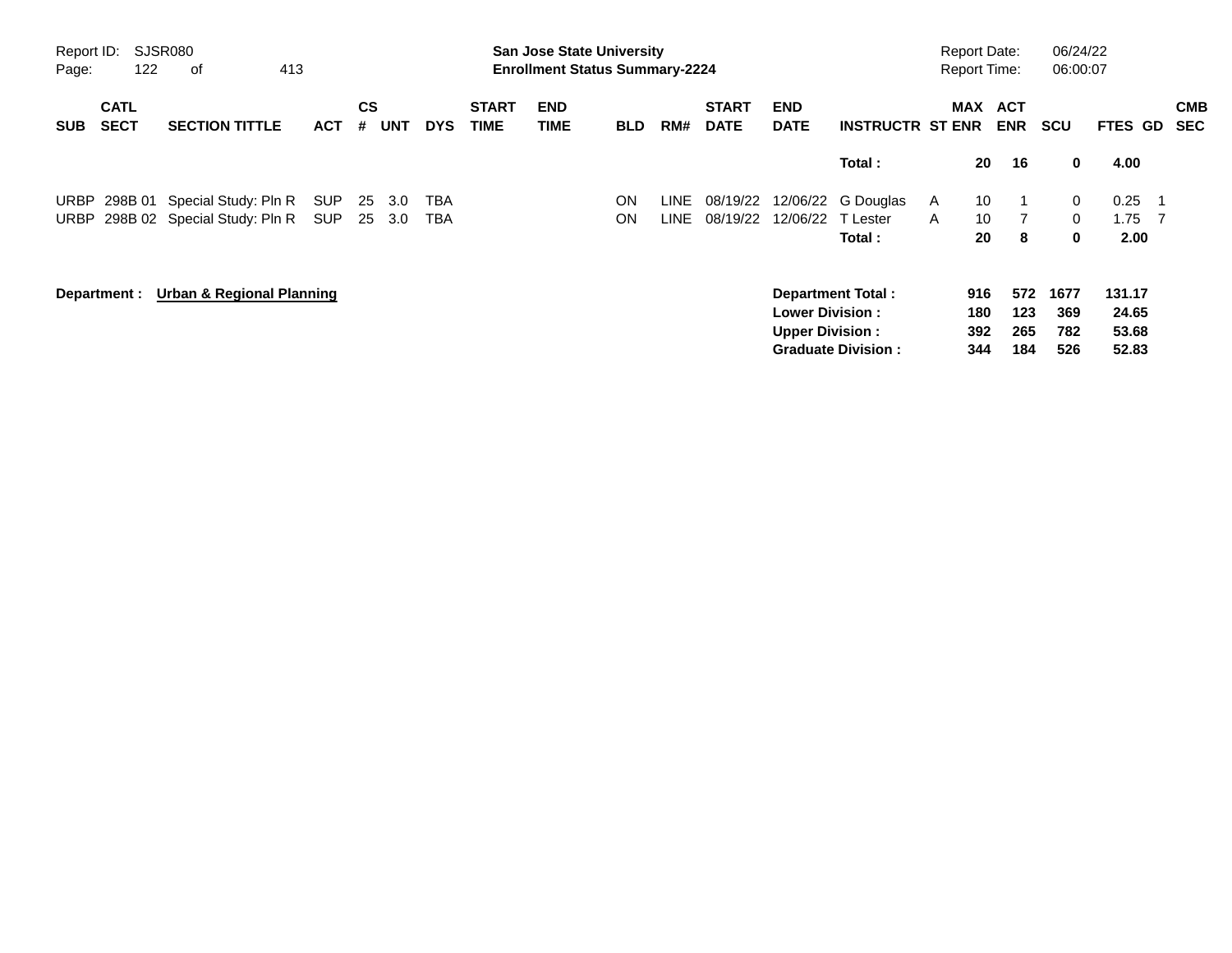| Report ID: SJSR080 |             |     |                       |     |            |    |     |            |              | <b>San Jose State University</b>      |            |     |             |             | Report Date:            |            | 06/24/22   |             |     |
|--------------------|-------------|-----|-----------------------|-----|------------|----|-----|------------|--------------|---------------------------------------|------------|-----|-------------|-------------|-------------------------|------------|------------|-------------|-----|
| Page:              |             | 123 | ot                    | 413 |            |    |     |            |              | <b>Enrollment Status Summary-2224</b> |            |     |             |             | <b>Report Time:</b>     |            | 06:00:07   |             |     |
|                    | CATL        |     |                       |     |            | СS |     |            | <b>START</b> | <b>END</b>                            |            |     | START       | <b>END</b>  | <b>MAX</b>              | ACT        |            |             | СМВ |
| <b>SUB</b>         | <b>SECT</b> |     | <b>SECTION TITTLE</b> |     | <b>ACT</b> | #  | UNT | <b>DYS</b> | <b>TIME</b>  | TIME                                  | <b>BLD</b> | RM# | <b>DATE</b> | <b>DATE</b> | <b>INSTRUCTR ST ENR</b> | <b>ENR</b> | <b>SCU</b> | FTES GD SEC |     |

**COLLEGE NAME : Social Sciences, College of**

**COLLEGE GRAND TOTAL : 32044 19855 59382 4042.85**

|                           | 32044 |     |      | 19855 59382 4042.85 |
|---------------------------|-------|-----|------|---------------------|
| <b>Lower Division:</b>    | 12592 |     |      | 7430 22042 1469.52  |
| <b>Upper Division:</b>    | 17746 |     |      | 11610 35080 2362.28 |
| <b>Graduate Division:</b> | 1706  | 815 | 2260 | 211.05              |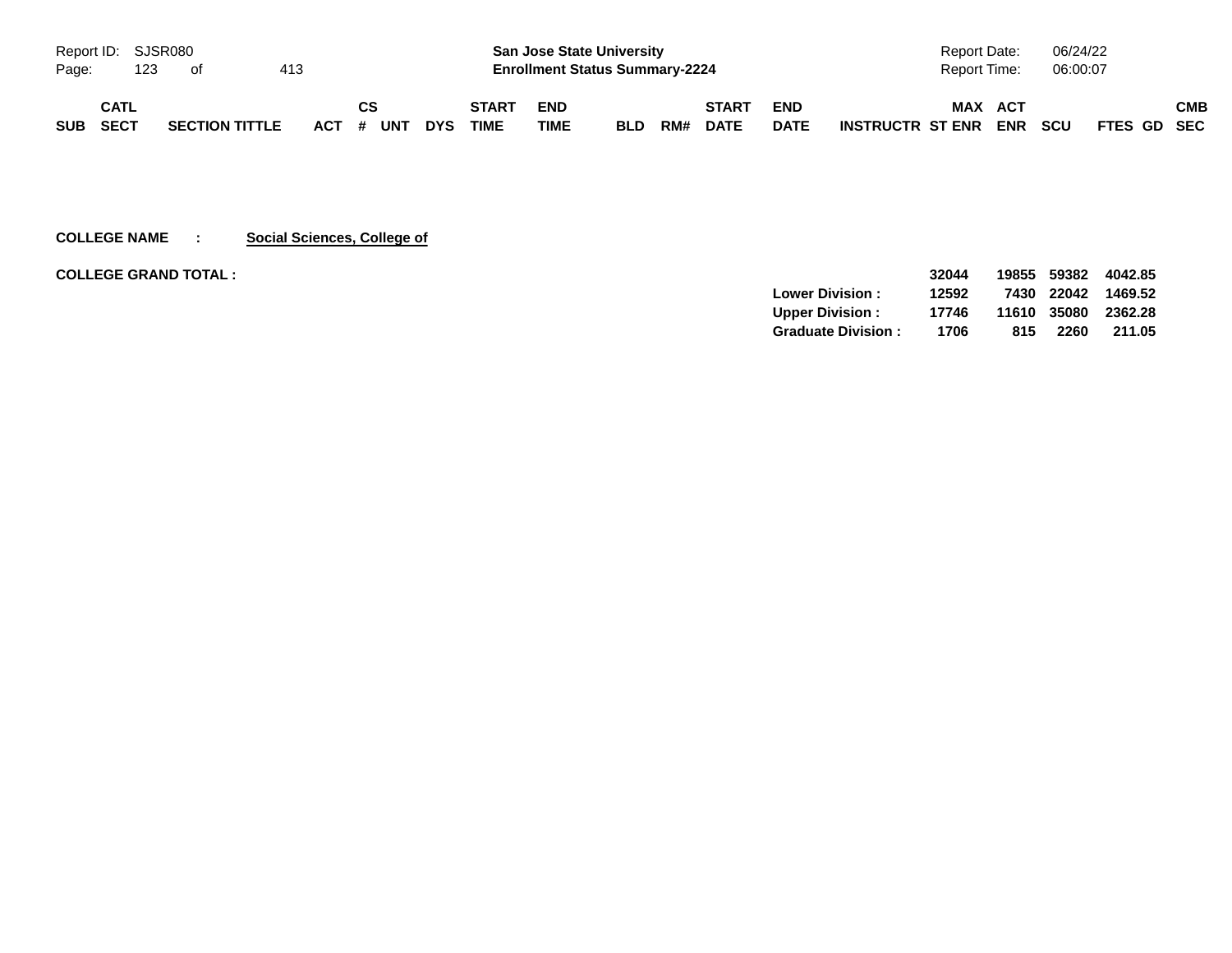| Report ID:<br>Page: | 124                        | SJSR080<br>413<br>оf                                           |            |                    |            |            |                             | San Jose State University<br><b>Enrollment Status Summary-2224</b> |            |             |                               |                            |                                  | <b>Report Date:</b><br><b>Report Time:</b> |                       | 06/24/22<br>06:00:07 |             |                          |  |
|---------------------|----------------------------|----------------------------------------------------------------|------------|--------------------|------------|------------|-----------------------------|--------------------------------------------------------------------|------------|-------------|-------------------------------|----------------------------|----------------------------------|--------------------------------------------|-----------------------|----------------------|-------------|--------------------------|--|
| <b>SUB</b>          | <b>CATL</b><br><b>SECT</b> | <b>SECTION TITTLE</b>                                          | <b>ACT</b> | $\mathsf{cs}$<br># | <b>UNT</b> | <b>DYS</b> | <b>START</b><br><b>TIME</b> | <b>END</b><br><b>TIME</b>                                          | <b>BLD</b> | RM#         | <b>START</b><br><b>DATE</b>   | <b>END</b><br><b>DATE</b>  | <b>INSTRUCTR ST ENR</b>          |                                            | MAX ACT<br><b>ENR</b> | <b>SCU</b>           | FTES GD     | <b>CMB</b><br><b>SEC</b> |  |
| <b>College</b>      | Department :               | <b>Business, College of</b><br><b>Accounting &amp; Finance</b> |            |                    |            |            |                             |                                                                    |            |             |                               |                            |                                  |                                            |                       |                      |             |                          |  |
| BUS <sub>1</sub>    | 20 01                      | <b>Financial Account</b>                                       | <b>LEC</b> | 02                 | 3.0        | МW         |                             | 09:00 AM 10:15 AM                                                  | ON         | <b>LINE</b> | 08/19/22 12/06/22 D Belger    |                            |                                  | 45<br>A                                    | 45                    | 135                  | 9.00        | - 0                      |  |
| BUS <sub>1</sub>    | 20 02                      | <b>Financial Account</b>                                       | <b>LEC</b> | 02 <sub>o</sub>    | 3.0        | <b>MW</b>  |                             | 12:00 PM 01:15 PM                                                  | ON         | <b>LINE</b> | 08/19/22 12/06/22 D Belger    |                            |                                  | 45<br>A                                    | 45                    | 135                  | 9.00        | 0                        |  |
| BUS <sub>1</sub>    | 20 03                      | <b>Financial Account</b>                                       | <b>LEC</b> | 02                 | 3.0        | W          |                             | 06:00 PM 08:45 PM                                                  | <b>BBC</b> | 107         | 08/19/22                      |                            | 12/06/22 Y Moussa                | 45<br>A                                    | 45                    | 135                  | 9.00        | 0                        |  |
| BUS <sub>1</sub>    | 20 04                      | <b>Financial Account</b>                                       | <b>LEC</b> | 02                 | 3.0        | м          |                             | 06:00 PM 08:45 PM                                                  | <b>BBC</b> | 107         | 08/19/22                      |                            | 12/06/22 Y Moussa                | 45<br>A                                    | 45                    | 135                  | 9.00        | 0                        |  |
| BUS <sub>1</sub>    | 20 05                      | <b>Financial Account</b>                                       | <b>LEC</b> | 02                 | 3.0        | TR.        |                             | 07:30 AM 08:45 AM                                                  | <b>BBC</b> | 108         |                               |                            | 08/19/22 12/06/22 H Brubeck      | 45<br>A                                    | 45                    | 135                  | 9.00        | 0                        |  |
| BUS <sub>1</sub>    | 20 06                      | <b>Financial Account</b>                                       | <b>LEC</b> | 02                 | 3.0        | <b>TR</b>  |                             | 09:00 AM 10:15 AM                                                  | <b>BBC</b> | 108         | 08/19/22                      |                            | 12/06/22 H Brubeck               | 45<br>A                                    | 45                    | 135                  | 9.00        | $\mathbf 0$              |  |
| BUS <sub>1</sub>    | 20 07                      | <b>Financial Account</b>                                       | <b>LEC</b> | 02                 | 3.0        | <b>TR</b>  |                             | 01:30 PM 02:45 PM                                                  | <b>BBC</b> | 322         | 08/19/22                      | 12/06/22                   | T Robinson                       | 45<br>A                                    | 45                    | 135                  | 9.00        | $\mathbf 0$              |  |
| BUS <sub>1</sub>    | 20 09                      | <b>Financial Account</b>                                       | LEC        | 02                 | 3.0        | <b>TR</b>  |                             | 12:00 PM 01:15 PM                                                  | <b>BBC</b> | 322         | 08/19/22                      | 12/06/22                   | T Robinson                       | 45<br>A                                    | 45                    | 135                  | 9.00        | 0                        |  |
| BUS1                | 20 10                      | <b>Financial Account</b>                                       | <b>LEC</b> | 02                 | 3.0        | <b>TR</b>  |                             | 04:30 PM 05:45 PM                                                  | <b>BBC</b> | 108         |                               | 08/19/22 12/06/22          |                                  | A<br>45                                    | 45                    | 135                  | 9.00        | $\overline{0}$           |  |
|                     |                            |                                                                |            |                    |            |            |                             |                                                                    |            |             |                               |                            | Total:                           | 405                                        | 405                   | 1215                 | 81.00       |                          |  |
| BUS <sub>1</sub>    | 20N 01                     | Survey of Acctg                                                | <b>LEC</b> | 02                 | 3.0        | TR.        | 10:30 AM 11:45 AM           |                                                                    | <b>BBC</b> | 108         | 08/19/22                      |                            | 12/06/22 H Brubeck               | 45<br>A                                    | 45                    | 135                  | 9.00        | 0                        |  |
| BUS <sub>1</sub>    |                            | 20N 02 Survey of Acctg                                         | <b>LEC</b> | 02                 | 3.0        | <b>TR</b>  |                             | 03:00 PM 04:15 PM                                                  | <b>BBC</b> | 322         |                               |                            | 08/19/22 12/06/22 T Robinson     | 45<br>A                                    | 43                    | 129                  | 8.60        | $\overline{0}$           |  |
|                     |                            |                                                                |            |                    |            |            |                             |                                                                    |            |             |                               |                            | Total:                           | 90                                         | 88                    | 264                  | 17.60       |                          |  |
| BUS <sub>1</sub>    | 21 01                      | <b>Managerial Acctg</b>                                        | <b>LEC</b> | 02                 | 3.0        | F          |                             | 09:30 AM 12:15 PM                                                  | <b>BBC</b> | 107         | 08/19/22                      | 12/06/22                   | M Ramamurth <b>A</b>             | 45                                         | 45                    | 135                  | 9.00        | 0                        |  |
| BUS <sub>1</sub>    | 21 02                      | <b>Managerial Acctg</b>                                        | <b>LEC</b> | 02                 | 3.0        | <b>MW</b>  |                             | 01:30 PM 02:45 PM                                                  | <b>BBC</b> | 322         | 08/19/22                      | 12/06/22                   | M Bullen                         | 45<br>Α                                    | 45                    | 135                  | 9.00        | 0                        |  |
| BUS <sub>1</sub>    | 21 03                      | <b>Managerial Acctg</b>                                        | <b>LEC</b> | 02                 | 3.0        | <b>MW</b>  |                             | 12:00 PM 01:15 PM                                                  | <b>BBC</b> | 322         | 08/19/22                      | 12/06/22                   | M Bullen                         | 45<br>Α                                    | 45                    | 135                  | 9.00        | 0                        |  |
| BUS1                | 21 04                      | <b>Managerial Acctg</b>                                        | <b>LEC</b> | 02                 | 3.0        | <b>TR</b>  |                             | 09:00 AM 10:15 AM                                                  | ON.        | <b>LINE</b> |                               | 08/19/22 12/06/22 D Belger |                                  | 45<br>Α                                    | 45                    | 135                  | 9.00        | 0                        |  |
| BUS1                | 21 05                      | <b>Managerial Acctg</b>                                        | <b>LEC</b> | 02                 | 3.0        | <b>TR</b>  |                             | 12:00 PM 01:15 PM                                                  | <b>ON</b>  | <b>LINE</b> | 08/19/22 12/06/22 D Belger    |                            |                                  | 45<br>A                                    | 45                    | 135                  | 9.00        | $\mathbf 0$              |  |
| BUS1                | 21 06                      | <b>Managerial Acctg</b>                                        | <b>LEC</b> | 02                 | 3.0        | W          |                             | 06:00 PM 08:45 PM                                                  | <b>BBC</b> | 108         |                               | 08/19/22 12/06/22 A Grewal |                                  | 45<br>Α                                    | 45                    | 135                  | 9.00        | $\mathbf 0$              |  |
| BUS1                | 21 07                      | <b>Managerial Acctg</b>                                        | LEC        |                    | 3.0        |            |                             |                                                                    |            |             |                               |                            |                                  | X<br>0                                     | $\mathbf 0$           | 0                    | 0.00        | $\mathbf 0$              |  |
| BUS <sub>1</sub>    | 21 08                      | <b>Managerial Acctg</b>                                        | LEC        |                    | 3.0        |            |                             |                                                                    |            |             |                               |                            |                                  | Х<br>0                                     | $\mathbf 0$           | 0                    | 0.00        | $\overline{0}$           |  |
| BUS <sub>1</sub>    | 21 09                      | <b>Managerial Acctg</b>                                        | <b>LEC</b> |                    | 3.0        |            |                             |                                                                    |            |             |                               |                            |                                  | X<br>0                                     | $\mathbf 0$           | 0                    | 0.00        | $\overline{0}$           |  |
| BUS <sub>1</sub>    | 21 10                      | <b>Managerial Acctg</b>                                        | <b>LEC</b> |                    | 3.0        |            |                             |                                                                    |            |             |                               |                            |                                  | X<br>0                                     | $\mathbf 0$           | 0                    | 0.00        | $\overline{0}$           |  |
| BUS1                | 21 11                      | Managerial Acctg                                               | <b>LEC</b> |                    | 3.0        |            |                             |                                                                    |            |             |                               |                            |                                  | X<br>0                                     | $\mathbf 0$           | 0                    | 0.00        | - 0                      |  |
|                     |                            |                                                                |            |                    |            |            |                             |                                                                    |            |             |                               |                            | Total:                           | 270                                        | 270                   | 810                  | 54.00       |                          |  |
|                     |                            | BUS1 120A 01 Acctg Info Systems                                | LEC.       |                    | 02 3.0     | TR         |                             | 09:00 AM 10:15 AM                                                  | ON         |             | LINE 08/19/22 12/06/22 F Xiao |                            |                                  | 42<br>A                                    | 42                    | 126                  | 8.40        | - 0                      |  |
|                     |                            | BUS1 120A 02 Acctg Info Systems LEC 02 3.0 TR                  |            |                    |            |            |                             | 12:00 PM 01:15 PM BBC 321                                          |            |             |                               | 08/19/22 12/06/22 F Xiao   |                                  | Α                                          | 42 42                 | 126                  | 8.40        | $\overline{\mathbf{0}}$  |  |
|                     |                            | BUS1 120A 03 Acctg Info Systems                                | LEC.       |                    | 02 3.0     | W          |                             | 06:00 PM 08:45 PM                                                  |            |             |                               | 08/19/22 12/06/22 L Weiler |                                  | 42<br>A                                    | 42                    | 126                  | 8.40        | - 0                      |  |
|                     |                            | BUS1 120A 04 Acctg Info Systems                                | LEC 02 3.0 |                    |            | MW         |                             | 10:30 AM 11:45 AM                                                  | BBC 321    |             |                               | 08/19/22 12/06/22 L Weiler |                                  | 42<br>Α                                    | 42                    | 126                  | 8.40 0      |                          |  |
|                     |                            |                                                                |            |                    |            |            |                             |                                                                    |            |             |                               |                            | Total:                           | 168                                        | 168                   | 504                  | 33.60       |                          |  |
|                     |                            | BUS1 120B 01 Adv Ais & Risk Asses SEM 04 3.0                   |            |                    |            | - TR       |                             | 09:00 AM 10:15 AM                                                  | BBC 321    |             |                               | 08/19/22 12/06/22 C Onita  |                                  | 45<br>A                                    | 45                    | 135                  | 9.00 0      |                          |  |
|                     |                            | BUS1 120B 02 Adv Ais & Risk Asses SEM 04 3.0 W                 |            |                    |            |            |                             | 12:00 PM 02:45 PM                                                  | BBC 321    |             |                               |                            | 08/19/22 12/06/22 E Huerta Esp A | 45                                         | 45                    | 135                  | $9.00 \t 0$ |                          |  |
|                     |                            |                                                                |            |                    |            |            |                             |                                                                    |            |             |                               |                            | Total:                           | 90                                         | 90                    | 270                  | 18.00       |                          |  |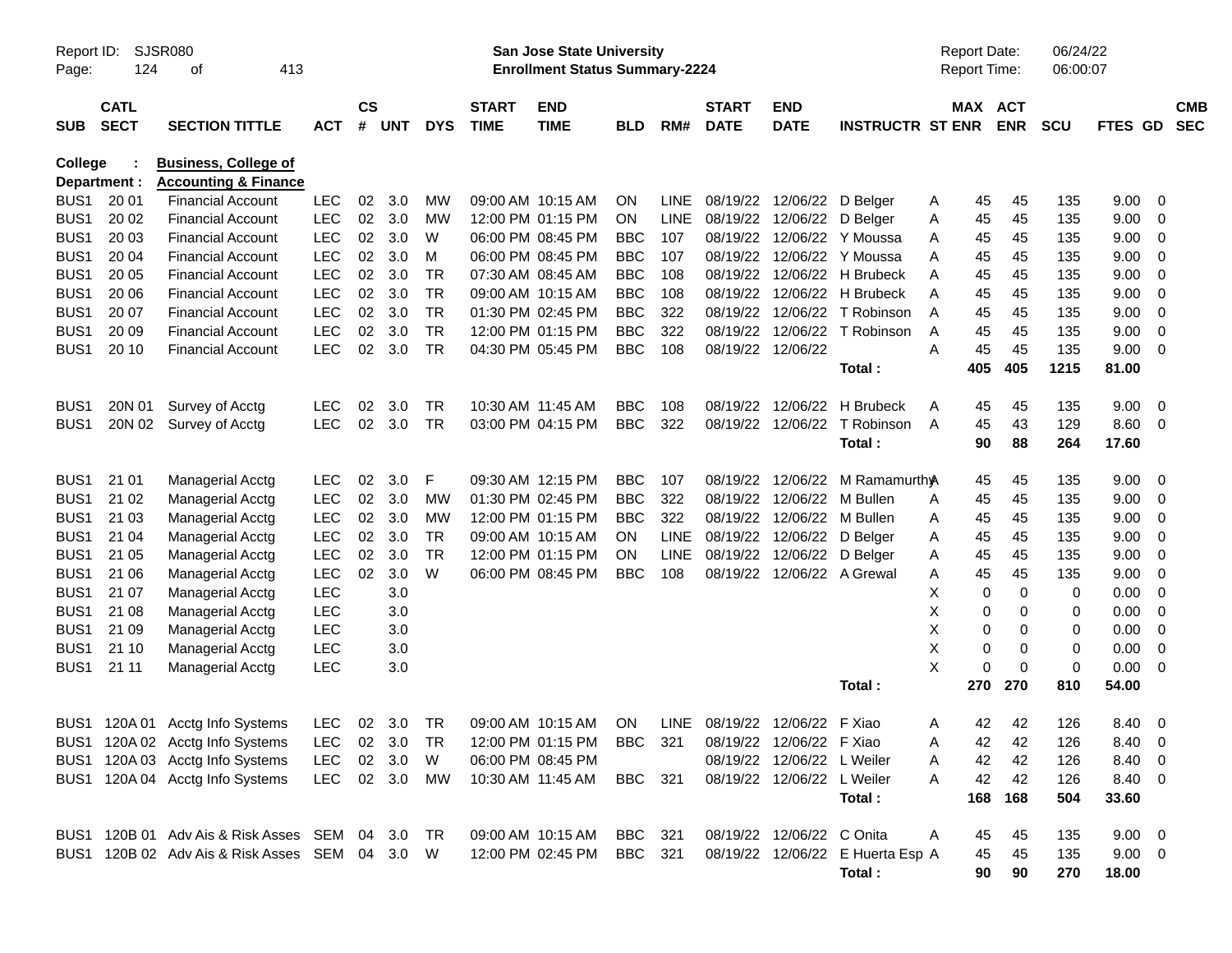| Page:                                                            | <b>SJSR080</b><br>Report ID:<br>125<br>413<br>οf |                                                                                                                                                                                  |                                                                                  |                                  |                                        |                                                          |                             | <b>San Jose State University</b><br><b>Enrollment Status Summary-2224</b>                                                  |                                                                                  |                                        |                                                          |                                                                                              |                                                                                                                                      | <b>Report Date:</b><br>Report Time:                              |                                                  | 06/24/22<br>06:00:07                    |                                                                           |                                                                               |                          |
|------------------------------------------------------------------|--------------------------------------------------|----------------------------------------------------------------------------------------------------------------------------------------------------------------------------------|----------------------------------------------------------------------------------|----------------------------------|----------------------------------------|----------------------------------------------------------|-----------------------------|----------------------------------------------------------------------------------------------------------------------------|----------------------------------------------------------------------------------|----------------------------------------|----------------------------------------------------------|----------------------------------------------------------------------------------------------|--------------------------------------------------------------------------------------------------------------------------------------|------------------------------------------------------------------|--------------------------------------------------|-----------------------------------------|---------------------------------------------------------------------------|-------------------------------------------------------------------------------|--------------------------|
| <b>SUB</b>                                                       | <b>CATL</b><br><b>SECT</b>                       | <b>SECTION TITTLE</b>                                                                                                                                                            | <b>ACT</b>                                                                       | <b>CS</b><br>#                   | UNT                                    | <b>DYS</b>                                               | <b>START</b><br><b>TIME</b> | <b>END</b><br><b>TIME</b>                                                                                                  | <b>BLD</b>                                                                       | RM#                                    | <b>START</b><br><b>DATE</b>                              | <b>END</b><br><b>DATE</b>                                                                    | <b>INSTRUCTR ST ENR</b>                                                                                                              |                                                                  | MAX ACT<br><b>ENR</b>                            | <b>SCU</b>                              | FTES GD                                                                   |                                                                               | <b>CMB</b><br><b>SEC</b> |
| BUS1                                                             |                                                  | 120C 01 Ntwk Env & Acctg Cnt LEC                                                                                                                                                 |                                                                                  |                                  | 02 3.0                                 | - TR                                                     |                             | 10:30 AM 11:45 AM                                                                                                          | BBC                                                                              | 321                                    | 08/19/22                                                 | 12/06/22 C Onita                                                                             | Total:                                                                                                                               | 42<br>A<br>42                                                    | 10<br>10                                         | 30<br>30                                | $2.00 \t 0$<br>2.00                                                       |                                                                               |                          |
| BUS <sub>1</sub><br>BUS1                                         |                                                  | 120G 01 Systms Develop in AI LEC<br>120G 02 Systms Develop in AI LEC                                                                                                             |                                                                                  | 02                               | -3.0<br>02 3.0 M                       | W                                                        |                             | 03:00 PM 05:45 PM<br>06:00 PM 08:45 PM                                                                                     | BBC<br>ON                                                                        | 321<br>LINE                            |                                                          |                                                                                              | 08/19/22 12/06/22 E Huerta Esp A<br>08/19/22 12/06/22 E Huerta Esp A<br>Total:                                                       | 45<br>45<br>90                                                   | 45<br>45<br>90                                   | 135<br>135<br>270                       | $9.00 \t 0$<br>$9.00 \t 0$<br>18.00                                       |                                                                               |                          |
|                                                                  |                                                  | BUS1 121A 01 Inter Acctg I<br>BUS1 121A 02 Inter Acctg I<br>BUS1 121A 03 Inter Acctg I<br>BUS1 121A 04 Inter Acctg I<br>BUS1 121A 05 Inter Acctg I<br>BUS1 121A 06 Inter Acctg I | <b>LEC</b><br><b>LEC</b><br><b>LEC</b><br><b>LEC</b><br><b>LEC</b><br><b>LEC</b> | 02<br>02<br>02<br>02<br>02<br>02 | 3.0<br>3.0<br>3.0<br>3.0<br>3.0<br>3.0 | TR<br>MW<br>MW<br><b>TR</b><br>$\mathsf{T}$<br><b>TR</b> |                             | 01:30 PM 02:45 PM<br>03:00 PM 04:15 PM<br>01:30 PM 02:45 PM<br>09:00 AM 10:15 AM<br>06:00 PM 08:45 PM<br>03:00 PM 04:15 PM | <b>BBC</b><br><b>BBC</b><br><b>BBC</b><br><b>BBC</b><br><b>BBC</b><br><b>BBC</b> | 106<br>107<br>106<br>322<br>107<br>107 | 08/19/22<br>08/19/22<br>08/19/22<br>08/19/22<br>08/19/22 | 12/06/22 F Xiao                                                                              | 12/06/22 Y Moussa<br>12/06/22 D Lazerson<br>12/06/22 B Anderson<br>12/06/22 K Amirkhani<br>08/19/22 12/06/22 K Amirkhani A<br>Total: | 45<br>A<br>A<br>45<br>45<br>A<br>45<br>A<br>45<br>A<br>45<br>270 | 17<br>35<br>3<br>19<br>$\overline{4}$<br>6<br>84 | 51<br>105<br>9<br>57<br>12<br>18<br>252 | $3.40 \ 0$<br>$7.00 \t 0$<br>0.60<br>3.80<br>0.80<br>$1.20 \t 0$<br>16.80 | $\overline{\mathbf{0}}$<br>$\overline{\mathbf{0}}$<br>$\overline{\mathbf{0}}$ |                          |
|                                                                  |                                                  | BUS1 121B 01 Inter Acctg II<br>BUS1 121B 02 Inter Acctg II<br>BUS1 121B 03 Inter Acctg II                                                                                        | <b>LEC</b><br><b>LEC</b><br><b>LEC</b>                                           | 02<br>02                         | 3.0<br>3.0<br>3.0                      | МW<br>МW                                                 |                             | 12:00 PM 01:15 PM<br>10:30 AM 11:45 AM                                                                                     | <b>BBC</b><br><b>BBC</b>                                                         | 106<br>201                             |                                                          |                                                                                              | 08/19/22 12/06/22 D Lazerson<br>08/19/22 12/06/22 D Lazerson<br>Total:                                                               | X<br>A<br>45<br>45<br>A<br>90                                    | 0<br>0<br>12<br>45<br>57                         | 0<br>36<br>135<br>171                   | $0.00 \t 0$<br>$2.40 \ 0$<br>$9.00 \t 0$<br>11.40                         |                                                                               |                          |
| BUS1<br>BUS1<br>BUS1                                             |                                                  | 122A 01 Mgmt Actg Cntrl Sys<br>122A 02 Mgmt Actg Cntrl Sys<br>122A 03 Mgmt Actg Cntrl Sys                                                                                        | LEC<br>LEC<br>LEC                                                                | 03<br>03                         | 3.0<br>3.0<br>03 3.0                   | МW<br>МW<br>МW                                           |                             | 03:00 PM 04:15 PM<br>10:30 AM 11:45 AM<br>12:00 PM 01:15 PM                                                                | <b>BBC</b><br><b>BBC</b><br>ON                                                   | 322<br>003                             | 08/19/22<br>08/19/22<br>LINE 08/19/22 12/06/22 Y Tian    | 12/06/22 Y Tian                                                                              | 12/06/22 M Bullen<br>Total:                                                                                                          | 45<br>A<br>45<br>A<br>45<br>A<br>135                             | 45<br>45<br>45<br>135                            | 135<br>135<br>135<br>405                | $9.00 \t 0$<br>$9.00 \t 0$<br>$9.00 \t 0$<br>27.00                        |                                                                               |                          |
| BUS1<br>BUS <sub>1</sub><br>BUS <sub>1</sub><br>BUS <sub>1</sub> |                                                  | 123A 01 Tax Factor Bus Inv<br>123A 02 Tax Factor Bus Inv<br>123A 03 Tax Factor Bus Inv<br>123A 04 Tax Factor Bus Inv                                                             | <b>LEC</b><br><b>LEC</b><br><b>LEC</b><br><b>LEC</b>                             | 02<br>02<br>02<br>02             | 3.0<br>3.0<br>3.0<br>3.0               | МW<br><b>TR</b><br><b>TR</b><br>MW                       |                             | 09:00 AM 10:15 AM<br>03:00 PM 04:15 PM<br>04:30 PM 05:45 PM<br>10:30 AM 11:45 AM                                           | <b>BBC</b><br><b>BBC</b><br><b>BBC</b><br><b>BBC</b>                             | 322<br>106<br>106<br>322               | 08/19/22<br>08/19/22                                     | 08/19/22 12/06/22 C Chen<br>12/06/22 J Busch<br>12/06/22 J Busch<br>08/19/22 12/06/22 C Chen | Total:                                                                                                                               | 45<br>A<br>45<br>A<br>45<br>A<br>45<br>A<br>180                  | 45<br>45<br>31<br>45<br>166                      | 135<br>135<br>93<br>135<br>498          | $9.00 \t 0$<br>$9.00 \t 0$<br>6.20<br>9.00<br>33.20                       | $\overline{\mathbf{0}}$<br>$\overline{\phantom{0}}$                           |                          |
|                                                                  |                                                  | BUS1 123C 01 Tax Indy Pass Ent                                                                                                                                                   |                                                                                  |                                  |                                        |                                                          |                             | SEM 04 3.0 W 06:00 PM 08:45 PM BBC 322 08/19/22 12/06/22 L Boman                                                           |                                                                                  |                                        |                                                          |                                                                                              | Total:                                                                                                                               | A<br>45<br>45                                                    | 45<br>45                                         | 135<br>135                              | $9.00 \t 0$<br>9.00                                                       |                                                                               |                          |
|                                                                  |                                                  | BUS1 125A 80 WritingforAcctg                                                                                                                                                     |                                                                                  |                                  |                                        | LEC 03 3.0 TBA                                           |                             |                                                                                                                            |                                                                                  |                                        |                                                          |                                                                                              | ON LINE 08/19/22 12/06/22 C Lycurgus A<br>Total:                                                                                     | 25<br>25                                                         | 6<br>$\bf 6$                                     | 18<br>18                                | $1.20 \t 0$<br>1.20                                                       |                                                                               |                          |
|                                                                  |                                                  | BUS1 126 01 Adv Acctg                                                                                                                                                            |                                                                                  |                                  |                                        |                                                          |                             |                                                                                                                            |                                                                                  |                                        |                                                          |                                                                                              | LEC 02 3.0 TR 10:30 AM 11:45 AM BBC 322 08/19/22 12/06/22 B Anderson A                                                               |                                                                  | 45<br>45                                         | 135                                     | $9.00 \t 0$                                                               |                                                                               |                          |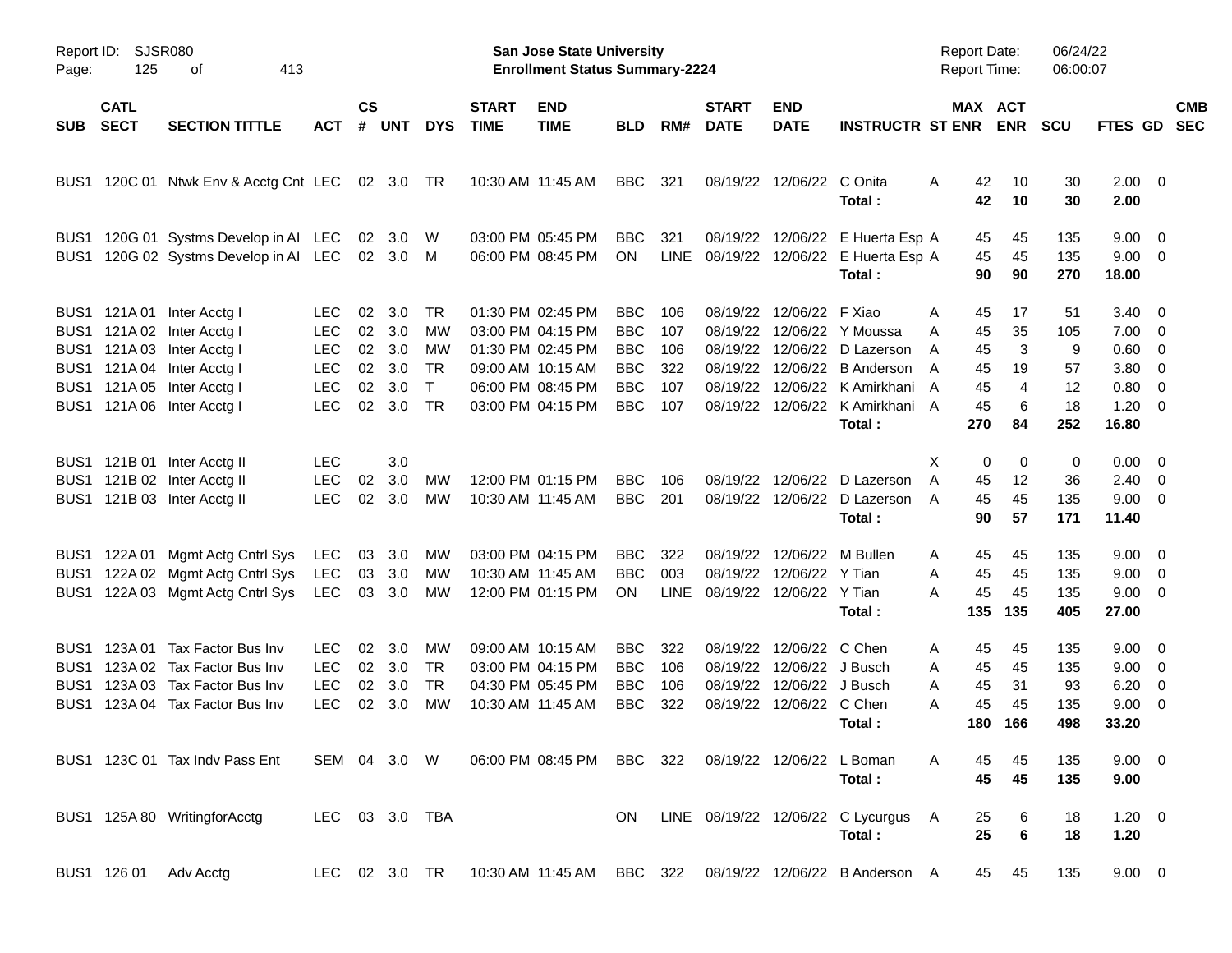| Report ID:<br>Page: | 126                                       | SJSR080<br>413<br>οf                                                       |                                        |                    |                   |                                     |                             | <b>San Jose State University</b><br><b>Enrollment Status Summary-2224</b> |                                        |                   |                             |                                                             |                                            | <b>Report Date:</b><br><b>Report Time:</b> |                 |                         | 06/24/22<br>06:00:07 |                                  |                                                    |                          |
|---------------------|-------------------------------------------|----------------------------------------------------------------------------|----------------------------------------|--------------------|-------------------|-------------------------------------|-----------------------------|---------------------------------------------------------------------------|----------------------------------------|-------------------|-----------------------------|-------------------------------------------------------------|--------------------------------------------|--------------------------------------------|-----------------|-------------------------|----------------------|----------------------------------|----------------------------------------------------|--------------------------|
| <b>SUB</b>          | <b>CATL</b><br><b>SECT</b>                | <b>SECTION TITTLE</b>                                                      | ACT                                    | $\mathsf{cs}$<br># | <b>UNT</b>        | <b>DYS</b>                          | <b>START</b><br><b>TIME</b> | <b>END</b><br><b>TIME</b>                                                 | <b>BLD</b>                             | RM#               | <b>START</b><br><b>DATE</b> | <b>END</b><br><b>DATE</b>                                   | <b>INSTRUCTR ST ENR</b>                    | MAX ACT                                    |                 | <b>ENR</b>              | <b>SCU</b>           | <b>FTES GD</b>                   |                                                    | <b>CMB</b><br><b>SEC</b> |
|                     |                                           |                                                                            |                                        |                    |                   |                                     |                             |                                                                           |                                        |                   |                             |                                                             | Total:                                     |                                            | 45              | 45                      | 135                  | 9.00                             |                                                    |                          |
|                     |                                           | BUS1 127A 01 Corp Fin Mgmt                                                 | SEM                                    | 04                 | 3.0               | M                                   |                             | 06:00 PM 08:45 PM                                                         | <b>BBC</b>                             | 108               |                             | 08/19/22 12/06/22                                           | <b>B</b> Parineh<br>Total:                 | A                                          | 45<br>45        | 16<br>16                | 48<br>48             | $3.20 \ 0$<br>3.20               |                                                    |                          |
| BUS1                |                                           | 129A 01 Financial Auditing<br>BUS1 129A 02 Financial Auditing              | LEC<br><b>LEC</b>                      | 02                 | 3.0<br>02 3.0     | MW<br>MW                            | 10:30 AM 11:45 AM           | 09:00 AM 10:15 AM                                                         | <b>BBC</b><br><b>BBC</b>               | 107<br>107        |                             | 08/19/22 12/06/22<br>08/19/22 12/06/22                      | J Zhang<br>J Zhang<br>Total:               | A<br>A                                     | 45<br>45<br>90  | 37<br>45<br>82          | 111<br>135<br>246    | 7.40<br>9.00<br>16.40            | $\overline{\mathbf{0}}$<br>$\overline{\mathbf{0}}$ |                          |
| BUS1                |                                           | 129B 01 Operational Audit'g                                                | LEC.                                   | 03                 | 3.0               | <b>MW</b>                           |                             | 09:00 AM 10:15 AM                                                         | BBC                                    | 321               |                             | 08/19/22 12/06/22                                           | L Weiler<br>Total:                         | A                                          | 45<br>45        | 28<br>28                | 84<br>84             | $5.60 \ 0$<br>5.60               |                                                    |                          |
|                     | BUS1 170 01<br>BUS1 170 02<br>BUS1 170 03 | <b>Fund of Finance</b><br>Fund of Finance<br><b>Fund of Finance</b>        | <b>LEC</b><br><b>LEC</b><br><b>LEC</b> | 02<br>02           | 3.0<br>3.0<br>3.0 | W<br>R                              |                             | 06:00 PM 08:45 PM<br>06:00 PM 08:45 PM                                    | <b>BBC</b><br><b>BBC</b>               | 326<br>326        |                             | 08/19/22 12/06/22<br>08/19/22 12/06/22 G Sapp               | D Abbott                                   | A<br>A<br>X                                | 45<br>45<br>0   | 45<br>42<br>$\mathbf 0$ | 135<br>126<br>0      | 9.00<br>8.40<br>0.00             | - 0<br>0<br>0                                      |                          |
|                     | BUS1 170 04<br>BUS1 170 05                | <b>Fund of Finance</b><br>Fund of Finance                                  | <b>LEC</b><br><b>LEC</b>               | 02                 | 3.0<br>3.0        | МW                                  |                             | 09:00 AM 10:15 AM                                                         | BBC                                    | 202               |                             |                                                             | 08/19/22 12/06/22 B Parineh                | A<br>Х                                     | 119<br>0        | 119<br>0                | 357<br>0             | 23.80<br>0.00                    | 0<br>0                                             |                          |
|                     | BUS1 170 06<br>BUS1 170 07<br>BUS1 170 08 | <b>Fund of Finance</b><br>Fund of Finance<br>Fund of Finance               | <b>LEC</b><br><b>LEC</b><br><b>LEC</b> | 02<br>02           | 3.0<br>3.0<br>3.0 | м<br>Τ                              |                             | 06:00 PM 08:45 PM<br>06:00 PM 08:45 PM                                    | <b>BBC</b><br><b>BBC</b>               | 106<br>326        |                             | 08/19/22 12/06/22<br>08/19/22 12/06/22                      | G Sapp<br>D Abbott                         | Х<br>Α<br>A                                | 0<br>45<br>45   | 0<br>41<br>45           | 0<br>123<br>135      | 0.00<br>8.20<br>9.00             | 0<br>0<br>0                                        |                          |
|                     | BUS1 170 09<br>BUS1 170 10<br>BUS1 170 11 | <b>Fund of Finance</b><br><b>Fund of Finance</b><br>Fund of Finance        | <b>LEC</b><br><b>LEC</b><br><b>LEC</b> | 02<br>02<br>02     | 3.0<br>3.0<br>3.0 | <b>TR</b><br><b>TR</b><br><b>TR</b> |                             | 07:30 AM 08:45 AM<br>01:30 PM 02:45 PM<br>10:30 AM 11:45 AM               | <b>BBC</b><br><b>BBC</b><br><b>BBC</b> | 106<br>108<br>107 |                             | 08/19/22 12/06/22<br>08/19/22 12/06/22<br>08/19/22 12/06/22 | M Greenough A<br>E Sequeira<br>B Campsey A | A                                          | 45<br>45<br>45  | 43<br>45<br>45          | 129<br>135<br>135    | 8.60<br>9.00<br>9.00             | 0<br>0<br>0                                        |                          |
|                     | BUS1 170 12<br>BUS1 170 13<br>BUS1 170 14 | <b>Fund of Finance</b><br><b>Fund of Finance</b><br>Fund of Finance        | <b>LEC</b><br><b>LEC</b><br><b>LEC</b> | 02<br>02<br>02     | 3.0<br>3.0<br>3.0 | <b>TR</b><br><b>TR</b><br><b>TR</b> |                             | 09:00 AM 10:15 AM<br>12:00 PM 01:15 PM<br>03:00 PM 04:15 PM               | <b>BBC</b><br><b>BBC</b><br><b>BBC</b> | 021<br>107<br>108 |                             | 08/19/22 12/06/22<br>08/19/22 12/06/22<br>08/19/22 12/06/22 | M Greenough A<br>B Campsey A<br>E Sequeira | A                                          | 45<br>45<br>45  | 43<br>44<br>45          | 129<br>132<br>135    | 8.60<br>8.80<br>9.00             | 0<br>0<br>0                                        |                          |
|                     | BUS1 170 15<br>BUS1 170 16<br>BUS1 170 17 | <b>Fund of Finance</b><br><b>Fund of Finance</b><br><b>Fund of Finance</b> | <b>LEC</b><br><b>LEC</b><br><b>LEC</b> | 02<br>02           | 3.0<br>3.0<br>3.0 | МW<br>МW                            |                             | 10:30 AM 11:45 AM<br>03:00 PM 04:15 PM                                    | <b>BBC</b><br><b>BBC</b>               | 108<br>106        |                             | 08/19/22 12/06/22<br>08/19/22 12/06/22 J Vogel              | S Tahsin                                   | Α<br>A<br>X                                | 45<br>45<br>0   | 45<br>45<br>0           | 135<br>135<br>0      | 9.00<br>9.00<br>0.00             | 0<br>0<br>0                                        |                          |
|                     | BUS1 170 19<br>BUS1 170 20                | <b>Fund of Finance</b><br><b>Fund of Finance</b>                           | <b>LEC</b><br><b>LEC</b>               |                    | 3.0<br>3.0        |                                     |                             |                                                                           |                                        |                   |                             |                                                             |                                            | X<br>X                                     | 0<br>0          | 0<br>$\Omega$           | 0<br>0               | 0.00<br>0.00                     | 0<br>0                                             |                          |
|                     | BUS1 170 21<br>BUS1 170 80                | Fund of Finance<br>Fund of Finance                                         | LEC<br>LEC.                            |                    | 02 3.0 TBA        |                                     |                             | 02 3.0 MW 12:00 PM 01:15 PM CL 310 08/19/22 12/06/22                      | <b>ON</b>                              |                   | LINE 08/19/22 12/06/22 X Xu |                                                             | Total:                                     | Α<br>Α                                     | 45<br>45<br>749 | 17<br>45<br>709         | 51<br>135<br>2127    | $3.40 \ 0$<br>$9.05$ 1<br>141.85 |                                                    |                          |
|                     |                                           | BUS1 171A 01 Financial Instit<br>BUS1 171A 02 Financial Instit             | LEC 02 3.0<br>LEC                      |                    | 02 3.0            | TR<br>TR                            |                             | 09:00 AM 10:15 AM BBC 106<br>10:30 AM 11:45 AM                            | BBC 106                                |                   |                             | 08/19/22 12/06/22 S Ivanov<br>08/19/22 12/06/22 S Ivanov    |                                            | A<br>Α                                     | 45<br>45        | 12<br>23                | 36<br>69             | $2.40 \ 0$<br>$4.60 \quad 0$     |                                                    |                          |
|                     |                                           | BUS1 171A 03 Financial Instit<br>BUS1 171A 04 Financial Instit             | LEC<br>LEC                             |                    | 3.0<br>02 3.0 T   |                                     |                             | 06:00 PM 08:45 PM ON                                                      |                                        |                   |                             |                                                             | LINE 08/19/22 12/06/22 E Sequeira          | X<br>A                                     | 0<br>45         | $\mathbf 0$<br>45       | 0<br>135             | $0.00 \quad 0$<br>$9.00 \t 0$    |                                                    |                          |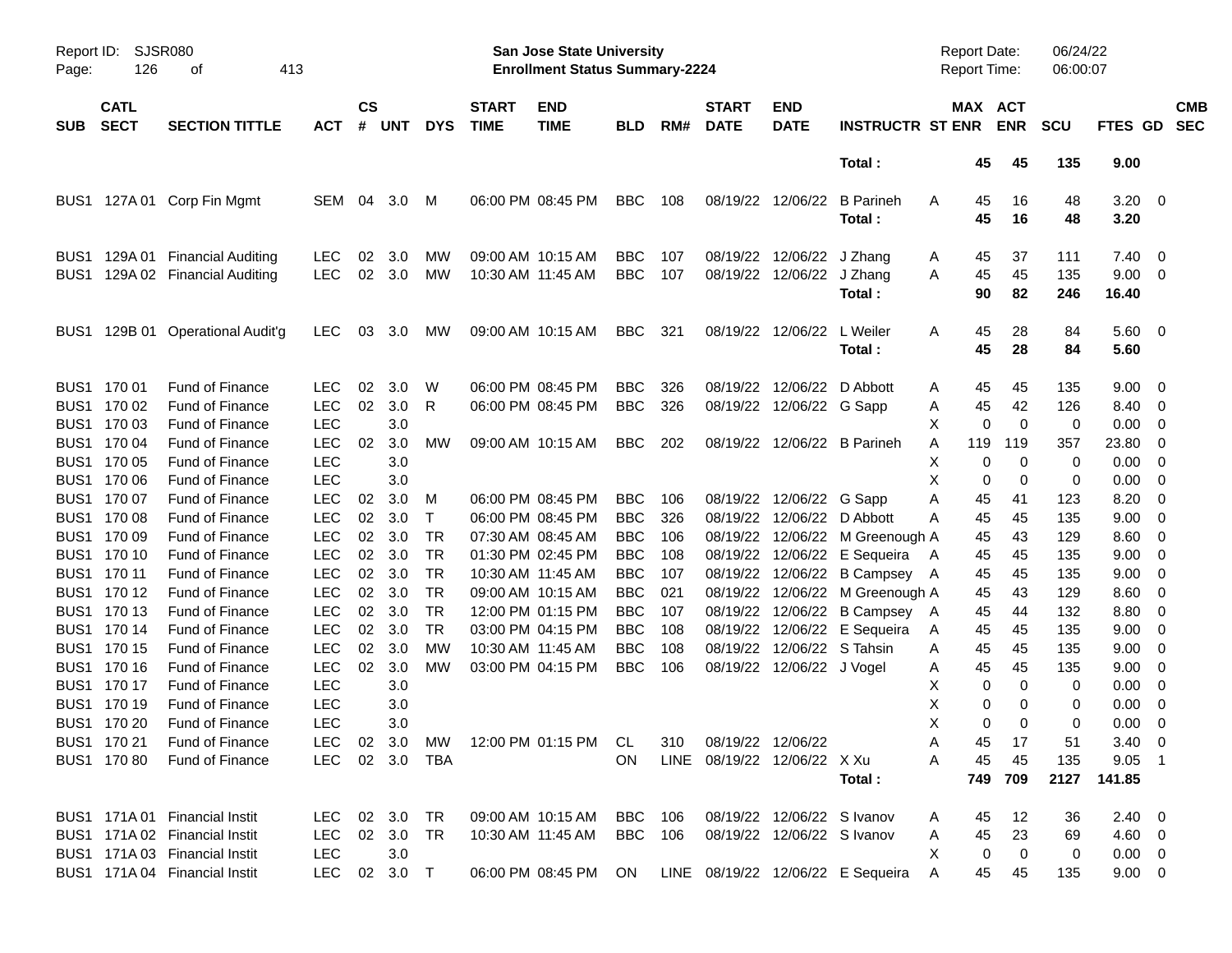| Page:    | Report ID: SJSR080<br>127 | 413<br>оf                                                                                          |                                        |    |                         |                       |                             | <b>San Jose State University</b><br><b>Enrollment Status Summary-2224</b> |                                        |                   |                             |                                                                            |                                        |             | <b>Report Date:</b><br>Report Time: |                            | 06/24/22<br>06:00:07    |                                      |                                           |
|----------|---------------------------|----------------------------------------------------------------------------------------------------|----------------------------------------|----|-------------------------|-----------------------|-----------------------------|---------------------------------------------------------------------------|----------------------------------------|-------------------|-----------------------------|----------------------------------------------------------------------------|----------------------------------------|-------------|-------------------------------------|----------------------------|-------------------------|--------------------------------------|-------------------------------------------|
| SUB SECT | <b>CATL</b>               | <b>SECTION TITTLE</b>                                                                              | <b>ACT</b>                             | CS | # UNT                   | <b>DYS</b>            | <b>START</b><br><b>TIME</b> | <b>END</b><br><b>TIME</b>                                                 | <b>BLD</b>                             | RM#               | <b>START</b><br><b>DATE</b> | <b>END</b><br><b>DATE</b>                                                  | <b>INSTRUCTR ST ENR</b>                |             | MAX ACT                             | <b>ENR</b>                 | <b>SCU</b>              | FTES GD SEC                          | <b>CMB</b>                                |
|          |                           |                                                                                                    |                                        |    |                         |                       |                             |                                                                           |                                        |                   |                             |                                                                            | Total:                                 |             | 135                                 | 80                         | 240                     | 16.00                                |                                           |
|          |                           | BUS1 171B 01 Commercial Banking                                                                    | LEC                                    |    | 3.0                     |                       |                             |                                                                           |                                        |                   |                             |                                                                            | Total:                                 | X           | 0<br>$\bf{0}$                       | $\mathbf 0$<br>$\mathbf 0$ | $\Omega$<br>0           | $0.00 \quad 0$<br>0.00               |                                           |
|          |                           | BUS1 172A 01 Investmt Analysis<br>BUS1 172A 02 Investmt Analysis<br>BUS1 172A 03 Investmt Analysis | <b>LEC</b><br><b>LEC</b><br><b>LEC</b> | 02 | 02 3.0<br>3.0<br>02 3.0 | MW<br>TR<br><b>TR</b> |                             | 09:00 AM 10:15 AM<br>09:00 AM 10:15 AM<br>12:00 PM 01:15 PM               | <b>BBC</b><br><b>BBC</b><br><b>BBC</b> | 003<br>003<br>108 |                             | 08/19/22 12/06/22 S Tahsin<br>08/19/22 12/06/22<br>08/19/22 12/06/22 J Cho | J Cho<br>Total:                        | Α<br>A<br>A | 45<br>45<br>45<br>135               | 45<br>14<br>41<br>100      | 135<br>42<br>123<br>300 | $9.00 \t 0$<br>2.80<br>8.25<br>20.05 | $\overline{\mathbf{0}}$<br>$\overline{1}$ |
|          |                           | BUS1 172C 01 Futures and Options                                                                   | <b>LEC</b>                             |    | 02 3.0                  | TR                    |                             | 10:30 AM 11:45 AM                                                         | ON                                     | LINE              |                             | 08/19/22 12/06/22                                                          | J Cho<br>Total:                        | Α           | 45<br>45                            | 45<br>45                   | 135<br>135              | $9.00 \quad 0$<br>9.00               |                                           |
|          |                           | BUS1 172D 01 Student Fund                                                                          | <b>LEC</b>                             |    | 03 3.0                  | - TR                  |                             | 01:30 PM 02:45 PM                                                         | BBC.                                   | 302               |                             | 08/19/22 12/06/22 S Ivanov                                                 | Total:                                 | A           | 45<br>45                            | 22<br>22                   | 66<br>66                | $4.40 \quad 0$<br>4.40               |                                           |
|          |                           | BUS1 173A 01 Fin Mgt Theory Pol<br>BUS1 173A 02 Fin Mgt Theory Pol                                 | <b>LEC</b><br><b>LEC</b>               | 02 | 3.0<br>02 3.0           | TR<br>M               |                             | 10:30 AM 11:45 AM<br>06:00 PM 08:45 PM                                    | <b>BBC</b><br><b>BBC</b>               | 003<br>324        |                             | 08/19/22 12/06/22<br>08/19/22 12/06/22 J Vogel                             | M Faulkner<br>Total:                   | Α<br>A      | 45<br>45<br>90                      | 41<br>45<br>86             | 123<br>135<br>258       | 8.20<br>9.00 0<br>17.20              | $\overline{0}$                            |
|          |                           | BUS1 173B 01 Prob in Fin Mgmt<br>BUS1 173B 02 Prob in Fin Mgmt                                     | <b>LEC</b><br>LEC.                     | 02 | 3.0<br>3.0              | M                     |                             | 06:00 PM 08:45 PM                                                         | <b>BBC</b>                             | 202               |                             |                                                                            | 08/19/22 12/06/22 M Williams<br>Total: | Χ<br>A      | 0<br>119<br>119                     | $\mathbf 0$<br>62<br>62    | 0<br>186<br>186         | 0.00<br>$12.40 \t 0$<br>12.40        | $\overline{\mathbf{0}}$                   |
|          |                           | BUS1 173C 01 Entrepreneurial Fina<br>BUS1 173C 02 Entrepreneurial Fina                             | <b>LEC</b><br><b>LEC</b>               | 02 | 3.0<br>3.0              | МW                    |                             | 07:30 AM 08:45 AM                                                         | <b>BBC</b>                             | 103               |                             | 08/19/22 12/06/22                                                          | <b>B</b> Parineh<br>Total:             | X<br>A      | 0<br>45<br>45                       | 0<br>45<br>45              | $\pmb{0}$<br>135<br>135 | 0.00<br>$9.00 \t 0$<br>9.00          | $\overline{\mathbf{0}}$                   |
|          | BUS1 176 01               | <b>Business Valuation</b>                                                                          | <b>LEC</b>                             | 02 | 3.0                     | TR                    |                             | 09:00 AM 10:15 AM                                                         | <b>BBC</b>                             | 107               |                             | 08/19/22 12/06/22                                                          | M Faulkner<br>Total:                   | A           | 45<br>45                            | 42<br>42                   | 126<br>126              | $8.40 \quad 0$<br>8.40               |                                           |
|          |                           | BUS1 180A 01 Indiv Study Acctg                                                                     | <b>SUP</b>                             |    | 36 1.0                  | TBA                   |                             |                                                                           | <b>ON</b>                              | <b>LINE</b>       | 08/19/22 12/06/22 E Grace   |                                                                            | Total:                                 | A           | 10<br>10                            | 0<br>0                     | 0<br>0                  | $0.00 \t 0$<br>0.00                  |                                           |
| BUS1     |                           | 180C 01 Indiv Study Finan                                                                          | <b>SUP</b>                             |    | 36 1.0                  | TBA                   |                             |                                                                           | <b>ON</b>                              | LINE              | 08/19/22 12/06/22 E Grace   |                                                                            | Total :                                | A           | 10<br>10                            | 0<br>$\bf{0}$              | 0<br>0                  | $0.00 \quad 0$<br>0.00               |                                           |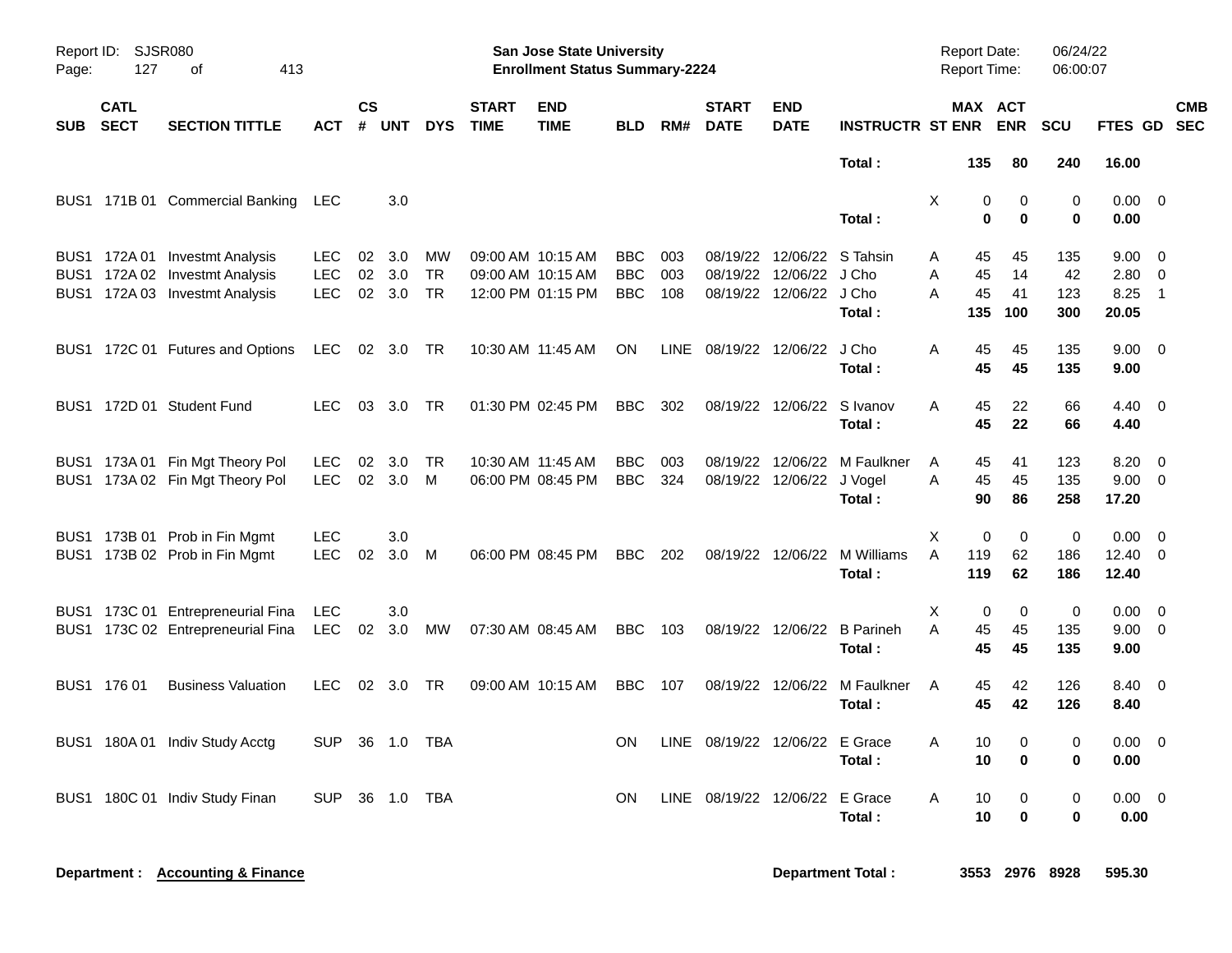| Report ID: SJSR080 |                            |     |                       |     |            |          |     |            |                             | <b>San Jose State University</b>      |            |     |                             |                           |                                                                               | <b>Report Date:</b> |                              | 06/24/22                 |                          |            |
|--------------------|----------------------------|-----|-----------------------|-----|------------|----------|-----|------------|-----------------------------|---------------------------------------|------------|-----|-----------------------------|---------------------------|-------------------------------------------------------------------------------|---------------------|------------------------------|--------------------------|--------------------------|------------|
| Page:              |                            | 128 | of                    | 413 |            |          |     |            |                             | <b>Enrollment Status Summary-2224</b> |            |     |                             |                           |                                                                               | <b>Report Time:</b> |                              | 06:00:07                 |                          |            |
| <b>SUB</b>         | <b>CATL</b><br><b>SECT</b> |     | <b>SECTION TITTLE</b> |     | <b>ACT</b> | СS<br>`# | UNT | <b>DYS</b> | <b>START</b><br><b>TIME</b> | <b>END</b><br><b>TIME</b>             | <b>BLD</b> | RM# | <b>START</b><br><b>DATE</b> | <b>END</b><br><b>DATE</b> | <b>INSTRUCTR ST ENR</b>                                                       |                     | <b>MAX ACT</b><br><b>ENR</b> | scu                      | <b>FTES GD SEC</b>       | <b>CMB</b> |
|                    |                            |     |                       |     |            |          |     |            |                             |                                       |            |     |                             |                           | <b>Lower Division:</b><br><b>Upper Division:</b><br><b>Graduate Division:</b> | 765<br>2788         | 763<br>2213<br>0<br>0        | 2289<br>6639<br>$\bf{0}$ | 152.60<br>442.70<br>0.00 |            |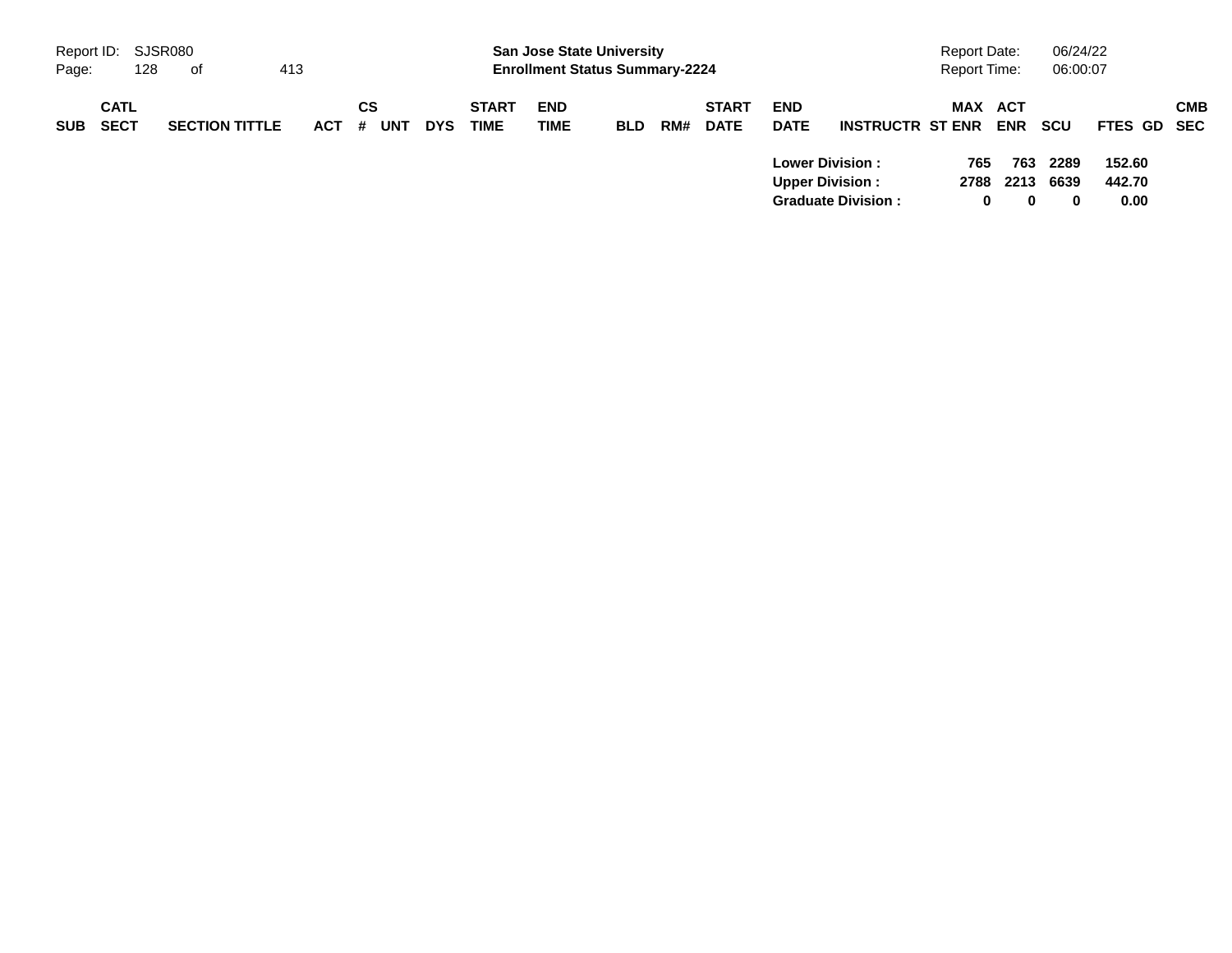| Page:                    | <b>SJSR080</b><br>Report ID:<br>129<br>413<br>оf |                                                                  |                   |                    |               |             |                             | <b>San Jose State University</b><br><b>Enrollment Status Summary-2224</b> |                          |            |                             |                              |                                                                  | Report Date:<br>Report Time: |                       | 06/24/22<br>06:00:07 |                             |                          |
|--------------------------|--------------------------------------------------|------------------------------------------------------------------|-------------------|--------------------|---------------|-------------|-----------------------------|---------------------------------------------------------------------------|--------------------------|------------|-----------------------------|------------------------------|------------------------------------------------------------------|------------------------------|-----------------------|----------------------|-----------------------------|--------------------------|
| <b>SUB</b>               | <b>CATL</b><br><b>SECT</b>                       | <b>SECTION TITTLE</b>                                            | <b>ACT</b>        | $\mathsf{cs}$<br># | <b>UNT</b>    | <b>DYS</b>  | <b>START</b><br><b>TIME</b> | <b>END</b><br><b>TIME</b>                                                 | <b>BLD</b>               | RM#        | <b>START</b><br><b>DATE</b> | <b>END</b><br><b>DATE</b>    | <b>INSTRUCTR ST ENR</b>                                          |                              | MAX ACT<br><b>ENR</b> | <b>SCU</b>           | <b>FTES GD</b>              | <b>CMB</b><br><b>SEC</b> |
| <b>College</b>           | Department :                                     | <b>Business, College of</b><br><b>Business Graduate Programs</b> |                   |                    |               |             |                             |                                                                           |                          |            |                             |                              |                                                                  |                              |                       |                      |                             |                          |
| BUS<br>BUS               | 201 01<br>201 02                                 | <b>Bus Communications</b><br><b>Bus Communications</b>           | LEC<br>LEC        | 02<br>02           | 1.0<br>1.0    | W<br>M      |                             | 06:00 PM 10:00 PM<br>06:00 PM 10:00 PM                                    | <b>BBC</b><br><b>BBC</b> | 021<br>022 | 08/24/22                    |                              | 09/14/22 C Lycurgus<br>08/22/22 09/19/22 C Lycurgus<br>Total:    | 20<br>A<br>20<br>A<br>40     | 25<br>25<br>50        | 25<br>25<br>50       | 2.08 25<br>2.08 25<br>4.17  |                          |
| <b>BUS</b><br><b>BUS</b> | 210 01<br>210 02                                 | Devel & Mng People<br>Devel & Mng People                         | LEC<br><b>LEC</b> | 02                 | 3.0<br>02 3.0 | W<br>M      |                             | 06:00 PM 10:00 PM<br>06:00 PM 10:00 PM                                    | <b>BBC</b><br><b>BBC</b> | 021<br>022 | 09/21/22<br>10/03/22        | 11/30/22<br>12/05/22 E Vyas  | E Vyas<br>Total:                                                 | 25<br>Α<br>25<br>A<br>50     | 27<br>32<br>59        | 81<br>96<br>177      | 6.75 27<br>8.00 32<br>14.75 |                          |
| <b>BUS</b><br><b>BUS</b> | 220 01<br>220 02                                 | Fin & Mgnrl Accounti<br>Fin & Mgnrl Accounti                     | LEC<br>LEC        | 02                 | 3.0<br>02 3.0 | M<br>$\top$ |                             | 06:00 PM 10:00 PM<br>06:00 PM 10:00 PM                                    | <b>BBC</b><br><b>BBC</b> | 021<br>022 | 08/22/22<br>08/23/22        | 10/08/22 M Barta<br>10/08/22 | Total:                                                           | 25<br>A<br>25<br>A<br>50     | 30<br>35<br>65        | 90<br>105<br>195     | 7.50 30<br>8.75 35<br>16.25 |                          |
| BUS                      | 220A 01                                          | Fin Stmt Anal for Ac                                             | <b>LEC</b>        |                    | 02 3.0        | TR          |                             | 01:30 PM 05:30 PM                                                         | <b>BBC</b>               | 003        |                             | 09/22/22 10/27/22            | Y Tian<br>Total:                                                 | A<br>37<br>37                | 4<br>4                | 12<br>12             | $0.95$ 3<br>0.95            |                          |
| BUS                      |                                                  | 220G 01 Tax Bus Invest Dec                                       | <b>LEC</b>        |                    | 02 3.0        | МW          |                             | 01:30 PM 05:30 PM                                                         | <b>BBC</b>               | 003        |                             | 10/31/22 12/06/22            | C Chen<br>Total:                                                 | Α<br>37<br>37                | 1                     | 3<br>3               | $0.25$ 1<br>0.25            |                          |
| <b>BUS</b>               |                                                  | 220H 01 Audit Cncpt/Pract                                        | <b>LEC</b>        |                    | 02 3.0        | МW          |                             | 01:30 PM 05:30 PM                                                         | <b>BBC</b>               | 003        | 08/22/22                    | 10/03/22                     | J Zhang<br>Total:                                                | 37<br>A<br>37                | 2<br>$\mathbf{2}$     | 6<br>6               | $0.50$ 2<br>0.50            |                          |
| BUS                      | 220J 01                                          | Bus Comm & Ethics                                                | <b>LEC</b>        |                    | 02 3.0        | МW          |                             | 01:30 PM 05:30 PM                                                         | <b>BBC</b>               | 003        |                             | 10/17/22 10/19/22            | Total:                                                           | Α<br>37<br>37                | 3<br>3                | 9<br>9               | $0.75$ 3<br>0.75            |                          |
| <b>BUS</b>               |                                                  | 220R 01 Software Application                                     | LEC               |                    | 03 3.0 F      |             |                             | 09:30 AM 01:30 PM                                                         | <b>BBC</b>               | 321        | 08/26/22                    | 11/04/22                     | C Onita<br>Total:                                                | A<br>40<br>40                | 2<br>$\mathbf{2}$     | 6<br>6               | $0.50$ 2<br>0.50            |                          |
| <b>BUS</b>               |                                                  | 220S 01 Finan Rpt & Analy II                                     | LEC               |                    | 02 3.0        | TR          |                             | 01:30 PM 05:30 PM                                                         | BBC                      | 003        | 11/01/22                    | 12/06/22                     | B Anderson A<br>Total:                                           | 37<br>37                     | 3<br>3                | 9<br>9               | $0.70$ 2<br>0.70            |                          |
|                          |                                                  | BUS 234A 04 Social Media Mktg                                    | LEC 03 3.0 W      |                    |               |             |                             |                                                                           |                          |            |                             |                              | 06:00 PM 10:00 PM BBC 205 10/12/22 11/30/22 G Vinuales<br>Total: | - A<br>40<br>40              | 15<br>15              | 45<br>45             | 3.75 15<br>3.75             |                          |
|                          | BUS 247 04                                       | Big Data Mgmt                                                    | LEC 03 3.0 W      |                    |               |             |                             | 06:00 PM 10:00 PM BBC 205                                                 |                          |            |                             |                              | 08/17/22 10/08/22 S Jensen<br>Total:                             | 37<br>A<br>37                | 12<br>12              | 36<br>36             | 3.00 12<br>3.00             |                          |
| <b>BUS</b>               | 253 04                                           | Negot/Conflict Mgmt LEC 03 3.0 R                                 |                   |                    |               |             |                             | 06:00 PM 10:00 PM                                                         | BBC 205                  |            |                             | 08/18/22 10/08/22 C Reade    |                                                                  | 35<br>A                      | 30                    | 90                   | 7.50 30                     |                          |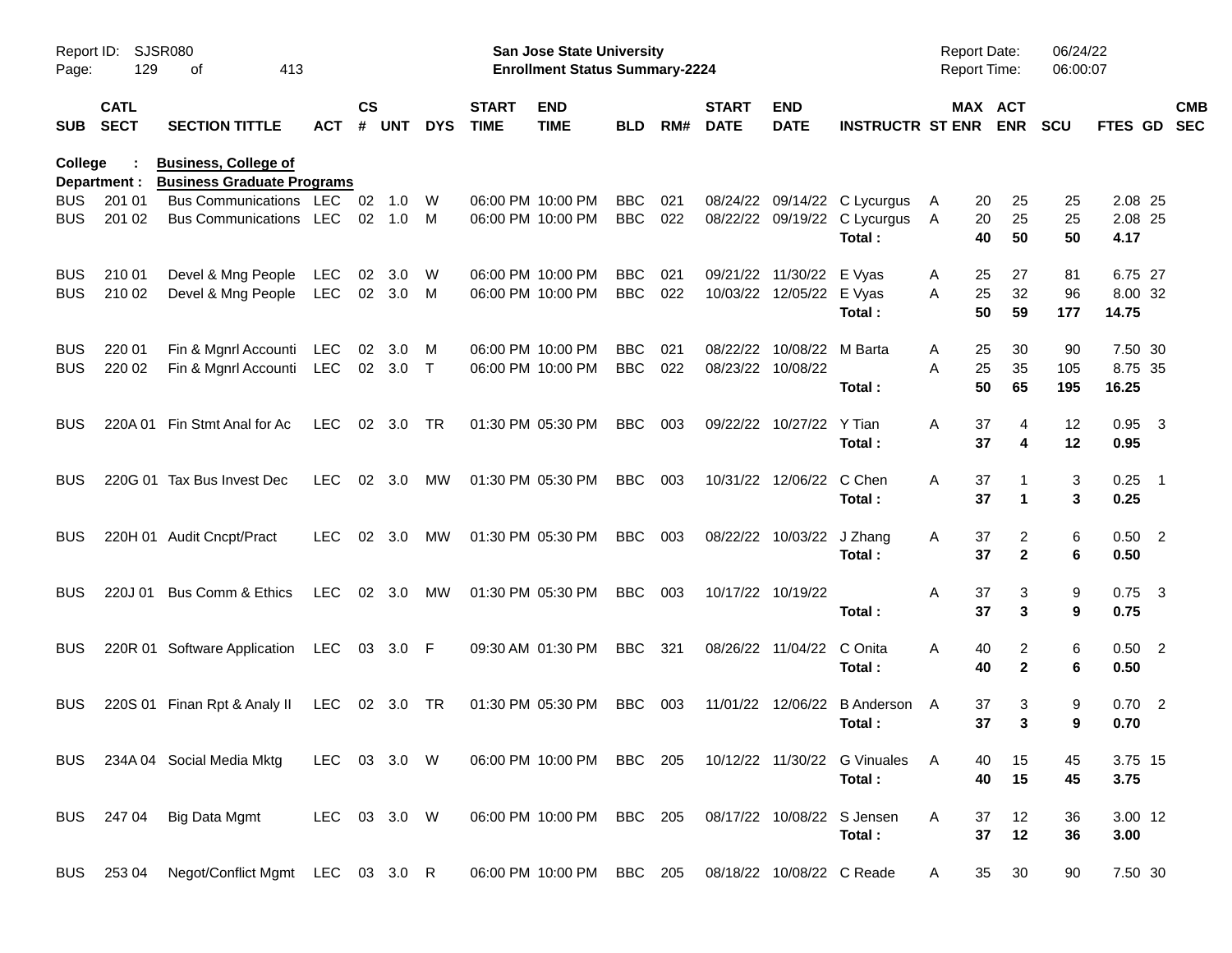| Page:                    | Report ID: SJSR080<br>130  | 413<br>οf                                            |                          |               |                         |                          |                             | <b>San Jose State University</b><br><b>Enrollment Status Summary-2224</b> |                          |                            |                                        |                                                  |                                                        | <b>Report Date:</b><br>Report Time:             |                              | 06/24/22<br>06:00:07  |                             |                          |            |
|--------------------------|----------------------------|------------------------------------------------------|--------------------------|---------------|-------------------------|--------------------------|-----------------------------|---------------------------------------------------------------------------|--------------------------|----------------------------|----------------------------------------|--------------------------------------------------|--------------------------------------------------------|-------------------------------------------------|------------------------------|-----------------------|-----------------------------|--------------------------|------------|
| <b>SUB</b>               | <b>CATL</b><br><b>SECT</b> | <b>SECTION TITTLE</b>                                | <b>ACT</b>               | $\mathsf{cs}$ | # UNT                   | <b>DYS</b>               | <b>START</b><br><b>TIME</b> | <b>END</b><br><b>TIME</b>                                                 | <b>BLD</b>               | RM#                        | <b>START</b><br><b>DATE</b>            | <b>END</b><br><b>DATE</b>                        | <b>INSTRUCTR ST ENR ENR</b>                            |                                                 | MAX ACT                      | <b>SCU</b>            | FTES GD SEC                 |                          | <b>CMB</b> |
|                          |                            |                                                      |                          |               |                         |                          |                             |                                                                           |                          |                            |                                        |                                                  | Total:                                                 | 35                                              | 30                           | 90                    | 7.50                        |                          |            |
| <b>BUS</b><br><b>BUS</b> | 260 01<br>260 02           | Mgrl Dec Analysis<br>Mgrl Dec Analysis               | LEC.<br><b>LEC</b>       | 02<br>02      | 3.0 <sub>2</sub><br>3.0 | $\top$<br>W              |                             | 06:00 PM 10:00 PM<br>06:00 PM 10:00 PM                                    | <b>BBC</b><br><b>BBC</b> | 021<br>022                 |                                        | 08/17/22 10/07/22                                | 08/23/22 10/07/22 K Yagci Soka A<br>H Eisips<br>Total: | 30<br>30<br>A<br>60                             | 33<br>38<br>71               | 99<br>114<br>213      | 8.25 33<br>9.50 38<br>17.75 |                          |            |
| <b>BUS</b>               | 265 80                     | Silicon Valley Exp                                   | <b>LEC</b>               |               | 02 2.0                  | <b>TBA</b>               |                             |                                                                           | ON                       | LINE                       |                                        |                                                  | 08/17/22 12/06/22 V Agarwal<br>Total:                  | Α<br>40<br>40                                   | 3<br>3                       | 6<br>6                | $0.50 \quad 3$<br>0.50      |                          |            |
| <b>BUS</b><br><b>BUS</b> | 270 01<br>270 02           | <b>Financial Mgmt</b><br><b>Financial Mgmt</b>       | <b>LEC</b><br><b>LEC</b> | 02<br>02      | 3.0<br>$3.0$ T          | M                        |                             | 06:00 PM 10:00 PM<br>06:00 PM 10:00 PM                                    | <b>BBC</b><br><b>BBC</b> | 021<br>022                 |                                        | 10/10/22 12/05/22<br>10/11/22 12/06/22           | S Tahsin<br>M Faulkner<br>Total:                       | 25<br>Α<br>25<br>A<br>50                        | 29<br>34<br>63               | 87<br>102<br>189      | 7.25 29<br>8.50 34<br>15.75 |                          |            |
| <b>BUS</b><br><b>BUS</b> | 280 01<br>280 02           | Op & Supply Chain Mg LEC<br>Op & Supply Chain Mg LEC |                          | 02            | 3.0<br>02 3.0 W         | $\top$                   |                             | 06:00 PM 10:00 PM<br>06:00 PM 10:00 PM                                    | <b>BBC</b><br><b>BBC</b> | 021<br>022                 |                                        | 10/11/22 12/06/22 Y Wu                           | 10/12/22 12/03/22 R Salstrom<br>Total:                 | Α<br>30<br>30<br>A<br>60                        | 37<br>33<br>70               | 111<br>99<br>210      | 9.25 37<br>8.25 33<br>17.50 |                          |            |
| <b>BUS</b>               |                            | 297D 04 Spec Topics Bus Adm LEC 02 3.0               |                          |               |                         | R                        |                             | 06:00 PM 10:00 PM                                                         | <b>BBC</b>               | 022                        |                                        | 10/13/22 12/01/22                                | M Norell<br>Total:                                     | Α<br>40<br>40                                   | 28<br>28                     | 84<br>84              | 7.00 28<br>7.00             |                          |            |
| <b>BUS</b>               | 298 10                     | Master's Project                                     | <b>SUP</b>               |               | 24 3.0                  | <b>TBA</b>               |                             |                                                                           | ON                       | LINE                       | 08/19/22 12/06/22                      |                                                  | Total:                                                 | 25<br>Α<br>25                                   | 0<br>$\mathbf 0$             | 0<br>0                | $0.00 \t 0$<br>0.00         |                          |            |
| <b>BUS</b>               |                            | 298C 01 CMBA Internship                              | <b>SUP</b>               | 48            | 3.0                     | TBA                      |                             |                                                                           | <b>ON</b>                | LINE                       | 08/17/22 12/06/22                      |                                                  | Total:                                                 | $\,$ 5 $\,$<br>Α<br>5                           | 0<br>$\bf{0}$                | $\,0\,$<br>0          | $0.00 \t 0$<br>0.00         |                          |            |
| <b>BUS</b><br><b>BUS</b> | 298101<br>298102           | Applied Bus Intern<br>Applied Bus Intern             | <b>SUP</b><br><b>SUP</b> | 48<br>48      | 1.0<br>1.0              | <b>TBA</b><br><b>TBA</b> |                             |                                                                           | <b>ON</b><br>ON          | <b>LINE</b><br><b>LINE</b> | 08/17/22 12/06/22<br>08/19/22 12/06/22 |                                                  | Total:                                                 | 15<br>Α<br>$\ensuremath{\mathsf{3}}$<br>А<br>18 | 0<br>$\mathbf 0$<br>$\bf{0}$ | 0<br>$\mathbf 0$<br>0 | 0.00<br>$0.00 \t 0$<br>0.00 | $\overline{\phantom{0}}$ |            |
|                          | Department :               | <b>Business Graduate Programs</b>                    |                          |               |                         |                          |                             |                                                                           |                          |                            |                                        | <b>Lower Division:</b><br><b>Upper Division:</b> | <b>Department Total:</b>                               | 775<br>0<br>$\bf{0}$                            | 481<br>0<br>0                | 1340<br>$\bf{0}$<br>0 | 111.57<br>0.00<br>0.00      |                          |            |

**Graduate Division : 775 481 1340 111.57**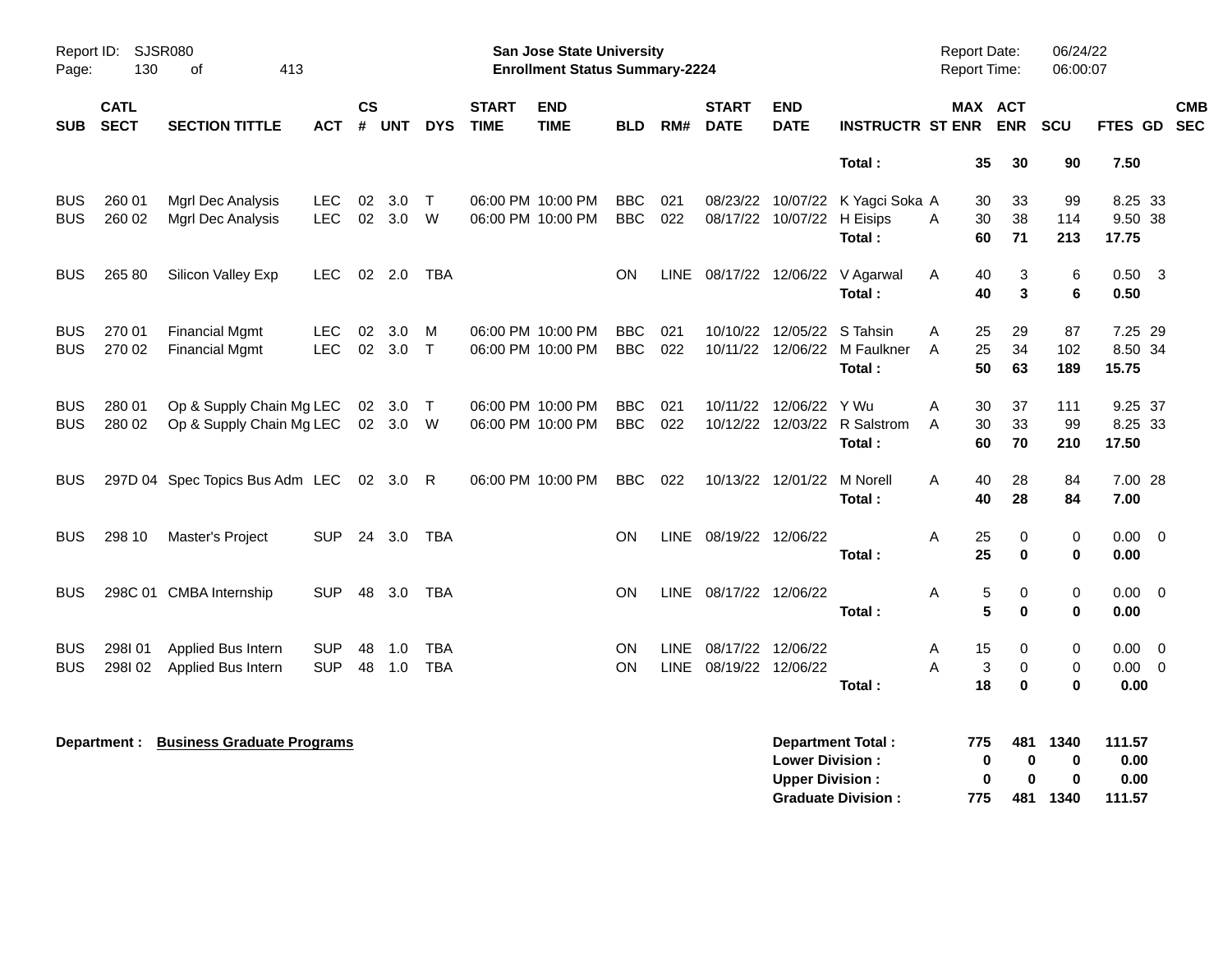| Report ID:<br>Page: | 131                        | <b>SJSR080</b><br>413<br>оf                                                        |                |                |                |              |                             | <b>San Jose State University</b><br><b>Enrollment Status Summary-2224</b> |            |             |                             |                              |                         |   | <b>Report Date:</b><br>Report Time: |             | 06/24/22<br>06:00:07 |             |                         |                          |
|---------------------|----------------------------|------------------------------------------------------------------------------------|----------------|----------------|----------------|--------------|-----------------------------|---------------------------------------------------------------------------|------------|-------------|-----------------------------|------------------------------|-------------------------|---|-------------------------------------|-------------|----------------------|-------------|-------------------------|--------------------------|
| <b>SUB</b>          | <b>CATL</b><br><b>SECT</b> | <b>SECTION TITTLE</b>                                                              | <b>ACT</b>     | <b>CS</b><br># | <b>UNT</b>     | <b>DYS</b>   | <b>START</b><br><b>TIME</b> | <b>END</b><br><b>TIME</b>                                                 | <b>BLD</b> | RM#         | <b>START</b><br><b>DATE</b> | <b>END</b><br><b>DATE</b>    | <b>INSTRUCTR ST ENR</b> |   | MAX ACT                             | <b>ENR</b>  | <b>SCU</b>           | FTES GD     |                         | <b>CMB</b><br><b>SEC</b> |
| <b>College</b>      | Department :               | <b>Business, College of</b><br><b>School of Global Innovation &amp; Leadership</b> |                |                |                |              |                             |                                                                           |            |             |                             |                              |                         |   |                                     |             |                      |             |                         |                          |
| BUS <sub>5</sub>    | 16 60                      | Intro Ldrshp & Innov                                                               | <b>LEC</b>     |                | $02 \quad 3.0$ | MW           | 07:30 AM 08:45 AM           |                                                                           | <b>BBC</b> | 104         | 08/19/22                    | 12/06/22                     | R Pollard               | Α | 35                                  | 0           | 0                    | 0.00        | 0                       |                          |
| BUS <sub>5</sub>    | 16 61                      | Intro Ldrshp & Innov                                                               | <b>LEC</b>     | 02             | 3.0            | <b>TR</b>    | 01:30 PM 02:45 PM           |                                                                           | <b>BBC</b> | 220         | 08/19/22                    | 12/06/22                     | T Shirley               | Α | 35                                  | 0           | 0                    | 0.00        | 0                       |                          |
| BUS <sub>5</sub>    | 16 62                      | Intro Ldrshp & Innov                                                               | <b>LEC</b>     | 02             | 3.0            | <b>TR</b>    |                             | 10:30 AM 11:45 AM                                                         | <b>BBC</b> | 225         | 08/19/22                    | 12/06/22                     | J Tan                   | Α | 35                                  | 0           | 0                    | 0.00        | 0                       |                          |
| BUS <sub>5</sub>    | 1663                       | Intro Ldrshp & Innov                                                               | <b>LEC</b>     | 02             | 3.0            | <b>MW</b>    | 04:30 PM 05:45 PM           |                                                                           | <b>BBC</b> | 302         | 08/19/22                    | 12/06/22                     | D Wilde                 | Α | 35                                  | 0           | 0                    | 0.00        | 0                       |                          |
| BUS <sub>5</sub>    | 16 64                      | Intro Ldrshp & Innov                                                               | <b>LEC</b>     | 02             | 3.0            | <b>TR</b>    | 03:00 PM 04:15 PM           |                                                                           | <b>BBC</b> | 225         | 08/19/22                    | 12/06/22                     | J Tan                   | A | 35                                  | 0           | 0                    | 0.00        | 0                       |                          |
| BUS5                | 16 65                      | Intro Ldrshp & Innov                                                               | <b>LEC</b>     | 02             | 3.0            | <b>MW</b>    | 09:00 AM 10:15 AM           |                                                                           | <b>BBC</b> | 104         | 08/19/22                    | 12/06/22                     | R Pollard               | A | 35                                  | $\mathbf 0$ | 0                    | 0.00        | $\Omega$                |                          |
|                     |                            |                                                                                    |                |                |                |              |                             |                                                                           |            |             |                             |                              | Total:                  |   | 210                                 | $\mathbf 0$ | 0                    | 0.00        |                         |                          |
| BUS <sub>5</sub>    | 140 01                     | Fund of Oper Mgmt                                                                  | LEC            | 02             | 3.0            | <b>MW</b>    | 04:30 PM 05:45 PM           |                                                                           | <b>BBC</b> | 105         | 08/19/22                    | 12/06/22                     | D Moon                  | A | 45                                  | 45          | 135                  | 9.00        | 0                       |                          |
|                     | BUS5 140 02                | Fund of Oper Mgmt                                                                  | <b>LEC</b>     | 02             | 3.0            | <b>MW</b>    |                             | 10:30 AM 11:45 AM                                                         | <b>BBC</b> | 104         | 08/19/22                    | 12/06/22                     | Y Wu                    | Α | 45                                  | 45          | 135                  | 9.00        | 0                       |                          |
|                     | BUS5 140 03                | Fund of Oper Mgmt                                                                  | <b>LEC</b>     | 02             | 3.0            | <b>MW</b>    |                             | 12:00 PM 01:15 PM                                                         | <b>BBC</b> | 104         | 08/19/22                    | 12/06/22                     | Y Wu                    | Α | 45                                  | 45          | 135                  | 9.00        | 0                       |                          |
|                     | BUS5 140 04                | Fund of Oper Mgmt                                                                  | <b>LEC</b>     | 02             | 3.0            | <b>MW</b>    |                             | 12:00 PM 01:15 PM                                                         | <b>BBC</b> | 220         | 08/19/22                    | 12/06/22                     | S Zhou                  | Α | 45                                  | 45          | 135                  | 9.00        | 0                       |                          |
| BUS <sub>5</sub>    | 140 05                     | Fund of Oper Mgmt                                                                  | <b>LEC</b>     | 02             | 3.0            | <b>TR</b>    |                             | 12:00 PM 01:15 PM                                                         | <b>BBC</b> | 225         | 08/19/22                    | 12/06/22                     | J Tan                   | A | 40                                  | 40          | 120                  | 8.00        | 0                       |                          |
| BUS <sub>5</sub>    | 140 06                     | Fund of Oper Mgmt                                                                  | <b>LEC</b>     | 02             | 3.0            | <b>TR</b>    |                             | 03:00 PM 04:15 PM                                                         | <b>BBC</b> | 220         | 08/19/22                    | 12/06/22                     | X Qi                    | A | 45                                  | 45          | 135                  | 9.00        | 0                       |                          |
| BUS <sub>5</sub>    | 140 07                     | Fund of Oper Mgmt                                                                  | <b>LEC</b>     | 02             | 3.0            | <b>TR</b>    | 04:30 PM 05:45 PM           |                                                                           | <b>BBC</b> | 220         | 08/19/22                    | 12/06/22                     | X Qi                    | Α | 45                                  | 40          | 120                  | 8.00        | 0                       |                          |
| BUS <sub>5</sub>    | 140 08                     | Fund of Oper Mgmt                                                                  | <b>LEC</b>     | 02             | 3.0            | <b>MW</b>    | 03:00 PM 04:15 PM           |                                                                           | <b>BBC</b> | 220         | 08/19/22                    | 12/06/22                     | D Moon                  | Α | 45                                  | 45          | 135                  | 9.00        | $\mathbf 0$             |                          |
| BUS <sub>5</sub>    | 140 09                     | Fund of Oper Mgmt                                                                  | <b>LEC</b>     | 02             | 3.0            | M            |                             | 06:00 PM 08:45 PM                                                         | <b>BBC</b> | 222         | 08/19/22                    | 12/06/22                     | J Sung                  | Α | 45                                  | 26          | 78                   | 5.20        | 0                       |                          |
| BUS <sub>5</sub>    | 140 10                     | Fund of Oper Mgmt                                                                  | LEC            | 02             | 3.0            | $\mathsf{T}$ | 06:00 PM 08:45 PM           |                                                                           | <b>BBC</b> | 222         | 08/19/22                    | 12/06/22                     | S Artim                 | Α | 45                                  | 6           | 18                   | 1.20        | 0                       |                          |
| BUS <sub>5</sub>    | 140 11                     | Fund of Oper Mgmt                                                                  | <b>LEC</b>     | 02             | 3.0            | <b>MW</b>    | 09:00 AM 10:15 AM           |                                                                           | <b>BBC</b> | 226         | 08/19/22                    | 12/06/22                     | M Pak                   | Α | 45                                  | 45          | 135                  | 9.00        | $\mathbf 0$             |                          |
| BUS <sub>5</sub>    | 140 12                     | Fund of Oper Mgmt                                                                  | <b>LEC</b>     | 02             | 3.0            | R            | 06:00 PM 08:45 PM           |                                                                           | <b>BBC</b> | 220         | 08/19/22                    | 12/06/22                     | M Zhou                  | A | 45                                  | 8           | 24                   | 1.60        | 0                       |                          |
| BUS <sub>5</sub>    | 140 13                     | Fund of Oper Mgmt                                                                  | LEC            | 02             | 3.0            | F            | 09:30 AM 12:15 PM           |                                                                           | <b>BBC</b> | 226         | 08/19/22                    | 12/06/22                     | A Loomba                | A | 45                                  | 19          | 57                   | 3.80        | 0                       |                          |
|                     | BUS5 140 14                | Fund of Oper Mgmt                                                                  | <b>LEC</b>     | 02             | 3.0            | F            | 12:30 PM 03:15 PM           |                                                                           | <b>BBC</b> | 226         | 08/19/22                    | 12/06/22                     | A Loomba                | A | 45                                  | 19          | 57                   | 3.80        | 0                       |                          |
| BUS <sub>5</sub>    | 140 80                     | Fund of Oper Mgmt                                                                  | <b>LEC</b>     | 02             | 3.0            | R            | 03:00 PM 05:45 PM           |                                                                           | <b>ON</b>  | LINE        | 08/19/22                    | 12/06/22                     | R Salstrom              | A | 45                                  | 45          | 135                  | 9.00        | 0                       |                          |
|                     | BUS5 140 81                | Fund of Oper Mgmt                                                                  | <b>LEC</b>     | 02             | 3.0            | <b>TBA</b>   |                             |                                                                           | ON         | <b>LINE</b> | 08/19/22                    | 12/06/22                     | J Sung                  | Α | 45                                  | 45          | 135                  | 9.00        | 0                       |                          |
|                     | BUS5 140 82                | Fund of Oper Mgmt                                                                  | <b>LEC</b>     | 02             | 3.0            | <b>TBA</b>   |                             |                                                                           | ON         | <b>LINE</b> | 08/19/22                    | 12/06/22                     | S Zhou                  | Α | 45                                  | 45          | 135                  | 9.00        | 0                       |                          |
|                     | BUS5 140 83                | Fund of Oper Mgmt                                                                  | <b>LEC</b>     | 02             | 3.0            | <b>TBA</b>   |                             |                                                                           | ON         | <b>LINE</b> | 08/19/22                    | 12/06/22                     | M Zhou                  | Α | 45                                  | 45          | 135                  | 9.00        | 0                       |                          |
|                     | BUS5 140 84                | Fund of Oper Mgmt                                                                  | <b>LEC</b>     | 02             | 3.0            | <b>TBA</b>   |                             |                                                                           | ON         | <b>LINE</b> | 08/19/22                    | 12/06/22                     | M Ashley                | Α | 45                                  | 45          | 135                  | 9.05        | $\overline{1}$          |                          |
|                     |                            |                                                                                    |                |                |                |              |                             |                                                                           |            |             |                             |                              | Total:                  |   | 850                                 | 698         | 2094                 | 139.65      |                         |                          |
|                     | BUS5 141 01                | Proc & Supply Mgmt LEC 02 3.0 TR 09:00 AM 10:15 AM BBC 220 08/19/22 12/06/22 C Lim |                |                |                |              |                             |                                                                           |            |             |                             |                              |                         | Α | 45                                  | 31          | 93                   | 6.20        | $\overline{\mathbf{0}}$ |                          |
|                     | BUS5 141 02                | Proc & Supply Mgmt LEC 02 3.0 TR                                                   |                |                |                |              |                             | 10:30 AM 11:45 AM                                                         | BBC 220    |             |                             | 08/19/22 12/06/22 C Lim      |                         | Α | 45                                  | 45          | 135                  | 9.00        | - 0                     |                          |
|                     |                            |                                                                                    |                |                |                |              |                             |                                                                           |            |             |                             |                              | Total:                  |   | 90                                  | 76          | 228                  | 15.20       |                         |                          |
|                     | BUS5 142 01                | <b>Total Quality Mgmt</b>                                                          | LEC 02 3.0     |                |                | МW           |                             | 01:30 PM 02:45 PM                                                         | BBC        | 226         |                             | 08/19/22 12/06/22            | T Shi                   | A | 35                                  | 25          | 75                   | $5.00 \t 0$ |                         |                          |
|                     | BUS5 142 80                | <b>Total Quality Mgmt</b>                                                          | LEC 02 3.0 TBA |                |                |              |                             |                                                                           | ON         |             |                             | LINE 08/19/22 12/06/22 T Shi |                         | Α | 35                                  | 35          | 105                  | $7.00 \t 0$ |                         |                          |
|                     |                            |                                                                                    |                |                |                |              |                             |                                                                           |            |             |                             |                              | Total:                  |   | 70                                  | 60          | 180                  | 12.00       |                         |                          |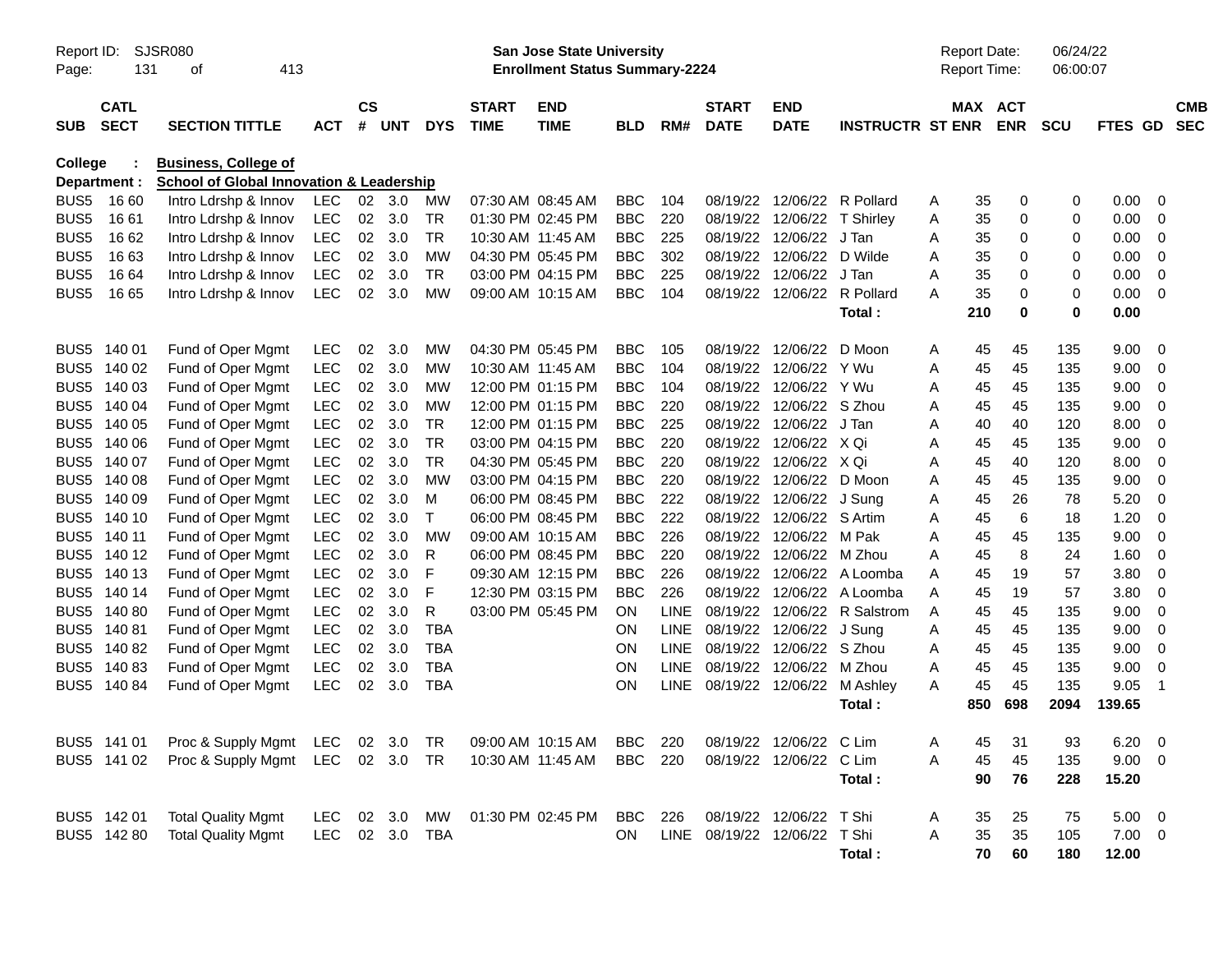| Page:       | SJSR080<br>Report ID:<br>132<br>413<br>оf<br><b>CATL</b> |                                                      |                          |                |                        |                 |                             | <b>San Jose State University</b><br><b>Enrollment Status Summary-2224</b> |                          |             |                                     |                                                 |                                                                  | <b>Report Date:</b><br><b>Report Time:</b> |                             | 06/24/22<br>06:00:07 |                                      |                          |
|-------------|----------------------------------------------------------|------------------------------------------------------|--------------------------|----------------|------------------------|-----------------|-----------------------------|---------------------------------------------------------------------------|--------------------------|-------------|-------------------------------------|-------------------------------------------------|------------------------------------------------------------------|--------------------------------------------|-----------------------------|----------------------|--------------------------------------|--------------------------|
| <b>SUB</b>  | <b>SECT</b>                                              | <b>SECTION TITTLE</b>                                | <b>ACT</b>               | <b>CS</b><br># | <b>UNT</b>             | <b>DYS</b>      | <b>START</b><br><b>TIME</b> | <b>END</b><br><b>TIME</b>                                                 | <b>BLD</b>               | RM#         | <b>START</b><br><b>DATE</b>         | <b>END</b><br><b>DATE</b>                       | <b>INSTRUCTR ST ENR</b>                                          |                                            | MAX ACT<br><b>ENR</b>       | <b>SCU</b>           | <b>FTES GD</b>                       | <b>CMB</b><br><b>SEC</b> |
|             |                                                          | BUS5 142B 01 Bus Process Mgmt                        | <b>LEC</b>               | 03             | 3.0                    | <b>MW</b>       |                             | 03:00 PM 04:15 PM                                                         | <b>BBC</b>               | 226         |                                     | 08/19/22 12/06/22                               | T Shi<br>Total:                                                  | Α<br>45<br>45                              | 8<br>8                      | 24<br>24             | 1.60 0<br>1.60                       |                          |
|             | BUS5 144 01                                              | Supply Chain Mgmt                                    | <b>LEC</b>               |                | 02 3.0 T               |                 |                             | 06:00 PM 08:45 PM                                                         | <b>BBC</b>               | 226         |                                     | 08/19/22 12/06/22 M Zhou                        | Total:                                                           | A<br>45<br>45                              | 13<br>13                    | 39<br>39             | 2.60 0<br>2.60                       |                          |
|             |                                                          | BUS5 144B 80 Global Op Analytcs                      | <b>LEC</b>               |                | 03 3.0                 | W               |                             | 06:00 PM 08:45 PM                                                         | <b>ON</b>                |             |                                     |                                                 | LINE 08/19/22 12/06/22 A Loomba<br>Total:                        | A<br>15<br>15                              | 15<br>15                    | 45<br>45             | $3.00 \ 0$<br>3.00                   |                          |
| BUS5 145 01 |                                                          | Global Operations St LEC                             |                          |                | 02 3.0 R               |                 |                             | 06:00 PM 08:45 PM                                                         | BBC                      | 222         |                                     | 08/19/22 12/06/22                               | G Naroola<br>Total:                                              | 45<br>A<br>45                              | 45<br>45                    | 135<br>135           | $9.00 \t 0$<br>9.00                  |                          |
|             |                                                          | BUS5 145B 01 Healthcare Op Mgmt LEC                  |                          |                | 03 3.0 M               |                 |                             | 06:00 PM 08:45 PM                                                         | <b>BBC</b>               | 130         | 08/19/22 12/06/22                   |                                                 | Total:                                                           | 35<br>Α<br>35                              | 3<br>3                      | 9<br>9               | $0.60 \quad 0$<br>0.60               |                          |
| BUS5 146 01 | BUS5 146 80                                              | Fund Project Mgmt<br><b>Fund Project Mgmt</b>        | <b>LEC</b><br><b>LEC</b> | 03             | 3.0<br>03 3.0          | <b>TR</b><br>MW |                             | 07:30 AM 08:45 AM<br>09:00 AM 10:15 AM                                    | <b>BBC</b><br>ON         | 220<br>LINE | 08/19/22<br>08/19/22 12/06/22 C Lim | 12/06/22                                        | C Lim<br>Total:                                                  | 35<br>A<br>35<br>A<br>70                   | 35<br>35<br>70              | 105<br>105<br>210    | $7.00 \t 0$<br>$7.00 \t 0$<br>14.00  |                          |
|             | BUS5 147 01                                              | Servic Oper Mgmt                                     | <b>LEC</b>               |                | $02 \quad 3.0$         | МW              |                             | 10:30 AM 11:45 AM                                                         | <b>BBC</b>               | 220         |                                     | 08/19/22 12/06/22 S Zhou                        | Total:                                                           | 45<br>A<br>45                              | 40<br>40                    | 120<br>120           | $8.00 \t 0$<br>8.00                  |                          |
| BUS5 162 01 | BUS5 162 02                                              | Intl & Compar Mgmt<br>Intl & Compar Mgmt             | <b>LEC</b><br>LEC        | 02             | 3.0<br>02 3.0          | TR<br>$\top$    |                             | 10:30 AM 11:45 AM<br>03:00 PM 05:45 PM                                    | <b>BBC</b><br><b>BBC</b> | 226<br>226  | 08/19/22                            | 12/06/22 C Reade<br>08/19/22 12/06/22 C Reade   | Total:                                                           | 35<br>A<br>35<br>A<br>70                   | 28<br>16<br>44              | 84<br>48<br>132      | $5.60 \quad 0$<br>$3.20 \ 0$<br>8.80 |                          |
|             |                                                          | BUS5 162A 01 IB Strategy<br>BUS5 162A 02 IB Strategy | SEM<br>SEM               | 05<br>05       | 3.0<br>3.0             | МW<br>МW        |                             | 09:00 AM 10:15 AM<br>10:30 AM 11:45 AM                                    | <b>BBC</b><br><b>BBC</b> | 323<br>323  | 08/19/22                            | 12/06/22 N Lupton<br>08/19/22 12/06/22 N Lupton | Total:                                                           | 30<br>A<br>30<br>A<br>60                   | 15<br>19<br>34              | 45<br>57<br>102      | $3.00 \ 0$<br>3.80 0<br>6.80         |                          |
|             |                                                          | BUS5 163B 01 Emerging Economies SEM 05 3.0 R         |                          |                |                        |                 |                             | 03:00 PM 05:45 PM                                                         | BBC                      | 226         |                                     | 08/19/22 12/06/22 T Kothari                     | Total:                                                           | 45<br>A                                    | 36<br>45<br>36              | 108<br>108           | $7.20 \t 0$<br>7.20                  |                          |
|             |                                                          | BUS5 165A 01 Global Leadership                       | LEC 02 3.0 TR            |                |                        |                 |                             | 12:00 PM 01:15 PM BBC 220 08/19/22 12/06/22 T Shirley                     |                          |             |                                     |                                                 | Total:                                                           | 45<br>A<br>45                              | 45<br>45                    | 135<br>135           | $9.00 \t 0$<br>9.00                  |                          |
|             | BUS5 167 01<br>ENVS 167 01                               | Managing Envir Iss<br>Managing Envir Iss             | LEC<br>LEC               |                | 02 3.0 TR<br>02 3.0 TR |                 |                             | 12:00 PM 01:15 PM BBC 226<br>12:00 PM 01:15 PM                            | BBC 226                  |             |                                     |                                                 | 08/19/22 12/06/22 R Roman<br>08/19/22 12/06/22 R Roman<br>Total: | 45<br>A<br>A<br>45                         | 15<br>$\sqrt{5}$<br>0<br>20 | 45<br>15<br>60       | 4.10                                 | 3.00 0 C<br>1.10 2 C     |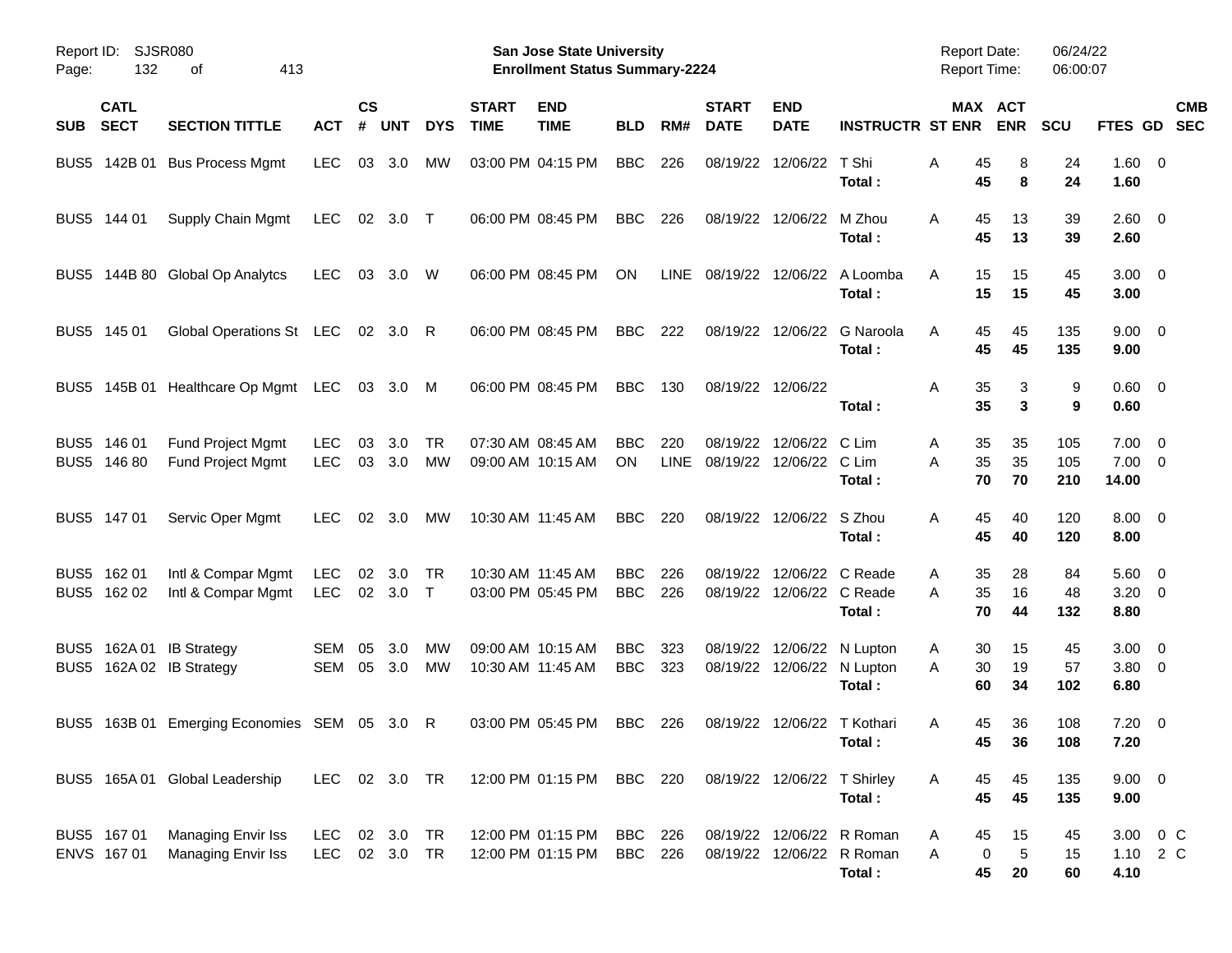| Page:            | Report ID: SJSR080<br>133  | 413<br>οf                        |              |                |                |            |                             | <b>San Jose State University</b><br><b>Enrollment Status Summary-2224</b> |            |             |                             |                             |                                 | <b>Report Date:</b><br><b>Report Time:</b> |                       | 06/24/22<br>06:00:07 |                        |                          |
|------------------|----------------------------|----------------------------------|--------------|----------------|----------------|------------|-----------------------------|---------------------------------------------------------------------------|------------|-------------|-----------------------------|-----------------------------|---------------------------------|--------------------------------------------|-----------------------|----------------------|------------------------|--------------------------|
| <b>SUB</b>       | <b>CATL</b><br><b>SECT</b> | <b>SECTION TITTLE</b>            | ACT          | <b>CS</b><br># | UNT            | <b>DYS</b> | <b>START</b><br><b>TIME</b> | <b>END</b><br><b>TIME</b>                                                 | <b>BLD</b> | RM#         | <b>START</b><br><b>DATE</b> | <b>END</b><br><b>DATE</b>   | <b>INSTRUCTR ST ENR</b>         |                                            | MAX ACT<br><b>ENR</b> | <b>SCU</b>           | FTES GD                | <b>CMB</b><br><b>SEC</b> |
| BUS5             |                            | 169A 01 Honors Seminar           | <b>LEC</b>   | 02             | 3.0            | M          |                             | 06:00 PM 08:45 PM                                                         | <b>BBC</b> | 302         |                             | 08/19/22 12/06/22 N Lupton  | Total:                          | 15<br>A<br>15                              | 9<br>9                | 27<br>27             | 1.80 0<br>1.80         |                          |
| BUS5             |                            | 180D 01 Individ Studies          | <b>SUP</b>   | 36             | 1.0            | TBA        |                             |                                                                           | ΟN         | LINE.       |                             | 08/19/22 12/06/22 T Park    |                                 | 25<br>A                                    | 0                     | 0                    | $0.00 \quad 0$         |                          |
| BUS5             |                            | 180D 80 Individ Studies          | <b>SUP</b>   | 36             | 1.0            | <b>TBA</b> |                             |                                                                           | ON         | <b>LINE</b> |                             | 08/19/22 12/06/22 T Park    |                                 | 45<br>Α                                    | 0                     | 0                    | $0.00 \quad 0$         |                          |
| BUS <sub>5</sub> |                            | 180D 81 Individ Studies          | <b>SUP</b>   | 36             | 1.0            | <b>TBA</b> |                             |                                                                           | ON         | <b>LINE</b> |                             | 08/19/22 12/06/22 T Park    |                                 | 45<br>Α                                    | 0                     | 0                    | $0.00 \t 0$            |                          |
| BUS5             |                            | 180D 82 Individ Studies          | <b>SUP</b>   | 36             | 3.0            | <b>TBA</b> |                             |                                                                           | ON         | <b>LINE</b> |                             | 08/19/22 12/06/22 T Park    |                                 | 45<br>Α                                    | 0                     | 0                    | $0.00 \quad 0$         |                          |
| BUS5             |                            | 180D 83 Individ Studies          | <b>SUP</b>   | 36             | 3.0            | <b>TBA</b> |                             |                                                                           | ON         | <b>LINE</b> |                             | 08/19/22 12/06/22 T Park    |                                 | 45<br>Α                                    | 0                     | 0                    | $0.00 \quad 0$         |                          |
| BUS5             |                            | 180D 84 Individ Studies          | <b>SUP</b>   | 36             | 3.0            | <b>TBA</b> |                             |                                                                           | ΟN         | <b>LINE</b> |                             | 08/19/22 12/06/22 T Park    |                                 | А<br>45                                    | 0                     | 0                    | $0.00 \t 0$            |                          |
|                  |                            |                                  |              |                |                |            |                             |                                                                           |            |             |                             |                             | Total:                          | 250                                        | 0                     | 0                    | 0.00                   |                          |
| BUS <sub>5</sub> | 181 01                     | Intro Entrepreneursh             | LEC          | 03             | 3.0            | МW         |                             | 01:30 PM 02:45 PM                                                         | <b>BBC</b> | 220         |                             | 08/19/22 12/06/22 A Basu    |                                 | 35<br>Α                                    | 35                    | 105                  | $7.00 \t 0$            |                          |
| BUS <sub>5</sub> | 181 02                     | Intro Entrepreneursh             | LEC          | 03             | 3.0            | <b>TR</b>  |                             | 09:00 AM 10:15 AM                                                         | <b>BBC</b> | 104         |                             | 08/19/22 12/06/22 S Pruthi  |                                 | 35<br>Α                                    | 17                    | 51                   | $3.40 \quad 0$         |                          |
| BUS <sub>5</sub> | 18103                      | Intro Entrepreneursh             | <b>LEC</b>   | 03             | 3.0            | <b>TR</b>  |                             | 10:30 AM 11:45 AM                                                         | <b>BBC</b> | 104         |                             | 08/19/22 12/06/22 S Pruthi  |                                 | 35<br>A                                    | 17                    | 51                   | $3.40 \quad 0$         |                          |
|                  | BUS5 181 80                | Intro Entrepreneursh             | LEC          | 03             | 3.0            | <b>TBA</b> |                             |                                                                           | ON.        | <b>LINE</b> |                             | 08/19/22 12/06/22 X Quan    |                                 | 35<br>А                                    | 35                    | 105                  | $7.00 \t 0$            |                          |
|                  |                            |                                  |              |                |                |            |                             |                                                                           |            |             |                             |                             | Total:                          | 140                                        | 104                   | 312                  | 20.80                  |                          |
| BUS <sub>5</sub> | 18301                      | Global Entrepreneurs LEC         |              | 02             | 3.0            | $\top$     |                             | 06:00 PM 08:45 PM                                                         | <b>BBC</b> | 201         | 08/19/22                    |                             | 12/06/22 S Paravastu            | 35<br>A                                    | 35                    | 105                  | $7.00 \t 0$            |                          |
| BUS <sub>5</sub> | 18302                      | Global Entrepreneurs LEC         |              | 02             | - 3.0          | <b>MW</b>  |                             | 10:30 AM 11:45 AM                                                         | <b>BBC</b> | 226         | 08/19/22                    | 12/06/22 X Quan             |                                 | 35<br>A                                    | 27                    | 81                   | $5.40 \quad 0$         |                          |
|                  | BUS5 183 03                | Global Entrepreneurs LEC         |              |                | 02 3.0         | <b>MW</b>  |                             | 12:00 PM 01:15 PM                                                         | <b>BBC</b> | 226         |                             | 08/19/22 12/06/22 X Quan    |                                 | 35<br>Α                                    | 23                    | 69                   | $4.60 \ 0$             |                          |
|                  |                            |                                  |              |                |                |            |                             |                                                                           |            |             |                             |                             | Total:                          | 105                                        | 85                    | 255                  | 17.00                  |                          |
| BUS5             |                            | 184A 01 Mgmt of Innovation       | SEM 05 3.0 R |                |                |            |                             | 06:00 PM 08:45 PM                                                         | BBC        | 130         |                             | 08/19/22 12/06/22 P Gupta   | Total:                          | 40<br>A                                    | 23<br>40<br>23        | 69<br>69             | $4.60 \quad 0$<br>4.60 |                          |
|                  | BUS5 186V 01 VLAB          |                                  | <b>LEC</b>   | 03             | 3.0            | M          |                             | 04:30 PM 07:15 PM                                                         | BBC        | 220         |                             | 08/19/22 12/06/22 A Basu    | Total:                          | A<br>15<br>15                              | 15<br>15              | 45<br>45             | $3.00 \quad 0$<br>3.00 |                          |
| BUS5             | 187 01                     | <b>Global Dimensn Bus</b>        | <b>LEC</b>   | 02             | - 3.0          | TR         |                             | 07:30 AM 08:45 AM                                                         | <b>BBC</b> | 104         |                             | 08/19/22 12/06/22 S Francis |                                 | 45<br>A                                    | 45                    | 135                  | $9.00 \quad 0$         |                          |
|                  | BUS5 187 02                | Global Dimensn Bus LEC           |              |                | $02 \quad 3.0$ | TR         |                             | 09:00 AM 10:15 AM                                                         | <b>BBC</b> | 226         |                             | 08/19/22 12/06/22 Y No      |                                 | 45<br>A                                    | 45                    | 135                  | $9.00 \t 0$            |                          |
|                  | BUS5 187 03                | Global Dimensn Bus LEC 02 3.0 TR |              |                |                |            |                             | 01:30 PM 02:45 PM                                                         | <b>BBC</b> | 226         |                             | 08/19/22 12/06/22 J Ha      |                                 |                                            | 45 45                 | 135                  | $9.00 \t 0$            |                          |
|                  | BUS5 187 04                | Global Dimensn Bus               | LEC          | 02             | 3.0            | МW         |                             | 09:00 AM 10:15 AM                                                         | BBC        | 220         |                             |                             | 08/19/22 12/06/22 W Van Hooff A | 45                                         | 45                    | 135                  | $9.00 \quad 0$         |                          |
|                  | BUS5 187 05                | Global Dimensn Bus               | LEC          | 02             | 3.0            | МW         |                             | 01:30 PM 02:45 PM                                                         | BBC        | 004         |                             | 08/19/22 12/06/22 D Moon    |                                 | 110<br>A                                   | 110                   | 330                  | 22.00 0                |                          |
|                  | BUS5 187 07                | Global Dimensn Bus               | LEC          | 02             | 3.0            | $\top$     |                             | 06:00 PM 08:45 PM                                                         | BBC        | 220         |                             | 08/19/22 12/06/22 M Ashley  |                                 | 45<br>A                                    | 45                    | 135                  | $9.00 \t 0$            |                          |
|                  | BUS5 187 08                | Global Dimensn Bus               | LEC          | 02             | 3.0            | МW         |                             | 12:00 PM 01:15 PM                                                         | BBC        | - 108       |                             | 08/19/22 12/06/22           |                                 | 45<br>Α                                    | 45                    | 135                  | $9.00 \t 0$            |                          |
|                  | BUS5 187 09                | Global Dimensn Bus               | LEC          | 02             | 3.0            | R          |                             | 06:00 PM 08:45 PM                                                         | <b>BBC</b> | 226         |                             | 08/19/22 12/06/22 T Kothari |                                 | 45<br>Α                                    | 45                    | 135                  | $9.00 \t 0$            |                          |
|                  | BUS5 187 10                | Global Dimensn Bus               | LEC          |                | 02 3.0         | W          |                             | 06:00 PM 08:45 PM                                                         | BBC        | 222         |                             | 08/19/22 12/06/22 M Ashley  |                                 | 45<br>A                                    | 45                    | 135                  | $9.00 \t 0$            |                          |
|                  | BUS5 187 11                | Global Dimensn Bus               | LEC 02 3.0   |                |                | МW         |                             | 07:30 AM 08:45 AM                                                         | <b>BBC</b> | 220         |                             | 08/19/22 12/06/22           |                                 | 45<br>A                                    | 44                    | 132                  | 8.80 0                 |                          |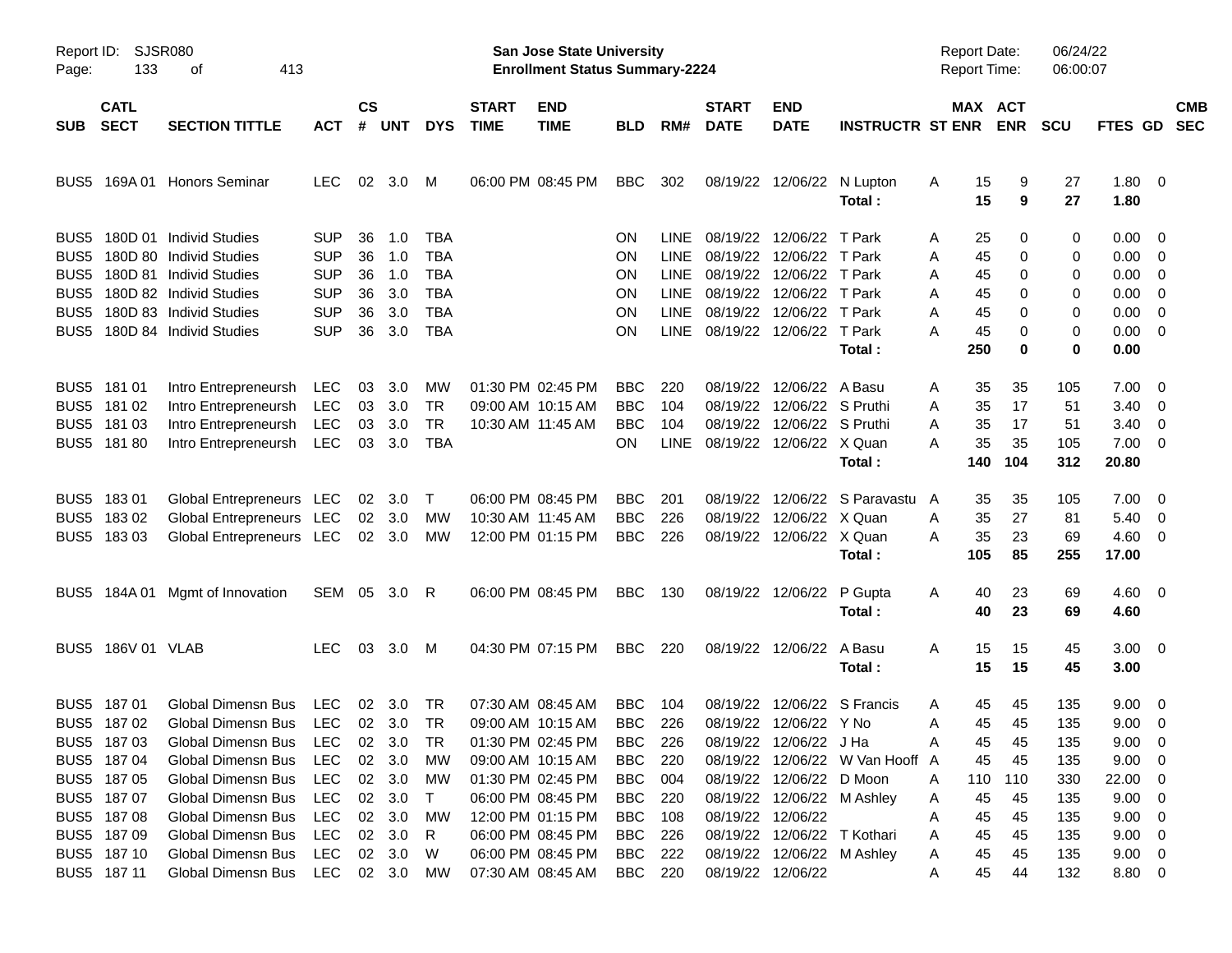| Report ID:<br>Page: | 134                 | SJSR080<br>413<br>of  |            |         |                |            |                             | <b>San Jose State University</b><br><b>Enrollment Status Summary-2224</b> |            |      |                             |                           |                         |              | <b>Report Date:</b> | <b>Report Time:</b>   | 06/24/22<br>06:00:07 |                |                |                   |
|---------------------|---------------------|-----------------------|------------|---------|----------------|------------|-----------------------------|---------------------------------------------------------------------------|------------|------|-----------------------------|---------------------------|-------------------------|--------------|---------------------|-----------------------|----------------------|----------------|----------------|-------------------|
| <b>SUB</b>          | <b>CATL</b><br>SECT | <b>SECTION TITTLE</b> | <b>ACT</b> | CS<br># | UNT            | <b>DYS</b> | <b>START</b><br><b>TIME</b> | <b>END</b><br><b>TIME</b>                                                 | <b>BLD</b> | RM#  | <b>START</b><br><b>DATE</b> | <b>END</b><br><b>DATE</b> | <b>INSTRUCTR ST ENR</b> |              |                     | MAX ACT<br><b>ENR</b> | scu                  | <b>FTES GD</b> |                | <b>CMB</b><br>SEC |
|                     | BUS5 187 12         | Global Dimensn Bus    | LEC        | 02      | -3.0           | МW         |                             | 03:00 PM 04:15 PM                                                         | BBC        | 004  | 08/19/22                    |                           | 12/06/22 R Varadharai A |              | 45                  | -45                   | 135                  | 9.00           | $\overline{0}$ |                   |
| BUS5                | 187 13              | Global Dimensn Bus    | LEC        | 02      | 3.0            | <b>TR</b>  |                             | 12:00 PM 01:15 PM                                                         | BBC.       | 105  | 08/19/22                    |                           | 12/06/22 M Mckenna A    |              | 45                  | 45                    | 135                  | 9.00           | $\overline{0}$ |                   |
| BUS5                | 187 14              | Global Dimensn Bus    | LEC        | 02.     | 3.O            | F.         |                             | 09:30 AM 12:15 PM                                                         | BBC        | 220  | 08/19/22                    | 12/06/22                  | Y No                    | A            | 45                  | 26                    | 78                   | $5.20 \ 0$     |                |                   |
| BUS5                | 187 80              | Global Dimensn Bus    | LEC        | 02      | 3.0            | TBA        |                             |                                                                           | ON         | LINE | 08/19/22                    |                           | 12/06/22 T Kothari      | A            | 45                  | 45                    | 135                  | $9.00 \quad 0$ |                |                   |
| BUS5                | 18781               | Global Dimensn Bus    | LEC        | 02.     | 3.0            | TBA        |                             |                                                                           | ON         | LINE | 08/19/22                    |                           | 12/06/22 M Ashley       | $\mathsf{A}$ | 45                  | 45                    | 135                  | $9.00 \quad 0$ |                |                   |
|                     | BUS5 18782          | Global Dimensn Bus    | LEC        |         | $02 \quad 3.0$ | M          |                             | 06:00 PM 08:45 PM                                                         | ON         | LINE | 08/19/22                    |                           | 12/06/22 G Naroola      | A            | 45                  | 45                    | 135                  | $9.00 \quad 0$ |                |                   |
| BUS5                | 18783               | Global Dimensn Bus    | LEC        | 02      | 3.0            | MW         |                             | 04:30 PM 05:45 PM                                                         | ON         | LINE | 08/19/22                    |                           | 12/06/22 T Shirley      | $\mathsf{A}$ | 45                  | 45                    | 135                  | $9.00 \quad 0$ |                |                   |
|                     |                     |                       |            |         |                |            |                             |                                                                           |            |      |                             |                           | Total:                  |              | 830                 | 810                   | 2430                 | 162.00         |                |                   |

## **Department : School of Global Innovation & Leadership**

|     |              |              | 450.75                           |
|-----|--------------|--------------|----------------------------------|
| 210 | $\mathbf{u}$ | $\mathbf{u}$ | 0.00                             |
|     |              |              | 450.75                           |
| o   | n            | o            | 0.00                             |
|     |              |              | 3180 2253 6759<br>2970 2253 6759 |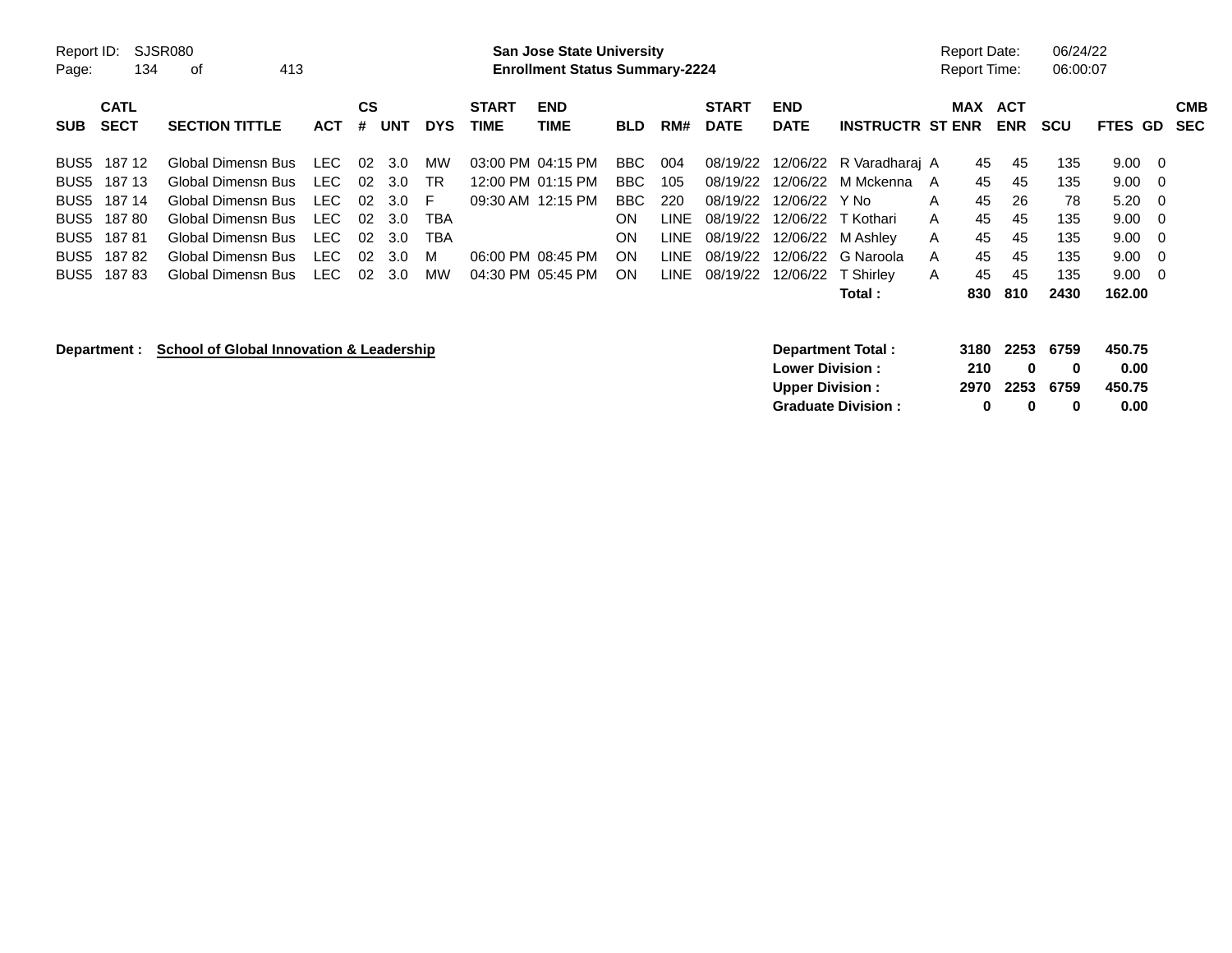| Report ID:<br>Page: | 135                        | SJSR080<br>413<br>οf                                                                 |                            |                    |            |                        |                             | <b>San Jose State University</b><br><b>Enrollment Status Summary-2224</b> |            |            |                              |                           |                                                                            | Report Date:<br><b>Report Time:</b> |                              | 06/24/22<br>06:00:07 |                                    |                          |
|---------------------|----------------------------|--------------------------------------------------------------------------------------|----------------------------|--------------------|------------|------------------------|-----------------------------|---------------------------------------------------------------------------|------------|------------|------------------------------|---------------------------|----------------------------------------------------------------------------|-------------------------------------|------------------------------|----------------------|------------------------------------|--------------------------|
| <b>SUB</b>          | <b>CATL</b><br><b>SECT</b> | <b>SECTION TITTLE</b>                                                                | ACT                        | $\mathsf{cs}$<br># | <b>UNT</b> | <b>DYS</b>             | <b>START</b><br><b>TIME</b> | <b>END</b><br><b>TIME</b>                                                 | BLD        | RM#        | <b>START</b><br><b>DATE</b>  | <b>END</b><br><b>DATE</b> | <b>INSTRUCTR ST ENR</b>                                                    |                                     | MAX ACT<br><b>ENR</b>        | <b>SCU</b>           | <b>FTES GD</b>                     | <b>CMB</b><br><b>SEC</b> |
| <b>College</b>      | Department :               | <b>Business, College of</b><br><b>Hospitality, Tourism and Event Management</b>      |                            |                    |            |                        |                             |                                                                           |            |            |                              |                           |                                                                            |                                     |                              |                      |                                    |                          |
|                     | HSPM 101                   | Intro Hospitality                                                                    | LEC 02 3.0                 |                    |            | MW                     |                             | 09:00 AM 10:15 AM                                                         | IS.        | 227        |                              | 08/19/22 12/06/22         | T Yen<br>Total:                                                            | A<br>45<br>45                       | 16<br>16                     | 48<br>48             | $3.20 \ 0$<br>3.20                 |                          |
|                     | <b>HSPM 1180</b>           | <b>Restaurant Mgmt</b>                                                               | <b>LEC</b>                 | 02                 | 3.0        | МW                     |                             | 01:30 PM 02:45 PM                                                         | ON         |            | LINE 08/19/22 12/06/22       |                           | J Ha<br>Total:                                                             | A<br>45<br>45                       | 16<br>16                     | 48<br>48             | $3.20 \ 0$<br>3.20                 |                          |
|                     | HSPM 102 01<br>HSPM 102 02 | Hotel & Lodging Op<br>Hotel & Lodging Op                                             | <b>LEC</b><br><b>LEC</b>   | 02                 | 3.0<br>3.0 | MW                     |                             | 10:30 AM 11:45 AM                                                         | IS.        | 227        |                              |                           | 08/19/22 12/06/22 F MemarzadehA<br>Total:                                  | X<br>0<br>45<br>45                  | 0<br>6<br>6                  | 0<br>18<br>18        | $0.00 \t 0$<br>$1.20 \t 0$<br>1.20 |                          |
|                     | HSPM 130 01                | <b>Hospitality Event</b>                                                             | <b>LEC</b>                 |                    | 02 3.0     | <b>TR</b>              |                             | 10:30 AM 11:45 AM                                                         | IS.        | 227        |                              | 08/19/22 12/06/22         | J Gao<br>Total:                                                            | A<br>45<br>45                       | 10<br>10                     | 30<br>30             | $2.00 \t 0$<br>2.00                |                          |
|                     | HSPM 140 01                | Mtg, Conv & Event                                                                    | LEC.                       |                    | 02 3.0     | <b>TR</b>              |                             | 01:30 PM 02:45 PM                                                         | IS.        | 227        |                              | 08/19/22 12/06/22         | J Gao<br>Total:                                                            | A<br>45<br>45                       | 16<br>16                     | 48<br>48             | $3.20 \ 0$<br>3.20                 |                          |
|                     | HSPM 141 80                | <b>Resort Club Mgmt</b>                                                              | <b>LEC</b>                 |                    | 02 3.0     | MW                     |                             | 12:00 PM 01:15 PM                                                         | ON         |            | LINE 08/19/22 12/06/22 J Gao |                           | Total:                                                                     | A<br>45<br>45                       | 25<br>25                     | 75<br>75             | $5.00 \t 0$<br>5.00                |                          |
|                     | HSPM 143 80                | <b>Tour Destination</b>                                                              | <b>LEC</b>                 |                    | 02 3.0     | <b>TR</b>              |                             | 12:00 PM 01:15 PM                                                         | ON         |            |                              |                           | LINE 08/19/22 12/06/22 F MemarzadehA<br>Total:                             | 45<br>45                            | 13<br>13                     | 39<br>39             | $2.60 \t 0$<br>2.60                |                          |
|                     | HSPM 148 01<br>HSPM 148 02 | Wine Appreciation<br>Wine Appreciation                                               | <b>LEC</b><br><b>LEC</b>   | 02<br>02           | 3.0<br>3.0 | $\top$<br>$\mathsf{T}$ |                             | 03:00 PM 05:45 PM<br>06:00 PM 08:45 PM                                    | IS.<br>IS. | 227<br>227 |                              |                           | 08/19/22 12/06/22 A Ocegueda A<br>08/19/22 12/06/22 A Ocegueda A           | 45<br>45                            | 45<br>21                     | 135<br>63            | 9.05<br>$4.20 \ 0$                 | $\overline{\phantom{1}}$ |
|                     | HSPM 148 03<br>HSPM 148 04 | Wine Appreciation<br>Wine Appreciation                                               | <b>LEC</b><br><b>LEC</b>   | 02<br>02           | 3.0<br>3.0 | W<br>W                 |                             | 03:00 PM 05:45 PM<br>06:00 PM 08:45 PM                                    | IS<br>IS.  | 227<br>227 |                              |                           | 08/19/22 12/06/22 A Ocegueda A<br>08/19/22 12/06/22 A Ocegueda A<br>Total: | 45<br>45<br>180                     | 43<br>25<br>134              | 129<br>75<br>402     | 8.60<br>$5.00 \t 0$<br>26.85       | $\overline{\phantom{0}}$ |
|                     | HSPM 149 01                | <b>Beer Appreciation</b><br>HSPM 149 02 Beer Appreciation                            | <b>LEC</b><br>LEC 02 3.0 R |                    | 02 3.0     | M                      |                             | 03:00 PM 05:45 PM<br>03:00 PM 05:45 PM IS                                 | IS.        | 227        |                              |                           | 08/19/22 12/06/22 J Dworak<br>227 08/19/22 12/06/22 J Dworak<br>Total:     | A<br>45<br>A<br>90                  | 17<br>45<br>38<br>55         | 51<br>114<br>165     | $3.40 \ 0$<br>$7.65$ 1<br>11.05    |                          |
|                     | HSPM 152 01                | <b>Hotel Catering</b>                                                                | LEC 02 3.0 MW              |                    |            |                        |                             | 01:30 PM 02:45 PM IS                                                      |            | 227        |                              |                           | 08/19/22 12/06/22 T Thompson A<br>Total:                                   | 45<br>45                            | 4<br>$\overline{\mathbf{4}}$ | 12<br>12             | 0.80 0<br>0.80                     |                          |
|                     | HSPM 154 80                | Revenue Management LEC 02 3.0 TR 09:00 AM 10:15 AM ON LINE 08/19/22 12/06/22 Y Huang |                            |                    |            |                        |                             |                                                                           |            |            |                              |                           | Total:                                                                     | A<br>45<br>45                       | 13<br>13                     | 39<br>39             | $2.60 \t 0$<br>2.60                |                          |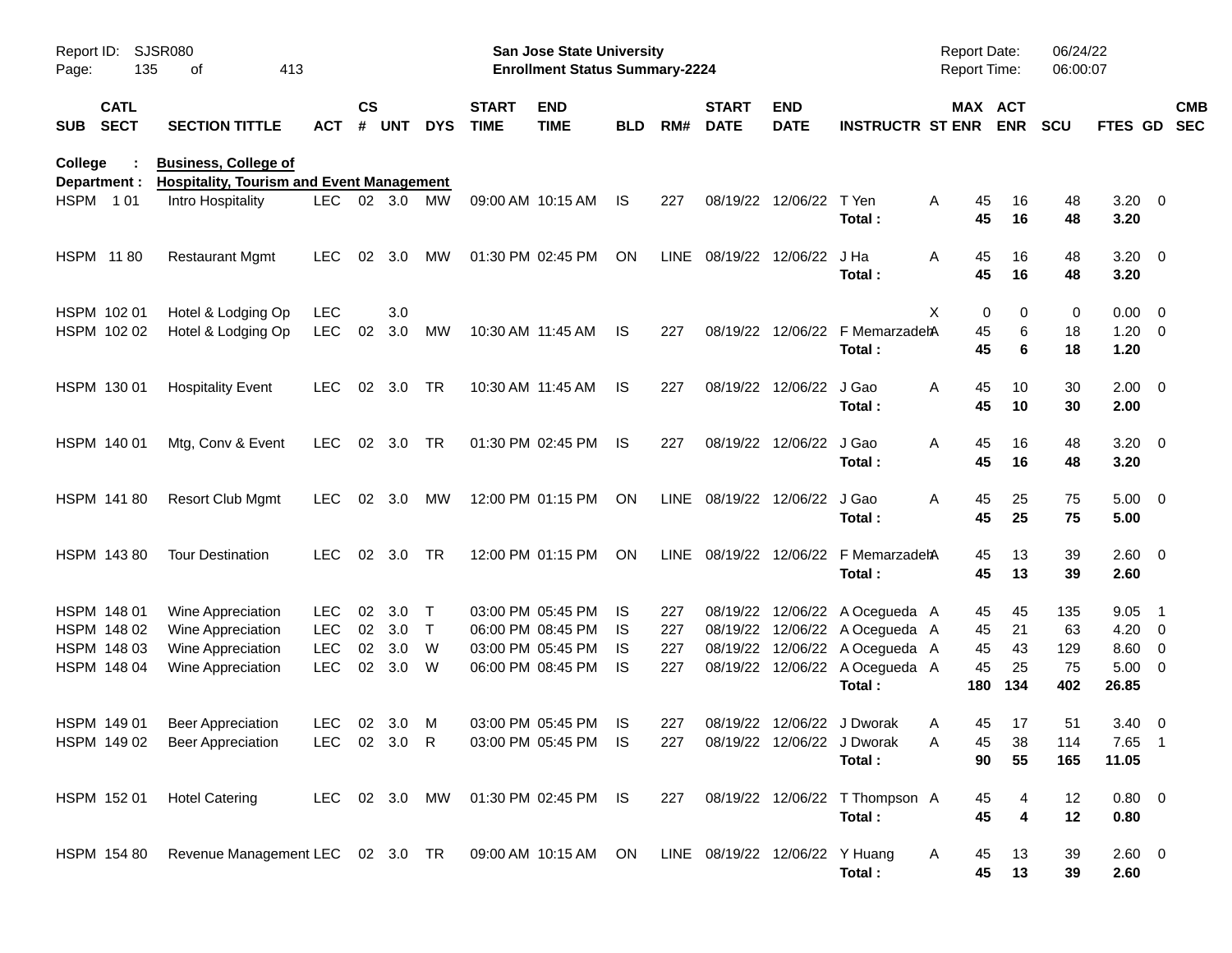| Report ID:<br>Page:                      | <b>SJSR080</b><br>136 | 413<br>0f                                        |                          |                    |            |                  |                             | <b>San Jose State University</b><br><b>Enrollment Status Summary-2224</b> |            |             |                             |                                                  |                                                       | <b>Report Date:</b><br><b>Report Time:</b> |                                    | 06/24/22<br>06:00:07   |                                       |                          |
|------------------------------------------|-----------------------|--------------------------------------------------|--------------------------|--------------------|------------|------------------|-----------------------------|---------------------------------------------------------------------------|------------|-------------|-----------------------------|--------------------------------------------------|-------------------------------------------------------|--------------------------------------------|------------------------------------|------------------------|---------------------------------------|--------------------------|
| <b>CATL</b><br><b>SECT</b><br><b>SUB</b> |                       | <b>SECTION TITTLE</b>                            | <b>ACT</b>               | $\mathsf{cs}$<br># | <b>UNT</b> | <b>DYS</b>       | <b>START</b><br><b>TIME</b> | <b>END</b><br><b>TIME</b>                                                 | <b>BLD</b> | RM#         | <b>START</b><br><b>DATE</b> | <b>END</b><br><b>DATE</b>                        | <b>INSTRUCTR ST ENR</b>                               | MAX                                        | <b>ACT</b><br><b>ENR</b>           | <b>SCU</b>             | FTES GD                               | <b>CMB</b><br><b>SEC</b> |
| HSPM 177 01                              |                       | <b>HSPM Service Mgnt</b>                         | LEC                      | 02                 | 3.0        | TR               |                             | 12:00 PM 01:15 PM                                                         | IS.        | 227         | 08/19/22                    | 12/06/22                                         | J Ha<br>Total:                                        | 45<br>A<br>45                              | 18<br>18                           | 54<br>54               | $3.60 \quad 0$<br>3.60                |                          |
| HSPM 191 01<br>HSPM 191 02               |                       | <b>HSPM</b> Internship<br><b>HSPM</b> Internship | <b>SUP</b><br><b>SUP</b> | 36<br>36           | 3.0<br>1.0 | F.<br><b>TBA</b> |                             | 09:00 AM 11:45 AM                                                         | <b>ON</b>  | <b>LINE</b> | 08/19/22<br>08/19/22        | 12/06/22<br>12/06/22                             | T Yen<br>Total:                                       | 30<br>A<br>A<br>35                         | 2<br>5<br>$\Omega$<br>$\mathbf{2}$ | 0<br>0<br>$\mathbf 0$  | $0.40 \quad 0$<br>$0.00 \t 0$<br>0.40 |                          |
| HSPM 196 01                              |                       | <b>Sustain Hospitality</b>                       | LEC.                     | 02                 | 3.0        | MW               |                             | 12:00 PM 01:15 PM                                                         | -IS        | 227         | 08/19/22                    | 12/06/22                                         | F MemarzadehA<br>Total:                               | 45<br>45                                   | 9<br>9                             | 27<br>27               | $1.80 \t 0$<br>1.80                   |                          |
| Department :                             |                       | <b>Hospitality, Tourism and Event Management</b> |                          |                    |            |                  |                             |                                                                           |            |             |                             | <b>Lower Division:</b><br><b>Upper Division:</b> | <b>Department Total:</b><br><b>Graduate Division:</b> | 800<br>90<br>710<br>0                      | 337<br>32<br>305<br>0              | 1005<br>96<br>909<br>0 | 67.50<br>6.40<br>61.10<br>0.00        |                          |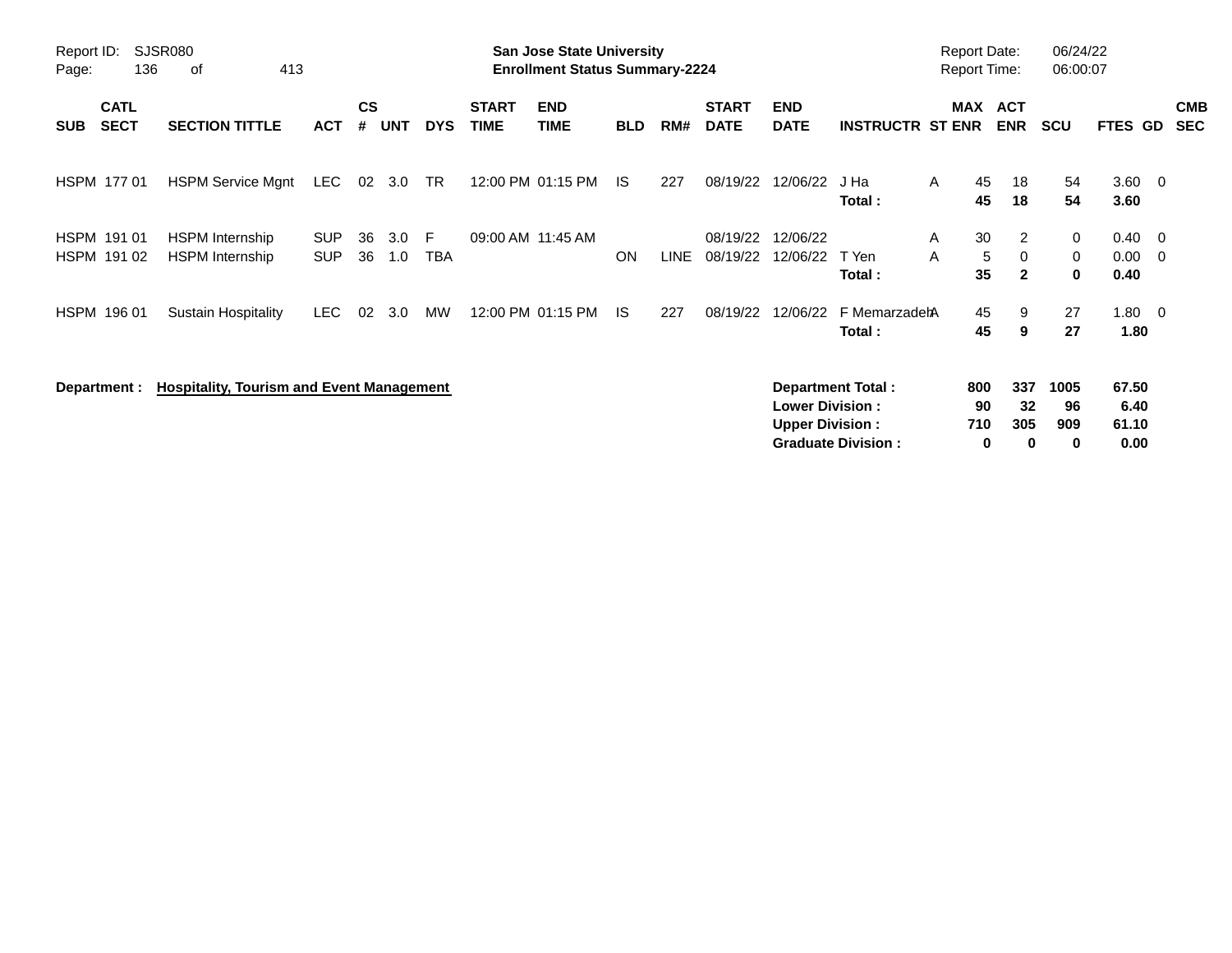| Report ID:<br>Page: | 137                        | SJSR080<br>413<br>оf                                        |              |                |          |              |                             | <b>San Jose State University</b><br><b>Enrollment Status Summary-2224</b> |                |     |                             |                           |                                | <b>Report Date:</b><br>Report Time: |                              | 06/24/22<br>06:00:07 |                |                         |                          |
|---------------------|----------------------------|-------------------------------------------------------------|--------------|----------------|----------|--------------|-----------------------------|---------------------------------------------------------------------------|----------------|-----|-----------------------------|---------------------------|--------------------------------|-------------------------------------|------------------------------|----------------------|----------------|-------------------------|--------------------------|
| <b>SUB</b>          | <b>CATL</b><br><b>SECT</b> | <b>SECTION TITTLE</b>                                       | <b>ACT</b>   | <b>CS</b><br># | UNT      | <b>DYS</b>   | <b>START</b><br><b>TIME</b> | <b>END</b><br><b>TIME</b>                                                 | <b>BLD</b>     | RM# | <b>START</b><br><b>DATE</b> | <b>END</b><br><b>DATE</b> | <b>INSTRUCTR ST ENR</b>        |                                     | <b>MAX ACT</b><br><b>ENR</b> | <b>SCU</b>           | <b>FTES GD</b> |                         | <b>CMB</b><br><b>SEC</b> |
| <b>College</b>      | Department :               | <b>Business, College of</b><br><b>School of Management</b>  |              |                |          |              |                             |                                                                           |                |     |                             |                           |                                |                                     |                              |                      |                |                         |                          |
| BUS3                | 12 60                      | Managing My Life                                            | <b>LEC</b>   | 01             | 3.0      | MW           |                             | 09:00 AM 10:15 AM                                                         | <b>BBC</b>     | 225 | 08/19/22                    | 12/06/22                  | J Wu                           | Α                                   | 40<br>0                      | 0                    | 0.00           | 0                       |                          |
| BUS3                | 1261                       | Managing My Life                                            | <b>LEC</b>   | 01             | 3.0      | <b>MW</b>    |                             | 10:30 AM 11:45 AM                                                         | <b>BBC</b>     | 225 | 08/19/22                    | 12/06/22 J Wu             |                                | Α                                   | 40<br>5                      | 15                   | 1.00           | 0                       |                          |
| BUS <sub>3</sub>    | 12 62                      | Managing My Life                                            | <b>LEC</b>   | 01             | 3.0      | <b>MW</b>    |                             | 01:30 PM 02:45 PM                                                         | <b>BBC</b>     | 021 | 08/19/22                    |                           | 12/06/22 W Easter              | A                                   | 45<br>0                      | 0                    | 0.00           | 0                       |                          |
| BUS3                | 1263                       | Managing My Life                                            | <b>LEC</b>   | 01             | 3.0      | $\mathsf{T}$ |                             | 03:00 PM 05:45 PM                                                         | <b>BBC</b>     | 104 | 08/19/22                    |                           | 12/06/22 M Schwartz            | A                                   | 45<br>0                      | 0                    | 0.00           | 0                       |                          |
| BUS3                | 12 64                      | Managing My Life                                            | <b>LEC</b>   | 01             | 3.0      | <b>TR</b>    |                             | 12:00 PM 01:15 PM                                                         | <b>BBC</b>     | 106 | 08/19/22                    |                           | 12/06/22 T Thompson A          |                                     | 45<br>0                      | 0                    | 0.00           | 0                       |                          |
| BUS <sub>3</sub>    | 1265                       | Managing My Life                                            | <b>LEC</b>   | 01             | 3.0      | <b>TR</b>    |                             | 01:30 PM 02:45 PM                                                         | <b>BBC</b>     | 021 | 08/19/22                    |                           | 12/06/22 T Thompson            | A                                   | 45<br>2                      | 6                    | 0.40           | 0                       |                          |
| BUS3                | 12 66                      | Managing My Life                                            | <b>LEC</b>   | 01             | 3.0      | м            |                             | 03:00 PM 05:45 PM                                                         | <b>BBC</b>     | 225 | 08/19/22                    | 12/06/22 J Wu             |                                | A                                   | 0<br>40                      | 0                    | 0.00           | 0                       |                          |
| BUS3                | 12 67                      | Managing My Life                                            | <b>LEC</b>   | 01             | 3.0      | $\top$       |                             | 06:00 PM 08:45 PM                                                         | <b>BBC</b>     | 106 | 08/19/22                    | 12/06/22 S Chou           |                                | A                                   | 45<br>0                      | 0                    | 0.00           | 0                       |                          |
| BUS3                | 1268                       | Managing My Life                                            | <b>LEC</b>   | 01             | 3.0      | W            |                             | 06:00 PM 08:45 PM                                                         | <b>BBC</b>     | 102 | 08/19/22                    | 12/06/22 S Chou           |                                | Α                                   | 45<br>0                      | 0                    | 0.00           | 0                       |                          |
| BUS3                | 12 69                      | Managing My Life                                            | <b>LEC</b>   | 01             | 3.0      | R            |                             | 06:00 PM 08:45 PM                                                         | <b>BBC</b>     | 104 |                             | 08/19/22 12/06/22 S Chou  |                                | А                                   | 45<br>0                      | 0                    | 0.00           | 0                       |                          |
|                     |                            |                                                             |              |                |          |              |                             |                                                                           |                |     |                             |                           | Total:                         | 435                                 | $\overline{7}$               | 21                   | 1.40           |                         |                          |
|                     |                            |                                                             |              |                |          |              |                             |                                                                           |                |     |                             |                           |                                |                                     |                              |                      |                |                         |                          |
| BUS3                | 80 01                      | Legal Environment of LEC                                    |              | 03             | 3.0      | MW           |                             | 09:00 AM 10:15 AM                                                         | <b>BBC</b>     | 326 |                             |                           | 08/19/22 12/06/22 J Dworak     | A                                   | 45<br>45                     | 135                  | 9.00           | $\overline{0}$          |                          |
| BUS3                | 80 02                      | Legal Environment of LEC                                    |              | 03             | 3.0      | <b>MW</b>    |                             | 10:30 AM 11:45 AM                                                         | <b>BBC</b>     | 326 | 08/19/22                    |                           | 12/06/22 J Dworak              | A                                   | 45<br>45                     | 135                  | 9.00           | 0                       |                          |
| BUS3                | 80 03                      | Legal Environment of LEC                                    |              | 03             | 3.0      | <b>MW</b>    |                             | 01:30 PM 02:45 PM                                                         | <b>BBC</b>     | 102 | 08/19/22                    |                           | 12/06/22 P Singh, Jr           | A                                   | 45<br>45                     | 135                  | 9.00           | 0                       |                          |
| BUS <sub>3</sub>    | 80 04                      | Legal Environment of LEC                                    |              | 03             | 3.0      | <b>TR</b>    |                             | 09:00 AM 10:15 AM                                                         | <b>BBC</b>     | 102 |                             |                           | 08/19/22 12/06/22 A Padwal     | A                                   | 45<br>45                     | 135                  | 9.00           | 0                       |                          |
| BUS3                | 80 05                      | Legal Environment of LEC                                    |              | 03             | 3.0      | <b>TR</b>    |                             | 01:30 PM 02:45 PM                                                         | <b>BBC</b>     | 225 | 08/19/22                    |                           | 12/06/22 T Shewey              | Α                                   | 43<br>40                     | 129                  | 8.60           | 0                       |                          |
| BUS3                | 80 06                      | Legal Environment of LEC                                    |              | 03             | 3.0      | $\mathsf{T}$ |                             | 06:00 PM 08:45 PM                                                         | <b>BBC</b>     | 225 | 08/19/22                    | 12/06/22 A Casey          |                                | A                                   | 40<br>40                     | 120                  | 8.00           | 0                       |                          |
| BUS3                | 80 07                      | Legal Environment of LEC                                    |              | 03             | 3.0      | <b>MW</b>    |                             | 10:30 AM 11:45 AM                                                         | <b>BBC</b>     | 022 |                             |                           | 08/19/22 12/06/22 P Singh, Jr  | A                                   | 40<br>40                     | 120                  | 8.00           | 0                       |                          |
| BUS3                | 80 08                      | Legal Environment of LEC                                    |              | 03             | 3.0      | <b>MW</b>    |                             | 07:30 AM 08:45 AM                                                         | <b>BBC</b>     | 102 |                             |                           | 08/19/22 12/06/22 J Dworak     | Α                                   | 45<br>45                     | 135                  | 9.00           | 0                       |                          |
|                     |                            |                                                             |              |                |          |              |                             |                                                                           |                |     |                             |                           | Total:                         | 345                                 | 348                          | 1044                 | 69.60          |                         |                          |
|                     | BUS3 150 01                | Fund of HR Mgmt                                             | <b>LEC</b>   | 02             | 3.0      | MW           |                             | 12:00 PM 01:15 PM                                                         | <b>BBC</b>     | 225 |                             | 08/19/22 12/06/22         | T Thompson A                   |                                     | 40<br>40                     | 120                  | 8.00           | $\overline{\mathbf{0}}$ |                          |
|                     | BUS3 150 02                | Fund of HR Mgmt                                             | <b>LEC</b>   | 02             | 3.0      | $\mathsf{T}$ |                             | 06:00 PM 08:45 PM                                                         | <b>BBC</b>     | 003 | 08/19/22                    | 12/06/22                  | E Garcia                       | A                                   | 40<br>40                     | 120                  | 8.00           | 0                       |                          |
|                     | BUS3 150 03                | Fund of HR Mgmt                                             | <b>LEC</b>   | 02             | 3.0      | W            |                             | 03:00 PM 05:45 PM                                                         | <b>BBC</b>     | 225 |                             | 08/19/22 12/06/22         | M Gavino                       | A                                   | 40<br>40                     | 120                  | 8.00           | $\overline{0}$          |                          |
|                     |                            |                                                             |              |                |          |              |                             |                                                                           |                |     |                             |                           | Total:                         | 120                                 | 120                          | 360                  | 24.00          |                         |                          |
|                     | BUS3 152 01                | <b>HR Analytics</b>                                         | <b>SEM</b>   | 05             | 3.0      | TR           |                             | 09:00 AM 10:15 AM                                                         | <b>BBC</b>     | 105 |                             | 08/19/22 12/06/22         | M Norell                       | A                                   | 35<br>37                     | 111                  | $7.40 \quad 0$ |                         |                          |
|                     |                            |                                                             |              |                |          |              |                             |                                                                           |                |     |                             |                           | Total :                        |                                     | 35<br>37                     | 111                  | 7.40           |                         |                          |
|                     |                            |                                                             |              |                |          |              |                             |                                                                           |                |     |                             |                           |                                |                                     |                              |                      |                |                         |                          |
|                     | BUS3 154 01                | Wkfrce Plan Staff &                                         | LEC.         |                | 02 3.0 W |              |                             | 06:00 PM 08:45 PM                                                         | BBC            | 130 |                             |                           | 08/19/22 12/06/22 G Scherini   | A                                   | 40<br>40                     | 120                  | $8.00 \t 0$    |                         |                          |
|                     | BUS3 154 02                | Wkfrce Plan Staff &                                         | LEC 02 3.0 R |                |          |              |                             | 03:00 PM 05:45 PM                                                         | <b>BBC</b> 104 |     |                             | 08/19/22 12/06/22 N Long  |                                | Α                                   | 42<br>45                     | 126                  | 8.40 0         |                         |                          |
|                     |                            |                                                             |              |                |          |              |                             |                                                                           |                |     |                             |                           | Total:                         |                                     | 85<br>82                     | 246                  | 16.40          |                         |                          |
|                     | BUS3 155 01                | Performance Mgmnt & LEC 02 3.0 MW 12:00 PM 01:15 PM BBC 021 |              |                |          |              |                             |                                                                           |                |     |                             |                           | 08/19/22 12/06/22 S Raghuram A |                                     | 45<br>45                     | 135                  | $9.00 \t 0$    |                         |                          |
|                     |                            |                                                             |              |                |          |              |                             |                                                                           |                |     |                             |                           | Total:                         |                                     | 45<br>45                     | 135                  | 9.00           |                         |                          |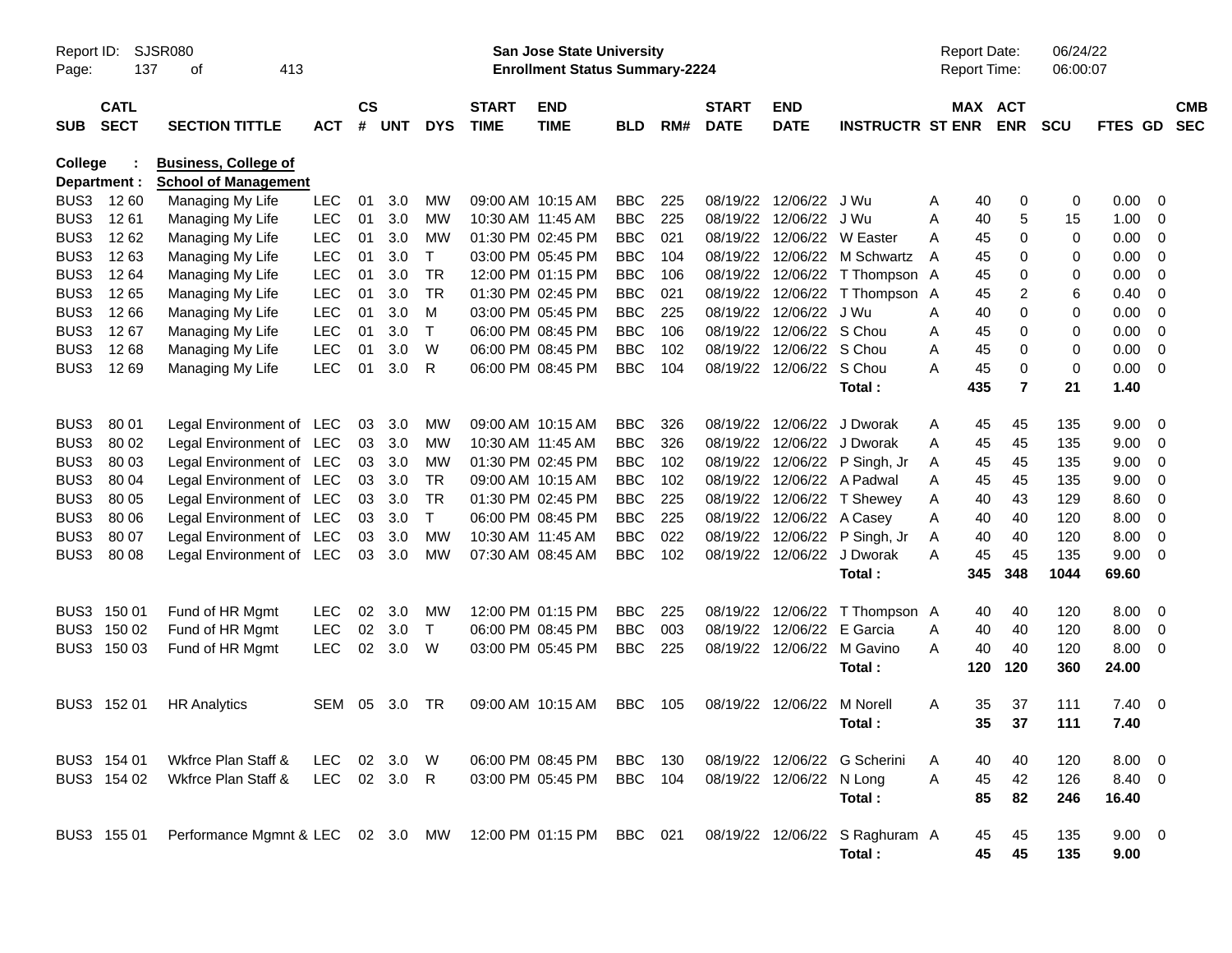| Page:                | <b>SJSR080</b><br>Report ID:<br>138<br>413<br>оf<br><b>CATL</b> |                                                                               |                    |                                          |                            |                                     |                                        | <b>San Jose State University</b><br><b>Enrollment Status Summary-2224</b> |                                        |                   |                                 |                                                              |                                                                                               |             | <b>Report Date:</b><br>Report Time:  | 06/24/22<br>06:00:07 |                                     |                                                    |            |
|----------------------|-----------------------------------------------------------------|-------------------------------------------------------------------------------|--------------------|------------------------------------------|----------------------------|-------------------------------------|----------------------------------------|---------------------------------------------------------------------------|----------------------------------------|-------------------|---------------------------------|--------------------------------------------------------------|-----------------------------------------------------------------------------------------------|-------------|--------------------------------------|----------------------|-------------------------------------|----------------------------------------------------|------------|
| <b>SUB</b>           | <b>SECT</b>                                                     | <b>SECTION TITTLE</b>                                                         | <b>ACT</b>         | <b>CS</b><br>#                           | <b>UNT</b>                 | <b>DYS</b>                          | <b>START</b><br><b>TIME</b>            | <b>END</b><br><b>TIME</b>                                                 | <b>BLD</b>                             | RM#               | <b>START</b><br><b>DATE</b>     | <b>END</b><br><b>DATE</b>                                    | <b>INSTRUCTR ST ENR</b>                                                                       |             | MAX ACT<br><b>ENR</b>                | SCU                  | FTES GD SEC                         |                                                    | <b>CMB</b> |
|                      | BUS3 157 01                                                     | Legal Issues in Hrm                                                           | LEC.               | 02                                       | 3.0                        | M                                   |                                        | 06:00 PM 08:45 PM                                                         | <b>BBC</b>                             | 225               |                                 | 08/19/22 12/06/22                                            | A Casey<br>Total:                                                                             | A           | 40<br>40<br>40<br>40                 | 120<br>120           | $8.00 \t 0$<br>8.00                 |                                                    |            |
| BUS3                 | 158 01<br>BUS3 158 02                                           | Compensatn & Rewd SyEC<br>Compensatn & Rewd St.EC                             |                    | 02                                       | 3.0<br>02 3.0              | MW<br>МW                            | 10:30 AM 11:45 AM                      | 09:00 AM 10:15 AM                                                         | <b>BBC</b><br><b>BBC</b>               | 105<br>105        | 08/19/22                        | 12/06/22<br>08/19/22 12/06/22                                | L Headrick<br>L Headrick<br>Total:                                                            | A<br>Α      | 19<br>45<br>45<br>34<br>90<br>53     | 57<br>102<br>159     | 3.80<br>6.80<br>10.60               | $\overline{\mathbf{0}}$<br>$\overline{\mathbf{0}}$ |            |
|                      | BUS3 159 01                                                     | Senior Sem in HRM                                                             | SEM                | 05                                       | 3.0                        | W                                   |                                        | 06:00 PM 08:45 PM                                                         | BBC.                                   | 226               | 08/19/22 12/06/22               |                                                              | M Gavino<br>Total:                                                                            | Α           | 45<br>45<br>45<br>45                 | 135<br>135           | 9.00<br>9.00                        | $\overline{\phantom{0}}$                           |            |
| BUS3                 | 160 01<br>BUS3 160 02                                           | Fund Mgmt & Org Beh LEC<br>Fund Mgmt & Org Beh LEC                            |                    | 02<br>02 <sub>o</sub>                    | 3.0<br>3.0                 | MW<br>MW                            |                                        | 03:00 PM 04:15 PM<br>09:00 AM 10:15 AM                                    | <b>BBC</b><br><b>BBC</b>               | 326<br>103        |                                 | 08/19/22 12/06/22                                            | R Pollard<br>08/19/22 12/06/22 N Da Silva                                                     | A<br>Α      | 45<br>45<br>45<br>45                 | 135<br>135           | 9.00<br>9.00                        | $\overline{\mathbf{0}}$<br>$\overline{0}$          |            |
| BUS3<br>BUS3<br>BUS3 | 160 03<br>160 04<br>160 05                                      | Fund Mgmt & Org Beh LEC<br>Fund Mgmt & Org Beh LEC<br>Fund Mgmt & Org Beh LEC |                    |                                          | 02 3.0<br>02 3.0<br>02 3.0 | MW<br>MW<br>MW                      | 10:30 AM 11:45 AM<br>10:30 AM 11:45 AM | 09:00 AM 10:15 AM                                                         | <b>BBC</b><br><b>BBC</b><br><b>BBC</b> | 102<br>202<br>102 |                                 |                                                              | 08/19/22 12/06/22 S Raghuram A<br>08/19/22 12/06/22 N Da Silva<br>08/19/22 12/06/22 R Pollard | A<br>Α      | 45<br>45<br>119<br>119<br>45<br>45   | 135<br>357<br>135    | 9.00<br>23.80<br>9.00               | 0<br>0<br>0                                        |            |
| BUS3<br>BUS3<br>BUS3 | 160 06<br>160 07<br>160 08                                      | Fund Mgmt & Org Beh LEC<br>Fund Mgmt & Org Beh LEC<br>Fund Mgmt & Org Beh LEC |                    |                                          | 02 3.0<br>02 3.0<br>02 3.0 | MW<br>MW<br>TR                      |                                        | 12:00 PM 01:15 PM<br>01:30 PM 02:45 PM<br>09:00 AM 10:15 AM               | <b>BBC</b><br><b>BBC</b><br><b>BBC</b> | 102<br>202<br>202 | 08/19/22<br>08/19/22            | 08/19/22 12/06/22                                            | 12/06/22 R Pollard<br>E Mattarelli<br>12/06/22 S Francis                                      | Α<br>A<br>Α | 45<br>44<br>119<br>119<br>119<br>119 | 132<br>357<br>357    | 8.80<br>23.80<br>23.80              | 0<br>0<br>0                                        |            |
| BUS3<br>BUS3<br>BUS3 | 160 09<br>160 10<br>160 11                                      | Fund Mgmt & Org Beh LEC<br>Fund Mgmt & Org Beh LEC<br>Fund Mgmt & Org Beh LEC |                    |                                          | 02 3.0<br>02 3.0<br>02 3.0 | <b>TR</b><br><b>TR</b><br><b>TR</b> | 10:30 AM 11:45 AM<br>10:30 AM 11:45 AM | 12:00 PM 01:15 PM                                                         | <b>BBC</b><br><b>BBC</b><br><b>BBC</b> | 102<br>105<br>021 | 08/19/22                        | 12/06/22<br>08/19/22 12/06/22 Y No<br>08/19/22 12/06/22 Y No | E Mullen                                                                                      | Α<br>Α<br>Α | 44<br>45<br>43<br>45<br>45<br>40     | 132<br>129<br>120    | 8.80<br>8.60<br>8.00                | 0<br>0<br>0                                        |            |
| BUS3<br>BUS3         | 160 12<br>160 13                                                | Fund Mgmt & Org Beh LEC<br>Fund Mgmt & Org Beh LEC                            |                    |                                          | 02 3.0<br>$02 \quad 3.0$   | <b>TR</b><br>TR                     |                                        | 01:30 PM 02:45 PM<br>03:00 PM 04:15 PM                                    | <b>BBC</b><br><b>BBC</b>               | 102<br>102        | 08/19/22<br>08/19/22            | 12/06/22<br>12/06/22                                         | E Mullen<br>E Mullen                                                                          | Α<br>Α      | 45<br>44<br>45<br>45                 | 132<br>135           | 8.80<br>9.00                        | 0<br>0                                             |            |
| BUS3<br>BUS3<br>BUS3 | 160 14<br>160 15<br>160 16                                      | Fund Mgmt & Org Beh LEC<br>Fund Mgmt & Org Beh LEC<br>Fund Mgmt & Org Beh LEC |                    | 02<br>02 <sub>2</sub><br>02 <sub>2</sub> | 3.0<br>3.0<br>3.0          | $\mathsf{T}$<br>W<br>W              |                                        | 06:00 PM 08:45 PM<br>06:00 PM 08:45 PM<br>03:00 PM 05:45 PM               | <b>BBC</b><br><b>BBC</b><br><b>BBC</b> | 102<br>104<br>125 | 08/19/22<br>08/19/22            | 08/19/22 12/06/22 M Hill<br>12/06/22<br>12/06/22             | m Hill<br>T Altura                                                                            | Α<br>Α<br>Α | 45<br>45<br>45<br>45<br>40<br>40     | 135<br>135<br>120    | 9.00<br>9.00<br>8.00                | 0<br>0<br>0                                        |            |
| BUS3<br>BUS3<br>BUS3 | 160 17<br>160 18<br>160 19                                      | Fund Mgmt & Org Beh LEC<br>Fund Mgmt & Org Beh LEC<br>Fund Mgmt & Org Beh LEC |                    | 02<br>02<br>02                           | 3.0<br>3.0<br>3.0          | W<br>W<br>TR                        | 10:30 AM 11:45 AM                      | 03:00 PM 05:45 PM<br>06:00 PM 08:45 PM                                    | <b>BBC</b><br><b>BBC</b><br><b>BBC</b> | 205<br>203<br>203 | 08/19/22<br>08/19/22            | 08/19/22 12/06/22<br>12/06/22<br>12/06/22                    | P Wells<br>P Wells<br>S Francis                                                               | Α<br>Α<br>Α | 40<br>40<br>40<br>40<br>40<br>40     | 120<br>120<br>120    | 8.00<br>8.00<br>8.00                | 0<br>0<br>0                                        |            |
|                      | BUS3 160 80                                                     | Fund Mgmt & Org Beh LEC                                                       |                    |                                          | 02 3.0                     | $\mathsf{T}$                        |                                        | 06:00 PM 08:45 PM                                                         | ON                                     | <b>LINE</b>       |                                 | 08/19/22 12/06/22 Y No                                       | Total:                                                                                        | Α           | 40<br>40<br>1097 1087                | 120<br>3261          | 8.10<br>217.50                      | $\overline{\phantom{a}}$                           |            |
|                      |                                                                 | BUS3 161A 01 Applied Org Behavr<br>BUS3 161A 02 Applied Org Behavr            | SEM<br>SEM         |                                          | 05 3.0<br>05 3.0 W         | $\top$                              |                                        | 06:00 PM 08:45 PM<br>03:00 PM 05:45 PM                                    | BBC<br><b>BBC</b>                      | 104<br>021        |                                 | 08/19/22 12/06/22 G Lester                                   | 08/19/22 12/06/22 M Schwartz A<br>Total:                                                      | Α           | 45<br>45<br>45<br>45<br>90<br>90     | 135<br>135<br>270    | $9.00 \t 0$<br>$9.00 \t 0$<br>18.00 |                                                    |            |
|                      |                                                                 | BUS3 161B 01 Org Theory<br>BUS3 161B 80 Org Theory                            | LEC.<br><b>LEC</b> |                                          | 02 3.0 W<br>02 3.0 M       |                                     |                                        | 06:00 PM 08:45 PM<br>03:00 PM 05:45 PM                                    | CL.<br>ON                              | 238               | LINE 08/19/22 12/06/22 T Altura | 08/19/22 12/06/22 T Altura                                   | Total:                                                                                        | A<br>Α      | 45<br>45<br>45<br>45<br>90<br>90     | 135<br>135<br>270    | $9.00 \t 0$<br>$9.00 \t 0$<br>18.00 |                                                    |            |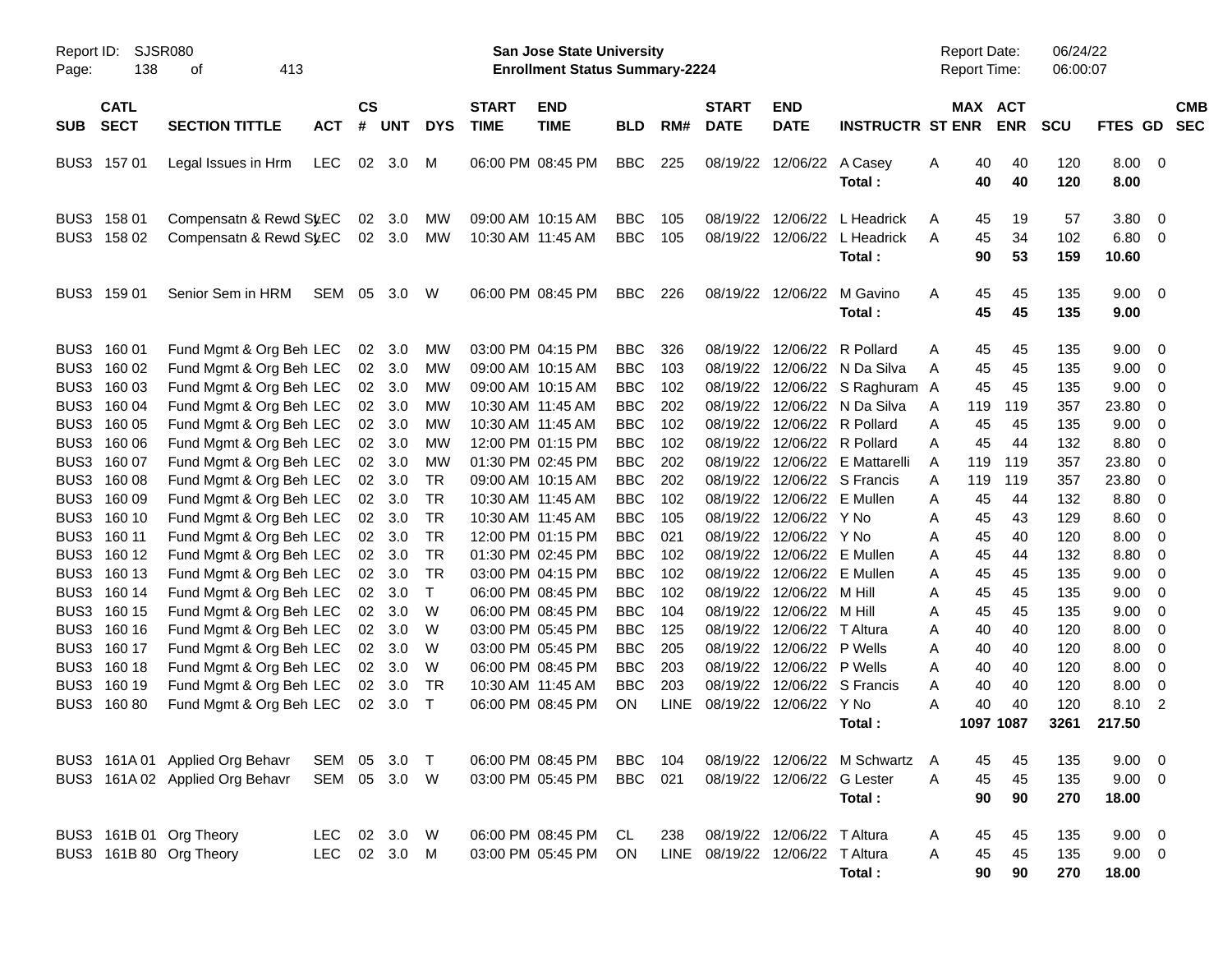| Page:            | <b>SJSR080</b><br>Report ID:<br>139<br>413<br>οf<br><b>CATL</b> |                       |            |                |            |            |                             | San Jose State University<br><b>Enrollment Status Summary-2224</b> |            |             |                             |                             |                         | <b>Report Date:</b><br>Report Time: |                       |                  | 06/24/22<br>06:00:07 |               |             |                          |
|------------------|-----------------------------------------------------------------|-----------------------|------------|----------------|------------|------------|-----------------------------|--------------------------------------------------------------------|------------|-------------|-----------------------------|-----------------------------|-------------------------|-------------------------------------|-----------------------|------------------|----------------------|---------------|-------------|--------------------------|
| <b>SUB</b>       | <b>SECT</b>                                                     | <b>SECTION TITTLE</b> | ACT        | <b>CS</b><br># | <b>UNT</b> | <b>DYS</b> | <b>START</b><br><b>TIME</b> | <b>END</b><br><b>TIME</b>                                          | <b>BLD</b> | RM#         | <b>START</b><br><b>DATE</b> | <b>END</b><br><b>DATE</b>   | <b>INSTRUCTR ST ENR</b> |                                     | MAX ACT<br><b>ENR</b> | <b>SCU</b>       |                      | FTES GD       |             | <b>CMB</b><br><b>SEC</b> |
| BUS3             | 166 01                                                          | Bus, Govt, Society    | LEC        | 02             | 3.0        | МW         |                             | 01:30 PM 02:45 PM                                                  | <b>BBC</b> | 104         | 08/19/22                    |                             | 12/06/22 M Maguire      | A                                   | 45                    | 46               | 138                  | 9.20          | $\Omega$    |                          |
| BUS3             | 166 02                                                          | Bus, Govt, Society    | <b>LEC</b> | 02             | 3.0        | МW         |                             | 03:00 PM 04:15 PM                                                  | <b>BBC</b> | 104         | 08/19/22                    | 12/06/22                    | M Maguire<br>Total:     | A                                   | 45<br>90              | 45<br>91         | 135<br>273           | 9.00<br>18.20 | $\mathbf 0$ |                          |
| BUS3             | 169A 01                                                         | <b>Honors Seminar</b> | LEC        | 02             | 3.0        | M          |                             | 06:00 PM 08:45 PM                                                  | <b>BBC</b> | 102         | 08/19/22                    | 12/06/22                    | E Mattarelli<br>Total:  | A                                   | 35<br>35              | 10<br>10         | 30<br>30             | 2.00<br>2.00  | $\Omega$    |                          |
| BUS3             | 180D 01                                                         | Indiv St Org Mgmt     | <b>SUP</b> | 36             | 1.0        | <b>TBA</b> |                             |                                                                    |            |             |                             | 08/19/22 12/06/22           | Total:                  | A                                   | 10<br>10              | 0<br>$\mathbf 0$ | 0<br>$\bf{0}$        | 0.00<br>0.00  | $\Omega$    |                          |
|                  | BUS3 189 01                                                     | <b>Strategic Mgmt</b> | <b>SEM</b> | 05             | 3.0        | <b>MW</b>  |                             | 07:30 AM 08:45 AM                                                  | <b>BBC</b> | 021         | 08/19/22                    | 12/06/22                    | <b>G Mathur</b>         | A                                   | 35                    | 35               | 105                  | 7.00          | $\Omega$    |                          |
| BUS3             | 18902                                                           | <b>Strategic Mgmt</b> | <b>SEM</b> | 05             | 3.0        | МW         | 10:30 AM 11:45 AM           |                                                                    | <b>BBC</b> | 103         | 08/19/22                    | 12/06/22                    | R Roman                 | A                                   | 35                    | 35               | 105                  | 7.00          | $\mathbf 0$ |                          |
| BUS3             | 18903                                                           | <b>Strategic Mgmt</b> | <b>SEM</b> | 05             | 3.0        | TR.        |                             | 09:00 AM_10:15 AM                                                  | <b>BBC</b> | 225         | 08/19/22                    | 12/06/22 J Tan              |                         | A                                   | 35                    | 8                | 24                   | 1.60          | 0           |                          |
| BUS3             | 18904                                                           | <b>Strategic Mgmt</b> | SEM        |                | 3.0        |            |                             |                                                                    |            |             |                             |                             |                         | X                                   | 0                     | $\mathbf 0$      | 0                    | 0.00          | $\Omega$    |                          |
| BUS3             | 18905                                                           | <b>Strategic Mgmt</b> | <b>SEM</b> | 05             | 3.0        | <b>MW</b>  |                             | 03:00 PM 04:15 PM                                                  | <b>BBC</b> | 102         | 08/19/22                    | 12/06/22 R Wood             |                         | А                                   | 35                    | 24               | 72                   | 4.80          | 0           |                          |
| BUS <sub>3</sub> | 18906                                                           | <b>Strategic Mgmt</b> | SEM        | 05             | 3.0        | T.         |                             | 06:00 PM 08:45 PM                                                  | <b>BBC</b> | 130         |                             | 08/19/22 12/06/22 W Yuan    |                         | A                                   | 35                    | $\overline{c}$   | 6                    | 0.40          | $\mathbf 0$ |                          |
| BUS3             | 18907                                                           | <b>Strategic Mgmt</b> | <b>SEM</b> |                | 3.0        |            |                             |                                                                    |            |             |                             |                             |                         | X                                   | 0                     | $\Omega$         | 0                    | 0.00          | $\mathbf 0$ |                          |
| BUS3             | 18908                                                           | <b>Strategic Mgmt</b> | <b>SEM</b> | 05             | 3.0        | M          |                             | 06:00 PM 08:45 PM                                                  | <b>BBC</b> | 104         | 08/19/22                    | 12/06/22 R Wood             |                         | А                                   | 35                    | 23               | 69                   | 4.60          | 0           |                          |
| BUS3             | 18909                                                           | <b>Strategic Mgmt</b> | <b>SEM</b> | 05             | 3.0        | <b>TR</b>  |                             | 07:30 AM 08:45 AM                                                  | <b>BBC</b> | 021         | 08/19/22                    |                             | 12/06/22 G Mathur       | A                                   | 35                    | 35               | 105                  | 7.00          | $\Omega$    |                          |
| BUS <sub>3</sub> | 189 10                                                          | <b>Strategic Mgmt</b> | SEM        | 05             | 3.0        | <b>TR</b>  |                             | 09:00 AM 10:15 AM                                                  | <b>BBC</b> | 103         | 08/19/22                    | 12/06/22 C Wang             |                         | Α                                   | 35                    | 13               | 39                   | 2.60          | $\Omega$    |                          |
| BUS <sub>3</sub> | 189 11                                                          | <b>Strategic Mgmt</b> | SEM        | 05             | 3.0        | <b>TR</b>  | 10:30 AM 11:45 AM           |                                                                    | <b>BBC</b> | 103         | 08/19/22                    | 12/06/22 C Wang             |                         | Α                                   | 35                    | 35               | 105                  | 7.00          | $\mathbf 0$ |                          |
| BUS <sub>3</sub> | 189 12                                                          | <b>Strategic Mgmt</b> | <b>SEM</b> |                | 3.0        |            |                             |                                                                    |            |             |                             |                             |                         | X                                   | $\mathbf 0$           | $\mathbf 0$      | $\mathbf 0$          | 0.00          | $\Omega$    |                          |
| BUS <sub>3</sub> | 189 13                                                          | <b>Strategic Mgmt</b> | <b>SEM</b> | 05             | 3.0        | <b>TR</b>  |                             | 01:30 PM 02:45 PM                                                  | <b>BBC</b> | 104         | 08/19/22                    | 12/06/22 C Wang             |                         | A                                   | 35                    | 22               | 66                   | 4.40          | 0           |                          |
| BUS3             | 189 14                                                          | <b>Strategic Mgmt</b> | <b>SEM</b> | 05             | 3.0        | <b>TR</b>  |                             | 03:00 PM 04:15 PM                                                  | <b>BBC</b> | 021         |                             | 08/19/22 12/06/22 T Shirley |                         | A                                   | 35                    | 35               | 105                  | 7.00          | $\mathbf 0$ |                          |
| BUS3             | 189 15                                                          | <b>Strategic Mgmt</b> | SEM        | 05             | 3.0        | <b>TR</b>  |                             | 04:30 PM 05:45 PM                                                  | <b>BBC</b> | 021         | 08/19/22                    | 12/06/22 T Shirley          |                         | Α                                   | 35                    | 33               | 99                   | 6.60          | 0           |                          |
| BUS3             | 189 16                                                          | <b>Strategic Mgmt</b> | <b>SEM</b> | 05             | 3.0        | M          |                             | 03:00 PM 05:45 PM                                                  | <b>BBC</b> | 021         | 08/19/22                    | 12/06/22                    | G Radine                | А                                   | 35                    | 35               | 105                  | 7.00          | 0           |                          |
| BUS <sub>3</sub> | 189 17                                                          | <b>Strategic Mgmt</b> | SEM        | 05             | 3.0        | W          |                             | 06:00 PM 08:45 PM                                                  | <b>BBC</b> | 003         | 08/19/22                    | 12/06/22                    | <b>G</b> Lester         | A                                   | 35                    | $\overline{7}$   | 21                   | 1.40          | $\Omega$    |                          |
| BUS3             | 189 18                                                          | <b>Strategic Mgmt</b> | <b>SEM</b> | 05             | 3.0        | R          |                             | 06:00 PM 08:45 PM                                                  | <b>BBC</b> | 102         | 08/19/22                    | 12/06/22                    | L Gee                   | A                                   | 35                    | 35               | 105                  | 7.00          | $\mathbf 0$ |                          |
| BUS3             | 189 19                                                          | <b>Strategic Mgmt</b> | <b>SEM</b> | 05             | 3.0        | F          |                             | 10:00 AM 12:45 PM                                                  | <b>BBC</b> | 102         | 08/19/22                    | 12/06/22 L Gee              |                         | Α                                   | 35                    | 31               | 93                   | 6.20          | 0           |                          |
| BUS3             | 189 20                                                          | <b>Strategic Mgmt</b> | SEM        | 05             | 3.0        | <b>MW</b>  |                             | 12:00 PM 01:15 PM                                                  | <b>BBC</b> | 105         | 08/19/22                    |                             | 12/06/22 R Roman        | А                                   | 35                    | 9                | 27                   | 1.80          | 0           |                          |
| BUS3             | 18980                                                           | <b>Strategic Mgmt</b> | SEM        | 05             | 3.0        | <b>TR</b>  |                             | 01:30 PM 02:45 PM                                                  | ON.        | LINE        | 08/19/22                    | 12/06/22                    | G Mathur                | Α                                   | 35                    | 35               | 105                  | 7.00          | 0           |                          |
| BUS3             | 18981                                                           | <b>Strategic Mgmt</b> | SEM        | 05             | 3.0        | <b>TR</b>  |                             | 03:00 PM 04:15 PM                                                  | <b>ON</b>  | <b>LINE</b> |                             | 08/19/22 12/06/22 C Wang    |                         | A                                   | 35                    | 35               | 105                  | 7.00          | $\mathbf 0$ |                          |
| BUS3             | 18982                                                           | <b>Strategic Mgmt</b> | <b>SEM</b> | 05             | 3.0        | $\top$     |                             | 03:00 PM 05:45 PM                                                  | ON         | <b>LINE</b> | 08/19/22                    | 12/06/22                    | <b>G</b> Lester         | A                                   | 35                    | 35               | 105                  | 7.00          | 0           |                          |
|                  |                                                                 |                       |            |                |            |            |                             |                                                                    |            |             |                             |                             | Total:                  | 700                                 |                       | 522              | 1566                 | 104.40        |             |                          |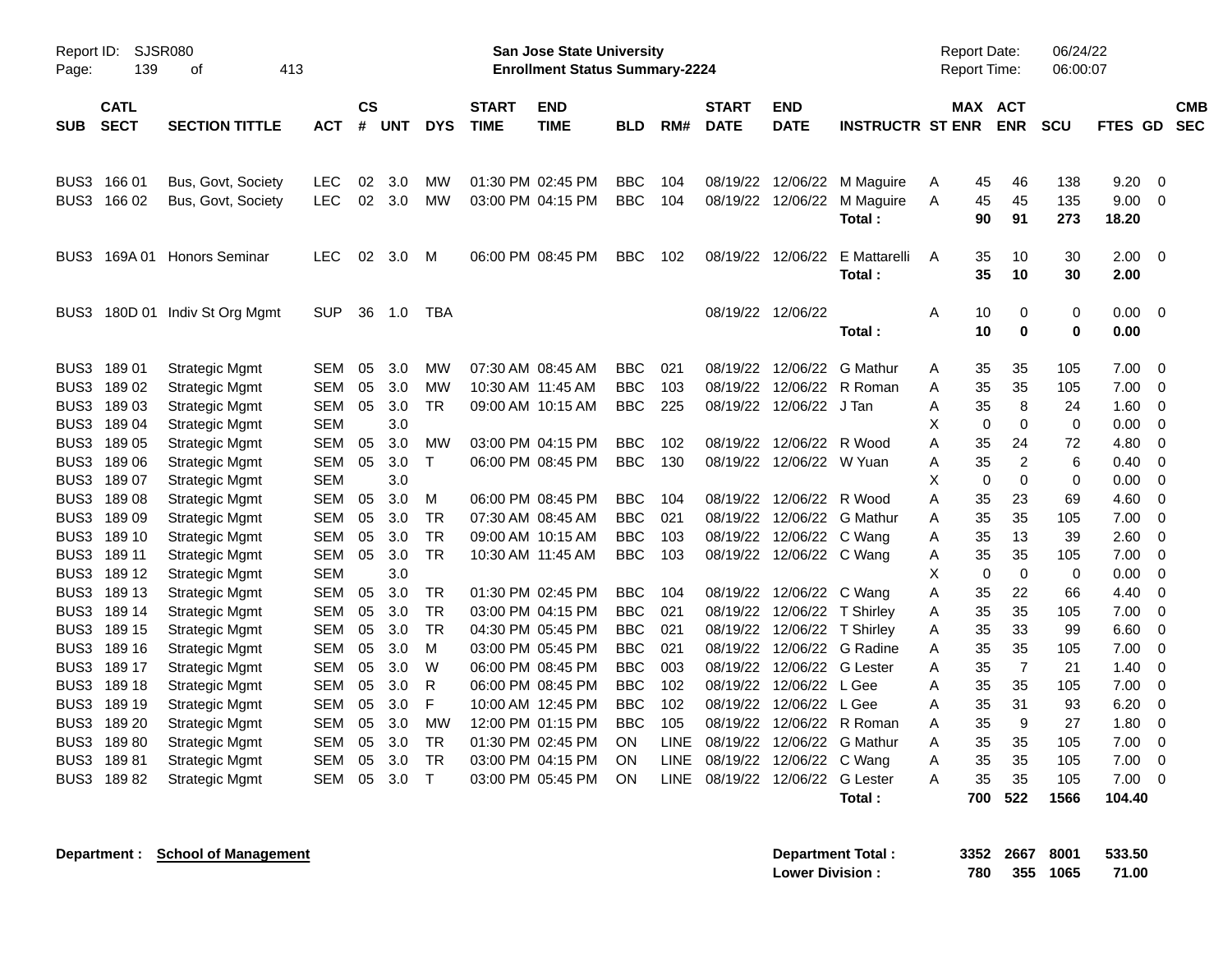|            | Report ID: SJSR080         |     |                       |     |         |    |     |            |                             | <b>San Jose State University</b>      |            |     |                             |                           |                           | Report Date: |   |                | 06/24/22         |                |     |
|------------|----------------------------|-----|-----------------------|-----|---------|----|-----|------------|-----------------------------|---------------------------------------|------------|-----|-----------------------------|---------------------------|---------------------------|--------------|---|----------------|------------------|----------------|-----|
| Page:      |                            | 140 | of                    | 413 |         |    |     |            |                             | <b>Enrollment Status Summary-2224</b> |            |     |                             |                           |                           | Report Time: |   |                | 06:00:07         |                |     |
| <b>SUB</b> | <b>CATL</b><br><b>SECT</b> |     | <b>SECTION TITTLE</b> |     | $ACT$ # | СS | UNT | <b>DYS</b> | <b>START</b><br><b>TIME</b> | <b>END</b><br><b>TIME</b>             | <b>BLD</b> | RM# | <b>START</b><br><b>DATE</b> | <b>END</b><br><b>DATE</b> | <b>INSTRUCTR ST ENR</b>   |              |   | MAX ACT<br>ENR | SCU              | FTES GD SEC    | СМВ |
|            |                            |     |                       |     |         |    |     |            |                             |                                       |            |     |                             | <b>Upper Division:</b>    | <b>Graduate Division:</b> |              | 0 | 2572 2312      | 6936<br>$\bf{0}$ | 462.50<br>0.00 |     |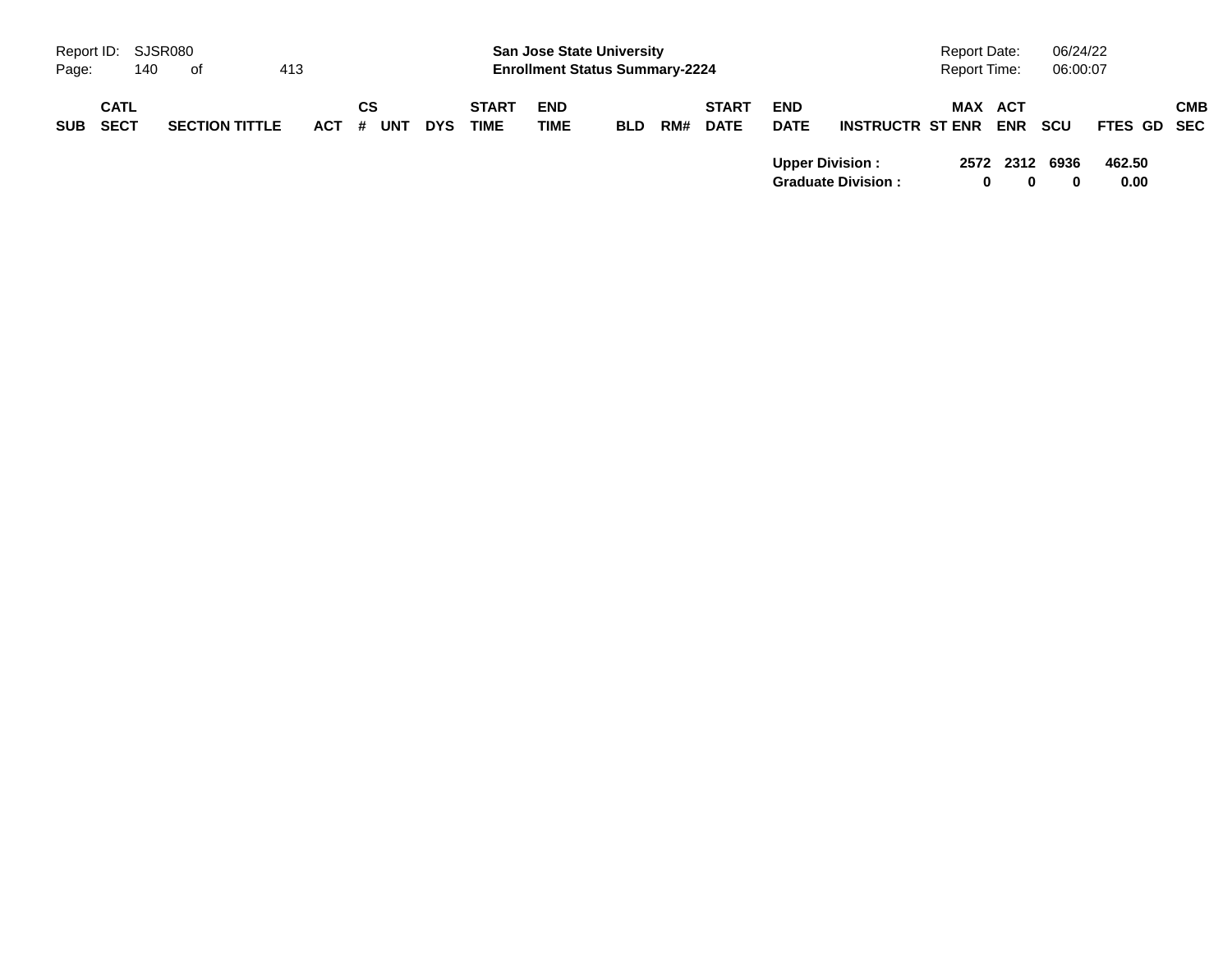| Report ID:<br>Page: | 141                        | SJSR080<br>413<br>оf                                  |            |                    |            |            |                             | San Jose State University<br><b>Enrollment Status Summary-2224</b> |                |             |                             |                             |                              | Report Date: | <b>Report Time:</b>   | 06/24/22<br>06:00:07 |                |                          |            |
|---------------------|----------------------------|-------------------------------------------------------|------------|--------------------|------------|------------|-----------------------------|--------------------------------------------------------------------|----------------|-------------|-----------------------------|-----------------------------|------------------------------|--------------|-----------------------|----------------------|----------------|--------------------------|------------|
| <b>SUB</b>          | <b>CATL</b><br><b>SECT</b> | <b>SECTION TITTLE</b>                                 | <b>ACT</b> | $\mathsf{cs}$<br># | <b>UNT</b> | <b>DYS</b> | <b>START</b><br><b>TIME</b> | <b>END</b><br><b>TIME</b>                                          | <b>BLD</b>     | RM#         | <b>START</b><br><b>DATE</b> | <b>END</b><br><b>DATE</b>   | <b>INSTRUCTR ST ENR</b>      |              | MAX ACT<br><b>ENR</b> | <b>SCU</b>           | FTES GD SEC    |                          | <b>CMB</b> |
| College             |                            | <b>Business, College of</b>                           |            |                    |            |            |                             |                                                                    |                |             |                             |                             |                              |              |                       |                      |                |                          |            |
|                     | Department :               | <b>School of Information Systems &amp; Technology</b> |            |                    |            |            |                             |                                                                    |                |             |                             |                             |                              |              |                       |                      |                |                          |            |
|                     | BUS4 91L01                 | Comp Tools for Bus                                    | LEC.       |                    | 01 1.0     | $\top$     |                             | 06:00 PM 07:15 PM                                                  | <b>BBC</b>     | 305         |                             | 08/19/22 10/25/22 P Kwan    |                              | Α            | 45<br>45              | 45                   | 3.00           | $\overline{\mathbf{0}}$  |            |
| BUS4                | 91L02                      | Comp Tools for Bus                                    | <b>LEC</b> | 01                 | 1.0        | $\top$     |                             | 07:30 PM 08:45 PM                                                  | <b>BBC</b>     | 305         |                             | 08/19/22 10/25/22 P Kwan    |                              | A            | 45<br>45              | 45                   | 3.00           | $\overline{\phantom{0}}$ |            |
| BUS4                | 91L03                      | Comp Tools for Bus                                    | <b>LEC</b> | 01                 | 1.0        | M          |                             | 06:00 PM 07:15 PM                                                  | <b>BBC</b>     | 305         |                             | 08/19/22 10/31/22 U Andra   |                              | A            | 45<br>45              | 45                   | 3.00           | $\overline{\phantom{0}}$ |            |
| BUS4                | 91L04                      | Comp Tools for Bus                                    | <b>LEC</b> | 01                 | 1.0        | M          |                             | 07:30 PM 08:45 PM                                                  | <b>BBC</b>     | 305         |                             | 08/19/22 10/31/22 U Andra   |                              | A            | 45<br>45              | 45                   | 3.00           | $\overline{\mathbf{0}}$  |            |
| BUS4                | 91L05                      | Comp Tools for Bus                                    | <b>LEC</b> | 01                 | 1.0        | W          |                             | 04:30 PM 05:45 PM                                                  | <b>BBC</b>     | 305         |                             |                             | 08/19/22 10/26/22 M Haubrich | Α            | 45<br>45              | 45                   | 3.00           | $\overline{\mathbf{0}}$  |            |
| BUS4                | 91L06                      | Comp Tools for Bus                                    | <b>LEC</b> | 01                 | 1.0        | W          |                             | 06:00 PM 07:15 PM                                                  | <b>BBC</b>     | 305         |                             |                             | 08/19/22 10/26/22 M Haubrich | A            | 45<br>45              | 45                   | 3.00           | $\overline{\mathbf{0}}$  |            |
| BUS4                | 91L80                      | Comp Tools for Bus                                    | <b>LEC</b> | 01                 | 1.0        | M          |                             | 07:30 AM 08:45 AM                                                  | ON             | <b>LINE</b> |                             | 08/19/22 10/31/22 U Andra   |                              | 119<br>Α     | 119                   | 119                  | 7.93           | $\overline{\mathbf{0}}$  |            |
| BUS4                | 91L81                      | Comp Tools for Bus                                    | <b>LEC</b> |                    | 1.0        |            |                             |                                                                    |                |             |                             |                             |                              | X            | 0<br>$\overline{0}$   | 0                    | 0.00           | $\overline{\phantom{0}}$ |            |
|                     |                            |                                                       |            |                    |            |            |                             |                                                                    |                |             |                             |                             | Total:                       | 389          | 389                   | 389                  | 25.93          |                          |            |
| BUS4                | 92 01                      | Intro Bus Prog                                        | <b>SEM</b> | 04                 | 3.0        | MW         | 10:30 AM 11:45 AM           |                                                                    | <b>BBC</b>     | 304         |                             | 08/19/22 12/06/22           | M Roldan                     | Α            | 45<br>45              | 135                  | 9.00           | $\overline{\mathbf{0}}$  |            |
| BUS4                | 92 02                      | Intro Bus Prog                                        | <b>SEM</b> | 04                 | 3.0        | MW         |                             | 12:00 PM 01:15 PM                                                  | <b>BBC</b>     | 304         |                             |                             | 08/19/22 12/06/22 M Roldan   | A            | 45<br>45              | 135                  | 9.00           | $\overline{\phantom{0}}$ |            |
| BUS4                | 92 80                      | Intro Bus Prog                                        | <b>SEM</b> | 04                 | 3.0        | MW         |                             | 01:30 PM 02:45 PM                                                  | ON.            | <b>LINE</b> |                             |                             | 08/19/22 12/06/22 M Roldan   | Α            | 45<br>45              | 135                  | 9.00           | $\overline{\phantom{0}}$ |            |
|                     |                            |                                                       |            |                    |            |            |                             |                                                                    |                |             |                             |                             | Total:                       | 135          | 135                   | 405                  | 27.00          |                          |            |
|                     | BUS4 110A01                | Fund Mgmt Info Sys                                    | SEM        | 04                 | 3.0        | TR         |                             | 09:00 AM 10:15 AM                                                  | <b>BBC</b>     | 304         |                             | 08/19/22 12/06/22           | Y Chen                       | Α            | 45<br>45              | 135                  | 9.00           | $\overline{\mathbf{0}}$  |            |
|                     |                            | BUS4 110A 02 Fund Mgmt Info Sys                       | <b>SEM</b> | 04                 | 3.0        | <b>TR</b>  | 10:30 AM 11:45 AM           |                                                                    | <b>BBC</b>     | 304         |                             | 08/19/22 12/06/22 Y Chen    |                              | A            | 45<br>45              | 135                  | 9.00           | $\overline{\phantom{0}}$ |            |
|                     |                            | BUS4 110A 03 Fund Mgmt Info Sys                       | SEM        | 04                 | 3.0        | <b>TR</b>  |                             | 01:30 PM 02:45 PM                                                  | <b>BBC</b>     | 304         |                             | 08/19/22 12/06/22 Y Chen    |                              | A            | 45<br>45              | 135                  | 9.00           | $\overline{\phantom{0}}$ |            |
|                     |                            | BUS4 110A 04 Fund Mgmt Info Sys                       | SEM        | 04                 | 3.0        | $\top$     |                             | 03:00 PM 05:45 PM                                                  | <b>BBC</b>     | 304         |                             | 08/19/22 12/06/22 T Hill    |                              | А            | 45<br>45              | 135                  | 9.05           | - 1                      |            |
|                     |                            |                                                       |            |                    |            |            |                             |                                                                    |                |             |                             |                             | Total:                       | 180          | 180                   | 540                  | 36.05          |                          |            |
|                     |                            | BUS4 110B 01 Sys Analysis & Desig SEM                 |            | 04                 | 3.0        | M          |                             | 06:00 PM 08:45 PM                                                  | <b>BBC</b>     | 226         |                             |                             | 08/19/22 12/06/22 R Sanchez  | A            | 45<br>45              | 135                  | 9.00           | $\overline{\phantom{0}}$ |            |
|                     |                            | BUS4 110B 02 Sys Analysis & Desig SEM                 |            | 04                 | 3.0        | R          |                             | 06:00 PM 08:45 PM                                                  | <b>BBC</b>     | 103         |                             |                             | 08/19/22 12/06/22 R Sanchez  | Α            | 45<br>45              | 135                  | 9.00           | $\overline{\phantom{0}}$ |            |
|                     |                            | BUS4 110B 03 Sys Analysis & Desig SEM                 |            | 04                 | 3.0        | МW         |                             | 07:30 AM 08:45 AM                                                  | <b>BBC</b>     | 320         |                             | 08/19/22 12/06/22 Y Ceran   |                              | A            | 45<br>37              | 111                  | 7.45           | - 1                      |            |
|                     |                            | BUS4 110B 04 Sys Analysis & Desig SEM                 |            | 04                 | 3.0        | MW         |                             | 09:00 AM 10:15 AM                                                  | <b>BBC</b>     | 320         |                             | 08/19/22 12/06/22 Y Ceran   |                              | A            | 45<br>45              | 135                  | 9.00           | $\overline{\phantom{0}}$ |            |
|                     |                            |                                                       |            |                    |            |            |                             |                                                                    |                |             |                             |                             | Total:                       | 180          | 172                   | 516                  | 34.45          |                          |            |
|                     | BUS4 111 01                | Networking & Data Co SEM 04                           |            |                    | 3.0        | МW         | 10:30 AM 11:45 AM           |                                                                    | <b>BBC</b>     | 204         | 08/19/22                    |                             | 12/06/22 N Aggarwal          | 119<br>A     | -112                  | 336                  | 22.45          | - 1                      |            |
|                     | BUS4 111 02                | Networking & Data Co SEM 04 3.0                       |            |                    |            | TR         | 10:30 AM 11:45 AM           |                                                                    | <b>BBC</b>     | 320         |                             | 08/19/22 12/06/22 R Sridar  |                              | A            | 45<br>45              | 135                  | 9.00           | $\overline{\phantom{0}}$ |            |
|                     |                            |                                                       |            |                    |            |            |                             |                                                                    |                |             |                             |                             | Total:                       |              | 164 157               | 471                  | 31.45          |                          |            |
|                     | BUS4 112 01                | Database Mgmt Syst LEC 02 3.0                         |            |                    |            | TR         |                             | 03:00 PM 04:15 PM                                                  | <b>BBC</b> 320 |             |                             | 08/19/22 12/06/22 A Shirani |                              | A            | 45<br>45              | 135                  | $9.00 \quad 0$ |                          |            |
|                     | BUS4 112 02                | Database Mgmt Syst LEC 02 3.0                         |            |                    |            | MW         |                             | 09:00 AM 10:15 AM                                                  | BBC            | 305         |                             | 08/19/22 12/06/22 S Dhar    |                              | A            | 45<br>45              | 135                  | $9.00 \t 0$    |                          |            |
|                     | BUS4 11203                 | Database Mgmt Syst LEC 02 3.0 MW                      |            |                    |            |            |                             | 10:30 AM 11:45 AM                                                  | BBC 305        |             |                             | 08/19/22 12/06/22 S Dhar    |                              | A            | 45<br>45              | 135                  | $9.00 \t 0$    |                          |            |
|                     |                            |                                                       |            |                    |            |            |                             |                                                                    |                |             |                             |                             | Total:                       |              | 135 135               | 405                  | 27.00          |                          |            |
|                     |                            | BUS4 118B 01 Business Intelligenc LEC 02 3.0 T        |            |                    |            |            |                             | 06:00 PM 08:45 PM                                                  | BBC 320        |             |                             | 08/19/22 12/06/22 A Shirani |                              | A            | 45<br>45              | 135                  | $9.00 \t 0$    |                          |            |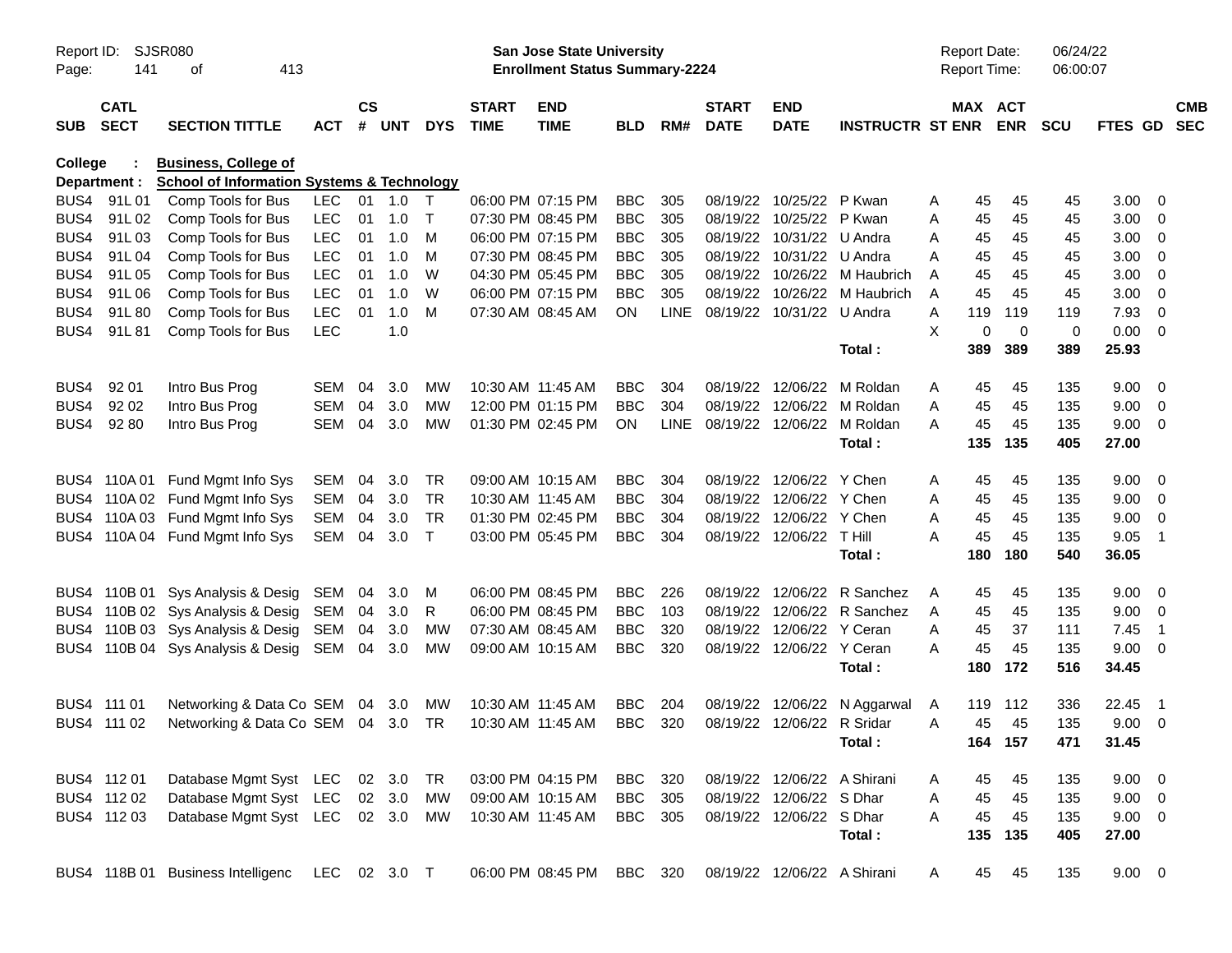| Report ID:<br>Page: | 142                        | <b>SJSR080</b><br>413<br>оf          |            |                    |            |            |                             | San Jose State University<br><b>Enrollment Status Summary-2224</b> |            |      |                               |                            |                                            | <b>Report Date:</b><br>Report Time: |                       | 06/24/22<br>06:00:07 |                      |                          |
|---------------------|----------------------------|--------------------------------------|------------|--------------------|------------|------------|-----------------------------|--------------------------------------------------------------------|------------|------|-------------------------------|----------------------------|--------------------------------------------|-------------------------------------|-----------------------|----------------------|----------------------|--------------------------|
| <b>SUB</b>          | <b>CATL</b><br><b>SECT</b> | <b>SECTION TITTLE</b>                | <b>ACT</b> | $\mathsf{cs}$<br># | <b>UNT</b> | <b>DYS</b> | <b>START</b><br><b>TIME</b> | <b>END</b><br><b>TIME</b>                                          | <b>BLD</b> | RM#  | <b>START</b><br><b>DATE</b>   | <b>END</b><br><b>DATE</b>  | <b>INSTRUCTR ST ENR</b>                    |                                     | MAX ACT<br><b>ENR</b> | <b>SCU</b>           | FTES GD              | <b>CMB</b><br><b>SEC</b> |
|                     |                            |                                      |            |                    |            |            |                             |                                                                    |            |      |                               |                            | Total:                                     | 45                                  | 45                    | 135                  | 9.00                 |                          |
|                     | BUS4 118D 01 Big Data      |                                      | <b>LEC</b> | 02                 | 3.0        | МW         |                             | 01:30 PM 02:45 PM                                                  | <b>BBC</b> | 103  | 08/19/22                      |                            | 12/06/22 S Jensen                          | Α<br>45                             | 45                    | 135                  | 9.00                 | $\overline{\phantom{0}}$ |
|                     | BUS4 118D 02 Big Data      |                                      | <b>LEC</b> |                    | 02 3.0     | MW         |                             | 03:00 PM 04:15 PM                                                  | <b>BBC</b> | 103  |                               |                            | 08/19/22 12/06/22 S Jensen<br>Total:       | 45<br>A<br>90                       | 30<br>75              | 90<br>225            | $6.00 \t 0$<br>15.00 |                          |
|                     |                            | BUS4 118H 01 Honors Practicum I      | <b>LEC</b> |                    | 02 3.0     | M          | 06:00 PM 08:45 PM           |                                                                    |            |      |                               |                            | 08/19/22 12/06/22 A Polmanteer A<br>Total: | 20<br>20                            | 13<br>13              | 39<br>39             | 2.60 0<br>2.60       |                          |
|                     |                            | BUS4 118S 80 Special Topics MIS      | SEM        |                    | 02 3.0     | - R        |                             | 06:00 PM 08:45 PM                                                  | ON         | LINE | 08/19/22                      | 12/06/22                   | A Shirani<br>Total:                        | 45<br>A<br>45                       | 45<br>45              | 135<br>135           | $9.00 \t 0$<br>9.00  |                          |
|                     |                            | BUS4 118W 01 Web Based Computing SEM |            |                    | 04 3.0 W   |            |                             | 03:00 PM 05:45 PM                                                  | ON         |      | LINE 08/19/22 12/06/22 S Dhar |                            | Total:                                     | 45<br>A<br>45                       | 45<br>45              | 135<br>135           | $9.00 \t 0$<br>9.00  |                          |
|                     | BUS4 119A 01               | <b>MIS Practicum</b>                 | <b>LEC</b> | 02                 | 3.0        | MW         |                             | 09:00 AM 10:15 AM                                                  | <b>BBC</b> | 021  | 08/19/22                      | 12/06/22                   | R Sridar                                   | 35<br>Α                             | 18                    | 54                   | $3.60 \quad 0$       |                          |
|                     |                            | BUS4 119A 02 MIS Practicum           | <b>LEC</b> | 02                 | 3.0        | MW         | 10:30 AM 11:45 AM           |                                                                    | <b>BBC</b> | 021  | 08/19/22                      | 12/06/22 R Sridar          |                                            | 35<br>Α                             | 35                    | 105                  | $7.00 \t 0$          |                          |
|                     |                            | BUS4 119A 03 MIS Practicum           | <b>LEC</b> | 02                 | 3.0        | <b>TR</b>  |                             | 12:00 PM 01:15 PM                                                  | <b>BBC</b> | 320  | 08/19/22                      | 12/06/22 R Sridar          |                                            | Α<br>35                             | 34                    | 102                  | $6.80\ 0$            |                          |
|                     |                            | BUS4 119A 04 MIS Practicum           | <b>LEC</b> |                    | 02 3.0     | <b>TR</b>  |                             | 01:30 PM 02:45 PM                                                  | <b>BBC</b> | 320  |                               | 08/19/22 12/06/22 R Sridar |                                            | 35<br>A                             | 35                    | 105                  | $7.00 \t 0$          |                          |
|                     |                            |                                      |            |                    |            |            |                             |                                                                    |            |      |                               |                            | Total:                                     | 140                                 | 122                   | 366                  | 24.40                |                          |
|                     |                            | BUS4 119B 01 Bus Strat Info Sys      | <b>LEC</b> | 02                 | 3.0        | TR         |                             | 12:00 PM 01:15 PM                                                  | <b>BBC</b> | 103  | 08/19/22                      | 12/06/22                   | R Sessions                                 | 35<br>A                             | 35                    | 105                  | $7.00 \t 0$          |                          |
|                     |                            | BUS4 119B 02 Bus Strat Info Sys      | <b>LEC</b> | 02                 | 3.0        | <b>TR</b>  | 01:30 PM 02:45 PM           |                                                                    | <b>BBC</b> | 103  | 08/19/22                      |                            | 12/06/22 R Sessions                        | 35<br>A                             | 32                    | 96                   | $6.40\ 0$            |                          |
|                     |                            | BUS4 119B 03 Bus Strat Info Sys      | <b>LEC</b> | 02                 | 3.0        | TR         |                             | 03:00 PM 04:15 PM                                                  | <b>BBC</b> | 103  | 08/19/22                      |                            | 12/06/22 R Sessions                        | 35<br>A                             | 21                    | 63                   | 4.20                 | $\overline{\mathbf{0}}$  |
|                     |                            | BUS4 119B 04 Bus Strat Info Sys      | <b>LEC</b> |                    | 02 3.0     | W          |                             | 06:00 PM 08:45 PM                                                  | <b>BBC</b> | 225  |                               |                            | 08/19/22 12/06/22 R Sessions<br>Total:     | 35<br>A<br>140                      | 24<br>112             | 72<br>336            | 4.80 0<br>22.40      |                          |
|                     |                            |                                      |            |                    |            |            |                             |                                                                    |            |      |                               |                            |                                            |                                     |                       |                      |                      |                          |
|                     | BUS4 180102                | Ind Studies MIS                      | <b>SUP</b> | 36                 | 1.0        | TBA        |                             |                                                                    |            |      | 08/19/22                      | 12/06/22                   | L Albert                                   | 10<br>Α                             | 0                     | 0                    | $0.00 \t 0$          |                          |
|                     | BUS4 180 03                | Ind Studies MIS                      | <b>SUP</b> | 36                 | 2.0        | <b>TBA</b> |                             |                                                                    |            |      | 08/19/22                      | 12/06/22                   | L Albert                                   | 10<br>Α                             | 0                     | 0                    | $0.00 \t 0$          |                          |
|                     | BUS4 180 04                | Ind Studies MIS                      | <b>SUP</b> | 36                 | 3.0        | <b>TBA</b> |                             |                                                                    |            |      |                               | 08/19/22 12/06/22 L Albert |                                            | A<br>10                             | 0                     | 0                    | 0.00                 | $\overline{\phantom{0}}$ |
|                     |                            |                                      |            |                    |            |            |                             |                                                                    |            |      |                               |                            | Total:                                     | 30                                  | 0                     | 0                    | 0.00                 |                          |
|                     | BUS4 188 01                | <b>Business Systems</b>              | <b>LEC</b> | 02                 | 3.0        | МW         |                             | 12:00 PM 01:15 PM                                                  | <b>BBC</b> | 103  |                               |                            | 08/19/22 12/06/22 N Aggarwal               | 45<br>A                             | 45                    | 135                  | $9.00 \t 0$          |                          |
|                     | BUS4 188 02                | <b>Business Systems</b>              | <b>LEC</b> | 02                 | 3.0        | M          |                             | 03:00 PM 05:45 PM                                                  | <b>BBC</b> | 304  | 08/19/22                      | 12/06/22 S Wilde           |                                            | 45<br>Α                             | 41                    | 123                  | 8.20                 | $\overline{0}$           |
|                     | BUS4 188 03                | <b>Business Systems</b>              | <b>LEC</b> | 02                 | 3.0        | M          |                             | 06:00 PM 08:45 PM                                                  | <b>BBC</b> | 103  | 08/19/22                      | 12/06/22                   | L Gee                                      | 45<br>Α                             | 45                    | 135                  | 9.00                 | $\overline{0}$           |
|                     | BUS4 188 04                | <b>Business Systems</b>              | <b>LEC</b> | 02                 | 3.0        | M          |                             | 06:00 PM 08:45 PM                                                  | <b>BBC</b> | 304  | 08/19/22                      | 12/06/22 S Wilde           |                                            | Α<br>45                             | 45                    | 135                  | 9.00                 | $\overline{0}$           |
|                     | BUS4 188 05                | <b>Business Systems</b>              | LEC        | $02\,$             | 3.0        | <b>TR</b>  |                             | 10:30 AM 11:45 AM                                                  | <b>BBC</b> | 021  | 08/19/22                      |                            | 12/06/22 R Sessions                        | 45<br>Α                             | 40                    | 120                  | 8.00                 | $\overline{\mathbf{0}}$  |
|                     | BUS4 188 06                | <b>Business Systems</b>              | LEC        | $02\,$             | 3.0        | $\top$     |                             | 06:00 PM 08:45 PM                                                  | <b>BBC</b> | 103  | 08/19/22                      | 12/06/22 L Gee             |                                            | Α<br>45                             | 41                    | 123                  | 8.20                 | $\overline{\phantom{0}}$ |
|                     | BUS4 188 07                | <b>Business Systems</b>              | LEC        |                    | 02 3.0 T   |            |                             | 06:00 PM 08:45 PM                                                  |            |      | 08/19/22                      |                            | 12/06/22 R Thadani                         | 45<br>Α                             | 40                    | 120                  | $8.00 \t 0$          |                          |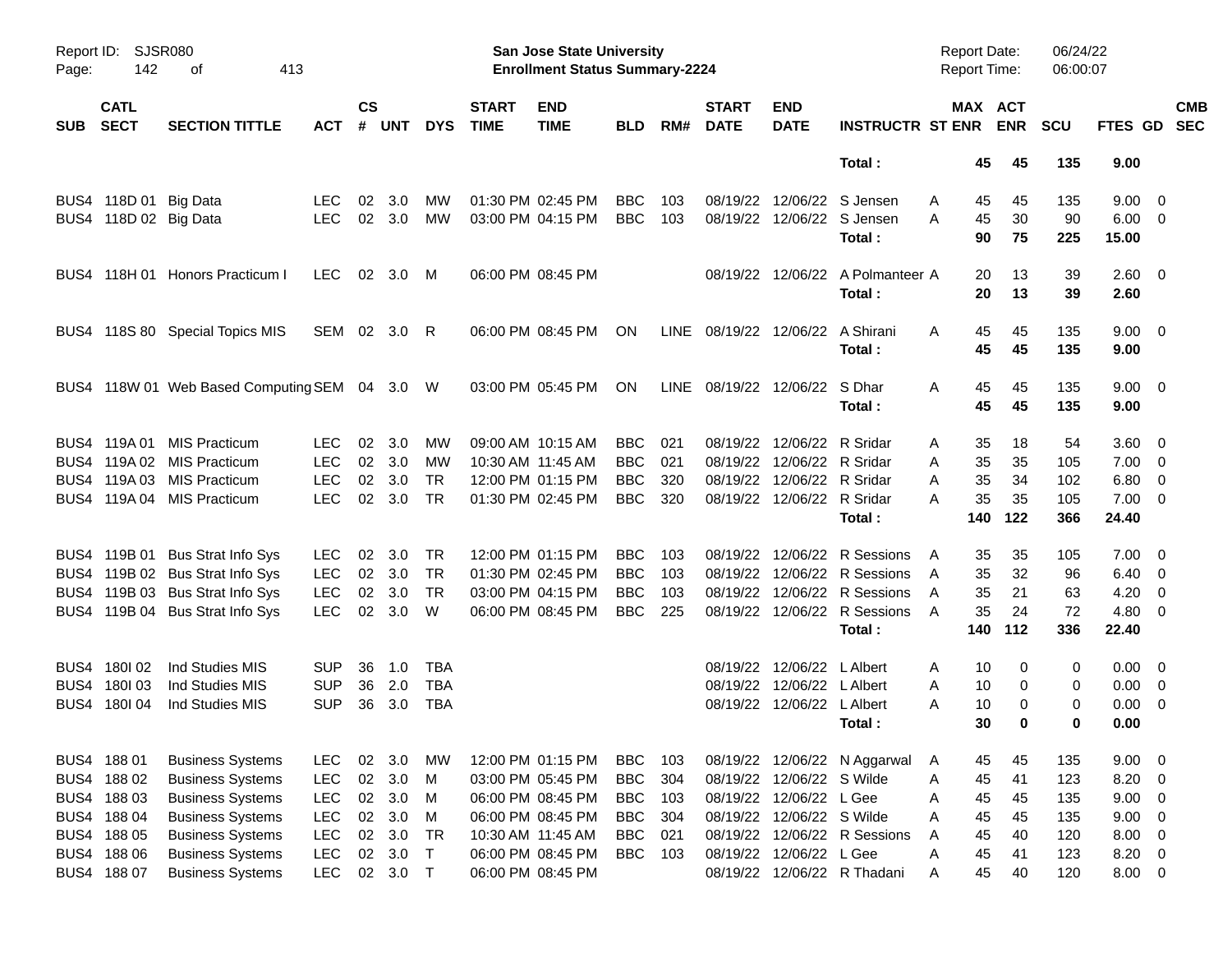| Report ID:<br>SJSR080<br>143<br>Page:                                                                | <b>San Jose State University</b><br><b>Enrollment Status Summary-2224</b>                                                                                      |                                                          |                                                                            |                              |                             |                                                                                                                            |                                                   |                                                          |                                                                      |                                                          | <b>Report Date:</b><br>Report Time:                                     |                                       | 06/24/22<br>06:00:07                     |                                          |                                                |                                                                                    |                          |
|------------------------------------------------------------------------------------------------------|----------------------------------------------------------------------------------------------------------------------------------------------------------------|----------------------------------------------------------|----------------------------------------------------------------------------|------------------------------|-----------------------------|----------------------------------------------------------------------------------------------------------------------------|---------------------------------------------------|----------------------------------------------------------|----------------------------------------------------------------------|----------------------------------------------------------|-------------------------------------------------------------------------|---------------------------------------|------------------------------------------|------------------------------------------|------------------------------------------------|------------------------------------------------------------------------------------|--------------------------|
| <b>CATL</b><br><b>SECT</b><br><b>SUB</b>                                                             | <b>SECTION TITTLE</b>                                                                                                                                          | <b>ACT</b>                                               | <b>CS</b><br><b>UNT</b><br>#                                               | <b>DYS</b>                   | <b>START</b><br><b>TIME</b> | <b>END</b><br><b>TIME</b>                                                                                                  | <b>BLD</b>                                        | RM#                                                      | <b>START</b><br><b>DATE</b>                                          | <b>END</b><br><b>DATE</b>                                | <b>INSTRUCTR ST ENR</b>                                                 |                                       | <b>MAX</b>                               | <b>ACT</b><br><b>ENR</b>                 | <b>SCU</b>                                     | FTES GD                                                                            | <b>CMB</b><br><b>SEC</b> |
| 18808<br>BUS4<br>18809<br>BUS4<br>188 10<br>BUS4<br>188 80<br>BUS4<br>18881<br>BUS4<br>18882<br>BUS4 | <b>Business Systems</b><br><b>Business Systems</b><br><b>Business Systems</b><br><b>Business Systems</b><br><b>Business Systems</b><br><b>Business Systems</b> | LEC.<br>LEC.<br><b>LEC</b><br>LEC.<br>LEC.<br><b>LEC</b> | 3.0<br>02<br>02<br>3.0<br>02<br>3.0<br>02<br>3.0<br>02<br>3.0<br>02<br>3.0 | W<br>W<br>W<br>M<br>-R<br>-R |                             | 06:00 PM 08:45 PM<br>03:00 PM 05:45 PM<br>06:00 PM 08:45 PM<br>06:00 PM 08:45 PM<br>03:00 PM 05:45 PM<br>06:00 PM 08:45 PM | BBC<br>BBC<br><b>BBC</b><br><b>ON</b><br>ON<br>ON | 103<br>202<br>304<br><b>LINE</b><br><b>LINE</b><br>LINE. | 08/19/22<br>08/19/22<br>08/19/22<br>08/19/22<br>08/19/22<br>08/19/22 | 12/06/22 L Gee<br>12/06/22 R Sha<br>12/06/22<br>12/06/22 | 12/06/22 H Nguyen<br>12/06/22 H Nguyen<br>G Webb<br>K Soohoo<br>Total : | $\mathsf{A}$<br>A<br>A<br>A<br>A<br>A | 45<br>119<br>45<br>45<br>45<br>45<br>659 | 45<br>114<br>43<br>45<br>45<br>45<br>634 | 135<br>342<br>129<br>135<br>135<br>135<br>1902 | $9.00 \quad 0$<br>$22.80 \t 0$<br>$8.60 \quad 0$<br>9.00<br>9.00<br>9.00<br>126.80 | - 0<br>- 0<br>- 0        |
| <b>School of Information Systems &amp; Technology</b><br>Department :                                |                                                                                                                                                                |                                                          |                                                                            |                              |                             |                                                                                                                            |                                                   |                                                          | <b>Lower Division:</b><br><b>Upper Division:</b>                     | <b>Department Total:</b><br><b>Graduate Division:</b>    |                                                                         | 2397<br>524<br>1873<br>0              | 2259<br>524<br>1735<br>0                 | 5999<br>794<br>5205<br>0                 | 400.08<br>52.93<br>347.15<br>0.00              |                                                                                    |                          |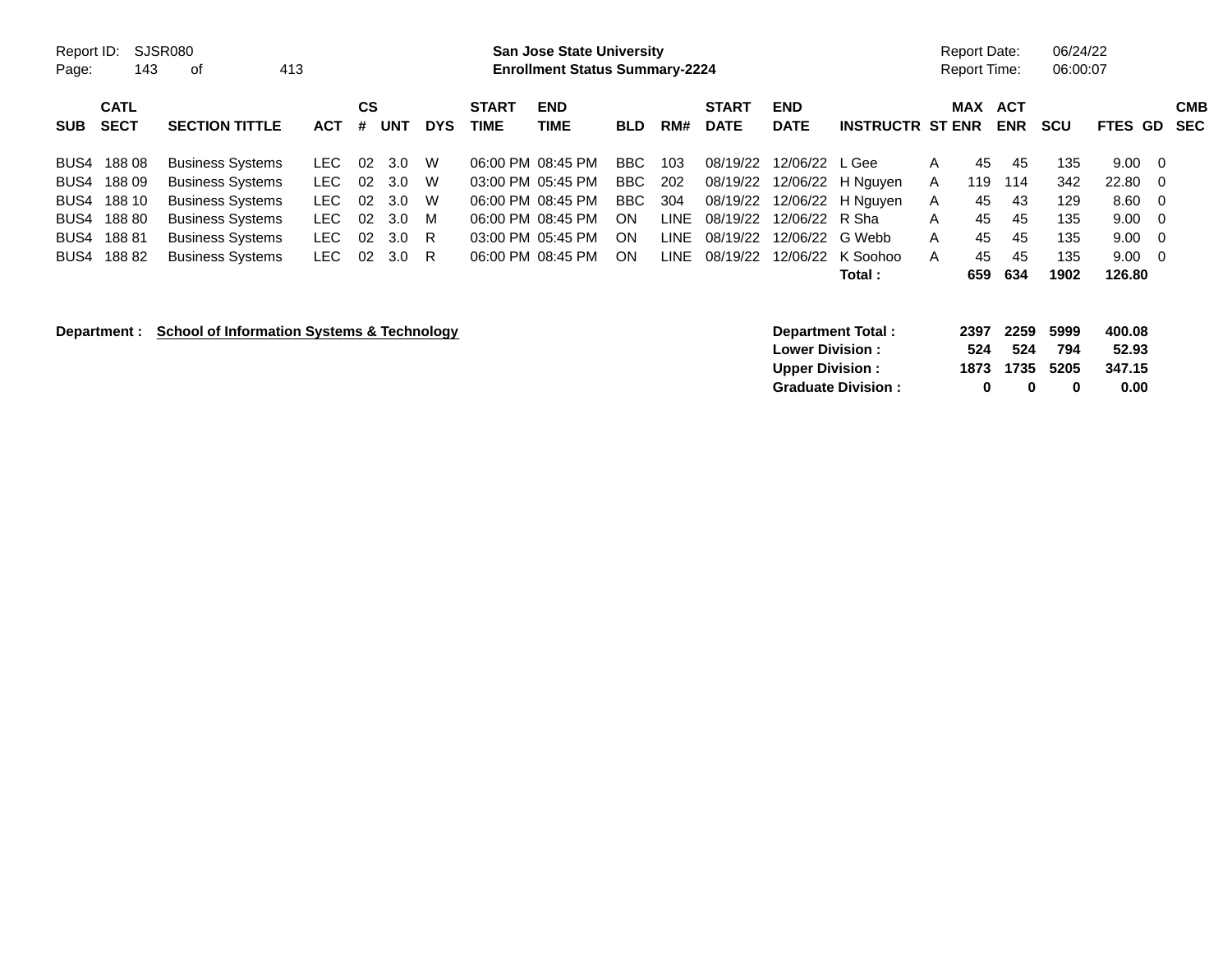| SJSR080<br>Report ID:<br>144<br>413<br>Page:<br>οf |                            |                                                                          |              |                | <b>San Jose State University</b><br><b>Enrollment Status Summary-2224</b> |              |                             |                                                      |            |             |                             |                           |                             |   | <b>Report Date:</b><br>Report Time: |                          | 06/24/22<br>06:00:07 |                |    |                          |
|----------------------------------------------------|----------------------------|--------------------------------------------------------------------------|--------------|----------------|---------------------------------------------------------------------------|--------------|-----------------------------|------------------------------------------------------|------------|-------------|-----------------------------|---------------------------|-----------------------------|---|-------------------------------------|--------------------------|----------------------|----------------|----|--------------------------|
| <b>SUB</b>                                         | <b>CATL</b><br><b>SECT</b> | <b>SECTION TITTLE</b>                                                    | <b>ACT</b>   | <b>CS</b><br># | UNT                                                                       | <b>DYS</b>   | <b>START</b><br><b>TIME</b> | <b>END</b><br><b>TIME</b>                            | <b>BLD</b> | RM#         | <b>START</b><br><b>DATE</b> | <b>END</b><br><b>DATE</b> | <b>INSTRUCTR ST ENR</b>     |   | MAX                                 | <b>ACT</b><br><b>ENR</b> | <b>SCU</b>           | <b>FTES GD</b> |    | <b>CMB</b><br><b>SEC</b> |
|                                                    |                            |                                                                          |              |                |                                                                           |              |                             |                                                      |            |             |                             |                           |                             |   |                                     |                          |                      |                |    |                          |
| <b>College</b>                                     | Department :               | <b>Business, College of</b><br><b>Marketing &amp; Business Analytics</b> |              |                |                                                                           |              |                             |                                                      |            |             |                             |                           |                             |   |                                     |                          |                      |                |    |                          |
| BUS <sub>2</sub>                                   | 90 01                      | <b>Bus Statistics</b>                                                    | SEM          | 04             | 3.0                                                                       | MW           | 07:30 AM 08:45 AM           |                                                      | <b>BBC</b> | 022         | 08/19/22                    | 12/06/22                  | A Kalinowski A              |   | 45                                  | 8                        | 24                   | 1.60           | 0  |                          |
| BUS <sub>2</sub>                                   | 90 02                      | <b>Bus Statistics</b>                                                    | SEM          | 04             | 3.0                                                                       | MW           | 09:00 AM 10:15 AM           |                                                      | <b>BBC</b> | 022         | 08/19/22                    |                           | 12/06/22 A Kalinowski A     |   | 45                                  | 23                       | 69                   | 4.60           | 0  |                          |
| BUS <sub>2</sub>                                   | 90 03                      | <b>Bus Statistics</b>                                                    | SEM          | 04             | 3.0                                                                       | TR           | 12:00 PM 01:15 PM           |                                                      | <b>BBC</b> | 204         | 08/19/22                    | 12/06/22                  | S Tian                      | Α | 119                                 | 119                      | 357                  | 23.80          | 0  |                          |
| BUS <sub>2</sub>                                   | 90 04                      | <b>Bus Statistics</b>                                                    | SEM          | 04             | 3.0                                                                       | $\mathsf T$  | 06:00 PM 08:45 PM           |                                                      | <b>BBC</b> | 204         | 08/19/22                    | 12/06/22                  | J Johnson                   | Α | 119                                 | 119                      | 357                  | 23.80          | 0  |                          |
| BUS <sub>2</sub>                                   | 90 05                      | <b>Bus Statistics</b>                                                    | SEM          | 04             | 3.0                                                                       | R            |                             | 06:00 PM 08:45 PM                                    | <b>BBC</b> | 105         | 08/19/22                    | 12/06/22                  | S Silver                    | Α | 45                                  | 4                        | 12                   | 0.80           | 0  |                          |
| BUS <sub>2</sub>                                   | 90 80                      | <b>Bus Statistics</b>                                                    | SEM          | 04             | 3.0                                                                       | TBA          |                             |                                                      | OΝ         | <b>LINE</b> | 08/19/22                    | 12/06/22 S Silver         |                             | A | 45                                  | 45                       | 135                  | 9.00           | 0  |                          |
|                                                    |                            |                                                                          |              |                |                                                                           |              |                             |                                                      |            |             |                             |                           | Total:                      |   | 418                                 | 318                      | 954                  | 63.60          |    |                          |
| BUS <sub>2</sub>                                   | 130 01                     | Intro to Marketing                                                       | LEC          | 02             | 3.0                                                                       | MW           | 10:30 AM 11:45 AM           |                                                      | <b>BBC</b> | 320         | 08/19/22                    |                           | 12/06/22 W Easter           | A | 45                                  | 45                       | 135                  | 9.00           | 0  |                          |
| BUS <sub>2</sub>                                   | 130 02                     | Intro to Marketing                                                       | <b>LEC</b>   | 02             | 3.0                                                                       | MW           | 12:00 PM 01:15 PM           |                                                      | <b>BBC</b> | 320         | 08/19/22                    |                           | 12/06/22 W Easter           | Α | 45                                  | 45                       | 135                  | 9.00           | 0  |                          |
| BUS <sub>2</sub>                                   | 130 03                     | Intro to Marketing                                                       | <b>LEC</b>   | 02             | 3.0                                                                       | MW           | 04:30 PM 05:45 PM           |                                                      | <b>BBC</b> | 224         | 08/19/22                    | 12/06/22                  | S Cash                      | Α | 45                                  | 45                       | 135                  | 9.00           | 0  |                          |
| BUS <sub>2</sub>                                   | 130 04                     | Intro to Marketing                                                       | LEC          | 02             | 3.0                                                                       | м            | 06:00 PM 08:45 PM           |                                                      | <b>BBC</b> | 224         | 08/19/22                    |                           | 12/06/22 V Agarwal          | Α | 45                                  | 45                       | 135                  | 9.00           | 0  |                          |
| BUS <sub>2</sub>                                   | 130 05                     | Intro to Marketing                                                       | LEC          | 02             | 3.0                                                                       | TR           | 12:00 PM 01:15 PM           |                                                      | <b>BBC</b> | 224         | 08/19/22                    | 12/06/22 Y Huang          |                             | A | 45                                  | 45                       | 135                  | 9.00           | 0  |                          |
| BUS <sub>2</sub>                                   | 130 06                     | Intro to Marketing                                                       | LEC          | 02             | 3.0                                                                       | TR           | 12:00 PM 01:15 PM           |                                                      | <b>BBC</b> | 022         | 08/19/22                    | 12/06/22                  |                             | Α | 45                                  | 44                       | 132                  | 8.80           | 0  |                          |
| BUS <sub>2</sub>                                   | 130 07                     | Intro to Marketing                                                       | LEC          | 02             | 3.0                                                                       | TR           | 01:30 PM 02:45 PM           |                                                      | <b>BBC</b> | 224         | 08/19/22                    | 12/06/22 Y Huang          |                             | Α | 45                                  | 45                       | 135                  | 9.00           | 0  |                          |
| BUS <sub>2</sub>                                   | 130 08                     | Intro to Marketing                                                       | LEC          | 02             | 3.0                                                                       | TR           | 03:00 PM 04:15 PM           |                                                      | <b>BBC</b> | 105         | 08/19/22                    | 12/06/22                  |                             | Α | 45                                  | 45                       | 135                  | 9.00           | 0  |                          |
| BUS <sub>2</sub>                                   | 130 09                     | Intro to Marketing                                                       | LEC          | 02             | 3.0                                                                       | TR           | 04:30 PM 05:45 PM           |                                                      | <b>BBC</b> | 204         | 08/19/22                    | 12/06/22                  | G Castro                    | Α | 119                                 | 119                      | 357                  | 23.80          | 0  |                          |
| BUS <sub>2</sub>                                   | 130 10                     | Intro to Marketing                                                       | LEC          | 02             | 3.0                                                                       | T            | 06:00 PM 08:45 PM           |                                                      | <b>BBC</b> | 105         | 08/19/22                    | 12/06/22                  | S Silver                    | Α | 45                                  | 28                       | 84                   | 5.60           | 0  |                          |
| BUS <sub>2</sub>                                   | 130 11                     | Intro to Marketing                                                       | LEC          | 02             | 3.0                                                                       | W            | 06:00 PM 08:45 PM           |                                                      | <b>BBC</b> | 106         | 08/19/22                    | 12/06/22 M Rajan          |                             | Α | 45                                  | 45                       | 135                  | 9.00           | 0  |                          |
| BUS <sub>2</sub>                                   | 130 12                     | Intro to Marketing                                                       | LEC          | 02             | 3.0                                                                       | MW           | 10:30 AM 11:45 AM           |                                                      | <b>BBC</b> | 106         | 08/19/22                    | 12/06/22                  |                             | Α | 45                                  | 45                       | 135                  | 9.00           | 0  |                          |
| BUS <sub>2</sub>                                   | 130 13                     | Intro to Marketing                                                       | LEC          | 02             | 3.0                                                                       | MW           | 12:00 PM 01:15 PM           |                                                      | <b>BBC</b> | 107         | 08/19/22                    | 12/06/22                  |                             | Α | 45                                  | 45                       | 135                  | 9.00           | 0  |                          |
| BUS <sub>2</sub>                                   | 130 14                     | Intro to Marketing                                                       | LEC          | 02             | 3.0                                                                       | M            | 06:00 PM 08:45 PM           |                                                      | <b>BBC</b> | 003         | 08/19/22                    | 12/06/22                  |                             | Α | 45                                  | 36                       | 108                  | 7.20           | 0  |                          |
| BUS <sub>2</sub>                                   | 130 15                     | Intro to Marketing                                                       | LEC          | 02             | 3.0                                                                       | W            | 06:00 PM 08:45 PM           |                                                      | <b>BBC</b> | 204         | 08/19/22                    | 12/06/22                  | B Yildiz                    | Α | 119                                 | 9                        | 27                   | 1.80           | 0  |                          |
| BUS <sub>2</sub>                                   | 13080                      | Intro to Marketing                                                       | LEC          | 02             | 3.0                                                                       | TR           |                             | 12:00 PM 01:15 PM                                    | ON         | <b>LINE</b> | 08/19/22                    | 12/06/22                  | K Gehrt                     | Α | 45                                  | 45                       | 135                  | 9.00           | 0  |                          |
| BUS <sub>2</sub>                                   | 13081                      | Intro to Marketing                                                       | LEC          | 02             | 3.0                                                                       | <b>TBA</b>   |                             |                                                      | ON         | LINE        | 08/19/22                    | 12/06/22                  | M Merz                      | Α | 45                                  | 45                       | 135                  | 9.05           | -1 |                          |
| BUS <sub>2</sub>                                   | 13082                      | Intro to Marketing                                                       | <b>LEC</b>   | 02             | 3.0                                                                       | TR           | 10:30 AM 11:45 AM           |                                                      | ΟN         | LINE        | 08/19/22                    | 12/06/22                  | W Easter                    | Α | 45                                  | 45                       | 135                  | 9.00           | 0  |                          |
| BUS <sub>2</sub>                                   | 13083                      | Intro to Marketing                                                       | <b>LEC</b>   | 02             | 3.0                                                                       | $\mathsf{T}$ | 06:00 PM 08:45 PM           |                                                      | ON         | LINE        | 08/19/22                    | 12/06/22                  | <b>G</b> Castro             | Α | 45                                  | 45                       | 135                  | 9.00           | 0  |                          |
| BUS <sub>2</sub>                                   | 130 84                     | Intro to Marketing                                                       | <b>LEC</b>   | 02             | 3.0                                                                       | МW           | 09:00 AM 10:15 AM           |                                                      | ΟN         | LINE        | 08/19/22                    | 12/06/22                  | J Bechkoff                  | Α | 45                                  | 45                       | 135                  | 9.00           | 0  |                          |
|                                                    | BUS2 130 85                | Intro to Marketing                                                       | <b>LEC</b>   | 02             | 3.0                                                                       | МW           |                             | 01:30 PM 02:45 PM                                    | ΟN         | LINE.       | 08/19/22                    |                           | 12/06/22 J Bechkoff         | Α | 45                                  | 45                       | 135                  | 9.00           | 0  |                          |
|                                                    |                            |                                                                          |              |                |                                                                           |              |                             |                                                      |            |             |                             |                           | Total:                      |   |                                     | 1093 956                 |                      | 2868 191.25    |    |                          |
|                                                    |                            | BUS2 131A 80 Bus-to-Bus Mktg                                             | LEC 02 3.0 T |                |                                                                           |              |                             | 06:00 PM 08:45 PM ON LINE 08/19/22 12/06/22 B Boveda |            |             |                             |                           |                             | A | 45                                  | 45                       | 135                  | $9.00 \t 0$    |    |                          |
|                                                    |                            |                                                                          |              |                |                                                                           |              |                             |                                                      |            |             |                             |                           | Total:                      |   | 45                                  | 45                       | 135                  | 9.00           |    |                          |
|                                                    |                            | BUS2 131D 01 Mkt in New Ventures LEC 01 3.0                              |              |                |                                                                           | MW           |                             | 01:30 PM_02:45 PM                                    | BBC        | 105         |                             |                           | 08/19/22 12/06/22 D McFeely | A | 45                                  | 45                       | 135                  | $9.00 \t 0$    |    |                          |
|                                                    |                            | BUS2 131D 02 Mkt in New Ventures                                         | LEC 01 3.0   |                |                                                                           | MW           |                             | 03:00 PM 04:15 PM                                    | BBC 105    |             |                             |                           | 08/19/22 12/06/22 D McFeely | A | 45                                  | 27                       | 81                   | $5.40 \ 0$     |    |                          |
|                                                    |                            |                                                                          |              |                |                                                                           |              |                             |                                                      |            |             |                             |                           | Total:                      |   | 90                                  | 72                       | 216                  | 14.40          |    |                          |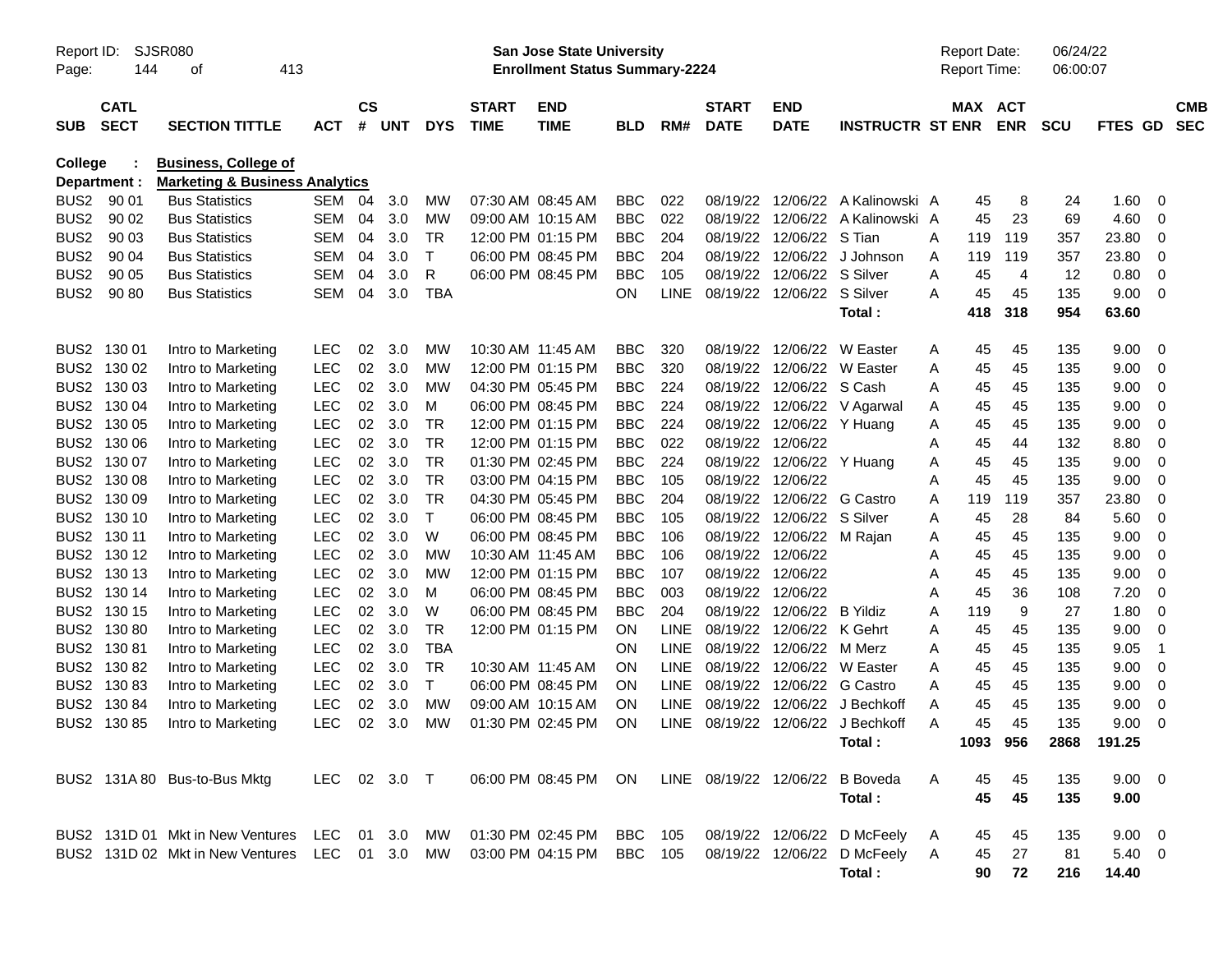| Report ID:<br>Page: | 145                        | SJSR080<br>413<br>оf                                                                                 |              |                 |            |            |                             | San Jose State University<br><b>Enrollment Status Summary-2224</b> |            |             |                             |                           |                                       | <b>Report Date:</b><br><b>Report Time:</b> |                                    | 06/24/22<br>06:00:07 |                     |                         |                          |
|---------------------|----------------------------|------------------------------------------------------------------------------------------------------|--------------|-----------------|------------|------------|-----------------------------|--------------------------------------------------------------------|------------|-------------|-----------------------------|---------------------------|---------------------------------------|--------------------------------------------|------------------------------------|----------------------|---------------------|-------------------------|--------------------------|
| <b>SUB</b>          | <b>CATL</b><br><b>SECT</b> | <b>SECTION TITTLE</b>                                                                                | ACT          | <b>CS</b><br>#  | <b>UNT</b> | <b>DYS</b> | <b>START</b><br><b>TIME</b> | <b>END</b><br><b>TIME</b>                                          | BLD        | RM#         | <b>START</b><br><b>DATE</b> | <b>END</b><br><b>DATE</b> | <b>INSTRUCTR ST ENR</b>               |                                            | MAX ACT<br><b>ENR</b>              | <b>SCU</b>           | FTES GD             |                         | <b>CMB</b><br><b>SEC</b> |
| BUS2                | 133A 01                    | <b>Interntl Marketing</b>                                                                            | <b>SEM</b>   | 04              | 3.0        | T          |                             | 06:00 PM 08:45 PM                                                  | <b>BBC</b> | 224         | 08/19/22                    | 12/06/22                  | M Rajan                               | 45<br>Α                                    | 32                                 | 96                   | 6.40                | - 0                     |                          |
| BUS <sub>2</sub>    |                            | 133A 02 Interntl Marketing                                                                           | <b>SEM</b>   | 04              | 3.0        | W          |                             | 06:00 PM 08:45 PM                                                  | <b>BBC</b> | 105         | 08/19/22                    | 12/06/22                  | J Fadiman                             | 45<br>A                                    | 20                                 | 60                   | 4.00                | 0                       |                          |
| BUS <sub>2</sub>    |                            | 133A 80 Interntl Marketing                                                                           | <b>SEM</b>   | 04              | 3.0        | <b>TBA</b> |                             |                                                                    | <b>ON</b>  | <b>LINE</b> |                             | 08/19/22 12/06/22         | M Rajan<br>Total:                     | A<br>45<br>135                             | 45<br>97                           | 135<br>291           | 9.00<br>19.40       | $\overline{0}$          |                          |
| BUS2                | 133B 01                    | Mktg: Pac Rim                                                                                        | <b>LEC</b>   | 02              | 3.0        | TR         |                             | 01:30 PM 02:45 PM                                                  | <b>BBC</b> | 105         | 08/19/22                    | 12/06/22                  | J Fadiman                             | 45<br>Α                                    | 34                                 | 102                  | 6.80                | 0 <sup>o</sup>          |                          |
| ASIA                | 133B 01                    | Mktg: Pac Rim                                                                                        | <b>LEC</b>   | 02 <sub>o</sub> | 3.0        | <b>TR</b>  |                             | 01:30 PM 02:45 PM                                                  | <b>BBC</b> | 105         | 08/19/22                    | 12/06/22                  | J Fadiman<br>Total:                   | A<br>0<br>45                               | 11<br>45                           | 33<br>135            | 2.20<br>9.00        | 0 <sup>o</sup>          |                          |
| BUS <sub>2</sub>    | 134A 01                    | <b>Consumer Behavior</b>                                                                             | <b>SEM</b>   | 04              | 3.0        | MW         | 10:30 AM 11:45 AM           |                                                                    | <b>BBC</b> | 224         | 08/19/22                    | 12/06/22                  |                                       | 45<br>A                                    | 35                                 | 105                  | 7.00                | 0                       |                          |
| BUS <sub>2</sub>    |                            | 134A 02 Consumer Behavior                                                                            | <b>SEM</b>   | 04              | 3.0        | MW         |                             | 12:00 PM 01:15 PM                                                  | <b>BBC</b> | 224         | 08/19/22                    | 12/06/22                  |                                       | 45<br>A                                    | 45                                 | 135                  | 9.00                | 0                       |                          |
| BUS <sub>2</sub>    |                            | 134A 03 Consumer Behavior                                                                            | <b>SEM</b>   | 04              | 3.0        | <b>TR</b>  |                             | 09:00 AM 10:15 AM                                                  | <b>BBC</b> | 022         | 08/19/22                    | 12/06/22                  | M Merz                                | 45<br>Α                                    | 45                                 | 135                  | 9.00                | 0                       |                          |
| BUS2                |                            | 134A 04 Consumer Behavior                                                                            | <b>SEM</b>   | 04              | 3.0        | <b>TR</b>  | 10:30 AM 11:45 AM           |                                                                    | <b>BBC</b> | 022         | 08/19/22                    | 12/06/22                  | M Merz                                | 45<br>А                                    | 45                                 | 135                  | 9.00                | 0                       |                          |
|                     |                            |                                                                                                      |              |                 |            |            |                             |                                                                    |            |             |                             |                           | Total:                                | 180                                        | 170                                | 510                  | 34.00               |                         |                          |
| BUS2                |                            | 134B 01 Marketing Com                                                                                | <b>SEM</b>   | 04              | 3.0        | MW         |                             | 01:30 PM 02:45 PM                                                  | <b>BBC</b> | 324         | 08/19/22                    | 12/06/22                  |                                       | 45<br>A                                    | 45                                 | 135                  | 9.00                | - 0                     |                          |
| BUS <sub>2</sub>    |                            | 134B 02 Marketing Com                                                                                | <b>SEM</b>   | 04              | 3.0        | MW         |                             | 03:00 PM 04:15 PM                                                  | <b>BBC</b> | 324         | 08/19/22                    | 12/06/22                  |                                       | 45<br>A                                    | 35                                 | 105                  | 7.00                | $\overline{0}$          |                          |
| BUS <sub>2</sub>    |                            | 134B 03 Marketing Com                                                                                | <b>SEM</b>   | 04              | 3.0        | R          |                             | 06:00 PM 08:45 PM                                                  | <b>BBC</b> | 224         | 08/19/22                    | 12/06/22                  | G Castro                              | 45<br>Α                                    | 45                                 | 135                  | 9.00                | 0                       |                          |
| BUS <sub>2</sub>    |                            | 134B 80 Marketing Com                                                                                | <b>SEM</b>   | 04              | 3.0        | M          |                             | 06:00 PM 08:45 PM                                                  | <b>ON</b>  | <b>LINE</b> | 08/19/22                    | 12/06/22                  | <b>G</b> Castro<br>Total:             | 45<br>А<br>180                             | 45<br>170                          | 135<br>510           | 9.00<br>34.00       | 0                       |                          |
|                     | BUS2 135 01                | Sales Management                                                                                     | SEM          |                 | 04 3.0     | W          |                             | 06:00 PM 08:45 PM                                                  | <b>BBC</b> | 320         | 08/19/22                    | 12/06/22                  | <b>B</b> Boveda                       | Α<br>45                                    | 45                                 | 135                  | 9.00                | $\overline{\mathbf{0}}$ |                          |
|                     |                            |                                                                                                      |              |                 |            |            |                             |                                                                    |            |             |                             |                           | Total:                                | 45                                         | 45                                 | 135                  | 9.00                |                         |                          |
|                     | BUS2 136 01                | Product Development SEM 04 3.0                                                                       |              |                 |            | R          |                             | 06:00 PM 08:45 PM                                                  | <b>BBC</b> | 320         | 08/19/22                    | 12/06/22                  | V Agarwal<br>Total:                   | 45<br>A<br>45                              | 45<br>45                           | 135<br>135           | 9.00<br>9.00        | $\overline{\mathbf{0}}$ |                          |
|                     |                            | BUS2 137A 80 Soft Skills                                                                             | <b>LEC</b>   |                 | 02 3.0     | TBA        |                             |                                                                    | <b>ON</b>  | <b>LINE</b> | 08/19/22 12/06/22           |                           | J Bechkoff<br>Total:                  | 45<br>A<br>45                              | 45<br>45                           | 135<br>135           | 9.00<br>9.00        | $\overline{\mathbf{0}}$ |                          |
|                     |                            | BUS2 137H 01 Mkt Honors Practicum LEC 02 3.0 M 06:00 PM 08:45 PM BBC 105 08/19/22 12/06/22 D McFeely |              |                 |            |            |                             |                                                                    |            |             |                             |                           | Total:                                | A<br>45                                    | 45<br>36<br>36                     | 108<br>108           | $7.20 \t 0$<br>7.20 |                         |                          |
|                     |                            | BUS2 137S 01 Mkt Special Topics                                                                      | LEC 02 3.0 R |                 |            |            |                             | 03:00 PM 05:45 PM                                                  | BBC 224    |             |                             |                           | 08/19/22 12/06/22 A Pagonas<br>Total: | A<br>45<br>45                              | 45<br>45                           | 135<br>135           | $9.00 \t 0$<br>9.00 |                         |                          |
|                     | BUS2 138 01                | Mktg Research                                                                                        | <b>SEM</b>   |                 | 3.0        |            |                             |                                                                    |            |             |                             |                           |                                       | X<br>$\boldsymbol{0}$                      | 0                                  | 0                    | $0.00 \t 0$         |                         |                          |
|                     | BUS2 138 02                | Mktg Research                                                                                        | <b>SEM</b>   |                 | 3.0        |            |                             |                                                                    |            |             |                             |                           |                                       | $\mathsf{X}$                               | $\mathbf 0$<br>$\mathsf{O}\xspace$ | 0                    | $0.00\quad$ $0$     |                         |                          |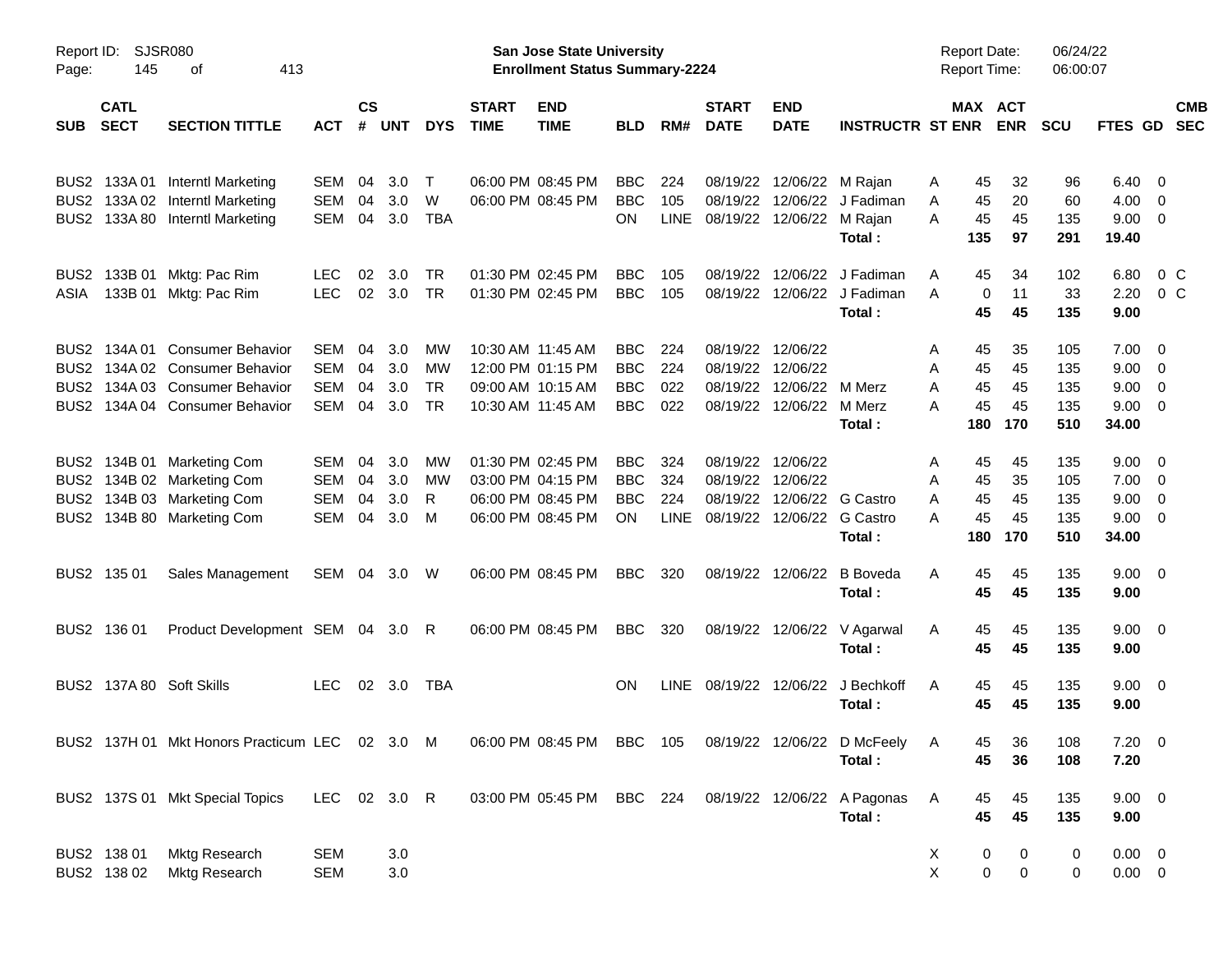| Report ID:<br>Page: | 146         | <b>SJSR080</b><br>413<br>οf |            |               |               |              |              | San Jose State University<br><b>Enrollment Status Summary-2224</b> |            |             |              |                          |                         |   | <b>Report Date:</b><br><b>Report Time:</b> |             | 06/24/22<br>06:00:07 |         |                         |            |
|---------------------|-------------|-----------------------------|------------|---------------|---------------|--------------|--------------|--------------------------------------------------------------------|------------|-------------|--------------|--------------------------|-------------------------|---|--------------------------------------------|-------------|----------------------|---------|-------------------------|------------|
|                     | <b>CATL</b> |                             |            | $\mathsf{cs}$ |               |              | <b>START</b> | <b>END</b>                                                         |            |             | <b>START</b> | <b>END</b>               |                         |   | MAX                                        | <b>ACT</b>  |                      |         |                         | <b>CMB</b> |
| <b>SUB</b>          | <b>SECT</b> | <b>SECTION TITTLE</b>       | <b>ACT</b> | #             | <b>UNT</b>    | <b>DYS</b>   | <b>TIME</b>  | <b>TIME</b>                                                        | <b>BLD</b> | RM#         | <b>DATE</b>  | <b>DATE</b>              | <b>INSTRUCTR ST ENR</b> |   |                                            | <b>ENR</b>  | <b>SCU</b>           | FTES GD |                         | <b>SEC</b> |
| BUS <sub>2</sub>    | 138 03      | <b>Mktg Research</b>        | <b>SEM</b> |               | 3.0           |              |              |                                                                    |            |             |              |                          |                         | х | 0                                          | 0           | 0                    | 0.00    | - 0                     |            |
| BUS <sub>2</sub>    | 138 04      | Mktg Research               | <b>SEM</b> | 04            | 3.0           | <b>TR</b>    |              | 12:00 PM 01:15 PM                                                  | <b>BBC</b> | 302         | 08/19/22     | 12/06/22                 | J Zhang                 | Α | 45                                         | 17          | 51                   | 3.40    | -0                      |            |
| BUS <sub>2</sub>    | 138 05      | Mktg Research               | SEM        | 04            | 3.0           | <b>TR</b>    |              | 10:30 AM 11:45 AM                                                  | <b>BBC</b> | 302         | 08/19/22     | 12/06/22                 | J Zhang                 | Α | 45                                         | 3           | 9                    | 0.60    | $\mathbf 0$             |            |
| BUS <sub>2</sub>    | 138 80      | Mktg Research               | SEM        | 04            | 3.0           | <b>TBA</b>   |              |                                                                    | <b>ON</b>  | <b>LINE</b> | 08/19/22     | 12/06/22                 | J Zhang                 | Α | 45                                         | 45          | 135                  | 9.00    | 0                       |            |
| BUS <sub>2</sub>    | 13881       | Mktg Research               | <b>SEM</b> | 04            | 3.0           | м            |              | 03:00 PM 05:45 PM                                                  | <b>ON</b>  | <b>LINE</b> | 08/19/22     | 12/06/22                 | R Sibley                | Α | 45                                         | 45          | 135                  | 9.00    | 0                       |            |
|                     | BUS2 138 82 | <b>Mktg Research</b>        | <b>SEM</b> | 04            | 3.0           | M            |              | 06:00 PM 08:45 PM                                                  | <b>ON</b>  | <b>LINE</b> | 08/19/22     | 12/06/22                 | R Sibley                | A | 45                                         | 20          | 60                   | 4.00    | - 0                     |            |
|                     |             |                             |            |               |               |              |              |                                                                    |            |             |              |                          | Total:                  |   | 225                                        | 130         | 390                  | 26.00   |                         |            |
| BUS <sub>2</sub>    | 139 01      | <b>Marketing Manage</b>     | <b>SEM</b> | 04            | 3.0           | <b>TR</b>    |              | 07:30 AM 08:45 AM                                                  | <b>BBC</b> | 326         | 08/19/22     | 12/06/22                 | K Gehrt                 | A | 40                                         | 5           | 15                   | 1.00    | -0                      |            |
| BUS <sub>2</sub>    | 139 02      | <b>Marketing Manage</b>     | <b>SEM</b> | 04            | 3.0           | <b>TR</b>    |              | 09:00 AM 10:15 AM                                                  | <b>BBC</b> | 224         | 08/19/22     | 12/06/22 K Gehrt         |                         | Α | 40                                         | 27          | 81                   | 5.40    | 0                       |            |
| BUS <sub>2</sub>    | 139 03      | <b>Marketing Manage</b>     | <b>SEM</b> |               | 3.0           |              |              |                                                                    |            |             |              |                          |                         | х | 0                                          | $\mathbf 0$ | $\mathbf 0$          | 0.00    | 0                       |            |
| BUS2                | 13980       | <b>Marketing Manage</b>     | <b>SEM</b> | 04            | 3.0           | Т            |              | 03:00 PM 05:45 PM                                                  | <b>ON</b>  | <b>LINE</b> | 08/19/22     | 12/06/22 R Sibley        |                         | Α | 40                                         | 40          | 120                  | 8.00    | 0                       |            |
|                     | BUS2 139 81 | <b>Marketing Manage</b>     | <b>SEM</b> | 04            | 3.0           | Т            |              | 06:00 PM 08:45 PM                                                  | <b>ON</b>  | <b>LINE</b> | 08/19/22     | 12/06/22                 | R Sibley                | Α | 40                                         | 5           | 15                   | 1.00    | - 0                     |            |
|                     |             |                             |            |               |               |              |              |                                                                    |            |             |              |                          | Total:                  |   | 160                                        | 77          | 231                  | 15.40   |                         |            |
| BUS2                | 180F 02     | Indiv Study Mktg            | <b>SUP</b> | 36            | 1.0           | <b>TBA</b>   |              |                                                                    | ON         | <b>LINE</b> | 08/19/22     | 12/06/22                 | M Merz                  | A | 10                                         | 0           | 0                    | 0.00    | - 0                     |            |
| BUS <sub>2</sub>    | 180F 05     | <b>Indiv Study Mktg</b>     | <b>SUP</b> | 36            | 2.0           | <b>TBA</b>   |              |                                                                    | ON         | <b>LINE</b> | 08/19/22     | 12/06/22                 | M Merz                  | Α | 10                                         | 0           | 0                    | 0.00    | 0                       |            |
| BUS2                | 180F08      | Indiv Study Mktg            | <b>SUP</b> | 36            | 3.0           | <b>TBA</b>   |              |                                                                    | ON         | <b>LINE</b> | 08/19/22     | 12/06/22                 | M Merz                  | Α | 10                                         | 0           | 0                    | 0.00    | - 0                     |            |
|                     |             |                             |            |               |               |              |              |                                                                    |            |             |              |                          | Total:                  |   | 30                                         | 0           | 0                    | 0.00    |                         |            |
| BUS <sub>2</sub>    | 190 01      | <b>Quant Bus Analysis</b>   | <b>SEM</b> | 04            | 3.0           | <b>MW</b>    |              | 10:30 AM 11:45 AM                                                  | <b>BBC</b> | 324         | 08/19/22     | 12/06/22                 | J Ruiz Duart A          |   | 45                                         | 45          | 135                  | 9.00    | - 0                     |            |
| BUS <sub>2</sub>    | 190 02      | <b>Quant Bus Analysis</b>   | <b>SEM</b> | 04            | 3.0           | <b>MW</b>    |              | 12:00 PM 01:15 PM                                                  | <b>BBC</b> | 204         | 08/19/22     | 12/06/22                 | A Kalinowski A          |   | 119                                        | 77          | 231                  | 15.40   | 0                       |            |
| BUS <sub>2</sub>    | 190 03      | <b>Quant Bus Analysis</b>   | <b>SEM</b> | 04            | 3.0           | <b>MW</b>    |              | 01:30 PM 02:45 PM                                                  | <b>BBC</b> | 224         | 08/19/22     | 12/06/22                 | A Kalinowski A          |   | 45                                         | 45          | 135                  | 9.00    | 0                       |            |
| BUS <sub>2</sub>    | 190 04      | <b>Quant Bus Analysis</b>   | <b>SEM</b> | 04            | 3.0           | <b>MW</b>    |              | 03:00 PM 04:15 PM                                                  | <b>BBC</b> | 224         | 08/19/22     | 12/06/22                 | <b>B</b> Boveda         | A | 45                                         | 46          | 138                  | 9.20    | -0                      |            |
| BUS <sub>2</sub>    | 190 05      | <b>Quant Bus Analysis</b>   | <b>SEM</b> | 04            | 3.0           | M            |              | 06:00 PM 08:45 PM                                                  | <b>BBC</b> | 204         | 08/19/22     | 12/06/22                 | <b>B</b> Boveda         | Α | 119                                        | 119         | 357                  | 23.80   | 0                       |            |
| BUS <sub>2</sub>    | 190 06      | <b>Quant Bus Analysis</b>   | <b>SEM</b> | 04            | 3.0           | <b>TR</b>    |              | 10:30 AM 11:45 AM                                                  | <b>BBC</b> | 324         | 08/19/22     | 12/06/22                 | J Ruiz Duart A          |   | 45                                         | 45          | 135                  | 9.00    | $\mathbf 0$             |            |
| BUS <sub>2</sub>    | 190 07      | <b>Quant Bus Analysis</b>   | <b>SEM</b> | 04            | 3.0           | <b>TR</b>    |              | 10:30 AM 11:45 AM                                                  | <b>BBC</b> | 326         | 08/19/22     | 12/06/22                 | K Yagci Soka A          |   | 45                                         | 45          | 135                  | 9.00    | $\mathbf 0$             |            |
| BUS <sub>2</sub>    | 190 08      | <b>Quant Bus Analysis</b>   | <b>SEM</b> | 04            | 3.0           | <b>TR</b>    |              | 12:00 PM 01:15 PM                                                  | <b>BBC</b> | 326         | 08/19/22     | 12/06/22                 | K Yagci Soka A          |   | 45                                         | 45          | 135                  | 9.00    | 0                       |            |
| BUS <sub>2</sub>    | 190 09      | <b>Quant Bus Analysis</b>   | SEM        | 04            | 3.0           | $\mathsf{T}$ |              | 03:00 PM 05:45 PM                                                  | <b>BBC</b> | 324         | 08/19/22     | 12/06/22                 | M Klein                 | A | 45                                         | 45          | 135                  | 9.00    | 0                       |            |
| BUS <sub>2</sub>    | 190 10      | <b>Quant Bus Analysis</b>   | <b>SEM</b> | 04            | 3.0           | т            |              | 06:00 PM 08:45 PM                                                  | <b>BBC</b> | 324         | 08/19/22     | 12/06/22                 | M Klein                 | Α | 45                                         | 45          | 135                  | 9.00    | 0                       |            |
|                     | BUS2 190 11 | <b>Quant Bus Analysis</b>   | SEM        | 04            | 3.0           | W            |              | 03:00 PM 05:45 PM                                                  | <b>BBC</b> | 204         | 08/19/22     |                          | 12/06/22 M Madadi       | A | 119                                        | 119         | 357                  | 23.80   | 0                       |            |
|                     | BUS2 190 12 | <b>Quant Bus Analysis</b>   | SEM 04 3.0 |               |               | W            |              | 06:00 PM 08:45 PM                                                  | <b>BBC</b> | 324         |              | 08/19/22 12/06/22        |                         | Α | 45                                         | 19          | 57                   | 3.80    | $\overline{\mathbf{0}}$ |            |
|                     | BUS2 190 13 | <b>Quant Bus Analysis</b>   | SEM        | 04            | 3.0           | W            |              | 06:00 PM 08:45 PM                                                  | BBC        | 224         | 08/19/22     | 12/06/22                 | M Mobin                 | Α | 45                                         | 45          | 135                  | 9.00    | 0                       |            |
|                     | BUS2 190 14 | <b>Quant Bus Analysis</b>   | SEM 04 3.0 |               |               | R            |              | 03:00 PM 05:45 PM                                                  | BBC 202    |             |              | 08/19/22 12/06/22 O Yu   |                         | Α | 119                                        | 87          | 261                  | 17.40 0 |                         |            |
|                     |             |                             |            |               |               |              |              |                                                                    |            |             |              |                          | Total:                  |   | 926                                        | 827         | 2481                 | 165.40  |                         |            |
|                     | BUS2 193 01 | Data Mining                 |            |               | LEC 02 3.0 TR |              |              | 10:30 AM 11:45 AM                                                  | BBC 301    |             |              | 08/19/22 12/06/22 S Tian |                         | A | 45                                         | 39          | 117                  | 7.80 0  |                         |            |
|                     |             |                             |            |               |               |              |              |                                                                    |            |             |              |                          | Total:                  |   | 45                                         | 39          | 117                  | 7.80    |                         |            |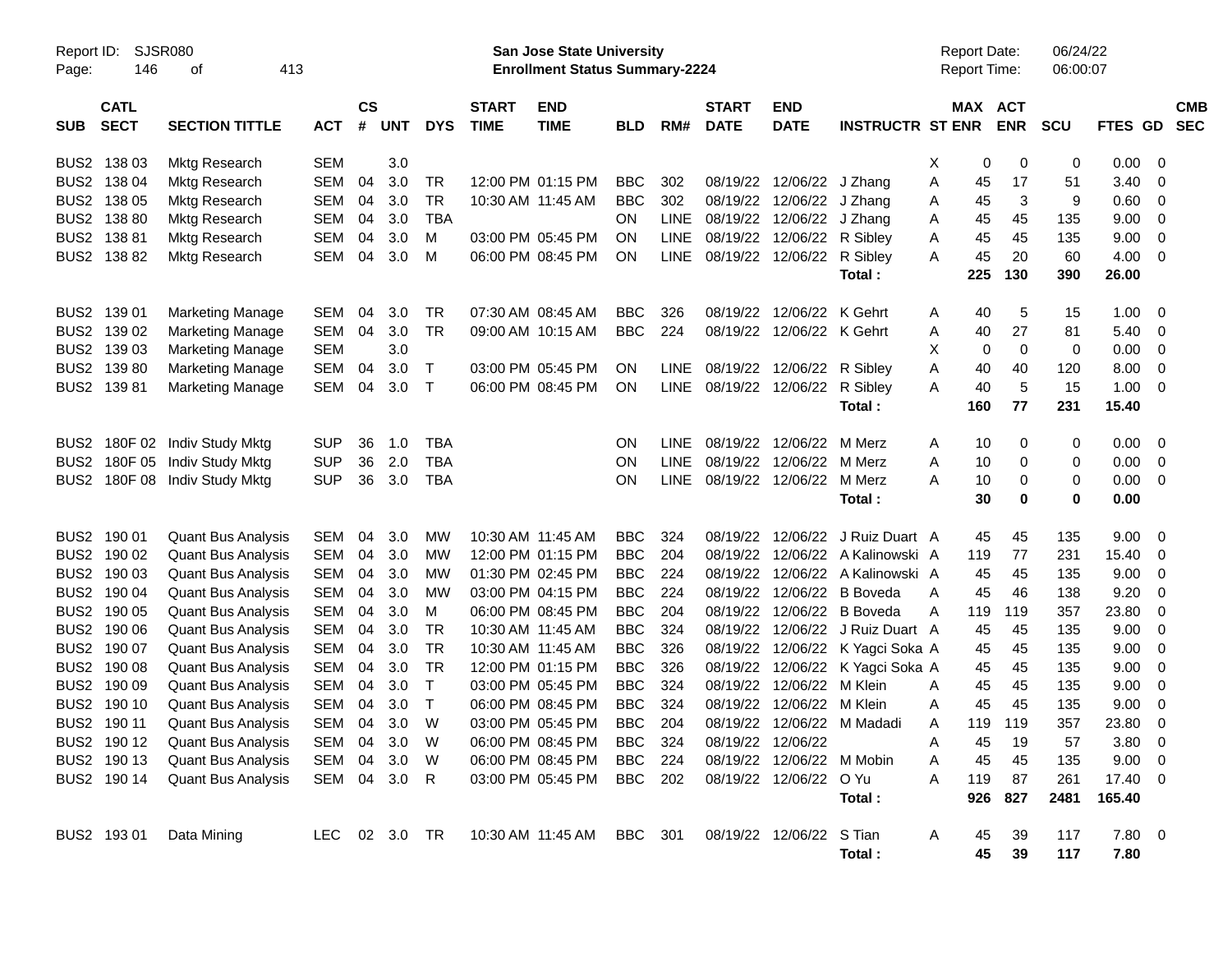| Report ID:<br>Page:                  | 147                        | SJSR080<br>413<br>of                                        |                          |                    |            |                 |                             | <b>San Jose State University</b><br><b>Enrollment Status Summary-2224</b> |                          |             |                             |                                                  |                                                       |              | <b>Report Date:</b><br><b>Report Time:</b> |                          | 06/24/22<br>06:00:07           |                                   |                          |
|--------------------------------------|----------------------------|-------------------------------------------------------------|--------------------------|--------------------|------------|-----------------|-----------------------------|---------------------------------------------------------------------------|--------------------------|-------------|-----------------------------|--------------------------------------------------|-------------------------------------------------------|--------------|--------------------------------------------|--------------------------|--------------------------------|-----------------------------------|--------------------------|
| <b>SUB</b>                           | <b>CATL</b><br><b>SECT</b> | <b>SECTION TITTLE</b>                                       | <b>ACT</b>               | $\mathsf{cs}$<br># | <b>UNT</b> | <b>DYS</b>      | <b>START</b><br><b>TIME</b> | <b>END</b><br><b>TIME</b>                                                 | <b>BLD</b>               | RM#         | <b>START</b><br><b>DATE</b> | <b>END</b><br><b>DATE</b>                        | <b>INSTRUCTR ST ENR</b>                               |              | <b>MAX</b>                                 | <b>ACT</b><br><b>ENR</b> | <b>SCU</b>                     | <b>FTES GD</b>                    | <b>CMB</b><br><b>SEC</b> |
| BUS <sub>2</sub><br>BUS <sub>2</sub> | 194A 01                    | <b>Statistical Analysis</b><br>194A 02 Statistical Analysis | <b>LEC</b><br><b>LEC</b> | 02<br>02           | 3.0<br>3.0 | МW<br><b>MW</b> |                             | 12:00 PM 01:15 PM<br>04:30 PM 05:45 PM                                    | <b>BBC</b><br><b>BBC</b> | 324<br>324  | 08/19/22<br>08/19/22        | 12/06/22<br>12/06/22                             | E Etu<br>E Etu<br>Total:                              | A<br>A       | 45<br>45<br>90                             | 36<br>27<br>63           | 108<br>81<br>189               | 7.20<br>$5.40 \quad 0$<br>12.60   | - 0                      |
| BUS <sub>2</sub>                     | 194B 01                    | <b>Business Analytics</b>                                   | <b>LEC</b>               | 02                 | 3.0        | <b>TR</b>       |                             | 09:00 AM 10:15 AM                                                         | <b>BBC</b>               | 324         | 08/19/22                    | 12/06/22                                         | J Ruiz Duart A<br>Total:                              |              | 45<br>45                                   | 45<br>45                 | 135<br>135                     | $9.00 \t 0$<br>9.00               |                          |
| BUS <sub>2</sub>                     | 195A 01                    | Spreadsheet Modeling LEC                                    |                          |                    | 02 3.0     | W               |                             | 03:00 PM 05:45 PM                                                         | <b>BBC</b>               | 320         | 08/19/22                    | 12/06/22                                         | D Czerwinski A<br>Total:                              |              | 45<br>45                                   | 45<br>45                 | 135<br>135                     | $9.00 \t 0$<br>9.00               |                          |
| BUS <sub>2</sub>                     |                            | 195B 01 Data Viz                                            | <b>LEC</b>               | 02                 | 3.0        | MW              |                             | 03:00 PM 04:15 PM                                                         | <b>BBC</b>               | 022         | 08/19/22                    | 12/06/22                                         | H Eisips<br>Total:                                    | $\mathsf{A}$ | 45<br>45                                   | 45<br>45                 | 135<br>135                     | $9.00 \quad 0$<br>9.00            |                          |
| BUS <sub>2</sub>                     |                            | 195C 80 Simulation Modeling                                 | LEC                      | 02                 | 3.0        | -R              |                             | 06:00 PM 08:45 PM                                                         | <b>ON</b>                | <b>LINE</b> | 08/19/22                    | 12/06/22                                         | M Klein<br>Total:                                     | $\mathsf{A}$ | 45<br>45                                   | 21<br>21                 | 63<br>63                       | $4.20 \ 0$<br>4.20                |                          |
|                                      | Department :               | <b>Marketing &amp; Business Analytics</b>                   |                          |                    |            |                 |                             |                                                                           |                          |             |                             | <b>Lower Division:</b><br><b>Upper Division:</b> | <b>Department Total:</b><br><b>Graduate Division:</b> |              | 4067<br>418<br>3649<br>0                   | 318<br>3063<br>$\bf{0}$  | 3381 10143<br>954<br>9189<br>0 | 676.25<br>63.60<br>612.65<br>0.00 |                          |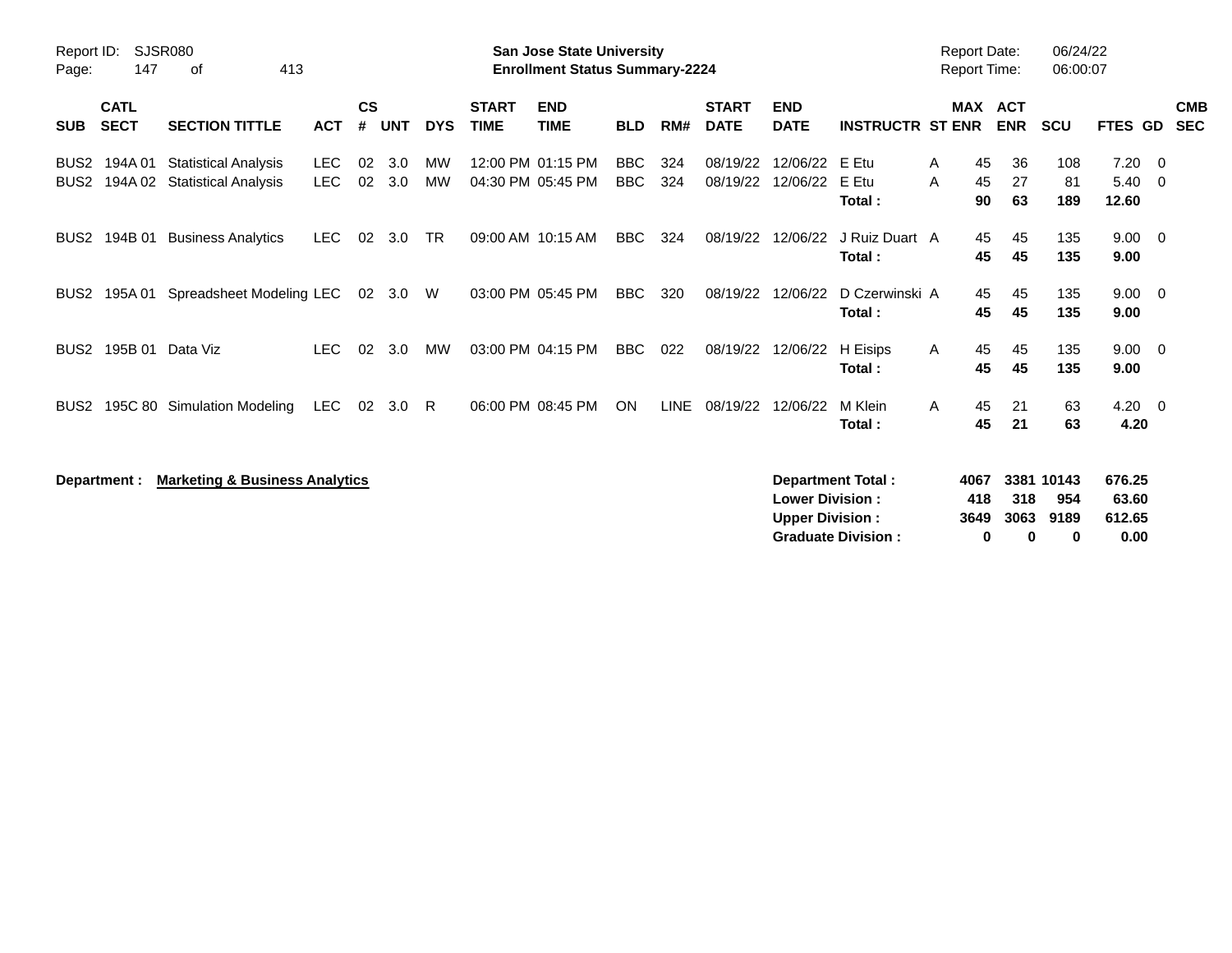|            |      | Report ID: SJSR080 |                       |     |           |            |              |            | <b>San Jose State University</b>      |     |              |             | Report Date:                          | 06/24/22   |             |
|------------|------|--------------------|-----------------------|-----|-----------|------------|--------------|------------|---------------------------------------|-----|--------------|-------------|---------------------------------------|------------|-------------|
| Page:      |      | 148                | of                    | 413 |           |            |              |            | <b>Enrollment Status Summary-2224</b> |     |              |             | Report Time:                          | 06:00:07   |             |
|            | CATL |                    |                       |     | СS        |            | <b>START</b> | <b>END</b> |                                       |     | <b>START</b> | <b>END</b>  | <b>MAX</b><br><b>ACT</b>              |            | СМВ         |
| <b>SUB</b> | SECT |                    | <b>SECTION TITTLE</b> |     | ACT # UNT | <b>DYS</b> | <b>TIME</b>  | TIME       | <b>BLD</b>                            | RM# | <b>DATE</b>  | <b>DATE</b> | <b>ENR</b><br><b>INSTRUCTR ST ENR</b> | <b>SCU</b> | FTES GD SEC |

**COLLEGE NAME : Business, College of**

| <b>COLLEGE GRAND TOTAL :</b> |                           | 18124 |       | 14354 42175 | 2834.95 |
|------------------------------|---------------------------|-------|-------|-------------|---------|
|                              | <b>Lower Division:</b>    | 2787  | 1992  | 5198        | 346.53  |
|                              | <b>Upper Division:</b>    | 14562 | 11881 | 35637       | 2376.85 |
|                              | <b>Graduate Division:</b> | 775   | 481   | 1340        | 111.57  |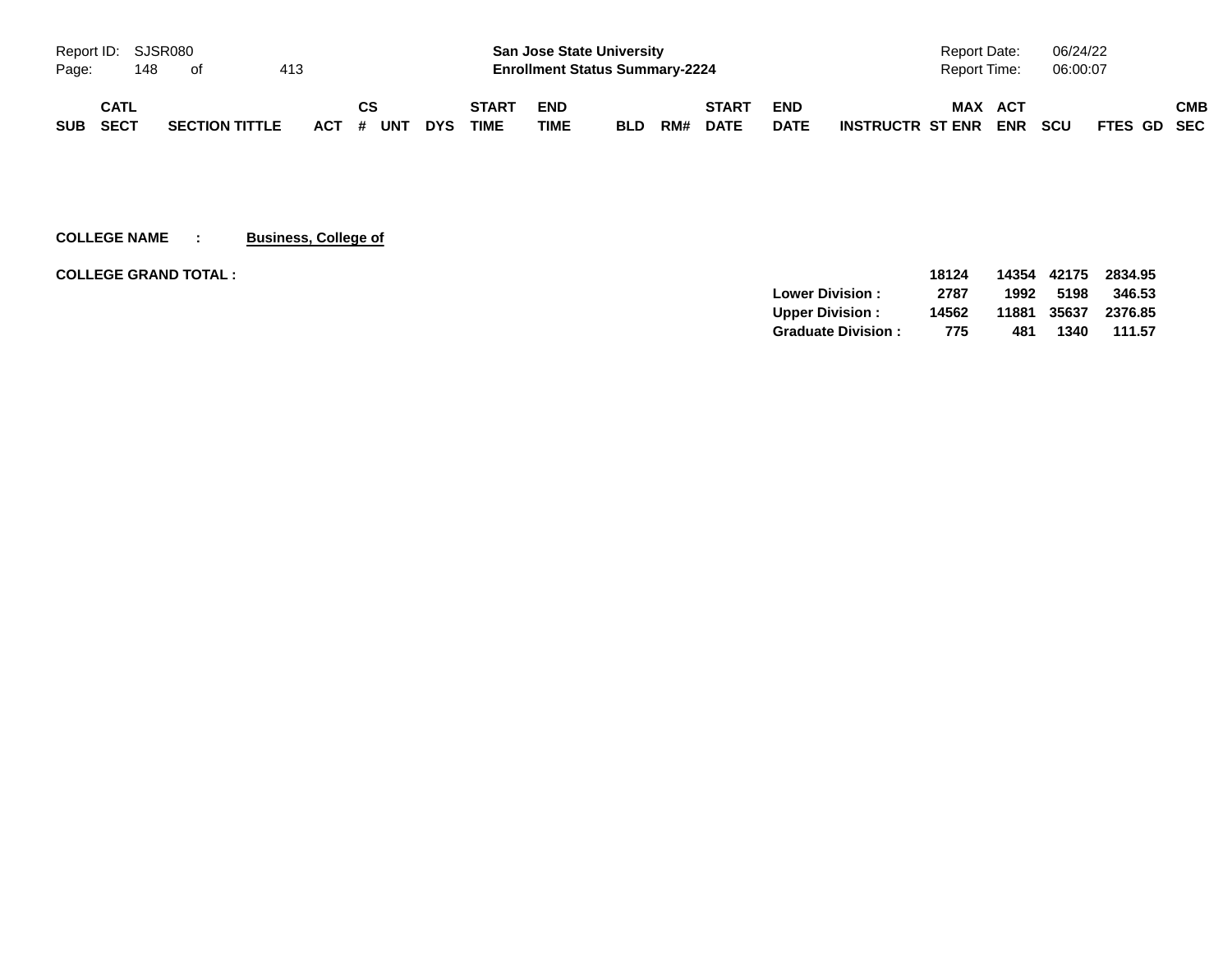| Report ID:<br>Page: | 149                        | SJSR080<br>413<br>0f                |            |                    |            |            |                             | <b>San Jose State University</b><br><b>Enrollment Status Summary-2224</b> |            |     |                             |                           |                           |   | <b>Report Date:</b><br><b>Report Time:</b> |                          | 06/24/22<br>06:00:07 |                |                          |                          |
|---------------------|----------------------------|-------------------------------------|------------|--------------------|------------|------------|-----------------------------|---------------------------------------------------------------------------|------------|-----|-----------------------------|---------------------------|---------------------------|---|--------------------------------------------|--------------------------|----------------------|----------------|--------------------------|--------------------------|
| <b>SUB</b>          | <b>CATL</b><br><b>SECT</b> | <b>SECTION TITTLE</b>               | <b>ACT</b> | $\mathsf{cs}$<br># | <b>UNT</b> | <b>DYS</b> | <b>START</b><br><b>TIME</b> | <b>END</b><br><b>TIME</b>                                                 | <b>BLD</b> | RM# | <b>START</b><br><b>DATE</b> | <b>END</b><br><b>DATE</b> | <b>INSTRUCTR ST ENR</b>   |   | MAX                                        | <b>ACT</b><br><b>ENR</b> | <b>SCU</b>           | <b>FTES GD</b> |                          | <b>CMB</b><br><b>SEC</b> |
| College             |                            | <b>Humanities &amp; the Arts</b>    |            |                    |            |            |                             |                                                                           |            |     |                             |                           |                           |   |                                            |                          |                      |                |                          |                          |
|                     | Department :               | Humanities & the Arts - All College |            |                    |            |            |                             |                                                                           |            |     |                             |                           |                           |   |                                            |                          |                      |                |                          |                          |
| <b>HA</b>           | 18701                      | <b>Creative Practicum</b>           | <b>ACT</b> | 07                 | 3.0        | M          |                             | 12:00 PM 02:45 PM                                                         | ART        | 105 | 08/19/22                    | 12/06/22                  |                           | A | 10                                         | 9                        | 27                   | 1.80           | $\overline{\phantom{0}}$ |                          |
| НA                  | 18702                      | <b>Creative Practicum</b>           | <b>ACT</b> | 07                 | 3.0        | МW         |                             | 03:00 PM 05:50 PM                                                         | DH.        | 410 | 08/19/22                    |                           | 12/06/22 J Aguilar-Di     | A | 10                                         | 5                        | 15                   | 1.00           | $\overline{\phantom{0}}$ |                          |
| НA                  | 18703                      | Creative Practicum                  | <b>ACT</b> | 07                 | 3.0        | M          |                             | 08:30 AM 11:20 AM                                                         | HGH        | 114 | 08/19/22                    | 12/06/22                  | C Guzzetta                | A | 10                                         | 0                        | 0                    | 0.00           | - 0                      |                          |
| HA                  | 18704                      | Creative Practicum                  | <b>ACT</b> | 07                 | 3.0        | МW         |                             | 03:00 PM 04:15 PM                                                         | <b>DBH</b> | 107 | 08/19/22                    | 12/06/22                  | D Ocampo                  | A | 10                                         | $\mathbf 0$              | 0                    | 0.00           | $\overline{0}$           |                          |
|                     |                            |                                     |            |                    |            |            |                             |                                                                           |            |     |                             |                           | Total:                    |   | 40                                         | 14                       | 42                   | 2.80           |                          |                          |
|                     | Department :               | Humanities & the Arts - All College |            |                    |            |            |                             |                                                                           |            |     |                             | <b>Lower Division:</b>    | Department Total:         |   | 40<br>0                                    | 14<br>$\mathbf 0$        | 42<br>0              | 2.80<br>0.00   |                          |                          |
|                     |                            |                                     |            |                    |            |            |                             |                                                                           |            |     |                             | <b>Upper Division:</b>    | <b>Graduate Division:</b> |   | 40<br>0                                    | 14<br>$\bf{0}$           | 42<br>0              | 2.80<br>0.00   |                          |                          |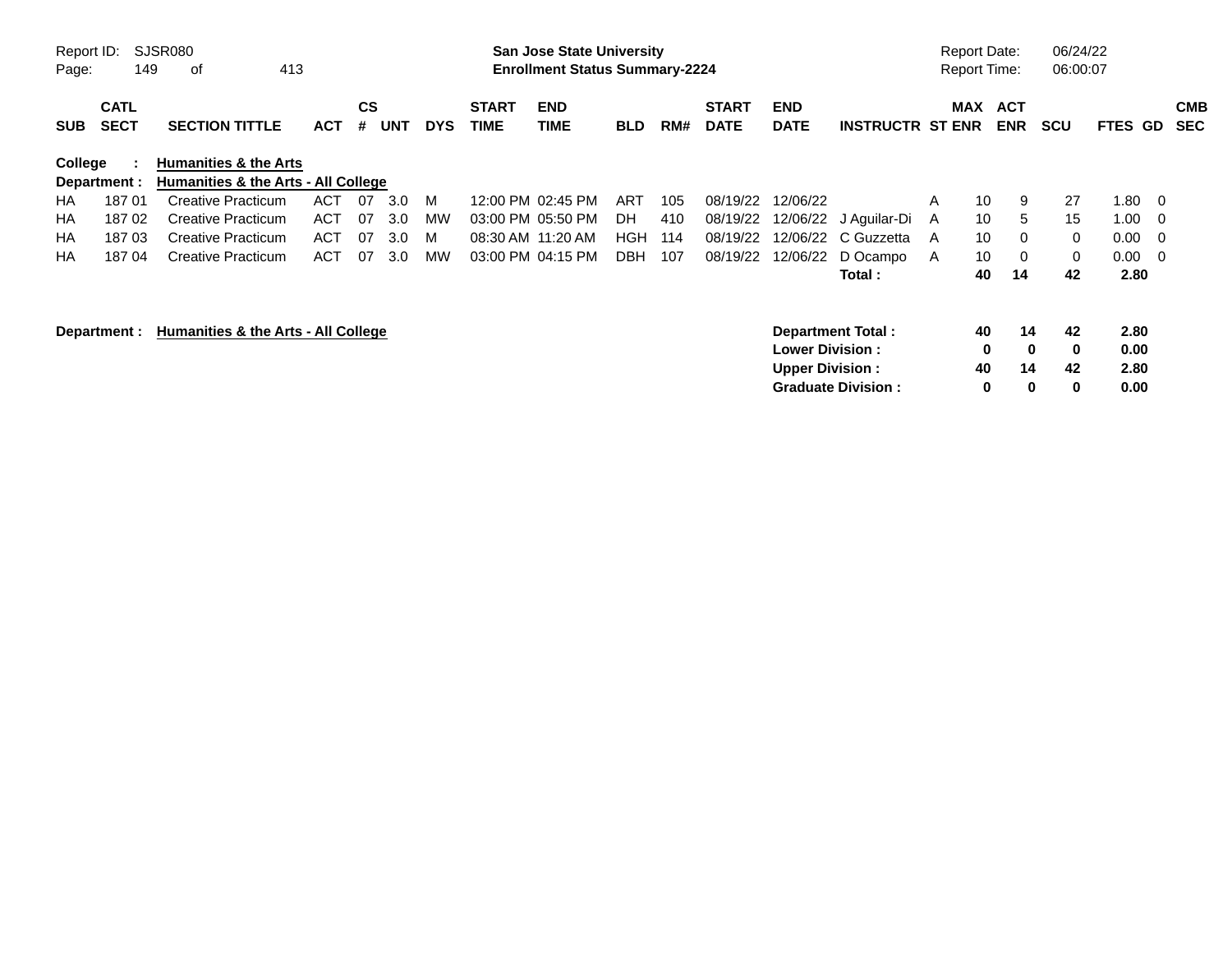| Report ID:<br>Page: | 150                        | SJSR080<br>413<br>οf                                           |            |                    |            |            |                             | <b>San Jose State University</b><br><b>Enrollment Status Summary-2224</b> |            |             |                               |                            |                                       | <b>Report Date:</b><br><b>Report Time:</b> |                       | 06/24/22<br>06:00:07 |                |                          |                          |
|---------------------|----------------------------|----------------------------------------------------------------|------------|--------------------|------------|------------|-----------------------------|---------------------------------------------------------------------------|------------|-------------|-------------------------------|----------------------------|---------------------------------------|--------------------------------------------|-----------------------|----------------------|----------------|--------------------------|--------------------------|
| <b>SUB</b>          | <b>CATL</b><br><b>SECT</b> | <b>SECTION TITTLE</b>                                          | ACT        | $\mathsf{cs}$<br># | <b>UNT</b> | <b>DYS</b> | <b>START</b><br><b>TIME</b> | <b>END</b><br><b>TIME</b>                                                 | <b>BLD</b> | RM#         | <b>START</b><br><b>DATE</b>   | <b>END</b><br><b>DATE</b>  | <b>INSTRUCTR ST ENR</b>               |                                            | MAX ACT<br><b>ENR</b> | <b>SCU</b>           | <b>FTES GD</b> |                          | <b>CMB</b><br><b>SEC</b> |
| <b>College</b>      | Department :               | <b>Humanities &amp; the Arts</b><br><b>Art and Art History</b> |            |                    |            |            |                             |                                                                           |            |             |                               |                            |                                       |                                            |                       |                      |                |                          |                          |
|                     |                            | ARED 184Y 01 Stdt Tchg II                                      | <b>SUP</b> | 25                 | 4.0        | <b>TBA</b> |                             |                                                                           | <b>ON</b>  | <b>LINE</b> |                               | 08/19/22 12/06/22 J Roark  |                                       | Α                                          | 5<br>0                | 0                    | $0.00 \t 0$    |                          |                          |
|                     |                            | ARED 184Y 02 Stdt Tchg II                                      | <b>SUP</b> |                    | 25 4.0     | <b>TBA</b> |                             |                                                                           | <b>ON</b>  | LINE        |                               | 08/19/22 12/06/22 J Roark  |                                       | A                                          | 5<br>0                | 0                    | $0.00 \t 0$    |                          |                          |
|                     |                            |                                                                |            |                    |            |            |                             |                                                                           |            |             |                               |                            | Total:                                | 10                                         | $\bf{0}$              | 0                    | 0.00           |                          |                          |
|                     | ARED 184Z 01               | Stdt Tchg III                                                  | <b>SUP</b> | 25                 | 4.0        | <b>TBA</b> |                             |                                                                           | <b>ON</b>  | <b>LINE</b> | 08/19/22                      | 12/06/22 J Roark           |                                       | Α                                          | 5<br>1                | 0                    | 0.33           | $\overline{\phantom{1}}$ |                          |
|                     |                            | ARED 184Z 02 Stdt Tchg III                                     | <b>SUP</b> | 25                 | 4.0        | <b>TBA</b> |                             |                                                                           | ΟN         | <b>LINE</b> |                               | 08/19/22 12/06/22 J Roark  |                                       | A                                          | $\sqrt{5}$<br>0       | 0                    | $0.00 \t 0$    |                          |                          |
|                     |                            |                                                                |            |                    |            |            |                             |                                                                           |            |             |                               |                            | Total:                                | 10                                         | 1                     | 0                    | 0.33           |                          |                          |
|                     | ARED 238 01                | Prin Art Educ                                                  | SEM        | 05                 | 3.0        | $\top$     |                             | 04:30 PM 07:15 PM                                                         | ON         | LINE        | 08/19/22 12/06/22             |                            | <b>B</b> Hughes                       | Α<br>15                                    |                       | 3                    | $0.20 \ 0$     |                          |                          |
|                     |                            |                                                                |            |                    |            |            |                             |                                                                           |            |             |                               |                            | Total:                                | 15                                         | $\mathbf 1$           | 3                    | 0.20           |                          |                          |
|                     | ARED 365 01                | <b>Field Exp Seminar</b>                                       | SEM        | 05                 | 1.0        | $\top$     |                             | 04:00 PM 05:30 PM                                                         | ON         |             |                               |                            | LINE 08/19/22 12/06/22 S Trimingham A |                                            | 8                     | 1                    | $0.08$ 1       |                          |                          |
|                     |                            |                                                                |            |                    |            |            |                             |                                                                           |            |             |                               |                            | Total:                                |                                            | 8<br>1                | $\blacktriangleleft$ | 0.08           |                          |                          |
| ART                 | 1 0 1                      | Prof Prep in Art                                               | <b>LEC</b> | 01                 | 1.0        | $\top$     |                             | 06:30 PM 07:20 PM                                                         | ΟN         | <b>LINE</b> |                               | 08/19/22 12/06/22 J Fung   |                                       | 70<br>A                                    | 64                    | 64                   | 4.27           | $\overline{\mathbf{0}}$  |                          |
| ART                 | 1 0 2                      | Prof Prep in Art                                               | <b>LEC</b> | 01                 | 1.0        | R          |                             | 06:30 PM 07:20 PM                                                         | ΟN         |             | LINE 08/19/22 12/06/22 J Fung |                            |                                       | 70<br>Α                                    | 70                    | 70                   | 4.67 0         |                          |                          |
|                     |                            |                                                                |            |                    |            |            |                             |                                                                           |            |             |                               |                            | Total:                                | 140                                        | 134                   | 134                  | 8.93           |                          |                          |
| ART                 | 201                        | Artist in Culture                                              | <b>SEM</b> | 05                 | 3.0        | TR         |                             | 09:00 AM 10:15 AM                                                         | <b>ON</b>  | <b>LINE</b> |                               |                            | 08/19/22 12/06/22 M Wilson            | 24<br>Α                                    | 9                     | 27                   | $1.80 \t 0$    |                          |                          |
| ART                 | 202                        | Artist in Culture                                              | <b>SEM</b> | 05                 | 3.0        | <b>TR</b>  |                             | 10:30 AM 11:45 AM                                                         | <b>ON</b>  | <b>LINE</b> |                               |                            | 08/19/22 12/06/22 M Wilson            | Α<br>24                                    | 24                    | 72                   | 4.80 0         |                          |                          |
| ART                 | 2 0 3                      | Artist in Culture                                              | <b>SEM</b> | 05                 | 3.0        | <b>TR</b>  |                             | 09:00 AM 10:15 AM                                                         | ON         | <b>LINE</b> | 08/19/22 12/06/22             |                            |                                       | 24<br>Α                                    | $\mathbf 0$           | 0                    | 0.00           | $\overline{\mathbf{0}}$  |                          |
| ART                 | 204                        | Artist in Culture                                              | <b>SEM</b> | 05                 | 3.0        | <b>MW</b>  |                             | 10:30 AM 11:45 AM                                                         | ON         |             | LINE 08/19/22 12/06/22 L Fung |                            | Total:                                | 24<br>A<br>96                              | 24<br>57              | 72<br>171            | 4.80<br>11.40  | $\overline{\phantom{0}}$ |                          |
| ART                 | 301                        | Medium and Message SEM                                         |            |                    | 05 3.0     | <b>MW</b>  |                             | 09:00 AM 10:15 AM                                                         | <b>ON</b>  | <b>LINE</b> |                               |                            | 08/19/22 12/06/22 P Jayavant          | 24<br>A                                    | 18                    | 54                   | $3.60 \ 0$     |                          |                          |
| ART                 | 302                        | Medium and Message SEM                                         |            |                    | 05 3.0     | TR         |                             | 09:00 AM 10:15 AM                                                         | <b>ON</b>  | <b>LINE</b> |                               | 08/19/22 12/06/22          | I Carvajal                            | 24<br>A                                    | 15                    | 45                   | 3.00           | $\overline{\phantom{0}}$ |                          |
| ART                 | 303                        | Medium and Message SEM                                         |            |                    | 05 3.0     | MW         |                             | 10:30 AM 11:45 AM                                                         | 0N         | LINE        |                               |                            | 08/19/22 12/06/22 P Jayavant          | 24<br>A                                    | 4                     | 12                   | 0.80           | $\overline{\mathbf{0}}$  |                          |
| ART                 | 3 0 4                      | Medium and Message SEM                                         |            |                    | 3.0        |            |                             |                                                                           |            |             |                               |                            |                                       | X                                          | 0<br>$\mathbf 0$      | 0                    | 0.00           | $\overline{\phantom{0}}$ |                          |
| ART                 | 305                        | Medium and Message SEM                                         |            |                    | 05 3.0     | МW         |                             | 05:00 PM 06:15 PM                                                         | <b>ON</b>  |             | LINE 08/19/22 12/06/22 L Fung |                            |                                       | Α<br>24                                    | 24                    | 72                   | 4.80           | - 0                      |                          |
|                     |                            |                                                                |            |                    |            |            |                             |                                                                           |            |             |                               |                            | Total:                                | 96                                         | 61                    | 183                  | 12.20          |                          |                          |
| ART                 | 12 01                      | 2-D Des and Color Co ACT                                       |            |                    | 07 3.0     | MW         |                             | 12:00 PM 02:50 PM                                                         | ART        | 304         |                               |                            | 08/19/22 12/06/22 E Friedman          | 24<br>A                                    | 24                    | 72                   | 4.80 0         |                          |                          |
| ART                 | 1202                       | 2-D Des and Color Co ACT                                       |            |                    | 07 3.0 TR  |            |                             | 08:00 AM 10:50 AM                                                         | ART        | 306         |                               | 08/19/22 12/06/22          |                                       | A<br>24                                    | 9                     | 27                   | $1.80 \t 0$    |                          |                          |
|                     |                            |                                                                |            |                    |            |            |                             |                                                                           |            |             |                               |                            | Total:                                | 48                                         | 33                    | 99                   | 6.60           |                          |                          |
| ART                 | 1301                       | 3-D Concepts                                                   | <b>ACT</b> |                    | 3.0        |            |                             |                                                                           |            |             |                               |                            |                                       | X.                                         | 0<br>0                | 0                    | $0.00 \t 0$    |                          |                          |
| ART                 | 1302                       | 3-D Concepts                                                   | <b>ACT</b> | 07                 | 3.0        | MW         |                             | 12:00 PM 02:50 PM                                                         |            |             |                               | 08/19/22 12/06/22 S Wright |                                       | A<br>25                                    | 13                    | 39                   | $2.60 \t 0$    |                          |                          |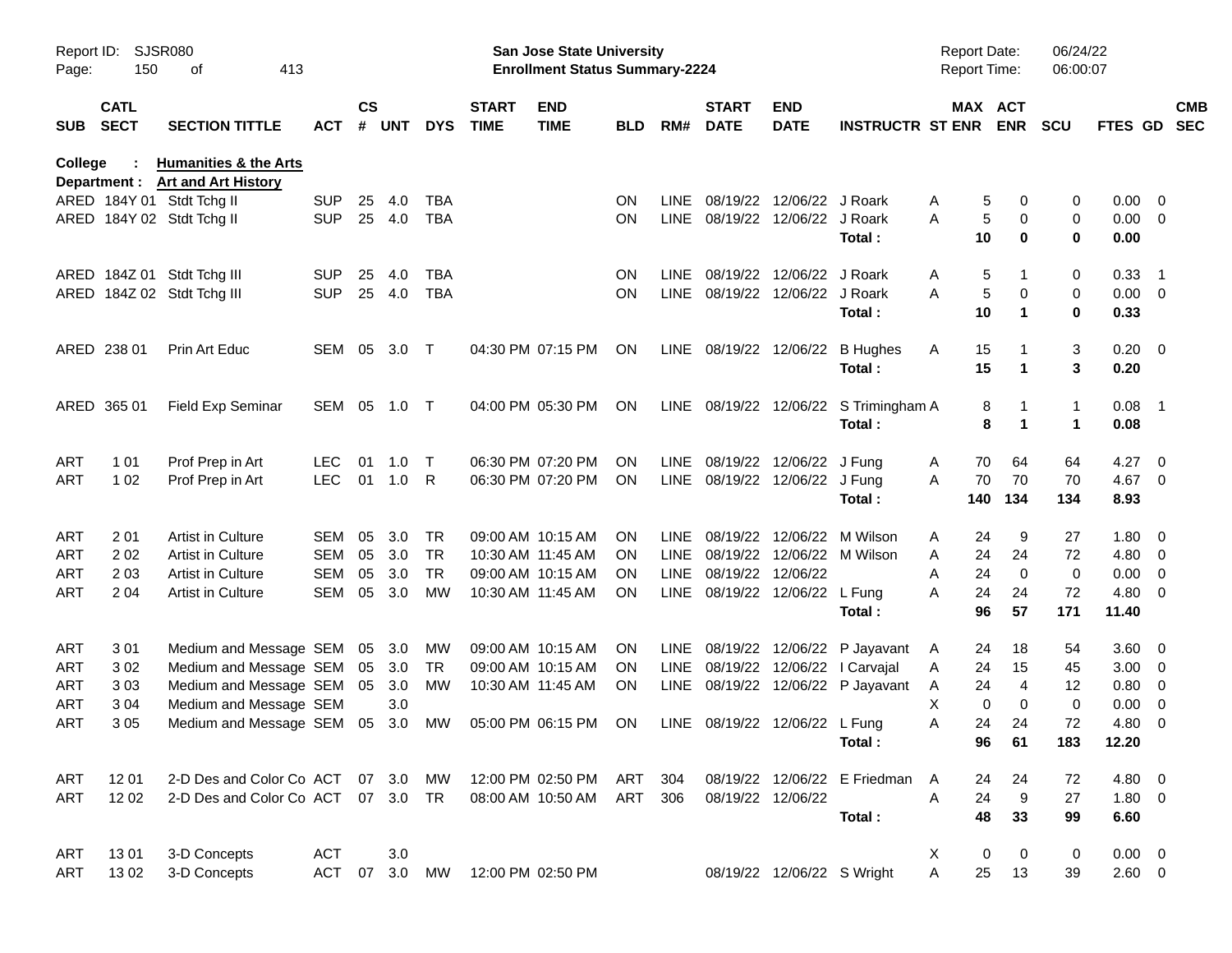| Page:      | <b>SJSR080</b><br>Report ID:<br>151<br>413<br>оf |                                   |            |                |            |            |                             | San Jose State University<br><b>Enrollment Status Summary-2224</b> |            |             |                             |                            |                                  | Report Date:<br>Report Time: |                | 06/24/22<br>06:00:07 |                |                          |                          |
|------------|--------------------------------------------------|-----------------------------------|------------|----------------|------------|------------|-----------------------------|--------------------------------------------------------------------|------------|-------------|-----------------------------|----------------------------|----------------------------------|------------------------------|----------------|----------------------|----------------|--------------------------|--------------------------|
| <b>SUB</b> | <b>CATL</b><br><b>SECT</b>                       | <b>SECTION TITTLE</b>             | <b>ACT</b> | <b>CS</b><br># | <b>UNT</b> | <b>DYS</b> | <b>START</b><br><b>TIME</b> | <b>END</b><br><b>TIME</b>                                          | <b>BLD</b> | RM#         | <b>START</b><br><b>DATE</b> | <b>END</b><br><b>DATE</b>  | <b>INSTRUCTR ST ENR</b>          | MAX ACT                      | <b>ENR</b>     | <b>SCU</b>           | <b>FTES GD</b> |                          | <b>CMB</b><br><b>SEC</b> |
| <b>ART</b> | 1303                                             | 3-D Concepts                      | <b>ACT</b> | 07             | 3.0        | TR         |                             | 12:00 PM 02:50 PM                                                  | <b>ART</b> | 108         | 08/19/22                    | 12/06/22                   | M Galvan                         | 25<br>A                      | 17             | 51                   | 3.40           | $\overline{\mathbf{0}}$  |                          |
| ART        | 1304                                             | 3-D Concepts                      | <b>ACT</b> | 07             | 3.0        | <b>TR</b>  |                             | 03:00 PM 05:50 PM                                                  | ART        | 108         |                             | 08/19/22 12/06/22          |                                  | 25<br>A                      | 14             | 42                   | 2.80           | $\overline{\phantom{0}}$ |                          |
| ART        | 13 05                                            | 3-D Concepts                      | <b>ACT</b> | 07             | 3.0        | <b>MW</b>  |                             | 09:00 AM 11:50 AM                                                  | ON         | <b>LINE</b> |                             | 08/19/22 12/06/22          | J Rojas Dima A                   | 25                           | 19             | 57                   | 3.80           | $\overline{\phantom{0}}$ |                          |
|            |                                                  |                                   |            |                |            |            |                             |                                                                    |            |             |                             |                            | Total:                           | 100                          | 63             | 189                  | 12.60          |                          |                          |
| <b>ART</b> | 14 01                                            | Color                             | <b>ACT</b> | 07             | 3.0        | F          |                             | 12:00 PM 06:00 PM                                                  | ART        | 312         |                             | 08/19/22 12/06/22          | L Guyer                          | A<br>24                      | 4              | 12                   | $0.80 \ 0$     |                          |                          |
|            |                                                  |                                   |            |                |            |            |                             |                                                                    |            |             |                             |                            | Total:                           | 24                           | 4              | 12                   | 0.80           |                          |                          |
| <b>ART</b> | 24 01                                            | Drawing I                         | ACT        | 07             | 3.0        | MW         |                             | 08:00 AM 10:50 AM                                                  | ART        | 312         |                             | 08/19/22 12/06/22          | D Feasel                         | 24<br>A                      | 17             | 51                   | 3.40           | $\overline{\mathbf{0}}$  |                          |
| <b>ART</b> | 24 02                                            | Drawing I                         | <b>ACT</b> | 07             | 3.0        | MW         |                             | 12:00 PM 02:50 PM                                                  | ART        | 304         |                             | 08/19/22 12/06/22          | R Foster                         | 24<br>A                      | 10             | 30                   | 2.00           | $\overline{\phantom{0}}$ |                          |
| ART        | 24 03                                            | Drawing I                         | <b>ACT</b> | 07             | 3.0        | <b>TR</b>  |                             | 12:00 PM 02:50 PM                                                  | ART        | 304         |                             |                            | 08/19/22 12/06/22 E Friedman     | 24<br>A                      | 18             | 54                   | 3.60           | $\overline{\mathbf{0}}$  |                          |
| ART        | 24 04                                            | Drawing I                         | <b>ACT</b> |                | 3.0        |            |                             |                                                                    |            |             |                             |                            |                                  | X<br>0                       | 0              | 0                    | 0.00           | $\overline{\mathbf{0}}$  |                          |
| ART        | 24 05                                            | Drawing I                         | <b>ACT</b> | 07             | 3.0        | <b>TR</b>  |                             | 03:00 PM 05:50 PM                                                  | ART        | 304         |                             | 08/19/22 12/06/22          | E Harris Sin                     | 24<br>A                      | 8              | 24                   | 1.60           | $\overline{\phantom{0}}$ |                          |
|            |                                                  |                                   |            |                |            |            |                             |                                                                    |            |             |                             |                            | Total:                           | 96                           | 53             | 159                  | 10.60          |                          |                          |
| <b>ART</b> | 25 01                                            | <b>Expressive Drawing</b>         | <b>ACT</b> | 07             | 3.0        | TR.        |                             | 12:00 PM 02:50 PM                                                  | <b>ART</b> | 310         |                             | 08/19/22 12/06/22          | S O'Dell                         | 24<br>A                      | 6              | 18                   | $1.20 \t 0$    |                          |                          |
|            |                                                  |                                   |            |                |            |            |                             |                                                                    |            |             |                             |                            | Total:                           | 24                           | 6              | 18                   | 1.20           |                          |                          |
| ART        | 26 01                                            | Drawing II                        | ACT        | 07             | 3.0        | TR.        |                             | 12:00 PM 02:50 PM                                                  | <b>ART</b> | 306         |                             | 08/19/22 12/06/22          | M Taylor                         | A<br>24                      | 10             | 30                   | $2.00 \t 0$    |                          |                          |
|            |                                                  |                                   |            |                |            |            |                             |                                                                    |            |             |                             |                            | Total:                           | 24                           | 10             | 30                   | 2.00           |                          |                          |
| ART        | 39 01                                            | Multi Arts/Children               | LAB        | 07             | 3.0        | <b>TR</b>  |                             | 12:00 PM 02:50 PM                                                  | ON         | LINE        |                             | 08/19/22 12/06/22          | S Trimingham A                   | 15                           | 10             | 30                   | $2.00 \t 0$    |                          |                          |
|            |                                                  |                                   |            |                |            |            |                             |                                                                    |            |             |                             |                            | Total:                           | 15                           | 10             | 30                   | 2.00           |                          |                          |
| ART        | 46 01                                            | Intro to Ceramics                 | <b>ACT</b> | 07             | 3.0        | MW         |                             | 12:00 PM 02:50 PM                                                  | IS         | 165         |                             | 08/19/22 12/06/22          | L Usich                          | 24<br>A                      | 24             | 72                   | 4.80           | $\overline{\mathbf{0}}$  |                          |
| <b>ART</b> | 46 02                                            | Intro to Ceramics                 | <b>ACT</b> | 07             | 3.0        | MW         |                             | 06:00 PM 08:50 PM                                                  | IS         | 165         |                             |                            | 08/19/22 12/06/22 M Van Den DoA  | 24                           | $\overline{7}$ | 21                   | 1.40           | $\overline{\mathbf{0}}$  |                          |
| ART        | 46 03                                            | Intro to Ceramics                 | <b>ACT</b> | 07             | 3.0        | <b>TR</b>  |                             | 09:00 AM 11:50 AM                                                  | IS         | 165         |                             | 08/19/22 12/06/22          | C Gonzalez A                     | 24                           | 11             | 33                   | 2.20           | $\overline{\mathbf{0}}$  |                          |
| ART        | 46 04                                            | Intro to Ceramics                 | <b>ACT</b> | 07             | 3.0        | <b>TR</b>  |                             | 12:00 PM 02:50 PM                                                  | IS         | 124         |                             |                            | 08/19/22 12/06/22 A Shiverdeck A | 24                           | 24             | 72                   | 4.80           | $\overline{\mathbf{0}}$  |                          |
| ART        | 46 05                                            | Intro to Ceramics                 | <b>ACT</b> | 07             | 3.0        | <b>TR</b>  |                             | 03:00 PM 05:50 PM                                                  | IS         | 165         |                             |                            | 08/19/22 12/06/22 M FavagrossaA  | 24                           | 14             | 42                   | 2.80           | $\overline{\mathbf{0}}$  |                          |
| ART        | 46 06                                            | Intro to Ceramics                 | <b>ACT</b> | 07             | 3.0        | F.         |                             | 09:30 AM 03:30 PM                                                  | IS         | 124         |                             |                            | 08/19/22 12/06/22 M Van Den DoA  | 24                           | 20             | 60                   | 4.00           | $\overline{\mathbf{0}}$  |                          |
|            |                                                  |                                   |            |                |            |            |                             |                                                                    |            |             |                             |                            | Total:                           | 144                          | 100            | 300                  | 20.00          |                          |                          |
| ART        | 47 01                                            | Intro Metal Smithing ACT 07 3.0 F |            |                |            |            |                             | 09:30 AM 03:30 PM                                                  |            |             |                             |                            | 08/19/22 12/06/22 Y Escalante A  | 18                           | 16             | 48                   | $3.20 \ 0$     |                          |                          |
|            |                                                  |                                   |            |                |            |            |                             |                                                                    |            |             |                             |                            | Total:                           | 18                           | 16             | 48                   | 3.20           |                          |                          |
| ART        | 61 01                                            | <b>Beginning Painting</b>         |            |                |            |            |                             | ACT 07 3.0 MW 12:00 PM 02:50 PM ART 306                            |            |             |                             | 08/19/22 12/06/22 F Norris |                                  | A<br>24                      | 12             | 36                   | $2.40 \ 0$     |                          |                          |
|            |                                                  |                                   |            |                |            |            |                             |                                                                    |            |             |                             |                            | Total:                           | 24                           | 12             | 36                   | 2.40           |                          |                          |
| ART        | 68 01                                            | Beg. Sculpture                    |            |                |            |            |                             | ACT 07 3.0 MW 09:00 AM 11:50 AM AF                                 |            | 001         |                             | 08/19/22 12/06/22 LDau     |                                  | A                            | 24 24          | 72                   | 4.80 0         |                          |                          |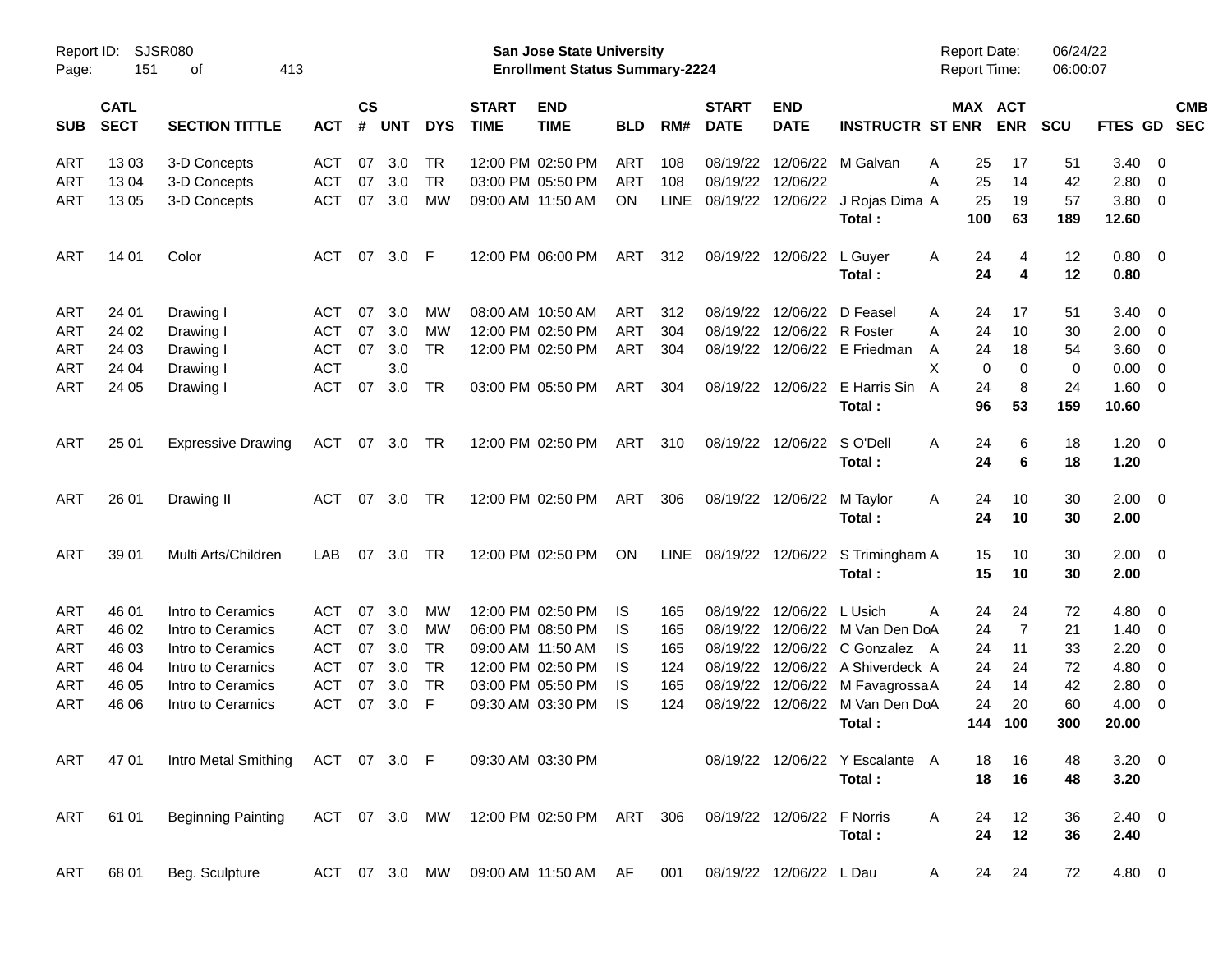| Report ID:<br>Page: | SJSR080<br>152             | 413<br>οf                          |            |                    |            |            |                             | <b>San Jose State University</b><br><b>Enrollment Status Summary-2224</b> |            |             |                             |                                   |                                      | <b>Report Date:</b><br><b>Report Time:</b> |                       | 06/24/22<br>06:00:07 |                   |                          |                          |
|---------------------|----------------------------|------------------------------------|------------|--------------------|------------|------------|-----------------------------|---------------------------------------------------------------------------|------------|-------------|-----------------------------|-----------------------------------|--------------------------------------|--------------------------------------------|-----------------------|----------------------|-------------------|--------------------------|--------------------------|
| <b>SUB</b>          | <b>CATL</b><br><b>SECT</b> | <b>SECTION TITTLE</b>              | <b>ACT</b> | $\mathsf{cs}$<br># | <b>UNT</b> | <b>DYS</b> | <b>START</b><br><b>TIME</b> | <b>END</b><br><b>TIME</b>                                                 | <b>BLD</b> | RM#         | <b>START</b><br><b>DATE</b> | <b>END</b><br><b>DATE</b>         | <b>INSTRUCTR ST ENR</b>              |                                            | MAX ACT<br><b>ENR</b> | <b>SCU</b>           | FTES GD           |                          | <b>CMB</b><br><b>SEC</b> |
| ART                 | 68 02                      | Beg. Sculpture                     | <b>ACT</b> | 07                 | 3.0        | TR         |                             | 09:00 AM 11:50 AM                                                         | AF         | 001         | 08/19/22                    | 12/06/22                          | L Dau                                | 24<br>Α                                    | 24                    | 72                   | $4.80\ 0$         |                          |                          |
| ART                 | 68 03                      | Beg. Sculpture                     | <b>ACT</b> | 07                 | 3.0        | F          |                             | 09:30 AM 03:30 PM                                                         |            |             |                             | 08/19/22 12/06/22 L Dau           |                                      | 24<br>A<br>72                              | 20<br>68              | 60                   | $4.00 \ 0$        |                          |                          |
|                     |                            |                                    |            |                    |            |            |                             |                                                                           |            |             |                             |                                   | Total:                               |                                            |                       | 204                  | 13.60             |                          |                          |
| ART                 | 74 01                      | Intro to Digital Med               | <b>ACT</b> | 07                 | 3.0        | MW         |                             | 03:00 PM 05:50 PM                                                         |            |             | 08/19/22                    |                                   | 12/06/22 F van de Vel A              | 24                                         | 16                    | 48                   | 3.20              | - 0                      |                          |
| ART                 | 74 02                      | Intro to Digital Med               | <b>ACT</b> | 07                 | 3.0        | <b>TR</b>  |                             | 09:00 AM 11:50 AM                                                         | <b>ART</b> | 241         |                             | 08/19/22 12/06/22 L Calip         |                                      | 24<br>Α                                    | 24                    | 72                   | $4.80\ 0$         |                          |                          |
| ART                 | 74 03                      | Intro to Digital Med               | <b>ACT</b> | 07                 | 3.0        | <b>TR</b>  |                             | 09:00 AM 11:50 AM                                                         | <b>ART</b> | 237         | 08/19/22                    | 12/06/22                          |                                      | 24<br>A                                    | 24                    | 72                   | $4.80\ 0$         |                          |                          |
| ART                 | 74 06                      | Intro to Digital Med               | <b>ACT</b> | 07                 | 3.0        | MW         |                             | 12:00 PM 02:50 PM                                                         |            |             | 08/19/22                    |                                   | 12/06/22 F van de Vel                | 24<br>A                                    | 16                    | 48                   | 3.20              | $\overline{\mathbf{0}}$  |                          |
| ART                 | 74 07                      | Intro to Digital Med               | <b>ACT</b> | 07                 | 3.0        | МW         |                             | 06:00 PM 08:50 PM                                                         | <b>ON</b>  |             |                             | LINE 08/19/22 12/06/22 G Piliotis | Total:                               | 24<br>A<br>120                             | 23<br>103             | 69<br>309            | $4.60$ 0<br>20.60 |                          |                          |
|                     |                            |                                    |            |                    |            |            |                             |                                                                           |            |             |                             |                                   |                                      |                                            |                       |                      |                   |                          |                          |
| ART                 | 75 01                      | Intro Digital Video                | <b>ACT</b> | 07                 | 3.0        | МW         |                             | 09:00 AM 11:50 AM                                                         | <b>ON</b>  | <b>LINE</b> | 08/19/22                    | 12/06/22 Y Harris                 |                                      | 24<br>A                                    | 24                    | 72                   | 4.80              | $\overline{\phantom{0}}$ |                          |
| ART                 | 75 02                      | Intro Digital Video                | <b>ACT</b> | 07                 | 3.0        | <b>TR</b>  |                             | 09:00 AM 11:50 AM                                                         |            |             |                             | 08/19/22 12/06/22 Y Harris        |                                      | 24<br>A                                    | 24                    | 72                   | $4.80\ 0$         |                          |                          |
|                     |                            |                                    |            |                    |            |            |                             |                                                                           |            |             |                             |                                   | Total:                               | 48                                         | 48                    | 144                  | 9.60              |                          |                          |
| ART                 |                            | 100W 01 Writng Wrkshp FA           | SEM        | 04                 | 3.0        | МW         |                             | 12:00 PM 01:15 PM                                                         | ART        | 141         |                             |                                   | 08/19/22 12/06/22 M Hankwitz         | 25<br>A                                    | 14                    | 42                   | 2.80 0            |                          |                          |
| ART                 |                            | 100W 02 Writng Wrkshp FA           | <b>SEM</b> |                    | 3.0        |            |                             |                                                                           |            |             |                             |                                   |                                      | X                                          | 0<br>0                | 0                    | $0.00 \t 0$       |                          |                          |
| ART                 |                            | 100W 03 Writng Wrkshp FA           | <b>SEM</b> |                    | 3.0        |            |                             |                                                                           |            |             |                             |                                   |                                      | X                                          | $\pmb{0}$<br>0        | $\mathbf 0$          | $0.00 \t 0$       |                          |                          |
| ART                 |                            | 100W 04 Writng Wrkshp FA           | SEM        | 04                 | 3.0        | TR         |                             | 01:30 PM 02:45 PM                                                         |            |             |                             | 08/19/22 12/06/22 J Silk          |                                      | A<br>25                                    | 25                    | 75                   | 5.00              | $\overline{\phantom{0}}$ |                          |
| ART                 |                            | 100W 05 Writng Wrkshp FA           | SEM        | 04                 | 3.0        | TR         |                             | 09:00 AM 10:15 AM                                                         | <b>ON</b>  | <b>LINE</b> |                             |                                   | 08/19/22 12/06/22 M Salzman          | 25<br>A                                    | 15                    | 45                   | $3.00 \ 0$        |                          |                          |
|                     |                            |                                    |            |                    |            |            |                             |                                                                           |            |             |                             |                                   | Total:                               | 75                                         | 54                    | 162                  | 10.80             |                          |                          |
| ART                 | 101 01                     | Digital Media Art                  | <b>ACT</b> | 07                 | 3.0        | TR         |                             | 12:00 PM 02:50 PM                                                         | <b>ART</b> | 141         | 08/19/22                    |                                   | 12/06/22 A Blanton                   | 24<br>A                                    | 24                    | 72                   | 4.85              | $\overline{\phantom{1}}$ |                          |
| ART                 | 101 02                     | Digital Media Art                  | <b>ACT</b> | 07                 | 3.0        | <b>TR</b>  |                             | 03:00 PM 05:50 PM                                                         | <b>ART</b> | 141         | 08/19/22                    |                                   | 12/06/22 A Blanton                   | 24<br>Α                                    | 24                    | 72                   | 4.85              | $\overline{\phantom{1}}$ |                          |
| ART                 | 101 03                     | Digital Media Art                  | <b>ACT</b> | 07                 | 3.0        | <b>MW</b>  |                             | 12:00 PM 02:50 PM                                                         | ART        | 237         |                             | 08/19/22 12/06/22 S Durie         |                                      | 24<br>A                                    | 8                     | 24                   | 1.60 0            |                          |                          |
|                     |                            |                                    |            |                    |            |            |                             |                                                                           |            |             |                             |                                   | Total:                               | 72                                         | 56                    | 168                  | 11.30             |                          |                          |
| ART                 | 102 01                     | 3D Model and Print                 | <b>ACT</b> | 07                 | 3.0        | <b>TR</b>  |                             | 12:00 PM 02:50 PM                                                         | <b>ART</b> | 241         |                             | 08/19/22 12/06/22 D Bayus         |                                      | 24<br>A                                    | 24                    | 72                   | $4.80\ 0$         |                          |                          |
| ART                 | 102 02                     | 3D Model and Print                 | <b>ACT</b> | 07                 | 3.0        | MW         |                             | 03:00 PM 05:50 PM                                                         | <b>ON</b>  |             |                             | LINE 08/19/22 12/06/22 D Bayus    |                                      | 24<br>A                                    | 24                    | 72                   | $4.80\ 0$         |                          |                          |
|                     |                            |                                    |            |                    |            |            |                             |                                                                           |            |             |                             |                                   | Total:                               | 48                                         | 48                    | 144                  | 9.60              |                          |                          |
|                     |                            | ART 103 01 Art as System           |            |                    |            |            |                             | ACT 13 3.0 MW 03:00 PM 05:50 PM ART 237 08/19/22 12/06/22 S Durie         |            |             |                             |                                   |                                      | Α                                          | 24<br>24              | 72                   | 4.80 0            |                          |                          |
|                     |                            |                                    |            |                    |            |            |                             |                                                                           |            |             |                             |                                   | Total :                              | 24                                         | 24                    | 72                   | 4.80              |                          |                          |
|                     |                            |                                    |            |                    |            |            |                             |                                                                           |            |             |                             |                                   |                                      |                                            |                       |                      |                   |                          |                          |
| ART                 | 104 01                     | Interdisc Sem Dig Me SEM 05 3.0 M  |            |                    |            |            |                             | 12:00 PM 02:50 PM ON                                                      |            |             |                             |                                   | LINE 08/19/22 12/06/22 R Holberton A | 24                                         | 24                    | 72                   | 4.90 2            |                          |                          |
| ART                 | 104 02                     | Interdisc Sem Dig Me SEM 05 3.0 M  |            |                    |            |            |                             | 03:00 PM 05:50 PM ART 110                                                 |            |             |                             |                                   | 08/19/22 12/06/22 C Thompto A        | 24                                         | 15                    | 45                   | $3.05$ 1          |                          |                          |
|                     |                            |                                    |            |                    |            |            |                             |                                                                           |            |             |                             |                                   | Total:                               | 48                                         | 39                    | 117                  | 7.95              |                          |                          |
| ART                 | 105 01                     | Advanced Digit Video ACT 07 3.0 TR |            |                    |            |            |                             | 03:00 PM 05:50 PM ART 241                                                 |            |             |                             | 08/19/22 12/06/22 D Bayus         |                                      | 24<br>A                                    | 24                    | 72                   | 4.80 0            |                          |                          |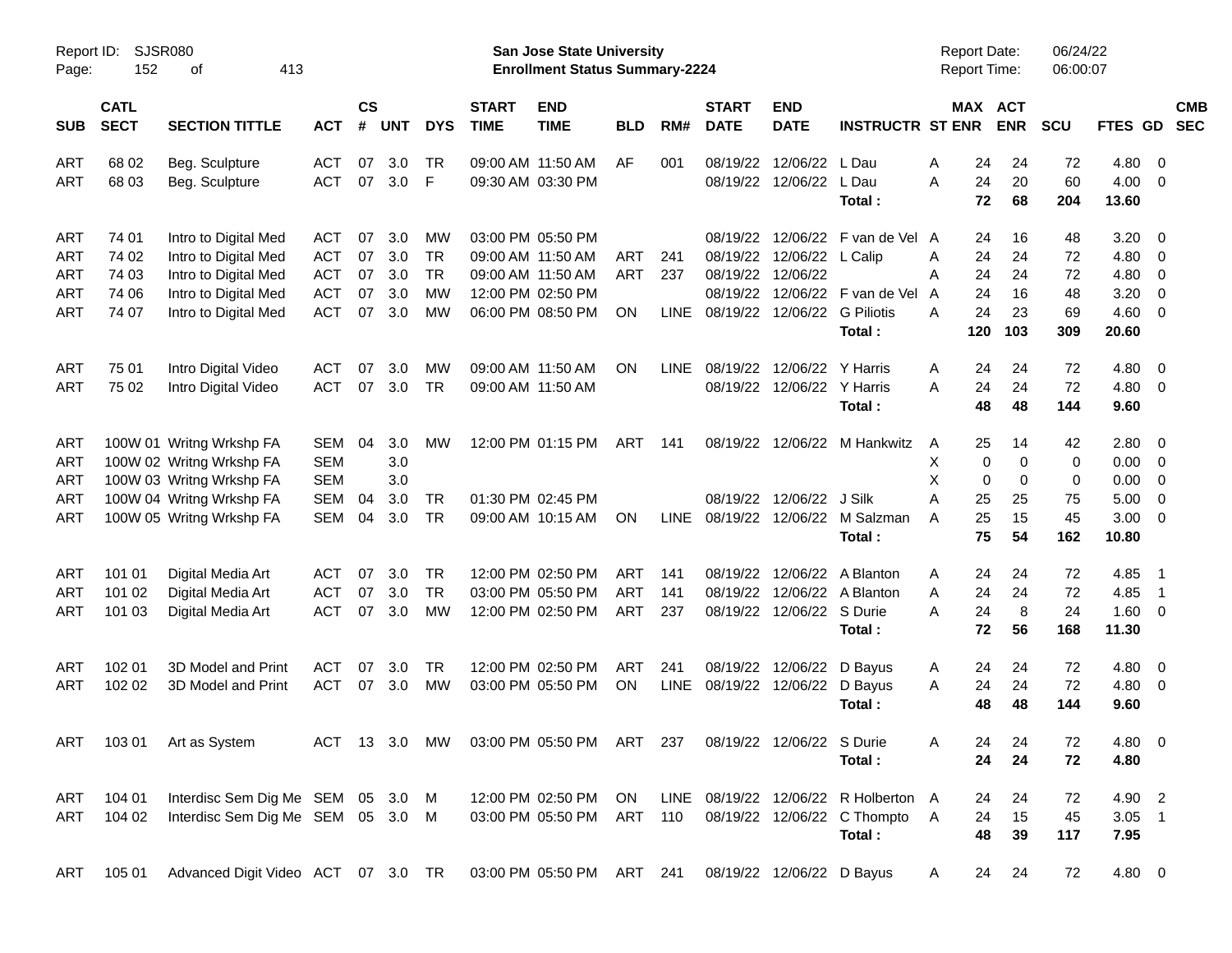| Report ID:<br>Page:    | 153                                  | SJSR080<br>413<br>οf                                                                                |                                                      |                      |                          |                    |                             | San Jose State University<br><b>Enrollment Status Summary-2224</b>               |                                      |                                   |                             |                                                                                        |                                                                              | <b>Report Date:</b><br><b>Report Time:</b> |                                                 | 06/24/22<br>06:00:07       |                                       |                                     |
|------------------------|--------------------------------------|-----------------------------------------------------------------------------------------------------|------------------------------------------------------|----------------------|--------------------------|--------------------|-----------------------------|----------------------------------------------------------------------------------|--------------------------------------|-----------------------------------|-----------------------------|----------------------------------------------------------------------------------------|------------------------------------------------------------------------------|--------------------------------------------|-------------------------------------------------|----------------------------|---------------------------------------|-------------------------------------|
| <b>SUB</b>             | <b>CATL</b><br><b>SECT</b>           | <b>SECTION TITTLE</b>                                                                               | АСТ                                                  | $\mathsf{cs}$<br>#   | <b>UNT</b>               | <b>DYS</b>         | <b>START</b><br><b>TIME</b> | <b>END</b><br><b>TIME</b>                                                        | <b>BLD</b>                           | RM#                               | <b>START</b><br><b>DATE</b> | <b>END</b><br><b>DATE</b>                                                              | <b>INSTRUCTR ST ENR</b>                                                      |                                            | MAX ACT<br><b>ENR</b>                           | <b>SCU</b>                 | <b>FTES GD</b>                        | <b>CMB</b><br><b>SEC</b>            |
|                        |                                      |                                                                                                     |                                                      |                      |                          |                    |                             |                                                                                  |                                      |                                   |                             |                                                                                        | Total:                                                                       |                                            | 24<br>24                                        | 72                         | 4.80                                  |                                     |
| ART                    | 106 01                               | Tpcs:Human/Mach In LAB                                                                              |                                                      |                      | 13 3.0                   | TR                 |                             | 03:00 PM 05:50 PM                                                                | ART                                  | 237                               |                             | 08/19/22 12/06/22 S Durie                                                              | Total:                                                                       | A<br>24                                    | 6<br>24<br>6                                    | 18<br>18                   | $1.20 \t 0$<br>1.20                   |                                     |
| ART                    | 107 01                               | Proj Digital Media                                                                                  | ACT                                                  | 07                   | 3.0                      | TR                 |                             | 12:00 PM 02:50 PM                                                                | ON                                   | <b>LINE</b>                       |                             | 08/19/22 12/06/22 G Hobbs                                                              | Total:                                                                       | A                                          | 24<br>24<br>24<br>24                            | 72<br>72                   | $4.80\ 0$<br>4.80                     |                                     |
| ART<br>CS<br>ART<br>CS | 108 01<br>108 01<br>108 02<br>108 02 | Intro Game Studies<br>Intro Game Studies<br>Intro Game Studies<br>Intro Game Studies                | <b>LEC</b><br><b>LEC</b><br><b>LEC</b><br><b>LEC</b> | 01<br>01<br>01<br>01 | 3.0<br>3.0<br>3.0<br>3.0 | МW<br>МW<br>F<br>F |                             | 06:00 PM 07:15 PM<br>06:00 PM 07:15 PM<br>12:30 PM 03:15 PM<br>12:30 PM 03:15 PM | ART<br><b>ART</b><br><b>ON</b><br>ON | 135<br>135<br><b>LINE</b><br>LINE |                             | 08/19/22 12/06/22 J Morgan<br>08/19/22 12/06/22 J Morgan<br>08/19/22 12/06/22 J Morgan | 08/19/22 12/06/22 J Morgan<br>Total:                                         | Α<br>Α<br>Α<br>Α<br>44                     | 10<br>24<br>22<br>0<br>19<br>20<br>3<br>0<br>54 | 30<br>66<br>57<br>9<br>162 | 2.00<br>4.40<br>3.85<br>0.60<br>10.85 | 0 C<br>0 C<br>1 C<br>0 <sup>o</sup> |
| ART                    | 109 01                               | Web Development                                                                                     | ACT                                                  | 07                   | 3.0                      | МW                 |                             | 12:00 PM 02:50 PM                                                                | ART                                  | 241                               |                             |                                                                                        | 08/19/22 12/06/22 C Thompto<br>Total:                                        | A                                          | 22<br>24<br>24<br>22                            | 66<br>66                   | 4.45<br>4.45                          | $\overline{\phantom{0}}$ 1          |
| ART                    | 132 01                               | <b>TpcsInterCeramics</b>                                                                            | ACT                                                  | 07                   | 3.0                      | TR                 |                             | 03:00 PM 05:50 PM                                                                | IS                                   | 124                               |                             | 08/19/22 12/06/22                                                                      | A Shiverdeck A<br>Total:                                                     |                                            | 18<br>24<br>24<br>18                            | 54<br>54                   | 3.70 2<br>3.70                        |                                     |
| ART                    | 133 01                               | Tpcs:Ceramic Sculptu ACT 07 3.0 MW                                                                  |                                                      |                      |                          |                    |                             | 03:00 PM 05:50 PM                                                                | IS.                                  | 124                               |                             | 08/19/22 12/06/22                                                                      | M Van Den DoA<br>Total:                                                      |                                            | 18<br>13<br>18<br>13                            | 39<br>39                   | $2.65$ 1<br>2.65                      |                                     |
| ART                    | 134 01                               | Tpcs: Advanced CeramiACT 13 3.0 MW                                                                  |                                                      |                      |                          |                    |                             | 03:00 PM 05:50 PM                                                                | IS.                                  | 124                               |                             | 08/19/22 12/06/22                                                                      | M Van Den DoA<br>Total:                                                      |                                            | 7<br>4<br>$\overline{\phantom{a}}$<br>4         | 12<br>12                   | $0.90$ 2<br>0.90                      |                                     |
| ART                    | 137 01                               | <b>Figure Modeling</b>                                                                              | ACT                                                  | 07                   | 3.0                      | МW                 |                             | 12:00 PM 02:50 PM                                                                | IS.                                  | 166                               |                             |                                                                                        | 08/19/22 12/06/22 M Van Den DoA<br>Total:                                    |                                            | 25<br>21<br>25<br>21                            | 63<br>63                   | $4.25$ 1<br>4.25                      |                                     |
| ART<br>CA              | 139 01<br>139 01                     | Teach Diversity Art<br><b>Teach Diversity Art</b>                                                   | ACT<br>ACT                                           | 07<br>07             | 3.0<br>3.0               | TR<br>TR           |                             | 12:00 PM 02:50 PM<br>12:00 PM 02:50 PM                                           | <b>ON</b><br>ON                      | LINE.<br><b>LINE</b>              | 08/19/22                    |                                                                                        | 12/06/22 S Trimingham A<br>08/19/22 12/06/22 S Trimingham A<br>Total :       |                                            | 10<br>9<br>0<br>0<br>10<br>9                    | 27<br>0<br>27              | 1.80<br>0.00<br>1.80                  | 0 <sup>o</sup><br>$0\,$ C           |
| ART<br>ART             | 140 01<br>140 02                     | Glass<br>Glass                                                                                      | ACT 07 3.0 MW                                        |                      |                          | ACT 07 3.0 MW      |                             | 09:00 AM 11:50 AM IS<br>12:00 PM 02:50 PM IS                                     |                                      | 235<br>235                        |                             |                                                                                        | 08/19/22 12/06/22 C Straubing A<br>08/19/22 12/06/22 C Straubing A<br>Total: |                                            | 20<br>17<br>10<br>20<br>40<br>27                | 51<br>30<br>81             | $3.50$ 2<br>$2.00 \t 0$<br>5.50       |                                     |
| ART                    |                                      | 147 01 Tpcs: Mtlsmithing/Je ACT 07 3.0 TR 09:00 AM 11:50 AM ART 210 08/19/22 12/06/22 Y Escalante A |                                                      |                      |                          |                    |                             |                                                                                  |                                      |                                   |                             |                                                                                        | Total:                                                                       |                                            | 18<br>7<br>$\overline{7}$<br>18                 | 21<br>21                   | $1.50$ 2<br>1.50                      |                                     |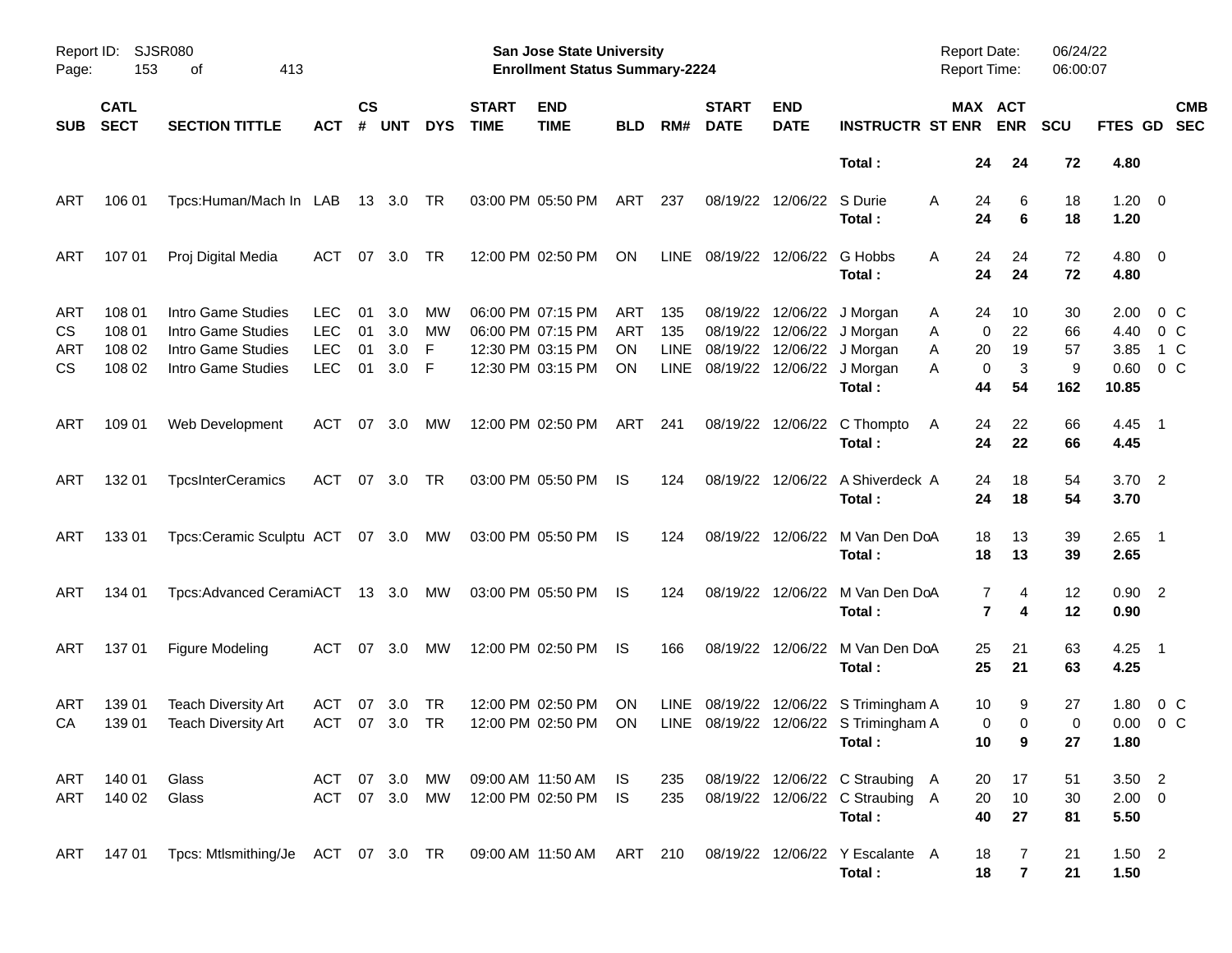| Page:      | Report ID: SJSR080<br>154  | 413<br>οf                                                                                                          |                                                    |                    |                   |            |                             | <b>San Jose State University</b><br><b>Enrollment Status Summary-2224</b> |            |     |                             |                           |                                                            | <b>Report Date:</b><br><b>Report Time:</b>       |                                             | 06/24/22<br>06:00:07 |                                                    |                          |
|------------|----------------------------|--------------------------------------------------------------------------------------------------------------------|----------------------------------------------------|--------------------|-------------------|------------|-----------------------------|---------------------------------------------------------------------------|------------|-----|-----------------------------|---------------------------|------------------------------------------------------------|--------------------------------------------------|---------------------------------------------|----------------------|----------------------------------------------------|--------------------------|
| <b>SUB</b> | <b>CATL</b><br><b>SECT</b> | <b>SECTION TITTLE</b>                                                                                              | АСТ                                                | $\mathsf{cs}$<br># | <b>UNT</b>        | <b>DYS</b> | <b>START</b><br><b>TIME</b> | <b>END</b><br><b>TIME</b>                                                 | <b>BLD</b> | RM# | <b>START</b><br><b>DATE</b> | <b>END</b><br><b>DATE</b> | <b>INSTRUCTR ST ENR</b>                                    |                                                  | MAX ACT<br><b>ENR</b>                       | <b>SCU</b>           | <b>FTES GD</b>                                     | <b>CMB</b><br><b>SEC</b> |
| <b>ART</b> | 149 01                     | Tpcs:JewelSmSculp                                                                                                  | ACT                                                |                    | 07 3.0            | TR         |                             | 12:00 PM 02:50 PM                                                         | ART        | 210 |                             | 08/19/22 12/06/22         | Y Escalante<br>Total:                                      | 18<br>A<br>18                                    | 14<br>14                                    | 42<br>42             | 3.004<br>3.00                                      |                          |
| <b>ART</b> | 150 01                     | <b>Topics Printmaking</b>                                                                                          | ACT                                                | 07                 | 3.0               | TR         |                             | 03:00 PM 05:50 PM                                                         | ART        | 309 |                             |                           | 08/19/22 12/06/22   Carvajal<br>Total:                     | 24<br>A<br>24                                    | 8<br>8                                      | 24<br>24             | $1.65$ 1<br>1.65                                   |                          |
| ART        | 151 01                     | Screen-Printing                                                                                                    | ACT                                                | 07                 | 3.0               | TR         |                             | 12:00 PM 02:50 PM                                                         | ART        | 301 |                             |                           | 08/19/22 12/06/22   Carvajal<br>Total:                     | Α<br>24<br>24                                    | 24<br>24                                    | 72<br>72             | 4.95<br>4.95                                       | $\overline{\mathbf{3}}$  |
| ART        | 155 01                     | Tpcs: Monotype                                                                                                     | ACT                                                | 07                 | 3.0               | <b>MW</b>  |                             | 03:00 PM 05:50 PM                                                         | ART        | 309 |                             | 08/19/22 12/06/22         | R Foster<br>Total:                                         | A<br>24<br>24                                    | $\mathbf 1$                                 | 3<br>3               | $0.20 \ 0$<br>0.20                                 |                          |
| ART        | 158 01                     | Tpcs: Adv Drawing                                                                                                  | <b>ACT</b>                                         | 07                 | 3.0               | <b>MW</b>  |                             | 03:00 PM 05:50 PM                                                         | ART        | 304 |                             | 08/19/22 12/06/22         | E Friedman<br>Total:                                       | 24<br>A<br>24                                    | 20<br>20                                    | 60<br>60             | $4.00 \ 0$<br>4.00                                 |                          |
| ART        | 162 01                     | Watercolor                                                                                                         | ACT                                                | 07                 | 3.0               | TR         |                             | 03:00 PM 05:50 PM                                                         | ART        | 312 |                             | 08/19/22 12/06/22         | M Taylor<br>Total:                                         | 24<br>A<br>24                                    | 16<br>16                                    | 48<br>48             | $3.20 \ 0$<br>3.20                                 |                          |
| ART        |                            | 164A 01 Intermed Painting                                                                                          | <b>ACT</b>                                         | 07                 | 3.0               | <b>MW</b>  |                             | 12:00 PM 02:50 PM                                                         | ART        | 310 |                             | 08/19/22 12/06/22         | D Feasel<br>Total:                                         | A<br>24<br>24                                    | 22<br>22                                    | 66<br>66             | $4.45$ 1<br>4.45                                   |                          |
| ART        | 165 01                     | Tpcs: Figure Paintin                                                                                               | ACT 07 3.0                                         |                    |                   | TR         |                             | 03:00 PM 05:50 PM                                                         | ART        | 306 |                             | 08/19/22 12/06/22         | D Feasel<br>Total:                                         | A<br>24<br>24                                    | 8<br>8                                      | 24<br>24             | $1.65$ 1<br>1.65                                   |                          |
| <b>ART</b> | 166 01                     | Tpcs:Advanced Painti ACT 07 3.0 TR                                                                                 |                                                    |                    |                   |            |                             | 03:00 PM 05:50 PM                                                         | ART        | 310 |                             | 08/19/22 12/06/22 SO'Dell | Total:                                                     | A<br>24<br>24                                    | 10<br>10                                    | 30<br>30             | $2.10$ 2<br>2.10                                   |                          |
| ART        | 169 01                     | <b>Metal Sculpture</b>                                                                                             | ACT                                                | 07                 | 3.0               | MW         |                             | 03:00 PM 05:50 PM                                                         | AF         | 001 |                             | 08/19/22 12/06/22 S Davis | Total:                                                     | 24<br>A<br>24                                    | 5<br>5                                      | 15<br>15             | $1.05$ 1<br>1.05                                   |                          |
|            |                            | ART 173 01 Tpcs:InstallArt                                                                                         | ACT 13 3.0 F                                       |                    |                   |            |                             | 09:30 AM 03:30 PM ART 108 08/19/22 12/06/22 S Wright                      |            |     |                             |                           | Total:                                                     | Α<br>24                                          | 24<br>16<br>16                              | 48<br>48             | 3.506<br>3.50                                      |                          |
| ART<br>ART |                            | 174A 01 Mus & Gall Oper<br>ARTH 174A 01 Mus & Gall Oper<br>174A 02 Mus & Gall Oper<br>ARTH 174A 02 Mus & Gall Oper | <b>SEM</b><br><b>SEM</b><br>SEM 05<br>SEM 05 3.0 T |                    | 3.0<br>3.0<br>3.0 | $\top$     |                             | 03:15 PM 06:00 PM<br>03:15 PM 06:00 PM                                    |            |     |                             |                           | 08/19/22 12/06/22 A Sauzade<br>08/19/22 12/06/22 A Sauzade | X<br>$\pmb{0}$<br>X<br>Α<br>20<br>$\pmb{0}$<br>Α | 0<br>$\pmb{0}$<br>$\pmb{0}$<br>6<br>$\,6\,$ | 0<br>0<br>18<br>18   | $0.00 \t 0$<br>$0.00 \t 0$<br>1.40 4 C<br>1.30 2 C |                          |
|            |                            |                                                                                                                    |                                                    |                    |                   |            |                             |                                                                           |            |     |                             |                           | Total:                                                     | 20                                               | 12                                          | 36                   | 2.70                                               |                          |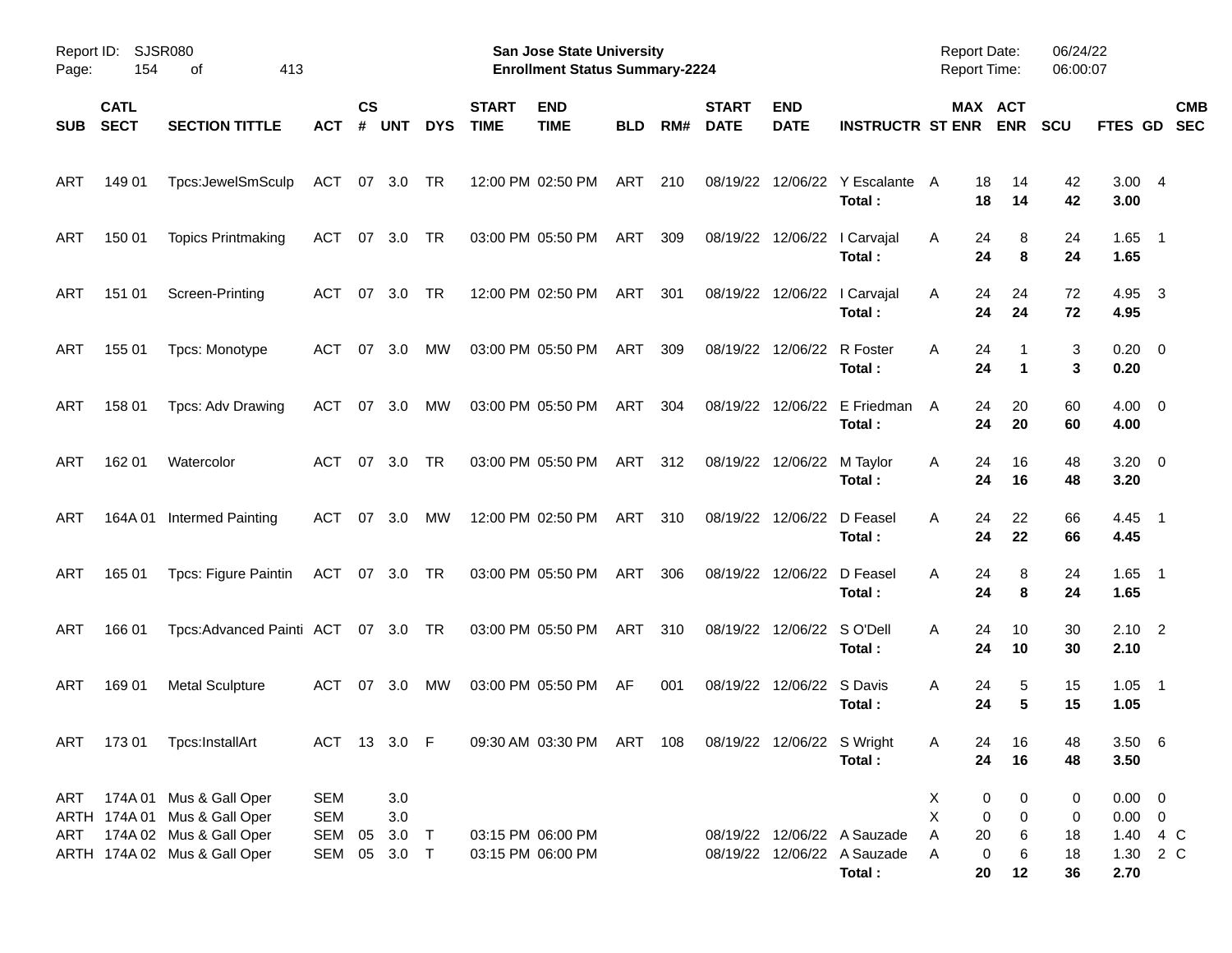| Page:                                                       | Report ID: SJSR080<br>155                                | 413<br>оf                                                                                                                                    |                                                                                  |                                  |                                        |                                                                           |                             | San Jose State University<br><b>Enrollment Status Summary-2224</b>      |            |                     |                                                                            |                                                                             |                                                                 | <b>Report Date:</b><br><b>Report Time:</b>                           |                                              | 06/24/22<br>06:00:07            |                                                                                            |                           |
|-------------------------------------------------------------|----------------------------------------------------------|----------------------------------------------------------------------------------------------------------------------------------------------|----------------------------------------------------------------------------------|----------------------------------|----------------------------------------|---------------------------------------------------------------------------|-----------------------------|-------------------------------------------------------------------------|------------|---------------------|----------------------------------------------------------------------------|-----------------------------------------------------------------------------|-----------------------------------------------------------------|----------------------------------------------------------------------|----------------------------------------------|---------------------------------|--------------------------------------------------------------------------------------------|---------------------------|
| <b>SUB</b>                                                  | <b>CATL</b><br><b>SECT</b>                               | <b>SECTION TITTLE</b>                                                                                                                        | <b>ACT</b>                                                                       | $\mathsf{cs}$<br>#               | <b>UNT</b>                             | <b>DYS</b>                                                                | <b>START</b><br><b>TIME</b> | <b>END</b><br><b>TIME</b>                                               | <b>BLD</b> | RM#                 | <b>START</b><br><b>DATE</b>                                                | <b>END</b><br><b>DATE</b>                                                   | <b>INSTRUCTR ST ENR</b>                                         |                                                                      | MAX ACT<br><b>ENR</b>                        | <b>SCU</b>                      |                                                                                            | <b>CMB</b><br>FTES GD SEC |
| ART                                                         | 175 01                                                   | Sp Top Studio Art                                                                                                                            | ACT                                                                              | 07                               | 3.0                                    | <b>MW</b>                                                                 |                             | 03:00 PM 05:50 PM                                                       | ART        | 141                 | 08/19/22                                                                   |                                                                             | 12/06/22 J Morgan<br>Total:                                     | Α<br>24<br>24                                                        | 9<br>9                                       | 27<br>27                        | 1.95<br>1.95                                                                               | $\overline{\mathbf{3}}$   |
| ART<br><b>ART</b>                                           | 178 01<br>178 02                                         | Art Field Work<br>Art Field Work                                                                                                             | <b>SUP</b><br><b>SUP</b>                                                         | 78                               | 1.0<br>78 3.0                          | TBA<br><b>TBA</b>                                                         |                             |                                                                         | ON<br>ON   | <b>LINE</b><br>LINE | 08/19/22 12/06/22<br>08/19/22 12/06/22                                     |                                                                             | Total:                                                          | 10<br>Α<br>Α<br>15                                                   | 0<br>5<br>0<br>0                             | 0<br>0<br>0                     | $0.00 \t 0$<br>$0.00 \t 0$<br>0.00                                                         |                           |
| ART                                                         | 179 01                                                   | Spec Prob in Art                                                                                                                             | <b>SUP</b>                                                                       |                                  | 78 3.0                                 | TBA                                                                       |                             |                                                                         | ON         | LINE                | 08/19/22 12/06/22                                                          |                                                                             | Total:                                                          | 10<br>Α<br>10                                                        | 0<br>0                                       | 0<br>0                          | $0.00 \t 0$<br>0.00                                                                        |                           |
| ART<br>ART<br>ART<br><b>ART</b><br><b>ART</b><br><b>ART</b> | 180 01<br>180 02<br>180 03<br>180 04<br>180 05<br>180 06 | <b>Indiv Studies</b><br><b>Indiv Studies</b><br><b>Indiv Studies</b><br><b>Indiv Studies</b><br><b>Indiv Studies</b><br><b>Indiv Studies</b> | <b>SUP</b><br><b>SUP</b><br><b>SUP</b><br><b>SUP</b><br><b>SUP</b><br><b>SUP</b> | 78<br>78<br>78<br>78<br>78<br>78 | 1.0<br>2.0<br>3.0<br>3.0<br>3.0<br>3.0 | TBA<br><b>TBA</b><br><b>TBA</b><br><b>TBA</b><br><b>TBA</b><br><b>TBA</b> |                             |                                                                         |            |                     | 08/19/22<br>08/19/22<br>08/19/22<br>08/19/22 12/06/22<br>08/19/22 12/06/22 | 08/19/22 12/06/22 SO'Dell<br>12/06/22<br>12/06/22<br>12/06/22               | I Carvajal<br>Total:                                            | 36<br>Α<br>10<br>Α<br>10<br>Α<br>10<br>Α<br>10<br>Α<br>10<br>Α<br>86 | 2<br>0<br>0<br>0<br>0<br>3                   | 0<br>0<br>0<br>0<br>0<br>0<br>0 | $0.15$ 1<br>$0.00 \t 0$<br>$0.20 \ 0$<br>$0.00 \t 0$<br>$0.00 \t 0$<br>$0.00 \t 0$<br>0.35 |                           |
| ART                                                         | 193 01                                                   | <b>Digital Materials</b>                                                                                                                     | ACT 07 3.0                                                                       |                                  |                                        | TR                                                                        |                             | 03:00 PM 05:50 PM                                                       | AF         | 001                 |                                                                            | 08/19/22 12/06/22                                                           | J Jenkins<br>Total:                                             | 24<br>Α<br>24                                                        | 8<br>8                                       | 24<br>24                        | $1.65$ 1<br>1.65                                                                           |                           |
| ART<br><b>ART</b>                                           | 195 01<br>195 02                                         | <b>BFA Exhibition</b><br><b>BFA Exhibition</b>                                                                                               | ACT<br>ACT                                                                       | 20                               | 3.0<br>20 3.0                          | W<br>W                                                                    |                             | 12:00 PM 02:50 PM<br>03:00 PM 05:50 PM                                  | ART<br>ART | 110<br>110          | 08/19/22                                                                   | 12/06/22                                                                    | G Hobbs<br>08/19/22 12/06/22 R Holberton<br>Total:              | 15<br>Α<br>15<br>A<br>30                                             | 15<br>6<br>21                                | 45<br>18<br>63                  | $3.00 \ 0$<br>$1.20 \t 0$<br>4.20                                                          |                           |
| ART                                                         | 197 01                                                   | <b>BA Senior Project</b>                                                                                                                     | SEM 05 3.0 R                                                                     |                                  |                                        |                                                                           | 03:00 PM 05:45 PM           |                                                                         |            |                     |                                                                            | 08/19/22 12/06/22 L Fung                                                    | Total:                                                          | 24<br>A<br>24                                                        | 5<br>5                                       | 15<br>15                        | $1.00 \t 0$<br>1.00                                                                        |                           |
| <b>ART</b><br>ART<br>ART                                    | 198 01<br>198 02<br>198 03                               | <b>B.F.A. Seminar</b><br><b>B.F.A. Seminar</b><br>B.F.A. Seminar                                                                             | SEM<br><b>SEM</b><br>SEM 05 3.0 T                                                | 05                               | 3.0<br>3.0                             | -R                                                                        |                             | 12:00 PM 02:45 PM<br>03:00 PM 05:50 PM ART 105 08/19/22 12/06/22 J Silk |            |                     |                                                                            | 08/19/22 12/06/22 Y Harris                                                  | Total:                                                          | 20<br>Α<br>Χ<br>20<br>Α<br>40                                        | 20<br>$\mathbf 0$<br>$\mathbf 0$<br>20<br>40 | 60<br>0<br>60<br>120            | $4.00 \ 0$<br>$0.00 \t 0$<br>$4.00 \ 0$<br>8.00                                            |                           |
| ART<br>ART<br>ART<br>ART<br>ART                             | 199 01<br>199 02<br>199 03<br>199 04<br>199 05           | <b>BFA Project</b><br><b>BFA Project</b><br><b>BFA Project</b><br><b>BFA Project</b><br><b>BFA Project</b>                                   | SUP 78 3.0 TBA<br><b>SUP</b><br><b>SUP</b><br><b>SUP</b><br><b>SUP</b>           |                                  | 78 3.0<br>78 3.0<br>78 3.0             | <b>TBA</b><br><b>TBA</b><br><b>TBA</b><br>78 3.0 TBA                      |                             |                                                                         |            |                     |                                                                            | 08/19/22 12/06/22 B Danh<br>08/19/22 12/06/22 S O'Dell<br>08/19/22 12/06/22 | 08/19/22 12/06/22 V Mendoza<br>08/19/22 12/06/22 A Shiverdeck A | 35<br>A<br>35<br>A<br>36<br>30<br>A<br>30<br>A                       | 4<br>$\mathbf{1}$<br>3<br>6<br>0             | 0<br>0<br>0<br>0<br>0           | 0.80 0<br>$0.20 \ 0$<br>$0.60 \t 0$<br>$1.20 \t 0$<br>$0.00 \t 0$                          |                           |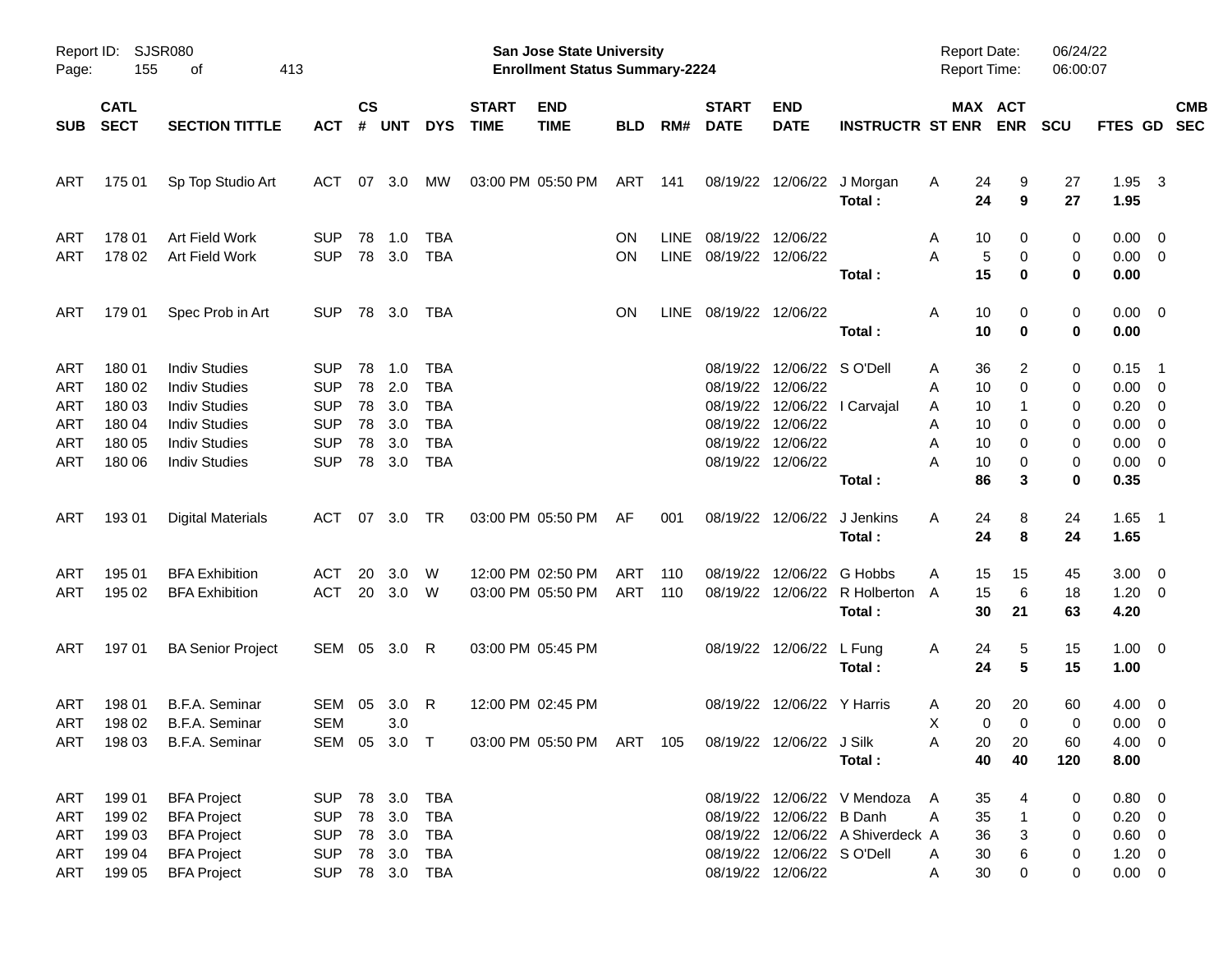| Page:      | Report ID: SJSR080<br>156<br>413<br>οf |                                                    |                |               |            |                   |                             | San Jose State University<br><b>Enrollment Status Summary-2224</b> |            |     |                             |                            |                                                            | Report Date:<br>Report Time:    |                                     | 06/24/22<br>06:00:07 |                      |                                                        |            |
|------------|----------------------------------------|----------------------------------------------------|----------------|---------------|------------|-------------------|-----------------------------|--------------------------------------------------------------------|------------|-----|-----------------------------|----------------------------|------------------------------------------------------------|---------------------------------|-------------------------------------|----------------------|----------------------|--------------------------------------------------------|------------|
| <b>SUB</b> | <b>CATL</b><br><b>SECT</b>             | <b>SECTION TITTLE</b>                              | <b>ACT</b>     | $\mathsf{cs}$ | # UNT      | <b>DYS</b>        | <b>START</b><br><b>TIME</b> | <b>END</b><br><b>TIME</b>                                          | <b>BLD</b> | RM# | <b>START</b><br><b>DATE</b> | <b>END</b><br><b>DATE</b>  | <b>INSTRUCTR ST ENR</b>                                    |                                 | MAX ACT<br><b>ENR</b>               | <b>SCU</b>           | FTES GD SEC          |                                                        | <b>CMB</b> |
|            |                                        |                                                    |                |               |            |                   |                             |                                                                    |            |     |                             |                            | Total:                                                     | 166                             | 14                                  | 0                    | 2.80                 |                                                        |            |
| ART        |                                        | 200W 01 Prof Writing Worksho SEM 05 3.0 T          |                |               |            |                   |                             | 09:00 AM 11:45 AM                                                  | ART        | 105 |                             | 08/19/22 12/06/22          | J Silk<br>Total:                                           | A<br>15<br>15                   | 15<br>15                            | 45<br>45             | 3.75 15<br>3.75      |                                                        |            |
| ART        | 208 01                                 | <b>Grad Photo Crit</b>                             | SEM 05         |               | 3.0        | $\top$            |                             | 06:00 PM 08:50 PM                                                  |            |     |                             | 08/19/22 12/06/22 L Fung   | Total:                                                     | 15<br>A<br>15                   | 8<br>8                              | 24<br>24             | $2.00 \ 8$<br>2.00   |                                                        |            |
| <b>ART</b> | 21701                                  | <b>Tutrls Pictorial</b>                            | LAB            | 78            | 3.0        | <b>TBA</b>        |                             |                                                                    |            |     |                             |                            | 08/19/22 12/06/22 l Carvajal                               | 10<br>A                         | 2                                   | 6                    | 0.50                 | $\overline{\phantom{0}}$                               |            |
| ART<br>ART | 217 02<br>217 03                       | <b>Tutrls Pictorial</b><br><b>Tutrls Pictorial</b> | LAB<br>LAB     | 78<br>78      | 3.0<br>3.0 | <b>TBA</b><br>TBA |                             |                                                                    |            |     |                             | 08/19/22 12/06/22 SO'Dell  | 08/19/22 12/06/22 E Friedman<br>Total:                     | 5<br>A<br>$\sqrt{5}$<br>A<br>20 | $\overline{c}$<br>$\mathbf{1}$<br>5 | 6<br>3<br>15         | 0.50<br>0.25<br>1.25 | $\overline{\phantom{a}}$<br>$\overline{\phantom{0}}$ 1 |            |
| ART        | 219 01                                 | <b>Tutrls Spatial Art</b>                          | LAB            | 78            | 3.0        | <b>TBA</b>        |                             |                                                                    |            |     |                             |                            | 08/19/22 12/06/22 C Thompto                                | 20<br>A                         |                                     | 3                    | 0.25                 | $\overline{\phantom{0}}$ 1                             |            |
| <b>ART</b> | 219 02                                 | <b>Tutrls Spatial Art</b>                          | LAB            | 78            | 3.0        | <b>TBA</b>        |                             |                                                                    |            |     |                             | 08/19/22 12/06/22          |                                                            | 20<br>Α                         | 0                                   | 0                    | $0.00 \t 0$          |                                                        |            |
| ART        | 219 03                                 | <b>Tutrls Spatial Art</b>                          | LAB            | 78            | 3.0        | TBA               |                             |                                                                    |            |     |                             | 08/19/22 12/06/22          |                                                            | 20<br>A                         | 0                                   | 0                    | $0.00 \t 0$          |                                                        |            |
|            |                                        |                                                    |                |               |            |                   |                             |                                                                    |            |     |                             |                            | Total:                                                     | 60                              | 1                                   | 3                    | 0.25                 |                                                        |            |
| ART        | 220 01                                 | <b>Tutrls Digital Art</b>                          | LAB            | 78            | 3.0        | <b>TBA</b>        |                             |                                                                    |            |     |                             |                            | 08/19/22 12/06/22 C Thompto                                | 10<br>A                         |                                     | 3                    | 0.25                 | $\overline{\phantom{1}}$                               |            |
| <b>ART</b> | 220 02                                 | <b>Tutrls Digital Art</b>                          | LAB            | 78            | 3.0        | <b>TBA</b>        |                             |                                                                    |            |     |                             | 08/19/22 12/06/22 D Bayus  |                                                            | 10<br>Α                         |                                     | 3                    | 0.25                 | $\overline{\phantom{0}}$ 1                             |            |
| ART        | 220 03                                 | <b>Tutrls Digital Art</b>                          | LAB            | 78            | 3.0        | TBA               |                             |                                                                    |            |     |                             |                            | 08/19/22 12/06/22 l Carvajal                               | 10<br>A                         | 0                                   | 0                    | $0.00 \t 0$          |                                                        |            |
|            |                                        |                                                    |                |               |            |                   |                             |                                                                    |            |     |                             |                            | Total:                                                     | 30                              | $\mathbf{2}$                        | 6                    | 0.50                 |                                                        |            |
| ART        | 222 01                                 | <b>Grad Tutrls Photog</b>                          | LAB            | 78            | 3.0        | <b>TBA</b>        |                             |                                                                    |            |     |                             | 08/19/22 12/06/22 B Danh   |                                                            | 20<br>Α                         | 3                                   | 9                    | 0.75                 | $\overline{\mathbf{3}}$                                |            |
| ART        | 222 02                                 | <b>Grad Tutrls Photog</b>                          | LAB            | 78            | 3.0        | <b>TBA</b>        |                             |                                                                    |            |     |                             | 08/19/22 12/06/22          |                                                            | 5<br>Α                          | 0                                   | 0                    | 0.00                 | $\overline{\mathbf{0}}$                                |            |
| <b>ART</b> | 222 03                                 | <b>Grad Tutrls Photog</b>                          | LAB            | 78            | 3.0        | <b>TBA</b>        |                             |                                                                    |            |     |                             | 08/19/22 12/06/22          |                                                            | Α                               | 5<br>0                              | 0                    | 0.00                 | $\overline{\phantom{0}}$                               |            |
| <b>ART</b> | 222 04                                 | <b>Grad Tutrls Photog</b>                          | LAB            | 78            | 3.0        | <b>TBA</b>        |                             |                                                                    |            |     |                             | 08/19/22 12/06/22          |                                                            | 5<br>Α                          | 0                                   | 0                    | 0.00                 | $\overline{\mathbf{0}}$                                |            |
| ART        | 222 05                                 | <b>Grad Tutrls Photog</b>                          | LAB            | 78            | 3.0        | TBA               |                             |                                                                    |            |     |                             | 08/19/22 12/06/22          |                                                            | 5<br>A                          | 0                                   | 0                    | $0.00 \t 0$          |                                                        |            |
|            |                                        |                                                    |                |               |            |                   |                             |                                                                    |            |     |                             |                            | Total:                                                     | 40                              | 3                                   | 9                    | 0.75                 |                                                        |            |
| ART        | 260 01                                 | Spec Tutrls in Art                                 | LAB            |               | 78 3.0     | TBA               |                             |                                                                    |            |     |                             | 08/19/22 12/06/22 D Feasel |                                                            | 5<br>A                          |                                     | 3                    | 0.25                 | - 1                                                    |            |
|            |                                        | ART 260 02 Spec Tutrls in Art                      | LAB 78 3.0 TBA |               |            |                   |                             |                                                                    |            |     |                             | 08/19/22 12/06/22 Y Harris |                                                            | A                               | $5 \quad 1$                         | $\overline{3}$       | $0.25$ 1             |                                                        |            |
| ART        | 260 03                                 | Spec Tutrls in Art                                 | LAB            |               | 78 3.0     | TBA               |                             |                                                                    |            |     |                             | 08/19/22 12/06/22          |                                                            | 10<br>A                         | 0                                   | 0                    | $0.00 \t 0$          |                                                        |            |
| ART        | 260 04                                 | Spec Tutrls in Art                                 | LAB            |               | 78 3.0     | <b>TBA</b>        |                             |                                                                    |            |     |                             | 08/19/22 12/06/22          |                                                            | 10<br>Α                         | 0                                   | 0                    | $0.00 \t 0$          |                                                        |            |
| ART        | 260 05                                 | Spec Tutrls in Art                                 | LAB            |               | 78 3.0     | TBA               |                             |                                                                    |            |     |                             | 08/19/22 12/06/22          |                                                            | $\sqrt{5}$<br>Α                 | 0                                   | 0                    | $0.00 \t 0$          |                                                        |            |
| ART        | 260 06                                 | Spec Tutrls in Art                                 | LAB            |               | 78 3.0     | TBA               |                             |                                                                    |            |     |                             | 08/19/22 12/06/22          |                                                            | A<br>10                         | 0                                   | 0                    | $0.00 \t 0$          |                                                        |            |
|            |                                        |                                                    |                |               |            |                   |                             |                                                                    |            |     |                             |                            | Total:                                                     | 45                              | $\mathbf{2}$                        | 6                    | 0.50                 |                                                        |            |
| ART        | 281 02                                 | Interdis Critique                                  | SEM 05 3.0 R   |               |            |                   |                             |                                                                    |            |     |                             |                            | 06:00 PM 08:45 PM ART 110 08/19/22 12/06/22 A Shiverdeck A | 15                              | - 13                                | 39                   | 3.25 13              |                                                        |            |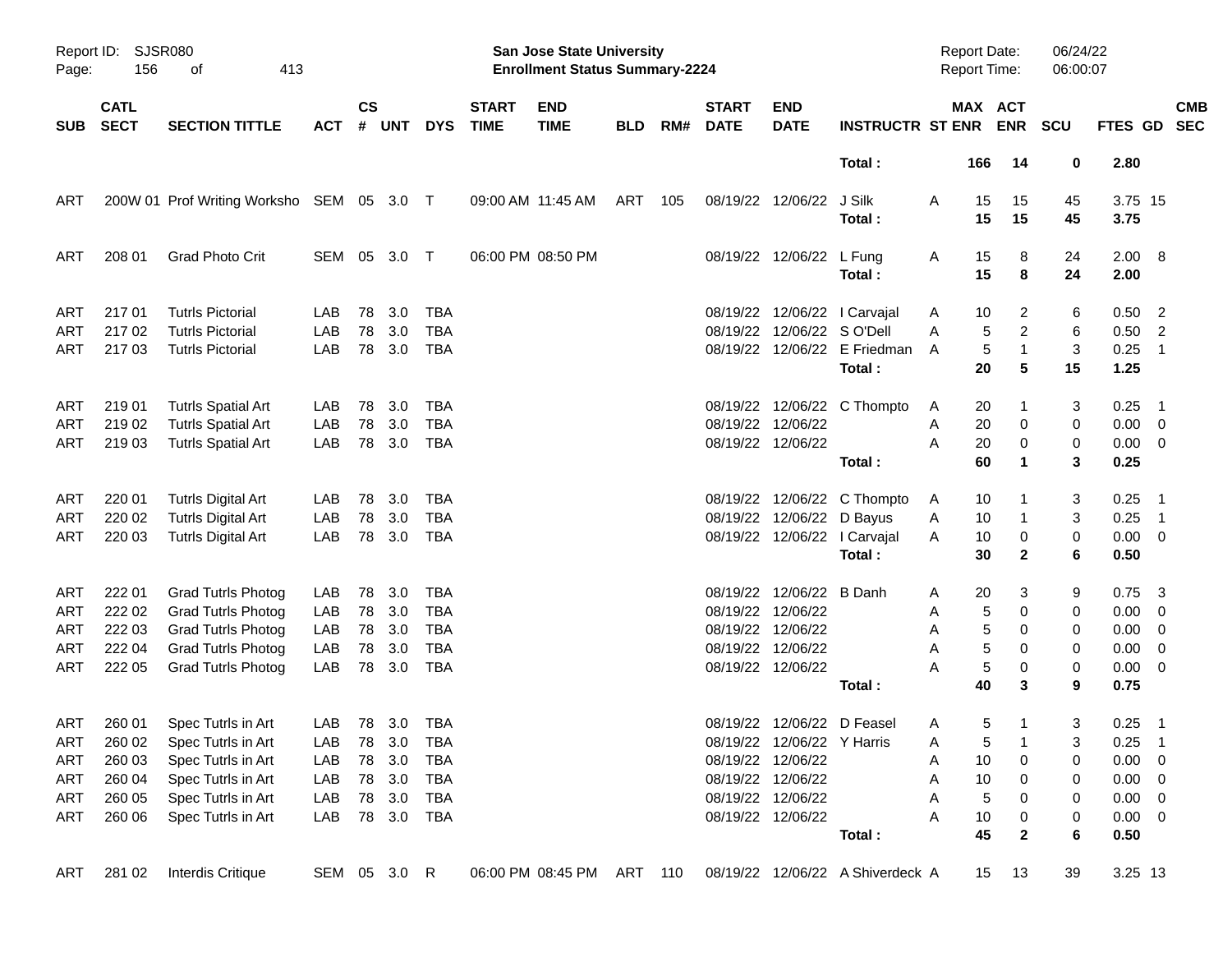| Page:                           | Report ID: SJSR080<br>157  | 413                                                                                                                                           |                                                                    |                      |                                    |                                                                    | San Jose State University<br><b>Enrollment Status Summary-2224</b> |                                                                        |            |                     |                                             |                                                                                                                               | Report Date:<br><b>Report Time:</b>        |                       |                             | 06/24/22<br>06:00:07             |                            |                                                                       |                            |            |
|---------------------------------|----------------------------|-----------------------------------------------------------------------------------------------------------------------------------------------|--------------------------------------------------------------------|----------------------|------------------------------------|--------------------------------------------------------------------|--------------------------------------------------------------------|------------------------------------------------------------------------|------------|---------------------|---------------------------------------------|-------------------------------------------------------------------------------------------------------------------------------|--------------------------------------------|-----------------------|-----------------------------|----------------------------------|----------------------------|-----------------------------------------------------------------------|----------------------------|------------|
| <b>SUB</b>                      | <b>CATL</b><br><b>SECT</b> | <b>SECTION TITTLE</b>                                                                                                                         | ACT                                                                | $\mathsf{cs}$<br>#   | <b>UNT</b>                         | <b>DYS</b>                                                         | <b>START</b><br><b>TIME</b>                                        | <b>END</b><br><b>TIME</b>                                              | <b>BLD</b> | RM#                 | <b>START</b><br><b>DATE</b>                 | <b>END</b><br><b>DATE</b>                                                                                                     | <b>INSTRUCTR ST ENR ENR</b>                |                       |                             | MAX ACT                          | <b>SCU</b>                 | FTES GD SEC                                                           |                            | <b>CMB</b> |
|                                 |                            |                                                                                                                                               |                                                                    |                      |                                    |                                                                    |                                                                    |                                                                        |            |                     |                                             |                                                                                                                               | Total:                                     |                       | 15                          | 13                               | 39                         | 3.25                                                                  |                            |            |
| ART                             |                            | 282A 01 Sem Theory & Crit                                                                                                                     | SEM 05 3.0                                                         |                      |                                    | -R                                                                 |                                                                    | 03:00 PM 05:45 PM                                                      | ON         |                     | LINE 08/19/22 12/06/22                      |                                                                                                                               | Total:                                     | Α                     | 20<br>20                    | 15<br>15                         | 45<br>45                   | 3.75 15<br>3.75                                                       |                            |            |
| ART                             |                            | 297A 01 MA Special Study                                                                                                                      | <b>SUP</b>                                                         |                      | 78 3.0                             | TBA                                                                |                                                                    |                                                                        |            |                     |                                             | 08/19/22 12/06/22                                                                                                             | Total:                                     | Α                     | 10<br>10                    | 0<br>$\bf{0}$                    | 0<br>0                     | $0.00 \t 0$<br>0.00                                                   |                            |            |
| ART                             |                            | 297B 01 Masters Project                                                                                                                       | <b>SUP</b>                                                         |                      | 78 3.0                             | TBA                                                                |                                                                    |                                                                        |            |                     |                                             | 08/19/22 12/06/22                                                                                                             | Total:                                     | Α                     | 10<br>10                    | 0<br>0                           | 0<br>0                     | $0.00 \t 0$<br>0.00                                                   |                            |            |
| ART<br>ART<br>ART<br>ART<br>ART |                            | 298A 01 MFA Special Study<br>298A 02 MFA Special Study<br>298A 03 MFA Special Study<br>298A 04 MFA Special Study<br>298A 05 MFA Special Study | <b>SUP</b><br><b>SUP</b><br><b>SUP</b><br><b>SUP</b><br><b>SUP</b> | 78<br>78<br>78<br>78 | 3.0<br>3.0<br>3.0<br>3.0<br>78 3.0 | <b>TBA</b><br><b>TBA</b><br><b>TBA</b><br><b>TBA</b><br><b>TBA</b> |                                                                    |                                                                        |            |                     |                                             | 08/19/22 12/06/22 B Danh<br>08/19/22 12/06/22 SO'Dell<br>08/19/22 12/06/22 S Wright<br>08/19/22 12/06/22<br>08/19/22 12/06/22 | Total:                                     | Α<br>Α<br>Α<br>Α<br>А | 5<br>5<br>5<br>5<br>5<br>25 | 2<br>0<br>1<br>0<br>0<br>3       | 0<br>0<br>0<br>0<br>0<br>0 | $0.50$ 2<br>$0.00 \t 0$<br>0.25<br>$0.00 \t 0$<br>$0.00 \t 0$<br>0.75 | $\overline{\phantom{1}}$   |            |
| ART<br>ART<br>ART<br>ART        |                            | 298B 01 MFA Project<br>298B 02 MFA Project<br>298B 03 MFA Project<br>298B 04 MFA Project                                                      | <b>SUP</b><br><b>SUP</b><br><b>SUP</b><br><b>SUP</b>               | 78<br>78             | 3.0<br>78 3.0<br>3.0<br>78 3.0     | TBA<br><b>TBA</b><br><b>TBA</b><br><b>TBA</b>                      |                                                                    |                                                                        |            |                     |                                             | 08/19/22 12/06/22 SO'Dell<br>08/19/22 12/06/22 B Danh<br>08/19/22 12/06/22 S Wright<br>08/19/22 12/06/22                      | Total:                                     | Α<br>Α<br>Α<br>A      | 5<br>5<br>5<br>5<br>20      | 1<br>0<br>3                      | 0<br>0<br>0<br>0<br>0      | $0.25$ 1<br>$0.25$ 1<br>0.25<br>$0.00 \t 0$<br>0.75                   | $\overline{\phantom{0}}$ 1 |            |
| ART<br>ART                      | 299 01<br>299 02           | <b>Master's Thesis</b><br><b>Master's Thesis</b>                                                                                              | <b>SUP</b><br><b>SUP</b>                                           | 78                   | 3.0<br>78 3.0                      | TBA<br><b>TBA</b>                                                  |                                                                    |                                                                        | ON.<br>ON. | <b>LINE</b><br>LINE | 08/19/22 12/06/22<br>08/19/22 12/06/22      |                                                                                                                               | Total:                                     | Α<br>A                | 5<br>5<br>10                | 0<br>0<br>$\bf{0}$               | 0<br>0<br>0                | $0.00 \t 0$<br>$0.00 \t 0$<br>0.00                                    |                            |            |
|                                 | ARTH 1501<br>ARTH 1502     | <b>Visual Culture</b><br><b>Visual Culture</b>                                                                                                | <b>LEC</b><br><b>LEC</b>                                           | 02                   | 3.0<br>02 3.0                      | TR<br><b>TR</b>                                                    |                                                                    | 09:00 AM 10:15 AM<br>10:30 AM 11:45 AM                                 | ART<br>ART | 133<br>133          | 08/19/22                                    | 12/06/22<br>08/19/22 12/06/22 I Pafford                                                                                       | l Pafford<br>Total:                        | Α<br>A                | 70<br>70<br>140             | 15<br>27<br>42                   | 45<br>81<br>126            | $3.00 \ 0$<br>$5.40 \quad 0$<br>8.40                                  |                            |            |
|                                 |                            | ARTH 70A 01 Art Hist Prehis-Med LEC 02 3.0 MW 04:30 PM 05:45 PM ON LINE 08/19/22 12/06/22 I Pafford                                           |                                                                    |                      |                                    |                                                                    |                                                                    |                                                                        |            |                     |                                             |                                                                                                                               | Total:                                     | A                     | 50<br>50                    | 50<br>50                         | 150<br>150                 | $10.00 \t 0$<br>10.00                                                 |                            |            |
|                                 |                            | ARTH 70B 01 Art Hist Ren-Mod<br>ARTH 70B 02 Art Hist Ren-Mod<br>ARTH 70B 03 Art Hist Ren-Mod                                                  | LEC 02 3.0<br>LEC<br>LEC 02 3.0                                    |                      | 02 3.0                             | <b>MW</b><br>TR.<br>MW                                             |                                                                    | 03:00 PM 04:15 PM ART 133<br>10:30 AM 11:45 AM<br>12:00 PM 01:15 PM ON | - ON       |                     | 08/19/22 12/06/22<br>LINE 08/19/22 12/06/22 |                                                                                                                               | LINE 08/19/22 12/06/22 M Salzman<br>Total: | Α<br>A<br>A           | 70<br>70<br>70<br>210       | 28<br>58<br>$\overline{0}$<br>86 | 84<br>174<br>0<br>258      | $5.60 \quad 0$<br>$11.60 \t 0$<br>$0.00 \t 0$<br>17.20                |                            |            |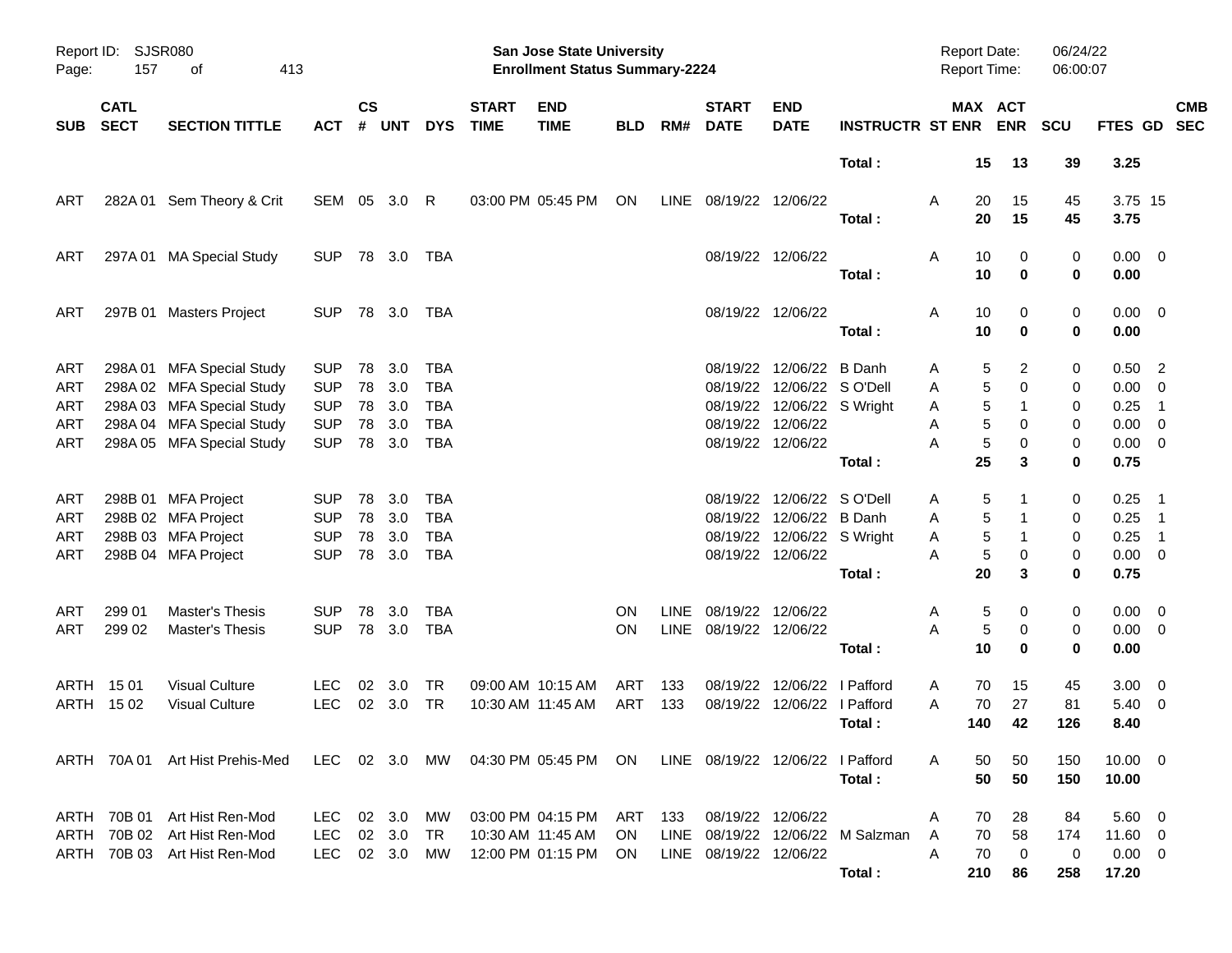| <b>SJSR080</b><br>Report ID:<br>413<br>158<br>Page:<br>οf         |                |                    |            |            |                             | San Jose State University<br><b>Enrollment Status Summary-2224</b>         |            |             |                                  |                             |                                        | <b>Report Date:</b><br><b>Report Time:</b> |                               | 06/24/22<br>06:00:07 |                  |                          |
|-------------------------------------------------------------------|----------------|--------------------|------------|------------|-----------------------------|----------------------------------------------------------------------------|------------|-------------|----------------------------------|-----------------------------|----------------------------------------|--------------------------------------------|-------------------------------|----------------------|------------------|--------------------------|
| <b>CATL</b><br><b>SECT</b><br><b>SECTION TITTLE</b><br><b>SUB</b> | <b>ACT</b>     | $\mathsf{cs}$<br># | <b>UNT</b> | <b>DYS</b> | <b>START</b><br><b>TIME</b> | <b>END</b><br><b>TIME</b>                                                  | <b>BLD</b> | RM#         | <b>START</b><br><b>DATE</b>      | <b>END</b><br><b>DATE</b>   | <b>INSTRUCTR ST ENR</b>                |                                            | MAX ACT<br><b>ENR</b>         | <b>SCU</b>           | FTES GD          | <b>CMB</b><br><b>SEC</b> |
| ARTH<br>72 01<br>Design in Society                                | <b>LEC</b>     | 01                 | 3.0        | MW         |                             | 12:00 PM 01:15 PM                                                          | ON         | LINE        | 08/19/22                         | 12/06/22 E Carroll          |                                        | 70<br>A                                    | 70                            | 210                  | 14.00            | 0                        |
| 72 02<br>ARTH<br>Design in Society                                | <b>LEC</b>     |                    | 3.0        |            |                             |                                                                            |            |             |                                  |                             |                                        | X                                          | $\mathbf 0$<br>0              | 0                    | 0.00             | $\overline{\mathbf{0}}$  |
| 72 03<br>ARTH<br>Design in Society                                | <b>LEC</b>     | 01                 | 3.0        | <b>TR</b>  |                             | 12:00 PM 01:15 PM                                                          | ART        | 135         |                                  | 08/19/22 12/06/22 E Carroll |                                        | Α<br>50                                    | 46                            | 138                  | 9.20             | $\overline{0}$           |
| 72 04<br>ARTH<br>Design in Society                                | <b>LEC</b>     |                    | 3.0        |            |                             |                                                                            |            |             |                                  |                             |                                        | Х                                          | 0<br>0                        | 0                    | 0.00             | $\overline{0}$           |
| 72 05<br>Design in Society<br>ARTH                                | <b>LEC</b>     | 01                 | 3.0        | <b>TR</b>  |                             | 10:30 AM 11:45 AM                                                          | ON         | LINE        | 08/19/22 12/06/22                |                             | G Simms<br>Total:                      | А<br>70<br>190                             | 6<br>122                      | 18<br>366            | 1.20<br>24.40    | $\overline{\mathbf{0}}$  |
| ARTH 110 01<br>Hst/Thry New Media                                 | LEC            |                    | 3.0        |            |                             |                                                                            |            |             |                                  |                             |                                        | X                                          | 0<br>0                        | 0                    | 0.00             | $\overline{\mathbf{0}}$  |
| 110 01<br>ART<br>Hst/Thry New Media                               | <b>LEC</b>     |                    | 3.0        |            |                             |                                                                            |            |             |                                  |                             |                                        | Χ                                          | 0<br>0                        | 0                    | 0.00             | 0                        |
| Hst/Thry New Media<br>ARTH<br>110 02                              | <b>LEC</b>     | 01                 | 3.0        | TR         |                             | 03:00 PM 04:15 PM                                                          | ΟN         | LINE        |                                  |                             | 08/19/22 12/06/22 M Hankwitz           | A<br>50                                    | 13                            | 39                   | 2.60             | 0 <sup>o</sup>           |
| ART<br>110 02<br>Hst/Thry New Media                               | <b>LEC</b>     | 01                 | 3.0        | <b>TR</b>  |                             | 03:00 PM 04:15 PM                                                          | ON         | <b>LINE</b> |                                  |                             | 08/19/22 12/06/22 M Hankwitz<br>Total: | A<br>50                                    | 15<br>0<br>28                 | 45<br>84             | 3.00<br>5.60     | 0 <sup>o</sup>           |
| ARTH 126 01<br>History of Photo                                   | LEC.           | 02                 | 3.0        | МW         |                             | 03:00 PM 04:15 PM                                                          | ON         | LINE        | 08/19/22                         | 12/06/22                    | E Linden                               | 50<br>Α                                    | 20                            | 60                   | 4.15             | 3 C                      |
| PHOT 126 01<br>History of Photo                                   | <b>LEC</b>     | 02                 | 3.0        | <b>MW</b>  |                             | 03:00 PM 04:15 PM                                                          | ON         | <b>LINE</b> |                                  | 08/19/22 12/06/22 E Linden  |                                        | А                                          | 8<br>0                        | 24                   | 1.60             | $0\,C$                   |
|                                                                   |                |                    |            |            |                             |                                                                            |            |             |                                  |                             | Total:                                 | 50                                         | 28                            | 84                   | 5.75             |                          |
| ARTH 160 01<br><b>Modern Architecture</b>                         | <b>LEC</b>     | 02                 | 3.0        | МW         |                             | 12:00 PM 01:15 PM                                                          | ON         | LINE        | 08/19/22 12/06/22                |                             | G Simms                                | Α<br>50                                    | 40                            | 120                  | $8.00 \t 0$      |                          |
|                                                                   |                |                    |            |            |                             |                                                                            |            |             |                                  |                             | Total:                                 | 50                                         | 40                            | 120                  | 8.00             |                          |
| ARTH 176A 01 Gr Des Hist/Theory                                   | <b>LEC</b>     |                    | 3.0        |            |                             |                                                                            |            |             |                                  |                             |                                        | X                                          | 0<br>0                        | 0                    | 0.00             | $\overline{\mathbf{0}}$  |
| DSGD 176A 01 Gr Des Hist/Theory                                   | <b>LEC</b>     |                    | 3.0        |            |                             |                                                                            |            |             |                                  |                             |                                        | X                                          | 0<br>0                        | 0                    | 0.00             | $\mathbf{0}$             |
| ARTH 176A 02 Gr Des Hist/Theory                                   | <b>LEC</b>     | 01                 | 3.0        | MW         |                             | 01:30 PM 02:45 PM                                                          | <b>ON</b>  | <b>LINE</b> |                                  |                             | 08/19/22 12/06/22 H Sadikoglu          | 70<br>A                                    | 14                            | 42                   | 2.80             | 0 <sup>o</sup>           |
| DSGD 176A 02 Gr Des Hist/Theory                                   | LEC            | 01                 | 3.0        | MW         |                             | 01:30 PM 02:45 PM                                                          | ON         | <b>LINE</b> |                                  |                             | 08/19/22 12/06/22 H Sadikoglu A        |                                            | 38<br>0                       | 114                  | 7.65             | 1 C                      |
|                                                                   |                |                    |            |            |                             |                                                                            |            |             |                                  |                             | Total:                                 | 70                                         | 52                            | 156                  | 10.45            |                          |
| ARTH 178 01<br>Arth Field Work                                    | <b>SUP</b>     | 78                 | 3.0        | TBA        |                             |                                                                            |            |             |                                  | 08/19/22 12/06/22           |                                        | A                                          | 5<br>0                        | 0                    | $0.00 \quad 0$   |                          |
|                                                                   |                |                    |            |            |                             |                                                                            |            |             |                                  |                             | Total:                                 |                                            | 5<br>$\bf{0}$                 | 0                    | 0.00             |                          |
| ARTH 180 01<br>Indiv Studies ArtH                                 | <b>SUP</b>     | 78 1.0             |            | TBA        |                             |                                                                            | <b>ON</b>  |             | LINE 08/19/22 12/06/22 E Carroll |                             |                                        | 10<br>A                                    | 1                             | 0                    | 0.08             | - 1                      |
| ARTH 180 02 Indiv Studies ArtH                                    | SUP 78 3.0 TBA |                    |            |            |                             |                                                                            |            |             | ON LINE 08/19/22 12/06/22        |                             |                                        | Α                                          | 10<br>$\overline{\mathbf{0}}$ | $\mathbf 0$          | $0.00 \t 0$      |                          |
|                                                                   |                |                    |            |            |                             |                                                                            |            |             |                                  |                             | Total:                                 | 20                                         | $\blacktriangleleft$          | 0                    | 0.08             |                          |
| ARTH 185 01 Classical World                                       |                |                    |            |            |                             | LEC 01 3.0 MW 01:30 PM 02:45 PM ON LINE 08/19/22 12/06/22 I Pafford        |            |             |                                  |                             |                                        | A<br>24                                    | 15                            | 45                   | $3.10 \quad 2$   |                          |
|                                                                   |                |                    |            |            |                             |                                                                            |            |             |                                  |                             | Total:                                 | 24                                         | 15                            | 45                   | 3.10             |                          |
|                                                                   |                |                    |            |            |                             |                                                                            |            |             |                                  |                             |                                        |                                            |                               |                      |                  |                          |
| ARTH 187A 01 Art Ital Ren 15th                                    |                |                    |            |            |                             | LEC 01 3.0 TR  01:30 PM  02:45 PM  ART  135  08/19/22  12/06/22  E Carroll |            |             |                                  |                             | Total:                                 | 24<br>A<br>24                              | 9<br>9                        | 27<br>27             | $1.90$ 2<br>1.90 |                          |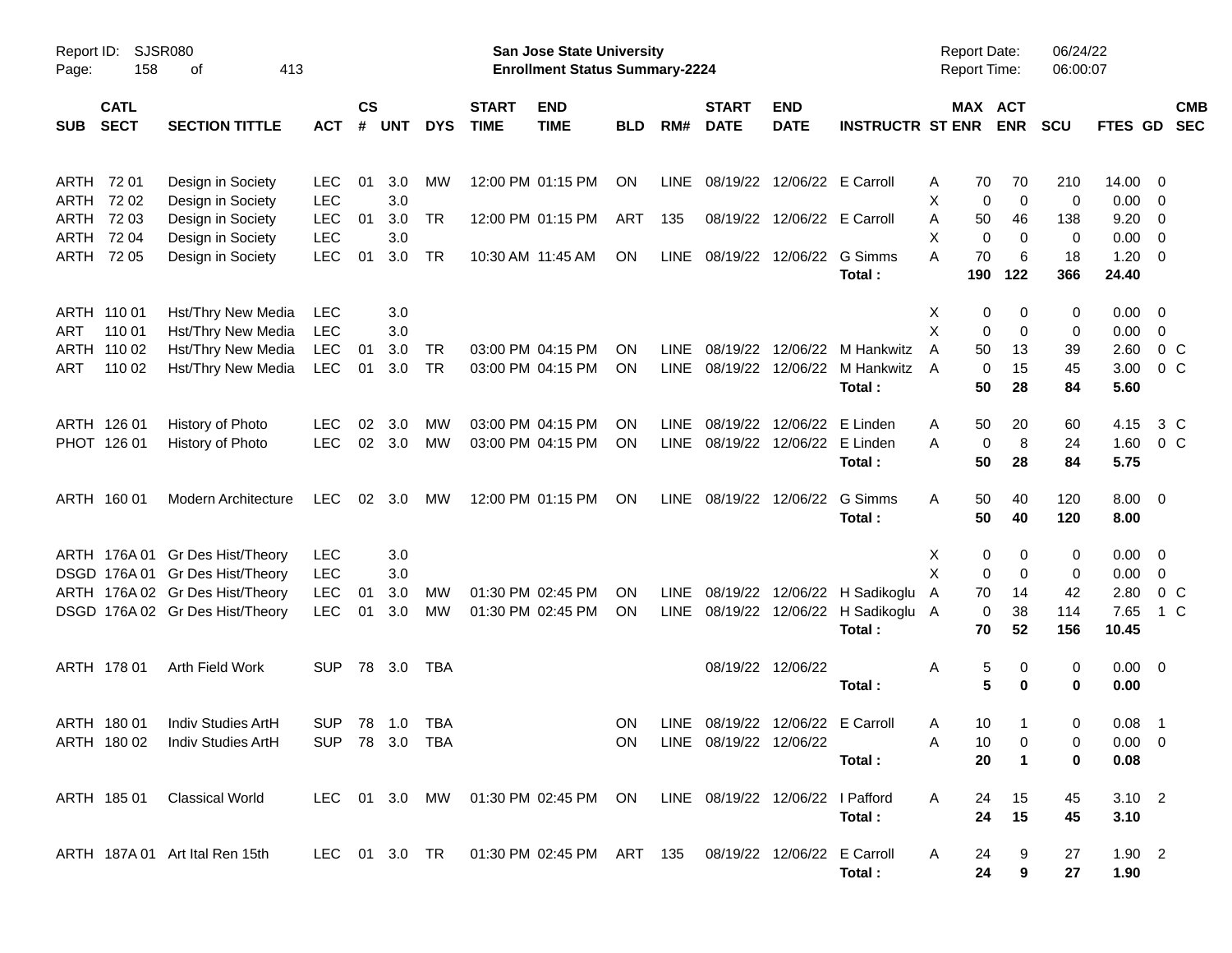| Page:      | <b>SJSR080</b><br>Report ID:<br>159<br>413<br>οf |                                      |            |                    |            |            |                             | San Jose State University<br><b>Enrollment Status Summary-2224</b> |           |             |                             |                             |                             | <b>Report Date:</b><br>Report Time: |                                  | 06/24/22<br>06:00:07 |                     |                          |            |
|------------|--------------------------------------------------|--------------------------------------|------------|--------------------|------------|------------|-----------------------------|--------------------------------------------------------------------|-----------|-------------|-----------------------------|-----------------------------|-----------------------------|-------------------------------------|----------------------------------|----------------------|---------------------|--------------------------|------------|
| <b>SUB</b> | <b>CATL</b><br><b>SECT</b>                       | <b>SECTION TITTLE</b>                | <b>ACT</b> | $\mathsf{cs}$<br># | <b>UNT</b> | <b>DYS</b> | <b>START</b><br><b>TIME</b> | <b>END</b><br><b>TIME</b>                                          | BLD       | RM#         | <b>START</b><br><b>DATE</b> | <b>END</b><br><b>DATE</b>   | <b>INSTRUCTR ST ENR ENR</b> |                                     | MAX ACT                          | <b>SCU</b>           | FTES GD             | <b>SEC</b>               | <b>CMB</b> |
|            |                                                  | ARTH 190A 01 Art 19th Cen            | <b>LEC</b> |                    | 3.0        |            |                             |                                                                    |           |             |                             |                             |                             | X<br>0                              | 0                                | 0                    | 0.00                | $\mathbf{0}$             |            |
|            |                                                  | ARTH 190A 02 Art 19th Cen            | <b>LEC</b> | 01                 | 3.0        | <b>TR</b>  | 10:30 AM 11:45 AM           |                                                                    | ON        | LINE        | 08/19/22 12/06/22           |                             | J Smits<br>Total:           | А<br>35<br>35                       | $\overline{7}$<br>$\overline{7}$ | 21<br>21             | 1.40<br>1.40        | $\overline{0}$           |            |
|            |                                                  | ARTH 190C 01 20th C Dada to Pop      | LEC        | 01                 | 3.0        | MW         |                             | 10:30 AM 11:45 AM                                                  | ART       | 133         |                             | 08/19/22 12/06/22           | M Hankwitz<br>Total:        | 70<br>A<br>70                       | 12<br>12                         | 36<br>36             | 2.45<br>2.45        | $\overline{\phantom{1}}$ |            |
|            |                                                  | ARTH 191A 01 Contemporary Issues LEC |            |                    | 3.0        |            |                             |                                                                    |           |             |                             |                             | Total:                      | X                                   | 0<br>0<br>$\bf{0}$<br>0          | 0<br>$\bf{0}$        | $0.00 \t 0$<br>0.00 |                          |            |
|            |                                                  | ARTH 192A 01 Modern Design           | <b>LEC</b> | 01                 | 3.0        | TR         |                             | 12:00 PM 01:15 PM                                                  | ON        | LINE        | 08/19/22 12/06/22           |                             | Total:                      | 50<br>Α<br>50                       | 0<br>$\bf{0}$                    | 0<br>$\bf{0}$        | $0.00 \t 0$<br>0.00 |                          |            |
|            |                                                  | ARTH 192C 01 Interior Design Hist    | LEC        |                    | 3.0        |            |                             |                                                                    |           |             |                             |                             |                             | X                                   | 0<br>0                           | 0                    | 0.00                | $\overline{0}$           |            |
| DSIT       |                                                  | 192C 01 Interior Design Hist         | <b>LEC</b> |                    | 3.0        |            |                             |                                                                    |           |             |                             |                             |                             | X                                   | 0<br>0                           | 0                    | 0.00                | $\mathbf 0$              |            |
| ARTH       |                                                  | 192C 02 Interior Design Hist         | <b>LEC</b> | 01                 | 3.0        | <b>TR</b>  |                             | 03:00 PM 04:15 PM                                                  | ART       | 133         |                             | 08/19/22 12/06/22           | E Carroll                   | Α<br>50                             | 6                                | 18                   | 1.20                | 0 <sup>o</sup>           |            |
| DSIT       |                                                  | 192C 02 Interior Design Hist         | <b>LEC</b> | 01                 | 3.0        | <b>TR</b>  |                             | 03:00 PM 04:15 PM                                                  | ART       | 133         |                             | 08/19/22 12/06/22 E Carroll |                             | 0<br>А                              | 0                                | $\mathbf 0$          | 0.00                | 0 <sup>o</sup>           |            |
|            |                                                  |                                      |            |                    |            |            |                             |                                                                    |           |             |                             |                             | Total:                      | 50                                  | 6                                | 18                   | 1.20                |                          |            |
|            | ARTH 193A 01                                     | <b>Worlds Art/Culture</b>            | LEC.       | 02                 | 3.0        | MW         |                             | 09:00 AM 10:15 AM                                                  | ART       | 133         | 08/19/22                    | 12/06/22                    | J Smits                     | 50<br>A                             | 47                               | 141                  | 9.50                | $\overline{2}$           |            |
|            |                                                  | ARTH 193A 02 Worlds Art/Culture      | <b>LEC</b> |                    | 02 3.0     | <b>MW</b>  |                             | 03:00 PM 04:15 PM                                                  | ART       | 135         |                             | 08/19/22 12/06/22           | J Smits                     | А<br>50                             | 34                               | 102                  | 6.80                | - 0                      |            |
|            |                                                  |                                      |            |                    |            |            |                             |                                                                    |           |             |                             |                             | Total:                      | 100                                 | 81                               | 243                  | 16.30               |                          |            |
|            | ARTH 275 02                                      | Sem: 20th Cent Art                   | SEM 05 3.0 |                    |            | $\top$     |                             | 03:00 PM 05:45 PM                                                  | ON        |             | LINE 08/19/22 12/06/22      |                             |                             | Α<br>15                             | 5                                | 15                   | $1.15 \quad 3$      |                          |            |
|            |                                                  |                                      |            |                    |            |            |                             |                                                                    |           |             |                             |                             | Total:                      | 15                                  | 5                                | 15                   | 1.15                |                          |            |
|            | ARTH 291 01                                      | <b>Grad Prob Art Hist</b>            | <b>SEM</b> | 78                 | 3.0        | <b>TBA</b> |                             |                                                                    | <b>ON</b> | <b>LINE</b> | 08/19/22 12/06/22           |                             |                             | Α                                   | 5<br>0                           | 0                    | 0.00                | $\overline{\mathbf{0}}$  |            |
|            | ARTH 291 02                                      | <b>Grad Prob Art Hist</b>            | SEM 78 3.0 |                    |            | <b>TBA</b> |                             |                                                                    | <b>ON</b> | LINE        | 08/19/22 12/06/22           |                             |                             | Α                                   | $\mathbf 5$<br>0                 | 0                    | 0.00                | $\overline{0}$           |            |
|            |                                                  |                                      |            |                    |            |            |                             |                                                                    |           |             |                             |                             | Total:                      | 10                                  | $\bf{0}$                         | $\mathbf 0$          | 0.00                |                          |            |
|            | PHOT 40 01                                       | <b>Beg Photography</b>               |            |                    |            |            |                             | ACT 13 3.0 MW 08:00 AM 10:50 AM DH 410                             |           |             | 08/19/22 12/06/22           |                             |                             | Α                                   | 24 24                            | 72                   | 4.80 0              |                          |            |
|            | PHOT 40 02                                       | Beg Photography                      | <b>ACT</b> | 13                 | 3.0        | МW         |                             | 12:00 PM 02:50 PM                                                  | DH        | 410         |                             | 08/19/22 12/06/22 I Lepe    |                             | 24<br>Α                             | 23                               | 69                   | 4.60                | 0                        |            |
|            | PHOT 40 03                                       | Beg Photography                      | <b>ACT</b> | 13                 | 3.0        | <b>MW</b>  |                             | 03:00 PM 05:50 PM                                                  | DH        | 410         |                             | 08/19/22 12/06/22 J Moore   |                             | 24<br>Α                             | 23                               | 69                   | 4.60                | 0                        |            |
|            | PHOT 40 04                                       | Beg Photography                      | <b>ACT</b> |                    | 13 3.0     | <b>TR</b>  |                             | 08:00 AM 10:50 AM                                                  | DH.       | 410         | 08/19/22 12/06/22           |                             |                             | 24<br>Α                             | 0                                | 0                    | 0.00                | $\mathbf 0$              |            |
|            | PHOT 40 05                                       | Beg Photography                      | <b>ACT</b> | 13                 | 3.0        | <b>TR</b>  |                             | 12:00 PM 02:50 PM                                                  | DH        | 410         | 08/19/22                    |                             | 12/06/22 A Defendi          | 24<br>Α                             | 17                               | 51                   | 3.40                | $\mathbf 0$              |            |
|            | PHOT 40 06                                       | Beg Photography                      | <b>ACT</b> |                    | 13 3.0     | TR         |                             | 03:00 PM 05:50 PM                                                  | DH        | 410         |                             | 08/19/22 12/06/22           |                             | Α<br>24                             | 0                                | 0                    | 0.00                | 0                        |            |
|            |                                                  |                                      |            |                    |            |            |                             |                                                                    |           |             |                             |                             | Total:                      | 144                                 | 87                               | 261                  | 17.40               |                          |            |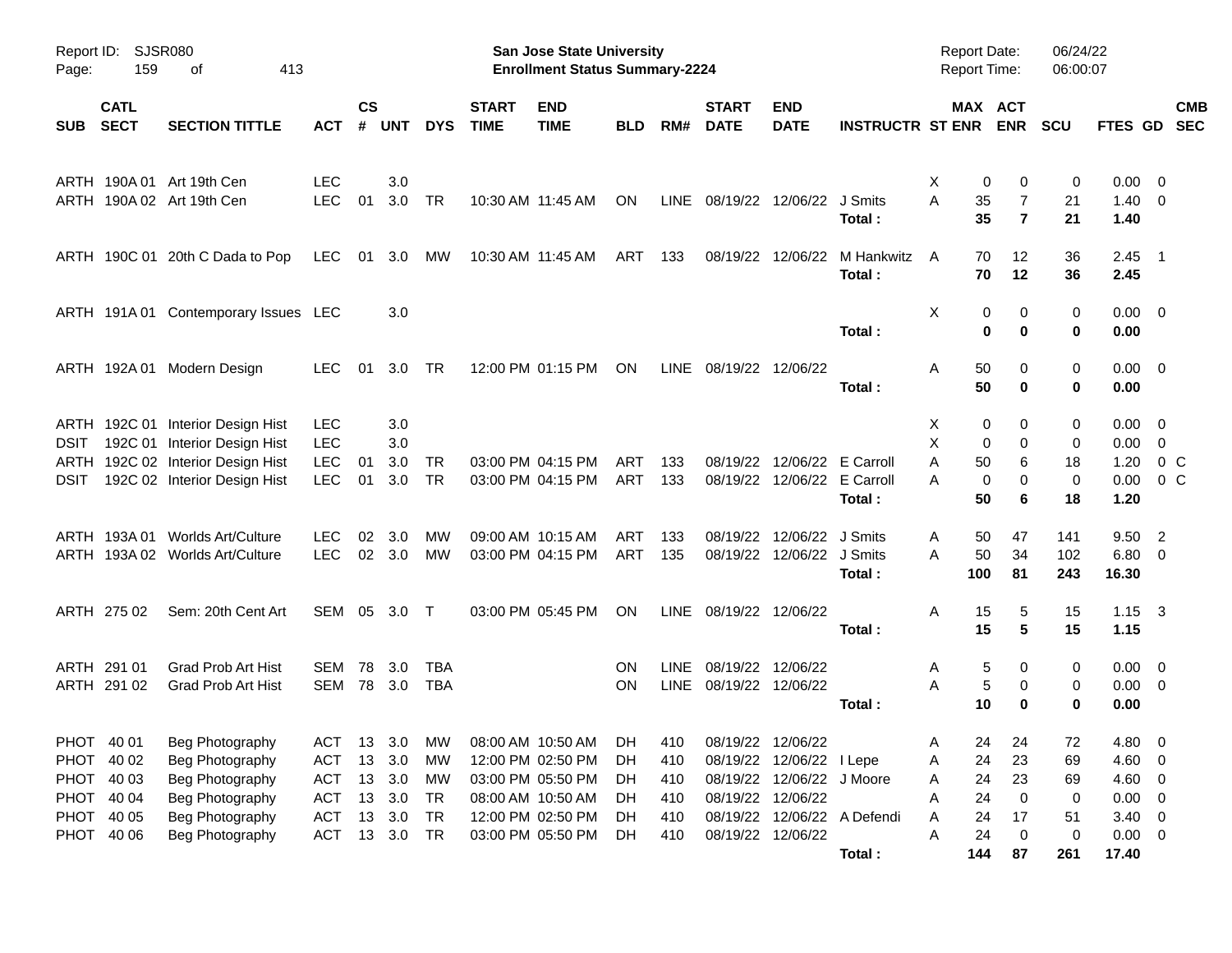| Report ID:<br>160<br>Page:               | SJSR080<br>413<br>оf                         |                          |                |               |                          |                             | San Jose State University<br><b>Enrollment Status Summary-2224</b> |            |             |                             |                             |                                 | <b>Report Date:</b><br><b>Report Time:</b> |                             | 06/24/22<br>06:00:07    |                        |                                                      |                          |
|------------------------------------------|----------------------------------------------|--------------------------|----------------|---------------|--------------------------|-----------------------------|--------------------------------------------------------------------|------------|-------------|-----------------------------|-----------------------------|---------------------------------|--------------------------------------------|-----------------------------|-------------------------|------------------------|------------------------------------------------------|--------------------------|
| <b>CATL</b><br><b>SECT</b><br><b>SUB</b> | <b>SECTION TITTLE</b>                        | <b>ACT</b>               | <b>CS</b><br># | <b>UNT</b>    | <b>DYS</b>               | <b>START</b><br><b>TIME</b> | <b>END</b><br><b>TIME</b>                                          | <b>BLD</b> | RM#         | <b>START</b><br><b>DATE</b> | <b>END</b><br><b>DATE</b>   | <b>INSTRUCTR ST ENR</b>         | MAX ACT                                    | <b>ENR</b>                  | <b>SCU</b>              | <b>FTES GD</b>         |                                                      | <b>CMB</b><br><b>SEC</b> |
| PHOT 110 01<br>PHOT 110 03               | Black & White Photo<br>Black & White Photo   | ACT<br><b>ACT</b>        | 13             | 3.0<br>13 3.0 | MW<br>MW                 |                             | 03:00 PM 05:50 PM<br>12:00 PM 02:50 PM                             | DН<br>DН   | 406<br>406  | 08/19/22<br>08/19/22        | 12/06/22<br>12/06/22        | K McDonald<br>Total:            | 24<br>A<br>Α<br>24<br>48                   | 14<br>0<br>14               | 42<br>$\mathbf 0$<br>42 | 2.80<br>0.00<br>2.80   | $\overline{\mathbf{0}}$<br>$\overline{\mathbf{0}}$   |                          |
| PHOT 112 03<br>PHOT 112 04               | <b>Color Photo</b><br><b>Color Photo</b>     | <b>ACT</b><br><b>ACT</b> | 13             | 3.0<br>13 3.0 | MW<br>MW                 |                             | 12:00 PM 02:50 PM<br>03:00 PM 05:50 PM                             | IS.<br>IS  | 219C        | 08/19/22<br>219C 08/19/22   | 12/06/22<br>12/06/22        | Total:                          | 24<br>A<br>24<br>A<br>48                   | 14<br>0<br>14               | 42<br>0<br>42           | 2.80<br>0.00<br>2.80   | $\overline{\mathbf{0}}$<br>$\overline{\phantom{0}}$  |                          |
| PHOT 114 01                              | Adv Blk/Wht Photo                            | ACT                      | 13             | 3.0           | TR                       |                             | 12:00 PM 02:50 PM                                                  | DH         | 406         |                             | 08/19/22 12/06/22           | Total:                          | 24<br>Α<br>24                              | 0<br>0                      | 0<br>0                  | $0.00 \quad 0$<br>0.00 |                                                      |                          |
| PHOT 115 03<br>PHOT 115 04               | Int Digital Imaging<br>Int Digital Imaging   | ACT<br><b>ACT</b>        | 13             | 3.0<br>13 3.0 | <b>TR</b><br>TR          |                             | 08:00 AM 10:50 AM<br>03:00 PM 05:50 PM                             | IS<br>IS   | 219<br>219C | 08/19/22<br>08/19/22        | 12/06/22<br>12/06/22        | A Rios<br>A Rios<br>Total:      | Α<br>24<br>24<br>A<br>48                   | 0<br>5<br>5                 | 0<br>15<br>15           | 0.00<br>1.00<br>1.00   | $\overline{\mathbf{0}}$<br>$\overline{\mathbf{0}}$   |                          |
| PHOT 116 01                              | Cont Issues Photog                           | SEM 04 3.0               |                |               | $\top$                   |                             | 08:00 AM 10:45 AM                                                  |            |             | 08/19/22                    | 12/06/22                    | J Fung<br>Total:                | 24<br>Α<br>24                              | 16<br>16                    | 48<br>48                | $3.20 \ 0$<br>3.20     |                                                      |                          |
| PHOT 120 01<br>PHOT 120 03               | Image and Idea<br>Image and Idea             | ACT<br><b>ACT</b>        | 13             | 3.0<br>13 3.0 | <b>TR</b><br>TR          |                             | 03:00 PM 05:50 PM<br>12:00 PM 02:50 PM                             | IS<br>IS   | 219<br>219  | 08/19/22<br>08/19/22        | 12/06/22<br>12/06/22        | V Mendoza<br>A Rios<br>Total:   | 24<br>A<br>A<br>24<br>48                   | 14<br>0<br>14               | 42<br>0<br>42           | 2.80<br>0.00<br>2.80   | $\overline{\mathbf{0}}$<br>$\overline{\phantom{0}}$  |                          |
| PHOT 121 03<br>PHOT 121 04               | Intro to Studio Ligh<br>Intro to Studio Ligh | ACT<br>ACT               | 13             | 3.0<br>13 3.0 | MW<br>MW                 |                             | 08:00 AM 10:50 AM<br>12:00 PM 02:50 PM                             | DН<br>DН   | 407<br>407  | 08/19/22<br>08/19/22        | 12/06/22<br>12/06/22 J Fung | J Fung<br>Total:                | 18<br>A<br>18<br>A<br>36                   | 6<br>14<br>20               | 18<br>42<br>60          | 1.20<br>2.80<br>4.00   | $\overline{\phantom{0}}$<br>$\overline{\phantom{0}}$ |                          |
| PHOT 125 02                              | Special Topics: Phot                         | ACT 13 3.0 F             |                |               |                          |                             | 09:30 AM 03:30 PM                                                  | DH         | 407         | 08/19/22                    |                             | 12/06/22 J Aguilar-Di<br>Total: | 18<br>A<br>18                              | 13<br>13                    | 39<br>39                | $2.60 \t 0$<br>2.60    |                                                      |                          |
| PHOT 180 01<br>PHOT 180 02               | Indiv St Photo<br>Indiv St Photo             | <b>SUP</b><br><b>SUP</b> | 78<br>78       | 1.0<br>3.0    | <b>TBA</b><br><b>TBA</b> |                             |                                                                    |            |             | 08/19/22<br>08/19/22        | 12/06/22<br>12/06/22        | Total :                         | 10<br>A<br>36<br>A<br>46.                  | 0<br>0<br><sup>0</sup>      | 0<br>0<br><sup>0</sup>  | 0.00<br>0.00<br>0.00   | $\overline{\mathbf{0}}$<br>$\overline{\mathbf{0}}$   |                          |
| PHOT 197 01                              | Sr Project Photograp SEM 07 3.0 TR           |                          |                |               |                          |                             | 06:00 PM 08:50 PM                                                  | DH.        | 410         |                             | 08/19/22 12/06/22 B Danh    | Total:                          | A<br>24<br>24                              | 15<br>15                    | 45<br>45                | $3.00 \t 0$<br>3.00    |                                                      |                          |
|                                          | Department : Art and Art History             |                          |                |               |                          |                             |                                                                    |            |             |                             | <b>Lower Division:</b>      | <b>Department Total:</b>        |                                            | 4434 2339<br>1823 1165 3227 | 6672                    | 456.08<br>215.13       |                                                      |                          |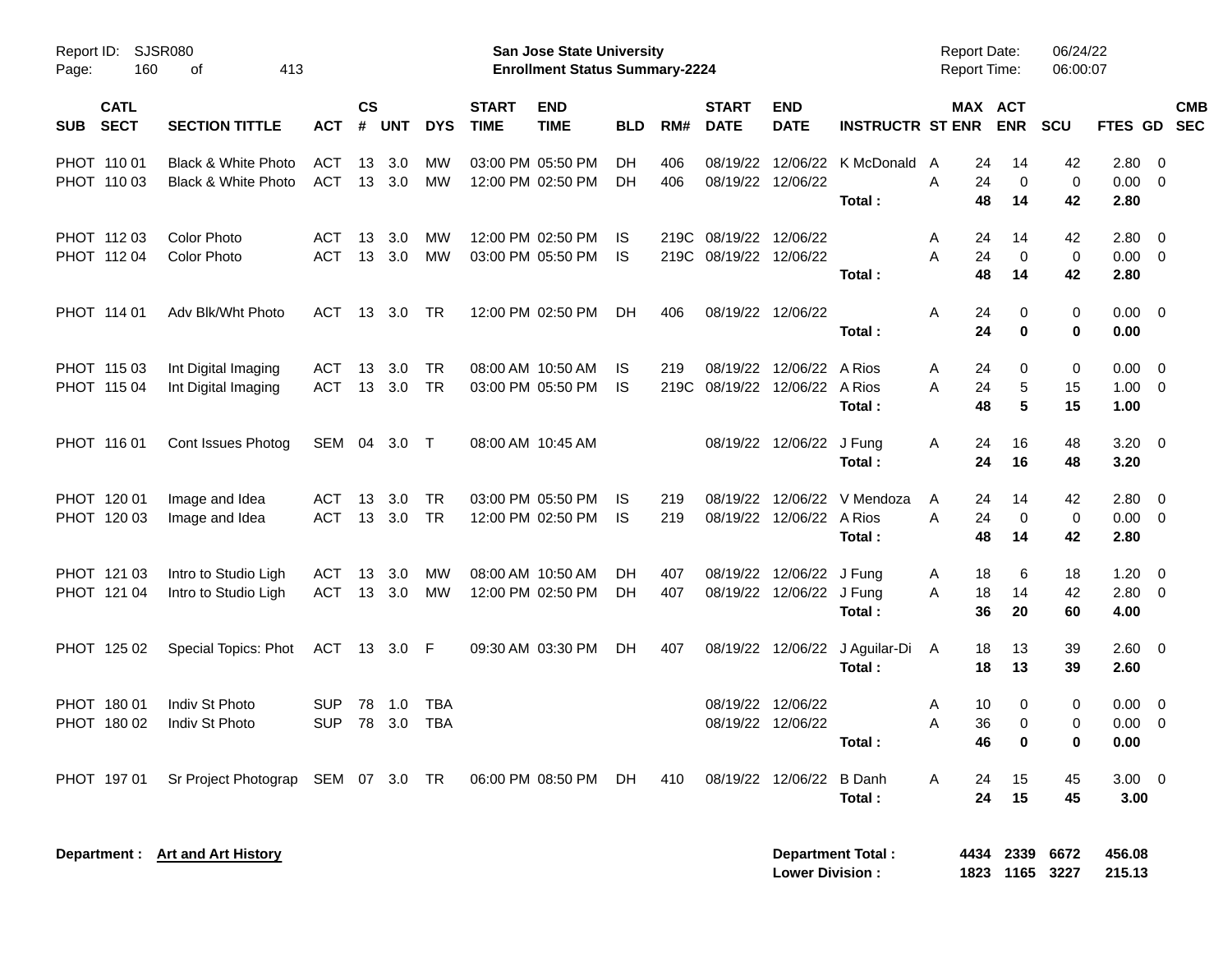|            | Report ID: SJSR080         |     |                       |     |         |    |            |            |                             | <b>San Jose State University</b>      |            |     |                             |                           |                           | <b>Report Date:</b> |            | 06/24/22              |                 |            |
|------------|----------------------------|-----|-----------------------|-----|---------|----|------------|------------|-----------------------------|---------------------------------------|------------|-----|-----------------------------|---------------------------|---------------------------|---------------------|------------|-----------------------|-----------------|------------|
| Page:      |                            | 161 | of                    | 413 |         |    |            |            |                             | <b>Enrollment Status Summary-2224</b> |            |     |                             |                           |                           | Report Time:        |            | 06:00:07              |                 |            |
| <b>SUB</b> | <b>CATL</b><br><b>SECT</b> |     | <b>SECTION TITTLE</b> |     | $ACT$ # | СS | <b>UNT</b> | <b>DYS</b> | <b>START</b><br><b>TIME</b> | <b>END</b><br><b>TIME</b>             | <b>BLD</b> | RM# | <b>START</b><br><b>DATE</b> | <b>END</b><br><b>DATE</b> | <b>INSTRUCTR ST ENR</b>   | <b>MAX ACT</b>      | <b>ENR</b> | <b>SCU</b>            | FTES GD SEC     | <b>CMB</b> |
|            |                            |     |                       |     |         |    |            |            |                             |                                       |            |     |                             | <b>Upper Division:</b>    | <b>Graduate Division:</b> | 368                 | 62         | 2243 1112 3279<br>166 | 225.77<br>15.18 |            |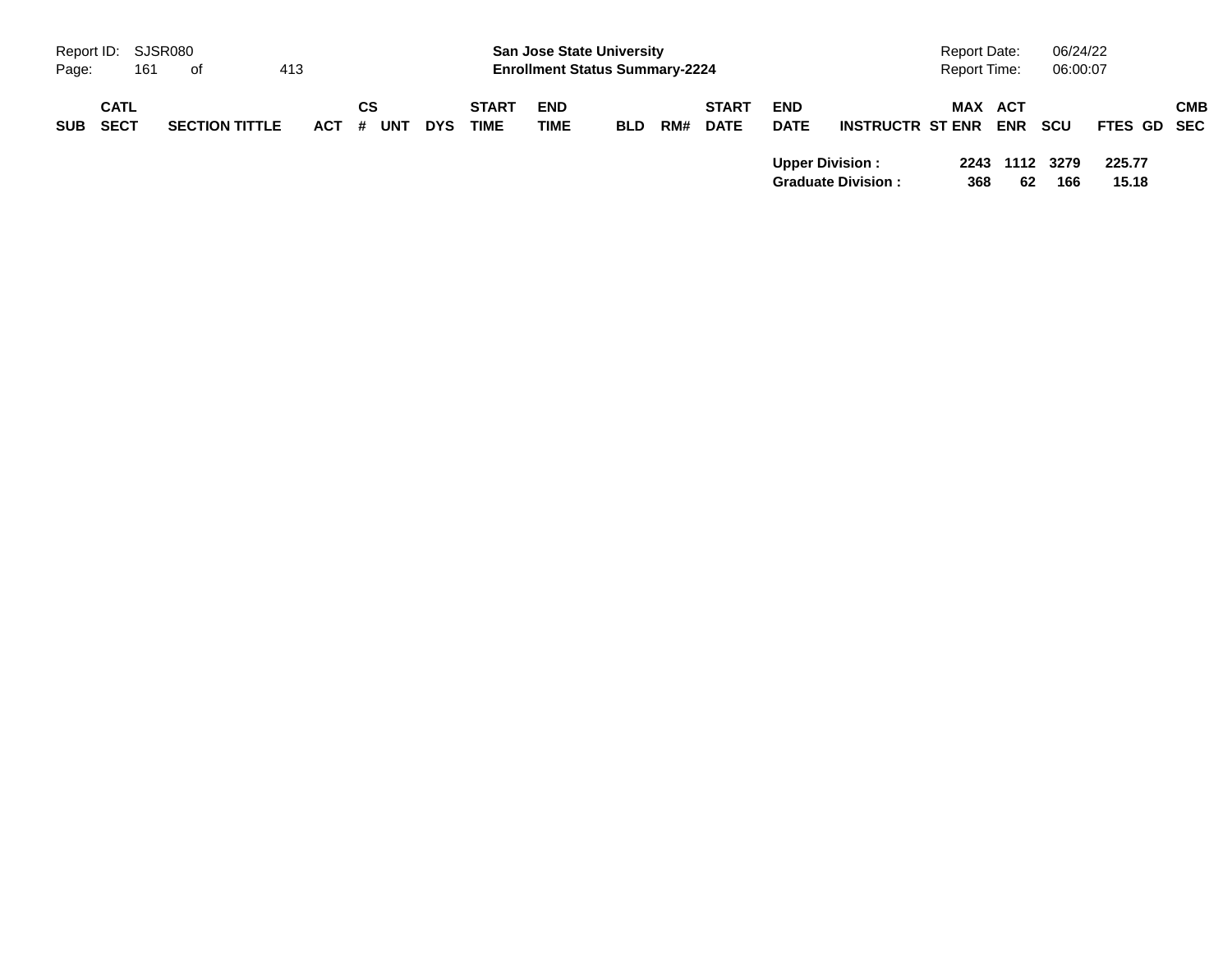| Page:          | <b>SJSR080</b><br>Report ID:<br>162<br>413<br>оf<br><b>CATL</b> |                                                   |            |                |            |            |                             | San Jose State University<br><b>Enrollment Status Summary-2224</b> |            |             |                                 |                            |                         | Report Date:<br>Report Time: |     |                       | 06/24/22<br>06:00:07 |                |                          |                          |
|----------------|-----------------------------------------------------------------|---------------------------------------------------|------------|----------------|------------|------------|-----------------------------|--------------------------------------------------------------------|------------|-------------|---------------------------------|----------------------------|-------------------------|------------------------------|-----|-----------------------|----------------------|----------------|--------------------------|--------------------------|
| <b>SUB</b>     | <b>SECT</b>                                                     | <b>SECTION TITTLE</b>                             | <b>ACT</b> | <b>CS</b><br># | <b>UNT</b> | <b>DYS</b> | <b>START</b><br><b>TIME</b> | <b>END</b><br><b>TIME</b>                                          | <b>BLD</b> | RM#         | <b>START</b><br><b>DATE</b>     | <b>END</b><br><b>DATE</b>  | <b>INSTRUCTR ST ENR</b> |                              |     | MAX ACT<br><b>ENR</b> | <b>SCU</b>           | <b>FTES GD</b> |                          | <b>CMB</b><br><b>SEC</b> |
| <b>College</b> | Department :                                                    | <b>Humanities &amp; the Arts</b><br><b>Design</b> |            |                |            |            |                             |                                                                    |            |             |                                 |                            |                         |                              |     |                       |                      |                |                          |                          |
| ANI            | 10 01                                                           | <b>Light and Optics</b>                           | <b>ACT</b> | 07             | 3.0        | МW         |                             | 08:00 AM 10:50 AM                                                  | ART        | 243         | 08/19/22                        | 12/06/22                   | J Clapp                 | A                            | 20  | 20                    | 60                   | 4.00           | 0                        |                          |
| ANI            | 10 02                                                           | <b>Light and Optics</b>                           | <b>ACT</b> | 07             | 3.0        | MW         |                             | 12:00 PM 02:50 PM                                                  | <b>ART</b> | 243         |                                 | 08/19/22 12/06/22          | J Clapp                 | Α                            | 20  | 20                    | 60                   | 4.00           | 0                        |                          |
| ANI            | 10 03                                                           | <b>Light and Optics</b>                           | <b>ACT</b> | 07             | 3.0        | MW         |                             | 03:00 PM 05:50 PM                                                  | ART        | 243         |                                 | 08/19/22 12/06/22          | J Clapp                 | A                            | 20  | 19                    | 57                   | 3.80           | $\mathbf 0$              |                          |
| ANI            | 10 04                                                           | <b>Light and Optics</b>                           | <b>ACT</b> | 07             | 3.0        | МW         |                             | 08:00 AM 10:50 AM                                                  | ART        | 203         | 08/19/22                        | 12/06/22                   | K Tadenev               | Α                            | 20  | 20                    | 60                   | 4.00           | 0                        |                          |
| ANI            | 10 05                                                           | <b>Light and Optics</b>                           | <b>ACT</b> | 07             | 3.0        | MW         |                             | 12:00 PM 02:50 PM                                                  | ART        | 203         |                                 | 08/19/22 12/06/22          | K Tadenev               | A                            | 20  | 20                    | 60                   | 4.00           | 0                        |                          |
|                |                                                                 |                                                   |            |                |            |            |                             |                                                                    |            |             |                                 |                            | Total:                  |                              | 100 | 99                    | 297                  | 19.80          |                          |                          |
| ANI            | 11 01                                                           | Illus Fundamentl I                                | ACT        | 07             | 3.0        | TR         |                             | 08:00 AM 10:50 AM                                                  | ART        | 314         | 08/19/22                        | 12/06/22                   | A Wu                    | A                            | 25  | 16                    | 48                   | 3.20           | 0                        |                          |
| ANI            | 11 02                                                           | Illus Fundamentl I                                | <b>ACT</b> | 07             | 3.0        | <b>TR</b>  |                             | 12:00 PM 02:50 PM                                                  | <b>ART</b> | 314         | 08/19/22                        | 12/06/22                   | A Wu                    | A                            | 20  | 17                    | 51                   | 3.40           | 0                        |                          |
| ANI            | 11 03                                                           | Illus Fundamentl I                                | <b>ACT</b> | 07             | 3.0        | <b>TR</b>  |                             | 03:00 PM 05:50 PM                                                  | <b>ART</b> | 314         |                                 | 08/19/22 12/06/22          | A Wu                    | A                            | 25  | 19                    | 57                   | 3.80           | 0                        |                          |
| ANI            | 11 04                                                           | Illus Fundamentl I                                | <b>ACT</b> | 07             | 3.0        | МW         |                             | 06:00 PM 08:50 PM                                                  | ART        | 312         | 08/19/22                        | 12/06/22                   | L Beverleigh            | A                            | 25  | $\overline{1}$        | 3                    | 0.20           | $\mathbf 0$              |                          |
| ANI            | 11 05                                                           | Illus Fundamentl I                                | <b>ACT</b> | 07             | 3.0        | TR         |                             | 06:00 PM 08:50 PM                                                  | ART        | 312         |                                 | 08/19/22 12/06/22          | L Beverleigh            | A                            | 25  | 14                    | 42                   | 2.80           | $\overline{0}$           |                          |
| ANI            | 11 06                                                           | <b>Illus FundamentI I</b>                         | <b>ACT</b> |                | 3.0        |            |                             |                                                                    |            |             |                                 |                            |                         | X                            | 0   | 0                     | $\mathbf 0$          | 0.00           | $\mathbf 0$              |                          |
| ANI            | 11 07                                                           | <b>Illus FundamentI I</b>                         | <b>ACT</b> | 07             | 3.0        | TR         |                             | 03:00 PM 05:50 PM                                                  | ON         |             | LINE 08/19/22 12/06/22 I Hoover |                            |                         | A                            | 25  | 22                    | 66                   | 4.40           | 0                        |                          |
|                |                                                                 |                                                   |            |                |            |            |                             |                                                                    |            |             |                                 |                            | Total:                  |                              | 145 | 89                    | 267                  | 17.80          |                          |                          |
| ANI            | 31 01                                                           | 2D Animation I                                    | <b>ACT</b> | 07             | 3.0        | <b>TR</b>  |                             | 12:00 PM 02:50 PM                                                  | ART        | 218         |                                 | 08/19/22 12/06/22          | J Jackson               | A                            | 25  | 25                    | 75                   | 5.00           | - 0                      |                          |
| ANI            | 31 02                                                           | 2D Animation I                                    | <b>ACT</b> | 07             | 3.0        | <b>TR</b>  |                             | 03:00 PM 05:50 PM                                                  | ART        | 218         |                                 | 08/19/22 12/06/22          | J Jackson               | Α                            | 25  | 25                    | 75                   | 5.00           | $\mathbf 0$              |                          |
| ANI            | 31 03                                                           | 2D Animation I                                    | <b>ACT</b> | 07             | 3.0        | <b>TR</b>  |                             | 06:00 PM 08:50 PM                                                  | ART        | 218         | 08/19/22                        | 12/06/22                   | J Jackson               | Α                            | 25  | 25                    | 75                   | 5.00           | 0                        |                          |
| ANI            | 31 05                                                           | 2D Animation I                                    | <b>ACT</b> | 07             | 3.0        | <b>MW</b>  |                             | 06:00 PM 08:50 PM                                                  | ON         | <b>LINE</b> |                                 | 08/19/22 12/06/22 S Khalaf |                         | Α                            | 25  | 25                    | 75                   | 5.00           | 0                        |                          |
| ANI            | 31 06                                                           | 2D Animation I                                    | <b>ACT</b> | 07             | 3.0        | МW         |                             | 06:00 PM 08:50 PM                                                  | <b>ON</b>  | <b>LINE</b> | 08/19/22 12/06/22               |                            |                         | A                            | 25  | 25                    | 75                   | 5.00           | 0                        |                          |
| ANI            | 31 07                                                           | 2D Animation I                                    | <b>ACT</b> | 07             | 3.0        | TR         |                             | 06:00 PM 08:50 PM                                                  | <b>ON</b>  | <b>LINE</b> | 08/19/22 12/06/22               |                            |                         | А                            | 20  | 20                    | 60                   | 4.00           | 0                        |                          |
|                |                                                                 |                                                   |            |                |            |            |                             |                                                                    |            |             |                                 |                            | Total:                  |                              | 145 | 145                   | 435                  | 29.00          |                          |                          |
| ANI            | 41 01                                                           | Intro 3D Modeling                                 | ACT        | 07             | 3.0        | <b>MW</b>  |                             | 08:00 AM 10:50 AM                                                  | ART        | 222         | 08/19/22                        | 12/06/22                   | D Gustlin               | A                            | 20  | 20                    | 60                   | 4.00           | 0                        |                          |
| ANI            | 41 02                                                           | Intro 3D Modeling                                 | <b>ACT</b> | 07             | 3.0        | МW         |                             | 12:00 PM 02:50 PM                                                  | ART        | 222         | 08/19/22                        | 12/06/22                   | D Gustlin               | Α                            | 20  | 20                    | 60                   | 4.00           | 0                        |                          |
| ANI            | 41 03                                                           | Intro 3D Modeling                                 | <b>ACT</b> | 07             | 3.0        | MW         |                             | 03:00 PM 05:50 PM                                                  | ART        | 222         | 08/19/22                        | 12/06/22                   | T Austin                | Α                            | 20  | 20                    | 60                   | 4.00           | 0                        |                          |
| ANI            | 41 04                                                           | Intro 3D Modeling                                 | <b>ACT</b> | 07             | 3.0        | TR         |                             | 06:00 PM 08:50 PM                                                  | ON         | <b>LINE</b> | 08/19/22 12/06/22               |                            |                         | Α                            | 20  | 13                    | 39                   | 2.60           | 0                        |                          |
|                |                                                                 |                                                   |            |                |            |            |                             |                                                                    |            |             |                                 |                            | Total:                  |                              | 80  | 73                    | 219                  | 14.60          |                          |                          |
| ANI            | 61 01                                                           | Intro 3D Animation                                | ACT        | 07             | 3.0        | МW         |                             | 03:00 PM 05:50 PM                                                  | ART        | 224         |                                 | 08/19/22 12/06/22 B Moore  |                         | A                            | 20  | 20                    | 60                   | 4.00           | $\overline{\phantom{0}}$ |                          |
| ANI            | 61 02                                                           | Intro 3D Animation                                | <b>ACT</b> | 07             | 3.0        | МW         |                             | 06:00 PM 08:50 PM                                                  | ART        | 224         |                                 | 08/19/22 12/06/22 B Moore  |                         | Α                            | 20  | 20                    | 60                   | 4.00           | - 0                      |                          |
| ANI            | 61 03                                                           | Intro 3D Animation                                | <b>ACT</b> |                | 3.0        |            |                             |                                                                    |            |             |                                 |                            |                         | Х                            | 0   | $\mathbf 0$           | 0                    | 0.00           | $\overline{0}$           |                          |
| ANI            | 61 04                                                           | Intro 3D Animation                                | <b>ACT</b> | 07             | 3.0        | MW         |                             | 08:00 AM 10:50 AM                                                  | ON         |             | LINE 08/19/22 12/06/22          |                            |                         | Α                            | 20  | 8                     | 24                   | 1.60           | - 0                      |                          |
| ANI            | 61 05                                                           | Intro 3D Animation                                | <b>ACT</b> | 07             | 3.0        | TR         |                             | 08:00 AM 10:50 AM                                                  | ON         | LINE        | 08/19/22 12/06/22               |                            |                         | Α                            | 20  | 10                    | 30                   | 2.00           | $\overline{\mathbf{0}}$  |                          |
| ANI            | 61 06                                                           | Intro 3D Animation                                | <b>ACT</b> | 07             | 3.0        | <b>TR</b>  |                             | 12:00 PM 02:50 PM                                                  | ART        | 224         |                                 | 08/19/22 12/06/22 B Lind   |                         | A                            | 20  | 20                    | 60                   | $4.00 \ 0$     |                          |                          |
|                |                                                                 |                                                   |            |                |            |            |                             |                                                                    |            |             |                                 |                            | Total:                  |                              | 100 | 78                    | 234                  | 15.60          |                          |                          |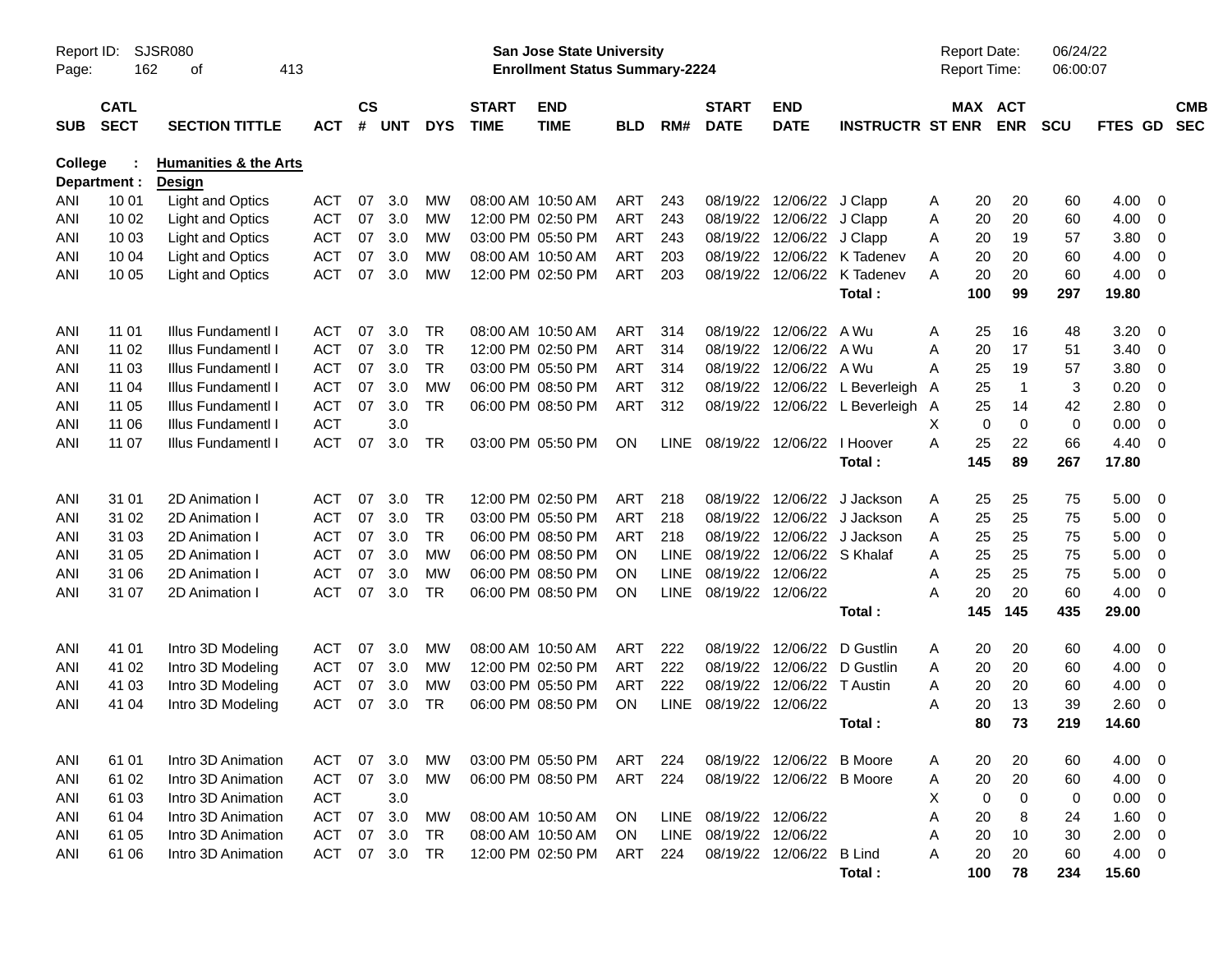| Page:      | <b>SJSR080</b><br>Report ID:<br>413<br>163<br>оf                  |                          |            |                    |            |            |                             | <b>San Jose State University</b><br><b>Enrollment Status Summary-2224</b> |            |             |                             |                           |                             |    |          | Report Date:<br>Report Time: | 06/24/22<br>06:00:07 |             |                         |                          |
|------------|-------------------------------------------------------------------|--------------------------|------------|--------------------|------------|------------|-----------------------------|---------------------------------------------------------------------------|------------|-------------|-----------------------------|---------------------------|-----------------------------|----|----------|------------------------------|----------------------|-------------|-------------------------|--------------------------|
| <b>SUB</b> | <b>CATL</b><br><b>SECT</b><br><b>SECTION TITTLE</b><br><b>ACT</b> |                          |            | $\mathsf{cs}$<br># | <b>UNT</b> | <b>DYS</b> | <b>START</b><br><b>TIME</b> | <b>END</b><br><b>TIME</b>                                                 | <b>BLD</b> | RM#         | <b>START</b><br><b>DATE</b> | <b>END</b><br><b>DATE</b> | <b>INSTRUCTR ST ENR</b>     |    |          | MAX ACT<br><b>ENR</b>        | <b>SCU</b>           | FTES GD     |                         | <b>CMB</b><br><b>SEC</b> |
| ANI        | 71 01                                                             | <b>Visual Principles</b> | <b>ACT</b> | 07                 | 3.0        | МW         |                             | 08:00 AM 10:50 AM                                                         | <b>ART</b> | 206         | 08/19/22                    | 12/06/22                  | L Hill                      | Α  | 20       | 20                           | 60                   | 4.00        | 0                       |                          |
| ANI        | 71 02                                                             | <b>Visual Principles</b> | <b>ACT</b> | 07                 | 3.0        | МW         |                             | 12:00 PM 02:50 PM                                                         | <b>ART</b> | 206         | 08/19/22                    | 12/06/22                  | L Hill                      | Α  | 20       | 20                           | 60                   | 4.00        | 0                       |                          |
| ANI        | 71 03                                                             | <b>Visual Principles</b> | ACT        | 07                 | 3.0        | MW         |                             | 03:00 PM 05:50 PM                                                         | <b>ART</b> | 206         | 08/19/22                    | 12/06/22                  | L Hill                      | Α  | 20       | 19                           | 57                   | 3.80        | 0                       |                          |
| ANI        | 71 04                                                             | <b>Visual Principles</b> | <b>ACT</b> |                    | 3.0        |            |                             |                                                                           |            |             |                             |                           |                             | Χ  | 0        | 0                            | 0                    | 0.00        | 0                       |                          |
| ANI        | 71 05                                                             | <b>Visual Principles</b> | <b>ACT</b> | 07                 | 3.0        | МW         |                             | 06:00 PM 08:50 PM                                                         | <b>ON</b>  | LINE        | 08/19/22 12/06/22           |                           |                             | Α  | 20       | 20                           | 60                   | 4.00        | 0                       |                          |
| ANI        | 71 06                                                             | <b>Visual Principles</b> | <b>ACT</b> | 07                 | 3.0        | MW         |                             | 03:00 PM 05:50 PM                                                         | ART        | 203         |                             |                           | 08/19/22 12/06/22 K Tadenev | A  | 20       | 20                           | 60                   | 4.00        | 0                       |                          |
|            |                                                                   |                          |            |                    |            |            |                             |                                                                           |            |             |                             |                           | Total:                      |    | 100      | 99                           | 297                  | 19.80       |                         |                          |
| ANI        | 111 01                                                            | Drawing Ani/III II       | <b>ACT</b> | 07                 | 3.0        | MW         |                             | 12:00 PM 02:50 PM                                                         | ART        | 314         | 08/19/22                    |                           | 12/06/22   Poslitur         | Α  | 25       | 25                           | 75                   | 5.00        | 0                       |                          |
| ANI        | 111 02                                                            | Drawing Ani/III II       | <b>ACT</b> | 07                 | 3.0        | MW         |                             | 03:00 PM 05:50 PM                                                         | <b>ART</b> | 314         | 08/19/22                    |                           | 12/06/22   Poslitur         | Α  | 25       | 25                           | 75                   | 5.00        | 0                       |                          |
| ANI        | 111 03                                                            | Drawing Ani/III II       | <b>ACT</b> | 07                 | 3.0        | МW         |                             | 06:00 PM 08:50 PM                                                         | <b>ART</b> | 314         | 08/19/22                    | 12/06/22                  | I Poslitur                  | Α  | 25       | 25                           | 75                   | 5.00        | 0                       |                          |
| ANI        | 111 04                                                            | Drawing Ani/III II       | <b>ACT</b> | 07                 | 3.0        | <b>TR</b>  |                             | 06:00 PM 08:50 PM                                                         | ART        | 314         |                             | 08/19/22 12/06/22         | C Chun                      | A  | 25       | 17                           | 51                   | 3.40        | 0                       |                          |
|            |                                                                   |                          |            |                    |            |            |                             |                                                                           |            |             |                             |                           | Total:                      |    | 100      | 92                           | 276                  | 18.40       |                         |                          |
| ANI        | 112 01                                                            | Conceptual Illus         | <b>ACT</b> |                    | 3.0        |            |                             |                                                                           |            |             |                             |                           |                             | X  | 0        | 0                            | 0                    | 0.00        | $\overline{0}$          |                          |
|            |                                                                   |                          |            |                    |            |            |                             |                                                                           |            |             |                             |                           | Total:                      |    | $\bf{0}$ | $\bf{0}$                     | 0                    | 0.00        |                         |                          |
| ANI        | 121 01                                                            | Illus Fundamntl II       | <b>ACT</b> | 07                 | 3.0        | <b>TR</b>  |                             | 08:00 AM 10:50 AM                                                         | <b>ART</b> | 206         | 08/19/22                    | 12/06/22                  | O Aurelio                   | A  | 25       | 25                           | 75                   | 5.00        | 0                       |                          |
| ANI        | 121 02                                                            | Illus Fundamntl II       | <b>ACT</b> | 07                 | 3.0        | <b>TR</b>  |                             | 12:00 PM 02:50 PM                                                         | <b>ART</b> | 206         | 08/19/22                    | 12/06/22                  | O Aurelio                   | Α  | 25       | 25                           | 75                   | 5.00        | $\mathbf 0$             |                          |
| ANI        | 121 03                                                            | Illus Fundamntl II       | <b>ACT</b> | 07                 | 3.0        | <b>TR</b>  |                             | 12:00 PM 02:50 PM                                                         | <b>ART</b> | 243         | 08/19/22                    | 12/06/22                  | C Chun                      | A  | 25       | 15                           | 45                   | 3.00        | $\mathbf 0$             |                          |
| ANI        | 121 04                                                            | Illus Fundamntl II       | <b>ACT</b> | 07                 | 3.0        | <b>TR</b>  |                             | 03:00 PM 05:50 PM                                                         | ART        | 243         |                             | 08/19/22 12/06/22 C Chun  |                             | Α  | 25       | 19                           | 57                   | 3.80        | 0                       |                          |
|            |                                                                   |                          |            |                    |            |            |                             |                                                                           |            |             |                             |                           | Total:                      |    | 100      | 84                           | 252                  | 16.80       |                         |                          |
| ANI        | 124 01                                                            | <b>Visual Dev II</b>     | <b>ACT</b> | 07                 | 3.0        | <b>TR</b>  |                             | 06:00 PM 08:50 PM                                                         | ON         | <b>LINE</b> | 08/19/22                    | 12/06/22                  | C Zollna                    | A  | 25       | 25                           | 75                   | 5.00        | $\overline{\mathbf{0}}$ |                          |
| ANI        | 124 02                                                            | Visual Dev II            | <b>ACT</b> | 07                 | 3.0        | <b>MW</b>  |                             | 06:00 PM 08:50 PM                                                         | ON         | <b>LINE</b> | 08/19/22 12/06/22           |                           | J Truong                    | A  | 25       | 23                           | 69                   | 4.60        | $\overline{0}$          |                          |
|            |                                                                   |                          |            |                    |            |            |                             |                                                                           |            |             |                             |                           | Total:                      |    | 50       | 48                           | 144                  | 9.60        |                         |                          |
| ANI        | 131 01                                                            | 2D Animation II          | <b>ACT</b> | 07                 | 3.0        | МW         |                             | 12:00 PM 02:50 PM                                                         | ART        | 218         |                             | 08/19/22 12/06/22         | <b>B</b> Moore              | Α  | 25       | 9                            | 27                   | 1.80 0      |                         |                          |
|            |                                                                   |                          |            |                    |            |            |                             |                                                                           |            |             |                             |                           | Total:                      |    | 25       | 9                            | 27                   | 1.80        |                         |                          |
| ANI        |                                                                   | 132 01 2D Animation III  |            |                    |            |            |                             | ACT 07 3.0 TR 08:00 AM 10:50 AM ART 218 08/19/22 12/06/22 D Chai          |            |             |                             |                           |                             | Α  | 25       | 17                           | 51                   | $3.40 \ 0$  |                         |                          |
|            |                                                                   |                          |            |                    |            |            |                             |                                                                           |            |             |                             |                           | Total:                      |    | 25       | 17                           | 51                   | 3.40        |                         |                          |
| ANI        | 133 01                                                            | Storyboarding            | <b>ACT</b> |                    | 3.0        |            |                             |                                                                           |            |             |                             |                           |                             | X. | 0        | 0                            | 0                    | $0.00 \t 0$ |                         |                          |
| ANI        | 133 02                                                            | Storyboarding            | <b>ACT</b> | 07                 | 3.0        | <b>MW</b>  |                             | 06:00 PM 08:50 PM                                                         | ART        | 218         |                             | 08/19/22 12/06/22 D Yee   |                             | A  | 25       | 25                           | 75                   | $5.00 \t 0$ |                         |                          |
| ANI        | 133 03                                                            | Storyboarding            | <b>ACT</b> |                    | 07 3.0     | TR         |                             | 06:00 PM 08:50 PM                                                         | ON         |             | LINE 08/19/22 12/06/22      |                           |                             | A  | 25       | 15                           | 45                   | $3.00 \t 0$ |                         |                          |
|            |                                                                   |                          |            |                    |            |            |                             |                                                                           |            |             |                             |                           | Total:                      |    | 50       | 40                           | 120                  | 8.00        |                         |                          |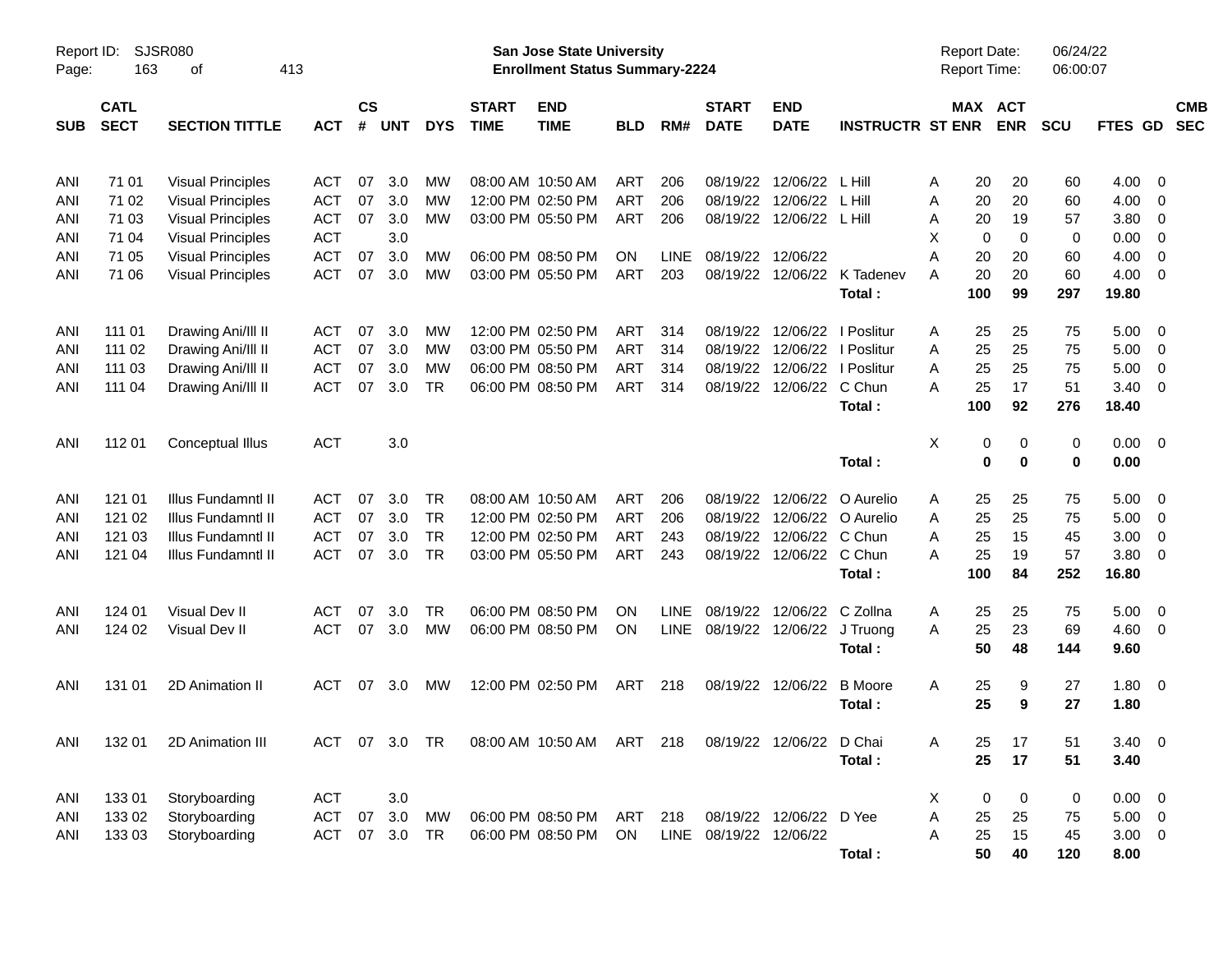| Page:       | SJSR080<br>Report ID:<br>164<br>413<br>οf |                                                            |               |                    |            |            |                             | San Jose State University<br><b>Enrollment Status Summary-2224</b> |            |             |                              |                            |                              | <b>Report Date:</b><br><b>Report Time:</b> |                       | 06/24/22<br>06:00:07 |              |                |                          |
|-------------|-------------------------------------------|------------------------------------------------------------|---------------|--------------------|------------|------------|-----------------------------|--------------------------------------------------------------------|------------|-------------|------------------------------|----------------------------|------------------------------|--------------------------------------------|-----------------------|----------------------|--------------|----------------|--------------------------|
| <b>SUB</b>  | <b>CATL</b><br><b>SECT</b>                | <b>SECTION TITTLE</b>                                      | <b>ACT</b>    | $\mathsf{cs}$<br># | <b>UNT</b> | <b>DYS</b> | <b>START</b><br><b>TIME</b> | <b>END</b><br><b>TIME</b>                                          | <b>BLD</b> | RM#         | <b>START</b><br><b>DATE</b>  | <b>END</b><br><b>DATE</b>  | <b>INSTRUCTR ST ENR</b>      |                                            | MAX ACT<br><b>ENR</b> | <b>SCU</b>           | FTES GD      |                | <b>CMB</b><br><b>SEC</b> |
| ANI         | 141 01                                    | Digital Modeling I                                         | ACT           | 07                 | 3.0        | TR         |                             | 08:00 AM 10:50 AM                                                  | ART        | 222         | 08/19/22                     | 12/06/22                   | D Gustlin                    | A                                          | 16                    | 9<br>27              | 1.80         | - 0            |                          |
| ANI         | 141 02                                    | Digital Modeling I                                         | <b>ACT</b>    | 07                 | 3.0        | <b>TR</b>  |                             | 12:00 PM 02:50 PM                                                  | <b>ART</b> | 222         | 08/19/22                     | 12/06/22                   | D Gustlin                    | A                                          | 16<br>16              | 48                   | 3.20         | 0              |                          |
| ANI         | 141 03                                    | Digital Modeling I                                         | <b>ACT</b>    | 07                 | 3.0        | <b>TR</b>  |                             | 03:00 PM 05:50 PM                                                  | <b>ART</b> | 222         | 08/19/22                     | 12/06/22                   | T Austin                     | Α                                          | 17<br>16              | 51                   | 3.40         | 0              |                          |
|             |                                           |                                                            |               |                    |            |            |                             |                                                                    |            |             |                              |                            | Total:                       |                                            | 48<br>42              | 126                  | 8.40         |                |                          |
| ANI         | 162 01                                    | Digital Anim II                                            | <b>ACT</b>    |                    | 3.0        |            |                             |                                                                    |            |             |                              |                            |                              | X                                          | 0                     | 0<br>0               | 0.00         | 0              |                          |
| ANI         | 162 02                                    | Digital Anim II                                            | <b>ACT</b>    |                    | 3.0        |            |                             |                                                                    |            |             |                              |                            |                              | X                                          | 0                     | 0<br>0               | 0.00         | 0              |                          |
| ANI         | 162 03                                    | Digital Anim II                                            | <b>ACT</b>    | 07                 | 3.0        | MW         |                             | 12:00 PM 02:50 PM                                                  | ART        | 224         | 08/19/22                     | 12/06/22                   | <b>B</b> Lind                | A                                          | 22<br>15              | 45                   | 3.00         | 0              |                          |
| ANI         | 162 04                                    | Digital Anim II                                            | <b>ACT</b>    | 07                 | 3.0        | TR.        |                             | 03:00 PM 05:50 PM                                                  | ART        | 224         | 08/19/22                     | 12/06/22                   | <b>B</b> Lind<br>Total:      | Α                                          | 22<br>22<br>44<br>37  | 66<br>111            | 4.40<br>7.40 | 0              |                          |
| ANI         | 180 01                                    | <b>Indiv Studies</b>                                       | <b>SUP</b>    | 78                 | 3.0        | TBA        |                             |                                                                    | OΝ         | <b>LINE</b> |                              | 08/19/22 12/06/22          | D Chai                       | Α                                          | 50                    | 0<br>5               | 1.00         | $\overline{0}$ |                          |
|             |                                           |                                                            |               |                    |            |            |                             |                                                                    |            |             |                              |                            | Total:                       |                                            | 50                    | 5<br>$\bf{0}$        | 1.00         |                |                          |
| ANI         | 198 01                                    | <b>Senior Seminar ANI</b>                                  | <b>ACT</b>    |                    | 3.0        |            |                             |                                                                    |            |             |                              |                            |                              | Χ                                          | 0                     | 0<br>0               | 0.00         | 0              |                          |
| ANI         | 198 02                                    | Senior Seminar ANI                                         | <b>ACT</b>    | 07                 | 3.0        | F          |                             | 09:00 AM 02:40 PM                                                  | ART        | 224         | 08/19/22                     | 12/06/22                   | D Chai                       | A                                          | 25<br>12              | 36                   | 2.40         | 0              |                          |
| ANI         | 198 03                                    | Senior Seminar ANI                                         | <b>ACT</b>    | 07                 | 3.0        | F          |                             | 09:00 AM 02:40 PM                                                  | ART        | 243         | 08/19/22                     | 12/06/22                   | D Yee                        | A                                          | 19<br>25              | 57                   | 3.80         | 0              |                          |
| ANI         | 198 04                                    | Senior Seminar ANI                                         | <b>ACT</b>    | 07                 | 3.0        | <b>TR</b>  |                             | 06:00 PM 08:50 PM                                                  | ON         | <b>LINE</b> | 08/19/22                     | 12/06/22                   | J Sangalli                   | A                                          | 25<br>12              | 36                   | 2.40         | 0              |                          |
| ANI         | 198 05                                    | <b>Senior Seminar ANI</b>                                  | <b>ACT</b>    | 07                 | 3.0        | <b>TR</b>  |                             | 06:00 PM 08:50 PM                                                  | ΟN         | LINE        |                              | 08/19/22 12/06/22          | C Fix                        | Α                                          | 25<br>25              | 75                   | 5.00         | 0              |                          |
|             |                                           |                                                            |               |                    |            |            |                             |                                                                    |            |             |                              |                            | Total:                       | 100                                        | 68                    | 204                  | 13.60        |                |                          |
| <b>DSGD</b> | 6301                                      | <b>Fund Graphic Visual</b>                                 | ACT           | 07                 | 3.0        | TR         |                             | 08:00 AM 10:50 AM                                                  | ON         | <b>LINE</b> | 08/19/22                     | 12/06/22 J Levy            |                              | A                                          | 11<br>25              | 33                   | 2.20         | 0              |                          |
| <b>DSGD</b> | 63 02                                     | <b>Fund Graphic Visual</b>                                 | <b>ACT</b>    | 07                 | 3.0        | <b>TR</b>  |                             | 12:00 PM 02:50 PM                                                  | ON         | LINE        | 08/19/22                     | 12/06/22 J Levy            |                              | Α                                          | 25<br>15              | 45                   | 3.00         | 0              |                          |
|             | DSGD 6303                                 | <b>Fund Graphic Visual</b>                                 | <b>ACT</b>    | 07                 | 3.0        | <b>TR</b>  |                             | 03:00 PM 05:50 PM                                                  | ΟN         | <b>LINE</b> |                              | 08/19/22 12/06/22 J Levy   | Total:                       | A                                          | 25<br>15<br>75<br>41  | 45<br>123            | 3.00<br>8.20 | 0              |                          |
| <b>DSGD</b> | 8301                                      | Digital Apps Basic                                         | <b>ACT</b>    | 07                 | 3.0        | MW         |                             | 08:00 AM 10:50 AM                                                  | ON         | <b>LINE</b> | 08/19/22                     | 12/06/22                   | T Lee                        | A                                          | 25<br>13              | 39                   | 2.60         | 0              |                          |
| <b>DSGD</b> | 8302                                      | Digital Apps Basic                                         | <b>ACT</b>    | 07                 | 3.0        | MW         |                             | 12:00 PM 02:50 PM                                                  | ON         | <b>LINE</b> | 08/19/22                     | 12/06/22                   | T Lee                        | A                                          | 22<br>25              | 66                   | 4.40         | 0              |                          |
| <b>DSGD</b> | 8303                                      | Digital Apps Basic                                         | <b>ACT</b>    | 07                 | 3.0        | MW         |                             | 03:00 PM 05:50 PM                                                  | ON         | <b>LINE</b> |                              | 08/19/22 12/06/22 T Lee    |                              | Α                                          | 25<br>17              | 51                   | 3.40         | 0              |                          |
| <b>DSGD</b> | 8304                                      | Digital Apps Basic                                         | <b>ACT</b>    |                    | 3.0        |            |                             |                                                                    |            |             |                              |                            |                              | X                                          | 0                     | 0<br>$\Omega$        | 0.00         | 0              |                          |
|             | DSGD 83 05                                | Digital Apps Basic                                         | <b>ACT</b>    | 07                 | 3.0        | <b>MW</b>  |                             | 06:00 PM 08:50 PM                                                  | ART        | 201         |                              | 08/19/22 12/06/22 P Krayna |                              | A                                          | 25                    | 24<br>8              | 1.60         | $\overline{0}$ |                          |
|             |                                           |                                                            |               |                    |            |            |                             |                                                                    |            |             |                              |                            | Total:                       |                                            | 100<br>60             | 180                  | 12.00        |                |                          |
| DSGD 99 01  |                                           | Intro Typography                                           | ACT 07 3.0    |                    |            | МW         |                             | 08:00 AM 10:50 AM ART                                              |            | 212         |                              |                            | 08/19/22 12/06/22 J Martinez | A                                          | 12<br>25              | 36                   | $2.40 \ 0$   |                |                          |
|             | DSGD 99 02                                | Intro Typography                                           | ACT           |                    | 07 3.0     | МW         | 06:00 PM 08:50 PM           |                                                                    |            |             |                              | 08/19/22 12/06/22 C Kim    |                              | A                                          | 25<br>13              | 39                   | $2.60 \t 0$  |                |                          |
|             | DSGD 99 03                                | Intro Typography                                           | ACT 07 3.0 TR |                    |            |            |                             | 12:00 PM 02:50 PM                                                  | ON         |             | LINE 08/19/22 12/06/22 E Gee |                            |                              | Α                                          | 25<br>25              | 75                   | $5.00 \t 0$  |                |                          |
|             |                                           |                                                            |               |                    |            |            |                             |                                                                    |            |             |                              |                            | Total:                       |                                            | 75<br>50              | 150                  | 10.00        |                |                          |
|             | DSGD 100 01                               | Vis Comm & Process ACT 07 3.0 MW 08:00 AM 10:50 AM ART 216 |               |                    |            |            |                             |                                                                    |            |             |                              |                            | 08/19/22 12/06/22 C Hwang    | A                                          | 25<br>17              | 51                   | $3.40 \ 0$   |                |                          |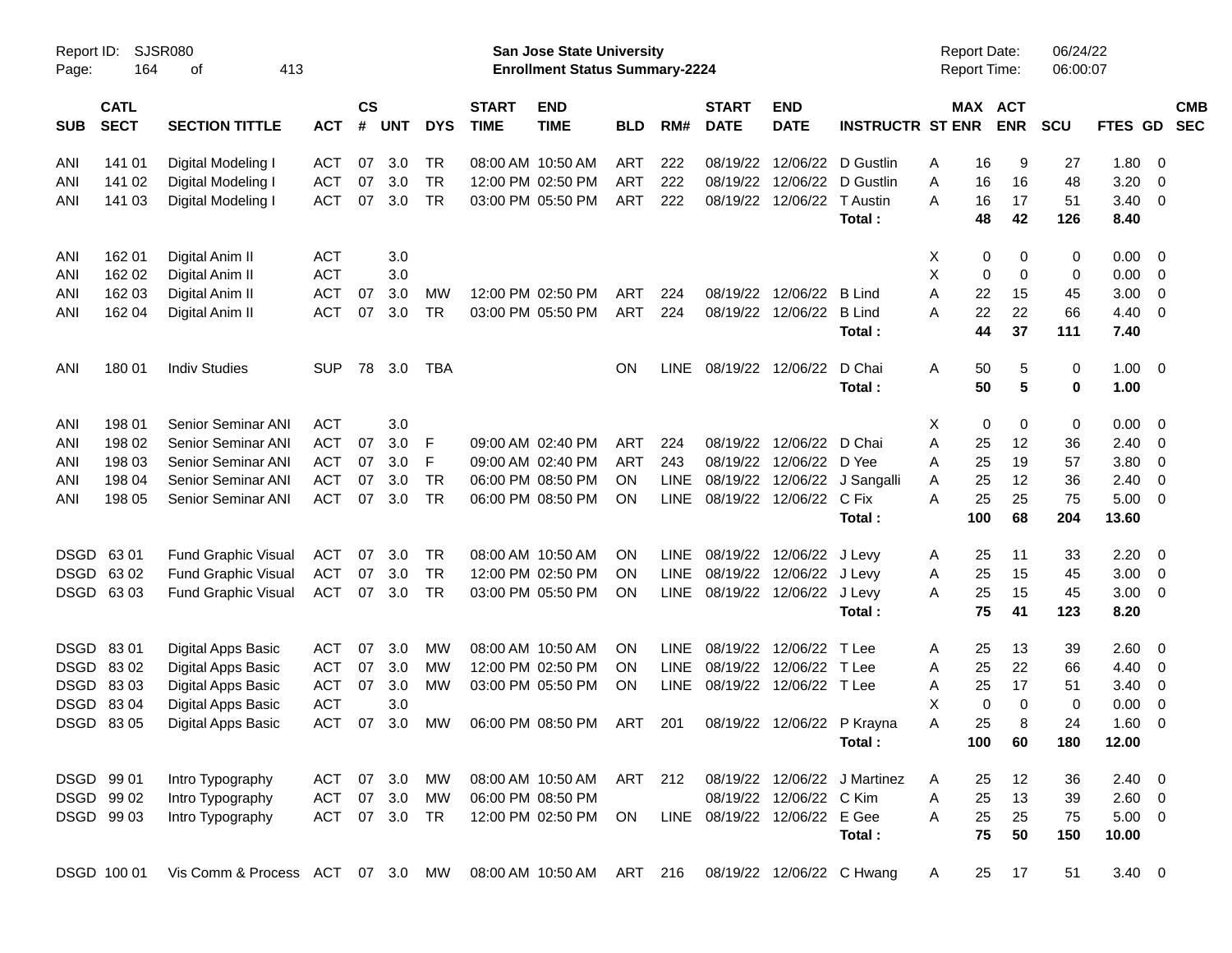| Page:       | Report ID:<br>SJSR080<br>165<br>413<br>оf |                                                                      |            |                    |            |            |                             | <b>San Jose State University</b><br><b>Enrollment Status Summary-2224</b> |                |     |                             |                                   |                             | <b>Report Date:</b><br><b>Report Time:</b> |     |                       | 06/24/22<br>06:00:07 |                |                          |            |
|-------------|-------------------------------------------|----------------------------------------------------------------------|------------|--------------------|------------|------------|-----------------------------|---------------------------------------------------------------------------|----------------|-----|-----------------------------|-----------------------------------|-----------------------------|--------------------------------------------|-----|-----------------------|----------------------|----------------|--------------------------|------------|
| <b>SUB</b>  | <b>CATL</b><br><b>SECT</b>                | <b>SECTION TITTLE</b>                                                | <b>ACT</b> | $\mathsf{cs}$<br># | <b>UNT</b> | <b>DYS</b> | <b>START</b><br><b>TIME</b> | <b>END</b><br><b>TIME</b>                                                 | <b>BLD</b>     | RM# | <b>START</b><br><b>DATE</b> | <b>END</b><br><b>DATE</b>         | <b>INSTRUCTR ST ENR</b>     |                                            |     | MAX ACT<br><b>ENR</b> | <b>SCU</b>           | FTES GD SEC    |                          | <b>CMB</b> |
|             | DSGD 100 02                               | Vis Comm & Process                                                   | ACT        | 07                 | 3.0        | MW         |                             | 12:00 PM 02:50 PM                                                         | ART            | 216 |                             | 08/19/22 12/06/22                 | C Kim                       | A                                          | 25  | 25                    | 75                   | 5.00           | - 0                      |            |
|             | DSGD 100 03                               | Vis Comm & Process                                                   | ACT        | 07                 | 3.0        | MW         |                             | 12:00 PM 02:50 PM                                                         | <b>ART</b>     | 212 |                             | 08/19/22 12/06/22                 | J Martinez                  | A                                          | 25  | 25                    | 75                   | 5.00           | - 0                      |            |
|             | DSGD 100 04                               | Vis Comm & Process                                                   | ACT        | 07                 | 3.0        | <b>TR</b>  |                             | 08:00 AM 10:50 AM                                                         | <b>ART</b>     | 216 |                             | 08/19/22 12/06/22                 | D Lee                       | A                                          | 25  | $\overline{1}$        | 3                    | 0.20           | $\overline{\mathbf{0}}$  |            |
|             | DSGD 100 05                               | Vis Comm & Process                                                   | ACT        | 07                 | 3.0        | <b>TR</b>  |                             | 08:00 AM 10:50 AM                                                         |                |     |                             | 08/19/22 12/06/22                 | J Miller                    | A                                          | 25  | 13                    | 39                   | 2.60           | $\overline{\mathbf{0}}$  |            |
|             | DSGD 100 06                               | Vis Comm & Process                                                   | ACT        | 07                 | 3.0        | <b>TR</b>  |                             | 12:00 PM 02:50 PM                                                         | ART            | 216 |                             | 08/19/22 12/06/22                 | Y Han                       | A                                          | 25  | 25                    | 75                   | 5.00           | $\overline{\mathbf{0}}$  |            |
|             | DSGD 100 07                               | Vis Comm & Process                                                   | ACT        | 07                 | 3.0        | <b>TR</b>  |                             | 03:00 PM 05:50 PM                                                         | ART            | 212 |                             | 08/19/22 12/06/22                 | G Hom                       | Α                                          | 25  | 20                    | 60                   | 4.00           | $\overline{\phantom{0}}$ |            |
|             |                                           |                                                                      |            |                    |            |            |                             |                                                                           |                |     |                             |                                   | Total:                      |                                            | 175 | 126                   | 378                  | 25.20          |                          |            |
|             | DSGD 102 01                               | Interm Typography                                                    | <b>ACT</b> | 07                 | 3.0        | МW         |                             | 08:00 AM 10:50 AM                                                         | IS             | 226 |                             | 08/19/22 12/06/22                 | C Kim                       | Α                                          | 25  | 23                    | 69                   | $4.60 \ 0$     |                          |            |
|             |                                           |                                                                      |            |                    |            |            |                             |                                                                           |                |     |                             |                                   | Total:                      |                                            | 25  | 23                    | 69                   | 4.60           |                          |            |
|             | DSGD 106 01                               | Adv Graphic Design                                                   | ACT        | 07                 | 3.0        | TR         |                             | 12:00 PM 02:50 PM                                                         | IS             | 226 |                             | 08/19/22 12/06/22                 | D Lee                       | A                                          | 25  | 14                    | 42                   | 2.80           | $\overline{\phantom{0}}$ |            |
|             |                                           |                                                                      |            |                    |            |            |                             |                                                                           |                |     |                             |                                   | Total:                      |                                            | 25  | 14                    | 42                   | 2.80           |                          |            |
| DSGD 110 01 |                                           | Image Making                                                         | <b>ACT</b> | 07                 | 3.0        | МW         |                             | 03:00 PM 05:50 PM                                                         | IS             | 226 |                             | 08/19/22 12/06/22                 | J Martinez                  | A                                          | 25  | 24                    | 72                   | 4.80 0         |                          |            |
|             |                                           |                                                                      |            |                    |            |            |                             |                                                                           |                |     |                             |                                   | Total:                      |                                            | 25  | 24                    | 72                   | 4.80           |                          |            |
| DSGD 111 01 |                                           | <b>Design Practices</b>                                              | <b>ACT</b> |                    | 3.0        |            |                             |                                                                           |                |     |                             |                                   |                             | X                                          | 0   | 0                     | 0                    | 0.00           | $\overline{\mathbf{0}}$  |            |
|             | DSGD 111 02                               | <b>Design Practices</b>                                              | <b>ACT</b> | 07                 | 3.0        | <b>TR</b>  |                             | 06:00 PM 08:50 PM                                                         | <b>ART</b>     | 212 |                             | 08/19/22 12/06/22                 | G Hom                       | A                                          | 25  | 25                    | 75                   | 5.00           | $\overline{\mathbf{0}}$  |            |
|             | DSGD 111 03                               | <b>Design Practices</b>                                              | <b>ACT</b> | 07                 | 3.0        | <b>TR</b>  |                             | 12:00 PM 02:50 PM                                                         |                |     |                             | 08/19/22 12/06/22                 | J Miller                    | A                                          | 25  | 25                    | 75                   | 5.00           | $\overline{\mathbf{0}}$  |            |
|             |                                           |                                                                      |            |                    |            |            |                             |                                                                           |                |     |                             |                                   | Total:                      |                                            | 50  | 50                    | 150                  | 10.00          |                          |            |
|             | DSGD 120 01                               | <b>Exhibition Design</b>                                             | ACT        | 07                 | 3.0        | MW         |                             | 12:00 PM 02:50 PM                                                         | IS             | 226 |                             | 08/19/22 12/06/22 C Hwang         |                             | A                                          | 25  | 14                    | 42                   | 2.80 0         |                          |            |
|             |                                           |                                                                      |            |                    |            |            |                             |                                                                           |                |     |                             |                                   | Total:                      |                                            | 25  | 14                    | 42                   | 2.80           |                          |            |
|             | DSGD 141 01                               | 3D B& P Design                                                       | ACT        |                    | 07 3.0     | TR         |                             | 03:00 PM 05:50 PM                                                         |                |     |                             | 08/19/22 12/06/22                 | J Miller                    | A                                          | 25  | 14                    | 42                   | 2.80 0         |                          |            |
|             |                                           |                                                                      |            |                    |            |            |                             |                                                                           |                |     |                             |                                   | Total:                      |                                            | 25  | 14                    | 42                   | 2.80           |                          |            |
|             | DSGD 186 01                               | Digi Apps Method                                                     | ACT        | 07                 | 3.0        | TR         |                             | 08:00 AM 10:50 AM                                                         | IS             | 226 |                             | 08/19/22 12/06/22                 | Y Han                       | A                                          | 25  | 26                    | 78                   | $5.20 \ 0$     |                          |            |
|             |                                           |                                                                      |            |                    |            |            |                             |                                                                           |                |     |                             |                                   | Total:                      |                                            | 25  | 26                    | 78                   | 5.20           |                          |            |
|             |                                           | DSGN 100W 01 Writing Workshop: De LEC 04 3.0 MW 09:00 AM 10:15 AM CL |            |                    |            |            |                             |                                                                           |                | 308 |                             | 08/19/22 12/06/22 V Rounti        |                             | A                                          | 25  | 25                    | 75                   | $5.00 \t 0$    |                          |            |
|             |                                           | DSGN 100W 02 Writing Workshop: De LEC                                |            |                    | 04 3.0     | MW         |                             | 07:30 AM 08:45 AM                                                         | CL             | 216 |                             | 08/19/22 12/06/22 V Rounti        |                             | Α                                          | 25  | 3                     | 9                    | $0.60 \quad 0$ |                          |            |
|             |                                           | DSGN 100W 03 Writing Workshop: De LEC                                |            |                    | 04 3.0     | TR         |                             | 09:00 AM 10:15 AM                                                         |                |     |                             | DMH 226B 08/19/22 12/06/22 A Tran |                             | Α                                          | 25  | 14                    | 42                   | 2.80           | $\overline{\phantom{0}}$ |            |
|             |                                           | DSGN 100W 04 Writing Workshop: De LEC                                |            |                    | 04 3.0     | TR         |                             | 10:30 AM 11:45 AM                                                         | DMH 208        |     |                             | 08/19/22 12/06/22 A Tran          |                             | Α                                          | 24  | 24                    | 72                   | 4.80 0         |                          |            |
|             |                                           | DSGN 100W 05 Writing Workshop: De LEC                                |            |                    | 04 3.0     | TR         |                             | 03:00 PM 04:15 PM                                                         | <b>BBC</b> 205 |     |                             |                                   | 08/19/22 12/06/22 S Domingo | A                                          | 25  | 25                    | 75                   | $5.00 \t 0$    |                          |            |
|             |                                           | DSGN 100W 06 Writing Workshop: De LEC 04 3.0                         |            |                    |            | TR         |                             | 04:30 PM 05:45 PM                                                         | CL             | 308 |                             |                                   | 08/19/22 12/06/22 S Domingo | A                                          | 25  | 25                    | 75                   | $5.00 \t 0$    |                          |            |
|             |                                           |                                                                      |            |                    |            |            |                             |                                                                           |                |     |                             |                                   | Total:                      |                                            |     | 149 116               | 348                  | 23.20          |                          |            |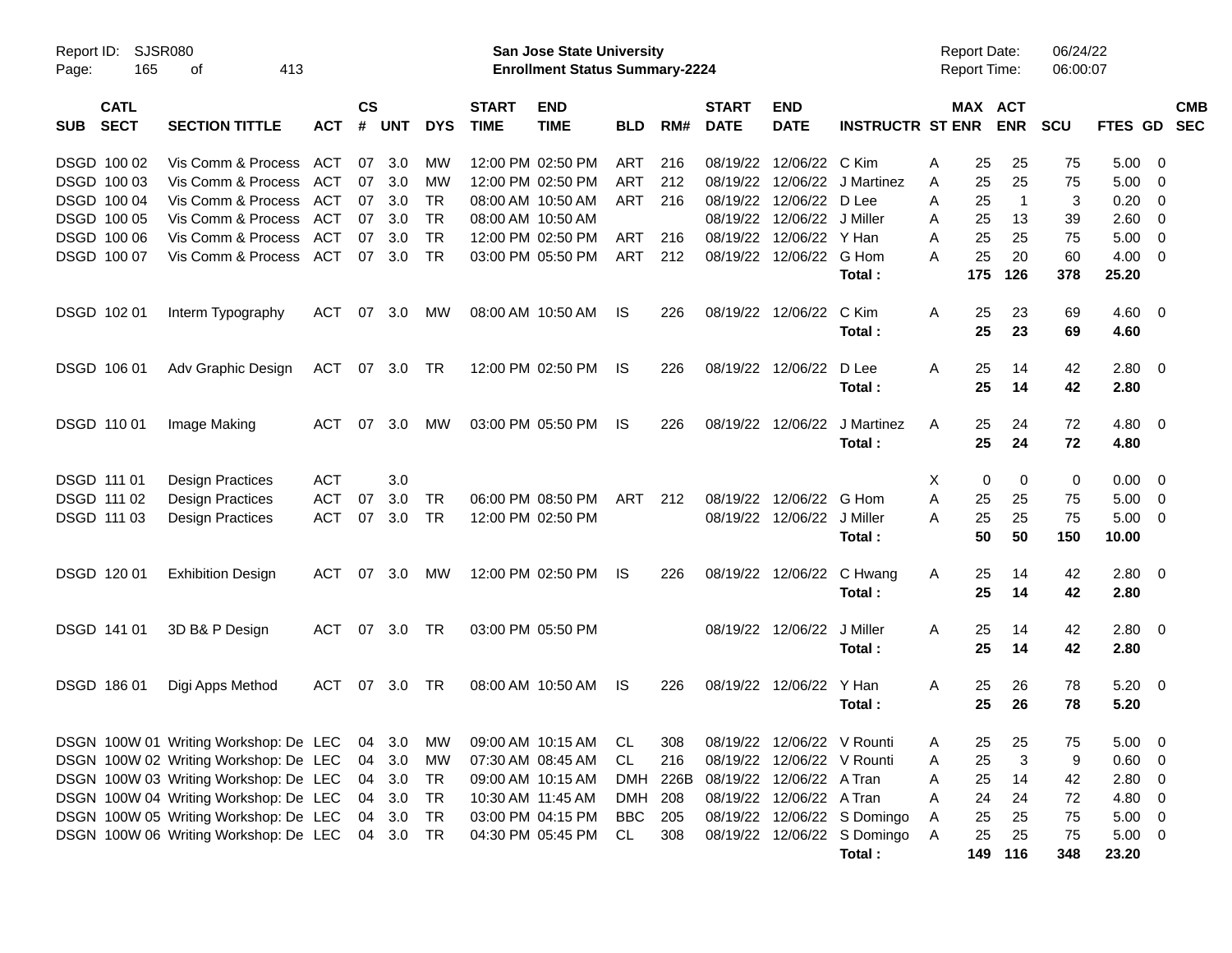| Page:       | Report ID: SJSR080<br>166  | 413                            |               |                |            |            | San Jose State University<br><b>Enrollment Status Summary-2224</b> |                           |           |             |                             |                            | <b>Report Date:</b><br><b>Report Time:</b> |           | 06/24/22<br>06:00:07  |            |                        |                          |                          |
|-------------|----------------------------|--------------------------------|---------------|----------------|------------|------------|--------------------------------------------------------------------|---------------------------|-----------|-------------|-----------------------------|----------------------------|--------------------------------------------|-----------|-----------------------|------------|------------------------|--------------------------|--------------------------|
| <b>SUB</b>  | <b>CATL</b><br><b>SECT</b> | <b>SECTION TITTLE</b>          | <b>ACT</b>    | <b>CS</b><br># | <b>UNT</b> | <b>DYS</b> | <b>START</b><br><b>TIME</b>                                        | <b>END</b><br><b>TIME</b> | BLD       | RM#         | <b>START</b><br><b>DATE</b> | <b>END</b><br><b>DATE</b>  | <b>INSTRUCTR ST ENR</b>                    |           | MAX ACT<br><b>ENR</b> | <b>SCU</b> | <b>FTES GD</b>         |                          | <b>CMB</b><br><b>SEC</b> |
|             | <b>DSGN 12701</b>          | Intern                         | <b>SUP</b>    | 36             | 3.0        | <b>TBA</b> |                                                                    |                           | ON        | <b>LINE</b> |                             |                            | 08/19/22 12/06/22 V San Fratel A           | 45        | 2                     | 0          | 0.40                   | $\overline{\phantom{0}}$ |                          |
|             | DSGN 127 02                | Intern                         | <b>SUP</b>    | 36             | 2.0        | <b>TBA</b> |                                                                    |                           | <b>ON</b> | <b>LINE</b> |                             |                            | 08/19/22 12/06/22 V San Fratel A           | 15        | 4                     | 0          | 0.53                   | $\overline{\phantom{0}}$ |                          |
|             | DSGN 127 03                | Intern                         | <b>SUP</b>    | 36             | 4.0        | <b>TBA</b> |                                                                    |                           | ON        | <b>LINE</b> |                             |                            | 08/19/22 12/06/22 V San Fratel A           | 25        | 0                     | 0          | 0.00                   | $\overline{\mathbf{0}}$  |                          |
|             | <b>DSGN 12704</b>          | Intern                         | <b>SUP</b>    | 36             | 1.0        | <b>TBA</b> |                                                                    |                           | ON        | <b>LINE</b> |                             |                            | 08/19/22 12/06/22 V San Fratel A<br>Total: | 15<br>100 | 0<br>6                | 0<br>0     | $0.00 \quad 0$<br>0.93 |                          |                          |
|             | <b>DSGN 18001</b>          | <b>Indiv Studies</b>           | <b>SUP</b>    | 78             | 3.0        | TBA        |                                                                    |                           | <b>ON</b> | LINE        |                             | 08/19/22 12/06/22          | V San Fratel A<br>Total:                   | 45<br>45  | 0<br>0                | 0<br>0     | $0.00 \quad 0$<br>0.00 |                          |                          |
|             | DSGN 197 01                | <b>BA Senior Project</b>       | ACT           | 07             | 3.0        | TR         |                                                                    | 08:00 AM 10:50 AM         | ART       | 201         |                             |                            | 08/19/22 12/06/22 A English                | 25<br>A   | 14                    | 42         | 2.80                   | $\overline{\phantom{0}}$ |                          |
|             | DSGN 197 02                | <b>BA Senior Project</b>       | <b>ACT</b>    | 07             | 3.0        | <b>TR</b>  |                                                                    | 12:00 PM 02:50 PM         | ART       | 201         |                             |                            | 08/19/22 12/06/22 A English                | 25<br>A   | 22                    | 66         | 4.40                   | $\overline{\phantom{0}}$ |                          |
|             | <b>DSGN 19703</b>          | <b>BA Senior Project</b>       | <b>ACT</b>    | 07             | 3.0        | <b>TR</b>  |                                                                    | 03:00 PM 05:50 PM         | ART       | 201         |                             |                            | 08/19/22 12/06/22 A English                | 25<br>A   | 15                    | 45         | $3.00 \ 0$             |                          |                          |
|             |                            |                                |               |                |            |            |                                                                    |                           |           |             |                             |                            | Total:                                     | 75        | 51                    | 153        | 10.20                  |                          |                          |
| <b>DSID</b> | 21 01                      | Visualization I                | <b>ACT</b>    | 07             | 3.0        | <b>TR</b>  |                                                                    | 08:00 AM 10:50 AM         | ART       | 205         |                             |                            | 08/19/22 12/06/22 J McClusky               | A         | 20<br>3               | 9          | 0.60                   | $\overline{\phantom{0}}$ |                          |
| <b>DSID</b> | 21 02                      | Visualization I                | <b>ACT</b>    | 07             | 3.0        | MW         |                                                                    | 03:00 PM 05:50 PM         | ART       | 205         |                             | 08/19/22 12/06/22 J Nelson |                                            | 20<br>A   | 3                     | 9          | 0.60                   | $\overline{\phantom{0}}$ |                          |
| <b>DSID</b> | 21 03                      | Visualization I                | <b>ACT</b>    | 07             | 3.0        | <b>TR</b>  |                                                                    | 12:00 PM 02:50 PM         | ART       | 205         |                             | 08/19/22 12/06/22 K Scott  |                                            | А<br>20   | 8                     | 24         | $1.60 \ 0$             |                          |                          |
|             |                            |                                |               |                |            |            |                                                                    |                           |           |             |                             |                            | Total :                                    | 60        | 14                    | 42         | 2.80                   |                          |                          |
| <b>DSID</b> | 31 01                      | <b>ID Foundation I</b>         | <b>ACT</b>    | 13             | 3.0        | MW         |                                                                    | 03:00 PM 05:50 PM         | ART       | 103         |                             |                            | 08/19/22 12/06/22 A Armstrong A            | 20        | 2                     | 6          | 0.40                   | $\overline{\phantom{0}}$ |                          |
| <b>DSID</b> | 31 02                      | <b>ID Foundation I</b>         | <b>ACT</b>    | 13             | 3.0        | <b>TR</b>  |                                                                    | 12:00 PM 02:50 PM         | ART       | 103         |                             |                            | 08/19/22 12/06/22 J McClusky               | 20<br>A   | 3                     | 9          | 0.60                   | $\overline{\phantom{0}}$ |                          |
| <b>DSID</b> | 31 03                      | <b>ID Foundation I</b>         | <b>ACT</b>    |                | 13, 3.0    | <b>TR</b>  |                                                                    | 03:00 PM 05:50 PM         | ART       | 103         |                             |                            | 08/19/22 12/06/22 J McClusky               | 20<br>A   | 7                     | 21         | 1.40                   | $\overline{\phantom{0}}$ |                          |
|             |                            |                                |               |                |            |            |                                                                    |                           |           |             |                             |                            | Total:                                     | 60        | 12                    | 36         | 2.40                   |                          |                          |
| <b>DSID</b> | 41 01                      | Matls & Process I              | <b>ACT</b>    | 07             | 3.0        | MW         |                                                                    | 12:00 PM 02:50 PM         | ART       | 205         |                             | 08/19/22 12/06/22          | K Scott                                    | A<br>15   | 15                    | 45         | 3.00                   | $\overline{\phantom{0}}$ |                          |
| <b>DSID</b> | 41 02                      | Matls & Process I              | <b>ACT</b>    | 07             | 3.0        | MW         |                                                                    | 12:00 PM 02:50 PM         | ART       | 103         |                             | 08/19/22 12/06/22          | R Boeder                                   | 15<br>A   | 11                    | 33         | $2.20 \t 0$            |                          |                          |
|             |                            |                                |               |                |            |            |                                                                    |                           |           |             |                             |                            | Total:                                     |           | 30<br>26              | 78         | 5.20                   |                          |                          |
| <b>DSID</b> | 121 01                     | <b>ID Process</b>              | <b>ACT</b>    | 07             | 3.0        | TR.        |                                                                    | 03:00 PM 05:50 PM         | IS        | 118         |                             | 08/19/22 12/06/22          | J Hildebrand A                             |           | 24<br>19              | 57         | 3.80 0                 |                          |                          |
|             |                            |                                |               |                |            |            |                                                                    |                           |           |             |                             |                            | Total:                                     |           | 24<br>19              | 57         | 3.80                   |                          |                          |
|             |                            | DSID 125 01 Adv Industrial Des | ACT 07 3.0 TR |                |            |            |                                                                    | 03:00 PM 05:50 PM ART 205 |           |             |                             |                            | 08/19/22 12/06/22 J Guenther A             |           | 24<br>12              | 36         | $2.40 \ 0$             |                          |                          |
|             |                            |                                |               |                |            |            |                                                                    |                           |           |             |                             |                            | Total:                                     |           | 24<br>12              | 36         | 2.40                   |                          |                          |
|             | DSID 126 01                | Ergonom for Design             | ACT           |                | 3.0        |            |                                                                    |                           |           |             |                             |                            |                                            | Χ         | 0<br>0                | 0          | $0.00 \t 0$            |                          |                          |
| DSID        | 126 02                     | Ergonom for Design             | <b>ACT</b>    | 07             | 3.0        | MW         |                                                                    | 08:00 AM 10:50 AM ART 103 |           |             |                             |                            | 08/19/22 12/06/22 R Boeder                 | 15<br>A   | 10                    | 30         | $2.00 \t 0$            |                          |                          |
|             | DSID 126 03                | Ergonom for Design             | ACT           |                | 07 3.0     | TR         |                                                                    | 08:00 AM 10:50 AM         | ART       | 103         |                             |                            | 08/19/22 12/06/22 J Guenther               | 15<br>A   | $\overline{7}$        | 21         | $1.40 \ 0$             |                          |                          |
|             |                            |                                |               |                |            |            |                                                                    |                           |           |             |                             |                            | Total:                                     | 30        | 17                    | 51         | 3.40                   |                          |                          |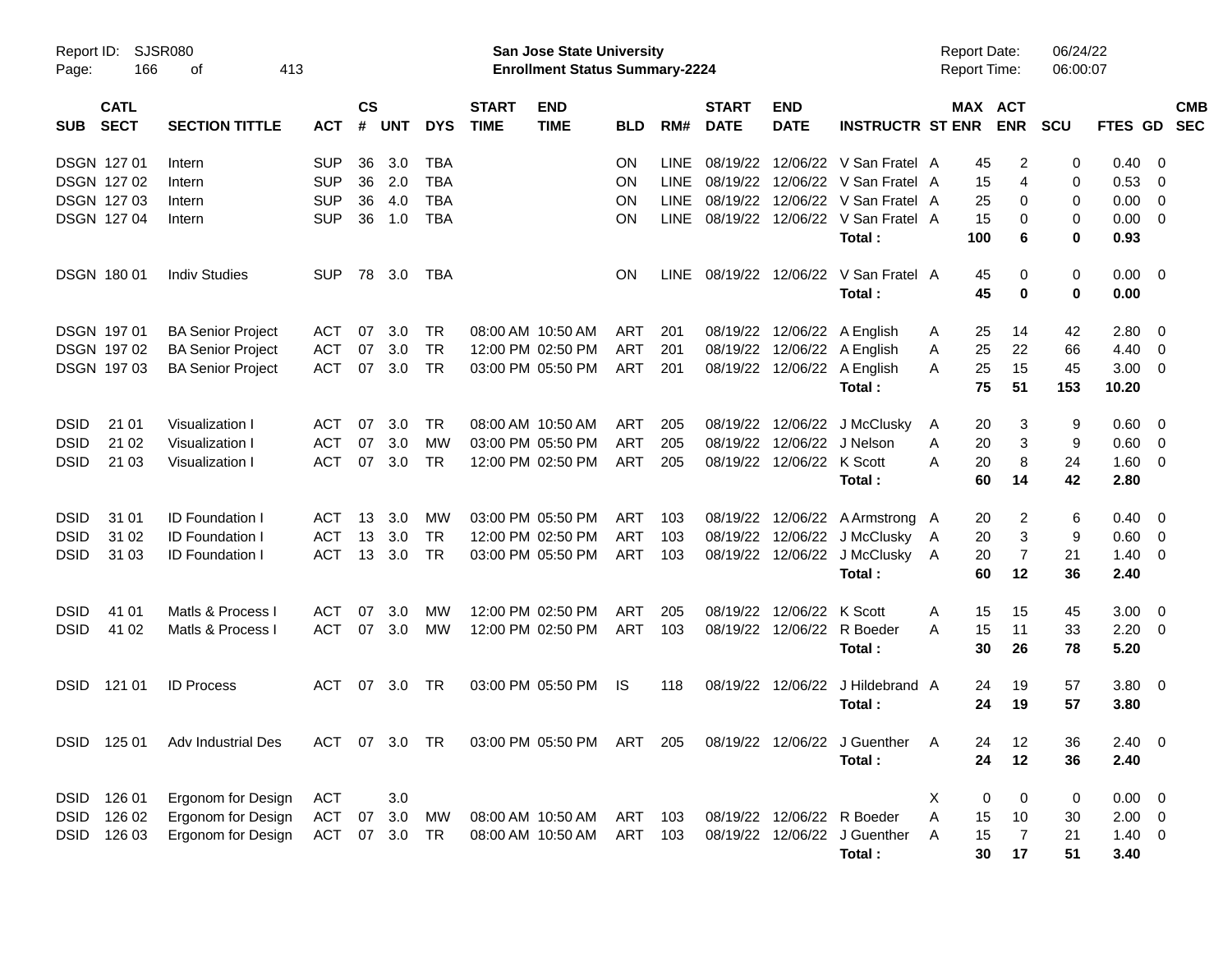| Report ID:<br>Page:        | 167                        | SJSR080<br>413<br>οf                       |                          |                    |            |                          |                             | San Jose State University<br><b>Enrollment Status Summary-2224</b> |            |                     |                             |                           |                                                  | <b>Report Date:</b><br><b>Report Time:</b> |                               | 06/24/22<br>06:00:07 |                                   |                          |
|----------------------------|----------------------------|--------------------------------------------|--------------------------|--------------------|------------|--------------------------|-----------------------------|--------------------------------------------------------------------|------------|---------------------|-----------------------------|---------------------------|--------------------------------------------------|--------------------------------------------|-------------------------------|----------------------|-----------------------------------|--------------------------|
| <b>SUB</b>                 | <b>CATL</b><br><b>SECT</b> | <b>SECTION TITTLE</b>                      | <b>ACT</b>               | $\mathsf{cs}$<br># | <b>UNT</b> | <b>DYS</b>               | <b>START</b><br><b>TIME</b> | <b>END</b><br><b>TIME</b>                                          | <b>BLD</b> | RM#                 | <b>START</b><br><b>DATE</b> | <b>END</b><br><b>DATE</b> | <b>INSTRUCTR ST ENR</b>                          |                                            | MAX ACT<br><b>ENR</b>         | <b>SCU</b>           | <b>FTES GD</b>                    | <b>CMB</b><br><b>SEC</b> |
| <b>DSID</b>                | 128 01                     | Adv Projects in ID                         | ACT                      | 13                 | 3.0        | TR                       |                             | 08:00 AM 10:50 AM                                                  | IS.        | 118                 | 08/19/22                    | 12/06/22                  | M Yoshimoto A<br>Total:                          | 24<br>24                                   | 12<br>12                      | 36<br>36             | $2.40 \ 0$<br>2.40                |                          |
| <b>DSID</b><br><b>DSID</b> | 129 01<br>129 02           | Visualization III<br>Visualization III     | <b>ACT</b><br><b>ACT</b> | 07<br>07           | 3.0<br>3.0 | <b>TBA</b><br><b>TBA</b> |                             |                                                                    | ON<br>ON   | <b>LINE</b><br>LINE | 08/19/22<br>08/19/22        | 12/06/22<br>12/06/22      | M Mathe<br>M Mathe<br>Total:                     | 15<br>A<br>15<br>A<br>30                   | 15<br>8<br>23                 | 45<br>24<br>69       | $3.00 \ 0$<br>$1.60 \t 0$<br>4.60 |                          |
| <b>DSID</b>                | 132 01                     | Softgoods                                  | <b>ACT</b>               | 07                 | 3.0        | MW                       |                             | 12:00 PM 02:50 PM                                                  | IS         | 118                 | 08/19/22                    | 12/06/22                  | A Armstrong A<br>Total:                          | 24<br>24                                   | 24<br>24                      | 72<br>72             | $4.80\ 0$<br>4.80                 |                          |
| <b>DSID</b>                | 13301                      | Design: Making It                          | ACT                      | 07                 | 3.0        | МW                       |                             | 03:00 PM 05:50 PM                                                  | IS         | 118                 | 08/19/22                    | 12/06/22                  | K Scott<br>Total:                                | 24<br>A<br>24                              | 13<br>13                      | 39<br>39             | 2.60 0<br>2.60                    |                          |
| <b>DSID</b>                | 13701                      | <b>Adv Physical Prototy</b>                | ACT                      | 07                 | 3.0 F      |                          |                             | 08:00 AM 02:50 PM                                                  | ART        | 103                 | 08/19/22                    | 12/06/22                  | C Kusich<br>Total:                               | 24<br>A<br>24                              | 5<br>5                        | 15<br>15             | $1.00 \t 0$<br>1.00               |                          |
| <b>DSIT</b>                | 501                        | Intro Int Dsn+Arch                         | ACT                      | 07                 | 3.0        | TR                       |                             | 08:00 AM 10:50 AM                                                  |            |                     |                             | 08/19/22 12/06/22         | D Seah<br>Total:                                 | 25<br>A<br>25                              | 21<br>21                      | 63<br>63             | $4.20 \ 0$<br>4.20                |                          |
| <b>DSIT</b>                | 10 01                      | Sketch+Draw+Model                          | ACT                      | 07                 | 3.0        | TR                       |                             | 06:00 PM 08:50 PM                                                  | IS         | 241                 | 08/19/22                    | 12/06/22                  | M Cheng<br>Total:                                | 25<br>A<br>25                              | 15<br>15                      | 45<br>45             | $3.00 \ 0$<br>3.00                |                          |
| <b>DSIT</b>                | 29 01                      | <b>Design Process</b>                      | <b>ACT</b>               | 07                 | 3.0        | МW                       |                             | 06:00 PM 08:50 PM                                                  |            |                     |                             | 08/19/22 12/06/22         | Total:                                           | 25<br>Α<br>25                              | 16<br>16                      | 48<br>48             | $3.20 \ 0$<br>3.20                |                          |
| <b>DSIT</b>                | 33 01                      | <b>Arch Presentation</b>                   | <b>ACT</b>               | 07                 | 3.0        | МW                       |                             | 03:00 PM 05:50 PM                                                  | IS         | 240                 | 08/19/22                    | 12/06/22                  | M Medved<br>Total:                               | 24<br>A<br>24                              | 14<br>14                      | 42<br>42             | 2.80 0<br>2.80                    |                          |
| <b>DSIT</b>                | 34 01                      | Int Arch Fdn Stud                          | <b>ACT</b>               | 07                 | 3.0        | МW                       |                             | 12:00 PM 02:50 PM                                                  | IS         | 241                 | 08/19/22                    | 12/06/22                  | E Pries<br>Total:                                | 24<br>A<br>24                              | 14<br>14                      | 42<br>42             | 2.80 0<br>2.80                    |                          |
| <b>DSIT</b>                | 8301                       | Vis communicatn 1                          |                          |                    |            |                          |                             | ACT 07 3.0 MW 06:00 PM 08:50 PM ON LINE 08/19/22 12/06/22          |            |                     |                             |                           | Total:                                           | 25<br>Α<br>25                              | 21<br>21                      | 63<br>63             | 4.20 0<br>4.20                    |                          |
|                            | DSIT 101 02                | DSIT 101 01 Arch. Systems<br>Arch. Systems | SEM 05 3.0<br>ACT 07 0.0 |                    |            | MW<br>MW                 |                             | 12:00 PM 12:25 PM IS<br>12:25 PM 02:25 PM IS                       |            | 240<br>240          |                             | 08/19/22 12/06/22         | 08/19/22 12/06/22 M Medved<br>M Medved<br>Total: | 25<br>A<br>30<br>A<br>55                   | 19<br>19<br>38                | 19<br>38<br>57       | $3.80\ 0$<br>$0.00 \t 0$<br>3.80  |                          |
|                            | DSIT 102 01                | Comp Graph Int Arc                         | <b>ACT</b>               |                    | 3.0        |                          |                             |                                                                    |            |                     |                             |                           |                                                  | $\mathsf{X}$                               | $\mathbf 0$<br>$\overline{0}$ | $\mathbf 0$          | $0.00 \t 0$                       |                          |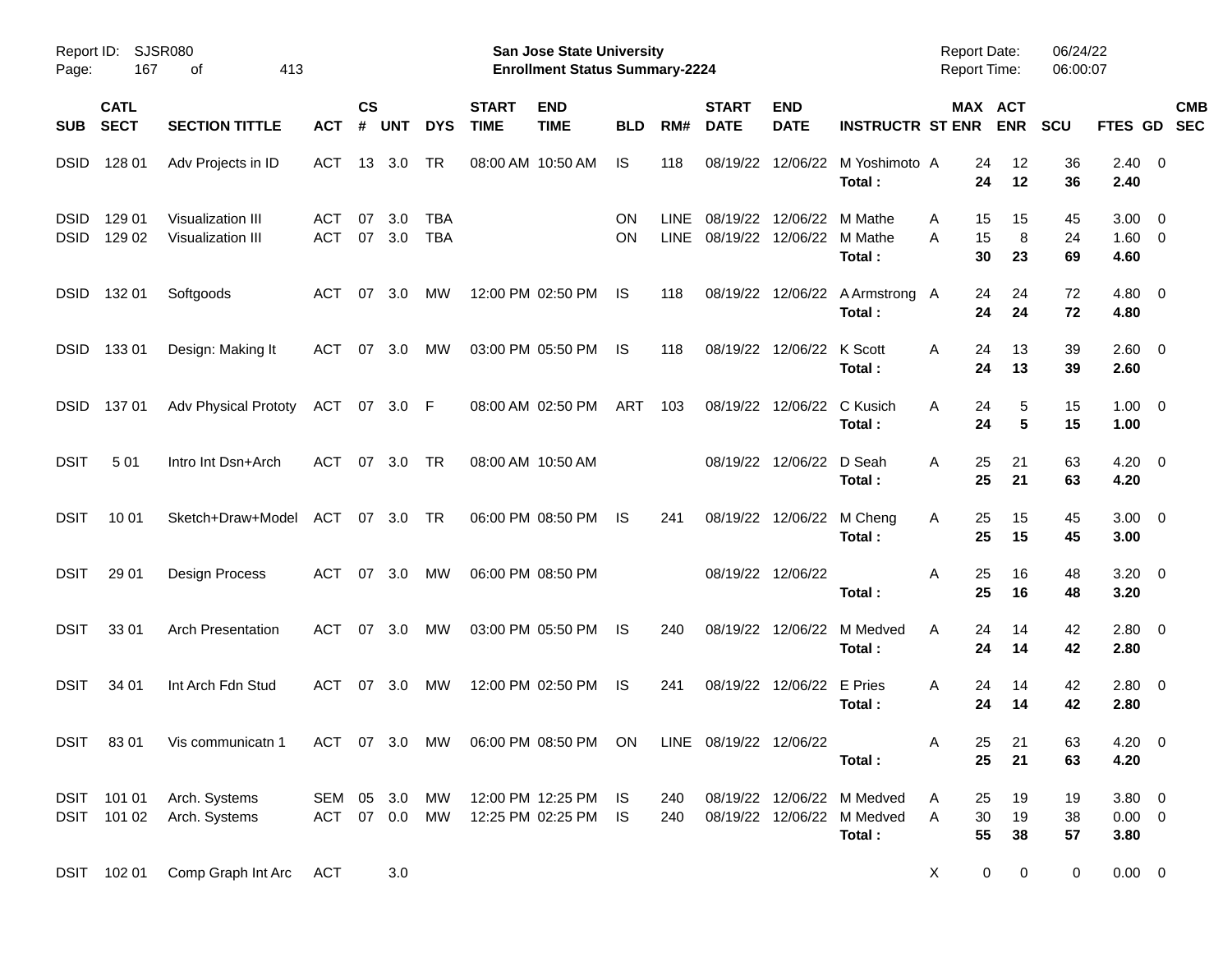| Page:                      | SJSR080<br>Report ID:<br>168<br>413<br>of |                                                          |                          |                    |            |            |                             | <b>San Jose State University</b><br><b>Enrollment Status Summary-2224</b> |            |     |                             |                                                  |                                                       | <b>Report Date:</b><br>Report Time: |                                  |                                           | 06/24/22<br>06:00:07      |                                    |                                           |
|----------------------------|-------------------------------------------|----------------------------------------------------------|--------------------------|--------------------|------------|------------|-----------------------------|---------------------------------------------------------------------------|------------|-----|-----------------------------|--------------------------------------------------|-------------------------------------------------------|-------------------------------------|----------------------------------|-------------------------------------------|---------------------------|------------------------------------|-------------------------------------------|
| <b>SUB</b>                 | <b>CATL</b><br><b>SECT</b>                | <b>SECTION TITTLE</b>                                    | <b>ACT</b>               | $\mathsf{cs}$<br># | <b>UNT</b> | <b>DYS</b> | <b>START</b><br><b>TIME</b> | <b>END</b><br><b>TIME</b>                                                 | <b>BLD</b> | RM# | <b>START</b><br><b>DATE</b> | <b>END</b><br><b>DATE</b>                        | <b>INSTRUCTR ST ENR</b>                               |                                     |                                  | MAX ACT<br><b>ENR</b>                     | <b>SCU</b>                | <b>FTES GD</b>                     | <b>CMB</b><br><b>SEC</b>                  |
|                            |                                           |                                                          |                          |                    |            |            |                             |                                                                           |            |     |                             |                                                  | Total:                                                |                                     | 0                                | 0                                         | 0                         | 0.00                               |                                           |
| <b>DSIT</b>                | 103 01                                    | Arch. Studio                                             | <b>ACT</b>               |                    | 3.0        |            |                             |                                                                           |            |     |                             |                                                  | Total:                                                | X                                   | 0<br>$\bf{0}$                    | 0<br>$\mathbf 0$                          | 0<br>0                    | $0.00 \t 0$<br>0.00                |                                           |
| <b>DSIT</b><br><b>DSIT</b> | 105 01<br>105 02                          | Int Arc Adv Studio<br>Int Arc Adv Studio                 | <b>ACT</b><br><b>ACT</b> | 07                 | 3.0<br>3.0 | <b>TR</b>  |                             | 08:00 AM 10:50 AM                                                         | ON         |     | LINE 08/19/22 12/06/22      |                                                  | M RajabzadehA<br>Total:                               | X                                   | $\mathbf 0$<br>25<br>25          | $\mathbf 0$<br>23<br>23                   | 0<br>69<br>69             | 0.00<br>$4.60$ 0<br>4.60           | $\overline{\mathbf{0}}$                   |
| <b>DSIT</b><br><b>DSIT</b> | 106 01<br>106 02                          | Arch Proj Material<br>Arch Proj Material                 | <b>ACT</b><br><b>ACT</b> | 07                 | 3.0<br>3.0 | <b>TR</b>  |                             | 12:00 PM 02:50 PM                                                         | IS.        | 241 |                             | 08/19/22 12/06/22                                | D Seah<br>Total:                                      | Χ<br>A                              | $\mathbf 0$<br>24<br>24          | 0<br>16<br>16                             | 0<br>48<br>48             | $0.00 \t 0$<br>3.20<br>3.20        | $\overline{\phantom{0}}$                  |
| <b>DSIT</b><br><b>DSIT</b> | 107 01<br>107 02                          | <b>Furniture Design</b><br><b>Furniture Design</b>       | <b>ACT</b><br><b>ACT</b> | 07                 | 3.0<br>3.0 | <b>MW</b>  |                             | 08:00 AM 10:50 AM                                                         | ON         |     | LINE 08/19/22 12/06/22      |                                                  | M Marizad<br>Total:                                   | X<br>A                              | 0<br>25<br>25                    | 0<br>24<br>24                             | $\pmb{0}$<br>72<br>72     | 0.00<br>4.80<br>4.80               | $\overline{\mathbf{0}}$<br>$\overline{0}$ |
| <b>DSIT</b>                | 108 01                                    | Arch Lighting Des                                        | <b>ACT</b>               | 07                 | 3.0        | MW         |                             | 03:00 PM 05:50 PM                                                         | <b>IS</b>  | 241 |                             | 08/19/22 12/06/22                                | E Pries<br>Total:                                     | A                                   | 24<br>24                         | 22<br>22                                  | 66<br>66                  | $4.40 \quad 0$<br>4.40             |                                           |
| <b>DSIT</b><br><b>DSIT</b> | 109 01<br>109 02                          | <b>Object Des Interior</b><br><b>Object Des Interior</b> | <b>ACT</b><br><b>ACT</b> | 07                 | 3.0<br>3.0 | MW         |                             | 08:00 AM 10:50 AM                                                         | ON         |     | LINE 08/19/22 12/06/22      |                                                  | M RajabzadehA<br>Total:                               | X                                   | $\mathbf 0$<br>24<br>24          | 0<br>$\mathbf{1}$<br>$\blacktriangleleft$ | 0<br>3<br>3               | 0.00<br>$0.20 \ 0$<br>0.20         | $\overline{0}$                            |
|                            | Department :                              | Design                                                   |                          |                    |            |            |                             |                                                                           |            |     |                             | <b>Lower Division:</b><br><b>Upper Division:</b> | <b>Department Total:</b><br><b>Graduate Division:</b> |                                     | 2935<br>1218<br>1717<br>$\bf{0}$ | 2042<br>887<br>1155<br>0                  | 6036<br>2661<br>3375<br>0 | 404.33<br>177.40<br>226.93<br>0.00 |                                           |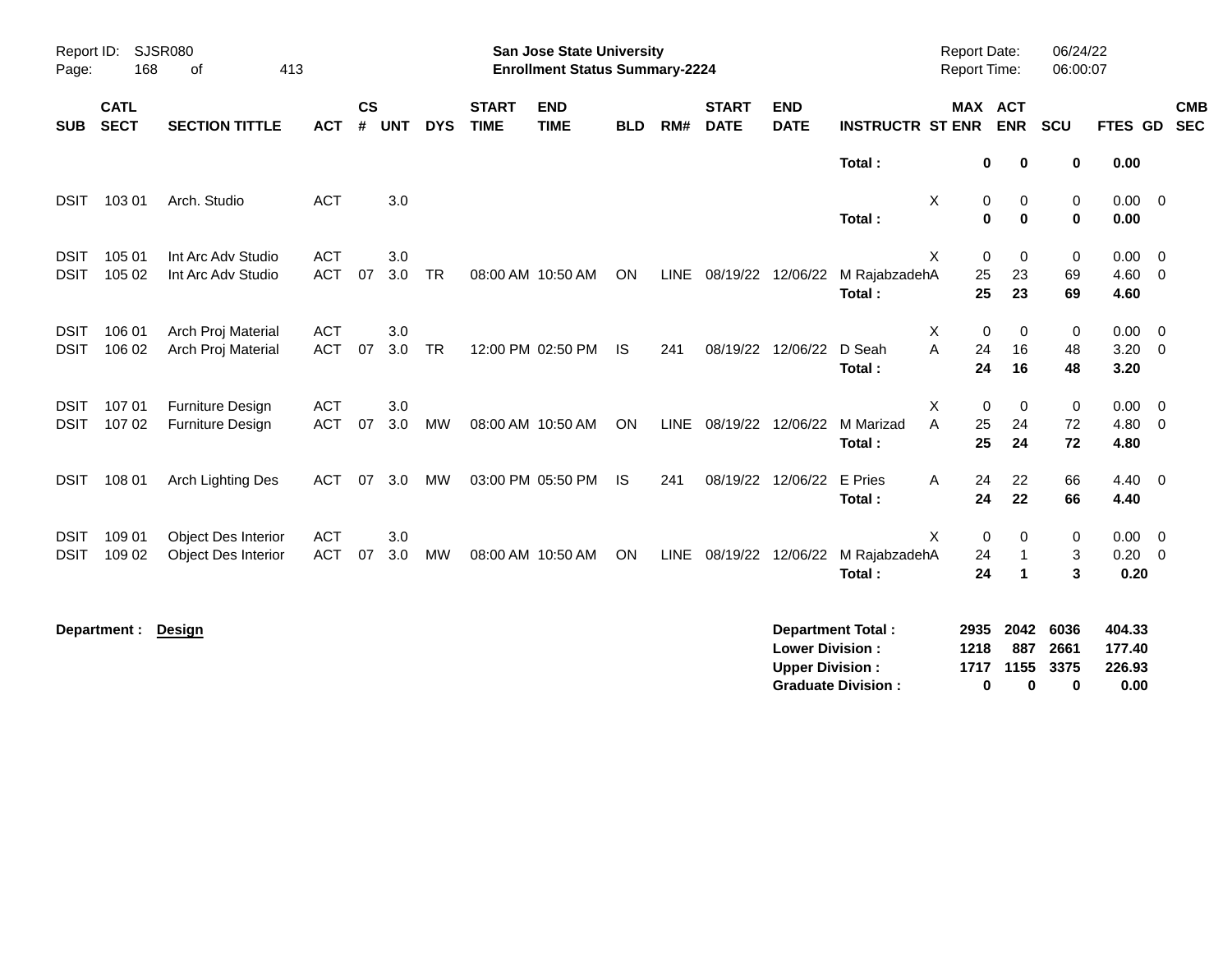| Page:       | SJSR080<br>Report ID:<br>169<br>413<br>оf |                                                    |                |                    |            |             |                             | <b>San Jose State University</b><br><b>Enrollment Status Summary-2224</b> |                |             |                             |                           |                                                                       | <b>Report Date:</b><br><b>Report Time:</b> |                       | 06/24/22<br>06:00:07 |                |                |                          |
|-------------|-------------------------------------------|----------------------------------------------------|----------------|--------------------|------------|-------------|-----------------------------|---------------------------------------------------------------------------|----------------|-------------|-----------------------------|---------------------------|-----------------------------------------------------------------------|--------------------------------------------|-----------------------|----------------------|----------------|----------------|--------------------------|
| <b>SUB</b>  | <b>CATL</b><br><b>SECT</b>                | <b>SECTION TITTLE</b>                              | <b>ACT</b>     | $\mathsf{cs}$<br># | <b>UNT</b> | <b>DYS</b>  | <b>START</b><br><b>TIME</b> | <b>END</b><br><b>TIME</b>                                                 | <b>BLD</b>     | RM#         | <b>START</b><br><b>DATE</b> | <b>END</b><br><b>DATE</b> | <b>INSTRUCTR ST ENR</b>                                               |                                            | MAX ACT<br><b>ENR</b> | <b>SCU</b>           | <b>FTES GD</b> |                | <b>CMB</b><br><b>SEC</b> |
| College     | Department :                              | <b>Humanities &amp; the Arts</b><br>Film & Theatre |                |                    |            |             |                             |                                                                           |                |             |                             |                           |                                                                       |                                            |                       |                      |                |                |                          |
| <b>RTVF</b> | 10 01                                     | Art of Film                                        | <b>LEC</b>     | 02                 | 3.0        | M           |                             | 03:00 PM 05:45 PM                                                         | YUH            | 124         | 08/19/22                    | 12/06/22                  | <b>H</b> Gilchrist                                                    | 50<br>A                                    | 14                    | 42                   | 2.80           | 0              |                          |
| <b>RTVF</b> | 10 02                                     | Art of Film                                        | <b>LEC</b>     | 02                 | 3.0        | $\mathsf T$ |                             | 03:00 PM 05:45 PM                                                         | <b>YUH</b>     | 124         | 08/19/22                    | 12/06/22                  | J Todd                                                                | Α<br>50                                    | 42                    | 126                  | 8.40           | 0              |                          |
| <b>RTVF</b> | 10 03                                     | Art of Film                                        | <b>LEC</b>     | 02                 | 3.0        | $\top$      |                             | 06:00 PM 08:45 PM                                                         | <b>YUH</b>     | 124         | 08/19/22                    | 12/06/22                  | J Todd                                                                | 50<br>Α                                    | 15                    | 45                   | 3.00           | 0              |                          |
| <b>RTVF</b> | 10 04                                     | Art of Film                                        | <b>LEC</b>     | 02                 | 3.0        | R           |                             | 06:00 PM 08:45 PM                                                         | YUH            | 124         | 08/19/22                    | 12/06/22                  | P Labuza                                                              | 50<br>Α                                    | $\overline{1}$        | 3                    | 0.20           | 0              |                          |
| <b>RTVF</b> | 1080                                      | Art of Film                                        | <b>LEC</b>     | 02                 | 3.0        | <b>TBA</b>  |                             |                                                                           | <b>ON</b>      | <b>LINE</b> | 08/19/22                    | 12/06/22                  | L Walker                                                              | 35<br>Α                                    | 35                    | 105                  | 7.00           | 0              |                          |
| <b>RTVF</b> | 1081                                      | Art of Film                                        | <b>LEC</b>     | 02                 | 3.0        | <b>TBA</b>  |                             |                                                                           | ON             | <b>LINE</b> | 08/19/22                    | 12/06/22                  | L Walker                                                              | 35<br>Α                                    | 14                    | 42                   | 2.80           | 0              |                          |
| <b>RTVF</b> | 1082                                      | Art of Film                                        | <b>LEC</b>     | 02                 | 3.0        | <b>TBA</b>  |                             |                                                                           | ON             | <b>LINE</b> |                             | 08/19/22 12/06/22         | L Walker                                                              | 35<br>Α                                    | 7                     | 21                   | 1.40           | 0              |                          |
| <b>RTVF</b> | 1083                                      | Art of Film                                        | <b>LEC</b>     | 02                 | 3.0        | <b>TBA</b>  |                             |                                                                           | ON             | <b>LINE</b> | 08/19/22                    | 12/06/22                  | L Walker                                                              | 35<br>A                                    | 6                     | 18                   | 1.20           | 0              |                          |
| <b>RTVF</b> | 1084                                      | Art of Film                                        | <b>LEC</b>     | 02                 | 3.0        | <b>TBA</b>  |                             |                                                                           | ON             | <b>LINE</b> | 08/19/22                    | 12/06/22                  | R Welch                                                               | 35<br>Α                                    | 15                    | 45                   | 3.00           | 0              |                          |
| <b>RTVF</b> | 1085                                      | Art of Film                                        | <b>LEC</b>     |                    | 02 3.0     | <b>TBA</b>  |                             |                                                                           | ON             | <b>LINE</b> |                             |                           | 08/19/22 12/06/22 H Gilchrist                                         | 35<br>A                                    | 27                    | 81                   | 5.40           | 0              |                          |
|             |                                           |                                                    |                |                    |            |             |                             |                                                                           |                |             |                             |                           | Total:                                                                | 410                                        | 176                   | 528                  | 35.20          |                |                          |
| <b>RTVF</b> | 20 01                                     | Intro Audio FilmTV                                 | <b>LEC</b>     | 02                 | 3.0        | M           |                             | 01:30 PM 03:15 PM                                                         | DBH            | 202         | 08/19/22                    | 12/06/22                  | S Miller                                                              | 18<br>A                                    | 18                    | 36                   | 3.60           | - 0            |                          |
| <b>RTVF</b> | 20 02                                     | Intro Audio FilmTV                                 | ACT            | 12                 | 0.0        | M           |                             | 03:30 PM 05:15 PM                                                         | DBH            | 202         | 08/19/22                    | 12/06/22                  | S Miller                                                              | 18<br>A                                    | 18                    | 18                   | 0.00           | 0              |                          |
| <b>RTVF</b> | 20 03                                     | Intro Audio FilmTV                                 | <b>LEC</b>     | 02                 | 3.0        | $\top$      |                             | 09:00 AM 10:45 AM                                                         | DBH            | 202         | 08/19/22                    | 12/06/22                  | R Shojaei                                                             | 18<br>A                                    | 7                     | 14                   | 1.40           | 0              |                          |
| <b>RTVF</b> | 20 04                                     | Intro Audio FilmTV                                 | <b>ACT</b>     | 12                 | 0.0        | $\mathsf T$ |                             | 11:00 AM 12:45 PM                                                         | DBH            | 202         | 08/19/22                    | 12/06/22                  | R Shojaei                                                             | 18<br>A                                    | 7                     | 7                    | 0.00           | 0              |                          |
| <b>RTVF</b> | 20 05                                     | Intro Audio FilmTV                                 | <b>LEC</b>     | 02                 | 3.0        | R           |                             | 01:30 PM 03:15 PM                                                         | DBH            | 202         | 08/19/22                    | 12/06/22                  | S Miller                                                              | 18<br>A                                    | 6                     | 12                   | 1.20           | 0              |                          |
| <b>RTVF</b> | 20 06                                     | Intro Audio FilmTV                                 | <b>ACT</b>     | 12                 | 0.0        | R           |                             | 03:30 PM 05:15 PM                                                         | DBH            | 202         |                             | 08/19/22 12/06/22         | S Miller                                                              | 18<br>A                                    | 6                     | 6                    | 0.00           | 0              |                          |
|             |                                           |                                                    |                |                    |            |             |                             |                                                                           |                |             |                             |                           | Total:                                                                | 108                                        | 62                    | 93                   | 6.20           |                |                          |
| <b>RTVF</b> | 21 01                                     | <b>KSJS On-Air Operat</b>                          | LEC            | 02                 | 3.0        | M           |                             | 07:00 PM 07:50 PM                                                         | <b>HGH 124</b> |             | 08/19/22                    | 12/06/22                  | J Biagini                                                             | 25<br>A                                    | 3                     | 3                    | 0.60           | $\overline{0}$ |                          |
| <b>RTVF</b> | 21 02                                     | KSJS On-Air Operat                                 | <b>ACT</b>     |                    | 07 0.0     | <b>TBA</b>  |                             |                                                                           |                |             |                             | 08/19/22 12/06/22         | J Biagini                                                             | 25<br>Α                                    | 3                     | 6                    | 0.00           | $\overline{0}$ |                          |
|             |                                           |                                                    |                |                    |            |             |                             |                                                                           |                |             |                             |                           | Total:                                                                | 50                                         | 6                     | 9                    | 0.60           |                |                          |
| <b>RTVF</b> | 30 01                                     | Intro Film/TV Prod                                 | <b>LEC</b>     | 02                 | 3.0        | $\top$      |                             | 06:00 PM 07:45 PM                                                         | <b>HGH 120</b> |             | 08/19/22                    | 12/06/22                  | J Serna                                                               | 18<br>A                                    | 14                    | 28                   | 2.80           | - 0            |                          |
| <b>RTVF</b> | 30 02                                     | Intro Film/TV Prod                                 | <b>ACT</b>     | 12                 | 0.0        | $\mathsf T$ |                             | 08:00 PM 09:45 PM                                                         | <b>HGH 120</b> |             | 08/19/22                    | 12/06/22                  | J Serna                                                               | 18<br>A                                    | 14                    | 14                   | 0.00           | $\mathbf 0$    |                          |
| <b>RTVF</b> | 30 03                                     | Intro Film/TV Prod                                 | <b>LEC</b>     | 02                 | 3.0        | R           |                             | 01:30 PM 03:15 PM                                                         | <b>HGH 114</b> |             | 08/19/22                    | 12/06/22                  | C Guzzetta                                                            | 18<br>A                                    | 9                     | 18                   | 1.80           | 0              |                          |
| <b>RTVF</b> | 30 04                                     | Intro Film/TV Prod                                 | <b>ACT</b>     | 12                 | 0.0        | R           |                             | 03:30 PM 05:15 PM                                                         | <b>HGH 114</b> |             | 08/19/22                    | 12/06/22                  | C Guzzetta                                                            | 18<br>A                                    | 9                     | 9                    | 0.00           | 0              |                          |
| <b>RTVF</b> | 30 05                                     | Intro Film/TV Prod                                 | <b>LEC</b>     | 02 <sub>o</sub>    | 3.0        | F           |                             | 09:00 AM 10:45 AM                                                         | <b>HGH 120</b> |             |                             |                           | 08/19/22 12/06/22 C Guzzetta                                          | 18<br>A                                    | 5                     | 10                   | 1.00           | 0              |                          |
|             | RTVF 30 06                                | Intro Film/TV Prod                                 |                |                    |            |             |                             |                                                                           |                |             |                             |                           | ACT 12 0.0 F 11:00 AM 12:45 PM HGH 120 08/19/22 12/06/22 C Guzzetta A | 18                                         | 5                     | 5                    | $0.00 \t 0$    |                |                          |
|             |                                           |                                                    |                |                    |            |             |                             |                                                                           |                |             |                             |                           | Total:                                                                | 108                                        | 56                    | 84                   | 5.60           |                |                          |
|             | RTVF 3180                                 | Film/TV Aesthetics                                 | LEC 02 3.0     |                    |            | TBA         |                             |                                                                           | ON.            |             |                             |                           | LINE 08/19/22 12/06/22 B Sarrafan                                     | 30<br>A                                    | 29                    | 87                   | 5.80 0         |                |                          |
|             | RTVF 3181                                 | Film/TV Aesthetics                                 | LEC 02 3.0 TBA |                    |            |             |                             |                                                                           | ON.            |             |                             |                           | LINE 08/19/22 12/06/22 B Sarrafan                                     | A<br>30                                    | 10                    | 30                   | $2.00 \t 0$    |                |                          |
|             |                                           |                                                    |                |                    |            |             |                             |                                                                           |                |             |                             |                           | Total:                                                                | 60                                         | 39                    | 117                  | 7.80           |                |                          |
|             | RTVF 80 01                                | Introduction to Medi LEC 02 3.0 TR                 |                |                    |            |             |                             | 10:30 AM 11:45 AM HGH 118                                                 |                |             |                             | 08/19/22 12/06/22 H Lee   |                                                                       | 35<br>A                                    | 4                     | 12                   | $0.80 \t 0$    |                |                          |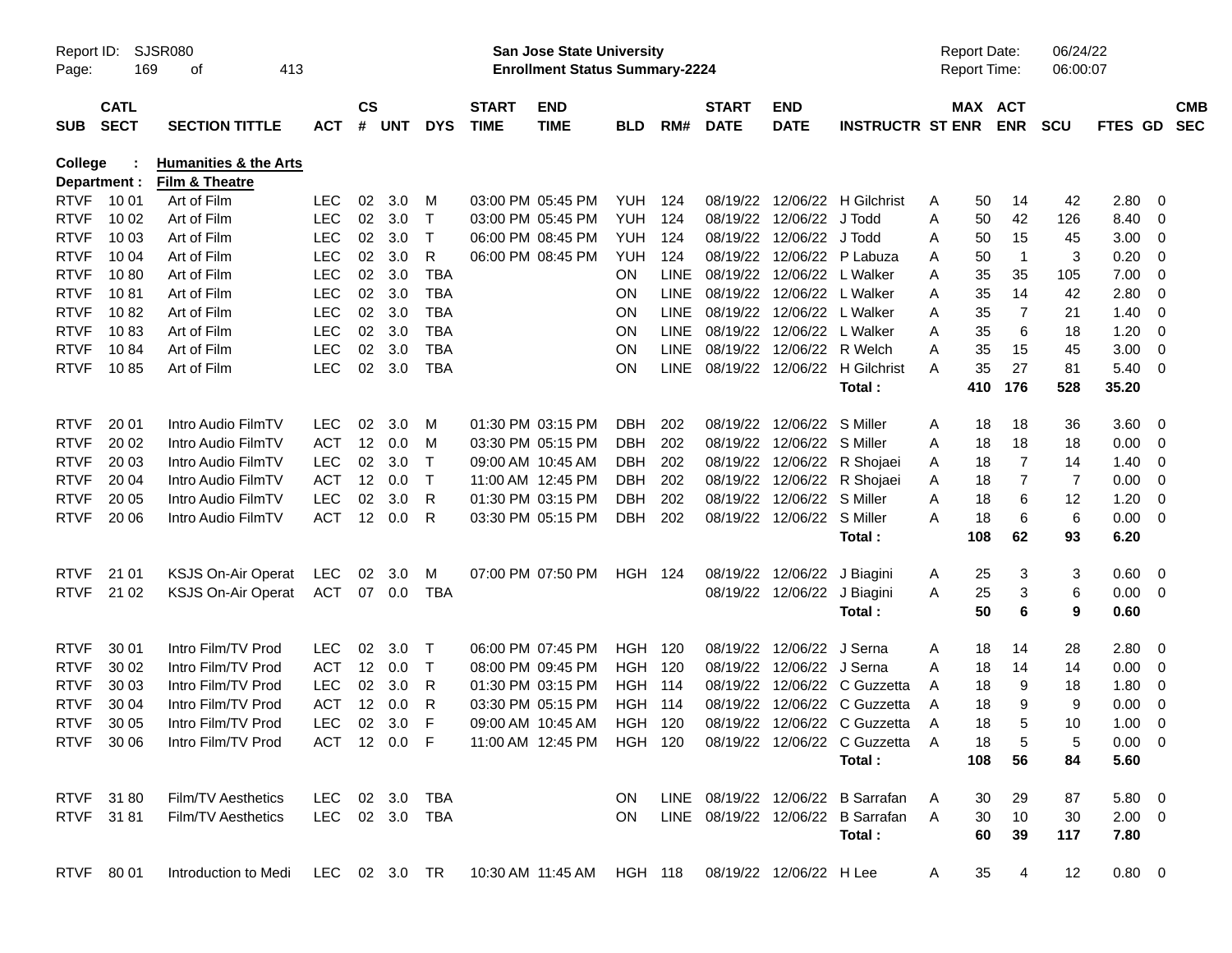| Page:                                                                                                                | <b>SJSR080</b><br>Report ID:<br>170<br>413<br>οf                                       |                                                                                                                                                                              |                                                                                                              |                                              |                                                      |                                                                                                            |                             | <b>San Jose State University</b><br><b>Enrollment Status Summary-2224</b>                                                  |                                                                        |                                                                                        |                                                                                              |                                                                                                                          |                                                                                                               | <b>Report Date:</b><br><b>Report Time:</b> |                                                        |                                                      | 06/24/22<br>06:00:07                          |                                                                           |                                                                                  |                          |
|----------------------------------------------------------------------------------------------------------------------|----------------------------------------------------------------------------------------|------------------------------------------------------------------------------------------------------------------------------------------------------------------------------|--------------------------------------------------------------------------------------------------------------|----------------------------------------------|------------------------------------------------------|------------------------------------------------------------------------------------------------------------|-----------------------------|----------------------------------------------------------------------------------------------------------------------------|------------------------------------------------------------------------|----------------------------------------------------------------------------------------|----------------------------------------------------------------------------------------------|--------------------------------------------------------------------------------------------------------------------------|---------------------------------------------------------------------------------------------------------------|--------------------------------------------|--------------------------------------------------------|------------------------------------------------------|-----------------------------------------------|---------------------------------------------------------------------------|----------------------------------------------------------------------------------|--------------------------|
| <b>SUB</b>                                                                                                           | <b>CATL</b><br><b>SECT</b>                                                             | <b>SECTION TITTLE</b>                                                                                                                                                        | <b>ACT</b>                                                                                                   | $\mathsf{cs}$<br>#                           | <b>UNT</b>                                           | <b>DYS</b>                                                                                                 | <b>START</b><br><b>TIME</b> | <b>END</b><br><b>TIME</b>                                                                                                  | <b>BLD</b>                                                             | RM#                                                                                    | <b>START</b><br><b>DATE</b>                                                                  | <b>END</b><br><b>DATE</b>                                                                                                | <b>INSTRUCTR ST ENR</b>                                                                                       |                                            |                                                        | MAX ACT<br><b>ENR</b>                                | <b>SCU</b>                                    | FTES GD                                                                   |                                                                                  | <b>CMB</b><br><b>SEC</b> |
| <b>RTVF</b>                                                                                                          | 8080                                                                                   | Introduction to Medi                                                                                                                                                         | <b>LEC</b>                                                                                                   | 02                                           | 3.0                                                  | TBA                                                                                                        |                             |                                                                                                                            | ON.                                                                    | <b>LINE</b>                                                                            | 08/19/22                                                                                     | 12/06/22                                                                                                                 | C Burrows<br>Total:                                                                                           | A                                          | 35<br>70                                               | 35<br>39                                             | 105<br>117                                    | 7.00<br>7.80                                                              | $\overline{\mathbf{0}}$                                                          |                          |
| <b>RTVF</b><br><b>RTVF</b>                                                                                           | 82 01<br>82 02                                                                         | Intro Film History<br>Intro Film History                                                                                                                                     | <b>LEC</b><br><b>LEC</b>                                                                                     | 02<br>02                                     | 3.0<br>3.0                                           | R<br><b>TBA</b>                                                                                            |                             | 03:00 PM 05:45 PM                                                                                                          | HGH<br>ON.                                                             | 118<br><b>LINE</b>                                                                     | 08/19/22<br>08/19/22                                                                         | 12/06/22<br>12/06/22                                                                                                     | P Labuza<br>S Sublett<br>Total:                                                                               | A<br>A                                     | 35<br>35<br>70                                         | 5<br>34<br>39                                        | 15<br>102<br>117                              | 1.00<br>6.80<br>7.80                                                      | 0<br>$\overline{\mathbf{0}}$                                                     |                          |
| <b>RTVF</b><br><b>RTVF</b><br><b>RTVF</b><br><b>RTVF</b><br><b>RTVF</b><br><b>RTVF</b>                               | 11001<br>110 02<br>110 03<br>110 04<br>110 05<br>110 06                                | Media and Culture<br>Media and Culture<br>Media and Culture<br>Media and Culture<br><b>Media and Culture</b><br>Media and Culture                                            | <b>LEC</b><br><b>LEC</b><br><b>LEC</b><br><b>LEC</b><br><b>LEC</b><br><b>LEC</b>                             | 02<br>02<br>02<br>02<br>02<br>02             | 3.0<br>3.0<br>3.0<br>3.0<br>3.0<br>3.0               | MW<br>MW<br>МW<br>MW<br><b>TR</b><br><b>TR</b>                                                             |                             | 09:00 AM 10:15 AM<br>10:30 AM 11:45 AM<br>12:00 PM 01:15 PM<br>01:30 PM 02:45 PM<br>09:00 AM 10:15 AM<br>10:30 AM 11:45 AM | HGH<br><b>HGH</b><br>HGH<br>HGH<br><b>HGH</b><br><b>HGH</b>            | 118<br>118<br>118<br>118<br>118<br>- 124                                               | 08/19/22<br>08/19/22<br>08/19/22<br>08/19/22<br>08/19/22<br>08/19/22                         | 12/06/22<br>12/06/22<br>12/06/22<br>12/06/22 O White<br>12/06/22 H Lee<br>12/06/22 Z Hasan                               | Z Hasan<br>J Biagini<br>J Biagini                                                                             | A<br>A<br>A<br>Α<br>Α<br>Α                 | 35<br>35<br>35<br>35<br>35<br>35                       | 3<br>18<br>15<br>2<br>3<br>7                         | 9<br>54<br>45<br>6<br>9<br>21                 | 0.60<br>3.60<br>3.00<br>0.40<br>0.60<br>1.40                              | 0<br>0<br>0<br>0<br>0<br>0                                                       |                          |
| <b>RTVF</b><br><b>RTVF</b><br><b>RTVF</b><br><b>RTVF</b><br><b>RTVF</b><br><b>RTVF</b><br><b>RTVF</b><br><b>RTVF</b> | 110 07<br>110 08<br>11080<br>11081<br>11082<br>11083<br>11084<br>11085                 | Media and Culture<br>Media and Culture<br>Media and Culture<br>Media and Culture<br><b>Media and Culture</b><br>Media and Culture<br>Media and Culture<br>Media and Culture  | <b>LEC</b><br><b>LEC</b><br><b>LEC</b><br><b>LEC</b><br><b>LEC</b><br><b>LEC</b><br><b>LEC</b><br><b>LEC</b> | 02<br>02<br>02<br>02<br>02<br>02<br>02<br>02 | 3.0<br>3.0<br>3.0<br>3.0<br>3.0<br>3.0<br>3.0<br>3.0 | <b>TR</b><br><b>TR</b><br><b>TBA</b><br><b>TBA</b><br><b>TBA</b><br><b>TBA</b><br><b>TBA</b><br><b>TBA</b> |                             | 12:00 PM 01:15 PM<br>01:30 PM 02:45 PM                                                                                     | <b>HGH</b><br>HGH<br>ΟN<br>ΟN<br>ON<br>ON<br>ON<br>ON                  | 124<br>124<br><b>LINE</b><br>LINE<br><b>LINE</b><br><b>LINE</b><br>LINE<br><b>LINE</b> | 08/19/22<br>08/19/22<br>08/19/22<br>08/19/22<br>08/19/22<br>08/19/22<br>08/19/22<br>08/19/22 | 12/06/22 O White<br>12/06/22 O White<br>12/06/22 K Clark<br>12/06/22<br>12/06/22<br>12/06/22 S Baran<br>12/06/22 S Baran | 12/06/22 A Berney<br>A Berney<br>C Burrows                                                                    | Α<br>Α<br>Α<br>A<br>A<br>A<br>Α<br>Α       | 35<br>35<br>35<br>35<br>35<br>35<br>35<br>35           | $\mathbf 1$<br>2<br>24<br>34<br>20<br>35<br>35<br>16 | 3<br>6<br>72<br>102<br>60<br>105<br>105<br>48 | 0.20<br>0.40<br>4.80<br>6.85<br>4.05<br>7.00<br>7.00<br>3.20              | 0<br>0<br>0<br>$\overline{\mathbf{1}}$<br>$\overline{\mathbf{1}}$<br>0<br>0<br>0 |                          |
| <b>RTVF</b>                                                                                                          | 11086                                                                                  | Media and Culture                                                                                                                                                            | <b>LEC</b>                                                                                                   | 02                                           | 3.0                                                  | <b>TBA</b>                                                                                                 |                             |                                                                                                                            | ON                                                                     | <b>LINE</b>                                                                            |                                                                                              | 08/19/22 12/06/22                                                                                                        | Total:                                                                                                        | А                                          | 35<br>525                                              | 0<br>215                                             | 0<br>645                                      | 0.00<br>43.10                                                             | 0                                                                                |                          |
| <b>RTVF</b><br><b>RTVF</b><br><b>RTVF</b><br><b>RTVF</b><br><b>RTVF</b><br><b>RTVF</b>                               | 111 01<br>111 02<br>111 03<br>111 04<br>111 05<br>111 80<br>RTVF 111 81<br>RTVF 111 82 | Alternative Cinema<br>Alternative Cinema<br>Alternative Cinema<br>Alternative Cinema<br>Alternative Cinema<br>Alternative Cinema<br>Alternative Cinema<br>Alternative Cinema | <b>LEC</b><br><b>LEC</b><br><b>LEC</b><br><b>LEC</b><br><b>LEC</b><br><b>LEC</b><br><b>LEC</b><br>LEC        | 02<br>02<br>02<br>02<br>02<br>02<br>02<br>02 | 3.0<br>3.0<br>3.0<br>3.0<br>3.0<br>3.0<br>3.0<br>3.0 | M<br>$\mathsf T$<br>W<br>W<br>R<br>TBA<br><b>TBA</b><br><b>TBA</b>                                         |                             | 06:00 PM 08:45 PM<br>03:00 PM 05:45 PM<br>03:00 PM 05:45 PM<br>06:00 PM 08:45 PM<br>03:00 PM 05:45 PM                      | YUH<br><b>HGH</b><br><b>YUH</b><br><b>YUH</b><br>YUH<br>ON<br>ΟN<br>ON | 124<br>118<br>124<br>124<br>124<br><b>LINE</b><br>LINE<br>LINE                         | 08/19/22<br>08/19/22<br>08/19/22<br>08/19/22<br>08/19/22<br>08/19/22                         | 12/06/22<br>12/06/22<br>12/06/22<br>12/06/22<br>12/06/22<br>12/06/22<br>08/19/22 12/06/22 Y Shahin                       | <b>H</b> Gilchrist<br>Z Hasan<br>P Labuza<br>P Labuza<br>J Todd<br>J Todd<br>08/19/22 12/06/22 X Neal-Burgi A | A<br>A<br>A<br>Α<br>Α<br>A<br>A            | 50<br>48<br>50<br>50<br>50<br>35<br>35<br>$\sim$<br>კე | 14<br>20<br>0<br>-1<br>25<br>35<br>29<br>35          | 42<br>60<br>0<br>3<br>75<br>105<br>87<br>105  | 2.80<br>4.00<br>0.00<br>0.20<br>5.00<br>7.05<br>5.80<br>7.00              | 0<br>- 0<br>0<br>0<br>0<br>$\overline{1}$<br>0<br>$\overline{\phantom{0}}$       |                          |
|                                                                                                                      | RTVF 111 83<br>RTVF 111 84<br>RTVF 111 85<br>RTVF 111 86<br>RTVF 111 87                | Alternative Cinema<br>Alternative Cinema<br>Alternative Cinema<br>Alternative Cinema<br>Alternative Cinema                                                                   | <b>LEC</b><br><b>LEC</b><br><b>LEC</b><br><b>LEC</b><br><b>LEC</b>                                           | 02<br>$02\,$<br>02                           | 3.0<br>3.0<br>02 3.0<br>3.0<br>02 3.0                | <b>TBA</b><br><b>TBA</b><br>TBA<br>TBA<br>TBA                                                              |                             |                                                                                                                            | 0N<br><b>ON</b><br><b>ON</b><br><b>ON</b><br>ON.                       | LINE<br>LINE<br>LINE<br>LINE                                                           | LINE 08/19/22 12/06/22                                                                       | 08/19/22 12/06/22 Y Shahin<br>08/19/22 12/06/22 Y Shahin<br>08/19/22 12/06/22 Y Shahin<br>08/19/22 12/06/22 Z Hasan      | Total:                                                                                                        | Α<br>A<br>A<br>Α<br>Α                      | 35<br>35<br>35<br>35<br>35                             | 35<br>35<br>35<br>35<br>0<br>528 299                 | 105<br>105<br>105<br>105<br>0<br>897          | 7.00<br>$7.00 \t 0$<br>$7.00 \t 0$<br>$7.00 \t 0$<br>$0.00 \t 0$<br>59.85 | $\overline{\mathbf{0}}$                                                          |                          |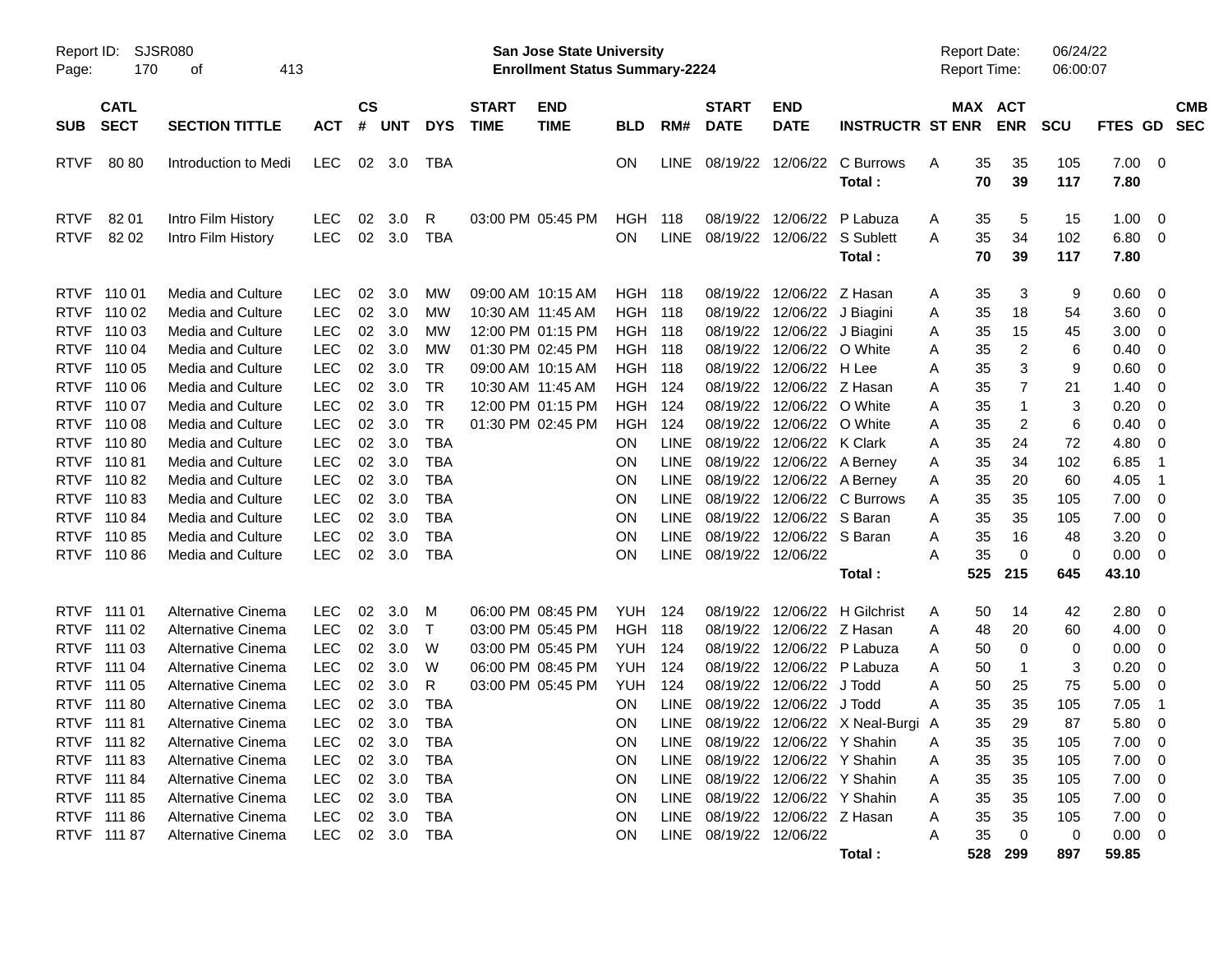| Report ID:  |                  | <b>SJSR080</b>             |            |               |              |              |                   | San Jose State University             |                |      |              |                            |                                  | <b>Report Date:</b> |         |              | 06/24/22     |                |                          |            |
|-------------|------------------|----------------------------|------------|---------------|--------------|--------------|-------------------|---------------------------------------|----------------|------|--------------|----------------------------|----------------------------------|---------------------|---------|--------------|--------------|----------------|--------------------------|------------|
| Page:       | 171<br>413<br>οf |                            |            |               |              |              |                   | <b>Enrollment Status Summary-2224</b> |                |      |              |                            |                                  | <b>Report Time:</b> |         |              | 06:00:07     |                |                          |            |
|             | <b>CATL</b>      |                            |            | $\mathsf{cs}$ |              |              | <b>START</b>      | <b>END</b>                            |                |      | <b>START</b> | <b>END</b>                 |                                  |                     | MAX ACT |              |              |                |                          | <b>CMB</b> |
| <b>SUB</b>  | <b>SECT</b>      | <b>SECTION TITTLE</b>      | <b>ACT</b> |               | # UNT        | <b>DYS</b>   | <b>TIME</b>       | <b>TIME</b>                           | <b>BLD</b>     | RM#  | <b>DATE</b>  | <b>DATE</b>                | <b>INSTRUCTR ST ENR</b>          |                     |         | <b>ENR</b>   | <b>SCU</b>   | FTES GD        |                          | <b>SEC</b> |
| <b>RTVF</b> | 120 01           | Intm Audio Film/TV         | <b>LEC</b> | 02            | 3.0          | M            |                   | 06:00 PM 07:45 PM                     | DBH            | 202  |              | 08/19/22 12/06/22 S Miller |                                  | A                   | 18      | 17           | 34           | 3.40           | $\overline{\mathbf{0}}$  |            |
| <b>RTVF</b> | 120 02           | Intm Audio Film/TV         | <b>ACT</b> | 12            | 0.0          | M            |                   | 08:00 PM 09:45 PM                     | DBH            | 202  | 08/19/22     | 12/06/22                   | S Miller                         | A                   | 18      | 17           | 17           | 0.00           | - 0                      |            |
| <b>RTVF</b> | 120 03           | Intm Audio Film/TV         | <b>LEC</b> | 02            | 3.0          | $\top$       |                   | 01:30 PM 03:15 PM                     | DBH            | 202  | 08/19/22     | 12/06/22                   | R Shojaei                        | A                   | 18      | 4            | 8            | 0.80           | - 0                      |            |
| <b>RTVF</b> | 120 04           | Intm Audio Film/TV         | <b>ACT</b> | 12            | 0.0          | $\top$       |                   | 03:30 PM 05:15 PM                     | DBH            | 202  |              | 08/19/22 12/06/22          | R Shojaei                        | A                   | 18      | 4            | 4            | 0.00           | - 0                      |            |
| <b>RTVF</b> | 120 05           | Intm Audio Film/TV         | <b>LEC</b> | 02            | 3.0          | R            | 09:00 AM 10:45 AM |                                       | DBH            | 202  | 08/19/22     | 12/06/22                   | R Shojaei                        | A                   | 18      | 1            | 2            | 0.20           | $\overline{\mathbf{0}}$  |            |
| <b>RTVF</b> | 120 06           | Intm Audio Film/TV         | <b>ACT</b> | 12            | 0.0          | R.           |                   | 11:00 AM 12:45 PM                     | DBH            | 202  |              | 08/19/22 12/06/22          | R Shojaei                        | A                   | 18      | $\mathbf{1}$ | $\mathbf{1}$ | 0.00           | $\overline{\phantom{0}}$ |            |
|             |                  |                            |            |               |              |              |                   |                                       |                |      |              |                            | Total:                           |                     | 108     | 44           | 66           | 4.40           |                          |            |
| <b>RTVF</b> | 121 01           | <b>KSJS-FM Radio</b>       | <b>ACT</b> | 20            | 3.0          | M            |                   | 06:00 PM 06:50 PM                     | <b>HGH 124</b> |      |              | 08/19/22 12/06/22          | K Massey                         | A                   | 40      | 23           | 23           | $4.60 \quad 0$ |                          |            |
|             |                  |                            |            |               |              |              |                   |                                       |                |      |              |                            | Total:                           |                     | 40      | 23           | 23           | 4.60           |                          |            |
| <b>RTVF</b> | 122 01           | <b>KSJS Management</b>     | <b>LEC</b> | 05            | 3.0          | TBA          |                   |                                       |                |      |              |                            | 08/19/22 12/06/22 K Massey       | A                   | 15      | 0            | 0            | 0.00           | $\overline{\mathbf{0}}$  |            |
| RTVF 122 02 |                  | <b>KSJS Management</b>     | ACT        | 07            | 0.0          | TBA          |                   |                                       |                |      |              | 08/19/22 12/06/22          | K Massey                         | A                   | 15      | 0            | 0            | 0.00           | $\overline{\phantom{0}}$ |            |
|             |                  |                            |            |               |              |              |                   |                                       |                |      |              |                            | Total:                           |                     | 30      | 0            | 0            | 0.00           |                          |            |
| <b>RTVF</b> | 130 01           | Inter Film/TV Prod         | <b>LEC</b> | 02            | 3.0          | R.           | 09:00 AM 10:45 AM |                                       | HGH            | 114  | 08/19/22     | 12/06/22                   | C Guzzetta                       | A                   | 18      | 11           | 22           | 2.20           | $\overline{\phantom{0}}$ |            |
| <b>RTVF</b> | 130 02           | Inter Film/TV Prod         | <b>ACT</b> | 12            | 0.0          | R            |                   | 11:00 AM 12:45 PM                     | <b>HGH 114</b> |      | 08/19/22     | 12/06/22                   | C Guzzetta                       | A                   | 18      | 11           | 11           | 0.00           | $\overline{\mathbf{0}}$  |            |
| <b>RTVF</b> | 130 03           | Inter Film/TV Prod         | <b>LEC</b> | 02            | 3.0          | F            |                   | 01:30 PM 03:15 PM                     | <b>HGH 120</b> |      |              | 08/19/22 12/06/22          | C Guzzetta                       | A                   | 18      | 6            | 12           | 1.20           | $\overline{\mathbf{0}}$  |            |
| <b>RTVF</b> | 130 04           | Inter Film/TV Prod         | <b>ACT</b> | 12            | 0.0          | F            |                   | 03:30 PM 05:15 PM                     | HGH 120        |      |              | 08/19/22 12/06/22          | C Guzzetta                       | A                   | 18      | 6            | 6            | 0.00           | $\overline{\mathbf{0}}$  |            |
|             |                  |                            |            |               |              |              |                   |                                       |                |      |              |                            | Total:                           |                     | 72      | 34           | 51           | 3.40           |                          |            |
| <b>RTVF</b> | 131B 01          | PostProd Edt               | <b>LEC</b> | 02            | 3.0          | $\mathsf{R}$ |                   | 03:00 PM 04:45 PM                     | <b>ON</b>      | LINE |              | 08/19/22 12/06/22          | H Mathias                        | A                   | 18      | 12           | 24           | 2.40           | $\overline{\phantom{0}}$ |            |
| <b>RTVF</b> |                  | 131B 02 PostProd Edt       | <b>ACT</b> |               | 12 0.0       | <b>TBA</b>   |                   |                                       | <b>ON</b>      |      |              | LINE 08/19/22 12/06/22     | H Mathias                        | A                   | 18      | 12           | 12           | $0.00 \quad 0$ |                          |            |
|             |                  |                            |            |               |              |              |                   |                                       |                |      |              |                            | Total:                           |                     | 36      | 24           | 36           | 2.40           |                          |            |
| <b>RTVF</b> |                  | 132A 01 Intr Cinematograph | <b>LEC</b> | 02            | 3.0          | $\mathsf{T}$ |                   | 03:00 PM 04:45 PM                     | ON             | LINE |              | 08/19/22 12/06/22          | H Mathias                        | A                   | 18      | 18           | 36           | 3.60           | $\overline{\phantom{0}}$ |            |
| <b>RTVF</b> |                  | 132A 02 Intr Cinematograph | ACT        |               | 12 0.0       | TBA          |                   |                                       | <b>ON</b>      |      |              | LINE 08/19/22 12/06/22     | H Mathias                        | A                   | 18      | 18           | 18           | $0.00 \t 0$    |                          |            |
|             |                  |                            |            |               |              |              |                   |                                       |                |      |              |                            | Total:                           |                     | 36      | 36           | 54           | 3.60           |                          |            |
| <b>RTVF</b> | 133 01           | Film/TV Mgmnt              | <b>LEC</b> | 02            | 3.0          | M            |                   | 06:00 PM 08:45 PM                     | <b>HGH 118</b> |      |              | 08/19/22 12/06/22          | S Gollestani A                   |                     | 25      | 6            | 18           | 1.20           | $\overline{\phantom{0}}$ |            |
|             |                  |                            |            |               |              |              |                   |                                       |                |      |              |                            | Total:                           |                     | 25      | 6            | 18           | 1.20           |                          |            |
| RTVF 13501  |                  | <b>RTVF Prod Projects</b>  | LEC 02 3.0 |               |              | W            |                   | 03:00 PM 04:45 PM HGH 124             |                |      |              |                            | 08/19/22 12/06/22 N Martinez     | A                   | 18      | 14           | 28           | $2.85$ 1       |                          |            |
|             | RTVF 135 02      | <b>RTVF Prod Projects</b>  | ACT 12 0.0 |               |              | - W          |                   | 05:00 PM 06:45 PM HGH 124             |                |      |              |                            | 08/19/22 12/06/22 N Martinez     | A                   | 18      | 14           | 14           | $0.00$ 1       |                          |            |
|             |                  |                            |            |               |              |              |                   |                                       |                |      |              |                            | Total:                           |                     | 36      | 28           | 42           | 2.85           |                          |            |
| RTVF 136 01 |                  | Adv Film/TV Prod           |            |               | LEC 02 3.0 T |              |                   | 06:00 PM 07:45 PM HGH 118             |                |      |              |                            | 08/19/22 12/06/22 S Gollestani A |                     | 18      | 6            | 12           | $1.20 \t 0$    |                          |            |
|             | RTVF 136 02      | Adv Film/TV Prod           |            |               | ACT 12 0.0   | $\top$       |                   | 08:00 PM 09:45 PM                     | <b>HGH 118</b> |      |              |                            | 08/19/22 12/06/22 S Gollestani A |                     | 18      | 6            | 6            | $0.00 \t 0$    |                          |            |
|             |                  |                            |            |               |              |              |                   |                                       |                |      |              |                            | Total:                           |                     | 36      | 12           | 18           | 1.20           |                          |            |
|             |                  |                            |            |               |              |              |                   |                                       |                |      |              |                            |                                  |                     |         |              |              |                |                          |            |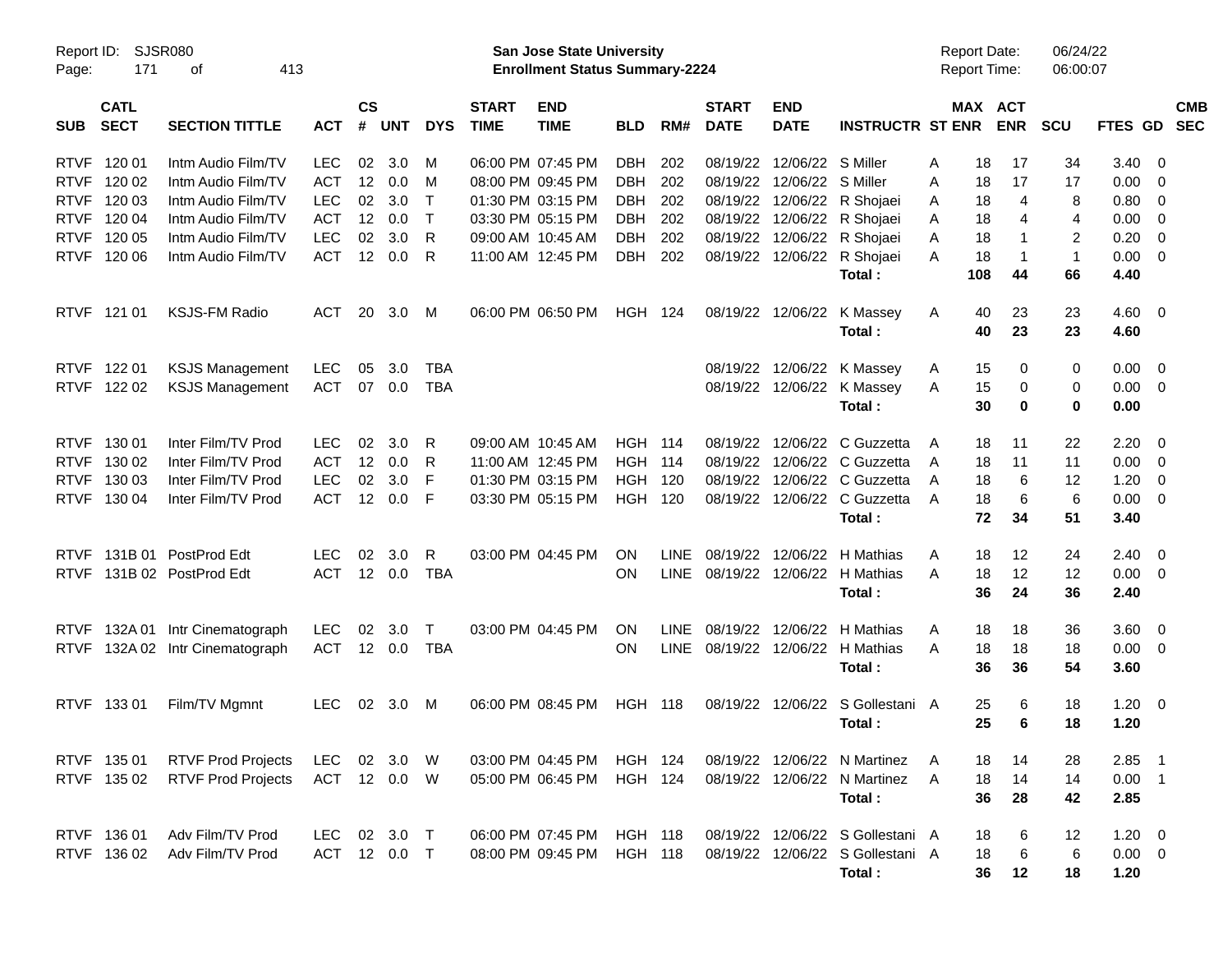| Page:                                            | SJSR080<br>Report ID:<br>172<br>413<br>оf |                                                    |                                               |                    |                                   |                             |                             | San Jose State University<br><b>Enrollment Status Summary-2224</b>               |                                      |                    |                                  |                                               |                                                                                                                                | <b>Report Date:</b><br><b>Report Time:</b> |                                        | 06/24/22<br>06:00:07 |                                                        |                                                     |
|--------------------------------------------------|-------------------------------------------|----------------------------------------------------|-----------------------------------------------|--------------------|-----------------------------------|-----------------------------|-----------------------------|----------------------------------------------------------------------------------|--------------------------------------|--------------------|----------------------------------|-----------------------------------------------|--------------------------------------------------------------------------------------------------------------------------------|--------------------------------------------|----------------------------------------|----------------------|--------------------------------------------------------|-----------------------------------------------------|
| <b>SUB</b>                                       | <b>CATL</b><br><b>SECT</b>                | <b>SECTION TITTLE</b>                              | <b>ACT</b>                                    | $\mathsf{cs}$<br># | <b>UNT</b>                        | <b>DYS</b>                  | <b>START</b><br><b>TIME</b> | <b>END</b><br><b>TIME</b>                                                        | <b>BLD</b>                           | RM#                | <b>START</b><br><b>DATE</b>      | <b>END</b><br><b>DATE</b>                     | <b>INSTRUCTR ST ENR</b>                                                                                                        | MAX ACT                                    | <b>ENR</b>                             | SCU                  | <b>FTES GD</b>                                         | <b>CMB</b><br><b>SEC</b>                            |
|                                                  | RTVF 160 01<br>RTVF 160 80                | Intro Screenwriting<br><b>Intro Screenwriting</b>  | <b>SEM</b><br><b>SEM</b>                      | 04                 | 3.0<br>04 3.0                     | м<br>TBA                    |                             | 03:00 PM 05:45 PM                                                                | HGH<br><b>ON</b>                     | 124<br><b>LINE</b> | 08/19/22<br>08/19/22             | 12/06/22                                      | <b>B</b> Dallas<br>12/06/22 S Sublett                                                                                          | 25<br>Α<br>25<br>Α                         | 20<br>25                               | 60<br>75             | 4.05<br>$5.00 \t 0$                                    | $\overline{\phantom{1}}$                            |
|                                                  | RTVF 161 01                               | <b>Adv Screenwriting</b>                           | <b>LEC</b>                                    | 01                 | 3.0                               | - R                         |                             | 03:00 PM 05:45 PM                                                                | ON                                   |                    | LINE 08/19/22 12/06/22           |                                               | Total:<br>L Schapiro<br>Total:                                                                                                 | 50<br>25<br>A<br>25                        | 45<br>18<br>18                         | 135<br>54<br>54      | 9.05<br>3.804<br>3.80                                  |                                                     |
| <b>RTVF</b>                                      |                                           | 180S 01 Individual Studies                         | <b>SUP</b>                                    |                    | 78 3.0                            | TBA                         |                             |                                                                                  |                                      |                    |                                  | 08/19/22 12/06/22                             | Total:                                                                                                                         | Α<br>3<br>3                                | 0<br>0                                 | 0<br>0               | $0.00 \t 0$<br>0.00                                    |                                                     |
|                                                  | RTVF 181 01                               | Modrn Film History                                 | <b>LEC</b>                                    |                    | 02 3.0                            | - R                         |                             | 06:00 PM 08:45 PM                                                                | <b>HGH 118</b>                       |                    |                                  | 08/19/22 12/06/22                             | J Todd<br>Total:                                                                                                               | 35<br>A<br>35                              | 10<br>10                               | 30<br>30             | $2.00 \t 0$<br>2.00                                    |                                                     |
| <b>RTVF</b>                                      | 18301<br>RTVF 18302                       | Study-Resrch RTVF<br>Study-Resrch RTVF             | <b>LEC</b><br><b>LEC</b>                      | 03                 | 3.0<br>03 3.0                     | МW<br><b>TR</b>             |                             | 10:30 AM 11:45 AM<br>12:00 PM 01:15 PM                                           | HGH<br><b>HGH 118</b>                | - 124              | 08/19/22<br>08/19/22             | 12/06/22<br>12/06/22 H Lee                    | Total:                                                                                                                         | 35<br>Α<br>35<br>A<br>70                   | 16<br>9<br>25                          | 48<br>27<br>75       | 3.20<br>1.80 0<br>5.00                                 | $\overline{\phantom{0}}$                            |
|                                                  | RTVF 185 01                               | Spec Topics RTVF                                   | <b>SEM</b>                                    |                    | 05 3.0                            | МW                          |                             | 12:00 PM 01:15 PM                                                                | HGH 124                              |                    |                                  | 08/19/22 12/06/22                             | C Burrows<br>Total:                                                                                                            | 35<br>Α<br>35                              | 29<br>29                               | 87<br>87             | 5.80 0<br>5.80                                         |                                                     |
| <b>RTVF</b><br><b>RTVF</b>                       | 198 01<br>198 02                          | <b>RTVF Internships</b><br><b>RTVF</b> Internships | <b>LEC</b><br><b>ACT</b>                      | 02<br>20           | 0.0<br>3.0                        | TBA<br><b>TBA</b>           |                             |                                                                                  |                                      |                    | 08/19/22                         | 12/06/22 K Clark<br>08/19/22 12/06/22 K Clark | Total:                                                                                                                         | 40<br>Α<br>Α<br>40<br>80                   | 19<br>19<br>38                         | 19<br>38<br>57       | $0.00 \t 0$<br>$3.80\ 0$<br>3.80                       |                                                     |
| TA<br>TA<br>TA                                   | 501<br>5 0 2<br>503                       | Acting<br>Acting<br>Acting                         | LEC.<br><b>LEC</b><br><b>LEC</b>              | 04<br>04<br>04     | 3.0<br>3.0<br>3.0                 | MW.<br>MW<br>MW             |                             | 09:00 AM 10:15 AM<br>10:30 AM 11:45 AM<br>12:00 PM 01:15 PM                      | HGH<br>HGH<br><b>HGH</b>             | 226<br>226<br>226  | 08/19/22<br>08/19/22<br>08/19/22 | 12/06/22<br>12/06/22                          | 12/06/22 K Normington A<br>K Normington A<br>J Moreno                                                                          | 26<br>26<br>26<br>Α                        | 6<br>$\overline{c}$<br>13              | 18<br>6<br>39        | 1.20<br>$0.40 \quad 0$<br>$2.60 \t 0$                  | $\overline{\phantom{0}}$                            |
| TA<br><b>TA</b><br>TA                            | 5 0 4<br>5 0 5<br>5 0 6                   | Acting<br>Acting<br>Acting                         | <b>LEC</b><br><b>LEC</b><br><b>LEC</b>        | 04<br>04<br>04     | 3.0<br>3.0<br>3.0                 | MW<br>MW<br>TR              |                             | 01:30 PM 02:45 PM<br>03:00 PM 04:15 PM<br>09:00 AM 10:15 AM                      | HGH<br><b>HGH</b><br><b>HGH 226</b>  | 226<br>226         | 08/19/22<br>08/19/22             |                                               | 12/06/22 J Moreno<br>12/06/22 J Moreno<br>08/19/22 12/06/22 T Veramendi A                                                      | 26<br>Α<br>Α<br>26<br>26                   | 12<br>8<br>$\Omega$                    | 36<br>24<br>0        | $2.40 \quad 0$<br>1.60<br>0.00                         | $\overline{\phantom{0}}$<br>$\overline{\mathbf{0}}$ |
| <b>TA</b><br><b>TA</b><br><b>TA</b><br><b>TA</b> | 507<br>5 0 8<br>5 0 9<br>5 1 0            | Acting<br>Acting<br>Acting<br>Acting               | LEC<br><b>LEC</b><br><b>LEC</b><br><b>LEC</b> | 04                 | 04 3.0<br>3.0<br>04 3.0<br>04 3.0 | <b>TR</b><br>TR<br>TR<br>TR |                             | 10:30 AM 11:45 AM<br>12:00 PM 01:15 PM<br>01:30 PM 02:45 PM<br>03:00 PM 04:15 PM | HGH<br>HGH 226<br>HGH 226<br>HGH 226 | 226                |                                  |                                               | 08/19/22 12/06/22 S Anderson A<br>08/19/22 12/06/22 S Anderson A<br>08/19/22 12/06/22 B Swanson<br>08/19/22 12/06/22 B Swanson | 26<br>26<br>26<br>A<br>Α<br>26             | $\overline{\mathbf{c}}$<br>4<br>5<br>8 | 6<br>12<br>15<br>24  | $0.40 \ 0$<br>$0.80 \ 0$<br>$1.00 \t 0$<br>$1.60 \t 0$ |                                                     |
| TA                                               | 5 1 1                                     | Acting                                             | <b>LEC</b>                                    |                    | 04 3.0 F                          |                             |                             | 10:00 AM 12:45 PM                                                                | HGH 226                              |                    |                                  |                                               | 08/19/22 12/06/22 J Moreno<br>Total:                                                                                           | Α<br>26<br>286                             | 6<br>66                                | 18<br>198            | $1.20 \t 0$<br>13.20                                   |                                                     |
| <b>TA</b>                                        | 10 01                                     | Theatre Apprecia                                   | LEC 01 3.0 M                                  |                    |                                   |                             |                             | 10:30 AM 01:15 PM HGH 103                                                        |                                      |                    |                                  | 08/19/22 12/06/22 P Kelly                     |                                                                                                                                | 30<br>A                                    | $\mathbf{1}$                           | 3                    | $0.20 \t 0$                                            |                                                     |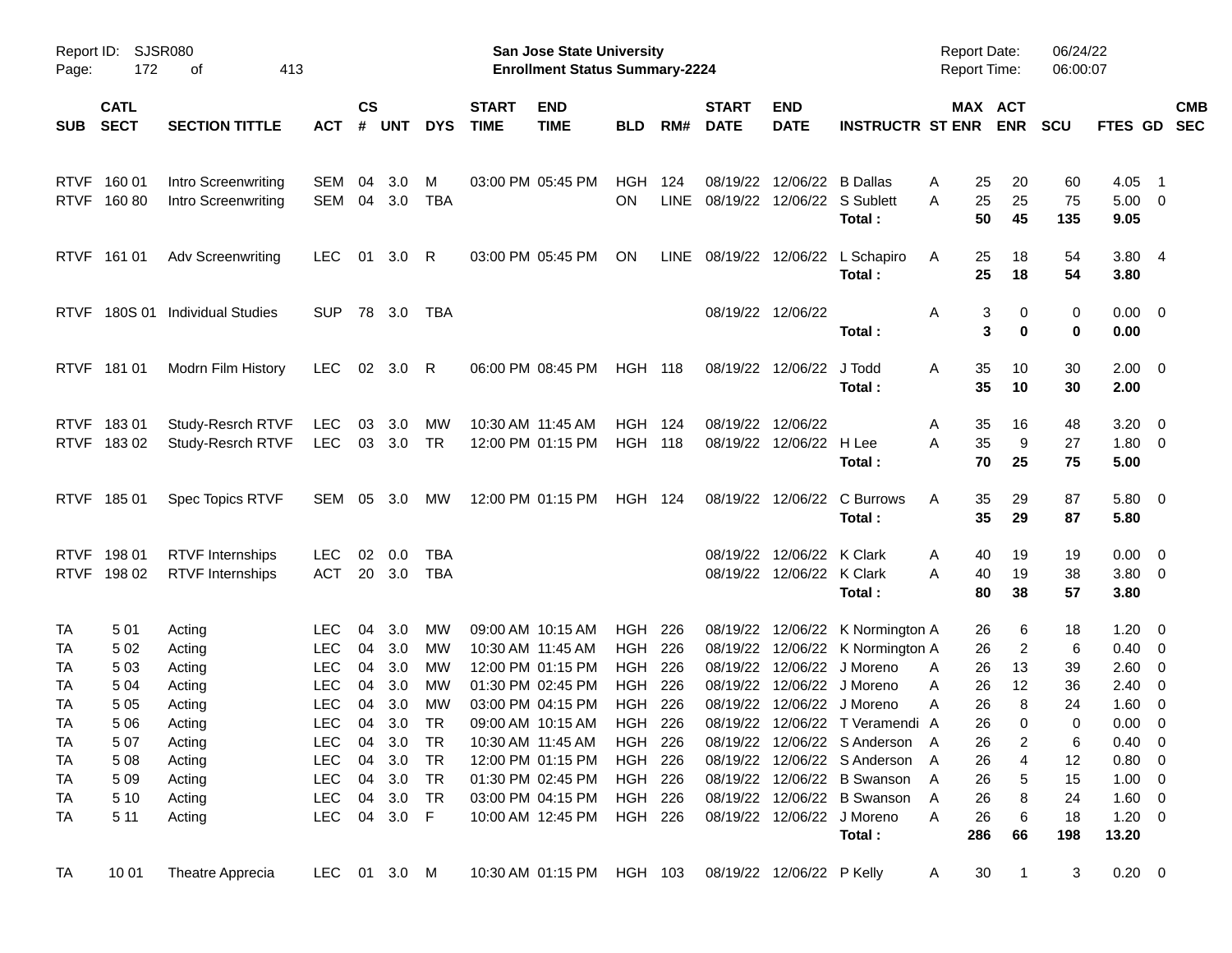| Page:      | SJSR080<br>Report ID:<br>173<br>413<br>οf |                           |            |                    |            |              |                             | San Jose State University<br><b>Enrollment Status Summary-2224</b> |                |             |                             |                            |                                  | Report Date:<br><b>Report Time:</b> |             | 06/24/22<br>06:00:07 |                |                         |                          |
|------------|-------------------------------------------|---------------------------|------------|--------------------|------------|--------------|-----------------------------|--------------------------------------------------------------------|----------------|-------------|-----------------------------|----------------------------|----------------------------------|-------------------------------------|-------------|----------------------|----------------|-------------------------|--------------------------|
| <b>SUB</b> | <b>CATL</b><br><b>SECT</b>                | <b>SECTION TITTLE</b>     | <b>ACT</b> | $\mathsf{cs}$<br># | <b>UNT</b> | <b>DYS</b>   | <b>START</b><br><b>TIME</b> | <b>END</b><br><b>TIME</b>                                          | <b>BLD</b>     | RM#         | <b>START</b><br><b>DATE</b> | <b>END</b><br><b>DATE</b>  | <b>INSTRUCTR ST ENR</b>          | MAX ACT                             | <b>ENR</b>  | <b>SCU</b>           | <b>FTES GD</b> |                         | <b>CMB</b><br><b>SEC</b> |
| <b>TA</b>  | 10 02                                     | Theatre Apprecia          | <b>LEC</b> | 01                 | 3.0        | М            |                             | 01:30 PM 02:45 PM                                                  | HGH            | 103         | 08/19/22                    | 12/06/22                   |                                  | 30<br>A                             | 0           | 0                    | 0.00           | $\overline{0}$          |                          |
| <b>TA</b>  | 10 03                                     | Theatre Apprecia          | <b>LEC</b> | 01                 | 3.0        | м            |                             | 03:00 PM 04:15 PM                                                  | <b>HGH</b>     | 103         | 08/19/22                    |                            | 12/06/22 S Cummins               | 30<br>A                             | 12          | 36                   | 2.40           | $\mathbf 0$             |                          |
| <b>TA</b>  | 10 04                                     | Theatre Apprecia          | <b>LEC</b> | 01                 | 3.0        | <b>TR</b>    |                             | 10:30 AM 11:45 AM                                                  | <b>HGH</b>     | 103         | 08/19/22                    | 12/06/22                   |                                  | A<br>30                             | $\mathbf 0$ | $\mathbf 0$          | 0.00           | 0                       |                          |
| <b>TA</b>  | 10 05                                     | Theatre Apprecia          | <b>LEC</b> | 01                 | 3.0        | <b>TR</b>    |                             | 12:00 PM 01:15 PM                                                  | <b>HGH</b>     | 103         | 08/19/22                    |                            | 12/06/22 T Veramendi A           | 30                                  | 2           | 6                    | 0.40           | $\mathbf 0$             |                          |
| <b>TA</b>  | 1080                                      | Theatre Apprecia          | <b>LEC</b> | 01                 | 3.0        | <b>TBA</b>   |                             |                                                                    | ON             | LINE        | 08/19/22                    |                            | 12/06/22 S Anderson A            | 30                                  | 5           | 15                   | 1.00           | $\mathbf 0$             |                          |
| <b>TA</b>  | 1081                                      | Theatre Apprecia          | <b>LEC</b> | 01                 | 3.0        | <b>TBA</b>   |                             |                                                                    | ON             | LINE        | 08/19/22                    |                            | 12/06/22 K Normington A          | 30                                  | 10          | 30                   | 2.00           | $\overline{0}$          |                          |
| <b>TA</b>  | 1082                                      | Theatre Apprecia          | <b>LEC</b> | 01                 | 3.0        | <b>TBA</b>   |                             |                                                                    | <b>ON</b>      | LINE        |                             |                            | 08/19/22 12/06/22 K Normington A | 30                                  | 3           | 9                    | 0.60           | $\mathbf 0$             |                          |
| <b>TA</b>  | 10 99                                     | Theatre Apprecia          | <b>LEC</b> | 01                 | 3.0        | <b>TBA</b>   |                             |                                                                    | ON             | <b>LINE</b> | 08/19/22                    |                            | 12/06/22 K Kratochvil A          | 30                                  | 20          | 60                   | 4.00           | $\overline{0}$          |                          |
|            |                                           |                           |            |                    |            |              |                             |                                                                    |                |             |                             |                            | Total:                           | 270                                 | 53          | 159                  | 10.60          |                         |                          |
| <b>TA</b>  | 11 01                                     | <b>Script Analysis</b>    | <b>LEC</b> | 03                 | 3.0        | МW           |                             | 01:30 PM 02:45 PM                                                  | HGH            | 120         |                             | 08/19/22 12/06/22          | K Normington A<br>Total:         | 30<br>30                            | 14<br>14    | 42<br>42             | 2.80<br>2.80   | $\overline{0}$          |                          |
| <b>TA</b>  | 1301                                      | Great Comedies for T LEC  |            | 03                 | 3.0        | MW           |                             | 09:00 AM 10:15 AM                                                  | <b>HGH</b>     | 124         | 08/19/22                    | 12/06/22                   | P Kelly                          | 30<br>Α                             |             | 3                    | 0.20           | $\overline{0}$          |                          |
| <b>TA</b>  | 1380                                      | Great Comedies for T LEC  |            | 03                 | 3.0        | <b>TR</b>    |                             | 10:30 AM 11:45 AM                                                  | <b>ON</b>      | <b>LINE</b> | 08/19/22                    |                            | 12/06/22 K Kratochvil            | 30<br>A                             | 21          | 63                   | 4.20           | $\overline{0}$          |                          |
|            |                                           |                           |            |                    |            |              |                             |                                                                    |                |             |                             |                            | Total:                           | 60                                  | 22          | 66                   | 4.40           |                         |                          |
| <b>TA</b>  | 1701                                      | Int Acting                | <b>LEC</b> | 04                 | 3.0        | м            |                             | 04:30 PM 06:15 PM                                                  | <b>HGH</b>     | 226         | 08/19/22                    |                            | 12/06/22 S Cummins               | 25<br>A                             | 11          | 22                   | 2.20           | $\overline{0}$          |                          |
| <b>TA</b>  | 1702                                      | Int Acting                | <b>ACT</b> |                    | 12 0.0     | W            |                             | 04:30 PM 06:15 PM                                                  | HGH            | 226         |                             |                            | 08/19/22 12/06/22 S Cummins      | 25<br>A                             | 11          | 11                   | 0.00           | $\overline{0}$          |                          |
|            |                                           |                           |            |                    |            |              |                             |                                                                    |                |             |                             |                            | Total:                           | 50                                  | 22          | 33                   | 2.20           |                         |                          |
| <b>TA</b>  | 48 01                                     | Voice & Movement          | <b>LEC</b> | 01                 | 3.0        | <b>TR</b>    |                             | 01:30 PM 02:45 PM                                                  | <b>HGH</b>     | 103         | 08/19/22                    |                            | 12/06/22 S Anderson              | 30<br>A                             | 3           | 9                    | 0.60           | $\overline{0}$          |                          |
| <b>TA</b>  | 48 02                                     | Voice & Movement          | <b>LEC</b> | 01                 | 3.0        | W            |                             | 10:30 AM 01:15 PM                                                  | HGH 103        |             |                             | 08/19/22 12/06/22 N Carlin |                                  | A<br>30                             | 6           | 18                   | 1.20           | 0                       |                          |
|            |                                           |                           |            |                    |            |              |                             |                                                                    |                |             |                             |                            | Total:                           | 60                                  | 9           | 27                   | 1.80           |                         |                          |
| <b>TA</b>  | 51A 01                                    | <b>Scenery Props Arts</b> | <b>LEC</b> | 02                 | 1.0        | R            |                             | 09:00 AM 09:25 AM                                                  | <b>HGH</b>     | 124         | 08/19/22 12/06/22           |                            |                                  | 16<br>Α                             | 5           | 3                    | 0.33           | $\overline{0}$          |                          |
| TA         | 51A02                                     | <b>Scenery Props Arts</b> | <b>ACT</b> | 15                 | 0.0        | R            |                             | 09:30 AM 10:15 AM                                                  | <b>HGH 124</b> |             |                             | 08/19/22 12/06/22 J York   |                                  | 16<br>A                             | 5           | 3                    | 0.00           | $\overline{\mathbf{0}}$ |                          |
|            |                                           |                           |            |                    |            |              |                             |                                                                    |                |             |                             |                            | Total:                           | 32                                  | 10          | 5                    | 0.33           |                         |                          |
| <b>TA</b>  | 51B 01                                    | <b>Costume Perf Arts</b>  | <b>LEC</b> | 02                 | 0.0        | $\top$       |                             | 09:00 AM 09:25 AM                                                  | <b>HGH</b>     | 124         | 08/19/22                    | 12/06/22 C Flores          |                                  | 15<br>Α                             | 8           | 4                    | 0.00           | $\overline{0}$          |                          |
| <b>TA</b>  | 51B 02                                    | <b>Costume Perf Arts</b>  | <b>ACT</b> | 15                 | 1.0        | $\mathsf{T}$ |                             | 09:30 AM 10:15 AM                                                  | <b>HGH 124</b> |             | 08/19/22                    | 12/06/22 C Flores          |                                  | 15<br>A                             | 8           | 4                    | 0.53           | $\overline{0}$          |                          |
|            |                                           |                           |            |                    |            |              |                             |                                                                    |                |             |                             |                            | Total:                           |                                     | 30 16       | 8                    | 0.53           |                         |                          |
| <b>TA</b>  |                                           | 51C 01 Lighting & Sound   | LEC.       |                    | 02  0.0  W |              |                             | 09:00 AM 09:25 AM                                                  | <b>HGH 114</b> |             |                             |                            | 08/19/22 12/06/22 S Mannshardt A | 16                                  | 8           | 4                    | $0.00 \t 0$    |                         |                          |
| TA         |                                           | 51C 02 Lighting & Sound   | ACT        |                    | 15  1.0  W |              |                             | 09:30 AM 10:15 AM                                                  | <b>HGH 114</b> |             |                             |                            | 08/19/22 12/06/22 S Mannshardt A | 16                                  | 8           | $\overline{4}$       | $0.53 \t 0$    |                         |                          |
|            |                                           |                           |            |                    |            |              |                             |                                                                    |                |             |                             |                            | Total:                           | 32                                  | 16          | 8                    | 0.53           |                         |                          |
| <b>TA</b>  | 55 01                                     | Design for Theatre        | LEC        |                    | 02 3.0     | <b>TBA</b>   |                             |                                                                    | ON             |             |                             |                            | LINE 08/19/22 12/06/22 A Bechert | 30<br>A                             | 27          | 54                   | $5.40 \ 0$     |                         |                          |
| <b>TA</b>  | 55 02                                     | Design for Theatre        | <b>ACT</b> |                    | 12 0.0     | <b>TBA</b>   |                             |                                                                    | <b>ON</b>      |             |                             |                            | LINE 08/19/22 12/06/22 A Bechert | 30<br>Α                             | 27          | 27                   | $0.00 \t 0$    |                         |                          |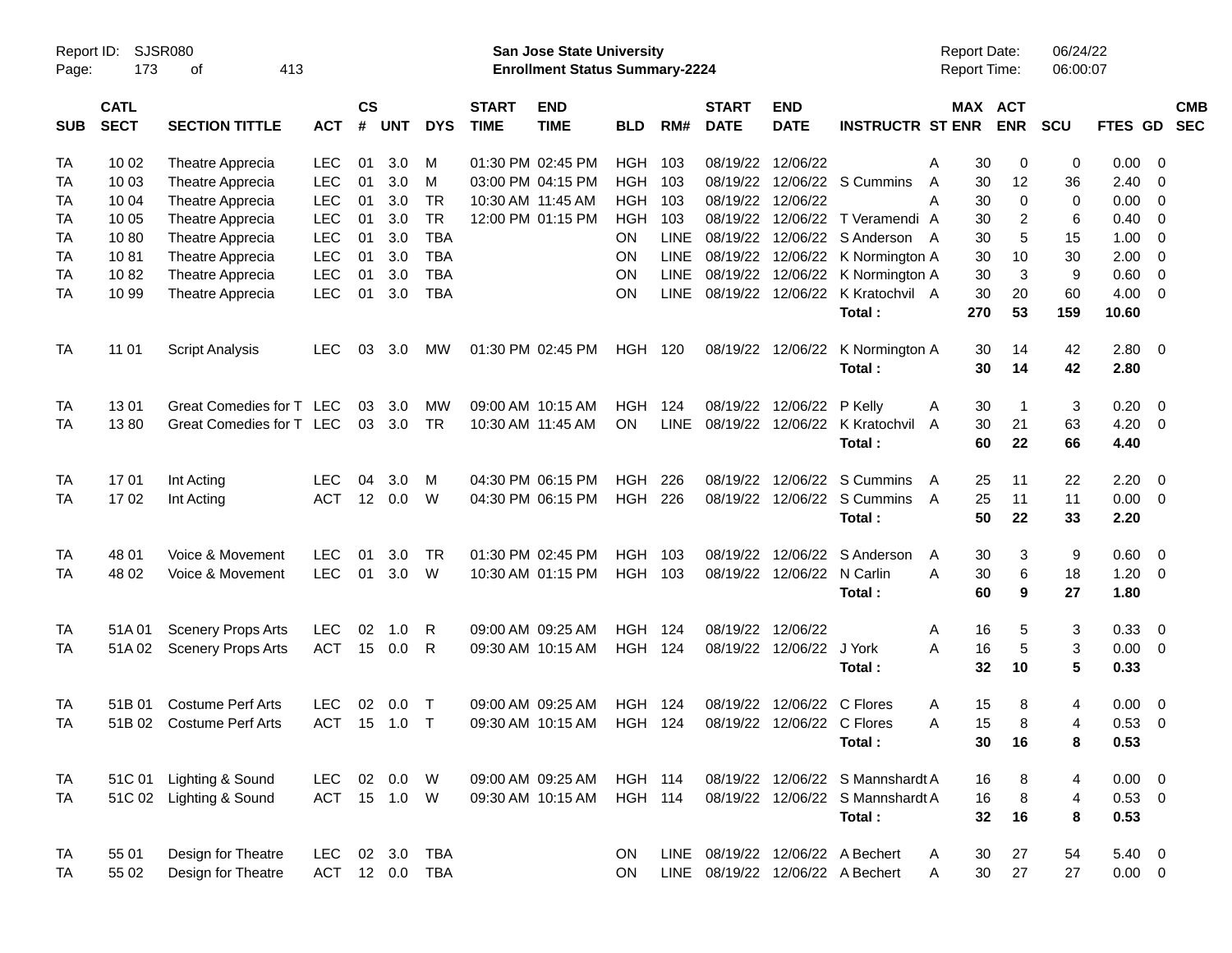| Report ID:<br>Page:         | 174                              | <b>SJSR080</b><br>413<br>οf                                                                                      |                                               |                       |                          |                                     |                             | <b>San Jose State University</b><br><b>Enrollment Status Summary-2224</b>      |                                                  |                           |                                              |                                        |                                                                                     | Report Date:<br><b>Report Time:</b> |                                  |                               | 06/24/22<br>06:00:07                          |                                       |                                           |                          |
|-----------------------------|----------------------------------|------------------------------------------------------------------------------------------------------------------|-----------------------------------------------|-----------------------|--------------------------|-------------------------------------|-----------------------------|--------------------------------------------------------------------------------|--------------------------------------------------|---------------------------|----------------------------------------------|----------------------------------------|-------------------------------------------------------------------------------------|-------------------------------------|----------------------------------|-------------------------------|-----------------------------------------------|---------------------------------------|-------------------------------------------|--------------------------|
| <b>SUB</b>                  | <b>CATL</b><br><b>SECT</b>       | <b>SECTION TITTLE</b>                                                                                            | <b>ACT</b>                                    | <b>CS</b><br>#        | <b>UNT</b>               | <b>DYS</b>                          | <b>START</b><br><b>TIME</b> | <b>END</b><br><b>TIME</b>                                                      | <b>BLD</b>                                       | RM#                       | <b>START</b><br><b>DATE</b>                  | <b>END</b><br><b>DATE</b>              | <b>INSTRUCTR ST ENR</b>                                                             |                                     | MAX ACT                          | <b>ENR</b>                    | <b>SCU</b>                                    | FTES GD                               |                                           | <b>CMB</b><br><b>SEC</b> |
| TA<br>TA                    | 55 03<br>55 04                   | Design for Theatre<br>Design for Theatre                                                                         | <b>LEC</b><br><b>ACT</b>                      | 02<br>12              | 3.0<br>0.0               | <b>TBA</b><br><b>TBA</b>            |                             |                                                                                | ON<br>ON                                         | LINE<br>LINE              | 08/19/22<br>08/19/22                         | 12/06/22<br>12/06/22                   | Total:                                                                              | A<br>A                              | 30<br>30<br>120                  | 0<br>$\mathbf 0$<br>54        | 0<br>$\mathbf 0$<br>81                        | 0.00<br>0.00<br>5.40                  | $\overline{0}$<br>$\mathbf 0$             |                          |
| TA<br>TA<br>TA<br>TA        | 64 01<br>64 02<br>64 03<br>64 04 | Make-up<br>Make-up<br>Make-up<br>Make-up                                                                         | <b>LEC</b><br><b>ACT</b><br>LEC<br><b>ACT</b> | 04<br>12              | 3.0<br>0.0<br>3.0<br>0.0 | <b>TR</b><br><b>TR</b>              |                             | 12:00 PM 12:50 PM<br>01:00 PM 02:00 PM                                         | HGH<br>HGH                                       |                           | 136C 08/19/22<br>136C 08/19/22               | 12/06/22 C Flores                      | 12/06/22 C Flores<br>Total:                                                         | Χ<br>X<br>A<br>A                    | 0<br>0<br>18<br>18<br>36         | 0<br>0<br>1<br>$\overline{2}$ | 0<br>0<br>$\overline{2}$<br>$\mathbf{1}$<br>3 | 0.00<br>0.00<br>0.20<br>0.00<br>0.20  | 0<br>0<br>$\mathbf 0$<br>$\mathbf 0$      |                          |
| TA<br>TA<br>TA<br><b>TA</b> |                                  | 100W 01 Wrt Wkshp Th Arts<br>100W 02 Wrt Wkshp Th Arts<br>100W 03 Wrt Wkshp Th Arts<br>100W 80 Wrt Wkshp Th Arts | <b>LEC</b><br><b>LEC</b><br>LEC<br><b>LEC</b> | 04<br>04<br>04<br>04  | 3.0<br>3.0<br>3.0<br>3.0 | MW<br>MW<br><b>TR</b><br><b>TBA</b> |                             | 01:30 PM 02:45 PM<br>03:00 PM 04:15 PM<br>03:00 PM 04:15 PM                    | <b>HGH 124</b><br><b>HGH</b><br><b>HGH</b><br>ON | 120<br>124<br><b>LINE</b> | 08/19/22<br>08/19/22<br>08/19/22<br>08/19/22 | 12/06/22                               | 12/06/22 M Thompson A<br>12/06/22 M Thompson A<br>12/06/22 K Kratochvil A<br>Total: | A                                   | 25<br>25<br>25<br>25<br>100      | 15<br>6<br>20<br>25<br>66     | 45<br>18<br>60<br>75<br>198                   | 3.00<br>1.20<br>4.00<br>5.00<br>13.20 | 0<br>0<br>$\mathbf 0$<br>0                |                          |
| TA<br><b>TA</b>             | 110 01<br>110 02                 | <b>Advanced Acting</b><br><b>Advanced Acting</b>                                                                 | <b>LEC</b><br>LAB                             | 04<br>15              | 3.0<br>0.0               | F<br>-F                             |                             | 10:00 AM 11:45 AM<br>12:00 PM 02:45 PM                                         | HGH<br>HGH 103                                   | 103                       | 08/19/22<br>08/19/22                         | 12/06/22<br>12/06/22                   | N Carlin<br>N Carlin<br>Total:                                                      | A<br>A                              | 20<br>20<br>40                   | 9<br>9<br>18                  | 18<br>9<br>27                                 | 1.80<br>0.00<br>1.80                  | $\overline{0}$<br>$\overline{0}$          |                          |
| <b>TA</b>                   | 112 01                           | Rehearse & Perform                                                                                               | ACT                                           |                       | 20 3.0                   | <b>TR</b>                           |                             | 04:30 PM 06:30 PM                                                              | <b>HGH 226</b>                                   |                           | 08/19/22                                     |                                        | 12/06/22 S Cummins<br>Total:                                                        | A                                   | 25<br>25                         | 17<br>17                      | 51<br>51                                      | 3.40<br>3.40                          | $\overline{\phantom{0}}$                  |                          |
| TA<br>TA                    | 116 01<br>116 02                 | Directing<br>Directing                                                                                           | <b>LEC</b><br><b>ACT</b>                      | 02<br>12 <sup>7</sup> | 3.0<br>0.0               | W<br>W                              |                             | 01:30 PM 03:15 PM<br>03:30 PM 05:15 PM                                         | HGH<br>HGH 103                                   | 103                       | 08/19/22<br>08/19/22                         | 12/06/22                               | A Glazer Con A<br>12/06/22 A Glazer Con A<br>Total:                                 |                                     | 25<br>25<br>50                   | 9<br>9<br>18                  | 18<br>9<br>27                                 | 1.80<br>0.00<br>1.80                  | $\overline{0}$<br>$\overline{0}$          |                          |
| TA<br><b>TA</b>             | 117 01<br>117 02                 | Pract Act or Direc<br>Pract Act or Direc                                                                         | ACT<br><b>ACT</b>                             | 20<br>20              | 3.0<br>3.0               | <b>TBA</b><br><b>TBA</b>            |                             |                                                                                |                                                  |                           | 08/19/22<br>08/19/22                         |                                        | 12/06/22 K Brandt<br>12/06/22 S Cummins<br>Total:                                   | A<br>A                              | 20<br>20<br>40                   | 0<br>0<br>$\bf{0}$            | 0<br>0<br>$\mathbf 0$                         | 0.00<br>0.00<br>0.00                  | $\overline{\mathbf{0}}$<br>$\overline{0}$ |                          |
| <b>TA</b>                   | ENGL 120 01                      | 120 01 Theatre History<br><b>Theatre History</b>                                                                 | <b>LEC</b>                                    |                       | 02 3.0 TR                |                                     |                             | LEC 02 3.0 TR 03:00 PM 04:15 PM HGH 120 08/19/22 12/06/22<br>03:00 PM 04:15 PM | HGH 120                                          |                           |                                              | 08/19/22 12/06/22                      | Total:                                                                              | Α<br>Α                              | 25<br>0<br>25                    | 8<br>9                        | 24<br>3<br>27                                 | 1.60 0 C<br>0.20<br>1.80              | 0 <sup>o</sup>                            |                          |
| TA                          | 127 01<br>ENGL 127 01            | Contemporary Theatre LEC 02 3.0 MW<br>Contemporary Theatre LEC 02 3.0 MW                                         |                                               |                       |                          |                                     |                             | 09:00 AM 10:15 AM<br>09:00 AM 10:15 AM                                         | HGH 120<br><b>HGH 120</b>                        |                           |                                              | 08/19/22 12/06/22<br>08/19/22 12/06/22 | Total:                                                                              | A<br>Α                              | 30<br>$\boldsymbol{0}$<br>$30\,$ | 3<br>4<br>$\mathbf{7}$        | 9<br>12<br>21                                 | $0.60 \t 0 \t C$<br>0.80<br>1.40      | $0\,C$                                    |                          |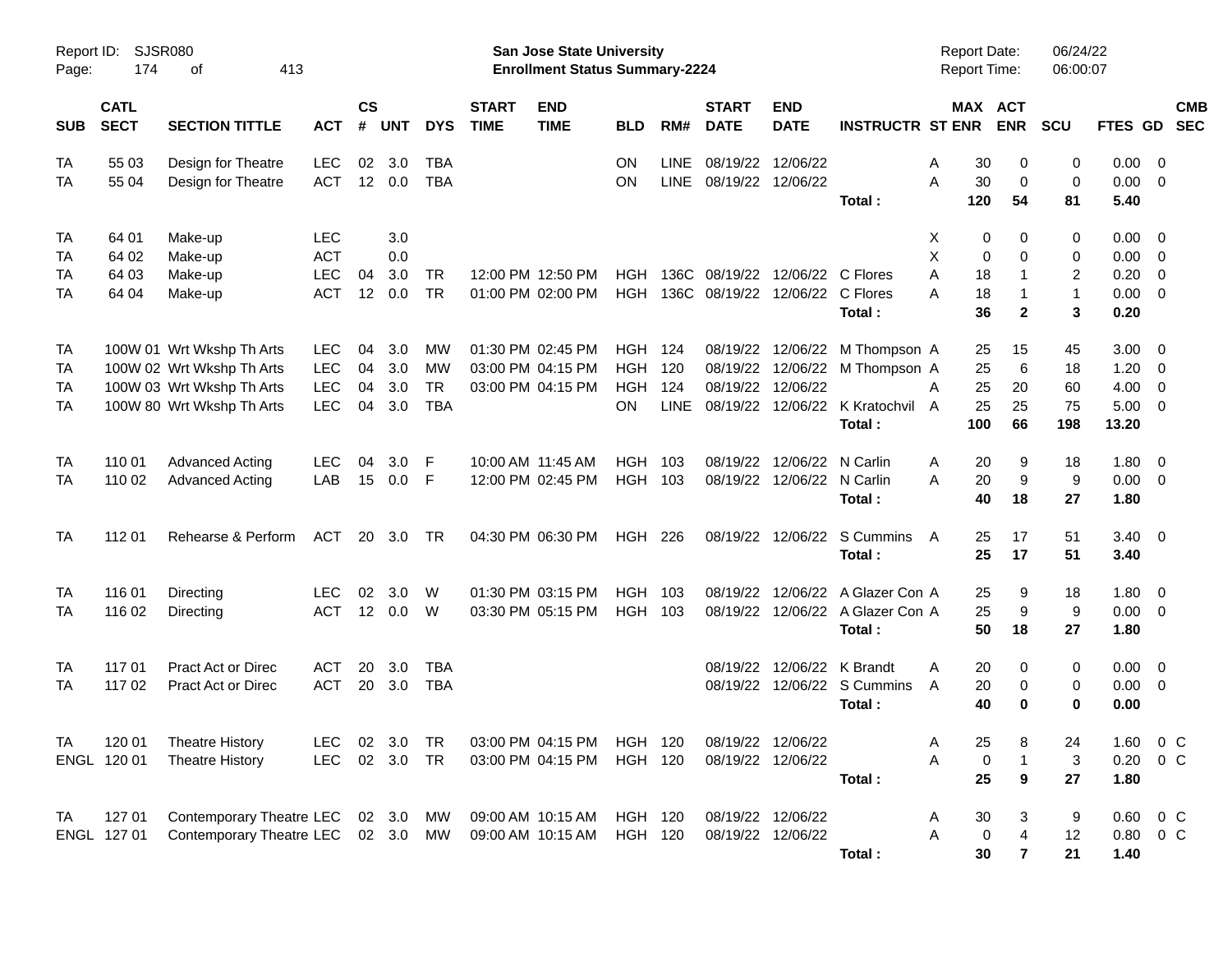| Page:       | SJSR080<br>Report ID:<br>175<br>413<br>οf |                              |                |                    |            |            |                             | San Jose State University<br><b>Enrollment Status Summary-2224</b> |                |             |                             |                            |                                  | <b>Report Date:</b><br><b>Report Time:</b> |                                  | 06/24/22<br>06:00:07    |                |                          |            |
|-------------|-------------------------------------------|------------------------------|----------------|--------------------|------------|------------|-----------------------------|--------------------------------------------------------------------|----------------|-------------|-----------------------------|----------------------------|----------------------------------|--------------------------------------------|----------------------------------|-------------------------|----------------|--------------------------|------------|
| <b>SUB</b>  | <b>CATL</b><br><b>SECT</b>                | <b>SECTION TITTLE</b>        | <b>ACT</b>     | $\mathsf{cs}$<br># | <b>UNT</b> | <b>DYS</b> | <b>START</b><br><b>TIME</b> | <b>END</b><br><b>TIME</b>                                          | <b>BLD</b>     | RM#         | <b>START</b><br><b>DATE</b> | <b>END</b><br><b>DATE</b>  | <b>INSTRUCTR ST ENR</b>          |                                            | MAX ACT<br><b>ENR</b>            | <b>SCU</b>              | <b>FTES GD</b> | <b>SEC</b>               | <b>CMB</b> |
| TA          | 128 01                                    | Introduction to Play         | <b>LEC</b>     | 02                 | 3.0        | <b>TR</b>  |                             | 01:30 PM 02:45 PM                                                  | <b>HGH</b>     | 120         | 08/19/22                    |                            | 12/06/22 K Brandt                | 25<br>A                                    | 17                               | 51                      | 3.40           | 0 C                      |            |
| <b>ENGL</b> | 128 01                                    | Introduction to Play         | <b>LEC</b>     |                    | 02 3.0     | <b>TR</b>  |                             | 01:30 PM 02:45 PM                                                  | <b>HGH 120</b> |             | 08/19/22                    |                            | 12/06/22 K Brandt                | A                                          | 8<br>0                           | 24                      | 1.60           | $0\,C$                   |            |
|             |                                           |                              |                |                    |            |            |                             |                                                                    |                |             |                             |                            | Total:                           | 25                                         | 25                               | 75                      | 5.00           |                          |            |
| TA          | 131 01                                    | Storytelling                 | <b>LEC</b>     | 04                 | 3.0        | <b>TR</b>  |                             | 10:30 AM 11:45 AM                                                  | <b>HGH</b>     | 120         | 08/19/22                    |                            | 12/06/22 B Swanson               | 20<br>A                                    | 2                                | 6                       | $0.40 \quad 0$ |                          |            |
| TA          | 131 02                                    | Storytelling                 | <b>LEC</b>     | 04                 | 3.0        | <b>TR</b>  |                             | 12:00 PM 01:15 PM                                                  | <b>HGH 120</b> |             | 08/19/22                    |                            | 12/06/22 B Swanson               | 20<br>A                                    | 5                                | 15                      | $1.00 \t 0$    |                          |            |
|             |                                           |                              |                |                    |            |            |                             |                                                                    |                |             |                             |                            | Total:                           | 40                                         | $\overline{7}$                   | 21                      | 1.40           |                          |            |
| TA          | 148 01                                    | Voice & Movement             | SEM            | 04                 | 3.0        | <b>TR</b>  |                             | 03:00 PM 04:00 PM                                                  | <b>HGH</b>     | 103         | 08/19/22                    |                            | 12/06/22 V Nguyen                | 25<br>A                                    | 1                                | $\overline{\mathbf{c}}$ | 0.20           | 0 C                      |            |
| CА          | 148 01                                    | Voice & Movement             | SEM            | 04                 | 3.0        | <b>TR</b>  |                             | 03:00 PM 04:00 PM                                                  | <b>HGH</b>     | 103         | 08/19/22                    |                            | 12/06/22 V Nguyen                | Α                                          | 0<br>-1                          | $\overline{c}$          | 0.20           | 0 <sup>o</sup>           |            |
| TA          | 148 02                                    | Voice & Movement             | LAB            | 15                 | 0.0        | <b>TR</b>  |                             | 04:15 PM 05:45 PM                                                  | <b>HGH</b>     | 103         | 08/19/22                    |                            | 12/06/22 V Nguyen                | 25<br>Α                                    | 1                                | 1                       | 0.00           | 0 <sup>o</sup>           |            |
| CA          | 148 02                                    | Voice & Movement             | LAB            | 15                 | 0.0        | <b>TR</b>  |                             | 04:15 PM 05:45 PM                                                  | <b>HGH</b>     | 103         | 08/19/22                    |                            | 12/06/22 V Nguyen                | A                                          | 0<br>1                           | 1                       | 0.00           | 0 <sup>o</sup>           |            |
|             |                                           |                              |                |                    |            |            |                             |                                                                    |                |             |                             |                            | Total:                           | 50                                         | 4                                | 6                       | 0.40           |                          |            |
| TA          | 154 01                                    | Scenic Design                | LEC            |                    | 3.0        |            |                             |                                                                    |                |             |                             |                            |                                  | х                                          | 0<br>0                           | 0                       | $0.00 \t 0$    |                          |            |
| TA          | 154 02                                    | Scenic Design                | <b>ACT</b>     |                    | 0.0        |            |                             |                                                                    |                |             |                             |                            |                                  | X                                          | 0<br>0                           | 0                       | 0.00           | $\overline{\mathbf{0}}$  |            |
| TA          | 154 03                                    | Scenic Design                | <b>LEC</b>     | 04                 | 3.0        | $\top$     |                             | 10:30 AM 11:45 AM                                                  | <b>HGH</b>     | 136C        | 08/19/22                    |                            | 12/06/22 A Bechert               | 20<br>A                                    | 16                               | 32                      | 3.20           | $\overline{\mathbf{0}}$  |            |
| TA          | 154 04                                    | Scenic Design                | <b>ACT</b>     | 12                 | 0.0        | R          |                             | 10:30 AM 11:45 AM                                                  | <b>HGH</b>     |             | 136C 08/19/22               |                            | 12/06/22 A Bechert               | 20<br>Α                                    | 16                               | 16                      | 0.00           | $\overline{\phantom{0}}$ |            |
|             |                                           |                              |                |                    |            |            |                             |                                                                    |                |             |                             |                            | Total:                           | 40                                         | 32                               | 48                      | 3.20           |                          |            |
| TA          | 16701                                     | Theatre in Education         | LEC            |                    | 02 3.0     | - TR       |                             | 01:30 PM 02:45 PM                                                  | ON             | <b>LINE</b> |                             |                            | 08/19/22 12/06/22 K Kratochvil A | 30                                         | 9                                | 27                      | $1.85$ 1       |                          |            |
|             |                                           |                              |                |                    |            |            |                             |                                                                    |                |             |                             |                            | Total:                           | 30                                         | 9                                | 27                      | 1.85           |                          |            |
| TA          | 168 01                                    | <b>Stage Management</b>      | <b>LEC</b>     | 02                 | 3.0        | M          |                             | 10:30 AM 12:15 PM                                                  | <b>HGH</b>     | 120         | 08/19/22                    |                            | 12/06/22 S Mannshardt A          | 15                                         | 0                                | 0                       | $0.00 \t 0$    |                          |            |
| TA          | 168 02                                    | Stage Management             | <b>ACT</b>     |                    | 12 0.0     | W          |                             | 10:30 AM 12:15 PM                                                  | <b>HGH 120</b> |             | 08/19/22                    |                            | 12/06/22 S Mannshardt A          | 15                                         | 0                                | 0                       | $0.00 \t 0$    |                          |            |
|             |                                           |                              |                |                    |            |            |                             |                                                                    |                |             |                             |                            | Total:                           | 30                                         | 0                                | 0                       | 0.00           |                          |            |
| TA          |                                           | 170A 01 Acting and Directing | <b>LEC</b>     | 02                 | 3.0        | M          |                             | 12:30 PM 02:15 PM                                                  |                |             | 08/19/22                    |                            | 12/06/22 A Glazer Con A          | 35                                         | 19                               | 38                      | 3.80 0         |                          |            |
| TA          |                                           | 170A 02 Acting and Directing | <b>ACT</b>     |                    | 12 0.0     | M          |                             | 02:30 PM 04:15 PM                                                  |                |             |                             |                            | 08/19/22 12/06/22 A Glazer Con A | 35                                         | 19                               | 19                      | $0.00 \t 0$    |                          |            |
|             |                                           |                              |                |                    |            |            |                             |                                                                    |                |             |                             |                            | Total:                           | 70                                         | 38                               | 57                      | 3.80           |                          |            |
| <b>TA</b>   |                                           | 180 01 Indiv Studies         | SUP 78 3.0 TBA |                    |            |            |                             |                                                                    |                |             |                             |                            | 08/19/22 12/06/22 K Brandt       | <sub>A</sub>                               | 3 <sup>7</sup><br>$\overline{0}$ | $\mathbf{0}$            | $0.00 \t 0$    |                          |            |
|             |                                           |                              |                |                    |            |            |                             |                                                                    |                |             |                             |                            | Total:                           |                                            | 3<br>0                           | 0                       | 0.00           |                          |            |
| TA          | 191 01                                    | Act Proj Thea Prod           | ACT            |                    | 20 3.0     | <b>TBA</b> |                             |                                                                    |                |             |                             | 08/19/22 12/06/22 C Flores |                                  | 15<br>A                                    | 3                                | 3                       | 0.60 0         |                          |            |
| TA          | 191 02                                    | Act Proj Thea Prod           | <b>ACT</b>     | 20                 | 3.0        | <b>TBA</b> |                             |                                                                    |                |             |                             |                            | 08/19/22 12/06/22 S Mannshardt A | 15                                         | 4                                | 4                       | $0.80 \ 0$     |                          |            |
| TA          | 191 03                                    | Act Proj Thea Prod           | <b>ACT</b>     |                    | 20 3.0     | <b>TBA</b> |                             |                                                                    |                |             |                             |                            | 08/19/22 12/06/22 S Mannshardt A | 15                                         |                                  | 1                       | $0.20 \ 0$     |                          |            |
| TA          | 191 04                                    | Act Proj Thea Prod           | <b>ACT</b>     |                    | 20 3.0     | <b>TBA</b> |                             |                                                                    |                |             |                             |                            | 08/19/22 12/06/22 A Bechert      | A                                          | 3                                | 1                       | $0.20 \ 0$     |                          |            |
|             |                                           |                              |                |                    |            |            |                             |                                                                    |                |             |                             |                            | Total:                           | 48                                         | 9                                | 9                       | 1.80           |                          |            |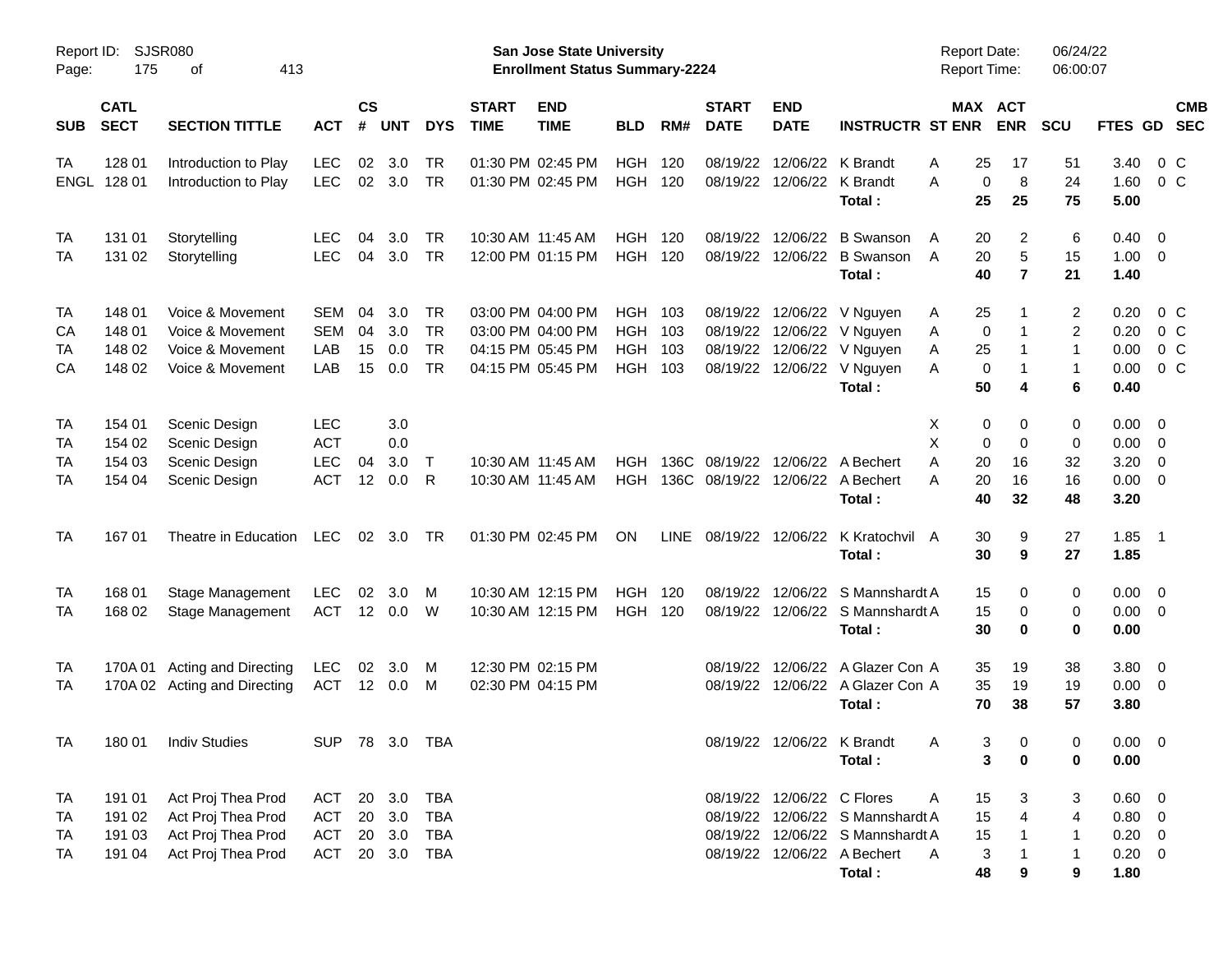| Page:      | Report ID:<br>SJSR080<br>176<br>413<br>оf |                           |            |                |            |            |                             |                    | <b>San Jose State University</b><br><b>Enrollment Status Summary-2224</b> |     |                             |                           |                                  | <b>Report Date:</b><br><b>Report Time:</b> |             | 06/24/22<br>06:00:07 |                  |                          |                          |
|------------|-------------------------------------------|---------------------------|------------|----------------|------------|------------|-----------------------------|--------------------|---------------------------------------------------------------------------|-----|-----------------------------|---------------------------|----------------------------------|--------------------------------------------|-------------|----------------------|------------------|--------------------------|--------------------------|
| <b>SUB</b> | <b>CATL</b><br><b>SECT</b>                | <b>SECTION TITTLE</b>     | <b>ACT</b> | <b>CS</b><br># | <b>UNT</b> | <b>DYS</b> | <b>START</b><br><b>TIME</b> | <b>END</b><br>TIME | <b>BLD</b>                                                                | RM# | <b>START</b><br><b>DATE</b> | <b>END</b><br><b>DATE</b> | <b>INSTRUCTR ST ENR</b>          | MAX ACT                                    | <b>ENR</b>  | <b>SCU</b>           | <b>FTES</b>      | GD                       | <b>CMB</b><br><b>SEC</b> |
| <b>TA</b>  | 198 01                                    | Internship                | ACT        | -20            | 0.0        | TBA        |                             |                    |                                                                           |     | 08/19/22                    |                           | 12/06/22 A Glazer Con A          | 15 <sup>15</sup>                           | 3           | 6                    | 0.00             | $\overline{\phantom{0}}$ |                          |
| <b>TA</b>  | 198 02                                    | Internship                | LEC.       | 20             | 3.0        | <b>TBA</b> |                             |                    |                                                                           |     | 08/19/22                    | 12/06/22                  | A Glazer Con A<br><b>Total</b> : | 15 <sup>1</sup><br>30                      | 3<br>6      | 6<br>$12 \,$         | 0.60<br>0.60     | $\overline{\phantom{0}}$ |                          |
|            | Department :                              | <b>Film &amp; Theatre</b> |            |                |            |            |                             |                    |                                                                           |     |                             | <b>Lower Division:</b>    | <b>Department Total:</b>         | 4328<br>1882                               | 1852<br>701 | 4589<br>1695         | 310.50<br>113.00 |                          |                          |
|            |                                           |                           |            |                |            |            |                             |                    |                                                                           |     |                             | <b>Upper Division:</b>    | <b>Graduate Division:</b>        | 2446<br>$\mathbf 0$                        | 1151<br>0   | 2894<br>0            | 197.50<br>0.00   |                          |                          |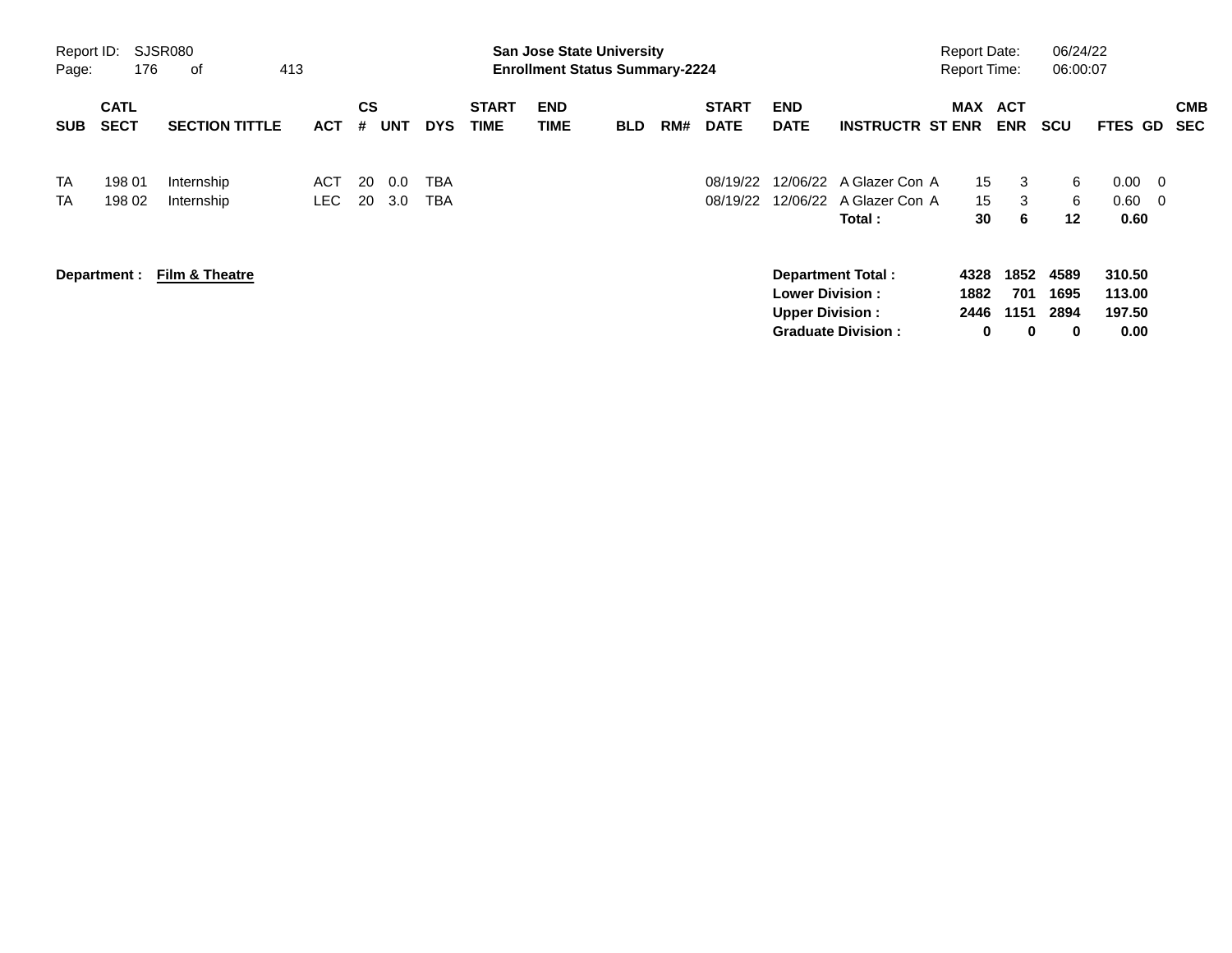| Page:       | Report ID: SJSR080<br>177  | 413<br>οf                                     |              |               |          |            |                             | <b>San Jose State University</b><br><b>Enrollment Status Summary-2224</b> |                |             |                             |                            |                                  | <b>Report Date:</b><br>Report Time: |                       | 06/24/22<br>06:00:07 |             |                            |            |
|-------------|----------------------------|-----------------------------------------------|--------------|---------------|----------|------------|-----------------------------|---------------------------------------------------------------------------|----------------|-------------|-----------------------------|----------------------------|----------------------------------|-------------------------------------|-----------------------|----------------------|-------------|----------------------------|------------|
| SUB         | <b>CATL</b><br><b>SECT</b> | <b>SECTION TITTLE</b>                         | <b>ACT</b>   | $\mathsf{cs}$ | # UNT    | <b>DYS</b> | <b>START</b><br><b>TIME</b> | <b>END</b><br><b>TIME</b>                                                 | <b>BLD</b>     | RM#         | <b>START</b><br><b>DATE</b> | <b>END</b><br><b>DATE</b>  | <b>INSTRUCTR ST ENR</b>          |                                     | MAX ACT<br><b>ENR</b> | <b>SCU</b>           | FTES GD SEC |                            | <b>CMB</b> |
| College     | ÷                          | <b>Humanities &amp; the Arts</b>              |              |               |          |            |                             |                                                                           |                |             |                             |                            |                                  |                                     |                       |                      |             |                            |            |
|             |                            | Department : English & Comparative Literature |              |               |          |            |                             |                                                                           |                |             |                             |                            |                                  |                                     |                       |                      |             |                            |            |
|             |                            | ENED 184Y 01 Stdt Tchg II                     | <b>SUP</b>   | 25            | 4.0      | <b>TBA</b> |                             |                                                                           |                |             |                             | 08/19/22 12/06/22 K Carter |                                  | A                                   | 3<br>1                | 0                    | 0.27        | - 0                        |            |
|             |                            | ENED 184Y 02 Stdt Tchg II                     | <b>SUP</b>   | 25            | 4.0      | <b>TBA</b> |                             |                                                                           |                |             | 08/19/22 12/06/22           |                            |                                  | A                                   | 6<br>2                | 0                    | 0.67        | $\overline{2}$             |            |
|             |                            | ENED 184Y 03 Stdt Tchg II                     | <b>SUP</b>   | 25            | 4.0      | TBA        |                             |                                                                           |                |             | 08/19/22 12/06/22           |                            |                                  | Α                                   | 6<br>1                | 0                    | 0.27        | $\overline{\mathbf{0}}$    |            |
|             |                            | ENED 184Y 04 Stdt Tchg II                     | <b>SUP</b>   | 25            | 4.0      | <b>TBA</b> |                             |                                                                           |                |             | 08/19/22 12/06/22           |                            |                                  | Α                                   | 3<br>0                | 0                    | 0.00        | $\overline{\mathbf{0}}$    |            |
|             |                            |                                               |              |               |          |            |                             |                                                                           |                |             |                             |                            | Total:                           | 18                                  | 4                     | $\bf{0}$             | 1.20        |                            |            |
|             |                            | ENED 184Z 01 Stdt Tchg III                    | <b>SUP</b>   | 25            | 4.0      | <b>TBA</b> |                             |                                                                           |                |             |                             | 08/19/22 12/06/22 K Carter |                                  | A                                   | 2<br>3                | 0                    | 0.53        | - 0                        |            |
|             |                            | ENED 184Z 02 Stdt Tchg III                    | <b>SUP</b>   | 25            | 4.0      | <b>TBA</b> |                             |                                                                           |                |             | 08/19/22 12/06/22           |                            |                                  | Α                                   | 6<br>2                | 0                    | 0.67        | $\overline{\phantom{0}}^2$ |            |
|             |                            | ENED 184Z 03 Stdt Tchg III                    | <b>SUP</b>   | 25            | 4.0      | TBA        |                             |                                                                           |                |             | 08/19/22 12/06/22           |                            |                                  | Α                                   | 6<br>0                | 0                    | 0.00        | $\overline{0}$             |            |
|             |                            | ENED 184Z 04 Stdt Tchg III                    | <b>SUP</b>   | 25            | 4.0      | <b>TBA</b> |                             |                                                                           |                |             | 08/19/22 12/06/22           |                            |                                  | Α                                   | 3<br>0                | 0                    | 0.00        | $\overline{\phantom{0}}$   |            |
|             |                            |                                               |              |               |          |            |                             |                                                                           |                |             |                             |                            | Total:                           | 18                                  | 4                     | 0                    | 1.20        |                            |            |
|             | ENED 353 01                | Methods Tchng Engl                            | LEC 05 4.0 T |               |          |            |                             | 04:00 PM 06:45 PM                                                         | SH             | 229         |                             | 08/19/22 12/06/22 S Jarvie |                                  | 25<br>A                             | 5                     | 20                   | 1.33        | $\overline{\mathbf{0}}$    |            |
|             |                            |                                               |              |               |          |            |                             |                                                                           |                |             |                             |                            | Total:                           | 25                                  | 5                     | 20                   | 1.33        |                            |            |
|             |                            |                                               |              |               |          |            |                             |                                                                           |                |             |                             |                            |                                  |                                     |                       |                      |             |                            |            |
|             | ENED 365 01                | Seminar in English E SEM 05 2.0 R             |              |               |          |            |                             | 04:00 PM 06:45 PM                                                         | SH             | 229         |                             | 08/19/22 12/06/22 S Jarvie |                                  | 25<br>A                             | 1                     | $\overline{2}$       | $0.17$ 1    |                            |            |
|             |                            |                                               |              |               |          |            |                             |                                                                           |                |             |                             |                            | Total:                           | 25                                  | $\blacktriangleleft$  | $\overline{2}$       | 0.17        |                            |            |
| <b>ENGL</b> | 1A 01                      | <b>First Year Writing</b>                     | <b>LEC</b>   | 03            | 3.0      | М          |                             | 07:30 AM 08:45 AM                                                         | <b>BBC</b>     | 124         | 08/19/22 12/06/22           |                            |                                  | 18<br>A                             | 0                     | 0                    | 0.00        | $\overline{\phantom{0}}$   |            |
| <b>ENGL</b> | 1A 02                      | <b>First Year Writing</b>                     | <b>LEC</b>   | 03            | 3.0      | <b>TR</b>  |                             | 07:30 AM 08:45 AM                                                         | <b>SH</b>      | 411         |                             | 08/19/22 12/06/22 K Studer |                                  | 18<br>Α                             |                       | 3                    | 0.20        | $\overline{\phantom{0}}$   |            |
| <b>ENGL</b> | 1A 03                      | <b>First Year Writing</b>                     | <b>LEC</b>   | 03            | 3.0      | TBA        |                             |                                                                           | <b>ON</b>      | <b>LINE</b> | 08/19/22 12/06/22           |                            |                                  | 18<br>Α                             | 0                     | 0                    | 0.00        | $\overline{\mathbf{0}}$    |            |
| <b>ENGL</b> | 1A 04                      | <b>First Year Writing</b>                     | <b>LEC</b>   | 03            | 3.0      | MW         |                             | 06:00 PM 07:15 PM                                                         | <b>BBC</b>     | 121         | 08/19/22 12/06/22           |                            |                                  | 18<br>A                             | 0                     | 0                    | 0.00        | - 0                        |            |
| <b>ENGL</b> | 1A 05                      | <b>First Year Writing</b>                     | <b>LEC</b>   | 03            | 3.0      | МW         |                             | 10:30 AM 11:45 AM                                                         | <b>BBC</b>     | 121         |                             | 08/19/22 12/06/22 M Dowdy  |                                  | 18<br>A                             | 15                    | 45                   | 3.00        | - 0                        |            |
| <b>ENGL</b> | 1A 06                      | <b>First Year Writing</b>                     | <b>LEC</b>   | 03            | 3.0      | R          |                             | 10:30 AM 11:45 AM                                                         | <b>BBC</b>     | 128         |                             |                            | 08/19/22 12/06/22 A St. Dennis   | 18<br>A                             | 2                     | 6                    | 0.40        | $\overline{\mathbf{0}}$    |            |
| <b>ENGL</b> | 1A 07                      | <b>First Year Writing</b>                     | <b>LEC</b>   | 03            | 3.0      | MW         |                             | 12:00 PM 01:15 PM                                                         | <b>BBC</b>     | 124         |                             | 08/19/22 12/06/22 M Dowdy  |                                  | 18<br>Α                             | 8                     | 24                   | 1.60        | $\overline{\mathbf{0}}$    |            |
| <b>ENGL</b> | 1A 08                      | <b>First Year Writing</b>                     | <b>LEC</b>   | 03            | 3.0      | <b>TR</b>  |                             | 03:00 PM 04:15 PM                                                         | ON.            | <b>LINE</b> | 08/19/22 12/06/22 R Turner  |                            |                                  | 18<br>A                             |                       | 3                    | 0.20        | $\overline{\mathbf{0}}$    |            |
| <b>ENGL</b> | 1A 10                      | <b>First Year Writing</b>                     | <b>LEC</b>   | 03            | 3.0      | R          |                             | 01:30 PM 02:15 PM                                                         | <b>BBC</b>     | 128         |                             |                            | 08/19/22 12/06/22 A St. Dennis A | 18                                  | 4                     | 12                   | 0.80        | $\overline{\mathbf{0}}$    |            |
| <b>ENGL</b> | 1A 11                      | <b>First Year Writing</b>                     | <b>LEC</b>   | 03            | 3.0      | W          |                             | 03:00 PM 04:15 PM                                                         | <b>BBC</b>     | 122         |                             | 08/19/22 12/06/22 M Dowdy  |                                  | 18<br>A                             | 2                     | 6                    | 0.40        | $\overline{\mathbf{0}}$    |            |
| <b>ENGL</b> | 1A 12                      | <b>First Year Writing</b>                     | <b>LEC</b>   | 03            | 3.0      | R          |                             | 03:00 PM 04:15 PM                                                         | <b>BBC</b>     | 128         |                             |                            | 08/19/22 12/06/22 A St. Dennis A | 18                                  | $\Omega$              | $\mathbf 0$          | 0.00        | - 0                        |            |
| ENGL        | 1A 13                      | <b>First Year Writing</b>                     | <b>LEC</b>   |               | 03 3.0 W |            |                             | 04:30 PM 05:45 PM                                                         | BBC 122        |             |                             |                            | 08/19/22 12/06/22 M Dowdy        | 18<br>- A                           | 0                     | 0                    | $0.00 \t 0$ |                            |            |
|             | ENGL 1A14                  | <b>First Year Writing</b>                     | <b>LEC</b>   |               | 03 3.0   | R          |                             | 04:30 PM 05:45 PM                                                         | BBC            | 128         |                             |                            | 08/19/22 12/06/22 A St. Dennis A | 18                                  | 0                     | 0                    | 0.00        | $\overline{\mathbf{0}}$    |            |
| ENGL        | 1A 15                      | <b>First Year Writing</b>                     | <b>LEC</b>   | 03            | 3.0      | МW         |                             | 07:30 AM 08:45 AM                                                         | BBC            | 123         | 08/19/22 12/06/22           |                            |                                  | 18<br>A                             | 0                     | 0                    | 0.00        | $\overline{\mathbf{0}}$    |            |
| ENGL        | 1A 16                      | <b>First Year Writing</b>                     | LEC          | 03            | 3.0      | TR         |                             | 07:30 AM 08:45 AM                                                         | SH             | 348         |                             | 08/19/22 12/06/22 L Chen   |                                  | 18<br>Α                             | 0                     | 0                    | 0.00        | $\overline{\phantom{0}}$   |            |
| ENGL        | 1A 17                      | <b>First Year Writing</b>                     | <b>LEC</b>   | 03            | 3.0      | МW         |                             | 10:30 AM 11:45 AM                                                         | HGH 227        |             |                             | 08/19/22 12/06/22 M Chris  |                                  | 18<br>Α                             | 0                     | 0                    | 0.00        | $\overline{\phantom{0}}$   |            |
| ENGL        | 1A 18                      | <b>First Year Writing</b>                     | <b>LEC</b>   | 03            | 3.0      | R          |                             | 09:00 AM 10:15 AM                                                         | BBC            | 128         |                             |                            | 08/19/22 12/06/22 A St. Dennis   | 18<br>A                             |                       | 3                    | 0.20        | $\overline{\phantom{0}}$   |            |
| ENGL        | 1A 19                      | <b>First Year Writing</b>                     | <b>LEC</b>   | 03            | 3.0      | M          |                             | 10:30 AM 11:45 AM                                                         | BBC            | 124         | 08/19/22 12/06/22           |                            |                                  | 18<br>A                             | 0                     | 0                    | $0.00 \t 0$ |                            |            |
|             | ENGL 1A20                  | <b>First Year Writing</b>                     | LEC 03 3.0   |               |          | $\top$     |                             | 10:30 AM 11:45 AM                                                         | <b>BBC</b> 124 |             |                             | 08/19/22 12/06/22 Y Yang   |                                  | 18<br>Α                             | 1                     | 3                    | $0.20 \t 0$ |                            |            |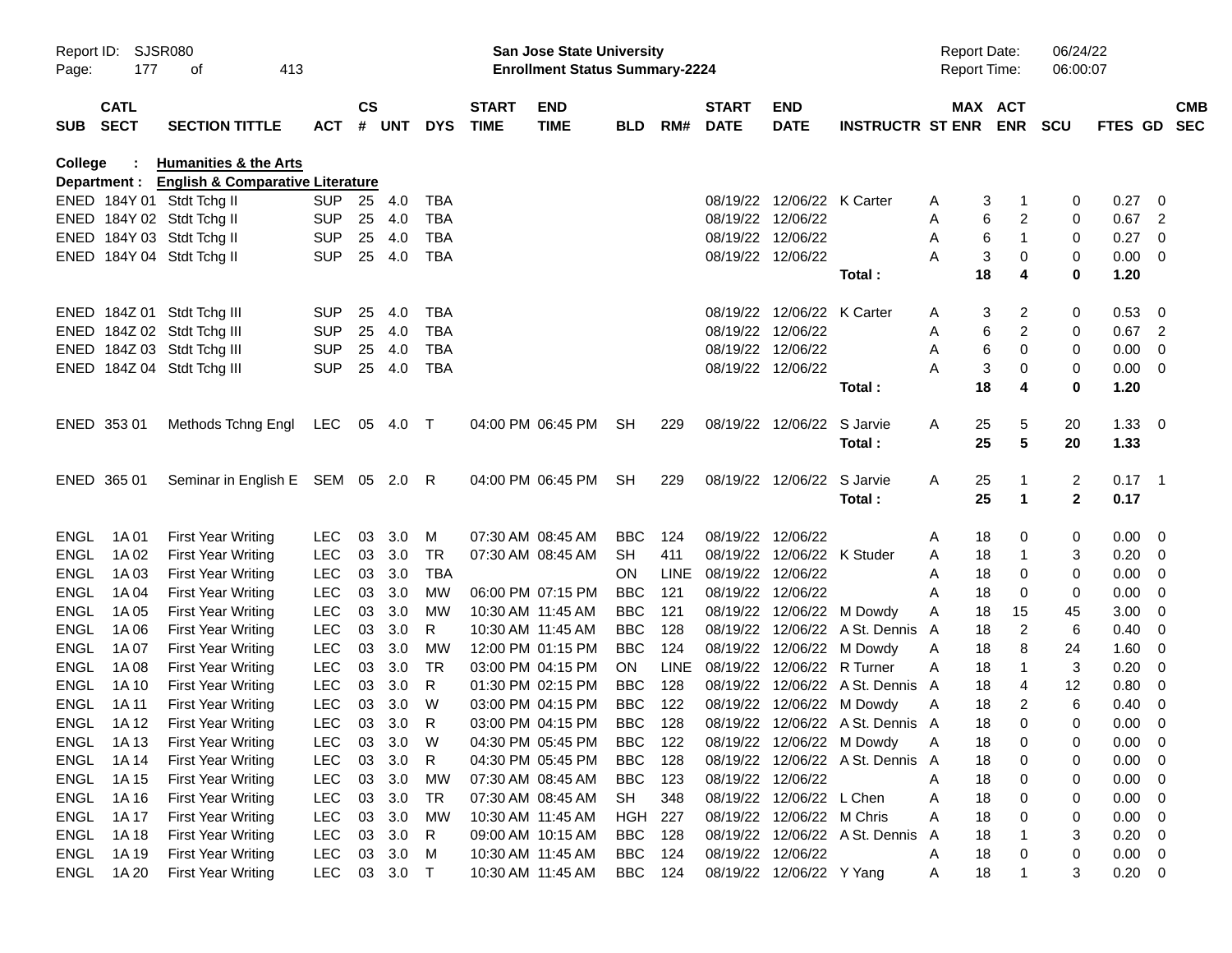Report ID: SJSR080 **San Jose State University** Report Date: 06/24/22

Page: 178 of 413 **Enrollment Status Summary-2224** Report Time: 06:00:07

|             | <b>CATL</b> |                           |            | <b>CS</b> |     |              | <b>START</b>      | <b>END</b>        |            |             | <b>START</b>      | <b>END</b>                |                               | <b>MAX</b> | <b>ACT</b>        |              |                | <b>CMB</b>  |
|-------------|-------------|---------------------------|------------|-----------|-----|--------------|-------------------|-------------------|------------|-------------|-------------------|---------------------------|-------------------------------|------------|-------------------|--------------|----------------|-------------|
| <b>SUB</b>  | <b>SECT</b> | <b>SECTION TITTLE</b>     | АСТ        | #         | UNT | <b>DYS</b>   | <b>TIME</b>       | TIME              | <b>BLD</b> | RM#         | <b>DATE</b>       | <b>DATE</b>               | <b>INSTRUCTR ST ENR</b>       |            | <b>ENR</b>        | <b>SCU</b>   | <b>FTES GD</b> | <b>SEC</b>  |
|             |             |                           |            |           |     |              |                   |                   |            |             |                   |                           |                               |            |                   |              |                |             |
| ENGL        | 1A 21       | <b>First Year Writing</b> | LEC        | 03        | 3.0 | MW           |                   | 12:00 PM 01:15 PM | BBC        | 121         |                   | 08/19/22 12/06/22         | A Tran                        | A          | 18<br>1           | 3            | 0.20           | $\mathbf 0$ |
| <b>ENGL</b> | 1A 22       | First Year Writing        | LEC        | 03        | 3.0 | Т            | 12:00 PM 01:15 PM |                   |            |             | 08/19/22          | 12/06/22                  |                               | 18<br>Α    | 1                 | 3            | 0.20           | $\mathbf 0$ |
| <b>ENGL</b> | 1A 23       | <b>First Year Writing</b> | <b>LEC</b> | 03        | 3.0 | MW           | 01:30 PM 02:45 PM |                   | <b>BBC</b> | 221         | 08/19/22          | 12/06/22                  |                               | 18<br>Α    | $\mathbf 0$       | 0            | 0.00           | $\mathbf 0$ |
| ENGL        | 1A 24       | First Year Writing        | <b>LEC</b> | 03        | 3.0 | TR           | 01:30 PM 02:45 PM |                   | ON         | <b>LINE</b> | 08/19/22          | 12/06/22                  | R Turner                      | 18<br>Α    | 1                 | 3            | 0.20           | 0           |
| <b>ENGL</b> | 1A 25       | First Year Writing        | <b>LEC</b> | 03        | 3.0 | MW           | 03:00 PM 04:15 PM |                   | CL         | 316         |                   | 08/19/22 12/06/22         | A Tran                        | A<br>18    | 1                 | 3            | 0.20           | $\mathbf 0$ |
| <b>ENGL</b> | 1A 26       | First Year Writing        | <b>LEC</b> | 03        | 3.0 | $\top$       |                   | 03:00 PM 04:15 PM | <b>BBC</b> | 128         | 08/19/22          | 12/06/22                  | A Petty                       | A          | 18<br>0           | 0            | 0.00           | $\mathbf 0$ |
| ENGL        | 1A 27       | <b>First Year Writing</b> | <b>LEC</b> | 03        | 3.0 | MW           | 04:30 PM 05:45 PM |                   | CL.        | 316         | 08/19/22          | 12/06/22                  | A Tran                        | 18<br>A    | $\mathbf{1}$      | 3            | 0.20           | 0           |
| <b>ENGL</b> | 1A 28       | <b>First Year Writing</b> | <b>LEC</b> | 03        | 3.0 | $\mathsf{T}$ | 04:30 PM 05:45 PM |                   | <b>BBC</b> | 128         | 08/19/22          | 12/06/22 A Petty          |                               | A          | $\Omega$<br>18    | 0            | 0.00           | $\mathbf 0$ |
| <b>ENGL</b> | 1A 29       | <b>First Year Writing</b> | <b>LEC</b> | 03        | 3.0 | MW           | 09:00 AM 10:15 AM |                   | <b>BBC</b> | 130         | 08/19/22 12/06/22 |                           |                               | Α          | 18<br>0           | 0            | 0.00           | 0           |
| ENGL        | 1A 30       | <b>First Year Writing</b> | LEC        | 03        | 3.0 | TR           | 09:00 AM 10:15 AM |                   | <b>BBC</b> | 130         |                   | 08/19/22 12/06/22 S Cook  |                               | A          | 0<br>18           | 0            | 0.00           | $\mathbf 0$ |
| <b>ENGL</b> | 1A 31       | First Year Writing        | <b>LEC</b> | 03        | 3.0 | <b>MW</b>    | 10:30 AM 11:45 AM |                   | <b>BBC</b> | 130         | 08/19/22          | 12/06/22 A Sylva          |                               | Α          | 18<br>$\mathbf 0$ | 0            | 0.00           | $\mathbf 0$ |
| <b>ENGL</b> | 1A 32       | <b>First Year Writing</b> | <b>LEC</b> | 03        | 3.0 | <b>MW</b>    | 12:00 PM 01:15 PM |                   | <b>BBC</b> | 221         | 08/19/22          | 12/06/22                  | J Navarro                     | A          | $\mathbf 0$<br>18 | 0            | 0.00           | $\mathbf 0$ |
| ENGL        | 1A 33       | First Year Writing        | <b>LEC</b> | 03        | 3.0 | <b>TR</b>    |                   | 12:00 PM 01:15 PM | <b>SH</b>  | 444         | 08/19/22          | 12/06/22                  | R Vora                        | A          | 18<br>0           | 0            | 0.00           | $\mathbf 0$ |
| <b>ENGL</b> | 1A 34       | First Year Writing        | <b>LEC</b> | 03        | 3.0 | <b>MW</b>    | 01:30 PM 02:45 PM |                   | <b>BBC</b> | 122         | 08/19/22 12/06/22 |                           |                               | Α          | $\mathbf 0$<br>18 | 0            | 0.00           | $\mathbf 0$ |
| ENGL        | 1A 35       | First Year Writing        | <b>LEC</b> | 03        | 3.0 | TR           | 01:30 PM 02:45 PM |                   | ON         | LINE        |                   | 08/19/22 12/06/22         | K Schwartz                    | A          | 6<br>18           | 18           | 1.20           | 0           |
| <b>ENGL</b> | 1A 36       | <b>First Year Writing</b> | <b>LEC</b> | 03        | 3.0 | <b>MW</b>    | 03:00 PM 04:15 PM |                   | <b>BBC</b> | 221         | 08/19/22          | 12/06/22                  | M Chris                       | Α<br>18    | $\mathbf 0$       | 0            | 0.00           | $\mathbf 0$ |
| <b>ENGL</b> | 1A 37       | First Year Writing        | <b>LEC</b> | 03        | 3.0 | $\mathsf{T}$ |                   | 03:00 PM 04:15 PM | <b>BBC</b> | 124         | 08/19/22          | 12/06/22                  | Y Yang                        | A          | $\mathbf 0$<br>18 | 0            | 0.00           | 0           |
| ENGL        | 1A 38       | <b>First Year Writing</b> | <b>LEC</b> | 03        | 3.0 | MW           | 04:30 PM 05:45 PM |                   | CL         | 225B        |                   | 08/19/22 12/06/22 A Sylva |                               | A          | 18<br>0           | 0            | 0.00           | 0           |
| <b>ENGL</b> | 1A 39       | First Year Writing        | <b>LEC</b> | 03        | 3.0 | $\mathsf{T}$ | 04:30 PM 05:45 PM |                   | <b>BBC</b> | 124         |                   | 08/19/22 12/06/22 Y Yang  |                               | A          | $\Omega$<br>18    | $\mathbf{0}$ | 0.00           | $\mathbf 0$ |
| <b>ENGL</b> | 1A 40       | First Year Writing        | <b>LEC</b> | 03        | 3.0 | <b>MW</b>    | 09:00 AM 10:15 AM |                   | SН         | 444         | 08/19/22          |                           | 12/06/22 L Patterson          | A          | 18<br>1           | 3            | 0.20           | 0           |
| <b>ENGL</b> | 1A 41       | <b>First Year Writing</b> | <b>LEC</b> | 03        | 3.0 | TR           | 09:00 AM 10:15 AM |                   | SH         | 411         | 08/19/22          | 12/06/22                  | K Studer                      | 18<br>Α    | $\mathbf 0$       | 0            | 0.00           | 0           |
| <b>ENGL</b> | 1A42        | First Year Writing        | <b>LEC</b> | 03        | 3.0 | F            | 09:30 AM 12:15 PM |                   | <b>BBC</b> | 123         | 08/19/22          | 12/06/22                  | K FitzPatric                  | A          | 18<br>$\mathbf 1$ | 3            | 0.20           | $\mathbf 0$ |
| <b>ENGL</b> | 1A 43       | First Year Writing        | <b>LEC</b> | 03        | 3.0 | <b>MW</b>    | 10:30 AM 11:45 AM |                   | <b>BBC</b> | 221         |                   | 08/19/22 12/06/22         | J Navarro                     | A          | 0<br>18           | 0            | 0.00           | $\mathbf 0$ |
| <b>ENGL</b> | 1A 44       | First Year Writing        | <b>LEC</b> | 03        | 3.0 | Т            | 10:30 AM 11:45 AM |                   |            |             | 08/19/22          | 12/06/22                  |                               | 18<br>Α    | 0                 | 0            | 0.00           | $\mathbf 0$ |
| <b>ENGL</b> | 1A 45       | <b>First Year Writing</b> | <b>LEC</b> | 03        | 3.0 | <b>MW</b>    | 12:00 PM 01:15 PM |                   | <b>BBC</b> | 123         | 08/19/22          | 12/06/22                  | M Chris                       | Α          | $\mathbf 0$<br>18 | 0            | 0.00           | $\mathbf 0$ |
| <b>ENGL</b> | 1A 46       | First Year Writing        | <b>LEC</b> | 03        | 3.0 | TR           |                   | 12:00 PM 01:15 PM | <b>BBC</b> | 130         | 08/19/22          | 12/06/22                  | A Yusuf                       | Α          | $\mathbf 0$<br>18 | 0            | 0.00           | 0           |
| ENGL        | 1A 47       | First Year Writing        | <b>LEC</b> | 03        | 3.0 | МW           | 01:30 PM 02:45 PM |                   | СL         | 316         | 08/19/22 12/06/22 |                           |                               | Α          | 0<br>18           | 0            | 0.00           | $\mathbf 0$ |
| <b>ENGL</b> | 1A 48       | First Year Writing        | <b>LEC</b> | 03        | 3.0 | MW           | 03:00 PM 04:15 PM |                   | <b>BBC</b> | 123         | 08/19/22 12/06/22 |                           |                               | A          | 18<br>0           | 0            | 0.00           | $\mathbf 0$ |
| <b>ENGL</b> | 1A 49       | <b>First Year Writing</b> | <b>LEC</b> | 03        | 3.0 | $\mathsf{T}$ | 03:00 PM 04:15 PM |                   |            |             | 08/19/22 12/06/22 |                           |                               | A<br>18    | 0                 | 0            | 0.00           | 0           |
| <b>ENGL</b> | 1A 50       | <b>First Year Writing</b> | <b>LEC</b> | 03        | 3.0 | <b>MW</b>    | 04:30 PM 05:45 PM |                   | <b>BBC</b> | 123         | 08/19/22          | 12/06/22                  | M Chris                       | А          | $\Omega$<br>18    | 0            | 0.00           | $\mathbf 0$ |
| <b>ENGL</b> | 1A 51       | First Year Writing        | <b>LEC</b> | 03        | 3.0 | MW           | 09:00 AM 10:15 AM |                   | СL         | 225A        | 08/19/22          |                           | 12/06/22 I Power-Luet A       |            | 18<br>0           | 0            | 0.00           | 0           |
| <b>ENGL</b> | 1A 52       | First Year Writing        | LEC        | 03        | 3.0 | МW           | 10:30 AM 11:45 AM |                   | SH         | 444         |                   |                           | 08/19/22 12/06/22 L Patterson | A          | 0<br>18           | 0            | 0.00           | 0           |
| <b>ENGL</b> | 1A 53       | <b>First Year Writing</b> | <b>LEC</b> | 03        | 3.0 | TR           | 10:30 AM 11:45 AM |                   | <b>BBC</b> | 130         | 08/19/22          | 12/06/22 S Cook           |                               | A          | 18<br>1           | 3            | 0.20           | $\mathbf 0$ |
| <b>ENGL</b> | 1A 54       | <b>First Year Writing</b> | LEC        | 03        | 3.0 | МW           | 12:00 PM 01:15 PM |                   | <b>BBC</b> | 130         | 08/19/22          | 12/06/22 A Sylva          |                               | A          | $\mathbf 0$<br>18 | 0            | 0.00           | $\mathbf 0$ |
| <b>ENGL</b> | 1A 55       | First Year Writing        | <b>LEC</b> | 03        | 3.0 | $\top$       | 12:00 PM 01:15 PM |                   | <b>BBC</b> | 124         | 08/19/22          | 12/06/22                  | Y Yang                        | Α          | 18<br>0           | 0            | 0.00           | 0           |
| <b>ENGL</b> | 1A 56       | <b>First Year Writing</b> | <b>LEC</b> | 03        | 3.0 | MW           | 01:30 PM 02:45 PM |                   | <b>BBC</b> | 124         | 08/19/22          |                           | 12/06/22 L Patterson          | A          | 18<br>-1          | 3            | 0.20           | $\mathbf 0$ |
| <b>ENGL</b> | 1A 57       | First Year Writing        | LEC        | 03        | 3.0 | TR           | 07:30 AM 08:45 AM |                   | ΟN         | LINE        | 08/19/22          | 12/06/22                  | D Hendel De A                 | 18         | 0                 | 0            | 0.00           | 0           |
| <b>ENGL</b> | 1A 58       | <b>First Year Writing</b> | LEC        | 03        | 3.0 | МW           | 03:00 PM 04:15 PM |                   | BBC        | 124         | 08/19/22          | 12/06/22                  | L Patterson                   | 18<br>A    | $\mathbf 0$       | 0            | 0.00           | $\mathbf 0$ |
| <b>ENGL</b> | 1A 59       | First Year Writing        | <b>LEC</b> | 03        | 3.0 | <b>TR</b>    |                   | 03:00 PM 04:15 PM | <b>CL</b>  | 243         |                   | 08/19/22 12/06/22 A Smith |                               | 18<br>A    | 1                 | 3            | 0.20           | $\mathbf 0$ |
|             |             |                           |            |           |     |              |                   |                   |            |             |                   |                           |                               |            |                   |              |                |             |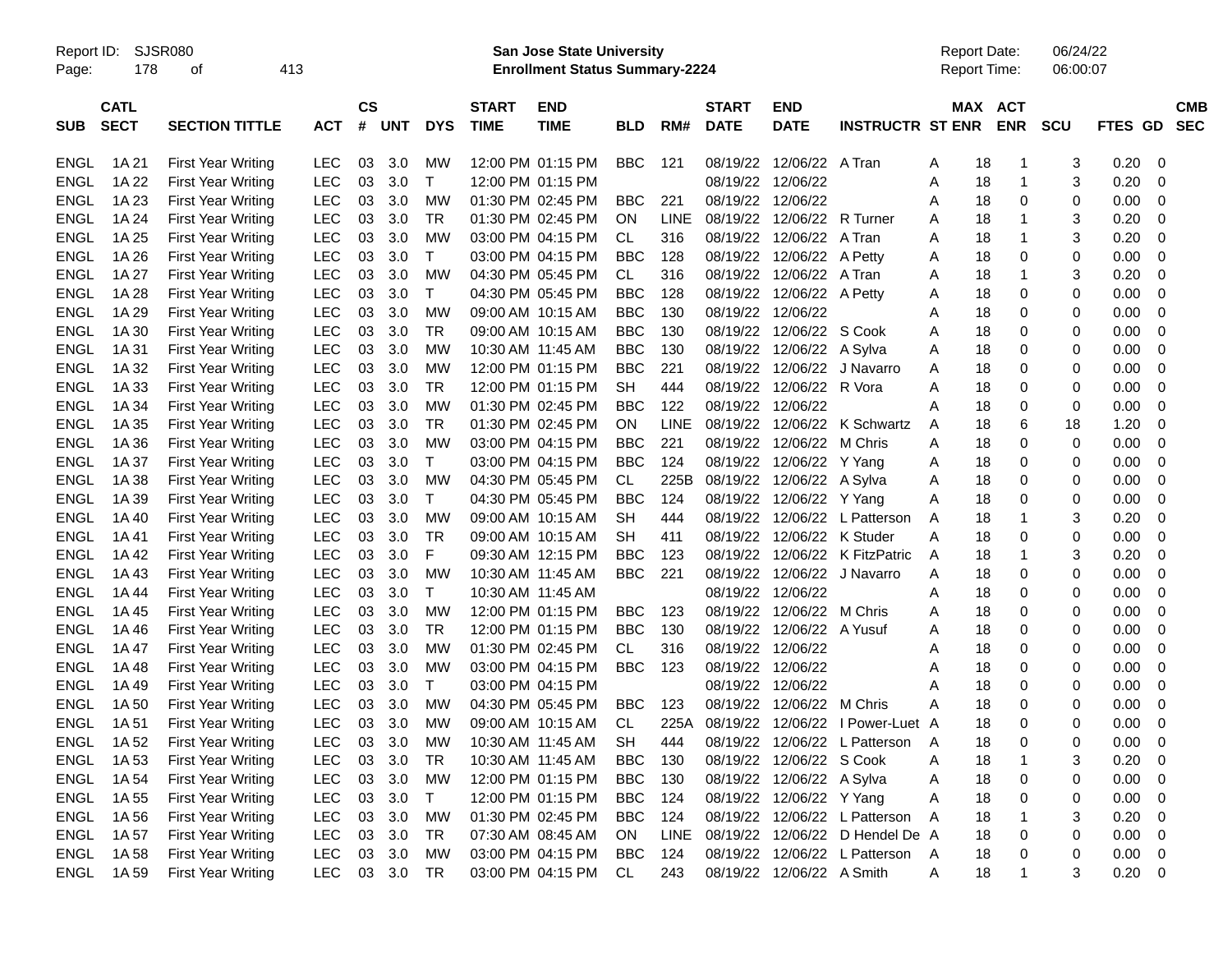Report ID: SJSR080 **San Jose State University** Report Date: 06/24/22

Page: 179 of 413 **Enrollment Status Summary-2224** Report Time: 06:00:07

|             | <b>CATL</b> |                           |            | <b>CS</b> |            |            | <b>START</b>      | <b>END</b> |            |             | <b>START</b>      | <b>END</b>                |                         |   | <b>MAX</b> | <b>ACT</b>  |             |             | <b>CMB</b>  |
|-------------|-------------|---------------------------|------------|-----------|------------|------------|-------------------|------------|------------|-------------|-------------------|---------------------------|-------------------------|---|------------|-------------|-------------|-------------|-------------|
| <b>SUB</b>  | <b>SECT</b> | <b>SECTION TITTLE</b>     | ACT        | #         | <b>UNT</b> | <b>DYS</b> | <b>TIME</b>       | TIME       | BLD        | RM#         | <b>DATE</b>       | <b>DATE</b>               | <b>INSTRUCTR ST ENR</b> |   |            | <b>ENR</b>  | <b>SCU</b>  | FTES GD SEC |             |
|             |             |                           |            |           |            |            |                   |            |            |             |                   |                           |                         |   |            |             |             |             |             |
| <b>ENGL</b> | 1A 60       | <b>First Year Writing</b> | LEC        | 03        | 3.0        | TR         | 09:00 AM 10:15 AM |            | SH         | 348         | 08/19/22          | 12/06/22 L Chen           |                         | A | 18         | 0           | 0           | 0.00        | 0           |
| <b>ENGL</b> | 1A61        | <b>First Year Writing</b> | <b>LEC</b> | 03        | 3.0        | MW         | 10:30 AM 11:45 AM |            | <b>BBC</b> | 122         | 08/19/22          | 12/06/22 C Dizon          |                         | A | 18         | $\mathbf 0$ | $\Omega$    | 0.00        | 0           |
| ENGL        | 1A62        | <b>First Year Writing</b> | <b>LEC</b> | 03        | 3.0        | TR         | 10:30 AM 11:45 AM |            | SΗ         | 411         | 08/19/22          | 12/06/22                  |                         | Α | 18         | 0           | 0           | 0.00        | 0           |
| <b>ENGL</b> | 1A63        | <b>First Year Writing</b> | <b>LEC</b> | 03        | 3.0        | <b>TR</b>  | 12:00 PM 01:15 PM |            | <b>CL</b>  | 225A        | 08/19/22          | 12/06/22                  | K Studer                | Α | 18         | $\mathbf 0$ | $\Omega$    | 0.00        | 0           |
| <b>ENGL</b> | 1A64        | <b>First Year Writing</b> | <b>LEC</b> | 03        | 3.0        | <b>TR</b>  | 01:30 PM 02:45 PM |            | CL         | 225A        | 08/19/22          | 12/06/22                  | K Studer                | A | 18         | 0           | 0           | 0.00        | 0           |
| <b>ENGL</b> | 1A65        | <b>First Year Writing</b> | <b>LEC</b> | 03        | 3.0        | <b>TR</b>  | 03:00 PM 04:15 PM |            | CL         | 225A        | 08/19/22 12/06/22 |                           |                         | A | 18         | $\mathbf 0$ | 0           | 0.00        | 0           |
| ENGL        | 1A 66       | <b>First Year Writing</b> | <b>LEC</b> | 03        | 3.0        | TR         | 09:00 AM 10:15 AM |            | CL         | 316         |                   | 08/19/22 12/06/22 M Jalal |                         | A | 18         | 0           | 0           | 0.00        | 0           |
| ENGL        | 1A 67       | <b>First Year Writing</b> | <b>LEC</b> | 03        | 3.0        | мw         | 10:30 AM 11:45 AM |            | DMH        | 347         | 08/19/22          | 12/06/22                  |                         | A | 18         | 0           | 0           | 0.00        | 0           |
| <b>ENGL</b> | 1A68        | <b>First Year Writing</b> | <b>LEC</b> | 03        | 3.0        | F          | 09:30 AM 12:15 PM |            | ON         | <b>LINE</b> | 08/19/22          | 12/06/22                  | A Smith                 | A | 18         | 4           | 12          | 0.80        | $\mathbf 0$ |
| ENGL        | 1A 69       | <b>First Year Writing</b> | <b>LEC</b> | 03        | 3.0        | <b>TR</b>  | 12:00 PM 01:15 PM |            | <b>SH</b>  | 411         | 08/19/22          | 12/06/22 R Smith          |                         | A | 18         | 0           | $\mathbf 0$ | 0.00        | 0           |
| <b>ENGL</b> | 1A 70       | <b>First Year Writing</b> | <b>LEC</b> | 03        | 3.0        | TR         | 01:30 PM 02:45 PM |            | SΗ         | 348         | 08/19/22          | 12/06/22 L Chen           |                         | A | 18         | $\Omega$    | 0           | 0.00        | 0           |
| ENGL        | 1A 71       | <b>First Year Writing</b> | <b>LEC</b> | 03        | 3.0        | <b>MW</b>  | 03:00 PM 04:15 PM |            | СL         | 225B        | 08/19/22          | 12/06/22 A Sylva          |                         | A | 18         | 0           | 0           | 0.00        | 0           |
| <b>ENGL</b> | 1A 72       | <b>First Year Writing</b> | <b>LEC</b> | 03        | 3.0        | TR         | 09:00 AM 10:15 AM |            | <b>BBC</b> | 221         | 08/19/22          | 12/06/22                  | U Ali                   | А | 18         | $\mathbf 0$ | 0           | 0.00        | 0           |
| <b>ENGL</b> | 1A73        | <b>First Year Writing</b> | <b>LEC</b> | 03        | 3.0        | <b>MW</b>  | 10:30 AM 11:45 AM |            | CL         | 225A        | 08/19/22          | 12/06/22                  | I Power-Luet            | A | 18         | 0           | 0           | 0.00        | 0           |
| <b>ENGL</b> | 1A 74       | <b>First Year Writing</b> | <b>LEC</b> | 03        | 3.0        | <b>TR</b>  | 10:30 AM 11:45 AM |            | <b>BBC</b> | 221         |                   | 08/19/22 12/06/22 U Ali   |                         | A | 18         | 0           | $\mathbf 0$ | 0.00        | 0           |
| ENGL        | 1A 75       | <b>First Year Writing</b> | <b>LEC</b> | 03        | 3.0        | TR         | 12:00 PM 01:15 PM |            | SΗ         | 348         |                   | 08/19/22 12/06/22 L Chen  |                         | A | 18         | 0           | 0           | 0.00        | 0           |
| <b>ENGL</b> | 1A 76       | <b>First Year Writing</b> | <b>LEC</b> | 03        | 3.0        | TR         | 01:30 PM 02:45 PM |            | <b>CL</b>  | 316         | 08/19/22          | 12/06/22                  | M Jalal                 | A | 18         | 3           | 9           | 0.60        | $\mathbf 0$ |
| <b>ENGL</b> | 1A 77       | <b>First Year Writing</b> | <b>LEC</b> | 03        | 3.0        | TR         | 12:00 PM 01:15 PM |            | <b>SH</b>  | 413         | 08/19/22          | 12/06/22                  | U Ali                   | A | 18         | 1           | 3           | 0.20        | 0           |
| <b>ENGL</b> | 1A78        | <b>First Year Writing</b> | <b>LEC</b> | 03        | 3.0        | <b>TR</b>  | 12:00 PM 01:15 PM |            | ON         | LINE        | 08/19/22          | 12/06/22                  | R Turner                | A | 18         | 1           | 3           | 0.20        | 0           |
| <b>ENGL</b> | 1A79        | <b>First Year Writing</b> | <b>LEC</b> | 03        | 3.0        | M          | 09:00 AM 10:15 AM |            | <b>BBC</b> | 124         | 08/19/22 12/06/22 |                           |                         | A | 18         | 0           | 0           | 0.00        | 0           |
| <b>ENGL</b> | 1A 80       | <b>First Year Writing</b> | <b>LEC</b> | 03        | 3.0        | <b>TR</b>  | 09:00 AM 10:15 AM |            | <b>CL</b>  | 225B        | 08/19/22          | 12/06/22                  | H Meservey              | A | 18         | $\mathbf 0$ | 0           | 0.00        | 0           |
| <b>ENGL</b> | 1A81        | <b>First Year Writing</b> | <b>LEC</b> | 03        | 3.0        | TR         | 09:00 AM 10:15 AM |            | SΗ         | 413         | 08/19/22          | 12/06/22                  | D Coad                  | Α | 18         | 0           | $\Omega$    | 0.00        | 0           |
| <b>ENGL</b> | 1A 82       | <b>First Year Writing</b> | LEC        | 03        | 3.0        | <b>TR</b>  | 09:00 AM 10:15 AM |            | <b>CL</b>  | 225A        | 08/19/22          | 12/06/22                  |                         | А | 18         | 0           | 0           | 0.00        | 0           |
| <b>ENGL</b> | 1A 83       | <b>First Year Writing</b> | <b>LEC</b> | 03        | 3.0        | TR         | 09:00 AM 10:15 AM |            | ON         | <b>LINE</b> |                   | 08/19/22 12/06/22         | D Hendel De A           |   | 18         | 3           | 9           | 0.60        | 0           |
| <b>ENGL</b> | 1A 84       | <b>First Year Writing</b> | <b>LEC</b> | 03        | 3.0        | TR         | 03:00 PM 04:15 PM |            | BBC        | 130         |                   | 08/19/22 12/06/22         | C Saylor                | Α | 18         | 0           | 0           | 0.00        | 0           |
| <b>ENGL</b> | 1A 85       | <b>First Year Writing</b> | <b>LEC</b> | 03        | 3.0        | <b>MW</b>  | 09:00 AM 10:15 AM |            | CL         | 218         | 08/19/22          | 12/06/22                  |                         | A | 18         | $\mathbf 0$ | 0           | 0.00        | $\mathbf 0$ |
| <b>ENGL</b> | 1A 86       | <b>First Year Writing</b> | <b>LEC</b> | 03        | 3.0        | TR         | 10:30 AM 11:45 AM |            | <b>BBC</b> | 122         | 08/19/22          | 12/06/22                  | M Jalal                 | A | 18         | $\mathbf 0$ | 0           | 0.00        | 0           |
| <b>ENGL</b> | 1A 87       | <b>First Year Writing</b> | <b>LEC</b> | 03        | 3.0        | <b>TR</b>  | 01:30 PM 02:45 PM |            | <b>BBC</b> | 221         | 08/19/22          | 12/06/22                  | D Coad                  | A | 18         | $\mathbf 0$ | 0           | 0.00        | 0           |
| <b>ENGL</b> | 1A88        | <b>First Year Writing</b> | <b>LEC</b> | 03        | 3.0        | TR         | 10:30 AM 11:45 AM |            | СL         | 225A        |                   | 08/19/22 12/06/22         | D Coad                  | Α | 18         | 0           | 0           | 0.00        | 0           |
| <b>ENGL</b> | 1A89        | <b>First Year Writing</b> | <b>LEC</b> | 03        | 3.0        | <b>MW</b>  | 09:00 AM 10:15 AM |            | <b>CL</b>  | 225B        | 08/19/22          | 12/06/22                  |                         | A | 18         | $\mathbf 0$ | 0           | 0.00        | 0           |
| <b>ENGL</b> | 1A 90       | <b>First Year Writing</b> | <b>LEC</b> | 03        | 3.0        | TR         | 10:30 AM 11:45 AM |            | <b>CL</b>  | 316         | 08/19/22          | 12/06/22                  | R Smith                 | A | 18         | 0           | 0           | 0.00        | 0           |
| <b>ENGL</b> | 1A 91       | <b>First Year Writing</b> | <b>LEC</b> | 03        | 3.0        | <b>MW</b>  | 09:00 AM 10:15 AM |            | <b>BBC</b> | 128         | 08/19/22          | 12/06/22                  | C Dizon                 | A | 18         | $\mathbf 0$ | 0           | 0.00        | $\mathbf 0$ |
| <b>ENGL</b> | 1A 92       | <b>First Year Writing</b> | <b>LEC</b> | 03        | 3.0        | TR         | 10:30 AM 11:45 AM |            | SΗ         | 348         | 08/19/22 12/06/22 |                           |                         | Α | 18         | 0           | 0           | 0.00        | 0           |
| <b>ENGL</b> | 1A 93       | <b>First Year Writing</b> | <b>LEC</b> | 03        | 3.0        | W          | 06:00 PM 08:45 PM |            | ON         | LINE        | 08/19/22 12/06/22 |                           |                         | A | 18         | $\mathbf 0$ | 0           | 0.00        | 0           |
| <b>ENGL</b> | 1A 94       | <b>First Year Writing</b> | <b>LEC</b> | 03        | 3.0        | МW         | 01:30 PM 02:45 PM |            | <b>SH</b>  | 348         | 08/19/22 12/06/22 |                           |                         | A | 18         | 0           | 0           | 0.00        | 0           |
| <b>ENGL</b> | 1A 95       | <b>First Year Writing</b> | <b>LEC</b> | 03        | 3.0        | <b>TR</b>  | 01:30 PM 02:45 PM |            | <b>SH</b>  | 411         | 08/19/22          | 12/06/22                  | A Smith                 | А | 18         | $\Omega$    | 0           | 0.00        | $\mathbf 0$ |
| <b>ENGL</b> | 1A 96       | <b>First Year Writing</b> | <b>LEC</b> | 03        | 3.0        | <b>MW</b>  | 07:30 AM 08:45 AM |            | ON         | <b>LINE</b> | 08/19/22          | 12/06/22                  | D Hendel De A           |   | 18         | 0           | 0           | 0.00        | 0           |
| ENGL        | 1A 97       | <b>First Year Writing</b> | LEC        | 03        | 3.0        | мw         | 09:00 AM 10:15 AM |            | ON         | <b>LINE</b> | 08/19/22 12/06/22 |                           | D Hendel De A           |   | 18         | 3           | 9           | 0.60        | $\Omega$    |
|             |             |                           |            |           |            |            |                   |            |            |             |                   |                           | Total:                  |   | 1728       | 66          | 198         | 13.20       |             |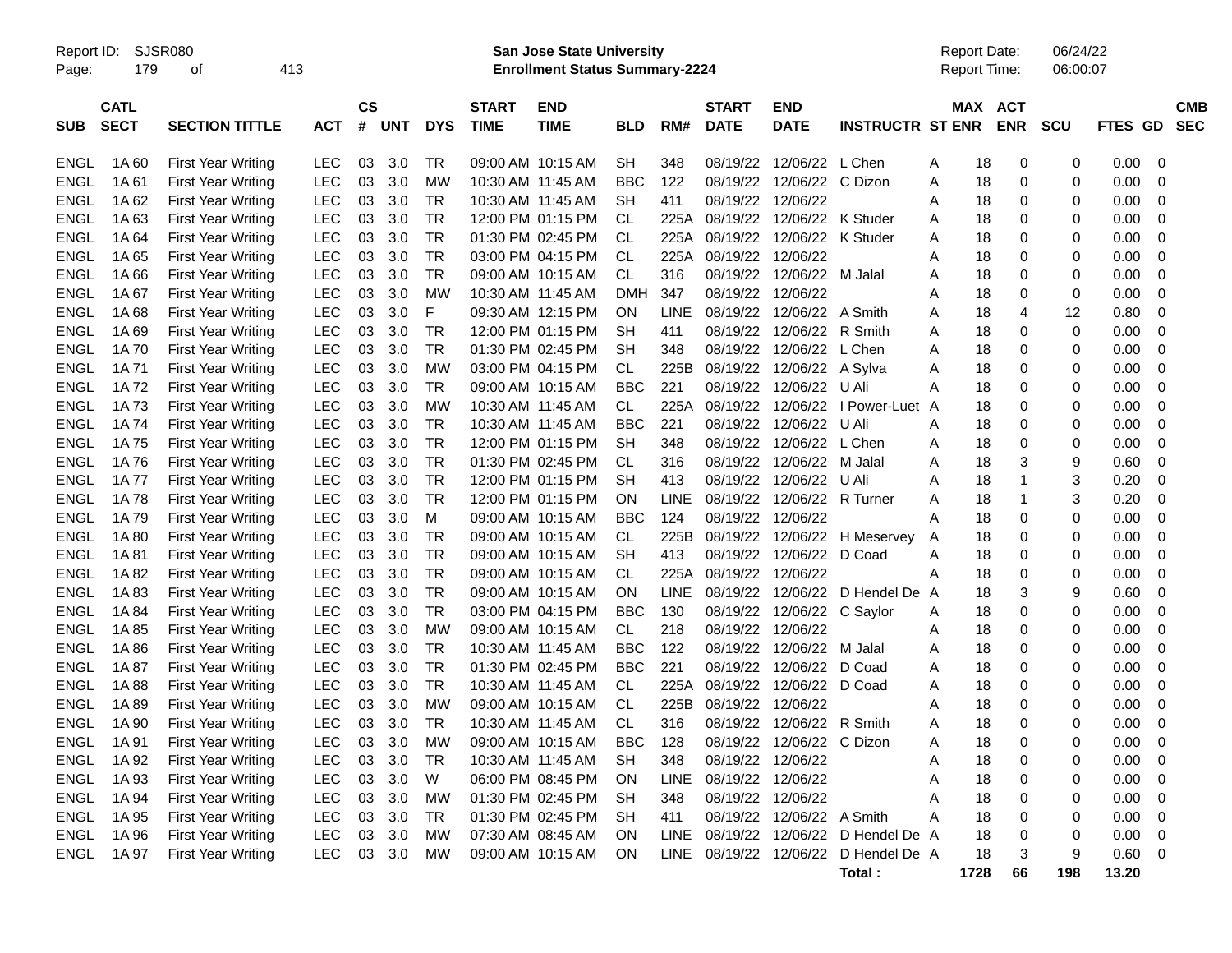| Report ID:<br>SJSR080<br>180<br>413<br>Page:<br>οf |                            |                                 |            |               | <b>San Jose State University</b><br><b>Enrollment Status Summary-2224</b> |            |                             |                           |            |       |                             |                                 |                                       |    | <b>Report Date:</b><br><b>Report Time:</b> |                      | 06/24/22<br>06:00:07 |                          |                          |
|----------------------------------------------------|----------------------------|---------------------------------|------------|---------------|---------------------------------------------------------------------------|------------|-----------------------------|---------------------------|------------|-------|-----------------------------|---------------------------------|---------------------------------------|----|--------------------------------------------|----------------------|----------------------|--------------------------|--------------------------|
| <b>SUB</b>                                         | <b>CATL</b><br><b>SECT</b> | <b>SECTION TITTLE</b>           | <b>ACT</b> | $\mathsf{cs}$ | # UNT                                                                     | <b>DYS</b> | <b>START</b><br><b>TIME</b> | <b>END</b><br><b>TIME</b> | <b>BLD</b> | RM#   | <b>START</b><br><b>DATE</b> | <b>END</b><br><b>DATE</b>       | <b>INSTRUCTR ST ENR</b>               |    | MAX ACT<br><b>ENR</b>                      | <b>SCU</b>           | <b>FTES GD</b>       |                          | <b>CMB</b><br><b>SEC</b> |
| ENGL                                               |                            | 1AF 01 FYW: Stretch English LEC |            | 03            | 3.0                                                                       | TR         |                             | 04:30 PM 05:45 PM         | CL         | 316   | 08/19/22                    | 12/06/22 B Hoffer               |                                       | Α  | 18                                         | 0                    | 0<br>0.00            | - 0                      |                          |
| <b>ENGL</b>                                        |                            | 1AF 02 FYW: Stretch English LEC |            | 03            | 3.0                                                                       | <b>TR</b>  |                             | 03:00 PM 04:15 PM         | CL         | 225B  | 08/19/22                    | 12/06/22 F Kirk                 |                                       | Α  | 18                                         | 0                    | 0<br>0.00            | 0                        |                          |
| <b>ENGL</b>                                        |                            | 1AF 03 FYW: Stretch English LEC |            | 03            | 3.0                                                                       | МW         | 10:30 AM 11:45 AM           |                           | CL         | 316   | 08/19/22                    |                                 | 12/06/22 K FitzPatric                 | A  | 18                                         | 1                    | 3<br>0.20            | 0                        |                          |
| <b>ENGL</b>                                        |                            | 1AF 04 FYW: Stretch English LEC |            | 03            | 3.0                                                                       | <b>TR</b>  | 10:30 AM 11:45 AM           |                           | CL         | 225B  | 08/19/22                    | 12/06/22                        |                                       | A  | 18                                         | 0                    | 0<br>0.00            | 0                        |                          |
| <b>ENGL</b>                                        |                            | 1AF 05 FYW: Stretch English LEC |            | 03            | 3.0                                                                       | <b>TR</b>  |                             | 03:00 PM 04:15 PM         | CL.        | 316   |                             | 08/19/22 12/06/22 B Hoffer      |                                       | Α  | 18                                         | 0                    | 0<br>0.00            | 0                        |                          |
| <b>ENGL</b>                                        |                            | 1AF 06 FYW: Stretch English LEC |            |               | 3.0                                                                       |            |                             |                           |            |       |                             |                                 |                                       | X  | 0                                          | 0                    | 0<br>0.00            | 0                        |                          |
| <b>ENGL</b>                                        |                            | 1AF 07 FYW: Stretch English LEC |            | 03            | 3.0                                                                       | TR         |                             | 01:30 PM 02:45 PM         | CL         | 225B  |                             | 08/19/22 12/06/22 F Kirk        |                                       | A  | 18                                         | 0                    | 0<br>0.00            | 0                        |                          |
| <b>ENGL</b>                                        |                            | 1AF 08 FYW: Stretch English LEC |            | 03            | 3.0                                                                       | <b>MW</b>  |                             | 03:00 PM 04:15 PM         | SН         | 229   | 08/19/22                    | 12/06/22                        |                                       | А  | 18                                         | 0                    | 0.00<br>0            | 0                        |                          |
| <b>ENGL</b>                                        |                            | 1AF 09 FYW: Stretch English LEC |            | 03            | 3.0                                                                       | TR         |                             | 12:00 PM 01:15 PM         | CL         | 316   | 08/19/22                    | 12/06/22 B Hoffer               |                                       | A  | 18                                         | 0                    | 0<br>0.00            | 0                        |                          |
| <b>ENGL</b>                                        |                            | 1AF 10 FYW: Stretch English LEC |            | 03            | 3.0                                                                       | <b>MW</b>  |                             | 12:00 PM 01:15 PM         | CL         | 316   | 08/19/22                    |                                 | 12/06/22 K FitzPatric                 | A  | 18                                         | 2                    | 6<br>0.40            | 0                        |                          |
| <b>ENGL</b>                                        |                            | 1AF 11 FYW: Stretch English LEC |            | 03            | 3.0                                                                       | МW         |                             | 10:30 AM 11:45 AM         | CL         | 225B  |                             | 08/19/22 12/06/22 J Logan       |                                       | A  | 18                                         | 0                    | 0<br>0.00            | 0                        |                          |
| <b>ENGL</b>                                        |                            | 1AF 12 FYW: Stretch English LEC |            | 03            | 3.0                                                                       | МW         |                             | 01:30 PM 02:45 PM         | SН         | 229   | 08/19/22                    |                                 | 12/06/22 K FitzPatric                 | A  | 18                                         | 0                    | 0<br>0.00            | 0                        |                          |
| <b>ENGL</b>                                        |                            | 1AF 13 FYW: Stretch English LEC |            | 03            | 3.0                                                                       | TR         |                             | 09:00 AM 10:15 AM         | SН         | 444   | 08/19/22                    | 12/06/22 A Smith                |                                       | A  | 18                                         | 0                    | 0<br>0.00            | 0                        |                          |
| <b>ENGL</b>                                        |                            | 1AF 14 FYW: Stretch English LEC |            | 03            | 3.0                                                                       | <b>MW</b>  |                             | 12:00 PM 01:15 PM         | CL         | 225B  |                             | 08/19/22 12/06/22 J Logan       |                                       | Α  | 18                                         | 0                    | 0<br>0.00            | 0                        |                          |
| <b>ENGL</b>                                        |                            | 1AF 15 FYW: Stretch English LEC |            | 03            | 3.0                                                                       | <b>TR</b>  | 10:30 AM 11:45 AM           |                           | SН         | 444   |                             | 08/19/22 12/06/22 A Smith       |                                       | A  | 18                                         | 0                    | 0.00<br>0            | 0                        |                          |
| <b>ENGL</b>                                        |                            | 1AF 16 FYW: Stretch English LEC |            | 03            | 3.0                                                                       | <b>TR</b>  |                             | 12:00 PM 01:15 PM         | CL         | 225B  | 08/19/22                    | 12/06/22 A Petty                |                                       | A  | 18                                         | 0                    | 0<br>0.00            | 0                        |                          |
| <b>ENGL</b>                                        |                            | 1AF 17 FYW: Stretch English LEC |            | 03            | 3.0                                                                       | <b>TR</b>  |                             | 12:00 PM 01:15 PM         | <b>ON</b>  | LINE  | 08/19/22 12/06/22           |                                 |                                       | A  | 18                                         | 0                    | 0<br>0.00            | 0                        |                          |
| <b>ENGL</b>                                        |                            | 1AF 18 FYW: Stretch English LEC |            | 03            | 3.0                                                                       | <b>MW</b>  |                             | 09:00 AM 10:15 AM         | <b>ON</b>  | LINE  |                             |                                 | 08/19/22 12/06/22 K Schwartz          | A  | 18                                         | 1                    | 3<br>0.20            | 0                        |                          |
| <b>ENGL</b>                                        |                            | 1AF 19 FYW: Stretch English LEC |            | 03            | 3.0                                                                       | МW         | 10:30 AM 11:45 AM           |                           | <b>ON</b>  | LINE. | 08/19/22                    |                                 | 12/06/22 K Schwartz                   | Α  | 18                                         | $\overline{1}$       | 3<br>0.20            | 0                        |                          |
| ENGL                                               |                            | 1AF 20 FYW: Stretch English LEC |            | 03            | 3.0                                                                       | MW         |                             | 01:30 PM 02:45 PM         | ON         |       |                             |                                 | LINE 08/19/22 12/06/22 K Schwartz     | A  | 18                                         | 0                    | $\mathbf 0$<br>0.00  | - 0                      |                          |
|                                                    |                            |                                 |            |               |                                                                           |            |                             |                           |            |       |                             |                                 | Total:                                |    | 342                                        | 5<br>15              | 1.00                 |                          |                          |
| <b>ENGL</b>                                        | 1B 01                      | Argument and Analysi LEC        |            |               | 3.0                                                                       |            |                             |                           |            |       |                             |                                 |                                       | X. | 0                                          | 0                    | 0<br>0.00            | $\overline{\phantom{0}}$ |                          |
| <b>ENGL</b>                                        | 1B 02                      | Argument and Analysi LEC        |            | 03            | 3.0                                                                       | М          |                             | 04:30 PM 05:45 PM         | CL         |       |                             |                                 | 225A 08/19/22 12/06/22 A Rohatgi      | A  | 25                                         | 6<br>18              | 1.20                 | 0                        |                          |
| <b>ENGL</b>                                        | 1B 03                      | Argument and Analysi LEC        |            | 03            | 3.0                                                                       | <b>TR</b>  | 07:30 AM 08:45 AM           |                           | <b>BBC</b> | 122   |                             | 08/19/22 12/06/22 C Saylor      |                                       | A  | 25<br>19                                   | 57                   | 3.80                 | 0                        |                          |
| <b>ENGL</b>                                        | 1B 04                      | Argument and Analysi LEC        |            |               | 3.0                                                                       |            |                             |                           |            |       |                             |                                 |                                       | X  | 0                                          | $\mathbf 0$          | 0.00<br>0            | 0                        |                          |
| <b>ENGL</b>                                        | 1B 05                      | Argument and Analysi LEC        |            | 03            | 3.0                                                                       | MW         | 07:30 AM 08:45 AM           |                           | <b>BBC</b> | 121   |                             |                                 | 08/19/22 12/06/22 P O'Sullivan        | A  | 25<br>12                                   | 36                   | 2.40                 | 0                        |                          |
| <b>ENGL</b>                                        | 1B 06                      | Argument and Analysi LEC        |            | 03            | 3.0                                                                       | M          |                             | 12:00 PM 01:15 PM         | <b>CL</b>  |       |                             |                                 | 225A 08/19/22 12/06/22 A Rohatgi      | A  | 25<br>21                                   | 63                   | 4.20                 | 0                        |                          |
| <b>ENGL</b>                                        | 1B 07                      | Argument and Analysi LEC        |            |               | 3.0                                                                       |            |                             |                           |            |       |                             |                                 |                                       | X  | $\mathbf 0$                                | $\mathbf 0$          | 0<br>0.00            | 0                        |                          |
| <b>ENGL</b>                                        | 1B 08                      | Argument and Analysi LEC        |            | 03            | 3.0                                                                       | <b>TR</b>  |                             | 09:00 AM 10:15 AM         | BBC 122    |       |                             | 08/19/22 12/06/22 C Saylor      |                                       | Α  | 25<br>25                                   | 75                   | 5.00                 | - 0                      |                          |
| ENGL                                               | 1B 09                      | Argument and Analysi LEC        |            |               | 3.0                                                                       |            |                             |                           |            |       |                             |                                 |                                       | х  | 0                                          | 0                    | 0<br>0.00            | $\overline{\mathbf{0}}$  |                          |
| ENGL                                               | 1B 10                      | Argument and Analysi LEC        |            | 03            | 3.0                                                                       | МW         |                             | 09:00 AM 10:15 AM         | BBC        | 121   |                             |                                 | 08/19/22 12/06/22 PO'Sullivan A       |    | 25<br>24                                   | 72                   | 4.80                 | 0                        |                          |
| ENGL                                               | 1B 11                      | Argument and Analysi LEC        |            | 03            | 3.0                                                                       | M          |                             | 01:30 PM 02:45 PM         | CL.        |       |                             |                                 | 225A 08/19/22 12/06/22 A Rohatgi      | Α  | 25                                         | $\overline{7}$<br>21 | 1.40                 | - 0                      |                          |
| ENGL                                               | 1B 12                      | Argument and Analysi LEC        |            | 03            | 3.0                                                                       | F          |                             | 09:30 AM 12:15 PM         | <b>ON</b>  |       |                             | LINE 08/19/22 12/06/22 C Saylor |                                       | Α  | 25<br>25                                   | 75                   | 5.00                 | $\overline{\mathbf{0}}$  |                          |
| <b>ENGL</b>                                        | 1B 13                      | Argument and Analysi LEC        |            | 03            | 3.0                                                                       | T          |                             | 06:00 PM 08:45 PM         | <b>ON</b>  |       |                             |                                 | LINE 08/19/22 12/06/22 Z Babaci-Wil A |    | 25<br>25                                   | 75                   | 5.00                 | - 0                      |                          |
| ENGL                                               | 1B 14                      | Argument and Analysi LEC        |            | 03            | 3.0                                                                       | R          |                             | 06:00 PM 08:45 PM         | ON.        | LINE  |                             |                                 | 08/19/22 12/06/22 Z Babaci-Wil A      |    | 25<br>25                                   | 75                   | 5.00                 | - 0                      |                          |
| ENGL                                               | 1B 15                      | Argument and Analysi LEC        |            |               | 03 3.0                                                                    | <b>TR</b>  |                             | 04:30 PM 05:45 PM         | ON.        | LINE  |                             |                                 | 08/19/22 12/06/22 J Navarro           | A  | 25<br>24                                   | 72                   | 4.80 0               |                          |                          |
| ENGL                                               | 1B 16                      | Argument and Analysi LEC        |            |               | 03 3.0                                                                    | <b>TR</b>  |                             | 03:00 PM 04:15 PM         | ON         |       |                             |                                 | LINE 08/19/22 12/06/22 PO'Sullivan A  |    | 25<br>25                                   | 75                   | $5.00 \t 0$          |                          |                          |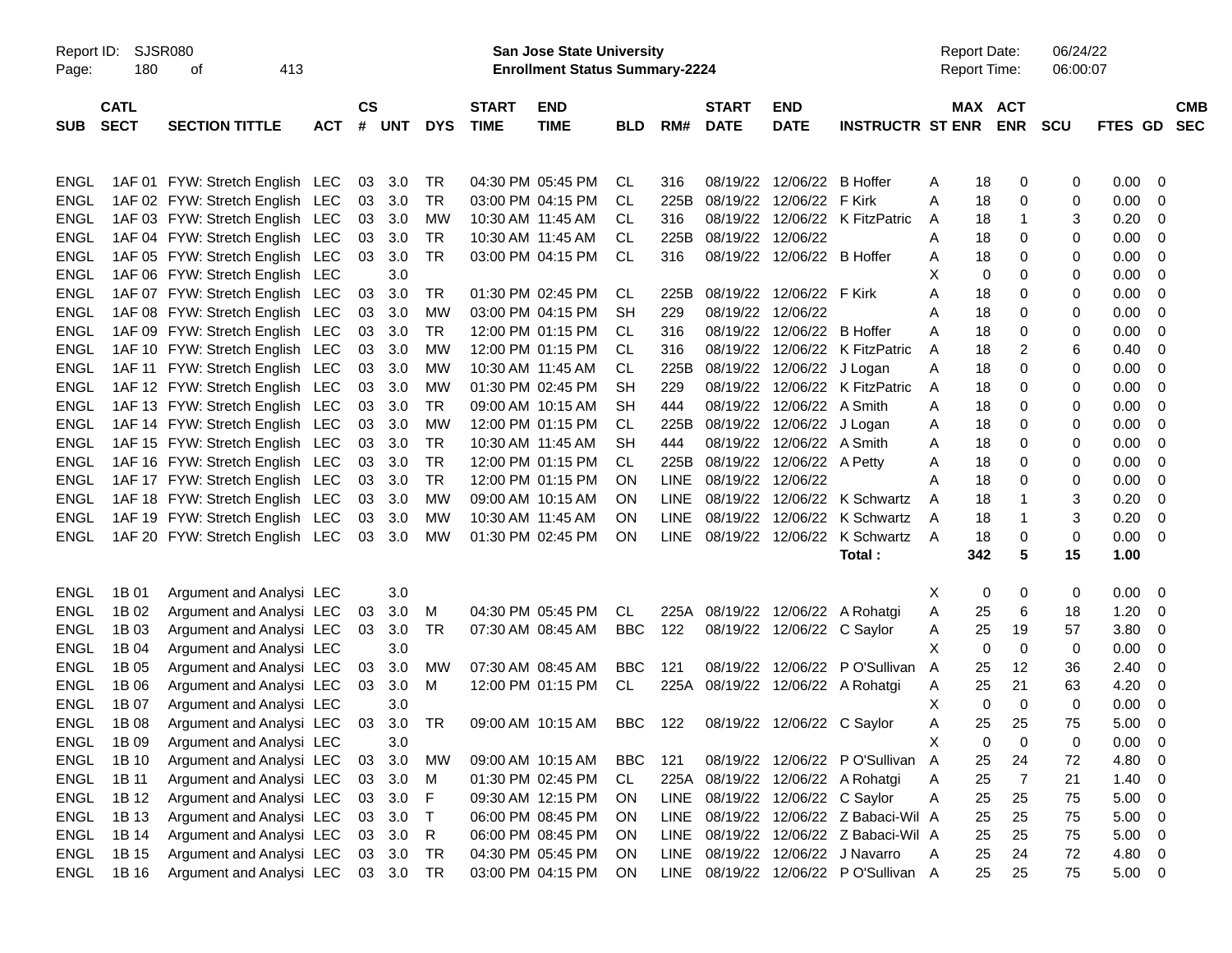| Report ID:<br>Page: | SJSR080<br>181<br>413<br>οf |                          |            |                |            |               |                             | <b>San Jose State University</b><br><b>Enrollment Status Summary-2224</b> |            |             |                             |                           |                         | <b>Report Date:</b><br>Report Time: |     |                          | 06/24/22<br>06:00:07 |                |   |                          |
|---------------------|-----------------------------|--------------------------|------------|----------------|------------|---------------|-----------------------------|---------------------------------------------------------------------------|------------|-------------|-----------------------------|---------------------------|-------------------------|-------------------------------------|-----|--------------------------|----------------------|----------------|---|--------------------------|
| <b>SUB</b>          | <b>CATL</b><br><b>SECT</b>  | <b>SECTION TITTLE</b>    | <b>ACT</b> | <b>CS</b><br># | <b>UNT</b> | <b>DYS</b>    | <b>START</b><br><b>TIME</b> | <b>END</b><br><b>TIME</b>                                                 | <b>BLD</b> | RM#         | <b>START</b><br><b>DATE</b> | <b>END</b><br><b>DATE</b> | <b>INSTRUCTR ST ENR</b> | MAX                                 |     | <b>ACT</b><br><b>ENR</b> | <b>SCU</b>           | <b>FTES GD</b> |   | <b>CMB</b><br><b>SEC</b> |
|                     |                             |                          |            |                |            |               |                             |                                                                           |            |             |                             |                           | Total:                  |                                     | 300 | 238                      | 714                  | 47.60          |   |                          |
| <b>ENGL</b>         | 201                         | Critical Thinking an     | <b>LEC</b> | 03             | 3.0        | <b>MW</b>     |                             | 07:30 AM 08:45 AM                                                         | <b>BBC</b> | 122         | 08/19/22                    | 12/06/22                  | J Damm                  | Α                                   | 25  | 12                       | 36                   | 2.40           | 0 |                          |
| <b>ENGL</b>         | 202                         | Critical Thinking an     | <b>LEC</b> | 03             | 3.0        | TR            |                             | 04:30 PM 05:45 PM                                                         | <b>BBC</b> | 123         | 08/19/22                    | 12/06/22                  |                         | Α                                   | 25  | 0                        | 0                    | 0.00           | 0 |                          |
| <b>ENGL</b>         | 203                         | Critical Thinking an     | LEC        | 03             | 3.0        | <b>MW</b>     |                             | 03:00 PM 04:15 PM                                                         | <b>BBC</b> | 121         | 08/19/22                    | 12/06/22                  |                         | Α                                   | 25  | 0                        | 0                    | 0.00           | 0 |                          |
| <b>ENGL</b>         | 204                         | Critical Thinking an     | LEC        | 03             | 3.0        | Τ             |                             | 07:30 AM 08:45 AM                                                         | <b>BBC</b> | 128         | 08/19/22                    | 12/06/22                  | S Harvey                | Α                                   | 25  | 2                        | 6                    | 0.40           | 0 |                          |
| <b>ENGL</b>         | 205                         | Critical Thinking an     | LEC        | 03             | 3.0        | <b>MW</b>     |                             | 09:00 AM 10:15 AM                                                         | <b>BBC</b> | 122         | 08/19/22                    | 12/06/22                  | J Damm                  | А                                   | 25  | 25                       | 75                   | 5.00           | 0 |                          |
| <b>ENGL</b>         | 206                         | Critical Thinking an     | LEC        | 03             | 3.0        | F             |                             | 09:30 AM 12:15 PM                                                         | <b>BBC</b> | 121         | 08/19/22                    | 12/06/22                  | J Navarro               | А                                   | 25  | 5                        | 15                   | 1.00           | 0 |                          |
| <b>ENGL</b>         | 207                         | Critical Thinking an     | LEC        | 03             | 3.0        | TR            |                             | 03:00 PM 04:15 PM                                                         | <b>BBC</b> | 123         | 08/19/22                    | 12/06/22                  |                         | А                                   | 25  | 0                        | 0                    | 0.00           | 0 |                          |
| <b>ENGL</b>         | 208                         | Critical Thinking an     | LEC        | 03             | 3.0        | TR            |                             | 07:30 AM 08:45 AM                                                         | <b>BBC</b> | 124         | 08/19/22                    | 12/06/22                  | P O'Sullivan            | A                                   | 25  | 2                        | 6                    | 0.40           | 0 |                          |
| <b>ENGL</b>         | 209                         | Critical Thinking an     | LEC        | 03             | 3.0        | <b>MW</b>     |                             | 09:00 AM 10:15 AM                                                         | <b>BBC</b> | 221         | 08/19/22                    | 12/06/22                  | J Navarro               | А                                   | 25  | 13                       | 39                   | 2.60           | 0 |                          |
| <b>ENGL</b>         | 210                         | Critical Thinking an     | LEC        | 03             | 3.0        | <b>TR</b>     |                             | 12:00 PM 01:15 PM                                                         | <b>BBC</b> | 121         | 08/19/22                    | 12/06/22                  |                         | А                                   | 25  | 0                        | 0                    | 0.00           | 0 |                          |
| <b>ENGL</b>         | 211                         | Critical Thinking an     | LEC        | 03             | 3.0        | W             |                             | 01:30 PM 02:45 PM                                                         | <b>BBC</b> | 128         | 08/19/22                    | 12/06/22                  | S Prasad                | Α                                   | 25  | 24                       | 72                   | 4.80           | 0 |                          |
| <b>ENGL</b>         | 2 1 2                       | Critical Thinking an     | LEC        | 03             | 3.0        | TR            |                             | 10:30 AM 11:45 AM                                                         | <b>BBC</b> | 123         | 08/19/22                    | 12/06/22                  | K O'Hare                | А                                   | 25  | 25                       | 75                   | 5.00           | 0 |                          |
| <b>ENGL</b>         | 2 1 3                       | Critical Thinking an     | LEC        | 03             | 3.0        | W             |                             | 10:30 AM 11:45 AM                                                         | <b>BBC</b> | 128         | 08/19/22                    | 12/06/22                  | S Prasad                | Α                                   | 25  | 20                       | 60                   | 4.00           | 0 |                          |
| <b>ENGL</b>         | 2 14                        | Critical Thinking an     | LEC        | 03             | 3.0        | TR            |                             | 01:30 PM 02:45 PM                                                         | <b>BBC</b> | 122         | 08/19/22                    | 12/06/22                  | A Yusuf                 | Α                                   | 25  | 25                       | 75                   | 5.00           | 0 |                          |
| <b>ENGL</b>         | 2 1 5                       | Critical Thinking an     | LEC        | 03             | 3.0        | <b>TBA</b>    |                             |                                                                           | <b>ON</b>  | <b>LINE</b> | 08/19/22                    |                           | 12/06/22 S Harvey       | Α                                   | 25  | 24                       | 72                   | 4.80           | 0 |                          |
| <b>ENGL</b>         | 2 1 6                       | Critical Thinking an     | LEC        | 03             | 3.0        | TR            |                             | 12:00 PM 01:15 PM                                                         | <b>BBC</b> | 122         | 08/19/22                    | 12/06/22                  |                         | Α                                   | 25  | $\mathbf 0$              | 0                    | 0.00           | 0 |                          |
| <b>ENGL</b>         | 2 1 7                       | Critical Thinking an     | LEC        | 03             | 3.0        | W             |                             | 12:00 PM 01:15 PM                                                         | <b>BBC</b> | 128         | 08/19/22                    | 12/06/22                  | S Prasad                | Α                                   | 25  | 13                       | 39                   | 2.60           | 0 |                          |
| <b>ENGL</b>         | 2 1 8                       | Critical Thinking an     | LEC        | 03             | 3.0        | TR            |                             | 09:00 AM 10:15 AM                                                         | <b>BBC</b> | 123         | 08/19/22                    | 12/06/22                  | K O'Hare                | Α                                   | 25  | 25                       | 75                   | 5.00           | 0 |                          |
| <b>ENGL</b>         | 2 1 9                       | Critical Thinking an     | LEC        | 03             | 3.0        | <b>MW</b>     |                             | 04:30 PM 05:45 PM                                                         | <b>BBC</b> | 121         | 08/19/22                    | 12/06/22                  |                         | Α                                   | 25  | 0                        | 0                    | 0.00           | 0 |                          |
| <b>ENGL</b>         | 2 2 0                       | Critical Thinking an     | LEC        | 03             | 3.0        | T             |                             | 09:00 AM 10:15 AM                                                         | <b>BBC</b> | 128         | 08/19/22                    |                           | 12/06/22 S Harvey       | Α                                   | 25  | 3                        | 9                    | 0.60           | 0 |                          |
| <b>ENGL</b>         | 221                         | Critical Thinking an     | LEC        | 03             | 3.0        | <b>MW</b>     |                             | 12:00 PM 01:15 PM                                                         | <b>BBC</b> | 122         | 08/19/22                    | 12/06/22                  |                         | А                                   | 25  | $\overline{7}$           | 21                   | 1.40           | 0 |                          |
| <b>ENGL</b>         | 2 2 2                       | Critical Thinking an     | LEC        | 03             | 3.0        | TR            |                             | 09:00 AM 10:15 AM                                                         | <b>BBC</b> | 124         | 08/19/22                    | 12/06/22                  | P O'Sullivan            | Α                                   | 25  | 15                       | 45                   | 3.00           | 0 |                          |
| <b>ENGL</b>         | 2 2 3                       | Critical Thinking an     | LEC        | 03             | 3.0        | Т             |                             | 10:30 AM 11:45 AM                                                         | <b>BBC</b> | 128         | 08/19/22                    | 12/06/22                  | S Harvey                | Α                                   | 25  | 8                        | 24                   | 1.60           | 0 |                          |
| <b>ENGL</b>         | 2 2 4                       | Critical Thinking an     | LEC        | 03             | 3.0        | TR            |                             | 01:30 PM 02:45 PM                                                         | <b>SH</b>  | 413         | 08/19/22                    | 12/06/22                  | R Arnold                | Α                                   | 25  | 25                       | 75                   | 5.00           | 0 |                          |
| <b>ENGL</b>         | 2 2 5                       | Critical Thinking an     | LEC        | 03             | 3.0        | <b>MW</b>     |                             | 01:30 PM 02:45 PM                                                         | <b>BBC</b> | 123         | 08/19/22                    | 12/06/22 J Damm           |                         | Α                                   | 25  | 25                       | 75                   | 5.00           | 0 |                          |
| <b>ENGL</b>         | 2 2 6                       | Critical Thinking an     | LEC        |                | 3.0        |               |                             |                                                                           |            |             |                             |                           |                         | х                                   | 0   | 0                        | 0                    | 0.00           | 0 |                          |
| <b>ENGL</b>         | 2 2 7                       | Critical Thinking an     | LEC        |                | 3.0        |               |                             |                                                                           |            |             |                             |                           |                         | X                                   | 0   | 0                        | 0                    | 0.00           | 0 |                          |
| <b>ENGL</b>         | 2 2 8                       | Critical Thinking an     | <b>LEC</b> | 03             | 3.0        | м             |                             | 06:00 PM 08:45 PM                                                         | ON         | <b>LINE</b> | 08/19/22                    | 12/06/22                  | Z Babaci-Wil A          |                                     | 25  | 9                        | 27                   | 1.80           | 0 |                          |
| <b>ENGL</b>         | 2 2 9                       | Critical Thinking an     | LEC        | 03             | 3.0        | W             |                             | 06:00 PM 08:45 PM                                                         | ΟN         | <b>LINE</b> | 08/19/22                    |                           | 12/06/22 Z Babaci-Wil A |                                     | 25  | 5                        | 15                   | 1.00           | 0 |                          |
|                     |                             |                          |            |                |            |               |                             |                                                                           |            |             |                             |                           | Total:                  |                                     |     | 675 312                  | 936                  | 62.40          |   |                          |
|                     | ENGL 2001                   | <b>Graphic Novel</b>     |            |                |            |               |                             | LEC 02 3.0 MW 10:30 AM 11:45 AM SH                                        |            | 413         | 08/19/22 12/06/22           |                           | J Damm                  | A                                   | 40  | 38                       | 114                  | 7.60 0         |   |                          |
|                     |                             |                          |            |                |            |               |                             |                                                                           |            |             |                             |                           | Total:                  |                                     | 40  | 38                       | 114                  | 7.60           |   |                          |
|                     | ENGL 21 01                  | <b>Detective Fiction</b> |            |                |            | LEC 02 3.0 MW |                             | 03:00 PM 04:15 PM ON LINE 08/19/22 12/06/22 C Saylor                      |            |             |                             |                           |                         | A                                   | 40  | 40                       | 120                  | $8.00 \t 0$    |   |                          |
|                     |                             |                          |            |                |            |               |                             |                                                                           |            |             |                             |                           | Total:                  |                                     | 40  | 40                       | 120                  | 8.00           |   |                          |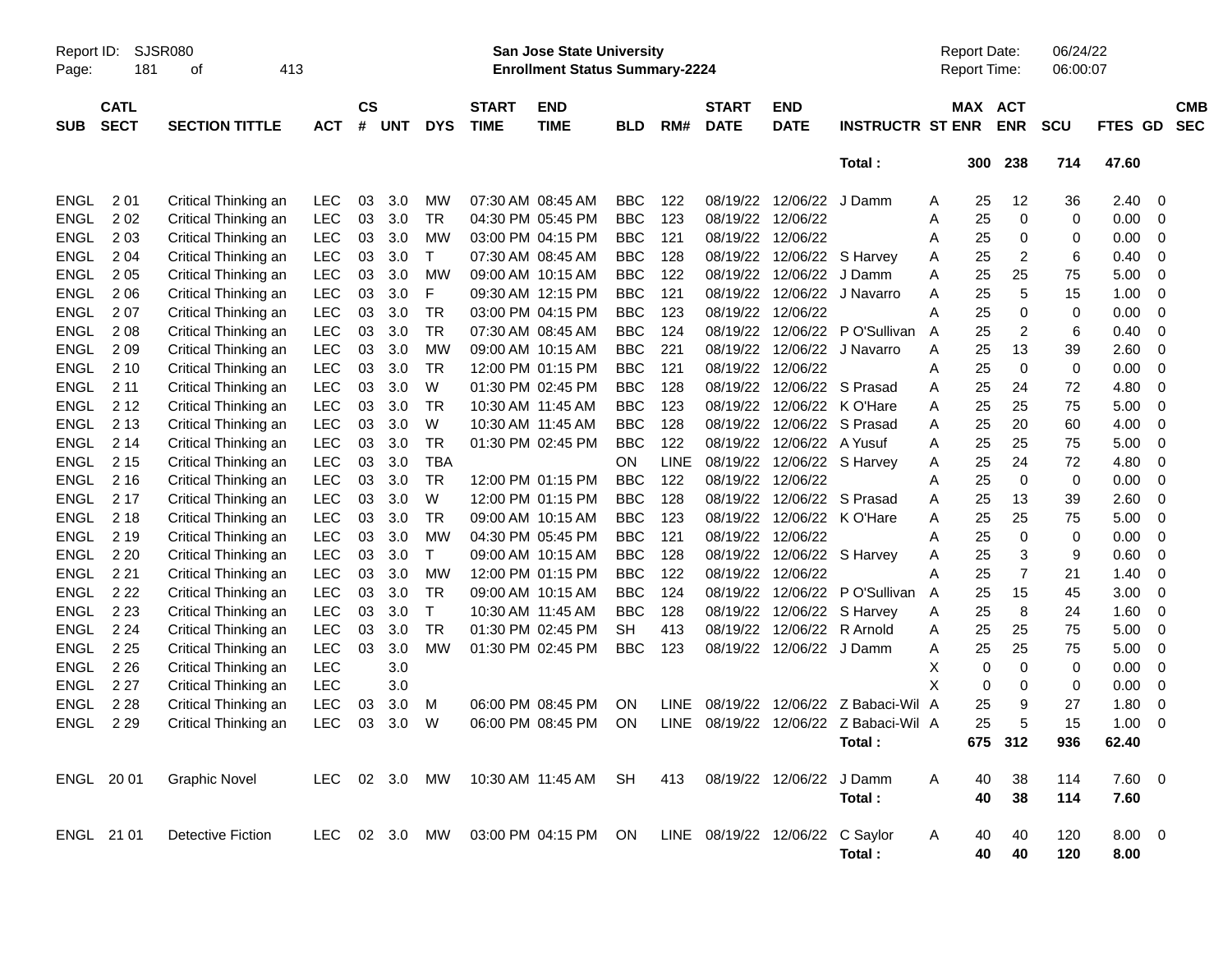| Page:                       | Report ID: SJSR080<br>182                           | 413<br>οf                                                                                                                                                                                                 |                                        |                            |                                                  |                            |                             | <b>San Jose State University</b><br><b>Enrollment Status Summary-2224</b>                             |                                             |                                                  |                                        |                                                                                                                                                    |                                                               | <b>Report Date:</b><br><b>Report Time:</b>          |                            | 06/24/22<br>06:00:07       |                                                                     |                          |  |
|-----------------------------|-----------------------------------------------------|-----------------------------------------------------------------------------------------------------------------------------------------------------------------------------------------------------------|----------------------------------------|----------------------------|--------------------------------------------------|----------------------------|-----------------------------|-------------------------------------------------------------------------------------------------------|---------------------------------------------|--------------------------------------------------|----------------------------------------|----------------------------------------------------------------------------------------------------------------------------------------------------|---------------------------------------------------------------|-----------------------------------------------------|----------------------------|----------------------------|---------------------------------------------------------------------|--------------------------|--|
| <b>SUB</b>                  | <b>CATL</b><br><b>SECT</b>                          | <b>SECTION TITTLE</b>                                                                                                                                                                                     | ACT                                    | <b>CS</b><br>#             | <b>UNT</b>                                       | <b>DYS</b>                 | <b>START</b><br><b>TIME</b> | <b>END</b><br><b>TIME</b>                                                                             | <b>BLD</b>                                  | RM#                                              | <b>START</b><br><b>DATE</b>            | <b>END</b><br><b>DATE</b>                                                                                                                          | <b>INSTRUCTR ST ENR</b>                                       |                                                     | MAX ACT<br><b>ENR</b>      | <b>SCU</b>                 | <b>FTES GD</b>                                                      | <b>CMB</b><br><b>SEC</b> |  |
| ENGL                        | 22 99                                               | <b>Fantasy Science Fic</b>                                                                                                                                                                                | LEC                                    |                            | 03 3.0                                           | TBA                        |                             |                                                                                                       | ΟN                                          | <b>LINE</b>                                      |                                        | 08/19/22 12/06/22                                                                                                                                  | T Nathanael A<br>Total:                                       | 40<br>40                                            | 31<br>31                   | 93<br>93                   | $6.20 \quad 0$<br>6.20                                              |                          |  |
| ENGL                        | 30 02                                               | Lit & the Environ                                                                                                                                                                                         | <b>LEC</b>                             | 02                         | 3.0                                              | TR                         |                             | 03:00 PM 04:15 PM                                                                                     | DMH                                         | 356                                              |                                        | 08/19/22 12/06/22                                                                                                                                  | M Jalal<br>Total:                                             | 40<br>A<br>40                                       | 5<br>5                     | 15<br>15                   | $1.00 \t 0$<br>1.00                                                 |                          |  |
| <b>ENGL</b><br>ENGL         | 50 01<br>50 02                                      | Lit Survey before 16<br>Lit Survey before 16                                                                                                                                                              | LEC<br>LEC                             | 02                         | 3.0<br>02 3.0                                    | <b>MW</b><br>TR            |                             | 12:00 PM 01:15 PM<br>12:00 PM 01:15 PM                                                                | <b>SH</b><br><b>ON</b>                      | 348<br><b>LINE</b>                               |                                        | 08/19/22 12/06/22<br>08/19/22 12/06/22                                                                                                             | J Villagrana<br>N Stork<br>Total:                             | 30<br>A<br>A<br>30<br>60                            | 29<br>18<br>47             | 87<br>54<br>141            | $5.80 \ 0$<br>$3.60 \quad 0$<br>9.40                                |                          |  |
| ENGL                        | 60 01                                               | Lit Survey 1680-1860 LEC 02 4.0                                                                                                                                                                           |                                        |                            |                                                  | TR.                        |                             | 10:30 AM 11:45 AM                                                                                     | <b>ON</b>                                   | LINE                                             | 08/19/22 12/06/22                      |                                                                                                                                                    | A Johnson<br>Total:                                           | 30<br>A<br>30                                       | 30<br>30                   | 120<br>120                 | $8.00 \quad 0$<br>8.00                                              |                          |  |
|                             | ENGL 70 01                                          | Lit Survey 1860 to p                                                                                                                                                                                      | LEC                                    |                            | 02 3.0                                           | МW                         |                             | 03:00 PM 04:15 PM                                                                                     | ON                                          |                                                  |                                        |                                                                                                                                                    | LINE 08/19/22 12/06/22 K McSharry A<br>Total:                 | 30<br>30                                            | 24<br>24                   | 72<br>72                   | $4.80\ 0$<br>4.80                                                   |                          |  |
| ENGL<br><b>ENGL</b><br>ENGL | ENGL 71 01<br>ENGL 71 02<br>71 03<br>71 04<br>71 05 | <b>Intro Creative Writ</b><br><b>Intro Creative Writ</b><br><b>Intro Creative Writ</b><br><b>Intro Creative Writ</b><br><b>Intro Creative Writ</b>                                                        | SEM<br>SEM<br>SEM<br>SEM<br><b>SEM</b> | 04<br>04<br>04<br>04<br>04 | 3.0<br>3.0<br>3.0<br>3.0<br>3.0                  | MW<br>MW<br>TR<br>MW<br>MW |                             | 10:30 AM 11:45 AM<br>01:30 PM 02:45 PM<br>01:30 PM 02:45 PM<br>10:30 AM 11:45 AM<br>03:00 PM 04:15 PM | <b>BBC</b><br>CL<br><b>BBC</b><br>ON<br>ΟN  | 123<br>225B<br>123<br><b>LINE</b><br><b>LINE</b> | 08/19/22 12/06/22<br>08/19/22 12/06/22 | 08/19/22 12/06/22<br>08/19/22 12/06/22 J Logan<br>08/19/22 12/06/22 K O'Hare                                                                       | U Ali                                                         | 25<br>A<br>25<br>Α<br>25<br>Α<br>25<br>Α<br>25      | 15<br>24<br>12<br>3<br>0   | 45<br>72<br>36<br>9<br>0   | $3.00 \ 0$<br>$4.80\ 0$<br>$2.40 \quad 0$<br>$0.60 \quad 0$<br>0.00 | $\overline{\phantom{0}}$ |  |
| ENGL                        | 71 06<br>ENGL 71 99                                 | Intro Creative Writ<br>Intro Creative Writ                                                                                                                                                                | <b>SEM</b><br>SEM                      | 04<br>04                   | 3.0<br>3.0                                       | <b>TR</b><br>TBA           |                             | 03:00 PM 04:15 PM                                                                                     | <b>DMH</b><br>ON.                           | 347<br><b>LINE</b>                               |                                        | 08/19/22 12/06/22<br>08/19/22 12/06/22                                                                                                             | J Damm<br>Total:                                              | Α<br>А<br>25<br>25<br>А<br>175                      | 0<br>16<br>70              | 0<br>48<br>210             | 0.00<br>$3.20 \ 0$<br>14.00                                         | $\overline{\phantom{0}}$ |  |
|                             |                                                     | ENGL 100A 01 Writing Competency<br>ENGL 100A 02 Writing Competency                                                                                                                                        | SEM<br>SEM                             | 05                         | 3.0<br>05 3.0                                    | TR<br>TR                   |                             | 10:30 AM 11:45 AM<br>01:30 PM 02:45 PM                                                                | HGH<br><b>HGH 227</b>                       | 227                                              |                                        | 08/19/22 12/06/22<br>08/19/22 12/06/22                                                                                                             | H Meservey A<br>H Meservey A<br>Total:                        | 20<br>20<br>40                                      | 20<br>11<br>31             | 60<br>33<br>93             | $4.00 \ 0$<br>$2.20 \t 0$<br>6.20                                   |                          |  |
|                             |                                                     | ENGL 100W 01 Wrtg Wrkshop<br>ENGL 100W 02 Wrtg Wrkshop<br>ENGL 100W 03 Wrtg Wrkshop                                                                                                                       | <b>LEC</b><br><b>LEC</b>               | 02                         | -4.0<br>$02 \quad 4.0$                           | TR<br>TR                   |                             | 01:30 PM 02:45 PM<br>09:00 AM 10:15 AM<br>LEC 02 4.0 MW 04:30 PM 05:45 PM ON                          | <b>BBC</b><br>ON                            | 124<br>LINE                                      |                                        | 08/19/22 12/06/22<br>08/19/22 12/06/22 R Kling                                                                                                     | M Gorman-DaR<br>LINE 08/19/22 12/06/22 K McSharry A<br>Total: | 25<br>25<br>A<br>25<br>75                           | 18<br>17<br>7<br>42        | 72<br>68<br>28<br>168      | $4.80\ 0$<br>$4.53 \quad 0$<br>$1.87 \t 0$<br>11.20                 |                          |  |
|                             |                                                     | ENGL 100WB 01Written Comm Busines LEC<br>ENGL 100WB 02Written Comm Busines LEC<br>ENGL 100WB 03Written Comm Busines LEC<br>ENGL 100WB 04Written Comm Busines LEC<br>ENGL 100WB 05Written Comm Busines LEC |                                        | 03                         | 03 3.0 T<br>3.0<br>03 3.0<br>03 3.0<br>03 3.0 TR | M<br>M<br>R                |                             | 06:00 PM 08:45 PM<br>10:30 AM 11:45 AM<br>04:30 PM 05:45 PM<br>06:00 PM 08:45 PM<br>03:00 PM 04:15 PM | CL<br><b>BBC</b><br>BBC<br>CL<br><b>BBC</b> | 316<br>128<br>128<br>121                         |                                        | 08/19/22 12/06/22 S Alkire<br>08/19/22 12/06/22 J Bean<br>08/19/22 12/06/22 J Bean<br>225A 08/19/22 12/06/22 S Alkire<br>08/19/22 12/06/22 J Ulate |                                                               | 20<br>A<br>20<br>A<br>20<br>A<br>20<br>Α<br>20<br>A | 20<br>20<br>20<br>20<br>20 | 60<br>60<br>60<br>60<br>60 | $4.00 \t 0$<br>$4.00 \ 0$<br>$4.00 \ 0$<br>4.00 0<br>4.00 0         |                          |  |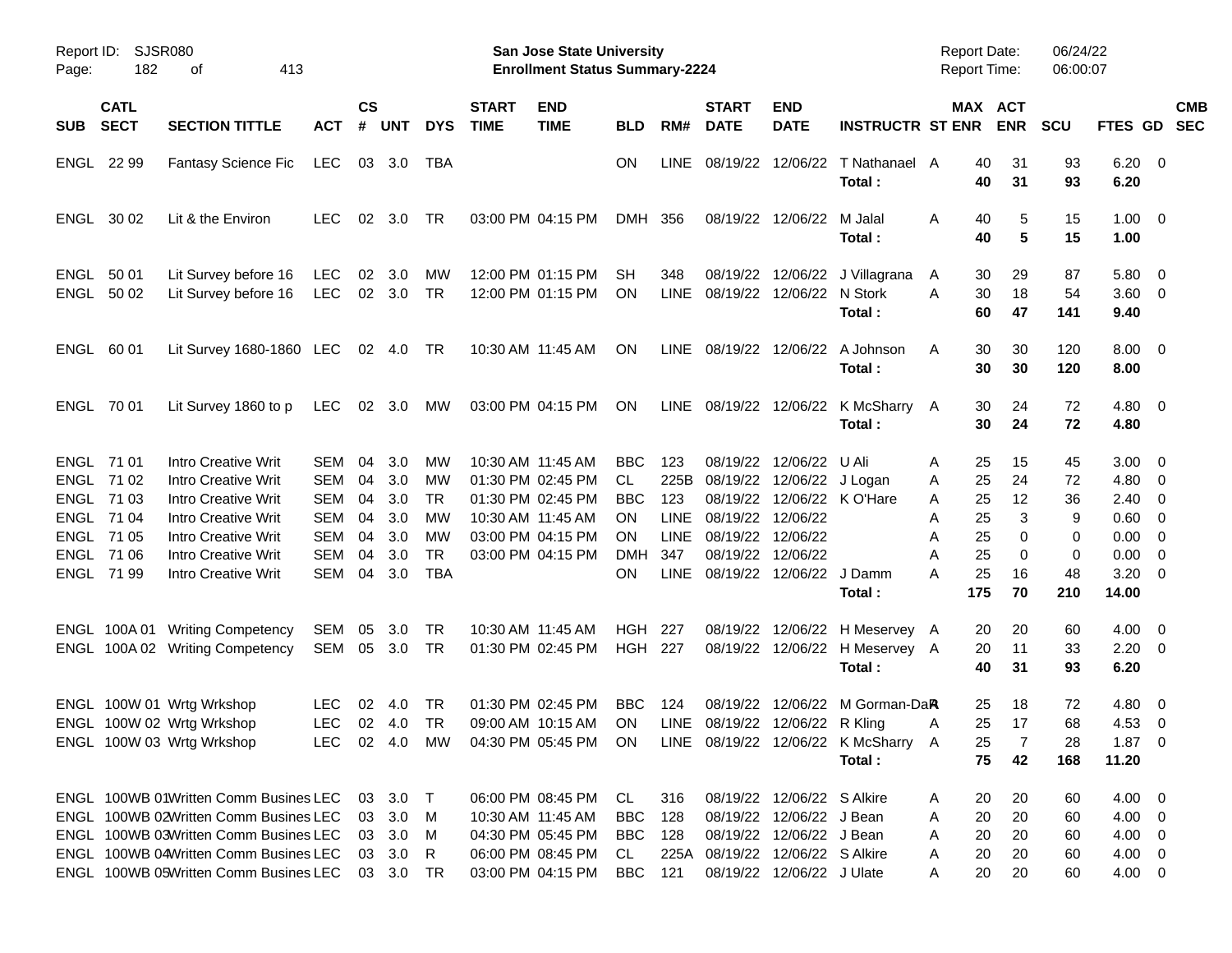| Report ID:<br>Page: | SJSR080<br>183             | 413<br>οf                                                                      |              |                    |            |            |                                        | <b>San Jose State University</b><br><b>Enrollment Status Summary-2224</b> |                   |             |                             |                              |                            |        | <b>Report Date:</b><br><b>Report Time:</b> |            | 06/24/22<br>06:00:07 |                |                                                    |                          |
|---------------------|----------------------------|--------------------------------------------------------------------------------|--------------|--------------------|------------|------------|----------------------------------------|---------------------------------------------------------------------------|-------------------|-------------|-----------------------------|------------------------------|----------------------------|--------|--------------------------------------------|------------|----------------------|----------------|----------------------------------------------------|--------------------------|
| <b>SUB</b>          | <b>CATL</b><br><b>SECT</b> | <b>SECTION TITTLE</b>                                                          | <b>ACT</b>   | $\mathsf{cs}$<br># | <b>UNT</b> | <b>DYS</b> | <b>START</b><br><b>TIME</b>            | <b>END</b><br><b>TIME</b>                                                 | <b>BLD</b>        | RM#         | <b>START</b><br><b>DATE</b> | <b>END</b><br><b>DATE</b>    | <b>INSTRUCTR ST ENR</b>    |        | MAX ACT                                    | <b>ENR</b> | <b>SCU</b>           | <b>FTES GD</b> |                                                    | <b>CMB</b><br><b>SEC</b> |
|                     |                            | ENGL 100WB 06Written Comm Busines LEC<br>ENGL 100WB 07Written Comm Busines LEC |              | 03<br>03           | 3.0<br>3.0 | .TR<br>M   | 10:30 AM 11:45 AM<br>03:00 PM 04:15 PM |                                                                           | BBC<br><b>BBC</b> | 121<br>128  | 08/19/22<br>08/19/22        | 12/06/22 S Sloan<br>12/06/22 | J Bean                     | A<br>A | 20<br>20                                   | 20<br>20   | 60<br>60             | 4.00<br>4.00   | - 0<br>0                                           |                          |
|                     |                            | ENGL 100WB 08Written Comm Busines LEC                                          |              | 03                 | 3.0        | TR         | 09:00 AM 10:15 AM                      |                                                                           | <b>BBC</b>        | 121         | 08/19/22                    | 12/06/22                     | S Sloan                    |        |                                            | 20         |                      | 4.00           |                                                    |                          |
|                     |                            | ENGL 100WB 09Written Comm Busines LEC                                          |              | 03                 | 3.0        | M          | 12:00 PM 01:15 PM                      |                                                                           | <b>BBC</b>        | 128         | 08/19/22                    | 12/06/22                     | J Bean                     | A<br>A | 20<br>20                                   | 20         | 60<br>60             | 4.00           | $\overline{\mathbf{0}}$<br>$\overline{\mathbf{0}}$ |                          |
|                     |                            | ENGL 100WB 10Written Comm Busines LEC                                          |              | 03                 | 3.0        | TR         | 01:30 PM 02:45 PM                      |                                                                           | <b>BBC</b>        | 121         | 08/19/22                    | 12/06/22 S Sloan             |                            | A      | 20                                         | 20         | 60                   | 4.00           | - 0                                                |                          |
|                     |                            |                                                                                |              |                    |            |            |                                        |                                                                           |                   |             |                             |                              | Total:                     |        | 200                                        | 200        | 600                  | 40.00          |                                                    |                          |
|                     | ENGL 101 01                | <b>Literary Criticism</b>                                                      | <b>LEC</b>   | 04                 | 4.0        | MW         | 10:30 AM 11:45 AM                      |                                                                           | SH                | 229         | 08/19/22 12/06/22           |                              |                            | A      | 25                                         | 12         | 48                   | $3.20 \ 0$     |                                                    |                          |
|                     |                            |                                                                                |              |                    |            |            |                                        |                                                                           |                   |             |                             |                              | Total:                     |        | 25                                         | 12         | 48                   | 3.20           |                                                    |                          |
|                     | ENGL 103 01                | Modern English                                                                 | <b>LEC</b>   | 02                 | 4.0        | МW         | 09:00 AM 10:15 AM                      |                                                                           | SН                | 411         | 08/19/22                    | 12/06/22                     | L Mitchell                 | A      | 30                                         | 8          | 32                   | 2.13           | - 0                                                |                          |
|                     | ENGL 103 02                | Modern English                                                                 | <b>LEC</b>   | 02                 | 4.0        | <b>TR</b>  | 09:00 AM 10:15 AM                      |                                                                           | <b>ON</b>         | <b>LINE</b> | 08/19/22                    | 12/06/22                     | N Stork                    | A      | 30                                         | 25         | 100                  | 6.67           | $\overline{0}$                                     |                          |
|                     |                            |                                                                                |              |                    |            |            |                                        |                                                                           |                   |             |                             |                              | Total:                     |        | 60                                         | 33         | 132                  | 8.80           |                                                    |                          |
|                     | ENGL 106 01                | <b>Editing for Writers</b>                                                     | <b>LEC</b>   | 02                 | 4.0        | МW         | 10:30 AM 11:45 AM                      |                                                                           | CL                | 111         | 08/19/22                    | 12/06/22                     | S West                     | A      | 25                                         | 15         | 60                   | $4.13 \quad 2$ |                                                    |                          |
|                     |                            |                                                                                |              |                    |            |            |                                        |                                                                           |                   |             |                             |                              | Total:                     |        | 25                                         | 15         | 60                   | 4.13           |                                                    |                          |
|                     | ENGL 107 01                | <b>Prof Tech Writing</b>                                                       | <b>LEC</b>   | 02                 | 4.0        | TR         | 10:30 AM 11:45 AM                      |                                                                           | CL                | 111         | 08/19/22 12/06/22           |                              | M Thompson A               |        | 25                                         | 20         | 80                   | 5.53 3         |                                                    |                          |
|                     |                            |                                                                                |              |                    |            |            |                                        |                                                                           |                   |             |                             |                              | Total:                     |        | 25                                         | 20         | 80                   | 5.53           |                                                    |                          |
|                     | ENGL 108 01                | Gaming and Narrative LEC                                                       |              |                    | 02 4.0     | MW         |                                        | 03:00 PM 04:15 PM                                                         | <b>BBC</b>        | 130         | 08/19/22 12/06/22           |                              | J Martinez                 | A      | 30                                         | 19         | 76                   | 5.33 4         |                                                    |                          |
|                     |                            |                                                                                |              |                    |            |            |                                        |                                                                           |                   |             |                             |                              | Total:                     |        | 30                                         | 19         | 76                   | 5.33           |                                                    |                          |
|                     | ENGL 110 01                | Visual Rhetoric and                                                            | <b>LEC</b>   |                    | 02 4.0     | TR         |                                        | 12:00 PM 01:15 PM                                                         | CL                | 111         | 08/19/22 12/06/22           |                              | M Thompson A               |        | 30                                         | 11         | 44                   | $3.07$ 2       |                                                    |                          |
|                     |                            |                                                                                |              |                    |            |            |                                        |                                                                           |                   |             |                             |                              | Total:                     |        | 30                                         | 11         | 44                   | 3.07           |                                                    |                          |
|                     | ENGL 111 01                | <b>Writing Online</b>                                                          | <b>LEC</b>   |                    | 02 4.0     | МW         |                                        | 12:00 PM 01:15 PM                                                         | CL                | 111         |                             | 08/19/22 12/06/22            | S West                     | A      | 25                                         | 16         | 64                   | $4.33$ 1       |                                                    |                          |
|                     |                            |                                                                                |              |                    |            |            |                                        |                                                                           |                   |             |                             |                              | Total:                     |        | 25                                         | 16         | 64                   | 4.33           |                                                    |                          |
|                     | ENGL 112A 01               | Childrens Lit                                                                  | <b>LEC</b>   | 03                 | 3.0        | TR         | 09:00 AM 10:15 AM                      |                                                                           | <b>SH</b>         | 229         | 08/19/22                    | 12/06/22                     | R Vora                     | A      | 35                                         | 29         | 87                   | $5.80\ 0$      |                                                    |                          |
|                     |                            | ENGL 112A 80 Childrens Lit                                                     | <b>LEC</b>   | 03                 | 3.0        | <b>TBA</b> |                                        |                                                                           | <b>ON</b>         | <b>LINE</b> | 08/19/22                    |                              | 12/06/22 T Nathanael A     |        | 35                                         | 36         | 108                  | 7.25           | - 1                                                |                          |
|                     |                            |                                                                                |              |                    |            |            |                                        |                                                                           |                   |             |                             |                              | Total:                     |        |                                            | 70 65      | 195                  | 13.05          |                                                    |                          |
|                     |                            | ENGL 112B 01 Lit for Young Adults                                              | LEC 02 4.0 M |                    |            |            |                                        | 04:30 PM 07:15 PM SH                                                      |                   | 229         |                             |                              | 08/19/22 12/06/22 M Warner | A      | 35                                         | 22         | 88                   | 5.87 0         |                                                    |                          |
|                     |                            |                                                                                |              |                    |            |            |                                        |                                                                           |                   |             |                             |                              | Total:                     |        | 35                                         | 22         | 88                   | 5.87           |                                                    |                          |
|                     |                            | ENGL 117A 01 Am Lit, Film, Cult                                                | LEC 01 3.0 F |                    |            |            |                                        | 09:30 AM 12:15 PM SH                                                      |                   | 413         | 08/19/22 12/06/22 F Kirk    |                              |                            | A      | 40                                         | 11         | 33                   | $2.20 \t 0$    |                                                    |                          |
|                     |                            |                                                                                |              |                    |            |            |                                        |                                                                           |                   |             |                             |                              | Total:                     |        | 40                                         | 11         | 33                   | 2.20           |                                                    |                          |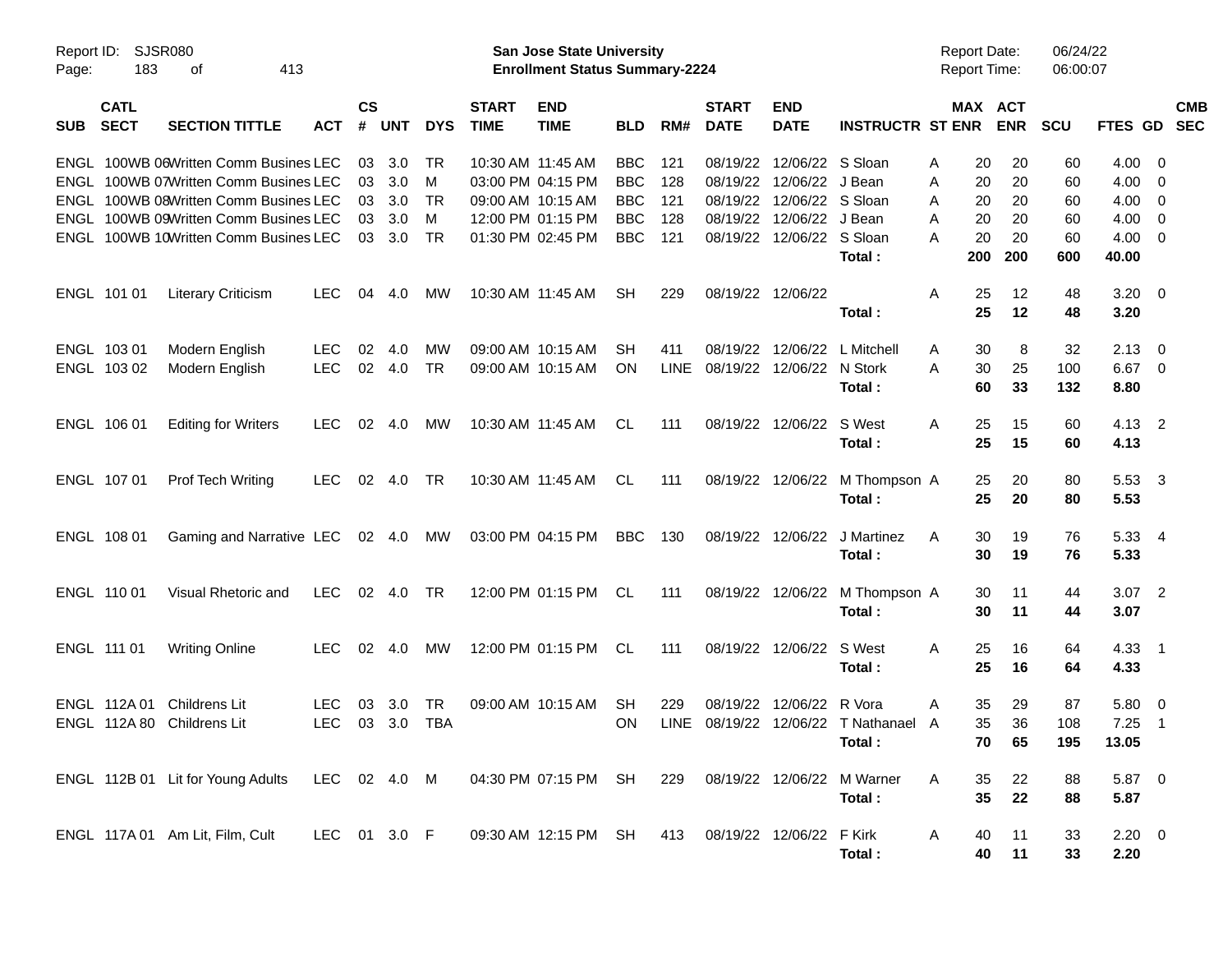| Page:      | Report ID:<br>SJSR080<br>184<br>413<br>οf           |                                                                                                                   |                                                      |                      |                          |                                           |                             | San Jose State University<br><b>Enrollment Status Summary-2224</b>               |                          |                          |                                        |                            |                                                                                                     | <b>Report Date:</b><br><b>Report Time:</b> |                                      | 06/24/22<br>06:00:07    |                                      |                                                               |  |
|------------|-----------------------------------------------------|-------------------------------------------------------------------------------------------------------------------|------------------------------------------------------|----------------------|--------------------------|-------------------------------------------|-----------------------------|----------------------------------------------------------------------------------|--------------------------|--------------------------|----------------------------------------|----------------------------|-----------------------------------------------------------------------------------------------------|--------------------------------------------|--------------------------------------|-------------------------|--------------------------------------|---------------------------------------------------------------|--|
| <b>SUB</b> | <b>CATL</b><br><b>SECT</b>                          | <b>SECTION TITTLE</b>                                                                                             | <b>ACT</b>                                           | $\mathsf{cs}$<br>#   | <b>UNT</b>               | <b>DYS</b>                                | <b>START</b><br><b>TIME</b> | <b>END</b><br><b>TIME</b>                                                        | <b>BLD</b>               | RM#                      | <b>START</b><br><b>DATE</b>            | <b>END</b><br><b>DATE</b>  | <b>INSTRUCTR ST ENR</b>                                                                             |                                            | MAX ACT<br><b>ENR</b>                | <b>SCU</b>              | FTES GD                              | <b>CMB</b><br><b>SEC</b>                                      |  |
|            |                                                     | ENGL 123B 01 Global-Lit-Africa                                                                                    | <b>LEC</b>                                           | 03                   | 3.0                      | TR                                        |                             | 12:00 PM 01:15 PM                                                                | <b>SH</b>                | 229                      | 08/19/22                               |                            | 12/06/22 M Gorman-DaR<br>Total:                                                                     | 35<br>35                                   | 16<br>16                             | 48<br>48                | $3.20 \ 0$<br>3.20                   |                                                               |  |
|            | ENGL 125 01                                         | European Lit                                                                                                      | <b>LEC</b>                                           | 02                   | 4.0                      | мw                                        |                             | 09:00 AM 10:15 AM                                                                | <b>SH</b>                | 414                      |                                        |                            | 08/19/22 12/06/22 J Villagrana<br>Total:                                                            | 30<br>A<br>30                              | 19<br>19                             | 76<br>76                | 5.07<br>5.07                         | $\overline{\phantom{0}}$                                      |  |
| <b>HUM</b> | ENGL 126 01<br>JWSS 126 01<br>126 01<br>FORL 126 01 | Holocaust Literature<br><b>Holocaust Literature</b><br><b>Holocaust Literature</b><br><b>Holocaust Literature</b> | <b>LEC</b><br><b>LEC</b><br><b>LEC</b><br><b>LEC</b> | 02<br>02<br>02<br>02 | 3.0<br>3.0<br>3.0<br>3.0 | TR<br><b>TR</b><br><b>TR</b><br><b>TR</b> |                             | 10:30 AM 11:45 AM<br>10:30 AM 11:45 AM<br>10:30 AM 11:45 AM<br>10:30 AM 11:45 AM | SН<br>SН<br>SН<br>SН     | 229<br>229<br>229<br>229 | 08/19/22<br>08/19/22<br>08/19/22       |                            | 12/06/22 L Landau<br>12/06/22 L Landau<br>12/06/22 L Landau<br>08/19/22 12/06/22 L Landau<br>Total: | 35<br>Α<br>Α<br>Α<br>А<br>35               | 3<br>0<br>1<br>0<br>0<br>0<br>0<br>4 | 9<br>3<br>0<br>0<br>12  | 0.60<br>0.20<br>0.00<br>0.00<br>0.80 | $0\,$ C<br>0 <sup>o</sup><br>0 <sup>o</sup><br>0 <sup>o</sup> |  |
|            | ENGL 130 01<br>ENGL 130 02                          | <b>Writing Fiction</b><br><b>Writing Fiction</b>                                                                  | <b>LEC</b><br><b>LEC</b>                             | 02<br>02             | 4.0<br>4.0               | TR.<br>МW                                 |                             | 12:00 PM 01:15 PM<br>12:00 PM 01:15 PM                                           | <b>ON</b><br>SН          | LINE.<br>413             | 08/19/22 12/06/22                      | 08/19/22 12/06/22 J Logan  | Total:                                                                                              | 25<br>Α<br>25<br>Α<br>50                   | 24<br>8<br>32                        | 96<br>32<br>128         | 6.40<br>2.20<br>8.60                 | $\overline{\phantom{0}}$<br>$\overline{\phantom{1}}$          |  |
|            | ENGL 131 01                                         | <b>Writing Poetry</b>                                                                                             | <b>LEC</b>                                           | 02                   | -4.0                     | мw                                        |                             | 10:30 AM 11:45 AM                                                                | SH                       | 411                      |                                        |                            | 08/19/22 12/06/22 J Martinez<br>Total:                                                              | A<br>25<br>25                              | 15<br>15                             | 60<br>60                | $4.00 \ 0$<br>4.00                   |                                                               |  |
|            | ENGL 133 01                                         | Reed Magazine                                                                                                     | <b>LEC</b>                                           | 02                   | 4.0                      | -F                                        |                             | 09:30 AM 12:15 PM                                                                | <b>SH</b>                | 229                      |                                        |                            | 08/19/22 12/06/22 H Meservey A<br>Total:                                                            | 30<br>30                                   | 6<br>6                               | 24<br>24                | 1.874<br>1.87                        |                                                               |  |
|            | ENGL 135 01                                         | <b>Writing Nonfiction</b>                                                                                         | <b>LEC</b>                                           | 02                   | 4.0                      | TR                                        |                             | 03:00 PM 04:15 PM                                                                | <b>BBC</b>               | 221                      |                                        | 08/19/22 12/06/22 R Arnold | Total:                                                                                              | 25<br>A<br>25                              | 12<br>12                             | 48<br>48                | $3.20 \ 0$<br>3.20                   |                                                               |  |
| TA         | ENGL 144 01<br>144 01                               | Shakespeare I<br>Shakespeare I                                                                                    | LEC<br><b>LEC</b>                                    | 02<br>02             | 4.0<br>4.0               | МW<br>МW                                  |                             | 10:30 AM 11:45 AM<br>10:30 AM 11:45 AM                                           | SН<br>SН                 | 348<br>348               | 08/19/22                               |                            | 12/06/22 J Villagrana<br>08/19/22 12/06/22 J Villagrana<br>Total:                                   | 30<br>A<br>A<br>30                         | 25<br>0<br>0<br>25                   | 100<br>0<br>100         | 6.67<br>0.00<br>6.67                 | $0\,$ C<br>0 C                                                |  |
| TA         | ENGL 145 01<br>145 01                               | Shakespeare + Perfor LEC<br>Shakespeare + Perfor LEC                                                              |                                                      |                      | 02 4.0<br>02 4.0         | TR<br><b>TR</b>                           |                             | 01:30 PM 02:45 PM<br>01:30 PM 02:45 PM                                           | <b>BBC</b><br><b>BBC</b> | 130<br>130               | 08/19/22<br>08/19/22                   |                            | 12/06/22 A Eastwood<br>12/06/22 A Eastwood A<br>Total:                                              | 30<br>$\overline{\mathsf{A}}$              | 12<br>0<br>0<br>30<br>12             | 48<br>$\mathbf 0$<br>48 | 3.20<br>0.00<br>3.20                 | $0\,$ C<br>0 <sup>o</sup>                                     |  |
|            | ENGL 165 01<br>AFAM 165 01                          | Topics Ethnic Lit<br>Topics Ethnic Lit                                                                            | LEC<br><b>LEC</b>                                    |                      | 02 4.0<br>02 4.0         | MW<br>MW                                  |                             | 01:30 PM 02:45 PM<br>01:30 PM 02:45 PM                                           | BBC<br>BBC 130           | 130                      | 08/19/22 12/06/22<br>08/19/22 12/06/22 |                            | Total:                                                                                              | 30<br>A<br>A<br>30                         | 16<br>$\mathbf 0$<br>3<br>19         | 64<br>12<br>76          | 5.07                                 | 4.27 0 C<br>$0.80 \t 0 \t C$                                  |  |
|            | ENGL 169 01                                         | Ethnicity in Amer Li                                                                                              | LEC 03 3.0 TR                                        |                      |                          |                                           |                             | 04:30 PM 05:45 PM BBC 121                                                        |                          |                          |                                        | 08/19/22 12/06/22 A Brada  | Total:                                                                                              | 30<br>A<br>30                              | 12<br>12                             | 36<br>36                | $2.40 \ 0$<br>2.40                   |                                                               |  |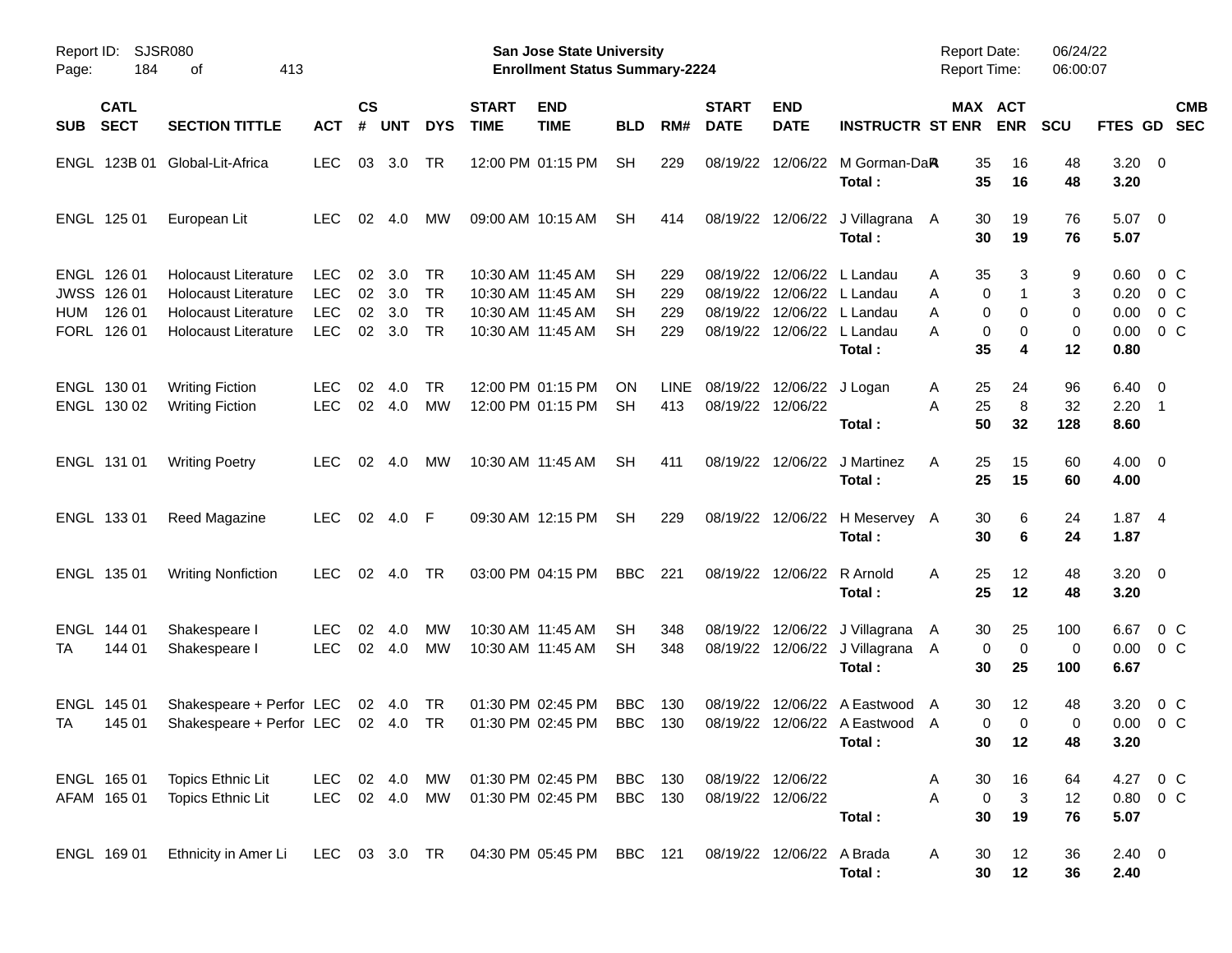| Page:      | Report ID: SJSR080<br>185                 | 413<br>οf                                                         |                                        |                    |                   |                                        |                             | San Jose State University<br><b>Enrollment Status Summary-2224</b> |                |                     |                                 |                           |                                                                                           | <b>Report Date:</b><br><b>Report Time:</b> |                       | 06/24/22<br>06:00:07 |                                                   |                          |
|------------|-------------------------------------------|-------------------------------------------------------------------|----------------------------------------|--------------------|-------------------|----------------------------------------|-----------------------------|--------------------------------------------------------------------|----------------|---------------------|---------------------------------|---------------------------|-------------------------------------------------------------------------------------------|--------------------------------------------|-----------------------|----------------------|---------------------------------------------------|--------------------------|
| <b>SUB</b> | <b>CATL</b><br><b>SECT</b>                | <b>SECTION TITTLE</b>                                             | <b>ACT</b>                             | $\mathsf{cs}$<br># | <b>UNT</b>        | <b>DYS</b>                             | <b>START</b><br><b>TIME</b> | <b>END</b><br><b>TIME</b>                                          | <b>BLD</b>     | RM#                 | <b>START</b><br><b>DATE</b>     | <b>END</b><br><b>DATE</b> | <b>INSTRUCTR ST ENR</b>                                                                   |                                            | MAX ACT<br><b>ENR</b> | <b>SCU</b>           | FTES GD                                           | <b>CMB</b><br><b>SEC</b> |
|            | ENGL 177 01                               | Fiction since 1900                                                | LEC.                                   | 02                 | 4.0               | MW                                     | 10:30 AM 11:45 AM           |                                                                    | <b>BBC</b>     | 125                 | 08/19/22 12/06/22               |                           | Total:                                                                                    | 30<br>Α<br>30                              | 4<br>4                | 16<br>16             | $1.13 \quad 1$<br>1.13                            |                          |
|            | ENGL 180 01<br>ENGL 180 02<br>ENGL 180 03 | <b>Indv Studies</b><br><b>Indv Studies</b><br><b>Indv Studies</b> | <b>SUP</b><br><b>SUP</b><br><b>SUP</b> | 78<br>78<br>78     | 1.0<br>2.0<br>3.0 | <b>TBA</b><br><b>TBA</b><br><b>TBA</b> |                             |                                                                    | ON<br>ON<br>ON | <b>LINE</b><br>LINE | 08/19/22<br>08/19/22            |                           | 12/06/22 A Eastwood<br>12/06/22 A Eastwood<br>LINE 08/19/22 12/06/22 A Eastwood<br>Total: | 36<br>A<br>36<br>A<br>36<br>A<br>108       | 0<br>0<br>0<br>0      | 0<br>0<br>0<br>0     | $0.00 \t 0$<br>$0.00 \t 0$<br>$0.00 \t 0$<br>0.00 |                          |
|            | ENGL 199 01                               | Writing Internship                                                | <b>SUP</b>                             | 36                 | 3.0               | TBA                                    |                             |                                                                    | ON             |                     |                                 |                           | LINE 08/19/22 12/06/22 M Thompson A<br>Total:                                             | 20<br>20                                   | 0<br>0                | 0<br>0               | $0.00 \t 0$<br>0.00                               |                          |
|            | ENGL 201 01                               | Mat & Meth Lit Res                                                | SEM 05                                 |                    | -4.0              | R                                      | 04:00 PM 06:45 PM           |                                                                    | <b>HGH 227</b> |                     |                                 | 08/19/22 12/06/22         | M Gorman-Da <b>R</b><br>Total:                                                            | 16<br>16                                   | 9<br>9                | 36<br>36             | $3.00$ 9<br>3.00                                  |                          |
|            | ENGL 208 01                               | Sem Compar Lit                                                    | SEM 05 4.0                             |                    |                   | M                                      |                             | 04:00 PM 06:45 PM                                                  | ON             |                     |                                 |                           | LINE 08/19/22 12/06/22 R Krishnaswa A<br>Total:                                           | 16<br>16                                   | 7<br>$\overline{7}$   | 28<br>28             | $2.33 \quad 7$<br>2.33                            |                          |
|            | ENGL 215 01                               | Sem Myth & Symbol                                                 | SEM 05 4.0 T                           |                    |                   |                                        |                             | 04:00 PM 06:45 PM                                                  | ON             |                     | LINE 08/19/22 12/06/22          |                           | N Stork<br>Total:                                                                         | 16<br>A<br>16                              | 16<br>16              | 64<br>64             | 5.33 16<br>5.33                                   |                          |
|            | ENGL 240 01                               | Poet Writ Workshop                                                | SEM 05 4.0 W                           |                    |                   |                                        |                             | 07:00 PM 09:45 PM                                                  | <b>HGH 227</b> |                     |                                 | 08/19/22 12/06/22         | J Martinez<br>Total:                                                                      | 16<br>A<br>16                              | 9<br>9                | 36<br>36             | $2.93$ 8<br>2.93                                  |                          |
|            | ENGL 241 01                               | Fic Writ Workshop                                                 | SEM 05 4.0                             |                    |                   | W                                      |                             | 04:00 PM 06:45 PM                                                  | CL             |                     | 225A 08/19/22 12/06/22          |                           | Total:                                                                                    | Α<br>16<br>16                              | 8<br>8                | 32<br>32             | $2.67$ 8<br>2.67                                  |                          |
|            | ENGL 242 01                               | Nonfic Writ Wrkshp                                                | SEM 05 4.0 T                           |                    |                   |                                        |                             | 07:00 PM 09:45 PM                                                  | ON             |                     | LINE 08/19/22 12/06/22 R Arnold |                           | Total:                                                                                    | A<br>16<br>16                              | 7<br>$\overline{7}$   | 28<br>28             | $2.33 \quad 7$<br>2.33                            |                          |
|            | ENGL 254 01                               | Genres in Amer Lit                                                | SEM 05 4.0 T                           |                    |                   |                                        |                             | 07:00 PM 09:45 PM                                                  | ON             |                     |                                 |                           | LINE 08/19/22 12/06/22 A Johnson<br>Total:                                                | 16<br>A<br>16                              | 14<br>14              | 56<br>56             | 4.67 14<br>4.67                                   |                          |
|            |                                           | ENGL 259 01 Sem in Compos Studs SEM 05 4.0 M                      |                                        |                    |                   |                                        |                             | 07:00 PM 09:45 PM ON LINE 08/19/22 12/06/22 T Moriarty             |                |                     |                                 |                           | Total:                                                                                    | 16<br>A<br>16                              | 15<br>15              | 60<br>60             | 5.00 15<br>5.00                                   |                          |
|            | ENGL 291 01                               | Lit Practicum                                                     | SEM 05 4.0 R                           |                    |                   |                                        |                             | 07:00 PM 09:45 PM CL                                               |                | 111                 |                                 |                           | 08/19/22 12/06/22 A Soldofsky A<br>Total:                                                 | 16<br>16                                   | 13<br>13              | 52<br>52             | 4.33 13<br>4.33                                   |                          |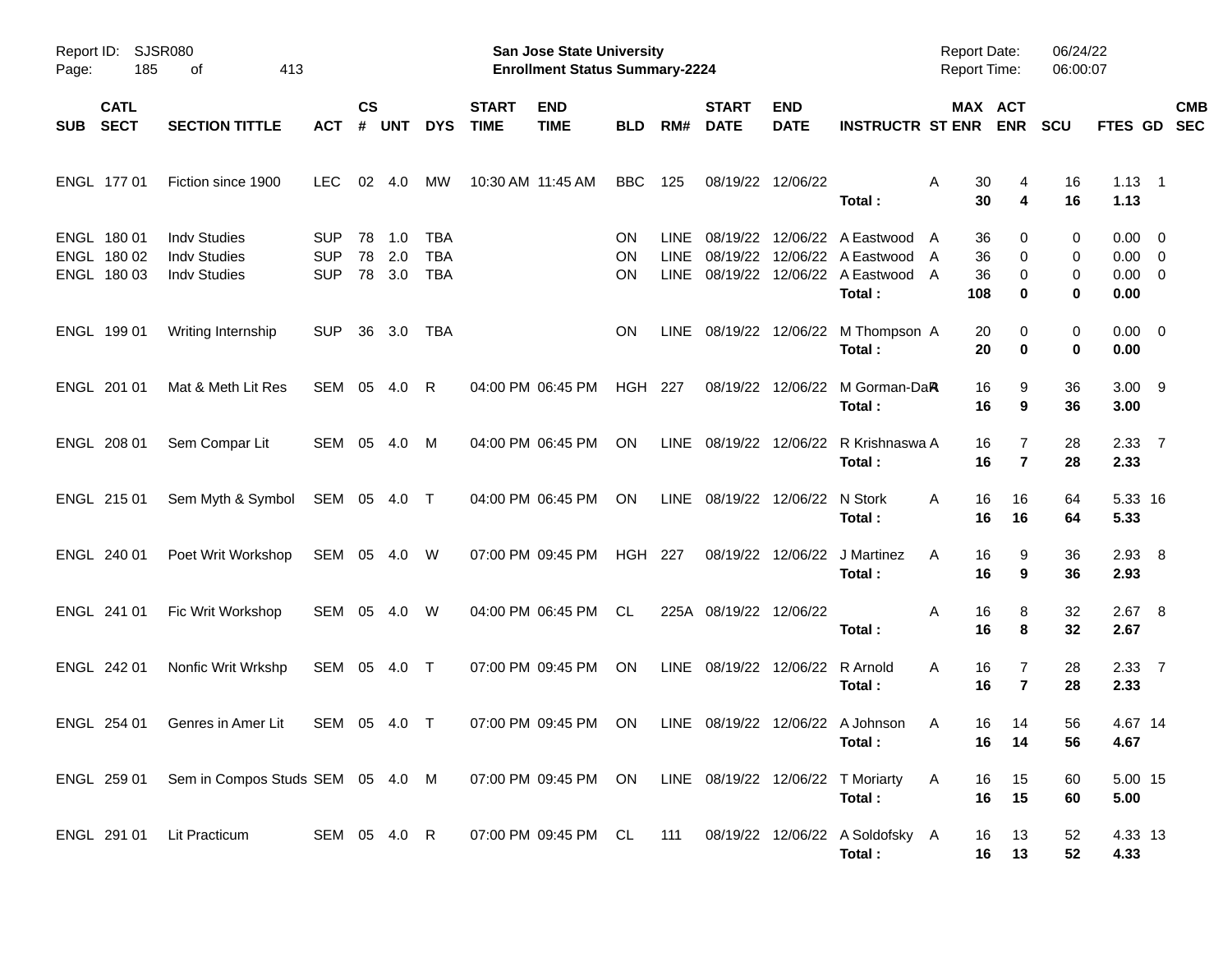| Page:                                                     | Report ID:<br><b>SJSR080</b><br>186<br>413<br>οf |                                                                                                                          |                                                                    |                            |                                 |                                               |                             | <b>San Jose State University</b><br><b>Enrollment Status Summary-2224</b> |                                    |                                                           |                                                          |                                  |                                                                                                         | <b>Report Date:</b><br><b>Report Time:</b> |                             |                              | 06/24/22<br>06:00:07       |                                              |                                |                          |
|-----------------------------------------------------------|--------------------------------------------------|--------------------------------------------------------------------------------------------------------------------------|--------------------------------------------------------------------|----------------------------|---------------------------------|-----------------------------------------------|-----------------------------|---------------------------------------------------------------------------|------------------------------------|-----------------------------------------------------------|----------------------------------------------------------|----------------------------------|---------------------------------------------------------------------------------------------------------|--------------------------------------------|-----------------------------|------------------------------|----------------------------|----------------------------------------------|--------------------------------|--------------------------|
| <b>SUB</b>                                                | <b>CATL</b><br><b>SECT</b>                       | <b>SECTION TITTLE</b>                                                                                                    | <b>ACT</b>                                                         | $\mathsf{cs}$<br>#         | <b>UNT</b>                      | <b>DYS</b>                                    | <b>START</b><br><b>TIME</b> | <b>END</b><br><b>TIME</b>                                                 | <b>BLD</b>                         | RM#                                                       | <b>START</b><br><b>DATE</b>                              | <b>END</b><br><b>DATE</b>        | <b>INSTRUCTR ST ENR</b>                                                                                 |                                            | MAX                         | <b>ACT</b><br><b>ENR</b>     | <b>SCU</b>                 | <b>FTES GD</b>                               |                                | <b>CMB</b><br><b>SEC</b> |
|                                                           | ENGL 297 01                                      | MA Comp Exam Prep SEM 05 2.0 R                                                                                           |                                                                    |                            |                                 |                                               |                             | 07:00 PM 09:45 PM                                                         | ON                                 |                                                           | LINE 08/19/22                                            | 12/06/22                         | N Stork<br>Total:                                                                                       | A                                          | 16<br>16                    | 8<br>8                       | 16<br>16                   | 1.33<br>1.33                                 | - 8                            |                          |
| ENGL<br>ENGL<br><b>ENGL</b><br><b>ENGL</b>                | 298 01<br>298 02<br>298 03<br>298 04             | <b>Special Study</b><br><b>Special Study</b><br><b>Special Study</b><br><b>Special Study</b>                             | <b>SUP</b><br><b>SUP</b><br><b>SUP</b><br><b>SUP</b>               | 78<br>78<br>78<br>78       | 1.0<br>2.0<br>3.0<br>4.0        | TBA<br><b>TBA</b><br><b>TBA</b><br><b>TBA</b> |                             |                                                                           | <b>ON</b><br>ON<br><b>ON</b><br>ON | <b>LINE</b><br><b>LINE</b><br><b>LINE</b><br><b>LINE</b>  | 08/19/22<br>08/19/22<br>08/19/22<br>08/19/22             | 12/06/22<br>12/06/22<br>12/06/22 | A Eastwood A<br>12/06/22 A Eastwood<br>A Eastwood<br>A Eastwood<br>Total:                               | A<br>A<br>A                                | 25<br>25<br>25<br>25<br>100 | 0<br>0<br>$\Omega$<br>0<br>0 | 0<br>0<br>0<br>0<br>0      | 0.00<br>0.00<br>0.00<br>0.00<br>0.00         | - 0<br>- 0<br>- 0<br>- 0       |                          |
| ENGL<br>ENGL<br>ENGL<br>ENGL                              |                                                  | 298D 01 Departmental Thesis<br>298D 02 Departmental Thesis<br>298D 03 Departmental Thesis<br>298D 04 Departmental Thesis | <b>SUP</b><br><b>SUP</b><br><b>SUP</b><br><b>SUP</b>               | 25<br>25<br>25<br>25       | 1.0<br>2.0<br>3.0<br>4.0        | <b>TBA</b><br>TBA<br>TBA<br>TBA               |                             |                                                                           | ON<br>ON<br>ON<br>ON               | <b>LINE</b><br><b>LINE</b><br><b>LINE</b><br>LINE         | 08/19/22<br>08/19/22<br>08/19/22<br>08/19/22             | 12/06/22<br>12/06/22<br>12/06/22 | A Eastwood<br>A Eastwood<br>12/06/22 A Eastwood<br>A Eastwood A<br>Total:                               | A<br>A<br>A                                | 10<br>10<br>10<br>10<br>40  | 0<br>0<br>0<br>1             | 0<br>0<br>0<br>0<br>0      | 0.00<br>0.17<br>0.00<br>0.00<br>0.17         | - 0<br>- 0<br>- 0              |                          |
| ENGL<br><b>ENGL</b><br><b>ENGL</b><br>ENGL<br><b>ENGL</b> | 299 01<br>299 02<br>299 03<br>299 04<br>299 05   | University Thesis<br>University Thesis<br><b>University Thesis</b><br>University Thesis<br>University Thesis             | <b>SUP</b><br><b>SUP</b><br><b>SUP</b><br><b>SUP</b><br><b>SUP</b> | 25<br>25<br>25<br>25<br>25 | 1.0<br>2.0<br>3.0<br>4.0<br>6.0 | TBA<br>TBA<br>TBA<br><b>TBA</b><br>TBA        |                             |                                                                           | ON<br>ON<br><b>ON</b><br>ON<br>ON  | <b>LINE</b><br><b>LINE</b><br><b>LINE</b><br>LINE<br>LINE | 08/19/22<br>08/19/22<br>08/19/22<br>08/19/22<br>08/19/22 | 12/06/22<br>12/06/22             | A Eastwood<br>12/06/22 A Eastwood<br>12/06/22 A Eastwood<br>12/06/22 A Eastwood<br>A Eastwood<br>Total: | A<br>A<br>A<br>A<br>A                      | 6<br>6<br>3<br>6<br>6<br>27 | 0<br>0<br>0<br>$\Omega$<br>1 | 0<br>0<br>0<br>0<br>0<br>0 | 0.00<br>0.00<br>0.00<br>0.33<br>0.00<br>0.33 | - 0<br>- 0<br>- 0<br>-1<br>- 0 |                          |

## **Department :** English & Comparative Literature<br>
Low

| <b>Department Total:</b>  |      | 5101 1701 5531 |          | 379.65 |
|---------------------------|------|----------------|----------|--------|
| <b>Lower Division :</b>   | 3500 |                | 906 2748 | 183.20 |
| <b>Upper Division :</b>   | 1224 |                | 681 2353 | 160.52 |
| <b>Graduate Division:</b> | 377  | 114            | 430      | 35.93  |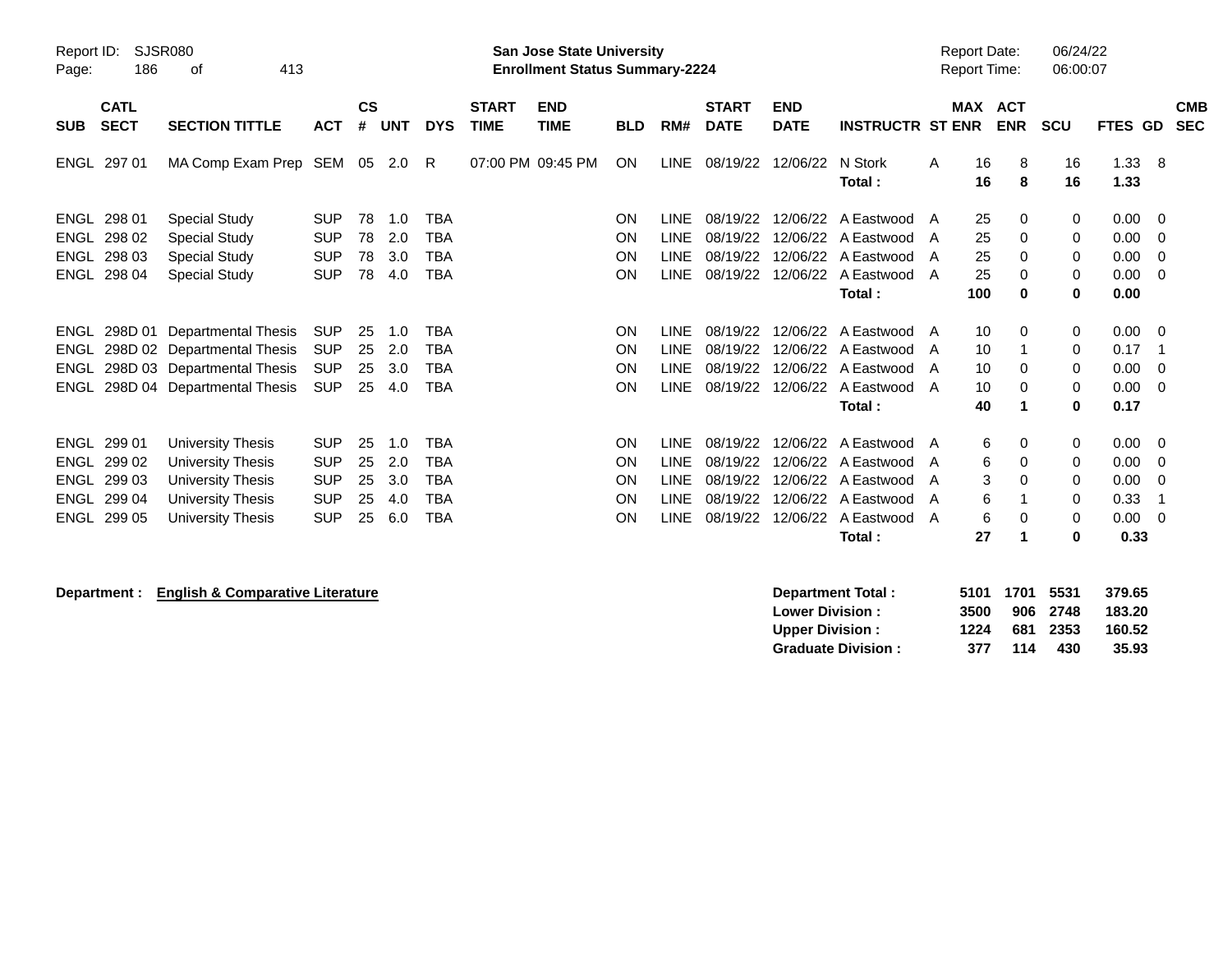| Report ID:<br>Page: | SJSR080<br>187             | 413                                                                          |                |               |        |            | <b>San Jose State University</b><br><b>Enrollment Status Summary-2224</b> |                           |            |       |                                |                            | <b>Report Date:</b><br><b>Report Time:</b> |               | 06/24/22<br>06:00:07     |                         |                         |                           |
|---------------------|----------------------------|------------------------------------------------------------------------------|----------------|---------------|--------|------------|---------------------------------------------------------------------------|---------------------------|------------|-------|--------------------------------|----------------------------|--------------------------------------------|---------------|--------------------------|-------------------------|-------------------------|---------------------------|
| <b>SUB</b>          | <b>CATL</b><br><b>SECT</b> | <b>SECTION TITTLE</b>                                                        | ACT            | $\mathsf{cs}$ | # UNT  | <b>DYS</b> | <b>START</b><br><b>TIME</b>                                               | <b>END</b><br><b>TIME</b> | <b>BLD</b> | RM#   | <b>START</b><br><b>DATE</b>    | <b>END</b><br><b>DATE</b>  | <b>INSTRUCTR ST ENR</b>                    |               | MAX ACT<br><b>ENR</b>    | <b>SCU</b>              |                         | <b>CMB</b><br>FTES GD SEC |
| <b>College</b>      | Department :               | <b>Humanities &amp; the Arts</b><br><b>World Languages &amp; Literatures</b> |                |               |        |            |                                                                           |                           |            |       |                                |                            |                                            |               |                          |                         |                         |                           |
| <b>CHIN</b>         | 1A 01                      | Elem Chinese                                                                 | LEC            | 02 4.0        |        | МW         |                                                                           | 12:30 PM 02:10 PM         | <b>BBC</b> | 203   | 08/19/22                       | 12/06/22 Q Wang            |                                            | 30<br>A       | 12                       | 48                      | 3.20                    | - 0                       |
| <b>CHIN</b>         | 1A 02                      | Elem Chinese                                                                 | <b>LEC</b>     | 02            | 4.0    | MW         |                                                                           | 10:30 AM 12:10 PM         | <b>BBC</b> | 205   | 08/19/22                       | 12/06/22                   |                                            | 30<br>A       | 7                        | 28                      | 1.87                    | - 0                       |
| <b>CHIN</b>         | 1A 03                      | Elem Chinese                                                                 | <b>LEC</b>     | 02            | 4.0    | <b>TR</b>  |                                                                           | 03:30 PM 05:10 PM         | <b>SH</b>  | 238   | 08/19/22                       |                            | 12/06/22 S Chuang<br>Total:                | 30<br>A<br>90 | 23<br>42                 | 92<br>168               | $6.13 \quad 0$<br>11.20 |                           |
|                     |                            |                                                                              |                |               |        |            |                                                                           |                           |            |       |                                |                            |                                            |               |                          |                         |                         |                           |
| <b>CHIN</b>         | 1B 01                      | Elem Chinese                                                                 | <b>LEC</b>     | 02            | 4.0    | МW         |                                                                           | 10:30 AM 12:10 PM         | <b>BBC</b> | 120   |                                | 08/19/22 12/06/22          | Q Wang<br>Total:                           | A<br>30<br>30 | 8<br>8                   | 32<br>32                | $2.13 \ 0$<br>2.13      |                           |
|                     |                            |                                                                              |                |               |        |            |                                                                           |                           |            |       |                                |                            |                                            |               |                          |                         |                         |                           |
| <b>CHIN</b>         | 25A 01                     | <b>Inter Chinese</b>                                                         | <b>LEC</b>     |               | 02 4.0 | $\top$     |                                                                           | 01:30 PM 03:10 PM         | CL         | 218   |                                | 08/19/22 12/06/22          | S Chuang<br>Total:                         | A<br>26<br>26 | 16<br>16                 | 64<br>64                | $4.27$ 0<br>4.27        |                           |
| <b>CHIN</b>         |                            | 101A 80 Advanced Chinese                                                     | LEC.           |               | 02 4.0 | TBA        |                                                                           |                           | <b>ON</b>  |       | LINE 08/19/22 12/06/22         |                            | Q Wang                                     | A<br>30       | 9                        | 36                      | $2.40 \ 0$              |                           |
|                     |                            |                                                                              |                |               |        |            |                                                                           |                           |            |       |                                |                            | Total:                                     | 30            | 9                        | 36                      | 2.40                    |                           |
| <b>CHIN</b>         | 10280                      | <b>Chinese Culture</b>                                                       | <b>LEC</b>     | 02            | 4.0    | <b>TBA</b> |                                                                           |                           | <b>ON</b>  |       |                                |                            | LINE 08/19/22 12/06/22 S Chuang            | 30<br>A       | 4                        | 16                      | 1.07                    | 0 <sup>C</sup>            |
| ASIA                | 10280                      | <b>Chinese Culture</b>                                                       | <b>LEC</b>     |               | 02 4.0 | <b>TBA</b> |                                                                           |                           | <b>ON</b>  |       |                                |                            | LINE 08/19/22 12/06/22 S Chuang            | A             | $\overline{2}$<br>0      | 8                       | 0.53                    | $0\,C$                    |
|                     |                            |                                                                              |                |               |        |            |                                                                           |                           |            |       |                                |                            | Total:                                     | 30            | 6                        | 24                      | 1.60                    |                           |
| <b>CHIN</b>         | 140 80                     | Chin Cul & Pol Lit                                                           | SEM            | 04            | 3.0    | M          |                                                                           | 01:30 PM 02:45 PM         | ON.        |       | LINE 08/19/22                  | 12/06/22 C Peng            |                                            | 30<br>A       | 7                        | 21                      | 1.40                    | $0\,C$                    |
| ASIA                | 14080                      | Chin Cul & Pol Lit                                                           | SEM 04         |               | 3.0    | M          |                                                                           | 01:30 PM 02:45 PM         | <b>ON</b>  |       | LINE 08/19/22 12/06/22 C Peng  |                            |                                            | A             | $\overline{7}$<br>0      | 21                      | 1.40                    | 0 <sup>C</sup>            |
|                     |                            |                                                                              |                |               |        |            |                                                                           |                           |            |       |                                |                            | Total:                                     | 30            | 14                       | 42                      | 2.80                    |                           |
| <b>CHIN</b>         | 18001                      | <b>Indiv Studies</b>                                                         | <b>SUP</b>     | 78            | 3.0    | <b>TBA</b> |                                                                           |                           | <b>ON</b>  | LINE. | 08/19/22                       | 12/06/22                   |                                            | A             | 0                        | 0                       | $0.00 \quad 0$          |                           |
| <b>CHIN</b>         | 180 02                     | <b>Indiv Studies</b>                                                         | <b>SUP</b>     | 78            | 1.0    | <b>TBA</b> |                                                                           |                           | <b>ON</b>  |       | LINE 08/19/22 12/06/22         |                            |                                            | A             | 0<br>1                   | 0                       | $0.00 \t 0$             |                           |
|                     |                            |                                                                              |                |               |        |            |                                                                           |                           |            |       |                                |                            | Total:                                     |               | $\mathbf{2}$<br>$\bf{0}$ | 0                       | 0.00                    |                           |
| <b>FLED</b>         |                            | 184Y 01 Stdt Tchg II                                                         | <b>SUP</b>     |               | 25 4.0 | TBA        |                                                                           |                           |            |       |                                | 08/19/22 12/06/22 A Jensen |                                            | 10<br>A       | 6                        | 0                       | 1.93, 5                 |                           |
|                     |                            |                                                                              |                |               |        |            |                                                                           |                           |            |       |                                |                            | Total:                                     | 10            | 6                        | 0                       | 1.93                    |                           |
|                     |                            | FLED 184Z 01 Stdt Tchg III                                                   | SUP 25 4.0 TBA |               |        |            |                                                                           |                           |            |       |                                |                            | 08/19/22 12/06/22 A Jensen                 | A             | $10\qquad 5$             | 20                      | 1.604                   |                           |
|                     |                            |                                                                              |                |               |        |            |                                                                           |                           |            |       |                                |                            | Total:                                     | 10            | 5                        | 20                      | 1.60                    |                           |
|                     |                            | FLED 285 01 Teaching Sem FL Ed SEM 06 1.0 R                                  |                |               |        |            |                                                                           | 04:30 PM 06:30 PM CL      |            |       | 218 08/19/22 12/06/22 A Jensen |                            |                                            | A<br>10       | $\overline{5}$           | 5                       | 0.404                   |                           |
|                     |                            |                                                                              |                |               |        |            |                                                                           |                           |            |       |                                |                            | Total:                                     | 10            | $\overline{\mathbf{5}}$  | $\overline{\mathbf{5}}$ | 0.40                    |                           |
|                     |                            | FLED 380 01 Teaching FI                                                      | SEM 04 3.0 T   |               |        |            |                                                                           | 05:00 PM 08:00 PM CL      |            |       | 218 08/19/22 12/06/22 A Jensen |                            |                                            | 20<br>A       | 3                        | 9                       | $0.60 \t 0$             |                           |
|                     |                            |                                                                              |                |               |        |            |                                                                           |                           |            |       |                                |                            | Total:                                     | 20            | $\mathbf 3$              | 9                       | 0.60                    |                           |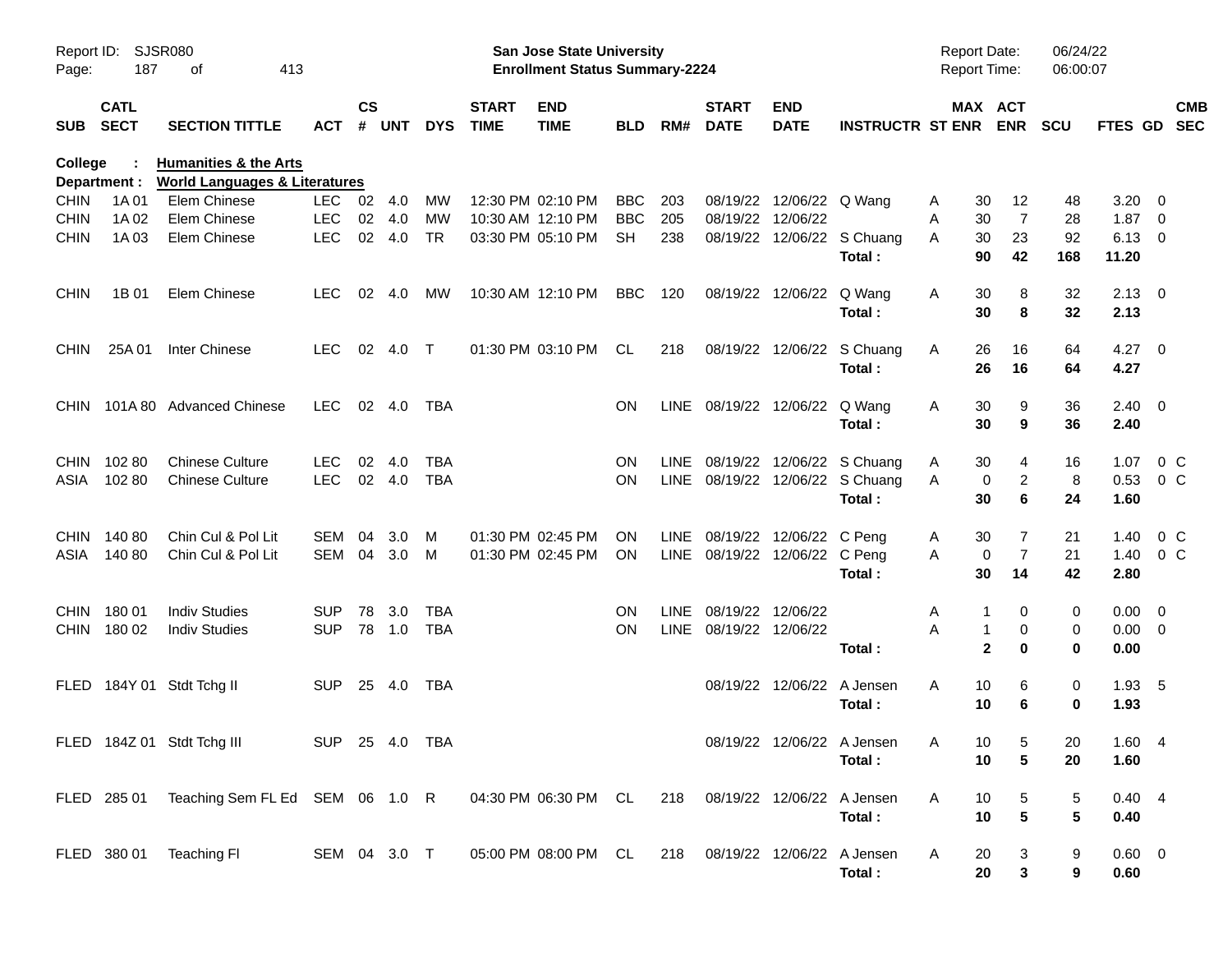| Page:                                     | Report ID: SJSR080<br>188  | 413<br>οf                                    |                                        |                    |                      |                                |                             | <b>San Jose State University</b><br><b>Enrollment Status Summary-2224</b> |                                 |                    |                             |                           |                                                                                         | <b>Report Date:</b><br><b>Report Time:</b> |                                          | 06/24/22<br>06:00:07  |                                                |                          |
|-------------------------------------------|----------------------------|----------------------------------------------|----------------------------------------|--------------------|----------------------|--------------------------------|-----------------------------|---------------------------------------------------------------------------|---------------------------------|--------------------|-----------------------------|---------------------------|-----------------------------------------------------------------------------------------|--------------------------------------------|------------------------------------------|-----------------------|------------------------------------------------|--------------------------|
| <b>SUB</b>                                | <b>CATL</b><br><b>SECT</b> | <b>SECTION TITTLE</b>                        | ACT                                    | $\mathsf{cs}$<br># | <b>UNT</b>           | <b>DYS</b>                     | <b>START</b><br><b>TIME</b> | <b>END</b><br><b>TIME</b>                                                 | <b>BLD</b>                      | RM#                | <b>START</b><br><b>DATE</b> | <b>END</b><br><b>DATE</b> | <b>INSTRUCTR ST ENR</b>                                                                 |                                            | <b>MAX ACT</b><br><b>ENR</b>             | <b>SCU</b>            | FTES GD                                        | <b>CMB</b><br><b>SEC</b> |
|                                           |                            | FORL 100W 01 Writing Workshop                | SEM 04                                 |                    | 3.0                  | M                              |                             | 05:30 PM 06:45 PM                                                         | CL                              | 206                |                             |                           | 08/19/22 12/06/22 A lacomini-B A<br>Total:                                              | 25<br>25                                   | 16<br>16                                 | 48<br>48              | $3.20 \ 0$<br>3.20                             |                          |
|                                           |                            | FORL 200W 80 Grad Research & Writ SEM 05 4.0 |                                        |                    |                      | W                              |                             | 06:00 PM 08:45 PM                                                         | <b>ON</b>                       |                    |                             |                           | LINE 08/19/22 12/06/22 C Samuelson A<br>Total:                                          | 15<br>15                                   | 7<br>$\overline{7}$                      | 28<br>28              | 2.3377<br>2.33                                 |                          |
| <b>FREN</b><br><b>FREN</b><br><b>FREN</b> | 1A 01<br>1A 80<br>1A 81    | Elem French<br>Elem French<br>Elem French    | LEC.<br><b>LEC</b><br><b>LEC</b>       | 02<br>02           | 4.0<br>4.0<br>02 4.0 | TR<br><b>TBA</b><br><b>TBA</b> |                             | 03:00 PM 04:40 PM                                                         | BBC.<br>ON.<br>ΟN               | 203<br><b>LINE</b> | 08/19/22                    | 12/06/22                  | L Hafid<br>08/19/22 12/06/22 L Pilot-Dari<br>LINE 08/19/22 12/06/22 J Desalvo<br>Total: | A<br>30<br>30<br>A<br>30<br>A<br>90        | 15<br>15<br>$\overline{7}$<br>37         | 60<br>60<br>28<br>148 | $4.00 \ 0$<br>$4.00 \ 0$<br>$1.87 \ 0$<br>9.87 |                          |
| <b>FREN</b><br><b>FREN</b><br><b>FREN</b> | 1B 01<br>1B 02<br>1B 80    | Elem French<br>Elem French<br>Elem French    | <b>LEC</b><br><b>LEC</b><br><b>LEC</b> | 02<br>02<br>02     | 4.0<br>4.0<br>4.0    | TR<br>W<br>W                   |                             | 06:00 PM 07:40 PM<br>05:00 PM 06:00 PM<br>05:00 PM 06:00 PM               | <b>BBC</b><br><b>BBC</b><br>ON. | 120<br>120         |                             | 08/19/22 12/06/22 L Hafid | 08/19/22 12/06/22 L Pilot-Dari<br>LINE 08/19/22 12/06/22 F Herrmann<br>Total:           | A<br>30<br>30<br>A<br>30<br>A<br>90        | 5<br>$\mathbf{1}$<br>$\overline{c}$<br>8 | 20<br>4<br>8<br>32    | $1.33 \ 0$<br>$0.27$ 0<br>0.53 0<br>2.13       |                          |
|                                           | FREN 25A 80                | Inter Fren Reading                           | <b>LEC</b>                             |                    | 02 4.0               | TBA                            |                             |                                                                           | ΟN                              |                    |                             |                           | LINE 08/19/22 12/06/22 J Desalvo<br>Total:                                              | 30<br>A<br>30                              | 2<br>$\overline{2}$                      | 8<br>8                | $0.53$ 0<br>0.53                               |                          |
|                                           |                            | FREN 101A 80 Adv Frn Read Write              | <b>LEC</b>                             |                    | 02 4.0               | TBA                            |                             |                                                                           | ΟN                              |                    |                             |                           | LINE 08/19/22 12/06/22 J Desalvo<br>Total:                                              | A<br>20<br>20                              | 3<br>3                                   | 12<br>12              | $0.80 \ 0$<br>0.80                             |                          |
|                                           |                            | FREN 102B 80 Frncphone Lit & Cine SEM 04 3.0 |                                        |                    |                      | TBA                            |                             |                                                                           | ON                              |                    |                             |                           | LINE 08/19/22 12/06/22 J Desalvo<br>Total:                                              | 30<br>A<br>30                              | 2<br>$\overline{2}$                      | 6<br>6                | $0.40 \quad 0$<br>0.40                         |                          |
|                                           | FREN 132 80                | Fren for Careers                             | SEM 05 4.0                             |                    |                      | TBA                            |                             |                                                                           | ON                              |                    | LINE 08/19/22 12/06/22      |                           | J Desalvo<br>Total:                                                                     | 20<br>A<br>20                              | 0<br>0                                   | 0<br>0                | $0.00 \t 0$<br>0.00                            |                          |
|                                           |                            | FREN 140B 80 Fr Lit 20-21 Cent               | SEM 04                                 |                    | - 4.0                | TBA                            |                             |                                                                           | ON                              |                    | LINE 08/19/22 12/06/22      |                           | J Desalvo<br>Total:                                                                     | 20<br>A<br>20                              | 2<br>$\mathbf{2}$                        | 8<br>8                | 0.53 0<br>0.53                                 |                          |
|                                           | FREN 180 01<br>FREN 180 02 | <b>Indiv Studies</b><br><b>Indiv Studies</b> | SUP 78 2.0 TBA<br><b>SUP</b>           |                    |                      | 78  1.0  TBA                   |                             |                                                                           | <b>ON</b><br><b>ON</b>          |                    |                             |                           | LINE 08/19/22 12/06/22 J Desalvo<br>LINE 08/19/22 12/06/22 J Desalvo<br>Total:          | 1<br>A<br>A<br>$\bf 6$                     | 0<br>5<br>0<br>0                         | 0<br>0<br>0           | $0.00 \t 0$<br>$0.00 \t 0$<br>0.00             |                          |
|                                           | GERM 1A01<br>GERM 1A02     | Elem Germ<br>Elem Germ                       | SEM 04 4.0<br>SEM 04 4.0               |                    |                      | MW<br>TR.                      |                             | 02:30 PM 04:10 PM CL<br>12:30 PM 02:10 PM                                 | HB                              | 218<br>405         |                             |                           | 08/19/22 12/06/22 L Chiriaeva<br>08/19/22 12/06/22 L Chiriaeva A<br>Total:              | 26<br>A<br>21<br>47                        | 4<br>3<br>$\overline{7}$                 | 16<br>12<br>28        | $1.07 \t 0$<br>$0.80 \ 0$<br>1.87              |                          |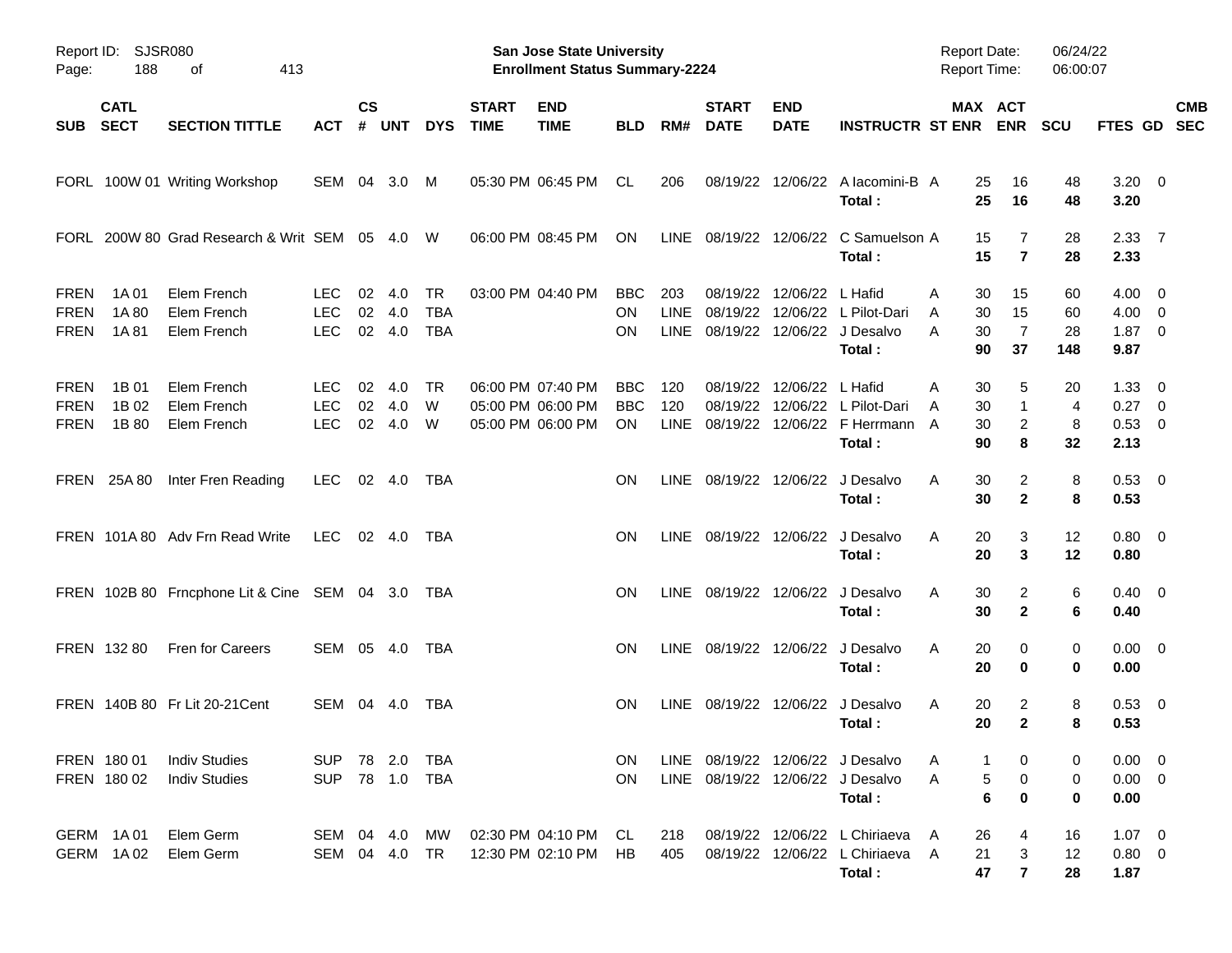| Page:                                                                                                        | Report ID:<br>SJSR080<br>189<br>413<br>οf                           |                                                                                                                                      |                                                                                                |                            |                                                 |                                        |                                        | <b>San Jose State University</b><br><b>Enrollment Status Summary-2224</b>           |                                                           |                                         |                                                                     |                                                |                                                                                    | <b>Report Date:</b><br><b>Report Time:</b>                                                |                                                | 06/24/22<br>06:00:07                               |                                                                                                                  |                                                     |
|--------------------------------------------------------------------------------------------------------------|---------------------------------------------------------------------|--------------------------------------------------------------------------------------------------------------------------------------|------------------------------------------------------------------------------------------------|----------------------------|-------------------------------------------------|----------------------------------------|----------------------------------------|-------------------------------------------------------------------------------------|-----------------------------------------------------------|-----------------------------------------|---------------------------------------------------------------------|------------------------------------------------|------------------------------------------------------------------------------------|-------------------------------------------------------------------------------------------|------------------------------------------------|----------------------------------------------------|------------------------------------------------------------------------------------------------------------------|-----------------------------------------------------|
| <b>SUB</b>                                                                                                   | <b>CATL</b><br><b>SECT</b>                                          | <b>SECTION TITTLE</b>                                                                                                                | <b>ACT</b>                                                                                     | <b>CS</b><br>#             | <b>UNT</b>                                      | <b>DYS</b>                             | <b>START</b><br><b>TIME</b>            | <b>END</b><br><b>TIME</b>                                                           | <b>BLD</b>                                                | RM#                                     | <b>START</b><br><b>DATE</b>                                         | <b>END</b><br><b>DATE</b>                      | <b>INSTRUCTR ST ENR</b>                                                            |                                                                                           | MAX ACT<br><b>ENR</b>                          | <b>SCU</b>                                         | <b>FTES GD</b>                                                                                                   | <b>CMB</b><br><b>SEC</b>                            |
|                                                                                                              | GERM 25A 01                                                         | Intermediate German                                                                                                                  | SEM 04                                                                                         |                            | 4.0                                             | TR                                     |                                        | 04:30 PM 06:10 PM                                                                   | HB                                                        | 405                                     | 08/19/22                                                            |                                                | 12/06/22 L Chiriaeva<br>Total:                                                     | 21<br>Α<br>21                                                                             | 2<br>$\mathbf{2}$                              | 8<br>8                                             | 0.53 0<br>0.53                                                                                                   |                                                     |
| <b>HEBR</b><br><b>JWSS</b><br><b>RELS</b>                                                                    | 10A 80<br>10A 80<br>10A 80                                          | <b>Elementary Hebrew</b><br><b>Elementary Hebrew</b><br><b>Elementary Hebrew</b>                                                     | SEM<br>SEM<br>SEM                                                                              | 04<br>04<br>04             | 3.0<br>3.0<br>3.0                               | <b>MW</b><br>МW<br>MW                  |                                        | 10:30 AM 11:45 AM<br>10:30 AM 11:45 AM<br>10:30 AM 11:45 AM                         | ON<br><b>ON</b><br><b>ON</b>                              | LINE.<br><b>LINE</b><br><b>LINE</b>     | 08/19/22 12/06/22<br>08/19/22<br>08/19/22 12/06/22                  | 12/06/22                                       | Total:                                                                             | 30<br>A<br>0<br>A<br>0<br>Α<br>30                                                         | 0<br>0<br>0<br>0                               | 0<br>0<br>0<br>0                                   | 0.00<br>0.00<br>0.00<br>0.00                                                                                     | 0 C<br>0 <sup>o</sup><br>0 <sup>o</sup>             |
| <b>HEBR</b><br><b>JWSS</b><br><b>RELS</b>                                                                    | 15A 80<br>15A 80<br>15A 80                                          | Inter Hebrew<br>Inter Hebrew<br>Inter Hebrew                                                                                         | SEM<br>SEM<br>SEM                                                                              | 04<br>04<br>04             | 3.0<br>3.0<br>3.0                               | <b>TBA</b><br><b>TBA</b><br><b>TBA</b> |                                        |                                                                                     | ON<br>ON<br>OΝ                                            | LINE.<br>LINE<br>LINE                   | 08/19/22 12/06/22<br>08/19/22<br>08/19/22 12/06/22                  | 12/06/22                                       | Total:                                                                             | 30<br>A<br>0<br>A<br>0<br>Α<br>30                                                         | 0<br>0<br>0<br>0                               | 0<br>0<br>0<br>0                                   | 0.00<br>0.00<br>0.00<br>0.00                                                                                     | 0 C<br>0 <sup>o</sup><br>0 <sup>o</sup>             |
| <b>RELS</b>                                                                                                  |                                                                     | HEBR 102A 80 Adv Hebrew<br>JWSS 102A 80 Adv Hebrew<br>102A 80 Adv Hebrew                                                             | SEM<br>SEM<br>SEM                                                                              | 04<br>04<br>04             | 3.0<br>3.0<br>3.0                               | TBA<br><b>TBA</b><br><b>TBA</b>        |                                        |                                                                                     | ON<br>ON<br>ΟN                                            | LINE.<br>LINE<br><b>LINE</b>            | 08/19/22 12/06/22<br>08/19/22<br>08/19/22 12/06/22                  | 12/06/22                                       | Total:                                                                             | 30<br>A<br>0<br>A<br>0<br>Α<br>30                                                         | 0<br>0<br>0<br>0                               | 0<br>0<br>0<br>0                                   | 0.00<br>0.00<br>0.00<br>0.00                                                                                     | 0 C<br>0 <sup>o</sup><br>0 <sup>o</sup>             |
| <b>ITAL</b>                                                                                                  | 1A 01                                                               | Elementary Italian                                                                                                                   | SEM 04                                                                                         |                            | 4.0                                             | <b>MW</b>                              |                                        | 03:00 PM 04:40 PM                                                                   | <b>SH</b>                                                 | 238                                     |                                                                     |                                                | 08/19/22 12/06/22 A lacomini-B A<br>Total:                                         | 30<br>30                                                                                  | 14<br>14                                       | 56<br>56                                           | $3.73 \quad 0$<br>3.73                                                                                           |                                                     |
| <b>ITAL</b>                                                                                                  | 1B 80                                                               | Elem Italian                                                                                                                         | SEM 04 4.0                                                                                     |                            |                                                 | TBA                                    |                                        |                                                                                     | OΝ                                                        | <b>LINE</b>                             |                                                                     |                                                | 08/19/22 12/06/22 M Santamaria A<br>Total:                                         | 30<br>30                                                                                  | 11<br>11                                       | 44<br>44                                           | $2.93$ 0<br>2.93                                                                                                 |                                                     |
| <b>JPN</b><br><b>JPN</b><br><b>JPN</b><br><b>JPN</b><br><b>JPN</b><br><b>JPN</b><br><b>JPN</b><br><b>JPN</b> | 1A 01<br>1A 02<br>1A 03<br>1A 04<br>1A 05<br>1A 80<br>1A81<br>1A 82 | Elem Japanese<br>Elem Japanese<br>Elem Japanese<br>Elem Japanese<br>Elem Japanese<br>Elem Japanese<br>Elem Japanese<br>Elem Japanese | <b>LEC</b><br><b>LEC</b><br><b>LEC</b><br><b>LEC</b><br><b>LEC</b><br><b>LEC</b><br>LEC<br>LEC | 02<br>02<br>02<br>02<br>02 | 4.0<br>-4.0<br>4.0<br>4.0<br>-4.0<br>4.0<br>4.0 | MWF<br>MWF<br>MWF<br>МW<br><b>TR</b>   | 01:30 PM 02:40 PM<br>10:30 AM 11:40 AM | 12:00 PM 01:10 PM<br>08:30 AM 10:10 AM<br>10:30 AM 12:10 PM<br>08:30 AM 10:10 AM ON | <b>BBC</b><br><b>BBC</b><br><b>SH</b><br><b>BBC</b><br>ON | 125<br>120<br>434<br>205<br><b>LINE</b> | 08/19/22<br>08/19/22<br>08/19/22<br>LINE 08/19/22 12/06/22 K Hollin | 08/19/22 12/06/22 M Ishida<br>12/06/22 M Iwata | 12/06/22 Y Shimazu<br>12/06/22 Y Shimazu<br>08/19/22 12/06/22 M Loffgren<br>Total: | 30<br>A<br>30<br>A<br>30<br>A<br>х<br>0<br>30<br>Α<br>30<br>Α<br>Χ<br>0<br>30<br>Α<br>180 | 9<br>7<br>14<br>0<br>12<br>30<br>0<br>20<br>92 | 36<br>28<br>56<br>0<br>48<br>120<br>0<br>80<br>368 | $2.40 \quad 0$<br>$1.87 \t 0$<br>$3.73 \quad 0$<br>$0.00 \t 0$<br>3.20<br>8.00<br>$0.00 \t 0$<br>5.33 0<br>24.53 | $\overline{\phantom{0}}$<br>$\overline{\mathbf{0}}$ |
| JPN<br><b>JPN</b>                                                                                            | 1B 01<br>1B 80                                                      | Elem Japanese<br>Elem Japanese                                                                                                       | LEC.<br><b>LEC</b>                                                                             |                            |                                                 | 02  4.0  MW                            |                                        | 10:30 AM 12:10 PM<br>08:30 AM 10:10 AM                                              | -CL<br>ON.                                                | 218                                     | 08/19/22 12/06/22 K Hollin<br>LINE 08/19/22 12/06/22 M Uryu         |                                                | Total:                                                                             | 26<br>A<br>Α<br>30<br>56                                                                  | 16<br>8<br>24                                  | 64<br>32<br>96                                     | 4.27 0<br>$2.13 \t 0$<br>6.40                                                                                    |                                                     |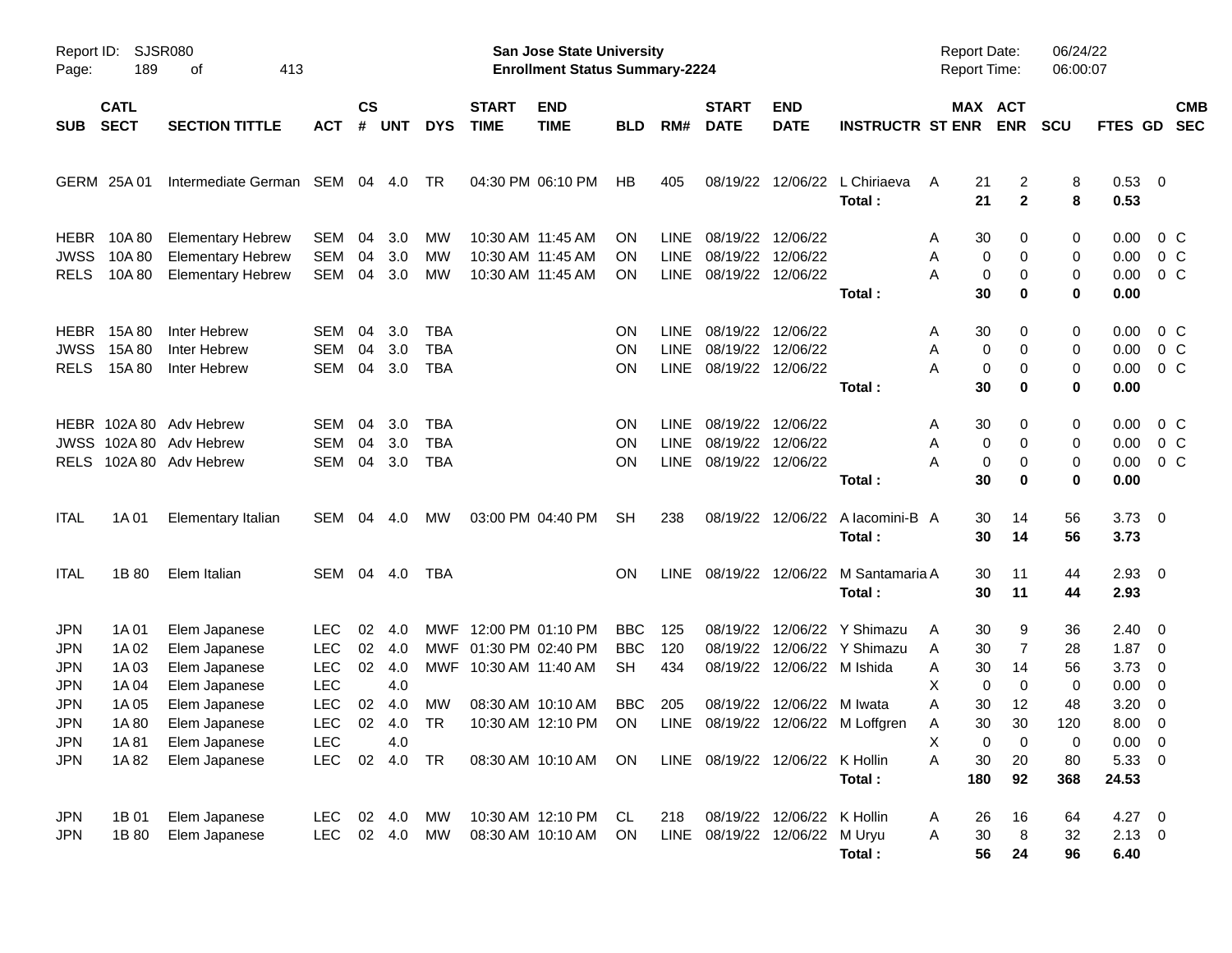| Page:                      | Report ID: SJSR080<br>190  | 413<br>оf                              |                                |                    |            |            |                             | San Jose State University<br><b>Enrollment Status Summary-2224</b> |                 |            |                               |                           |                                                                    | <b>Report Date:</b><br><b>Report Time:</b> |                                              | 06/24/22<br>06:00:07 |                                    |                          |
|----------------------------|----------------------------|----------------------------------------|--------------------------------|--------------------|------------|------------|-----------------------------|--------------------------------------------------------------------|-----------------|------------|-------------------------------|---------------------------|--------------------------------------------------------------------|--------------------------------------------|----------------------------------------------|----------------------|------------------------------------|--------------------------|
| <b>SUB</b>                 | <b>CATL</b><br><b>SECT</b> | <b>SECTION TITTLE</b>                  | <b>ACT</b>                     | $\mathsf{cs}$<br># | <b>UNT</b> | <b>DYS</b> | <b>START</b><br><b>TIME</b> | <b>END</b><br><b>TIME</b>                                          | <b>BLD</b>      | RM#        | <b>START</b><br><b>DATE</b>   | <b>END</b><br><b>DATE</b> | <b>INSTRUCTR ST ENR</b>                                            |                                            | MAX ACT<br><b>ENR</b>                        | <b>SCU</b>           | FTES GD                            | <b>CMB</b><br><b>SEC</b> |
| <b>JPN</b>                 | 25A 01                     | Interm Japanese                        | <b>LEC</b>                     | 02                 | 4.0        | МW         |                             | 10:30 AM 12:10 PM                                                  | <b>BBC</b>      | 203        | 08/19/22                      | 12/06/22                  | M Iwata<br>Total:                                                  | Α                                          | 30<br>29<br>30<br>29                         | 116<br>116           | $7.73 \t 0$<br>7.73                |                          |
| <b>JPN</b>                 | 25B 01                     | Interm Japanese                        | <b>LEC</b>                     | 02                 | 4.0        | МW         |                             | 01:30 PM 03:10 PM                                                  | HB              | 405        | 08/19/22                      | 12/06/22                  | M Loffgren<br>Total:                                               | Α                                          | 8<br>21<br>21<br>8                           | 32<br>32             | $2.13 \quad 0$<br>2.13             |                          |
| <b>JPN</b>                 |                            | 101A 80 Advanced Jpanese               | SEM                            | 04                 | 4.0        | МW         |                             | 10:30 AM 12:10 PM                                                  | ON              | LINE       | 08/19/22 12/06/22             |                           | M Loffgren<br>Total:                                               | Α                                          | 30<br>7<br>30<br>$\overline{7}$              | 28<br>28             | 1.87<br>1.87                       | $\overline{\phantom{0}}$ |
| <b>JPN</b>                 |                            | 101C 01 Adv. Japanese Conv             | <b>LEC</b>                     |                    | 02 4.0     | МW         |                             | 01:30 PM 03:10 PM                                                  | <b>ENG</b>      | 403        |                               | 08/19/22 12/06/22         | M Ishida<br>Total:                                                 | A                                          | 30<br>11<br>30<br>11                         | 44<br>44             | $2.93$ 0<br>2.93                   |                          |
| <b>JPN</b>                 |                            | 102A 01 Japanese Culture               | SEM                            | 04                 | 4.0        | W          |                             | 04:30 PM 06:10 PM                                                  | CL.             |            | 303A 08/19/22                 | 12/06/22                  | M Ishida<br>Total:                                                 | A                                          | 20<br>7<br>20<br>$\overline{7}$              | 28<br>28             | 1.87<br>1.87                       | $\overline{\phantom{0}}$ |
| <b>JPN</b>                 |                            | 102B 80 Minority Cul Japan             | <b>LEC</b>                     | 02                 | 3.0        | <b>TR</b>  |                             | 04:00 PM 05:15 PM                                                  | <b>ON</b>       |            | LINE 08/19/22 12/06/22        |                           | Y Yanai<br>Total:                                                  | A                                          | 20<br>15<br>20<br>15                         | 45<br>45             | $3.00 \ 0$<br>3.00                 |                          |
| JPN                        | 135 80                     | Japan Culture/Films                    | <b>LEC</b>                     |                    | 02 4.0     | МW         |                             | 10:30 AM 11:45 AM                                                  | <b>ON</b>       |            | LINE 08/19/22 12/06/22 M Uryu |                           | Total:                                                             | A                                          | 12<br>25<br>25<br>12                         | 48<br>48             | $3.20 \ 0$<br>3.20                 |                          |
| JPN                        | 150 80                     | Jpns Narratives & Li                   | <b>LEC</b>                     |                    | 02 4.0     | <b>TR</b>  |                             | 10:30 AM 11:45 AM                                                  | <b>ON</b>       |            | LINE 08/19/22 12/06/22        |                           | Y Yanai<br>Total:                                                  | A                                          | 11<br>25<br>25<br>11                         | 44<br>44             | $2.93$ 0<br>2.93                   |                          |
| <b>JPN</b>                 | 160 80                     | Spec Top Japanese                      | <b>LEC</b>                     |                    | 02 3.0     | <b>TR</b>  |                             | 09:00 AM 10:15 AM                                                  | ON              | LINE       | 08/19/22 12/06/22             |                           | M Iwata<br>Total:                                                  | A                                          | 25<br>8<br>25<br>8                           | 24<br>24             | $1.60 \t 0$<br>1.60                |                          |
| <b>PORT</b><br><b>PORT</b> | 1A 01<br>1A 02             | Elem Portuguese I<br>Elem Portuguese I | <b>SEM</b><br><b>SEM</b>       | 04<br>04           | 4.0<br>4.0 | МW<br>МW   |                             | 04:00 PM 05:40 PM<br>06:00 PM 07:40 PM                             | <b>HB</b><br>HB | 405<br>405 | 08/19/22<br>08/19/22          | 12/06/22                  | D Carvalho P A<br>12/06/22 D Carvalho P A<br>Total:                |                                            | 21<br>2<br>$\overline{4}$<br>21<br>42<br>6   | 8<br>16<br>24        | $0.53$ 0<br>$1.13 \quad 1$<br>1.67 |                          |
|                            |                            | PORT 102B 01 Brazilian Culture         | LEC 02 3.0 TBA                 |                    |            |            |                             |                                                                    | ON              |            |                               |                           | LINE 08/19/22 12/06/22 D Carvalho P A<br>Total:                    |                                            | 30<br>$\overline{c}$<br>$\overline{2}$<br>30 | 6<br>6               | $0.40 \quad 0$<br>0.40             |                          |
|                            |                            | PORT 180 01 Indiv Studies              | SUP 78 3.0 TBA                 |                    |            |            |                             |                                                                    | ON.             |            |                               |                           | LINE 08/19/22 12/06/22 D Carvalho P A<br>Total:                    |                                            | 5<br>0<br>5<br>$\bf{0}$                      | 0<br>0               | $0.00 \t 0$<br>0.00                |                          |
|                            | RUSS 1A01<br>RUSS 1A02     | Elem Russian I<br>Elem Russian I       | SEM 04 4.0 MW<br>SEM 04 4.0 TR |                    |            |            |                             | 12:30 PM 02:10 PM CL<br>02:30 PM 04:10 PM HB                       |                 | 218<br>405 |                               |                           | 08/19/22 12/06/22 L Chiriaeva A<br>08/19/22 12/06/22 L Chiriaeva A |                                            | 26<br>3<br>$\overline{c}$<br>21              | 12<br>8              | $0.80 \quad 0$<br>$0.53$ 0         |                          |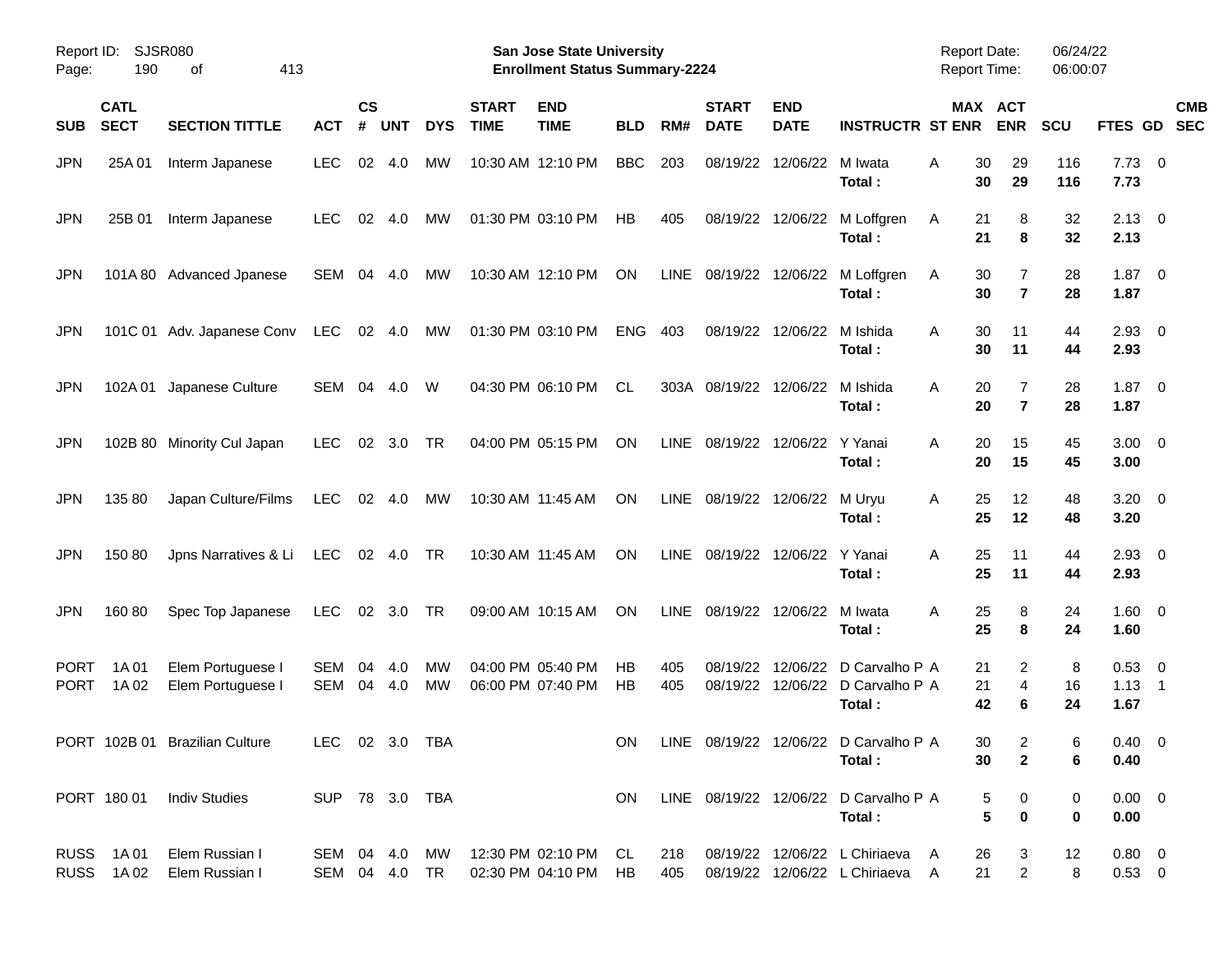| Page:       | Report ID: SJSR080<br>191<br>413<br>оf |                               |            |                    |                |            |                             | San Jose State University<br><b>Enrollment Status Summary-2224</b> |            |             |                             |                           |                                                                          | Report Date:<br><b>Report Time:</b> |                              | 06/24/22<br>06:00:07 |             |                          |            |
|-------------|----------------------------------------|-------------------------------|------------|--------------------|----------------|------------|-----------------------------|--------------------------------------------------------------------|------------|-------------|-----------------------------|---------------------------|--------------------------------------------------------------------------|-------------------------------------|------------------------------|----------------------|-------------|--------------------------|------------|
| <b>SUB</b>  | <b>CATL</b><br><b>SECT</b>             | <b>SECTION TITTLE</b>         | <b>ACT</b> | $\mathsf{cs}$<br># | <b>UNT</b>     | <b>DYS</b> | <b>START</b><br><b>TIME</b> | <b>END</b><br><b>TIME</b>                                          | BLD        | RM#         | <b>START</b><br><b>DATE</b> | <b>END</b><br><b>DATE</b> | <b>INSTRUCTR ST ENR</b>                                                  |                                     | <b>MAX ACT</b><br><b>ENR</b> | <b>SCU</b>           | FTES GD SEC |                          | <b>CMB</b> |
| <b>SPAN</b> | 1A 01                                  | Elem Spanish                  | <b>LEC</b> | 02                 | 4.0            | <b>MW</b>  |                             | 03:00 PM 04:40 PM                                                  | <b>BBC</b> | 120         |                             |                           | 08/19/22 12/06/22 J Garcia Bue A                                         |                                     | 30<br>25                     | 100                  | 6.67        | - 0                      |            |
| <b>SPAN</b> | 1A 02                                  | Elem Spanish                  | <b>LEC</b> | 02                 | 4.0            | <b>TR</b>  |                             | 03:00 PM 04:40 PM                                                  | <b>BBC</b> | 120         |                             |                           | 08/19/22 12/06/22 A Campos Alb A                                         |                                     | 18<br>30                     | 72                   | 4.80        | - 0                      |            |
| <b>SPAN</b> | 1A 03                                  | Elem Spanish                  | <b>LEC</b> | 02                 | 4.0            | MW         |                             | 08:30 AM 10:10 AM                                                  | <b>BBC</b> | 120         |                             |                           | 08/19/22 12/06/22 R Rodriguez A                                          |                                     | 9<br>30                      | 36                   | 2.40        | $\overline{\mathbf{0}}$  |            |
| <b>SPAN</b> | 1A 04                                  | Elem Spanish                  | <b>LEC</b> | 02                 | 4.0            | <b>TR</b>  |                             | 08:30 AM 10:10 AM                                                  | <b>BBC</b> | 203         |                             |                           | 08/19/22 12/06/22 J Garcia Bue A                                         |                                     | 30<br>8                      | 32                   | 2.13        | $\overline{\mathbf{0}}$  |            |
| <b>SPAN</b> | 1A 05                                  | Elem Spanish                  | <b>LEC</b> | 02                 | 4.0            | <b>TR</b>  |                             | 03:00 PM 04:40 PM                                                  | <b>ENG</b> | 403         |                             |                           | 08/19/22 12/06/22 J Garcia Bue A                                         |                                     | 30<br>9                      | 36                   | 2.40        | $\overline{0}$           |            |
| <b>SPAN</b> | 1A 80                                  | Elem Spanish                  | <b>LEC</b> | 02                 | 4.0            | <b>TBA</b> |                             |                                                                    | ON.        | <b>LINE</b> | 08/19/22 12/06/22           |                           |                                                                          | A                                   | 30<br>30                     | 120                  | 8.00        | $\overline{\mathbf{0}}$  |            |
|             |                                        |                               |            |                    |                |            |                             |                                                                    |            |             |                             |                           | Total:                                                                   | 227                                 | 104                          | 416                  | 27.73       |                          |            |
| <b>SPAN</b> | 1B 01                                  | Elem Spanish                  | <b>LEC</b> | 02                 | 4.0            | <b>TR</b>  |                             | 08:30 AM 10:10 AM                                                  | CL         | 218         |                             |                           | 08/19/22 12/06/22 R Rodriguez A                                          |                                     | 3<br>26                      | 12                   | 0.80        | $\overline{\mathbf{0}}$  |            |
| <b>SPAN</b> | 1B 02                                  | Elem Spanish                  | <b>LEC</b> | 02                 | 4.0            | <b>MW</b>  |                             | 03:00 PM 04:40 PM                                                  | <b>BBC</b> | 203         | 08/19/22 12/06/22           |                           |                                                                          | A                                   | 30<br>5                      | 20                   | 1.33        | $\overline{0}$           |            |
| <b>SPAN</b> | 1B 03                                  | Elem Spanish                  | <b>LEC</b> | 02                 | 4.0            | MW         |                             | 08:30 AM 10:10 AM                                                  | <b>BBC</b> | 203         | 08/19/22 12/06/22           |                           |                                                                          | A                                   | 5<br>30                      | 20                   | 1.33        | $\overline{\mathbf{0}}$  |            |
| <b>SPAN</b> | 1B 80                                  | Elem Spanish                  | <b>LEC</b> | 02                 | 4.0            | <b>TBA</b> |                             |                                                                    | ON.        | <b>LINE</b> |                             |                           | 08/19/22 12/06/22 R Rodriguez A                                          |                                     | 30<br>30                     | 120                  | 8.00        | $\overline{\mathbf{0}}$  |            |
|             |                                        |                               |            |                    |                |            |                             |                                                                    |            |             |                             |                           | Total:                                                                   | 116                                 | 43                           | 172                  | 11.47       |                          |            |
| <b>SPAN</b> | 380                                    | <b>Practical Spanish</b>      | <b>LEC</b> | 02                 | 4.0            | <b>TBA</b> |                             |                                                                    | <b>ON</b>  |             |                             |                           | LINE 08/19/22 12/06/22 F De La Call A                                    |                                     | 8<br>30                      | 32                   | 2.13        | $\overline{\phantom{0}}$ |            |
|             |                                        |                               |            |                    |                |            |                             |                                                                    |            |             |                             |                           | Total:                                                                   |                                     | 30<br>8                      | 32                   | 2.13        |                          |            |
| <b>SPAN</b> | 4A 80                                  | Basic Spanish I               | <b>LEC</b> | 02                 | 4.0            | <b>TBA</b> |                             |                                                                    | ON.        |             |                             |                           | LINE 08/19/22 12/06/22 A Dias Ferre A                                    |                                     | 27<br>30                     | 108                  | 7.20        | $\overline{\mathbf{0}}$  |            |
|             |                                        |                               |            |                    |                |            |                             |                                                                    |            |             |                             |                           | Total:                                                                   |                                     | 27<br>30                     | 108                  | 7.20        |                          |            |
| <b>SPAN</b> | 4B 80                                  | <b>Basic Spanish II</b>       | <b>LEC</b> | 02                 | 4.0            | <b>TBA</b> |                             |                                                                    | ON.        |             |                             |                           | LINE 08/19/22 12/06/22 A Dias Ferre A                                    |                                     | 6<br>30                      | 24                   | $1.60 \t 0$ |                          |            |
|             |                                        |                               |            |                    |                |            |                             |                                                                    |            |             |                             |                           | Total:                                                                   |                                     | 30<br>6                      | 24                   | 1.60        |                          |            |
| <b>SPAN</b> | 20A 80                                 | Spanish for Heritage          | <b>LEC</b> |                    | 02 4.0         | TBA        |                             |                                                                    | ON.        |             |                             |                           | LINE 08/19/22 12/06/22 A Ruiz Blanc A                                    |                                     | 30<br>30                     | 120                  | $8.00 \t 0$ |                          |            |
|             |                                        |                               |            |                    |                |            |                             |                                                                    |            |             |                             |                           | Total:                                                                   |                                     | 30<br>30                     | 120                  | 8.00        |                          |            |
| <b>SPAN</b> |                                        | 20B 80 Spanish Heritage II    | LEC.       |                    | $02 \quad 4.0$ | TBA        |                             |                                                                    | ON.        |             |                             |                           | LINE 08/19/22 12/06/22 A Ruiz Blanc A                                    |                                     | 30<br>7                      | 28                   | 1.87        | $\overline{\mathbf{0}}$  |            |
|             |                                        |                               |            |                    |                |            |                             |                                                                    |            |             |                             |                           | Total:                                                                   |                                     | $\overline{7}$<br>30         | 28                   | 1.87        |                          |            |
| SPAN        | 25A 01                                 | Inter Spanish                 | <b>LEC</b> | 02                 | 4.0            | TR         |                             | 08:30 AM 10:10 AM                                                  | CL         | 206         |                             |                           | 08/19/22 12/06/22 A Campos Alb A                                         |                                     | 10<br>30                     | 40                   | 2.67        | $\overline{\phantom{0}}$ |            |
|             |                                        |                               |            |                    |                |            |                             |                                                                    |            |             |                             |                           | Total:                                                                   |                                     | 30<br>10                     | 40                   | 2.67        |                          |            |
|             |                                        |                               |            |                    |                |            |                             |                                                                    |            |             |                             |                           |                                                                          |                                     |                              |                      |             |                          |            |
|             |                                        | SPAN 25B 01 Inter Spanish     |            |                    |                |            |                             |                                                                    |            |             |                             |                           | LEC 02 4.0 TR 12:00 PM 01:40 PM BBC 120 08/19/22 12/06/22 A Campos Alb A |                                     | 5<br>30                      | 20                   | $1.33 \ 0$  |                          |            |
|             |                                        |                               |            |                    |                |            |                             |                                                                    |            |             |                             |                           | Total:                                                                   |                                     | 5<br>30                      | 20                   | 1.33        |                          |            |
|             |                                        | SPAN 101A 01 Advanced Spanish | SEM        |                    | 4.0            |            |                             |                                                                    |            |             |                             |                           |                                                                          | Χ                                   | 0<br>0                       | 0                    | $0.00 \t 0$ |                          |            |
|             |                                        | SPAN 101A 80 Advanced Spanish | SEM        | 04                 | 4.0            | TBA        |                             |                                                                    | ON.        |             |                             |                           | LINE 08/19/22 12/06/22 T Estrabao                                        | A                                   | 30<br>16                     | 64                   | 4.27 0      |                          |            |
|             |                                        |                               |            |                    |                |            |                             |                                                                    |            |             |                             |                           | Total:                                                                   |                                     | 30<br>16                     | 64                   | 4.27        |                          |            |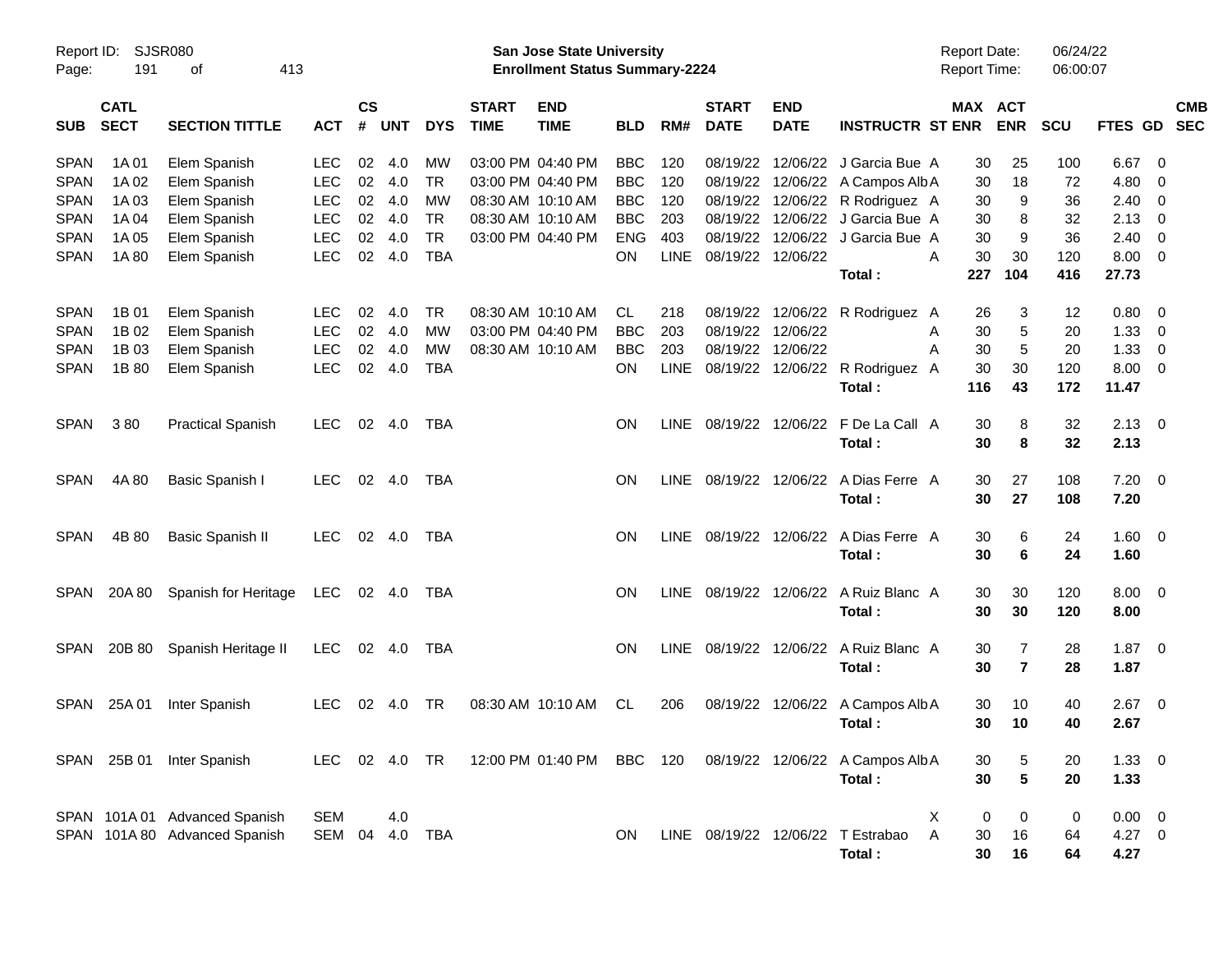| Report ID:<br>Page: | 192                        | <b>SJSR080</b><br>413<br>оf                                                              |                          |                |                   |                              |                             | <b>San Jose State University</b><br><b>Enrollment Status Summary-2224</b> |                 |                   |                                 |                           |                                                                                             | <b>Report Date:</b><br>Report Time: |                                                     | 06/24/22<br>06:00:07  |                                        |                          |            |
|---------------------|----------------------------|------------------------------------------------------------------------------------------|--------------------------|----------------|-------------------|------------------------------|-----------------------------|---------------------------------------------------------------------------|-----------------|-------------------|---------------------------------|---------------------------|---------------------------------------------------------------------------------------------|-------------------------------------|-----------------------------------------------------|-----------------------|----------------------------------------|--------------------------|------------|
| <b>SUB</b>          | <b>CATL</b><br><b>SECT</b> | <b>SECTION TITTLE</b>                                                                    | <b>ACT</b>               | <b>CS</b><br># | <b>UNT</b>        | <b>DYS</b>                   | <b>START</b><br><b>TIME</b> | <b>END</b><br><b>TIME</b>                                                 | <b>BLD</b>      | RM#               | <b>START</b><br><b>DATE</b>     | <b>END</b><br><b>DATE</b> | <b>INSTRUCTR ST ENR</b>                                                                     |                                     | MAX ACT<br><b>ENR</b>                               | <b>SCU</b>            | FTES GD SEC                            |                          | <b>CMB</b> |
|                     |                            | SPAN 101B 01 Advanced Spanish<br>SPAN 101B 80 Advanced Spanish                           | <b>SEM</b><br>SEM        | 04             | 4.0<br>4.0        | <b>TBA</b>                   |                             |                                                                           | ΟN              | LINE.             |                                 |                           | 08/19/22 12/06/22 T Estrabao<br>Total:                                                      | X<br>A<br>30<br>30                  | 0<br>0<br>$\overline{7}$<br>$\overline{\mathbf{r}}$ | 0<br>28<br>28         | $0.00 \t 0$<br>$1.87 \ 0$<br>1.87      |                          |            |
|                     |                            | SPAN 102A 01 Spanish Culture                                                             | <b>LEC</b>               | 02             | 4.0               | МW                           |                             | 12:00 PM 01:15 PM                                                         | <b>SH</b>       | 240               |                                 |                           | 08/19/22 12/06/22 F De La Call A<br>Total:                                                  | 30<br>30                            | 8<br>8                                              | 32<br>32              | $2.13 \quad 0$<br>2.13                 |                          |            |
| SPAN<br>SPAN        |                            | SPAN 102B 01 Hisp Amer Culture<br>102B 02 Hisp Amer Culture<br>102B 03 Hisp Amer Culture | SEM<br><b>SEM</b><br>SEM | 04<br>04<br>04 | 3.0<br>3.0<br>3.0 | МW<br><b>TR</b><br><b>MW</b> |                             | 09:00 AM 10:15 AM<br>03:00 PM 04:15 PM<br>12:00 PM 01:15 PM               | CL<br>SН<br>CL. | 206<br>240<br>206 | 08/19/22<br>08/19/22            |                           | 12/06/22 T Estrabao<br>12/06/22 R Rodriguez A<br>08/19/22 12/06/22 A lacomini-B A<br>Total: | 30<br>A<br>30<br>30<br>90           | 14<br>$\overline{7}$<br>13<br>34                    | 42<br>21<br>39<br>102 | 2.80 0<br>$1.40 \ 0$<br>2.60 0<br>6.80 |                          |            |
|                     | SPAN 11080                 | Spanish Morphology                                                                       | LEC                      |                | 02 4.0            | TBA                          |                             |                                                                           | ΟN              |                   | LINE 08/19/22 12/06/22 A Long   |                           | Total:                                                                                      | 30<br>A<br>30                       | 20<br>20                                            | 80<br>80              | 5.67<br>5.67                           | - 5                      |            |
|                     | SPAN 115 01                | Intro Lit Studies                                                                        | <b>LEC</b>               | 02             | 4.0               | <b>TR</b>                    |                             | 01:30 PM 02:45 PM                                                         | <b>BBC</b>      | 203               |                                 |                           | 08/19/22 12/06/22 C Samuelson A<br>Total:                                                   | 30<br>30                            | 10<br>10                                            | 40<br>40              | 2.73<br>2.73                           | $\overline{\phantom{1}}$ |            |
|                     |                            | SPAN 120A 80 Spanish Literature I                                                        | LEC                      |                | 02 4.0            | TBA                          |                             |                                                                           | ΟN              |                   | LINE 08/19/22 12/06/22 C Bacich |                           | Total:                                                                                      | Α<br>30<br>30                       | 16<br>16                                            | 64<br>64              | 4.47 3<br>4.47                         |                          |            |
|                     |                            | SPAN 140A 80 Spanish Amer Lit                                                            | <b>LEC</b>               |                | 02 4.0            | TBA                          |                             |                                                                           | ON              |                   | LINE 08/19/22 12/06/22          |                           | T Estrabao<br>Total:                                                                        | 30<br>A<br>30                       | 16<br>16                                            | 64<br>64              | 4.67<br>4.67                           | $-6$                     |            |
|                     | SPAN 20180                 | Modern Spanish                                                                           | SEM 05 4.0               |                |                   | TBA                          |                             |                                                                           | ON              |                   | LINE 08/19/22 12/06/22 A Long   |                           | Total:                                                                                      | 15<br>A<br>15                       | 7<br>$\overline{\mathbf{r}}$                        | 28<br>28              | 2.33 7<br>2.33                         |                          |            |
|                     | SPAN 202 80                | Sem Hisp Civ Cult                                                                        | SEM 05 4.0               |                |                   | TBA                          |                             |                                                                           | ON              |                   | LINE 08/19/22 12/06/22          |                           | Total:                                                                                      | Α<br>15<br>15                       | 7<br>$\overline{7}$                                 | 28<br>28              | 2.3377<br>2.33                         |                          |            |
|                     | SPAN 298 01                | <b>Special Study</b>                                                                     | <b>SUP</b>               |                |                   | TBA                          |                             |                                                                           | ΟN              |                   |                                 |                           | LINE 08/19/22 12/06/22 C Samuelson A<br>Total:                                              | 10<br>10                            | 0<br>$\overline{\mathbf{0}}$                        | 0                     | $0.00 \t 0$<br>0.00                    |                          |            |
| TAG                 |                            | 1A 01 Elementary Tagalog I LEC 02 4.0 T 03:00 PM 04:40 PM CL                             |                          |                |                   |                              |                             |                                                                           |                 |                   | 216 08/19/22 12/06/22 E Borbon  |                           | Total:                                                                                      | 30<br>A<br>30                       | 23<br>23                                            | 92<br>92              | 6.13 0<br>6.13                         |                          |            |
| <b>TAG</b>          |                            | 1B 01 Elementary Tagalog I LEC 02 4.0 T                                                  |                          |                |                   |                              |                             | 05:00 PM 06:40 PM CL                                                      |                 |                   | 216 08/19/22 12/06/22 E Borbon  |                           | Total:                                                                                      | A<br>30<br>30                       | 0<br>0                                              | 0<br>0                | $0.00 \t 0$<br>0.00                    |                          |            |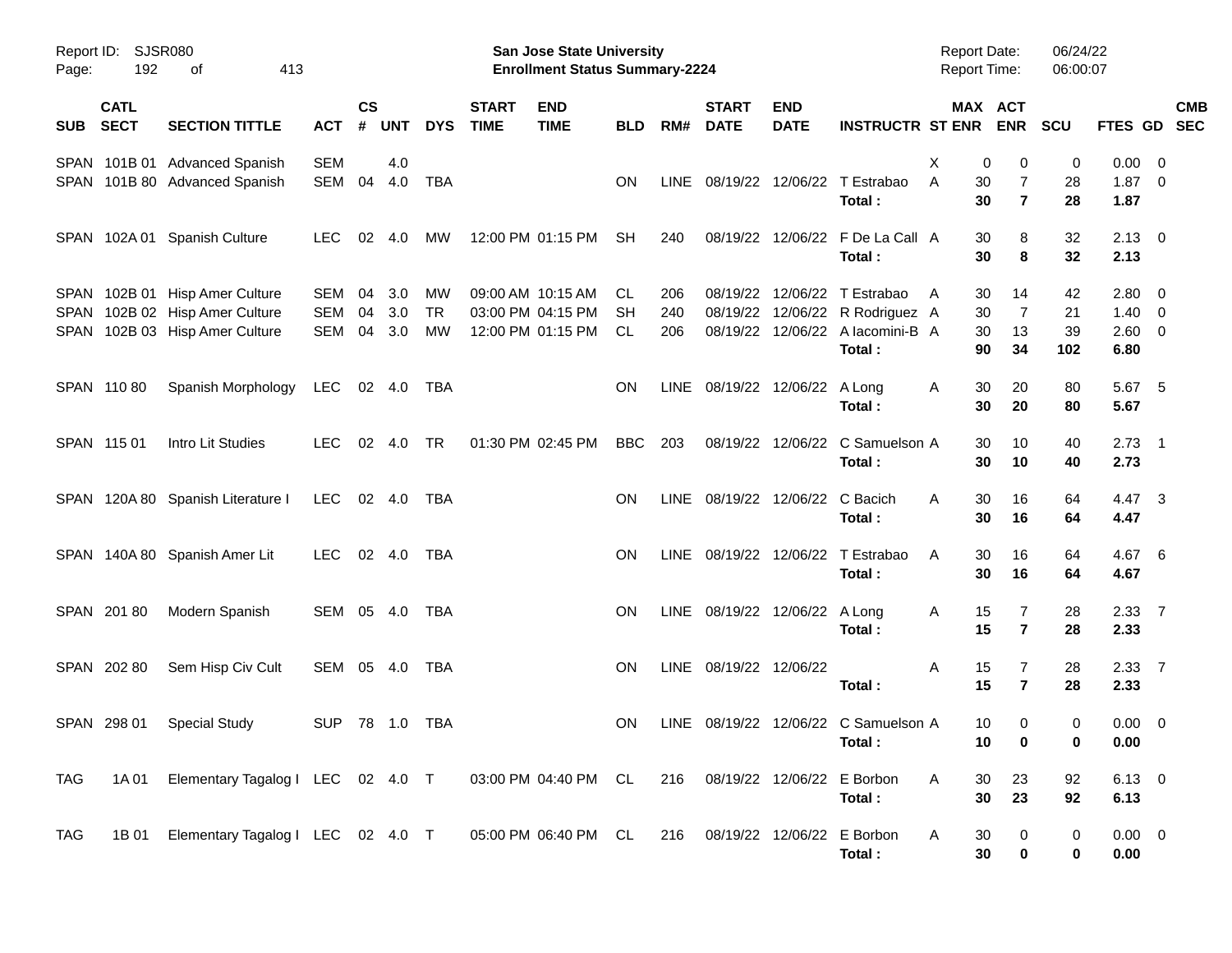| Report ID:<br>Page: | 193                        | SJSR080<br>413<br>0f                     |            |                |            |            | <b>San Jose State University</b><br><b>Enrollment Status Summary-2224</b> |                    |            |     |                             |                                                  |                                                       | <b>Report Date:</b><br><b>Report Time:</b> |                           | 06/24/22<br>06:00:07    |                           |                                   |                   |
|---------------------|----------------------------|------------------------------------------|------------|----------------|------------|------------|---------------------------------------------------------------------------|--------------------|------------|-----|-----------------------------|--------------------------------------------------|-------------------------------------------------------|--------------------------------------------|---------------------------|-------------------------|---------------------------|-----------------------------------|-------------------|
| <b>SUB</b>          | <b>CATL</b><br><b>SECT</b> | <b>SECTION TITTLE</b>                    | <b>ACT</b> | <b>CS</b><br># | <b>UNT</b> | <b>DYS</b> | <b>START</b><br><b>TIME</b>                                               | <b>END</b><br>TIME | <b>BLD</b> | RM# | <b>START</b><br><b>DATE</b> | <b>END</b><br><b>DATE</b>                        | <b>INSTRUCTR ST ENR</b>                               |                                            | MAX                       | ACT<br><b>ENR</b>       | <b>SCU</b>                | FTES GD                           | <b>CMB</b><br>SEC |
| <b>VIET</b>         | 1A 01                      | Elem Vietnamese                          | <b>SEM</b> | 04             | 4.0        | $\top$     | 03:00 PM 05:30 PM                                                         |                    | -CL        | 206 | 08/19/22                    | 12/06/22                                         | H Le<br>Total:                                        | A                                          | 20<br>20                  | 20<br>20                | 80<br>80                  | $5.33 \quad 0$<br>5.33            |                   |
|                     | Department :               | <b>World Languages &amp; Literatures</b> |            |                |            |            |                                                                           |                    |            |     |                             | <b>Lower Division:</b><br><b>Upper Division:</b> | <b>Department Total:</b><br><b>Graduate Division:</b> |                                            | 2364<br>1506<br>788<br>70 | 881<br>589<br>270<br>22 | 3391<br>2356<br>965<br>70 | 230.80<br>157.13<br>68.00<br>5.67 |                   |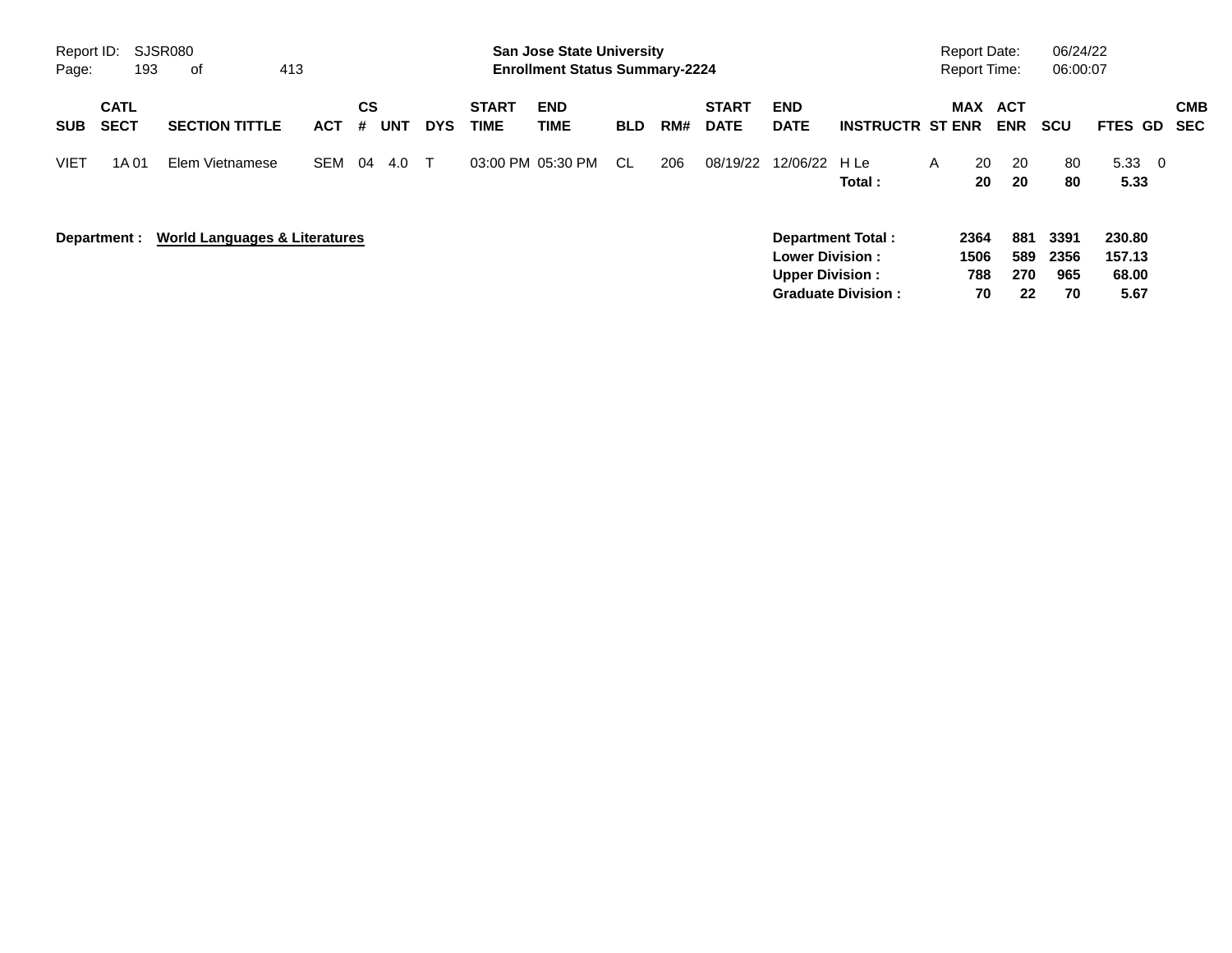| Report ID:<br>Page: | 194                        | SJSR080<br>413<br>οf                                  |                |            |            |                             |                           | San Jose State University<br><b>Enrollment Status Summary-2224</b> |            |                             |                           |                                    |                                      |         | <b>Report Date:</b><br>Report Time: |              | 06/24/22<br>06:00:07 |                        |                          |  |
|---------------------|----------------------------|-------------------------------------------------------|----------------|------------|------------|-----------------------------|---------------------------|--------------------------------------------------------------------|------------|-----------------------------|---------------------------|------------------------------------|--------------------------------------|---------|-------------------------------------|--------------|----------------------|------------------------|--------------------------|--|
| <b>SUB</b>          | <b>CATL</b><br><b>SECT</b> | <b>ACT</b>                                            | <b>CS</b><br># | <b>UNT</b> | <b>DYS</b> | <b>START</b><br><b>TIME</b> | <b>END</b><br><b>TIME</b> | <b>BLD</b>                                                         | RM#        | <b>START</b><br><b>DATE</b> | <b>END</b><br><b>DATE</b> | <b>INSTRUCTR ST ENR</b>            |                                      | MAX ACT | <b>ENR</b>                          | <b>SCU</b>   | <b>FTES GD</b>       |                        | <b>CMB</b><br><b>SEC</b> |  |
| <b>College</b>      | Department :               | <b>Humanities &amp; the Arts</b><br><b>Humanities</b> |                |            |            |                             |                           |                                                                    |            |                             |                           |                                    |                                      |         |                                     |              |                      |                        |                          |  |
| AMS                 | 1A 01                      | Amer Cultures 1877                                    | <b>LEC</b>     | 01         | 0.0        | MW                          |                           | 12:00 PM 01:15 PM                                                  | WSQ        | 109                         | 08/19/22                  |                                    | 12/06/22 S Moultry                   | A       | 32                                  | 6            | 18                   | 0.00                   | - 0                      |  |
| AMS                 | 1A 02                      | Amer Cultures 1877                                    | <b>SEM</b>     | 05         | 6.0        | MW                          |                           | 01:30 PM 02:45 PM                                                  | DMH        | 226B                        | 08/19/22                  |                                    | 12/06/22 S Moultry                   | Α       | 32                                  | 6            | 18                   | 2.40                   | -0                       |  |
| AMS                 | 1A 03                      | Amer Cultures 1877                                    | <b>LEC</b>     | 01         | 0.0        | MW                          |                           | 12:00 PM 01:15 PM                                                  | WSQ        | 109                         | 08/19/22                  |                                    | 12/06/22 A Cushner                   | Α       | 32                                  | 0            | 0                    | 0.00                   | $\overline{0}$           |  |
| AMS                 | 1A 04                      | Amer Cultures 1877                                    | <b>SEM</b>     | 05         | 6.0        | MW                          |                           | 01:30 PM 02:45 PM                                                  | <b>BBC</b> | 125                         | 08/19/22                  |                                    | 12/06/22 A Cushner                   | Α       | 32                                  | 0            | 0                    | 0.00                   | 0                        |  |
| AMS                 | 1A 05                      | Amer Cultures 1877                                    | <b>LEC</b>     | 01         | 0.0        | MW                          |                           | 12:00 PM 01:15 PM                                                  | WSQ        | 109                         | 08/19/22                  |                                    | 12/06/22 J Georges                   | Α       | 32                                  | 16           | 48                   | 0.00                   | - 0                      |  |
| AMS                 | 1A 06                      | Amer Cultures 1877                                    | <b>SEM</b>     | 05         | 6.0        | MW                          |                           | 01:30 PM 02:45 PM                                                  | SН         | 240                         | 08/19/22                  |                                    | 12/06/22 J Georges                   | Α       | 32                                  | 16           | 48                   | 6.40                   | -0                       |  |
| AMS                 | 1A 80                      | Amer Cultures 1877                                    | <b>LEC</b>     | 01         | 0.0        | TR.                         |                           | 10:30 AM 11:45 AM                                                  | ΟN         | <b>LINE</b>                 | 08/19/22                  |                                    | 12/06/22 M Moore                     | Α       | 32                                  | 6            | 18                   | 0.00                   | - 0                      |  |
| AMS                 | 1A 81                      | Amer Cultures 1877                                    | <b>SEM</b>     | 05         | 6.0        | R                           |                           | 12:00 PM 01:15 PM                                                  | ΟN         | <b>LINE</b>                 | 08/19/22                  |                                    | 12/06/22 M Moore                     | Α       | 32                                  | 6            | 18                   | 2.40                   | - 0                      |  |
| AMS                 | 1A 82                      | Amer Cultures 1877                                    | LEC            | 01         | 0.0        | <b>TR</b>                   |                           | 10:30 AM 11:45 AM                                                  | ΟN         | <b>LINE</b>                 | 08/19/22                  |                                    | 12/06/22 J Georges                   | Α       | 32                                  | 15           | 45                   | 0.00                   | 0                        |  |
| AMS                 | 1A83                       | Amer Cultures 1877                                    | <b>SEM</b>     | 05         | 6.0        | R                           |                           | 12:00 PM 01:15 PM                                                  | ΟN         | LINE                        | 08/19/22                  | 12/06/22                           | J Georges                            | Α       | 32                                  | 15           | 45                   | 6.00                   | $\overline{\mathbf{0}}$  |  |
| AMS                 | 1A 84                      | Amer Cultures 1877                                    | <b>LEC</b>     | 01         | 0.0        | <b>TR</b>                   |                           | 10:30 AM 11:45 AM                                                  | ΟN         | <b>LINE</b>                 | 08/19/22                  | 12/06/22 V Lo                      |                                      | Α       | 32                                  | 3            | 9                    | 0.00                   | 0                        |  |
| AMS                 | 1A 85                      | Amer Cultures 1877                                    | <b>SEM</b>     | 05         | 6.0        | R                           |                           | 12:00 PM 01:15 PM                                                  | ΟN         | LINE                        | 08/19/22                  | 12/06/22 V Lo                      |                                      | Α       | 32                                  | 3            | 9                    | 1.20                   | - 0                      |  |
|                     |                            |                                                       |                |            |            |                             |                           |                                                                    |            |                             |                           |                                    | Total :                              |         | 384                                 | 92           | 276                  | 18.40                  |                          |  |
| AMS                 | 1B 80                      | Am Cults 1877-Pres                                    | <b>LEC</b>     | 01         | 0.0        | <b>TR</b>                   |                           | 01:30 PM 02:45 PM                                                  | ΟN         | <b>LINE</b>                 |                           | 08/19/22 12/06/22 V Lo             |                                      | Α       | 32                                  | 11           | 33                   | 0.00                   | $\overline{\phantom{0}}$ |  |
| AMS                 | 1B 81                      | Am Cults 1877-Pres                                    | <b>SEM</b>     | 05         | 6.0        | $\mathsf{T}$                |                           | 03:00 PM 04:15 PM                                                  | ΟN         | LINE                        | 08/19/22                  | 12/06/22                           | V Lo                                 | Α       | 32                                  | 11           | 33                   | 4.40                   | - 0                      |  |
| AMS                 | 1B 82                      | Am Cults 1877-Pres                                    | <b>LEC</b>     | 01         | 0.0        | <b>TR</b>                   |                           | 01:30 PM 02:45 PM                                                  | ΟN         | LINE                        | 08/19/22                  | 12/06/22                           | R Kling                              | Α       | 32                                  | 31           | 93                   | 0.00                   | 0                        |  |
| AMS                 | 1B 83                      | Am Cults 1877-Pres                                    | <b>SEM</b>     | 05         | 6.0        | R                           |                           | 03:00 PM 04:15 PM                                                  | ΟN         | <b>LINE</b>                 | 08/19/22                  | 12/06/22                           | R Kling                              | A       | 32                                  | 31           | 93                   | 12.40                  | -0                       |  |
| AMS                 | 1B 84                      | Am Cults 1877-Pres                                    | <b>LEC</b>     | 01         | 0.0        | <b>TR</b>                   |                           | 01:30 PM 02:45 PM                                                  | ΟN         | LINE                        | 08/19/22                  | 12/06/22                           | J Gonzalez                           | Α       | 32                                  | 8            | 24                   | 0.00                   | - 0                      |  |
| AMS                 | 1B 85                      | Am Cults 1877-Pres                                    | <b>SEM</b>     | 05         | 6.0        | $\mathsf{T}$                |                           | 03:00 PM 04:15 PM                                                  | ΟN         | <b>LINE</b>                 | 08/19/22                  | 12/06/22                           | J Gonzalez                           | A       | 32                                  | 8            | 24                   | 3.20                   | - 0                      |  |
|                     |                            |                                                       |                |            |            |                             |                           |                                                                    |            |                             |                           |                                    | Total:                               |         | 192                                 | 100          | 300                  | 20.00                  |                          |  |
| AMS                 | 10 01                      | Stories Make America LEC                              |                | 02         | 3.0        | TR.                         |                           | 01:30 PM 02:45 PM                                                  | СL         | 306                         | 08/19/22                  |                                    | 12/06/22 S Moultry                   | Α       | 26                                  | 6            | 18                   | 1.20                   | - 0                      |  |
| AMS                 | 1080                       | Stories Make America LEC                              |                | 02         | 3.0        | MW                          |                           | 04:30 PM 05:45 PM                                                  | ΟN         | <b>LINE</b>                 |                           | 08/19/22 12/06/22 S Brown          |                                      | Α       | 26                                  | 24           | 72                   | 4.80                   | - 0                      |  |
|                     |                            |                                                       |                |            |            |                             |                           |                                                                    |            |                             |                           |                                    | Total:                               |         | 52                                  | 30           | 90                   | 6.00                   |                          |  |
| AMS                 | 139 01                     | Animals & Society                                     | <b>SEM</b>     | 05         | 3.0        | MW                          |                           | 10:30 AM 11:45 AM                                                  | CL.        | 306                         | 08/19/22                  | 12/06/22                           | D Rivers                             | Α       | 26                                  | 26           | 78                   | 5.20                   | $\overline{\phantom{0}}$ |  |
| AMS                 | 139 02                     | Animals & Society                                     | <b>SEM</b>     | 05         | 3.0        | TR                          |                           | 01:30 PM 02:45 PM                                                  | <b>DMH</b> | 226B                        | 08/19/22                  | 12/06/22                           | P lyer                               | Α       | 26                                  | 26           | 78                   | 5.20                   | $\overline{\mathbf{0}}$  |  |
| AMS                 | 139 03                     | Animals & Society                                     | <b>SEM</b>     | 05         | 3.0        | TR                          |                           | 10:30 AM 11:45 AM                                                  | DMH.       | 226B                        | 08/19/22                  | 12/06/22                           |                                      | Α       | 26                                  | 26           | 78                   | 5.20                   | $\overline{\phantom{0}}$ |  |
| AMS                 | 13980                      | Animals & Society                                     | SEM 05 3.0     |            |            | МW                          |                           | 01:30 PM 02:45 PM                                                  | ON         |                             |                           | LINE 08/19/22 12/06/22 S Brown     |                                      | Α       | 26                                  | 26           | 78                   | 5.20                   | $\overline{\phantom{0}}$ |  |
| AMS                 | 13981                      | Animals & Society                                     | SEM            |            | 05 3.0     | MW                          |                           | 01:30 PM 02:45 PM                                                  | <b>ON</b>  |                             |                           |                                    | LINE 08/19/22 12/06/22 J Ormsbee     | A       | 26                                  | 14           | 42                   | 2.80 0                 |                          |  |
|                     |                            |                                                       |                |            |            |                             |                           |                                                                    |            |                             |                           |                                    | Total:                               |         |                                     | 130 118      | 354                  | 23.60                  |                          |  |
| AMS                 | 159 01                     | Nat & World Cult                                      | SEM            |            | 05 3.0 R   |                             |                           | 04:30 PM 07:15 PM                                                  |            |                             |                           | DMH 226B 08/19/22 12/06/22 S Brown |                                      | Α       | 32                                  | 15           | 45                   | 3.00 0 C               |                          |  |
|                     | ENVS 159 01                | Nat & World Cult                                      | SEM            |            | 05 3.0     | R                           |                           | 04:30 PM 07:15 PM                                                  |            |                             |                           | DMH 226B 08/19/22 12/06/22 S Brown |                                      | Α       | 0                                   | 2            | 6                    | $0.40 \quad 0 \quad C$ |                          |  |
| HUM                 | 159 01                     | Nat & World Cult                                      | SEM            |            | 05 3.0     | $\mathsf{R}$                |                           | 04:30 PM 07:15 PM                                                  |            |                             |                           | DMH 226B 08/19/22 12/06/22 S Brown |                                      | A       | $\boldsymbol{0}$                    | $\mathbf{1}$ | 3                    | $0.20 \t 0 C$          |                          |  |
| AMS                 | 15980                      | Nat & World Cult                                      | SEM            |            |            | 05 3.0 TBA                  |                           |                                                                    | ON         |                             |                           |                                    | LINE 08/19/22 12/06/22 T LeVasseur A |         | 32                                  | 21           | 63                   | 4.20 0 C               |                          |  |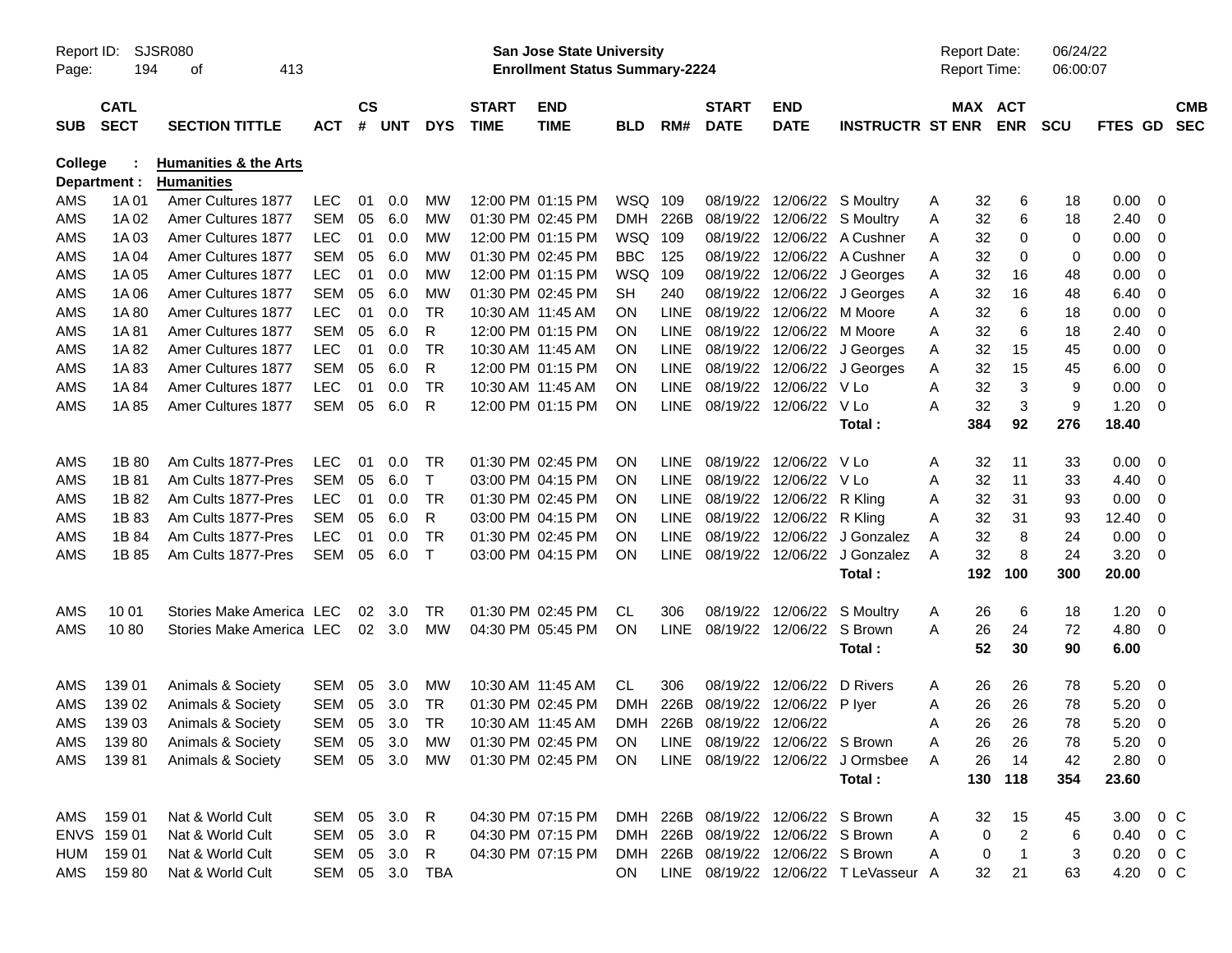| Page:       | Report ID: SJSR080<br>195  | 413<br>οf                 |               |                |            |            |                             | San Jose State University<br><b>Enrollment Status Summary-2224</b> |            |             |                             |                             |                                 | Report Date:<br><b>Report Time:</b> |              |                | 06/24/22<br>06:00:07 |                |                          |                          |
|-------------|----------------------------|---------------------------|---------------|----------------|------------|------------|-----------------------------|--------------------------------------------------------------------|------------|-------------|-----------------------------|-----------------------------|---------------------------------|-------------------------------------|--------------|----------------|----------------------|----------------|--------------------------|--------------------------|
| <b>SUB</b>  | <b>CATL</b><br><b>SECT</b> | <b>SECTION TITTLE</b>     | <b>ACT</b>    | <b>CS</b><br># | <b>UNT</b> | <b>DYS</b> | <b>START</b><br><b>TIME</b> | <b>END</b><br><b>TIME</b>                                          | <b>BLD</b> | RM#         | <b>START</b><br><b>DATE</b> | <b>END</b><br><b>DATE</b>   | <b>INSTRUCTR ST ENR</b>         |                                     | MAX ACT      | <b>ENR</b>     | <b>SCU</b>           | FTES GD        |                          | <b>CMB</b><br><b>SEC</b> |
| <b>ENVS</b> | 15980                      | Nat & World Cult          | SEM           | 05             | 3.0        | <b>TBA</b> |                             |                                                                    | <b>ON</b>  | <b>LINE</b> |                             |                             | 08/19/22 12/06/22 T LeVasseur A |                                     | 0            | 6              | 18                   | 1.20           | 0 <sup>o</sup>           |                          |
| <b>HUM</b>  | 15980                      | Nat & World Cult          | SEM           | 05             | 3.0        | <b>TBA</b> |                             |                                                                    | ΟN         | <b>LINE</b> |                             |                             | 08/19/22 12/06/22 T LeVasseur A |                                     | 0            | 5              | 15                   | 1.00           | 0 <sup>o</sup>           |                          |
| AMS         | 15981                      | Nat & World Cult          | <b>SEM</b>    | 05             | 3.0        | <b>TBA</b> |                             |                                                                    | ON         | <b>LINE</b> | 08/19/22                    |                             | 12/06/22 T LeVasseur A          |                                     | 32           | 19             | 57                   | 3.80           | 0 <sup>o</sup>           |                          |
| <b>ENVS</b> | 15981                      | Nat & World Cult          | <b>SEM</b>    | 05             | 3.0        | <b>TBA</b> |                             |                                                                    | ΟN         | <b>LINE</b> |                             |                             | 08/19/22 12/06/22 T LeVasseur A |                                     | 0            | 9              | 27                   | 1.80           | 0 <sup>o</sup>           |                          |
| <b>HUM</b>  | 15981                      | Nat & World Cult          | <b>SEM</b>    | 05             | 3.0        | <b>TBA</b> |                             |                                                                    | ON         | <b>LINE</b> |                             |                             | 08/19/22 12/06/22 T LeVasseur A |                                     | 0            | 4              | 12                   | 0.80           | 0 <sup>o</sup>           |                          |
| AMS         | 15982                      | Nat & World Cult          | <b>SEM</b>    | 05             | 3.0        | <b>TR</b>  | 10:30 AM 11:45 AM           |                                                                    | ON         | LINE        | 08/19/22                    |                             | 12/06/22 J Ormsbee              | A                                   | 32           | 8              | 24                   | 1.60           | 0 <sup>o</sup>           |                          |
| <b>ENVS</b> | 15982                      | Nat & World Cult          | <b>SEM</b>    | 05             | 3.0        | <b>TR</b>  |                             | 10:30 AM 11:45 AM                                                  | ON         | <b>LINE</b> | 08/19/22                    |                             | 12/06/22 J Ormsbee              | A                                   | 0            | 3              | 9                    | 0.65           | 1 C                      |                          |
| <b>HUM</b>  | 15982                      | Nat & World Cult          | SEM           | 05             | 3.0        | <b>TR</b>  |                             | 10:30 AM 11:45 AM                                                  | ΟN         | LINE        |                             |                             | 08/19/22 12/06/22 J Ormsbee     | A                                   | 0            | 0              | 0                    | 0.00           | 0 <sup>o</sup>           |                          |
|             |                            |                           |               |                |            |            |                             |                                                                    |            |             |                             |                             | Total:                          |                                     | 128          | 93             | 279                  | 18.65          |                          |                          |
| AMS         | 17980                      | Amer Pop Culture          | SEM           | 05             | 3.0        | R          |                             | 09:00 AM 10:15 AM                                                  | ΟN         | <b>LINE</b> | 08/19/22                    |                             | 12/06/22 J Gonzalez             | A                                   | 32           | 17             | 51                   | 3.40           | $0\,$ C                  |                          |
| <b>HUM</b>  | 17980                      | Amer Pop Culture          | SEM           | 05             | 3.0        | R          |                             | 09:00 AM 10:15 AM                                                  | ΟN         | <b>LINE</b> |                             |                             | 08/19/22 12/06/22 J Gonzalez    | A                                   | 0            | $\overline{4}$ | 12                   | 0.85           | 1 C                      |                          |
|             |                            |                           |               |                |            |            |                             |                                                                    |            |             |                             |                             | Total:                          |                                     | 32           | 21             | 63                   | 4.25           |                          |                          |
| AMS         | 180 01                     | <b>Individual Studies</b> | <b>SUP</b>    | 78             | 1.0        | <b>TBA</b> |                             |                                                                    | ΟN         | <b>LINE</b> | 08/19/22                    |                             | 12/06/22 J Ormsbee              | A                                   | 1            | 0              | 0                    | $0.00 \t 0$    |                          |                          |
| AMS         | 180 02                     | <b>Individual Studies</b> | <b>SUP</b>    | 78             | 2.0        | <b>TBA</b> |                             |                                                                    | ON         | <b>LINE</b> | 08/19/22                    |                             | 12/06/22 J Ormsbee              | A                                   | $\mathbf{1}$ | 0              | 0                    | $0.00 \t 0$    |                          |                          |
| AMS         | 180 03                     | <b>Individual Studies</b> | <b>SUP</b>    | 78             | 3.0        | <b>TBA</b> |                             |                                                                    | ΟN         | <b>LINE</b> |                             |                             | 08/19/22 12/06/22 J Ormsbee     | A                                   | $\mathbf{1}$ | 0              | 0                    | $0.00 \t 0$    |                          |                          |
|             |                            |                           |               |                |            |            |                             |                                                                    |            |             |                             |                             | Total:                          |                                     | 3            | $\bf{0}$       | 0                    | 0.00           |                          |                          |
| CA          | 60 01                      | <b>Creativity Matters</b> | <b>LEC</b>    | 02             | 3.0        | $\top$     |                             | 03:00 PM 05:45 PM                                                  | <b>DMH</b> | 226B        | 08/19/22                    | 12/06/22                    | G Muriera                       | A                                   | 26           | 5              | 15                   | $1.00 \t 0$    |                          |                          |
| CA          | 60 02                      | <b>Creativity Matters</b> | <b>LEC</b>    | 02             | 3.0        | R          |                             | 03:00 PM 05:45 PM                                                  | <b>BBC</b> | 125         |                             | 08/19/22 12/06/22 J Murphy  |                                 | A                                   | 26           | 3              | 9                    | 0.60 0         |                          |                          |
| CA          | 60 80                      | <b>Creativity Matters</b> | <b>LEC</b>    | 02             | 3.0        | <b>TBA</b> |                             |                                                                    | ON         | LINE        | 08/19/22                    | 12/06/22                    | E Linden                        | A                                   | 26           | 26             | 78                   | 5.20           | $\overline{\phantom{0}}$ |                          |
| СA          | 6081                       | <b>Creativity Matters</b> | <b>LEC</b>    | 02             | 3.0        | MW         |                             | 01:30 PM 02:45 PM                                                  | ΟN         | LINE        |                             | 08/19/22 12/06/22 I lannoli |                                 | А                                   | 26           | 8              | 24                   | $1.60 \t 0$    |                          |                          |
|             |                            |                           |               |                |            |            |                             |                                                                    |            |             |                             |                             | Total:                          |                                     | 104          | 42             | 126                  | 8.40           |                          |                          |
| CA          | 70 01                      | Vis & Media Arts          | <b>LEC</b>    | 04             | 3.0        | $\top$     |                             | 04:30 PM 07:15 PM                                                  | ART        | 206         |                             | 08/19/22 12/06/22           | G Muriera                       | Α                                   | 25           | 7              | 21                   | $1.40 \ 0$     |                          |                          |
|             |                            |                           |               |                |            |            |                             |                                                                    |            |             |                             |                             | Total:                          |                                     | 25           | $\overline{7}$ | 21                   | 1.40           |                          |                          |
| CA          | 75 01                      | Perf Arts K8 Teach        | SEM 05        |                | 3.0        | M          |                             | 05:45 PM 08:30 PM                                                  | MUS        | 210         |                             | 08/19/22 12/06/22           | K Ireland D'                    | A                                   | 26           | 4              | 12                   | $0.80 \ 0$     |                          |                          |
|             |                            |                           |               |                |            |            |                             |                                                                    |            |             |                             |                             | Total:                          |                                     | 26           | 4              | 12                   | 0.80           |                          |                          |
| CA          | 95 01                      | Queer Arts                | <b>LEC</b>    |                | 02 3.0 TR  |            |                             | 10:30 AM 11:45 AM CL                                               |            | 306         |                             | 08/19/22 12/06/22 LAIder    |                                 | Α                                   | 26           | 14             | 42                   | $2.80\quad 0$  |                          |                          |
| CA          | 95 02                      | Queer Arts                | <b>LEC</b>    |                | 02 3.0     | TR         |                             | 12:00 PM 01:15 PM                                                  | - CL       | 306         |                             | 08/19/22 12/06/22 L Alder   |                                 | A                                   | 26           | 19             | 57                   | $3.80\ 0$      |                          |                          |
| CA          | 95 03                      | Queer Arts                | <b>LEC</b>    |                | 02 3.0     | M          |                             | 03:00 PM 04:15 PM                                                  |            |             |                             | 08/19/22 12/06/22 L Alder   |                                 | A                                   | 26           | 13             | 39                   | $2.60 \t 0$    |                          |                          |
| СA          | 95 04                      | Queer Arts                | <b>LEC</b>    |                | 02 3.0 R   |            |                             | 03:00 PM 04:15 PM                                                  |            |             |                             |                             | 08/19/22 12/06/22 S Moultry     | Α                                   | 26           | $\mathbf{3}$   | 9                    | $0.60 \quad 0$ |                          |                          |
|             |                            |                           |               |                |            |            |                             |                                                                    |            |             |                             |                             | Total:                          |                                     | 104          | 49             | 147                  | 9.80           |                          |                          |
| CA          | 172 01                     | Arts in US Society        | LEC 01 3.0    |                |            | MW         |                             | 12:00 PM 01:15 PM ENG 403                                          |            |             |                             | 08/19/22 12/06/22 C Jeffrey |                                 | A                                   | 32           | 15             | 45                   | 3.00 0 C       |                          |                          |
|             | ENGL 172 01                | Arts in US Society        | LEC 01 3.0 MW |                |            |            |                             | 12:00 PM 01:15 PM ENG 403                                          |            |             |                             | 08/19/22 12/06/22 C Jeffrey |                                 | A                                   | $\mathbf 0$  | $\mathbf 0$    | 0                    | $0.00 \t 0 C$  |                          |                          |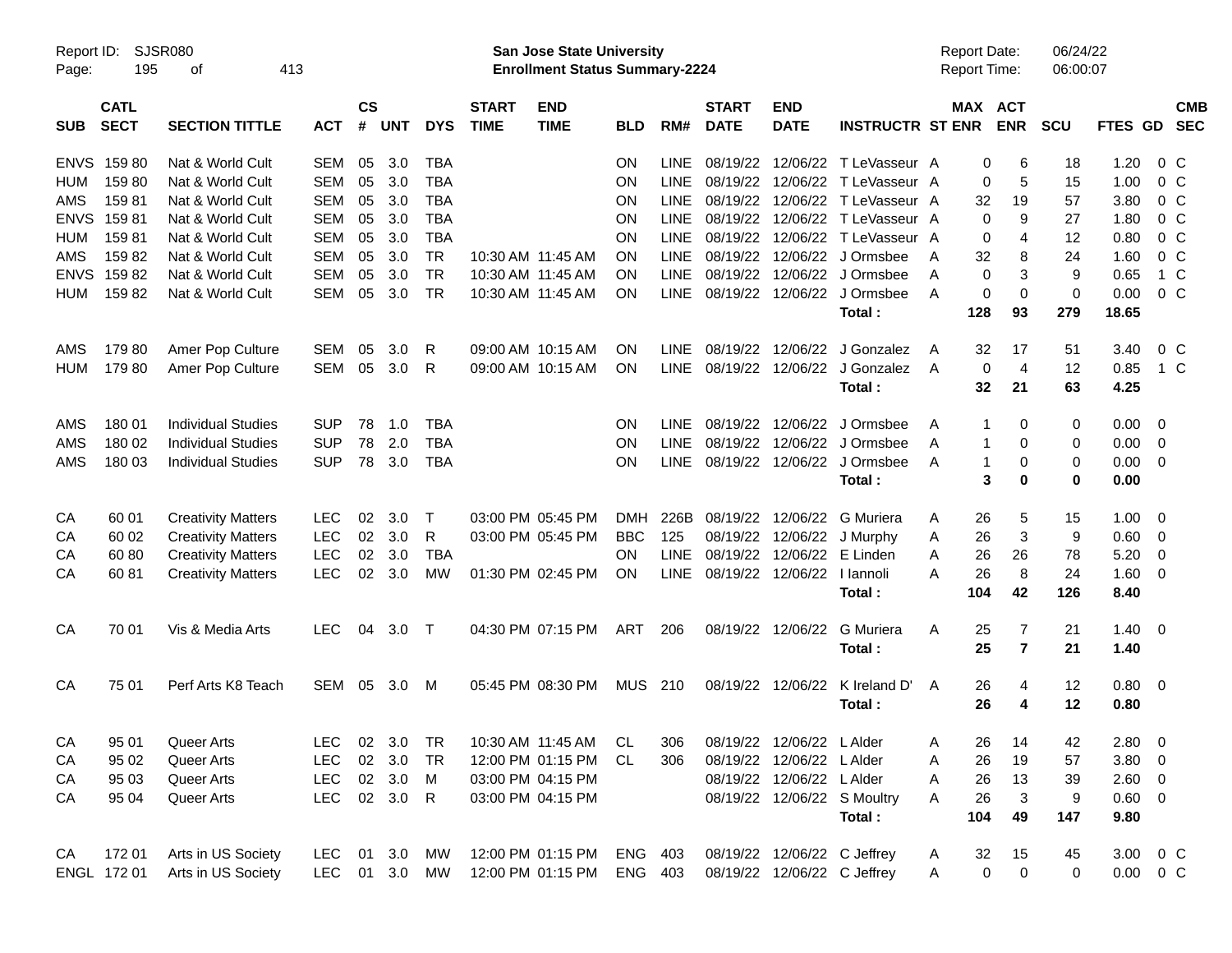| Report ID:<br>Page: | 196                        | SJSR080<br>413<br>оf      |              |                    |            |            |                             | San Jose State University<br><b>Enrollment Status Summary-2224</b> |            |             |                                |                           |                         | <b>Report Date:</b><br>Report Time: |                           | 06/24/22<br>06:00:07 |             |                          |                          |
|---------------------|----------------------------|---------------------------|--------------|--------------------|------------|------------|-----------------------------|--------------------------------------------------------------------|------------|-------------|--------------------------------|---------------------------|-------------------------|-------------------------------------|---------------------------|----------------------|-------------|--------------------------|--------------------------|
| <b>SUB</b>          | <b>CATL</b><br><b>SECT</b> | <b>SECTION TITTLE</b>     | <b>ACT</b>   | $\mathsf{cs}$<br># | <b>UNT</b> | <b>DYS</b> | <b>START</b><br><b>TIME</b> | <b>END</b><br><b>TIME</b>                                          | <b>BLD</b> | RM#         | <b>START</b><br><b>DATE</b>    | <b>END</b><br><b>DATE</b> | <b>INSTRUCTR ST ENR</b> |                                     | MAX ACT<br><b>ENR</b>     | <b>SCU</b>           | FTES GD     |                          | <b>CMB</b><br><b>SEC</b> |
|                     | MUSC 172 01                | Arts in US Society        | <b>LEC</b>   | 01                 | 3.0        | MW         |                             | 12:00 PM 01:15 PM                                                  | <b>ENG</b> | 403         | 08/19/22                       |                           | 12/06/22 C Jeffrey      | Α                                   | 0<br>-1                   | 3                    | 0.20        | $0\,C$                   |                          |
| TA                  | 17201                      | Arts in US Society        | <b>LEC</b>   | 01                 | 3.0        | <b>MW</b>  |                             | 12:00 PM 01:15 PM                                                  | <b>ENG</b> | 403         | 08/19/22                       | 12/06/22                  | C Jeffrey               | Α                                   | 0<br>0                    | 0                    | 0.00        | 0 <sup>o</sup>           |                          |
| CА                  | 17280                      | Arts in US Society        | <b>LEC</b>   | 01                 | 3.0        | M          |                             | 12:00 PM 01:15 PM                                                  | OΝ         | <b>LINE</b> | 08/19/22                       | 12/06/22                  | E Linden                | 32<br>Α                             | 21                        | 63                   | 4.20        | 0 <sup>o</sup>           |                          |
|                     | ENGL 172 80                | Arts in US Society        | <b>LEC</b>   | 01                 | 3.0        | M          |                             | 12:00 PM 01:15 PM                                                  | ΟN         | <b>LINE</b> | 08/19/22                       |                           | 12/06/22 E Linden       | Α                                   | 0<br>3                    | 9                    | 0.60        | 0 <sup>o</sup>           |                          |
|                     | MUSC 172 80                | Arts in US Society        | <b>LEC</b>   | 01                 | 3.0        | M          |                             | 12:00 PM 01:15 PM                                                  | ΟN         | <b>LINE</b> | 08/19/22                       |                           | 12/06/22 E Linden       | Α                                   | 2<br>0                    | 6                    | 0.40        | 0 <sup>o</sup>           |                          |
| TA                  | 172 80                     | Arts in US Society        | <b>LEC</b>   | 01                 | 3.0        | M          |                             | 12:00 PM 01:15 PM                                                  | ΟN         | <b>LINE</b> | 08/19/22                       |                           | 12/06/22 E Linden       | Α                                   | $6\phantom{1}6$<br>0      | 18                   | 1.20        | 0 <sup>o</sup>           |                          |
| CA                  | 17281                      | Arts in US Society        | <b>LEC</b>   | 01                 | 3.0        | W          |                             | 04:30 PM 05:45 PM                                                  | ΟN         | <b>LINE</b> | 08/19/22                       |                           | 12/06/22 E Linden       | Α<br>32                             | 22                        | 66                   | 4.40        | 0 <sup>o</sup>           |                          |
|                     | ENGL 172 81                | Arts in US Society        | <b>LEC</b>   | 01                 | 3.0        | W          |                             | 04:30 PM 05:45 PM                                                  | ΟN         | <b>LINE</b> | 08/19/22                       |                           | 12/06/22 E Linden       | Α                                   | $\overline{7}$<br>0       | 21                   | 1.40        | 0 <sup>o</sup>           |                          |
|                     | MUSC 172 81                | Arts in US Society        | <b>LEC</b>   | 01                 | 3.0        | W          |                             | 04:30 PM 05:45 PM                                                  | ΟN         | <b>LINE</b> | 08/19/22                       | 12/06/22                  | E Linden                | Α                                   | 2<br>0                    | 6                    | 0.40        | 0 <sup>o</sup>           |                          |
| TA                  | 17281                      | Arts in US Society        | <b>LEC</b>   | 01                 | 3.0        | W          |                             | 04:30 PM 05:45 PM                                                  | ON         | LINE        | 08/19/22                       |                           | 12/06/22 E Linden       | A                                   | $\mathbf 0$<br>0          | 0                    | 0.00        | 0 <sup>o</sup>           |                          |
|                     |                            |                           |              |                    |            |            |                             |                                                                    |            |             |                                |                           | Total:                  | 96                                  | 79                        | 237                  | 15.80       |                          |                          |
| CA                  | 17380                      | Cont World Arts           | <b>LEC</b>   | 01                 | 3.0        | М          |                             | 04:30 PM 05:45 PM                                                  | ΟN         | <b>LINE</b> | 08/19/22                       | 12/06/22                  | E Linden                | 32<br>Α                             | 11                        | 33                   | 2.20        | $0\,$ C                  |                          |
|                     | ENGL 173 80                | Cont World Arts           | <b>LEC</b>   | 01                 | 3.0        | М          |                             | 04:30 PM 05:45 PM                                                  | ΟN         | <b>LINE</b> | 08/19/22                       | 12/06/22                  | E Linden                | Α                                   | 0<br>$\overline{4}$       | 12                   | 0.80        | 0 <sup>o</sup>           |                          |
|                     | MUSC 173 80                | <b>Cont World Arts</b>    | <b>LEC</b>   | 01                 | 3.0        | M          |                             | 04:30 PM 05:45 PM                                                  | ΟN         | <b>LINE</b> | 08/19/22                       | 12/06/22                  | E Linden                | Α                                   | 0<br>6                    | 18                   | 1.20        | 0 <sup>o</sup>           |                          |
| TA                  | 17380                      | <b>Cont World Arts</b>    | <b>LEC</b>   | 01                 | 3.0        | М          |                             | 04:30 PM 05:45 PM                                                  | ON         | LINE        | 08/19/22                       |                           | 12/06/22 E Linden       | A                                   | 3<br>0                    | 9                    | 0.60        | 0 <sup>o</sup>           |                          |
|                     |                            |                           |              |                    |            |            |                             |                                                                    |            |             |                                |                           | Total:                  | 32                                  | 24                        | 72                   | 4.80        |                          |                          |
| CA                  | 175 01                     | <b>Creative Process</b>   | SEM          | 05                 | 3.0        | $\top$     |                             | 03:00 PM 05:45 PM                                                  | <b>BBC</b> | 125         | 08/19/22                       | 12/06/22                  | <b>B</b> Jamrus         | 26<br>Α                             | 5                         | 15                   | 1.00        | $\overline{\phantom{0}}$ |                          |
|                     |                            |                           |              |                    |            |            |                             |                                                                    |            |             |                                |                           | Total:                  | 26                                  | 5                         | 15                   | 1.00        |                          |                          |
| CA                  | 17701                      | Arts for Teaching         | <b>SEM</b>   | 05                 | 3.0        | MW         |                             | 09:00 AM 10:15 AM                                                  | DMH        | 226B        | 08/19/22                       |                           | 12/06/22 G Muriera      | 26<br>A                             | 13                        | 39                   | 2.60        | $\overline{\mathbf{0}}$  |                          |
| CA                  | 17702                      | Arts for Teaching         | <b>SEM</b>   |                    | 3.0        |            |                             |                                                                    |            |             |                                |                           |                         | Х                                   | 0<br>$\mathbf 0$          | 0                    | 0.00        | $\overline{\mathbf{0}}$  |                          |
| СA                  | 17703                      | Arts for Teaching         | <b>SEM</b>   | 05                 | 3.0        | R          |                             | 09:00 AM 10:15 AM                                                  |            |             | 08/19/22                       |                           | 12/06/22 G Muriera      | A<br>26                             | 16                        | 48                   | 3.20        | $\mathbf 0$              |                          |
| СA                  | 17780                      | Arts for Teaching         | <b>SEM</b>   | 05                 | 3.0        | F          |                             | 01:00 PM 02:15 PM                                                  | ON         | LINE        | 08/19/22                       |                           | 12/06/22 K Kratochvil   | 26<br>$\overline{A}$                | 23                        | 69                   | 4.65        | -1                       |                          |
|                     |                            |                           |              |                    |            |            |                             |                                                                    |            |             |                                |                           | Total:                  | 78                                  | 52                        | 156                  | 10.45       |                          |                          |
| CA                  | 180 01                     | <b>Individual Studies</b> | <b>SUP</b>   | 78                 | 1.0        | <b>TBA</b> |                             |                                                                    | ON         | <b>LINE</b> | 08/19/22                       | 12/06/22 S Riley          |                         | A                                   | $\mathbf{1}$<br>0         | 0                    | 0.00        | $\overline{\phantom{0}}$ |                          |
| CA                  | 180 02                     | <b>Individual Studies</b> | <b>SUP</b>   | 78                 | 2.0        | <b>TBA</b> |                             |                                                                    | ON         | <b>LINE</b> | 08/19/22                       | 12/06/22 S Riley          |                         | Α                                   | $\mathbf{1}$<br>0         | 0                    | 0.00        | $\overline{\mathbf{0}}$  |                          |
| CA                  | 180 03                     | <b>Individual Studies</b> | <b>SUP</b>   | 78                 | 3.0        | <b>TBA</b> |                             |                                                                    | ON         | <b>LINE</b> | 08/19/22                       | 12/06/22 S Riley          |                         | Α                                   | $\mathbf{1}$<br>0         | 0                    | 0.00        | 0                        |                          |
| CA                  | 180 04                     | <b>Individual Studies</b> | <b>SUP</b>   | 78                 | 4.0        | <b>TBA</b> |                             |                                                                    | ΟN         | LINE        | 08/19/22                       | 12/06/22 S Riley          |                         | A                                   | $\mathbf{1}$<br>$\Omega$  | 0                    | 0.00        | 0                        |                          |
|                     |                            |                           |              |                    |            |            |                             |                                                                    |            |             |                                |                           | Total :                 |                                     | 4<br>0                    | 0                    | 0.00        |                          |                          |
| CA                  | 190 01                     | Field Work-Intern         | <b>SUP</b>   | 78                 | 1.0        | <b>TBA</b> |                             |                                                                    | ON         |             | LINE 08/19/22 12/06/22 S Riley |                           |                         | A                                   | 1<br>0                    | 0                    | $0.00 \t 0$ |                          |                          |
| СA                  | 190 02                     | Field Work-Intern         | <b>SUP</b>   | 78                 | 2.0        | <b>TBA</b> |                             |                                                                    | ON         | LINE        | 08/19/22                       | 12/06/22 S Riley          |                         | Α                                   | $\pmb{0}$<br>$\mathbf{1}$ | 0                    | $0.00 \t 0$ |                          |                          |
| CA                  | 190 03                     | Field Work-Intern         | <b>SUP</b>   |                    | 78 3.0     | <b>TBA</b> |                             |                                                                    | <b>ON</b>  | LINE        | 08/19/22                       | 12/06/22 S Riley          |                         | Α                                   | $\mathbf{1}$<br>$\pmb{0}$ | 0                    | $0.00 \t 0$ |                          |                          |
|                     |                            |                           |              |                    |            |            |                             |                                                                    |            |             |                                |                           | Total:                  |                                     | 3<br>0                    | 0                    | 0.00        |                          |                          |
| CA                  | 194 01                     | <b>Community Arts</b>     | SEM 05 3.0 T |                    |            |            |                             | 03:00 PM 05:45 PM                                                  | CL.        | 306         | 08/19/22                       |                           | 12/06/22 W McCraw       | 26<br>A                             | 10                        | 30                   | $2.00 \t 0$ |                          |                          |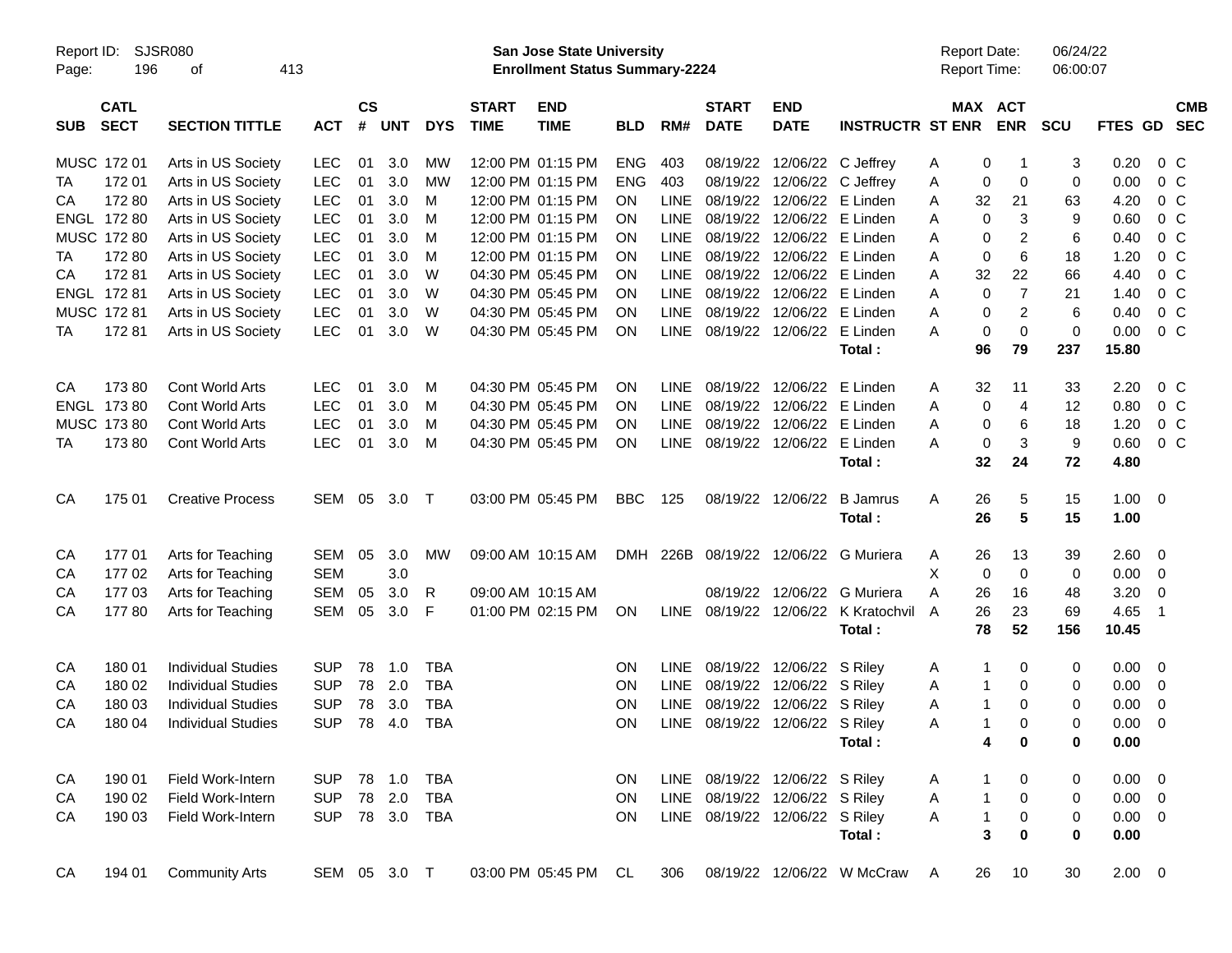| Report ID:<br>Page: | SJSR080<br>197             | 413<br>οf                   |               |                |            |            |                             | San Jose State University<br><b>Enrollment Status Summary-2224</b> |            |             |                             |                           |                                  | Report Date:<br>Report Time: |                            | 06/24/22<br>06:00:07 |               |                         |                          |
|---------------------|----------------------------|-----------------------------|---------------|----------------|------------|------------|-----------------------------|--------------------------------------------------------------------|------------|-------------|-----------------------------|---------------------------|----------------------------------|------------------------------|----------------------------|----------------------|---------------|-------------------------|--------------------------|
| <b>SUB</b>          | <b>CATL</b><br><b>SECT</b> | <b>SECTION TITTLE</b>       | <b>ACT</b>    | <b>CS</b><br># | <b>UNT</b> | <b>DYS</b> | <b>START</b><br><b>TIME</b> | <b>END</b><br><b>TIME</b>                                          | <b>BLD</b> | RM#         | <b>START</b><br><b>DATE</b> | <b>END</b><br><b>DATE</b> | <b>INSTRUCTR ST ENR</b>          |                              | MAX ACT<br><b>ENR</b>      | <b>SCU</b>           | FTES GD       |                         | <b>CMB</b><br><b>SEC</b> |
|                     |                            |                             |               |                |            |            |                             |                                                                    |            |             |                             |                           | Total:                           | 26                           | 10                         | 30                   | 2.00          |                         |                          |
| HUM                 | 1A 01                      | Hum Hon OriginAgEmpLEC      |               | 01             | 6.0        | <b>TR</b>  |                             | 09:00 AM 10:15 AM                                                  | WSQ 109    |             | 08/19/22                    | 12/06/22                  | C Jeffrey                        | 32<br>A                      | 0                          | 0                    | 0.00          | 0                       |                          |
| <b>HUM</b>          | 1A 02                      | Hum Hon OriginAgEmpSEM      |               | 05             | 0.0        | <b>TR</b>  | 10:30 AM 11:45 AM           |                                                                    | <b>SH</b>  | 240         | 08/19/22                    | 12/06/22                  | C Jeffrey                        | 32<br>A                      | 0                          | 0                    | 0.00          | 0                       |                          |
| <b>HUM</b>          | 1A03                       | Hum Hon OriginAgEmpLEC      |               | 01             | 6.0        | <b>TR</b>  |                             | 09:00 AM 10:15 AM                                                  | WSQ        | 109         | 08/19/22                    | 12/06/22                  | M Okin                           | 32<br>Α                      | 1                          | 3                    | 0.40          | 0                       |                          |
| <b>HUM</b>          | 1A 04                      | Hum Hon OriginAgEmpSEM      |               | 05             | 0.0        | <b>TR</b>  | 10:30 AM 11:45 AM           |                                                                    | <b>BBC</b> | 125         | 08/19/22                    | 12/06/22                  | M Okin                           | 32<br>Α                      | 1                          | 3                    | 0.00          | 0                       |                          |
| <b>HUM</b>          | 1A 05                      | Hum Hon OriginAgEmpLEC      |               | 01             | 6.0        | <b>TR</b>  |                             | 09:00 AM 10:15 AM                                                  | WSQ        | 109         | 08/19/22                    | 12/06/22                  | N Friedman-B A                   | 32                           | 0                          | 0                    | 0.00          | 0                       |                          |
| <b>HUM</b>          | 1A 06                      | Hum Hon OriginAgEmpSEM      |               | 05             | 0.0        | <b>TR</b>  | 10:30 AM 11:45 AM           |                                                                    | <b>BBC</b> | 205         | 08/19/22                    | 12/06/22                  | N Friedman-B A                   | 32                           | 0                          | 0                    | 0.00          | 0                       |                          |
| <b>HUM</b>          | 1A 07                      | Hum Hon OriginAgEmpLEC      |               | 01             | 6.0        | <b>TR</b>  |                             | 09:00 AM 10:15 AM                                                  | WSQ        | 109         | 08/19/22                    | 12/06/22 G Smay           |                                  | 32<br>A                      | 0                          | 0                    | 0.00          | 0                       |                          |
| <b>HUM</b>          | 1A 08                      | Hum Hon OriginAgEmpSEM      |               | 05             | 0.0        | <b>TR</b>  | 10:30 AM 11:45 AM           |                                                                    | <b>BBC</b> | 120         | 08/19/22                    | 12/06/22 G Smay           |                                  | 32<br>A                      | 0                          | 0                    | 0.00          | 0                       |                          |
| <b>HUM</b>          | 1A 80                      | Hum Hon OriginAgEmpLEC      |               |                | 6.0        |            |                             |                                                                    |            |             |                             |                           |                                  | Х                            | 0<br>0                     | 0                    | 0.00          | 0                       |                          |
| <b>HUM</b>          | 1A81                       | Hum Hon OriginAgEmpSEM      |               |                | 0.0        |            |                             |                                                                    |            |             |                             |                           |                                  | X                            | 0<br>0                     | 0                    | 0.00          | 0                       |                          |
| <b>HUM</b>          | 1A82                       | Hum Hon OriginAgEmpLEC      |               | 01             | 6.0        | <b>TBA</b> |                             |                                                                    | ON         | <b>LINE</b> | 08/19/22                    | 12/06/22 G Smay           |                                  | 32<br>Α                      | 2                          | 6                    | 0.80          | 0                       |                          |
| <b>HUM</b>          | 1A83                       | Hum Hon OriginAgEmpSEM      |               | 05             | 0.0        | <b>TR</b>  |                             | 03:00 PM 04:15 PM                                                  | ON         | <b>LINE</b> | 08/19/22                    | 12/06/22                  | G Smay                           | 32<br>Α                      | $\overline{\mathbf{c}}$    | 6                    | 0.00          | 0                       |                          |
| <b>HUM</b>          | 1A 84                      | Hum Hon OriginAgEmpLEC      |               | 01             | 6.0        | <b>TBA</b> |                             |                                                                    | ON         | <b>LINE</b> | 08/19/22                    | 12/06/22                  | K Malloy                         | 32<br>Α                      | 1                          | 3                    | 0.40          | 0                       |                          |
| <b>HUM</b>          | 1A85                       | Hum Hon OriginAgEmpSEM      |               | 05             | 0.0        | <b>MW</b>  |                             | 04:30 PM 05:45 PM                                                  | ON         | <b>LINE</b> | 08/19/22                    | 12/06/22                  | K Malloy                         | 32<br>Α                      | 1                          | 3                    | 0.00          | 0                       |                          |
| <b>HUM</b>          | 1A 86                      | Hum Hon OriginAgEmpLEC      |               | 01             | 6.0        | <b>TBA</b> |                             |                                                                    | ON         | <b>LINE</b> | 08/19/22                    | 12/06/22                  | R Kling                          | 32<br>Α                      |                            | 3                    | 0.40          | 0                       |                          |
| <b>HUM</b>          | 1A 87                      | Hum Hon OriginAgEmpSEM      |               | 05             | 0.0        | <b>TR</b>  |                             | 12:00 PM 01:15 PM                                                  | ON         | LINE        | 08/19/22                    | 12/06/22                  | R Kling                          | 32<br>Α                      | 1                          | 3                    | 0.00          | 0                       |                          |
| <b>HUM</b>          | 1A 88                      | Hum Hon OriginAgEmpLEC      |               | 01             | 6.0        | <b>TBA</b> |                             |                                                                    | ON         | <b>LINE</b> | 08/19/22                    | 12/06/22                  |                                  | 32<br>Α                      | 0                          | 0                    | 0.00          | 0                       |                          |
| <b>HUM</b>          | 1A 89                      | Hum Hon OriginAgEmpSEM      |               | 05             | 0.0        | <b>MW</b>  |                             | 05:00 PM 06:15 PM                                                  |            |             | 08/19/22                    | 12/06/22 M Kabir          |                                  | 32<br>Α                      | 0                          | 0                    | 0.00          | 0                       |                          |
|                     |                            |                             |               |                |            |            |                             |                                                                    |            |             |                             |                           | Total:                           | 512                          | 10                         | 30                   | 2.00          |                         |                          |
| HUM                 | 2A 01                      | Hum Honors 2A               | <b>LEC</b>    | 01             | 0.0        | <b>TR</b>  | 10:30 AM 11:45 AM           |                                                                    | WSQ        | 109         | 08/19/22                    | 12/06/22                  | J Lindahl                        | 32<br>Α                      | 14                         | 42                   | 0.00          | 0                       |                          |
| <b>HUM</b>          | 2A 02                      | Hum Honors 2A               | <b>SEM</b>    | 05             | 6.0        | <b>TR</b>  |                             | 12:00 PM 01:15 PM                                                  | <b>SH</b>  | 238         | 08/19/22                    | 12/06/22                  | J Lindahl                        | 32<br>Α                      | 14                         | 42                   | 5.60          | 0                       |                          |
| <b>HUM</b>          | 2A 03                      | Hum Honors 2A               | <b>LEC</b>    | 01             | 0.0        | <b>TR</b>  |                             | 10:30 AM 11:45 AM                                                  | WSQ        | 109         | 08/19/22                    | 12/06/22                  | E Johnson                        | 32<br>Α                      | 10                         | 30                   | 0.00          | 0                       |                          |
| <b>HUM</b>          | 2A 04                      | Hum Honors 2A               | <b>SEM</b>    | 05             | 6.0        | <b>TR</b>  |                             | 12:00 PM 01:15 PM                                                  | <b>BBC</b> | 125         | 08/19/22                    | 12/06/22                  | E Johnson                        | 32<br>Α                      | 10                         | 30                   | 4.00          | 0                       |                          |
| <b>HUM</b>          | 2A 05                      | Hum Honors 2A               | <b>LEC</b>    | 01             | 0.0        | <b>TR</b>  | 10:30 AM 11:45 AM           |                                                                    | WSQ        | 109         | 08/19/22                    | 12/06/22                  | A Zarate                         | 32<br>Α                      | 10                         | 30                   | 0.00          | 0                       |                          |
| <b>HUM</b>          | 2A 06                      | Hum Honors 2A               | <b>SEM</b>    | 05             | 6.0        | <b>TR</b>  |                             | 12:00 PM 01:15 PM                                                  | <b>SH</b>  | 240         | 08/19/22                    | 12/06/22 A Zarate         |                                  | 32<br>Α                      | 10                         | 30                   | 4.00          | 0                       |                          |
|                     |                            |                             |               |                |            |            |                             |                                                                    |            |             |                             |                           | Total:                           | 192                          | 68                         | 204                  | 13.60         |                         |                          |
| <b>HUM</b>          | 80 01                      | Reading the World           | <b>LEC</b>    |                | 04 3.0     | МW         |                             | 10:30 AM 11:45 AM                                                  | DMH        |             |                             |                           | 226B 08/19/22 12/06/22 A Cushner | 26<br>A                      | 5                          | 15                   | 1.00          | $\overline{\mathbf{0}}$ |                          |
|                     | HUM 8080                   | Reading the World           | LEC 04 3.0 TR |                |            |            |                             | 04:30 PM 05:45 PM ON                                               |            |             | LINE 08/19/22 12/06/22      |                           | E Johnson                        | 26<br>A                      | 16                         | 48                   | $3.20 \ 0$    |                         |                          |
|                     |                            |                             |               |                |            |            |                             |                                                                    |            |             |                             |                           | Total:                           | 52                           | 21                         | 63                   | 4.20          |                         |                          |
| HUM                 | 95 01                      | <b>Digital Humanities</b>   | SEM 05 3.0 R  |                |            |            |                             | 03:00 PM 05:45 PM                                                  | CL         | 111         |                             | 08/19/22 12/06/22         | M Okin                           | 21<br>A                      | 13                         | 39                   | 2.60 0        |                         |                          |
|                     |                            |                             |               |                |            |            |                             |                                                                    |            |             |                             |                           | Total:                           | 21                           | 13                         | 39                   | 2.60          |                         |                          |
| HUM                 |                            | 100W 01 Writing: Hum & Arts | SEM 05 3.0    |                |            | TR         |                             | 01:30 PM 02:45 PM                                                  | ENG 403    |             |                             | 08/19/22 12/06/22         | <b>B</b> Walters                 | 26<br>A                      | 22                         | 66                   | 4.40 0 C      |                         |                          |
| AMS                 |                            | 100W 01 Writing: Hum & Arts | SEM 05 3.0 TR |                |            |            |                             | 01:30 PM 02:45 PM                                                  | ENG 403    |             |                             |                           | 08/19/22 12/06/22 B Walters      | Α                            | $\mathbf 0$<br>$\mathbf 0$ | 0                    | $0.00 \t 0 C$ |                         |                          |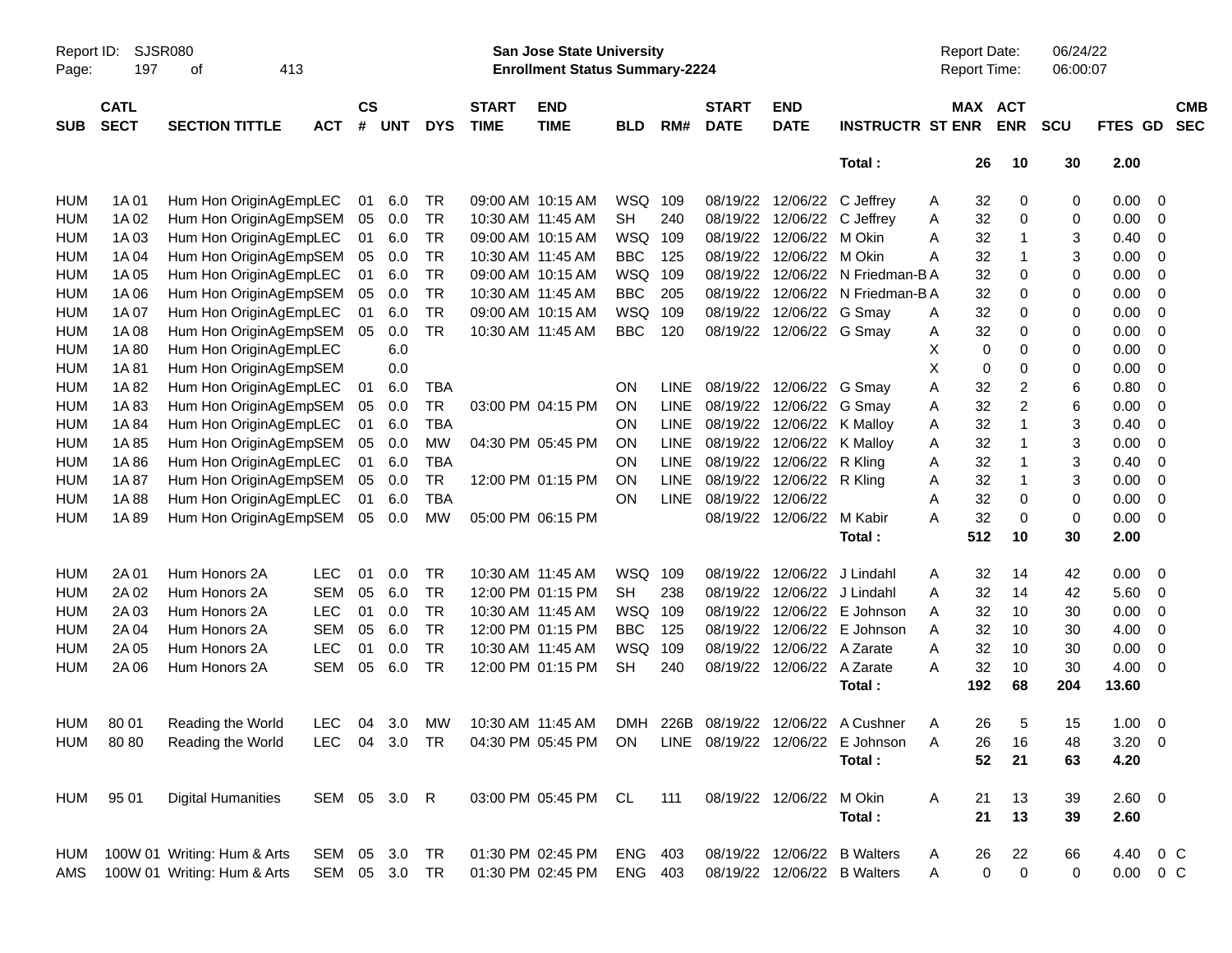| Report ID:<br>Page: | <b>SJSR080</b><br>198 | 413<br>оf                                          |            |    |            |            |                             | San Jose State University<br><b>Enrollment Status Summary-2224</b> |            |             |                             |                             |                                   | <b>Report Date:</b><br><b>Report Time:</b> |                       | 06/24/22<br>06:00:07 |                |                          |  |
|---------------------|-----------------------|----------------------------------------------------|------------|----|------------|------------|-----------------------------|--------------------------------------------------------------------|------------|-------------|-----------------------------|-----------------------------|-----------------------------------|--------------------------------------------|-----------------------|----------------------|----------------|--------------------------|--|
| <b>SUB</b>          | <b>CATL</b>           | <b>SECT</b><br><b>SECTION TITTLE</b><br><b>ACT</b> |            |    |            | <b>DYS</b> | <b>START</b><br><b>TIME</b> | <b>END</b><br><b>TIME</b>                                          | <b>BLD</b> | RM#         | <b>START</b><br><b>DATE</b> | <b>END</b><br><b>DATE</b>   | <b>INSTRUCTR ST ENR</b>           |                                            | MAX ACT<br><b>ENR</b> | <b>SCU</b>           | FTES GD SEC    | <b>CMB</b>               |  |
|                     |                       |                                                    |            | #  | <b>UNT</b> |            |                             |                                                                    |            |             |                             |                             |                                   |                                            |                       |                      |                |                          |  |
| <b>RELS</b>         |                       | 100W 01 Writing: Hum & Arts                        | SEM        | 05 | 3.0        | TR         |                             | 01:30 PM 02:45 PM                                                  | <b>ENG</b> | 403         | 08/19/22                    |                             | 12/06/22 B Walters                | 0<br>Α                                     | 0                     | 0                    | 0.00           | $0\,$ C                  |  |
| HUM                 |                       | 100W 80 Writing: Hum & Arts                        | <b>SEM</b> | 05 | 3.0        | W          |                             | 01:30 PM 02:45 PM                                                  | <b>ON</b>  | LINE        | 08/19/22                    | 12/06/22                    |                                   | 26<br>A                                    | 24                    | 72                   | 4.80           | 0 C                      |  |
| AMS                 |                       | 100W 80 Writing: Hum & Arts                        | <b>SEM</b> | 05 | 3.0        | W          |                             | 01:30 PM 02:45 PM                                                  | ON         | <b>LINE</b> | 08/19/22                    | 12/06/22                    |                                   | 0<br>Α                                     | 2                     | 6                    | 0.40           | 0 <sup>o</sup>           |  |
| <b>RELS</b>         |                       | 100W 80 Writing: Hum & Arts                        | <b>SEM</b> | 05 | 3.0        | W          |                             | 01:30 PM 02:45 PM                                                  | ON         | <b>LINE</b> | 08/19/22                    | 12/06/22                    |                                   | 0<br>Α                                     | $\mathbf 0$           | 0                    | 0.00           | 0 <sup>o</sup>           |  |
|                     |                       |                                                    |            |    |            |            |                             |                                                                    |            |             |                             |                             | Total:                            | 52                                         | 48                    | 144                  | 9.60           |                          |  |
| HUM                 | 101 01                | Human Life                                         | LEC.       | 02 | 3.0        | <b>MW</b>  |                             | 12:00 PM 01:15 PM                                                  | <b>SH</b>  | 238         | 08/19/22                    | 12/06/22                    | J Ormsbee                         | A<br>32                                    | 7                     | 21                   | $1.40 \quad 0$ |                          |  |
|                     |                       |                                                    |            |    |            |            |                             |                                                                    |            |             |                             |                             | Total:                            | 32                                         | $\overline{7}$        | 21                   | 1.40           |                          |  |
| HUM                 | 114 80                | Legacy of Asia                                     | LEC.       | 03 | 3.0        | R          |                             | 01:30 PM 02:45 PM                                                  | ON         | LINE.       | 08/19/22                    | 12/06/22                    | M Choi                            | 32<br>Α                                    | 8                     | 24                   | 1.60           | 0 C                      |  |
|                     | ANTH 114 80           | Legacy of Asia                                     | <b>LEC</b> | 03 | 3.0        | R          |                             | 01:30 PM 02:45 PM                                                  | ON         | LINE        | 08/19/22                    | 12/06/22                    | M Choi                            | 0<br>Α                                     | 16                    | 48                   | 3.20           | 0 <sup>o</sup>           |  |
|                     | RELS 114 80           | Legacy of Asia                                     | <b>LEC</b> | 03 | 3.0        | R          |                             | 01:30 PM 02:45 PM                                                  | ON         | <b>LINE</b> | 08/19/22                    | 12/06/22 M Choi             |                                   | 0<br>Α                                     | $\mathbf{1}$          | 3                    | 0.20           | 0 <sup>o</sup>           |  |
| ASIA                | 114 80                | Legacy of Asia                                     | <b>LEC</b> | 03 | 3.0        | -R         |                             | 01:30 PM 02:45 PM                                                  | ON         | LINE        |                             | 08/19/22 12/06/22 M Choi    |                                   | A<br>0                                     | 7                     | 21                   | 1.40           | $0\,C$                   |  |
|                     |                       |                                                    |            |    |            |            |                             |                                                                    |            |             |                             |                             | Total:                            | 32                                         | 32                    | 96                   | 6.40           |                          |  |
| HUM                 | 128 01                | <b>Twentieth Century</b>                           | LEC.       | 02 | 3.0        | M          |                             | 03:00 PM 04:15 PM                                                  | <b>BBC</b> | 125         | 08/19/22                    | 12/06/22                    | A Cushner                         | 32<br>Α                                    | 4                     | 12                   | $0.80 \quad 0$ |                          |  |
|                     |                       |                                                    |            |    |            |            |                             |                                                                    |            |             |                             |                             | Total:                            | 32                                         | 4                     | 12                   | 0.80           |                          |  |
| HUM                 |                       | 177A 80 Advanced Honors                            | <b>LEC</b> | 01 | 6.0        | TR         |                             | 03:00 PM 04:15 PM                                                  | ON         | LINE.       | 08/19/22                    |                             | 12/06/22 C RostankowsA            | 42                                         | 14                    | 42                   | $5.60 \t 0$    |                          |  |
| HUM                 |                       | 177A 81 Advanced Honors                            | <b>SEM</b> | 05 | 0.0        | <b>TR</b>  |                             | 04:30 PM 05:45 PM                                                  | ON         | LINE        | 08/19/22                    |                             | 12/06/22 C RostankowsA            | 42                                         | 14                    | 42                   | 0.00           | $\overline{\phantom{0}}$ |  |
| HUM                 |                       | 177A 82 Advanced Honors                            | <b>LEC</b> | 01 | 6.0        | <b>TR</b>  |                             | 03:00 PM 04:15 PM                                                  | ON         | <b>LINE</b> | 08/19/22                    | 12/06/22 J Lindahl          |                                   | 42<br>Α                                    | 10                    | 30                   | 4.00           | $\overline{\phantom{0}}$ |  |
| HUM                 |                       | 177A 83 Advanced Honors                            | <b>SEM</b> | 05 | 0.0        | <b>TR</b>  |                             | 04:30 PM 05:45 PM                                                  | ON         | LINE        |                             | 08/19/22 12/06/22 J Lindahl |                                   | 42<br>A                                    | 10                    | 30                   | $0.00 \t 0$    |                          |  |
|                     |                       |                                                    |            |    |            |            |                             |                                                                    |            |             |                             |                             | Total:                            | 168                                        | 48                    | 144                  | 9.60           |                          |  |
| HUM                 | 180 01                | <b>Indiv Studies</b>                               | <b>SUP</b> | 78 | 1.0        | TBA        |                             |                                                                    |            |             | 08/19/22                    | 12/06/22 K Malloy           |                                   | 1<br>Α                                     | 0                     | 0                    | $0.00 \t 0$    |                          |  |
| HUM                 | 180 02                | <b>Indiv Studies</b>                               | <b>SUP</b> | 78 | 2.0        | <b>TBA</b> |                             |                                                                    |            |             | 08/19/22                    | 12/06/22 K Malloy           |                                   | Α<br>-1                                    | 0                     | 0                    | $0.00 \t 0$    |                          |  |
| HUM                 | 180 03                | <b>Indiv Studies</b>                               | <b>SUP</b> | 78 | 3.0        | <b>TBA</b> |                             |                                                                    |            |             |                             | 08/19/22 12/06/22 K Malloy  |                                   | A<br>-1                                    | 0                     | 0                    | 0.00           | $\overline{\phantom{0}}$ |  |
|                     |                       |                                                    |            |    |            |            |                             |                                                                    |            |             |                             |                             | Total:                            | 3                                          | 0                     | 0                    | 0.00           |                          |  |
| HUM                 | 190 01                | Sr Sem in Hum                                      | <b>SEM</b> | 05 | 3.0        | M          |                             | 03:00 PM 05:45 PM                                                  | CL.        | 306         | 08/19/22                    |                             | 12/06/22 E Johnson                | 20<br>Α                                    | 12                    | 36                   | 2.40           | 0 C                      |  |
| AMS                 | 190 01                | Sr Sem in Hum                                      | SEM        | 05 | 3.0        | M          |                             | 03:00 PM 05:45 PM                                                  | -CL        | 306         |                             |                             | 08/19/22 12/06/22 E Johnson       | Α<br>0                                     | $\mathbf{1}$          | 3                    | 0.20           | 0 <sup>o</sup>           |  |
|                     | RELS 190 01           | Sr Sem in Hum                                      | SEM 05 3.0 |    |            | M          |                             | 03:00 PM 05:45 PM                                                  | <b>CL</b>  | 306         |                             |                             | 08/19/22 12/06/22 E Johnson       | 0                                          |                       | 3                    | $0.20 \t 0 C$  |                          |  |
|                     | HUM 190 80            | Sr Sem in Hum                                      | SEM        |    | 05 3.0     | - W        |                             | 04:30 PM 07:15 PM                                                  | <b>ON</b>  |             |                             |                             | LINE 08/19/22 12/06/22 E Johnson  | Α<br>20                                    | 20                    | 60                   | 4.00 0 C       |                          |  |
| AMS                 | 190 80                | Sr Sem in Hum                                      | SEM        |    | 05 3.0 W   |            |                             | 04:30 PM 07:15 PM                                                  | ON.        |             |                             |                             | LINE 08/19/22 12/06/22 E Johnson  | 0<br>Α                                     | 0                     | 0                    | $0.00 \t 0 C$  |                          |  |
|                     | RELS 190 80           | Sr Sem in Hum                                      | SEM        |    | 05 3.0 W   |            |                             | 04:30 PM 07:15 PM                                                  | ON         |             |                             |                             | LINE 08/19/22 12/06/22 E Johnson  | Α<br>0                                     | 0                     | 0                    | $0.00 \t 0 C$  |                          |  |
|                     |                       |                                                    |            |    |            |            |                             |                                                                    |            |             |                             |                             | Total:                            | 40                                         | 34                    | 102                  | 6.80           |                          |  |
|                     | LSTP 1001             | Chronicles of Educat LEC 02 3.0 MW                 |            |    |            |            |                             | 12:00 PM 01:15 PM                                                  |            |             | DMH 226B 08/19/22 12/06/22  |                             |                                   | 26<br>Α                                    | 13                    | 39                   | $2.60 \t 0$    |                          |  |
| <b>LSTP</b>         | 1080                  | Chronicles of Educat LEC 02 3.0 TBA                |            |    |            |            |                             |                                                                    | ON.        |             |                             |                             | LINE 08/19/22 12/06/22 C Alvarado | 26<br>A                                    | 26                    | 78                   | 5.20 0         |                          |  |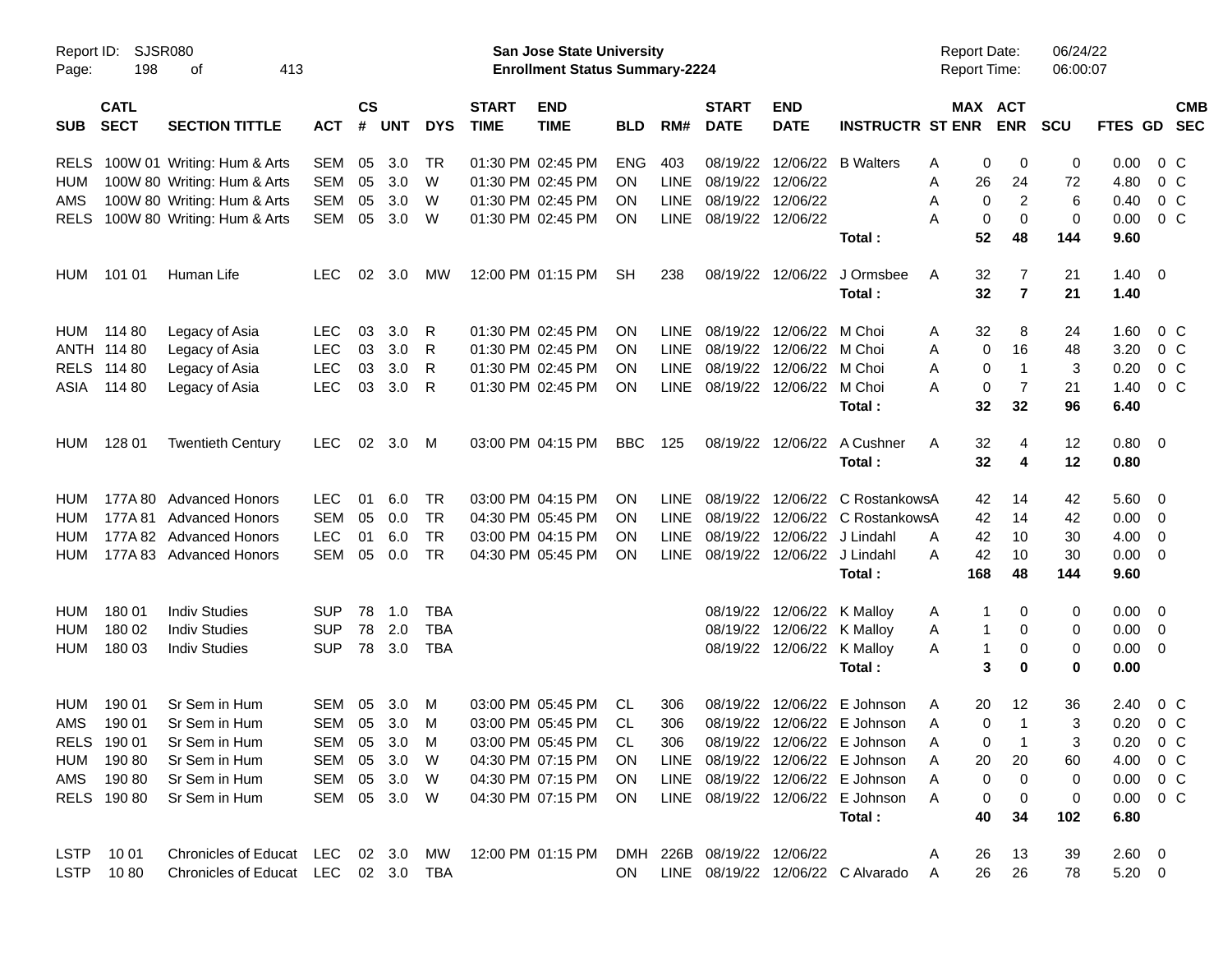| Report ID:<br>Page:                                                   | 199                                                                                      | SJSR080<br>413<br>οf                                                                                                                                                                                     |                                                                                                              |                      |                                                                     |                                               |                             | San Jose State University<br><b>Enrollment Status Summary-2224</b>                                                                                                   |                                                      |                                   |                                              |                                                                |                                                                                                                                                                                                                                          | <b>Report Date:</b><br><b>Report Time:</b>             |                                                                                  | 06/24/22<br>06:00:07                         |                                                              |                                                                                                       |                          |
|-----------------------------------------------------------------------|------------------------------------------------------------------------------------------|----------------------------------------------------------------------------------------------------------------------------------------------------------------------------------------------------------|--------------------------------------------------------------------------------------------------------------|----------------------|---------------------------------------------------------------------|-----------------------------------------------|-----------------------------|----------------------------------------------------------------------------------------------------------------------------------------------------------------------|------------------------------------------------------|-----------------------------------|----------------------------------------------|----------------------------------------------------------------|------------------------------------------------------------------------------------------------------------------------------------------------------------------------------------------------------------------------------------------|--------------------------------------------------------|----------------------------------------------------------------------------------|----------------------------------------------|--------------------------------------------------------------|-------------------------------------------------------------------------------------------------------|--------------------------|
| <b>SUB</b>                                                            | <b>CATL</b><br><b>SECT</b>                                                               | <b>SECTION TITTLE</b>                                                                                                                                                                                    | <b>ACT</b>                                                                                                   | $\mathsf{cs}$<br>#   | <b>UNT</b>                                                          | <b>DYS</b>                                    | <b>START</b><br><b>TIME</b> | <b>END</b><br><b>TIME</b>                                                                                                                                            | <b>BLD</b>                                           | RM#                               | <b>START</b><br><b>DATE</b>                  | <b>END</b><br><b>DATE</b>                                      | <b>INSTRUCTR ST ENR</b>                                                                                                                                                                                                                  |                                                        | MAX ACT<br><b>ENR</b>                                                            | <b>SCU</b>                                   | FTES GD                                                      |                                                                                                       | <b>CMB</b><br><b>SEC</b> |
| <b>LSTP</b>                                                           | 1081                                                                                     | <b>Chronicles of Educat</b>                                                                                                                                                                              | LEC                                                                                                          | 02                   | 3.0                                                                 | TR                                            |                             | 12:00 PM 01:15 PM                                                                                                                                                    | ON                                                   | <b>LINE</b>                       |                                              | 08/19/22 12/06/22                                              | C Goulding<br>Total:                                                                                                                                                                                                                     | 26<br>A<br>78                                          | 13<br>52                                                                         | 39<br>156                                    | 2.60<br>10.40                                                | $\overline{\phantom{0}}$                                                                              |                          |
| <b>LSTP</b><br><b>LSTP</b>                                            | 85A 01<br>85A 80                                                                         | Fieldwork in Hum A<br>Fieldwork in Hum A                                                                                                                                                                 | <b>LEC</b><br><b>LEC</b>                                                                                     | 04<br>04             | 1.0<br>1.0                                                          | $\top$<br>M                                   |                             | 09:00 AM 09:50 AM<br>09:00 AM 09:50 AM                                                                                                                               | SН<br>ΟN                                             | 238<br><b>LINE</b>                | 08/19/22                                     | 12/06/22<br>08/19/22 12/06/22                                  | R Messina<br>M Hood<br>Total:                                                                                                                                                                                                            | 26<br>A<br>26<br>A<br>52                               | 9<br>10<br>19                                                                    | 9<br>10<br>19                                | 0.60<br>$0.67$ 0<br>1.27                                     | - 0                                                                                                   |                          |
| <b>LSTP</b>                                                           | 85B 01                                                                                   | Fieldwork in Hum B                                                                                                                                                                                       | <b>LEC</b>                                                                                                   | 04                   | 1.0                                                                 | R                                             |                             | 09:00 AM 09:50 AM                                                                                                                                                    | <b>SH</b>                                            | 238                               |                                              | 08/19/22 12/06/22                                              | R Messina<br>Total:                                                                                                                                                                                                                      | A<br>26<br>26                                          | 10<br>10                                                                         | 10<br>10                                     | 0.67<br>0.67                                                 | $\overline{\mathbf{0}}$                                                                               |                          |
| <b>LSTP</b><br><b>LSTP</b>                                            | 85C 01<br>85C 80                                                                         | Fieldwork in Hum C<br>Fieldwork in Hum C                                                                                                                                                                 | <b>LEC</b><br><b>LEC</b>                                                                                     | 04<br>04             | 1.0<br>1.0                                                          | R<br>$\top$                                   |                             | 10:30 AM 11:20 AM<br>10:30 AM 11:20 AM                                                                                                                               | SН<br><b>ON</b>                                      | 238<br><b>LINE</b>                | 08/19/22                                     | 12/06/22<br>08/19/22 12/06/22                                  | R Messina<br>M Hood<br>Total :                                                                                                                                                                                                           | A<br>26<br>26<br>A<br>52                               | 14<br>12<br>26                                                                   | 14<br>12<br>26                               | 0.93<br>$0.80 \ 0$<br>1.73                                   | $\overline{0}$                                                                                        |                          |
| <b>LSTP</b>                                                           | 13980                                                                                    | Edu & (In)Equality                                                                                                                                                                                       | SEM                                                                                                          | 05                   | 3.0 F                                                               |                                               |                             | 12:00 PM 02:45 PM                                                                                                                                                    | ON                                                   | <b>LINE</b>                       |                                              | 08/19/22 12/06/22                                              | E ColmenaresA<br>Total:                                                                                                                                                                                                                  | 32                                                     | 28<br>32<br>28                                                                   | 84<br>84                                     | 5.60 0<br>5.60                                               |                                                                                                       |                          |
| <b>LSTP</b><br><b>LSTP</b><br><b>LSTP</b><br><b>LSTP</b>              | 185 01<br>185 02<br>18580<br>18581                                                       | Fld Exp Sem<br>Fld Exp Sem<br>Fld Exp Sem<br>Fld Exp Sem                                                                                                                                                 | <b>LEC</b><br>LAB<br><b>LEC</b><br>LAB                                                                       | 02<br>15<br>02<br>15 | 3.0<br>0.0<br>3.0<br>0.0                                            | W<br><b>TBA</b><br>M<br><b>TBA</b>            |                             | 03:00 PM 04:40 PM<br>03:00 PM 04:40 PM                                                                                                                               | <b>SH</b><br>ΟN<br>ΟN                                | 240<br><b>LINE</b><br><b>LINE</b> | 08/19/22<br>08/19/22                         | 12/06/22<br>08/19/22 12/06/22<br>12/06/22<br>08/19/22 12/06/22 | M Hood<br>M Hood<br>Total:                                                                                                                                                                                                               | 32<br>A<br>32<br>Α<br>32<br>A<br>32<br>А<br>128        | 11<br>11<br>12<br>12<br>46                                                       | 22<br>11<br>24<br>12<br>69                   | 2.20<br>0.00<br>2.40<br>0.00<br>4.60                         | - 0<br>$\overline{0}$<br>0<br>$\overline{0}$                                                          |                          |
| <b>RELS</b><br><b>RELS</b>                                            | 70 01<br>7080                                                                            | <b>World Religions</b><br><b>World Religions</b>                                                                                                                                                         | <b>LEC</b><br><b>LEC</b>                                                                                     | 02                   | 3.0<br>02 3.0                                                       | <b>TR</b><br><b>TBA</b>                       |                             | 01:30 PM 02:45 PM                                                                                                                                                    | <b>SH</b><br>ΟN                                      | 238<br><b>LINE</b>                | 08/19/22                                     | 12/06/22<br>08/19/22 12/06/22                                  | T Perreira<br>M Kabir<br>Total:                                                                                                                                                                                                          | 26<br>A<br>26<br>A<br>52                               | 6<br>15<br>21                                                                    | 18<br>45<br>63                               | 1.20<br>3.00<br>4.20                                         | $\overline{0}$<br>$\overline{\mathbf{0}}$                                                             |                          |
| <b>RELS</b><br><b>JWSS</b><br><b>HUM</b><br><b>MDES</b><br><b>HUM</b> | 90 01<br>90 01<br>90 01<br>90 01<br>RELS 90 80<br><b>JWSS 9080</b><br>90 80<br>MDES 9080 | <b>Bible Hist and Lit</b><br><b>Bible Hist and Lit</b><br><b>Bible Hist and Lit</b><br><b>Bible Hist and Lit</b><br>Bible Hist and Lit<br>Bible Hist and Lit<br>Bible Hist and Lit<br>Bible Hist and Lit | <b>LEC</b><br><b>LEC</b><br><b>LEC</b><br><b>LEC</b><br><b>LEC</b><br><b>LEC</b><br><b>LEC</b><br><b>LEC</b> | 02<br>02<br>02<br>02 | 3.0<br>3.0<br>3.0<br>3.0<br>02 3.0<br>02 3.0<br>02 3.0<br>02 3.0 TR | МW<br>МW<br>МW<br>МW<br><b>TR</b><br>TR<br>TR |                             | 10:30 AM 11:45 AM<br>10:30 AM 11:45 AM<br>10:30 AM 11:45 AM<br>10:30 AM 11:45 AM<br>12:00 PM 01:15 PM<br>12:00 PM 01:15 PM<br>12:00 PM 01:15 PM<br>12:00 PM 01:15 PM | SН<br>SН<br>SН<br><b>SH</b><br>ON<br>ON.<br>ON<br>ON | 238<br>238<br>238<br>238          | 08/19/22<br>08/19/22<br>08/19/22<br>08/19/22 | 12/06/22<br>12/06/22<br>12/06/22                               | <b>B</b> Walters<br><b>B</b> Walters<br><b>B</b> Walters<br>12/06/22 B Walters<br>LINE 08/19/22 12/06/22 B Walters<br>LINE 08/19/22 12/06/22 B Walters<br>LINE 08/19/22 12/06/22 B Walters<br>LINE 08/19/22 12/06/22 B Walters<br>Total: | 26<br>Α<br>Α<br>Α<br>Α<br>26<br>Α<br>Α<br>Α<br>Α<br>52 | 2<br>0<br>0<br>0<br>3<br>0<br>5<br>0<br>0<br>0<br>6<br>$\overline{c}$<br>0<br>19 | 6<br>0<br>9<br>3<br>15<br>0<br>18<br>6<br>57 | 0.40<br>0.00<br>0.60<br>0.20<br>1.00<br>1.20<br>0.40<br>3.80 | $0\,$ C<br>$0\,$ C<br>0 <sup>o</sup><br>0 <sup>o</sup><br>$0\,C$<br>$0.00 \t 0 C$<br>$0\,C$<br>$0\,C$ |                          |
|                                                                       | RELS 99 01<br>GERO 99 01                                                                 | Death Dying & Rels<br>Death Dying & Rels                                                                                                                                                                 | LEC<br>LEC 02 3.0 TR                                                                                         |                      | 02 3.0 TR                                                           |                                               |                             | 09:00 AM 10:15 AM<br>09:00 AM 10:15 AM                                                                                                                               | ENG 403<br>ENG 403                                   |                                   |                                              |                                                                | 08/19/22 12/06/22 T Perreira<br>08/19/22 12/06/22 T Perreira                                                                                                                                                                             | 26<br>A<br>Α                                           | 3<br>$\pmb{0}$<br>3                                                              | 9<br>9                                       |                                                              | $0.60 \t 0 C$<br>0.60 0 C                                                                             |                          |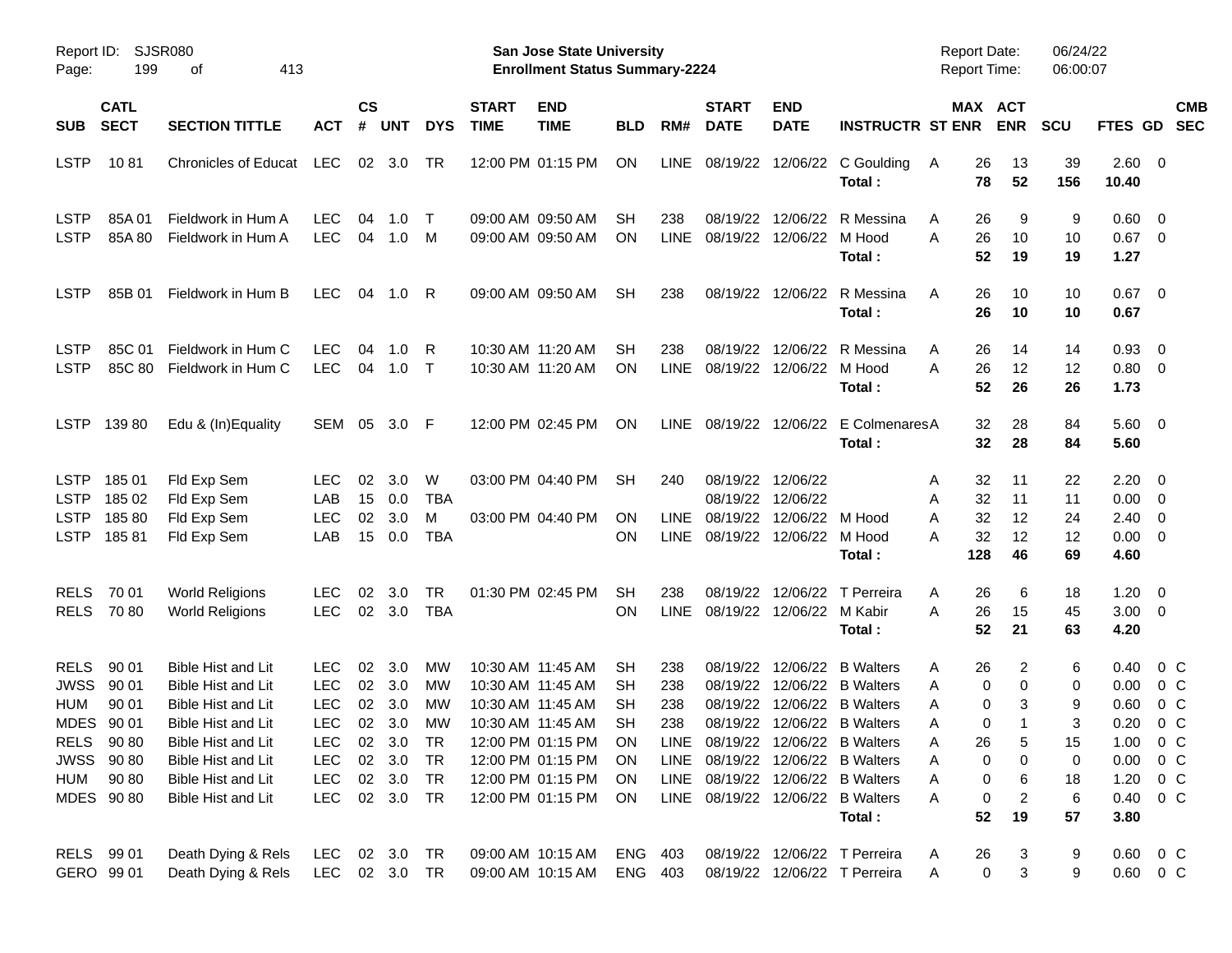| Page:       | Report ID: SJSR080<br>200  | 413<br>оf                     |            |                |            |                |                             | San Jose State University<br><b>Enrollment Status Summary-2224</b> |            |             |                             |                                 |                              | <b>Report Date:</b><br>Report Time: |                            | 06/24/22<br>06:00:07         |             |                           |  |
|-------------|----------------------------|-------------------------------|------------|----------------|------------|----------------|-----------------------------|--------------------------------------------------------------------|------------|-------------|-----------------------------|---------------------------------|------------------------------|-------------------------------------|----------------------------|------------------------------|-------------|---------------------------|--|
| <b>SUB</b>  | <b>CATL</b><br><b>SECT</b> | <b>SECTION TITTLE</b>         | <b>ACT</b> | <b>CS</b><br># | <b>UNT</b> | <b>DYS</b>     | <b>START</b><br><b>TIME</b> | <b>END</b><br><b>TIME</b>                                          | <b>BLD</b> | RM#         | <b>START</b><br><b>DATE</b> | <b>END</b><br><b>DATE</b>       | <b>INSTRUCTR ST ENR</b>      |                                     | MAX ACT<br><b>ENR</b>      | <b>SCU</b>                   |             | <b>CMB</b><br>FTES GD SEC |  |
| HUM         | 99 01                      | Death Dying & Rels            | <b>LEC</b> | 02             | 3.0        | TR             |                             | 09:00 AM 10:15 AM                                                  | <b>ENG</b> | 403         |                             |                                 | 08/19/22 12/06/22 T Perreira | Α                                   | 0<br>3                     | 9                            | 0.60        | $0\,C$                    |  |
| <b>RELS</b> | 99 80                      | Death Dying & Rels            | <b>LEC</b> | 02             | 3.0        | MW             |                             | 10:30 AM 11:45 AM                                                  | <b>ON</b>  | <b>LINE</b> |                             |                                 | 08/19/22 12/06/22 T Perreira | Α                                   | 26<br>6                    | 18                           | 1.20        | $0\,C$                    |  |
| GERO        | 99 80                      | Death Dying & Rels            | <b>LEC</b> | 02             | 3.0        | MW             |                             | 10:30 AM 11:45 AM                                                  | <b>ON</b>  | <b>LINE</b> |                             |                                 | 08/19/22 12/06/22 T Perreira | Α                                   | 0<br>6                     | 18                           | 1.20        | $0\,C$                    |  |
| <b>HUM</b>  | 99 80                      | Death Dying & Rels            | <b>LEC</b> | 02             | 3.0        | MW             |                             | 10:30 AM 11:45 AM                                                  | ON         | LINE        |                             |                                 | 08/19/22 12/06/22 T Perreira | А                                   | 8<br>0                     | 24                           | 1.60        | $0\,C$                    |  |
|             |                            |                               |            |                |            |                |                             |                                                                    |            |             |                             |                                 | Total:                       |                                     | 52<br>29                   | 87                           | 5.80        |                           |  |
|             | RELS 120 80                | Arts and Religion             | <b>LEC</b> | 02             | 3.0        | $\top$         |                             | 01:30 PM 02:45 PM                                                  | <b>ON</b>  | LINE        |                             | 08/19/22 12/06/22               | M Choi                       | A                                   | 32<br>4                    | 12                           | 0.80        | $\overline{\mathbf{0}}$   |  |
|             |                            |                               |            |                |            |                |                             |                                                                    |            |             |                             |                                 | Total:                       |                                     | 32<br>4                    | 12                           | 0.80        |                           |  |
|             | RELS 122 80                | Magic Science Reli            | <b>LEC</b> | 02             | 3.0        | <b>TBA</b>     |                             |                                                                    | <b>ON</b>  | <b>LINE</b> |                             |                                 | 08/19/22 12/06/22 L Gilmore  | A                                   | 32<br>8                    | 24                           | 1.60        | $0\,$ C                   |  |
|             | ANTH 122 80                | Magic Science Reli            | <b>LEC</b> | 02             | 3.0        | <b>TBA</b>     |                             |                                                                    | <b>ON</b>  | LINE        |                             |                                 | 08/19/22 12/06/22 L Gilmore  | Α                                   | 0<br>24                    | 72                           | 4.80        | 0 <sup>o</sup>            |  |
|             | RELS 122 81                | Magic Science Reli            | <b>LEC</b> | 02             | 3.0        | <b>TBA</b>     |                             |                                                                    | <b>ON</b>  | <b>LINE</b> |                             |                                 | 08/19/22 12/06/22 L Gilmore  | A                                   | 32<br>9                    | 27                           | 1.80        | $0\,C$                    |  |
|             | ANTH 122 81                | Magic Science Reli            | <b>LEC</b> | 02             | 3.0        | <b>TBA</b>     |                             |                                                                    | ON         | <b>LINE</b> |                             |                                 | 08/19/22 12/06/22 L Gilmore  | A                                   | 0<br>23                    | 69                           | 4.60        | $0\,C$                    |  |
|             | RELS 122 82                | Magic Science Reli            | <b>LEC</b> | 02             | 3.0        | <b>TBA</b>     |                             |                                                                    | ON         | <b>LINE</b> |                             |                                 | 08/19/22 12/06/22 L Gilmore  | Α                                   | 32<br>5                    | 15                           | 1.00        | 0 <sup>o</sup>            |  |
|             | ANTH 122 82                | Magic Science Reli            | <b>LEC</b> | 02             | 3.0        | <b>TBA</b>     |                             |                                                                    | ON         | <b>LINE</b> |                             |                                 | 08/19/22 12/06/22 L Gilmore  | Α                                   | $\mathbf 0$<br>27          | 81                           | 5.40        | $0\,C$                    |  |
|             | RELS 122 83                | Magic Science Reli            | <b>LEC</b> | 02             | 3.0        | R              |                             | 03:00 PM 04:15 PM                                                  | ON         | <b>LINE</b> |                             |                                 | 08/19/22 12/06/22 L Stenmark | A                                   | 32<br>10                   | 30                           | 2.00        | $0\,C$                    |  |
|             | ANTH 122 83                | Magic Science Reli            | <b>LEC</b> | 02             | 3.0        | R              |                             | 03:00 PM 04:15 PM                                                  | ON         | LINE        |                             |                                 | 08/19/22 12/06/22 L Stenmark | A                                   | 0<br>22                    | 66                           | 4.45        | 1 C                       |  |
|             |                            |                               |            |                |            |                |                             |                                                                    |            |             |                             |                                 | Total:                       | 128                                 | 128                        | 384                          | 25.65       |                           |  |
|             | RELS 142 80                | <b>Buddhism</b>               | SEM        | 04             | 3.0        | <b>TBA</b>     |                             |                                                                    | <b>ON</b>  | <b>LINE</b> |                             | 08/19/22 12/06/22 B Sang        |                              | A                                   | 32<br>2                    | 6                            | 0.40        | $0\,C$                    |  |
| HUM         | 142 80                     | <b>Buddhism</b>               | <b>SEM</b> | 04             | 3.0        | <b>TBA</b>     |                             |                                                                    | <b>ON</b>  | <b>LINE</b> |                             | 08/19/22 12/06/22               | B Sang                       | Α                                   | 0                          | $\overline{\mathbf{c}}$<br>6 | 0.40        | 0 <sup>o</sup>            |  |
| ASIA        | 142 80                     | <b>Buddhism</b>               | SEM        | 04             | 3.0        | <b>TBA</b>     |                             |                                                                    | ΟN         | LINE        |                             | 08/19/22 12/06/22 B Sang        |                              | Α                                   | 0                          | $\overline{c}$<br>6          | 0.40        | $0\,C$                    |  |
|             |                            |                               |            |                |            |                |                             |                                                                    |            |             |                             |                                 | Total:                       |                                     | 32<br>6                    | 18                           | 1.20        |                           |  |
| <b>RELS</b> | 144 80                     | <b>Chinese Traditions</b>     | <b>SEM</b> | 04             | 3.0        | <b>TBA</b>     |                             |                                                                    | ON         | <b>LINE</b> |                             | 08/19/22 12/06/22 C Peng        |                              | A                                   | 32                         | 4<br>12                      | 0.80        | $0\,C$                    |  |
| <b>HUM</b>  | 144 80                     | <b>Chinese Traditions</b>     | <b>SEM</b> | 04             | 3.0        | <b>TBA</b>     |                             |                                                                    | <b>ON</b>  | <b>LINE</b> |                             | 08/19/22 12/06/22 C Peng        |                              | Α                                   | 0<br>3                     | 9                            | 0.60        | 0 <sup>o</sup>            |  |
| ASIA        | 144 80                     | <b>Chinese Traditions</b>     | SEM        | 04             | 3.0        | <b>TBA</b>     |                             |                                                                    | ΟN         | LINE        |                             | 08/19/22 12/06/22 C Peng        |                              | Α                                   | 0<br>$\mathbf{1}$          | 3                            | 0.20        | 0 <sup>o</sup>            |  |
|             |                            |                               |            |                |            |                |                             |                                                                    |            |             |                             |                                 | Total:                       |                                     | 32<br>8                    | 24                           | 1.60        |                           |  |
|             | RELS 145 80                | <b>Mideast Tradition</b>      | <b>LEC</b> | 02             | 3.0        | MW             |                             | 04:30 PM 05:45 PM                                                  | <b>ON</b>  | <b>LINE</b> |                             | 08/19/22 12/06/22 A Zarate      |                              | Α                                   | 32<br>3                    | 9                            | 0.60        | $0\,$ C                   |  |
|             | ANTH 145 80                | <b>Mideast Tradition</b>      | <b>LEC</b> |                | 02 3.0     | MW             |                             | 04:30 PM 05:45 PM                                                  | ON         | <b>LINE</b> |                             | 08/19/22 12/06/22 A Zarate      |                              | Α                                   | 11<br>$\mathbf 0$          | 33                           | 2.20        | 0 <sup>o</sup>            |  |
|             |                            | MDES 145 80 Mideast Tradition |            |                |            |                |                             | LEC 02 3.0 MW 04:30 PM 05:45 PM ON                                 |            |             |                             | LINE 08/19/22 12/06/22 A Zarate |                              | A                                   | 3<br>0                     | 9                            |             | $0.60$ 0 C                |  |
|             |                            |                               |            |                |            |                |                             |                                                                    |            |             |                             |                                 | Total:                       |                                     | 32 <sub>2</sub><br>17      | 51                           | 3.40        |                           |  |
|             | RELS 162 01                | <b>Relig Controversy</b>      | <b>LEC</b> |                | 3.0        |                |                             |                                                                    |            |             |                             |                                 |                              | X                                   | 0<br>0                     | 0                            | $0.00 \t 0$ |                           |  |
|             |                            |                               |            |                |            |                |                             |                                                                    |            |             |                             |                                 | Total:                       |                                     | $\mathbf 0$<br>$\bf{0}$    | $\mathbf 0$                  | 0.00        |                           |  |
|             | RELS 180 01                | <b>Indiv Studies</b>          |            |                |            | SUP 78 1.0 TBA |                             |                                                                    |            |             |                             |                                 | 08/19/22 12/06/22 J Rycenga  | A                                   | 0<br>1                     | 0                            |             | $0.00 \t 0 C$             |  |
|             | MDES 180 01                | <b>Indiv Studies</b>          |            |                |            | SUP 78 1.0 TBA |                             |                                                                    |            |             |                             |                                 | 08/19/22 12/06/22 J Rycenga  | A                                   | $\mathbf 0$<br>$\mathbf 0$ | 0                            |             | $0.00 \t 0 C$             |  |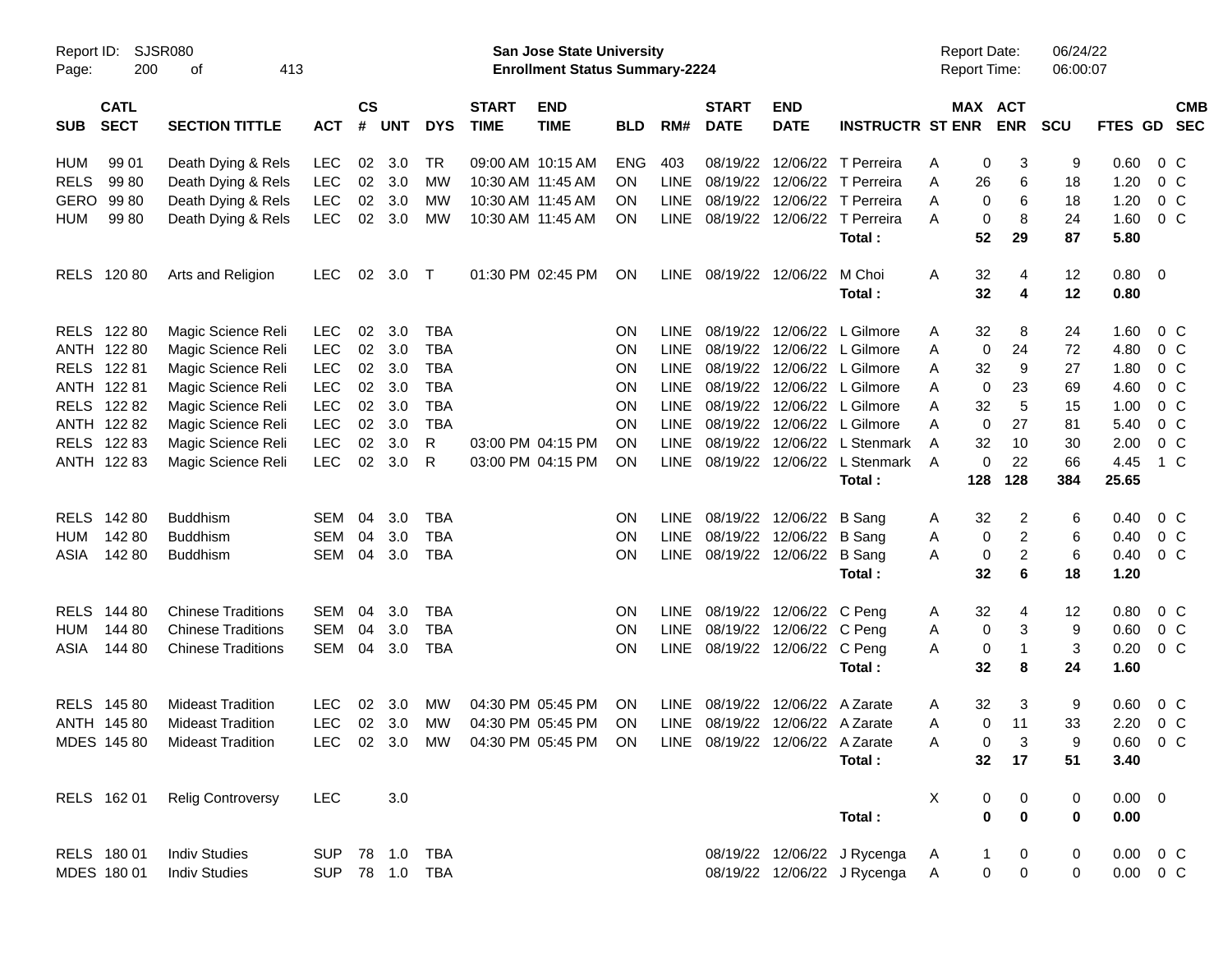| Page:       | Report ID:<br><b>SJSR080</b><br>201<br>413<br>οf |                       |            |                    |            |            |                             | <b>San Jose State University</b><br><b>Enrollment Status Summary-2224</b> |            |             |                             |                           |                         | <b>Report Date:</b><br><b>Report Time:</b> |                |            | 06/24/22<br>06:00:07 |         |                          |
|-------------|--------------------------------------------------|-----------------------|------------|--------------------|------------|------------|-----------------------------|---------------------------------------------------------------------------|------------|-------------|-----------------------------|---------------------------|-------------------------|--------------------------------------------|----------------|------------|----------------------|---------|--------------------------|
| <b>SUB</b>  | <b>CATL</b><br><b>SECT</b>                       | <b>SECTION TITTLE</b> | <b>ACT</b> | $\mathsf{cs}$<br># | <b>UNT</b> | <b>DYS</b> | <b>START</b><br><b>TIME</b> | <b>END</b><br><b>TIME</b>                                                 | <b>BLD</b> | RM#         | <b>START</b><br><b>DATE</b> | <b>END</b><br><b>DATE</b> | <b>INSTRUCTR ST ENR</b> |                                            | <b>MAX ACT</b> | <b>ENR</b> | <b>SCU</b>           | FTES GD | <b>CMB</b><br><b>SEC</b> |
| <b>RELS</b> | 180 02                                           | <b>Indiv Studies</b>  | <b>SUP</b> | 78                 | 2.0        | <b>TBA</b> |                             |                                                                           |            |             | 08/19/22                    | 12/06/22                  | J Rycenga               | A                                          |                | 0          | 0                    | 0.00    | $0\,C$                   |
| <b>MDES</b> | 180 02                                           | <b>Indiv Studies</b>  | <b>SUP</b> | 78                 | 2.0        | <b>TBA</b> |                             |                                                                           |            |             | 08/19/22                    | 12/06/22                  | J Rycenga               | A                                          | 0              | 0          | 0                    | 0.00    | $0\,C$                   |
| <b>RELS</b> | 180 03                                           | <b>Indiv Studies</b>  | <b>SUP</b> | 78                 | 3.0        | <b>TBA</b> |                             |                                                                           |            |             | 08/19/22                    |                           | 12/06/22 J Rycenga      | A                                          |                | 0          | 0                    | 0.00    | 0 <sup>o</sup>           |
| <b>MDES</b> | 180 03                                           | <b>Indiv Studies</b>  | <b>SUP</b> | 78                 | 3.0        | <b>TBA</b> |                             |                                                                           |            |             | 08/19/22                    | 12/06/22                  | J Rycenga               | A                                          | 0              | 0          | 0                    | 0.00    | $0\,C$                   |
| <b>RELS</b> | 180 04                                           | <b>Indiv Studies</b>  | <b>SUP</b> | 78                 | 4.0        | <b>TBA</b> |                             |                                                                           |            |             | 08/19/22                    | 12/06/22                  | J Rycenga               | A                                          |                | 0          | $\mathbf 0$          | 0.00    | $0\,C$                   |
|             | MDES 180 04                                      | <b>Indiv Studies</b>  | <b>SUP</b> | 78                 | 4.0        | <b>TBA</b> |                             |                                                                           |            |             | 08/19/22                    | 12/06/22                  | J Rycenga               | A                                          | 0              | 0          | $\mathbf{0}$         | 0.00    | $0\,C$                   |
|             |                                                  |                       |            |                    |            |            |                             |                                                                           |            |             |                             |                           | Total:                  |                                            | 4              | 0          | 0                    | 0.00    |                          |
| RELS        | 184 01                                           | Directed Reading      | <b>SUP</b> | 78                 | 1.0        | <b>TBA</b> |                             |                                                                           |            |             | 08/19/22                    | 12/06/22                  | J Rycenga               | A                                          |                | 0          | 0                    | 0.00    | $0\,C$                   |
| <b>MDES</b> | 184 01                                           | Directed Reading      | <b>SUP</b> | 78                 | 1.0        | <b>TBA</b> |                             |                                                                           |            |             | 08/19/22                    | 12/06/22                  | J Rycenga               | A                                          | 0              | 0          | 0                    | 0.00    | $0\,C$                   |
| <b>RELS</b> | 184 02                                           | Directed Reading      | <b>SUP</b> | 78                 | 2.0        | <b>TBA</b> |                             |                                                                           |            |             | 08/19/22                    |                           | 12/06/22 J Rycenga      | A                                          |                | 0          | 0                    | 0.00    | $0\,C$                   |
| MDES 184 02 |                                                  | Directed Reading      | <b>SUP</b> | 78                 | 2.0        | <b>TBA</b> |                             |                                                                           |            |             | 08/19/22                    | 12/06/22                  | J Rycenga               | A                                          | 0              | 0          | 0                    | 0.00    | $0\,C$                   |
| <b>RELS</b> | 184 03                                           | Directed Reading      | <b>SUP</b> | 78                 | 3.0        | <b>TBA</b> |                             |                                                                           |            |             | 08/19/22                    |                           | 12/06/22 J Rycenga      | A                                          |                | 0          | 0                    | 0.00    | $0\,C$                   |
| MDES 184 03 |                                                  | Directed Reading      | <b>SUP</b> | 78                 | 3.0        | <b>TBA</b> |                             |                                                                           |            |             | 08/19/22                    |                           | 12/06/22 J Rycenga      | A                                          | 0              | 0          | 0                    | 0.00    | 0 <sup>o</sup>           |
| <b>RELS</b> | 184 04                                           | Directed Reading      | <b>SUP</b> | 78                 | 4.0        | <b>TBA</b> |                             |                                                                           |            |             | 08/19/22                    |                           | 12/06/22 J Rycenga      | A                                          |                | 0          | 0                    | 0.00    | $0\,C$                   |
|             | MDES 184 04                                      | Directed Reading      | <b>SUP</b> | 78                 | 4.0        | <b>TBA</b> |                             |                                                                           |            |             | 08/19/22                    | 12/06/22                  | J Rycenga               | A                                          | 0              | 0          | $\mathbf 0$          | 0.00    | $0\,C$                   |
|             |                                                  |                       |            |                    |            |            |                             |                                                                           |            |             |                             |                           | Total:                  |                                            | 4              | 0          | $\bf{0}$             | 0.00    |                          |
| <b>RELS</b> | 19180                                            | Relig in America      | LEC.       | 02                 | 3.0        | <b>TBA</b> |                             |                                                                           | ON         | <b>LINE</b> | 08/19/22                    | 12/06/22                  | M Kabir                 | A                                          | 32             | 17         | 51                   | 3.40    | $0\,C$                   |
| HUM         | 19180                                            | Relig in America      | <b>LEC</b> | 02                 | 3.0        | <b>TBA</b> |                             |                                                                           | ON         | <b>LINE</b> | 08/19/22                    | 12/06/22                  | M Kabir                 | A                                          | 0              | 15         | 45                   | 3.00    | $0\,$ C                  |
|             |                                                  |                       |            |                    |            |            |                             |                                                                           |            |             |                             |                           | Total:                  |                                            | 32             | 32         | 96                   | 6.40    |                          |

**Department : Humanities** 

| Department Total:         |      | 3401 1456 4189 |          | 279.47 |
|---------------------------|------|----------------|----------|--------|
| <b>Lower Division:</b>    | 2028 |                | 612 1726 | 115.07 |
| <b>Upper Division:</b>    | 1373 |                | 844 2463 | 164.40 |
| <b>Graduate Division:</b> | o    | n              | o        | 0.00   |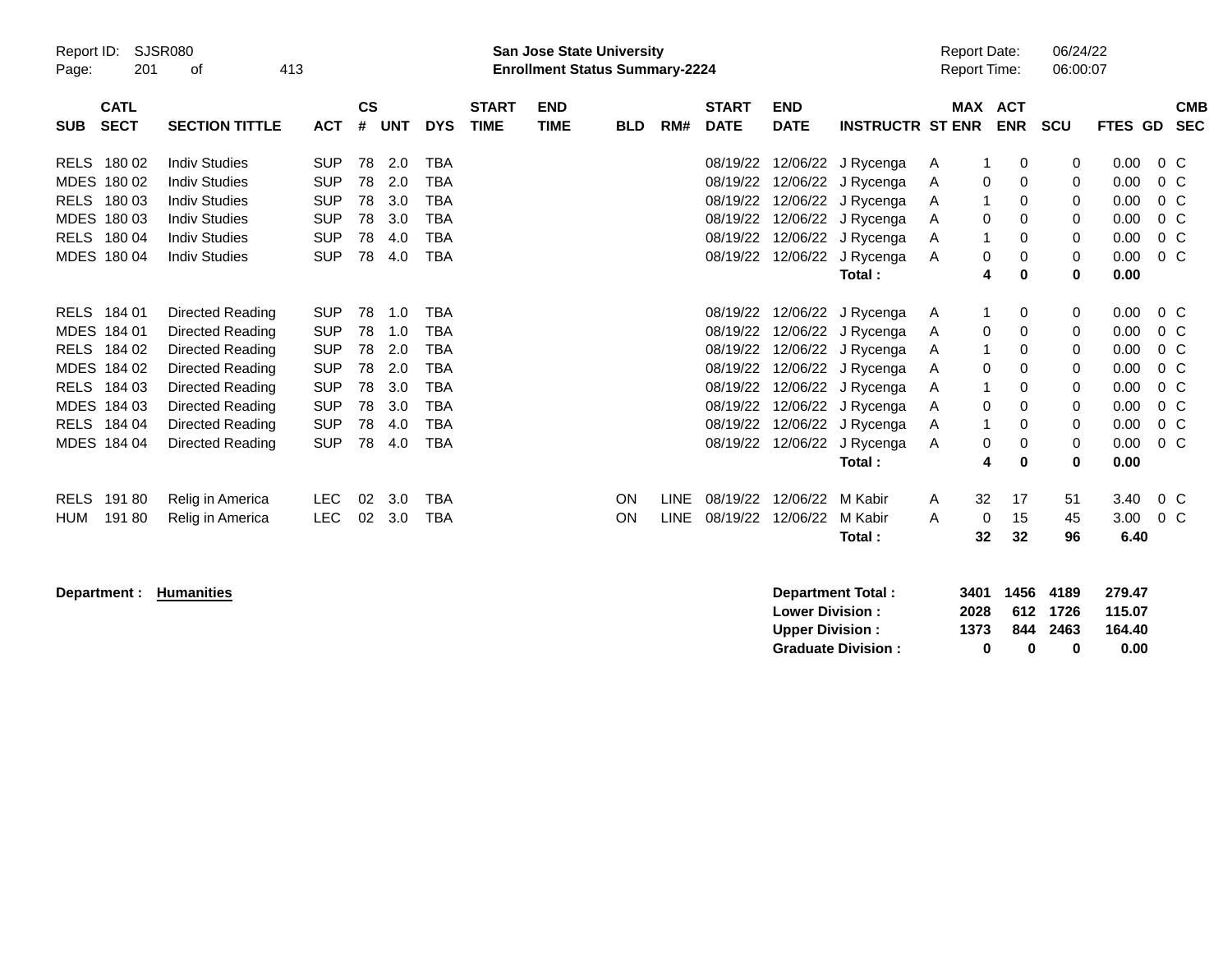| Page:          | SJSR080<br>Report ID:<br>202<br>413<br>οf<br><b>CATL</b> |                                                                                |            |                    |            |               |                             | <b>San Jose State University</b><br><b>Enrollment Status Summary-2224</b> |                |      |                             |                           |                                                                                 | Report Date:<br>Report Time: |                                 | 06/24/22<br>06:00:07 |                        |                          |  |
|----------------|----------------------------------------------------------|--------------------------------------------------------------------------------|------------|--------------------|------------|---------------|-----------------------------|---------------------------------------------------------------------------|----------------|------|-----------------------------|---------------------------|---------------------------------------------------------------------------------|------------------------------|---------------------------------|----------------------|------------------------|--------------------------|--|
| <b>SUB</b>     | <b>SECT</b>                                              | <b>SECTION TITTLE</b>                                                          | ACT        | $\mathsf{cs}$<br># | <b>UNT</b> | <b>DYS</b>    | <b>START</b><br><b>TIME</b> | <b>END</b><br><b>TIME</b>                                                 | BLD            | RM#  | <b>START</b><br><b>DATE</b> | <b>END</b><br><b>DATE</b> | <b>INSTRUCTR ST ENR</b>                                                         |                              | MAX ACT<br><b>ENR</b>           | <b>SCU</b>           | FTES GD                | <b>CMB</b><br><b>SEC</b> |  |
| <b>College</b> | Department :                                             | <b>Humanities &amp; the Arts</b><br><b>Journalism &amp; Mass Communication</b> |            |                    |            |               |                             |                                                                           |                |      |                             |                           |                                                                                 |                              |                                 |                      |                        |                          |  |
| ADV            | 91 01                                                    | Intro Advertising                                                              | LEC.       | 02 3.0             |            | MW            |                             | 01:30 PM 02:45 PM                                                         | <b>YUH 124</b> |      | 08/19/22                    | 12/06/22                  | D Ocampo<br>Total:                                                              | 125<br>A<br>125              | 56<br>56                        | 168<br>168           | $11.20 \t 0$<br>11.20  |                          |  |
| ADV            | 93 01                                                    | Dsgn Fundamental 1                                                             | LEC        |                    | 02 3.0     | MW            |                             | 01:30 PM 02:45 PM                                                         |                |      | DBH 117D 08/19/22           | 12/06/22                  | J Delacruz<br>Total:                                                            | A                            | 30<br>30<br>30<br>30            | 90<br>90             | $6.00 \quad 0$<br>6.00 |                          |  |
| ADV            | 95 01                                                    | Working With Type                                                              | <b>LEC</b> | 02                 | 3.0        | MW            |                             | 10:30 AM 11:45 AM                                                         |                |      | DBH 117D 08/19/22           | 12/06/22                  | T Korani<br>Total:                                                              | A                            | 25<br>18<br>25<br>18            | 54<br>54             | $3.60 \ 0$<br>3.60     |                          |  |
| ADV            | 121 01                                                   | Strategic Plan/Com                                                             | <b>LEC</b> |                    | 02 3.0     | <b>TR</b>     | 10:30 AM 11:45 AM           |                                                                           | DBH            | 225  | 08/19/22                    | 12/06/22                  | M Llewellyn- A<br>Total:                                                        |                              | 30<br>30<br>30<br>30            | 90<br>90             | $6.00 \quad 0$<br>6.00 |                          |  |
| ADV            | 122 01                                                   | Bus-to-Bus Advertisi                                                           | SEM        | 04                 | 3.0        | MW            |                             | 01:30 PM 02:45 PM                                                         | DBH            | 225  | 08/19/22                    | 12/06/22                  | T Hendrick<br>Total:                                                            | A                            | 21<br>30<br>30<br>21            | 63<br>63             | $4.20 \ 0$<br>4.20     |                          |  |
| ADV            | 123 01                                                   | Brdcast & New Media SEM 04 3.0                                                 |            |                    |            | M             |                             | 06:00 PM 08:45 PM                                                         | DBH 133        |      |                             | 08/19/22 12/06/22         | Total:                                                                          | Α                            | 30<br>7<br>30<br>$\overline{7}$ | 21<br>21             | $1.40 \ 0$<br>1.40     |                          |  |
| ADV            | 124 01                                                   | Copywriting                                                                    | SEM 04     |                    | 3.0        | MW            |                             | 12:00 PM 01:15 PM                                                         |                |      | DBH 117D 08/19/22 12/06/22  |                           | D Ocampo<br>Total:                                                              | A                            | 20<br>11<br>20<br>11            | 33<br>33             | $2.20 \t 0$<br>2.20    |                          |  |
| ADV            | 126 01                                                   | Media Planning & Buy SEM 04 3.0                                                |            |                    |            | TR            |                             | 04:30 PM 05:45 PM                                                         | DBH 225        |      | 08/19/22                    | 12/06/22                  | T Hendrick<br>Total:                                                            | A                            | 20<br>23<br>20<br>23            | 69<br>69             | $4.60$ 0<br>4.60       |                          |  |
| ADV            | 128 01                                                   | Integrtd Mktg Comm                                                             | SEM 04 3.0 |                    |            | MW            |                             | 04:30 PM 05:45 PM                                                         | DBH 225        |      | 08/19/22                    | 12/06/22                  | T Hendrick<br>Total:                                                            | A                            | 30<br>26<br>30<br>26            | 78<br>78             | $5.20 \ 0$<br>5.20     |                          |  |
| ADV            | 129 01                                                   | Campaigns Mgmt                                                                 | <b>SEM</b> | 04                 | 3.0        | <b>TR</b>     |                             | 12:00 PM 01:15 PM                                                         | <b>DBH</b>     | 117D | 08/19/22                    | 12/06/22                  | M Llewellyn- A<br>Total:                                                        |                              | 21<br>30<br>21<br>30            | 63<br>63             | $4.20 \ 0$<br>4.20     |                          |  |
|                |                                                          | ADV 130 01 Ad Portfolio 1                                                      |            |                    |            |               |                             |                                                                           |                |      |                             |                           | LEC 02 3.0 MW 04:30 PM 05:45 PM DBH 117D 08/19/22 12/06/22 J Delacruz<br>Total: | A                            | 25<br>10<br>25<br>10            | 30<br>30             | $2.00 \t 0$<br>2.00    |                          |  |
|                | ADV 132 01                                               | UX UI Desn Ad                                                                  |            |                    |            | LEC 02 3.0 TR |                             |                                                                           |                |      |                             |                           | 04:30 PM 05:45 PM DBH 117D 08/19/22 12/06/22 J Delacruz<br>Total:               | A                            | 8<br>25<br>$\bf8$<br>25         | 24<br>24             | $1.65$ 1<br>1.65       |                          |  |
|                | JOUR 50 01                                               | <b>Navigating News</b>                                                         |            |                    |            |               |                             | LEC 01 3.0 MW 10:30 AM 11:45 AM                                           | DBH 133        |      |                             | 08/19/22 12/06/22 R Craig |                                                                                 | A                            | 25<br>25                        | 75                   | $5.00 \t 0$            |                          |  |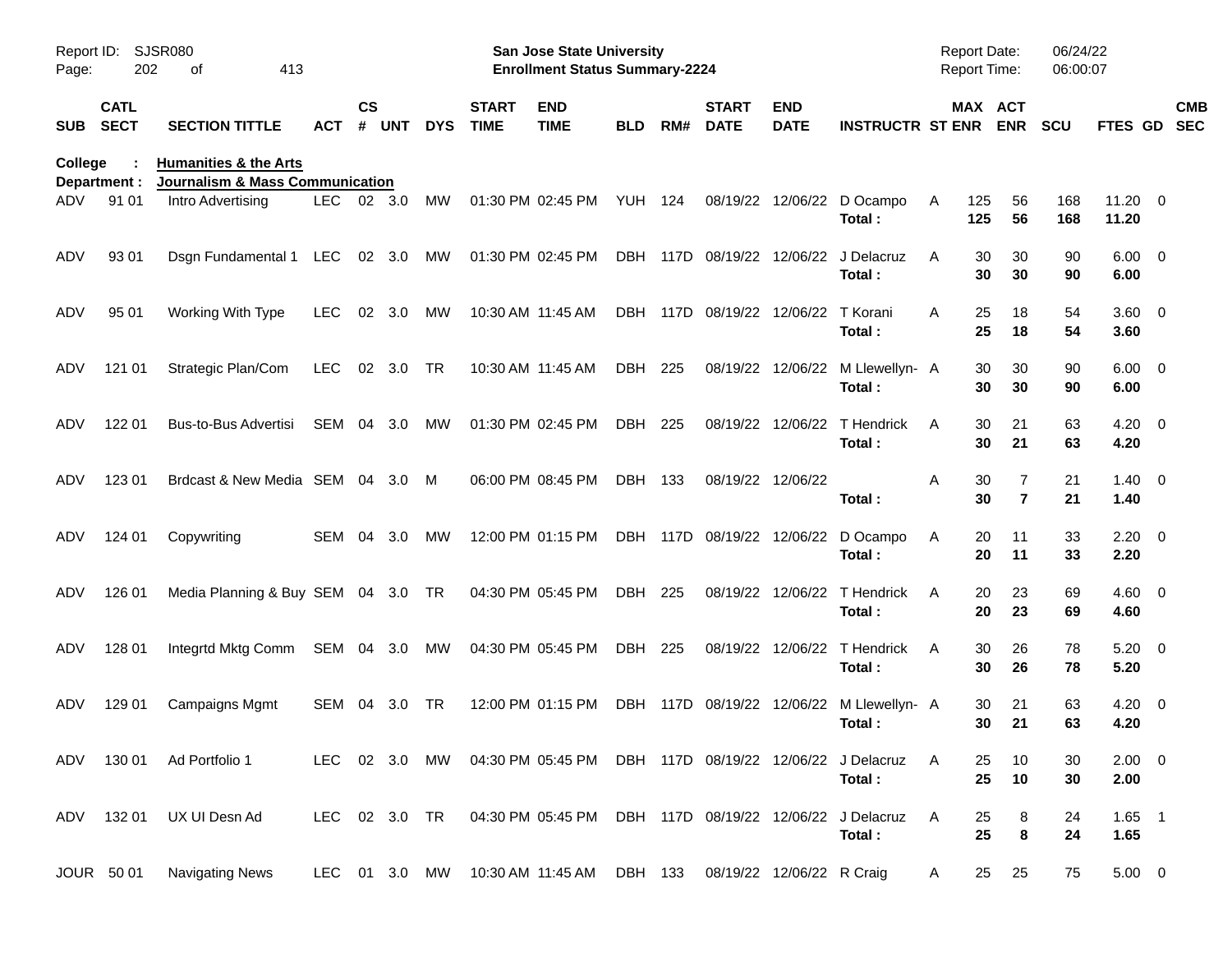| Report ID:<br>Page: | 203                        | SJSR080<br>413<br>оf                                                                               |            |                |            |            |                             | San Jose State University<br><b>Enrollment Status Summary-2224</b> |            |             |                             |                            |                             | <b>Report Date:</b><br><b>Report Time:</b> |                       | 06/24/22<br>06:00:07 |                |                          |
|---------------------|----------------------------|----------------------------------------------------------------------------------------------------|------------|----------------|------------|------------|-----------------------------|--------------------------------------------------------------------|------------|-------------|-----------------------------|----------------------------|-----------------------------|--------------------------------------------|-----------------------|----------------------|----------------|--------------------------|
| <b>SUB</b>          | <b>CATL</b><br><b>SECT</b> | <b>SECTION TITTLE</b>                                                                              | <b>ACT</b> | <b>CS</b><br># | <b>UNT</b> | <b>DYS</b> | <b>START</b><br><b>TIME</b> | <b>END</b><br><b>TIME</b>                                          | <b>BLD</b> | RM#         | <b>START</b><br><b>DATE</b> | <b>END</b><br><b>DATE</b>  | <b>INSTRUCTR ST ENR</b>     |                                            | MAX ACT<br><b>ENR</b> | <b>SCU</b>           | <b>FTES GD</b> | <b>CMB</b><br><b>SEC</b> |
|                     |                            |                                                                                                    |            |                |            |            |                             |                                                                    |            |             |                             |                            | Total:                      | 25                                         | 25                    | 75                   | 5.00           |                          |
| <b>JOUR</b>         | 61 01                      | Prnt/Mag and Online                                                                                | LEC        | 02             | 3.0        | MW         |                             | 10:30 AM 11:45 AM                                                  | <b>DBH</b> | 222         | 08/19/22                    | 12/06/22                   |                             | Α<br>20                                    | 14                    | 42                   | $2.80 \ 0$     |                          |
| <b>JOUR</b>         | 61 02                      | Prnt/Mag and Online                                                                                | <b>LEC</b> |                | 02 3.0     | MW         |                             | 04:30 PM 05:45 PM                                                  | <b>DBH</b> | 222         | 08/19/22                    |                            | 12/06/22 J Prado Brab A     | 20                                         | 8                     | 24                   | $1.60 \t 0$    |                          |
| <b>JOUR</b>         | 6180                       | Prnt/Mag and Online                                                                                | <b>LEC</b> | 02             | 3.0        | F          |                             | 11:00 AM 01:45 PM                                                  | <b>ON</b>  | LINE        | 08/19/22                    |                            | 12/06/22 C Saatsaz          | 20<br>A                                    | 20                    | 60                   | $4.00 \ 0$     |                          |
| <b>JOUR</b>         | 6181                       | Prnt/Mag and Online                                                                                | <b>LEC</b> | 02             | 3.0        | -F         |                             | 02:00 PM 04:45 PM                                                  | ON         |             | LINE 08/19/22               |                            | 12/06/22 C Saatsaz          | 20<br>A                                    | 16                    | 48                   | $3.20 \ 0$     |                          |
|                     |                            |                                                                                                    |            |                |            |            |                             |                                                                    |            |             |                             |                            | Total:                      | 80                                         | 58                    | 174                  | 11.60          |                          |
| <b>JOUR</b>         | 95 01                      | Digital News Photo                                                                                 | LEC.       | 03             | 3.0        | TR         |                             | 10:30 AM 11:45 AM                                                  | DBH        | 228         | 08/19/22                    | 12/06/22                   | D Cheers                    | Α<br>20                                    | 5                     | 15                   | $1.00 \t 0$    |                          |
|                     |                            |                                                                                                    |            |                |            |            |                             |                                                                    |            |             |                             |                            | Total:                      | 20                                         | $5\phantom{1}$        | 15                   | 1.00           |                          |
|                     | JOUR 130 01                | Media Apprentice                                                                                   | <b>LEC</b> | 02             | 3.0        | TR         |                             | 10:30 AM 11:45 AM                                                  | <b>DBH</b> | 209         | 08/19/22                    | 12/06/22                   | R Craig                     | 15<br>A                                    | 7                     | 21                   | $1.40 \ 0$     |                          |
|                     | JOUR 130 80                | Media Apprentice                                                                                   | <b>LEC</b> | 02             | 3.0        | <b>TR</b>  |                             | 10:30 AM 11:45 AM                                                  | ON         | LINE        | 08/19/22                    | 12/06/22 R Plater          |                             | 15<br>A                                    | 6                     | 18                   | $1.20 \t 0$    |                          |
|                     |                            |                                                                                                    |            |                |            |            |                             |                                                                    |            |             |                             |                            | Total:                      | 30                                         | 13                    | 39                   | 2.60           |                          |
|                     | JOUR 132 01                | <b>Feature Reporting</b>                                                                           | <b>LEC</b> | 04             | 3.0        | TR         |                             | 10:30 AM 11:45 AM                                                  | DBH.       | 222         | 08/19/22                    | 12/06/22                   | R Nichols                   | Α<br>20                                    | 10                    | 30                   | $2.00 \t 0$    |                          |
|                     | JOUR 132 80                | <b>Feature Reporting</b>                                                                           | <b>LEC</b> | 04             | 3.0        | <b>TR</b>  |                             | 04:30 PM 05:45 PM                                                  | ON         | <b>LINE</b> | 08/19/22 12/06/22 M Palos   |                            |                             | 20<br>А                                    | 20                    | 60                   | $4.05$ 1       |                          |
|                     |                            |                                                                                                    |            |                |            |            |                             |                                                                    |            |             |                             |                            | Total:                      | 40                                         | 30                    | 90                   | 6.05           |                          |
|                     | JOUR 133 01                | <b>Editing/News Mgmt</b>                                                                           | SEM        |                | 04 3.0     | МW         |                             | 10:30 AM 11:45 AM                                                  | DBH        | 209         |                             | 08/19/22 12/06/22          | R Nichols                   | A<br>20                                    | 17                    | 51                   | $3.40 \ 0$     |                          |
|                     |                            |                                                                                                    |            |                |            |            |                             |                                                                    |            |             |                             |                            | Total:                      | 20                                         | 17                    | 51                   | 3.40           |                          |
|                     | JOUR 136 01                | Newspaper and Mag D&EC 02 3.0 MW                                                                   |            |                |            |            |                             | 12:00 PM 01:15 PM                                                  | DBH 222    |             |                             | 08/19/22 12/06/22          |                             | A<br>20                                    | 3                     | 9                    | $0.60 \quad 0$ |                          |
|                     |                            |                                                                                                    |            |                |            |            |                             |                                                                    |            |             |                             |                            | Total :                     | 20                                         | 3                     | 9                    | 0.60           |                          |
|                     | JOUR 138 01                | Sports Journalism                                                                                  | ACT        |                | 20 3.0     | TR         |                             | 12:00 PM 01:15 PM                                                  | DBH 222    |             |                             | 08/19/22 12/06/22          | R Nichols                   | Α<br>20                                    | $\overline{4}$        | 12                   | $0.85$ 1       |                          |
|                     |                            |                                                                                                    |            |                |            |            |                             |                                                                    |            |             |                             |                            | Total:                      | 20                                         | 4                     | 12                   | 0.85           |                          |
|                     |                            | JOUR 140A 01 StuMedProd: Update                                                                    | ACT        |                | 20 3.0 TR  |            |                             | 01:30 PM 04:15 PM                                                  | DBH        | 2091        |                             | 08/19/22 12/06/22 R Plater |                             | A<br>20                                    | 7                     | $\overline{7}$       | $1.40 \ 0$     |                          |
|                     |                            |                                                                                                    |            |                |            |            |                             |                                                                    |            |             |                             |                            | Total:                      | 20                                         | $\overline{7}$        | $\overline{7}$       | 1.40           |                          |
|                     |                            | JOUR 140B 01 StuMedia:SparDaily ACT 20 3.0 MTWR01:30 PM 02:45 PM DBH 209 08/19/22 12/06/22 R Craig |            |                |            |            |                             |                                                                    |            |             |                             |                            |                             | 20<br>Α                                    | 6                     | 6                    | $1.20 \t 0$    |                          |
|                     |                            | JOUR 140B 02 StuMedia:SparDaily                                                                    |            |                |            |            |                             | ACT 20 3.0 MTWR03:00 PM 04:15 PM DBH 209                           |            |             |                             | 08/19/22 12/06/22 R Craig  |                             | 20<br>Α                                    | 6                     | 6                    | $1.20 \t 0$    |                          |
|                     |                            |                                                                                                    |            |                |            |            |                             |                                                                    |            |             |                             |                            | Total:                      | 40                                         | 12                    | 12                   | 2.40           |                          |
|                     |                            | JOUR 140C 01 StuMedia: Spear                                                                       |            |                |            |            |                             | ACT 20 3.0 MW 04:30 PM 05:45 PM DBH 209                            |            |             |                             |                            | 08/19/22 12/06/22 D Nichols | A<br>20                                    | 10                    | 30                   | $2.00 \t 0$    |                          |
|                     |                            |                                                                                                    |            |                |            |            |                             |                                                                    |            |             |                             |                            | Total:                      | 20                                         | 10                    | 30                   | 2.00           |                          |
|                     |                            | JOUR 140D 01 StuMediaProd: Mag                                                                     |            |                |            |            |                             | ACT 12 3.0 TR 12:00 PM 01:15 PM DBH 228                            |            |             | 08/19/22 12/06/22           |                            |                             | 20<br>A                                    | $\overline{4}$        | 12                   | $0.80 \ 0$     |                          |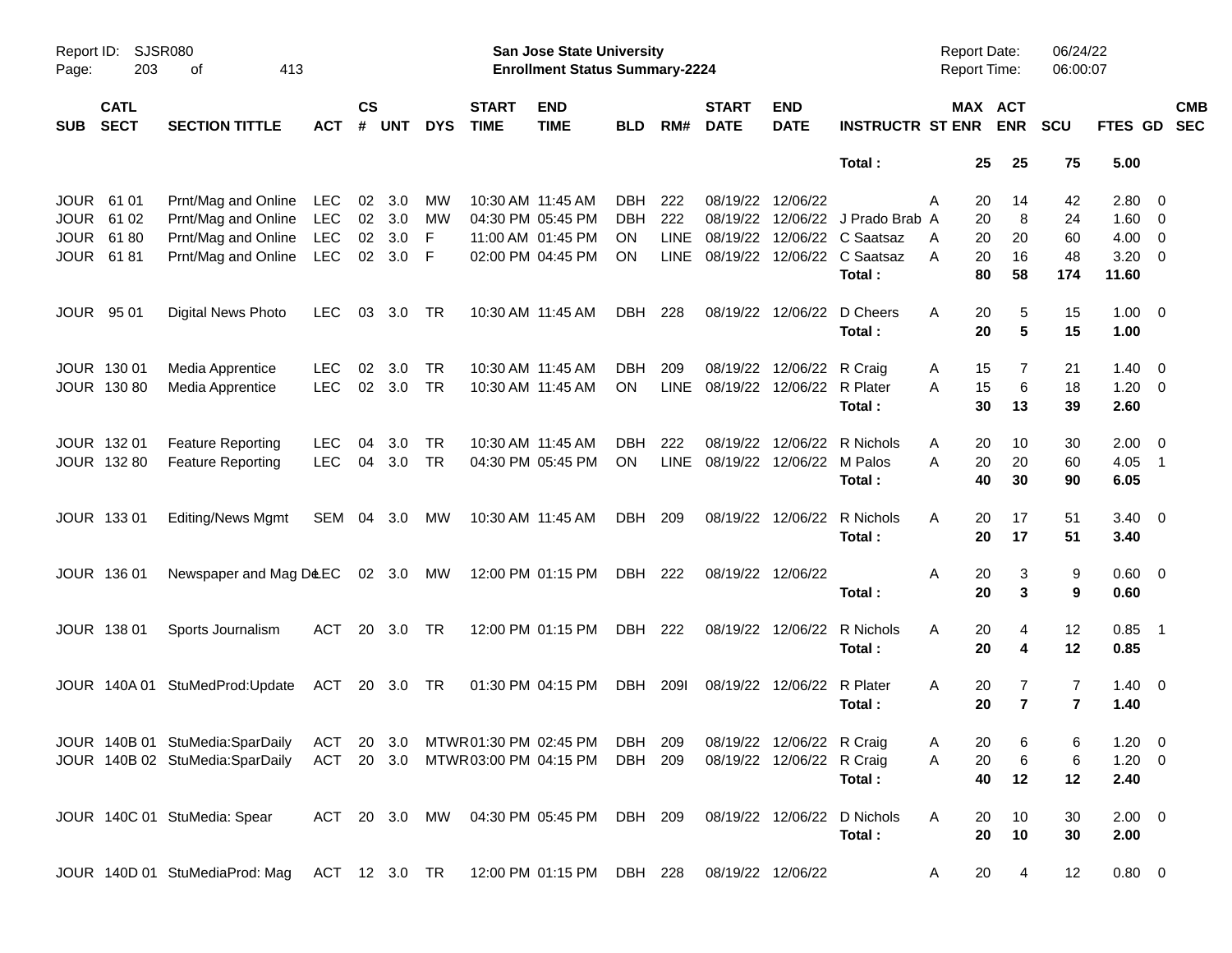| Report ID: SJSR080<br>204<br>Page:       | 413<br>оf                                                                                 |            |                |            |            |                             | <b>San Jose State University</b><br><b>Enrollment Status Summary-2224</b> |            |      |                                    |                           |                                                | Report Date:<br><b>Report Time:</b> |                                   | 06/24/22<br>06:00:07 |                      |            |
|------------------------------------------|-------------------------------------------------------------------------------------------|------------|----------------|------------|------------|-----------------------------|---------------------------------------------------------------------------|------------|------|------------------------------------|---------------------------|------------------------------------------------|-------------------------------------|-----------------------------------|----------------------|----------------------|------------|
| <b>CATL</b><br><b>SECT</b><br><b>SUB</b> | <b>SECTION TITTLE</b>                                                                     | <b>ACT</b> | <b>CS</b><br># | <b>UNT</b> | <b>DYS</b> | <b>START</b><br><b>TIME</b> | <b>END</b><br><b>TIME</b>                                                 | <b>BLD</b> | RM#  | <b>START</b><br><b>DATE</b>        | <b>END</b><br><b>DATE</b> | <b>INSTRUCTR ST ENR</b>                        |                                     | MAX ACT<br><b>ENR</b>             | <b>SCU</b>           | FTES GD SEC          | <b>CMB</b> |
|                                          |                                                                                           |            |                |            |            |                             |                                                                           |            |      |                                    |                           | Total:                                         |                                     | 20<br>4                           | 12                   | 0.80                 |            |
| JOUR 150 01                              | News Media Mgmt                                                                           | ACT        | 20             | 3.0        |            | MTWR 01:30 PM 02:45 PM      |                                                                           | DBH        |      | 209B 08/19/22 12/06/22             |                           | D Nichols<br>Total:                            | A                                   | 20<br>8<br>20<br>8                | 8<br>8               | $1.65$ 1<br>1.65     |            |
| MCOM 6301                                | New Media                                                                                 | <b>LEC</b> |                | 3.0        |            |                             |                                                                           |            |      |                                    |                           |                                                | X                                   | 0<br>0                            | 0                    | $0.00 \quad 0$       |            |
| MCOM 63 02                               | New Media                                                                                 | <b>LEC</b> | 02             | 3.0        | MW         |                             | 09:00 AM 10:15 AM                                                         | DBH        | 228  |                                    |                           | 08/19/22 12/06/22 D Nichols                    | Α                                   | 20<br>14                          | 42                   | 2.80 0               |            |
| <b>MCOM 6380</b>                         | New Media                                                                                 | <b>LEC</b> | 02             | 3.0        | TBA        |                             |                                                                           | ON.        | LINE |                                    |                           | 08/19/22 12/06/22 C Saatsaz                    | A                                   | 20<br>20                          | 60                   | $4.00 \ 0$           |            |
| MCOM 63 81                               | New Media                                                                                 | <b>LEC</b> | 02             | 3.0        | <b>TBA</b> |                             |                                                                           | <b>ON</b>  |      | LINE 08/19/22 12/06/22 P Young     |                           | Total:                                         | A                                   | 20<br>20<br>60<br>54              | 60<br>162            | $4.00 \ 0$<br>10.80  |            |
| MCOM 70 01                               | Vis Comm Mod Media LEC                                                                    |            |                | 03 3.0     | <b>MW</b>  |                             | 12:00 PM 01:15 PM                                                         | DBH 133    |      |                                    | 08/19/22 12/06/22         | M Palos<br>Total:                              | A                                   | 30<br>30<br>30<br>30              | 90<br>90             | $6.00 \t 0$<br>6.00  |            |
|                                          |                                                                                           |            |                |            |            |                             |                                                                           |            |      |                                    |                           |                                                |                                     |                                   |                      |                      |            |
| MCOM 72 01                               | Mcom & Society                                                                            | <b>LEC</b> | 02             | 3.0        | MW         |                             | 04:30 PM 05:45 PM                                                         | DBH        | 133  | DBH 117D 08/19/22 12/06/22 M Palos |                           | 08/19/22 12/06/22 R Nichols                    | A                                   | 25<br>25                          | 75                   | $5.00 \quad 0$       |            |
| MCOM 72 02                               | Mcom & Society                                                                            | <b>LEC</b> | 02             | 3.0        | <b>TR</b>  |                             | 10:30 AM 11:45 AM                                                         |            |      |                                    |                           | Total:                                         | A                                   | 25<br>25<br>50<br>50              | 75<br>150            | $5.00 \t 0$<br>10.00 |            |
| MCOM 84 01                               | Storytelling & Al                                                                         | <b>LEC</b> |                | 3.0        |            |                             |                                                                           |            |      |                                    |                           |                                                | X                                   | 0<br>0                            | 0                    | $0.00 \t 0$          |            |
|                                          |                                                                                           |            |                |            |            |                             |                                                                           |            |      |                                    |                           | Total:                                         |                                     | $\mathbf 0$<br>0                  | 0                    | 0.00                 |            |
|                                          | MCOM 100W 01 Wrtg Wkhp in Comm                                                            | SEM 04     |                | 3.0        | -TR        |                             | 09:00 AM 10:15 AM                                                         | DBH        | 222  |                                    |                           | 08/19/22 12/06/22 R Nichols                    | A                                   | 12<br>20                          | 36                   | $2.40 \quad 0$       |            |
|                                          | MCOM 100W 80 Wrtg Wkhp in Comm                                                            | SEM        | 04             | 3.0        | M          |                             | 06:00 PM 08:45 PM                                                         | <b>ON</b>  | LINE |                                    |                           | 08/19/22 12/06/22 K Rodriguez A                |                                     | 9<br>20                           | 27                   | $1.80 \ 0$           |            |
|                                          | MCOM 100W 81 Wrtg Wkhp in Comm                                                            | SEM 04     |                | 3.0        | - W        |                             | 06:00 PM 08:45 PM                                                         | ON         |      |                                    |                           | LINE 08/19/22 12/06/22 K Rodriguez A<br>Total: |                                     | 4<br>20<br>60<br>25               | 12<br>75             | 0.80 0<br>5.00       |            |
| MCOM 101 01                              | Media Law & Ethics                                                                        | <b>LEC</b> | 03             | 3.0        | TR         |                             | 03:00 PM 04:15 PM                                                         | DBH        | 225  |                                    |                           | 08/19/22 12/06/22 D Tillinghas                 | A                                   | 20<br>11                          | 33                   | $2.20 \t 0$          |            |
| MCOM 101 02                              | Media Law & Ethics                                                                        | <b>LEC</b> |                | 03 3.0     | MW         |                             | 03:00 PM 04:15 PM                                                         | DBH 133    |      |                                    |                           | 08/19/22 12/06/22 L Sokoloff                   | A                                   | 35<br>15                          | 45                   | $3.00 \ 0$           |            |
|                                          |                                                                                           |            |                |            |            |                             |                                                                           |            |      |                                    |                           | Total:                                         |                                     | 55<br>26                          | 78                   | 5.20                 |            |
| <b>MCOM 104 80</b>                       | Mass Comm Research SEM 04 3.0                                                             |            |                |            | TBA        |                             |                                                                           | ON         |      |                                    |                           | LINE 08/19/22 12/06/22 K Rodriguez A           |                                     | 25<br>25                          | 75                   | $5.00 \quad 0$       |            |
|                                          | MCOM 104 81 Mass Comm Research SEM 04 3.0 TBA                                             |            |                |            |            |                             |                                                                           |            |      |                                    |                           | ON LINE 08/19/22 12/06/22 P Young              | $\overline{A}$                      | 25 25                             | 75                   | $5.05$ 1             |            |
|                                          |                                                                                           |            |                |            |            |                             |                                                                           |            |      |                                    |                           | Total :                                        |                                     | 50<br>50                          | 150                  | 10.05                |            |
| MCOM 105 01                              | Diversty & Media                                                                          |            |                |            |            |                             | LEC 02 3.0 MW 10:30 AM 11:45 AM DBH 225                                   |            |      |                                    |                           | 08/19/22 12/06/22 D Cheers                     | A                                   | 25<br>5                           | 15                   | $1.00 \t 0$          |            |
|                                          |                                                                                           |            |                |            |            |                             |                                                                           |            |      |                                    |                           | Total:                                         |                                     | ${\bf 5}$<br>25                   | 15                   | 1.00                 |            |
| MCOM 106 01                              | Global Mass Comm LEC 02 3.0 TR 01:30 PM 02:45 PM DBH 225 08/19/22 12/06/22 D Tillinghas A |            |                |            |            |                             |                                                                           |            |      |                                    |                           |                                                |                                     | 20<br>9<br>$\boldsymbol{9}$<br>20 | 27<br>27             | 1.80 0<br>1.80       |            |
|                                          |                                                                                           |            |                |            |            |                             |                                                                           |            |      |                                    |                           | Total:                                         |                                     |                                   |                      |                      |            |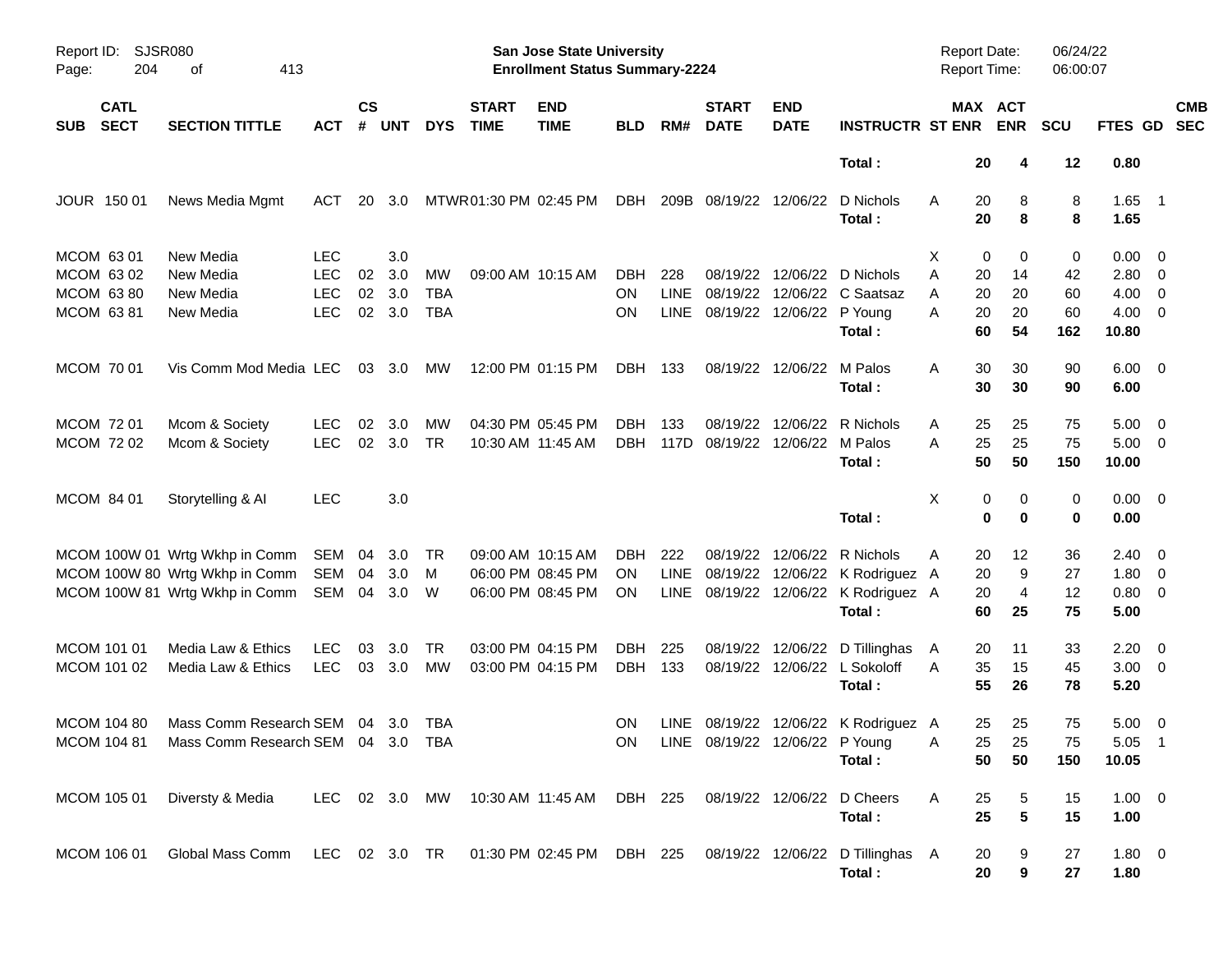| Report ID:<br>205<br>Page:                | <b>SJSR080</b><br>413<br>οf                                 |                                        |                |                   |                                        |                             | <b>San Jose State University</b><br><b>Enrollment Status Summary-2224</b> |                          |            |                             |                                                                |                                                                      | <b>Report Date:</b><br><b>Report Time:</b> |                                       | 06/24/22<br>06:00:07                  |                                                      |                          |  |
|-------------------------------------------|-------------------------------------------------------------|----------------------------------------|----------------|-------------------|----------------------------------------|-----------------------------|---------------------------------------------------------------------------|--------------------------|------------|-----------------------------|----------------------------------------------------------------|----------------------------------------------------------------------|--------------------------------------------|---------------------------------------|---------------------------------------|------------------------------------------------------|--------------------------|--|
| <b>CATL</b><br><b>SECT</b><br><b>SUB</b>  | <b>SECTION TITTLE</b>                                       | ACT                                    | <b>CS</b><br># | <b>UNT</b>        | <b>DYS</b>                             | <b>START</b><br><b>TIME</b> | <b>END</b><br><b>TIME</b>                                                 | <b>BLD</b>               | RM#        | <b>START</b><br><b>DATE</b> | <b>END</b><br><b>DATE</b>                                      | <b>INSTRUCTR ST ENR</b>                                              |                                            | MAX ACT<br><b>ENR</b>                 | <b>SCU</b>                            | <b>FTES GD</b>                                       | <b>CMB</b><br><b>SEC</b> |  |
| MCOM 107 01                               | Audio Podcasting                                            | <b>ACT</b>                             | 20             | 3.0               | W                                      |                             | 06:00 PM 08:45 PM                                                         | <b>DBH</b>               | 228        |                             | 08/19/22 12/06/22                                              | Total :                                                              | 20<br>A<br>20                              | 20<br>20                              | 60<br>60                              | $4.05$ 1<br>4.05                                     |                          |  |
| <b>MCOM 108 01</b>                        | Virtual Worlds                                              | <b>LEC</b>                             | 02             | 3.0               | M                                      |                             | 06:00 PM 08:45 PM                                                         | DBH                      | 226        |                             | 08/19/22 12/06/22                                              | T Korani<br>Total:                                                   | 20<br>A<br>20                              | 20<br>20                              | 60<br>60                              | $4.20 \quad 4$<br>4.20                               |                          |  |
| MCOM 111 01                               | Internship                                                  | SEM                                    | 06             | 3.0               | TBA                                    |                             |                                                                           |                          |            |                             |                                                                | 08/19/22 12/06/22 D Nichols<br>Total:                                | 30<br>A<br>30                              | $\mathbf 1$                           | 3<br>3                                | $0.20 \ 0$<br>0.20                                   |                          |  |
| MCOM 139 01                               | Special Topics Semin SEM 04 3.0                             |                                        |                |                   | МW                                     | 01:30 PM 02:45 PM           |                                                                           | DBH                      | 228        |                             |                                                                | 08/19/22 12/06/22 D Cheers<br>Total:                                 | A<br>25<br>25                              | 3<br>3                                | 9<br>9                                | $0.60 \quad 0$<br>0.60                               |                          |  |
| MCOM 163 01                               | Adv Media tech                                              | <b>LEC</b>                             | 03             | 3.0               | R                                      |                             | 06:00 PM 08:45 PM                                                         | DBH                      | 228        |                             | 08/19/22 12/06/22                                              | Total:                                                               | A<br>20<br>20                              | 16<br>16                              | 48<br>48                              | $3.20 \ 0$<br>3.20                                   |                          |  |
| MCOM 170 01                               | <b>Strat Soc Media</b>                                      | <b>LEC</b>                             |                | 02 3.0            | W                                      |                             | 06:00 PM 08:45 PM                                                         | DBH                      |            |                             | 117D 08/19/22 12/06/22 M Brito                                 | Total:                                                               | 30<br>A<br>30                              | 32<br>32                              | 96<br>96                              | 6.50 2<br>6.50                                       |                          |  |
| MCOM 175 01<br>MCOM 175 02                | Soc Media Analytic<br>Soc Media Analytic                    | <b>LEC</b><br><b>LEC</b>               | 02             | 3.0<br>02 3.0     | <b>TR</b><br><b>TR</b>                 |                             | 10:30 AM 11:45 AM<br>01:30 PM 02:45 PM                                    | <b>DBH</b><br><b>DBH</b> | 224<br>224 | 08/19/22                    | 12/06/22 Z Li<br>08/19/22 12/06/22 Z Li                        | Total:                                                               | 20<br>Α<br>20<br>A<br>40                   | 20<br>20<br>40                        | 60<br>60<br>120                       | 4.05<br>$4.05$ 1<br>8.10                             | $\overline{\phantom{1}}$ |  |
| MCOM 180 01<br>MCOM 180 02<br>MCOM 180 03 | Independent Study<br>Independent Study<br>Independent Study | <b>SUP</b><br><b>SUP</b><br><b>SUP</b> | 36<br>36<br>36 | 1.0<br>2.0<br>3.0 | <b>TBA</b><br><b>TBA</b><br><b>TBA</b> |                             |                                                                           |                          |            | 08/19/22<br>08/19/22        | 12/06/22 P West<br>12/06/22 P West<br>08/19/22 12/06/22 P West | Total:                                                               | 20<br>A<br>20<br>A<br>20<br>Α<br>60        | 2<br>$\mathbf 0$<br>0<br>$\mathbf{2}$ | 2<br>$\mathbf 0$<br>0<br>$\mathbf{2}$ | $0.13 \quad 0$<br>$0.00 \t 0$<br>$0.00 \t 0$<br>0.13 |                          |  |
| MCOM 194 01                               | Sport & Society                                             | <b>LEC</b>                             |                | 02 3.0            | TR                                     |                             | 10:30 AM 11:45 AM                                                         | DBH 221                  |            |                             |                                                                | 08/19/22 12/06/22 S Fletcher<br>Total:                               | A<br>20<br>20                              | 7<br>$\overline{7}$                   | 21<br>21                              | $1.45$ 1<br>1.45                                     |                          |  |
|                                           | MCOM 199A 01 Ad & PR Agency I                               |                                        |                |                   |                                        |                             | LAB 15 3.0 MTWR03:00 PM 04:15 PM DBH 117D 08/19/22 12/06/22 C Disalvo     |                          |            |                             |                                                                | Total :                                                              | Α<br>30                                    | 30 <sub>o</sub><br>21<br>21           | 63<br>63                              | 4.20 0<br>4.20                                       |                          |  |
| MCOM 210 01                               | Media/Social Issue                                          | SEM 05 3.0 W                           |                |                   |                                        |                             |                                                                           |                          |            |                             |                                                                | 06:00 PM 08:45 PM DBH 225 08/19/22 12/06/22 D Tillinghas A<br>Total: | 20<br>20                                   | 12<br>12                              | 36<br>36                              | 2.90 10<br>2.90                                      |                          |  |
| MCOM 215 80                               | Media Visionaries                                           | SEM 05 3.0 T                           |                |                   |                                        |                             | 06:00 PM 08:45 PM ON LINE 08/19/22 12/06/22 C Disalvo                     |                          |            |                             |                                                                | Total:                                                               | A<br>30<br>30                              | 11<br>11                              | 33<br>33                              | 2.75 11<br>2.75                                      |                          |  |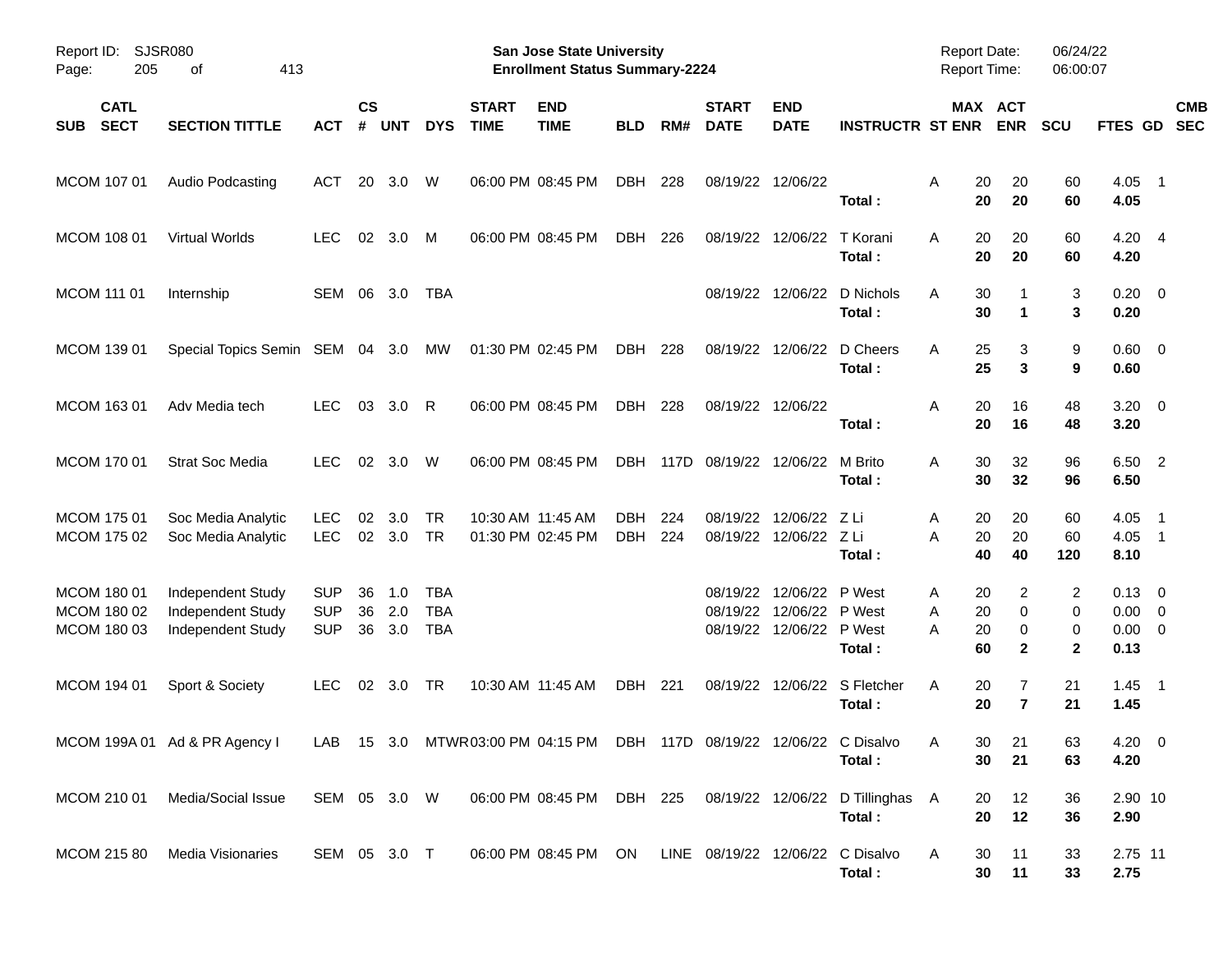| Page:                  | Report ID: SJSR080<br>206  | 413<br>of                                              |                          |                |                       |                          |                             | San Jose State University<br><b>Enrollment Status Summary-2224</b> |                         |                            |                             |                                                        |                                       | <b>Report Date:</b><br><b>Report Time:</b> |                                              | 06/24/22<br>06:00:07 |                                |                           |
|------------------------|----------------------------|--------------------------------------------------------|--------------------------|----------------|-----------------------|--------------------------|-----------------------------|--------------------------------------------------------------------|-------------------------|----------------------------|-----------------------------|--------------------------------------------------------|---------------------------------------|--------------------------------------------|----------------------------------------------|----------------------|--------------------------------|---------------------------|
| <b>SUB</b>             | <b>CATL</b><br><b>SECT</b> | <b>SECTION TITTLE</b>                                  | <b>ACT</b>               | <b>CS</b><br># | <b>UNT</b>            | <b>DYS</b>               | <b>START</b><br><b>TIME</b> | <b>END</b><br><b>TIME</b>                                          | <b>BLD</b>              | RM#                        | <b>START</b><br><b>DATE</b> | <b>END</b><br><b>DATE</b>                              | <b>INSTRUCTR ST ENR</b>               |                                            | MAX ACT<br><b>ENR</b>                        | <b>SCU</b>           |                                | <b>CMB</b><br>FTES GD SEC |
|                        | MCOM 285 01                | Web Design Dev                                         | SEM                      | 05             | 3.0                   | -R                       |                             | 06:00 PM 08:45 PM                                                  | DBH                     |                            | 117D 08/19/22 12/06/22      |                                                        | T Korani<br>Total:                    | A                                          | 20<br>11<br>20<br>11                         | 33<br>33             | 2.75 11<br>2.75                |                           |
|                        |                            | MCOM 298A 01 Master's Project I                        | SEM                      | 05             | 3.0                   | M                        |                             | 06:00 PM 08:45 PM                                                  | DBH                     |                            |                             | 117D 08/19/22 12/06/22                                 | – Z Li<br>Total:                      | A                                          | 25<br>12<br>25<br>12                         | 36<br>36             | 3.00 12<br>3.00                |                           |
| <b>PR</b><br><b>PR</b> | 99 80<br>9981              | Intro to PR<br>Intro to PR                             | <b>LEC</b><br><b>LEC</b> | 01<br>01       | 3.0<br>3.0            | <b>TBA</b><br><b>TBA</b> |                             |                                                                    | <b>ON</b><br><b>ON</b>  | <b>LINE</b><br><b>LINE</b> |                             | 08/19/22 12/06/22 M Cabot                              | 08/19/22 12/06/22 C Disalvo<br>Total: | A<br>A                                     | 39<br>50<br>$\overline{2}$<br>40<br>41<br>90 | 117<br>6<br>123      | 7.80<br>$0.40 \quad 0$<br>8.20 | $\overline{\mathbf{0}}$   |
| <b>PR</b><br><b>PR</b> | 190 80<br>19081            | <b>Media Relations</b><br><b>Media Relations</b>       | <b>LEC</b><br><b>LEC</b> | 02             | 3.0<br>02 3.0         | <b>TBA</b><br><b>TBA</b> |                             |                                                                    | <b>ON</b><br><b>ON</b>  | <b>LINE</b><br><b>LINE</b> |                             | 08/19/22 12/06/22 M Cabot<br>08/19/22 12/06/22 M Cabot | Total:                                | Α<br>A                                     | 25<br>25<br>13<br>25<br>50<br>38             | 75<br>39<br>114      | 5.00<br>$2.60 \t 0$<br>7.60    | $\overline{\mathbf{0}}$   |
| <b>PR</b><br><b>PR</b> | 191 80<br>19181            | <b>Strategic Creation</b><br><b>Strategic Creation</b> | <b>LEC</b><br><b>LEC</b> | 02             | 3.0<br>$02 \quad 3.0$ | <b>TBA</b><br><b>TR</b>  |                             | 03:00 PM 04:15 PM                                                  | <b>ON</b><br><b>ON</b>  | <b>LINE</b>                |                             | 08/19/22 12/06/22<br>LINE 08/19/22 12/06/22 A Lutzky   | M Cabot<br>Total:                     | Α<br>A                                     | 25<br>25<br>$\overline{7}$<br>25<br>50<br>32 | 75<br>21<br>96       | 5.00<br>$1.50$ 2<br>6.50       | $\overline{\mathbf{0}}$   |
| <b>PR</b><br><b>PR</b> | 192 01<br>192 80           | <b>Case Studies</b><br><b>Case Studies</b>             | SEM<br>SEM               | 04             | 3.0<br>04 3.0         | <b>TR</b><br>MW          | 10:30 AM 11:45 AM           | 09:00 AM 10:15 AM                                                  | <b>DBH</b><br><b>ON</b> | 117D                       |                             | 08/19/22 12/06/22<br>LINE 08/19/22 12/06/22 R Siegel   | S Fletcher<br>Total:                  | A<br>A                                     | 20<br>4<br>17<br>17<br>21<br>37              | 12<br>51<br>63       | 0.80<br>$3.40 \ 0$<br>4.20     | $\overline{\mathbf{0}}$   |
| <b>PR</b>              | 19380                      | Special Event Manage SEM 04 3.0 W                      |                          |                |                       |                          |                             | 06:00 PM 08:45 PM                                                  | DBH                     | 107                        |                             | 08/19/22 12/06/22                                      | Total:                                | Α                                          | 20<br>4<br>20<br>4                           | 12<br>12             | 0.80 0<br>0.80                 |                           |
| <b>PR</b>              | 195 01                     | Sport Communication LEC 02 3.0                         |                          |                |                       | MW                       |                             | 10:30 AM 11:45 AM                                                  | DBH                     | 224                        |                             | 08/19/22 12/06/22                                      | S Fletcher<br>Total:                  | A                                          | 5<br>20<br>$5\phantom{1}$<br>20              | 15<br>15             | $1.00 \t 0$<br>1.00            |                           |
| <b>PR</b>              | 19780                      | Internal Corp Comm                                     | LEC                      |                | 3.0                   |                          |                             |                                                                    |                         |                            |                             |                                                        | Total:                                | X                                          | 0<br>0<br>0<br>0                             | 0<br>0               | 0.00 0<br>0.00                 |                           |
| <b>PR</b>              | 199 01                     | Campaign Mgmt                                          |                          |                |                       | SEM 05 3.0 MW            |                             | 04:30 PM 05:45 PM                                                  | DBH 221                 |                            |                             |                                                        | 08/19/22 12/06/22 C Disalvo<br>Total: | A                                          | 30<br>7<br>$\overline{7}$<br>30              | 21<br>21             | $1.40 \ 0$<br>1.40             |                           |
|                        |                            | Department : Journalism & Mass Communication           |                          |                |                       |                          |                             |                                                                    |                         |                            |                             | <b>Lower Division:</b><br><b>Upper Division:</b>       | <b>Department Total:</b>              | 535<br>1202                                | 1832 1062<br>367<br>649                      | 3128<br>1101<br>1889 | 215.18<br>73.40<br>130.38      |                           |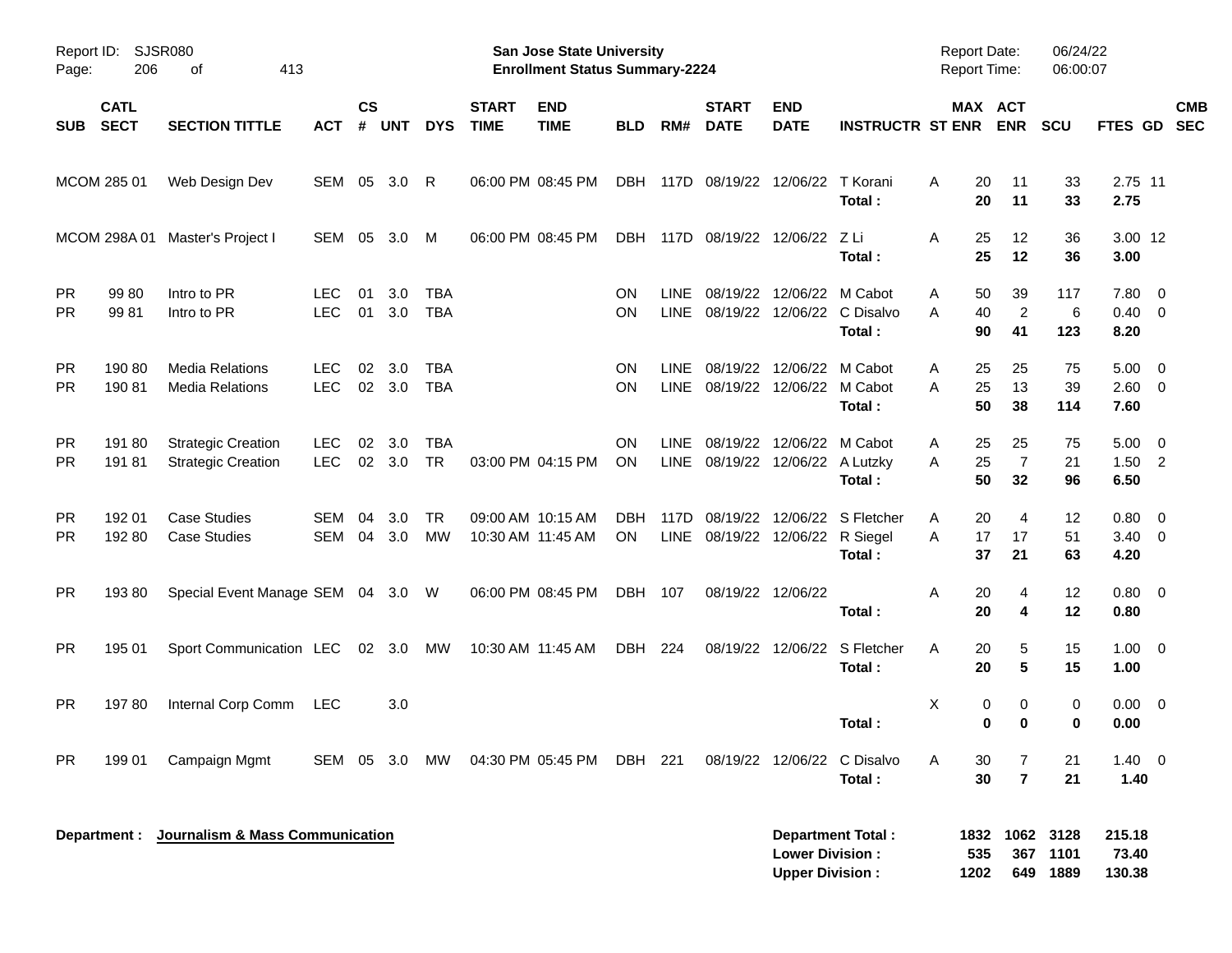| Page:    | Report ID: SJSR080<br>207 | - of                  | 413 |           |    |            |                             | <b>San Jose State University</b><br><b>Enrollment Status Summary-2224</b> |            |     |                             |                           |                  | Report Date:<br>Report Time: | 06/24/22<br>06:00:07 |             |            |
|----------|---------------------------|-----------------------|-----|-----------|----|------------|-----------------------------|---------------------------------------------------------------------------|------------|-----|-----------------------------|---------------------------|------------------|------------------------------|----------------------|-------------|------------|
| SUB SECT | <b>CATL</b>               | <b>SECTION TITTLE</b> |     | ACT # UNT | CS | <b>DYS</b> | <b>START</b><br><b>TIME</b> | <b>END</b><br><b>TIME</b>                                                 | <b>BLD</b> | RM# | <b>START</b><br><b>DATE</b> | <b>END</b><br><b>DATE</b> | INSTRUCTR ST ENR | MAX ACT                      | <b>ENR SCU</b>       | FTES GD SEC | <b>CMB</b> |

**Graduate Division : 95 46 138 11.40**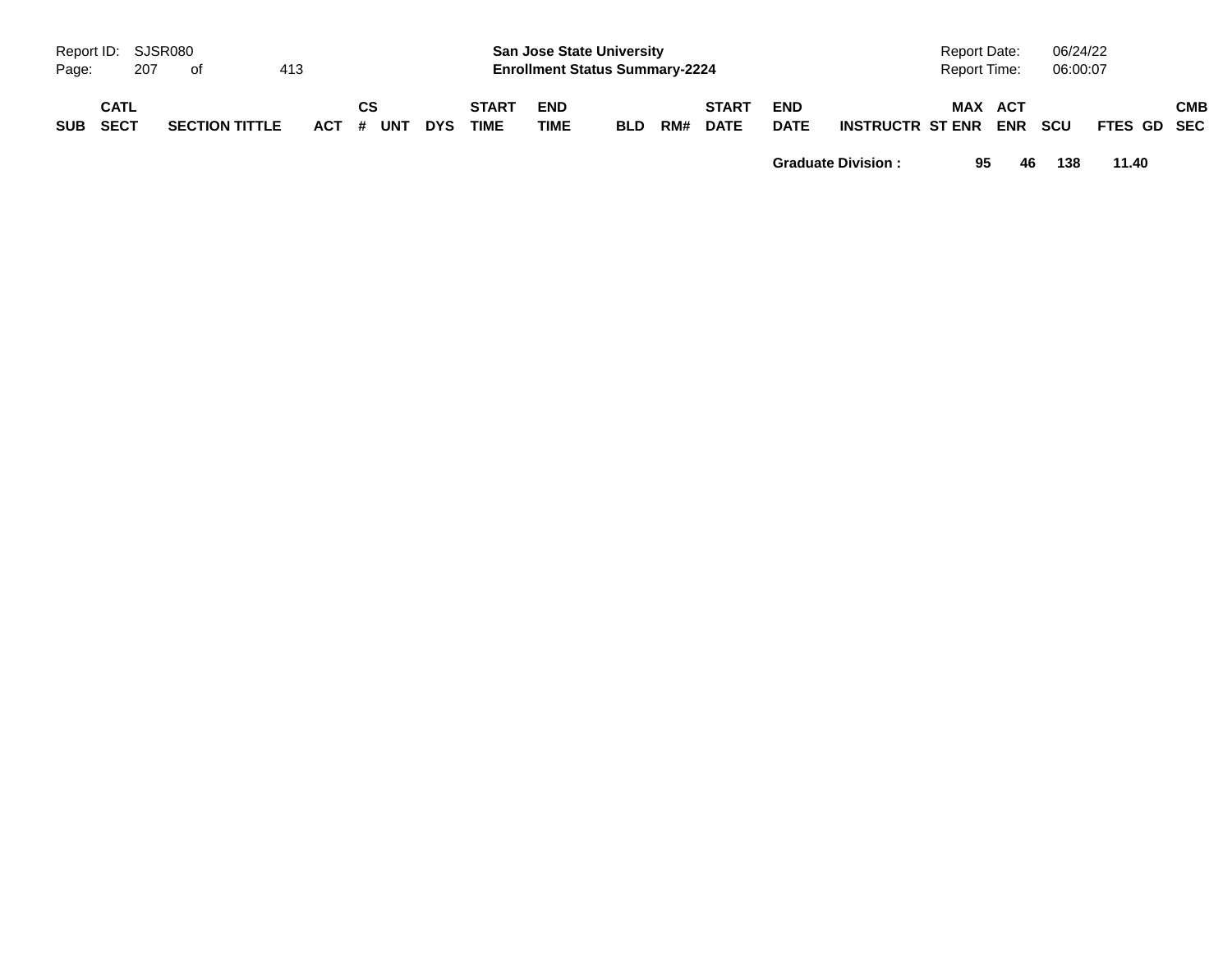| Report ID:<br>Page: | 208                        | SJSR080<br>413<br>οf                          |                    |            |                |                             |                           | <b>San Jose State University</b><br><b>Enrollment Status Summary-2224</b> |            |                             |                                |                            |                                       | <b>Report Date:</b><br>Report Time: |                      | 06/24/22<br>06:00:07 |              |                          |  |
|---------------------|----------------------------|-----------------------------------------------|--------------------|------------|----------------|-----------------------------|---------------------------|---------------------------------------------------------------------------|------------|-----------------------------|--------------------------------|----------------------------|---------------------------------------|-------------------------------------|----------------------|----------------------|--------------|--------------------------|--|
| <b>SUB</b>          | <b>CATL</b><br><b>SECT</b> | ACT                                           | $\mathsf{cs}$<br># | <b>UNT</b> | <b>DYS</b>     | <b>START</b><br><b>TIME</b> | <b>END</b><br><b>TIME</b> | <b>BLD</b>                                                                | RM#        | <b>START</b><br><b>DATE</b> | <b>END</b><br><b>DATE</b>      | <b>INSTRUCTR ST ENR</b>    |                                       | MAX ACT<br><b>ENR</b>               | <b>SCU</b>           | <b>FTES GD</b>       |              | <b>CMB</b><br><b>SEC</b> |  |
| <b>College</b>      |                            | <b>Humanities &amp; the Arts</b>              |                    |            |                |                             |                           |                                                                           |            |                             |                                |                            |                                       |                                     |                      |                      |              |                          |  |
|                     | Department :               | <b>Linguistics &amp; Language Development</b> |                    |            |                |                             |                           |                                                                           |            |                             |                                |                            |                                       |                                     |                      |                      |              |                          |  |
| <b>LING</b>         | 20 01                      | Nature of Language                            | LEC.               |            | $02 \quad 3.0$ | MW                          |                           | 01:30 PM 02:45 PM                                                         | <b>CL</b>  | 216                         | 08/19/22                       |                            | 12/06/22 S Phillabaum A               |                                     | 6<br>25              | 18                   | 1.20         | - 0                      |  |
| <b>LING</b>         | 20 99                      | Nature of Language                            | LEC.               |            | 02 3.0         | TBA                         |                           |                                                                           | ON         | <b>LINE</b>                 | 08/19/22                       |                            | 12/06/22 D Hunter<br>Total:           | 25<br>A                             | 10<br>50<br>16       | 30<br>48             | 2.00<br>3.20 | $\overline{\phantom{0}}$ |  |
| <b>LING</b>         | 21 01                      | Langu and Thinking                            | <b>SEM</b>         | 04         | 3.0            | MW                          |                           | 12:00 PM 01:15 PM                                                         | CL.        | 306                         | 08/19/22                       |                            | 12/06/22 K Sanders                    | A                                   | 11<br>25             | 33                   | 2.20         | - 0                      |  |
| <b>LING</b>         | 21 02                      | Langu and Thinking                            | <b>SEM</b>         | 04         | 3.0            | <b>TR</b>                   |                           | 09:00 AM 10:15 AM                                                         | CL.        | 216                         | 08/19/22                       | 12/06/22 S Ball            |                                       | Α                                   | $\overline{7}$<br>25 | 21                   | 1.40         | $\overline{\phantom{0}}$ |  |
| <b>LING</b>         | 21 03                      | Langu and Thinking                            | <b>SEM</b>         | 04         | 3.0            | <b>TR</b>                   |                           | 12:00 PM 01:15 PM                                                         | CL.        | 216                         | 08/19/22                       | 12/06/22 S Ball            |                                       | A<br>25                             | 12                   | 36                   | $2.40 \ 0$   |                          |  |
| <b>LING</b>         | 21 04                      | Langu and Thinking                            | <b>SEM</b>         | 04         | 3.0            | <b>TR</b>                   |                           | 01:30 PM 02:45 PM                                                         | SН         | 240                         | 08/19/22                       |                            | 12/06/22 K Sanders                    | Α                                   | 3<br>25              | 9                    | 0.60         | 0                        |  |
| <b>LING</b>         | 21 05                      | Langu and Thinking                            | <b>SEM</b>         | 04         | 3.0            | <b>TR</b>                   |                           | 01:30 PM 02:45 PM                                                         | <b>CL</b>  | 216                         | 08/19/22                       | 12/06/22                   | J Kitajima                            | Α                                   | 5<br>25              | 15                   | 1.00         | $\overline{\mathbf{0}}$  |  |
| <b>LING</b>         | 21 80                      | Langu and Thinking                            | <b>SEM</b>         | 04         | 3.0            | <b>TBA</b>                  |                           |                                                                           | ΟN         | <b>LINE</b>                 | 08/19/22                       | 12/06/22 E Chiu            |                                       | A                                   | 25<br>25             | 75                   | 5.00         | $\overline{\mathbf{0}}$  |  |
| <b>LING</b>         | 21 81                      | Langu and Thinking                            | <b>SEM</b>         | 04         | 3.0            | TBA                         |                           |                                                                           | ON         | <b>LINE</b>                 | 08/19/22                       |                            | 12/06/22 R Joseph                     | Α                                   | 25<br>1              | 3                    | 0.20         | 0                        |  |
| <b>LING</b>         | 21 99                      | Langu and Thinking                            | <b>SEM</b>         | 04         | 3.0            | <b>TBA</b>                  |                           |                                                                           | ON         | <b>LINE</b>                 | 08/19/22                       |                            | 12/06/22 M ModirzadehA                |                                     | $\overline{7}$<br>25 | 21                   | 1.40         | $\overline{\phantom{0}}$ |  |
|                     |                            |                                               |                    |            |                |                             |                           |                                                                           |            |                             |                                |                            | Total:                                | 200                                 | 71                   | 213                  | 14.20        |                          |  |
| <b>LING</b>         | 22 01                      | Lang across Life                              | <b>LEC</b>         | 02         | 3.0            | MW                          |                           | 12:00 PM 01:15 PM                                                         | CL         | 216                         | 08/19/22                       | 12/06/22                   | S Vanniaraja A                        |                                     | 4<br>25              | 12                   | 0.80         | $\overline{\phantom{0}}$ |  |
| <b>LING</b>         | 22 02                      | Lang across Life                              | <b>LEC</b>         | 02         | 3.0            | <b>TR</b>                   |                           | 09:00 AM 10:15 AM                                                         | <b>SH</b>  | 414                         |                                | 08/19/22 12/06/22          | J Kitajima                            | A                                   | 25<br>11             | 33                   | 2.20         | $\overline{\phantom{0}}$ |  |
|                     |                            |                                               |                    |            |                |                             |                           |                                                                           |            |                             |                                |                            | Total:                                |                                     | 50<br>15             | 45                   | 3.00         |                          |  |
| <b>LING</b>         | 24 01                      | Language Variation                            | <b>LEC</b>         | 04         | 3.0            | MW                          | 10:30 AM 11:45 AM         |                                                                           | <b>ENG</b> | 403                         | 08/19/22                       | 12/06/22                   | C Donlay                              | A                                   | 25<br>6              | 18                   | 1.20         | $\overline{\mathbf{0}}$  |  |
| <b>LING</b>         | 24 99                      | Language Variation                            | <b>LEC</b>         | 04         | 3.0            | <b>TBA</b>                  |                           |                                                                           | <b>ON</b>  | <b>LINE</b>                 | 08/19/22                       | 12/06/22                   | D Hunter                              | Α                                   | 25<br>12             | 36                   | $2.40 \ 0$   |                          |  |
|                     |                            |                                               |                    |            |                |                             |                           |                                                                           |            |                             |                                |                            | Total:                                |                                     | 50<br>18             | 54                   | 3.60         |                          |  |
| <b>LING</b>         | 25 01                      | Languages of World                            | <b>LEC</b>         | 04         | 3.0            | TR                          |                           | 10:30 AM 11:45 AM                                                         | SH         | 414                         | 08/19/22                       | 12/06/22                   | C Donlay                              | Α                                   | 25<br>8              | 24                   | $1.60 \t 0$  |                          |  |
|                     |                            |                                               |                    |            |                |                             |                           |                                                                           |            |                             |                                |                            | Total:                                |                                     | 25<br>8              | 24                   | 1.60         |                          |  |
| <b>LING</b>         | 26 01                      | Quant Reas Ling Div                           | LEC                |            | 04 3.0         | TR                          |                           | 12:00 PM 01:15 PM                                                         | <b>SH</b>  | 414                         |                                | 08/19/22 12/06/22          | J Swan                                | Α                                   | 25<br>6              | 18                   | $1.20 \t 0$  |                          |  |
|                     |                            |                                               |                    |            |                |                             |                           |                                                                           |            |                             |                                |                            | Total:                                |                                     | 25<br>6              | 18                   | 1.20         |                          |  |
| LING.               | 101 01                     | Intro to Ling                                 | SEM                | 04         | 3.0            | TR                          |                           | 01:30 PM 02:45 PM                                                         | CL         | 242                         |                                | 08/19/22 12/06/22 J Rawski |                                       | A                                   | 6<br>25              | 18                   | 1.25         | $\overline{\phantom{1}}$ |  |
|                     |                            |                                               |                    |            |                |                             |                           |                                                                           |            |                             |                                |                            | Total:                                |                                     | 25<br>6              | 18                   | 1.25         |                          |  |
|                     | LING 107 01                | Patterns English                              | SEM 05 3.0         |            |                | MW                          | 10:30 AM 11:45 AM         |                                                                           | SH         | 240                         |                                |                            | 08/19/22 12/06/22 S Phillabaum A      | 25                                  | 13                   | 39                   | 2.60 0       |                          |  |
|                     | LING 107 02                | Patterns English                              | SEM                |            | 05 3.0         | TR                          |                           | 10:30 AM 11:45 AM                                                         | CL         | 205                         |                                |                            | 08/19/22 12/06/22 D Malinowski A      | 24                                  | $\overline{4}$       | 12                   | $0.80 \ 0$   |                          |  |
|                     | LING 107 80                | Patterns English                              | SEM                |            | 05 3.0         | TBA                         |                           |                                                                           | ON         |                             | LINE 08/19/22 12/06/22 C Sandy |                            |                                       | 25<br>A                             | 25                   | 75                   | $5.00 \t 0$  |                          |  |
|                     |                            |                                               |                    |            |                |                             |                           |                                                                           |            |                             |                                |                            | Total:                                | 74                                  | 42                   | 126                  | 8.40         |                          |  |
|                     | LING 108 80                | Sec Lang Dev/Teach SEM 04 3.0 TBA             |                    |            |                |                             |                           |                                                                           | ON.        |                             |                                |                            | LINE 08/19/22 12/06/22 S Vanniaraja A | 25                                  | 8                    | 24                   | $1.60 \t 0$  |                          |  |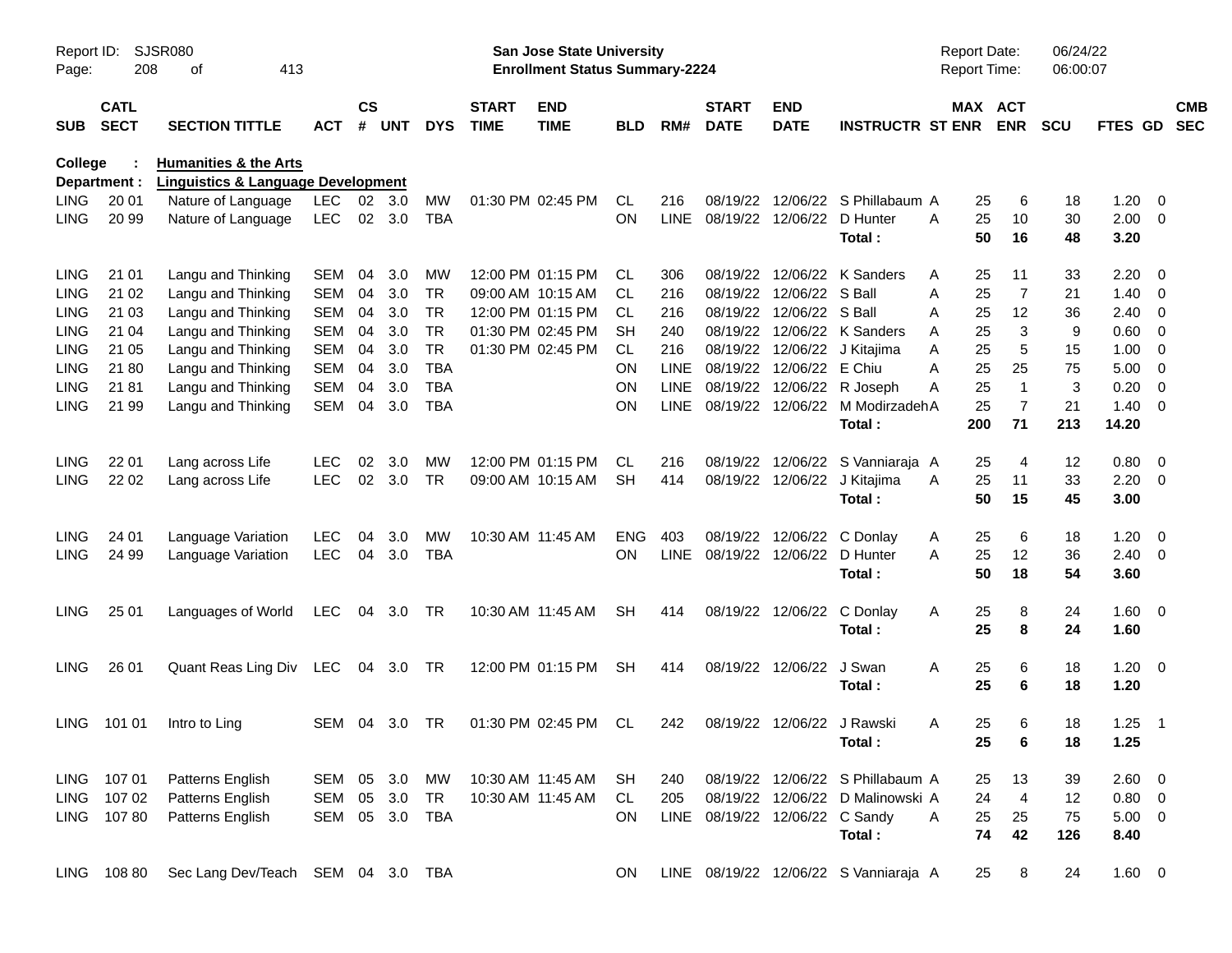| Report ID:<br>Page:                                                                             | 209                                                             | SJSR080<br>413<br>οf                                                                           |                                                                                                |                                        |                                               |                                                               |                             | San Jose State University<br><b>Enrollment Status Summary-2224</b>               |                                           |                                                                 |                                                                                  |                                                                      |                                                                                       | <b>Report Date:</b><br>Report Time:                                       |                                                | 06/24/22<br>06:00:07                 |                                                      |                                                                                                                                               |                          |
|-------------------------------------------------------------------------------------------------|-----------------------------------------------------------------|------------------------------------------------------------------------------------------------|------------------------------------------------------------------------------------------------|----------------------------------------|-----------------------------------------------|---------------------------------------------------------------|-----------------------------|----------------------------------------------------------------------------------|-------------------------------------------|-----------------------------------------------------------------|----------------------------------------------------------------------------------|----------------------------------------------------------------------|---------------------------------------------------------------------------------------|---------------------------------------------------------------------------|------------------------------------------------|--------------------------------------|------------------------------------------------------|-----------------------------------------------------------------------------------------------------------------------------------------------|--------------------------|
| SUB.                                                                                            | <b>CATL</b><br><b>SECT</b><br><b>SECTION TITTLE</b><br>ACT      |                                                                                                |                                                                                                | $\mathsf{cs}$<br>#                     | <b>UNT</b>                                    | <b>DYS</b>                                                    | <b>START</b><br><b>TIME</b> | <b>END</b><br><b>TIME</b>                                                        | <b>BLD</b>                                | RM#                                                             | <b>START</b><br><b>DATE</b>                                                      | <b>END</b><br><b>DATE</b>                                            | <b>INSTRUCTR ST ENR</b>                                                               | MAX ACT                                                                   | <b>ENR</b>                                     | <b>SCU</b>                           | <b>FTES GD</b>                                       |                                                                                                                                               | <b>CMB</b><br><b>SEC</b> |
|                                                                                                 |                                                                 |                                                                                                |                                                                                                |                                        |                                               |                                                               |                             |                                                                                  |                                           |                                                                 |                                                                                  |                                                                      | Total:                                                                                | 25                                                                        | 8                                              | 24                                   | 1.60                                                 |                                                                                                                                               |                          |
| <b>LING</b>                                                                                     | 111 01                                                          | <b>Ling Phonetics</b>                                                                          | SEM                                                                                            | 04                                     | 3.0                                           | TR                                                            |                             | 12:00 PM 01:15 PM                                                                | CL                                        | 242                                                             | 08/19/22                                                                         | 12/06/22                                                             | H Koo<br>Total:                                                                       | 25<br>A<br>25                                                             | 6<br>6                                         | 18<br>18                             | 1.20<br>1.20                                         | $\overline{\phantom{0}}$                                                                                                                      |                          |
| <b>LING</b>                                                                                     | 112 01                                                          | Intro to Syntax                                                                                | SEM                                                                                            | 04                                     | 3.0                                           | TR                                                            |                             | 09:00 AM 10:15 AM                                                                | CL.                                       | 308                                                             | 08/19/22                                                                         | 12/06/22                                                             | K Moore<br>Total:                                                                     | 25<br>A<br>25                                                             | 3<br>3                                         | 9<br>9                               | 0.65<br>0.65                                         | $\overline{\phantom{1}}$                                                                                                                      |                          |
| LING.                                                                                           | 114 01                                                          | Intr Seman & Discrse SEM 04 3.0                                                                |                                                                                                |                                        |                                               | TR                                                            |                             | 03:00 PM 04:15 PM                                                                | CL.                                       | 308                                                             | 08/19/22                                                                         | 12/06/22                                                             | C Donlay<br>Total:                                                                    | 25<br>A<br>25                                                             | 10<br>10                                       | 30<br>30                             | 2.10<br>2.10                                         | $\overline{\phantom{0}}^2$                                                                                                                    |                          |
| LING.<br>ASIA                                                                                   | 122 01<br>122 01                                                | English World Lang<br>English World Lang                                                       | <b>SEM</b><br><b>SEM</b>                                                                       | 04<br>04                               | 3.0<br>3.0                                    | TR<br><b>TR</b>                                               |                             | 03:00 PM 04:15 PM<br>03:00 PM 04:15 PM                                           | CL.<br>CL.                                | 205<br>205                                                      | 08/19/22<br>08/19/22                                                             | 12/06/22<br>12/06/22 S Khan                                          | S Khan<br>Total:                                                                      | 24<br>A<br>A<br>0<br>24                                                   | 3<br>$\mathbf{1}$<br>4                         | 9<br>3<br>12                         | 0.60<br>0.20<br>0.80                                 | 0 C<br>$0\,C$                                                                                                                                 |                          |
| LING.<br><b>LING</b><br><b>LING</b><br><b>LING</b><br><b>LING</b><br><b>LING</b><br><b>LING</b> | 123 01<br>123 02<br>123 03<br>123 04<br>12380<br>12381<br>12382 | Sound Comm<br>Sound Comm<br>Sound Comm<br>Sound Comm<br>Sound Comm<br>Sound Comm<br>Sound Comm | <b>SEM</b><br><b>SEM</b><br><b>SEM</b><br><b>SEM</b><br><b>SEM</b><br><b>SEM</b><br><b>SEM</b> | 04<br>04<br>04<br>04<br>04<br>04<br>04 | 3.0<br>3.0<br>3.0<br>3.0<br>3.0<br>3.0<br>3.0 | МW<br>MW<br>м<br>TR<br><b>TBA</b><br><b>TBA</b><br><b>TBA</b> |                             | 10:30 AM 11:45 AM<br>12:00 PM 01:15 PM<br>06:00 PM 08:45 PM<br>10:30 AM 11:45 AM | CL.<br>SН<br>CL.<br>CL.<br>ON<br>ON<br>ON | 242<br>414<br>308<br>308<br>LINE.<br><b>LINE</b><br><b>LINE</b> | 08/19/22<br>08/19/22<br>08/19/22<br>08/19/22<br>08/19/22<br>08/19/22<br>08/19/22 | 12/06/22<br>12/06/22<br>12/06/22<br>12/06/22<br>12/06/22<br>12/06/22 | H Koo<br>K Moore<br>12/06/22 K Moore<br>R Kataoka<br>R Kataoka<br>C Donlay<br>K Moore | 25<br>A<br>25<br>Α<br>A<br>25<br>25<br>A<br>25<br>A<br>25<br>Α<br>25<br>Α | 25<br>16<br>$\mathbf{1}$<br>8<br>25<br>10<br>3 | 75<br>48<br>3<br>24<br>75<br>30<br>9 | 5.00<br>3.20<br>0.20<br>1.60<br>5.00<br>2.00<br>0.60 | $\overline{\mathbf{0}}$<br>$\overline{\mathbf{0}}$<br>$\overline{\mathbf{0}}$<br>0<br>$\overline{\mathbf{0}}$<br>$\overline{\mathbf{0}}$<br>0 |                          |
| <b>LING</b>                                                                                     | 12383                                                           | Sound Comm                                                                                     | <b>SEM</b>                                                                                     | 04                                     | 3.0                                           | <b>TBA</b>                                                    |                             |                                                                                  | ON                                        | <b>LINE</b>                                                     | 08/19/22                                                                         | 12/06/22                                                             | T Chatterjee<br>Total:                                                                | 25<br>A<br>200                                                            | 25<br>113                                      | 75<br>339                            | 5.00<br>22.60                                        | - 0                                                                                                                                           |                          |
| LING.                                                                                           | 124 01                                                          | Intro Speech Tech                                                                              | SEM                                                                                            | 04                                     | 3.0                                           | TR                                                            |                             | 10:30 AM 11:45 AM                                                                | CL.                                       | 242                                                             | 08/19/22                                                                         | 12/06/22                                                             | J Rawski<br>Total:                                                                    | A<br>25<br>25                                                             | 6<br>6                                         | 18<br>18                             | 1.30<br>1.30                                         | $\overline{\phantom{0}}^2$                                                                                                                    |                          |
| LING<br><b>LING</b><br><b>LING</b>                                                              | 12980<br>12981<br>12982                                         | Cult/Lg/Ethn/ in US<br>Cult/Lg/Ethn/ in US<br>Cult/Lg/Ethn/ in US                              | SEM<br><b>SEM</b><br><b>SEM</b>                                                                | 04<br>04<br>04                         | 3.0<br>3.0<br>3.0                             | TBA<br><b>TBA</b><br>TBA                                      |                             |                                                                                  | 0N<br>ON<br>ΟN                            | LINE.<br><b>LINE</b><br><b>LINE</b>                             | 08/19/22<br>08/19/22<br>08/19/22                                                 | 12/06/22                                                             | R Abend<br>12/06/22 S Phillabaum A<br>12/06/22 D Malinowski A<br>Total:               | A<br>25<br>25<br>25<br>75                                                 | 25<br>12<br>$\mathbf{1}$<br>38                 | 75<br>36<br>3<br>114                 | 5.00<br>2.40<br>0.20<br>7.60                         | $\overline{\phantom{0}}$<br>$\overline{\phantom{0}}$<br>$\overline{\mathbf{0}}$                                                               |                          |
|                                                                                                 | LING 161 01                                                     | Psycholinguistics                                                                              | SEM 04 3.0 MW                                                                                  |                                        |                                               |                                                               |                             | 12:00 PM 01:15 PM CL                                                             |                                           | 242                                                             |                                                                                  | 08/19/22 12/06/22                                                    | H Koo<br>Total:                                                                       | 25<br>A<br>25                                                             | 5<br>$\overline{\mathbf{5}}$                   | 15<br>15                             | $1.00 \t 0$<br>1.00                                  |                                                                                                                                               |                          |
|                                                                                                 | LING 162 01                                                     | Intro Morphology                                                                               |                                                                                                |                                        |                                               | SEM 04 3.0 MW                                                 |                             | 01:30 PM 02:45 PM SH                                                             |                                           | 414                                                             |                                                                                  | 08/19/22 12/06/22                                                    | K Moore<br>Total:                                                                     | A<br>25<br>25                                                             | 7<br>$\overline{\mathbf{7}}$                   | 21<br>21                             | $1.40 \ 0$<br>1.40                                   |                                                                                                                                               |                          |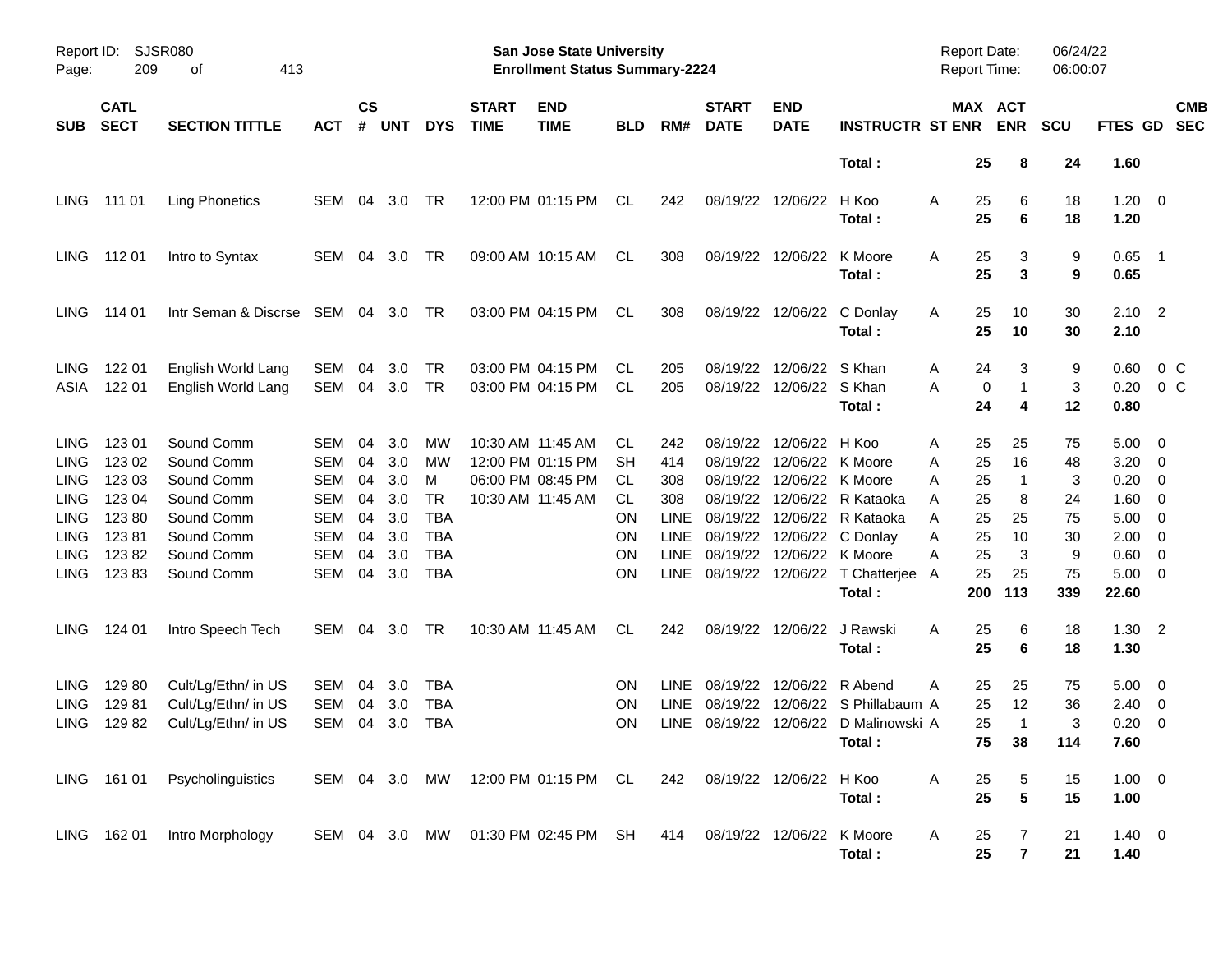| Page:                    | Report ID:<br>210                                                              | <b>SJSR080</b><br>413<br>οf                                                           |                          |            |            |                             |                           | <b>San Jose State University</b><br><b>Enrollment Status Summary-2224</b> |           |                             |                           |                                                |                                                          | <b>Report Date:</b><br><b>Report Time:</b> |                         | 06/24/22<br>06:00:07 |                                |                            |  |
|--------------------------|--------------------------------------------------------------------------------|---------------------------------------------------------------------------------------|--------------------------|------------|------------|-----------------------------|---------------------------|---------------------------------------------------------------------------|-----------|-----------------------------|---------------------------|------------------------------------------------|----------------------------------------------------------|--------------------------------------------|-------------------------|----------------------|--------------------------------|----------------------------|--|
| <b>SUB</b>               | <b>CATL</b><br><b>SECT</b>                                                     | ACT                                                                                   | <b>CS</b><br>#           | <b>UNT</b> | <b>DYS</b> | <b>START</b><br><b>TIME</b> | <b>END</b><br><b>TIME</b> | <b>BLD</b>                                                                | RM#       | <b>START</b><br><b>DATE</b> | <b>END</b><br><b>DATE</b> | <b>INSTRUCTR ST ENR</b>                        |                                                          | MAX ACT<br><b>ENR</b>                      | <b>SCU</b>              | FTES GD SEC          |                                | <b>CMB</b>                 |  |
| LING.                    | 16701                                                                          | <b>Multiling Lang Cont</b>                                                            | <b>LEC</b>               | 04         | 3.0        | TR                          |                           | 01:30 PM 02:45 PM                                                         | SH.       | 414                         | 08/19/22                  | 12/06/22 J Swan                                | Total:                                                   | 25<br>Α<br>25                              | 9<br>9                  | 27<br>27             | 1.90<br>1.90                   | $\overline{\phantom{0}}^2$ |  |
| LING.<br><b>LING</b>     | 18001<br>180 02                                                                | <b>Individ Studies</b><br><b>Individ Studies</b>                                      | <b>SUP</b><br><b>SUP</b> | 78<br>78   | 1.0<br>3.0 | <b>TBA</b><br><b>TBA</b>    |                           |                                                                           |           |                             |                           | 08/19/22 12/06/22<br>08/19/22 12/06/22         | Total:                                                   | 2<br>A<br>A                                | 0<br>2<br>0<br>4<br>0   | 0<br>0<br>0          | 0.00<br>$0.00 \quad 0$<br>0.00 | $\overline{\phantom{0}}$   |  |
| LING.                    | 201 01                                                                         | Phonol Theor & Appl                                                                   | SEM 05 3.0               |            |            | MW                          |                           | 04:30 PM 05:45 PM                                                         | CL.       | 205                         |                           | 08/19/22 12/06/22                              | R Kataoka<br>Total:                                      | 15<br>A<br>15                              | $\overline{7}$          | 21<br>21             | $1.75$ 7<br>1.75               |                            |  |
| LING.                    | 203 01                                                                         | <b>Semantic Struc</b>                                                                 | SEM 05                   |            | - 3.0      | <b>MW</b>                   |                           | 03:00 PM 04:15 PM                                                         | CL.       | 205                         |                           | 08/19/22 12/06/22 K Moore                      | Total:                                                   | 15<br>A<br>15                              | 5<br>5                  | 15<br>15             | $1.25 \quad 5$<br>1.25         |                            |  |
| LING.                    | 21301                                                                          | Ling Field Methods                                                                    | SEM 05 3.0               |            |            | TR                          |                           | 04:30 PM 05:45 PM                                                         | CL.       | 205                         |                           |                                                | 08/19/22 12/06/22 C Donlay<br>Total:                     | 15<br>A<br>15                              | 9<br>9                  | 27<br>27             | $2.25$ 9<br>2.25               |                            |  |
| LING.                    | 298 01                                                                         | <b>Spec Studies</b>                                                                   | <b>SUP</b>               |            | 78 3.0     | TBA                         |                           |                                                                           | <b>ON</b> |                             | LINE 08/19/22 12/06/22    |                                                | Total:                                                   | Α                                          | 3<br>0<br>3<br>$\bf{0}$ | 0<br>0               | $0.00 \quad 0$<br>0.00         |                            |  |
| <b>LING</b>              | 299 01                                                                         | <b>Thesis</b>                                                                         | <b>SUP</b>               |            | 78 3.0     | TBA                         |                           |                                                                           | ON        |                             | LINE 08/19/22 12/06/22    |                                                | Total:                                                   | Α                                          | 3<br>0<br>3<br>$\bf{0}$ | 0<br>0               | $0.00 \quad 0$<br>0.00         |                            |  |
| LLD                      |                                                                                | 100A 01 Writing Competency                                                            | SEM 05 3.0               |            |            | MW                          |                           | 09:00 AM 10:15 AM                                                         | CL.       | 216                         |                           |                                                | 08/19/22 12/06/22 K Sanders<br>Total:                    | A<br>25<br>25                              | 2<br>$\mathbf{2}$       | 6<br>6               | $0.40 \quad 0$<br>0.40         |                            |  |
| LLD                      |                                                                                | 100W 01 Writing Workshop                                                              | SEM 04 3.0               |            |            | <b>MW</b>                   |                           | 10:30 AM 11:45 AM                                                         | SH.       | 414                         |                           | 08/19/22 12/06/22 S Khan                       | Total:                                                   | 25<br>A<br>25                              | 11<br>11                | 33<br>33             | $2.20 \t 0$<br>2.20            |                            |  |
| LLD                      |                                                                                | 100WB 01Wrtg Wrkshp Bsns Std SEM 04 3.0                                               |                          |            |            | <b>MW</b>                   |                           | 09:00 AM 10:15 AM<br>10:30 AM 11:45 AM                                    | CL.       | 205                         | 08/19/22                  | 12/06/22 K Haven<br>08/19/22 12/06/22 S Alkire |                                                          | 24<br>Α<br>25                              | 24<br>16                | 72<br>48             | 4.80<br>3.20                   | $\overline{\phantom{0}}$   |  |
| LLD                      |                                                                                | 100WB 02Wrtg Wrkshp Bsns Std SEM 04 3.0                                               |                          |            |            | <b>MW</b>                   |                           |                                                                           | CL.       | 216                         |                           |                                                |                                                          | Α                                          |                         |                      |                                | $\overline{\mathbf{0}}$    |  |
| <b>LLD</b><br><b>LLD</b> |                                                                                | 100WB 03Wrtg Wrkshp Bsns Std SEM 04 3.0<br>100WB 04Wrtg Wrkshp Bsns Std SEM 04 3.0 MW |                          |            |            | MW                          |                           | 10:30 AM 11:45 AM<br>12:00 PM 01:15 PM CL                                 | CL.       | 308<br>308                  |                           |                                                | 08/19/22 12/06/22 N Shugan<br>08/19/22 12/06/22 N Shugan | 25<br>Α                                    | 2<br>25 10              | 6<br>$30\,$          | 0.40<br>$2.00 \t 0$            | $\overline{\mathbf{0}}$    |  |
| LLD                      |                                                                                | 100WB 05Wrtg Wrkshp Bsns Std SEM 04                                                   |                          |            | 3.0        | МW                          |                           | 12:00 PM 01:15 PM                                                         | CL.       | 205                         |                           |                                                | 08/19/22 12/06/22 R Joseph                               | Α<br>Α<br>24                               | $\overline{c}$          | 6                    | 0.40                           | $\overline{\phantom{0}}$   |  |
| LLD                      |                                                                                | 100WB 06Wrtg Wrkshp Bsns Std SEM 04                                                   |                          |            | 3.0        | МW                          |                           | 01:30 PM 02:45 PM                                                         | CL.       | 308                         |                           | 08/19/22 12/06/22 S Alkire                     |                                                          | 25<br>Α                                    | 9                       | 27                   | 1.80                           | $\overline{\mathbf{0}}$    |  |
| LLD                      |                                                                                | 100WB 07Wrtg Wrkshp Bsns Std SEM 04                                                   |                          |            | 3.0        | МW                          |                           | 01:30 PM 02:45 PM                                                         | CL.       | 205                         |                           |                                                | 08/19/22 12/06/22 K Sanders                              | 24<br>Α                                    | 23                      | 69                   | 4.60                           | $\overline{\mathbf{0}}$    |  |
| LLD                      |                                                                                | 100WB 08Wrtg Wrkshp Bsns Std SEM 04                                                   |                          |            | 3.0        | TR                          |                           | 09:00 AM 10:15 AM                                                         | CL.       | 205                         |                           |                                                | 08/19/22 12/06/22 N Shugan                               | 24<br>Α                                    | $\overline{1}$          | 3                    | 0.20                           | $\overline{\phantom{0}}$   |  |
| LLD                      |                                                                                | 100WB 09Wrtg Wrkshp Bsns Std SEM 04                                                   |                          |            | 3.0        | TR                          |                           | 12:00 PM 01:15 PM                                                         | CL        | 308                         |                           |                                                | 08/19/22 12/06/22 K Sanders                              | 25<br>Α                                    | 25                      | 75                   | 5.00                           | $\overline{\phantom{0}}$   |  |
| LLD                      |                                                                                |                                                                                       |                          |            | 3.0        | TR                          |                           | 01:30 PM 02:45 PM                                                         | CL.       | 308                         |                           | 08/19/22 12/06/22 S Ball                       |                                                          | Α<br>25                                    | 25                      | 75                   | 5.00                           | $\overline{\mathbf{0}}$    |  |
| LLD                      | 100WB 10Wrtg Wrkshp Bsns Std SEM 04<br>100WB 11Wrtg Wrkshp Bsns Std SEM 04 3.0 |                                                                                       |                          |            |            | TR                          |                           | 01:30 PM 02:45 PM                                                         | CL        | 205                         |                           | 08/19/22 12/06/22 S Alkire                     |                                                          | 24<br>A                                    | 3                       | 9                    | $0.60 \t 0$                    |                            |  |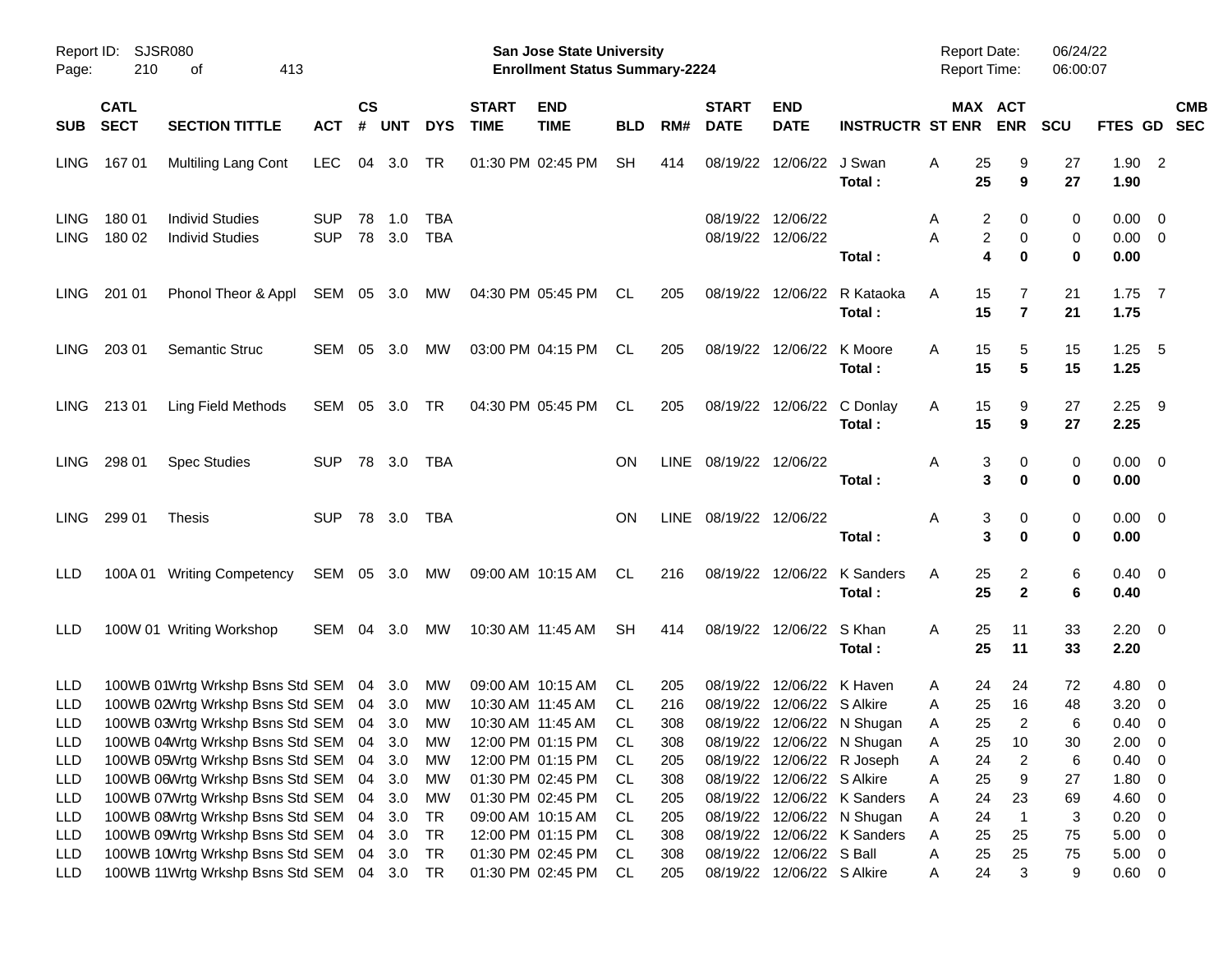| Report ID:<br>Page:                                                                                                                             | 211                        | SJSR080<br>413<br>оf                                                                                                                                                                                                                                                                                                                                                                                           |                          |                                                    |                                                                           |                                                                                                                                               |                             | <b>San Jose State University</b><br><b>Enrollment Status Summary-2224</b> |                                                                                     |                                                                                                                                                           |                             |                                                                                                                                                                                                                                     |                                                                                                               |                                           | <b>Report Date:</b><br><b>Report Time:</b>                     |                                                                           | 06/24/22<br>06:00:07                                         |                                                                                      |                                                                              |                          |
|-------------------------------------------------------------------------------------------------------------------------------------------------|----------------------------|----------------------------------------------------------------------------------------------------------------------------------------------------------------------------------------------------------------------------------------------------------------------------------------------------------------------------------------------------------------------------------------------------------------|--------------------------|----------------------------------------------------|---------------------------------------------------------------------------|-----------------------------------------------------------------------------------------------------------------------------------------------|-----------------------------|---------------------------------------------------------------------------|-------------------------------------------------------------------------------------|-----------------------------------------------------------------------------------------------------------------------------------------------------------|-----------------------------|-------------------------------------------------------------------------------------------------------------------------------------------------------------------------------------------------------------------------------------|---------------------------------------------------------------------------------------------------------------|-------------------------------------------|----------------------------------------------------------------|---------------------------------------------------------------------------|--------------------------------------------------------------|--------------------------------------------------------------------------------------|------------------------------------------------------------------------------|--------------------------|
| <b>SUB</b>                                                                                                                                      | <b>CATL</b><br><b>SECT</b> | <b>SECTION TITTLE</b>                                                                                                                                                                                                                                                                                                                                                                                          | <b>ACT</b>               | $\mathsf{cs}$<br>#                                 | <b>UNT</b>                                                                | <b>DYS</b>                                                                                                                                    | <b>START</b><br><b>TIME</b> | <b>END</b><br><b>TIME</b>                                                 | <b>BLD</b>                                                                          | RM#                                                                                                                                                       | <b>START</b><br><b>DATE</b> | <b>END</b><br><b>DATE</b>                                                                                                                                                                                                           | <b>INSTRUCTR ST ENR</b>                                                                                       |                                           | MAX ACT                                                        | <b>ENR</b>                                                                | SCU                                                          | FTES GD                                                                              |                                                                              | <b>CMB</b><br><b>SEC</b> |
| <b>LLD</b><br><b>LLD</b><br>LLD<br><b>LLD</b><br><b>LLD</b><br><b>LLD</b><br><b>LLD</b><br><b>LLD</b><br><b>LLD</b><br><b>LLD</b><br><b>LLD</b> |                            | 100WB 12Wrtg Wrkshp Bsns Std SEM 04<br>100WB 80Wrtg Wrkshp Bsns Std SEM<br>100WB 81Wrtg Wrkshp Bsns Std SEM<br>100WB 82Wrtg Wrkshp Bsns Std SEM<br>100WB 83Wrtg Wrkshp Bsns Std SEM<br>100WB 84Wrtg Wrkshp Bsns Std SEM<br>100WB 85Wrtg Wrkshp Bsns Std SEM<br>100WB 86Wrtg Wrkshp Bsns Std SEM<br>100WB 87Wrtg Wrkshp Bsns Std SEM<br>100WB 88Wrtg Wrkshp Bsns Std SEM<br>100WB 89Wrtg Wrkshp Bsns Std SEM 04 |                          | 04<br>04<br>04<br>04<br>04<br>04<br>04<br>04<br>04 | 3.0<br>3.0<br>3.0<br>3.0<br>3.0<br>3.0<br>3.0<br>3.0<br>3.0<br>3.0<br>3.0 | F<br><b>TBA</b><br><b>TBA</b><br><b>TBA</b><br><b>TBA</b><br><b>TBA</b><br><b>TBA</b><br><b>TBA</b><br><b>TBA</b><br><b>TBA</b><br><b>TBA</b> | 09:30 AM 12:15 PM           |                                                                           | CL<br><b>ON</b><br>ON<br>ON<br>ON<br>ON<br><b>ON</b><br>ON<br>ON<br><b>ON</b><br>ON | 205<br><b>LINE</b><br><b>LINE</b><br><b>LINE</b><br><b>LINE</b><br><b>LINE</b><br><b>LINE</b><br><b>LINE</b><br><b>LINE</b><br><b>LINE</b><br><b>LINE</b> |                             | 08/19/22 12/06/22<br>08/19/22 12/06/22<br>08/19/22 12/06/22 S Alkire<br>08/19/22 12/06/22 R Joseph<br>08/19/22 12/06/22 K Haven<br>08/19/22 12/06/22 K Haven<br>08/19/22 12/06/22<br>08/19/22 12/06/22 M Vafai<br>08/19/22 12/06/22 | 08/19/22 12/06/22 N Shugan<br>S Ball<br>E Chiu<br>M ModirzadehA<br>08/19/22 12/06/22 M ModirzadehA<br>M Vafai | A<br>Α<br>A<br>A<br>A<br>Α<br>A<br>A<br>A | 24<br>25<br>25<br>25<br>25<br>25<br>25<br>25<br>25<br>25<br>25 | $\overline{2}$<br>25<br>25<br>25<br>10<br>25<br>25<br>25<br>25<br>19<br>3 | 6<br>75<br>75<br>75<br>30<br>75<br>75<br>75<br>75<br>57<br>9 | 0.40<br>5.00<br>5.00<br>5.00<br>2.00<br>5.00<br>5.00<br>5.00<br>5.00<br>3.80<br>0.60 | - 0<br>$\mathbf 0$<br>0<br>0<br>0<br>0<br>0<br>0<br>0<br>$\overline{0}$<br>0 |                          |
| <b>LLD</b>                                                                                                                                      |                            | 250W 01 Prof in Ling TESOL                                                                                                                                                                                                                                                                                                                                                                                     | SEM                      | 04                                                 | 3.0                                                                       | MW                                                                                                                                            | 10:30 AM 11:45 AM           |                                                                           | CL                                                                                  | 205                                                                                                                                                       |                             | 08/19/22 12/06/22                                                                                                                                                                                                                   | Total:<br>S Frazier<br>Total:                                                                                 | A                                         | 544<br>15<br>15                                                | 349<br>$\overline{c}$<br>$\mathbf{2}$                                     | 1047<br>6<br>6                                               | 69.80<br>0.50<br>0.50                                                                | $\overline{\phantom{0}}$                                                     |                          |
| <b>LLD</b><br><b>LLD</b>                                                                                                                        | 280 01<br>298 01           | Methods TESOL<br><b>Indiv Studies</b>                                                                                                                                                                                                                                                                                                                                                                          | <b>SEM</b><br><b>SUP</b> | 05                                                 | 3.0<br>78 3.0                                                             | <b>TR</b><br>TBA                                                                                                                              |                             | 12:00 PM 01:15 PM                                                         | <b>CL</b>                                                                           | 205                                                                                                                                                       |                             | 08/19/22 12/06/22<br>08/19/22 12/06/22                                                                                                                                                                                              | D Malinowski A<br>Total:                                                                                      | Α                                         | 15<br>15<br>3                                                  | $\overline{c}$<br>$\mathbf{2}$<br>0                                       | $\,6$<br>6<br>0                                              | 0.50<br>0.50<br>0.00                                                                 | $\overline{\phantom{0}}^2$<br>$\overline{\mathbf{0}}$                        |                          |
| <b>LLD</b>                                                                                                                                      | 299 01                     | <b>Thesis</b>                                                                                                                                                                                                                                                                                                                                                                                                  | <b>SUP</b>               |                                                    | 78 3.0                                                                    | <b>TBA</b>                                                                                                                                    |                             |                                                                           |                                                                                     |                                                                                                                                                           | 08/19/22 12/06/22           |                                                                                                                                                                                                                                     | Total:<br>Total:                                                                                              | Α                                         | 3<br>3<br>3                                                    | 0<br>0<br>$\bf{0}$                                                        | $\mathbf 0$<br>0<br>$\bf{0}$                                 | 0.00<br>$0.00 \t 0$<br>0.00                                                          |                                                                              |                          |
|                                                                                                                                                 | Department :               | <b>Linguistics &amp; Language Development</b>                                                                                                                                                                                                                                                                                                                                                                  |                          |                                                    |                                                                           |                                                                                                                                               |                             |                                                                           |                                                                                     |                                                                                                                                                           |                             | <b>Lower Division:</b><br><b>Upper Division:</b>                                                                                                                                                                                    | <b>Department Total:</b><br><b>Graduate Division:</b>                                                         |                                           | 1683<br>400<br>1196<br>87                                      | 778<br>134<br>619<br>25                                                   | 2334<br>402<br>1857<br>75                                    | 157.25<br>26.80<br>124.20<br>6.25                                                    |                                                                              |                          |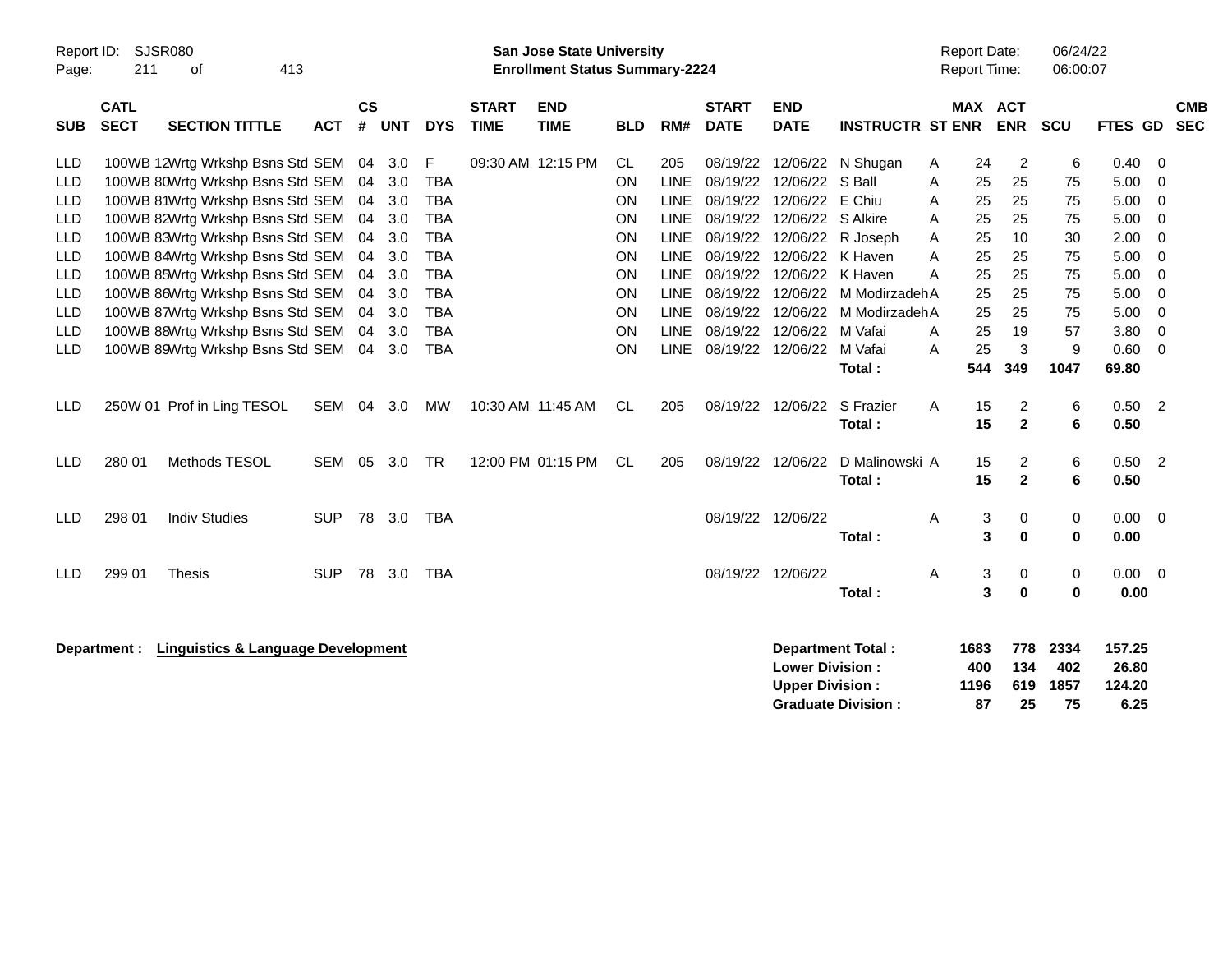| Report ID:<br>Page:     | 212                        | SJSR080<br>413<br>οf                                         |               |           |                |            |                             | <b>San Jose State University</b><br><b>Enrollment Status Summary-2224</b> |                 |       |                             |                           |                         |   | <b>Report Date:</b><br><b>Report Time:</b> |            | 06/24/22<br>06:00:07 |              |                |                          |
|-------------------------|----------------------------|--------------------------------------------------------------|---------------|-----------|----------------|------------|-----------------------------|---------------------------------------------------------------------------|-----------------|-------|-----------------------------|---------------------------|-------------------------|---|--------------------------------------------|------------|----------------------|--------------|----------------|--------------------------|
| <b>SUB</b>              | <b>CATL</b><br><b>SECT</b> | <b>SECTION TITTLE</b>                                        | <b>ACT</b>    | <b>CS</b> | # UNT          | <b>DYS</b> | <b>START</b><br><b>TIME</b> | <b>END</b><br><b>TIME</b>                                                 | <b>BLD</b>      | RM#   | <b>START</b><br><b>DATE</b> | <b>END</b><br><b>DATE</b> | <b>INSTRUCTR ST ENR</b> |   | MAX ACT                                    | <b>ENR</b> | <b>SCU</b>           | FTES GD      |                | <b>CMB</b><br><b>SEC</b> |
| College<br>Department : |                            | <b>Humanities &amp; the Arts</b><br><b>Music &amp; Dance</b> |               |           |                |            |                             |                                                                           |                 |       |                             |                           |                         |   |                                            |            |                      |              |                |                          |
| DANC 1080               |                            | Dance Appreciation                                           | LEC           | 01        | 3.0            | <b>TBA</b> |                             |                                                                           | ON.             | LINE. | 08/19/22                    | 12/06/22                  | H Cooper                | A | 70                                         | 30         | 90                   | 6.00         | -0             |                          |
| DANC 1081               |                            | Dance Appreciation                                           | <b>LEC</b>    | 01        | 3.0            | TBA        |                             |                                                                           | ON.             | LINE  | 08/19/22                    | 12/06/22                  | H Cooper                | Α | 70                                         | 4          | 12                   | 0.80         | 0              |                          |
| <b>DANC</b>             | 1082                       | Dance Appreciation                                           | <b>LEC</b>    | 01        | 3.0            | TBA        |                             |                                                                           | <b>ON</b>       | LINE  | 08/19/22 12/06/22           |                           | J Yager                 | Α | 70                                         | 70         | 210                  | 14.00        | 0              |                          |
| DANC 1083               |                            | Dance Appreciation                                           | <b>LEC</b>    | 01        | 3.0            | <b>TBA</b> |                             |                                                                           | <b>ON</b>       |       | LINE 08/19/22 12/06/22      |                           | J Yager                 | A | 70                                         | 38         | 114                  | 7.60         | - 0            |                          |
|                         |                            |                                                              |               |           |                |            |                             |                                                                           |                 |       |                             |                           | Total:                  |   | 280                                        | 142        | 426                  | 28.40        |                |                          |
| DANC 1201               |                            | ENS:DancRehrslPerf ACT                                       |               |           | 20 2.0         |            |                             | MTWR03:30 PM 05:50 PM                                                     | <b>SPXC 216</b> |       | 08/19/22                    | 12/06/22                  | C Seymour               | A | 10                                         | 3          | 6                    | 0.40         | - 0            |                          |
|                         |                            |                                                              |               |           |                |            |                             |                                                                           |                 |       |                             |                           | Total:                  |   | 10                                         | 3          | 6                    | 0.40         |                |                          |
| <b>DANC</b>             | 40A 01                     | Tpcs Modern Dance I                                          | ACT           |           | 2.0            |            |                             |                                                                           |                 |       |                             |                           |                         | X | 0                                          | 0          | 0                    | 0.00         | 0              |                          |
| <b>KIN</b>              | 40A 01                     | Tpcs Modern Dance I                                          | ACT           |           | 2.0            |            |                             |                                                                           |                 |       |                             |                           |                         | Χ | 0                                          | 0          | 0                    | 0.00         | 0              |                          |
| <b>DANC</b>             | 40A 02                     | Tpcs Modern Dance I                                          | ACT           | 12        | 2.0            | TR         |                             | 01:30 PM 02:50 PM                                                         | WSQ 201         |       | 08/19/22                    | 12/06/22                  | M Basile                | Α | 20                                         | 11         | 22                   | 1.47         | 0 <sup>o</sup> |                          |
| <b>KIN</b>              | 40A 02                     | Tpcs Modern Dance I                                          | ACT           | 12        | 2.0            | TR         |                             | 01:30 PM 02:50 PM                                                         | WSQ 201         |       | 08/19/22                    | 12/06/22                  | M Basile                | Α | 0                                          | 9          | 18                   | 1.20         | 0 <sub>C</sub> |                          |
| <b>DANC</b>             | 40A03                      | Tpcs Modern Dance I                                          | ACT           | 12        | 2.0            | МW         |                             | 02:30 PM 03:50 PM                                                         | WSQ 204         |       | 08/19/22                    | 12/06/22                  | M Basile                | Α | 20                                         | 8          | 16                   | 1.07         | 0 <sub>C</sub> |                          |
| <b>KIN</b>              | 40A 03                     | Tpcs Modern Dance I                                          | ACT           |           | 12 2.0         | <b>MW</b>  |                             | 02:30 PM 03:50 PM                                                         | WSQ 204         |       | 08/19/22                    | 12/06/22                  | M Basile                | Α | 0                                          | 12         | 24                   | 1.60         | 0 <sup>o</sup> |                          |
|                         |                            |                                                              |               |           |                |            |                             |                                                                           |                 |       |                             |                           | Total:                  |   | 40                                         | 40         | 80                   | 5.33         |                |                          |
| <b>DANC</b>             | 41A 01                     | Tpcs in Ballet I                                             | ACT           | 12        | 2.0            | TR         |                             | 12:10 PM 01:20 PM                                                         | WSQ 204         |       | 08/19/22                    | 12/06/22                  | R Boumaila              | A | 20                                         | 11         | 22                   | 1.47         | 0 <sup>o</sup> |                          |
| <b>KIN</b>              | 41A01                      | Tpcs in Ballet I                                             | ACT           | 12        | 2.0            | TR         |                             | 12:10 PM 01:20 PM                                                         | WSQ 204         |       | 08/19/22                    | 12/06/22                  | R Boumaila              | Α | 0                                          | 9          | 18                   | 1.20         | 0 <sup>o</sup> |                          |
| <b>DANC</b>             | 41A 02                     | Tpcs in Ballet I                                             | <b>ACT</b>    | 12        | 2.0            | МW         |                             | 01:00 PM 02:20 PM                                                         | WSQ 204         |       | 08/19/22                    | 12/06/22                  | M Basile                | A | 20                                         | 9          | 18                   | 1.20         | $0\,C$         |                          |
| <b>KIN</b>              | 41A 02                     | Tpcs in Ballet I                                             | <b>ACT</b>    | 12        | 2.0            | MW         |                             | 01:00 PM 02:20 PM                                                         | WSQ 204         |       | 08/19/22                    | 12/06/22                  | M Basile<br>Total:      | A | 0<br>40                                    | 11<br>40   | 22<br>80             | 1.47<br>5.33 | 0 <sub>C</sub> |                          |
|                         |                            |                                                              |               |           |                |            |                             |                                                                           |                 |       |                             |                           |                         |   |                                            |            |                      |              |                |                          |
| <b>DANC</b>             | 42A 01                     | Tpcs in Jazz Dance I                                         | ACT           | 12        | - 2.0          | TR         |                             | 09:00 AM 10:20 AM                                                         | WSQ 106         |       | 08/19/22                    | 12/06/22                  | K Pinto                 | Α | 30                                         | 10         | 20                   | 1.33         | 0 <sup>o</sup> |                          |
| <b>KIN</b>              | 42A 01                     | Tpcs in Jazz Dance I                                         | ACT           | 12        | - 2.0          | TR         |                             | 09:00 AM 10:20 AM                                                         | WSQ 106         |       | 08/19/22                    | 12/06/22                  | K Pinto                 | Α | 0                                          | 12         | 24                   | 1.60         | 0 <sup>o</sup> |                          |
| <b>DANC</b>             | 42A 02                     | Tpcs in Jazz Dance I                                         | ACT           | 12        | - 2.0          | TR         |                             | 10:30 AM 11:50 AM                                                         | WSQ 106         |       | 08/19/22                    | 12/06/22                  | K Pinto                 | Α | 30                                         | 12         | 24                   | 1.60         | 0 <sup>o</sup> |                          |
| <b>KIN</b>              | 42A 02                     | Tpcs in Jazz Dance I                                         | ACT           | 12        | - 2.0          | TR         |                             | 10:30 AM 11:50 AM                                                         | WSQ 106         |       | 08/19/22                    | 12/06/22                  | K Pinto                 | Α | 0                                          | 15         | 30                   | 2.00         | 0 <sub>C</sub> |                          |
| <b>DANC</b>             | 42A 03                     | Tpcs in Jazz Dance I                                         | ACT           | 12        | - 2.0          | TR         |                             | 12:00 PM 01:20 PM                                                         | WSQ 106         |       | 08/19/22                    | 12/06/22                  | K Pinto                 | Α | 30                                         | 9          | 18                   | 1.20         | 0 <sup>o</sup> |                          |
| <b>KIN</b>              | 42A 03                     | Tpcs in Jazz Dance I                                         | ACT           |           | $12 \quad 2.0$ | <b>TR</b>  |                             | 12:00 PM 01:20 PM                                                         | WSQ 106         |       |                             | 08/19/22 12/06/22 K Pinto |                         | Α | 0                                          | 21         | 42                   | 2.80         | 0 <sub>C</sub> |                          |
|                         |                            | DANC 42A 04 Tpcs in Jazz Dance I ACT 12 2.0 MW               |               |           |                |            |                             | 10:30 AM 11:50 AM                                                         | WSQ 106         |       | 08/19/22 12/06/22           |                           |                         | Α | 30                                         | 2          | 4                    | 0.27 0 C     |                |                          |
| KIN                     |                            | 42A 04 Tpcs in Jazz Dance I ACT 12 2.0 MW                    |               |           |                |            |                             | 10:30 AM 11:50 AM                                                         | WSQ 106         |       |                             | 08/19/22 12/06/22         |                         | Α | 0                                          | 9          | 18                   | 1.20         | 0 C            |                          |
|                         |                            |                                                              |               |           |                |            |                             |                                                                           |                 |       |                             |                           | Total:                  |   | 120                                        | 90         | 180                  | 12.00        |                |                          |
| DANC 43 01              |                            | Dance Improv                                                 | LAB           |           | 1.0            |            |                             |                                                                           |                 |       |                             |                           |                         | X | $\boldsymbol{0}$                           | 0          | 0                    | $0.00 \t 0$  |                |                          |
| DANC 4302               |                            | Dance Improv                                                 | LAB 15 1.0 TR |           |                |            |                             | 02:30 PM 03:20 PM WSQ 204                                                 |                 |       | 08/19/22 12/06/22           |                           |                         | A | 25                                         |            | 4                    | $0.27$ 0     |                |                          |
|                         |                            |                                                              |               |           |                |            |                             |                                                                           |                 |       |                             |                           | Total:                  |   | 25                                         |            | 4                    | 0.27         |                |                          |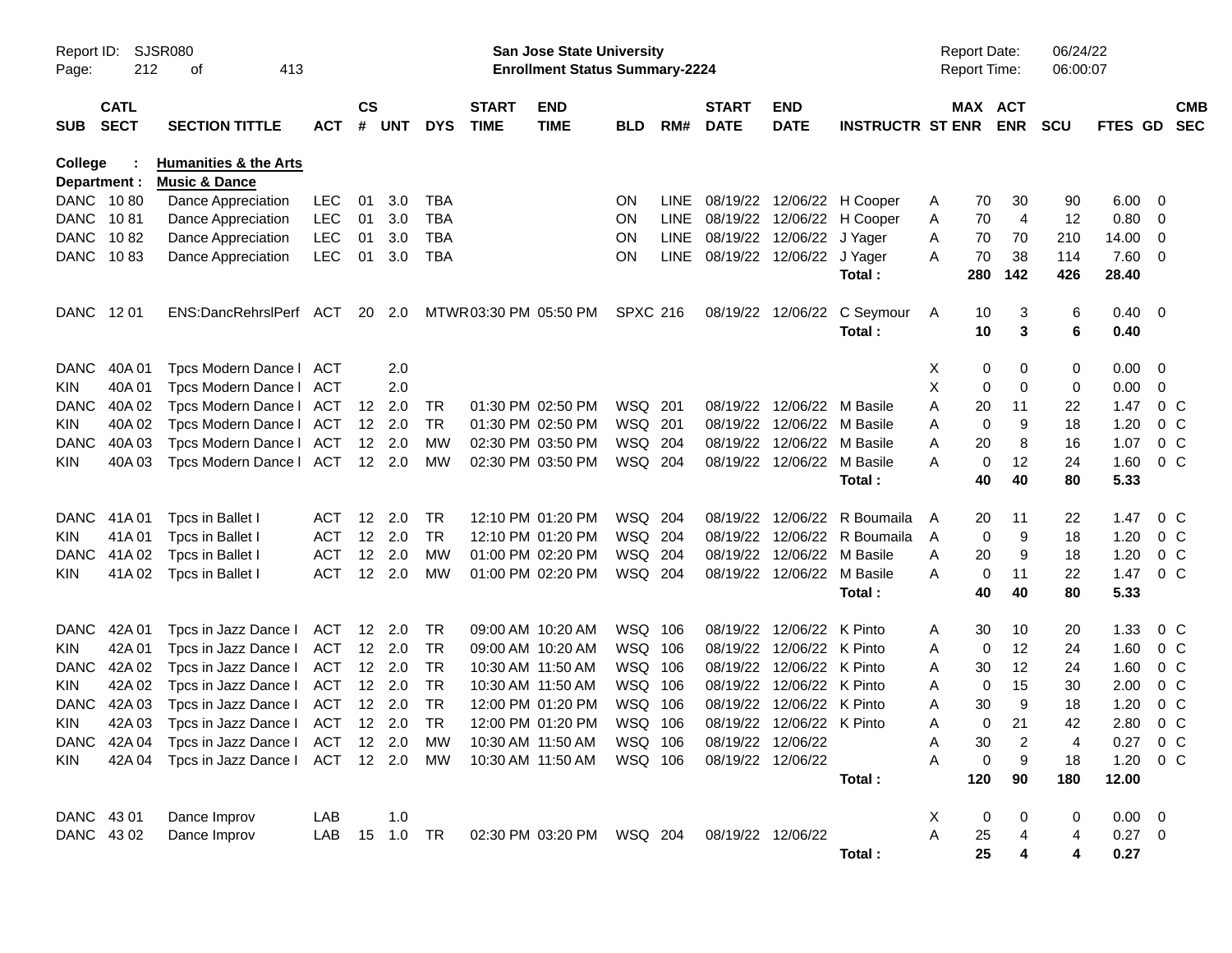| Report ID:<br>Page:        | 213                        | <b>SJSR080</b><br>413<br>оf                             |                          |                |               |                 |                             | <b>San Jose State University</b><br><b>Enrollment Status Summary-2224</b> |                 |     |                                 |                           |                         | <b>Report Date:</b><br><b>Report Time:</b> |                       | 06/24/22<br>06:00:07 |                     |                                                    |
|----------------------------|----------------------------|---------------------------------------------------------|--------------------------|----------------|---------------|-----------------|-----------------------------|---------------------------------------------------------------------------|-----------------|-----|---------------------------------|---------------------------|-------------------------|--------------------------------------------|-----------------------|----------------------|---------------------|----------------------------------------------------|
| <b>SUB</b>                 | <b>CATL</b><br><b>SECT</b> | <b>SECTION TITTLE</b>                                   | АСТ                      | <b>CS</b><br># | <b>UNT</b>    | <b>DYS</b>      | <b>START</b><br><b>TIME</b> | <b>END</b><br><b>TIME</b>                                                 | <b>BLD</b>      | RM# | <b>START</b><br><b>DATE</b>     | <b>END</b><br><b>DATE</b> | <b>INSTRUCTR ST ENR</b> |                                            | MAX ACT<br><b>ENR</b> | <b>SCU</b>           |                     | <b>CMB</b><br>FTES GD SEC                          |
| <b>DANC</b>                | 49A 01                     | Tpcs in Tap Dance I                                     | LAB                      | 15             | 1.0           | МW              |                             | 09:00 AM 10:20 AM                                                         | WSQ 106         |     |                                 | 08/19/22 12/06/22         | J Yager                 | 25<br>A                                    | 11                    | 11                   | 0.73                | $0\,$ C                                            |
| KIN                        | 49A 01                     | Tpcs in Tap Dance I                                     | LAB                      | 15             | 1.0           | <b>MW</b>       |                             | 09:00 AM 10:20 AM                                                         | WSQ 106         |     |                                 | 08/19/22 12/06/22 J Yager | Total:                  | A<br>25                                    | 6<br>0<br>17          | 6<br>17              | 0.40<br>1.13        | 0 <sup>C</sup>                                     |
|                            | DANC 51B 01                | Tpcs in Dance Crew                                      | ACT                      |                | 20 0.5        | TBA             |                             |                                                                           |                 |     |                                 | 08/19/22 12/06/22         |                         | Α<br>35                                    | 16                    | 8                    | $0.53 \ 0$          |                                                    |
|                            |                            |                                                         |                          |                |               |                 |                             |                                                                           |                 |     |                                 |                           | Total:                  | 35                                         | 16                    | 8                    | 0.53                |                                                    |
| DANC 54 02                 |                            | TPCS in Danc II                                         | LAB                      | 16             | 3.0           | MW              |                             | 09:00 AM 10:40 AM                                                         | WSQ 201         |     |                                 | 08/19/22 12/06/22         | R Boumaila<br>Total:    | A<br>25<br>25                              | 5<br>5                | 15<br>15             | $1.00 \t 0$<br>1.00 |                                                    |
| DANC 75 01                 |                            |                                                         |                          |                |               |                 |                             |                                                                           |                 |     |                                 |                           |                         |                                            |                       |                      |                     |                                                    |
| DANC 75 02                 |                            | Rhym and Dynam DancACT<br>Rhym and Dynam DancACT 12 1.0 |                          |                | 1.0           | TR              |                             | 01:30 PM 02:20 PM                                                         | WSQ 204         |     |                                 | 08/19/22 12/06/22         | R Boumaila              | Χ<br>A<br>25                               | 0<br>0<br>4           | 0<br>4               | 0.00<br>0.27        | - 0<br>$\overline{\phantom{0}}$                    |
|                            |                            |                                                         |                          |                |               |                 |                             |                                                                           |                 |     |                                 |                           | Total:                  | 25                                         | 4                     | 4                    | 0.27                |                                                    |
| DANC 102 01                |                            | Dance in Wrld Cult                                      | <b>LEC</b>               |                | 3.0           |                 |                             |                                                                           |                 |     |                                 |                           |                         | X                                          | 0<br>0                | 0                    | 0.00                | - 0                                                |
| DANC 102 02<br>DANC 102 80 |                            | Dance in Wrld Cult<br>Dance in Wrld Cult                | <b>LEC</b><br><b>LEC</b> | 02             | 3.0<br>02 3.0 | M<br><b>TBA</b> |                             | 01:30 PM 02:45 PM                                                         | <b>ON</b>       |     | LINE 08/19/22 12/06/22 J Walton | 08/19/22 12/06/22         |                         | A<br>40<br>40<br>A                         | 8<br>40               | 24<br>120            | 1.60<br>8.00        | $\overline{\mathbf{0}}$<br>$\overline{\mathbf{0}}$ |
|                            |                            |                                                         |                          |                |               |                 |                             |                                                                           |                 |     |                                 |                           | Total:                  | 80                                         | 48                    | 144                  | 9.60                |                                                    |
| DANC 112 01                |                            | ENS:Dance Reh/Perf ACT 20 2.0                           |                          |                |               |                 | MTWR 03:30 PM 05:50 PM      |                                                                           | <b>SPXC 216</b> |     |                                 | 08/19/22 12/06/22         | C Seymour               | A<br>20                                    | 9                     | 18                   | $1.20 \t 0$         |                                                    |
|                            |                            |                                                         |                          |                |               |                 |                             |                                                                           |                 |     |                                 |                           | Total:                  | 20                                         | 9                     | 18                   | 1.20                |                                                    |
|                            |                            | DANC 145B 01 Choreography II                            | ACT                      | 12             | 3.0           | $\top$          |                             | 01:30 PM 03:20 PM                                                         | WSQ 106         |     | 08/19/22 12/06/22               |                           |                         | 25<br>A                                    | 6                     | 6                    | 1.20                | - 0                                                |
|                            |                            | DANC 145B 02 Choreography II                            | <b>LEC</b>               | 02             | 0.0           | R               |                             | 01:30 PM 03:20 PM                                                         | WSQ 106         |     | 08/19/22 12/06/22               |                           |                         | A<br>25                                    | 6                     | 12                   | $0.00 \t 0$         |                                                    |
|                            |                            |                                                         |                          |                |               |                 |                             |                                                                           |                 |     |                                 |                           | Total:                  | 50                                         | 12                    | 18                   | 1.20                |                                                    |
| DANC 148 01                |                            | <b>Children's Dance</b>                                 | <b>LEC</b>               |                | 3.0           |                 |                             |                                                                           |                 |     |                                 |                           |                         | X                                          | 0<br>0                | 0                    | 0.00                | - 0                                                |
| HUM<br>DANC 148 02         | 148 01                     | <b>Children's Dance</b>                                 | <b>LEC</b>               |                | 3.0           |                 |                             |                                                                           |                 |     |                                 |                           |                         | х                                          | 0<br>0                | 0                    | 0.00                | - 0                                                |
| HUM                        | 148 02                     | Children's Dance<br><b>Children's Dance</b>             | <b>ACT</b><br><b>ACT</b> |                | 0.0<br>0.0    |                 |                             |                                                                           |                 |     |                                 |                           |                         | Χ<br>X                                     | 0<br>0<br>0<br>0      | 0<br>0               | 0.00<br>0.00        | 0<br>0                                             |
| DANC 148 03                |                            | <b>Children's Dance</b>                                 | <b>LEC</b>               | 02             | 3.0           | M               |                             | 01:00 PM 02:50 PM                                                         |                 |     |                                 | 08/19/22 12/06/22 P Bliss |                         | 40<br>A                                    | 2                     | 4                    | 0.40                | $0\,$ C                                            |
| HUM 148 03                 |                            | Children's Dance                                        | <b>LEC</b>               |                | 02 3.0        | M               |                             | 01:00 PM 02:50 PM                                                         |                 |     |                                 | 08/19/22 12/06/22 P Bliss |                         | Α                                          | 0<br>0                | 0                    | $0.00 \t 0 C$       |                                                    |
| DANC 148 04                |                            | Children's Dance                                        | ACT                      | 13             | 0.0           | W               |                             | 01:00 PM 02:50 PM                                                         |                 |     |                                 | 08/19/22 12/06/22 P Bliss |                         | Α<br>40                                    | 2                     | 2                    | 0.00                | $0\,$ C                                            |
| HUM 148 04                 |                            | Children's Dance                                        | ACT                      |                | 13  0.0  W    |                 |                             | 01:00 PM 02:50 PM                                                         |                 |     |                                 | 08/19/22 12/06/22 P Bliss |                         | Α                                          | 0<br>0                | 0                    | 0.00                | $0\,C$                                             |
|                            |                            |                                                         |                          |                |               |                 |                             |                                                                           |                 |     |                                 |                           | Total:                  | 80                                         | 4                     | 6                    | 0.40                |                                                    |
|                            |                            | DANC 150A 01 Kinesiology I                              | LEC                      |                | 02 3.0        | M               |                             | 01:30 PM 03:20 PM                                                         | WSQ 106         |     |                                 | 08/19/22 12/06/22 J Yager |                         | 40<br>A                                    | 19                    | 38                   | $3.80\ 0$           |                                                    |
|                            |                            | DANC 150A 02 Kinesiology I                              | ACT 13 0.0 W             |                |               |                 |                             | 01:30 PM 03:20 PM                                                         | WSQ 106         |     |                                 | 08/19/22 12/06/22 J Yager |                         | 40<br>A                                    | 19                    | 19                   | $0.00 \t 0$         |                                                    |
|                            |                            |                                                         |                          |                |               |                 |                             |                                                                           |                 |     |                                 |                           | Total:                  |                                            | 80<br>38              | 57                   | 3.80                |                                                    |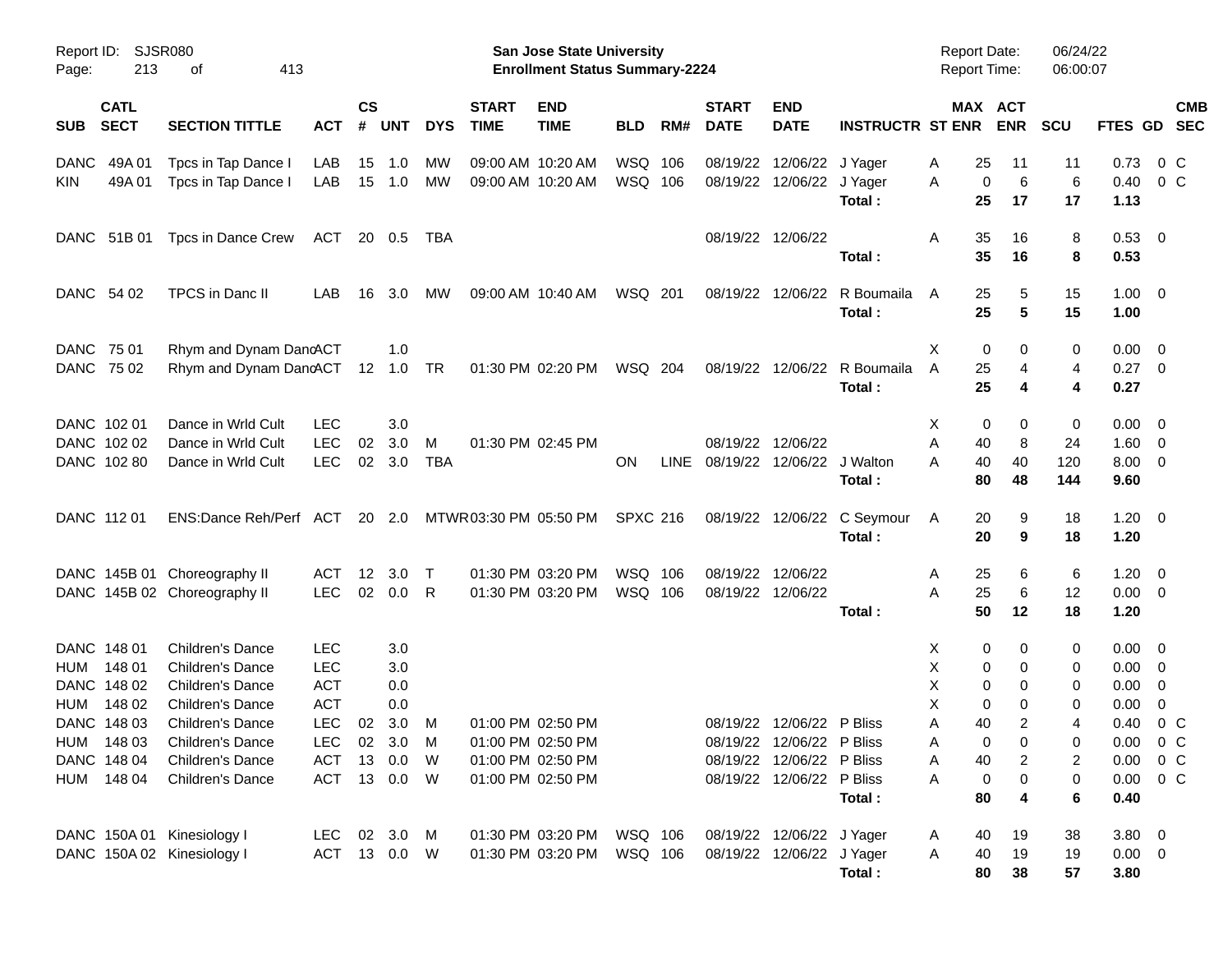| Report ID:<br>Page: | SJSR080<br>214                                                                                       |                                       |                |                |                |            | San Jose State University<br><b>Enrollment Status Summary-2224</b> |                                                                   |                |      |                             |                           | <b>Report Date:</b><br><b>Report Time:</b> |                      | 06/24/22<br>06:00:07  |                |                |                         |            |
|---------------------|------------------------------------------------------------------------------------------------------|---------------------------------------|----------------|----------------|----------------|------------|--------------------------------------------------------------------|-------------------------------------------------------------------|----------------|------|-----------------------------|---------------------------|--------------------------------------------|----------------------|-----------------------|----------------|----------------|-------------------------|------------|
| <b>SUB</b>          | <b>CATL</b><br><b>SECT</b><br><b>SECTION TITTLE</b><br><b>ACT</b><br>DANC 151 01<br>IntrDancPedagogy |                                       |                | <b>CS</b><br># | <b>UNT</b>     | <b>DYS</b> | <b>START</b><br><b>TIME</b>                                        | <b>END</b><br><b>TIME</b>                                         | <b>BLD</b>     | RM#  | <b>START</b><br><b>DATE</b> | <b>END</b><br><b>DATE</b> | <b>INSTRUCTR ST ENR</b>                    |                      | MAX ACT<br><b>ENR</b> | <b>SCU</b>     | FTES GD SEC    |                         | <b>CMB</b> |
|                     |                                                                                                      |                                       | LEC            |                | 2.0            |            |                                                                    |                                                                   |                |      |                             |                           |                                            | X                    | 0<br>0                | 0              | 0.00           | $\overline{0}$          |            |
|                     | DANC 151 02                                                                                          | IntrDancPedagogy                      | <b>ACT</b>     |                | 0.0            |            |                                                                    |                                                                   |                |      |                             |                           |                                            | Χ                    | $\mathbf 0$<br>0      | 0              | 0.00           | $\overline{0}$          |            |
|                     | DANC 151 03                                                                                          | IntrDancPedagogy                      | <b>LEC</b>     | 04             | 2.0            | TR         |                                                                    | 12:00 PM 12:25 PM                                                 | WSQ 201        |      |                             | 08/19/22 12/06/22         |                                            | Α<br>25              | 16                    | 16             | 2.13           | 0                       |            |
|                     | DANC 151 04                                                                                          | IntrDancPedagogy                      | <b>ACT</b>     | 07             | 0.0            | <b>TR</b>  |                                                                    | 12:25 PM 01:20 PM                                                 | WSQ 201        |      |                             | 08/19/22 12/06/22         |                                            | 25<br>Α              | 16                    | 16             | 0.00           | $\overline{0}$          |            |
|                     |                                                                                                      |                                       |                |                |                |            |                                                                    |                                                                   |                |      |                             |                           | Total:                                     | 50                   | 32                    | 32             | 2.13           |                         |            |
|                     | DANC 154A 01                                                                                         | Topics Dance Tech II LAB              |                |                | 16 3.0         | МW         |                                                                    | 09:00 AM 10:40 AM                                                 | WSQ 204        |      |                             | 08/19/22 12/06/22         | C Seymour                                  | 24<br>A              | 8                     | 24             | $1.60 \t 0$    |                         |            |
|                     |                                                                                                      |                                       |                |                |                |            |                                                                    |                                                                   |                |      |                             |                           | Total:                                     | 24                   | 8                     | 24             | 1.60           |                         |            |
|                     |                                                                                                      | DANC 154B 01 Topics Dance Tech IV LAB |                |                | 16 3.0         | МW         |                                                                    | 11:00 AM 12:40 PM                                                 | WSQ 204        |      |                             | 08/19/22 12/06/22         |                                            | Α<br>25              | 20                    | 60             | $4.00 \t 0$    |                         |            |
|                     |                                                                                                      |                                       |                |                |                |            |                                                                    |                                                                   |                |      |                             |                           | Total:                                     | 25                   | 20                    | 60             | 4.00           |                         |            |
|                     | DANC 194 01                                                                                          | Dance Repertory                       | ACT            | 20             | 1.0            | TBA        |                                                                    |                                                                   |                |      |                             |                           | 08/19/22 12/06/22 H Cooper                 | 20<br>A              | 20                    | 20             | 1.33           | $\overline{0}$          |            |
|                     | DANC 194 02                                                                                          | Dance Repertory                       | <b>ACT</b>     |                | 1.0            |            |                                                                    |                                                                   |                |      |                             |                           |                                            | Χ                    | $\mathbf 0$<br>0      | $\mathbf 0$    | $0.00 \t 0$    |                         |            |
|                     |                                                                                                      |                                       |                |                |                |            |                                                                    |                                                                   |                |      |                             |                           | Total:                                     | 20                   | 20                    | 20             | 1.33           |                         |            |
|                     | DANC 198 01                                                                                          | Dance Internship                      | <b>SUP</b>     | 36             | 1.0            | TBA        |                                                                    |                                                                   |                |      |                             | 08/19/22 12/06/22         |                                            | 10<br>A              | 3                     | 0              | 0.20           | $\overline{\mathbf{0}}$ |            |
|                     | DANC 198 02                                                                                          | Dance Internship                      | <b>SUP</b>     | 36             | 2.0            | <b>TBA</b> |                                                                    |                                                                   |                |      | 08/19/22                    | 12/06/22                  |                                            | Α<br>10              | -1                    | 0              | 0.13           | $\overline{\mathbf{0}}$ |            |
|                     | DANC 198 03                                                                                          | Dance Internship                      | <b>SUP</b>     | 36             | 3.0            | <b>TBA</b> |                                                                    |                                                                   |                |      |                             | 08/19/22 12/06/22         |                                            | A<br>10              |                       | 0              | 0.20           | $\overline{\mathbf{0}}$ |            |
|                     |                                                                                                      |                                       |                |                |                |            |                                                                    |                                                                   |                |      |                             |                           | Total:                                     | 30                   | 5                     | $\mathbf 0$    | 0.53           |                         |            |
|                     | MUED 140 01                                                                                          | Foundations Mu Ed                     | <b>LEC</b>     |                | $02 \quad 3.0$ | TR         |                                                                    | 09:00 AM 10:15 AM                                                 | <b>MUS 160</b> |      |                             | 08/19/22 12/06/22         | D Hollinger                                | 35<br>A              | 15                    | 45             | $3.00 \ 0$     |                         |            |
|                     |                                                                                                      |                                       |                |                |                |            |                                                                    |                                                                   |                |      |                             |                           | Total:                                     | 35                   | 15                    | 45             | 3.00           |                         |            |
|                     | MUED 142 01                                                                                          | Intro Mus Ed/EFE                      | ACT            |                | 09 1.0         | TBA        |                                                                    |                                                                   | <b>ON</b>      | LINE | 08/19/22 12/06/22           |                           | T Barry                                    | A<br>40              | 7                     | 7              | $0.47 \quad 0$ |                         |            |
|                     |                                                                                                      |                                       |                |                |                |            |                                                                    |                                                                   |                |      |                             |                           | Total:                                     | 40                   | $\overline{7}$        | $\overline{7}$ | 0.47           |                         |            |
|                     | MUED 170A 01                                                                                         | Tch Instru Mus Lit/P                  | <b>SEM</b>     |                | 2.0            |            |                                                                    |                                                                   |                |      |                             |                           |                                            | X                    | 0<br>0                | 0              | 0.00           | $\overline{\mathbf{0}}$ |            |
|                     |                                                                                                      | MUED 170A 02 Tch Instru Mus Lit/P     | <b>SEM</b>     | 04             | 2.0            | МW         |                                                                    | 10:30 AM 11:20 AM                                                 | MUS            | 150  |                             | 08/19/22 12/06/22         | C McKenzie                                 | $\overline{A}$<br>20 | 5                     | 10             | 0.67           | $\overline{0}$          |            |
|                     |                                                                                                      |                                       |                |                |                |            |                                                                    |                                                                   |                |      |                             |                           | Total:                                     | 20                   | 5                     | 10             | 0.67           |                         |            |
|                     |                                                                                                      | MUED 170B 01 Tch Choral Mus           |                |                |                |            |                                                                    | SEM 04 2.0 MW 10:30 AM 11:20 AM MUS 182 08/19/22 12/06/22 C Brown |                |      |                             |                           |                                            | A<br>20              | 14                    | 28             | $1.87 \t 0$    |                         |            |
|                     |                                                                                                      |                                       |                |                |                |            |                                                                    |                                                                   |                |      |                             |                           | Total:                                     | 20                   | 14                    | 28             | 1.87           |                         |            |
|                     |                                                                                                      | MUED 184Y 80 Stdt Tchg II             | SUP 25 4.0 TBA |                |                |            |                                                                    |                                                                   | ON.            |      |                             |                           | LINE 08/19/22 12/06/22 R Calonico          | 10<br>A              | 0                     | 0              | $0.00 \t 0$    |                         |            |
|                     |                                                                                                      | MUED 184Y 81 Stdt Tchg II             | SUP 25 4.0 TBA |                |                |            |                                                                    |                                                                   |                |      |                             |                           | 08/19/22 12/06/22 K Ireland D' A           |                      | 3<br>0                | 0              | $0.00 \t 0$    |                         |            |
|                     |                                                                                                      |                                       |                |                |                |            |                                                                    |                                                                   |                |      |                             |                           | Total:                                     | 13                   | 0                     | 0              | 0.00           |                         |            |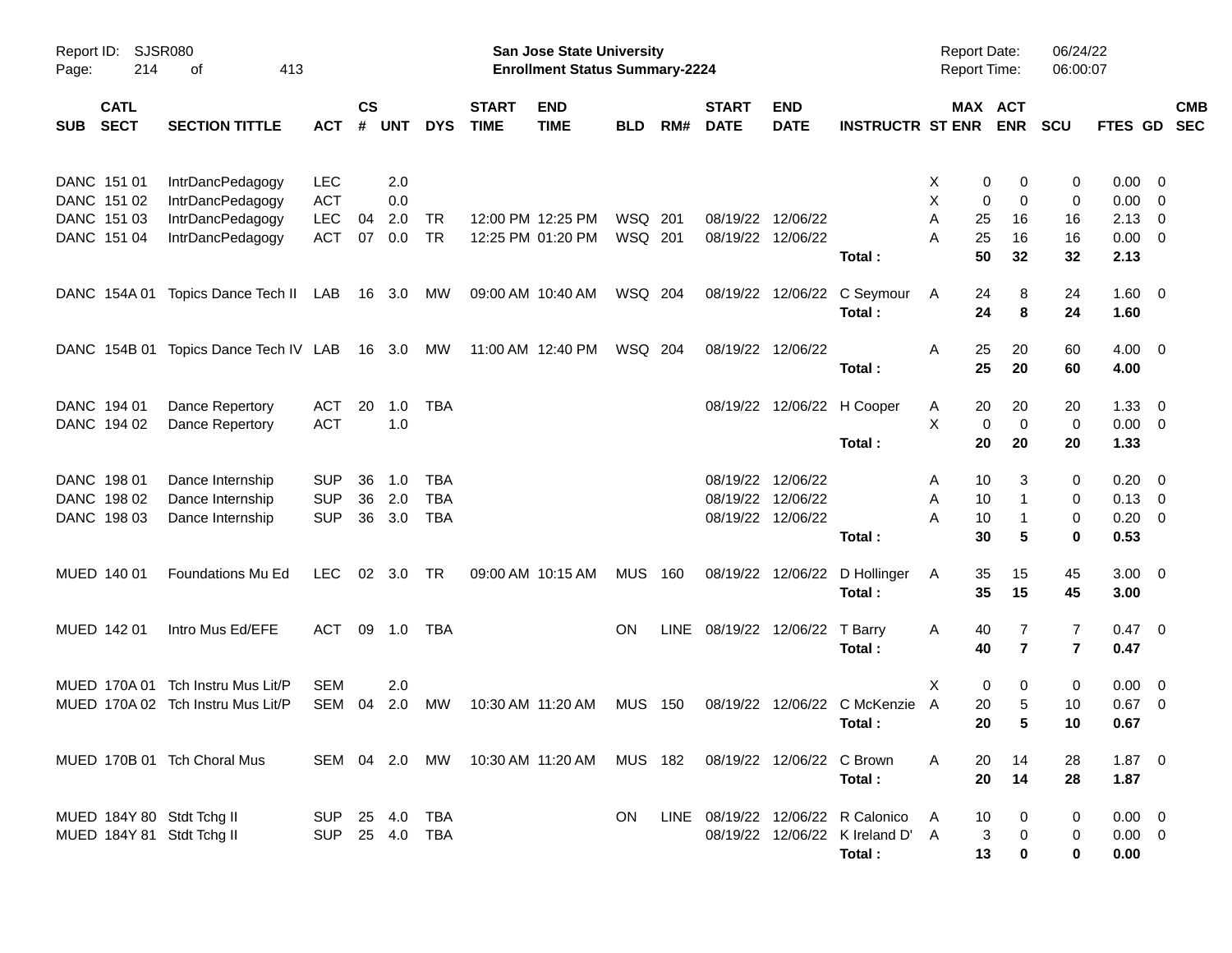| SJSR080<br>Report ID:<br>215<br>413<br>Page:<br>οf |                |                                                 |                          |                    |            |                 |                                        | San Jose State University<br><b>Enrollment Status Summary-2224</b> |                              |            | <b>Report Date:</b><br><b>Report Time:</b>             |                           | 06/24/22<br>06:00:07                                                             |                    |                                        |               |                                      |                          |                          |
|----------------------------------------------------|----------------|-------------------------------------------------|--------------------------|--------------------|------------|-----------------|----------------------------------------|--------------------------------------------------------------------|------------------------------|------------|--------------------------------------------------------|---------------------------|----------------------------------------------------------------------------------|--------------------|----------------------------------------|---------------|--------------------------------------|--------------------------|--------------------------|
| <b>CATL</b><br><b>SECT</b><br><b>SUB</b>           |                | <b>SECTION TITTLE</b>                           | <b>ACT</b>               | $\mathsf{cs}$<br># | <b>UNT</b> | <b>DYS</b>      | <b>START</b><br><b>TIME</b>            | <b>END</b><br><b>TIME</b>                                          | <b>BLD</b>                   | RM#        | <b>START</b><br><b>DATE</b>                            | <b>END</b><br><b>DATE</b> | <b>INSTRUCTR ST ENR</b>                                                          |                    | MAX ACT<br><b>ENR</b>                  | <b>SCU</b>    | FTES GD                              |                          | <b>CMB</b><br><b>SEC</b> |
| MUED 184Z 80 Stdt Tchg III                         |                |                                                 | <b>SUP</b>               | 25                 | 4.0        | <b>TBA</b>      |                                        |                                                                    | <b>ON</b>                    | LINE       | 08/19/22                                               |                           | 12/06/22 R Calonico<br>Total:                                                    | A                  | 5<br>0<br>5<br>0                       | 0<br>0        | $0.00 \t 0$<br>0.00                  |                          |                          |
| MUED 228 01                                        |                | ResMusEd                                        | SEM                      | 05                 | 3.0        | -R              | 12:00 PM 02:45 PM                      |                                                                    | <b>MUS</b>                   | 108        |                                                        |                           | 08/19/22 12/06/22 D Hollinger<br>Total:                                          | A                  | 10<br>10<br>1                          | 3<br>3        | 0.25<br>0.25                         | $\overline{\phantom{0}}$ |                          |
|                                                    |                | MUED 370A 02 Meth Mus Ed K-8                    | SEM                      | 04                 | 2.0        | $\top$          | 04:45 PM 06:35 PM                      |                                                                    | <b>MUS</b>                   | 250        | 08/19/22                                               | 12/06/22                  | K Ireland D'<br>Total:                                                           | A                  | 18<br>3<br>18<br>3                     | 6<br>6        | $0.40 \quad 0$<br>0.40               |                          |                          |
| <b>MUSC</b><br><b>MUSC</b>                         | 1A60<br>1A61   | Music Systems IA<br>Music Systems IA            | SEM<br><b>SEM</b>        | 04<br>04           | 2.0<br>2.0 | МW<br><b>MW</b> | 09:30 AM 10:20 AM<br>09:30 AM 10:20 AM |                                                                    | <b>MUS</b><br><b>MUS 211</b> | 210        | 08/19/22<br>08/19/22                                   | 12/06/22 B Ciach          | 12/06/22 X Torres Veg A<br>Total:                                                | Α<br>60            | 30<br>17<br>$\overline{2}$<br>30<br>19 | 34<br>4<br>38 | 2.27<br>$0.27$ 0<br>2.53             | $\overline{\phantom{0}}$ |                          |
| <b>MUSC</b><br>MUSC                                | 1B 60<br>1B 61 | Music Systems IB<br>Music Systems IB            | <b>ACT</b><br><b>ACT</b> | 10<br>10           | 1.0<br>1.0 | МW<br><b>MW</b> | 10:30 AM 11:20 AM<br>10:30 AM 11:20 AM |                                                                    | <b>MUS</b><br><b>MUS 211</b> | 210        | 08/19/22<br>08/19/22                                   | 12/06/22                  | B Ciach<br>12/06/22 X Torres Veg A<br>Total:                                     | Α<br>60            | 30<br>2<br>30<br>1<br>3                | 2<br>1<br>3   | $0.13 \quad 0$<br>$0.07$ 0<br>0.20   |                          |                          |
| MUSC                                               | 2A 01          | Music Systems IIA                               | SEM                      | 04                 | 2.0        | МW              | 09:30 AM 10:20 AM                      |                                                                    | <b>MUS 157</b>               |            |                                                        |                           | 08/19/22 12/06/22 G Conway<br>Total:                                             | A                  | 25<br>13<br>25<br>13                   | 26<br>26      | $1.73 \t 0$<br>1.73                  |                          |                          |
| MUSC                                               | 2B 01          | Music Systems IIB                               | <b>ACT</b>               | 10                 | 1.0        | МW              | 10:30 AM 11:20 AM                      |                                                                    | <b>MUS 157</b>               |            |                                                        |                           | 08/19/22 12/06/22 G Conway<br>Total:                                             | A                  | 25<br>14<br>25<br>14                   | 14<br>14      | $0.93$ 0<br>0.93                     |                          |                          |
| <b>MUSC</b><br>MUSC                                | 3A 01<br>3A 02 | Music Systems IIIA<br>Music Systems IIIA        | SEM<br><b>SEM</b>        | 04<br>04           | 2.0<br>2.0 | TR<br>TR        | 10:30 AM 11:20 AM<br>10:30 AM 11:20 AM |                                                                    | <b>MUS</b><br><b>MUS 211</b> | 210        | 08/19/22<br>08/19/22 12/06/22                          | 12/06/22 B Ciach          | Total:                                                                           | Α<br>Α<br>60       | 30<br>10<br>30<br>3<br>13              | 20<br>6<br>26 | $1.33 \ 0$<br>$0.40 \quad 0$<br>1.73 |                          |                          |
| <b>MUSC</b><br>MUSC                                | 3B 01<br>3B 02 | Music Systems IIIB<br><b>Music Systems IIIB</b> | <b>ACT</b><br><b>ACT</b> | 10<br>10           | 1.0<br>1.0 | TR<br><b>TR</b> | 11:30 AM 12:20 PM<br>11:30 AM 12:20 PM |                                                                    | <b>MUS</b><br><b>MUS</b>     | 210<br>211 | 08/19/22<br>08/19/22 12/06/22                          | 12/06/22 B Ciach          | Total:                                                                           | A<br>A<br>60       | 30<br>11<br>30<br>3<br>14              | 11<br>3<br>14 | $0.73 \quad 0$<br>$0.20 \ 0$<br>0.93 |                          |                          |
| MUSC 860<br>MUSC 861                               |                | The Artist's Way<br>The Artist's Way            | LEC 02 3.0 TR            |                    |            |                 |                                        | 01:30 PM 02:45 PM ON LINE 08/19/22 12/06/22 K Metcalf              |                              |            |                                                        |                           | LEC 02 3.0 MW 05:15 PM 06:30 PM MUS 160 08/19/22 12/06/22 Y Schwyter A<br>Total: | 30<br>A            | 30<br>$\mathbf 0$<br>15<br>60<br>15    | 0<br>45<br>45 | $0.00 \t 0$<br>$3.00 \ 0$<br>3.00    |                          |                          |
| MUSC 901<br>MUSC 902                               |                | Music Fund<br>Music Fund                        | SEM 04 3.0 MW<br>ACT     |                    |            | 10  0.0  MW     | 10:30 AM 11:20 AM                      | 09:30 AM 10:20 AM                                                  | MUS 160<br><b>MUS 160</b>    |            | 08/19/22 12/06/22 B Lodge<br>08/19/22 12/06/22 B Lodge |                           | Total:                                                                           | 28<br>A<br>28<br>A | 2<br>$\overline{c}$<br>56<br>4         | 4<br>2<br>6   | $0.40 \ 0$<br>$0.00 \t 0$<br>0.40    |                          |                          |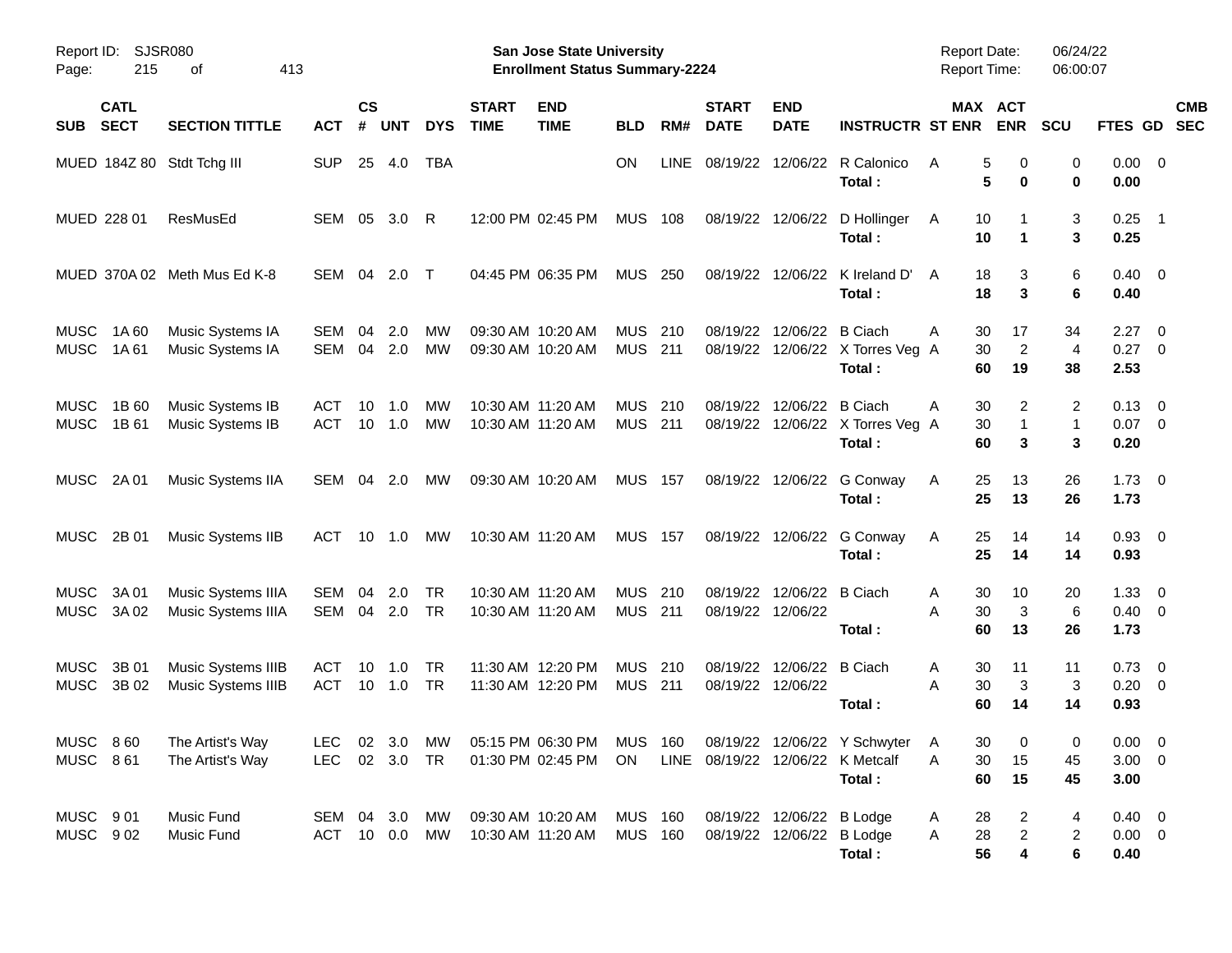| <b>SJSR080</b><br>Report ID:<br>216<br>413<br>Page:<br>οf |                            |                           | <b>San Jose State University</b><br><b>Enrollment Status Summary-2224</b> |                |            |            |                             |                           |                |             |                             |                                 | <b>Report Date:</b><br>Report Time: |   |             | 06/24/22<br>06:00:07 |      |               |                         |            |
|-----------------------------------------------------------|----------------------------|---------------------------|---------------------------------------------------------------------------|----------------|------------|------------|-----------------------------|---------------------------|----------------|-------------|-----------------------------|---------------------------------|-------------------------------------|---|-------------|----------------------|------|---------------|-------------------------|------------|
| <b>SUB</b>                                                | <b>CATL</b><br><b>SECT</b> | <b>SECTION TITTLE</b>     | <b>ACT</b>                                                                | <b>CS</b><br># | <b>UNT</b> | <b>DYS</b> | <b>START</b><br><b>TIME</b> | <b>END</b><br><b>TIME</b> | <b>BLD</b>     | RM#         | <b>START</b><br><b>DATE</b> | <b>END</b><br><b>DATE</b>       | <b>INSTRUCTR ST ENR</b>             |   | MAX ACT     | <b>ENR</b>           | SCU  | FTES GD SEC   |                         | <b>CMB</b> |
|                                                           | MUSC 10A 80                | <b>Music Appreciation</b> | <b>LEC</b>                                                                | 02             | 3.0        | TBA        |                             |                           | <b>ON</b>      | LINE.       | 08/19/22                    |                                 | 12/06/22 K Metcalf                  | A | 70          | 70                   | 210  | 14.00         | 0                       |            |
| <b>MUSC</b>                                               | 10A 81                     | <b>Music Appreciation</b> | <b>LEC</b>                                                                | 02             | 3.0        | <b>TBA</b> |                             |                           | <b>ON</b>      | <b>LINE</b> | 08/19/22                    | 12/06/22                        | R Sacolick                          | A | 70          | 65                   | 195  | 13.00         | 0                       |            |
| <b>MUSC</b>                                               | 10A 82                     | <b>Music Appreciation</b> | <b>LEC</b>                                                                | 02             | 3.0        | TBA        |                             |                           | <b>ON</b>      | LINE        | 08/19/22                    | 12/06/22 P Ellison              |                                     | A | 70          | 38                   | 114  | 7.60          | 0                       |            |
| <b>MUSC</b>                                               | 10A 83                     | <b>Music Appreciation</b> | <b>LEC</b>                                                                | 02             | 3.0        | TBA        |                             |                           | ON             | LINE        | 08/19/22                    | 12/06/22 J Russo                |                                     | A | 70          | 7                    | 21   | 1.40          | 0                       |            |
| <b>MUSC</b>                                               | 10A 84                     | <b>Music Appreciation</b> | <b>LEC</b>                                                                | 02             | 3.0        | TBA        |                             |                           | <b>ON</b>      | <b>LINE</b> | 08/19/22                    | 12/06/22 S Lin                  |                                     | A | 70          | 70                   | 210  | 14.00         | 0                       |            |
| <b>MUSC</b>                                               | 10A 85                     | <b>Music Appreciation</b> | <b>LEC</b>                                                                | 02             | 3.0        | TBA        |                             |                           | <b>ON</b>      | <b>LINE</b> | 08/19/22                    | 12/06/22 G Mok                  |                                     | A | 70          | 9                    | 27   | 1.80          | 0                       |            |
| <b>MUSC</b>                                               | 10A 86                     | <b>Music Appreciation</b> | <b>LEC</b>                                                                | 02             | 3.0        | TBA        |                             |                           | ON             | LINE        | 08/19/22                    |                                 | 12/06/22 K Ireland D'               | A | 70          | 6                    | 18   | 1.20          | 0                       |            |
| <b>MUSC</b>                                               | 10A 87                     | <b>Music Appreciation</b> | <b>LEC</b>                                                                | 02             | 3.0        | TBA        |                             |                           | ON             | <b>LINE</b> | 08/19/22                    | 12/06/22 T Hornig               |                                     | A | 70          | 1                    | 3    | 0.20          | 0                       |            |
| <b>MUSC</b>                                               | 10A 88                     | <b>Music Appreciation</b> | <b>LEC</b>                                                                | 02             | 3.0        | TBA        |                             |                           | ON             | <b>LINE</b> |                             | 08/19/22 12/06/22 D Marsh       |                                     | A | 70          | 1                    | 3    | 0.20          | 0                       |            |
| <b>MUSC</b>                                               | 10A 89                     | <b>Music Appreciation</b> | <b>LEC</b>                                                                | 02             | 3.0        | TBA        |                             |                           | <b>ON</b>      | <b>LINE</b> | 08/19/22                    |                                 | 12/06/22 V Lington                  | A | 70          | 8                    | 24   | 1.60          | 0                       |            |
| <b>MUSC</b>                                               | 10A 90                     | <b>Music Appreciation</b> | <b>LEC</b>                                                                | 02             | 3.0        | TBA        |                             |                           | <b>ON</b>      | <b>LINE</b> |                             | 08/19/22 12/06/22               |                                     | A | 70          | 2                    | 6    | 0.40          | 0                       |            |
| <b>MUSC</b>                                               | 10A 91                     | <b>Music Appreciation</b> | <b>LEC</b>                                                                | 02             | 3.0        | TBA        |                             |                           | <b>ON</b>      | <b>LINE</b> |                             | 08/19/22 12/06/22               |                                     | A | 70          | 4                    | 12   | 0.80          | 0                       |            |
| <b>MUSC</b>                                               | 10A 92                     | <b>Music Appreciation</b> | <b>LEC</b>                                                                | 02             | 3.0        | TBA        |                             |                           | <b>ON</b>      | <b>LINE</b> | 08/19/22                    | 12/06/22                        |                                     | A | 70          | 0                    | 0    | 0.00          | 0                       |            |
|                                                           | MUSC 10A 93                | <b>Music Appreciation</b> | <b>LEC</b>                                                                | 02             | 3.0        | TBA        |                             |                           | <b>ON</b>      | <b>LINE</b> | 08/19/22                    | 12/06/22                        |                                     | A | 70          | 0                    | 0    | 0.00          | 0                       |            |
|                                                           | MUSC 10A 99                | <b>Music Appreciation</b> | <b>LEC</b>                                                                | 02             | 3.0        | <b>TBA</b> |                             |                           | <b>ON</b>      | <b>LINE</b> |                             | 08/19/22 12/06/22 S Lin         |                                     | А | 70          | 61                   | 183  | 12.20         | $\overline{\mathbf{0}}$ |            |
|                                                           |                            |                           |                                                                           |                |            |            |                             |                           |                |             |                             |                                 | Total :                             |   | 1050        | 342                  | 1026 | 68.40         |                         |            |
|                                                           | MUSC 10B 01                | Intro to Music            | SEM                                                                       | 04             | 3.0        | МW         |                             | 10:30 AM 11:45 AM         | <b>MUS</b>     | 266         | 08/19/22                    | 12/06/22                        | W Schneider A                       |   | 50          | 33                   | 99   | 6.60          | $\overline{0}$          |            |
| <b>MUSC</b>                                               | 10B 02                     | Intro to Music            | SEM                                                                       | 04             | 3.0        | TR         |                             | 10:30 AM 11:45 AM         | <b>MUS</b>     | 266         | 08/19/22                    | 12/06/22                        | S Snitkovska A                      |   | 50          | 48                   | 144  | 9.60          | 0                       |            |
| <b>MUSC</b>                                               | 10B 03                     | Intro to Music            | <b>SEM</b>                                                                | 04             | 3.0        | TR.        |                             | 12:00 PM 01:15 PM         | <b>MUS</b>     | 266         | 08/19/22                    |                                 | 12/06/22 V Lington                  | A | 50          | 15                   | 45   | 3.00          | $\mathbf 0$             |            |
| <b>MUSC</b>                                               | 10B 04                     | Intro to Music            | SEM                                                                       | 04             | 3.0        | <b>TR</b>  |                             | 09:00 AM 10:15 AM         | <b>MUS</b>     | 266         |                             | 08/19/22 12/06/22               |                                     | A | 50          | 14                   | 42   | 2.80          | 0                       |            |
|                                                           |                            |                           |                                                                           |                |            |            |                             |                           |                |             |                             |                                 | Total:                              |   | 200         | 110                  | 330  | 22.00         |                         |            |
|                                                           | MUSC 10C 01                | U.S. Pop/Rock             | <b>LEC</b>                                                                | 01             | 3.0        | TR         |                             | 04:00 PM 05:15 PM         | <b>MUS</b>     | 161         |                             | 08/19/22 12/06/22 T Langan      |                                     | A | 50          | 10                   | 30   | 2.00          | $\overline{0}$          |            |
| MUSC                                                      | 10C 02                     | U.S. Pop/Rock             | <b>LEC</b>                                                                |                | 3.0        |            |                             |                           |                |             |                             |                                 |                                     | X | $\mathbf 0$ | 0                    | 0    | 0.00          | $\overline{0}$          |            |
| MUSC                                                      | 10C 80                     | U.S. Pop/Rock             | <b>LEC</b>                                                                | 01             | 3.0        | MW         |                             | 10:30 AM 11:45 AM         | ON             |             | LINE 08/19/22 12/06/22      |                                 | T Langan                            | A | 70          | 28                   | 84   | 5.60          | $\overline{0}$          |            |
|                                                           |                            |                           |                                                                           |                |            |            |                             |                           |                |             |                             |                                 | Total:                              |   | 120         | 38                   | 114  | 7.60          |                         |            |
|                                                           | MUSC 10D 80                | Intro to Hip Hop          | <b>LEC</b>                                                                | 01             | 3.0        | TR         |                             | 12:00 PM 01:15 PM         | ON             |             | LINE 08/19/22 12/06/22      |                                 | D Ma                                | A | 125         | 36                   | 108  | $7.20 \t 0$   |                         |            |
|                                                           |                            |                           |                                                                           |                |            |            |                             |                           |                |             |                             |                                 | Total :                             |   | 125         | 36                   | 108  | 7.20          |                         |            |
| MUSC 1301                                                 |                            | Music Tech                | <b>ACT</b>                                                                |                | 1.0        |            |                             |                           |                |             |                             |                                 |                                     | X | 0           | 0                    | 0    | $0.00 \t 0$   |                         |            |
| MUSC 1302                                                 |                            | Music Tech                | ACT 10 1.0 MW                                                             |                |            |            |                             | 12:30 PM 01:20 PM         |                |             |                             |                                 | 08/19/22 12/06/22 T Langan          | A | 24          | 3                    | 3    | $0.20 \t 0$   |                         |            |
|                                                           |                            |                           |                                                                           |                |            |            |                             |                           |                |             |                             |                                 | Total:                              |   | 24          | 3                    | 3    | 0.20          |                         |            |
| MUSC 1960                                                 |                            | <b>Mus Wrld Cultures</b>  | LEC                                                                       |                | 01 3.0     | TBA        |                             |                           | <b>ON</b>      |             |                             | LINE 08/19/22 12/06/22 T Harris |                                     | A | 70          | 36                   | 108  | 7.20 0 C      |                         |            |
| ASIA                                                      | 1960                       | Mus Wrld Cultures         | LEC                                                                       |                | 01 3.0     | TBA        |                             |                           | <b>ON</b>      |             |                             | LINE 08/19/22 12/06/22 T Harris |                                     | A | 0           | 34                   | 102  | 6.80 0 C      |                         |            |
| MUSC 1961                                                 |                            | Mus Wrld Cultures         | LEC 01 3.0                                                                |                |            | M          |                             | 06:00 PM 08:45 PM         | <b>MUS 161</b> |             |                             |                                 | 08/19/22 12/06/22 R Sacolick        | A | 50          | 19                   | 57   | 3.80 0 C      |                         |            |
| ASIA 1961                                                 |                            | Mus Wrld Cultures         | LEC 01 3.0 M                                                              |                |            |            |                             | 06:00 PM 08:45 PM MUS 161 |                |             |                             |                                 | 08/19/22 12/06/22 R Sacolick        | A | $\mathbf 0$ | $\mathbf{1}$         | 3    | $0.20 \t 0 C$ |                         |            |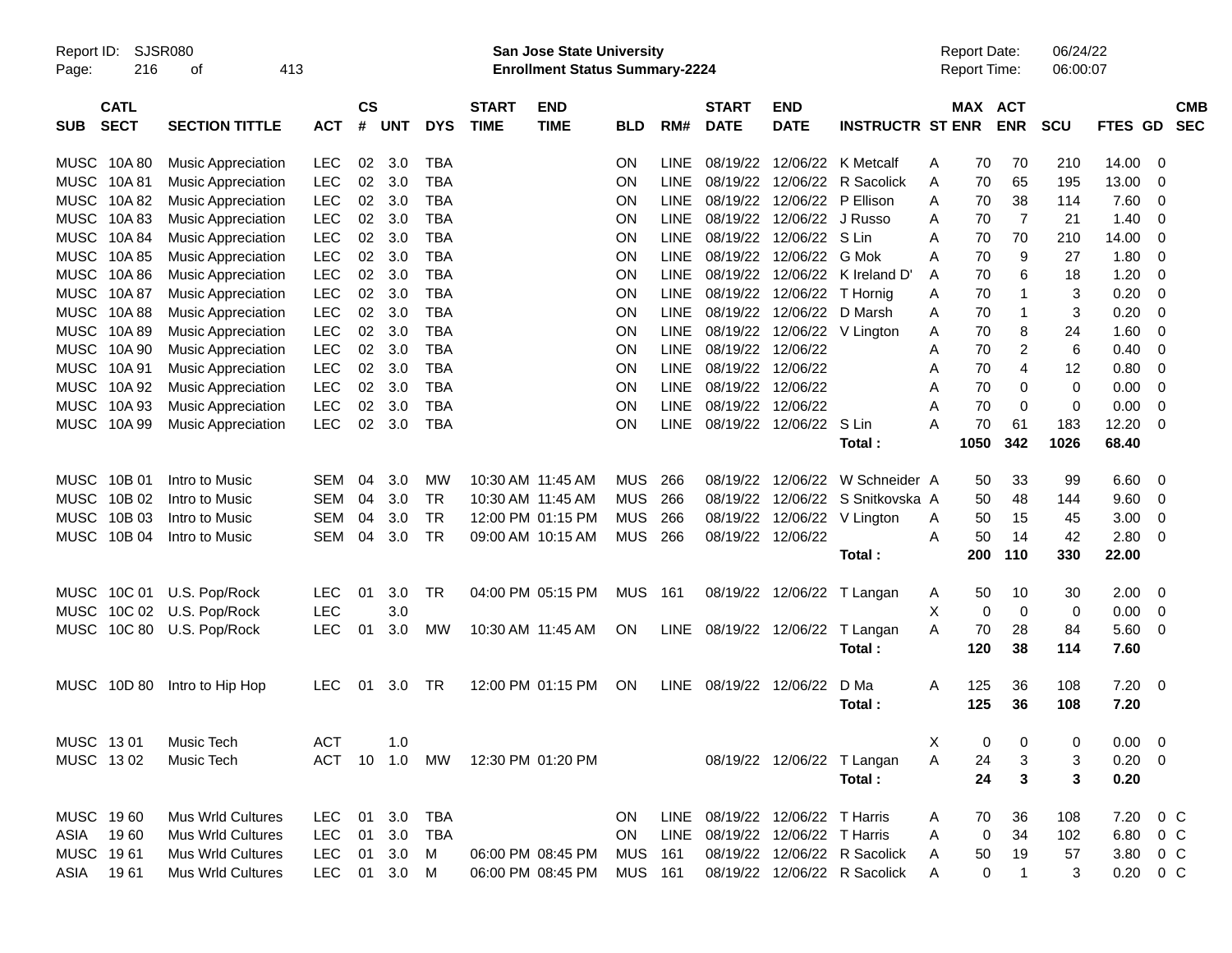| Page:                    | Report ID: SJSR080<br>217          | 413<br>οf                                                    |                          |                    |                          |                          |                             | San Jose State University<br><b>Enrollment Status Summary-2224</b> |                              |     |                               |                                            |                                                      | <b>Report Date:</b><br><b>Report Time:</b> |                                                 | 06/24/22<br>06:00:07             |                                       |                           |  |
|--------------------------|------------------------------------|--------------------------------------------------------------|--------------------------|--------------------|--------------------------|--------------------------|-----------------------------|--------------------------------------------------------------------|------------------------------|-----|-------------------------------|--------------------------------------------|------------------------------------------------------|--------------------------------------------|-------------------------------------------------|----------------------------------|---------------------------------------|---------------------------|--|
| <b>SUB</b>               | <b>CATL</b><br><b>SECT</b>         | <b>SECTION TITTLE</b>                                        | <b>ACT</b>               | $\mathsf{cs}$<br># | <b>UNT</b>               | <b>DYS</b>               | <b>START</b><br><b>TIME</b> | <b>END</b><br><b>TIME</b>                                          | <b>BLD</b>                   | RM# | <b>START</b><br><b>DATE</b>   | <b>END</b><br><b>DATE</b>                  | <b>INSTRUCTR ST ENR ENR</b>                          |                                            | MAX ACT                                         | <b>SCU</b>                       |                                       | <b>CMB</b><br>FTES GD SEC |  |
| MUSC 1962<br>ASIA        | 1962                               | <b>Mus Wrld Cultures</b><br><b>Mus Wrld Cultures</b>         | <b>LEC</b><br><b>LEC</b> | 01                 | 3.0<br>01 3.0            | W<br>- W                 |                             | 06:00 PM 08:45 PM<br>06:00 PM 08:45 PM                             | <b>MUS</b><br><b>MUS 161</b> | 161 | 08/19/22<br>08/19/22          |                                            | 12/06/22 R Sacolick<br>12/06/22 R Sacolick<br>Total: | 50<br>A<br>A<br>170                        | -1<br>0<br>$\mathbf 0$<br>91                    | 3<br>$\mathbf 0$<br>273          | 0.20<br>0.00<br>18.20                 | 0 C<br>$0\,$ C            |  |
|                          | MUSC 25A 60<br>MUSC 25A 61         | Piano Proficiency<br>Piano Proficiency                       | <b>ACT</b><br>ACT        |                    | $10 \quad 1.0$<br>10 1.0 | МW<br><b>TR</b>          |                             | 08:00 AM 08:50 AM<br>08:00 AM 08:50 AM                             | <b>MUS</b><br>MUS 266        | 266 | 08/19/22<br>08/19/22 12/06/22 |                                            | 12/06/22 N Sultanov<br>Total:                        | 25<br>A<br>A<br>25<br>50                   | 4<br>0<br>4                                     | 4<br>0<br>4                      | $0.27 \t 0$<br>$0.00 \t 0$<br>0.27    |                           |  |
|                          |                                    | MUSC 25C 01 PianoProf3                                       | ACT                      |                    | $10 \quad 1.0$           | МW                       |                             | 09:00 AM 09:50 AM                                                  | MUS 266                      |     |                               |                                            | 08/19/22 12/06/22 N Sultanov<br>Total:               | A                                          | 25<br>25<br>25<br>25                            | 25<br>25                         | $1.67$ 0<br>1.67                      |                           |  |
|                          | MUSC 26A 01<br>MUSC 26A02          | <b>Voice Fundamentals</b><br>Voice Fundamentals              | ACT<br><b>ACT</b>        | 10                 | 1.0<br>1.0               | МW                       |                             | 08:00 AM 08:50 AM                                                  | <b>MUS 182</b>               |     |                               | 08/19/22 12/06/22 D Marsh                  | Total:                                               | 30<br>A<br>X<br>30                         | 6<br>0<br>0<br>6                                | 6<br>0<br>6                      | $0.40 \quad 0$<br>$0.00 \t 0$<br>0.40 |                           |  |
|                          | MUSC 27A02                         | Fund Jazz KBD I                                              | ACT                      |                    | 10 1.0                   | МW                       |                             | 03:30 PM 04:20 PM                                                  | <b>MUS 266</b>               |     |                               |                                            | 08/19/22 12/06/22 A Romero RamA<br>Total:            | 15                                         | 15<br>-1<br>1                                   | $\mathbf{1}$<br>1                | $0.07 \quad 0$<br>0.07                |                           |  |
| MUSC 28 01<br>MUSC 28 02 |                                    | <b>Guitar Fundamentals</b><br>Guitar Fundamentals            | ACT<br>ACT               | 08                 | 1.0<br>08 1.0            | -F<br>- F                |                             | 10:00 AM 11:50 AM<br>12:30 PM 02:20 PM                             | <b>MUS</b><br><b>MUS 150</b> | 250 | 08/19/22                      | 12/06/22 S Lin                             | 08/19/22 12/06/22 R Vandivier<br>Total:              | 25<br>Α<br>25<br>A                         | 8<br>4<br>50<br>12                              | 8<br>4<br>12                     | $0.53$ 0<br>0.27 0<br>0.80            |                           |  |
|                          |                                    | MUSC 29A 04 ElecAcous1                                       | <b>SUP</b>               |                    | 48 2.0                   | TBA                      |                             |                                                                    |                              |     |                               | 08/19/22 12/06/22 C Luna                   | Total:                                               | A                                          | 3<br>0<br>3<br>0                                | 0<br>0                           | $0.00 \quad 0$<br>0.00                |                           |  |
|                          | MUSC 30A 01<br>MUSC 30A 02 Piano 1 | Piano 1                                                      | <b>SUP</b><br><b>SUP</b> | 25                 | 2.0<br>48 2.0            | <b>TBA</b><br><b>TBA</b> |                             |                                                                    |                              |     | 08/19/22                      | 12/06/22 G Mok                             | 08/19/22 12/06/22 N Sultanov<br>Total:               | Α<br>A                                     | 3<br>0<br>3<br>0<br>6<br>0                      | 0<br>0<br>0                      | $0.00 \quad 0$<br>$0.00 \t 0$<br>0.00 |                           |  |
|                          |                                    | MUSC 30AX 01 Applied Piano 1<br>MUSC 30AX 02 Applied Piano 1 | <b>SUP</b><br><b>SUP</b> |                    | 48 1.0<br>48 1.0         | TBA<br><b>TBA</b>        |                             |                                                                    |                              |     | 08/19/22                      | 12/06/22 G Mok<br>08/19/22 12/06/22 F Levy | Total:                                               | A<br>A                                     | 3<br>0<br>3<br>$\mathbf 0$<br>6.<br>$\mathbf 0$ | 0<br>$\mathbf 0$<br>$\mathbf{0}$ | $0.00 \quad 0$<br>$0.00 \t 0$<br>0.00 |                           |  |
|                          | MUSC 30B 02 Piano 2                |                                                              | SUP 48 2.0 TBA           |                    |                          |                          |                             |                                                                    |                              |     |                               | 08/19/22 12/06/22 G Mok                    | Total:                                               | A                                          | 3<br>0<br>3<br>0                                | 0<br>0                           | $0.00 \t 0$<br>0.00                   |                           |  |
|                          |                                    | MUSC 30BX 01 Applied Piano 2                                 | SUP 48 1.0 TBA           |                    |                          |                          |                             |                                                                    |                              |     |                               |                                            | 08/19/22 12/06/22 N Sultanov A<br>Total:             |                                            | 0<br>3<br>3<br>$\pmb{0}$                        | 0<br>0                           | $0.00 \t 0$<br>0.00                   |                           |  |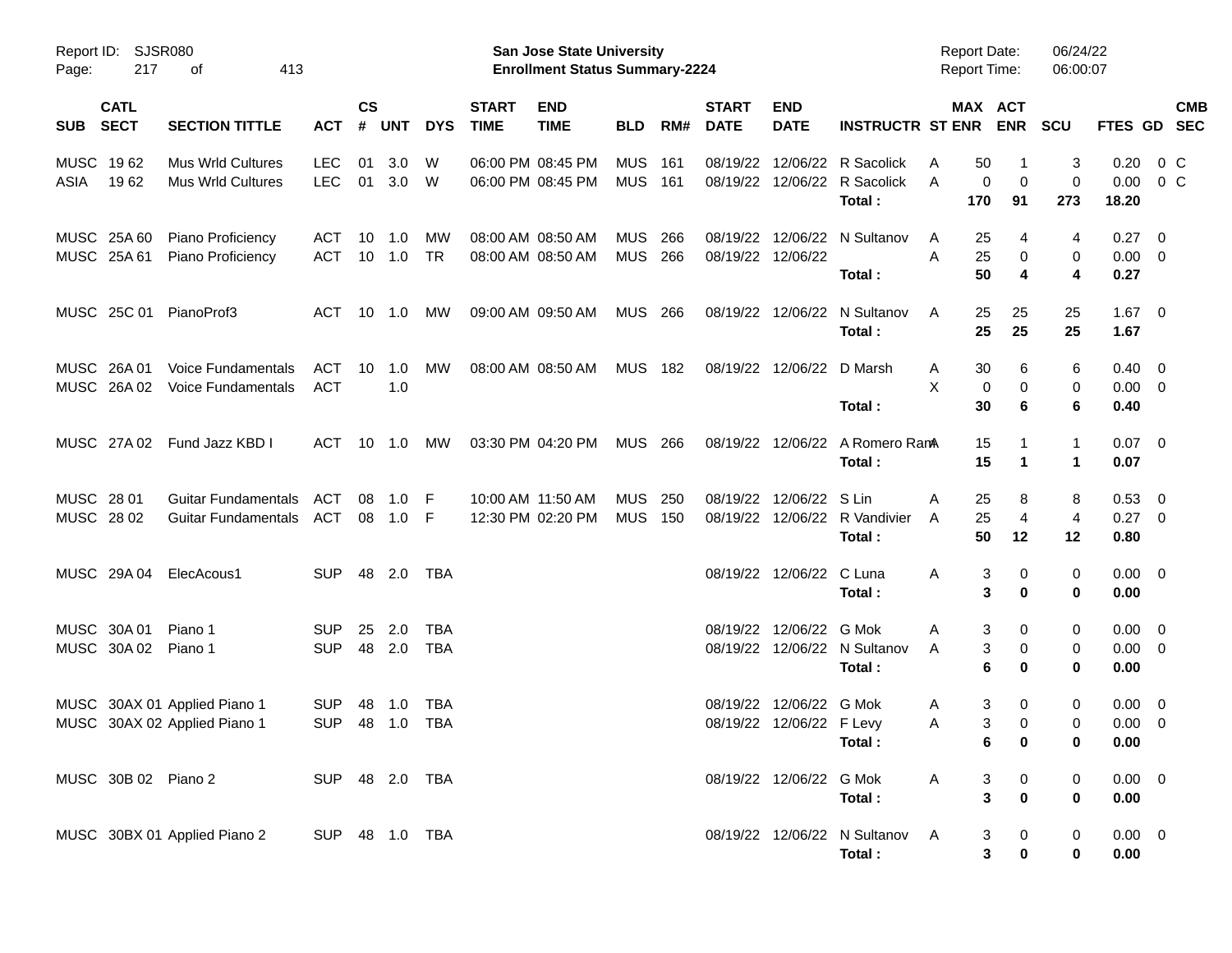| Page:      | Report ID: SJSR080<br>218                         | 413<br>of                                                    |                                        |                    |                      |                                        |                             | <b>San Jose State University</b><br><b>Enrollment Status Summary-2224</b> |            |     |                                  |                                      |                                                                              | <b>Report Date:</b><br><b>Report Time:</b> |                                                                                     | 06/24/22<br>06:00:07 |                                          |                          |
|------------|---------------------------------------------------|--------------------------------------------------------------|----------------------------------------|--------------------|----------------------|----------------------------------------|-----------------------------|---------------------------------------------------------------------------|------------|-----|----------------------------------|--------------------------------------|------------------------------------------------------------------------------|--------------------------------------------|-------------------------------------------------------------------------------------|----------------------|------------------------------------------|--------------------------|
| <b>SUB</b> | <b>CATL</b><br><b>SECT</b>                        | <b>SECTION TITTLE</b>                                        | <b>ACT</b>                             | $\mathsf{cs}$<br># | <b>UNT</b>           | <b>DYS</b>                             | <b>START</b><br><b>TIME</b> | <b>END</b><br><b>TIME</b>                                                 | <b>BLD</b> | RM# | <b>START</b><br><b>DATE</b>      | <b>END</b><br><b>DATE</b>            | <b>INSTRUCTR ST ENR</b>                                                      |                                            | MAX ACT<br><b>ENR</b>                                                               | <b>SCU</b>           | FTES GD                                  | <b>CMB</b><br><b>SEC</b> |
|            | MUSC 30C 01                                       | Piano 3                                                      | <b>SUP</b>                             | 25                 | 2.0                  | TBA                                    |                             |                                                                           |            |     | 08/19/22                         | 12/06/22                             | G Mok<br>Total:                                                              | Α                                          | 3<br>0<br>3<br>0                                                                    | 0<br>0               | 0.00<br>0.00                             | $\overline{\phantom{0}}$ |
|            |                                                   | MUSC 30CX 01 Applied Piano 3                                 | <b>SUP</b>                             | 48                 | 1.0                  | TBA                                    |                             |                                                                           |            |     | 08/19/22                         | 12/06/22                             | N Sultanov<br>Total:                                                         | A                                          | 3<br>0<br>3<br>0                                                                    | 0<br>0               | 0.00<br>0.00                             | $\overline{\phantom{0}}$ |
|            | MUSC 30D 01<br>MUSC 30D 02<br>MUSC 30D 03 Piano 4 | Piano 4<br>Piano 4                                           | <b>SUP</b><br><b>SUP</b><br><b>SUP</b> | 25<br>25           | 2.0<br>2.0<br>25 2.0 | <b>TBA</b><br><b>TBA</b><br><b>TBA</b> |                             |                                                                           |            |     | 08/19/22<br>08/19/22             | 12/06/22<br>08/19/22 12/06/22 F Levy | G Mok<br>12/06/22 N Sultanov<br>Total:                                       | A<br>A<br>A                                | 3<br>0<br>3<br>0<br>3<br>0<br>9<br>0                                                | 0<br>0<br>0<br>0     | 0.00<br>0.00<br>0.00<br>0.00             | - 0<br>- 0<br>- 0        |
|            |                                                   | MUSC 30DX 01 Applied Piano 3<br>MUSC 30DX 02 Applied Piano 3 | <b>SUP</b><br><b>SUP</b>               | 48<br>48           | 1.0<br>1.0           | TBA<br>TBA                             |                             |                                                                           |            |     | 08/19/22                         | 08/19/22 12/06/22 F Levy             | 12/06/22 N Sultanov<br>Total:                                                | A<br>A                                     | 3<br>0<br>3<br>0<br>6<br>0                                                          | 0<br>0<br>0          | 0.00<br>0.00<br>0.00                     | - 0<br>- 0               |
|            | MUSC 33 01                                        | Voice                                                        | <b>SUP</b>                             |                    | 25 2.0               | TBA                                    |                             |                                                                           |            |     |                                  |                                      | 08/19/22 12/06/22 S Bengochea A<br>Total:                                    |                                            | 3<br>0<br>3<br>0                                                                    | 0<br>0               | 0.00<br>0.00                             | $\overline{\phantom{0}}$ |
|            | MUSC 33A 01<br>MUSC 33A 02                        | Voice 1<br>Voice 1                                           | <b>SUP</b><br><b>SUP</b>               | 25<br>48           | 2.0<br>2.0           | <b>TBA</b><br><b>TBA</b>               |                             |                                                                           |            |     | 08/19/22<br>08/19/22             |                                      | 12/06/22 C Bengochea A<br>12/06/22 S Bengochea A                             |                                            | 5<br>0<br>3<br>0                                                                    | 0<br>0               | 0.00<br>0.00                             | - 0<br>- 0               |
|            | MUSC 33A 03<br>MUSC 33A 04<br>MUSC 33A 05         | Voice 1<br>Voice 1<br>Voice 1                                | <b>SUP</b><br><b>SUP</b><br><b>SUP</b> | 48<br>25<br>25     | 2.0<br>2.0<br>2.0    | <b>TBA</b><br><b>TBA</b><br><b>TBA</b> |                             |                                                                           |            |     | 08/19/22<br>08/19/22<br>08/19/22 |                                      | 12/06/22 J Mitchell<br>12/06/22 M MohammedA<br>12/06/22 J Scharlach A        | A                                          | 5<br>0<br>5<br>0<br>5<br>0                                                          | 0<br>0<br>0          | 0.00<br>0.00<br>0.00                     | 0<br>0<br>0              |
|            | MUSC 33A 06<br>MUSC 33A 07                        | Voice 1<br>Voice 1                                           | <b>SUP</b><br><b>SUP</b>               | 25                 | 2.0<br>25 2.0        | <b>TBA</b><br><b>TBA</b>               |                             |                                                                           |            |     | 08/19/22<br>08/19/22             |                                      | 12/06/22 J Smucker<br>12/06/22 P Skinner<br>Total:                           | A<br>A<br>29                               | 3<br>0<br>3<br>0<br>0                                                               | 0<br>0<br>0          | 0.00<br>0.00<br>0.00                     | 0<br>0                   |
|            |                                                   | MUSC 33AX 01 Applied Voice 1<br>MUSC 33AX 02 Applied Voice 1 | <b>SUP</b><br><b>SUP</b>               | 48<br>48           | 1.0<br>1.0           | <b>TBA</b><br>TBA                      |                             |                                                                           |            |     | 08/19/22                         |                                      | 12/06/22 C Bengochea A<br>08/19/22 12/06/22 S Bengochea A<br>Total:          |                                            | 3<br>0<br>3<br>0<br>6<br>0                                                          | 0<br>0<br>0          | 0.00<br>0.00<br>0.00                     | - 0<br>- 0               |
|            | MUSC 33B 01 Voice 2<br>MUSC 33B 02 Voice 2        |                                                              | SUP 25 2.0 TBA<br>SUP 25 2.0 TBA       |                    |                      |                                        |                             |                                                                           |            |     |                                  |                                      | 08/19/22 12/06/22 C Bengochea A<br>08/19/22 12/06/22 S Bengochea A<br>Total: |                                            | 3 <sup>7</sup><br>$\mathbf{0}$<br>$\overline{0}$<br>$3^{\circ}$<br>6<br>$\mathbf 0$ | $\Omega$<br>0<br>0   | $0.00 \quad 0$<br>$0.00 \quad 0$<br>0.00 |                          |
|            |                                                   | MUSC 33BX 01 Applied Voice 2                                 | SUP 48 1.0 TBA                         |                    |                      |                                        |                             |                                                                           |            |     |                                  |                                      | 08/19/22 12/06/22 J Mitchell<br>Total:                                       | <b>A</b>                                   | 3<br>$\mathbf{0}$<br>$\mathbf{3}$<br>$\bf{0}$                                       | 0<br>0               | $0.00 \t 0$<br>0.00                      |                          |
|            | MUSC 33C 01 Voice 3                               |                                                              | SUP 25 2.0 TBA                         |                    |                      |                                        |                             |                                                                           |            |     |                                  |                                      | 08/19/22 12/06/22 C Bengochea A                                              |                                            | $3 \t 0$                                                                            | $\mathbf 0$          | $0.00 \t 0$                              |                          |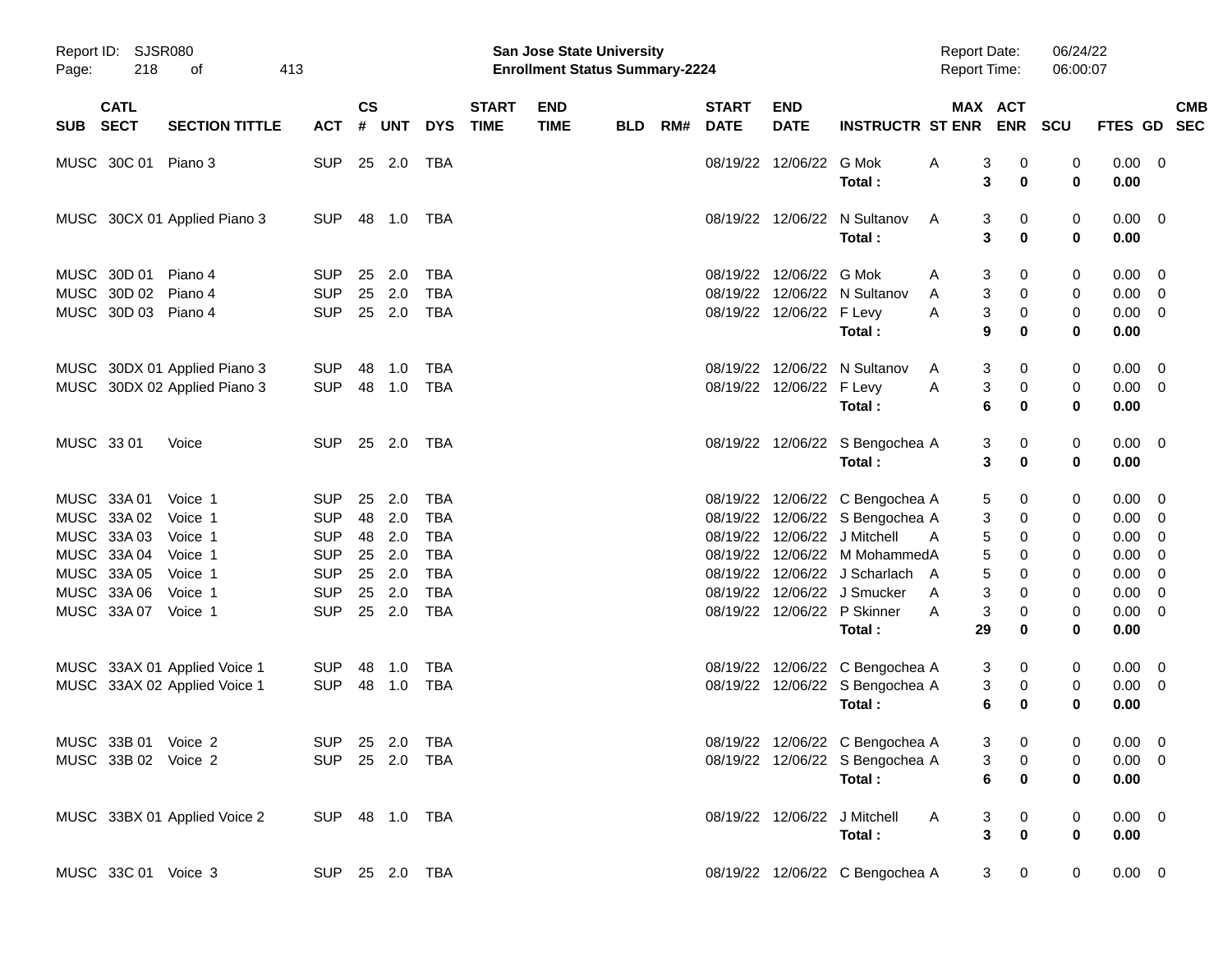| Page:      | Report ID: SJSR080<br>219  | of                           | 413 |            |                    |                |            |                             | <b>San Jose State University</b><br><b>Enrollment Status Summary-2224</b> |     |     |                             |                           |                                  | <b>Report Date:</b><br><b>Report Time:</b> |                         |                                                | 06/24/22<br>06:00:07 |                |                          |
|------------|----------------------------|------------------------------|-----|------------|--------------------|----------------|------------|-----------------------------|---------------------------------------------------------------------------|-----|-----|-----------------------------|---------------------------|----------------------------------|--------------------------------------------|-------------------------|------------------------------------------------|----------------------|----------------|--------------------------|
| SUB        | <b>CATL</b><br><b>SECT</b> | <b>SECTION TITTLE</b>        |     | <b>ACT</b> | $\mathsf{cs}$<br># | UNT            | <b>DYS</b> | <b>START</b><br><b>TIME</b> | <b>END</b><br><b>TIME</b>                                                 | BLD | RM# | <b>START</b><br><b>DATE</b> | <b>END</b><br><b>DATE</b> | <b>INSTRUCTR ST ENR ENR</b>      |                                            | MAX ACT                 |                                                | <b>SCU</b>           | <b>FTES GD</b> | <b>CMB</b><br><b>SEC</b> |
|            | MUSC 33C 02                | Voice 3                      |     | <b>SUP</b> | 48                 | 2.0            | <b>TBA</b> |                             |                                                                           |     |     | 08/19/22                    | 12/06/22                  | J Mitchell                       | A                                          | 3                       | 0                                              | 0                    | 0.00           | 0                        |
|            | MUSC 33C 03                | Voice 3                      |     | <b>SUP</b> | 25                 | 2.0            | <b>TBA</b> |                             |                                                                           |     |     | 08/19/22                    | 12/06/22                  | M MohammedA                      |                                            | 3                       | 0                                              | 0                    | 0.00           | 0                        |
|            | MUSC 33C 04                | Voice 3                      |     | <b>SUP</b> | 48                 | 2.0            | <b>TBA</b> |                             |                                                                           |     |     |                             |                           | 08/19/22 12/06/22 J Scharlach A  |                                            | 3                       | 0                                              | 0                    | 0.00           | 0                        |
|            | MUSC 33C 05                | Voice 3                      |     | <b>SUP</b> | 25                 | 2.0            | <b>TBA</b> |                             |                                                                           |     |     |                             |                           | 08/19/22 12/06/22 P Skinner      | A                                          | 3                       | 0                                              | 0                    | 0.00           | 0                        |
|            | MUSC 33C 06                | Voice 3                      |     | <b>SUP</b> | 48                 | 2.0            | <b>TBA</b> |                             |                                                                           |     |     |                             |                           | 08/19/22 12/06/22 J Smucker      | A                                          | 3                       | 1                                              | 0                    | 0.13           | 0                        |
|            | MUSC 33C 07 Voice 3        |                              |     | <b>SUP</b> | 25                 | 2.0            | <b>TBA</b> |                             |                                                                           |     |     |                             |                           | 08/19/22 12/06/22 S Bengochea A  |                                            | 3                       | 0                                              | 0                    | 0.00           | - 0                      |
|            |                            |                              |     |            |                    |                |            |                             |                                                                           |     |     |                             |                           | Total:                           |                                            | 21                      | 1                                              | 0                    | 0.13           |                          |
|            |                            | MUSC 33CX 01 Applied Voice 3 |     | <b>SUP</b> | 48                 | 1.0            | <b>TBA</b> |                             |                                                                           |     |     |                             | 08/19/22 12/06/22         | M MohammedA                      |                                            | 3                       | 1                                              | 0                    | 0.07           | 0                        |
|            |                            | MUSC 33CX 02 Applied Voice 3 |     | <b>SUP</b> | 48                 | 1.0            | <b>TBA</b> |                             |                                                                           |     |     |                             | 08/19/22 12/06/22         | J Mitchell                       | A                                          | 3                       | 0                                              | 0                    | 0.00           | 0                        |
|            |                            | MUSC 33CX 03 Applied Voice 3 |     | <b>SUP</b> | 48                 | 1.0            | TBA        |                             |                                                                           |     |     |                             |                           | 08/19/22 12/06/22 J Smucker      | A                                          | 3                       | 0                                              | 0                    | 0.00           | 0                        |
|            |                            |                              |     |            |                    |                |            |                             |                                                                           |     |     |                             |                           | Total:                           |                                            | 9                       | 1                                              | 0                    | 0.07           |                          |
|            | MUSC 33D 01 Voice 4        |                              |     | <b>SUP</b> | 25                 | 2.0            | TBA        |                             |                                                                           |     |     |                             |                           | 08/19/22 12/06/22 C Bengochea A  |                                            | 3                       | 0                                              | 0                    | 0.00           | $\overline{\mathbf{0}}$  |
|            | MUSC 33D 02 Voice 4        |                              |     | <b>SUP</b> | 25                 | 2.0            | <b>TBA</b> |                             |                                                                           |     |     |                             | 08/19/22 12/06/22         | M MohammedA                      |                                            | 3                       | 0                                              | $\pmb{0}$            | 0.00           | 0                        |
|            |                            |                              |     |            |                    |                |            |                             |                                                                           |     |     |                             |                           | Total:                           |                                            | 6                       | 0                                              | 0                    | 0.00           |                          |
|            |                            | MUSC 33DX 01 Applied Voice 4 |     | <b>SUP</b> | 48                 | 1.0            | TBA        |                             |                                                                           |     |     |                             | 08/19/22 12/06/22         | J Smucker                        | A                                          | 3                       | 0                                              | 0                    | $0.00 \quad 0$ |                          |
|            |                            |                              |     |            |                    |                |            |                             |                                                                           |     |     |                             |                           | Total:                           |                                            | 3                       | 0                                              | 0                    | 0.00           |                          |
|            |                            | MUSC 33X 01 Applied Voice    |     | <b>SUP</b> | 48                 | 1.0            | TBA        |                             |                                                                           |     |     | 08/19/22 12/06/22           |                           |                                  | Α                                          | 3                       | 0                                              | 0                    | $0.00 \t 0$    |                          |
|            |                            |                              |     |            |                    |                |            |                             |                                                                           |     |     |                             |                           | Total:                           |                                            | $\mathbf{3}$            | 0                                              | 0                    | 0.00           |                          |
| MUSC 34 01 |                            | <b>Strings</b>               |     | <b>SUP</b> |                    | 25 2.0         | TBA        |                             |                                                                           |     |     |                             |                           | 08/19/22 12/06/22 C Barraza Ge A |                                            | 3                       | 0                                              | 0                    | $0.00 \t 0$    |                          |
|            |                            |                              |     |            |                    |                |            |                             |                                                                           |     |     |                             |                           | Total:                           |                                            | 3                       | 0                                              | 0                    | 0.00           |                          |
|            | MUSC 34A 01                | Strings 1                    |     | <b>SUP</b> | 25                 | 2.0            | <b>TBA</b> |                             |                                                                           |     |     | 08/19/22 12/06/22           |                           |                                  | A                                          | 3                       | 0                                              | 0                    | 0.00           | $\overline{0}$           |
|            | MUSC 34A 02                | Strings 1                    |     | <b>SUP</b> | 25                 | 2.0            | <b>TBA</b> |                             |                                                                           |     |     | 08/19/22                    | 12/06/22 S Lin            |                                  | Α                                          | 3                       | 0                                              | 0                    | 0.00           | 0                        |
|            | MUSC 34A 03                | Strings 1                    |     | <b>SUP</b> | 25                 | 1.0            | <b>TBA</b> |                             |                                                                           |     |     |                             | 08/19/22 12/06/22 B Moyer |                                  | A                                          | 3                       | 0                                              | 0                    | 0.00           | 0                        |
|            | MUSC 34A 04                | Strings 1                    |     | <b>SUP</b> | 25                 | 2.0            | TBA        |                             |                                                                           |     |     |                             | 08/19/22 12/06/22 B Moyer |                                  | A                                          | 3                       | 0                                              | 0                    | 0.00           | 0                        |
|            | MUSC 34A 06                | Strings 1                    |     | <b>SUP</b> | 48                 | 2.0            | <b>TBA</b> |                             |                                                                           |     |     |                             |                           | 08/19/22 12/06/22 C Barraza Ge A |                                            | 3                       | 0                                              | 0                    | 0.00           | 0                        |
|            |                            |                              |     |            |                    |                |            |                             |                                                                           |     |     |                             |                           | Total:                           |                                            | 15                      | 0                                              | 0                    | 0.00           |                          |
|            | MUSC 34AX 01 Strings 1     |                              |     |            |                    | SUP 48 1.0 TBA |            |                             |                                                                           |     |     |                             |                           | 08/19/22 12/06/22 C Barraza Ge A |                                            | 3                       |                                                | 0                    | $0.00 \ 0$     |                          |
|            |                            |                              |     |            |                    |                |            |                             |                                                                           |     |     |                             |                           | Total:                           |                                            | $\overline{\mathbf{3}}$ | $\begin{array}{c} 0 \\ \mathbf{0} \end{array}$ | 0                    | 0.00           |                          |
|            | MUSC 34B 01 Strings 2      |                              |     |            |                    | SUP 25 2.0 TBA |            |                             |                                                                           |     |     |                             |                           | 08/19/22 12/06/22 C Barraza Ge A |                                            | 3                       | $\mathbf 0$                                    | 0                    | $0.00 \t 0$    |                          |
|            |                            |                              |     |            |                    |                |            |                             |                                                                           |     |     |                             |                           | Total:                           |                                            | 3                       | 0                                              | 0                    | 0.00           |                          |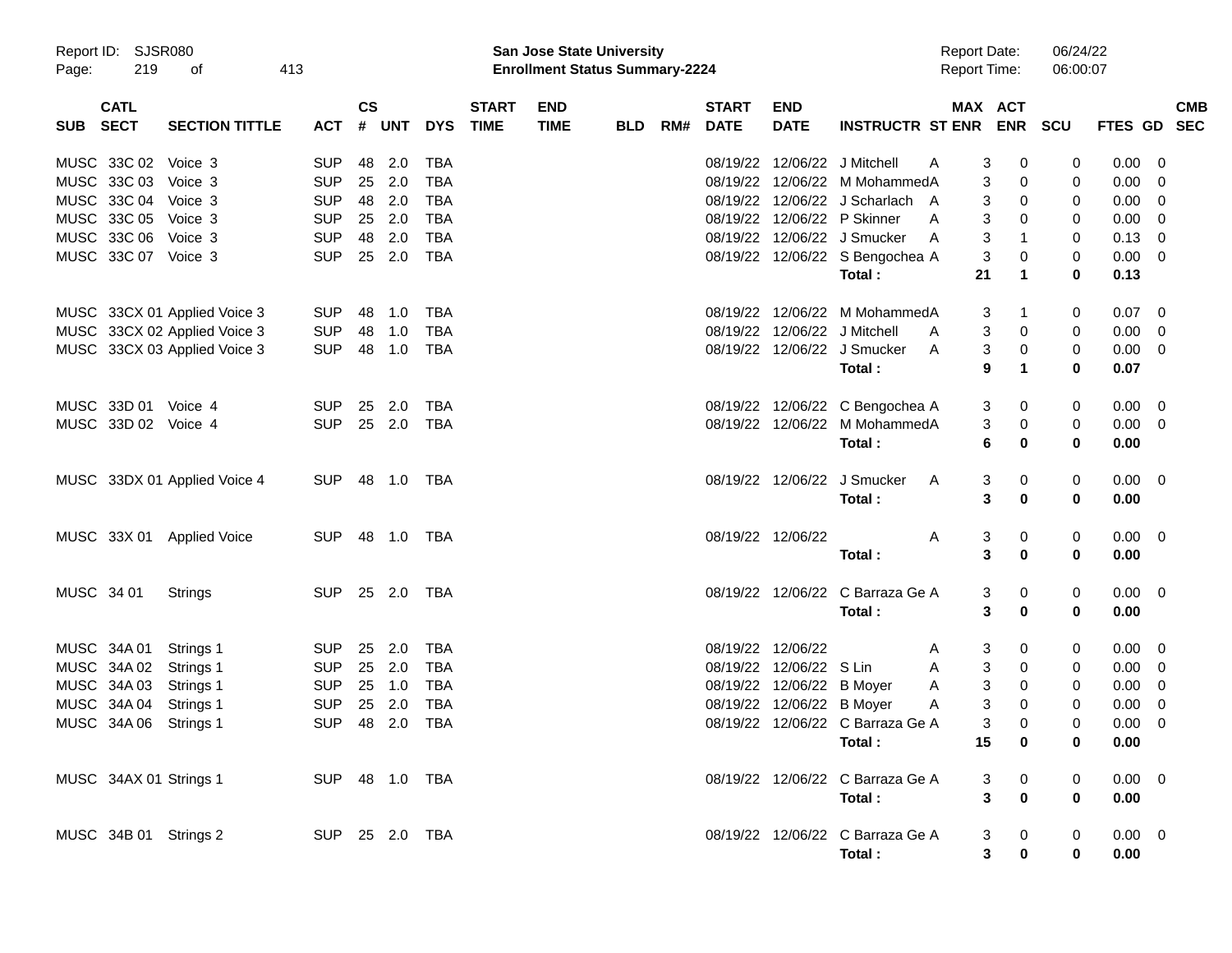| Page:       | Report ID: SJSR080<br>220  | 413<br>οf                                        |                          |                    |            |                          |                             | San Jose State University<br><b>Enrollment Status Summary-2224</b> |            |     |                             |                            |                                 | <b>Report Date:</b><br><b>Report Time:</b> |                       | 06/24/22<br>06:00:07 |                |                          |
|-------------|----------------------------|--------------------------------------------------|--------------------------|--------------------|------------|--------------------------|-----------------------------|--------------------------------------------------------------------|------------|-----|-----------------------------|----------------------------|---------------------------------|--------------------------------------------|-----------------------|----------------------|----------------|--------------------------|
| <b>SUB</b>  | <b>CATL</b><br><b>SECT</b> | <b>SECTION TITTLE</b>                            | <b>ACT</b>               | $\mathsf{cs}$<br># | <b>UNT</b> | <b>DYS</b>               | <b>START</b><br><b>TIME</b> | <b>END</b><br><b>TIME</b>                                          | <b>BLD</b> | RM# | <b>START</b><br><b>DATE</b> | <b>END</b><br><b>DATE</b>  | <b>INSTRUCTR ST ENR</b>         |                                            | MAX ACT<br><b>ENR</b> | <b>SCU</b>           | FTES GD        | <b>CMB</b><br><b>SEC</b> |
|             |                            | MUSC 34BX 01 Strings 2                           | <b>SUP</b>               | 48                 | 1.0        | <b>TBA</b>               |                             |                                                                    |            |     | 08/19/22                    | 12/06/22                   | C Barraza Ge A                  |                                            | 3<br>0                | 0                    | 0.00           | $\overline{0}$           |
|             |                            |                                                  |                          |                    |            |                          |                             |                                                                    |            |     |                             |                            | Total:                          |                                            | 3<br>0                | 0                    | 0.00           |                          |
|             | MUSC 34C 01                | Strings 3                                        | <b>SUP</b>               | 25                 | 2.0        | <b>TBA</b>               |                             |                                                                    |            |     | 08/19/22                    | 12/06/22                   |                                 | A                                          | 3<br>0                | 0                    | 0.00           | 0                        |
|             |                            | MUSC 34C 02 Strings 3                            | <b>SUP</b>               |                    | 25 2.0     | <b>TBA</b>               |                             |                                                                    |            |     | 08/19/22                    | 12/06/22                   | S Lin                           | A                                          | 3<br>$\mathbf 1$      | 0                    | 0.13           | 0                        |
|             |                            | MUSC 34C 03 Strings 3                            | <b>SUP</b>               |                    | 25 2.0     | <b>TBA</b>               |                             |                                                                    |            |     | 08/19/22                    | 12/06/22 B Moyer           |                                 | A                                          | 3<br>0                | 0                    | 0.00           | 0                        |
|             |                            | MUSC 34C 04 Strings 3                            | <b>SUP</b>               |                    | 25 2.0     | <b>TBA</b>               |                             |                                                                    |            |     | 08/19/22                    |                            | 12/06/22 C Barraza Ge A         |                                            | 3<br>0                | 0                    | 0.00           | 0                        |
|             |                            |                                                  |                          |                    |            |                          |                             |                                                                    |            |     |                             |                            | Total:                          | 12                                         | 1                     | 0                    | 0.13           |                          |
|             |                            | MUSC 34CX 01 Strings 3                           | <b>SUP</b>               | 48                 | 1.0        | <b>TBA</b>               |                             |                                                                    |            |     | 08/19/22                    |                            | 12/06/22 C Barraza Ge A         |                                            | 3<br>1                | 0                    | 0.07           | 0                        |
|             |                            | MUSC 34CX 02 Strings 3                           | <b>SUP</b>               | 48                 | 1.0        | <b>TBA</b>               |                             |                                                                    |            |     | 08/19/22                    | 12/06/22                   |                                 | A                                          | 3<br>0                | 0                    | 0.00           | 0                        |
|             |                            | MUSC 34CX 03 Strings 3<br>MUSC 34CX 04 Strings 3 | <b>SUP</b><br><b>SUP</b> | 48<br>48           | 1.0<br>1.0 | <b>TBA</b><br><b>TBA</b> |                             |                                                                    |            |     | 08/19/22<br>08/19/22        | 12/06/22 S Lin             | 12/06/22 B Moyer                | Α<br>A                                     | 3<br>0<br>3           | 0<br>0               | 0.00<br>0.00   | 0                        |
|             |                            |                                                  |                          |                    |            |                          |                             |                                                                    |            |     |                             |                            | Total:                          | 12                                         | 0<br>1                | 0                    | 0.07           | 0                        |
|             |                            |                                                  |                          |                    |            |                          |                             |                                                                    |            |     |                             |                            |                                 |                                            |                       |                      |                |                          |
|             | MUSC 34D 01                | Strings 4                                        | <b>SUP</b>               | 25                 | 2.0        | <b>TBA</b>               |                             |                                                                    |            |     | 08/19/22                    | 12/06/22                   |                                 | A                                          | 3<br>0                | 0                    | 0.00           | 0                        |
|             |                            | MUSC 34D 02 Strings 4                            | <b>SUP</b>               |                    | 25 2.0     | <b>TBA</b>               |                             |                                                                    |            |     | 08/19/22                    | 12/06/22                   | S Lin                           | A                                          | 3<br>0                | 0                    | 0.00           | 0                        |
|             |                            | MUSC 34D 03 Strings 4                            | <b>SUP</b>               |                    | 25 2.0     | <b>TBA</b>               |                             |                                                                    |            |     | 08/19/22                    | 12/06/22 B Moyer           |                                 | A                                          | 3<br>0                | 0                    | 0.00           | 0                        |
|             |                            | MUSC 34D 04 Strings 4                            | <b>SUP</b>               |                    | 25 2.0     | <b>TBA</b>               |                             |                                                                    |            |     | 08/19/22                    |                            | 12/06/22 C Barraza Ge A         |                                            | 3<br>0                | 0                    | 0.00           | 0                        |
|             |                            |                                                  |                          |                    |            |                          |                             |                                                                    |            |     |                             |                            | Total:                          | 12                                         | 0                     | 0                    | 0.00           |                          |
|             |                            | MUSC 34DX 01 Strings 4                           | <b>SUP</b>               |                    | 48 1.0     | TBA                      |                             |                                                                    |            |     |                             | 08/19/22 12/06/22          | C Barraza Ge A                  |                                            | 3<br>0                | 0                    | 0.00           | 0                        |
|             |                            |                                                  |                          |                    |            |                          |                             |                                                                    |            |     |                             |                            | Total:                          |                                            | 3<br>0                | 0                    | 0.00           |                          |
|             | MUSC 34X 01 Strings        |                                                  | <b>SUP</b>               |                    | 48 1.0     | TBA                      |                             |                                                                    |            |     |                             | 08/19/22 12/06/22          | C Barraza Ge A                  |                                            | 3<br>0                | 0                    | 0.00           | 0                        |
|             |                            |                                                  |                          |                    |            |                          |                             |                                                                    |            |     |                             |                            | Total:                          |                                            | 3<br>0                | 0                    | 0.00           |                          |
|             |                            |                                                  |                          |                    |            |                          |                             |                                                                    |            |     |                             |                            |                                 |                                            |                       |                      |                |                          |
|             | MUSC 35A 01                | Woodwinds 1                                      | <b>SUP</b>               | 25                 | 2.0        | <b>TBA</b>               |                             |                                                                    |            |     | 08/19/22                    | 12/06/22 Y Chou            |                                 | A                                          | 3<br>0                | 0                    | $0.00\,$       | 0                        |
|             | MUSC 35A 02                | Woodwinds 1                                      | <b>SUP</b>               | 25                 | 2.0        | <b>TBA</b>               |                             |                                                                    |            |     | 08/19/22                    |                            | 12/06/22 R Furuta               | Α                                          | 3<br>0                | 0                    | 0.00           | 0                        |
| <b>MUSC</b> | 35A 03                     | Woodwinds 1                                      | <b>SUP</b>               | 25                 | 2.0        | <b>TBA</b>               |                             |                                                                    |            |     | 08/19/22                    |                            | 12/06/22 L Griffiths            | A                                          | 3<br>0                | 0                    | 0.00           | 0                        |
|             | MUSC 35A 04                | Woodwinds 1                                      | <b>SUP</b>               |                    | 25 2.0     | <b>TBA</b>               |                             |                                                                    |            |     | 08/19/22                    |                            | 12/06/22 M Hernandez A          |                                            | 3<br>0                | 0                    | 0.00           | 0                        |
|             |                            | MUSC 35A 05 Woodwinds 1                          | SUP 25 2.0 TBA           |                    |            |                          |                             |                                                                    |            |     |                             | 08/19/22 12/06/22 C Payne  | A A                             |                                            | 3<br>0                | 0                    | $0.00 \t 0$    |                          |
|             |                            | MUSC 35A 06 Woodwinds 1                          |                          |                    |            | SUP 25 2.0 TBA           |                             |                                                                    |            |     |                             |                            | 08/19/22 12/06/22 S Sanchez A   |                                            | 3<br>$\overline{0}$   | 0                    | $0.00 \quad 0$ |                          |
|             |                            |                                                  |                          |                    |            |                          |                             |                                                                    |            |     |                             |                            | Total:                          | 18                                         | 0                     | 0                    | 0.00           |                          |
|             |                            | MUSC 35AX 01 Woodwinds 1                         | SUP 48 1.0 TBA           |                    |            |                          |                             |                                                                    |            |     |                             | 08/19/22 12/06/22 Y Chou   |                                 | $\mathsf{A}$                               | 0<br>3                | 0                    | $0.00 \t 0$    |                          |
|             |                            | MUSC 35AX 02 Woodwinds 1                         | SUP 48 1.0               |                    |            | TBA                      |                             |                                                                    |            |     |                             | 08/19/22 12/06/22 R Furuta |                                 | $\mathsf{A}$                               | 3<br>$\mathbf 0$      | 0                    | $0.00 \quad 0$ |                          |
|             |                            | MUSC 35AX 03 Woodwinds 1                         | SUP 48 1.0               |                    |            | TBA                      |                             |                                                                    |            |     |                             |                            | 08/19/22 12/06/22 L Griffiths   | A                                          | 3<br>$\boldsymbol{0}$ | 0                    | $0.00 \quad 0$ |                          |
|             |                            | MUSC 35AX 04 Woodwinds 1                         |                          |                    |            | SUP 48 1.0 TBA           |                             |                                                                    |            |     |                             |                            | 08/19/22 12/06/22 M Hernandez A |                                            | 3<br>0                | 0                    | $0.00 \quad 0$ |                          |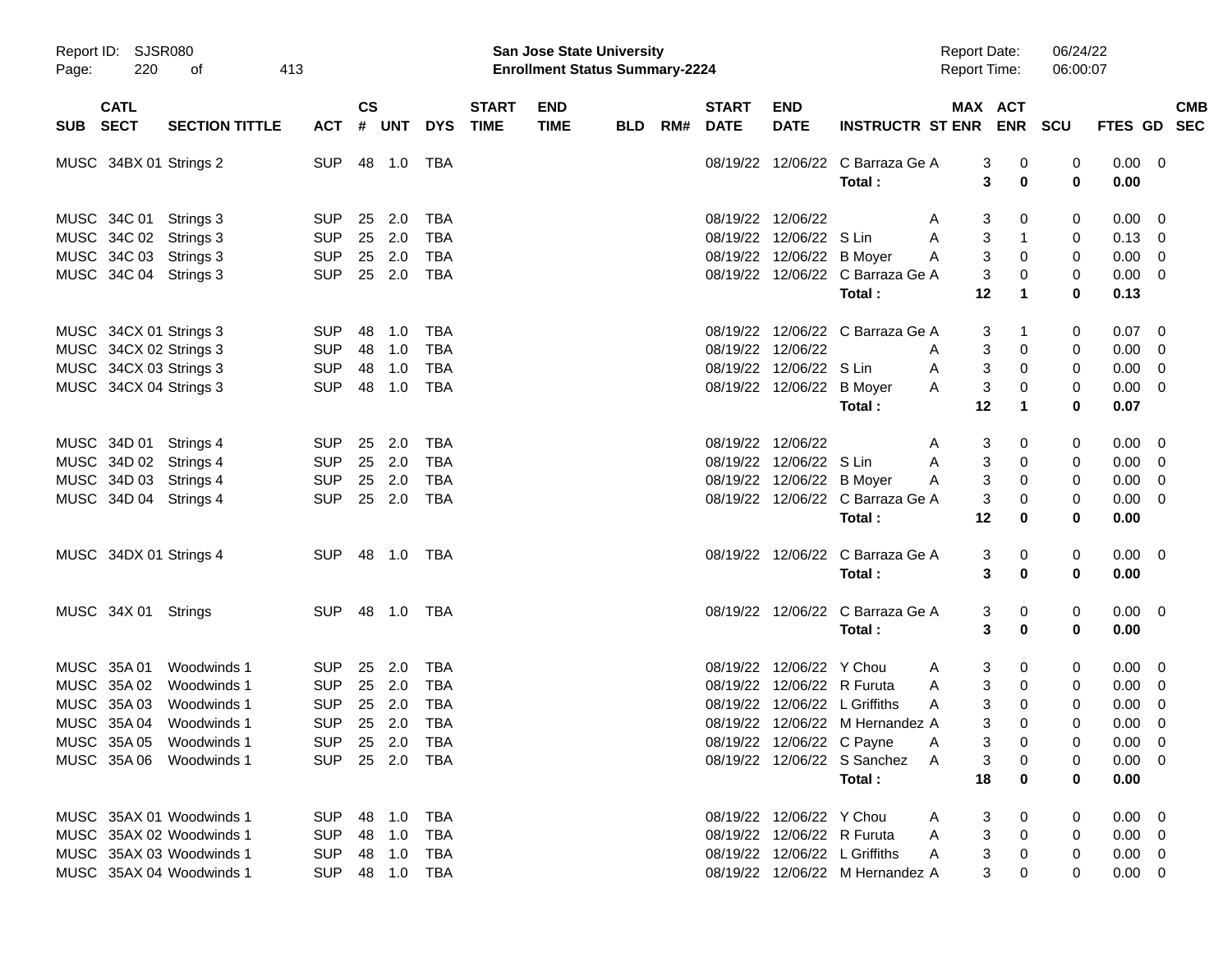| Page:      | Report ID: SJSR080<br>221  | 413<br>οf                              |                          |                |                  |            |                             | <b>San Jose State University</b><br><b>Enrollment Status Summary-2224</b> |     |     |                             |                            |                                 | <b>Report Date:</b><br><b>Report Time:</b> |                       | 06/24/22<br>06:00:07 |                            |                          |            |
|------------|----------------------------|----------------------------------------|--------------------------|----------------|------------------|------------|-----------------------------|---------------------------------------------------------------------------|-----|-----|-----------------------------|----------------------------|---------------------------------|--------------------------------------------|-----------------------|----------------------|----------------------------|--------------------------|------------|
| SUB        | <b>CATL</b><br><b>SECT</b> | <b>SECTION TITTLE</b>                  | <b>ACT</b>               | <b>CS</b><br># | UNT              | <b>DYS</b> | <b>START</b><br><b>TIME</b> | <b>END</b><br><b>TIME</b>                                                 | BLD | RM# | <b>START</b><br><b>DATE</b> | <b>END</b><br><b>DATE</b>  | <b>INSTRUCTR ST ENR</b>         |                                            | MAX ACT               | <b>ENR SCU</b>       | FTES GD SEC                |                          | <b>CMB</b> |
|            |                            | MUSC 35AX 05 Woodwinds 1               | <b>SUP</b>               |                | 48 1.0           | TBA        |                             |                                                                           |     |     |                             | 08/19/22 12/06/22 C Payne  |                                 | A                                          | 3<br>0                | 0                    | 0.00                       | - 0                      |            |
|            |                            | MUSC 35AX 06 Woodwinds 1               | <b>SUP</b>               |                | 48 1.0           | <b>TBA</b> |                             |                                                                           |     |     |                             | 08/19/22 12/06/22          | Total :                         | A<br>18                                    | 3<br>0<br>$\bf{0}$    | 0<br>$\bf{0}$        | 0.00<br>0.00               | $\overline{\phantom{0}}$ |            |
|            |                            |                                        |                          |                |                  |            |                             |                                                                           |     |     |                             |                            |                                 |                                            |                       |                      |                            |                          |            |
|            | MUSC 35B 01                | Woodwinds 2<br>MUSC 35B 02 Woodwinds 2 | <b>SUP</b><br><b>SUP</b> |                | 25 2.0<br>25 2.0 | TBA<br>TBA |                             |                                                                           |     |     |                             | 08/19/22 12/06/22          | 08/19/22 12/06/22 M Hernandez A | A                                          | 3<br>0<br>3<br>0      | 0<br>0               | $0.00 \t 0$<br>$0.00 \t 0$ |                          |            |
|            |                            |                                        |                          |                |                  |            |                             |                                                                           |     |     |                             |                            | Total:                          |                                            | 6<br>$\bf{0}$         | 0                    | 0.00                       |                          |            |
|            |                            | MUSC 35BX 01 Woodwinds 2               | <b>SUP</b>               |                | 48 1.0           | TBA        |                             |                                                                           |     |     |                             | 08/19/22 12/06/22 Y Chou   |                                 | A                                          | 3<br>0                | 0                    | $0.00 \t 0$                |                          |            |
|            |                            | MUSC 35BX 02 Woodwinds 2               | <b>SUP</b>               | 48             | 1.0              | <b>TBA</b> |                             |                                                                           |     |     |                             | 08/19/22 12/06/22 R Furuta |                                 | A                                          | 3<br>0                | 0                    | 0.00                       | - 0                      |            |
|            |                            | MUSC 35BX 03 Woodwinds 2               | <b>SUP</b>               |                | 48 1.0           | TBA        |                             |                                                                           |     |     |                             |                            | 08/19/22 12/06/22 L Griffiths   | A                                          | 3<br>0                | 0                    | $0.00 \t 0$                |                          |            |
|            |                            |                                        |                          |                |                  |            |                             |                                                                           |     |     |                             |                            | Total:                          |                                            | 9<br>0                | 0                    | 0.00                       |                          |            |
|            | MUSC 35C 01                | Woodwinds 3                            | <b>SUP</b>               | 25             | 2.0              | TBA        |                             |                                                                           |     |     |                             | 08/19/22 12/06/22 Y Chou   |                                 | A                                          | 3<br>0                | 0                    | $0.00 \t 0$                |                          |            |
|            |                            | MUSC 35C 02 Woodwinds 3                | <b>SUP</b>               |                | 25 2.0           | <b>TBA</b> |                             |                                                                           |     |     |                             |                            | 08/19/22 12/06/22 L Griffiths   | A                                          | 3<br>0                | 0                    | 0.00                       | - 0                      |            |
|            | MUSC 35C 03                | Woodwinds 3                            | <b>SUP</b>               |                | 25 2.0           | <b>TBA</b> |                             |                                                                           |     |     |                             |                            | 08/19/22 12/06/22 M Hernandez A |                                            | 3<br>0                | 0                    | 0.00                       | - 0                      |            |
|            |                            | MUSC 35C 04 Woodwinds 3                | <b>SUP</b>               |                | 48 2.0           | <b>TBA</b> |                             |                                                                           |     |     |                             | 08/19/22 12/06/22 C Payne  |                                 | A                                          | 3<br>0                | 0                    | 0.00                       | - 0                      |            |
|            |                            | MUSC 35C 05 Woodwinds 3                | <b>SUP</b>               |                | 25 2.0           | TBA        |                             |                                                                           |     |     |                             |                            | 08/19/22 12/06/22 S Sanchez     | A                                          | 4<br>0                | 0                    | 0.00                       | $\overline{\phantom{0}}$ |            |
|            |                            |                                        |                          |                |                  |            |                             |                                                                           |     |     |                             |                            | Total:                          | 16                                         | $\bf{0}$              | 0                    | 0.00                       |                          |            |
|            |                            | MUSC 35CX 01 Woodwinds 3               | SUP 48 1.0 TBA           |                |                  |            |                             |                                                                           |     |     |                             |                            | 08/19/22 12/06/22 M Hernandez A |                                            | 3<br>0                | 0                    | $0.00 \t 0$                |                          |            |
|            |                            |                                        |                          |                |                  |            |                             |                                                                           |     |     |                             |                            | Total:                          |                                            | 3<br>0                | 0                    | 0.00                       |                          |            |
|            | MUSC 35D 01                | Woodwinds 4                            | <b>SUP</b>               |                | 25 2.0           | TBA        |                             |                                                                           |     |     |                             | 08/19/22 12/06/22 C Payne  |                                 | A                                          | 3<br>0                | 0                    | $0.00 \quad 0$             |                          |            |
|            |                            | MUSC 35D 02 Woodwinds 4                | <b>SUP</b>               |                | 48 2.0           | TBA        |                             |                                                                           |     |     |                             |                            | 08/19/22 12/06/22 M Hernandez A |                                            | 3<br>0                | 0                    | 0.00                       | - 0                      |            |
|            |                            | MUSC 35D 03 Woodwinds 4                | <b>SUP</b>               |                | 25 2.0           | TBA        |                             |                                                                           |     |     |                             | 08/19/22 12/06/22 Y Chou   |                                 | 30<br>A                                    | 0                     | 0                    | 0.00                       | - 0                      |            |
|            |                            | MUSC 35D 04 Woodwinds 4                | <b>SUP</b>               |                | 25 2.0           | <b>TBA</b> |                             |                                                                           |     |     |                             |                            | 08/19/22 12/06/22 L Griffiths   | A                                          | 2<br>0                | 0                    | 0.00                       | - 0                      |            |
|            |                            | MUSC 35D 05 Woodwinds 4                | <b>SUP</b>               |                | 25 2.0           | <b>TBA</b> |                             |                                                                           |     |     |                             |                            | 08/19/22 12/06/22 S Sanchez     | A<br>41                                    | 3<br>0<br>0           | 0<br>0               | 0.00                       | - 0                      |            |
|            |                            |                                        |                          |                |                  |            |                             |                                                                           |     |     |                             |                            | Total:                          |                                            |                       |                      | 0.00                       |                          |            |
|            |                            | MUSC 35DX 01 Woodwinds 4               | SUP 48 1.0 TBA           |                |                  |            |                             |                                                                           |     |     |                             |                            | 08/19/22 12/06/22 M Hernandez A |                                            | 3<br>0                | 0                    | $0.00 \quad 0$             |                          |            |
|            |                            | MUSC 35DX 02 Woodwinds 4               |                          |                | SUP 48 1.0 TBA   |            |                             |                                                                           |     |     |                             |                            | 08/19/22 12/06/22 L Griffiths   | A                                          | 3<br>0                | 0                    | $0.00 \quad 0$             |                          |            |
|            |                            |                                        |                          |                |                  |            |                             |                                                                           |     |     |                             |                            | Total:                          |                                            | 6<br>0                | 0                    | 0.00                       |                          |            |
| MUSC 36 01 |                            | <b>Brass</b>                           | SUP 25 2.0 TBA           |                |                  |            |                             |                                                                           |     |     |                             | 08/19/22 12/06/22 T Hornig |                                 | A                                          | 3<br>$\mathbf 0$      | 0                    | $0.00 \t 0$                |                          |            |
| MUSC 36 02 |                            | <b>Brass</b>                           | SUP 25 2.0 TBA           |                |                  |            |                             |                                                                           |     |     |                             |                            | 08/19/22 12/06/22 J Freeman     | A                                          | 3<br>$\boldsymbol{0}$ | 0                    | $0.00 \t 0$                |                          |            |
|            |                            |                                        |                          |                |                  |            |                             |                                                                           |     |     |                             |                            | Total:                          |                                            | 6<br>0                | 0                    | 0.00                       |                          |            |
|            | MUSC 36B 01 Brass 1        |                                        | SUP 25 2.0 TBA           |                |                  |            |                             |                                                                           |     |     |                             | 08/19/22 12/06/22 F Byram  |                                 | A                                          | 3<br>0                | 0                    | $0.00 \t 0$                |                          |            |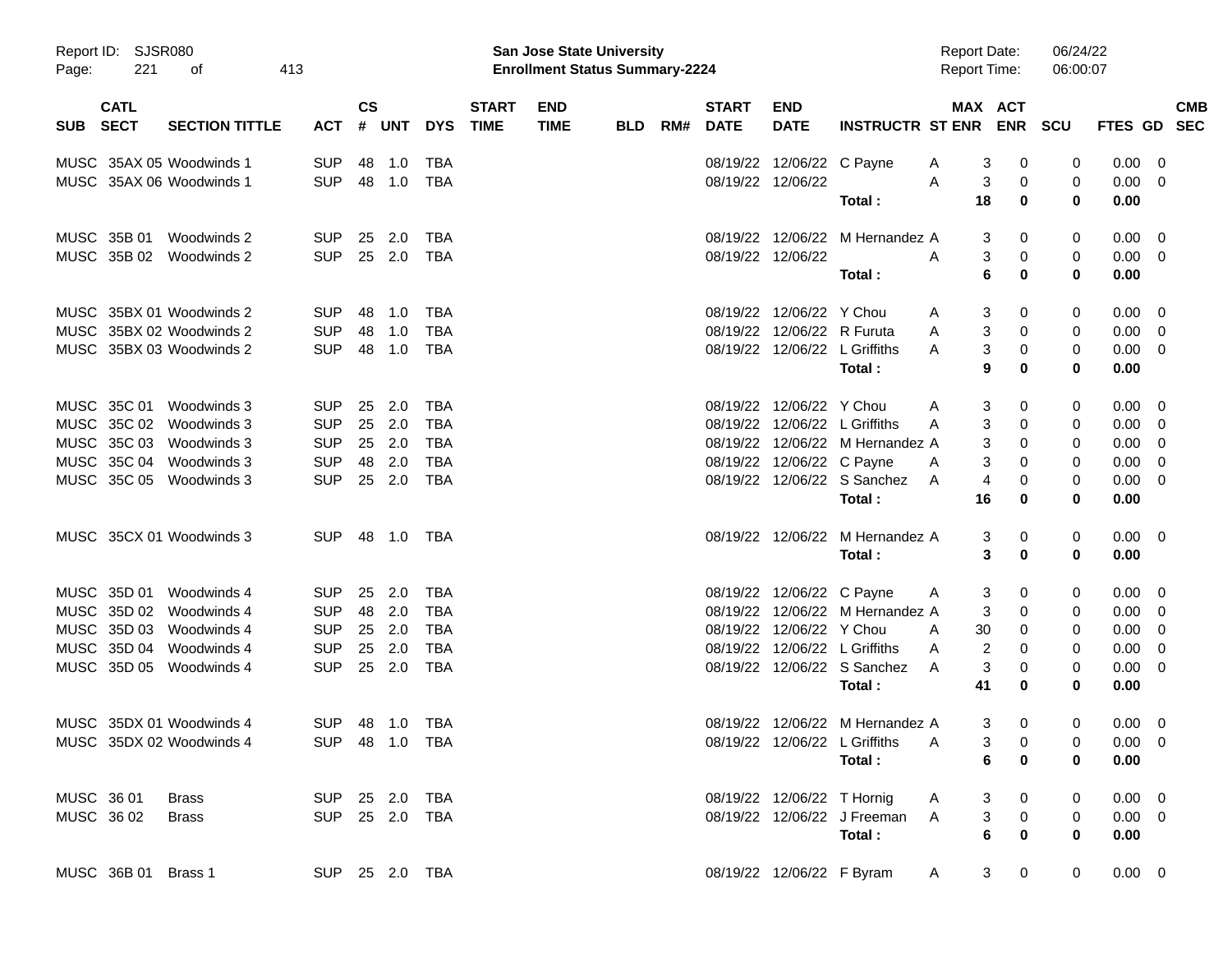| Page:      | Report ID: SJSR080<br>222  | οf                       | 413            |               |            |            |                             | <b>San Jose State University</b><br><b>Enrollment Status Summary-2224</b> |            |     |                             |                            |                                            | <b>Report Date:</b><br><b>Report Time:</b> |                                      | 06/24/22<br>06:00:07 |                     |                |
|------------|----------------------------|--------------------------|----------------|---------------|------------|------------|-----------------------------|---------------------------------------------------------------------------|------------|-----|-----------------------------|----------------------------|--------------------------------------------|--------------------------------------------|--------------------------------------|----------------------|---------------------|----------------|
| <b>SUB</b> | <b>CATL</b><br><b>SECT</b> | <b>SECTION TITTLE</b>    | <b>ACT</b>     | $\mathsf{cs}$ | # UNT      | <b>DYS</b> | <b>START</b><br><b>TIME</b> | <b>END</b><br><b>TIME</b>                                                 | <b>BLD</b> | RM# | <b>START</b><br><b>DATE</b> | <b>END</b><br><b>DATE</b>  | INSTRUCTR ST ENR ENR SCU                   |                                            | MAX ACT                              |                      | FTES GD SEC         | <b>CMB</b>     |
|            | MUSC 36B 02                | Brass 1                  | <b>SUP</b>     | 25            | 2.0        | TBA        |                             |                                                                           |            |     |                             |                            | 08/19/22 12/06/22 J Freeman                | A                                          | 3<br>0                               | 0                    | 0.00                | - 0            |
|            | MUSC 36B 03                | Brass 1                  | <b>SUP</b>     |               | 25 2.0     | <b>TBA</b> |                             |                                                                           |            |     |                             | 08/19/22 12/06/22 T Hornig |                                            | A                                          | 3<br>0                               | 0                    | 0.00                | $\overline{0}$ |
|            | MUSC 36B 04                | Brass 1                  | <b>SUP</b>     |               | 25 2.0     | <b>TBA</b> |                             |                                                                           |            |     |                             |                            | 08/19/22 12/06/22 C Smith Fran A<br>Total: | 12                                         | 3<br>0<br>0                          | 0<br>0               | $0.00 \t 0$<br>0.00 |                |
|            | MUSC 36BX 01 Brass 1       |                          | <b>SUP</b>     | 48            | 1.0        | TBA        |                             |                                                                           |            |     |                             | 08/19/22 12/06/22 T Hornig |                                            | A                                          | 3<br>0                               | 0                    | 0.00                | - 0            |
|            | MUSC 36BX 02 Brass 1       |                          | <b>SUP</b>     |               | 48 1.0     | <b>TBA</b> |                             |                                                                           |            |     |                             |                            | 08/19/22 12/06/22 J Freeman<br>Total:      | A                                          | 3<br>0<br>6<br>0                     | 0<br>0               | $0.00 \t 0$<br>0.00 |                |
|            | MUSC 36C 01                | Brass 2                  | <b>SUP</b>     | 25            | 2.0        | TBA        |                             |                                                                           |            |     |                             | 08/19/22 12/06/22 F Byram  |                                            | A                                          | 3<br>0                               | 0                    | 0.00                | - 0            |
|            | MUSC 36C 02 Brass 2        |                          | <b>SUP</b>     |               | 25 2.0     | <b>TBA</b> |                             |                                                                           |            |     |                             |                            | 08/19/22 12/06/22 J Freeman                | A                                          | 3<br>0                               | 0                    | 0.00                | - 0            |
|            | MUSC 36C 03 Brass 2        |                          | <b>SUP</b>     |               | 25 2.0     | <b>TBA</b> |                             |                                                                           |            |     |                             | 08/19/22 12/06/22 T Hornig |                                            | A                                          | 3<br>0                               | 0                    | 0.00                | 0              |
|            | MUSC 36C 04 Brass 2        |                          | <b>SUP</b>     |               | 25 2.0     | <b>TBA</b> |                             |                                                                           |            |     |                             |                            | 08/19/22 12/06/22 C Smith Fran A           |                                            | 3<br>0                               | 0                    | 0.00                | - 0            |
|            |                            |                          |                |               |            |            |                             |                                                                           |            |     |                             |                            | Total:                                     | 12                                         | 0                                    | 0                    | 0.00                |                |
|            | MUSC 36CX 01 Brass 2       |                          | <b>SUP</b>     | -48           | 1.0        | TBA        |                             |                                                                           |            |     |                             |                            | 08/19/22 12/06/22 C Smith Fran A           |                                            | 3<br>0                               | 0                    | $0.00 \t 0$         |                |
|            | MUSC 36CX 02 Brass 2       |                          | <b>SUP</b>     |               | 48 1.0     | <b>TBA</b> |                             |                                                                           |            |     |                             | 08/19/22 12/06/22 F Byram  |                                            | A                                          | 3<br>0                               | 0                    | $0.00 \t 0$         |                |
|            |                            |                          |                |               |            |            |                             |                                                                           |            |     |                             |                            | Total :                                    |                                            | 6<br>0                               | 0                    | 0.00                |                |
|            | MUSC 36D 01                | Brass 3                  | <b>SUP</b>     | 25            | 2.0        | TBA        |                             |                                                                           |            |     |                             | 08/19/22 12/06/22 F Byram  |                                            | A                                          | 5<br>0                               | 0                    | 0.00                | - 0            |
|            | MUSC 36D 02 Brass 3        |                          | <b>SUP</b>     | 48            | 2.0        | <b>TBA</b> |                             |                                                                           |            |     |                             |                            | 08/19/22 12/06/22 J Freeman                | A                                          | 3<br>0                               | 0                    | 0.00                | - 0            |
|            | MUSC 36D 04 Brass 3        |                          | <b>SUP</b>     | 48            | 2.0        | <b>TBA</b> |                             |                                                                           |            |     |                             | 08/19/22 12/06/22 T Hornig |                                            | A                                          | 3<br>0                               | 0                    | 0.00                | 0              |
|            | MUSC 36D 06 Brass 3        |                          | <b>SUP</b>     |               | 48 2.0     | <b>TBA</b> |                             |                                                                           |            |     |                             |                            | 08/19/22 12/06/22 C Smith Fran A           |                                            | 3<br>0                               | 0                    | 0.00                | 0              |
|            |                            |                          |                |               |            |            |                             |                                                                           |            |     |                             |                            | Total:                                     | 14                                         | 0                                    | 0                    | 0.00                |                |
|            | MUSC 36DX 01 Brass 3       |                          | <b>SUP</b>     | 48            | 1.0        | TBA        |                             |                                                                           |            |     |                             |                            | 08/19/22 12/06/22 J Freeman                | A                                          | 3<br>1                               | 0                    | $0.07 \quad 0$      |                |
|            | MUSC 36DX 02 Brass 3       |                          | <b>SUP</b>     |               | 48 1.0     | <b>TBA</b> |                             |                                                                           |            |     |                             | 08/19/22 12/06/22 T Hornig |                                            | Α                                          | 3<br>1                               | 0                    | $0.07$ 0            |                |
|            |                            |                          |                |               |            |            |                             |                                                                           |            |     |                             |                            | Total:                                     |                                            | 6<br>$\mathbf{2}$                    | 0                    | 0.13                |                |
|            | MUSC 36E 01                | Brass 4                  | <b>SUP</b>     |               | 25 2.0 TBA |            |                             |                                                                           |            |     |                             | 08/19/22 12/06/22 T Hornig |                                            | A                                          | 3<br>0                               | 0                    | $0.00 \t 0$         |                |
|            |                            |                          |                |               |            |            |                             |                                                                           |            |     |                             |                            | Total :                                    |                                            | 3<br>0                               | 0                    | 0.00                |                |
|            |                            | MUSC 36EX 01 Brass 4     | SUP 48 1.0 TBA |               |            |            |                             |                                                                           |            |     |                             | 08/19/22 12/06/22          |                                            | A                                          | 3<br>0                               |                      | $0.00 \t 0$         |                |
|            |                            |                          |                |               |            |            |                             |                                                                           |            |     |                             |                            | Total:                                     |                                            | 3<br>$\bf{0}$                        | 0                    | 0.00                |                |
|            |                            | MUSC 37 01 Percussion    | SUP 25 1.0 TBA |               |            |            |                             |                                                                           |            |     |                             |                            | 08/19/22 12/06/22 B Leafman A              |                                            | 3<br>$\mathbf 0$                     |                      | $0.00 \t 0$         |                |
|            |                            |                          |                |               |            |            |                             |                                                                           |            |     |                             |                            | Total:                                     |                                            | $\overline{\mathbf{3}}$<br>$\pmb{0}$ | 0                    | 0.00                |                |
|            |                            | MUSC 37A 02 Percussion 1 | SUP 48 2.0 TBA |               |            |            |                             |                                                                           |            |     |                             |                            | 08/19/22 12/06/22 B Leafman A              |                                            | 3 <sup>7</sup><br>0                  | 0                    | $0.00 \t 0$         |                |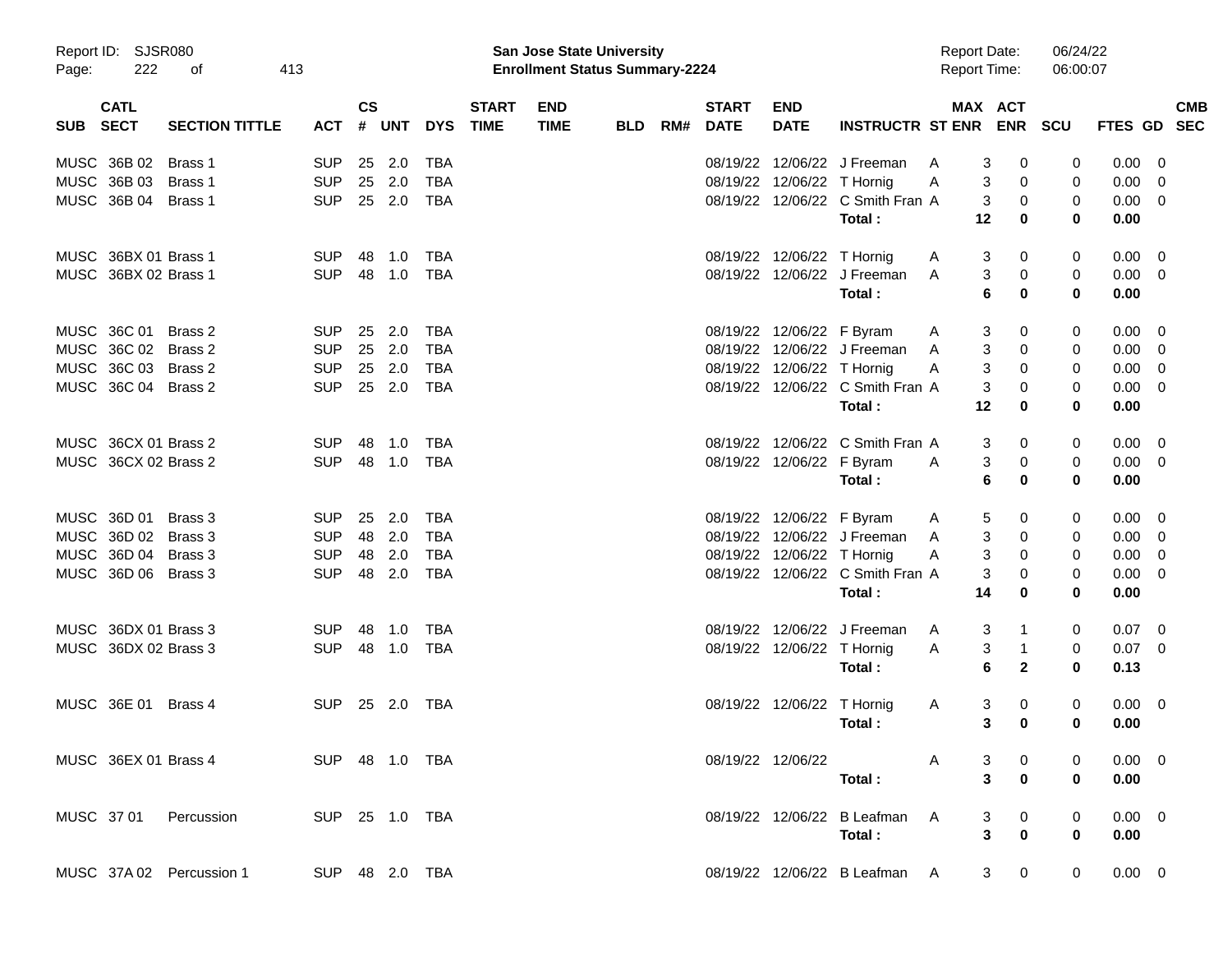| Page: | Report ID: SJSR080<br>223<br>413<br>оf |                                                                                   |                          |                |                  |                   |                             | San Jose State University<br><b>Enrollment Status Summary-2224</b> |            |     |                             |                           |                                       | <b>Report Date:</b><br>Report Time: |                                      | 06/24/22<br>06:00:07  |                                    |                          |            |
|-------|----------------------------------------|-----------------------------------------------------------------------------------|--------------------------|----------------|------------------|-------------------|-----------------------------|--------------------------------------------------------------------|------------|-----|-----------------------------|---------------------------|---------------------------------------|-------------------------------------|--------------------------------------|-----------------------|------------------------------------|--------------------------|------------|
| SUB   | <b>CATL</b><br><b>SECT</b>             | <b>SECTION TITTLE</b>                                                             | <b>ACT</b>               | <b>CS</b><br># | <b>UNT</b>       | <b>DYS</b>        | <b>START</b><br><b>TIME</b> | <b>END</b><br><b>TIME</b>                                          | <b>BLD</b> | RM# | <b>START</b><br><b>DATE</b> | <b>END</b><br><b>DATE</b> | <b>INSTRUCTR ST ENR ENR</b>           | MAX ACT                             |                                      | <b>SCU</b>            | FTES GD SEC                        |                          | <b>CMB</b> |
|       |                                        |                                                                                   |                          |                |                  |                   |                             |                                                                    |            |     |                             |                           | Total:                                | 3                                   | 0                                    | 0                     | 0.00                               |                          |            |
|       |                                        | MUSC 37AX 01 Applied Percussion 1 SUP 48 1.0 TBA                                  |                          |                |                  |                   |                             |                                                                    |            |     |                             |                           | 08/19/22 12/06/22 B Leafman<br>Total: | A<br>3                              | 0<br>3<br>0                          | 0<br>$\bf{0}$         | $0.00 \quad 0$<br>0.00             |                          |            |
|       | MUSC 37B 01                            | Percussion 2                                                                      | <b>SUP</b>               |                | 25 2.0           | TBA               |                             |                                                                    |            |     |                             |                           | 08/19/22 12/06/22 B Leafman<br>Total: | 3<br>A<br>3                         | 0<br>0                               | 0<br>$\bf{0}$         | $0.00 \ 0$<br>0.00                 |                          |            |
|       |                                        | MUSC 37C 02 Percussion 3                                                          | <b>SUP</b>               |                | 48 2.0           | TBA               |                             |                                                                    |            |     |                             |                           | 08/19/22 12/06/22 B Leafman<br>Total: | 5<br>A<br>5                         | 0<br>0                               | 0<br>$\bf{0}$         | $0.00 \t 0$<br>0.00                |                          |            |
|       |                                        | MUSC 37CX 01 Applied Percussion 3 SUP 48 1.0 TBA                                  |                          |                |                  |                   |                             |                                                                    |            |     |                             |                           | 08/19/22 12/06/22 B Leafman<br>Total: | 3<br>A<br>3                         | 0<br>0                               | 0<br>$\bf{0}$         | $0.00 \t 0$<br>0.00                |                          |            |
|       |                                        | MUSC 37D 01 Percussion 4                                                          | <b>SUP</b>               |                | 25 2.0           | TBA               |                             |                                                                    |            |     |                             |                           | 08/19/22 12/06/22 B Leafman<br>Total: | 3<br>A<br>3                         | 0<br>0                               | 0<br>$\bf{0}$         | $0.00 \t 0$<br>0.00                |                          |            |
|       |                                        | MUSC 38B 01 Composition 1<br>MUSC 38B 02 Composition 1                            | <b>SUP</b><br><b>SUP</b> |                | 48 2.0<br>48 2.0 | TBA<br>TBA        |                             |                                                                    |            |     |                             | 08/19/22 12/06/22 C Luna  | 08/19/22 12/06/22 P Furman<br>Total:  | 3<br>A<br>A<br>3<br>6               | 0<br>0<br>0                          | 0<br>0<br>$\mathbf 0$ | 0.00<br>$0.00 \t 0$<br>0.00        | $\overline{\mathbf{0}}$  |            |
|       |                                        | MUSC 38BX 01 Applied Instruct Mus<br>MUSC 38BX 02 Applied Instruct Mus            | SUP<br>SUP               |                | 48 1.0<br>48 1.0 | TBA<br><b>TBA</b> |                             |                                                                    |            |     |                             | 08/19/22 12/06/22 C Luna  | 08/19/22 12/06/22 P Furman<br>Total:  | 3<br>A<br>A<br>3<br>6               | 0<br>0<br>0                          | 0<br>0<br>$\mathbf 0$ | $0.00 \t 0$<br>$0.00 \t 0$<br>0.00 |                          |            |
|       |                                        | MUSC 38C 01 Composition 2<br>MUSC 38C 02 Composition 2                            | <b>SUP</b><br><b>SUP</b> |                | 48 2.0<br>48 2.0 | TBA<br>TBA        |                             |                                                                    |            |     |                             | 08/19/22 12/06/22 C Luna  | 08/19/22 12/06/22 P Furman<br>Total:  | 3<br>A<br>3<br>A<br>6               | 0<br>0<br>0                          | 0<br>0<br>$\mathbf 0$ | $0.00 \t 0$<br>$0.00 \t 0$<br>0.00 |                          |            |
|       |                                        | MUSC 38CX 01 Applied Instruct Mus<br>MUSC 38CX 02 Applied Instruct Mus SUP 48 1.0 | SUP                      |                | 48 1.0           | TBA<br>TBA        |                             |                                                                    |            |     |                             | 08/19/22 12/06/22 C Luna  | 08/19/22 12/06/22 P Furman<br>Total:  | 3<br>A<br>Α                         | 0<br>3<br>$\mathbf 0$<br>$6\qquad 0$ | 0<br>0<br>0           | 0.00<br>$0.00 \t 0$<br>0.00        | $\overline{\phantom{0}}$ |            |
|       |                                        | MUSC 38D 01 Composition 3<br>MUSC 38D 02 Composition 3                            | <b>SUP</b><br><b>SUP</b> |                | 48 2.0<br>48 2.0 | TBA<br><b>TBA</b> |                             |                                                                    |            |     |                             | 08/19/22 12/06/22 C Luna  | 08/19/22 12/06/22 P Furman<br>Total:  | 3<br>A<br>Α<br>6                    | 0<br>3<br>$\pmb{0}$<br>0             | 0<br>0<br>0           | $0.00 \t 0$<br>$0.00 \t 0$<br>0.00 |                          |            |
|       |                                        | MUSC 38DX 01 Applied Instruct Mus<br>MUSC 38DX 02 Applied Instruct Mus            | SUP<br><b>SUP</b>        |                | 48 1.0<br>48 1.0 | TBA<br><b>TBA</b> |                             |                                                                    |            |     |                             | 08/19/22 12/06/22 C Luna  | 08/19/22 12/06/22 P Furman            | 3<br>A<br>3<br>Α                    | $\mathbf{1}$<br>$\mathbf{1}$         | 0<br>0                | $0.07$ 0<br>$0.07$ 0               |                          |            |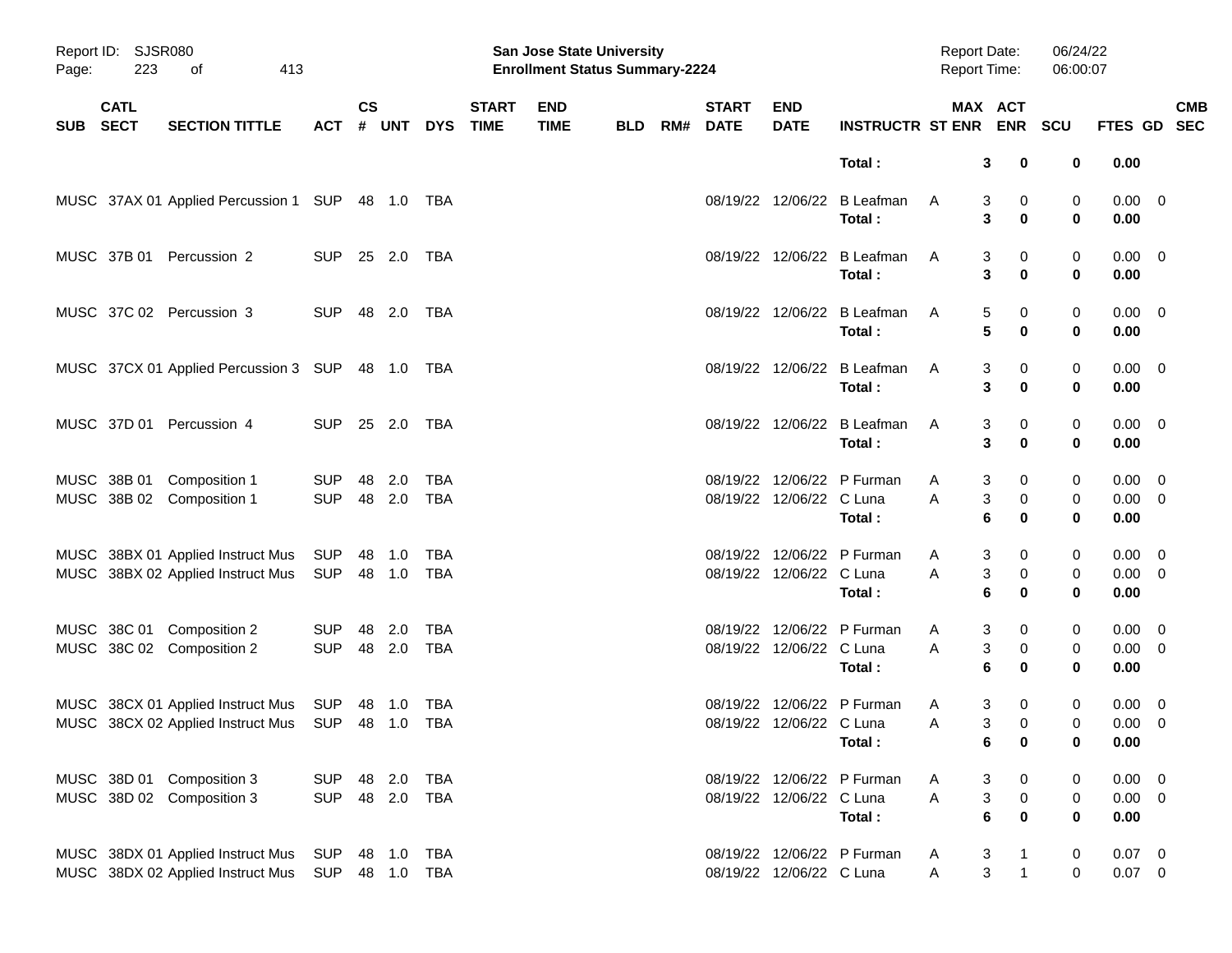| Report ID:<br>Page: | <b>SJSR080</b><br>224      | 413<br>оf                         |                |                    |            |            |                             | San Jose State University<br><b>Enrollment Status Summary-2224</b> |            |     |                             |                           |                               | <b>Report Date:</b><br><b>Report Time:</b> |                               | 06/24/22<br>06:00:07 |             |                          |
|---------------------|----------------------------|-----------------------------------|----------------|--------------------|------------|------------|-----------------------------|--------------------------------------------------------------------|------------|-----|-----------------------------|---------------------------|-------------------------------|--------------------------------------------|-------------------------------|----------------------|-------------|--------------------------|
| <b>SUB</b>          | <b>CATL</b><br><b>SECT</b> | <b>SECTION TITTLE</b>             | <b>ACT</b>     | $\mathsf{cs}$<br># | <b>UNT</b> | <b>DYS</b> | <b>START</b><br><b>TIME</b> | <b>END</b><br><b>TIME</b>                                          | <b>BLD</b> | RM# | <b>START</b><br><b>DATE</b> | <b>END</b><br><b>DATE</b> | <b>INSTRUCTR ST ENR</b>       |                                            | MAX ACT<br><b>ENR</b>         | <b>SCU</b>           | FTES GD     | <b>CMB</b><br><b>SEC</b> |
|                     |                            |                                   |                |                    |            |            |                             |                                                                    |            |     |                             |                           | Total:                        |                                            | $\mathbf{2}$<br>6             | 0                    | 0.13        |                          |
|                     | MUSC 38E 01                | Composition 4                     | <b>SUP</b>     | 48                 | 2.0        | TBA        |                             |                                                                    |            |     |                             | 08/19/22 12/06/22         | P Furman                      | Α                                          | 3<br>0                        | 0                    | 0.00        | - 0                      |
|                     |                            | MUSC 38E 02 Composition 4         | <b>SUP</b>     | 48                 | 2.0        | TBA        |                             |                                                                    |            |     |                             | 08/19/22 12/06/22 C Luna  |                               | A                                          | 3<br>0                        | 0                    | $0.00 \t 0$ |                          |
|                     |                            |                                   |                |                    |            |            |                             |                                                                    |            |     |                             |                           | Total:                        |                                            | 6<br>0                        | $\mathbf 0$          | 0.00        |                          |
|                     |                            | MUSC 38EX 01 Applied Instruct Mus | SUP            | 48                 | 1.0        | TBA        |                             |                                                                    |            |     |                             | 08/19/22 12/06/22         | P Furman                      | Α                                          | 3<br>0                        | 0                    | 0.00        | - 0                      |
|                     |                            | MUSC 38EX 02 Applied Instruct Mus | <b>SUP</b>     |                    | 48 1.0     | TBA        |                             |                                                                    |            |     |                             | 08/19/22 12/06/22 C Luna  |                               | A                                          | 3<br>0                        | 0                    | $0.00 \t 0$ |                          |
|                     |                            |                                   |                |                    |            |            |                             |                                                                    |            |     |                             |                           | Total:                        |                                            | 6<br>0                        | $\mathbf 0$          | 0.00        |                          |
|                     | MUSC 39A 01                | ImprovCompArr 1                   | <b>SUP</b>     | 48                 | 2.0        | TBA        |                             |                                                                    |            |     |                             | 08/19/22 12/06/22 J Lewis |                               | Α                                          | 3<br>0                        | 0                    | 0.00        | - 0                      |
|                     | MUSC 39A 02                | ImprovCompArr 1                   | <b>SUP</b>     | 48                 | 2.0        | <b>TBA</b> |                             |                                                                    |            |     |                             | 08/19/22 12/06/22         | D Robbins                     | A                                          | 0                             | 0                    | 0.00        | $\overline{\phantom{0}}$ |
|                     | MUSC 39A 03                | ImprovCompArr 1                   | <b>SUP</b>     | 48                 | 2.0        | <b>TBA</b> |                             |                                                                    |            |     |                             |                           | 08/19/22 12/06/22 R Vandivier | A                                          | 3<br>0                        | 0                    | 0.00        | $\overline{\phantom{0}}$ |
|                     | MUSC 39A 04                | ImprovCompArr 1                   | <b>SUP</b>     | 48                 | 2.0        | TBA        |                             |                                                                    |            |     |                             | 08/19/22 12/06/22 K Moran |                               | A                                          | 3<br>0                        | 0                    | $0.00 \t 0$ |                          |
|                     |                            |                                   |                |                    |            |            |                             |                                                                    |            |     |                             |                           | Total:                        | 12                                         | 0                             | 0                    | 0.00        |                          |
|                     |                            | MUSC 39AX 01 JazzImprCompArr1     | <b>SUP</b>     | 48                 | 1.0        | TBA        |                             |                                                                    |            |     |                             | 08/19/22 12/06/22         | K Moran                       | Α                                          | 3<br>0                        | 0                    | 0.00        | - 0                      |
|                     |                            | MUSC 39AX 02 JazzImprCompArr1     | <b>SUP</b>     | 48                 | 1.0        | <b>TBA</b> |                             |                                                                    |            |     |                             | 08/19/22 12/06/22         | D Behroozi                    | A                                          | 3<br>0                        | 0                    | 0.00        | $\overline{\phantom{0}}$ |
|                     |                            | MUSC 39AX 03 JazzImprCompArr1     | <b>SUP</b>     | 48                 | 1.0        | <b>TBA</b> |                             |                                                                    |            |     |                             | 08/19/22 12/06/22 J Lewis |                               | A                                          | 3<br>0                        | 0                    | 0.00        | $\overline{\phantom{0}}$ |
|                     |                            | MUSC 39AX 04 JazzImprCompArr1     | <b>SUP</b>     | 48                 | 1.0        | <b>TBA</b> |                             |                                                                    |            |     |                             |                           | 08/19/22 12/06/22 D Robbins   | A                                          | 3<br>0                        | 0                    | 0.00        | $\overline{\mathbf{0}}$  |
|                     |                            | MUSC 39AX 05 JazzImprCompArr1     | <b>SUP</b>     | 48                 | 1.0        | <b>TBA</b> |                             |                                                                    |            |     | 08/19/22                    | 12/06/22                  | R Vandivier                   | A                                          | 3<br>0                        | 0                    | 0.00        | $\overline{\phantom{0}}$ |
|                     |                            | MUSC 39AX 06 JazzImprCompArr1     | <b>SUP</b>     | 48                 | 1.0        | <b>TBA</b> |                             |                                                                    |            |     |                             | 08/19/22 12/06/22 J Lewis |                               | A                                          | 2<br>0                        | 0                    | $0.00 \t 0$ |                          |
|                     |                            |                                   |                |                    |            |            |                             |                                                                    |            |     |                             |                           | Total:                        | 17                                         | 0                             | 0                    | 0.00        |                          |
|                     | MUSC 39B 01                | ImprovCompArr 2                   | <b>SUP</b>     |                    | 48 2.0     | TBA        |                             |                                                                    |            |     |                             | 08/19/22 12/06/22         | K Moran                       | Α                                          | 3<br>0                        | 0                    | $0.00 \ 0$  |                          |
|                     |                            |                                   |                |                    |            |            |                             |                                                                    |            |     |                             |                           | Total:                        |                                            | 3<br>0                        | 0                    | 0.00        |                          |
|                     |                            | MUSC 39BX 01 JazzImprCompArr2     | <b>SUP</b>     | 48                 | 1.0        | TBA        |                             |                                                                    |            |     | 08/19/22                    | 12/06/22                  | K Moran                       | Α                                          | 3<br>0                        | 0                    | 0.00        | $\overline{\phantom{0}}$ |
|                     |                            | MUSC 39BX 02 JazzImprCompArr2     | <b>SUP</b>     | 48                 | 1.0        | TBA        |                             |                                                                    |            |     |                             | 08/19/22 12/06/22         | R Vandivier                   | A                                          | 3<br>0                        | 0                    | $0.00 \t 0$ |                          |
|                     |                            |                                   |                |                    |            |            |                             |                                                                    |            |     |                             |                           | Total:                        |                                            | 6<br>0                        | 0                    | 0.00        |                          |
|                     |                            | MUSC 39C 01 ImprovCompArr 3       | SUP 48 2.0 TBA |                    |            |            |                             |                                                                    |            |     |                             |                           | 08/19/22 12/06/22 K Moran     | A                                          | 3 <sup>7</sup><br>$\mathbf 0$ | 0                    | $0.00 \t 0$ |                          |
|                     |                            |                                   |                |                    |            |            |                             |                                                                    |            |     |                             |                           | Total:                        |                                            | 0<br>3                        | 0                    | 0.00        |                          |
|                     |                            | MUSC 39CX 01 JazzImprCompArr3     | <b>SUP</b>     |                    | 48 1.0     | <b>TBA</b> |                             |                                                                    |            |     |                             | 08/19/22 12/06/22 K Moran |                               | Α                                          | 3<br>0                        | 0                    | $0.00 \t 0$ |                          |
|                     |                            | MUSC 39CX 02 JazzImprCompArr3     | <b>SUP</b>     |                    | 48 1.0     | <b>TBA</b> |                             |                                                                    |            |     |                             |                           | 08/19/22 12/06/22 D Behroozi  | A                                          | 3<br>$\,0\,$                  | 0                    | $0.00 \t 0$ |                          |
|                     |                            | MUSC 39CX 03 JazzImprCompArr3     | <b>SUP</b>     |                    | 48 1.0     | <b>TBA</b> |                             |                                                                    |            |     |                             |                           | 08/19/22 12/06/22 K Geisick   | Α                                          | 3<br>$\mathbf{1}$             | 0                    | $0.07$ 0    |                          |
|                     |                            | MUSC 39CX 04 JazzImprCompArr3     | <b>SUP</b>     |                    | 48 1.0     | <b>TBA</b> |                             |                                                                    |            |     |                             | 08/19/22 12/06/22 J Gove  |                               | Α                                          | 3<br>0                        | 0                    | $0.00 \t 0$ |                          |
|                     |                            | MUSC 39CX 05 JazzImprCompArr3     | <b>SUP</b>     |                    | 48 1.0     | <b>TBA</b> |                             |                                                                    |            |     |                             |                           | 08/19/22 12/06/22 D Robbins   | A                                          | 3<br>$\mathbf 1$              | 0                    | $0.07$ 0    |                          |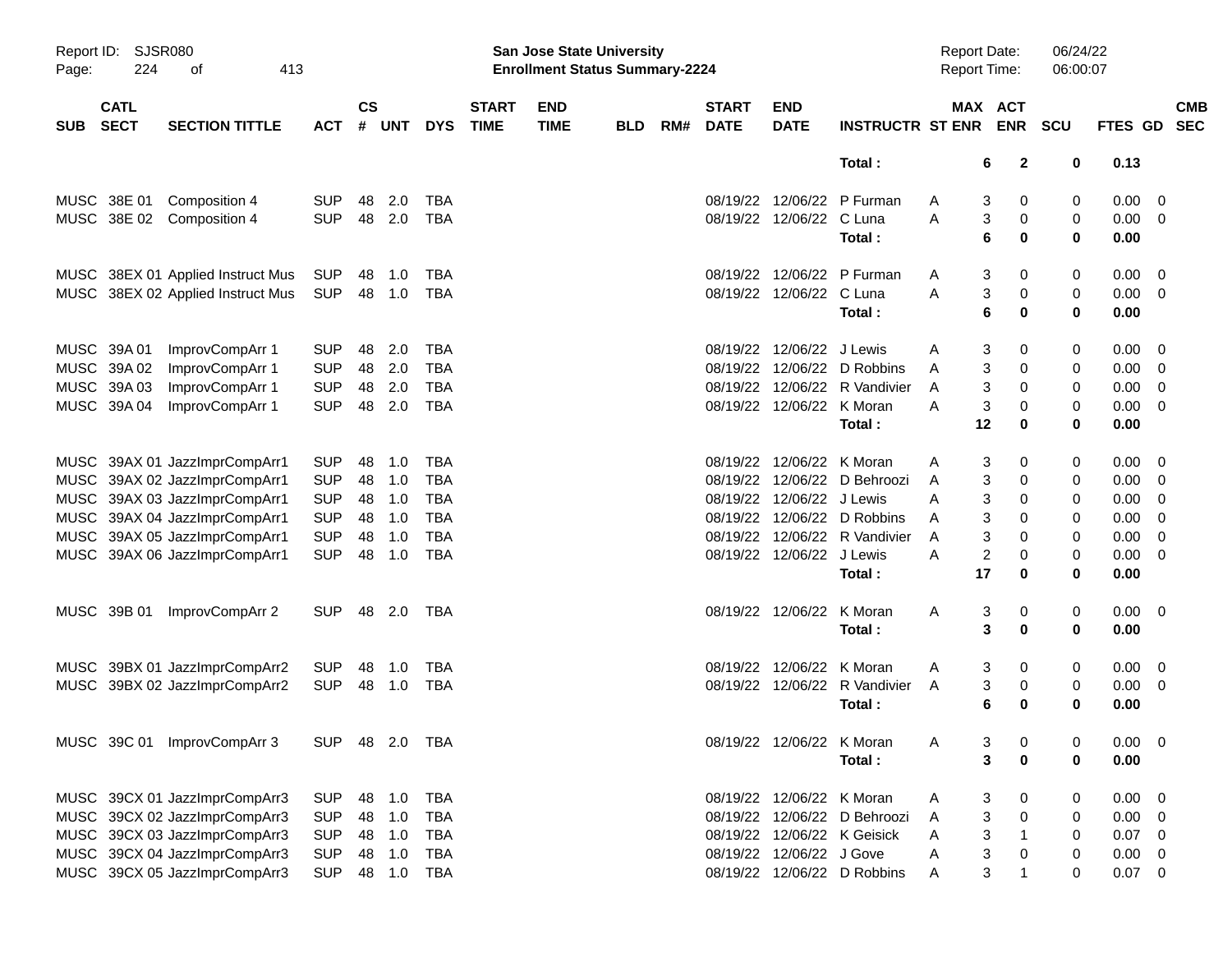| Report ID:<br>Page:      | SJSR080<br>225             | 413<br>оf                                                                                 |                          |                |            |                          |                             | San Jose State University<br><b>Enrollment Status Summary-2224</b> |                          |            |                             |                              |                                                                                    | <b>Report Date:</b><br><b>Report Time:</b> |                                                             | 06/24/22<br>06:00:07     |                                       |                          |
|--------------------------|----------------------------|-------------------------------------------------------------------------------------------|--------------------------|----------------|------------|--------------------------|-----------------------------|--------------------------------------------------------------------|--------------------------|------------|-----------------------------|------------------------------|------------------------------------------------------------------------------------|--------------------------------------------|-------------------------------------------------------------|--------------------------|---------------------------------------|--------------------------|
| <b>SUB</b>               | <b>CATL</b><br><b>SECT</b> | <b>SECTION TITTLE</b>                                                                     | АСТ                      | <b>CS</b><br># | <b>UNT</b> | <b>DYS</b>               | <b>START</b><br><b>TIME</b> | <b>END</b><br><b>TIME</b>                                          | <b>BLD</b>               | RM#        | <b>START</b><br><b>DATE</b> | <b>END</b><br><b>DATE</b>    | <b>INSTRUCTR ST ENR</b>                                                            |                                            | MAX ACT<br><b>ENR</b>                                       | SCU                      | FTES GD                               | <b>CMB</b><br><b>SEC</b> |
|                          |                            |                                                                                           |                          |                |            |                          |                             |                                                                    |                          |            |                             |                              | Total:                                                                             | 15                                         | $\mathbf{2}$                                                | 0                        | 0.13                                  |                          |
|                          | MUSC 39D 01                | ImprovCompArr 4                                                                           | <b>SUP</b>               | 48             | 2.0        | TBA                      |                             |                                                                    |                          |            | 08/19/22                    | 12/06/22                     | K Moran<br>Total:                                                                  | A                                          | 3<br>0<br>3<br>$\bf{0}$                                     | 0<br>$\mathbf 0$         | $0.00 \t 0$<br>0.00                   |                          |
|                          |                            | MUSC 39DX 01 JazzImprCompArr4<br>MUSC 39DX 02 JazzImprCompArr4                            | <b>SUP</b><br><b>SUP</b> | 48<br>48       | 1.0<br>1.0 | <b>TBA</b><br><b>TBA</b> |                             |                                                                    |                          |            | 08/19/22<br>08/19/22        | 12/06/22<br>12/06/22 K Moran | R Vandivier<br>Total:                                                              | A<br>A                                     | 4<br>1<br>3<br>$\mathbf 0$<br>$\overline{7}$<br>$\mathbf 1$ | 0<br>0<br>$\mathbf 0$    | 0.07<br>$0.00 \t 0$<br>0.07           | $\overline{\phantom{0}}$ |
|                          | MUSC 40A 01<br>MUSC 40A 02 | Jazz Improv - I<br>Jazz Improv - I                                                        | SEM<br><b>ACT</b>        | 04<br>09       | 2.0<br>0.0 | <b>TR</b><br><b>TR</b>   |                             | 09:00 AM 09:30 AM<br>09:30 AM 10:15 AM                             | <b>MUS</b><br><b>MUS</b> | 150<br>150 | 08/19/22                    |                              | 12/06/22 T Langan<br>08/19/22 12/06/22 T Langan<br>Total:                          | 30<br>A<br>30<br>A<br>60                   | 28<br>28<br>56                                              | 28<br>28<br>56           | 3.73<br>$0.00 \t 0$<br>3.73           | $\overline{\phantom{0}}$ |
|                          | MUSC 41A 01                | Applied Lyric Dict                                                                        | ACT                      | 09             | 1.0        | -F                       |                             | 01:30 PM 03:20 PM                                                  | <b>MUS 250</b>           |            |                             |                              | 08/19/22 12/06/22 J Scharlach<br>Total:                                            | 20<br>A<br>20                              | 6<br>6                                                      | 6<br>6                   | $0.40 \quad 0$<br>0.40                |                          |
|                          | MUSC 50A 01                | ConcertChoir                                                                              | ACT                      | 21             | 1.0        | МW                       |                             | 12:00 PM 01:50 PM                                                  | <b>MUS 150</b>           |            |                             | 08/19/22 12/06/22 C Brown    | Total:                                                                             | A<br>30<br>30                              | 15<br>15                                                    | 15<br>15                 | $1.00 \t 0$<br>1.00                   |                          |
| MUSC 51 03<br>MUSC 51 04 |                            | UnivChorales<br>UnivChorales                                                              | <b>ACT</b><br><b>ACT</b> | 09<br>09       | 1.0<br>1.0 | <b>MW</b><br><b>TR</b>   |                             | 02:00 PM 02:50 PM<br>03:30 PM 04:20 PM                             | <b>MUS</b><br><b>MUS</b> | 182<br>182 | 08/19/22                    | 08/19/22 12/06/22 C Brown    | 12/06/22 J Benson<br>Total:                                                        | 30<br>A<br>30<br>A<br>60                   | 4<br>3<br>$\overline{\mathbf{r}}$                           | 4<br>3<br>$\overline{7}$ | $0.27 \t 0$<br>$0.20 \ 0$<br>0.47     |                          |
| MUSC 52 02               |                            | <b>ENS: OperaTheater</b>                                                                  | ACT                      |                | 21 1.0     | МW                       |                             | 02:00 PM 03:50 PM                                                  | MUS 176                  |            |                             | 08/19/22 12/06/22            | S Bengochea A<br>Total:                                                            | 15<br>15                                   | 2<br>$\overline{2}$                                         | 2<br>$\mathbf{2}$        | $0.13 \quad 0$<br>0.13                |                          |
| MUSC 53 01               |                            | ENS: UnivSymphOrche&CT 21 1.0 TR                                                          |                          |                |            |                          |                             | 01:30 PM 03:20 PM                                                  | <b>MUS 176</b>           |            | 08/19/22                    | 12/06/22 A Cohen             | Total:                                                                             | 30<br>A<br>30                              | 3<br>3                                                      | 3<br>3                   | $0.20 \ 0$<br>0.20                    |                          |
| MUSC 54 01               |                            | SymphBand                                                                                 | <b>ACT</b>               | 21             | 1.0        | TR                       |                             | 03:30 PM 05:20 PM                                                  | <b>MUS 176</b>           |            | 08/19/22                    | 12/06/22                     | C McKenzie A<br>Total:                                                             | 60<br>60                                   | 11<br>11                                                    | 11<br>11                 | $0.73 \quad 0$<br>0.73                |                          |
| MUSC 55 01               |                            | ENS: WindEnsemble ACT 21 1.0 MW 12:00 PM 01:50 PM MUS 176 08/19/22 12/06/22 D Vickerman A |                          |                |            |                          |                             |                                                                    |                          |            |                             |                              | Total:                                                                             | 40<br>40                                   | $\overline{7}$                                              | 7<br>$\overline{7}$      | $0.47 \quad 0$<br>0.47                |                          |
| MUSC 56 01<br>MUSC 56 02 |                            | MarchBand<br>MarchBand                                                                    | ACT                      |                | 1.0        |                          |                             |                                                                    |                          |            |                             |                              | ACT 21 1.0 MWF 03:30 PM 05:45 PM OFF CAMP 08/19/22 12/06/22 C McKenzie A<br>Total: | X<br>80                                    | 0<br>0<br>22<br>80<br>22                                    | 0<br>22<br>22            | $0.00 \t 0$<br>$1.47 \quad 0$<br>1.47 |                          |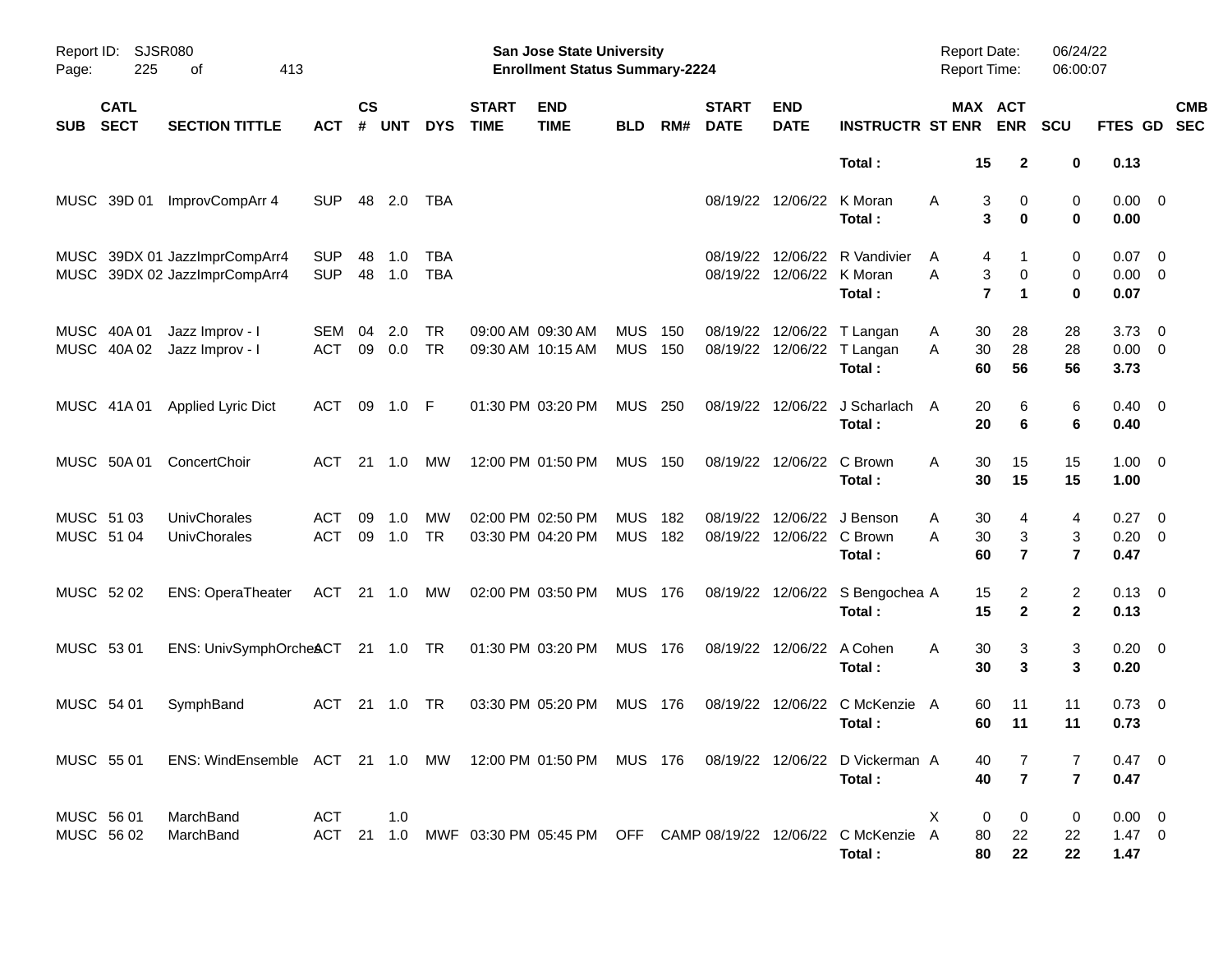| Report ID:<br>Page: | 226                        | <b>SJSR080</b><br>413<br>οf                                                          |                |                    |                |            |                             | San Jose State University<br><b>Enrollment Status Summary-2224</b> |                |       |                             |                           |                                                                         | <b>Report Date:</b><br><b>Report Time:</b> |                       | 06/24/22<br>06:00:07    |                |            |
|---------------------|----------------------------|--------------------------------------------------------------------------------------|----------------|--------------------|----------------|------------|-----------------------------|--------------------------------------------------------------------|----------------|-------|-----------------------------|---------------------------|-------------------------------------------------------------------------|--------------------------------------------|-----------------------|-------------------------|----------------|------------|
| <b>SUB</b>          | <b>CATL</b><br><b>SECT</b> | <b>SECTION TITTLE</b>                                                                | ACT            | $\mathsf{cs}$<br># | <b>UNT</b>     | <b>DYS</b> | <b>START</b><br><b>TIME</b> | <b>END</b><br><b>TIME</b>                                          | <b>BLD</b>     | RM#   | <b>START</b><br><b>DATE</b> | <b>END</b><br><b>DATE</b> | <b>INSTRUCTR ST ENR</b>                                                 |                                            | MAX ACT<br><b>ENR</b> | <b>SCU</b>              | FTES GD SEC    | <b>CMB</b> |
| MUSC 57 01          |                            | <b>JazzOrch</b>                                                                      | ACT            |                    | 20 1.0         | TR         |                             |                                                                    |                |       |                             |                           |                                                                         |                                            |                       | 1                       | $0.07$ 0       |            |
|                     |                            |                                                                                      |                |                    |                |            |                             | 01:30 PM 03:20 PM                                                  | MUS 182        |       |                             |                           | 08/19/22 12/06/22 T Langan<br>Total:                                    | 20<br>A<br>20                              | 1                     | 1                       | 0.07           |            |
| MUSC 59 01          |                            | AfroLatinJazzEns                                                                     | ACT            |                    | 20 1.0         | МW         |                             | 12:00 PM 01:50 PM                                                  | <b>MUS 186</b> |       |                             | 08/19/22 12/06/22 J Lewis |                                                                         | 15<br>A                                    | 0                     | 0                       | $0.00 \quad 0$ |            |
|                     |                            |                                                                                      |                |                    |                |            |                             |                                                                    |                |       |                             |                           | Total:                                                                  | 15                                         | 0                     | 0                       | 0.00           |            |
| MUSC 60A 01         |                            | Choraliers                                                                           | ACT            |                    | 21 1.0         | TR.        |                             | 01:30 PM 03:20 PM                                                  | <b>MUS</b>     | 150   |                             |                           | 08/19/22 12/06/22 J Benson                                              | 20<br>A                                    | 6                     | 6                       | $0.40 \quad 0$ |            |
|                     |                            |                                                                                      |                |                    |                |            |                             |                                                                    |                |       |                             |                           | Total:                                                                  | 20                                         | 6                     | 6                       | 0.40           |            |
| MUSC 60C 01         |                            | EnsChamberMusic                                                                      | <b>ACT</b>     |                    | 1.0            |            |                             |                                                                    |                |       |                             |                           |                                                                         | X<br>0                                     | 0                     | 0                       | $0.00 \quad 0$ |            |
|                     |                            | MUSC 60C 02 EnsChamberMusic                                                          | <b>ACT</b>     | 10                 | 1.0            | TBA        |                             |                                                                    |                |       |                             | 08/19/22 12/06/22 G Mok   |                                                                         | Α<br>10                                    | 0                     | 0                       | $0.00 \t 0$    |            |
|                     |                            | MUSC 60C 03 EnsChamberMusic                                                          | <b>ACT</b>     | 10                 | 1.0            | <b>TBA</b> |                             |                                                                    |                |       |                             |                           | 08/19/22 12/06/22 M Hernandez A                                         | 10                                         | 0                     | 0                       | $0.00 \t 0$    |            |
| MUSC 60C 04         |                            | EnsChamberMusic                                                                      | <b>ACT</b>     | 10                 | 1.0            | <b>TBA</b> |                             |                                                                    |                |       | 08/19/22                    |                           | 12/06/22 C Barraza Ge A                                                 | 10                                         |                       | 1                       | $0.07$ 0       |            |
| MUSC 60C 05         |                            | EnsChamberMusic                                                                      | <b>ACT</b>     | 10                 | 1.0            | <b>TBA</b> |                             |                                                                    |                |       | 08/19/22                    | 12/06/22 Y Chou           |                                                                         | 5<br>A                                     | 0                     | 0                       | $0.00 \t 0$    |            |
| MUSC 60C 06         |                            | EnsChamberMusic                                                                      | <b>ACT</b>     | 10                 | 1.0            | <b>TBA</b> |                             |                                                                    |                |       | 08/19/22                    | 12/06/22 R Furuta         |                                                                         | 10<br>Α                                    | 0                     | 0                       | $0.00 \t 0$    |            |
|                     |                            | MUSC 60C 07 EnsChamberMusic                                                          | <b>ACT</b>     | 10                 | 1.0            | м          |                             | 06:30 PM 08:00 PM                                                  | MUS            | - 269 |                             |                           | 08/19/22 12/06/22 C Smith Fran A                                        | 10                                         | 0                     | 0                       | $0.00 \t 0$    |            |
|                     |                            |                                                                                      |                |                    |                |            |                             |                                                                    |                |       |                             |                           | Total:                                                                  | 55                                         | 1                     | 1                       | 0.07           |            |
|                     |                            | MUSC 60D 01 CollMusicum                                                              | ACT            |                    | 10 1.0 F       |            |                             | 08:30 AM 10:15 AM                                                  | <b>MUS 182</b> |       |                             |                           | 08/19/22 12/06/22 G Haramaki A                                          | 15                                         | 2                     | $\overline{\mathbf{c}}$ | $0.13 \quad 0$ |            |
|                     |                            |                                                                                      |                |                    |                |            |                             |                                                                    |                |       |                             |                           | Total:                                                                  | 15                                         | $\mathbf{2}$          | $\mathbf{2}$            | 0.13           |            |
|                     |                            | MUSC 60E 02 JazzSingers                                                              | ACT 10 1.0 T   |                    |                |            |                             | 06:00 PM 08:00 PM                                                  | <b>MUS 182</b> |       |                             | 08/19/22 12/06/22 B Lodge |                                                                         | 15<br>A                                    |                       | 1                       | $0.07 \quad 0$ |            |
|                     |                            |                                                                                      |                |                    |                |            |                             |                                                                    |                |       |                             |                           | Total:                                                                  | 15                                         | 1                     | 1                       | 0.07           |            |
| MUSC 60F 01         |                            | SmallJazzEns                                                                         | ACT            | 10                 | 1.0            | TBA        |                             |                                                                    |                |       |                             | 08/19/22 12/06/22 J Lewis |                                                                         | 3<br>A                                     | 0                     | 0                       | $0.00 \quad 0$ |            |
| MUSC 60F 02         |                            | SmallJazzEns                                                                         | <b>ACT</b>     | 10                 | 1.0            | <b>TBA</b> |                             |                                                                    |                |       | 08/19/22                    | 12/06/22                  |                                                                         | 3<br>Α                                     | 0                     | 0                       | $0.00 \t 0$    |            |
| MUSC 60F03          |                            | SmallJazzEns                                                                         | <b>ACT</b>     |                    | 10 1.0         | <b>TBA</b> |                             |                                                                    |                |       |                             | 08/19/22 12/06/22         |                                                                         | 3<br>Α                                     | 1                     | 1                       | $0.07$ 0       |            |
|                     |                            |                                                                                      |                |                    |                |            |                             |                                                                    |                |       |                             |                           | Total:                                                                  | 9                                          | 1                     | 1                       | 0.07           |            |
|                     |                            | MUSC 60H 01 PercEns                                                                  | ACT            |                    | $10 \quad 1.0$ | - F        |                             | 10:30 AM 12:20 PM                                                  | <b>MUS 176</b> |       |                             |                           | 08/19/22 12/06/22 B Leafman                                             | 15<br>A                                    | 2                     | 2                       | $0.13 \ 0$     |            |
|                     |                            |                                                                                      |                |                    |                |            |                             |                                                                    |                |       |                             |                           | Total:                                                                  | 15                                         | $\mathbf{2}$          | $\mathbf{2}$            | 0.13           |            |
|                     |                            | MUSC 601 01 EnsJazzEnsemble ACT 10 1.0 F 01:30 PM 03:20 PM MUS 182 08/19/22 12/06/22 |                |                    |                |            |                             |                                                                    |                |       |                             |                           |                                                                         | 15<br>A                                    | 0                     | 0                       | $0.00 \t 0$    |            |
|                     |                            |                                                                                      |                |                    |                |            |                             |                                                                    |                |       |                             |                           | Total:                                                                  | 15                                         | 0                     | 0                       | 0.00           |            |
|                     |                            | MUSC 60J 03 StringEns                                                                |                |                    |                |            |                             |                                                                    |                |       |                             |                           | ACT 10 1.0 R 03:30 PM 05:20 PM MUS 160 08/19/22 12/06/22 C Barraza Ge A | 10                                         | 0                     | 0                       | $0.00 \ 0$     |            |
|                     |                            |                                                                                      |                |                    |                |            |                             |                                                                    |                |       |                             |                           | Total:                                                                  | 10                                         | $\bf{0}$              | 0                       | 0.00           |            |
|                     |                            | MUSC 60K 01 BrassEns                                                                 | ACT 10 1.0 TBA |                    |                |            |                             |                                                                    |                |       |                             |                           | 08/19/22 12/06/22 J Freeman A                                           | 10 <sup>°</sup>                            | $\overline{1}$        | $\mathbf{1}$            | $0.07 \quad 0$ |            |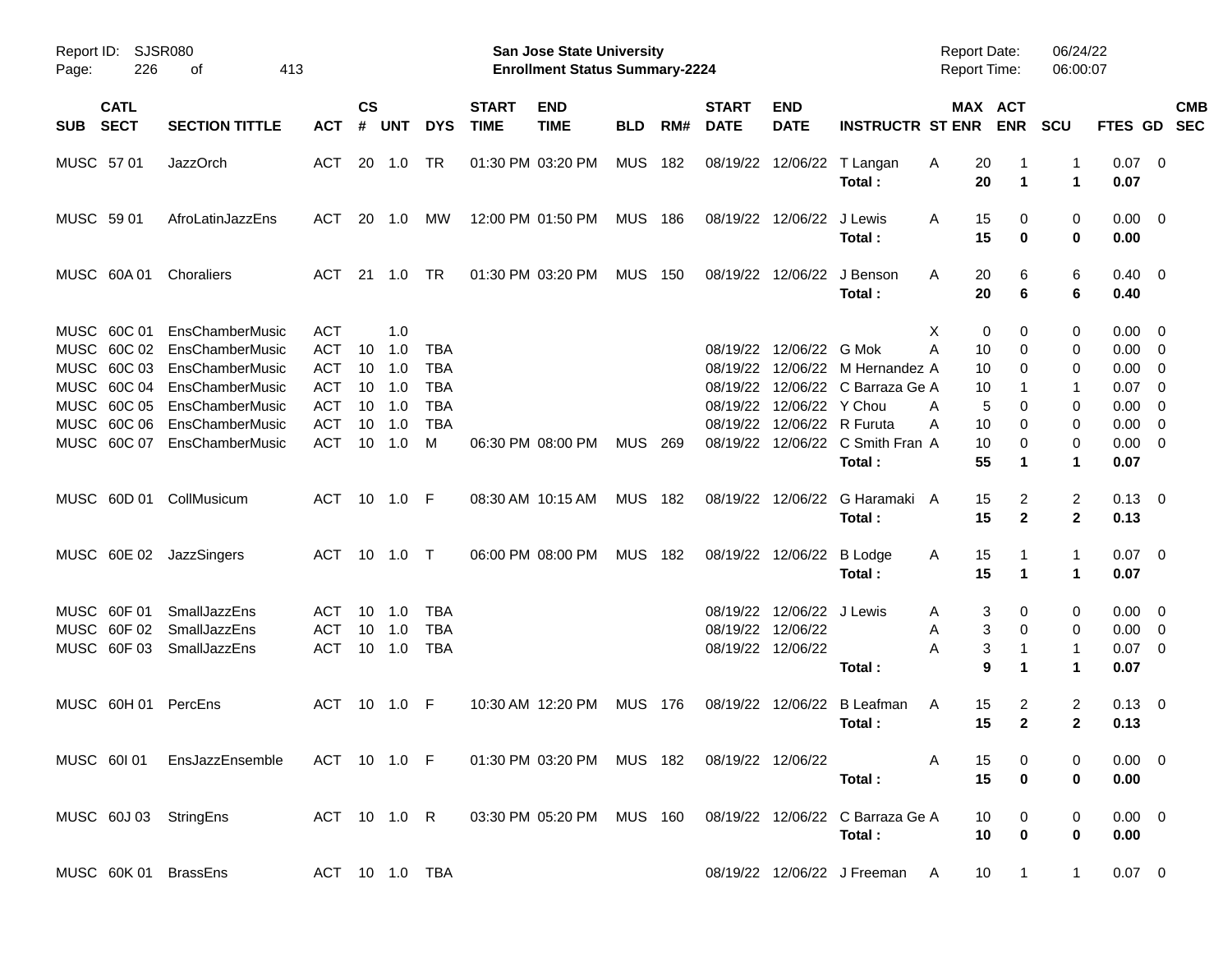| Report ID:<br>Page:                      | <b>SJSR080</b><br>227 | 413<br>οf                                                    |                   |                |            |                 |                             | San Jose State University<br><b>Enrollment Status Summary-2224</b> |                |     |                             |                           |                                           | <b>Report Date:</b><br><b>Report Time:</b> |                                          | 06/24/22<br>06:00:07           |                                    |                         |            |
|------------------------------------------|-----------------------|--------------------------------------------------------------|-------------------|----------------|------------|-----------------|-----------------------------|--------------------------------------------------------------------|----------------|-----|-----------------------------|---------------------------|-------------------------------------------|--------------------------------------------|------------------------------------------|--------------------------------|------------------------------------|-------------------------|------------|
| <b>CATL</b><br><b>SECT</b><br><b>SUB</b> |                       | <b>SECTION TITTLE</b>                                        | АСТ               | <b>CS</b><br># | <b>UNT</b> | <b>DYS</b>      | <b>START</b><br><b>TIME</b> | <b>END</b><br><b>TIME</b>                                          | <b>BLD</b>     | RM# | <b>START</b><br><b>DATE</b> | <b>END</b><br><b>DATE</b> | <b>INSTRUCTR ST ENR</b>                   |                                            | MAX ACT<br><b>ENR</b>                    | <b>SCU</b>                     | FTES GD                            | <b>SEC</b>              | <b>CMB</b> |
| MUSC 60K 02                              |                       | <b>BrassEns</b>                                              | ACT               |                | 10 1.0     | F               |                             | 10:30 AM 12:20 PM                                                  | <b>MUS</b>     | 150 | 08/19/22                    | 12/06/22                  | T Hornig<br>Total:                        | 20<br>Α<br>30                              | 3<br>4                                   | 3<br>4                         | $0.20 \ 0$<br>0.27                 |                         |            |
| MUSC 60L 01<br>MUSC 60L02                |                       | WoodwindEns<br>WoodwindEns                                   | ACT<br><b>ACT</b> | 10<br>10       | 1.0<br>1.0 | <b>TBA</b><br>F |                             | 10:30 AM 12:20 PM                                                  | <b>MUS</b>     | 210 | 08/19/22<br>08/19/22        | 12/06/22                  | 12/06/22 C Payne<br>Total:                | A<br>A<br>20                               | 10<br>0<br>$\mathbf 0$<br>10<br>$\bf{0}$ | 0<br>0<br>0                    | 0.00<br>$0.00 \t 0$<br>0.00        | $\overline{\mathbf{0}}$ |            |
|                                          |                       | MUSC 60M 01 SaxophoneEns                                     | ACT               | 10             | 1.0        | $\top$          |                             | 07:00 PM 09:00 PM                                                  | <b>MUS</b>     | 150 |                             | 08/19/22 12/06/22         | M Hernandez A<br>Total:                   | 15<br>15                                   | 0<br>$\bf{0}$                            | 0<br>0                         | $0.00 \t 0$<br>0.00                |                         |            |
| MUSC 600 01                              |                       | TromboneEns                                                  | <b>ACT</b>        | 10             | 1.0        | - F             |                             | 08:30 AM 10:20 AM                                                  | <b>MUS</b>     | 150 | 08/19/22                    | 12/06/22                  | T Hornig<br>Total:                        | A<br>10                                    | 3<br>10<br>3                             | 3<br>3                         | $0.20 \ 0$<br>0.20                 |                         |            |
| MUSC 61 01                               |                       | StylesIntrpOpera1                                            | ACT               | 09             | 1.0        | <b>TBA</b>      |                             |                                                                    |                |     | 08/19/22                    |                           | 12/06/22 S Snitkovska A<br>Total:         | 15<br>15                                   | 0<br>$\bf{0}$                            | 0<br>0                         | $0.00 \t 0$<br>0.00                |                         |            |
| MUSC 63 01                               |                       | StylesIntrpOpera2                                            | ACT               | 09             | 1.0        | TBA             |                             |                                                                    |                |     | 08/19/22                    |                           | 12/06/22 S Snitkovska A<br>Total:         | 15                                         | 15<br>2<br>$\overline{2}$                | $\overline{c}$<br>$\mathbf{2}$ | $0.13 \quad 0$<br>0.13             |                         |            |
| MUSC 64 01<br>MUSC 64 02                 |                       | New Music Ensemble ACT<br>New Music Ensemble ACT             |                   | 10             | 1.0<br>1.0 | W               |                             | 02:00 PM 03:50 PM                                                  | <b>MUS</b>     | 150 |                             |                           | 08/19/22 12/06/22 D Vickerman A<br>Total: | X<br>20<br>20                              | 0<br>0<br>0<br>$\bf{0}$                  | 0<br>0<br>0                    | $0.00 \t 0$<br>$0.00 \t 0$<br>0.00 |                         |            |
|                                          |                       | MUSC 100W 01 Writing Workshop                                | SEM 04            |                | 3.0        | <b>TR</b>       |                             | 10:30 AM 11:45 AM                                                  | <b>MUS</b>     | 161 |                             | 08/19/22 12/06/22         | G Haramaki A<br>Total:                    | 22<br>22                                   | 14<br>14                                 | 42<br>42                       | 2.80 0<br>2.80                     |                         |            |
| MUSC 103 01                              |                       | Form & Analysis                                              | SEM               | 04             | 3.0        | TR              |                             | 09:00 AM 10:15 AM                                                  | <b>MUS</b> 211 |     | 08/19/22                    | 12/06/22                  | P Furman<br>Total:                        | 36<br>A                                    | 32<br>36<br>32                           | 96<br>96                       | $6.40 \quad 0$<br>6.40             |                         |            |
| MUSC 104 01                              |                       | Counterpoint                                                 | <b>LEC</b>        | 04             | 3.0        | МW              |                             | 10:30 AM 11:45 AM                                                  | <b>MUS</b>     | 108 | 08/19/22                    | 12/06/22                  | C Luna<br>Total:                          | A<br>25<br>25                              | 11<br>11                                 | 33<br>33                       | $2.20 \t 0$<br>2.20                |                         |            |
|                                          |                       | MUSC 106A 01 Jazz Arranging I                                |                   |                |            |                 |                             | SEM 04 2.0 MW 10:30 AM 11:20 AM MUS 161                            |                |     |                             | 08/19/22 12/06/22 J Lewis | Total:                                    | A                                          | 20<br>6<br>20<br>$\bf 6$                 | 12<br>12                       | $0.83$ 1<br>0.83                   |                         |            |
| MUSC 110 01                              |                       | Bar/Class Mus Histor LEC 02 3.0 MW 09:00 AM 10:15 AM MUS 161 |                   |                |            |                 |                             |                                                                    |                |     |                             |                           | 08/19/22 12/06/22 G Haramaki A<br>Total:  | 60                                         | 25<br>60<br>25                           | 75<br>75                       | $5.00 \t 0$<br>5.00                |                         |            |
| MUSC 117 01                              |                       | Mus Cul Latin Am                                             | LEC 01 3.0 TR     |                |            |                 |                             | 09:00 AM 10:15 AM MUS 250                                          |                |     |                             |                           | 08/19/22 12/06/22 A Romero RamA           |                                            | 38<br>65                                 | 114                            | 7.60 0                             |                         |            |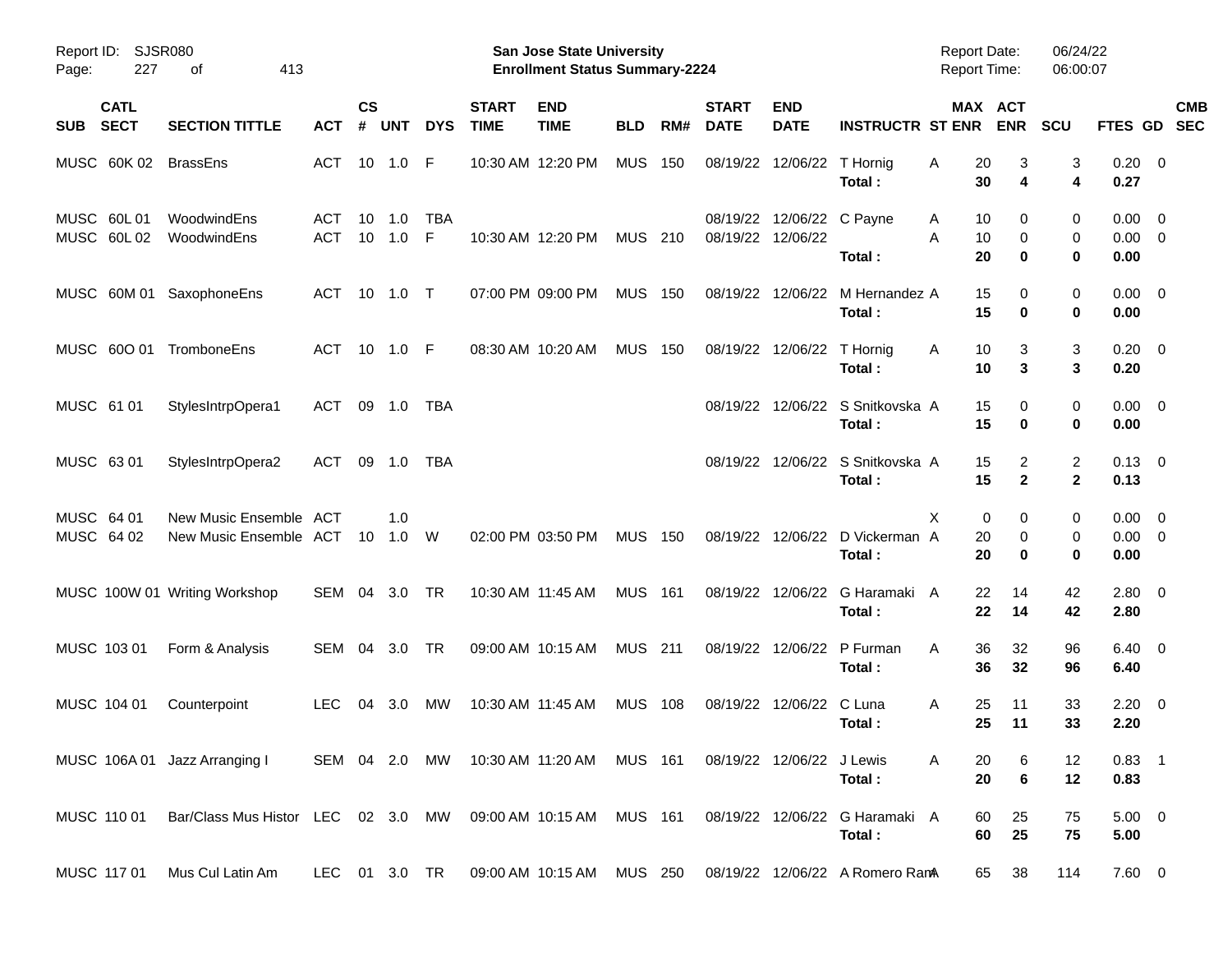| Report ID:<br>228<br>Page:                   | SJSR080<br>413<br>оf<br><b>CATL</b>           |                                        |               |                            |                                        |                             | San Jose State University<br><b>Enrollment Status Summary-2224</b> |                  |     |                                            |                                              |                                                                                                       | <b>Report Date:</b><br><b>Report Time:</b> |                               | 06/24/22<br>06:00:07  |                                       |                                                    |
|----------------------------------------------|-----------------------------------------------|----------------------------------------|---------------|----------------------------|----------------------------------------|-----------------------------|--------------------------------------------------------------------|------------------|-----|--------------------------------------------|----------------------------------------------|-------------------------------------------------------------------------------------------------------|--------------------------------------------|-------------------------------|-----------------------|---------------------------------------|----------------------------------------------------|
| SUB SECT                                     | <b>SECTION TITTLE</b>                         | <b>ACT</b>                             | $\mathsf{cs}$ | # UNT                      | <b>DYS</b>                             | <b>START</b><br><b>TIME</b> | <b>END</b><br><b>TIME</b>                                          | <b>BLD</b>       | RM# | <b>START</b><br><b>DATE</b>                | <b>END</b><br><b>DATE</b>                    | <b>INSTRUCTR ST ENR ENR</b>                                                                           | MAX ACT                                    |                               | <b>SCU</b>            |                                       | <b>CMB</b><br>FTES GD SEC                          |
| MUSC 117 02                                  | Mus Cul Latin Am                              | <b>LEC</b>                             |               | 01 3.0                     | MW                                     |                             | 12:00 PM 01:15 PM                                                  | <b>MUS 250</b>   |     |                                            |                                              | 08/19/22 12/06/22 A Romero RamA<br>Total:                                                             | 65<br>130                                  | 34<br>72                      | 102<br>216            | $6.80\quad 0$<br>14.40                |                                                    |
| MUSC 120 01<br>MUSC 120 80                   | Worlds of Jazz<br>Worlds of Jazz              | <b>LEC</b><br><b>LEC</b>               |               | 01 3.0<br>01 3.0           | МW<br>TBA                              |                             | 10:30 AM 11:45 AM                                                  | MUS<br><b>ON</b> | 250 | 08/19/22<br>LINE 08/19/22 12/06/22 J Lewis | 12/06/22 J Lewis                             | Total:                                                                                                | 70<br>A<br>70<br>A<br>140                  | 12<br>42<br>54                | 36<br>126<br>162      | $2.40 \quad 0$<br>8.40 0<br>10.80     |                                                    |
|                                              | MUSC 122A 01 Fund Tech Woodwnds ACT 10 1.0 TR |                                        |               |                            |                                        |                             | 08:00 AM 08:50 AM                                                  | MUS 182          |     |                                            | 08/19/22 12/06/22                            | Total:                                                                                                | 20<br>A<br>20                              | 20<br>20                      | 20<br>20              | $1.35$ 1<br>1.35                      |                                                    |
|                                              | MUSC 123A 02 Fund Tech Brass                  | ACT 10 1.0                             |               |                            | MW                                     |                             | 08:00 AM 08:50 AM                                                  | MUS 150          |     |                                            | 08/19/22 12/06/22 T Hornig                   | Total:                                                                                                | 25<br>A<br>25                              | 25<br>25                      | 25<br>25              | $1.67 \t 0$<br>1.67                   |                                                    |
|                                              | MUSC 125D 01 Fund Tech Percus                 | ACT 09 1.0 F                           |               |                            |                                        |                             | 08:00 AM 09:50 AM                                                  | MUS 176          |     |                                            |                                              | 08/19/22 12/06/22 B Leafman<br>Total:                                                                 | 15<br>A<br>15                              | 9<br>9                        | 9<br>9                | $0.62$ 1<br>0.62                      |                                                    |
|                                              | MUSC 127A 01 Fund Tech Strings                | ACT 10 1.0 MW                          |               |                            |                                        |                             | 02:00 PM 03:00 PM                                                  | <b>MUS 160</b>   |     |                                            |                                              | 08/19/22 12/06/22 C Barraza Ge A<br>Total:                                                            | 20<br>20                                   | 18<br>18                      | 18<br>18              | $1.20 \t 0$<br>1.20                   |                                                    |
| MUSC 130 01                                  | Piano                                         | <b>SUP</b>                             |               |                            | 25 2.0 TBA                             |                             |                                                                    |                  |     |                                            | 08/19/22 12/06/22 G Mok                      | Total:                                                                                                | A<br>3<br>3                                | 0<br>0                        | 0<br>0                | $0.00 \quad 0$<br>0.00                |                                                    |
| MUSC 130A 01 Piano 5<br>MUSC 130A 02 Piano 5 |                                               | <b>SUP</b><br><b>SUP</b>               |               | 25 2.0<br>25 2.0           | <b>TBA</b><br>TBA                      |                             |                                                                    |                  |     |                                            | 08/19/22 12/06/22 G Mok                      | 08/19/22 12/06/22 N Sultanov<br>Total:                                                                | A<br>3<br>3<br>A<br>6                      | 0<br>0<br>0                   | 0<br>0<br>$\mathbf 0$ | $0.00 \quad 0$<br>$0.00 \t 0$<br>0.00 |                                                    |
| MUSC 130B 01 Piano 6                         |                                               | <b>SUP</b>                             |               |                            | 25 2.0 TBA                             |                             |                                                                    |                  |     |                                            |                                              | 08/19/22 12/06/22 N Sultanov<br>Total:                                                                | A<br>3<br>3                                | 1                             | 0<br>0                | $0.13 \quad 0$<br>0.13                |                                                    |
| MUSC 130C 01 Piano 7<br>MUSC 130C 02 Piano 7 |                                               | <b>SUP</b><br><b>SUP</b>               | 25            | - 2.0<br>25 2.0            | <b>TBA</b><br>TBA                      |                             |                                                                    |                  |     |                                            | 08/19/22 12/06/22 G Mok<br>08/19/22 12/06/22 | Total :                                                                                               | 3<br>A<br>3<br>A<br>6                      | $\mathbf 0$<br>$\blacksquare$ | 0<br>0<br>0           | $0.13 \quad 0$<br>$0.00 \t 0$<br>0.13 |                                                    |
| MUSC 133 01<br>MUSC 133 02<br>MUSC 133 03    | Voice<br>Voice<br>Voice                       | <b>SUP</b><br><b>SUP</b><br><b>SUP</b> |               | 25 2.0<br>25 1.0<br>25 2.0 | <b>TBA</b><br><b>TBA</b><br><b>TBA</b> |                             |                                                                    |                  |     |                                            |                                              | 08/19/22 12/06/22 S Bengochea A<br>08/19/22 12/06/22 C Bengochea A<br>08/19/22 12/06/22 C Bengochea A | 3<br>3<br>4                                | 0<br>0<br>0                   | 0<br>0<br>0           | 0.00<br>0.00<br>$0.00 \t 0$           | $\overline{\mathbf{0}}$<br>$\overline{\mathbf{0}}$ |
| MUSC 133 04<br>MUSC 133 05                   | Voice<br>Voice                                | <b>SUP</b><br><b>SUP</b>               |               | 25 2.0<br>25 2.0           | <b>TBA</b><br><b>TBA</b>               |                             |                                                                    |                  |     |                                            |                                              | 08/19/22 12/06/22 J Smucker<br>08/19/22 12/06/22 J Scharlach A<br>Total:                              | 3<br><b>A</b><br>3<br>16                   | 0<br>0<br>0                   | 0<br>0<br>0           | $0.00 \t 0$<br>$0.00 \t 0$<br>0.00    |                                                    |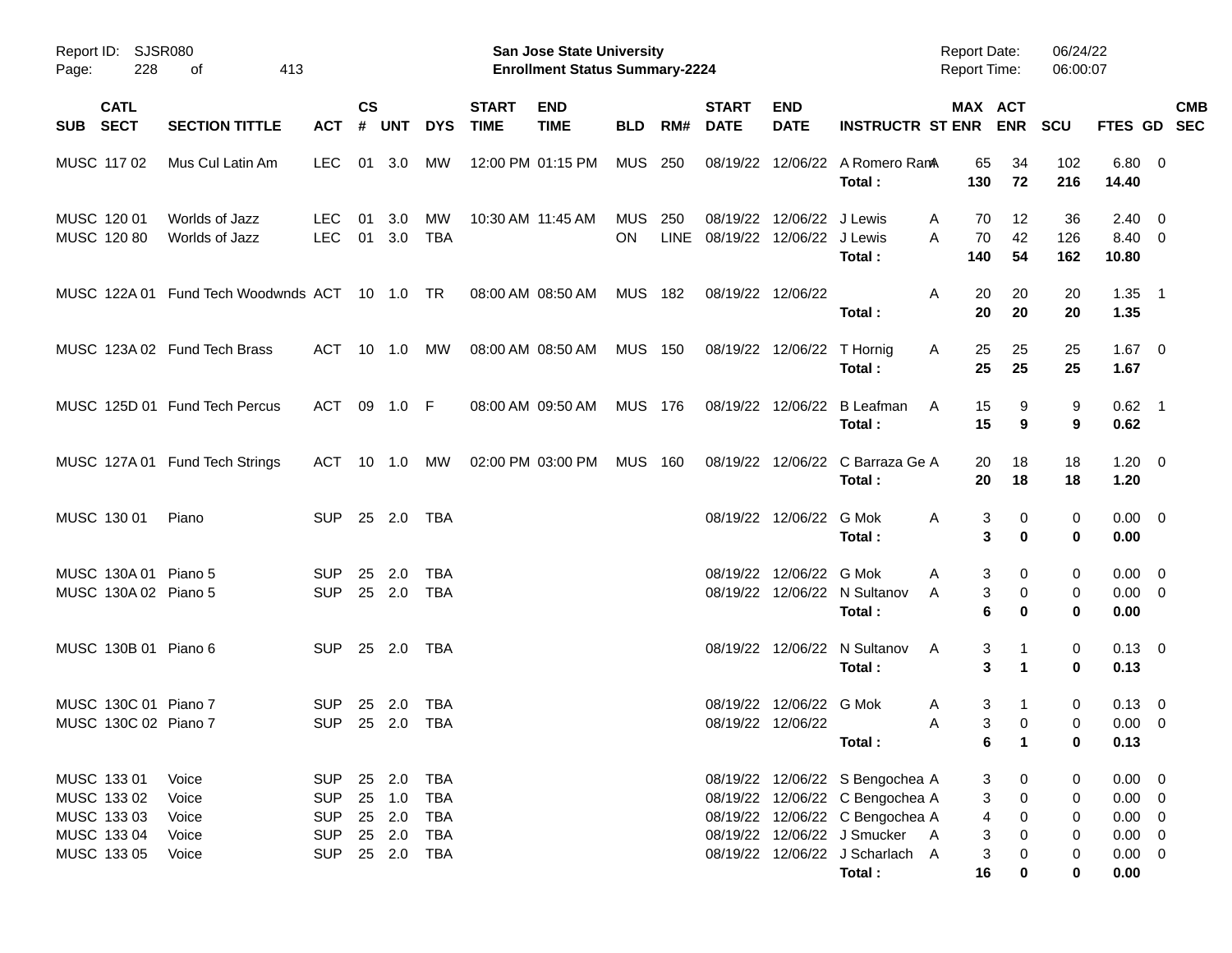| Report ID:<br>229<br>Page:               | <b>SJSR080</b><br>413<br>оf |                |                        |     |              |                             | San Jose State University<br><b>Enrollment Status Summary-2224</b> |            |                          |                           |                                  | <b>Report Date:</b><br><b>Report Time:</b> |                            | 06/24/22<br>06:00:07 |                |                          |            |
|------------------------------------------|-----------------------------|----------------|------------------------|-----|--------------|-----------------------------|--------------------------------------------------------------------|------------|--------------------------|---------------------------|----------------------------------|--------------------------------------------|----------------------------|----------------------|----------------|--------------------------|------------|
| <b>CATL</b><br><b>SECT</b><br><b>SUB</b> | <b>SECTION TITTLE</b>       | <b>ACT</b>     | $\mathsf{cs}$<br># UNT |     | <b>DYS</b>   | <b>START</b><br><b>TIME</b> | <b>END</b><br><b>TIME</b>                                          | <b>BLD</b> | <b>START</b><br>RM# DATE | <b>END</b><br><b>DATE</b> | INSTRUCTR ST ENR ENR SCU         |                                            | MAX ACT                    |                      | FTES GD SEC    |                          | <b>CMB</b> |
| MUSC 133A 01 Voice 5                     |                             | <b>SUP</b>     | 25                     | 2.0 | TBA          |                             |                                                                    |            |                          |                           | 08/19/22 12/06/22 C Bengochea A  | 3                                          | $\mathbf{1}$               | 0                    | 0.13           | $\overline{\phantom{0}}$ |            |
| MUSC 133A 02 Voice 5                     |                             | <b>SUP</b>     | 36                     | 2.0 | <b>TBA</b>   |                             |                                                                    |            |                          |                           | 08/19/22 12/06/22 S Bengochea A  | 3                                          | $\overline{1}$             | 0                    | $0.13 \quad 0$ |                          |            |
| MUSC 133A 03 Voice 5                     |                             | <b>SUP</b>     | 25 2.0                 |     | <b>TBA</b>   |                             |                                                                    |            |                          |                           | 08/19/22 12/06/22 J Mitchell     | A<br>3                                     | 0                          | 0                    | $0.00 \t 0$    |                          |            |
| MUSC 133A 04 Voice 5                     |                             | <b>SUP</b>     | 25 2.0                 |     | <b>TBA</b>   |                             |                                                                    |            |                          |                           | 08/19/22 12/06/22 J Scharlach    | 3<br>A                                     | 0                          | 0                    | $0.00 \t 0$    |                          |            |
| MUSC 133A 05 Voice 5                     |                             | <b>SUP</b>     | 25                     | 2.0 | <b>TBA</b>   |                             |                                                                    |            |                          |                           | 08/19/22 12/06/22 J Smucker      | 3<br>A                                     | 0                          | 0                    | $0.00 \t 0$    |                          |            |
| MUSC 133A 06 Voice 5                     |                             | <b>SUP</b>     | 25 2.0                 |     | <b>TBA</b>   |                             |                                                                    |            |                          |                           | 08/19/22 12/06/22 M MohammedA    | 3                                          | 0                          | 0                    | $0.00 \t 0$    |                          |            |
|                                          |                             |                |                        |     |              |                             |                                                                    |            |                          |                           | Total:                           | 18                                         | $\mathbf{2}$               | 0                    | 0.27           |                          |            |
| MUSC 133B 01 Voice 6                     |                             | <b>SUP</b>     | 25                     | 2.0 | TBA          |                             |                                                                    |            |                          |                           | 08/19/22 12/06/22 S Bengochea A  | 3                                          | 0                          | 0                    | $0.00 \t 0$    |                          |            |
| MUSC 133B 02 Voice 6                     |                             | <b>SUP</b>     | 25 2.0                 |     | <b>TBA</b>   |                             |                                                                    |            |                          |                           | 08/19/22 12/06/22 J Scharlach A  | 3                                          | 0                          | 0                    | $0.00 \t 0$    |                          |            |
| MUSC 133B 03 Voice 6                     |                             | <b>SUP</b>     | 25 2.0                 |     | <b>TBA</b>   |                             |                                                                    |            |                          |                           | 08/19/22 12/06/22 M MohammedA    | 3                                          | 0                          | 0                    | $0.00 \t 0$    |                          |            |
|                                          |                             |                |                        |     |              |                             |                                                                    |            |                          |                           | Total:                           | 9                                          | $\mathbf 0$                | 0                    | 0.00           |                          |            |
| MUSC 133C 01 Voice 7                     |                             | <b>SUP</b>     | 25                     | 2.0 | TBA          |                             |                                                                    |            |                          |                           | 08/19/22 12/06/22 C Bengochea A  | 3                                          | 0                          | 0                    | $0.00 \t 0$    |                          |            |
| MUSC 133C 02 Voice 7                     |                             | <b>SUP</b>     | 25 2.0                 |     | <b>TBA</b>   |                             |                                                                    |            |                          |                           | 08/19/22 12/06/22 S Bengochea A  | 3                                          | $\overline{1}$             | 0                    | $0.13 \quad 0$ |                          |            |
| MUSC 133C 03 Voice 7                     |                             | <b>SUP</b>     | 25 2.0                 |     | <b>TBA</b>   |                             |                                                                    |            |                          |                           | 08/19/22 12/06/22 J Mitchell     | 3<br>A                                     | 0                          | 0                    | $0.00 \t 0$    |                          |            |
| MUSC 133C 04 Voice 7                     |                             | <b>SUP</b>     | 25 2.0                 |     | <b>TBA</b>   |                             |                                                                    |            |                          |                           | 08/19/22 12/06/22 J Scharlach    | 3<br>A                                     | 0                          | 0                    | 0.00           | $\overline{\phantom{0}}$ |            |
| MUSC 133C 05 Voice 7                     |                             | <b>SUP</b>     | 25 2.0                 |     | <b>TBA</b>   |                             |                                                                    |            |                          |                           | 08/19/22 12/06/22 P Skinner      | 3<br>A                                     | $\overline{1}$             | 0                    | 0.13           | $\overline{\phantom{0}}$ |            |
| MUSC 133C 06 Voice 7                     |                             | <b>SUP</b>     | 25                     | 1.0 | <b>TBA</b>   |                             |                                                                    |            |                          |                           | 08/19/22 12/06/22 S Bengochea A  | 3                                          | 0                          | 0                    | $0.00 \t 0$    |                          |            |
| MUSC 133C 07 Voice 7                     |                             | <b>SUP</b>     | 25 2.0                 |     | <b>TBA</b>   |                             |                                                                    |            |                          |                           | 08/19/22 12/06/22 J Smucker      | 3<br>A<br>21                               | 0                          | 0<br>0               | $0.00 \t 0$    |                          |            |
|                                          |                             |                |                        |     |              |                             |                                                                    |            |                          |                           | Total:                           |                                            | $\mathbf{2}$               |                      | 0.27           |                          |            |
| MUSC 133D 01 Voice 8                     |                             | <b>SUP</b>     | 25 2.0                 |     | TBA          |                             |                                                                    |            |                          |                           | 08/19/22 12/06/22 C Bengochea A  | 3                                          | 0                          | 0                    | $0.00 \t 0$    |                          |            |
| MUSC 133D 02 Voice 8                     |                             | <b>SUP</b>     | 25 2.0                 |     | <b>TBA</b>   |                             |                                                                    |            |                          |                           | 08/19/22 12/06/22 S Bengochea A  | 3                                          | 2                          | 0                    | $0.27 \t 0$    |                          |            |
| MUSC 133D 05 Voice 8                     |                             | <b>SUP</b>     | 25 1.0                 |     | <b>TBA</b>   |                             |                                                                    |            |                          |                           | 08/19/22 12/06/22 S Bengochea A  | 3                                          | 0                          | 0                    | $0.00 \t 0$    |                          |            |
|                                          |                             |                |                        |     |              |                             |                                                                    |            |                          |                           | Total:                           | 9                                          | $\mathbf{2}$               | 0                    | 0.27           |                          |            |
| MUSC 134 01                              | Strings                     | SUP 25 2.0 TBA |                        |     |              |                             |                                                                    |            |                          |                           | 08/19/22 12/06/22 C Barraza Ge A | 3                                          | 0                          | 0                    | $0.00 \t 0$    |                          |            |
|                                          |                             |                |                        |     |              |                             |                                                                    |            |                          |                           | Total:                           |                                            | 3<br>0                     | 0                    | 0.00           |                          |            |
| MUSC 134A 02 Strings 5                   |                             | SUP 36 2.0 TBA |                        |     |              |                             |                                                                    |            |                          | 08/19/22 12/06/22 S Lin   |                                  | A                                          | $3 \quad 1$                | $\overline{0}$       | $0.13 \ 0$     |                          |            |
| MUSC 134A 04 Strings 5                   |                             | <b>SUP</b>     |                        |     | 36  2.0  TBA |                             |                                                                    |            |                          |                           | 08/19/22 12/06/22 C Barraza Ge A |                                            | 3<br>0                     | 0                    | $0.00 \t 0$    |                          |            |
| MUSC 134A 06 Strings 5                   |                             | SUP 36 2.0 TBA |                        |     |              |                             |                                                                    |            |                          | 08/19/22 12/06/22 B Moyer |                                  | A                                          | 3<br>$\overline{0}$        | 0                    | $0.00 \t 0$    |                          |            |
|                                          |                             |                |                        |     |              |                             |                                                                    |            |                          |                           | Total:                           |                                            | $\overline{1}$<br>$\bf{9}$ | $\bf{0}$             | 0.13           |                          |            |
|                                          |                             |                |                        |     |              |                             |                                                                    |            |                          |                           |                                  |                                            |                            |                      |                |                          |            |
| MUSC 134B 01 Strings 6                   |                             | SUP 36 2.0 TBA |                        |     |              |                             |                                                                    |            |                          |                           | 08/19/22 12/06/22 C Barraza Ge A | 3                                          | 0                          | 0                    | $0.00 \t 0$    |                          |            |
| MUSC 134B 02 Strings 6                   |                             | SUP 36 2.0 TBA |                        |     |              |                             |                                                                    |            |                          | 08/19/22 12/06/22 B Moyer |                                  | 3<br>A                                     | $\mathbf 0$                | 0                    | $0.00 \t 0$    |                          |            |
|                                          |                             |                |                        |     |              |                             |                                                                    |            |                          |                           | Total:                           | 6                                          | $\mathbf 0$                | 0                    | 0.00           |                          |            |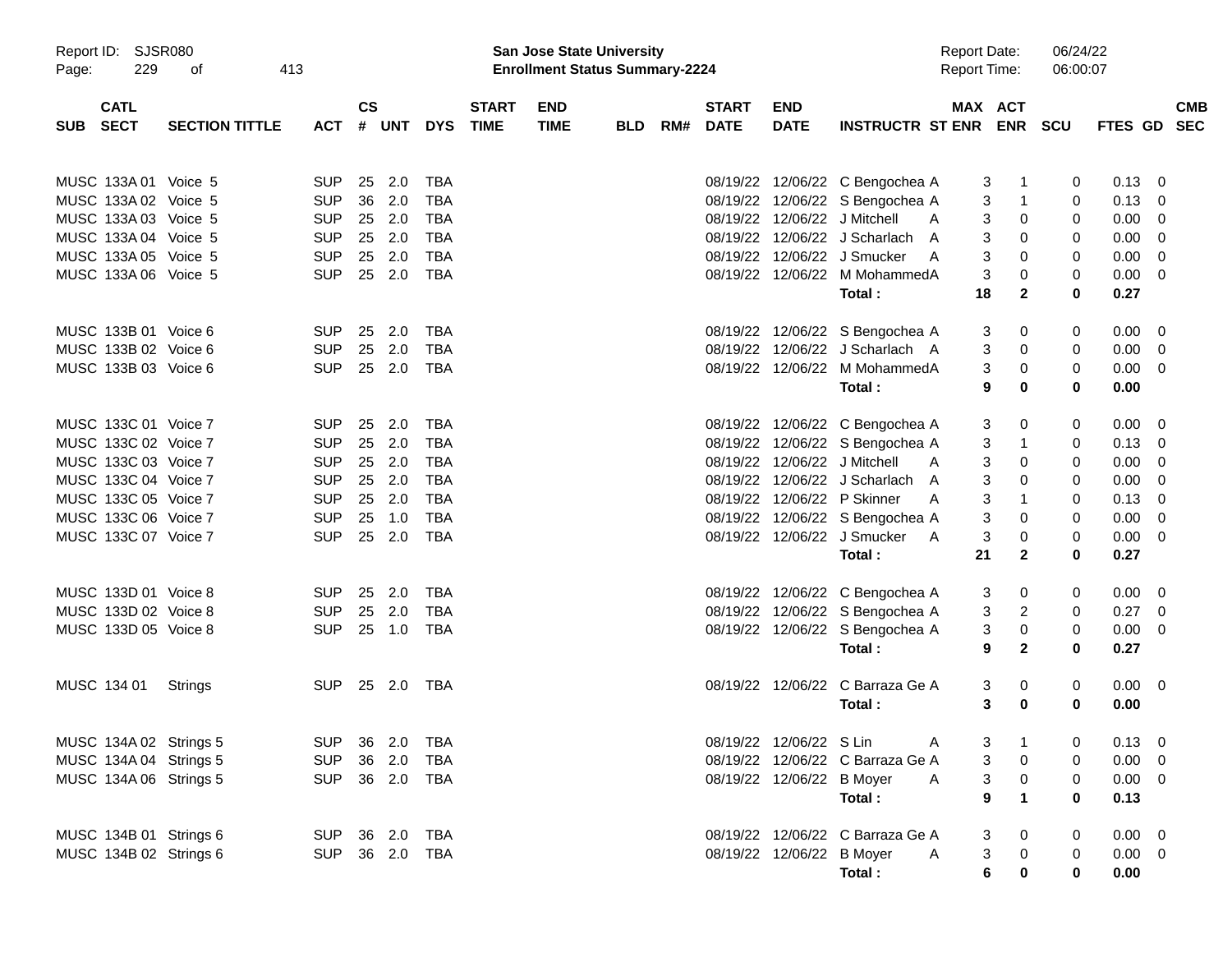| Page:      | Report ID: SJSR080<br>230  | οf                       | 413            |                        |     |              |                             | <b>San Jose State University</b><br><b>Enrollment Status Summary-2224</b> |            |     |                             |                            |                                  | <b>Report Date:</b><br><b>Report Time:</b> |                                           | 06/24/22<br>06:00:07 |                |                         |
|------------|----------------------------|--------------------------|----------------|------------------------|-----|--------------|-----------------------------|---------------------------------------------------------------------------|------------|-----|-----------------------------|----------------------------|----------------------------------|--------------------------------------------|-------------------------------------------|----------------------|----------------|-------------------------|
| <b>SUB</b> | <b>CATL</b><br><b>SECT</b> | <b>SECTION TITTLE</b>    | <b>ACT</b>     | $\mathsf{cs}$<br># UNT |     | <b>DYS</b>   | <b>START</b><br><b>TIME</b> | <b>END</b><br><b>TIME</b>                                                 | <b>BLD</b> | RM# | <b>START</b><br><b>DATE</b> | <b>END</b><br><b>DATE</b>  | <b>INSTRUCTR ST ENR ENR</b>      |                                            | MAX ACT                                   | <b>SCU</b>           | FTES GD SEC    | <b>CMB</b>              |
|            | MUSC 134C 01 Strings 7     |                          | <b>SUP</b>     | 25 2.0                 |     | <b>TBA</b>   |                             |                                                                           |            |     |                             |                            | 08/19/22 12/06/22 C Barraza Ge A |                                            | 0<br>3                                    | 0                    | 0.00           | 0                       |
|            |                            | MUSC 134C 02 Strings 7   | <b>SUP</b>     | 36                     | 2.0 | <b>TBA</b>   |                             |                                                                           |            |     |                             | 08/19/22 12/06/22 S Lin    |                                  | A                                          | 3<br>2                                    | 0                    | 0.27           | $\mathbf 0$             |
|            |                            | MUSC 134C 03 Strings 7   | <b>SUP</b>     | 25 2.0                 |     | TBA          |                             |                                                                           |            |     |                             | 08/19/22 12/06/22          |                                  | A                                          | 3<br>0                                    | 0                    | 0.00           | - 0                     |
|            |                            |                          |                |                        |     |              |                             |                                                                           |            |     |                             |                            | Total:                           |                                            | 9<br>$\mathbf{2}$                         | $\bf{0}$             | 0.27           |                         |
|            |                            | MUSC 134D 01 Strings 8   | <b>SUP</b>     | 36 2.0 TBA             |     |              |                             |                                                                           |            |     |                             |                            | 08/19/22 12/06/22 C Barraza Ge A |                                            | 3<br>0                                    | 0                    | $0.00 \t 0$    |                         |
|            |                            |                          |                |                        |     |              |                             |                                                                           |            |     |                             |                            | Total:                           |                                            | 3<br>0                                    | 0                    | 0.00           |                         |
|            | MUSC 135 01                | Woodwinds                | <b>SUP</b>     | 25                     | 2.0 | TBA          |                             |                                                                           |            |     |                             | 08/19/22 12/06/22 Y Chou   |                                  | A                                          | 3<br>0                                    | 0                    | 0.00           | $\overline{\mathbf{0}}$ |
|            | MUSC 135 02                | Woodwinds                | <b>SUP</b>     | 25 2.0                 |     | TBA          |                             |                                                                           |            |     |                             | 08/19/22 12/06/22 R Furuta |                                  | A                                          | 3<br>0                                    | 0                    | $0.00 \t 0$    |                         |
|            |                            |                          |                |                        |     |              |                             |                                                                           |            |     |                             |                            | Total:                           |                                            | 6<br>0                                    | $\bf{0}$             | 0.00           |                         |
|            |                            | MUSC 135A 01 Woodwinds 5 | <b>SUP</b>     | 25                     | 2.0 | TBA          |                             |                                                                           |            |     |                             |                            | 08/19/22 12/06/22 M Hernandez A  |                                            | 0<br>3                                    | 0                    | 0.00           | $\overline{\mathbf{0}}$ |
|            |                            | MUSC 135A 02 Woodwinds 5 | <b>SUP</b>     | 36                     | 2.0 | <b>TBA</b>   |                             |                                                                           |            |     |                             | 08/19/22 12/06/22 C Payne  |                                  | A                                          | 3<br>0                                    | 0                    | 0.00           | $\mathbf 0$             |
|            |                            | MUSC 135A 03 Woodwinds 5 | <b>SUP</b>     | 25 2.0                 |     | <b>TBA</b>   |                             |                                                                           |            |     |                             |                            | 08/19/22 12/06/22 S Sanchez      | A                                          | 3<br>0                                    | 0                    | 0.00           | $\mathbf 0$             |
|            |                            | MUSC 135A 04 Woodwinds 5 | <b>SUP</b>     | 25                     | 2.0 | <b>TBA</b>   |                             |                                                                           |            |     | 08/19/22                    | 12/06/22 Y Chou            |                                  | A                                          | 3<br>0                                    | 0                    | 0.00           | $\mathbf 0$             |
|            |                            | MUSC 135A 05 Woodwinds 5 | <b>SUP</b>     | 25 2.0                 |     | TBA          |                             |                                                                           |            |     |                             | 08/19/22 12/06/22 R Furuta |                                  | A                                          | 3<br>0                                    | 0                    | 0.00           | $\overline{0}$          |
|            |                            |                          |                |                        |     |              |                             |                                                                           |            |     |                             |                            | Total:                           | 15                                         | 0                                         | $\bf{0}$             | 0.00           |                         |
|            |                            | MUSC 135B 01 Woodwinds 6 | <b>SUP</b>     | 25                     | 2.0 | TBA          |                             |                                                                           |            |     |                             | 08/19/22 12/06/22 C Payne  |                                  | A                                          | 3<br>1                                    | 0                    | $0.13 \quad 0$ |                         |
|            |                            | MUSC 135B 02 Woodwinds 6 | <b>SUP</b>     | 25                     | 2.0 | <b>TBA</b>   |                             |                                                                           |            |     | 08/19/22                    |                            | 12/06/22 S Sanchez               | A                                          | 3<br>1                                    | 0                    | $0.13 \quad 0$ |                         |
|            |                            | MUSC 135B 03 Woodwinds 6 | <b>SUP</b>     | 25 1.0                 |     | TBA          |                             |                                                                           |            |     |                             | 08/19/22 12/06/22 R Furuta |                                  | A                                          | 3<br>0                                    | 0                    | $0.00 \t 0$    |                         |
|            |                            |                          |                |                        |     |              |                             |                                                                           |            |     |                             |                            | Total:                           |                                            | 9<br>$\mathbf{2}$                         | $\bf{0}$             | 0.27           |                         |
|            |                            | MUSC 135C 01 Woodwinds 7 | <b>SUP</b>     | 36                     | 2.0 | TBA          |                             |                                                                           |            |     |                             | 08/19/22 12/06/22 Y Chou   |                                  | A                                          | 3<br>0                                    | 0                    | $0.00 \quad 0$ |                         |
|            |                            | MUSC 135C 02 Woodwinds 7 | <b>SUP</b>     | 36                     | 2.0 | <b>TBA</b>   |                             |                                                                           |            |     | 08/19/22                    |                            | 12/06/22 L Griffiths             | A                                          | 3<br>0                                    | 0                    | 0.00           | - 0                     |
|            |                            | MUSC 135C 03 Woodwinds 7 | <b>SUP</b>     | 25                     | 2.0 | <b>TBA</b>   |                             |                                                                           |            |     | 08/19/22                    | 12/06/22 C Payne           |                                  | A                                          | 3<br>0                                    | 0                    | 0.00           | 0                       |
|            |                            | MUSC 135C 04 Woodwinds 7 | <b>SUP</b>     | 25 2.0                 |     | TBA          |                             |                                                                           |            |     |                             |                            | 08/19/22 12/06/22 S Sanchez      | A                                          | 3<br>1                                    | 0                    | $0.13 \quad 0$ |                         |
|            |                            |                          |                |                        |     |              |                             |                                                                           |            |     |                             |                            | Total:                           |                                            | 12<br>$\mathbf 1$                         | $\bf{0}$             | 0.13           |                         |
|            | MUSC 136 01 Brass          |                          | SUP 25 2.0 TBA |                        |     |              |                             |                                                                           |            |     |                             | 08/19/22 12/06/22          |                                  | $\mathsf{A}$                               | 3 <sup>7</sup><br>$\overline{\mathbf{0}}$ | $\mathbf 0$          | $0.00 \t 0$    |                         |
|            | MUSC 136 02                | <b>Brass</b>             | <b>SUP</b>     | 25  2.0  TBA           |     |              |                             |                                                                           |            |     |                             | 08/19/22 12/06/22          |                                  | A                                          | 3<br>0                                    | 0                    | $0.00 \t 0$    |                         |
|            |                            |                          |                |                        |     |              |                             |                                                                           |            |     |                             |                            | Total :                          |                                            | 6<br>$\bf{0}$                             | 0                    | 0.00           |                         |
|            | MUSC 136B 02 Brass 5       |                          | <b>SUP</b>     |                        |     |              |                             |                                                                           |            |     |                             | 08/19/22 12/06/22 F Byram  |                                  | A                                          | 3<br>0                                    | 0                    | $0.00 \t 0$    |                         |
|            | MUSC 136B 03 Brass 5       |                          | <b>SUP</b>     | 25 2.0                 |     | TBA          |                             |                                                                           |            |     |                             |                            | 08/19/22 12/06/22 J Freeman      | A                                          | 3<br>$\mathbf{1}$                         | 0                    | $0.13 \ 0$     |                         |
|            | MUSC 136B 04 Brass 5       |                          | <b>SUP</b>     | 36 2.0                 |     | TBA          |                             |                                                                           |            |     |                             | 08/19/22 12/06/22 T Hornig |                                  | A                                          | 3<br>0                                    | 0                    | $0.00 \t 0$    |                         |
|            | MUSC 136B 05 Brass 5       |                          | <b>SUP</b>     |                        |     | 25  2.0  TBA |                             |                                                                           |            |     |                             |                            | 08/19/22 12/06/22 C Smith Fran A |                                            | 3<br>0                                    | 0                    | $0.00 \t 0$    |                         |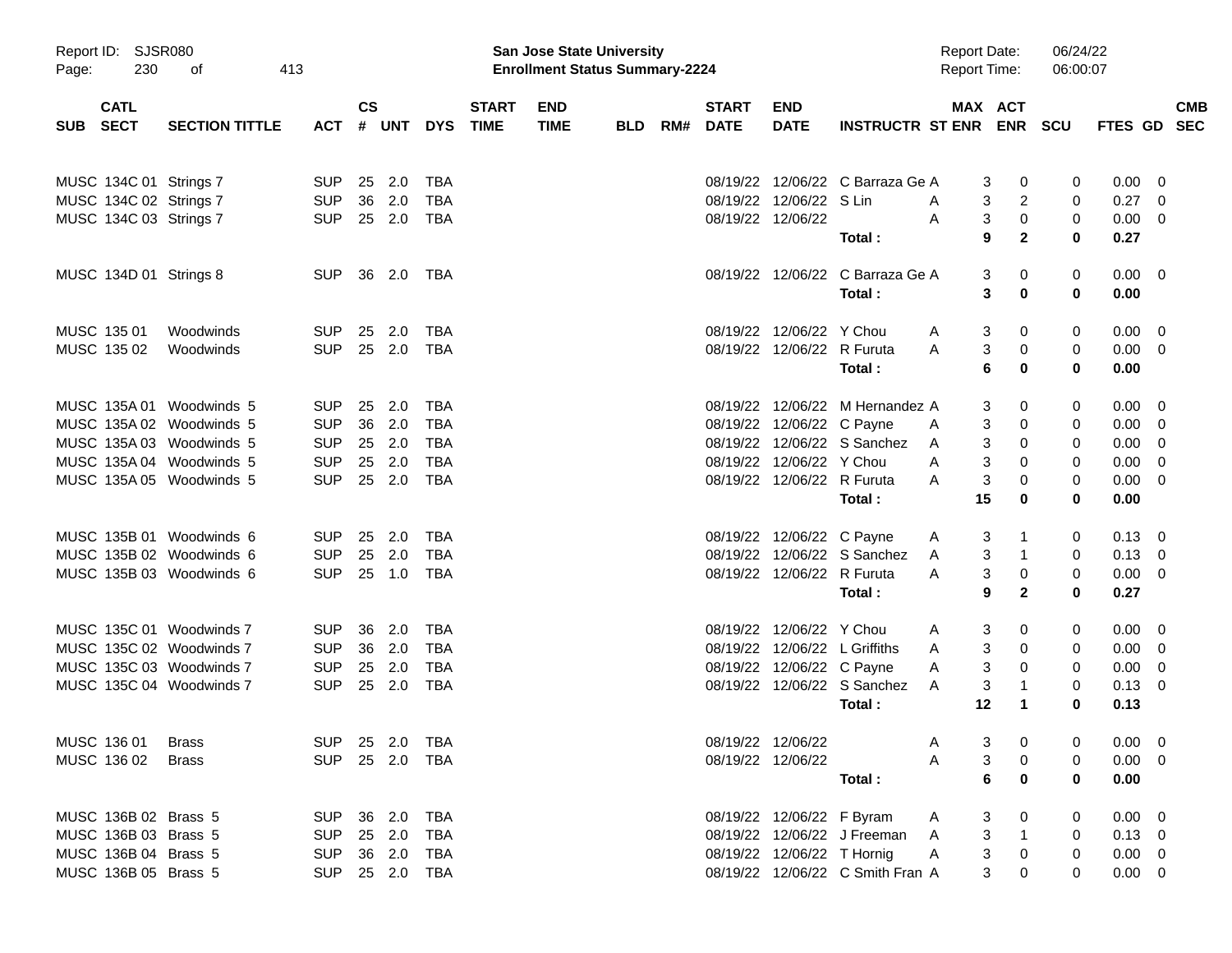| Page:      | Report ID: SJSR080<br>231<br>413<br>οf |                            |                |               |            |            |                             | San Jose State University<br><b>Enrollment Status Summary-2224</b> |            |                          |                            |                                  | <b>Report Date:</b><br>Report Time: |                     | 06/24/22<br>06:00:07 |                |                           |
|------------|----------------------------------------|----------------------------|----------------|---------------|------------|------------|-----------------------------|--------------------------------------------------------------------|------------|--------------------------|----------------------------|----------------------------------|-------------------------------------|---------------------|----------------------|----------------|---------------------------|
| <b>SUB</b> | <b>CATL</b><br><b>SECT</b>             | <b>SECTION TITTLE</b>      | ACT # UNT      | $\mathsf{cs}$ |            | <b>DYS</b> | <b>START</b><br><b>TIME</b> | <b>END</b><br><b>TIME</b>                                          | <b>BLD</b> | <b>START</b><br>RM# DATE | <b>END</b><br><b>DATE</b>  | INSTRUCTR ST ENR ENR SCU         |                                     | MAX ACT             |                      |                | <b>CMB</b><br>FTES GD SEC |
|            |                                        |                            |                |               |            |            |                             |                                                                    |            |                          |                            | Total:                           | 12                                  | $\mathbf{1}$        | 0                    | 0.13           |                           |
|            | MUSC 136C 01 Brass 6                   |                            | <b>SUP</b>     | 25 2.0        |            | TBA        |                             |                                                                    |            |                          | 08/19/22 12/06/22 T Hornig |                                  | A                                   | 3<br>0              | 0                    | 0.00           | $\overline{\phantom{0}}$  |
|            | MUSC 136C 02 Brass 6                   |                            | <b>SUP</b>     |               |            |            |                             |                                                                    |            |                          |                            | 08/19/22 12/06/22 J Freeman      | A                                   | 3<br>0              | 0                    | $0.00 \t 0$    |                           |
|            |                                        |                            |                |               |            |            |                             |                                                                    |            |                          |                            | Total:                           |                                     | 6<br>$\bf{0}$       | $\bf{0}$             | 0.00           |                           |
|            | MUSC 136D 01 Brass 7                   |                            | <b>SUP</b>     | 36            | 2.0        | TBA        |                             |                                                                    |            |                          | 08/19/22 12/06/22 F Byram  |                                  | A                                   | 0<br>3              | 0                    | 0.00           | $\overline{\mathbf{0}}$   |
|            | MUSC 136D 02 Brass 7                   |                            | <b>SUP</b>     | 36 2.0        |            | <b>TBA</b> |                             |                                                                    |            |                          |                            | 08/19/22 12/06/22 J Freeman      | A                                   | 3<br>0              | 0                    | $0.00 \t 0$    |                           |
|            | MUSC 136D 03 Brass 7                   |                            | <b>SUP</b>     | 25 2.0        |            | TBA        |                             |                                                                    |            |                          | 08/19/22 12/06/22 T Hornig |                                  | A                                   | 3<br>$\mathbf{1}$   | 0                    | $0.13 \ 0$     |                           |
|            | MUSC 136D 04 Brass 7                   |                            | <b>SUP</b>     | 25 2.0        |            | TBA        |                             |                                                                    |            |                          |                            | 08/19/22 12/06/22 C Smith Fran A |                                     | 3<br>0              | 0                    | $0.00 \t 0$    |                           |
|            |                                        |                            |                |               |            |            |                             |                                                                    |            |                          |                            | Total:                           | 12                                  | $\mathbf 1$         | $\bf{0}$             | 0.13           |                           |
|            | MUSC 136E 01 Brass 8                   |                            | <b>SUP</b>     | 25            | 2.0        | TBA        |                             |                                                                    |            |                          |                            | 08/19/22 12/06/22 J Freeman      | A                                   | 3<br>0              | 0                    | 0.00           | $\overline{\phantom{0}}$  |
|            | MUSC 136E 02 Brass 8                   |                            | <b>SUP</b>     |               | 25 2.0 TBA |            |                             |                                                                    |            |                          | 08/19/22 12/06/22 T Hornig |                                  | A                                   | 3<br>0              | 0                    | $0.00 \t 0$    |                           |
|            |                                        |                            |                |               |            |            |                             |                                                                    |            |                          |                            | Total:                           |                                     | 6<br>0              | $\bf{0}$             | 0.00           |                           |
|            | MUSC 137 01                            | Percussion                 | SUP.           |               | 25 2.0 TBA |            |                             |                                                                    |            |                          |                            | 08/19/22 12/06/22 B Leafman      | A                                   | 3<br>0              | 0                    | $0.00 \quad 0$ |                           |
|            |                                        |                            |                |               |            |            |                             |                                                                    |            |                          |                            | Total:                           |                                     | 3<br>$\bf{0}$       | $\bf{0}$             | 0.00           |                           |
|            |                                        | MUSC 137A 02 Percussion 5  | <b>SUP</b>     |               |            |            |                             |                                                                    |            |                          |                            | 08/19/22 12/06/22 B Leafman      | A                                   | 3<br>0              | 0                    | $0.00 \quad 0$ |                           |
|            |                                        |                            |                |               |            |            |                             |                                                                    |            |                          |                            | Total:                           |                                     | 3<br>$\bf{0}$       | $\bf{0}$             | 0.00           |                           |
|            |                                        | MUSC 137B 01 Percussion 6  | SUP.           |               |            |            |                             |                                                                    |            |                          |                            | 08/19/22 12/06/22 B Leafman      | A                                   | 3<br>0              | 0                    | $0.00 \quad 0$ |                           |
|            |                                        |                            |                |               |            |            |                             |                                                                    |            |                          |                            | Total:                           |                                     | 3<br>0              | $\bf{0}$             | 0.00           |                           |
|            |                                        | MUSC 137C 02 Percussion 7  | <b>SUP</b>     |               |            |            |                             |                                                                    |            |                          |                            | 08/19/22 12/06/22 B Leafman      | A                                   | 3<br>0              | 0                    | $0.00 \quad 0$ |                           |
|            |                                        |                            |                |               |            |            |                             |                                                                    |            |                          |                            | Total:                           |                                     | 3<br>0              | 0                    | 0.00           |                           |
|            |                                        | MUSC 137D 01 Percussion 8  | <b>SUP</b>     |               | 25 2.0 TBA |            |                             |                                                                    |            |                          |                            | 08/19/22 12/06/22 B Leafman      | A                                   | 3<br>0              | 0                    | $0.00 \quad 0$ |                           |
|            |                                        |                            |                |               |            |            |                             |                                                                    |            |                          |                            | Total:                           |                                     | 3<br>$\bf{0}$       | $\bf{0}$             | 0.00           |                           |
|            |                                        | MUSC 138B 01 Composition 5 | SUP 25 2.0 TBA |               |            |            |                             |                                                                    |            |                          |                            | 08/19/22 12/06/22 P Furman A     |                                     | $3 \qquad 0$        | $\overline{0}$       | $0.00 \quad 0$ |                           |
|            |                                        | MUSC 138B 02 Composition 5 | <b>SUP</b>     |               |            |            |                             |                                                                    |            |                          | 08/19/22 12/06/22 C Luna   |                                  | Α                                   | $\pmb{0}$<br>3      | 0                    | $0.00 \quad 0$ |                           |
|            |                                        |                            |                |               |            |            |                             |                                                                    |            |                          |                            | Total:                           |                                     | 6<br>$\mathbf 0$    | $\bf{0}$             | 0.00           |                           |
|            |                                        | MUSC 138C 01 Composition 6 | <b>SUP</b>     |               | 36 2.0 TBA |            |                             |                                                                    |            |                          |                            | 08/19/22 12/06/22 P Furman       | A                                   | 3<br>0              | 0                    | $0.00 \t 0$    |                           |
|            |                                        | MUSC 138C 02 Composition 6 | <b>SUP</b>     |               | 36 2.0 TBA |            |                             |                                                                    |            |                          | 08/19/22 12/06/22 C Luna   |                                  | A                                   | 3<br>$\mathbf 0$    | 0                    | $0.00 \t 0$    |                           |
|            |                                        |                            |                |               |            |            |                             |                                                                    |            |                          |                            | Total:                           |                                     | $\bf 6$<br>$\bf{0}$ | 0                    | 0.00           |                           |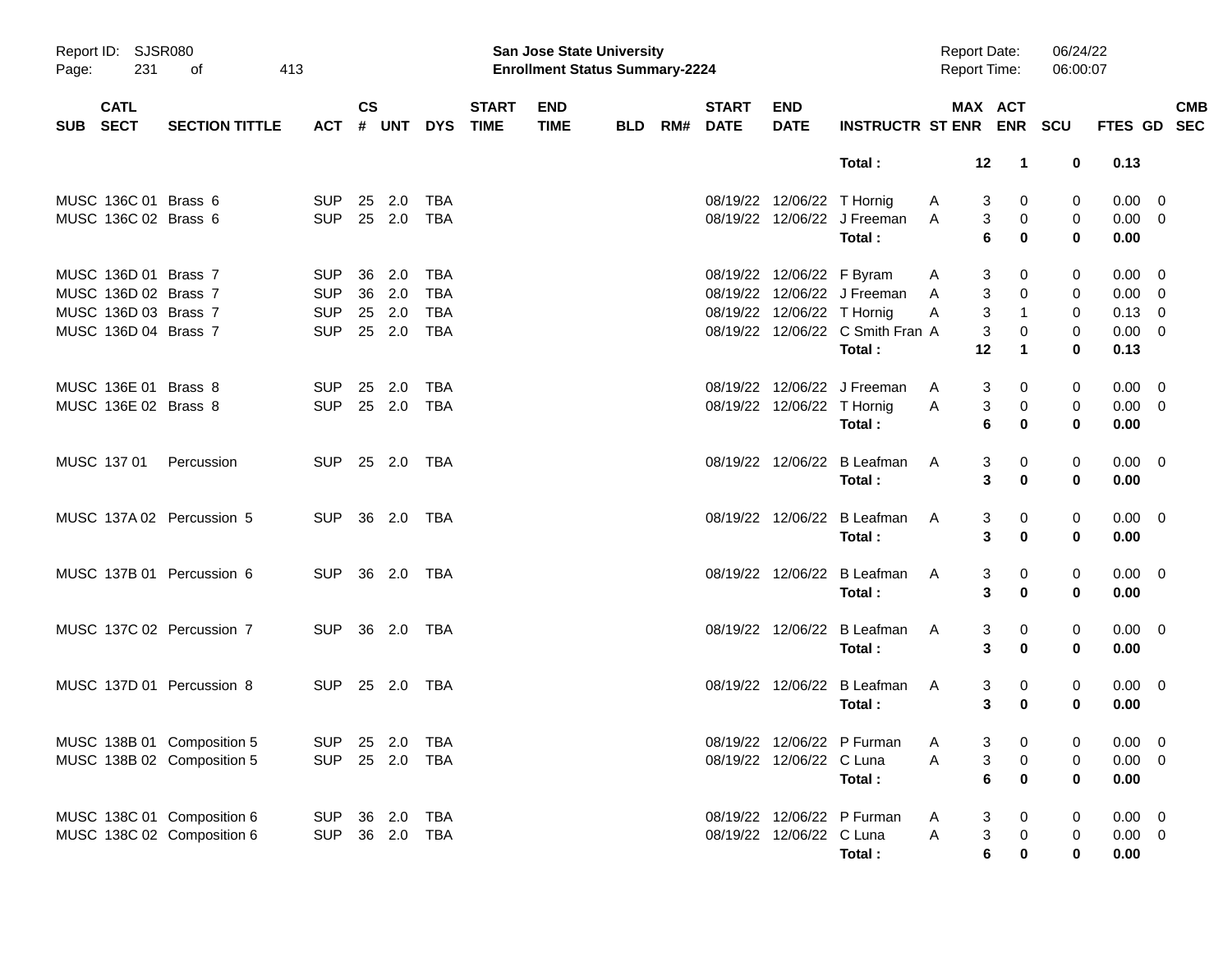| Report ID:<br>232<br>Page:                                                                                                                              | SJSR080<br>413<br>οf                         |                                                                    |                            |                                 |                                                                    |                             | <b>San Jose State University</b><br><b>Enrollment Status Summary-2224</b> |                    |     |                                              |                                                                               |                                             | <b>Report Date:</b><br><b>Report Time:</b> |                                                                | 06/24/22<br>06:00:07       |                                              |                                                    |                          |
|---------------------------------------------------------------------------------------------------------------------------------------------------------|----------------------------------------------|--------------------------------------------------------------------|----------------------------|---------------------------------|--------------------------------------------------------------------|-----------------------------|---------------------------------------------------------------------------|--------------------|-----|----------------------------------------------|-------------------------------------------------------------------------------|---------------------------------------------|--------------------------------------------|----------------------------------------------------------------|----------------------------|----------------------------------------------|----------------------------------------------------|--------------------------|
| <b>CATL</b><br><b>SECT</b><br><b>SUB</b>                                                                                                                | <b>SECTION TITTLE</b>                        | <b>ACT</b>                                                         | <b>CS</b><br>#             | <b>UNT</b>                      | <b>DYS</b>                                                         | <b>START</b><br><b>TIME</b> | <b>END</b><br><b>TIME</b>                                                 | <b>BLD</b>         | RM# | <b>START</b><br><b>DATE</b>                  | <b>END</b><br><b>DATE</b>                                                     | <b>INSTRUCTR ST ENR</b>                     |                                            | MAX ACT<br><b>ENR</b>                                          | <b>SCU</b>                 | FTES GD                                      |                                                    | <b>CMB</b><br><b>SEC</b> |
| MUSC 138D 01 Composition 7<br>MUSC 138D 02 Composition 7                                                                                                |                                              | <b>SUP</b><br><b>SUP</b>                                           | 36<br>36                   | 2.0<br>2.0                      | <b>TBA</b><br><b>TBA</b>                                           |                             |                                                                           |                    |     | 08/19/22<br>08/19/22                         | 12/06/22                                                                      | 12/06/22 P Furman<br>C Luna<br>Total:       | A<br>Α                                     | 3<br>0<br>3<br>0<br>6<br>0                                     | 0<br>0<br>0                | 0.00<br>0.00<br>0.00                         | 0<br>0                                             |                          |
| MUSC 138E 01 Composition 8<br>MUSC 138E 02 Composition 8                                                                                                |                                              | <b>SUP</b><br><b>SUP</b>                                           | 36<br>25                   | 2.0<br>2.0                      | TBA<br><b>TBA</b>                                                  |                             |                                                                           |                    |     | 08/19/22<br>08/19/22                         | 12/06/22                                                                      | 12/06/22 P Furman<br>C Luna<br>Total:       | A<br>A                                     | 3<br>0<br>3<br>0<br>6<br>0                                     | 0<br>0<br>0                | 0.00<br>0.00<br>0.00                         | 0<br>$\overline{\mathbf{0}}$                       |                          |
| MUSC 139A 01 Jazz Studies 5<br>MUSC 139A 02 Jazz Studies 5<br>MUSC 139A 03 Jazz Studies 5<br>MUSC 139A 04 Jazz Studies 5<br>MUSC 139A 05 Jazz Studies 5 |                                              | <b>SUP</b><br><b>SUP</b><br><b>SUP</b><br><b>SUP</b><br><b>SUP</b> | 36<br>36<br>36<br>25<br>25 | 2.0<br>2.0<br>2.0<br>1.0<br>2.0 | <b>TBA</b><br><b>TBA</b><br><b>TBA</b><br><b>TBA</b><br><b>TBA</b> |                             |                                                                           |                    |     | 08/19/22<br>08/19/22<br>08/19/22<br>08/19/22 | 12/06/22 J Lewis<br>12/06/22 K Moran<br>12/06/22 J Lewis<br>08/19/22 12/06/22 | 12/06/22 D Behroozi<br>Total:               | A<br>A<br>A<br>Α<br>A<br>15                | 3<br>0<br>3<br>1<br>3<br>0<br>3<br>0<br>3<br>0<br>1            | 0<br>0<br>0<br>0<br>0<br>0 | 0.00<br>0.13<br>0.00<br>0.00<br>0.00<br>0.13 | - 0<br>0<br>0<br>0<br>0                            |                          |
| MUSC 139B 01 Jazz Studies 6<br>MUSC 139B 02 Jazz Studies 6                                                                                              |                                              | <b>SUP</b><br><b>SUP</b>                                           | 25<br>25                   | 2.0<br>2.0                      | TBA<br><b>TBA</b>                                                  |                             |                                                                           |                    |     | 08/19/22<br>08/19/22                         | 12/06/22                                                                      | 12/06/22 D Robbins<br>R Vandivier<br>Total: | A<br>$\overline{A}$                        | 3<br>0<br>3<br>0<br>6<br>0                                     | 0<br>0<br>0                | 0.00<br>0.00<br>0.00                         | $\overline{\mathbf{0}}$<br>$\overline{\mathbf{0}}$ |                          |
| MUSC 139C 01 Jazz Studies 7<br>MUSC 139C 02 Jazz Studies 7<br>MUSC 139C 03 Jazz Studies 7<br>MUSC 139C 04 Jazz Studies 7<br>MUSC 139C 07 Jazz Studies 7 |                                              | <b>SUP</b><br><b>SUP</b><br><b>SUP</b><br><b>SUP</b><br><b>SUP</b> | 25<br>25<br>25<br>25<br>25 | 2.0<br>2.0<br>2.0<br>2.0<br>2.0 | TBA<br><b>TBA</b><br><b>TBA</b><br><b>TBA</b><br><b>TBA</b>        |                             |                                                                           |                    |     | 08/19/22<br>08/19/22<br>08/19/22<br>08/19/22 | 12/06/22 J Gove<br>12/06/22 K Moran<br>12/06/22<br>08/19/22 12/06/22          | 12/06/22 R Vandivier<br>Total:              | Α<br>A<br>A<br>Α<br>A<br>15                | 3<br>0<br>3<br>1<br>3<br>1<br>3<br>0<br>3<br>0<br>$\mathbf{2}$ | 0<br>0<br>0<br>0<br>0<br>0 | 0.00<br>0.13<br>0.13<br>0.00<br>0.00<br>0.27 | $\overline{0}$<br>0<br>0<br>0<br>0                 |                          |
| MUSC 139D 01 Jazz Studies 8                                                                                                                             |                                              | <b>SUP</b>                                                         | 36                         | 2.0                             | TBA                                                                |                             |                                                                           |                    |     | 08/19/22                                     | 12/06/22                                                                      | D Robbins<br>Total:                         | Α                                          | 3<br>0<br>3<br>0                                               | 0<br>0                     | 0.00<br>0.00                                 | $\overline{\phantom{0}}$                           |                          |
| MUSC 143 01                                                                                                                                             | CollabKeyPerf                                | ACT                                                                | 09                         | 1.0                             | F                                                                  |                             | 10:00 AM 11:50 AM                                                         | <b>MUS</b>         | 161 | 08/19/22                                     | 12/06/22                                                                      | S Snitkovska A<br>Total:                    | 15<br>15                                   | $\mathbf 1$                                                    | $\mathbf 1$<br>1           | 0.08<br>0.08                                 | -1                                                 |                          |
| MUSC 144 01<br>MUSC 144 03                                                                                                                              | REP:Solo Lit Perf Pr<br>REP:Solo Lit Perf Pr | ACT<br>ACT 09 1.0 F                                                | 09                         | 1.0                             | - F                                                                |                             | 01:30 PM 03:20 PM<br>10:00 AM 11:50 AM                                    | MUS 176<br>MUS 211 |     |                                              | 08/19/22 12/06/22 G Mok                                                       | 08/19/22 12/06/22 J Scharlach<br>Total:     | 20<br>Α<br>20<br>A<br>40                   | 11<br>12                                                       | $\overline{1}$<br>11<br>12 | 0.08<br>$0.73 \ 0$<br>0.82                   | - 1                                                |                          |
| MUSC 145 01                                                                                                                                             | REP: Perf Concepts SEM 05 2.0 TR             |                                                                    |                            |                                 |                                                                    |                             | 01:30 PM 02:20 PM                                                         | <b>MUS 157</b>     |     |                                              | 08/19/22 12/06/22 F Levy                                                      | Total:                                      | A<br>22<br>22                              | 0<br>0                                                         | 0<br>0                     | $0.00 \t 0$<br>0.00                          |                                                    |                          |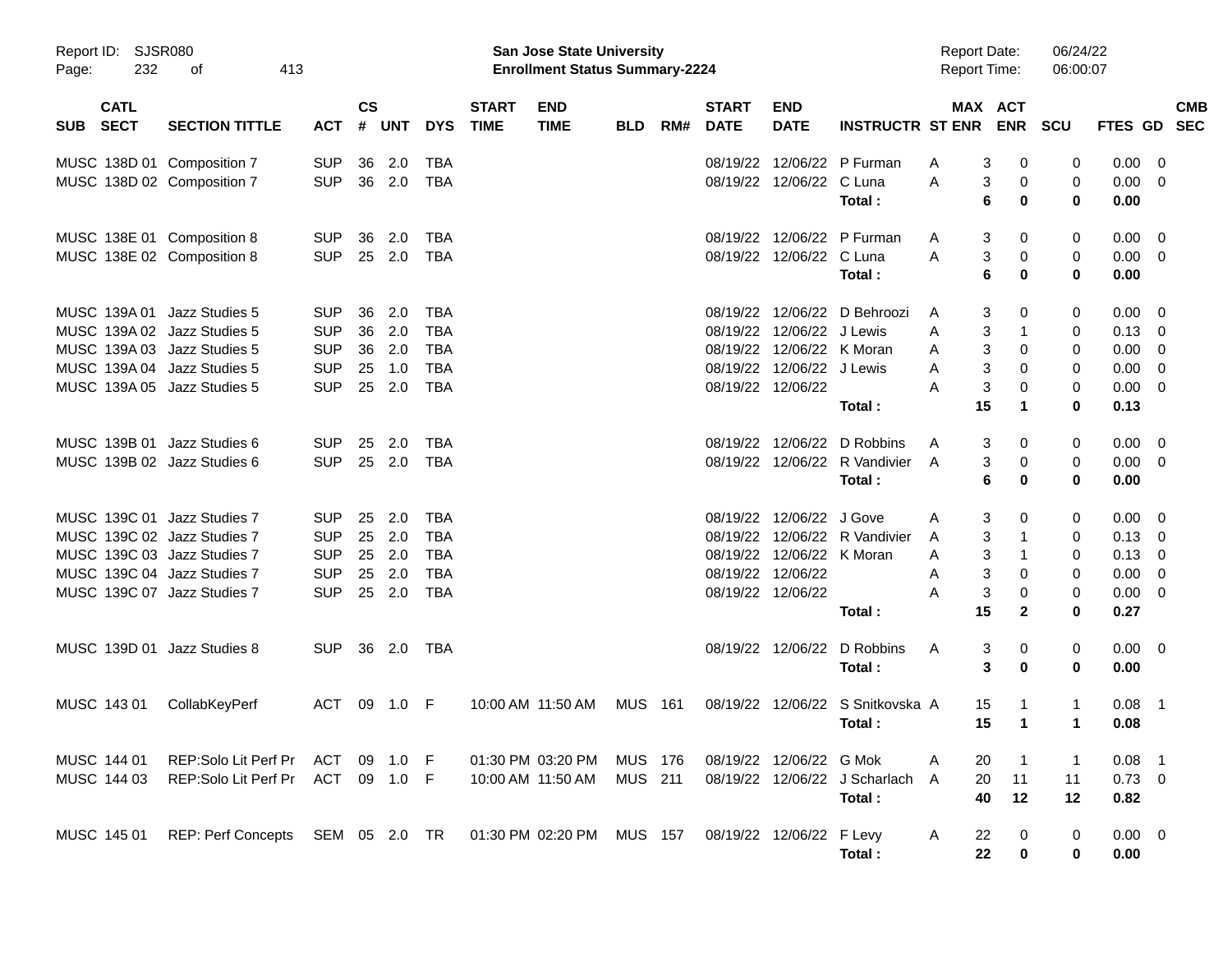| Report ID:<br>233<br>Page:               | <b>SJSR080</b><br>413<br>of                                                                        |            |                    |            |            |                             | <b>San Jose State University</b><br><b>Enrollment Status Summary-2224</b> |            |     |                             |                           |                         | <b>Report Date:</b><br>Report Time: |                       | 06/24/22<br>06:00:07    |                |                          |  |
|------------------------------------------|----------------------------------------------------------------------------------------------------|------------|--------------------|------------|------------|-----------------------------|---------------------------------------------------------------------------|------------|-----|-----------------------------|---------------------------|-------------------------|-------------------------------------|-----------------------|-------------------------|----------------|--------------------------|--|
| <b>CATL</b><br><b>SECT</b><br><b>SUB</b> | <b>SECTION TITTLE</b>                                                                              | <b>ACT</b> | $\mathsf{cs}$<br># | <b>UNT</b> | <b>DYS</b> | <b>START</b><br><b>TIME</b> | <b>END</b><br><b>TIME</b>                                                 | <b>BLD</b> | RM# | <b>START</b><br><b>DATE</b> | <b>END</b><br><b>DATE</b> | <b>INSTRUCTR ST ENR</b> |                                     | MAX ACT<br><b>ENR</b> | <b>SCU</b>              | FTES GD        | <b>CMB</b><br><b>SEC</b> |  |
| MUSC 147A 01                             | <b>Begin Conducting</b>                                                                            | <b>SEM</b> | 04                 | 2.0        | <b>TR</b>  |                             | 10:30 AM 11:00 AM                                                         | <b>MUS</b> | 150 | 08/19/22                    | 12/06/22                  | D Vickerman A           | 20                                  | 18                    | 18                      | $2.43$ 1       |                          |  |
|                                          | MUSC 147A 02 Begin Conducting                                                                      | ACT        | 10                 | 0.0        | <b>TR</b>  |                             | 11:00 AM 11:45 AM                                                         | <b>MUS</b> | 150 | 08/19/22                    | 12/06/22                  | D Vickerman A           | 20                                  | 18                    | 18                      | 0.00           | - 1                      |  |
| MUSC 147A 03                             | <b>Begin Conducting</b>                                                                            | <b>SEM</b> | 04                 | 2.0        | <b>TR</b>  |                             | 10:30 AM 11:00 AM                                                         | <b>MUS</b> | 182 | 08/19/22                    | 12/06/22                  | J Benson                | 20<br>Α                             | 9                     | 9                       | 1.20           | $\overline{\mathbf{0}}$  |  |
|                                          | MUSC 147A 04 Begin Conducting                                                                      | <b>ACT</b> | 10                 | 0.0        | <b>TR</b>  |                             | 11:00 AM 11:45 AM                                                         | <b>MUS</b> | 182 | 08/19/22                    | 12/06/22                  | J Benson                | Α<br>20                             | 9                     | 9                       | 0.00           | $\overline{\phantom{0}}$ |  |
|                                          |                                                                                                    |            |                    |            |            |                             |                                                                           |            |     |                             |                           | Total:                  | 80                                  | 54                    | 54                      | 3.63           |                          |  |
| MUSC 150A 01                             | <b>ENS: Concert Choir</b>                                                                          | ACT        | 09                 | 1.0        | MW         |                             | 12:00 PM 01:50 PM                                                         | <b>MUS</b> | 150 | 08/19/22                    | 12/06/22                  | C Brown                 | Α<br>30                             | 12                    | 12                      | $0.80 \ 0$     |                          |  |
|                                          |                                                                                                    |            |                    |            |            |                             |                                                                           |            |     |                             |                           | Total:                  | 30                                  | 12                    | 12                      | 0.80           |                          |  |
| MUSC 151 03                              | <b>ENS: UnivChorales</b>                                                                           | ACT        | 09                 | 1.0        | <b>MW</b>  |                             | 02:00 PM 02:50 PM                                                         | <b>MUS</b> | 182 | 08/19/22                    | 12/06/22                  | J Benson                | Α<br>20                             | 0                     | 0                       | 0.00           | $\overline{\phantom{0}}$ |  |
| MUSC 151 04                              | <b>ENS: UnivChorales</b>                                                                           | <b>ACT</b> | 09                 | 1.0        | <b>TR</b>  |                             | 03:30 PM 04:20 PM                                                         | <b>MUS</b> | 182 | 08/19/22                    | 12/06/22                  | C Brown                 | Α<br>20                             | $\overline{c}$        | $\overline{\mathbf{c}}$ | $0.13 \ 0$     |                          |  |
|                                          |                                                                                                    |            |                    |            |            |                             |                                                                           |            |     |                             |                           | Total:                  | 40                                  | $\mathbf{2}$          | $\mathbf{2}$            | 0.13           |                          |  |
| MUSC 152 02                              | <b>ENS: Opera Theater</b>                                                                          | ACT        | 20                 | 1.0        | МW         |                             | 02:00 PM 03:50 PM                                                         | <b>MUS</b> | 176 | 08/19/22                    | 12/06/22                  | S Bengochea A           | 15                                  | 8                     | 8                       | 0.53 0         |                          |  |
|                                          |                                                                                                    |            |                    |            |            |                             |                                                                           |            |     |                             |                           | Total:                  | 15                                  | 8                     | 8                       | 0.53           |                          |  |
| MUSC 153 01                              | ENS:UnivSymphOrchestCT 21 1.0                                                                      |            |                    |            | TR         |                             | 01:30 PM 03:20 PM                                                         | <b>MUS</b> | 176 | 08/19/22                    | 12/06/22                  | A Cohen                 | 30<br>Α                             | 4                     | 4                       | $0.27$ 0       |                          |  |
|                                          |                                                                                                    |            |                    |            |            |                             |                                                                           |            |     |                             |                           | Total:                  | 30                                  | 4                     | 4                       | 0.27           |                          |  |
| MUSC 154 01                              | ENS: Symphonic Band ACT 21 1.0                                                                     |            |                    |            | TR.        |                             | 03:30 PM 05:20 PM                                                         | <b>MUS</b> | 176 | 08/19/22                    | 12/06/22                  | C McKenzie              | 60<br>A                             | 11                    | 11                      | $0.75$ 1       |                          |  |
|                                          |                                                                                                    |            |                    |            |            |                             |                                                                           |            |     |                             |                           | Total:                  | 60                                  | 11                    | 11                      | 0.75           |                          |  |
| MUSC 155 01                              | ENS: Wind Ensemble ACT                                                                             |            | 21                 | 1.0        | МW         |                             | 12:00 PM 01:50 PM                                                         | <b>MUS</b> | 176 | 08/19/22                    | 12/06/22                  | D Vickerman A           | 30                                  | 17                    | 17                      | $1.15$ 1       |                          |  |
|                                          |                                                                                                    |            |                    |            |            |                             |                                                                           |            |     |                             |                           | Total:                  | 30                                  | 17                    | 17                      | 1.15           |                          |  |
| MUSC 156 01                              | ENS: Spartan March B ACT                                                                           |            |                    | 1.0        |            |                             |                                                                           |            |     |                             |                           |                         | X                                   | 0<br>0                | 0                       | $0.00 \t 0$    |                          |  |
| MUSC 156 02                              | ENS: Spartan March B ACT                                                                           |            | 21                 | 1.0        |            | MWF 03:30 PM 05:45 PM       |                                                                           | <b>OFF</b> |     | CAMP 08/19/22               | 12/06/22                  | C McKenzie              | 60<br>A                             | 23                    | 23                      | $1.53 \t 0$    |                          |  |
|                                          |                                                                                                    |            |                    |            |            |                             |                                                                           |            |     |                             |                           | Total:                  | 60                                  | 23                    | 23                      | 1.53           |                          |  |
| MUSC 157 01                              | ENS: Jazz Orch                                                                                     | ACT        | 20                 | 1.0        | <b>TR</b>  |                             | 01:30 PM 03:20 PM                                                         | <b>MUS</b> | 182 | 08/19/22                    | 12/06/22                  | T Langan                | 25<br>Α                             | 3                     | 3                       | $0.20 \ 0$     |                          |  |
|                                          |                                                                                                    |            |                    |            |            |                             |                                                                           |            |     |                             |                           | Total:                  | 25                                  | 3                     | 3                       | 0.20           |                          |  |
|                                          | MUSC 159 01 ENS: Afro-Latin Jazz ACT 20 1.0 MW 12:00 PM 01:50 PM MUS 186 08/19/22 12/06/22 J Lewis |            |                    |            |            |                             |                                                                           |            |     |                             |                           |                         | 15<br>A                             | 2                     | 2                       | $0.13 \quad 0$ |                          |  |
|                                          |                                                                                                    |            |                    |            |            |                             |                                                                           |            |     |                             |                           | Total:                  | 15                                  | $\mathbf{2}$          | $\mathbf{2}$            | 0.13           |                          |  |
|                                          | MUSC 160A 01 ENS: Choraliers                                                                       |            |                    |            |            |                             | ACT 21 1.0 TR  01:30 PM  03:20 PM  MUS  150  08/19/22  12/06/22  J Benson |            |     |                             |                           |                         | A<br>20                             | 12                    | 12                      | $0.80 \ 0$     |                          |  |
|                                          |                                                                                                    |            |                    |            |            |                             |                                                                           |            |     |                             |                           | Total:                  | 20                                  | 12                    | 12                      | 0.80           |                          |  |
|                                          | MUSC 160C 01 EnsChamberMusic                                                                       | ACT        |                    | 1.0        |            |                             |                                                                           |            |     |                             |                           |                         | X                                   | 0<br>$\mathbf{0}$     | 0                       | $0.00 \t 0$    |                          |  |
|                                          |                                                                                                    |            |                    |            |            |                             |                                                                           |            |     |                             |                           |                         |                                     |                       |                         |                |                          |  |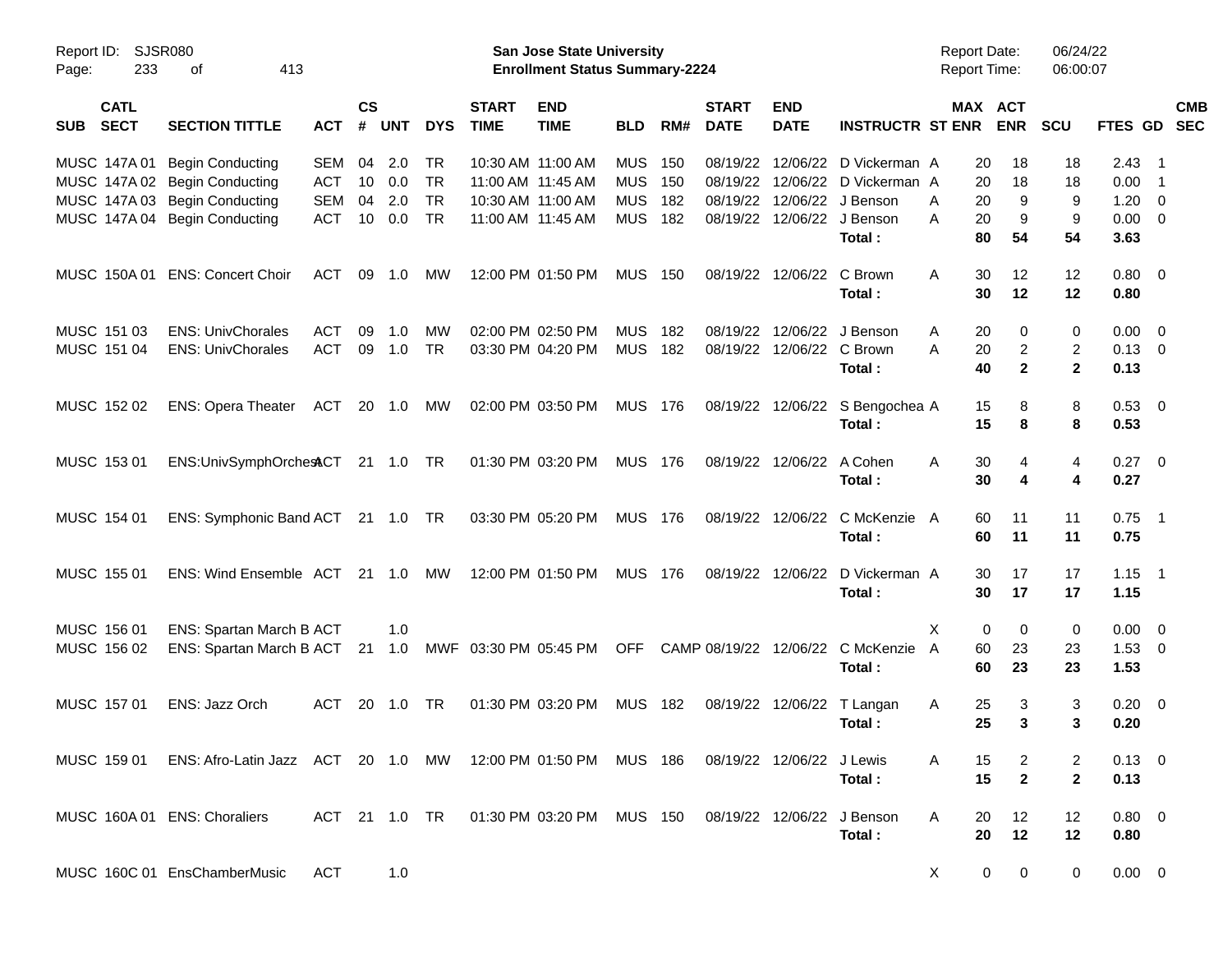| $\mathsf{cs}$<br><b>CATL</b><br><b>START</b><br><b>END</b><br><b>START</b><br><b>END</b><br>MAX ACT<br><b>SECT</b><br><b>ENR</b><br><b>SECTION TITTLE</b><br>#<br><b>UNT</b><br><b>DYS</b><br><b>TIME</b><br><b>TIME</b><br>RM#<br><b>DATE</b><br><b>DATE</b><br><b>INSTRUCTR ST ENR</b><br><b>SCU</b><br><b>SUB</b><br><b>ACT</b><br><b>BLD</b><br>12/06/22 G Mok<br>MUSC 160C 02 EnsChamberMusic<br>ACT<br>10<br>1.0<br><b>TBA</b><br>08/19/22<br>10<br>A<br>1<br>MUSC 160C 03 EnsChamberMusic<br><b>ACT</b><br>10<br>1.0<br><b>TBA</b><br>08/19/22<br>12/06/22 M Hernandez A<br>2<br>10<br>2<br>$\mathbf 0$<br>MUSC 160C 04 EnsChamberMusic<br><b>ACT</b><br>10<br><b>TBA</b><br>08/19/22<br>12/06/22 C Barraza Ge A<br>1.0<br>10<br>0<br>MUSC 160C 05 EnsChamberMusic<br><b>ACT</b><br>10<br><b>TBA</b><br>08/19/22<br>12/06/22 Y Chou<br>1.0<br>2<br>2<br>A<br>5<br>MUSC 160C 06 EnsChamberMusic<br><b>ACT</b><br>10<br><b>TBA</b><br>08/19/22<br>12/06/22 R Furuta<br>$\mathbf{1}$<br>1.0<br>A<br>10<br>$\mathbf{1}$<br>MUSC 160C 07 EnsChamberMusic<br><b>ACT</b><br>10<br>M<br>08/19/22<br>12/06/22 C Smith Fran A<br>10<br>0<br>1.0<br>06:30 PM 08:00 PM<br>MUS<br>- 269<br>0 | <b>CMB</b>                       |
|----------------------------------------------------------------------------------------------------------------------------------------------------------------------------------------------------------------------------------------------------------------------------------------------------------------------------------------------------------------------------------------------------------------------------------------------------------------------------------------------------------------------------------------------------------------------------------------------------------------------------------------------------------------------------------------------------------------------------------------------------------------------------------------------------------------------------------------------------------------------------------------------------------------------------------------------------------------------------------------------------------------------------------------------------------------------------------------------------------------------------------------------------------------------------------------|----------------------------------|
|                                                                                                                                                                                                                                                                                                                                                                                                                                                                                                                                                                                                                                                                                                                                                                                                                                                                                                                                                                                                                                                                                                                                                                                        | FTES GD<br><b>SEC</b>            |
|                                                                                                                                                                                                                                                                                                                                                                                                                                                                                                                                                                                                                                                                                                                                                                                                                                                                                                                                                                                                                                                                                                                                                                                        | 0.07<br>- 0                      |
|                                                                                                                                                                                                                                                                                                                                                                                                                                                                                                                                                                                                                                                                                                                                                                                                                                                                                                                                                                                                                                                                                                                                                                                        | $0.13 \quad 0$                   |
|                                                                                                                                                                                                                                                                                                                                                                                                                                                                                                                                                                                                                                                                                                                                                                                                                                                                                                                                                                                                                                                                                                                                                                                        | 0.00<br>$\overline{\mathbf{0}}$  |
|                                                                                                                                                                                                                                                                                                                                                                                                                                                                                                                                                                                                                                                                                                                                                                                                                                                                                                                                                                                                                                                                                                                                                                                        | 0.13<br>$\overline{\phantom{0}}$ |
|                                                                                                                                                                                                                                                                                                                                                                                                                                                                                                                                                                                                                                                                                                                                                                                                                                                                                                                                                                                                                                                                                                                                                                                        | $0.07$ 0                         |
| 55<br>Total:<br>6<br>6                                                                                                                                                                                                                                                                                                                                                                                                                                                                                                                                                                                                                                                                                                                                                                                                                                                                                                                                                                                                                                                                                                                                                                 | $0.00 \t 0$<br>0.40              |
| 08:30 AM 10:15 AM<br>5<br>5<br>MUSC 160D 01 ENS: Collegium Music ACT 10 1.0 F<br>MUS 182<br>08/19/22<br>12/06/22<br>G Haramaki A<br>15                                                                                                                                                                                                                                                                                                                                                                                                                                                                                                                                                                                                                                                                                                                                                                                                                                                                                                                                                                                                                                                 | 0.33 0                           |
| 5<br>15<br>5<br>Total:                                                                                                                                                                                                                                                                                                                                                                                                                                                                                                                                                                                                                                                                                                                                                                                                                                                                                                                                                                                                                                                                                                                                                                 | 0.33                             |
| <b>MUS</b><br>2<br>MUSC 160E 02 ENS: Jazz Singers<br>ACT 10 1.0 T<br>06:00 PM 08:00 PM<br>182<br>08/19/22<br>12/06/22<br><b>B</b> Lodge<br>15<br>$\overline{2}$<br>A                                                                                                                                                                                                                                                                                                                                                                                                                                                                                                                                                                                                                                                                                                                                                                                                                                                                                                                                                                                                                   | $0.13 \quad 0$                   |
| 15<br>$\mathbf{2}$<br>Total:<br>$\mathbf{2}$                                                                                                                                                                                                                                                                                                                                                                                                                                                                                                                                                                                                                                                                                                                                                                                                                                                                                                                                                                                                                                                                                                                                           | 0.13                             |
| MUSC 160F 01 ENS: Small Jazz Ense ACT<br>12/06/22 J Lewis<br>TBA<br>08/19/22<br>10 1.0<br>10<br>1<br>1<br>A                                                                                                                                                                                                                                                                                                                                                                                                                                                                                                                                                                                                                                                                                                                                                                                                                                                                                                                                                                                                                                                                            | $0.07$ 0                         |
| MUSC 160F 02 ENS: Small Jazz Ense ACT<br><b>TBA</b><br>08/19/22<br>12/06/22<br>10<br>0<br>10<br>1.0<br>Α<br>0                                                                                                                                                                                                                                                                                                                                                                                                                                                                                                                                                                                                                                                                                                                                                                                                                                                                                                                                                                                                                                                                          | $0.00 \t 0$                      |
| MUSC 160F 03 ENS: Small Jazz Ense ACT<br><b>TBA</b><br>08/19/22 12/06/22<br>0<br>10 1.0<br>A<br>10<br>0                                                                                                                                                                                                                                                                                                                                                                                                                                                                                                                                                                                                                                                                                                                                                                                                                                                                                                                                                                                                                                                                                | $0.00 \t 0$                      |
| 30<br>1<br>Total:<br>1                                                                                                                                                                                                                                                                                                                                                                                                                                                                                                                                                                                                                                                                                                                                                                                                                                                                                                                                                                                                                                                                                                                                                                 | 0.07                             |
| MUSC 160H 01 ENS: Percuss EnsemblACT 10 1.0 F<br>10:30 AM 12:20 PM<br><b>MUS 176</b><br>08/19/22<br>12/06/22<br>B Leafman<br>15<br>$\mathbf{1}$<br>A<br>1                                                                                                                                                                                                                                                                                                                                                                                                                                                                                                                                                                                                                                                                                                                                                                                                                                                                                                                                                                                                                              | $0.07$ 0                         |
| 15<br>Total:<br>1<br>1                                                                                                                                                                                                                                                                                                                                                                                                                                                                                                                                                                                                                                                                                                                                                                                                                                                                                                                                                                                                                                                                                                                                                                 | 0.07                             |
| EnsJazzEnsemble<br>ACT 10 1.0 F<br>01:30 PM 03:20 PM<br><b>MUS</b><br>MUSC 160101<br>182<br>08/19/22 12/06/22<br>15<br>$\mathbf{1}$<br>A<br>1                                                                                                                                                                                                                                                                                                                                                                                                                                                                                                                                                                                                                                                                                                                                                                                                                                                                                                                                                                                                                                          | $0.07$ 0                         |
| 15<br>1<br>Total:<br>1                                                                                                                                                                                                                                                                                                                                                                                                                                                                                                                                                                                                                                                                                                                                                                                                                                                                                                                                                                                                                                                                                                                                                                 | 0.07                             |
| 03:30 PM 05:20 PM<br><b>MUS</b><br>C Barraza Ge A<br>MUSC 160J 03 ENS: String Ensemble ACT 10 1.0 R<br>160<br>08/19/22<br>12/06/22<br>10<br>0<br>0                                                                                                                                                                                                                                                                                                                                                                                                                                                                                                                                                                                                                                                                                                                                                                                                                                                                                                                                                                                                                                     | $0.00 \t 0$                      |
| Total:<br>10<br>0<br>0                                                                                                                                                                                                                                                                                                                                                                                                                                                                                                                                                                                                                                                                                                                                                                                                                                                                                                                                                                                                                                                                                                                                                                 | 0.00                             |
| MUSC 160K 01 ENS: Brass Ensemble ACT<br>J Freeman<br>08/19/22<br>12/06/22<br>2<br>2<br>$10 \quad 1.0$<br>TBA<br>10<br>A                                                                                                                                                                                                                                                                                                                                                                                                                                                                                                                                                                                                                                                                                                                                                                                                                                                                                                                                                                                                                                                                | $0.13 \quad 0$                   |
| $\overline{c}$<br>MUSC 160K 02 ENS: Brass Ensemble ACT<br>F<br>08/19/22<br>12/06/22<br>2<br>$10 \quad 1.0$<br>10:30 AM 12:20 PM<br><b>MUS</b><br>150<br>T Hornig<br>Α<br>10                                                                                                                                                                                                                                                                                                                                                                                                                                                                                                                                                                                                                                                                                                                                                                                                                                                                                                                                                                                                            | $0.13 \ 0$                       |
| 4<br>20<br>4<br>Total:                                                                                                                                                                                                                                                                                                                                                                                                                                                                                                                                                                                                                                                                                                                                                                                                                                                                                                                                                                                                                                                                                                                                                                 | 0.27                             |
| MUSC 160L 01 ENS: Woodwind Ensem&CT 10 1.0<br>08/19/22 12/06/22 C Payne<br>TBA<br>10<br>2<br>2<br>A                                                                                                                                                                                                                                                                                                                                                                                                                                                                                                                                                                                                                                                                                                                                                                                                                                                                                                                                                                                                                                                                                    | $0.13 \quad 0$                   |
| $\mathbf{1}$<br>MUSC 160L 02 ENS: Woodwind EnsemACT 10 1.0 F<br>MUS 210<br>08/19/22 12/06/22<br>A<br>10<br>$\mathbf{1}$<br>10:30 AM 12:20 PM                                                                                                                                                                                                                                                                                                                                                                                                                                                                                                                                                                                                                                                                                                                                                                                                                                                                                                                                                                                                                                           | $0.07$ 0                         |
| 20<br>3<br>3<br>Total:                                                                                                                                                                                                                                                                                                                                                                                                                                                                                                                                                                                                                                                                                                                                                                                                                                                                                                                                                                                                                                                                                                                                                                 | 0.20                             |
| MUSC 160M 01 ENS: Saxophone EnserACT 10 1.0 T<br>07:00 PM_09:00 PM<br>MUS 150<br>08/19/22 12/06/22 M Hernandez A<br>15<br>2<br>2                                                                                                                                                                                                                                                                                                                                                                                                                                                                                                                                                                                                                                                                                                                                                                                                                                                                                                                                                                                                                                                       | $0.13 \ 0$                       |
| $\mathbf{2}$<br>15<br>$\overline{2}$<br>Total:                                                                                                                                                                                                                                                                                                                                                                                                                                                                                                                                                                                                                                                                                                                                                                                                                                                                                                                                                                                                                                                                                                                                         | 0.13                             |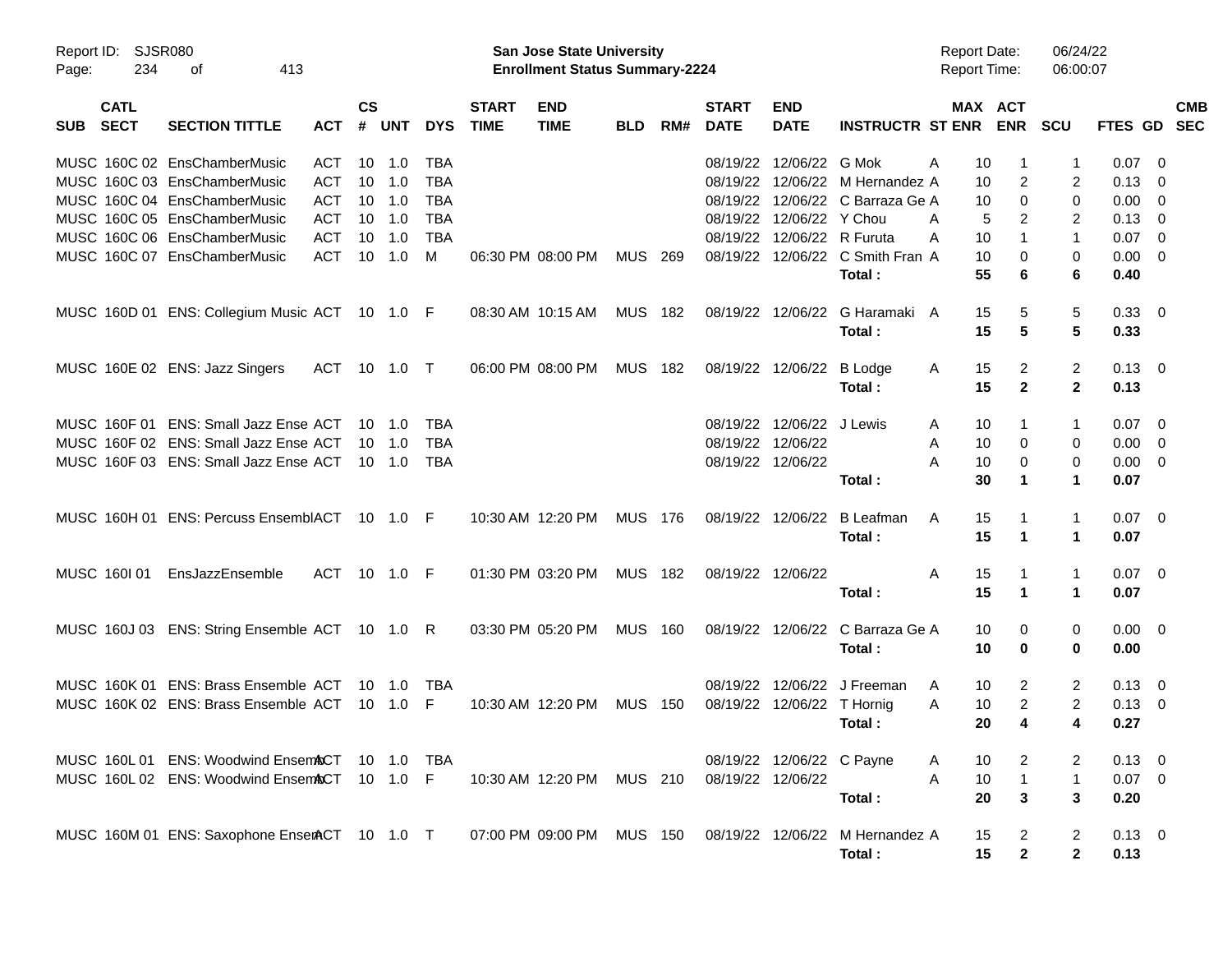| Report ID: SJSR080<br>Page:       | 235<br>413<br>оf                                                                                    |                |                    |                      |            |                             | San Jose State University<br><b>Enrollment Status Summary-2224</b> |                |     |                             |                           |                                            | <b>Report Date:</b><br><b>Report Time:</b> |                                    | 06/24/22<br>06:00:07         |                                    |                           |
|-----------------------------------|-----------------------------------------------------------------------------------------------------|----------------|--------------------|----------------------|------------|-----------------------------|--------------------------------------------------------------------|----------------|-----|-----------------------------|---------------------------|--------------------------------------------|--------------------------------------------|------------------------------------|------------------------------|------------------------------------|---------------------------|
| <b>CATL</b><br><b>SECT</b><br>SUB | <b>SECTION TITTLE</b>                                                                               | <b>ACT</b>     | $\mathsf{cs}$<br># | <b>UNT</b>           | <b>DYS</b> | <b>START</b><br><b>TIME</b> | <b>END</b><br><b>TIME</b>                                          | <b>BLD</b>     | RM# | <b>START</b><br><b>DATE</b> | <b>END</b><br><b>DATE</b> | <b>INSTRUCTR ST ENR</b>                    |                                            | MAX ACT<br><b>ENR</b>              | <b>SCU</b>                   |                                    | <b>CMB</b><br>FTES GD SEC |
|                                   | MUSC 1600 01 Trombone Ensemble                                                                      | ACT 10 1.0 F   |                    |                      |            | 08:30 AM 10:20 AM           |                                                                    | <b>MUS</b>     | 150 | 08/19/22                    | 12/06/22                  | T Hornig<br>Total:                         | 10<br>A<br>10                              | 3<br>3                             | 3<br>3                       | $0.20 \ 0$<br>0.20                 |                           |
| MUSC 161 01                       | REP: Styles Interp O ACT 09 1.0 TBA                                                                 |                |                    |                      |            |                             |                                                                    |                |     | 08/19/22                    |                           | 12/06/22 S Snitkovska A<br>Total:          | 15<br>15                                   | 0<br>0                             | 0<br>0                       | $0.00 \t 0$<br>0.00                |                           |
| MUSC 163 01                       | REP: Styles Intrp Op ACT 09 1.0 TBA                                                                 |                |                    |                      |            |                             |                                                                    |                |     |                             |                           | 08/19/22 12/06/22 S Snitkovska A<br>Total: | 15<br>15                                   | $\mathbf{1}$                       | $\mathbf{1}$<br>$\mathbf{1}$ | $0.07$ 0<br>0.07                   |                           |
| MUSC 164 01<br>MUSC 164 02        | New Music Ensemble ACT<br>New Music Ensemble ACT                                                    |                | - 10               | 1.0<br>$1.0 \quad W$ |            |                             | 02:00 PM 03:50 PM                                                  | <b>MUS</b>     | 150 |                             | 08/19/22 12/06/22         | D Vickerman A<br>Total:                    | X<br>0<br>20<br>20                         | 0<br>0<br>0                        | 0<br>0<br>0                  | $0.00 \t 0$<br>$0.00 \t 0$<br>0.00 |                           |
| MUSC 167 01                       | Electro- Acoustic Mu                                                                                | SEM 04 3.0 W   |                    |                      |            |                             | 03:30 PM 06:15 PM                                                  | MUS 226        |     |                             | 08/19/22 12/06/22 C Luna  | Total:                                     | 18<br>A<br>18                              | 6<br>6                             | 18<br>18                     | $1.20 \t 0$<br>1.20                |                           |
|                                   | MUSC 170A 01 Fund Sound Recordg SEM 04 3.0 M                                                        |                |                    |                      |            | 07:00 PM 09:45 PM           |                                                                    | <b>MUS 124</b> |     |                             |                           | 08/19/22 12/06/22 Y Schwyter<br>Total:     | 18<br>A<br>18                              | 7<br>$\overline{7}$                | 21<br>21                     | $1.45$ 1<br>1.45                   |                           |
|                                   | MUSC 170B 01 Int Sound Recrdng                                                                      | SEM 04 3.0 W   |                    |                      |            |                             | 07:00 PM 09:45 PM                                                  | <b>MUS 124</b> |     |                             |                           | 08/19/22 12/06/22 Y Schwyter<br>Total:     | 18<br>A<br>18                              | 3<br>3                             | 9<br>9                       | $0.60 \quad 0$<br>0.60             |                           |
| MUSC 180 01                       | <b>Indiv Studies</b>                                                                                | <b>SUP</b>     |                    |                      |            |                             |                                                                    |                |     |                             | 08/19/22 12/06/22 A Cohen | Total:                                     | Α<br>3                                     | 0<br>3<br>0                        | 0<br>0                       | $0.00 \t 0$<br>0.00                |                           |
| MUSC 182 01                       | Senior Project                                                                                      | ACT 10 1.0 TBA |                    |                      |            |                             |                                                                    |                |     |                             | 08/19/22 12/06/22 A Cohen | Total:                                     | 10<br>A<br>10                              | 4<br>4                             | 4<br>4                       | $0.27$ 0<br>0.27                   |                           |
|                                   | MUSC 190A 01 Honors Project                                                                         | <b>SUP</b>     |                    |                      |            |                             |                                                                    |                |     |                             | 08/19/22 12/06/22 A Cohen | Total:                                     | Α                                          | 2<br>0<br>$\mathbf{2}$<br>$\bf{0}$ | 0<br>0                       | $0.00 \t 0$<br>0.00                |                           |
|                                   | MUSC 200 01 Meth Mus Res Writ                                                                       | SEM 05 3.0 M   |                    |                      |            |                             | 04:00 PM 06:30 PM MUS 272 08/19/22 12/06/22 P Ellison              |                |     |                             |                           | Total:                                     | A<br>18                                    | 18<br>$\overline{4}$<br>4          | 12<br>12                     | 1.004<br>1.00                      |                           |
|                                   | MUSC 203 01 Sem in Styl & Perf SEM 05 3.0 W 04:00 PM 06:30 PM MUS 272 08/19/22 12/06/22 E Buurman A |                |                    |                      |            |                             |                                                                    |                |     |                             |                           | Total:                                     | 18<br>18                                   | 3<br>$\mathbf{3}$                  | 9<br>9                       | $0.75$ 3<br>0.75                   |                           |
|                                   | MUSC 220 01 Sem in Adv Cond                                                                         | SEM 05 3.0 TBA |                    |                      |            |                             |                                                                    |                |     |                             |                           | 08/19/22 12/06/22 D Vickerman A<br>Total:  | 15<br>15                                   | $\mathbf{1}$                       | 3<br>3                       | $0.25$ 1<br>0.25                   |                           |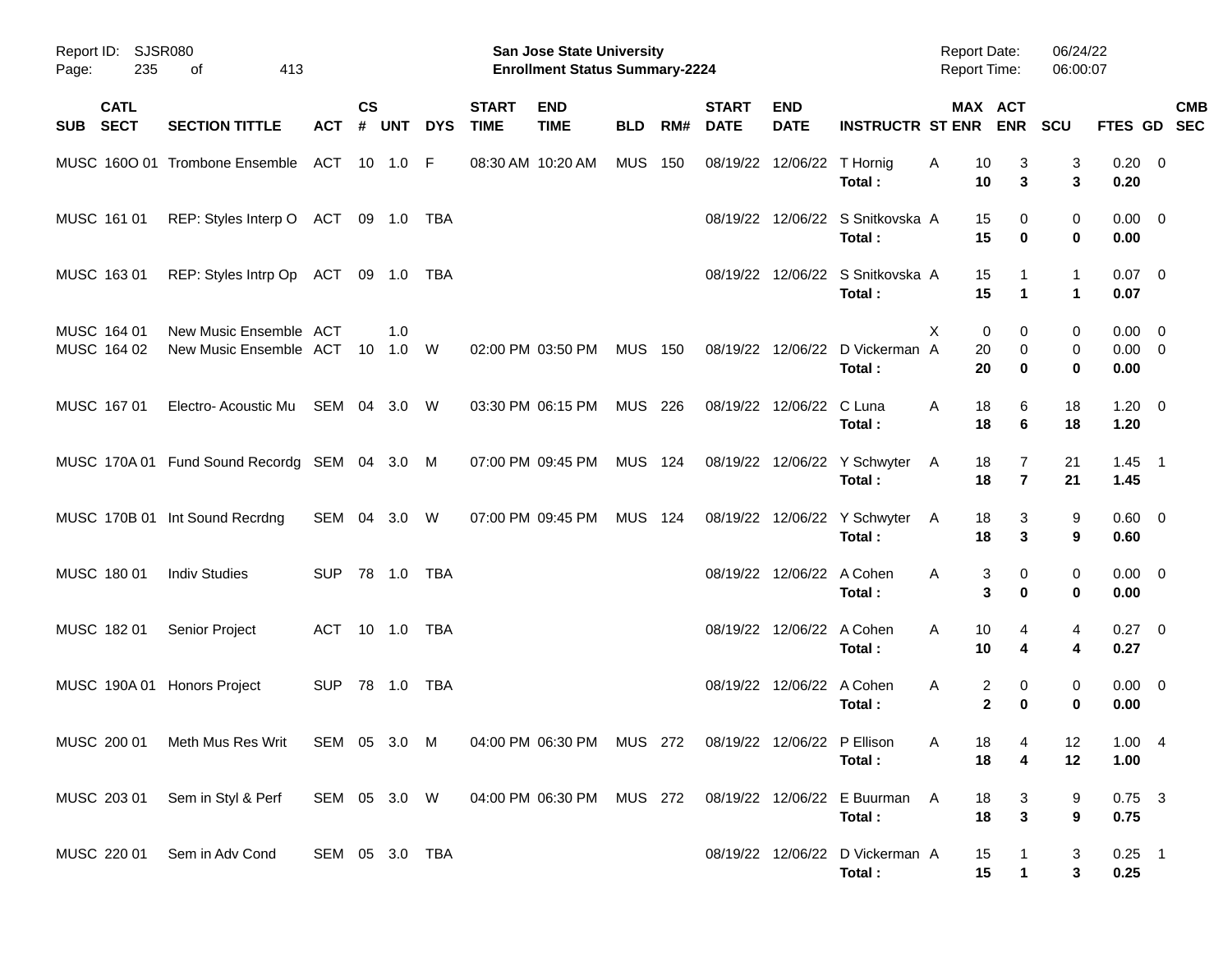| Page:                                    | Report ID: SJSR080<br>236<br>413<br>of |                |               |        |            |                             | San Jose State University<br><b>Enrollment Status Summary-2224</b> |            |     |                             |                            |                                  | <b>Report Date:</b><br><b>Report Time:</b> |                       | 06/24/22<br>06:00:07 |             |                |                          |
|------------------------------------------|----------------------------------------|----------------|---------------|--------|------------|-----------------------------|--------------------------------------------------------------------|------------|-----|-----------------------------|----------------------------|----------------------------------|--------------------------------------------|-----------------------|----------------------|-------------|----------------|--------------------------|
| <b>CATL</b><br><b>SECT</b><br><b>SUB</b> | <b>SECTION TITTLE</b>                  | <b>ACT</b>     | $\mathsf{cs}$ | # UNT  | <b>DYS</b> | <b>START</b><br><b>TIME</b> | <b>END</b><br><b>TIME</b>                                          | <b>BLD</b> | RM# | <b>START</b><br><b>DATE</b> | <b>END</b><br><b>DATE</b>  | <b>INSTRUCTR ST ENR</b>          |                                            | MAX ACT<br><b>ENR</b> | <b>SCU</b>           | FTES GD     |                | <b>CMB</b><br><b>SEC</b> |
| MUSC 224 01                              | <b>Supv Grad Studies</b>               | <b>SUP</b>     |               | 78 2.0 | <b>TBA</b> |                             |                                                                    |            |     |                             |                            | 08/19/22 12/06/22 D Behroozi     | A                                          | 6<br>0                | 0                    | 0.00        | 0              |                          |
| MUSC 224 02                              | <b>Supv Grad Studies</b>               | <b>SUP</b>     | 78            | 2.0    | <b>TBA</b> |                             |                                                                    |            |     |                             |                            | 08/19/22 12/06/22 J Freeman      | A                                          | 3<br>$\mathbf 1$      | 0                    | 0.17        | - 1            |                          |
| MUSC 224 03                              | <b>Supv Grad Studies</b>               | <b>SUP</b>     | 78            | 2.0    | <b>TBA</b> |                             |                                                                    |            |     |                             |                            | 08/19/22 12/06/22 B Leafman      | A                                          | 5<br>0                | 0                    | 0.00        | 0              |                          |
| MUSC 224 04                              | <b>Supv Grad Studies</b>               | <b>SUP</b>     | 78            | 2.0    | <b>TBA</b> |                             |                                                                    |            |     |                             | 08/19/22 12/06/22 F Levy   |                                  | Α                                          | 3<br>$\mathbf 1$      | 0                    | 0.17        | $\overline{1}$ |                          |
| MUSC 224 05                              | <b>Supv Grad Studies</b>               | <b>SUP</b>     | 78            | 2.0    | <b>TBA</b> |                             |                                                                    |            |     |                             |                            | 08/19/22 12/06/22 C Barraza Ge A |                                            | 3<br>0                | 0                    | 0.00        | 0              |                          |
| MUSC 224 06                              | <b>Supv Grad Studies</b>               | <b>SUP</b>     | 78            | 2.0    | <b>TBA</b> |                             |                                                                    |            |     |                             | 08/19/22 12/06/22 J Benson |                                  | A                                          | 3<br>0                | 0                    | 0.00        | 0              |                          |
| MUSC 224 07                              | <b>Supv Grad Studies</b>               | <b>SUP</b>     | 78            | 2.0    | <b>TBA</b> |                             |                                                                    |            |     |                             |                            | 08/19/22 12/06/22 G Haramaki A   |                                            | 3<br>0                | 0                    | 0.00        | 0              |                          |
| MUSC 224 08                              | <b>Supv Grad Studies</b>               | <b>SUP</b>     | 78            | 2.0    | <b>TBA</b> |                             |                                                                    |            |     |                             |                            | 08/19/22 12/06/22 D Vickerman A  |                                            | 5<br>$\mathbf 1$      | 0                    | 0.17        | -1             |                          |
| MUSC 224 10                              | <b>Supv Grad Studies</b>               | <b>SUP</b>     | 78            | 2.0    | <b>TBA</b> |                             |                                                                    |            |     |                             | 08/19/22 12/06/22 J Lewis  |                                  | Α                                          | 3<br>0                | 0                    | 0.00        | 0              |                          |
| MUSC 224 11                              | <b>Supv Grad Studies</b>               | <b>SUP</b>     | 78            | 2.0    | <b>TBA</b> |                             |                                                                    |            |     |                             | 08/19/22 12/06/22 T Hornig |                                  | A                                          | 3<br>0                | 0                    | 0.00        | 0              |                          |
| MUSC 224 12                              | <b>Supv Grad Studies</b>               | <b>SUP</b>     | 78            | 2.0    | <b>TBA</b> |                             |                                                                    |            |     |                             | 08/19/22 12/06/22          |                                  | Α                                          | 3<br>0                | 0                    | 0.00        | 0              |                          |
| MUSC 224 13                              | <b>Supv Grad Studies</b>               | <b>SUP</b>     | 78            | 2.0    | <b>TBA</b> |                             |                                                                    |            |     |                             | 08/19/22 12/06/22 K Moran  |                                  | Α                                          | 3<br>$\mathbf 0$      | 0                    | 0.00        | 0              |                          |
| MUSC 224 14                              | <b>Supv Grad Studies</b>               | <b>SUP</b>     | 78            | 2.0    | <b>TBA</b> |                             |                                                                    |            |     |                             |                            | 08/19/22 12/06/22 C Smith Fran A |                                            | 5<br>$\mathbf 1$      | 0                    | 0.17        | -1             |                          |
| MUSC 224 15                              | <b>Supv Grad Studies</b>               | <b>SUP</b>     | 78            | 2.0    | <b>TBA</b> |                             |                                                                    |            |     |                             |                            | 08/19/22 12/06/22 M Hernandez A  |                                            | 3<br>$\mathbf 0$      | 0                    | 0.00        | 0              |                          |
| MUSC 224 16                              | <b>Supv Grad Studies</b>               | <b>SUP</b>     | 78            | 2.0    | <b>TBA</b> |                             |                                                                    |            |     |                             | 08/19/22 12/06/22 R Furuta |                                  | A                                          | 3<br>$\mathbf 1$      | 0                    | 0.17        | $\overline{1}$ |                          |
| MUSC 224 17                              | <b>Supv Grad Studies</b>               | <b>SUP</b>     | 78            | 2.0    | <b>TBA</b> |                             |                                                                    |            |     |                             | 08/19/22 12/06/22          |                                  | Α                                          | 3<br>0                | 0                    | 0.00        | 0              |                          |
| MUSC 224 18                              | <b>Supv Grad Studies</b>               | <b>SUP</b>     | 78            | 2.0    | <b>TBA</b> |                             |                                                                    |            |     |                             | 08/19/22 12/06/22          |                                  | Α                                          | 3<br>0                | 0                    | 0.00        | 0              |                          |
| MUSC 224 19                              | <b>Supv Grad Studies</b>               | <b>SUP</b>     | 78            | 2.0    | <b>TBA</b> |                             |                                                                    |            |     |                             | 08/19/22 12/06/22          |                                  | Α                                          | 3<br>0                | 0                    | 0.00        | 0              |                          |
| MUSC 224 20                              | <b>Supv Grad Studies</b>               | <b>SUP</b>     | 78            | 2.0    | <b>TBA</b> |                             |                                                                    |            |     |                             | 08/19/22 12/06/22          |                                  | Α                                          | 3<br>0                | 0                    | 0.00        | 0              |                          |
| MUSC 224 21                              | <b>Supv Grad Studies</b>               | <b>SUP</b>     |               | 78 2.0 | TBA        |                             |                                                                    |            |     |                             | 08/19/22 12/06/22          |                                  | Α                                          | 3<br>0                | 0                    | 0.00        | 0              |                          |
|                                          |                                        |                |               |        |            |                             |                                                                    |            |     |                             |                            | Total:                           | 69                                         | 5                     | 0                    | 0.83        |                |                          |
| MUSC 230 01                              | GrdPianoSec                            | <b>SUP</b>     |               | 36 1.0 | TBA        |                             |                                                                    |            |     |                             | 08/19/22 12/06/22          | G Mok                            | Α                                          | 2<br>0                | 0                    | $0.00 \t 0$ |                |                          |
|                                          |                                        |                |               |        |            |                             |                                                                    |            |     |                             |                            | Total:                           |                                            | $\mathbf{2}$<br>0     | 0                    | 0.00        |                |                          |
| MUSC 232 01                              | Adv Fld Exp                            | <b>SUP</b>     |               |        | TBA        |                             |                                                                    |            |     |                             | 08/19/22 12/06/22          |                                  | A                                          | 3<br>0                | 0                    | $0.00 \t 0$ |                |                          |
|                                          |                                        |                |               |        |            |                             |                                                                    |            |     |                             |                            | Total:                           |                                            | 3<br>0                | 0                    | 0.00        |                |                          |
| MUSC 233 01                              | <b>GrdVoiceSec</b>                     | <b>SUP</b>     | 36            | 1.0    | <b>TBA</b> |                             |                                                                    |            |     | 08/19/22                    | 12/06/22                   | M MohammedA                      |                                            | 3<br>-1               | 0                    | 0.08        | $\overline{1}$ |                          |
| MUSC 233 02                              | <b>GrdVoiceSec</b>                     | <b>SUP</b>     | 36            | 1.0    | TBA        |                             |                                                                    |            |     |                             |                            | 08/19/22 12/06/22 J Smucker      | A                                          | 3<br>$\mathbf 0$      | 0                    | 0.00        | 0              |                          |
| MUSC 233 03                              | GrdVoiceSec                            | SUP 36 1.0 TBA |               |        |            |                             |                                                                    |            |     |                             |                            | 08/19/22 12/06/22 S Bengochea A  |                                            | 3<br>0                | 0                    | $0.00 \t 0$ |                |                          |
|                                          |                                        |                |               |        |            |                             |                                                                    |            |     |                             |                            | Total:                           |                                            | 9<br>$\mathbf 1$      | 0                    | 0.08        |                |                          |
| MUSC 234 01                              | GrdStringSec                           | SUP 36 1.0 TBA |               |        |            |                             |                                                                    |            |     |                             |                            | 08/19/22 12/06/22 C Barraza Ge A |                                            | $\boldsymbol{0}$<br>3 | 0                    | $0.00 \t 0$ |                |                          |
|                                          |                                        |                |               |        |            |                             |                                                                    |            |     |                             |                            | Total:                           |                                            | 3<br>$\bf{0}$         | 0                    | 0.00        |                |                          |
|                                          |                                        |                |               |        |            |                             |                                                                    |            |     |                             |                            |                                  |                                            |                       |                      |             |                |                          |
| MUSC 235 01                              | GrdWoodwindSec                         | <b>SUP</b>     |               |        | 36 1.0 TBA |                             |                                                                    |            |     |                             |                            | 08/19/22 12/06/22 M Hernandez A  |                                            | 3<br>$\mathbf{1}$     | 0                    | $0.08$ 1    |                |                          |
| MUSC 235 02                              | GrdWoodwindSec                         | <b>SUP</b>     |               |        | 36 1.0 TBA |                             |                                                                    |            |     |                             | 08/19/22 12/06/22 C Payne  |                                  | A                                          | 3<br>$\pmb{0}$        | 0                    | $0.00 \t 0$ |                |                          |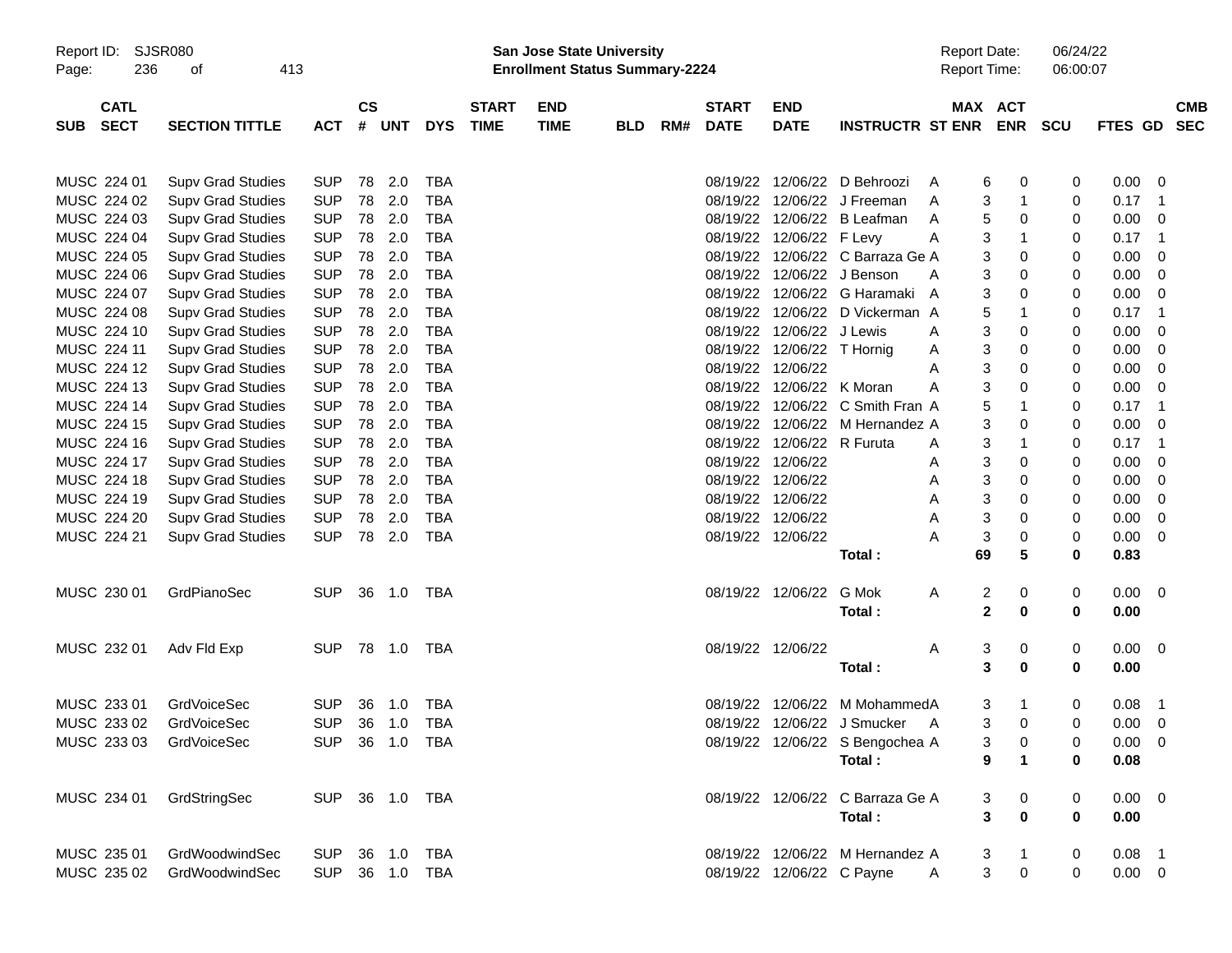| Report ID:<br>237<br>Page:                           | SJSR080<br>413<br>οf               |                              |                    |            |                 |                             | <b>San Jose State University</b><br><b>Enrollment Status Summary-2224</b> |                          |            |                             |                            |                                           | <b>Report Date:</b><br><b>Report Time:</b> |                                         | 06/24/22<br>06:00:07 |                                 |                          |
|------------------------------------------------------|------------------------------------|------------------------------|--------------------|------------|-----------------|-----------------------------|---------------------------------------------------------------------------|--------------------------|------------|-----------------------------|----------------------------|-------------------------------------------|--------------------------------------------|-----------------------------------------|----------------------|---------------------------------|--------------------------|
| <b>CATL</b><br><b>SECT</b><br><b>SUB</b>             | <b>SECTION TITTLE</b>              | АСТ                          | $\mathsf{cs}$<br># | <b>UNT</b> | <b>DYS</b>      | <b>START</b><br><b>TIME</b> | <b>END</b><br><b>TIME</b>                                                 | <b>BLD</b>               | RM#        | <b>START</b><br><b>DATE</b> | <b>END</b><br><b>DATE</b>  | <b>INSTRUCTR ST ENR</b>                   |                                            | MAX ACT<br><b>ENR</b>                   | <b>SCU</b>           | FTES GD                         | <b>CMB</b><br><b>SEC</b> |
|                                                      |                                    |                              |                    |            |                 |                             |                                                                           |                          |            |                             |                            | Total:                                    |                                            | 6<br>-1                                 | 0                    | 0.08                            |                          |
| MUSC 236 01                                          | GrdBrassSec                        | SUP                          | 36                 | 1.0        | TBA             |                             |                                                                           |                          |            |                             |                            | 08/19/22 12/06/22 J Freeman<br>Total:     | A                                          | 3<br>0<br>3<br>$\bf{0}$                 | 0<br>0               | $0.00 \t 0$<br>0.00             |                          |
| MUSC 239 01                                          | GrdJazzSec                         | <b>SUP</b>                   | 36                 | 1.0        | TBA             |                             |                                                                           |                          |            |                             | 08/19/22 12/06/22 K Moran  | Total:                                    | A                                          | 0<br>3<br>3<br>0                        | 0<br>0               | $0.00 \t 0$<br>0.00             |                          |
| MUSC 250A 01 GrdConcChoir                            |                                    | <b>SUP</b>                   | 36                 | 1.0        | MW              |                             | 12:00 PM 01:50 PM                                                         | <b>MUS 150</b>           |            |                             | 08/19/22 12/06/22 C Brown  | Total:                                    | 15<br>A<br>15                              | 1                                       | 0<br>0               | $0.08$ 1<br>0.08                |                          |
| MUSC 251 03<br>MUSC 251 04                           | GrdUnivChorales<br>GrdUnivChorales | <b>ACT</b><br>ACT            | 10<br>10           | 1.0<br>1.0 | MW<br><b>TR</b> |                             | 02:00 PM 02:50 PM<br>03:30 PM 04:20 PM                                    | <b>MUS</b><br><b>MUS</b> | 182<br>182 |                             | 08/19/22 12/06/22 C Brown  | 08/19/22 12/06/22 J Benson<br>Total:      | Α<br>10<br>10<br>A<br>20                   | 0<br>$\mathbf 1$                        | 1<br>0<br>1          | $0.08$ 1<br>$0.00 \t 0$<br>0.08 |                          |
| MUSC 252 02                                          | GrdOperaThtr                       | ACT 21 1.0                   |                    |            | MW              |                             | 02:00 PM 03:50 PM                                                         | MUS 176                  |            |                             |                            | 08/19/22 12/06/22 S Bengochea A<br>Total: | 3                                          | 0<br>3<br>0                             | 0<br>0               | $0.00 \t 0$<br>0.00             |                          |
| MUSC 253 01                                          | GrdUnivSymOrch                     | ACT 21 1.0                   |                    |            | TR              |                             | 01:30 PM 03:20 PM                                                         | <b>MUS 176</b>           |            |                             | 08/19/22 12/06/22 A Cohen  | Total:                                    | A<br>6                                     | 6<br>3<br>3                             | 3<br>3               | $0.25$ 3<br>0.25                |                          |
| MUSC 255 01                                          | GrdWindEns                         | ACT 21 1.0                   |                    |            | MW              |                             | 12:00 PM 01:50 PM                                                         | <b>MUS 176</b>           |            |                             |                            | 08/19/22 12/06/22 D Vickerman A<br>Total: |                                            | 2<br>5<br>5<br>$\mathbf{2}$             | 2<br>$\mathbf{2}$    | $0.17$ 2<br>0.17                |                          |
| MUSC 259 01                                          | GrdLatinJazzEns                    | ACT                          |                    | 21 1.0     | MW              |                             | 12:00 PM 01:50 PM                                                         | <b>MUS 186</b>           |            |                             | 08/19/22 12/06/22 J Lewis  | Total:                                    | A                                          | 3<br>0<br>3<br>0                        | 0<br>0               | $0.00 \t 0$<br>0.00             |                          |
| MUSC 260A 01 GrdChrlrs                               |                                    | ACT 10 1.0                   |                    |            | TR              |                             | 01:30 PM 03:20 PM                                                         | <b>MUS 150</b>           |            |                             |                            | 08/19/22 12/06/22 J Benson<br>Total:      | 10<br>A<br>10                              | 2<br>$\mathbf{2}$                       | 2<br>$\mathbf{2}$    | $0.17$ 2<br>0.17                |                          |
| MUSC 260C 01 GrdChmbrMsc<br>MUSC 260C 02 GrdChmbrMsc |                                    | <b>ACT</b><br>ACT 10 1.0 TBA |                    | 1.0        |                 |                             |                                                                           |                          |            |                             | 08/19/22 12/06/22 G Mok    |                                           | X<br>A                                     | 0<br>$\mathbf 0$<br>5 <sup>1</sup><br>0 | 0                    | $0.00 \t 0$<br>$0.00 \t 0$      |                          |
| MUSC 260C 03 GrdChmbrMsc                             |                                    | ACT 10 1.0                   |                    |            | TBA             |                             |                                                                           |                          |            |                             |                            | 08/19/22 12/06/22 M Hernandez A           |                                            | 5<br>0                                  | 0                    | $0.00 \t 0$                     |                          |
| MUSC 260C 04 GrdChmbrMsc                             |                                    | ACT                          |                    | $10$ $1.0$ | TBA             |                             |                                                                           |                          |            |                             |                            | 08/19/22 12/06/22 C Barraza Ge A          |                                            | 5<br>0                                  | 0                    | $0.00 \t 0$                     |                          |
| MUSC 260C 05 GrdChmbrMsc                             |                                    | ACT 10 1.0                   |                    |            | TBA             |                             |                                                                           |                          |            |                             | 08/19/22 12/06/22 Y Chou   |                                           | A                                          | 5                                       | 0                    | $0.00 \t 0$                     |                          |
| MUSC 260C 06 GrdChmbrMsc                             |                                    | ACT 10 1.0                   |                    |            | TBA             |                             |                                                                           |                          |            |                             | 08/19/22 12/06/22 R Furuta |                                           | 10<br>A                                    |                                         |                      | $0.08$ 1                        |                          |
| MUSC 260C 07 GrdChmbrMsc                             |                                    | ACT 10 1.0                   |                    |            | M               |                             | 06:30 PM 08:00 PM                                                         | MUS 269                  |            |                             |                            | 08/19/22 12/06/22 C Smith Fran A          | 10                                         |                                         | 0                    | $0.00 \t 0$                     |                          |
|                                                      |                                    |                              |                    |            |                 |                             |                                                                           |                          |            |                             |                            | Total:                                    | 40                                         |                                         | 1                    | 0.08                            |                          |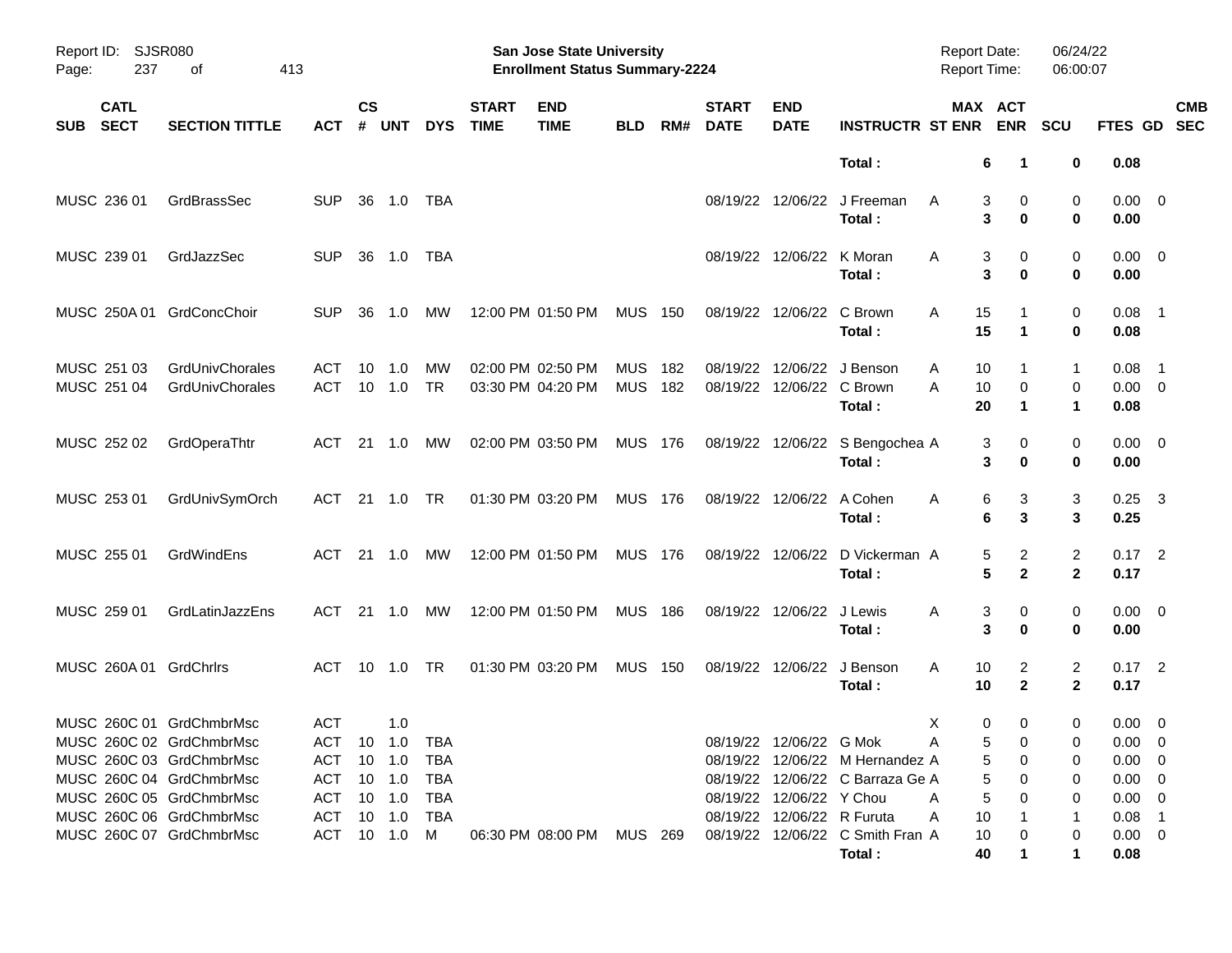| <b>SJSR080</b><br>Report ID:<br>238<br>Page:                                     |                                                  |                                 |                       |                              |                                 | <b>San Jose State University</b><br><b>Enrollment Status Summary-2224</b> |                           |                |     |                             |                                                                     | <b>Report Date:</b><br><b>Report Time:</b> |             | 06/24/22<br>06:00:07                     |                         |                                                      |            |
|----------------------------------------------------------------------------------|--------------------------------------------------|---------------------------------|-----------------------|------------------------------|---------------------------------|---------------------------------------------------------------------------|---------------------------|----------------|-----|-----------------------------|---------------------------------------------------------------------|--------------------------------------------|-------------|------------------------------------------|-------------------------|------------------------------------------------------|------------|
| <b>CATL</b><br><b>SECT</b><br><b>SUB</b>                                         | <b>SECTION TITTLE</b>                            | <b>ACT</b>                      | $\mathsf{cs}$<br>#    | <b>UNT</b>                   | <b>DYS</b>                      | <b>START</b><br><b>TIME</b>                                               | <b>END</b><br><b>TIME</b> | <b>BLD</b>     | RM# | <b>START</b><br><b>DATE</b> | <b>END</b><br><b>DATE</b>                                           | <b>INSTRUCTR ST ENR</b>                    |             | MAX ACT<br><b>ENR</b>                    | <b>SCU</b>              | FTES GD SEC                                          | <b>CMB</b> |
| MUSC 260D 01 GrdCollegium                                                        |                                                  | ACT 10 1.0 F                    |                       |                              |                                 |                                                                           | 08:30 AM 10:15 AM         | <b>MUS 182</b> |     |                             |                                                                     | 08/19/22 12/06/22 G Haramaki A<br>Total:   | 15<br>15    | $\blacktriangleleft$                     | 1<br>1                  | $0.08$ 1<br>0.08                                     |            |
| MUSC 260F 01 GrdSmJzzEns<br>MUSC 260F 02 GrdSmJzzEns<br>MUSC 260F 03 GrdSmJzzEns |                                                  | ACT<br><b>ACT</b><br><b>ACT</b> | 10<br>10 <sup>°</sup> | 1.0<br>1.0<br>$10 \quad 1.0$ | TBA<br><b>TBA</b><br><b>TBA</b> |                                                                           |                           |                |     |                             | 08/19/22 12/06/22 J Lewis<br>08/19/22 12/06/22<br>08/19/22 12/06/22 | Total:                                     | A<br>Α<br>Α | 3<br>0<br>3<br>0<br>3<br>0<br>9<br>0     | 0<br>0<br>0<br>$\bf{0}$ | $0.00 \quad 0$<br>$0.00 \t 0$<br>$0.00 \t 0$<br>0.00 |            |
| MUSC 260H 01 GrdPercEns                                                          |                                                  | ACT 10 1.0 F                    |                       |                              |                                 |                                                                           | 10:30 AM 12:20 PM         | MUS 176        |     |                             |                                                                     | 08/19/22 12/06/22 B Leafman<br>Total:      | A           | 3<br>0<br>3<br>0                         | 0<br>0                  | $0.00 \t 0$<br>0.00                                  |            |
| MUSC 260J 03 GrdStringEns                                                        |                                                  | ACT 10 1.0 R                    |                       |                              |                                 |                                                                           | 03:30 PM 05:20 PM         | <b>MUS 160</b> |     |                             |                                                                     | 08/19/22 12/06/22 C Barraza Ge A<br>Total: |             | 0<br>3<br>3<br>0                         | 0<br>0                  | $0.00 \t 0$<br>0.00                                  |            |
| MUSC 260K 01 GrdBrassEns<br>MUSC 260K 02 GrdBrassEns                             |                                                  | ACT<br>ACT                      | 10                    | 1.0<br>10 1.0                | <b>TBA</b><br>F                 |                                                                           | 10:30 AM 12:20 PM         | <b>MUS 150</b> |     |                             | 08/19/22 12/06/22 T Hornig                                          | 08/19/22 12/06/22 J Freeman<br>Total :     | A<br>A      | 3<br>0<br>3<br>-1<br>6<br>1              | 0<br>$\mathbf 1$<br>1   | $0.00 \quad 0$<br>$0.08$ 1<br>0.08                   |            |
| MUSC 260L 01 GrdEnsWdwnd<br>MUSC 260L 02 GrdEnsWdwnd                             |                                                  | ACT<br>ACT                      | 10                    | 1.0<br>10 1.0                | <b>TBA</b><br>F                 |                                                                           | 10:30 AM 12:20 PM         | MUS 210        |     |                             | 08/19/22 12/06/22 C Payne<br>08/19/22 12/06/22                      | Total:                                     | A<br>Α      | 0<br>3<br>3<br>0<br>6<br>0               | 0<br>0<br>$\bf{0}$      | $0.00 \quad 0$<br>$0.00 \t 0$<br>0.00                |            |
| MUSC 260M 01 GrdSaxEns                                                           |                                                  | ACT 10 1.0 T                    |                       |                              |                                 |                                                                           | 07:00 PM 09:00 PM         | <b>MUS 150</b> |     |                             |                                                                     | 08/19/22 12/06/22 M Hernandez A<br>Total:  |             | 3<br>1<br>3<br>1                         | 1<br>1                  | $0.08$ 1<br>0.08                                     |            |
| MUSC 264 01<br>MUSC 264 02                                                       | New Music Ensemble ACT<br>New Music Ensemble ACT |                                 |                       | 1.0<br>10 1.0 W              |                                 |                                                                           | 02:00 PM 03:50 PM         | <b>MUS 150</b> |     |                             |                                                                     | 08/19/22 12/06/22 D Vickerman A<br>Total:  | X           | 0<br>0<br>5<br>0<br>5<br>0               | 0<br>0<br>$\bf{0}$      | $0.00 \quad 0$<br>$0.00 \t 0$<br>0.00                |            |
| MUSC 298 01<br>MUSC 298 02                                                       | <b>Special Study</b><br><b>Special Study</b>     | <b>SUP</b><br><b>SUP</b>        | 78                    | - 1.0<br>78 1.0              | TBA<br><b>TBA</b>               |                                                                           |                           |                |     |                             | 08/19/22 12/06/22<br>08/19/22 12/06/22                              | Total:                                     | A<br>A      | 3<br>0<br>3<br>$\Omega$<br>6<br>$\bf{0}$ | 0<br>0<br>0             | $0.00 \quad 0$<br>$0.00 \t 0$<br>$0.00\,$            |            |
| MUSC 299 01                                                                      | Mstr Ths Rct Cmp                                 | SUP 78 1.0 TBA                  |                       |                              |                                 |                                                                           |                           |                |     |                             |                                                                     | 08/19/22 12/06/22 P Furman<br>Total:       | A           | 0<br>3<br>3<br>$\mathbf 0$               | 0<br>$\bf{0}$           | $0.00 \t 0$<br>0.00                                  |            |
| Department : Music & Dance                                                       |                                                  |                                 |                       |                              |                                 |                                                                           |                           |                |     |                             | <b>Lower Division:</b>                                              | <b>Department Total:</b>                   |             | 6668 2071 4510<br>4121 1287 3046         |                         | 306.55<br>203.93                                     |            |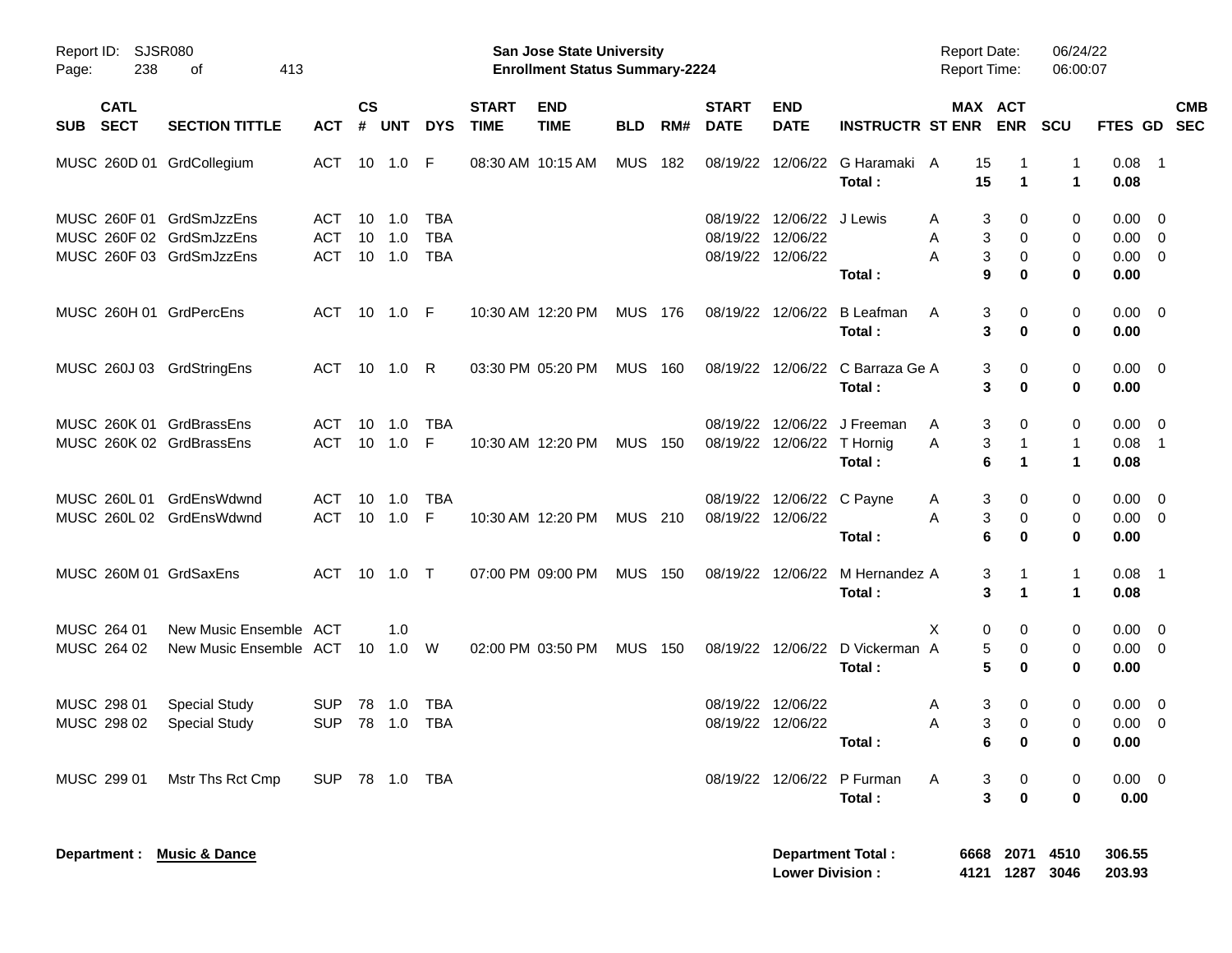| Report ID: SJSR080<br>239<br>Page: | of                    | 413     |     |            |              | <b>San Jose State University</b><br><b>Enrollment Status Summary-2224</b> |            |     |              |                                       |                                                      | <b>Report Date:</b><br><b>Report Time:</b> |                         | 06/24/22<br>06:00:07 |                              |            |
|------------------------------------|-----------------------|---------|-----|------------|--------------|---------------------------------------------------------------------------|------------|-----|--------------|---------------------------------------|------------------------------------------------------|--------------------------------------------|-------------------------|----------------------|------------------------------|------------|
| <b>CATL</b>                        |                       |         | СS  |            | <b>START</b> | <b>END</b>                                                                |            |     | <b>START</b> | <b>END</b>                            |                                                      |                                            | MAX ACT                 |                      |                              | <b>CMB</b> |
| <b>SECT</b><br><b>SUB</b>          | <b>SECTION TITTLE</b> | $ACT$ # | UNT | <b>DYS</b> | <b>TIME</b>  | TIME                                                                      | <b>BLD</b> | RM# | <b>DATE</b>  | <b>DATE</b><br><b>Upper Division:</b> | <b>INSTRUCTR ST ENR</b><br><b>Graduate Division:</b> | 2227<br>320                                | <b>ENR</b><br>756<br>28 | scu<br>1431<br>33    | FTES GD SEC<br>98.88<br>3.73 |            |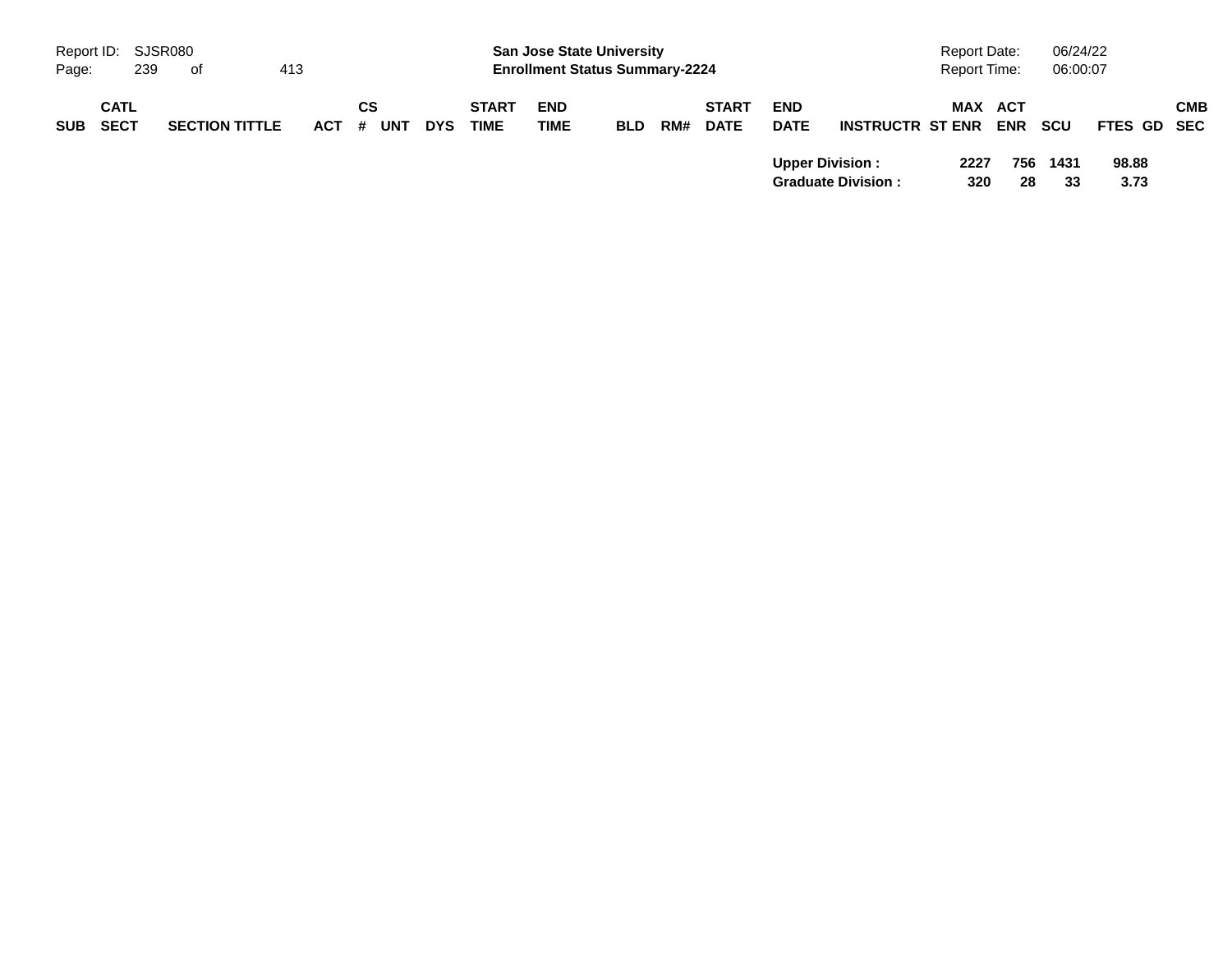| Report ID:<br>Page: | 240                        | SJSR080<br>413<br>оf                           |            |                    |            |              |                             | San Jose State University<br><b>Enrollment Status Summary-2224</b> |            |             |                                |                           |                                   | <b>Report Date:</b><br><b>Report Time:</b> |                       | 06/24/22<br>06:00:07 |                |                         |                          |
|---------------------|----------------------------|------------------------------------------------|------------|--------------------|------------|--------------|-----------------------------|--------------------------------------------------------------------|------------|-------------|--------------------------------|---------------------------|-----------------------------------|--------------------------------------------|-----------------------|----------------------|----------------|-------------------------|--------------------------|
| <b>SUB</b>          | <b>CATL</b><br><b>SECT</b> | <b>SECTION TITTLE</b>                          | <b>ACT</b> | $\mathsf{cs}$<br># | <b>UNT</b> | <b>DYS</b>   | <b>START</b><br><b>TIME</b> | <b>END</b><br><b>TIME</b>                                          | <b>BLD</b> | RM#         | <b>START</b><br><b>DATE</b>    | <b>END</b><br><b>DATE</b> | <b>INSTRUCTR ST ENR</b>           |                                            | MAX ACT<br><b>ENR</b> | <b>SCU</b>           | <b>FTES GD</b> |                         | <b>CMB</b><br><b>SEC</b> |
| <b>College</b>      | Department :               | <b>Humanities &amp; the Arts</b><br>Philosophy |            |                    |            |              |                             |                                                                    |            |             |                                |                           |                                   |                                            |                       |                      |                |                         |                          |
| PHIL                | 901                        | Math/Logic for GE                              | <b>SEM</b> | 04                 | 3.0        | МW           |                             | 09:00 AM 10:15 AM                                                  | <b>DMH</b> | 208         | 08/19/22                       | 12/06/22                  | A Delunas                         | 35<br>A                                    | 1                     | 3                    | 0.20           | $\mathbf{0}$            |                          |
| <b>PHIL</b>         | 902                        | Math/Logic for GE                              | <b>SEM</b> | 04                 | 3.0        | MW           |                             | 10:30 AM 11:45 AM                                                  | <b>DMH</b> | 208         | 08/19/22                       | 12/06/22                  | A Delunas                         | 35<br>Α                                    | 7                     | 21                   | 1.40           | $\mathbf 0$             |                          |
| PHIL                | 903                        | Math/Logic for GE                              | <b>SEM</b> | 04                 | 3.0        | <b>TR</b>    |                             | 01:30 PM 02:45 PM                                                  | DMH 208    |             |                                | 08/19/22 12/06/22         | C Smith                           | A<br>35                                    | $\mathbf{1}$          | 3                    | 0.20           | $\overline{0}$          |                          |
|                     |                            |                                                |            |                    |            |              |                             |                                                                    |            |             |                                |                           | Total:                            | 105                                        | 9                     | 27                   | 1.80           |                         |                          |
| PHIL                | 9W 01                      | Math & Logic Wkshop LEC                        |            | 02                 | 1.0        | $\top$       |                             | 04:30 PM 05:20 PM                                                  | DMH        | 208         | 08/19/22                       | 12/06/22                  | C Smith                           | 35<br>A                                    | 8                     | 8                    | 0.53           | $\overline{0}$          |                          |
| <b>PHIL</b>         | 9W 02                      | Math & Logic Wkshop LEC                        |            |                    | 02 1.0     | R            |                             | 04:30 PM 05:20 PM                                                  | DMH 208    |             |                                | 08/19/22 12/06/22         | C Smith                           | A<br>35                                    | 0                     | 0                    | 0.00           | $\overline{0}$          |                          |
|                     |                            |                                                |            |                    |            |              |                             |                                                                    |            |             |                                |                           | Total:                            | 70                                         | 8                     | 8                    | 0.53           |                         |                          |
| <b>PHIL</b>         | 10 01                      | Intro to Phil                                  | <b>LEC</b> | 03                 | 3.0        | МW           |                             | 09:00 AM 10:15 AM                                                  | DMH        | 149B        | 08/19/22 12/06/22              |                           |                                   | 35<br>Α                                    | 8                     | 24                   | 1.60           | - 0                     |                          |
| PHIL                | 10 02                      | Intro to Phil                                  | <b>LEC</b> | 03                 | 3.0        | МW           |                             | 10:30 AM 11:45 AM                                                  | <b>DMH</b> | 149B        | 08/19/22                       | 12/06/22                  | D Williamson A                    | 35                                         | 11                    | 33                   | 2.20           | 0                       |                          |
| PHIL                | 10 03                      | Intro to Phil                                  | <b>LEC</b> | 03                 | 3.0        | <b>MW</b>    |                             | 03:00 PM 04:15 PM                                                  | <b>DMH</b> | 149B        | 08/19/22                       | 12/06/22                  |                                   | 35<br>Α                                    | 6                     | 18                   | 1.20           | 0                       |                          |
| PHIL                | 10 04                      | Intro to Phil                                  | <b>LEC</b> | 03                 | 3.0        | <b>TR</b>    |                             | 09:00 AM 10:15 AM                                                  | <b>SH</b>  | 241         |                                | 08/19/22 12/06/22         |                                   | 35<br>A                                    | 2                     | 6                    | 0.40           | 0                       |                          |
| PHIL                | 10 05                      | Intro to Phil                                  | <b>LEC</b> | 03                 | 3.0        | <b>TR</b>    |                             | 12:00 PM 01:15 PM                                                  | <b>SH</b>  | 241         | 08/19/22                       | 12/06/22                  | D Williamson A                    | 35                                         | 4                     | 12                   | 0.80           | 0                       |                          |
| PHIL                | 10 06                      | Intro to Phil                                  | <b>LEC</b> | 03                 | 3.0        | <b>TR</b>    |                             | 01:30 PM 02:45 PM                                                  | <b>SH</b>  | 241         | 08/19/22                       | 12/06/22                  |                                   | 35<br>Α                                    | 10                    | 30                   | 2.00           | 0                       |                          |
| PHIL                | 10 07                      | Intro to Phil                                  | <b>LEC</b> | 03                 | 3.0        | F            |                             | 09:30 AM 12:15 PM                                                  | <b>DMH</b> | 208         | 08/19/22 12/06/22              |                           |                                   | 35<br>Α                                    | $\mathbf 0$           | 0                    | 0.00           | 0                       |                          |
| PHIL                | 1080                       | Intro to Phil                                  | <b>LEC</b> | 03                 | 3.0        | <b>TBA</b>   |                             |                                                                    | <b>ON</b>  | <b>LINE</b> | 08/19/22                       | 12/06/22                  | J Cardoza-Ko A                    | 35                                         | 16                    | 48                   | 3.20           | 0                       |                          |
| PHIL                | 1081                       | Intro to Phil                                  | <b>LEC</b> | 03                 | 3.0        | <b>TBA</b>   |                             |                                                                    | ON         | <b>LINE</b> |                                | 08/19/22 12/06/22         | J Cardoza-Ko A                    | 35                                         | 9                     | 27                   | 1.80           | 0                       |                          |
|                     |                            |                                                |            |                    |            |              |                             |                                                                    |            |             |                                |                           | Total:                            | 315                                        | 66                    | 198                  | 13.20          |                         |                          |
| <b>PHIL</b>         | 12 01                      | Phil of the Person                             | <b>LEC</b> | 03                 | 3.0        | MW           |                             | 12:00 PM 01:15 PM                                                  | <b>DMH</b> | 208         | 08/19/22                       | 12/06/22                  | N Osborne                         | 35<br>A                                    | 17                    | 51                   | 3.40           | - 0                     |                          |
| <b>PHIL</b>         | 12 02                      | Phil of the Person                             | <b>LEC</b> | 03                 | 3.0        | <b>TR</b>    |                             | 10:30 AM 11:45 AM                                                  | <b>SH</b>  | 241         | 08/19/22                       | 12/06/22                  | D Williamson A                    | 35                                         | $\overline{2}$        | 6                    | 0.40           | 0                       |                          |
| <b>PHIL</b>         | 12 03                      | Phil of the Person                             | <b>LEC</b> | 03                 | 3.0        | <b>TR</b>    |                             | 03:00 PM 04:15 PM                                                  | <b>DMH</b> | 149B        |                                | 08/19/22 12/06/22         | N Osborne                         | 35<br>A                                    | 5                     | 15                   | 1.00           | $\overline{0}$          |                          |
|                     |                            |                                                |            |                    |            |              |                             |                                                                    |            |             |                                |                           | Total:                            | 105                                        | 24                    | 72                   | 4.80           |                         |                          |
| PHIL                | 57 01                      | Logic & Crit Reas                              | <b>SEM</b> | 04                 | 3.0        | MW           |                             | 12:00 PM 01:15 PM                                                  | <b>DMH</b> | 149B        | 08/19/22                       | 12/06/22                  | D Williamson A                    | 35                                         | 5                     | 15                   | 1.00           | - 0                     |                          |
| PHIL                | 57 02                      | Logic & Crit Reas                              | <b>SEM</b> | 04                 | 3.0        | MW           |                             | 01:30 PM 02:45 PM                                                  | DMH        | 149B        | 08/19/22                       | 12/06/22                  | N Osborne                         | 35<br>A                                    | 10                    | 30                   | 2.00           | $\mathbf 0$             |                          |
| PHIL                | 57 03                      | Logic & Crit Reas                              | <b>SEM</b> | 04                 | 3.0        | TR           |                             | 12:00 PM 01:15 PM                                                  | <b>DMH</b> | 208         | 08/19/22                       | 12/06/22                  | C Smith                           | 35<br>A                                    | 27                    | 81                   | 5.40           | $\mathbf 0$             |                          |
| PHIL                | 57 04                      | Logic & Crit Reas                              | <b>SEM</b> | 04                 | 3.0        | <b>TR</b>    |                             | 03:00 PM 04:15 PM                                                  | DMH 208    |             |                                | 08/19/22 12/06/22 C Smith |                                   | 35<br>A                                    | 14                    | 42                   | 2.80           | 0                       |                          |
| PHIL                | 57 05                      | Logic & Crit Reas                              | SEM 04     |                    | 3.0        | $\mathsf{F}$ |                             | 12:30 PM 03:15 PM                                                  | <b>DMH</b> | 208         | 08/19/22 12/06/22              |                           |                                   | 35<br>Α                                    | 0                     | 0                    | 0.00           | $\overline{\mathbf{0}}$ |                          |
| <b>PHIL</b>         | 5780                       | Logic & Crit Reas                              | SEM        | 04                 | 3.0        | M            |                             | 10:30 AM 11:45 AM                                                  | <b>ON</b>  |             | LINE 08/19/22 12/06/22 K Patel |                           |                                   | Α<br>35                                    | 13                    | 39                   | 2.60           | $\overline{0}$          |                          |
| <b>PHIL</b>         | 5781                       | Logic & Crit Reas                              | SEM        |                    | 04 3.0     | W            |                             | 10:30 AM 11:45 AM                                                  | <b>ON</b>  |             | LINE 08/19/22 12/06/22 K Patel |                           |                                   | 35<br>Α                                    | 9                     | 27                   | 1.80           | $\overline{0}$          |                          |
| PHIL                | 5782                       | Logic & Crit Reas                              | SEM 04 3.0 |                    |            | TBA          |                             |                                                                    | ON         |             |                                |                           | LINE 08/19/22 12/06/22 K Yrigoyen | Α<br>35                                    | 36                    | 108                  | $7.20 \t 0$    |                         |                          |
|                     |                            |                                                |            |                    |            |              |                             |                                                                    |            |             |                                |                           | Total:                            | 280                                        | 114                   | 342                  | 22.80          |                         |                          |
| <b>PHIL</b>         | 61 01                      | Moral Issues                                   | LEC        |                    | 03 3.0     | МW           |                             | 12:00 PM 01:15 PM                                                  | SH         | 241         |                                | 08/19/22 12/06/22         |                                   | 35<br>A                                    | 2                     | 6                    | $0.40 \quad 0$ |                         |                          |
| PHIL                | 61 02                      | Moral Issues                                   | <b>LEC</b> |                    | 03 3.0     | MW           |                             | 01:30 PM 02:45 PM                                                  | <b>SH</b>  | 241         | 08/19/22 12/06/22              |                           |                                   | 35<br>A                                    | 3                     | 9                    | $0.60 \t 0$    |                         |                          |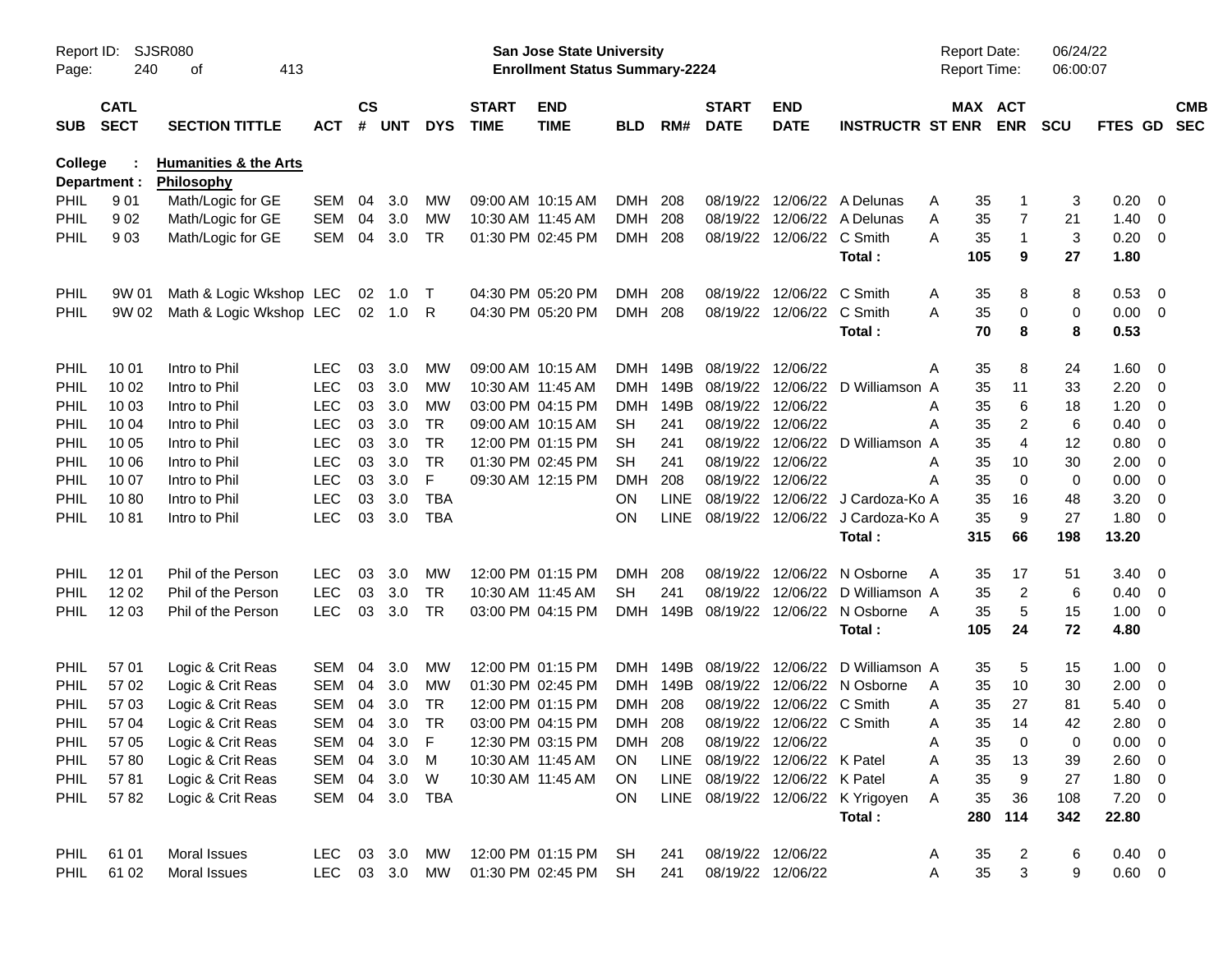|             | <b>SJSR080</b><br>Report ID: |                       |            |               |            |            |              | <b>San Jose State University</b>      |            |             |                        |                   |                                   |   | <b>Report Date:</b> |                | 06/24/22 |                |                         |            |
|-------------|------------------------------|-----------------------|------------|---------------|------------|------------|--------------|---------------------------------------|------------|-------------|------------------------|-------------------|-----------------------------------|---|---------------------|----------------|----------|----------------|-------------------------|------------|
| Page:       | 241                          | 413<br>οf             |            |               |            |            |              | <b>Enrollment Status Summary-2224</b> |            |             |                        |                   |                                   |   | <b>Report Time:</b> |                | 06:00:07 |                |                         |            |
|             | <b>CATL</b>                  |                       |            | $\mathsf{cs}$ |            |            | <b>START</b> | <b>END</b>                            |            |             | <b>START</b>           | <b>END</b>        |                                   |   | MAX ACT             |                |          |                |                         | <b>CMB</b> |
| <b>SUB</b>  | <b>SECT</b>                  | <b>SECTION TITTLE</b> | <b>ACT</b> | #             | <b>UNT</b> | <b>DYS</b> | <b>TIME</b>  | <b>TIME</b>                           | <b>BLD</b> | RM#         | <b>DATE</b>            | <b>DATE</b>       | <b>INSTRUCTR ST ENR</b>           |   |                     | <b>ENR</b>     | SCU      | <b>FTES GD</b> |                         | <b>SEC</b> |
| PHIL        | 61 03                        | Moral Issues          | <b>LEC</b> | 03            | 3.0        | МW         |              | 03:00 PM 04:15 PM                     | <b>SH</b>  | 241         | 08/19/22               | 12/06/22          |                                   | Α | 35                  | $\overline{2}$ | 6        | 0.40           | - 0                     |            |
| PHIL        | 61 04                        | Moral Issues          | <b>LEC</b> | 03            | 3.0        | <b>TR</b>  |              | 10:30 AM 11:45 AM                     | <b>DMH</b> | 149B        | 08/19/22               | 12/06/22          | N Osborne                         | Α | 35                  | 21             | 63       | 4.20           | 0                       |            |
| PHIL        | 61 05                        | Moral Issues          | <b>LEC</b> | 03            | 3.0        | <b>TR</b>  |              | 12:00 PM 01:15 PM                     | DMH        | 149B        | 08/19/22               | 12/06/22          | N Osborne                         | Α | 35                  | 26             | 78       | 5.20           | 0                       |            |
| PHIL        | 61 06                        | Moral Issues          | <b>LEC</b> | 03            | 3.0        | <b>TR</b>  |              | 01:30 PM 02:45 PM                     |            | DMH 149B    | 08/19/22               | 12/06/22          |                                   | A | 35                  | $\mathbf{1}$   | 3        | 0.20           | 0                       |            |
| PHIL        | 61 07                        | Moral Issues          | <b>LEC</b> | 03            | 3.0        | F          |              | 09:30 AM 12:15 PM                     | <b>DMH</b> | 149B        | 08/19/22               | 12/06/22          |                                   | A | 35                  | 0              | 0        | 0.00           | -0                      |            |
| PHIL        | 6180                         | Moral Issues          | <b>LEC</b> | 03            | 3.0        | <b>TBA</b> |              |                                       | ON         | LINE        | 08/19/22               |                   | 12/06/22 F Alberts                | A | 35                  | 20             | 60       | 4.00           | 0                       |            |
| PHIL        | 6181                         | Moral Issues          | <b>LEC</b> | 03            | 3.0        | <b>TBA</b> |              |                                       | ON         | LINE        | 08/19/22               | 12/06/22          | J Giddings                        | A | 35                  | 35             | 105      | 7.00           | $\overline{0}$          |            |
|             |                              |                       |            |               |            |            |              |                                       |            |             |                        |                   | Total:                            |   | 315                 | 110            | 330      | 22.00          |                         |            |
| PHIL        | 66 01                        | Intro Aesthetics      | <b>LEC</b> | 03            | 3.0        | МW         |              | 01:30 PM 02:45 PM                     | <b>DMH</b> | 208         | 08/19/22               | 12/06/22          | A Delunas                         | Α | 35                  | 31             | 93       | 6.25           | - 1                     |            |
| PHIL        | 66 02                        | Intro Aesthetics      | <b>LEC</b> | 03            | 3.0        | МW         |              | 03:00 PM 04:15 PM                     | <b>DMH</b> | 208         | 08/19/22               | 12/06/22          | A Delunas                         | Α | 35                  | 18             | 54       | 3.60           | $\overline{\mathbf{0}}$ |            |
| PHIL        | 6680                         | Intro Aesthetics      | <b>LEC</b> | 03            | 3.0        | T          |              | 01:30 PM 02:45 PM                     | <b>ON</b>  | LINE        | 08/19/22               | 12/06/22          | T Leddy                           | Α | 35                  | 5              | 15       | 1.00           | - 0                     |            |
| PHIL        | 6681                         | Intro Aesthetics      | <b>LEC</b> | 03            | 3.0        | R          |              | 01:30 PM 02:45 PM                     | <b>ON</b>  | <b>LINE</b> | 08/19/22               | 12/06/22          | T Leddy                           | Α | 35                  | 4              | 12       | 0.80           | 0                       |            |
| PHIL        | 6682                         | Intro Aesthetics      | <b>LEC</b> | 03            | 3.0        | <b>TBA</b> |              |                                       | <b>ON</b>  | <b>LINE</b> | 08/19/22               | 12/06/22          | <b>F</b> Alberts                  | A | 35                  | 9              | 27       | 1.80           | 0                       |            |
| PHIL        | 6683                         | Intro Aesthetics      | <b>LEC</b> | 03            | 3.0        | <b>TBA</b> |              |                                       | ON         | LINE        |                        | 08/19/22 12/06/22 | <b>F</b> Alberts                  | Α | 35                  | 5              | 15       | 1.00           | - 0                     |            |
|             |                              |                       |            |               |            |            |              |                                       |            |             |                        |                   | Total:                            |   | 210                 | 72             | 216      | 14.45          |                         |            |
| PHIL        | 70A 01                       | Ancient Philosophy    | <b>LEC</b> | 03            | 3.0        | MW         |              | 10:30 AM 11:45 AM                     | <b>SH</b>  | 241         |                        | 08/19/22 12/06/22 | J Lindahl                         | A | 42                  | 36             | 108      | $7.20 \ 0$     |                         |            |
|             |                              |                       |            |               |            |            |              |                                       |            |             |                        |                   | Total:                            |   | 42                  | 36             | 108      | 7.20           |                         |            |
| PHIL        | 70B 01                       | Modern Philosophy     | <b>LEC</b> | 03            | 3.0        | <b>TR</b>  |              | 10:30 AM 11:45 AM                     | <b>ON</b>  |             | LINE 08/19/22 12/06/22 |                   | T Leddy                           | A | 42                  | 16             | 48       | $3.20 \ 0$     |                         |            |
|             |                              |                       |            |               |            |            |              |                                       |            |             |                        |                   | Total:                            |   | 42                  | 16             | 48       | 3.20           |                         |            |
| <b>PHIL</b> | 104 80                       | Asian Philosophy      | <b>LEC</b> | 02            | 3.0        | <b>TBA</b> |              |                                       | <b>ON</b>  | <b>LINE</b> |                        | 08/19/22 12/06/22 | B Mou                             | Α | 35                  | 6              | 18       | 1.20           | $0\,C$                  |            |
| <b>RELS</b> | 104 80                       | Asian Philosophy      | LEC        | 02            | 3.0        | <b>TBA</b> |              |                                       | <b>ON</b>  | <b>LINE</b> | 08/19/22               | 12/06/22          | B Mou                             | A | 0                   | $\overline{1}$ | 3        | 0.20           | 0 C                     |            |
| ASIA        | 104 80                       | Asian Philosophy      | LEC        | 02            | 3.0        | <b>TBA</b> |              |                                       | ON         | <b>LINE</b> | 08/19/22               | 12/06/22          | B Mou                             | A | 0                   | 28             | 84       | 5.60           | 0 <sup>C</sup>          |            |
| <b>PHIL</b> | 10481                        | Asian Philosophy      | LEC        | 02            | 3.0        | <b>TBA</b> |              |                                       | ON         | <b>LINE</b> | 08/19/22               |                   | 12/06/22 J Giddings               | Α | 35                  | 9              | 27       | 1.80           | 0 <sup>C</sup>          |            |
| <b>RELS</b> | 104 81                       | Asian Philosophy      | LEC        | 02            | 3.0        | <b>TBA</b> |              |                                       | ON         | <b>LINE</b> | 08/19/22               |                   | 12/06/22 J Giddings               | Α | 0                   | 0              | 0        | 0.00           | 0 <sup>C</sup>          |            |
| ASIA        | 104 81                       | Asian Philosophy      | LEC        | 02            | 3.0        | <b>TBA</b> |              |                                       | <b>ON</b>  | LINE        | 08/19/22               |                   | 12/06/22 J Giddings               | Α | 0                   | 26             | 78       | 5.20           | 0 <sup>C</sup>          |            |
| <b>PHIL</b> | 104 82                       | Asian Philosophy      | <b>LEC</b> | 02            | 3.0        | <b>TBA</b> |              |                                       | <b>ON</b>  | <b>LINE</b> | 08/19/22               |                   | 12/06/22 J Giddings               | Α | 35                  | -1             | 3        | 0.20           | 0 <sup>C</sup>          |            |
|             | RELS 104 82                  | Asian Philosophy      | <b>LEC</b> | 02            | 3.0        | <b>TBA</b> |              |                                       | <b>ON</b>  |             |                        |                   | LINE 08/19/22 12/06/22 J Giddings | A | 0                   | 0              | $\Omega$ | 0.00           | 0 <sup>o</sup>          |            |
|             | ASIA 10482                   | Asian Philosophy      | LEC.       |               | 02 3.0     | TBA        |              |                                       | <b>ON</b>  |             |                        |                   | LINE 08/19/22 12/06/22 J Giddings | A | 0                   | 12             | 36       | 2.40           | $0\,$ C                 |            |
|             | PHIL 104 83                  | Asian Philosophy      | <b>LEC</b> |               | 02 3.0     | <b>TBA</b> |              |                                       | <b>ON</b>  |             |                        |                   | LINE 08/19/22 12/06/22 J Giddings | Α | 35                  | -1             | 3        | 0.20           | 0 <sup>o</sup>          |            |
|             | RELS 104 83                  | Asian Philosophy      | <b>LEC</b> |               | 02 3.0     | <b>TBA</b> |              |                                       | ON         |             |                        |                   | LINE 08/19/22 12/06/22 J Giddings | Α | 0                   | 0              | 0        | 0.00           | $0\,$ C                 |            |
|             | ASIA 104 83                  | Asian Philosophy      | <b>LEC</b> |               | 02 3.0     | TBA        |              |                                       | ON         |             |                        |                   | LINE 08/19/22 12/06/22 J Giddings | Α | 0                   | 4              | 12       | 0.80           | $0\,C$                  |            |
|             |                              |                       |            |               |            |            |              |                                       |            |             |                        |                   | Total:                            |   | 140                 | 88             | 264      | 17.60          |                         |            |
|             | PHIL 109 80                  | Phil of Religion      | LEC.       |               | 02 3.0     | TR         |              | 01:30 PM 02:45 PM                     | ON.        |             |                        |                   | LINE 08/19/22 12/06/22 J Giddings | A | 35                  | 9              | 27       | 1.85 1 C       |                         |            |
|             | RELS 109 80                  | Phil of Religion      | LEC.       |               | 02 3.0 TR  |            |              | 01:30 PM 02:45 PM                     | ON.        |             |                        |                   | LINE 08/19/22 12/06/22 J Giddings | Α | $\pmb{0}$           | $\overline{1}$ | 3        | $0.20 \t 0 C$  |                         |            |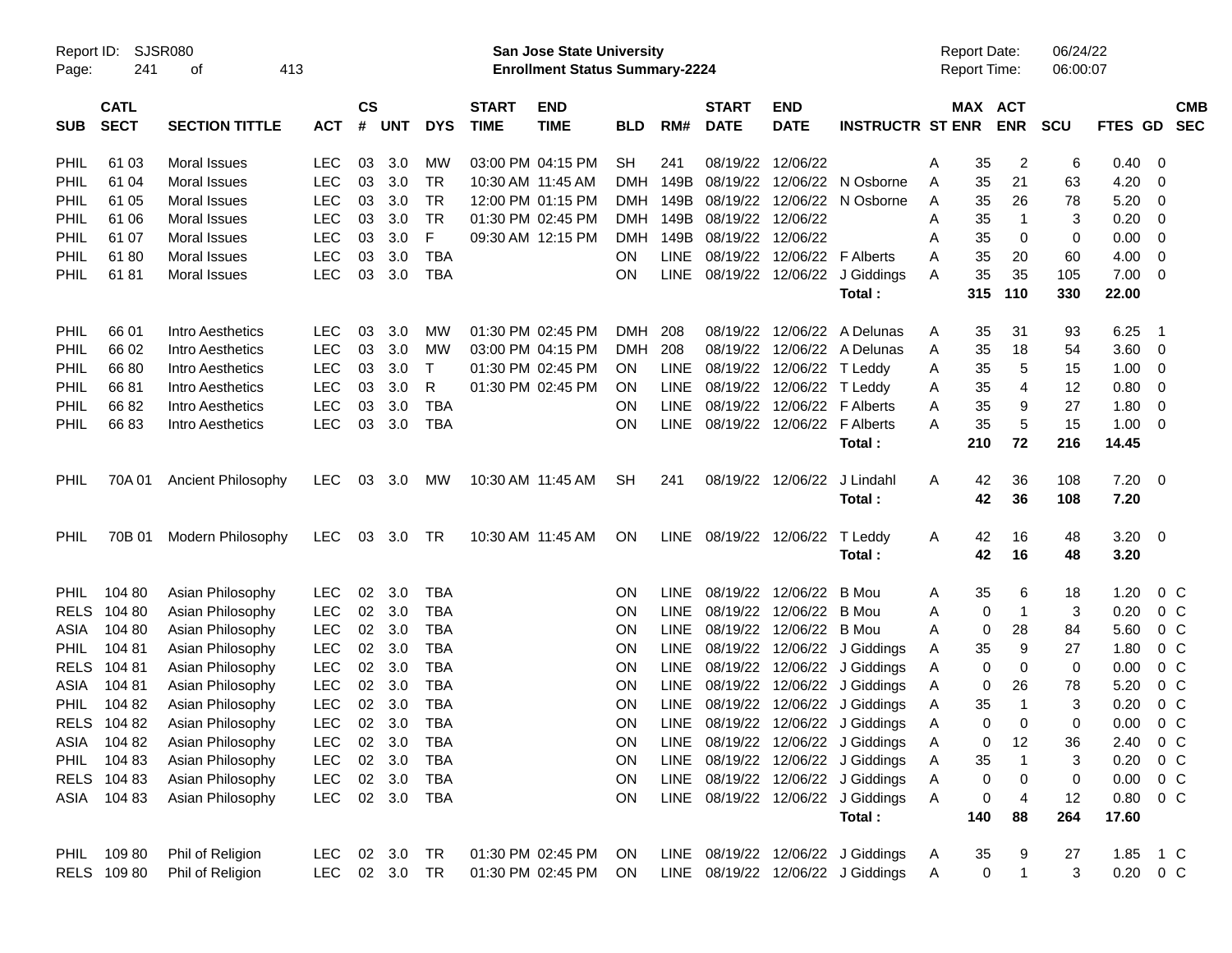| Page:                                                                           | Report ID: SJSR080<br>242<br>413<br>οf                   |                                                                                                                                                                             |                                        |                    |                                                |                                                                    |                             | San Jose State University<br><b>Enrollment Status Summary-2224</b> |                                    |                                                                  |                             |                                                        |                                                                                                                                                                                                             | Report Date:<br><b>Report Time:</b>                              |                                                    | 06/24/22<br>06:00:07                     |                                                              |                                                                                               |            |
|---------------------------------------------------------------------------------|----------------------------------------------------------|-----------------------------------------------------------------------------------------------------------------------------------------------------------------------------|----------------------------------------|--------------------|------------------------------------------------|--------------------------------------------------------------------|-----------------------------|--------------------------------------------------------------------|------------------------------------|------------------------------------------------------------------|-----------------------------|--------------------------------------------------------|-------------------------------------------------------------------------------------------------------------------------------------------------------------------------------------------------------------|------------------------------------------------------------------|----------------------------------------------------|------------------------------------------|--------------------------------------------------------------|-----------------------------------------------------------------------------------------------|------------|
| <b>SUB</b>                                                                      | <b>CATL</b><br><b>SECT</b>                               | <b>SECTION TITTLE</b>                                                                                                                                                       | <b>ACT</b>                             | $\mathsf{cs}$<br># | <b>UNT</b>                                     | <b>DYS</b>                                                         | <b>START</b><br><b>TIME</b> | <b>END</b><br><b>TIME</b>                                          | <b>BLD</b>                         | RM#                                                              | <b>START</b><br><b>DATE</b> | <b>END</b><br><b>DATE</b>                              | <b>INSTRUCTR ST ENR</b>                                                                                                                                                                                     |                                                                  | MAX ACT<br><b>ENR</b>                              | <b>SCU</b>                               | FTES GD SEC                                                  |                                                                                               | <b>CMB</b> |
|                                                                                 |                                                          |                                                                                                                                                                             |                                        |                    |                                                |                                                                    |                             |                                                                    |                                    |                                                                  |                             |                                                        | Total:                                                                                                                                                                                                      | 35                                                               | 10                                                 | 30                                       | 2.05                                                         |                                                                                               |            |
| <b>PHIL</b><br><b>PHIL</b><br><b>PHIL</b>                                       | 110 01<br>110 80<br>11081                                | Sci Tech & Hum Val<br>Sci Tech & Hum Val<br>Sci Tech & Hum Val                                                                                                              | <b>LEC</b><br><b>LEC</b><br><b>LEC</b> | 03<br>03<br>03     | 3.0<br>3.0<br>3.0                              | MW<br><b>TBA</b><br>TBA                                            |                             | 12:00 PM 01:15 PM                                                  | <b>BBC</b><br>ON.<br>ON.           | 222<br>LINE                                                      |                             | 08/19/22 12/06/22                                      | 08/19/22 12/06/22 L Bernasconi A<br>LINE 08/19/22 12/06/22 L Bernasconi A<br>Total:                                                                                                                         | A<br>45<br>35<br>35<br>115                                       | 9<br>35<br>35<br>79                                | 27<br>105<br>105<br>237                  | 1.80<br>$7.00 \t 0$<br>$7.00 \t 0$<br>15.80                  | $\overline{\phantom{0}}$                                                                      |            |
| <b>PHIL</b>                                                                     | 11280                                                    | American Phil                                                                                                                                                               | LEC.                                   |                    | 02 3.0                                         | TBA                                                                |                             |                                                                    | ON.                                |                                                                  |                             | LINE 08/19/22 12/06/22                                 | T Gullion<br>Total:                                                                                                                                                                                         | 35<br>A<br>35                                                    | 9<br>9                                             | 27<br>27                                 | $1.80 \t 0$<br>1.80                                          |                                                                                               |            |
|                                                                                 | PHIL 121 01<br>WGSS 121 01                               | <b>Phil and Feminism</b><br>Phil and Feminism                                                                                                                               | <b>LEC</b><br><b>LEC</b>               | 02                 | 3.0<br>02 3.0                                  | $\top$<br>$\top$                                                   |                             | 03:00 PM 05:45 PM<br>03:00 PM 05:45 PM                             | SH.<br>SH.                         | 241<br>241                                                       |                             | 08/19/22 12/06/22<br>08/19/22 12/06/22 J Liz           | -J Liz<br>Total :                                                                                                                                                                                           | 35<br>A<br>0<br>А<br>35                                          | 6<br>0<br>6                                        | 18<br>$\mathbf 0$<br>18                  | 1.25<br>0.00<br>1.25                                         | 1 C<br>0 <sup>o</sup>                                                                         |            |
| <b>PHIL</b>                                                                     | 132 80                                                   | <b>Ethical Theory</b>                                                                                                                                                       | SEM 04 3.0                             |                    |                                                | TBA                                                                |                             |                                                                    | ON.                                |                                                                  |                             | LINE 08/19/22 12/06/22 M Jordan                        | Total :                                                                                                                                                                                                     | Α<br>35<br>35                                                    | 16<br>16                                           | 48<br>48                                 | 3.25<br>3.25                                                 | - 1                                                                                           |            |
| <b>PHIL</b><br><b>PHIL</b><br><b>PHIL</b>                                       | 133 01<br>13302<br>133 03                                | <b>Ethics in Science</b><br>Ethics in Science<br><b>Ethics in Science</b>                                                                                                   | LEC.<br><b>LEC</b><br><b>LEC</b>       | 03<br>03<br>03     | 3.0<br>3.0<br>3.0                              | МW<br>MW<br><b>TR</b>                                              | 10:30 AM 11:45 AM           | 01:30 PM 02:45 PM<br>10:30 AM 11:45 AM                             | MН<br><b>BBC</b><br><b>BBC</b>     | 324<br>222<br>222                                                |                             | 08/19/22 12/06/22 R Betzler<br>08/19/22 12/06/22 J Liz | 08/19/22 12/06/22 J Stemwedel A<br>Total:                                                                                                                                                                   | A<br>45<br>45<br>Α<br>45<br>135                                  | 8<br>24<br>23<br>55                                | 24<br>72<br>69<br>165                    | $1.60 \t 0$<br>$4.80\quad 0$<br>4.65<br>11.05                | $\overline{\phantom{1}}$                                                                      |            |
| <b>PHIL</b><br><b>PHIL</b><br><b>PHIL</b><br><b>PHIL</b><br>PHIL<br><b>PHIL</b> | 134 80<br>134 81<br>134 82<br>134 83<br>134 84<br>134 85 | Computers, Ethics, S LEC<br>Computers, Ethics, S LEC<br>Computers, Ethics, S LEC<br>Computers, Ethics, S LEC<br>Computers, Ethics, S LEC<br>Computers, Ethics, S LEC 02 3.0 |                                        |                    | 02 3.0<br>02 3.0<br>02 3.0<br>02 3.0<br>02 3.0 | TBA<br>TBA<br><b>TBA</b><br><b>TBA</b><br><b>TBA</b><br><b>TBA</b> |                             |                                                                    | ON.<br>ON<br>ON<br>ON.<br>0N<br>ΟN | <b>LINE</b><br>LINE<br><b>LINE</b><br><b>LINE</b><br><b>LINE</b> |                             |                                                        | 08/19/22 12/06/22 E Sonnier<br>08/19/22 12/06/22 E Sonnier<br>08/19/22 12/06/22 E Sonnier<br>08/19/22 12/06/22 E Sonnier<br>08/19/22 12/06/22 J Cardoza-Ko A<br>LINE 08/19/22 12/06/22 K Yrigoyen<br>Total: | 35<br>A<br>35<br>A<br>35<br>A<br>35<br>A<br>35<br>35<br>A<br>210 | 35<br>35<br>26<br>9<br>$\overline{1}$<br>17<br>123 | 105<br>105<br>78<br>27<br>3<br>51<br>369 | 7.05<br>$7.00 \t 0$<br>5.20<br>1.80<br>0.20<br>3.40<br>24.65 | - 1<br>$\overline{\mathbf{0}}$<br>$\overline{0}$<br>$\overline{0}$<br>$\overline{\mathbf{0}}$ |            |
| <b>PHIL</b>                                                                     | 15580                                                    | Phil of Law                                                                                                                                                                 | SEM 04 3.0                             |                    |                                                | M                                                                  |                             | 03:00 PM 05:45 PM                                                  | <b>ON</b>                          |                                                                  |                             | LINE 08/19/22 12/06/22 R Chan                          | Total :                                                                                                                                                                                                     | 35<br>A<br>35                                                    | 9<br>$\overline{\mathbf{9}}$                       | 27<br>27                                 | $1.80 \ 0$<br>1.80                                           |                                                                                               |            |
|                                                                                 | PHIL 158 80                                              | Phil of Language                                                                                                                                                            | SEM 04 3.0 TBA                         |                    |                                                |                                                                    |                             |                                                                    | ON.                                |                                                                  |                             | LINE 08/19/22 12/06/22                                 | <b>B</b> Mou<br>Total:                                                                                                                                                                                      | 35<br>A<br>35                                                    | 10<br>10                                           | 30<br>30                                 | $2.10$ 2<br>2.10                                             |                                                                                               |            |
|                                                                                 | PHIL 159 01                                              | Philosophy of Mind                                                                                                                                                          | <b>SEM</b>                             |                    | 3.0                                            |                                                                    |                             |                                                                    |                                    |                                                                  |                             |                                                        | Total:                                                                                                                                                                                                      | X<br>0                                                           | 0<br>$\mathbf 0$<br>$\pmb{0}$                      | 0<br>0                                   | $0.00 \t 0$<br>0.00                                          |                                                                                               |            |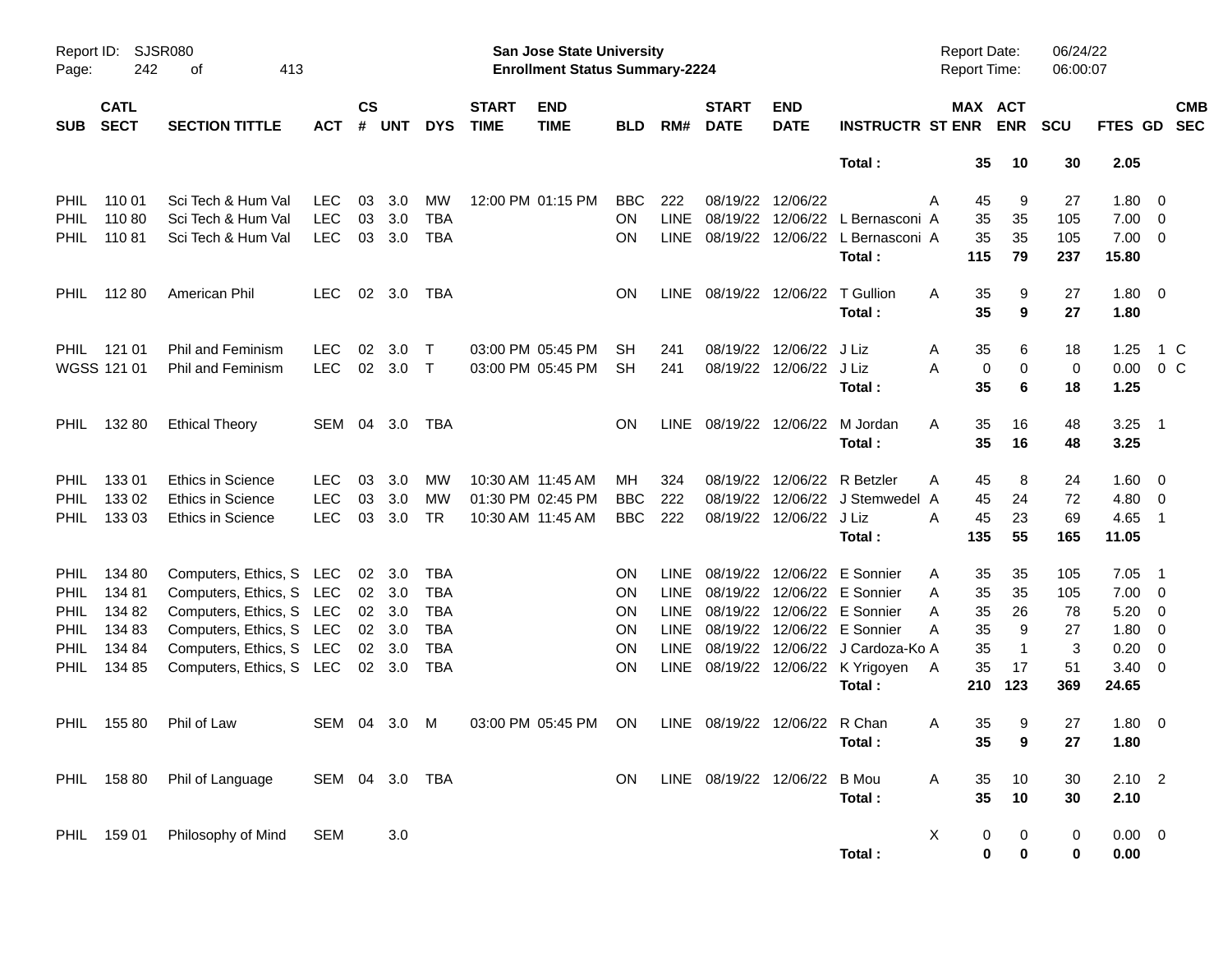| Report ID:  | SJSR080     |                        |            |               |            |            | <b>San Jose State University</b> |                                       |            |             |                   |                           | <b>Report Date:</b>     |                     | 06/24/22            |            |         |                |
|-------------|-------------|------------------------|------------|---------------|------------|------------|----------------------------------|---------------------------------------|------------|-------------|-------------------|---------------------------|-------------------------|---------------------|---------------------|------------|---------|----------------|
| Page:       | 243         | 413<br>οf              |            |               |            |            |                                  | <b>Enrollment Status Summary-2224</b> |            |             |                   |                           |                         | <b>Report Time:</b> |                     | 06:00:07   |         |                |
|             | <b>CATL</b> |                        |            | $\mathsf{cs}$ |            |            | <b>START</b>                     | <b>END</b>                            |            |             | <b>START</b>      | <b>END</b>                |                         |                     | MAX ACT             |            |         | <b>CMB</b>     |
| <b>SUB</b>  | <b>SECT</b> | <b>SECTION TITTLE</b>  | <b>ACT</b> | #             | <b>UNT</b> | <b>DYS</b> | <b>TIME</b>                      | <b>TIME</b>                           | <b>BLD</b> | RM#         | <b>DATE</b>       | <b>DATE</b>               | <b>INSTRUCTR ST ENR</b> |                     | <b>ENR</b>          | <b>SCU</b> | FTES GD | <b>SEC</b>     |
| PHIL        | 160 01      | <b>Phil of Science</b> | <b>LEC</b> | 02            | 3.0        | МW         |                                  | 09:00 AM 10:15 AM                     | <b>SH</b>  | 241         | 08/19/22          | 12/06/22                  | J Lindahl               | Α                   | 42<br>42            | 126        | 8.40    | 0              |
| PHIL        | 160 02      | Phil of Science        | <b>LEC</b> | 02            | 3.0        | МW         |                                  | 03:00 PM 04:15 PM                     | <b>BBC</b> | 222         | 08/19/22          | 12/06/22                  | R Betzler               | Α                   | 5<br>45             | 15         | 1.00    | 0              |
| PHIL        | 160 03      | <b>Phil of Science</b> | LEC        | 02            | 3.0        | <b>TR</b>  |                                  | 03:00 PM 04:15 PM                     | МH         | 324         | 08/19/22          | 12/06/22                  | K Patel                 | Α                   | 15<br>45            | 45         | 3.00    | 0              |
|             |             |                        |            |               |            |            |                                  |                                       |            |             |                   |                           | Total:                  | 132                 | 62                  | 186        | 12.40   |                |
| PHIL        | 180 01      | <b>Indiv Studies</b>   | <b>SUP</b> | 78            | 1.0        | <b>TBA</b> |                                  |                                       | ON         | <b>LINE</b> | 08/19/22          | 12/06/22                  |                         | Α                   | 5<br>0              | 0          | 0.00    | 0              |
| PHIL        | 180 02      | <b>Indiv Studies</b>   | <b>SUP</b> | 78            | 2.0        | <b>TBA</b> |                                  |                                       | ON         | <b>LINE</b> | 08/19/22          | 12/06/22                  |                         | Α                   | 5<br>0              | 0          | 0.00    | 0              |
| PHIL        | 180 03      | <b>Indiv Studies</b>   | <b>SUP</b> | 78            | 3.0        | <b>TBA</b> |                                  |                                       | ON         | <b>LINE</b> | 08/19/22          | 12/06/22                  |                         | Α                   | 5<br>0              | 0          | 0.00    | 0              |
| <b>PHIL</b> | 180 04      | <b>Indiv Studies</b>   | <b>SUP</b> | 78            | 3.0        | <b>TBA</b> |                                  |                                       | ON         | <b>LINE</b> | 08/19/22 12/06/22 |                           |                         | А                   | 5<br>0              | 0          | 0.00    | 0              |
|             |             |                        |            |               |            |            |                                  |                                       |            |             |                   |                           | Total:                  |                     | 20<br>0             | 0          | 0.00    |                |
| <b>PHIL</b> | 184 01      | Directed Reading       | <b>SUP</b> | 78            | 3.0        | <b>TBA</b> |                                  |                                       | ON         | <b>LINE</b> | 08/19/22          | 12/06/22                  |                         | Α                   | 5<br>0              | 0          | 0.00    | 0              |
| PHIL        | 184 02      | Directed Reading       | <b>SUP</b> | 78            | 3.0        | <b>TBA</b> |                                  |                                       | ON         | <b>LINE</b> | 08/19/22 12/06/22 |                           |                         | Α                   | 5<br>0              | 0          | 0.00    | 0              |
|             |             |                        |            |               |            |            |                                  |                                       |            |             |                   |                           | Total:                  |                     | 10<br>0             | 0          | 0.00    |                |
| <b>PHIL</b> | 186 01      | Prof & Bus Ethics      | <b>LEC</b> | 03            | 3.0        | MW         |                                  | 07:30 AM 08:45 AM                     | <b>BBC</b> | 222         | 08/19/22          | 12/06/22                  |                         | Α                   | 45<br>4             | 12         | 0.80    | $0\,$ C        |
| BUS3        | 186 01      | Prof & Bus Ethics      | <b>LEC</b> | 03            | 3.0        | MW         |                                  | 07:30 AM 08:45 AM                     | <b>BBC</b> | 222         | 08/19/22          | 12/06/22                  |                         | Α                   | 0<br>14             | 42         | 2.80    | $0\,C$         |
| PHIL        | 186 02      | Prof & Bus Ethics      | <b>LEC</b> | 03            | 3.0        | <b>MW</b>  |                                  | 09:00 AM 10:15 AM                     | <b>BBC</b> | 222         | 08/19/22          | 12/06/22                  | M Jordan                | A                   | 11<br>45            | 33         | 2.20    | 0 <sup>o</sup> |
| BUS3        | 186 02      | Prof & Bus Ethics      | <b>LEC</b> | 03            | 3.0        | <b>MW</b>  |                                  | 09:00 AM 10:15 AM                     | <b>BBC</b> | 222         | 08/19/22          | 12/06/22                  | M Jordan                | Α                   | 34<br>0             | 102        | 6.80    | 0 <sup>C</sup> |
| PHIL        | 186 03      | Prof & Bus Ethics      | <b>LEC</b> | 03            | 3.0        | <b>MW</b>  | 10:30 AM 11:45 AM                |                                       | <b>BBC</b> | 222         | 08/19/22          | 12/06/22                  | M Jordan                | Α                   | 8<br>45             | 24         | 1.60    | 0 <sup>C</sup> |
| BUS3        | 186 03      | Prof & Bus Ethics      | <b>LEC</b> | 03            | 3.0        | <b>MW</b>  | 10:30 AM 11:45 AM                |                                       | <b>BBC</b> | 222         | 08/19/22          | 12/06/22                  | M Jordan                | Α                   | 37<br>0             | 111        | 7.40    | 0 <sup>C</sup> |
| PHIL        | 186 04      | Prof & Bus Ethics      | <b>LEC</b> | 03            | 3.0        | <b>MW</b>  |                                  | 12:00 PM 01:15 PM                     | <b>BBC</b> | 326         | 08/19/22          | 12/06/22                  | M Maguire               | Α                   | 11<br>45            | 33         | 2.20    | 0 <sup>C</sup> |
| BUS3        | 186 04      | Prof & Bus Ethics      | <b>LEC</b> | 03            | 3.0        | <b>MW</b>  |                                  | 12:00 PM 01:15 PM                     | <b>BBC</b> | 326         | 08/19/22          | 12/06/22                  | M Maguire               | Α                   | 34<br>0             | 102        | 6.80    | 0 <sup>C</sup> |
| PHIL        | 186 05      | Prof & Bus Ethics      | LEC        | 03            | 3.0        | <b>MW</b>  |                                  | 01:30 PM 02:45 PM                     | MН         | 324         | 08/19/22          | 12/06/22                  | M Jordan                | Α                   | 9<br>45             | 27         | 1.80    | 0 <sup>C</sup> |
| BUS3        | 186 05      | Prof & Bus Ethics      | <b>LEC</b> | 03            | 3.0        | <b>MW</b>  |                                  | 01:30 PM 02:45 PM                     | MН         | 324         | 08/19/22          | 12/06/22                  | M Jordan                | Α                   | 36<br>0             | 108        | 7.20    | 0 <sup>C</sup> |
| <b>PHIL</b> | 186 06      | Prof & Bus Ethics      | <b>LEC</b> | 03            | 3.0        | <b>MW</b>  |                                  | 03:00 PM 04:15 PM                     | MН         | 324         | 08/19/22          | 12/06/22                  |                         | Α                   | 3<br>45             | 9          | 0.60    | 0 <sup>C</sup> |
| BUS3        | 186 06      | Prof & Bus Ethics      | <b>LEC</b> | 03            | 3.0        | МW         |                                  | 03:00 PM 04:15 PM                     | MН         | 324         | 08/19/22          | 12/06/22                  |                         | Α                   | 16<br>0             | 48         | 3.20    | 0 <sup>C</sup> |
| PHIL        | 186 07      | Prof & Bus Ethics      | LEC        | 03            | 3.0        | <b>MW</b>  |                                  | 04:30 PM 05:45 PM                     | MН         | 324         | 08/19/22          | 12/06/22                  |                         | Α                   | 3<br>30             | 9          | 0.60    | 0 <sup>C</sup> |
| BUS3        | 186 07      | Prof & Bus Ethics      | LEC        | 03            | 3.0        | <b>MW</b>  |                                  | 04:30 PM 05:45 PM                     | MН         | 324         | 08/19/22          | 12/06/22                  |                         | Α                   | $\overline{7}$<br>0 | 21         | 1.40    | $0\,C$         |
| <b>PHIL</b> | 186 08      | Prof & Bus Ethics      | <b>LEC</b> | 03            | 3.0        | <b>TR</b>  | 07:30 AM 08:45 AM                |                                       | мн         | 324         | 08/19/22          | 12/06/22                  |                         | Α                   | 45<br>$\mathbf{1}$  | 3          | 0.20    | 0 <sup>C</sup> |
| BUS3        | 18608       | Prof & Bus Ethics      | LEC        | 03            | 3.0        | <b>TR</b>  |                                  | 07:30 AM 08:45 AM                     | MН         | 324         | 08/19/22 12/06/22 |                           |                         | Α                   | 5<br>0              | 15         | 1.00    | 0 <sup>o</sup> |
| PHIL        | 186 09      | Prof & Bus Ethics      | LEC        | 03            | 3.0        | <b>TR</b>  |                                  | 09:00 AM 10:15 AM                     | MH         | 324         | 08/19/22 12/06/22 |                           |                         | A                   | 45<br>2             | 6          | 0.40    | $0\,C$         |
|             | BUS3 186 09 | Prof & Bus Ethics      | LEC        | 03            | 3.0        | <b>TR</b>  |                                  | 09:00 AM 10:15 AM                     | MН         | 324         |                   | 08/19/22 12/06/22         |                         | Α                   | 9<br>0              | 27         | 1.80    | $0\,C$         |
| PHIL        | 186 10      | Prof & Bus Ethics      | LEC        | 03            | 3.0        | TR         | 10:30 AM 11:45 AM                |                                       | MН         | 324         |                   | 08/19/22 12/06/22         |                         | Α                   | 5<br>45             | 15         | 1.00    | $0\,C$         |
|             | BUS3 186 10 | Prof & Bus Ethics      | LEC        | 03            | 3.0        | <b>TR</b>  | 10:30 AM 11:45 AM                |                                       | MН         | 324         |                   | 08/19/22 12/06/22         |                         | Α                   | 16<br>0             | 48         | 3.20    | $0\,C$         |
| PHIL        | 186 11      | Prof & Bus Ethics      | LEC        | 03            | 3.0        | <b>TR</b>  |                                  | 12:00 PM 01:15 PM                     | MН         | 324         |                   | 08/19/22 12/06/22 K Patel |                         | Α                   | 15<br>45            | 45         | 3.00    | $0\,C$         |
|             | BUS3 186 11 | Prof & Bus Ethics      | LEC        | 03            | 3.0        | <b>TR</b>  |                                  | 12:00 PM 01:15 PM                     | MН         | 324         |                   | 08/19/22 12/06/22 K Patel |                         | Α                   | 30<br>0             | 90         | 6.00    | $0\,C$         |
| PHIL        | 186 12      | Prof & Bus Ethics      | LEC        | 03            | 3.0        | <b>TR</b>  |                                  | 01:30 PM 02:45 PM                     | MН         | 324         | 08/19/22          | 12/06/22 K Patel          |                         | Α                   | 8<br>45             | 24         | 1.60    | $0\,C$         |
|             | BUS3 186 12 | Prof & Bus Ethics      | <b>LEC</b> | 03            | 3.0        | <b>TR</b>  |                                  | 01:30 PM 02:45 PM                     | MН         | 324         | 08/19/22          | 12/06/22 K Patel          |                         | A                   | 0<br>20             | 60         | 4.00    | $0\,C$         |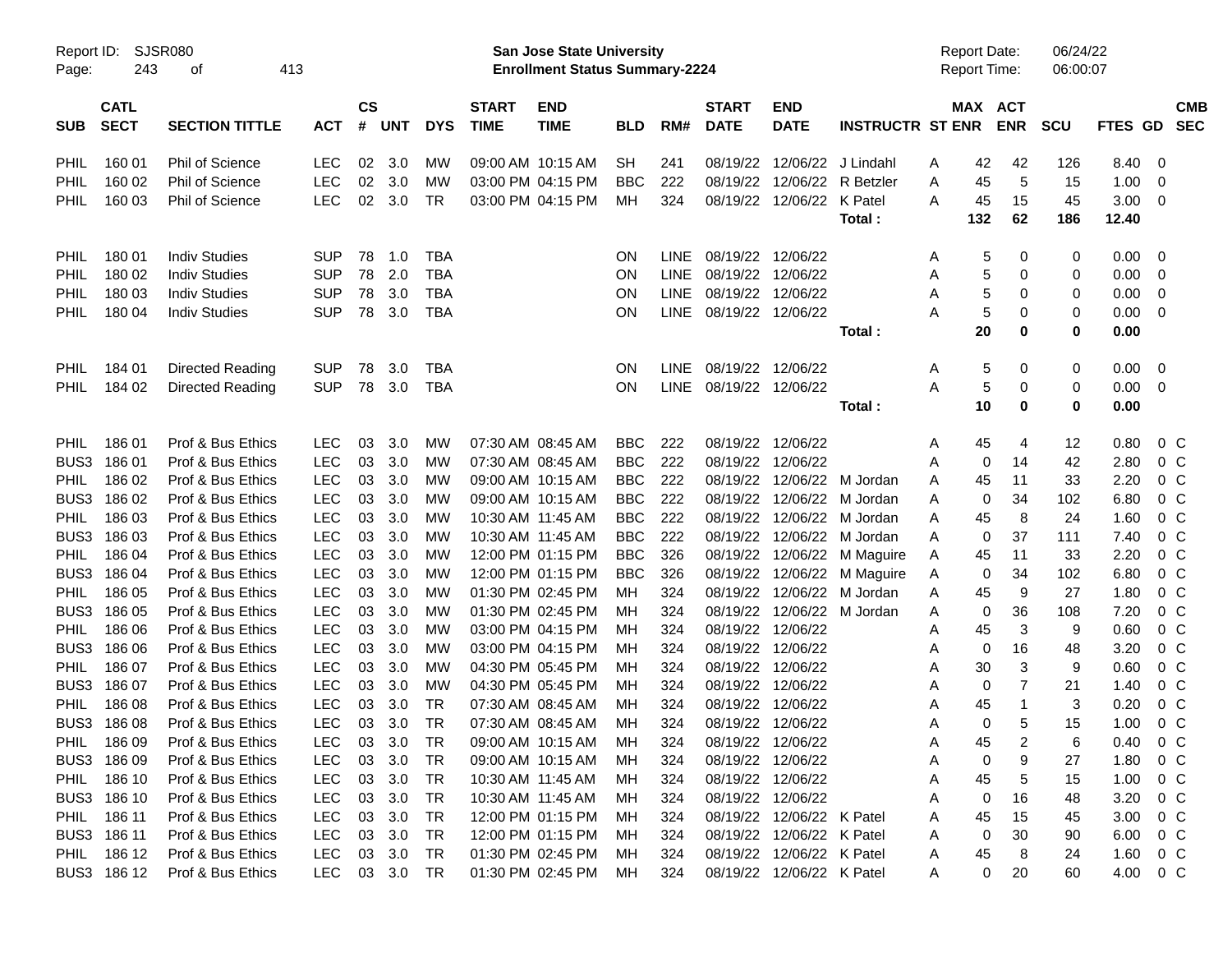| Report ID: |  | SJSR0 |
|------------|--|-------|
|------------|--|-------|

Report ID: SJSR080 **San Jose State University** Report Date: 06/24/22

Page: 244 of 413 **Enrollment Status Summary-2224** Report Time: 06:00:07

|                  | <b>CATL</b> |                       |            | <b>CS</b> |            |            | <b>START</b> | <b>END</b>        |            |             | <b>START</b>      | <b>END</b>                  |                                  |   | <b>MAX ACT</b> |                |            |             | <b>CMB</b>     |  |
|------------------|-------------|-----------------------|------------|-----------|------------|------------|--------------|-------------------|------------|-------------|-------------------|-----------------------------|----------------------------------|---|----------------|----------------|------------|-------------|----------------|--|
| <b>SUB</b>       | <b>SECT</b> | <b>SECTION TITTLE</b> | <b>ACT</b> | #         | <b>UNT</b> | <b>DYS</b> | <b>TIME</b>  | <b>TIME</b>       | BLD        | RM#         | <b>DATE</b>       | <b>DATE</b>                 | <b>INSTRUCTR ST ENR</b>          |   |                | <b>ENR</b>     | <b>SCU</b> | FTES GD SEC |                |  |
|                  |             |                       |            |           |            |            |              |                   |            |             |                   |                             |                                  |   |                |                |            |             |                |  |
| PHIL             | 186 13      | Prof & Bus Ethics     | <b>LEC</b> | 03        | 3.0        | TR         |              | 03:00 PM 04:15 PM | <b>BBC</b> | 222         | 08/19/22 12/06/22 |                             |                                  | A | 45             | 3              | 9          | 0.60        | 0 <sup>o</sup> |  |
| BUS3             | 186 13      | Prof & Bus Ethics     | <b>LEC</b> | 03        | 3.0        | <b>TR</b>  |              | 03:00 PM 04:15 PM | <b>BBC</b> | 222         | 08/19/22 12/06/22 |                             |                                  | A | 0              | 0              | 0          | 0.00        | $0\,C$         |  |
| <b>PHIL</b>      | 186 14      | Prof & Bus Ethics     | <b>LEC</b> | 03        | 3.0        | TR         |              | 04:30 PM 05:45 PM | BBC        | 222         | 08/19/22 12/06/22 |                             |                                  | A | 45             | 1              | 3          | 0.20        | 0 <sup>o</sup> |  |
| BUS3             | 186 14      | Prof & Bus Ethics     | <b>LEC</b> | 03        | 3.0        | <b>TR</b>  |              | 04:30 PM 05:45 PM | <b>BBC</b> | 222         | 08/19/22 12/06/22 |                             |                                  | Α | 0              | 3              | 9          | 0.60        | $0\,C$         |  |
| <b>PHIL</b>      | 186 15      | Prof & Bus Ethics     | <b>LEC</b> | 03        | 3.0        | R          |              | 03:00 PM 05:45 PM | <b>SH</b>  | 241         |                   | 08/19/22 12/06/22 A Vaidya  |                                  | A | 42             | $\overline{4}$ | 12         | 0.80        | $0\,C$         |  |
| BUS <sub>3</sub> | 186 15      | Prof & Bus Ethics     | LEC        | 03        | 3.0        | R          |              | 03:00 PM 05:45 PM | SН         | 241         |                   | 08/19/22 12/06/22 A Vaidya  |                                  | A | $\mathbf 0$    | 12             | 36         | 2.40        | 0 <sup>o</sup> |  |
| PHIL             | 186 16      | Prof & Bus Ethics     | <b>LEC</b> | 03        | 3.0        | F          |              | 09:30 AM 12:15 PM | <b>BBC</b> | 222         | 08/19/22 12/06/22 |                             |                                  | Α | 45             | 0              | 0          | 0.00        | $0\,C$         |  |
| BUS3             | 186 16      | Prof & Bus Ethics     | <b>LEC</b> | 03        | 3.0        | F          |              | 09:30 AM 12:15 PM | <b>BBC</b> | 222         | 08/19/22 12/06/22 |                             |                                  | A | $\mathbf 0$    | $\mathbf 1$    | 3          | 0.20        | $0\,C$         |  |
| <b>PHIL</b>      | 186 17      | Prof & Bus Ethics     | <b>LEC</b> | 03        | 3.0        | F          |              | 12:30 PM 03:15 PM | <b>BBC</b> | 222         | 08/19/22 12/06/22 |                             |                                  | A | 45             | 3              | 9          | 0.65        | 1 C            |  |
| BUS <sub>3</sub> | 186 17      | Prof & Bus Ethics     | <b>LEC</b> | 03        | 3.0        | F          |              | 12:30 PM 03:15 PM | <b>BBC</b> | 222         | 08/19/22 12/06/22 |                             |                                  | Α | 0              | $\overline{1}$ | 3          | 0.20        | 0 <sup>o</sup> |  |
| <b>PHIL</b>      | 18680       | Prof & Bus Ethics     | <b>LEC</b> | 03        | 3.0        | <b>TBA</b> |              |                   | ON         | <b>LINE</b> |                   |                             | 08/19/22 12/06/22 T Johnston     | A | 45             | 13             | 39         | 2.60        | $0\,C$         |  |
| BUS <sub>3</sub> | 18680       | Prof & Bus Ethics     | <b>LEC</b> | 03        | 3.0        | <b>TBA</b> |              |                   | ON         | <b>LINE</b> | 08/19/22          | 12/06/22                    | T Johnston                       | A | 0              | 32             | 96         | 6.40        | $0\,C$         |  |
| <b>PHIL</b>      | 18681       | Prof & Bus Ethics     | <b>LEC</b> | 03        | 3.0        | <b>TBA</b> |              |                   | ON         | LINE        |                   |                             | 08/19/22 12/06/22 T Johnston     | A | 45             | 14             | 42         | 2.85        | 1 C            |  |
| BUS3             | 18681       | Prof & Bus Ethics     | <b>LEC</b> | 03        | 3.0        | <b>TBA</b> |              |                   | ON         | LINE        | 08/19/22          |                             | 12/06/22 T Johnston              | A | 0              | 31             | 93         | 6.20        | $0\,C$         |  |
| <b>PHIL</b>      | 18682       | Prof & Bus Ethics     | <b>LEC</b> | 03        | 3.0        | <b>TBA</b> |              |                   | ON         | <b>LINE</b> |                   | 08/19/22 12/06/22           | T Johnston                       | A | 45             | 13             | 39         | 2.60        | $0\,C$         |  |
| BUS3             | 18682       | Prof & Bus Ethics     | <b>LEC</b> | 03        | 3.0        | <b>TBA</b> |              |                   | ON         | LINE        |                   |                             | 08/19/22 12/06/22 T Johnston     | A | $\mathbf 0$    | 32             | 96         | 6.40        | $0\,C$         |  |
| <b>PHIL</b>      | 18683       | Prof & Bus Ethics     | <b>LEC</b> | 03        | 3.0        | <b>TBA</b> |              |                   | 0N         | <b>LINE</b> | 08/19/22          |                             | 12/06/22 L Bernasconi A          |   | 45             | 15             | 45         | 3.00        | 0 C            |  |
| BUS3             | 18683       | Prof & Bus Ethics     | <b>LEC</b> | 03        | 3.0        | <b>TBA</b> |              |                   | ON         | LINE        |                   |                             | 08/19/22 12/06/22 L Bernasconi A |   | $\Omega$       | 30             | 90         | 6.00        | $0\,C$         |  |
| <b>PHIL</b>      | 18684       | Prof & Bus Ethics     | <b>LEC</b> | 03        | 3.0        | <b>TBA</b> |              |                   | ON         | <b>LINE</b> |                   |                             | 08/19/22 12/06/22 L Bernasconi A |   | 45             | 13             | 39         | 2.60        | $0\,C$         |  |
| BUS3             | 18684       | Prof & Bus Ethics     | <b>LEC</b> | 03        | 3.0        | <b>TBA</b> |              |                   | 0N         | <b>LINE</b> |                   |                             | 08/19/22 12/06/22 L Bernasconi A |   | 0              | 32             | 96         | 6.40        | 0 C            |  |
| PHIL             | 18685       | Prof & Bus Ethics     | <b>LEC</b> | 03        | 3.0        | <b>TBA</b> |              |                   | 0N         | <b>LINE</b> |                   |                             | 08/19/22 12/06/22 L Bernasconi A |   | 45             | 22             | 66         | 4.40        | $0\,C$         |  |
| BUS3             | 18685       | Prof & Bus Ethics     | <b>LEC</b> | 03        | 3.0        | <b>TBA</b> |              |                   | 0N         | LINE        | 08/19/22          |                             | 12/06/22 L Bernasconi A          |   | 0              | 23             | 69         | 4.60        | $0\,C$         |  |
| <b>PHIL</b>      | 18686       | Prof & Bus Ethics     | <b>LEC</b> | 03        | 3.0        | <b>TBA</b> |              |                   | <b>ON</b>  | LINE        |                   | 08/19/22 12/06/22 T Gullion |                                  | A | 45             | 19             | 57         | 3.80        | $0\,C$         |  |
| BUS3             | 18686       | Prof & Bus Ethics     | <b>LEC</b> | 03        | 3.0        | <b>TBA</b> |              |                   | ON         | LINE        |                   | 08/19/22 12/06/22 T Gullion |                                  | A | 0              | 26             | 78         | 5.20        | 0 C            |  |
| <b>PHIL</b>      | 18687       | Prof & Bus Ethics     | <b>LEC</b> | 03        | 3.0        | <b>TBA</b> |              |                   | ON         | <b>LINE</b> |                   | 08/19/22 12/06/22 T Gullion |                                  | Α | 45             | 15             | 45         | 3.00        | $0\,C$         |  |
| BUS3             | 18687       | Prof & Bus Ethics     | <b>LEC</b> | 03        | 3.0        | <b>TBA</b> |              |                   | <b>ON</b>  | LINE        |                   | 08/19/22 12/06/22 T Gullion |                                  | A | 0              | 30             | 90         | 6.00        | $0\,C$         |  |
| <b>PHIL</b>      | 18688       | Prof & Bus Ethics     | <b>LEC</b> | 03        | 3.0        | <b>TBA</b> |              |                   | <b>ON</b>  | <b>LINE</b> |                   | 08/19/22 12/06/22 T Gullion |                                  | A | 45             | 17             | 51         | 3.40        | 0 <sup>o</sup> |  |
| BUS3             | 18688       | Prof & Bus Ethics     | <b>LEC</b> | 03        | 3.0        | <b>TBA</b> |              |                   | <b>ON</b>  | LINE        | 08/19/22          | 12/06/22 T Gullion          |                                  | A | $\mathbf 0$    | 28             | 84         | 5.60        | 0 C            |  |
| <b>PHIL</b>      | 18689       | Prof & Bus Ethics     | <b>LEC</b> | 03        | 3.0        | <b>TBA</b> |              |                   | ON         | <b>LINE</b> |                   | 08/19/22 12/06/22 A Vaidya  |                                  | A | 45             | 20             | 60         | 4.00        | $0\,C$         |  |
| BUS3             | 18689       | Prof & Bus Ethics     | <b>LEC</b> | 03        | 3.0        | <b>TBA</b> |              |                   | <b>ON</b>  | <b>LINE</b> |                   | 08/19/22 12/06/22 A Vaidya  |                                  | A | 0              | 25             | 75         | 5.00        | $0\,C$         |  |
| <b>PHIL</b>      | 186 90      | Prof & Bus Ethics     | <b>LEC</b> | 03        | 3.0        | <b>TBA</b> |              |                   | <b>ON</b>  | <b>LINE</b> | 08/19/22 12/06/22 |                             |                                  | A | 45             | 16             | 48         | 3.20        | $0\,C$         |  |
| BUS3             | 186 90      | Prof & Bus Ethics     | <b>LEC</b> | 03        | 3.0        | <b>TBA</b> |              |                   | <b>ON</b>  | <b>LINE</b> | 08/19/22 12/06/22 |                             |                                  | A | 0              | 29             | 87         | 5.80        | 0 <sup>o</sup> |  |
| PHIL             | 18691       | Prof & Bus Ethics     | <b>LEC</b> | 03        | 3.0        | <b>TBA</b> |              |                   | <b>ON</b>  | LINE        |                   |                             | 08/19/22 12/06/22 C Sanchez      | A | 45             | 16             | 48         | 3.20        | $0\,C$         |  |
| BUS3             | 18691       | Prof & Bus Ethics     | LEC.       | 03        | 3.0        | <b>TBA</b> |              |                   | <b>ON</b>  | <b>LINE</b> |                   | 08/19/22 12/06/22           | C Sanchez                        | A | $\mathbf 0$    | 29             | 87         | 5.80        | $0\,C$         |  |
|                  |             |                       |            |           |            |            |              |                   |            |             |                   |                             | Total:                           |   | 1287           | 906            | 2718       | 181.30      |                |  |
|                  |             |                       |            |           |            |            |              |                   |            |             |                   |                             |                                  |   |                |                |            |             |                |  |
| <b>PHIL</b>      | 190 01      | Sem Phil Classics     | SEM        | 05        | 3.0        | M          |              | 06:00 PM 08:45 PM | <b>SH</b>  | 241         |                   | 08/19/22 12/06/22           | A Delunas                        | A | 25             | 8              | 24         | 1.70        | $\overline{2}$ |  |
|                  |             |                       |            |           |            |            |              |                   |            |             |                   |                             | Total:                           |   | 25             | 8              | 24         | 1.70        |                |  |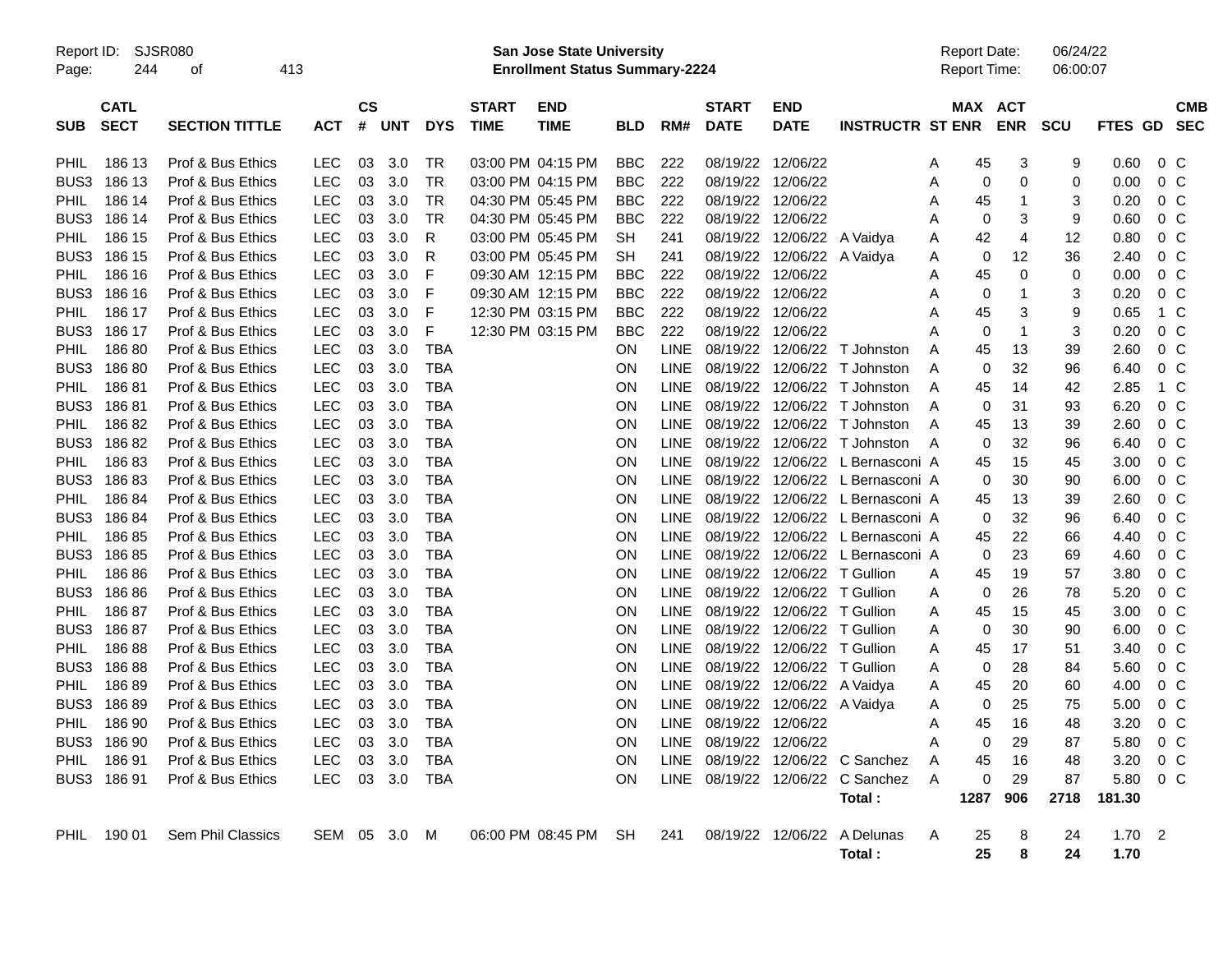| Report ID:<br>Page: | 245                        | <b>SJSR080</b><br>413<br>οf |            |                |            |            |                             | <b>San Jose State University</b><br><b>Enrollment Status Summary-2224</b> |            |             |                             |                           |                          |   | <b>Report Date:</b><br><b>Report Time:</b> |                          | 06/24/22<br>06:00:07 |                 |                          |                          |
|---------------------|----------------------------|-----------------------------|------------|----------------|------------|------------|-----------------------------|---------------------------------------------------------------------------|------------|-------------|-----------------------------|---------------------------|--------------------------|---|--------------------------------------------|--------------------------|----------------------|-----------------|--------------------------|--------------------------|
| <b>SUB</b>          | <b>CATL</b><br><b>SECT</b> | <b>SECTION TITTLE</b>       | <b>ACT</b> | <b>CS</b><br># | <b>UNT</b> | <b>DYS</b> | <b>START</b><br><b>TIME</b> | <b>END</b><br><b>TIME</b>                                                 | <b>BLD</b> | RM#         | <b>START</b><br><b>DATE</b> | <b>END</b><br><b>DATE</b> | <b>INSTRUCTR ST ENR</b>  |   | MAX                                        | <b>ACT</b><br><b>ENR</b> | <b>SCU</b>           | <b>FTES</b>     | GD                       | <b>CMB</b><br><b>SEC</b> |
| PHIL                | 290 01                     | Adv Sem Select Philo SEM 05 |            |                | 3.0        | $\top$     |                             | 06:00 PM 08:45 PM                                                         | <b>SH</b>  | 241         | 08/19/22                    | 12/06/22                  | C Sanchez<br>Total:      | A | 20<br>20                                   | 12<br>12                 | 36<br>36             | 2.85<br>2.85    | - 9                      |                          |
| <b>PHIL</b>         | 292 80                     | Ethics or Aestheti          | <b>SEM</b> | 05             | 3.0        | W          |                             | 04:30 PM 05:45 PM                                                         | <b>ON</b>  | <b>LINE</b> | 08/19/22                    | 12/06/22                  | J Cardoza-Ko A<br>Total: |   | 20<br>20                                   | 11<br>11                 | 33<br>33             | 2.70 10<br>2.70 |                          |                          |
| <b>PHIL</b>         | 298 01                     | <b>Spec Studies</b>         | <b>SUP</b> | 78             | 3.0        | <b>TBA</b> |                             |                                                                           | ON         | <b>LINE</b> | 08/19/22                    | 12/06/22                  | J Liz                    | A | 5                                          | 0                        | 0                    | 0.00            | - 0                      |                          |
| <b>PHIL</b>         | 298 02                     | <b>Spec Studies</b>         | <b>SUP</b> | 78             | 3.0        | TBA        |                             |                                                                           | <b>ON</b>  | <b>LINE</b> | 08/19/22                    | 12/06/22                  | B Mou                    | A | 5                                          | 0                        | 0                    | 0.00            | - 0                      |                          |
| <b>PHIL</b>         | 298 03                     | <b>Spec Studies</b>         | <b>SUP</b> | 78             | 1.0        | TBA        |                             |                                                                           | <b>ON</b>  | LINE        | 08/19/22                    |                           | 12/06/22 A Vaidya        | A | 5                                          |                          | 0                    | 0.08            |                          |                          |
| <b>PHIL</b>         | 298 04                     | <b>Spec Studies</b>         | <b>SUP</b> | 78             | 3.0        | TBA        |                             |                                                                           | ON         | LINE        | 08/19/22                    | 12/06/22                  |                          | A | 5                                          | $\Omega$                 | 0                    | 0.00            | - 0                      |                          |
| <b>PHIL</b>         | 298 05                     | <b>Spec Studies</b>         | <b>SUP</b> | 78             | 3.0        | <b>TBA</b> |                             |                                                                           | <b>ON</b>  | LINE        | 08/19/22                    | 12/06/22                  |                          | A | 5                                          | $\Omega$                 | 0                    | 0.00            | - 0                      |                          |
| <b>PHIL</b>         | 298 06                     | <b>Spec Studies</b>         | <b>SUP</b> | 78             | 3.0        | <b>TBA</b> |                             |                                                                           | <b>ON</b>  | <b>LINE</b> | 08/19/22                    | 12/06/22                  |                          | A | 5                                          | 0                        | 0                    | 0.00            | - 0                      |                          |
| <b>PHIL</b>         | 298 07                     | <b>Spec Studies</b>         | <b>SUP</b> | 78             | 3.0        | <b>TBA</b> |                             |                                                                           | <b>ON</b>  | LINE        | 08/19/22                    | 12/06/22                  |                          | A | 5                                          | $\Omega$                 | 0                    | 0.00            | - 0                      |                          |
|                     |                            |                             |            |                |            |            |                             |                                                                           |            |             |                             |                           | Total:                   |   | 35                                         | 1                        | $\bf{0}$             | 0.08            |                          |                          |
| <b>PHIL</b>         | 299 01                     | <b>Masters Thesis</b>       | <b>SUP</b> | 78             | 3.0        | <b>TBA</b> |                             |                                                                           | ON         | <b>LINE</b> | 08/19/22                    | 12/06/22                  |                          | A | 5                                          | 0                        | 0                    | 0.00            | $\overline{\phantom{0}}$ |                          |
| PHIL                | 299 02                     | <b>Masters Thesis</b>       | <b>SUP</b> | 78             | 3.0        | <b>TBA</b> |                             |                                                                           | ON         | <b>LINE</b> | 08/19/22                    | 12/06/22                  |                          | A | 5                                          | 0                        | 0                    | 0.00            | - 0                      |                          |
| PHIL                | 299 03                     | <b>Masters Thesis</b>       | <b>SUP</b> | 78             | 3.0        | <b>TBA</b> |                             |                                                                           | ON         | <b>LINE</b> | 08/19/22                    | 12/06/22                  |                          | A | 5                                          | $\Omega$                 | $\mathbf 0$          | 0.00            | - 0                      |                          |
|                     |                            |                             |            |                |            |            |                             |                                                                           |            |             |                             |                           | Total:                   |   | 15                                         | 0                        | 0                    | 0.00            |                          |                          |

**Department : Philosophy** 

| Department Total:         |      | 3858 1860 5561 |          | 372.37 |
|---------------------------|------|----------------|----------|--------|
| <b>Lower Division:</b>    | 1484 |                | 455 1349 | 89.98  |
| <b>Upper Division:</b>    |      | 2284 1381 4143 |          | 276.75 |
| <b>Graduate Division:</b> | 90   | 24             | 69       | 5.63   |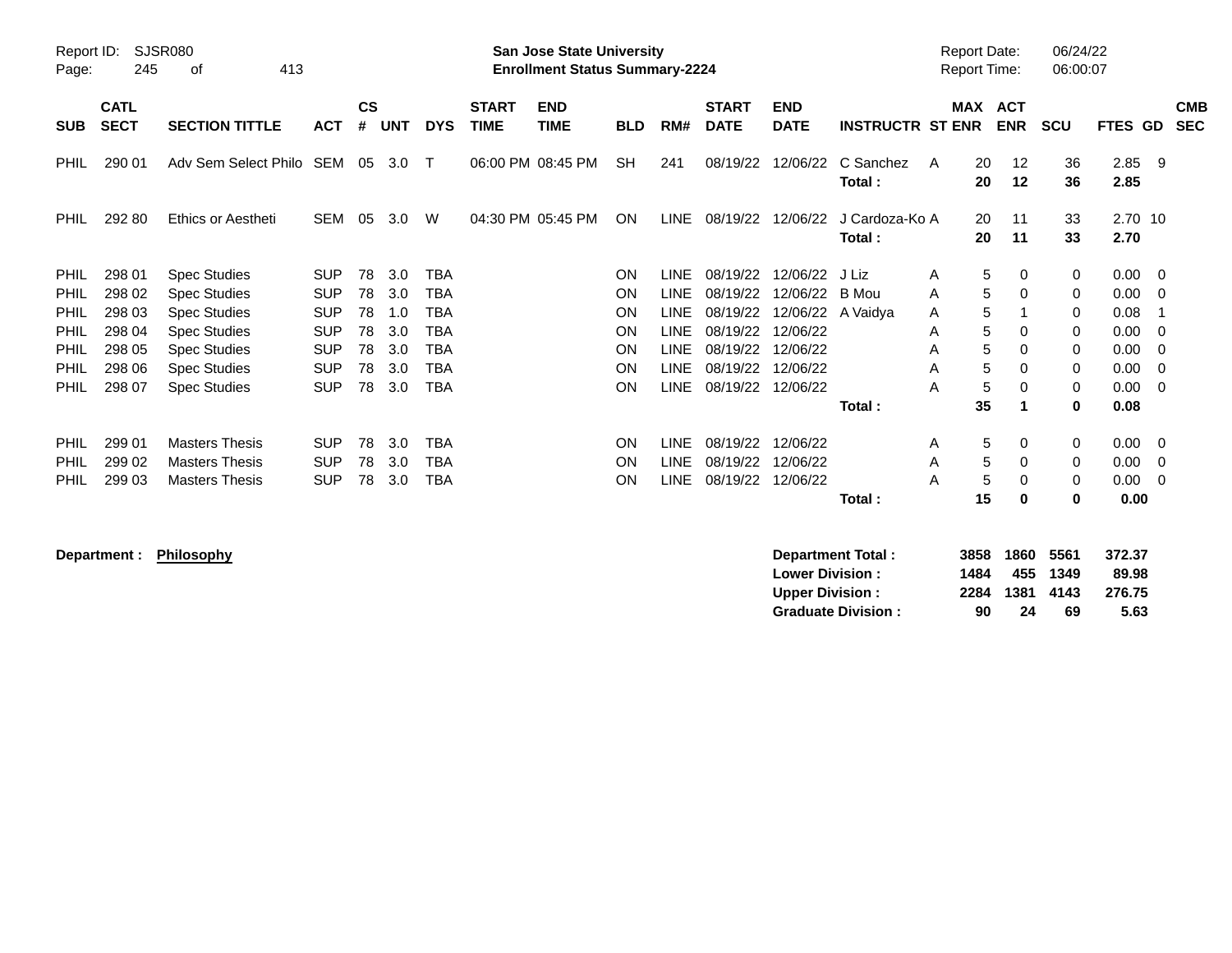| Report ID: SJSR080 |      |     |                       |     |           |            |              |            | <b>San Jose State University</b>      |     |              |             | <b>Report Date:</b>                   | 06/24/22                  |     |
|--------------------|------|-----|-----------------------|-----|-----------|------------|--------------|------------|---------------------------------------|-----|--------------|-------------|---------------------------------------|---------------------------|-----|
| Page:              |      | 246 | of                    | 413 |           |            |              |            | <b>Enrollment Status Summary-2224</b> |     |              |             | Report Time:                          | 06:00:07                  |     |
|                    | CATL |     |                       |     | СS        |            | <b>START</b> | <b>END</b> |                                       |     | <b>START</b> | <b>END</b>  | <b>MAX</b><br><b>ACT</b>              |                           | СМВ |
| <b>SUB</b>         | SECT |     | <b>SECTION TITTLE</b> |     | ACT # UNT | <b>DYS</b> | <b>TIME</b>  | TIME       | <b>BLD</b>                            | RM# | <b>DATE</b>  | <b>DATE</b> | <b>ENR</b><br><b>INSTRUCTR ST ENR</b> | <b>SCU</b><br>FTES GD SEC |     |

**COLLEGE NAME : Humanities & the Arts**

| <b>COLLEGE GRAND TOTAL:</b> |                           | 36644 | 16056 | 45983 | 3114.98 |
|-----------------------------|---------------------------|-------|-------|-------|---------|
|                             | Lower Division:           | 18497 | 7103  | 20311 | 1355.05 |
|                             | <b>Upper Division:</b>    | 16740 | 8632  | 24691 | 1676.13 |
|                             | <b>Graduate Division:</b> | 1407  | 321   | 981   | 83.80   |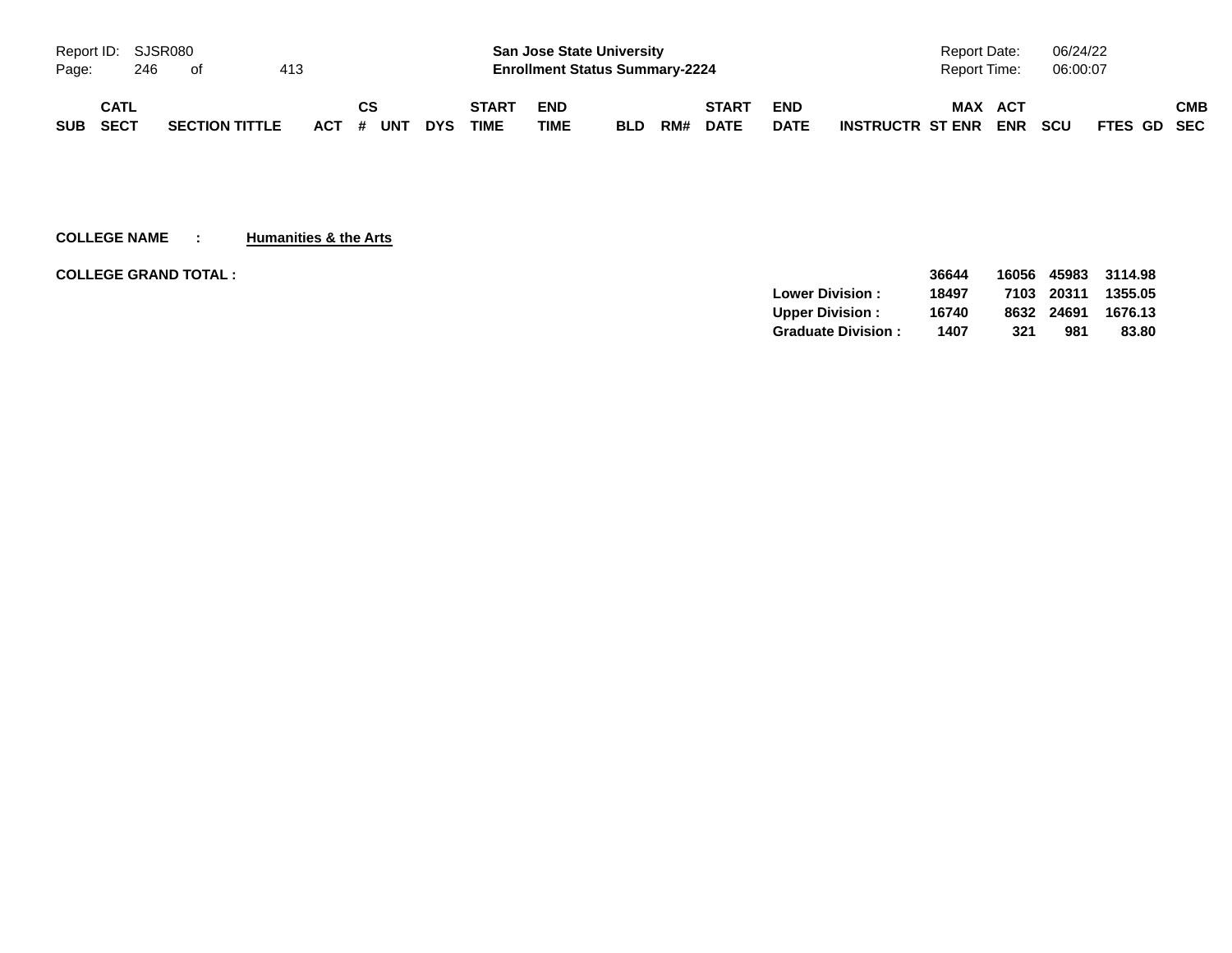| Page:       | Report ID:<br><b>SJSR080</b><br>413<br>247<br>οf |                                                                           |            |                    |            |            |                             | San Jose State University<br><b>Enrollment Status Summary-2224</b> |            |             |                             |                           |                              | Report Date:<br><b>Report Time:</b> |          |                       | 06/24/22<br>06:00:07 |              |                          |                          |
|-------------|--------------------------------------------------|---------------------------------------------------------------------------|------------|--------------------|------------|------------|-----------------------------|--------------------------------------------------------------------|------------|-------------|-----------------------------|---------------------------|------------------------------|-------------------------------------|----------|-----------------------|----------------------|--------------|--------------------------|--------------------------|
| <b>SUB</b>  | <b>CATL</b><br><b>SECT</b>                       | <b>SECTION TITTLE</b>                                                     | <b>ACT</b> | $\mathsf{cs}$<br># | <b>UNT</b> | <b>DYS</b> | <b>START</b><br><b>TIME</b> | <b>END</b><br><b>TIME</b>                                          | <b>BLD</b> | RM#         | <b>START</b><br><b>DATE</b> | <b>END</b><br><b>DATE</b> | <b>INSTRUCTR ST ENR</b>      |                                     |          | MAX ACT<br><b>ENR</b> | <b>SCU</b>           | FTES GD      |                          | <b>CMB</b><br><b>SEC</b> |
| College     | Department :                                     | <b>Education, College of</b><br><b>Child &amp; Adolescent Development</b> |            |                    |            |            |                             |                                                                    |            |             |                             |                           |                              |                                     |          |                       |                      |              |                          |                          |
| CHAD        | 60 01                                            | Child Development                                                         | <b>LEC</b> | 01                 | 3.0        | <b>TR</b>  | 10:30 AM 11:45 AM           |                                                                    | <b>SH</b>  | 100         | 08/19/22                    | 12/06/22                  | K Tsai                       | Α                                   | 120      | 121                   | 363                  | 24.20        | 0                        |                          |
| <b>CHAD</b> | 60 02                                            | Child Development                                                         | LEC        | 01                 | 3.0        | <b>TR</b>  |                             | 12:00 PM 01:15 PM                                                  | <b>SH</b>  | 314         | 08/19/22                    | 12/06/22                  | C Pham                       | A                                   | 30       | 13                    | 39                   | 2.60         | 0                        |                          |
| <b>CHAD</b> | 60 03                                            | <b>Child Development</b>                                                  | LEC        | 01                 | 3.0        | <b>MW</b>  |                             | 09:00 AM 10:15 AM                                                  | <b>SH</b>  | 311         | 08/19/22                    | 12/06/22                  | J Pearlman                   | A                                   | 30       | 6                     | 18                   | 1.20         | -0                       |                          |
| <b>CHAD</b> | 60 04                                            | <b>Child Development</b>                                                  | LEC        | 01                 | 3.0        | <b>TR</b>  |                             | 10:30 AM 11:45 AM                                                  | <b>SH</b>  | 211         | 08/19/22                    | 12/06/22                  | S Branca                     | A                                   | 30       | 13                    | 39                   | 2.60         | -0                       |                          |
| <b>CHAD</b> | 60 05                                            | <b>Child Development</b>                                                  | LEC        | 01                 | 3.0        | <b>TBA</b> |                             |                                                                    | <b>ON</b>  | <b>LINE</b> | 08/19/22                    | 12/06/22                  | R Mathur                     | A                                   | 30       | 5                     | 15                   | 1.00         | 0                        |                          |
| <b>CHAD</b> | 60 06                                            | <b>Child Development</b>                                                  | LEC        | 01                 | 3.0        | <b>TBA</b> |                             |                                                                    | ON         | <b>LINE</b> | 08/19/22                    | 12/06/22                  | T Duffy                      | A                                   | 30       | 30                    | 90                   | 6.00         | 0                        |                          |
| CHAD        | 60 07                                            | <b>Child Development</b>                                                  | <b>LEC</b> | 01                 | 3.0        | <b>TBA</b> |                             |                                                                    | ON         | <b>LINE</b> | 08/19/22                    | 12/06/22                  | T Duffy                      | A                                   | 30       | 8                     | 24                   | 1.60         | -0                       |                          |
|             |                                                  |                                                                           |            |                    |            |            |                             |                                                                    |            |             |                             |                           | Total:                       |                                     | 300      | 196                   | 588                  | 39.20        |                          |                          |
| <b>CHAD</b> | 70 01                                            | Lifespan Development LEC                                                  |            | 02                 | 3.0        | MW         |                             | 07:30 AM 08:45 AM                                                  | <b>SH</b>  | 231         | 08/19/22                    | 12/06/22                  | P Oakes                      | A                                   | 30       | 27                    | 81                   | 5.40         | - 0                      |                          |
| <b>CHAD</b> | 70 02                                            | Lifespan Development LEC                                                  |            | 02                 | 3.0        | <b>MW</b>  |                             | 09:00 AM 10:15 AM                                                  | <b>SH</b>  | 231         | 08/19/22                    | 12/06/22                  | P Oakes                      | A                                   | 30       | 30                    | 90                   | 6.00         | 0                        |                          |
| <b>CHAD</b> | 70 03                                            | Lifespan Development LEC                                                  |            | 02                 | 3.0        | <b>TR</b>  |                             | 01:30 PM 02:45 PM                                                  | <b>SH</b>  | 239         | 08/19/22                    | 12/06/22                  | J Maleksaleh A               |                                     | 30       | 17                    | 51                   | 3.40         | 0                        |                          |
| <b>CHAD</b> | 70 04                                            | Lifespan Development LEC                                                  |            | 02                 | 3.0        | <b>MW</b>  |                             | 12:00 PM 01:15 PM                                                  | <b>SH</b>  | 313         | 08/19/22                    | 12/06/22                  | M Soni                       | A                                   | 30       | 17                    | 51                   | 3.40         | 0                        |                          |
| <b>CHAD</b> | 70 05                                            | Lifespan Development LEC                                                  |            | 02                 | 3.0        | <b>MW</b>  |                             | 01:30 PM 02:45 PM                                                  | <b>SH</b>  | 311         | 08/19/22                    | 12/06/22                  | M Soni                       | A                                   | 30       | 25                    | 75                   | 5.00         | 0                        |                          |
| <b>CHAD</b> | 70 06                                            | Lifespan Development LEC                                                  |            | 02                 | 3.0        | <b>TBA</b> |                             |                                                                    | <b>ON</b>  | <b>LINE</b> | 08/19/22                    | 12/06/22                  | K Cross                      | A                                   | 30       | 30                    | 90                   | 6.00         | 0                        |                          |
| CHAD        | 70 07                                            | Lifespan Development LEC                                                  |            | 02                 | 3.0        | <b>TBA</b> |                             |                                                                    | ON         | <b>LINE</b> | 08/19/22                    | 12/06/22                  | D Izenstark                  | A                                   | 30       | 27                    | 81                   | 5.40         | 0                        |                          |
| CHAD        | 70 08                                            | Lifespan Development LEC                                                  |            | 02                 | 3.0        | <b>TBA</b> |                             |                                                                    | <b>ON</b>  | <b>LINE</b> | 08/19/22                    | 12/06/22                  | L Pirazzi                    | A                                   | 30       | 26                    | 78                   | 5.20         | -0                       |                          |
| CHAD        | 70 09                                            | Lifespan Development LEC                                                  |            | 02                 | 3.0        | <b>TBA</b> |                             |                                                                    | <b>ON</b>  | <b>LINE</b> | 08/19/22                    | 12/06/22                  | L Pirazzi                    | A                                   | 30       | 6                     | 18                   | 1.20         | 0                        |                          |
| CHAD        | 70 10                                            | Lifespan Development LEC                                                  |            | 02                 | 3.0        | <b>TBA</b> |                             |                                                                    | ON         | <b>LINE</b> | 08/19/22                    | 12/06/22                  | L Pirazzi                    | A                                   | 30       | 5                     | 15                   | 1.00         | -0                       |                          |
|             |                                                  |                                                                           |            |                    |            |            |                             |                                                                    |            |             |                             |                           | Total:                       |                                     | 300      | 210                   | 630                  | 42.00        |                          |                          |
| CHAD 75 01  |                                                  | Imagination & Play                                                        | <b>LEC</b> | 03                 | 3.0        | TBA        |                             |                                                                    | ON         | <b>LINE</b> | 08/19/22                    | 12/06/22                  | J Maleksaleh A<br>Total:     |                                     | 30<br>30 | 30<br>30              | 90<br>90             | 6.00<br>6.00 | - 0                      |                          |
| <b>CHAD</b> | 76 01                                            | Chid Dev & Media/Tec LEC                                                  |            | 02                 | 3.0        | TR         |                             | 01:30 PM 02:45 PM                                                  | <b>SH</b>  | 313         | 08/19/22                    | 12/06/22                  | J Jabagchour A<br>Total:     |                                     | 30<br>30 | 4<br>4                | 12<br>12             | 0.80<br>0.80 | $\overline{\mathbf{0}}$  |                          |
| <b>CHAD</b> | 80 01                                            | <b>Quant Analysis Dev</b>                                                 | <b>LEC</b> | 02                 | 3.0        | МW         |                             | 12:00 PM 01:15 PM                                                  | SН         | 314         | 08/19/22                    | 12/06/22                  | D Mead-NytkoA                |                                     | 30       | 4                     | 12                   | 0.80         | - 0                      |                          |
| <b>CHAD</b> | 80 02                                            | <b>Quant Analysis Dev</b>                                                 | <b>LEC</b> | 02                 | 3.0        | <b>MW</b>  |                             | 10:30 AM 11:45 AM                                                  | <b>SH</b>  | 314         | 08/19/22                    | 12/06/22                  | D Mead-NytkoA                |                                     | 30       | 0                     | $\mathbf 0$          | 0.00         | - 0                      |                          |
|             |                                                  |                                                                           |            |                    |            |            |                             |                                                                    |            |             |                             |                           | Total :                      |                                     | 60       | 4                     | 12                   | 0.80         |                          |                          |
|             |                                                  | CHAD 100W 01 Writing Workshop                                             | SEM        | 04                 | 3.0        | МW         |                             | 09:00 AM 10:15 AM                                                  | <b>SH</b>  | 211         |                             |                           | 08/19/22 12/06/22 J Kitajima | A                                   | 25       | 21                    | 63                   | 4.20         | $\overline{\phantom{0}}$ |                          |
|             |                                                  | CHAD 100W 02 Writing Workshop                                             | SEM        | 04                 | 3.0        | MW         | 10:30 AM 11:45 AM           |                                                                    | <b>SH</b>  | 211         | 08/19/22                    |                           | 12/06/22 J Kitajima          | A                                   | 25       | 25                    | 75                   | 5.00         | $\overline{0}$           |                          |
|             |                                                  | CHAD 100W 03 Writing Workshop                                             | SEM        | 04                 | 3.0        | <b>TR</b>  |                             | 09:00 AM 10:15 AM                                                  | <b>SH</b>  | 239         | 08/19/22                    |                           | 12/06/22 R Joseph            | A                                   | 25       | $\overline{4}$        | 12                   | 0.80         | - 0                      |                          |
|             |                                                  | CHAD 100W 04 Writing Workshop                                             | SEM        | 04                 | 3.0        | <b>TR</b>  |                             | 10:30 AM 11:45 AM                                                  | <b>SH</b>  | 311         | 08/19/22                    |                           | 12/06/22 R Joseph            | A                                   | 25       | 4                     | 12                   | 0.80         | $\overline{0}$           |                          |
|             |                                                  | CHAD 100W 05 Writing Workshop                                             | SEM        | 04                 | 3.0        | <b>TBA</b> |                             |                                                                    | ON         | <b>LINE</b> | 08/19/22                    | 12/06/22 A Nilsen         |                              | Α                                   | 25       | 25                    | 75                   | 5.00         | $\overline{0}$           |                          |
|             |                                                  | CHAD 100W 06 Writing Workshop                                             | SEM        | 04                 | 3.0        | <b>TBA</b> |                             |                                                                    | ON         | LINE        | 08/19/22                    | 12/06/22 M Smith          |                              | A                                   | 25       | 15                    | 45                   | $3.00 \ 0$   |                          |                          |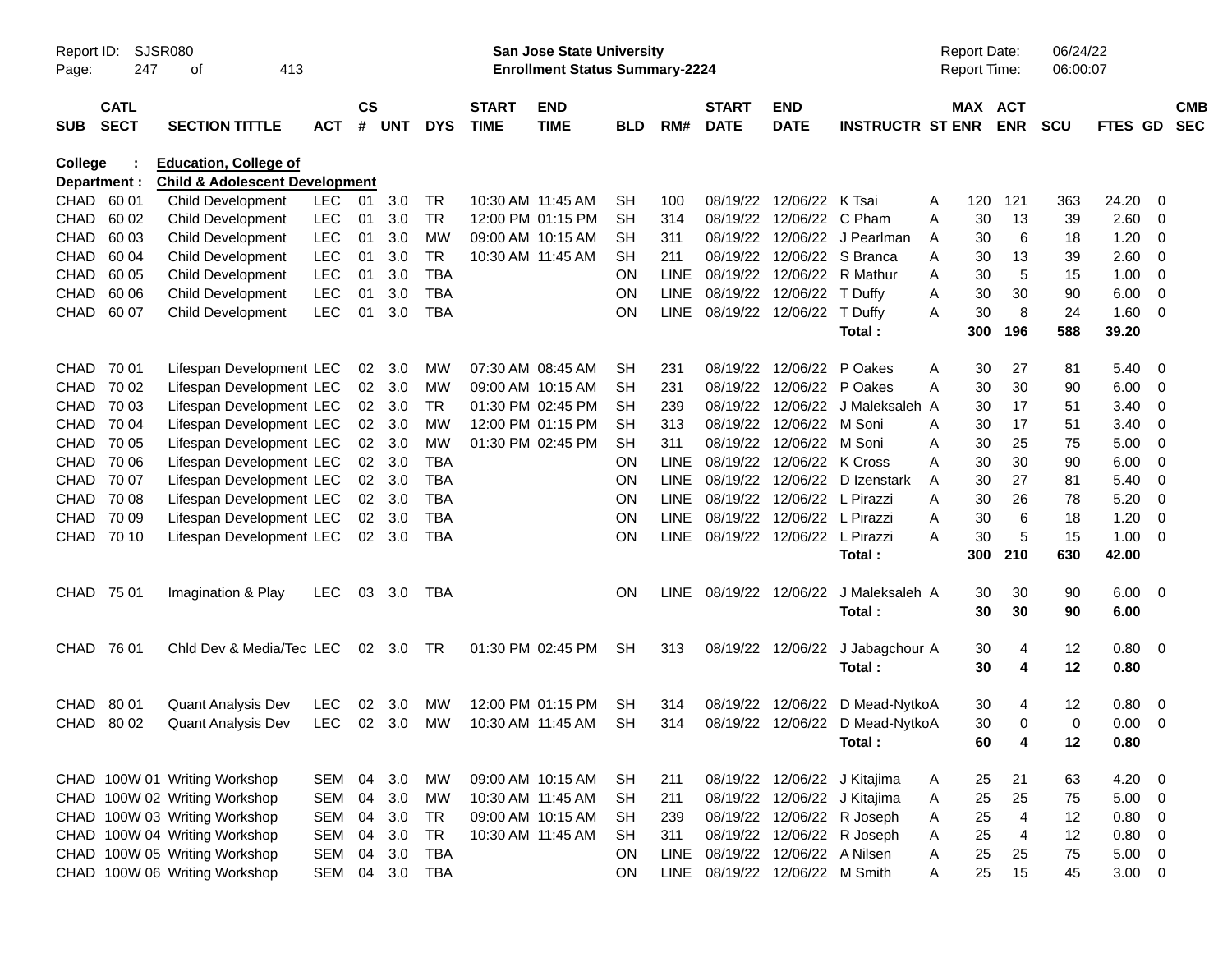| Report ID:<br>Page:                                                 | <b>SJSR080</b><br>248<br>413<br>оf                                                                       |                                                      |                      |                             |                                                      |                             | <b>San Jose State University</b><br><b>Enrollment Status Summary-2224</b>        |                             |                           |                                                  |                                                                                                                          |                                                                                  | <b>Report Date:</b><br><b>Report Time:</b>      |                                                 | 06/24/22<br>06:00:07        |                                              |                                                                                                             |
|---------------------------------------------------------------------|----------------------------------------------------------------------------------------------------------|------------------------------------------------------|----------------------|-----------------------------|------------------------------------------------------|-----------------------------|----------------------------------------------------------------------------------|-----------------------------|---------------------------|--------------------------------------------------|--------------------------------------------------------------------------------------------------------------------------|----------------------------------------------------------------------------------|-------------------------------------------------|-------------------------------------------------|-----------------------------|----------------------------------------------|-------------------------------------------------------------------------------------------------------------|
| <b>CATL</b><br><b>SECT</b><br><b>SUB</b>                            | <b>SECTION TITTLE</b>                                                                                    | <b>ACT</b>                                           | $\mathsf{cs}$<br>#   | UNT                         | <b>DYS</b>                                           | <b>START</b><br><b>TIME</b> | <b>END</b><br><b>TIME</b>                                                        | <b>BLD</b>                  | RM#                       | <b>START</b><br><b>DATE</b>                      | <b>END</b><br><b>DATE</b>                                                                                                | <b>INSTRUCTR ST ENR</b>                                                          |                                                 | MAX ACT<br><b>ENR</b>                           | <b>SCU</b>                  |                                              | <b>CMB</b><br>FTES GD SEC                                                                                   |
|                                                                     | CHAD 100W 07 Writing Workshop<br>CHAD 100W 08 Writing Workshop                                           | SEM<br>SEM                                           | 04<br>04             | 3.0<br>3.0                  | TBA<br><b>TBA</b>                                    |                             |                                                                                  | 0N<br>ΟN                    | <b>LINE</b>               | LINE 08/19/22 12/06/22                           | 08/19/22 12/06/22 A Nilsen                                                                                               | Total:                                                                           | 25<br>A<br>A<br>25<br>200                       | 25<br>8<br>127                                  | 75<br>24<br>381             | 5.00<br>$1.60 \t 0$<br>25.40                 | $\overline{\mathbf{0}}$                                                                                     |
| CHAD 101 01<br>CHAD 101 02<br>CHAD 101 03<br>CHAD 101 04            | <b>Research Methods</b><br><b>Research Methods</b><br><b>Research Methods</b><br><b>Research Methods</b> | <b>LEC</b><br><b>LEC</b><br><b>LEC</b><br><b>LEC</b> | 02<br>02<br>02<br>02 | 3.0<br>3.0<br>3.0<br>3.0    | MW<br><b>MW</b><br><b>TR</b><br><b>TBA</b>           |                             | 01:30 PM 02:45 PM<br>03:00 PM 04:15 PM<br>01:30 PM 02:45 PM                      | SH<br><b>SH</b><br>SН<br>ΟN | 211<br>211<br>211<br>LINE |                                                  | 08/19/22 12/06/22<br>08/19/22 12/06/22 M Soni<br>08/19/22 12/06/22<br>08/19/22 12/06/22 J Smith                          | J Bang<br>Total:                                                                 | 30<br>A<br>30<br>A<br>30<br>A<br>30<br>A<br>120 | 30<br>30<br>10<br>30<br>100                     | 90<br>90<br>30<br>90<br>300 | 6.00<br>6.00<br>2.00<br>6.00<br>20.00        | $\overline{\phantom{0}}$<br>$\overline{\phantom{0}}$<br>$\overline{\phantom{0}}$<br>$\overline{\mathbf{0}}$ |
| CHAD 102 01<br>CHAD 102 02                                          | Dev of Self in Soc<br>Dev of Self in Soc                                                                 | <b>LEC</b><br><b>LEC</b>                             | 02                   | 3.0<br>02 3.0               | <b>TBA</b><br><b>TBA</b>                             |                             |                                                                                  | ON<br>ΟN                    | <b>LINE</b>               |                                                  | 08/19/22 12/06/22 A Nilsen<br>LINE 08/19/22 12/06/22 A Nilsen                                                            | Total:                                                                           | A<br>30<br>30<br>A<br>60                        | 30<br>30<br>60                                  | 90<br>90<br>180             | 6.15<br>6.00<br>12.15                        | $\overline{\mathbf{3}}$<br>- 0                                                                              |
| CHAD 104 01                                                         | Program Evaluation                                                                                       | <b>LEC</b>                                           |                      | 02 3.0                      | МW                                                   |                             | 10:30 AM 11:45 AM                                                                | SH                          | 334                       |                                                  | 08/19/22 12/06/22                                                                                                        | E Middaugh A<br>Total:                                                           | 30<br>30                                        | 31<br>31                                        | 93<br>93                    | $6.20 \ 0$<br>6.20                           |                                                                                                             |
| CHAD 106 01<br>CHAD 106 02<br>CHAD 106 03<br>CHAD 106 04            | Childhood<br>Childhood<br>Childhood<br>Childhood                                                         | <b>LEC</b><br><b>LEC</b><br><b>LEC</b><br><b>LEC</b> | 02<br>02<br>02       | 3.0<br>3.0<br>3.0<br>02 3.0 | <b>TBA</b><br><b>TBA</b><br><b>TBA</b><br><b>TBA</b> |                             |                                                                                  | ΟN<br>ΟN<br>ON<br>ΟN        | <b>LINE</b>               |                                                  | 08/19/22 12/06/22 R Love<br>LINE 08/19/22 12/06/22 R Love                                                                | LINE 08/19/22 12/06/22 T Campbell<br>LINE 08/19/22 12/06/22 T Campbell<br>Total: | 30<br>A<br>30<br>A<br>30<br>Α<br>30<br>A<br>120 | 30<br>5<br>21<br>$\overline{1}$<br>57           | 90<br>15<br>63<br>3<br>171  | 6.00<br>1.00<br>4.20<br>0.20<br>11.40        | - 0<br>$\overline{\mathbf{0}}$<br>$\overline{\mathbf{0}}$<br>$\overline{\phantom{0}}$                       |
| CHAD 135 01<br>CHAD 135 02                                          | Dev Lang & Liter<br>Dev Lang & Liter                                                                     | LEC.<br><b>LEC</b>                                   | 03<br>03             | 3.0<br>3.0                  | TR<br>TR                                             |                             | 07:30 AM 08:45 AM<br>09:00 AM 10:15 AM                                           | SН<br>SH                    | 315<br>315                |                                                  |                                                                                                                          | 08/19/22 12/06/22 TO'Donnell- A<br>08/19/22 12/06/22 TO'Donnell- A<br>Total:     | 30<br>30<br>60                                  | 9<br>30<br>39                                   | 27<br>90<br>117             | 1.80<br>$6.00 \t 0$<br>7.80                  | $\overline{\phantom{0}}$                                                                                    |
| CHAD 149 01<br>149 01<br>KIN<br>CHAD 149 02<br>149 02<br><b>KIN</b> | Child Health & Activ<br>Child Health & Activ<br>Child Health & Activ<br>Child Health & Activ             | <b>LEC</b><br><b>LEC</b><br><b>LEC</b><br><b>LEC</b> | 02<br>02<br>02       | 3.0<br>02 3.0<br>3.0<br>3.0 | TR<br>TR<br><b>TR</b><br><b>TR</b>                   |                             | 10:30 AM 11:45 AM<br>10:30 AM 11:45 AM<br>10:30 AM 11:45 AM<br>10:30 AM 11:45 AM | SН<br>SН<br>SН<br>SН        | 335<br>335<br>334<br>334  |                                                  | 08/19/22 12/06/22 L Pirazzi<br>08/19/22 12/06/22 L Pirazzi<br>08/19/22 12/06/22 L Pirazzi<br>08/19/22 12/06/22 L Pirazzi | Total:                                                                           | 35<br>A<br>A<br>40<br>A<br>A<br>75              | 35<br>0<br>0<br>29<br>$\overline{2}$<br>0<br>66 | 105<br>0<br>87<br>6<br>198  | 7.00<br>0.00<br>5.80<br>0.40<br>13.20        | $0\,C$<br>$0\,C$<br>0 <sup>C</sup><br>0 <sup>C</sup>                                                        |
| CHAD 150 01<br>CHAD 150 02<br>CHAD 150 03                           | Language DevelopmentLEC 02 3.0<br>Language Development.EC<br>Language Development.EC                     |                                                      |                      | 02 3.0                      | TR<br><b>TBA</b><br>02 3.0 TBA                       |                             | 01:30 PM 02:45 PM                                                                | SH<br>ON.<br>ON.            | 314                       | LINE 08/19/22 12/06/22<br>LINE 08/19/22 12/06/22 | 08/19/22 12/06/22                                                                                                        | Total:                                                                           | 30<br>A<br>30<br>Α<br>A<br>30<br>90             | 13<br>30<br>$\mathbf 0$<br>43                   | 39<br>90<br>0<br>129        | 2.60 0<br>$6.00 \t 0$<br>$0.00 \t 0$<br>8.60 |                                                                                                             |
| CHAD 152 01                                                         | <b>ECE Curriculum</b>                                                                                    | LEC.                                                 |                      | 02 3.0                      | MW                                                   |                             | 09:00 AM 10:15 AM                                                                | SH                          | 315                       |                                                  |                                                                                                                          | 08/19/22 12/06/22 TO'Donnell- A                                                  |                                                 | 16<br>30                                        | 48                          | $3.25$ 1                                     |                                                                                                             |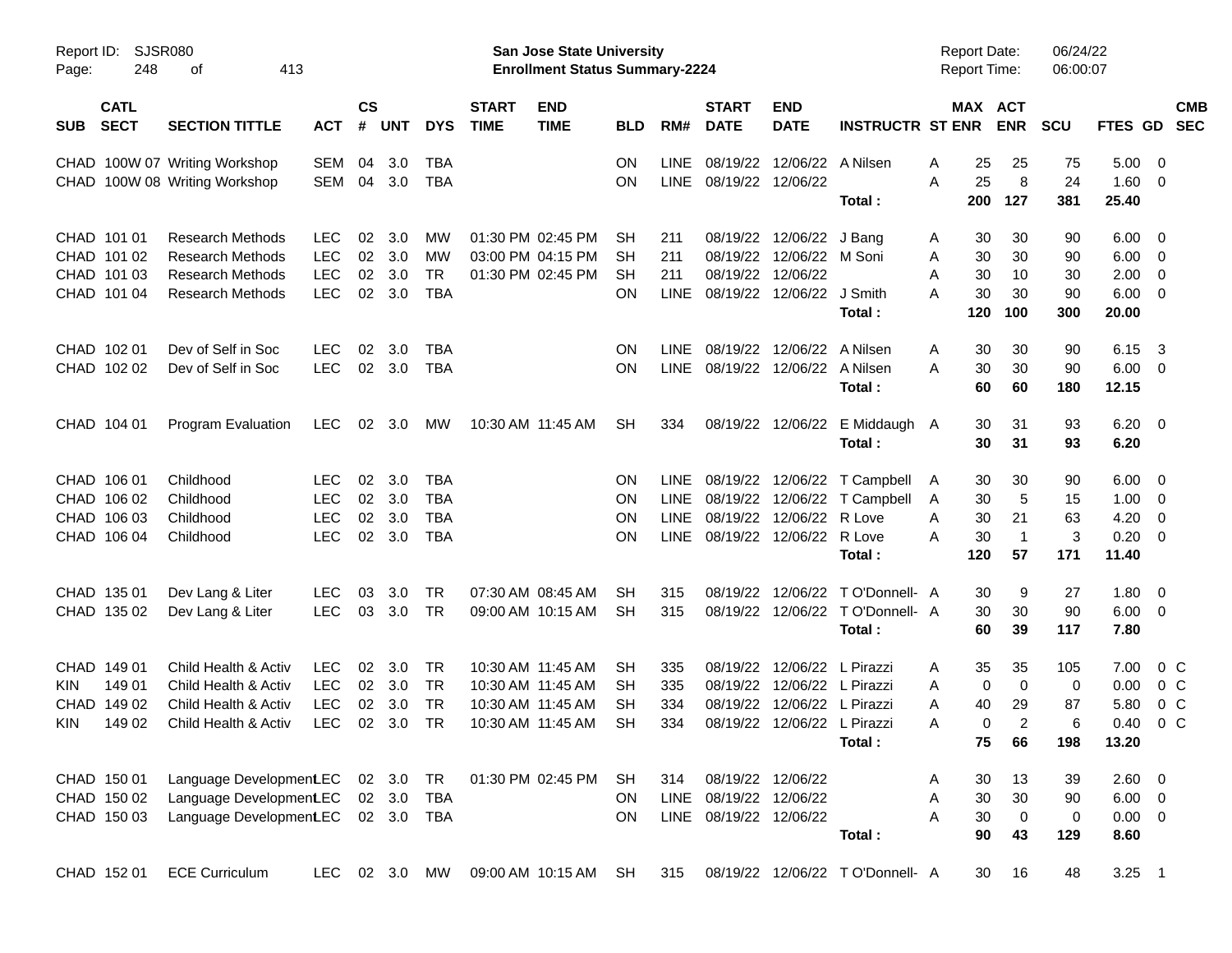| Page:      | <b>SJSR080</b><br>Report ID:<br>249<br>413<br>οf                                                      |                                                                                                                                                                      |                                                      |                                        |                                               |                                                                   |                             | San Jose State University<br><b>Enrollment Status Summary-2224</b>                                                                              |                                                                                      |                                         |                                                                                       |                                                                                                                                                 |                                                                   | <b>Report Date:</b><br><b>Report Time:</b> |                                                                          | 06/24/22<br>06:00:07                             |                                                                                                          |     |                          |
|------------|-------------------------------------------------------------------------------------------------------|----------------------------------------------------------------------------------------------------------------------------------------------------------------------|------------------------------------------------------|----------------------------------------|-----------------------------------------------|-------------------------------------------------------------------|-----------------------------|-------------------------------------------------------------------------------------------------------------------------------------------------|--------------------------------------------------------------------------------------|-----------------------------------------|---------------------------------------------------------------------------------------|-------------------------------------------------------------------------------------------------------------------------------------------------|-------------------------------------------------------------------|--------------------------------------------|--------------------------------------------------------------------------|--------------------------------------------------|----------------------------------------------------------------------------------------------------------|-----|--------------------------|
| <b>SUB</b> | <b>CATL</b><br><b>SECT</b>                                                                            | <b>SECTION TITTLE</b>                                                                                                                                                | <b>ACT</b>                                           | $\mathsf{cs}$<br>#                     | <b>UNT</b>                                    | <b>DYS</b>                                                        | <b>START</b><br><b>TIME</b> | <b>END</b><br><b>TIME</b>                                                                                                                       | <b>BLD</b>                                                                           | RM#                                     | <b>START</b><br><b>DATE</b>                                                           | <b>END</b><br><b>DATE</b>                                                                                                                       | <b>INSTRUCTR ST ENR</b>                                           |                                            | MAX ACT<br><b>ENR</b>                                                    | <b>SCU</b>                                       | <b>FTES GD</b>                                                                                           |     | <b>CMB</b><br><b>SEC</b> |
|            | CHAD 152 02                                                                                           | <b>ECE Curriculum</b>                                                                                                                                                | LEC.                                                 | 02                                     | 3.0                                           | <b>MW</b>                                                         |                             | 10:30 AM 11:45 AM                                                                                                                               | <b>SH</b>                                                                            | 315                                     | 08/19/22                                                                              | 12/06/22                                                                                                                                        | TO'Donnell- A<br>Total:                                           | 30<br>60                                   | 14<br>30                                                                 | 42<br>90                                         | 2.80 0<br>6.05                                                                                           |     |                          |
|            | CHAD 156 01                                                                                           | Social Media & Youth LEC                                                                                                                                             |                                                      | 02                                     | 3.0                                           | M                                                                 |                             | 09:00 AM 10:15 AM                                                                                                                               | <b>SH</b>                                                                            | 230                                     |                                                                                       |                                                                                                                                                 | 08/19/22 12/06/22 E Middaugh A<br>Total:                          | 30<br>30                                   | 5<br>5                                                                   | 15<br>15                                         | $1.00 \t 0$<br>1.00                                                                                      |     |                          |
|            | CHAD 157 01<br>CHAD 157 02                                                                            | Program Management LEC<br>Program Management LEC                                                                                                                     |                                                      | 02                                     | 3.0<br>02 3.0 W                               | W                                                                 |                             | 09:00 AM 10:15 AM<br>10:30 AM 11:45 AM                                                                                                          | SH.<br>SH                                                                            | 239<br>239                              | 08/19/22                                                                              | 12/06/22                                                                                                                                        | D Izenstark<br>08/19/22 12/06/22 D Izenstark<br>Total :           | 30<br>A<br>30<br>A<br>60                   | 26<br>11<br>37                                                           | 78<br>33<br>111                                  | 5.20<br>$2.20 \t 0$<br>7.40                                                                              | - 0 |                          |
|            | CHAD 158 01<br>CHAD 158 02                                                                            | Community Practicum LEC<br>Community Practicum LAB                                                                                                                   |                                                      |                                        | 02 3.0<br>15 0.0                              | W<br>TBA                                                          |                             | 12:00 PM 12:50 PM                                                                                                                               | <b>SH</b>                                                                            | 239                                     | 08/19/22                                                                              |                                                                                                                                                 | 12/06/22 E Middaugh A<br>08/19/22 12/06/22 E Middaugh A<br>Total: | 30<br>30<br>60                             | 31<br>31<br>62                                                           | 31<br>62<br>93                                   | $6.20 \quad 0$<br>$0.00 \t 0$<br>6.20                                                                    |     |                          |
|            | CHAD 159 01<br>CHAD 159 02                                                                            | K-8 Practicum<br>K-8 Practicum                                                                                                                                       | <b>LEC</b><br>LAB                                    | 02<br>15                               | 3.0<br>0.0                                    | $\mathsf{T}$<br><b>TBA</b>                                        |                             | 01:30 PM 02:20 PM                                                                                                                               | <b>SH</b>                                                                            | 231                                     | 08/19/22                                                                              | 12/06/22<br>08/19/22 12/06/22 R Marx                                                                                                            | R Marx<br>Total:                                                  | 30<br>A<br>30<br>А<br>60                   | 30<br>30<br>60                                                           | 30<br>60<br>90                                   | $6.00 \quad 0$<br>$0.00 \t 0$<br>6.00                                                                    |     |                          |
|            | CHAD 160 01<br>CHAD 160 02<br>CHAD 160 03<br>CHAD 160 04<br>CHAD 160 05<br>CHAD 160 06<br>CHAD 160 07 | <b>ECE Practicum</b><br><b>ECE Practicum</b><br><b>ECE Practicum</b><br><b>ECE Practicum</b><br><b>ECE Practicum</b><br><b>ECE Practicum</b><br><b>ECE Practicum</b> | <b>LEC</b><br>LAB<br>LAB<br>LAB<br>LAB<br>LAB<br>LAB | 02<br>15<br>15<br>15<br>15<br>15<br>15 | 3.0<br>0.0<br>0.0<br>0.0<br>0.0<br>0.0<br>0.0 | R<br>МW<br><b>TR</b><br>МW<br><b>TR</b><br><b>MW</b><br><b>TR</b> |                             | 04:00 PM 04:50 PM<br>08:45 AM 11:45 AM<br>08:45 AM 11:45 AM<br>12:15 PM 03:15 PM<br>12:15 PM 03:15 PM<br>08:40 AM 11:40 AM<br>08:40 AM 11:40 AM | <b>SH</b><br><b>CCB</b><br><b>CCB</b><br><b>CCB</b><br><b>CCB</b><br>SН<br><b>SH</b> | 212<br>118<br>118<br>118<br>118<br>117O | 08/19/22<br>08/19/22<br>08/19/22<br>08/19/22<br>08/19/22<br>08/19/22<br>1170 08/19/22 | 12/06/22 J Foster<br>12/06/22 J Foster<br>12/06/22 J Foster<br>12/06/22 J Foster<br>12/06/22 J Foster<br>12/06/22 J Fraser<br>12/06/22 J Fraser |                                                                   | 30<br>A<br>A<br>Α<br>Α<br>Α<br>Α<br>Α      | 27<br>6<br>6<br>6<br>6<br>6<br>4<br>6<br>6<br>4<br>4<br>4<br>$\mathbf 1$ | 27<br>12<br>12<br>8<br>12<br>8<br>$\overline{c}$ | $5.40 \quad 0$<br>$0.00 \t 0$<br>$0.00 \t 0$<br>$0.00 \t 0$<br>$0.00 \t 0$<br>$0.00 \t 0$<br>$0.00 \t 0$ |     |                          |
|            | CHAD 161 01                                                                                           | <b>ECE Administration</b>                                                                                                                                            | <b>LEC</b>                                           | 03                                     | 3.0                                           | TR                                                                |                             | 01:30 PM 02:45 PM                                                                                                                               | <b>SH</b>                                                                            | 230                                     |                                                                                       | 08/19/22 12/06/22 J Fraser                                                                                                                      | Total:<br>Total :                                                 | 62<br>30<br>A<br>30                        | 54<br>30<br>30                                                           | 81<br>90<br>90                                   | 5.40<br>$6.00 \quad 0$<br>6.00                                                                           |     |                          |
|            | CHAD 162 01                                                                                           | Culture & Dev<br>CHAD 162 02 Culture & Dev                                                                                                                           | LEC.                                                 |                                        | 02 3.0                                        | <b>MW</b>                                                         |                             | 10:30 AM 11:45 AM<br>LEC 02 3.0 MW 01:30 PM 02:45 PM SH 239 08/19/22 12/06/22 K Cross                                                           | <b>SH</b>                                                                            | 212                                     |                                                                                       |                                                                                                                                                 | 08/19/22 12/06/22 N Sorkhabi<br>Total:                            | 30<br>A<br>Α<br>60                         | 11<br>30<br>30<br>41                                                     | 33<br>90<br>123                                  | $2.20 \t 0$<br>$6.00 \t 0$<br>8.20                                                                       |     |                          |
|            | CHAD 163 01<br>CHAD 163 02                                                                            | Adolescent Dev<br>Adolescent Dev                                                                                                                                     | LEC 02 3.0 TR<br>LEC 02 3.0 TR                       |                                        |                                               |                                                                   |                             | 12:00 PM 01:15 PM SH<br>01:30 PM 02:45 PM SH                                                                                                    |                                                                                      | 212<br>212                              |                                                                                       | 08/19/22 12/06/22 K Tsai<br>08/19/22 12/06/22 K Tsai                                                                                            | Total:                                                            | 30<br>A<br>A<br>30<br>60                   | 30<br>16<br>46                                                           | 90<br>48<br>138                                  | $6.00 \quad 0$<br>$3.20 \ 0$<br>9.20                                                                     |     |                          |
|            | CHAD 164 01                                                                                           | Contemporary Parent LEC 02 3.0 MW 10:30 AM 11:45 AM SH                                                                                                               |                                                      |                                        |                                               |                                                                   |                             |                                                                                                                                                 |                                                                                      | 335                                     |                                                                                       | 08/19/22 12/06/22 A Shah                                                                                                                        |                                                                   | 30<br>A                                    | 30                                                                       | 90                                               | $6.00 \t 0$                                                                                              |     |                          |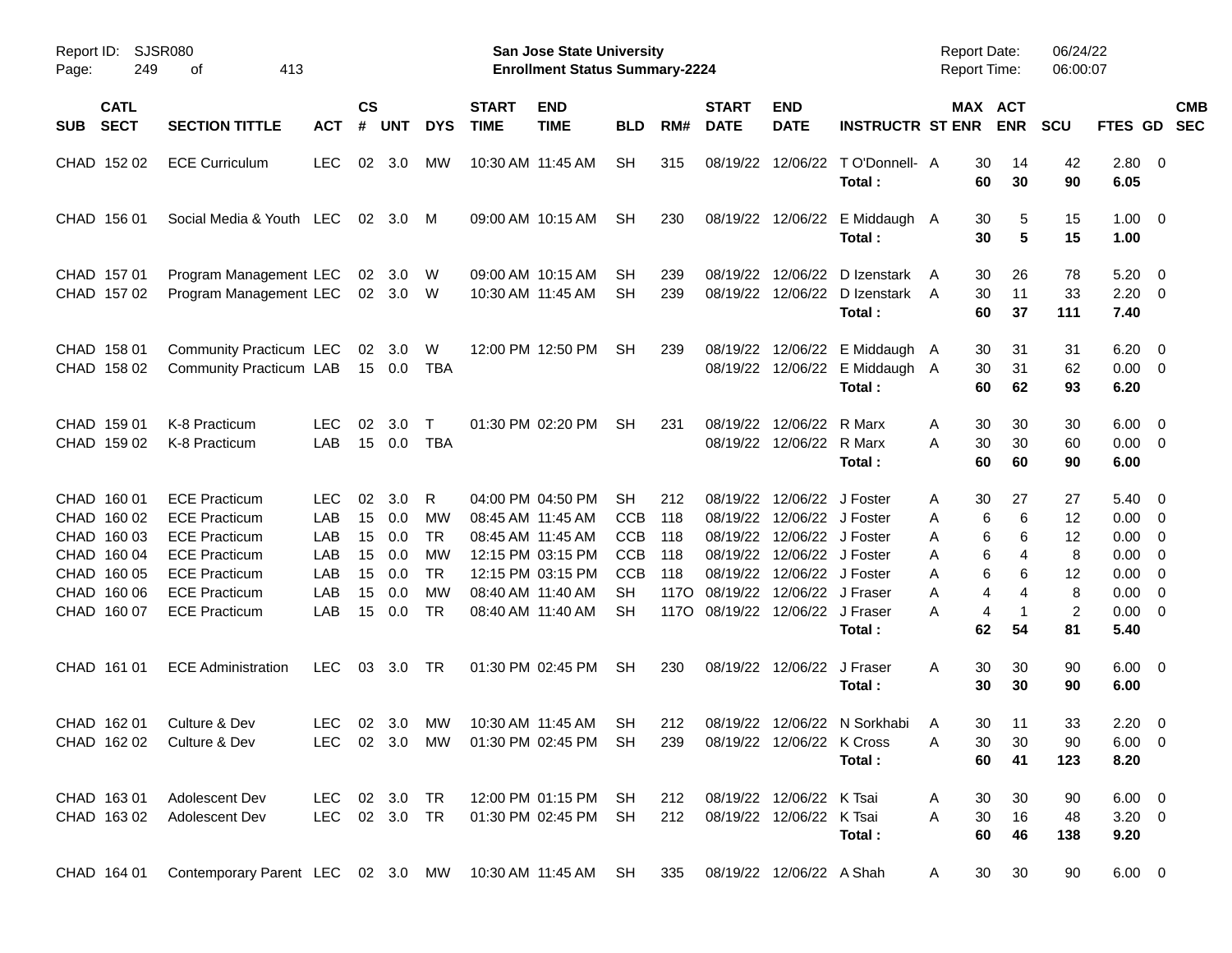| Report ID:<br><b>SJSR080</b><br>250<br>413<br>Page:<br>оf               |                                                                                                                                          |                                                                    |                            |                                 |                                                                |                             | <b>San Jose State University</b><br><b>Enrollment Status Summary-2224</b>        |                                          | 06/24/22<br><b>Report Date:</b><br>Report Time:<br>06:00:07 |                                                                   |                                                                        |                                                                                |                              |                                   |                                          |                                                                             |                                        |                          |
|-------------------------------------------------------------------------|------------------------------------------------------------------------------------------------------------------------------------------|--------------------------------------------------------------------|----------------------------|---------------------------------|----------------------------------------------------------------|-----------------------------|----------------------------------------------------------------------------------|------------------------------------------|-------------------------------------------------------------|-------------------------------------------------------------------|------------------------------------------------------------------------|--------------------------------------------------------------------------------|------------------------------|-----------------------------------|------------------------------------------|-----------------------------------------------------------------------------|----------------------------------------|--------------------------|
| <b>CATL</b><br><b>SECT</b><br><b>SUB</b>                                | <b>SECTION TITTLE</b>                                                                                                                    | <b>ACT</b>                                                         | $\mathsf{cs}$<br>#         | <b>UNT</b>                      | <b>DYS</b>                                                     | <b>START</b><br><b>TIME</b> | <b>END</b><br><b>TIME</b>                                                        | <b>BLD</b>                               | RM#                                                         | <b>START</b><br><b>DATE</b>                                       | <b>END</b><br><b>DATE</b>                                              | <b>INSTRUCTR ST ENR</b>                                                        |                              | <b>MAX ACT</b><br><b>ENR</b>      | <b>SCU</b>                               | FTES GD                                                                     |                                        | <b>CMB</b><br><b>SEC</b> |
| CHAD 164 02<br>CHAD 164 03                                              | Contemporary Parent LEC<br>Contemporary Parent LEC                                                                                       |                                                                    |                            | 02 3.0<br>$02 \quad 3.0$        | <b>TBA</b><br><b>TBA</b>                                       |                             |                                                                                  | ΟN<br>ΟN                                 | <b>LINE</b><br><b>LINE</b>                                  | 08/19/22<br>08/19/22                                              | 12/06/22<br>12/06/22                                                   | R Mathur<br>R Mathur<br>Total:                                                 | Α<br>A                       | 30<br>30<br>90                    | 30<br>30<br>270<br>90                    | 6.00<br>90<br>90<br>6.00<br>18.00                                           | - 0<br>$\overline{0}$                  |                          |
| CHAD 165 01<br>CHAD 165 02<br>CHAD 165 03<br>CHAD 165 04                | <b>Risk &amp; Resilience</b><br><b>Risk &amp; Resilience</b><br><b>Risk &amp; Resilience</b><br>Risk & Resilience                        | <b>LEC</b><br><b>LEC</b><br><b>LEC</b><br><b>LEC</b>               | 03<br>03<br>03             | 3.0<br>3.0<br>3.0<br>3.0        | R<br>R<br>$\mathsf{R}$                                         |                             | 09:00 AM 10:15 AM<br>12:00 PM 01:15 PM<br>10:30 AM 11:45 AM                      | SН<br><b>SH</b><br><b>SH</b>             | 311<br>311<br>239                                           | 08/19/22<br>08/19/22<br>08/19/22                                  | 12/06/22<br>12/06/22 M Smith<br>12/06/22 C Pham                        | M Smith<br>Total :                                                             | Α<br>Α<br>X<br>A             | 30<br>30<br>0<br>30<br>90         | 9<br>9<br>0<br>30<br>48<br>144           | 27<br>1.80<br>27<br>1.80<br>0.00<br>0<br>6.00<br>90<br>9.60                 | 0<br>0<br>0<br>0                       |                          |
| CHAD 168 01<br>CHAD 168 02<br>CHAD 168 03<br>CHAD 168 04<br>CHAD 168 05 | Social Emotional Dev LEC<br>Social Emotional Dev LEC<br>Social Emotional Dev LEC<br>Social Emotional Dev LEC<br>Social Emotional Dev LEC |                                                                    | 02<br>02<br>02<br>02<br>02 | 3.0<br>3.0<br>3.0<br>3.0<br>3.0 | TR<br><b>TR</b><br><b>TR</b><br><b>MW</b><br><b>TBA</b>        |                             | 07:30 AM 08:45 AM<br>09:00 AM 10:15 AM<br>10:30 AM 11:45 AM<br>12:00 PM 01:15 PM | SН<br><b>SH</b><br>SН<br><b>SH</b><br>ON | 231<br>231<br>212<br>211<br><b>LINE</b>                     | 08/19/22<br>08/19/22<br>08/19/22<br>08/19/22<br>08/19/22          | 12/06/22<br>12/06/22<br>12/06/22<br>12/06/22 A Shah<br>12/06/22 A Shah | K Hassett<br>K Hassett<br>K Hassett<br>Total:                                  | Α<br>A<br>A<br>Α<br>А<br>150 | 30<br>30<br>30<br>30<br>30<br>102 | 4<br>16<br>22<br>30<br>30<br>306         | 0.80<br>12<br>3.20<br>48<br>66<br>4.40<br>6.00<br>90<br>90<br>6.00<br>20.40 | 0<br>0<br>0<br>0<br>0                  |                          |
| CHAD 169 01<br>CHAD 169 02<br>CHAD 169 03<br>CHAD 169 04<br>CHAD 169 05 | <b>Child Motivation</b><br><b>Child Motivation</b><br><b>Child Motivation</b><br><b>Child Motivation</b><br><b>Child Motivation</b>      | <b>LEC</b><br><b>LEC</b><br><b>LEC</b><br><b>LEC</b><br><b>LEC</b> | 02<br>02<br>02<br>02<br>02 | 3.0<br>3.0<br>3.0<br>3.0<br>3.0 | <b>TR</b><br><b>TR</b><br><b>MW</b><br><b>MW</b><br><b>TBA</b> |                             | 10:30 AM 11:45 AM<br>12:00 PM 01:15 PM<br>12:00 PM 01:15 PM<br>01:30 PM 02:45 PM | SН<br><b>SH</b><br>SН<br><b>SH</b><br>ON | 313<br>313<br>212<br>212<br><b>LINE</b>                     | 08/19/22<br>08/19/22<br>08/19/22<br>08/19/22<br>08/19/22          | 12/06/22<br>12/06/22<br>12/06/22<br>12/06/22<br>12/06/22               | R Love<br>R Love<br>N Sorkhabi<br>N Sorkhabi<br>J Maleksaleh A<br>Total:       | Α<br>A<br>A<br>A<br>150      | 30<br>30<br>30<br>30<br>30        | 9<br>14<br>16<br>8<br>30<br>77<br>231    | 1.80<br>27<br>2.80<br>42<br>3.20<br>48<br>1.60<br>24<br>90<br>6.00<br>15.40 | 0<br>0<br>0<br>0<br>$\mathbf 0$        |                          |
| CHAD 170 01<br>CHAD 170 02<br>CHAD 170 03<br>CHAD 170 04                | <b>Cognitive Dev</b><br>Cognitive Dev<br><b>Cognitive Dev</b><br><b>Cognitive Dev</b>                                                    | LEC<br><b>LEC</b><br><b>LEC</b><br><b>LEC</b>                      | 02<br>02<br>02<br>02       | 3.0<br>3.0<br>3.0<br>3.0        | <b>TR</b><br><b>TR</b><br><b>TBA</b><br><b>TBA</b>             |                             | 10:30 AM 11:45 AM<br>12:00 PM 01:15 PM                                           | <b>SH</b><br><b>SH</b><br>ΟN<br>ΟN       | 315<br>315<br>LINE<br><b>LINE</b>                           | 08/19/22<br>08/19/22<br>08/19/22<br>08/19/22                      | 12/06/22<br>12/06/22<br>12/06/22<br>12/06/22                           | J Jabagchour A<br>J Jabagchour A<br>M Soni<br>M Soni<br>Total:                 | A<br>A<br>120                | 30<br>30<br>30<br>30<br>120       | 25<br>26<br>39<br>117<br>30<br>90<br>360 | 5.00<br>75<br>78<br>5.20<br>7.80<br>6.00<br>24.00                           | $\overline{\mathbf{0}}$<br>0<br>0<br>0 |                          |
| CHAD 173 01<br>CHAD 173 02<br>CHAD 173 03                               | Intant/Toddler Dev<br>Intant/Toddler Dev<br>Intant/Toddler Dev                                                                           | <b>LEC</b><br><b>LEC</b><br>LEC                                    |                            | 03 3.0<br>03 3.0                | МW<br>TBA<br>03 3.0 TBA                                        |                             | 01:30 PM 02:45 PM                                                                | SН<br><b>ON</b><br><b>ON</b>             | 231                                                         | LINE 08/19/22 12/06/22 J Fraser<br>LINE 08/19/22 12/06/22 T Duffy | 08/19/22 12/06/22 J Fraser                                             | Total:                                                                         | A<br>A<br>Α                  | 30<br>30<br>30<br>90              | 22<br>30<br>30<br>82<br>246              | 66<br>4.40<br>90<br>$6.00 \quad 0$<br>$6.00 \t 0$<br>90<br>16.40            | $\overline{\phantom{0}}$               |                          |
| CHAD 180 01<br>CHAD 180 02                                              | <b>Individual Studies</b><br><b>Individual Studies</b>                                                                                   | <b>SUP</b><br><b>SUP</b>                                           |                            |                                 | 36 1.0 TBA<br>78 3.0 TBA                                       |                             |                                                                                  | ON<br>ON                                 |                                                             |                                                                   |                                                                        | LINE 08/19/22 12/06/22 E Slusser<br>LINE 08/19/22 12/06/22 E Slusser<br>Total: | Α<br>Α                       | 5<br>$\,$ 5 $\,$<br>$10$          | 0<br>0<br>0                              | $0.00 \t 0$<br>0<br>$0.00 \t 0$<br>0<br>0<br>0.00                           |                                        |                          |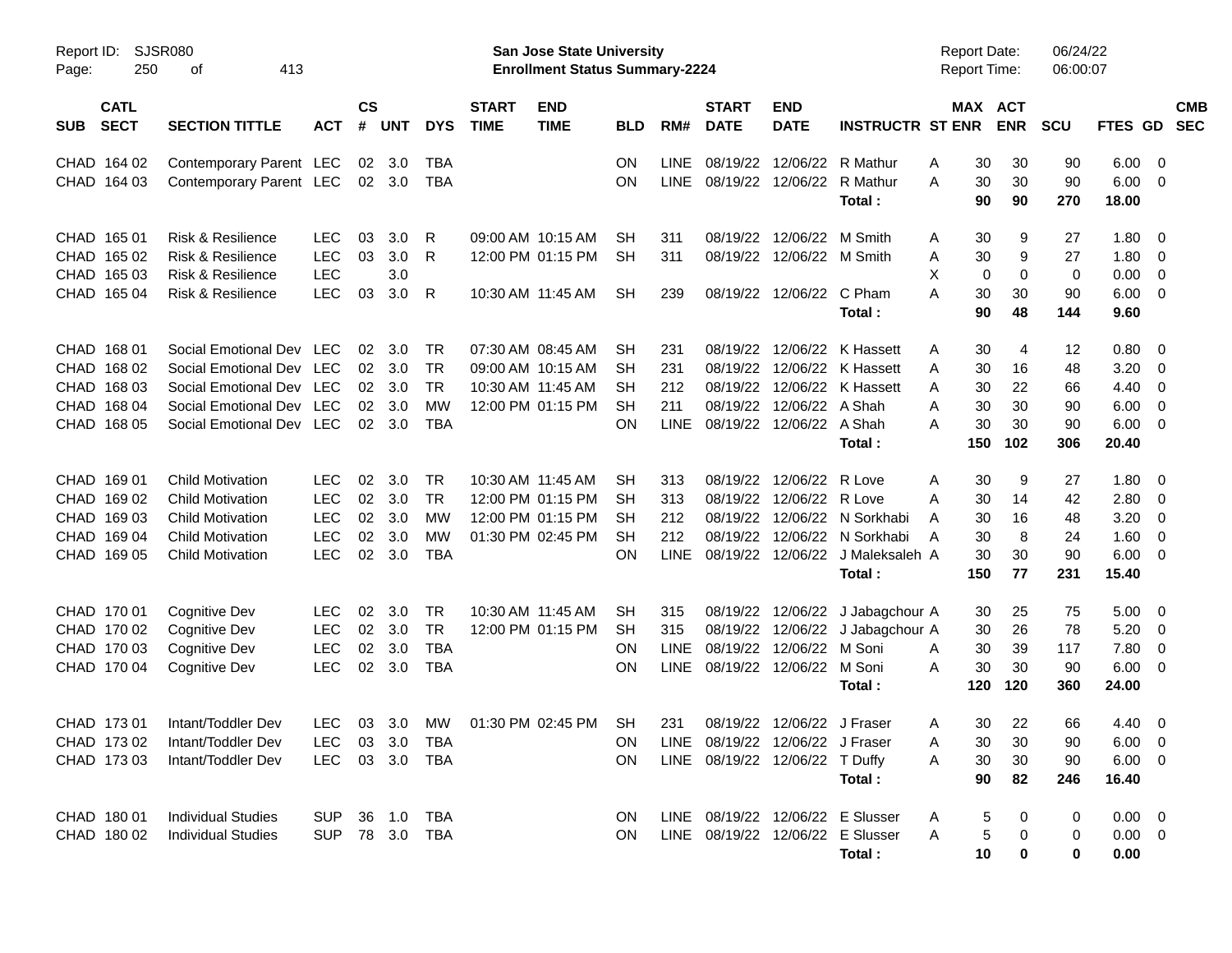| <b>SJSR080</b><br>Report ID:<br>251<br>413<br>οf<br>Page: |                                                     |                                                                                    |                                               |                      | <b>San Jose State University</b><br><b>Enrollment Status Summary-2224</b> |                                           |                             |                                                                                  |                                                  |                          |                                              |                                              |                                                    |                  |                             | <b>Report Date:</b><br><b>Report Time:</b> | 06/24/22<br>06:00:07        |                                       |                          |
|-----------------------------------------------------------|-----------------------------------------------------|------------------------------------------------------------------------------------|-----------------------------------------------|----------------------|---------------------------------------------------------------------------|-------------------------------------------|-----------------------------|----------------------------------------------------------------------------------|--------------------------------------------------|--------------------------|----------------------------------------------|----------------------------------------------|----------------------------------------------------|------------------|-----------------------------|--------------------------------------------|-----------------------------|---------------------------------------|--------------------------|
| <b>SUB</b>                                                | <b>CATL</b><br><b>SECT</b>                          | <b>SECTION TITTLE</b>                                                              | <b>ACT</b>                                    | $\mathsf{cs}$<br>#   | <b>UNT</b>                                                                | <b>DYS</b>                                | <b>START</b><br><b>TIME</b> | <b>END</b><br><b>TIME</b>                                                        | <b>BLD</b>                                       | RM#                      | <b>START</b><br><b>DATE</b>                  | <b>END</b><br><b>DATE</b>                    | <b>INSTRUCTR ST ENR</b>                            |                  | MAX ACT                     | <b>ENR</b>                                 | <b>SCU</b>                  | FTES GD                               | <b>CMB</b><br><b>SEC</b> |
| CHAD                                                      | CHAD 195 01<br>195 02<br>CHAD 195 03<br>CHAD 195 04 | <b>Senior Seminar</b><br>Senior Seminar<br><b>Senior Seminar</b><br>Senior Seminar | SEM<br><b>SEM</b><br><b>SEM</b><br><b>SEM</b> | 05<br>05<br>05<br>05 | 3.0<br>3.0<br>3.0<br>3.0                                                  | <b>TR</b><br><b>TR</b><br>МW<br><b>MW</b> |                             | 10:30 AM 11:45 AM<br>12:00 PM 01:15 PM<br>10:30 AM 11:45 AM<br>12:00 PM 01:15 PM | <b>SH</b><br><b>SH</b><br><b>SH</b><br><b>SH</b> | 231<br>231<br>231<br>231 | 08/19/22<br>08/19/22<br>08/19/22<br>08/19/22 | 12/06/22<br>12/06/22<br>12/06/22<br>12/06/22 | R Marx<br>R Marx<br>M Fusaro<br>M Fusaro<br>Total: | A<br>A<br>A<br>A | 25<br>25<br>25<br>25<br>100 | 25<br>25<br>13<br>14<br>77                 | 75<br>75<br>39<br>42<br>231 | 5.00<br>5.00<br>2.60<br>2.80<br>15.40 | - 0<br>- 0<br>- 0<br>- 0 |
|                                                           | CHAD 199 01                                         | <b>ChAD Honors</b>                                                                 | <b>SUP</b>                                    | 25                   | 1.0                                                                       | TBA                                       |                             |                                                                                  | <b>ON</b>                                        | LINE                     | 08/19/22                                     | 12/06/22                                     | E Slusser<br>Total:                                | A                | 5<br>5                      | 0<br>0                                     | 0<br>0                      | 0.00<br>0.00                          | - 0                      |
| CHAD.                                                     | 260A 01                                             | Sem CHAD: Research SEM                                                             |                                               | 05                   | 3.0                                                                       | M                                         |                             | 04:00 PM 06:45 PM                                                                | <b>SH</b>                                        | 212                      | 08/19/22                                     | 12/06/22                                     | D Mead-NytkoA<br>Total:                            |                  | 15<br>15                    | 11<br>11                                   | 33<br>33                    | 2.75 11<br>2.75                       |                          |
|                                                           | CHAD 270 01                                         | Sem Cognition & Lang SEM                                                           |                                               |                      | 05 3.0                                                                    | W                                         |                             | 04:00 PM 06:45 PM                                                                | <b>SH</b>                                        | 212                      | 08/19/22                                     | 12/06/22                                     | J Bang<br>Total:                                   | A                | 25<br>25                    | 23<br>23                                   | 69<br>69                    | 5.70 22<br>5.70                       |                          |
|                                                           | Department :                                        | <b>Child &amp; Adolescent Development</b>                                          |                                               |                      |                                                                           |                                           |                             |                                                                                  |                                                  |                          |                                              | <b>Lower Division:</b>                       | Department Total:                                  |                  | 2802<br>720                 | 1962<br>444                                | 5622<br>1332                | 376.65<br>88.80                       |                          |

**Upper Division : 2042 1484 4188 279.40**

**Graduate Division :**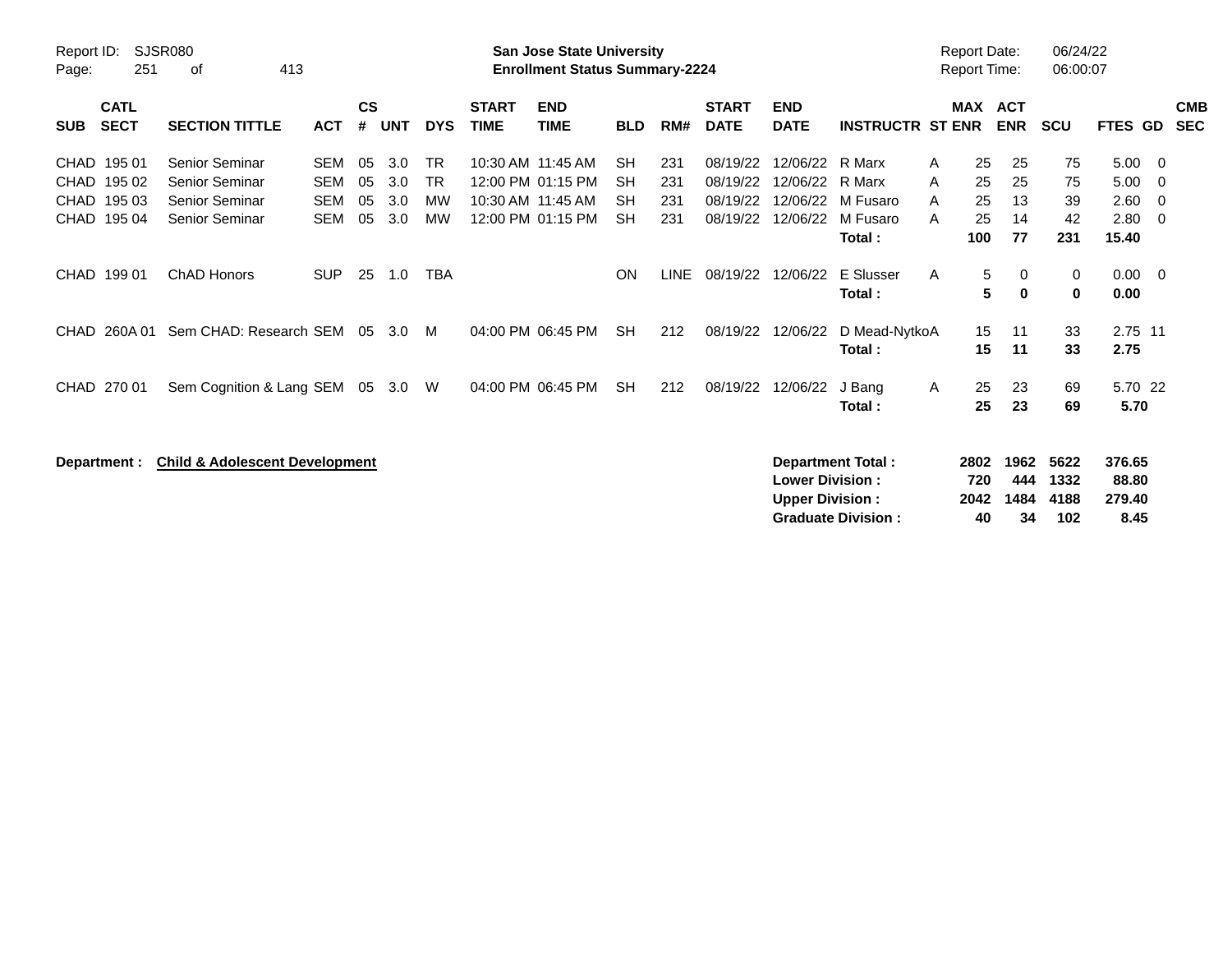| Report ID:<br>Page:     | 252                        | SJSR080<br>413<br>оf                                                                          |              |                    |            |            |                             | San Jose State University<br><b>Enrollment Status Summary-2224</b> |            |             | Report Date:<br>Report Time: |                            | 06/24/22<br>06:00:07             |     |                       |             |                |                |                          |
|-------------------------|----------------------------|-----------------------------------------------------------------------------------------------|--------------|--------------------|------------|------------|-----------------------------|--------------------------------------------------------------------|------------|-------------|------------------------------|----------------------------|----------------------------------|-----|-----------------------|-------------|----------------|----------------|--------------------------|
| <b>SUB</b>              | <b>CATL</b><br><b>SECT</b> | <b>SECTION TITTLE</b>                                                                         | <b>ACT</b>   | $\mathsf{cs}$<br># | <b>UNT</b> | <b>DYS</b> | <b>START</b><br><b>TIME</b> | <b>END</b><br><b>TIME</b>                                          | <b>BLD</b> | RM#         | <b>START</b><br><b>DATE</b>  | <b>END</b><br><b>DATE</b>  | <b>INSTRUCTR ST ENR</b>          |     | MAX ACT<br><b>ENR</b> | <b>SCU</b>  | <b>FTES GD</b> |                | <b>CMB</b><br><b>SEC</b> |
| College<br>Department : |                            | <b>Education, College of</b><br><b>Counselor Education</b>                                    |              |                    |            |            |                             |                                                                    |            |             |                              |                            |                                  |     |                       |             |                |                |                          |
| <b>EDCO</b>             | 4 0 1                      | <b>Career Exploration</b>                                                                     | <b>LEC</b>   | 01                 | 3.0        | MW         |                             | 09:00 AM 10:15 AM                                                  | <b>SH</b>  | 431         |                              | 08/19/22 12/06/22          | J Cortes-Smi A                   |     | 6<br>30               | 18          | 1.20           | - 0            |                          |
| <b>EDCO</b>             | 4 0 2                      | <b>Career Exploration</b>                                                                     | <b>LEC</b>   | 01                 | 3.0        | МW         |                             | 10:30 AM 11:45 AM                                                  | SH         | 431         |                              | 08/19/22 12/06/22          | A Jaffer                         | Α   | 6<br>30               | 18          | 1.20           | 0              |                          |
| <b>EDCO</b>             | 4 0 3                      | <b>Career Exploration</b>                                                                     | <b>LEC</b>   | 01                 | 3.0        | MW         |                             | 12:00 PM 01:15 PM                                                  | SН         | 431         |                              | 08/19/22 12/06/22          | A Jaffer                         | Α   | 30<br>14              | 42          | 2.80           | 0              |                          |
| <b>EDCO</b>             | 4 0 4                      | <b>Career Exploration</b>                                                                     | <b>LEC</b>   | 01                 | 3.0        | <b>TR</b>  |                             | 09:00 AM 10:15 AM                                                  | <b>SH</b>  | 431         |                              | 08/19/22 12/06/22          | M Burns                          | Α   | 3<br>30               | 9           | 0.60           | $\overline{0}$ |                          |
| <b>EDCO</b>             | 4 0 5                      | <b>Career Exploration</b>                                                                     | <b>LEC</b>   | 01                 | 3.0        | <b>TR</b>  | 10:30 AM 11:45 AM           |                                                                    | SН         | 431         |                              | 08/19/22 12/06/22          | M Burns                          | Α   | 5<br>30               | 15          | 1.00           | 0              |                          |
| <b>EDCO</b>             | 4 0 6                      | <b>Career Exploration</b>                                                                     | <b>LEC</b>   | 01                 | 3.0        | <b>TR</b>  |                             | 12:00 PM 01:15 PM                                                  | <b>SH</b>  | 431         | 08/19/22 12/06/22            |                            |                                  | Α   | 5<br>30               | 15          | 1.00           | 0              |                          |
| <b>EDCO</b>             | 4 0 7                      | <b>Career Exploration</b>                                                                     | <b>LEC</b>   |                    | 3.0        |            |                             |                                                                    |            |             |                              |                            |                                  | X   | $\mathbf 0$<br>0      | $\mathbf 0$ | 0.00           | $\overline{0}$ |                          |
| <b>EDCO</b>             | 4 0 8                      | <b>Career Exploration</b>                                                                     | <b>LEC</b>   |                    | 3.0        |            |                             |                                                                    |            |             |                              |                            |                                  | X   | $\mathbf 0$<br>0      | $\mathbf 0$ | 0.00           | $\overline{0}$ |                          |
|                         |                            |                                                                                               |              |                    |            |            |                             |                                                                    |            |             |                              |                            | Total:                           | 180 | 39                    | 117         | 7.80           |                |                          |
|                         | EDCO 180 01                | <b>Individual Studies</b>                                                                     | <b>SUP</b>   | 78                 | 2.0        | м          |                             | 09:00 AM 10:45 AM                                                  | <b>ON</b>  | <b>LINE</b> |                              | 08/19/22 12/06/22          | M Randle                         | A   | 5<br>25               | 0           | 0.67           | - 0            |                          |
|                         | EDCO 180 02                | <b>Individual Studies</b>                                                                     | <b>SUP</b>   | 78                 | 2.0        | M          |                             | 04:00 PM 05:45 PM                                                  | <b>ON</b>  | <b>LINE</b> |                              |                            | 08/19/22 12/06/22 V Chapman      | A   | 5<br>25               | 0           | 0.67           | 0              |                          |
|                         | EDCO 180 03                | <b>Individual Studies</b>                                                                     | <b>SUP</b>   | 78                 | 2.0        | M          |                             | 06:00 PM 07:45 PM                                                  | <b>ON</b>  | <b>LINE</b> |                              | 08/19/22 12/06/22          | J Kas-Osoka A                    |     | 25<br>4               | 0           | 0.53           | 0              |                          |
|                         | EDCO 180 04                | <b>Individual Studies</b>                                                                     | <b>SUP</b>   | 78                 | 2.0        | Τ          |                             | 01:00 PM 02:45 PM                                                  | <b>ON</b>  | <b>LINE</b> |                              | 08/19/22 12/06/22          | M Burns                          | A   | 9<br>25               | 0           | 1.20           | 0              |                          |
|                         | EDCO 180 05                | <b>Individual Studies</b>                                                                     | <b>SUP</b>   | 78                 | 2.0        | Τ          |                             | 06:00 PM 07:45 PM                                                  | <b>ON</b>  | <b>LINE</b> |                              | 08/19/22 12/06/22          | <b>B</b> Petersen                | Α   | 25<br>$\overline{4}$  | 0           | 0.53           | 0              |                          |
|                         | EDCO 180 06                | <b>Individual Studies</b>                                                                     | <b>SUP</b>   | 78                 | 2.0        | W          |                             | 06:00 PM 07:45 PM                                                  | <b>ON</b>  | <b>LINE</b> |                              |                            | 08/19/22 12/06/22 A Defensor     | Α   | 25<br>10              | 0           | 1.33           | 0              |                          |
|                         | EDCO 180 07                | <b>Individual Studies</b>                                                                     | <b>SUP</b>   | 78                 | 2.0        | F          | 10:00 AM 11:45 AM           |                                                                    | <b>ON</b>  | <b>LINE</b> |                              |                            | 08/19/22 12/06/22 M Randle       | Α   | $\overline{7}$<br>25  | 0           | 0.93           | $\overline{0}$ |                          |
|                         | EDCO 180 08                | <b>Individual Studies</b>                                                                     | <b>SUP</b>   |                    | 2.0        |            |                             |                                                                    |            |             |                              |                            |                                  | X   | $\mathbf 0$<br>0      | 0           | 0.00           | 0              |                          |
|                         | EDCO 180 09                | <b>Individual Studies</b>                                                                     | <b>SUP</b>   | 78                 | 2.0        | W          |                             | 06:00 PM 08:45 PM                                                  |            |             |                              |                            | 08/19/22 12/06/22 H Mora-Torre A |     | 25<br>0               | 0           | 0.00           | $\overline{0}$ |                          |
|                         |                            |                                                                                               |              |                    |            |            |                             |                                                                    |            |             |                              |                            | Total:                           | 200 | 44                    | 0           | 5.87           |                |                          |
|                         | EDCO 215 01                | Intro to Couns                                                                                | <b>LEC</b>   | 03                 | 3.0        | M          |                             | 04:00 PM 06:45 PM                                                  | SН         | 431         |                              | 08/19/22 12/06/22          | M Beach                          | A   | 30<br>30              | 90          | 7.50 30        |                |                          |
|                         | EDCO 215 02                | Intro to Couns                                                                                | <b>LEC</b>   | 03                 | 3.0        | $\top$     |                             | 04:00 PM 06:45 PM                                                  | SН         | 431         |                              | 08/19/22 12/06/22          | M Beach                          | A   | 30<br>24              | 72          | 6.00 24        |                |                          |
|                         |                            |                                                                                               |              |                    |            |            |                             |                                                                    |            |             |                              |                            | Total:                           |     | 60<br>54              | 162         | 13.50          |                |                          |
|                         | EDCO 218 01                | <b>Couns Process</b>                                                                          | <b>LEC</b>   | 03                 | 3.0        | M          |                             | 07:00 PM 09:45 PM                                                  | SН         | 431         |                              | 08/19/22 12/06/22          | L Capizzi                        | A   | 30<br>30              | 90          | 7.50 30        |                |                          |
|                         | EDCO 218 02                | <b>Couns Process</b>                                                                          | <b>LEC</b>   | 03                 | 3.0        | $\top$     |                             | 07:00 PM 09:45 PM                                                  | <b>SH</b>  | 431         |                              | 08/19/22 12/06/22          | L Capizzi                        | Α   | 30<br>24              | 72          | 6.00 24        |                |                          |
|                         |                            |                                                                                               |              |                    |            |            |                             |                                                                    |            |             |                              |                            | Total:                           |     | 54<br>60              | 162         | 13.50          |                |                          |
|                         |                            | EDCO 221 01 Research Couns Ed LEC 03 3.0 T 07:00 PM 09:45 PM SH 414 08/19/22 12/06/22 M Beach |              |                    |            |            |                             |                                                                    |            |             |                              |                            |                                  | A   | 20<br>25              | 75          | 6.25 25        |                |                          |
|                         |                            |                                                                                               |              |                    |            |            |                             |                                                                    |            |             |                              |                            | Total:                           |     | 20<br>25              | 75          | 6.25           |                |                          |
|                         | EDCO 227 01                | Sch Fam Comm                                                                                  | LEC 03 3.0 R |                    |            |            |                             | 04:00 PM 06:45 PM SH                                               |            | 434         |                              | 08/19/22 12/06/22 A Uresti |                                  | A   | 19<br>30              | 57          | 4.75 19        |                |                          |
|                         |                            |                                                                                               |              |                    |            |            |                             |                                                                    |            |             |                              |                            | Total:                           |     | 30<br>19              | 57          | 4.75           |                |                          |
|                         | EDCO 232 01                | Laws & Ethics Couns LEC 03 3.0 T                                                              |              |                    |            |            |                             | 04:00 PM 06:45 PM SH                                               |            | 434         |                              |                            | 08/19/22 12/06/22 M Schekman A   |     | 25<br>30              | 75          | 6.25 25        |                |                          |
|                         | EDCO 232 02                | Laws & Ethics Couns LEC 03 3.0 W                                                              |              |                    |            |            |                             | 07:00 PM 09:45 PM SH                                               |            | 435         |                              |                            | 08/19/22 12/06/22 M Schekman A   |     | 30<br>29              | 87          | 7.25 29        |                |                          |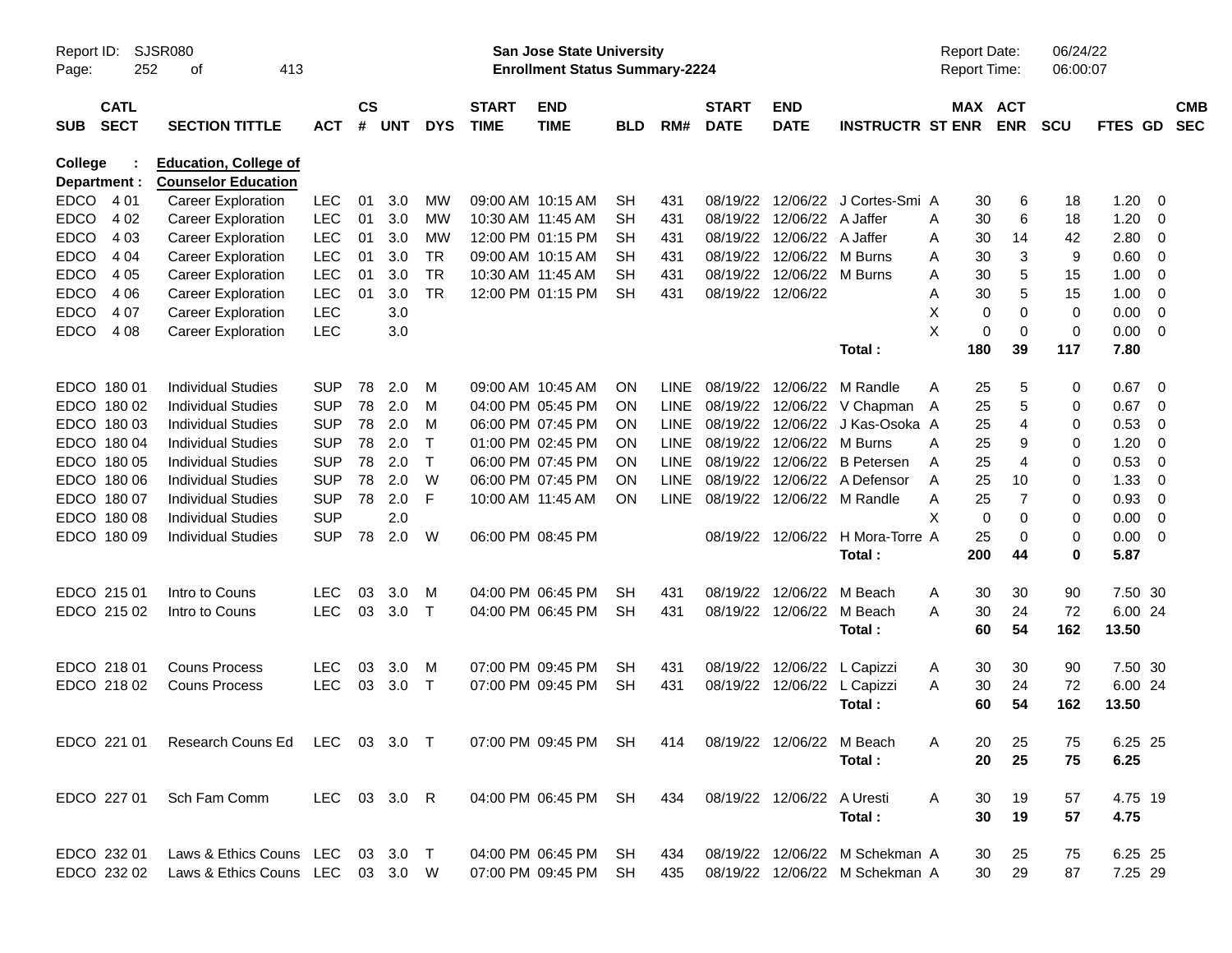| Report ID:<br>Page: | 253                        | <b>SJSR080</b><br>413<br>оf    |              |                |            |              |                             | San Jose State University<br><b>Enrollment Status Summary-2224</b> |            |      |                             |                           |                             | <b>Report Date:</b><br>Report Time: |                            | 06/24/22<br>06:00:07 |                  |                          |                          |
|---------------------|----------------------------|--------------------------------|--------------|----------------|------------|--------------|-----------------------------|--------------------------------------------------------------------|------------|------|-----------------------------|---------------------------|-----------------------------|-------------------------------------|----------------------------|----------------------|------------------|--------------------------|--------------------------|
| <b>SUB</b>          | <b>CATL</b><br><b>SECT</b> | <b>SECTION TITTLE</b>          | <b>ACT</b>   | <b>CS</b><br># | <b>UNT</b> | <b>DYS</b>   | <b>START</b><br><b>TIME</b> | <b>END</b><br><b>TIME</b>                                          | <b>BLD</b> | RM#  | <b>START</b><br><b>DATE</b> | <b>END</b><br><b>DATE</b> | <b>INSTRUCTR ST ENR</b>     |                                     | MAX ACT<br><b>ENR</b>      | <b>SCU</b>           | FTES GD          |                          | <b>CMB</b><br><b>SEC</b> |
|                     |                            |                                |              |                |            |              |                             |                                                                    |            |      |                             |                           | Total:                      | 60                                  | 54                         | 162                  | 13.50            |                          |                          |
|                     | EDCO 244 01                | <b>Cultural Couns</b>          | <b>LEC</b>   | 03             | 3.0        | W            |                             | 04:00 PM 06:45 PM                                                  | SН         | 413  | 08/19/22                    | 12/06/22                  | K Choi                      | 25<br>A                             | 26                         | 78                   | 6.50 26          |                          |                          |
|                     | EDCO 244 02                | <b>Cultural Couns</b>          | <b>LEC</b>   | 03             | 3.0        | $\mathsf{T}$ |                             | 07:00 PM 09:45 PM                                                  | <b>SH</b>  | 411  | 08/19/22                    | 12/06/22                  | I Almazan                   | 25<br>A                             | 24                         | 72                   | 6.00 24          |                          |                          |
|                     | EDCO 244 03                | <b>Cultural Couns</b>          | <b>LEC</b>   | 03             | 3.0        | W            |                             | 04:00 PM 06:45 PM                                                  | <b>SH</b>  | 347  | 08/19/22                    | 12/06/22                  | Total:                      | 25<br>A<br>75                       | 15<br>65                   | 45<br>195            | 3.75 15<br>16.25 |                          |                          |
|                     |                            |                                |              |                |            |              |                             |                                                                    |            |      |                             |                           |                             |                                     |                            |                      |                  |                          |                          |
|                     | EDCO 248 01                | Dyn Behavior & Dev             | <b>SEM</b>   |                | 3.0        |              |                             |                                                                    |            |      |                             |                           |                             | Χ                                   | 0<br>0                     | 0                    | 0.00             | $\overline{\mathbf{0}}$  |                          |
|                     | EDCO 248 02                | Dyn Behavior & Dev             | SEM          | 05             | 3.0        | R            |                             | 07:00 PM 09:45 PM                                                  | ON         | LINE | 08/19/22                    | 12/06/22                  | K Phillips-M                | 30<br>A                             | 12                         | 36                   | 3.00 12          |                          |                          |
|                     |                            |                                |              |                |            |              |                             |                                                                    |            |      |                             |                           | Total:                      | 30                                  | 12                         | 36                   | 3.00             |                          |                          |
|                     | EDCO 266 01                | Ed & Career Plan               | SEM          |                | 05 3.0     | M            |                             | 04:00 PM 06:45 PM                                                  | <b>SH</b>  | 434  | 08/19/22                    | 12/06/22                  | X Hu                        | 30<br>A                             | 27                         | 81                   | 6.75 27          |                          |                          |
|                     |                            |                                |              |                |            |              |                             |                                                                    |            |      |                             |                           | Total:                      | 30                                  | 27                         | 81                   | 6.75             |                          |                          |
|                     | EDCO 267 01                | Pract LS CD                    | SEM          | 06             | 3.0        | M            |                             | 04:00 PM 06:45 PM                                                  | ON         | LINE | 08/19/22                    | 12/06/22                  | L Capizzi                   | 25<br>A                             | 25                         | 25                   | 6.25 25          |                          |                          |
|                     |                            |                                |              |                |            |              |                             |                                                                    |            |      |                             |                           | Total:                      | 25                                  | 25                         | 25                   | 6.25             |                          |                          |
|                     | EDCO 268 01                | Lifespan Dev                   | <b>LEC</b>   | 03             | 3.0        | M            |                             | 07:00 PM 09:45 PM                                                  | <b>SH</b>  | 346  | 08/19/22                    | 12/06/22                  | I Almazan                   | 30<br>A                             | 22                         | 66                   | 5.50 22 C        |                          |                          |
|                     | GERO 268 01                | Lifespan Dev                   | <b>LEC</b>   | 03             | 3.0        | M            |                             | 07:00 PM 09:45 PM                                                  | <b>SH</b>  | 346  | 08/19/22                    | 12/06/22                  | I Almazan                   | A                                   | $\mathbf 0$<br>$\mathbf 0$ | 0                    | 0.00             | $0\,$ C                  |                          |
|                     |                            |                                |              |                |            |              |                             |                                                                    |            |      |                             |                           | Total:                      | 30                                  | 22                         | 66                   | 5.50             |                          |                          |
|                     | EDCO 279 01                | Adv Group Process              | SEM          | 05             | 3.0        | $\top$       |                             | 04:00 PM 06:45 PM                                                  | SН         | 414  | 08/19/22                    | 12/06/22                  | Z Mcniece                   | 25<br>A                             | 14                         | 42                   | 3.50 14          |                          |                          |
|                     | EDCO 279 02                | Adv Group Process              | SEM          | 05             | 3.0        | W            |                             | 07:00 PM 09:45 PM                                                  | <b>SH</b>  | 434  | 08/19/22                    | 12/06/22                  | L Roberts                   | A<br>25                             | 18                         | 54                   | 4.50 18          |                          |                          |
|                     |                            |                                |              |                |            |              |                             |                                                                    |            |      |                             |                           | Total:                      | 50                                  | 32                         | 96                   | 8.00             |                          |                          |
|                     | EDCO 282 01                | Assessmt for Couns             | <b>LEC</b>   |                | 3.0        |              |                             |                                                                    |            |      |                             |                           |                             | X                                   | 0<br>0                     | 0                    | 0.00             | $\overline{\phantom{0}}$ |                          |
|                     | EDCO 282 02                | <b>Assessmt for Couns</b>      | <b>LEC</b>   | 03             | 3.0        | M            |                             | 07:00 PM 09:45 PM                                                  | ON         | LINE | 08/19/22                    | 12/06/22                  | M Mann StockA               | 30                                  | 29                         | 87                   | 7.25 29          |                          |                          |
|                     |                            |                                |              |                |            |              |                             |                                                                    |            |      |                             |                           | Total:                      | 30                                  | 29                         | 87                   | 7.25             |                          |                          |
|                     | EDCO 283 01                | Adv Ed Assess                  | SEM          | 05             | 3.0        | W            |                             | 07:00 PM 09:45 PM                                                  | ON         | LINE | 08/19/22                    | 12/06/22                  | E Zepeda                    | 25<br>A                             | 29                         | 87                   | 7.25 29          |                          |                          |
|                     |                            |                                |              |                |            |              |                             |                                                                    |            |      |                             |                           | Total:                      | 25                                  | 29                         | 87                   | 7.25             |                          |                          |
|                     | EDCO 285 01                | <b>Trauma Couns</b>            | LEC 03 3.0 T |                |            |              |                             | 07:00 PM 09:45 PM SH                                               |            | 434  |                             |                           | 08/19/22 12/06/22 Z Mcniece | A<br>25                             | 11                         | 33                   | 2.75 11          |                          |                          |
|                     |                            |                                |              |                |            |              |                             |                                                                    |            |      |                             |                           | Total:                      | 25                                  | 11                         | 33                   | 2.75             |                          |                          |
|                     | EDCO 286 01                | Org Change & Dev               | LEC 03 3.0 W |                |            |              |                             | 04:00 PM 06:45 PM SH                                               |            | 434  |                             | 08/19/22 12/06/22         | M Schekman A                | 30                                  | 23                         | 69                   | 5.75 23          |                          |                          |
|                     |                            |                                |              |                |            |              |                             |                                                                    |            |      |                             |                           | Total:                      | 30                                  | 23                         | 69                   | 5.75             |                          |                          |
|                     | EDCO 287 01                | Comp School Couns LEC 03 3.0 T |              |                |            |              |                             | 07:00 PM 09:45 PM ON                                               |            |      | LINE 08/19/22 12/06/22 X Hu |                           |                             | 25<br>A                             | 14                         | 42                   | 3.50 14          |                          |                          |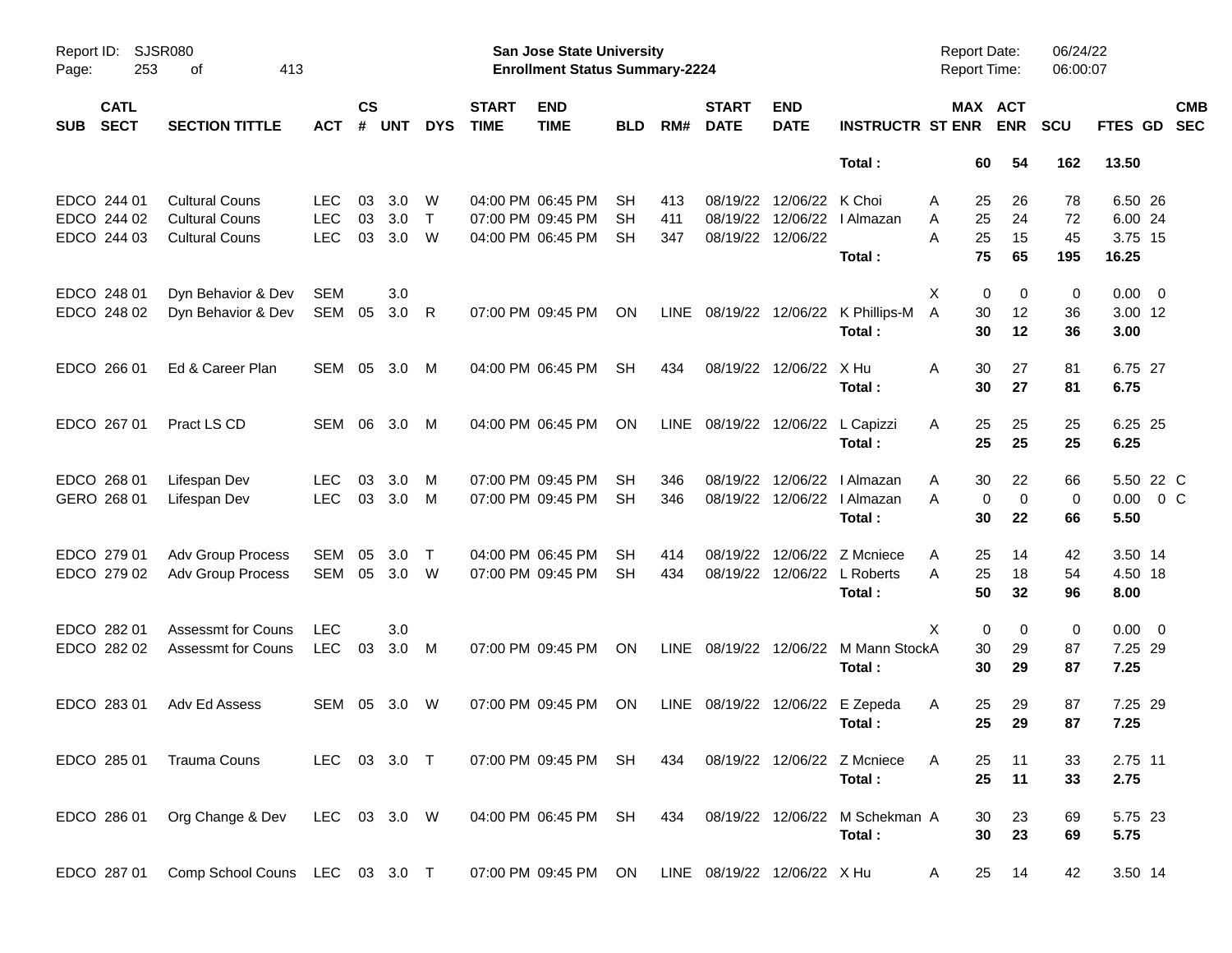| Report ID:<br>Page: | <b>SJSR080</b><br>254      | 413<br>οf             |            |                    |            |              |                             | <b>San Jose State University</b><br><b>Enrollment Status Summary-2224</b> |            |             |                             |                           |                         |   | Report Date:<br><b>Report Time:</b> |                   | 06/24/22<br>06:00:07 |              |                |                          |
|---------------------|----------------------------|-----------------------|------------|--------------------|------------|--------------|-----------------------------|---------------------------------------------------------------------------|------------|-------------|-----------------------------|---------------------------|-------------------------|---|-------------------------------------|-------------------|----------------------|--------------|----------------|--------------------------|
| <b>SUB</b>          | <b>CATL</b><br><b>SECT</b> | <b>SECTION TITTLE</b> | ACT        | $\mathsf{cs}$<br># | <b>UNT</b> | <b>DYS</b>   | <b>START</b><br><b>TIME</b> | <b>END</b><br><b>TIME</b>                                                 | <b>BLD</b> | RM#         | <b>START</b><br><b>DATE</b> | <b>END</b><br><b>DATE</b> | <b>INSTRUCTR ST ENR</b> |   | MAX ACT                             | <b>ENR</b>        | SCU                  | FTES GD      |                | <b>CMB</b><br><b>SEC</b> |
|                     |                            |                       |            |                    |            |              |                             |                                                                           |            |             |                             |                           | Total:                  |   | 25                                  | 14                | 42                   | 3.50         |                |                          |
|                     | EDCO 288 02                | Sem Couns Th Prac     | <b>SEM</b> |                    | 3.0        |              |                             |                                                                           |            |             |                             |                           |                         | X | 0                                   | $\mathbf 0$       | 0                    | 0.00         | $\overline{0}$ |                          |
|                     | EDCO 288 03                | Sem Couns Th Prac     | <b>SEM</b> | 05                 | 3.0        | $\mathsf{R}$ |                             | 07:00 PM 09:45 PM                                                         | <b>ON</b>  | LINE        | 08/19/22 12/06/22           |                           | D Hibbert               | A | 25                                  | 26                | 78                   | 6.50 26      |                |                          |
|                     |                            |                       |            |                    |            |              |                             |                                                                           |            |             |                             |                           | <b>Total:</b>           |   | 25                                  | 26                | 78                   | 6.50         |                |                          |
|                     | EDCO 289 01                | Sem Prof Couns        | <b>SEM</b> | 05                 | 3.0        | M            |                             | 07:00 PM 09:45 PM                                                         | <b>ON</b>  |             | LINE 08/19/22 12/06/22      |                           | K Choi                  | A | 25                                  | 25                | 75                   | 6.25 25      |                |                          |
|                     |                            |                       |            |                    |            |              |                             |                                                                           |            |             |                             |                           | Total:                  |   | 25                                  | 25                | 75                   | 6.25         |                |                          |
|                     | EDCO 292 01                | Supv Exp Couns        | <b>SUP</b> | 36                 | 3.0        | F            |                             | 04:00 PM 06:00 PM                                                         | <b>ON</b>  | <b>LINE</b> | 08/19/22                    | 12/06/22                  |                         | Α | 10                                  | 0                 | 0                    | 0.00         | $\mathbf 0$    |                          |
|                     | EDCO 292 02                | Supv Exp Couns        | <b>SUP</b> | 36                 | 3.0        | $\mathsf{F}$ |                             | 04:00 PM 06:00 PM                                                         | <b>ON</b>  | <b>LINE</b> | 08/19/22                    | 12/06/22                  |                         | A | 10                                  | $\overline{c}$    | 0                    | 0.50         | $\overline{2}$ |                          |
|                     | EDCO 292 03                | Supv Exp Couns        | <b>SUP</b> | 36                 | 3.0        | F            |                             | 04:00 PM 06:00 PM                                                         | <b>ON</b>  | <b>LINE</b> | 08/19/22                    | 12/06/22                  |                         | A | 10                                  | 3                 | 0                    | 0.75         | 3              |                          |
|                     | EDCO 292 04                | Supv Exp Couns        | <b>SUP</b> | 36                 | 3.0        | F            |                             | 04:00 PM 06:00 PM                                                         | <b>ON</b>  | LINE        | 08/19/22                    | 12/06/22                  |                         | A | 10                                  | $\mathbf 1$       | 0                    | 0.25         | $\overline{1}$ |                          |
|                     | EDCO 292 05                | Supv Exp Couns        | <b>SUP</b> | 36                 | 3.0        | F            |                             | 04:00 PM 06:00 PM                                                         | <b>ON</b>  | <b>LINE</b> | 08/19/22 12/06/22           |                           |                         | A | 10                                  | $\mathbf 1$       | 0                    | 0.25         | $\overline{1}$ |                          |
|                     | EDCO 292 06                | Supv Exp Couns        | <b>SUP</b> | 36                 | 3.0        | F            |                             | 04:00 PM 06:00 PM                                                         | <b>ON</b>  | <b>LINE</b> | 08/19/22                    | 12/06/22                  |                         | A | 10                                  | 1                 | 0                    | 0.25         | $\overline{1}$ |                          |
|                     | EDCO 292 07                | Supv Exp Couns        | <b>SUP</b> | 36                 | 3.0        | F            |                             | 04:00 PM 06:00 PM                                                         | ON         | <b>LINE</b> | 08/19/22                    | 12/06/22                  |                         | A | 10                                  | $\overline{4}$    | 0                    | 1.00         | $\overline{4}$ |                          |
|                     | EDCO 292 08                | Supv Exp Couns        | <b>SUP</b> | 36                 | 3.0        | F            |                             | 04:00 PM 06:00 PM                                                         | ON         | LINE        | 08/19/22                    | 12/06/22                  |                         | A | 10                                  | 3                 | 0                    | 0.75         | 3              |                          |
|                     | EDCO 292 09                | Supv Exp Couns        | <b>SUP</b> | 36                 | 3.0        | F            |                             | 04:00 PM 06:00 PM                                                         | ON         | <b>LINE</b> | 08/19/22                    | 12/06/22                  |                         | A | 10                                  | 3                 | 0                    | 0.75         | 3              |                          |
|                     | EDCO 292 10                | Supv Exp Couns        | <b>SUP</b> | 36                 | 3.0        | F            |                             | 04:00 PM 06:00 PM                                                         | <b>ON</b>  | <b>LINE</b> | 08/19/22                    | 12/06/22                  |                         | A | 10                                  | $\mathbf 0$       | 0                    | 0.00         | $\mathbf 0$    |                          |
|                     | EDCO 292 11                | Supv Exp Couns        | <b>SUP</b> | 36                 | 3.0        | F            |                             | 04:00 PM 06:00 PM                                                         | ON         | <b>LINE</b> | 08/19/22 12/06/22           |                           | Total:                  | А | 10<br>110                           | $\mathbf 0$<br>18 | 0<br>0               | 0.00<br>4.50 | $\mathbf 0$    |                          |
|                     | EDCO 293 01                | Prac Child & Sub Abu  | SEM 06     |                    | 3.0        | R            |                             | 04:00 PM 06:45 PM                                                         | <b>SH</b>  | 444         | 08/19/22                    | 12/06/22                  | A Jaffer                | A | 25                                  | 21                | 63                   | 5.25 21      |                |                          |
|                     |                            |                       |            |                    |            |              |                             |                                                                           |            |             |                             |                           | Total:                  |   | 25                                  | 21                | 63                   | 5.25         |                |                          |
|                     | EDCO 294 01                | Pract in Self-Dev     | <b>SEM</b> |                    | 3.0        |              |                             |                                                                           |            |             |                             |                           |                         | X | 0                                   | $\mathbf 0$       | $\mathbf 0$          | 0.00         | $\overline{0}$ |                          |
|                     | EDCO 294 02                | Pract in Self-Dev     | <b>SEM</b> | 06                 | 3.0        | $\mathsf{R}$ |                             | 07:00 PM 09:45 PM                                                         | <b>SH</b>  | 444         | 08/19/22                    | 12/06/22                  | A Uresti                | A | 25                                  | 25                | 75                   | 6.25 25      |                |                          |
|                     |                            |                       |            |                    |            |              |                             |                                                                           |            |             |                             |                           | Total:                  |   | 25                                  | 25                | 75                   | 6.25         |                |                          |
|                     | EDCO 298 01                | Spec Stud Couns Ed    | SUP        | 48                 | 3.0        | TBA          |                             |                                                                           | OΝ         | <b>LINE</b> | 08/19/22 12/06/22           |                           |                         | Α | 12                                  | 12                | 0                    | 3.00 12      |                |                          |
|                     | EDCO 298 02                | Spec Stud Couns Ed    | <b>SUP</b> | 48                 | 3.0        | <b>TBA</b>   |                             |                                                                           | ON         | <b>LINE</b> | 08/19/22                    | 12/06/22                  |                         | A | 12                                  | 12                | 0                    | 3.00 12      |                |                          |
|                     |                            |                       |            |                    |            |              |                             |                                                                           |            |             |                             |                           | Total:                  |   | 24                                  | 24                | 0                    | 6.00         |                |                          |

| Department : | <b>Counselor Education</b> | Department Total:         | 1219 | 717 | 1843 | 172.17 |
|--------------|----------------------------|---------------------------|------|-----|------|--------|
|              |                            | <b>Lower Division:</b>    | 180  | -39 | 117  | 7.80   |
|              |                            | <b>Upper Division:</b>    | 200  | -44 |      | 5.87   |
|              |                            | <b>Graduate Division:</b> | 839  | 634 | 1726 | 158.50 |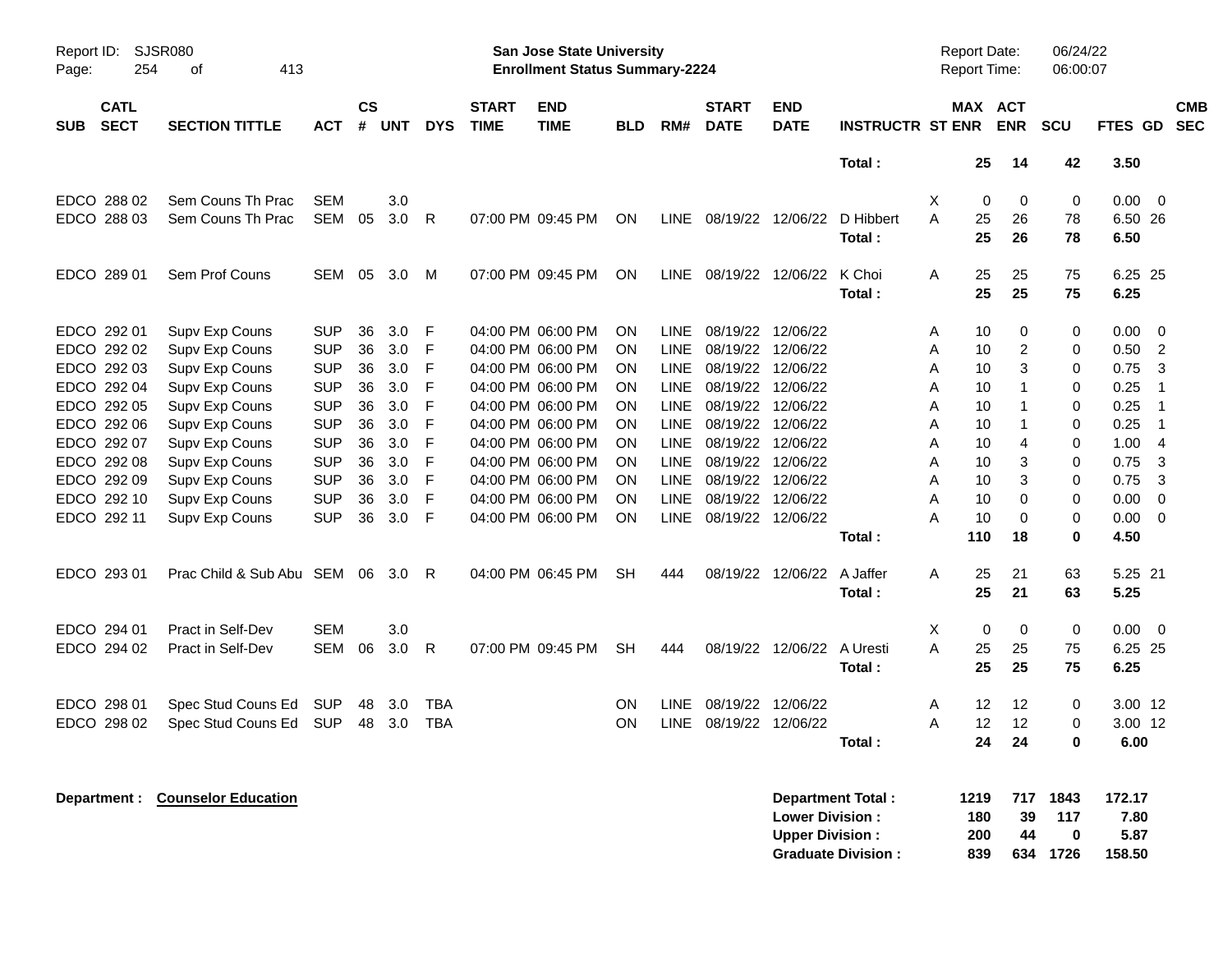| Report ID:<br>Page: | 255                        | SJSR080<br>413<br>οf                                            |            |                    |                |              |                             | <b>San Jose State University</b><br><b>Enrollment Status Summary-2224</b> |            |     |                             |                           |                                | Report Date:<br>Report Time: |                       | 06/24/22<br>06:00:07 |                        |                          |            |
|---------------------|----------------------------|-----------------------------------------------------------------|------------|--------------------|----------------|--------------|-----------------------------|---------------------------------------------------------------------------|------------|-----|-----------------------------|---------------------------|--------------------------------|------------------------------|-----------------------|----------------------|------------------------|--------------------------|------------|
| <b>SUB</b>          | <b>CATL</b><br><b>SECT</b> | <b>SECTION TITTLE</b>                                           | <b>ACT</b> | $\mathsf{cs}$<br># | <b>UNT</b>     | <b>DYS</b>   | <b>START</b><br><b>TIME</b> | <b>END</b><br><b>TIME</b>                                                 | <b>BLD</b> | RM# | <b>START</b><br><b>DATE</b> | <b>END</b><br><b>DATE</b> | <b>INSTRUCTR ST ENR</b>        |                              | MAX ACT<br><b>ENR</b> | <b>SCU</b>           | FTES GD SEC            |                          | <b>CMB</b> |
| College             |                            | <b>Education, College of</b>                                    |            |                    |                |              |                             |                                                                           |            |     |                             |                           |                                |                              |                       |                      |                        |                          |            |
|                     | Department :               | <b>Communicative Disorders &amp; Sciences</b>                   |            |                    |                |              |                             |                                                                           |            |     |                             |                           |                                |                              |                       |                      |                        |                          |            |
|                     | EDAU 115 01                | <b>Hearing Science</b>                                          | LEC 02 3.0 |                    |                | R            |                             | 04:00 PM 06:45 PM                                                         | SH         | 120 |                             | 08/19/22 12/06/22         | Total:                         | A<br>50<br>50                | 0<br>$\mathbf 0$      | 0<br>0               | $0.00 \quad 0$<br>0.00 |                          |            |
|                     | EDAU 172 01                | Prin Aural Rehab                                                | SEM        | 05                 | 3.0            | $\mathsf{T}$ |                             | 04:00 PM 06:45 PM                                                         | SH         | 433 |                             | 08/19/22 12/06/22         | E Nokes                        | 30<br>A                      | 21                    | 63                   | 4.20                   | $\overline{\mathbf{0}}$  |            |
|                     | EDAU 172 02                | <b>Prin Aural Rehab</b>                                         | SEM        | 05                 | 3.0            | W            |                             | 04:00 PM 06:45 PM                                                         | SH         | 433 |                             | 08/19/22 12/06/22 E Nokes |                                | 30<br>A                      | 24                    | 72                   | 4.80                   | - 0                      |            |
|                     |                            |                                                                 |            |                    |                |              |                             |                                                                           |            |     |                             |                           | Total:                         | 60                           | 45                    | 135                  | 9.00                   |                          |            |
|                     | EDAU 177 01                | <b>Pract Audiology</b>                                          | <b>SUP</b> | 25                 | 3.0            | M            |                             | 09:00 AM 11:45 AM                                                         | SH         | 412 | 08/19/22 12/06/22           |                           |                                | Α                            | 7<br>8                | 0                    | 1.40                   | $\overline{\mathbf{0}}$  |            |
|                     | EDAU 177 02                | <b>Pract Audiology</b>                                          | <b>SUP</b> | 25                 | 3.0            | $\top$       |                             | 09:00 AM 11:45 AM                                                         | SH         | 412 | 08/19/22 12/06/22           |                           |                                | Α                            | 5<br>8                | 0                    | 1.00                   | $\overline{\phantom{0}}$ |            |
|                     | EDAU 177 03                | <b>Pract Audiology</b>                                          | <b>SUP</b> | 25                 | 3.0            | W            |                             | 09:00 AM 11:45 AM                                                         | SH         | 412 | 08/19/22 12/06/22           |                           |                                | A                            | 8<br>8                | 0                    | 1.60 0                 |                          |            |
|                     |                            |                                                                 |            |                    |                |              |                             |                                                                           |            |     |                             |                           | Total:                         | 24                           | 20                    | 0                    | 4.00                   |                          |            |
| <b>EDSP</b>         | 102 01                     | Child Comm Dev                                                  | <b>LEC</b> | 01                 | 3.0            | R            |                             | 09:00 AM 11:45 AM                                                         | SH         | 120 |                             |                           | 08/19/22 12/06/22 C Zepecki    | 50<br>A                      | 0                     | 0                    | 0.00                   | $\overline{\phantom{0}}$ |            |
| <b>EDSP</b>         | 102 02                     | Child Comm Dev                                                  | <b>LEC</b> | 01                 | 3.0            | Т            |                             | 04:00 PM 06:45 PM                                                         | SH         | 120 |                             |                           | 08/19/22 12/06/22 C Zepecki    | 30<br>A                      | 0                     | 0                    | 0.00                   | $\overline{\phantom{0}}$ |            |
|                     | EDSP 102 03                | Child Comm Dev                                                  | LEC        |                    | 3.0            |              |                             |                                                                           |            |     |                             |                           |                                | X                            | 0<br>0                | 0                    | $0.00 \t 0$            |                          |            |
|                     |                            |                                                                 |            |                    |                |              |                             |                                                                           |            |     |                             |                           | Total:                         | 80                           | 0                     | 0                    | 0.00                   |                          |            |
|                     | EDSP 110 01                | Comm Disord Survey LEC                                          |            | 02                 | 3.0            | R            |                             | 09:00 AM 11:45 AM                                                         | SН         | 433 |                             | 08/19/22 12/06/22         | P Cascella                     | Α<br>30                      | 0                     | 0                    | 0.00                   | $\overline{\phantom{0}}$ |            |
|                     | EDSP 110 02                | Comm Disord Survey LEC                                          |            |                    | $02 \quad 3.0$ | R            |                             | 12:00 PM 02:45 PM                                                         | SH         | 433 |                             |                           | 08/19/22 12/06/22 P Cascella   | A<br>30                      | 0                     | 0                    | $0.00 \t 0$            |                          |            |
|                     |                            |                                                                 |            |                    |                |              |                             |                                                                           |            |     |                             |                           | Total:                         | 60                           | $\mathbf 0$           | 0                    | 0.00                   |                          |            |
|                     | EDSP 111 01                | <b>Clinical Phonetics</b>                                       | SEM        | 04                 | 3.0            | M            |                             | 01:00 PM 03:45 PM                                                         | SH         | 120 |                             |                           | 08/19/22 12/06/22 M McCollum A | 40                           | 0                     | 0                    | 0.00                   | $\overline{\phantom{0}}$ |            |
|                     | EDSP 111 02                | <b>Clinical Phonetics</b>                                       | <b>SEM</b> |                    | 3.0            |              |                             |                                                                           |            |     |                             |                           |                                | X                            | 0<br>0                | 0                    | 0.00                   | $\overline{\phantom{0}}$ |            |
|                     | EDSP 111 03                | <b>Clinical Phonetics</b>                                       | SEM        | 04                 | 3.0            | R            |                             | 01:00 PM 03:45 PM                                                         | SH         | 120 |                             |                           | 08/19/22 12/06/22 R Kataoka    | A<br>40                      | 2                     | 6                    | 0.40                   | $\overline{\mathbf{0}}$  |            |
|                     |                            |                                                                 |            |                    |                |              |                             |                                                                           |            |     |                             |                           | Total:                         | 80                           | $\mathbf{2}$          | 6                    | 0.40                   |                          |            |
|                     | EDSP 11301                 | CDS Anat/Physio                                                 | <b>LEC</b> |                    | 02 3.0         | $\top$       |                             | 01:00 PM 03:45 PM                                                         | SH         | 433 |                             |                           | 08/19/22 12/06/22 K Castillo   | A<br>20                      | 0                     | 0                    | $0.00 \quad 0$         |                          |            |
|                     |                            |                                                                 |            |                    |                |              |                             |                                                                           |            |     |                             |                           | Total:                         | 20                           | 0                     | 0                    | 0.00                   |                          |            |
|                     |                            | EDSP 161 01 CDS Neuro Anat/Physi LEC 02 3.0 M 09:00 AM 11:45 AM |            |                    |                |              |                             |                                                                           |            |     |                             | 08/19/22 12/06/22         |                                | 45<br>Α                      | 6                     | 18                   | $1.20 \t 0$            |                          |            |
|                     | EDSP 161 02                | CDS Neuro Anat/Physi LEC                                        |            |                    | 02 3.0         | M            |                             | 01:00 PM 03:45 PM                                                         |            |     |                             | 08/19/22 12/06/22         |                                | Α<br>36                      | 24                    | 72                   | 4.80 0                 |                          |            |
|                     | EDSP 161 03                | CDS Neuro Anat/Physi LEC                                        |            |                    | 02 3.0         | M            |                             | 04:00 PM 06:45 PM                                                         |            |     |                             | 08/19/22 12/06/22         |                                | Α<br>30                      | 16                    | 48                   | $3.20 \ 0$             |                          |            |
|                     |                            |                                                                 |            |                    |                |              |                             |                                                                           |            |     |                             |                           | Total:                         | 111                          | 46                    | 138                  | 9.20                   |                          |            |
|                     | EDSP 177 01                | Prac Sp Path                                                    | <b>SUP</b> |                    | 25 3.0         | $\top$       |                             | 01:00 PM 03:45 PM                                                         | SH         | 412 |                             | 08/19/22 12/06/22 A Olson |                                | A                            | 8                     | 0                    | $1.40 \ 0$             |                          |            |
|                     | EDSP 177 02                | Prac Sp Path                                                    | <b>SUP</b> |                    | 25 3.0 W       |              |                             | 09:00 AM 11:45 AM                                                         | <b>SH</b>  | 449 |                             | 08/19/22 12/06/22         |                                | Α                            | 8<br>8                | 0                    | $1.60 \t 0$            |                          |            |
|                     |                            |                                                                 |            |                    |                |              |                             |                                                                           |            |     |                             |                           | Total:                         | 16                           | 15                    | 0                    | 3.00                   |                          |            |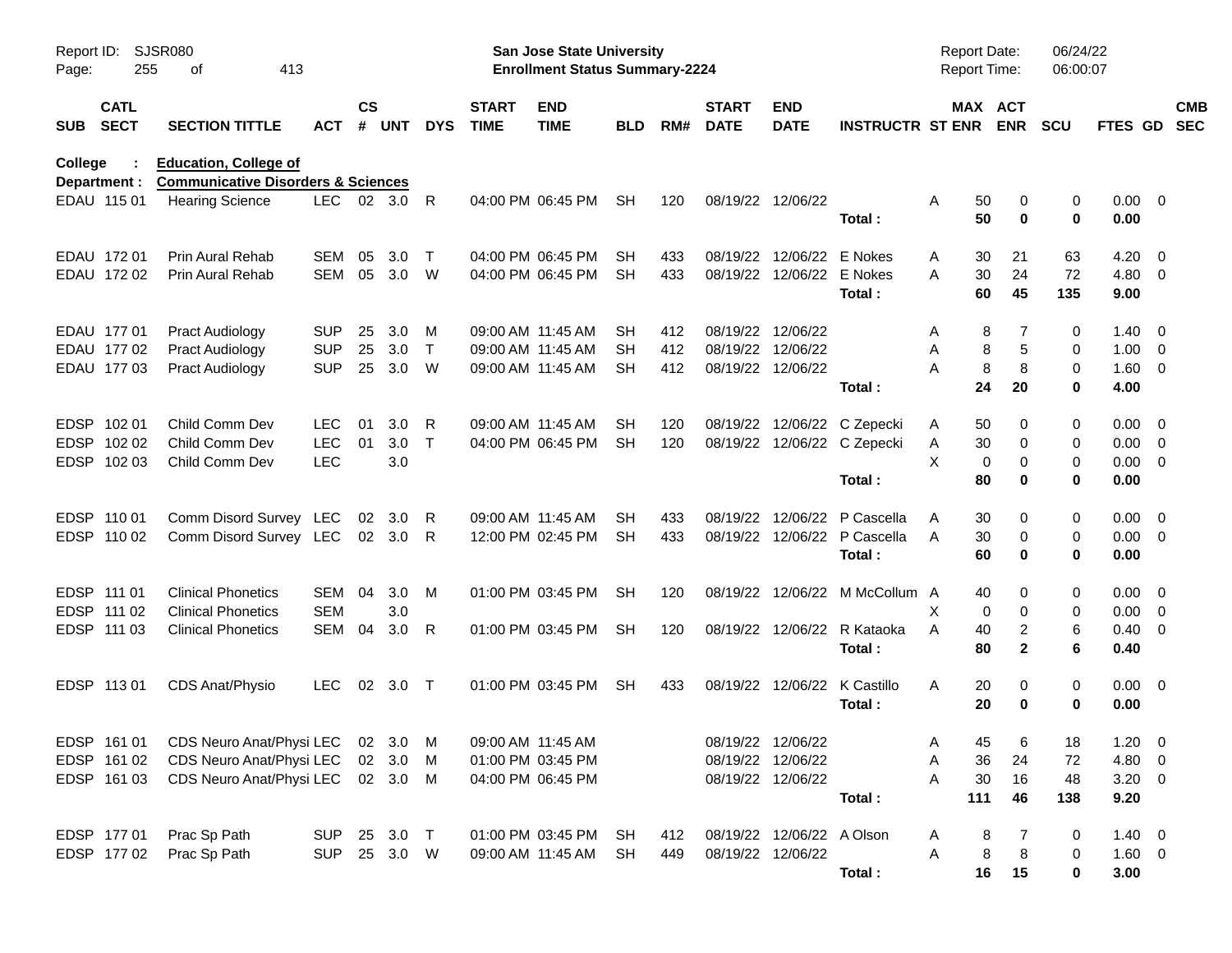| Page:                      | SJSR080<br>Report ID:<br>256<br>413<br>οf<br><b>CATL</b>                                              |                                                                                                              |                                                                                                |                      |                                      |                                        |                             | <b>San Jose State University</b><br><b>Enrollment Status Summary-2224</b>                                                                          |                                         |                                               |                             |                                                |                                                                                                                                                                    | Report Date:<br><b>Report Time:</b> |                                                           | 06/24/22<br>06:00:07            |                                                              |                                                                         |                          |
|----------------------------|-------------------------------------------------------------------------------------------------------|--------------------------------------------------------------------------------------------------------------|------------------------------------------------------------------------------------------------|----------------------|--------------------------------------|----------------------------------------|-----------------------------|----------------------------------------------------------------------------------------------------------------------------------------------------|-----------------------------------------|-----------------------------------------------|-----------------------------|------------------------------------------------|--------------------------------------------------------------------------------------------------------------------------------------------------------------------|-------------------------------------|-----------------------------------------------------------|---------------------------------|--------------------------------------------------------------|-------------------------------------------------------------------------|--------------------------|
| <b>SUB</b>                 | <b>SECT</b>                                                                                           | <b>SECTION TITTLE</b>                                                                                        | <b>ACT</b>                                                                                     | <b>CS</b><br>#       | <b>UNT</b>                           | <b>DYS</b>                             | <b>START</b><br><b>TIME</b> | <b>END</b><br><b>TIME</b>                                                                                                                          | <b>BLD</b>                              | RM#                                           | <b>START</b><br><b>DATE</b> | <b>END</b><br><b>DATE</b>                      | <b>INSTRUCTR ST ENR</b>                                                                                                                                            |                                     | MAX ACT<br><b>ENR</b>                                     | <b>SCU</b>                      | FTES GD                                                      |                                                                         | <b>CMB</b><br><b>SEC</b> |
| <b>EDSP</b>                | 221 01<br>EDSP 221 02                                                                                 | Res Sem in Comm DiscEM<br>Res Sem in Comm DiscEM                                                             |                                                                                                | 05                   | 3.0<br>05 3.0                        | $\top$<br>$\top$                       |                             | 09:00 AM 11:45 AM<br>01:00 PM 03:45 PM                                                                                                             | SН<br>SH.                               | 433<br>120                                    |                             | 08/19/22 12/06/22<br>08/19/22 12/06/22         | Total:                                                                                                                                                             | 25<br>A<br>25<br>A<br>50            | 8<br>12<br>20                                             | 24<br>36<br>60                  | 2.00 8<br>3.00 12<br>5.00                                    |                                                                         |                          |
| <b>EDSP</b>                | 251 01<br>EDSP 251 02                                                                                 | Sem Phon Dis<br>Sem Phon Dis                                                                                 | <b>SEM</b><br><b>SEM</b>                                                                       | 05<br>05             | 3.0<br>3.0                           | $\top$<br>-F                           |                             | 09:00 AM 11:45 AM<br>08:30 AM 11:15 AM                                                                                                             | SH<br><b>SH</b>                         | 120<br>335                                    | 08/19/22                    | 12/06/22                                       | C Zepecki<br>08/19/22 12/06/22 P Cascella<br>Total:                                                                                                                | 25<br>A<br>25<br>A<br>50            | 12<br>8<br>20                                             | 36<br>24<br>60                  | 3.00 12<br>2.00 8<br>5.00                                    |                                                                         |                          |
| <b>EDSP</b>                | 252 01<br>EDSP 252 02                                                                                 | <b>Fluency Disorders</b><br><b>Fluency Disorders</b>                                                         | <b>SEM</b><br><b>SEM</b>                                                                       | 05<br>05             | 3.0<br>3.0                           | -F<br>-F                               |                             | 09:30 AM 12:15 PM<br>01:00 PM 03:45 PM                                                                                                             |                                         |                                               |                             | 08/19/22 12/06/22<br>08/19/22 12/06/22         | Total:                                                                                                                                                             | 23<br>A<br>A<br>23<br>46            | 4<br>14<br>18                                             | 12<br>42<br>54                  | 1.004<br>3.50 14<br>4.50                                     |                                                                         |                          |
| <b>EDSP</b>                | 254 01<br>EDSP 254 02                                                                                 | Sem Neurl Dis<br>Sem Neurl Dis                                                                               | <b>SEM</b><br><b>SEM</b>                                                                       | 05<br>05             | 3.0<br>3.0                           | M<br>M                                 |                             | 09:00 AM 11:45 AM<br>01:00 PM 03:45 PM                                                                                                             | SН<br>SH.                               | 433<br>335                                    | 08/19/22                    | 12/06/22                                       | A Schaack<br>08/19/22 12/06/22 A Schaack<br>Total:                                                                                                                 | 25<br>A<br>25<br>A<br>50            | 12<br>8<br>20                                             | 36<br>24<br>60                  | 3.00 12<br>2.00 8<br>5.00                                    |                                                                         |                          |
| <b>EDSP</b>                | 259 01<br>EDSP 259 02                                                                                 | Sem Lang Dis Child<br>Sem Lang Dis Child                                                                     | SEM<br><b>SEM</b>                                                                              | 05                   | 3.0<br>05 3.0                        | W<br>W                                 |                             | 09:00 AM 11:45 AM<br>01:00 PM 03:45 PM                                                                                                             | SН<br>SH                                | 120<br>120                                    |                             | 08/19/22 12/06/22<br>08/19/22 12/06/22         | D Dewitt<br>D Dewitt<br>Total:                                                                                                                                     | 25<br>A<br>A<br>25<br>50            | 12<br>8<br>20                                             | 36<br>24<br>60                  | 3.00 12<br>2.00 8<br>5.00                                    |                                                                         |                          |
| <b>EDSP</b>                | 262 01<br>EDSP 262 02                                                                                 | Spch/Lang Crs-Cult<br>Spch/Lang Crs-Cult                                                                     | <b>SEM</b><br><b>SEM</b>                                                                       | 05                   | 3.0<br>05 3.0                        | -F<br>- F                              |                             | 09:30 AM 12:15 PM<br>01:00 PM 03:45 PM                                                                                                             |                                         |                                               |                             | 08/19/22 12/06/22<br>08/19/22 12/06/22         | Total:                                                                                                                                                             | 23<br>A<br>A<br>23<br>46            | 14<br>$\overline{4}$<br>18                                | 42<br>12<br>54                  | 3.50 14<br>1.004<br>4.50                                     |                                                                         |                          |
| <b>EDSP</b><br><b>EDSP</b> | 269 01<br>269 02<br>EDSP 269 03                                                                       | Fld Exp PS Spa/Aud<br>Fld Exp PS Spa/Aud<br>Fld Exp PS Spa/Aud                                               | <b>SUP</b><br><b>SUP</b><br><b>SUP</b>                                                         | 25<br>25<br>25       | 6.0<br>6.0<br>6.0                    | TBA<br><b>TBA</b><br><b>TBA</b>        |                             |                                                                                                                                                    |                                         |                                               | 08/19/22<br>08/19/22        |                                                | 12/06/22 C Van Laar<br>12/06/22 C Zepecki<br>08/19/22 12/06/22 W Quach<br>Total:                                                                                   | A<br>A<br>A<br>27                   | 2<br>9<br>$\overline{2}$<br>9<br>$\overline{2}$<br>9<br>6 | 0<br>0<br>0<br>0                | $1.00 \t 2$<br>1.00<br>1.00<br>3.00                          | $\overline{2}$<br>$\overline{\phantom{0}}^2$                            |                          |
|                            | EDSP 277 01<br>EDSP 277 02<br>EDSP 277 03<br>EDSP 277 04<br>EDSP 277 05<br>EDSP 277 06<br>EDSP 277 07 | Adv Pract Sp<br>Adv Pract Sp<br>Adv Pract Sp<br>Adv Pract Sp<br>Adv Pract Sp<br>Adv Pract Sp<br>Adv Pract Sp | SUP 25 3.0<br>SUP 25 3.0<br><b>SUP</b><br><b>SUP</b><br><b>SUP</b><br><b>SUP</b><br><b>SUP</b> | 25<br>25<br>25<br>25 | 3.0<br>3.0<br>3.0<br>3.0<br>25 3.0 F | M<br>$\top$<br>$\top$<br>W<br>R<br>- F |                             | 04:00 PM 06:45 PM<br>12:00 PM 02:45 PM SH<br>04:00 PM 06:45 PM<br>04:00 PM 06:45 PM<br>04:00 PM 06:45 PM<br>09:30 AM 12:15 PM<br>09:30 AM 12:15 PM | <b>SH</b><br>SH<br>SH<br>SH<br>SH<br>SH | 449<br>449<br>449<br>449<br>433<br>449<br>120 |                             | 08/19/22 12/06/22<br>08/19/22 12/06/22 A Olson | 08/19/22 12/06/22 D Greenberg A<br>08/19/22 12/06/22 C Zepecki<br>08/19/22 12/06/22 A Pentland<br>08/19/22 12/06/22 C Van Laar<br>08/19/22 12/06/22 L Ramirez-st A | A<br>Α<br>A<br>Α<br>Α               | 8<br>1<br>8<br>8<br>8<br>6<br>8<br>2<br>8<br>3<br>8<br>3  | 0<br>0<br>0<br>0<br>0<br>0<br>0 | $0.25$ 1<br>1.00<br>0.25<br>1.50<br>0.50<br>0.75<br>$0.75$ 3 | $\overline{4}$<br>- 1<br>6<br>$\overline{2}$<br>$\overline{\mathbf{3}}$ |                          |
|                            |                                                                                                       |                                                                                                              |                                                                                                |                      |                                      |                                        |                             |                                                                                                                                                    |                                         |                                               |                             |                                                | Total:                                                                                                                                                             | 56                                  | 20                                                        | 0                               | 5.00                                                         |                                                                         |                          |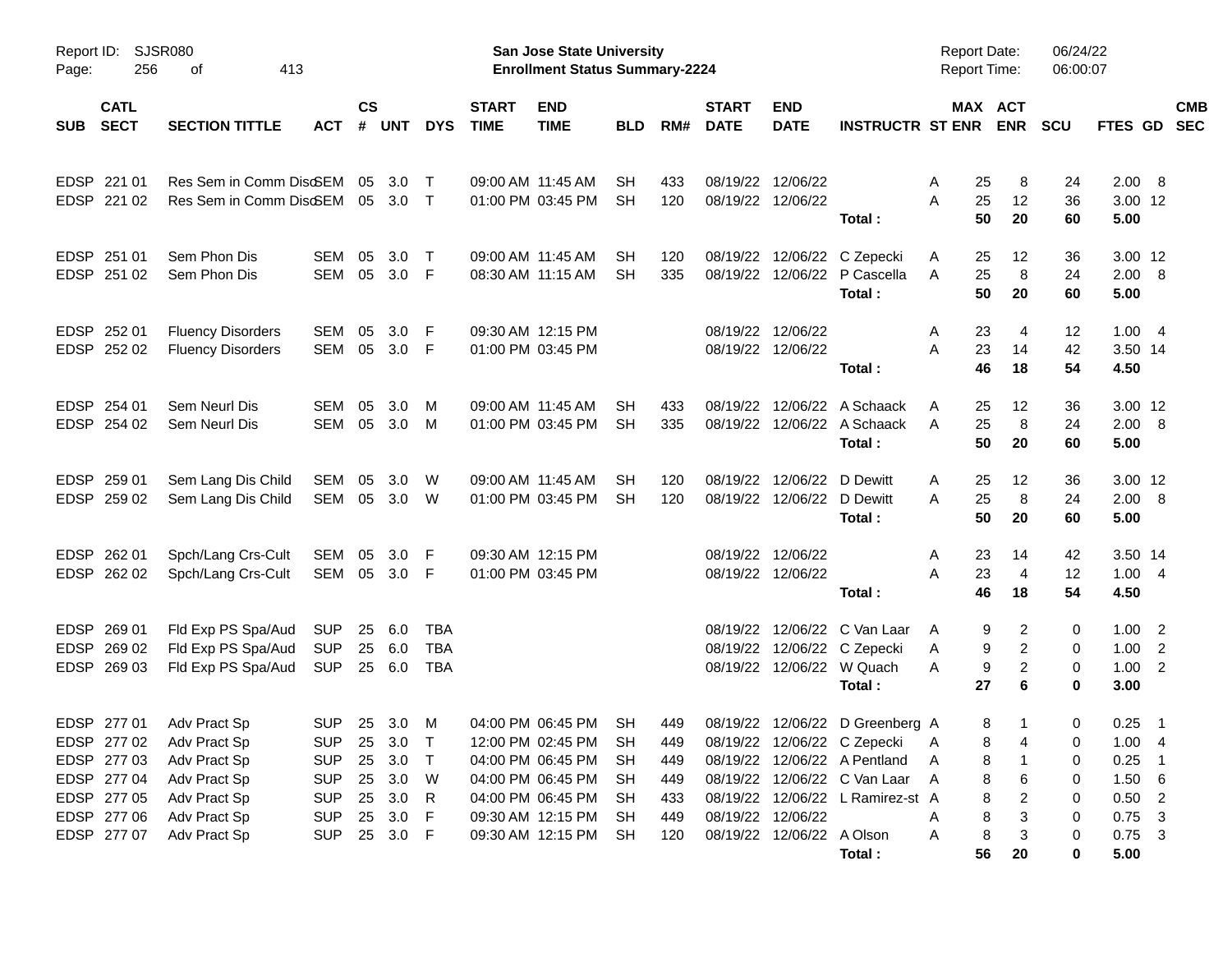| Report ID:<br>Page: | 257                        | SJSR080<br>of                                 | 413 |                          |                |            |            |                             |                    | <b>San Jose State University</b><br><b>Enrollment Status Summary-2224</b> |     |                             |                                                  |                                                       |        | <b>Report Date:</b><br><b>Report Time:</b> |                        | 06/24/22<br>06:00:07          |                                 |    |                          |
|---------------------|----------------------------|-----------------------------------------------|-----|--------------------------|----------------|------------|------------|-----------------------------|--------------------|---------------------------------------------------------------------------|-----|-----------------------------|--------------------------------------------------|-------------------------------------------------------|--------|--------------------------------------------|------------------------|-------------------------------|---------------------------------|----|--------------------------|
| <b>SUB</b>          | <b>CATL</b><br><b>SECT</b> | <b>SECTION TITTLE</b>                         |     | <b>ACT</b>               | <b>CS</b><br># | <b>UNT</b> | <b>DYS</b> | <b>START</b><br><b>TIME</b> | <b>END</b><br>TIME | <b>BLD</b>                                                                | RM# | <b>START</b><br><b>DATE</b> | <b>END</b><br><b>DATE</b>                        | <b>INSTRUCTR ST ENR</b>                               |        | MAX ACT                                    | <b>ENR</b>             | <b>SCU</b>                    | FTES GD                         |    | <b>CMB</b><br><b>SEC</b> |
| <b>EDSP</b>         | 278 01<br>EDSP 278 02      | Clinic Mgmt & Prac<br>Clinic Mgmt & Prac      |     | <b>SUP</b><br><b>SUP</b> | 25<br>-25      | 6.0<br>6.0 | TBA<br>TBA |                             |                    |                                                                           |     | 08/19/22<br>08/19/22        |                                                  | 12/06/22 A Schaack<br>12/06/22 A Schaack<br>Total:    | A<br>A | 10<br>8<br>18                              | 4<br>8<br>12           | $\Omega$<br>$\Omega$<br>0     | 2.00<br>$4.00\quad 8$<br>6.00   | -4 |                          |
|                     | Department :               | <b>Communicative Disorders &amp; Sciences</b> |     |                          |                |            |            |                             |                    |                                                                           |     |                             | <b>Lower Division:</b><br><b>Upper Division:</b> | <b>Department Total:</b><br><b>Graduate Division:</b> |        | 894<br>0<br>501<br>393                     | 282<br>0<br>128<br>154 | 627<br>$\bf{0}$<br>279<br>348 | 68.60<br>0.00<br>25.60<br>43.00 |    |                          |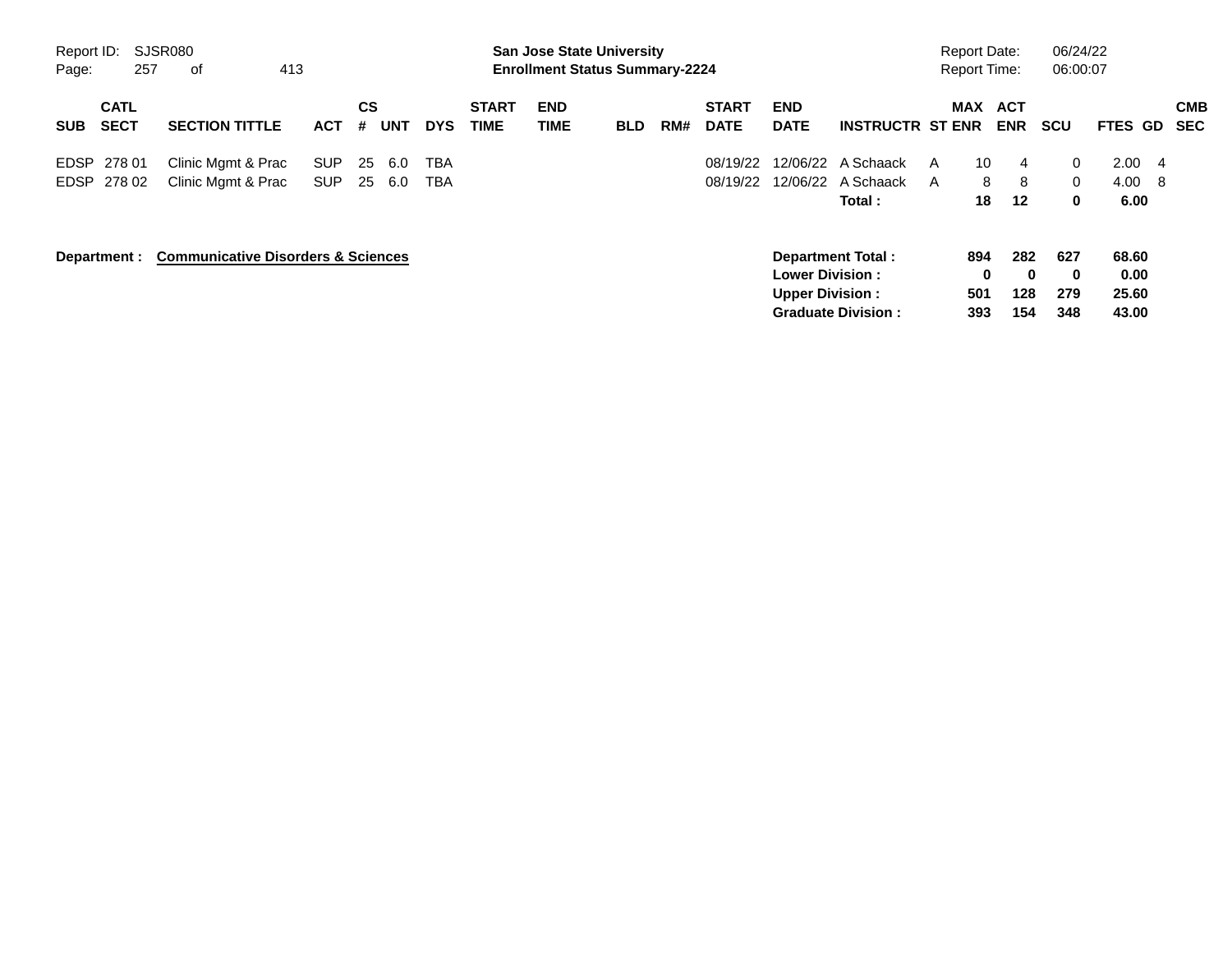| Report ID:<br>Page: | 258                        | <b>SJSR080</b><br>413<br>of                                                                |            |                |            |            |                             | <b>San Jose State University</b><br><b>Enrollment Status Summary-2224</b> |            |             |                             |                                                  |                                                       | <b>Report Date:</b><br>Report Time: |                           |                                             | 06/24/22<br>06:00:07         |                          |
|---------------------|----------------------------|--------------------------------------------------------------------------------------------|------------|----------------|------------|------------|-----------------------------|---------------------------------------------------------------------------|------------|-------------|-----------------------------|--------------------------------------------------|-------------------------------------------------------|-------------------------------------|---------------------------|---------------------------------------------|------------------------------|--------------------------|
| <b>SUB</b>          | <b>CATL</b><br><b>SECT</b> | <b>SECTION TITTLE</b>                                                                      | <b>ACT</b> | <b>CS</b><br># | <b>UNT</b> | <b>DYS</b> | <b>START</b><br><b>TIME</b> | <b>END</b><br><b>TIME</b>                                                 | <b>BLD</b> | RM#         | <b>START</b><br><b>DATE</b> | <b>END</b><br><b>DATE</b>                        | <b>INSTRUCTR ST ENR</b>                               |                                     | MAX ACT<br><b>ENR</b>     | SCU                                         | FTES GD                      | <b>CMB</b><br><b>SEC</b> |
| College<br>EDD.     | Department :<br>502 01     | <b>Education, College of</b><br><b>EdD Leadership Program</b><br><b>Qualitative Method</b> | <b>LEC</b> | 02             | 3.0        | W          |                             | 04:30 PM 08:00 PM                                                         | <b>SH</b>  | 411         | 08/19/22                    | 12/06/22                                         | A Danzig<br>Total:                                    | Α                                   | 20<br>0<br>20<br>$\bf{0}$ | 0<br>$\mathbf 0$                            | $0.00 \t 0$<br>0.00          |                          |
| EDD.                | 515 01                     | Ldrshp, Diversity                                                                          | <b>LEC</b> | 02             | 3.0        | M          |                             | 05:00 PM 08:00 PM                                                         | ON         | LINE        | 08/19/22                    | 12/06/22                                         | R Marachi<br>Total:                                   | A                                   | 18<br>0<br>18<br>$\bf{0}$ | 0<br>0                                      | $0.00 \t 0$<br>0.00          |                          |
| EDD.                | 520 01                     | Org Behavior                                                                               | <b>LEC</b> | 02             | 3.0        | - S        |                             | 10:00 AM 02:00 PM                                                         | <b>SH</b>  | 449         | 08/19/22                    | 12/06/22                                         | R Gliner<br>Total:                                    | A                                   | 20<br>0<br>20<br>$\bf{0}$ | $\mathbf 0$<br>$\mathbf 0$                  | $0.00 \quad 0$<br>0.00       |                          |
| <b>EDD</b>          | 530 02                     | Assessment & Eval                                                                          | <b>LEC</b> | 02             | 3.0        | -S         |                             | 09:00 AM 04:00 PM                                                         | ON         | <b>LINE</b> | 08/19/22                    | 12/06/22                                         | <b>B</b> Duckor<br>Total:                             | A                                   | 18<br>0<br>18<br>0        | 0<br>$\mathbf 0$                            | $0.00 \t 0$<br>0.00          |                          |
| EDD.                | 599 01                     | <b>Dissertation</b>                                                                        | <b>SUP</b> | 25             | 6.0        | W          |                             | 04:30 PM 09:45 PM                                                         | <b>SH</b>  | 412         | 08/19/22                    | 12/06/22                                         | <b>B</b> Porfilio<br>Total:                           | A                                   | 18<br>0<br>18<br>$\bf{0}$ | $\mathbf 0$<br>$\mathbf 0$                  | $0.00 \t 0$<br>0.00          |                          |
|                     | Department :               | <b>EdD Leadership Program</b>                                                              |            |                |            |            |                             |                                                                           |            |             |                             | <b>Lower Division:</b><br><b>Upper Division:</b> | <b>Department Total:</b><br><b>Graduate Division:</b> |                                     | 94<br>0<br>0<br>94        | 0<br>0<br>0<br>0<br>0<br>0<br>$\bf{0}$<br>ŋ | 0.00<br>0.00<br>0.00<br>0.00 |                          |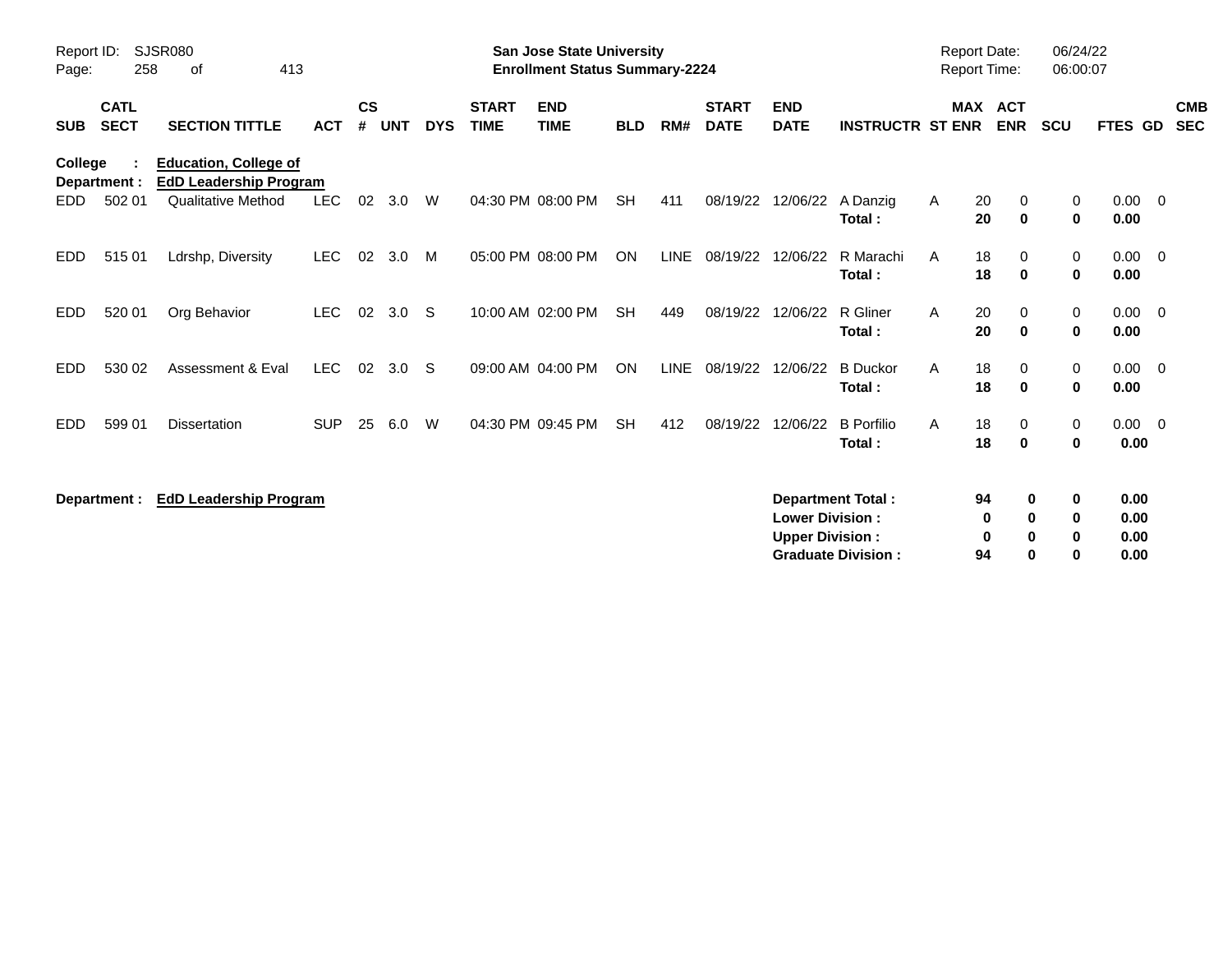| Report ID:<br>Page: | 259                             | <b>SJSR080</b><br>413<br>οf                                                         |            |                             |            |            |                             | <b>San Jose State University</b><br><b>Enrollment Status Summary-2224</b> |            |       |                             |                                                  |                                                       |   | <b>Report Date:</b><br><b>Report Time:</b> |                                                        | 06/24/22<br>06:00:07       |                              |                |                          |
|---------------------|---------------------------------|-------------------------------------------------------------------------------------|------------|-----------------------------|------------|------------|-----------------------------|---------------------------------------------------------------------------|------------|-------|-----------------------------|--------------------------------------------------|-------------------------------------------------------|---|--------------------------------------------|--------------------------------------------------------|----------------------------|------------------------------|----------------|--------------------------|
| <b>SUB</b>          | <b>CATL</b><br><b>SECT</b>      | <b>SECTION TITTLE</b>                                                               | <b>ACT</b> | $\mathbf{c}\mathbf{s}$<br># | <b>UNT</b> | <b>DYS</b> | <b>START</b><br><b>TIME</b> | <b>END</b><br><b>TIME</b>                                                 | <b>BLD</b> | RM#   | <b>START</b><br><b>DATE</b> | <b>END</b><br><b>DATE</b>                        | <b>INSTRUCTR ST ENR</b>                               |   | MAX ACT                                    | <b>ENR</b>                                             | <b>SCU</b>                 | <b>FTES GD</b>               |                | <b>CMB</b><br><b>SEC</b> |
| College             | ÷<br>Department :<br>EDUC 80 01 | <b>Education, College of</b><br><b>Education - All College</b><br>Independent Study | <b>SUP</b> | 36                          | 1.0        | TBA        |                             |                                                                           | ON         | LINE  | 08/19/22                    | 12/06/22                                         | Total:                                                | A | 20<br>20                                   | $\mathbf{0}$<br>$\mathbf 0$                            | $\mathbf{0}$<br>0          | $0.00 \quad 0$<br>0.00       |                |                          |
|                     | EDUC 186 01                     | Using Instr Media                                                                   | SEM        | 05                          | 3.0        | TBA        |                             |                                                                           | <b>ON</b>  | LINE. | 08/19/22                    | 12/06/22                                         | Total:                                                | A | 20<br>20                                   | $\mathbf{0}$<br>$\mathbf 0$                            | $\mathbf{0}$<br>0          | 0.00                         | $0.00 \quad 0$ |                          |
|                     | Department :                    | <b>Education - All College</b>                                                      |            |                             |            |            |                             |                                                                           |            |       |                             | <b>Lower Division:</b><br><b>Upper Division:</b> | <b>Department Total:</b><br><b>Graduate Division:</b> |   | 40<br>20<br>20<br>0                        | $\mathbf 0$<br>$\mathbf{0}$<br>$\mathbf 0$<br>$\bf{0}$ | 0<br>0<br>$\mathbf 0$<br>0 | 0.00<br>0.00<br>0.00<br>0.00 |                |                          |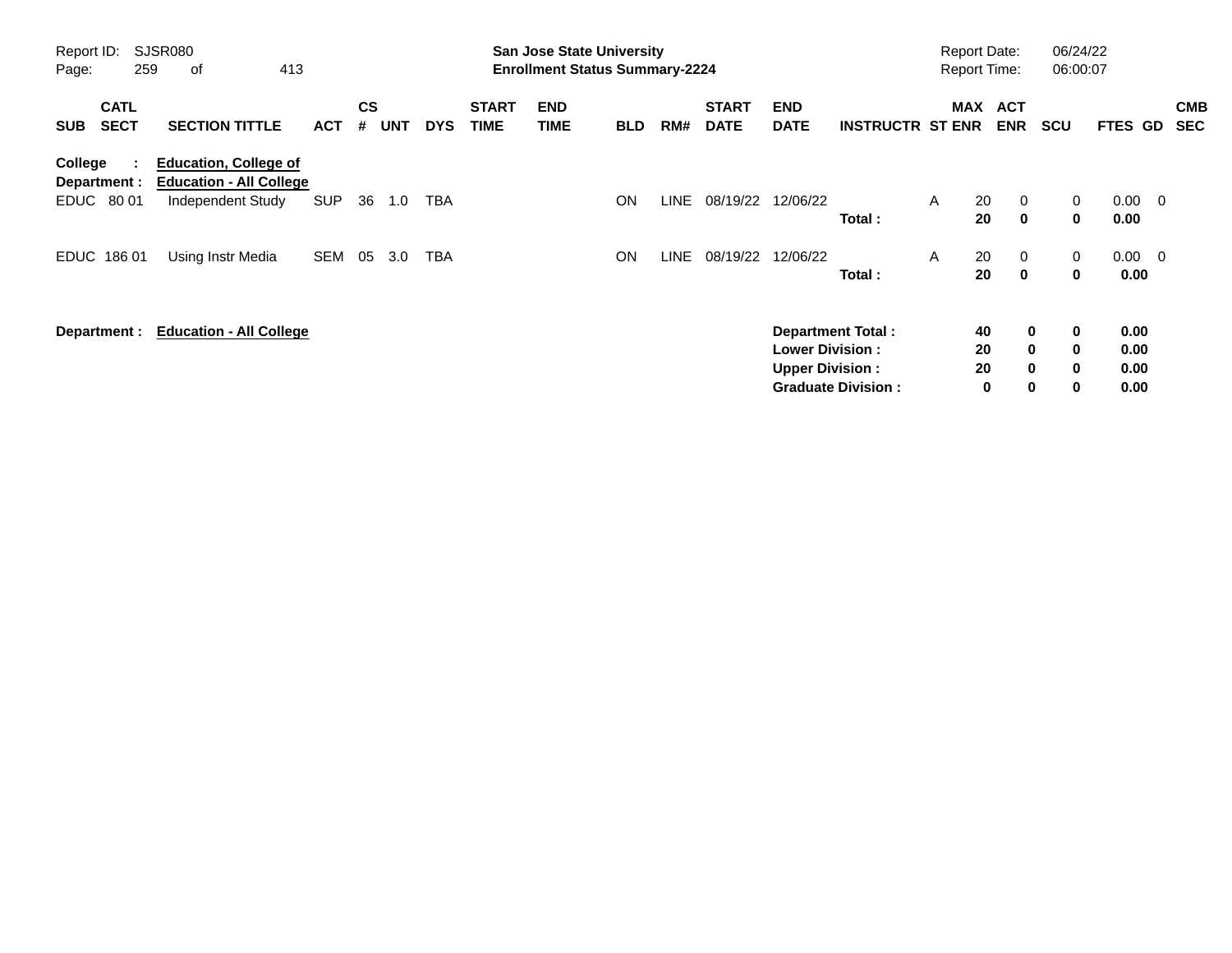| Report ID:<br>Page:       | <b>SJSR080</b><br>260<br>413<br>οf<br><b>CATL</b> |                                                               |              |               |        |            |                             | San Jose State University<br><b>Enrollment Status Summary-2224</b> |            |             |                             |                                                  |                                                       | Report Date:<br><b>Report Time:</b> |                                        |                                                            | 06/24/22<br>06:00:07         |                          |
|---------------------------|---------------------------------------------------|---------------------------------------------------------------|--------------|---------------|--------|------------|-----------------------------|--------------------------------------------------------------------|------------|-------------|-----------------------------|--------------------------------------------------|-------------------------------------------------------|-------------------------------------|----------------------------------------|------------------------------------------------------------|------------------------------|--------------------------|
| <b>SECT</b><br><b>SUB</b> |                                                   | <b>SECTION TITTLE</b>                                         | <b>ACT</b>   | $\mathsf{cs}$ | # UNT  | <b>DYS</b> | <b>START</b><br><b>TIME</b> | <b>END</b><br><b>TIME</b>                                          | <b>BLD</b> | RM#         | <b>START</b><br><b>DATE</b> | <b>END</b><br><b>DATE</b>                        | <b>INSTRUCTR ST ENR</b>                               |                                     | MAX ACT<br><b>ENR</b>                  | SCU                                                        | <b>FTES GD</b>               | <b>CMB</b><br><b>SEC</b> |
| College<br>Department :   |                                                   | <b>Education, College of</b><br><b>Educational Leadership</b> |              |               |        |            |                             |                                                                    |            |             |                             |                                                  |                                                       |                                     |                                        |                                                            |                              |                          |
| EDLD 1001                 |                                                   | Critique/Research                                             | SEM 05 3.0 T |               |        |            |                             | 09:00 AM 11:45 AM                                                  | <b>SH</b>  | 213         | 08/19/22 12/06/22           |                                                  | Total:                                                | Α                                   | 15<br>-1<br>15<br>$\blacktriangleleft$ | 3<br>3                                                     | $0.20 \ 0$<br>0.20           |                          |
| EDLD 130 01               |                                                   | <b>Antiracist Leaders</b>                                     | <b>LEC</b>   | 04            | 3.0    | W          |                             | 01:00 PM 03:45 PM                                                  | <b>SH</b>  | 213         | 08/19/22 12/06/22           |                                                  | Total:                                                | Α                                   | 25<br>-1<br>25<br>$\blacktriangleleft$ | 3<br>3                                                     | $0.20 \ 0$<br>0.20           |                          |
| EDLD 160 01               |                                                   | 1st Gen Pathways                                              | SEM 05       |               | 3.0    | W          |                             | 09:00 AM 11:45 AM                                                  | <b>SH</b>  | 213         |                             | 08/19/22 12/06/22                                | V Lacy<br>Total:                                      | Α                                   | 15<br>3<br>15<br>3                     | 9<br>9                                                     | $0.60 \quad 0$<br>0.60       |                          |
| EDLD 205 01               |                                                   | Equity & Access                                               | SEM 05 3.0 T |               |        |            | 05:00 PM 08:00 PM           |                                                                    |            |             |                             | 08/19/22 12/06/22 V Lacy                         | Total:                                                | Α                                   | 15<br>0<br>15<br>$\bf{0}$              | $\mathbf 0$<br>$\pmb{0}$                                   | $0.00 \quad 0$<br>0.00       |                          |
| EDLD 212 01               |                                                   | Equity in Higher Ed                                           | SEM 05 3.0 T |               |        |            | 04:00 PM 07:00 PM           |                                                                    |            |             | 08/19/22 12/06/22           |                                                  | Total:                                                | Α                                   | 20<br>-1<br>20<br>$\mathbf{1}$         | 3<br>3                                                     | $0.20 \ 0$<br>0.20           |                          |
| EDLD 213 01               |                                                   | Higher Ed Gov & Fin SEM 05 3.0 W                              |              |               |        |            | 04:00 PM 07:00 PM           |                                                                    |            |             | 08/19/22 12/06/22           |                                                  | Total:                                                | Α                                   | 20<br>0<br>20<br>$\bf{0}$              | $\mathbf 0$<br>$\mathbf 0$                                 | $0.00 \t 0$<br>0.00          |                          |
| EDLD 214 01               |                                                   | Data Analysis HighEd SEM 05 3.0                               |              |               |        | R          | 04:00 PM 07:00 PM           |                                                                    |            |             | 08/19/22 12/06/22           |                                                  | Total:                                                | Α                                   | 20<br>0<br>20<br>$\bf{0}$              | $\mathbf 0$<br>$\mathbf 0$                                 | $0.00 \t 0$<br>0.00          |                          |
| <b>EDLD</b><br>298 01     |                                                   | Ind Studies in ED                                             | <b>SUP</b>   |               | 78 3.0 | <b>TBA</b> |                             |                                                                    | <b>ON</b>  | <b>LINE</b> |                             | 08/19/22 12/06/22                                | M Burciaga<br>Total:                                  | A                                   | 3<br>0<br>3<br>$\bf{0}$                | $\mathbf 0$<br>$\bf{0}$                                    | $0.00 \quad 0$<br>0.00       |                          |
| Department :              |                                                   | <b>Educational Leadership</b>                                 |              |               |        |            |                             |                                                                    |            |             |                             | <b>Lower Division:</b><br><b>Upper Division:</b> | <b>Department Total:</b><br><b>Graduate Division:</b> | 133                                 | 15<br>40<br>78                         | 18<br>6<br>$\mathbf 1$<br>3<br>12<br>4<br>3<br>$\mathbf 1$ | 1.20<br>0.20<br>0.80<br>0.20 |                          |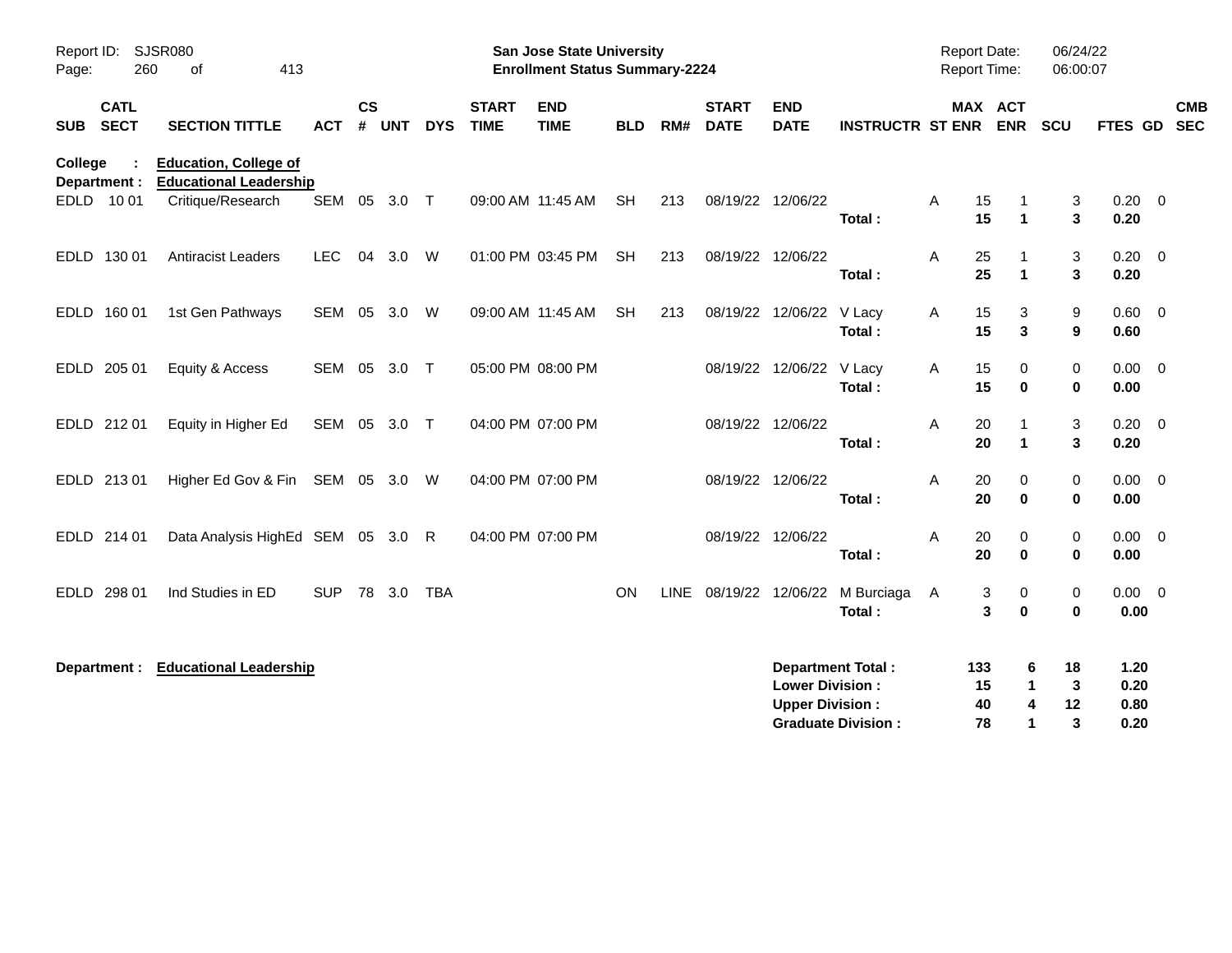| Report ID:<br>Page: | 261                        | SJSR080<br>413<br>оf                                     |                |                    |            |            |                             | San Jose State University<br><b>Enrollment Status Summary-2224</b> |            |     |                             |                           |                                           | Report Date:<br><b>Report Time:</b> |                       | 06/24/22<br>06:00:07 |                    |                          |            |
|---------------------|----------------------------|----------------------------------------------------------|----------------|--------------------|------------|------------|-----------------------------|--------------------------------------------------------------------|------------|-----|-----------------------------|---------------------------|-------------------------------------------|-------------------------------------|-----------------------|----------------------|--------------------|--------------------------|------------|
| <b>SUB</b>          | <b>CATL</b><br><b>SECT</b> | <b>SECTION TITTLE</b>                                    | <b>ACT</b>     | $\mathsf{cs}$<br># | <b>UNT</b> | <b>DYS</b> | <b>START</b><br><b>TIME</b> | <b>END</b><br><b>TIME</b>                                          | <b>BLD</b> | RM# | <b>START</b><br><b>DATE</b> | <b>END</b><br><b>DATE</b> | <b>INSTRUCTR ST ENR</b>                   |                                     | MAX ACT<br><b>ENR</b> | <b>SCU</b>           | FTES GD SEC        |                          | <b>CMB</b> |
| College             | Department :               | <b>Education, College of</b><br><b>Special Education</b> |                |                    |            |            |                             |                                                                    |            |     |                             |                           |                                           |                                     |                       |                      |                    |                          |            |
|                     | EDSE 14A 01                | American Sign I                                          | SEM            | 04                 | 3.0        | MW         | 10:30 AM 11:45 AM           |                                                                    | <b>SH</b>  | 230 |                             | 08/19/22 12/06/22 E Smith |                                           | Α<br>30                             | 26                    | 78                   | 5.20               | $\overline{\mathbf{0}}$  |            |
| <b>EDSE</b>         | 14A 02                     | American Sign I                                          | <b>SEM</b>     | 04                 | 3.0        | MW         |                             | 12:00 PM 01:15 PM                                                  | <b>SH</b>  | 230 |                             | 08/19/22 12/06/22 E Smith |                                           | 30<br>Α                             | 23                    | 69                   | 4.60               | $\overline{\phantom{0}}$ |            |
| <b>EDSE</b>         | 14A 03                     | American Sign I                                          | <b>SEM</b>     | 04                 | 3.0        | <b>TR</b>  |                             | 09:00 AM 10:15 AM                                                  | SH         | 230 |                             | 08/19/22 12/06/22 E Smith | Total:                                    | Α<br>30<br>90                       | 17<br>66              | 51<br>198            | 3.40<br>13.20      | $\overline{\phantom{0}}$ |            |
|                     | EDSE 14B 01                | American Sign II                                         | SEM            | 04                 | 3.0        | TR         |                             | 10:30 AM 11:45 AM                                                  | <b>SH</b>  | 230 |                             | 08/19/22 12/06/22         | E Smith<br>Total:                         | A<br>30<br>30                       | 15<br>15              | 45<br>45             | $3.00 \ 0$<br>3.00 |                          |            |
|                     |                            |                                                          |                |                    |            |            |                             |                                                                    |            |     |                             |                           |                                           |                                     |                       |                      |                    |                          |            |
|                     | EDSE 102 01                | Sp Lng Typ/At Dev                                        | LEC.           | 02                 | 3.0        | $\top$     |                             | 04:00 PM 06:45 PM                                                  | <b>SH</b>  | 230 |                             |                           | 08/19/22 12/06/22 A Henderson A           | 40                                  | 20                    | 60                   | 4.10               | $\overline{\phantom{0}}$ |            |
|                     | EDSE 102 02                | Sp Lng Typ/At Dev                                        | <b>LEC</b>     | 02 3.0             |            | R          |                             | 04:00 PM 06:45 PM                                                  | <b>SH</b>  | 230 |                             |                           | 08/19/22 12/06/22 A Henderson A<br>Total: | 40<br>80                            | 12<br>32              | 36<br>96             | $2.40 \ 0$<br>6.50 |                          |            |
|                     | EDSE 104 01                | <b>Atypical Dev Young</b>                                | LEC.           |                    | 03 3.0 T   |            |                             | 04:00 PM 06:45 PM                                                  | <b>SH</b>  | 315 | 08/19/22 12/06/22           |                           |                                           | 30<br>Α                             | 14                    | 42                   | 2.95               | $\overline{\mathbf{3}}$  |            |
|                     |                            |                                                          |                |                    |            |            |                             |                                                                    |            |     |                             |                           | Total:                                    | 30                                  | 14                    | 42                   | 2.95               |                          |            |
|                     | EDSE 105 01                | Sup Ind Plan Eval                                        | <b>SUP</b>     |                    | 25 6.0     | M          |                             | 04:30 PM 07:15 PM                                                  | <b>SH</b>  | 211 |                             | 08/19/22 12/06/22 H Park  |                                           | A<br>30                             | 0                     | 0                    | $0.00 \t 0$        |                          |            |
|                     |                            |                                                          |                |                    |            |            |                             |                                                                    |            |     |                             |                           | Total:                                    | 30                                  | 0                     | 0                    | 0.00               |                          |            |
|                     | EDSE 108 01                | Assmt Eval Atyp YC                                       | LEC 03 3.0 T   |                    |            |            |                             | 07:00 PM 09:45 PM                                                  | <b>SH</b>  | 315 |                             |                           | 08/19/22 12/06/22 A Golloher              | A<br>30                             | 8                     | 24                   | $1.65$ 1           |                          |            |
|                     |                            |                                                          |                |                    |            |            |                             |                                                                    |            |     |                             |                           | Total:                                    | 30                                  | 8                     | 24                   | 1.65               |                          |            |
|                     | EDSE 110 01                | Autism                                                   | LEC.           |                    | 02 3.0     | M          |                             | 04:00 PM 06:45 PM                                                  | <b>SH</b>  | 315 |                             |                           | 08/19/22 12/06/22 S Krishnan              | 30<br>A                             | 8                     | 24                   | 1.60 0             |                          |            |
|                     |                            |                                                          |                |                    |            |            |                             |                                                                    |            |     |                             |                           | Total:                                    | 30                                  | 8                     | 24                   | 1.60               |                          |            |
|                     | EDSE 115 01                | Intro to Deaf Cultur                                     | LEC.           | 02 <sub>o</sub>    | 3.0        | MW         |                             | 01:30 PM 02:45 PM                                                  | <b>SH</b>  | 230 |                             | 08/19/22 12/06/22         | E Smith                                   | A<br>30                             | 16                    | 48                   | $3.25$ 1           |                          |            |
|                     |                            |                                                          |                |                    |            |            |                             |                                                                    |            |     |                             |                           | Total:                                    | 30                                  | 16                    | 48                   | 3.25               |                          |            |
|                     | EDSE 124 01                | Meth Engl Lrn Dis                                        | <b>LEC</b>     |                    | 3.0        |            |                             |                                                                    |            |     |                             |                           |                                           | Χ                                   | 0<br>0                | 0                    | $0.00 \t 0$        |                          |            |
|                     | EDSE 124 02                | Meth Engl Lrn Dis                                        | <b>LEC</b>     | 02                 | 3.0        | W          |                             | 04:00 PM 06:45 PM                                                  | <b>SH</b>  | 213 |                             |                           | 08/19/22 12/06/22 S Kulkarni              | A<br>30                             | 16                    | 48                   | 3.20               | $\overline{\phantom{0}}$ |            |
|                     |                            |                                                          |                |                    |            |            |                             |                                                                    |            |     |                             |                           | Total :                                   |                                     | 30 16                 | 48                   | 3.20               |                          |            |
|                     |                            | EDSE 154 01 Prac St Tch Sed                              |                |                    |            |            |                             |                                                                    |            |     | 230 08/19/22 12/06/22       |                           |                                           | $\mathsf{A}$                        | 6<br>0                | 0                    | $0.00 \t 0$        |                          |            |
|                     |                            |                                                          |                |                    |            |            |                             |                                                                    |            |     |                             |                           | Total:                                    |                                     | 6<br>$\mathbf 0$      | 0                    | 0.00               |                          |            |
|                     |                            | EDSE 180 80 Indiv Studies                                | SUP 78 3.0 TBA |                    |            |            |                             |                                                                    | ON.        |     | LINE 08/19/22 12/06/22      |                           |                                           | A                                   | 5<br>0                | 0                    | $0.00 \t 0$        |                          |            |
|                     |                            |                                                          |                |                    |            |            |                             |                                                                    |            |     |                             |                           | Total:                                    |                                     | 5<br>$\pmb{0}$        | 0                    | 0.00               |                          |            |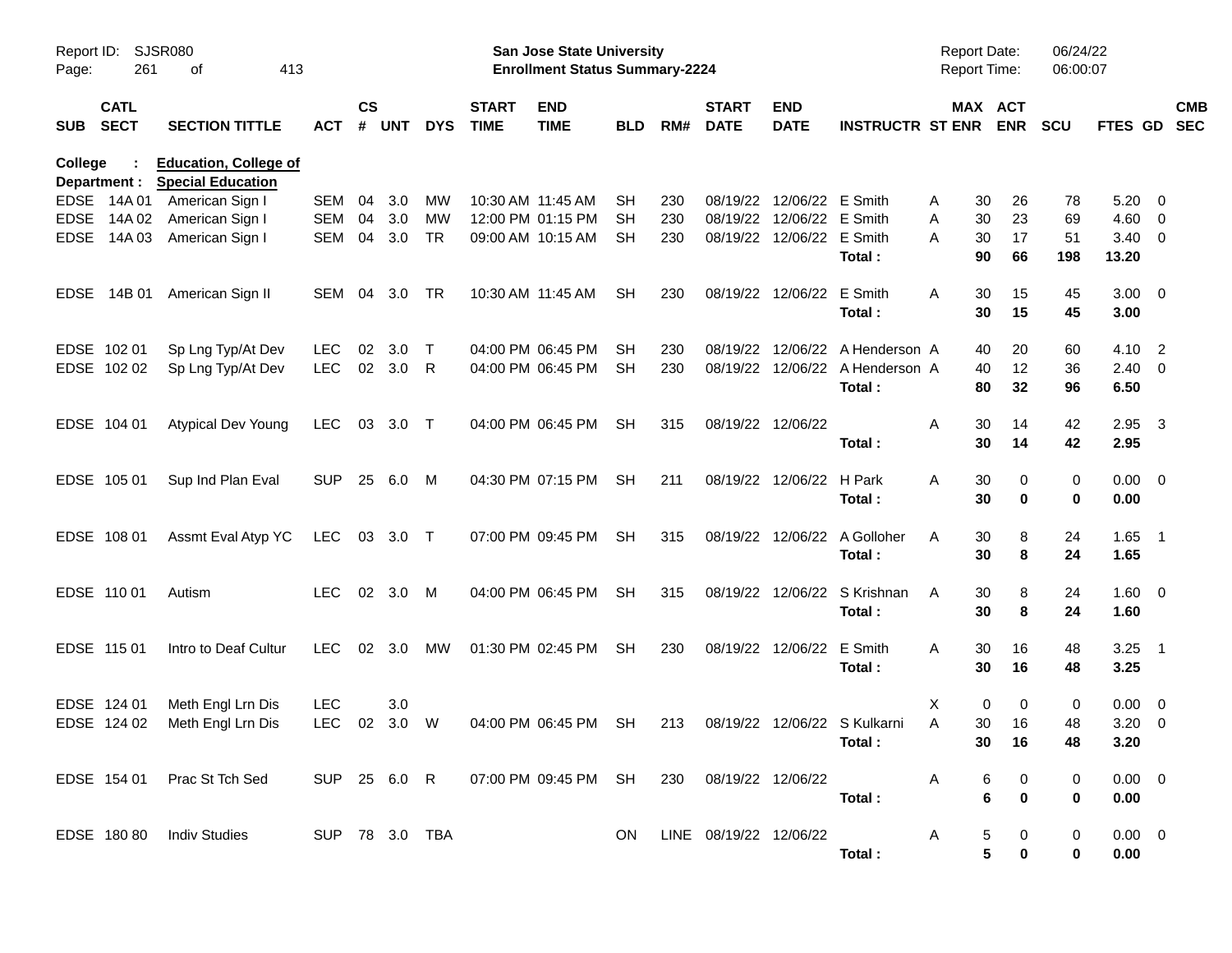| Page:      | SJSR080<br>Report ID:<br>262<br>413<br>оf |                                                                                                       |                                        |                    |                                  |             |                             | <b>San Jose State University</b><br><b>Enrollment Status Summary-2224</b> |                 |                   |                               |                                                |                                                                     | <b>Report Date:</b><br><b>Report Time:</b> |                            | 06/24/22<br>06:00:07     |                                                          |            |
|------------|-------------------------------------------|-------------------------------------------------------------------------------------------------------|----------------------------------------|--------------------|----------------------------------|-------------|-----------------------------|---------------------------------------------------------------------------|-----------------|-------------------|-------------------------------|------------------------------------------------|---------------------------------------------------------------------|--------------------------------------------|----------------------------|--------------------------|----------------------------------------------------------|------------|
| <b>SUB</b> | <b>CATL</b><br><b>SECT</b>                | <b>SECTION TITTLE</b>                                                                                 | <b>ACT</b>                             | $\mathsf{cs}$<br># | <b>UNT</b>                       | <b>DYS</b>  | <b>START</b><br><b>TIME</b> | <b>END</b><br><b>TIME</b>                                                 | <b>BLD</b>      | RM#               | <b>START</b><br><b>DATE</b>   | <b>END</b><br><b>DATE</b>                      | <b>INSTRUCTR ST ENR</b>                                             |                                            | MAX ACT<br><b>ENR</b>      | <b>SCU</b>               | FTES GD SEC                                              | <b>CMB</b> |
|            |                                           | EDSE 192B 01 Intro to Disability                                                                      | SEM 05                                 |                    | 1.0                              | M           |                             | 07:00 PM 09:45 PM                                                         | SH              | 230               |                               | 08/22/22 09/26/22                              | Total:                                                              | Α<br>30<br>30                              | 14<br>14                   | 14<br>14                 | 1.07 8<br>1.07                                           |            |
|            |                                           | EDSE 192C 01 Inclusive Strategies                                                                     | <b>LEC</b>                             |                    | 02 1.0 M                         |             |                             | 07:00 PM 09:45 PM                                                         | <b>SH</b>       | 230               |                               | 10/03/22 10/31/22                              | Total:                                                              | Α<br>30<br>30                              | 9<br>9                     | 9<br>9                   | $0.72$ 7<br>0.72                                         |            |
|            |                                           | EDSE 192D 01 Intro SPED Law                                                                           | <b>LEC</b>                             |                    | 02 1.0 M                         |             |                             | 07:00 PM 09:45 PM                                                         | <b>SH</b>       | 230               |                               | 11/07/22 12/05/22                              | Total:                                                              | Α<br>30<br>30                              | 11<br>11                   | 11<br>11                 | $0.85$ 7<br>0.85                                         |            |
|            |                                           | EDSE 213A 01 Curr, Instruct, Tran                                                                     | LEC                                    |                    | 03 3.0                           | - W         |                             | 04:00 PM 06:45 PM                                                         | <b>SH</b>       | 315               |                               |                                                | 08/19/22 12/06/22 S Krishnan<br>Total:                              | 30<br>A<br>30                              | 7<br>$\overline{7}$        | 21<br>21                 | 1.604<br>1.60                                            |            |
|            | EDSE 215 01                               | Assessment in SPED SEM 05 3.0 T                                                                       |                                        |                    |                                  |             |                             | 07:00 PM 09:45 PM                                                         | SH.             | 230               |                               | 08/19/22 12/06/22 M Love                       | Total:                                                              | 40<br>A<br>40                              | 20<br>20                   | 60<br>60                 | $4.25 - 5$<br>4.25                                       |            |
|            |                                           | EDSE 217A 01 Dir Tchng I LH<br>EDSE 217A 02 Dir Tchng I LH                                            | <b>SUP</b><br><b>SUP</b>               | 25<br>25           | 6.0<br>6.0                       | R<br>R      |                             | 07:00 PM 09:45 PM<br>07:00 PM 09:45 PM                                    | SН<br>SН        | 448<br>449        |                               | 08/19/22 12/06/22<br>08/19/22 12/06/22         | Total:                                                              | 6<br>A<br>6<br>Α<br>12                     | 0<br>0<br>$\bf{0}$         | 0<br>0<br>0              | $0.00 \quad 0$<br>$0.00 \t 0$<br>0.00                    |            |
|            | EDSE 221 01                               | Int Yg Ch Dis Dlys                                                                                    | SEM 05 3.0                             |                    |                                  | W           |                             | 04:00 PM 06:45 PM                                                         | <b>SH</b>       | 414               |                               |                                                | 08/19/22 12/06/22 A Golloher<br>Total:                              | 15<br>A<br>15                              | 8<br>8                     | 24<br>24                 | $2.00 \ 8$<br>2.00                                       |            |
|            | EDSE 224 01                               | Meths SLL in Sp Ed                                                                                    | LEC                                    |                    | 03 3.0 W                         |             |                             | 07:00 PM 09:45 PM                                                         | <b>SH</b>       | 315               |                               |                                                | 08/19/22 12/06/22 S Kulkarni<br>Total:                              | 25<br>A<br>25                              | 16<br>16                   | 16<br>16                 | 3.80 12<br>3.80                                          |            |
|            |                                           | EDSE 230A 01 Curr Instr M/M                                                                           | <b>LEC</b>                             |                    | 03 3.0                           | W           |                             | 04:00 PM 06:45 PM                                                         | <b>SH</b>       | 230               |                               | 08/19/22 12/06/22 M Love                       | Total:                                                              | 30<br>A<br>30                              | 14<br>14                   | 42<br>42                 | 3.20 8<br>3.20                                           |            |
|            |                                           | EDSE 231X 01 Ed Res: Design Imp<br>EDSE 231X 02 Ed Res: Design Imp<br>EDSE 231X 03 Ed Res: Design Imp | SEM<br>SEM<br><b>SEM</b>               | 05<br>05           | 3.0<br>3.0<br>3.0                | $\top$<br>R |                             | 07:00 PM 09:45 PM<br>07:00 PM 09:45 PM                                    | SН<br><b>SH</b> | 211<br>211        | 08/19/22                      |                                                | 12/06/22 A Henderson A<br>08/19/22 12/06/22 A Henderson A<br>Total: | X<br>0<br>15<br>15<br>30                   | 0<br>0<br>0<br>$\mathbf 0$ | 0<br>0<br>0<br>0         | $0.00 \quad 0$<br>$0.00 \t 0$<br>$0.00 \t 0$<br>$0.00\,$ |            |
|            | EDSE 234 01<br>EDSE 234 02<br>EDSE 234 03 | EFE in SPED<br>EFE in SPED<br>EFE in SPED                                                             | <b>SUP</b><br><b>SUP</b><br><b>SUP</b> |                    | 25 3.0 M<br>25 3.0 M<br>25 3.0 M |             |                             | 04:00 PM 06:45 PM<br>04:00 PM 06:45 PM<br>04:00 PM 06:45 PM               | SH<br>SH<br>SH  | 412<br>448<br>230 |                               | 08/19/22 12/06/22 N Smith<br>08/19/22 12/06/22 | 08/19/22 12/06/22 M Hughes<br>Total:                                | 6<br>A<br>25<br>A<br>25<br>A<br>56         | 0<br>$\pmb{0}$<br>0<br>0   | 0<br>0<br>0<br>$\pmb{0}$ | $0.00 \t 0$<br>$0.00 \t 0$<br>$0.00 \t 0$<br>0.00        |            |
|            | EDSE 241 80                               | Emrg Tech All Lrn                                                                                     | SEM 05 3.0 TBA                         |                    |                                  |             |                             |                                                                           | ON.             |                   | LINE 08/19/22 12/06/22 M Love |                                                |                                                                     | 40<br>A                                    | 23                         | 69                       | 5.45 17                                                  |            |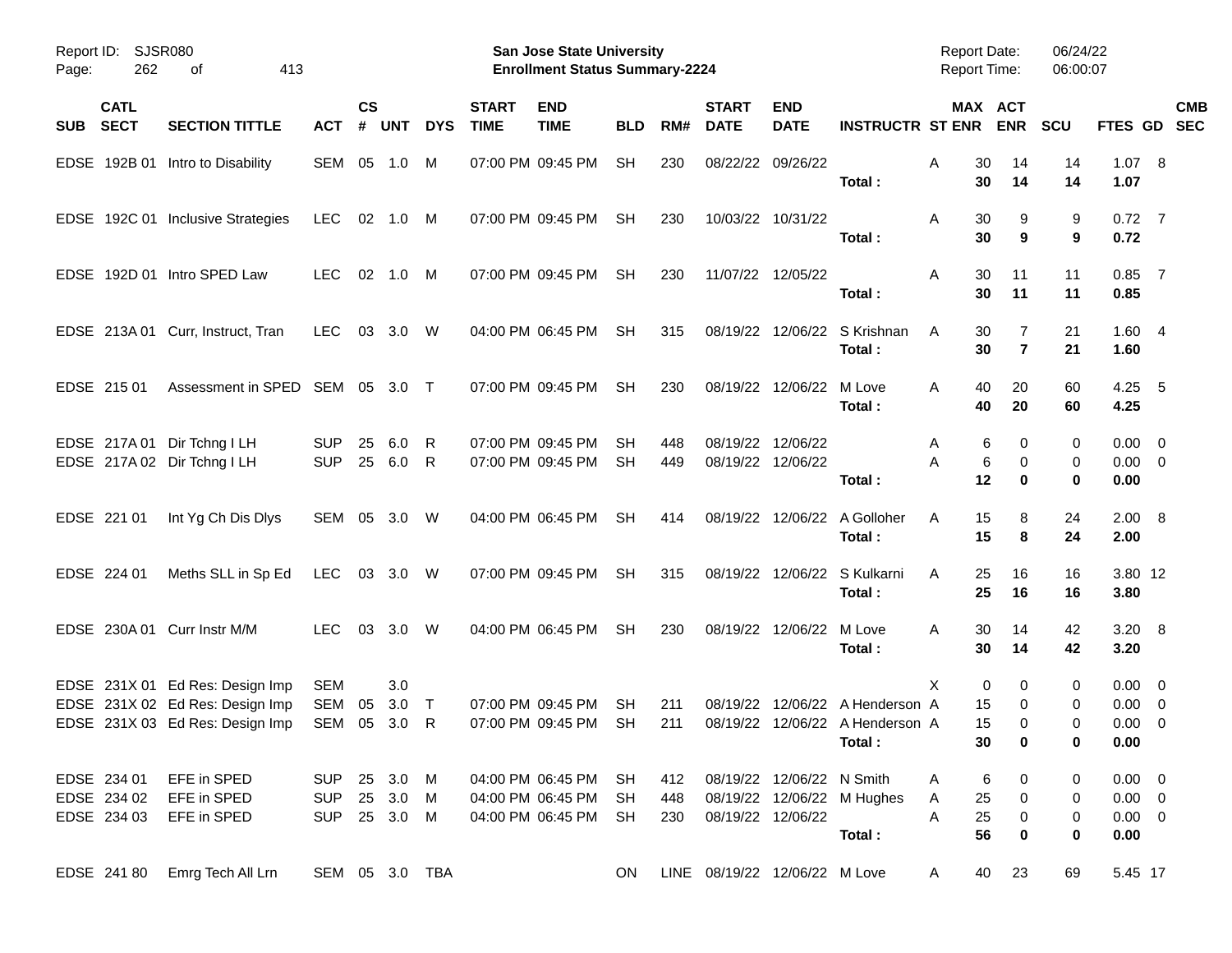| Report ID:<br>Page: | 263                        | SJSR080<br>413<br>оf     |            |                |            |            |                             | <b>San Jose State University</b><br><b>Enrollment Status Summary-2224</b> |            |     |                             |                                                  |                                                       | <b>Report Date:</b> |                          | <b>Report Time:</b>          | 06/24/22<br>06:00:07     |                                  |                          |
|---------------------|----------------------------|--------------------------|------------|----------------|------------|------------|-----------------------------|---------------------------------------------------------------------------|------------|-----|-----------------------------|--------------------------------------------------|-------------------------------------------------------|---------------------|--------------------------|------------------------------|--------------------------|----------------------------------|--------------------------|
| <b>SUB</b>          | <b>CATL</b><br><b>SECT</b> | <b>SECTION TITTLE</b>    | <b>ACT</b> | <b>CS</b><br># | <b>UNT</b> | <b>DYS</b> | <b>START</b><br><b>TIME</b> | <b>END</b><br>TIME                                                        | <b>BLD</b> | RM# | <b>START</b><br><b>DATE</b> | <b>END</b><br><b>DATE</b>                        | <b>INSTRUCTR ST ENR</b>                               |                     |                          | <b>MAX ACT</b><br><b>ENR</b> | <b>SCU</b>               | FTES GD                          | <b>CMB</b><br><b>SEC</b> |
|                     |                            |                          |            |                |            |            |                             |                                                                           |            |     |                             |                                                  | Total:                                                |                     | 40                       | 23                           | 69                       | 5.45                             |                          |
|                     | EDSE 285 01                | Sem on Is Rel Tch Ex SEM |            | 05             | 3.0        | W          |                             | 07:00 PM 09:45 PM                                                         | <b>SH</b>  | 230 | 08/19/22                    | 12/06/22                                         | S Krishnan<br>Total:                                  | A                   | 20<br>20                 | $\Omega$<br>$\mathbf 0$      | 0<br>0                   | $0.00 \t 0$<br>0.00              |                          |
|                     | Department :               | <b>Special Education</b> |            |                |            |            |                             |                                                                           |            |     |                             | <b>Lower Division:</b><br><b>Upper Division:</b> | <b>Department Total:</b><br><b>Graduate Division:</b> |                     | 779<br>120<br>361<br>298 | 297<br>-81<br>128<br>88      | 791<br>243<br>316<br>232 | 58.28<br>16.20<br>21.78<br>20.30 |                          |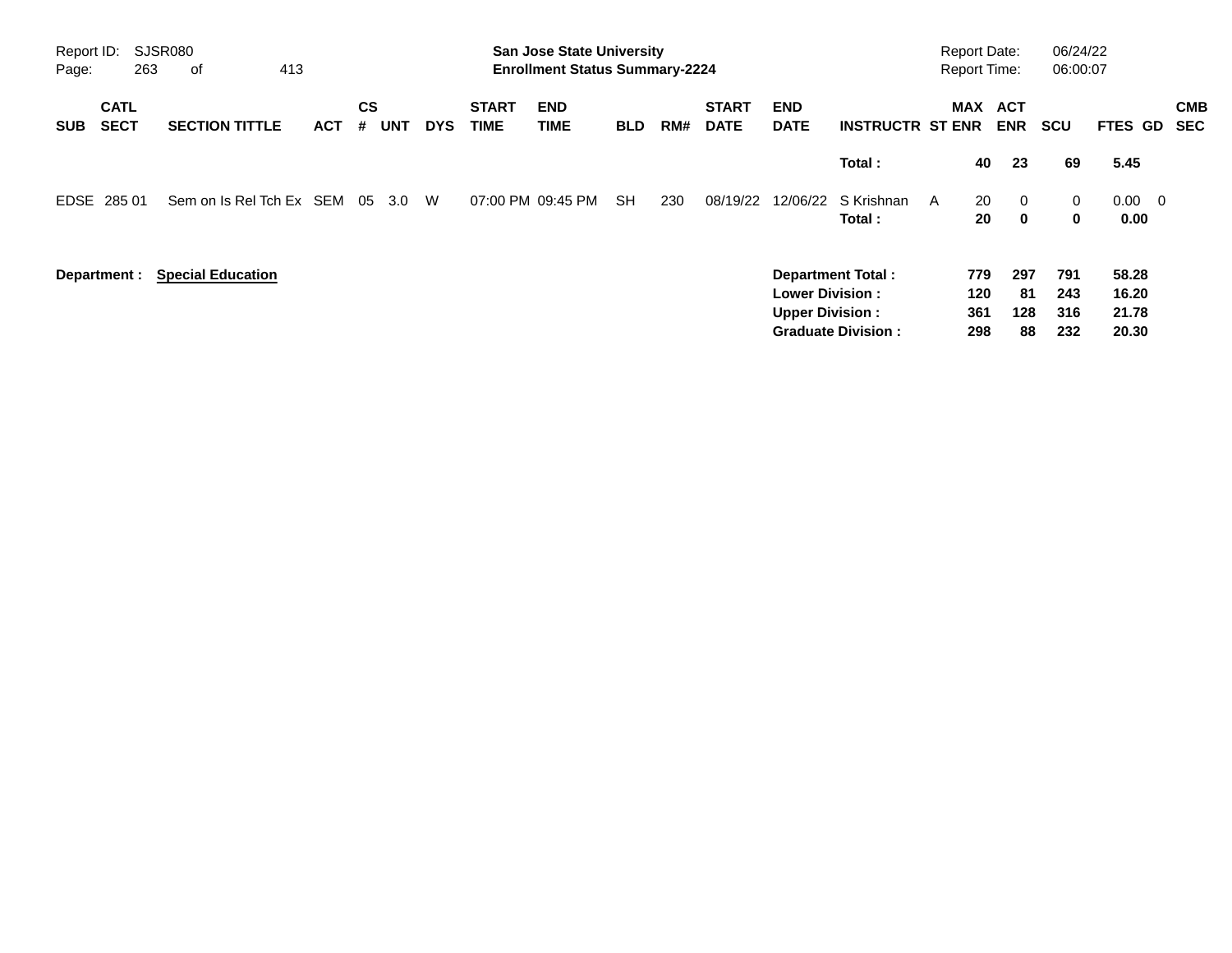| Page:          | SJSR080<br>Report ID:<br>264<br>413<br>оf |                                                                    |                          |                    |            |            |                             | <b>San Jose State University</b><br><b>Enrollment Status Summary-2224</b> |            |             |                             |                           |                         | <b>Report Date:</b><br><b>Report Time:</b> |                       | 06/24/22<br>06:00:07 |                |                         |                          |
|----------------|-------------------------------------------|--------------------------------------------------------------------|--------------------------|--------------------|------------|------------|-----------------------------|---------------------------------------------------------------------------|------------|-------------|-----------------------------|---------------------------|-------------------------|--------------------------------------------|-----------------------|----------------------|----------------|-------------------------|--------------------------|
| <b>SUB</b>     | <b>CATL</b><br><b>SECT</b>                | <b>SECTION TITTLE</b>                                              | <b>ACT</b>               | $\mathsf{cs}$<br># | UNT        | <b>DYS</b> | <b>START</b><br><b>TIME</b> | <b>END</b><br><b>TIME</b>                                                 | <b>BLD</b> | RM#         | <b>START</b><br><b>DATE</b> | <b>END</b><br><b>DATE</b> | <b>INSTRUCTR ST ENR</b> |                                            | MAX ACT<br><b>ENR</b> | <b>SCU</b>           | <b>FTES GD</b> |                         | <b>CMB</b><br><b>SEC</b> |
| <b>College</b> | Department :                              | <b>Education, College of</b><br><b>Teacher Education</b>           |                          |                    |            |            |                             |                                                                           |            |             |                             |                           |                         |                                            |                       |                      |                |                         |                          |
|                |                                           | EDEL 108A 01 Curr Rdng/Lang Arts                                   | SEM                      | 05                 | 3.0        | м          |                             | 04:00 PM 06:45 PM                                                         | SН         | 335         | 08/19/22                    | 12/06/22                  |                         | A                                          | 30<br>0               | 0                    | 0.00           | - 0                     |                          |
|                |                                           | EDEL 108A 02 Curr Rdng/Lang Arts                                   | SEM                      | 05                 | 3.0        | $\top$     |                             | 04:00 PM 06:45 PM                                                         | <b>SH</b>  | 335         | 08/19/22                    | 12/06/22                  |                         | A                                          | 25<br>0               | 0                    | 0.00           | - 0                     |                          |
|                |                                           | EDEL 108A 03 Curr Rdng/Lang Arts                                   | SEM                      | 05                 | 3.0        | W          |                             | 04:00 PM 06:45 PM                                                         | SН         | 335         | 08/19/22                    | 12/06/22                  |                         | A                                          | 30<br>0               | 0                    | 0.00           | - 0                     |                          |
|                |                                           | EDEL 108A 04 Curr Rdng/Lang Arts                                   | SEM                      | 05                 | 3.0        | M          |                             | 07:00 PM 09:45 PM                                                         | <b>SH</b>  | 311         | 08/19/22 12/06/22           |                           |                         | А                                          | 30<br>0               | 0                    | 0.00           | - 0                     |                          |
|                |                                           |                                                                    |                          |                    |            |            |                             |                                                                           |            |             |                             |                           | Total:                  | 115                                        | 0                     | 0                    | 0.00           |                         |                          |
|                | EDEL 108B 01                              | <b>Curr Science</b>                                                | <b>SEM</b>               | 05                 | 3.0        | R          |                             | 04:00 PM 06:45 PM                                                         | SН         | 335         | 08/19/22                    | 12/06/22                  |                         | A                                          | 30<br>0               | 0                    | 0.00           | - 0                     |                          |
|                |                                           | EDEL 108B 02 Curr Science                                          | <b>SEM</b>               | 05                 | 3.0        | R          |                             | 07:00 PM 09:45 PM                                                         | SН         | 335         | 08/19/22                    | 12/06/22                  |                         | A                                          | 30<br>0               | 0                    | 0.00           | - 0                     |                          |
| EDEL           |                                           | 108B 03 Curr Science                                               | <b>SEM</b>               | 05                 | 3.0        | W          |                             | 07:00 PM 09:45 PM                                                         | SН         | 335         | 08/19/22                    | 12/06/22                  |                         | A                                          | 30<br>0               | 0                    | 0.00           | - 0                     |                          |
|                |                                           | EDEL 108B 04 Curr Science                                          | SEM                      | 05                 | 3.0        | W          |                             | 04:00 PM 06:45 PM                                                         | SН         | 334         |                             | 08/19/22 12/06/22         |                         | А                                          | 25<br>0               | 0                    | 0.00           | - 0                     |                          |
|                |                                           |                                                                    |                          |                    |            |            |                             |                                                                           |            |             |                             |                           | Total:                  | 115                                        | 0                     | 0                    | 0.00           |                         |                          |
| EDEL           |                                           | 108C 01 Curr Social Stu                                            | SEM                      | 05                 | 3.0        | т          |                             | 04:00 PM 06:45 PM                                                         | SН         | 334         | 08/19/22                    | 12/06/22                  |                         | A                                          | 30<br>0               | 0                    | 0.00           | - 0                     |                          |
| EDEL           |                                           | 108C 02 Curr Social Stu                                            | <b>SEM</b>               | 05                 | 3.0        | $\top$     |                             | 07:00 PM 09:45 PM                                                         | SН         | 335         | 08/19/22                    | 12/06/22                  |                         | A                                          | 30<br>0               | 0                    | 0.00           | - 0                     |                          |
| EDEL           |                                           | 108C 03 Curr Social Stu                                            | <b>SEM</b>               | 05                 | 3.0        | м          |                             | 07:00 PM 09:45 PM                                                         | SН         | 335         | 08/19/22                    | 12/06/22                  |                         | A                                          | 30<br>0               | 0                    | 0.00           | - 0                     |                          |
|                |                                           | EDEL 108C 04 Curr Social Stu                                       | <b>SEM</b>               | 05                 | 3.0        | M          |                             | 04:00 PM 06:45 PM                                                         | <b>SH</b>  | 231         | 08/19/22 12/06/22           |                           |                         | А                                          | 25<br>0               | 0                    | 0.00           | - 0                     |                          |
|                |                                           |                                                                    |                          |                    |            |            |                             |                                                                           |            |             |                             |                           | Total:                  | 115                                        | 0                     | 0                    | 0.00           |                         |                          |
| EDEL           |                                           | 108D 01 Curr Math                                                  | <b>SEM</b>               | 05                 | 3.0        | R          |                             | 07:00 PM 09:45 PM                                                         | SН         | 334         | 08/19/22                    | 12/06/22                  |                         | A                                          | 25<br>0               | 0                    | 0.00           | - 0                     |                          |
| EDEL           |                                           | 108D 02 Curr Math                                                  | <b>SEM</b>               | 05                 | 3.0        | м          |                             | 07:00 PM 09:45 PM                                                         | SН         | 334         | 08/19/22                    | 12/06/22                  |                         | A                                          | 30<br>0               | 0                    | 0.00           | - 0                     |                          |
| EDEL           |                                           | 108D 03 Curr Math                                                  | <b>SEM</b>               | 05                 | 3.0        | R          |                             | 04:00 PM 06:45 PM                                                         | SH         | 334         | 08/19/22                    | 12/06/22                  |                         | A                                          | 30<br>0               | 0                    | 0.00           | - 0                     |                          |
|                |                                           | EDEL 108D 04 Curr Math                                             | SEM                      | 05                 | 3.0        | м          |                             | 04:00 PM 06:45 PM                                                         | <b>SH</b>  | 334         | 08/19/22 12/06/22           |                           |                         | А                                          | 30<br>0               | 0                    | 0.00           | - 0                     |                          |
|                |                                           |                                                                    |                          |                    |            |            |                             |                                                                           |            |             |                             |                           | Total:                  | 115                                        | 0                     | 0                    | 0.00           |                         |                          |
|                | EDEL 143A 01                              | Phase I Stdt-Teach                                                 | <b>SUP</b>               | 25                 | 4.0        | <b>TBA</b> |                             |                                                                           | <b>ON</b>  |             | LINE 08/19/22               | 12/06/22                  |                         | A                                          | 6<br>0                | 0                    | 0.00           | - 0                     |                          |
|                |                                           | EDEL 143A 02 Phase I Stdt-Teach                                    | <b>SUP</b>               | 25                 | 4.0        | <b>TBA</b> |                             |                                                                           | <b>ON</b>  | LINE        | 08/19/22                    | 12/06/22                  |                         | A                                          | 12<br>0               | 0                    | 0.00           | - 0                     |                          |
|                |                                           | EDEL 143A 03 Phase I Stdt-Teach                                    | <b>SUP</b>               | 25                 | 4.0        | <b>TBA</b> |                             |                                                                           | <b>ON</b>  | LINE        | 08/19/22                    | 12/06/22                  |                         | A                                          | 12<br>0               | 0                    | 0.00           | - 0                     |                          |
|                |                                           | EDEL 143A 04 Phase I Stdt-Teach                                    | <b>SUP</b>               | 25                 | 4.0        | <b>TBA</b> |                             |                                                                           | <b>ON</b>  | <b>LINE</b> | 08/19/22 12/06/22           |                           |                         | A                                          | 12<br>0               | 0                    | 0.00           | - 0                     |                          |
|                |                                           | EDEL 143A 05 Phase I Stdt-Teach                                    | <b>SUP</b>               | 25                 | 4.0        | <b>TBA</b> |                             |                                                                           | <b>ON</b>  |             | LINE 08/19/22 12/06/22      |                           |                         | Α                                          | 12<br>$\Omega$        | 0                    | 0.00           | - 0                     |                          |
|                |                                           | EDEL 143A 06 Phase I Stdt-Teach                                    | <b>SUP</b>               | 25                 | 4.0        | <b>TBA</b> |                             |                                                                           | ON         |             | LINE 08/19/22 12/06/22      |                           |                         | Α                                          | 12<br>0               | 0                    | 0.00           | $\overline{\mathbf{0}}$ |                          |
|                |                                           | EDEL 143A 07 Phase I Stdt-Teach                                    | <b>SUP</b>               | 25                 | 4.0        | TBA        |                             |                                                                           | <b>ON</b>  |             | LINE 08/19/22 12/06/22      |                           |                         | Α                                          | 12<br>0               | 0                    | 0.00           | - 0                     |                          |
|                |                                           | EDEL 143A 08 Phase I Stdt-Teach                                    | <b>SUP</b>               | 25                 | 4.0        | TBA        |                             |                                                                           | <b>ON</b>  |             | LINE 08/19/22 12/06/22      |                           |                         | Α                                          | 12<br>0               | 0                    | 0.00           | - 0                     |                          |
|                |                                           | EDEL 143A 09 Phase I Stdt-Teach                                    | <b>SUP</b>               | 25                 | 4.0        | TBA        |                             |                                                                           | <b>ON</b>  |             | LINE 08/19/22 12/06/22      |                           |                         | Α                                          | 0<br>6                | 0                    | 0.00           | - 0                     |                          |
|                |                                           | EDEL 143A 10 Phase I Stdt-Teach<br>EDEL 143A 11 Phase I Stdt-Teach | <b>SUP</b>               | 25                 | 4.0        | TBA        |                             |                                                                           | <b>ON</b>  |             | LINE 08/19/22 12/06/22      | 08/19/22 12/06/22         |                         | Α<br>А                                     | 6<br>0<br>6<br>0      | 0                    | 0.00           | - 0<br>- 0              |                          |
|                |                                           | EDEL 143A 12 Phase I Stdt-Teach                                    | <b>SUP</b><br><b>SUP</b> | 25<br>25           | 4.0<br>4.0 | TBA<br>TBA |                             |                                                                           | 0N         |             | LINE 08/19/22 12/06/22      |                           |                         | Α                                          | 6<br>0                | 0<br>0               | 0.00<br>0.00   | - 0                     |                          |
|                |                                           | EDEL 143A 60 Phase I Stdt-Teach                                    | <b>SUP</b>               |                    | 25 4.0     | TBA        |                             |                                                                           | ON.        |             | LINE 08/19/22 12/06/22      |                           |                         | Α                                          | 10<br>0               | 0                    | $0.00 \t 0$    |                         |                          |
|                |                                           |                                                                    |                          |                    |            |            |                             |                                                                           |            |             |                             |                           |                         |                                            |                       |                      |                |                         |                          |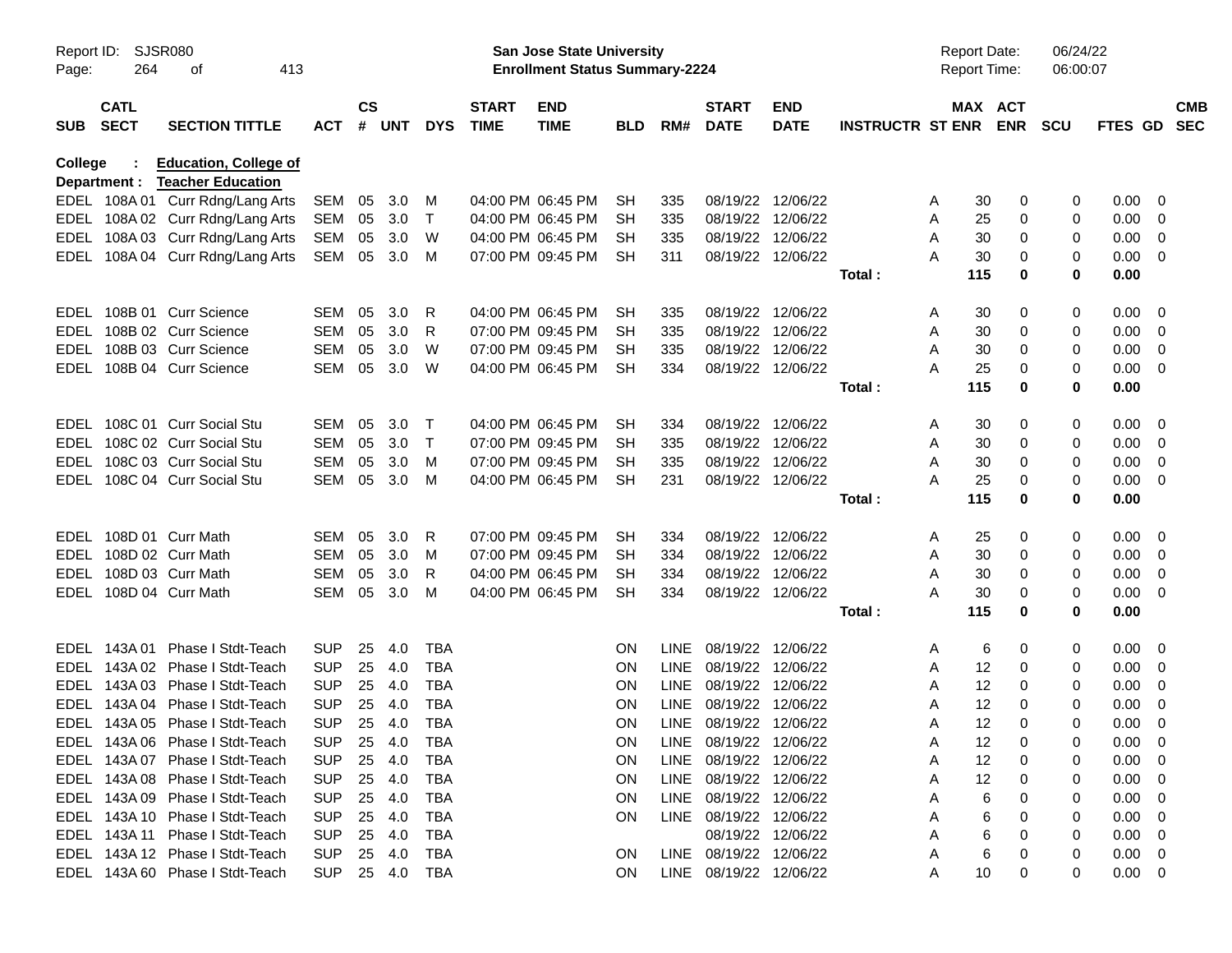| Report ID: | SJSR080<br>413 |                                                      |                          |                        |                          |              | San Jose State University             |            |             |                                        |                   |                         |        | <b>Report Date:</b> | 06/24/22 |                          |            |
|------------|----------------|------------------------------------------------------|--------------------------|------------------------|--------------------------|--------------|---------------------------------------|------------|-------------|----------------------------------------|-------------------|-------------------------|--------|---------------------|----------|--------------------------|------------|
| Page:      | 265            | of                                                   |                          |                        |                          |              | <b>Enrollment Status Summary-2224</b> |            |             |                                        |                   |                         |        | <b>Report Time:</b> | 06:00:07 |                          |            |
|            | <b>CATL</b>    |                                                      |                          | <b>CS</b>              |                          | <b>START</b> | <b>END</b>                            |            |             | <b>START</b>                           | <b>END</b>        |                         |        | MAX ACT             |          |                          | <b>CMB</b> |
| <b>SUB</b> | <b>SECT</b>    | <b>SECTION TITTLE</b>                                | <b>ACT</b>               | # UNT                  | <b>DYS</b>               | <b>TIME</b>  | <b>TIME</b>                           | <b>BLD</b> | RM#         | <b>DATE</b>                            | <b>DATE</b>       | <b>INSTRUCTR ST ENR</b> |        | <b>ENR</b>          | SCU      | FTES GD SEC              |            |
|            |                | EDEL 143A 61 Phase I Stdt-Teach                      | <b>SUP</b>               | 25<br>-4.0             | TBA                      |              |                                       | <b>ON</b>  |             | LINE 08/19/22 12/06/22                 |                   |                         | A      | 0<br>6              | 0        | $0.00 \t 0$              |            |
|            |                | EDEL 143A 62 Phase I Stdt-Teach                      | <b>SUP</b>               | 25<br>4.0              | <b>TBA</b>               |              |                                       | ON         |             | LINE 08/19/22 12/06/22                 |                   |                         | Α      | 0<br>6              | 0        | $0.00 \t 0$              |            |
|            |                | EDEL 143A 63 Phase I Stdt-Teach                      | <b>SUP</b>               | 25 4.0                 | TBA                      |              |                                       | ON         |             | LINE 08/19/22 12/06/22                 |                   |                         | A      | 0<br>6              | 0        | $0.00 \t 0$              |            |
|            |                |                                                      |                          |                        |                          |              |                                       |            |             |                                        |                   | Total:                  | 142    | 0                   | 0        | 0.00                     |            |
|            |                | EDEL 143B 01 Phase 2 Stdt-Teach                      | <b>SUP</b>               | 25 10.0                | TBA                      |              |                                       | <b>ON</b>  |             | LINE 08/19/22 12/06/22                 |                   |                         | A      | 0<br>12             | 0        | $0.00 \t 0$              |            |
|            |                | EDEL 143B 02 Phase 2 Stdt-Teach                      | <b>SUP</b>               | 25 10.0                | <b>TBA</b>               |              |                                       | ON         |             | LINE 08/19/22 12/06/22                 |                   |                         | A      | 12<br>0             | 0        | $0.00 \t 0$              |            |
|            |                | EDEL 143B 03 Phase 2 Stdt-Teach                      | <b>SUP</b>               | 25 10.0                | <b>TBA</b>               |              |                                       | ON         |             | LINE 08/19/22 12/06/22                 |                   |                         | A      | 0<br>12             | 0        | $0.00 \t 0$              |            |
|            |                | EDEL 143B 04 Phase 2 Stdt-Teach                      | <b>SUP</b>               | 25 10.0                | <b>TBA</b>               |              |                                       | ON         |             | LINE 08/19/22 12/06/22                 |                   |                         | A      | 12<br>0             | 0        | $0.00 \ 0$               |            |
|            |                | EDEL 143B 05 Phase 2 Stdt-Teach                      | <b>SUP</b>               | 25 10.0                | <b>TBA</b>               |              |                                       | ON         |             | LINE 08/19/22 12/06/22                 |                   |                         | A      | 8<br>0              | 0        | $0.00 \t 0$              |            |
|            |                | EDEL 143B 06 Phase 2 Stdt-Teach                      | <b>SUP</b>               | 25 10.0                | <b>TBA</b>               |              |                                       | ON         |             | LINE 08/19/22 12/06/22                 |                   |                         | A      | 8<br>0              | 0        | $0.00 \t 0$              |            |
|            |                | EDEL 143B 07 Phase 2 Stdt-Teach                      | <b>SUP</b>               | 25 10.0                | <b>TBA</b>               |              |                                       | ON         |             | LINE 08/19/22 12/06/22                 |                   |                         | A      | 8<br>0              | 0        | $0.00 \t 0$              |            |
|            |                | EDEL 143B 08 Phase 2 Stdt-Teach                      | <b>SUP</b>               | 25 10.0                | <b>TBA</b>               |              |                                       | ON         |             | LINE 08/19/22 12/06/22                 |                   |                         | A      | 8<br>0              | 0        | $0.00 \t 0$              |            |
|            |                | EDEL 143B 09 Phase 2 Stdt-Teach                      | <b>SUP</b>               | 25 10.0                | <b>TBA</b>               |              |                                       |            |             | 08/19/22 12/06/22                      |                   |                         | A      | 8<br>0              | 0        | $0.00 \t 0$              |            |
|            |                | EDEL 143B 10 Phase 2 Stdt-Teach                      | <b>SUP</b>               | 25 10.0                | <b>TBA</b>               |              |                                       |            |             | 08/19/22 12/06/22                      |                   |                         | Α      | 8<br>0              | 0        | $0.00 \t 0$              |            |
|            |                | EDEL 143B 11 Phase 2 Stdt-Teach                      | <b>SUP</b>               | 25 10.0                | <b>TBA</b>               |              |                                       |            |             | 08/19/22 12/06/22                      |                   |                         | Α      | 0<br>8              | 0        | $0.00 \t 0$              |            |
|            |                | EDEL 143B 60 Phase 2 Stdt-Teach                      | <b>SUP</b>               | 25 10.0                | <b>TBA</b>               |              |                                       | <b>ON</b>  | <b>LINE</b> | 08/19/22 12/06/22                      |                   |                         | Α      | 10<br>0             | 0        | $0.00 \t 0$              |            |
|            |                | EDEL 143B 61 Phase 2 Stdt-Teach                      | <b>SUP</b>               | 25 10.0                | <b>TBA</b>               |              |                                       | ON         |             | LINE 08/19/22 12/06/22                 |                   |                         | Α      | 6<br>0              | 0        | $0.00 \ 0$               |            |
|            |                | EDEL 143B 62 Phase 2 Stdt-Teach                      | <b>SUP</b>               | 25 10.0                | <b>TBA</b>               |              |                                       | ON         |             | LINE 08/19/22 12/06/22                 |                   |                         | Α      | 6<br>0              | 0        | $0.00 \t 0$              |            |
|            |                |                                                      |                          |                        |                          |              |                                       |            |             |                                        |                   | Total :                 | 126    | 0                   | 0        | 0.00                     |            |
|            |                |                                                      |                          |                        | TBA                      |              |                                       |            |             |                                        |                   |                         |        |                     |          |                          |            |
|            |                | EDSC 184X 01 Stdt Tchg I                             | <b>SUP</b>               | 36<br>6.0              |                          |              |                                       |            |             | 08/19/22 12/06/22                      |                   |                         | A      | 0<br>8              | 0        | $0.00 \t 0$              |            |
|            |                | EDSC 184X 02 Stdt Tchg I                             | SUP                      | 36<br>6.0              | TBA                      |              |                                       |            |             | 08/19/22 12/06/22                      |                   |                         | A      | 0<br>8              | 0        | $0.00 \t 0$              |            |
|            |                | EDSC 184X 03 Stdt Tchg I                             | SUP                      | 36<br>6.0              | <b>TBA</b><br><b>TBA</b> |              |                                       |            |             | 08/19/22 12/06/22                      |                   |                         | A      | 8<br>0<br>0         | 0        | $0.00 \t 0$              |            |
|            |                | EDSC 184X 04 Stdt Tchg I                             | <b>SUP</b>               | 36<br>6.0              | <b>TBA</b>               |              |                                       |            |             | 08/19/22 12/06/22                      |                   |                         | A      | 8<br>0              | 0        | $0.00 \t 0$              |            |
|            |                | EDSC 184X 05 Stdt Tchg I                             | <b>SUP</b>               | 36<br>6.0              | <b>TBA</b>               |              |                                       |            |             | 08/19/22 12/06/22<br>08/19/22 12/06/22 |                   |                         | A      | 8<br>8<br>0         | 0        | $0.00 \t 0$              |            |
|            |                | EDSC 184X 06 Stdt Tchg I<br>EDSC 184X 07 Stdt Tchg I | <b>SUP</b>               | 36<br>6.0              | <b>TBA</b>               |              |                                       |            |             |                                        |                   |                         | A      | 8<br>0              | 0        | $0.00 \ 0$               |            |
|            |                | EDSC 184X 08 Stdt Tchg I                             | <b>SUP</b><br><b>SUP</b> | 36<br>6.0<br>36<br>6.0 | <b>TBA</b>               |              |                                       |            |             | 08/19/22 12/06/22<br>08/19/22 12/06/22 |                   |                         | A<br>A | 8<br>0              | 0<br>0   | $0.00 \ 0$<br>$0.00 \ 0$ |            |
|            |                | EDSC 184X 09 Stdt Tchg I                             | SUP                      | 36<br>6.0              | <b>TBA</b>               |              |                                       |            |             | 08/19/22 12/06/22                      |                   |                         | A      | 8<br>0              | 0        | $0.00 \ 0$               |            |
|            |                | EDSC 184X 10 Stdt Tchg I                             | <b>SUP</b>               | 36<br>6.0              | <b>TBA</b>               |              |                                       |            |             | 08/19/22 12/06/22                      |                   |                         | A      | 8<br>$\Omega$       | 0        | 0.00                     | - 0        |
|            |                | EDSC 184X 11 Stdt Tchg I                             |                          | SUP 36 6.0 TBA         |                          |              |                                       |            |             | 08/19/22 12/06/22                      |                   |                         | Α      | 8<br>0              | 0        | $0.00 \t 0$              |            |
|            |                | EDSC 184X 12 Stdt Tchg I                             | <b>SUP</b>               | 36 6.0                 | TBA                      |              |                                       |            |             | 08/19/22 12/06/22                      |                   |                         | A      | 8<br>0              | 0        | $0.00 \t 0$              |            |
|            |                | EDSC 184X 13 Stdt Tchg I                             | <b>SUP</b>               | 36 6.0                 | <b>TBA</b>               |              |                                       |            |             |                                        | 08/19/22 12/06/22 |                         | Α      | 8<br>0              |          | $0.00 \t 0$              |            |
|            |                | EDSC 184X 14 Stdt Tchg I                             | <b>SUP</b>               | 36 6.0                 | <b>TBA</b>               |              |                                       |            |             |                                        | 08/19/22 12/06/22 |                         | Α      | 8<br>0              | 0        | $0.00 \t 0$              |            |
|            |                | EDSC 184X 15 Stdt Tchg I                             | <b>SUP</b>               | 36 6.0 TBA             |                          |              |                                       |            |             |                                        | 08/19/22 12/06/22 |                         | A      | 8<br>0              |          | $0.00 \t 0$              |            |
|            |                |                                                      |                          |                        |                          |              |                                       |            |             |                                        |                   | Total:                  |        | 120<br>0            | 0        | 0.00                     |            |
|            |                |                                                      |                          |                        |                          |              |                                       |            |             |                                        |                   |                         |        |                     |          |                          |            |
|            |                | EDTE 180 01 Indiv Studies                            |                          | SUP 78 1.0 TBA         |                          |              |                                       |            |             |                                        | 08/19/22 12/06/22 |                         | A      | 6<br>$\overline{a}$ | 0        | $0.13 \ 0$               |            |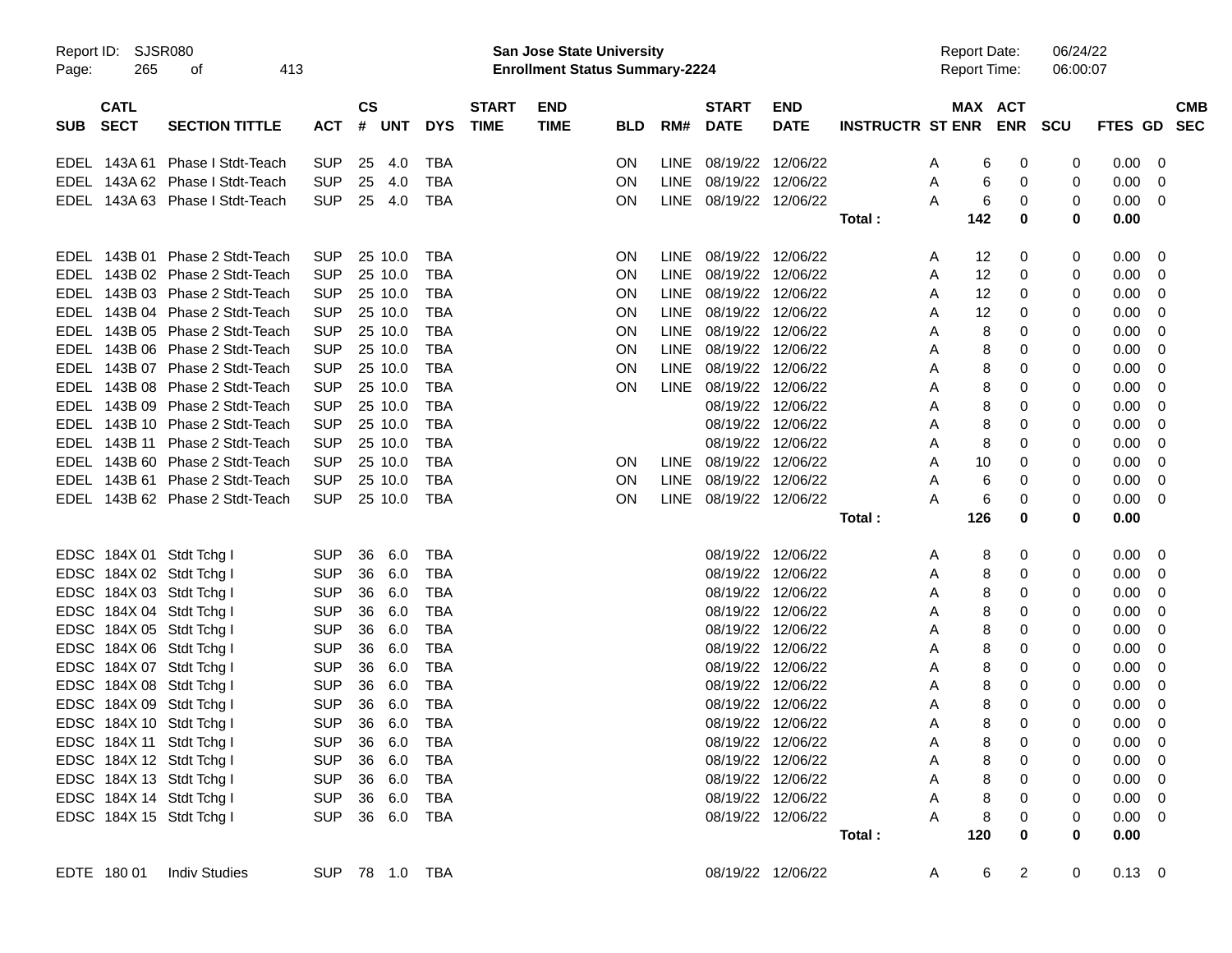| Report ID:<br>Page:                      | <b>SJSR080</b><br>266<br>413<br>οf |              |                |            |              |                             | <b>San Jose State University</b><br><b>Enrollment Status Summary-2224</b> |            |      |                             |                           |                         | <b>Report Date:</b><br>Report Time: |              | 06/24/22<br>06:00:07 |             |                         |            |
|------------------------------------------|------------------------------------|--------------|----------------|------------|--------------|-----------------------------|---------------------------------------------------------------------------|------------|------|-----------------------------|---------------------------|-------------------------|-------------------------------------|--------------|----------------------|-------------|-------------------------|------------|
| <b>CATL</b><br><b>SECT</b><br><b>SUB</b> | <b>SECTION TITTLE</b>              | <b>ACT</b>   | <b>CS</b><br># | <b>UNT</b> | <b>DYS</b>   | <b>START</b><br><b>TIME</b> | <b>END</b><br><b>TIME</b>                                                 | <b>BLD</b> | RM#  | <b>START</b><br><b>DATE</b> | <b>END</b><br><b>DATE</b> | <b>INSTRUCTR ST ENR</b> | MAX ACT                             | <b>ENR</b>   | <b>SCU</b>           | FTES GD SEC |                         | <b>CMB</b> |
| EDTE 180 02                              | <b>Indiv Studies</b>               | <b>SUP</b>   | 78             | 3.0        | <b>TBA</b>   |                             |                                                                           |            |      | 08/19/22                    | 12/06/22                  |                         | 6<br>Α                              | 0            | 0                    | 0.00        | $\overline{\mathbf{0}}$ |            |
| EDTE 180 03                              | <b>Indiv Studies</b>               | <b>SUP</b>   |                | 78 2.0     | <b>TBA</b>   |                             |                                                                           | ON         | LINE | 08/19/22 12/06/22           |                           |                         | $\,6$<br>A                          | 0            | 0                    | 0.00        | - 0                     |            |
|                                          |                                    |              |                |            |              |                             |                                                                           |            |      |                             |                           | Total:                  | 18                                  | $\mathbf{2}$ | $\bf{0}$             | 0.13        |                         |            |
| EDTE 208 01                              | <b>Educ Sociology</b>              | SEM          | 05             | 3.0        | M            |                             | 04:00 PM 06:45 PM                                                         | <b>SH</b>  | 311  | 08/19/22                    | 12/06/22                  |                         | 25<br>A                             | 0            | 0                    | 0.00        | - 0                     |            |
| EDTE 208 02                              | <b>Educ Sociology</b>              | <b>SEM</b>   | 05             | 3.0        | W            |                             | 04:00 PM 06:45 PM                                                         | <b>SH</b>  | 239  | 08/19/22                    | 12/06/22                  |                         | 30<br>Α                             | 0            | 0                    | 0.00        | 0                       |            |
| EDTE 208 03                              | Educ Sociology                     | <b>SEM</b>   | 05             | 3.0        | $\top$       |                             | 04:00 PM 06:45 PM                                                         | <b>SH</b>  | 313  | 08/19/22                    | 12/06/22                  |                         | 30<br>Α                             | 0            | 0                    | 0.00        | 0                       |            |
| EDTE 208 04                              | Educ Sociology                     | <b>SEM</b>   | 05             | 3.0        | м            |                             | 04:00 PM 06:45 PM                                                         | <b>SH</b>  | 414  | 08/19/22                    | 12/06/22                  |                         | 30<br>Α                             | 0            | 0                    | 0.00        | 0                       |            |
| EDTE 208 10                              | Educ Sociology                     | <b>SEM</b>   | 05             | 3.0        | м            |                             | 04:00 PM 06:45 PM                                                         | SН         | 213  | 08/19/22                    | 12/06/22                  |                         | 30<br>Α                             | 6            | 18                   | 1.20        | 0                       |            |
| EDTE 208 11                              | <b>Educ Sociology</b>              | <b>SEM</b>   | 05             | 3.0        | M            |                             | 07:00 PM 09:45 PM                                                         | <b>SH</b>  | 313  | 08/19/22                    | 12/06/22                  |                         | 30<br>A                             | 5            | 15                   | 1.00        | 0                       |            |
|                                          |                                    |              |                |            |              |                             |                                                                           |            |      |                             |                           | Total:                  | 175                                 | 11           | 33                   | 2.20        |                         |            |
| EDTE 224 01                              | Ed Psych Seminar                   | SEM          | 05             | 3.0        | W            |                             | 04:00 PM 06:45 PM                                                         | <b>SH</b>  | 311  | 08/19/22                    | 12/06/22                  |                         | 30<br>Α                             | 0            | 0                    | 0.00        | - 0                     |            |
| EDTE 224 02                              | Ed Psych Seminar                   | <b>SEM</b>   | 05             | 3.0        | W            |                             | 07:00 PM 09:45 PM                                                         | <b>SH</b>  | 239  | 08/19/22                    | 12/06/22                  |                         | 30<br>Α                             | 0            | 0                    | 0.00        | 0                       |            |
| EDTE 224 03                              | Ed Psych Seminar                   | <b>SEM</b>   | 05             | 3.0        | R            |                             | 04:00 PM 06:45 PM                                                         | SН         | 313  | 08/19/22                    | 12/06/22                  |                         | 30<br>Α                             | 0            | 0                    | 0.00        | 0                       |            |
| EDTE 224 10                              | Ed Psych Seminar                   | <b>SEM</b>   | 05             | 3.0        | $\top$       |                             | 12:00 PM 02:45 PM                                                         | <b>SH</b>  | 334  | 08/19/22                    | 12/06/22                  |                         | 30<br>Α                             | 6            | 18                   | 1.20        | 0                       |            |
| EDTE 224 11                              | Ed Psych Seminar                   | <b>SEM</b>   | 05             | 3.0        | $\mathsf{R}$ |                             | 07:00 PM 09:45 PM                                                         | <b>SH</b>  | 313  |                             | 08/19/22 12/06/22         |                         | A<br>30                             | 5            | 15                   | 1.00        | - 0                     |            |
|                                          |                                    |              |                |            |              |                             |                                                                           |            |      |                             |                           | Total:                  | 150                                 | 11           | 33                   | 2.20        |                         |            |
| EDTE 250 01                              | Qual Res in Educ                   | SEM          | 05             | 3.0        | $\top$       |                             | 07:00 PM 09:45 PM                                                         | <b>SH</b>  | 239  | 08/19/22                    | 12/06/22                  |                         | 30<br>Α                             | 0            | 0                    | 0.00        | $\overline{0}$          |            |
| EDTE 250 02                              | <b>Qual Res in Educ</b>            | <b>SEM</b>   | 05             | 3.0        | W            |                             | 07:00 PM 09:45 PM                                                         | <b>SH</b>  | 334  | 08/19/22                    | 12/06/22                  |                         | 30<br>Α                             | 0            | 0                    | 0.00        | 0                       |            |
| EDTE 250 03                              | <b>Qual Res in Educ</b>            | <b>SEM</b>   | 05             | 3.0        | м            |                             | 04:00 PM 06:45 PM                                                         | SН         | 347  | 08/19/22                    | 12/06/22                  |                         | 30<br>Α                             | 0            | 0                    | 0.00        | 0                       |            |
| EDTE 250 04                              | <b>Qual Res in Educ</b>            | <b>SEM</b>   | 05             | 3.0        | R            |                             | 07:00 PM 09:45 PM                                                         | <b>SH</b>  | 413  | 08/19/22                    | 12/06/22                  |                         | 30<br>A                             | 0            | 0                    | 0.00        | 0                       |            |
| EDTE 250 10                              | <b>Qual Res in Educ</b>            | <b>SEM</b>   | 05             | 3.0        | W            |                             | 04:00 PM 06:45 PM                                                         | <b>SH</b>  | 314  | 08/19/22                    | 12/06/22                  |                         | 30<br>Α                             | 4            | 12                   | 0.80        | 0                       |            |
| EDTE 250 11                              | <b>Qual Res in Educ</b>            | <b>SEM</b>   | 05             | 3.0        | м            |                             | 07:00 PM 09:45 PM                                                         | <b>SH</b>  | 314  | 08/19/22                    | 12/06/22                  |                         | 30<br>Α                             | 6            | 18                   | 1.20        | 0                       |            |
| EDTE 250 12                              | <b>Qual Res in Educ</b>            | SEM          | 05             | 3.0        | $\top$       |                             | 07:00 PM 09:45 PM                                                         | <b>SH</b>  | 311  | 08/19/22                    | 12/06/22                  |                         | 30<br>A                             | 11           | 33                   | 2.20        | - 0                     |            |
|                                          |                                    |              |                |            |              |                             |                                                                           |            |      |                             |                           | Total:                  | 210                                 | 21           | 63                   | 4.20        |                         |            |
| EDTE 260 01                              | Cr Pers Sch PI Dem                 | <b>SEM</b>   | 05             | 3.0        | $\top$       |                             | 04:00 PM 06:45 PM                                                         | SН         | 239  | 08/19/22                    | 12/06/22                  |                         | 30<br>A                             | 0            | 0                    | 0.00        | $\overline{0}$          |            |
| EDTE<br>260 02                           | Cr Pers Sch PI Dem                 | <b>SEM</b>   | 05             | 3.0        | W            |                             | 04:00 PM 06:45 PM                                                         | SН         | 346  | 08/19/22                    | 12/06/22                  |                         | 30<br>Α                             | 0            | 0                    | 0.00        | 0                       |            |
| EDTE 260 03                              | Cr Pers Sch PI Dem                 | SEM          | 05             | 3.0        | м            |                             | 07:00 PM 09:45 PM                                                         | <b>SH</b>  | 347  |                             | 08/19/22 12/06/22         |                         | 30<br>A                             | 1            | 3                    | 0.20        | 0                       |            |
| EDTE 260 04                              | Cr Pers Sch PI Dem                 | SEM          | 05             | 3.0        | R            |                             | 04:00 PM 06:45 PM                                                         | <b>SH</b>  | 413  |                             | 08/19/22 12/06/22         |                         | A<br>30                             | 0            | 0                    | 0.00        | $\overline{0}$          |            |
| EDTE 260 10                              | Cr Pers Sch Pl Dem                 | <b>SEM</b>   | 05             | 3.0        | M            |                             | 04:00 PM 06:45 PM                                                         | <b>SH</b>  | 314  |                             | 08/19/22 12/06/22         |                         | 30<br>A                             | 12           | 36                   | 2.40        | $\overline{\mathbf{0}}$ |            |
| EDTE 260 11                              | Cr Pers Sch PI Dem                 | SEM          |                | 05 3.0     | $\mathsf{R}$ |                             | 04:00 PM 06:45 PM                                                         | SH         | 311  |                             | 08/19/22 12/06/22         |                         | 30<br>Α                             | 4            | 12                   | 0.80        | $\overline{\mathbf{0}}$ |            |
| EDTE 260 12                              | Cr Pers Sch Pl Dem                 | SEM 05 3.0 R |                |            |              |                             | 04:00 PM 06:45 PM                                                         | <b>SH</b>  | 314  |                             | 08/19/22 12/06/22         |                         | 30<br>Α                             | 6            | 18                   | $1.20 \t 0$ |                         |            |
|                                          |                                    |              |                |            |              |                             |                                                                           |            |      |                             |                           | Total:                  | 210                                 | 23           | 69                   | 4.60        |                         |            |
| EDTE 262 01                              | L2 Lang/Lit Devlt                  | SEM 05 3.0 T |                |            |              |                             | 04:00 PM 06:45 PM                                                         | SH         | 347  |                             | 08/19/22 12/06/22         |                         | 30<br>A                             | 0            | 0                    | $0.00 \t 0$ |                         |            |
| EDTE 262 02                              | L2 Lang/Lit Devlt                  | SEM 05 3.0 M |                |            |              |                             | 04:00 PM 06:45 PM                                                         | <b>SH</b>  | 239  |                             | 08/19/22 12/06/22         |                         | $30\,$<br>Α                         | 0            | $\pmb{0}$            | $0.00 \t 0$ |                         |            |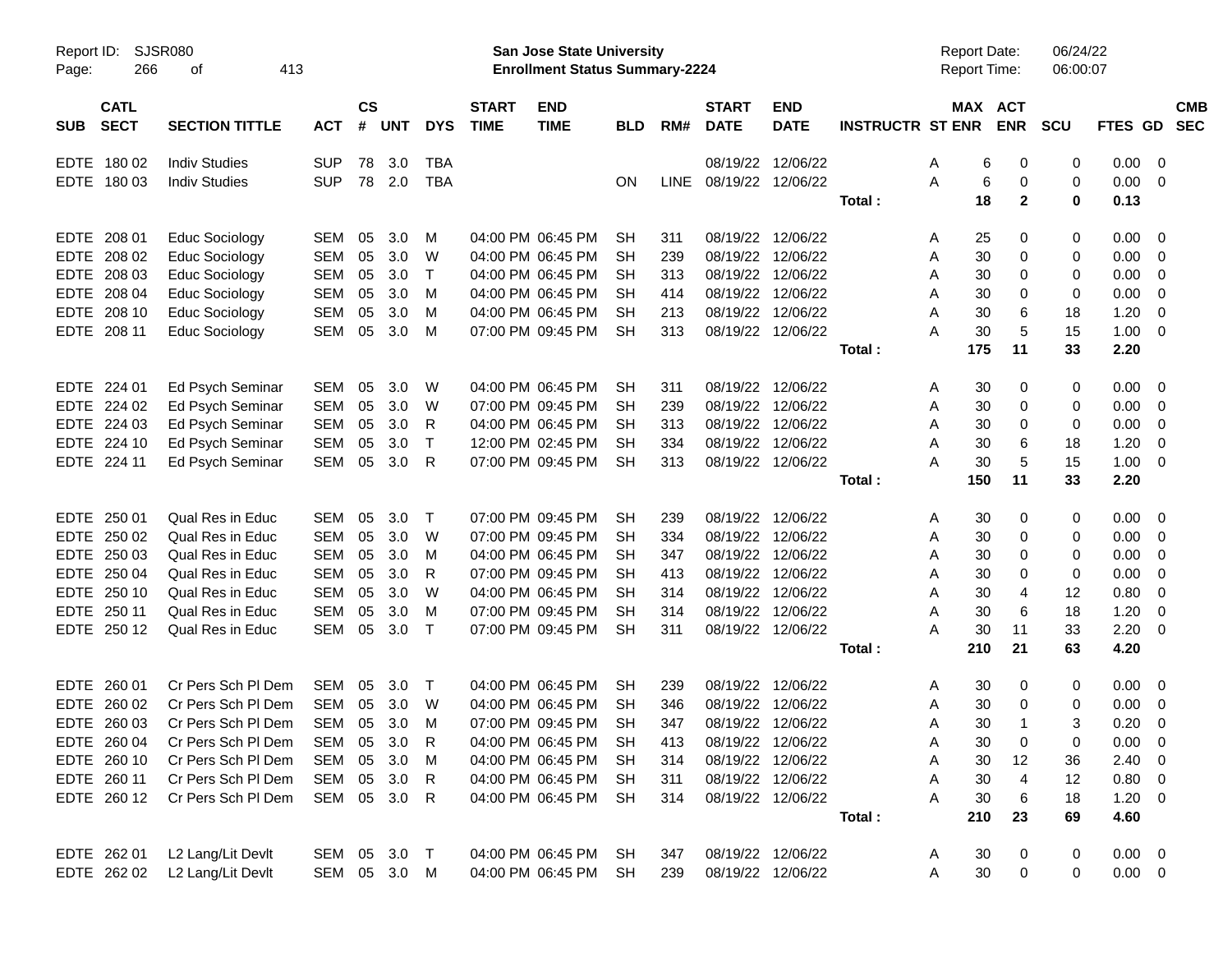| Page:       | <b>SJSR080</b><br>Report ID:<br>267<br>413<br>of<br><b>CATL</b> |                              |            |                |     |              |                             | San Jose State University<br><b>Enrollment Status Summary-2224</b> |            |     |                             |                           |                         |   | <b>Report Date:</b><br><b>Report Time:</b> |                | 06/24/22<br>06:00:07 |                |                         |                          |
|-------------|-----------------------------------------------------------------|------------------------------|------------|----------------|-----|--------------|-----------------------------|--------------------------------------------------------------------|------------|-----|-----------------------------|---------------------------|-------------------------|---|--------------------------------------------|----------------|----------------------|----------------|-------------------------|--------------------------|
| <b>SUB</b>  | <b>SECT</b>                                                     | <b>SECTION TITTLE</b>        | ACT        | <b>CS</b><br># | UNT | <b>DYS</b>   | <b>START</b><br><b>TIME</b> | <b>END</b><br><b>TIME</b>                                          | <b>BLD</b> | RM# | <b>START</b><br><b>DATE</b> | <b>END</b><br><b>DATE</b> | <b>INSTRUCTR ST ENR</b> |   |                                            | MAX ACT<br>ENR | <b>SCU</b>           | <b>FTES GD</b> |                         | <b>CMB</b><br><b>SEC</b> |
| <b>EDTE</b> | 262 03                                                          | L2 Lang/Lit Devlt            | <b>SEM</b> | 05             | 3.0 | R            |                             | 04:00 PM 06:45 PM                                                  | <b>SH</b>  | 414 |                             | 08/19/22 12/06/22         |                         | A | 25                                         | $\overline{1}$ | 3                    | 0.20           | $\overline{0}$          |                          |
|             | EDTE 262 04                                                     | L2 Lang/Lit Devlt            | SEM        | 05             | 3.0 | $\mathsf{T}$ |                             | 04:00 PM 06:45 PM                                                  | SН         | 413 |                             | 08/19/22 12/06/22         |                         | A | 30                                         | 0              | $\mathbf 0$          | 0.00           | $\mathbf 0$             |                          |
| EDTE        | 262 10                                                          | L2 Lang/Lit Devlt            | SEM        | 05             | 3.0 | м            |                             | 12:00 PM 02:45 PM                                                  | SН         | 334 |                             | 08/19/22 12/06/22         |                         | A | 30                                         | $\overline{7}$ | 21                   | 1.40           | 0                       |                          |
|             | EDTE 262 11                                                     | L2 Lang/Lit Devlt            | SEM        | 05             | 3.0 | M            |                             | 04:00 PM 06:45 PM                                                  | <b>SH</b>  | 313 |                             | 08/19/22 12/06/22         |                         | A | 30                                         | $\overline{5}$ | 15                   | 1.00           | $\overline{0}$          |                          |
|             |                                                                 |                              |            |                |     |              |                             |                                                                    |            |     |                             |                           | Total:                  |   | 175                                        | 13             | 39                   | 2.60           |                         |                          |
|             | EDTE 282 10                                                     | Assessment/Evaluatio SEM     |            | 05             | 3.0 | F            |                             | 12:00 PM 02:45 PM                                                  | <b>SH</b>  | 334 |                             | 08/19/22 12/06/22         |                         | A | 30                                         | $\overline{7}$ | 21                   | 1.40           | 0                       |                          |
|             | EDTE 282 11                                                     | Assessment/Evaluatio SEM     |            | 05             | 3.0 | W            |                             | 07:00 PM 09:45 PM                                                  | <b>SH</b>  | 313 |                             | 08/19/22 12/06/22         |                         | A | 30                                         | $\overline{5}$ | 15                   | 1.00           | $\overline{0}$          |                          |
|             |                                                                 |                              |            |                |     |              |                             |                                                                    |            |     |                             |                           | Total:                  |   | 60                                         | 12             | 36                   | 2.40           |                         |                          |
| EDTE        | 294 01                                                          | Hith & Spec Ed Teach SEM     |            | 06             | 3.0 | R            |                             | 07:00 PM 09:45 PM                                                  | SH         | 314 |                             | 08/19/22 12/06/22         |                         | Α | 30                                         | 0              | 0                    | 0.00           | $\overline{0}$          |                          |
| <b>EDTE</b> | 294 02                                                          | Hith & Spec Ed Teach SEM     |            | 06             | 3.0 | W            |                             | 07:00 PM 09:45 PM                                                  | <b>SH</b>  | 311 |                             | 08/19/22 12/06/22         |                         | A | 30                                         | $\Omega$       | $\Omega$             | 0.00           | $\Omega$                |                          |
|             | EDTE 294 03                                                     | Hith & Spec Ed Teach SEM     |            | 06             | 3.0 | $\mathsf{T}$ |                             | 07:00 PM 09:45 PM                                                  | <b>SH</b>  | 313 |                             | 08/19/22 12/06/22         |                         | A | 30                                         | 0              | 0                    | 0.00           | $\mathbf 0$             |                          |
| EDTE        | 294 11                                                          | Hith & Spec Ed Teach SEM     |            | 06             | 3.0 | W            |                             | 04:00 PM 06:45 PM                                                  | SН         | 313 |                             | 08/19/22 12/06/22         |                         | A | 30                                         | 0              | $\mathbf 0$          | 0.00           | $\overline{0}$          |                          |
|             | EDTE 294 12                                                     | Hith & Spec Ed Teach SEM     |            | 06             | 3.0 | $\mathsf{T}$ |                             | 04:00 PM 06:45 PM                                                  | <b>SH</b>  | 311 |                             | 08/19/22 12/06/22         |                         | A | 30                                         | 11             | 33                   | 2.20           | $\overline{0}$          |                          |
|             |                                                                 |                              |            |                |     |              |                             |                                                                    |            |     |                             |                           | Total:                  |   | 150                                        | 11             | 33                   | 2.20           |                         |                          |
| <b>EDTE</b> |                                                                 | 297B 01 Advc Iss Bil Ed      | SEM        | 05             | 2.0 | F            |                             | 04:00 PM 05:30 PM                                                  | <b>SH</b>  | 213 | 08/19/22                    | 12/06/22                  | E Munoz-Muno            |   | 25                                         | 0              | 0                    | 0.00           | - 0                     |                          |
|             |                                                                 | EDTE 297B 02 Advc Iss Bil Ed | <b>SEM</b> | 05             | 2.0 | F            |                             | 04:00 PM 05:30 PM                                                  | <b>SH</b>  | 212 |                             | 08/19/22 12/06/22 L Poza  |                         | A | 25                                         | 0              | 0                    | 0.00           | $\overline{\mathbf{0}}$ |                          |
|             |                                                                 |                              |            |                |     |              |                             |                                                                    |            |     |                             |                           | Total:                  |   | 50                                         | 0              | 0                    | 0.00           |                         |                          |
| <b>EDTE</b> | 298 01                                                          | <b>Spec Studies</b>          | <b>SUP</b> | 48             | 3.0 | <b>TBA</b>   |                             |                                                                    |            |     |                             | 08/19/22 12/06/22         |                         | A | 12                                         | 0              | 0                    | 0.00           | -0                      |                          |
|             | EDTE 298 02                                                     | <b>Spec Studies</b>          | <b>SUP</b> | 48             | 3.0 | <b>TBA</b>   |                             |                                                                    |            |     |                             | 08/19/22 12/06/22         |                         | A | 12                                         | $\Omega$       | $\mathbf 0$          | 0.00           | $\Omega$                |                          |
| <b>EDTE</b> | 298 03                                                          | <b>Spec Studies</b>          | <b>SUP</b> | 48             | 3.0 | <b>TBA</b>   |                             |                                                                    |            |     |                             | 08/19/22 12/06/22         |                         | A | 12                                         | 0              | 0                    | 0.00           | $\mathbf 0$             |                          |
| EDTE        | 298 04                                                          | <b>Spec Studies</b>          | <b>SUP</b> | 48             | 3.0 | <b>TBA</b>   |                             |                                                                    |            |     |                             | 08/19/22 12/06/22         |                         | A | 12                                         | 0              | $\mathbf 0$          | 0.00           | -0                      |                          |
| EDTE        | 298 05                                                          | <b>Spec Studies</b>          | <b>SUP</b> | 48             | 3.0 | <b>TBA</b>   |                             |                                                                    |            |     |                             | 08/19/22 12/06/22         |                         | A | 12                                         | 0              | 0                    | 0.00           | $\overline{0}$          |                          |
| EDTE.       | 298 06                                                          | <b>Spec Studies</b>          | <b>SUP</b> | 48             | 3.0 | <b>TBA</b>   |                             |                                                                    |            |     |                             | 08/19/22 12/06/22         |                         | A | 12                                         | $\Omega$       | $\Omega$             | 0.00           | $\Omega$                |                          |
| EDTE        | 298 07                                                          | <b>Spec Studies</b>          | <b>SUP</b> | 48             | 3.0 | <b>TBA</b>   |                             |                                                                    |            |     |                             | 08/19/22 12/06/22         |                         | A | 12                                         | 0              | $\mathbf 0$          | 0.00           | $\mathbf 0$             |                          |
| EDTE        | 298 10                                                          | <b>Spec Studies</b>          | <b>SUP</b> | 48             | 6.0 | <b>TBA</b>   |                             |                                                                    |            |     |                             | 08/19/22 12/06/22         |                         | A | 12                                         | 6              | $\mathbf 0$          | 3.00           | 6                       |                          |
| EDTE        | 298 11                                                          | <b>Spec Studies</b>          | <b>SUP</b> | 48             | 6.0 | <b>TBA</b>   |                             |                                                                    |            |     |                             | 08/19/22 12/06/22         |                         | A | 12                                         | 0              | 0                    | 0.00           | $\mathbf 0$             |                          |
| <b>EDTE</b> | 298 12                                                          | <b>Spec Studies</b>          | <b>SUP</b> | 48             | 6.0 | <b>TBA</b>   |                             |                                                                    |            |     |                             | 08/19/22 12/06/22         |                         | A | 12                                         | $\Omega$       | 0                    | 0.00           | $\mathbf 0$             |                          |
|             | EDTE 298 13                                                     | <b>Spec Studies</b>          | <b>SUP</b> | 48             | 6.0 | <b>TBA</b>   |                             |                                                                    |            |     |                             | 08/19/22 12/06/22         |                         | A | 6                                          | 0              | 0                    | 0.00           | 0                       |                          |
| EDTE        | 298 14                                                          | <b>Spec Studies</b>          | <b>SUP</b> | 48             | 5.0 | <b>TBA</b>   |                             |                                                                    |            |     |                             | 08/19/22 12/06/22         |                         | A | 12                                         | 0              | 0                    | 0.00           | -0                      |                          |
|             | EDTE 298 15                                                     | <b>Spec Studies</b>          | <b>SUP</b> | 48             | 5.0 | <b>TBA</b>   |                             |                                                                    |            |     |                             | 08/19/22 12/06/22         |                         | A | 6                                          | 0              | 0                    | 0.00           | $\mathbf 0$             |                          |
| EDTE.       | 298 16                                                          | <b>Spec Studies</b>          | <b>SUP</b> | 48             | 5.0 | <b>TBA</b>   |                             |                                                                    |            |     |                             | 08/19/22 12/06/22         |                         | A | 6                                          | $\Omega$       | 0                    | 0.00           | 0                       |                          |
|             | EDTE 298 17                                                     | <b>Spec Studies</b>          | <b>SUP</b> | 48             | 5.0 | <b>TBA</b>   |                             |                                                                    |            |     |                             | 08/19/22 12/06/22         |                         | A | 6                                          | $\Omega$       | $\mathbf 0$          | 0.00           | $\mathbf 0$             |                          |
|             |                                                                 |                              |            |                |     |              |                             |                                                                    |            |     |                             |                           | Total :                 |   | 156                                        | 6              | $\bf{0}$             | 3.00           |                         |                          |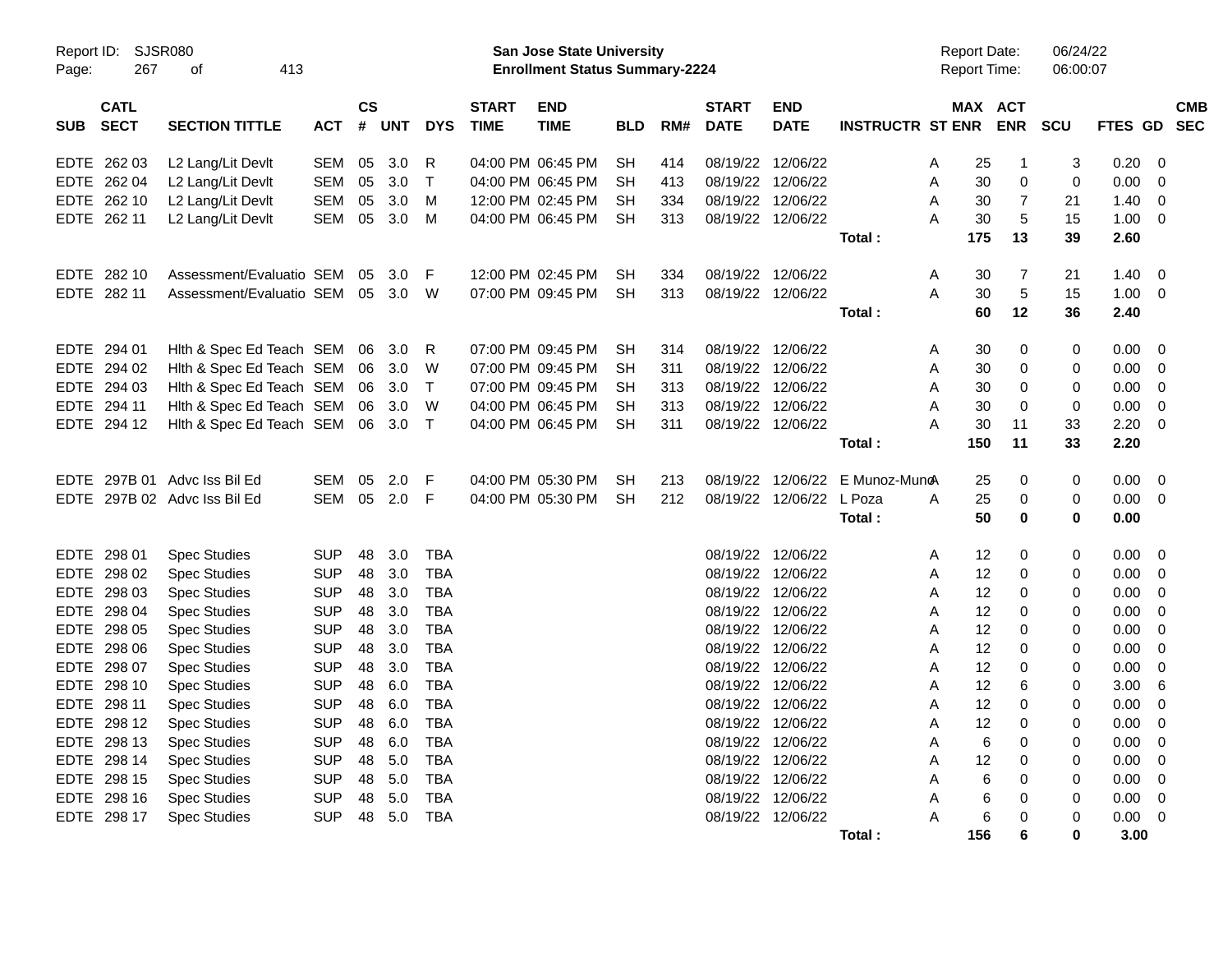| Report ID: SJSR080                       |     |                          |            |         |     |            |                             | <b>San Jose State University</b>      |            |     |                             |                           |                          | <b>Report Date:</b> |                   | 06/24/22           |                |                          |
|------------------------------------------|-----|--------------------------|------------|---------|-----|------------|-----------------------------|---------------------------------------|------------|-----|-----------------------------|---------------------------|--------------------------|---------------------|-------------------|--------------------|----------------|--------------------------|
| Page:                                    | 268 | 0f                       | 413        |         |     |            |                             | <b>Enrollment Status Summary-2224</b> |            |     |                             |                           |                          | <b>Report Time:</b> |                   | 06:00:07           |                |                          |
| <b>CATL</b><br><b>SECT</b><br><b>SUB</b> |     | <b>SECTION TITTLE</b>    | <b>ACT</b> | CS<br># | UN' | <b>DYS</b> | <b>START</b><br><b>TIME</b> | <b>END</b><br>TIME                    | <b>BLD</b> | RM# | <b>START</b><br><b>DATE</b> | <b>END</b><br><b>DATE</b> | <b>INSTRUCTR ST ENR</b>  | <b>MAX</b>          | ACT<br><b>ENR</b> | <b>SCU</b>         | <b>FTES GD</b> | <b>CMB</b><br><b>SEC</b> |
| Department :                             |     | <b>Teacher Education</b> |            |         |     |            |                             |                                       |            |     |                             | <b>Lower Division:</b>    | <b>Department Total:</b> | 2202<br>0           | 110<br>0          | 306<br>$\mathbf 0$ | 23.53<br>0.00  |                          |
|                                          |     |                          |            |         |     |            |                             |                                       |            |     |                             | <b>Upper Division:</b>    |                          | 866                 | 2                 | 0                  | 0.13           |                          |

**Graduate Division : 1336 108 306 23.40**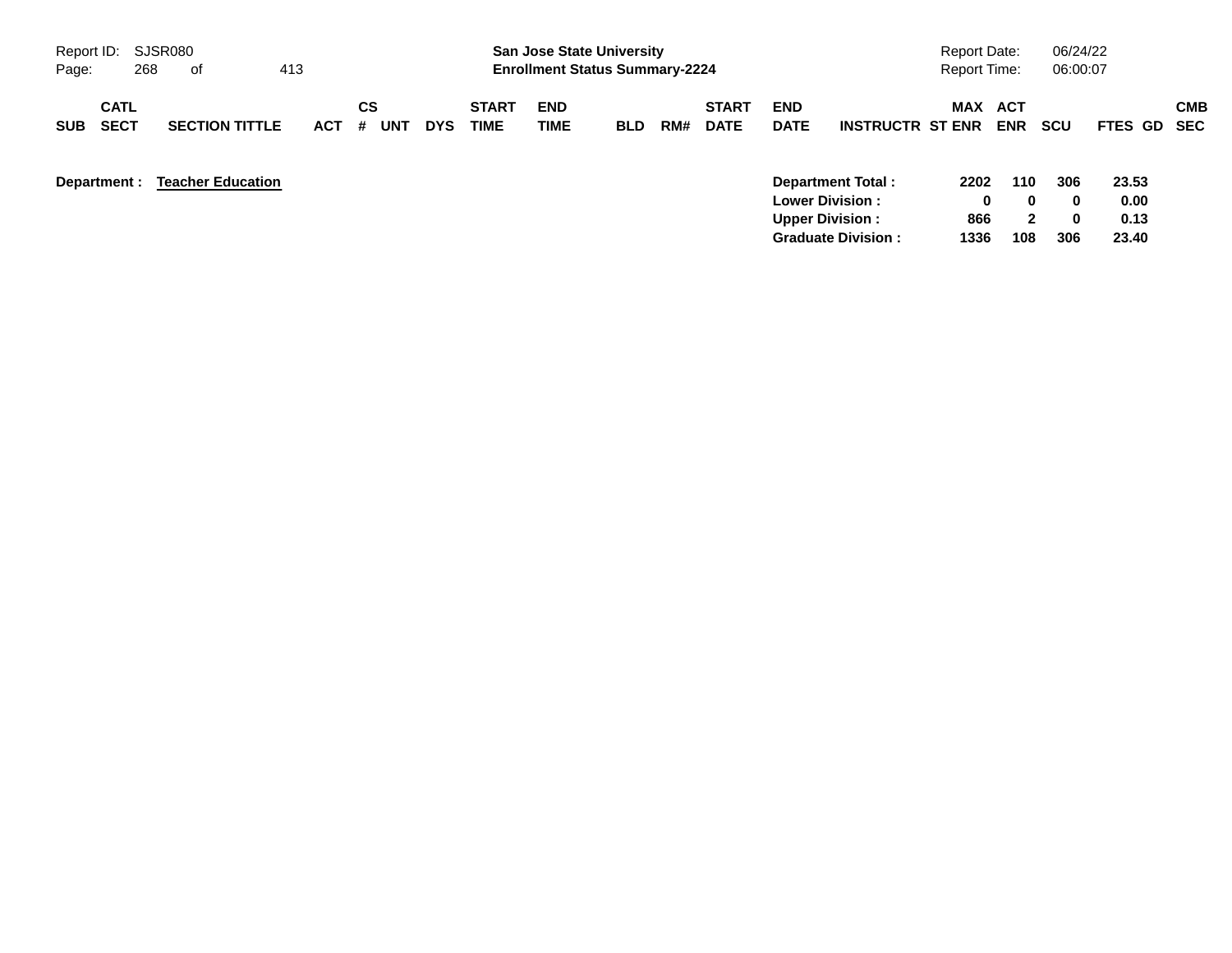|            |      | Report ID: SJSR080 |                       |     |           |            |              |            | <b>San Jose State University</b>      |     |              |             | <b>Report Date:</b>                   | 06/24/22                  |     |
|------------|------|--------------------|-----------------------|-----|-----------|------------|--------------|------------|---------------------------------------|-----|--------------|-------------|---------------------------------------|---------------------------|-----|
| Page:      |      | 269                | ot                    | 413 |           |            |              |            | <b>Enrollment Status Summary-2224</b> |     |              |             | Report Time:                          | 06:00:07                  |     |
|            | CATL |                    |                       |     | СS        |            | <b>START</b> | <b>END</b> |                                       |     | <b>START</b> | <b>END</b>  | <b>MAX</b><br><b>ACT</b>              |                           | СМВ |
| <b>SUB</b> | SECT |                    | <b>SECTION TITTLE</b> |     | ACT # UNT | <b>DYS</b> | <b>TIME</b>  | TIME       | <b>BLD</b>                            | RM# | <b>DATE</b>  | <b>DATE</b> | <b>ENR</b><br><b>INSTRUCTR ST ENR</b> | <b>SCU</b><br>FTES GD SEC |     |

**COLLEGE NAME : Education, College of**

| <b>COLLEGE GRAND TOTAL:</b> |                           | 8163 | 3374 | 9207 | 700.43 |
|-----------------------------|---------------------------|------|------|------|--------|
|                             | <b>Lower Division:</b>    | 1055 | 565  | 1695 | 113.00 |
|                             | <b>Upper Division:</b>    | 4030 | 1790 | 4795 | 333.58 |
|                             | <b>Graduate Division:</b> | 3078 | 1019 | 2717 | 253.85 |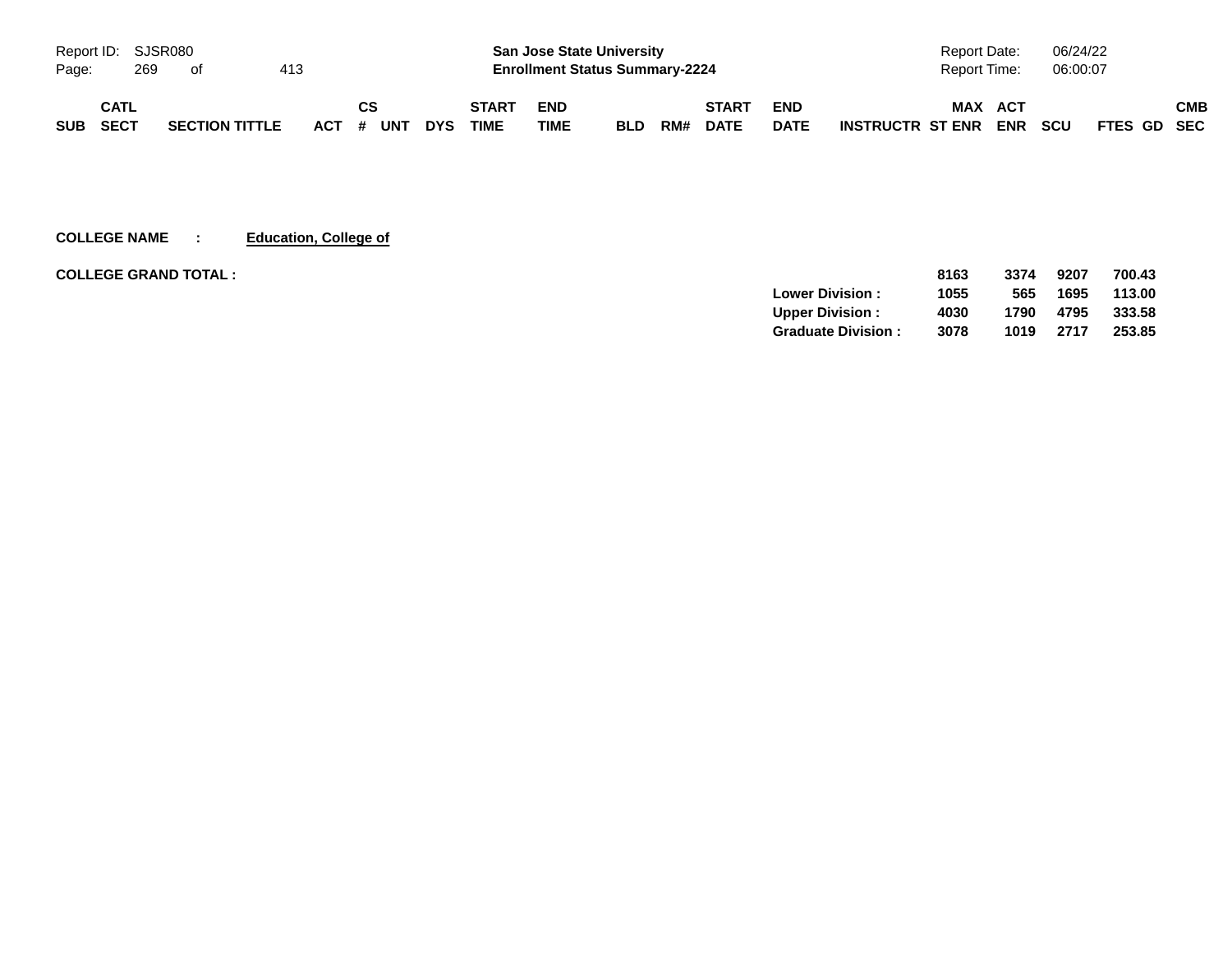| Page:   | <b>SJSR080</b><br>Report ID:<br>270<br>413<br>οf |                                                                     |                          |                    |              |            |                             | <b>San Jose State University</b><br><b>Enrollment Status Summary-2224</b> |                          |            |                                        |                           |                             | <b>Report Date:</b><br><b>Report Time:</b> |                     | 06/24/22<br>06:00:07 |                            |            |
|---------|--------------------------------------------------|---------------------------------------------------------------------|--------------------------|--------------------|--------------|------------|-----------------------------|---------------------------------------------------------------------------|--------------------------|------------|----------------------------------------|---------------------------|-----------------------------|--------------------------------------------|---------------------|----------------------|----------------------------|------------|
|         | <b>CATL</b><br>SUB SECT                          | <b>SECTION TITTLE</b>                                               | <b>ACT</b>               | $\mathsf{cs}$<br># | <b>UNT</b>   | <b>DYS</b> | <b>START</b><br><b>TIME</b> | <b>END</b><br><b>TIME</b>                                                 | <b>BLD</b>               | RM#        | <b>START</b><br><b>DATE</b>            | <b>END</b><br><b>DATE</b> | <b>INSTRUCTR ST ENR ENR</b> |                                            | MAX ACT             | <b>SCU</b>           | FTES GD SEC                | <b>CMB</b> |
| College | Department :                                     | <b>Professional &amp; Global Edu</b><br><b>Applied Data Science</b> |                          |                    |              |            |                             |                                                                           |                          |            |                                        |                           |                             |                                            |                     |                      |                            |            |
|         | DATA 220 11                                      | Math Method for DA                                                  | LEC                      |                    | 01 3.0 T     |            |                             | 06:00 PM 08:45 PM                                                         | BBC                      | 322        |                                        | 08/19/22 12/06/22         | Total:                      | A<br>40<br>40                              | 16<br>16            | 48<br>48             | 4.00 16<br>4.00            |            |
|         | DATA 225 11                                      | Db Systems for Analy LEC 01 3.0 R                                   |                          |                    |              |            |                             | 06:00 PM 08:45 PM                                                         | BBC                      | 201        | 08/19/22 12/06/22                      |                           | Total:                      | A<br>40<br>40                              | 16<br>16            | 48<br>48             | 4.00 16<br>4.00            |            |
| DATA    | 230 11<br>DATA 230 12                            | Data Visualization<br>Data Visualization                            | <b>LEC</b><br><b>LEC</b> | 01<br>01           | 3.0<br>3.0   | M<br>M     |                             | 06:00 PM 08:45 PM<br>06:00 PM 08:45 PM                                    | <b>BBC</b><br><b>BBC</b> | 201<br>322 | 08/19/22 12/06/22<br>08/19/22 12/06/22 |                           | Total:                      | A<br>40<br>Α<br>40<br>80                   | 11<br>11<br>22      | 33<br>33<br>66       | 2.75 11<br>2.75 11<br>5.50 |            |
|         | DATA 240 11                                      | Data Mining/Analytic LEC 01 3.0 R                                   |                          |                    |              |            |                             | 06:00 PM 08:45 PM                                                         | BBC                      | 322        | 08/19/22 12/06/22                      |                           | Total:                      | Α<br>40<br>40                              | 9<br>9              | 27<br>27             | $2.25$ 9<br>2.25           |            |
|         | DATA 245 11                                      | Machine Learning Tec LEC 01 3.0 W                                   |                          |                    |              |            |                             | 06:00 PM 08:45 PM                                                         | BBC                      | 202        | 08/19/22 12/06/22                      |                           | Total:                      | Α<br>40<br>40                              | $\overline{7}$      | 21<br>21             | $1.75$ 7<br>1.75           |            |
|         | DATA 255 11                                      | Deep Learning Tec                                                   | LEC                      |                    | 01 3.0 M     |            |                             | 06:00 PM 08:45 PM                                                         | BBC                      | 320        | 08/19/22 12/06/22                      |                           | Total:                      | Α<br>40<br>40                              | 6<br>6              | 18<br>18             | 1.50 6<br>1.50             |            |
|         | DATA 270 11                                      | Data Analyt Process                                                 | SEM 05 3.0 F             |                    |              |            |                             | 06:30 PM 09:15 PM                                                         | BBC                      | 108        | 08/19/22 12/06/22                      |                           | Total:                      | Α<br>40<br>40                              | 6<br>6              | 18<br>18             | $1.50\ 6$<br>1.50          |            |
|         | DATA 297 11                                      | DA Internship                                                       | <b>SUP</b>               |                    | 36  1.0  TBA |            |                             |                                                                           | <b>ON</b>                |            | LINE 08/19/22 12/06/22                 |                           | Total:                      | Α<br>40<br>40                              | 0<br>0              | 0<br>0               | $0.00 \t 0$<br>0.00        |            |
|         | DATA 298A 11                                     | MSDA Project I                                                      | LAB                      |                    | 15 3.0       | TBA        |                             |                                                                           |                          |            | 08/19/22 12/06/22                      |                           | Total:                      | Α<br>40<br>40                              | 5<br>5              | 15<br>15             | $1.25 - 5$<br>1.25         |            |
|         |                                                  | DATA 298B 11 MSDA Project II                                        | LAB                      |                    | 15 3.0       | TBA        |                             |                                                                           |                          |            | 08/19/22 12/06/22                      |                           | Total:                      | 40<br>A<br>40                              | 7<br>$\overline{7}$ | 21<br>21             | $1.75$ 7<br>1.75           |            |
|         |                                                  | DATA 299A 11 MSDA Thesis I                                          | SUP 25 3.0 TBA           |                    |              |            |                             |                                                                           |                          |            | 08/19/22 12/06/22                      |                           | Total:                      | A<br>40<br>40                              | 0<br>$\mathbf 0$    | 0<br>$\bf{0}$        | $0.00 \t 0$<br>0.00        |            |
|         |                                                  | Department : Applied Data Science                                   |                          |                    |              |            |                             |                                                                           |                          |            |                                        | <b>Lower Division:</b>    | <b>Department Total:</b>    | 480<br>0                                   | 94<br>0             | 282<br>$\bf{0}$      | 23.50<br>0.00              |            |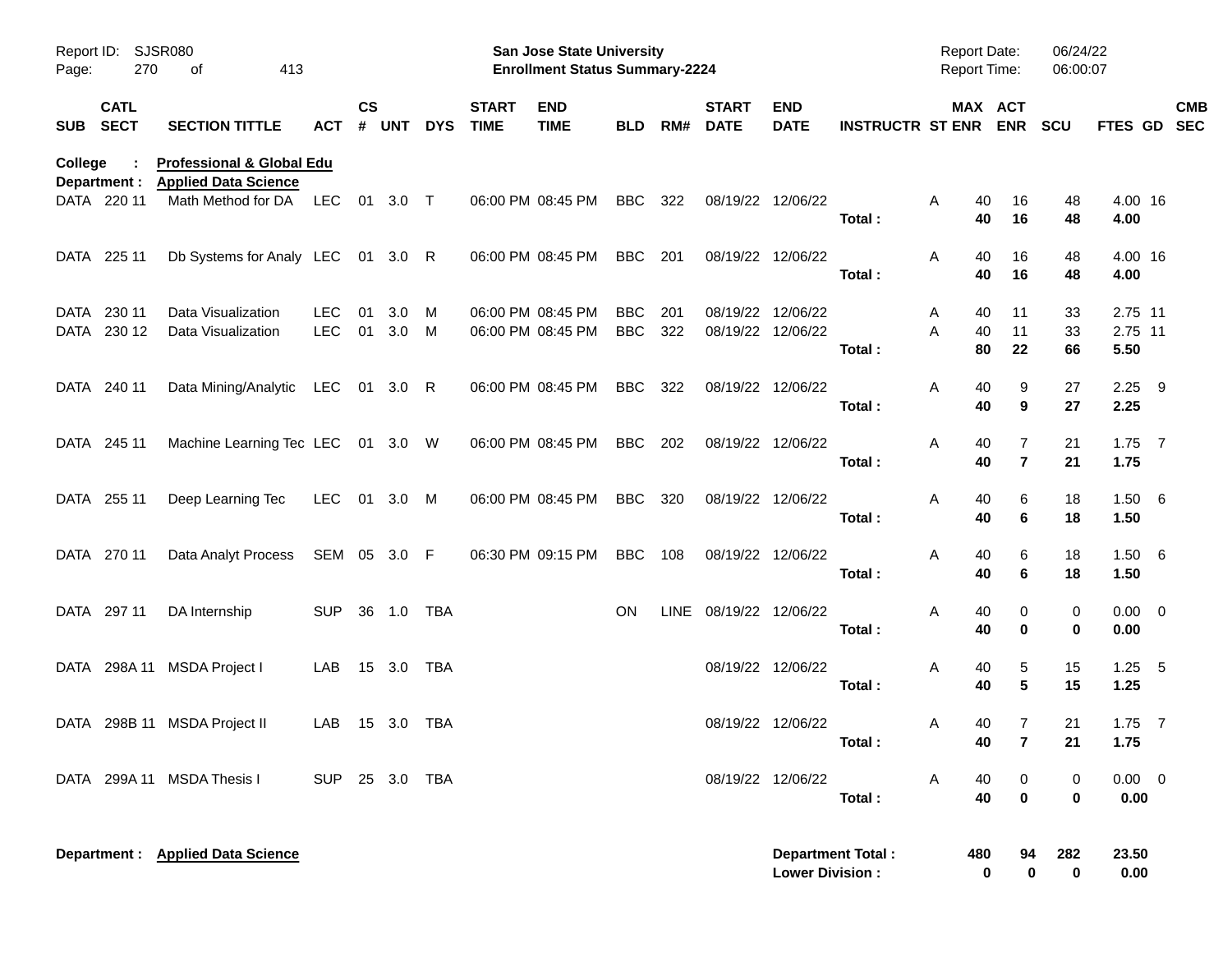|            |             | Report ID: SJSR080 |                       |         |    |     |            |              | <b>San Jose State University</b>      |            |     |              |                        |                           | <b>Report Date:</b> |            |                   | 06/24/22 |      |             |
|------------|-------------|--------------------|-----------------------|---------|----|-----|------------|--------------|---------------------------------------|------------|-----|--------------|------------------------|---------------------------|---------------------|------------|-------------------|----------|------|-------------|
| Page:      |             | 271<br>- of        | 413                   |         |    |     |            |              | <b>Enrollment Status Summary-2224</b> |            |     |              |                        |                           | <b>Report Time:</b> |            |                   | 06:00:07 |      |             |
|            | <b>CATL</b> |                    |                       |         | СS |     |            | <b>START</b> | <b>END</b>                            |            |     | <b>START</b> | <b>END</b>             |                           | MAX ACT             |            |                   |          |      | <b>CMB</b>  |
| <b>SUB</b> | <b>SECT</b> |                    | <b>SECTION TITTLE</b> | $ACT$ # |    | UNT | <b>DYS</b> | <b>TIME</b>  | TIME                                  | <b>BLD</b> | RM# | <b>DATE</b>  | <b>DATE</b>            | <b>INSTRUCTR ST ENR</b>   |                     | <b>ENR</b> | <b>SCU</b>        |          |      | FTES GD SEC |
|            |             |                    |                       |         |    |     |            |              |                                       |            |     |              | <b>Upper Division:</b> |                           | 0                   |            | $\mathbf{0}$<br>0 |          | 0.00 |             |
|            |             |                    |                       |         |    |     |            |              |                                       |            |     |              |                        | <b>Graduate Division:</b> | 480                 | 94         | 282               | 23.50    |      |             |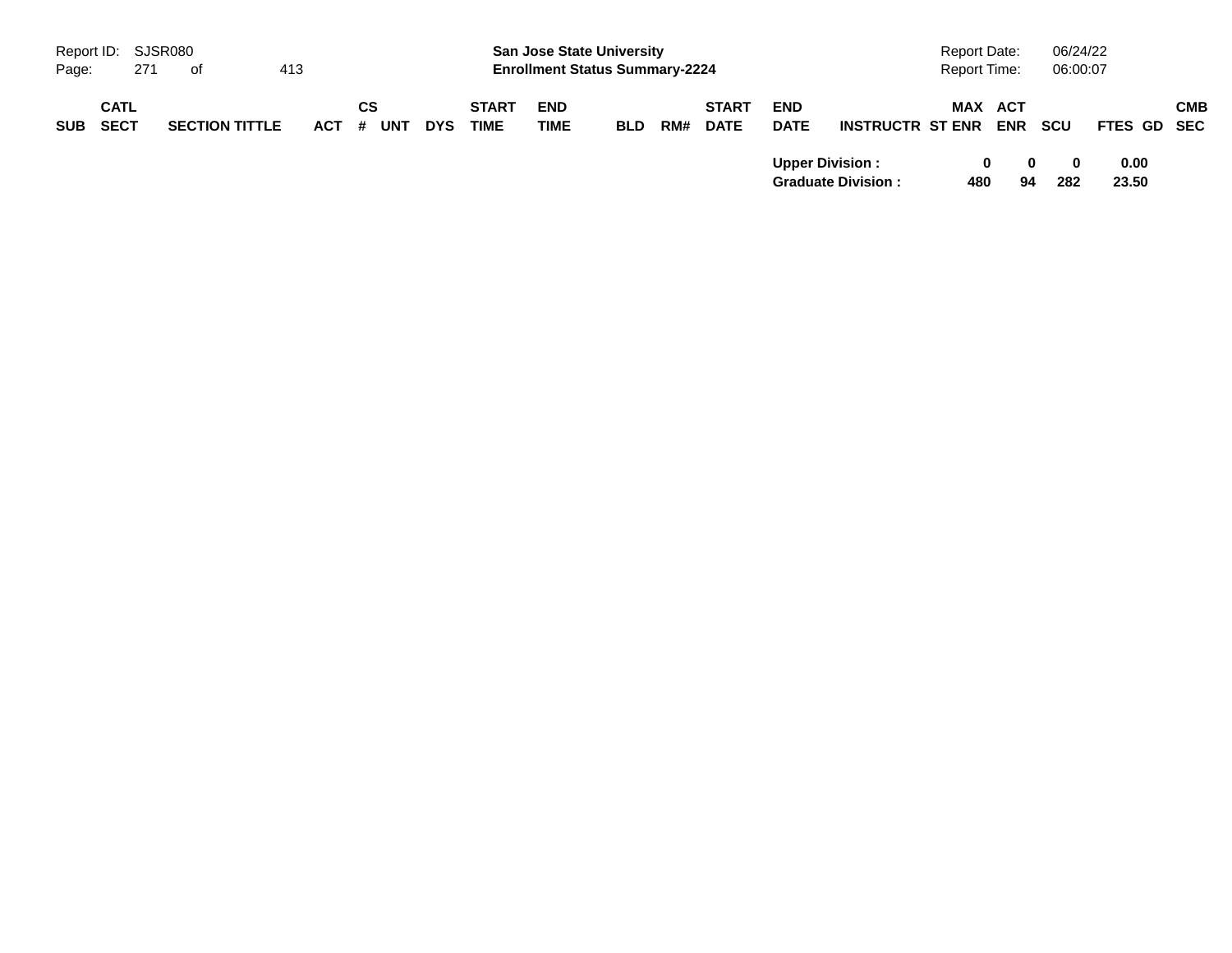| Page:       | <b>SJSR080</b><br>Report ID:<br>272<br>413<br>0f<br><b>CATL</b> |                                                                      |                |                |          |            |                             | San Jose State University<br><b>Enrollment Status Summary-2224</b> |            |             |                                |                           |                                       | <b>Report Date:</b><br><b>Report Time:</b> |         |             | 06/24/22<br>06:00:07 |                |                |                          |
|-------------|-----------------------------------------------------------------|----------------------------------------------------------------------|----------------|----------------|----------|------------|-----------------------------|--------------------------------------------------------------------|------------|-------------|--------------------------------|---------------------------|---------------------------------------|--------------------------------------------|---------|-------------|----------------------|----------------|----------------|--------------------------|
| <b>SUB</b>  | <b>SECT</b>                                                     | <b>SECTION TITTLE</b>                                                | <b>ACT</b>     | <b>CS</b><br># | UNT      | <b>DYS</b> | <b>START</b><br><b>TIME</b> | <b>END</b><br><b>TIME</b>                                          | <b>BLD</b> | RM#         | <b>START</b><br><b>DATE</b>    | <b>END</b><br><b>DATE</b> | <b>INSTRUCTR ST ENR</b>               |                                            | MAX ACT | <b>ENR</b>  | SCU                  | <b>FTES GD</b> |                | <b>CMB</b><br><b>SEC</b> |
| College     | Department :                                                    | <b>Professional &amp; Global Edu</b><br><b>School of Information</b> |                |                |          |            |                             |                                                                    |            |             |                                |                           |                                       |                                            |         |             |                      |                |                |                          |
| <b>INFO</b> | 200 01                                                          | Inf. Comm                                                            | SEM            | 05             | 3.0      | TBA        |                             |                                                                    | <b>ON</b>  | <b>LINE</b> | 08/19/22                       | 12/06/22 Z Liu            |                                       | A                                          | 35      | 35          | 105                  | 8.75 35        |                |                          |
| <b>INFO</b> | 200 02                                                          | Inf. Comm                                                            | SEM            | 05             | 3.0      | <b>TBA</b> |                             |                                                                    | <b>ON</b>  | LINE        | 08/19/22                       | 12/06/22                  | M Stephens                            | A                                          | 35      | 35          | 105                  | 8.75 35        |                |                          |
| <b>INFO</b> | 200 03                                                          | Inf. Comm                                                            | SEM            | 05             | 3.0      | <b>TBA</b> |                             |                                                                    | <b>ON</b>  | LINE        | 08/19/22                       |                           | 12/06/22 K Bontenbal A                |                                            | 35      | 35          | 105                  | 8.70 34        |                |                          |
| <b>INFO</b> | 200 04                                                          | Inf. Comm                                                            | SEM            | 05             | 3.0      | <b>TBA</b> |                             |                                                                    | <b>ON</b>  | LINE        | 08/19/22                       | 12/06/22 S Tash           |                                       | A                                          | 35      | 35          | 105                  | 8.70 34        |                |                          |
| <b>INFO</b> | 200 05                                                          | Inf. Comm                                                            | SEM            | 05             | 3.0      | <b>TBA</b> |                             |                                                                    | <b>ON</b>  | LINE        | 08/19/22                       | 12/06/22                  | K Bontenbal                           | A                                          | 35      | 35          | 105                  | 8.75 35        |                |                          |
| <b>INFO</b> | 200 06                                                          | Inf. Comm                                                            | SEM            | 05             | 3.0      | <b>TBA</b> |                             |                                                                    | <b>ON</b>  | <b>LINE</b> | 08/19/22                       | 12/06/22 S Tash           |                                       | A                                          | 35      | $\mathbf 0$ | 0                    | 0.00           | $\overline{0}$ |                          |
|             |                                                                 |                                                                      |                |                |          |            |                             |                                                                    |            |             |                                |                           | Total:                                |                                            | 210     | 175         | 525                  | 43.65          |                |                          |
| <b>INFO</b> | 202 01                                                          | Inf. Ret. Sys. Des                                                   | SEM            | 05             | 3.0      | TBA        |                             |                                                                    | <b>ON</b>  | LINE.       | 08/19/22                       |                           | 12/06/22 A Johnson                    | A                                          | 35      | 35          | 105                  | 8.75 35        |                |                          |
| <b>INFO</b> | 202 02                                                          | Inf. Ret. Sys. Des                                                   | SEM            | 05             | 3.0      | <b>TBA</b> |                             |                                                                    | <b>ON</b>  | LINE        | 08/19/22                       |                           | 12/06/22 A Johnson                    | Α                                          | 35      | 35          | 105                  | 8.75 35        |                |                          |
| <b>INFO</b> | 202 03                                                          | Inf. Ret. Sys. Des                                                   | SEM            | 05             | 3.0      | TBA        |                             |                                                                    | <b>ON</b>  | LINE        | 08/19/22                       |                           | 12/06/22 A Johnson                    | A                                          | 35      | 35          | 105                  | 8.75 35        |                |                          |
| <b>INFO</b> | 202 04                                                          | Inf. Ret. Sys. Des                                                   | SEM            | 05             | 3.0      | <b>TBA</b> |                             |                                                                    | <b>ON</b>  | LINE        | 08/19/22                       | 12/06/22                  | A Johnson                             | Α                                          | 35      | 35          | 105                  | 8.75 35        |                |                          |
| <b>INFO</b> | 202 05                                                          | Inf. Ret. Sys. Des                                                   | SEM            | 05             | 3.0      | <b>TBA</b> |                             |                                                                    | <b>ON</b>  |             | LINE 08/19/22 12/06/22         |                           | G Liu                                 | A                                          | 35      | 10          | 30                   | 2.50 10        |                |                          |
|             |                                                                 |                                                                      |                |                |          |            |                             |                                                                    |            |             |                                |                           | Total:                                |                                            | 175     | 150         | 450                  | 37.50          |                |                          |
| <b>INFO</b> | 203 01                                                          | Online Learning                                                      | SEM            | 02             | 1.0      | TBA        |                             |                                                                    | <b>ON</b>  | LINE.       | 08/19/22                       |                           | 12/06/22 C Runnels                    | A                                          | 75      | 75          | 75                   | 6.25 75        |                |                          |
| <b>INFO</b> | 203 02                                                          | Online Learning                                                      | SEM            | 02             | 1.0      | <b>TBA</b> |                             |                                                                    | <b>ON</b>  | <b>LINE</b> | 08/19/22                       |                           | 12/06/22 C Runnels                    | A                                          | 75      | 75          | 75                   | 6.23 74        |                |                          |
| <b>INFO</b> | 203 03                                                          | Online Learning                                                      | SEM            |                | $02$ 1.0 | TBA        |                             |                                                                    | <b>ON</b>  |             |                                |                           | LINE 08/19/22 12/06/22 C Runnels      | A                                          | 70      | 24          | 24                   | 2.00 24        |                |                          |
|             |                                                                 |                                                                      |                |                |          |            |                             |                                                                    |            |             |                                |                           | Total:                                |                                            | 220     | 174         | 174                  | 14.48          |                |                          |
| <b>INFO</b> | 204 01                                                          | Inf. Prof                                                            | SEM            | 05             | 3.0      | TBA        |                             |                                                                    | <b>ON</b>  | LINE.       | 08/19/22 12/06/22              |                           | C Dee                                 | A                                          | 35      | 35          | 105                  | 8.75 35        |                |                          |
| <b>INFO</b> | 204 02                                                          | Inf. Prof                                                            | SEM            | 05             | 3.0      | TBA        |                             |                                                                    | <b>ON</b>  | LINE        | 08/19/22                       |                           | 12/06/22 C Sawyer                     | A                                          | 35      | 16          | 48                   | 4.00 16        |                |                          |
| <b>INFO</b> | 204 03                                                          | Inf. Prof                                                            | SEM            | 05             | 3.0      | TBA        |                             |                                                                    | <b>ON</b>  | LINE        | 08/19/22                       | 12/06/22                  | S Gaffney                             | Α                                          | 35      | 35          | 105                  | 8.70 34        |                |                          |
| <b>INFO</b> | 204 04                                                          | Inf. Prof                                                            | SEM            | 05             | 3.0      | <b>TBA</b> |                             |                                                                    | <b>ON</b>  |             | LINE 08/19/22 12/06/22 D Hicks |                           |                                       | А                                          | 35      | 27          | 81                   | 6.75 27        |                |                          |
|             |                                                                 |                                                                      |                |                |          |            |                             |                                                                    |            |             |                                |                           | Total:                                |                                            | 140     | 113         | 339                  | 28.20          |                |                          |
| <b>INFO</b> | 210 01                                                          | Reference Info Servi                                                 | SEM            | 05             | 3.0      | TBA        |                             |                                                                    | <b>ON</b>  | <b>LINE</b> | 08/19/22                       |                           | 12/06/22 J Aguinaga                   | A                                          | 35      | 35          | 35                   | 8.75 35        |                |                          |
| <b>INFO</b> | 210 02                                                          | Reference Info Servi                                                 | SEM            | 05             | 3.0      | TBA        |                             |                                                                    | <b>ON</b>  |             |                                |                           | LINE 08/19/22 12/06/22 J Aguinaga     | A                                          | 35      | 26          | 26                   | 6.50 26        |                |                          |
|             |                                                                 |                                                                      |                |                |          |            |                             |                                                                    |            |             |                                |                           | Total:                                |                                            | 70      | 61          | 61                   | 15.25          |                |                          |
|             |                                                                 | INFO 220 01 Rsc & Info Prof & Di SEM 05 3.0 TBA                      |                |                |          |            |                             |                                                                    | ON.        |             |                                |                           | LINE 08/19/22 12/06/22 N Friedland A  |                                            | 35      | 17          | 17                   | 4.25 17        |                |                          |
|             |                                                                 |                                                                      |                |                |          |            |                             |                                                                    |            |             |                                |                           | Total:                                |                                            | 35      | 17          | 17                   | 4.25           |                |                          |
|             |                                                                 | INFO 230 01 Iss Acad Libs                                            | SUP 36 3.0 TBA |                |          |            |                             |                                                                    | ON.        |             |                                |                           | LINE 08/19/22 12/06/22 M Otero-Bois A |                                            | 35      | 12          | 0                    | 3.00 12        |                |                          |
|             |                                                                 |                                                                      |                |                |          |            |                             |                                                                    |            |             |                                |                           | Total:                                |                                            | 35      | 12          | 0                    | 3.00           |                |                          |
|             | INFO 232 01                                                     | Iss Publ Libs                                                        | SUP 36 3.0 TBA |                |          |            |                             |                                                                    | ON.        |             |                                |                           | LINE 08/19/22 12/06/22 R Barefoot A   |                                            | 35 24   |             | 0                    | 6.00 24        |                |                          |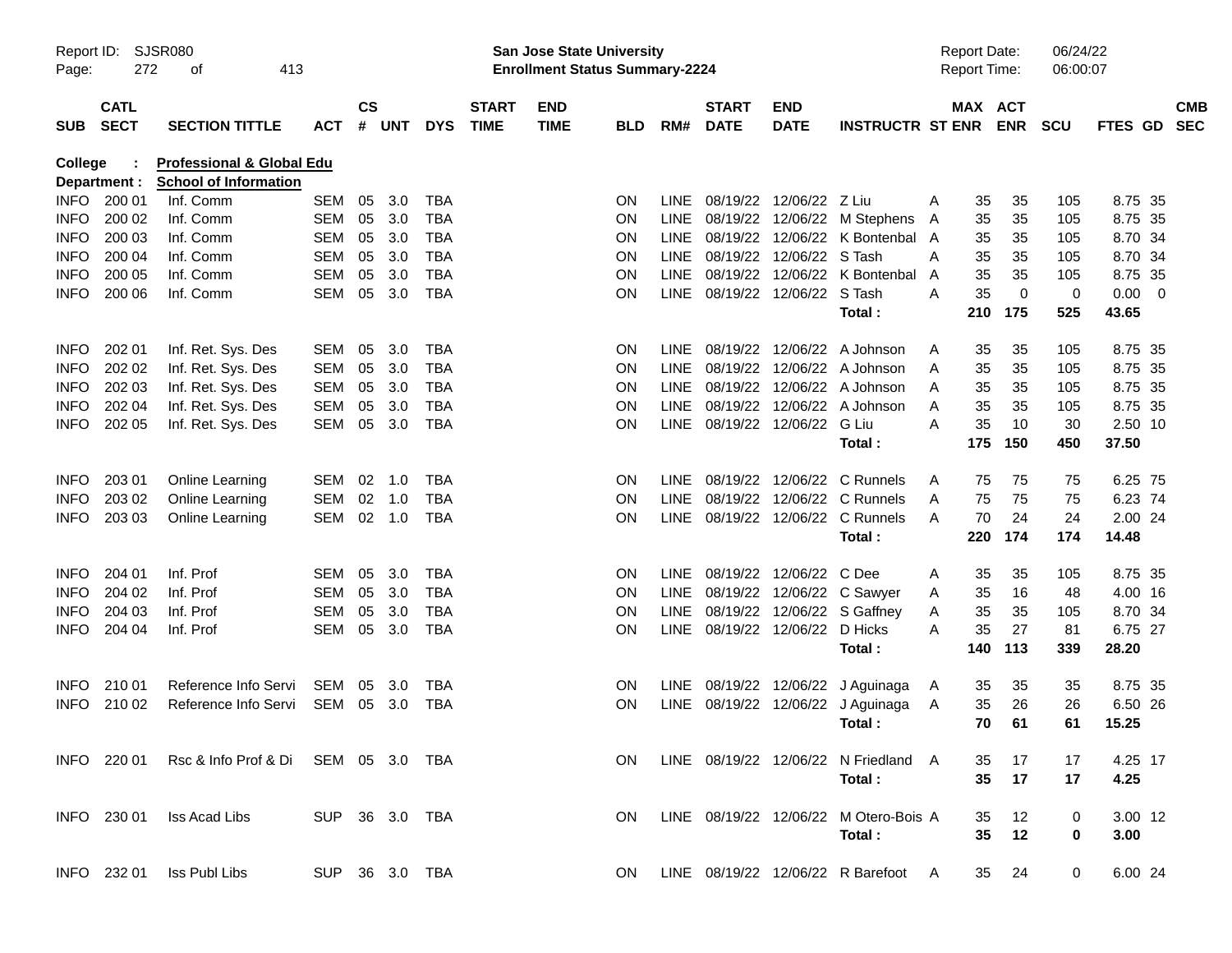| Report ID:<br>Page:        | SJSR080<br>273<br>413<br>οf |                                              |                      |                    |            |            |                             | San Jose State University<br><b>Enrollment Status Summary-2224</b> |            |     |                             |                                  |                                               | <b>Report Date:</b><br><b>Report Time:</b> |                   |                       | 06/24/22<br>06:00:07 |                  |                |                          |
|----------------------------|-----------------------------|----------------------------------------------|----------------------|--------------------|------------|------------|-----------------------------|--------------------------------------------------------------------|------------|-----|-----------------------------|----------------------------------|-----------------------------------------------|--------------------------------------------|-------------------|-----------------------|----------------------|------------------|----------------|--------------------------|
| <b>SUB</b>                 | <b>CATL</b><br><b>SECT</b>  | <b>SECTION TITTLE</b>                        | <b>ACT</b>           | <b>CS</b><br># UNT |            | <b>DYS</b> | <b>START</b><br><b>TIME</b> | <b>END</b><br><b>TIME</b>                                          | <b>BLD</b> | RM# | <b>START</b><br><b>DATE</b> | <b>END</b><br><b>DATE</b>        | <b>INSTRUCTR ST ENR</b>                       |                                            |                   | MAX ACT<br><b>ENR</b> | <b>SCU</b>           | <b>FTES GD</b>   |                | <b>CMB</b><br><b>SEC</b> |
|                            |                             |                                              |                      |                    |            |            |                             |                                                                    |            |     |                             |                                  | Total:                                        |                                            | 35                | 24                    | 0                    | 6.00             |                |                          |
| INFO.                      | 233 01                      | School Media Cent                            | SEM 05 3.0           |                    |            | TBA        |                             |                                                                    | <b>ON</b>  |     |                             |                                  | LINE 08/19/22 12/06/22 S Buchanan A<br>Total: |                                            | 35<br>35          | 16<br>16              | 48<br>48             | 3.90 14<br>3.90  |                |                          |
| <b>INFO</b>                | 234 01                      | Int Freedom Sem                              | SEM 05 3.0           |                    |            | TBA        |                             |                                                                    | ON         |     |                             |                                  | LINE 08/19/22 12/06/22 C Gardner<br>Total:    | A                                          | 35<br>35          | 10<br>10              | 30<br>30             | 2.50 10<br>2.50  |                |                          |
| <b>INFO</b>                | 240 01                      | Info Tech Tools & Ap                         | SEM 05 3.0           |                    |            | TBA        |                             |                                                                    | <b>ON</b>  |     | LINE 08/19/22 12/06/22      |                                  | R Dean<br>Total:                              | Α                                          | 35<br>35          | 35<br>35              | 105<br>105           | 8.75 35<br>8.75  |                |                          |
| <b>INFO</b>                | 244 01                      | <b>Online Searching</b>                      | SEM 05 3.0           |                    |            | TBA        |                             |                                                                    | <b>ON</b>  |     |                             |                                  | LINE 08/19/22 12/06/22 N Friedland<br>Total:  | A                                          | 35<br>35          | 24<br>24              | 72<br>72             | 6.00 24<br>6.00  |                |                          |
| <b>INFO</b><br><b>INFO</b> | 246 01<br>246 02            | Inf Tech Tools App A<br>Inf Tech Tools App A | SEM 05<br><b>SEM</b> |                    | 1.0<br>3.0 | <b>TBA</b> |                             |                                                                    | <b>ON</b>  |     |                             |                                  | LINE 08/19/22 12/06/22 N McCarthy             | A<br>X                                     | 35<br>$\mathbf 0$ | 2<br>$\pmb{0}$        | 2<br>0               | $0.17$ 2<br>0.00 | - 0            |                          |
| <b>INFO</b>                | 246 03                      | Inf Tech Tools App A                         | SEM                  | 05                 | 3.0        | <b>TBA</b> |                             |                                                                    | <b>ON</b>  |     |                             | LINE 08/19/22 12/06/22 G Liu     |                                               | Α                                          | 35                | 3                     | 3                    | 0.75             | - 3            |                          |
| <b>INFO</b>                | 246 04                      | Inf Tech Tools App A                         | SEM                  | 05                 | 3.0        | <b>TBA</b> |                             |                                                                    | <b>ON</b>  |     |                             | LINE 08/19/22 12/06/22 S Perry   |                                               | Α                                          | 35                | 7                     | 7                    | 1.75             | $\overline{7}$ |                          |
| <b>INFO</b>                | 246 05                      | Inf Tech Tools App A                         | SEM                  | 05                 | 2.0        | <b>TBA</b> |                             |                                                                    | <b>ON</b>  |     |                             |                                  | LINE 08/19/22 12/06/22 V Colston<br>Total:    | A                                          | 35<br>140         | 18<br>30              | 18<br>30             | 3.00 18<br>5.67  |                |                          |
| <b>INFO</b>                | 248 01                      | Beg Cat & Class                              | SEM                  | 05                 | 3.0        | <b>TBA</b> |                             |                                                                    | <b>ON</b>  |     |                             |                                  | LINE 08/19/22 12/06/22 S KhosrowpouA          |                                            | 35                | 35                    | 105                  | 8.65 33          |                |                          |
| <b>INFO</b>                | 248 02                      | Beg Cat & Class                              | SEM 05               |                    | 3.0        | <b>TBA</b> |                             |                                                                    | ON         |     |                             |                                  | LINE 08/19/22 12/06/22 S KhosrowpouA          |                                            | 35                | 12                    | 36                   | 3.00 12          |                |                          |
|                            |                             |                                              |                      |                    |            |            |                             |                                                                    |            |     |                             |                                  | Total:                                        |                                            | 70                | 47                    | 141                  | 11.65            |                |                          |
| <b>INFO</b>                | 250 01                      | Instr Dsgn Info Prof                         | SEM                  | 05                 | 3.0        | <b>TBA</b> |                             |                                                                    | <b>ON</b>  |     | LINE 08/19/22 12/06/22      |                                  | D Kovacs                                      | A                                          | 35                | 19                    | 57                   | 4.75 19          |                |                          |
| <b>INFO</b>                | 250 02                      | Instr Dsgn Info Prof                         | SEM 05 3.0           |                    |            | <b>TBA</b> |                             |                                                                    | ON         |     |                             |                                  | LINE 08/19/22 12/06/22 D Loertscher A         |                                            | 35                | 5                     | 15                   | 1.20 4           |                |                          |
|                            |                             |                                              |                      |                    |            |            |                             |                                                                    |            |     |                             |                                  | Total:                                        |                                            | 70                | 24                    | 72                   | 5.95             |                |                          |
| INFO.                      | 251 01                      | Web Usability                                | SEM 05 3.0           |                    |            | TBA        |                             |                                                                    | <b>ON</b>  |     | LINE 08/19/22 12/06/22      |                                  | J Kemp                                        | A                                          | 35                | 11                    | 33                   | 2.75 11          |                |                          |
|                            |                             |                                              |                      |                    |            |            |                             |                                                                    |            |     |                             |                                  | Total:                                        |                                            | 35                | 11                    | 33                   | 2.75             |                |                          |
|                            |                             | INFO 254 01 Inf. Lit. Learn                  | SEM 05 3.0 TBA       |                    |            |            |                             |                                                                    | ON.        |     |                             | LINE 08/19/22 12/06/22 E Valenti |                                               | A                                          | 35                | 12                    | 36                   | 3.00 12          |                |                          |
|                            |                             |                                              |                      |                    |            |            |                             |                                                                    |            |     |                             |                                  | Total:                                        |                                            | 35                | 12                    | 36                   | 3.00             |                |                          |
|                            |                             | INFO 256 01 Archy & Mnscpt                   | SEM 05 3.0 TBA       |                    |            |            |                             |                                                                    | ON.        |     |                             |                                  | LINE 08/19/22 12/06/22 D DeLorenzo A          |                                            | 35                | 26                    | 78                   | 6.50 26          |                |                          |
|                            |                             |                                              |                      |                    |            |            |                             |                                                                    |            |     |                             |                                  | Total:                                        |                                            | 35                | 26                    | 78                   | 6.50             |                |                          |
|                            | INFO 259 01                 | Presrv Mgmt                                  | SEM 05 3.0 TBA       |                    |            |            |                             |                                                                    | ON.        |     |                             |                                  | LINE 08/19/22 12/06/22 E Holmes               | A                                          | 35                | 23                    | 69                   | 5.75 23          |                |                          |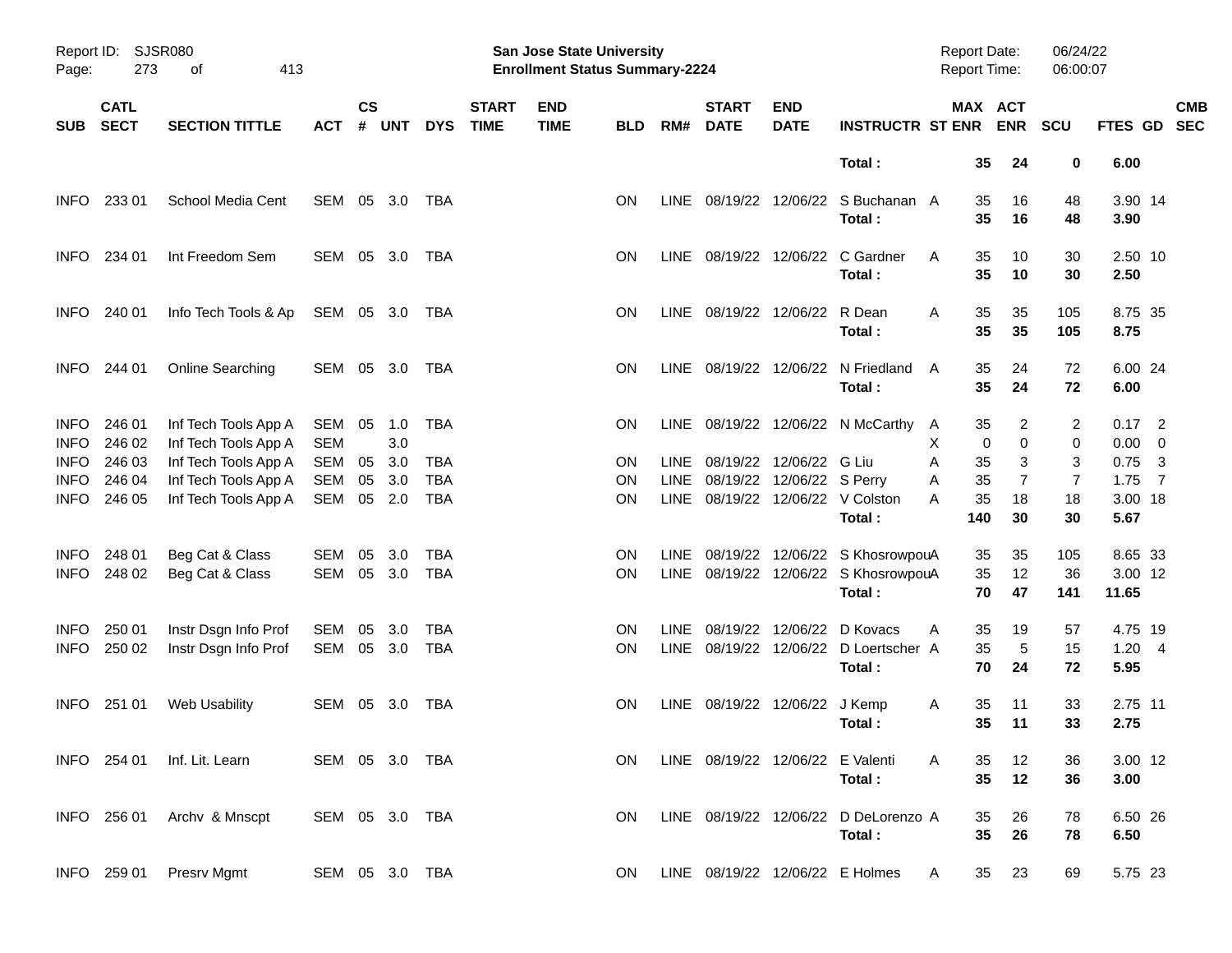| Report ID:<br>Page: | <b>SJSR080</b><br>274<br>413<br>οf |                                    |                |                    |            |            |                             | San Jose State University<br><b>Enrollment Status Summary-2224</b> |            |       |                                  |                           |                                            | <b>Report Date:</b><br><b>Report Time:</b> |                       | 06/24/22<br>06:00:07 |                   |                          |
|---------------------|------------------------------------|------------------------------------|----------------|--------------------|------------|------------|-----------------------------|--------------------------------------------------------------------|------------|-------|----------------------------------|---------------------------|--------------------------------------------|--------------------------------------------|-----------------------|----------------------|-------------------|--------------------------|
| <b>SUB</b>          | <b>CATL</b><br><b>SECT</b>         | <b>SECTION TITTLE</b>              | <b>ACT</b>     | $\mathsf{cs}$<br># | <b>UNT</b> | <b>DYS</b> | <b>START</b><br><b>TIME</b> | <b>END</b><br><b>TIME</b>                                          | <b>BLD</b> | RM#   | <b>START</b><br><b>DATE</b>      | <b>END</b><br><b>DATE</b> | <b>INSTRUCTR ST ENR</b>                    |                                            | MAX ACT<br><b>ENR</b> | <b>SCU</b>           | <b>FTES GD</b>    | <b>CMB</b><br><b>SEC</b> |
|                     |                                    |                                    |                |                    |            |            |                             |                                                                    |            |       |                                  |                           | Total:                                     |                                            | 35<br>23              | 69                   | 5.75              |                          |
| <b>INFO</b>         |                                    | 260A 01 Prgrm and Srvcs for        | LEC 02 3.0 TBA |                    |            |            |                             |                                                                    | <b>ON</b>  |       | LINE 08/19/22 12/06/22 P Peck    |                           | Total:                                     | A                                          | 27<br>35<br>35<br>27  | 81<br>81             | 6.75 27<br>6.75   |                          |
| <b>INFO</b>         |                                    | 261A 01 Prgrm and Srvcs for        | LEC 02 3.0     |                    |            | TBA        |                             |                                                                    | ON         |       | LINE 08/19/22 12/06/22 A Bernier |                           | Total:                                     | Α                                          | 35<br>10<br>35<br>10  | 30<br>30             | 2.50 10<br>2.50   |                          |
| <b>INFO</b>         | 263 01                             | <b>Matris For Chidrn</b>           | LEC.           |                    | 02 3.0     | TBA        |                             |                                                                    | ON         |       | LINE 08/19/22 12/06/22 P Peck    |                           | Total:                                     | Α                                          | 10<br>35<br>10<br>35  | 30<br>30             | 2.50 10<br>2.50   |                          |
| <b>INFO</b>         | 265 01                             | Matrls for YAS                     | LEC.           |                    | 02 3.0     | TBA        |                             |                                                                    | ON         |       | LINE 08/19/22 12/06/22 L Houde   |                           | Total:                                     | Α                                          | 35<br>14<br>35<br>14  | 42<br>42             | 3.50 14<br>3.50   |                          |
| <b>INFO</b>         | 266 01                             | <b>Collection Mgmt</b>             | SEM 05 3.0     |                    |            | TBA        |                             |                                                                    | ON         |       | LINE 08/19/22 12/06/22 J Bodart  |                           | Total:                                     | A                                          | 35<br>26<br>35<br>26  | 78<br>78             | 6.45 25<br>6.45   |                          |
| <b>INFO</b>         | 275 01                             | Libr Sev Div Comm                  | SEM 05 3.0     |                    |            | TBA        |                             |                                                                    | ON         |       |                                  |                           | LINE 08/19/22 12/06/22 K Rebmann<br>Total: | A                                          | 17<br>35<br>17<br>35  | 51<br>51             | 4.25 17<br>4.25   |                          |
| <b>INFO</b>         | 281 01                             | Colloq Contemp Iss                 | SEM            | 05                 | 3.0        | TBA        |                             |                                                                    | <b>ON</b>  |       |                                  |                           | LINE 08/19/22 12/06/22 D DeLorenzo A       |                                            | 35<br>23              | 69                   | 5.75 23           |                          |
| <b>INFO</b>         | 281 02                             | Colloq Contemp Iss                 | SEM            | 05                 | 2.0        | <b>TBA</b> |                             |                                                                    | <b>ON</b>  |       |                                  |                           | LINE 08/19/22 12/06/22 D Buenting          | A                                          | 19<br>35              | 57                   | 3.17 19           |                          |
| <b>INFO</b>         | 281 03                             | Colloq Contemp Iss                 | SEM            | 05                 | 1.0        | <b>TBA</b> |                             |                                                                    | <b>ON</b>  |       |                                  |                           | LINE 08/19/22 12/06/22 C Confetti-H A      |                                            | 5<br>35               | 15                   | 0.42              | $-5$                     |
| <b>INFO</b>         | 281 04                             | Colloq Contemp Iss                 | <b>SEM</b>     | 05                 | 1.0        | <b>TBA</b> |                             |                                                                    | <b>ON</b>  |       |                                  |                           | LINE 08/19/22 12/06/22 C Confetti-H A      |                                            | 35<br>7               | 21                   | 0.58              | $\overline{7}$           |
| <b>INFO</b>         | 281 05                             | Colloq Contemp Iss                 | <b>SEM</b>     | 05                 | 3.0        | <b>TBA</b> |                             |                                                                    | 0N         |       |                                  |                           | LINE 08/19/22 12/06/22 M Villagran         | A                                          | 3<br>35               | 9                    | 0.75              | $\overline{\mathbf{3}}$  |
| <b>INFO</b>         | 281 06                             | Colloq Contemp Iss                 | <b>SEM</b>     | 05                 | 1.0        | <b>TBA</b> |                             |                                                                    | 0N         |       | LINE 08/19/22 12/06/22 M Price   |                           | LINE 08/19/22 12/06/22 M Driscoll          | Α<br>A                                     | 35<br>15<br>3         | 45                   | 1.25 15           |                          |
| <b>INFO</b>         | 281 07                             | Colloq Contemp Iss                 | SEM            | 05                 | 2.0        | <b>TBA</b> |                             |                                                                    | <b>ON</b>  |       |                                  |                           | Total:                                     | 245                                        | 35<br>75              | 9<br>225             | $0.50$ 3<br>12.42 |                          |
| <b>INFO</b>         | 282 01                             | Sem in Libr Mgmt                   | SEM            | 05                 | 2.0        | <b>TBA</b> |                             |                                                                    | <b>ON</b>  | LINE. | 08/19/22                         | 12/06/22 J Jumba          |                                            | A                                          | 21<br>35              | 21                   | 3.50 21           |                          |
| <b>INFO</b>         | 282 02                             | Sem in Libr Mgmt                   | SEM 05 2.0     |                    |            | TBA        |                             |                                                                    | ON.        |       |                                  |                           | LINE 08/19/22 12/06/22 S Gaffney           | Α                                          | 35<br>14              | 14                   | 2.33 14           |                          |
|                     |                                    |                                    |                |                    |            |            |                             |                                                                    |            |       |                                  |                           | Total:                                     |                                            | 70<br>35              | 35                   | 5.83              |                          |
|                     | INFO 284 01                        | Sem Archiv Rec Mgmt SEM 05 2.0     |                |                    |            | TBA        |                             |                                                                    | 0N         |       |                                  |                           | LINE 08/19/22 12/06/22 L Gleason           | A                                          | 16<br>35              | 16                   | 2.67 16           |                          |
|                     | INFO 284 02                        | Sem Archiv Rec Mgmt SEM 05 3.0 TBA |                |                    |            |            |                             |                                                                    | <b>ON</b>  |       |                                  |                           | LINE 08/19/22 12/06/22 D Hofman            | Α                                          | 35<br>25              | 25                   | 6.25 25           |                          |
|                     |                                    |                                    |                |                    |            |            |                             |                                                                    |            |       |                                  |                           | Total:                                     |                                            | 41<br>70              | 41                   | 8.92              |                          |
|                     | INFO 285 01                        | App. Res. Methods                  | SEM 05 3.0     |                    |            | TBA        |                             |                                                                    | ON         |       |                                  |                           | LINE 08/19/22 12/06/22 J Sweeney           | A                                          | 13<br>35              | 13                   | 3.25 13           |                          |
|                     | INFO 285 02                        | App. Res. Methods                  | SEM 05 3.0 TBA |                    |            |            |                             |                                                                    | <b>ON</b>  |       | LINE 08/19/22 12/06/22 L Luo     |                           |                                            | A                                          | 35<br>15              | 15                   | 3.70 14           |                          |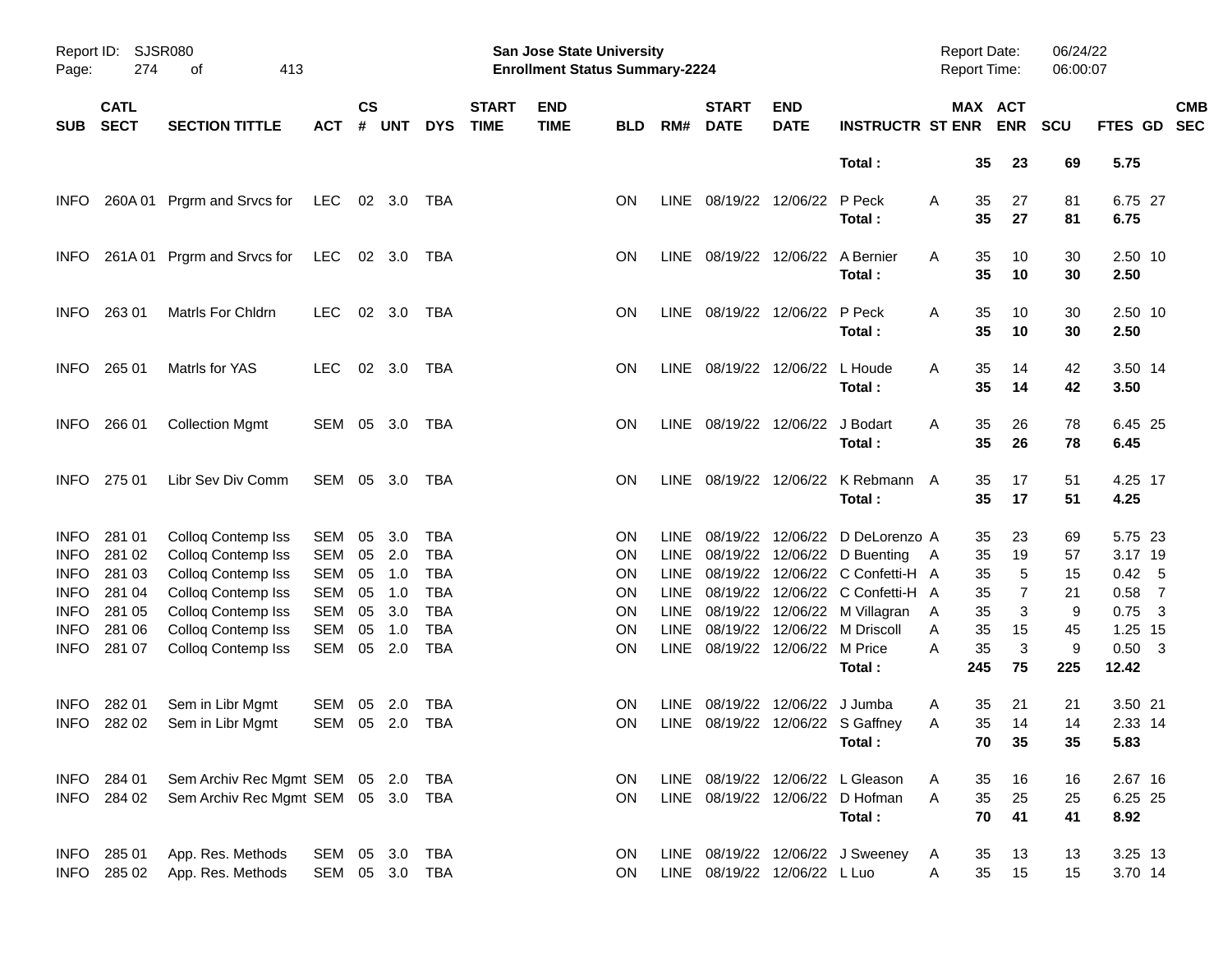| Report ID:<br>Page:                                      | 275                                  | SJSR080<br>413<br>οf                                                                         |                                                      |                      |                          |                                                      |                             | <b>San Jose State University</b><br><b>Enrollment Status Summary-2224</b> |                       |                                                          |                                  |                                                    |                                                                                                         |                  | <b>Report Date:</b><br><b>Report Time:</b> |                                              | 06/24/22<br>06:00:07                  |                                      |                                                    |
|----------------------------------------------------------|--------------------------------------|----------------------------------------------------------------------------------------------|------------------------------------------------------|----------------------|--------------------------|------------------------------------------------------|-----------------------------|---------------------------------------------------------------------------|-----------------------|----------------------------------------------------------|----------------------------------|----------------------------------------------------|---------------------------------------------------------------------------------------------------------|------------------|--------------------------------------------|----------------------------------------------|---------------------------------------|--------------------------------------|----------------------------------------------------|
| <b>SUB</b>                                               | <b>CATL</b><br><b>SECT</b>           | <b>SECTION TITTLE</b>                                                                        | <b>ACT</b>                                           | $\mathsf{cs}$<br>#   | <b>UNT</b>               | <b>DYS</b>                                           | <b>START</b><br><b>TIME</b> | <b>END</b><br><b>TIME</b>                                                 | <b>BLD</b>            | RM#                                                      | <b>START</b><br><b>DATE</b>      | <b>END</b><br><b>DATE</b>                          | <b>INSTRUCTR ST ENR</b>                                                                                 |                  | <b>MAX ACT</b>                             | <b>ENR</b>                                   | <b>SCU</b>                            | FTES GD                              | <b>CMB</b><br><b>SEC</b>                           |
| <b>INFO</b>                                              | 285 03                               | App. Res. Methods                                                                            | SEM 05                                               |                      | 3.0                      | TBA                                                  |                             |                                                                           | OΝ                    | <b>LINE</b>                                              | 08/19/22                         | 12/06/22                                           | D Westbrook A<br>Total:                                                                                 |                  | 35<br>105                                  | 35<br>63                                     | 35<br>63                              | 8.70 34<br>15.65                     |                                                    |
| <b>INFO</b><br><b>INFO</b><br>INFO                       | 287 01<br>287 02<br>287 03           | Sem Inf Sci<br>Sem Inf Sci<br>Sem Inf Sci                                                    | SEM<br><b>SEM</b><br>SEM                             | 05<br>05<br>05       | 3.0<br>2.0<br>3.0        | <b>TBA</b><br><b>TBA</b><br><b>TBA</b>               |                             |                                                                           | ON<br>ON<br>ON        | <b>LINE</b><br><b>LINE</b><br><b>LINE</b>                | 08/19/22<br>08/19/22<br>08/19/22 | 12/06/22 E Valenti<br>12/06/22 S Ghosh<br>12/06/22 | A Hammond A<br>Total:                                                                                   | A<br>A           | 35<br>35<br>35<br>105                      | 9<br>5<br>$\overline{\mathbf{4}}$<br>18      | 9<br>5<br>$\overline{4}$<br>18        | 2.25<br>0.83<br>1.00<br>4.08         | 9<br>5<br>$\overline{4}$                           |
| <b>INFO</b>                                              | 289 01                               | Adv Topics Libr & In                                                                         | <b>SUP</b>                                           | 25                   | 3.0                      | TBA                                                  |                             |                                                                           | ON.                   |                                                          | LINE 08/19/22 12/06/22           |                                                    | L Main<br>Total:                                                                                        | A                | 85<br>85                                   | 48<br>48                                     | 144<br>144                            | 12.00 48<br>12.00                    |                                                    |
| <b>INFO</b><br><b>INFO</b><br><b>INFO</b>                | 294 02<br>294 03<br>294 04           | Prof Exp Intern<br>Prof Exp Intern<br>Prof Exp Intern                                        | <b>SUP</b><br><b>SUP</b><br><b>SUP</b>               | 25<br>25<br>25       | 2.0<br>3.0<br>4.0        | <b>TBA</b><br><b>TBA</b><br><b>TBA</b>               |                             |                                                                           | <b>ON</b><br>OΝ<br>ON | <b>LINE</b><br><b>LINE</b><br><b>LINE</b>                | 08/19/22<br>08/19/22<br>08/19/22 | 12/06/22<br>12/06/22<br>12/06/22 L Main            | L Main<br>L Main                                                                                        | Α<br>A<br>A      | 35<br>35<br>35                             | 1<br>1<br>1                                  | 2<br>$\overline{c}$<br>$\overline{c}$ | 0.17<br>0.25<br>0.33                 | $\overline{1}$<br>$\overline{1}$<br>$\overline{1}$ |
| <b>INFO</b>                                              | 295 01                               | Sch Libr Fieldwork                                                                           | <b>SUP</b>                                           | 25                   | 3.0                      | <b>TBA</b>                                           |                             |                                                                           | ON                    | <b>LINE</b>                                              | 08/19/22 12/06/22                |                                                    | Total:<br>M Harlan<br>Total:                                                                            | A                | 105<br>50<br>50                            | 3<br>$\overline{\mathbf{c}}$<br>$\mathbf{2}$ | 6<br>0<br>0                           | 0.75<br>$0.50$ 2<br>0.50             |                                                    |
| <b>INFO</b><br><b>INFO</b><br><b>INFO</b><br><b>INFO</b> | 298 01<br>298 02<br>298 03<br>298 04 | <b>Special Study</b><br><b>Special Study</b><br><b>Special Study</b><br><b>Special Study</b> | <b>SUP</b><br><b>SUP</b><br><b>SUP</b><br><b>SUP</b> | 25<br>25<br>25<br>25 | 1.0<br>2.0<br>3.0<br>3.0 | <b>TBA</b><br><b>TBA</b><br><b>TBA</b><br><b>TBA</b> |                             |                                                                           | ON<br>OΝ<br>ON<br>ON  | <b>LINE</b><br><b>LINE</b><br><b>LINE</b><br><b>LINE</b> | 08/19/22<br>08/19/22             | 12/06/22                                           | 12/06/22 A Johnson<br>08/19/22 12/06/22 A Johnson<br>08/19/22 12/06/22 A Johnson<br>A Johnson<br>Total: | Α<br>A<br>A<br>A | 25<br>25<br>40<br>20<br>110                | 0<br>0<br>3<br>$\Omega$<br>3                 | 0<br>0<br>0<br>0<br>0                 | 0.00<br>0.00<br>0.75<br>0.00<br>0.75 | 0<br>0<br>3<br>0                                   |
| <b>INFO</b>                                              | 299 01                               | MA Thesis/Project                                                                            | <b>SEM 25</b>                                        |                      | 3.0                      | <b>TBA</b>                                           |                             |                                                                           | ON                    | <b>LINE</b>                                              | 08/19/22 12/06/22                |                                                    | L Main<br>Total :                                                                                       | A                | 5<br>5                                     | 0<br>$\mathbf 0$                             | 0<br>0                                | $0.00 \ 0$<br>0.00                   |                                                    |
|                                                          | Department :                         | <b>School of Information</b>                                                                 |                                                      |                      |                          |                                                      |                             |                                                                           |                       |                                                          |                                  | <b>Lower Division:</b><br><b>Upper Division:</b>   | <b>Department Total:</b>                                                                                |                  | 2640<br>0<br>210                           | 1376<br>0<br>175                             | 3124<br>$\bf{0}$<br>525               | 301.60<br>0.00<br>43.65              |                                                    |

**Upper Division : 210 175 525 43.65**

**Graduate Division : 2430 1201 2599 257.95**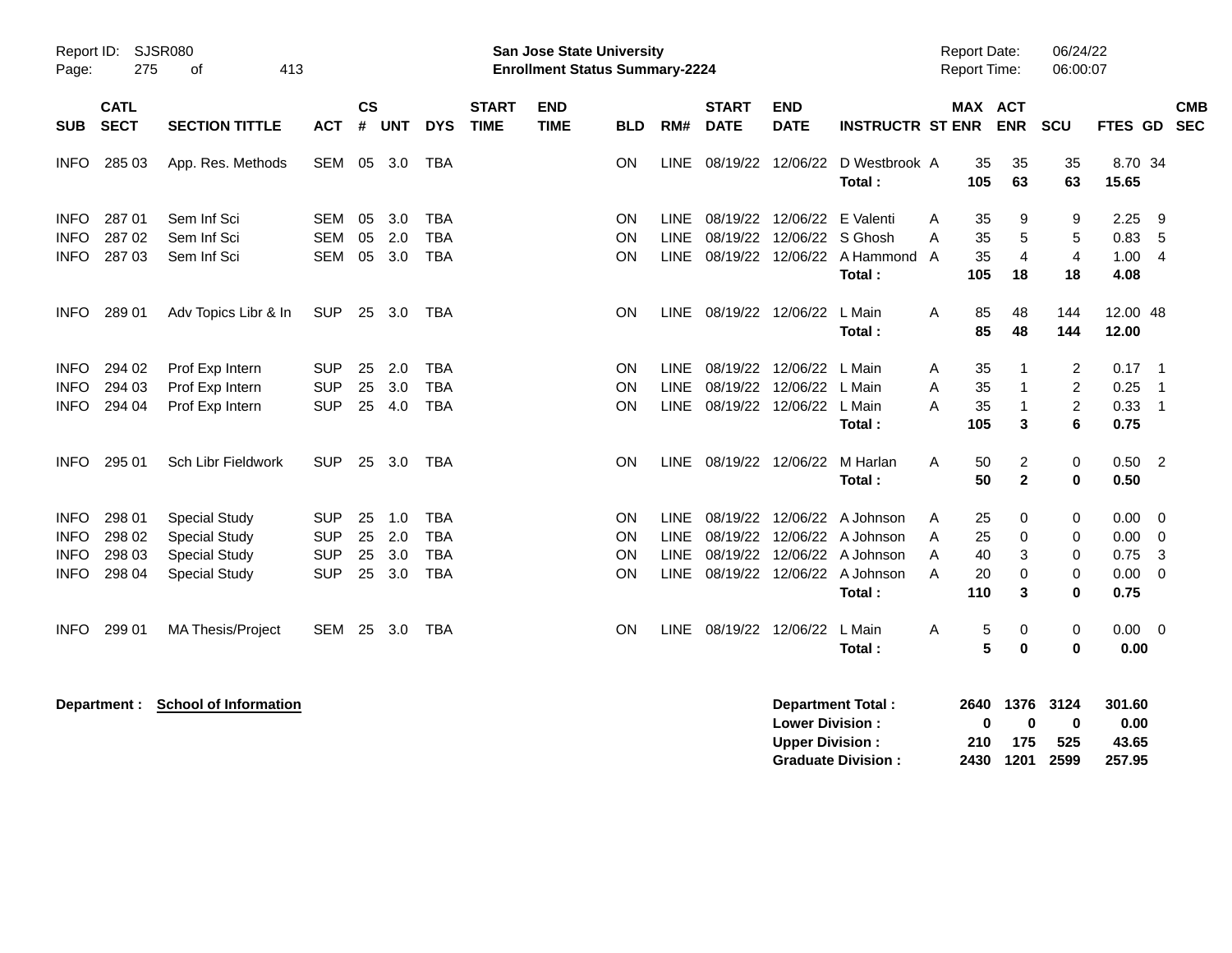| Report ID: SJSR080 |             |     |                       |     |            |    |     |            |              |             | <b>San Jose State University</b>      |     |             |             | Report Date:            |            | 06/24/22   |             |     |
|--------------------|-------------|-----|-----------------------|-----|------------|----|-----|------------|--------------|-------------|---------------------------------------|-----|-------------|-------------|-------------------------|------------|------------|-------------|-----|
| Page:              |             | 276 | ot                    | 413 |            |    |     |            |              |             | <b>Enrollment Status Summary-2224</b> |     |             |             | <b>Report Time:</b>     |            | 06:00:07   |             |     |
|                    | CATL        |     |                       |     |            | СS |     |            | <b>START</b> | <b>END</b>  |                                       |     | START       | <b>END</b>  | <b>MAX</b>              | ACT        |            |             | СМВ |
| <b>SUB</b>         | <b>SECT</b> |     | <b>SECTION TITTLE</b> |     | <b>ACT</b> | #  | UNT | <b>DYS</b> | <b>TIME</b>  | <b>TIME</b> | <b>BLD</b>                            | RM# | <b>DATE</b> | <b>DATE</b> | <b>INSTRUCTR ST ENR</b> | <b>ENR</b> | <b>SCU</b> | FTES GD SEC |     |

## **COLLEGE NAME : Professional & Global Edu**

| <b>COLLEGE GRAND TOTAL:</b> |                           | 3120 | 1470 | 3406 | 325.10 |
|-----------------------------|---------------------------|------|------|------|--------|
|                             | <b>Lower Division:</b>    |      |      | 0    | 0.00   |
|                             | <b>Upper Division:</b>    | 210  | 175  | 525  | 43.65  |
|                             | <b>Graduate Division:</b> | 2910 | 1295 | 2881 | 281.45 |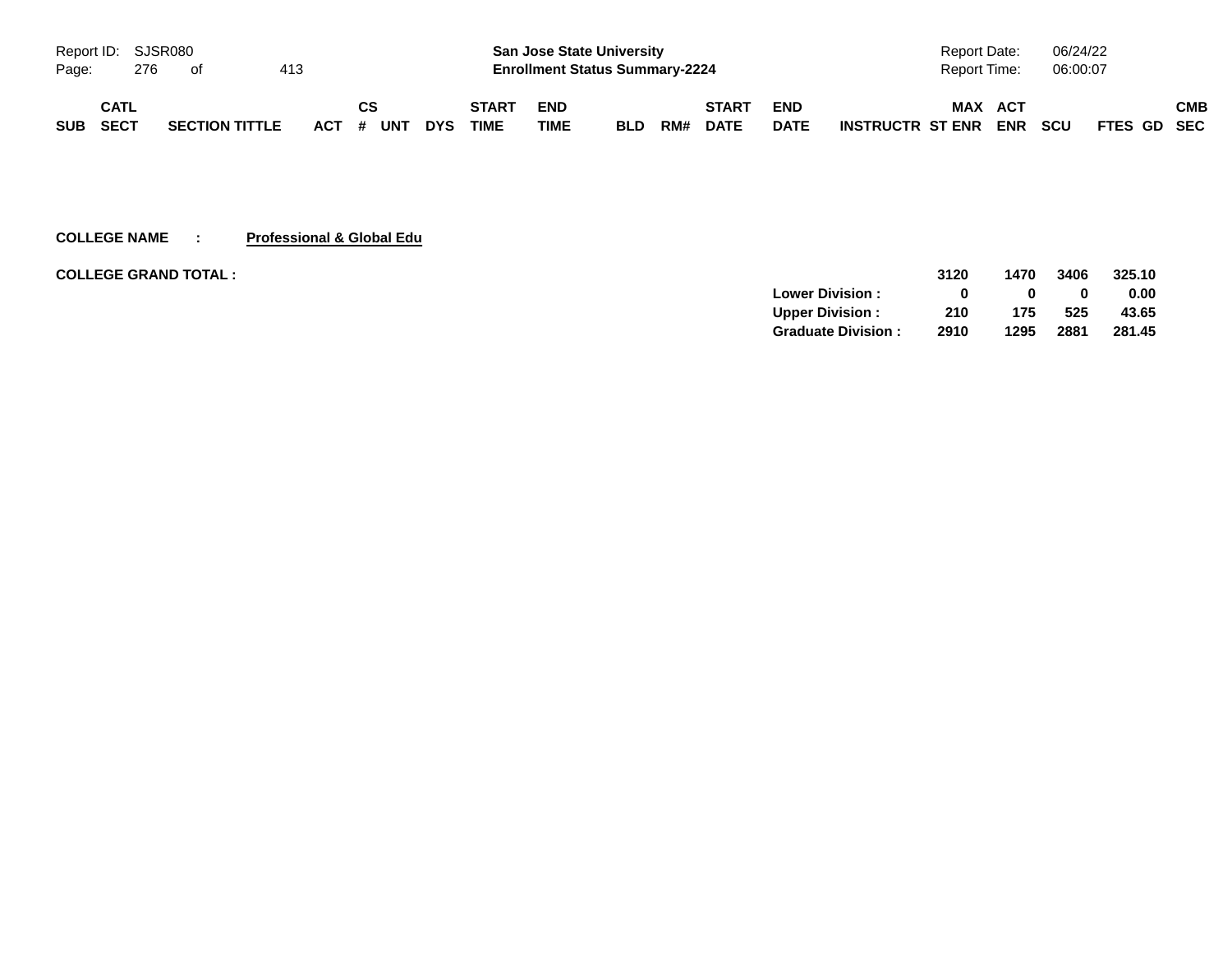| Report ID:<br>Page: | 277                        | SJSR080<br>413<br>оf                                                               |               |                    |                |              |                             | San Jose State University<br><b>Enrollment Status Summary-2224</b> |            |      |                             |                           |                                                           | Report Date:<br><b>Report Time:</b> |            | 06/24/22<br>06:00:07 |                |                          |                          |
|---------------------|----------------------------|------------------------------------------------------------------------------------|---------------|--------------------|----------------|--------------|-----------------------------|--------------------------------------------------------------------|------------|------|-----------------------------|---------------------------|-----------------------------------------------------------|-------------------------------------|------------|----------------------|----------------|--------------------------|--------------------------|
| <b>SUB</b>          | <b>CATL</b><br><b>SECT</b> | <b>SECTION TITTLE</b>                                                              | ACT           | $\mathsf{cs}$<br># | <b>UNT</b>     | <b>DYS</b>   | <b>START</b><br><b>TIME</b> | <b>END</b><br><b>TIME</b>                                          | BLD        | RM#  | <b>START</b><br><b>DATE</b> | <b>END</b><br><b>DATE</b> | <b>INSTRUCTR ST ENR</b>                                   | MAX ACT                             | <b>ENR</b> | <b>SCU</b>           | <b>FTES GD</b> |                          | <b>CMB</b><br><b>SEC</b> |
| College             |                            | <b>Engineering, College of</b><br><b>Aviation</b>                                  |               |                    |                |              |                             |                                                                    |            |      |                             |                           |                                                           |                                     |            |                      |                |                          |                          |
| AVIA                | Department :<br>1 0 1      | Intro Avia Indus                                                                   | LEC.          | 02                 | 3.0            | MW           |                             | 09:00 AM 10:15 AM                                                  | ON         | LINE |                             |                           | 08/19/22 12/06/22 V Wawrzynski A                          | 35                                  | 0          | 0                    | $0.00 \t 0$    |                          |                          |
| <b>AVIA</b>         | 1 0 2                      | Intro Avia Indus                                                                   | <b>LEC</b>    |                    | 02 3.0         | <b>MW</b>    | 10:30 AM 11:45 AM           |                                                                    | <b>ON</b>  |      |                             |                           | LINE 08/19/22 12/06/22 V Wawrzynski A                     | 35                                  | 0          | 0                    | $0.00 \t 0$    |                          |                          |
|                     |                            |                                                                                    |               |                    |                |              |                             |                                                                    |            |      |                             |                           | Total:                                                    | 70                                  | 0          | 0                    | 0.00           |                          |                          |
| AVIA                | 201                        | <b>Private Ground</b>                                                              | <b>SEM</b>    | 04                 | 3.0            | MW           |                             | 12:00 PM 01:15 PM                                                  | IS.        | 216  |                             | 08/19/22 12/06/22         | E Hudson                                                  | 30<br>A                             | 21         | 63                   | $4.20 \ 0$     |                          |                          |
|                     |                            |                                                                                    |               |                    |                |              |                             |                                                                    |            |      |                             |                           | Total:                                                    | 30                                  | 21         | 63                   | 4.20           |                          |                          |
| AVIA                | 301                        | Intro Private Flt                                                                  | <b>SUP</b>    |                    | 23 2.0         | <b>TBA</b>   |                             |                                                                    |            |      |                             |                           | 08/19/22 12/06/22 W Hales MoraA                           | 20                                  | 0          | 0                    | $0.00 \t 0$    |                          |                          |
|                     |                            |                                                                                    |               |                    |                |              |                             |                                                                    |            |      |                             |                           | Total:                                                    | 20                                  | 0          | 0                    | 0.00           |                          |                          |
| AVIA                | 31 01                      | Aircrft Theor & Dsgn                                                               | LEC           |                    | 3.0            |              |                             |                                                                    |            |      |                             |                           |                                                           | X<br>0                              | 0          | 0                    | $0.00 \t 0$    |                          |                          |
| <b>AVIA</b>         | 31 02                      | Aircrft Theor & Dsgn                                                               | <b>LEC</b>    | 02                 | 3.0            | $\mathsf{T}$ |                             | 12:00 PM 01:45 PM                                                  | <b>RHV</b> | 135  |                             |                           | 08/19/22 12/06/22 D Romano                                | Α<br>32                             | 22         | 44                   | 4.40 0         |                          |                          |
| <b>AVIA</b>         | 31 11                      | Aircrft Theor & Dsgn                                                               | LAB           |                    | 0.0            |              |                             |                                                                    |            |      |                             |                           |                                                           | $\mathbf 0$<br>X                    | $\Omega$   | 0                    | 0.00           | $\overline{\phantom{0}}$ |                          |
| <b>AVIA</b>         | 31 12                      | Aircrft Theor & Dsgn                                                               | LAB           | 16                 | 0.0            | R            |                             | 12:00 PM 02:45 PM                                                  | <b>RHV</b> | 135  |                             |                           | 08/19/22 12/06/22 D Romano                                | A<br>16                             | 12         | 12                   | 0.00           | $\overline{\phantom{0}}$ |                          |
| AVIA                | 31 13                      | Aircrft Theor & Dsgn                                                               | LAB           | 16                 | 0.0            | $\mathsf{T}$ |                             | 03:00 PM 05:45 PM                                                  | RHV        | 135  |                             |                           | 08/19/22 12/06/22 D Romano                                | A<br>16                             | 10         | 10                   | 0.00           | $\overline{\phantom{0}}$ |                          |
|                     |                            |                                                                                    |               |                    |                |              |                             |                                                                    |            |      |                             |                           | Total:                                                    | 64                                  | 44         | 66                   | 4.40           |                          |                          |
| AVIA                | 42 01                      | <b>Aircraft Systems</b>                                                            | <b>LEC</b>    | 02                 | 3.0            | M            |                             | 04:00 PM 05:45 PM                                                  | <b>RHV</b> | 135  |                             | 08/19/22 12/06/22 D Neal  |                                                           | 44<br>A                             | 44         | 88                   | 8.80 0         |                          |                          |
| AVIA                | 42 11                      | <b>Aircraft Systems</b>                                                            | LAB           | 16                 | 0.0            | M            |                             | 06:00 PM 08:45 PM                                                  | <b>RHV</b> | 120  |                             | 08/19/22 12/06/22         | D Neal                                                    | A<br>22                             | 22         | 22                   | 0.00           | $\overline{\phantom{0}}$ |                          |
| AVIA                | 42 12                      | <b>Aircraft Systems</b>                                                            | LAB           | 16                 | 0.0            | $\top$       |                             | 06:00 PM 08:45 PM                                                  | <b>RHV</b> | 120  |                             | 08/19/22 12/06/22 D Neal  |                                                           | 22<br>A                             | 22         | 22                   | 0.00           | $\overline{\phantom{0}}$ |                          |
|                     |                            |                                                                                    |               |                    |                |              |                             |                                                                    |            |      |                             |                           | Total:                                                    | 88                                  | 88         | 132                  | 8.80           |                          |                          |
| AVIA                | 62 01                      | Instru Pilot Ground                                                                | <b>LEC</b>    |                    | $02 \quad 3.0$ | МW           |                             | 09:00 AM 10:15 AM                                                  | IS.        | 133  |                             | 08/19/22 12/06/22         | C Conrad                                                  | A<br>30                             | 25         | 75                   | $5.00 \t 0$    |                          |                          |
|                     |                            |                                                                                    |               |                    |                |              |                             |                                                                    |            |      |                             |                           | Total:                                                    | 30                                  | 25         | 75                   | 5.00           |                          |                          |
| AVIA                | 6301                       | <b>Instrument Flight</b>                                                           | <b>SUP</b>    |                    | 23 2.0         | TBA          |                             |                                                                    |            |      |                             |                           | 08/19/22 12/06/22 W Hales MoraA                           | 20                                  | 0          | 0                    | $0.00 \t 0$    |                          |                          |
|                     |                            |                                                                                    |               |                    |                |              |                             |                                                                    |            |      |                             |                           | Total:                                                    | 20                                  | 0          | 0                    | 0.00           |                          |                          |
| AVIA                | 68 01                      | Avionics/Airb Comm                                                                 | LEC           |                    | 02 3.0         | W            |                             | 04:00 PM 05:45 PM                                                  | RHV 135    |      |                             | 08/19/22 12/06/22 D Neal  |                                                           | 40<br>A                             | 20         | 40                   | $4.00 \ 0$     |                          |                          |
|                     | AVIA 68 11                 | Avionics/Airb Comm LAB 16 0.0 W 06:00 PM 08:45 PM RHV 120 08/19/22 12/06/22 D Neal |               |                    |                |              |                             |                                                                    |            |      |                             |                           |                                                           | Α                                   | 20 20      | 20                   | $0.00 \t 0$    |                          |                          |
|                     |                            |                                                                                    |               |                    |                |              |                             |                                                                    |            |      |                             |                           | Total:                                                    | 60                                  | 40         | 60                   | 4.00           |                          |                          |
| AVIA                | 73 01                      | Air Traffic Control                                                                | <b>LEC</b>    |                    | 3.0            |              |                             |                                                                    |            |      |                             |                           |                                                           | X<br>0                              | 0          | 0                    | $0.00 \t 0$    |                          |                          |
| AVIA                | 73 02                      | Air Traffic Control                                                                | LEC 02 3.0 TR |                    |                |              |                             |                                                                    |            |      |                             |                           | 06:00 PM 07:15 PM ON LINE 08/19/22 12/06/22 J Acuna-ZamoA | 30                                  | 27         | 81                   | $5.40 \ 0$     |                          |                          |
|                     |                            |                                                                                    |               |                    |                |              |                             |                                                                    |            |      |                             |                           | Total:                                                    | 30                                  | 27         | 81                   | 5.40           |                          |                          |
| AVIA                | 78 01                      | Intro Aviation Mgmt                                                                | LEC 02 3.0 TR |                    |                |              |                             | 04:30 PM 05:45 PM IS                                               |            | 133  |                             |                           | 08/19/22 12/06/22 S Samotis                               | 30<br>A                             | 30         | 90                   | $6.00 \t 0$    |                          |                          |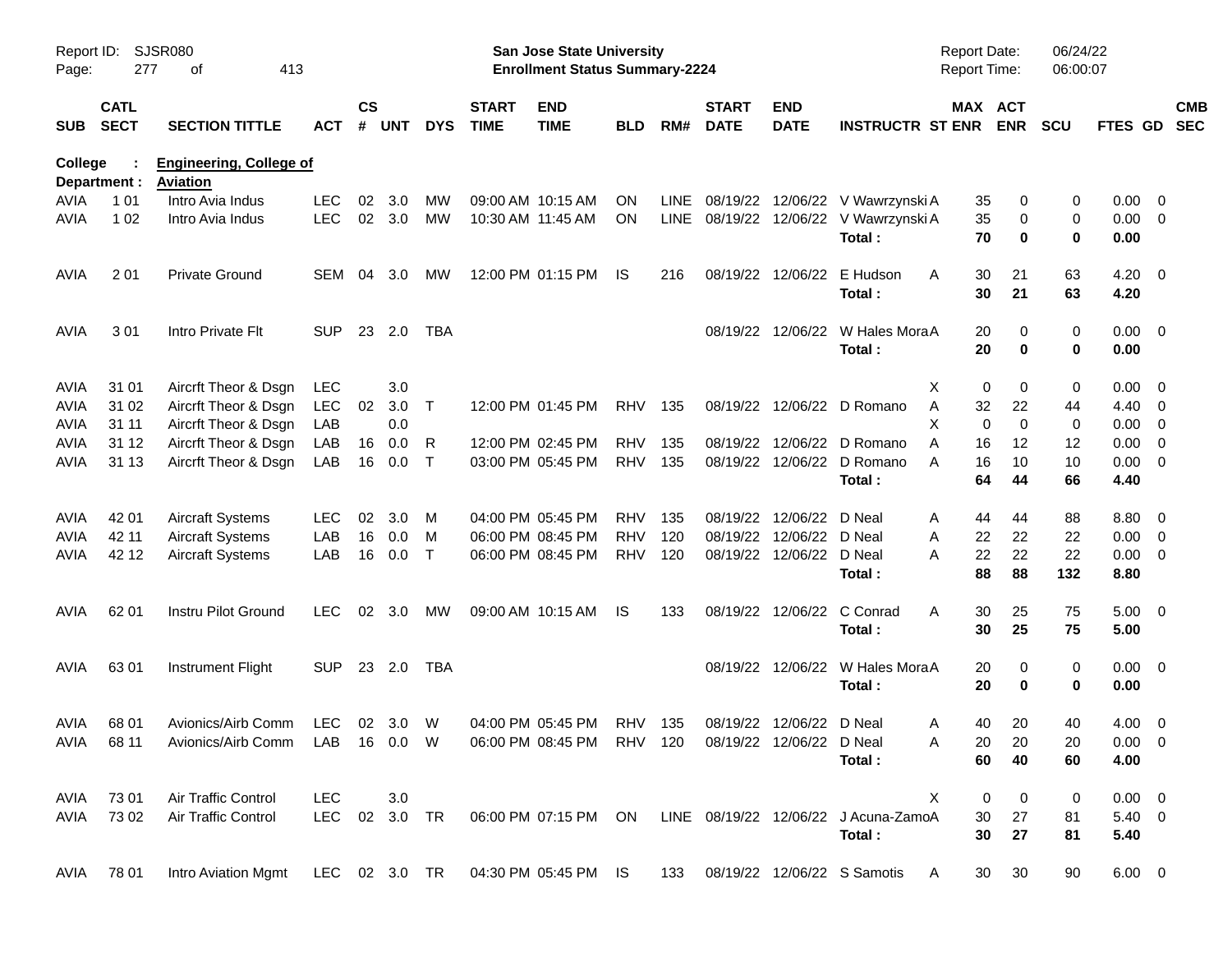| Page:        | Report ID: SJSR080<br>278  | 413<br>οf                                                                                                              |                              |                    |            |            |                             | San Jose State University<br><b>Enrollment Status Summary-2224</b>   |            |      |                             |                                                        |                                                | Report Date:<br><b>Report Time:</b> |                                | 06/24/22<br>06:00:07 |                                    |                          |
|--------------|----------------------------|------------------------------------------------------------------------------------------------------------------------|------------------------------|--------------------|------------|------------|-----------------------------|----------------------------------------------------------------------|------------|------|-----------------------------|--------------------------------------------------------|------------------------------------------------|-------------------------------------|--------------------------------|----------------------|------------------------------------|--------------------------|
| <b>SUB</b>   | <b>CATL</b><br><b>SECT</b> | <b>SECTION TITTLE</b>                                                                                                  | ACT                          | $\mathsf{cs}$<br># | <b>UNT</b> | <b>DYS</b> | <b>START</b><br><b>TIME</b> | <b>END</b><br><b>TIME</b>                                            | <b>BLD</b> | RM#  | <b>START</b><br><b>DATE</b> | <b>END</b><br><b>DATE</b>                              | <b>INSTRUCTR ST ENR</b>                        |                                     | MAX ACT<br><b>ENR</b>          | <b>SCU</b>           | <b>FTES GD</b>                     | <b>CMB</b><br><b>SEC</b> |
|              |                            |                                                                                                                        |                              |                    |            |            |                             |                                                                      |            |      |                             |                                                        | Total:                                         |                                     | 30<br>30                       | 90                   | 6.00                               |                          |
| AVIA         | 91 01                      | Air Turbine Engnes                                                                                                     | <b>LEC</b>                   |                    | 02 3.0     | TR         |                             | 09:00 AM 10:15 AM                                                    | RHV        | 135  |                             | 08/19/22 12/06/22                                      | D Romano<br>Total:                             | A                                   | 30<br>30<br>30<br>30           | 90<br>90             | $6.00 \quad 0$<br>6.00             |                          |
| AVIA         | 112 01                     | Comm Pilot Ground                                                                                                      | <b>LEC</b>                   | 02                 | 3.0        | MW         |                             | 09:00 AM 10:15 AM                                                    | IS         | 216  |                             | 08/19/22 12/06/22                                      | E Hudson<br>Total:                             | A                                   | 30<br>6<br>30<br>6             | 18<br>18             | $1.20 \t 0$<br>1.20                |                          |
| AVIA         | 11301                      | Comm Prof Flight                                                                                                       | <b>SUP</b>                   |                    | 23 2.0     | TBA        |                             |                                                                      |            |      |                             |                                                        | 08/19/22 12/06/22 W Hales MoraA<br>Total:      |                                     | 20<br>0<br>20<br>0             | 0<br>0               | $0.00 \t 0$<br>0.00                |                          |
| AVIA<br>AVIA | 114 01<br>114 02           | Cert Flight Instruct<br>Cert Flight Instruct                                                                           | <b>LEC</b><br><b>LEC</b>     | 02                 | 3.0<br>3.0 | R          |                             | 03:00 PM 05:45 PM                                                    | <b>RHV</b> | 140  |                             |                                                        | 08/19/22 12/06/22 W Hales MoraA<br>Total:      | Χ                                   | 0<br>0<br>20<br>5<br>20<br>5   | 0<br>15<br>15        | $0.00 \t 0$<br>$1.00 \t 0$<br>1.00 |                          |
| AVIA         | 128 01                     | Avia Safe & Security                                                                                                   | LEC                          |                    | 02 3.0     | MW         |                             | 10:30 AM 11:45 AM                                                    | IS         | 216  |                             |                                                        | 08/19/22 12/06/22 E Hudson<br>Total:           | A                                   | 40<br>27<br>40<br>27           | 81<br>81             | $5.40 \quad 0$<br>5.40             |                          |
| AVIA<br>AVIA | 141 01<br>141 02           | Hum Fact Avia Envirn LEC<br>Hum Fact Avia Envirn LEC                                                                   |                              | 02                 | 3.0<br>3.0 | МW         |                             | 06:00 PM 07:15 PM                                                    | ON         |      |                             |                                                        | LINE 08/19/22 12/06/22 J Acuna-ZamoA<br>Total: | X                                   | 0<br>0<br>30<br>30<br>30<br>30 | 0<br>90<br>90        | $0.00 \t 0$<br>$6.00 \t 0$<br>6.00 |                          |
| AVIA         | 176 01                     | Airline Ops & Mgmt                                                                                                     | LEC                          |                    | 02 3.0     | MW         |                             | 04:30 PM 05:45 PM                                                    | ON         | LINE | 08/19/22 12/06/22           |                                                        | M Kiehl<br>Total:                              | Α                                   | 30<br>25<br>30<br>25           | 75<br>75             | $5.00 \t 0$<br>5.00                |                          |
| AVIA         | 17701                      | GenI Av Ops & Mgmt LEC 02 3.0 F                                                                                        |                              |                    |            |            |                             | 07:30 AM 10:15 AM                                                    | IS         | 216  |                             | 08/19/22 12/06/22 V Collom                             | Total:                                         | Α                                   | 30<br>30<br>30<br>30           | 90<br>90             | $6.00 \quad 0$<br>6.00             |                          |
| AVIA<br>AVIA | 178 01<br>178 02           | Airport Plan & Mgmt<br>Airport Plan & Mgmt                                                                             | LEC<br><b>LEC</b>            |                    | 3.0<br>3.0 |            |                             |                                                                      |            |      |                             |                                                        |                                                | X<br>х                              | 0<br>0<br>0<br>0               | 0<br>0               | $0.00 \quad 0$<br>$0.00 \t 0$      |                          |
| AVIA         | 178 03                     | Airport Plan & Mgmt<br>AVIA 178 04 Airport Plan & Mgmt LEC 02 3.0 MW 01:30 PM 02:45 PM ON LINE 08/19/22 12/06/22 W Wei | LEC                          |                    | 3.0        |            |                             |                                                                      |            |      |                             |                                                        | Total :                                        | Χ<br>A                              | 0<br>0<br>30<br>17<br>30<br>17 | 0<br>51<br>51        | $0.00 \t 0$<br>$3.40 \ 0$<br>3.40  |                          |
|              |                            | AVIA 179 01 Adv Airport Plnng                                                                                          |                              |                    |            |            |                             | LEC 02 3.0 MW 06:00 PM 07:15 PM BBC 120 08/19/22 12/06/22 J Aldridge |            |      |                             |                                                        | Total:                                         | A                                   | 22<br>30<br>22<br>30           | 66<br>66             | 4.40 0<br>4.40                     |                          |
| AVIA         | AVIA 180 01<br>180 02      | <b>Individual Studies</b><br><b>Individual Studies</b>                                                                 | SUP 36 3.0 TBA<br><b>SUP</b> |                    |            | 36 1.0 TBA |                             |                                                                      |            |      |                             | 08/19/22 12/06/22 F Barez<br>08/19/22 12/06/22 F Barez |                                                | A<br>A                              | 20<br>0<br>20<br>$\mathbf 0$   | 0<br>0               | $0.00 \t 0$<br>$0.00 \t 0$         |                          |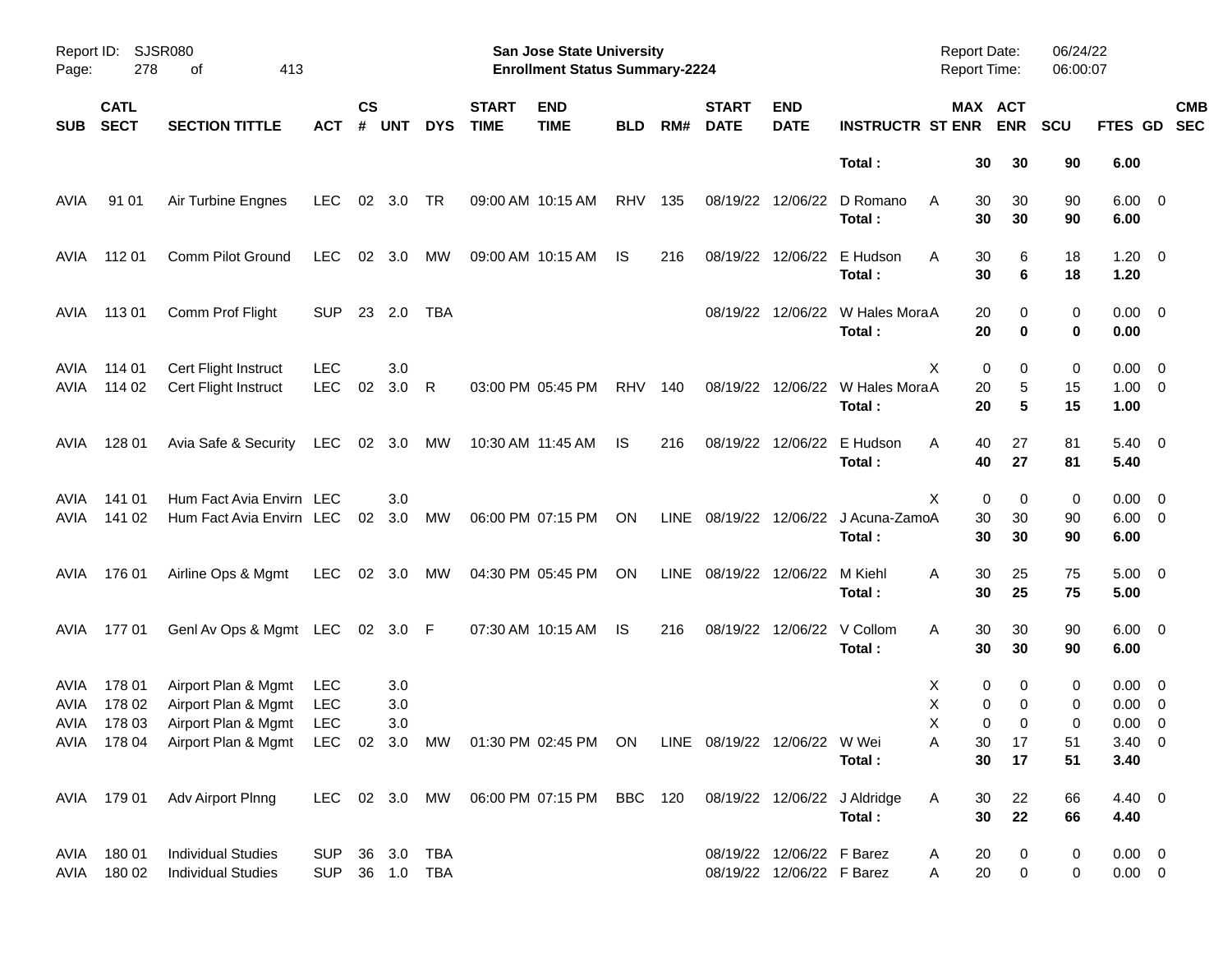| Report ID:<br>Page:        | 279                        | <b>SJSR080</b><br>413<br>οf        |                          |                |            |                           |                             | <b>San Jose State University</b><br><b>Enrollment Status Summary-2224</b> |            |             |                             |                                                  |                                                       | <b>Report Date:</b><br>Report Time: |                                             | 06/24/22<br>06:00:07       |                                 |                                  |  |
|----------------------------|----------------------------|------------------------------------|--------------------------|----------------|------------|---------------------------|-----------------------------|---------------------------------------------------------------------------|------------|-------------|-----------------------------|--------------------------------------------------|-------------------------------------------------------|-------------------------------------|---------------------------------------------|----------------------------|---------------------------------|----------------------------------|--|
| <b>SUB</b>                 | <b>CATL</b><br><b>SECT</b> | <b>SECTION TITTLE</b>              | <b>ACT</b>               | <b>CS</b><br># | <b>UNT</b> | <b>DYS</b>                | <b>START</b><br><b>TIME</b> | <b>END</b><br><b>TIME</b>                                                 | <b>BLD</b> | RM#         | <b>START</b><br><b>DATE</b> | <b>END</b><br><b>DATE</b>                        | <b>INSTRUCTR ST ENR</b>                               |                                     | <b>MAX ACT</b><br><b>ENR</b>                | SCU                        | FTES GD                         | <b>CMB</b><br><b>SEC</b>         |  |
|                            |                            |                                    |                          |                |            |                           |                             |                                                                           |            |             |                             |                                                  | Total:                                                | 40                                  | 0                                           | 0                          | 0.00                            |                                  |  |
| <b>AVIA</b>                | 180H 01                    | <b>Individual Studies</b>          | <b>SUP</b>               | 36             | 1.0        | <b>TBA</b>                |                             |                                                                           |            |             | 08/19/22                    | 12/06/22                                         | F Barez<br>Total:                                     | A<br>20<br>20                       | 0<br>$\mathbf 0$                            | $\mathbf 0$<br>$\mathbf 0$ | 0.00<br>0.00                    | $\overline{\mathbf{0}}$          |  |
| <b>AVIA</b><br><b>AVIA</b> | 190 01<br>190 02           | Senior Capstone<br>Senior Capstone | <b>LEC</b><br><b>LEC</b> |                | 3.0<br>3.0 |                           |                             |                                                                           |            |             |                             |                                                  |                                                       | х<br>X                              | 0<br>$\Omega$<br>$\mathbf 0$<br>$\mathbf 0$ | 0<br>$\mathbf 0$           | 0.00<br>0.00                    | $\overline{0}$<br>$\overline{0}$ |  |
| <b>AVIA</b>                | 190 03                     | Senior Capstone                    | LEC                      | 02             | 3.0        | <b>MW</b>                 |                             | 03:00 PM 04:15 PM                                                         | ON         | <b>LINE</b> | 08/19/22                    | 12/06/22                                         | W Wei<br>Total:                                       | A<br>30<br>30                       | 12<br>12                                    | 36<br>36                   | 2.40<br>2.40                    | $\overline{0}$                   |  |
| <b>AVIA</b><br><b>AVIA</b> | 193 01<br>193 11           | Aerodynamics<br>Aerodynamics       | <b>LEC</b><br>LAB        | 02<br>16       | 3.0<br>0.0 | <b>TR</b><br>$\mathsf{R}$ |                             | 09:00 AM 09:50 AM<br>10:30 AM 01:15 PM                                    | IS.<br>IS  | 133<br>133  | 08/19/22<br>08/19/22        | 12/06/22<br>12/06/22                             | P Kutler<br>P Kutler<br>Total:                        | 30<br>A<br>30<br>A                  | 31<br>31<br>60<br>62                        | 62<br>31<br>93             | 6.20<br>0.00<br>6.20            | $\overline{0}$<br>$\overline{0}$ |  |
| AVIA                       | 194 01                     | Pilot Avion & GA Sys               | LEC                      |                | 02 3.0     | MW                        |                             | 07:30 AM 08:45 AM                                                         | ON         | <b>LINE</b> |                             | 08/19/22 12/06/22                                | S Miller<br>Total:                                    | 30<br>A<br>30                       | 13<br>13                                    | 39<br>39                   | 2.60<br>2.60                    | $\overline{0}$                   |  |
| <b>AVIA</b>                | 195 01                     | Intern Avia Indust                 | <b>SUP</b>               | 36             | 3.0        | <b>TBA</b>                |                             |                                                                           |            |             |                             | 08/19/22 12/06/22                                | F Barez<br>Total:                                     | Α<br>20<br>20                       | 0<br>$\mathbf 0$                            | 0<br>$\bf{0}$              | $0.00 \t 0$<br>0.00             |                                  |  |
| AVIA                       |                            | 199C 01 Special Topics Avion       | SEM 05                   |                | 3.0 R      |                           |                             | 12:00 PM 02:45 PM                                                         | <b>RHV</b> | 140         | 08/19/22                    | 12/06/22                                         | W Hales MoraA<br>Total:                               | 20<br>20                            | $\overline{2}$<br>$\mathbf{2}$              | 6<br>$6\phantom{1}6$       | 0.40<br>0.40                    | $\overline{\mathbf{0}}$          |  |
|                            | Department : Aviation      |                                    |                          |                |            |                           |                             |                                                                           |            |             |                             | <b>Lower Division:</b><br><b>Upper Division:</b> | <b>Department Total:</b><br><b>Graduate Division:</b> | 952<br>472<br>480                   | 556<br>305<br>251<br>0<br>0                 | 1317<br>657<br>660<br>0    | 87.80<br>43.80<br>44.00<br>0.00 |                                  |  |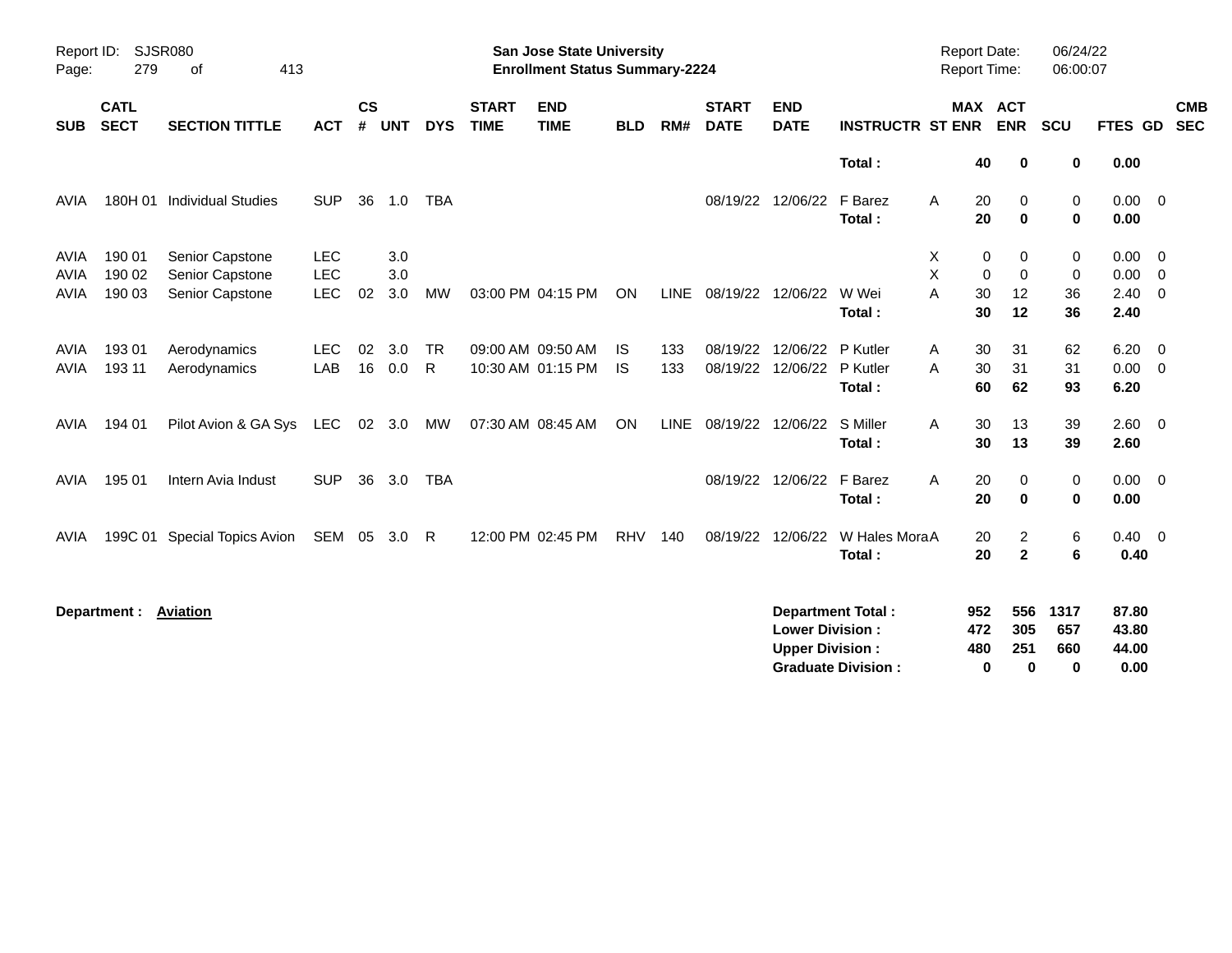| Page:          | <b>SJSR080</b><br>Report ID:<br>413<br>280<br>оf<br><b>CATL</b> |                                                                                              |            |                    |            |               |                             | San Jose State University<br><b>Enrollment Status Summary-2224</b> |            |     |                                 |                           |                                      | <b>Report Date:</b><br><b>Report Time:</b> |                       | 06/24/22<br>06:00:07 |              |                          |                          |
|----------------|-----------------------------------------------------------------|----------------------------------------------------------------------------------------------|------------|--------------------|------------|---------------|-----------------------------|--------------------------------------------------------------------|------------|-----|---------------------------------|---------------------------|--------------------------------------|--------------------------------------------|-----------------------|----------------------|--------------|--------------------------|--------------------------|
| <b>SUB</b>     | <b>SECT</b>                                                     | <b>SECTION TITTLE</b>                                                                        | <b>ACT</b> | $\mathsf{cs}$<br># | <b>UNT</b> | <b>DYS</b>    | <b>START</b><br><b>TIME</b> | <b>END</b><br><b>TIME</b>                                          | <b>BLD</b> | RM# | <b>START</b><br><b>DATE</b>     | <b>END</b><br><b>DATE</b> | <b>INSTRUCTR ST ENR</b>              |                                            | MAX ACT<br><b>ENR</b> | <b>SCU</b>           | FTES GD      |                          | <b>CMB</b><br><b>SEC</b> |
| <b>College</b> | Department :                                                    | <b>Engineering, College of</b><br><b>Aerospace Engineering</b>                               |            |                    |            |               |                             |                                                                    |            |     |                                 |                           |                                      |                                            |                       |                      |              |                          |                          |
| AE             | 15 01                                                           | Air & Space Flight                                                                           | <b>LEC</b> | 01                 | 1.0        | M             |                             | 06:30 PM 07:20 PM                                                  | <b>ENG</b> | 407 | 08/19/22                        | 12/06/22                  | E Pippin<br>Total:                   | 20<br>A<br>20                              | $\mathbf 1$           | 1<br>1               | 0.07<br>0.07 | $\overline{\phantom{0}}$ |                          |
| AE             | 20 03                                                           | CAD for AEs                                                                                  | LAB        | 16                 | 0.0        | $\top$        |                             | 01:30 PM 04:20 PM                                                  | <b>ENG</b> | 395 | 08/19/22                        | 12/06/22                  | R Benzio                             | 25<br>Α                                    | 0                     | 0                    | 0.00         | $\overline{\phantom{0}}$ |                          |
| AE             | 20 04                                                           | CAD for AEs                                                                                  | LAB        | 16                 | 0.0        | $\top$        |                             | 07:00 PM 09:50 PM                                                  | <b>ENG</b> | 395 | 08/19/22                        |                           | 12/06/22 R Benzio                    | 25<br>Α                                    | 0                     | 0                    | 0.00         | $\overline{\phantom{0}}$ |                          |
| AE             | 20 05                                                           | CAD for AEs                                                                                  | LAB        | 16                 | 0.0        | R             |                             | 01:30 PM 04:20 PM                                                  | <b>ENG</b> | 395 | 08/19/22                        |                           | 12/06/22 R Benzio                    | Α<br>25                                    | 0                     | 0                    | 0.00         | $\overline{\mathbf{0}}$  |                          |
| AE             | 20 06                                                           | CAD for AEs                                                                                  | LAB        | 16                 | 0.0        | R             |                             | 07:00 PM 09:50 PM                                                  | <b>ENG</b> | 395 | 08/19/22                        |                           | 12/06/22 R Benzio                    | A<br>25                                    | 0                     | 0                    | 0.00         | $\overline{\mathbf{0}}$  |                          |
| AE             | 20 60                                                           | CAD for AEs                                                                                  | <b>LEC</b> | 01                 | 2.0        | $\top$        |                             | 06:00 PM 06:50 PM                                                  | CL         | 224 | 08/19/22                        |                           | 12/06/22 R Benzio                    | A<br>50                                    | 0                     | 0                    | 0.00         | $\overline{0}$           |                          |
| AE             | 20 61                                                           | CAD for AEs                                                                                  | <b>LEC</b> | 01                 | 2.0        | $\mathsf{R}$  |                             | 06:00 PM 06:50 PM                                                  | <b>CL</b>  | 224 | 08/19/22                        |                           | 12/06/22 R Benzio                    | Α<br>50                                    | 0                     | 0                    | 0.00         | $\overline{0}$           |                          |
|                |                                                                 |                                                                                              |            |                    |            |               |                             |                                                                    |            |     |                                 |                           | Total:                               | 200                                        | $\bf{0}$              | 0                    | 0.00         |                          |                          |
| AE             | 30 01                                                           | Program. for AEs                                                                             | <b>LEC</b> | 01                 | 2.0        | M             |                             | 01:30 PM 02:20 PM                                                  | <b>ENG</b> | 335 | 08/19/22                        | 12/06/22                  | R AravamudhaA                        | 25                                         | 0                     | 0                    | 0.00         | $\overline{\phantom{0}}$ |                          |
| AE             | 30 02                                                           | Program. for AEs                                                                             | <b>LEC</b> | 01                 | 2.0        | W             |                             | 01:30 PM 02:20 PM                                                  | <b>ENG</b> | 335 | 08/19/22                        | 12/06/22                  | R AravamudhaA                        | 25                                         | 25                    | 25                   | 3.33         | $\overline{\phantom{0}}$ |                          |
| AE             | 30 03                                                           | Program. for AEs                                                                             | LAB        | 16                 | 0.0        | M             |                             | 09:00 AM 11:50 AM                                                  | <b>ENG</b> | 395 | 08/19/22                        | 12/06/22                  | R AravamudhaA                        | 25                                         | $\mathbf 0$           | 0                    | 0.00         | $\overline{0}$           |                          |
| AE             | 30 04                                                           | Program. for AEs                                                                             | LAB        | 16                 | 0.0        | W             |                             | 09:00 AM 11:50 AM                                                  | <b>ENG</b> | 395 | 08/19/22                        | 12/06/22                  | R AravamudhaA                        | 25                                         | 25                    | 25                   | 0.00         | $\overline{\phantom{0}}$ |                          |
|                |                                                                 |                                                                                              |            |                    |            |               |                             |                                                                    |            |     |                                 |                           | Total:                               | 100                                        | 50                    | 50                   | 3.33         |                          |                          |
| AE             | 100 01                                                          | Fund Aerospace Eng                                                                           | SEM        |                    | 05 3.0     | МW            |                             | 07:30 PM 08:45 PM                                                  | <b>ENG</b> | 395 | 08/19/22                        | 12/06/22                  | E Pippin                             | Α<br>30                                    | 6                     | 18                   | $1.20 \t 0$  |                          |                          |
|                |                                                                 |                                                                                              |            |                    |            |               |                             |                                                                    |            |     |                                 |                           | Total:                               | 30                                         | 6                     | 18                   | 1.20         |                          |                          |
| AE             | 110 02                                                          | Space System Engr                                                                            | LAB        | 16                 | 0.0        | F             |                             | 01:00 PM 03:50 PM                                                  | <b>ENG</b> | 236 | 08/19/22                        | 12/06/22                  | A Guarneros- A                       | 30                                         | 6                     | 6                    | $0.00 \t 0$  |                          |                          |
| AE             | 110 03                                                          | Space System Engr                                                                            | <b>LEC</b> | 01                 | 3.0        | WF            |                             | 12:00 PM 12:50 PM                                                  | <b>ENG</b> | 401 | 08/19/22                        |                           | 12/06/22 A Guarneros- A              | 30                                         | 6                     | 12                   | 1.20         | $\overline{\phantom{0}}$ |                          |
|                |                                                                 |                                                                                              |            |                    |            |               |                             |                                                                    |            |     |                                 |                           | Total:                               | 60                                         | 12                    | 18                   | 1.20         |                          |                          |
| AE             | 112 01                                                          | Aerostructures I                                                                             | <b>SEM</b> | 04                 | 4.0        | MW            |                             | 10:30 AM 12:10 PM                                                  | <b>ENG</b> | 340 | 08/19/22                        |                           | 12/06/22 M Chierichet A              | 40                                         | 37                    | 148                  | 10.07        | $\overline{\mathbf{3}}$  |                          |
| AЕ             | 112 02                                                          | Aerostructures I                                                                             | <b>SEM</b> |                    | 4.0        |               |                             |                                                                    |            |     |                                 |                           |                                      | X                                          | $\mathbf 0$<br>0      | 0                    | 0.00         | 0                        |                          |
| AE             | 112 03                                                          | Aerostructures I                                                                             | <b>SEM</b> | 04                 | 4.0        | TR            |                             | 06:00 PM 07:40 PM                                                  | ON         |     |                                 |                           | LINE 08/19/22 12/06/22 J Rodriguez A | 40                                         | 23                    | 92                   | 6.20         | - 1                      |                          |
|                |                                                                 |                                                                                              |            |                    |            |               |                             |                                                                    |            |     |                                 |                           | Total:                               | 80                                         | 60                    | 240                  | 16.27        |                          |                          |
| AE             |                                                                 | 138 01 Aerospace Dynamics LEC 01 3.0 MW 09:00 AM 10:15 AM ON LINE 08/19/22 12/06/22 J Hunter |            |                    |            |               |                             |                                                                    |            |     |                                 |                           |                                      | Α                                          | 40 23                 | 69                   | 4.70 2       |                          |                          |
| AE             | 138 02                                                          | Aerospace Dynamics LEC 01 3.0 MW 01:30 PM 02:45 PM ON                                        |            |                    |            |               |                             |                                                                    |            |     | LINE 08/19/22 12/06/22 J Hunter |                           |                                      | A<br>40                                    | 40                    | 120                  | 8.20 4       |                          |                          |
|                |                                                                 |                                                                                              |            |                    |            |               |                             |                                                                    |            |     |                                 |                           | Total:                               | 80                                         | 63                    | 189                  | 12.90        |                          |                          |
| AE             | 149 01                                                          | Adv Dynamics/Sim                                                                             |            |                    |            |               |                             | SEM 05 3.0 MW 04:30 PM 05:45 PM ON                                 |            |     | LINE 08/19/22 12/06/22 J Hunter |                           |                                      | Α<br>25                                    | 6                     | 18                   | $1.25$ 1     |                          |                          |
|                |                                                                 |                                                                                              |            |                    |            |               |                             |                                                                    |            |     |                                 |                           | Total:                               | 25                                         | $\bf 6$               | 18                   | 1.25         |                          |                          |
| AE             | 160 01                                                          | Aerodynamics I                                                                               |            |                    |            | SEM 05 3.0 MW |                             | 04:30 PM 05:20 PM                                                  | ENG 341    |     |                                 |                           | 08/19/22 12/06/22 B Andrade          | 40<br>A                                    | 40                    | 80                   | 8.05 1       |                          |                          |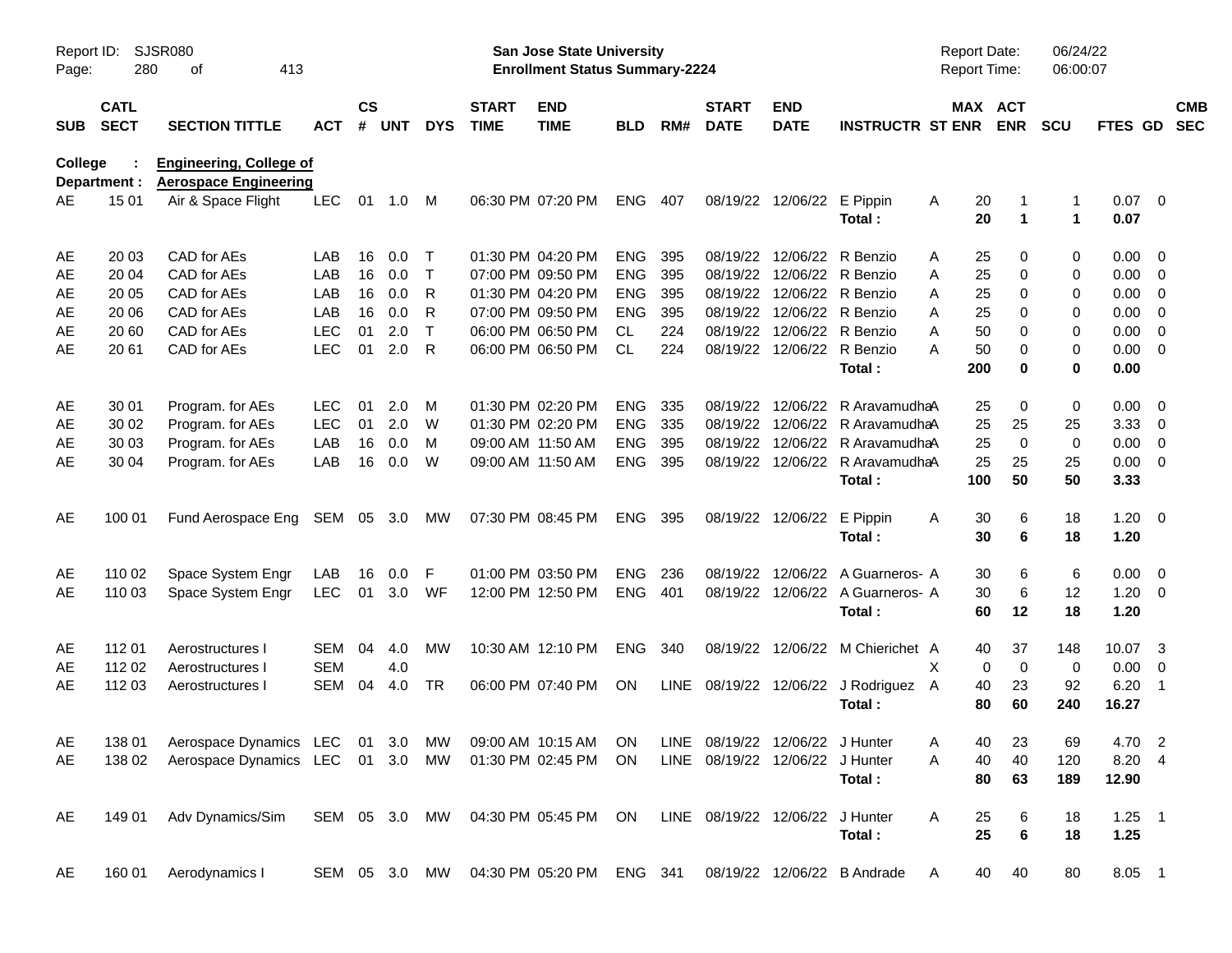| Page:      | Report ID: SJSR080<br>281<br>413<br>οf |                               |               |                |                |            |                             | <b>San Jose State University</b><br><b>Enrollment Status Summary-2224</b>         |            |     |                             |                           |                                            | <b>Report Date:</b><br><b>Report Time:</b> |                       | 06/24/22<br>06:00:07 |                     |                            |                          |
|------------|----------------------------------------|-------------------------------|---------------|----------------|----------------|------------|-----------------------------|-----------------------------------------------------------------------------------|------------|-----|-----------------------------|---------------------------|--------------------------------------------|--------------------------------------------|-----------------------|----------------------|---------------------|----------------------------|--------------------------|
| <b>SUB</b> | <b>CATL</b><br><b>SECT</b>             | <b>SECTION TITTLE</b>         | <b>ACT</b>    | <b>CS</b><br># | <b>UNT</b>     | <b>DYS</b> | <b>START</b><br><b>TIME</b> | <b>END</b><br><b>TIME</b>                                                         | <b>BLD</b> | RM# | <b>START</b><br><b>DATE</b> | <b>END</b><br><b>DATE</b> | <b>INSTRUCTR ST ENR</b>                    |                                            | MAX ACT<br><b>ENR</b> | <b>SCU</b>           | <b>FTES GD</b>      |                            | <b>CMB</b><br><b>SEC</b> |
| AE         | 160 02                                 | Aerodynamics I                | LAB           | 16             | 0.0            | M          |                             | 06:00 PM 08:50 PM                                                                 | <b>ENG</b> | 339 | 08/19/22                    |                           | 12/06/22 B Andrade                         | 50<br>A                                    | 38                    | 38                   | $0.00$ 2            |                            |                          |
| AE         | 160 03                                 | Aerodynamics I                | LAB           | 16             | 0.0            | W          |                             | 06:00 PM 08:50 PM                                                                 | ENG        | 339 | 08/19/22                    |                           | 12/06/22 B Andrade                         | 50<br>Α                                    | 29                    | 29                   | 0.00                | $\overline{\phantom{0}}$ 1 |                          |
| AE         | 160 04                                 | Aerodynamics I                | <b>SEM</b>    | 05             | 3.0            | MW         |                             | 03:00 PM 03:50 PM                                                                 | <b>ENG</b> | 340 | 08/19/22 12/06/22           |                           | Total:                                     | 40<br>A<br>180                             | 27<br>134             | 54<br>201            | 5.50 2<br>13.55     |                            |                          |
| AE         | 164 01                                 | Aerothermodynamics SEM 05 5.0 |               |                |                |            | TWR 03:00 PM 04:25 PM       |                                                                                   | <b>SH</b>  | 100 |                             |                           | 08/19/22 12/06/22 Y Ezunkpe                | 80<br>A                                    | 57                    | 285                  | 19.58 7             |                            |                          |
|            |                                        |                               |               |                |                |            |                             |                                                                                   |            |     |                             |                           | Total:                                     | 80                                         | 57                    | 285                  | 19.58               |                            |                          |
| AE         | 168 01                                 | Aero Vehicle Control          | SEM           | 04             | 3.0            | TR         |                             | 10:30 AM 11:45 AM                                                                 | <b>ENG</b> | 189 | 08/19/22                    | 12/06/22                  | L Lu                                       | 80<br>A                                    | 64                    | 128                  | 13.20 8             |                            |                          |
| AE         | 168 02                                 | Aero Vehicle Control          | LAB           | 16             | 0.0            | $\top$     |                             | 12:00 PM 02:50 PM                                                                 | <b>ENG</b> | 164 | 08/19/22                    | 12/06/22 L Lu             |                                            | 40<br>Α                                    | 41                    | 41                   | $0.00 \quad 3$      |                            |                          |
| AE         | 168 03                                 | Aero Vehicle Control          | LAB           | 16             | 0.0            | R          |                             | 12:00 PM 02:50 PM                                                                 | <b>ENG</b> | 164 |                             | 08/19/22 12/06/22 L Lu    | Total:                                     | 40<br>A<br>160                             | 23<br>128             | 23<br>192            | 0.00 5<br>13.20     |                            |                          |
| AE         |                                        | 171A 01 Aircraft Design I     | <b>LEC</b>    |                | 02 3.0 F       |            | 08:30 AM 11:15 AM           |                                                                                   |            |     |                             |                           | 08/19/22 12/06/22 G Mendoza                | 50<br>A                                    | 30                    | 90                   | $6.00 \quad 0$      |                            |                          |
|            |                                        |                               |               |                |                |            |                             |                                                                                   |            |     |                             |                           | Total:                                     | 50                                         | 30                    | 90                   | 6.00                |                            |                          |
| AE         |                                        | 172A 01 Spacecraft Dsgn I     | <b>LEC</b>    |                | 02 3.0         | - TR       |                             | 09:00 AM 10:15 AM                                                                 |            |     |                             |                           | 08/19/22 12/06/22 P Papadopoul A<br>Total: | 50<br>50                                   | 28<br>28              | 84<br>84             | $5.60$ 0<br>5.60    |                            |                          |
| AE         | 173 01                                 | <b>UAV Design</b>             | <b>LEC</b>    | 05             | 3.0            | TR         |                             | 06:00 PM 07:15 PM                                                                 | ENG        | 340 |                             | 08/19/22 12/06/22         | N Cramer                                   | A<br>30                                    | 8                     | 24                   | $1.60 \t 0$         |                            |                          |
|            |                                        |                               |               |                |                |            |                             |                                                                                   |            |     |                             |                           | Total:                                     | 30                                         | 8                     | 24                   | 1.60                |                            |                          |
| AE         | 180 01                                 | <b>Individual Studies</b>     | <b>SUP</b>    | 36             | 1.0            | $\top$     |                             | 12:30 PM 01:20 PM                                                                 | ENG        | 164 | 08/19/22                    | 12/06/22                  | N Mourtos                                  | 20<br>A                                    | 0                     | 0                    | $0.00 \t 0$         |                            |                          |
| AE         | 180 02                                 | <b>Individual Studies</b>     | <b>SUP</b>    | 36             | 2.0            | <b>TR</b>  |                             | 12:30 PM 01:20 PM                                                                 | <b>ENG</b> | 164 |                             |                           | 08/19/22 12/06/22 N Mourtos                | 20<br>A                                    | 0                     | 0                    | $0.00 \t 0$         |                            |                          |
| AE         | 180 03                                 | <b>Individual Studies</b>     | <b>SUP</b>    | 36             | 3.0            | <b>TR</b>  |                             | 12:30 PM 01:45 PM                                                                 | <b>ENG</b> | 164 |                             |                           | 08/19/22 12/06/22 N Mourtos<br>Total:      | A<br>20<br>60                              | 0<br>0                | 0<br>0               | $0.00 \t 0$<br>0.00 |                            |                          |
| AE         | 200 01                                 | Analy. of AE Sys.             | <b>LEC</b>    |                | $02 \quad 3.0$ | MW         |                             | 07:30 PM 08:45 PM                                                                 | CL         | 302 |                             | 08/19/22 12/06/22         | l Toli                                     | 40<br>Α                                    | 11                    | 33                   | 2.70 10             |                            |                          |
|            |                                        |                               |               |                |                |            |                             |                                                                                   |            |     |                             |                           | Total:                                     | 40                                         | 11                    | 33                   | 2.70                |                            |                          |
| AE         | 210 01                                 | Adv Space Sys Eng             | SEM 04 3.0 TR |                |                |            |                             | 07:30 PM 08:45 PM                                                                 | ON         |     |                             |                           | LINE 08/19/22 12/06/22 P Papadopoul A      | 30                                         | 12                    | 36                   | 3.00 12             |                            |                          |
|            |                                        |                               |               |                |                |            |                             |                                                                                   |            |     |                             |                           | Total:                                     |                                            | 30 12                 | 36                   | 3.00                |                            |                          |
| AE.        |                                        | 246 01 Ad Adrft Stab Con      |               |                |                |            |                             | LEC 04 3.0 TR  04:30 PM  05:45 PM  ENG  339  08/19/22  12/06/22  L             Lu |            |     |                             |                           |                                            | 30<br>A                                    | 16                    | 48                   | 4.00 16             |                            |                          |
|            |                                        |                               |               |                |                |            |                             |                                                                                   |            |     |                             |                           | Total:                                     | 30                                         | 16                    | 48                   | 4.00                |                            |                          |
| AE.        |                                        | 265 01 Boundary Layers        |               |                |                |            |                             | SEM 05 3.0 MW 04:30 PM 05:45 PM ENG 339 08/19/22 12/06/22                         |            |     |                             |                           |                                            | 50<br>A                                    | 10                    | 30                   | 2.50 10             |                            |                          |
|            |                                        |                               |               |                |                |            |                             |                                                                                   |            |     |                             |                           | Total:                                     | 50                                         | 10                    | 30                   | 2.50                |                            |                          |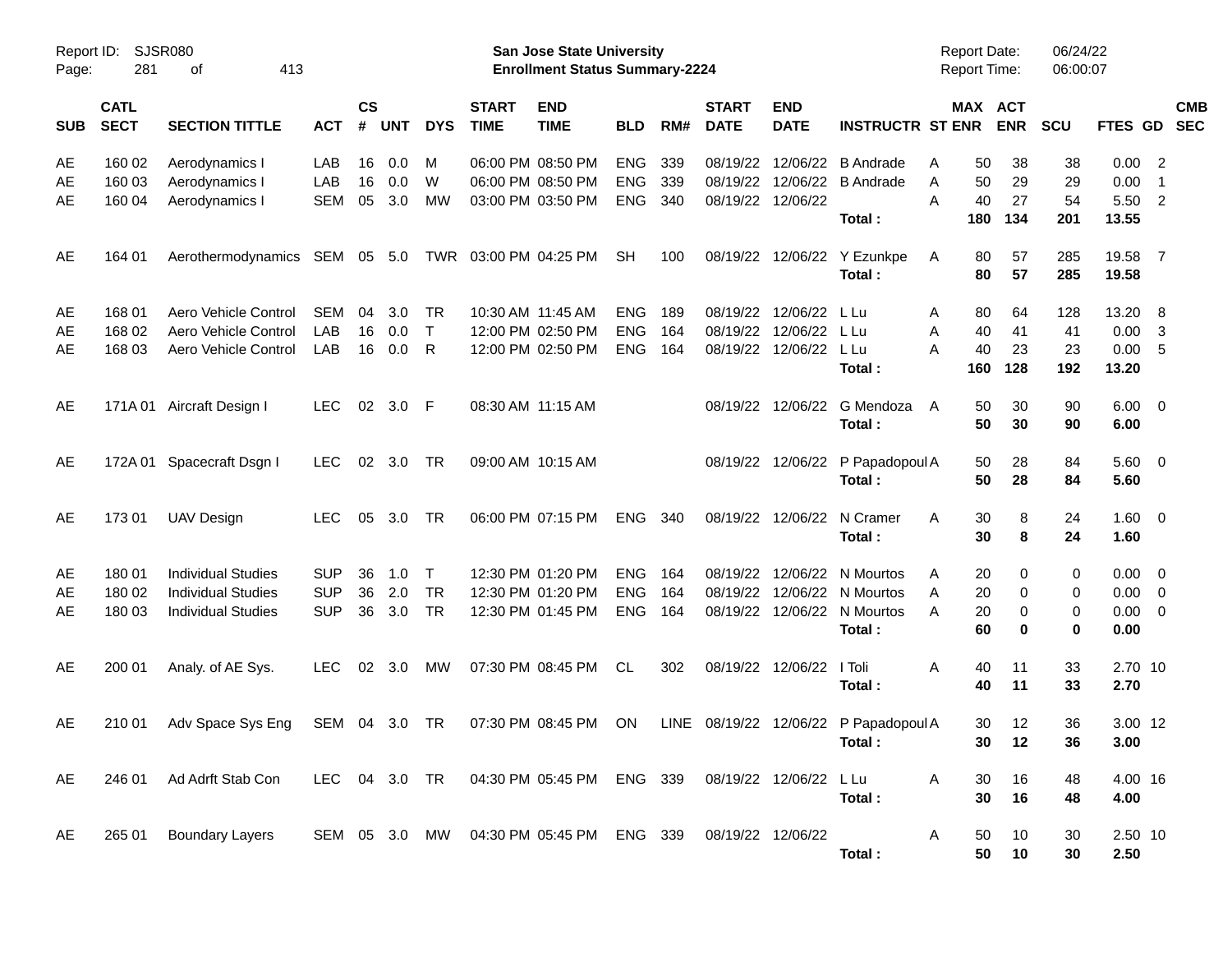| Report ID:<br>Page: | 282                        | <b>SJSR080</b><br>413<br>οf                                          |                                        |                    |                   |                                        |                             | <b>San Jose State University</b><br><b>Enrollment Status Summary-2224</b> |            |      |                                  |                                                  |                                                | <b>Report Date:</b><br><b>Report Time:</b> |                           |                                | 06/24/22<br>06:00:07                 |                                  |                                                           |
|---------------------|----------------------------|----------------------------------------------------------------------|----------------------------------------|--------------------|-------------------|----------------------------------------|-----------------------------|---------------------------------------------------------------------------|------------|------|----------------------------------|--------------------------------------------------|------------------------------------------------|--------------------------------------------|---------------------------|--------------------------------|--------------------------------------|----------------------------------|-----------------------------------------------------------|
| <b>SUB</b>          | <b>CATL</b><br><b>SECT</b> | <b>SECTION TITTLE</b>                                                | <b>ACT</b>                             | $\mathsf{cs}$<br># | <b>UNT</b>        | <b>DYS</b>                             | <b>START</b><br><b>TIME</b> | <b>END</b><br><b>TIME</b>                                                 | <b>BLD</b> | RM#  | <b>START</b><br><b>DATE</b>      | <b>END</b><br><b>DATE</b>                        | <b>INSTRUCTR ST ENR</b>                        |                                            | <b>MAX ACT</b>            | <b>ENR</b>                     | <b>SCU</b>                           | <b>FTES GD</b>                   | <b>CMB</b><br><b>SEC</b>                                  |
| AE                  | 269 01                     | Advanced CFD                                                         | <b>LEC</b>                             | 01                 | 3.0               | - F                                    |                             | 03:00 PM 05:45 PM                                                         | <b>ENG</b> | 329  | 08/19/22                         | 12/06/22                                         | <b>B</b> Andrade<br>Total:                     | A                                          | 40<br>40                  | 23<br>23                       | 69<br>69                             | 5.70 22<br>5.70                  |                                                           |
| AE                  | 271 01                     | Adv Air Design                                                       | <b>LEC</b>                             | 04                 | 3.0               | <b>TR</b>                              |                             | 06:00 PM 07:15 PM                                                         | ON         | LINE | 08/19/22                         | 12/06/22                                         | S MontgomeryA<br>Total:                        |                                            | 50<br>50                  | 11<br>11                       | 33<br>33                             | 2.75 11<br>2.75                  |                                                           |
| AE                  |                            | 295A 01 Project I                                                    | <b>SUP</b>                             | 25                 | 3.0               | - F                                    |                             | 08:30 AM 11:15 AM                                                         | ON         | LINE | 08/19/22                         | 12/06/22                                         | N Mourtos<br>Total:                            | A                                          | 25<br>25                  | 3<br>3                         | 0<br>$\mathbf 0$                     | $0.75$ 3<br>0.75                 |                                                           |
| AE                  |                            | 295B 01 Project II                                                   | <b>SUP</b>                             | 25                 | 3.0               | - F                                    |                             | 08:30 AM 11:15 AM                                                         | ON         | LINE | 08/19/22                         | 12/06/22                                         | N Mourtos<br>Total:                            | A                                          | 25<br>25                  | 3<br>3                         | 0<br>$\mathbf 0$                     | $0.75$ 3<br>0.75                 |                                                           |
| AE<br>AE<br>AE      | 298 01<br>298 02<br>298 03 | Spec Proj in Aerospa<br>Spec Proj in Aerospa<br>Spec Proj in Aerospa | <b>SUP</b><br><b>SUP</b><br><b>SUP</b> | 25<br>25<br>25     | 1.0<br>2.0<br>3.0 | <b>TBA</b><br><b>TBA</b><br><b>TBA</b> |                             |                                                                           |            |      | 08/19/22<br>08/19/22<br>08/19/22 | 12/06/22<br>12/06/22<br>12/06/22                 | N Mourtos<br>N Mourtos<br>N Mourtos<br>Total:  | A<br>A<br>A                                | 10<br>10<br>10<br>30      | 0<br>0<br>$\Omega$<br>$\bf{0}$ | $\mathbf 0$<br>0<br>0<br>$\mathbf 0$ | 0.00<br>0.00<br>0.00<br>0.00     | $\overline{\mathbf{0}}$<br>- 0<br>$\overline{\mathbf{0}}$ |
|                     | Department :               | <b>Aerospace Engineering</b>                                         |                                        |                    |                   |                                        |                             |                                                                           |            |      |                                  | <b>Lower Division:</b><br><b>Upper Division:</b> | Department Total:<br><b>Graduate Division:</b> |                                            | 1525<br>320<br>925<br>280 | 672<br>51<br>543<br>78         | 1659<br>51<br>1392<br>216            | 117.90<br>3.40<br>95.05<br>19.45 |                                                           |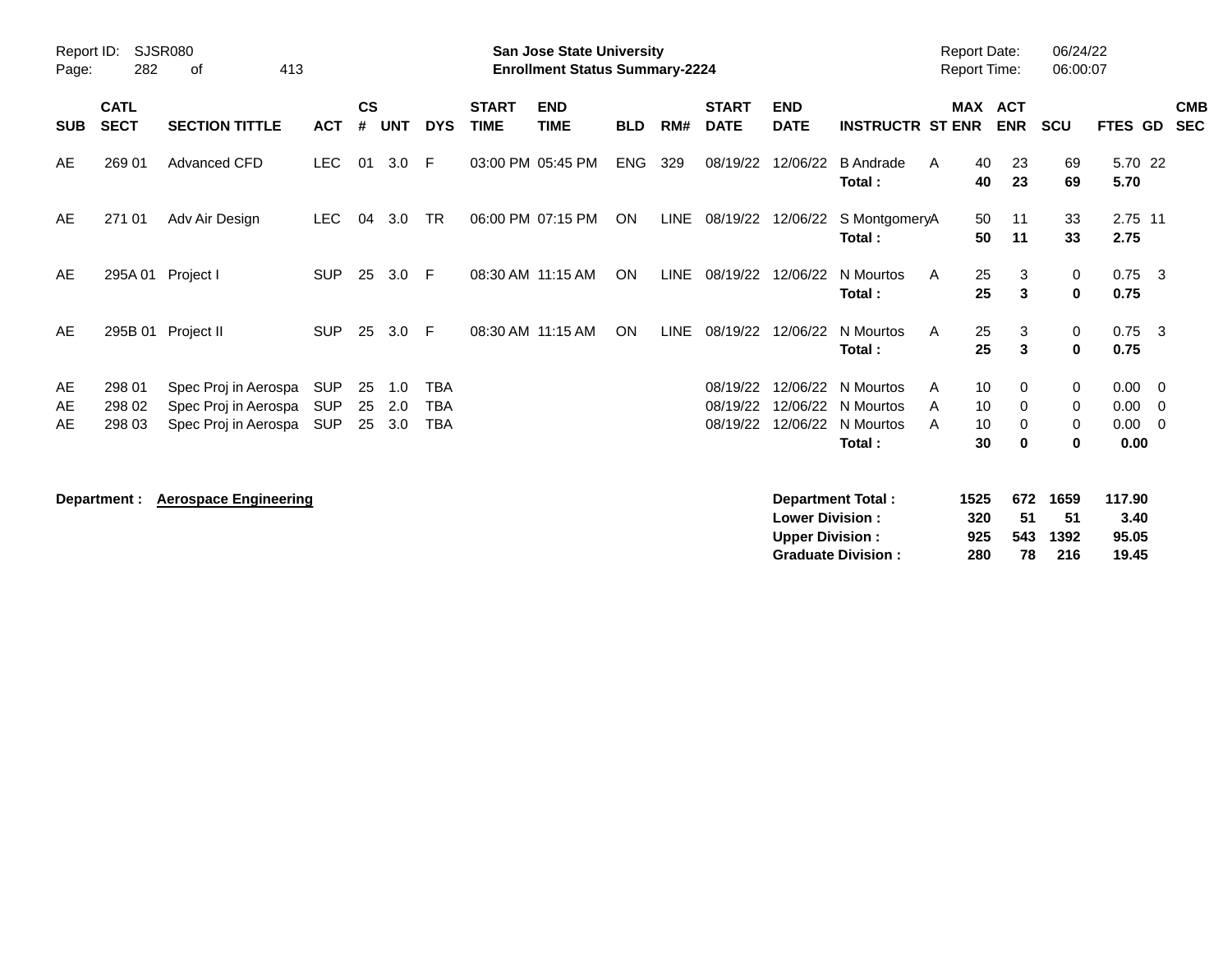| Report ID:<br>Page: | 283                        | SJSR080<br>413<br>οf                                          |              |                    |            |            |                             | San Jose State University<br><b>Enrollment Status Summary-2224</b> |            |       |                                |                           |                                 | <b>Report Date:</b><br><b>Report Time:</b> |                       | 06/24/22<br>06:00:07 |                    |                         |            |
|---------------------|----------------------------|---------------------------------------------------------------|--------------|--------------------|------------|------------|-----------------------------|--------------------------------------------------------------------|------------|-------|--------------------------------|---------------------------|---------------------------------|--------------------------------------------|-----------------------|----------------------|--------------------|-------------------------|------------|
| SUB                 | <b>CATL</b><br><b>SECT</b> | <b>SECTION TITTLE</b>                                         | ACT          | $\mathsf{cs}$<br># | <b>UNT</b> | <b>DYS</b> | <b>START</b><br><b>TIME</b> | <b>END</b><br><b>TIME</b>                                          | <b>BLD</b> | RM#   | <b>START</b><br><b>DATE</b>    | <b>END</b><br><b>DATE</b> | <b>INSTRUCTR ST ENR</b>         |                                            | MAX ACT<br><b>ENR</b> | <b>SCU</b>           | FTES GD SEC        |                         | <b>CMB</b> |
| <b>College</b>      | Department :               | <b>Engineering, College of</b><br><b>Chemical Engineering</b> |              |                    |            |            |                             |                                                                    |            |       |                                |                           |                                 |                                            |                       |                      |                    |                         |            |
| <b>CHE</b>          |                            | 110B 01 Comp Methods ChemELEC                                 |              |                    | 2.0        |            |                             |                                                                    |            |       |                                |                           |                                 | 0<br>X                                     | 0                     | 0                    | $0.00 \t 0$        |                         |            |
| <b>CHE</b>          |                            | 110B 02 Comp Methods ChemELAB                                 |              |                    | 0.0        |            |                             |                                                                    |            |       |                                |                           |                                 | X<br>0                                     | 0                     | 0                    | $0.00 \t 0$        |                         |            |
| <b>CHE</b>          |                            | 110B 03 Comp Methods ChemELEC                                 |              | 02                 | 2.0        | R          |                             | 03:00 PM 03:50 PM                                                  | <b>ENG</b> | 327   |                                |                           | 08/19/22 12/06/22 L Rosenfeld   | A<br>30                                    | 5                     | 5                    | $0.67$ 0           |                         |            |
| <b>CHE</b>          |                            | 110B 04 Comp Methods ChemELAB                                 |              |                    | 16 0.0     | Т          |                             | 03:00 PM 05:45 PM                                                  | <b>ENG</b> | 327   |                                |                           | 08/19/22 12/06/22 L Rosenfeld   | 30<br>A                                    | 5                     | 5                    | $0.00 \t 0$        |                         |            |
|                     |                            |                                                               |              |                    |            |            |                             |                                                                    |            |       |                                |                           | Total:                          | 60                                         | 10                    | 10                   | 0.67               |                         |            |
| CHE.                | 115 01                     | Indus Chem Calc                                               | <b>LEC</b>   | 02                 | 3.0        | TR.        |                             | 01:30 PM 02:45 PM                                                  | ENG        | - 401 |                                | 08/19/22 12/06/22         | C Komives<br>Total:             | A<br>40<br>40                              | 14<br>14              | 42<br>42             | $2.80 \ 0$<br>2.80 |                         |            |
| <b>CHE</b>          | 142 01                     | Princ Thermal Analys LAB                                      |              |                    | 1.0        |            |                             |                                                                    |            |       |                                |                           |                                 | X<br>0                                     | 0                     | 0                    | $0.00 \quad 0$     |                         |            |
|                     |                            |                                                               |              |                    |            |            |                             |                                                                    |            |       |                                |                           | Total:                          | 0                                          | $\bf{0}$              | 0                    | 0.00               |                         |            |
| <b>CHE</b>          | 158 01                     | Kin and React Des                                             | SEM          | 04                 | 3.0        | M          |                             | 09:00 AM 10:45 AM                                                  | <b>ENG</b> | 333   |                                |                           | 08/19/22 12/06/22 A Ramasubrana | 45                                         | 29                    | 58                   | 5.90 2             |                         |            |
| <b>CHE</b>          | 158 02                     | Kin and React Des                                             | LAB          | 16                 | 0.0        | W          |                             | 09:00 AM 11:45 AM                                                  | <b>ENG</b> | 333   | 08/19/22 12/06/22              |                           |                                 | 23<br>Α                                    | 24                    | 24                   | $0.00$ 2           |                         |            |
| <b>CHE</b>          | 158 03                     | Kin and React Des                                             | LAB          | 16                 | 0.0        | W          |                             | 03:00 PM 05:45 PM                                                  | ENG 333    |       |                                | 08/19/22 12/06/22         |                                 | 23<br>A                                    | 5                     | 5                    | $0.00 \t 0$        |                         |            |
|                     |                            |                                                               |              |                    |            |            |                             |                                                                    |            |       |                                |                           | Total :                         | 91                                         | 58                    | 87                   | 5.90               |                         |            |
| <b>CHE</b>          |                            | 160B 01 Unit Oper II                                          | SEM          | 04                 | 4.0        | <b>MW</b>  |                             | 12:00 PM 01:15 PM                                                  | <b>ENG</b> | 333   |                                | 08/19/22 12/06/22 K Kao   |                                 | 46<br>Α                                    | 32                    | 96                   | 8.73               | $\overline{\mathbf{3}}$ |            |
| <b>CHE</b>          |                            | 160B 02 Unit Oper II                                          | LAB          | 16                 | 0.0        | R          |                             | 09:00 AM 11:45 AM                                                  | <b>ENG</b> | 333   |                                | 08/19/22 12/06/22 K Kao   |                                 | 23<br>Α                                    | 18                    | 18                   | $0.00 \quad 3$     |                         |            |
| <b>CHE</b>          |                            | 160B 03 Unit Oper II                                          | LAB          | 16                 | 0.0        | R          |                             | 01:30 PM 04:15 PM                                                  | ENG 333    |       |                                | 08/19/22 12/06/22 K Kao   |                                 | 23<br>Α                                    | 14                    | 14                   | $0.00 \t 0$        |                         |            |
|                     |                            |                                                               |              |                    |            |            |                             |                                                                    |            |       |                                |                           | Total:                          | 92                                         | 64                    | 128                  | 8.73               |                         |            |
| <b>CHE</b>          | 161 01                     | Proc Sfty Engr Ethic                                          | SEM 04 1.0 W |                    |            |            |                             | 01:30 PM 02:20 PM                                                  | ON         |       | LINE 08/19/22 12/06/22 X Sinha |                           |                                 | Α<br>25                                    | 12                    | 12                   | $0.80 \quad 0$     |                         |            |
|                     |                            |                                                               |              |                    |            |            |                             |                                                                    |            |       |                                |                           | Total:                          | 25                                         | 12                    | 12                   | 0.80               |                         |            |
| <b>CHE</b>          |                            | 161L 01 UG Chem Engr Lab                                      | <b>LEC</b>   | 02                 | 2.0        | M          |                             | 01:30 PM 02:20 PM                                                  | <b>ENG</b> | 333   |                                | 08/19/22 12/06/22 G Kumar |                                 | 46<br>Α                                    | 26                    | 26                   | $3.47 \quad 0$     |                         |            |
| <b>CHE</b>          |                            | 161L 02 UG Chem Engr Lab                                      | LAB          |                    | 16  0.0    | M          |                             | 03:00 PM 05:45 PM                                                  | ENG        | 205   | 08/19/22 12/06/22              |                           |                                 | 12<br>Α                                    | 12                    | 12                   | $0.00 \t 0$        |                         |            |
| <b>CHE</b>          |                            | 161L 03 UG Chem Engr Lab                                      | LAB          | 16                 | 0.0        | $\top$     |                             | 01:30 PM 04:15 PM                                                  | ENG        | 205   | 08/19/22 12/06/22              |                           |                                 | 12<br>Α                                    | 10                    | 10                   | $0.00 \t 0$        |                         |            |
| <b>CHE</b>          |                            | 161L 04 UG Chem Engr Lab                                      | LAB          |                    | 16 0.0     | R          |                             | 01:30 PM 04:15 PM                                                  | <b>ENG</b> | 205   |                                | 08/19/22 12/06/22         |                                 | 12<br>Α                                    | 4                     | 4                    | $0.00 \t 0$        |                         |            |
|                     |                            | CHE 161L05 UG Chem Engr Lab                                   | LAB 16 0.0 W |                    |            |            |                             | 01:30 PM 04:15 PM ENG 205                                          |            |       | 08/19/22 12/06/22              |                           |                                 | 12<br>Α                                    | 0                     | 0                    | $0.00 \t 0$        |                         |            |
|                     |                            |                                                               |              |                    |            |            |                             |                                                                    |            |       |                                |                           | Total:                          | 94                                         | 52                    | 52                   | 3.47               |                         |            |
| <b>CHE</b>          | 162 01                     | <b>Engr Stat Analysis</b>                                     | LEC.         | 01                 | 2.0        | W          |                             | 04:30 PM 05:20 PM                                                  | ENG 331    |       |                                | 08/19/22 12/06/22         |                                 | 90<br>A                                    | 28                    | 28                   | 3.77               | $1\,C$                  |            |
| <b>ISE</b>          | 162 01                     | <b>Engr Stat Analysis</b>                                     | <b>LEC</b>   | 01                 | 2.0        | W          |                             | 04:30 PM 05:20 PM                                                  | ENG 331    |       |                                | 08/19/22 12/06/22         |                                 | $\mathbf 0$<br>Α                           | $\mathsf 0$           | $\,0\,$              | 0.00               | $0\,C$                  |            |
| <b>CHE</b>          | 162 02                     | <b>Engr Stat Analysis</b>                                     | LAB          | 16                 | 0.0        | W          |                             | 05:30 PM 08:15 PM                                                  | ENG 331    |       |                                | 08/19/22 12/06/22         |                                 | Α<br>30                                    | 28                    | 28                   | 0.00 1 C           |                         |            |
| ISE                 | 162 02                     | <b>Engr Stat Analysis</b>                                     | LAB          |                    | 16 0.0     | W          |                             | 05:30 PM 08:15 PM                                                  | ENG 331    |       |                                | 08/19/22 12/06/22         |                                 | A<br>0                                     | $\mathbf 0$           | 0                    | $0.00 \t 0 C$      |                         |            |
|                     |                            |                                                               |              |                    |            |            |                             |                                                                    |            |       |                                |                           | Total:                          | 120                                        | 56                    | 56                   | 3.77               |                         |            |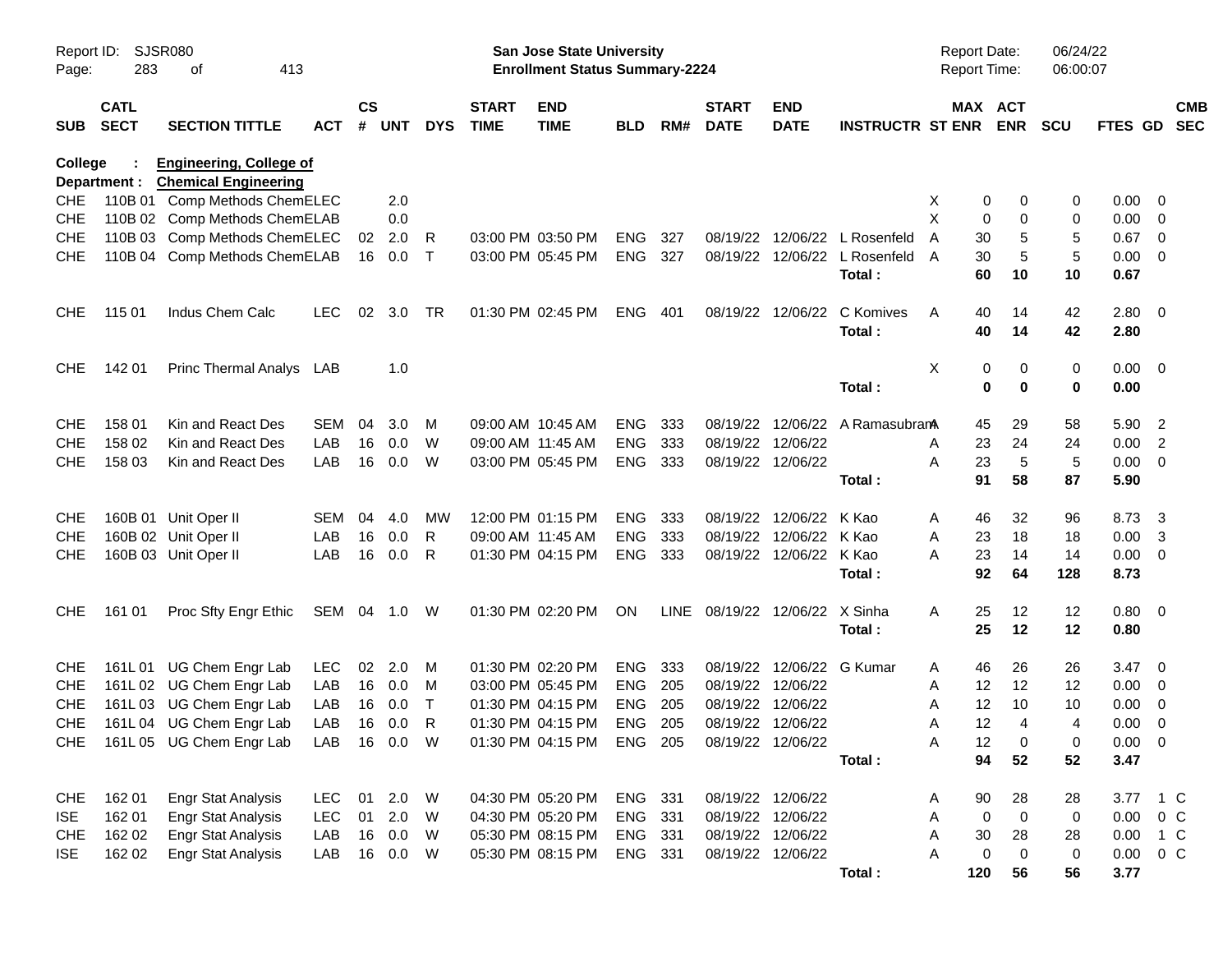| Report ID:<br>Page:                    | 284                        | <b>SJSR080</b><br>413<br>οf                                                         |                                        |                |                               |                                 |                             | <b>San Jose State University</b><br><b>Enrollment Status Summary-2224</b> |                                        |                   |                                  |                                  |                                                                                   | <b>Report Date:</b><br>Report Time:     |                                         | 06/24/22<br>06:00:07 |                                         |                                                                               |  |
|----------------------------------------|----------------------------|-------------------------------------------------------------------------------------|----------------------------------------|----------------|-------------------------------|---------------------------------|-----------------------------|---------------------------------------------------------------------------|----------------------------------------|-------------------|----------------------------------|----------------------------------|-----------------------------------------------------------------------------------|-----------------------------------------|-----------------------------------------|----------------------|-----------------------------------------|-------------------------------------------------------------------------------|--|
| <b>SUB</b>                             | <b>CATL</b><br><b>SECT</b> | <b>SECTION TITTLE</b>                                                               | <b>ACT</b>                             | <b>CS</b><br># | <b>UNT</b>                    | <b>DYS</b>                      | <b>START</b><br><b>TIME</b> | <b>END</b><br><b>TIME</b>                                                 | <b>BLD</b>                             | RM#               | <b>START</b><br><b>DATE</b>      | <b>END</b><br><b>DATE</b>        | <b>INSTRUCTR ST ENR ENR</b>                                                       |                                         | MAX ACT                                 | <b>SCU</b>           | <b>FTES GD</b>                          | <b>CMB</b><br><b>SEC</b>                                                      |  |
| <b>CHE</b><br><b>CHE</b><br><b>CHE</b> |                            | 165A 01 Plant Design I<br>165A 02 Plant Design I<br>165A 03 Plant Design I          | LEC<br>LAB<br>LAB                      | 02<br>16<br>16 | 2.0<br>0.0<br>0.0             | W<br>F<br>- F                   |                             | 01:30 PM 02:20 PM<br>12:00 PM 02:45 PM<br>12:00 PM 02:45 PM               | <b>ENG</b><br><b>ENG</b><br><b>ENG</b> | 333<br>333<br>339 | 08/19/22<br>08/19/22<br>08/19/22 | 12/06/22 X Sinha                 | 12/06/22 D Wagner<br>12/06/22 D Wagner<br>Total:                                  | 46<br>A<br>Α<br>23<br>23<br>A<br>92     | 26<br>18<br>8<br>52                     | 26<br>18<br>8<br>52  | $3.47 \quad 0$<br>0.00<br>0.00<br>3.47  | $\overline{\mathbf{0}}$<br>$\overline{\mathbf{0}}$                            |  |
| <b>CHE</b>                             | 174 01<br>GEOL 174 01      | <b>Hazardous Materials</b><br>Hazardous Materials                                   | SEM<br>SEM 04                          | 04             | 3.0<br>3.0                    | R<br>R                          |                             | 06:00 PM 08:45 PM<br>06:00 PM 08:45 PM                                    | DMH 160<br>DMH 160                     |                   | 08/19/22<br>08/19/22             | 12/06/22<br>12/06/22             | Total:                                                                            | 25<br>A<br>A<br>25                      | 5<br>6<br>0<br>11                       | 15<br>18<br>33       | 1.00<br>1.30<br>2.30                    | $0\,$ C<br>2 C                                                                |  |
| <b>CHE</b>                             | 176 01                     | Energy Storage Sys                                                                  | LEC 02 3.0 R                           |                |                               |                                 |                             | 06:00 PM 08:45 PM                                                         | <b>ENG</b>                             | - 401             |                                  |                                  | 08/19/22 12/06/22 N Matsumura A<br>Total:                                         | 25<br>25                                | 7<br>$\overline{7}$                     | 21<br>21             | $1.65$ 5<br>1.65                        |                                                                               |  |
| <b>CHE</b><br><b>CHE</b>               | 180 01<br>180 02           | <b>Individual Studies</b><br><b>Individual Studies</b>                              | <b>SUP</b><br><b>SUP</b>               | 36             | 1.0<br>36 2.0                 | <b>TBA</b><br>TBA               |                             |                                                                           |                                        |                   | 08/19/22                         | 12/06/22<br>08/19/22 12/06/22    | Total:                                                                            | 20<br>A<br>A<br>20<br>40                | 0<br>0<br>0                             | 0<br>0<br>0          | 0.00<br>0.00<br>0.00                    | $\overline{\phantom{0}}$<br>$\overline{\mathbf{0}}$                           |  |
| <b>CHE</b><br><b>CHE</b><br><b>CHE</b> |                            | 180R 01 UG Res & Projects<br>180R 02 UG Res & Projects<br>180R 03 UG Res & Projects | <b>SUP</b><br><b>SUP</b><br><b>SUP</b> | 36<br>36<br>36 | 1.0<br>2.0<br>3.0             | <b>TBA</b><br><b>TBA</b><br>TBA |                             |                                                                           |                                        |                   | 08/19/22<br>08/19/22<br>08/19/22 | 12/06/22<br>12/06/22<br>12/06/22 | Total:                                                                            | 20<br>A<br>20<br>A<br>$20\,$<br>A<br>60 | 0<br>0<br>0<br>0                        | 0<br>0<br>0<br>0     | 0.00<br>0.00<br>0.00<br>0.00            | $\overline{\mathbf{0}}$<br>$\overline{\mathbf{0}}$<br>$\overline{\mathbf{0}}$ |  |
| <b>CHE</b><br><b>CHE</b><br><b>CHE</b> | 190 01<br>190 02<br>190 03 | Intro to Tran Phen<br>Intro to Tran Phen<br>Intro to Tran Phen                      | <b>LEC</b><br><b>LEC</b><br><b>LEC</b> | 02             | 3.0<br>3.0<br>3.0             | TR                              |                             | 10:30 AM 11:45 AM                                                         | ENG 395                                |                   |                                  | 08/19/22 12/06/22                | L Rosenfeld<br>Total:                                                             | X<br>X<br>30<br>$\overline{A}$<br>30    | 0<br>0<br>0<br>0<br>7<br>$\overline{7}$ | 0<br>0<br>21<br>21   | 0.00<br>0.00<br>1.40<br>1.40            | - 0<br>$\overline{\mathbf{0}}$<br>$\overline{\mathbf{0}}$                     |  |
| <b>CHE</b>                             | 192 01                     | Intro Biochem Engr                                                                  | SEM 04 3.0 R                           |                |                               |                                 |                             | 06:00 PM 08:45 PM                                                         | ENG 339                                |                   | 08/19/22                         | 12/06/22                         | C Komives<br>Total:                                                               | 35<br>A<br>35                           | 9<br>9                                  | 27<br>27             | $1.85$ 1<br>1.85                        |                                                                               |  |
| <b>CHE</b>                             | 199 01                     | Special Topics ChE & SEM<br>MATE 199 01 Special Topics ChE & SEM                    |                                        |                | 3.0<br>3.0                    |                                 |                             |                                                                           |                                        |                   |                                  |                                  | Total:                                                                            | X<br>$\mathsf{X}$                       | 0<br>0<br>0<br>0<br>0<br>0              | 0<br>0<br>0          | $0.00 \t 0$<br>$0.00 \t 0$<br>0.00      |                                                                               |  |
| <b>CHE</b><br><b>CHE</b><br>CHE        | 200 01<br>200 02<br>200 03 | <b>Research Methods</b><br><b>Research Methods</b><br><b>Research Methods</b>       | <b>LEC</b><br>LAB<br>LAB               | 16             | 02 3.0 F<br>0.0<br>16  0.0  F | - F                             |                             | 03:00 PM 04:50 PM<br>05:00 PM 07:45 PM<br>05:00 PM 07:45 PM               | <b>ON</b>                              |                   |                                  | 08/19/22 12/06/22                | LINE 08/19/22 12/06/22 Y Schneider A<br>08/19/22 12/06/22 Y Schneider A<br>Total: | 30<br>30<br>Α<br>10<br>70               | 8<br>8<br>0<br>16                       | 16<br>8<br>0<br>24   | 2.00 8<br>0.00 8<br>$0.00 \t 0$<br>2.00 |                                                                               |  |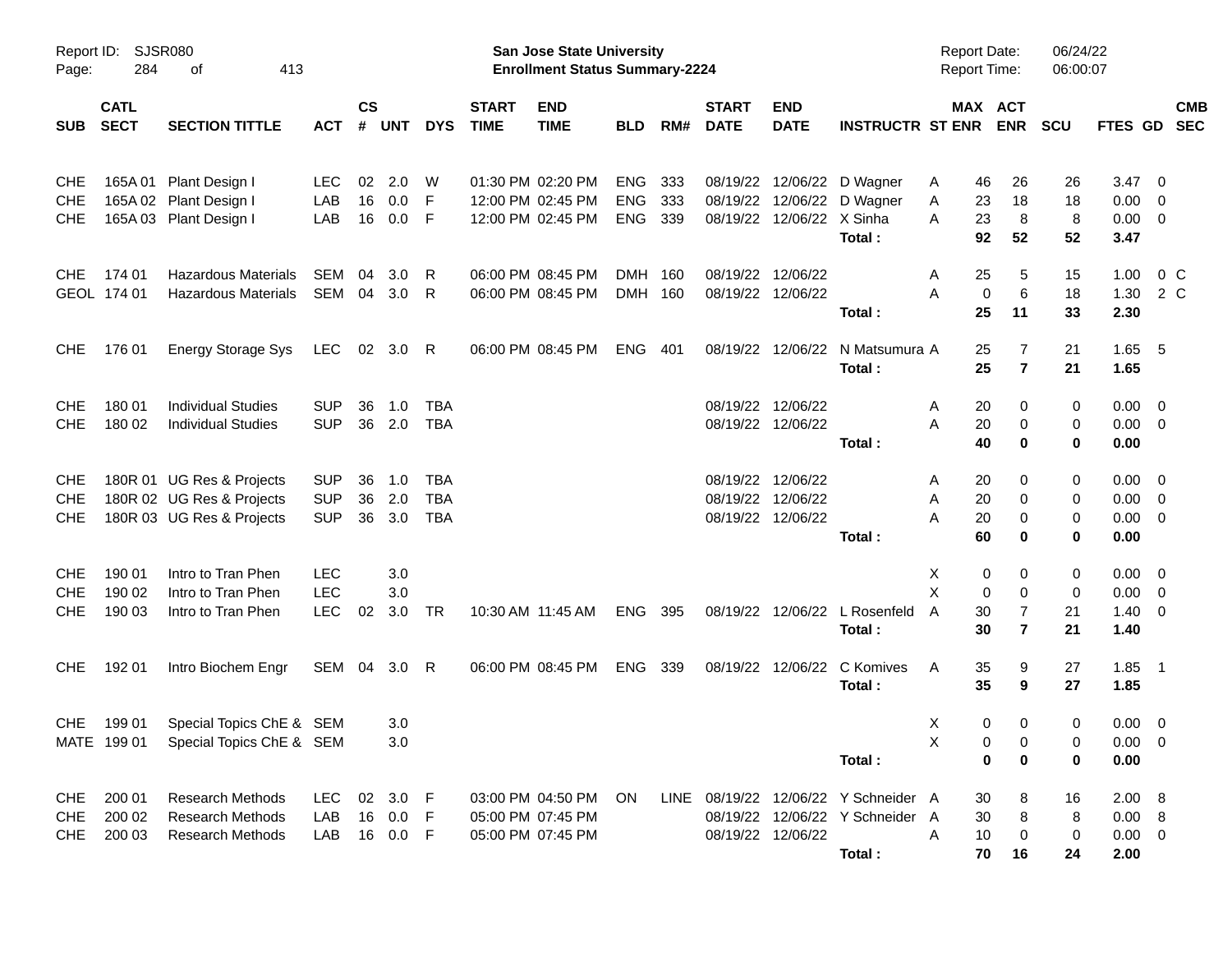| Report ID:<br>Page:                                  | 285                                  | <b>SJSR080</b><br>413<br>of                                                                      |                                                      |                      |                          |                                    |                             | <b>San Jose State University</b><br><b>Enrollment Status Summary-2224</b> |                          |            |                                              |                                                                      |                                                          | <b>Report Date:</b><br>Report Time:            |                                                                    | 06/24/22<br>06:00:07                        |                                      |                                                |
|------------------------------------------------------|--------------------------------------|--------------------------------------------------------------------------------------------------|------------------------------------------------------|----------------------|--------------------------|------------------------------------|-----------------------------|---------------------------------------------------------------------------|--------------------------|------------|----------------------------------------------|----------------------------------------------------------------------|----------------------------------------------------------|------------------------------------------------|--------------------------------------------------------------------|---------------------------------------------|--------------------------------------|------------------------------------------------|
| <b>SUB</b>                                           | <b>CATL</b><br><b>SECT</b>           | <b>SECTION TITTLE</b>                                                                            | <b>ACT</b>                                           | $\mathsf{cs}$<br>#   | <b>UNT</b>               | <b>DYS</b>                         | <b>START</b><br><b>TIME</b> | <b>END</b><br><b>TIME</b>                                                 | <b>BLD</b>               | RM#        | <b>START</b><br><b>DATE</b>                  | <b>END</b><br><b>DATE</b>                                            | <b>INSTRUCTR ST ENR</b>                                  |                                                | <b>MAX ACT</b><br><b>ENR</b>                                       | <b>SCU</b>                                  | FTES GD                              | <b>CMB</b><br><b>SEC</b>                       |
| CHE                                                  | 21901                                | <b>Transport Proc</b>                                                                            | SEM                                                  | 05                   | 3.0                      | W                                  |                             | 06:00 PM 08:45 PM                                                         |                          |            | 08/19/22                                     | 12/06/22                                                             | <b>L</b> Aarons<br>Total:                                | 30<br>A<br>30                                  | 14<br>14                                                           | 42<br>42                                    | 3.50 14<br>3.50                      |                                                |
| <b>CHE</b>                                           | 280 01                               | <b>Graduate Research</b>                                                                         | <b>SUP</b>                                           | 25                   | 3.0                      | -F                                 |                             | 03:00 PM 05:45 PM                                                         | <b>ENG</b>               | 395        | 08/19/22                                     | 12/06/22                                                             | A Ramasubran<br>Total:                                   | 10<br>10                                       | 2<br>$\mathbf{2}$                                                  | 0<br>0                                      | 0.50<br>0.50                         | $\overline{\phantom{0}}^2$                     |
| <b>CHE</b><br><b>CHE</b><br><b>CHE</b>               | 280101<br>280102<br>280103           | Graduate Research I<br>Graduate Research I<br>Graduate Research I                                | <b>SUP</b><br><b>SUP</b><br><b>SUP</b>               | 25<br>25<br>25       | 1.0<br>2.0<br>2.0        | <b>TBA</b><br><b>TBA</b><br>F      |                             | 03:00 PM 05:45 PM                                                         | ENG                      | 395        | 08/19/22<br>08/19/22<br>08/19/22             | 12/06/22<br>12/06/22<br>12/06/22                                     | A RamasubranA<br>A Ramasubran<br>A RamasubranA<br>Total: | 10<br>10<br>10<br>30                           | 0<br>$\overline{7}$<br>2<br>9                                      | 0<br>0<br>0<br>0                            | 0.00<br>1.17<br>0.33<br>1.50         | - 0<br>$\overline{7}$<br>$\overline{2}$        |
| CHE                                                  | 293 01<br>CHEM 293 01                | <b>Appl Bioinformatics</b><br><b>Appl Bioinformatics</b>                                         | <b>SEM</b><br><b>SEM</b>                             | 04<br>04             | 3.0<br>3.0               | Т<br>$\mathsf{T}$                  |                             | 06:00 PM 08:45 PM<br>06:00 PM 08:45 PM                                    |                          |            | 08/19/22<br>08/19/22                         | 12/06/22<br>12/06/22                                                 | Total:                                                   | 25<br>A<br>A<br>25                             | 3<br>$\overline{c}$<br>$\mathbf 0$<br>$5\phantom{a}$               | 9<br>$6\phantom{1}6$<br>15                  | 0.75<br>0.50<br>1.25                 | $3\,C$<br>2 C                                  |
| <b>CHE</b><br><b>CHE</b><br><b>CHE</b><br><b>CHE</b> | 298 01<br>298 02<br>298 03<br>298 04 | <b>MS Res Project</b><br><b>MS Res Project</b><br><b>MS Res Project</b><br><b>MS Res Project</b> | <b>SUP</b><br><b>SUP</b><br><b>SUP</b><br><b>SUP</b> | 25<br>25<br>25<br>25 | 1.0<br>1.0<br>2.0<br>2.0 | <b>TBA</b><br>F<br><b>TBA</b><br>F |                             | 03:00 PM 05:45 PM<br>03:00 PM 05:45 PM                                    | <b>ENG</b><br><b>ENG</b> | 395<br>395 | 08/19/22<br>08/19/22<br>08/19/22<br>08/19/22 | 12/06/22<br>12/06/22 X Sinha<br>12/06/22 X Sinha<br>12/06/22 X Sinha | X Sinha<br>Total:                                        | 10<br>A<br>A<br>10<br>A<br>20<br>10<br>A<br>50 | 0<br>$\overline{1}$<br>$\mathbf{1}$<br>$\mathbf 0$<br>$\mathbf{2}$ | 0<br>1<br>$\mathbf{1}$<br>0<br>$\mathbf{2}$ | 0.00<br>0.08<br>0.17<br>0.00<br>0.25 | - 0<br>- 1<br>$\overline{1}$<br>$\overline{0}$ |
| <b>CHE</b><br><b>CHE</b><br><b>CHE</b><br><b>CHE</b> | 299 01<br>299 02<br>299 03<br>299 04 | <b>Master's Thesis</b><br>Master's Thesis<br><b>Master's Thesis</b><br><b>Master's Thesis</b>    | <b>SUP</b><br><b>SUP</b><br><b>SUP</b><br><b>SUP</b> | 25<br>25<br>25<br>25 | 1.0<br>1.0<br>3.0<br>3.0 | <b>TBA</b><br>F<br><b>TBA</b><br>F |                             | 03:00 PM 05:45 PM<br>03:00 PM 05:45 PM                                    | <b>ENG</b><br><b>ENG</b> | 395<br>395 | 08/19/22<br>08/19/22<br>08/19/22<br>08/19/22 | 12/06/22<br>12/06/22<br>12/06/22<br>12/06/22                         | Total:                                                   | 10<br>A<br>10<br>A<br>A<br>10<br>10<br>A<br>40 | 0<br>0<br>0<br>0<br>$\bf{0}$                                       | 0<br>0<br>0<br>0<br>0                       | 0.00<br>0.00<br>0.00<br>0.00<br>0.00 | - 0<br>0<br>0<br>- 0                           |
|                                                      |                                      |                                                                                                  |                                                      |                      |                          |                                    |                             |                                                                           |                          |            |                                              |                                                                      |                                                          |                                                |                                                                    |                                             |                                      |                                                |

**Department : Chemical Engineering <b>Contained Engineering Contained Separtment Total : 1084 400 624 45.80 Lower Division : 0 0 0 0.00 Upper Division : 899 368 565 38.80 Graduate Division : 185 32 59 7.00**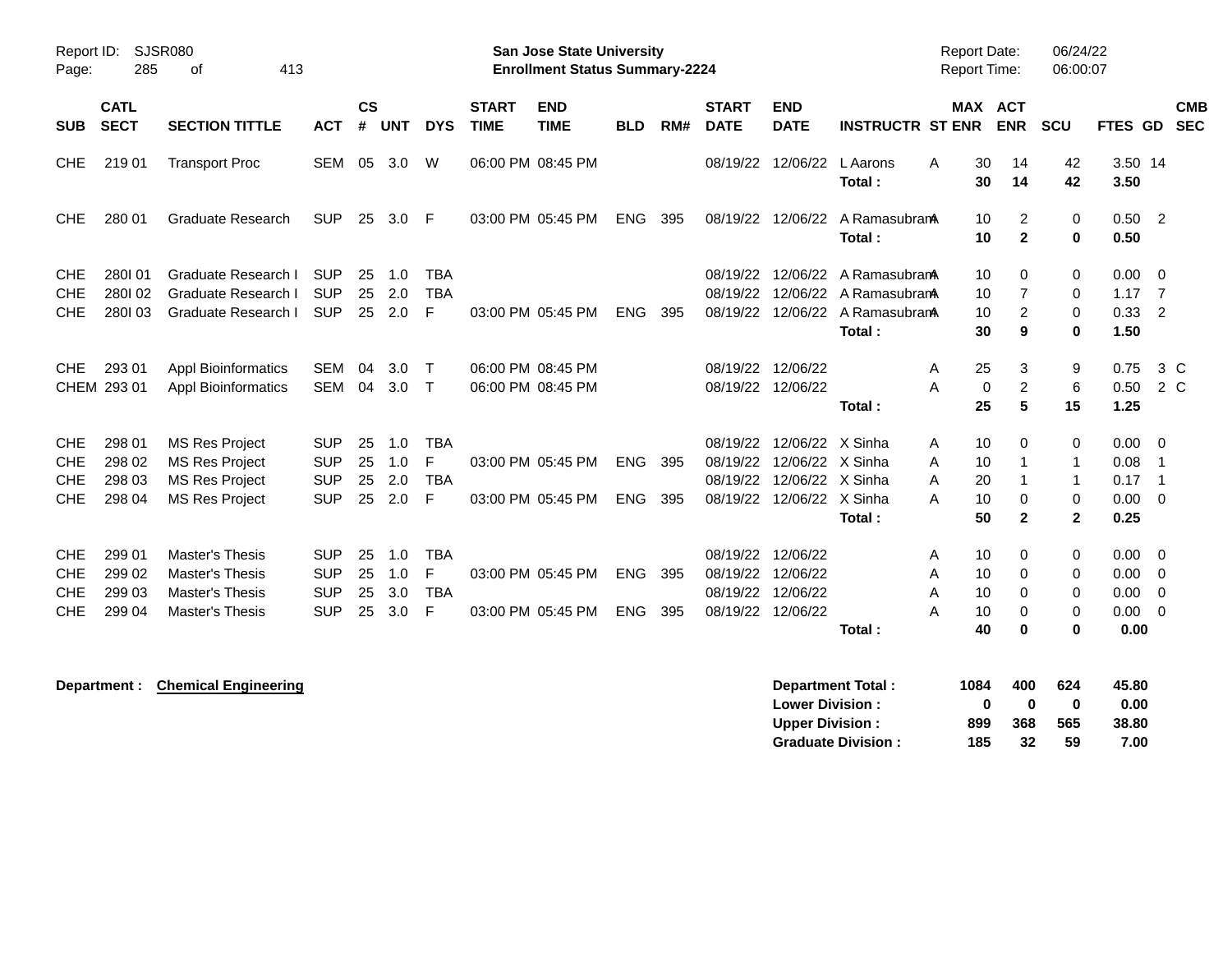| Report ID:<br>Page: | 286                        | SJSR080<br>413<br>οf                                                           | San Jose State University<br><b>Enrollment Status Summary-2224</b> |                    |                |              |                             |                           |                |     |                             |                           | Report Date:<br><b>Report Time:</b> |         | 06/24/22<br>06:00:07  |             |                |                         |                          |
|---------------------|----------------------------|--------------------------------------------------------------------------------|--------------------------------------------------------------------|--------------------|----------------|--------------|-----------------------------|---------------------------|----------------|-----|-----------------------------|---------------------------|-------------------------------------|---------|-----------------------|-------------|----------------|-------------------------|--------------------------|
| <b>SUB</b>          | <b>CATL</b><br><b>SECT</b> | <b>SECTION TITTLE</b>                                                          | <b>ACT</b>                                                         | $\mathsf{cs}$<br># | <b>UNT</b>     | <b>DYS</b>   | <b>START</b><br><b>TIME</b> | <b>END</b><br><b>TIME</b> | <b>BLD</b>     | RM# | <b>START</b><br><b>DATE</b> | <b>END</b><br><b>DATE</b> | <b>INSTRUCTR ST ENR</b>             |         | MAX ACT<br><b>ENR</b> | <b>SCU</b>  | FTES GD        |                         | <b>CMB</b><br><b>SEC</b> |
| College             | Department :               | <b>Engineering, College of</b><br><b>Civil &amp; Environmental Engineering</b> |                                                                    |                    |                |              |                             |                           |                |     |                             |                           |                                     |         |                       |             |                |                         |                          |
| CE                  | 801                        | Plane Surveying                                                                | SEM                                                                | 02                 | 3.0            | TR           |                             | 08:00 AM 08:50 AM         | <b>ENG</b>     | 341 |                             | 08/19/22 12/06/22         |                                     | 72<br>A | 51                    | 102         | 10.20          | - 0                     |                          |
| <b>CE</b>           | 802                        | Plane Surveying                                                                | LAB                                                                | 16                 | 0.0            | T            |                             | 09:00 AM 11:45 AM         | <b>ENG</b>     | 132 |                             | 08/19/22 12/06/22         |                                     | 14<br>A | 14                    | 14          | 0.00           | $\overline{0}$          |                          |
| <b>CE</b>           | 803                        | Plane Surveying                                                                | LAB                                                                | 16                 | 0.0            | $\mathsf{T}$ |                             | 01:30 PM 04:15 PM         | <b>ENG</b>     | 132 |                             | 08/19/22 12/06/22         |                                     | 14<br>A | 13                    | 13          | 0.00           | $\overline{0}$          |                          |
| <b>CE</b>           | 8 0 4                      | Plane Surveying                                                                | LAB                                                                | 16                 | 0.0            | R            |                             | 09:00 AM 11:45 AM         | <b>ENG</b>     | 132 |                             | 08/19/22 12/06/22         |                                     | 14<br>A | 12                    | 12          | 0.00           | $\overline{0}$          |                          |
| <b>CE</b>           | 805                        | <b>Plane Surveying</b>                                                         | LAB                                                                | 16                 | 0.0            | R            |                             | 01:30 PM 04:15 PM         | <b>ENG</b>     | 132 |                             | 08/19/22 12/06/22         |                                     | 14<br>A | 12                    | 12          | 0.00           | $\overline{0}$          |                          |
| <b>CE</b>           | 8 0 6                      | <b>Plane Surveying</b>                                                         | LAB                                                                | 16                 | 0.0            | F            |                             | 01:30 PM 04:15 PM         | <b>ENG</b>     | 132 |                             | 08/19/22 12/06/22         |                                     | 14<br>A | $\Omega$              | $\mathbf 0$ | 0.00           | $\overline{0}$          |                          |
|                     |                            |                                                                                |                                                                    |                    |                |              |                             |                           |                |     |                             |                           | Total:                              | 142     | 102                   | 153         | 10.20          |                         |                          |
| <b>CE</b>           | 20 01                      | Graphics/CAD/Prog                                                              | <b>SEM</b>                                                         | 02                 | 3.0            | TR           |                             | 12:00 PM 12:50 PM         | <b>ENG</b>     | 341 |                             | 08/19/22 12/06/22         | A Wong                              | 64<br>A | 42                    | 84          | 8.40           | - 0                     |                          |
| <b>CE</b>           | 20 02                      | Graphics/CAD/Prog                                                              | LAB                                                                | 16                 | 0.0            | $\mathsf{T}$ |                             | 09:00 AM 11:45 AM         | <b>ENG</b>     | 407 |                             | 08/19/22 12/06/22         | A Wong                              | 14<br>A | 14                    | 14          | 0.00           | $\overline{0}$          |                          |
| <b>CE</b>           | 20 03                      | Graphics/CAD/Prog                                                              | LAB                                                                | 16                 | 0.0            | $\mathsf{T}$ |                             | 01:30 PM 04:15 PM         | <b>ENG</b>     | 333 |                             | 08/19/22 12/06/22         | A Wong                              | 14<br>A | 14                    | 14          | 0.00           | $\overline{0}$          |                          |
| <b>CE</b>           | 20 04                      | Graphics/CAD/Prog                                                              | LAB                                                                | 16                 | 0.0            | R            |                             | 09:00 AM 11:45 AM         | <b>ENG</b>     | 407 |                             | 08/19/22 12/06/22 A Wong  |                                     | 14<br>A | 14                    | 14          | 0.00           | $\overline{0}$          |                          |
| <b>CE</b>           | 20 05                      | Graphics/CAD/Prog                                                              | LAB                                                                | 16                 | 0.0            | R            |                             | 01:30 PM 04:15 PM         |                |     |                             | 08/19/22 12/06/22         |                                     | 14<br>А | $\mathbf 0$           | $\mathbf 0$ | 0.00           | $\overline{0}$          |                          |
|                     |                            |                                                                                |                                                                    |                    |                |              |                             |                           |                |     |                             |                           | Total:                              | 120     | 84                    | 126         | 8.40           |                         |                          |
| <b>CE</b>           | 95 01                      | <b>Theory App Statics</b>                                                      | <b>LEC</b>                                                         | 02                 | 3.0            | <b>TR</b>    |                             | 09:00 AM 10:15 AM         | <b>ENG</b>     | 329 |                             | 08/19/22 12/06/22         |                                     | 45<br>A | 15                    | 45          | 3.00           | $\overline{0}$          |                          |
| <b>CE</b>           | 95 02                      | <b>Theory App Statics</b>                                                      | <b>LEC</b>                                                         | $02\,$             | 3.0            | <b>MW</b>    |                             | 09:00 AM 10:15 AM         | <b>ENG</b>     | 339 |                             | 08/19/22 12/06/22         |                                     | 45<br>A | 36                    | 108         | 7.20           | $\overline{0}$          |                          |
| <b>CE</b>           | 95 03                      | <b>Theory App Statics</b>                                                      | <b>LEC</b>                                                         | 02                 | 3.0            | <b>TR</b>    |                             | 10:30 AM 11:45 AM         | <b>ENG</b>     | 331 |                             | 08/19/22 12/06/22         |                                     | A<br>45 | 35                    | 105         | 7.00           | $\overline{0}$          |                          |
| <b>CE</b>           | 95 04                      | <b>Theory App Statics</b>                                                      | <b>LEC</b>                                                         | 02                 | 3.0            | <b>MW</b>    |                             | 10:30 AM 11:45 AM         | <b>ENG</b>     | 339 |                             | 08/19/22 12/06/22         |                                     | 45<br>A | $\mathbf 0$           | $\mathbf 0$ | 0.00           | $\overline{\mathbf{0}}$ |                          |
|                     |                            |                                                                                |                                                                    |                    |                |              |                             |                           |                |     |                             |                           | Total:                              | 180     | 86                    | 258         | 17.20          |                         |                          |
| <b>CE</b>           | 99 01                      | Intro Statics                                                                  | <b>LEC</b>                                                         |                    | $02 \quad 2.0$ | МW           |                             | 08:00 AM 08:50 AM         | ENG            | 341 |                             | 08/19/22 12/06/22         | M Maaz                              | 60<br>A | 12                    | 24          | $1.60 \t 0$    |                         |                          |
|                     |                            |                                                                                |                                                                    |                    |                |              |                             |                           |                |     |                             |                           | Total:                              | 60      | 12                    | 24          | 1.60           |                         |                          |
| <b>CE</b>           | 104 01                     | Intro GIS Civil Eng                                                            | <b>LEC</b>                                                         |                    | 02 3.0         | R            |                             | 06:00 PM 08:45 PM         | <b>ON</b>      |     | LINE 08/19/22 12/06/22      |                           | I Jeyachandr A                      | 30      | 25                    | 75          | 5.15 3         |                         |                          |
|                     |                            |                                                                                |                                                                    |                    |                |              |                             |                           |                |     |                             |                           | Total:                              | 30      | 25                    | 75          | 5.15           |                         |                          |
| <b>CE</b>           | 112 01                     | Mech of Matls                                                                  | <b>LEC</b>                                                         | 02                 | 3.0            | MW           |                             | 10:30 AM 11:45 AM         | <b>ENG</b>     | 329 |                             | 08/19/22 12/06/22         |                                     | 45<br>A | 45                    | 135         | 9.05           | $\overline{1}$          |                          |
| <b>CE</b>           | 112 02                     | Mech of Matls                                                                  | <b>LEC</b>                                                         |                    | 02 3.0         | <b>TR</b>    |                             | 12:00 PM 01:15 PM         | <b>ENG</b>     | 339 |                             | 08/19/22 12/06/22         |                                     | 45<br>A | 45                    | 135         | 9.00           | $\overline{0}$          |                          |
| CE                  | 112 03                     | Mech of Matls                                                                  | <b>LEC</b>                                                         |                    | 02 3.0         | <b>MW</b>    |                             | 09:00 AM 10:15 AM         | ENG            | 343 |                             | 08/19/22 12/06/22         |                                     | Α       | 45<br>31              | 93          | $6.20 \ 0$     |                         |                          |
| CE                  | 112 04                     | Mech of Matls                                                                  | LEC-                                                               |                    | 02 3.0         | TR.          |                             | 04:30 PM 05:45 PM         | CL.            | 117 |                             | 08/19/22 12/06/22         |                                     | 45<br>Α | 37                    | 111         | $7.40 \quad 0$ |                         |                          |
| <b>CE</b>           | 112 05                     | Mech of Matls                                                                  | LEC                                                                |                    | 02 3.0 TR      |              |                             | 09:00 AM 10:15 AM         | ENG 339        |     |                             | 08/19/22 12/06/22         |                                     | A<br>45 | $\mathbf 0$           | $\pmb{0}$   | $0.00 \t 0$    |                         |                          |
|                     |                            |                                                                                |                                                                    |                    |                |              |                             |                           |                |     |                             |                           | Total:                              |         | 225 158               | 474         | 31.65          |                         |                          |
| CE                  | 120 01                     | Construc Matl Lab                                                              | LAB                                                                |                    | 16  1.0  M     |              |                             | 06:00 PM 08:45 PM         | ENG 134        |     |                             | 08/19/22 12/06/22 M Maaz  |                                     | 14<br>A | 14                    | 14          | $0.93 \quad 0$ |                         |                          |
| CE                  | 120 02                     | <b>Construc Matl Lab</b>                                                       | LAB                                                                |                    | 16 1.0         | $\top$       |                             | 06:00 PM 08:45 PM         | ENG 134        |     |                             | 08/19/22 12/06/22 M Maaz  |                                     | 14<br>A | 14                    | 14          | $0.95$ 1       |                         |                          |
| CE                  | 120 03                     | Construc Matl Lab                                                              | LAB                                                                |                    | 16  1.0  W     |              |                             | 06:00 PM 08:45 PM         | <b>ENG 134</b> |     |                             | 08/19/22 12/06/22 M Maaz  |                                     | A       | 14 14                 | 14          | $0.93 \quad 0$ |                         |                          |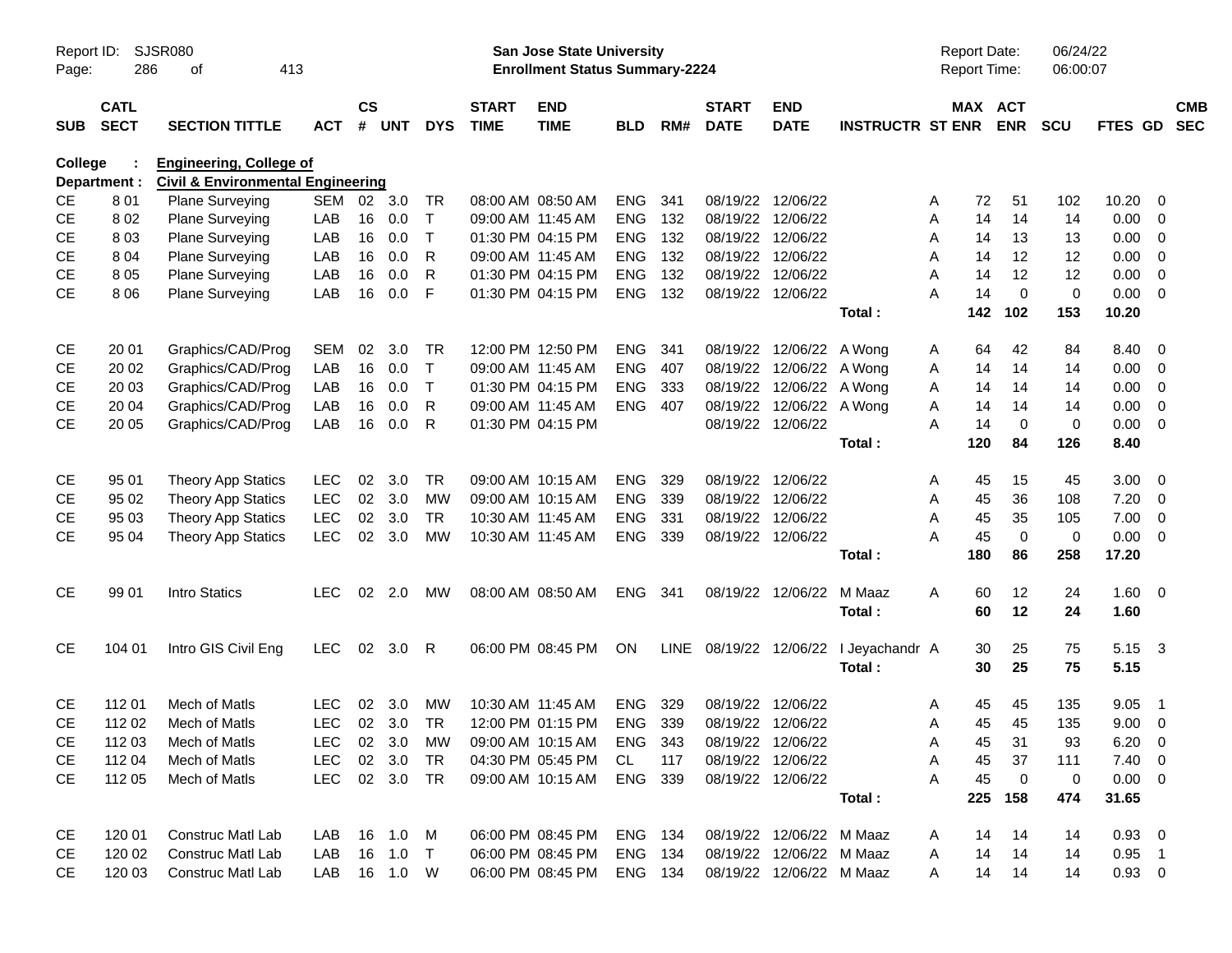| SJSR080<br>Report ID:<br>287<br>413<br>Page:<br>οf |                            |                            |              |                    |            |              |                             | San Jose State University<br><b>Enrollment Status Summary-2224</b> |            |             | <b>Report Date:</b><br><b>Report Time:</b> |                           | 06/24/22<br>06:00:07                                      |               |                       |            |                    |                         |                          |
|----------------------------------------------------|----------------------------|----------------------------|--------------|--------------------|------------|--------------|-----------------------------|--------------------------------------------------------------------|------------|-------------|--------------------------------------------|---------------------------|-----------------------------------------------------------|---------------|-----------------------|------------|--------------------|-------------------------|--------------------------|
| <b>SUB</b>                                         | <b>CATL</b><br><b>SECT</b> | <b>SECTION TITTLE</b>      | <b>ACT</b>   | $\mathsf{cs}$<br># | <b>UNT</b> | <b>DYS</b>   | <b>START</b><br><b>TIME</b> | <b>END</b><br><b>TIME</b>                                          | <b>BLD</b> | RM#         | <b>START</b><br><b>DATE</b>                | <b>END</b><br><b>DATE</b> | <b>INSTRUCTR ST ENR</b>                                   |               | MAX ACT<br><b>ENR</b> | <b>SCU</b> | FTES GD            |                         | <b>CMB</b><br><b>SEC</b> |
| <b>CE</b>                                          | 120 04                     | <b>Construc Matl Lab</b>   | LAB          | 16                 | 1.0        | R            |                             | 06:00 PM 08:45 PM                                                  | <b>ENG</b> | 134         | 08/19/22                                   | 12/06/22                  | M Maaz                                                    | Α<br>14       | 14                    | 14         | 0.93               | $\overline{\mathbf{0}}$ |                          |
| <b>CE</b>                                          | 120 05                     | <b>Construc Matl Lab</b>   | LAB          | 16                 | 1.0        | - F          |                             | 01:30 PM 04:15 PM                                                  | <b>ENG</b> | 134         |                                            | 08/19/22 12/06/22         | Total:                                                    | A<br>14<br>70 | 0<br>56               | 0<br>56    | 0.00<br>3.75       | $\overline{0}$          |                          |
| <b>CE</b>                                          | 121 01                     | <b>Transp Engrg</b>        | <b>LEC</b>   | 02                 | 3.0        | МW           |                             | 10:30 AM 11:20 AM                                                  | <b>ENG</b> | 301         | 08/19/22                                   |                           | 12/06/22 S Koosha                                         | 32<br>A       | 28                    | 56         | 5.60               | $\overline{\mathbf{0}}$ |                          |
| <b>CE</b>                                          | 121 02                     | <b>Transp Engrg</b>        | LAB          | 16                 | 0.0        | М            |                             | 01:30 PM 04:15 PM                                                  | <b>ENG</b> | 339         | 08/19/22                                   |                           | 12/06/22 S Koosha                                         | Α<br>14       | 14                    | 14         | 0.00               | 0                       |                          |
| <b>CE</b>                                          | 121 03                     | <b>Transp Engrg</b>        | LAB          | 16                 | 0.0        | W            |                             | 01:30 PM 04:15 PM                                                  |            |             |                                            |                           | 08/19/22 12/06/22 S Koosha                                | Α<br>14       | 14                    | 14         | 0.00               | 0                       |                          |
| <b>CE</b>                                          | 121 04                     | <b>Transp Engrg</b>        | LEC          | 02                 | 3.0        | <b>TR</b>    |                             | 08:00 AM 08:50 AM                                                  | <b>ENG</b> | 301         |                                            | 08/19/22 12/06/22         |                                                           | Α<br>32       | 11                    | 22         | 2.20               | 0                       |                          |
| <b>CE</b>                                          | 121 05                     | <b>Transp Engrg</b>        | LAB          | 16                 | 0.0        | $\top$       |                             | 01:30 PM 04:15 PM                                                  |            |             | 08/19/22                                   | 12/06/22                  |                                                           | Α<br>14       | 8                     | 8          | 0.00               | 0                       |                          |
| <b>CE</b>                                          | 121 06                     | <b>Transp Engrg</b>        | LAB          | 16                 | 0.0        | $\mathsf{R}$ |                             | 01:30 PM 04:15 PM                                                  |            |             |                                            | 08/19/22 12/06/22         |                                                           | A<br>14       | 3                     | 3          | 0.00               | $\overline{0}$          |                          |
|                                                    |                            |                            |              |                    |            |              |                             |                                                                    |            |             |                                            |                           | Total:                                                    | 120           | 78                    | 117        | 7.80               |                         |                          |
| <b>CE</b>                                          | 122 01                     | <b>Traffic Engrg</b>       | SEM          | 04                 | 3.0        | -R           |                             | 01:30 PM 04:15 PM                                                  | ON         | <b>LINE</b> | 08/19/22                                   | 12/06/22                  | D Pitton<br>Total:                                        | Α<br>30<br>30 | 26<br>26              | 78<br>78   | 5.30 2<br>5.30     |                         |                          |
| <b>CE</b>                                          | 123 01                     | Highway & Stree Des SEM 04 |              |                    | 3.0 T      |              |                             | 06:00 PM 08:45 PM                                                  | ON         | <b>LINE</b> |                                            | 08/19/22 12/06/22         | S Koosha                                                  | 32<br>Α       | 32                    | 96         | $6.40 \quad 0$     |                         |                          |
|                                                    |                            |                            |              |                    |            |              |                             |                                                                    |            |             |                                            |                           | Total:                                                    | 32            | 32                    | 96         | 6.40               |                         |                          |
| <b>CE</b>                                          | 130 01                     | <b>CE Econ Analysis</b>    | <b>LEC</b>   | 02                 | 2.0        | M            |                             | 06:00 PM 07:50 PM                                                  | <b>ENG</b> | 329         | 08/19/22                                   | 12/06/22                  | J Tang                                                    | 40<br>A       | 31                    | 62         | 4.13               | $\overline{0}$          |                          |
| <b>CE</b>                                          | 130 02                     | <b>CE Econ Analysis</b>    | <b>LEC</b>   | 02 <sub>o</sub>    | 2.0        | M            |                             | 08:00 PM 09:50 PM                                                  | <b>ENG</b> | 329         |                                            | 08/19/22 12/06/22         | J Tang<br>Total:                                          | 40<br>Α<br>80 | 3<br>34               | 6<br>68    | $0.40 \ 0$<br>4.53 |                         |                          |
| <b>CE</b>                                          | 131 01                     | Intr to Const Engr         | <b>LEC</b>   | 02                 | 3.0        | МW           |                             | 06:00 PM 07:15 PM                                                  | <b>CL</b>  | 117         | 08/19/22                                   | 12/06/22                  | J Pyeon                                                   | 40<br>A       | 30                    | 90         | 6.00               | $\overline{\mathbf{0}}$ |                          |
| <b>CE</b>                                          | 131 02                     | Intr to Const Engr         | <b>LEC</b>   |                    | 02 3.0     | MW           |                             | 07:30 PM 08:45 PM                                                  | <b>ENG</b> | 401         |                                            | 08/19/22 12/06/22 J Pyeon |                                                           | 40<br>Α       | 10                    | 30         | 2.00               | 0                       |                          |
|                                                    |                            |                            |              |                    |            |              |                             |                                                                    |            |             |                                            |                           | Total:                                                    | 80            | 40                    | 120        | 8.00               |                         |                          |
| <b>CE</b>                                          | 134 01                     | Proj Mgt Const             | SEM          | 04                 | $3.0$ F    |              |                             | 01:30 PM 04:15 PM                                                  | ON         | <b>LINE</b> |                                            | 08/19/22 12/06/22         | J Pyeon<br>Total:                                         | 30<br>Α<br>30 | 30<br>30              | 90<br>90   | 6.10 2<br>6.10     |                         |                          |
|                                                    |                            |                            |              |                    |            |              |                             |                                                                    |            |             |                                            |                           |                                                           |               |                       |            |                    |                         |                          |
| <b>CE</b>                                          | 140 01                     | Geotech Engr               | SEM          | 02                 | 3.0        | TR           |                             | 09:00 AM 09:50 AM                                                  | <b>ENG</b> | 301         | 08/19/22                                   | 12/06/22                  | R Lukkoor                                                 | Α<br>32       | 28                    | 56         | 5.60               | $\overline{\mathbf{0}}$ |                          |
| <b>CE</b>                                          | 140 02                     | Geotech Engr               | LAB          | 16                 | 0.0        | $\top$       |                             | 01:30 PM 04:15 PM                                                  | <b>ENG</b> | 209         |                                            |                           | 08/19/22 12/06/22 R Lukkoor                               | 14<br>Α       | 14                    | 14         | 0.00               | 0                       |                          |
| CE                                                 | 140 03                     | Geotech Engr               | LAB          |                    | 16  0.0    | R            |                             | 01:30 PM 04:15 PM                                                  | ENG 209    |             |                                            |                           | 08/19/22 12/06/22 R Lukkoor                               | 14<br>A       | 14                    | 14         | $0.00 \t 0$        |                         |                          |
| CЕ                                                 | 140 04                     | Geotech Engr               | SEM 02 3.0   |                    |            | MW           |                             | 08:00 AM 08:50 AM                                                  | ENG 301    |             |                                            |                           | 08/19/22 12/06/22 M ThummaluruA                           | 32            | 12                    | 24         | $2.40 \ 0$         |                         |                          |
| CE                                                 | 140 05                     | Geotech Engr               | LAB          |                    | 16 0.0     | <b>M</b>     |                             | 01:30 PM 04:15 PM                                                  | ENG 209    |             |                                            |                           | 08/19/22 12/06/22 R Lukkoor                               | 14<br>A       | 6                     | 6          | $0.00 \t 0$        |                         |                          |
| <b>CE</b>                                          | 140 06                     | Geotech Engr               | LAB          |                    | 16  0.0  W |              |                             | 01:30 PM 04:15 PM                                                  | ENG 209    |             |                                            |                           | 08/19/22 12/06/22 R Lukkoor                               | A<br>14       | 6                     | 6          | $0.00 \t 0$        |                         |                          |
|                                                    |                            |                            |              |                    |            |              |                             |                                                                    |            |             |                                            |                           | Total:                                                    | 120           | 80                    | 120        | 8.00               |                         |                          |
| CE                                                 | 145 01                     | <b>Foundation Engr</b>     | LEC 02 3.0 W |                    |            |              |                             |                                                                    |            |             |                                            |                           | 06:00 PM 08:45 PM ON LINE 08/19/22 12/06/22 M ThummaluruA | 32            | 27                    | 81         | 5.55 3             |                         |                          |
|                                                    |                            |                            |              |                    |            |              |                             |                                                                    |            |             |                                            |                           | Total:                                                    | 32            | 27                    | 81         | 5.55               |                         |                          |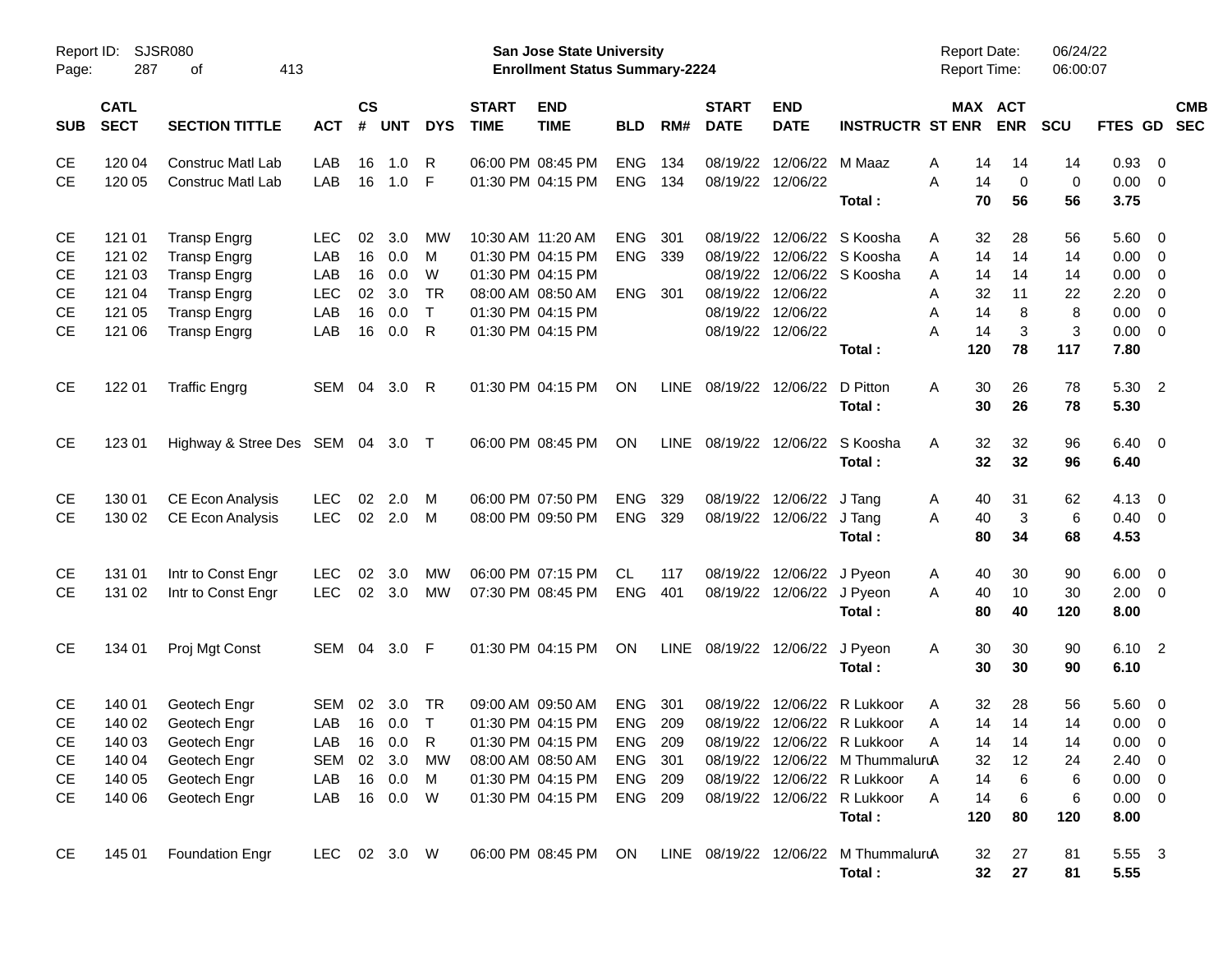| <b>SJSR080</b><br>Report ID:<br>288<br>413<br>Page:<br>οf |                            |                                                                                                   |               |                |            |              |                             | San Jose State University<br><b>Enrollment Status Summary-2224</b> |            |     | Report Date:                | <b>Report Time:</b>       | 06/24/22<br>06:00:07                  |        |           |                       |            |                |                         |                          |
|-----------------------------------------------------------|----------------------------|---------------------------------------------------------------------------------------------------|---------------|----------------|------------|--------------|-----------------------------|--------------------------------------------------------------------|------------|-----|-----------------------------|---------------------------|---------------------------------------|--------|-----------|-----------------------|------------|----------------|-------------------------|--------------------------|
| <b>SUB</b>                                                | <b>CATL</b><br><b>SECT</b> | <b>SECTION TITTLE</b>                                                                             | <b>ACT</b>    | <b>CS</b><br># | <b>UNT</b> | <b>DYS</b>   | <b>START</b><br><b>TIME</b> | <b>END</b><br><b>TIME</b>                                          | <b>BLD</b> | RM# | <b>START</b><br><b>DATE</b> | <b>END</b><br><b>DATE</b> | <b>INSTRUCTR ST ENR</b>               |        |           | MAX ACT<br><b>ENR</b> | <b>SCU</b> | <b>FTES GD</b> |                         | <b>CMB</b><br><b>SEC</b> |
| <b>CE</b>                                                 |                            |                                                                                                   | <b>SEM</b>    | 02             | 3.0        | МW           |                             | 12:00 PM 12:50 PM                                                  | <b>ENG</b> | 301 |                             | 08/19/22 12/06/22         | O Yip                                 |        | 32        |                       |            | 3.80           | - 0                     |                          |
| <b>CE</b>                                                 | 150 01<br>150 02           | Hydro and Hydrau<br>Hydro and Hydrau                                                              | LAB           | 16             | 0.0        | M            |                             | 01:30 PM 04:15 PM                                                  | <b>ENG</b> | 150 |                             | 08/19/22 12/06/22         | O Yip                                 | A<br>A | 14        | 19<br>8               | 38<br>8    | 0.00           | $\overline{0}$          |                          |
| <b>CE</b>                                                 | 150 03                     | Hydro and Hydrau                                                                                  | LAB           | 16             | 0.0        | W            |                             | 01:30 PM 04:15 PM                                                  | <b>ENG</b> | 150 |                             | 08/19/22 12/06/22         | O Yip                                 | Α      | 14        | 11                    | 11         | 0.00           | 0                       |                          |
| <b>CE</b>                                                 | 150 04                     | Hydro and Hydrau                                                                                  | <b>SEM</b>    | 02             | 3.0        | <b>TR</b>    |                             | 12:00 PM 12:50 PM                                                  | <b>ENG</b> | 301 |                             | 08/19/22 12/06/22         | W Wang                                | Α      | 32        | 28                    | 56         | 5.60           | 0                       |                          |
| <b>CE</b>                                                 | 150 05                     | Hydro and Hydrau                                                                                  | LAB           | 16             | 0.0        | $\mathsf{T}$ |                             | 01:30 PM 04:15 PM                                                  | <b>ENG</b> | 150 |                             | 08/19/22 12/06/22         | W Wang                                | A      | 14        | 14                    | 14         | 0.00           | $\overline{0}$          |                          |
| <b>CE</b>                                                 | 150 06                     | Hydro and Hydrau                                                                                  | LAB           | 16             | 0.0        | R            |                             | 01:30 PM 04:15 PM                                                  | <b>ENG</b> | 150 |                             | 08/19/22 12/06/22         | W Wang                                | A      | 14        | 14                    | 14         | 0.00           | 0                       |                          |
|                                                           |                            |                                                                                                   |               |                |            |              |                             |                                                                    |            |     |                             |                           | Total:                                |        | 120       | 94                    | 141        | 9.40           |                         |                          |
| CE                                                        | 152 01                     | Engr Hydrology                                                                                    | SEM           | 04             | 3.0        | $\top$       |                             | 01:30 PM 04:15 PM                                                  | ON         |     | LINE 08/19/22 12/06/22      |                           | O Yip<br>Total:                       | A      | 30<br>30  | 10<br>10              | 30<br>30   | 2.15<br>2.15   | $\overline{\mathbf{3}}$ |                          |
| CE                                                        | 154 01                     | <b>Hydraulic Design</b>                                                                           | SEM           | 04             | 3.0        | R            |                             | 06:00 PM 08:45 PM                                                  | ON         |     | LINE 08/19/22 12/06/22      |                           | <b>B</b> Kassab                       | A      | 32        | 25                    | 75         | 5.00           | $\overline{\mathbf{0}}$ |                          |
|                                                           |                            |                                                                                                   |               |                |            |              |                             |                                                                    |            |     |                             |                           | Total:                                |        | 32        | 25                    | 75         | 5.00           |                         |                          |
| <b>CE</b>                                                 | 160 01                     | <b>Struc Anlys</b>                                                                                | SEM           | 02             | 3.0        | <b>TR</b>    |                             | 10:30 AM 11:20 AM                                                  | <b>ENG</b> | 301 |                             |                           | 08/19/22 12/06/22 S Vukazich          | A      | 32        | 24                    | 48         | 4.85           | - 1                     |                          |
| <b>CE</b>                                                 | 160 02                     | <b>Struc Anlys</b>                                                                                | LAB           | 16             | 0.0        | $\mathsf{T}$ |                             | 01:30 PM 04:15 PM                                                  | ENG        | 335 |                             |                           | 08/19/22 12/06/22 S Vukazich          | A      | 14        | 13                    | 13         | 0.00           | $\overline{1}$          |                          |
| <b>CE</b>                                                 | 160 03                     | <b>Struc Anlys</b>                                                                                | LAB           | 16             | 0.0        | R            |                             | 01:30 PM 04:15 PM                                                  | <b>ENG</b> | 335 |                             |                           | 08/19/22 12/06/22 S Vukazich          | A      | 14        | 11                    | 11         | 0.00           | 0                       |                          |
| <b>CE</b>                                                 | 160 04                     | <b>Struc Anlys</b>                                                                                | <b>SEM</b>    | 02             | 3.0        | <b>MW</b>    |                             | 04:30 PM 05:20 PM                                                  | <b>ENG</b> | 301 |                             | 08/19/22 12/06/22 H Park  |                                       | A      | 32        | 22                    | 44         | 4.40           | $\overline{0}$          |                          |
| <b>CE</b>                                                 | 160 05                     | <b>Struc Anlys</b>                                                                                | LAB           | 16             | 0.0        | M            |                             | 01:30 PM 04:15 PM                                                  | <b>ENG</b> | 395 |                             | 08/19/22 12/06/22 H Park  |                                       | А      | 14        | 10                    | 10         | 0.00           | $\overline{0}$          |                          |
| <b>CE</b>                                                 | 160 06                     | <b>Struc Anlys</b>                                                                                | LAB           | 16             | 0.0        | W            |                             | 01:30 PM 04:15 PM                                                  | ENG        | 395 |                             |                           | 08/19/22 12/06/22 A Ghafooripo A      |        | 14        | 12                    | 12         | 0.00           | 0                       |                          |
|                                                           |                            |                                                                                                   |               |                |            |              |                             |                                                                    |            |     |                             |                           | Total:                                |        | 120       | 92                    | 138        | 9.25           |                         |                          |
| <b>CE</b>                                                 | 162 01                     | Concrete Design                                                                                   | <b>LEC</b>    | 02             | 3.0        | <b>TR</b>    |                             | 10:30 AM 11:20 AM                                                  | <b>ENG</b> | 329 |                             |                           | 08/19/22 12/06/22 A Al-Manasee A      |        | 32        | 28                    | 56         | 5.60           | 0                       |                          |
| <b>CE</b>                                                 | 162 02                     | Concrete Design                                                                                   | LAB           | 16             | 0.0        | $\top$       |                             | 01:30 PM 04:15 PM                                                  | <b>ENG</b> | 134 |                             |                           | 08/19/22 12/06/22 A Al-Manasee A      |        | 14        | 14                    | 14         | 0.00           | 0                       |                          |
| <b>CE</b>                                                 | 162 03                     | Concrete Design                                                                                   | LAB           | 16             | 0.0        | R            |                             | 01:30 PM 04:15 PM                                                  | <b>ENG</b> | 134 |                             | 08/19/22 12/06/22         | M Soliman                             | A      | 14        | 14                    | 14         | 0.00           | 0                       |                          |
| <b>CE</b>                                                 | 162 04                     | Concrete Design                                                                                   | <b>LEC</b>    | 02             | 3.0        | <b>MW</b>    |                             | 10:30 AM 11:20 AM                                                  | <b>ENG</b> | 303 |                             |                           | 08/19/22 12/06/22 M Soliman           | A      | 32        | 30                    | 60         | 6.00           | 0                       |                          |
| <b>CE</b>                                                 | 162 05                     | Concrete Design                                                                                   | LAB           | 16             | 0.0        | M            |                             | 01:30 PM 04:15 PM                                                  | <b>ENG</b> | 134 |                             |                           | 08/19/22 12/06/22 M Soliman           | A      | 14        | 14                    | 14         | 0.00           | 0                       |                          |
| <b>CE</b>                                                 | 162 06                     | Concrete Design                                                                                   | LAB           | 16             | 0.0        | W            |                             | 01:30 PM 04:15 PM                                                  | <b>ENG</b> | 134 |                             |                           | 08/19/22 12/06/22 M Soliman<br>Total: | A      | 14<br>120 | 16<br>116             | 16<br>174  | 0.00<br>11.60  | $\overline{\mathbf{0}}$ |                          |
|                                                           |                            | CE 164 01 Design Wood Struc SEM 04 3.0 W 01:30 PM 04:15 PM ON LINE 08/19/22 12/06/22 K McMullin A |               |                |            |              |                             |                                                                    |            |     |                             |                           |                                       |        | 32        | 31                    | 93         | 6.45 5         |                         |                          |
|                                                           |                            |                                                                                                   |               |                |            |              |                             |                                                                    |            |     |                             |                           | Total:                                |        | 32        | 31                    | 93         | 6.45           |                         |                          |
| CE                                                        | 165 01                     | Erthquk Resis Dsgn SEM 05 3.0 T                                                                   |               |                |            |              |                             | 01:30 PM 04:15 PM ENG 131                                          |            |     |                             |                           | 08/19/22 12/06/22 K McMullin          | A      | 30        | 13                    | 39         | $2.75$ 3       |                         |                          |
|                                                           |                            |                                                                                                   |               |                |            |              |                             |                                                                    |            |     |                             |                           | Total:                                |        | 30        | 13                    | 39         | 2.75           |                         |                          |
| CE                                                        | 170 01                     | Prin Environ Engr                                                                                 | LEC 02 3.0 MW |                |            |              |                             | 09:00 AM 09:50 AM                                                  | ENG 301    |     |                             | 08/19/22 12/06/22 U Ndon  |                                       | A      | 32        | 28                    | 56         | $5.60 \t 0$    |                         |                          |
| <b>CE</b>                                                 | 170 02                     | Prin Environ Engr                                                                                 | LAB 16 0.0 M  |                |            |              |                             | 01:30 PM 04:15 PM                                                  |            |     |                             | 08/19/22 12/06/22 U Ndon  |                                       | Α      |           | 14 14                 | 14         | $0.00 \t 0$    |                         |                          |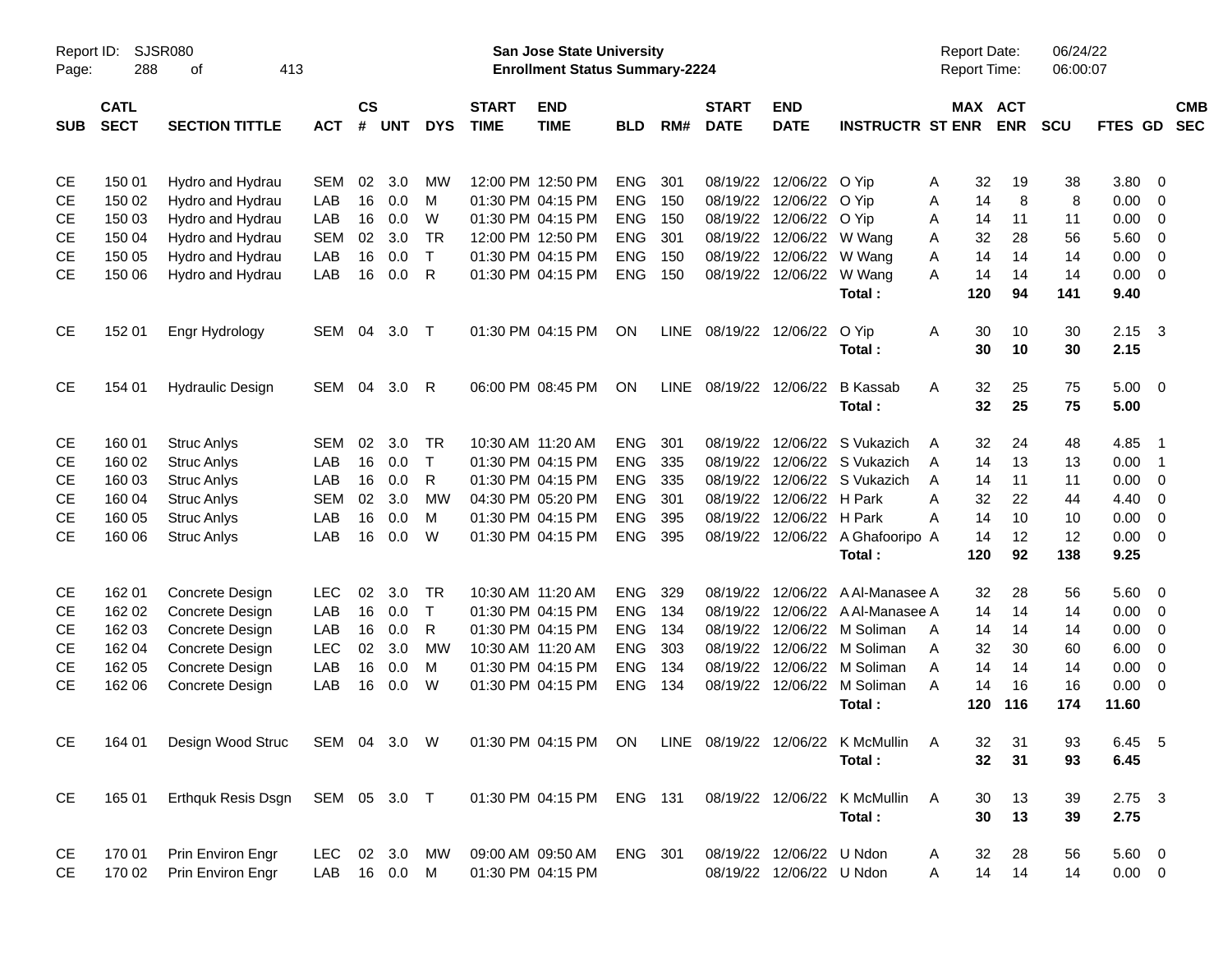| Page:      | SJSR080<br>Report ID:<br>289<br>413<br>οf |                                          |              |                    |            |              |                             | <b>San Jose State University</b><br><b>Enrollment Status Summary-2224</b> |            |             |                             |                           |                                                         | <b>Report Date:</b><br><b>Report Time:</b> |                              | 06/24/22<br>06:00:07 |                |                          |                          |
|------------|-------------------------------------------|------------------------------------------|--------------|--------------------|------------|--------------|-----------------------------|---------------------------------------------------------------------------|------------|-------------|-----------------------------|---------------------------|---------------------------------------------------------|--------------------------------------------|------------------------------|----------------------|----------------|--------------------------|--------------------------|
| <b>SUB</b> | <b>CATL</b><br><b>SECT</b>                | <b>SECTION TITTLE</b>                    | <b>ACT</b>   | $\mathsf{cs}$<br># | <b>UNT</b> | <b>DYS</b>   | <b>START</b><br><b>TIME</b> | <b>END</b><br><b>TIME</b>                                                 | <b>BLD</b> | RM#         | <b>START</b><br><b>DATE</b> | <b>END</b><br><b>DATE</b> | <b>INSTRUCTR ST ENR</b>                                 |                                            | <b>MAX ACT</b><br><b>ENR</b> | <b>SCU</b>           | <b>FTES GD</b> |                          | <b>CMB</b><br><b>SEC</b> |
| СE         | 170 03                                    | Prin Environ Engr                        | LAB          | 16                 | 0.0        | W            |                             | 01:30 PM 04:15 PM                                                         |            |             | 08/19/22                    | 12/06/22 U Ndon           |                                                         | 14<br>Α                                    | 14                           | 14                   | $0.00 \t 0$    |                          |                          |
| СE         | 170 04                                    | Prin Environ Engr                        | <b>LEC</b>   | 02                 | 3.0        | <b>TR</b>    |                             | 10:30 AM 11:20 AM                                                         | <b>ENG</b> | 401         | 08/19/22                    | 12/06/22 U Ndon           |                                                         | 32<br>Α                                    | 22                           | 44                   | $4.40 \ 0$     |                          |                          |
| CЕ         | 170 05                                    | Prin Environ Engr                        | LAB          | 16                 | 0.0        | T            |                             | 01:30 PM 04:15 PM                                                         |            |             | 08/19/22                    | 12/06/22 U Ndon           |                                                         | 14<br>Α                                    | 13                           | 13                   | $0.00 \t 0$    |                          |                          |
| CЕ         | 170 06                                    | Prin Environ Engr                        | LAB          | 16                 | 0.0        | $\mathsf{R}$ |                             | 01:30 PM 04:15 PM                                                         |            |             |                             | 08/19/22 12/06/22 U Ndon  |                                                         | 14<br>A                                    | 9                            | 9                    | $0.00 \t 0$    |                          |                          |
|            |                                           |                                          |              |                    |            |              |                             |                                                                           |            |             |                             |                           | Total:                                                  | 120                                        | 100                          | 150                  | 10.00          |                          |                          |
| <b>CE</b>  | 174 01                                    | Wtr Dist WW Coll                         | SEM          | 05                 | 3.0        | M            |                             | 06:00 PM 08:45 PM                                                         | ΟN         | <b>LINE</b> | 08/19/22                    | 12/06/22                  | <b>B</b> Kassab                                         | 32<br>A                                    | 23                           | 69                   | 4.75           | $\overline{\mathbf{3}}$  |                          |
|            |                                           |                                          |              |                    |            |              |                             |                                                                           |            |             |                             |                           | Total:                                                  | 32                                         | 23                           | 69                   | 4.75           |                          |                          |
| <b>CE</b>  | 181 01                                    | Civ Eng Systems                          | SEM          | 05                 | 3.0        | МW           |                             | 09:00 AM 10:15 AM                                                         | <b>ON</b>  | LINE        | 08/19/22                    |                           | 12/06/22 V De Loza He A                                 | 18                                         | 0                            | 0                    | $0.00 \t 0$    |                          |                          |
| СE         | 181 02                                    | Civ Eng Systems                          | SEM          | 05                 | 3.0        | M            |                             | 06:00 PM 08:45 PM                                                         | <b>ENG</b> | 327         | 08/19/22                    |                           | 12/06/22 V De Loza He A                                 | 18                                         | 18                           | 54                   | 3.60 0         |                          |                          |
| CЕ         | 181 03                                    | Civ Eng Systems                          | <b>SEM</b>   | 05                 | 3.0        | W            |                             | 06:00 PM 08:45 PM                                                         | <b>ENG</b> | 327         | 08/19/22                    |                           | 12/06/22 V De Loza He A                                 | 18                                         | 18                           | 54                   | 3.60 0         |                          |                          |
| CЕ         | 181 04                                    | Civ Eng Systems                          | SEM          | 05                 | 3.0        | <b>TBA</b>   |                             |                                                                           | ON         | <b>LINE</b> |                             |                           | 08/19/22 12/06/22 V De Loza He A                        | 18                                         | 18                           | 54                   | 3.60 0         |                          |                          |
|            |                                           |                                          |              |                    |            |              |                             |                                                                           |            |             |                             |                           | Total:                                                  | 72                                         | 54                           | 162                  | 10.80          |                          |                          |
| <b>CE</b>  | 185 01                                    | <b>CE Practical Trainin</b>              | <b>SUP</b>   | 36                 | 1.0        | TBA          |                             |                                                                           | <b>ON</b>  | LINE        |                             |                           | 08/19/22 12/06/22 K McMullin                            | 10<br>A                                    | 0                            | $\mathbf 0$          | $0.00 \t 0$    |                          |                          |
|            |                                           |                                          |              |                    |            |              |                             |                                                                           |            |             |                             |                           | Total:                                                  | 10                                         | $\bf{0}$                     | 0                    | 0.00           |                          |                          |
| <b>CE</b>  | 190 01                                    | Numer Solu CE Prob                       | <b>LEC</b>   | 02                 | 2.0        | $\top$       |                             | 06:00 PM 07:50 PM                                                         | CL.        | 117         |                             | 08/19/22 12/06/22 A Wong  |                                                         | 45<br>A                                    | 25                           | 50                   | 3.33           | $\overline{\phantom{0}}$ |                          |
| <b>CE</b>  | 190 02                                    | Numer Solu CE Prob                       | LEC          |                    | 02 2.0     | -F           |                             | 10:00 AM 11:50 AM                                                         | <b>ENG</b> | 331         |                             | 08/19/22 12/06/22 A Wong  |                                                         | 45<br>A                                    | 16                           | 32                   | $2.13 \quad 0$ |                          |                          |
|            |                                           |                                          |              |                    |            |              |                             |                                                                           |            |             |                             |                           | Total:                                                  | 90                                         | 41                           | 82                   | 5.47           |                          |                          |
| <b>CE</b>  | 192 01                                    | Prob Models for CE                       | <b>SEM</b>   | 02                 | 2.0        | R            |                             | 06:00 PM 07:50 PM                                                         | CL.        | 117         | 08/19/22                    |                           | 12/06/22 S Bahrami                                      | 45<br>A                                    | 30                           | 60                   | $4.03$ 1       |                          |                          |
| CЕ         | 192 02                                    | Prob Models for CE                       | SEM          |                    | 02 2.0     | F            |                             | 08:00 AM 09:50 AM                                                         | <b>ENG</b> | 331         |                             | 08/19/22 12/06/22 A Wong  |                                                         | A<br>45                                    | 13                           | 26                   | $1.73 \t 0$    |                          |                          |
|            |                                           |                                          |              |                    |            |              |                             |                                                                           |            |             |                             |                           | Total:                                                  | 90                                         | 43                           | 86                   | 5.77           |                          |                          |
| <b>CE</b>  | 220 01                                    | Pavement Design                          | SEM          | 05                 | 3.0        | M            |                             | 06:00 PM 08:45 PM                                                         | <b>BBC</b> | 205         |                             | 08/19/22 12/06/22         | S Koosha                                                | 35<br>A                                    | 5                            | 15                   | 1.25           | $-5$                     |                          |
|            |                                           |                                          |              |                    |            |              |                             |                                                                           |            |             |                             |                           | Total:                                                  | 35                                         | 5                            | 15                   | 1.25           |                          |                          |
| <b>CE</b>  | 222 01                                    | Transp Engr Plan                         | SEM          | 05                 | -3.0       | W            |                             | 06:00 PM 08:45 PM                                                         | <b>ON</b>  |             | LINE 08/19/22 12/06/22      |                           |                                                         | Α<br>30                                    | 13                           | 39                   | 3.25 13        |                          |                          |
|            |                                           |                                          |              |                    |            |              |                             |                                                                           |            |             |                             |                           | Total:                                                  | 30                                         | 13                           | 39                   | 3.25           |                          |                          |
| CE         |                                           | 238 01 Adv Constr Prit Mgmt SEM 05 3.0 R |              |                    |            |              |                             |                                                                           |            |             |                             |                           | 06:00 PM 08:45 PM CL 226 08/19/22 12/06/22 H Tooryani A | 35                                         | 23                           | 69                   | 5.75 23        |                          |                          |
|            |                                           |                                          |              |                    |            |              |                             |                                                                           |            |             |                             |                           | Total:                                                  | 35                                         | 23                           | 69                   | 5.75           |                          |                          |
| CE         | 239 01                                    | Info Tech in Const                       | SEM 05 3.0 T |                    |            |              |                             | 06:00 PM 08:45 PM CL 226 08/19/22 12/06/22 J Pyeon                        |            |             |                             |                           |                                                         | 35<br>A                                    | 19                           | 57                   | 4.75 19        |                          |                          |
|            |                                           |                                          |              |                    |            |              |                             |                                                                           |            |             |                             |                           | Total:                                                  | 35                                         | 19                           | 57                   | 4.75           |                          |                          |
| <b>CE</b>  | 246 01                                    | Geotech Erthqk Eng LEC 02 3.0 M          |              |                    |            |              |                             | 06:00 PM 08:45 PM BBC 203 08/19/22 12/06/22 S Huang                       |            |             |                             |                           |                                                         | 35<br>A                                    | 3                            | 9                    | $0.75$ 3       |                          |                          |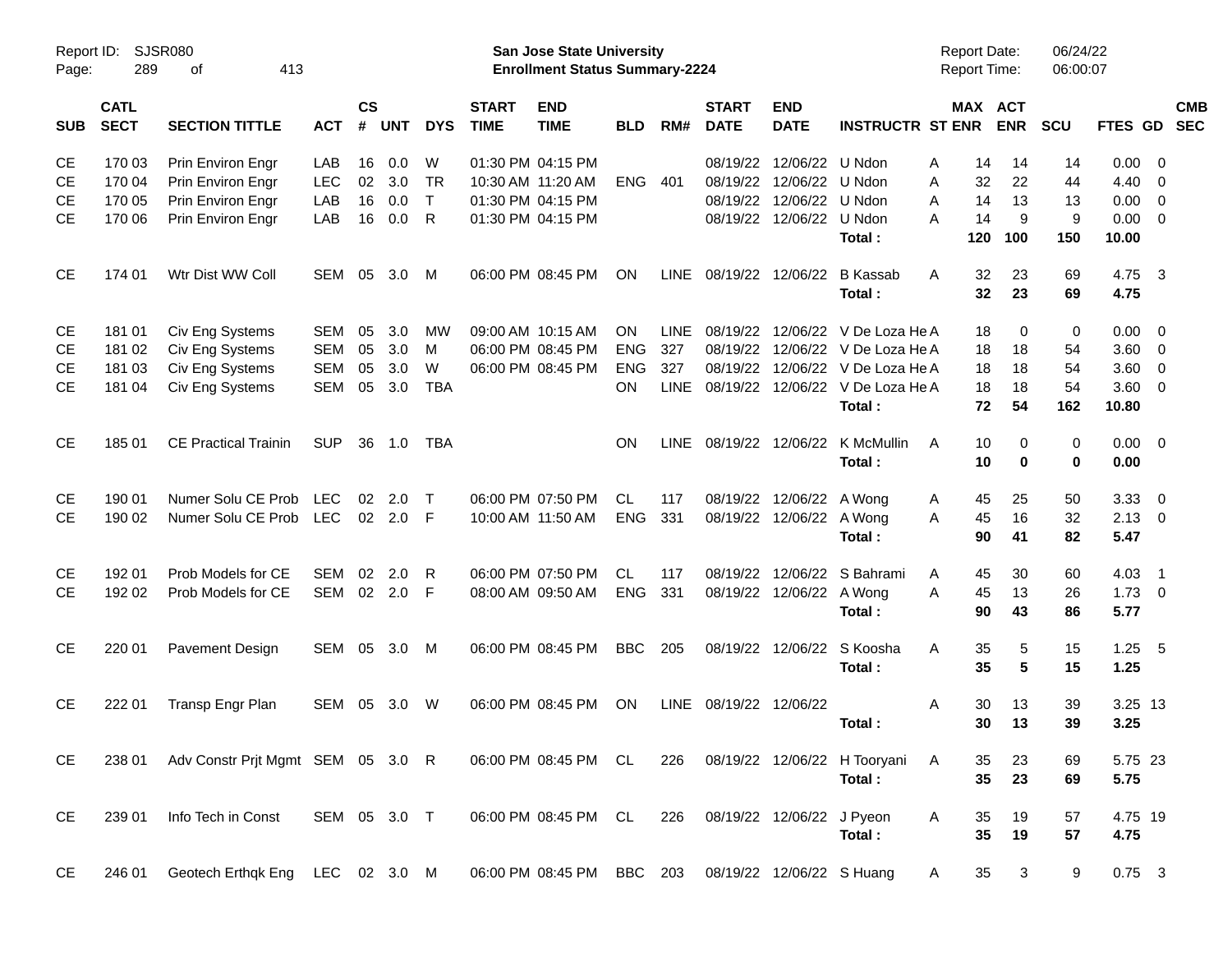| Page:      | <b>SJSR080</b><br>Report ID:<br>290<br>413<br>0f |                                  |              |                |            |            |                             | <b>San Jose State University</b><br><b>Enrollment Status Summary-2224</b> |            |             |                             |                           |                                        |   | <b>Report Date:</b><br>Report Time:          | 06/24/22<br>06:00:07  |                     |                           |
|------------|--------------------------------------------------|----------------------------------|--------------|----------------|------------|------------|-----------------------------|---------------------------------------------------------------------------|------------|-------------|-----------------------------|---------------------------|----------------------------------------|---|----------------------------------------------|-----------------------|---------------------|---------------------------|
| <b>SUB</b> | <b>CATL</b><br><b>SECT</b>                       | <b>SECTION TITTLE</b>            | <b>ACT</b>   | <b>CS</b><br># | <b>UNT</b> | <b>DYS</b> | <b>START</b><br><b>TIME</b> | <b>END</b><br><b>TIME</b>                                                 | <b>BLD</b> | RM#         | <b>START</b><br><b>DATE</b> | <b>END</b><br><b>DATE</b> | <b>INSTRUCTR ST ENR</b>                |   | <b>MAX ACT</b><br><b>ENR</b>                 | SCU                   |                     | <b>CMB</b><br>FTES GD SEC |
|            |                                                  |                                  |              |                |            |            |                             |                                                                           |            |             |                             |                           | Total:                                 |   | 35<br>3                                      | 9                     | 0.75                |                           |
| <b>CE</b>  | 248 01                                           | Forensic Engr                    | <b>LEC</b>   |                | 02 3.0     | <b>W</b>   |                             | 06:00 PM 08:45 PM                                                         | <b>ON</b>  | <b>LINE</b> |                             | 08/19/22 12/06/22         | R Lukkoor<br>Total:                    | A | 30<br>9<br>30<br>9                           | 27<br>27              | $2.25$ 9<br>2.25    |                           |
| <b>CE</b>  | 251 01                                           | Hydr Open Channels SEM 05 3.0 M  |              |                |            |            |                             | 06:00 PM 08:45 PM                                                         | <b>CCB</b> | 101         |                             | 08/19/22 12/06/22         | W Wang<br>Total:                       | A | 35<br>9<br>35<br>9                           | 27<br>27              | $2.25$ 9<br>2.25    |                           |
| <b>CE</b>  | 252 01                                           | Adv Hydrology                    | SEM 05 3.0 W |                |            |            |                             | 06:00 PM 08:45 PM                                                         | <b>ENG</b> | 403         |                             | 08/19/22 12/06/22 W Wang  | Total:                                 | Α | 35<br>5<br>35<br>5                           | 15<br>15              | $1.25 - 5$<br>1.25  |                           |
| <b>CE</b>  | 260 01                                           | <b>Matrix Anal Struct</b>        | SEM 05 3.0 R |                |            |            |                             | 06:00 PM 08:45 PM                                                         | CL         | 234         |                             | 08/19/22 12/06/22         | A Singhal<br>Total:                    | A | 3<br>35<br>35<br>$\mathbf{3}$                | 9<br>9                | $0.75$ 3<br>0.75    |                           |
| <b>CE</b>  | 264 01                                           | <b>Prestress Conc Des</b>        | SEM 05 3.0 T |                |            |            |                             | 06:00 PM 08:45 PM                                                         | CL         | 234         | 08/19/22                    | 12/06/22                  | M Soliman<br>Total:                    | A | 35<br>6<br>35<br>$6\phantom{1}6$             | 18<br>18              | 1.50<br>1.50        | 6                         |
| <b>CE</b>  | 276 01                                           | Mgmt / Reuse Solids SEM 05 3.0 T |              |                |            |            |                             | 06:00 PM 08:45 PM                                                         |            |             | DMH 149B 08/19/22 12/06/22  |                           | R Mukhar<br>Total:                     | A | $\overline{7}$<br>35<br>$\overline{7}$<br>35 | 21<br>21              | $1.75$ 7<br>1.75    |                           |
| <b>CE</b>  | 285 01                                           | <b>CE Practical Trainin</b>      | <b>SUP</b>   |                | 36 1.0     | TBA        |                             |                                                                           | ON         | LINE        |                             |                           | 08/19/22 12/06/22 K McMullin<br>Total: | A | 10<br>0<br>10<br>$\bf{0}$                    | $\pmb{0}$<br>$\bf{0}$ | $0.00 \t 0$<br>0.00 |                           |
| <b>CE</b>  | 298 01                                           | <b>Special Problems</b>          | <b>SUP</b>   | 25             | 1.0        | <b>TBA</b> |                             |                                                                           | <b>ON</b>  | <b>LINE</b> | 08/19/22 12/06/22           |                           |                                        | A | 0<br>10                                      | 0                     | 0.00                | $\overline{\phantom{0}}$  |
| CE         | 298 02                                           | <b>Special Problems</b>          | <b>SUP</b>   | 25             | 3.0        | <b>TBA</b> |                             |                                                                           | ON         | <b>LINE</b> | 08/19/22                    | 12/06/22                  | Total:                                 | A | 10<br>$\mathbf 0$<br>20<br>0                 | 0<br>$\pmb{0}$        | $0.00 \t 0$<br>0.00 |                           |
| СE         | 299 01                                           | <b>Masters Thesis</b>            | <b>SUP</b>   | 25             | 3.0        | <b>TBA</b> |                             |                                                                           | ON         | LINE        | 08/19/22 12/06/22           |                           |                                        | Α | 10<br>0                                      | 0                     | $0.00 \t 0$         |                           |
| <b>CE</b>  | 299 02                                           | <b>Masters Thesis</b>            | <b>SUP</b>   | 25             | 3.0        | <b>TBA</b> |                             |                                                                           | ON         | <b>LINE</b> | 08/19/22 12/06/22           |                           |                                        | A | 10<br>$\mathbf 0$                            | 0                     | $0.00 \t 0$         |                           |
|            |                                                  |                                  |              |                |            |            |                             |                                                                           |            |             |                             |                           | Total:                                 |   | 20<br>$\bf{0}$                               | 0                     | 0.00                |                           |
|            |                                                  |                                  |              |                |            |            |                             |                                                                           |            |             |                             |                           |                                        |   |                                              |                       |                     |                           |

| Department Total:         |      | 2674 1614 3481 |       | 238.52 |
|---------------------------|------|----------------|-------|--------|
| <b>Lower Division:</b>    | 502  | - 284          | 561   | 37.40  |
| <b>Upper Division:</b>    |      | 1747 1228 2614 |       | 175.62 |
| <b>Graduate Division:</b> | 425. | 102            | - 306 | 25.50  |

**Department : Civil & Environmental Engineering**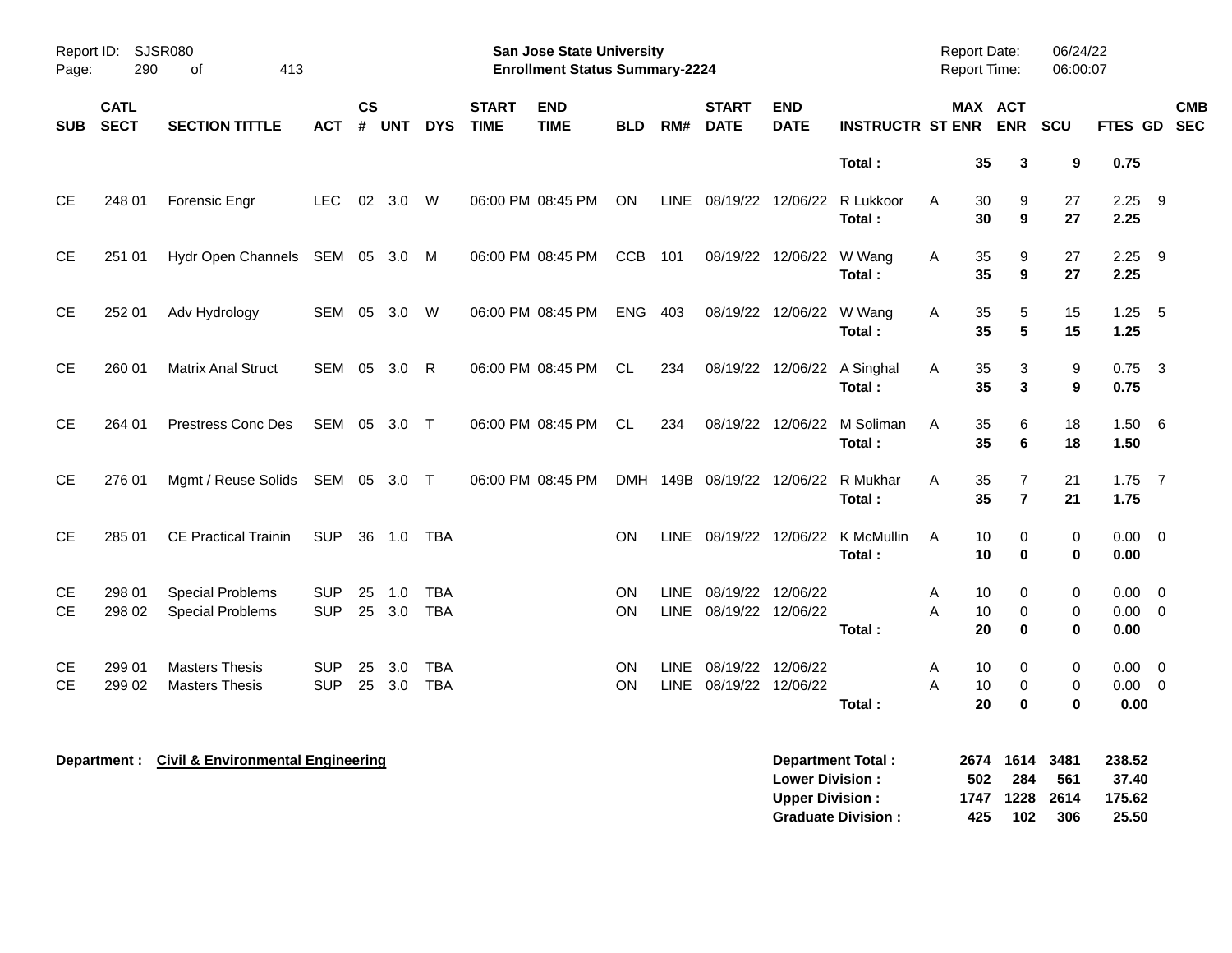| Page:      | SJSR080<br>Report ID:<br>291<br>413<br>οf<br><b>CATL</b> |                                                               |            |                    |            |              |                             | San Jose State University<br><b>Enrollment Status Summary-2224</b> |            |     |                             |                           |                         | <b>Report Date:</b><br><b>Report Time:</b> |             | 06/24/22<br>06:00:07 |                |                          |
|------------|----------------------------------------------------------|---------------------------------------------------------------|------------|--------------------|------------|--------------|-----------------------------|--------------------------------------------------------------------|------------|-----|-----------------------------|---------------------------|-------------------------|--------------------------------------------|-------------|----------------------|----------------|--------------------------|
| <b>SUB</b> | <b>SECT</b>                                              | <b>SECTION TITTLE</b>                                         | <b>ACT</b> | $\mathsf{cs}$<br># | <b>UNT</b> | <b>DYS</b>   | <b>START</b><br><b>TIME</b> | <b>END</b><br><b>TIME</b>                                          | <b>BLD</b> | RM# | <b>START</b><br><b>DATE</b> | <b>END</b><br><b>DATE</b> | <b>INSTRUCTR ST ENR</b> | MAX ACT                                    | <b>ENR</b>  | <b>SCU</b>           | <b>FTES GD</b> | <b>CMB</b><br><b>SEC</b> |
| College    | Department :                                             | <b>Engineering, College of</b><br><b>Computer Engineering</b> |            |                    |            |              |                             |                                                                    |            |     |                             |                           |                         |                                            |             |                      |                |                          |
|            | CMPE 30 01                                               | Programming Concept LEC                                       |            | 01                 | 3.0        | MW           |                             | 08:00 AM 08:50 AM                                                  | <b>ENG</b> | 325 | 08/19/22 12/06/22           |                           |                         | 50<br>A                                    | 25          | 50                   | 5.00           | - 0                      |
|            | CMPE 30 02                                               | Programming Concept LAB                                       |            |                    | 16 0.0     | м            |                             | 03:00 PM 05:45 PM                                                  | <b>ENG</b> | 405 | 08/19/22 12/06/22           |                           |                         | 25<br>A                                    | 25          | 25                   | 0.00           | - 0                      |
|            | CMPE 30 03                                               | Programming Concept LAB                                       |            |                    | 16 0.0     | W            |                             | 03:00 PM 05:45 PM                                                  | <b>ENG</b> | 405 | 08/19/22 12/06/22           |                           |                         | 25<br>A                                    | $\mathbf 0$ | 0                    | 0.00           | - 0                      |
|            | CMPE 30 04                                               | Programming Concept LEC                                       |            | 01                 | 3.0        | TR           | 10:30 AM 11:20 AM           |                                                                    | <b>ENG</b> | 325 | 08/19/22                    | 12/06/22                  |                         | 30<br>A                                    | 30          | 60                   | 6.00           | - 0                      |
|            | CMPE 30 05                                               | Programming Concept LAB                                       |            | 16                 | 0.0        | $\mathsf{T}$ |                             | 03:00 PM 05:45 PM                                                  | <b>ENG</b> | 405 | 08/19/22 12/06/22           |                           |                         | A<br>15                                    | 15          | 15                   | 0.00           | - 0                      |
|            | CMPE 30 06                                               | Programming Concept LAB                                       |            |                    | 16 0.0     | R            |                             | 03:00 PM 05:45 PM                                                  | ENG        | 405 | 08/19/22 12/06/22           |                           |                         | А<br>15                                    | 15          | 15                   | 0.00           | $\overline{\mathbf{0}}$  |
|            |                                                          |                                                               |            |                    |            |              |                             |                                                                    |            |     |                             |                           | Total:                  | 160                                        | 110         | 165                  | 11.00          |                          |
|            | CMPE 50 01                                               | Object Orient Concep LEC                                      |            | 01                 | 3.0        | TR.          |                             | 04:30 PM 05:20 PM                                                  | <b>ENG</b> | 325 | 08/19/22 12/06/22           |                           |                         | 50<br>A                                    | 50          | 100                  | 10.00          | - 0                      |
|            | CMPE 50 02                                               | Object Orient Concep LAB                                      |            | 16                 | 0.0        | $\mathsf{T}$ |                             | 01:30 PM 04:20 PM                                                  | <b>ENG</b> | 492 | 08/19/22                    | 12/06/22                  |                         | 25<br>A                                    | 25          | 25                   | 0.00           | $\overline{0}$           |
|            | CMPE 50 03                                               | Object Orient Concep LAB                                      |            |                    | 16 0.0     | R            |                             | 01:30 PM 04:20 PM                                                  | ENG        | 492 | 08/19/22 12/06/22           |                           |                         | 25<br>А                                    | 25          | 25                   | 0.00           | $\overline{\phantom{0}}$ |
|            |                                                          |                                                               |            |                    |            |              |                             |                                                                    |            |     |                             |                           | Total:                  | 100                                        | 100         | 150                  | 10.00          |                          |
|            | CMPE 102 01                                              | Assembly Language PrSEM 04                                    |            |                    | 3.0        | TR.          |                             | 09:00 AM 10:15 AM                                                  | <b>ENG</b> | 325 | 08/19/22                    | 12/06/22                  |                         | 50<br>A                                    | 50          | 150                  | 10.00          | - 0                      |
|            | CMPE 102 02                                              | Assembly Language PrSEM                                       |            | 04                 | 3.0        | MW           |                             | 09:00 AM 10:15 AM                                                  | <b>ENG</b> | 331 | 08/19/22                    | 12/06/22                  |                         | 50<br>Α                                    | 50          | 150                  | 10.00          | - 0                      |
|            | CMPE 102 03                                              | Assembly Language PrSEM                                       |            | 04                 | 3.0        | $\mathsf{T}$ |                             | 06:00 PM 08:45 PM                                                  | <b>ENG</b> | 325 | 08/19/22 12/06/22           |                           |                         | A<br>50                                    | 50          | 150                  | 10.00          | $\overline{0}$           |
|            | CMPE 102 04                                              | Assembly Language PrSEM 04                                    |            |                    | 3.0        | R            |                             | 06:00 PM 08:45 PM                                                  | ENG        | 325 | 08/19/22 12/06/22           |                           |                         | 40<br>А                                    | $\mathbf 0$ | 0                    | 0.00           | $\overline{\mathbf{0}}$  |
|            |                                                          |                                                               |            |                    |            |              |                             |                                                                    |            |     |                             |                           | Total:                  | 190                                        | 150         | 450                  | 30.00          |                          |
|            | CMPE 110 01                                              | <b>Electronics Comp</b>                                       | <b>LEC</b> | 01                 | 3.0        | MW           |                             | 12:00 PM 12:50 PM                                                  | <b>ENG</b> | 337 | 08/19/22 12/06/22           |                           |                         | 48<br>A                                    | 48          | 96                   | 9.60           | - 0                      |
|            | CMPE 110 02                                              | <b>Electronics Comp</b>                                       | LAB        | 16                 | 0.0        | $\mathsf{T}$ |                             | 01:30 PM 04:20 PM                                                  | <b>ENG</b> | 286 | 08/19/22                    | 12/06/22                  |                         | Α<br>24                                    | 24          | 24                   | 0.00           | $\overline{0}$           |
|            | CMPE 110 03                                              | <b>Electronics Comp</b>                                       | LAB        | 16                 | 0.0        | $\top$       |                             | 04:30 PM 07:15 PM                                                  | ENG        | 286 | 08/19/22 12/06/22           |                           |                         | 24<br>А                                    | 24          | 24                   | 0.00           | $\overline{\phantom{0}}$ |
|            |                                                          |                                                               |            |                    |            |              |                             |                                                                    |            |     |                             |                           | Total:                  | 96                                         | 96          | 144                  | 9.60           |                          |
|            | CMPE 120 01                                              | Computer Org & Arch SEM 04 3.0                                |            |                    |            | MW           |                             | 01:30 PM 02:45 PM                                                  | <b>ENG</b> | 337 | 08/19/22                    | 12/06/22                  |                         | Α<br>50                                    | 30          | 90                   | 6.00           | $\overline{\mathbf{0}}$  |
|            | CMPE 120 02                                              | Computer Org & Arch SEM 04 3.0                                |            |                    |            | TR           |                             | 03:00 PM 04:15 PM                                                  | ENG        | 325 | 08/19/22 12/06/22           |                           |                         | A<br>50                                    | 24          | 72                   | 4.80           | - 0                      |
|            |                                                          |                                                               |            |                    |            |              |                             |                                                                    |            |     |                             |                           | Total:                  | 100                                        | 54          | 162                  | 10.80          |                          |
|            | CMPE 124 01                                              | Digital Design I                                              | SEM 01     |                    | 3.0        | МW           |                             | 01:30 PM 02:20 PM                                                  | ENG 331    |     | 08/19/22 12/06/22           |                           |                         | 48<br>A                                    | 48          | 96                   | 9.60           | $\overline{\mathbf{0}}$  |
|            |                                                          | CMPE 124 02 Digital Design I                                  | LAB        |                    | 16  0.0  M |              |                             | 02:30 PM 05:20 PM                                                  | ENG 278    |     | 08/19/22 12/06/22           |                           |                         | Α                                          | 24<br>24    | 24                   | $0.00 \t 0$    |                          |
|            | CMPE 124 03                                              | Digital Design I                                              | LAB        |                    | 16 0.0     | W            |                             | 04:30 PM 07:15 PM                                                  | ENG        | 278 | 08/19/22 12/06/22           |                           |                         | 24<br>Α                                    | 24          | 24                   | 0.00           | $\overline{\mathbf{0}}$  |
|            | CMPE 124 04                                              | Digital Design I                                              | <b>SEM</b> | 01                 | 3.0        | МW           |                             | 09:00 AM 09:50 AM                                                  | ENG 325    |     | 08/19/22 12/06/22           |                           |                         | 36<br>Α                                    | $\pmb{0}$   | 0                    | 0.00           | $\overline{\mathbf{0}}$  |
|            | CMPE 124 05                                              | Digital Design I                                              | LAB        |                    | 16 0.0     | M            |                             | 10:30 AM 01:20 PM                                                  | ENG 286    |     | 08/19/22 12/06/22           |                           |                         | A<br>18                                    | $\mathbf 0$ | 0                    | $0.00 \t 0$    |                          |
|            |                                                          |                                                               |            |                    |            |              |                             |                                                                    |            |     |                             |                           | Total:                  | 150                                        | 96          | 144                  | 9.60           |                          |
|            | CMPE 125 01                                              | Digital Design 2                                              | SEM 04 3.0 |                    |            | MW           |                             | 12:00 PM 12:50 PM                                                  | BBC        | 003 | 08/19/22 12/06/22           |                           |                         | 50<br>A                                    | 22          | 44                   | 4.40 0         |                          |
|            | CMPE 125 02                                              | Digital Design 2                                              | LAB        |                    | 16  0.0  T |              |                             | 01:30 PM 04:20 PM                                                  | ENG 288    |     | 08/19/22 12/06/22           |                           |                         | Α<br>25                                    | 17          | 17                   | $0.00 \t 0$    |                          |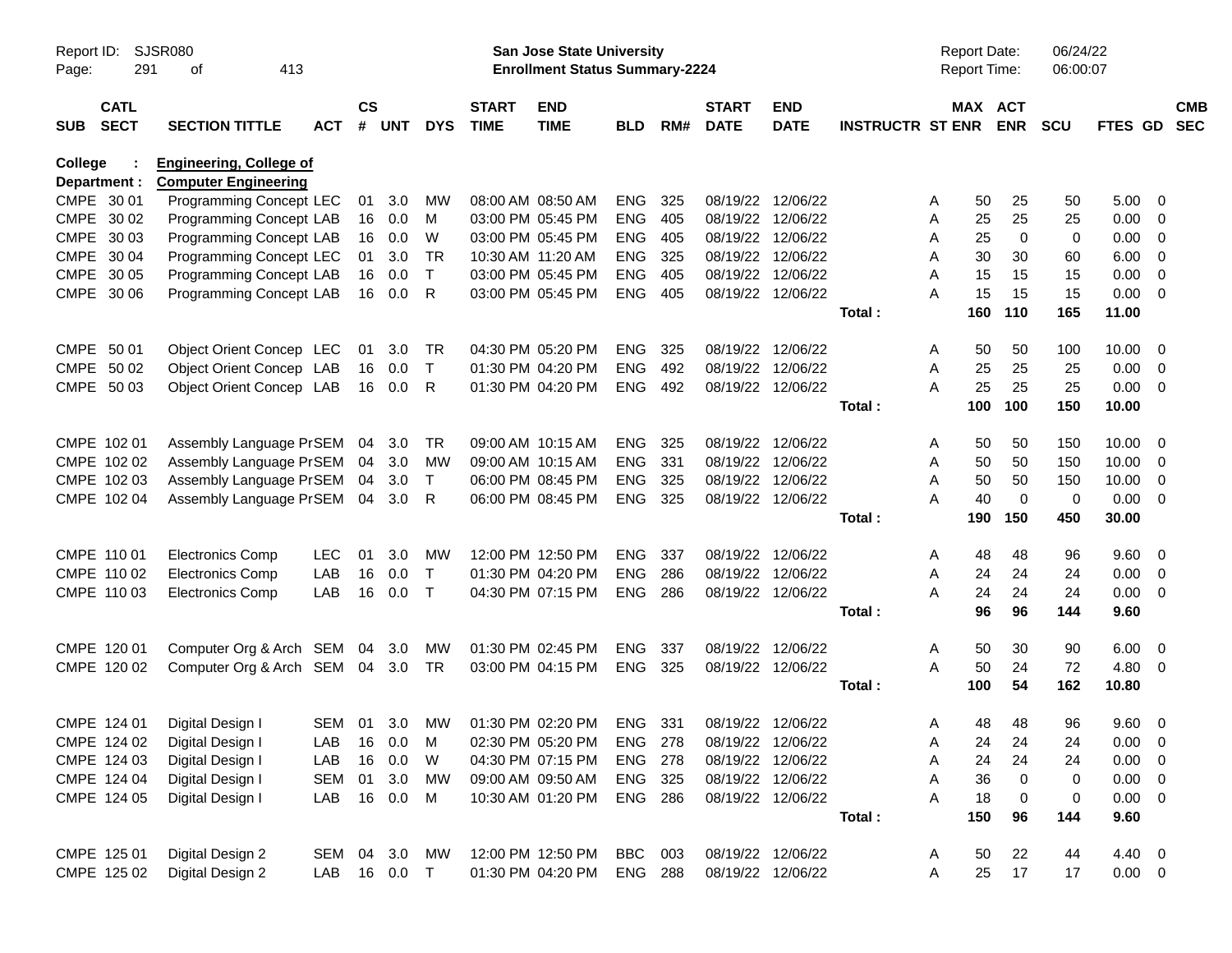| Report ID:<br>292<br>Page:               | <b>SJSR080</b><br>413<br>оf                           |              |                |            |               |                             | <b>San Jose State University</b><br><b>Enrollment Status Summary-2224</b> |            |     |                             |                           |                         | Report Date:<br>Report Time: |             | 06/24/22<br>06:00:07 |                |                         |            |
|------------------------------------------|-------------------------------------------------------|--------------|----------------|------------|---------------|-----------------------------|---------------------------------------------------------------------------|------------|-----|-----------------------------|---------------------------|-------------------------|------------------------------|-------------|----------------------|----------------|-------------------------|------------|
| <b>CATL</b><br><b>SECT</b><br><b>SUB</b> | <b>SECTION TITTLE</b>                                 | <b>ACT</b>   | <b>CS</b><br># | <b>UNT</b> | <b>DYS</b>    | <b>START</b><br><b>TIME</b> | <b>END</b><br><b>TIME</b>                                                 | <b>BLD</b> | RM# | <b>START</b><br><b>DATE</b> | <b>END</b><br><b>DATE</b> | <b>INSTRUCTR ST ENR</b> | MAX ACT                      | <b>ENR</b>  | SCU                  | FTES GD SEC    |                         | <b>CMB</b> |
| CMPE 125 03                              |                                                       | LAB          | 16             | 0.0        | R             |                             | 04:30 PM 07:15 PM                                                         | <b>ENG</b> | 288 | 08/19/22                    | 12/06/22                  |                         | 25<br>A                      | 5           | 5                    | $0.00 \t 0$    |                         |            |
|                                          | Digital Design 2                                      |              |                |            |               |                             |                                                                           |            |     |                             |                           | Total:                  | 100                          | 44          | 66                   | 4.40           |                         |            |
| CMPE 126 01                              | Alg & Data Str Des                                    | <b>LEC</b>   | 01             | 3.0        | TR            |                             | 09:00 AM 09:50 AM                                                         | <b>ENG</b> | 337 |                             | 08/19/22 12/06/22         |                         | 50<br>A                      | 38          | 76                   | 7.60           | $\overline{0}$          |            |
| CMPE 126 02                              | Alg & Data Str Des                                    | LAB          | 16             | 0.0        | $\top$        |                             | 01:30 PM 04:15 PM                                                         | <b>ENG</b> | 206 | 08/19/22                    | 12/06/22                  |                         | 25<br>Α                      | 19          | 19                   | 0.00           | $\overline{\mathbf{0}}$ |            |
| CMPE 126 03                              | Alg & Data Str Des                                    | LAB          | 16             | 0.0        | R             |                             | 04:30 PM 07:15 PM                                                         | <b>ENG</b> | 206 | 08/19/22                    | 12/06/22                  |                         | 25<br>Α                      | 19          | 19                   | 0.00           | $\overline{\mathbf{0}}$ |            |
| CMPE 126 04                              | Alg & Data Str Des                                    | <b>LEC</b>   | 01             | 3.0        | <b>MW</b>     |                             | 04:30 PM 05:20 PM                                                         | <b>ENG</b> | 337 | 08/19/22                    | 12/06/22                  |                         | 50<br>Α                      | 0           | 0                    | 0.00           | $\overline{\mathbf{0}}$ |            |
| CMPE 126 05                              | Alg & Data Str Des                                    | LAB          | 16             | 0.0        | M             |                             | 06:00 PM 08:45 PM                                                         | <b>ENG</b> | 206 |                             | 08/19/22 12/06/22         |                         | 25<br>A                      | 0           | $\mathbf 0$          | $0.00 \t 0$    |                         |            |
|                                          |                                                       |              |                |            |               |                             |                                                                           |            |     |                             |                           | Total:                  | 175                          | 76          | 114                  | 7.60           |                         |            |
| CMPE 127 01                              | Microproc Design 1                                    | SEM          | 04             | 3.0        | <b>MW</b>     |                             | 09:00 AM 09:50 AM                                                         | <b>ENG</b> | 337 |                             | 08/19/22 12/06/22         |                         | 50<br>A                      | 41          | 82                   | 8.80 12        |                         |            |
| CMPE 127 02                              | Microproc Design 1                                    | LAB          |                | 0.0        |               |                             |                                                                           |            |     |                             |                           |                         | х<br>0                       | $\mathbf 0$ | 0                    | $0.00 \t 0$    |                         |            |
| CMPE 127 03                              | Microproc Design 1                                    | LAB          |                | 0.0        |               |                             |                                                                           |            |     |                             |                           |                         | X<br>0                       | 0           | 0                    | $0.00 \quad 0$ |                         |            |
| CMPE 127 04                              | Microproc Design 1                                    | <b>SEM</b>   | 04             | 3.0        | TR            |                             | 09:00 AM 09:50 AM                                                         | <b>ENG</b> | 341 |                             | 08/19/22 12/06/22         |                         | Α<br>50                      | 0           | 0                    | 0.00           | $\overline{\mathbf{0}}$ |            |
| CMPE 127 05                              | Microproc Design 1                                    | LAB          | 16             | 0.0        | R             |                             | 10:30 AM 01:15 PM                                                         | <b>ENG</b> | 288 | 08/19/22                    | 12/06/22                  |                         | 25<br>Α                      | 0           | 0                    | 0.00           | $\overline{\mathbf{0}}$ |            |
| CMPE 127 06                              | Microproc Design 1                                    | LAB          | 16             | 0.0        | м             |                             | 03:00 PM 05:45 PM                                                         | <b>ENG</b> | 288 | 08/19/22                    | 12/06/22                  |                         | 25<br>A                      | 22          | 22                   | 0.00           | $\overline{2}$          |            |
| CMPE 127 07                              | Microproc Design 1                                    | LAB          | 16             | 0.0        | W             |                             | 01:00 PM 03:45 PM                                                         | <b>ENG</b> | 288 |                             | 08/19/22 12/06/22         |                         | 25<br>A                      | 19          | 19                   | $0.00$ 10      |                         |            |
|                                          |                                                       |              |                |            |               |                             |                                                                           |            |     |                             |                           | Total:                  | 175                          | 82          | 123                  | 8.80           |                         |            |
| CMPE 130 01                              | Adv Alg Des                                           | <b>LEC</b>   |                | 02 3.0     | R             |                             | 06:00 PM 08:45 PM                                                         | ON         |     | LINE 08/19/22 12/06/22      |                           |                         | 50<br>A                      | 47          | 141                  | $9.40 \quad 0$ |                         |            |
|                                          |                                                       |              |                |            |               |                             |                                                                           |            |     |                             |                           | Total:                  | 50                           | 47          | 141                  | 9.40           |                         |            |
| CMPE 131 01                              | Software Engr I                                       | SEM          | 04             | 3.0        | <b>TR</b>     |                             | 10:30 AM 11:45 AM                                                         | <b>ENG</b> | 341 | 08/19/22                    | 12/06/22                  |                         | 50<br>A                      | 50          | 150                  | 10.00          | $\overline{\mathbf{0}}$ |            |
| CMPE 131 02                              | Software Engr I                                       | SEM          | 04             | 3.0        | <b>TR</b>     |                             | 01:30 PM 02:45 PM                                                         | <b>ENG</b> | 337 | 08/19/22                    | 12/06/22                  |                         | 50<br>Α                      | 50          | 150                  | $10.00 \t 0$   |                         |            |
| CMPE 131 03                              | Software Engr I                                       | <b>SEM</b>   | 04             | 3.0        | R             |                             | 06:00 PM 08:45 PM                                                         | <b>ENG</b> | 341 | 08/19/22                    | 12/06/22                  |                         | Α<br>50                      | 16          | 48                   | 3.20           | $\overline{0}$          |            |
| CMPE 131 04                              | Software Engr I                                       | SEM          | 04             | 3.0        | М             |                             | 06:00 PM 08:45 PM                                                         | <b>ENG</b> | 337 |                             | 08/19/22 12/06/22         |                         | 50<br>A                      | $\mathbf 0$ | $\mathbf 0$          | $0.00 \t 0$    |                         |            |
|                                          |                                                       |              |                |            |               |                             |                                                                           |            |     |                             |                           | Total:                  | 200                          | 116         | 348                  | 23.20          |                         |            |
| CMPE 132 01                              | Inf Security                                          | SEM 04       |                | 3.0        | TR            |                             | 09:00 AM 10:15 AM                                                         | <b>ON</b>  |     | LINE 08/19/22 12/06/22      |                           |                         | 50<br>A                      | 46          | 138                  | $9.20 \ 0$     |                         |            |
|                                          |                                                       |              |                |            |               |                             |                                                                           |            |     |                             |                           | Total:                  | 50                           | 46          | 138                  | 9.20           |                         |            |
| CMPE 133 01 Soft Eng II                  |                                                       |              |                |            |               |                             | LEC 01 3.0 W 06:00 PM 08:45 PM ENG 341                                    |            |     | 08/19/22 12/06/22           |                           |                         | 50<br>Α                      | 25          | 75                   | $5.00 \t 0$    |                         |            |
| CMPE 133 02 Soft Eng II                  |                                                       | LEC 01 3.0 T |                |            |               |                             | 06:00 PM 08:45 PM                                                         | ENG 341    |     |                             | 08/19/22 12/06/22         |                         | 50<br>A                      | 28          | 84                   | $5.60 \quad 0$ |                         |            |
|                                          |                                                       |              |                |            |               |                             |                                                                           |            |     |                             |                           | Total:                  | 100                          | 53          | 159                  | 10.60          |                         |            |
|                                          | CMPE 135 01 Obj Orient Anl Des                        |              |                |            | SEM 04 3.0 TR |                             | 01:30 PM 02:45 PM ON LINE 08/19/22 12/06/22                               |            |     |                             |                           |                         | A<br>50                      | 15          | 45                   | $3.00 \ 0$     |                         |            |
|                                          |                                                       |              |                |            |               |                             |                                                                           |            |     |                             |                           | Total:                  | 50                           | 15          | 45                   | 3.00           |                         |            |
| CMPE 138 01                              | Database Systems I SEM 04 3.0 TR 03:00 PM 04:15 PM ON |              |                |            |               |                             |                                                                           |            |     | LINE 08/19/22 12/06/22      |                           |                         | 45<br>A                      | 27          | 81                   | $5.40\ 0$      |                         |            |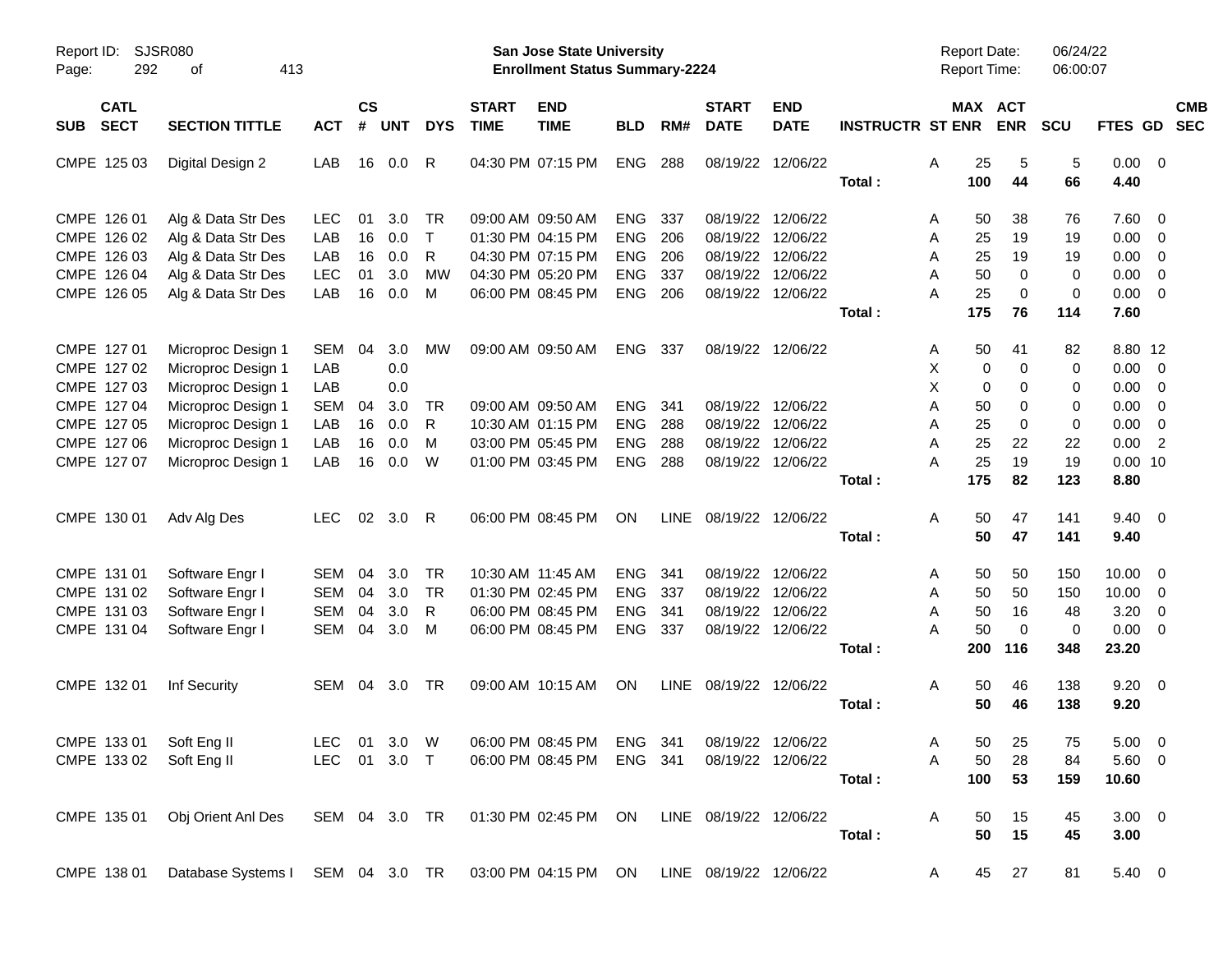| Page:      | <b>SJSR080</b><br>Report ID:<br>293<br>413<br>οf |                                                                                          |               |                    |            |            |                             | <b>San Jose State University</b><br><b>Enrollment Status Summary-2224</b> |            |     |                             |                           |                         | Report Date:<br><b>Report Time:</b> |             | 06/24/22<br>06:00:07 |                |                         |                          |
|------------|--------------------------------------------------|------------------------------------------------------------------------------------------|---------------|--------------------|------------|------------|-----------------------------|---------------------------------------------------------------------------|------------|-----|-----------------------------|---------------------------|-------------------------|-------------------------------------|-------------|----------------------|----------------|-------------------------|--------------------------|
| <b>SUB</b> | <b>CATL</b><br><b>SECT</b>                       | <b>SECTION TITTLE</b>                                                                    | <b>ACT</b>    | $\mathsf{cs}$<br># | <b>UNT</b> | <b>DYS</b> | <b>START</b><br><b>TIME</b> | <b>END</b><br><b>TIME</b>                                                 | <b>BLD</b> | RM# | <b>START</b><br><b>DATE</b> | <b>END</b><br><b>DATE</b> | <b>INSTRUCTR ST ENR</b> | MAX ACT                             | <b>ENR</b>  | <b>SCU</b>           | FTES GD        |                         | <b>CMB</b><br><b>SEC</b> |
|            |                                                  |                                                                                          |               |                    |            |            |                             |                                                                           |            |     |                             |                           | Total:                  | 45                                  | 27          | 81                   | 5.40           |                         |                          |
|            | CMPE 140 01                                      | Comp Arch & Design                                                                       | SEM           | 04                 | 3.0        | MW         |                             | 03:00 PM 03:50 PM                                                         | <b>ENG</b> | 337 | 08/19/22                    | 12/06/22                  |                         | 50<br>A                             | 50          | 100                  | 10.00          | - 0                     |                          |
|            | CMPE 140 02                                      | Comp Arch & Design                                                                       | LAB           | 16                 | 0.0        | M          |                             | 08:30 AM 11:15 AM                                                         | <b>ENG</b> | 288 | 08/19/22                    | 12/06/22                  |                         | Α<br>25                             | 25          | 25                   | 0.00           | - 0                     |                          |
|            | CMPE 140 03                                      | Comp Arch & Design                                                                       | LAB           | 16                 | 0.0        | M          |                             | 11:30 AM 02:20 PM                                                         | <b>ENG</b> | 288 | 08/19/22                    | 12/06/22                  |                         | 25<br>A                             | 25          | 25                   | $0.00 \t 0$    |                         |                          |
|            |                                                  |                                                                                          |               |                    |            |            |                             |                                                                           |            |     |                             |                           | Total:                  | 100                                 | 100         | 150                  | 10.00          |                         |                          |
|            | CMPE 142 01                                      | <b>Operating Systems</b>                                                                 | SEM           | 04                 | 3.0        | MW         |                             | 12:00 PM 01:15 PM                                                         | <b>ENG</b> | 325 | 08/19/22                    | 12/06/22                  |                         | 50<br>A                             | 20          | 60                   | 4.00           | - 0                     |                          |
|            | CMPE 142 02                                      | <b>Operating Systems</b>                                                                 | <b>SEM</b>    | 04                 | 3.0        | <b>MW</b>  |                             | 06:00 PM 07:15 PM                                                         | <b>ENG</b> | 325 |                             | 08/19/22 12/06/22         |                         | A<br>50                             | 27          | 81                   | $5.40 \ 0$     |                         |                          |
|            |                                                  |                                                                                          |               |                    |            |            |                             |                                                                           |            |     |                             |                           | Total:                  | 100                                 | 47          | 141                  | 9.40           |                         |                          |
|            | CMPE 146 01                                      | RT Embedded CoDes SEM                                                                    |               |                    | 3.0        |            |                             |                                                                           |            |     |                             |                           |                         | 0<br>X                              | 0           | 0                    | 0.00           | - 0                     |                          |
|            | CMPE 146 02                                      | RT Embedded CoDes LAB                                                                    |               |                    | 0.0        |            |                             |                                                                           |            |     |                             |                           |                         | X<br>0                              | $\mathbf 0$ | 0                    | 0.00           | - 0                     |                          |
|            | CMPE 146 03                                      | RT Embedded CoDes SEM                                                                    |               | 04                 | 3.0        | МW         |                             | 10:30 AM 11:20 AM                                                         | <b>ENG</b> | 337 |                             | 08/19/22 12/06/22         |                         | Α<br>50                             | 37          | 74                   | 7.40           | $\overline{0}$          |                          |
|            | CMPE 146 04                                      | RT Embedded CoDes LAB                                                                    |               | 16                 | 0.0        | м          |                             | 11:30 AM 02:15 PM                                                         | <b>ENG</b> | 278 | 08/19/22                    | 12/06/22                  |                         | 25<br>A                             | 12          | 12                   | 0.00           | $\overline{0}$          |                          |
|            | CMPE 146 05                                      | RT Embedded CoDes LAB                                                                    |               | 16                 | 0.0        | W          |                             | 11:30 AM 02:15 PM                                                         | <b>ENG</b> | 278 |                             | 08/19/22 12/06/22         |                         | 25<br>А                             | 25          | 25                   | 0.00           | $\overline{0}$          |                          |
|            |                                                  |                                                                                          |               |                    |            |            |                             |                                                                           |            |     |                             |                           | Total:                  | 100                                 | 74          | 111                  | 7.40           |                         |                          |
|            | CMPE 148 01                                      | Computer Networks I SEM                                                                  |               | 04                 | 3.0        | TR         |                             | 10:30 AM 11:45 AM                                                         | <b>ENG</b> | 343 | 08/19/22                    | 12/06/22                  |                         | 50<br>A                             | 48          | 144                  | 9.60           | $\overline{\mathbf{0}}$ |                          |
|            | CMPE 148 02                                      | Computer Networks I                                                                      | SEM           | 04                 | 3.0        | <b>MW</b>  |                             | 10:30 AM 11:45 AM                                                         | CL.        | 222 | 08/19/22                    | 12/06/22                  |                         | 50<br>A                             | 39          | 117                  | 7.80           | $\overline{0}$          |                          |
|            | CMPE 148 03                                      | <b>Computer Networks I</b>                                                               | SEM           |                    | 04 3.0     | R.         |                             | 06:00 PM 08:45 PM                                                         | CL         | 222 |                             | 08/19/22 12/06/22         |                         | 50<br>A                             | 27          | 81                   | $5.40 \ 0$     |                         |                          |
|            |                                                  |                                                                                          |               |                    |            |            |                             |                                                                           |            |     |                             |                           | Total:                  | 150                                 | 114         | 342                  | 22.80          |                         |                          |
|            | CMPE 152 01                                      | <b>Compiler Design</b>                                                                   | <b>LEC</b>    | 01                 | 3.0        | TR         |                             | 03:00 PM 04:15 PM                                                         | ENG        | 337 |                             | 08/19/22 12/06/22         |                         | A<br>50                             | 50          | 150                  | $10.00 \t 0$   |                         |                          |
|            |                                                  |                                                                                          |               |                    |            |            |                             |                                                                           |            |     |                             |                           | Total:                  | 50                                  | 50          | 150                  | 10.00          |                         |                          |
|            | CMPE 163 01                                      | Intro CG & AR                                                                            | <b>SEM</b>    |                    | 3.0        |            |                             |                                                                           |            |     |                             |                           |                         | Χ<br>0                              | 0           | 0                    | $0.00 \t 0$    |                         |                          |
|            |                                                  |                                                                                          |               |                    |            |            |                             |                                                                           |            |     |                             |                           | Total:                  | 0                                   | $\bf{0}$    | 0                    | 0.00           |                         |                          |
|            | CMPE 165 01                                      | SW Eng Process Mng SEM 05                                                                |               |                    | 3.0        | M          |                             | 06:00 PM 08:45 PM                                                         | CL         | 222 |                             | 08/19/22 12/06/22         |                         | 50<br>A                             | 20          | 60                   | $4.00 \quad 0$ |                         |                          |
|            | CMPE 165 02                                      | SW Eng Process Mng SEM                                                                   |               |                    | 3.0        |            |                             |                                                                           |            |     |                             |                           |                         | Χ<br>$\mathbf 0$                    | $\Omega$    | 0                    | 0.00           | $\overline{\mathbf{0}}$ |                          |
|            |                                                  | CMPE 165 03 SW Eng Process Mng SEM 05 3.0 MW 10:30 AM 11:45 AM ENG 331 08/19/22 12/06/22 |               |                    |            |            |                             |                                                                           |            |     |                             |                           |                         | A<br>50                             | 49          | 147                  | 9.80 0         |                         |                          |
|            |                                                  |                                                                                          |               |                    |            |            |                             |                                                                           |            |     |                             |                           | Total:                  | 100                                 | 69          | 207                  | 13.80          |                         |                          |
|            | CMPE 172 01                                      | <b>Enterprise Software</b>                                                               | LEC           |                    | 02 3.0 M   |            |                             | 06:00 PM 08:45 PM                                                         | ENG 333    |     |                             | 08/19/22 12/06/22         |                         | 50<br>A                             | 23          | 69                   | 4.60 0         |                         |                          |
|            | CMPE 172 02                                      | <b>Enterprise Software</b>                                                               | LEC 02 3.0 TR |                    |            |            |                             | 01:30 PM 02:45 PM                                                         | CL         | 222 |                             | 08/19/22 12/06/22         |                         | A<br>50                             | 50          | 150                  | $10.00 \t 0$   |                         |                          |
|            |                                                  |                                                                                          |               |                    |            |            |                             |                                                                           |            |     |                             |                           | Total:                  | 100                                 | 73          | 219                  | 14.60          |                         |                          |
|            | CMPE 180 01                                      | <b>Individual Studies</b>                                                                | SUP           |                    |            | 36 3.0 TBA |                             |                                                                           | ON         |     | LINE 08/19/22 12/06/22      |                           |                         | 15<br>A                             | $\mathbf 0$ | 0                    | $0.00 \t 0 C$  |                         |                          |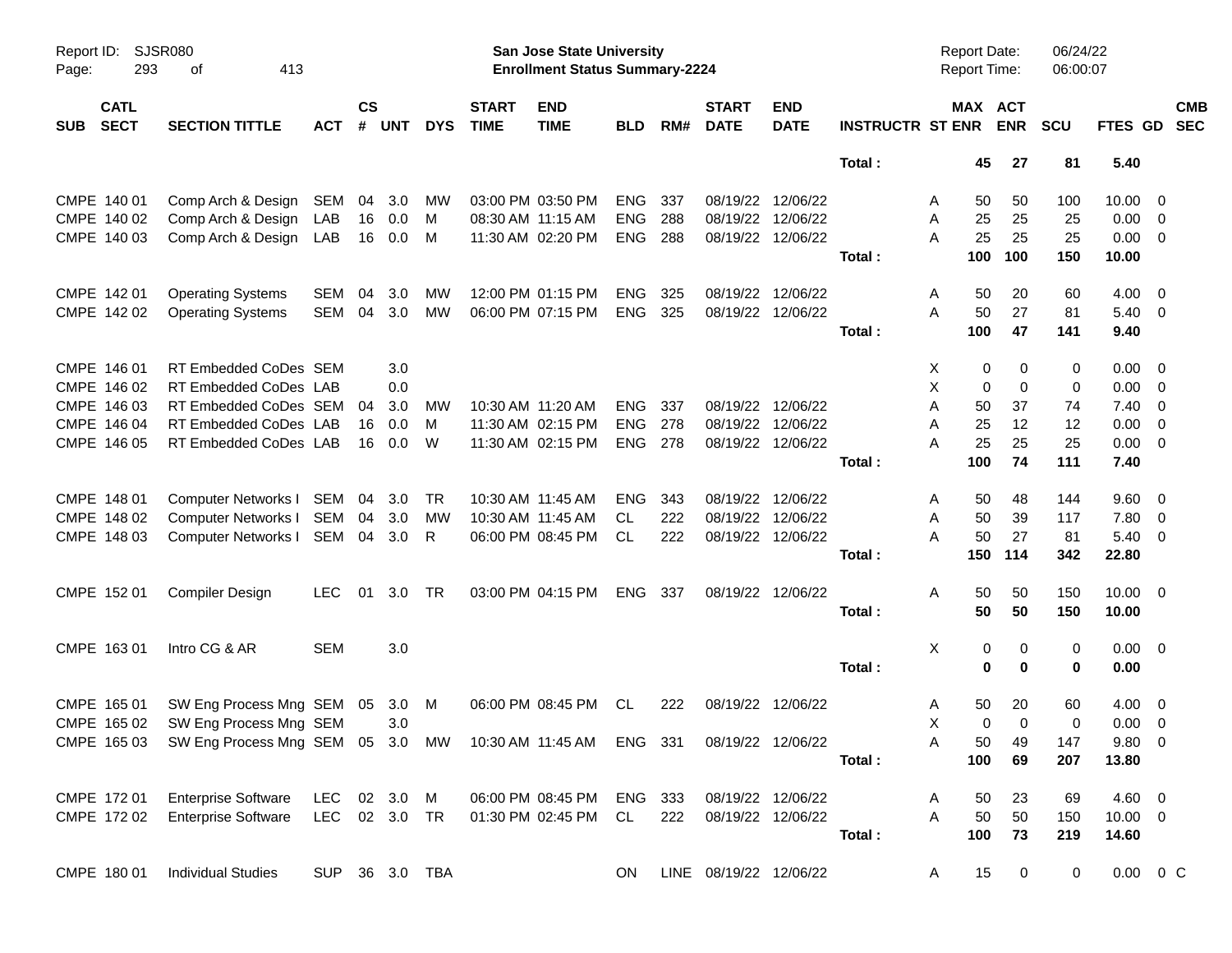| Page:      | Report ID: SJSR080<br>294  | 413<br>оf                              |              |                    |            |            |                             | <b>San Jose State University</b><br><b>Enrollment Status Summary-2224</b> |            |             |                             |                           |                         | <b>Report Date:</b><br><b>Report Time:</b> |                       | 06/24/22<br>06:00:07 |                |         |            |
|------------|----------------------------|----------------------------------------|--------------|--------------------|------------|------------|-----------------------------|---------------------------------------------------------------------------|------------|-------------|-----------------------------|---------------------------|-------------------------|--------------------------------------------|-----------------------|----------------------|----------------|---------|------------|
| <b>SUB</b> | <b>CATL</b><br><b>SECT</b> | <b>SECTION TITTLE</b>                  | <b>ACT</b>   | $\mathsf{cs}$<br># | <b>UNT</b> | <b>DYS</b> | <b>START</b><br><b>TIME</b> | <b>END</b><br><b>TIME</b>                                                 | <b>BLD</b> | RM#         | <b>START</b><br><b>DATE</b> | <b>END</b><br><b>DATE</b> | <b>INSTRUCTR ST ENR</b> |                                            | MAX ACT<br><b>ENR</b> | SCU                  | FTES GD SEC    |         | <b>CMB</b> |
|            |                            |                                        |              |                    |            |            |                             |                                                                           |            |             |                             |                           |                         |                                            |                       |                      |                |         |            |
| <b>SE</b>  | 180 01                     | <b>Individual Studies</b>              | <b>SUP</b>   | 36                 | 3.0        | <b>TBA</b> |                             |                                                                           | <b>ON</b>  | <b>LINE</b> | 08/19/22                    | 12/06/22                  |                         | A                                          | 0<br>0                | 0                    | 0.00           | 0 C     |            |
|            | CMPE 180 02                | <b>Individual Studies</b>              | <b>SUP</b>   | 36                 | 1.0        | <b>TBA</b> |                             |                                                                           | ON         | <b>LINE</b> | 08/19/22                    | 12/06/22                  |                         | 15<br>Α                                    | 0                     | 0                    | 0.00           | $0\,C$  |            |
| <b>SE</b>  | 180 02                     | <b>Individual Studies</b>              | <b>SUP</b>   | 36                 | 1.0        | <b>TBA</b> |                             |                                                                           | <b>ON</b>  | LINE        |                             | 08/19/22 12/06/22         |                         | Α<br>0                                     | 0                     | 0                    | 0.00           | $0\,$ C |            |
|            |                            |                                        |              |                    |            |            |                             |                                                                           |            |             |                             |                           | Total:                  | 30                                         | 0                     | 0                    | 0.00           |         |            |
|            |                            | CMPE 180A 01 Data Struc/Alg C++        | LEC.         |                    | 01 3.0 T   |            |                             | 06:00 PM 08:45 PM                                                         | <b>ENG</b> | 337         |                             | 08/19/22 12/06/22         |                         | 60<br>A                                    | 37                    | 111                  | 9.25 37        |         |            |
|            |                            |                                        |              |                    |            |            |                             |                                                                           |            |             |                             |                           | Total:                  | 60                                         | 37                    | 111                  | 9.25           |         |            |
|            |                            | CMPE 180B 01 Database Systems          | <b>LEC</b>   |                    | 3.0        |            |                             |                                                                           |            |             |                             |                           |                         | X                                          | 0<br>$\Omega$         | 0                    | $0.00 \t 0$    |         |            |
|            |                            | CMPE 180B 02 Database Systems          | <b>LEC</b>   | 01                 | 3.0        | <b>TR</b>  |                             | 03:00 PM 04:15 PM                                                         | ON         | LINE        | 08/19/22 12/06/22           |                           |                         | Α<br>60                                    | 11                    | 33                   | 2.75 11        |         |            |
|            |                            |                                        |              |                    |            |            |                             |                                                                           |            |             |                             |                           | Total:                  | 60                                         | 11                    | 33                   | 2.75           |         |            |
|            |                            |                                        |              |                    |            |            |                             |                                                                           |            |             |                             |                           |                         |                                            |                       |                      |                |         |            |
|            |                            | CMPE 180C 01 Operating Systems         | LEC.         |                    |            | 01 3.0 MW  |                             | 04:30 PM 05:45 PM                                                         | <b>BBC</b> | 107         |                             | 08/19/22 12/06/22         |                         | 60<br>A                                    | 33                    | 99                   | 8.25 33        |         |            |
|            |                            |                                        |              |                    |            |            |                             |                                                                           |            |             |                             |                           | Total:                  | 60                                         | 33                    | 99                   | 8.25           |         |            |
|            | CMPE 185 01                | Auto Mobile Robots                     | SEM          | 05                 | 3.0        | MW         |                             | 01:30 PM 02:45 PM                                                         | CL.        | 222         |                             | 08/19/22 12/06/22         |                         | 40<br>A                                    | 16                    | 48                   | $3.25$ 1       |         |            |
|            |                            |                                        |              |                    |            |            |                             |                                                                           |            |             |                             |                           | Total:                  | 40                                         | 16                    | 48                   | 3.25           |         |            |
|            | CMPE 187 01                |                                        | <b>SEM</b>   |                    | 3.0        |            |                             |                                                                           |            |             |                             |                           |                         | X                                          | 0<br>0                | 0                    | $0.00 \t 0$    |         |            |
|            | CMPE 187 02                | Soft Quality Engr<br>Soft Quality Engr | SEM          | 04                 | 3.0        | <b>TR</b>  |                             | 03:00 PM 04:15 PM                                                         | CL         | 222         |                             | 08/19/22 12/06/22         |                         | 40<br>Α                                    | 40                    | 120                  | $8.00 \t 0$    |         |            |
|            | CMPE 187 03                | Soft Quality Engr                      | SEM          | 04                 | 3.0        | <b>MW</b>  |                             | 03:00 PM 04:15 PM                                                         | <b>ENG</b> | 325         |                             | 08/19/22 12/06/22         |                         | 40<br>А                                    | 32                    | 96                   | $6.40 \quad 0$ |         |            |
|            |                            |                                        |              |                    |            |            |                             |                                                                           |            |             |                             |                           | Total:                  | 80                                         | 72                    | 216                  | 14.40          |         |            |
|            |                            |                                        |              |                    |            |            |                             |                                                                           |            |             |                             |                           |                         |                                            |                       |                      |                |         |            |
|            | CMPE 188 01                | Machine Learn/BD                       | LEC.         |                    | 02 3.0 TR  |            |                             | 01:30 PM 02:45 PM                                                         | <b>ENG</b> | - 343       |                             | 08/19/22 12/06/22         |                         | 50<br>A                                    | 40                    | 120                  | $8.00 \t 0$    |         |            |
|            |                            |                                        |              |                    |            |            |                             |                                                                           |            |             |                             |                           | Total:                  | 50                                         | 40                    | 120                  | 8.00           |         |            |
|            |                            | CMPE 195A 01 Sr Design Project         | LAB          |                    | 16  2.0  W |            |                             | 06:00 PM 08:45 PM                                                         | <b>ENG</b> | - 337       |                             | 08/19/22 12/06/22         |                         | 70<br>A                                    | 59                    | 118                  | $7.87$ 0       |         |            |
|            |                            |                                        |              |                    |            |            |                             |                                                                           |            |             |                             |                           | Total:                  | 70                                         | 59                    | 118                  | 7.87           |         |            |
|            |                            | CMPE 195B 01 Sr Design Project II      | LAB          |                    | 16 3.0 W   |            |                             | 06:00 PM 08:45 PM                                                         | <b>ENG</b> | - 337       |                             | 08/19/22 12/06/22         |                         | 70<br>A                                    | 60                    | 180                  | $12.00 \t 0$   |         |            |
|            |                            |                                        |              |                    |            |            |                             |                                                                           |            |             |                             |                           | Total:                  | 70                                         | 60                    | 180                  | 12.00          |         |            |
|            |                            |                                        |              |                    |            |            |                             |                                                                           |            |             |                             |                           |                         |                                            |                       |                      |                |         |            |
|            |                            | CMPE 195E 01 Sr Design Project         | LAB 16 1.0 W |                    |            |            |                             | 06:00 PM 08:45 PM ENG 337                                                 |            |             |                             | 08/19/22 12/06/22         |                         | 90<br>A                                    | 66                    | 66                   | 4.40 0         |         |            |
|            |                            |                                        |              |                    |            |            |                             |                                                                           |            |             |                             |                           | Total:                  | 90                                         | 66                    | 66                   | 4.40           |         |            |
|            |                            | CMPE 195F 01 Snr Design Proj II        | LAB 16 3.0 W |                    |            |            |                             | 06:00 PM 08:45 PM ENG 337                                                 |            |             |                             | 08/19/22 12/06/22         |                         | Α<br>75                                    | 59                    | 177                  | $11.80 \t 0$   |         |            |
|            |                            |                                        |              |                    |            |            |                             |                                                                           |            |             |                             |                           | Total:                  | 75                                         | 59                    | 177                  | 11.80          |         |            |
|            |                            |                                        |              |                    |            |            |                             |                                                                           |            |             |                             |                           |                         |                                            |                       |                      |                |         |            |
|            |                            | CMPE 200 01 Comp Architecture          |              |                    |            |            |                             | LEC 01 3.0 MW 03:00 PM 04:15 PM CL                                        |            | 222         |                             | 08/19/22 12/06/22         |                         | 40<br>A                                    | 40                    | 120                  | 10.00 40       |         |            |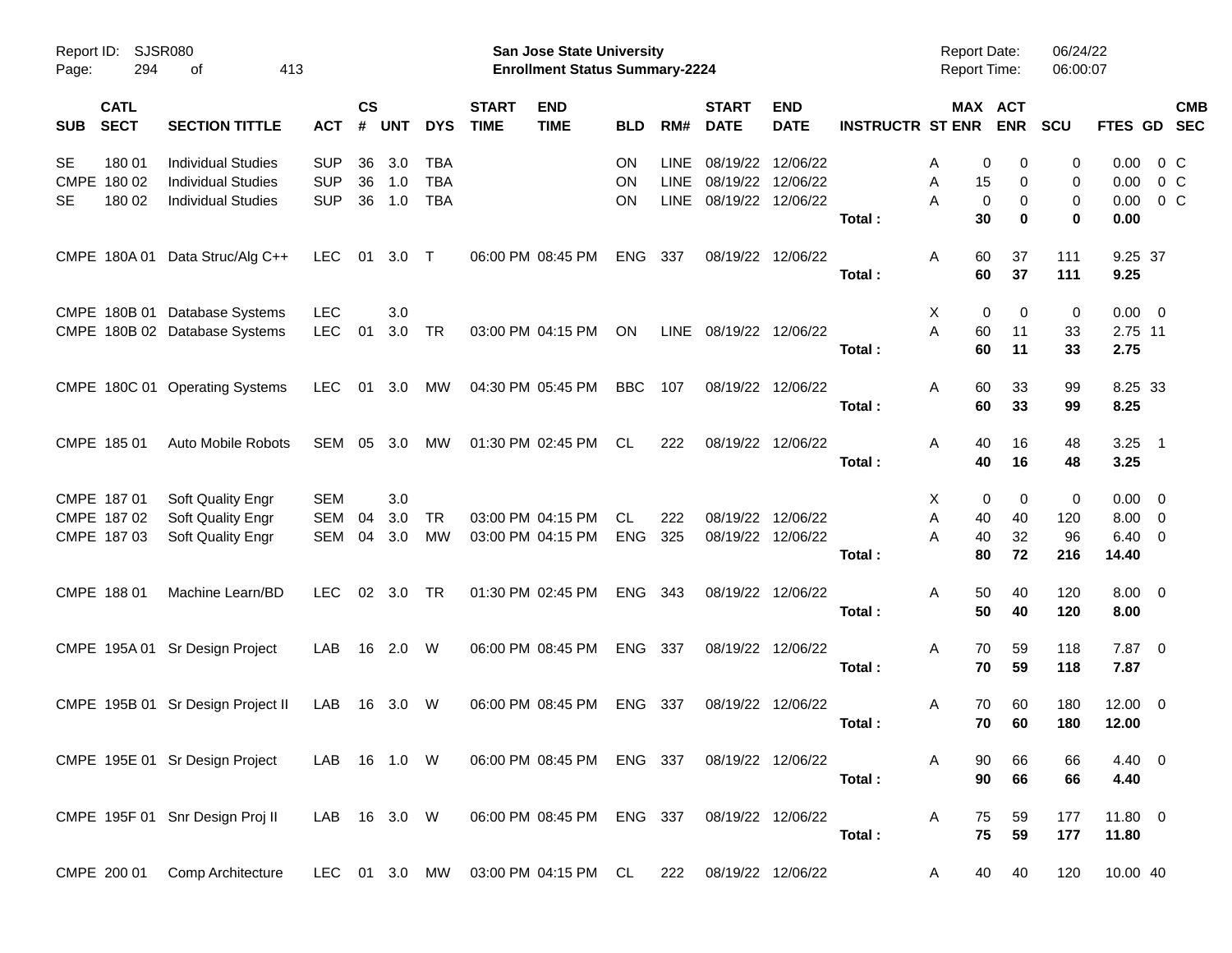| Report ID:<br>Page:                      | <b>SJSR080</b><br>295<br>413<br>оf                                  |              |                |            |              |                             | <b>San Jose State University</b><br><b>Enrollment Status Summary-2224</b> |            |     |                             |                           |                             | <b>Report Date:</b><br><b>Report Time:</b> |         | 06/24/22<br>06:00:07 |             |            |
|------------------------------------------|---------------------------------------------------------------------|--------------|----------------|------------|--------------|-----------------------------|---------------------------------------------------------------------------|------------|-----|-----------------------------|---------------------------|-----------------------------|--------------------------------------------|---------|----------------------|-------------|------------|
| <b>CATL</b><br><b>SECT</b><br><b>SUB</b> | <b>SECTION TITTLE</b>                                               | АСТ          | <b>CS</b><br># | <b>UNT</b> | <b>DYS</b>   | <b>START</b><br><b>TIME</b> | <b>END</b><br><b>TIME</b>                                                 | <b>BLD</b> | RM# | <b>START</b><br><b>DATE</b> | <b>END</b><br><b>DATE</b> | <b>INSTRUCTR ST ENR ENR</b> |                                            | MAX ACT | <b>SCU</b>           | FTES GD SEC | <b>CMB</b> |
|                                          |                                                                     |              |                |            |              |                             |                                                                           |            |     |                             |                           | Total:                      | 40                                         | 40      | 120                  | 10.00       |            |
| CMPE 202 01                              | SW Systems Engr                                                     | <b>LEC</b>   | 01             | 3.0        | -S           |                             | 09:00 AM 11:45 AM                                                         | <b>ENG</b> | 337 |                             | 08/19/22 12/06/22         |                             | 50<br>A                                    | 50      | 150                  | 12.50 50    |            |
| CMPE 202 02                              | SW Systems Engr                                                     | LEC          | 01             | 3.0        | <sub>S</sub> |                             | 12:00 PM 02:45 PM                                                         | <b>ENG</b> | 325 |                             | 08/19/22 12/06/22         |                             | 50<br>A                                    | 50      | 150                  | 12.50 50    |            |
| CMPE 202 03                              | SW Systems Engr                                                     | LEC          | 01             | 3.0        | -R           |                             | 06:00 PM 08:45 PM                                                         | <b>ENG</b> | 337 |                             | 08/19/22 12/06/22         |                             | 50<br>A                                    | 50      | 150                  | 12.50 50    |            |
|                                          |                                                                     |              |                |            |              |                             |                                                                           |            |     |                             |                           | Total:                      | 150                                        | 150     | 450                  | 37.50       |            |
| CMPE 206 01                              | Comp Netwk Design LEC 01 3.0 T                                      |              |                |            |              |                             | 06:00 PM 08:45 PM                                                         | CL         | 310 |                             | 08/19/22 12/06/22         |                             | 40<br>A                                    | 39      | 117                  | 9.75 39     |            |
|                                          |                                                                     |              |                |            |              |                             |                                                                           |            |     |                             |                           | Total:                      | 40                                         | 39      | 117                  | 9.75        |            |
| CMPE 207 01                              | Net Prog & Appl                                                     | LEC.         |                | 04 3.0 R   |              |                             | 06:00 PM 08:45 PM                                                         | ON         |     | LINE 08/19/22 12/06/22      |                           |                             | 40<br>A                                    | 40      | 120                  | 10.00 40    |            |
|                                          |                                                                     |              |                |            |              |                             |                                                                           |            |     |                             |                           | Total:                      | 40                                         | 40      | 120                  | 10.00       |            |
| CMPE 209 01                              | Network Security & A LEC 01 3.0 TR                                  |              |                |            |              |                             | 01:30 PM 02:45 PM                                                         | ON         |     | LINE 08/19/22 12/06/22      |                           |                             | 50<br>A                                    | 49      | 147                  | 12.25 49    |            |
|                                          |                                                                     |              |                |            |              |                             |                                                                           |            |     |                             |                           | Total:                      | 50                                         | 49      | 147                  | 12.25       |            |
| CMPE 214 01                              | GPU Arch & Prog                                                     | LEC.         |                | 02 3.0     | <b>TR</b>    |                             | 03:00 PM 04:15 PM                                                         | ENG 329    |     |                             | 08/19/22 12/06/22         |                             | 40<br>A                                    | 29      | 87                   | 7.25 29     |            |
|                                          |                                                                     |              |                |            |              |                             |                                                                           |            |     |                             |                           | Total:                      | 40                                         | 29      | 87                   | 7.25        |            |
| CMPE 220 01                              | <b>System Software</b>                                              | LEC.         |                | 01 3.0     | MW           |                             | 03:00 PM 04:15 PM                                                         | ENG 343    |     |                             | 08/19/22 12/06/22         |                             | 50<br>A                                    | 50      | 150                  | 12.50 50    |            |
|                                          |                                                                     |              |                |            |              |                             |                                                                           |            |     |                             |                           | Total:                      | 50                                         | 50      | 150                  | 12.50       |            |
| CMPE 240 01                              | Adv Comp Design                                                     | LEC.         |                | 01 3.0     | MW           |                             | 01:30 PM 02:45 PM                                                         | ENG 401    |     |                             | 08/19/22 12/06/22         |                             | 40<br>A                                    | 40      | 120                  | 10.00 40    |            |
|                                          |                                                                     |              |                |            |              |                             |                                                                           |            |     |                             |                           | Total:                      | 40                                         | 40      | 120                  | 10.00       |            |
| CMPE 244 01                              | <b>Embedded Software</b>                                            | LEC 01 3.0 T |                |            |              |                             | 06:00 PM 08:45 PM                                                         | CL.        | 222 |                             | 08/19/22 12/06/22         |                             | A<br>40                                    | 30      | 90                   | 7.50 30     |            |
|                                          |                                                                     |              |                |            |              |                             |                                                                           |            |     |                             |                           | Total:                      | 40                                         | 30      | 90                   | 7.50        |            |
| CMPE 245 01                              | Embd Wireless Arch                                                  | LEC 01 3.0   |                |            | MW           |                             | 03:00 PM 04:15 PM                                                         | ENG 303    |     |                             | 08/19/22 12/06/22         |                             | A<br>40                                    | 9       | 27                   | $2.25$ 9    |            |
|                                          |                                                                     |              |                |            |              |                             |                                                                           |            |     |                             |                           | Total:                      | 40                                         | 9       | 27                   | 2.25        |            |
|                                          | CMPE 252 01 Art Intl & Data Engr LEC 02 3.0 TR 10:30 AM 11:45 AM CL |              |                |            |              |                             |                                                                           |            | 222 | 08/19/22 12/06/22           |                           |                             | Α                                          | 40 44   | 132                  | 11.00 44    |            |
| CMPE 252 02                              | Art Intl & Data Engr                                                | LEC 02 3.0 T |                |            |              |                             | 06:00 PM 08:45 PM                                                         | ENG 331    |     |                             | 08/19/22 12/06/22         |                             | 40<br>Α                                    | 40      | 120                  | 10.00 40    |            |
|                                          |                                                                     |              |                |            |              |                             |                                                                           |            |     |                             |                           | Total:                      | 80                                         | 84      | 252                  | 21.00       |            |
| CMPE 255 01                              | Data Mining                                                         | <b>LEC</b>   |                | 3.0        |              |                             |                                                                           |            |     |                             |                           |                             | X.<br>0                                    | 0       | 0                    | $0.00 \t 0$ |            |
| CMPE 255 02                              | Data Mining                                                         | <b>LEC</b>   |                | 02 3.0     | TR           |                             | 10:30 AM 11:45 AM                                                         | ENG 337    |     |                             | 08/19/22 12/06/22         |                             | Α<br>50                                    | 50      | 150                  | 12.50 50    |            |
| CMPE 255 03                              | Data Mining                                                         | <b>LEC</b>   |                | 02 3.0     | TR           |                             | 03:00 PM 04:15 PM                                                         | ENG 339    |     | 08/19/22 12/06/22           |                           |                             | 50<br>A                                    | 50      | 150                  | 12.50 50    |            |
| CMPE 255 04                              | Data Mining                                                         | <b>LEC</b>   |                | 3.0        |              |                             |                                                                           |            |     |                             |                           |                             | X<br>0                                     | 0       | 0                    | $0.00 \t 0$ |            |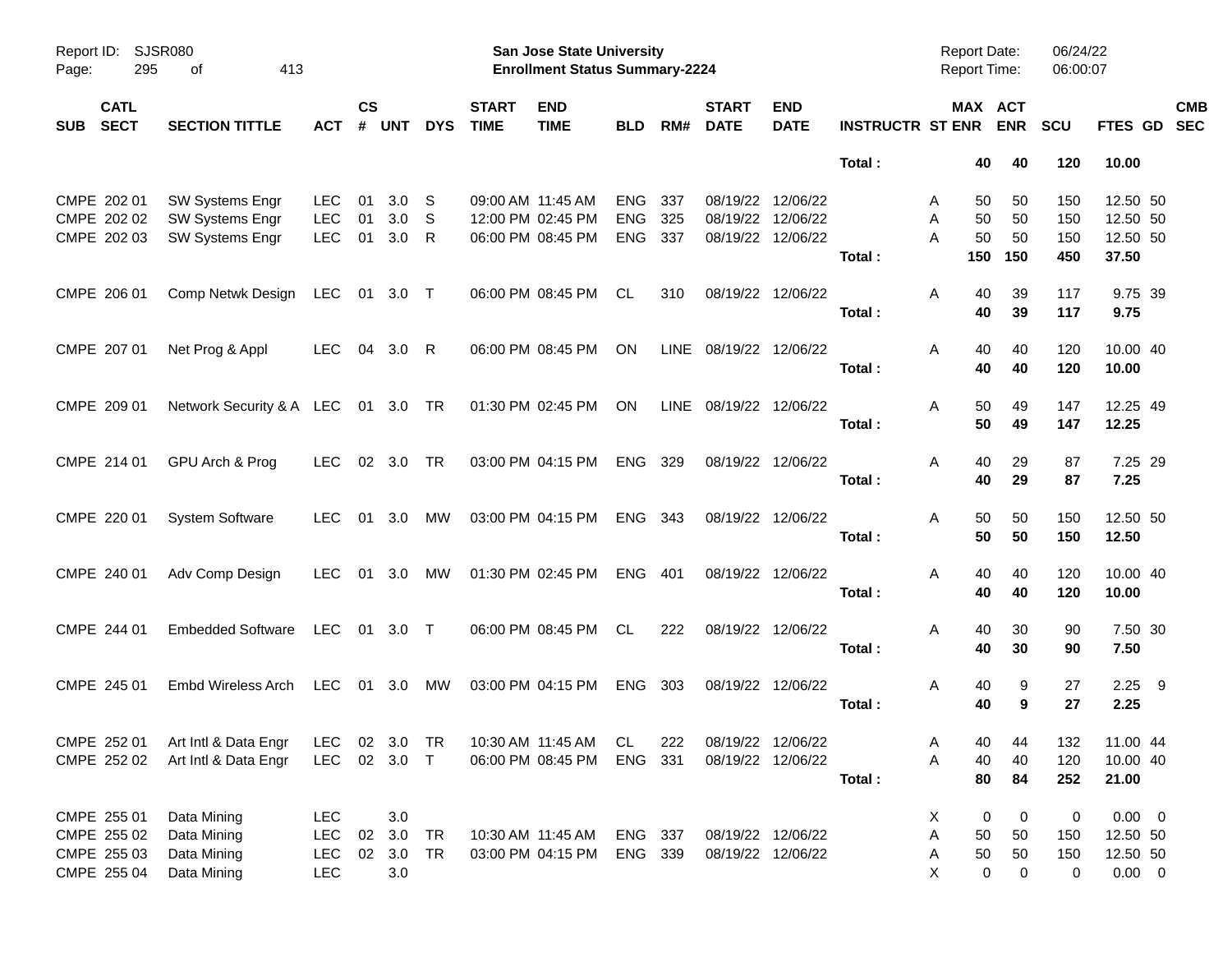| Report ID:<br>296<br>Page:               | <b>SJSR080</b><br>413<br>οf                           |                          |                    |                         |            |                             | <b>San Jose State University</b><br><b>Enrollment Status Summary-2224</b> |                         |                    |                             |                               |                         | <b>Report Date:</b><br><b>Report Time:</b> |                   | 06/24/22<br>06:00:07 |                               |            |
|------------------------------------------|-------------------------------------------------------|--------------------------|--------------------|-------------------------|------------|-----------------------------|---------------------------------------------------------------------------|-------------------------|--------------------|-----------------------------|-------------------------------|-------------------------|--------------------------------------------|-------------------|----------------------|-------------------------------|------------|
| <b>CATL</b><br><b>SECT</b><br><b>SUB</b> | <b>SECTION TITTLE</b>                                 | <b>ACT</b>               | $\mathsf{cs}$<br># | <b>UNT</b>              | <b>DYS</b> | <b>START</b><br><b>TIME</b> | <b>END</b><br><b>TIME</b>                                                 | <b>BLD</b>              | RM#                | <b>START</b><br><b>DATE</b> | <b>END</b><br><b>DATE</b>     | <b>INSTRUCTR ST ENR</b> | MAX ACT                                    | <b>ENR</b>        | <b>SCU</b>           | FTES GD SEC                   | <b>CMB</b> |
| CMPE 255 05                              | Data Mining                                           | <b>LEC</b>               |                    | 02 3.0                  | MW         |                             | 01:30 PM 02:45 PM                                                         | <b>ENG</b>              | 301                |                             | 08/19/22 12/06/22             | Total:                  | 40<br>A<br>140                             | 40<br>140         | 120<br>420           | 10.00 40<br>35.00             |            |
| CMPE 256 01                              | Adv Data Mining                                       | <b>LEC</b>               |                    | 01 3.0                  | TR         |                             | 10:30 AM 11:45 AM                                                         | ENG 403                 |                    |                             | 08/19/22 12/06/22             | Total:                  | 40<br>A<br>40                              | 39<br>39          | 117<br>117           | 9.75 39<br>9.75               |            |
| CMPE 257 01<br>CMPE 257 02               | Machine Learning<br>Machine Learning                  | <b>LEC</b><br><b>LEC</b> | 01                 | 3.0<br>3.0              | MW         |                             | 01:30 PM 02:45 PM                                                         | ENG 341                 |                    |                             | 08/19/22 12/06/22             |                         | 50<br>A<br>X<br>0                          | 44<br>$\mathbf 0$ | 132<br>$\mathbf 0$   | 11.00 44<br>$0.00 \t 0$       |            |
| CMPE 257 03                              | Machine Learning                                      | <b>LEC</b>               | 01                 | 3.0                     | <b>TR</b>  |                             | 01:30 PM 02:45 PM                                                         | ENG 325                 |                    |                             | 08/19/22 12/06/22             | Total:                  | A<br>50<br>100                             | 50<br>94          | 150<br>282           | 12.50 50<br>23.50             |            |
| CMPE 258 01                              | Deep Learning                                         | <b>LEC</b>               |                    | 01 3.0                  | TR         |                             | 04:30 PM 05:45 PM                                                         | ON                      |                    | LINE 08/19/22 12/06/22      |                               | Total:                  | 50<br>Α<br>50                              | 50<br>50          | 150<br>150           | 12.50 50<br>12.50             |            |
| CMPE 260 01                              | Reinforcmnt Learning LEC                              |                          |                    | 02 3.0 TR               |            |                             | 03:00 PM 04:15 PM                                                         | ENG 303                 |                    |                             | 08/19/22 12/06/22             | Total:                  | 40<br>A<br>40                              | 24<br>24          | 72<br>72             | 6.00 24<br>6.00               |            |
| CMPE 266 01                              | Big Data Eng/Analyt                                   | LEC                      |                    | 01 3.0 TR               |            |                             | 03:00 PM 04:15 PM                                                         | ON                      |                    | LINE 08/19/22 12/06/22      |                               | Total:                  | 50<br>A<br>50                              | 50<br>50          | 150<br>150           | 12.50 50<br>12.50             |            |
| CMPE 272 01<br>CMPE 272 02               | <b>Enterprise SW Plat</b><br>Enterprise SW Plat       | <b>LEC</b><br><b>LEC</b> | 01<br>01           | 3.0 <sub>2</sub><br>3.0 | W<br>-S    |                             | 06:00 PM 08:45 PM<br>09:15 AM 12:00 PM                                    | <b>ENG</b><br>CL        | 325<br>222         | 08/19/22 12/06/22           | 08/19/22 12/06/22             |                         | 50<br>A<br>A<br>50                         | 50<br>50          | 150<br>150           | 12.50 50<br>12.50 50          |            |
| CMPE 273 01                              | Ent Dist Systems                                      | <b>LEC</b>               |                    | 01 3.0                  | R          |                             | 06:00 PM 08:45 PM                                                         | <b>ON</b>               |                    | LINE 08/19/22 12/06/22      |                               | Total:                  | 100<br>50<br>Α                             | 100<br>50         | 300<br>150           | 25.00<br>12.50 50             |            |
|                                          |                                                       |                          |                    |                         |            |                             |                                                                           |                         |                    |                             |                               | Total:                  | 50                                         | 50                | 150                  | 12.50                         |            |
| CMPE 274 01<br>CMPE 274 02               | <b>Bus Intel Tech</b><br><b>Bus Intel Tech</b>        | <b>LEC</b><br><b>LEC</b> | 04<br>04           | 3.0<br>3.0              | TR<br>MW   |                             | 04:30 PM 05:45 PM<br>04:30 PM 05:45 PM                                    | <b>ON</b><br><b>ENG</b> | <b>LINE</b><br>325 | 08/19/22                    | 12/06/22<br>08/19/22 12/06/22 | Total:                  | 50<br>A<br>A<br>40<br>90                   | 50<br>40<br>90    | 150<br>120<br>270    | 12.50 50<br>10.00 40<br>22.50 |            |
| CMPE 275 01<br>CMPE 275 02               | Enterprise App Dev LEC 01 3.0 R<br>Enterprise App Dev | LEC                      |                    | 01 3.0                  | - M        |                             | 06:00 PM 08:45 PM ENG 343 08/19/22 12/06/22<br>06:00 PM 08:45 PM          | ENG 325                 |                    |                             | 08/19/22 12/06/22             |                         | Α<br>40<br>Α                               | 50<br>50<br>40    | 150<br>120           | 12.50 50<br>10.00 40          |            |
| CMPE 277 01                              | Smartphone App Dev LEC                                |                          |                    | 3.0                     |            |                             |                                                                           |                         |                    |                             |                               | Total:                  | 90<br>X<br>0                               | 90<br>0           | 270<br>0             | 22.50<br>$0.00 \t 0$          |            |
| CMPE 277 02                              | Smartphone App Dev LEC 01 3.0 T                       |                          |                    |                         |            |                             | 06:00 PM 08:45 PM                                                         | DMH 234                 |                    | 08/19/22 12/06/22           |                               | Total:                  | A<br>50<br>50                              | 49<br>49          | 147<br>147           | 12.25 49<br>12.25             |            |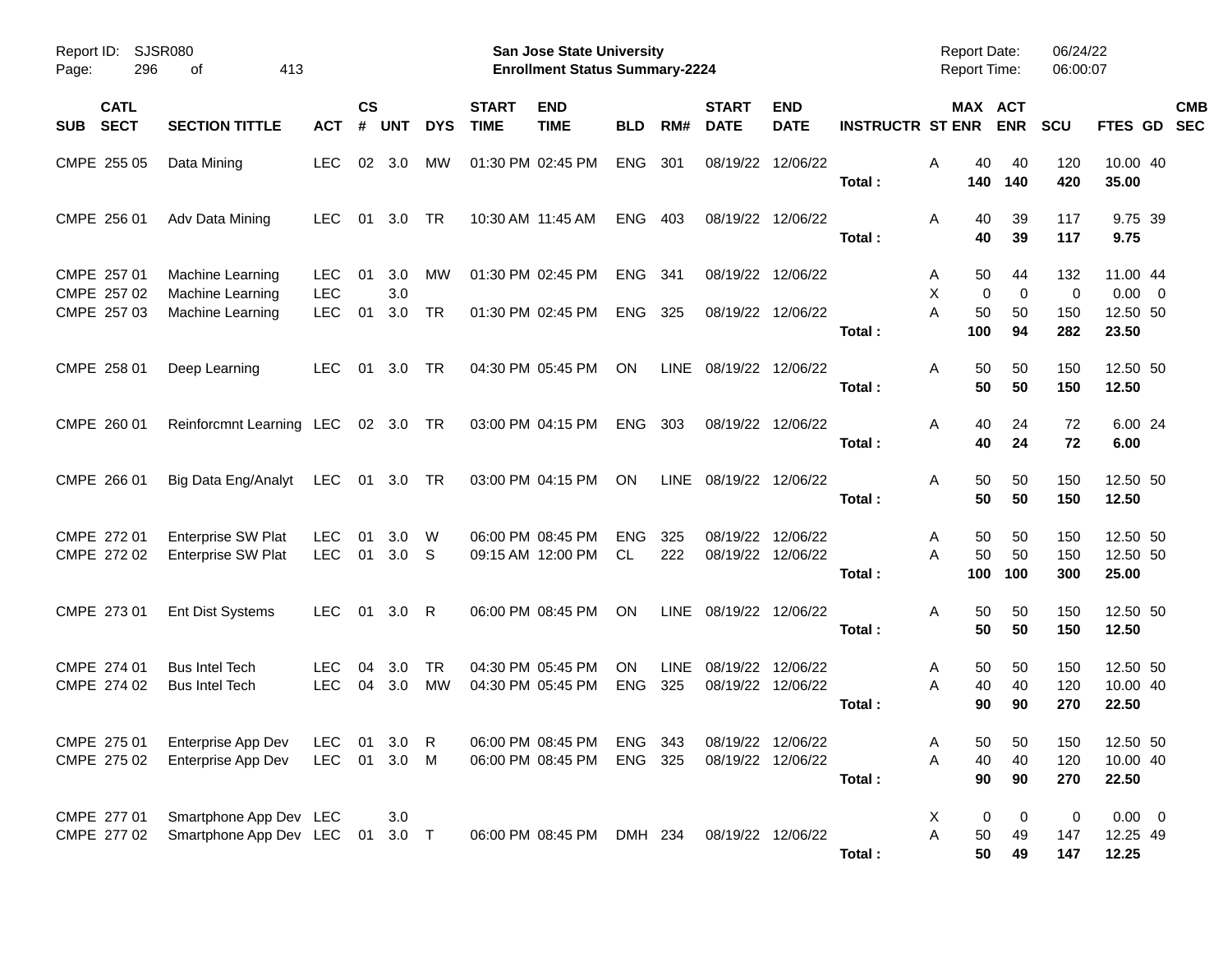| <b>SJSR080</b><br>Report ID:<br>297<br>413<br>Page:<br>οf               |                                                                                                                 |                                               |                            |                                 |                                     |                             | <b>San Jose State University</b><br><b>Enrollment Status Summary-2224</b>                             |                                                                    |                                 |                                                          |                                                          |                         | <b>Report Date:</b><br>Report Time:                 |                            | 06/24/22<br>06:00:07       |                                                     |            |
|-------------------------------------------------------------------------|-----------------------------------------------------------------------------------------------------------------|-----------------------------------------------|----------------------------|---------------------------------|-------------------------------------|-----------------------------|-------------------------------------------------------------------------------------------------------|--------------------------------------------------------------------|---------------------------------|----------------------------------------------------------|----------------------------------------------------------|-------------------------|-----------------------------------------------------|----------------------------|----------------------------|-----------------------------------------------------|------------|
| <b>CATL</b><br><b>SECT</b><br><b>SUB</b>                                | <b>SECTION TITTLE</b>                                                                                           | <b>ACT</b>                                    | $\mathsf{cs}$<br>#         | <b>UNT</b>                      | <b>DYS</b>                          | <b>START</b><br><b>TIME</b> | <b>END</b><br><b>TIME</b>                                                                             | <b>BLD</b>                                                         | RM#                             | <b>START</b><br><b>DATE</b>                              | <b>END</b><br><b>DATE</b>                                | <b>INSTRUCTR ST ENR</b> | MAX ACT                                             | <b>ENR</b>                 | <b>SCU</b>                 | FTES GD SEC                                         | <b>CMB</b> |
| CMPE 279 01                                                             | <b>SW Security Techs</b>                                                                                        | <b>LEC</b>                                    |                            | 01 3.0                          | $\top$                              |                             | 06:00 PM 08:45 PM                                                                                     | ON                                                                 | <b>LINE</b>                     | 08/19/22 12/06/22                                        |                                                          | Total:                  | 50<br>Α<br>50                                       | 50<br>50                   | 150<br>150                 | 12.50 50<br>12.50                                   |            |
| CMPE 280 01                                                             | Web UI Design                                                                                                   | <b>LEC</b>                                    | 01                         | 3.0                             | R                                   |                             | 06:00 PM 08:45 PM                                                                                     | ON                                                                 |                                 | LINE 08/19/22 12/06/22                                   |                                                          | Total:                  | 50<br>Α<br>50                                       | 50<br>50                   | 150<br>150                 | 12.50 50<br>12.50                                   |            |
| CMPE 281 01                                                             | <b>Cloud Technologies</b>                                                                                       | LEC                                           |                            | 01 3.0 T                        |                                     |                             | 06:00 PM 08:45 PM                                                                                     | ON                                                                 |                                 | LINE 08/19/22 12/06/22                                   |                                                          | Total:                  | 50<br>Α<br>50                                       | 50<br>50                   | 150<br>150                 | 12.50 50<br>12.50                                   |            |
| CMPE 283 01                                                             | Virtual Technologies                                                                                            | LEC                                           |                            | 01 3.0 W                        |                                     |                             | 06:00 PM 08:45 PM                                                                                     | ON                                                                 |                                 | LINE 08/19/22 12/06/22                                   |                                                          | Total:                  | 50<br>Α<br>50                                       | 50<br>50                   | 150<br>150                 | 12.50 50<br>12.50                                   |            |
| CMPE 285 01                                                             | Sw Engr Processes                                                                                               | LEC                                           |                            | 01 3.0                          | M                                   |                             | 06:00 PM 08:45 PM                                                                                     | ON                                                                 |                                 | LINE 08/19/22 12/06/22                                   |                                                          | Total:                  | 50<br>Α<br>50                                       | 50<br>50                   | 150<br>150                 | 12.50 50<br>12.50                                   |            |
| CMPE 286 01                                                             | Internet of Things                                                                                              | <b>LEC</b>                                    |                            | 02 3.0                          | M                                   |                             | 06:00 PM 08:45 PM                                                                                     | ON                                                                 |                                 | LINE 08/19/22 12/06/22                                   |                                                          | Total:                  | 50<br>Α<br>50                                       | 50<br>50                   | 150<br>150                 | 12.50 50<br>12.50                                   |            |
| CMPE 287 01<br>CMPE 287 02                                              | <b>SW Qual Assur Test</b><br><b>SW Qual Assur Test</b>                                                          | <b>LEC</b><br><b>LEC</b>                      | 01                         | 3.0<br>01 3.0                   | <b>TR</b><br><b>TR</b>              |                             | 04:30 PM 05:45 PM<br>03:00 PM 04:15 PM                                                                | <b>ON</b><br>CL.                                                   | <b>LINE</b><br>222              | 08/19/22                                                 | 12/06/22<br>08/19/22 12/06/22                            | Total:                  | 50<br>A<br>A<br>30<br>80                            | 50<br>30<br>80             | 150<br>90<br>240           | 12.50 50<br>7.50 30<br>20.00                        |            |
| CMPE 294 01<br>CMPE 294 02<br>CMPE 294 03<br>CMPE 294 04<br>CMPE 294 05 | <b>CMPE Seminar</b><br><b>CMPE Seminar</b><br><b>CMPE Seminar</b><br><b>CMPE Seminar</b><br><b>CMPE Seminar</b> | SEM<br>SEM<br>SEM<br><b>SEM</b><br><b>SEM</b> | 04<br>04<br>04<br>04<br>04 | 3.0<br>3.0<br>3.0<br>3.0<br>3.0 | МW<br>МW<br>МW<br>$\mathsf{T}$<br>W |                             | 03:00 PM 04:15 PM<br>04:30 PM 05:45 PM<br>12:00 PM 01:15 PM<br>06:00 PM 08:45 PM<br>06:00 PM 08:45 PM | <b>ENG</b><br><b>ENG</b><br><b>ENG</b><br><b>ENG</b><br><b>ENG</b> | 489<br>489<br>489<br>489<br>489 | 08/19/22<br>08/19/22<br>08/19/22<br>08/19/22<br>08/19/22 | 12/06/22<br>12/06/22<br>12/06/22<br>12/06/22<br>12/06/22 |                         | 25<br>A<br>25<br>Α<br>25<br>Α<br>25<br>Α<br>25<br>Α | 25<br>25<br>25<br>25<br>25 | 75<br>75<br>75<br>75<br>75 | 6.25 25<br>6.25 25<br>6.25 25<br>6.25 25<br>6.25 25 |            |
| CMPE 294 06<br>CMPE 294 07<br>CMPE 294 08                               | <b>CMPE Seminar</b><br><b>CMPE Seminar</b><br><b>CMPE Seminar</b>                                               | SEM<br>SEM<br>SEM                             | 04<br>04<br>04             | 3.0<br>3.0<br>3.0               | TR<br><b>TR</b><br>R                |                             | 01:30 PM 02:45 PM<br>03:00 PM 04:15 PM<br>06:00 PM 08:45 PM                                           | <b>ENG</b><br><b>ENG</b><br><b>ENG</b>                             | 489<br>489<br>489               | 08/19/22<br>08/19/22                                     | 12/06/22<br>12/06/22<br>08/19/22 12/06/22                | Total :                 | 25<br>Α<br>25<br>Α<br>25<br>A<br>200                | 25<br>25<br>25<br>200      | 75<br>75<br>75<br>600      | 6.25 25<br>6.25 25<br>6.25 25<br>50.00              |            |
| CMPE 295A 01 Master Project I<br>CMPE 295A 02 Master Project I          |                                                                                                                 | LAB<br>LAB                                    | 16<br>16                   | 3.0<br>3.0                      | - F<br>- F                          |                             | 06:00 PM 08:45 PM<br>06:00 PM 08:45 PM                                                                | ENG 337<br>ENG 337                                                 |                                 |                                                          | 08/19/22 12/06/22<br>08/19/22 12/06/22                   | Total:                  | 30<br>A<br>Α<br>$30\,$<br>60                        | 0<br>0<br>$\mathbf 0$      | 0<br>0<br>0                | $0.00 \t 0$<br>$0.00 \t 0$<br>0.00                  |            |
|                                                                         | CMPE 295B 01 Master Project II<br>CMPE 295B 02 Master Project II                                                | LAB<br>LAB                                    | 16                         | 3.0 F<br>16 3.0 F               |                                     |                             | 06:00 PM 08:45 PM<br>06:00 PM 08:45 PM                                                                | ENG 337<br>ENG 337                                                 |                                 |                                                          | 08/19/22 12/06/22<br>08/19/22 12/06/22                   | Total:                  | 90<br>A<br>Α<br>90                                  | 72<br>52<br>180 124        | 216<br>156<br>372          | 18.00 72<br>13.00 52<br>31.00                       |            |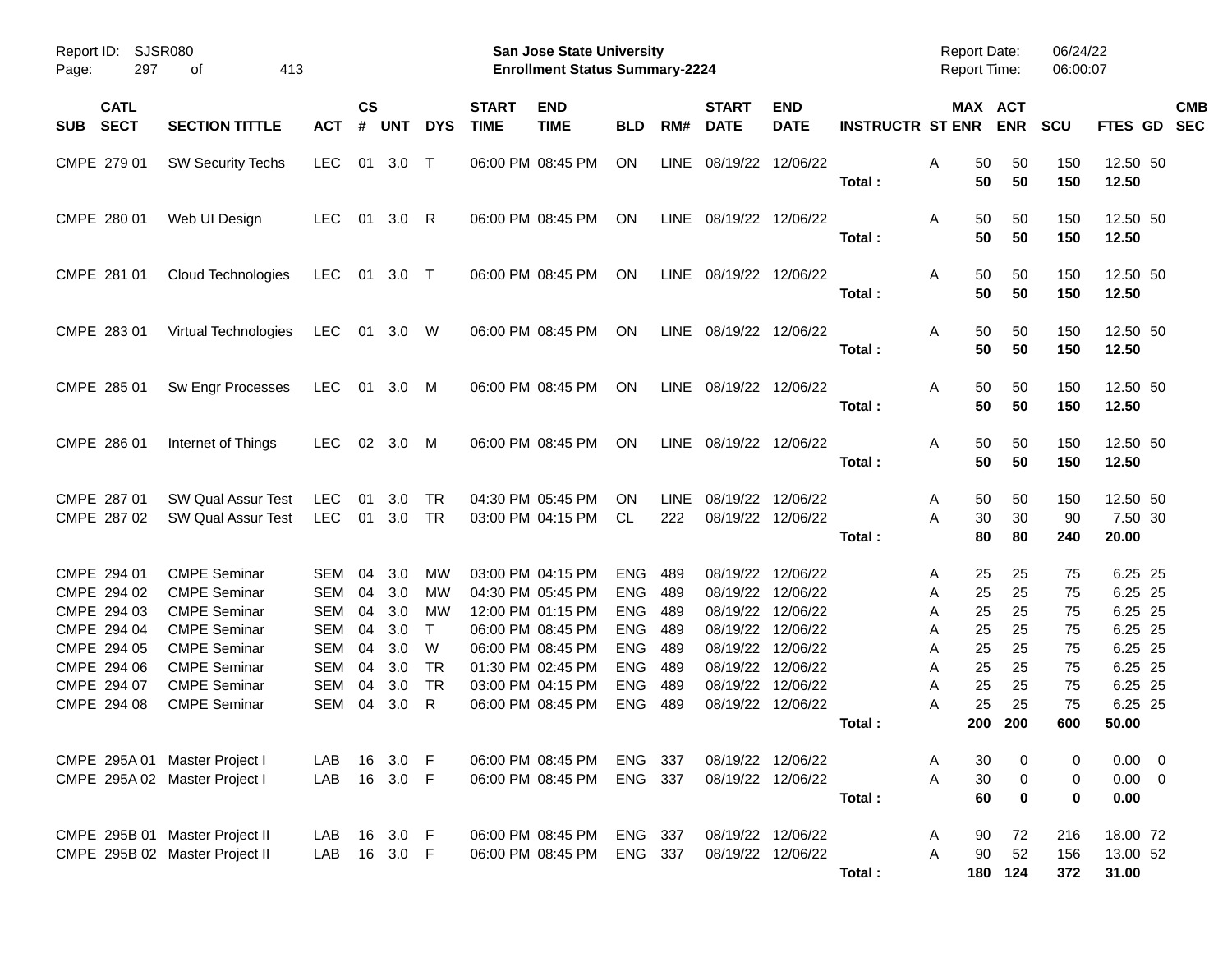| Report ID:<br>298<br>Page:               | <b>SJSR080</b><br>413<br>of                    |                          |                    |            |                          |                             | <b>San Jose State University</b><br><b>Enrollment Status Summary-2224</b> |                         |                            |                             |                           |                         | <b>Report Date:</b><br><b>Report Time:</b> |                |                              | 06/24/22<br>06:00:07 |                               |     |                          |
|------------------------------------------|------------------------------------------------|--------------------------|--------------------|------------|--------------------------|-----------------------------|---------------------------------------------------------------------------|-------------------------|----------------------------|-----------------------------|---------------------------|-------------------------|--------------------------------------------|----------------|------------------------------|----------------------|-------------------------------|-----|--------------------------|
| <b>CATL</b><br><b>SECT</b><br><b>SUB</b> | <b>SECTION TITTLE</b>                          | <b>ACT</b>               | $\mathsf{cs}$<br># | <b>UNT</b> | <b>DYS</b>               | <b>START</b><br><b>TIME</b> | <b>END</b><br><b>TIME</b>                                                 | <b>BLD</b>              | RM#                        | <b>START</b><br><b>DATE</b> | <b>END</b><br><b>DATE</b> | <b>INSTRUCTR ST ENR</b> |                                            |                | MAX ACT<br><b>ENR</b>        | <b>SCU</b>           | FTES GD                       |     | <b>CMB</b><br><b>SEC</b> |
| CMPE 297 01<br>CMPE 297 02               | <b>Special Topics</b><br><b>Special Topics</b> | <b>SEM</b><br><b>SEM</b> | 02<br>02           | 3.0<br>3.0 | MW<br><b>TR</b>          |                             | 01:30 PM 02:45 PM<br>01:30 PM 02:45 PM                                    | <b>ENG</b><br><b>ON</b> | 329<br><b>LINE</b>         | 08/19/22<br>08/19/22        | 12/06/22<br>12/06/22      | Total:                  | A<br>A                                     | 40<br>40<br>80 | 40<br>40<br>80               | 120<br>120<br>240    | 10.00 40<br>10.00 40<br>20.00 |     |                          |
| CMPE 298 01<br>CMPE 298 02               | Special Problems<br>Special Problems           | <b>SUP</b><br><b>SUP</b> | 25<br>25           | 3.0<br>1.0 | <b>TBA</b><br><b>TBA</b> |                             |                                                                           | <b>ON</b><br><b>ON</b>  | <b>LINE</b><br><b>LINE</b> | 08/19/22<br>08/19/22        | 12/06/22<br>12/06/22      | Total:                  | A<br>A                                     | 20<br>20<br>40 | 0<br>$\mathbf 0$<br>$\bf{0}$ | 0<br>0<br>0          | $0.00 \t 0$<br>0.00<br>0.00   | - 0 |                          |
| CMPE 298I 31                             | CMPE/SE Internship                             | <b>SUP</b>               | 48                 | 3.0        | TBA                      |                             |                                                                           | <b>ON</b>               | <b>LINE</b>                | 08/19/22                    | 12/06/22                  | Total:                  | A                                          | 25<br>25       | 11<br>11                     | 11<br>11             | 2.75 11<br>2.75               |     |                          |
| CMPE 299A 01                             | <b>Master Thesis I</b>                         | <b>SUP</b>               | 25                 | 3.0        | <b>TBA</b>               |                             |                                                                           | <b>ON</b>               | LINE                       | 08/19/22                    | 12/06/22                  | Total:                  | A                                          | 15<br>15       | 8<br>8                       | 0<br>0               | 2.00 8<br>2.00                |     |                          |
| CMPE 299B 01                             | <b>Master Thesis II</b>                        | <b>SUP</b>               | 25                 | 3.0        | <b>TBA</b>               |                             |                                                                           | <b>ON</b>               | LINE                       | 08/19/22                    | 12/06/22                  | Total:                  | A                                          | 10<br>10       | 0<br>$\bf{0}$                | 0<br>0               | $0.00 \t 0$<br>0.00           |     |                          |
| Department :                             | <b>Computer Engineering</b>                    |                          |                    |            |                          |                             |                                                                           |                         |                            |                             |                           | Department Total:       |                                            | 5526           |                              | 4231 11289           | 867.32                        |     |                          |

**Lower Division : 260 210 315 21.00 Upper Division : 2906 1922 4723 321.57 Graduate Division : 2360 2099 6251 524.75**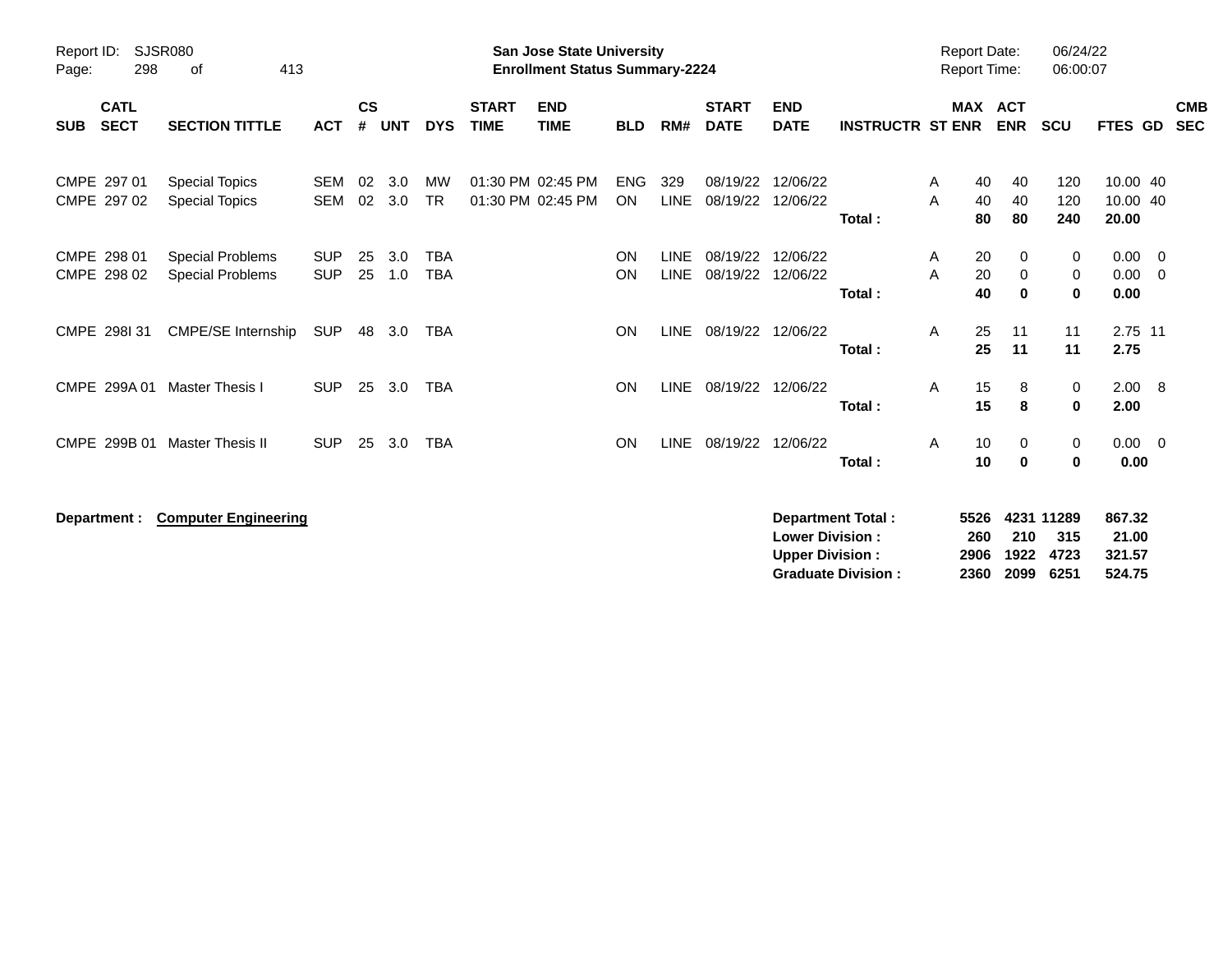| Page:      | SJSR080<br>Report ID:<br>299<br>413<br>οf<br><b>CATL</b> |                                               |            |                    |            |              |                             | <b>San Jose State University</b><br><b>Enrollment Status Summary-2224</b> |            |       |                             |                           |                         | Report Date:<br><b>Report Time:</b> |                       | 06/24/22<br>06:00:07 |                |                          |                          |
|------------|----------------------------------------------------------|-----------------------------------------------|------------|--------------------|------------|--------------|-----------------------------|---------------------------------------------------------------------------|------------|-------|-----------------------------|---------------------------|-------------------------|-------------------------------------|-----------------------|----------------------|----------------|--------------------------|--------------------------|
| <b>SUB</b> | <b>SECT</b>                                              | <b>SECTION TITTLE</b>                         | <b>ACT</b> | $\mathsf{cs}$<br># | <b>UNT</b> | <b>DYS</b>   | <b>START</b><br><b>TIME</b> | <b>END</b><br><b>TIME</b>                                                 | <b>BLD</b> | RM#   | <b>START</b><br><b>DATE</b> | <b>END</b><br><b>DATE</b> | <b>INSTRUCTR ST ENR</b> |                                     | MAX ACT<br><b>ENR</b> | <b>SCU</b>           | <b>FTES GD</b> |                          | <b>CMB</b><br><b>SEC</b> |
| College    |                                                          | <b>Engineering, College of</b>                |            |                    |            |              |                             |                                                                           |            |       |                             |                           |                         |                                     |                       |                      |                |                          |                          |
| BME        | Department :<br>25 01                                    | <b>Biomedical Engineering</b><br>Intro BioMed | <b>LEC</b> | 04                 | 2.0        | M            |                             | 06:00 PM 07:45 PM                                                         | ENG        | - 341 |                             | 08/19/22 12/06/22         |                         | A                                   | 90<br>58              | 116                  | $7.73$ 0       |                          |                          |
|            |                                                          |                                               |            |                    |            |              |                             |                                                                           |            |       |                             |                           | Total:                  |                                     | 90<br>58              | 116                  | 7.73           |                          |                          |
| <b>BME</b> | 68 01                                                    | BME Appl Mtls Crmc LEC                        |            |                    | 01 3.0     | МW           |                             | 03:00 PM 04:15 PM                                                         | ENG 341    |       |                             | 08/19/22 12/06/22         |                         | Α                                   | 80<br>43              | 129                  | 8.70 2         |                          |                          |
|            |                                                          |                                               |            |                    |            |              |                             |                                                                           |            |       |                             |                           | Total:                  |                                     | 80<br>43              | 129                  | 8.70           |                          |                          |
| <b>BME</b> | 115 01                                                   | Fndtns Biomed Engr                            | LEC        | 04                 | 4.0        | TR           |                             | 01:30 PM 02:45 PM                                                         | ENG 341    |       |                             | 08/19/22 12/06/22         |                         | A                                   | 75<br>26              | 78                   | 6.93           | $\overline{\mathbf{0}}$  |                          |
| <b>BME</b> | 115 02                                                   | Fndtns Biomed Engr                            | LAB        | 16                 | 0.0        | F            | 09:00 AM 11:45 AM           |                                                                           |            |       |                             | 08/19/22 12/06/22         |                         | Α                                   | 5<br>15               | 5                    | $0.00 \t 0$    |                          |                          |
| <b>BME</b> | 115 03                                                   | <b>Fndtns Biomed Engr</b>                     | LAB        | 16                 | 0.0        | R            |                             | 09:00 AM 11:45 AM                                                         |            |       |                             | 08/19/22 12/06/22         |                         | Α                                   | 15<br>12              | 12                   | 0.00           | $\overline{\mathbf{0}}$  |                          |
| <b>BME</b> | 115 04                                                   | Fndtns Biomed Engr                            | LAB        | 16                 | 0.0        | F            |                             | 01:30 PM 04:15 PM                                                         |            |       |                             | 08/19/22 12/06/22         |                         | Α                                   | 3<br>15               | 3                    | 0.00           | $\overline{\phantom{0}}$ |                          |
| <b>BME</b> | 115 05                                                   | Fndtns Biomed Engr                            | LAB        | 16                 | 0.0        | $\mathsf{T}$ |                             | 09:00 AM 11:45 AM                                                         |            |       |                             | 08/19/22 12/06/22         |                         | A                                   | 6<br>15               | 6                    | 0.00           | $\overline{\mathbf{0}}$  |                          |
| BME.       | 115 06                                                   | Fndtns Biomed Engr                            | LAB        | 16                 | 0.0        | W            |                             | 06:00 PM 08:45 PM                                                         |            |       |                             | 08/19/22 12/06/22         |                         | Α                                   | $\mathbf 0$<br>15     | 0                    | $0.00 \t 0$    |                          |                          |
|            |                                                          |                                               |            |                    |            |              |                             |                                                                           |            |       |                             |                           | Total:                  | 150                                 | 52                    | 104                  | 6.93           |                          |                          |
| BME.       | 11701                                                    | <b>Biotransport Phen</b>                      | <b>LEC</b> |                    | 02 3.0     | TR           |                             | 12:00 PM 01:15 PM                                                         | ENG 329    |       |                             | 08/19/22 12/06/22         |                         | Α                                   | 45<br>40              | 120                  | $8.00 \t 0$    |                          |                          |
|            |                                                          |                                               |            |                    |            |              |                             |                                                                           |            |       |                             |                           | Total:                  |                                     | 45<br>40              | 120                  | 8.00           |                          |                          |
| <b>BME</b> | 130 01                                                   | Num. Methods BME                              | <b>LEC</b> | 01                 | 3.0        | МW           |                             | 04:30 PM 05:20 PM                                                         | <b>ENG</b> | 343   |                             | 08/19/22 12/06/22         |                         | A                                   | 26<br>60              | 52                   | $5.20 \ 0$     |                          |                          |
| <b>BME</b> | 130 02                                                   | Num. Methods BME                              | LAB        | 16                 | 0.0        | W            |                             | 01:30 PM 04:15 PM                                                         | <b>ENG</b> | 339   |                             | 08/19/22 12/06/22         |                         | Α                                   | 9<br>30               | 9                    | $0.00 \t 0$    |                          |                          |
| <b>BME</b> | 130 03                                                   | Num. Methods BME                              | LAB        | 16                 | 0.0        | W            |                             | 09:00 AM 11:45 AM                                                         | <b>ENG</b> | 407   |                             | 08/19/22 12/06/22         |                         | A                                   | 17<br>30              | 17                   | $0.00 \t 0$    |                          |                          |
|            |                                                          |                                               |            |                    |            |              |                             |                                                                           |            |       |                             |                           | Total:                  | 120                                 | 52                    | 78                   | 5.20           |                          |                          |
| <b>BME</b> | 135 01                                                   | Biomed Eng Dsgn MethLEC                       |            |                    | 02 2.0     | $\top$       |                             | 10:30 AM 11:20 AM                                                         | <b>ENG</b> | 333   |                             | 08/19/22 12/06/22         |                         | A                                   | 42<br>50              | 42                   | $5.60 \t 0$    |                          |                          |
| <b>BME</b> | 135 02                                                   | Biomed Eng Dsgn MethLAB                       |            |                    | 16 0.0     | F            |                             | 04:30 PM 07:15 PM                                                         | <b>ENG</b> | 340   |                             | 08/19/22 12/06/22         |                         | Α                                   | 30<br>27              | 27                   | $0.00 \t 0$    |                          |                          |
| <b>BME</b> | 135 03                                                   | Biomed Eng Dsgn MethLAB                       |            |                    | 16  0.0    | M            |                             | 09:00 AM 11:45 AM                                                         | ENG        | 407   |                             | 08/19/22 12/06/22         |                         | A                                   | 30<br>15              | 15                   | $0.00 \t 0$    |                          |                          |
|            |                                                          |                                               |            |                    |            |              |                             |                                                                           |            |       |                             |                           | Total:                  | 110                                 | 84                    | 84                   | 5.60           |                          |                          |
| BME.       | 14701                                                    | Stat BioMed Engr                              | <b>LEC</b> |                    | 02 3.0     | TR           |                             | 03:00 PM 04:15 PM                                                         | ENG 343    |       |                             | 08/19/22 12/06/22         |                         | A                                   | 60<br>41              | 123                  | 8.20 0         |                          |                          |
|            |                                                          |                                               |            |                    |            |              |                             |                                                                           |            |       |                             |                           | Total:                  |                                     | 41<br>60              | 123                  | 8.20           |                          |                          |
|            | BME 165 01                                               | Appl Eng Biomech                              |            |                    |            |              |                             | LEC 01 3.0 MW 01:30 PM 02:45 PM ENG 343                                   |            |       |                             | 08/19/22 12/06/22         |                         | A                                   | 31<br>60              | 93                   | 6.30 2         |                          |                          |
|            |                                                          |                                               |            |                    |            |              |                             |                                                                           |            |       |                             |                           | Total:                  |                                     | 60<br>31              | 93                   | 6.30           |                          |                          |
| BME        | 16801                                                    | Med Biol Polymers                             | <b>LEC</b> |                    | 01 3.0     | MW           | 10:30 AM 11:20 AM           |                                                                           | ENG 341    |       |                             | 08/19/22 12/06/22         |                         | A                                   | 56<br>75              | 112                  | $11.25$ 1      |                          |                          |
| <b>BME</b> | 168 02                                                   | Med Biol Polymers                             | LAB        |                    | 16 0.0     | $\mathsf{R}$ |                             | 03:00 PM 05:45 PM                                                         |            |       |                             | 08/19/22 12/06/22         |                         | Α                                   | 11<br>15              | 11                   | $0.00$ 1       |                          |                          |
| <b>BME</b> | 168 03                                                   | Med Biol Polymers                             | LAB        |                    | 16 0.0     | M            |                             | 03:00 PM 05:45 PM                                                         | ENG 329    |       |                             | 08/19/22 12/06/22         |                         | A                                   | 15<br>15              | 15                   | $0.00 \t 0$    |                          |                          |
| BME        | 168 04                                                   | Med Biol Polymers                             | LAB        |                    | 16 0.0     | $\top$       |                             | 12:00 PM 02:45 PM                                                         | ENG 340    |       |                             | 08/19/22 12/06/22         |                         | Α                                   | 15<br>15              | 15                   | $0.00 \t 0$    |                          |                          |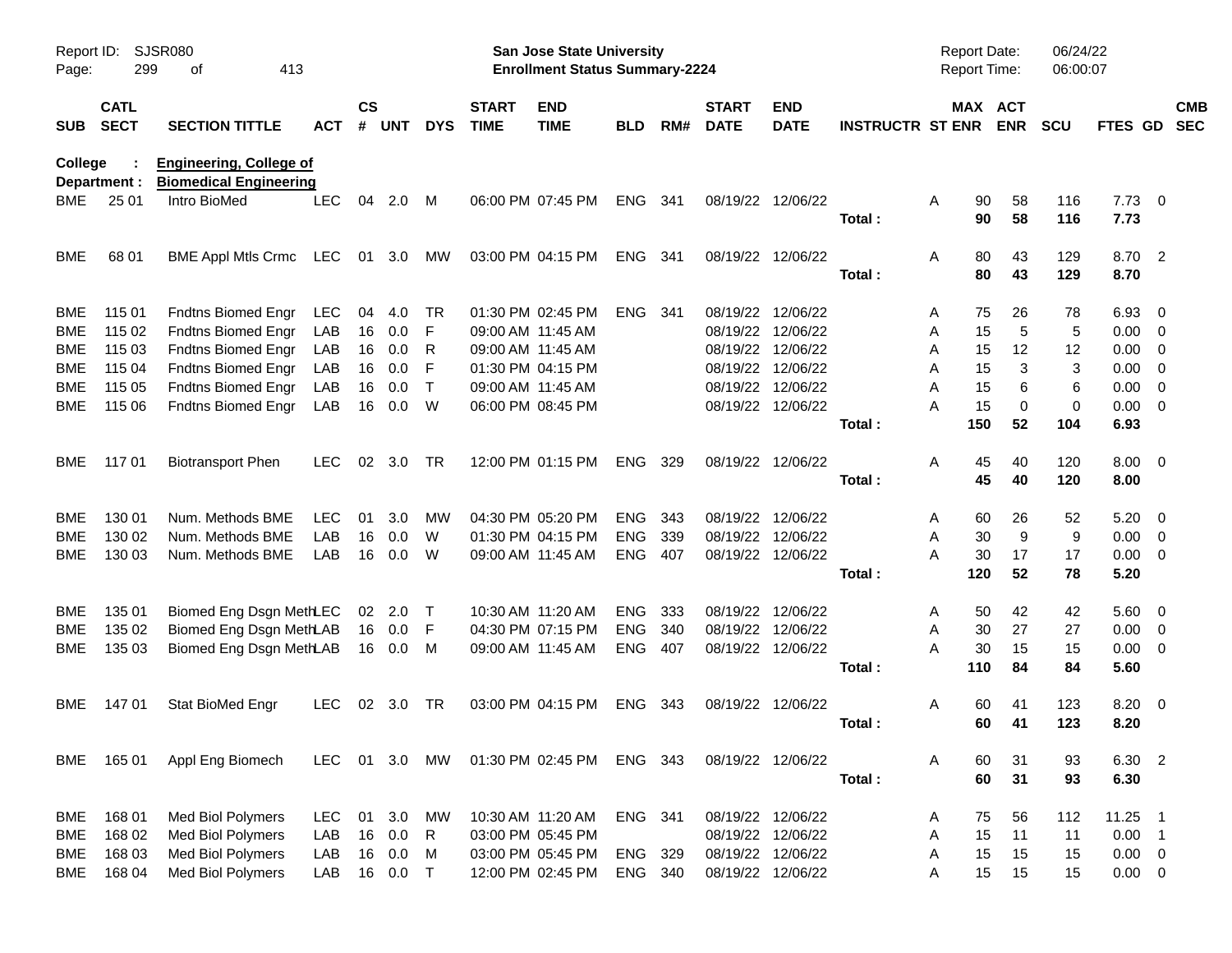| Report ID:<br>Page: | 300                        | <b>SJSR080</b><br>413<br>οf            |            |                |            |              |                             | <b>San Jose State University</b><br><b>Enrollment Status Summary-2224</b> |            |     |                             |                                        |                         | <b>Report Date:</b><br><b>Report Time:</b> |             |                   | 06/24/22<br>06:00:07 |                |                         |                          |
|---------------------|----------------------------|----------------------------------------|------------|----------------|------------|--------------|-----------------------------|---------------------------------------------------------------------------|------------|-----|-----------------------------|----------------------------------------|-------------------------|--------------------------------------------|-------------|-------------------|----------------------|----------------|-------------------------|--------------------------|
| <b>SUB</b>          | <b>CATL</b><br><b>SECT</b> | <b>SECTION TITTLE</b>                  | <b>ACT</b> | <b>CS</b><br># | UNT        | <b>DYS</b>   | <b>START</b><br><b>TIME</b> | <b>END</b><br><b>TIME</b>                                                 | <b>BLD</b> | RM# | <b>START</b><br><b>DATE</b> | <b>END</b><br><b>DATE</b>              | <b>INSTRUCTR ST ENR</b> | MAX ACT                                    |             | <b>ENR</b>        | <b>SCU</b>           | <b>FTES GD</b> |                         | <b>CMB</b><br><b>SEC</b> |
| BME<br><b>BME</b>   | 168 05<br>168 06           | Med Biol Polymers<br>Med Biol Polymers | LAB<br>LAB | 16<br>16       | 0.0<br>0.0 | $\top$<br>M  |                             | 06:00 PM 08:45 PM<br>12:00 PM 02:45 PM                                    | <b>ENG</b> | 339 |                             | 08/19/22 12/06/22<br>08/19/22 12/06/22 |                         | A<br>A                                     | 15<br>15    | 15<br>$\mathbf 0$ | 15<br>$\mathbf 0$    | 0.00<br>0.00   | 0<br>$\overline{0}$     |                          |
|                     |                            |                                        |            |                |            |              |                             |                                                                           |            |     |                             |                                        | Total:                  | 150                                        |             | 112               | 168                  | 11.25          |                         |                          |
| <b>BME</b>          | 17701                      | Physiol for Engr                       | <b>LEC</b> | 01             | 3.0        | МW           |                             | 12:00 PM 12:50 PM                                                         | <b>ENG</b> | 343 |                             | 08/19/22 12/06/22                      |                         | A                                          | 60          | 24                | 48                   | 4.80           | $0\,$ C                 |                          |
| <b>BIOL</b>         | 17701                      | Physiol for Engr                       | <b>LEC</b> | 01             | 3.0        | MW           |                             | 12:00 PM 12:50 PM                                                         | <b>ENG</b> | 343 |                             | 08/19/22 12/06/22                      |                         | Α                                          | 0           | $\mathbf 0$       | 0                    | 0.00           | 0 <sup>o</sup>          |                          |
| BME                 | 17702                      | Physiol for Engr                       | LAB        | 16             | 0.0        | $\top$       |                             | 03:00 PM 05:45 PM                                                         |            |     |                             | 08/19/22 12/06/22                      |                         | Α                                          | 15          | 15                | 15                   | 0.00           | 0 <sup>o</sup>          |                          |
| <b>BIOL</b>         | 17702                      | Physiol for Engr                       | LAB        | 16             | 0.0        | $\mathsf{T}$ |                             | 03:00 PM 05:45 PM                                                         |            |     |                             | 08/19/22 12/06/22                      |                         | Α                                          | 0           | $\Omega$          | 0                    | 0.00           | 0 <sup>o</sup>          |                          |
| <b>BME</b>          | 177 03                     | Physiol for Engr                       | LAB        | 16             | 0.0        | R            |                             | 12:00 PM 02:45 PM                                                         |            |     |                             | 08/19/22 12/06/22                      |                         | Α                                          | 15          | 0                 | 0                    | 0.00           | 0 <sup>o</sup>          |                          |
| <b>BIOL</b>         | 17703                      | Physiol for Engr                       | LAB        | 16             | 0.0        | R            |                             | 12:00 PM 02:45 PM                                                         |            |     |                             | 08/19/22 12/06/22                      |                         | Α                                          | 0           | 0                 | 0                    | 0.00           | 0 <sub>C</sub>          |                          |
| <b>BME</b>          | 177 04                     | Physiol for Engr                       | LAB        | 16             | 0.0        | R            |                             | 06:00 PM 08:45 PM                                                         |            |     |                             | 08/19/22 12/06/22                      |                         | Α                                          | 15          | 9                 | 9                    | 0.00           | 0 <sub>C</sub>          |                          |
| <b>BIOL</b>         | 17704                      | Physiol for Engr                       | LAB        | 16             | 0.0        | R            |                             | 06:00 PM 08:45 PM                                                         |            |     |                             | 08/19/22 12/06/22                      |                         | Α                                          | $\mathbf 0$ | $\Omega$          | 0                    | 0.00           | 0 <sub>C</sub>          |                          |
| <b>BME</b>          | 177 05                     | Physiol for Engr                       | LAB        | 16             | 0.0        | м<br>м       |                             | 06:00 PM 08:45 PM<br>06:00 PM 08:45 PM                                    |            |     |                             | 08/19/22 12/06/22                      |                         | A<br>А                                     | 15          | 0<br>$\Omega$     | 0                    | 0.00           | 0 <sub>C</sub>          |                          |
| <b>BIOL</b>         | 17705                      | Physiol for Engr                       | LAB        | 16             | 0.0        |              |                             |                                                                           |            |     |                             | 08/19/22 12/06/22                      |                         | 120                                        | 0           | 48                | 0<br>72              | 0.00<br>4.80   | 0 <sub>C</sub>          |                          |
|                     |                            |                                        |            |                |            |              |                             |                                                                           |            |     |                             |                                        | Total:                  |                                            |             |                   |                      |                |                         |                          |
| <b>BME</b>          | 180 01                     | <b>Individual Studies</b>              | <b>SUP</b> | 36             | 1.0        | <b>TBA</b>   |                             |                                                                           |            |     |                             | 08/19/22 12/06/22                      |                         | A                                          | 30          |                   | 0                    | 0.07           | $\overline{\mathbf{0}}$ |                          |
| BME                 | 180 02                     | <b>Individual Studies</b>              | <b>SUP</b> | 36             | 2.0        | <b>TBA</b>   |                             |                                                                           |            |     |                             | 08/19/22 12/06/22                      |                         | Α                                          | 30          | 1                 | 0                    | 0.13           | 0                       |                          |
| <b>BME</b>          | 180 03                     | <b>Individual Studies</b>              | <b>SUP</b> | 36             | 3.0        | <b>TBA</b>   |                             |                                                                           |            |     |                             | 08/19/22 12/06/22                      |                         | Α                                          | 30          | 0                 | 0                    | 0.00           | 0                       |                          |
|                     |                            |                                        |            |                |            |              |                             |                                                                           |            |     |                             |                                        | Total:                  |                                            | 90          | $\mathbf{2}$      | 0                    | 0.20           |                         |                          |
| BME                 | 18701                      | Med Dev Qual SystemsLEC                |            |                | 02 3.0 TR  |              |                             | 04:30 PM 05:45 PM                                                         | <b>ENG</b> | 341 |                             | 08/19/22 12/06/22                      |                         | Α                                          | 80          | 28                | 84                   | 5.90 6         |                         |                          |
|                     |                            |                                        |            |                |            |              |                             |                                                                           |            |     |                             |                                        | Total:                  |                                            | 80          | 28                | 84                   | 5.90           |                         |                          |
| <b>BME</b>          | 18801                      | Biomed Manufacturing SEM 05 3.0 F      |            |                |            |              |                             | 03:00 PM 05:45 PM                                                         | <b>ENG</b> | 341 |                             | 08/19/22 12/06/22                      |                         | Α                                          | 80          | 37                | 111                  | 7.55 3         |                         |                          |
|                     |                            |                                        |            |                |            |              |                             |                                                                           |            |     |                             |                                        | Total:                  |                                            | 80          | 37                | 111                  | 7.55           |                         |                          |
|                     |                            |                                        |            |                |            |              |                             |                                                                           |            |     |                             |                                        |                         |                                            |             |                   |                      |                |                         |                          |
| <b>BME</b>          |                            | 198A 01 Senior Project I               | <b>LEC</b> | 02             | 2.0        | F            |                             | 08:30 AM 09:15 AM                                                         | <b>ENG</b> | 329 |                             | 08/19/22 12/06/22                      |                         | A                                          | 45          | 36                | 36                   | 4.80           | 0                       |                          |
| <b>BME</b>          |                            | 198A 02 Senior Project I               | <b>LEC</b> | 02             | 2.0        | F            |                             | 08:30 AM 09:15 AM                                                         | <b>ENG</b> | 341 | 08/19/22                    | 12/06/22                               |                         | A                                          | 45          | 20                | 20                   | 2.67           | 0                       |                          |
| <b>BME</b>          |                            | 198A 03 Senior Project I               | LAB        | 16             | 0.0        | F            |                             | 09:30 AM 12:15 PM                                                         | <b>ENG</b> | 329 | 08/19/22                    | 12/06/22                               |                         | Α                                          | 45          | 36                | 36                   | 0.00           | 0                       |                          |
| <b>BME</b>          |                            | 198A 04 Senior Project I               | LAB        | 16             | 0.0        | F            |                             | 09:30 AM 12:15 PM                                                         | <b>ENG</b> | 341 | 08/19/22 12/06/22           |                                        |                         | Α                                          | 45          | 20                | 20                   | 0.00           | 0                       |                          |
|                     |                            |                                        |            |                |            |              |                             |                                                                           |            |     |                             |                                        | Total :                 |                                            | 180 112     |                   | 112                  | 7.47           |                         |                          |
| BME                 | 207 01                     | Exper Methods BME                      | <b>LEC</b> |                | 02 3.0     | R            |                             | 06:00 PM 07:45 PM                                                         | CL         | 202 |                             | 08/19/22 12/06/22                      |                         | A                                          | 45          | 14                | 28                   | 3.50 14        |                         |                          |
| <b>BME</b>          | 207 02                     | Exper Methods BME                      | LAB        | 16             | 0.0        | - S          |                             | 09:00 AM 11:45 AM                                                         | <b>ENG</b> | 335 |                             | 08/19/22 12/06/22                      |                         | Α                                          | 15          | 6                 | 6                    | $0.00\quad 6$  |                         |                          |
| <b>BME</b>          | 207 03                     | Exper Methods BME                      | LAB        | 16             | 0.0        | - F          |                             | 12:00 PM 02:45 PM                                                         | <b>ENG</b> | 335 |                             | 08/19/22 12/06/22                      |                         | A                                          | 15          | 8                 | 8                    | 0.00 8         |                         |                          |
| <b>BME</b>          | 207 04                     | Exper Methods BME                      | LAB        |                | 16  0.0  S |              |                             | 12:00 PM 02:45 PM                                                         | ENG        | 335 |                             | 08/19/22 12/06/22                      |                         | A                                          | 15          | $\mathbf 0$       | 0                    | $0.00 \t 0$    |                         |                          |
|                     |                            |                                        |            |                |            |              |                             |                                                                           |            |     |                             |                                        | Total:                  |                                            | 90          | 28                | 42                   | 3.50           |                         |                          |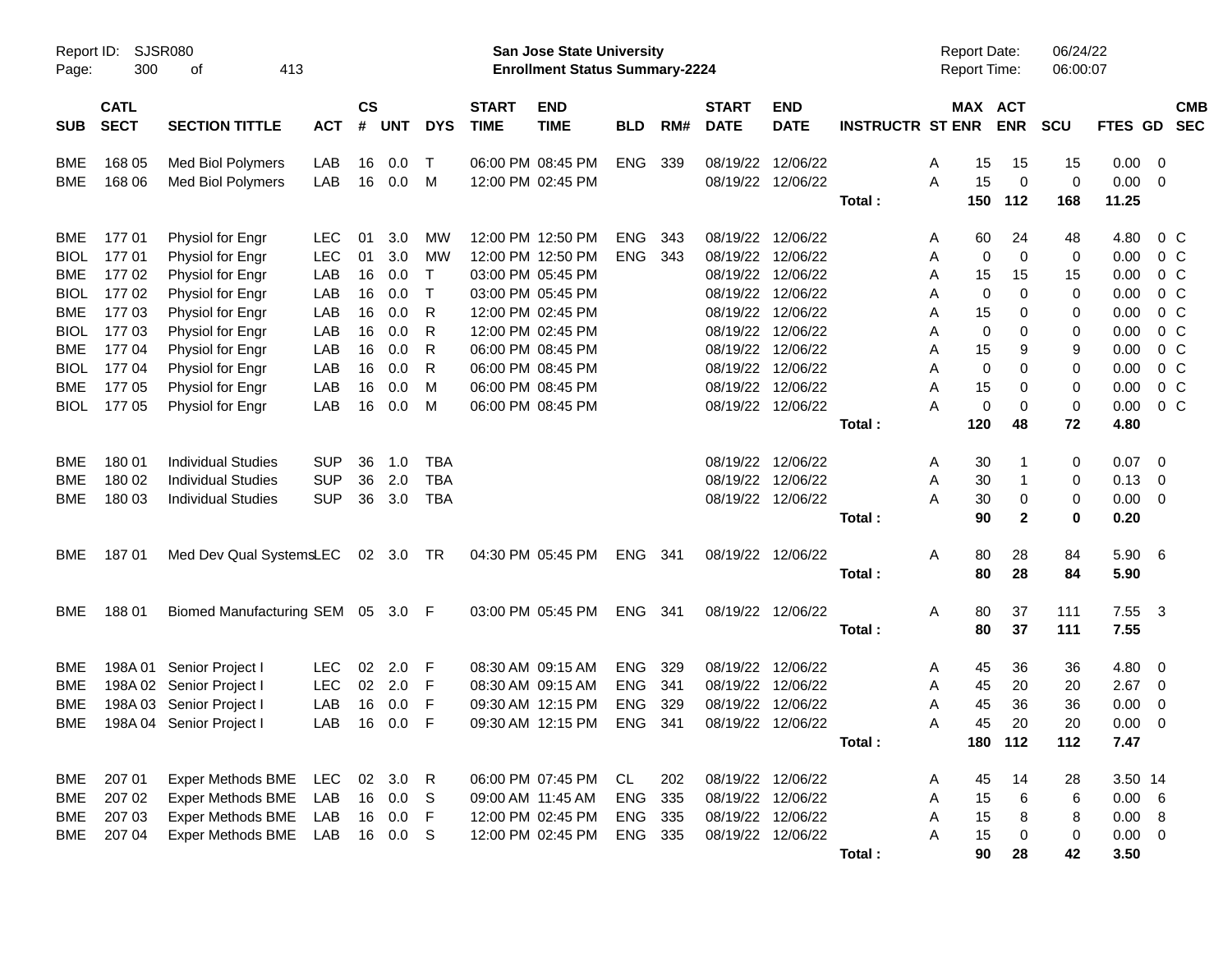| Report ID:<br>Page:             | 301                        | <b>SJSR080</b><br>413<br>οf                                                   |                                        |                    |                   |                                        |                             | <b>San Jose State University</b><br><b>Enrollment Status Summary-2224</b> |                         |             |                                                             |                                                  |                                                       |             | <b>Report Date:</b><br>Report Time: |                         | 06/24/22<br>06:00:07              |                                   |                                                             |                          |
|---------------------------------|----------------------------|-------------------------------------------------------------------------------|----------------------------------------|--------------------|-------------------|----------------------------------------|-----------------------------|---------------------------------------------------------------------------|-------------------------|-------------|-------------------------------------------------------------|--------------------------------------------------|-------------------------------------------------------|-------------|-------------------------------------|-------------------------|-----------------------------------|-----------------------------------|-------------------------------------------------------------|--------------------------|
| <b>SUB</b>                      | <b>CATL</b><br><b>SECT</b> | <b>SECTION TITTLE</b>                                                         | <b>ACT</b>                             | $\mathsf{cs}$<br># | <b>UNT</b>        | <b>DYS</b>                             | <b>START</b><br><b>TIME</b> | <b>END</b><br><b>TIME</b>                                                 | <b>BLD</b>              | RM#         | <b>START</b><br><b>DATE</b>                                 | <b>END</b><br><b>DATE</b>                        | <b>INSTRUCTR ST ENR</b>                               |             | MAX ACT                             | <b>ENR</b>              | SCU                               | <b>FTES GD</b>                    |                                                             | <b>CMB</b><br><b>SEC</b> |
| <b>BME</b>                      | 256 01                     | Nanoplatforms                                                                 | <b>LEC</b>                             |                    | 02 3.0            | МW                                     |                             | 06:00 PM 07:15 PM                                                         | CL                      | 224         | 08/19/22 12/06/22                                           |                                                  | Total:                                                | A           | 45<br>45                            | 4<br>4                  | 12<br>12                          | 1.00<br>1.00                      | $\overline{4}$                                              |                          |
| <b>BME</b>                      | 274 01                     | Med Dev Regs & ManuSEM 04 3.0 T                                               |                                        |                    |                   |                                        |                             | 06:00 PM 08:45 PM                                                         | CL.                     | 202         | 08/19/22 12/06/22                                           |                                                  | Total:                                                | A           | 45<br>45                            | 11<br>11                | 33<br>33                          | 2.75 11<br>2.75                   |                                                             |                          |
| <b>BME</b>                      | 276 01                     | PM in BME Tech                                                                | <b>LEC</b>                             | 02                 | 3.0               | <b>MW</b>                              |                             | 07:30 PM 08:45 PM                                                         | <b>CL</b>               | 202         | 08/19/22 12/06/22                                           |                                                  | Total:                                                | A           | 45<br>45                            | 15<br>15                | 45<br>45                          | 3.75 15<br>3.75                   |                                                             |                          |
| <b>BME</b><br>BME<br><b>BME</b> | 280 01<br>280 02<br>280 03 | <b>Research Studies</b><br><b>Research Studies</b><br><b>Research Studies</b> | <b>SEM</b><br><b>SEM</b><br><b>SEM</b> | 48<br>48<br>48     | 1.0<br>2.0<br>3.0 | <b>TBA</b><br><b>TBA</b><br><b>TBA</b> |                             |                                                                           |                         |             | 08/19/22 12/06/22<br>08/19/22 12/06/22<br>08/19/22 12/06/22 |                                                  | Total:                                                | Α<br>A<br>A | 48<br>48<br>48<br>144               | 0<br>0<br>0<br>0        | 0<br>0<br>$\mathbf 0$<br>$\bf{0}$ | 0.00<br>0.00<br>0.00<br>0.00      | $\overline{0}$<br>$\overline{\mathbf{0}}$<br>$\overline{0}$ |                          |
| <b>BME</b>                      | 288 01                     | <b>Tissue Engineering</b>                                                     | <b>LEC</b>                             |                    | 3.0               |                                        |                             |                                                                           |                         |             |                                                             |                                                  | Total:                                                | X           | 0<br>0                              | 0<br>$\bf{0}$           | $\pmb{0}$<br>0                    | $0.00 \t 0$<br>0.00               |                                                             |                          |
| <b>BME</b>                      | 291 01                     | Thesis Proj Prep                                                              | LAB                                    | 16                 | $1.0$ F           |                                        |                             | 03:00 PM 05:45 PM                                                         |                         |             | 08/19/22 12/06/22                                           |                                                  | Total:                                                | Α           | 45<br>45                            | 8<br>8                  | 8<br>8                            | 0.67 8<br>0.67                    |                                                             |                          |
| <b>BME</b><br><b>BME</b>        | 298 01<br>298 02           | <b>MS Project</b><br><b>MS Project</b>                                        | <b>LEC</b><br><b>LEC</b>               | 02                 | 2.0<br>$02$ 2.0   | F<br><b>TBA</b>                        |                             | 06:00 PM 07:40 PM                                                         | <b>ENG</b><br><b>ON</b> | 341<br>LINE | 08/19/22<br>08/19/22 12/06/22                               | 12/06/22                                         | Total:                                                | Α<br>A      | 45<br>45<br>90                      | 3<br>$\mathbf 0$<br>3   | 6<br>0<br>6                       | 0.50<br>0.00<br>0.50              | $\overline{\mathbf{3}}$<br>$\overline{0}$                   |                          |
| BME                             | 299 02                     | <b>MS Thesis</b>                                                              | <b>LEC</b>                             | 02                 | 3.0               | <b>TBA</b>                             |                             |                                                                           |                         |             | 08/19/22 12/06/22                                           |                                                  | Total:                                                | Α           | 45<br>45                            | 0<br>0                  | 0<br>0                            | $0.00 \t 0$<br>0.00               |                                                             |                          |
|                                 | Department :               | <b>Biomedical Engineering</b>                                                 |                                        |                    |                   |                                        |                             |                                                                           |                         |             |                                                             | <b>Lower Division:</b><br><b>Upper Division:</b> | <b>Department Total:</b><br><b>Graduate Division:</b> |             | 1964<br>170<br>1245<br>549          | 809<br>101<br>639<br>69 | 1540<br>245<br>1149<br>146        | 106.00<br>16.43<br>77.40<br>12.17 |                                                             |                          |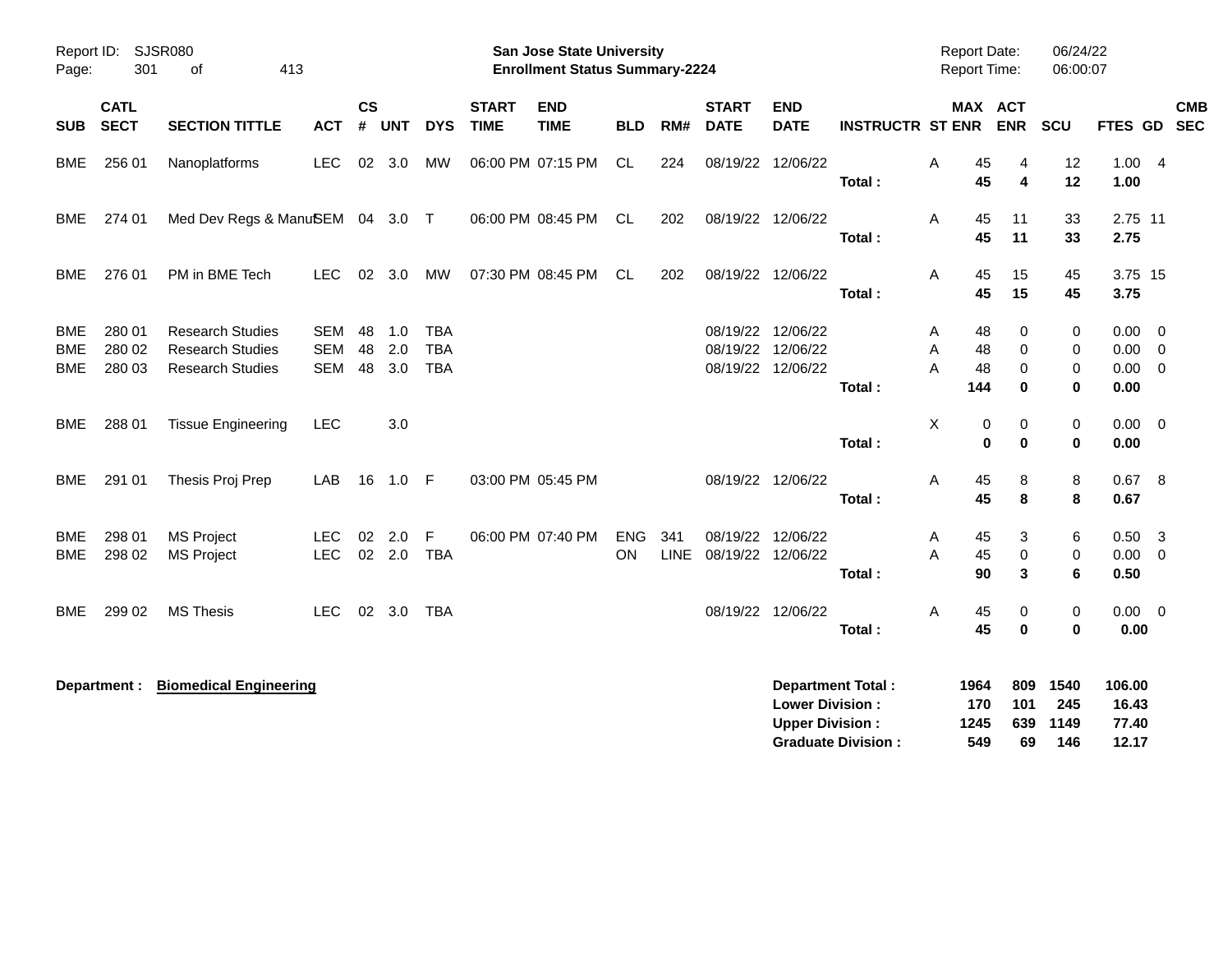| Page:      | <b>SJSR080</b><br>Report ID:<br>302<br>413<br>оf<br><b>CATL</b> |                                                                 |            |                    |            |            |                             | <b>San Jose State University</b><br><b>Enrollment Status Summary-2224</b> |            |      |                             |                             |                                  |   | <b>Report Date:</b><br><b>Report Time:</b> |                | 06/24/22<br>06:00:07 |              |                          |                          |
|------------|-----------------------------------------------------------------|-----------------------------------------------------------------|------------|--------------------|------------|------------|-----------------------------|---------------------------------------------------------------------------|------------|------|-----------------------------|-----------------------------|----------------------------------|---|--------------------------------------------|----------------|----------------------|--------------|--------------------------|--------------------------|
| <b>SUB</b> | <b>SECT</b>                                                     | <b>SECTION TITTLE</b>                                           | <b>ACT</b> | $\mathsf{cs}$<br># | <b>UNT</b> | <b>DYS</b> | <b>START</b><br><b>TIME</b> | <b>END</b><br><b>TIME</b>                                                 | <b>BLD</b> | RM#  | <b>START</b><br><b>DATE</b> | <b>END</b><br><b>DATE</b>   | <b>INSTRUCTR ST ENR</b>          |   | MAX ACT                                    | <b>ENR</b>     | <b>SCU</b>           | FTES GD      |                          | <b>CMB</b><br><b>SEC</b> |
| College    | Department :                                                    | <b>Engineering, College of</b><br><b>Electrical Engineering</b> |            |                    |            |            |                             |                                                                           |            |      |                             |                             |                                  |   |                                            |                |                      |              |                          |                          |
| EE.        | 30 01                                                           | Intr Prgm MC EE                                                 | <b>LEC</b> | 01                 | 3.0        | MW         |                             | 12:00 PM 12:50 PM                                                         | ENG        | 345  |                             | 08/19/22 12/06/22           | C Tarng                          | A | 65                                         | 21             | 42                   | 4.20         | - 0                      |                          |
| <b>EE</b>  | 30 02                                                           | Intr Prgm MC EE                                                 | LAB        | 16                 | 0.0        | M          |                             | 06:00 PM 08:45 PM                                                         | <b>ENG</b> | 307  |                             | 08/19/22 12/06/22           | <b>B</b> Harsh                   | Α | 20                                         | 21             | 21                   | 0.00         | $\overline{\mathbf{0}}$  |                          |
| EE.        | 30 03                                                           | Intr Prgm MC EE                                                 | LAB        | 16                 | 0.0        | $\top$     |                             | 06:00 PM 08:45 PM                                                         | <b>ENG</b> | 307  |                             | 08/19/22 12/06/22           | <b>B</b> Harsh                   | A | 20                                         | $\mathbf 0$    | 0                    | 0.00         | $\overline{\mathbf{0}}$  |                          |
| EE         | 30 04                                                           | Intr Prgm MC EE                                                 | LAB        | 16                 | 0.0        | W          |                             | 06:00 PM 08:45 PM                                                         | ENG 307    |      |                             | 08/19/22 12/06/22 B Harsh   |                                  | A | 30                                         | 0              | 0                    | 0.00         | $\overline{\mathbf{0}}$  |                          |
|            |                                                                 |                                                                 |            |                    |            |            |                             |                                                                           |            |      |                             |                             | Total:                           |   | 135                                        | 42             | 63                   | 4.20         |                          |                          |
| EE         | 97 01                                                           | Intro EE Lab                                                    | LAB        | 17                 | 1.0        | $\top$     |                             | 10:30 AM 01:15 PM                                                         | <b>ENG</b> | -249 |                             |                             | 08/19/22 12/06/22 K Ghadiri      | A | 18                                         | 14             | 14                   | 0.93         | - 0                      |                          |
| EE         | 97 02                                                           | Intro EE Lab                                                    | LAB        | 17                 | 1.0        | $\top$     |                             | 03:00 PM 05:45 PM                                                         | <b>ENG</b> | 249  |                             |                             | 08/19/22 12/06/22 K Ghadiri      | Α | 18                                         | 3              | 3                    | 0.20         | 0                        |                          |
| EE         | 97 03                                                           | Intro EE Lab                                                    | LAB        | 17                 | 1.0        | R          |                             | 10:30 AM 01:15 PM                                                         | <b>ENG</b> | 249  |                             |                             | 08/19/22 12/06/22 K Ghadiri      | A | 18                                         | 12             | 12                   | 0.80         | 0                        |                          |
| EE         | 97 04                                                           | Intro EE Lab                                                    | LAB        | 17                 | 1.0        | R          |                             | 03:00 PM 05:45 PM                                                         | <b>ENG</b> | 249  |                             |                             | 08/19/22 12/06/22 K Ghadiri      | A | 18                                         | $\overline{7}$ | $\overline{7}$       | 0.47         | 0                        |                          |
| EE         | 97 05                                                           | Intro EE Lab                                                    | LAB        | 17                 | 1.0        | F          | 09:00 AM 11:45 AM           |                                                                           | <b>ENG</b> | 249  |                             |                             | 08/19/22 12/06/22 K Ghadiri      | A | 18                                         | 15             | 15                   | 1.00         | 0                        |                          |
| EE         | 97 06                                                           | Intro EE Lab                                                    | LAB        | 17                 | 1.0        | -F         |                             | 01:30 PM 04:15 PM                                                         | <b>ENG</b> | 249  |                             | 08/19/22 12/06/22 K Ghadiri |                                  | A | 18                                         | $\overline{4}$ | $\overline{4}$       | 0.27         | $\overline{\mathbf{0}}$  |                          |
|            |                                                                 |                                                                 |            |                    |            |            |                             |                                                                           |            |      |                             |                             | Total:                           |   | 108                                        | 55             | 55                   | 3.67         |                          |                          |
| EE         | 98 01                                                           | Intro Ckt Analysis                                              | <b>SEM</b> | 04                 | 3.0        | MW         |                             | 09:00 AM 10:15 AM                                                         | <b>ON</b>  | LINE |                             | 08/19/22 12/06/22           | J Rejeb                          | A | 35                                         | 31             | 93                   | 6.20         | $\overline{\mathbf{0}}$  |                          |
| EE         | 98 02                                                           | Intro Ckt Analysis                                              | <b>SEM</b> | 04                 | 3.0        | <b>TR</b>  |                             | 09:00 AM 10:15 AM                                                         | <b>ON</b>  | LINE |                             |                             | 08/19/22 12/06/22 R Morelos-Za A |   | 35                                         | 35             | 105                  | 7.00         | $\overline{\mathbf{0}}$  |                          |
| EE         | 98 03                                                           | Intro Ckt Analysis                                              | <b>SEM</b> | 04                 | 3.0        | MW         | 10:30 AM 11:45 AM           |                                                                           | <b>ON</b>  | LINE |                             | 08/19/22 12/06/22           | <b>B</b> Mantha                  | A | 65                                         | 17             | 51                   | 3.40         | 0                        |                          |
| EE         | 98 04                                                           | Intro Ckt Analysis                                              | <b>SEM</b> | 04                 | 3.0        | <b>TR</b>  |                             | 10:30 AM 11:45 AM                                                         | <b>ON</b>  | LINE |                             |                             | 08/19/22 12/06/22 S Hamedi-HagA  |   | 35                                         | 21             | 63                   | 4.20         | $\overline{\mathbf{0}}$  |                          |
| EE         | 98 05                                                           | Intro Ckt Analysis                                              | <b>SEM</b> | 04                 | 3.0        | <b>MW</b>  |                             | 12:00 PM 01:15 PM                                                         | ON         | LINE |                             | 08/19/22 12/06/22           | J Rejeb                          | A | 35                                         | 35             | 105                  | 7.00         | $\overline{\mathbf{0}}$  |                          |
|            |                                                                 |                                                                 |            |                    |            |            |                             |                                                                           |            |      |                             |                             | Total:                           |   | 205                                        | 139            | 417                  | 27.80        |                          |                          |
| <b>EE</b>  | 102 01                                                          | Prob/Stat in EE                                                 | <b>LEC</b> | 04                 | 3.0        | МW         |                             | 09:00 AM 10:15 AM                                                         |            |      |                             | 08/19/22 12/06/22           | N Mir                            | Α | 80                                         | 62             | 186                  | $12.40 \t 0$ |                          |                          |
|            |                                                                 |                                                                 |            |                    |            |            |                             |                                                                           |            |      |                             |                             | Total:                           |   | 80                                         | 62             | 186                  | 12.40        |                          |                          |
| EE         | 104 01                                                          | Appl Programming EE LEC 02 3.0                                  |            |                    |            | МW         |                             | 07:30 PM 08:45 PM                                                         | ENG 343    |      |                             | 08/19/22 12/06/22           | C Pham                           | A | 35                                         | 32             | 96                   | $6.40\ 0$    |                          |                          |
|            |                                                                 |                                                                 |            |                    |            |            |                             |                                                                           |            |      |                             |                             | Total:                           |   | 35                                         | 32             | 96                   | 6.40         |                          |                          |
| EE         | 110 01                                                          | Circuits and Systems SEM 04 3.0                                 |            |                    |            | МW         |                             | 03:00 PM 04:15 PM                                                         | ENG 331    |      |                             | 08/19/22 12/06/22           | J Rejeb                          | A | 90                                         | 34             | 102                  | 6.85         | $\overline{\phantom{1}}$ |                          |
|            |                                                                 |                                                                 |            |                    |            |            |                             |                                                                           |            |      |                             |                             | Total:                           |   | 90                                         | 34             | 102                  | 6.85         |                          |                          |
| EE         |                                                                 | 110L 01 C and D Sys Lab                                         | LAB        | 16                 | $1.0$ F    |            |                             | 09:00 AM 11:45 AM                                                         | ENG 258    |      | 08/19/22 12/06/22           |                             |                                  | A | 18                                         | 13             | 13                   | 0.87         | $\overline{\phantom{0}}$ |                          |
| EE         |                                                                 | 110L 02 C and D Sys Lab                                         | LAB        | 16                 | 1.0        | - F        |                             | 09:00 AM 11:45 AM                                                         | ENG 290    |      | 08/19/22 12/06/22           |                             |                                  | Α | 18                                         | $\,6\,$        | $\,6$                | 0.40         | $\overline{0}$           |                          |
| EE         |                                                                 | 110L 03 C and D Sys Lab                                         | LAB        | 16                 | 1.0        | - F        |                             | 01:30 PM 04:15 PM                                                         | ENG 258    |      | 08/19/22 12/06/22           |                             |                                  | Α | 18                                         | $10$           | 10                   | 0.67         | $\overline{\mathbf{0}}$  |                          |
| EE         |                                                                 | 110L 04 C and D Sys Lab                                         | LAB        | 16                 | 1.0        | F          |                             | 01:30 PM 04:15 PM                                                         | ENG 290    |      | 08/19/22 12/06/22           |                             |                                  | Α | 18                                         | $\mathbf{1}$   | $\mathbf{1}$         | 0.07         | $\overline{\mathbf{0}}$  |                          |
| EE         |                                                                 | 110L 05 C and D Sys Lab                                         | LAB        | 16                 | $1.0$ F    |            |                             | 04:30 PM 07:15 PM                                                         | ENG 258    |      |                             | 08/19/22 12/06/22           |                                  | A | 18                                         | $\overline{2}$ | $\overline{c}$       | $0.13 \ 0$   |                          |                          |
|            |                                                                 |                                                                 |            |                    |            |            |                             |                                                                           |            |      |                             |                             | Total:                           |   | 90                                         | 32             | 32                   | 2.13         |                          |                          |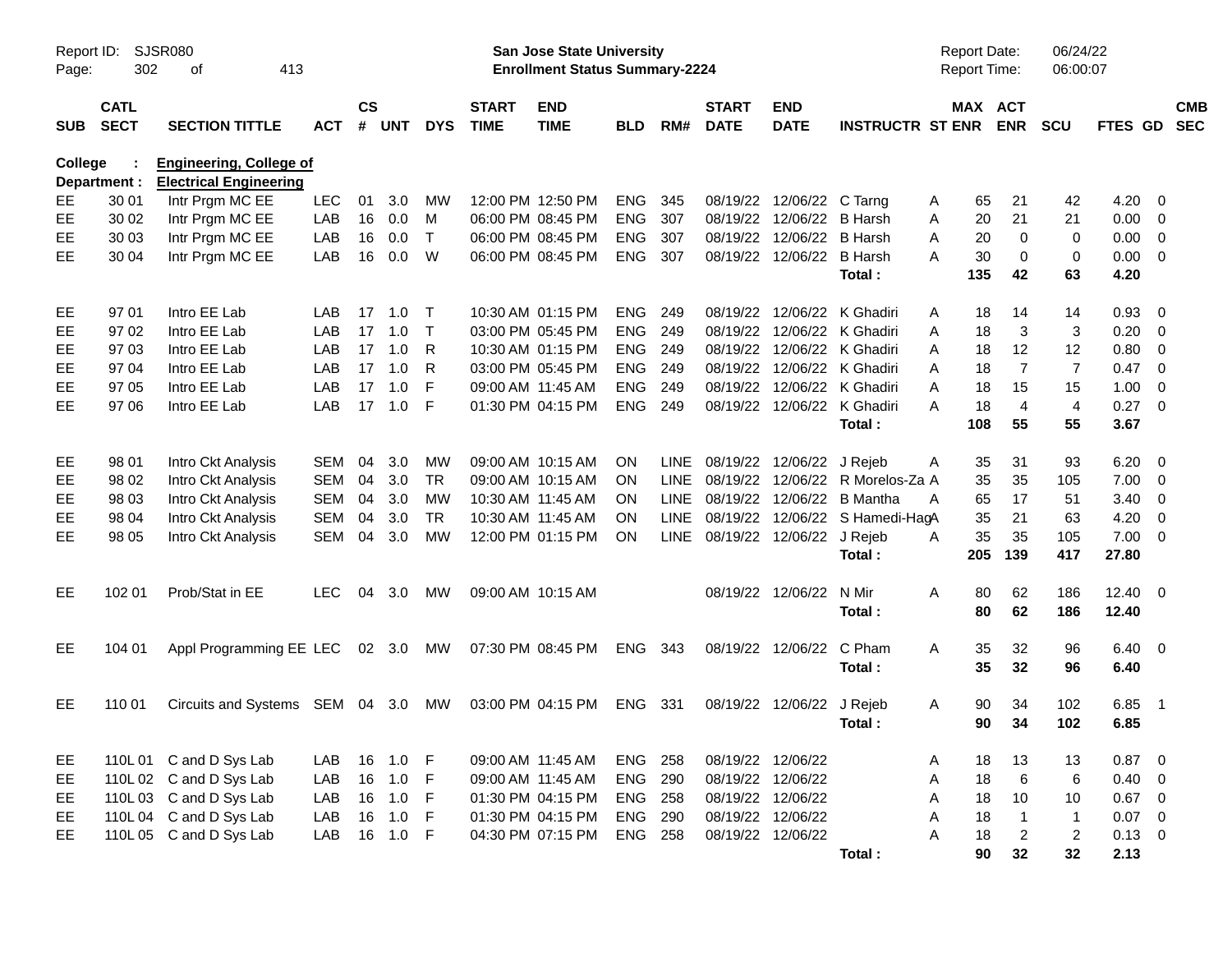| Report ID:<br>Page: | 303                        | <b>SJSR080</b><br>413<br>οf                                                               |            |                    |            |              |                             | <b>San Jose State University</b><br><b>Enrollment Status Summary-2224</b> |            |             |                             |                           |                                                                      | <b>Report Date:</b><br><b>Report Time:</b> |                | 06/24/22<br>06:00:07 |                |                            |                          |
|---------------------|----------------------------|-------------------------------------------------------------------------------------------|------------|--------------------|------------|--------------|-----------------------------|---------------------------------------------------------------------------|------------|-------------|-----------------------------|---------------------------|----------------------------------------------------------------------|--------------------------------------------|----------------|----------------------|----------------|----------------------------|--------------------------|
| <b>SUB</b>          | <b>CATL</b><br><b>SECT</b> | <b>SECTION TITTLE</b>                                                                     | <b>ACT</b> | $\mathsf{cs}$<br># | <b>UNT</b> | <b>DYS</b>   | <b>START</b><br><b>TIME</b> | <b>END</b><br><b>TIME</b>                                                 | <b>BLD</b> | RM#         | <b>START</b><br><b>DATE</b> | <b>END</b><br><b>DATE</b> | <b>INSTRUCTR ST ENR</b>                                              | MAX ACT                                    | <b>ENR</b>     | SCU                  | <b>FTES GD</b> |                            | <b>CMB</b><br><b>SEC</b> |
| EE                  | 112 01                     | Signal Processing                                                                         | SEM        | 04                 | 3.0        | мw           |                             | 04:30 PM 05:45 PM                                                         | ON         | <b>LINE</b> | 08/19/22                    | 12/06/22                  | J Ponniah<br>Total:                                                  | 80<br>A<br>80                              | 47<br>47       | 141<br>141           | 9.50<br>9.50   | $\overline{\phantom{0}}$ 2 |                          |
| EE                  | 118 01                     | Dig Lgc Crt Dsgn                                                                          | <b>SEM</b> | 04                 | 4.0        | МW           |                             | 10:30 AM 11:45 AM                                                         | <b>ENG</b> | 343         | 08/19/22                    | 12/06/22 B Le             |                                                                      | 90<br>A                                    | 52             | 156                  | 14.07          | $\overline{\mathbf{3}}$    |                          |
| EE                  | 118 02                     | Dig Lgc Crt Dsgn                                                                          | LAB        | 16                 | 0.0        | M            |                             | 12:00 PM 02:45 PM                                                         | <b>ENG</b> | 305         | 08/19/22                    | 12/06/22                  |                                                                      | 18<br>Α                                    | 10             | 10                   | 0.00           | $\overline{2}$             |                          |
| EE                  | 118 03                     | Dig Lgc Crt Dsgn                                                                          | LAB        | 16                 | 0.0        | W            |                             | 12:00 PM 02:45 PM                                                         | <b>ENG</b> | 305         |                             | 08/19/22 12/06/22         |                                                                      | 18<br>Α                                    | 9              | 9                    | 0.00           | $\overline{\phantom{0}}$   |                          |
| EE                  | 118 04                     | Dig Lgc Crt Dsgn                                                                          | LAB        | 16                 | 0.0        | $\top$       |                             | 12:00 PM 02:45 PM                                                         | <b>ENG</b> | 305         | 08/19/22                    | 12/06/22                  |                                                                      | 18<br>Α                                    | 18             | 18                   | 0.00           | $\overline{\phantom{0}}$   |                          |
| EE                  | 118 05                     | Dig Lgc Crt Dsgn                                                                          | LAB        | 16                 | 0.0        | $\mathsf{R}$ |                             | 12:00 PM 02:45 PM                                                         | <b>ENG</b> | 305         | 08/19/22                    | 12/06/22                  |                                                                      | 18<br>Α                                    | 8              | 8                    | 0.00           | $\overline{1}$             |                          |
| EE                  | 118 06                     | Dig Lgc Crt Dsgn                                                                          | LAB        | 16                 | 0.0        | F            |                             | 09:00 AM 11:45 AM                                                         | <b>ENG</b> | 305         |                             | 08/19/22 12/06/22         |                                                                      | 18<br>Α                                    | $\overline{7}$ | $\overline{7}$       | 0.00           | $\overline{\mathbf{0}}$    |                          |
|                     |                            |                                                                                           |            |                    |            |              |                             |                                                                           |            |             |                             |                           | Total:                                                               | 180                                        | 104            | 208                  | 14.07          |                            |                          |
| EE                  | 120 01                     | Microp Sys Design                                                                         | <b>SEM</b> | 04                 | 4.0        | МW           |                             | 01:30 PM 02:45 PM                                                         | <b>ENG</b> | 345         | 08/19/22                    | 12/06/22 J Kim            |                                                                      | 60<br>A                                    | 43             | 129                  | 11.47          | $\overline{0}$             |                          |
| EE                  | 120 02                     | Microp Sys Design                                                                         | LAB        | 16                 | 0.0        | M            |                             | 10:30 AM 01:15 PM                                                         | <b>ENG</b> | 307         | 08/19/22                    | 12/06/22                  |                                                                      | 18<br>Α                                    | 12             | 12                   | 0.00           | $\overline{\mathbf{0}}$    |                          |
| EE                  | 120 03                     | Microp Sys Design                                                                         | LAB        | 16                 | 0.0        | W            |                             | 10:30 AM 01:15 PM                                                         | <b>ENG</b> | 307         | 08/19/22                    | 12/06/22                  |                                                                      | 18<br>Α                                    | 18             | 18                   | 0.00           | $\overline{\mathbf{0}}$    |                          |
| EЕ                  | 120 04                     | Microp Sys Design                                                                         | LAB        | 16                 | 0.0        | $\top$       |                             | 12:00 PM 02:45 PM                                                         | <b>ENG</b> | 307         |                             | 08/19/22 12/06/22         |                                                                      | 18<br>Α                                    | 13             | 13                   | 0.00           | $\overline{\mathbf{0}}$    |                          |
|                     |                            |                                                                                           |            |                    |            |              |                             |                                                                           |            |             |                             |                           | Total:                                                               | 114                                        | 86             | 172                  | 11.47          |                            |                          |
| EE                  | 122 01                     | Electr Design I                                                                           | <b>SEM</b> | 04                 | 4.0        | <b>TR</b>    |                             | 09:00 AM 10:15 AM                                                         | <b>ENG</b> | 345         |                             |                           | 08/19/22 12/06/22 S Hamedi-HagA                                      | 60                                         | 47             | 141                  | 12.60          | $\overline{\phantom{0}}$ 1 |                          |
| EE                  | 122 02                     | Electr Design I                                                                           | LAB        | 16                 | 0.0        | $\top$       |                             | 03:00 PM 05:45 PM                                                         | <b>ENG</b> | 290         | 08/19/22                    | 12/06/22                  |                                                                      | 18<br>A                                    | 17             | 17                   | $0.00 \t 0$    |                            |                          |
| EE                  | 122 03                     | Electr Design I                                                                           | LAB        | 16                 | 0.0        | $\mathsf{R}$ |                             | 03:00 PM 05:45 PM                                                         | <b>ENG</b> | 290         |                             | 08/19/22 12/06/22         |                                                                      | 18<br>Α                                    | 12             | 12                   | 0.00           | $\overline{\mathbf{0}}$    |                          |
| EЕ                  | 122 04                     | Electr Design I                                                                           | LAB        | 16                 | 0.0        | M            |                             | 10:30 AM 01:15 PM                                                         | <b>ENG</b> | 290         |                             | 08/19/22 12/06/22         |                                                                      | 18<br>A                                    | 18             | 18                   | 0.00           | $\overline{\phantom{1}}$   |                          |
|                     |                            |                                                                                           |            |                    |            |              |                             |                                                                           |            |             |                             |                           | Total:                                                               | 114                                        | 94             | 188                  | 12.60          |                            |                          |
| EE                  | 124 01                     | Electr Design II                                                                          | <b>SEM</b> | 04                 | 4.0        | МW           |                             | 10:30 AM 11:45 AM                                                         | <b>ENG</b> | 345         |                             | 08/19/22 12/06/22 H Wong  |                                                                      | 60<br>A                                    | 53             | 159                  | 14.13          | $\overline{0}$             |                          |
| EE                  | 124 02                     | Electr Design II                                                                          | LAB        | 16                 | 0.0        | $\top$       |                             | 10:30 AM 01:15 PM                                                         | <b>ENG</b> | 258         | 08/19/22                    | 12/06/22                  |                                                                      | 18<br>A                                    | 17             | 17                   | 0.00           | $\overline{\mathbf{0}}$    |                          |
| EЕ                  | 124 03                     | Electr Design II                                                                          | LAB        | 16                 | 0.0        | $\mathsf{R}$ |                             | 10:30 AM 01:15 PM                                                         | <b>ENG</b> | 258         | 08/19/22                    | 12/06/22                  |                                                                      | 18<br>A                                    | 18             | 18                   | 0.00           | $\overline{\phantom{0}}$   |                          |
| EЕ                  | 124 04                     | Electr Design II                                                                          | LAB        | 16                 | 0.0        | M            |                             | 12:00 PM 02:45 PM                                                         | <b>ENG</b> | 258         |                             | 08/19/22 12/06/22         |                                                                      | 18<br>Α                                    | 18             | 18                   | 0.00           | $\overline{\mathbf{0}}$    |                          |
|                     |                            |                                                                                           |            |                    |            |              |                             |                                                                           |            |             |                             |                           | Total:                                                               | 114                                        | 106            | 212                  | 14.13          |                            |                          |
| EE                  | 128 01                     | <b>Phys Electronics</b>                                                                   | SEM        | 04                 | 3.0        | TR           |                             | 10:30 AM 11:45 AM                                                         | <b>ON</b>  |             | LINE 08/19/22 12/06/22      |                           | L He                                                                 | 80<br>A                                    | 48             | 144                  | $9.60 \quad 0$ |                            |                          |
|                     |                            |                                                                                           |            |                    |            |              |                             |                                                                           |            |             |                             |                           | Total:                                                               | 80                                         | 48             | 144                  | 9.60           |                            |                          |
| EE.                 |                            | 132 01 Theo Auto Controls SEM 04 3.0 TR 06:00 PM 07:15 PM ON LINE 08/19/22 12/06/22 P Hsu |            |                    |            |              |                             |                                                                           |            |             |                             |                           |                                                                      | 65<br>A                                    | 64             | 192                  | 12.80 0        |                            |                          |
|                     |                            |                                                                                           |            |                    |            |              |                             |                                                                           |            |             |                             |                           | Total:                                                               | 65                                         | 64             | 192                  | 12.80          |                            |                          |
| EE                  | 134 01                     | Power Systems                                                                             |            |                    |            |              |                             | LEC 02 3.0 TR  07:30 PM  08:45 PM  CL  224  08/19/22  12/06/22  T  Nguyen |            |             |                             |                           |                                                                      | A<br>40                                    | 33             | 99                   | $6.60$ 0       |                            |                          |
|                     |                            |                                                                                           |            |                    |            |              |                             |                                                                           |            |             |                             |                           | Total:                                                               | 40                                         | 33             | 99                   | 6.60           |                            |                          |
| EE                  |                            | 136 01 Power Electronics                                                                  |            |                    |            |              |                             |                                                                           |            |             |                             |                           | LEC 04 3.0 MW 03:00 PM 04:15 PM ON LINE 08/19/22 12/06/22 M Badawy A |                                            | 40 40          | 120                  | 8.00 0         |                            |                          |
|                     |                            |                                                                                           |            |                    |            |              |                             |                                                                           |            |             |                             |                           |                                                                      |                                            |                |                      |                |                            |                          |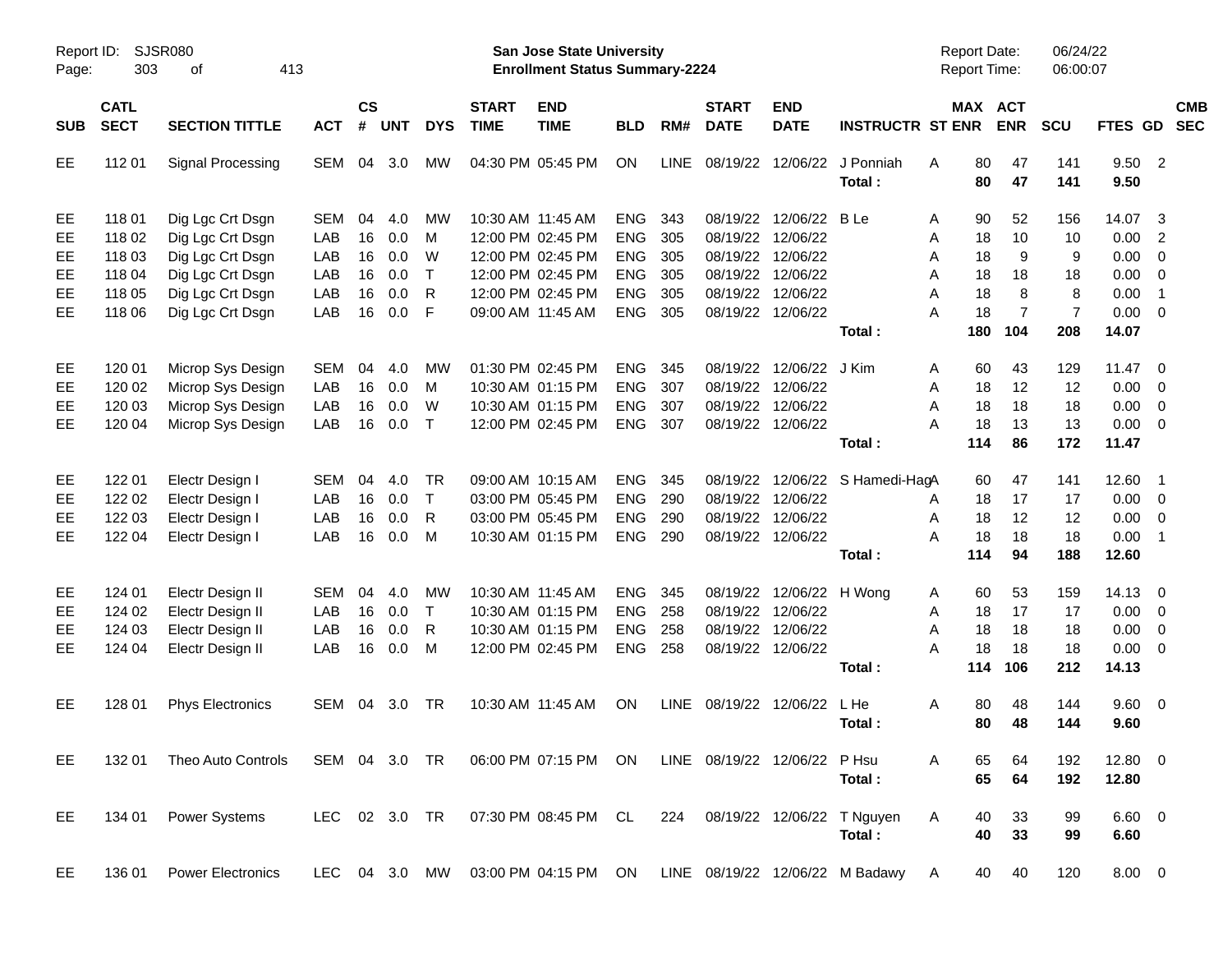| Report ID:<br>Page: | 304                        | <b>SJSR080</b><br>413<br>οf                      |               |                    |                           |            |                             | San Jose State University<br><b>Enrollment Status Summary-2224</b> |                          |            |                                 |                           |                                 | <b>Report Date:</b><br>Report Time: |                         | 06/24/22<br>06:00:07 |                                   |                          |
|---------------------|----------------------------|--------------------------------------------------|---------------|--------------------|---------------------------|------------|-----------------------------|--------------------------------------------------------------------|--------------------------|------------|---------------------------------|---------------------------|---------------------------------|-------------------------------------|-------------------------|----------------------|-----------------------------------|--------------------------|
| <b>SUB</b>          | <b>CATL</b><br><b>SECT</b> | <b>SECTION TITTLE</b>                            | ACT           | $\mathsf{cs}$<br># | <b>UNT</b>                | <b>DYS</b> | <b>START</b><br><b>TIME</b> | <b>END</b><br><b>TIME</b>                                          | <b>BLD</b>               | RM#        | <b>START</b><br><b>DATE</b>     | <b>END</b><br><b>DATE</b> | <b>INSTRUCTR ST ENR</b>         |                                     | MAX ACT<br><b>ENR</b>   | <b>SCU</b>           | <b>FTES GD</b>                    | <b>CMB</b><br><b>SEC</b> |
|                     |                            |                                                  |               |                    |                           |            |                             |                                                                    |                          |            |                                 |                           | Total:                          | 40                                  | 40                      | 120                  | 8.00                              |                          |
| EE                  | 138 01                     | Embd Cntrl Sys Des                               | SEM           |                    | 05 3.0                    | MW         |                             | 01:30 PM 02:45 PM                                                  | ENG                      | 340        |                                 | 08/19/22 12/06/22         | P Hsu<br>Total:                 | A<br>25<br>25                       | 25<br>25                | 75<br>75             | 5.05<br>5.05                      | $\overline{\phantom{1}}$ |
| EE                  | 140 01                     | Prin E & M Fields                                | <b>LEC</b>    | 04                 | 3.0                       | TR         |                             | 09:00 AM 10:15 AM                                                  |                          |            |                                 | 08/19/22 12/06/22         | R Kwok<br>Total:                | 90<br>A<br>90                       | 29<br>29                | 87<br>87             | 5.80 0<br>5.80                    |                          |
| EE<br><b>EE</b>     | 160 01<br>160 02           | Princ Comm Systems LEC<br>Princ Comm Systems LAB |               |                    | $02 \quad 3.0$<br>16  0.0 | TR<br>M    |                             | 03:00 PM 03:50 PM<br>03:00 PM 05:45 PM                             | <b>ENG</b><br><b>ENG</b> | 345<br>238 | 08/19/22<br>08/19/22            | 12/06/22<br>12/06/22      | R Morelos-Za A<br>Total:        | 25<br>25<br>A<br>50                 | 15<br>15<br>30          | 30<br>15<br>45       | $3.00 \ 0$<br>$0.00 \t 0$<br>3.00 |                          |
| EE                  | 174 01                     | Int Alg PR Ebd Sys                               | SEM           |                    | 04 3.0                    | МW         |                             | 06:00 PM 07:15 PM                                                  | ENG 232                  |            |                                 | 08/19/22 12/06/22         | T Nguyen<br>Total:              | 35<br>Α<br>35                       | 37<br>37                | 111<br>111           | $7.40 \ 0$<br>7.40                |                          |
| EE                  | 182 01                     | IC Test Development                              | SEM 05 3.0    |                    |                           | TR         |                             | 12:00 PM 01:15 PM                                                  | ENG 345                  |            |                                 | 08/19/22 12/06/22         | J Kim<br>Total:                 | 35<br>Α<br>35                       | 23<br>23                | 69<br>69             | $4.60$ 0<br>4.60                  |                          |
| EE                  |                            | 198A 01 EE Sr Dsgn Proj I                        | LAB           | 16                 | 1.0                       | -F         |                             | 10:00 AM 12:45 PM                                                  | <b>ENG</b>               | 317        | 08/19/22                        | 12/06/22                  |                                 | 12<br>A                             | 13                      | 13                   | $0.87$ 0                          |                          |
| EE                  |                            | 198A 02 EE Sr Dsgn Proj I                        | LAB           | 16                 | 1.0                       | -F         |                             | 10:00 AM 12:45 PM                                                  | ENG                      | 319        | 08/19/22                        | 12/06/22                  |                                 | 12<br>Α                             | 13                      | 13                   | $0.87$ 0                          |                          |
| EE                  |                            | 198A 03 EE Sr Dsgn Proj I                        | LAB           | 16                 | 1.0                       | F          |                             | 10:00 AM 12:45 PM                                                  | <b>ENG</b>               | 321        | 08/19/22                        | 12/06/22                  |                                 | A<br>12                             | 12                      | 12                   | 0.80                              | $\overline{\mathbf{0}}$  |
| EE                  |                            | 198A 04 EE Sr Dsgn Proj I                        | LAB           | 16                 | 1.0                       | -F         |                             | 10:00 AM 12:45 PM                                                  | <b>ENG</b>               | 238        |                                 | 08/19/22 12/06/22         |                                 | A<br>12                             | 12                      | 12                   | $0.80 \ 0$                        |                          |
|                     |                            |                                                  |               |                    |                           |            |                             |                                                                    |                          |            |                                 |                           | Total:                          | 48                                  | 50                      | 50                   | 3.33                              |                          |
| EE                  |                            | 198B 01 EE Sr Dsgn Proj II                       | LAB           | 16                 | 3.0 <sub>2</sub>          | S          |                             | 09:00 AM 06:00 PM                                                  | <b>ENG</b>               | 244        | 08/19/22                        | 12/06/22                  |                                 | 11<br>A                             | 11                      | 33                   | $2.20 \t 0$                       |                          |
| EE                  |                            | 198B 02 EE Sr Dsgn Proj II                       | LAB           | 16                 | 3.0                       | S          |                             | 09:00 AM 06:00 PM                                                  | ENG                      | 289        | 08/19/22                        | 12/06/22                  |                                 | Α<br>11                             | 11                      | 33                   | 2.20                              | $\overline{\phantom{0}}$ |
| EE                  |                            | 198B 03 EE Sr Dsgn Proj II                       | LAB           | 16                 | 3.0                       | S          |                             | 09:00 AM 06:00 PM                                                  | <b>ENG</b>               | 291        | 08/19/22                        | 12/06/22                  |                                 | 11<br>Α                             | 6                       | 18                   | 1.20                              | $\overline{\phantom{0}}$ |
| EE                  |                            | 198B 04 EE Sr Dsgn Proj II                       | LAB           | 16                 | 3.0                       | S          |                             | 09:00 AM 06:00 PM                                                  | <b>ENG</b>               | 376        | 08/19/22 12/06/22               |                           |                                 | A<br>11                             | 10                      | 30                   | $2.00 \t 0$                       |                          |
|                     |                            |                                                  |               |                    |                           |            |                             |                                                                    |                          |            |                                 |                           | Total:                          | 44                                  | 38                      | 114                  | 7.60                              |                          |
| EE                  | 209 01                     | <b>Network Security</b>                          | <b>LEC</b>    |                    | 3.0                       |            |                             |                                                                    |                          |            |                                 |                           |                                 | X                                   | 0<br>$\mathbf 0$        | 0                    | $0.00 \ 0$                        |                          |
| EE                  |                            | 209 02 Network Security                          |               |                    |                           |            |                             | LEC 01 3.0 MW 03:00 PM 04:15 PM ENG 345 08/19/22 12/06/22 J Zhao   |                          |            |                                 |                           |                                 | A                                   | 35<br>$\overline{4}$    | 12                   | 1.004                             |                          |
|                     |                            |                                                  |               |                    |                           |            |                             |                                                                    |                          |            |                                 |                           | Total:                          | 35                                  | $\overline{\mathbf{4}}$ | 12                   | 1.00                              |                          |
| EE                  | 210 01                     | <b>Linear Systems</b>                            | SEM           |                    | 05 3.0                    | МW         |                             | 03:00 PM 04:15 PM                                                  | ON                       |            | LINE 08/19/22 12/06/22 E Marouf |                           |                                 | 35<br>A                             | 4                       | 12                   | 1.004                             |                          |
| EE                  | 210 02                     | <b>Linear Systems</b>                            | SEM           |                    | 05 3.0 MW                 |            |                             | 04:30 PM 05:45 PM                                                  | ON                       |            | LINE 08/19/22 12/06/22 E Marouf |                           |                                 | A<br>35                             | $\mathbf 5$             | 15                   | $1.25 - 5$                        |                          |
|                     |                            |                                                  |               |                    |                           |            |                             |                                                                    |                          |            |                                 |                           | Total:                          | 70                                  | $\boldsymbol{9}$        | 27                   | 2.25                              |                          |
| EE.                 | 221 01                     | Prin of Semi Dev I                               | SEM 05 3.0 TR |                    |                           |            |                             | 06:00 PM 07:15 PM                                                  | ON                       |            |                                 |                           | LINE 08/19/22 12/06/22 B Mantha | 65<br>A                             | 17                      | 51                   | 4.25 17                           |                          |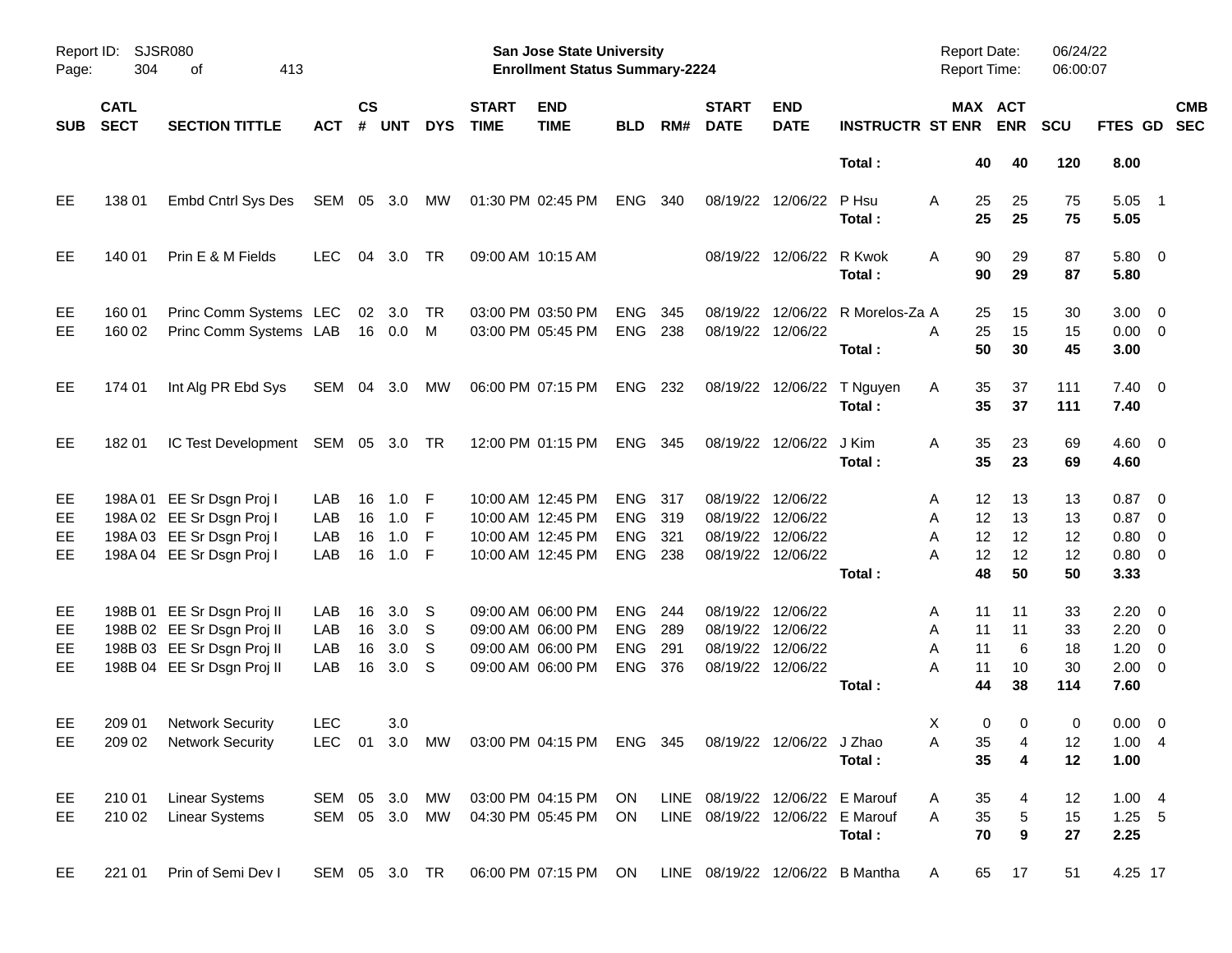| Report ID:<br>Page: | <b>SJSR080</b><br>305      |                                                                                          |              |                |               |            | San Jose State University<br><b>Enrollment Status Summary-2224</b> |                                                                   |            |     |                                  |                            | <b>Report Date:</b><br><b>Report Time:</b> |                    | 06/24/22<br>06:00:07  |               |                                 |            |
|---------------------|----------------------------|------------------------------------------------------------------------------------------|--------------|----------------|---------------|------------|--------------------------------------------------------------------|-------------------------------------------------------------------|------------|-----|----------------------------------|----------------------------|--------------------------------------------|--------------------|-----------------------|---------------|---------------------------------|------------|
| <b>SUB</b>          | <b>CATL</b><br><b>SECT</b> | <b>SECTION TITTLE</b>                                                                    | АСТ          | <b>CS</b><br># | <b>UNT</b>    | <b>DYS</b> | <b>START</b><br><b>TIME</b>                                        | <b>END</b><br><b>TIME</b>                                         | <b>BLD</b> | RM# | <b>START</b><br><b>DATE</b>      | <b>END</b><br><b>DATE</b>  | <b>INSTRUCTR ST ENR</b>                    |                    | MAX ACT<br><b>ENR</b> | SCU           | FTES GD SEC                     | <b>CMB</b> |
|                     |                            |                                                                                          |              |                |               |            |                                                                    |                                                                   |            |     |                                  |                            | Total:                                     | 65                 | 17                    | 51            | 4.25                            |            |
| EE                  | 22301                      | Analog Int Ckts                                                                          | SEM 05       |                | 3.0           | МW         | 07:30 PM 08:45 PM                                                  |                                                                   | <b>ENG</b> | 232 |                                  | 08/19/22 12/06/22          | S Lee<br>Total:                            | 35<br>A<br>35      | 13<br>13              | 39<br>39      | 3.20 12<br>3.20                 |            |
| EE                  | 224 01                     | Hi Speed CMOS Ckts SEM 05 3.0 TR                                                         |              |                |               |            |                                                                    | 07:30 PM 08:45 PM                                                 | ENG        | 232 | 08/19/22 12/06/22                |                            | Total:                                     | 35<br>Α<br>35      | 22<br>22              | 66<br>66      | 5.50 22<br>5.50                 |            |
| EE<br>EE            | 225 01<br>225 02           | Intro Quantum Comp LEC<br>Intro Quantum Comp LEC                                         |              |                | 3.0<br>02 3.0 | MW         |                                                                    | 04:30 PM 05:45 PM                                                 | ENG 345    |     |                                  | 08/19/22 12/06/22 H Wong   | Total:                                     | Χ<br>A<br>35<br>35 | 0<br>0<br>10<br>10    | 0<br>30<br>30 | $0.00 \t 0$<br>$2.25$ 5<br>2.25 |            |
| EE                  | 230 01                     | <b>RFIC II</b>                                                                           | SEM 05       |                | 3.0           | МW         |                                                                    | 06:00 PM 07:15 PM                                                 | ENG        | 401 |                                  | 08/19/22 12/06/22 S Lee    | Total:                                     | 35<br>A<br>35      | 10<br>10              | 30<br>30      | 2.50 10<br>2.50                 |            |
| EE                  | 231 01                     | <b>Automat Contr Theo</b>                                                                | SEM 05 3.0   |                |               | MW         |                                                                    | 04:30 PM 05:45 PM                                                 | <b>ON</b>  |     | LINE 08/19/22 12/06/22 P Hsu     |                            | Total:                                     | 35<br>A<br>35      | 14<br>14              | 42<br>42      | 3.50 14<br>3.50                 |            |
| EE                  | 239 01                     | Adv. Power Convs.                                                                        | SEM 05 3.0 F |                |               |            |                                                                    | 12:00 PM 02:45 PM                                                 | ENG        | 340 |                                  |                            | 08/19/22 12/06/22 M Badawy<br>Total:       | 35<br>A<br>35      | 16<br>16              | 48<br>48      | 4.00 16<br>4.00                 |            |
| EE                  | 250 01                     | Prob Ran Vari & St P SEM 05 3.0 TR                                                       |              |                |               |            |                                                                    | 03:00 PM 04:15 PM                                                 | ON         |     | LINE 08/19/22 12/06/22 J Zhao    |                            | Total:                                     | 35<br>A<br>35      | 31<br>31              | 93<br>93      | 7.75 31<br>7.75                 |            |
| EE                  | 251 01                     | Digital Comm Systems LEC 02 3.0 TR                                                       |              |                |               |            |                                                                    | 06:00 PM 07:15 PM                                                 | ENG 232    |     |                                  |                            | 08/19/22 12/06/22 R Morelos-Za A<br>Total: | 35<br>35           | 3<br>3                | 9<br>9        | $0.75$ 3<br>0.75                |            |
| <b>EE</b>           | 254 01                     | ML for SP                                                                                | SEM 05 3.0   |                |               | <b>TR</b>  |                                                                    | 04:30 PM 05:45 PM                                                 | CL         | 204 |                                  | 08/19/22 12/06/22 E Marouf | Total:                                     | 35<br>A<br>35      | 7<br>$\overline{7}$   | 21<br>21      | $1.75$ 7<br>1.75                |            |
| EE                  | 258 01                     | <b>Neural Networks</b>                                                                   | SEM 05 3.0   |                |               | TR         |                                                                    | 03:00 PM 04:15 PM                                                 | ON.        |     | LINE 08/19/22 12/06/22 B Sirkeci |                            | Total:                                     | 65<br>A            | 27<br>65<br>27        | 81<br>81      | 6.70 26<br>6.70                 |            |
| EE.                 |                            | 271 01 Digital Sys Design SEM 05 3.0 MW 06:00 PM 07:15 PM ENG 345 08/19/22 12/06/22 B Le |              |                |               |            |                                                                    |                                                                   |            |     |                                  |                            | Total :                                    | A<br>45            | 24<br>45<br>24        | 72<br>72      | 6.00 24<br>6.00                 |            |
| EE                  |                            | 272 01 SOC DESIGN                                                                        |              |                |               |            |                                                                    | SEM 05 3.0 MW 07:30 PM 08:45 PM ENG 345 08/19/22 12/06/22 M Jones |            |     |                                  |                            | Total:                                     | A<br>45            | 32<br>45<br>32        | 96<br>96      | 8.00 32<br>8.00                 |            |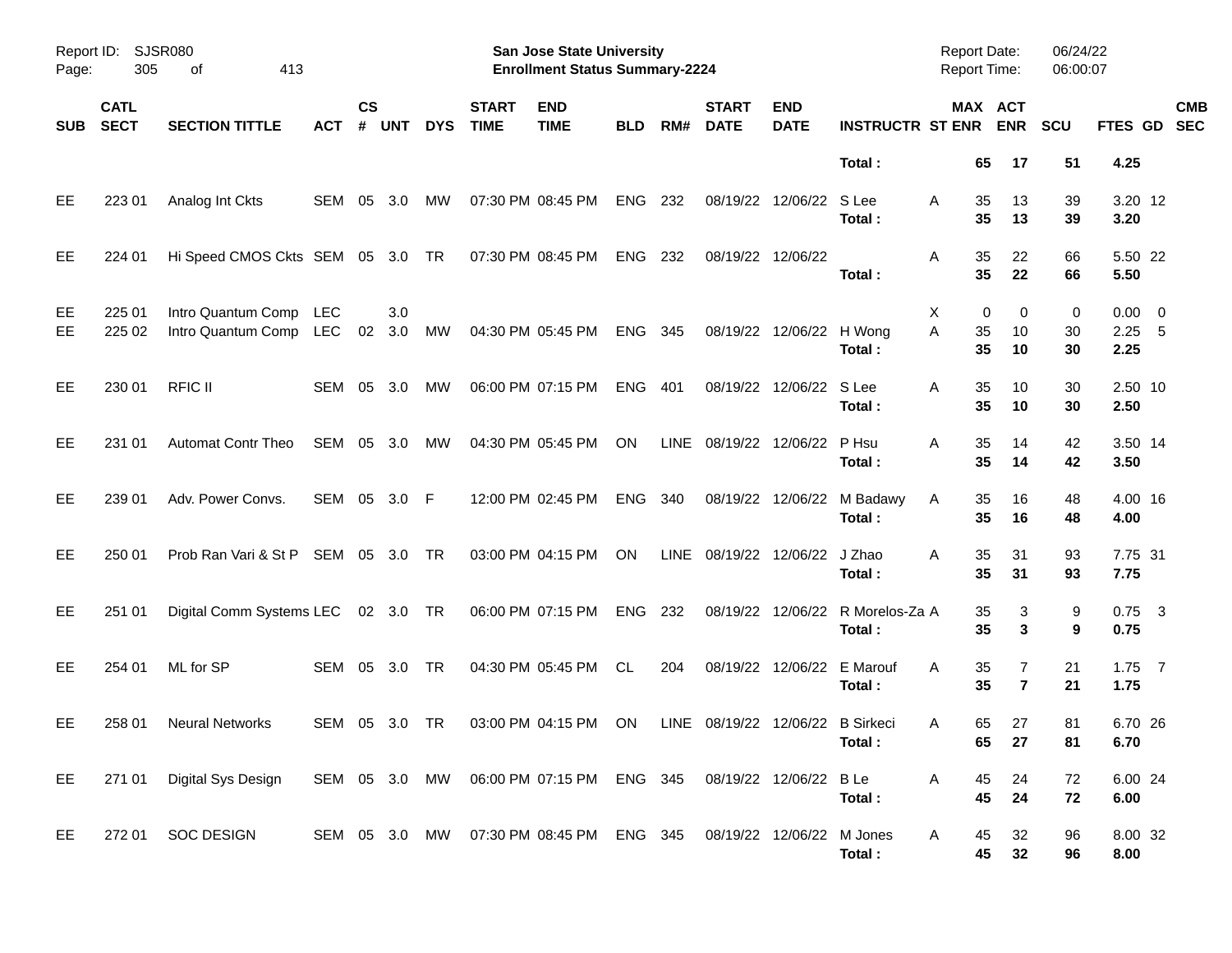| Report ID:<br>Page:   | 306                        | <b>SJSR080</b><br>413<br>οf                                                                  |                          |                    |                   |                        |                             | <b>San Jose State University</b><br><b>Enrollment Status Summary-2224</b>                                                    |                                        |                   |                             |                                                             |                                                                    | Report Date:<br><b>Report Time:</b>     |                                       | 06/24/22<br>06:00:07       |                                                     |            |
|-----------------------|----------------------------|----------------------------------------------------------------------------------------------|--------------------------|--------------------|-------------------|------------------------|-----------------------------|------------------------------------------------------------------------------------------------------------------------------|----------------------------------------|-------------------|-----------------------------|-------------------------------------------------------------|--------------------------------------------------------------------|-----------------------------------------|---------------------------------------|----------------------------|-----------------------------------------------------|------------|
| <b>SUB</b>            | <b>CATL</b><br><b>SECT</b> | <b>SECTION TITTLE</b>                                                                        | <b>ACT</b>               | $\mathsf{cs}$<br># | <b>UNT</b>        | <b>DYS</b>             | <b>START</b><br><b>TIME</b> | <b>END</b><br><b>TIME</b>                                                                                                    | <b>BLD</b>                             | RM#               | <b>START</b><br><b>DATE</b> | <b>END</b><br><b>DATE</b>                                   | <b>INSTRUCTR ST ENR</b>                                            |                                         | MAX ACT<br><b>ENR</b>                 | SCU                        | FTES GD SEC                                         | <b>CMB</b> |
| EE                    | 27301                      | Log Verif UVM                                                                                | SEM                      |                    | 05 3.0            | TR                     |                             | 07:30 PM 08:45 PM                                                                                                            | <b>ENG</b>                             | 345               |                             | 08/19/22 12/06/22 M Jones                                   | Total:                                                             | 35<br>A<br>35                           | 31<br>31                              | 93<br>93                   | 7.75 31<br>7.75                                     |            |
| EE<br>EE              | 275 01<br>275 02           | Adv Comp Architect<br>Adv Comp Architect                                                     | SEM<br>SEM               | 05<br>05           | 3.0<br>3.0        | <b>TR</b><br><b>TR</b> |                             | 04:30 PM 05:45 PM<br>01:30 PM 02:45 PM                                                                                       | <b>ENG</b><br>ENG 345                  | 345               | 08/19/22                    | 12/06/22 C Choo<br>08/19/22 12/06/22 C Choo                 | Total:                                                             | 35<br>A<br>35<br>A<br>70                | 21<br>35<br>56                        | 63<br>105<br>168           | 5.25 21<br>8.75 35<br>14.00                         |            |
| EE                    | 278 01                     | Dig Design AI/DSP                                                                            | SEM 05                   |                    | 3.0 F             |                        |                             | 03:00 PM 05:45 PM                                                                                                            | <b>ENG</b>                             | - 345             |                             | 08/19/22 12/06/22 C Choo                                    | Total:                                                             | 35<br>A<br>35                           | 35<br>35                              | 105<br>105                 | 8.75 35<br>8.75                                     |            |
| EE                    | 281 01                     | Internetworking                                                                              | SEM 04 3.0 F             |                    |                   |                        | 09:00 AM 11:45 AM           |                                                                                                                              |                                        |                   |                             | 08/19/22 12/06/22 J Zhao                                    | Total:                                                             | 35<br>A<br>35                           | 20<br>20                              | 60<br>60                   | 5.00 20<br>5.00                                     |            |
| EE                    |                            | 282A 01 RL Multi-Robot Nets                                                                  | SEM                      |                    | 05 3.0            | МW                     |                             | 07:30 PM 08:45 PM                                                                                                            | ENG 340                                |                   |                             |                                                             | 08/19/22 12/06/22 J Ponniah<br>Total:                              | 35<br>A<br>35                           | 13<br>13                              | 39<br>39                   | 3.25 13<br>3.25                                     |            |
| EE                    | 284 01                     | Voice & Data Net                                                                             | SEM                      |                    | 05 3.0            | МW                     |                             | 06:00 PM 07:15 PM                                                                                                            | ENG 340                                |                   |                             | 08/19/22 12/06/22 N Mir                                     | Total:                                                             | 35<br>Α<br>35                           | 3<br>3                                | 9<br>9                     | $0.75$ 3<br>0.75                                    |            |
| EE<br>EE              | 295 01<br>295 02           | <b>Technical Writing</b><br><b>Technical Writing</b>                                         | <b>LEC</b><br><b>LEC</b> | 03                 | 3.0<br>03 3.0     | <b>TR</b><br><b>TR</b> |                             | 04:30 PM 05:45 PM<br>07:30 PM 08:45 PM                                                                                       | <b>ENG</b><br>ENG 340                  | 343               |                             |                                                             | 08/19/22 12/06/22 T Wrappe<br>08/19/22 12/06/22 T Wrappe<br>Total: | 55<br>A<br>55<br>A<br>110               | 40<br>8<br>48                         | 120<br>24<br>144           | 10.00 40<br>2.00 8<br>12.00                         |            |
| EE<br>EE<br>EE        |                            | 297A 01 MSEE Proj Proposal<br>297A 02 MSEE Proj Proposal<br>297A 03 MSEE Proj Proposal       | LAB<br>LAB<br>LAB        | 16<br>16<br>16     | 3.0<br>3.0<br>3.0 | -S<br>-S<br>-S         |                             | 09:00 AM 06:00 PM<br>09:00 AM 06:00 PM<br>09:00 AM 06:00 PM                                                                  | <b>ENG</b><br><b>ENG</b><br>ENG 319    | 295<br>317        |                             | 08/19/22 12/06/22<br>08/19/22 12/06/22<br>08/19/22 12/06/22 | Total:                                                             | A<br>13<br>Α<br>A<br>13<br>39           | 6<br>13<br>0<br>0<br>6                | 18<br>0<br>0<br>18         | $1.50\quad 6$<br>$0.00 \t 0$<br>$0.00 \t 0$<br>1.50 |            |
| EE,<br>EE<br>EE<br>EE |                            | 297B 01 MSEE Project<br>297B 02 MSEE Project<br>297B 03 MSEE Project<br>297B 04 MSEE Project | LAB<br>LAB<br>LAB        | 16<br>16<br>16     | 3.0<br>3.0<br>3.0 | -S<br>-S<br>-S         |                             | 09:00 AM 06:00 PM<br>09:00 AM 06:00 PM<br>09:00 AM 06:00 PM<br>LAB 16 3.0 S  09:00 AM 06:00 PM  ENG  389  08/19/22  12/06/22 | <b>ENG</b><br><b>ENG</b><br><b>ENG</b> | 321<br>386<br>387 | 08/19/22<br>08/19/22        | 12/06/22<br>12/06/22<br>08/19/22 12/06/22                   | Total :                                                            | A<br>14<br>Α<br>14<br>Α<br>$\mathsf{A}$ | 14<br>14<br>14<br>6<br>14<br>56<br>35 | 42<br>42<br>18<br>3<br>105 | 3.50 14<br>3.50 14<br>1.506<br>$0.25$ 1<br>8.75     |            |
| EE                    |                            | 298I 01 EE Internship Experi SUP 48 1.0 TBA                                                  |                          |                    |                   |                        |                             |                                                                                                                              | ON.                                    |                   |                             | LINE 08/19/22 12/06/22 TLe                                  | Total:                                                             | 65<br>A<br>65                           | 0<br>$\bf{0}$                         | 0<br>0                     | $0.00 \t 0$<br>0.00                                 |            |
| EE.                   |                            | 299A 01 MSEE Thesis Proposal SUP 25 3.0 TBA                                                  |                          |                    |                   |                        |                             |                                                                                                                              |                                        |                   |                             | 08/19/22 12/06/22                                           | Total:                                                             | A                                       | 5<br>0<br>5<br>$\mathbf 0$            | 0<br>0                     | $0.00 \t 0$<br>0.00                                 |            |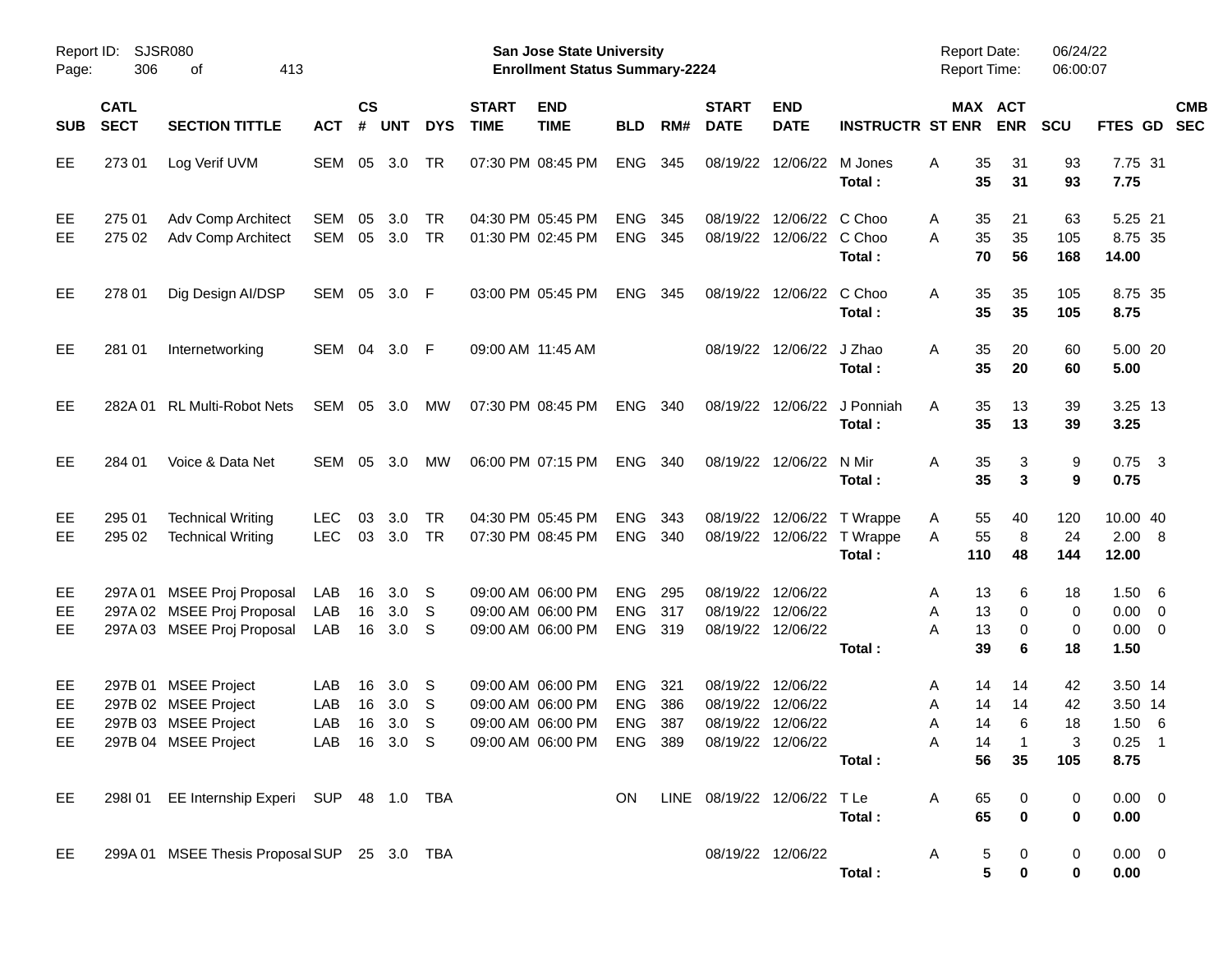| Report ID:<br>Page: | 307                        | SJSR080<br>413<br>0f          |            |                |            |            |                             | <b>San Jose State University</b><br><b>Enrollment Status Summary-2224</b> |            |     |                             |                                                  |                                                       |   | <b>Report Date:</b><br><b>Report Time:</b> |                             | 06/24/22<br>06:00:07        |                                     |                          |
|---------------------|----------------------------|-------------------------------|------------|----------------|------------|------------|-----------------------------|---------------------------------------------------------------------------|------------|-----|-----------------------------|--------------------------------------------------|-------------------------------------------------------|---|--------------------------------------------|-----------------------------|-----------------------------|-------------------------------------|--------------------------|
| <b>SUB</b>          | <b>CATL</b><br><b>SECT</b> | <b>SECTION TITTLE</b>         | <b>ACT</b> | <b>CS</b><br># | <b>UNT</b> | <b>DYS</b> | <b>START</b><br><b>TIME</b> | <b>END</b><br>TIME                                                        | <b>BLD</b> | RM# | <b>START</b><br><b>DATE</b> | <b>END</b><br><b>DATE</b>                        | <b>INSTRUCTR ST ENR</b>                               |   | <b>MAX</b>                                 | ACT<br><b>ENR</b>           | <b>SCU</b>                  | FTES GD                             | <b>CMB</b><br><b>SEC</b> |
| EE                  | 299B 01                    | <b>MSEE Thesis</b>            | SUP.       | 25             | 3.0        | <b>TBA</b> |                             |                                                                           |            |     | 08/19/22                    | 12/06/22                                         | Total:                                                | A | $5^{\circ}$<br>5                           | $\mathbf{0}$<br>$\mathbf 0$ | $\mathbf{0}$<br>$\mathbf 0$ | $0.00 \quad 0$<br>0.00              |                          |
|                     | Department :               | <b>Electrical Engineering</b> |            |                |            |            |                             |                                                                           |            |     |                             | <b>Lower Division:</b><br><b>Upper Division:</b> | <b>Department Total:</b><br><b>Graduate Division:</b> |   | 3062<br>448<br>1449<br>1165                | 1736<br>236<br>1014<br>486  | 4436<br>535<br>2443<br>1458 | 320.15<br>35.67<br>163.33<br>121.15 |                          |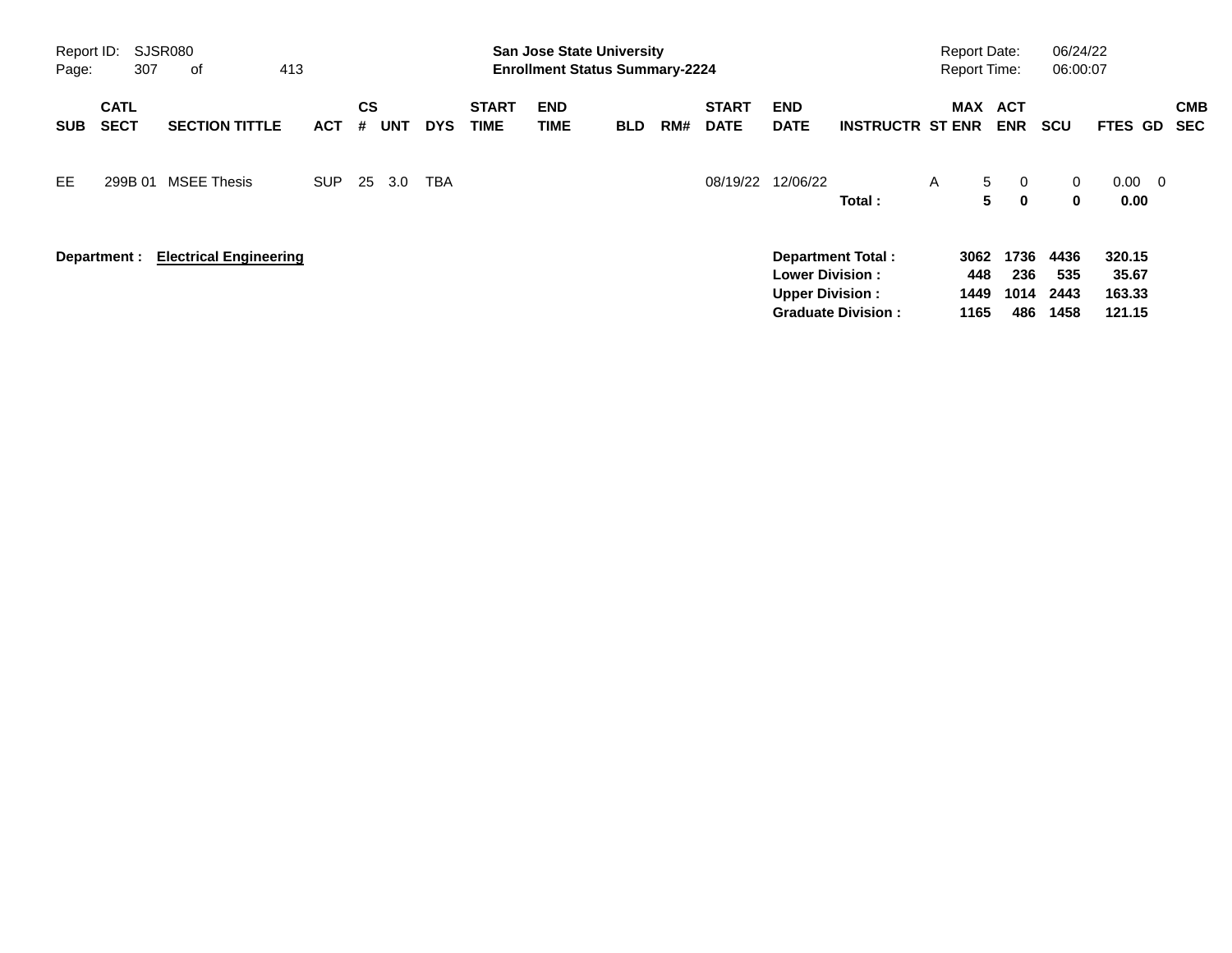| Report ID:   | SJSR080     |                                      |            |               |        |              |                   | <b>San Jose State University</b>      |                |     |                   |                   |                                                                            |   | <b>Report Date:</b> |                | 06/24/22    |             |                         |            |
|--------------|-------------|--------------------------------------|------------|---------------|--------|--------------|-------------------|---------------------------------------|----------------|-----|-------------------|-------------------|----------------------------------------------------------------------------|---|---------------------|----------------|-------------|-------------|-------------------------|------------|
| Page:        | 308         | 413<br>оf                            |            |               |        |              |                   | <b>Enrollment Status Summary-2224</b> |                |     |                   |                   |                                                                            |   | <b>Report Time:</b> |                | 06:00:07    |             |                         |            |
|              | <b>CATL</b> |                                      |            | $\mathsf{cs}$ |        |              | <b>START</b>      | <b>END</b>                            |                |     | <b>START</b>      | <b>END</b>        |                                                                            |   | <b>MAX</b>          | <b>ACT</b>     |             |             |                         | <b>CMB</b> |
| <b>SUB</b>   | <b>SECT</b> | <b>SECTION TITTLE</b>                | <b>ACT</b> |               | # UNT  | <b>DYS</b>   | <b>TIME</b>       | <b>TIME</b>                           | <b>BLD</b>     | RM# | <b>DATE</b>       | <b>DATE</b>       | <b>INSTRUCTR ST ENR</b>                                                    |   |                     | <b>ENR</b>     | <b>SCU</b>  | FTES GD SEC |                         |            |
| College      |             | <b>Engineering, College of</b>       |            |               |        |              |                   |                                       |                |     |                   |                   |                                                                            |   |                     |                |             |             |                         |            |
| Department : |             | <b>Interdisciplinary Engineering</b> |            |               |        |              |                   |                                       |                |     |                   |                   |                                                                            |   |                     |                |             |             |                         |            |
| ENGR 501     |             | Science of High Tech LEC 02 3.0      |            |               |        | MW           |                   | 05:45 PM 07:00 PM                     | ENG            | 343 | 08/19/22 12/06/22 |                   |                                                                            | Α | 25                  | 4              | 12          | 0.80        | $\overline{0}$          |            |
|              |             |                                      |            |               |        |              |                   |                                       |                |     |                   |                   | Total:                                                                     |   | 25                  | 4              | 12          | 0.80        |                         |            |
| ENGR 1001    |             | Intro to Engr                        | SEM        | 05            | 3.0    | МW           |                   | 12:00 PM 12:50 PM                     | MD             | 101 | 08/19/22          |                   | 12/06/22 J Warecki                                                         | A | 360                 | 114            | 228         | 22.80       | 0                       |            |
| ENGR 1002    |             | Intro to Engr                        | <b>SEM</b> | 05            | 3.0    | MW           |                   | 03:00 PM 03:50 PM                     | MD             | 101 | 08/19/22          |                   | 12/06/22 K Youssefi                                                        | A | 360                 | 40             | 80          | 8.00        | 0                       |            |
| ENGR 1003    |             | Intro to Engr                        | LAB        | 16            | 0.0    | $\mathsf{T}$ | 09:00 AM 11:45 AM |                                       | <b>ENG</b>     | 391 | 08/19/22 12/06/22 |                   |                                                                            | A | 22                  | 0              | 0           | 0.00        | $\overline{0}$          |            |
| ENGR 1004    |             | Intro to Engr                        | LAB        | 16            | 0.0    | $\top$       |                   | 09:00 AM 11:45 AM                     | ENG            | 393 | 08/19/22 12/06/22 |                   |                                                                            | A | 22                  | 0              | 0           | 0.00        | 0                       |            |
| ENGR 1005    |             | Intro to Engr                        | LAB        | 16            | 0.0    | $\top$       |                   | 12:00 PM 02:45 PM                     | ENG            | 391 | 08/19/22 12/06/22 |                   |                                                                            | A | 22                  | 0              | 0           | 0.00        | 0                       |            |
| ENGR 1006    |             | Intro to Engr                        | LAB        | 16            | 0.0    | $\top$       |                   | 12:00 PM 02:45 PM                     | ENG            | 393 | 08/19/22 12/06/22 |                   |                                                                            | A | 22                  | 22             | 22          | 0.00        | 0                       |            |
| ENGR 1007    |             | Intro to Engr                        | LAB        | 16            | 0.0    | $\top$       | 03:00 PM 05:45 PM |                                       | ENG            | 391 | 08/19/22 12/06/22 |                   |                                                                            | A | 22                  | $\mathbf 0$    | 0           | 0.00        | $\overline{0}$          |            |
| ENGR 1008    |             | Intro to Engr                        | LAB        | 16            | 0.0    | $\top$       | 03:00 PM 05:45 PM |                                       | ENG            | 393 | 08/19/22 12/06/22 |                   |                                                                            | A | 22                  | 22             | 22          | 0.00        | 0                       |            |
| ENGR 1009    |             | Intro to Engr                        | LAB        | 16            | 0.0    | $\top$       | 06:00 PM 08:45 PM |                                       | ENG            | 393 | 08/19/22 12/06/22 |                   |                                                                            | Α | 22                  | $\mathbf 0$    | 0           | 0.00        | 0                       |            |
| ENGR 1010    |             | Intro to Engr                        | LAB        | 16            | 0.0    | W            | 09:00 AM 11:45 AM |                                       | <b>ENG</b>     | 391 | 08/19/22 12/06/22 |                   |                                                                            | A | 22                  | $\mathbf 0$    | 0           | 0.00        | 0                       |            |
| ENGR 1011    |             | Intro to Engr                        | LAB        | 16            | 0.0    | W            |                   | 09:00 AM 11:45 AM                     | <b>ENG</b>     | 393 | 08/19/22 12/06/22 |                   |                                                                            | A | 22                  | 0              | 0           | 0.00        | 0                       |            |
| ENGR 1012    |             | Intro to Engr                        | LAB        | 16            | 0.0    | W            | 04:00 PM 06:45 PM |                                       | <b>ENG</b>     | 391 | 08/19/22 12/06/22 |                   |                                                                            | A | 22                  | $\mathbf 0$    | 0           | 0.00        | 0                       |            |
| ENGR 1013    |             | Intro to Engr                        | LAB        | 16            | 0.0    | W            | 04:00 PM 06:45 PM |                                       | <b>ENG</b>     | 393 | 08/19/22 12/06/22 |                   |                                                                            | Α | 22                  | 22             | 22          | 0.00        | 0                       |            |
| ENGR 1014    |             | Intro to Engr                        | LAB        | 16            | 0.0    | R            | 09:00 AM 11:45 AM |                                       | <b>ENG</b>     | 391 | 08/19/22 12/06/22 |                   |                                                                            | Α | 22                  | $\mathbf 0$    | 0           | 0.00        | 0                       |            |
| ENGR 1015    |             | Intro to Engr                        | LAB        | 16            | 0.0    | R            |                   | 09:00 AM 11:45 AM                     | <b>ENG</b>     | 393 | 08/19/22 12/06/22 |                   |                                                                            | A | 22                  | 22             | 22          | 0.00        | 0                       |            |
| ENGR 1016    |             | Intro to Engr                        | LAB        | 16            | 0.0    | R            |                   | 12:00 PM 02:45 PM                     | <b>ENG</b>     | 391 | 08/19/22 12/06/22 |                   |                                                                            | A | 22                  | $\mathbf 0$    | 0           | 0.00        | 0                       |            |
| ENGR 1017    |             | Intro to Engr                        | LAB        | 16            | 0.0    | R            |                   | 12:00 PM 02:45 PM                     | <b>ENG</b>     | 393 | 08/19/22          | 12/06/22          |                                                                            | Α | 22                  | 22             | 22          | 0.00        | 0                       |            |
| ENGR 1018    |             | Intro to Engr                        | LAB        | 16            | 0.0    | R            | 03:00 PM 05:45 PM |                                       | <b>ENG</b>     | 391 | 08/19/22          | 12/06/22          |                                                                            | A | 22                  | $\mathbf 0$    | $\mathbf 0$ | 0.00        | 0                       |            |
| ENGR 1019    |             | Intro to Engr                        | LAB        | 16            | 0.0    | R            | 03:00 PM 05:45 PM |                                       | <b>ENG</b>     | 393 | 08/19/22 12/06/22 |                   |                                                                            | A | 22                  | 0              | 0           | 0.00        | 0                       |            |
| ENGR 10 20   |             | Intro to Engr                        | LAB        | 16            | 0.0    | R            | 06:00 PM 08:45 PM |                                       | ENG            | 393 | 08/19/22 12/06/22 |                   |                                                                            | A | 22                  | 0              | 0           | 0.00        | 0                       |            |
| ENGR 10 21   |             | Intro to Engr                        | LAB        | 16            | 0.0    | F            | 09:00 AM 11:45 AM |                                       | <b>ENG</b>     | 391 | 08/19/22          | 12/06/22          |                                                                            | A | 22                  | 0              | 0           | 0.00        | 0                       |            |
| ENGR 10 22   |             | Intro to Engr                        | LAB        | 16            | 0.0    | F            | 09:00 AM 11:45 AM |                                       | <b>ENG</b>     | 393 | 08/19/22 12/06/22 |                   |                                                                            | A | 22                  | 22             | 22          | 0.00        | $\overline{0}$          |            |
| ENGR 1023    |             | Intro to Engr                        | LAB        | 16            | 0.0    | F            |                   | 12:30 PM 03:10 PM                     | <b>ENG</b>     | 391 |                   |                   | 08/19/22 12/06/22 K Youssefi                                               | A | 22                  | $\mathbf 0$    | $\mathbf 0$ | 0.00        | 0                       |            |
| ENGR 1024    |             | Intro to Engr                        | LAB        | 16            | 0.0    | F            |                   | 12:30 PM 03:10 PM                     | ENG            | 393 | 08/19/22 12/06/22 |                   |                                                                            | Α | 22                  | 22             | 22          | 0.00        | 0                       |            |
|              |             |                                      |            |               |        |              |                   |                                       |                |     |                   |                   | Total:                                                                     |   | 1204                | 308            | 462         | 30.80       |                         |            |
|              | ENGR 2501   | <b>Digital World</b>                 | LEC        |               |        |              |                   |                                       |                |     |                   |                   | 02 3.0 TR  10:30 AM  11:45 AM  ENG  340  08/19/22  12/06/22  G  Courand  A |   | 40                  | $\overline{7}$ | 21          | 1.40 0 C    |                         |            |
| <b>CS</b>    | 25 01       | <b>Digital World</b>                 | LEC.       |               | 02 3.0 | TR.          |                   | 10:30 AM 11:45 AM                     | ENG 340        |     |                   |                   | 08/19/22 12/06/22 G Courand                                                | A | 0                   | 8              | 24          | 1.60        | $0\,C$                  |            |
|              |             |                                      |            |               |        |              |                   |                                       |                |     |                   |                   | Total:                                                                     |   | 40                  | 15             | 45          | 3.00        |                         |            |
|              |             | ENGR 100W 01 Engr Reports            | SEM 05 3.0 |               |        | MW           |                   | 07:30 AM 08:20 AM                     | <b>ENG 388</b> |     | 08/19/22 12/06/22 |                   |                                                                            | A | 24                  | 24             | 48          | 4.80        | $\overline{0}$          |            |
|              |             | ENGR 100W 02 Engr Reports            | LAB        |               | 16 0.0 | MW           | 08:20 AM 09:20 AM |                                       | <b>ENG 388</b> |     | 08/19/22 12/06/22 |                   |                                                                            | Α | 24                  | 24             | 24          | 0.00        | $\overline{\mathbf{0}}$ |            |
|              |             | ENGR 100W 03 Engr Reports            | SEM        |               | 05 3.0 | МW           | 09:30 AM 10:20 AM |                                       | ENG 388        |     |                   | 08/19/22 12/06/22 |                                                                            | A | 24                  | 24             | 48          | 4.80        | $\overline{0}$          |            |
|              |             | ENGR 100W 04 Engr Reports            | LAB        |               | 16 0.0 | MW           | 10:20 AM 11:20 AM |                                       | ENG 388        |     | 08/19/22 12/06/22 |                   |                                                                            | Α | 24                  | 24             | 24          | $0.00 \t 0$ |                         |            |
|              |             |                                      |            |               |        |              |                   |                                       |                |     |                   |                   |                                                                            |   |                     |                |             |             |                         |            |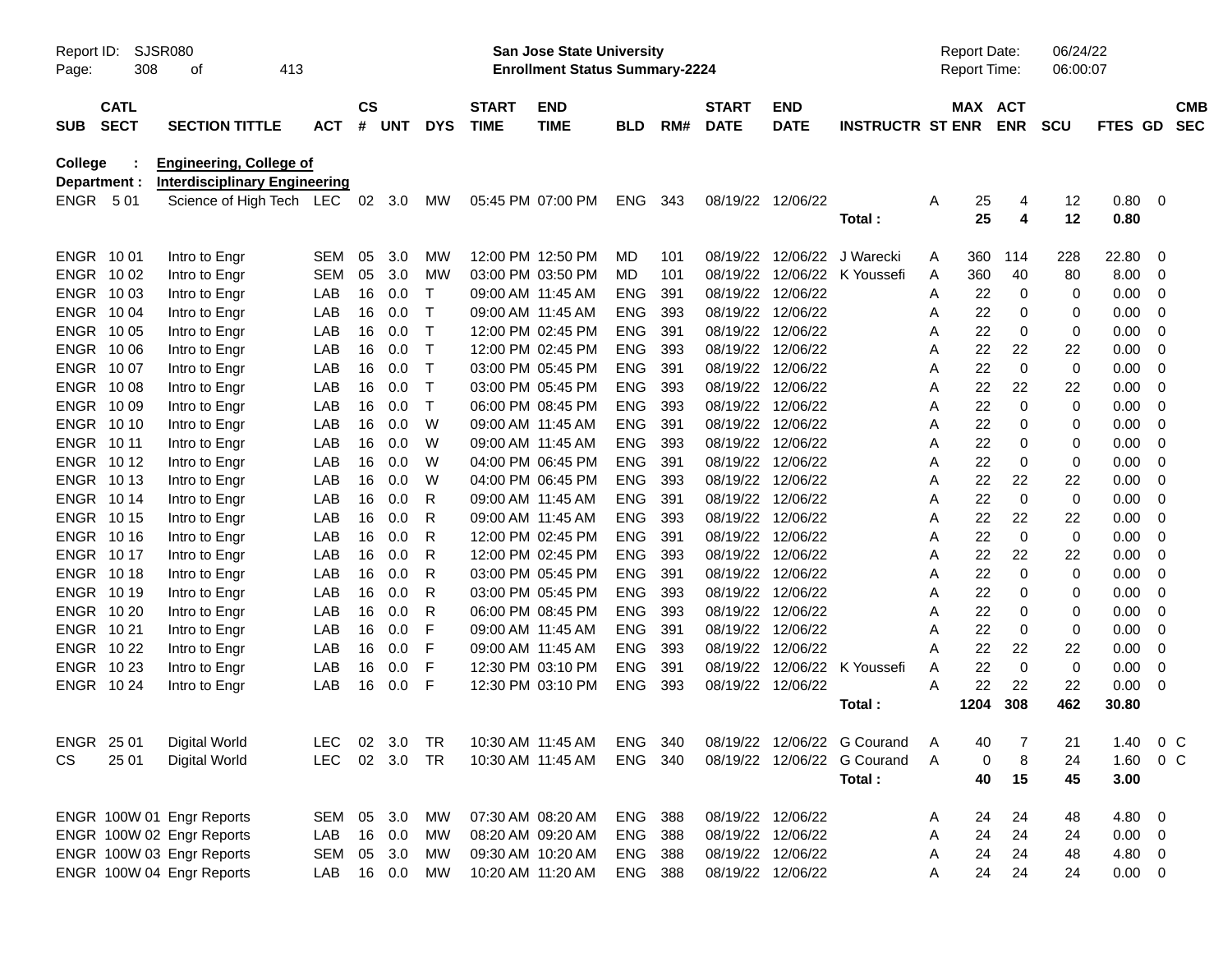Report ID: SJSR080 **San Jose State University** Report Date: 06/24/22

Page: 309 of 413 **Enrollment Status Summary-2224** Report Time: 06:00:07

|            | <b>CATL</b> |                           |            | $\mathsf{cs}$ |       |              | <b>START</b>      | <b>END</b>        |            |     | <b>START</b>      | <b>END</b>  |                         | MAX ACT |                |                |         | <b>CMB</b>     |
|------------|-------------|---------------------------|------------|---------------|-------|--------------|-------------------|-------------------|------------|-----|-------------------|-------------|-------------------------|---------|----------------|----------------|---------|----------------|
| <b>SUB</b> | <b>SECT</b> | <b>SECTION TITTLE</b>     | <b>ACT</b> |               | # UNT | <b>DYS</b>   | <b>TIME</b>       | <b>TIME</b>       | <b>BLD</b> | RM# | <b>DATE</b>       | <b>DATE</b> | <b>INSTRUCTR ST ENR</b> |         | <b>ENR</b>     | <b>SCU</b>     | FTES GD | <b>SEC</b>     |
|            |             |                           |            |               |       |              |                   |                   |            |     |                   |             |                         |         |                |                |         |                |
|            |             | ENGR 100W 05 Engr Reports | SEM        | 05            | 3.0   | MW           |                   | 09:30 AM 10:20 AM | <b>ENG</b> | 392 | 08/19/22          | 12/06/22    | A                       | 24      | 15             | 30             | 3.00    | $\mathbf 0$    |
|            |             | ENGR 100W 06 Engr Reports | LAB        | 16            | 0.0   | MW           |                   | 10:20 AM 11:20 AM | <b>ENG</b> | 392 | 08/19/22 12/06/22 |             | Α                       | 24      | 15             | 15             | 0.00    | $\mathbf 0$    |
|            |             | ENGR 100W 07 Engr Reports | SEM        | 05            | 3.0   | МW           | 09:30 AM 10:20 AM |                   | <b>ENG</b> | 394 | 08/19/22 12/06/22 |             | Α                       | 24      | 6              | 12             | 1.20    | 0              |
|            |             | ENGR 100W 08 Engr Reports | LAB        | 16            | 0.0   | <b>MW</b>    |                   | 10:20 AM 11:20 AM | <b>ENG</b> | 394 | 08/19/22 12/06/22 |             | Α                       | 24      | 6              | 6              | 0.00    | $\Omega$       |
|            |             | ENGR 100W 09 Engr Reports | <b>SEM</b> | 05            | 3.0   | <b>MW</b>    |                   | 02:30 PM 03:20 PM | <b>ENG</b> | 388 | 08/19/22          | 12/06/22    | A                       | 24      | 24             | 48             | 4.80    | $\mathbf 0$    |
|            |             | ENGR 100W 10 Engr Reports | LAB        | 16            | 0.0   | MW           |                   | 03:20 PM 04:20 PM | <b>ENG</b> | 388 | 08/19/22 12/06/22 |             | A                       | 24      | 24             | 24             | 0.00    | $\mathbf 0$    |
|            |             | ENGR 100W 11 Engr Reports | SEM        | 05            | 3.0   | <b>TR</b>    |                   | 09:30 AM 10:20 AM | <b>ENG</b> | 394 | 08/19/22 12/06/22 |             | A                       | 24      | 19             | 38             | 3.80    | $\mathbf 0$    |
|            |             | ENGR 100W 12 Engr Reports | LAB        | 16            | 0.0   | <b>TR</b>    |                   | 10:20 AM 11:20 AM | <b>ENG</b> | 394 | 08/19/22 12/06/22 |             | A                       | 24      | 19             | 19             | 0.00    | $\mathbf 0$    |
|            |             | ENGR 100W 13 Engr Reports | <b>SEM</b> | 05            | 3.0   | <b>MW</b>    |                   | 01:30 PM 02:20 PM | <b>ENG</b> | 392 | 08/19/22          | 12/06/22    | Α                       | 24      | 24             | 48             | 4.80    | $\mathbf 0$    |
|            |             | ENGR 100W 14 Engr Reports | LAB        | 16            | 0.0   | <b>MW</b>    |                   | 02:20 PM 03:20 PM | <b>ENG</b> | 392 | 08/19/22 12/06/22 |             | A                       | 24      | 24             | 24             | 0.00    | $\mathbf 0$    |
|            |             | ENGR 100W 15 Engr Reports | <b>SEM</b> | 05            | 3.0   | MW           |                   | 03:30 PM 04:20 PM | <b>ENG</b> | 392 | 08/19/22 12/06/22 |             | A                       | 24      | 21             | 42             | 4.20    | $\mathbf 0$    |
|            |             | ENGR 100W 16 Engr Reports | LAB        | 16            | 0.0   | MW           |                   | 04:20 PM 05:20 PM | <b>ENG</b> | 392 | 08/19/22          | 12/06/22    | A                       | 24      | 21             | 21             | 0.00    | $\mathbf 0$    |
|            |             | ENGR 100W 17 Engr Reports | <b>SEM</b> | 05            | 3.0   | $\mathsf{T}$ |                   | 11:00 AM 12:50 PM | <b>ENG</b> | 388 | 08/19/22          | 12/06/22    | Α                       | 24      | 24             | 48             | 4.80    | $\mathbf 0$    |
|            |             | ENGR 100W 18 Engr Reports | LAB        | 16            | 0.0   | R            |                   | 11:00 AM 01:50 PM | <b>ENG</b> | 388 | 08/19/22          | 12/06/22    | A                       | 24      | 24             | 24             | 0.00    | $\mathbf 0$    |
|            |             | ENGR 100W 19 Engr Reports | <b>SEM</b> | 05            | 3.0   | R            |                   | 11:00 AM 12:50 PM | <b>ENG</b> | 392 | 08/19/22 12/06/22 |             | A                       | 24      | 24             | 48             | 4.80    | $\mathbf 0$    |
|            |             | ENGR 100W 20 Engr Reports | LAB        | 16            | 0.0   | $\mathsf{T}$ |                   | 11:00 AM 01:50 PM | <b>ENG</b> | 392 | 08/19/22          | 12/06/22    | A                       | 24      | 24             | 24             | 0.00    | $\mathbf 0$    |
|            |             | ENGR 100W 21 Engr Reports | SEM        | 05            | 3.0   | TR           |                   | 05:00 PM 05:50 PM | <b>ENG</b> | 388 | 08/19/22          | 12/06/22    | Α                       | 24      | 16             | 32             | 3.20    | $\mathbf 0$    |
|            |             | ENGR 100W 22 Engr Reports | LAB        | 16            | 0.0   | <b>TR</b>    |                   | 05:50 PM 07:20 PM | <b>ENG</b> | 388 | 08/19/22          | 12/06/22    | Α                       | 24      | 16             | 16             | 0.00    | $\mathbf 0$    |
|            |             | ENGR 100W 23 Engr Reports | <b>SEM</b> | 05            | 3.0   | <b>TR</b>    |                   | 06:00 PM 06:50 PM | <b>ENG</b> | 392 | 08/19/22 12/06/22 |             | A                       | 24      | 13             | 26             | 2.60    | $\mathbf 0$    |
|            |             | ENGR 100W 24 Engr Reports | LAB        | 16            | 0.0   | <b>TR</b>    |                   | 06:50 PM 08:20 PM | <b>ENG</b> | 392 | 08/19/22          | 12/06/22    | A                       | 24      | 13             | 13             | 0.00    | $\mathbf 0$    |
|            |             | ENGR 100W 25 Engr Reports | SEM        | 05            | 3.0   | F            |                   | 09:30 AM 11:10 AM | <b>ENG</b> | 388 | 08/19/22          | 12/06/22    | Α                       | 24      | 24             | 48             | 4.85    | $\overline{1}$ |
|            |             | ENGR 100W 26 Engr Reports | LAB        | 16            | 0.0   | F            |                   | 01:00 PM 02:40 PM | <b>ENG</b> | 388 | 08/19/22          | 12/06/22    | Α                       | 24      | 24             | 24             | 0.00    | $\overline{1}$ |
|            |             | ENGR 100W 27 Engr Reports | <b>SEM</b> | 05            | 3.0   | F            | 09:30 AM 11:10 AM |                   | <b>ENG</b> | 392 | 08/19/22 12/06/22 |             | Α                       | 24      | 22             | 44             | 4.40    | $\mathbf 0$    |
|            |             | ENGR 100W 28 Engr Reports | LAB        | 16            | 0.0   | F            |                   | 01:00 PM 02:40 PM | <b>ENG</b> | 392 | 08/19/22 12/06/22 |             | A                       | 24      | 22             | 22             | 0.00    | $\mathbf 0$    |
|            |             | ENGR 100W 29 Engr Reports | <b>SEM</b> | 05            | 3.0   | TR           |                   | 03:00 PM 03:50 PM | <b>ENG</b> | 392 | 08/19/22          | 12/06/22    | A                       | 24      | 24             | 48             | 4.80    | $\mathbf 0$    |
|            |             | ENGR 100W 30 Engr Reports | LAB        | 16            | 0.0   | <b>TR</b>    |                   | 03:50 PM 05:20 PM | <b>ENG</b> | 392 | 08/19/22 12/06/22 |             | A                       | 24      | 24             | 24             | 0.00    | $\mathbf 0$    |
|            |             | ENGR 100W 31 Engr Reports | <b>SEM</b> | 05            | 3.0   | F            | 09:30 AM 11:10 AM |                   | <b>ENG</b> | 394 | 08/19/22 12/06/22 |             | A                       | 24      | 8              | 16             | 1.60    | $\mathbf 0$    |
|            |             | ENGR 100W 32 Engr Reports | LAB        | 16            | 0.0   | F            |                   | 01:00 PM 02:40 PM | <b>ENG</b> | 394 | 08/19/22          | 12/06/22    | A                       | 24      | 8              | 8              | 0.00    | $\Omega$       |
|            |             | ENGR 100W 33 Engr Reports | <b>SEM</b> | 05            | 3.0   | MW           |                   | 06:00 PM 06:50 PM | <b>ENG</b> | 388 | 08/19/22          | 12/06/22    | A                       | 24      | $\overline{7}$ | 14             | 1.40    | $\mathbf 0$    |
|            |             | ENGR 100W 34 Engr Reports | LAB        | 16            | 0.0   | MW           |                   | 06:50 PM 08:20 PM | <b>ENG</b> | 388 | 08/19/22          | 12/06/22    | A                       | 24      | $\overline{7}$ | $\overline{7}$ | 0.00    | $\mathbf 0$    |
|            |             | ENGR 100W 35 Engr Reports | SEM        | 05            | 3.0   | MW           |                   | 06:00 PM 06:50 PM | <b>ENG</b> | 392 | 08/19/22 12/06/22 |             | Α                       | 24      | $\overline{7}$ | 14             | 1.40    | 0              |
|            |             | ENGR 100W 36 Engr Reports | LAB        | 16            | 0.0   | <b>MW</b>    |                   | 06:50 PM 08:20 PM | <b>ENG</b> | 392 | 08/19/22 12/06/22 |             | Α                       | 24      | $\overline{7}$ | $\overline{7}$ | 0.00    | $\Omega$       |
|            |             | ENGR 100W 37 Engr Reports | <b>SEM</b> | 05            | 3.0   | <b>MW</b>    |                   | 06:00 PM 06:50 PM | <b>ENG</b> | 394 | 08/19/22          | 12/06/22    | A                       | 24      | 10             | 20             | 2.00    | $\mathbf 0$    |
|            |             | ENGR 100W 38 Engr Reports | LAB        | 16            | 0.0   | <b>MW</b>    |                   | 06:50 PM 08:20 PM | <b>ENG</b> | 394 | 08/19/22 12/06/22 |             | A                       | 24      | 10             | 10             | 0.00    | $\mathbf 0$    |
|            |             | ENGR 100W 39 Engr Reports | SEM        | 05            | 3.0   | <b>TR</b>    |                   | 08:00 AM 08:50 AM | <b>ENG</b> | 388 | 08/19/22          | 12/06/22    | A                       | 24      | 24             | 48             | 4.80    | 0              |
|            |             | ENGR 100W 40 Engr Reports | LAB        | 16            | 0.0   | <b>TR</b>    |                   | 08:50 AM 10:20 AM | <b>ENG</b> | 388 | 08/19/22 12/06/22 |             | Α                       | 24      | 24             | 24             | 0.00    | $\mathbf 0$    |
|            |             | ENGR 100W 41 Engr Reports | <b>SEM</b> | 05            | 3.0   | <b>TR</b>    |                   | 06:00 PM 06:50 PM | <b>ENG</b> | 394 | 08/19/22          | 12/06/22    | Α                       | 24      | 10             | 20             | 2.00    | $\mathbf 0$    |
|            |             | ENGR 100W 42 Engr Reports | LAB        | 16            | 0.0   | <b>TR</b>    |                   | 06:50 PM 08:20 PM | <b>ENG</b> | 394 | 08/19/22          | 12/06/22    | A                       | 24      | 10             | 10             | 0.00    | $\mathbf 0$    |
|            |             | ENGR 100W 43 Engr Reports | <b>SEM</b> | 05            | 3.0   | <b>MW</b>    |                   | 03:00 PM 03:50 PM | <b>ENG</b> | 394 | 08/19/22 12/06/22 |             | A                       | 24      | 24             | 48             | 4.80    | $\mathbf 0$    |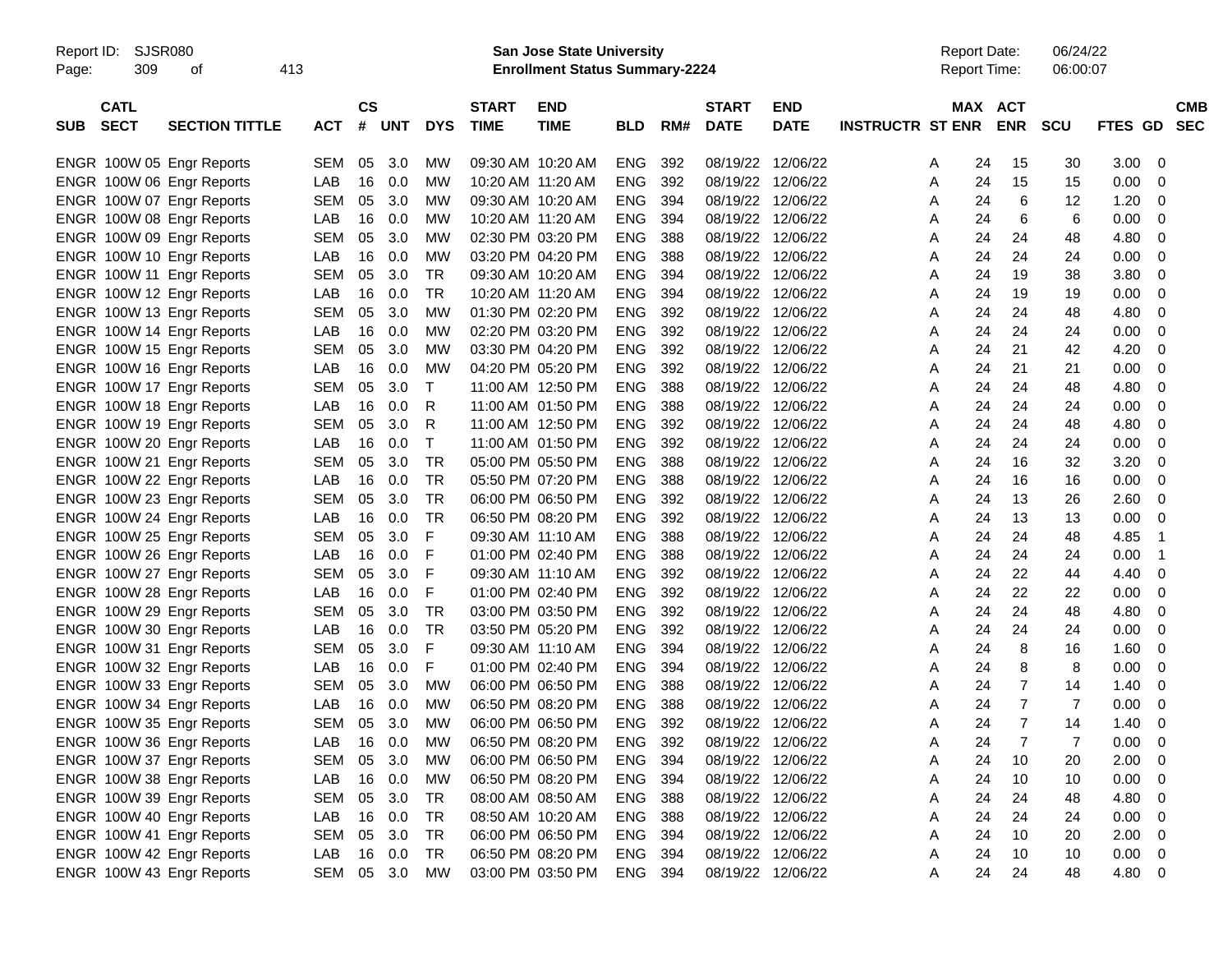| Report ID:<br>Page: | <b>SJSR080</b><br>310      | 413<br>οf                                      |              |                    |                |              |                             | San Jose State University<br><b>Enrollment Status Summary-2224</b> |            |       |                             |                           |                             | <b>Report Date:</b><br>Report Time: |             | 06/24/22<br>06:00:07 |                |                          |            |
|---------------------|----------------------------|------------------------------------------------|--------------|--------------------|----------------|--------------|-----------------------------|--------------------------------------------------------------------|------------|-------|-----------------------------|---------------------------|-----------------------------|-------------------------------------|-------------|----------------------|----------------|--------------------------|------------|
| SUB                 | <b>CATL</b><br><b>SECT</b> | <b>SECTION TITTLE</b>                          | <b>ACT</b>   | $\mathsf{cs}$<br># | <b>UNT</b>     | <b>DYS</b>   | <b>START</b><br><b>TIME</b> | <b>END</b><br><b>TIME</b>                                          | <b>BLD</b> | RM#   | <b>START</b><br><b>DATE</b> | <b>END</b><br><b>DATE</b> | <b>INSTRUCTR ST ENR</b>     | MAX ACT                             | <b>ENR</b>  | SCU                  | FTES GD SEC    |                          | <b>CMB</b> |
|                     |                            | ENGR 100W 44 Engr Reports                      | LAB          | 16                 | 0.0            | МW           |                             | 03:50 PM 05:20 PM                                                  | <b>ENG</b> | 394   | 08/19/22                    | 12/06/22                  |                             | 24<br>A                             | 24          | 24                   | $0.00 \t 0$    |                          |            |
|                     |                            | ENGR 100W 45 Engr Reports                      | <b>SEM</b>   | 05                 | 3.0            | F            |                             | 09:30 AM 11:10 AM                                                  | <b>ENG</b> | 407   | 08/19/22                    | 12/06/22                  |                             | 24<br>Α                             | 24          | 48                   | 4.80           | $\overline{\phantom{0}}$ |            |
|                     |                            | ENGR 100W 46 Engr Reports                      | LAB          | 16                 | 0.0            | F            |                             | 11:10 AM 12:30 PM                                                  | <b>ENG</b> | 407   | 08/19/22                    | 12/06/22                  |                             | 24<br>A                             | 24          | 24                   | $0.00 \t 0$    |                          |            |
|                     |                            | ENGR 100W 47 Engr Reports                      | <b>SEM</b>   | 05                 | 3.0            | <b>MW</b>    |                             | 03:30 PM 04:20 PM                                                  |            |       | 08/19/22                    | 12/06/22                  |                             | 24<br>A                             | $\mathbf 0$ | 0                    | $0.00 \t 0$    |                          |            |
|                     |                            | ENGR 100W 48 Engr Reports                      | LAB          | 16                 | 0.0            | <b>MW</b>    |                             | 04:30 PM 05:20 PM                                                  |            |       | 08/19/22                    | 12/06/22                  |                             | 24<br>A                             | 0           | 0                    | $0.00 \quad 0$ |                          |            |
|                     |                            | ENGR 100W 49 Engr Reports                      | <b>SEM</b>   | 05                 | 3.0            | <b>TR</b>    |                             | 08:00 AM 08:50 AM                                                  | <b>ENG</b> | 392   | 08/19/22                    | 12/06/22                  |                             | 24<br>A                             | 0           | 0                    | $0.00 \quad 0$ |                          |            |
|                     |                            | ENGR 100W 50 Engr Reports                      | LAB          | 16                 | 0.0            | <b>TR</b>    |                             | 08:50 AM 10:20 AM                                                  | <b>ENG</b> | 392   | 08/19/22                    | 12/06/22                  |                             | Α<br>24                             | 0           | 0                    | 0.00           | $\overline{\phantom{0}}$ |            |
|                     |                            | ENGR 100W 51 Engr Reports                      | <b>SEM</b>   | 05                 | 3.0            | $\top$       |                             | 02:00 PM 03:50 PM                                                  | <b>ENG</b> | 394   | 08/19/22                    | 12/06/22                  |                             | 24<br>A                             | 0           | 0                    | $0.00 \quad 0$ |                          |            |
|                     |                            | ENGR 100W 52 Engr Reports                      | LAB          | 16                 | 0.0            | R            |                             | 02:00 PM 04:50 PM                                                  | <b>ENG</b> | 394   | 08/19/22                    | 12/06/22                  |                             | Α<br>24                             | 0           | 0                    | $0.00 \quad 0$ |                          |            |
|                     |                            | ENGR 100W 53 Engr Reports                      | <b>SEM</b>   | 05                 | 3.0            | R            |                             | 02:00 PM 03:50 PM                                                  | <b>ENG</b> | 388   | 08/19/22                    | 12/06/22                  |                             | 24<br>A                             | 0           | 0                    | 0.00           | $\overline{\phantom{0}}$ |            |
|                     |                            | ENGR 100W 54 Engr Reports                      | LAB          | 16                 | 0.0            | $\mathsf{T}$ |                             | 02:00 PM 04:50 PM                                                  | <b>ENG</b> | 388   |                             | 08/19/22 12/06/22         |                             | 24<br>А                             | $\Omega$    | 0                    | $0.00 \t 0$    |                          |            |
|                     |                            |                                                |              |                    |                |              |                             |                                                                    |            |       |                             |                           | Total:                      | 1296                                | 836         | 1254                 | 83.65          |                          |            |
|                     | ENGR 102 01                | Renew Energy EngineeLEC                        |              |                    | 02 3.0 TR      |              |                             | 04:30 PM 05:45 PM                                                  | ENG 301    |       |                             | 08/19/22 12/06/22         | I Tyukhov                   | Α<br>25                             | 9           | 27                   | $1.80 \ 0$     |                          |            |
|                     |                            |                                                |              |                    |                |              |                             |                                                                    |            |       |                             |                           | Total:                      | 25                                  | 9           | 27                   | 1.80           |                          |            |
|                     |                            |                                                |              |                    |                |              |                             |                                                                    |            |       |                             |                           |                             |                                     |             |                      |                |                          |            |
|                     | ENGR 120 01                | Prog for Soc Sci                               | LEC.         |                    | 02 3.0 TR      |              |                             | 12:00 PM 01:15 PM                                                  | ENG 343    |       |                             | 08/19/22 12/06/22         | F Marbouti                  | 40<br>A                             | 39          | 117                  | $7.90$ 2       |                          |            |
|                     |                            |                                                |              |                    |                |              |                             |                                                                    |            |       |                             |                           | Total:                      | 40                                  | 39          | 117                  | 7.90           |                          |            |
|                     | ENGR 121 01                | Algo. for Soc Sci                              | LEC.         |                    | 02 3.0         | МW           |                             | 03:00 PM 04:15 PM                                                  | ENG 301    |       |                             | 08/19/22 12/06/22         | F Marbouti                  | 30<br>A                             | 21          | 63                   | 4.40 4         |                          |            |
|                     |                            |                                                |              |                    |                |              |                             |                                                                    |            |       |                             |                           | Total:                      | 30                                  | 21          | 63                   | 4.40           |                          |            |
|                     | ENGR 130 01                | Intro to IP for Engr                           | LEC.         |                    | $02 \quad 3.0$ | МW           |                             | 05:30 PM 06:45 PM                                                  | <b>ENG</b> | - 407 |                             | 08/19/22 12/06/22         | V RamachandA                | 30                                  | 0           | 0                    | $0.00 \t 0$    |                          |            |
|                     |                            |                                                |              |                    |                |              |                             |                                                                    |            |       |                             |                           | Total:                      | 30                                  | 0           | 0                    | 0.00           |                          |            |
|                     | ENGR 180 01                | <b>Indiv Studies</b>                           | <b>SUP</b>   | 36                 | 3.0            | <b>TBA</b>   |                             |                                                                    |            |       |                             | 08/19/22 12/06/22         |                             | 36<br>A                             | 0           | 0                    | $0.00 \t 0$    |                          |            |
|                     | ENGR 180 02                | <b>Indiv Studies</b>                           | <b>SUP</b>   | 36                 | 2.0            | <b>TBA</b>   |                             |                                                                    |            |       | 08/19/22                    | 12/06/22                  |                             | Α<br>20                             | 0           | 0                    | $0.00 \t 0$    |                          |            |
|                     | ENGR 180 03                | <b>Indiv Studies</b>                           | <b>SUP</b>   | 36                 | 1.0            | <b>TBA</b>   |                             |                                                                    |            |       |                             | 08/19/22 12/06/22         |                             | Α<br>35                             | 0           | 0                    | $0.00 \t 0$    |                          |            |
|                     |                            |                                                |              |                    |                |              |                             |                                                                    |            |       |                             |                           | Total:                      | 91                                  | 0           | 0                    | 0.00           |                          |            |
|                     |                            | ENGR 195A 01 Glob/Soc Iss Engr                 | LEC.         |                    | 01 1.0 F       |              |                             | 10:30 AM 11:45 AM                                                  | <b>ENG</b> | 189   |                             | 08/19/22 12/06/22 L Zou   |                             | A                                   | 150 150     | 150                  | $10.00 \t 0$   |                          |            |
|                     |                            | ENGR 195A 02 Glob/Soc Iss Engr                 | LEC 01 1.0 F |                    |                |              |                             | 12:00 PM 01:15 PM                                                  | ENG 189    |       |                             | 08/19/22 12/06/22 L Zou   |                             | A                                   | 150 102     | 102                  | $6.80\quad 0$  |                          |            |
|                     |                            | ENGR 195A 03 Glob/Soc Iss Engr                 | LEC 01 1.0 F |                    |                |              |                             | 01:30 PM 02:45 PM                                                  | ENG 189    |       |                             | 08/19/22 12/06/22 L Zou   |                             | A                                   | 150 150     | 150                  | $10.00 \t 0$   |                          |            |
|                     |                            |                                                |              |                    |                |              |                             |                                                                    |            |       |                             |                           | Total:                      |                                     | 450 402     | 402                  | 26.80          |                          |            |
|                     |                            | ENGR 195B 01 Glob/Soc Iss Engr                 | LEC 01 1.0 F |                    |                |              |                             | 01:00 PM 02:15 PM                                                  | ENG 189    |       |                             |                           | 08/19/22 12/06/22 G Courand | A                                   | 150 104     | 104                  | 6.93 0         |                          |            |
|                     |                            |                                                |              |                    |                |              |                             |                                                                    |            |       |                             |                           | Total:                      |                                     | 150 104     | 104                  | 6.93           |                          |            |
|                     |                            | ENGR 195E 01 Inter. Computing Pro LEC 02 3.0 F |              |                    |                |              |                             | 10:00 AM 12:45 PM                                                  | ENG 301    |       |                             | 08/19/22 12/06/22 M Jones |                             | 20<br>A                             | 6           | 18                   | $1.20 \t 0$    |                          |            |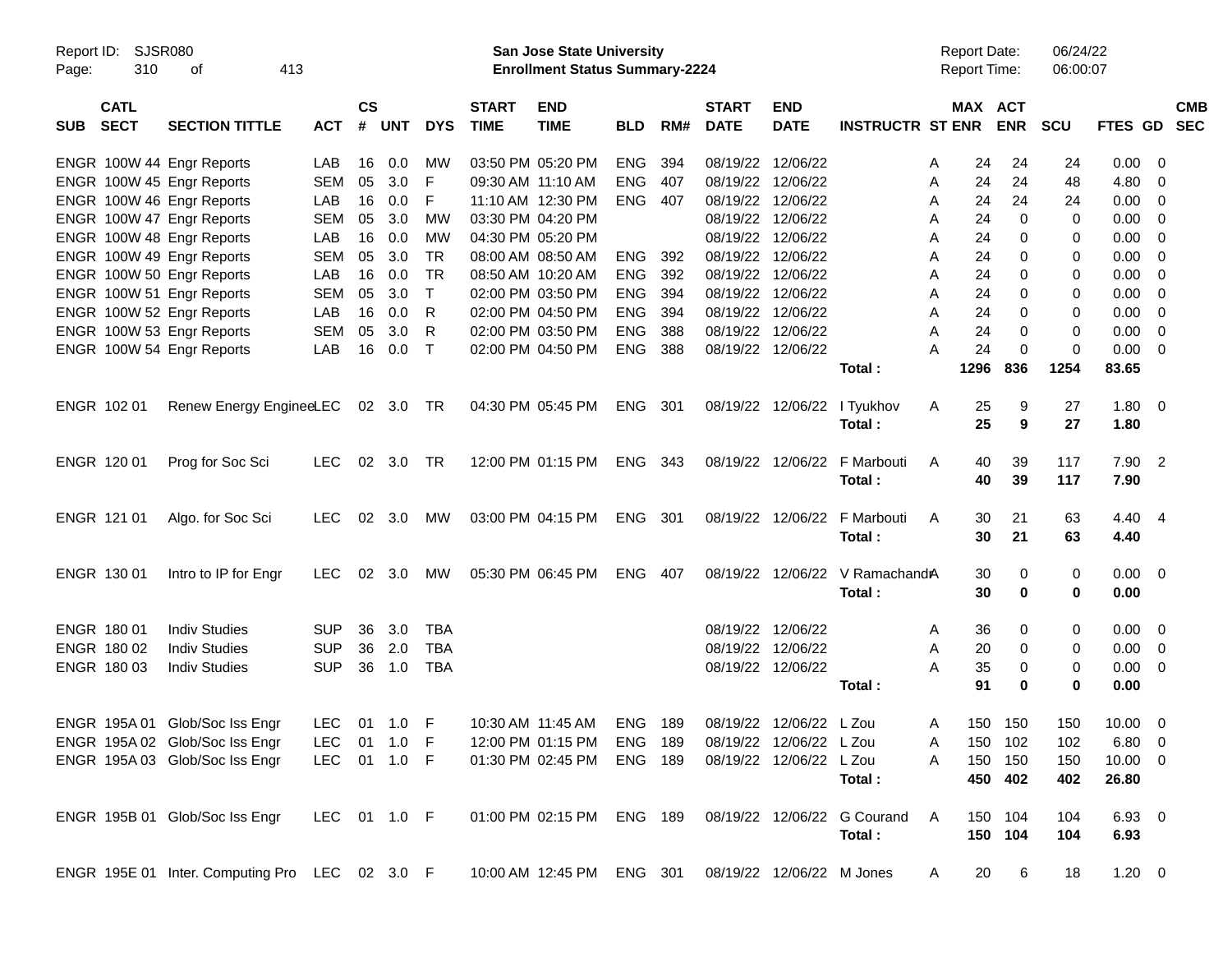| Report ID: SJSR080<br>311<br>Page:        | 413<br>0f                                                                        |                          |                |                            |                                 |                             | <b>San Jose State University</b><br><b>Enrollment Status Summary-2224</b> |                        |             |                                             |                           |                             | <b>Report Date:</b><br>Report Time: |                                   | 06/24/22<br>06:00:07       |                                           |            |
|-------------------------------------------|----------------------------------------------------------------------------------|--------------------------|----------------|----------------------------|---------------------------------|-----------------------------|---------------------------------------------------------------------------|------------------------|-------------|---------------------------------------------|---------------------------|-----------------------------|-------------------------------------|-----------------------------------|----------------------------|-------------------------------------------|------------|
| <b>CATL</b><br><b>SECT</b><br><b>SUB</b>  | <b>SECTION TITTLE</b>                                                            | <b>ACT</b>               | <b>CS</b><br># | <b>UNT</b>                 | <b>DYS</b>                      | <b>START</b><br><b>TIME</b> | <b>END</b><br><b>TIME</b>                                                 | <b>BLD</b>             | RM#         | <b>START</b><br><b>DATE</b>                 | <b>END</b><br><b>DATE</b> | <b>INSTRUCTR ST ENR ENR</b> |                                     | MAX ACT                           | SCU                        | FTES GD SEC                               | <b>CMB</b> |
|                                           |                                                                                  |                          |                |                            |                                 |                             |                                                                           |                        |             |                                             |                           | Total:                      | 20                                  | 6                                 | 18                         | 1.20                                      |            |
|                                           | ENGR 199A 02 Sr Design Proj I                                                    | LAB                      |                | 1.0                        |                                 |                             |                                                                           |                        |             |                                             |                           | Total:                      | X                                   | 0<br>0<br>$\mathbf 0$<br>$\bf{0}$ | $\,0\,$<br>$\bf{0}$        | $0.00 \t 0$<br>0.00                       |            |
| ENGR 201 01<br>ENGR 201 02                | <b>Engr Analysis</b><br><b>Engr Analysis</b>                                     | <b>SEM</b><br><b>SEM</b> | 05             | 3.0<br>$3.0$ T             |                                 |                             | 06:00 PM 08:45 PM                                                         | ENG 327                |             |                                             | 08/19/22 12/06/22         |                             | X<br>Α<br>25                        | 0<br>0<br>6                       | 0<br>18                    | $0.00 \t 0$<br>1.50 6                     |            |
|                                           | ENGR 295A 01 Master Project I                                                    | <b>LEC</b>               |                | 02 3.0 F                   |                                 |                             | 05:00 PM 07:50 PM                                                         | ENG 301                |             |                                             | 08/19/22 12/06/22         | Total:<br>Total:            | 25<br>25<br>Α<br>25                 | 6<br>0<br>$\mathbf 0$             | 18<br>0<br>0               | 1.50<br>$0.00 \t 0$<br>0.00               |            |
|                                           | ENGR 295B 01 Master Project II                                                   | LEC.                     |                | 01 3.0 F                   |                                 |                             | 01:00 PM 03:45 PM                                                         | ENG 301                |             |                                             | 08/19/22 12/06/22         | Total:                      | A<br>25<br>25                       | 0<br>0                            | $\pmb{0}$<br>$\mathbf 0$   | $0.00 \t 0$<br>0.00                       |            |
|                                           | ENGR 297D 01 Topics Emerge Tech                                                  | LEC 02 3.0 M             |                |                            |                                 |                             | 04:00 PM 06:45 PM                                                         | ENG 335                |             |                                             | 08/19/22 12/06/22         | Total:                      | 25<br>Α<br>25                       | 4<br>4                            | 12<br>12                   | 1.004<br>1.00                             |            |
| ENGR 298 01                               | Master's Project                                                                 | LAB                      |                | 16 2.0 F                   |                                 |                             | 05:00 PM 07:45 PM                                                         |                        |             | 08/19/22 12/06/22                           |                           | Total:                      | A<br>30<br>30                       | 0<br>$\bf{0}$                     | 0<br>$\bf{0}$              | $0.00 \t 0$<br>0.00                       |            |
| ENGR 298101<br>ENGR 298102<br>ENGR 298103 | MSE Internship Exper SUP<br>MSE Internship Exper SUP<br>MSE Internship Exper SUP |                          |                | 48 3.0<br>48 2.0<br>48 1.0 | TBA<br><b>TBA</b><br><b>TBA</b> |                             |                                                                           | <b>ON</b><br><b>ON</b> | <b>LINE</b> | LINE 08/19/22 12/06/22<br>08/19/22 12/06/22 | 08/19/22 12/06/22         |                             | Α<br>24<br>A<br>20<br>A<br>20       | 0<br>$\mathbf 0$<br>0             | 0<br>0<br>$\,0\,$          | $0.00 \t 0$<br>$0.00 \t 0$<br>$0.00 \t 0$ |            |
| ENGR 299 01                               | <b>Masters Thesis</b>                                                            | <b>SUP</b>               | 25             | 1.0                        | <b>TBA</b>                      |                             |                                                                           |                        |             |                                             | 08/19/22 12/06/22         | Total:                      | 64<br>A<br>30                       | $\bf{0}$<br>0                     | $\mathbf 0$<br>0           | 0.00<br>$0.00 \t 0$                       |            |
| ENGR 299 02<br>ENGR 299 03                | <b>Masters Thesis</b><br><b>Masters Thesis</b>                                   | <b>SUP</b><br><b>SUP</b> | 25             | 2.0<br>25 3.0              | <b>TBA</b><br><b>TBA</b>        |                             |                                                                           |                        |             | 08/19/22 12/06/22                           | 08/19/22 12/06/22         | Total:                      | A<br>25<br>25<br>A<br>80            | 0<br>$\mathbf 0$<br>$\bf{0}$      | 0<br>$\pmb{0}$<br>$\bf{0}$ | $0.00 \t 0$<br>$0.00 \t 0$<br>0.00        |            |
| Department :                              | <b>Interdisciplinary Engineering</b>                                             |                          |                |                            |                                 |                             |                                                                           |                        |             |                                             | <b>Lower Division:</b>    | <b>Department Total:</b>    | 3675<br>1269                        | 1754<br>327                       | 2534<br>519                | 169.78<br>34.60                           |            |

**Upper Division : 2132 1417 1985 132.68 Graduate Division : 274 10 30 2.50**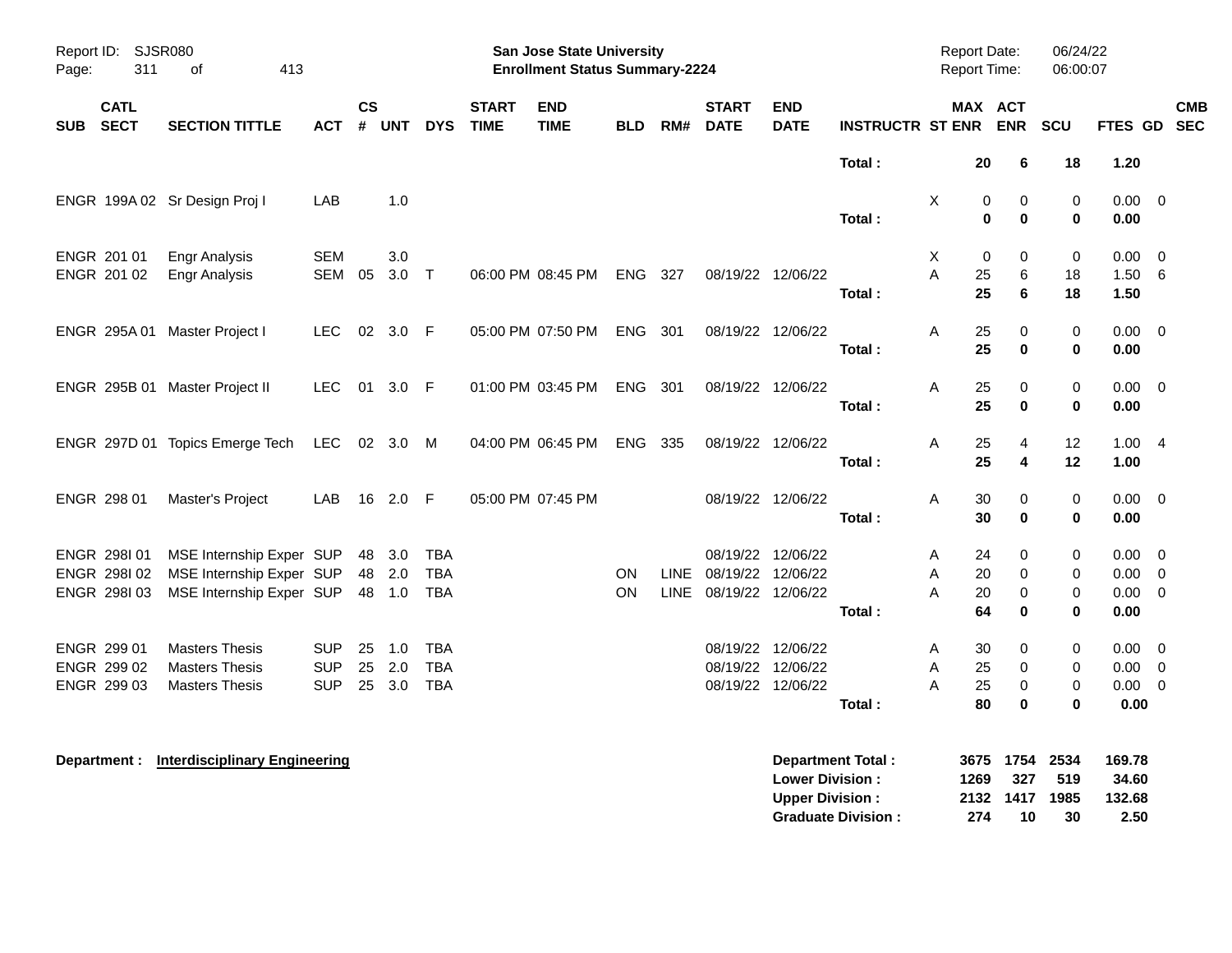| Report ID:<br>Page:                    | 312                        | SJSR080<br>413<br>of                                                          |                                        |                    |                   |                         |                             | <b>San Jose State University</b><br><b>Enrollment Status Summary-2224</b> |                                        |                    |                                  |                                         |                                            | Report Date:<br>Report Time: |                                 |                                  | 06/24/22<br>06:00:07           |                                |                                                                                  |                          |
|----------------------------------------|----------------------------|-------------------------------------------------------------------------------|----------------------------------------|--------------------|-------------------|-------------------------|-----------------------------|---------------------------------------------------------------------------|----------------------------------------|--------------------|----------------------------------|-----------------------------------------|--------------------------------------------|------------------------------|---------------------------------|----------------------------------|--------------------------------|--------------------------------|----------------------------------------------------------------------------------|--------------------------|
| <b>SUB</b>                             | <b>CATL</b><br><b>SECT</b> | <b>SECTION TITTLE</b>                                                         | <b>ACT</b>                             | $\mathsf{cs}$<br># | <b>UNT</b>        | <b>DYS</b>              | <b>START</b><br><b>TIME</b> | <b>END</b><br><b>TIME</b>                                                 | <b>BLD</b>                             | RM#                | <b>START</b><br><b>DATE</b>      | <b>END</b><br><b>DATE</b>               | <b>INSTRUCTR ST ENR</b>                    |                              |                                 | MAX ACT<br><b>ENR</b>            | <b>SCU</b>                     | FTES GD                        |                                                                                  | <b>CMB</b><br><b>SEC</b> |
| <b>College</b>                         | Department :               | <b>Engineering, College of</b><br><b>Industrial &amp; Systems Engineering</b> |                                        |                    |                   |                         |                             |                                                                           |                                        |                    |                                  |                                         |                                            |                              |                                 |                                  |                                |                                |                                                                                  |                          |
| ISE.                                   | 102 01                     | Engr Econ Systems                                                             | SEM 04 3.0                             |                    |                   | TR                      |                             | 01:30 PM 02:45 PM                                                         | <b>BBC</b>                             | 324                | 08/19/22                         | 12/06/22                                | G Huang<br>Total:                          | Α                            | 60<br>60                        | 48<br>48                         | 144<br>144                     | 9.60 0<br>9.60                 |                                                                                  |                          |
| <b>ISE</b>                             | 114 01                     | Safety Engr                                                                   | SEM                                    | 04                 | 3.0               | W                       |                             | 01:30 PM 04:15 PM                                                         | <b>ENG</b>                             | 232                | 08/19/22                         | 12/06/22                                | D Krack<br>Total:                          | Α                            | 40<br>40                        | 13<br>13                         | 39<br>39                       | 2.804<br>2.80                  |                                                                                  |                          |
| <b>ISE</b><br><b>ISE</b><br><b>ISE</b> | 115 01<br>115 02<br>115 03 | Lean Intgr Mfg<br>Lean Intgr Mfg<br>Lean Intgr Mfg                            | <b>SEM</b><br>LAB<br>LAB               | 04<br>16<br>16     | 3.0<br>0.0<br>0.0 | TR<br>$\mathsf{T}$<br>R |                             | 06:00 PM 06:55 PM<br>07:00 PM 09:45 PM<br>07:00 PM 09:45 PM               | <b>ENG</b><br><b>ENG</b><br><b>ENG</b> | 194<br>194<br>194  | 08/19/22<br>08/19/22<br>08/19/22 | 12/06/22<br>12/06/22<br>12/06/22 T Pham | T Pham<br>T Pham<br>Total:                 | Α<br>Α<br>A                  | 40<br>20<br>20<br>80            | 13<br>12<br>$\overline{1}$<br>26 | 26<br>12<br>$\mathbf{1}$<br>39 | 2.65<br>0.00<br>0.00<br>2.65   | $\overline{\phantom{1}}$<br>$\overline{\phantom{1}}$<br>$\overline{\phantom{0}}$ |                          |
| <b>ISE</b><br><b>ISE</b><br><b>ISE</b> | 130 01<br>130 02<br>130 03 | <b>Engr Statistics</b><br><b>Engr Statistics</b><br><b>Engr Statistics</b>    | <b>LEC</b><br><b>LEC</b><br><b>LEC</b> | 04<br>04           | 3.0<br>3.0<br>3.0 | TR<br><b>MW</b>         |                             | 09:00 AM 10:15 AM<br>10:30 AM 11:45 AM                                    | ON<br><b>SH</b>                        | <b>LINE</b><br>100 | 08/19/22<br>08/19/22             | 12/06/22 N Patel<br>12/06/22 S Amin     | Total:                                     | Α<br>х<br>A                  | 140<br>$\mathbf 0$<br>60<br>200 | 66<br>$\mathbf 0$<br>22<br>88    | 198<br>0<br>66<br>264          | 13.35<br>0.00<br>4.40<br>17.75 | -3<br>$\overline{0}$<br>$\overline{\phantom{0}}$                                 |                          |
| <b>ISE</b>                             | 133 01                     | Data Mng/Analys ISE LEC                                                       |                                        |                    | 02 3.0            | R                       |                             | 06:00 PM 08:45 PM                                                         | <b>ENG</b>                             | 333                | 08/19/22                         | 12/06/22                                | Y Wei<br>Total:                            | Α                            | 50<br>50                        | 0<br>$\mathbf 0$                 | 0<br>0                         | $0.00 \t 0$<br>0.00            |                                                                                  |                          |
| <b>ISE</b>                             | 135 01                     | Design of Expmts                                                              | <b>SEM</b>                             | 04                 | 3.0               | <b>TR</b>               |                             | 12:00 PM 01:15 PM                                                         | <b>ENG</b>                             | 189                | 08/19/22                         |                                         | 12/06/22 S Erdogan<br>Total:               | Α                            | 60<br>60                        | 36<br>36                         | 108<br>108                     | $7.20 \t 0$<br>7.20            |                                                                                  |                          |
| <b>ISE</b>                             | 140 01                     | Oper Plan & Control                                                           | SEM                                    |                    | 04 3.0            | TR                      |                             | 04:30 PM 05:45 PM                                                         | <b>ON</b>                              | <b>LINE</b>        | 08/19/22                         | 12/06/22                                | A Kumar<br>Total:                          | A                            | 150<br>150                      | 80<br>80                         | 240<br>240                     | 18.20 44<br>18.20              |                                                                                  |                          |
| <b>ISE</b>                             | 142 01                     | Svc Sys Engrg & Mgmt SEM 04 3.0                                               |                                        |                    |                   | R                       |                             | 06:00 PM 08:45 PM                                                         | DMH 227                                |                    | 08/19/22                         | 12/06/22                                | P Tam<br>Total:                            | A                            | 60<br>60                        | 35<br>35                         | 105<br>105                     | $7.00 \t 0$<br>7.00            |                                                                                  |                          |
| <b>ISE</b>                             | 151 01                     | Intro Engr Mgmt                                                               | SEM                                    |                    | 02 3.0            | МW                      |                             | 04:30 PM 05:45 PM                                                         | <b>ENG</b>                             | 189                | 08/19/22                         |                                         | 12/06/22 J Flahaux<br>Total:               | A                            | 60<br>60                        | 48<br>48                         | 144<br>144                     | 9.65<br>9.65                   | $\overline{\phantom{0}}$                                                         |                          |
| <b>ISE</b>                             | 161 01                     | Med Err Sfty Engr                                                             | LEC 02 3.0 W                           |                    |                   |                         |                             | 06:00 PM 08:45 PM                                                         | ON                                     |                    | LINE 08/19/22 12/06/22 A James   |                                         | Total:                                     | A                            | 15<br>15                        | 9<br>$\boldsymbol{9}$            | 27<br>27                       | 1.80 0<br>1.80                 |                                                                                  |                          |
| <b>ISE</b>                             | 164 01                     | Comp & Hum Interact SEM 04 3.0 M                                              |                                        |                    |                   |                         |                             | 06:00 PM 08:45 PM                                                         | ON.                                    |                    |                                  |                                         | LINE 08/19/22 12/06/22 A Moallem<br>Total: | A                            | 90<br>90                        | 82<br>82                         | 246<br>246                     | 16.40 0<br>16.40               |                                                                                  |                          |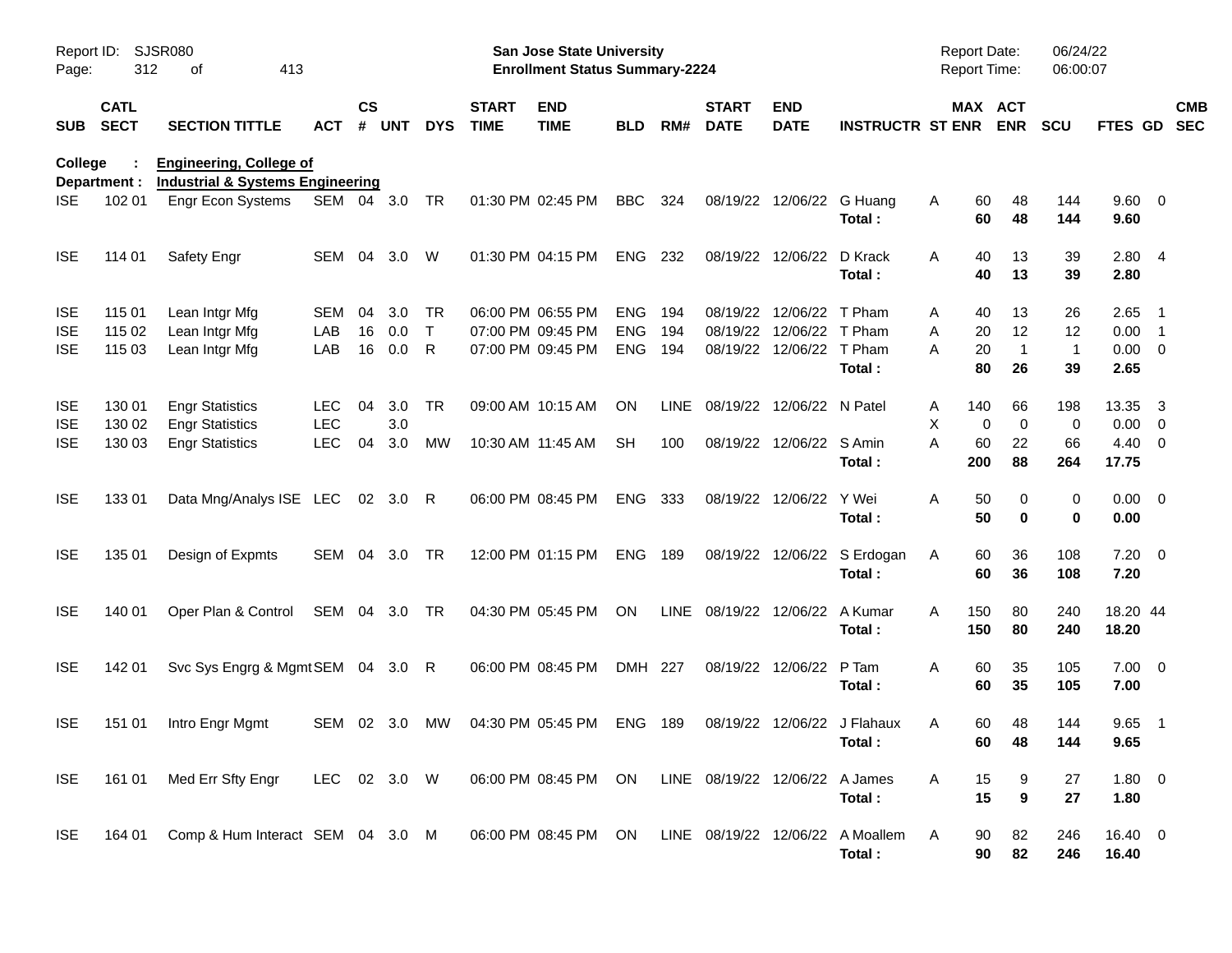| Page:                    | Report ID: SJSR080<br>313  | 413<br>οf                                        |                          |                |            |                          |                             | San Jose State University<br><b>Enrollment Status Summary-2224</b> |                          |                            |                             |                                        |                                                                     | <b>Report Date:</b><br><b>Report Time:</b> |                       | 06/24/22<br>06:00:07 |                     |                                                     |            |
|--------------------------|----------------------------|--------------------------------------------------|--------------------------|----------------|------------|--------------------------|-----------------------------|--------------------------------------------------------------------|--------------------------|----------------------------|-----------------------------|----------------------------------------|---------------------------------------------------------------------|--------------------------------------------|-----------------------|----------------------|---------------------|-----------------------------------------------------|------------|
| <b>SUB</b>               | <b>CATL</b><br><b>SECT</b> | <b>SECTION TITTLE</b>                            | <b>ACT</b>               | <b>CS</b><br># | <b>UNT</b> | <b>DYS</b>               | <b>START</b><br><b>TIME</b> | <b>END</b><br><b>TIME</b>                                          | <b>BLD</b>               | RM#                        | <b>START</b><br><b>DATE</b> | <b>END</b><br><b>DATE</b>              | <b>INSTRUCTR ST ENR</b>                                             |                                            | MAX ACT<br><b>ENR</b> | <b>SCU</b>           | FTES GD SEC         |                                                     | <b>CMB</b> |
| <b>ISE</b>               | 167 01                     | <b>Sys Simulation</b>                            | <b>SEM</b>               | 04             | 3.0        | M                        |                             | 06:00 PM 07:45 PM                                                  | <b>ENG</b>               | 189                        |                             |                                        | 08/19/22 12/06/22 K Mabrouk                                         | A                                          | 37<br>60              | 74                   | 7.65                | - 5                                                 |            |
| <b>ISE</b><br><b>ISE</b> | 167 02<br>167 03           | <b>Sys Simulation</b><br><b>Sys Simulation</b>   | LAB<br>LAB               | 16<br>16       | 0.0<br>0.0 | M<br>M                   |                             | 12:00 PM 02:45 PM<br>03:00 PM 05:45 PM                             | <b>ENG</b><br><b>ENG</b> | 333<br>333                 |                             | 08/19/22 12/06/22                      | K Mabrouk<br>08/19/22 12/06/22 K Mabrouk                            | 25<br>A<br>25<br>A                         | 16<br>21              | 16<br>21             | 0.00<br>0.00        | $\overline{1}$<br>$\overline{4}$                    |            |
|                          |                            |                                                  |                          |                |            |                          |                             |                                                                    |                          |                            |                             |                                        | Total:                                                              | 110                                        | 74                    | 111                  | 7.65                |                                                     |            |
| <b>ISE</b>               | 180 01                     | <b>Individ Studies</b>                           | <b>SUP</b>               | 36             | 1.0        | <b>TBA</b>               |                             |                                                                    | <b>ON</b>                | <b>LINE</b>                |                             | 08/19/22 12/06/22                      |                                                                     | 35<br>A                                    | 0                     | 0                    | 0.00                | $\overline{\phantom{0}}$                            |            |
| <b>ISE</b><br><b>ISE</b> | 180 02<br>180 03           | <b>Individ Studies</b><br><b>Individ Studies</b> | <b>SUP</b><br><b>SUP</b> | 36<br>36       | 2.0<br>3.0 | <b>TBA</b><br><b>TBA</b> |                             |                                                                    | <b>ON</b><br><b>ON</b>   | <b>LINE</b><br><b>LINE</b> |                             | 08/19/22 12/06/22<br>08/19/22 12/06/22 |                                                                     | 35<br>A<br>35<br>A                         | 0<br>0                | 0<br>0               | 0.00<br>0.00        | $\overline{\mathbf{0}}$<br>$\overline{\phantom{0}}$ |            |
|                          |                            |                                                  |                          |                |            |                          |                             |                                                                    |                          |                            |                             |                                        | Total:                                                              | 105                                        | 0                     | 0                    | 0.00                |                                                     |            |
| <b>ISE</b>               | 194 01                     | <b>Analytics Workshop</b>                        | LAB                      | 16             | 1.0        | W                        |                             | 10:30 AM 01:15 PM                                                  | ON                       |                            |                             | LINE 08/19/22 12/06/22 S Gupta         | Total:                                                              | Α                                          | 50<br>25<br>25<br>50  | 25<br>25             | 1.67<br>1.67        | $\overline{\phantom{0}}$                            |            |
| <b>ISE</b>               |                            | 195A 01 Sr ISE Design I                          | LAB                      | 16             | 1.0 F      |                          |                             | 09:30 AM 12:15 PM                                                  | <b>ENG</b>               | 339                        |                             | 08/19/22 12/06/22                      | K Mabrouk                                                           | A                                          | 40<br>24              | 24                   | 1.60 0              |                                                     |            |
|                          |                            |                                                  |                          |                |            |                          |                             |                                                                    |                          |                            |                             |                                        | Total:                                                              |                                            | 40<br>24              | 24                   | 1.60                |                                                     |            |
| <b>ISE</b>               |                            | 195B 01 Sr ISE Design II                         | LAB                      | 16             | 3.0 F      |                          |                             | 01:30 PM 05:30 PM                                                  | <b>ENG</b>               | 339                        |                             | 08/19/22 12/06/22                      | P Tam                                                               | A                                          | 40<br>10              | 30                   | $2.00 \t 0$         |                                                     |            |
|                          |                            |                                                  |                          |                |            |                          |                             |                                                                    |                          |                            |                             |                                        | Total:                                                              |                                            | 40<br>10              | 30                   | 2.00                |                                                     |            |
| <b>ISE</b>               | 201 01                     | Math Dec. & Data Sci LEC                         |                          |                | 02 3.0 R   |                          |                             | 06:00 PM 08:45 PM                                                  | ON                       |                            |                             | LINE 08/19/22 12/06/22 S Gupta         |                                                                     | A                                          | 80<br>84              | 252                  | 21.00 84            |                                                     |            |
|                          |                            |                                                  |                          |                |            |                          |                             |                                                                    |                          |                            |                             |                                        | Total:                                                              |                                            | 80<br>84              | 252                  | 21.00               |                                                     |            |
| <b>ISE</b>               | 203 01                     | Agile Sys Engr                                   | <b>LEC</b>               |                | 02 3.0 F   |                          |                             | 09:00 AM 11:45 AM                                                  | <b>ON</b>                |                            |                             | LINE 08/19/22 12/06/22                 | J Barjis                                                            | A                                          | 50<br>25              | 75                   | 6.25 25             |                                                     |            |
|                          |                            |                                                  |                          |                |            |                          |                             |                                                                    |                          |                            |                             |                                        | Total:                                                              |                                            | 50<br>25              | 75                   | 6.25                |                                                     |            |
| <b>ISE</b>               | 210 01                     | Hum Factors Des                                  | SEM 05                   |                | 3.0 T      |                          |                             | 06:00 PM 08:45 PM                                                  | DMH 227                  |                            |                             | 08/19/22 12/06/22 G Huang              |                                                                     | A                                          | 35<br>50              | 105                  | 8.75 35             |                                                     |            |
|                          |                            |                                                  |                          |                |            |                          |                             |                                                                    |                          |                            |                             |                                        | Total:                                                              |                                            | 50<br>35              | 105                  | 8.75                |                                                     |            |
| <b>ISE</b>               | 212 01                     | Hum Factors Exp                                  | SEM 05 3.0 R             |                |            |                          |                             | 06:00 PM 08:45 PM                                                  | ENG 331                  |                            |                             | 08/19/22 12/06/22 A Kumar              |                                                                     | A                                          | 50<br>36              | 108                  | 9.00 36             |                                                     |            |
|                          |                            |                                                  |                          |                |            |                          |                             |                                                                    |                          |                            |                             |                                        | Total:                                                              |                                            | 50<br>36              | 108                  | 9.00                |                                                     |            |
|                          |                            | ISE 217 01 Hum Cmptr Int                         | SEM 04 3.0 W             |                |            |                          |                             |                                                                    |                          |                            |                             |                                        | 06:00 PM 08:45 PM ON LINE 08/19/22 12/06/22 A Moallem A             |                                            | 80<br>$\overline{1}$  | 3                    | 0.25 1 C            |                                                     |            |
|                          |                            | CMPE 217 01 Hum Cmptr Int                        | SEM 04 3.0 W             |                |            |                          |                             | 06:00 PM 08:45 PM ON                                               |                          |                            |                             |                                        | LINE 08/19/22 12/06/22 A Moallem<br>Total:                          | A                                          | 79<br>0<br>80<br>80   | 237<br>240           | 19.75 79 C<br>20.00 |                                                     |            |
|                          |                            |                                                  |                          |                |            |                          |                             |                                                                    |                          |                            |                             |                                        |                                                                     |                                            |                       |                      |                     |                                                     |            |
| <b>ISE</b>               |                            | 220 01 Int. Design II                            | LEC 02 3.0 M             |                |            |                          |                             |                                                                    |                          |                            |                             |                                        | 06:00 PM 08:45 PM ENG 331 08/19/22 12/06/22 D Rosenberg A<br>Total: |                                            | 20<br>40<br>40<br>20  | 60<br>60             | 5.00 20<br>5.00     |                                                     |            |
|                          |                            |                                                  |                          |                |            |                          |                             |                                                                    |                          |                            |                             |                                        |                                                                     |                                            |                       |                      |                     |                                                     |            |
| <b>ISE</b>               |                            | 222 01 Adv Sys Engr                              | SEM 05 3.0 W             |                |            |                          |                             | 06:00 PM 08:45 PM ON                                               |                          |                            |                             |                                        | LINE 08/19/22 12/06/22 R Srinivasan A                               |                                            | 90 74                 | 222                  | 18.50 74            |                                                     |            |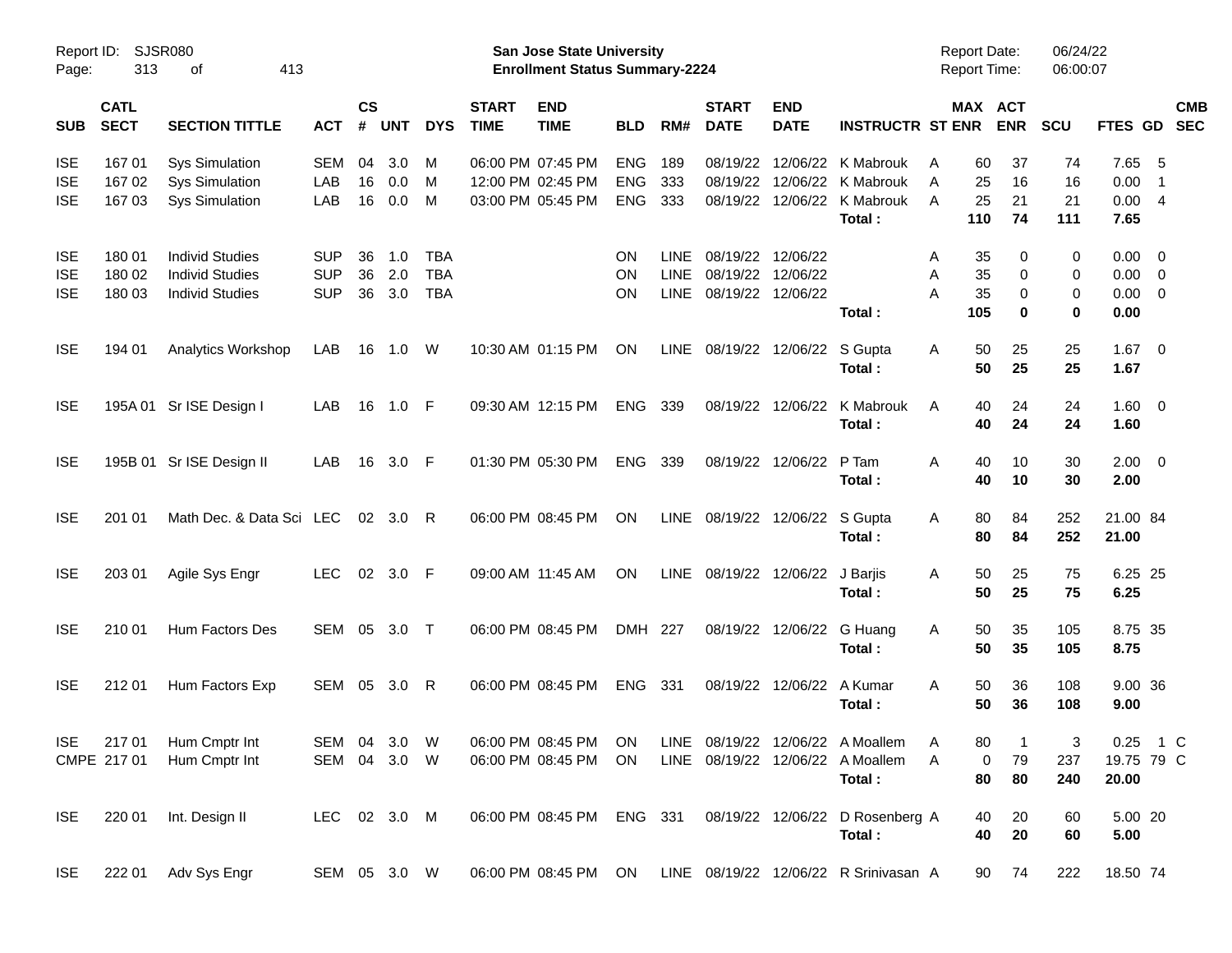| Page:                                                | Report ID: SJSR080<br>314            | 413<br>οf                                                                                        |                                                              |                    |                  |                          |                             | San Jose State University<br><b>Enrollment Status Summary-2224</b> |                                           |             |                                                                                                      |                           |                                                 | <b>Report Date:</b><br><b>Report Time:</b> |                                                                          | 06/24/22<br>06:00:07  |                                                          |                          |  |
|------------------------------------------------------|--------------------------------------|--------------------------------------------------------------------------------------------------|--------------------------------------------------------------|--------------------|------------------|--------------------------|-----------------------------|--------------------------------------------------------------------|-------------------------------------------|-------------|------------------------------------------------------------------------------------------------------|---------------------------|-------------------------------------------------|--------------------------------------------|--------------------------------------------------------------------------|-----------------------|----------------------------------------------------------|--------------------------|--|
| <b>SUB</b>                                           | <b>CATL</b><br><b>SECT</b>           | <b>SECTION TITTLE</b>                                                                            | <b>ACT</b>                                                   | $\mathsf{cs}$<br># | <b>UNT</b>       | <b>DYS</b>               | <b>START</b><br><b>TIME</b> | <b>END</b><br><b>TIME</b>                                          | <b>BLD</b>                                | RM#         | <b>START</b><br><b>DATE</b>                                                                          | <b>END</b><br><b>DATE</b> | <b>INSTRUCTR ST ENR</b>                         |                                            | MAX ACT<br><b>ENR</b>                                                    | <b>SCU</b>            | FTES GD                                                  | <b>CMB</b><br><b>SEC</b> |  |
|                                                      |                                      |                                                                                                  |                                                              |                    |                  |                          |                             |                                                                    |                                           |             |                                                                                                      |                           | Total:                                          |                                            | 90<br>74                                                                 | 222                   | 18.50                                                    |                          |  |
| <b>ISE</b>                                           | 230 01                               | Adv Oper Resrch                                                                                  | SEM                                                          | 05                 | 3.0              | W                        |                             | 03:00 PM 05:45 PM                                                  | <b>ENG</b>                                | 329         |                                                                                                      |                           | 08/19/22 12/06/22 S Erdogan<br>Total:           | A                                          | 50<br>21<br>50<br>21                                                     | 63<br>63              | 5.25 21<br>5.25                                          |                          |  |
| <b>ISE</b>                                           | 235 01                               | Qual Assur & Relia                                                                               | SEM                                                          | 05                 | 3.0              | R                        |                             | 06:00 PM 08:45 PM                                                  | DMH 234                                   |             | 08/19/22                                                                                             | 12/06/22                  | Y Wei<br>Total:                                 | Α                                          | 50<br>29<br>50<br>29                                                     | 87<br>87              | 7.25 29<br>7.25                                          |                          |  |
| <b>ISE</b><br><b>ISE</b>                             | 243 01<br>243 02                     | Adv SC Analytics<br>Adv SC Analytics                                                             | <b>LEC</b><br><b>LEC</b>                                     | 01                 | 3.0<br>3.0       | R                        |                             | 03:00 PM 05:45 PM                                                  | DMH 234                                   |             |                                                                                                      | 08/19/22 12/06/22         | H Liu<br>Total:                                 | X<br>A                                     | 0<br>0<br>50<br>1<br>50<br>$\mathbf 1$                                   | 0<br>3<br>3           | $0.00 \t 0$<br>$0.25$ 1<br>0.25                          |                          |  |
| <b>ISE</b>                                           | 245 01                               | Adv Sply Chain Engr LEC 04 3.0 M                                                                 |                                                              |                    |                  |                          |                             | 03:00 PM 05:45 PM                                                  | <b>ENG</b>                                | 488         |                                                                                                      | 08/19/22 12/06/22         | H Liu<br>Total:                                 | Α                                          | 50<br>50<br>50<br>50                                                     | 150<br>150            | 12.50 50<br>12.50                                        |                          |  |
| <b>ISE</b>                                           | 251 01                               | Mang Lean Imprvmnt PSEM 04 3.0 T                                                                 |                                                              |                    |                  |                          |                             | 06:00 PM 08:45 PM                                                  | ON                                        |             |                                                                                                      |                           | LINE 08/19/22 12/06/22 R Srinivasan A<br>Total: | 150<br>150                                 | 82<br>82                                                                 | 246<br>246            | 20.50 82<br>20.50                                        |                          |  |
| <b>ISE</b>                                           | 261 01                               | <b>Med Errors Reduct</b>                                                                         | <b>LEC</b>                                                   |                    | 02 3.0           | W                        |                             | 06:00 PM 08:45 PM                                                  | ON                                        |             | LINE 08/19/22 12/06/22 A James                                                                       |                           | Total:                                          | A                                          | 30<br>8<br>30<br>8                                                       | 24<br>24              | 2.00 8<br>2.00                                           |                          |  |
| <b>ISE</b><br><b>ISE</b>                             | 290 01<br>290 02                     | HF/Ergo Prof Sem<br>HF/Ergo Prof Sem                                                             | <b>SEM</b><br>SEM                                            | 05                 | 2.0<br>2.0       | R                        |                             | 03:00 PM 04:40 PM                                                  | <b>BBC</b>                                | 324         |                                                                                                      | 08/19/22 12/06/22 A Andre | Total:                                          | X<br>A                                     | 0<br>0<br>50<br>37<br>50<br>37                                           | 0<br>74<br>74         | $0.00 \t 0$<br>6.17 37<br>6.17                           |                          |  |
| <b>ISE</b><br><b>ISE</b>                             | 297 01<br>297 02                     | Sp Topics IE<br>Sp Topics IE                                                                     | <b>SEM</b><br><b>SEM</b>                                     | 05<br>05           | 1.0<br>3.0       | TBA<br><b>TBA</b>        |                             |                                                                    | <b>ON</b><br><b>ON</b>                    | <b>LINE</b> | 08/19/22<br>LINE 08/19/22 12/06/22                                                                   | 12/06/22                  | Total:                                          | A<br>A                                     | 35<br>0<br>35<br>0<br>70<br>0                                            | 0<br>0<br>0           | $0.00 \t 0$<br>$0.00 \t 0$<br>0.00                       |                          |  |
| <b>ISE</b><br><b>ISE</b><br><b>ISE</b><br><b>ISE</b> | 298 01<br>298 02<br>298 03<br>298 04 | Spec Prob<br>Spec Prob<br>Spec Prob<br>Spec Prob                                                 | <b>SUP</b><br><b>SUP</b><br>SUP 25 3.0 TBA<br>SUP 25 4.0 TBA | 25<br>25           | 1.0<br>2.0       | <b>TBA</b><br><b>TBA</b> |                             |                                                                    | <b>ON</b><br><b>ON</b><br>ON<br><b>ON</b> | <b>LINE</b> | 08/19/22<br>LINE 08/19/22 12/06/22<br>LINE 08/19/22 12/06/22<br>LINE 08/19/22 12/06/22               | 12/06/22                  | Total:                                          | A<br>Α<br>A<br>Α<br>185                    | 45<br>7<br>45<br>$\overline{2}$<br>50<br>6<br>45<br>$\overline{c}$<br>17 | 0<br>0<br>0<br>0<br>0 | $0.58$ 7<br>$0.33$ 2<br>1.50 6<br>$0.67$ 2<br>3.08       |                          |  |
| <b>ISE</b><br><b>ISE</b><br><b>ISE</b><br><b>ISE</b> | 299 01<br>299 02<br>299 03<br>299 04 | <b>Masters Thesis</b><br><b>Masters Thesis</b><br><b>Masters Thesis</b><br><b>Masters Thesis</b> | SUP 25 1.0 TBA<br><b>SUP</b><br><b>SUP</b><br>SUP 25 4.0 TBA |                    | 25 2.0<br>25 3.0 | <b>TBA</b><br><b>TBA</b> |                             |                                                                    | ON<br>ON<br>ON<br><b>ON</b>               |             | LINE 08/19/22 12/06/22<br>LINE 08/19/22 12/06/22<br>LINE 08/19/22 12/06/22<br>LINE 08/19/22 12/06/22 |                           |                                                 | A<br>Α<br>A<br>Α                           | 25<br>0<br>25<br>0<br>25<br>0<br>25<br>0                                 | 0<br>0<br>0<br>0      | $0.00 \t 0$<br>$0.00 \t 0$<br>$0.00 \t 0$<br>$0.00 \t 0$ |                          |  |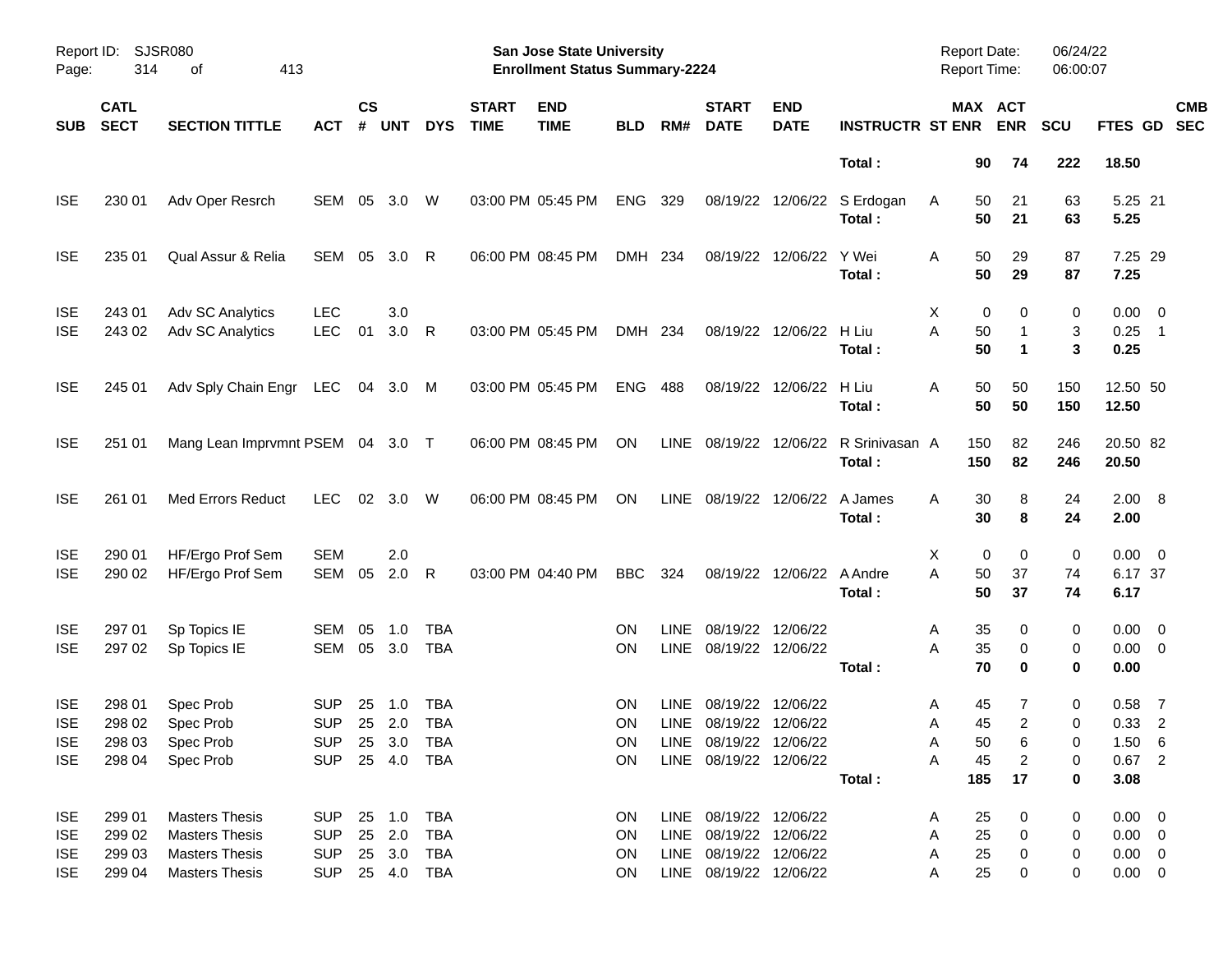| Report ID:<br>Page: | SJSR080<br>413<br>315<br>оf<br><b>CATL</b> |  |                                  |  |            |                       |            | <b>San Jose State University</b><br><b>Enrollment Status Summary-2224</b> |                    |            |     |                             |                           | <b>Report Date:</b><br>Report Time:                 |              | 06/24/22<br>06:00:07 |              |                  |                   |
|---------------------|--------------------------------------------|--|----------------------------------|--|------------|-----------------------|------------|---------------------------------------------------------------------------|--------------------|------------|-----|-----------------------------|---------------------------|-----------------------------------------------------|--------------|----------------------|--------------|------------------|-------------------|
| <b>SUB</b>          | <b>SECT</b>                                |  | <b>SECTION TITTLE</b>            |  | <b>ACT</b> | CS<br><b>UNT</b><br># | <b>DYS</b> | <b>START</b><br><b>TIME</b>                                               | <b>END</b><br>TIME | <b>BLD</b> | RM# | <b>START</b><br><b>DATE</b> | <b>END</b><br><b>DATE</b> | <b>INSTRUCTR ST ENR</b>                             | MAX ACT      | <b>ENR</b>           | <b>SCU</b>   | <b>FTES GD</b>   | <b>CMB</b><br>SEC |
|                     |                                            |  |                                  |  |            |                       |            |                                                                           |                    |            |     |                             |                           | Total:                                              | 100          | $\mathbf 0$          | 0            | 0.00             |                   |
| Department :        |                                            |  | Industrial & Systems Engineering |  |            |                       |            |                                                                           |                    |            |     |                             |                           | Department Total:<br><b>Lower Division:</b>         | 2435<br>0    | 1197<br>0            | 3255<br>0    | 251.47<br>0.00   |                   |
|                     |                                            |  |                                  |  |            |                       |            |                                                                           |                    |            |     |                             |                           | <b>Upper Division:</b><br><b>Graduate Division:</b> | 1210<br>1225 | 598<br>599           | 1546<br>1709 | 105.97<br>145.50 |                   |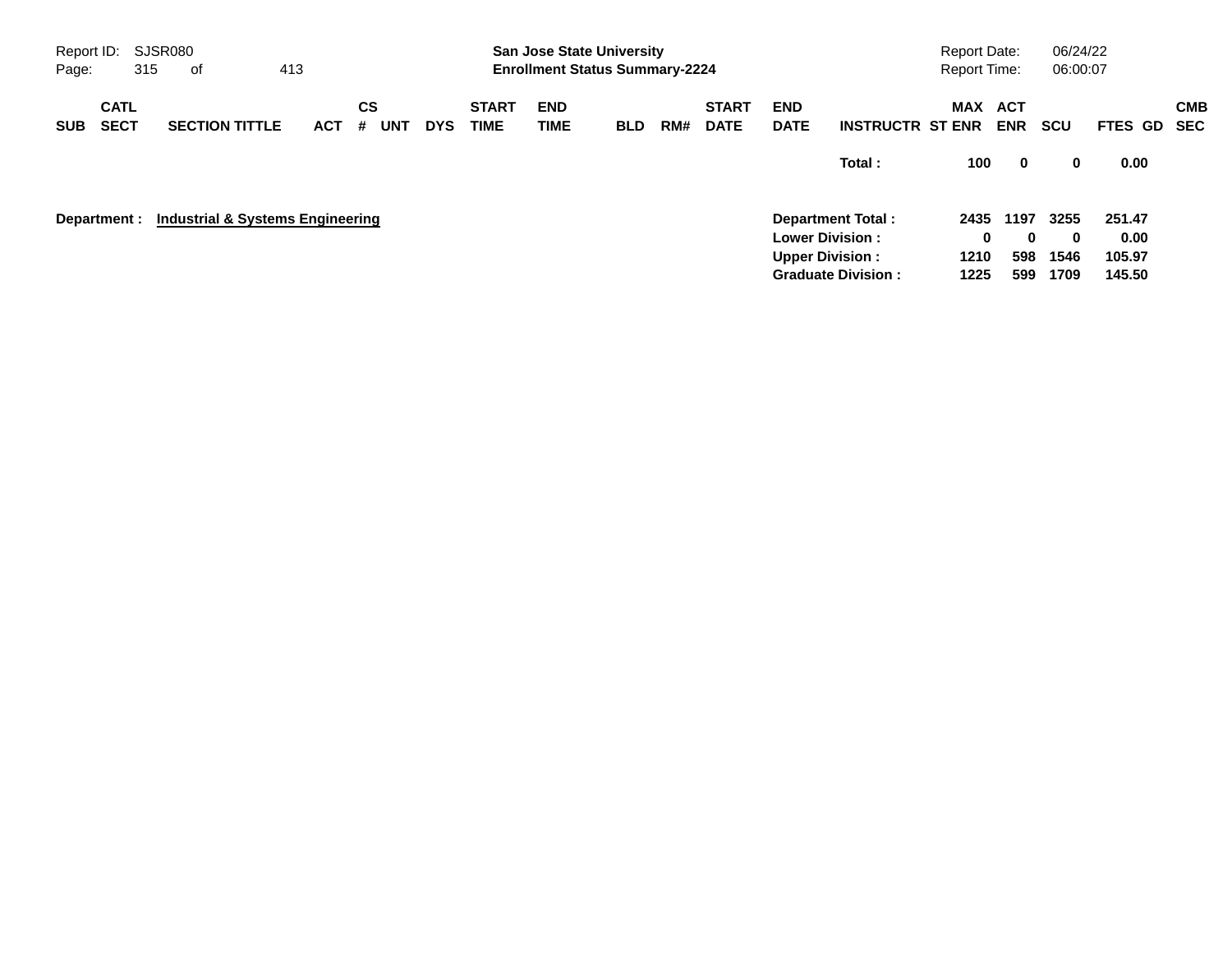| Report ID:<br>Page:            | 316                        | SJSR080<br>413<br>οf                                |            |                    |            |              |                             | San Jose State University<br><b>Enrollment Status Summary-2224</b> |            |     |                             |                           |                              | <b>Report Date:</b><br><b>Report Time:</b> |                       | 06/24/22<br>06:00:07 |                |                          |  |
|--------------------------------|----------------------------|-----------------------------------------------------|------------|--------------------|------------|--------------|-----------------------------|--------------------------------------------------------------------|------------|-----|-----------------------------|---------------------------|------------------------------|--------------------------------------------|-----------------------|----------------------|----------------|--------------------------|--|
| <b>SUB</b>                     | <b>CATL</b><br><b>SECT</b> | <b>SECTION TITTLE</b>                               | <b>ACT</b> | $\mathsf{cs}$<br># | <b>UNT</b> | <b>DYS</b>   | <b>START</b><br><b>TIME</b> | <b>END</b><br><b>TIME</b>                                          | <b>BLD</b> | RM# | <b>START</b><br><b>DATE</b> | <b>END</b><br><b>DATE</b> | <b>INSTRUCTR ST ENR</b>      |                                            | MAX ACT<br><b>ENR</b> | <b>SCU</b>           | <b>FTES GD</b> | <b>CMB</b><br><b>SEC</b> |  |
| <b>College</b><br>Department : |                            | <b>Engineering, College of</b><br><b>Technology</b> |            |                    |            |              |                             |                                                                    |            |     |                             |                           |                              |                                            |                       |                      |                |                          |  |
| TECH 15 01                     |                            | <b>Engr Tech Careers</b>                            | <b>LEC</b> | 02                 | 3.0        | R            |                             | 04:00 PM 06:45 PM                                                  | IS         | 117 |                             | 08/19/22 12/06/22         | V lonescu<br>Total:          | Α                                          | 30<br>14<br>30<br>14  | 42<br>42             | 2.80 0<br>2.80 |                          |  |
| <b>TECH</b>                    | 20A 01                     | Comp Aid Graphics                                   | <b>LEC</b> |                    | 2.0        |              |                             |                                                                    |            |     |                             |                           |                              | X                                          | 0<br>0                | 0                    | 0.00           | $\overline{\mathbf{0}}$  |  |
| <b>TECH</b>                    | 20A 02                     | Comp Aid Graphics                                   | LEC        | 02                 | 2.0        | Τ            |                             | 12:00 PM 12:50 PM                                                  | ENG        | 327 | 08/19/22 12/06/22           |                           |                              | Α                                          | 20<br>8               | 8                    | 1.07           | - 0                      |  |
| <b>TECH</b>                    | 20A 11                     | Comp Aid Graphics                                   | LAB        |                    | 0.0        |              |                             |                                                                    |            |     |                             |                           |                              | X                                          | 0<br>0                | 0                    | 0.00           | $\overline{0}$           |  |
| <b>TECH</b>                    | 20A 12                     | Comp Aid Graphics                                   | LAB        | 16                 | 0.0        | R            |                             | 12:00 PM 02:45 PM                                                  |            |     | 08/19/22 12/06/22           |                           |                              | A                                          | 20<br>8               | 8                    | 0.00           | $\overline{0}$           |  |
|                                |                            |                                                     |            |                    |            |              |                             |                                                                    |            |     |                             |                           | Total:                       |                                            | 40<br>16              | 16                   | 1.07           |                          |  |
| <b>TECH</b>                    | 30 01                      | Intro Python Prog                                   | <b>LEC</b> | 02                 | 3.0        | MW           | 10:30 AM 11:45 AM           |                                                                    | ENG        | 327 | 08/19/22                    | 12/06/22                  | H Sun                        | A                                          | 25<br>14              | 42                   | 2.80           | $\overline{\mathbf{0}}$  |  |
| TECH 30 02                     |                            | Intro Python Prog                                   | <b>LEC</b> | 02                 | 3.0        | <b>MW</b>    |                             | 12:00 PM 01:15 PM                                                  | ENG        | 327 | 08/19/22 12/06/22           |                           | H Sun                        | A                                          | 25<br>18              | 54                   | $3.60 \ 0$     |                          |  |
|                                |                            |                                                     |            |                    |            |              |                             |                                                                    |            |     |                             |                           | Total:                       |                                            | 50<br>32              | 96                   | 6.40           |                          |  |
| TECH 31 01                     |                            | Qual Assur & Control                                | LEC        |                    | 3.0        |              |                             |                                                                    |            |     |                             |                           |                              | Х                                          | 0<br>0                | 0                    | 0.00           | $\overline{\phantom{0}}$ |  |
|                                | TECH 31 02                 | Qual Assur & Control                                | <b>LEC</b> |                    | 3.0        |              |                             |                                                                    |            |     |                             |                           |                              | X                                          | 0<br>0                | 0                    | 0.00           | - 0                      |  |
| TECH 31 03                     |                            | Qual Assur & Control                                | LEC        | 01                 | 3.0        | TR           |                             | 01:30 PM 02:45 PM                                                  | IS.        | 216 | 08/19/22 12/06/22           |                           | S Obi                        | A<br>25                                    | 14                    | 42                   | 2.80           | $\overline{0}$           |  |
|                                |                            |                                                     |            |                    |            |              |                             |                                                                    |            |     |                             |                           | Total:                       | 25                                         | 14                    | 42                   | 2.80           |                          |  |
| <b>TECH</b>                    | 41 11                      | MachShp Ops & SafetyLAB                             |            |                    | 16 1.0     | $\top$       |                             | 08:00 AM 10:45 AM                                                  | IS.        | 119 |                             | 08/19/22 12/06/22         | C March                      | A                                          | 15<br>2               | 2                    | 0.13           | $0\,C$                   |  |
| ME                             | 41 11                      | MachShp Ops & SafetyLAB                             |            |                    | 16 1.0     | $\mathsf T$  |                             | 08:00 AM 10:45 AM                                                  | IS         | 119 |                             | 08/19/22 12/06/22         | C March                      | Α                                          | 10<br>0               | 10                   | 0.67           | $0\,C$                   |  |
| <b>TECH</b>                    | 41 12                      | MachShp Ops & SafetyLAB                             |            | 16                 | 1.0        | R            |                             | 08:00 AM 10:45 AM                                                  | IS         | 119 |                             | 08/19/22 12/06/22 C March |                              | 15<br>Α                                    | 0                     | 0                    | 0.00           | 0 <sup>C</sup>           |  |
| МE                             | 41 12                      | MachShp Ops & SafetyLAB                             |            | 16                 | 1.0        | R            |                             | 08:00 AM 10:45 AM                                                  | IS         | 119 |                             | 08/19/22 12/06/22 C March |                              | Α                                          | 0<br>2                | 2                    | 0.13           | 0 <sup>C</sup>           |  |
| <b>TECH</b>                    | 41 13                      | MachShp Ops & SafetyLAB                             |            | 16                 | 1.0        | Т            |                             | 01:30 PM 04:15 PM                                                  | IS         | 119 |                             | 08/19/22 12/06/22         | C March                      | Α                                          | $\mathbf 0$<br>15     | $\mathbf 0$          | 0.00           | 0 <sup>C</sup>           |  |
| ME                             | 41 13                      | MachShp Ops & SafetyLAB                             |            | 16                 | 1.0        | Т            |                             | 01:30 PM 04:15 PM                                                  | IS         | 119 |                             | 08/19/22 12/06/22         | C March                      | Α                                          | 0<br>15               | 15                   | 1.00           | 0 <sup>C</sup>           |  |
| <b>TECH</b>                    | 41 14                      | MachShp Ops & SafetyLAB                             |            |                    | 16 1.0     | W            |                             | 02:30 PM 05:15 PM                                                  | IS         | 119 |                             |                           | 08/19/22 12/06/22 A Rossetti | A                                          | 15<br>0               | 0                    | 0.00           | 0 <sup>C</sup>           |  |
| ME                             | 41 14                      | MachShp Ops & SafetyLAB                             |            |                    | 16 1.0     | W            |                             | 02:30 PM 05:15 PM                                                  | IS         | 119 |                             |                           | 08/19/22 12/06/22 A Rossetti | Α                                          | 0<br>14               | 14                   | 0.93           | $0\,C$                   |  |
| <b>TECH</b>                    | 41 15                      | MachShp Ops & SafetyLAB                             |            | 16                 | 1.0        | R            | 01:30 PM 04:15 PM           |                                                                    | IS         | 119 |                             |                           | 08/19/22 12/06/22 A Rossetti | Α                                          | 15<br>$\overline{1}$  | $\mathbf{1}$         | 0.07           | $0\,C$                   |  |
| ME                             | 41 15                      | MachShp Ops & SafetyLAB                             |            | 16                 | 1.0        | R            |                             | 01:30 PM 04:15 PM                                                  | IS         | 119 |                             |                           | 08/19/22 12/06/22 A Rossetti | A                                          | 0<br>14               | 14                   | 0.93           | 0 <sup>C</sup>           |  |
| <b>TECH</b>                    | 41 16                      | MachShp Ops & SafetyLAB                             |            |                    | 16 1.0     | R            |                             | 05:30 PM 08:15 PM                                                  | IS         | 119 |                             |                           | 08/19/22 12/06/22 A Rossetti | Α                                          | $\overline{2}$<br>15  | $\overline{c}$       | 0.13           | $0\,C$                   |  |
| ME                             | 41 16                      | MachShp Ops & SafetyLAB                             |            | 16 1.0             |            | $\mathsf{R}$ |                             | 05:30 PM 08:15 PM                                                  | <b>IS</b>  | 119 |                             |                           | 08/19/22 12/06/22 A Rossetti | A                                          | 12<br>$\mathbf 0$     | 12                   | 0.80           | $0\,C$                   |  |
| TECH 41 17                     |                            | MachShp Ops & SafetyLAB                             |            | 16                 | 1.0        | W            | 09:00 AM 11:45 AM           |                                                                    | IS         | 119 |                             |                           | 08/19/22 12/06/22 A Rossetti | Α                                          | $\overline{2}$<br>15  | $\overline{c}$       | 0.13           | $0\,C$                   |  |
| ME                             | 41 17                      | MachShp Ops & SafetyLAB                             |            |                    | 16 1.0     | W            |                             | 09:00 AM 11:45 AM                                                  | IS         | 119 |                             |                           | 08/19/22 12/06/22 A Rossetti | Α                                          | 13<br>0               | 13                   | 0.87           | $0\,C$                   |  |
| <b>TECH</b>                    | 41 18                      | MachShp Ops & SafetyLAB                             |            |                    | 16 1.0     | M            |                             | 06:00 PM 08:45 PM                                                  | IS         | 119 |                             | 08/19/22 12/06/22 D Muntz |                              | Α                                          | 15<br>3               | 3                    | 0.20           | $0\,C$                   |  |
| ME                             | 41 18                      | MachShp Ops & SafetyLAB                             |            |                    | 16 1.0     | M            |                             | 06:00 PM 08:45 PM                                                  | IS         | 119 |                             | 08/19/22 12/06/22 D Muntz |                              | Α                                          | 12<br>0               | 12                   | 0.80           | $0\,C$                   |  |
| <b>TECH</b>                    | 41 19                      | MachShp Ops & SafetyLAB                             |            |                    | 16 1.0     | W            |                             | 06:00 PM 08:45 PM                                                  | IS         | 119 |                             | 08/19/22 12/06/22 D Muntz |                              | Α<br>15                                    | $\overline{2}$        | $\overline{c}$       | 0.13           | $0\,C$                   |  |
| ME                             | 41 19                      | MachShp Ops & SafetyLAB                             |            |                    | 16 1.0     | W            |                             | 06:00 PM 08:45 PM                                                  | IS         | 119 |                             | 08/19/22 12/06/22 D Muntz |                              | Α                                          | 13<br>0               | 13                   | 0.87           | $0\,C$                   |  |
|                                |                            |                                                     |            |                    |            |              |                             |                                                                    |            |     |                             |                           | Total:                       |                                            | 135 117               | 117                  | 7.80           |                          |  |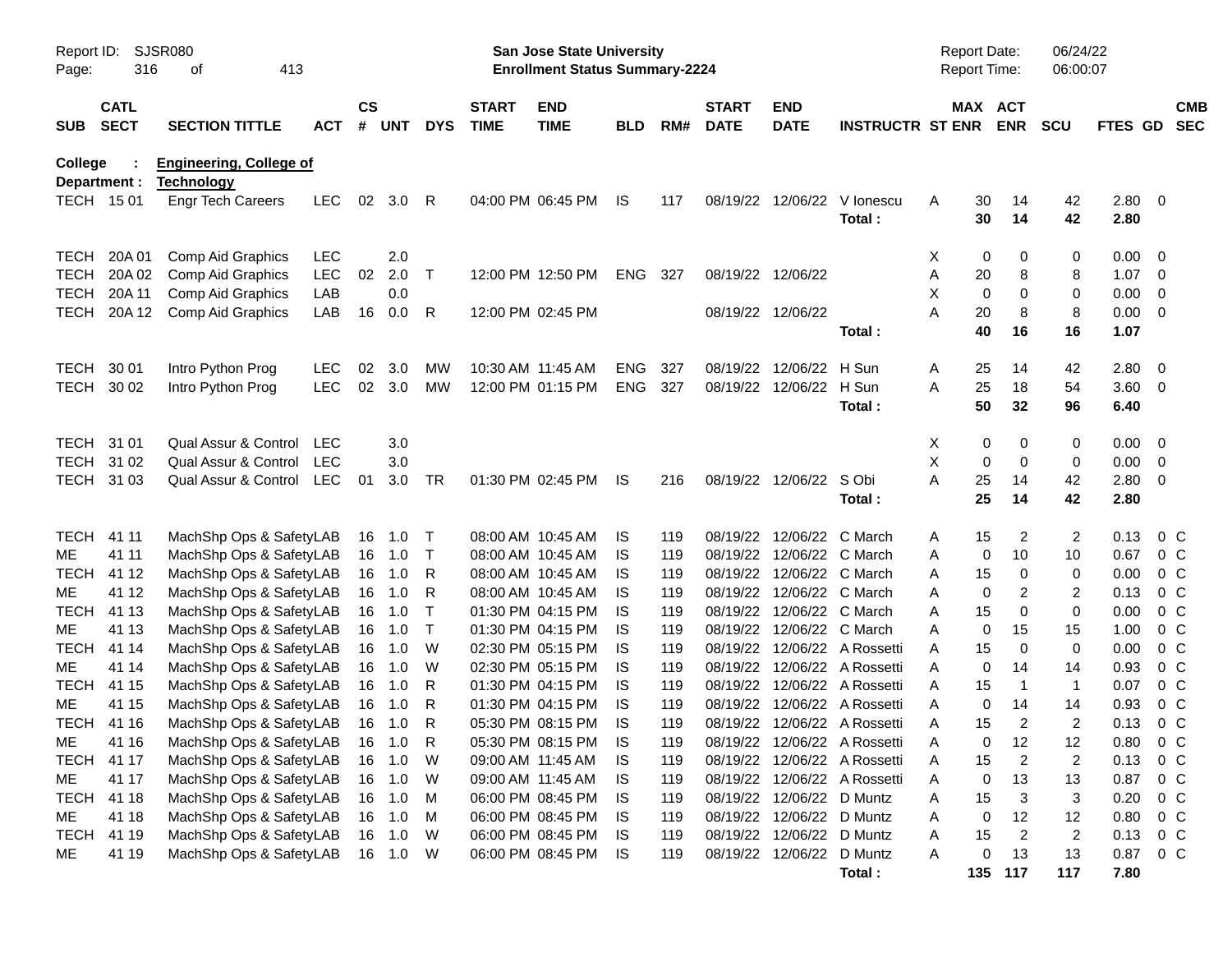| Report ID:<br>Page: | 317                        | SJSR080<br>413<br>оf  |              |                |            |              |                             | <b>San Jose State University</b><br><b>Enrollment Status Summary-2224</b> |            |     |                             |                           |                                                            | <b>Report Date:</b><br><b>Report Time:</b> |              |             | 06/24/22<br>06:00:07 |                     |                          |                          |
|---------------------|----------------------------|-----------------------|--------------|----------------|------------|--------------|-----------------------------|---------------------------------------------------------------------------|------------|-----|-----------------------------|---------------------------|------------------------------------------------------------|--------------------------------------------|--------------|-------------|----------------------|---------------------|--------------------------|--------------------------|
| <b>SUB</b>          | <b>CATL</b><br><b>SECT</b> | <b>SECTION TITTLE</b> | <b>ACT</b>   | <b>CS</b><br># | <b>UNT</b> | <b>DYS</b>   | <b>START</b><br><b>TIME</b> | <b>END</b><br><b>TIME</b>                                                 | <b>BLD</b> | RM# | <b>START</b><br><b>DATE</b> | <b>END</b><br><b>DATE</b> | <b>INSTRUCTR ST ENR</b>                                    |                                            | MAX ACT      | <b>ENR</b>  | <b>SCU</b>           | <b>FTES GD</b>      |                          | <b>CMB</b><br><b>SEC</b> |
| <b>TECH</b>         | 42 01                      | Mfg Mach Shop Proj    | LAB          | 16             | 1.0        | $\top$       |                             | 06:00 PM 08:45 PM                                                         | IS         | 119 | 08/19/22                    | 12/06/22 D Muntz          |                                                            | Α                                          | 24           | 1           | 1                    | 0.07                | 0 <sup>o</sup>           |                          |
| ME                  | 42 01                      | Mfg Mach Shop Proj    | LAB          | 16             | 1.0        | $\top$       |                             | 06:00 PM 08:45 PM                                                         | IS         | 119 |                             | 08/19/22 12/06/22 D Muntz | Total:                                                     | Α                                          | 0<br>24      | 0<br>1      | 0<br>1               | 0.00<br>0.07        | 0 <sup>o</sup>           |                          |
| <b>TECH</b>         | 45 01                      | Facilities Dsgn/Plan  | <b>LEC</b>   | 02             | 3.0        | TR           |                             | 06:00 PM 07:15 PM                                                         | <b>ENG</b> | 490 |                             | 08/19/22 12/06/22         | M Tehrani<br>Total:                                        | A                                          | 30<br>30     | 11<br>11    | 33<br>33             | 2.20<br>2.20        | $\overline{\phantom{0}}$ |                          |
| <b>TECH</b>         | 46 01                      | Manufacturing Proc I  | LEC          | 02             | 3.0        | МW           |                             | 12:30 PM 01:20 PM                                                         | IS         | 121 | 08/19/22                    | 12/06/22                  | A Rossetti                                                 | A                                          | 14           | 12          | 24                   | 2.40                | $\overline{\phantom{0}}$ |                          |
| <b>TECH</b>         | 46 11                      | Manufacturing Proc I  | LAB          | 16             | 0.0        | M            |                             | 01:30 PM 04:15 PM                                                         | IS         | 121 |                             | 08/19/22 12/06/22 D Muntz | Total:                                                     | Α                                          | 14<br>28     | 12<br>24    | 12<br>36             | $0.00 \t 0$<br>2.40 |                          |                          |
| TECH                | 60 01                      | Intro Electronics     | <b>LEC</b>   | 02             | 3.0        | <b>TR</b>    |                             | 10:30 AM 11:20 AM                                                         | IS         | 117 | 08/19/22                    |                           | 12/06/22 M Mortezaie A                                     |                                            | 30           | 0           | 0                    | $0.00 \t 0$         |                          |                          |
| <b>TECH</b>         | 60 02                      | Intro Electronics     | <b>LEC</b>   | 02             | 3.0        | МW           |                             | 07:30 AM 08:20 AM                                                         | IS         | 117 | 08/19/22                    |                           | 12/06/22 M Mortezaie A                                     |                                            | 30           | 30          | 60                   | $6.00 \quad 0$      |                          |                          |
| <b>TECH</b>         | 60 11                      | Intro Electronics     | LAB          | 16             | 0.0        | $\mathsf{T}$ |                             | 12:00 PM 02:45 PM                                                         | IS         | 117 | 08/19/22                    | 12/06/22                  | M Mortezaie                                                | A                                          | 30           | 0           | 0                    | 0.00                | $\overline{\phantom{0}}$ |                          |
| <b>TECH</b>         | 60 12                      | Intro Electronics     | LAB          | 16             | 0.0        | M            |                             | 09:00 AM 11:45 AM                                                         | IS         | 117 |                             |                           | 08/19/22 12/06/22 M Mortezaie                              | A                                          | 30           | 30          | 30                   | 0.00                | $\overline{\phantom{0}}$ |                          |
|                     |                            |                       |              |                |            |              |                             |                                                                           |            |     |                             |                           | Total:                                                     |                                            | 120          | 60          | 90                   | 6.00                |                          |                          |
| <b>TECH</b>         | 63 01                      | Analog Digital Circ   | <b>LEC</b>   | 02             | 3.0        | TR           |                             | 07:30 AM 08:20 AM                                                         | IS         | 216 | 08/19/22                    | 12/06/22                  | M Mortezaie                                                | A                                          | 30           | 31          | 62                   | 6.20                | $\overline{\phantom{0}}$ |                          |
| <b>TECH</b>         | 63 11                      | Analog Digital Circ   | LAB          | 16             | 0.0        | R            |                             | 12:00 PM 02:45 PM                                                         | IS         | 117 |                             |                           | 08/19/22 12/06/22 M Mortezaie A                            |                                            | 30           | 31          | 31                   | $0.00 \t 0$         |                          |                          |
|                     |                            |                       |              |                |            |              |                             |                                                                           |            |     |                             |                           | Total:                                                     |                                            | 60           | 62          | 93                   | 6.20                |                          |                          |
| TECH                | 65 01                      | Intro to Networks     | <b>LEC</b>   | 01             | 3.0        | <b>TR</b>    |                             | 09:00 AM 09:50 AM                                                         | <b>ENG</b> | 490 |                             |                           | 08/19/22 12/06/22 R Grotegut                               | A                                          | 30           | 30          | 60                   | $6.00 \quad 0$      |                          |                          |
| <b>TECH</b>         | 65 02                      | Intro to Networks     | <b>LEC</b>   | 01             | 3.0        | МW           |                             | 09:00 AM 09:50 AM                                                         | <b>ENG</b> | 490 | 08/19/22                    |                           | 12/06/22 R Grotegut                                        | Α                                          | 30           | 4           | 8                    | $0.80 \ 0$          |                          |                          |
| <b>TECH</b>         | 65 11                      | Intro to Networks     | LAB          | 15             | 0.0        | W            |                             | 10:30 AM 01:15 PM                                                         | <b>ENG</b> | 490 |                             |                           | 08/19/22 12/06/22 R Grotegut                               | A                                          | 30           | 30          | 30                   | $0.00 \t 0$         |                          |                          |
| <b>TECH</b>         | 65 12                      | Intro to Networks     | LAB          |                | 0.0        |              |                             |                                                                           |            |     |                             |                           |                                                            | X                                          | 0            | 0           | 0                    | 0.00                | $\overline{\phantom{0}}$ |                          |
| <b>TECH</b>         | 65 13                      | Intro to Networks     | LAB          | 15             | 0.0        | R            |                             | 01:30 PM 04:15 PM                                                         | <b>ENG</b> | 490 |                             |                           | 08/19/22 12/06/22 R Grotegut                               | Α                                          | 30           | 4           | 4                    | $0.00 \t 0$         |                          |                          |
|                     |                            |                       |              |                |            |              |                             |                                                                           |            |     |                             |                           | Total:                                                     |                                            | 120          | 68          | 102                  | 6.80                |                          |                          |
| <b>TECH</b>         | 66 01                      | Network Admin         | <b>LEC</b>   | 02             | 3.0        | TR           |                             | 10:30 AM 11:20 AM                                                         | <b>ENG</b> | 490 |                             |                           | 08/19/22 12/06/22 W Abdeljabba A                           |                                            | 30           | 30          | 60                   | $6.00 \quad 0$      |                          |                          |
|                     | TECH 66 02                 | Network Admin         | <b>LEC</b>   |                | 3.0        |              |                             |                                                                           |            |     |                             |                           |                                                            | Х                                          | 0            | 0           | 0                    | $0.00 \ 0$          |                          |                          |
|                     | TECH 66 03                 | Network Admin         | <b>LEC</b>   |                | 3.0        |              |                             |                                                                           |            |     |                             |                           |                                                            | X                                          | $\mathbf{0}$ | $\mathbf 0$ | 0                    | $0.00 \t 0$         |                          |                          |
| TECH 66 11          |                            | Network Admin         | LAB          |                | 16  0.0  F |              |                             |                                                                           |            |     |                             |                           | 09:00 AM 11:45 AM ENG 490 08/19/22 12/06/22 W Abdeljabba A |                                            | 30           | 30          | 30                   | $0.00 \t 0$         |                          |                          |
|                     | TECH 66 12                 | Network Admin         | LAB          |                | 0.0        |              |                             |                                                                           |            |     |                             |                           |                                                            | X                                          | 0            | 0           | 0                    | $0.00 \t 0$         |                          |                          |
|                     |                            |                       |              |                |            |              |                             |                                                                           |            |     |                             |                           | Total:                                                     |                                            | 60           | 60          | 90                   | 6.00                |                          |                          |
| TECH 67 01          |                            | Intro to IoT          | LEC 02 3.0 M |                |            |              |                             | 06:00 PM 07:45 PM ON                                                      |            |     |                             |                           | LINE 08/19/22 12/06/22 W Saichek                           | A                                          | 30           | 30          | 60                   | $6.00 \quad 0$      |                          |                          |
| TECH 67 11          |                            | Intro to IoT          | LAB          |                | 16  0.0  W |              |                             |                                                                           |            |     |                             |                           | 06:00 PM 08:45 PM ENG 490 08/19/22 12/06/22 W Saichek A    |                                            | 30           | 30          | 30                   | $0.00 \t 0$         |                          |                          |
|                     |                            |                       |              |                |            |              |                             |                                                                           |            |     |                             |                           | Total:                                                     |                                            | 60           | 60          | 90                   | 6.00                |                          |                          |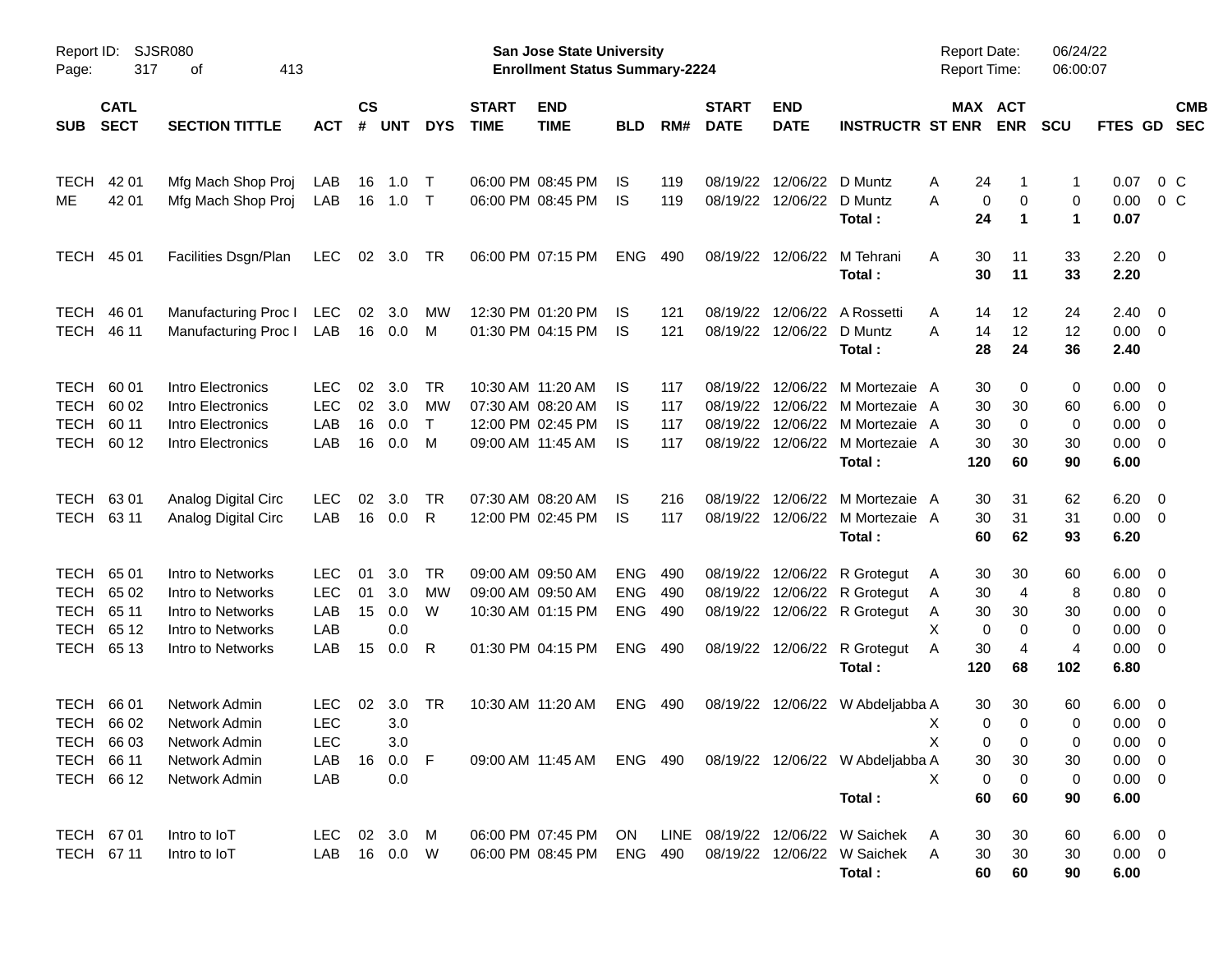| Report ID:<br>Page: | 318                        | <b>SJSR080</b><br>413<br>οf                |                   |                    |            |            |                             | San Jose State University<br><b>Enrollment Status Summary-2224</b> |            |     |                             |                           |                                            | <b>Report Date:</b><br>Report Time: |                              | 06/24/22<br>06:00:07 |                |                          |
|---------------------|----------------------------|--------------------------------------------|-------------------|--------------------|------------|------------|-----------------------------|--------------------------------------------------------------------|------------|-----|-----------------------------|---------------------------|--------------------------------------------|-------------------------------------|------------------------------|----------------------|----------------|--------------------------|
| <b>SUB</b>          | <b>CATL</b><br><b>SECT</b> | <b>SECTION TITTLE</b>                      | <b>ACT</b>        | $\mathsf{cs}$<br># | <b>UNT</b> | <b>DYS</b> | <b>START</b><br><b>TIME</b> | <b>END</b><br><b>TIME</b>                                          | <b>BLD</b> | RM# | <b>START</b><br><b>DATE</b> | <b>END</b><br><b>DATE</b> | <b>INSTRUCTR ST ENR</b>                    | MAX ACT                             | <b>ENR</b>                   | <b>SCU</b>           | <b>FTES GD</b> | <b>CMB</b><br><b>SEC</b> |
| <b>TECH</b>         | 68 01                      | <b>IoT</b> Systems                         | <b>LEC</b>        | 02                 | 3.0        | <b>TR</b>  |                             | 12:00 PM 12:50 PM                                                  | <b>ENG</b> | 490 |                             | 08/19/22 12/06/22         | W Abdeljabba A                             | 30                                  | 27                           | 54                   | $5.40 \ 0$     |                          |
| TECH                | 68 11                      | <b>IoT Systems</b>                         | LAB               | 16                 | 0.0        | F          |                             | 03:00 PM 05:45 PM                                                  | <b>ENG</b> | 490 |                             | 08/19/22 12/06/22         | W Abdeljabba A<br>Total:                   | 30<br>60                            | 27<br>54                     | 27<br>81             | 0.00<br>5.40   | - 0                      |
|                     | TECH 115 01                | Automation/Robotics                        | <b>LEC</b>        |                    | 3.0        |            |                             |                                                                    |            |     |                             |                           | X                                          | 0                                   | $\mathbf 0$                  | 0                    | 0.00           | $\overline{\phantom{0}}$ |
|                     | TECH 115 02<br>TECH 115 11 | Automation/Robotics<br>Automation/Robotics | <b>LEC</b><br>LAB | 02                 | 3.0<br>0.0 | M          |                             | 09:00 AM 10:40 AM                                                  | IS         | 121 |                             |                           | 08/19/22 12/06/22 A MaraghehmoA<br>X       | 30<br>$\mathbf 0$                   | 10<br>$\Omega$               | 20<br>0              | 2.00<br>0.00   | - 0<br>$\overline{0}$    |
|                     | TECH 115 12                | Automation/Robotics                        | LAB               | 16                 | 0.0        | W          |                             | 07:30 AM 10:15 AM                                                  | IS         | 121 |                             |                           | 08/19/22 12/06/22 R Werkman<br>A<br>Total: | 30<br>60                            | 10<br>20                     | 10<br>30             | 0.00<br>2.00   | - 0                      |
|                     | TECH 136 01                | Software Qual Mgmt                         | LEC               |                    | 3.0        |            |                             |                                                                    |            |     |                             |                           | Х                                          | 0                                   | 0                            | 0                    | 0.00 0         |                          |
|                     | TECH 136 03<br>TECH 136 04 | Software Qual Mgmt<br>Software Qual Mgmt   | LAB<br>LEC        |                    | 0.0<br>3.0 |            |                             |                                                                    |            |     |                             |                           | Χ<br>X                                     | 0<br>0                              | 0<br>$\Omega$                | 0<br>0               | 0.00<br>0.00   | - 0<br>0                 |
|                     | TECH 136 05                | Software Qual Mgmt                         | <b>LEC</b>        | 01                 | 3.0        | S          |                             | 08:00 AM 10:30 AM                                                  | IS         | 216 |                             |                           | 08/19/22 12/06/22 R VenkatramaA            | 25                                  | 13                           | 26                   | 2.60           | 0                        |
|                     | TECH 136 06                | Software Qual Mgmt                         | <b>LEC</b>        | 01                 | 3.0        | S          |                             | 10:45 AM 01:15 PM                                                  | IS         | 216 |                             |                           | 08/19/22 12/06/22 R VenkatramaA            | 25                                  | 20                           | 40                   | 4.00           | 0                        |
|                     | TECH 136 11                | Software Qual Mgmt                         | LAB               |                    | 0.0        |            |                             |                                                                    |            |     |                             |                           | X                                          | $\mathbf 0$                         | $\Omega$                     | 0                    | 0.00           | $\overline{0}$           |
|                     | TECH 136 13                | Software Qual Mgmt                         | LAB               | 15                 | 0.0        | <b>TBA</b> |                             |                                                                    |            |     |                             |                           | 08/19/22 12/06/22 R VenkatramaA            | 25                                  | 13                           | 13                   | 0.00           | $\overline{0}$           |
|                     | TECH 136 14                | Software Qual Mgmt                         | LAB               | 15                 | 0.0        | <b>TBA</b> |                             |                                                                    |            |     |                             |                           | 08/19/22 12/06/22 R VenkatramaA            | 25                                  | 20                           | 20                   | 0.00           | - 0                      |
|                     |                            |                                            |                   |                    |            |            |                             |                                                                    |            |     |                             |                           | Total:                                     | 100                                 | 66                           | 99                   | 6.60           |                          |
|                     | TECH 140 01                | Prod Dsgn & Prototyp LEC                   |                   | 02                 | 3.0        | R          |                             | 03:00 PM 04:45 PM                                                  | <b>ENG</b> | 103 |                             | 08/19/22 12/06/22         | D Yan<br>A                                 | 36                                  | 23                           | 46                   | 4.60           | $0\,C$                   |
| ME.                 | 140 01                     | Prod Dsgn & Prototyp LEC                   |                   | 02                 | 3.0        | R          |                             | 03:00 PM 04:45 PM                                                  | <b>ENG</b> | 103 | 08/19/22                    | 12/06/22                  | D Yan<br>Α                                 | 0                                   | 6                            | 12                   | 1.25           | 1 C                      |
|                     | TECH 140 11                | Prod Dsgn & Prototyp LAB                   |                   | 16                 | 0.0        | R          |                             | 06:00 PM 08:45 PM                                                  | <b>ENG</b> | 103 |                             | 08/19/22 12/06/22         | D Yan<br>A                                 | 18                                  | 10                           | 10                   | 0.00           | 0 <sup>C</sup>           |
| ME.                 | 140 11                     | Prod Dsgn & Prototyp LAB                   |                   | 16                 | 0.0        | R          |                             | 06:00 PM 08:45 PM                                                  | <b>ENG</b> | 103 |                             | 08/19/22 12/06/22         | D Yan<br>A                                 | $\mathbf 0$                         | 5                            | 5                    | 0.00           | 1 C                      |
|                     | TECH 140 12                | Prod Dsgn & Prototyp LAB                   |                   | 16                 | 0.0        | W          |                             | 09:00 AM 11:45 AM                                                  | <b>ENG</b> | 103 |                             | 08/19/22 12/06/22         | D Yan<br>A                                 | 18                                  | 13                           | 13                   | 0.00           | 0 <sup>C</sup>           |
| ME.                 | 140 12                     | Prod Dsgn & Prototyp LAB                   |                   | 16                 | 0.0        | W          |                             | 09:00 AM 11:45 AM                                                  | <b>ENG</b> | 103 |                             | 08/19/22 12/06/22         | A<br>D Yan                                 | $\mathbf 0$                         | $\overline{1}$               | $\mathbf{1}$         | 0.00           | $0\,C$                   |
|                     |                            |                                            |                   |                    |            |            |                             |                                                                    |            |     |                             |                           | Total:                                     | 72                                  | 58                           | 87                   | 5.85           |                          |
|                     | TECH 145 01                | Lean Manufacturing                         | LEC               | 03                 | 3.0        | МW         |                             | 06:00 PM 07:15 PM                                                  | IS         | 216 |                             | 08/19/22 12/06/22         | K Suleman<br>A<br>Total:                   | 35<br>35                            | 42<br>42                     | 126<br>126           | 8.45 1<br>8.45 |                          |
|                     |                            |                                            |                   |                    |            |            |                             |                                                                    |            |     |                             |                           |                                            |                                     |                              |                      |                |                          |
|                     | TECH 146 01                | 3D Printing & App                          | LEC 04 3.0 M      |                    |            |            |                             | 06:00 PM 08:45 PM ENG 101                                          |            |     |                             |                           | 08/19/22 12/06/22 T Langston A<br>Total:   | 20<br>20                            | 4<br>$\overline{\mathbf{4}}$ | 12<br>12             | 0.80 0<br>0.80 |                          |
|                     | TECH 147 01                | Mfg Analysis & Mgmt LEC                    |                   |                    | 3.0        |            |                             |                                                                    |            |     |                             |                           | Х                                          | 0                                   | 0                            | 0                    | $0.00 \t 0$    |                          |
|                     | TECH 147 02                | Mfg Analysis & Mgmt LEC                    |                   |                    | $3.0\,$    |            |                             |                                                                    |            |     |                             |                           | $\mathsf X$                                | $\pmb{0}$                           | $\mathbf 0$                  | 0                    | $0.00 \t 0$    |                          |
|                     | TECH 147 03                | Mfg Analysis & Mgmt LEC                    |                   | 02                 | $3.0$ T    |            |                             | 09:00 AM 10:40 AM IS                                               |            | 117 |                             | 08/19/22 12/06/22 S Obi   | Α                                          | $30\,$                              | 28                           | 56                   | 5.60 0         |                          |
|                     | TECH 147 11                | Mfg Analysis & Mgmt LAB                    |                   |                    | 0.0        |            |                             |                                                                    |            |     |                             |                           | X                                          | $\mathbf 0$                         | 0                            | 0                    | $0.00 \t 0$    |                          |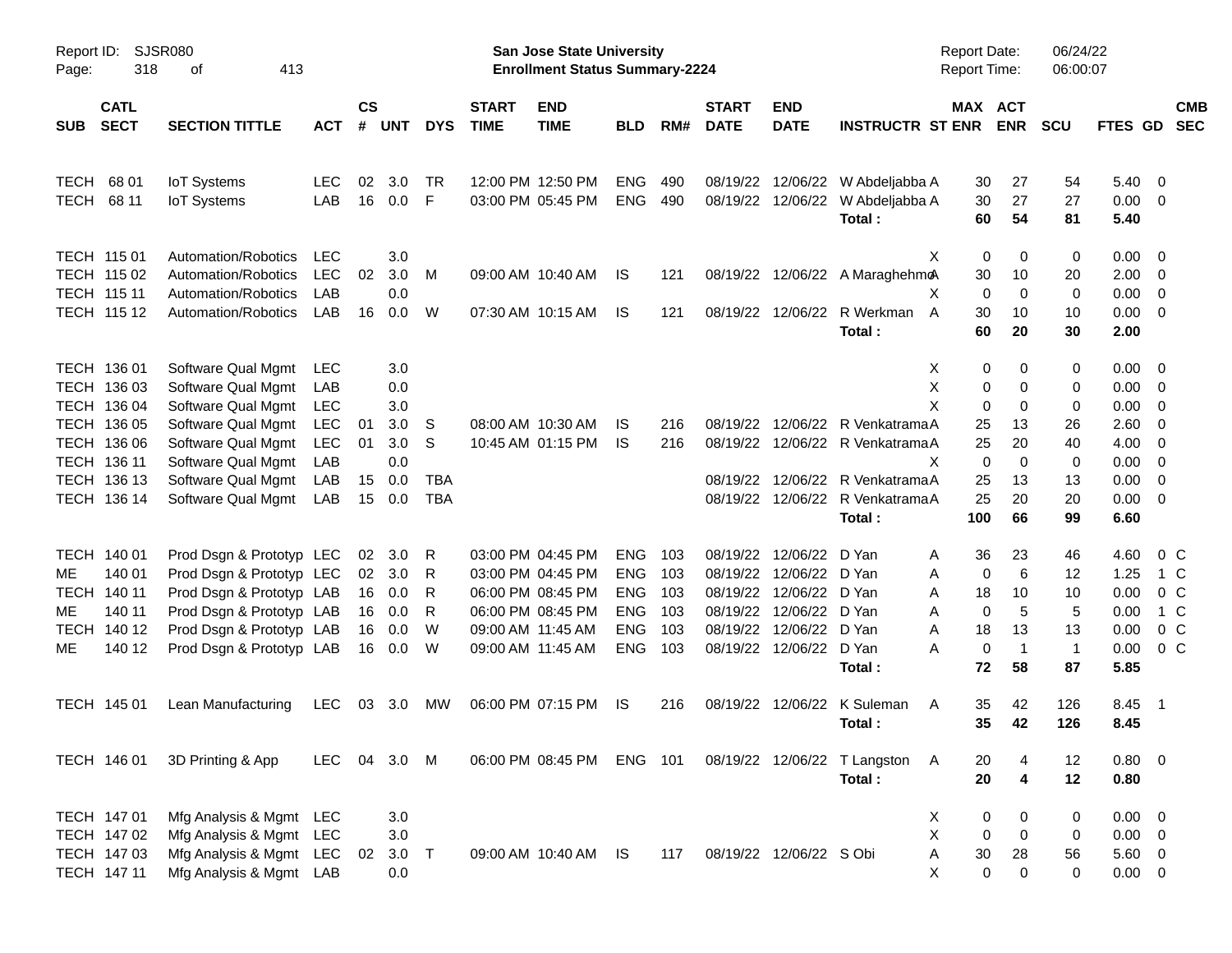| Report ID:<br>Page:                      | <b>SJSR080</b><br>319<br>413<br>οf   |            |                    |                |                   |                             | San Jose State University<br><b>Enrollment Status Summary-2224</b> |            |             |                             |                            |                                                                         | <b>Report Date:</b><br><b>Report Time:</b> |                       | 06/24/22<br>06:00:07 |                     |                          |            |
|------------------------------------------|--------------------------------------|------------|--------------------|----------------|-------------------|-----------------------------|--------------------------------------------------------------------|------------|-------------|-----------------------------|----------------------------|-------------------------------------------------------------------------|--------------------------------------------|-----------------------|----------------------|---------------------|--------------------------|------------|
| <b>CATL</b><br><b>SECT</b><br><b>SUB</b> | <b>SECTION TITTLE</b>                | <b>ACT</b> | $\mathsf{cs}$<br># | <b>UNT</b>     | <b>DYS</b>        | <b>START</b><br><b>TIME</b> | <b>END</b><br><b>TIME</b>                                          | <b>BLD</b> | RM#         | <b>START</b><br><b>DATE</b> | <b>END</b><br><b>DATE</b>  | <b>INSTRUCTR ST ENR</b>                                                 |                                            | MAX ACT<br><b>ENR</b> | <b>SCU</b>           | FTES GD SEC         |                          | <b>CMB</b> |
| TECH 147 12                              | Mfg Analysis & Mgmt LAB              |            |                    | 0.0            |                   |                             |                                                                    |            |             |                             |                            |                                                                         | Х                                          | 0<br>0                | 0                    | $0.00 \t 0$         |                          |            |
| TECH 147 13                              | Mfg Analysis & Mgmt LAB              |            | 16                 | 0.0            | R                 |                             | 09:00 AM 11:45 AM                                                  | IS.        | 117         |                             | 08/19/22 12/06/22 S Obi    | Total:                                                                  | A<br>30<br>60                              | 28<br>56              | 28<br>84             | $0.00 \t 0$<br>5.60 |                          |            |
| TECH 165 01                              | Wireless Comm Tech                   | <b>LEC</b> | 02                 | 3.0            | TR                |                             | 10:30 AM 11:20 AM                                                  | <b>ENG</b> | 103         | 08/19/22                    |                            | 12/06/22 O Rashel                                                       | 30<br>A                                    | 20                    | 40                   | $4.00 \t 0$         |                          |            |
| TECH 165 02                              | Wireless Comm Tech                   | LEC        |                    | $02 \quad 3.0$ | TR                |                             | 01:30 PM 02:20 PM                                                  | ON.        | LINE        | 08/19/22                    |                            | 12/06/22 F Mahzabeen A                                                  | 30                                         | 18                    | 36                   | 3.60 0              |                          |            |
| TECH 165 11                              | Wireless Comm Tech                   | LAB        | 16                 | 0.0            | $\mathsf{T}$      |                             | 01:30 PM 04:15 PM                                                  | <b>ENG</b> | 103         | 08/19/22                    |                            | 12/06/22 O Rashel                                                       | 30<br>A                                    | 20                    | 20                   | 0.00                | $\overline{\mathbf{0}}$  |            |
| TECH 165 12                              | Wireless Comm Tech LAB               |            | 16                 | 0.0            | W                 |                             | 01:30 PM 04:15 PM                                                  | <b>ON</b>  | <b>LINE</b> |                             |                            | 08/19/22 12/06/22 F Mahzabeen A                                         | 30                                         | 18                    | 18                   | $0.00 \t 0$         |                          |            |
|                                          |                                      |            |                    |                |                   |                             |                                                                    |            |             |                             |                            | Total:                                                                  | 120                                        | 76                    | 114                  | 7.60                |                          |            |
| TECH 170 01                              | Conn Products Apps                   | LEC        | 02                 | 3.0            | TBA               |                             |                                                                    | <b>ON</b>  | <b>LINE</b> |                             | 08/19/22 12/06/22 D Frezzo |                                                                         | 30<br>A                                    | 30                    | 60                   | $6.00 \t 0$         |                          |            |
| TECH 170 11                              | Conn Products Apps                   | LAB        | 16                 | 0.0            | <b>TBA</b>        |                             |                                                                    | ON         | <b>LINE</b> |                             | 08/19/22 12/06/22 D Frezzo |                                                                         | 30<br>A                                    | 30                    | 30                   | $0.00 \t 0$         |                          |            |
|                                          |                                      |            |                    |                |                   |                             |                                                                    |            |             |                             |                            | Total:                                                                  | 60                                         | 60                    | 90                   | 6.00                |                          |            |
| TECH 171 01                              | Netwk Sec & Prev                     | <b>LEC</b> |                    | 3.0            |                   |                             |                                                                    |            |             |                             |                            |                                                                         | X                                          | 0<br>0                | 0                    | $0.00 \t 0$         |                          |            |
| TECH 171 02                              | Netwk Sec & Prev                     | <b>LEC</b> |                    | 3.0            |                   |                             |                                                                    |            |             |                             |                            |                                                                         | X                                          | 0<br>0                | 0                    | $0.00 \t 0$         |                          |            |
| TECH 171 03                              | Netwk Sec & Prev                     | LEC        | 02                 | 3.0            | F                 |                             | 05:00 PM 07:30 PM                                                  | IS.        | 216         |                             |                            | 08/19/22 12/06/22 B Venkatrama A                                        | 25                                         | 25                    | 50                   | 5.00                | $\overline{\mathbf{0}}$  |            |
| TECH 171 04                              | Netwk Sec & Prev                     | LEC        | 02                 | 3.0            | S                 |                             | 08:00 AM 10:30 AM                                                  | IS.        | 117         |                             |                            | 08/19/22 12/06/22 B Venkatrama A                                        | 25                                         | 16                    | 32                   | 3.20                | $\overline{\mathbf{0}}$  |            |
| TECH 171 11                              | Netwk Sec & Prev                     | LAB        |                    | 0.0            |                   |                             |                                                                    |            |             |                             |                            |                                                                         | X<br>X                                     | 0<br>0                | 0                    | 0.00                | $\overline{\mathbf{0}}$  |            |
| TECH 171 12                              | Netwk Sec & Prev                     | LAB        |                    | 0.0            |                   |                             |                                                                    |            |             |                             |                            |                                                                         |                                            | 0<br>0                | 0                    | 0.00                | $\overline{\phantom{0}}$ |            |
| TECH 171 13<br>TECH 171 14               | Netwk Sec & Prev<br>Netwk Sec & Prev | LAB<br>LAB | 16<br>16           | 0.0<br>0.0     | TBA<br><b>TBA</b> |                             |                                                                    |            |             |                             |                            | 08/19/22 12/06/22 B Venkatrama A<br>08/19/22 12/06/22 B Venkatrama A    | 25<br>25                                   | 25<br>16              | 75<br>48             | 0.00<br>$0.00 \t 0$ | $\overline{\mathbf{0}}$  |            |
|                                          |                                      |            |                    |                |                   |                             |                                                                    |            |             |                             |                            | Total:                                                                  | 100                                        | 82                    | 205                  | 8.20                |                          |            |
| TECH 173 01                              | <b>Cloud Computing</b>               | LEC.       |                    | 02 3.0         | TR                |                             | 10:30 AM 11:45 AM                                                  |            |             |                             |                            | 08/19/22 12/06/22 R Grotegut                                            | 30<br>A                                    | 30                    | 90                   | 6.05                | $\overline{\phantom{1}}$ |            |
|                                          |                                      |            |                    |                |                   |                             |                                                                    |            |             |                             |                            | Total:                                                                  | 30                                         | 30                    | 90                   | 6.05                |                          |            |
| TECH 175 01                              | Industrial IoT                       | <b>LEC</b> |                    | 02 3.0         | TR                |                             | 01:30 PM 02:45 PM                                                  | ENG 327    |             |                             | 08/19/22 12/06/22 A Banafa |                                                                         | 25<br>A                                    | 13                    | 39                   | 2.60 0              |                          |            |
|                                          |                                      |            |                    |                |                   |                             |                                                                    |            |             |                             |                            | Total:                                                                  | 25                                         | 13                    | 39                   | 2.60                |                          |            |
| TECH 176 01                              | Machine Learning                     | LEC        |                    | $02 \quad 3.0$ |                   |                             |                                                                    |            |             |                             | 08/19/22 12/06/22          |                                                                         | X                                          | 0<br>0                | 0                    | $0.00 \t 0$         |                          |            |
|                                          | TECH 176 02 Machine Learning         |            |                    |                |                   |                             |                                                                    |            |             |                             |                            | LEC 02 3.0 MW 03:00 PM 04:15 PM ENG 401 08/19/22 12/06/22 A MaraghehmoA |                                            | 30<br>9               | 27                   | 1.80 0              |                          |            |
|                                          |                                      |            |                    |                |                   |                             |                                                                    |            |             |                             |                            | Total:                                                                  | 30                                         | 9                     | 27                   | 1.80                |                          |            |
| TECH 177 01                              | Data Sci Ind Tech                    | LEC 02 3.0 |                    |                |                   |                             |                                                                    |            |             |                             | 08/19/22 12/06/22          |                                                                         | X                                          | 0<br>0                | 0                    | $0.00 \t 0$         |                          |            |
| TECH 177 02                              | Data Sci Ind Tech                    |            |                    |                |                   |                             | LEC 02 3.0 TR 03:00 PM 04:15 PM ENG 401                            |            |             |                             |                            | 08/19/22 12/06/22 F Davoudi Ka A                                        | 40                                         | 0                     | 0                    | $0.00 \t 0$         |                          |            |
|                                          |                                      |            |                    |                |                   |                             |                                                                    |            |             |                             |                            | Total:                                                                  | 40                                         | 0                     | $\bf{0}$             | 0.00                |                          |            |
| TECH 179 01                              | <b>Cyber Security</b>                | LEC 02 3.0 |                    |                |                   |                             |                                                                    |            |             |                             | 08/19/22 12/06/22          |                                                                         | X                                          | 0<br>$\mathbf 0$      | 0                    | $0.00 \t 0$         |                          |            |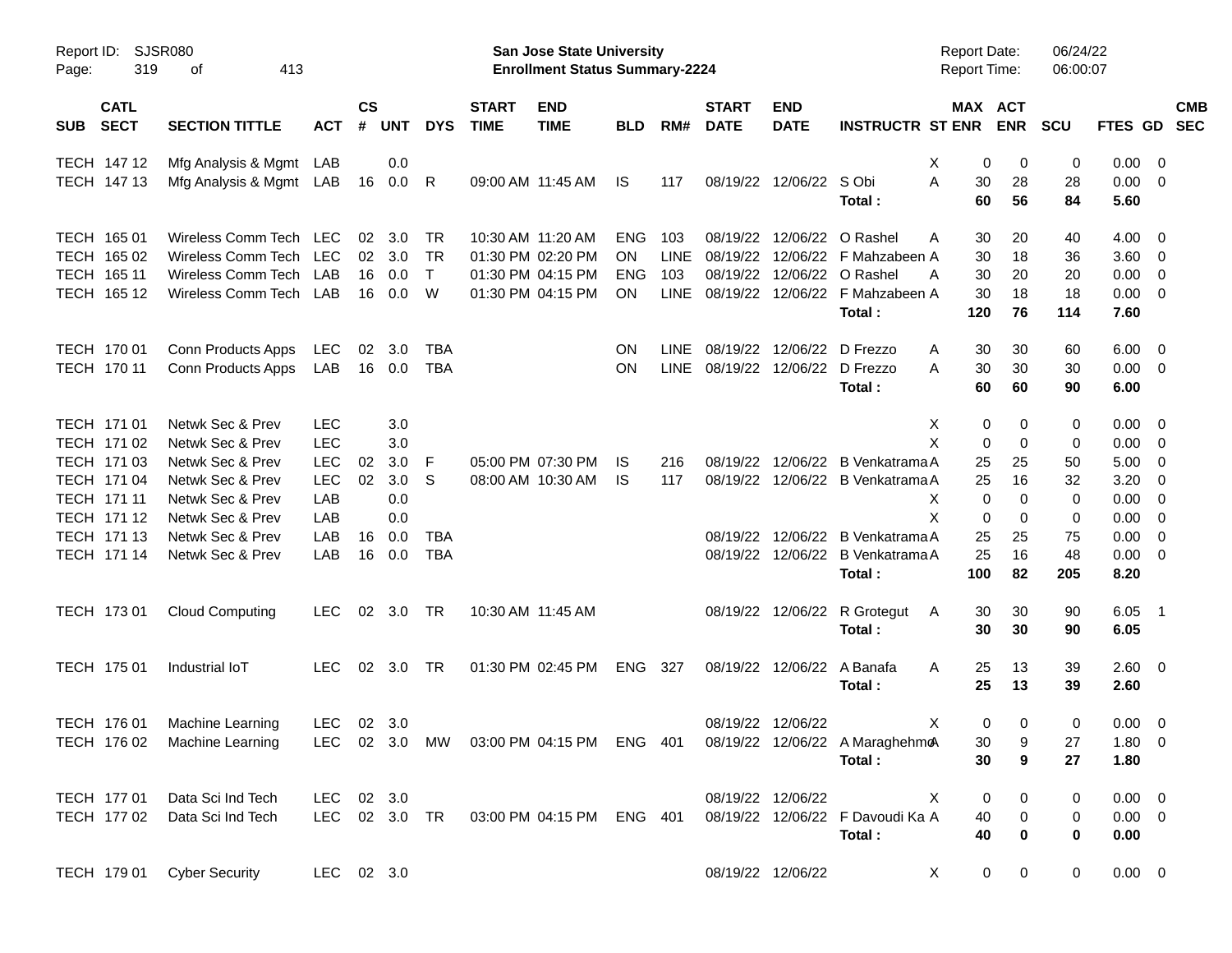| Report ID:<br>Page: | 320                        | <b>SJSR080</b><br>413<br>οf              |                          |                    |            |                          |                             | San Jose State University<br><b>Enrollment Status Summary-2224</b> |            |                     |                             |                              |                                            | <b>Report Date:</b><br><b>Report Time:</b> |                       | 06:00:07                    | 06/24/22         |                                  |                          |
|---------------------|----------------------------|------------------------------------------|--------------------------|--------------------|------------|--------------------------|-----------------------------|--------------------------------------------------------------------|------------|---------------------|-----------------------------|------------------------------|--------------------------------------------|--------------------------------------------|-----------------------|-----------------------------|------------------|----------------------------------|--------------------------|
| <b>SUB</b>          | <b>CATL</b><br><b>SECT</b> | <b>SECTION TITTLE</b>                    | <b>ACT</b>               | $\mathsf{cs}$<br># | <b>UNT</b> | <b>DYS</b>               | <b>START</b><br><b>TIME</b> | <b>END</b><br><b>TIME</b>                                          | <b>BLD</b> | RM#                 | <b>START</b><br><b>DATE</b> | <b>END</b><br><b>DATE</b>    | <b>INSTRUCTR ST ENR</b>                    |                                            | MAX ACT<br><b>ENR</b> | <b>SCU</b>                  | <b>FTES GD</b>   |                                  | <b>CMB</b><br><b>SEC</b> |
|                     | TECH 179 02                | <b>Cyber Security</b>                    | LEC                      | 02                 | 3.0        |                          |                             |                                                                    |            |                     | 08/19/22                    | 12/06/22                     |                                            | Χ                                          | 0                     | 0<br>0                      | 0.00             | 0                                |                          |
|                     | TECH 179 03                | <b>Cyber Security</b>                    | <b>LEC</b>               | 02                 | 3.0        | F                        |                             | 07:45 PM 10:15 PM                                                  | IS.        | 216                 | 08/19/22                    | 12/06/22                     | B Venkatrama A                             |                                            | 30<br>30              | 90                          | 6.00             | $\mathbf 0$                      |                          |
|                     | TECH 179 04                | <b>Cyber Security</b>                    | <b>LEC</b>               |                    | 02 3.0     | S                        |                             | 10:45 AM 01:15 PM                                                  | IS.        | 117                 | 08/19/22                    | 12/06/22                     | B Venkatrama A<br>Total:                   |                                            | 30<br>30<br>60<br>60  | 90<br>180                   | 6.00<br>12.00    | $\overline{0}$                   |                          |
|                     | TECH 180A01                | Indiv St El Comtec                       | <b>SUP</b>               | 36                 | 3.0        | TBA                      |                             |                                                                    | <b>ON</b>  | <b>LINE</b>         | 08/19/22                    | 12/06/22                     | S Obi                                      | A                                          | 20                    | 0<br>0                      | 0.00             | 0                                |                          |
|                     |                            | TECH 180A 02 Indiv St El Comtec          | <b>SUP</b>               | 36                 | 1.0        | <b>TBA</b>               |                             |                                                                    | ON         |                     |                             | LINE 08/19/22 12/06/22 S Obi |                                            | A                                          | 20                    | 0<br>0                      | 0.00             | 0                                |                          |
|                     |                            |                                          |                          |                    |            |                          |                             |                                                                    |            |                     |                             |                              | Total:                                     |                                            | 40                    | 0<br>0                      | 0.00             |                                  |                          |
|                     |                            | TECH 180B 01 Indiv St Manufactg          | <b>SUP</b>               | 36                 | 3.0        | <b>TBA</b>               |                             |                                                                    | <b>ON</b>  | LINE.               | 08/19/22                    | 12/06/22                     | F Barez                                    | A                                          | 20                    | 0<br>0                      | 0.00             | 0                                |                          |
|                     |                            | TECH 180B 02 Indiv St Manufactg          | <b>SUP</b>               | 36                 | 1.0        | <b>TBA</b>               |                             |                                                                    | ON         |                     | LINE 08/19/22               | 12/06/22 F Barez             |                                            | Α                                          | 20                    | 0<br>0                      | 0.00             | $\mathbf 0$                      |                          |
|                     |                            | TECH 180B 03 Indiv St Manufactg          | <b>SUP</b>               | 36                 | 2.0        |                          |                             |                                                                    |            |                     |                             | 08/19/22 12/06/22            |                                            | X                                          | 0                     | 0<br>0                      | 0.00             | $\overline{0}$                   |                          |
|                     |                            |                                          |                          |                    |            |                          |                             |                                                                    |            |                     |                             |                              | Total:                                     |                                            | 40                    | 0<br>0                      | 0.00             |                                  |                          |
|                     |                            | TECH 190A 01 Senior Project I            | <b>SEM</b>               | 05                 | 3.0        | W                        |                             | 01:30 PM 04:15 PM                                                  | <b>ENG</b> | 490                 | 08/19/22                    | 12/06/22                     | M Tehrani                                  | A                                          | 33<br>30              | 99                          | 6.60             | 0                                |                          |
|                     |                            | TECH 190A 02 Senior Project I            | <b>SEM</b>               | 05                 | 3.0        | W                        |                             | 01:30 PM 04:15 PM                                                  | <b>ENG</b> | 103                 | 08/19/22                    | 12/06/22                     | D Yan                                      | A                                          | 30                    | 7<br>21                     | 1.40             | 0                                |                          |
|                     |                            | TECH 190A 03 Senior Project I            | <b>SEM</b>               | 05                 | 3.0        | W                        |                             | 01:30 PM 04:15 PM                                                  | IS.        | 117                 | 08/19/22                    | 12/06/22 A Zargar            |                                            | A                                          | 30<br>11              | 33                          | 2.20             | 0                                |                          |
|                     |                            | TECH 190A 04 Senior Project I            | <b>SEM</b>               | 05                 | 3.0        | W                        |                             | 01:30 PM 04:15 PM                                                  | IS         | 216                 | 08/19/22                    |                              | 12/06/22 V lonescu<br>Total:               | A<br>120                                   | 30<br>30<br>81        | 90<br>243                   | 6.00<br>16.20    | 0                                |                          |
|                     |                            |                                          |                          |                    |            |                          |                             |                                                                    |            |                     |                             |                              |                                            |                                            |                       |                             |                  |                                  |                          |
|                     | TECH 195 01                | Cooperative Intern                       | <b>SUP</b>               | 36                 | 3.0        | TBA                      |                             |                                                                    | <b>ON</b>  |                     | LINE 08/19/22 12/06/22      |                              | S Obi                                      | Α                                          | 20                    | 0<br>0                      | 0.00             | $\overline{0}$                   |                          |
|                     |                            |                                          |                          |                    |            |                          |                             |                                                                    |            |                     |                             |                              | Total:                                     |                                            | 20                    | 0<br>0                      | 0.00             |                                  |                          |
|                     | TECH 198 01                | Technology & Civil                       | <b>LEC</b>               | 02                 | 3.0        | <b>TBA</b>               |                             |                                                                    | <b>ON</b>  |                     | LINE 08/19/22               | 12/06/22                     | L Zou                                      | A                                          | 40<br>25              | 75                          | 5.00             | $0\,$ C                          |                          |
|                     | CMPE 198 01                | Technology & Civil                       | <b>LEC</b>               | 02                 | 3.0        | <b>TBA</b>               |                             |                                                                    | <b>ON</b>  | LINE                | 08/19/22                    | 12/06/22 L Zou               |                                            | A                                          | 0                     | $\overline{c}$<br>6         | 0.40             | 0 <sup>C</sup>                   |                          |
| ME.                 | 198 01                     | Technology & Civil                       | <b>LEC</b>               | 02                 | 3.0        | <b>TBA</b>               |                             |                                                                    | <b>ON</b>  | <b>LINE</b>         | 08/19/22                    | 12/06/22                     | L Zou                                      | Α                                          | 0                     | 3<br>$\mathbf 1$            | 0.20             | 0 <sup>C</sup>                   |                          |
|                     | ENGR 198 01                | Technology & Civil                       | <b>LEC</b>               | 02                 | 3.0        | <b>TBA</b>               |                             |                                                                    | <b>ON</b>  | <b>LINE</b>         | 08/19/22                    | 12/06/22<br>12/06/22         | L Zou<br>L Zou                             | Α                                          | 0                     | 9<br>3                      | 0.60             | 0 <sup>C</sup>                   |                          |
|                     | TECH 198 02<br>CMPE 198 02 | Technology & Civil<br>Technology & Civil | <b>LEC</b><br><b>LEC</b> | 02<br>02           | 3.0<br>3.0 | <b>TBA</b><br><b>TBA</b> |                             |                                                                    | ON<br>ON   | <b>LINE</b><br>LINE | 08/19/22<br>08/19/22        | 12/06/22                     | L Zou                                      | Α<br>A                                     | 40<br>0               | 3<br>9<br>$\mathbf{1}$<br>3 | 0.60<br>0.20     | 0 <sup>C</sup><br>0 <sup>C</sup> |                          |
| ME.                 | 198 02                     | Technology & Civil                       | <b>LEC</b>               | 02                 | 3.0        | <b>TBA</b>               |                             |                                                                    | ON         | <b>LINE</b>         | 08/19/22                    | 12/06/22                     | L Zou                                      | A                                          | 0                     | 0<br>0                      | 0.00             | 0 <sup>C</sup>                   |                          |
|                     | ENGR 198 02                | Technology & Civil                       | <b>LEC</b>               | 02                 | 3.0        | <b>TBA</b>               |                             |                                                                    | ON         |                     |                             | LINE 08/19/22 12/06/22 L Zou |                                            | Α                                          | 0                     | 3<br>$\mathbf 1$            | 0.20             | 0 <sup>o</sup>                   |                          |
|                     | TECH 198 03                | Technology & Civil                       | LEC                      |                    | 02 3.0     | <b>MW</b>                |                             | 09:00 AM 10:15 AM                                                  | ON         |                     |                             |                              | LINE 08/19/22 12/06/22 M Tehrani           |                                            | 18<br>40              | 54                          | 3.60             | $0\,C$                           |                          |
|                     | CMPE 198 03                | Technology & Civil                       | <b>LEC</b>               |                    | 02 3.0     | МW                       |                             | 09:00 AM 10:15 AM                                                  | <b>ON</b>  |                     |                             |                              | LINE 08/19/22 12/06/22 M Tehrani           | Α                                          | -1<br>0               | 3                           | 0.20             | $0\,C$                           |                          |
| ME                  | 198 03                     | Technology & Civil                       | <b>LEC</b>               |                    | 02 3.0     | МW                       |                             | 09:00 AM 10:15 AM                                                  | <b>ON</b>  |                     |                             |                              | LINE 08/19/22 12/06/22 M Tehrani           | Α                                          | 0                     | $\boldsymbol{0}$<br>0       | 0.00             | $0\,C$                           |                          |
|                     | ENGR 198 03                | Technology & Civil                       | <b>LEC</b>               |                    | 02 3.0     | МW                       |                             | 09:00 AM 10:15 AM                                                  | <b>ON</b>  |                     |                             |                              | LINE 08/19/22 12/06/22 M Tehrani           | Α                                          | 0                     | 5<br>15                     | 1.00             | $0\,C$                           |                          |
|                     |                            |                                          |                          |                    |            |                          |                             |                                                                    |            |                     |                             |                              | Total:                                     | 120                                        | 60                    | 180                         | 12.00            |                                  |                          |
|                     | TECH 233 01                | Des & Anal of Exp                        | SEM 05 3.0 TR            |                    |            |                          |                             | 04:30 PM 05:45 PM IS                                               |            | 216                 |                             |                              | 08/19/22 12/06/22 F Davoudi Ka A<br>Total: |                                            | 25<br>25              | 12<br>4<br>4<br>12          | $0.95$ 3<br>0.95 |                                  |                          |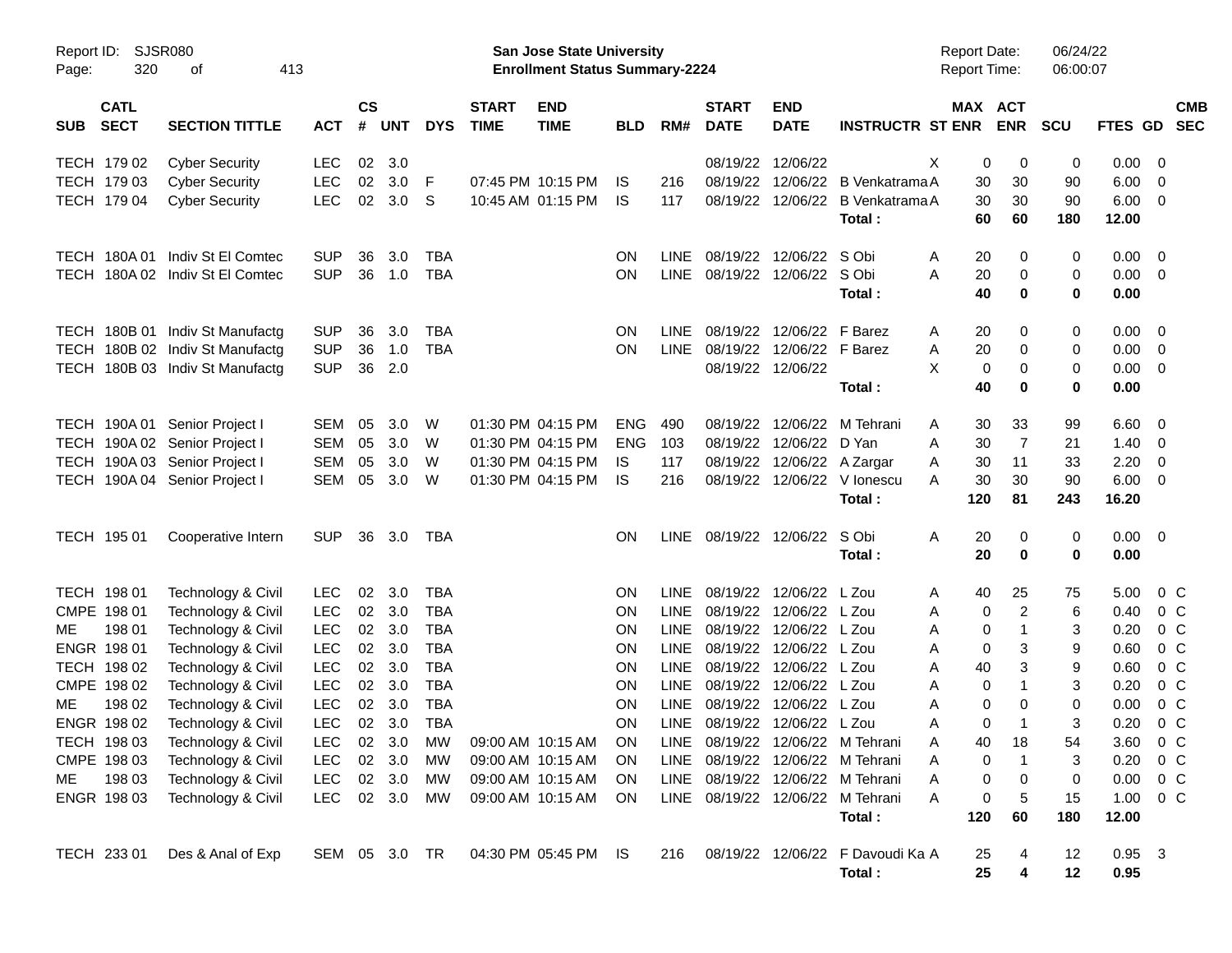| Page:               | Report ID:<br>SJSR080<br>321<br>413<br>οf<br><b>CATL</b> |                                          |                   |                    |            |            |                             | <b>San Jose State University</b><br><b>Enrollment Status Summary-2224</b> |            |      |                             |                                                  |                                                       | <b>Report Date:</b><br><b>Report Time:</b> |                              | 06/24/22<br>06:00:07                      |                                   |                          |  |
|---------------------|----------------------------------------------------------|------------------------------------------|-------------------|--------------------|------------|------------|-----------------------------|---------------------------------------------------------------------------|------------|------|-----------------------------|--------------------------------------------------|-------------------------------------------------------|--------------------------------------------|------------------------------|-------------------------------------------|-----------------------------------|--------------------------|--|
| <b>SUB</b>          | <b>SECT</b>                                              | <b>SECTION TITTLE</b>                    | <b>ACT</b>        | $\mathsf{cs}$<br># | UNT        | <b>DYS</b> | <b>START</b><br><b>TIME</b> | <b>END</b><br><b>TIME</b>                                                 | <b>BLD</b> | RM#  | <b>START</b><br><b>DATE</b> | <b>END</b><br><b>DATE</b>                        | <b>INSTRUCTR ST ENR</b>                               | MAX ACT                                    | <b>ENR</b>                   | <b>SCU</b>                                | FTES GD                           | <b>CMB</b><br><b>SEC</b> |  |
| <b>TECH</b><br>TECH | 236 02<br>236 03                                         | Found in QA Softwa<br>Found in QA Softwa | <b>SEM</b><br>SEM | 05                 | 3.0<br>3.0 | MW         |                             | 07:30 PM 08:45 PM                                                         | ON         | LINE | 08/19/22                    | 12/06/22                                         | X<br>R VenkatramaA<br>Total:                          | 0<br>20<br>20                              | 0<br>$\Omega$<br>$\mathbf 0$ | $\mathbf 0$<br>$\mathbf 0$<br>$\mathbf 0$ | 0.00<br>0.00<br>0.00              | - 0<br>$\overline{0}$    |  |
| TECH                | 239 01                                                   | Des Assur Prod Dev                       | SEM               | 05                 | 3.0        | TR         |                             | 06:00 PM 07:15 PM                                                         | IS.        | 121  | 08/19/22                    | 12/06/22                                         | F Mahzabeen A<br>Total:                               | 20<br>20                                   | 3<br>3                       | 9<br>9                                    | $0.75 \quad 3$<br>0.75            |                          |  |
|                     | TECH 298 01                                              | <b>Grad Spec Study</b>                   | <b>SUP</b>        | 25                 | 3.0        | TBA        |                             |                                                                           |            |      | 08/19/22                    | 12/06/22                                         | F Davoudi Ka A<br>Total:                              | 25<br>25                                   | 0<br>$\bf{0}$                | 0<br>$\mathbf 0$                          | $0.00 \quad 0$<br>0.00            |                          |  |
|                     | Department :                                             | <b>Technology</b>                        |                   |                    |            |            |                             |                                                                           |            |      |                             | <b>Lower Division:</b><br><b>Upper Division:</b> | <b>Department Total:</b><br><b>Graduate Division:</b> | 2084<br>842<br>1152<br>90                  | 1317<br>593<br>717           | 2556<br>929<br>1606<br>21                 | 165.38<br>61.93<br>101.75<br>1.70 |                          |  |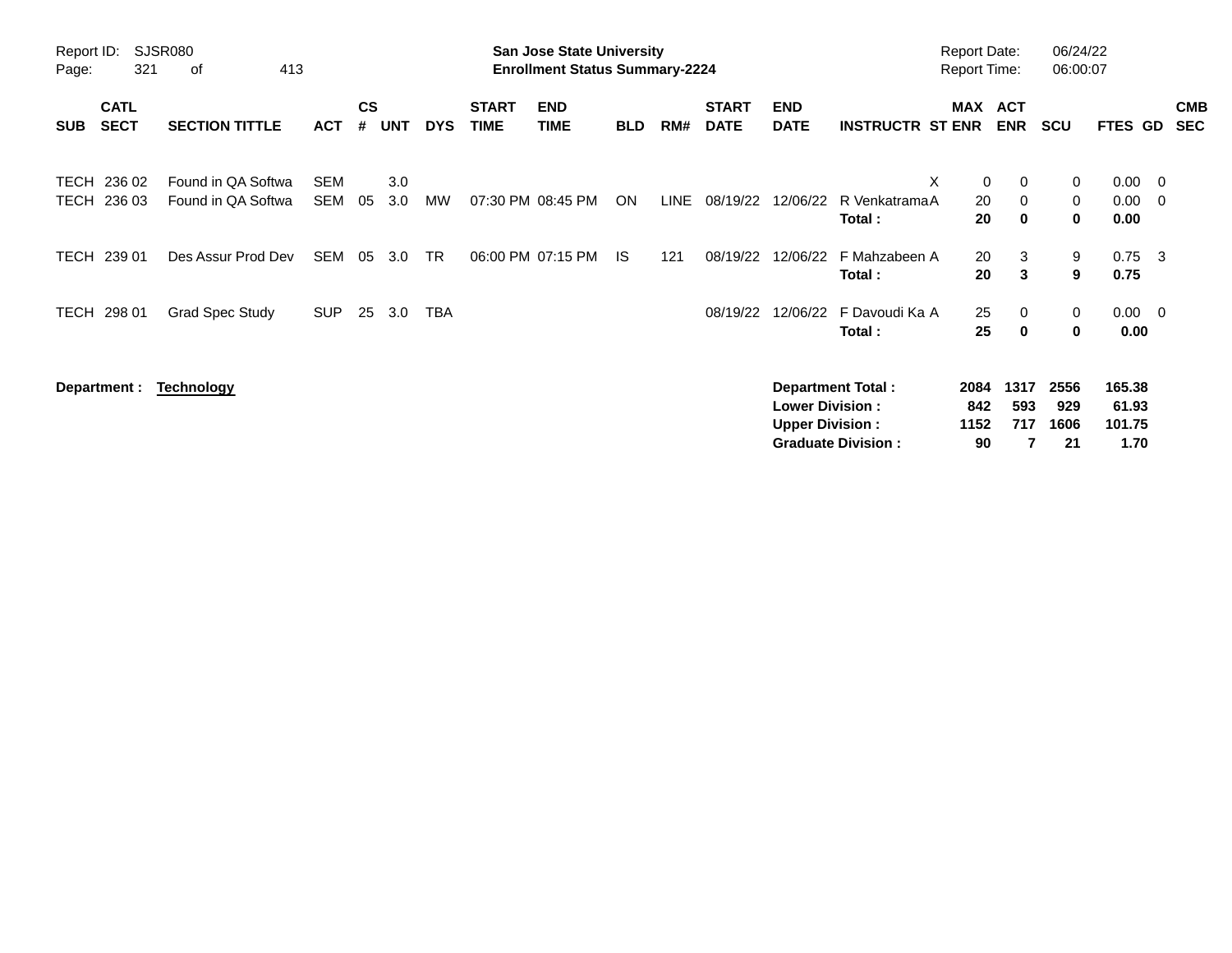| Report ID:<br>Page: | 322                        | <b>SJSR080</b><br>413<br>оf                                    |              |                    |            |            |                             | San Jose State University<br><b>Enrollment Status Summary-2224</b> |            |     |                             |                           |                         | <b>Report Date:</b><br><b>Report Time:</b> |                        | 06/24/22<br>06:00:07 |             |                          |                          |
|---------------------|----------------------------|----------------------------------------------------------------|--------------|--------------------|------------|------------|-----------------------------|--------------------------------------------------------------------|------------|-----|-----------------------------|---------------------------|-------------------------|--------------------------------------------|------------------------|----------------------|-------------|--------------------------|--------------------------|
| <b>SUB</b>          | <b>CATL</b><br><b>SECT</b> | <b>SECTION TITTLE</b>                                          | <b>ACT</b>   | $\mathsf{cs}$<br># | <b>UNT</b> | <b>DYS</b> | <b>START</b><br><b>TIME</b> | <b>END</b><br><b>TIME</b>                                          | <b>BLD</b> | RM# | <b>START</b><br><b>DATE</b> | <b>END</b><br><b>DATE</b> | <b>INSTRUCTR ST ENR</b> |                                            | MAX ACT<br><b>ENR</b>  | <b>SCU</b>           | FTES GD     |                          | <b>CMB</b><br><b>SEC</b> |
| <b>College</b>      | Department :               | <b>Engineering, College of</b><br><b>Materials Engineering</b> |              |                    |            |            |                             |                                                                    |            |     |                             |                           |                         |                                            |                        |                      |             |                          |                          |
|                     | MATE 25 01                 | Intro to Materials                                             | <b>LEC</b>   | 01                 | 3.0        | <b>MW</b>  |                             | 04:30 PM 05:45 PM                                                  | CL         | 117 | 08/19/22                    | 12/06/22 M Oye            |                         | A                                          | 50<br>22               | 66                   | 4.40        | - 0                      |                          |
| MATE                | 25 02                      | Intro to Materials                                             | <b>LEC</b>   | 01                 | 3.0        | <b>TR</b>  |                             | 09:00 AM 10:15 AM                                                  | <b>ENG</b> | 331 | 08/19/22                    | 12/06/22                  |                         | A                                          | 27<br>50               | 81                   | 5.40        | - 0                      |                          |
| MATE                | 25 03                      | Intro to Materials                                             | <b>LEC</b>   | 01                 | 3.0        | <b>TR</b>  |                             | 01:30 PM 02:45 PM                                                  | <b>ENG</b> | 331 | 08/19/22                    | 12/06/22                  | T Pan                   | A                                          | 43<br>50               | 129                  | 8.60        | - 0                      |                          |
| MATE                | 25 04                      | Intro to Materials                                             | <b>LEC</b>   | 01                 | 3.0        | <b>MW</b>  |                             | 01:30 PM 02:45 PM                                                  |            |     |                             | 08/19/22 12/06/22         | E Ishida                | A                                          | 50<br>50               | 150                  | 10.00       | - 0                      |                          |
|                     |                            |                                                                |              |                    |            |            |                             |                                                                    |            |     |                             |                           | Total:                  | 200                                        | 142                    | 426                  | 28.40       |                          |                          |
|                     | MATE 115 01                | Struc/Prop Solids                                              | <b>LEC</b>   | 02                 | 3.0        | TR         |                             | 09:00 AM 10:15 AM                                                  | <b>ENG</b> | 401 |                             | 08/19/22 12/06/22         | E Ishida                | A                                          | 13<br>40               | 39                   | 2.90        | - 6                      |                          |
|                     |                            |                                                                |              |                    |            |            |                             |                                                                    |            |     |                             |                           | Total:                  |                                            | 13<br>40               | 39                   | 2.90        |                          |                          |
|                     | MATE 143 01                | Prin Scng Micrscpy                                             | LAB          | 16                 | 1.0        | $\top$     |                             | 10:30 AM 01:15 PM                                                  | <b>ENG</b> | 223 | 08/19/22                    | 12/06/22                  | C Peters                | Α                                          | 8<br>15                | 8                    | 0.60        | $\overline{4}$           |                          |
|                     | MATE 143 02                | Prin Scng Micrscpy                                             | LAB          | 16                 | 1.0        | M          |                             | 01:30 PM 04:15 PM                                                  | <b>ENG</b> | 223 | 08/19/22 12/06/22           |                           |                         | A                                          | 0<br>15                | 0                    | 0.00        | - 0                      |                          |
|                     |                            |                                                                |              |                    |            |            |                             |                                                                    |            |     |                             |                           | Total:                  |                                            | 8<br>30                | 8                    | 0.60        |                          |                          |
|                     | MATE 150 01                | Intro Comp Mat Eng                                             | <b>LEC</b>   |                    | 3.0        |            |                             |                                                                    |            |     |                             |                           |                         | X                                          | 0<br>0                 | 0                    | 0.00        | $\overline{\mathbf{0}}$  |                          |
|                     |                            |                                                                |              |                    |            |            |                             |                                                                    |            |     |                             |                           | Total:                  |                                            | 0<br>$\mathbf 0$       | 0                    | 0.00        |                          |                          |
|                     | MATE 153 01                | <b>EO&amp;M Props Solids</b>                                   | <b>LEC</b>   | 02                 | 3.0        | <b>MW</b>  |                             | 09:00 AM 09:50 AM                                                  | <b>ENG</b> | 329 | 08/19/22                    | 12/06/22                  | T Pan                   | A                                          | 30<br>24               | 48                   | 4.80        | - 0                      |                          |
|                     | MATE 153 02                | <b>EO&amp;M Props Solids</b>                                   | <b>LEC</b>   | 02                 | 3.0        | <b>TR</b>  |                             | 04:30 PM 05:20 PM                                                  | <b>ENG</b> | 340 | 08/19/22                    | 12/06/22 SKC              |                         | Α                                          | 30<br>25               | 50                   | 5.00        | - 0                      |                          |
| MATE                | 153 03                     | <b>EO&amp;M Props Solids</b>                                   | <b>LEC</b>   | 02                 | 3.0        | <b>MW</b>  |                             | 04:30 PM 05:20 PM                                                  | CL.        | 222 | 08/19/22                    | 12/06/22                  |                         | A                                          | $\mathbf 0$<br>45      | 0                    | 0.00        | 0                        |                          |
| MATE                | 153 04                     | <b>EO&amp;M Props Solids</b>                                   | LAB          | 16                 | 0.0        | M          |                             | 06:00 PM 08:45 PM                                                  | <b>ENG</b> | 105 | 08/19/22                    |                           | 12/06/22 A Termeh You A |                                            | 12<br>16               | 12                   | 0.00        | 0                        |                          |
| MATE                | 153 05                     | <b>EO&amp;M Props Solids</b>                                   | LAB          | 16                 | 0.0        | Т          |                             | 09:00 AM 11:45 AM                                                  | <b>ENG</b> | 105 | 08/19/22                    | 12/06/22                  |                         | A                                          | $\mathbf 0$<br>16      | 0                    | 0.00        | - 0                      |                          |
| MATE                | 153 06                     | <b>EO&amp;M Props Solids</b>                                   | LAB          | 16                 | 0.0        | W          |                             | 09:00 AM 11:45 AM                                                  | <b>ENG</b> | 105 | 08/19/22                    | 12/06/22                  |                         | A                                          | 16<br>0                | 0                    | 0.00        | 0                        |                          |
| MATE                | 153 07                     | <b>EO&amp;M Props Solids</b>                                   | LAB          | 16                 | 0.0        | W          |                             | 06:00 PM 08:45 PM                                                  | <b>ENG</b> | 105 | 08/19/22                    | 12/06/22                  |                         | Α                                          | 16<br>$\mathbf 0$      | 0                    | 0.00        | 0                        |                          |
| MATE                | 153 08                     | <b>EO&amp;M Props Solids</b>                                   | LAB          | 16                 | 0.0        | Τ          |                             | 01:30 PM 04:15 PM                                                  | <b>ENG</b> | 105 | 08/19/22                    | 12/06/22                  | <b>B</b> Serrano        | A                                          | 16<br>16               | 16                   | 0.00        | 0                        |                          |
| MATE                | 153 09                     | <b>EO&amp;M Props Solids</b>                                   | LAB          | 16                 | 0.0        | R          |                             | 10:30 AM 01:15 PM                                                  | <b>ENG</b> | 105 | 08/19/22                    | 12/06/22                  |                         | A                                          | 8<br>16                | 8                    | 0.00        | 0                        |                          |
| MATE                | 153 10                     | <b>EO&amp;M Props Solids</b>                                   | LAB          | 16                 | 0.0        | R          |                             | 01:30 PM 04:15 PM                                                  | <b>ENG</b> | 105 | 08/19/22                    |                           | 12/06/22 C England      | A                                          | 16<br>6                | 6                    | 0.00        | 0                        |                          |
| MATE                | 153 11                     | <b>EO&amp;M Props Solids</b>                                   | LAB          | 16                 | 0.0        | F          |                             | 09:00 AM 11:45 AM                                                  | <b>ENG</b> | 105 | 08/19/22                    | 12/06/22                  |                         | A                                          | 16<br>4                | 4                    | 0.00        | 0                        |                          |
|                     | MATE 153 12                | <b>EO&amp;M Props Solids</b>                                   | LAB          | 16                 | 0.0        | F          |                             | 12:00 PM 02:45 PM                                                  | <b>ENG</b> | 105 |                             | 08/19/22 12/06/22         | C England               | A                                          | 3<br>16                | 3                    | 0.00        | - 0                      |                          |
|                     |                            |                                                                |              |                    |            |            |                             |                                                                    |            |     |                             |                           | Total:                  | 249                                        | 98                     | 147                  | 9.80        |                          |                          |
|                     | MATE 165 01                | Photovoltaic Lab                                               | LAB          |                    | 1.0        |            |                             |                                                                    |            |     |                             |                           |                         | Х                                          | 0<br>0                 | 0                    | 0.00        | - 0                      |                          |
| EE                  | 165 01                     | Photovoltaic Lab                                               | LAB          |                    | 1.0        |            |                             |                                                                    |            |     |                             |                           |                         | X                                          | 0<br>$\pmb{0}$         | 0                    | 0.00        | $\overline{\phantom{0}}$ |                          |
|                     | MATE 165 02                | Photovoltaic Lab                                               | LAB          |                    | 1.0        |            |                             |                                                                    |            |     |                             |                           |                         | X                                          | $\pmb{0}$<br>$\pmb{0}$ | 0                    | $0.00 \t 0$ |                          |                          |
| EE.                 | 165 02                     | Photovoltaic Lab                                               | LAB          |                    | 1.0        |            |                             |                                                                    |            |     |                             |                           |                         | X                                          | 0<br>$\pmb{0}$         | 0                    | $0.00 \t 0$ |                          |                          |
|                     |                            |                                                                |              |                    |            |            |                             |                                                                    |            |     |                             |                           | Total:                  |                                            | 0<br>0                 | 0                    | 0.00        |                          |                          |
|                     | MATE 175 01                | <b>Biomaterials</b>                                            | LEC 02 3.0 T |                    |            |            |                             | 06:00 PM 08:45 PM                                                  | ENG 401    |     | 08/19/22 12/06/22           |                           |                         | A                                          | 25<br>8                | 24                   | 1.60 0      |                          |                          |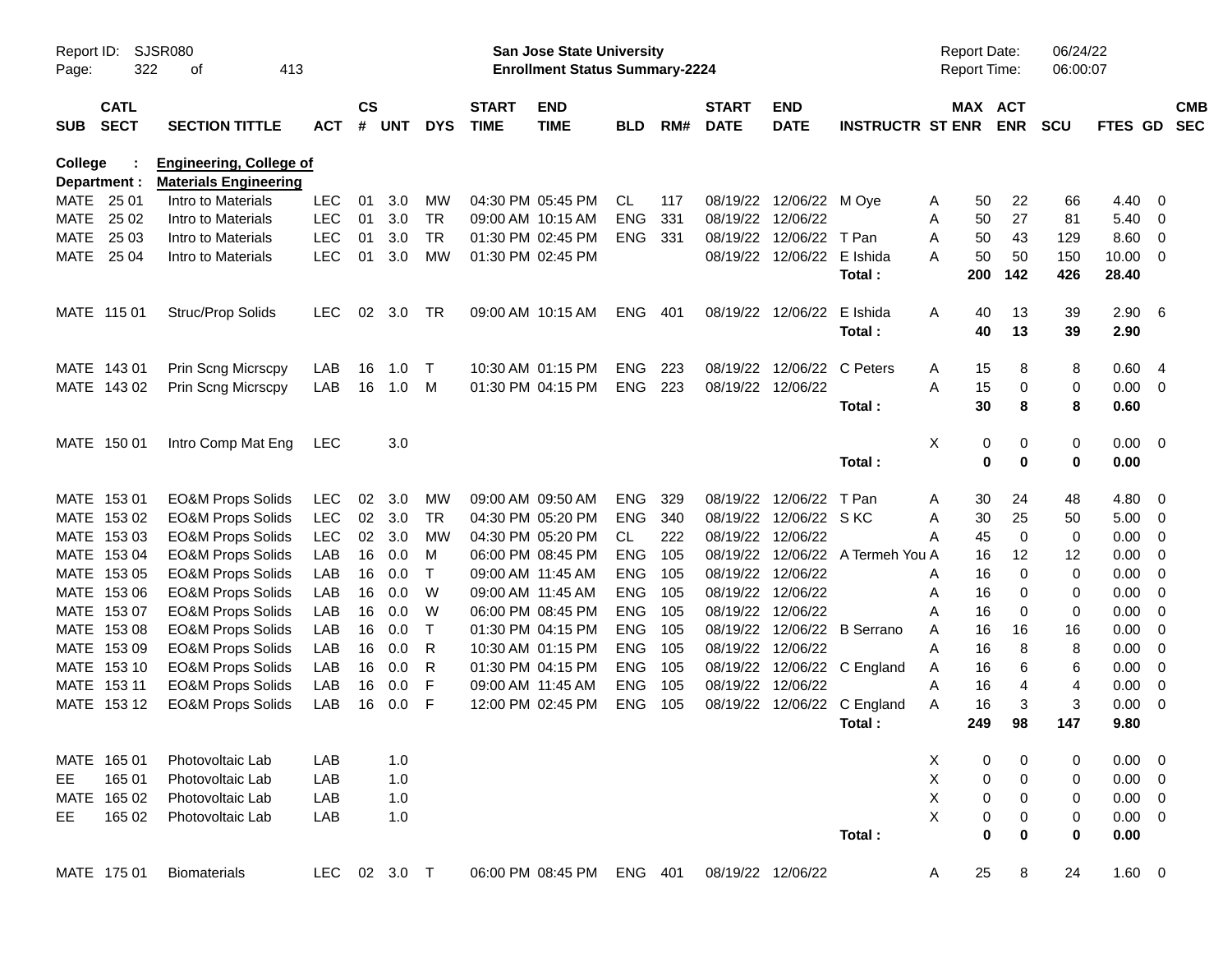| Page:      | SJSR080<br>Report ID:<br>323<br>413<br>оf |                                                                                                                     |                                        |                |                          |                                 |                             | San Jose State University<br><b>Enrollment Status Summary-2224</b> |                                |                   |                                           |                                         |                                           | Report Date:<br><b>Report Time:</b> |                                                         | 06/24/22<br>06:00:07                |                                            |                                                                                        |                          |
|------------|-------------------------------------------|---------------------------------------------------------------------------------------------------------------------|----------------------------------------|----------------|--------------------------|---------------------------------|-----------------------------|--------------------------------------------------------------------|--------------------------------|-------------------|-------------------------------------------|-----------------------------------------|-------------------------------------------|-------------------------------------|---------------------------------------------------------|-------------------------------------|--------------------------------------------|----------------------------------------------------------------------------------------|--------------------------|
| <b>SUB</b> | <b>CATL</b><br><b>SECT</b>                | <b>SECTION TITTLE</b>                                                                                               | <b>ACT</b>                             | <b>CS</b><br># | <b>UNT</b>               | <b>DYS</b>                      | <b>START</b><br><b>TIME</b> | <b>END</b><br><b>TIME</b>                                          | <b>BLD</b>                     | RM#               | <b>START</b><br><b>DATE</b>               | <b>END</b><br><b>DATE</b>               | <b>INSTRUCTR ST ENR</b>                   |                                     | MAX ACT<br><b>ENR</b>                                   | <b>SCU</b>                          | <b>FTES GD</b>                             |                                                                                        | <b>CMB</b><br><b>SEC</b> |
|            |                                           |                                                                                                                     |                                        |                |                          |                                 |                             |                                                                    |                                |                   |                                           |                                         | Total:                                    | 25                                  | 8                                                       | 24                                  | 1.60                                       |                                                                                        |                          |
|            | MATE 180 01<br>MATE 180 02<br>MATE 180 03 | <b>Ind Studies</b><br><b>Ind Studies</b><br><b>Ind Studies</b>                                                      | <b>SUP</b><br><b>SUP</b><br><b>SUP</b> | 36<br>36<br>36 | 1.0<br>2.0<br>3.0        | TBA<br><b>TBA</b><br><b>TBA</b> |                             |                                                                    |                                |                   | 08/19/22 12/06/22<br>08/19/22 12/06/22    | 08/19/22 12/06/22                       | Total:                                    | 10<br>A<br>Α<br>10<br>Α<br>10<br>30 | 0<br>0<br>0<br>$\mathbf 0$                              | 0<br>0<br>0<br>$\bf{0}$             | 0.00<br>$0.00 \t 0$<br>$0.00 \t 0$<br>0.00 | $\overline{\mathbf{0}}$                                                                |                          |
|            | MATE 185 01                               | Ceramics                                                                                                            | SEM                                    | 05             | 3.0                      | МW                              |                             | 09:00 AM 10:15 AM                                                  | CL                             | 222               |                                           | 08/19/22 12/06/22                       | D Chafey<br>Total:                        | 40<br>A<br>40                       | 7<br>$\overline{7}$                                     | 21<br>21                            | $1.40 \ 0$<br>1.40                         |                                                                                        |                          |
|            | MATE 186 01                               | Polymers                                                                                                            | SEM                                    |                | 05 3.0                   | TR                              |                             | 12:00 PM 01:15 PM                                                  |                                |                   |                                           |                                         | 08/19/22 12/06/22 Y Schneider A<br>Total: | 40<br>40                            | 14<br>14                                                | 42<br>42                            | $2.85$ 1<br>2.85                           |                                                                                        |                          |
|            | MATE 195 01<br>MATE 195 02<br>MATE 195 03 | Mech Bhyr Matls<br><b>Mech Bhyr Matls</b><br><b>Mech Bhyr Matls</b>                                                 | <b>SEM</b><br>LAB<br>LAB               | 04<br>16<br>16 | 3.0<br>0.0<br>0.0        | МW<br>W<br>$\mathsf{T}$         |                             | 12:00 PM 12:50 PM<br>01:30 PM 04:15 PM<br>06:00 PM 08:45 PM        | CL<br><b>ENG</b><br><b>ENG</b> | 222<br>105<br>105 | 08/19/22<br>08/19/22<br>08/19/22 12/06/22 | 12/06/22<br>12/06/22                    | T Pan<br>T Pan<br>Total:                  | 30<br>A<br>Α<br>15<br>15<br>A<br>60 | 12<br>12<br>$\mathbf 0$<br>24                           | 24<br>12<br>$\mathbf 0$<br>36       | 2.55<br>0.00<br>0.00<br>2.55               | $\overline{\mathbf{3}}$<br>$\overline{\mathbf{3}}$<br>$\overline{\phantom{0}}$         |                          |
| MATE       |                                           | MATE 198A 01 Sr Design Proj<br>MATE 198A 02 Sr Design Proj<br>198A 03 Sr Design Proj<br>MATE 198A 04 Sr Design Proj | <b>LEC</b><br>LAB<br><b>LEC</b><br>LAB | 02<br>16       | 1.0<br>0.0<br>2.0<br>0.0 | -F<br>-F                        |                             | 09:00 AM 09:50 AM<br>10:00 AM 12:45 PM                             | <b>ENG</b><br><b>ENG</b>       | 303<br>303        | 08/19/22                                  | 12/06/22 D Oh<br>08/19/22 12/06/22 D Oh | Total:                                    | X<br>X<br>Α<br>25<br>A<br>25<br>50  | 0<br>0<br>$\mathbf 0$<br>0<br>7<br>$\overline{7}$<br>14 | 0<br>0<br>7<br>$\overline{7}$<br>14 | 0.00<br>0.00<br>0.93<br>0.00<br>0.93       | $\overline{\mathbf{0}}$<br>$\overline{\mathbf{0}}$<br>$\overline{0}$<br>$\overline{0}$ |                          |
|            | MATE 215 01                               | Solid State Matls                                                                                                   | SEM 05 3.0                             |                |                          | M                               |                             | 06:00 PM 08:45 PM                                                  | <b>ENG</b>                     | 403               |                                           | 08/19/22 12/06/22                       | S KC<br>Total:                            | Α<br>15<br>15                       | 9<br>9                                                  | 27<br>27                            | 2.25<br>2.25                               | - 9                                                                                    |                          |
|            | MATE 251 01                               | Adv SId St Thermo                                                                                                   | SEM                                    |                | 05 3.0                   | W                               |                             | 06:00 PM 08:45 PM                                                  | ENG                            | - 301             |                                           | 08/19/22 12/06/22                       | D Oh<br>Total:                            | Α<br>25<br>25                       | 11<br>11                                                | 33<br>33                            | 2.75 11<br>2.75                            |                                                                                        |                          |
|            | MATE 265 01                               | Nanomaterials                                                                                                       | LEC.                                   | 01             | $3.0$ T                  |                                 |                             | 06:00 PM 08:45 PM                                                  | ENG 403                        |                   |                                           | 08/19/22 12/06/22 O Keles               | Total:                                    | 25<br>A<br>25                       | 5<br>$\overline{\mathbf{5}}$                            | 15<br>15                            | $1.25$ 5<br>1.25                           |                                                                                        |                          |
|            | MATE 270 01                               | Meth Thin Flim Dep                                                                                                  | SEM 05 3.0 R                           |                |                          |                                 |                             | 06:00 PM 08:45 PM ENG 403                                          |                                |                   |                                           |                                         | 08/19/22 12/06/22 C England<br>Total:     | A<br>15<br>15                       | 4<br>$\boldsymbol{4}$                                   | 12<br>12                            | 1.004<br>1.00                              |                                                                                        |                          |
|            | MATE 280 01                               | Graduate Research                                                                                                   | SUP 25 3.0 F                           |                |                          |                                 |                             | 03:00 PM 05:45 PM ENG 395                                          |                                |                   |                                           |                                         | 08/19/22 12/06/22 A Ramasubran<br>Total:  | 10<br>10                            | $\mathbf{1}$                                            | 0<br>0                              | $0.25$ 1<br>0.25                           |                                                                                        |                          |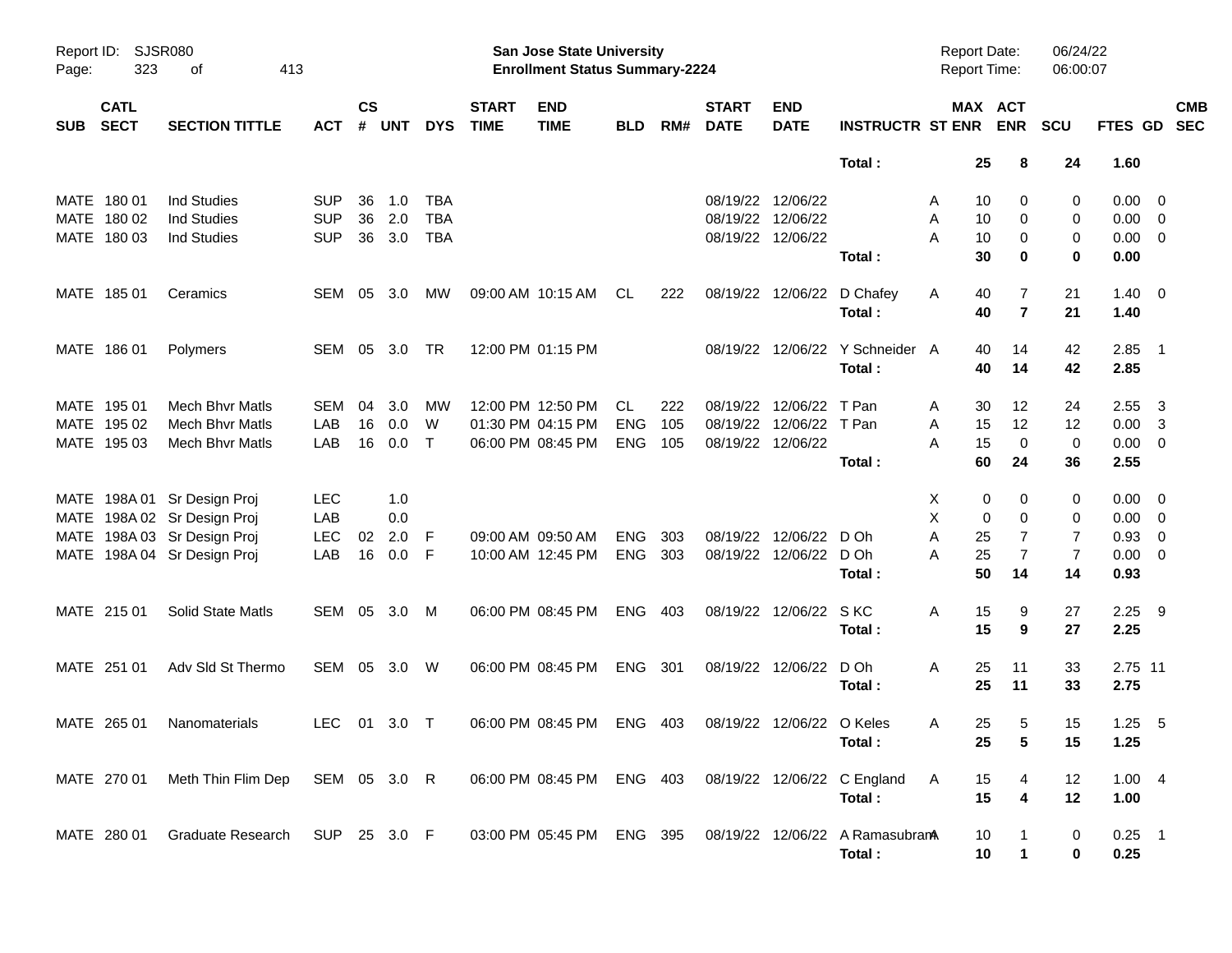| <b>SJSR080</b><br>Report ID:<br>324<br>413<br>οf<br>Page:                                                                                                                                                |                                                      |                                                  |                                     |                             | San Jose State University<br><b>Enrollment Status Summary-2224</b> |                          |            |                                              |                                              |                                                          | <b>Report Date:</b><br><b>Report Time:</b>     |                                | 06/24/22<br>06:00:07                          |                                      |                                                 |
|----------------------------------------------------------------------------------------------------------------------------------------------------------------------------------------------------------|------------------------------------------------------|--------------------------------------------------|-------------------------------------|-----------------------------|--------------------------------------------------------------------|--------------------------|------------|----------------------------------------------|----------------------------------------------|----------------------------------------------------------|------------------------------------------------|--------------------------------|-----------------------------------------------|--------------------------------------|-------------------------------------------------|
| <b>CATL</b><br><b>SECT</b><br><b>SECTION TITTLE</b><br><b>SUB</b>                                                                                                                                        | <b>ACT</b>                                           | $\mathsf{cs}$<br>#<br><b>UNT</b>                 | <b>DYS</b>                          | <b>START</b><br><b>TIME</b> | <b>END</b><br><b>TIME</b>                                          | <b>BLD</b>               | RM#        | <b>START</b><br><b>DATE</b>                  | <b>END</b><br><b>DATE</b>                    | <b>INSTRUCTR ST ENR</b>                                  |                                                | <b>MAX ACT</b><br><b>ENR</b>   | <b>SCU</b>                                    | <b>FTES</b>                          | <b>CMB</b><br><b>SEC</b><br><b>GD</b>           |
| 280101<br>Graduate Research I<br>MATE<br><b>MATE</b><br>Graduate Research I<br>280102<br><b>MATE</b><br>280103<br>Graduate Research I                                                                    | <b>SUP</b><br><b>SUP</b><br><b>SUP</b>               | 25<br>1.0<br>25<br>2.0<br>2.0<br>25              | <b>TBA</b><br><b>TBA</b><br>E       |                             | 03:00 PM 05:45 PM                                                  | <b>ENG</b>               | 395        | 08/19/22<br>08/19/22<br>08/19/22             | 12/06/22<br>12/06/22<br>12/06/22             | A Ramasubran<br>A RamasubranA<br>A RamasubranA<br>Total: | 10<br>10<br>10<br>30                           | $\Omega$<br>-1<br>2<br>3       | 0<br>0<br>0<br>$\bf{0}$                       | $0.00 \t 0$<br>0.17<br>0.33<br>0.50  | - 1<br>$\overline{2}$                           |
| <b>MATE</b><br>281 01<br>Thesis Prep Sem<br><b>CHE</b><br>281 01<br>Thesis Prep Sem                                                                                                                      | LAB<br>LAB                                           | 16<br>16                                         | 1.0<br>- F<br>1.0<br>-F             |                             | 03:00 PM 05:45 PM<br>03:00 PM 05:45 PM                             | <b>ENG</b><br><b>ENG</b> | 333<br>333 | 08/19/22<br>08/19/22                         | 12/06/22                                     | 12/06/22 C England<br>C England<br>Total:                | 40<br>A<br>A<br>40                             | 6<br>8<br>0<br>14              | 6<br>8<br>14                                  | 0.50<br>0.67<br>1.17                 | 6 C<br>8 C                                      |
| MATE 298 01<br><b>MS Res Project</b><br>298 02<br><b>MS Res Project</b><br><b>MATE</b><br><b>MATE</b><br>298 03<br><b>MS Res Project</b><br><b>MATE</b><br>298 04<br><b>MS Res Project</b>               | <b>SUP</b><br><b>SUP</b><br><b>SUP</b><br><b>SUP</b> | 25<br>1.0<br>25<br>1.0<br>25<br>2.0<br>25<br>2.0 | <b>TBA</b><br>F<br><b>TBA</b><br>-F |                             | 03:00 PM 05:45 PM<br>03:00 PM 05:45 PM                             | <b>ENG</b><br><b>ENG</b> | 395<br>395 | 08/19/22<br>08/19/22<br>08/19/22<br>08/19/22 | 12/06/22<br>12/06/22<br>12/06/22<br>12/06/22 | D Oh<br>D Oh<br>$D$ Oh<br>D Oh<br>Total:                 | 10<br>A<br>A<br>10<br>A<br>10<br>10<br>A<br>40 | $\Omega$<br>$\Omega$<br>2<br>3 | 0<br>0<br>$\overline{2}$<br>$\mathbf{1}$<br>3 | 0.00<br>0.00<br>0.33<br>0.17<br>0.50 | $\overline{0}$<br>- 0<br>-2<br>- 1              |
| <b>MATE</b><br>299 01<br><b>Master's Thesis</b><br><b>MATE</b><br>299 02<br><b>Master's Thesis</b><br>299 03<br><b>MATE</b><br><b>Master's Thesis</b><br>299 04<br><b>MATE</b><br><b>Master's Thesis</b> | <b>SUP</b><br><b>SUP</b><br><b>SUP</b><br><b>SUP</b> | 25<br>1.0<br>25<br>1.0<br>25<br>3.0<br>25<br>3.0 | <b>TBA</b><br>F<br><b>TBA</b><br>E  |                             | 03:00 PM 05:45 PM<br>03:00 PM 05:45 PM                             | <b>ENG</b><br><b>ENG</b> | 395<br>395 | 08/19/22<br>08/19/22<br>08/19/22<br>08/19/22 | 12/06/22<br>12/06/22<br>12/06/22<br>12/06/22 | D Oh<br>D Oh<br>$D$ Oh<br>D Oh<br>Total:                 | 10<br>A<br>20<br>A<br>10<br>A<br>20<br>A<br>60 | 2<br>-1<br>0<br>0<br>3         | $\overline{2}$<br>1<br>0<br>0<br>3            | 0.17<br>0.08<br>0.00<br>0.00<br>0.25 | $\overline{\phantom{0}}^2$<br>- 1<br>- 0<br>- 0 |

**Department : Materials Engineering** 

| <b>Department Total:</b>  | 1024 | 381 | 864  | 60.95 |
|---------------------------|------|-----|------|-------|
| <b>Lower Division:</b>    | 200  | 142 | 426  | 28.40 |
| <b>Upper Division:</b>    | 564  | 186 | -331 | 22.63 |
| <b>Graduate Division:</b> | 260  | 53  | 107  | 9.92  |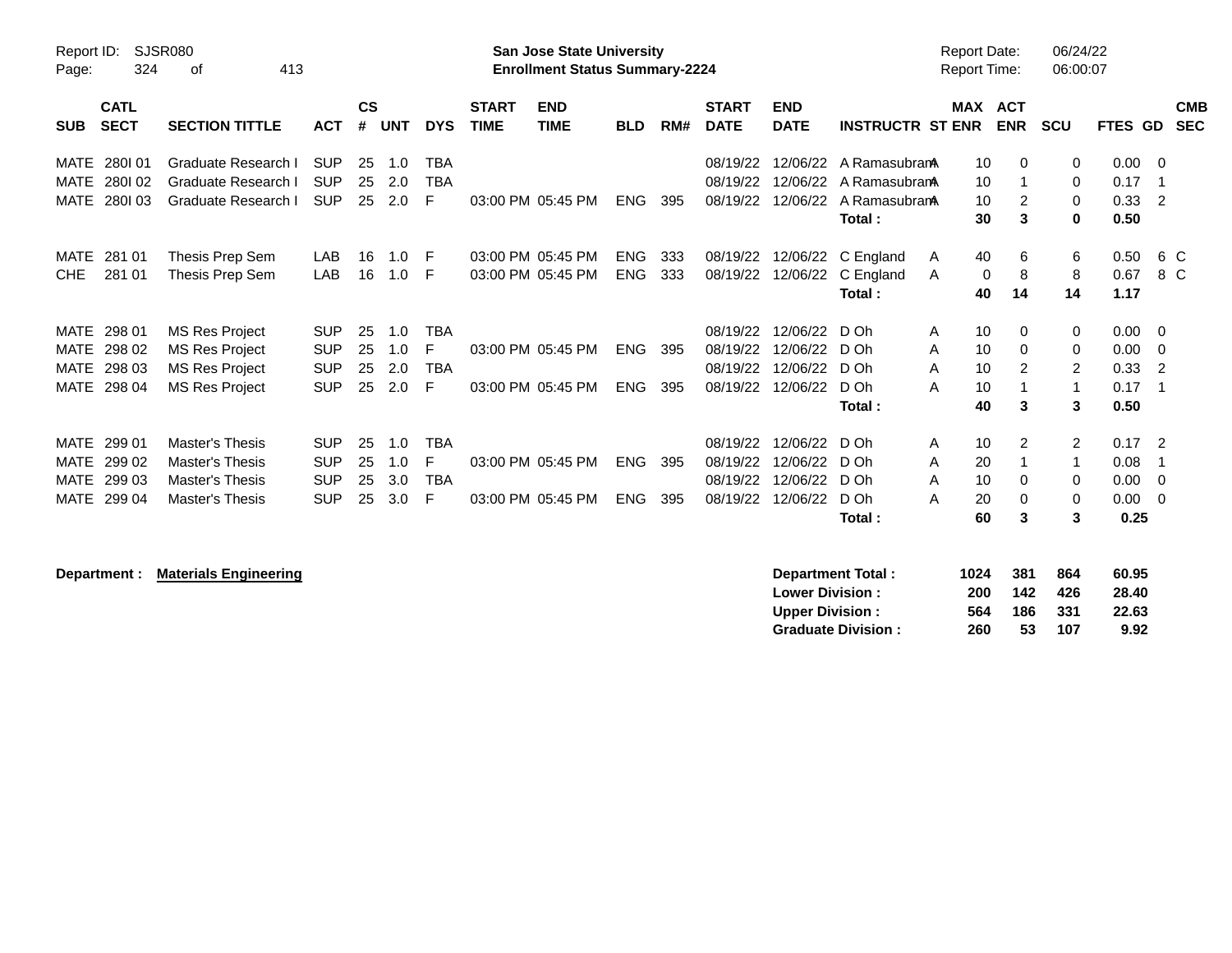| Page:      | SJSR080<br>Report ID:<br>325<br>413<br>оf<br><b>CATL</b> |                                                                 |            |                    |            |              |                             | <b>San Jose State University</b><br><b>Enrollment Status Summary-2224</b> |            |             |                             |                                        |                         | <b>Report Date:</b><br>Report Time: |                                    | 06/24/22<br>06:00:07 |                |                            |                          |
|------------|----------------------------------------------------------|-----------------------------------------------------------------|------------|--------------------|------------|--------------|-----------------------------|---------------------------------------------------------------------------|------------|-------------|-----------------------------|----------------------------------------|-------------------------|-------------------------------------|------------------------------------|----------------------|----------------|----------------------------|--------------------------|
| <b>SUB</b> | <b>SECT</b>                                              | <b>SECTION TITTLE</b>                                           | АСТ        | $\mathsf{cs}$<br># | <b>UNT</b> | <b>DYS</b>   | <b>START</b><br><b>TIME</b> | <b>END</b><br><b>TIME</b>                                                 | <b>BLD</b> | RM#         | <b>START</b><br><b>DATE</b> | <b>END</b><br><b>DATE</b>              | <b>INSTRUCTR ST ENR</b> |                                     | MAX ACT<br><b>ENR</b>              | <b>SCU</b>           | <b>FTES GD</b> |                            | <b>CMB</b><br><b>SEC</b> |
| College    | Department :                                             | <b>Engineering, College of</b><br><b>Mechanical Engineering</b> |            |                    |            |              |                             |                                                                           |            |             |                             |                                        |                         |                                     |                                    |                      |                |                            |                          |
| MЕ         | 20 01                                                    | Design & Graphics                                               | <b>SEM</b> | 05                 | 2.0        | M            | 10:30 AM 11:20 AM           |                                                                           | <b>ENG</b> | 189         | 08/19/22                    |                                        | 12/06/22 K Youssefi     | 150<br>A                            | 68                                 | 68                   | 9.07           | $\overline{0}$             |                          |
| <b>ME</b>  | 20 02                                                    | Design & Graphics                                               | LAB        | 16                 | 0.0        | м            |                             | 01:30 PM 04:15 PM                                                         | <b>ENG</b> | 213         | 08/19/22 12/06/22           |                                        |                         | Α<br>25                             | $\mathbf 0$                        | 0                    | 0.00           | 0                          |                          |
| МE         | 20 03                                                    | Design & Graphics                                               | LAB        | 16                 | 0.0        | Τ            |                             | 09:00 AM 11:45 AM                                                         | <b>ENG</b> | 213         | 08/19/22 12/06/22           |                                        |                         | 25<br>A                             | 18                                 | 18                   | 0.00           | 0                          |                          |
| ME         | 20 04                                                    | Design & Graphics                                               | LAB        | 16                 | 0.0        | W            |                             | 01:30 PM 04:15 PM                                                         | <b>ENG</b> | 213         | 08/19/22 12/06/22           |                                        |                         | 25<br>Α                             | $\mathbf 0$                        | 0                    | 0.00           | $\mathbf 0$                |                          |
| МE         | 20 05                                                    | Design & Graphics                                               | LAB        | 16                 | 0.0        | R            |                             | 01:30 PM 04:15 PM                                                         | <b>ENG</b> | 213         | 08/19/22 12/06/22           |                                        |                         | Α<br>25                             | 0                                  | 0                    | 0.00           | $\mathbf 0$                |                          |
| МE         | 20 06                                                    | Design & Graphics                                               | LAB        | 16                 | 0.0        | F            | 09:00 AM 11:45 AM           |                                                                           | <b>ENG</b> | 213         | 08/19/22 12/06/22           |                                        |                         | 25<br>Α                             | 25                                 | 25                   | 0.00           | $\mathbf 0$                |                          |
| ME         | 20 07                                                    | Design & Graphics                                               | LAB        | 16                 | 0.0        | $\mathsf{T}$ |                             | 01:30 PM 04:15 PM                                                         | <b>ENG</b> | 213         | 08/19/22 12/06/22           |                                        |                         | 25<br>A                             | 25                                 | 25                   | 0.00           | $\overline{0}$             |                          |
|            |                                                          |                                                                 |            |                    |            |              |                             |                                                                           |            |             |                             |                                        | Total:                  | 300                                 | 136                                | 136                  | 9.07           |                            |                          |
| ME         |                                                          |                                                                 |            | 01                 | 3.0        |              |                             | 08:00 AM 09:40 AM                                                         | ON         | <b>LINE</b> | 08/19/22                    | 12/06/22 S Ahsan                       |                         |                                     |                                    |                      | 13.20          |                            |                          |
| ME         | 30 01<br>30 02                                           | <b>Comp Applications</b>                                        | LEC<br>LAB | 16                 | 0.0        | M<br>M       |                             | 10:30 AM 01:15 PM                                                         | <b>ENG</b> | 213         | 08/19/22 12/06/22           |                                        |                         | 125<br>A<br>25                      | 66<br>$\mathbf 0$                  | 132<br>$\mathbf 0$   | 0.00           | 0<br>0                     |                          |
| ME         | 30 03                                                    | <b>Comp Applications</b><br><b>Comp Applications</b>            | LAB        | 16                 | 0.0        | M            |                             | 01:30 PM 04:15 PM                                                         | <b>ENG</b> | 407         | 08/19/22 12/06/22           |                                        |                         | A<br>25<br>A                        | 0                                  | 0                    | 0.00           | 0                          |                          |
| ME         | 30 04                                                    | <b>Comp Applications</b>                                        | LAB        | 16                 | 0.0        | Τ            |                             | 01:30 PM 04:15 PM                                                         | <b>ENG</b> | 407         | 08/19/22 12/06/22           |                                        |                         | 25<br>Α                             | 16                                 | 16                   | 0.00           | 0                          |                          |
| ME         | 30 05                                                    | <b>Comp Applications</b>                                        | LAB        | 16                 | 0.0        | W            |                             | 01:30 PM 04:15 PM                                                         | <b>ENG</b> | 407         | 08/19/22                    | 12/06/22                               |                         | A<br>25                             | 25                                 | 25                   | 0.00           | $\mathbf 0$                |                          |
| ME         | 30 06                                                    | <b>Comp Applications</b>                                        | LAB        | 16                 | 0.0        | R            |                             | 01:30 PM 04:15 PM                                                         | <b>ENG</b> | 407         | 08/19/22 12/06/22           |                                        |                         | A<br>25                             | 25                                 | 25                   | 0.00           | $\overline{0}$             |                          |
|            |                                                          |                                                                 |            |                    |            |              |                             |                                                                           |            |             |                             |                                        | Total:                  | 250                                 | 132                                | 198                  | 13.20          |                            |                          |
|            |                                                          |                                                                 |            |                    |            |              |                             |                                                                           |            |             |                             |                                        |                         |                                     |                                    |                      |                |                            |                          |
| ME         | 100 80                                                   | ME Career Dev                                                   | <b>LEC</b> | 04                 | 1.0        | M            |                             | 03:00 PM 03:50 PM                                                         | ON         |             | LINE 08/19/22 12/06/22      |                                        | D Caires                | Α<br>35                             | 11                                 | 11                   | 0.75           | $\overline{\phantom{0}}$ 1 |                          |
|            |                                                          |                                                                 |            |                    |            |              |                             |                                                                           |            |             |                             |                                        | Total:                  | 35                                  | 11                                 | 11                   | 0.75           |                            |                          |
| ME         |                                                          | Dynamics                                                        | <b>SEM</b> | 04                 | 3.0        | <b>TR</b>    |                             | 01:30 PM 02:45 PM                                                         |            |             |                             |                                        |                         |                                     |                                    | 78                   | 5.20           | - 0                        |                          |
| ME         | 101 01<br>101 02                                         | Dynamics                                                        | <b>SEM</b> | 04                 | 3.0        | <b>TR</b>    |                             | 03:00 PM 04:15 PM                                                         |            |             |                             | 08/19/22 12/06/22<br>08/19/22 12/06/22 | R Agarwal<br>R Agarwal  | 30<br>A<br>30                       | 26<br>6                            | 18                   | 1.20           | 0                          |                          |
| MЕ         | 101 03                                                   | Dynamics                                                        | <b>SEM</b> | 04                 | 3.0        | <b>TR</b>    |                             | 09:00 AM 10:15 AM                                                         | <b>ENG</b> | 327         |                             | 08/19/22 12/06/22                      | S Zaidi                 | A<br>30<br>Α                        | 26                                 | 78                   | 5.20           | 0                          |                          |
| ME         | 101 04                                                   | Dynamics                                                        | <b>SEM</b> | 04                 | 3.0        | <b>TR</b>    | 10:30 AM 11:45 AM           |                                                                           | <b>ENG</b> | 327         |                             | 08/19/22 12/06/22                      | S Zaidi                 | 30<br>Α                             | 30                                 | 90                   | 6.00           | 0                          |                          |
| ME         | 10181                                                    | <b>Dynamics</b>                                                 | <b>SEM</b> | 04                 | 3.0        | <b>TR</b>    | 10:30 AM 11:45 AM           |                                                                           | <b>ON</b>  | <b>LINE</b> | 08/19/22 12/06/22           |                                        | R Tsou                  | 30<br>A                             | 30                                 | 90                   | 6.00           | 0                          |                          |
| ME         | 10182                                                    | Dynamics                                                        | <b>SEM</b> | 04                 | 3.0        | <b>TR</b>    |                             | 01:30 PM 02:45 PM                                                         | ON         | <b>LINE</b> |                             | 08/19/22 12/06/22                      | R Tsou                  | A<br>30                             | 30                                 | 90                   | 6.00           | 0                          |                          |
|            |                                                          |                                                                 |            |                    |            |              |                             |                                                                           |            |             |                             |                                        | Total:                  | 180                                 | 148                                | 444                  | 29.60          |                            |                          |
|            |                                                          |                                                                 |            |                    |            |              |                             |                                                                           |            |             |                             |                                        |                         |                                     |                                    |                      |                |                            |                          |
| ME         |                                                          | 101H 01 Honors Dynamics                                         | LEC.       | 02                 | 3.0        | МW           |                             | 10:30 AM 11:45 AM                                                         | ENG        | 135         |                             | 08/19/22 12/06/22                      | <b>B</b> Furman         | 30<br>A                             | 7                                  | 21                   | 1.40           | $\overline{0}$             |                          |
|            |                                                          |                                                                 |            |                    |            |              |                             |                                                                           |            |             |                             |                                        | Total:                  | 30 <sub>o</sub>                     | $\overline{7}$                     | 21                   | 1.40           |                            |                          |
|            |                                                          |                                                                 |            |                    |            |              |                             |                                                                           |            |             |                             |                                        |                         |                                     |                                    |                      |                |                            |                          |
| ME         | 106 01                                                   | Fund Mechatronic Eng LEC                                        |            | 01                 | 4.0        | TR           |                             | 10:30 AM 11:45 AM                                                         | BBC        | 004         |                             | 08/19/22 12/06/22 M Sharifi            |                         | 80<br>A                             | 68                                 | 204                  | 18.20 1 C      |                            |                          |
| EE         | 106 01                                                   | Fund Mechatronic Eng LEC                                        |            | 01                 | 4.0        | <b>TR</b>    |                             | 10:30 AM 11:45 AM                                                         | <b>BBC</b> | 004         |                             | 08/19/22 12/06/22 M Sharifi            |                         | A                                   | $\overline{7}$<br>$\boldsymbol{0}$ | 21                   | 1.93           | $1\,C$                     |                          |
| ME         | 106 02                                                   | Fund Mechatronic Eng LAB                                        |            |                    | 16 0.0     | M            |                             | 01:30 PM 04:15 PM                                                         | ENG 125    |             | 08/19/22 12/06/22           |                                        |                         | A<br>20                             | $20\,$                             | 20                   | 0.00           | $0\,C$                     |                          |
| EE         | 106 02                                                   | Fund Mechatronic Eng LAB                                        |            |                    | 16 0.0     | M            |                             | 01:30 PM 04:15 PM                                                         | ENG 125    |             | 08/19/22 12/06/22           |                                        |                         | Α<br>$\mathbf 0$                    | $\overline{1}$                     | $\mathbf{1}$         | 0.00           | $0\,C$                     |                          |
| ME         | 106 03                                                   | Fund Mechatronic Eng LAB                                        |            |                    | 16 0.0     | $\top$       |                             | 01:30 PM 04:15 PM                                                         | ENG 125    |             | 08/19/22 12/06/22           |                                        |                         | A<br>$20\,$                         | $17$                               | 17                   | 0.00           | $1\,C$                     |                          |
| EE.        | 106 03                                                   | Fund Mechatronic Eng LAB                                        |            |                    | 16 0.0     | $\top$       |                             | 01:30 PM 04:15 PM                                                         | ENG 125    |             | 08/19/22 12/06/22           |                                        |                         | Α                                   | $\mathbf 0$<br>$\mathbf{3}$        | 3                    | 0.00 1 C       |                            |                          |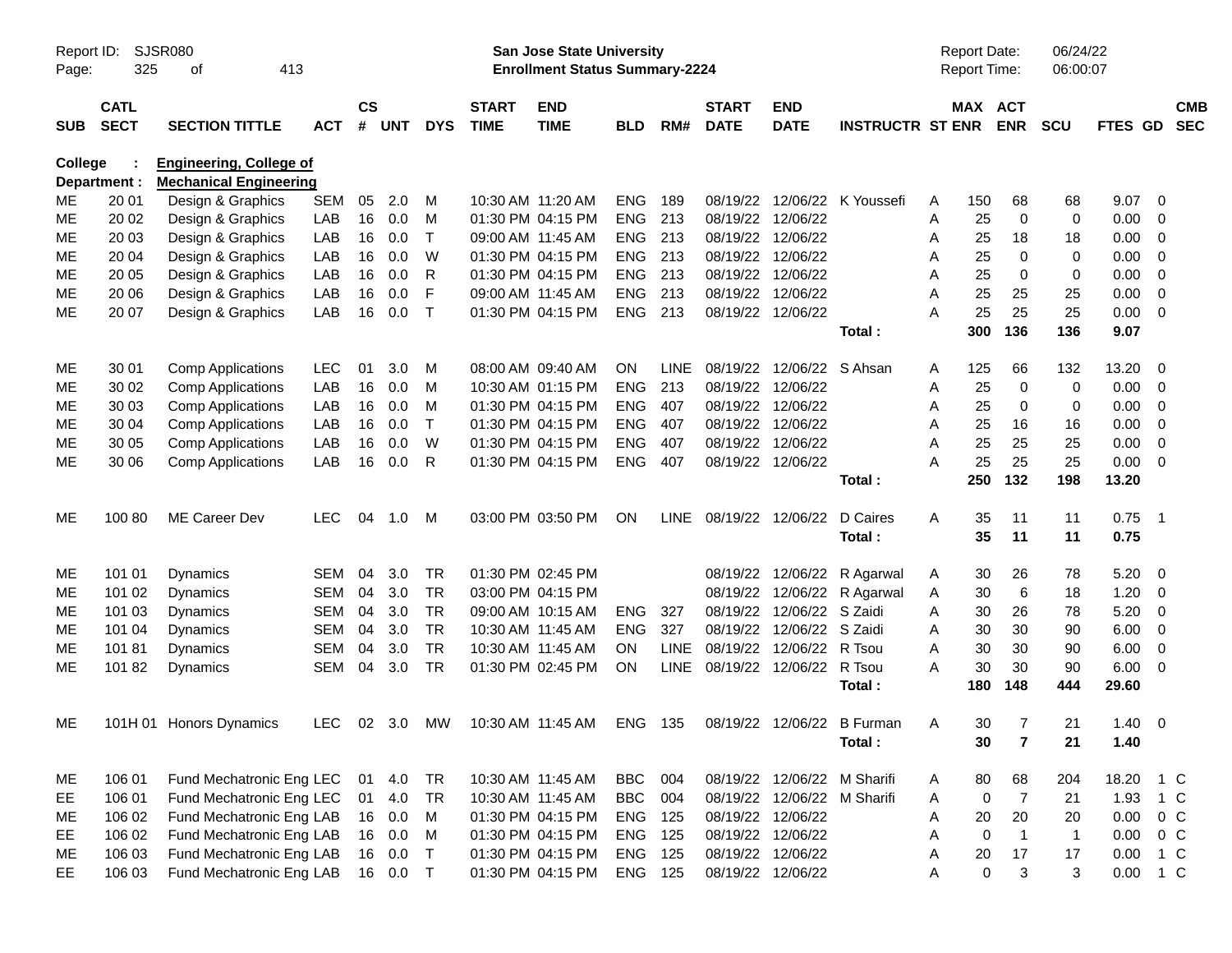| Page:      | Report ID:<br>SJSR080<br>326<br>413<br>of |                           |            |                    |            |            |                             | San Jose State University<br><b>Enrollment Status Summary-2224</b> |            |      |                             |                           |                             | Report Date:<br>Report Time: |                               | 06/24/22<br>06:00:07 |                |                          |
|------------|-------------------------------------------|---------------------------|------------|--------------------|------------|------------|-----------------------------|--------------------------------------------------------------------|------------|------|-----------------------------|---------------------------|-----------------------------|------------------------------|-------------------------------|----------------------|----------------|--------------------------|
| <b>SUB</b> | <b>CATL</b><br><b>SECT</b>                | <b>SECTION TITTLE</b>     | <b>ACT</b> | $\mathsf{cs}$<br># | UNT        | <b>DYS</b> | <b>START</b><br><b>TIME</b> | <b>END</b><br><b>TIME</b>                                          | <b>BLD</b> | RM#  | <b>START</b><br><b>DATE</b> | <b>END</b><br><b>DATE</b> | <b>INSTRUCTR ST ENR</b>     |                              | MAX ACT<br><b>ENR</b>         | <b>SCU</b>           | <b>FTES GD</b> | <b>CMB</b><br><b>SEC</b> |
| ME         | 106 04                                    | Fund Mechatronic Eng LAB  |            |                    | 16 0.0     | W          |                             | 06:00 PM 08:45 PM                                                  | <b>ENG</b> | 125  | 08/19/22                    | 12/06/22                  |                             | 20                           | 19                            | 19                   | 0.00           | $0\,C$                   |
| EE         | 106 04                                    | Fund Mechatronic Eng LAB  |            | 16                 | 0.0        | W          |                             | 06:00 PM 08:45 PM                                                  | <b>ENG</b> | 125  | 08/19/22                    | 12/06/22                  |                             | Α<br>Α                       | $\mathbf 0$<br>$\overline{1}$ | $\mathbf{1}$         | 0.00           | $0\,C$                   |
| ME         | 106 05                                    | Fund Mechatronic Eng LAB  |            | 16                 | 0.0        | R          |                             | 01:30 PM 04:15 PM                                                  | <b>ENG</b> | 125  | 08/19/22                    | 12/06/22                  |                             | A<br>20                      | 12                            | 12                   | 0.00           | 0 <sup>o</sup>           |
| EE         | 106 05                                    | Fund Mechatronic Eng LAB  |            |                    | 16 0.0     | R          |                             | 01:30 PM 04:15 PM                                                  | <b>ENG</b> | 125  | 08/19/22                    | 12/06/22                  |                             | A                            | $\overline{c}$<br>0           | $\overline{2}$       | 0.00           | $0\,C$                   |
|            |                                           |                           |            |                    |            |            |                             |                                                                    |            |      |                             |                           | Total:                      | 160                          | 150                           | 300                  | 20.13          |                          |
| ME         | 110 01                                    | Mfg Processes             | <b>LEC</b> | 04                 | 3.0        | <b>TR</b>  |                             | 04:30 PM 05:45 PM                                                  |            |      | 08/19/22                    | 12/06/22                  | E Cydzik                    | 75<br>A                      | 75                            | 225                  | 15.00          | 0 <sup>o</sup>           |
| <b>ISE</b> | 110 01                                    | Mfg Processes             | <b>LEC</b> | 04                 | 3.0        | <b>TR</b>  |                             | 04:30 PM 05:45 PM                                                  |            |      |                             | 08/19/22 12/06/22         | E Cydzik                    | A                            | $\mathbf 0$<br>0              | $\mathbf 0$          | 0.00           | 0 <sup>o</sup>           |
|            |                                           |                           |            |                    |            |            |                             |                                                                    |            |      |                             |                           | Total:                      | 75                           | 75                            | 225                  | 15.00          |                          |
| ME         | 111 01                                    | <b>Fluid Mech</b>         | <b>SEM</b> | 04                 | 3.0        | <b>MW</b>  |                             | 09:00 AM 10:15 AM                                                  | <b>ENG</b> | 340  | 08/19/22                    | 12/06/22                  | C Han                       | 35<br>A                      | 35                            | 105                  | 7.00           | - 0                      |
| ME         | 111 02                                    | <b>Fluid Mech</b>         | <b>SEM</b> | 04                 | 3.0        | <b>TR</b>  |                             | 03:00 PM 04:15 PM                                                  | <b>ENG</b> | 189  | 08/19/22                    | 12/06/22                  | F Kazemifar                 | 75<br>A                      | 23                            | 69                   | 4.60           | - 0                      |
| ME         | 111 03                                    | <b>Fluid Mech</b>         | <b>SEM</b> | 04                 | 3.0        | <b>TR</b>  |                             | 04:30 PM 05:45 PM                                                  | <b>ENG</b> | 303  | 08/19/22                    | 12/06/22                  | P Kutler                    | 35<br>A                      | 35                            | 105                  | 7.00           | 0                        |
| ME         | 111 04                                    | <b>Fluid Mech</b>         | <b>SEM</b> | 04                 | 3.0        | <b>TR</b>  |                             | 07:30 AM 08:45 AM                                                  | ENG 340    |      | 08/19/22                    |                           | 12/06/22 H Kabbani          | 35<br>A                      | 35                            | 105                  | 7.00           | $\overline{0}$           |
|            |                                           |                           |            |                    |            |            |                             |                                                                    |            |      |                             |                           | Total:                      | 180                          | 128                           | 384                  | 25.60          |                          |
| ME         | 11301                                     | Thermodynamics            | <b>SEM</b> | 04                 | 4.0        | <b>TR</b>  |                             | 10:20 AM 12:00 PM                                                  | <b>ENG</b> | 192  | 08/19/22                    | 12/06/22                  | C Han                       | 35<br>A                      | 35                            | 140                  | 9.33           | - 0                      |
| ME         | 113 02                                    | Thermodynamics            | <b>SEM</b> | 04                 | 4.0        | <b>TR</b>  |                             | 08:30 AM 10:10 AM                                                  | <b>ENG</b> | 303  | 08/19/22                    | 12/06/22 A Tabrizi        |                             | 35<br>Α                      | 35                            | 140                  | 9.33           | 0                        |
| ME         | 113 03                                    | Thermodynamics            | <b>SEM</b> |                    | 4.0        |            |                             |                                                                    |            |      |                             |                           |                             | X                            | $\overline{0}$<br>0           | 0                    | 0.00           | $\overline{0}$           |
| ME         | 113 04                                    | Thermodynamics            | <b>SEM</b> | 04                 | 4.0        | <b>TR</b>  |                             | 07:00 PM 08:40 PM                                                  | <b>ENG</b> | 303  | 08/19/22                    |                           | 12/06/22 E Thurlow          | A<br>35                      | 23                            | 92                   | 6.13           | $\overline{0}$           |
| ME         | 113 05                                    | Thermodynamics            | <b>SEM</b> | 04                 | 4.0        | WF         |                             | 07:30 AM 09:10 AM                                                  | ENG        | 401  |                             |                           | 08/19/22 12/06/22 Y Shabany | 35<br>A                      | 9                             | 36                   | 2.40           | $\overline{0}$           |
|            |                                           |                           |            |                    |            |            |                             |                                                                    |            |      |                             |                           | Total:                      | 140                          | 102                           | 408                  | 27.20          |                          |
| ME         | 114 01                                    | <b>Heat Transfer</b>      | <b>SEM</b> | 04                 | 3.0        | <b>TR</b>  |                             | 09:00 AM 10:15 AM                                                  | <b>ENG</b> | 340  | 08/19/22                    | 12/06/22                  | H Kabbani                   | 35<br>A                      | 32                            | 96                   | 6.40           | $\overline{\mathbf{0}}$  |
| ME         | 114 02                                    | <b>Heat Transfer</b>      | <b>SEM</b> | 04                 | 3.0        | <b>TR</b>  |                             | 06:00 PM 07:15 PM                                                  | <b>CL</b>  | 324  | 08/19/22                    | 12/06/22                  | R Khan                      | 35<br>A                      | $\overline{7}$                | 21                   | 1.40           | $\overline{\mathbf{0}}$  |
|            |                                           |                           |            |                    |            |            |                             |                                                                    |            |      |                             |                           | Total:                      | 70                           | 39                            | 117                  | 7.80           |                          |
| ME         | 115 01                                    | Thermal Eng Lab           | LAB        | 16                 | 1.0        | M          |                             | 09:00 AM 11:45 AM                                                  | <b>ENG</b> | 113  | 08/19/22                    | 12/06/22                  | I Tyukhov                   | 15<br>A                      | 10                            | 10                   | $0.67$ 0       |                          |
| ME         | 115 02                                    | Thermal Eng Lab           | LAB        | 16                 | 1.0        | M          |                             | 01:30 PM 04:15 PM                                                  | <b>ENG</b> | 113  | 08/19/22                    | 12/06/22                  | I Tyukhov                   | 15<br>Α                      | 15                            | 15                   | 1.00           | $\overline{\mathbf{0}}$  |
| ME         | 115 03                                    | Thermal Eng Lab           | LAB        | 16                 | 1.0        | м          |                             | 04:30 PM 07:15 PM                                                  | <b>ENG</b> | 113  | 08/19/22                    | 12/06/22                  | I Tyukhov                   | 15<br>Α                      | 13                            | 13                   | 0.87           | $\overline{\phantom{0}}$ |
| ME         | 115 04                                    | Thermal Eng Lab           | LAB        | 16                 | 1.0        | W          |                             | 09:00 AM 11:45 AM                                                  | ENG        | 113  |                             |                           | 08/19/22 12/06/22 l Tyukhov | 15<br>Α                      | 16                            | 16                   | 1.07           | - 0                      |
| ME         | 115 05                                    | Thermal Eng Lab           | LAB        |                    | 16  1.0  T |            |                             | 01:30 PM 04:15 PM ENG 113 08/19/22 12/06/22 S Zaidi                |            |      |                             |                           |                             | 15<br>Α                      | 15                            | 15                   | 1.00           | $\overline{\mathbf{0}}$  |
|            |                                           |                           |            |                    |            |            |                             |                                                                    |            |      |                             |                           | Total:                      | 75                           | 69                            | 69                   | 4.60           |                          |
| ME         | 120 01                                    | <b>Experimental Meths</b> | SEM        | 04                 | 2.0        | M          |                             | 09:00 AM 09:50 AM                                                  | ON         | LINE |                             |                           | 08/19/22 12/06/22 A Mysore  | 120<br>A                     | 113                           | 113                  | 15.07 0        |                          |
| ME         | 120 02                                    | <b>Experimental Meths</b> | LAB        |                    | 16 0.0     | M          |                             | 10:30 AM 01:15 PM                                                  | ENG        | 133  |                             |                           | 08/19/22 12/06/22 A Mysore  | 12<br>Α                      | 14                            | 14                   | 0.00           | $\overline{\mathbf{0}}$  |
| ME         | 120 03                                    | <b>Experimental Meths</b> | LAB        |                    | 16 0.0     | M          |                             | 01:30 PM 04:15 PM                                                  | ENG 133    |      | 08/19/22                    |                           | 12/06/22 A Mysore           | 12<br>Α                      | 12                            | 12                   | 0.00           | $\overline{\mathbf{0}}$  |
| ME         | 120 04                                    | <b>Experimental Meths</b> | LAB        | 16                 | 0.0        | M          |                             | 06:00 PM 08:45 PM                                                  | ENG 133    |      | 08/19/22                    |                           | 12/06/22 A Mysore           | 12<br>Α                      | 12                            | 12                   | 0.00           | $\overline{\phantom{0}}$ |
| ME         | 120 05                                    | <b>Experimental Meths</b> | LAB        |                    | 16 0.0     | $\top$     |                             | 10:30 AM 01:15 PM                                                  | ENG 133    |      |                             |                           | 08/19/22 12/06/22 A Mysore  | 12<br>Α                      | 14                            | 14                   | $0.00 \t 0$    |                          |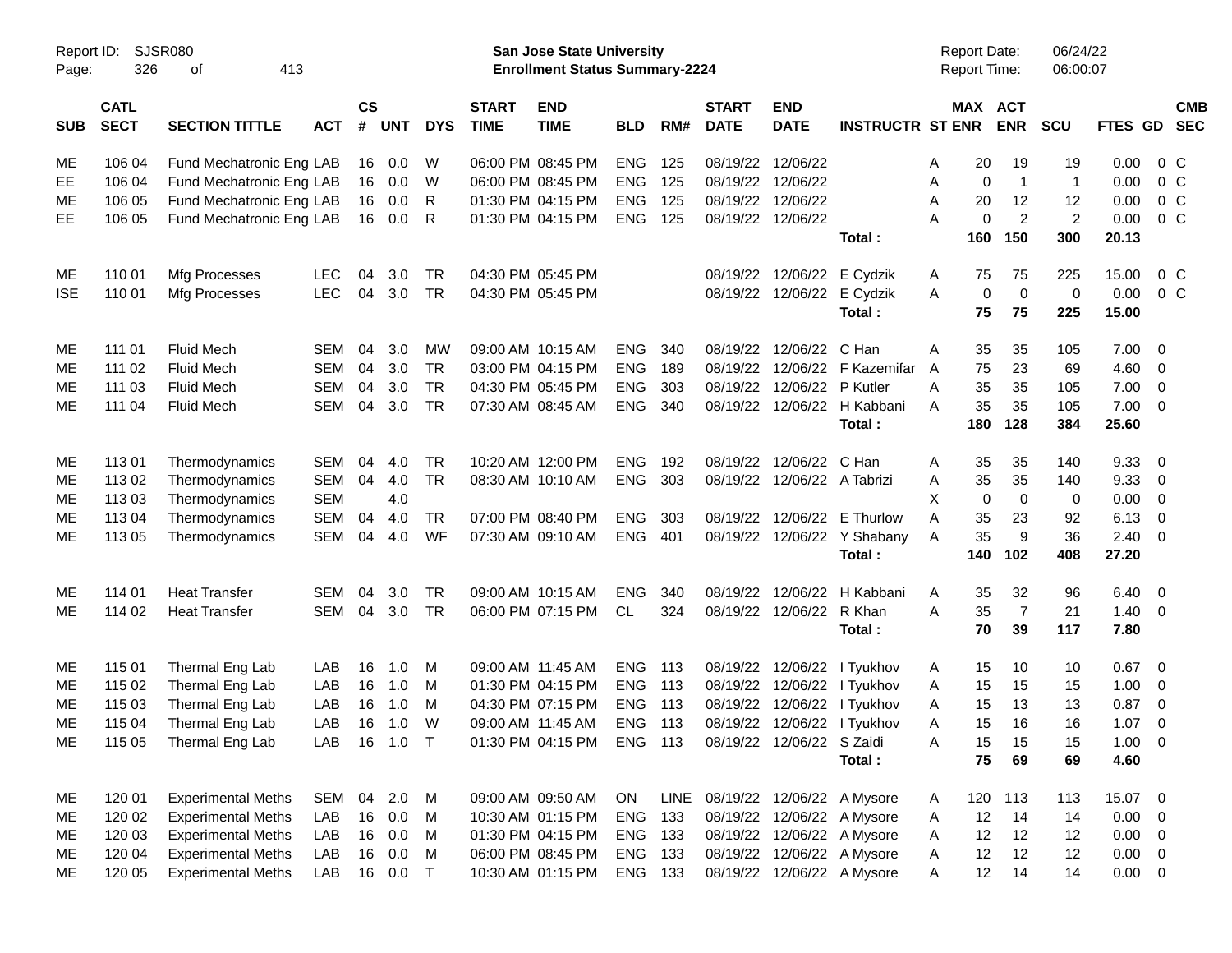| Page:      | Report ID: SJSR080<br>327  | 413<br>оf                                                                                       |                |                    |            |            |                             | San Jose State University<br><b>Enrollment Status Summary-2224</b> |                |     |                             |                            |                                         | Report Date:<br><b>Report Time:</b> |                       | 06/24/22<br>06:00:07 |                |                            |
|------------|----------------------------|-------------------------------------------------------------------------------------------------|----------------|--------------------|------------|------------|-----------------------------|--------------------------------------------------------------------|----------------|-----|-----------------------------|----------------------------|-----------------------------------------|-------------------------------------|-----------------------|----------------------|----------------|----------------------------|
| <b>SUB</b> | <b>CATL</b><br><b>SECT</b> | <b>SECTION TITTLE</b>                                                                           | <b>ACT</b>     | $\mathsf{cs}$<br># | <b>UNT</b> | <b>DYS</b> | <b>START</b><br><b>TIME</b> | <b>END</b><br><b>TIME</b>                                          | <b>BLD</b>     | RM# | <b>START</b><br><b>DATE</b> | <b>END</b><br><b>DATE</b>  | <b>INSTRUCTR ST ENR</b>                 |                                     | MAX ACT<br><b>ENR</b> | <b>SCU</b>           |                | <b>CMB</b><br>FTES GD SEC  |
| ME         | 120 06                     | <b>Experimental Meths</b>                                                                       | LAB            | 16                 | 0.0        | $\top$     |                             | 01:30 PM 04:15 PM                                                  | <b>ENG</b>     | 133 |                             | 08/19/22 12/06/22 A Mysore |                                         | 12<br>Α                             | 12                    | 12                   | 0.00           | - 0                        |
| МE         | 120 07                     | <b>Experimental Meths</b>                                                                       | LAB            | 16                 | 0.0        | $\top$     |                             | 06:00 PM 08:45 PM                                                  | <b>ENG</b>     | 133 |                             | 08/19/22 12/06/22          |                                         | 12<br>Α                             | 11                    | 11                   | 0.00           | $\overline{0}$             |
| МE         | 120 08                     | <b>Experimental Meths</b>                                                                       | LAB            | 16                 | 0.0        | W          |                             | 09:00 AM 11:45 AM                                                  | <b>ENG</b>     | 133 |                             | 08/19/22 12/06/22 S Zaidi  |                                         | 12<br>Α                             | 12                    | 12                   | 0.00           | $\overline{0}$             |
| МE         | 120 09                     | <b>Experimental Meths</b>                                                                       | LAB            | 16                 | 0.0        | W          |                             | 06:00 PM 08:45 PM                                                  | <b>ENG</b>     | 133 | 08/19/22 12/06/22           |                            |                                         | 12<br>Α                             | 12                    | 12                   | 0.00           | $\overline{0}$             |
| МE         | 120 10                     | <b>Experimental Meths</b>                                                                       | LAB            | 16                 | 0.0        | R          |                             | 09:00 AM 11:45 AM                                                  | <b>ENG</b>     | 133 |                             | 08/19/22 12/06/22          |                                         | 12<br>A                             | $\overline{4}$        | $\overline{4}$       | 0.00           | $\overline{0}$             |
| ME         | 120 11                     | <b>Experimental Meths</b>                                                                       | LAB            | 16                 | 0.0        | R          |                             | 01:30 PM 04:15 PM                                                  | <b>ENG</b>     | 133 |                             | 08/19/22 12/06/22 S Zaidi  |                                         | 12<br>Α                             | 10                    | 10                   | 0.00           | $\overline{0}$             |
|            |                            |                                                                                                 |                |                    |            |            |                             |                                                                    |                |     |                             |                            | Total:                                  | 240                                 | 226                   | 226                  | 15.07          |                            |
| ME         | 130 01                     | <b>Appl Engr Analysis</b>                                                                       | LEC.           | 04                 | 3.0        | TR         |                             | 01:30 PM 02:45 PM                                                  | <b>ENG</b>     | 303 |                             | 08/19/22 12/06/22 A Tohidi |                                         | 35<br>A                             | 36                    | 108                  | 7.20           | - 0                        |
| MЕ         | 130 02                     | Appl Engr Analysis                                                                              | <b>LEC</b>     |                    | 3.0        |            |                             |                                                                    |                |     |                             |                            |                                         | X<br>$\mathbf 0$                    | $\overline{0}$        | 0                    | 0.00           | $\overline{\mathbf{0}}$    |
| MЕ         | 130 03                     | Appl Engr Analysis                                                                              | <b>LEC</b>     | 04                 | 3.0        | WF         |                             | 06:00 PM 07:15 PM                                                  | CL             | 324 |                             |                            | 08/19/22 12/06/22 Y Shabany             | 35<br>A                             | 23                    | 69                   | 4.60           | $\overline{\mathbf{0}}$    |
|            |                            |                                                                                                 |                |                    |            |            |                             |                                                                    |                |     |                             |                            | Total:                                  | 70                                  | 59                    | 177                  | 11.80          |                            |
| ME         | 147 01                     | Dyn Sys Vibs Cntrl                                                                              | SEM            | 04                 | 3.0        | TR         |                             | 09:00 AM 10:15 AM                                                  | <b>ENG 189</b> |     |                             | 08/19/22 12/06/22          | L Lu                                    | 75<br>A                             | 55                    | 165                  | $11.00 \t 0$   |                            |
|            |                            |                                                                                                 |                |                    |            |            |                             |                                                                    |                |     |                             |                            | Total:                                  | 75                                  | 55                    | 165                  | 11.00          |                            |
| ME         | 154 01                     | Mech Engr Design                                                                                | SEM            | 04                 | 4.0        | <b>TR</b>  |                             | 03:00 PM 04:40 PM                                                  | ENG 331        |     |                             | 08/19/22 12/06/22          | A Ghazanfari A                          | 75                                  | 41                    | 164                  | 11.00 1        |                            |
|            |                            |                                                                                                 |                |                    |            |            |                             |                                                                    |                |     |                             |                            | Total:                                  | 75                                  | 41                    | 164                  | 11.00          |                            |
|            |                            |                                                                                                 |                |                    |            |            |                             |                                                                    |                |     |                             |                            |                                         |                                     |                       |                      |                |                            |
| ME         | 157 01                     | Mech System Design SEM 04 3.0 TR                                                                |                |                    |            |            |                             | 06:00 PM 07:15 PM                                                  | <b>ENG 189</b> |     |                             | 08/19/22 12/06/22          | K Yi                                    | 75<br>A                             | 74                    | 222                  | 14.80 0        |                            |
|            |                            |                                                                                                 |                |                    |            |            |                             |                                                                    |                |     |                             |                            | Total:                                  | 75                                  | 74                    | 222                  | 14.80          |                            |
| ME         | 160 01                     | <b>Finite Ele Methods</b>                                                                       | SEM            | 04                 | 3.0        | TR         |                             | 06:00 PM 07:15 PM                                                  | DMH 161        |     |                             | 08/19/22 12/06/22          | E Chan                                  | 35<br>Α                             | 3                     | 9                    | $0.60 \quad 0$ |                            |
|            |                            |                                                                                                 |                |                    |            |            |                             |                                                                    |                |     |                             |                            | Total:                                  | 35                                  | 3                     | 9                    | 0.60           |                            |
| ME         | 16583                      | Com Aid Des in ME                                                                               | SEM            | 04                 | 3.0        | M          |                             | 06:00 PM 08:45 PM                                                  | <b>ON</b>      |     |                             | LINE 08/19/22 12/06/22     | S Bowley                                | 35<br>A                             | 26                    | 78                   | 5.25           | $\overline{\phantom{0}}$ 1 |
|            |                            |                                                                                                 |                |                    |            |            |                             |                                                                    |                |     |                             |                            | Total:                                  | 35                                  | 26                    | 78                   | 5.25           |                            |
| ME         | 172 01                     | Alt Renew Energy Res SEM 04 3.0 F                                                               |                |                    |            |            |                             | 09:00 AM 11:45 AM                                                  | ENG 340        |     |                             | 08/19/22 12/06/22          | F Rongere                               | 35<br>A                             | 11                    | 33                   | 2.25           | $\overline{\phantom{0}}$ 1 |
|            |                            |                                                                                                 |                |                    |            |            |                             |                                                                    |                |     |                             |                            | Total:                                  | 35                                  | 11                    | 33                   | 2.25           |                            |
| ME         |                            | 180 84 Indiv Studies                                                                            | SUP 36 1.0 TBA |                    |            |            |                             |                                                                    |                |     |                             |                            | ON LINE 08/19/22 12/06/22 V Cherickal A | 10 <sup>1</sup>                     | $\overline{0}$        | 0                    | $0.00 \t 0$    |                            |
|            |                            |                                                                                                 |                |                    |            |            |                             |                                                                    |                |     |                             |                            | Total:                                  | 10                                  | 0                     | 0                    | 0.00           |                            |
|            |                            |                                                                                                 |                |                    |            |            |                             |                                                                    |                |     |                             |                            |                                         |                                     |                       |                      |                |                            |
| ME         |                            | 182 01 Thermal System Desig SEM 04 3.0 TR 03:00 PM 04:15 PM ENG 340 08/19/22 12/06/22 E Thurlow |                |                    |            |            |                             |                                                                    |                |     |                             |                            |                                         | A<br>35                             | 35                    | 105                  | $7.00 \t 0$    |                            |
|            |                            |                                                                                                 |                |                    |            |            |                             |                                                                    |                |     |                             |                            | Total:                                  | 35                                  | 35                    | 105                  | 7.00           |                            |
| ME.        |                            | 186 85 Automotive Engineeri SEM                                                                 |                |                    | 3.0        |            |                             |                                                                    |                |     |                             |                            |                                         | X<br>0                              | 0                     | 0                    | $0.00 \t 0$    |                            |
|            |                            |                                                                                                 |                |                    |            |            |                             |                                                                    |                |     |                             |                            | Total:                                  | $\bf{0}$                            | $\bf{0}$              | 0                    | 0.00           |                            |
|            |                            |                                                                                                 |                |                    |            |            |                             |                                                                    |                |     |                             |                            |                                         |                                     |                       |                      |                |                            |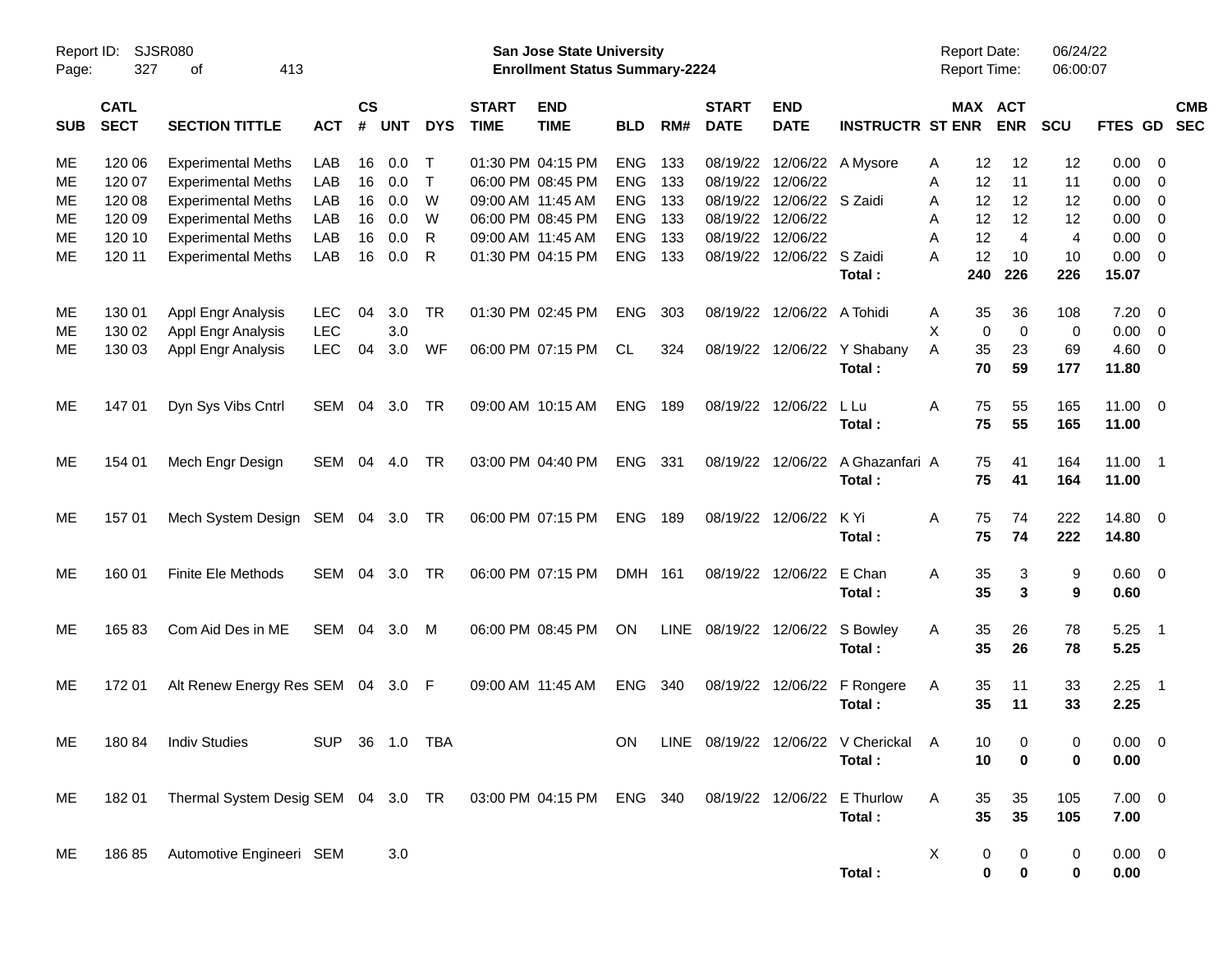| Page:      | SJSR080<br>Report ID:<br>328<br>413<br>оf |                                                            |            |                    |            |              |                             | <b>San Jose State University</b><br><b>Enrollment Status Summary-2224</b> |            |      |                             |                           |                                   | <b>Report Date:</b><br>Report Time: |     |                       | 06/24/22<br>06:00:07 |             |                            |            |
|------------|-------------------------------------------|------------------------------------------------------------|------------|--------------------|------------|--------------|-----------------------------|---------------------------------------------------------------------------|------------|------|-----------------------------|---------------------------|-----------------------------------|-------------------------------------|-----|-----------------------|----------------------|-------------|----------------------------|------------|
| <b>SUB</b> | <b>CATL</b><br><b>SECT</b>                | <b>SECTION TITTLE</b>                                      | <b>ACT</b> | $\mathsf{cs}$<br># | <b>UNT</b> | <b>DYS</b>   | <b>START</b><br><b>TIME</b> | <b>END</b><br><b>TIME</b>                                                 | <b>BLD</b> | RM#  | <b>START</b><br><b>DATE</b> | <b>END</b><br><b>DATE</b> | <b>INSTRUCTR ST ENR</b>           |                                     |     | MAX ACT<br><b>ENR</b> | <b>SCU</b>           | FTES GD SEC |                            | <b>CMB</b> |
| ME         | 190 01                                    | Mecha Sys Design                                           | <b>SEM</b> | 04                 | 3.0        | <b>TR</b>    |                             | 01:30 PM 02:20 PM                                                         | <b>ENG</b> | 329  | 08/19/22                    | 12/06/22 W Du             |                                   | A                                   | 60  | 49                    | 98                   | 9.80        | 0                          |            |
| ME         | 190 02                                    | Mecha Sys Design                                           | LAB        | 16                 | 0.0        | $\mathsf{T}$ |                             | 02:30 PM 05:15 PM                                                         | <b>ENG</b> | 135  | 08/19/22                    | 12/06/22                  |                                   | Α                                   | 20  | 20                    | 20                   | 0.00        | $\overline{0}$             |            |
| МE         | 190 03                                    | Mecha Sys Design                                           | LAB        | 16                 | 0.0        | R            |                             | 10:30 AM 01:15 PM                                                         | <b>ENG</b> | 135  | 08/19/22                    | 12/06/22                  |                                   | A                                   | 20  | 18                    | 18                   | 0.00        | 0                          |            |
| ME         | 190 04                                    | Mecha Sys Design                                           | LAB        | 16                 | 0.0        | R            |                             | 02:30 PM 05:15 PM                                                         | ENG        | 135  | 08/19/22                    | 12/06/22                  |                                   | A                                   | 20  | 11                    | 11                   | 0.00        | 0                          |            |
|            |                                           |                                                            |            |                    |            |              |                             |                                                                           |            |      |                             |                           | Total:                            |                                     | 120 | 98                    | 147                  | 9.80        |                            |            |
| ME         | 192 01                                    | <b>Robotics</b>                                            | <b>SEM</b> | 04                 | 3.0        | <b>MW</b>    |                             | 12:00 PM 12:50 PM                                                         | <b>ENG</b> | 192  | 08/19/22                    | 12/06/22                  | L Jiang                           | A                                   | 30  | 26                    | 52                   | 5.25        | $\overline{\phantom{0}}$ 1 |            |
| МE         | 192 02                                    | Robotics                                                   | LAB        | 16                 | 0.0        | M            |                             | 01:30 PM 04:15 PM                                                         | <b>ENG</b> | 192  | 08/19/22                    | 12/06/22                  |                                   | Α                                   | 15  | 15                    | 15                   | 0.00        | $\overline{0}$             |            |
| МE         | 192 03                                    | Robotics                                                   | LAB        | 16                 | 0.0        | W            |                             | 09:00 AM 11:45 AM                                                         | <b>ENG</b> | 192  |                             | 08/19/22 12/06/22         |                                   | A                                   | 15  | 11                    | 11                   | 0.00        | $\overline{\phantom{0}}$ 1 |            |
|            |                                           |                                                            |            |                    |            |              |                             |                                                                           |            |      |                             |                           | Total:                            |                                     | 60  | 52                    | 78                   | 5.25        |                            |            |
| ME         |                                           | 195A 01 Sr Dsgn Project I                                  | SEM        | 05                 | 3.0        | W            |                             | 01:30 PM 04:15 PM                                                         |            |      | 08/19/22                    | 12/06/22                  | R Agarwal                         | A                                   | 30  | 18                    | 54                   | 3.60        | $\overline{0}$             |            |
| ME         |                                           | 195A 02 Sr Dsgn Project I                                  | <b>SEM</b> | 05                 | 3.0        | W            |                             | 01:30 PM 04:15 PM                                                         |            |      | 08/19/22                    | 12/06/22                  | <b>B</b> Furman                   | Α                                   | 30  | 30                    | 90                   | 6.00        | 0                          |            |
| ME         |                                           | 195A 03 Sr Dsgn Project I                                  | <b>SEM</b> | 05                 | 3.0        | W            |                             | 01:30 PM 04:15 PM                                                         |            |      | 08/19/22                    | 12/06/22                  | I Tyukhov                         | A                                   | 30  | 13                    | 39                   | 2.60        | 0                          |            |
| ME         |                                           | 195A 04 Sr Dsgn Project I                                  | <b>SEM</b> | 05                 | 3.0        | W            |                             | 03:00 PM 05:45 PM                                                         |            |      | 08/19/22                    | 12/06/22                  | E Cydzik                          | A                                   | 30  | 30                    | 90                   | 6.00        | 0                          |            |
| ME         |                                           | 195A 05 Sr Dsgn Project I                                  | <b>SEM</b> | 05                 | 3.0        | W            |                             | 01:30 PM 04:15 PM                                                         |            |      | 08/19/22                    | 12/06/22                  | J Mokri                           | A                                   | 30  | 30                    | 90                   | 6.00        | 0                          |            |
| ME         |                                           | 195A 06 Sr Dsgn Project I                                  | <b>SEM</b> | 05                 | 3.0        | W            |                             | 03:00 PM 05:45 PM                                                         |            |      | 08/19/22                    | 12/06/22 S Zaidi          |                                   | A                                   | 30  | 30                    | 90                   | 6.00        | 0                          |            |
|            |                                           |                                                            |            |                    |            |              |                             |                                                                           |            |      |                             |                           | Total:                            |                                     | 180 | 151                   | 453                  | 30.20       |                            |            |
| ME         | 201 01                                    | <b>Project Planning</b>                                    | <b>LEC</b> |                    | 3.0        |              |                             |                                                                           |            |      |                             |                           |                                   | X                                   | 0   | $\mathbf 0$           | 0                    | 0.00        | - 0                        |            |
| ME         | 201 02                                    | Project Planning                                           | <b>LEC</b> | 02                 | 3.0        | -F           |                             | 04:30 PM 05:45 PM                                                         | ON         | LINE | 08/19/22                    | 12/06/22 S Lee            |                                   | A                                   | 30  | 14                    | 42                   | 3.45 13     |                            |            |
|            |                                           |                                                            |            |                    |            |              |                             |                                                                           |            |      |                             |                           | Total:                            |                                     | 30  | 14                    | 42                   | 3.45        |                            |            |
| ME         | 210 01                                    | Adv Thermodynamics SEM                                     |            |                    | 3.0        |              |                             |                                                                           |            |      |                             |                           |                                   | Χ                                   | 0   | 0                     | 0                    | 0.00        | - 0                        |            |
| ME         | 210 02                                    | Adv Thermodynamics SEM                                     |            | 05                 | 3.0        | WF           |                             | 07:30 PM 08:45 PM                                                         | CL         | 324  |                             |                           | 08/19/22 12/06/22 Y Shabany       | A                                   | 15  | 3                     | 9                    | 0.75        | - 3                        |            |
|            |                                           |                                                            |            |                    |            |              |                             |                                                                           |            |      |                             |                           | Total:                            |                                     | 15  | 3                     | 9                    | 0.75        |                            |            |
| ME         | 230 01                                    | Ad Mech Eng Analys                                         | SEM        | 05                 | 3.0        | MW           |                             | 04:30 PM 05:45 PM                                                         | <b>ENG</b> | 303  | 08/19/22                    | 12/06/22                  | F Amirkulova A                    |                                     | 35  | 6                     | 18                   | 1.45        | $-5$                       |            |
| ME         | 230 02                                    | Ad Mech Eng Analys                                         | <b>SEM</b> | 05                 | 3.0        | <b>TR</b>    |                             | 04:30 PM 05:45 PM                                                         | <b>ENG</b> | 232  | 08/19/22                    | 12/06/22                  | A Tohidi                          | A                                   | 35  | 19                    | 57                   | 4.75 19     |                            |            |
|            |                                           |                                                            |            |                    |            |              |                             |                                                                           |            |      |                             |                           | Total:                            |                                     | 70  | 25                    | 75                   | 6.20        |                            |            |
| ME         | 240 01                                    | Rigid Body Dynamic SEM 05 3.0 MW 06:00 PM 07:15 PM ENG 303 |            |                    |            |              |                             |                                                                           |            |      |                             |                           | 08/19/22 12/06/22 F Amirkulova A  |                                     | 35  | 15                    | 45                   | 3.75 15     |                            |            |
|            |                                           |                                                            |            |                    |            |              |                             |                                                                           |            |      |                             |                           | Total:                            |                                     | 35  | 15                    | 45                   | 3.75        |                            |            |
| ME         | 250 01                                    | Precision Mach Des SEM 05 3.0 TR                           |            |                    |            |              |                             | 06:00 PM 07:15 PM                                                         | ENG 301    |      |                             |                           | 08/19/22 12/06/22 M Pharand       | A                                   | 15  | 15                    | 45                   | 3.75 15     |                            |            |
|            |                                           |                                                            |            |                    |            |              |                             |                                                                           |            |      |                             |                           | Total:                            |                                     | 15  | 15                    | 45                   | 3.75        |                            |            |
| ME         | 265 86                                    | Computer Aid ME Des SEM 05 3.0 MW                          |            |                    |            |              |                             | 04:30 PM 05:45 PM                                                         | ON         |      |                             |                           | LINE 08/19/22 12/06/22 K Youssefi | A                                   | 35  | 35                    | 105                  | 8.75 35     |                            |            |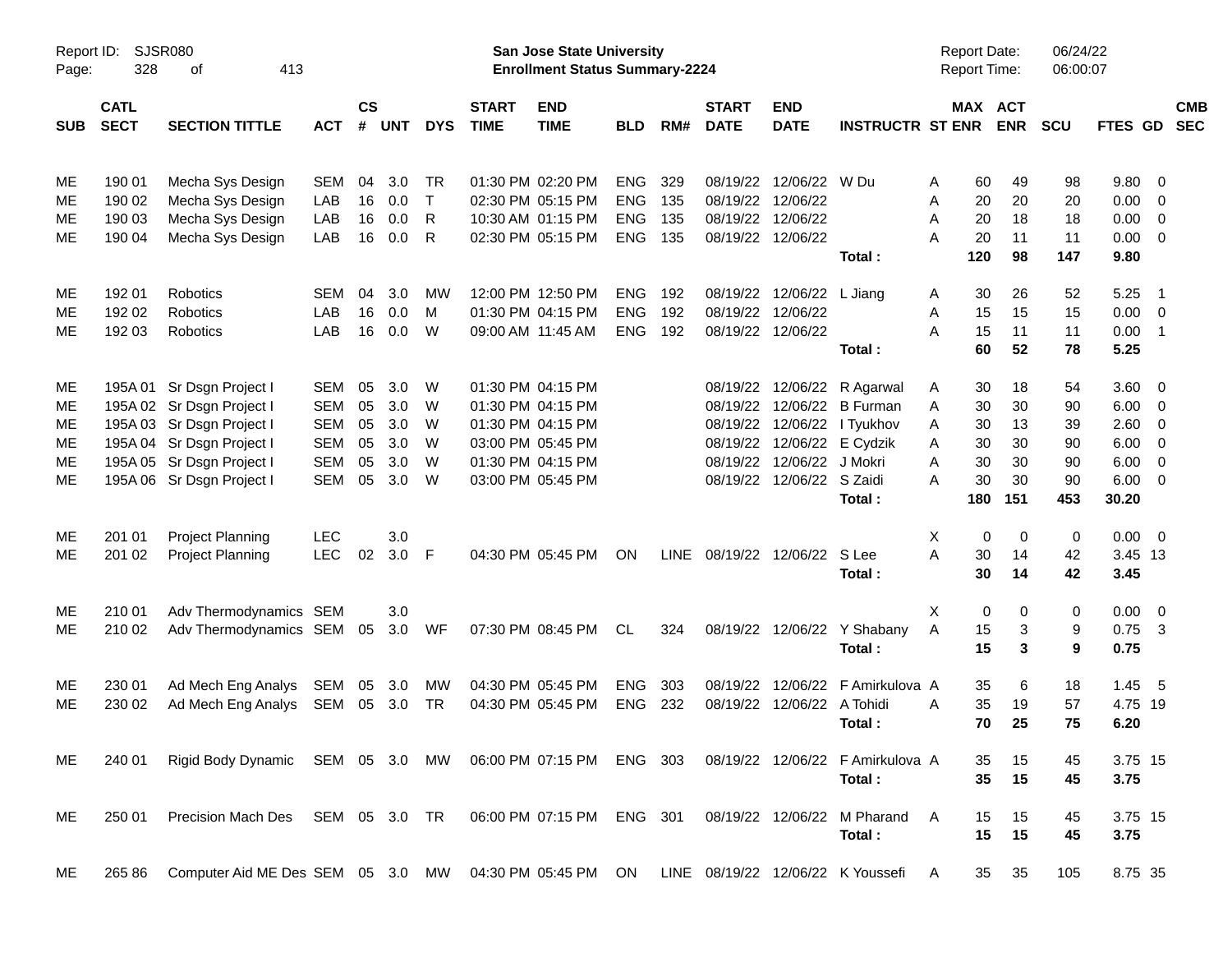| Page:      | Report ID: SJSR080<br>329<br>413<br>оf |                                              |                          |               |            |                          |                             | San Jose State University<br><b>Enrollment Status Summary-2224</b> |            |     |                             |                             |                                      | Report Date:<br>Report Time: |             | 06/24/22<br>06:00:07 |                            |                           |
|------------|----------------------------------------|----------------------------------------------|--------------------------|---------------|------------|--------------------------|-----------------------------|--------------------------------------------------------------------|------------|-----|-----------------------------|-----------------------------|--------------------------------------|------------------------------|-------------|----------------------|----------------------------|---------------------------|
| <b>SUB</b> | <b>CATL</b><br><b>SECT</b>             | <b>SECTION TITTLE</b>                        | <b>ACT</b>               | $\mathsf{cs}$ | # UNT      | <b>DYS</b>               | <b>START</b><br><b>TIME</b> | <b>END</b><br><b>TIME</b>                                          | <b>BLD</b> | RM# | <b>START</b><br><b>DATE</b> | <b>END</b><br><b>DATE</b>   | <b>INSTRUCTR ST ENR ENR</b>          |                              | MAX ACT     | <b>SCU</b>           |                            | <b>CMB</b><br>FTES GD SEC |
|            |                                        |                                              |                          |               |            |                          |                             |                                                                    |            |     |                             |                             | Total:                               | 35                           | 35          | 105                  | 8.75                       |                           |
| MЕ         | 273 01                                 | Finite El Meth Eng                           | SEM 04 3.0 TR            |               |            |                          |                             | 07:30 PM 08:45 PM                                                  | DMH 161    |     |                             | 08/19/22 12/06/22 E Chan    | Total:                               | 35<br>A<br>35                | 26<br>26    | 78<br>78             | 6.45 25<br>6.45            |                           |
| ME         | 280 01                                 | Auto Control Engr                            | SEM 05 3.0 MW            |               |            |                          |                             | 07:30 PM 08:45 PM                                                  | ENG 303    |     |                             |                             | 08/19/22 12/06/22 N Hemati<br>Total: | 35<br>A<br>35                | 26<br>26    | 78<br>78             | 6.35 23<br>6.35            |                           |
| ME         | 28301                                  | Mfg Proc Control                             | SEM 04 3.0 TR            |               |            |                          |                             | 04:30 PM 05:45 PM                                                  | ENG 401    |     |                             | 08/19/22 12/06/22 S Lee     | Total:                               | 35<br>A<br>35                | 22<br>22    | 66<br>66             | 5.50 22<br>5.50            |                           |
| ME         |                                        | 295A 01 ME Project I                         | <b>SUP</b>               | 25            | 3.0        | TBA                      |                             |                                                                    |            |     |                             |                             | 08/19/22 12/06/22 R Agarwal          | 10<br>A                      | 0           | 0                    | $0.00 \quad 0$             |                           |
| ME         |                                        | 295A 02 ME Project I                         | <b>SUP</b>               | 25            | 3.0        | <b>TBA</b>               |                             |                                                                    |            |     |                             |                             | 08/19/22 12/06/22 F Amirkulova A     | 10                           | 0           | 0                    | $0.00 \t 0$                |                           |
| МE         |                                        | 295A 03 ME Project I                         | <b>SUP</b>               | 25            | 3.0        | <b>TBA</b>               |                             |                                                                    |            |     |                             | 08/19/22 12/06/22 F Barez   |                                      | 10<br>A                      | 0           | 0                    | $0.00 \t 0$                |                           |
| МE         |                                        | 295A 04 ME Project I                         | <b>SUP</b>               | 25            | 3.0        | <b>TBA</b>               |                             |                                                                    |            |     |                             |                             | 08/19/22 12/06/22 S Bashash          | A<br>10                      | 0           | 0                    | $0.00 \t 0$                |                           |
| МE         |                                        | 295A 05 ME Project I                         | <b>SUP</b>               | 25            | 3.0        | <b>TBA</b>               |                             |                                                                    |            |     |                             | 08/19/22 12/06/22 W Du      |                                      | A<br>10                      | 0           | 0                    | $0.00 \t 0$                |                           |
| МE         |                                        | 295A 06 ME Project I                         | <b>SUP</b>               | 25            | 3.0        | <b>TBA</b>               |                             |                                                                    |            |     |                             |                             | 08/19/22 12/06/22 B Furman           | 10<br>A                      | 0           | 0                    | $0.00 \t 0$                |                           |
| МE         |                                        | 295A 07 ME Project I                         | <b>SUP</b>               | 25            | 3.0        | <b>TBA</b>               |                             |                                                                    |            |     |                             |                             | 08/19/22 12/06/22 A Ghazanfari A     | 10                           | 0           | 0                    | $0.00 \t 0$                |                           |
| МE         |                                        | 295A 08 ME Project I                         | <b>SUP</b>               | 25            | 3.0        | <b>TBA</b>               |                             |                                                                    |            |     |                             | 08/19/22 12/06/22 C Han     |                                      | A<br>10                      | 0           | 0                    | $0.00 \t 0$                |                           |
| МE         |                                        | 295A 09 ME Project I                         | <b>SUP</b>               | 25            | 3.0        | <b>TBA</b>               |                             |                                                                    |            |     |                             |                             | 08/19/22 12/06/22 F Kazemifar        | A<br>10                      | 0           | 0                    | $0.00 \t 0$                |                           |
| МE         |                                        | 295A 10 ME Project I                         | <b>SUP</b>               | 25            | 3.0        | <b>TBA</b>               |                             |                                                                    |            |     |                             | 08/19/22 12/06/22 L Jiang   |                                      | 10<br>A                      | 0           | 0                    | $0.00 \t 0$                |                           |
| МE<br>МE   |                                        | 295A 11 ME Project I<br>295A 12 ME Project I | <b>SUP</b><br><b>SUP</b> | 25<br>25      | 3.0<br>3.0 | <b>TBA</b><br><b>TBA</b> |                             |                                                                    |            |     |                             | 08/19/22 12/06/22 R Yee     | 08/19/22 12/06/22 V Cherickal        | 10<br>A                      | 0<br>0      | 0                    | $0.00 \t 0$<br>$0.00 \t 0$ |                           |
| МE         |                                        | 295A 13 ME Project I                         | <b>SUP</b>               | 25            | 3.0        | <b>TBA</b>               |                             |                                                                    |            |     |                             | 08/19/22 12/06/22 M Sharifi |                                      | A<br>10<br>10<br>A           | 0           | 0<br>0               | $0.00 \t 0$                |                           |
| МE         |                                        | 295A 14 ME Project I                         | <b>SUP</b>               |               | 25 3.0     | <b>TBA</b>               |                             |                                                                    |            |     |                             | 08/19/22 12/06/22 A Tohidi  |                                      | Α<br>10                      | 0           | 0                    | $0.00 \t 0$                |                           |
|            |                                        |                                              |                          |               |            |                          |                             |                                                                    |            |     |                             |                             | Total :                              | 140                          | 0           | 0                    | 0.00                       |                           |
| ME         |                                        | 295B 01 ME Project II                        | <b>SUP</b>               | -25           | 3.0        | TBA                      |                             |                                                                    |            |     |                             |                             | 08/19/22 12/06/22 R Agarwal          | 10<br>A                      | 0           | 0                    | $0.00 \quad 0$             |                           |
| ME         |                                        | 295B 02 ME Project II                        | <b>SUP</b>               | 25            | 3.0        | <b>TBA</b>               |                             |                                                                    |            |     |                             |                             | 08/19/22 12/06/22 F Amirkulova A     | 10                           | 0           | 0                    | $0.00 \quad 0$             |                           |
| ME         |                                        | 295B 03 ME Project II                        | <b>SUP</b>               | 25            | 3.0        | <b>TBA</b>               |                             |                                                                    |            |     |                             | 08/19/22 12/06/22 F Barez   |                                      | 10<br>A                      | 0           | 0                    | $0.00 \quad 0$             |                           |
| ME         |                                        | 295B 04 ME Project II                        | <b>SUP</b>               |               | 25 3.0     | <b>TBA</b>               |                             |                                                                    |            |     |                             |                             | 08/19/22 12/06/22 S Bashash          | 10<br>A                      | $\Omega$    | 0                    | $0.00 \t 0$                |                           |
| ME         |                                        | 295B 05 ME Project II                        | SUP 25 3.0 TBA           |               |            |                          |                             |                                                                    |            |     |                             | 08/19/22 12/06/22 W Du      |                                      | 10 <sup>°</sup><br>Α         |             | 0                    | $0.00 \t 0$                |                           |
| ME         |                                        | 295B 06 ME Project II                        | <b>SUP</b>               |               | 25 3.0     | TBA                      |                             |                                                                    |            |     |                             |                             | 08/19/22 12/06/22 B Furman           | Α<br>10                      | 0           | 0                    | $0.00 \t 0$                |                           |
| МE         |                                        | 295B 07 ME Project II                        | <b>SUP</b>               | 25            | 3.0        | TBA                      |                             |                                                                    |            |     |                             |                             | 08/19/22 12/06/22 A Ghazanfari A     | 10                           | 0           | 0                    | $0.00 \t 0$                |                           |
| МE         |                                        | 295B 08 ME Project II                        | <b>SUP</b>               | 25            | 3.0        | <b>TBA</b>               |                             |                                                                    |            |     |                             | 08/19/22 12/06/22 C Han     |                                      | 10<br>A                      | 0           | 0                    | $0.00 \t 0$                |                           |
| МE         |                                        | 295B 09 ME Project II                        | <b>SUP</b>               | 25            | 3.0        | <b>TBA</b>               |                             |                                                                    |            |     |                             |                             | 08/19/22 12/06/22 F Kazemifar A      | 10                           | $\mathbf 0$ | 0                    | $0.00 \t 0$                |                           |
| ME         |                                        | 295B 10 ME Project II                        | <b>SUP</b>               | 25            | 3.0        | TBA                      |                             |                                                                    |            |     |                             | 08/19/22 12/06/22 L Jiang   |                                      | 10<br>A                      | $\mathbf 0$ | 0                    | $0.00 \t 0$                |                           |
| МE         |                                        | 295B 11 ME Project II                        | <b>SUP</b>               | 25            | 3.0        | TBA                      |                             |                                                                    |            |     |                             |                             | 08/19/22 12/06/22 V Cherickal        | 10<br>A                      |             | 0                    | $0.25$ 1                   |                           |
| МE         |                                        | 295B 12 ME Project II                        | <b>SUP</b>               |               |            | 25 3.0 TBA               |                             |                                                                    |            |     |                             | 08/19/22 12/06/22 R Yee     |                                      | 10<br>Α                      | 0           | 0                    | $0.00 \t 0$                |                           |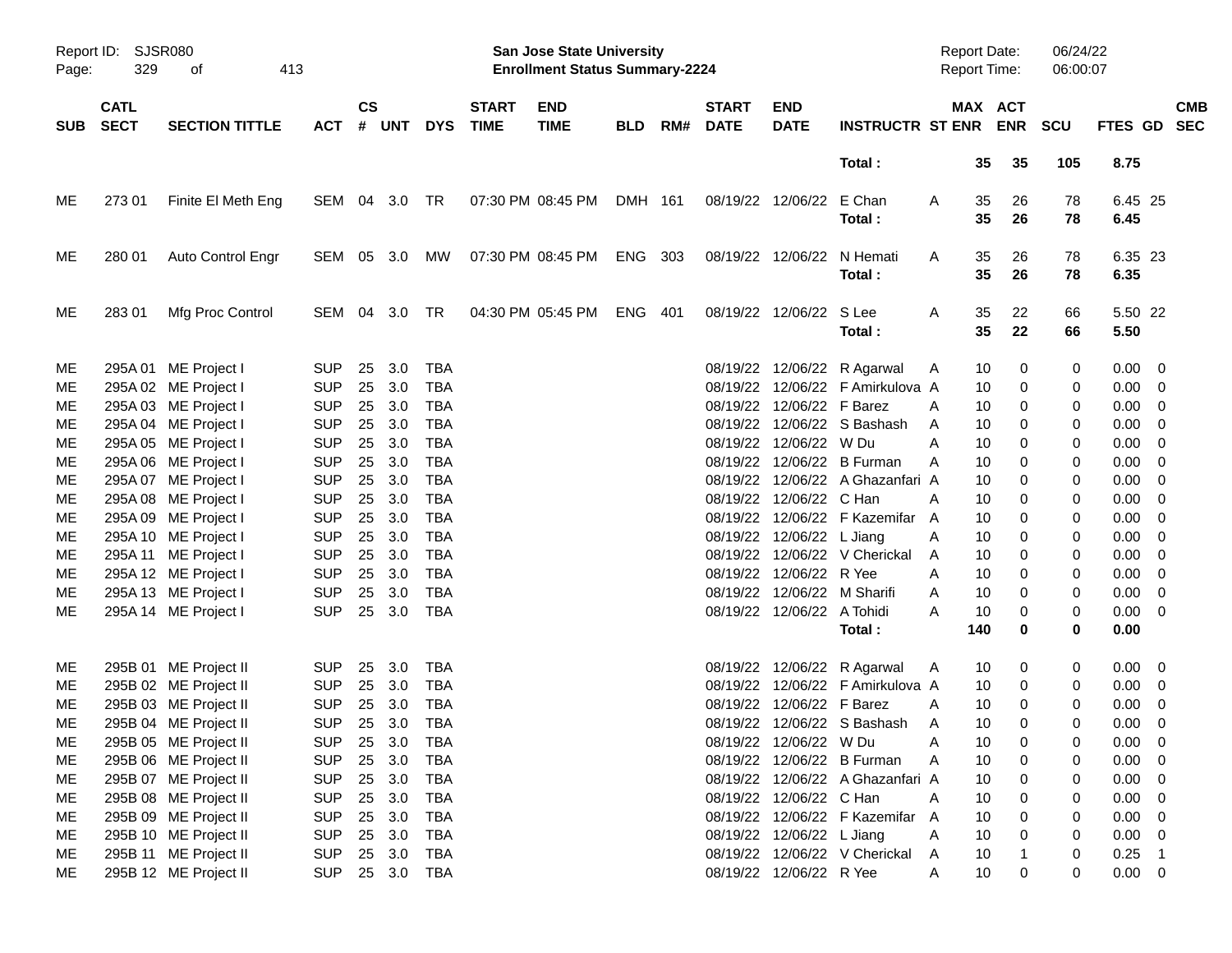| Report ID:<br>Page: | 330                        | SJSR080<br>413<br>of                           |                          |                |            |                          |                             | <b>San Jose State University</b><br><b>Enrollment Status Summary-2224</b> |            |             |                             |                           |                                 | <b>Report Date:</b><br><b>Report Time:</b> |                 |                              | 06/24/22<br>06:00:07 |                             |                          |
|---------------------|----------------------------|------------------------------------------------|--------------------------|----------------|------------|--------------------------|-----------------------------|---------------------------------------------------------------------------|------------|-------------|-----------------------------|---------------------------|---------------------------------|--------------------------------------------|-----------------|------------------------------|----------------------|-----------------------------|--------------------------|
| <b>SUB</b>          | <b>CATL</b><br><b>SECT</b> | <b>SECTION TITTLE</b>                          | <b>ACT</b>               | <b>CS</b><br># | <b>UNT</b> | <b>DYS</b>               | <b>START</b><br><b>TIME</b> | <b>END</b><br><b>TIME</b>                                                 | <b>BLD</b> | RM#         | <b>START</b><br><b>DATE</b> | <b>END</b><br><b>DATE</b> | <b>INSTRUCTR ST ENR</b>         |                                            |                 | MAX ACT<br><b>ENR</b>        | <b>SCU</b>           | FTES GD                     | <b>CMB</b><br><b>SEC</b> |
| ME<br>ME            |                            | 295B 13 ME Project II<br>295B 14 ME Project II | <b>SUP</b><br><b>SUP</b> | 25<br>25       | 3.0<br>3.0 | <b>TBA</b><br><b>TBA</b> |                             |                                                                           |            |             | 08/19/22<br>08/19/22        | 12/06/22<br>12/06/22      | M Sharifi<br>A Tohidi<br>Total: | A<br>A                                     | 10<br>10<br>140 | $\mathbf{0}$<br>$\mathbf{2}$ | 0<br>0<br>$\bf{0}$   | $0.00 \t 0$<br>0.25<br>0.50 | $\overline{\phantom{1}}$ |
| ME                  | 297 01                     | Special Topics Mech                            | SEM 04                   |                | 3.0        | TR                       |                             | 06:00 PM 07:15 PM                                                         | DMH 348    |             | 08/19/22                    | 12/06/22                  | F Kazemifar A<br>Total:         |                                            | 35<br>35        | 5<br>5                       | 15<br>15             | 1.25<br>1.25                | - 5                      |
| ME                  | 298 87                     | Special Project ME                             | <b>SUP</b>               | 25             | 1.0        | <b>TBA</b>               |                             |                                                                           | <b>ON</b>  | <b>LINE</b> | 08/19/22                    | 12/06/22                  | V Cherickal                     | A                                          | 10              |                              | $\mathbf{1}$         | 0.08                        | $\overline{\phantom{1}}$ |
| ME                  | 298 88                     | Special Project ME                             | <b>SUP</b>               | 25             | 3.0        | <b>TBA</b>               |                             |                                                                           | <b>ON</b>  | <b>LINE</b> | 08/19/22                    | 12/06/22                  | V Cherickal                     | A                                          | 10              | $\Omega$                     | 0                    | $0.00 \t 0$                 |                          |
|                     |                            |                                                |                          |                |            |                          |                             |                                                                           |            |             |                             |                           | Total:                          |                                            | 20              | -1                           | 1                    | 0.08                        |                          |
| ME                  | 299 01                     | Master's Thesis                                | <b>SUP</b>               | 25             | 3.0        | <b>TBA</b>               |                             |                                                                           |            |             | 08/19/22                    |                           | 12/06/22 F Amirkulova A         |                                            | 10              | $\mathbf 0$                  | 0                    | $0.00 \t 0$                 |                          |
| ME                  | 299 02                     | Master's Thesis                                | <b>SUP</b>               | 25             | 3.0        | <b>TBA</b>               |                             |                                                                           |            |             | 08/19/22                    | 12/06/22                  | S Lee                           | A                                          | 10              | 0                            | 0                    | 0.00                        | - 0                      |
| МE                  | 299 03                     | Master's Thesis                                | <b>SUP</b>               | 25             | 3.0        | <b>TBA</b>               |                             |                                                                           |            |             | 08/19/22                    | 12/06/22                  | F Kazemifar                     | A                                          | 10              | 0                            | 0                    | 0.00                        | - 0                      |
| ME                  | 299 04                     | Master's Thesis                                | <b>SUP</b>               | 25             | 3.0        | <b>TBA</b>               |                             |                                                                           |            |             | 08/19/22                    | 12/06/22                  | A Tohidi                        | A                                          | 10              | 0                            | 0                    | $0.00 \t 0$                 |                          |
|                     |                            |                                                |                          |                |            |                          |                             |                                                                           |            |             |                             |                           | Total:                          |                                            | 40              | $\bf{0}$                     | 0                    | 0.00                        |                          |
|                     |                            |                                                |                          |                |            |                          |                             |                                                                           |            |             |                             |                           |                                 |                                            |                 |                              |                      |                             |                          |

**Department : Mechanical Engineering Department Total : 3220 2017 4729 325.15 Lower Division : 550 268 334 22.27 Upper Division : 1990 1560 3836 256.10 Graduate Division : 680 189 559 46.78**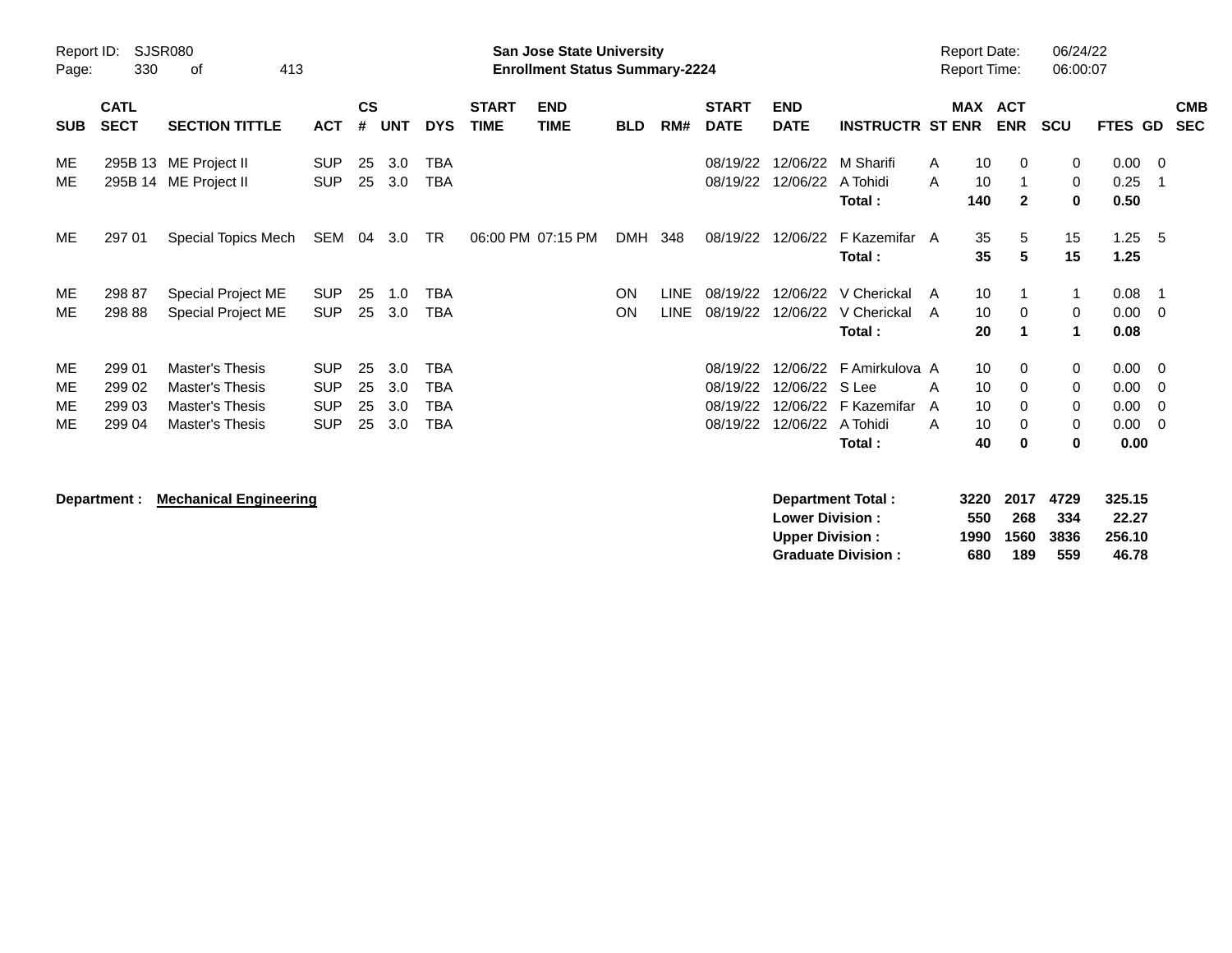| Report ID: SJSR080 |      |     |                       |     |           |            |              |            | <b>San Jose State University</b>      |     |              |             | <b>Report Date:</b>                   | 06/24/22                  |     |
|--------------------|------|-----|-----------------------|-----|-----------|------------|--------------|------------|---------------------------------------|-----|--------------|-------------|---------------------------------------|---------------------------|-----|
| Page:              |      | 331 | ot.                   | 413 |           |            |              |            | <b>Enrollment Status Summary-2224</b> |     |              |             | Report Time:                          | 06:00:07                  |     |
|                    | CATL |     |                       |     | СS        |            | <b>START</b> | <b>END</b> |                                       |     | <b>START</b> | <b>END</b>  | <b>MAX</b><br><b>ACT</b>              |                           | СМВ |
| <b>SUB</b>         | SECT |     | <b>SECTION TITTLE</b> |     | ACT # UNT | <b>DYS</b> | <b>TIME</b>  | TIME       | <b>BLD</b>                            | RM# | <b>DATE</b>  | <b>DATE</b> | <b>ENR</b><br><b>INSTRUCTR ST ENR</b> | <b>SCU</b><br>FTES GD SEC |     |

**COLLEGE NAME : Engineering, College of**

| <b>COLLEGE GRAND TOTAL :</b> |                           | 29225 | 16684 | 38284 | 2756.22 |
|------------------------------|---------------------------|-------|-------|-------|---------|
|                              | <b>Lower Division:</b>    | 5033  | 2517  | 4572  | 304.90  |
|                              | <b>Upper Division:</b>    | 16699 | 10443 | 22850 | 1534.90 |
|                              | <b>Graduate Division:</b> | 7493  | 3724  | 10862 | 916.42  |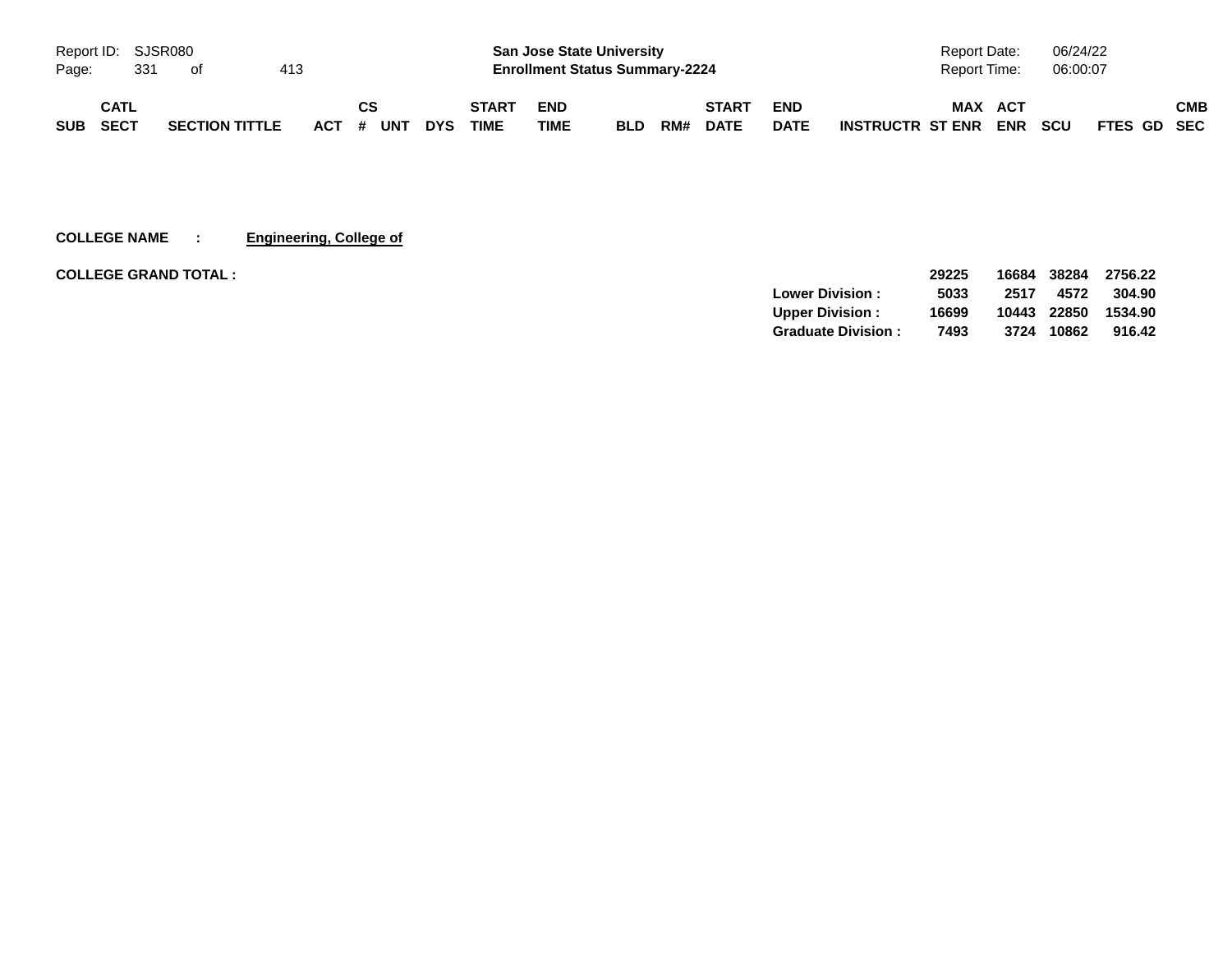| Page:      | Report ID: SJSR080<br>332  | 413<br>0f                                                  |                |                    |            |            |                             | San Jose State University<br><b>Enrollment Status Summary-2224</b> |            |             |                             |                                |                                             | <b>Report Date:</b><br><b>Report Time:</b> |                     | 06/24/22<br>06:00:07 |                     |            |
|------------|----------------------------|------------------------------------------------------------|----------------|--------------------|------------|------------|-----------------------------|--------------------------------------------------------------------|------------|-------------|-----------------------------|--------------------------------|---------------------------------------------|--------------------------------------------|---------------------|----------------------|---------------------|------------|
| <b>SUB</b> | <b>CATL</b><br><b>SECT</b> | <b>SECTION TITTLE</b>                                      | <b>ACT</b>     | $\mathsf{cs}$<br># | <b>UNT</b> | <b>DYS</b> | <b>START</b><br><b>TIME</b> | <b>END</b><br><b>TIME</b>                                          | <b>BLD</b> | RM#         | <b>START</b><br><b>DATE</b> | <b>END</b><br><b>DATE</b>      | <b>INSTRUCTR ST ENR ENR</b>                 |                                            | MAX ACT             | <b>SCU</b>           | FTES GD SEC         | <b>CMB</b> |
| College    | Department :               | <b>Science, College of</b><br><b>Science - All College</b> |                |                    |            |            |                             |                                                                    |            |             |                             |                                |                                             |                                            |                     |                      |                     |            |
|            | SCED 174 02                | Train to Teach Sci                                         | <b>LEC</b>     |                    | 3.0        |            |                             |                                                                    |            |             |                             |                                |                                             | X                                          | 0<br>0              | 0                    | $0.00 \quad 0$      |            |
|            | SCED 174 03                | Train to Teach Sci                                         | <b>LEC</b>     |                    | 3.0        |            |                             |                                                                    |            |             |                             |                                |                                             | X                                          | 0<br>0              | 0                    | $0.00 \t 0$         |            |
|            | SCED 174 04                | Train to Teach Sci                                         | <b>LEC</b>     | 02                 | 3.0        | -F         | 10:00 AM 11:30 AM           |                                                                    | <b>ON</b>  | <b>LINE</b> |                             |                                | 08/19/22 12/06/22 A Chakarov                | 30<br>A                                    | 0                   | 0                    | $0.00 \t 0$         |            |
|            | SCED 174 05                | Train to Teach Sci                                         | <b>LEC</b>     | 02                 | 3.0        | F          |                             | 01:30 PM 03:00 PM                                                  | <b>ON</b>  |             |                             |                                | LINE 08/19/22 12/06/22 A Chakarov           | 30<br>A                                    | 0                   | 0                    | $0.00 \t 0$         |            |
|            | SCED 174 12                | Train to Teach Sci                                         | <b>ACT</b>     |                    | 0.0        |            |                             |                                                                    |            |             |                             |                                |                                             | х                                          | 0<br>0              | 0                    | $0.00 \t 0$         |            |
|            | SCED 174 13                | Train to Teach Sci                                         | <b>ACT</b>     |                    | 0.0        |            |                             |                                                                    |            |             |                             |                                |                                             | X                                          | 0<br>0              | 0                    | $0.00 \t 0$         |            |
|            | SCED 174 14                | Train to Teach Sci                                         | <b>ACT</b>     | 17                 | 0.0        | TBA        |                             |                                                                    | <b>ON</b>  | <b>LINE</b> |                             |                                | 08/19/22 12/06/22 A Chakarov                | 30<br>A                                    | 0                   | 0                    | $0.00 \t 0$         |            |
|            | SCED 174 15                | Train to Teach Sci                                         | ACT            | 17                 | 0.0        | <b>TBA</b> |                             |                                                                    | ON         |             |                             |                                | LINE 08/19/22 12/06/22 A Chakarov<br>Total: | 30<br>A<br>120                             | 0<br>0              | 0<br>0               | $0.00 \t 0$<br>0.00 |            |
|            |                            | SCED 184Y 01 Stdt Tchg II                                  | <b>SUP</b>     | 25 4.0             |            | TBA        |                             |                                                                    |            |             |                             | 08/19/22 12/06/22 R Kelly      | Total:                                      | 30<br>A<br>30                              | 2<br>$\mathbf{2}$   | 0<br>0               | 0.53 0<br>0.53      |            |
|            |                            | SCED 184Z 01 Stdnt Tchg III                                | <b>SUP</b>     | 25 4.0             |            | TBA        |                             |                                                                    |            |             |                             | 08/19/22 12/06/22 R Kelly      | Total:                                      | 30<br>A<br>30                              | $\mathbf 1$         | 0<br>0               | $0.27 \ 0$<br>0.27  |            |
|            | SCED 220 01                | Theory & Prac Sci Ed SEM 05 3.0 M                          |                |                    |            |            |                             | 04:00 PM 07:00 PM                                                  | DH.        | 246         |                             | 08/19/22 12/06/22 E Walsh      | Total:                                      | 30<br>A<br>30                              | 0<br>0              | 0<br>0               | $0.00 \t 0$<br>0.00 |            |
|            | SCED 230 02                | Sci Ed Data Analysis LEC 02 3.0 R                          |                |                    |            |            |                             | 04:00 PM 06:30 PM                                                  | DH.        | 246         |                             | 08/19/22 12/06/22 C Paul       | Total:                                      | 30<br>A<br>30                              | 0<br>0              | 0<br>0               | $0.00 \t 0$<br>0.00 |            |
|            | SCED 273 01                | Secondary Schl Sci                                         | ACT 08 3.0 T   |                    |            |            |                             | 04:00 PM 10:00 PM                                                  | DH.        | 246         |                             |                                | 08/19/22 12/06/22 T Visintaine<br>Total:    | 30<br>A<br>30                              | 0<br>0              | 0<br>0               | $0.00 \t 0$<br>0.00 |            |
|            | SCED 297 01                | Sci Ed Research                                            | <b>SUP</b>     | 25                 | 1.0        | TBA        |                             |                                                                    |            |             |                             | 08/19/22 12/06/22 R Kelly      |                                             | 10<br>A                                    | 0                   | 0                    | $0.00 \quad 0$      |            |
|            | SCED 297 02                | Sci Ed Research                                            | <b>SUP</b>     | 25                 | 1.0        | <b>TBA</b> |                             |                                                                    |            |             |                             |                                | 08/19/22 12/06/22 T Visintaine              | 10<br>A                                    | 0                   | 0                    | $0.00 \t 0$         |            |
|            | SCED 297 03                | Sci Ed Research                                            | <b>SUP</b>     | 25                 | 1.0        | <b>TBA</b> |                             |                                                                    |            |             |                             | 08/19/22 12/06/22 E Walsh      |                                             | 10<br>Α                                    | 0                   | 0                    | $0.00 \t 0$         |            |
|            | SCED 297 04                | Sci Ed Research                                            | <b>SUP</b>     |                    | 25 1.0     | <b>TBA</b> |                             |                                                                    |            |             |                             | 08/19/22 12/06/22 C Paul       |                                             | 10<br>Α                                    | 0                   | 0                    | $0.00 \t 0$         |            |
|            | SCED 297 05                | Sci Ed Research                                            | SUP 25 1.0 TBA |                    |            |            |                             |                                                                    |            |             |                             |                                | 08/19/22 12/06/22 E Metzger                 | 10<br>A                                    |                     | 0                    | $0.00 \t 0$         |            |
|            | SCED 297 06                | Sci Ed Research                                            | <b>SUP</b>     |                    | 1.0        |            |                             |                                                                    |            |             |                             |                                |                                             | X                                          | 0<br>0              | 0                    | $0.00 \t 0$         |            |
|            | SCED 297 07                | Sci Ed Research                                            | <b>SUP</b>     |                    | 1.0        |            |                             |                                                                    |            |             |                             |                                |                                             | X                                          | 0<br>0              | 0                    | $0.00 \t 0$         |            |
|            | SCED 297 08                | Sci Ed Research                                            | SUP 25 1.0     |                    |            | TBA        |                             |                                                                    | ON.        |             |                             | LINE 08/19/22 12/06/22 J Avena |                                             | 10<br>A                                    | 0                   | 0                    | $0.00 \t 0$         |            |
|            | SCED 297 09                | Sci Ed Research                                            | SUP 25 1.0 TBA |                    |            |            |                             |                                                                    | <b>ON</b>  |             |                             |                                | LINE 08/19/22 12/06/22 A Chakarov           | 10<br>A                                    | 0                   | 0                    | $0.00 \t 0$         |            |
|            |                            |                                                            |                |                    |            |            |                             |                                                                    |            |             |                             |                                | Total:                                      | 70                                         | 0                   | 0                    | 0.00                |            |
|            | SCED 298 01                | Research                                                   | SUP 25 3.0 TBA |                    |            |            |                             |                                                                    |            |             |                             | 08/19/22 12/06/22 R Kelly      |                                             | A                                          | $\overline{7}$<br>0 | $\overline{0}$       | $0.00 \t 0$         |            |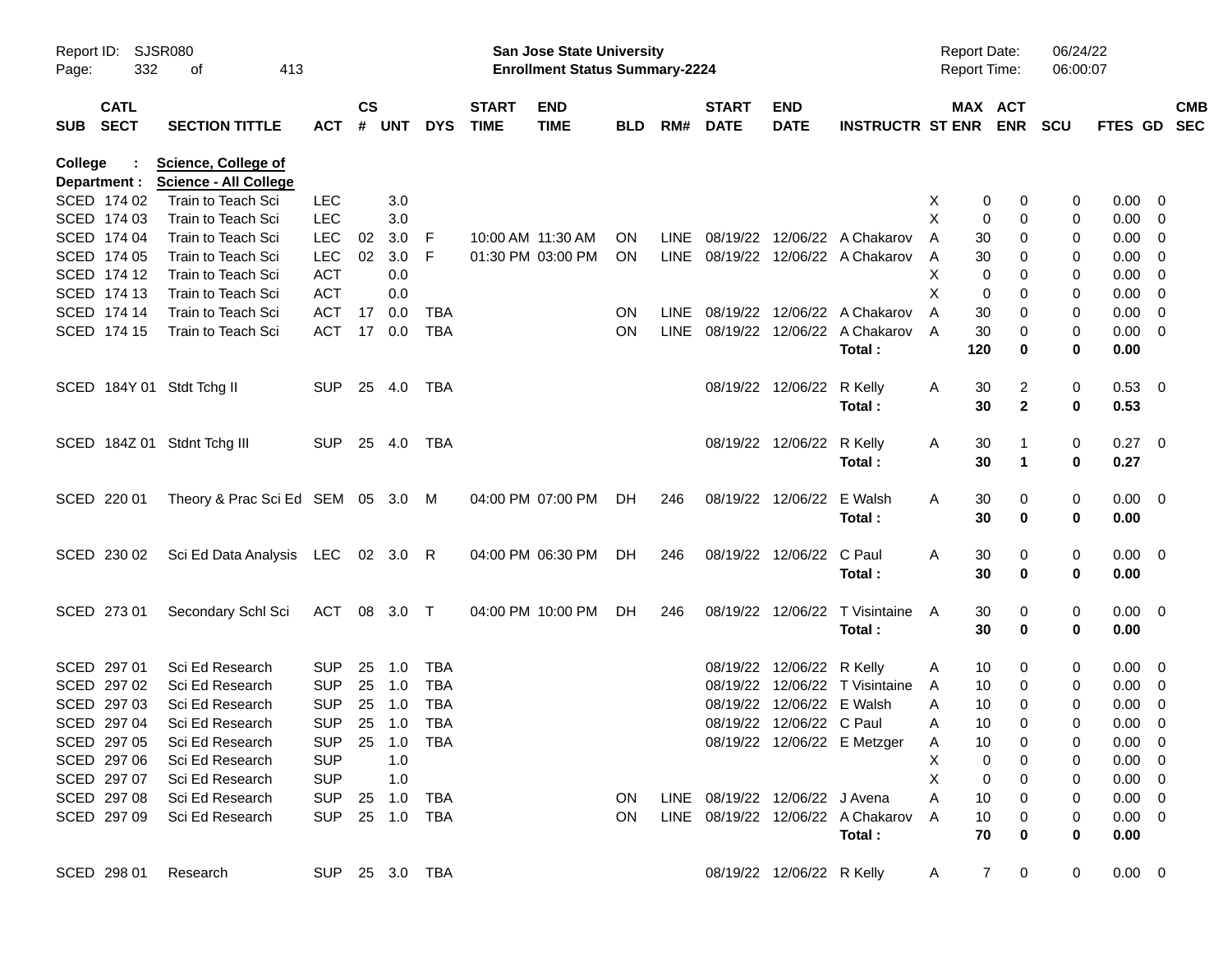| Report ID:<br>Page: | SJSR080<br>333 | 413                           |              |           |            |            | San Jose State University<br><b>Enrollment Status Summary-2224</b> |                   |            |             |                        |                   | <b>Report Date:</b><br>Report Time: |          | 06/24/22<br>06:00:07 |            |                |                |
|---------------------|----------------|-------------------------------|--------------|-----------|------------|------------|--------------------------------------------------------------------|-------------------|------------|-------------|------------------------|-------------------|-------------------------------------|----------|----------------------|------------|----------------|----------------|
|                     | <b>CATL</b>    |                               |              | <b>CS</b> |            |            | <b>START</b>                                                       | <b>END</b>        |            |             | <b>START</b>           | <b>END</b>        |                                     |          | MAX ACT              |            |                | <b>CMB</b>     |
| <b>SUB</b>          | <b>SECT</b>    | <b>SECTION TITTLE</b>         | <b>ACT</b>   | #         | <b>UNT</b> | <b>DYS</b> | <b>TIME</b>                                                        | <b>TIME</b>       | <b>BLD</b> | RM#         | <b>DATE</b>            | <b>DATE</b>       | <b>INSTRUCTR ST ENR</b>             |          | <b>ENR</b>           | <b>SCU</b> | <b>FTES GD</b> | <b>SEC</b>     |
|                     | SCED 298 02    | Research                      | <b>SUP</b>   | 25        | 3.0        | TBA        |                                                                    |                   |            |             | 08/19/22               | 12/06/22 C Paul   |                                     | A        | 0<br>7               | 0          | 0.00           | $\mathbf 0$    |
|                     | SCED 298 03    | Research                      | <b>SUP</b>   | 25        | 3.0        | <b>TBA</b> |                                                                    |                   |            |             | 08/19/22               | 12/06/22          | E Walsh                             | A        | $\overline{7}$<br>0  | 0          | 0.00           | 0              |
|                     | SCED 298 04    | Research                      | <b>SUP</b>   | 25        | 3.0        | <b>TBA</b> |                                                                    |                   |            |             | 08/19/22               | 12/06/22          | T Visintaine                        | A        | $\overline{7}$<br>0  | 0          | 0.00           | 0              |
|                     | SCED 298 05    | Research                      | <b>SUP</b>   | 25        | 3.0        | <b>TBA</b> |                                                                    |                   |            |             |                        |                   | 08/19/22 12/06/22 E Metzger         | A        | $\overline{7}$<br>0  | 0          | 0.00           | 0              |
|                     | SCED 298 06    | Research                      | <b>SUP</b>   |           | 3.0        |            |                                                                    |                   |            |             |                        |                   |                                     | X        | 0<br>0               | 0          | 0.00           | 0              |
|                     | SCED 298 07    | Research                      | <b>SUP</b>   |           | 3.0        |            |                                                                    |                   |            |             |                        |                   |                                     | Х        | 0<br>0               | 0          | 0.00           | 0              |
|                     | SCED 298 08    | Research                      | <b>SUP</b>   | 25        | 3.0        | TBA        |                                                                    |                   | ON         | LINE        |                        | 08/19/22 12/06/22 | J Avena                             | A        | $\overline{7}$<br>0  | 0          | 0.00           | 0              |
|                     | SCED 298 09    | Research                      | <b>SUP</b>   | 25        | 3.0        | <b>TBA</b> |                                                                    |                   | ON         | <b>LINE</b> |                        | 08/19/22 12/06/22 | A Chakarov                          | A        | $\overline{7}$<br>0  | 0          | 0.00           | 0              |
|                     |                |                               |              |           |            |            |                                                                    |                   |            |             |                        |                   | Total:                              | 49       | 0                    | 0          | 0.00           |                |
|                     | SCED 375 01    | Colloq Sci Ed                 | <b>LEC</b>   |           | 2.0        |            |                                                                    |                   |            |             |                        |                   |                                     | Χ        | 0<br>0               | 0          | 0.00           | 0              |
|                     | SCED 375 02    | Colloq Sci Ed                 | <b>LEC</b>   | 02        | 2.0        | W          |                                                                    | 05:00 PM 06:40 PM | ON         |             | LINE 08/19/22 12/06/22 |                   | R Peters                            | A<br>30  | 3                    | 6          | 0.40           | 0              |
|                     |                |                               |              |           |            |            |                                                                    |                   |            |             |                        |                   | Total:                              | 30       | 3                    | 6          | 0.40           |                |
| SCI                 | 1 0 1          | Acadmc Excel Wkshp ACT        |              |           | 07 1.5     | MW         |                                                                    | 12:00 PM 01:15 PM | DH         | 416         |                        | 08/19/22 12/06/22 | K Singmaster A                      | 35       | 0                    | 0          | 0.00           | 0              |
| SCI                 | 1 0 2          | Acadmc Excel Wkshp ACT        |              |           | 07 1.5     | <b>TR</b>  |                                                                    | 12:00 PM 01:15 PM | МH         | 233         | 08/19/22               | 12/06/22          | K Singmaster A                      | 30       | 0                    | 0          | 0.00           | 0              |
| SCI                 | 1 0 3          | Acadmc Excel Wkshp ACT        |              |           | 07 1.5     | TR         |                                                                    | 12:00 PM 01:15 PM | CL         | 218         | 08/19/22               | 12/06/22          | K Singmaster A                      | 25       | 0                    | 0          | 0.00           | 0              |
| SCI                 | 1 0 4          | Acadmc Excel Wkshp ACT        |              |           | 07 1.5     | <b>MW</b>  |                                                                    | 12:00 PM 01:15 PM | DH         | 351         | 08/19/22               | 12/06/22          | K Singmaster A                      | 45       | 0                    | 0          | 0.00           | 0              |
| SCI                 | 1 0 5          | Acadmc Excel Wkshp ACT        |              |           | 07 1.5     | <b>MW</b>  |                                                                    | 01:30 PM 02:45 PM | МH         | 233         | 08/19/22               | 12/06/22          | K Singmaster A                      | 30       | 0                    | 0          | 0.00           | 0              |
| SCI                 | 1 0 6          | Acadmc Excel Wkshp ACT        |              |           | 07 1.5     | <b>MW</b>  |                                                                    | 01:30 PM 02:45 PM | МH         | 235         | 08/19/22               | 12/06/22          | K Singmaster A                      | 25       | 0                    | 0          | 0.00           | 0              |
| SCI                 | 1 0 7          | Acadmc Excel Wkshp ACT        |              |           | 07 1.5     | <b>TR</b>  |                                                                    | 01:30 PM 02:45 PM | МH         | 223         | 08/19/22               | 12/06/22          | K Singmaster A                      | 35       | 0                    | 0          | 0.00           | 0              |
| SCI                 | 1 0 8          | Acadmc Excel Wkshp ACT        |              |           | 07 1.5     | <b>TR</b>  |                                                                    | 01:30 PM 02:45 PM | МH         | 233         | 08/19/22               | 12/06/22          | K Singmaster A                      | 30       | 0                    | 0          | 0.00           | 0              |
| SCI                 | 1 0 9          | Acadmc Excel Wkshp ACT        |              |           | 07 1.5     | <b>MW</b>  |                                                                    | 03:00 PM 04:15 PM | CL.        | 324         | 08/19/22               | 12/06/22          | K Singmaster A                      | 45       | 0                    | 0          | 0.00           | 0              |
| SCI                 | 1 10           | Acadmc Excel Wkshp ACT        |              |           | 07 1.5     | <b>MW</b>  |                                                                    | 03:00 PM 04:15 PM | МH         | 424         | 08/19/22               | 12/06/22          | K Singmaster A                      | 35       | 0                    | 0          | 0.00           | 0              |
| SCI                 | 1 1 1          | Acadmc Excel Wkshp ACT        |              |           | 07 1.5     | <b>TR</b>  |                                                                    | 03:00 PM 04:15 PM | <b>BBC</b> | 022         | 08/19/22               | 12/06/22          | K Singmaster A                      | 45       | 0                    | 0          | 0.00           | 0              |
| SCI                 | 1 1 2          | Acadmc Excel Wkshp ACT        |              |           | 07 1.5     | <b>TR</b>  |                                                                    | 03:00 PM 04:15 PM | МH         | 234         | 08/19/22               | 12/06/22          | K Singmaster A                      | 25       | 0                    | 0          | 0.00           | 0              |
| SCI                 | 1 1 3          | Acadmc Excel Wkshp ACT        |              |           | 07 1.5     | <b>MW</b>  |                                                                    | 04:30 PM 05:45 PM | DH         | 415         | 08/19/22               | 12/06/22          | K Singmaster A                      | 40       | 0                    | 0          | 0.00           | 0              |
| SCI                 | 1 14           | Acadmc Excel Wkshp ACT        |              |           | 07 1.5     | <b>MW</b>  |                                                                    | 04:30 PM 05:45 PM | DH         | 250         | 08/19/22               | 12/06/22          | K Singmaster A                      | 45       | 0                    | 0          | 0.00           | 0              |
| SCI                 | 1 1 5          | Acadmc Excel Wkshp ACT        |              |           | 07 1.5     | <b>MW</b>  |                                                                    | 06:00 PM 07:15 PM | МH         | 323         | 08/19/22               | 12/06/22          | K Singmaster A                      | 40       | 0                    | 0          | 0.00           | 0              |
| SCI                 | 1 1 6          | Acadmc Excel Wkshp ACT        |              |           | 07 1.5     | <b>MW</b>  |                                                                    | 06:00 PM 07:15 PM | МH         | 423         | 08/19/22               | 12/06/22          | K Singmaster A                      | 35       | 0                    | 0          | 0.00           | 0              |
| SCI                 | 1 1 7          | Acadmc Excel Wkshp ACT 07 1.5 |              |           |            | TR         |                                                                    | 04:30 PM 05:45 PM | <b>BBC</b> | 225         |                        |                   | 08/19/22 12/06/22 K Singmaster A    | 35       | 0                    | $\Omega$   | 0.00           | 0              |
| SCI                 | 1 1 8          | Acadmc Excel Wkshp ACT 07 1.5 |              |           |            | <b>TR</b>  |                                                                    | 04:30 PM 05:45 PM | DH         | 243         |                        |                   | 08/19/22 12/06/22 K Singmaster A    | 35       | 0                    | 0          | 0.00           | - 0            |
| SCI                 | 1 1 9          | Acadmc Excel Wkshp ACT 07 1.5 |              |           |            | TR         |                                                                    | 06:00 PM 07:15 PM | DH         | 415         |                        |                   | 08/19/22 12/06/22 K Singmaster A    | 35       | 0                    | 0          | 0.00           | $\Omega$       |
| SCI                 | 1 2 0          | Acadmc Excel Wkshp ACT 07 1.5 |              |           |            | <b>TR</b>  |                                                                    | 06:00 PM 07:15 PM | <b>BBC</b> | 125         |                        |                   | 08/19/22 12/06/22 K Singmaster A    | 35       | 0                    | 0          | 0.00           | $\mathbf 0$    |
|                     |                |                               |              |           |            |            |                                                                    |                   |            |             |                        |                   | Total:                              | 705      | 0                    | 0          | 0.00           |                |
| SCI                 | 2 0 1          | Success in Science            | LEC.         |           | 02 3.0     | TR         |                                                                    | 10:30 AM 11:20 AM | MD         | 101         |                        |                   | 08/19/22 12/06/22 S Lilienthal      | 120<br>A | 2                    | 4          | 0.40           | $\overline{0}$ |
| SCI                 | 2 10           | Success in Science            | ACT          |           | 07 0.0     | M          |                                                                    | 02:15 PM 04:05 PM | MH         | 234         |                        | 08/19/22 12/06/22 |                                     | 15<br>A  | 0                    | 0          | 0.00           | $\overline{0}$ |
| SCI                 | 211            | Success in Science            | ACT 07 0.0 W |           |            |            |                                                                    | 02:15 PM 04:05 PM | МH         | 234         |                        | 08/19/22 12/06/22 |                                     | 15<br>A  | 0                    | 0          | $0.00 \t 0$    |                |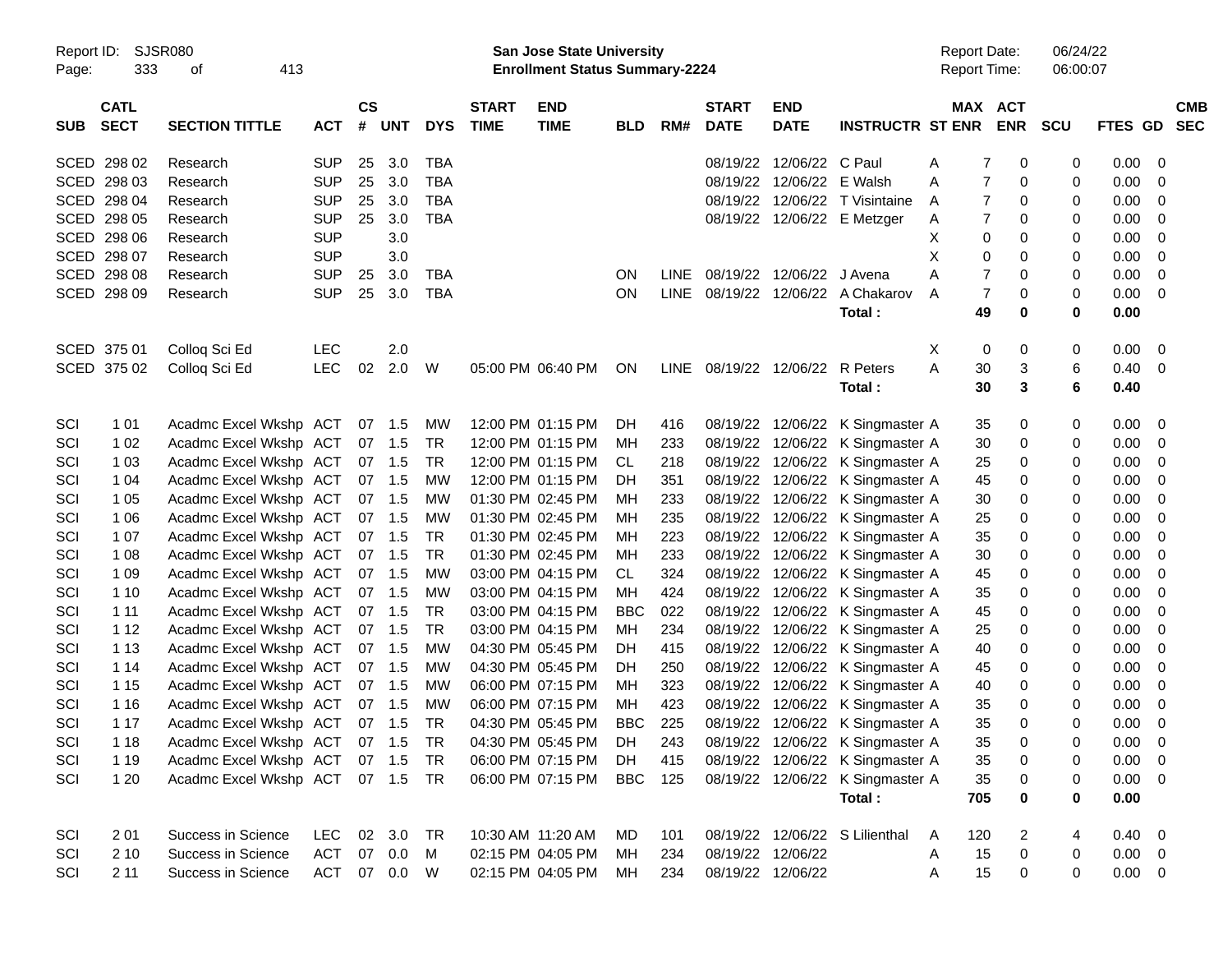| Report ID:<br>Page: | <b>SJSR080</b><br>334      | 413                       |                          |                    |            |              | <b>San Jose State University</b><br><b>Enrollment Status Summary-2224</b> |                                        |                        |              |                             |                                          |                         | <b>Report Date:</b><br><b>Report Time:</b> |         | 06/24/22<br>06:00:07 |                |              |                                  |
|---------------------|----------------------------|---------------------------|--------------------------|--------------------|------------|--------------|---------------------------------------------------------------------------|----------------------------------------|------------------------|--------------|-----------------------------|------------------------------------------|-------------------------|--------------------------------------------|---------|----------------------|----------------|--------------|----------------------------------|
| <b>SUB</b>          | <b>CATL</b><br><b>SECT</b> | <b>SECTION TITTLE</b>     | <b>ACT</b>               | $\mathsf{cs}$<br># | <b>UNT</b> | <b>DYS</b>   | <b>START</b><br><b>TIME</b>                                               | <b>END</b><br><b>TIME</b>              | <b>BLD</b>             | RM#          | <b>START</b><br><b>DATE</b> | <b>END</b><br><b>DATE</b>                | <b>INSTRUCTR ST ENR</b> |                                            | MAX ACT | <b>ENR</b>           | SCU            | FTES GD      | <b>CMB</b><br><b>SEC</b>         |
| SCI                 | 2 1 2                      | Success in Science        | <b>ACT</b>               | 07                 | 0.0        | м            |                                                                           | 04:00 PM 05:50 PM                      | MН                     | 233          | 08/19/22                    | 12/06/22                                 |                         | A                                          | 15      | 0                    | 0              | 0.00         | 0                                |
| SCI                 | 2 1 3                      | Success in Science        | <b>ACT</b>               | 07                 | 0.0        | W            |                                                                           | 04:00 PM 05:50 PM                      | MH                     | 233          | 08/19/22                    | 12/06/22                                 |                         | Α                                          | 15      | 1                    |                | 0.00         | 0                                |
| SCI                 | 2 14                       | Success in Science        | <b>ACT</b>               | 07                 | 0.0        | <b>TBA</b>   |                                                                           |                                        | ON                     | LINE         | 08/19/22                    | 12/06/22                                 |                         | A                                          | 15      | 1                    |                | 0.00         | 0                                |
| SCI                 | 2 1 5                      | Success in Science        | <b>ACT</b>               | 07                 | 0.0        | <b>TBA</b>   |                                                                           |                                        | ON                     | LINE         | 08/19/22                    | 12/06/22                                 |                         | A                                          | 15      | 0                    | 0              | 0.00         | 0                                |
| SCI                 | 2 1 6                      | Success in Science        | <b>ACT</b>               | 07                 | 0.0        | T            |                                                                           | 01:00 PM 02:50 PM                      | мн                     | 423          | 08/19/22                    | 12/06/22                                 |                         | Α                                          | 15      | 0                    | 0              | 0.00         | 0                                |
| SCI                 | 2 17                       | Success in Science        | <b>ACT</b>               | 07                 | 0.0        | R            |                                                                           | 01:00 PM 02:50 PM                      | MH                     | 423          | 08/19/22                    | 12/06/22                                 |                         | A                                          | 15      | 0                    | 0              | 0.00         | 0                                |
|                     |                            |                           |                          |                    |            |              |                                                                           |                                        |                        |              |                             |                                          | Total:                  |                                            | 240     | 4                    | 6              | 0.40         |                                  |
| SCI                 | 101 02                     | Leadership                | <b>ACT</b>               |                    | 0.0        |              |                                                                           |                                        |                        |              |                             |                                          |                         | X                                          | 0       | 0                    | 0              | 0.00         | 0                                |
| <b>UNVS</b>         | 101 02                     | Leadership                | <b>ACT</b>               |                    | 0.0        |              |                                                                           |                                        |                        |              |                             |                                          |                         | X                                          | 0       | 0                    | 0              | 0.00         | 0                                |
| SCI                 | 101 03                     | Leadership                | <b>ACT</b>               | 07                 | 0.0        | Τ            |                                                                           | 06:00 PM 07:50 PM                      | <b>CL</b>              | 225A         | 08/19/22                    |                                          | 12/06/22 S Lilienthal   | A                                          | 8       | 0                    | 0              | 0.00         | 0 <sup>o</sup>                   |
| <b>UNVS</b>         | 101 03                     | Leadership                | <b>ACT</b>               | 07                 | 0.0        | T            |                                                                           | 06:00 PM 07:50 PM                      | <b>CL</b>              | 225A         | 08/19/22                    |                                          | 12/06/22 S Lilienthal   | A                                          | 0       | 8                    | 8              | 0.00         | $0\,C$                           |
| SCI                 | 101 04                     | Leadership                | <b>ACT</b>               | 07                 | 0.0        | $\mathsf{T}$ |                                                                           | 06:00 PM 07:50 PM                      | MH                     | 224          | 08/19/22                    |                                          | 12/06/22 S Lilienthal   | Α                                          | 8       | 0                    | 0              | 0.00         | 0 <sup>o</sup>                   |
| <b>UNVS</b>         | 101 04                     | Leadership                | <b>ACT</b>               | 07                 | 0.0        | Τ            |                                                                           | 06:00 PM 07:50 PM                      | мн                     | 224          | 08/19/22                    |                                          | 12/06/22 S Lilienthal   | A                                          | 0       | 7                    | 7              | 0.00         | 0 <sup>o</sup>                   |
| SCI                 | 101 05                     | Leadership                | <b>ACT</b>               | 07                 | 0.0        | Τ            |                                                                           | 06:00 PM 07:50 PM                      | мн                     | 223          | 08/19/22                    |                                          | 12/06/22 S Lilienthal   | A                                          | 8       | 0                    | 0              | 0.00         | 0 <sup>o</sup>                   |
| <b>UNVS</b>         | 101 05                     | Leadership                | <b>ACT</b>               | 07                 | 0.0        | Τ            |                                                                           | 06:00 PM 07:50 PM                      | мн                     | 223          | 08/19/22                    |                                          | 12/06/22 S Lilienthal   | A                                          | 0       | 4                    | 4              | 0.00         | 0 <sup>o</sup>                   |
| SCI                 | 101 06                     | Leadership                | <b>ACT</b>               | 07                 | 0.0        | Τ            |                                                                           | 06:00 PM 07:50 PM                      | мн                     | 235          | 08/19/22                    |                                          | 12/06/22 S Lilienthal   | Α                                          | 8       |                      | -1             | 0.00         | 0 <sup>o</sup>                   |
| <b>UNVS</b>         | 101 06                     | Leadership                | <b>ACT</b>               | 07                 | 0.0        | Τ            |                                                                           | 06:00 PM 07:50 PM                      | мн                     | 235          | 08/19/22                    |                                          | 12/06/22 S Lilienthal   | A                                          | 0       | $\overline{2}$       | 2              | 0.00         | 0 <sup>o</sup>                   |
| SCI                 | 101 07                     | Leadership                | <b>ACT</b>               | 07                 | 0.0        | W            |                                                                           | 06:00 PM 07:50 PM                      | мн                     | 234          | 08/19/22                    | 12/06/22 E Collins                       |                         | Α                                          | 8       | 0                    | 0              | 0.00         | 0 <sup>o</sup>                   |
| <b>UNVS</b>         | 101 07                     | Leadership                | <b>ACT</b>               | 07                 | 0.0        | W            |                                                                           | 06:00 PM 07:50 PM                      | мн                     | 234          | 08/19/22                    | 12/06/22 E Collins                       |                         | A                                          | 0       | 8                    | 8              | 0.00         | 0 <sup>o</sup>                   |
| SCI                 | 101 08                     | Leadership                | <b>ACT</b>               | 07                 | 0.0        | W            |                                                                           | 06:00 PM 07:50 PM                      | мн                     | 222          | 08/19/22                    | 12/06/22 E Collins                       |                         | Α                                          | 8       | 0                    | 0              | 0.00         | 0 <sup>o</sup>                   |
| <b>UNVS</b>         | 101 08                     | Leadership                | <b>ACT</b>               | 07                 | 0.0        | W            |                                                                           | 06:00 PM 07:50 PM                      | мн                     | 222          | 08/19/22<br>08/19/22        | 12/06/22 E Collins                       |                         | Α                                          | 0<br>8  | 0                    | 0              | 0.00         | 0 <sup>o</sup><br>0 <sup>o</sup> |
| SCI                 | 101 09                     | Leadership                | <b>ACT</b>               | 07                 | 0.0        | W<br>W       |                                                                           | 06:00 PM 07:50 PM                      | мн                     | 235          | 08/19/22                    | 12/06/22 E Collins                       |                         | Α                                          | 0       | 0                    | 0              | 0.00         | 0 <sup>o</sup>                   |
| <b>UNVS</b>         | 101 09                     | Leadership                | <b>ACT</b>               | 07                 | 0.0        | W            |                                                                           | 06:00 PM 07:50 PM                      | мн                     | 235          | 08/19/22                    | 12/06/22 E Collins                       |                         | Α                                          |         | 0                    | 0              | 0.00         | 0 <sup>o</sup>                   |
| SCI<br><b>UNVS</b>  | 101 10<br>101 10           | Leadership                | <b>ACT</b><br><b>ACT</b> | 07<br>07           | 0.0<br>0.0 | W            |                                                                           | 06:00 PM 07:50 PM<br>06:00 PM 07:50 PM | <b>CL</b><br><b>CL</b> | 225B<br>225B | 08/19/22                    | 12/06/22 E Collins<br>12/06/22 E Collins |                         | Α                                          | 8<br>0  | 0                    | 0              | 0.00<br>0.00 | 0 <sup>o</sup>                   |
| SCI                 | 101 11                     | Leadership                | <b>ACT</b>               | 07                 | 0.0        | R            |                                                                           | 02:00 PM 03:50 PM                      | ON                     | LINE         | 08/19/22                    | 12/06/22 M Mcneil                        |                         | Α<br>Α                                     | 60      | 4<br>0               | 4<br>0         | 0.00         | 0 <sup>o</sup>                   |
| <b>UNVS</b>         | 101 11                     | Leadership<br>Leadership  | ACT                      | 07                 | 0.0        | R            |                                                                           | 02:00 PM 03:50 PM                      | ON                     | LINE         | 08/19/22                    | 12/06/22 M Mcneil                        |                         | Α                                          | 0       | 17                   | 17             | 0.00         | 0 <sup>o</sup>                   |
| SCI                 | 10181                      | Leadership                | <b>LEC</b>               | 01                 | 3.0        | <b>TBA</b>   |                                                                           |                                        | ON                     | LINE         | 08/19/22                    |                                          | 12/06/22 S Lilienthal   | A                                          | 124     | $\mathbf{1}$         | $\overline{c}$ | 0.20         | 0 <sup>o</sup>                   |
|                     | <b>UNVS 101 81</b>         | Leadership                | LEC                      | 01                 | 3.0        | <b>TBA</b>   |                                                                           |                                        | ON                     | <b>LINE</b>  | 08/19/22                    |                                          | 12/06/22 S Lilienthal   | A                                          | 0       | 50                   | 100            | 10.00        | 0 <sup>o</sup>                   |
|                     |                            |                           |                          |                    |            |              |                                                                           |                                        |                        |              |                             |                                          | Total :                 |                                            | 248     | 102                  | 153            | 10.20        |                                  |
| SCI                 | 180 01                     | <b>Individual Studies</b> | <b>SUP</b>               |                    |            |              |                                                                           |                                        |                        |              | 08/19/22 12/06/22           |                                          |                         | Α                                          | 6       | 0                    | 0              | $0.00 \t 0$  |                                  |
|                     |                            |                           |                          |                    |            |              |                                                                           |                                        |                        |              |                             |                                          | Total:                  |                                            | 6       | $\bf{0}$             | 0              | 0.00         |                                  |
| SCI                 | 184 01                     | Directed Reading          | <b>SUP</b>               |                    | 36 1.0     | <b>TBA</b>   |                                                                           |                                        |                        |              | 08/19/22 12/06/22           |                                          |                         | A                                          | 15      | 0                    | 0              | $0.00 \t 0$  |                                  |
| SCI                 | 184 02                     | <b>Directed Reading</b>   | <b>SUP</b>               |                    | 36 2.0     | <b>TBA</b>   |                                                                           |                                        |                        |              | 08/19/22 12/06/22           |                                          |                         | Α                                          | 15      | 0                    | 0              | 0.00         | 0                                |
| SCI                 | 184 03                     | <b>Directed Reading</b>   | <b>SUP</b>               |                    | 36 3.0     | <b>TBA</b>   |                                                                           |                                        |                        |              | 08/19/22 12/06/22           |                                          |                         | Α                                          | 15      | 0                    | 0              | 0.00         | 0                                |
| SCI                 | 184 04                     | <b>Directed Reading</b>   | <b>SUP</b>               |                    | 36 4.0     | <b>TBA</b>   |                                                                           |                                        |                        |              | 08/19/22 12/06/22           |                                          |                         | Α                                          | 15      | 0                    | 0              | $0.00 \t 0$  |                                  |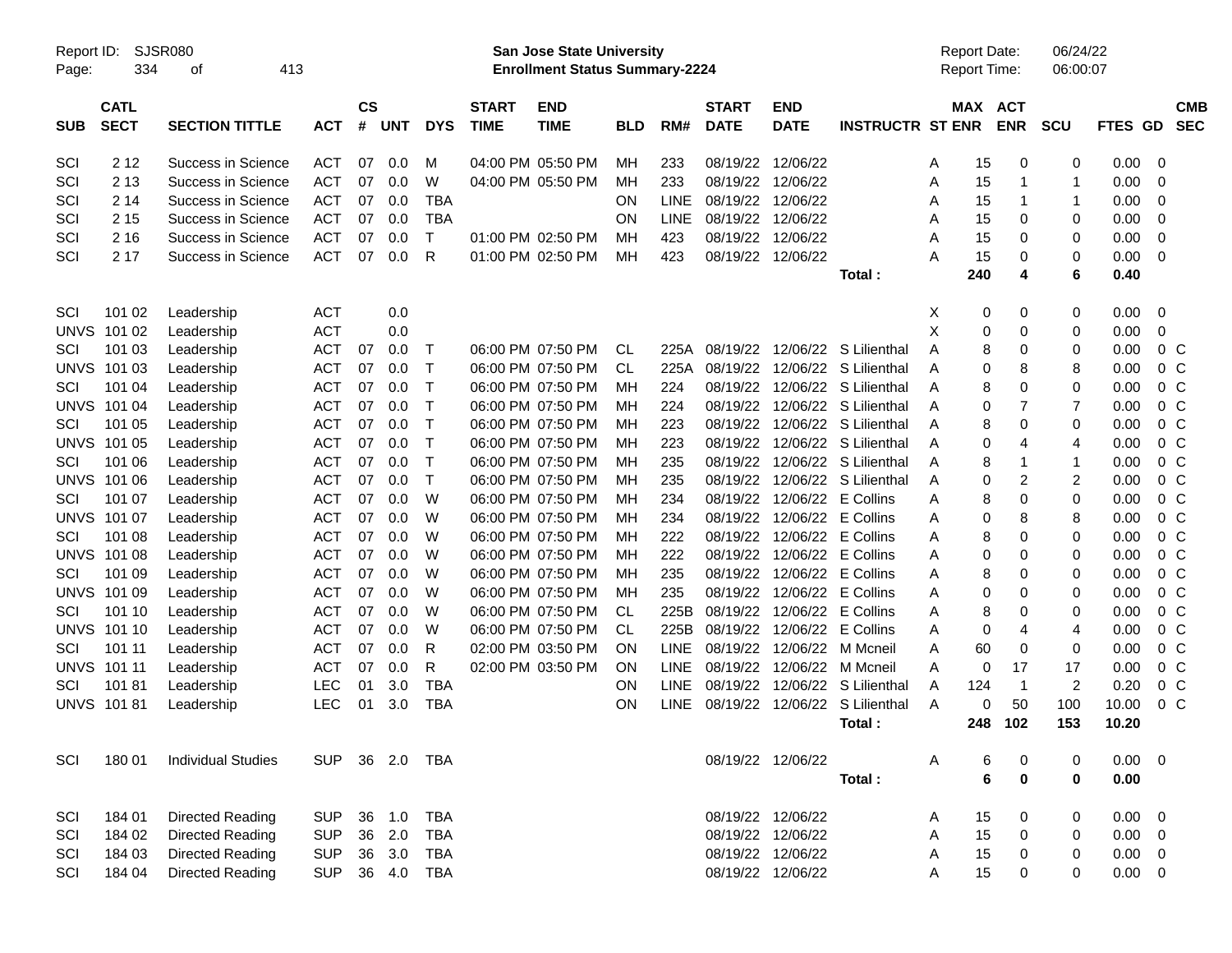| Report ID:<br>Page: | 335                        | <b>SJSR080</b><br>413<br>of  |            |                |            |            |                             |                           | <b>San Jose State University</b><br><b>Enrollment Status Summary-2224</b> |     |                             |                           |                           |   |             | <b>Report Date:</b><br><b>Report Time:</b> | 06/24/22<br>06:00:07 |                |                          |
|---------------------|----------------------------|------------------------------|------------|----------------|------------|------------|-----------------------------|---------------------------|---------------------------------------------------------------------------|-----|-----------------------------|---------------------------|---------------------------|---|-------------|--------------------------------------------|----------------------|----------------|--------------------------|
| <b>SUB</b>          | <b>CATL</b><br><b>SECT</b> | <b>SECTION TITTLE</b>        | <b>ACT</b> | <b>CS</b><br># | <b>UNT</b> | <b>DYS</b> | <b>START</b><br><b>TIME</b> | <b>END</b><br><b>TIME</b> | <b>BLD</b>                                                                | RM# | <b>START</b><br><b>DATE</b> | <b>END</b><br><b>DATE</b> | <b>INSTRUCTR ST ENR</b>   |   | <b>MAX</b>  | <b>ACT</b><br><b>ENR</b>                   | <b>SCU</b>           | FTES GD        | <b>CMB</b><br><b>SEC</b> |
|                     |                            |                              |            |                |            |            |                             |                           |                                                                           |     |                             |                           | Total:                    |   | 60          | $\mathbf 0$                                | 0                    | 0.00           |                          |
| SCI                 | 299 01                     | <b>Thesis</b>                | <b>SUP</b> | 25             | 3.0        | <b>TBA</b> |                             |                           |                                                                           |     | 08/19/22                    | 12/06/22                  |                           | A | 1           | $\overline{0}$                             | $\mathbf{0}$         | $0.00 \quad 0$ |                          |
|                     |                            |                              |            |                |            |            |                             |                           |                                                                           |     |                             |                           | Total:                    |   | $\mathbf 1$ | $\mathbf{0}$                               | $\bf{0}$             | 0.00           |                          |
|                     | Department :               | <b>Science - All College</b> |            |                |            |            |                             |                           |                                                                           |     |                             |                           | <b>Department Total:</b>  |   | 1679        | $112$                                      | 165                  | 11.80          |                          |
|                     |                            |                              |            |                |            |            |                             |                           |                                                                           |     |                             | <b>Lower Division:</b>    |                           |   | 945         | 4                                          | 6                    | 0.40           |                          |
|                     |                            |                              |            |                |            |            |                             |                           |                                                                           |     |                             | <b>Upper Division:</b>    |                           |   | 494         | 105                                        | 153                  | 11.00          |                          |
|                     |                            |                              |            |                |            |            |                             |                           |                                                                           |     |                             |                           | <b>Graduate Division:</b> |   | 240         | 3                                          | 6                    | 0.40           |                          |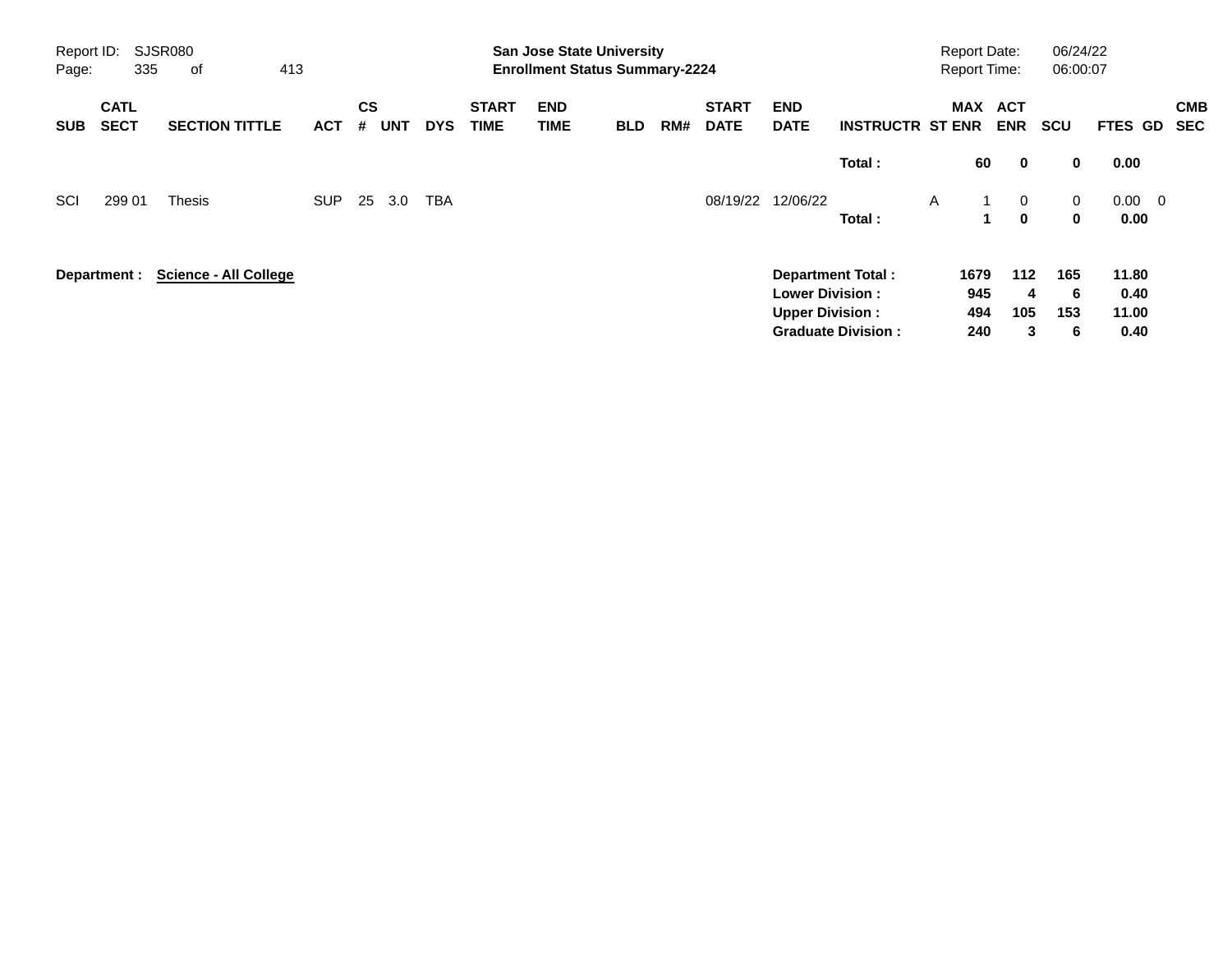| Report ID:<br>Page:        | 336                        | SJSR080<br>413<br>οf                           |            |               |                   |                   |                             | San Jose State University<br><b>Enrollment Status Summary-2224</b> |            |             |                                        |                                        |                                       | <b>Report Date:</b><br><b>Report Time:</b> |          |                         | 06/24/22<br>06:00:07    |              |                                                    |                          |
|----------------------------|----------------------------|------------------------------------------------|------------|---------------|-------------------|-------------------|-----------------------------|--------------------------------------------------------------------|------------|-------------|----------------------------------------|----------------------------------------|---------------------------------------|--------------------------------------------|----------|-------------------------|-------------------------|--------------|----------------------------------------------------|--------------------------|
|                            |                            |                                                |            |               |                   |                   |                             |                                                                    |            |             |                                        |                                        |                                       |                                            |          |                         |                         |              |                                                    |                          |
| <b>SUB</b>                 | <b>CATL</b><br><b>SECT</b> | <b>SECTION TITTLE</b>                          | <b>ACT</b> | $\mathsf{cs}$ | # UNT             | <b>DYS</b>        | <b>START</b><br><b>TIME</b> | <b>END</b><br><b>TIME</b>                                          | <b>BLD</b> | RM#         | <b>START</b><br><b>DATE</b>            | <b>END</b><br><b>DATE</b>              | <b>INSTRUCTR ST ENR</b>               |                                            | MAX ACT  | <b>ENR</b>              | <b>SCU</b>              | FTES GD      |                                                    | <b>CMB</b><br><b>SEC</b> |
| College                    |                            | <b>Science, College of</b>                     |            |               |                   |                   |                             |                                                                    |            |             |                                        |                                        |                                       |                                            |          |                         |                         |              |                                                    |                          |
|                            | Department :<br>10 01      | <b>Biological Sciences</b><br>The Living World | LEC        | 02            | 3.0               | TR                |                             | 09:00 AM 10:15 AM                                                  | SCI        | 164         | 08/19/22                               |                                        | 12/06/22 M Harness                    |                                            |          |                         |                         |              | 0                                                  |                          |
| <b>BIOL</b><br><b>BIOL</b> | 10 02                      | The Living World                               | <b>LEC</b> | 02            | 3.0               | MW                | 07:30 AM 08:45 AM           |                                                                    | DН         | 351         | 08/19/22                               |                                        | 12/06/22 S Cuellar-Or A               | A                                          | 95<br>60 | 13<br>3                 | 39<br>9                 | 2.60<br>0.60 | 0                                                  |                          |
| <b>BIOL</b>                | 10 03                      | The Living World                               | <b>LEC</b> | 02            | 3.0               | <b>MW</b>         |                             | 10:30 AM 11:45 AM                                                  | SCI        | 164         | 08/19/22                               |                                        | 12/06/22 P Hawkins                    | A                                          | 95       | 22                      | 66                      | 4.40         | 0                                                  |                          |
| <b>BIOL</b>                | 10 04                      | The Living World                               | <b>LEC</b> | 02            | 3.0               | <b>TBA</b>        |                             |                                                                    | ON.        | <b>LINE</b> | 08/19/22                               |                                        | 12/06/22 P Hawkins                    | A                                          | 95       | 45                      | 135                     | 9.00         | 0                                                  |                          |
| <b>BIOL</b>                | 10 99                      | The Living World                               | <b>LEC</b> | 02            | 3.0               | <b>TBA</b>        |                             |                                                                    | <b>ON</b>  |             |                                        |                                        | LINE 08/19/22 12/06/22 M Poffenroth A |                                            | 95       | 88                      | 264                     | 17.60        | 0                                                  |                          |
|                            |                            |                                                |            |               |                   |                   |                             |                                                                    |            |             |                                        |                                        | Total:                                |                                            | 440      | 171                     | 513                     | 34.20        |                                                    |                          |
| <b>BIOL</b>                | 20 01                      | <b>Ecol Biol</b>                               | <b>LEC</b> | 01            | 3.0               | MW                |                             | 09:30 AM 10:20 AM                                                  | <b>SH</b>  | 100         | 08/19/22                               |                                        | 12/06/22 U Holzmann A                 |                                            | 88       | 53                      | 106                     | 10.60        | 0                                                  |                          |
| <b>BIOL</b>                | 20 11                      | <b>Ecol Biol</b>                               | LAB        | 16            | 0.0               | M                 |                             | 10:30 AM 01:15 PM                                                  | DH         | 341         | 08/19/22                               | 12/06/22                               |                                       | A                                          | 22       | 21                      | 21                      | 0.00         | 0                                                  |                          |
| <b>BIOL</b>                | 20 12                      | <b>Ecol Biol</b>                               | LAB        | 16            | 0.0               | $\top$            |                             | 10:30 AM 01:15 PM                                                  | DН         | 341         | 08/19/22                               | 12/06/22                               |                                       | A                                          | 22       | 9                       | 9                       | 0.00         | 0                                                  |                          |
| <b>BIOL</b>                | 20 13                      | <b>Ecol Biol</b>                               | LAB        | 16            | 0.0               | W                 |                             | 10:30 AM 01:15 PM                                                  | DН         | 341         | 08/19/22                               | 12/06/22                               |                                       | Α                                          | 22       | 13                      | 13                      | 0.00         | 0                                                  |                          |
| <b>BIOL</b>                | 20 14                      | <b>Ecol Biol</b>                               | LAB        | 16            | 0.0               | R                 |                             | 10:30 AM 01:15 PM                                                  | DН         | 341         | 08/19/22 12/06/22                      |                                        |                                       | Α                                          | 22       | 10                      | 10                      | 0.00         | 0                                                  |                          |
|                            |                            |                                                |            |               |                   |                   |                             |                                                                    |            |             |                                        |                                        | Total:                                |                                            | 176      | 106                     | 159                     | 10.60        |                                                    |                          |
| <b>BIOL</b>                | 21 01                      | Human Biology                                  | <b>LEC</b> | 01            | 3.0               | MW                |                             | 09:00 AM 09:50 AM                                                  | MD.        | 101         | 08/19/22                               |                                        | 12/06/22 H Mouseghy A                 |                                            | 450      | 208                     | 416                     | 41.60        | 0                                                  |                          |
| <b>BIOL</b>                | 21 11                      | Human Biology                                  | LAB        | 16            | 0.0               | <b>TBA</b>        |                             |                                                                    | DH         | 448         | 08/19/22                               |                                        | 12/06/22 H Mouseghy A                 |                                            | 24       | 24                      | 24                      | 0.00         | 0                                                  |                          |
| <b>BIOL</b>                | 21 12                      | Human Biology                                  | LAB        | 16            | 0.0               | <b>TBA</b>        |                             |                                                                    | DH         | 448         |                                        | 08/19/22 12/06/22                      |                                       | A                                          | 24       | 23                      | 23                      | 0.00         | 0                                                  |                          |
| <b>BIOL</b>                | 21 13                      | Human Biology                                  | LAB        | 16            | 0.0               | <b>TBA</b>        |                             |                                                                    | DH         | 448         | 08/19/22                               | 12/06/22                               |                                       | A                                          | 24       | 24                      | 24                      | 0.00         | 0                                                  |                          |
| <b>BIOL</b>                | 21 14                      | Human Biology                                  | LAB        | 16            | 0.0               | <b>TBA</b>        |                             |                                                                    | DH         | 448         | 08/19/22                               | 12/06/22                               |                                       | A                                          | 24       | 24                      | 24                      | 0.00         | 0                                                  |                          |
| <b>BIOL</b>                | 21 15                      | Human Biology                                  | LAB        | 16            | 0.0               | <b>TBA</b>        |                             |                                                                    | DH         | 448         | 08/19/22                               | 12/06/22                               |                                       | A                                          | 24       | 24                      | 24                      | 0.00         | 0                                                  |                          |
| <b>BIOL</b>                | 21 16                      | Human Biology                                  | LAB        | 16            | 0.0               | <b>TBA</b>        |                             |                                                                    | DH         | 448         |                                        | 08/19/22 12/06/22                      |                                       | A                                          | 24       | 24                      | 24                      | 0.00         | 0                                                  |                          |
| <b>BIOL</b>                | 21 17                      | Human Biology                                  | LAB        | 16            | 0.0               | <b>TBA</b>        |                             |                                                                    | DH         | 448         | 08/19/22                               | 12/06/22                               |                                       | A                                          | 24       | 24                      | 24                      | 0.00         | 0                                                  |                          |
| <b>BIOL</b>                | 21 18                      | Human Biology                                  | LAB        | 16            | 0.0               | <b>TBA</b>        |                             |                                                                    | DH         | 448         | 08/19/22                               | 12/06/22                               |                                       | A                                          | 24       | 11                      | 11                      | 0.00         | 0                                                  |                          |
| <b>BIOL</b>                | 21 19                      | Human Biology                                  | LAB        | 16            | 0.0               | <b>TBA</b>        |                             |                                                                    | DH         | 448         | 08/19/22                               | 12/06/22                               |                                       | A                                          | 24       | $\overline{c}$          | 2                       | 0.00         | 0                                                  |                          |
| <b>BIOL</b>                | 21 20                      | Human Biology                                  | LAB        | 16            | 0.0               | <b>TBA</b>        |                             |                                                                    | DH         | 448         | 08/19/22                               | 12/06/22                               |                                       | A                                          | 24       | 4                       | 4                       | 0.00         | 0                                                  |                          |
| <b>BIOL</b>                | 21 21                      | Human Biology                                  | LAB        | 16            | 0.0               | <b>TBA</b>        |                             |                                                                    | DH         | 448         | 08/19/22                               | 12/06/22                               |                                       | A                                          | 24       | 3                       | 3                       | 0.00         | 0                                                  |                          |
| <b>BIOL</b>                | 21 22                      | Human Biology                                  | LAB        | 16            | 0.0               | <b>TBA</b>        |                             |                                                                    | DH         | 448         | 08/19/22                               | 12/06/22                               |                                       | A                                          | 24       | 1                       | 1                       | 0.00         | 0                                                  |                          |
| <b>BIOL</b>                | 21 23                      | Human Biology                                  | LAB        | 16            | 0.0               | <b>TBA</b>        |                             |                                                                    | DН         | 448         | 08/19/22                               | 12/06/22                               |                                       | Α                                          | 24       | 1                       | 1                       | 0.00         | 0                                                  |                          |
| <b>BIOL</b>                | 21 24                      | Human Biology                                  | LAB        | 16            | 0.0               | <b>TBA</b>        |                             |                                                                    | DН         | 448         | 08/19/22 12/06/22<br>08/19/22 12/06/22 |                                        |                                       | A                                          | 24       | 0                       | 0                       | 0.00         | $\mathbf 0$                                        |                          |
| <b>BIOL</b>                | 21 25                      | Human Biology                                  | LAB        |               | 16  0.0           | <b>TBA</b>        |                             |                                                                    | DH         | 448         |                                        |                                        |                                       | Α                                          | 24       | $\overline{\mathbf{c}}$ | $\overline{\mathbf{c}}$ | 0.00         | $\overline{0}$                                     |                          |
| BIOL                       | 21 26<br>21 27             | Human Biology                                  | LAB<br>LAB |               | 16  0.0<br>16 0.0 | TBA<br><b>TBA</b> |                             |                                                                    | DH         | 448<br>448  |                                        | 08/19/22 12/06/22<br>08/19/22 12/06/22 |                                       | A                                          | 24<br>24 | 3                       | 3<br>3                  | 0.00         | $\overline{\mathbf{0}}$<br>$\overline{\mathbf{0}}$ |                          |
| <b>BIOL</b>                | 21 28                      | Human Biology                                  | LAB        |               | 16  0.0           | <b>TBA</b>        |                             |                                                                    | DH         |             |                                        | 08/19/22 12/06/22                      |                                       | A<br>Α                                     | 24       | 3<br>$\mathbf{1}$       | 1                       | 0.00<br>0.00 |                                                    |                          |
| BIOL                       | 21 29                      | Human Biology                                  | LAB        |               |                   |                   |                             |                                                                    | DH         | 448<br>448  |                                        | 08/19/22 12/06/22                      |                                       | A                                          | 24       | 10                      | 10                      | $0.00 \t 0$  | $\overline{\phantom{0}}$                           |                          |
| <b>BIOL</b>                |                            | Human Biology                                  |            |               |                   | 16  0.0  TBA      |                             |                                                                    | DH         |             |                                        |                                        | Total:                                |                                            | 906      | 416                     | 624                     | 41.60        |                                                    |                          |
| BIOL                       | 30 01                      | Biology I                                      |            |               |                   | LEC 01 4.0 MW     |                             | 03:00 PM 04:15 PM WSQ 109                                          |            |             |                                        |                                        | 08/19/22 12/06/22 K Wilkinson A       |                                            | 192      | 65                      | 195                     | 17.33 0      |                                                    |                          |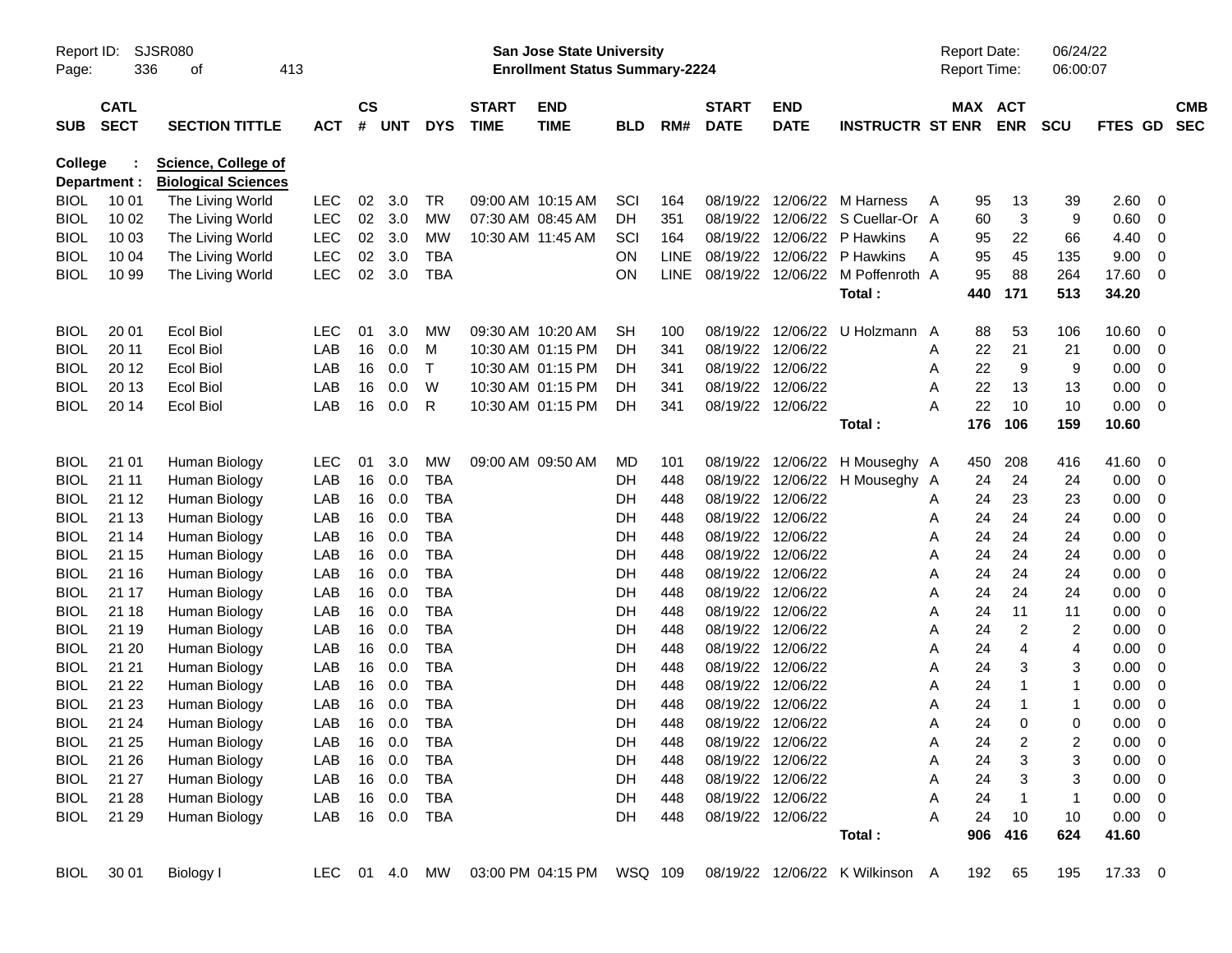| Report ID:<br>Page: | 337                        | SJSR080<br>413<br>οf    |            |                    |            |            |                             | <b>San Jose State University</b><br><b>Enrollment Status Summary-2224</b> |            |     |                             |                           |                                       |   | <b>Report Date:</b><br>Report Time: |                | 06/24/22<br>06:00:07 |             |                         |                          |
|---------------------|----------------------------|-------------------------|------------|--------------------|------------|------------|-----------------------------|---------------------------------------------------------------------------|------------|-----|-----------------------------|---------------------------|---------------------------------------|---|-------------------------------------|----------------|----------------------|-------------|-------------------------|--------------------------|
| <b>SUB</b>          | <b>CATL</b><br><b>SECT</b> | <b>SECTION TITTLE</b>   | <b>ACT</b> | $\mathsf{cs}$<br># | <b>UNT</b> | <b>DYS</b> | <b>START</b><br><b>TIME</b> | <b>END</b><br><b>TIME</b>                                                 | <b>BLD</b> | RM# | <b>START</b><br><b>DATE</b> | <b>END</b><br><b>DATE</b> | <b>INSTRUCTR ST ENR</b>               |   | MAX ACT                             | <b>ENR</b>     | <b>SCU</b>           | FTES GD     |                         | <b>CMB</b><br><b>SEC</b> |
| <b>BIOL</b>         | 30 02                      | Biology I               | <b>LEC</b> | 01                 | 4.0        | TR         |                             | 12:00 PM 01:15 PM                                                         | WSQ        | 109 | 08/19/22                    |                           | 12/06/22 K Youngman A                 |   | 192                                 | 38             | 114                  | 10.13       | 0                       |                          |
| <b>BIOL</b>         | 30 11                      | Biology I               | LAB        | 16                 | 0.0        | Т          | 07:30 AM 10:15 AM           |                                                                           | DH         | 443 | 08/19/22                    | 12/06/22                  |                                       | Α | 24                                  | 11             | 11                   | 0.00        | 0                       |                          |
| <b>BIOL</b>         | 30 12                      | Biology I               | LAB        | 16                 | 0.0        | Т          |                             | 10:30 AM 01:15 PM                                                         | DН         | 443 | 08/19/22                    | 12/06/22                  |                                       | Α | 24                                  | 24             | 24                   | 0.00        | 0                       |                          |
| <b>BIOL</b>         | 30 13                      | Biology I               | LAB        | 16                 | 0.0        | Т          |                             | 02:30 PM 05:15 PM                                                         | DН         | 443 | 08/19/22                    | 12/06/22                  |                                       | A | 24                                  | 24             | 24                   | 0.00        | 0                       |                          |
| <b>BIOL</b>         | 30 14                      | Biology I               | LAB        | 16                 | 0.0        | Т          |                             | 05:30 PM 08:15 PM                                                         | DН         | 443 | 08/19/22                    | 12/06/22                  |                                       | A | 24                                  | $\overline{2}$ | 2                    | 0.00        | 0                       |                          |
| <b>BIOL</b>         | 30 15                      | Biology I               | LAB        | 16                 | 0.0        | W          |                             | 07:30 AM 10:15 AM                                                         | DН         | 443 | 08/19/22                    | 12/06/22                  |                                       | Α | 24                                  | 9              | 9                    | 0.00        | 0                       |                          |
| <b>BIOL</b>         | 30 16                      | Biology I               | LAB        | 16                 | 0.0        | W          |                             | 10:30 AM 01:15 PM                                                         | DН         | 443 | 08/19/22                    | 12/06/22                  |                                       | A | 24                                  | 11             | 11                   | 0.00        | 0                       |                          |
| <b>BIOL</b>         | 30 17                      | Biology I               | LAB        | 16                 | 0.0        | W          |                             | 02:30 PM 05:15 PM                                                         | DH         | 443 | 08/19/22                    | 12/06/22                  |                                       | A | 24                                  | $\mathbf 1$    | $\mathbf{1}$         | 0.00        | 0                       |                          |
| <b>BIOL</b>         | 30 18                      | <b>Biology I</b>        | LAB        | 16                 | 0.0        | W          |                             | 05:30 PM 08:15 PM                                                         | DН         | 443 | 08/19/22                    | 12/06/22                  |                                       | Α | 24                                  | 9              | 9                    | 0.00        | 0                       |                          |
| <b>BIOL</b>         | 30 19                      | Biology I               | LAB        | 16                 | 0.0        | R          |                             | 07:30 AM 10:15 AM                                                         | DH         | 443 | 08/19/22                    | 12/06/22                  |                                       | A | 24                                  | 3              | 3                    | 0.00        | 0                       |                          |
| <b>BIOL</b>         | 30 20                      | Biology I               | LAB        | 16                 | 0.0        | R          |                             | 10:30 AM 01:15 PM                                                         | DН         | 443 | 08/19/22                    | 12/06/22                  |                                       | A | 24                                  | -1             | $\mathbf{1}$         | 0.00        | 0                       |                          |
| <b>BIOL</b>         | 30 21                      | <b>Biology I</b>        | LAB        | 16                 | 0.0        | R          |                             | 02:30 PM 05:15 PM                                                         | DН         | 443 | 08/19/22                    | 12/06/22                  |                                       | A | 24                                  | -1             | $\mathbf{1}$         | 0.00        | 0                       |                          |
| <b>BIOL</b>         | 30 22                      | <b>Biology I</b>        | LAB        | 16                 | 0.0        | R          |                             | 05:30 PM 08:15 PM                                                         | DН         | 443 | 08/19/22                    | 12/06/22                  |                                       | Α | 24                                  | -1             | $\mathbf{1}$         | 0.00        | 0                       |                          |
| <b>BIOL</b>         | 30 23                      | Biology I               | LAB        | 16                 | 0.0        | F          |                             | 07:30 AM 10:15 AM                                                         | DН         | 443 | 08/19/22                    | 12/06/22                  |                                       | A | 24                                  | 2              | 2                    | 0.00        | 0                       |                          |
| <b>BIOL</b>         | 30 24                      | Biology I               | LAB        | 16                 | 0.0        | F          |                             | 10:30 AM 01:15 PM                                                         | DН         | 443 | 08/19/22                    | 12/06/22                  |                                       | A | 24                                  | 2              | 2                    | 0.00        | 0                       |                          |
| <b>BIOL</b>         | 30 25                      | <b>Biology I</b>        | LAB        | 16                 | 0.0        | F          |                             | 02:30 PM 05:15 PM                                                         | DН         | 443 | 08/19/22                    | 12/06/22                  |                                       | A | 24                                  | 2              | $\overline{c}$       | 0.00        | 0                       |                          |
| <b>BIOL</b>         | 30 26                      | <b>Biology</b> I        | LAB        | 16                 | 0.0        | F          |                             | 05:30 PM 08:15 PM                                                         | DН         | 443 | 08/19/22 12/06/22           |                           |                                       | А | 24                                  | 0              | $\mathbf 0$          | 0.00        | 0                       |                          |
|                     |                            |                         |            |                    |            |            |                             |                                                                           |            |     |                             |                           | Total:                                |   | 768                                 | 206            | 412                  | 27.47       |                         |                          |
| <b>BIOL</b>         | 31 01                      | <b>Biology II</b>       | <b>LEC</b> | 01                 | 4.0        | MW         |                             | 10:30 AM 11:45 AM                                                         | SCI        | 142 | 08/19/22                    | 12/06/22                  | I Yuwanita                            | A | 140                                 | 28             | 84                   | 7.47        | - 0                     |                          |
| <b>BIOL</b>         | 31 02                      | <b>Biology II</b>       | <b>LEC</b> | 01                 | 4.0        | MW         |                             | 01:30 PM 02:45 PM                                                         | SCI        | 164 | 08/19/22                    | 12/06/22                  | I Yuwanita                            | Α | 100                                 | 43             | 129                  | 11.47       | 0                       |                          |
| <b>BIOL</b>         | 31 11                      | <b>Biology II</b>       | LAB        | 16                 | 0.0        | Т          |                             | 07:30 AM 10:15 AM                                                         | DН         | 337 | 08/19/22                    | 12/06/22                  |                                       | Α | 24                                  | 10             | 10                   | 0.00        | 0                       |                          |
| <b>BIOL</b>         | 31 12                      | <b>Biology II</b>       | LAB        | 16                 | 0.0        | Т          |                             | 10:30 AM 01:15 PM                                                         | DН         | 337 | 08/19/22                    | 12/06/22                  |                                       | Α | 24                                  | 8              | 8                    | 0.00        | 0                       |                          |
| <b>BIOL</b>         | 31 13                      | <b>Biology II</b>       | LAB        | 16                 | 0.0        | Т          |                             | 02:30 PM 05:15 PM                                                         | DH         | 337 | 08/19/22                    | 12/06/22                  |                                       | A | 24                                  | 22             | 22                   | 0.00        | 0                       |                          |
| <b>BIOL</b>         | 31 14                      | <b>Biology II</b>       | LAB        | 16                 | 0.0        | W          |                             | 10:30 AM 01:15 PM                                                         | DH         | 337 | 08/19/22                    | 12/06/22                  |                                       | Α | 24                                  | 3              | 3                    | 0.00        | 0                       |                          |
| <b>BIOL</b>         | 31 15                      | <b>Biology II</b>       | LAB        | 16                 | 0.0        | W          |                             | 02:30 PM 05:15 PM                                                         | DН         | 337 | 08/19/22                    | 12/06/22                  |                                       | Α | 24                                  | 7              | $\overline{7}$       | 0.00        | 0                       |                          |
| <b>BIOL</b>         | 31 16                      | <b>Biology II</b>       | LAB        | 16                 | 0.0        | R          |                             | 07:30 AM 10:15 AM                                                         | DH         | 337 | 08/19/22                    | 12/06/22                  |                                       | A | 24                                  | 0              | 0                    | 0.00        | 0                       |                          |
| <b>BIOL</b>         | 31 17                      | <b>Biology II</b>       | LAB        | 16                 | 0.0        | R          |                             | 10:30 AM 01:15 PM                                                         | DН         | 337 | 08/19/22                    | 12/06/22                  |                                       | A | 24                                  | 8              | 8                    | 0.00        | 0                       |                          |
| <b>BIOL</b>         | 31 18                      | <b>Biology II</b>       | LAB        | 16                 | 0.0        | R          |                             | 02:30 PM 05:15 PM                                                         | DH         | 337 | 08/19/22                    | 12/06/22                  |                                       | Α | 24                                  | $\overline{7}$ | $\overline{7}$       | 0.00        | 0                       |                          |
| <b>BIOL</b>         | 31 19                      | <b>Biology II</b>       | LAB        | 16                 | 0.0        | R          |                             | 05:30 PM 08:15 PM                                                         | DН         | 337 | 08/19/22                    | 12/06/22                  |                                       | A | 24                                  | 6              | 6                    | 0.00        | 0                       |                          |
| <b>BIOL</b>         | 31 20                      | <b>Biology II</b>       | LAB        | 16                 | 0.0        | W          |                             | 07:30 AM 10:15 AM                                                         | DН         | 337 | 08/19/22 12/06/22           |                           |                                       | A | 24                                  | 0              | 0                    | 0.00        | 0                       |                          |
|                     |                            |                         |            |                    |            |            |                             |                                                                           |            |     |                             |                           | Total:                                |   |                                     | 480 142        | 284                  | 18.93       |                         |                          |
| <b>BIOL</b>         | 54 01                      | Human Understanding LEC |            | 01                 | 3.0        | TR         |                             | 03:00 PM 04:15 PM                                                         | DH         | 250 |                             |                           | 08/19/22 12/06/22 M Harness           | A | 60                                  | 4              | 12                   | $0.80 \t 0$ |                         |                          |
| <b>BIOL</b>         | 54 02                      | Human Understanding LEC |            | 01                 | 3.0        | <b>TR</b>  |                             | 07:30 AM 08:45 AM                                                         | <b>DH</b>  | 135 |                             |                           | 08/19/22 12/06/22 N Balabanian A      |   | 60                                  | 4              | 12                   | 0.80        | $\overline{0}$          |                          |
| <b>BIOL</b>         | 54 60                      | Human Understanding LEC |            |                    | 3.0        |            |                             |                                                                           |            |     |                             |                           |                                       | X | 0                                   | 0              | 0                    | 0.00        | $\overline{0}$          |                          |
| <b>BIOL</b>         | 54 61                      | Human Understanding LEC |            | 01                 | $3.0\,$    | MW         |                             | 03:00 PM 04:15 PM                                                         | <b>BBC</b> | 108 |                             |                           | 08/19/22 12/06/22 U Holzmann A        |   | 60                                  | 0              | 0                    | 0.00        | $\overline{0}$          |                          |
| <b>BIOL</b>         | 54 99                      | Human Understanding LEC |            | 01                 | 3.0        | <b>TBA</b> |                             |                                                                           | ON         |     |                             |                           | LINE 08/19/22 12/06/22 M Poffenroth A |   | 60                                  | 36             | 108                  | 7.20        | $\overline{\mathbf{0}}$ |                          |
|                     |                            |                         |            |                    |            |            |                             |                                                                           |            |     |                             |                           | Total:                                |   | 240                                 | 44             | 132                  | 8.80        |                         |                          |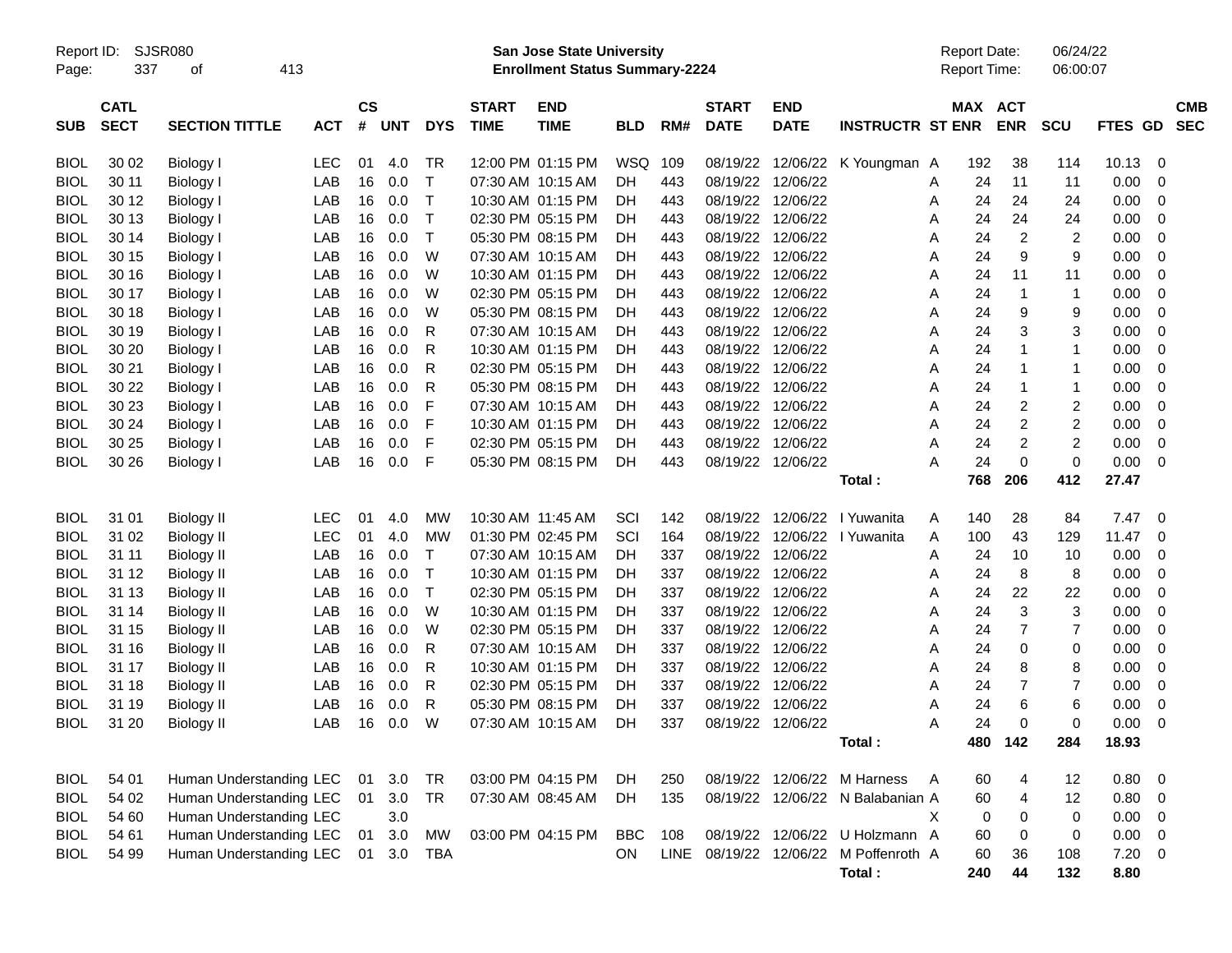| Report ID:<br>Page: | 338                        | <b>SJSR080</b><br>413<br>οf |              |                    |            |              |                             | San Jose State University<br><b>Enrollment Status Summary-2224</b> |            |     |                             |                            |                                | Report Date:<br><b>Report Time:</b> |                       | 06/24/22<br>06:00:07 |             |                         |                          |
|---------------------|----------------------------|-----------------------------|--------------|--------------------|------------|--------------|-----------------------------|--------------------------------------------------------------------|------------|-----|-----------------------------|----------------------------|--------------------------------|-------------------------------------|-----------------------|----------------------|-------------|-------------------------|--------------------------|
| SUB                 | <b>CATL</b><br><b>SECT</b> | <b>SECTION TITTLE</b>       | <b>ACT</b>   | $\mathsf{cs}$<br># | <b>UNT</b> | <b>DYS</b>   | <b>START</b><br><b>TIME</b> | <b>END</b><br><b>TIME</b>                                          | <b>BLD</b> | RM# | <b>START</b><br><b>DATE</b> | <b>END</b><br><b>DATE</b>  | <b>INSTRUCTR ST ENR</b>        |                                     | MAX ACT<br><b>ENR</b> | <b>SCU</b>           | FTES GD     |                         | <b>CMB</b><br><b>SEC</b> |
|                     |                            |                             |              |                    |            |              |                             |                                                                    |            |     |                             |                            |                                |                                     |                       |                      |             |                         |                          |
| <b>BIOL</b>         | 55 01                      | <b>Biostatistics</b>        | <b>LEC</b>   | 01                 | 3.0        | TR           | 10:30 AM 11:20 AM           |                                                                    | SCI        | 164 | 08/19/22                    | 12/06/22 S Anand           |                                | A                                   | 25<br>13              | 26                   | 2.60        | 0                       |                          |
| <b>BIOL</b>         | 55 11                      | <b>Biostatistics</b>        | LAB          | 16                 | 0.0        | $\mathsf{T}$ |                             | 01:30 PM 04:15 PM                                                  | DH         | 350 | 08/19/22                    | 12/06/22                   |                                | Α                                   | 4<br>5                | 4                    | 0.00        | 0                       |                          |
| <b>BIOL</b>         | 55 12                      | <b>Biostatistics</b>        | LAB          | 16                 | 0.0        | W            |                             | 08:30 AM 11:15 AM                                                  | DH         | 350 |                             | 08/19/22 12/06/22          |                                | Α                                   | 5<br>3                | 3                    | 0.00        | $\overline{0}$          |                          |
| <b>BIOL</b>         | 55 13                      | <b>Biostatistics</b>        | LAB          | 16                 | 0.0        | W            |                             | 11:30 AM 02:15 PM                                                  | DH         | 350 |                             | 08/19/22 12/06/22          |                                | Α                                   | 5<br>2                | $\overline{c}$       | 0.00        | 0                       |                          |
| <b>BIOL</b>         | 55 14                      | <b>Biostatistics</b>        | LAB          | 16                 | 0.0        | R            |                             | 01:30 PM 04:15 PM                                                  | DH         | 350 | 08/19/22                    | 12/06/22                   |                                | A                                   | 3<br>5                | 3                    | 0.00        | $\mathbf 0$             |                          |
| <b>BIOL</b>         | 55 15                      | <b>Biostatistics</b>        | LAB          | 16                 | 0.0        | F            |                             | 10:30 AM 01:15 PM                                                  | DH         | 350 |                             | 08/19/22 12/06/22          |                                | А                                   | 5<br>$\mathbf 1$      | $\mathbf{1}$         | 0.00        | - 0                     |                          |
|                     |                            |                             |              |                    |            |              |                             |                                                                    |            |     |                             |                            | Total:                         | 50                                  | 26                    | 39                   | 2.60        |                         |                          |
| <b>BIOL</b>         | 65 01                      | Human Anatomy               | <b>LEC</b>   | 02                 | 4.0        | TR           |                             | 03:00 PM 04:15 PM                                                  | SCI        | 142 | 08/19/22                    | 12/06/22                   | R Hardin                       | 175<br>A                            | 175                   | 525                  | 46.67       | - 0                     |                          |
| <b>BIOL</b>         | 65 02                      | Human Anatomy               | LEC          | 02                 | 4.0        | <b>TR</b>    |                             | 07:30 AM 08:45 AM                                                  | SCI        | 142 | 08/19/22                    | 12/06/22                   | R Hardin                       | 175<br>Α                            | 117                   | 351                  | 31.20       | 0                       |                          |
| <b>BIOL</b>         | 65 11                      | Human Anatomy               | LAB          | 16                 | 0.0        | м            |                             | 07:30 AM 10:15 AM                                                  | DH         | 031 |                             | 08/19/22 12/06/22          | R Hardin                       | 35<br>Α                             | 30                    | 30                   | 0.00        | 0                       |                          |
| <b>BIOL</b>         | 65 12                      | Human Anatomy               | LAB          | 16                 | 0.0        | м            |                             | 10:30 AM 01:15 PM                                                  | DH         | 031 | 08/19/22                    | 12/06/22                   | R Hardin                       | 35<br>Α                             | 35                    | 35                   | 0.00        | 0                       |                          |
| <b>BIOL</b>         | 65 13                      | Human Anatomy               | LAB          | 16                 | 0.0        | M            |                             | 01:30 PM 04:15 PM                                                  | DH         | 031 | 08/19/22                    | 12/06/22                   | R Hardin                       | 35<br>Α                             | 35                    | 35                   | 0.00        | 0                       |                          |
| <b>BIOL</b>         | 65 14                      | Human Anatomy               | LAB          | 16                 | 0.0        | $\top$       |                             | 09:00 AM 11:45 AM                                                  | DH         | 031 | 08/19/22                    | 12/06/22                   | R Hardin                       | 35<br>A                             | 34                    | 34                   | 0.00        | 0                       |                          |
| <b>BIOL</b>         | 65 15                      | Human Anatomy               | LAB          | 16                 | 0.0        | $\mathsf{T}$ |                             | 12:00 PM 02:45 PM                                                  | DH         | 031 | 08/19/22                    | 12/06/22                   | R Hardin                       | 35<br>A                             | 34                    | 34                   | 0.00        | 0                       |                          |
| <b>BIOL</b>         | 65 16                      | Human Anatomy               | LAB          | 16                 | 0.0        | W            |                             | 07:30 AM 10:15 AM                                                  | DH         | 031 | 08/19/22                    | 12/06/22                   | R Hardin                       | 35<br>Α                             | 30                    | 30                   | 0.00        | 0                       |                          |
| <b>BIOL</b>         | 65 17                      | Human Anatomy               | LAB          | 16                 | 0.0        | W            |                             | 10:30 AM 01:15 PM                                                  | DH         | 031 |                             | 08/19/22 12/06/22 R Hardin |                                | 35<br>Α                             | 22                    | 22                   | 0.00        | 0                       |                          |
| <b>BIOL</b>         | 65 18                      | Human Anatomy               | LAB          |                    | 0.0        |              |                             |                                                                    |            |     |                             |                            |                                | Χ                                   | $\mathbf 0$<br>0      | 0                    | 0.00        | 0                       |                          |
| <b>BIOL</b>         | 65 19                      | Human Anatomy               | LAB          | 16                 | 0.0        | R            |                             | 09:00 AM 11:45 AM                                                  | DH         | 031 |                             | 08/19/22 12/06/22          | R Hardin                       | Α<br>35                             | 35                    | 35                   | 0.00        | 0                       |                          |
| <b>BIOL</b>         | 65 20                      | Human Anatomy               | LAB          | 16                 | 0.0        | R            |                             | 12:00 PM 02:45 PM                                                  | DH         | 031 | 08/19/22                    | 12/06/22                   | R Hardin                       | Α<br>35                             | 31                    | 31                   | 0.00        | 0                       |                          |
| <b>BIOL</b>         | 65 21                      | Human Anatomy               | LAB          | 16                 | 0.0        | W            |                             | 02:30 PM 05:15 PM                                                  | DH         | 031 |                             | 08/19/22 12/06/22          | R Hardin                       | A<br>35                             | 6                     | 6                    | 0.00        | 0                       |                          |
|                     |                            |                             |              |                    |            |              |                             |                                                                    |            |     |                             |                            | Total:                         | 700                                 | 584                   | 1168                 | 77.87       |                         |                          |
| <b>BIOL</b>         | 66 01                      | Human Physiology            | <b>LEC</b>   | 01                 | 5.0        | TR           |                             | 01:30 PM 02:45 PM                                                  | SCI        | 142 | 08/19/22                    | 12/06/22 S Anand           |                                | 192<br>A                            | 155                   | 465                  | 51.67       | $\overline{\mathbf{0}}$ |                          |
| <b>BIOL</b>         | 66 11                      | Human Physiology            | <b>SEM</b>   | 05                 | 0.0        | F            |                             | 10:30 AM 11:15 AM                                                  | SCI        | 142 |                             | 08/19/22 12/06/22          |                                | 192<br>Α                            | 155                   | 155                  | 0.00        | 0                       |                          |
| <b>BIOL</b>         | 66 21                      | Human Physiology            | LAB          | 16                 | 0.0        | Т            |                             | 07:30 AM 10:15 AM                                                  | DH.        | 441 |                             | 08/19/22 12/06/22          |                                | 24<br>Α                             | 21                    | 21                   | 0.00        | 0                       |                          |
| <b>BIOL</b>         | 66 22                      | Human Physiology            | LAB          | 16                 | 0.0        | Т            |                             | 10:30 AM 01:15 PM                                                  | <b>DH</b>  | 441 | 08/19/22                    | 12/06/22                   |                                | 24<br>Α                             | 24                    | 24                   | 0.00        | 0                       |                          |
| <b>BIOL</b>         | 66 23                      | Human Physiology            | LAB          | 16                 | 0.0        | $\mathsf T$  |                             | 03:00 PM 05:45 PM                                                  | <b>DH</b>  | 441 | 08/19/22                    | 12/06/22                   |                                | 24<br>Α                             | 24                    | 24                   | 0.00        | 0                       |                          |
| <b>BIOL</b>         | 66 24                      | Human Physiology            | LAB          | 16                 | 0.0        | W            |                             | 07:30 AM 10:15 AM                                                  | <b>DH</b>  | 441 |                             | 08/19/22 12/06/22          |                                | 24<br>Α                             | 10                    | 10                   | 0.00        | 0                       |                          |
| <b>BIOL</b>         | 66 25                      | Human Physiology            | LAB          | 16                 | 0.0        | W            |                             | 10:30 AM 01:15 PM                                                  | DH         | 441 | 08/19/22 12/06/22           |                            |                                | A                                   | 24<br>24              | 24                   | 0.00        | 0                       |                          |
| <b>BIOL</b>         | 66 26                      | Human Physiology            | LAB          | $16\,$             | 0.0        | W            |                             | 02:30 PM 05:15 PM                                                  | DH         | 441 |                             | 08/19/22 12/06/22          |                                | 24<br>Α                             | 10                    | 10                   | 0.00        | $\overline{0}$          |                          |
| <b>BIOL</b>         | 66 27                      | Human Physiology            | LAB          | 16                 | 0.0        | R            |                             | 07:30 AM 10:15 AM                                                  | DH         | 441 |                             | 08/19/22 12/06/22          |                                | Α<br>24                             | 0                     | 0                    | 0.00        | $\overline{0}$          |                          |
| <b>BIOL</b>         | 66 28                      | Human Physiology            | LAB          | 16                 | 0.0        | R            |                             | 10:30 AM 01:15 PM                                                  | DH.        | 441 |                             | 08/19/22 12/06/22          |                                | 24<br>Α                             | 24                    | 24                   | 0.00        | $\overline{\mathbf{0}}$ |                          |
| <b>BIOL</b>         | 66 29                      | Human Physiology            | LAB          |                    | 16 0.0     | R            |                             | 03:00 PM 05:45 PM                                                  | DH         | 441 |                             | 08/19/22 12/06/22          |                                | A<br>24                             | 18                    | 18                   | $0.00 \t 0$ |                         |                          |
|                     |                            |                             |              |                    |            |              |                             |                                                                    |            |     |                             |                            | Total:                         | 600                                 | 465                   | 775                  | 51.67       |                         |                          |
| <b>BIOL</b>         |                            | 100W 01 Sci Commun Wkshp    | SEM          |                    | 04 3.0     | M            |                             | 09:30 AM 12:15 PM                                                  | DH.        | 352 |                             | 08/19/22 12/06/22          | E Bergerol                     | A                                   | 24<br>24              | 72                   | 4.80 0      |                         |                          |
| <b>BIOL</b>         |                            | 100W 02 Sci Commun Wkshp    | SEM 04 3.0 M |                    |            |              |                             | 01:30 PM 04:15 PM                                                  | DH         | 552 |                             |                            | 08/19/22 12/06/22 H Mouseghy A |                                     | 24<br>24              | 72                   | 4.80 0      |                         |                          |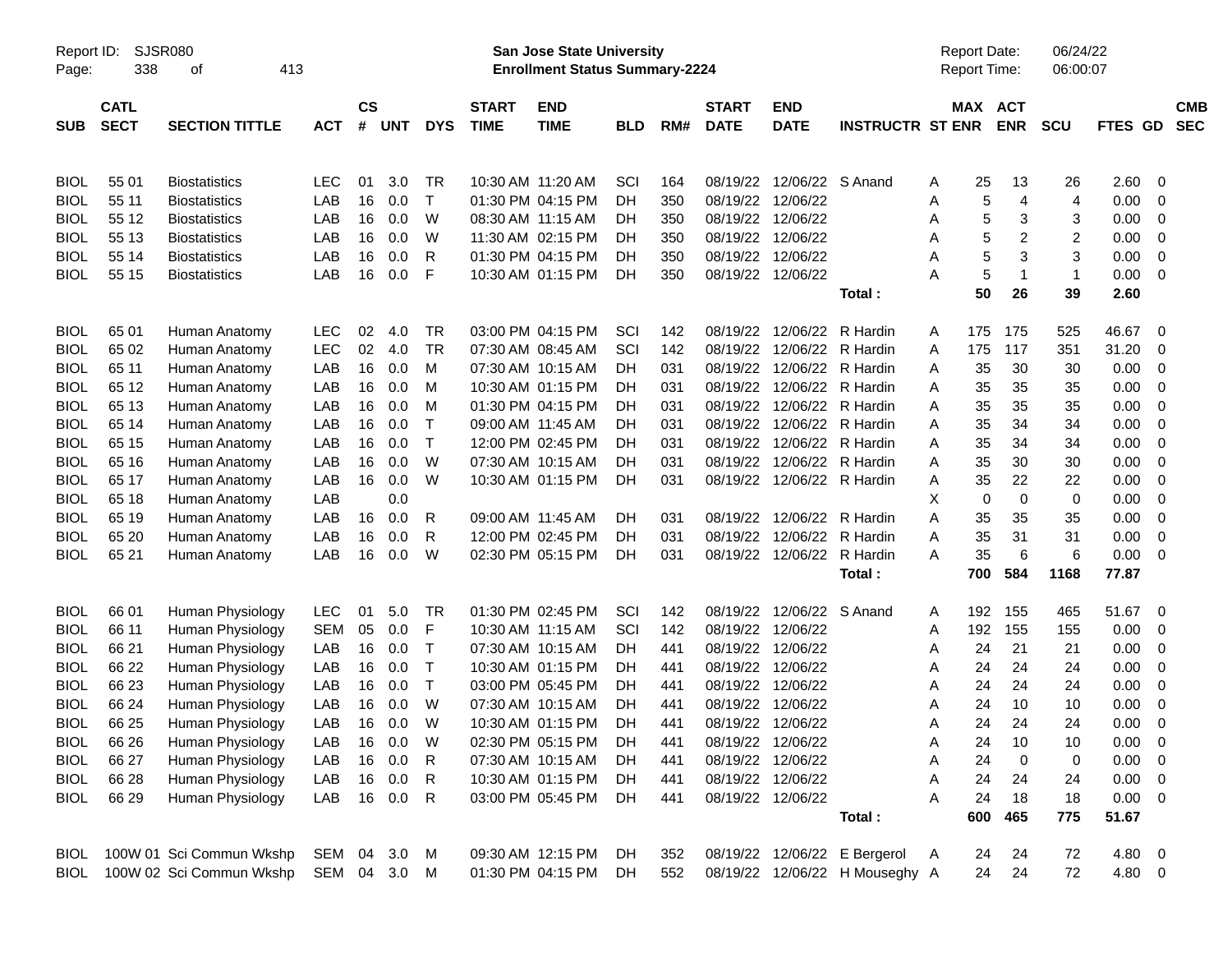| Report ID:<br>Page: | SJSR080<br>339             | 413<br>οf                 |              |                    |            |              |                             | San Jose State University<br><b>Enrollment Status Summary-2224</b> |            |             |                             |                                |                                   | <b>Report Date:</b><br><b>Report Time:</b> |     |                | 06/24/22<br>06:00:07 |                |                          |            |
|---------------------|----------------------------|---------------------------|--------------|--------------------|------------|--------------|-----------------------------|--------------------------------------------------------------------|------------|-------------|-----------------------------|--------------------------------|-----------------------------------|--------------------------------------------|-----|----------------|----------------------|----------------|--------------------------|------------|
| <b>SUB</b>          | <b>CATL</b><br><b>SECT</b> | <b>SECTION TITTLE</b>     | <b>ACT</b>   | $\mathsf{cs}$<br># | <b>UNT</b> | <b>DYS</b>   | <b>START</b><br><b>TIME</b> | <b>END</b><br><b>TIME</b>                                          | <b>BLD</b> | RM#         | <b>START</b><br><b>DATE</b> | <b>END</b><br><b>DATE</b>      | <b>INSTRUCTR ST ENR</b>           | MAX ACT                                    |     | <b>ENR</b>     | <b>SCU</b>           | FTES GD SEC    |                          | <b>CMB</b> |
| <b>BIOL</b>         |                            | 100W 03 Sci Commun Wkshp  | SEM          | 04                 | 3.0        | M            |                             | 10:30 AM 01:15 PM                                                  | DH         | 552         | 08/19/22 12/06/22           |                                |                                   | A                                          | 24  | 19             | 57                   | 3.80           | - 0                      |            |
| <b>BIOL</b>         |                            | 100W 04 Sci Commun Wkshp  | SEM          | 04                 | 3.0        | $\top$       |                             | 10:30 AM 01:15 PM                                                  | DH         | 552         |                             |                                | 08/19/22 12/06/22 H Mouseghy A    |                                            | 24  | 23             | 69                   | 4.60           | - 0                      |            |
| <b>BIOL</b>         |                            | 100W 05 Sci Commun Wkshp  | <b>SEM</b>   | 04                 | 3.0        | F            |                             | 10:00 AM 12:45 PM                                                  | DH         | 245         | 08/19/22 12/06/22           |                                |                                   | A                                          | 24  | 14             | 42                   | 2.80           | $\overline{\mathbf{0}}$  |            |
| BIOL                |                            | 100W 06 Sci Commun Wkshp  | SEM          | 04                 | 3.0        | W            |                             | 01:00 PM 03:45 PM                                                  | <b>ON</b>  | <b>LINE</b> |                             |                                | 08/19/22 12/06/22 M Dawson        | A                                          | 24  | 24             | 72                   | 4.80           | $\overline{\mathbf{0}}$  |            |
|                     |                            |                           |              |                    |            |              |                             |                                                                    |            |             |                             |                                | Total:                            |                                            | 144 | 128            | 384                  | 25.60          |                          |            |
| <b>BIOL</b>         | 101 01                     | Origins of Life           | LEC.         | 02                 | 3.0        | <b>MW</b>    |                             | 12:00 PM 01:15 PM                                                  | <b>DH</b>  | 415         | 08/19/22                    | 12/06/22                       | P Hawkins                         | A                                          | 40  | 19             | 57                   | 3.80           | - 0                      |            |
| <b>BIOL</b>         | 101 02                     | Origins of Life           | <b>LEC</b>   | 02                 | 3.0        | <b>TBA</b>   |                             |                                                                    | <b>ON</b>  | <b>LINE</b> |                             |                                | 08/19/22 12/06/22 P Hawkins       | A                                          | 40  | 40             | 120                  | 8.00           | - 0                      |            |
| <b>BIOL</b>         | 101 03                     | Origins of Life           | <b>LEC</b>   | 02                 | 3.0        | TR           | 10:30 AM 11:45 AM           |                                                                    | DH         | 250         |                             |                                | 08/19/22 12/06/22 M Dawson        | A                                          | 40  | 8              | 24                   | 1.60           | - 0                      |            |
| <b>BIOL</b>         | 101 04                     | Origins of Life           | <b>LEC</b>   | 02                 | 3.0        | MW           | 10:30 AM 11:45 AM           |                                                                    | <b>DH</b>  | 250         | 08/19/22 12/06/22           |                                |                                   | A                                          | 40  | 0              | 0                    | 0.00           | $\overline{\mathbf{0}}$  |            |
| <b>BIOL</b>         | 10180                      | Origins of Life           | <b>LEC</b>   | 02                 | 3.0        | <b>TBA</b>   |                             |                                                                    | <b>ON</b>  | <b>LINE</b> |                             |                                | 08/19/22 12/06/22 E Bergerol      | A                                          | 40  | 40             | 120                  | 8.00           | $\overline{\mathbf{0}}$  |            |
| <b>BIOL</b>         | 10181                      | Origins of Life           | <b>LEC</b>   | 02                 | 3.0        | <b>TBA</b>   |                             |                                                                    | <b>ON</b>  | <b>LINE</b> |                             |                                | 08/19/22 12/06/22 E Bergerol      | A                                          | 40  | 40             | 120                  | 8.00           | $\overline{\phantom{0}}$ |            |
|                     |                            |                           |              |                    |            |              |                             |                                                                    |            |             |                             |                                | Total:                            |                                            | 240 | 147            | 441                  | 29.40          |                          |            |
| <b>BIOL</b>         | 105 01                     | Developmental Biol        | <b>LEC</b>   | 02                 | 3.0        | <b>MW</b>    |                             | 08:30 AM 09:45 AM                                                  | DH         | 135         | 08/19/22 12/06/22           |                                |                                   | A                                          | 50  | 28             | 84                   | $5.60 \quad 0$ |                          |            |
|                     |                            |                           |              |                    |            |              |                             |                                                                    |            |             |                             |                                | Total:                            |                                            | 50  | 28             | 84                   | 5.60           |                          |            |
| <b>BIOL</b>         | 107 01                     | Immunology                | <b>LEC</b>   | 01                 | 3.0        | <b>MW</b>    |                             | 06:00 PM 07:15 PM                                                  | DH.        | 135         | 08/19/22 12/06/22           |                                |                                   | A                                          | 50  | 40             | 120                  | $8.00 \t 0$    |                          |            |
|                     |                            |                           |              |                    |            |              |                             |                                                                    |            |             |                             |                                | Total:                            |                                            | 50  | 40             | 120                  | 8.00           |                          |            |
| <b>BIOL</b>         | 110 01                     | <b>Biodiversity</b>       | <b>LEC</b>   | 02                 | 3.0        | W            | 09:00 AM 11:45 AM           |                                                                    | <b>ON</b>  | LINE.       |                             | 08/19/22 12/06/22              | M Dawson                          | A                                          | 40  | 8              | 24                   | 1.65           | - 1                      |            |
| <b>BIOL</b>         | 11080                      | <b>Biodiversity</b>       | <b>LEC</b>   | 02                 | 3.0        | <b>TBA</b>   |                             |                                                                    | ON.        |             |                             |                                | LINE 08/19/22 12/06/22 E Bergerol | A                                          | 40  | 40             | 120                  | $8.00 \t 0$    |                          |            |
|                     |                            |                           |              |                    |            |              |                             |                                                                    |            |             |                             |                                | Total:                            |                                            | 80  | 48             | 144                  | 9.65           |                          |            |
| <b>BIOL</b>         | 115 01                     | <b>General Genetics</b>   | <b>LEC</b>   | 01                 | 4.0        | TR           | 10:30 AM 11:45 AM           |                                                                    | YUH        | 124         |                             | 08/19/22 12/06/22 J Avena      |                                   | A                                          | 180 | 126            | 378                  | 33.67          | $\overline{\phantom{1}}$ |            |
| <b>BIOL</b>         | 115 11                     | <b>General Genetics</b>   | <b>SEM</b>   | 05                 | 0.0        | F            |                             | 09:00 AM 09:45 AM                                                  | DH         | 341         | 08/19/22 12/06/22           |                                |                                   | A                                          | 22  | 22             | 22                   | 0.00           | - 0                      |            |
| <b>BIOL</b>         | 115 12                     | <b>General Genetics</b>   | <b>SEM</b>   | 05                 | 0.0        | F            |                             | 10:00 AM 10:45 AM                                                  | DH         | 341         | 08/19/22 12/06/22           |                                |                                   | A                                          | 22  | 22             | 22                   | 0.00           | - 0                      |            |
| <b>BIOL</b>         | 115 13                     | <b>General Genetics</b>   | <b>SEM</b>   | 05                 | 0.0        | F            | 11:00 AM 11:45 AM           |                                                                    | <b>DH</b>  | 341         | 08/19/22 12/06/22           |                                |                                   | A                                          | 22  | 22             | 22                   | 0.00           | - 0                      |            |
| <b>BIOL</b>         | 115 14                     | <b>General Genetics</b>   | <b>SEM</b>   | 05                 | 0.0        | F            |                             | 12:00 PM 12:45 PM                                                  | DH         | 341         | 08/19/22 12/06/22           |                                |                                   | A                                          | 22  | 22             | 22                   | 0.00           | - 0                      |            |
| <b>BIOL</b>         | 115 15                     | <b>General Genetics</b>   | <b>SEM</b>   | 05                 | 0.0        | F            |                             | 01:00 PM 01:45 PM                                                  | DH         | 341         | 08/19/22 12/06/22           |                                |                                   | A                                          | 22  | 14             | 14                   | 0.00           | $\overline{\phantom{1}}$ |            |
| <b>BIOL</b>         | 115 16                     | <b>General Genetics</b>   | SEM          | 05                 | 0.0        | F            |                             | 02:00 PM 02:45 PM                                                  | DH         | 341         | 08/19/22 12/06/22           |                                |                                   | A                                          | 22  | 5              | 5                    | 0.00           | 0                        |            |
|                     | BIOL 115 17                | <b>General Genetics</b>   | SEM 05 0.0   |                    |            | $\mathsf{F}$ |                             | 03:00 PM 03:45 PM                                                  | DH         | 341         | 08/19/22 12/06/22           |                                |                                   | Α                                          | 22  | 6              | 6                    | $0.00 \t 0$    |                          |            |
|                     | BIOL 115 18                | <b>General Genetics</b>   | SEM          |                    | 05 0.0     | F            |                             | 04:00 PM 04:45 PM                                                  | <b>DH</b>  | 341         |                             | 08/19/22 12/06/22              |                                   | A                                          | 22  | 3              | 3                    | $0.00 \t 0$    |                          |            |
|                     | BIOL 115 19                | <b>General Genetics</b>   | SEM 05 0.0   |                    |            | -F           |                             | 08:00 AM 08:45 AM                                                  | DH.        | 341         | 08/19/22 12/06/22           |                                |                                   | Α                                          | 22  | 10             | 10                   | $0.00 \t 0$    |                          |            |
|                     |                            |                           |              |                    |            |              |                             |                                                                    |            |             |                             |                                | Total:                            |                                            | 378 | 252            | 504                  | 33.67          |                          |            |
|                     | BIOL 116 01                | <b>Molecular Genetics</b> | LEC 02 4.0   |                    |            | TBA          |                             |                                                                    | ON.        |             |                             | LINE 08/19/22 12/06/22 J White |                                   | A                                          | 44  | 23             | 69                   | $6.13 \quad 0$ |                          |            |
|                     | BIOL 116 11                | <b>Molecular Genetics</b> | SEM          |                    | 05 0.0     | F.           |                             | 08:30 AM 09:15 AM                                                  | DH.        | 352         | 08/19/22 12/06/22           |                                |                                   | A                                          | 22  | $\overline{0}$ | 0                    | $0.00 \t 0$    |                          |            |
|                     | BIOL 116 12                | <b>Molecular Genetics</b> | SEM 05 0.0 F |                    |            |              |                             | 09:30 AM 10:15 AM                                                  | DH.        | 352         | 08/19/22 12/06/22           |                                |                                   | A                                          | 22  | 13             | 13                   | $0.00 \t 0$    |                          |            |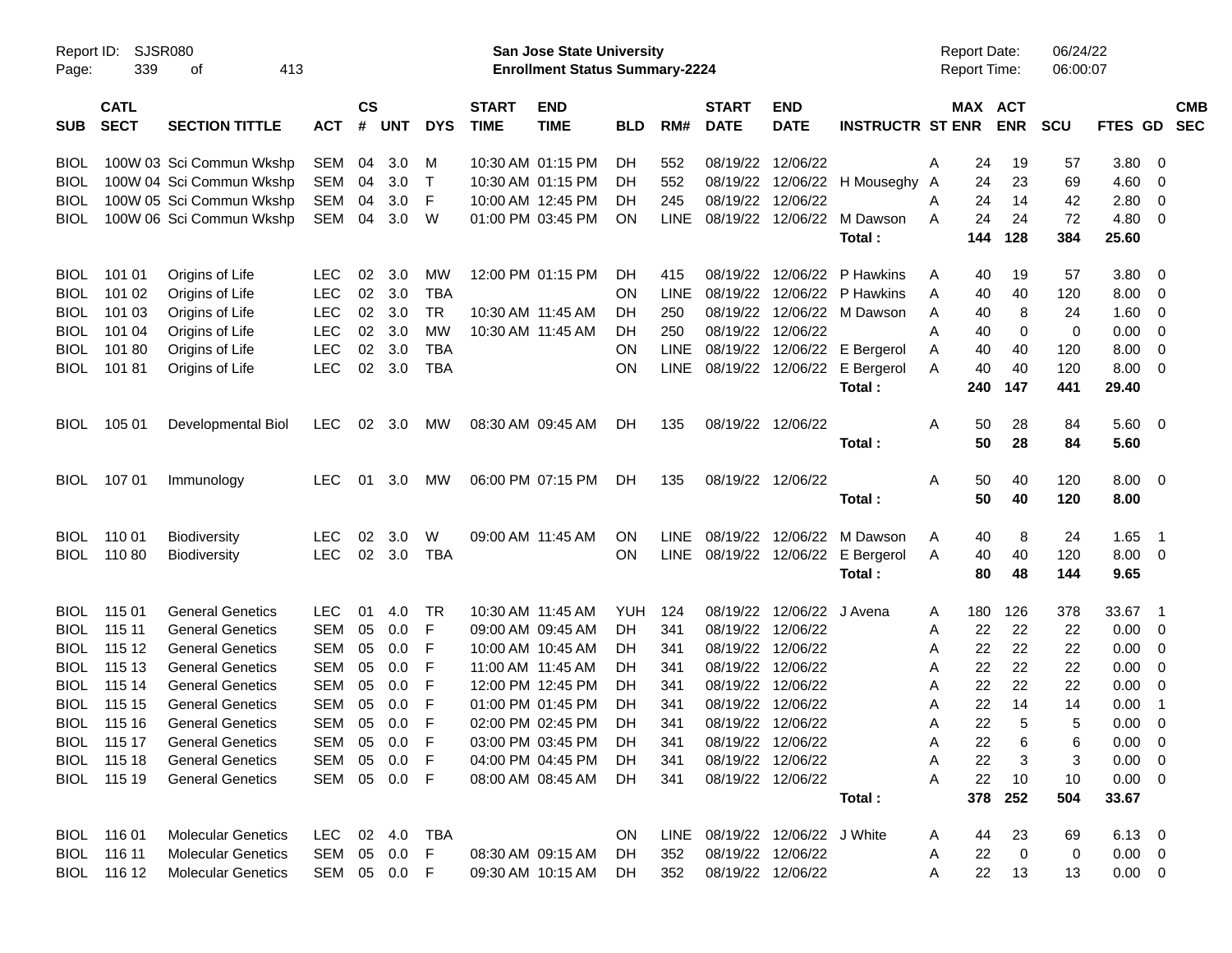| Report ID:<br>Page:                       | 340                        | SJSR080<br>413<br>οf                                                            |                                        |                |                         |                              |                             | <b>San Jose State University</b><br><b>Enrollment Status Summary-2224</b> |                |                   |                             |                                                          |                                                         | Report Date:<br><b>Report Time:</b> |                              | 06/24/22<br>06:00:07           |                              |                                                                               |            |
|-------------------------------------------|----------------------------|---------------------------------------------------------------------------------|----------------------------------------|----------------|-------------------------|------------------------------|-----------------------------|---------------------------------------------------------------------------|----------------|-------------------|-----------------------------|----------------------------------------------------------|---------------------------------------------------------|-------------------------------------|------------------------------|--------------------------------|------------------------------|-------------------------------------------------------------------------------|------------|
| <b>SUB</b>                                | <b>CATL</b><br><b>SECT</b> | <b>SECTION TITTLE</b>                                                           | <b>ACT</b>                             | <b>CS</b><br># | <b>UNT</b>              | <b>DYS</b>                   | <b>START</b><br><b>TIME</b> | <b>END</b><br><b>TIME</b>                                                 | <b>BLD</b>     | RM#               | <b>START</b><br><b>DATE</b> | <b>END</b><br><b>DATE</b>                                | <b>INSTRUCTR ST ENR ENR</b>                             |                                     | MAX ACT                      | <b>SCU</b>                     | FTES GD SEC                  |                                                                               | <b>CMB</b> |
| <b>BIOL</b>                               | 116 13                     | <b>Molecular Genetics</b>                                                       | SEM                                    | 05             | $0.0\,$                 | -F                           |                             | 11:30 AM 12:15 PM                                                         | DH.            | 352               |                             | 08/19/22 12/06/22                                        | Total:                                                  | Α<br>22<br>110                      | 10<br>46                     | 10<br>92                       | 0.00<br>6.13                 | $\overline{\phantom{0}}$                                                      |            |
| <b>BIOL</b><br><b>BIOL</b><br><b>BIOL</b> | 116L01                     | <b>Mol Genetics Lab</b><br>116L 02 Mol Genetics Lab<br>116L 03 Mol Genetics Lab | <b>LEC</b><br><b>LEC</b><br><b>LEC</b> | 02<br>02<br>02 | 3.0<br>3.0<br>3.0       | МW<br><b>TR</b><br><b>TR</b> |                             | 08:30 AM 08:55 AM<br>08:30 AM 08:55 AM<br>01:30 PM 01:55 PM               | DH<br>DH<br>DH | 647<br>647<br>647 | 08/19/22<br>08/19/22        | 12/06/22                                                 | 08/19/22 12/06/22 K Youngman A<br>12/06/22 K Youngman A | 18<br>18<br>A<br>18                 | 18<br>0<br>5                 | 18<br>0<br>5                   | 3.60<br>0.00<br>1.00         | $\overline{\mathbf{0}}$<br>$\overline{\mathbf{0}}$<br>$\overline{0}$          |            |
| <b>BIOL</b><br>BIOL<br><b>BIOL</b>        | 116L 11                    | Mol Genetics Lab<br>116L 12 Mol Genetics Lab<br>116L 13 Mol Genetics Lab        | LAB<br>LAB<br>LAB                      | 16<br>16<br>16 | 0.0<br>0.0<br>0.0       | MW<br><b>TR</b><br><b>TR</b> |                             | 09:00 AM 12:00 PM<br>09:00 AM 12:00 PM<br>02:00 PM 05:00 PM               | DН<br>DН<br>DН | 647<br>647<br>647 | 08/19/22<br>08/19/22        | 12/06/22                                                 | 12/06/22 K Youngman A<br>08/19/22 12/06/22 K Youngman A | 18<br>Α<br>18<br>18                 | 18<br>$\Omega$<br>5          | 36<br>0<br>10                  | 0.00<br>0.00<br>0.00         | $\overline{\mathbf{0}}$<br>$\overline{\mathbf{0}}$<br>$\overline{\mathbf{0}}$ |            |
| <b>BIOL</b>                               | 117 01                     | <b>Human Genetics</b>                                                           | <b>LEC</b>                             | 02             | -3.0                    |                              | MWF 10:30 AM 11:20 AM       |                                                                           | WSQ 109        |                   |                             | 08/19/22 12/06/22                                        | Total:<br>M Pickett                                     | 108<br>50<br>A                      | 46<br>45                     | 69<br>135                      | 4.60<br>$9.00 \quad 0$       |                                                                               |            |
| <b>BIOL</b>                               | 124 01                     | Sys Phys                                                                        | <b>LEC</b>                             |                | 01 3.0                  | <b>TR</b>                    |                             | 09:00 AM 10:15 AM                                                         | DH.            | 135               |                             |                                                          | Total:<br>08/19/22 12/06/22 J Johnston                  | 50<br>80<br>A                       | 45<br>40                     | 135<br>120                     | 9.00<br>$8.00 \quad 0$       |                                                                               |            |
|                                           |                            |                                                                                 |                                        |                |                         |                              |                             | 10:30 AM 01:15 PM                                                         |                |                   |                             |                                                          | Total:                                                  | 80                                  | 40                           | 120                            | 8.00                         |                                                                               |            |
| <b>BIOL</b><br><b>BIOL</b><br><b>BIOL</b> | 125 01<br>125 02<br>125 03 | Sys Phys Lab<br>Sys Phys Lab<br>Sys Phys Lab                                    | LAB<br>LAB<br>LAB                      | 16<br>16<br>16 | 2.0<br>2.0<br>2.0       | МW<br><b>TR</b><br>MW        |                             | 10:30 AM 01:15 PM<br>02:30 PM 05:15 PM                                    | DH<br>DH<br>DH | 440<br>440<br>440 |                             | 08/19/22 12/06/22 F Huynh<br>08/19/22 12/06/22           | 08/19/22 12/06/22 D Ensminger A                         | 24<br>24<br>Α<br>24<br>Α            | 18<br>22<br>5                | 36<br>44<br>10                 | 2.40<br>2.93<br>0.67         | $\overline{\mathbf{0}}$<br>$\overline{\mathbf{0}}$<br>$\overline{\mathbf{0}}$ |            |
| <b>BIOL</b>                               | 125 04                     | Sys Phys Lab                                                                    | LAB                                    | 16             | 2.0                     | <b>TR</b>                    |                             | 02:30 PM 05:15 PM                                                         | DH             | 440               |                             | 08/19/22 12/06/22                                        | Total:                                                  | 24<br>А<br>96                       | 0<br>45                      | 0<br>90                        | 0.00<br>6.00                 | $\overline{\phantom{0}}$                                                      |            |
| <b>BIOL</b><br><b>BIOL</b>                |                            | 135A 01 Molec Cell Biol I<br>135A 02 Molec Cell Biol I                          | <b>LEC</b><br><b>LEC</b>               | 02             | 3.0<br>3.0              | TR                           |                             | 03:00 PM 04:15 PM                                                         | DH.            | 351               |                             |                                                          | 08/19/22 12/06/22 B Grillo-Hil<br>Total:                | Χ<br>40<br>Α<br>40                  | 0<br>0<br>27<br>27           | 0<br>81<br>81                  | 0.00<br>$5.40 \ 0$<br>5.40   | $\overline{\mathbf{0}}$                                                       |            |
| <b>BIOL</b>                               | 138 01                     | Stem Cell Biology                                                               | <b>LEC</b>                             | 02             | 3.0                     | TR                           |                             | 12:00 PM 01:15 PM                                                         | DH.            | 344               |                             | 08/19/22 12/06/22                                        | B Grillo-Hil<br>Total:                                  | 40<br>A<br>40                       | 38<br>38                     | 114<br>114                     | $7.60 \quad 0$<br>7.60       |                                                                               |            |
| <b>BIOL</b>                               | 139 01                     | Cancer Biology                                                                  | <b>LEC</b>                             |                | 3.0                     |                              |                             |                                                                           |                |                   |                             |                                                          | Total:                                                  | Χ                                   | 0<br>$\Omega$<br>$0\qquad 0$ | 0<br>0                         | 0.00<br>0.00                 | $\overline{\phantom{0}}$                                                      |            |
|                                           | BIOL 145 02<br>BIOL 145 05 | <b>Undergrad Seminar</b><br><b>Undergrad Seminar</b>                            | LEC<br><b>LEC</b>                      |                | 02 1.0 W<br>02  2.0  TR |                              |                             | 01:30 PM 01:55 PM<br>09:30 AM 10:15 AM                                    | DH.<br>DH.     | 249<br>344        |                             | 08/19/22 12/06/22 R French<br>08/19/22 12/06/22 B Carter | Total:                                                  | 10<br>A<br>24<br>Α<br>34            | 10<br>$\overline{5}$<br>15   | 10<br>$\sqrt{5}$<br>15         | $0.67$ 0<br>$0.67$ 0<br>1.33 |                                                                               |            |
| <b>BIOL</b>                               |                            | 145L 15 Undergrad Lab                                                           | LAB                                    |                | 16  1.0  T              |                              |                             | 02:30 PM 05:15 PM                                                         | DH             | 344               |                             | 08/19/22 12/06/22                                        | <b>B</b> Carter<br>Total:                               | A<br>24<br>24                       | 2<br>$\mathbf{2}$            | $\overline{c}$<br>$\mathbf{2}$ | $0.13 \ 0$<br>0.13           |                                                                               |            |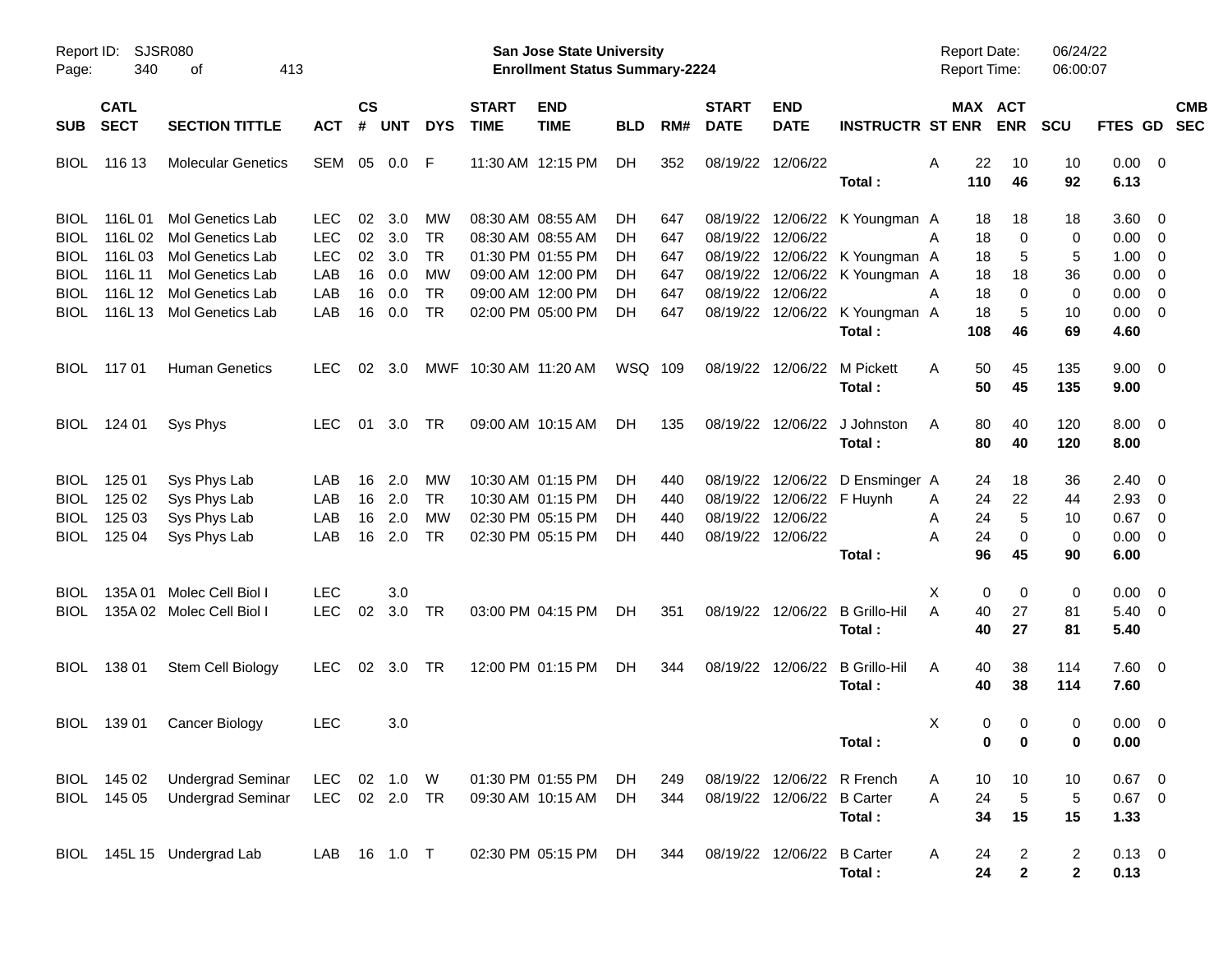| Report ID:<br>Page: | 341                        | <b>SJSR080</b><br>413<br>οf                                     |            |                    |            |            |                             | <b>San Jose State University</b><br><b>Enrollment Status Summary-2224</b> |            |     |                             |                                 |                                                                              | <b>Report Date:</b><br><b>Report Time:</b> |                              | 06/24/22<br>06:00:07 |                      |                            |  |
|---------------------|----------------------------|-----------------------------------------------------------------|------------|--------------------|------------|------------|-----------------------------|---------------------------------------------------------------------------|------------|-----|-----------------------------|---------------------------------|------------------------------------------------------------------------------|--------------------------------------------|------------------------------|----------------------|----------------------|----------------------------|--|
| <b>SUB</b>          | <b>CATL</b><br><b>SECT</b> | <b>SECTION TITTLE</b>                                           | <b>ACT</b> | $\mathsf{cs}$<br># | <b>UNT</b> | <b>DYS</b> | <b>START</b><br><b>TIME</b> | <b>END</b><br><b>TIME</b>                                                 | <b>BLD</b> | RM# | <b>START</b><br><b>DATE</b> | <b>END</b><br><b>DATE</b>       | <b>INSTRUCTR ST ENR</b>                                                      |                                            | <b>MAX ACT</b><br><b>ENR</b> | <b>SCU</b>           | <b>FTES GD</b>       | <b>CMB</b><br><b>SEC</b>   |  |
| <b>BIOL</b>         | 150 01                     | Fld Stds Nat His His                                            | <b>ACT</b> | 16                 | 1.0        | <b>TBA</b> |                             |                                                                           |            |     |                             | 08/19/22 12/06/22 R Myatt       |                                                                              | 15<br>A                                    | 5                            | 5                    | 0.33                 | $0\,C$                     |  |
|                     | GEOL 150 01                | Fld Stds Nat His His                                            | <b>ACT</b> | 16                 | 1.0        | <b>TBA</b> |                             |                                                                           |            |     |                             | 08/19/22 12/06/22 R Myatt       | Total:                                                                       | 0<br>A<br>15                               | 10<br>15                     | 10<br>15             | 0.67<br>1.00         | $0\,C$                     |  |
| <b>BIOL</b>         | 155 01                     | <b>Hypothesis Testing</b>                                       | <b>LEC</b> | 02                 | 3.0        | <b>TR</b>  |                             | 10:30 AM 11:20 AM                                                         | SCI        | 164 |                             | 08/19/22 12/06/22 S Anand       |                                                                              | 75<br>A                                    | 63                           | 126                  | 12.70                | $\overline{\phantom{0}}^2$ |  |
| <b>BIOL</b>         | 155 11                     | <b>Hypothesis Testing</b>                                       | LAB        | 16                 | 0.0        | $\top$     |                             | 01:30 PM 04:15 PM                                                         | DH.        | 350 | 08/19/22                    | 12/06/22                        |                                                                              | 15<br>Α                                    | 15                           | 15                   | $0.00 \t 0$          |                            |  |
| <b>BIOL</b>         | 155 12                     | <b>Hypothesis Testing</b>                                       | LAB        | 16                 | 0.0        | W          |                             | 08:30 AM 11:15 AM                                                         | DH.        | 350 | 08/19/22                    | 12/06/22                        |                                                                              | 15<br>Α                                    | 6                            | 6                    | 0.00                 | $\overline{\phantom{0}}$   |  |
| <b>BIOL</b>         | 155 13                     | <b>Hypothesis Testing</b>                                       | LAB        | 16                 | 0.0        | W          |                             | 11:30 AM 02:15 PM                                                         | DH.        | 350 |                             | 08/19/22 12/06/22               |                                                                              | Α<br>15                                    | 15                           | 15                   | $0.00 \t 0$          |                            |  |
| <b>BIOL</b>         | 155 14                     | <b>Hypothesis Testing</b>                                       | LAB        | 16                 | 0.0        | R          |                             | 01:30 PM 04:15 PM                                                         | DH.        | 350 | 08/19/22                    | 12/06/22                        |                                                                              | A<br>15                                    | 15                           | 15                   | $0.00 \t 0$          |                            |  |
| <b>BIOL</b>         | 155 15                     | <b>Hypothesis Testing</b>                                       | LAB        | 16                 | 0.0        | F          |                             | 10:30 AM 01:15 PM                                                         | DН         | 350 |                             | 08/19/22 12/06/22               | Total:                                                                       | 15<br>A<br>150                             | 12<br>126                    | 12<br>189            | $0.00 \t 0$<br>12.70 |                            |  |
| <b>BIOL</b>         | 159 01                     | Integrative Biol                                                | <b>LEC</b> | 01                 | 3.0        | TR         |                             | 12:00 PM 01:15 PM                                                         | DH.        | 345 | 08/19/22                    | 12/06/22                        | M Dawson                                                                     | 25<br>A                                    | 23                           | 69                   | $4.60$ 0             |                            |  |
|                     |                            |                                                                 |            |                    |            |            |                             |                                                                           |            |     |                             |                                 | Total:                                                                       | 25                                         | 23                           | 69                   | 4.60                 |                            |  |
| <b>BIOL</b>         | 160 01                     | Ecology                                                         | <b>LEC</b> | 01                 | 4.0        | <b>TR</b>  |                             | 10:30 AM 11:45 AM                                                         | DH.        | 351 | 08/19/22                    | 12/06/22 B Carter               |                                                                              | 40<br>Α                                    | 15                           | 45                   | 4.00                 | $0\,$ C                    |  |
| <b>BOT</b>          | 160 01                     | Ecology                                                         | <b>LEC</b> | 01                 | 4.0        | <b>TR</b>  |                             | 10:30 AM 11:45 AM                                                         | DH.        | 351 | 08/19/22                    | 12/06/22 B Carter               |                                                                              | Α                                          | 5<br>0                       | 15                   | 1.33                 | $0\,$ C                    |  |
| <b>BIOL</b>         | 160 11                     | Ecology                                                         | LAB        | 16                 | 0.0        | R          |                             | 02:30 PM 05:15 PM                                                         | DH         | 344 |                             | 08/19/22 12/06/22 B Carter      |                                                                              | Α<br>20                                    | 15                           | 15                   | 0.00                 | $0\,$ C                    |  |
| <b>BOT</b>          | 160 11                     | Ecology                                                         | LAB        | 16                 | 0.0        | R          |                             | 02:30 PM 05:15 PM                                                         | DH.        | 344 |                             | 08/19/22 12/06/22 B Carter      |                                                                              | A                                          | 5<br>0                       | 5                    | 0.00                 | $0\,C$                     |  |
| <b>BIOL</b>         | 160 12                     | Ecology                                                         | LAB        | 16                 | 0.0        | F          |                             | 10:30 AM 01:15 PM                                                         | DН         | 344 | 08/19/22                    | 12/06/22                        |                                                                              | 20<br>Α                                    | 0                            | 0                    | 0.00                 | $0\,C$                     |  |
| <b>BOT</b>          | 160 12                     | Ecology                                                         | LAB        | 16                 | 0.0        | F          |                             | 10:30 AM 01:15 PM                                                         | DH         | 344 |                             | 08/19/22 12/06/22               |                                                                              | Α                                          | 0<br>0                       | 0                    | 0.00                 | 0 <sup>o</sup>             |  |
|                     |                            |                                                                 |            |                    |            |            |                             |                                                                           |            |     |                             |                                 | Total:                                                                       | 80                                         | 40                           | 80                   | 5.33                 |                            |  |
| <b>BIOL</b>         | 162 01                     | <b>Biol Oceanography</b>                                        | <b>LEC</b> | 02                 | 4.0        | $\top$     |                             | 02:30 PM 04:15 PM                                                         | DH         | 341 | 08/19/22                    |                                 | 12/06/22 M deVries                                                           | 22<br>Α                                    | 5                            | 10                   | 1.33                 | $\overline{\phantom{0}}$   |  |
| <b>BIOL</b>         | 162 11                     | <b>Biol Oceanography</b>                                        | LAB        | 16                 | 0.0        | -F         |                             | 10:30 AM 04:15 PM                                                         | DH         | 344 |                             |                                 | 08/19/22 12/06/22 M deVries<br>Total:                                        | 22<br>A<br>44                              | 5<br>10                      | 10<br>20             | $0.00 \t 0$<br>1.33  |                            |  |
| <b>BIOL</b>         | 16301                      | <b>Conserv Biol</b>                                             | <b>LEC</b> | 01                 | 3.0        | <b>MW</b>  |                             | 09:00 AM 10:15 AM                                                         | DH.        | 341 |                             | 08/19/22 12/06/22 S Shaffer     |                                                                              | A<br>30                                    | 12                           | 36                   | $2.40 \ 0$           |                            |  |
|                     |                            |                                                                 |            |                    |            |            |                             |                                                                           |            |     |                             |                                 | Total:                                                                       | 30                                         | 12                           | 36                   | 2.40                 |                            |  |
|                     |                            | BIOL 165 01 Adv Human Anatomy LEC 02 4.0 TBA                    |            |                    |            |            |                             |                                                                           | ON         |     |                             | LINE 08/19/22 12/06/22 R Hardin |                                                                              | Α                                          | 30<br>30                     | 60                   | 8.07 1               |                            |  |
|                     |                            | BIOL 165 11 Adv Human Anatomy LAB 16 0.0 F 10:00 AM 03:30 PM DH |            |                    |            |            |                             |                                                                           |            | 031 |                             | 08/19/22 12/06/22 R Hardin      |                                                                              | 30<br>A                                    | 30                           | 60                   | $0.00$ 1             |                            |  |
|                     |                            |                                                                 |            |                    |            |            |                             |                                                                           |            |     |                             |                                 | Total:                                                                       | 60                                         | 60                           | 120                  | 8.07                 |                            |  |
|                     |                            | BIOL 167 01 Cardioresp Phys                                     |            |                    |            |            |                             |                                                                           |            |     |                             |                                 | LEC 02 3.0 MW 09:00 AM 10:15 AM DH 345 08/19/22 12/06/22 N Payumo            | 24<br>A                                    | 24                           | 72                   | 4.80 0               |                            |  |
|                     |                            |                                                                 |            |                    |            |            |                             |                                                                           |            |     |                             |                                 | Total:                                                                       | 24                                         | 24                           | 72                   | 4.80                 |                            |  |
|                     |                            | BIOL 178 01 Integr Phys                                         |            |                    |            |            |                             |                                                                           |            |     |                             |                                 | LEC 02 3.0 TR  09:00 AM  10:15 AM  DH  552  08/19/22  12/06/22  N  Payumo  A |                                            | 24 19                        | 57                   | $3.80\ 0$            |                            |  |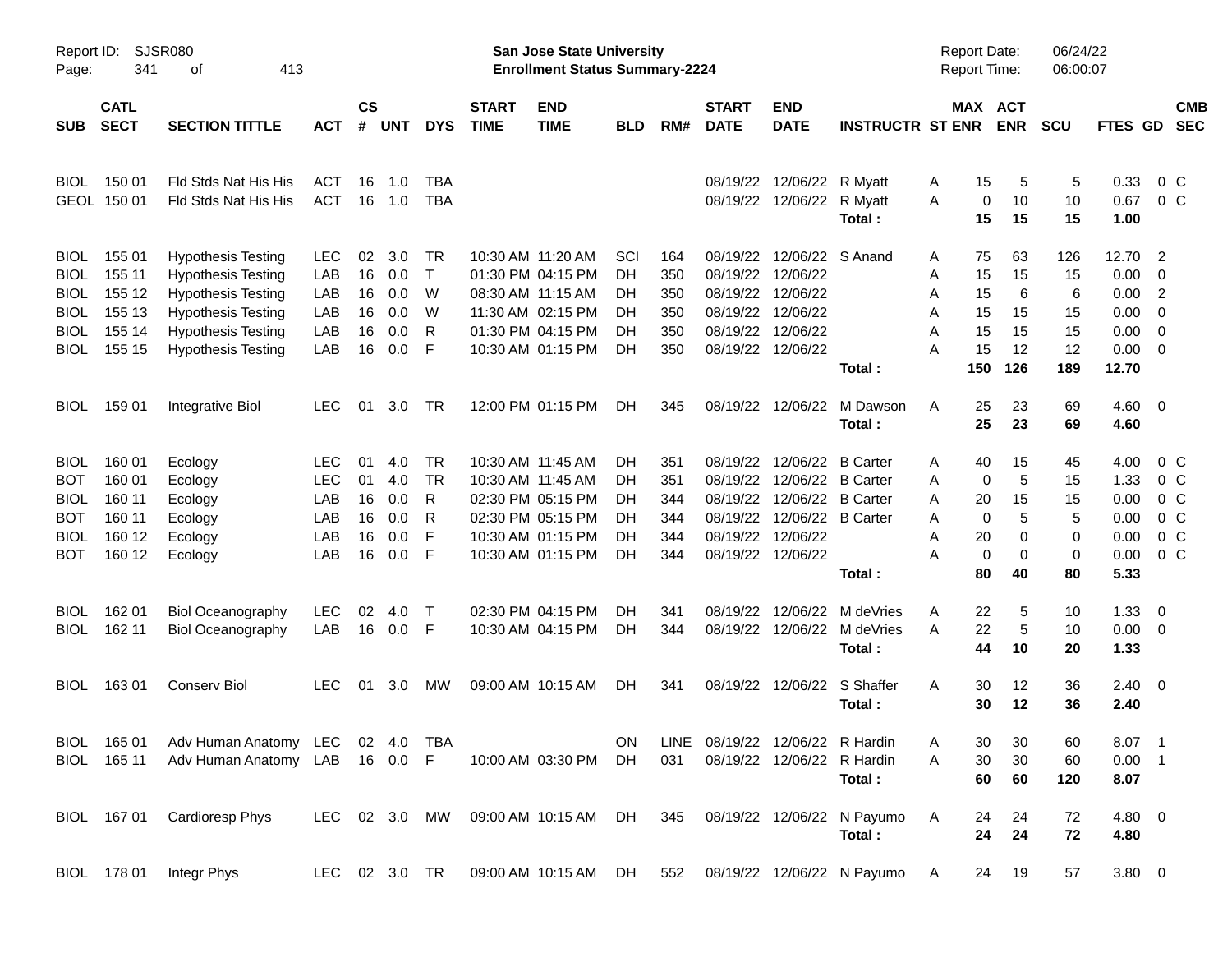| Report ID:  |             | <b>SJSR080</b>        |            |           |            |            |              | <b>San Jose State University</b>      |            |     |              |                            |                                 | <b>Report Date:</b> |              |            | 06/24/22 |             |                |
|-------------|-------------|-----------------------|------------|-----------|------------|------------|--------------|---------------------------------------|------------|-----|--------------|----------------------------|---------------------------------|---------------------|--------------|------------|----------|-------------|----------------|
| Page:       | 342         | 413<br>οf             |            |           |            |            |              | <b>Enrollment Status Summary-2224</b> |            |     |              |                            |                                 | <b>Report Time:</b> |              |            | 06:00:07 |             |                |
|             | <b>CATL</b> |                       |            | <b>CS</b> |            |            | <b>START</b> | <b>END</b>                            |            |     | <b>START</b> | <b>END</b>                 |                                 |                     |              | MAX ACT    |          |             | <b>CMB</b>     |
| <b>SUB</b>  | <b>SECT</b> | <b>SECTION TITTLE</b> | <b>ACT</b> | #         | <b>UNT</b> | <b>DYS</b> | <b>TIME</b>  | <b>TIME</b>                           | <b>BLD</b> | RM# | <b>DATE</b>  | <b>DATE</b>                | <b>INSTRUCTR ST ENR</b>         |                     |              | <b>ENR</b> | scu      | FTES GD SEC |                |
|             |             |                       |            |           |            |            |              |                                       |            |     |              |                            | Total:                          |                     | 24           | 19         | 57       | 3.80        |                |
|             |             |                       |            |           |            |            |              |                                       |            |     |              |                            |                                 |                     |              |            |          |             |                |
| <b>BIOL</b> | 180 01      | <b>Indiv Studies</b>  | <b>SUP</b> | 36        | 1.0        | <b>TBA</b> |              |                                       |            |     |              | 08/19/22 12/06/22 K Wilkin |                                 | A                   | 15           | 3          | 0        | 0.20        | 0              |
| <b>BIOL</b> | 180 02      | <b>Indiv Studies</b>  | <b>SUP</b> | 36        | 1.0        | <b>TBA</b> |              |                                       |            |     |              |                            | 08/19/22 12/06/22 B Grillo-Hil  | A                   | 15           | 0          | 0        | 0.00        | 0              |
| <b>BIOL</b> | 180 03      | <b>Indiv Studies</b>  | <b>SUP</b> | 36        | 1.0        | <b>TBA</b> |              |                                       |            |     | 08/19/22     |                            | 12/06/22 W Adams                | A                   | 15           | 0          | 0        | 0.00        | 0              |
| <b>BIOL</b> | 18004       | <b>Indiv Studies</b>  | <b>SUP</b> | 36        | 1.0        | <b>TBA</b> |              |                                       |            |     |              |                            | 08/19/22 12/06/22 S Lambrecht A |                     | 15           | 0          | 0        | 0.00        | 0              |
| <b>BIOL</b> | 180 05      | <b>Indiv Studies</b>  | <b>SUP</b> | 36        | 1.0        | <b>TBA</b> |              |                                       |            |     |              | 08/19/22 12/06/22 J White  |                                 | A                   | 15           | 0          | 0        | 0.00        | 0              |
| <b>BIOL</b> | 180 06      | <b>Indiv Studies</b>  | <b>SUP</b> | 36        | 1.0        | <b>TBA</b> |              |                                       |            |     |              |                            | 08/19/22 12/06/22 S Shaffer     | A                   | 15           | 0          | 0        | 0.00        | 0              |
| <b>BIOL</b> | 180 07      | <b>Indiv Studies</b>  | <b>SUP</b> | 36        | 1.0        | <b>TBA</b> |              |                                       |            |     |              |                            | 08/19/22 12/06/22 N Payumo      | A                   | 15           | 8          | 0        | 0.53        | 0              |
| <b>BIOL</b> | 180 08      | <b>Indiv Studies</b>  | <b>SUP</b> | 36        | 1.0        | <b>TBA</b> |              |                                       |            |     |              |                            | 08/19/22 12/06/22 COuverney A   |                     | 15           | 13         | 0        | 0.87        | 0              |
| <b>BIOL</b> | 180 09      | <b>Indiv Studies</b>  | <b>SUP</b> | 36        | 1.0        | <b>TBA</b> |              |                                       |            |     |              |                            | 08/19/22 12/06/22 K Wilkinson   | A                   | 15           | 0          | 0        | 0.00        | 0              |
| <b>BIOL</b> | 180 10      | <b>Indiv Studies</b>  | <b>SUP</b> | 36        | 1.0        | <b>TBA</b> |              |                                       |            |     |              | 08/19/22 12/06/22 R French |                                 | A                   | 15           | 0          | 0        | 0.00        | 0              |
| <b>BIOL</b> | 180 11      | <b>Indiv Studies</b>  | <b>SUP</b> | 36        | 1.0        | <b>TBA</b> |              |                                       |            |     |              |                            | 08/19/22 12/06/22 M VanHoven A  |                     | 15           | 0          | 0        | 0.00        | 0              |
| <b>BIOL</b> | 180 12      | <b>Indiv Studies</b>  | <b>SUP</b> | 36        | 1.0        | <b>TBA</b> |              |                                       |            |     |              |                            | 08/19/22 12/06/22 J Castillo V  | A                   | 15           | 2          | 0        | 0.13        | 0              |
| <b>BIOL</b> | 180 13      | <b>Indiv Studies</b>  | <b>SUP</b> | 36        | 1.0        | <b>TBA</b> |              |                                       |            |     |              |                            | 08/19/22 12/06/22 D Ensminger A |                     | 15           | 0          | 0        | 0.00        | 0              |
| <b>BIOL</b> | 180 14      | <b>Indiv Studies</b>  | <b>SUP</b> | 36        | 1.0        | <b>TBA</b> |              |                                       |            |     |              |                            | 08/19/22 12/06/22 M deVries     | A                   | 15           | 1          | 0        | 0.07        | 0              |
| <b>BIOL</b> | 180 15      | <b>Indiv Studies</b>  | <b>SUP</b> | 36        | 1.0        | <b>TBA</b> |              |                                       |            |     |              |                            | 08/19/22 12/06/22 S Singhal     | A                   | 15           | 0          | 0        | 0.00        | 0              |
| <b>BIOL</b> | 180 16      | <b>Indiv Studies</b>  | <b>SUP</b> | 36        | 1.0        | <b>TBA</b> |              |                                       |            |     |              | 08/19/22 12/06/22 F Huynh  |                                 | A                   | 1            | 0          | 0        | 0.00        | 0              |
| <b>BIOL</b> | 180 17      | <b>Indiv Studies</b>  | <b>SUP</b> | 36        | 1.0        | <b>TBA</b> |              |                                       |            |     |              |                            | 08/19/22 12/06/22 E Skovran     | A                   | 1            | 3          | 0        | 0.20        | 0              |
| <b>BIOL</b> | 180 18      | <b>Indiv Studies</b>  | <b>SUP</b> | 36        | 1.0        | <b>TBA</b> |              |                                       |            |     |              | 08/19/22 12/06/22 B Carter |                                 | A                   | $\mathbf 1$  | 0          | 0        | 0.00        | 0              |
| <b>BIOL</b> | 180 19      | <b>Indiv Studies</b>  | <b>SUP</b> | 36        | 1.0        | <b>TBA</b> |              |                                       |            |     |              |                            | 08/19/22 12/06/22 E Bergerol    | A                   | 15           | 4          | 0        | 0.27        | 0              |
| <b>BIOL</b> | 180 20      | <b>Indiv Studies</b>  | <b>SUP</b> | 36        | 1.0        | <b>TBA</b> |              |                                       |            |     |              |                            | 08/19/22 12/06/22 T Abramson A  |                     | 15           | 0          | 0        | 0.00        | 0              |
| <b>BIOL</b> | 180 21      | <b>Indiv Studies</b>  | <b>SUP</b> | 36        | 2.0        | <b>TBA</b> |              |                                       |            |     |              | 08/19/22 12/06/22 K Wilkin |                                 | A                   | 15           | 0          | 0        | 0.00        | 0              |
| <b>BIOL</b> | 180 22      | <b>Indiv Studies</b>  | <b>SUP</b> | 36        | 2.0        | <b>TBA</b> |              |                                       |            |     | 08/19/22     |                            | 12/06/22 B Grillo-Hil           | A                   | 15           | 0          | 0        | 0.00        | 0              |
| <b>BIOL</b> | 180 23      | <b>Indiv Studies</b>  | <b>SUP</b> | 36        | 2.0        | <b>TBA</b> |              |                                       |            |     | 08/19/22     |                            | 12/06/22 W Adams                | A                   | 15           | 0          | 0        | 0.00        | 0              |
| <b>BIOL</b> | 180 24      | <b>Indiv Studies</b>  | <b>SUP</b> | 36        | 2.0        | <b>TBA</b> |              |                                       |            |     | 08/19/22     |                            | 12/06/22 S Lambrecht A          |                     | 15           | 0          | 0        | 0.00        | 0              |
| <b>BIOL</b> | 180 25      | <b>Indiv Studies</b>  | <b>SUP</b> | 36        | 2.0        | <b>TBA</b> |              |                                       |            |     | 08/19/22     | 12/06/22 J White           |                                 | A                   | 15           | 0          | 0        | 0.00        | 0              |
| <b>BIOL</b> | 180 26      | <b>Indiv Studies</b>  | <b>SUP</b> | 36        | 2.0        | <b>TBA</b> |              |                                       |            |     |              |                            | 08/19/22 12/06/22 S Shaffer     | A                   | 15           | 0          | 0        | 0.00        | 0              |
| <b>BIOL</b> | 180 27      | <b>Indiv Studies</b>  | <b>SUP</b> | 36        | 2.0        | <b>TBA</b> |              |                                       |            |     |              |                            | 08/19/22 12/06/22 N Payumo      | A                   | 15           | 0          | 0        | 0.00        | 0              |
| <b>BIOL</b> | 180 28      | <b>Indiv Studies</b>  | <b>SUP</b> | 36        | 2.0        | <b>TBA</b> |              |                                       |            |     |              |                            | 08/19/22 12/06/22 C Ouverney A  |                     | 15           | 0          | 0        | 0.00        | 0              |
| <b>BIOL</b> | 180 29      | <b>Indiv Studies</b>  | <b>SUP</b> | 36        | 2.0        | <b>TBA</b> |              |                                       |            |     |              |                            | 08/19/22 12/06/22 K Wilkinson A |                     | 15           | 0          | 0        | 0.00        | 0              |
| <b>BIOL</b> | 180 30      | <b>Indiv Studies</b>  | SUP 36 2.0 |           |            | <b>TBA</b> |              |                                       |            |     |              |                            | 08/19/22 12/06/22 R French      |                     | 15           | 0          |          | 0.00        | $\overline{0}$ |
|             | BIOL 180 31 | <b>Indiv Studies</b>  | <b>SUP</b> | 36        | 2.0        | <b>TBA</b> |              |                                       |            |     |              |                            | 08/19/22 12/06/22 M VanHoven A  |                     | 15           | 0          |          | 0.00        | -0             |
| BIOL        | 180 32      | <b>Indiv Studies</b>  | <b>SUP</b> |           | 36 2.0     | <b>TBA</b> |              |                                       |            |     |              |                            | 08/19/22 12/06/22 J Castillo V  | - A                 | 15           | 0          |          | 0.00        | 0              |
| BIOL        | 180 33      | <b>Indiv Studies</b>  | <b>SUP</b> |           | 36 2.0     | <b>TBA</b> |              |                                       |            |     |              |                            | 08/19/22 12/06/22 D Ensminger A |                     | 15           | 6          |          | 0.80        | 0              |
| BIOL        | 180 34      | <b>Indiv Studies</b>  | <b>SUP</b> |           | 36 2.0     | <b>TBA</b> |              |                                       |            |     |              |                            | 08/19/22 12/06/22 M deVries     | A                   | 15           |            |          | 0.13        | 0              |
| BIOL        | 180 35      | <b>Indiv Studies</b>  | <b>SUP</b> | 36        | 2.0        | <b>TBA</b> |              |                                       |            |     |              | 08/19/22 12/06/22 F Huynh  |                                 | Α                   | 15           | 0          | 0        | 0.00        | 0              |
| <b>BIOL</b> | 180 36      | <b>Indiv Studies</b>  | <b>SUP</b> | 36        | 2.0        | TBA        |              |                                       |            |     |              |                            | 08/19/22 12/06/22 E Skovran     | A                   | 15           |            | 0        | 0.13        | 0              |
| BIOL        | 180 37      | <b>Indiv Studies</b>  | <b>SUP</b> |           | 36 2.0     | TBA        |              |                                       |            |     |              | 08/19/22 12/06/22 B Carter |                                 | Α                   | $\mathbf{1}$ | 0          | 0        | $0.00 \t 0$ |                |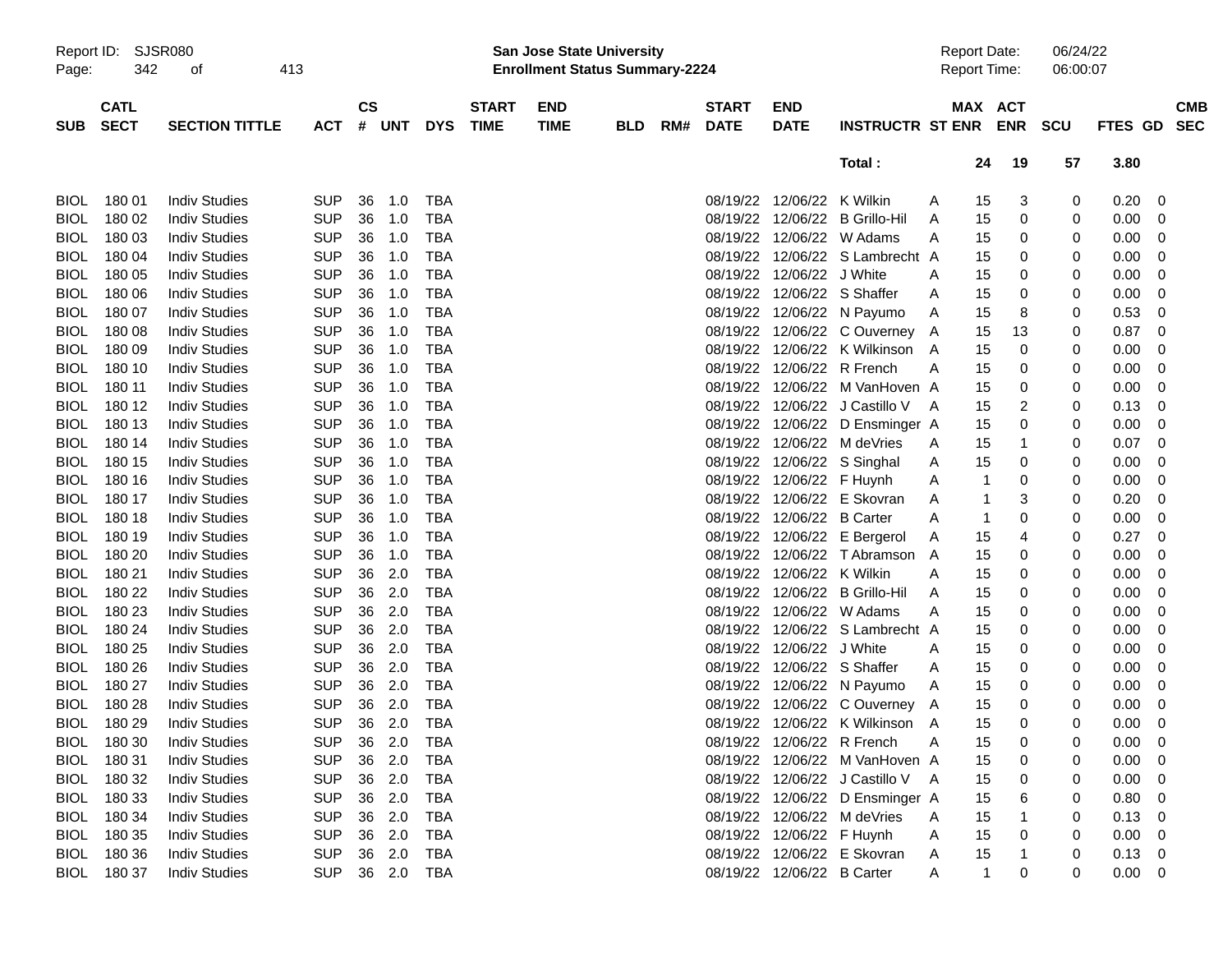| Page:       | Report ID: SJSR080<br>343 | οf                     | 413        |                          |        |            |              | <b>San Jose State University</b><br><b>Enrollment Status Summary-2224</b> |            |     |                   |                           |                                |              | <b>Report Date:</b><br>Report Time: |            | 06/24/22<br>06:00:07 |                |            |  |
|-------------|---------------------------|------------------------|------------|--------------------------|--------|------------|--------------|---------------------------------------------------------------------------|------------|-----|-------------------|---------------------------|--------------------------------|--------------|-------------------------------------|------------|----------------------|----------------|------------|--|
|             | <b>CATL</b>               |                        |            | $\mathsf{CS}\phantom{0}$ |        |            | <b>START</b> | <b>END</b>                                                                |            |     | <b>START</b>      | <b>END</b>                |                                |              | MAX ACT                             |            |                      |                | <b>CMB</b> |  |
| <b>SUB</b>  | <b>SECT</b>               | <b>SECTION TITTLE</b>  | <b>ACT</b> | #                        | UNT    | <b>DYS</b> | <b>TIME</b>  | <b>TIME</b>                                                               | <b>BLD</b> | RM# | <b>DATE</b>       | <b>DATE</b>               | <b>INSTRUCTR ST ENR</b>        |              |                                     | <b>ENR</b> | <b>SCU</b>           | <b>FTES GD</b> | <b>SEC</b> |  |
| <b>BIOL</b> | 180 38                    | <b>Indiv Studies</b>   | <b>SUP</b> | 36                       | 2.0    | TBA        |              |                                                                           |            |     |                   | 08/19/22 12/06/22         | E Bergerol                     | $\mathsf{A}$ |                                     | 4          | 0                    | 0.53           | 0          |  |
| <b>BIOL</b> | 180 39                    | <b>Indiv Studies</b>   | <b>SUP</b> | 36                       | 2.0    | <b>TBA</b> |              |                                                                           |            |     |                   | 08/19/22 12/06/22         | T Abramson                     | A            | 10                                  | 0          | 0                    | 0.00           | 0          |  |
| <b>BIOL</b> | 180 40                    | <b>Indiv Studies</b>   | <b>SUP</b> | 36                       | 2.0    | <b>TBA</b> |              |                                                                           |            |     | 08/19/22 12/06/22 |                           |                                | Α            | 10                                  | 0          | 0                    | 0.00           | 0          |  |
| <b>BIOL</b> | 180 41                    | <b>Indiv Studies</b>   | <b>SUP</b> | 36                       | 3.0    | <b>TBA</b> |              |                                                                           |            |     |                   |                           | 08/19/22 12/06/22 M VanHoven A |              | 15                                  | 0          | 0                    | 0.00           | 0          |  |
| <b>BIOL</b> | 180 42                    | <b>Indiv Studies</b>   | <b>SUP</b> | 36                       | 3.0    | <b>TBA</b> |              |                                                                           |            |     |                   | 08/19/22 12/06/22         | D Ensminger A                  |              | 15                                  | 0          | 0                    | 0.00           | 0          |  |
| <b>BIOL</b> | 180 43                    | <b>Indiv Studies</b>   | <b>SUP</b> | 36                       | 3.0    | <b>TBA</b> |              |                                                                           |            |     | 08/19/22 12/06/22 |                           |                                | Α            | 15                                  | 0          | 0                    | 0.00           | 0          |  |
| <b>BIOL</b> | 180 44                    | <b>Indiv Studies</b>   | <b>SUP</b> | 36                       | 3.0    | <b>TBA</b> |              |                                                                           |            |     |                   | 08/19/22 12/06/22         |                                | Α            | 15                                  | 0          | 0                    | 0.00           | 0          |  |
| <b>BIOL</b> | 180 45                    | <b>Indiv Studies</b>   | <b>SUP</b> | 36                       | 3.0    | <b>TBA</b> |              |                                                                           |            |     |                   | 08/19/22 12/06/22         |                                | Α            | 15                                  | 0          | 0                    | 0.00           | 0          |  |
| <b>BIOL</b> | 180 46                    | <b>Indiv Studies</b>   | <b>SUP</b> | 36                       | 3.0    | <b>TBA</b> |              |                                                                           |            |     |                   | 08/19/22 12/06/22         |                                | Α            | 15                                  | 0          | 0                    | 0.00           | 0          |  |
| <b>BIOL</b> | 180 51                    | <b>Indiv Studies</b>   | <b>SUP</b> | 36                       | 4.0    | <b>TBA</b> |              |                                                                           |            |     |                   | 08/19/22 12/06/22         |                                | Α            | 15                                  | 0          | 0                    | 0.00           | 0          |  |
| <b>BIOL</b> | 180 52                    | <b>Indiv Studies</b>   | <b>SUP</b> | 36                       | 4.0    | <b>TBA</b> |              |                                                                           |            |     |                   | 08/19/22 12/06/22         |                                | Α            | 15                                  | 0          | 0                    | 0.00           | 0          |  |
| <b>BIOL</b> | 180 53                    | <b>Indiv Studies</b>   | <b>SUP</b> | 36                       | 4.0    | <b>TBA</b> |              |                                                                           |            |     |                   | 08/19/22 12/06/22         |                                | Α            | 15                                  | 0          | 0                    | 0.00           | 0          |  |
| <b>BIOL</b> | 180 54                    | <b>Indiv Studies</b>   | <b>SUP</b> | 36                       | 4.0    | <b>TBA</b> |              |                                                                           |            |     |                   | 08/19/22 12/06/22         |                                | Α            | 15                                  | 0          | 0                    | 0.00           | 0          |  |
| <b>BIOL</b> | 180 55                    | <b>Indiv Studies</b>   | <b>SUP</b> | 36                       | 4.0    | <b>TBA</b> |              |                                                                           |            |     | 08/19/22 12/06/22 |                           |                                | Α            | 15                                  | 0          | 0                    | 0.00           | 0          |  |
| <b>BIOL</b> | 180 56                    | <b>Indiv Studies</b>   | <b>SUP</b> | 36                       | 1.0    | <b>TBA</b> |              |                                                                           |            |     |                   | 08/19/22 12/06/22         | J Johnston                     | Α            | 1                                   | 0          | 0                    | 0.00           | 0          |  |
| BIOL        | 180 57                    | <b>Indiv Studies</b>   | <b>SUP</b> | 36                       | 1.0    | <b>TBA</b> |              |                                                                           |            |     |                   | 08/19/22 12/06/22         |                                | Α            | -1                                  | 0          | 0                    | 0.00           | 0          |  |
|             |                           |                        |            |                          |        |            |              |                                                                           |            |     |                   |                           | Total:                         |              | 687                                 | 46         | 0                    | 3.87           |            |  |
| <b>BIOL</b> | 181 01                    | Intro Health Care      | <b>SUP</b> | 36                       | 1.0    | TBA        |              |                                                                           |            |     |                   | 08/19/22 12/06/22         | J White                        | A            | 15                                  | 0          | 0                    | 0.00           | 0          |  |
|             | BIOL 181 02               | Intro Health Care      | <b>SUP</b> | 36                       | 2.0    | TBA        |              |                                                                           |            |     |                   | 08/19/22 12/06/22         | J White                        | Α            | 15                                  | 0          | 0                    | 0.00           | 0          |  |
|             |                           |                        |            |                          |        |            |              |                                                                           |            |     |                   |                           | Total:                         |              | 30                                  | 0          | 0                    | 0.00           |            |  |
| <b>BIOL</b> | 18201                     | <b>Tutor Asst Biol</b> | <b>SUP</b> | 36                       | 1.0    | TBA        |              |                                                                           |            |     |                   | 08/19/22 12/06/22 S Anand |                                | A            | 15                                  | 1          | 0                    | 0.07           | 0          |  |
| <b>BIOL</b> | 182 02                    | <b>Tutor Asst Biol</b> | <b>SUP</b> | 36                       | 1.0    | TBA        |              |                                                                           |            |     |                   | 08/19/22 12/06/22         |                                | Α            | 15                                  | 0          | 0                    | 0.00           | 0          |  |
| <b>BIOL</b> | 182 03                    | <b>Tutor Asst Biol</b> | <b>SUP</b> | 36                       | 1.0    | <b>TBA</b> |              |                                                                           |            |     |                   | 08/19/22 12/06/22         |                                | Α            | 15                                  | 0          | 0                    | 0.00           | 0          |  |
| <b>BIOL</b> | 182 04                    | <b>Tutor Asst Biol</b> | <b>SUP</b> | 36                       | 1.0    | <b>TBA</b> |              |                                                                           |            |     | 08/19/22          | 12/06/22                  |                                | Α            | 15                                  | 0          | 0                    | 0.00           | 0          |  |
| <b>BIOL</b> | 182 05                    | <b>Tutor Asst Biol</b> | <b>SUP</b> | 36                       | 1.0    | <b>TBA</b> |              |                                                                           |            |     |                   | 08/19/22 12/06/22         |                                | Α            | 15                                  | 0          | 0                    | 0.00           | 0          |  |
| <b>BIOL</b> | 182 06                    | <b>Tutor Asst Biol</b> | <b>SUP</b> | 36                       | 1.0    | <b>TBA</b> |              |                                                                           |            |     |                   | 08/19/22 12/06/22         |                                | Α            | 15                                  | 0          | 0                    | 0.00           | 0          |  |
| <b>BIOL</b> | 182 07                    | <b>Tutor Asst Biol</b> | <b>SUP</b> | 36                       | 1.0    | <b>TBA</b> |              |                                                                           |            |     | 08/19/22          | 12/06/22                  |                                | Α            | 15                                  | 0          | 0                    | 0.00           | 0          |  |
| <b>BIOL</b> | 182 08                    | <b>Tutor Asst Biol</b> | <b>SUP</b> | 36                       | 1.0    | <b>TBA</b> |              |                                                                           |            |     | 08/19/22 12/06/22 |                           |                                | Α            | 15                                  | 0          | 0                    | 0.00           | 0          |  |
|             | BIOL 182 09               | <b>Tutor Asst Biol</b> | <b>SUP</b> | 36                       | 1.0    | <b>TBA</b> |              |                                                                           |            |     | 08/19/22 12/06/22 |                           |                                | Α            | 15                                  | 0          | 0                    | 0.00           | 0          |  |
|             | BIOL 182 10               | <b>Tutor Asst Biol</b> | <b>SUP</b> |                          |        | 36 1.0 TBA |              |                                                                           |            |     |                   | 08/19/22 12/06/22         |                                | Α            | 15                                  | 0          | 0                    | $0.00 \t 0$    |            |  |
|             | BIOL 182 21               | <b>Tutor Asst Biol</b> | <b>SUP</b> | 36                       | 2.0    | TBA        |              |                                                                           |            |     |                   | 08/19/22 12/06/22         |                                | Α            | 15                                  | 0          | 0                    | $0.00\,$       | 0          |  |
| <b>BIOL</b> | 182 22                    | <b>Tutor Asst Biol</b> | <b>SUP</b> | 36                       | 2.0    | <b>TBA</b> |              |                                                                           |            |     |                   | 08/19/22 12/06/22         |                                | Α            | 15                                  | 0          | 0                    | 0.00           | 0          |  |
| BIOL        | 182 23                    | <b>Tutor Asst Biol</b> | <b>SUP</b> | 36                       | 2.0    | <b>TBA</b> |              |                                                                           |            |     |                   | 08/19/22 12/06/22         |                                | Α            | 15                                  | 0          | 0                    | 0.00           | 0          |  |
| BIOL        | 182 24                    | <b>Tutor Asst Biol</b> | <b>SUP</b> | 36                       | 2.0    | TBA        |              |                                                                           |            |     |                   | 08/19/22 12/06/22         |                                | Α            | 15                                  |            |                      | 0.00           | 0          |  |
|             | BIOL 182 25               | <b>Tutor Asst Biol</b> | <b>SUP</b> | 36                       | 2.0    | TBA        |              |                                                                           |            |     |                   | 08/19/22 12/06/22         |                                | Α            | 15                                  | 0          | 0                    | 0.00           | 0          |  |
|             | BIOL 182 26               | <b>Tutor Asst Biol</b> | <b>SUP</b> |                          | 36 2.0 | TBA        |              |                                                                           |            |     |                   | 08/19/22 12/06/22         |                                | Α            | 15                                  | 0          | 0                    | 0.00           | 0          |  |
|             | BIOL 182 27               | <b>Tutor Asst Biol</b> | SUP        |                          | 36 2.0 | <b>TBA</b> |              |                                                                           |            |     |                   | 08/19/22 12/06/22         |                                | Α            | 15                                  | 0          | 0                    | $0.00 \t 0$    |            |  |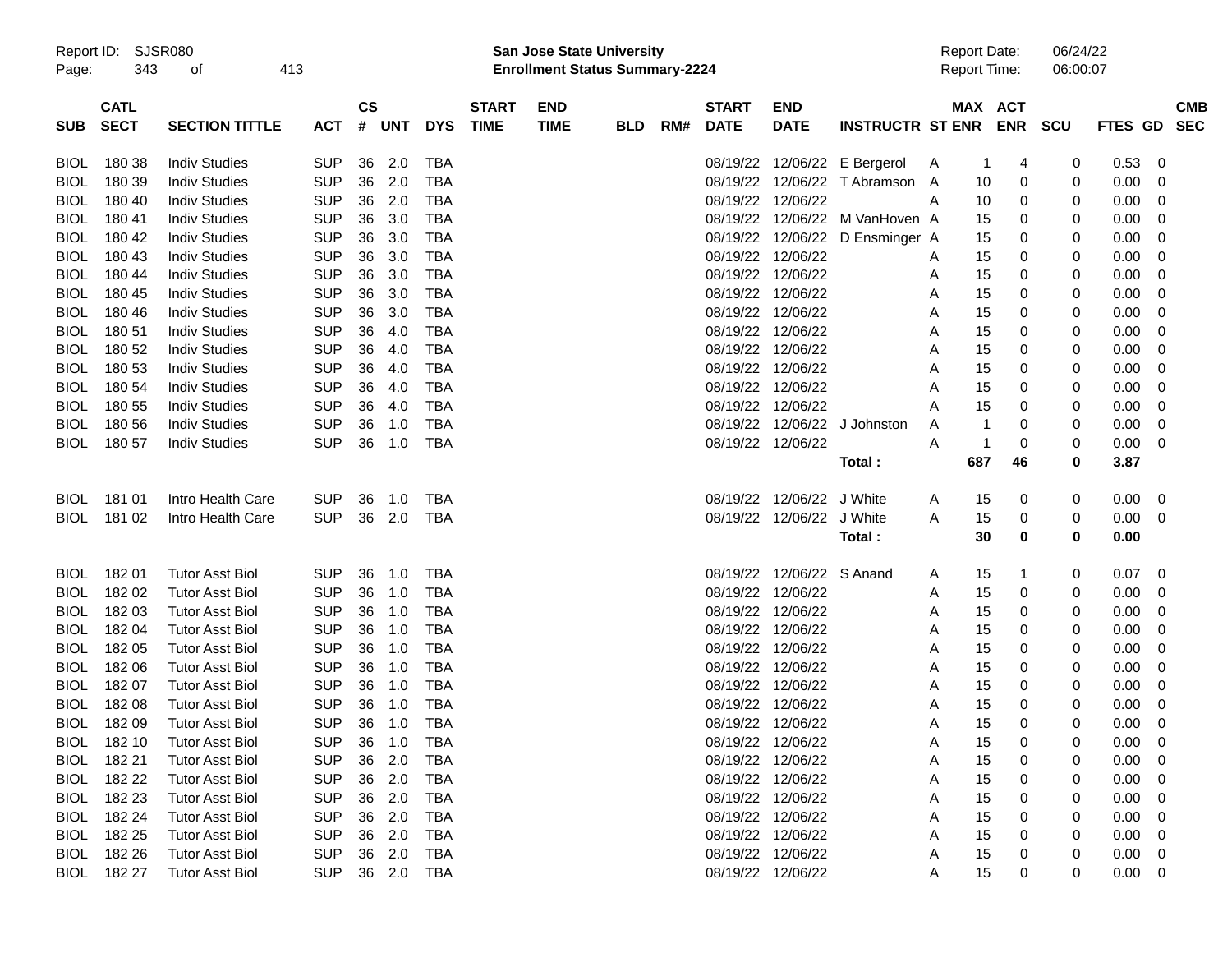| Report ID:<br>Page: | 344                        | <b>SJSR080</b><br>οf    | 413 |            |                |                |            |                             | <b>San Jose State University</b><br><b>Enrollment Status Summary-2224</b> |            |     |                             |                            |                                |              | <b>Report Date:</b><br><b>Report Time:</b> |            | 06/24/22<br>06:00:07 |                |                          |
|---------------------|----------------------------|-------------------------|-----|------------|----------------|----------------|------------|-----------------------------|---------------------------------------------------------------------------|------------|-----|-----------------------------|----------------------------|--------------------------------|--------------|--------------------------------------------|------------|----------------------|----------------|--------------------------|
| <b>SUB</b>          | <b>CATL</b><br><b>SECT</b> | <b>SECTION TITTLE</b>   |     | <b>ACT</b> | <b>CS</b><br># | <b>UNT</b>     | <b>DYS</b> | <b>START</b><br><b>TIME</b> | <b>END</b><br><b>TIME</b>                                                 | <b>BLD</b> | RM# | <b>START</b><br><b>DATE</b> | <b>END</b><br><b>DATE</b>  | <b>INSTRUCTR ST ENR</b>        |              | MAX ACT                                    | <b>ENR</b> | <b>SCU</b>           | FTES GD        | <b>CMB</b><br><b>SEC</b> |
| <b>BIOL</b>         | 182 28                     | <b>Tutor Asst Biol</b>  |     | <b>SUP</b> | 36             | 2.0            | TBA        |                             |                                                                           |            |     | 08/19/22 12/06/22           |                            |                                | A            | 15                                         | 0          | 0                    | 0.00           | 0                        |
| <b>BIOL</b>         | 182 29                     | <b>Tutor Asst Biol</b>  |     | <b>SUP</b> | 36             | 2.0            | TBA        |                             |                                                                           |            |     | 08/19/22 12/06/22           |                            |                                | Α            | 15                                         | 0          | 0                    | 0.00           | 0                        |
| <b>BIOL</b>         | 182 30                     | <b>Tutor Asst Biol</b>  |     | <b>SUP</b> | 36             | 2.0            | TBA        |                             |                                                                           |            |     | 08/19/22 12/06/22           |                            |                                | A            | 15                                         | 0          | 0                    | 0.00           | 0                        |
|                     |                            |                         |     |            |                |                |            |                             |                                                                           |            |     |                             |                            | Total:                         |              | 300                                        | 1          | 0                    | 0.07           |                          |
| <b>BIOL</b>         | 184 01                     | Directed Reading        |     | <b>SUP</b> | 36             | 1.0            | TBA        |                             |                                                                           |            |     | 08/19/22 12/06/22           |                            |                                | A            | 15                                         | 0          | 0                    | 0.00           | 0                        |
| <b>BIOL</b>         | 184 02                     | Directed Reading        |     | <b>SUP</b> | 36             | 1.0            | TBA        |                             |                                                                           |            |     | 08/19/22 12/06/22           |                            |                                | Α            | 15                                         | 0          | 0                    | 0.00           | 0                        |
| <b>BIOL</b>         | 184 03                     | Directed Reading        |     | <b>SUP</b> | 36             | 2.0            | TBA        |                             |                                                                           |            |     | 08/19/22 12/06/22           |                            |                                | Α            | 15                                         | 0          | 0                    | 0.00           | 0                        |
| <b>BIOL</b>         | 184 04                     | Directed Reading        |     | <b>SUP</b> | 36             | 3.0            | TBA        |                             |                                                                           |            |     | 08/19/22 12/06/22           |                            |                                | A            | 15                                         | 0          | 0                    | 0.00           | 0                        |
| BIOL                | 184 05                     | Directed Reading        |     | <b>SUP</b> | 36             | 4.0            | TBA        |                             |                                                                           |            |     | 08/19/22 12/06/22           |                            |                                | Α            | 15                                         | 0          | 0                    | 0.00           | 0                        |
|                     |                            |                         |     |            |                |                |            |                             |                                                                           |            |     |                             |                            | Total:                         |              | 75                                         | 0          | 0                    | 0.00           |                          |
| <b>BIOL</b>         | 18601                      | <b>Senior Thesis</b>    |     | <b>SUP</b> | 25             | 2.0            | TBA        |                             |                                                                           |            |     |                             | 08/19/22 12/06/22          | K Wilkin                       | A            | 15                                         | 0          | 0                    | 0.00           | 0                        |
| <b>BIOL</b>         | 186 02                     | <b>Senior Thesis</b>    |     | <b>SUP</b> | 25             | 2.0            | TBA        |                             |                                                                           |            |     | 08/19/22 12/06/22           |                            |                                | Α            | 15                                         | 0          | 0                    | 0.00           | 0                        |
| <b>BIOL</b>         | 186 03                     | <b>Senior Thesis</b>    |     | <b>SUP</b> | 25             | 2.0            | TBA        |                             |                                                                           |            |     | 08/19/22 12/06/22           |                            |                                | Α            | 15                                         | 0          | 0                    | 0.00           | 0                        |
| <b>BIOL</b>         | 186 04                     | <b>Senior Thesis</b>    |     | <b>SUP</b> | 25             | 2.0            | TBA        |                             |                                                                           |            |     | 08/19/22 12/06/22           |                            |                                | Α            | 15                                         | 0          | 0                    | 0.00           | 0                        |
| <b>BIOL</b>         | 186 05                     | <b>Senior Thesis</b>    |     | <b>SUP</b> | 25             | 2.0            | TBA        |                             |                                                                           |            |     | 08/19/22 12/06/22           |                            |                                | Α            | 15                                         | 0          | 0                    | 0.00           | 0                        |
| <b>BIOL</b>         | 186 11                     | <b>Senior Thesis</b>    |     | <b>SUP</b> | 25             | 3.0            | TBA        |                             |                                                                           |            |     | 08/19/22 12/06/22           |                            |                                | Α            | 15                                         | 0          | 0                    | 0.00           | 0                        |
| <b>BIOL</b>         | 186 12                     | <b>Senior Thesis</b>    |     | <b>SUP</b> | 25             | 3.0            | TBA        |                             |                                                                           |            |     | 08/19/22 12/06/22           |                            |                                | Α            | 15                                         | 0          | 0                    | 0.00           | 0                        |
| <b>BIOL</b>         | 186 13                     | <b>Senior Thesis</b>    |     | <b>SUP</b> | 25             | 3.0            | TBA        |                             |                                                                           |            |     | 08/19/22 12/06/22           |                            |                                | Α            | 15                                         | 0          | 0                    | 0.00           | 0                        |
| <b>BIOL</b>         | 186 14                     | <b>Senior Thesis</b>    |     | <b>SUP</b> | 25             | 3.0            | TBA        |                             |                                                                           |            |     | 08/19/22 12/06/22           |                            |                                | Α            | 15                                         | 0          | 0                    | 0.00           | 0                        |
| <b>BIOL</b>         | 186 15                     | <b>Senior Thesis</b>    |     | <b>SUP</b> | 25             | 3.0            | TBA        |                             |                                                                           |            |     | 08/19/22 12/06/22           |                            |                                | Α            | 15                                         | 0          | 0                    | 0.00           | 0                        |
| <b>BIOL</b>         | 186 21                     | <b>Senior Thesis</b>    |     | <b>SUP</b> | 25             | 4.0            | TBA        |                             |                                                                           |            |     | 08/19/22 12/06/22           |                            |                                | Α            | 15                                         | 0          | 0                    | 0.00           | 0                        |
| <b>BIOL</b>         | 186 22                     | <b>Senior Thesis</b>    |     | <b>SUP</b> | 25             | 4.0            | TBA        |                             |                                                                           |            |     | 08/19/22 12/06/22           |                            |                                | Α            | 15                                         | 0          | 0                    | 0.00           | 0                        |
| <b>BIOL</b>         | 186 23                     | <b>Senior Thesis</b>    |     | <b>SUP</b> | 25             | 4.0            | TBA        |                             |                                                                           |            |     | 08/19/22 12/06/22           |                            |                                | Α            | 15                                         | 0          | 0                    | 0.00           | 0                        |
| <b>BIOL</b>         | 186 24                     | <b>Senior Thesis</b>    |     | <b>SUP</b> | 25             | 4.0            | TBA        |                             |                                                                           |            |     | 08/19/22 12/06/22           |                            |                                | A            | 15                                         | 0          | 0                    | 0.00           | 0                        |
| BIOL                | 186 25                     | <b>Senior Thesis</b>    |     | <b>SUP</b> | 25             | 4.0            | TBA        |                             |                                                                           |            |     | 08/19/22 12/06/22           |                            |                                | Α            | 15                                         | 0          | 0                    | 0.00           | 0                        |
|                     |                            |                         |     |            |                |                |            |                             |                                                                           |            |     |                             |                            | Total:                         |              | 225                                        | 0          | 0                    | 0.00           |                          |
| <b>BIOL</b>         | 190 01                     | <b>Fld Studies Biol</b> |     | <b>SUP</b> | 36             | 1.0            | TBA        |                             |                                                                           |            |     | 08/19/22 12/06/22           |                            |                                | A            | 15                                         | 0          | 0                    | 0.00           | 0                        |
| <b>BIOL</b>         | 190 02                     | <b>Fld Studies Biol</b> |     | <b>SUP</b> | 36             | 2.0            | TBA        |                             |                                                                           |            |     | 08/19/22 12/06/22           |                            |                                | Α            | 15                                         | 0          | 0                    | 0.00           | 0                        |
|                     | BIOL 190 03                | <b>Fld Studies Biol</b> |     |            |                | SUP 36 3.0 TBA |            |                             |                                                                           |            |     | 08/19/22 12/06/22           |                            |                                | A            | 15                                         | 0          | 0                    | $0.00 \quad 0$ |                          |
|                     | BIOL 190 04                | <b>Fld Studies Biol</b> |     |            |                | SUP 36 4.0 TBA |            |                             |                                                                           |            |     |                             | 08/19/22 12/06/22          |                                | A            | 15                                         | 0          | 0                    | $0.00 \t 0$    |                          |
|                     |                            |                         |     |            |                |                |            |                             |                                                                           |            |     |                             |                            | Total:                         |              | 60                                         | 0          | 0                    | 0.00           |                          |
|                     | BIOL 198 01                | Und Research            |     |            |                | SEM 05 1.0 TBA |            |                             |                                                                           |            |     |                             |                            | 08/19/22 12/06/22 C Ouverney A |              | 15                                         | 0          | 0                    | $0.00 \t 0$    |                          |
|                     |                            |                         |     |            |                |                |            |                             |                                                                           |            |     |                             |                            | Total:                         |              | 15                                         | 0          | 0                    | 0.00           |                          |
|                     | BIOL 201 01                | Grd Sem Biol Sci        |     |            |                | SEM 05 1.0 W   |            |                             | 01:30 PM 01:55 PM DH 249                                                  |            |     |                             | 08/19/22 12/06/22 R French |                                | $\mathsf{A}$ | 30                                         | 23         | 23                   | 1.92 23        |                          |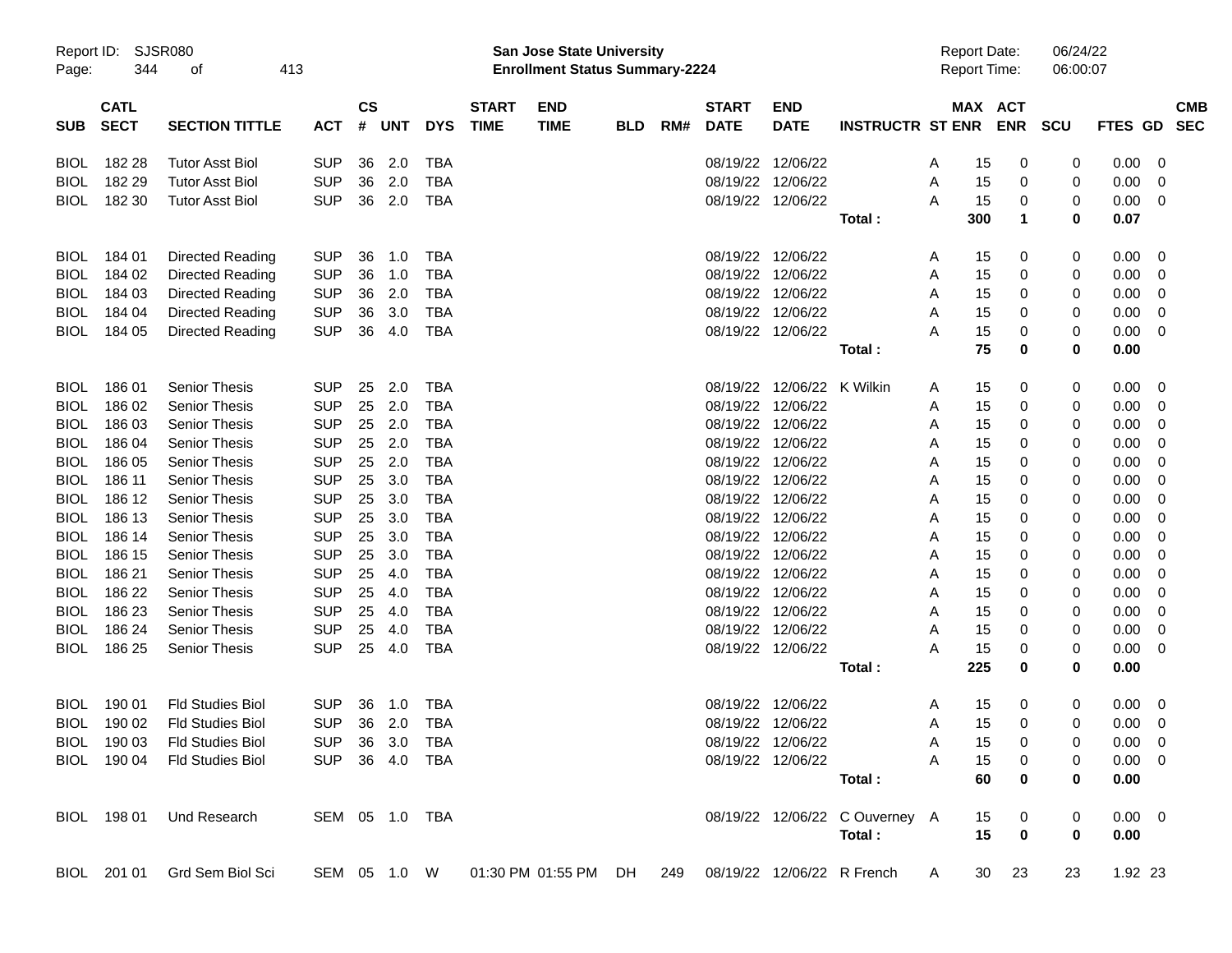| Report ID:<br>Page: | 345                        | SJSR080<br>413<br>οf       |            |                    |        |            |                             | <b>San Jose State University</b><br><b>Enrollment Status Summary-2224</b> |            |             |                             |                            |                                | <b>Report Date:</b><br>Report Time: |                       | 06/24/22<br>06:00:07 |                |                         |            |
|---------------------|----------------------------|----------------------------|------------|--------------------|--------|------------|-----------------------------|---------------------------------------------------------------------------|------------|-------------|-----------------------------|----------------------------|--------------------------------|-------------------------------------|-----------------------|----------------------|----------------|-------------------------|------------|
| <b>SUB</b>          | <b>CATL</b><br><b>SECT</b> | <b>SECTION TITTLE</b>      | ACT        | $\mathsf{cs}$<br># | UNT    | <b>DYS</b> | <b>START</b><br><b>TIME</b> | <b>END</b><br><b>TIME</b>                                                 | <b>BLD</b> | RM#         | <b>START</b><br><b>DATE</b> | <b>END</b><br><b>DATE</b>  | <b>INSTRUCTR ST ENR</b>        |                                     | MAX ACT<br><b>ENR</b> | <b>SCU</b>           | FTES GD SEC    |                         | <b>CMB</b> |
|                     |                            |                            |            |                    |        |            |                             |                                                                           |            |             |                             |                            | Total:                         | 30                                  | 23                    | 23                   | 1.92           |                         |            |
| <b>BIOL</b>         | 202 01                     | <b>Grad Studies Biol</b>   | <b>SEM</b> | 05                 | 3.0    | TBA        |                             |                                                                           | <b>ON</b>  | <b>LINE</b> | 08/19/22 12/06/22           |                            |                                | 18<br>A                             | 13                    | 26                   | 3.25 13        |                         |            |
| <b>BIOL</b>         | 202 11                     | <b>Grad Studies Biol</b>   | LAB        | 16                 | 0.0    | W          |                             | 02:30 PM 05:15 PM                                                         | DH.        | 552         |                             | 08/19/22 12/06/22          |                                | Α<br>18                             | 13                    | 13                   | $0.00$ 13      |                         |            |
|                     |                            |                            |            |                    |        |            |                             |                                                                           |            |             |                             |                            | Total:                         | 36                                  | 26                    | 39                   | 3.25           |                         |            |
| <b>BIOL</b>         | 205 01                     | Adv Molec Tech             | SEM        | 05                 | 4.0    | TR         |                             | 09:30 AM 10:20 AM                                                         | DН         | 645         | 08/19/22                    | 12/06/22 L Khatib          |                                | A                                   | 9<br>9                | 18                   | $3.00$ 9       |                         |            |
| <b>BIOL</b>         | 205 11                     | Adv Molec Tech             | LAB        | 16                 | 0.0    | <b>TR</b>  |                             | 10:30 AM 01:15 PM                                                         | DH.        | 645         |                             | 08/19/22 12/06/22 L Khatib |                                | Α                                   | 9<br>9                | 18                   | 0.009          |                         |            |
|                     |                            |                            |            |                    |        |            |                             |                                                                           |            |             |                             |                            | Total:                         | 18                                  | 18                    | 36                   | 3.00           |                         |            |
| <b>BIOL</b>         | 215 01                     | Sem Adv Genetics           | SEM 02 3.0 |                    |        | - W        |                             | 12:00 PM 02:45 PM                                                         | DH.        | 549         |                             |                            | 08/19/22 12/06/22 T Abramson A | 15                                  | 2                     | 6                    | $0.50$ 2       |                         |            |
|                     |                            |                            |            |                    |        |            |                             |                                                                           |            |             |                             |                            | Total:                         | 15                                  | $\mathbf{2}$          | 6                    | 0.50           |                         |            |
| <b>BIOL</b>         | 220 01                     | <b>Science Comm</b>        | SEM        | 05                 | 3.0    | <b>MW</b>  |                             | 11:30 AM 12:45 PM                                                         | DН         | 245         | 08/19/22                    | 12/06/22                   | J Johnston                     | 15<br>A                             | 10                    | 30                   | 2.50 10        |                         |            |
| <b>BIOL</b>         | 220 02                     | <b>Science Comm</b>        | SEM 05 3.0 |                    |        | М          |                             | 12:00 PM 02:45 PM                                                         | <b>ON</b>  | LINE        |                             |                            | 08/19/22 12/06/22 TAbramson A  | 15                                  | 2                     | 6                    | $0.50$ 2       |                         |            |
|                     |                            |                            |            |                    |        |            |                             |                                                                           |            |             |                             |                            | Total:                         | 30                                  | 12                    | 36                   | 3.00           |                         |            |
| <b>BIOL</b>         |                            | 255L 03 Adv Biol Lab       | LAB.       |                    | 16 3.0 |            | MWF 09:00 AM 12:00 PM       |                                                                           | DH.        | 645         |                             | 08/19/22 12/06/22          | T Abramson A                   | 18                                  | 2                     | 2                    | $0.50$ 2       |                         |            |
|                     |                            |                            |            |                    |        |            |                             |                                                                           |            |             |                             |                            | Total:                         | 18                                  | $\mathbf{2}$          | $\mathbf{2}$         | 0.50           |                         |            |
| <b>BIOL</b>         |                            | 255M 01 Adv Top Mol & Micr | SEM 05 2.0 |                    |        | M          |                             | 08:30 AM 10:15 AM                                                         | DH.        | 552         |                             | 08/19/22 12/06/22          |                                | 24<br>Α                             | 10                    | 10                   | 1.67 10        |                         |            |
|                     |                            |                            |            |                    |        |            |                             |                                                                           |            |             |                             |                            | Total:                         | 24                                  | 10                    | 10                   | 1.67           |                         |            |
| <b>BIOL</b>         | 280 01                     | <b>Individual Studies</b>  | <b>SUP</b> | 25                 | 1.0    | TBA        |                             |                                                                           |            |             |                             | 08/19/22 12/06/22 F Huynh  |                                | 15<br>A                             | 0                     | 0                    | $0.00 \quad 0$ |                         |            |
| <b>BIOL</b>         | 280 02                     | <b>Individual Studies</b>  | <b>SUP</b> | 25                 | 1.0    | TBA        |                             |                                                                           |            |             | 08/19/22                    | 12/06/22                   |                                | 15<br>Α                             | 0                     | 0                    | $0.00 \quad 0$ |                         |            |
| <b>BIOL</b>         | 280 03                     | <b>Individual Studies</b>  | <b>SUP</b> | 25                 | 1.0    | <b>TBA</b> |                             |                                                                           |            |             | 08/19/22                    | 12/06/22                   |                                | 15<br>A                             | 0                     | 0                    | 0.00           | $\overline{\mathbf{0}}$ |            |
| <b>BIOL</b>         | 280 04                     | <b>Individual Studies</b>  | <b>SUP</b> | 25                 | 1.0    | <b>TBA</b> |                             |                                                                           |            |             | 08/19/22                    | 12/06/22                   |                                | 15<br>A                             | 0                     | 0                    | 0.00           | $\overline{\mathbf{0}}$ |            |
| <b>BIOL</b>         | 280 05                     | <b>Individual Studies</b>  | <b>SUP</b> | 25                 | 1.0    | <b>TBA</b> |                             |                                                                           |            |             | 08/19/22                    | 12/06/22                   |                                | 15<br>Α                             | 0                     | 0                    | 0.00           | - 0                     |            |
| <b>BIOL</b>         | 280 11                     | <b>Individual Studies</b>  | <b>SUP</b> | 25                 | 2.0    | <b>TBA</b> |                             |                                                                           |            |             | 08/19/22                    | 12/06/22 F Huynh           |                                | 15<br>A                             | 0                     | 0                    | 0.00           | $\overline{\mathbf{0}}$ |            |
| <b>BIOL</b>         | 280 12                     | <b>Individual Studies</b>  | <b>SUP</b> | 25                 | 2.0    | <b>TBA</b> |                             |                                                                           |            |             |                             | 08/19/22 12/06/22          |                                | 15<br>Α                             | 0                     | 0                    | 0.00           | $\overline{\mathbf{0}}$ |            |
| <b>BIOL</b>         | 280 13                     | <b>Individual Studies</b>  | <b>SUP</b> | 25                 | 2.0    | <b>TBA</b> |                             |                                                                           |            |             |                             | 08/19/22 12/06/22          |                                | 15<br>A                             | 0                     | 0                    | 0.00           | $\overline{\mathbf{0}}$ |            |
|                     | BIOL 280 14                | <b>Individual Studies</b>  | SUP 25 2.0 |                    |        | <b>TBA</b> |                             |                                                                           |            |             |                             | 08/19/22 12/06/22          |                                | 15<br>Α                             | 0                     | 0                    | $0.00 \t 0$    |                         |            |
| <b>BIOL</b>         | 280 15                     | <b>Individual Studies</b>  | <b>SUP</b> | 25                 | 2.0    | TBA        |                             |                                                                           |            |             |                             | 08/19/22 12/06/22          |                                | Α<br>15                             | O                     | 0                    | 0.00           | $\overline{\mathbf{0}}$ |            |
| <b>BIOL</b>         | 280 21                     | <b>Individual Studies</b>  | <b>SUP</b> | 25                 | 3.0    | <b>TBA</b> |                             |                                                                           |            |             |                             | 08/19/22 12/06/22          |                                | 15<br>Α                             |                       | 0                    | 0.00           | $\overline{\mathbf{0}}$ |            |
| <b>BIOL</b>         | 280 22                     | <b>Individual Studies</b>  | <b>SUP</b> | 25                 | 3.0    | TBA        |                             |                                                                           |            |             |                             | 08/19/22 12/06/22          |                                | 15<br>Α                             |                       | 0                    | 0.00           | $\overline{\mathbf{0}}$ |            |
| <b>BIOL</b>         | 280 23                     | <b>Individual Studies</b>  | <b>SUP</b> | 25                 | 3.0    | TBA        |                             |                                                                           |            |             |                             | 08/19/22 12/06/22          |                                | 15<br>Α                             |                       | 0                    | 0.00           | $\overline{\mathbf{0}}$ |            |
| <b>BIOL</b>         | 280 24                     | <b>Individual Studies</b>  | <b>SUP</b> | 25                 | 3.0    | TBA        |                             |                                                                           |            |             |                             | 08/19/22 12/06/22          |                                | 15<br>Α                             |                       | 0                    | 0.00           | $\overline{0}$          |            |
| <b>BIOL</b>         | 280 25                     | <b>Individual Studies</b>  | <b>SUP</b> | 25                 | 3.0    | TBA        |                             |                                                                           |            |             |                             | 08/19/22 12/06/22          |                                | Α<br>15                             |                       | 0                    | $0.00 \quad 0$ |                         |            |
|                     |                            |                            |            |                    |        |            |                             |                                                                           |            |             |                             |                            | Total:                         | 225                                 | 0                     | 0                    | 0.00           |                         |            |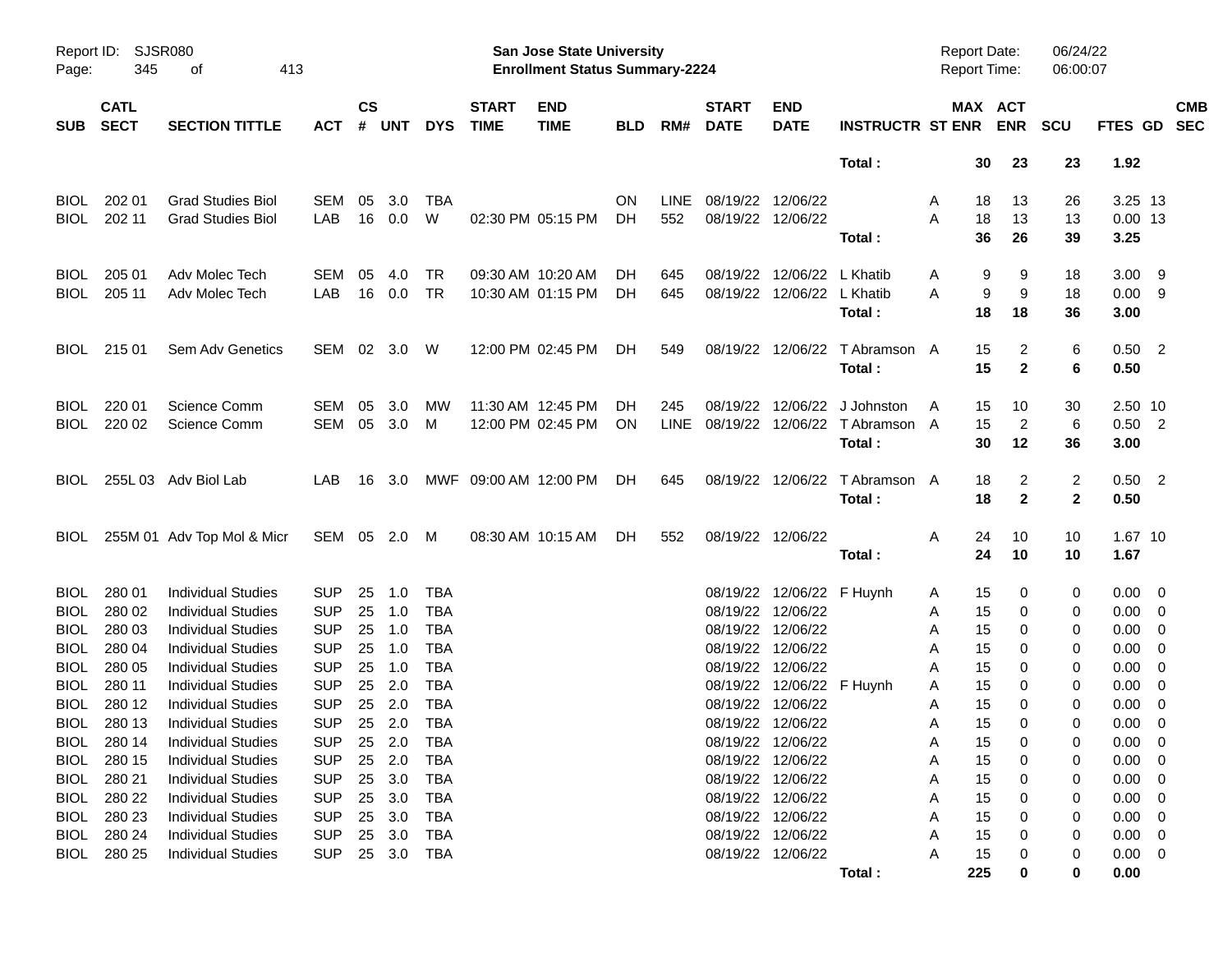| Report ID:<br>Page:        | 346                        | <b>SJSR080</b><br>413<br>оf                              |                          |                    |            |                          |                             | San Jose State University<br><b>Enrollment Status Summary-2224</b> |            |     |                             |                           |                            |        | <b>Report Date:</b><br>Report Time: |                          | 06/24/22<br>06:00:07 |                |                          |  |
|----------------------------|----------------------------|----------------------------------------------------------|--------------------------|--------------------|------------|--------------------------|-----------------------------|--------------------------------------------------------------------|------------|-----|-----------------------------|---------------------------|----------------------------|--------|-------------------------------------|--------------------------|----------------------|----------------|--------------------------|--|
| <b>SUB</b>                 | <b>CATL</b><br><b>SECT</b> | <b>SECTION TITTLE</b>                                    | <b>ACT</b>               | $\mathsf{cs}$<br># | UNT        | <b>DYS</b>               | <b>START</b><br><b>TIME</b> | <b>END</b><br><b>TIME</b>                                          | <b>BLD</b> | RM# | <b>START</b><br><b>DATE</b> | <b>END</b><br><b>DATE</b> | <b>INSTRUCTR ST ENR</b>    |        | MAX                                 | <b>ACT</b><br><b>ENR</b> | <b>SCU</b>           | <b>FTES GD</b> | <b>CMB</b><br><b>SEC</b> |  |
|                            |                            |                                                          |                          |                    |            |                          |                             |                                                                    |            |     |                             |                           |                            |        |                                     |                          |                      |                |                          |  |
| <b>BIOL</b>                | 284 01                     | <b>MA Directed Reading</b>                               | SUP                      | 25                 | 1.0        | <b>TBA</b>               |                             |                                                                    |            |     | 08/19/22                    | 12/06/22                  |                            | A      | 15                                  | 0                        | 0                    | 0.00           | 0                        |  |
| <b>BIOL</b>                | 284 02                     | <b>MA Directed Reading</b>                               | <b>SUP</b>               | 25                 | 1.0        | <b>TBA</b>               |                             |                                                                    |            |     | 08/19/22                    | 12/06/22                  |                            | A      | 15                                  | 0                        | 0                    | 0.00           | 0                        |  |
| <b>BIOL</b>                | 284 03                     | <b>MA Directed Reading</b>                               | <b>SUP</b>               | 25                 | 1.0        | <b>TBA</b>               |                             |                                                                    |            |     | 08/19/22                    | 12/06/22                  |                            | A      | 15                                  | 0                        | 0                    | 0.00           | 0                        |  |
| <b>BIOL</b>                | 284 04                     | <b>MA Directed Reading</b>                               | <b>SUP</b>               | 25                 | 1.0        | <b>TBA</b>               |                             |                                                                    |            |     | 08/19/22                    | 12/06/22                  |                            | A      | 15                                  | 0                        | 0                    | 0.00           | 0                        |  |
| <b>BIOL</b>                | 284 05                     | <b>MA Directed Reading</b>                               | <b>SUP</b>               | 25                 | 1.0        | <b>TBA</b>               |                             |                                                                    |            |     | 08/19/22                    | 12/06/22                  |                            | A      | 15                                  | 0                        | 0                    | 0.00           | 0                        |  |
| <b>BIOL</b><br><b>BIOL</b> | 284 11<br>284 12           | <b>MA Directed Reading</b><br><b>MA Directed Reading</b> | <b>SUP</b><br><b>SUP</b> | 25<br>25           | 2.0<br>2.0 | <b>TBA</b><br><b>TBA</b> |                             |                                                                    |            |     | 08/19/22<br>08/19/22        | 12/06/22<br>12/06/22      | T Abramson                 | A      | 15<br>15                            | 2<br>0                   | 0<br>0               | 0.33<br>0.00   | 2<br>0                   |  |
| <b>BIOL</b>                | 284 13                     | <b>MA Directed Reading</b>                               | SUP                      | 25                 | 2.0        | <b>TBA</b>               |                             |                                                                    |            |     | 08/19/22                    | 12/06/22                  |                            | A<br>A | 15                                  | 0                        | 0                    | 0.00           | 0                        |  |
| <b>BIOL</b>                | 284 14                     | <b>MA Directed Reading</b>                               | <b>SUP</b>               | 25                 | 2.0        | <b>TBA</b>               |                             |                                                                    |            |     | 08/19/22                    | 12/06/22                  |                            | A      | 15                                  | 0                        | 0                    | 0.00           | 0                        |  |
| <b>BIOL</b>                | 284 15                     | <b>MA Directed Reading</b>                               | <b>SUP</b>               | 25                 | 2.0        | <b>TBA</b>               |                             |                                                                    |            |     | 08/19/22                    | 12/06/22                  |                            | A      | 15                                  | 0                        | 0                    | 0.00           | 0                        |  |
| <b>BIOL</b>                | 284 21                     | <b>MA Directed Reading</b>                               | <b>SUP</b>               | 25                 | 3.0        | <b>TBA</b>               |                             |                                                                    |            |     | 08/19/22                    | 12/06/22                  |                            | A      | 15                                  | 0                        | 0                    | 0.00           | 0                        |  |
| <b>BIOL</b>                | 284 22                     | <b>MA Directed Reading</b>                               | SUP                      | 25                 | 3.0        | <b>TBA</b>               |                             |                                                                    |            |     | 08/19/22                    | 12/06/22                  |                            | A      | 15                                  | 0                        | 0                    | 0.00           | 0                        |  |
| <b>BIOL</b>                | 284 23                     | <b>MA Directed Reading</b>                               | <b>SUP</b>               |                    | 25 3.0     | <b>TBA</b>               |                             |                                                                    |            |     | 08/19/22                    | 12/06/22                  |                            | А      | 15                                  | 0                        | 0                    | 0.00           | 0                        |  |
|                            |                            |                                                          |                          |                    |            |                          |                             |                                                                    |            |     |                             |                           | Total:                     |        | 195                                 | $\mathbf{2}$             | 0                    | 0.33           |                          |  |
| BIOL                       | 285 01                     | Colloquium Bio Sci                                       | ACT                      | 07                 | 1.0        | <b>TBA</b>               |                             |                                                                    |            |     | 08/19/22                    | 12/06/22                  |                            | A      | 15                                  | 0                        | 0                    | 0.00           | 0                        |  |
| <b>BIOL</b>                | 285 02                     | Colloquium Bio Sci                                       | ACT                      | 07                 | 1.0        | <b>TBA</b>               |                             |                                                                    |            |     | 08/19/22                    | 12/06/22                  |                            | A      | 15                                  | 0                        | 0                    | 0.00           | 0                        |  |
| <b>BIOL</b>                | 285 03                     | Colloquium Bio Sci                                       | <b>ACT</b>               | 07                 | 1.0        | <b>TBA</b>               |                             |                                                                    |            |     | 08/19/22                    | 12/06/22                  |                            | A      | 15                                  | 0                        | 0                    | 0.00           | 0                        |  |
| <b>BIOL</b>                | 285 04                     | Colloquium Bio Sci                                       | <b>ACT</b>               | 07                 | 1.0        | <b>TBA</b>               |                             |                                                                    |            |     | 08/19/22                    | 12/06/22                  |                            | A      | 15                                  | 0                        | 0                    | 0.00           | 0                        |  |
| <b>BIOL</b>                | 285 05                     | Colloquium Bio Sci                                       | <b>ACT</b>               |                    | 07 1.0     | <b>TBA</b>               |                             |                                                                    |            |     | 08/19/22                    | 12/06/22                  |                            | Α      | 15                                  | 0                        | 0                    | 0.00           | 0                        |  |
|                            |                            |                                                          |                          |                    |            |                          |                             |                                                                    |            |     |                             |                           | Total:                     |        | 75                                  | 0                        | 0                    | 0.00           |                          |  |
| BIOL                       |                            | 291A 80 Intro Mol Diag I                                 | <b>LEC</b>               |                    | 02 3.0     | TBA                      |                             |                                                                    | <b>ON</b>  |     | LINE 08/19/22               | 12/06/22                  | M Williams                 | A      | 24                                  | 0                        | 0                    | 0.00           | $\overline{\mathbf{0}}$  |  |
|                            |                            |                                                          |                          |                    |            |                          |                             |                                                                    |            |     |                             |                           | Total:                     |        | 24                                  | 0                        | 0                    | 0.00           |                          |  |
| BIOL                       | 297 01                     | <b>Grad Research</b>                                     | <b>SUP</b>               | 25                 | 1.0        | <b>TBA</b>               |                             |                                                                    |            |     | 08/19/22                    | 12/06/22                  | K Wilkin                   | A      | 15                                  | 0                        | 0                    | 0.00           | 0                        |  |
| <b>BIOL</b>                | 297 02                     | <b>Grad Research</b>                                     | <b>SUP</b>               | 25                 | 1.0        | <b>TBA</b>               |                             |                                                                    |            |     | 08/19/22                    | 12/06/22                  | W Adams                    | A      | 15                                  | 0                        | 0                    | 0.00           | 0                        |  |
| <b>BIOL</b>                | 297 03                     | <b>Grad Research</b>                                     | <b>SUP</b>               | 25                 | 1.0        | <b>TBA</b>               |                             |                                                                    |            |     | 08/19/22                    |                           | 12/06/22 S Lambrecht A     |        | 15                                  | 0                        | 0                    | 0.00           | 0                        |  |
| <b>BIOL</b>                | 297 04                     | <b>Grad Research</b>                                     | <b>SUP</b>               | 25                 | 1.0        | <b>TBA</b>               |                             |                                                                    |            |     | 08/19/22                    |                           | 12/06/22 S Shaffer         | A      | 15                                  | 0                        | 0                    | 0.00           | 0                        |  |
| <b>BIOL</b>                | 297 05                     | <b>Grad Research</b>                                     | <b>SUP</b>               | 25                 | 1.0        | <b>TBA</b>               |                             |                                                                    |            |     |                             |                           | 08/19/22 12/06/22 N Payumo | A      | 15                                  | 2                        | 0                    | 0.17           | 2                        |  |
| <b>BIOL</b>                | 297 06                     | Grad Research                                            | <b>SUP</b>               | 25                 | 1.0        | <b>TBA</b>               |                             |                                                                    |            |     | 08/19/22                    |                           | 12/06/22 M deVries         |        | 10                                  | 0                        | 0                    | 0.00           | $\mathbf 0$              |  |
| <b>BIOL</b>                | 297 07                     | <b>Grad Research</b>                                     | <b>SUP</b>               | 25                 | 1.0        | <b>TBA</b>               |                             |                                                                    |            |     | 08/19/22                    |                           | 12/06/22 C Ouverney A      |        |                                     |                          | 0                    | 0.08           |                          |  |
| <b>BIOL</b>                | 297 08                     | Grad Research                                            | <b>SUP</b>               | 25                 | 1.0        | <b>TBA</b>               |                             |                                                                    |            |     | 08/19/22                    |                           | 12/06/22 K Wilkinson A     |        |                                     | 0                        | 0                    | 0.00           | 0                        |  |
| <b>BIOL</b>                | 297 09                     | Grad Research                                            | <b>SUP</b>               | 25                 | 1.0        | <b>TBA</b>               |                             |                                                                    |            |     | 08/19/22                    |                           | 12/06/22 J Castillo V      | A      |                                     | 2                        | 0                    | 0.17           | 2                        |  |
| <b>BIOL</b>                | 297 10                     | Grad Research                                            | <b>SUP</b>               | 25                 | 1.0        | <b>TBA</b>               |                             |                                                                    |            |     | 08/19/22                    |                           | 12/06/22 E Skovran         | Α      | 10                                  | 0                        | 0                    | 0.00           | 0                        |  |
| <b>BIOL</b>                | 297 11                     | Grad Research                                            | <b>SUP</b>               | 25                 | 2.0        | <b>TBA</b>               |                             |                                                                    |            |     | 08/19/22                    | 12/06/22 B Carter         |                            | Α      | 15                                  | 0                        | 0                    | 0.00           | 0                        |  |
| <b>BIOL</b>                | 297 12                     | Grad Research                                            | <b>SUP</b>               | 25                 | 2.0        | <b>TBA</b>               |                             |                                                                    |            |     | 08/19/22                    |                           | 12/06/22 B Grillo-Hil      | Α      | 15                                  | 0                        | 0                    | 0.00           | 0                        |  |
| <b>BIOL</b>                | 297 13                     | Grad Research                                            | <b>SUP</b>               |                    | 25 2.0     | TBA                      |                             |                                                                    |            |     | 08/19/22                    |                           | 12/06/22 W Adams           | Α      | 15                                  | 0                        | 0                    | 0.00           | $\overline{0}$           |  |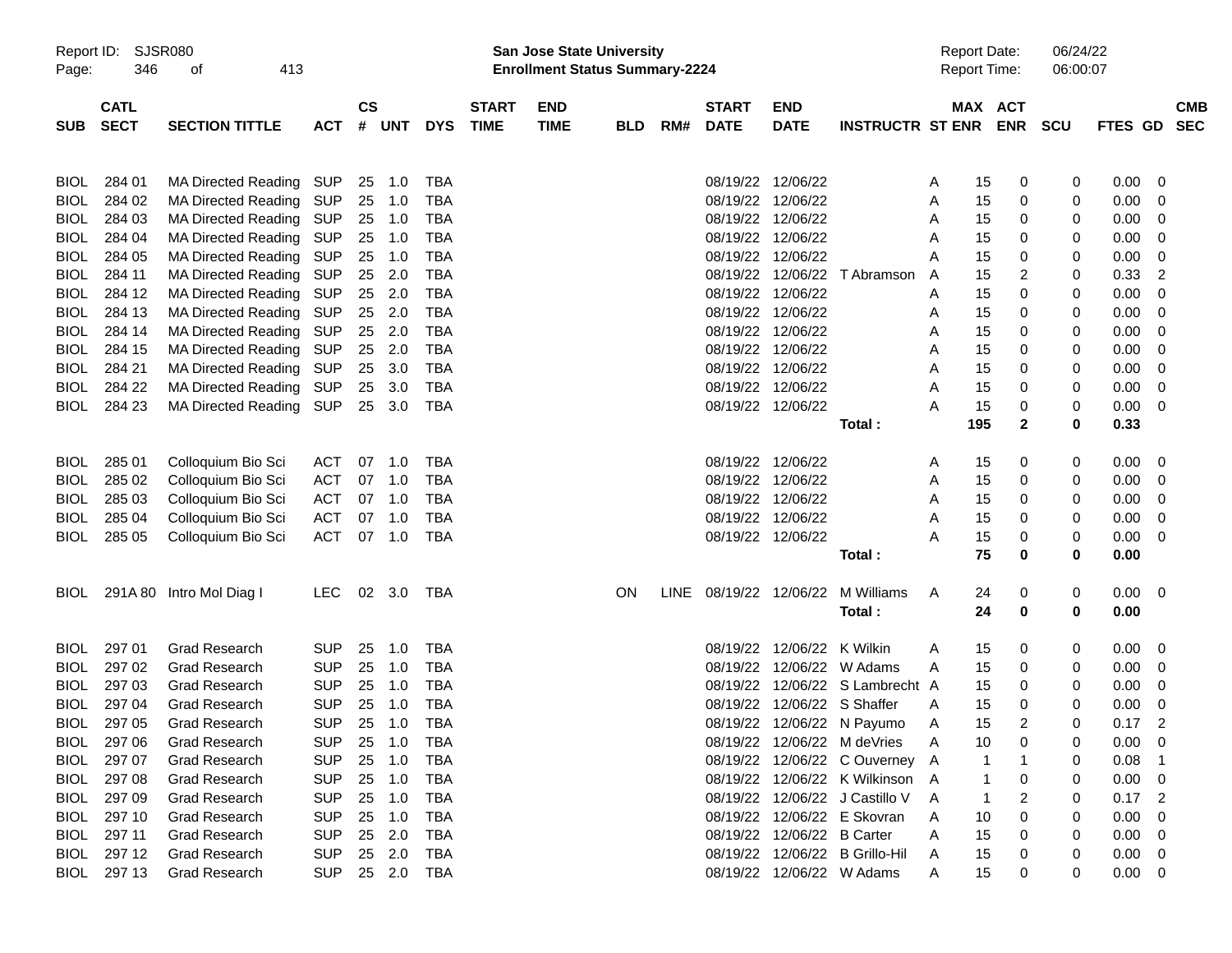| Report ID: | SJSR08 |
|------------|--------|
|------------|--------|

Report ID: SJSR080 **San Jose State University** Report Date: 06/24/22 Page: 347 of 413 **Enrollment Status Summary-2224** Report Time: 06:00:07

|             | <b>CATL</b> |                       |            | $\mathsf{cs}$ |            |            | <b>START</b> | <b>END</b>  |            |     | <b>START</b>      | <b>END</b>                  |                                |   |     | MAX ACT        |            |             | <b>CMB</b>     |
|-------------|-------------|-----------------------|------------|---------------|------------|------------|--------------|-------------|------------|-----|-------------------|-----------------------------|--------------------------------|---|-----|----------------|------------|-------------|----------------|
| <b>SUB</b>  | <b>SECT</b> | <b>SECTION TITTLE</b> | <b>ACT</b> | #             | <b>UNT</b> | <b>DYS</b> | <b>TIME</b>  | <b>TIME</b> | <b>BLD</b> | RM# | <b>DATE</b>       | <b>DATE</b>                 | <b>INSTRUCTR ST ENR</b>        |   |     | <b>ENR</b>     | <b>SCU</b> | FTES GD SEC |                |
|             |             |                       |            |               |            |            |              |             |            |     |                   |                             |                                |   |     |                |            |             |                |
| <b>BIOL</b> | 297 14      | <b>Grad Research</b>  | <b>SUP</b> | 25            | 2.0        | <b>TBA</b> |              |             |            |     |                   | 08/19/22 12/06/22 S Shaffer |                                | A | 15  | 1              | 0          | 0.17        | - 1            |
| <b>BIOL</b> | 297 15      | Grad Research         | <b>SUP</b> | 25            | 2.0        | <b>TBA</b> |              |             |            |     | 08/19/22          |                             | 12/06/22 N Payumo              | A | 15  | 0              | 0          | 0.00        | 0              |
| <b>BIOL</b> | 297 16      | Grad Research         | <b>SUP</b> | 25            | 2.0        | <b>TBA</b> |              |             |            |     | 08/19/22          |                             | 12/06/22 R French              | A | 15  | $\overline{c}$ | 0          | 0.33        | $\overline{2}$ |
| <b>BIOL</b> | 297 17      | <b>Grad Research</b>  | <b>SUP</b> | 25            | 2.0        | <b>TBA</b> |              |             |            |     | 08/19/22          | 12/06/22                    | M VanHoven A                   |   | 15  | 0              | 0          | 0.00        | 0              |
| <b>BIOL</b> | 297 18      | <b>Grad Research</b>  | <b>SUP</b> | 25            | 2.0        | <b>TBA</b> |              |             |            |     | 08/19/22          | 12/06/22 F Huynh            |                                | A | 15  | 4              | 0          | 0.67        | $\overline{4}$ |
| <b>BIOL</b> | 297 19      | <b>Grad Research</b>  | <b>SUP</b> | 25            | 2.0        | <b>TBA</b> |              |             |            |     | 08/19/22          |                             | 12/06/22 E Skovran             | A | 15  | 0              | 0          | 0.00        | $\mathbf 0$    |
| <b>BIOL</b> | 297 20      | <b>Grad Research</b>  | <b>SUP</b> | 25            | 2.0        | <b>TBA</b> |              |             |            |     | 08/19/22          |                             | 12/06/22 D Ensminger A         |   | 15  | -1             | 0          | 0.17        | $\overline{1}$ |
| <b>BIOL</b> | 297 21      | <b>Grad Research</b>  | <b>SUP</b> | 25            | 2.0        | <b>TBA</b> |              |             |            |     | 08/19/22          | 12/06/22                    | J Johnston                     | A | 15  | 0              | 0          | 0.00        | $\mathbf 0$    |
| <b>BIOL</b> | 297 22      | <b>Grad Research</b>  | <b>SUP</b> | 25            | 2.0        | <b>TBA</b> |              |             |            |     |                   | 08/19/22 12/06/22           |                                | Α | 15  | 0              | 0          | 0.00        | 0              |
| <b>BIOL</b> | 297 23      | <b>Grad Research</b>  | <b>SUP</b> | 25            | 2.0        | <b>TBA</b> |              |             |            |     |                   | 08/19/22 12/06/22           |                                | A | 15  | 0              | 0          | 0.00        | $\mathbf 0$    |
| <b>BIOL</b> | 297 24      | <b>Grad Research</b>  | <b>SUP</b> | 25            | 2.0        | <b>TBA</b> |              |             |            |     | 08/19/22          | 12/06/22                    |                                | A | 15  | 0              | 0          | 0.00        | $\Omega$       |
| <b>BIOL</b> | 297 31      | <b>Grad Research</b>  | <b>SUP</b> | 25            | 3.0        | <b>TBA</b> |              |             |            |     | 08/19/22          | 12/06/22 J White            |                                | A | 15  | $\mathbf 0$    | 0          | 0.00        | $\mathbf 0$    |
| <b>BIOL</b> | 297 32      | <b>Grad Research</b>  | <b>SUP</b> | 25            | 2.0        | <b>TBA</b> |              |             |            |     | 08/19/22          | 12/06/22                    |                                | A | 15  | 0              | 0          | 0.00        | $\mathbf 0$    |
| <b>BIOL</b> | 297 33      | <b>Grad Research</b>  | <b>SUP</b> | 25            | 3.0        | <b>TBA</b> |              |             |            |     | 08/19/22          | 12/06/22 B Carter           |                                | A | 15  | 0              | 0          | 0.00        | $\mathbf 0$    |
| <b>BIOL</b> | 297 34      | <b>Grad Research</b>  | <b>SUP</b> | 25            | 2.0        | <b>TBA</b> |              |             |            |     | 08/19/22          | 12/06/22                    |                                | A | 15  | 0              | 0          | 0.00        | $\mathbf 0$    |
| <b>BIOL</b> | 297 35      | <b>Grad Research</b>  | <b>SUP</b> | 25            | 3.0        | <b>TBA</b> |              |             |            |     | 08/19/22          | 12/06/22                    | J Johnston                     | A | 15  | 0              | 0          | 0.00        | $\mathbf 0$    |
| <b>BIOL</b> | 297 36      | <b>Grad Research</b>  | <b>SUP</b> | 25            | 2.0        | <b>TBA</b> |              |             |            |     | 08/19/22          | 12/06/22                    |                                | A | 15  | 0              | 0          | 0.00        | 0              |
| <b>BIOL</b> | 297 37      | <b>Grad Research</b>  | <b>SUP</b> | 25            | 3.0        | <b>TBA</b> |              |             |            |     | 08/19/22 12/06/22 |                             |                                | A | 15  | 0              | 0          | 0.00        | $\Omega$       |
| <b>BIOL</b> | 297 38      | <b>Grad Research</b>  | <b>SUP</b> | 25            | 3.0        | <b>TBA</b> |              |             |            |     | 08/19/22          | 12/06/22                    |                                | A | 15  | 0              | 0          | 0.00        | $\mathbf 0$    |
| <b>BIOL</b> | 297 39      | <b>Grad Research</b>  | <b>SUP</b> | 25            | 3.0        | <b>TBA</b> |              |             |            |     | 08/19/22          | 12/06/22                    |                                | A | 15  | $\mathbf 0$    | 0          | 0.00        | $\mathbf 0$    |
| <b>BIOL</b> | 297 40      | <b>Grad Research</b>  | <b>SUP</b> | 25            | 3.0        | <b>TBA</b> |              |             |            |     | 08/19/22          | 12/06/22                    |                                | Α | 15  | 0              | 0          | 0.00        | 0              |
| <b>BIOL</b> | 297 41      | <b>Grad Research</b>  | <b>SUP</b> | 25            | 4.0        | <b>TBA</b> |              |             |            |     | 08/19/22          |                             | 12/06/22 K Wilkinson           | A | 15  | 1              | 0          | 0.33        | -1             |
| <b>BIOL</b> | 297 42      | <b>Grad Research</b>  | <b>SUP</b> | 25            | 4.0        | <b>TBA</b> |              |             |            |     | 08/19/22          | 12/06/22 B Carter           |                                | A | 15  | $\mathbf 0$    | 0          | 0.00        | 0              |
| <b>BIOL</b> | 297 43      | <b>Grad Research</b>  | <b>SUP</b> | 25            | 4.0        | <b>TBA</b> |              |             |            |     | 08/19/22          |                             | 12/06/22 T Abramson            | Α | 15  | 1              | 0          | 0.33        | $\overline{1}$ |
| <b>BIOL</b> | 297 44      | <b>Grad Research</b>  | <b>SUP</b> | 25            | 4.0        | <b>TBA</b> |              |             |            |     | 08/19/22          | 12/06/22                    |                                | A | 15  | 0              | 0          | 0.00        | $\mathbf 0$    |
| <b>BIOL</b> | 297 45      | <b>Grad Research</b>  | <b>SUP</b> | 25            | 4.0        | <b>TBA</b> |              |             |            |     | 08/19/22 12/06/22 |                             |                                | A | 15  | 0              | 0          | 0.00        | $\mathbf 0$    |
| <b>BIOL</b> | 297 46      | <b>Grad Research</b>  | <b>SUP</b> | 25            | 4.0        | <b>TBA</b> |              |             |            |     | 08/19/22          | 12/06/22                    |                                | A | 15  | 0              | 0          | 0.00        | 0              |
| <b>BIOL</b> | 297 47      | <b>Grad Research</b>  | <b>SUP</b> | 25            | 4.0        | <b>TBA</b> |              |             |            |     | 08/19/22          | 12/06/22                    |                                | A | 15  | 0              | 0          | 0.00        | $\mathbf 0$    |
| <b>BIOL</b> | 297 48      | <b>Grad Research</b>  | <b>SUP</b> | 25            | 4.0        | <b>TBA</b> |              |             |            |     | 08/19/22          | 12/06/22                    |                                | Α | 15  | 0              | 0          | 0.00        | 0              |
| <b>BIOL</b> | 297 49      | <b>Grad Research</b>  | <b>SUP</b> | 25            | 4.0        | <b>TBA</b> |              |             |            |     |                   | 08/19/22 12/06/22           |                                | Α | 15  | 0              | 0          | 0.00        | 0              |
| <b>BIOL</b> | 297 50      | <b>Grad Research</b>  | <b>SUP</b> | 25            | 4.0        | <b>TBA</b> |              |             |            |     | 08/19/22          | 12/06/22                    |                                | A | 15  | 0              | 0          | 0.00        | $\mathbf 0$    |
| <b>BIOL</b> | 297 51      | <b>Grad Research</b>  | <b>SUP</b> | 25            | 1.0        | <b>TBA</b> |              |             |            |     | 08/19/22          | 12/06/22                    | <b>B</b> Carter                | A | -1  | $\mathbf 0$    | 0          | 0.00        | $\mathbf 0$    |
| <b>BIOL</b> | 297 52      | <b>Grad Research</b>  | <b>SUP</b> | 25            | 1.0        | <b>TBA</b> |              |             |            |     |                   | 08/19/22 12/06/22           |                                | A | -1  | 0              | 0          | 0.00        | $\mathbf 0$    |
|             |             |                       |            |               |            |            |              |             |            |     |                   |                             | Total:                         |   | 610 | 15             | 0          | 2.42        |                |
|             |             |                       |            |               |            |            |              |             |            |     |                   |                             |                                |   |     |                |            |             |                |
| <b>BIOL</b> | 298 01      | MS Proj Culm Exper    | <b>SUP</b> | 25            | 1.0        | TBA        |              |             |            |     | 08/19/22          |                             | 12/06/22 W Adams               | A | 15  | 0              | 0          | 0.00        | 0              |
| <b>BIOL</b> | 298 02      | MS Proj Culm Exper    | <b>SUP</b> | 25            | 1.0        | <b>TBA</b> |              |             |            |     | 08/19/22          |                             | 12/06/22 S Lambrecht A         |   | 15  | 0              | 0          | 0.00        | 0              |
| <b>BIOL</b> | 298 03      | MS Proj Culm Exper    | <b>SUP</b> | 25            | 1.0        | <b>TBA</b> |              |             |            |     | 08/19/22          |                             | 12/06/22 S Shaffer             | A | 15  | 0              | 0          | 0.00        | 0              |
| BIOL        | 298 04      | MS Proj Culm Exper    | <b>SUP</b> | 25            | 1.0        | <b>TBA</b> |              |             |            |     |                   |                             | 08/19/22 12/06/22 C Ouverney A |   | 15  | $\Omega$       | 0          | 0.00        | $\mathbf 0$    |
|             |             |                       |            |               |            |            |              |             |            |     |                   |                             |                                |   |     |                |            |             |                |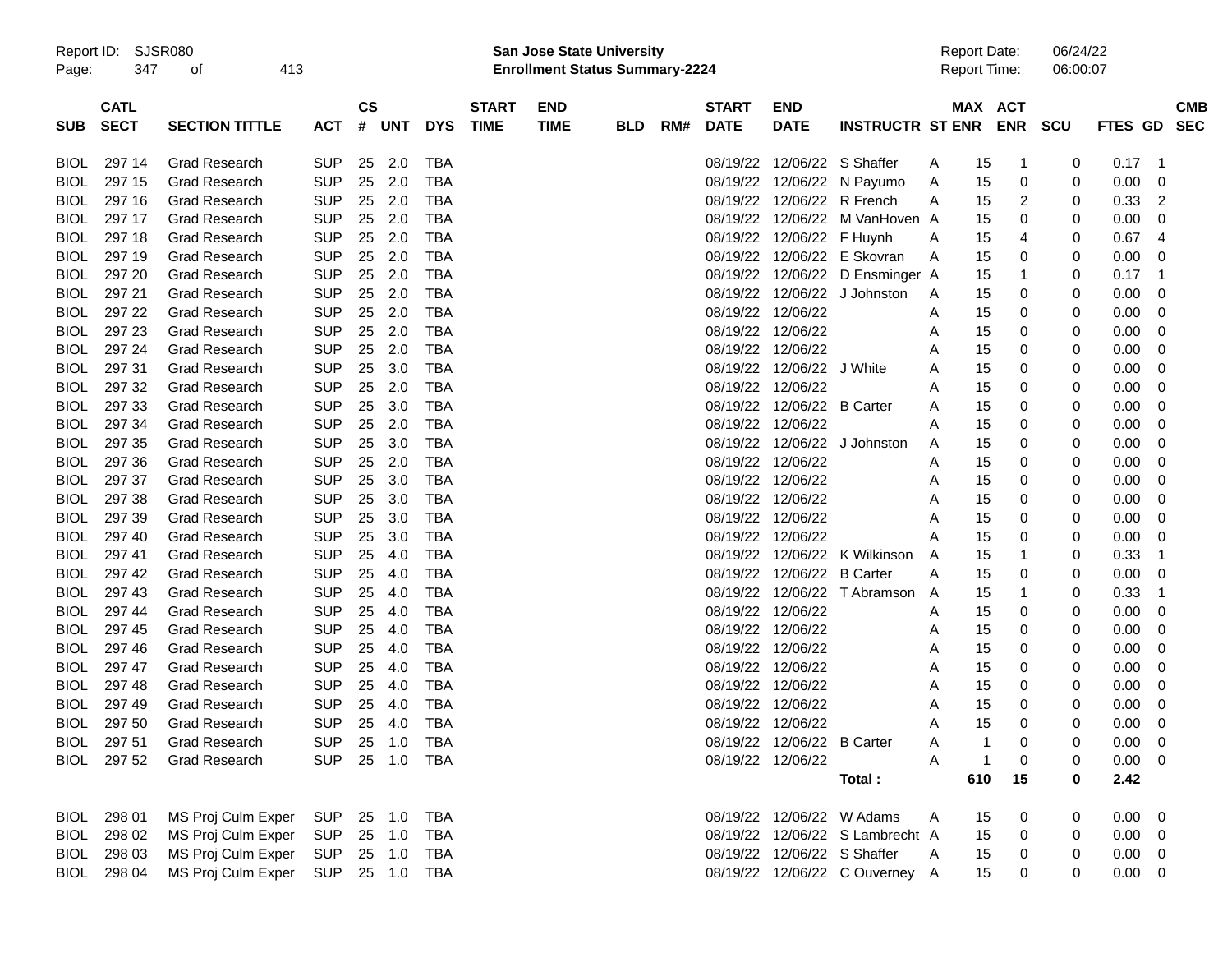| Page:       | SJSR080<br>Report ID:<br>348<br>413<br>οf<br><b>CATL</b> |                               |                |               |        |                |                             | <b>San Jose State University</b><br><b>Enrollment Status Summary-2224</b> |            |     |                             |                           |                              |   | <b>Report Date:</b><br>Report Time: |                       | 06/24/22<br>06:00:07 |                |                          |
|-------------|----------------------------------------------------------|-------------------------------|----------------|---------------|--------|----------------|-----------------------------|---------------------------------------------------------------------------|------------|-----|-----------------------------|---------------------------|------------------------------|---|-------------------------------------|-----------------------|----------------------|----------------|--------------------------|
| <b>SUB</b>  | <b>SECT</b>                                              | <b>SECTION TITTLE</b>         | <b>ACT</b>     | $\mathsf{cs}$ | # UNT  | <b>DYS</b>     | <b>START</b><br><b>TIME</b> | <b>END</b><br><b>TIME</b>                                                 | <b>BLD</b> | RM# | <b>START</b><br><b>DATE</b> | <b>END</b><br><b>DATE</b> | <b>INSTRUCTR ST ENR</b>      |   |                                     | MAX ACT<br><b>ENR</b> | SCU                  | <b>FTES GD</b> | <b>CMB</b><br><b>SEC</b> |
| <b>BIOL</b> | 298 05                                                   | MS Proj Culm Exper            | SUP            |               | 25 1.0 | TBA            |                             |                                                                           |            |     |                             | 08/19/22 12/06/22         | K Wilkinson                  | A | 15                                  | 0                     | 0                    | 0.00           | 0                        |
| <b>BIOL</b> | 298 06                                                   | MS Proj Culm Exper            | <b>SUP</b>     | 25            | 1.0    | <b>TBA</b>     |                             |                                                                           |            |     |                             | 08/19/22 12/06/22 F Huynh |                              | A | 15                                  | 0                     | 0                    | 0.00           | 0                        |
| <b>BIOL</b> | 298 07                                                   | MS Proj Culm Exper            | <b>SUP</b>     | 25            | 1.0    | TBA            |                             |                                                                           |            |     |                             |                           | 08/19/22 12/06/22 E Skovran  | A | 15                                  | 0                     | 0                    | 0.00           | 0                        |
| <b>BIOL</b> | 298 08                                                   | MS Proj Culm Exper            | <b>SUP</b>     | 25            | 1.0    | TBA            |                             |                                                                           |            |     |                             |                           | 08/19/22 12/06/22 T Abramson | A | 15                                  | 0                     | 0                    | 0.00           | 0                        |
| <b>BIOL</b> | 298 09                                                   | MS Proj Culm Exper            | <b>SUP</b>     | 25            | 1.0    | TBA            |                             |                                                                           |            |     |                             | 08/19/22 12/06/22         | J Johnston                   | A | 15                                  | 0                     | 0                    | 0.00           | 0                        |
| <b>BIOL</b> | 298 10                                                   | MS Proj Culm Exper            | <b>SUP</b>     | 25            | 1.0    | TBA            |                             |                                                                           |            |     |                             | 08/19/22 12/06/22         |                              | A | 15                                  | 0                     | 0                    | 0.00           | 0                        |
| BIOL        | 298 11                                                   | MS Proj Culm Exper            | <b>SUP</b>     | 25            | 1.0    | TBA            |                             |                                                                           |            |     |                             | 08/19/22 12/06/22         |                              | Α | 15                                  | 0                     | 0                    | 0.00           | 0                        |
|             |                                                          |                               |                |               |        |                |                             |                                                                           |            |     |                             |                           | Total:                       |   | 165                                 | 0                     | 0                    | 0.00           |                          |
| <b>BIOL</b> | 299 01                                                   | <b>MA Thesis</b>              | <b>SUP</b>     | 25            | 1.0    | TBA            |                             |                                                                           |            |     |                             | 08/19/22 12/06/22 F Huynh |                              | A | 15                                  | 1                     | 0                    | 0.08           | $\overline{\mathbf{1}}$  |
| <b>BIOL</b> | 299 02                                                   | <b>MA Thesis</b>              | <b>SUP</b>     | 25            | 1.0    | TBA            |                             |                                                                           |            |     |                             | 08/19/22 12/06/22         |                              | A | 15                                  | 0                     | 0                    | 0.00           | 0                        |
| <b>BIOL</b> | 299 03                                                   | <b>MA Thesis</b>              | <b>SUP</b>     | 25            | 1.0    | TBA            |                             |                                                                           |            |     |                             | 08/19/22 12/06/22         |                              | A | 15                                  | 0                     | 0                    | 0.00           | 0                        |
| <b>BIOL</b> | 299 04                                                   | <b>MA Thesis</b>              | <b>SUP</b>     | 25            | 1.0    | <b>TBA</b>     |                             |                                                                           |            |     |                             | 08/19/22 12/06/22         |                              | A | 15                                  | 0                     | 0                    | 0.00           | 0                        |
| <b>BIOL</b> | 299 05                                                   | <b>MA Thesis</b>              | <b>SUP</b>     | 25            | 1.0    | <b>TBA</b>     |                             |                                                                           |            |     |                             | 08/19/22 12/06/22         |                              | A | 15                                  | 0                     | 0                    | 0.00           | 0                        |
| <b>BIOL</b> | 299 06                                                   | <b>MA Thesis</b>              | <b>SUP</b>     | 25            | 1.0    | <b>TBA</b>     |                             |                                                                           |            |     |                             | 08/19/22 12/06/22         |                              | A | 15                                  | 0                     | 0                    | 0.00           | 0                        |
| <b>BIOL</b> | 299 07                                                   | <b>MA Thesis</b>              | <b>SUP</b>     | 25            | 1.0    | <b>TBA</b>     |                             |                                                                           |            |     |                             | 08/19/22 12/06/22         |                              | Α | 15                                  | 0                     | 0                    | 0.00           | 0                        |
| <b>BIOL</b> | 299 08                                                   | <b>MA Thesis</b>              | <b>SUP</b>     | 25            | 1.0    | <b>TBA</b>     |                             |                                                                           |            |     |                             | 08/19/22 12/06/22         |                              | A | 15                                  | 0                     | 0                    | 0.00           | 0                        |
| <b>BIOL</b> | 299 09                                                   | <b>MA Thesis</b>              | <b>SUP</b>     |               | 25 1.0 | <b>TBA</b>     |                             |                                                                           |            |     |                             | 08/19/22 12/06/22         |                              | A | 15                                  | 0                     | 0                    | 0.00           | 0                        |
| <b>BIOL</b> | 299 10                                                   | <b>MA Thesis</b>              | <b>SUP</b>     | 25            | 1.0    | <b>TBA</b>     |                             |                                                                           |            |     |                             | 08/19/22 12/06/22         |                              | A | 15                                  | 0                     | 0                    | 0.00           | 0                        |
| <b>BIOL</b> | 299 21                                                   | <b>MA Thesis</b>              | <b>SUP</b>     | 25            | 2.0    | <b>TBA</b>     |                             |                                                                           |            |     |                             | 08/19/22 12/06/22         |                              | A | 15                                  | 0                     | 0                    | 0.00           | 0                        |
| <b>BIOL</b> | 299 31                                                   | <b>MA Thesis</b>              | <b>SUP</b>     | 25            | 3.0    | <b>TBA</b>     |                             |                                                                           |            |     |                             | 08/19/22 12/06/22         |                              | A | 15                                  | 0                     | 0                    | 0.00           | 0                        |
| <b>BIOL</b> | 299 41                                                   | <b>MA Thesis</b>              | <b>SUP</b>     | 25            | 4.0    | TBA            |                             |                                                                           |            |     |                             | 08/19/22 12/06/22         |                              | Α | 15                                  | 0                     | 0                    | 0.00           | 0                        |
|             |                                                          |                               |                |               |        |                |                             |                                                                           |            |     |                             |                           | Total:                       |   | 195                                 | 1                     | $\bf{0}$             | 0.08           |                          |
| BOT         | 165 01                                                   | PI Comm Calif                 | <b>LEC</b>     | 02            | 4.0    | W              |                             | 10:30 AM 12:15 PM                                                         | DH.        | 344 |                             | 08/19/22 12/06/22         | S Lambrecht A                |   | 22                                  | 10                    | 20                   | 2.73           | $\overline{\phantom{1}}$ |
| вот         | 165 11                                                   | PI Comm Calif                 | LAB            | 16            | 0.0    | F              |                             | 10:30 AM 04:15 PM                                                         | DH         | 549 |                             | 08/19/22 12/06/22         | S Lambrecht A                |   | 22                                  | 10                    | 20                   | 0.00           | $\overline{\mathbf{1}}$  |
|             |                                                          |                               |                |               |        |                |                             |                                                                           |            |     |                             |                           | Total:                       |   | 44                                  | 20                    | 40                   | 2.73           |                          |
| <b>BOT</b>  | 180 01                                                   | <b>Individual Studies</b>     | <b>SUP</b>     | 36            | 1.0    | <b>TBA</b>     |                             |                                                                           |            |     |                             | 08/19/22 12/06/22         |                              | A | 10                                  | 0                     | 0                    | 0.00           | 0                        |
| BOT         | 180 02                                                   | <b>Individual Studies</b>     | <b>SUP</b>     | 36            | 2.0    | <b>TBA</b>     |                             |                                                                           |            |     |                             | 08/19/22 12/06/22         |                              | A | 10                                  | 0                     | 0                    | 0.00           | 0                        |
| BOT         | 180 03                                                   | <b>Individual Studies</b>     | <b>SUP</b>     | 36            | 3.0    | TBA            |                             |                                                                           |            |     |                             | 08/19/22 12/06/22         |                              | A | 10                                  | 0                     | 0                    | 0.00           | 0                        |
|             |                                                          | BOT 180 04 Individual Studies |                |               |        | SUP 36 4.0 TBA |                             |                                                                           |            |     |                             | 08/19/22 12/06/22         |                              | A | 36                                  | 0                     | 0                    | $0.00 \quad 0$ |                          |
|             |                                                          |                               |                |               |        |                |                             |                                                                           |            |     |                             |                           | Total :                      |   | 66                                  | 0                     | 0                    | 0.00           |                          |
|             | BOT 18601                                                | Senior Thesis                 | SUP 25 2.0 TBA |               |        |                |                             |                                                                           |            |     |                             | 08/19/22 12/06/22         |                              | A | 10                                  | 0                     | 0                    | $0.00 \t 0$    |                          |
|             | BOT 18602                                                | <b>Senior Thesis</b>          |                |               |        | SUP 25 3.0 TBA |                             |                                                                           |            |     |                             | 08/19/22 12/06/22         |                              | A | 10                                  | 0                     | 0                    | $0.00 \quad 0$ |                          |
|             |                                                          |                               |                |               |        |                |                             |                                                                           |            |     |                             |                           | Total:                       |   | 20                                  | 0                     | $\mathbf 0$          | 0.00           |                          |
| BOT         | 298 01                                                   | Research                      |                |               |        | SUP 25 1.0 TBA |                             |                                                                           |            |     |                             | 08/19/22 12/06/22         |                              | A | 10                                  | 0                     | $\mathbf 0$          | $0.00 \t 0$    |                          |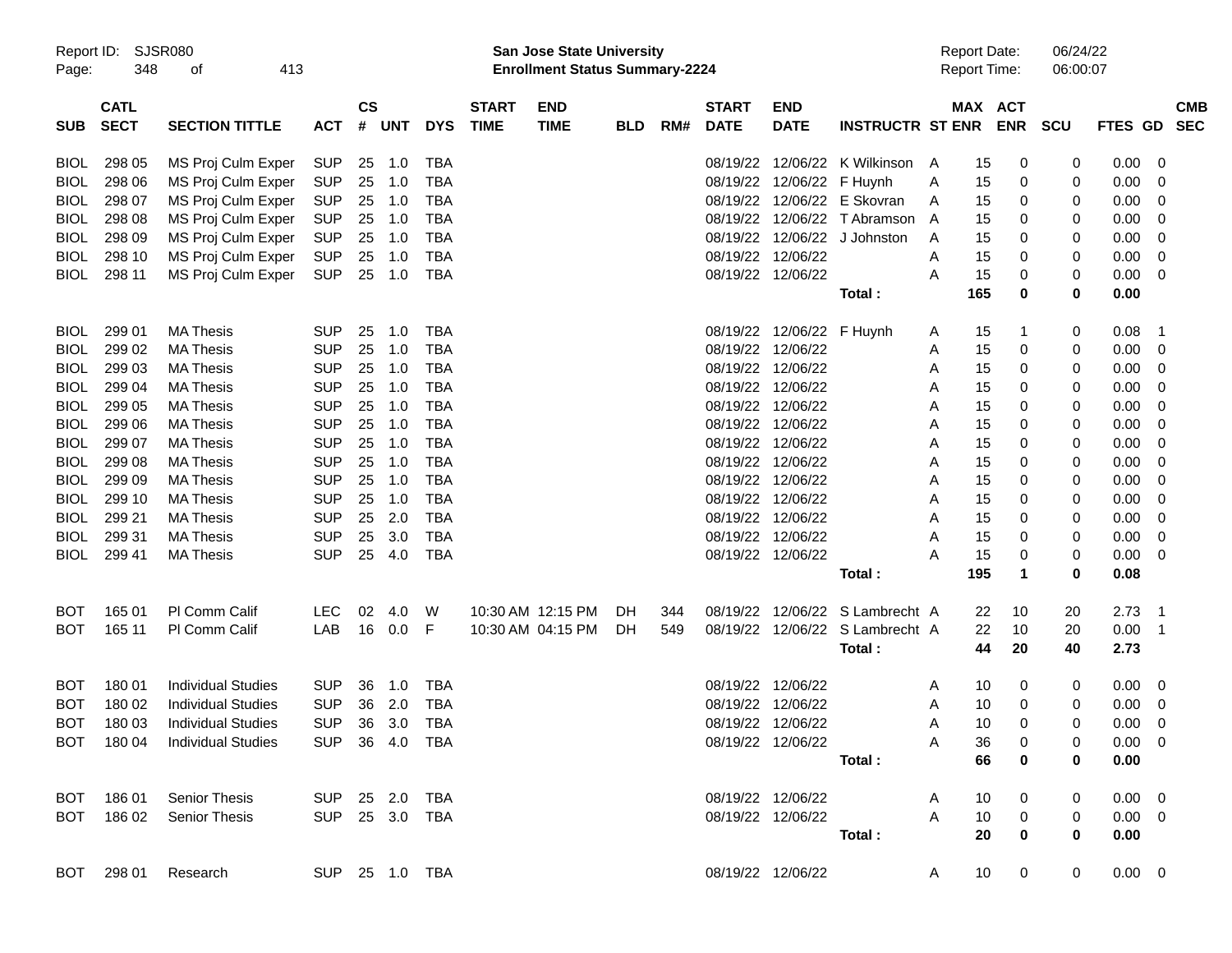| Report ID:<br>Page: | 349                        | <b>SJSR080</b><br>413<br>οf  |                |                |            |            |                             | <b>San Jose State University</b><br><b>Enrollment Status Summary-2224</b> |            |     |                             |                           |                         | <b>Report Date:</b><br><b>Report Time:</b> |                       |                | 06/24/22<br>06:00:07   |                          |            |
|---------------------|----------------------------|------------------------------|----------------|----------------|------------|------------|-----------------------------|---------------------------------------------------------------------------|------------|-----|-----------------------------|---------------------------|-------------------------|--------------------------------------------|-----------------------|----------------|------------------------|--------------------------|------------|
| <b>SUB</b>          | <b>CATL</b><br><b>SECT</b> | <b>SECTION TITTLE</b>        | <b>ACT</b>     | <b>CS</b><br># | <b>UNT</b> | <b>DYS</b> | <b>START</b><br><b>TIME</b> | <b>END</b><br><b>TIME</b>                                                 | <b>BLD</b> | RM# | <b>START</b><br><b>DATE</b> | <b>END</b><br><b>DATE</b> | <b>INSTRUCTR ST ENR</b> |                                            | MAX ACT<br><b>ENR</b> | <b>SCU</b>     | FTES GD SEC            |                          | <b>CMB</b> |
| BOT                 | 298 02                     | Research                     | <b>SUP</b>     | 25             | 2.0        | <b>TBA</b> |                             |                                                                           |            |     | 08/19/22 12/06/22           |                           |                         | A                                          | 10                    | 0              | 0.00<br>0              | - 0                      |            |
| <b>BOT</b>          | 298 03                     | Research                     | <b>SUP</b>     | 25             | 3.0        | <b>TBA</b> |                             |                                                                           |            |     | 08/19/22 12/06/22           |                           |                         | A                                          | 10                    | 0              | 0<br>0.00              | - 0                      |            |
| <b>BOT</b>          | 298 04                     | Research                     | <b>SUP</b>     | 25             | 4.0        | <b>TBA</b> |                             |                                                                           |            |     | 08/19/22 12/06/22           |                           |                         | А                                          | 10                    | 0              | 0<br>0.00              | $\overline{\mathbf{0}}$  |            |
|                     |                            |                              |                |                |            |            |                             |                                                                           |            |     |                             |                           | Total:                  |                                            | 40                    | 0              | 0<br>0.00              |                          |            |
| BOT                 | 299 01                     | <b>Masters Thesis</b>        | <b>SUP</b>     | 25             | 1.0        | <b>TBA</b> |                             |                                                                           |            |     | 08/19/22 12/06/22           |                           |                         | A                                          | 10                    | 0              | 0<br>0.00              | $\overline{\phantom{0}}$ |            |
| BOT                 | 299 02                     | <b>Masters Thesis</b>        | <b>SUP</b>     | 25             | 2.0        | <b>TBA</b> |                             |                                                                           |            |     | 08/19/22 12/06/22           |                           |                         | A                                          | 10                    | 0              | 0<br>0.00              | $\overline{\mathbf{0}}$  |            |
| BOT                 | 299 03                     | <b>Masters Thesis</b>        | <b>SUP</b>     | 25             | 3.0        | <b>TBA</b> |                             |                                                                           |            |     | 08/19/22 12/06/22           |                           |                         | A                                          | 10                    | 0              | 0<br>0.00              | - 0                      |            |
| <b>BOT</b>          | 299 04                     | <b>Masters Thesis</b>        | <b>SUP</b>     | 25             | 4.0        | <b>TBA</b> |                             |                                                                           |            |     | 08/19/22 12/06/22           |                           |                         | А                                          | 10                    | 0              | 0<br>0.00              | $\overline{\phantom{0}}$ |            |
|                     |                            |                              |                |                |            |            |                             |                                                                           |            |     |                             |                           | Total:                  |                                            | 40                    | 0              | 0<br>0.00              |                          |            |
| ENT                 | 101 01                     | <b>Insect Diversity</b>      | LEC            | 04             | 4.0        | $\top$     |                             | 09:00 AM 09:50 AM                                                         | DH.        | 245 | 08/19/22 12/06/22           |                           |                         | A                                          | 24<br>-1              |                | 0.27<br>1              | $\overline{\phantom{0}}$ |            |
| ENT                 | 101 11                     | <b>Insect Diversity</b>      | SEM            | 01             | 0.0        | $\top$     |                             | 10:00 AM 11:40 AM                                                         | DH.        | 245 | 08/19/22 12/06/22           |                           |                         | A                                          | 24<br>$\mathbf{1}$    |                | $\overline{c}$<br>0.00 | $\overline{\mathbf{0}}$  |            |
| ENT                 | 101 12                     | <b>Insect Diversity</b>      | LAB            | 16             | 0.0        | R          |                             | 09:00 AM 11:45 AM                                                         | DH.        | 245 | 08/19/22 12/06/22           |                           |                         | A                                          | 24<br>$\mathbf 1$     |                | $\mathbf{1}$           | $0.00 \t 0$              |            |
|                     |                            |                              |                |                |            |            |                             |                                                                           |            |     |                             |                           | Total:                  |                                            | 72                    | 3              | 4<br>0.27              |                          |            |
| ENT                 | 180 01                     | <b>Individual Studies</b>    | <b>SUP</b>     | 36             | 1.0        | TBA        |                             |                                                                           |            |     | 08/19/22 12/06/22           |                           |                         | A                                          | 10                    | 0              | 0<br>0.00              | $\overline{\phantom{0}}$ |            |
| ENT                 | 180 02                     | <b>Individual Studies</b>    | <b>SUP</b>     | 36             | 2.0        | <b>TBA</b> |                             |                                                                           |            |     | 08/19/22 12/06/22           |                           |                         | A                                          | 10                    | 0              | 0<br>0.00              | - 0                      |            |
| ENT                 | 180 03                     | <b>Individual Studies</b>    | <b>SUP</b>     | 36             | 3.0        | <b>TBA</b> |                             |                                                                           |            |     | 08/19/22 12/06/22           |                           |                         | A                                          | 10                    | 0              | 0<br>0.00              | - 0                      |            |
| <b>ENT</b>          | 180 04                     | <b>Individual Studies</b>    | <b>SUP</b>     | 36             | 4.0        | <b>TBA</b> |                             |                                                                           |            |     | 08/19/22 12/06/22           |                           |                         | А                                          | 36                    | 0              | 0<br>0.00              | $\overline{\phantom{0}}$ |            |
|                     |                            |                              |                |                |            |            |                             |                                                                           |            |     |                             |                           | Total:                  |                                            | 66                    | 0              | 0<br>0.00              |                          |            |
| ENT                 | 186 01                     | <b>Senior Thesis</b>         | <b>SUP</b>     | 25             | 2.0        | TBA        |                             |                                                                           |            |     | 08/19/22 12/06/22           |                           |                         | A                                          | 10                    | 0              | 0                      | $0.00 \t 0$              |            |
| <b>ENT</b>          | 186 02                     | Senior Thesis                | <b>SUP</b>     |                | 25 3.0     | <b>TBA</b> |                             |                                                                           |            |     |                             | 08/19/22 12/06/22         |                         | A                                          | 10                    | 0              | 0                      | $0.00 \t 0$              |            |
|                     |                            |                              |                |                |            |            |                             |                                                                           |            |     |                             |                           | Total:                  |                                            | 20                    | 0              | 0<br>0.00              |                          |            |
| ENT                 | 281 01                     | Adv Ent Lab Work             | <b>SUP</b>     |                | 25 3.0     | TBA        |                             |                                                                           |            |     | 08/19/22 12/06/22           |                           |                         | A                                          | 5                     | 0              | 0                      | $0.00 \quad 0$           |            |
|                     |                            |                              |                |                |            |            |                             |                                                                           |            |     |                             |                           | Total:                  |                                            | 5                     | 0              | 0<br>0.00              |                          |            |
| ENT                 | 282 01                     | Ent Internship               | <b>SUP</b>     | 25             | 3.0        | TBA        |                             |                                                                           |            |     | 08/19/22 12/06/22           |                           |                         | A                                          | 5                     | 0              | 0                      | $0.00 \t 0$              |            |
|                     |                            |                              |                |                |            |            |                             |                                                                           |            |     |                             |                           | Total:                  |                                            | 5                     | 0              | 0.00<br>0              |                          |            |
|                     |                            | ENT 283 01 Directed Readings | SUP 25 2.0 TBA |                |            |            |                             |                                                                           |            |     |                             | 08/19/22 12/06/22         |                         | A                                          | 4                     | 0              | 0                      | $0.00 \t 0$              |            |
|                     |                            |                              |                |                |            |            |                             |                                                                           |            |     |                             |                           | Total:                  |                                            | 4                     | $\mathbf 0$    | 0.00<br>$\bf{0}$       |                          |            |
| ENT                 | 298 01                     | Research                     | SUP            |                |            | 25 1.0 TBA |                             |                                                                           |            |     |                             | 08/19/22 12/06/22         |                         | A                                          | 10                    | 0              | 0                      | $0.00 \t 0$              |            |
| ENT                 | 298 02                     | Research                     | <b>SUP</b>     |                | 25 2.0     | TBA        |                             |                                                                           |            |     |                             | 08/19/22 12/06/22         |                         | A                                          | 10                    | $\overline{0}$ | 0                      | $0.00 \t 0$              |            |
| ENT                 | 298 03                     | Research                     | SUP            |                | 25 3.0     | TBA        |                             |                                                                           |            |     |                             | 08/19/22 12/06/22         |                         | Α                                          | 10                    | $\overline{0}$ | 0                      | $0.00 \t 0$              |            |
| ENT                 | 298 04                     | Research                     | SUP 25 4.0 TBA |                |            |            |                             |                                                                           |            |     |                             | 08/19/22 12/06/22         |                         | A                                          | 10                    | 0              | 0                      | $0.00 \t 0$              |            |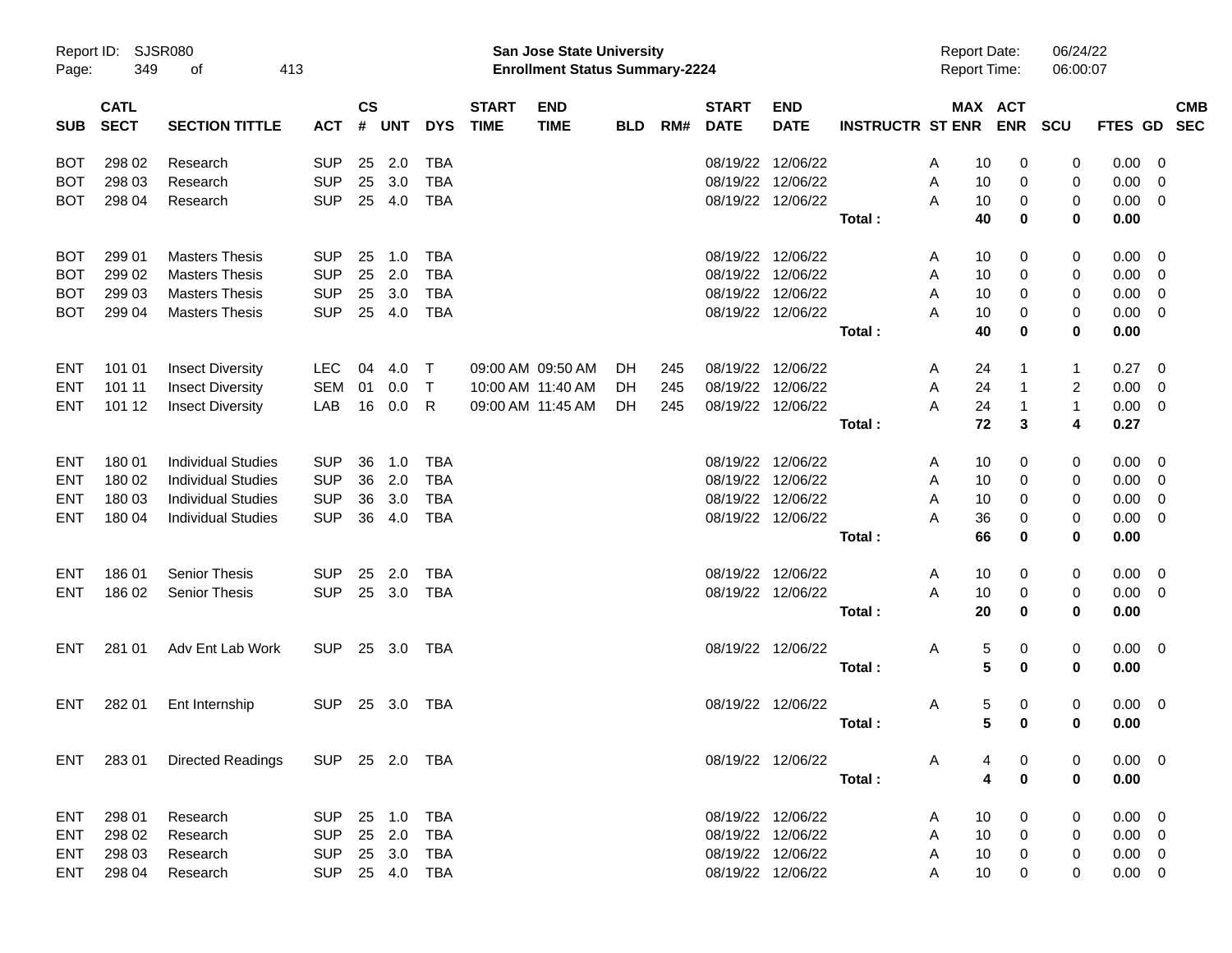| Report ID:<br>Page: | 350                        | SJSR080<br>οf                 | 413          |                    |            |              |                             | San Jose State University<br><b>Enrollment Status Summary-2224</b> |            |     |                             |                           |                                 | <b>Report Date:</b><br>Report Time: |                       | 06/24/22<br>06:00:07 |              |                         |            |
|---------------------|----------------------------|-------------------------------|--------------|--------------------|------------|--------------|-----------------------------|--------------------------------------------------------------------|------------|-----|-----------------------------|---------------------------|---------------------------------|-------------------------------------|-----------------------|----------------------|--------------|-------------------------|------------|
| <b>SUB</b>          | <b>CATL</b><br><b>SECT</b> | <b>SECTION TITTLE</b>         | <b>ACT</b>   | $\mathsf{cs}$<br># | <b>UNT</b> | <b>DYS</b>   | <b>START</b><br><b>TIME</b> | <b>END</b><br><b>TIME</b>                                          | <b>BLD</b> | RM# | <b>START</b><br><b>DATE</b> | <b>END</b><br><b>DATE</b> | <b>INSTRUCTR ST ENR</b>         |                                     | MAX ACT<br><b>ENR</b> | <b>SCU</b>           | FTES GD SEC  |                         | <b>CMB</b> |
|                     |                            |                               |              |                    |            |              |                             |                                                                    |            |     |                             |                           | Total:                          | 40                                  | 0                     | 0                    | 0.00         |                         |            |
| <b>ENT</b>          | 299 01                     | <b>Masters Thesis</b>         | <b>SUP</b>   | 25                 | 1.0        | <b>TBA</b>   |                             |                                                                    |            |     |                             | 08/19/22 12/06/22         |                                 | 10<br>Α                             | 0                     | 0                    | 0.00         | $\overline{0}$          |            |
| <b>ENT</b>          | 299 02                     | <b>Masters Thesis</b>         | <b>SUP</b>   | 25                 | 2.0        | <b>TBA</b>   |                             |                                                                    |            |     |                             | 08/19/22 12/06/22         |                                 | A<br>10                             | 0                     | 0                    | 0.00         | $\mathbf 0$             |            |
| <b>ENT</b>          | 299 03                     | <b>Masters Thesis</b>         | <b>SUP</b>   | 25                 | 3.0        | <b>TBA</b>   |                             |                                                                    |            |     |                             | 08/19/22 12/06/22         |                                 | A<br>10                             | 0                     | 0                    | 0.00         | 0                       |            |
| <b>ENT</b>          | 299 04                     | <b>Masters Thesis</b>         | <b>SUP</b>   | 25                 | 4.0        | <b>TBA</b>   |                             |                                                                    |            |     |                             | 08/19/22 12/06/22         |                                 | А<br>25                             | 0                     | 0                    | 0.00         | $\overline{0}$          |            |
|                     |                            |                               |              |                    |            |              |                             |                                                                    |            |     |                             |                           | Total:                          | 55                                  | 0                     | $\mathbf 0$          | 0.00         |                         |            |
| <b>MICR</b>         | 20 01                      | Gen Bact                      | <b>LEC</b>   | 01                 | 5.0        | MW           |                             | 04:30 PM 06:10 PM                                                  | <b>SH</b>  | 100 |                             |                           | 08/19/22 12/06/22 l Yuwanita    | 120<br>A                            | 76                    | 304                  | 25.33        | 0                       |            |
| <b>MICR</b>         | 20 11                      | Gen Bact                      | LAB          | 16                 | 0.0        | $\mathsf{T}$ |                             | 10:30 AM 01:15 PM                                                  | DН         | 640 |                             | 08/19/22 12/06/22         |                                 | 24<br>Α                             | 24                    | 24                   | 0.00         | $\overline{0}$          |            |
| <b>MICR</b>         | 20 12                      | Gen Bact                      | LAB          | 16                 | 0.0        | $\mathsf T$  |                             | 02:30 PM 05:15 PM                                                  | DН         | 640 |                             | 08/19/22 12/06/22         |                                 | 24<br>Α                             | 12                    | 12                   | 0.00         | 0                       |            |
| <b>MICR</b>         | 20 13                      | Gen Bact                      | LAB          | 16                 | 0.0        | $\mathsf{T}$ |                             | 05:20 PM 08:15 PM                                                  | DH         | 640 |                             | 08/19/22 12/06/22         |                                 | 24<br>A                             | 5                     | 5                    | 0.00         | 0                       |            |
| <b>MICR</b>         | 20 14                      | Gen Bact                      | LAB          | 16                 | 0.0        | W            |                             | 07:30 AM 10:15 AM                                                  | DН         | 640 |                             | 08/19/22 12/06/22         |                                 | 24<br>A                             | 11                    | 11                   | 0.00         | 0                       |            |
| <b>MICR</b>         | 20 15                      | Gen Bact                      | LAB          | 16                 | 0.0        | W            |                             | 10:30 AM 01:15 PM                                                  | DН         | 640 |                             | 08/19/22 12/06/22         |                                 | 24<br>A                             | 24                    | 24                   | 0.00         | 0                       |            |
| <b>MICR</b>         | 20 16                      | Gen Bact                      | LAB          | 16                 | 0.0        | $\mathsf{T}$ |                             | 07:30 AM 10:15 AM                                                  | DН         | 640 |                             | 08/19/22 12/06/22         |                                 | 24<br>А                             | $\mathbf 0$           | 0                    | 0.00         | $\overline{0}$          |            |
|                     |                            |                               |              |                    |            |              |                             |                                                                    |            |     |                             |                           | Total:                          | 264                                 | 152                   | 380                  | 25.33        |                         |            |
| <b>MICR</b>         | 101 01                     | Gen Microbiology              | <b>LEC</b>   | 01                 | 5.0        | TR           |                             | 04:30 PM 05:45 PM                                                  | WSQ        | 109 |                             |                           | 08/19/22 12/06/22 C Ouverney    | 108<br>A                            | 65                    | 195                  | 21.67        | 0                       |            |
| <b>MICR</b>         | 101 11                     | Gen Microbiology              | LAB          | 16                 | 0.0        | MW           |                             | 07:30 AM 10:15 AM                                                  | DH         | 649 |                             |                           | 08/19/22 12/06/22 S Singhal     | 18<br>Α                             | 11                    | 22                   | 0.00         | $\overline{0}$          |            |
| <b>MICR</b>         | 101 12                     | Gen Microbiology              | LAB          | 16                 | 0.0        | MW           |                             | 10:30 AM 01:15 PM                                                  | DН         | 649 |                             | 08/19/22 12/06/22 S Rech  |                                 | 18<br>Α                             | 18                    | 36                   | 0.00         | 0                       |            |
| <b>MICR</b>         | 101 13                     | Gen Microbiology              | LAB          | 16                 | 0.0        | MW           |                             | 02:30 PM 05:15 PM                                                  | DH         | 649 |                             | 08/19/22 12/06/22         |                                 | 18<br>Α                             | 15                    | 30                   | 0.00         | 0                       |            |
| <b>MICR</b>         | 101 14                     | Gen Microbiology              | LAB          | 16                 | 0.0        | MW           |                             | 05:30 PM 08:15 PM                                                  | DН         | 649 |                             | 08/19/22 12/06/22         |                                 | 18<br>A                             | 3                     | 6                    | 0.00         | 0                       |            |
| <b>MICR</b>         | 101 15                     | Gen Microbiology              | LAB          | 16                 | 0.0        | <b>TR</b>    |                             | 07:30 AM 10:15 AM                                                  | DН         | 649 |                             | 08/19/22 12/06/22         |                                 | 18<br>A                             | 5                     | 10                   | 0.00         | 0                       |            |
| <b>MICR</b>         | 101 16                     | Gen Microbiology              | LAB          | 16                 | 0.0        | <b>TR</b>    |                             | 10:30 AM 01:15 PM                                                  | DH         | 649 |                             | 08/19/22 12/06/22         |                                 | 18<br>А                             | 13                    | 26                   | 0.00         | $\overline{0}$          |            |
|                     |                            |                               |              |                    |            |              |                             |                                                                    |            |     |                             |                           | Total:                          | 216                                 | 130                   | 325                  | 21.67        |                         |            |
|                     | MICR 127 01                | Micro Physiology              | <b>LEC</b>   |                    | 3.0        |              |                             |                                                                    |            |     |                             |                           |                                 | X<br>0                              | 0                     | 0                    | 0.00         | $\overline{\mathbf{0}}$ |            |
|                     |                            |                               |              |                    |            |              |                             |                                                                    |            |     |                             |                           | Total:                          | $\bf{0}$                            | $\mathbf 0$           | $\mathbf 0$          | 0.00         |                         |            |
|                     | MICR 141 01                | Path Microbiol I              | LEC.         | 02                 | 3.0        | <b>MW</b>    |                             | 07:30 AM 08:45 AM                                                  | DH.        | 250 |                             | 08/19/22 12/06/22         | W Adams                         | 48<br>A                             | 27                    | 81                   | 5.40         | $\overline{\mathbf{0}}$ |            |
|                     |                            |                               |              |                    |            |              |                             |                                                                    |            |     |                             |                           | Total:                          | 48                                  | 27                    | 81                   | 5.40         |                         |            |
|                     |                            | MICR 141L 01 Path Micro I Lab | LAB.         |                    | 16 3.0     |              | MWF 10:30 AM 01:15 PM       |                                                                    | DH.        | 641 |                             |                           | 08/19/22 12/06/22 W Adams       | Α<br>18                             | 18                    | 54                   | $3.60 \ 0$   |                         |            |
|                     |                            | MICR 141L 02 Path Micro I Lab | <b>LAB</b>   |                    | 16 3.0     |              | MWF 02:30 PM 05:15 PM       |                                                                    | DH.        | 641 |                             |                           | 08/19/22 12/06/22 D RouhbakhshA | 18                                  | 6                     | 18                   | $1.20 \t 0$  |                         |            |
|                     |                            |                               |              |                    |            |              |                             |                                                                    |            |     |                             |                           | Total:                          | 36                                  | 24                    | 72                   | 4.80         |                         |            |
|                     | MICR 166 01                | <b>Bacterial Genetics</b>     | LEC.         |                    | 01 4.0     | TR           |                             | 03:00 PM 04:15 PM                                                  | DH.        | 135 |                             |                           | 08/19/22 12/06/22 E Skovran     | 66<br>A                             | 44                    | 132                  | $11.73 \t 0$ |                         |            |
|                     | MICR 166 11                | <b>Bacterial Genetics</b>     | SEM          | 05                 | 0.0        | F            |                             | 12:30 PM 01:15 PM                                                  | DH.        | 552 |                             | 08/19/22 12/06/22         |                                 | 22<br>A                             | 19                    | 19                   | $0.00 \t 0$  |                         |            |
|                     | MICR 166 12                | <b>Bacterial Genetics</b>     | SEM 05 0.0 F |                    |            |              |                             | 01:30 PM 02:15 PM                                                  | DH         | 552 |                             | 08/19/22 12/06/22         |                                 | 22<br>A                             | 18                    | 18                   | $0.00 \t 0$  |                         |            |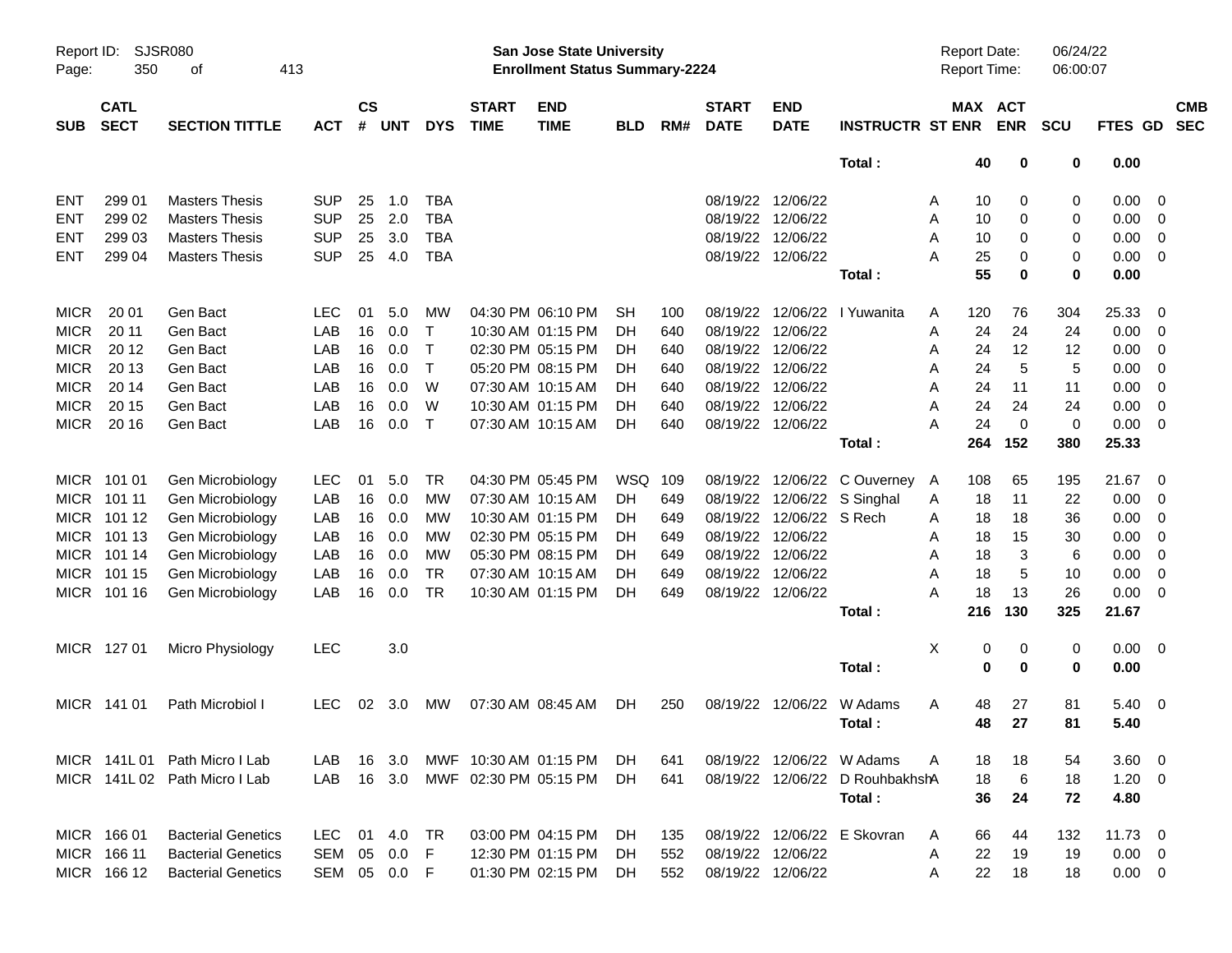| Report ID:<br>Page:                | 351                                                      | SJSR080<br>413<br>οf                                                                         |                                                                    |                            |                                 |                                                                    |                             | <b>San Jose State University</b><br><b>Enrollment Status Summary-2224</b> |            |            |                             |                                                                                                       |                                        | <b>Report Date:</b><br><b>Report Time:</b>          |                                | 06/24/22<br>06:00:07            |                                       |                                                                                      |            |
|------------------------------------|----------------------------------------------------------|----------------------------------------------------------------------------------------------|--------------------------------------------------------------------|----------------------------|---------------------------------|--------------------------------------------------------------------|-----------------------------|---------------------------------------------------------------------------|------------|------------|-----------------------------|-------------------------------------------------------------------------------------------------------|----------------------------------------|-----------------------------------------------------|--------------------------------|---------------------------------|---------------------------------------|--------------------------------------------------------------------------------------|------------|
| <b>SUB</b>                         | <b>CATL</b><br><b>SECT</b>                               | <b>SECTION TITTLE</b>                                                                        | <b>ACT</b>                                                         | $\mathsf{cs}$<br>#         | <b>UNT</b>                      | <b>DYS</b>                                                         | <b>START</b><br><b>TIME</b> | <b>END</b><br><b>TIME</b>                                                 | <b>BLD</b> | RM#        | <b>START</b><br><b>DATE</b> | <b>END</b><br><b>DATE</b>                                                                             | <b>INSTRUCTR ST ENR</b>                |                                                     | MAX ACT<br><b>ENR</b>          | SCU                             | FTES GD SEC                           |                                                                                      | <b>CMB</b> |
|                                    | MICR 166 13                                              | <b>Bacterial Genetics</b>                                                                    | SEM                                                                |                            | 05  0.0  F                      |                                                                    |                             | 02:30 PM 03:15 PM                                                         | DH         | 552        |                             | 08/19/22 12/06/22                                                                                     | Total:                                 | A<br>22<br>132                                      | -7<br>88                       | 7<br>176                        | 0.00<br>11.73                         | $\overline{\mathbf{0}}$                                                              |            |
|                                    | MICR 170 01                                              | General Virology                                                                             | <b>LEC</b>                                                         |                            | 01 3.0                          | MW                                                                 | 10:30 AM 11:45 AM           |                                                                           | BBC        | 004        |                             | 08/19/22 12/06/22                                                                                     | Total:                                 | 50<br>A<br>50                                       | 26<br>26                       | 78<br>78                        | $5.20 \ 0$<br>5.20                    |                                                                                      |            |
|                                    | MICR 180 01<br>MICR 180 02<br>MICR 180 03<br>MICR 180 04 | <b>Indiv Studies</b><br><b>Indiv Studies</b><br><b>Indiv Studies</b><br><b>Indiv Studies</b> | <b>SUP</b><br><b>SUP</b><br><b>SUP</b><br><b>SUP</b>               | 36<br>36<br>36<br>36       | 1.0<br>2.0<br>3.0<br>4.0        | TBA<br>TBA<br><b>TBA</b><br><b>TBA</b>                             |                             |                                                                           |            |            |                             | 08/19/22 12/06/22<br>08/19/22 12/06/22<br>08/19/22 12/06/22<br>08/19/22 12/06/22                      | Total:                                 | 10<br>A<br>A<br>10<br>10<br>A<br>A<br>10<br>40      | 0<br>0<br>0<br>0<br>0          | 0<br>0<br>0<br>0<br>$\mathbf 0$ | 0.00<br>0.00<br>0.00<br>0.00<br>0.00  | - 0<br>- 0<br>$\overline{0}$<br>- 0                                                  |            |
| MICR<br><b>MICR</b><br><b>MICR</b> | 298 01<br>MICR 298 02<br>298 03<br>298 04<br>MICR 298 05 | Research<br>Research<br>Research<br>Research<br>Research                                     | <b>SUP</b><br><b>SUP</b><br><b>SUP</b><br><b>SUP</b><br><b>SUP</b> | 25<br>25<br>25<br>25<br>25 | 1.0<br>1.0<br>2.0<br>3.0<br>4.0 | <b>TBA</b><br><b>TBA</b><br><b>TBA</b><br><b>TBA</b><br><b>TBA</b> |                             |                                                                           |            |            |                             | 08/19/22 12/06/22<br>08/19/22 12/06/22<br>08/19/22 12/06/22<br>08/19/22 12/06/22<br>08/19/22 12/06/22 |                                        | 10<br>A<br>Α<br>10<br>10<br>A<br>10<br>Α<br>A<br>10 | 0<br>0<br>0<br>0<br>0          | 0<br>0<br>0<br>0<br>0           | 0.00<br>0.00<br>0.00<br>0.00<br>0.00  | - 0<br>$\overline{0}$<br>$\overline{0}$<br>$\overline{0}$<br>$\overline{\mathbf{0}}$ |            |
|                                    | MICR 299 01                                              | M A Thesis/Project                                                                           | <b>SUP</b>                                                         | 25                         | 1.0                             | <b>TBA</b>                                                         |                             |                                                                           |            |            |                             | 08/19/22 12/06/22                                                                                     | Total:                                 | 50<br>10<br>A                                       | 0<br>0                         | $\mathbf 0$<br>0                | 0.00<br>0.00                          | - 0                                                                                  |            |
| <b>MICR</b>                        | MICR 299 02<br>MICR 299 03<br>299 04                     | M A Thesis/Project<br>M A Thesis/Project<br>M A Thesis/Project                               | <b>SUP</b><br><b>SUP</b><br><b>SUP</b>                             | 25<br>25<br>25             | 1.0<br>2.0<br>3.0               | <b>TBA</b><br><b>TBA</b><br><b>TBA</b>                             |                             |                                                                           |            |            |                             | 08/19/22 12/06/22<br>08/19/22 12/06/22<br>08/19/22 12/06/22                                           |                                        | A<br>10<br>10<br>A<br>10<br>Α                       | 0<br>0<br>0                    | 0<br>0<br>0                     | 0.00<br>0.00<br>0.00                  | $\overline{0}$<br>- 0<br>$\overline{\mathbf{0}}$                                     |            |
|                                    | MICR 299 05                                              | M A Thesis/Project                                                                           | <b>SUP</b>                                                         | 25                         | 4.0                             | <b>TBA</b>                                                         |                             |                                                                           |            |            |                             | 08/19/22 12/06/22                                                                                     | Total:                                 | A<br>10<br>50                                       | 0<br>0                         | 0<br>$\mathbf 0$                | 0.00<br>0.00                          | $\overline{0}$                                                                       |            |
|                                    | ZOOL 116 01<br>ZOOL 116 11                               | Vert Evol & Nat Hist<br>Vert Evol & Nat Hist                                                 | <b>LEC</b><br>LAB                                                  | 01                         | 4.0<br>16  0.0                  | МW<br>МW                                                           |                             | 12:30 PM 01:20 PM<br>01:30 PM 04:15 PM                                    | DH.<br>DH. | 345<br>345 |                             | 08/19/22 12/06/22<br>08/19/22 12/06/22                                                                | J Castillo V<br>J Castillo V<br>Total: | A<br>22<br>A<br>22<br>44                            | 13<br>13<br>26                 | 26<br>26<br>52                  | 3.47<br>0.00<br>3.47                  | $\overline{\mathbf{0}}$<br>$\overline{0}$                                            |            |
|                                    | ZOOL 180 01                                              | <b>Individual Studies</b><br>ZOOL 180 02 Individual Studies                                  | <b>SUP</b><br>SUP 36 1.0 TBA                                       |                            | 36 1.0                          | TBA                                                                |                             |                                                                           |            |            |                             | 08/19/22 12/06/22<br>08/19/22 12/06/22                                                                | Total:                                 | 10<br>A<br>A<br>20                                  | 0<br>10<br>$\overline{0}$<br>0 | 0<br>0<br>0                     | 0.00<br>$0.00 \t 0$<br>0.00           | $\overline{\phantom{0}}$                                                             |            |
|                                    | ZOOL 186 01<br>ZOOL 186 02                               | <b>Senior Thesis</b><br>Senior Thesis                                                        | SUP 25 2.0 TBA<br>SUP 25 3.0 TBA                                   |                            |                                 |                                                                    |                             |                                                                           |            |            |                             | 08/19/22 12/06/22<br>08/19/22 12/06/22                                                                | Total:                                 | 10<br>A<br>$\mathsf{A}$<br>10<br>20                 | 0<br>$\mathbf 0$<br>0          | 0<br>0<br>0                     | $0.00 \quad 0$<br>$0.00 \t 0$<br>0.00 |                                                                                      |            |
|                                    | ZOOL 298 01                                              | Research                                                                                     |                                                                    |                            |                                 | SUP 25 1.0 TBA                                                     |                             |                                                                           |            |            |                             | 08/19/22 12/06/22                                                                                     |                                        | 10<br>A                                             | 0                              | $\mathbf 0$                     | $0.00 \t 0$                           |                                                                                      |            |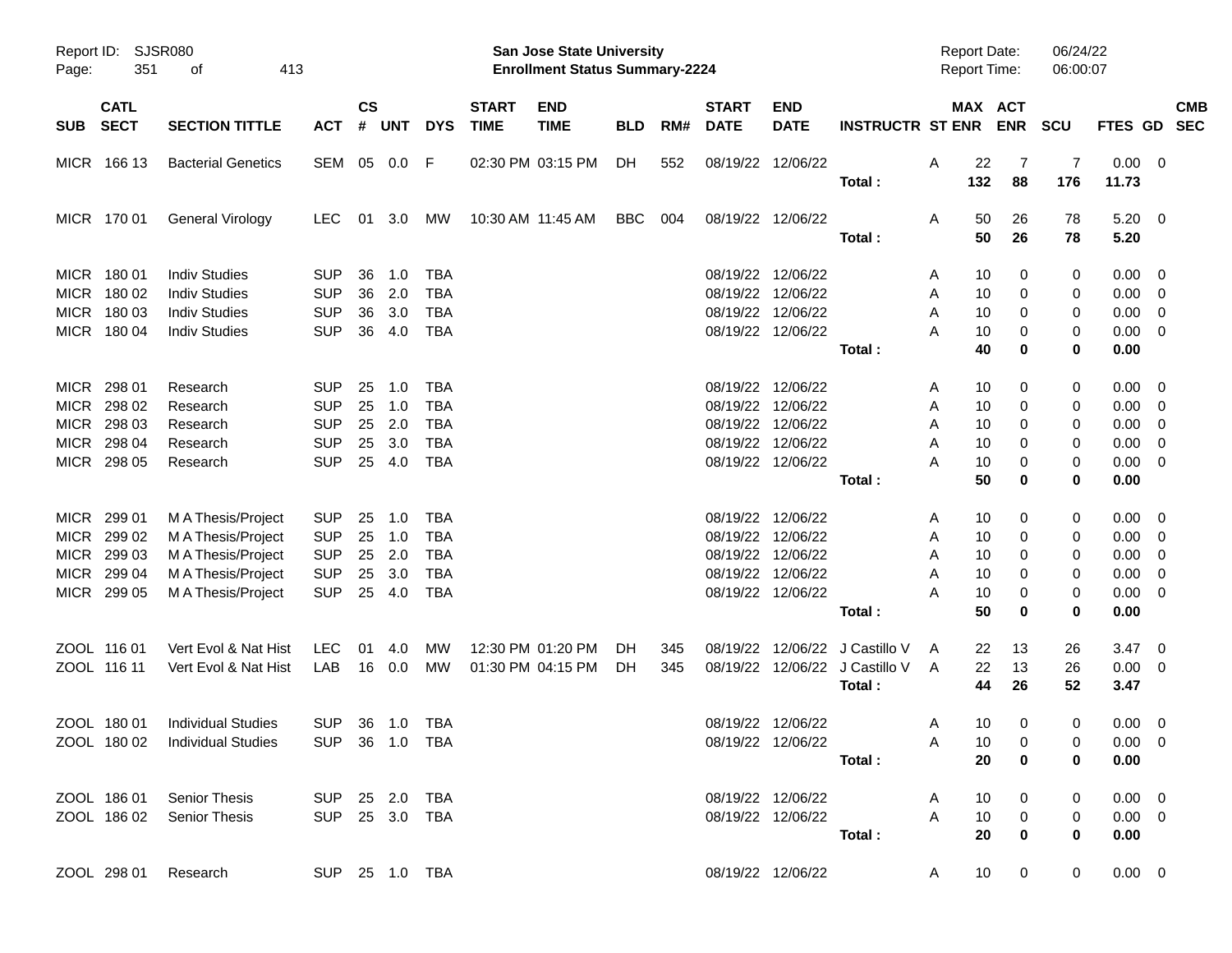| Report ID:<br>Page: | 352                        | <b>SJSR080</b><br>413<br>οf                    |                          |                |            |                          |                             | <b>San Jose State University</b><br><b>Enrollment Status Summary-2224</b> |            |     |                             |                                                  |                                                       |        | <b>Report Date:</b><br><b>Report Time:</b> |                                 | 06/24/22<br>06:00:07        |                                     |                                |                          |
|---------------------|----------------------------|------------------------------------------------|--------------------------|----------------|------------|--------------------------|-----------------------------|---------------------------------------------------------------------------|------------|-----|-----------------------------|--------------------------------------------------|-------------------------------------------------------|--------|--------------------------------------------|---------------------------------|-----------------------------|-------------------------------------|--------------------------------|--------------------------|
| <b>SUB</b>          | <b>CATL</b><br><b>SECT</b> | <b>SECTION TITTLE</b>                          | <b>ACT</b>               | <b>CS</b><br># | <b>UNT</b> | <b>DYS</b>               | <b>START</b><br><b>TIME</b> | <b>END</b><br><b>TIME</b>                                                 | <b>BLD</b> | RM# | <b>START</b><br><b>DATE</b> | <b>END</b><br><b>DATE</b>                        | <b>INSTRUCTR ST ENR</b>                               |        | MAX ACT                                    | <b>ENR</b>                      | <b>SCU</b>                  | FTES GD                             |                                | <b>CMB</b><br><b>SEC</b> |
|                     | ZOOL 298 02                | Research                                       | <b>SUP</b>               | 25             | 2.0        | <b>TBA</b>               |                             |                                                                           |            |     | 08/19/22                    | 12/06/22                                         | Total:                                                | A      | 10 <sup>°</sup><br>20                      | $\mathbf 0$<br>$\mathbf 0$      | 0<br>0                      | 0.00<br>0.00                        | - 0                            |                          |
| ZOOL                | 299 01<br>ZOOL 299 02      | <b>Masters Thesis</b><br><b>Masters Thesis</b> | <b>SUP</b><br><b>SUP</b> | 25<br>25       | 1.0<br>2.0 | <b>TBA</b><br><b>TBA</b> |                             |                                                                           |            |     | 08/19/22<br>08/19/22        | 12/06/22<br>12/06/22                             | Total:                                                | A<br>A | 10<br>10<br>20                             | $\mathbf 0$<br>$\mathbf 0$<br>0 | 0<br>$\mathbf{0}$<br>0      | 0.00<br>0.00<br>0.00                | $\overline{\mathbf{0}}$<br>- 0 |                          |
|                     | Department :               | <b>Biological Sciences</b>                     |                          |                |            |                          |                             |                                                                           |            |     |                             | <b>Lower Division:</b><br><b>Upper Division:</b> | <b>Department Total:</b><br><b>Graduate Division:</b> |        | 10875<br>4624<br>4262<br>1989              | 4090<br>2312<br>1667<br>111     | 8519<br>4486<br>3881<br>152 | 579.08<br>299.07<br>263.35<br>16.67 |                                |                          |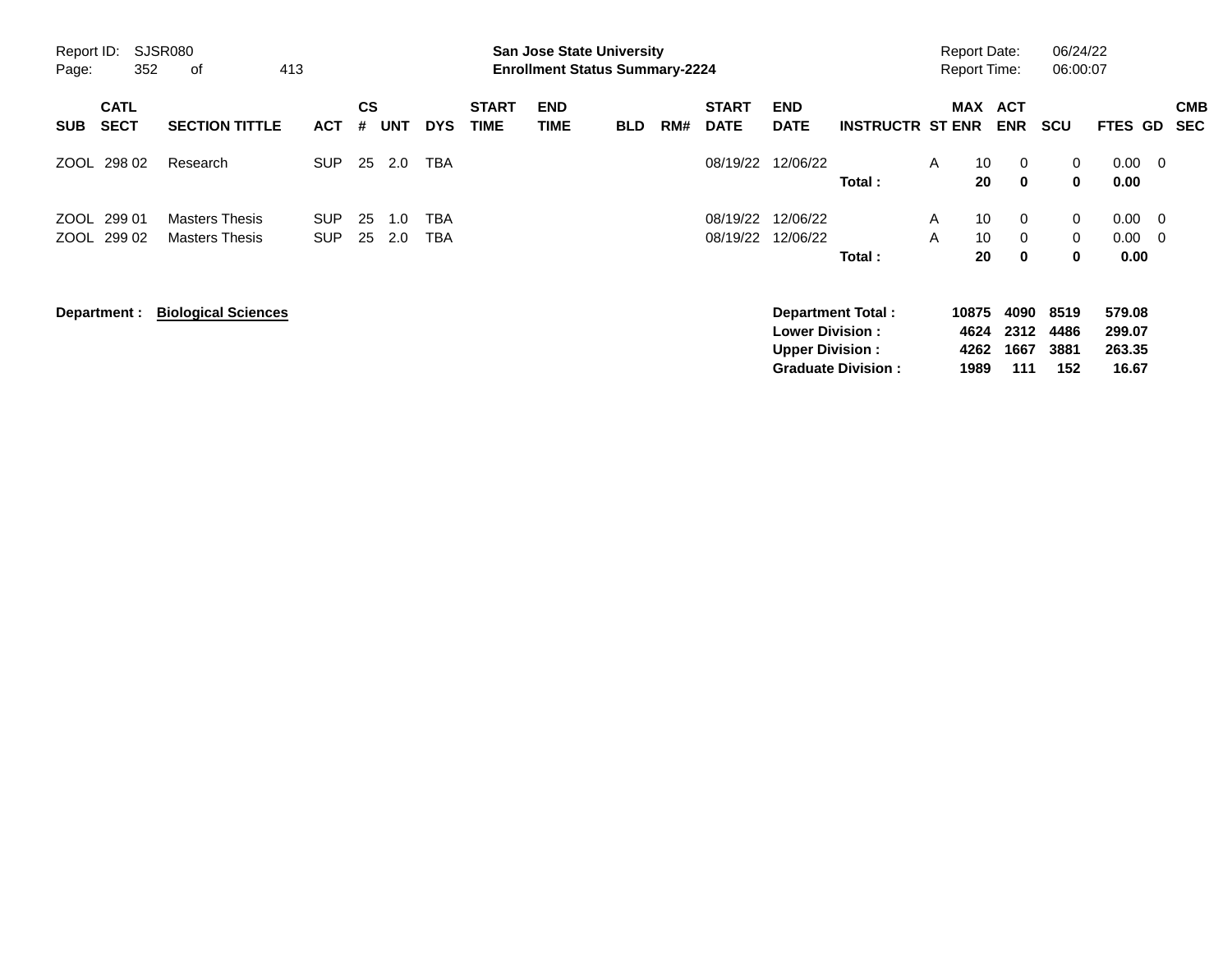| Report ID:<br>Page: | 353                        | <b>SJSR080</b><br>413<br>οf             |               |           |         |              |                             | <b>San Jose State University</b><br><b>Enrollment Status Summary-2224</b> |                |     |                             |                           |                         | <b>Report Date:</b><br>Report Time: |             | 06/24/22<br>06:00:07 |                 |                          |
|---------------------|----------------------------|-----------------------------------------|---------------|-----------|---------|--------------|-----------------------------|---------------------------------------------------------------------------|----------------|-----|-----------------------------|---------------------------|-------------------------|-------------------------------------|-------------|----------------------|-----------------|--------------------------|
| <b>SUB</b>          | <b>CATL</b><br><b>SECT</b> | <b>SECTION TITTLE</b>                   | <b>ACT</b>    | <b>CS</b> | # UNT   | <b>DYS</b>   | <b>START</b><br><b>TIME</b> | <b>END</b><br><b>TIME</b>                                                 | <b>BLD</b>     | RM# | <b>START</b><br><b>DATE</b> | <b>END</b><br><b>DATE</b> | <b>INSTRUCTR ST ENR</b> | MAX ACT                             | <b>ENR</b>  | <b>SCU</b>           | FTES GD         | <b>CMB</b><br><b>SEC</b> |
| College             |                            | Science, College of<br><b>Chemistry</b> |               |           |         |              |                             |                                                                           |                |     |                             |                           |                         |                                     |             |                      |                 |                          |
| CHEM                | Department :<br>1A 01      | <b>General Chem</b>                     | <b>LEC</b>    | 01        | 5.0     | MWF          |                             | 09:30 AM 10:20 AM                                                         | SCI            | 142 | 08/19/22 12/06/22           |                           |                         | 200<br>A                            | 82          | 246                  | 27.33           | 0                        |
| <b>CHEM</b>         | 1A 02                      | General Chem                            | <b>LEC</b>    | 01        | 5.0     | MWF          | 10:30 AM 11:20 AM           |                                                                           | MD             | 101 |                             | 08/19/22 12/06/22         |                         | 300<br>A                            | 73          | 219                  | 24.33           | 0                        |
| <b>CHEM</b>         | 1A03                       | General Chem                            | <b>LEC</b>    | 01        | 5.0     | MWF          |                             | 01:30 PM 02:20 PM                                                         | MD             | 101 |                             | 08/19/22 12/06/22         |                         | 200<br>A                            | 91          | 273                  | 30.33           | 0                        |
| <b>CHEM</b>         | 1A 04                      | General Chem                            | <b>SEM</b>    | 04        | 0.0     | F            |                             | 07:30 AM 08:20 AM                                                         | SCI            | 142 |                             | 08/19/22 12/06/22         |                         | 140<br>Α                            | 29          | 29                   | 0.00            | 0                        |
| <b>CHEM</b>         | 1A 05                      | General Chem                            | SEM           | 04        | 0.0     | F            |                             | 08:30 AM 09:20 AM                                                         | SCI            | 164 |                             | 08/19/22 12/06/22         |                         | 110<br>Α                            | 29          | 29                   | 0.00            | 0                        |
| <b>CHEM</b>         | 1A 06                      | General Chem                            | SEM           | 04        | 0.0     | F            |                             | 09:30 AM 10:20 AM                                                         | SCI            | 164 |                             | 08/19/22 12/06/22         |                         | 110<br>Α                            | 27          | 27                   | 0.00            | 0                        |
| <b>CHEM</b>         | 1A 07                      | General Chem                            | SEM           | 04        | 0.0     | F            |                             | 10:30 AM 11:20 AM                                                         | SCI            | 164 |                             | 08/19/22 12/06/22         |                         | 110<br>Α                            | 44          | 44                   | 0.00            | 0                        |
| <b>CHEM</b>         | 1A 08                      | General Chem                            | SEM           | 04        | 0.0     | F            |                             | 11:30 AM 12:20 PM                                                         | SCI            | 142 |                             | 08/19/22 12/06/22         |                         | 140<br>Α                            | 81          | 81                   | 0.00            | 0                        |
| <b>CHEM</b>         | 1A 09                      | General Chem                            | <b>SEM</b>    | 04        | 0.0     | F            |                             | 12:30 PM 01:20 PM                                                         | SCI            | 142 |                             | 08/19/22 12/06/22         |                         | 140<br>Α                            | 39          | 39                   | 0.00            | 0                        |
| <b>CHEM</b>         | 1A 10                      | General Chem                            | LAB           | 16        | 0.0     | $\top$       |                             | 07:30 AM 10:20 AM                                                         | DH             | 412 |                             | 08/19/22 12/06/22         |                         | 26<br>A                             | 26          | 26                   | 0.00            | 0                        |
| <b>CHEM</b>         | 1A 11                      | General Chem                            | LAB           | 16        | 0.0     | $\top$       |                             | 07:30 AM 10:20 AM                                                         | DH             | 506 |                             | 08/19/22 12/06/22         |                         | 24<br>A                             | 14          | 14                   | 0.00            | 0                        |
| <b>CHEM</b>         | 1A 12                      | General Chem                            | LAB           | 16        | 0.0     | $\mathsf{T}$ |                             | 10:30 AM 01:20 PM                                                         | DH             | 412 |                             | 08/19/22 12/06/22         |                         | 26<br>A                             | 26          | 26                   | 0.00            | 0                        |
| <b>CHEM</b>         | 1A 13                      | General Chem                            | LAB           | 16        | 0.0     | $\top$       |                             | 10:30 AM 01:20 PM                                                         | DH             | 506 |                             | 08/19/22 12/06/22         |                         | 24<br>A                             | 24          | 24                   | 0.00            | 0                        |
| <b>CHEM</b>         | 1A 14                      | General Chem                            | LAB           | 16        | 0.0     | $\top$       |                             | 02:30 PM 05:20 PM                                                         | DH             | 412 |                             | 08/19/22 12/06/22         |                         | 26<br>A                             | 25          | 25                   | 0.00            | 0                        |
| <b>CHEM</b>         | 1A 15                      | General Chem                            | LAB           | 16        | 0.0     | $\mathsf{T}$ |                             | 02:30 PM 05:20 PM                                                         | DH             | 506 |                             | 08/19/22 12/06/22         |                         | 24<br>A                             | 11          | 11                   | 0.00            | 0                        |
| <b>CHEM</b>         | 1A 16                      | General Chem                            | LAB           | 16        | 0.0     | W            |                             | 07:30 AM 10:20 AM                                                         | DH             | 412 |                             | 08/19/22 12/06/22         |                         | 26<br>A                             | $\mathbf 1$ |                      | 0.00            | 0                        |
| <b>CHEM</b>         | 1A 17                      | General Chem                            | LAB           | 16        | 0.0     | W            |                             | 07:30 AM 10:20 AM                                                         | DH             | 506 |                             | 08/19/22 12/06/22         |                         | 24<br>A                             | $\mathbf 1$ | -1                   | 0.00            | 0                        |
| <b>CHEM</b>         | 1A 18                      | General Chem                            | LAB           | 16        | 0.0     | W            |                             | 11:30 AM 02:20 PM                                                         | DH             | 412 |                             | 08/19/22 12/06/22         |                         | 26<br>A                             | 21          | 21                   | 0.00            | 0                        |
| <b>CHEM</b>         | 1A 19                      | General Chem                            | LAB           | 16        | 0.0     | W            |                             | 11:30 AM 02:20 PM                                                         | DH             | 506 |                             | 08/19/22 12/06/22         |                         | 24<br>A                             | 20          | 20                   | 0.00            | 0                        |
| <b>CHEM</b>         | 1A 20                      | General Chem                            | LAB           | 16        | 0.0     | W            |                             | 02:30 PM 05:20 PM                                                         | DH             | 412 |                             | 08/19/22 12/06/22         |                         | 26<br>A                             | 4           | 4                    | 0.00            | 0                        |
| <b>CHEM</b>         | 1A 21                      | General Chem                            | LAB           | 16        | 0.0     | W            |                             | 02:30 PM 05:15 PM                                                         | DH             | 506 |                             | 08/19/22 12/06/22         |                         | 24<br>A                             | 11          | 11                   | 0.00            | 0                        |
| <b>CHEM</b>         | 1A 22                      | General Chem                            | LAB           | 16        | 0.0     | R            |                             | 07:30 AM 10:20 AM                                                         | DH             | 412 |                             | 08/19/22 12/06/22         |                         | 26<br>A                             | 4           | 4                    | 0.00            | 0                        |
| <b>CHEM</b>         | 1A 23                      | General Chem                            | LAB           | 16        | 0.0     | R            |                             | 07:30 AM 10:20 AM                                                         | DH             | 506 |                             | 08/19/22 12/06/22         |                         | 24<br>A                             | -1          |                      | 0.00            | 0                        |
| <b>CHEM</b>         | 1A 24                      | General Chem                            | LAB           | 16        | 0.0     | R            |                             | 10:30 AM 01:20 PM                                                         | DH             | 412 |                             | 08/19/22 12/06/22         |                         | 26<br>A                             | 16          | 16                   | 0.00            | 0                        |
| <b>CHEM</b>         | 1A 25                      | General Chem                            | LAB           | 16        | 0.0     | R            |                             | 10:30 AM 01:20 PM                                                         | DH             | 506 |                             | 08/19/22 12/06/22         |                         | 24<br>A                             | 8           | 8                    | 0.00            | 0                        |
| <b>CHEM</b>         | 1A 26                      | General Chem                            | LAB           | 16        | 0.0     | R            |                             | 02:30 PM 05:20 PM                                                         | DH             | 412 |                             | 08/19/22 12/06/22         |                         | 26<br>A                             | 12          | 12                   | 0.00            | 0                        |
| <b>CHEM</b>         | 1A 27                      | General Chem                            | LAB           | 16        | 0.0     | R            |                             | 02:30 PM 05:20 PM                                                         | DH             | 506 |                             | 08/19/22 12/06/22         |                         | 24<br>A                             | 0           | 0                    | 0.00            | 0                        |
| <b>CHEM</b>         | 1A 28                      | <b>General Chem</b>                     | LAB           | 16        | 0.0     | $\mathsf{T}$ |                             | 07:30 AM 10:20 AM                                                         | DH             | 507 |                             | 08/19/22 12/06/22         |                         | 23<br>A                             | 0           | 0                    | 0.00            | 0                        |
| <b>CHEM</b>         | 1A 29                      | <b>General Chem</b>                     | LAB           | 16        | 0.0     | $\mathsf T$  |                             | 10:30 AM 01:20 PM                                                         | DH             | 507 | 08/19/22 12/06/22           |                           |                         | 23<br>A                             | 0           | 0                    | 0.00            | 0                        |
|                     | CHEM 1A30                  | General Chem                            | LAB           |           | 16  0.0 | $\top$       |                             | 02:30 PM 05:20 PM                                                         | DH             | 507 | 08/19/22 12/06/22           |                           |                         | 23<br>A                             | 0           | 0                    | $0.00 \quad 0$  |                          |
|                     | CHEM 1A31                  | General Chem                            | LAB           |           | 16 0.0  | M            |                             | 02:30 PM 05:20 PM                                                         | DH             | 412 |                             | 08/19/22 12/06/22         |                         | 26<br>A                             | 16          | 16                   | 0.00            | 0                        |
|                     | CHEM 1A32                  | <b>General Chem</b>                     | LAB           |           | 16 0.0  | M            |                             | 02:30 PM 05:20 PM                                                         | DH             | 506 | 08/19/22 12/06/22           |                           |                         | 24<br>Α                             | 5           | 5                    | 0.00            | 0                        |
|                     | CHEM 1A40                  | General Chem                            | LEC           |           | $5.0\,$ |              |                             |                                                                           |                |     |                             |                           |                         | X<br>0                              | 0           | 0                    | 0.00            | 0                        |
|                     |                            |                                         |               |           |         |              |                             |                                                                           |                |     |                             |                           | Total:                  |                                     | 2019 741    | 1233                 | 82.00           |                          |
|                     | CHEM 1B01                  | Gen Chem                                | LEC 01 5.0 MW |           |         |              |                             | 10:30 AM 11:45 AM                                                         | <b>YUH 124</b> |     | 08/19/22 12/06/22           |                           |                         | A                                   | 150 150     | 450                  | $50.00 \quad 0$ |                          |
|                     | CHEM 1B02                  | Gen Chem                                | ACT 07 0.0 F  |           |         |              |                             | 10:30 AM 11:20 AM                                                         | <b>YUH 124</b> |     | 08/19/22 12/06/22           |                           |                         | A                                   | 150 150     | 75                   | $0.00 \t 0$     |                          |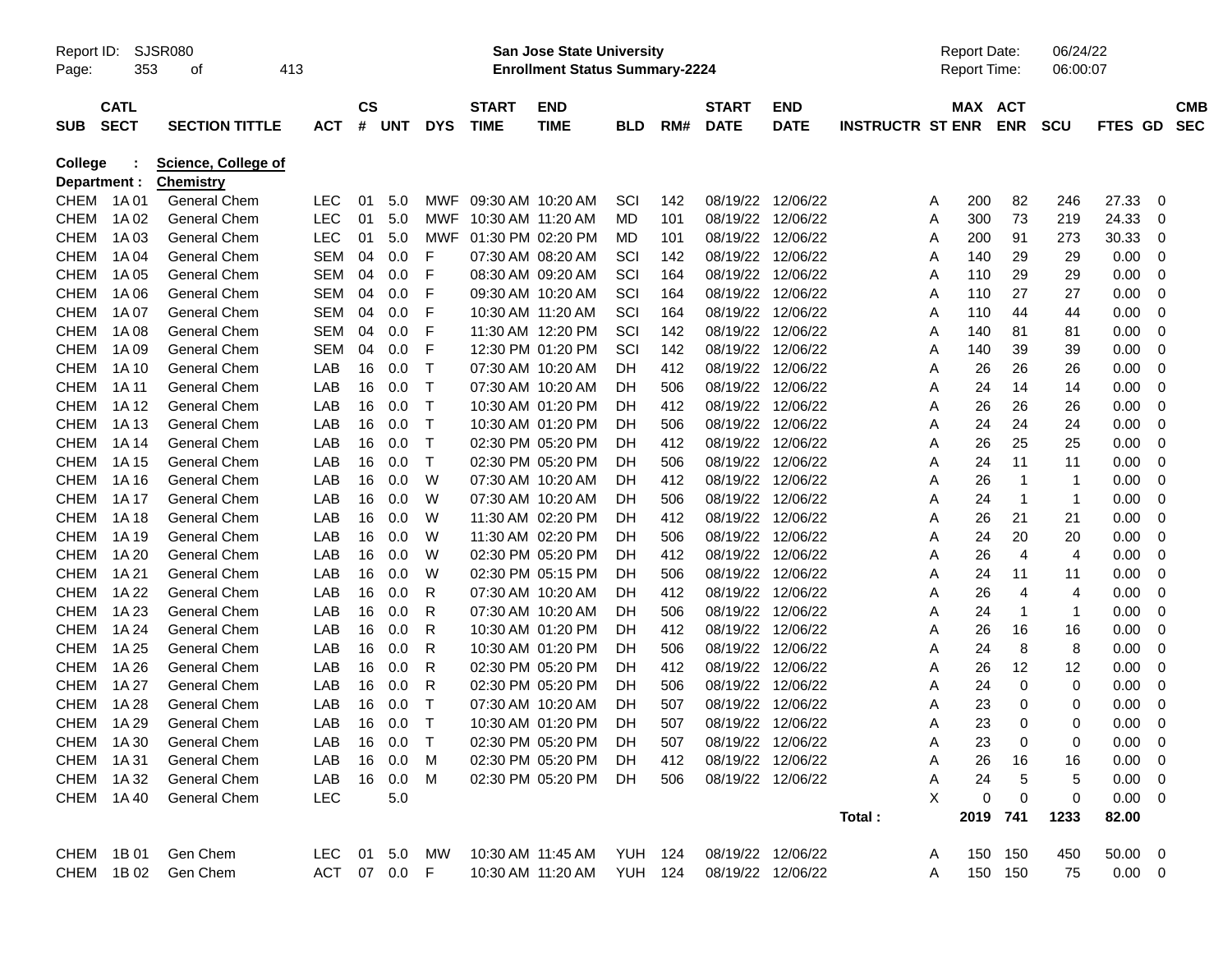| Report ID:<br>Page: | 354                        | SJSR080<br>413<br>оf  |            |                |             |            |                             | San Jose State University<br><b>Enrollment Status Summary-2224</b> |            |     |                             |                           |                         |   | <b>Report Date:</b><br>Report Time: |                | 06/24/22<br>06:00:07 |             |                          |            |
|---------------------|----------------------------|-----------------------|------------|----------------|-------------|------------|-----------------------------|--------------------------------------------------------------------|------------|-----|-----------------------------|---------------------------|-------------------------|---|-------------------------------------|----------------|----------------------|-------------|--------------------------|------------|
| <b>SUB</b>          | <b>CATL</b><br><b>SECT</b> | <b>SECTION TITTLE</b> | <b>ACT</b> | <b>CS</b><br># | <b>UNT</b>  | <b>DYS</b> | <b>START</b><br><b>TIME</b> | <b>END</b><br><b>TIME</b>                                          | <b>BLD</b> | RM# | <b>START</b><br><b>DATE</b> | <b>END</b><br><b>DATE</b> | <b>INSTRUCTR ST ENR</b> |   | MAX ACT                             | <b>ENR</b>     | <b>SCU</b>           | FTES GD SEC |                          | <b>CMB</b> |
| <b>CHEM</b>         | 1B 03                      | Gen Chem              | LAB        | 16             | 0.0         | Т          | 07:30 AM 11:45 AM           |                                                                    | DH         | 509 |                             | 08/19/22 12/06/22         |                         | A | 22                                  | 15             | 23                   | 0.00        | - 0                      |            |
| <b>CHEM</b>         | 1B 04                      | Gen Chem              | LAB        | 16             | 0.0         | $\top$     |                             | 01:00 PM 05:15 PM                                                  | DH         | 509 |                             | 08/19/22 12/06/22         |                         | Α | 22                                  | 21             | 32                   | 0.00        | 0                        |            |
| <b>CHEM</b>         | 1B 05                      | Gen Chem              | LAB        | 16             | 0.0         | W          |                             | 12:00 PM 04:15 PM                                                  | DH         | 509 |                             | 08/19/22 12/06/22         |                         | Α | 22                                  | 23             | 35                   | 0.00        | 0                        |            |
| <b>CHEM</b>         | 1B 06                      | Gen Chem              | LAB        | 16             | 0.0         | R          |                             | 07:30 AM 11:45 AM                                                  | DH         | 509 |                             | 08/19/22 12/06/22         |                         | A | 22                                  | 21             | 32                   | 0.00        | 0                        |            |
| <b>CHEM</b>         | 1B 07                      | Gen Chem              | LAB        | 16             | 0.0         | R          |                             | 01:00 PM 05:15 PM                                                  | DH         | 509 |                             | 08/19/22 12/06/22         |                         | A | 22                                  | 22             | 33                   | 0.00        | 0                        |            |
| <b>CHEM</b>         | 1B 08                      | Gen Chem              | LAB        | 16             | 0.0         | м          |                             | 12:00 PM 04:15 PM                                                  | DH         | 509 |                             | 08/19/22 12/06/22         |                         | A | 22                                  | 20             | 30                   | 0.00        | 0                        |            |
| <b>CHEM</b>         | 1B 09                      | Gen Chem              | LAB        | 16             | 0.0         | м          |                             | 04:00 PM 08:15 PM                                                  | DH         | 507 |                             | 08/19/22 12/06/22         |                         | A | 20                                  | 18             | 27                   | 0.00        | 0                        |            |
| CHEM                | 1B 10                      | Gen Chem              | LAB        | 16             | 0.0         | W          |                             | 04:00 PM 08:15 PM                                                  | DH         | 507 |                             | 08/19/22 12/06/22         |                         | А | 20                                  | 10             | 15                   | 0.00        | - 0                      |            |
|                     |                            |                       |            |                |             |            |                             |                                                                    |            |     |                             |                           | Total:                  |   | 472                                 | 450            | 750                  | 50.00       |                          |            |
| CHEM 801            |                            | Organic Chem          | <b>LEC</b> | 02             | 3.0         | MW         |                             | 09:00 AM 10:15 AM                                                  | SCI        | 164 |                             | 08/19/22 12/06/22         |                         | Α | 90                                  | 45             | 135                  | 9.00 0      |                          |            |
|                     |                            |                       |            |                |             |            |                             |                                                                    |            |     |                             |                           | Total:                  |   | 90                                  | 45             | 135                  | 9.00        |                          |            |
| CHEM                | 901                        | Organic Chem Lab      | LAB        | 16             | 1.0         | R          |                             | 02:30 PM 05:20 PM                                                  | SCI        | 154 |                             | 08/19/22 12/06/22         |                         | A | 17                                  | 17             | 17                   | 1.13        | $\overline{\phantom{0}}$ |            |
| <b>CHEM</b>         | 902                        | Organic Chem Lab      | LAB        | 16             | 1.0         | F          |                             | 09:30 AM 12:20 PM                                                  | SCI        | 154 |                             | 08/19/22 12/06/22         |                         | A | 17                                  | 17             | 17                   | 1.13        | $\overline{\mathbf{0}}$  |            |
| CHEM                | 903                        | Organic Chem Lab      | LAB        | 16             | 1.0         | F          |                             | 01:00 PM 03:50 PM                                                  | SCI        | 154 |                             | 08/19/22 12/06/22         |                         | А | 17                                  | 17             | 17                   | 1.13        | $\overline{\mathbf{0}}$  |            |
|                     |                            |                       |            |                |             |            |                             |                                                                    |            |     |                             |                           | Total:                  |   | 51                                  | 51             | 51                   | 3.40        |                          |            |
|                     | CHEM 30A 01                | Intro Chem            | <b>LEC</b> | 01             | 3.0         | MW         |                             | 04:30 PM 05:20 PM                                                  | MD         | 101 |                             | 08/19/22 12/06/22         |                         | A | 320                                 | 177            | 354                  | 35.40       | - 0                      |            |
|                     | CHEM 30A 02                | Intro Chem            | LAB        | 16             | 0.0         | т          |                             | 07:30 AM 10:20 AM                                                  | DН         | 601 |                             | 08/19/22 12/06/22         |                         | A | 28                                  | 8              | 8                    | 0.00        | 0                        |            |
|                     | CHEM 30A 03                | Intro Chem            | LAB        | 16             | 0.0         | т          |                             | 10:30 AM 01:20 PM                                                  | DH         | 601 |                             | 08/19/22 12/06/22         |                         | Α | 28                                  | 28             | 28                   | 0.00        | 0                        |            |
|                     | CHEM 30A 04                | Intro Chem            | LAB        | 16             | 0.0         | $\top$     |                             | 01:30 PM 04:20 PM                                                  | DН         | 601 |                             | 08/19/22 12/06/22         |                         | Α | 28                                  | 26             | 26                   | 0.00        | 0                        |            |
|                     | CHEM 30A 05                | Intro Chem            | LAB        | 16             | 0.0         | W          |                             | 07:30 AM 10:20 AM                                                  | DH         | 601 |                             | 08/19/22 12/06/22         |                         | Α | 28                                  | 3              | 3                    | 0.00        | 0                        |            |
|                     | CHEM 30A 06                | Intro Chem            | LAB        | 16             | 0.0         | W          |                             | 10:30 AM 01:20 PM                                                  | DH         | 601 |                             | 08/19/22 12/06/22         |                         | Α | 28                                  | 28             | 28                   | 0.00        | 0                        |            |
|                     | CHEM 30A 07                | Intro Chem            | LAB        | 16             | 0.0         | W          |                             | 01:30 PM 04:20 PM                                                  | DН         | 601 |                             | 08/19/22 12/06/22         |                         | Α | 28                                  | 19             | 19                   | 0.00        | 0                        |            |
|                     | CHEM 30A 08                | Intro Chem            | LAB        | 16             | 0.0         | R          |                             | 07:30 AM 10:20 AM                                                  | DH         | 601 |                             | 08/19/22 12/06/22         |                         | Α | 28                                  | 0              | 0                    | 0.00        | 0                        |            |
|                     | CHEM 30A 09                | Intro Chem            | LAB        | 16             | 0.0         | R          |                             | 10:30 AM 01:20 PM                                                  | DH         | 601 |                             | 08/19/22 12/06/22         |                         | Α | 28                                  | 5              | 5                    | 0.00        | 0                        |            |
|                     | CHEM 30A 10                | Intro Chem            | LAB        | 16             | 0.0         | R          |                             | 01:30 PM 04:20 PM                                                  | DH         | 601 |                             | 08/19/22 12/06/22         |                         | Α | 28                                  | 26             | 26                   | 0.00        | 0                        |            |
|                     | CHEM 30A 11                | Intro Chem            | LAB        | 16             | 0.0         | F          |                             | 07:30 AM 10:20 AM                                                  | DH         | 601 |                             | 08/19/22 12/06/22         |                         | Α | 28                                  | $\overline{c}$ | $\overline{2}$       | 0.00        | 0                        |            |
| CHEM                | 30A 12                     | Intro Chem            | LAB        | 16             | 0.0         | F          |                             | 10:30 AM 01:20 PM                                                  | DH         | 601 |                             | 08/19/22 12/06/22         |                         | A | 28                                  | 10             | 10                   | 0.00        | 0                        |            |
|                     | CHEM 30A 13                | Intro Chem            | LAB        | 16             | 0.0         | M          |                             | 01:30 PM 04:20 PM                                                  | DH         | 601 |                             | 08/19/22 12/06/22         |                         | A | 28                                  | 22             | 22                   | 0.00        | 0                        |            |
|                     |                            |                       |            |                |             |            |                             |                                                                    |            |     |                             |                           | Total:                  |   |                                     | 656 354        | 531                  | 35.40       |                          |            |
| CHEM 55 01          |                            | <b>Quant Analy</b>    | LEC.       |                | 01 2.0      | TR         |                             | 09:00 AM 09:50 AM                                                  | DH         | 351 |                             | 08/19/22 12/06/22         |                         | A | 60                                  | 31             | 62                   | 4.13 0      |                          |            |
| CHEM 55 02          |                            | <b>Quant Analy</b>    | <b>LEC</b> |                | 01 2.0      | F.         |                             | 01:00 PM 02:40 PM                                                  | <b>DH</b>  | 135 |                             | 08/19/22 12/06/22         |                         | A | 60                                  | 39             | 78                   | $5.20 \ 0$  |                          |            |
|                     |                            |                       |            |                |             |            |                             |                                                                    |            |     |                             |                           | Total:                  |   | 120                                 | 70             | 140                  | 9.33        |                          |            |
|                     | CHEM 55L 01                | Quantitative Analysi  | LAB        |                | 16 2.0      | МW         |                             | 10:30 AM 01:20 PM                                                  | DH         | 413 |                             | 08/19/22 12/06/22         |                         | A | 22                                  | 20             | 40                   | $2.67$ 0    |                          |            |
|                     | CHEM 55L02                 | Quantitative Analysi  | LAB        |                | 16  2.0  MW |            |                             | 02:30 PM 05:20 PM                                                  | DH         | 413 |                             | 08/19/22 12/06/22         |                         | Α | 22                                  | 14             | 28                   | $1.87 \t 0$ |                          |            |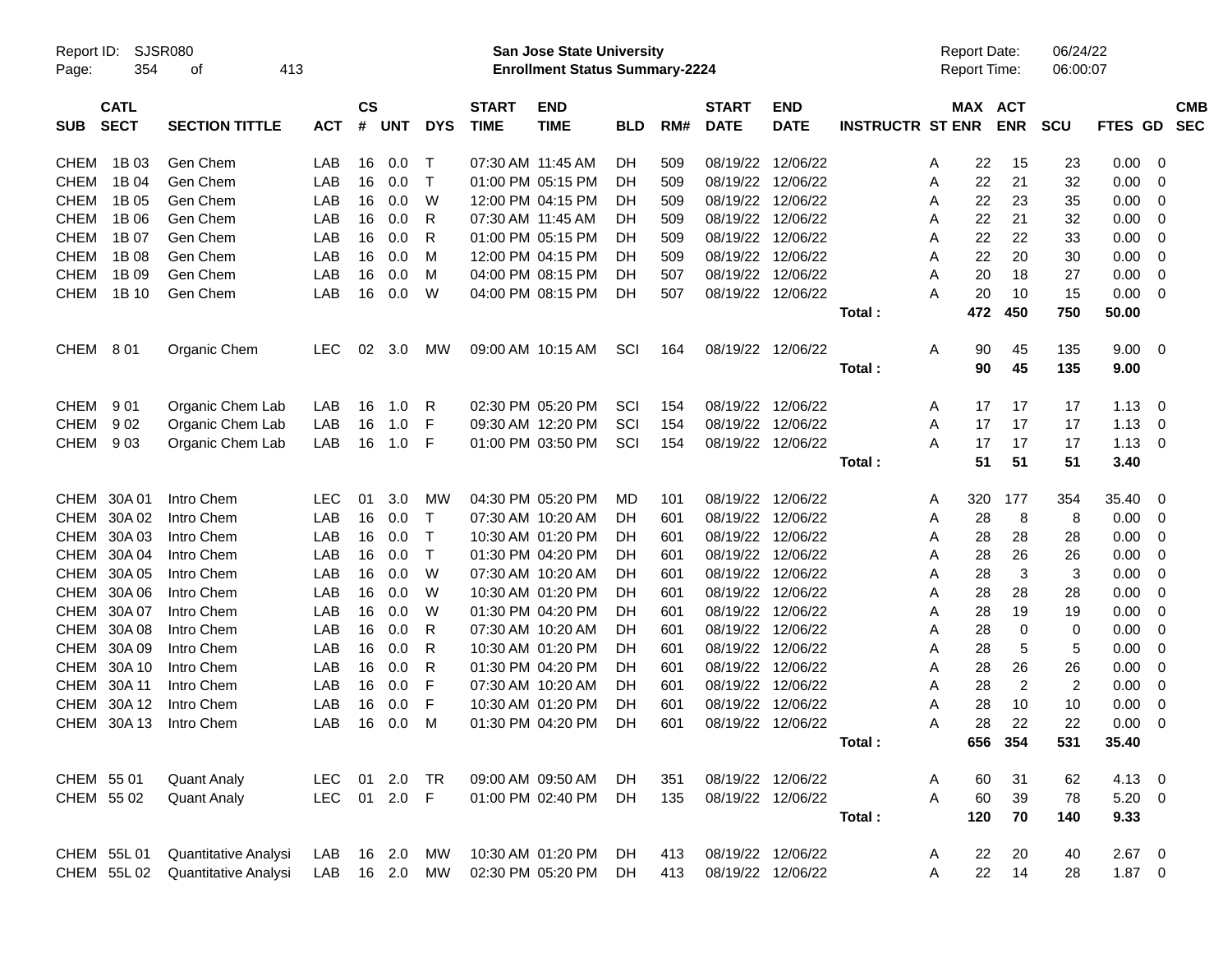| Page: | Report ID:<br>355          | SJSR080<br>413<br>οf                                                                                                                                              |                                        |                            |                                 |                                                 |                             | San Jose State University<br><b>Enrollment Status Summary-2224</b>                                    |                                 |                                 |                                             |                                                                                                       |                         | <b>Report Date:</b><br><b>Report Time:</b>                |                                                  | 06/24/22<br>06:00:07              |                                               |                                                                                                                                     |
|-------|----------------------------|-------------------------------------------------------------------------------------------------------------------------------------------------------------------|----------------------------------------|----------------------------|---------------------------------|-------------------------------------------------|-----------------------------|-------------------------------------------------------------------------------------------------------|---------------------------------|---------------------------------|---------------------------------------------|-------------------------------------------------------------------------------------------------------|-------------------------|-----------------------------------------------------------|--------------------------------------------------|-----------------------------------|-----------------------------------------------|-------------------------------------------------------------------------------------------------------------------------------------|
| SUB   | <b>CATL</b><br><b>SECT</b> | <b>SECTION TITTLE</b>                                                                                                                                             | <b>ACT</b>                             | <b>CS</b><br>#             | <b>UNT</b>                      | <b>DYS</b>                                      | <b>START</b><br><b>TIME</b> | <b>END</b><br><b>TIME</b>                                                                             | <b>BLD</b>                      | RM#                             | <b>START</b><br><b>DATE</b>                 | <b>END</b><br><b>DATE</b>                                                                             | <b>INSTRUCTR ST ENR</b> | MAX ACT                                                   | <b>ENR</b>                                       | <b>SCU</b>                        | FTES GD SEC                                   | <b>CMB</b>                                                                                                                          |
|       | CHEM 55L03                 | Quantitative Analysi                                                                                                                                              | LAB                                    |                            | 16 2.0                          | TR                                              |                             | 10:30 AM 01:20 PM                                                                                     | DH.                             | 413                             |                                             | 08/19/22 12/06/22                                                                                     | Total:                  | 22<br>Α<br>66                                             | 21<br>55                                         | 42<br>110                         | 2.80 0<br>7.33                                |                                                                                                                                     |
|       |                            | CHEM 100W 01 Writing Wkshp Chem SEM<br>CHEM 100W 02 Writing Wkshp Chem SEM 05 3.0                                                                                 |                                        | 05                         | 3.0                             | F<br>TR                                         |                             | 10:00 AM 12:30 PM<br>08:00 AM 09:15 AM                                                                | ON<br>DH                        | <b>LINE</b><br>503              | 08/19/22                                    | 12/06/22 G Muller<br>08/19/22 12/06/22                                                                | Total:                  | 23<br>A<br>23<br>Α<br>46                                  | 20<br>5<br>25                                    | 60<br>15<br>75                    | 4.00<br>$1.00 \t 0$<br>5.00                   | $\overline{\mathbf{0}}$                                                                                                             |
|       | CHEM 101 01<br>CHEM 101 02 | Chem and Computer<br>Chem and Computer                                                                                                                            | SEM<br>ACT 07 0.0                      | 04                         | 3.0                             | TR<br><b>TR</b>                                 |                             | 10:30 AM 11:20 AM<br>09:30 AM 10:20 AM                                                                | <b>ON</b><br><b>ON</b>          | <b>LINE</b>                     | 08/19/22 12/06/22<br>LINE 08/19/22 12/06/22 |                                                                                                       | Total :                 | 24<br>A<br>24<br>Α<br>48                                  | 19<br>19<br>38                                   | 38<br>19<br>57                    | 3.85<br>$0.00$ 1<br>3.85                      | $\overline{\phantom{1}}$                                                                                                            |
|       | CHEM 112A 01               | <b>Organic Chem</b><br>CHEM 112A 02 Organic Chem                                                                                                                  | <b>LEC</b><br><b>LEC</b>               | 02                         | 3.0<br>3.0                      | <b>TR</b>                                       |                             | 09:00 AM 10:15 AM                                                                                     | SCI                             | 142                             |                                             | 08/19/22 12/06/22                                                                                     | Total:                  | 150<br>A<br>X<br>0<br>150                                 | 118<br>$\mathbf 0$<br>118                        | 354<br>0<br>354                   | 23.60<br>$0.00 \t 0$<br>23.60                 | $\overline{\mathbf{0}}$                                                                                                             |
|       |                            | CHEM 112B 01 Organic Chem                                                                                                                                         | LEC.                                   |                            | 02 3.0                          | TR                                              |                             | 09:00 AM 10:15 AM                                                                                     | MD                              | 101                             |                                             | 08/19/22 12/06/22                                                                                     | Total:                  | 115<br>A                                                  | 101<br>115 101                                   | 303<br>303                        | $20.20 \t 0$<br>20.20                         |                                                                                                                                     |
|       |                            | CHEM 113A 01 Organic Chem Lab<br>CHEM 113A 02 Organic Chem Lab<br>CHEM 113A 03 Organic Chem Lab<br>CHEM 113A 04 Organic Chem Lab<br>CHEM 113A 05 Organic Chem Lab | LAB<br>LAB<br>LAB<br>LAB<br>LAB        | 16<br>16<br>16<br>16<br>16 | 2.0<br>2.0<br>2.0<br>2.0<br>2.0 | МW<br><b>MW</b><br><b>TR</b><br><b>TR</b><br>-F |                             | 10:30 AM 01:20 PM<br>02:30 PM 05:20 PM<br>10:30 AM 01:20 PM<br>02:30 PM 05:20 PM<br>09:00 AM 02:40 PM | SCI<br>SCI<br>SCI<br>SCI<br>SCI | 154<br>154<br>154<br>139<br>139 |                                             | 08/19/22 12/06/22<br>08/19/22 12/06/22<br>08/19/22 12/06/22<br>08/19/22 12/06/22<br>08/19/22 12/06/22 | Total:                  | 15<br>A<br>15<br>A<br>15<br>A<br>Α<br>15<br>15<br>Α<br>75 | 15<br>15<br>16<br>15<br>15<br>76                 | 30<br>30<br>32<br>30<br>30<br>152 | 2.00<br>2.00<br>2.13<br>2.00<br>2.00<br>10.13 | $\overline{\mathbf{0}}$<br>$\overline{\mathbf{0}}$<br>$\overline{\mathbf{0}}$<br>$\overline{\mathbf{0}}$<br>$\overline{\mathbf{0}}$ |
|       |                            | CHEM 113B 01 Organic Chem Lab<br>CHEM 113B 02 Organic Chem Lab<br>CHEM 113B 03 Organic Chem Lab<br>CHEM 113B 04 Organic Chem Lab                                  | <b>SEM</b><br>LAB<br><b>SEM</b><br>LAB | 05<br>16<br>05<br>16       | 3.0<br>0.0<br>3.0<br>0.0        | W<br>MW<br>R<br><b>TR</b>                       |                             | 01:30 PM 02:20 PM<br>10:30 AM 01:20 PM<br>01:30 PM 02:20 PM<br>10:30 AM 01:20 PM                      | SCI<br>SCI<br>SCI<br>SCI        | 139<br>139<br>139<br>139        | 08/19/22 12/06/22                           | 08/19/22 12/06/22<br>08/19/22 12/06/22<br>08/19/22 12/06/22                                           | Total:                  | 10<br>A<br>10<br>A<br>A<br>10<br>Α<br>10<br>40            | 5<br>5<br>$\overline{7}$<br>$\overline{7}$<br>24 | 5<br>10<br>7<br>14<br>36          | 1.00<br>0.00<br>1.40<br>0.00<br>2.40          | $\overline{\mathbf{0}}$<br>$\overline{\mathbf{0}}$<br>$\overline{\mathbf{0}}$<br>$\overline{\mathbf{0}}$                            |
|       |                            | CHEM 114 01 Adv Org Chem Lab SEM 05 3.0 W 01:30 PM 02:20 PM SCI 139<br>CHEM 114 02 Adv Org Chem Lab LAB 16 0.0 MW 02:30 PM 05:20 PM SCI 139                       |                                        |                            |                                 |                                                 |                             |                                                                                                       |                                 |                                 | 08/19/22 12/06/22                           | 08/19/22 12/06/22                                                                                     | Total:                  | Α<br>5<br>Α<br>10                                         | 5 <sub>5</sub><br>5<br>$\sqrt{5}$<br>10          | 5<br>10<br>15                     | $1.00 \t 0$<br>$0.00 \t 0$<br>1.00            |                                                                                                                                     |
|       |                            | CHEM 120S 80 Chem Safety                                                                                                                                          | LEC 02 1.0 TBA                         |                            |                                 |                                                 |                             |                                                                                                       | ON.                             |                                 | LINE 08/19/22 12/06/22                      |                                                                                                       | Total:                  | A                                                         | 225 107<br>225 107                               | 107<br>107                        | $7.13 \quad 0$<br>7.13                        |                                                                                                                                     |
|       | CHEM 130A 01 Biochem       |                                                                                                                                                                   |                                        |                            |                                 |                                                 |                             | LEC 04 4.0 MW 10:00 AM 11:40 AM DH 135 08/19/22 12/06/22                                              |                                 |                                 |                                             |                                                                                                       |                         | 75<br>A                                                   | 50                                               | 200                               | 13.33 0                                       |                                                                                                                                     |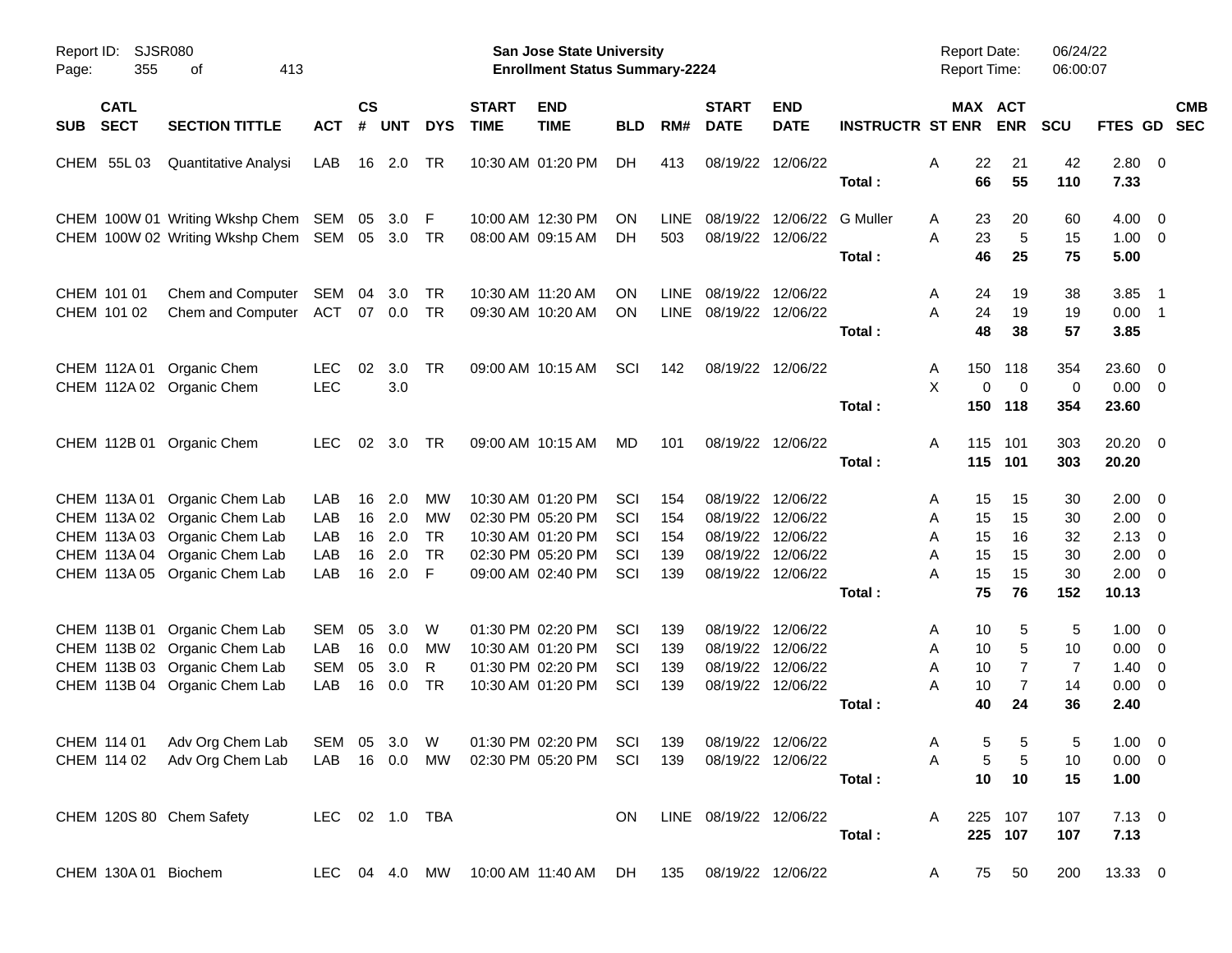| Report ID:<br>Page:                      | SJSR080<br>356 | 413<br>οf                        |               |                |            |              |                             | <b>San Jose State University</b><br><b>Enrollment Status Summary-2224</b> |            |     |                             |                           |                         | <b>Report Date:</b><br><b>Report Time:</b> |                | 06/24/22<br>06:00:07 |                     |            |  |
|------------------------------------------|----------------|----------------------------------|---------------|----------------|------------|--------------|-----------------------------|---------------------------------------------------------------------------|------------|-----|-----------------------------|---------------------------|-------------------------|--------------------------------------------|----------------|----------------------|---------------------|------------|--|
| <b>CATL</b><br><b>SECT</b><br><b>SUB</b> |                | <b>SECTION TITTLE</b>            | <b>ACT</b>    | <b>CS</b><br># | <b>UNT</b> | <b>DYS</b>   | <b>START</b><br><b>TIME</b> | <b>END</b><br><b>TIME</b>                                                 | <b>BLD</b> | RM# | <b>START</b><br><b>DATE</b> | <b>END</b><br><b>DATE</b> | <b>INSTRUCTR ST ENR</b> | MAX ACT                                    | <b>ENR</b>     | <b>SCU</b>           | FTES GD SEC         | <b>CMB</b> |  |
|                                          |                |                                  |               |                |            |              |                             |                                                                           |            |     |                             |                           | Total:                  | 75                                         | 50             | 200                  | 13.33               |            |  |
|                                          |                | CHEM 130C 01 Biochemistry        | <b>LEC</b>    |                | 3.0        |              |                             |                                                                           |            |     |                             |                           |                         | 0<br>Х                                     | 0              | 0                    | $0.00 \t 0$         |            |  |
|                                          |                | CHEM 130C 02 Biochemistry        | <b>LEC</b>    | 02             | 3.0        | TR           |                             | 09:00 AM 10:15 AM                                                         | DMH 227    |     | 08/19/22 12/06/22           |                           |                         | 65<br>A                                    | 33             | 99                   | $6.60$ 0            |            |  |
|                                          |                |                                  |               |                |            |              |                             |                                                                           |            |     |                             |                           | Total:                  | 65                                         | 33             | 99                   | 6.60                |            |  |
| CHEM 131A 01                             |                | Biochem Lab                      | LAB           | 16             | 2.0        | TR           |                             | 03:00 PM 05:50 PM                                                         | DH.        | 609 | 08/19/22 12/06/22           |                           |                         | Α<br>1                                     | 11             | 22                   | $1.47 \quad 0$      |            |  |
|                                          |                | CHEM 131A 02 Biochem Lab         | LAB           |                | 2.0        |              |                             |                                                                           |            |     |                             |                           |                         | X<br>0                                     | $\mathbf 0$    | 0                    | $0.00 \t 0$         |            |  |
|                                          |                |                                  |               |                |            |              |                             |                                                                           |            |     |                             |                           | Total:                  | $\blacktriangleleft$                       | 11             | 22                   | 1.47                |            |  |
|                                          |                | CHEM 131B 01 Biochemistry Lab II | SEM           | 05             | 3.0        | F            |                             | 01:30 PM 02:20 PM                                                         | DН         | 609 | 08/19/22 12/06/22           |                           |                         | A<br>-1                                    | 23             | 23                   | $4.60 \quad 0$      |            |  |
|                                          |                | CHEM 131B 02 Biochemistry Lab II | LAB           | 16             | 0.0        | WF           |                             | 02:30 PM 05:20 PM                                                         | DН         | 609 | 08/19/22 12/06/22           |                           |                         | A<br>$\mathbf{1}$                          | 23             | 46                   | $0.00 \t 0$         |            |  |
|                                          |                |                                  |               |                |            |              |                             |                                                                           |            |     |                             |                           | Total:                  | $\mathbf{2}$                               | 46             | 69                   | 4.60                |            |  |
| CHEM 132 01                              |                | Intro Biochem                    | LEC.          |                | 02 4.0     | МW           |                             | 07:30 AM 09:10 AM                                                         | <b>SH</b>  | 100 | 08/19/22 12/06/22           |                           |                         | 115<br>Α                                   | 87             | 348                  | 23.53 5             |            |  |
|                                          |                |                                  |               |                |            |              |                             |                                                                           |            |     |                             |                           | Total:                  | 115                                        | 87             | 348                  | 23.53               |            |  |
| CHEM 132L 01                             |                | Intro Biochem Lab                | LAB           | 16             | 1.0 F      |              |                             | 09:00 AM 11:50 AM                                                         | DH         | 611 | 08/19/22 12/06/22           |                           |                         | 20<br>Α                                    | 19             | 19                   | $1.37\ 6$           |            |  |
|                                          |                |                                  |               |                |            |              |                             |                                                                           |            |     |                             |                           | Total:                  | 20                                         | 19             | 19                   | 1.37                |            |  |
|                                          |                |                                  |               |                |            |              |                             |                                                                           |            |     |                             |                           |                         |                                            |                |                      |                     |            |  |
| CHEM 135 01                              |                | Gen Biochemistry                 | LEC.          |                | 02 4.0     | МW           |                             | 04:30 PM 06:10 PM                                                         | SCI        | 164 | 08/19/22 12/06/22           |                           | Total:                  | 110<br>Α<br>110                            | 83<br>83       | 332<br>332           | 22.27 2<br>22.27    |            |  |
|                                          |                |                                  |               |                |            |              |                             |                                                                           |            |     |                             |                           |                         |                                            |                |                      |                     |            |  |
| CHEM 145 01                              |                | Inorganic Chem                   | LEC.          | 04             | -3.0       |              | MWF 09:00 AM 09:50 AM       |                                                                           | DН         | 351 | 08/19/22 12/06/22           |                           |                         | 45<br>Α                                    | 39             | 117                  | 7.80 0              |            |  |
|                                          |                |                                  |               |                |            |              |                             |                                                                           |            |     |                             |                           | Total:                  | 45                                         | 39             | 117                  | 7.80                |            |  |
| CHEM 155 01                              |                | <b>Instrumentl Analysis</b>      | SEM           | 04             | 4.0        | МW           |                             | 06:00 PM 07:15 PM                                                         | DН         | 351 | 08/19/22                    | 12/06/22                  |                         | 24<br>A                                    | 7              | 21                   | $1.87 \t 0$         |            |  |
| CHEM 155 02                              |                | <b>Instrumentl Analysis</b>      | LAB           | 16             | 0.0        | $\mathsf{T}$ |                             | 09:00 AM 11:50 AM                                                         | DH         | 010 | 08/19/22 12/06/22           |                           |                         | 12<br>Α                                    | 6              | 6                    | $0.00 \t 0$         |            |  |
| CHEM 155 03                              |                | <b>Instrumentl Analysis</b>      | LAB           |                | 0.0        |              |                             |                                                                           |            |     |                             |                           |                         | X<br>0                                     | 0              | 0                    | $0.00 \t 0$         |            |  |
| CHEM 155 04                              |                | <b>Instrumentl Analysis</b>      | LAB           | 16             | 0.0        | W            |                             | 09:00 AM 11:50 AM                                                         | DН         | 010 | 08/19/22 12/06/22           |                           | Total:                  | 12<br>Α<br>48                              | 1<br>14        | $\mathbf 1$<br>28    | $0.00 \t 0$<br>1.87 |            |  |
|                                          |                |                                  |               |                |            |              |                             |                                                                           |            |     |                             |                           |                         |                                            |                |                      |                     |            |  |
|                                          |                | CHEM 159 01 Adv Analyt Chem      | SEM 04 1.0 F  |                |            |              |                             | 10:00 AM 10:50 AM DH                                                      |            | 515 | 08/19/22 12/06/22           |                           |                         | A<br>24                                    | $\overline{2}$ | 2                    | $0.13 \ 0$          |            |  |
|                                          |                |                                  |               |                |            |              |                             |                                                                           |            |     |                             |                           | Total:                  | 24                                         | $\mathbf{2}$   | $\mathbf{2}$         | 0.13                |            |  |
|                                          |                | CHEM 160 01 Phys Chem            | SEM 04 4.0 TR |                |            |              |                             | 12:00 PM 01:15 PM DH                                                      |            | 250 | 08/19/22 12/06/22           |                           |                         | Α<br>50                                    | 22             | 88                   | 5.87 0              |            |  |
|                                          |                |                                  |               |                |            |              |                             |                                                                           |            |     |                             |                           | Total:                  | 50                                         | ${\bf 22}$     | 88                   | 5.87                |            |  |
|                                          |                | CHEM 161A 01 Phys Chem           | SEM 04 3.0 TR |                |            |              |                             | 12:00 PM 01:15 PM DH                                                      |            | 415 | 08/19/22 12/06/22           |                           |                         | 48                                         | 33             | 99                   | $6.60 \t 0$         |            |  |
|                                          |                |                                  |               |                |            |              |                             |                                                                           |            |     |                             |                           |                         | A                                          |                |                      |                     |            |  |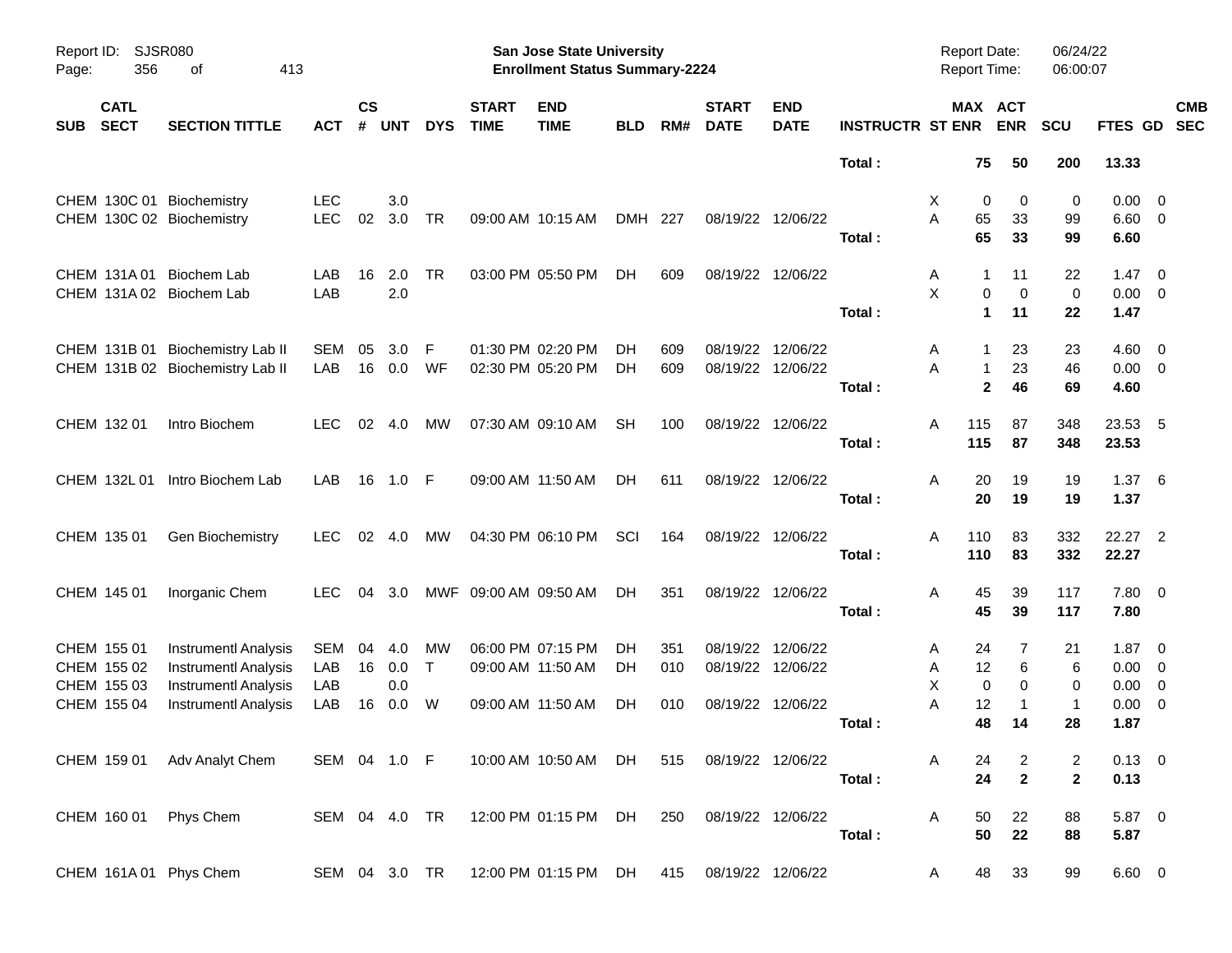| Report ID:<br>357<br>Page:               | SJSR080<br>413<br>οf     |            |                    |            |            |                             | San Jose State University<br><b>Enrollment Status Summary-2224</b> |            |     |                             |                            |                                 | <b>Report Date:</b><br><b>Report Time:</b> |        |                       | 06/24/22<br>06:00:07 |                    |                          |            |
|------------------------------------------|--------------------------|------------|--------------------|------------|------------|-----------------------------|--------------------------------------------------------------------|------------|-----|-----------------------------|----------------------------|---------------------------------|--------------------------------------------|--------|-----------------------|----------------------|--------------------|--------------------------|------------|
| <b>CATL</b><br><b>SECT</b><br><b>SUB</b> | <b>SECTION TITTLE</b>    | <b>ACT</b> | $\mathsf{cs}$<br># | <b>UNT</b> | <b>DYS</b> | <b>START</b><br><b>TIME</b> | <b>END</b><br><b>TIME</b>                                          | <b>BLD</b> | RM# | <b>START</b><br><b>DATE</b> | <b>END</b><br><b>DATE</b>  | <b>INSTRUCTR ST ENR</b>         |                                            |        | MAX ACT<br><b>ENR</b> | <b>SCU</b>           | FTES GD SEC        |                          | <b>CMB</b> |
|                                          |                          |            |                    |            |            |                             |                                                                    |            |     |                             |                            | Total:                          |                                            | 48     | 33                    | 99                   | 6.60               |                          |            |
| CHEM 162L 01                             | Phys Chem Lab            | LAB        |                    | 16 2.0     | TR         | 02:30 PM 05:20 PM           |                                                                    | DH.        | 010 |                             | 08/19/22 12/06/22          | Total:                          | A                                          | 6<br>6 | 6<br>6                | 12<br>12             | $0.80 \ 0$<br>0.80 |                          |            |
| CHEM 180 01                              | <b>Indiv Studies</b>     | <b>SUP</b> | 36                 | 1.0        | <b>TBA</b> |                             |                                                                    |            |     |                             | 08/19/22 12/06/22 N Wang   |                                 | A                                          | 12     | -1                    | 0                    | 0.07               | $\overline{\mathbf{0}}$  |            |
| CHEM 180 02                              | <b>Indiv Studies</b>     | <b>SUP</b> | 36                 | 4.0        | <b>TBA</b> |                             |                                                                    |            |     |                             | 08/19/22 12/06/22          |                                 | A                                          | 10     | 0                     | 0                    | 0.00               | - 0                      |            |
| CHEM 180 03                              | <b>Indiv Studies</b>     | <b>SUP</b> | 36                 | 1.0        | <b>TBA</b> |                             |                                                                    |            |     |                             |                            | 08/19/22 12/06/22 A Van WyngarA |                                            | 20     | 0                     | 0                    | 0.00               | - 0                      |            |
| CHEM 180 04                              | <b>Indiv Studies</b>     | <b>SUP</b> | 36                 | 1.0        | <b>TBA</b> |                             |                                                                    |            |     |                             | 08/19/22 12/06/22 R Okuda  |                                 | A                                          | 15     | 0                     | 0                    | 0.00               | - 0                      |            |
| CHEM 180 05                              | <b>Indiv Studies</b>     | <b>SUP</b> | 36                 | 1.0        | <b>TBA</b> |                             |                                                                    |            |     |                             |                            | 08/19/22 12/06/22 G Grazioli    | A                                          | 20     | 0                     | 0                    | 0.00               | 0                        |            |
| CHEM 180 06                              | <b>Indiv Studies</b>     | <b>SUP</b> | 36                 | 1.0        | <b>TBA</b> |                             |                                                                    |            |     |                             | 08/19/22 12/06/22 R Kelly  |                                 | A                                          | 10     | 0                     | 0                    | 0.00               | - 0                      |            |
| CHEM 180 07                              | <b>Indiv Studies</b>     | <b>SUP</b> | 36                 | 1.0        | <b>TBA</b> |                             |                                                                    |            |     |                             | 08/19/22 12/06/22 N Esker  |                                 | A                                          | 15     | 0                     | 0                    | 0.00               | - 0                      |            |
| CHEM 180 08                              | <b>Indiv Studies</b>     | <b>SUP</b> | 36                 | 1.0        | <b>TBA</b> |                             |                                                                    |            |     |                             |                            | 08/19/22 12/06/22 L Miller Con  | Α                                          | 12     | 0                     | 0                    | 0.00               | - 0                      |            |
| CHEM 180 09                              | <b>Indiv Studies</b>     | <b>SUP</b> | 36                 | 1.0        | <b>TBA</b> |                             |                                                                    |            |     |                             |                            | 08/19/22 12/06/22 M Radlauer    | A                                          | 15     | 0                     | 0                    | 0.00               | 0                        |            |
| CHEM 180 10                              | <b>Indiv Studies</b>     | <b>SUP</b> | 36                 | 1.0        | <b>TBA</b> |                             |                                                                    |            |     |                             |                            | 08/19/22 12/06/22 D Eggers      | A                                          | 10     | 0                     | 0                    | 0.00               | - 0                      |            |
| CHEM 180 11                              | <b>Indiv Studies</b>     | <b>SUP</b> | 36                 | 2.0        | <b>TBA</b> |                             |                                                                    |            |     |                             | 08/19/22 12/06/22 N Wang   |                                 | A                                          | 10     | 0                     | 0                    | 0.00               | - 0                      |            |
| CHEM 180 12                              | <b>Indiv Studies</b>     | <b>SUP</b> | 36                 | 1.0        | <b>TBA</b> |                             |                                                                    |            |     |                             | 08/19/22 12/06/22 P Dirlam |                                 | A                                          | 12     | 0                     | 0                    | 0.00               | 0                        |            |
| CHEM 180 13                              | <b>Indiv Studies</b>     | <b>SUP</b> | 36                 | 1.0        | <b>TBA</b> |                             |                                                                    |            |     |                             |                            | 08/19/22 12/06/22 A Rascon      | A                                          | 15     | 1                     | 0                    | 0.07               | - 0                      |            |
| CHEM 180 14                              | <b>Indiv Studies</b>     | <b>SUP</b> | 36                 | 1.0        | <b>TBA</b> |                             |                                                                    |            |     |                             | 08/19/22 12/06/22 B Lustig |                                 | A                                          | 10     | 0                     | 0                    | 0.00               | - 0                      |            |
| CHEM 180 15                              | <b>Indiv Studies</b>     | <b>SUP</b> | 36                 | 1.0        | <b>TBA</b> |                             |                                                                    |            |     |                             | 08/19/22 12/06/22 G Muller |                                 | A                                          | 12     | 0                     | 0                    | 0.00               | 0                        |            |
| CHEM 180 16                              | <b>Indiv Studies</b>     | <b>SUP</b> | 36                 | 2.0        | <b>TBA</b> |                             |                                                                    |            |     |                             | 08/19/22 12/06/22 P Dirlam |                                 | A                                          | 3      | 0                     | 0                    | 0.00               | - 0                      |            |
| CHEM 180 18                              | <b>Indiv Studies</b>     | <b>SUP</b> | 36                 | 3.0        | <b>TBA</b> |                             |                                                                    |            |     |                             | 08/19/22 12/06/22          |                                 | A                                          | 5      | 0                     | 0                    | 0.00               | - 0                      |            |
| CHEM 180 19                              | <b>Indiv Studies</b>     | <b>SUP</b> | 36                 | 1.0        | <b>TBA</b> |                             |                                                                    |            |     |                             | 08/19/22 12/06/22          |                                 | A                                          | 20     | 0                     | 0                    | 0.00               | 0                        |            |
| CHEM 180 20                              | <b>Indiv Studies</b>     | <b>SUP</b> | 36                 | 2.0        | <b>TBA</b> |                             |                                                                    |            |     |                             | 08/19/22 12/06/22          |                                 | Α                                          | 3      | 0                     | 0                    | 0.00               | 0                        |            |
| CHEM 180 21                              | <b>Indiv Studies</b>     | <b>SUP</b> | 36                 | 1.0        | <b>TBA</b> |                             |                                                                    |            |     |                             | 08/19/22 12/06/22          |                                 | A                                          | 5      | 0                     | 0                    | 0.00               | - 0                      |            |
| CHEM 180 22                              | <b>Indiv Studies</b>     | <b>SUP</b> | 36                 | 1.0        | <b>TBA</b> |                             |                                                                    |            |     |                             | 08/19/22 12/06/22          |                                 | A                                          | 12     | 0                     | 0                    | 0.00               | - 0                      |            |
| CHEM 180 23                              | <b>Indiv Studies</b>     | <b>SUP</b> | 36                 | 1.0        | <b>TBA</b> |                             |                                                                    |            |     |                             | 08/19/22 12/06/22          |                                 | A                                          | 20     | 0                     | 0                    | 0.00               | 0                        |            |
| CHEM 180 24                              | <b>Indiv Studies</b>     | <b>SUP</b> | 36                 | 1.0        | <b>TBA</b> |                             |                                                                    |            |     |                             | 08/19/22 12/06/22          |                                 | A                                          | 20     | 0                     | 0                    | 0.00               | - 0                      |            |
| CHEM 180 25                              | <b>Indiv Studies</b>     | <b>SUP</b> | 36                 | 1.0        | <b>TBA</b> |                             |                                                                    | <b>ON</b>  |     | LINE 08/19/22 12/06/22      |                            |                                 | A                                          | 15     | 0                     | 0                    | 0.00               | $\overline{0}$           |            |
| CHEM 180 26                              | <b>Indiv Studies</b>     | <b>SUP</b> | 36                 | 1.5        | <b>TBA</b> |                             |                                                                    |            |     |                             | 08/19/22 12/06/22          |                                 | A                                          | 5      | 0                     | 0                    | 0.00               | - 0                      |            |
|                                          |                          |            |                    |            |            |                             |                                                                    |            |     |                             |                            | Total:                          |                                            | 306    | $\mathbf 2$           | 0                    | 0.13               |                          |            |
| CHEM 184 01                              | <b>Directed Reading</b>  | <b>SUP</b> |                    | 36 1.0     | TBA        |                             |                                                                    |            |     |                             | 08/19/22 12/06/22 G Muller |                                 | Α                                          | 10     | 0                     | 0                    | 0.00               | $\overline{\phantom{0}}$ |            |
| CHEM 184 02                              | Directed Reading         | <b>SUP</b> |                    | 36 1.0     | <b>TBA</b> |                             |                                                                    |            |     |                             | 08/19/22 12/06/22          |                                 | A                                          | 16     | $\,0\,$               | 0                    | 0.00               | $\overline{\phantom{0}}$ |            |
|                                          |                          |            |                    |            |            |                             |                                                                    |            |     |                             |                            | Total:                          |                                            | 26     | 0                     | $\pmb{0}$            | 0.00               |                          |            |
| CHEM 191 01                              | <b>Undergrad Seminar</b> | SEM 05 0.5 |                    |            | $\top$     | 04:30 PM 05:45 PM           |                                                                    | DH         | 250 | 08/19/22 12/06/22           |                            |                                 | Α                                          | 20     |                       | 1                    | $0.03 \ 0$         |                          |            |
| CHEM 191 02                              | <b>Undergrad Seminar</b> | SEM 05 0.5 |                    |            | $\top$     | 03:30 PM 04:45 PM           |                                                                    | SCI        | 164 |                             | 08/19/22 12/06/22          |                                 | Α                                          | $20\,$ | $\pmb{0}$             | 0                    | $0.00 \t 0$        |                          |            |
|                                          |                          |            |                    |            |            |                             |                                                                    |            |     |                             |                            | Total:                          |                                            | 40     | 1                     | 1                    | 0.03               |                          |            |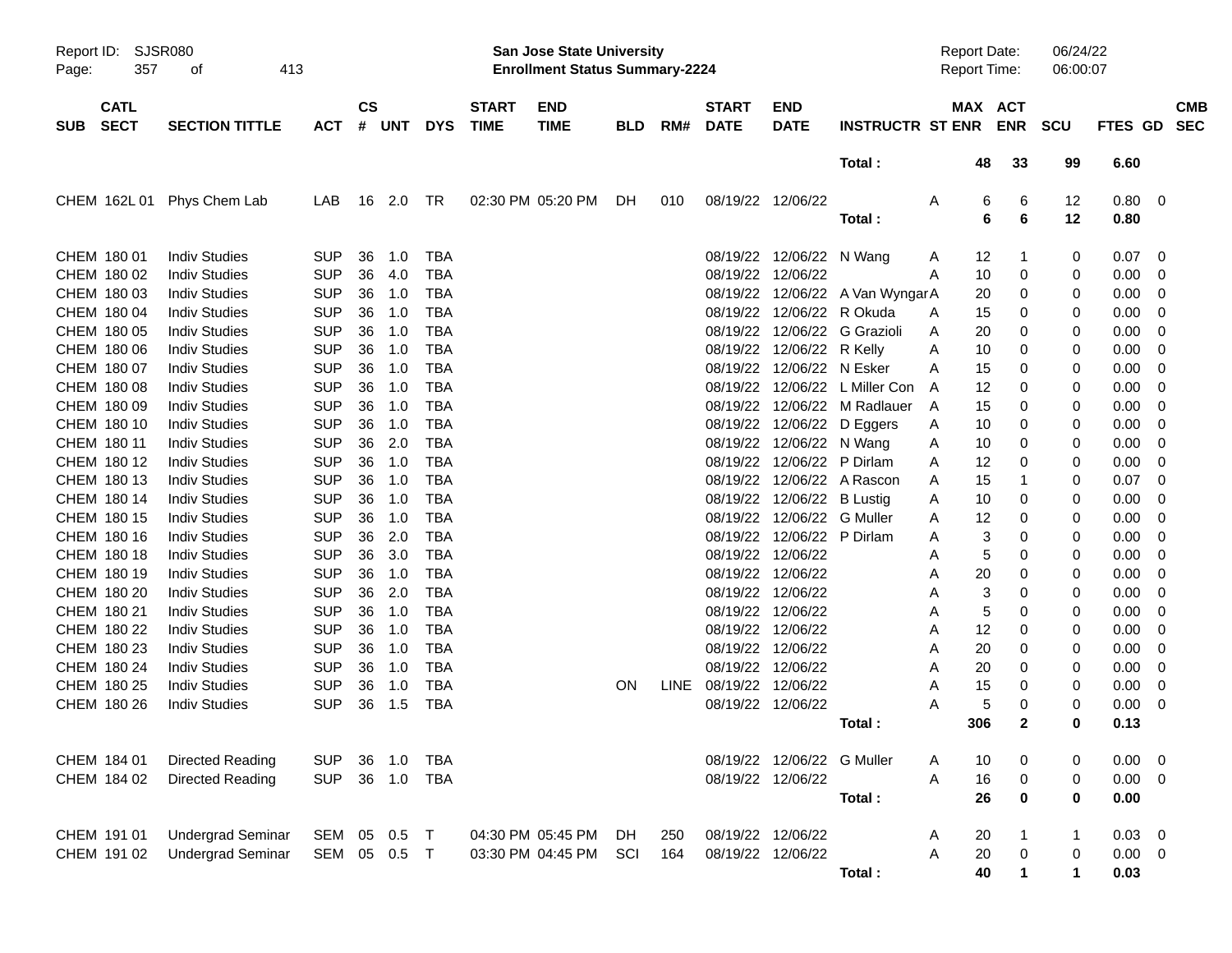| Report ID:<br>Page:                       | SJSR080<br>358<br>413<br>оf                                             |                                        |                    |                            |                                        |                             | <b>San Jose State University</b><br><b>Enrollment Status Summary-2224</b> |            |     |                             |                                                                    |                                                                    | <b>Report Date:</b><br><b>Report Time:</b> |                                                    | 06/24/22<br>06:00:07  |                                        |                           |
|-------------------------------------------|-------------------------------------------------------------------------|----------------------------------------|--------------------|----------------------------|----------------------------------------|-----------------------------|---------------------------------------------------------------------------|------------|-----|-----------------------------|--------------------------------------------------------------------|--------------------------------------------------------------------|--------------------------------------------|----------------------------------------------------|-----------------------|----------------------------------------|---------------------------|
| <b>CATL</b><br><b>SECT</b><br><b>SUB</b>  | <b>SECTION TITTLE</b>                                                   | <b>ACT</b>                             | $\mathsf{cs}$<br># | <b>UNT</b>                 | <b>DYS</b>                             | <b>START</b><br><b>TIME</b> | <b>END</b><br><b>TIME</b>                                                 | <b>BLD</b> | RM# | <b>START</b><br><b>DATE</b> | <b>END</b><br><b>DATE</b>                                          | <b>INSTRUCTR ST ENR</b>                                            |                                            | MAX ACT<br><b>ENR</b>                              | <b>SCU</b>            |                                        | <b>CMB</b><br>FTES GD SEC |
| CHEM 234 01                               | Enzymology                                                              | SEM 05 3.0                             |                    |                            | <b>MW</b>                              |                             | 03:30 PM 04:45 PM                                                         | SH         | 348 |                             | 08/19/22 12/06/22                                                  | Total:                                                             | 20<br>A<br>20                              | 2<br>$\mathbf{2}$                                  | 6<br>6                | $0.50$ 2<br>0.50                       |                           |
| CHEM 250 01                               | <b>Topics Analyt Chem</b>                                               | <b>SEM</b>                             |                    | 3.0                        |                                        |                             |                                                                           |            |     |                             |                                                                    | Total:                                                             | Χ                                          | 0<br>0<br>$\bf{0}$<br>0                            | 0<br>0                | $0.00 \ 0$<br>0.00                     |                           |
| CHEM 270 01<br>CHEM 270 02                | <b>Advanced Chemistry</b><br><b>Advanced Chemistry</b>                  | SEM<br>SEM 05 2.0 W                    | 05                 | 3.0                        |                                        |                             | 05:00 PM 06:40 PM                                                         | DH.        | 243 |                             | 08/19/22 12/06/22<br>08/19/22 12/06/22                             | <b>G</b> Muller<br>Total:                                          | X<br>А<br>20<br>20                         | 0<br>0<br>$\mathbf 1$<br>$\blacktriangleleft$      | 0<br>1<br>$\mathbf 1$ | $0.00 \t 0$<br>$0.17$ 1<br>0.17        |                           |
| CHEM 285 01<br>CHEM 285 02                | Seminar<br>Seminar                                                      | <b>SEM</b><br>SEM                      | 05                 | 0.5<br>0.5                 | $\top$                                 |                             | 03:30 PM 04:45 PM                                                         | SCI        | 164 |                             | 08/19/22 12/06/22                                                  | Total:                                                             | X<br>А<br>60<br>60                         | 0<br>0<br>6<br>6                                   | 0<br>3<br>3           | $0.00 \t 0$<br>$0.25\ 6$<br>0.25       |                           |
| CHEM 298 01<br>CHEM 298 02                | Research<br>Research                                                    | <b>SUP</b><br><b>SUP</b>               | 25<br>25           | 1.0<br>1.0                 | <b>TBA</b><br><b>TBA</b>               |                             |                                                                           |            |     |                             | 08/19/22 12/06/22 N Wang                                           | 08/19/22 12/06/22 A Rascon                                         | A<br>A                                     | 5<br>0<br>5<br>1                                   | 0<br>0                | $0.00 \t 0$<br>0.08                    | $\overline{\phantom{1}}$  |
| CHEM 298 03<br>CHEM 298 04<br>CHEM 298 05 | Research<br>Research<br>Research                                        | <b>SUP</b><br><b>SUP</b><br><b>SUP</b> | 25<br>25<br>25     | 1.0<br>1.0<br>1.0          | <b>TBA</b><br><b>TBA</b><br><b>TBA</b> |                             |                                                                           |            |     |                             | 08/19/22 12/06/22 B Lustig                                         | 08/19/22 12/06/22 L Miller Con<br>08/19/22 12/06/22 A Van WyngarA  | A<br>Α<br>10                               | 5<br>0<br>5<br>0<br>0                              | 0<br>0<br>0           | 0.00<br>0.00<br>0.00                   | - 0<br>- 0<br>- 0         |
| CHEM 298 07<br>CHEM 298 08<br>CHEM 298 09 | Research<br>Research<br>Research                                        | <b>SUP</b><br><b>SUP</b><br><b>SUP</b> | 25<br>25<br>25     | 6.0<br>1.0<br>1.0          | <b>TBA</b><br><b>TBA</b><br><b>TBA</b> |                             |                                                                           |            |     | 08/19/22                    | 08/19/22 12/06/22<br>12/06/22                                      | 08/19/22 12/06/22 M Radlauer<br>G Grazioli                         | A<br>A<br>10<br>Α                          | 5<br>0<br>5<br>0<br>0                              | 0<br>0<br>0           | 0.00<br>0.00<br>0.00                   | - 0<br>- 0<br>- 0         |
| CHEM 298 10<br>CHEM 298 11<br>CHEM 298 12 | Research<br>Research<br>Research                                        | <b>SUP</b><br><b>SUP</b><br><b>SUP</b> | 25<br>25<br>25     | 1.0<br>1.0<br>1.0          | <b>TBA</b><br><b>TBA</b><br><b>TBA</b> |                             |                                                                           |            |     | 08/19/22<br>08/19/22        | 12/06/22 G Muller<br>08/19/22 12/06/22<br>12/06/22 P Dirlam        |                                                                    | Α<br>A<br>A                                | 6<br>0<br>2<br>0<br>5<br>0                         | 0<br>0<br>0           | 0.00<br>0.00<br>0.00                   | - 0<br>- 0<br>- 0         |
| CHEM 298 13<br>CHEM 298 15<br>CHEM 298 16 | Research<br>Research<br>Research                                        | <b>SUP</b><br><b>SUP</b><br><b>SUP</b> | 25<br>25<br>25     | 2.5<br>2.0<br>2.0          | <b>TBA</b><br><b>TBA</b><br><b>TBA</b> |                             |                                                                           |            |     | 08/19/22                    | 12/06/22<br>08/19/22 12/06/22                                      | 08/19/22 12/06/22 M Radlauer                                       | A<br>A<br>A                                | 3<br>0<br>0<br>3<br>0                              | 0<br>0<br>0           | 0.00<br>0.00<br>0.00                   | - 0<br>- 0<br>- 0         |
| CHEM 298 17<br>CHEM 298 18<br>CHEM 298 19 | Research<br>Research<br>Research                                        | <b>SUP</b><br><b>SUP</b><br><b>SUP</b> | 25                 | 1.0<br>25 4.0              | <b>TBA</b><br><b>TBA</b><br>25 3.0 TBA |                             |                                                                           |            |     |                             | 08/19/22 12/06/22<br>08/19/22 12/06/22<br>08/19/22 12/06/22 N Wang |                                                                    | Α<br>A<br>Α                                | 5<br>0<br>5<br>0<br>$\,6\,$<br>0                   | 0<br>0<br>0           | 0.00<br>0.00<br>$0.00 \t 0$            | - 0<br>- 0                |
|                                           |                                                                         |                                        |                    |                            |                                        |                             |                                                                           |            |     |                             |                                                                    | Total:<br>08/19/22 12/06/22 A Rascon                               | 86                                         | $\mathbf{1}$                                       | 0                     | 0.08                                   |                           |
| CHEM 299 02<br>CHEM 299 03<br>CHEM 299 04 | <b>Masters Thesis</b><br><b>Masters Thesis</b><br><b>Masters Thesis</b> | <b>SUP</b><br><b>SUP</b><br><b>SUP</b> |                    | 25 1.0<br>25 2.0<br>25 1.0 | <b>TBA</b><br><b>TBA</b><br><b>TBA</b> |                             |                                                                           |            |     |                             |                                                                    | 08/19/22 12/06/22 A Van WyngarA<br>08/19/22 12/06/22 A Van WyngarA | A                                          | 5<br>$\mathbf{1}$<br>$\overline{c}$<br>0<br>5<br>0 | 0<br>0<br>0           | $0.08$ 1<br>$0.00 \t 0$<br>$0.00 \t 0$ |                           |
| CHEM 299 05<br>CHEM 299 06                | <b>Masters Thesis</b><br><b>Masters Thesis</b>                          | <b>SUP</b><br><b>SUP</b>               |                    | 25 1.0<br>25 3.0           | <b>TBA</b><br>TBA                      |                             |                                                                           | ON         |     |                             | 08/19/22 12/06/22                                                  | LINE 08/19/22 12/06/22 G Grazioli                                  | A<br>Α                                     | 5<br>0<br>$\mathbf 5$<br>0                         | 0<br>0                | $0.00 \t 0$<br>$0.00 \t 0$             |                           |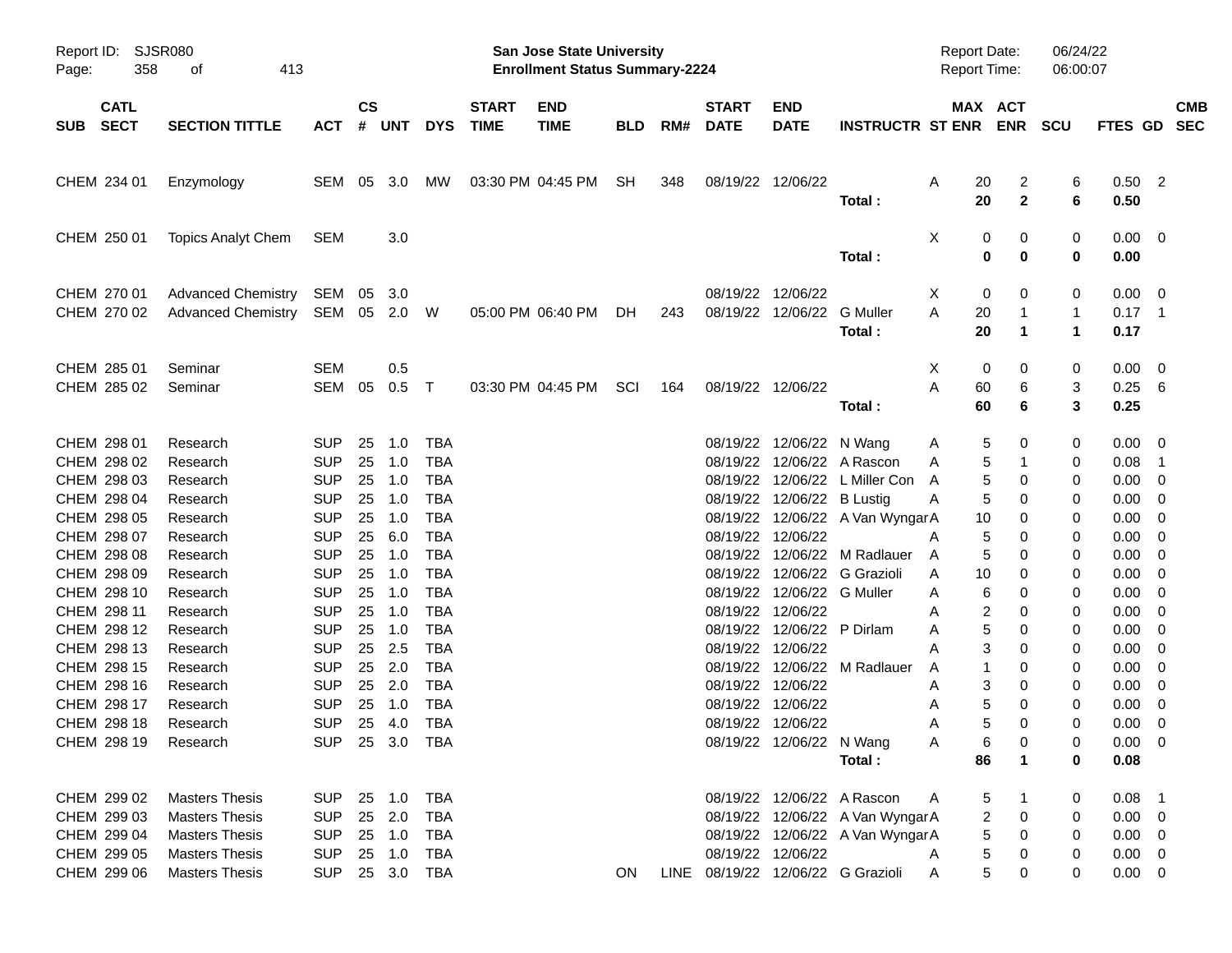| <b>SJSR080</b><br>Report ID:<br>359<br>0f<br>413<br>Page: |                            |                         |            |                |            |            |                             | <b>San Jose State University</b><br><b>Enrollment Status Summary-2224</b> |            | 06/24/22<br><b>Report Date:</b><br>06:00:07<br><b>Report Time:</b> |                             |                                                  |                                                       |   |                             |                           |                            |                                    |                          |
|-----------------------------------------------------------|----------------------------|-------------------------|------------|----------------|------------|------------|-----------------------------|---------------------------------------------------------------------------|------------|--------------------------------------------------------------------|-----------------------------|--------------------------------------------------|-------------------------------------------------------|---|-----------------------------|---------------------------|----------------------------|------------------------------------|--------------------------|
| <b>SUB</b>                                                | <b>CATL</b><br><b>SECT</b> | <b>SECTION TITTLE</b>   | <b>ACT</b> | <b>CS</b><br># | <b>UNT</b> | <b>DYS</b> | <b>START</b><br><b>TIME</b> | <b>END</b><br><b>TIME</b>                                                 | <b>BLD</b> | RM#                                                                | <b>START</b><br><b>DATE</b> | <b>END</b><br><b>DATE</b>                        | <b>INSTRUCTR ST ENR</b>                               |   |                             | MAX ACT<br><b>ENR</b>     | <b>SCU</b>                 | <b>FTES GD</b>                     | <b>CMB</b><br><b>SEC</b> |
|                                                           |                            |                         |            |                |            |            |                             |                                                                           |            |                                                                    |                             |                                                  | Total:                                                |   | $22 \,$                     | -1                        | 0                          | 0.08                               |                          |
|                                                           | NUCS 121S 01               | <b>Radiation Safety</b> | SEM        | 04             | 1.0        | -F         |                             | 11:00 AM 11:50 AM                                                         | DH         | 181                                                                | 08/19/22                    | 12/06/22                                         |                                                       | A | 12 <sup>2</sup>             | $\overline{0}$            | 0                          | 0.00                               | $0\,$ C                  |
|                                                           | CHEM 121S 01               | <b>Radiation Safety</b> | <b>SEM</b> | 04             | 1.0        | E          |                             | 11:00 AM 11:50 AM                                                         | DH         | 181                                                                | 08/19/22                    | 12/06/22                                         |                                                       | A | $\Omega$                    | 11                        | 11                         | 0.73                               | $0\,$ C                  |
|                                                           | PHYS 121S 01               | <b>Radiation Safety</b> | <b>SEM</b> | 04             | 1.0        | -F         |                             | 11:00 AM 11:50 AM                                                         | DH         | 181                                                                | 08/19/22                    | 12/06/22                                         |                                                       | A | $\mathbf{0}$                | $\overline{0}$            | 0                          | 0.00                               | $0\,$ C                  |
|                                                           |                            |                         |            |                |            |            |                             |                                                                           |            |                                                                    |                             |                                                  | Total:                                                |   | $12 \,$                     | 11                        | 11                         | 0.73                               |                          |
|                                                           | Department :               | <b>Chemistry</b>        |            |                |            |            |                             |                                                                           |            |                                                                    |                             | <b>Lower Division:</b><br><b>Upper Division:</b> | <b>Department Total:</b><br><b>Graduate Division:</b> |   | 5384<br>3474<br>1702<br>208 | 2735<br>1766<br>958<br>11 | 5506<br>2950<br>2546<br>10 | 368.00<br>196.47<br>170.45<br>1.08 |                          |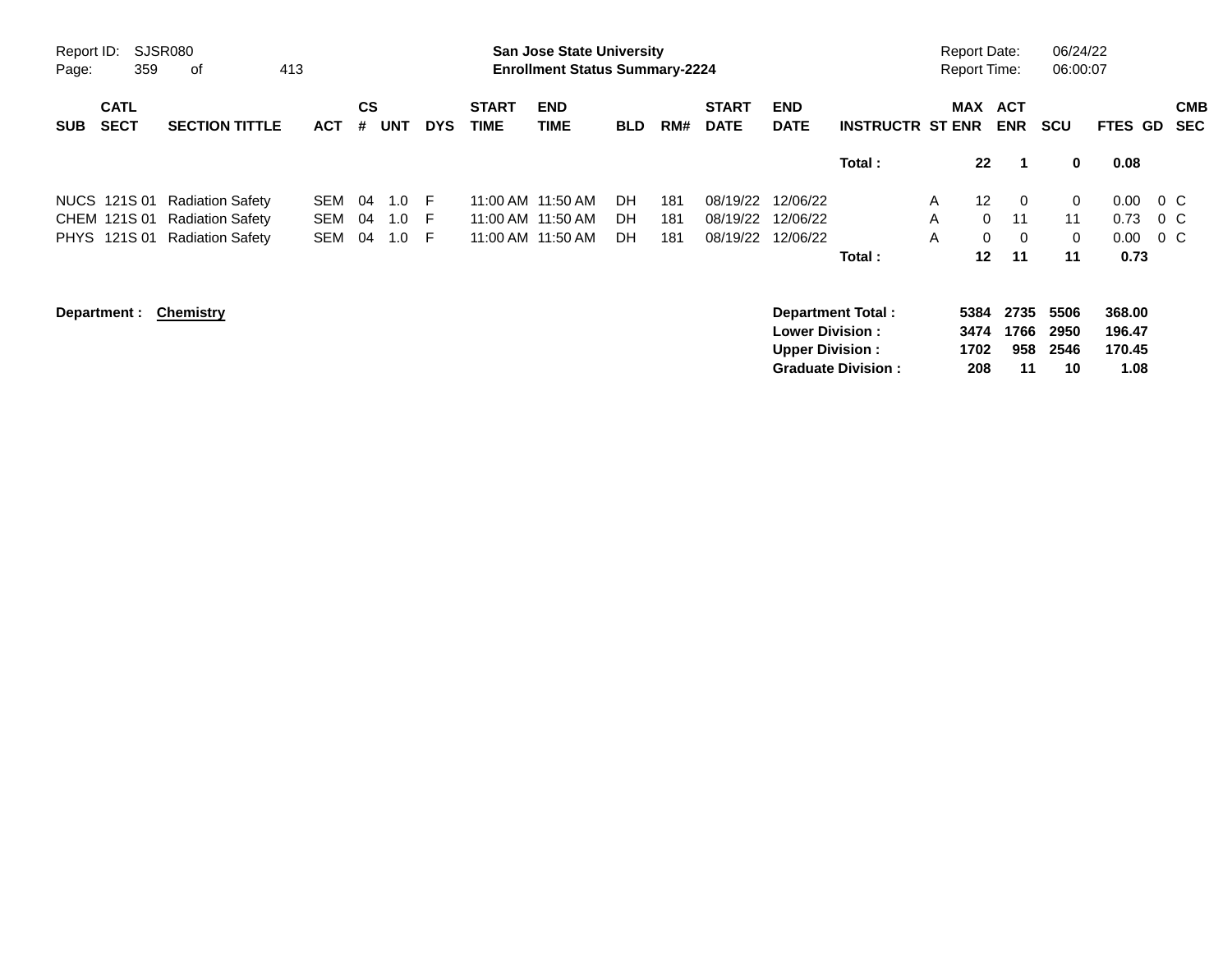| SJSR080<br>Report ID:<br>360<br>413<br>Page:<br>οf |                                                                                  |                                                                   |            |                    |            |            |                             |                                                                  | <b>Report Date:</b><br>Report Time: |      | 06/24/22<br>06:00:07           |                           |                         |   |         |                |                |            |                            |                          |
|----------------------------------------------------|----------------------------------------------------------------------------------|-------------------------------------------------------------------|------------|--------------------|------------|------------|-----------------------------|------------------------------------------------------------------|-------------------------------------|------|--------------------------------|---------------------------|-------------------------|---|---------|----------------|----------------|------------|----------------------------|--------------------------|
| <b>SUB</b>                                         | <b>CATL</b><br><b>SECT</b>                                                       | <b>SECTION TITTLE</b>                                             | <b>ACT</b> | $\mathsf{cs}$<br># | <b>UNT</b> | <b>DYS</b> | <b>START</b><br><b>TIME</b> | <b>END</b><br><b>TIME</b>                                        | <b>BLD</b>                          | RM#  | <b>START</b><br><b>DATE</b>    | <b>END</b><br><b>DATE</b> | <b>INSTRUCTR ST ENR</b> |   | MAX ACT | <b>ENR</b>     | <b>SCU</b>     | FTES GD    |                            | <b>CMB</b><br><b>SEC</b> |
|                                                    | <b>Science, College of</b><br>College<br><b>Computer Science</b><br>Department : |                                                                   |            |                    |            |            |                             |                                                                  |                                     |      |                                |                           |                         |   |         |                |                |            |                            |                          |
| CS                                                 | 22A 01                                                                           | Python for Everyone                                               | <b>LEC</b> | 04                 | 3.0        | <b>TR</b>  |                             | 09:00 AM 10:15 AM                                                | DH.                                 | 450  |                                | 08/19/22 12/06/22         | M Lee                   | A | 35      | 35             | 105            | 7.05       | $\overline{\phantom{0}}$   |                          |
| CS                                                 | 22A 02                                                                           | Python for Everyone                                               | <b>LEC</b> | 04                 | 3.0        | <b>TR</b>  |                             | 06:00 PM 07:15 PM                                                |                                     |      |                                | 08/19/22 12/06/22         | N Attar                 | A | 35      | 11             | 33             | 2.25       | $\overline{\phantom{0}}$ 1 |                          |
| CS                                                 | 22A 03                                                                           | Python for Everyone                                               | <b>LEC</b> | 04                 | 3.0        | <b>TR</b>  |                             | 01:30 PM 02:45 PM                                                | MН                                  | 222  |                                | 08/19/22 12/06/22         | K Lam                   | А | 35      | 28             | 84             | 5.75 3     |                            |                          |
|                                                    |                                                                                  |                                                                   |            |                    |            |            |                             |                                                                  |                                     |      |                                |                           | Total:                  |   | 105     | 74             | 222            | 15.05      |                            |                          |
| <b>CS</b>                                          | 22B 01                                                                           | Python Data Analysis LEC                                          |            |                    | 04 3.0     | МW         |                             | 09:00 AM 10:15 AM                                                | DH                                  | 450  |                                | 08/19/22 12/06/22         |                         | A | 35      | 12             | 36             | $2.40 \ 0$ |                            |                          |
|                                                    |                                                                                  |                                                                   |            |                    |            |            |                             |                                                                  |                                     |      |                                |                           | Total:                  |   | 35      | 12             | 36             | 2.40       |                            |                          |
| CS                                                 | 46A 01                                                                           | Intro to Progrmng                                                 | <b>LEC</b> | 01                 | 4.0        | <b>TR</b>  |                             | 01:30 PM 02:45 PM                                                | <b>ON</b>                           | LINE |                                | 08/19/22 12/06/22         | Q Yang                  | A | 180     | 42             | 126            | 11.33      | -2                         |                          |
| CS                                                 | 46A 11                                                                           | Intro to Progrmng                                                 | LAB        | 16                 | 0.0        | F          |                             | 07:30 AM 10:15 AM                                                |                                     |      | 08/19/22                       | 12/06/22                  | Q Yang                  | A | 30      | 6              | 6              | 0.00       | - 0                        |                          |
| CS                                                 | 46A 12                                                                           | Intro to Progrmng                                                 | LAB        | 16                 | 0.0        | F          |                             | 11:00 AM 01:45 PM                                                |                                     |      |                                | 08/19/22 12/06/22         | Q Yang                  | A | 30      | 22             | 22             | 0.00       | $\overline{\phantom{0}}$ 1 |                          |
| CS                                                 | 46A 13                                                                           | Intro to Progrmng                                                 | LAB        | 16                 | 0.0        | F          |                             | 02:00 PM 04:45 PM                                                |                                     |      |                                | 08/19/22 12/06/22         | Q Yang                  | A | 30      | 10             | 10             | 0.00       | $\overline{\phantom{0}}$ 1 |                          |
| CS                                                 | 46A 14                                                                           | Intro to Progrmng                                                 | LAB        | 16                 | 0.0        | F          |                             | 07:30 AM 10:15 AM                                                | SCI                                 | 311  |                                | 08/19/22 12/06/22         | Q Yang                  | A | 30      | 0              | 0              | 0.00       | 0                          |                          |
| CS                                                 | 46A 15                                                                           | Intro to Progrmng                                                 | LAB        | 16                 | 0.0        | F          |                             | 11:00 AM 01:45 PM                                                | SCI                                 | 311  |                                | 08/19/22 12/06/22         | Q Yang                  | A | 30      | 0              | 0              | 0.00       | $\overline{0}$             |                          |
| CS                                                 | 46A 16                                                                           | Intro to Progrmng                                                 | LAB        | 16                 | 0.0        | F          |                             | 02:00 PM 04:45 PM                                                | SCI                                 | 311  |                                | 08/19/22 12/06/22         | Q Yang                  | A | 30      | 0              | 0              | 0.00       | - 0                        |                          |
| CS                                                 | 46A 17                                                                           | Intro to Progrmng                                                 | LAB        | 16                 | 0.0        | F          |                             | 11:00 AM 01:45 PM                                                | DH                                  | 450  |                                | 08/19/22 12/06/22         | Q Yang                  | A | 35      | 0              | 0              | 0.00       | 0                          |                          |
| CS                                                 | 46A 18                                                                           | Intro to Progrmng                                                 | LAB        | 16                 | 0.0        | F          |                             | 07:30 AM 10:15 AM                                                | DH                                  | 450  |                                | 08/19/22 12/06/22         | Q Yang                  | Α | 35      | $\overline{4}$ | $\overline{4}$ | 0.00       | $\overline{0}$             |                          |
|                                                    |                                                                                  |                                                                   |            |                    |            |            |                             |                                                                  |                                     |      |                                |                           | Total:                  |   | 430     | 84             | 168            | 11.33      |                            |                          |
| CS                                                 | 46B 01                                                                           | Intro to Data Strc                                                | <b>LEC</b> | 01                 | 4.0        | MW         |                             | 01:30 PM 02:45 PM                                                | WSQ 109                             |      |                                | 08/19/22 12/06/22         |                         | A | 180     | 120            | 360            | 32.00      | $\overline{\mathbf{0}}$    |                          |
| CS                                                 | 46B 11                                                                           | Intro to Data Strc                                                | LAB        | 16                 | 0.0        | F          |                             | 07:30 AM 10:15 AM                                                | MH                                  | 225  | 08/19/22                       | 12/06/22                  |                         | A | 30      | 30             | 30             | 0.00       | $\overline{\mathbf{0}}$    |                          |
| CS                                                 | 46B 12                                                                           | Intro to Data Strc                                                | LAB        | 16                 | 0.0        | F          |                             | 11:00 AM 01:45 PM                                                | MН                                  | 225  |                                | 08/19/22 12/06/22         |                         | A | 30      | 30             | 30             | 0.00       | - 0                        |                          |
| CS                                                 | 46B 13                                                                           | Intro to Data Strc                                                | LAB        | 16                 | 0.0        | F          |                             | 02:00 PM 04:45 PM                                                | MН                                  | 225  |                                | 08/19/22 12/06/22         |                         | A | 30      | 30             | 30             | 0.00       | 0                          |                          |
| CS                                                 | 46B 14                                                                           | Intro to Data Strc                                                | LAB        | 16                 | 0.0        | F          |                             | 07:30 AM 10:15 AM                                                | MН                                  | 422  |                                | 08/19/22 12/06/22         |                         | A | 30      | 30             | 30             | 0.00       | - 0                        |                          |
| CS                                                 | 46B 15                                                                           | Intro to Data Strc                                                | LAB        | 16                 | 0.0        | F          |                             | 11:00 AM 01:45 PM                                                |                                     |      |                                | 08/19/22 12/06/22         |                         | A | 30      | $\mathbf 0$    | 0              | 0.00       | - 0                        |                          |
| CS                                                 | 46B 16                                                                           | Intro to Data Strc                                                | LAB        | 16                 | 0.0        | F          |                             | 02:00 PM 04:45 PM                                                | MH                                  | 422  |                                | 08/19/22 12/06/22         |                         | A | 30      | 0              | $\mathbf 0$    | 0.00       | $\overline{\mathbf{0}}$    |                          |
|                                                    |                                                                                  |                                                                   |            |                    |            |            |                             |                                                                  |                                     |      |                                |                           | Total :                 |   | 360     | 240            | 480            | 32.00      |                            |                          |
| <b>CS</b>                                          | 47 01                                                                            | Intro to Comp Sytm                                                | SEM 04 3.0 |                    |            | TR         |                             | 06:00 PM 07:15 PM                                                | ON                                  |      | LINE 08/19/22 12/06/22 K Patra |                           |                         | A | 70      | 66             | 198            | 13.20 0    |                            |                          |
|                                                    |                                                                                  |                                                                   |            |                    |            |            |                             |                                                                  |                                     |      |                                |                           | Total :                 |   |         | 70 66          | 198            | 13.20      |                            |                          |
| <b>CS</b>                                          |                                                                                  | 49C 01 Programming in C                                           |            |                    |            |            |                             | SEM 04 3.0 MW 06:00 PM 07:15 PM SCI 311 08/19/22 12/06/22 F Butt |                                     |      |                                |                           |                         | A | 35      | 7              | 21             | $1.40 \ 0$ |                            |                          |
|                                                    |                                                                                  |                                                                   |            |                    |            |            |                             |                                                                  |                                     |      |                                |                           | Total:                  |   | 35      | $\overline{7}$ | 21             | 1.40       |                            |                          |
|                                                    |                                                                                  |                                                                   |            |                    |            |            |                             |                                                                  |                                     |      |                                |                           |                         |   |         |                |                |            |                            |                          |
| <b>CS</b>                                          |                                                                                  | 49J 01 Programming in Java LEC 04 3.0 MW 12:00 PM 01:15 PM MH 225 |            |                    |            |            |                             |                                                                  |                                     |      | 08/19/22 12/06/22              |                           |                         | A | 35      | 29             | 87             | 5.80 0     |                            |                          |
|                                                    |                                                                                  |                                                                   |            |                    |            |            |                             |                                                                  |                                     |      |                                |                           | Total:                  |   | 35      | 29             | 87             | 5.80       |                            |                          |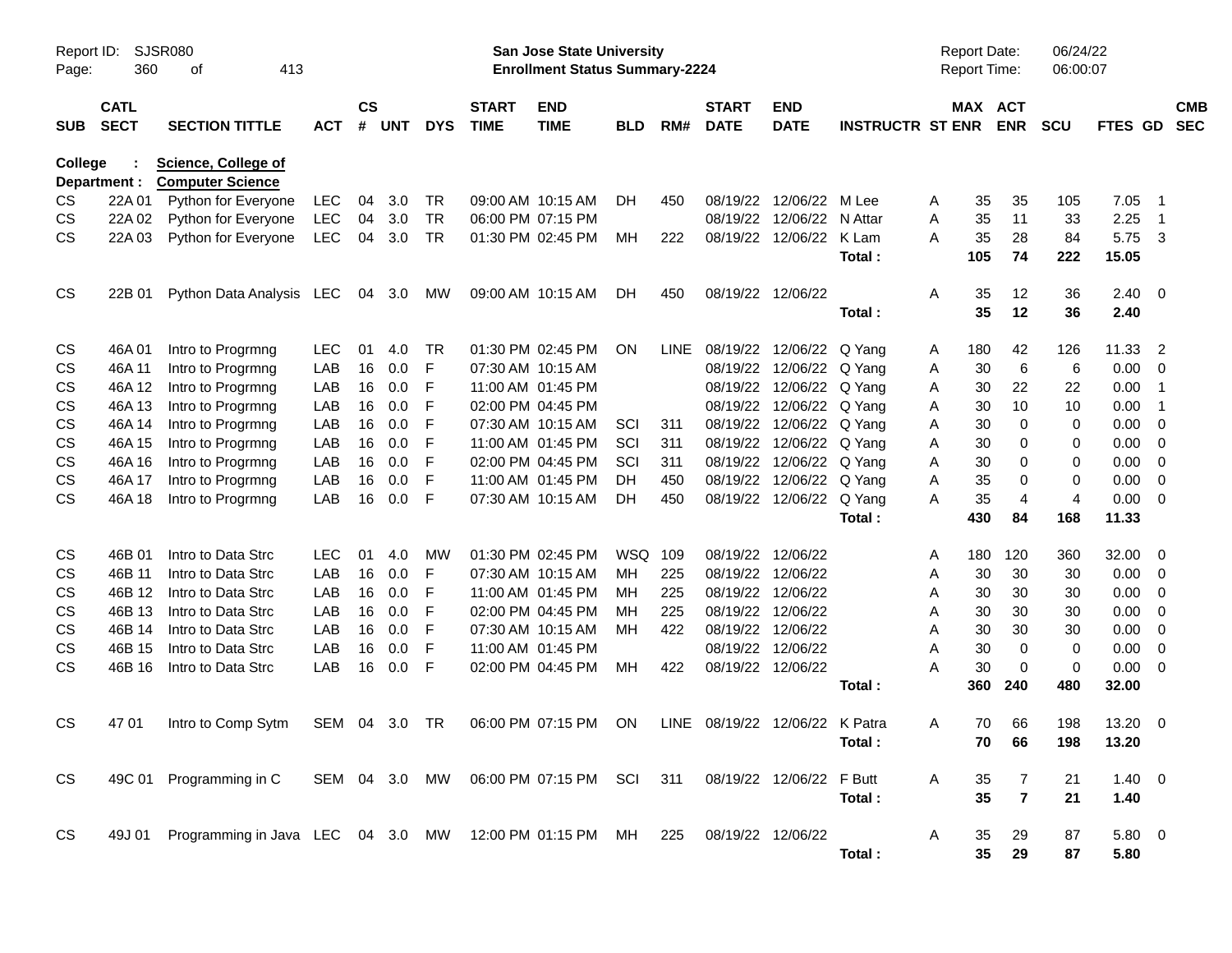| Report ID:<br>Page:                                                            | 361                                               | SJSR080<br>413<br>οf                                                                                                                                                 |                                                                                  |                                  |                                        |                                                                            |                                        | <b>San Jose State University</b><br><b>Enrollment Status Summary-2224</b>                                                  |                                  |                                                   |                                                          |                                                    |                                                                                                                                      | <b>Report Date:</b><br><b>Report Time:</b>                       |                                                                | 06/24/22<br>06:00:07                  |                                                       |                                                      |                          |
|--------------------------------------------------------------------------------|---------------------------------------------------|----------------------------------------------------------------------------------------------------------------------------------------------------------------------|----------------------------------------------------------------------------------|----------------------------------|----------------------------------------|----------------------------------------------------------------------------|----------------------------------------|----------------------------------------------------------------------------------------------------------------------------|----------------------------------|---------------------------------------------------|----------------------------------------------------------|----------------------------------------------------|--------------------------------------------------------------------------------------------------------------------------------------|------------------------------------------------------------------|----------------------------------------------------------------|---------------------------------------|-------------------------------------------------------|------------------------------------------------------|--------------------------|
| <b>SUB</b>                                                                     | <b>CATL</b><br><b>SECT</b>                        | <b>SECTION TITTLE</b>                                                                                                                                                | <b>ACT</b>                                                                       | $\mathsf{cs}$<br>#               | <b>UNT</b>                             | <b>DYS</b>                                                                 | <b>START</b><br><b>TIME</b>            | <b>END</b><br><b>TIME</b>                                                                                                  | <b>BLD</b>                       | RM#                                               | <b>START</b><br><b>DATE</b>                              | <b>END</b><br><b>DATE</b>                          | <b>INSTRUCTR ST ENR</b>                                                                                                              |                                                                  | MAX ACT<br><b>ENR</b>                                          | <b>SCU</b>                            | <b>FTES GD</b>                                        |                                                      | <b>CMB</b><br><b>SEC</b> |
| CS                                                                             | 85A01                                             | <b>Pract Comp Topics</b>                                                                                                                                             | SEM                                                                              | 04                               | 1.0                                    | W                                                                          |                                        | 06:00 PM 06:50 PM                                                                                                          | МH                               | 233                                               | 08/19/22                                                 | 12/06/22                                           | <b>B</b> Reed<br>Total:                                                                                                              | 32<br>A<br>32                                                    | 21<br>21                                                       | 21<br>21                              | 1.40<br>1.40                                          | $\overline{0}$                                       |                          |
| CS<br>CS<br>CS<br>CS<br>CS<br><b>CS</b>                                        |                                                   | 100W 01 Writing Workshop<br>100W 02 Writing Workshop<br>100W 03 Writing Workshop<br>100W 04 Writing Workshop<br>100W 05 Writing Workshop<br>100W 06 Writing Workshop | <b>SEM</b><br><b>SEM</b><br><b>SEM</b><br><b>SEM</b><br><b>SEM</b><br><b>SEM</b> | 04<br>04<br>04<br>04<br>04<br>04 | 3.0<br>3.0<br>3.0<br>3.0<br>3.0<br>3.0 | MW<br>MW<br><b>TR</b><br><b>TR</b><br>м<br>M                               |                                        | 09:00 AM 10:15 AM<br>10:30 AM 11:45 AM<br>09:00 AM 10:15 AM<br>10:30 AM 11:45 AM<br>03:00 PM 04:15 PM<br>01:30 PM 02:45 PM | ΟN<br>ΟN<br>ΟN<br>ON             | <b>LINE</b><br><b>LINE</b><br>LINE<br><b>LINE</b> | 08/19/22<br>08/19/22<br>08/19/22<br>08/19/22<br>08/19/22 | 12/06/22<br>12/06/22<br>08/19/22 12/06/22          | D Caires<br>12/06/22 D Caires<br>12/06/22 D Caires<br>12/06/22 D Caires                                                              | A<br>25<br>Α<br>25<br>A<br>25<br>A<br>25<br>25<br>A<br>25<br>Α   | 11<br>16<br>12<br>20<br>25<br>25                               | 33<br>48<br>36<br>60<br>75<br>75      | 2.20<br>3.20<br>2.40<br>4.00<br>5.00<br>5.00          | 0<br>0<br>0<br>0<br>0<br>$\overline{0}$              |                          |
| CS<br><b>SE</b>                                                                | 116A01<br>116A01                                  | Intro Comp Graphic<br>Intro Comp Graphic                                                                                                                             | <b>SEM</b><br><b>SEM</b>                                                         | 04<br>04                         | 3.0<br>3.0                             | MW<br><b>MW</b>                                                            |                                        | 10:30 AM 11:45 AM<br>10:30 AM 11:45 AM                                                                                     | SCI<br>SCI                       | 311<br>311                                        | 08/19/22<br>08/19/22                                     | 12/06/22<br>12/06/22 K Smith                       | Total:<br>K Smith<br>Total:                                                                                                          | 150<br>35<br>A<br>A<br>0<br>35                                   | 109<br>33<br>$\overline{2}$<br>35                              | 327<br>99<br>6<br>105                 | 21.80<br>6.60<br>0.40<br>7.00                         | 0 <sup>C</sup><br>0 <sup>C</sup>                     |                          |
| CS<br><b>CS</b>                                                                | 122 01<br>122 02                                  | Adv Python Prog<br>Adv Python Prog                                                                                                                                   | <b>SEM</b><br><b>SEM</b>                                                         | 04<br>04                         | 3.0<br>3.0                             | TR<br><b>TR</b>                                                            |                                        | 10:30 AM 11:45 AM<br>12:00 PM 01:15 PM                                                                                     | MН<br><b>BBC</b>                 | 233<br>202                                        | 08/19/22                                                 | 12/06/22<br>08/19/22 12/06/22                      | R Khayrallah A<br>C Tsao<br>Total:                                                                                                   | 32<br>70<br>A<br>102                                             | 32<br>15<br>47                                                 | 96<br>45<br>141                       | 6.40<br>3.05<br>9.45                                  | - 0<br>$\overline{1}$                                |                          |
| <b>CS</b><br><b>BIOL</b><br><b>SE</b><br><b>CS</b><br><b>BIOL</b><br><b>SE</b> | 123A 01<br>123A01<br>123A01<br>123A 02<br>123A 02 | <b>Bioinformatics I</b><br><b>Bioinformatics I</b><br><b>Bioinformatics I</b><br><b>Bioinformatics I</b><br><b>Bioinformatics I</b><br>123A 02 Bioinformatics I      | <b>SEM</b><br><b>SEM</b><br><b>SEM</b><br><b>SEM</b><br><b>SEM</b><br><b>SEM</b> | 04<br>04<br>04<br>04<br>04<br>04 | 3.0<br>3.0<br>3.0<br>3.0<br>3.0<br>3.0 | <b>TR</b><br><b>TR</b><br><b>TR</b><br><b>TR</b><br><b>TR</b><br><b>TR</b> | 10:30 AM 11:45 AM<br>10:30 AM 11:45 AM | 09:00 AM 10:15 AM<br>09:00 AM 10:15 AM<br>09:00 AM 10:15 AM<br>10:30 AM 11:45 AM                                           | MН<br>MН<br>MН<br>MН<br>мн<br>МH | 422<br>422<br>422<br>422<br>422<br>422            | 08/19/22<br>08/19/22<br>08/19/22<br>08/19/22<br>08/19/22 | 12/06/22                                           | 12/06/22 L Wesley<br>12/06/22 L Wesley<br>L Wesley<br>12/06/22 L Wesley<br>12/06/22 L Wesley<br>08/19/22 12/06/22 L Wesley<br>Total: | 35<br>A<br>0<br>A<br>0<br>A<br>Α<br>35<br>Α<br>0<br>A<br>0<br>70 | 11<br>21<br>$\overline{1}$<br>12<br>22<br>$\overline{1}$<br>68 | 33<br>63<br>3<br>36<br>66<br>3<br>204 | 2.40<br>4.30<br>0.20<br>2.45<br>4.45<br>0.20<br>14.00 | 4 C<br>2 C<br>$0\,C$<br>1 C<br>1 C<br>0 <sup>o</sup> |                          |
| <b>CS</b><br><b>BIOL</b><br>SE                                                 | 123B 01<br>123B 01<br>123B 01                     | <b>Bioinformatics II</b><br><b>Bioinformatics II</b><br><b>Bioinformatics II</b>                                                                                     | <b>SEM</b><br><b>SEM</b><br><b>SEM</b>                                           | 04<br>04<br>04                   | 3.0<br>3.0<br>3.0                      | TR<br><b>TR</b><br><b>TR</b>                                               |                                        | 03:00 PM 04:15 PM<br>03:00 PM 04:15 PM<br>03:00 PM 04:15 PM                                                                | DH<br>DH<br>DH                   | 450<br>450<br>450                                 | 08/19/22<br>08/19/22                                     | 12/06/22<br>12/06/22<br>08/19/22 12/06/22 P Heller | P Heller<br>P Heller<br>Total:                                                                                                       | 35<br>A<br>Α<br>0<br>Α<br>0<br>35                                | 4<br>11<br>$\mathbf 0$<br>15                                   | 12<br>33<br>0<br>45                   | 0.85<br>2.25<br>0.00<br>3.10                          | 1 C<br>1 C<br>0 <sup>o</sup>                         |                          |
| CS                                                                             |                                                   | 131 01 Processing Big Data LEC 01 3.0 TR 03:00 PM 04:15 PM ON LINE 08/19/22 12/06/22 W Andreopoul A                                                                  |                                                                                  |                                  |                                        |                                                                            |                                        |                                                                                                                            |                                  |                                                   |                                                          |                                                    | Total:                                                                                                                               | 35<br>35                                                         | 19<br>19                                                       | 57<br>57                              | 3.90 2<br>3.90                                        |                                                      |                          |
| CS<br>CS                                                                       | 13301<br>134 01                                   | Data Visualization<br>Computer Game Dsgn SEM                                                                                                                         | LEC 02 3.0 TR                                                                    |                                  | 3.0                                    |                                                                            |                                        | 12:00 PM 01:15 PM MH 222                                                                                                   |                                  |                                                   | 08/19/22 12/06/22 M Lee                                  |                                                    | Total:                                                                                                                               | A<br>35<br>35<br>X                                               | 10<br>10<br>0<br>0                                             | 30<br>30<br>0                         | $2.20$ 4<br>2.20<br>$0.00 \t 0$                       |                                                      |                          |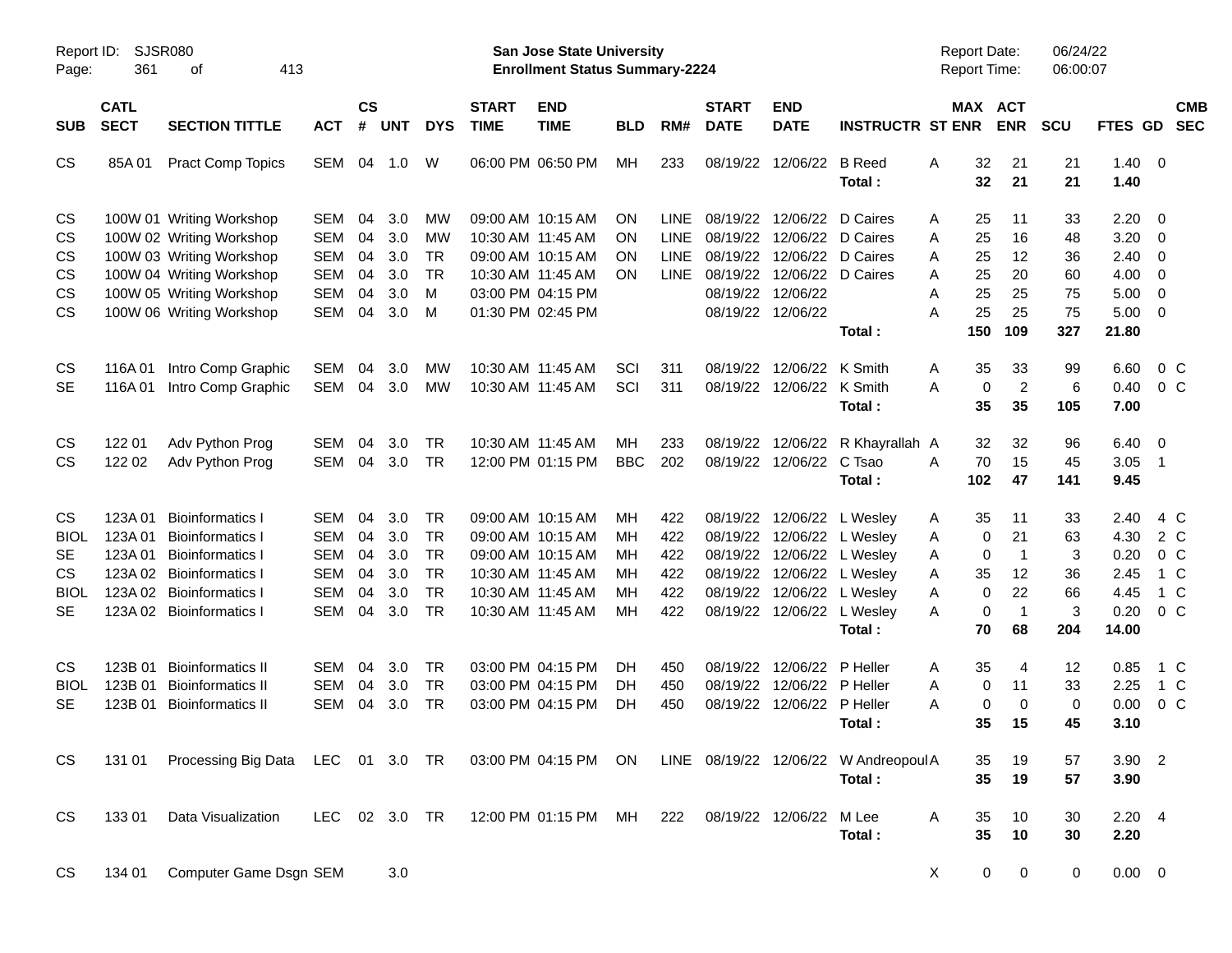| Report ID:<br>Page: | SJSR080<br>362             | 413<br>оf                |            |                |            |            |                             | San Jose State University<br><b>Enrollment Status Summary-2224</b> |            |             |                             |                              |                                      | <b>Report Date:</b><br><b>Report Time:</b> |                | 06/24/22<br>06:00:07 |                    |                          |
|---------------------|----------------------------|--------------------------|------------|----------------|------------|------------|-----------------------------|--------------------------------------------------------------------|------------|-------------|-----------------------------|------------------------------|--------------------------------------|--------------------------------------------|----------------|----------------------|--------------------|--------------------------|
| <b>SUB</b>          | <b>CATL</b><br><b>SECT</b> | <b>SECTION TITTLE</b>    | <b>ACT</b> | <b>CS</b><br># | <b>UNT</b> | <b>DYS</b> | <b>START</b><br><b>TIME</b> | <b>END</b><br><b>TIME</b>                                          | <b>BLD</b> | RM#         | <b>START</b><br><b>DATE</b> | <b>END</b><br><b>DATE</b>    | <b>INSTRUCTR ST ENR</b>              | MAX ACT                                    | <b>ENR</b>     | <b>SCU</b>           | FTES GD            | <b>CMB</b><br><b>SEC</b> |
| SE                  | 134 01                     | Computer Game Dsgn SEM   |            |                | 3.0        |            |                             |                                                                    |            |             |                             |                              |                                      | Χ<br>0                                     | 0              | 0                    | 0.00               | $\overline{\mathbf{0}}$  |
| CS                  | 134 02                     | Computer Game Dsgn SEM   |            | 04             | 3.0        | МW         |                             | 03:00 PM 04:15 PM                                                  | CL         | 226         | 08/19/22                    | 12/06/22 K Smith             |                                      | 55<br>Α                                    | 53             | 159                  | 10.60              | $0\,$ C                  |
| <b>SE</b>           | 134 02                     | Computer Game Dsgn SEM   |            | 04             | 3.0        | MW         |                             | 03:00 PM 04:15 PM                                                  | CL.        | 226         |                             | 08/19/22 12/06/22 K Smith    |                                      | $\mathbf 0$<br>Α                           | $\overline{2}$ | 6                    | 0.40               | 0 <sup>o</sup>           |
|                     |                            |                          |            |                |            |            |                             |                                                                    |            |             |                             |                              | Total:                               | 55                                         | 55             | 165                  | 11.00              |                          |
| <b>CS</b>           | 136 01                     | Intro to Comp Vision     | <b>LEC</b> | 02             | 3.0        | TR         |                             | 07:30 PM 08:45 PM                                                  | ON         | LINE        | 08/19/22                    | 12/06/22                     | N Attar                              | 35<br>Α                                    | 2              | 6                    | 0.45               | $\overline{\phantom{1}}$ |
|                     |                            |                          |            |                |            |            |                             |                                                                    |            |             |                             |                              | Total:                               | 35                                         | $\overline{2}$ | 6                    | 0.45               |                          |
| <b>CS</b>           | 144 01                     | Adv C++ Progrmng         | LEC.       | 04             | 3.0        | TR         |                             | 06:00 PM 07:15 PM                                                  | МH         | 323         | 08/19/22                    | 12/06/22                     | D Abucejo<br>Total:                  | 32<br>Α<br>32                              | 21<br>21       | 63<br>63             | $4.20 \ 0$<br>4.20 |                          |
| CS                  | 146 01                     | Data Struct & Alg        | <b>LEC</b> |                | 3.0        |            |                             |                                                                    |            |             |                             |                              |                                      | 0<br>X                                     | 0              | 0                    | $0.00 \ 0$         |                          |
| <b>CS</b>           | 146 02                     | Data Struct & Alg        | <b>LEC</b> |                | 3.0        |            |                             |                                                                    |            |             |                             |                              |                                      | X<br>0                                     | $\mathbf 0$    | 0                    | $0.00 \t 0$        |                          |
| CS                  | 146 03                     | Data Struct & Alg        | <b>LEC</b> | 04             | 3.0        | TR         |                             | 09:00 PM 10:15 PM                                                  | <b>ON</b>  | LINE        |                             | 08/19/22 12/06/22 N Attar    |                                      | Α<br>35                                    | 19             | 57                   | 3.90               | $\overline{2}$           |
| CS                  | 146 04                     | Data Struct & Alg        | <b>LEC</b> | 04             | 3.0        | <b>MW</b>  |                             | 12:00 PM 01:15 PM                                                  | мн         | 222         |                             | 08/19/22 12/06/22 A Potika   |                                      | 35<br>Α                                    | 16             | 48                   | 3.30               | $\overline{2}$           |
| CS                  | 146 05                     | Data Struct & Alg        | <b>LEC</b> | 04             | 3.0        | <b>MW</b>  |                             | 01:30 PM 02:45 PM                                                  | мн         | 222         | 08/19/22                    | 12/06/22 A Potika            |                                      | 35<br>Α                                    | 13             | 39                   | 2.75               | 3                        |
| CS                  | 146 06                     | Data Struct & Alg        | <b>LEC</b> | 04             | 3.0        | <b>MW</b>  |                             | 09:00 AM 10:15 AM                                                  | мн         | 223         |                             | 08/19/22 12/06/22 D Taylor   |                                      | 35<br>Α                                    | 9              | 27                   | 1.85               | - 1                      |
| CS                  | 146 07                     | Data Struct & Alg        | <b>LEC</b> | 04             | 3.0        | <b>MW</b>  |                             | 10:30 AM 11:45 AM                                                  | мн         | 223         | 08/19/22                    | 12/06/22 D Taylor            |                                      | 35<br>Α                                    | 17             | 51                   | 3.45               | - 1                      |
| CS                  | 146 08                     | Data Struct & Alg        | <b>LEC</b> | 04             | 3.0        | <b>MW</b>  |                             | 12:00 PM 01:15 PM                                                  | SCI        | 142         | 08/19/22                    |                              | 12/06/22 N Saxena                    | 90<br>Α                                    | 90             | 270                  | 18.10              | $\overline{\phantom{0}}$ |
| CS                  | 146 09                     | Data Struct & Alg        | <b>LEC</b> | 04             | 3.0        | <b>MW</b>  | 07:30 AM 08:45 AM           |                                                                    | мн         | 223         | 08/19/22                    | 12/06/22 D Taylor            |                                      | 35<br>Α                                    | $\overline{2}$ | 6                    | $0.40 \ 0$         |                          |
| CS                  | 146 10                     | Data Struct & Alg        | <b>LEC</b> | 04             | 3.0        | <b>TR</b>  |                             | 10:30 AM 11:45 AM                                                  | ON         | LINE        |                             |                              | 08/19/22 12/06/22 A Chakarov         | 35<br>Α                                    | 35             | 105                  | $7.00 \t 0$        |                          |
|                     |                            |                          |            |                |            |            |                             |                                                                    |            |             |                             |                              | Total:                               | 335                                        | 201            | 603                  | 40.75              |                          |
| CS                  | 14701                      | Comp Architecture        | <b>SEM</b> | 04             | 3.0        | MW         | 10:30 AM 11:45 AM           |                                                                    | ΟN         | LINE        | 08/19/22                    | 12/06/22                     | C Tsao                               | 70<br>Α                                    | 16             | 48                   | 3.20               | $\overline{\phantom{0}}$ |
| CS                  | 147 02                     | Comp Architecture        | <b>SEM</b> | 04             | 3.0        | <b>TR</b>  | 07:30 AM 08:45 AM           |                                                                    | <b>ON</b>  | <b>LINE</b> | 08/19/22                    |                              | 12/06/22 F Mortezaie                 | 35<br>A                                    | 23             | 69                   | 4.65               | $\overline{\phantom{1}}$ |
| CS                  | 14703                      | Comp Architecture        | <b>SEM</b> | 04             | 3.0        | <b>MW</b>  | 01:30 PM 02:45 PM           |                                                                    | мн         | 422         | 08/19/22                    | 12/06/22                     |                                      | 35<br>Α                                    | 16             | 48                   | 3.20               | $\overline{\phantom{0}}$ |
| CS                  | 147 04                     | Comp Architecture        | <b>SEM</b> | 04             | 3.0        | MW         |                             | 03:00 PM 04:15 PM                                                  | мн         | 422         |                             | 08/19/22 12/06/22 R Chun     |                                      | 35<br>Α                                    | 35             | 105                  | $7.00 \t 0$        |                          |
|                     |                            |                          |            |                |            |            |                             |                                                                    |            |             |                             |                              | Total:                               | 175                                        | 90             | 270                  | 18.05              |                          |
| <b>CS</b>           | 149 01                     | <b>Operating Systems</b> | <b>SEM</b> | 04             | 3.0        | MW         |                             | 12:00 PM 01:15 PM                                                  | <b>BBC</b> | 202         | 08/19/22                    | 12/06/22                     | W Andreopoul A                       | 119                                        | 119            | 357                  | 23.80 0            |                          |
| CS                  | 149 02                     | <b>Operating Systems</b> | <b>SEM</b> | 04             | 3.0        | MW         |                             | 03:00 PM 04:15 PM                                                  | МH         | 222         |                             | 08/19/22 12/06/22 B Reed     |                                      | 35<br>Α                                    | 32             | 96                   | 6.45               | $\overline{\phantom{1}}$ |
| CS                  | 149 03                     | <b>Operating Systems</b> |            |                |            |            |                             | SEM 04 3.0 MW 03:00 PM 04:15 PM DH                                 |            | 250         |                             | 08/19/22 12/06/22 KLi        |                                      | Α                                          | 55<br>28       | 84                   | 5.60 0             |                          |
|                     |                            |                          |            |                |            |            |                             |                                                                    |            |             |                             |                              | Total:                               |                                            | 209 179        | 537                  | 35.85              |                          |
| CS                  | 151 01                     | Object Orntd Dsgn        | SEM        |                | 04 3.0 TR  |            |                             | 09:00 AM 10:15 AM                                                  | ON.        |             |                             | LINE 08/19/22 12/06/22 S Kim |                                      | 35<br>A                                    | 13             | 39                   | 2.60 0             |                          |
| CS                  | 151 02                     | Object Orntd Dsgn        | SEM        | 04             | 3.0        | TR         |                             | 10:30 AM 11:45 AM                                                  | ON         |             |                             | LINE 08/19/22 12/06/22 S Kim |                                      | Α<br>35                                    | 23             | 69                   | 4.60 0             |                          |
| CS                  | 151 03                     | <b>Object Orntd Dsgn</b> | SEM        |                | 04 3.0     | TR         |                             | 04:30 PM 05:45 PM                                                  | ON         |             |                             |                              | LINE 08/19/22 12/06/22 A YazdankhahA | 35                                         | 35             | 105                  | $7.05$ 1           |                          |
| CS                  | 151 04                     | <b>Object Orntd Dsgn</b> | <b>SEM</b> |                | 3.0        |            |                             |                                                                    |            |             |                             |                              |                                      | X<br>$\mathbf 0$                           | $\mathbf 0$    | $\pmb{0}$            | $0.00 \t 0$        |                          |
| CS                  | 151 05                     | Object Orntd Dsgn        | SEM        | 04             | 3.0        | MW         |                             | 06:00 PM 07:15 PM                                                  | SCI        | 258         |                             |                              | 08/19/22 12/06/22 Y Newton           | Α<br>70                                    | 67             | 201                  | 13.50 2            |                          |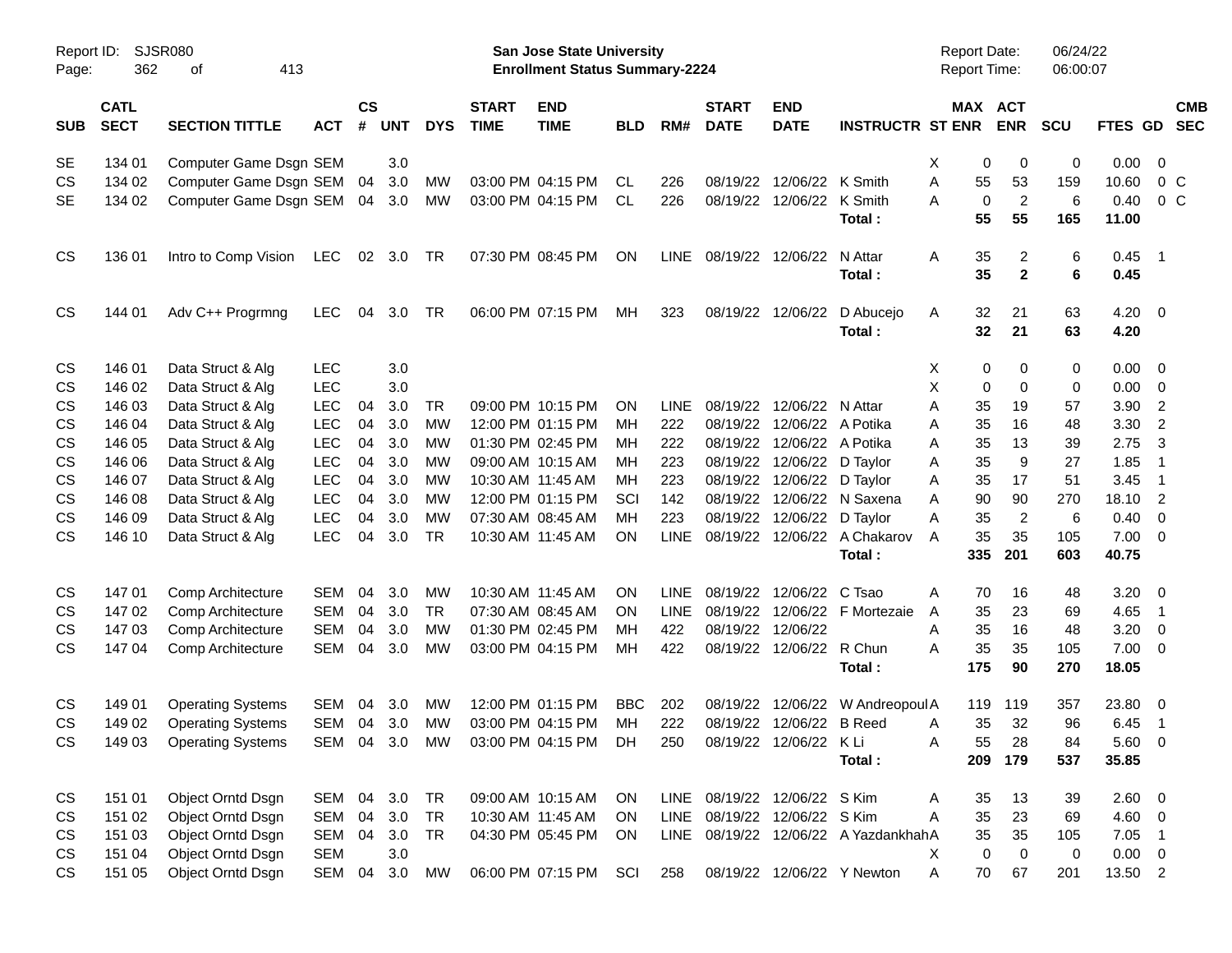| Report ID:<br>Page: | 363                        | <b>SJSR080</b><br>413<br>οf                        |            |                |            |                        |                             | <b>San Jose State University</b><br><b>Enrollment Status Summary-2224</b> |            |             |                             |                            |                                  | <b>Report Date:</b><br>Report Time: |                | 06/24/22<br>06:00:07 |                |                                  |            |
|---------------------|----------------------------|----------------------------------------------------|------------|----------------|------------|------------------------|-----------------------------|---------------------------------------------------------------------------|------------|-------------|-----------------------------|----------------------------|----------------------------------|-------------------------------------|----------------|----------------------|----------------|----------------------------------|------------|
| <b>SUB</b>          | <b>CATL</b><br><b>SECT</b> | <b>SECTION TITTLE</b>                              | <b>ACT</b> | <b>CS</b><br># | <b>UNT</b> | <b>DYS</b>             | <b>START</b><br><b>TIME</b> | <b>END</b><br><b>TIME</b>                                                 | <b>BLD</b> | RM#         | <b>START</b><br><b>DATE</b> | <b>END</b><br><b>DATE</b>  | <b>INSTRUCTR ST ENR</b>          | MAX ACT                             | <b>ENR</b>     | <b>SCU</b>           | FTES GD SEC    |                                  | <b>CMB</b> |
| CS                  | 151 06                     | Object Orntd Dsgn                                  | <b>SEM</b> | 04             | 3.0        | MW                     |                             | 04:30 PM 05:45 PM                                                         | <b>MH</b>  | 223         |                             | 08/19/22 12/06/22          |                                  | 35<br>Α                             | 3              | 9                    | $0.60 \quad 0$ |                                  |            |
| CS                  | 151 07                     | Object Orntd Dsgn                                  | SEM        | 04             | 3.0        | <b>MW</b>              |                             | 01:30 PM 02:45 PM                                                         | MH         | 225         |                             | 08/19/22 12/06/22          |                                  | 35<br>A                             | 8              | 24                   | 1.60           | $\overline{0}$                   |            |
|                     |                            |                                                    |            |                |            |                        |                             |                                                                           |            |             |                             |                            | Total:                           | 245                                 | 149            | 447                  | 29.95          |                                  |            |
| CS                  | 152 01                     | Progrmng Paradigms LEC                             |            | 04             | 3.0        | TR                     |                             | 10:30 AM 11:45 AM                                                         | MН         | 225         | 08/19/22                    | 12/06/22 T Austin          |                                  | 35<br>A                             | 35             | 105                  | 7.00           | $0\,C$                           |            |
| <b>SE</b>           | 152 01                     | Progrmng Paradigms LEC                             |            | 04             | 3.0        | TR                     |                             | 10:30 AM 11:45 AM                                                         | <b>MH</b>  | 225         | 08/19/22                    | 12/06/22 T Austin          |                                  | $\mathbf 0$<br>Α                    | $\mathbf 0$    | $\mathbf 0$          | 0.00           | 0 <sup>o</sup>                   |            |
| CS                  | 152 02                     | Progrmng Paradigms LEC                             |            | 04             | 3.0        | TR                     |                             | 09:00 AM 10:15 AM                                                         | OΝ         | <b>LINE</b> | 08/19/22                    |                            | 12/06/22 T Sharmin               | 35<br>A                             | 52             | 156                  | 10.40          | 0 <sup>o</sup>                   |            |
| <b>SE</b>           | 152 02                     | Progrmng Paradigms LEC                             |            | 04             | 3.0        | TR                     |                             | 09:00 AM 10:15 AM                                                         | OΝ         | <b>LINE</b> | 08/19/22                    |                            | 12/06/22 T Sharmin               | $\mathbf 0$<br>A                    | $\overline{1}$ | 3                    | 0.20           | $0\,C$                           |            |
| CS                  | 152 03                     | Progrmng Paradigms LEC                             |            | 04             | 3.0        | TR                     |                             | 06:00 PM 07:15 PM                                                         | OΝ         | <b>LINE</b> | 08/19/22                    |                            | 12/06/22 Y Newton                | A<br>35                             | 37             | 111                  | 7.40           | 0 <sup>o</sup>                   |            |
| <b>SE</b>           | 152 03                     | Progrmng Paradigms LEC                             |            | 04             | 3.0        | <b>TR</b>              |                             | 06:00 PM 07:15 PM                                                         | OΝ         | <b>LINE</b> | 08/19/22                    |                            | 12/06/22 Y Newton                | $\mathbf 0$<br>Α                    | $\overline{1}$ | 3                    | 0.20           | 0 <sup>o</sup>                   |            |
| CS                  | 152 04                     | Progrmng Paradigms LEC                             |            | 04             | 3.0        | <b>MW</b>              |                             | 03:00 PM 04:15 PM                                                         | MH         | 225         | 08/19/22                    | 12/06/22                   |                                  | Α<br>35                             | 17             | 51                   | 3.40           | 0 <sup>o</sup>                   |            |
| <b>SE</b>           | 152 04                     | Progrmng Paradigms LEC                             |            | 04             | 3.0        | <b>MW</b>              |                             | 03:00 PM 04:15 PM                                                         | <b>MH</b>  | 225         | 08/19/22                    | 12/06/22                   |                                  | $\mathbf 0$<br>Α                    | $\Omega$       | $\mathbf 0$          | 0.00           | $0\,C$                           |            |
| CS                  | 152 05                     | Progrmng Paradigms LEC                             |            | 04             | 3.0        | <b>MW</b>              |                             | 04:30 PM 05:45 PM                                                         | MH         | 225         | 08/19/22                    | 12/06/22                   |                                  | 35<br>Α                             | 24             | 72                   | 4.80           | 0 <sup>o</sup>                   |            |
| <b>SE</b>           | 152 05                     | Progrmng Paradigms LEC                             |            | 04             | 3.0        | <b>MW</b>              |                             | 04:30 PM 05:45 PM                                                         | MH         | 225         |                             | 08/19/22 12/06/22          |                                  | $\mathbf 0$<br>A                    | $\Omega$       | $\mathbf 0$          | 0.00           | 0 <sup>o</sup>                   |            |
|                     |                            |                                                    |            |                |            |                        |                             |                                                                           |            |             |                             |                            | Total:                           | 175                                 | 167            | 501                  | 33.40          |                                  |            |
| CS                  | 153 01                     | Compiler Design                                    | LEC        | 04             | 3.0        | Т                      |                             | 04:30 PM 05:45 PM                                                         |            |             |                             | 08/19/22 12/06/22          |                                  | 32<br>A                             | 19             | 57                   | 3.85           | 1 C                              |            |
| <b>SE</b>           | 153 01                     | Compiler Design                                    | LEC        | 04             | 3.0        | $\top$                 |                             | 04:30 PM 05:45 PM                                                         |            |             |                             | 08/19/22 12/06/22          |                                  | A<br>0                              | $\mathbf 0$    | $\mathbf 0$          | 0.00           | 0 C                              |            |
|                     |                            |                                                    |            |                |            |                        |                             |                                                                           |            |             |                             |                            | Total:                           | 32                                  | 19             | 57                   | 3.85           |                                  |            |
|                     |                            |                                                    |            |                |            |                        |                             |                                                                           |            |             |                             |                            |                                  |                                     |                |                      |                |                                  |            |
| CS                  | 154 01                     | Formal Lang & ComputSEM                            |            | 04             | 3.0        | <b>MW</b>              |                             | 03:00 PM 04:15 PM                                                         | DН         | 450         | 08/19/22                    |                            | 12/06/22 A YazdankhahA           | 35                                  | 35             | 105                  | 7.00           | 0 <sup>o</sup>                   |            |
| <b>SE</b>           | 154 01                     | Formal Lang & ComputSEM                            |            | 04             | 3.0        | <b>MW</b>              |                             | 03:00 PM 04:15 PM                                                         | DН         | 450         | 08/19/22                    |                            | 12/06/22 A YazdankhahA           | 0                                   | $\mathbf 0$    | 0                    | 0.00           | 0 <sup>o</sup>                   |            |
| CS                  | 154 02                     | Formal Lang & ComputSEM                            |            | 04             | 3.0        | <b>MW</b>              |                             | 04:30 PM 05:45 PM                                                         | DН         | 450         | 08/19/22                    |                            | 12/06/22 A YazdankhahA           | 35                                  | 34             | 102                  | 6.80           | 0 <sup>o</sup>                   |            |
| <b>SE</b>           | 154 02                     | Formal Lang & ComputSEM                            |            | 04             | 3.0        | <b>MW</b>              |                             | 04:30 PM 05:45 PM                                                         | DH         | 450         | 08/19/22                    |                            | 12/06/22 A YazdankhahA           | 0                                   | 0              | 0                    | 0.00           | 0 <sup>C</sup>                   |            |
| CS                  | 154 03                     | Formal Lang & ComputSEM                            |            | 04             | 3.0        | <b>MW</b>              |                             | 06:00 PM 07:15 PM                                                         | DН         | 450         | 08/19/22                    |                            | 12/06/22 A YazdankhahA           | 35<br>$\mathbf 0$                   | 28<br>$\Omega$ | 84<br>$\Omega$       | 5.60           | 0 <sup>C</sup>                   |            |
| <b>SE</b><br>CS     | 154 03<br>154 04           | Formal Lang & ComputSEM                            |            | 04<br>04       | 3.0<br>3.0 | <b>MW</b><br><b>TR</b> |                             | 06:00 PM 07:15 PM<br>01:30 PM 02:45 PM                                    | DH<br>МH   | 450<br>422  | 08/19/22<br>08/19/22        | 12/06/22 Y Chen            | 12/06/22 A YazdankhahA           | 35                                  | 11             | 33                   | 0.00<br>2.20   | 0 <sup>C</sup><br>0 <sup>C</sup> |            |
| <b>SE</b>           | 154 04                     | Formal Lang & ComputSEM<br>Formal Lang & ComputSEM |            | 04             | 3.0        | TR                     |                             | 01:30 PM 02:45 PM                                                         | MH         | 422         | 08/19/22                    | 12/06/22 Y Chen            |                                  | A<br>0<br>Α                         | $\Omega$       | $\mathbf 0$          | 0.00           | 0 <sup>o</sup>                   |            |
|                     |                            |                                                    |            |                |            |                        |                             |                                                                           |            |             |                             |                            | Total:                           | 140                                 | 108            | 324                  | 21.60          |                                  |            |
|                     |                            |                                                    |            |                |            |                        |                             |                                                                           |            |             |                             |                            |                                  |                                     |                |                      |                |                                  |            |
| CS                  | 155 01                     | Int Des Anal Algo                                  | SEM        | 04             | 3.0        | MW                     |                             | 12:00 PM 01:15 PM                                                         | МH         | 223         |                             | 08/19/22 12/06/22 D Taylor |                                  | 35<br>Α                             | 22             | 66                   | 4.60           | 4 C                              |            |
| <b>SE</b>           |                            | 155 01 Int Des Anal Algo                           |            |                |            |                        |                             | SEM 04 3.0 MW 12:00 PM 01:15 PM MH                                        |            | 223         |                             | 08/19/22 12/06/22 D Taylor |                                  | Α<br>0                              | 0              | 0                    | $0.00 \t 0 C$  |                                  |            |
|                     |                            |                                                    |            |                |            |                        |                             |                                                                           |            |             |                             |                            | Total:                           | 35                                  | 22             | 66                   | 4.60           |                                  |            |
| CS                  | 156 01                     | Int Artificial Intel                               | LEC        |                | 04 3.0     | МW                     |                             | 10:30 AM 11:45 AM                                                         | MН         | 422         |                             |                            | 08/19/22 12/06/22 G Ishigaki     | 35<br>A                             | 7              | 21                   | 1.40           | 0 <sup>o</sup>                   |            |
| SE                  | 156 01                     | Int Artificial Intel                               | LEC        | 04             | 3.0        | МW                     |                             | 10:30 AM 11:45 AM                                                         | МH         | 422         |                             |                            | 08/19/22 12/06/22 G Ishigaki     | Α<br>0                              | $\mathbf 0$    | 0                    | 0.00           | $0\,C$                           |            |
| CS                  | 156 02                     | Int Artificial Intel                               | LEC        | 04             | 3.0        | TR                     |                             | 03:00 PM 04:15 PM                                                         | МH         | 222         |                             |                            | 08/19/22 12/06/22 R Khayrallah A | 35                                  | 30             | 90                   | 6.10           | 2 C                              |            |
| SE                  | 156 02                     | Int Artificial Intel                               | LEC        | 04             | 3.0        | TR                     |                             | 03:00 PM 04:15 PM                                                         | МH         | 222         |                             |                            | 08/19/22 12/06/22 R Khayrallah A | 0                                   | $\overline{c}$ | 6                    | 0.40           | 0 <sup>o</sup>                   |            |
| CS                  | 156 03                     | Int Artificial Intel                               | LEC        |                | 04 3.0 T   |                        |                             | 04:30 PM 05:45 PM                                                         | МH         | 422         |                             | 08/19/22 12/06/22 A Luk    |                                  | 35<br>A                             | $\overline{2}$ | 6                    | 0.45 1 C       |                                  |            |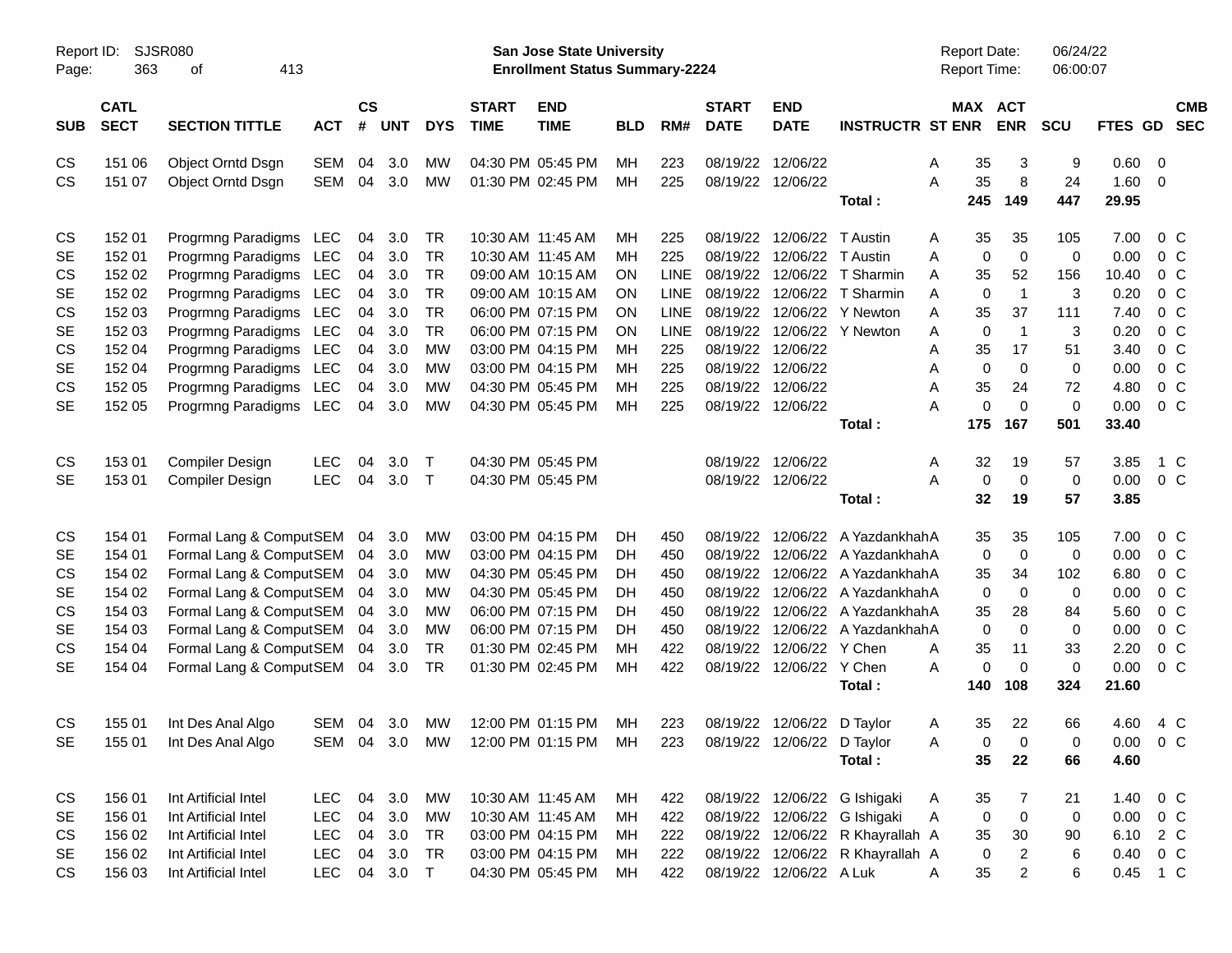| Report ID:<br>Page: | 364                        | <b>SJSR080</b><br>413<br>οf                                                                  |               |                    |            |              |                             | San Jose State University<br><b>Enrollment Status Summary-2224</b> |            |             |                               |                           |                              | <b>Report Date:</b><br>Report Time: |                | 06/24/22<br>06:00:07 |                 |                          |                          |
|---------------------|----------------------------|----------------------------------------------------------------------------------------------|---------------|--------------------|------------|--------------|-----------------------------|--------------------------------------------------------------------|------------|-------------|-------------------------------|---------------------------|------------------------------|-------------------------------------|----------------|----------------------|-----------------|--------------------------|--------------------------|
| <b>SUB</b>          | <b>CATL</b><br><b>SECT</b> | <b>SECTION TITTLE</b>                                                                        | <b>ACT</b>    | $\mathsf{cs}$<br># | <b>UNT</b> | <b>DYS</b>   | <b>START</b><br><b>TIME</b> | <b>END</b><br><b>TIME</b>                                          | <b>BLD</b> | RM#         | <b>START</b><br><b>DATE</b>   | <b>END</b><br><b>DATE</b> | <b>INSTRUCTR ST ENR</b>      | MAX ACT                             | <b>ENR</b>     | <b>SCU</b>           | FTES GD         |                          | <b>CMB</b><br><b>SEC</b> |
| SE                  | 156 03                     | Int Artificial Intel                                                                         | <b>LEC</b>    | 04                 | 3.0        | $\mathsf{T}$ |                             | 04:30 PM 05:45 PM                                                  | МH         | 422         | 08/19/22                      | 12/06/22                  | A Luk                        | Α<br>0                              | -1             | 3                    | 0.20            | $0\,C$                   |                          |
| CS                  | 156 04                     | Int Artificial Intel                                                                         | <b>LEC</b>    | 04                 | 3.0        | <b>MW</b>    |                             | 07:30 PM 08:45 PM                                                  | SCI        | 311         | 08/19/22                      | 12/06/22                  | Y Newton                     | 35<br>Α                             | 40             | 120                  | 8.20            | 4 C                      |                          |
| <b>SE</b>           | 156 04                     | Int Artificial Intel                                                                         | <b>LEC</b>    | 04                 | 3.0        | MW           |                             | 07:30 PM 08:45 PM                                                  | SCI        | 311         | 08/19/22                      | 12/06/22                  | <b>Y</b> Newton              | 0<br>A                              | 0              | 0                    | 0.00            | 0 <sup>o</sup>           |                          |
| CS                  | 156 05                     | Int Artificial Intel                                                                         | <b>LEC</b>    | 04                 | 3.0        | MW           |                             | 01:30 PM 02:45 PM                                                  | MН         | 223         | 08/19/22                      | 12/06/22                  | C Pollett                    | 35<br>A                             | 32             | 96                   | 6.90            | 10 C                     |                          |
| <b>SE</b>           | 156 05                     | Int Artificial Intel                                                                         | <b>LEC</b>    | 04                 | 3.0        | <b>MW</b>    |                             | 01:30 PM 02:45 PM                                                  | MН         | 223         | 08/19/22                      | 12/06/22 C Pollett        |                              | 0<br>Α                              | $\overline{4}$ | 12                   | 0.80            | 0 <sup>o</sup>           |                          |
|                     |                            |                                                                                              |               |                    |            |              |                             |                                                                    |            |             |                               |                           | Total:                       | 175                                 | 118            | 354                  | 24.45           |                          |                          |
| CS                  |                            | 157A 01 Int to Dtb Mgt Sys                                                                   | <b>SEM</b>    | 04                 | 3.0        | <b>MW</b>    |                             | 09:00 AM 10:15 AM                                                  | <b>WSQ</b> | 109         | 08/19/22                      | 12/06/22                  | J Ghofraniha A               | 70                                  | 70             | 210                  | 14.05           | - 1                      |                          |
| <b>CS</b>           |                            | 157A 02 Int to Dtb Mgt Sys                                                                   | <b>SEM</b>    | 04                 | 3.0        | MW           |                             | 04:30 PM 05:45 PM                                                  | SCI        | 142         | 08/19/22                      | 12/06/22                  | F Butt                       | Α<br>115                            | 66             | 198                  | 13.20           | $\overline{\mathbf{0}}$  |                          |
| CS                  |                            | 157A 03 Int to Dtb Mgt Sys                                                                   | <b>SEM</b>    | 04                 | 3.0        | <b>TR</b>    |                             | 04:30 PM 05:45 PM                                                  | МH         | 222         | 08/19/22                      | 12/06/22                  | C Wu                         | 35<br>A                             | 35             | 105                  | 7.00            | $\overline{\phantom{0}}$ |                          |
|                     |                            |                                                                                              |               |                    |            |              |                             |                                                                    |            |             |                               |                           | Total:                       | 220                                 | 171            | 513                  | 34.25           |                          |                          |
| <b>CS</b>           | 157C 01 NoSQL              |                                                                                              | <b>LEC</b>    | 02                 | 3.0        | <b>MW</b>    |                             | 09:00 AM 10:15 AM                                                  | ΟN         | <b>LINE</b> | 08/19/22                      | 12/06/22                  | S Kim                        | Α<br>35                             | 35             | 105                  | 7.30            | $6\overline{6}$          |                          |
| <b>CS</b>           | 157C 02 NoSQL              |                                                                                              | <b>LEC</b>    |                    | 02 3.0     | <b>MW</b>    |                             | 10:30 AM 11:45 AM                                                  | <b>ON</b>  | LINE        | 08/19/22                      | 12/06/22                  | S Kim                        | 35<br>A                             | 35             | 105                  | 7.30            | -6                       |                          |
|                     |                            |                                                                                              |               |                    |            |              |                             |                                                                    |            |             |                               |                           | Total:                       | 70                                  | 70             | 210                  | 14.60           |                          |                          |
| <b>CS</b>           |                            | 158A 01 Computer Networks                                                                    | <b>LEC</b>    |                    | 02 3.0     | МW           |                             | 10:30 AM 11:45 AM                                                  | MН         | 233         |                               | 08/19/22 12/06/22         | F Mortezaie                  | 32<br>A                             | 24             | 72                   | $4.80$ 0        |                          |                          |
|                     |                            |                                                                                              |               |                    |            |              |                             |                                                                    |            |             |                               |                           | Total:                       | 32                                  | 24             | 72                   | 4.80            |                          |                          |
| <b>CS</b>           | 158B 01                    | Network Management SEM                                                                       |               |                    | 04 3.0     | МW           |                             | 07:30 PM 08:45 PM                                                  | ΟN         | <b>LINE</b> | 08/19/22                      | 12/06/22                  | P Nguyen                     | 70<br>A                             | 69             | 207                  | 14.05           | 5 C                      |                          |
| <b>SE</b>           |                            | 158B 01 Network Management SEM 04 3.0                                                        |               |                    |            | МW           |                             | 07:30 PM 08:45 PM                                                  | <b>ON</b>  | LINE        | 08/19/22                      | 12/06/22                  | P Nguyen                     | $\mathbf 0$<br>A                    | 3              | 9                    | 0.60            | 0 <sup>o</sup>           |                          |
|                     |                            |                                                                                              |               |                    |            |              |                             |                                                                    |            |             |                               |                           | Total:                       | 70                                  | 72             | 216                  | 14.65           |                          |                          |
| CS                  | 160 01                     | Software Engr                                                                                | <b>SEM</b>    | 04                 | 3.0        | <b>TR</b>    |                             | 03:00 PM 04:15 PM                                                  | ΟN         | <b>LINE</b> | 08/19/22                      | 12/06/22                  | H Tseng                      | 35<br>Α                             | 35             | 105                  | 7.00            | $\overline{\phantom{0}}$ |                          |
| CS                  | 160 02                     | Software Engr                                                                                | <b>SEM</b>    | 04                 | 3.0        | <b>MW</b>    |                             | 03:00 PM 04:15 PM                                                  | DH         | 351         | 08/19/22                      | 12/06/22                  | J Ghofraniha A               | 60                                  | 10             | 30                   | 2.00            | $\overline{\mathbf{0}}$  |                          |
| CS                  | 160 03                     | Software Engr                                                                                | <b>SEM</b>    | 04                 | 3.0        | <b>MW</b>    |                             | 07:30 PM 08:45 PM                                                  | DH         | 351         | 08/19/22                      | 12/06/22                  | K Tsang                      | 35<br>Α                             | 35             | 105                  | 7.00            | $\overline{\mathbf{0}}$  |                          |
| CS                  | 160 04                     | Software Engr                                                                                | <b>SEM</b>    | 04                 | 3.0        | TR           |                             | 04:30 PM 05:45 PM                                                  | ΟN         | <b>LINE</b> | 08/19/22                      | 12/06/22                  | H Tseng                      | 35<br>A                             | 34             | 102                  | 6.80            | $\overline{\phantom{0}}$ |                          |
|                     |                            |                                                                                              |               |                    |            |              |                             |                                                                    |            |             |                               |                           | Total:                       | 165                                 | 114            | 342                  | 22.80           |                          |                          |
| <b>CS</b>           | 166 01                     | <b>Information Security</b>                                                                  | <b>LEC</b>    | 04                 | 3.0        | TR           |                             | 12:00 PM 01:15 PM                                                  | SCI        | 311         | 08/19/22                      |                           | 12/06/22 P Sanghera          | 55<br>A                             | 26             | 78                   | 5.20            | $\overline{\phantom{0}}$ |                          |
| CS                  | 166 02                     | <b>Information Security</b>                                                                  | <b>LEC</b>    |                    | 3.0        |              |                             |                                                                    |            |             |                               |                           |                              | х<br>0                              | $\Omega$       | 0                    | 0.00            | $\overline{\mathbf{0}}$  |                          |
| CS                  | 166 03                     | <b>Information Security</b>                                                                  |               |                    |            |              |                             | LEC 04 3.0 MW 03:00 PM 04:15 PM SCI 164                            |            |             |                               | 08/19/22 12/06/22 C Tarng |                              | A<br>70                             | 70             | 210                  | 14.00 0         |                          |                          |
| CS.                 |                            | 166 04 Information Security LEC 04 3.0 TR 04:30 PM 05:45 PM BBC 004 08/19/22 12/06/22 Y Chen |               |                    |            |              |                             |                                                                    |            |             |                               |                           |                              | 70<br>A                             | 50             | 150                  | $10.10 \quad 2$ |                          |                          |
|                     |                            |                                                                                              |               |                    |            |              |                             |                                                                    |            |             |                               |                           | Total:                       |                                     | 195 146        | 438                  | 29.30           |                          |                          |
| CS                  | 171 01                     | Intro Machine Learn                                                                          | LEC 02 3.0 TR |                    |            |              |                             | 10:30 AM_11:45 AM  DH                                              |            | 450         |                               |                           | 08/19/22 12/06/22 F Di Troia | 35<br>A                             | 35             | 105                  | $7.00 \t 0$     |                          |                          |
| CS                  | 171 02                     | Intro Machine Learn                                                                          | <b>LEC</b>    |                    | 3.0        |              |                             |                                                                    |            |             |                               |                           |                              | Χ<br>$\mathbf 0$                    | $\mathbf 0$    | 0                    | $0.00 \t 0$     |                          |                          |
| CS                  | 171 03                     | Intro Machine Learn                                                                          | LEC           |                    | 02 3.0     | МW           |                             | 10:30 AM 11:45 AM MH                                               |            | 225         | 08/19/22 12/06/22             |                           |                              | A<br>35                             | 7              | 21                   | $1.50$ 2        |                          |                          |
| CS                  | 171 04                     | Intro Machine Learn                                                                          | LEC 02 3.0 TR |                    |            |              |                             | 07:30 PM 08:45 PM ON                                               |            |             | LINE 08/19/22 12/06/22 S Chen |                           |                              | 35<br>A                             | 25             | 75                   | $5.05$ 1        |                          |                          |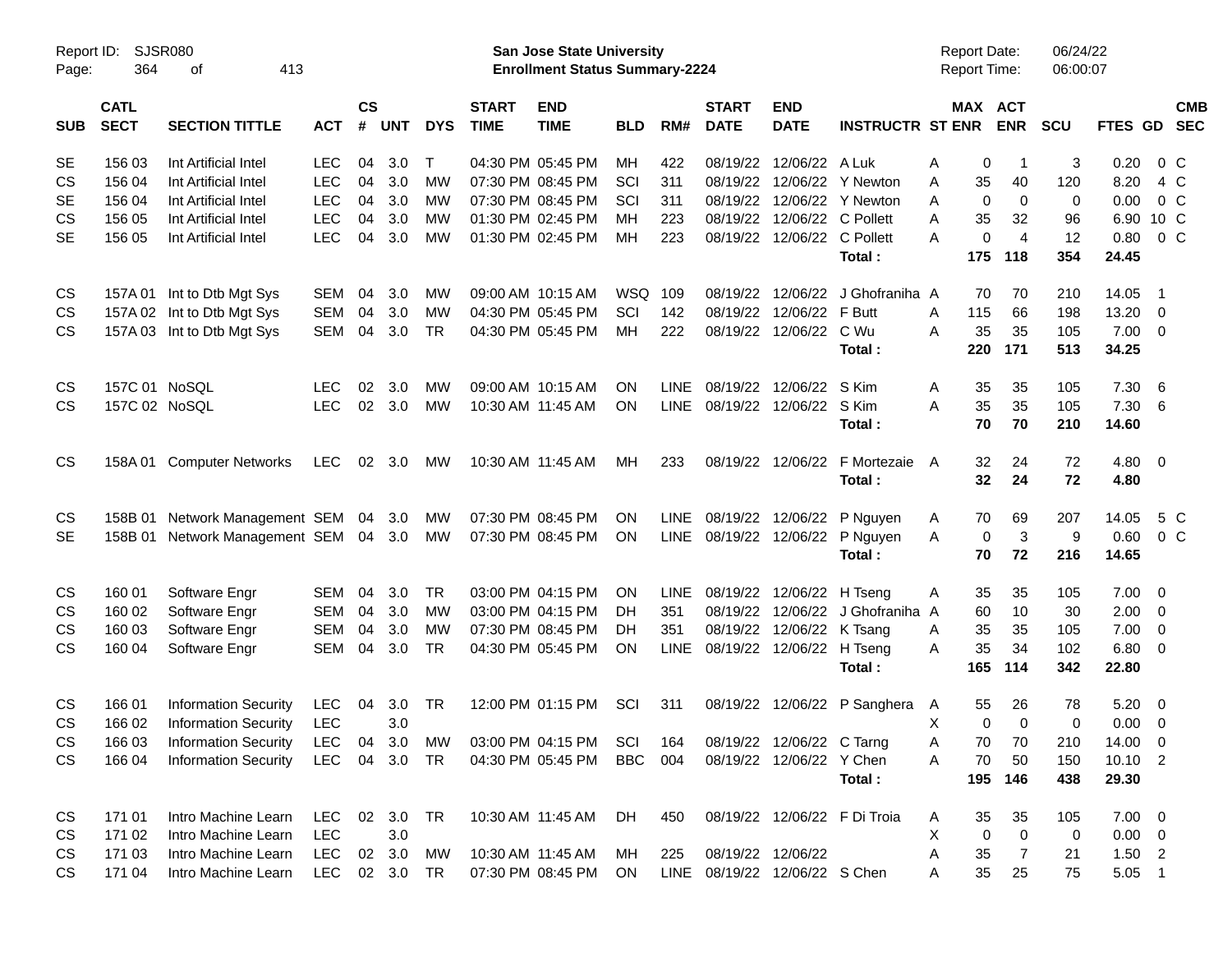| Page:      | SJSR080<br>Report ID:<br>365<br>413<br>οf<br><b>CATL</b> |                                         |              |                    |            |            |                             | <b>San Jose State University</b><br><b>Enrollment Status Summary-2224</b> |            |      |                                |                             |                              | Report Date:<br>Report Time: |             |                | 06/24/22<br>06:00:07 |             |                          |            |
|------------|----------------------------------------------------------|-----------------------------------------|--------------|--------------------|------------|------------|-----------------------------|---------------------------------------------------------------------------|------------|------|--------------------------------|-----------------------------|------------------------------|------------------------------|-------------|----------------|----------------------|-------------|--------------------------|------------|
| <b>SUB</b> | <b>SECT</b>                                              | <b>SECTION TITTLE</b>                   | <b>ACT</b>   | $\mathsf{cs}$<br># | <b>UNT</b> | <b>DYS</b> | <b>START</b><br><b>TIME</b> | <b>END</b><br><b>TIME</b>                                                 | <b>BLD</b> | RM#  | <b>START</b><br><b>DATE</b>    | <b>END</b><br><b>DATE</b>   | <b>INSTRUCTR ST ENR</b>      | MAX ACT                      |             | <b>ENR</b>     | <b>SCU</b>           | FTES GD SEC |                          | <b>CMB</b> |
|            |                                                          |                                         |              |                    |            |            |                             |                                                                           |            |      |                                |                             | Total:                       |                              | 105         | 67             | 201                  | 13.55       |                          |            |
| CS         | 174 01                                                   | Server Web Prog                         | <b>SEM</b>   | 05                 | 3.0        | TR         |                             | 12:00 PM 01:15 PM                                                         | DH.        | 450  |                                |                             | 08/19/22 12/06/22 F Di Troia | A                            | 35          | 32             | 96                   | 6.50        | 2 C                      |            |
| <b>SE</b>  | 174 01                                                   | Server Web Prog                         | <b>SEM</b>   | 05                 | 3.0        | <b>TR</b>  |                             | 12:00 PM 01:15 PM                                                         | DH.        | 450  |                                |                             | 08/19/22 12/06/22 F Di Troia | Α                            | 0           | 3              | 9                    | 0.60        | 0 <sup>o</sup>           |            |
| CS         | 174 02                                                   | Server Web Prog                         | <b>SEM</b>   | 05                 | 3.0        | MW         |                             | 03:00 PM 04:15 PM                                                         | мн         | 223  |                                | 08/19/22 12/06/22 C Pollett |                              | Α                            | 35          | 35             | 105                  | 7.35        | 7 C                      |            |
| <b>SE</b>  | 174 02                                                   | Server Web Prog                         | <b>SEM</b>   | 05                 | 3.0        | <b>MW</b>  |                             | 03:00 PM 04:15 PM                                                         | МH         | 223  |                                | 08/19/22 12/06/22 C Pollett |                              | A                            | $\mathbf 0$ | $\overline{0}$ | $\mathbf 0$          | 0.00        | 0 <sup>C</sup>           |            |
|            |                                                          |                                         |              |                    |            |            |                             |                                                                           |            |      |                                |                             | Total:                       |                              | 70          | 70             | 210                  | 14.45       |                          |            |
| CS         | 175 01                                                   | Mob Device Devel                        | <b>LEC</b>   | 04                 | 3.0        | TR         |                             | 06:00 PM 07:15 PM                                                         | ON         | LINE |                                |                             | 08/19/22 12/06/22 R Moazzeni | A                            | 70          | 71             | 213                  | 15.40 24    |                          |            |
| <b>CS</b>  | 175 02                                                   | Mob Device Devel                        | <b>LEC</b>   |                    | 3.0        |            |                             |                                                                           |            |      |                                |                             |                              | X                            | 0           | $\overline{0}$ | 0                    | 0.00        | $\overline{\mathbf{0}}$  |            |
| <b>CS</b>  | 175 03                                                   | Mob Device Devel                        | <b>LEC</b>   | 04                 | 3.0        | TR         |                             | 12:00 PM 01:15 PM                                                         | ON         |      | LINE 08/19/22 12/06/22 Y Chen  |                             |                              | A                            | 35          | 13             | 39                   | 2.65        | $\overline{\phantom{1}}$ |            |
|            |                                                          |                                         |              |                    |            |            |                             |                                                                           |            |      |                                |                             | Total:                       |                              | 105         | 84             | 252                  | 18.05       |                          |            |
| CS         | 18001                                                    | <b>Individual Studies</b>               | <b>SUP</b>   | 36                 | 3.0        | <b>TBA</b> |                             |                                                                           |            |      | 08/19/22 12/06/22              |                             |                              | A                            | 5           | 0              | 0                    | 0.00        | - 0                      |            |
| CS         | 180 02                                                   | <b>Individual Studies</b>               | <b>SUP</b>   | 36                 | 3.0        | <b>TBA</b> |                             |                                                                           |            |      | 08/19/22 12/06/22              |                             |                              | Α                            | 5           | 0              | 0                    | 0.00        | $\overline{0}$           |            |
| <b>CS</b>  | 180 03                                                   | <b>Individual Studies</b>               | <b>SUP</b>   | 36                 | 1.0        | <b>TBA</b> |                             |                                                                           |            |      | 08/19/22 12/06/22              |                             |                              | Α                            | 5           | $\mathbf 0$    | 0                    | 0.00        | $\overline{0}$           |            |
| <b>CS</b>  | 180 04                                                   | <b>Individual Studies</b>               | <b>SUP</b>   | 36                 | 3.0        | <b>TBA</b> |                             |                                                                           |            |      |                                | 08/19/22 12/06/22           |                              | A                            | 5           | 0              | 0                    | 0.00        | $\overline{0}$           |            |
|            |                                                          |                                         |              |                    |            |            |                             |                                                                           |            |      |                                |                             | Total:                       |                              | 20          | 0              | $\bf{0}$             | 0.00        |                          |            |
| CS         |                                                          | 180H 01 Ind Studies/Honors              | <b>SEM</b>   | 04                 | 3.0        | <b>TBA</b> |                             |                                                                           |            |      | 08/19/22 12/06/22              |                             |                              | Α                            | 5           | 0              | 0                    | 0.00        | - 0                      |            |
| CS         |                                                          | 180H 02 Ind Studies/Honors              | <b>SEM</b>   | 04                 | 3.0        | <b>TBA</b> |                             |                                                                           |            |      | 08/19/22 12/06/22              |                             |                              | Α                            | 5           | 0              | 0                    | 0.00        | $\mathbf 0$              |            |
| CS         |                                                          | 180H 03 Ind Studies/Honors              | <b>SEM</b>   | 04                 | 3.0        | <b>TBA</b> |                             |                                                                           |            |      | 08/19/22 12/06/22              |                             |                              | Α                            | 5           | 0              | 0                    | 0.00        | 0                        |            |
| CS         |                                                          | 180H 04 Ind Studies/Honors              | <b>SEM</b>   | 04                 | 3.0        | <b>TBA</b> |                             |                                                                           |            |      | 08/19/22 12/06/22              |                             |                              | Α                            | 5           | 0              | 0                    | 0.00        | 0                        |            |
| CS         |                                                          | 180H 05 Ind Studies/Honors              | <b>SEM</b>   | 04                 | 3.0        | <b>TBA</b> |                             |                                                                           |            |      | 08/19/22 12/06/22              |                             |                              | Α                            | 5           | 0              | 0                    | 0.00        | 0                        |            |
| <b>CS</b>  |                                                          | 180H 06 Ind Studies/Honors              | <b>SEM</b>   |                    | 04 3.0     | <b>TBA</b> |                             |                                                                           |            |      |                                | 08/19/22 12/06/22           |                              | A                            | 5           | 0              | 0                    | 0.00        | $\overline{0}$           |            |
|            |                                                          |                                         |              |                    |            |            |                             |                                                                           |            |      |                                |                             | Total:                       |                              | 30          | 0              | $\bf{0}$             | 0.00        |                          |            |
| CS         |                                                          | 185C 01 Adv Prac Comp Topics SEM 04 3.0 |              |                    |            | MW         |                             | 04:30 PM 05:45 PM                                                         | МH         | 222  |                                | 08/19/22 12/06/22           | <b>B</b> Reed                | A                            | 35          | 15             | 45                   | $3.05$ 1    |                          |            |
|            |                                                          |                                         |              |                    |            |            |                             |                                                                           |            |      |                                |                             | Total:                       |                              | 35          | 15             | 45                   | 3.05        |                          |            |
| <b>CS</b>  | 190 01                                                   | Internship Project                      | LEC          |                    | 04 1.0 S   |            |                             | 01:30 PM 02:45 PM                                                         | ON         |      | LINE 08/19/22 12/06/22 H Tseng |                             |                              | A                            | 35          | 0              | 0                    | 0.00        | $\overline{\mathbf{0}}$  |            |
|            |                                                          |                                         |              |                    |            |            |                             |                                                                           |            |      |                                |                             | Total:                       |                              | 35          | $\mathbf 0$    | 0                    | 0.00        |                          |            |
| CS         | 190101                                                   | Internship Project                      | LEC 04 3.0 S |                    |            |            |                             | 01:30 PM 04:30 PM                                                         | ON         |      | LINE 08/19/22 12/06/22 H Tseng |                             |                              | A                            | 35          | 4              | 12                   | $0.80 \t 0$ |                          |            |
|            |                                                          |                                         |              |                    |            |            |                             |                                                                           |            |      |                                |                             | Total:                       |                              | 35          | 4              | 12                   | 0.80        |                          |            |
| CS         |                                                          | 200W 01 Grad Tech Writing               | <b>LEC</b>   | 04                 | 3.0        | TR         |                             | 09:00 AM 10:15 AM                                                         | MH         | 233  |                                | 08/19/22 12/06/22 D Hunter  |                              | A                            | 22          | 22             | 66                   | 5.50 22     |                          |            |
| CS         |                                                          | 200W 02 Grad Tech Writing               | <b>LEC</b>   |                    | 3.0        |            |                             |                                                                           |            |      |                                |                             |                              | X                            | $\pmb{0}$   | $\mathbf 0$    | 0                    | $0.00 \t 0$ |                          |            |
| CS         |                                                          | 200W 03 Grad Tech Writing               | <b>LEC</b>   |                    | 3.0        |            |                             |                                                                           |            |      |                                |                             |                              | X                            | $\pmb{0}$   | 0              | 0                    | $0.00 \t 0$ |                          |            |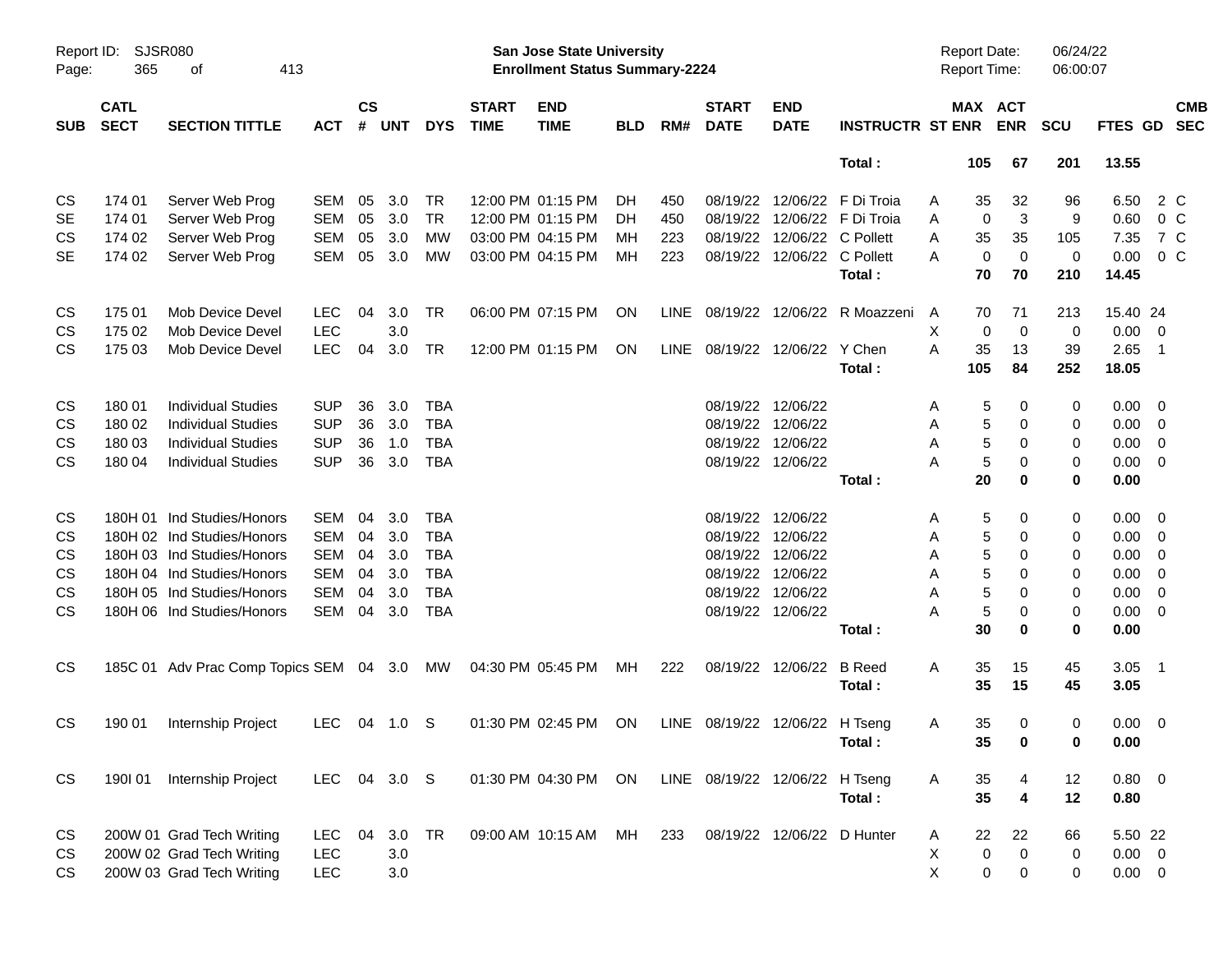| Page:                  | Report ID: SJSR080<br>366  | 413<br>оf                                                                                     |                                        |                    |                   |                          |                             | San Jose State University<br><b>Enrollment Status Summary-2224</b> |                 |                    |                             |                                             |                         | <b>Report Date:</b><br><b>Report Time:</b> |                       | 06/24/22<br>06:00:07 |                                            |            |
|------------------------|----------------------------|-----------------------------------------------------------------------------------------------|----------------------------------------|--------------------|-------------------|--------------------------|-----------------------------|--------------------------------------------------------------------|-----------------|--------------------|-----------------------------|---------------------------------------------|-------------------------|--------------------------------------------|-----------------------|----------------------|--------------------------------------------|------------|
| <b>SUB</b>             | <b>CATL</b><br><b>SECT</b> | <b>SECTION TITTLE</b>                                                                         | <b>ACT</b>                             | $\mathsf{cs}$<br># | <b>UNT</b>        | <b>DYS</b>               | <b>START</b><br><b>TIME</b> | <b>END</b><br><b>TIME</b>                                          | <b>BLD</b>      | RM#                | <b>START</b><br><b>DATE</b> | <b>END</b><br><b>DATE</b>                   | <b>INSTRUCTR ST ENR</b> |                                            | MAX ACT<br><b>ENR</b> | <b>SCU</b>           | FTES GD SEC                                | <b>CMB</b> |
| CS<br>CS               |                            | 200W 04 Grad Tech Writing<br>200W 05 Grad Tech Writing                                        | <b>LEC</b><br><b>LEC</b>               | 04<br>04           | 3.0<br>3.0        | MW.<br>MW                |                             | 01:30 PM 02:45 PM<br>04:00 PM 05:15 PM                             | SCI<br>SCI      | 311<br>311         | 08/19/22<br>08/19/22        | 12/06/22<br>12/06/22                        |                         | 22<br>Α<br>22<br>Α                         | 22<br>22              | 66<br>66             | 5.50 22<br>5.50 22                         |            |
| <b>CS</b><br><b>CS</b> |                            | 200W 06 Grad Tech Writing<br>200W 07 Grad Tech Writing                                        | <b>LEC</b><br><b>LEC</b>               | 04<br>04           | 3.0<br>3.0        | <b>TBA</b><br><b>TBA</b> |                             |                                                                    | ON<br>OΝ        | LINE<br>LINE       | 08/19/22                    | 12/06/22 C Boyd<br>08/19/22 12/06/22 C Boyd | Total:                  | 22<br>Α<br>22<br>A<br>110                  | 22<br>22<br>110       | 66<br>66<br>330      | 5.50 22<br>5.50 22<br>27.50                |            |
| <b>CS</b>              | 218 01                     | <b>Topics Cloud Comp</b>                                                                      | <b>LEC</b>                             | 04                 | 3.0               | TR                       |                             | 01:30 PM 02:45 PM                                                  | ON              | LINE               | 08/19/22 12/06/22           |                                             | K Li<br>Total:          | 25<br>A<br>25                              | 25<br>25              | 75<br>75             | 6.25 25<br>6.25                            |            |
| <b>CS</b>              | 223 01                     | <b>Bioinformatics</b>                                                                         | SEM                                    | 04                 | 3.0               | TR                       |                             | 03:00 PM 04:15 PM                                                  | МH              | 233                |                             | 08/19/22 12/06/22 L Wesley                  | Total:                  | 25<br>A<br>25                              | 23<br>23              | 69<br>69             | 5.75 23<br>5.75                            |            |
| <b>CS</b>              | 247 01                     | Adv Computer Arch                                                                             | <b>SEM</b>                             |                    | 3.0               |                          |                             |                                                                    |                 |                    |                             |                                             | Total:                  | X<br>0<br>0                                | 0<br>$\bf{0}$         | 0<br>0               | $0.00 \t 0$<br>0.00                        |            |
| <b>CS</b>              | 249 01                     | <b>Distrib Computing</b>                                                                      | SEM                                    | 05                 | 3.0               | TR                       |                             | 04:30 PM 05:45 PM                                                  | ON              | LINE               | 08/19/22 12/06/22           |                                             | R Moazzeni<br>Total:    | 25<br>A<br>25                              | 25<br>25              | 75<br>75             | 6.25 25<br>6.25                            |            |
| CS<br><b>CS</b>        | 255 01<br>255 02           | Des Anal Algo<br>Des Anal Algo                                                                | <b>SEM</b><br><b>SEM</b>               | 05<br>05           | 3.0<br>3.0        | МW<br><b>TR</b>          |                             | 10:30 AM 11:45 AM<br>09:00 AM 10:15 AM                             | MН<br>SCI       | 222<br>311         | 08/19/22<br>08/19/22        | 12/06/22 A Potika<br>12/06/22 C Tsao        | Total:                  | 25<br>Α<br>25<br>A<br>50                   | 25<br>25<br>50        | 75<br>75<br>150      | 6.25 25<br>6.25 25<br>12.50                |            |
| <b>CS</b>              | 256 01                     | Top in Art Intell                                                                             | <b>SEM</b>                             | 05                 | 3.0               | МW                       |                             | 07:30 PM 08:45 PM                                                  | <b>ON</b>       | LINE               | 08/19/22 12/06/22           |                                             | H Tseng<br>Total:       | 25<br>A<br>25                              | 25<br>25              | 75<br>75             | 6.25 25<br>6.25                            |            |
| <b>CS</b>              | 257 01                     | Database Sys Prncpls SEM 05 3.0 TR                                                            |                                        |                    |                   |                          |                             | 03:00 PM 04:15 PM                                                  | МH              | 422                |                             | 08/19/22 12/06/22                           | A Ezzat<br>Total:       | 25<br>A<br>25                              | 25<br>25              | 75<br>75             | 6.25 25<br>6.25                            |            |
| <b>CS</b><br>CS<br>CS  | 259 01<br>259 02<br>259 03 | Adv. Parallel Proc<br>Adv. Parallel Proc<br>Adv. Parallel Proc                                | <b>LEC</b><br><b>LEC</b><br><b>LEC</b> | 02<br>02           | 3.0<br>3.0<br>3.0 | MW<br>МW                 |                             | 06:00 PM 07:15 PM<br>07:30 PM 08:45 PM                             | MН<br><b>ON</b> | 422<br><b>LINE</b> | 08/19/22                    | 12/06/22 R Chun<br>08/19/22 12/06/22 R Chun | Total:                  | 0<br>X<br>25<br>Α<br>25<br>A<br>50         | 0<br>25<br>25<br>50   | 0<br>75<br>75<br>150 | $0.00 \t 0$<br>6.25 25<br>6.25 25<br>12.50 |            |
| <b>CS</b>              |                            | 265 01 Crtgrphy & Comp Secr SEM 04 3.0 MW 06:00 PM 07:15 PM ON LINE 08/19/22 12/06/22 A Davis |                                        |                    |                   |                          |                             |                                                                    |                 |                    |                             |                                             | Total:                  | 25<br>A<br>25                              | 25<br>25              | 75<br>75             | 6.25 25<br>6.25                            |            |
| CS                     |                            | 267 01 Topics in Database S SEM 05 3.0 TR 06:00 PM 07:15 PM MH 222 08/19/22 12/06/22 C Wu     |                                        |                    |                   |                          |                             |                                                                    |                 |                    |                             |                                             | Total :                 | A<br>25<br>25                              | 25<br>25              | 75<br>75             | 6.25 25<br>6.25                            |            |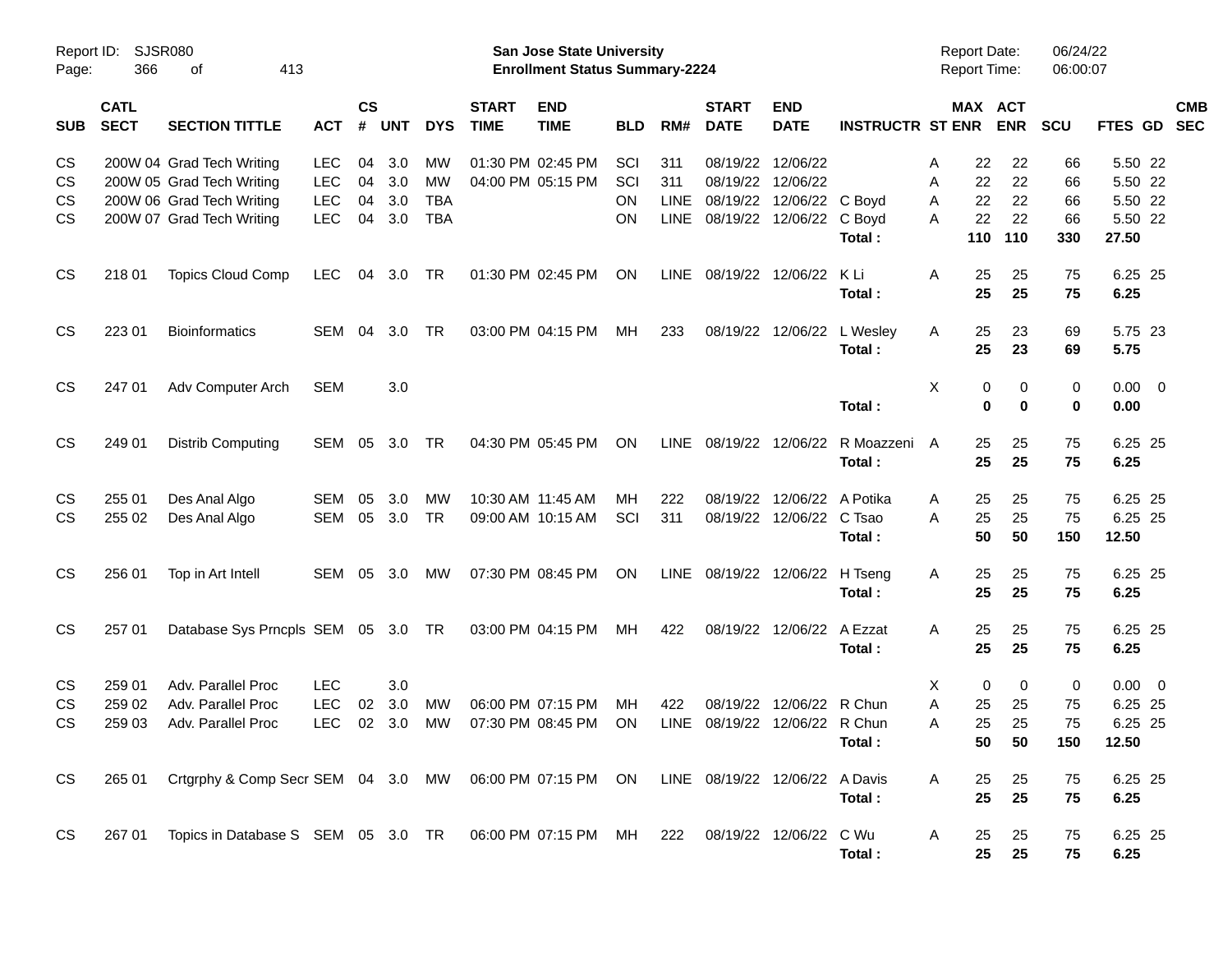| Report ID:<br>Page:   | SJSR080<br>367                                                                            | 413                                                                                          |                                                      |                      |                             |                                                      | San Jose State University<br><b>Enrollment Status Summary-2224</b> |                                        |                 |             |                             |                                                                                                              | <b>Report Date:</b><br>Report Time:                            |                          | 06/24/22<br>06:00:07                                                   |                  |                                                                                                             |            |
|-----------------------|-------------------------------------------------------------------------------------------|----------------------------------------------------------------------------------------------|------------------------------------------------------|----------------------|-----------------------------|------------------------------------------------------|--------------------------------------------------------------------|----------------------------------------|-----------------|-------------|-----------------------------|--------------------------------------------------------------------------------------------------------------|----------------------------------------------------------------|--------------------------|------------------------------------------------------------------------|------------------|-------------------------------------------------------------------------------------------------------------|------------|
| <b>SUB</b>            | <b>CATL</b><br><b>SECT</b><br><b>SECTION TITTLE</b><br>268 01<br><b>Wireless Mob Netw</b> |                                                                                              | <b>ACT</b>                                           | <b>CS</b><br>#       | UNT                         | <b>DYS</b>                                           | <b>START</b><br><b>TIME</b>                                        | <b>END</b><br><b>TIME</b>              | <b>BLD</b>      | RM#         | <b>START</b><br><b>DATE</b> | <b>END</b><br><b>DATE</b>                                                                                    | <b>INSTRUCTR ST ENR</b>                                        |                          | MAX ACT<br><b>ENR</b>                                                  | <b>SCU</b>       | FTES GD SEC                                                                                                 | <b>CMB</b> |
| CS                    |                                                                                           |                                                                                              | <b>LEC</b>                                           |                      | 04 3.0                      | <b>MW</b>                                            |                                                                    | 09:00 AM 10:15 AM                      | МH              | 222         |                             | 08/19/22 12/06/22                                                                                            | N Saxena<br>Total:                                             | 25<br>A<br>25            | 25<br>25                                                               | 75<br>75         | 6.25 25<br>6.25                                                                                             |            |
| CS<br><b>CS</b>       | 271 01<br>271 02                                                                          | Top Machine Learn<br>Top Machine Learn                                                       | <b>LEC</b><br><b>LEC</b>                             | 04                   | 3.0<br>3.0                  | TR                                                   |                                                                    | 09:00 AM 10:15 AM                      | МH              | 225         |                             | 08/19/22 12/06/22 M Stamp                                                                                    | Total:                                                         | A<br>25<br>X<br>25       | 30<br>0<br>$\mathbf 0$<br>30                                           | 90<br>0<br>90    | 7.45 29<br>$0.00 \t 0$<br>7.45                                                                              |            |
| CS                    | 272 01                                                                                    | Reinforcement Learn LEC 02 3.0                                                               |                                                      |                      |                             | МW                                                   |                                                                    | 12:00 PM 01:15 PM                      | MН              | 422         |                             | 08/19/22 12/06/22                                                                                            | G Ishigaki<br>Total:                                           | 25<br>A<br>25            | 19<br>19                                                               | 57<br>57         | 4.75 19<br>4.75                                                                                             |            |
| CS<br>CS<br><b>CS</b> | 280 01<br>280 02<br>280 03                                                                | <b>Grad Indiv Studies</b><br><b>Grad Indiv Studies</b><br><b>Grad Indiv Studies</b>          | <b>SUP</b><br><b>SUP</b><br><b>SUP</b>               | 36<br>36<br>36       | 3.0<br>3.0<br>3.0           | TBA<br><b>TBA</b><br><b>TBA</b>                      |                                                                    |                                        |                 |             | 08/19/22 12/06/22           | 08/19/22 12/06/22<br>08/19/22 12/06/22                                                                       | Total:                                                         | A<br>Α<br>Α<br>15        | 5<br>0<br>5<br>0<br>5<br>0<br>0                                        | 0<br>0<br>0<br>0 | $0.00 \quad 0$<br>$0.00 \t 0$<br>$0.00 \t 0$<br>0.00                                                        |            |
| CS<br><b>CS</b>       | 286 01<br>286 02                                                                          | Adv Topics - CS<br>Adv Topics - CS                                                           | <b>SEM</b><br>SEM                                    | 05                   | 3.0<br>05 3.0               | TR<br>MW                                             |                                                                    | 06:00 PM 07:15 PM<br>09:00 AM 10:15 AM | <b>ON</b><br>MН | LINE<br>422 | 08/19/22 12/06/22           | 08/19/22 12/06/22 L Wesley                                                                                   | Total:                                                         | 25<br>A<br>25<br>A<br>50 | 25<br>25<br>50                                                         | 75<br>75<br>150  | 6.25 25<br>6.25 25<br>12.50                                                                                 |            |
| CS<br>CS<br>CS        | 297 01<br>297 02<br>297 03                                                                | Pre Wrtng Prj or The<br>Pre Wrtng Prj or The<br>Pre Wrtng Prj or The                         | <b>SUP</b><br><b>SUP</b><br><b>SUP</b>               | 25<br>25<br>25       | 3.0<br>3.0<br>3.0           | TBA<br><b>TBA</b><br><b>TBA</b>                      |                                                                    |                                        |                 |             |                             | 08/19/22 12/06/22 M Stamp<br>08/19/22 12/06/22 C Pollett<br>08/19/22 12/06/22 N Attar                        |                                                                | A<br>A<br>Α              | 5<br>1<br>5<br>5<br>5<br>9                                             | 0<br>0<br>0      | 0.25<br>- 1<br>1.25<br>- 5<br>2.25<br>- 9                                                                   |            |
| CS<br>CS<br>CS<br>CS  | 297 04<br>297 05<br>297 06<br>297 07                                                      | Pre Wrtng Prj or The<br>Pre Wrtng Prj or The<br>Pre Wrtng Prj or The<br>Pre Wrtng Prj or The | <b>SUP</b><br><b>SUP</b><br><b>SUP</b><br><b>SUP</b> | 25<br>25<br>25<br>25 | 3.0<br>3.0<br>3.0<br>3.0    | <b>TBA</b><br><b>TBA</b><br><b>TBA</b><br><b>TBA</b> |                                                                    |                                        |                 |             |                             | 08/19/22 12/06/22 P Heller<br>08/19/22 12/06/22 T Austin                                                     | 08/19/22 12/06/22 F Di Troia<br>08/19/22 12/06/22 G Ishigaki   | Α<br>Α<br>A<br>Α         | 5<br>8<br>5<br>3<br>5<br>3<br>$\,$ 5 $\,$<br>4                         | 0<br>0<br>0<br>0 | 2.00<br>- 8<br>0.75<br>$\overline{\mathbf{3}}$<br>0.75<br>$\overline{\mathbf{3}}$<br>1.00<br>$\overline{4}$ |            |
| CS<br>CS<br>CS<br>CS  | 297 08<br>297 09<br>297 10<br>297 11                                                      | Pre Wrtng Prj or The<br>Pre Wrtng Prj or The<br>Pre Wrtng Prj or The<br>Pre Wrtng Prj or The | <b>SUP</b><br><b>SUP</b><br><b>SUP</b><br><b>SUP</b> | 25<br>25<br>25<br>25 | 3.0<br>3.0<br>3.0<br>3.0    | <b>TBA</b><br><b>TBA</b><br><b>TBA</b><br><b>TBA</b> |                                                                    |                                        |                 |             |                             | 08/19/22 12/06/22 A Potika<br>08/19/22 12/06/22 C Wu<br>08/19/22 12/06/22 B Reed<br>08/19/22 12/06/22 R Chun |                                                                | Α<br>Α<br>Α<br>Α         | $\,$ 5 $\,$<br>5<br>$\,$ 5 $\,$<br>$\overline{7}$<br>5<br>6<br>5<br>11 | 0<br>0<br>0<br>0 | 1.25<br>- 5<br>1.75<br>$\overline{7}$<br>1.50<br>$-6$<br>2.75 11                                            |            |
| CS<br>CS<br>CS        | 297 12<br>297 13<br>297 14                                                                | Pre Wrtng Prj or The<br>Pre Wrtng Prj or The<br>Pre Wrtng Prj or The                         | <b>SUP</b><br>SUP 25 3.0<br><b>SUP</b>               | 25                   | 25 3.0<br>3.0               | <b>TBA</b><br><b>TBA</b><br><b>TBA</b>               |                                                                    |                                        |                 |             |                             | 08/19/22 12/06/22 S Kim                                                                                      | 08/19/22 12/06/22 W Andreopoul A<br>08/19/22 12/06/22 N Saxena | Α<br>A                   | 5<br>$\overline{2}$<br>5<br>5<br>5<br>0                                | 0<br>0<br>0      | 0.50<br>$\overline{\phantom{0}}^2$<br>$1.25 - 5$<br>0.00<br>$\overline{\mathbf{0}}$                         |            |
| CS<br>CS<br>CS<br>CS  | 297 15<br>297 16<br>297 17<br>297 18                                                      | Pre Wrtng Prj or The<br>Pre Wrtng Prj or The<br>Pre Wrtng Prj or The<br>Pre Wrtng Prj or The | <b>SUP</b><br><b>SUP</b><br><b>SUP</b><br><b>SUP</b> | 25<br>25<br>25       | 3.0<br>3.0<br>3.0<br>25 3.0 | <b>TBA</b><br><b>TBA</b><br><b>TBA</b><br><b>TBA</b> |                                                                    |                                        |                 |             |                             | 08/19/22 12/06/22<br>08/19/22 12/06/22<br>08/19/22 12/06/22                                                  | 08/19/22 12/06/22 L Wesley                                     | A<br>A<br>Α<br>Α         | 5<br>0<br>5<br>0<br>5<br>0<br>5<br>0                                   | 0<br>0<br>0<br>0 | $0.00 \t 0$<br>0.00<br>$\overline{\phantom{0}}$<br>0.00<br>$\overline{\phantom{0}}$<br>$0.00 \t 0$          |            |
| CS<br>CS              | 297 19<br>297 20                                                                          | Pre Wrtng Prj or The<br>Pre Wrtng Prj or The                                                 | <b>SUP</b><br><b>SUP</b>                             |                      | 25 3.0<br>25 3.0            | <b>TBA</b><br>TBA                                    |                                                                    |                                        |                 |             |                             | 08/19/22 12/06/22<br>08/19/22 12/06/22                                                                       |                                                                | Α<br>Α                   | 5<br>0<br>5<br>0                                                       | 0<br>0           | $0.00 \t 0$<br>$0.00 \t 0$                                                                                  |            |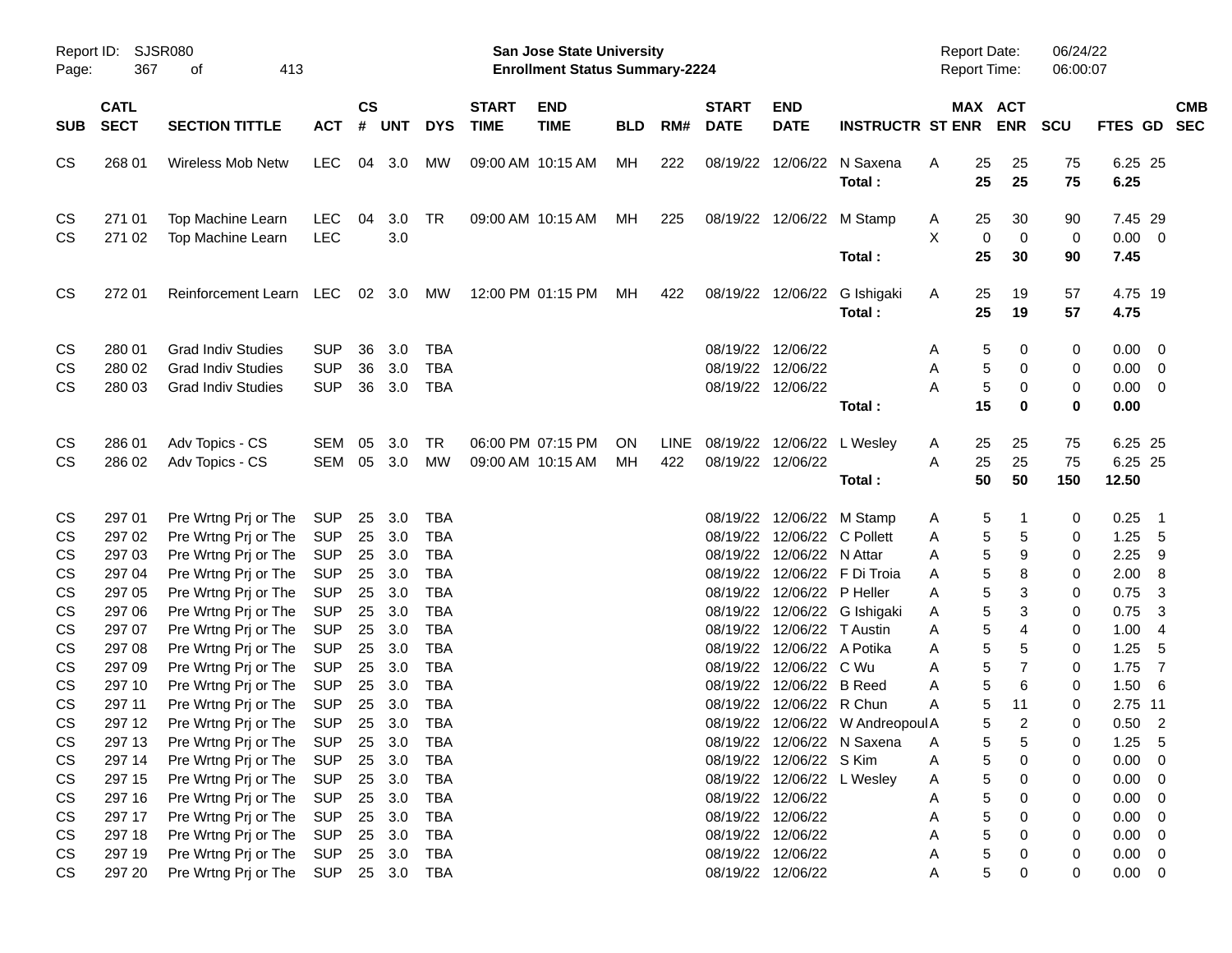| Report ID:<br>Page: | 368                        | <b>SJSR080</b><br>413<br>οf   |            |                |            |            |                             | <b>San Jose State University</b><br><b>Enrollment Status Summary-2224</b> |            |             |                             |                           |                         | <b>Report Date:</b><br><b>Report Time:</b> |     |                       | 06/24/22<br>06:00:07 |             |                          |
|---------------------|----------------------------|-------------------------------|------------|----------------|------------|------------|-----------------------------|---------------------------------------------------------------------------|------------|-------------|-----------------------------|---------------------------|-------------------------|--------------------------------------------|-----|-----------------------|----------------------|-------------|--------------------------|
| <b>SUB</b>          | <b>CATL</b><br><b>SECT</b> | <b>SECTION TITTLE</b>         | <b>ACT</b> | <b>CS</b><br># | <b>UNT</b> | <b>DYS</b> | <b>START</b><br><b>TIME</b> | <b>END</b><br><b>TIME</b>                                                 | <b>BLD</b> | RM#         | <b>START</b><br><b>DATE</b> | <b>END</b><br><b>DATE</b> | <b>INSTRUCTR ST ENR</b> |                                            |     | MAX ACT<br><b>ENR</b> | SCU                  | FTES GD     | <b>CMB</b><br><b>SEC</b> |
|                     |                            |                               |            |                |            |            |                             |                                                                           |            |             |                             |                           | Total:                  |                                            | 100 | 69                    | 0                    | 17.25       |                          |
| CS                  | 298 01                     | Master's Wrtng Prj            | <b>SUP</b> | 25             | 3.0        | <b>TBA</b> |                             |                                                                           |            |             | 08/19/22                    | 12/06/22                  | T Austin                | Α                                          | 5   | 1                     | 0                    | 0.25        | -1                       |
| CS                  | 298 02                     | Master's Wrtng Prj            | <b>SUP</b> | 25             | 3.0        | <b>TBA</b> |                             |                                                                           |            |             | 08/19/22                    | 12/06/22                  |                         | Α                                          | 5   | 0                     | 0                    | 0.00        | 0                        |
| CS                  | 298 03                     | Master's Wrtng Prj            | <b>SUP</b> | 25             | 3.0        | <b>TBA</b> |                             |                                                                           |            |             | 08/19/22                    | 12/06/22                  |                         | Α                                          | 5   | 0                     | 0                    | 0.00        | 0                        |
| CS                  | 298 04                     | Master's Wrtng Prj            | <b>SUP</b> | 25             | 3.0        | <b>TBA</b> |                             |                                                                           |            |             | 08/19/22                    | 12/06/22                  |                         | Α                                          | 5   | 0                     | 0                    | 0.00        | 0                        |
| CS                  | 298 05                     | Master's Wrtng Prj            | <b>SUP</b> | 25             | 3.0        | <b>TBA</b> |                             |                                                                           |            |             | 08/19/22                    | 12/06/22                  |                         | Α                                          | 5   | 0                     | 0                    | 0.00        | 0                        |
| CS                  | 298 06                     | Master's Wrtng Prj            | <b>SUP</b> | 25             | 3.0        | <b>TBA</b> |                             |                                                                           |            |             | 08/19/22                    | 12/06/22                  |                         | Α                                          | 5   | 0                     | 0                    | 0.00        | 0                        |
| CS                  | 298 07                     | Master's Wrtng Prj            | <b>SUP</b> | 25             | 3.0        | <b>TBA</b> |                             |                                                                           |            |             | 08/19/22                    | 12/06/22                  |                         | Α                                          | 5   | 0                     | 0                    | 0.00        | 0                        |
| СS                  | 298 08                     | Master's Wrtng Prj            | <b>SUP</b> | 25             | 3.0        | <b>TBA</b> |                             |                                                                           |            |             | 08/19/22                    | 12/06/22                  |                         | Α                                          | 5   | 0                     | 0                    | 0.00        | 0                        |
| CS                  | 298 09                     | Master's Wrtng Prj            | <b>SUP</b> | 25             | 3.0        | <b>TBA</b> |                             |                                                                           |            |             | 08/19/22                    | 12/06/22                  |                         | Α                                          | 5   | 0                     | 0                    | 0.00        | 0                        |
| CS                  | 298 10                     | Master's Wrtng Prj            | <b>SUP</b> | 25             | 3.0        | <b>TBA</b> |                             |                                                                           |            |             | 08/19/22                    | 12/06/22                  |                         | Α                                          | 5   | 0                     | 0                    | 0.00        | 0                        |
| <b>CS</b>           | 298 11                     | Master's Wrtng Prj            | <b>SUP</b> | 25             | 3.0        | <b>TBA</b> |                             |                                                                           |            |             | 08/19/22                    | 12/06/22                  |                         | Α                                          | 5   | 0                     | 0                    | 0.00        | 0                        |
| CS                  | 298 12                     | Master's Wrtng Prj            | <b>SUP</b> | 25             | 3.0        | <b>TBA</b> |                             |                                                                           |            |             | 08/19/22                    | 12/06/22                  |                         | Α                                          | 5   | 0                     | 0                    | 0.00        | 0                        |
| CS                  | 298 13                     | Master's Wrtng Prj            | <b>SUP</b> | 25             | 3.0        | <b>TBA</b> |                             |                                                                           |            |             | 08/19/22                    | 12/06/22                  |                         | Α                                          | 5   | 0                     | 0                    | 0.00        | 0                        |
| CS                  | 298 14                     | Master's Wrtng Prj            | <b>SUP</b> | 25             | 3.0        | <b>TBA</b> |                             |                                                                           |            |             | 08/19/22                    | 12/06/22                  |                         | Α                                          | 5   | 0                     | 0                    | 0.00        | 0                        |
| CS                  | 298 15                     | Master's Wrtng Prj            | <b>SUP</b> | 25             | 3.0        | <b>TBA</b> |                             |                                                                           |            |             | 08/19/22                    | 12/06/22                  |                         | Α                                          | 5   | 0                     | 0                    | 0.00        | 0                        |
| CS                  | 298 16                     | Master's Wrtng Prj            | <b>SUP</b> | 25             | 3.0        | <b>TBA</b> |                             |                                                                           |            |             | 08/19/22                    | 12/06/22                  |                         | Α                                          | 5   | 0                     | 0                    | 0.00        | 0                        |
| CS                  | 298 17                     | Master's Wrtng Prj            | <b>SUP</b> | 25             | 3.0        | <b>TBA</b> |                             |                                                                           |            |             | 08/19/22                    | 12/06/22                  |                         | Α                                          | 5   | 0                     | 0                    | 0.00        | 0                        |
| CS                  | 298 18                     | Master's Wrtng Prj            | <b>SUP</b> | 25             | 3.0        | <b>TBA</b> |                             |                                                                           |            |             | 08/19/22 12/06/22           |                           |                         | A                                          | 5   | 0                     | 0                    | 0.00        | $\Omega$                 |
|                     |                            |                               |            |                |            |            |                             |                                                                           |            |             |                             |                           | Total:                  |                                            | 90  | $\mathbf{1}$          | $\bf{0}$             | 0.25        |                          |
| CS                  | 299 01                     | Master's Thesis               | <b>SUP</b> | 25             | 3.0        | <b>TBA</b> |                             |                                                                           | ON         | <b>LINE</b> | 08/19/22 12/06/22           |                           |                         | Α                                          | 1   | 0                     | 0                    | $0.00 \t 0$ |                          |
|                     |                            |                               |            |                |            |            |                             |                                                                           |            |             |                             |                           | Total:                  |                                            | 1   | 0                     | $\bf{0}$             | 0.00        |                          |
|                     |                            | Department : Camputer Calenge |            |                |            |            |                             |                                                                           |            |             |                             |                           | Department Tatal.       |                                            |     |                       | EAAN 990A NECT       | coc co      |                          |

**Department : Computer Science Department Total : 5110 3381 9567 686.68 Lower Division : 1102 533 1233 Upper Division : 3402 2381 7143 487.40 Graduate Division : 606 467 1191 116.70**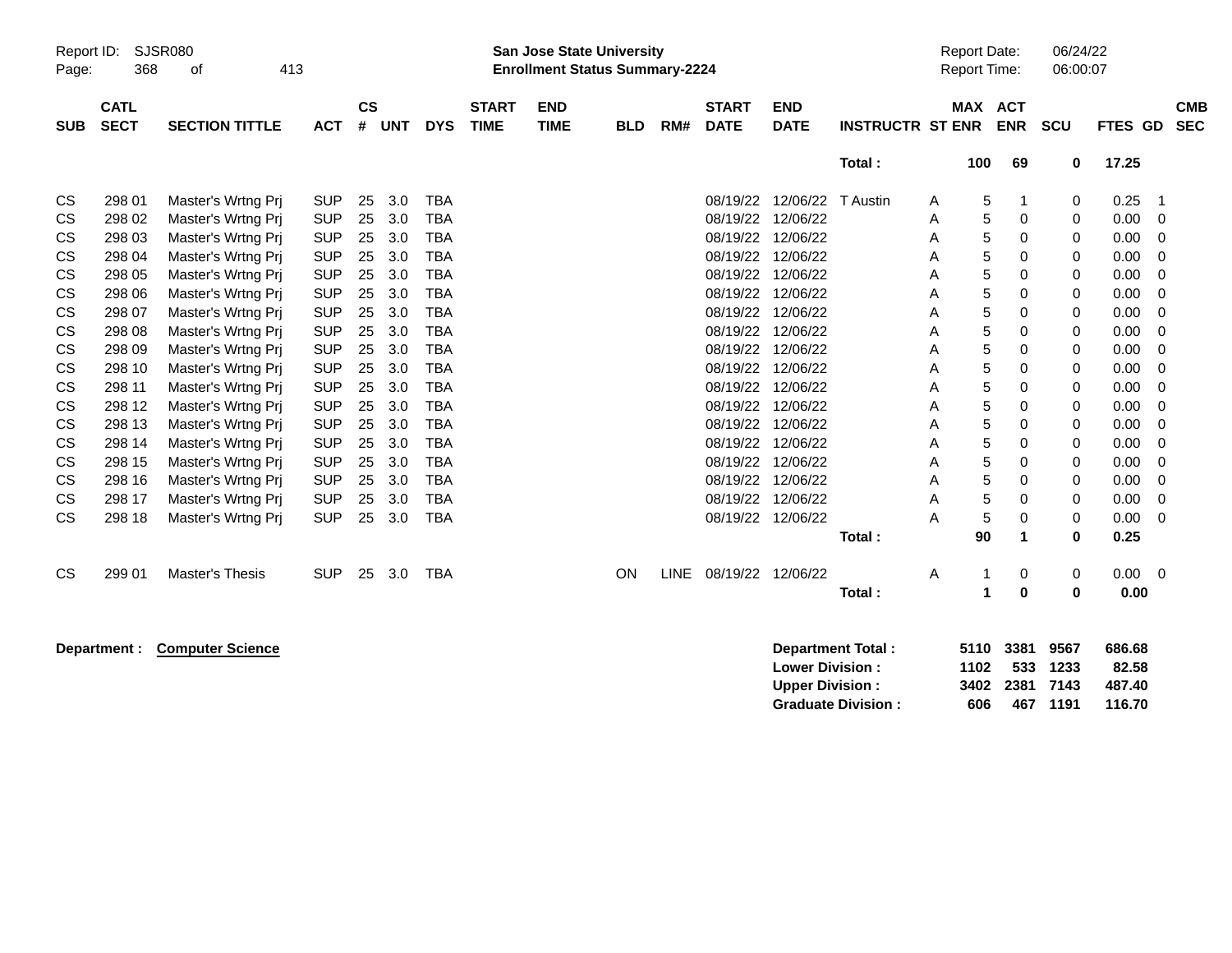| Report ID:              |             | <b>SJSR080</b>                        |               |           |            |              |                   | <b>San Jose State University</b>      |     |             |              |                   |                                  |   | <b>Report Date:</b> |                         | 06/24/22   |                        |                         |            |
|-------------------------|-------------|---------------------------------------|---------------|-----------|------------|--------------|-------------------|---------------------------------------|-----|-------------|--------------|-------------------|----------------------------------|---|---------------------|-------------------------|------------|------------------------|-------------------------|------------|
| Page:                   | 369         | 413<br>οf                             |               |           |            |              |                   | <b>Enrollment Status Summary-2224</b> |     |             |              |                   |                                  |   | Report Time:        |                         | 06:00:07   |                        |                         |            |
|                         | <b>CATL</b> |                                       |               | <b>CS</b> |            |              | <b>START</b>      | <b>END</b>                            |     |             | <b>START</b> | <b>END</b>        |                                  |   | <b>MAX ACT</b>      |                         |            |                        |                         | <b>CMB</b> |
| <b>SUB</b>              | <b>SECT</b> | <b>SECTION TITTLE</b>                 | <b>ACT</b>    | #         | <b>UNT</b> | <b>DYS</b>   | <b>TIME</b>       | <b>TIME</b>                           | BLD | RM#         | <b>DATE</b>  | <b>DATE</b>       | <b>INSTRUCTR ST ENR</b>          |   |                     | <b>ENR</b>              | <b>SCU</b> | <b>FTES GD</b>         |                         | <b>SEC</b> |
| College<br>Department : |             | <b>Science, College of</b><br>Geology |               |           |            |              |                   |                                       |     |             |              |                   |                                  |   |                     |                         |            |                        |                         |            |
| <b>GEOL</b>             | 1 0 1       | <b>General Geology</b>                | <b>LEC</b>    | 02        | 4.0        | <b>MW</b>    |                   | 01:30 PM 02:45 PM                     | DH  | 351         | 08/19/22     | 12/06/22          |                                  | A | 63                  | 56                      | 168        | 14.93                  | 0                       |            |
| <b>GEOL</b>             | 1 0 4       | <b>General Geology</b>                | LAB           | 16        | 0.0        | $\top$       |                   | 11:30 AM 02:15 PM                     | DH  | 311         | 08/19/22     | 12/06/22          |                                  | Α | 24                  | 24                      | 24         | 0.00                   | - 0                     |            |
| <b>GEOL</b>             | 1 0 5       | <b>General Geology</b>                | LAB           | 16        | 0.0        | $\top$       |                   | 02:30 PM 05:15 PM                     | DH  | 311         | 08/19/22     | 12/06/22          |                                  | A | 24                  | 24                      | 24         | 0.00                   | 0                       |            |
| <b>GEOL</b>             | 1 0 6       | <b>General Geology</b>                | LAB           | 16        | 0.0        | $\mathsf{T}$ |                   | 05:30 PM 08:15 PM                     | DH  | 311         | 08/19/22     | 12/06/22          |                                  | A | 24                  | 24                      | 24         | 0.00                   | 0                       |            |
| <b>GEOL</b>             | 1 0 7       | <b>General Geology</b>                | LAB           | 16        | 0.0        | R            |                   | 08:30 AM 11:15 AM                     | DH  | 311         | 08/19/22     | 12/06/22          |                                  | Α | 24                  | 24                      | 24         | 0.00                   | $\mathbf 0$             |            |
| <b>GEOL</b>             | 1 0 8       | <b>General Geology</b>                | LAB           | 16        | 0.0        | R            |                   | 11:30 AM 02:15 PM                     | DH  | 311         | 08/19/22     | 12/06/22          |                                  | Α | 24                  | 24                      | 24         | 0.00                   | $\overline{0}$          |            |
| <b>GEOL</b>             | 1 0 9       | <b>General Geology</b>                | LAB           | 16        | 0.0        | R            |                   | 02:30 PM 05:15 PM                     | DH  | 311         | 08/19/22     | 12/06/22          |                                  | Α | 24                  | 24                      | 24         | 0.00                   | - 0                     |            |
| <b>GEOL</b>             | 1 1 0       | <b>General Geology</b>                | LAB           | 16        | 0.0        | R            |                   | 05:30 PM 08:15 PM                     | DH  | 311         | 08/19/22     | 12/06/22          |                                  | Α | 24                  | 9                       | 9          | 0.00                   | $\mathbf 0$             |            |
| <b>GEOL</b>             | 1 1 1       | <b>General Geology</b>                | LAB           | 16        | 0.0        | F            |                   | 09:00 AM 11:45 AM                     | DH  | 311         | 08/19/22     | 12/06/22          |                                  | Α | 24                  | 23                      | 23         | 0.00                   | $\overline{0}$          |            |
| <b>GEOL</b>             | 1 1 2       | <b>General Geology</b>                | LAB           | 16        | 0.0        | $\mathsf{T}$ |                   | 08:30 AM 11:15 AM                     | DH  | 311         | 08/19/22     | 12/06/22          |                                  | A | 24                  | 18                      | 18         | 0.00                   | $\overline{0}$          |            |
| <b>GEOL</b>             | 180         | <b>General Geology</b>                | <b>LEC</b>    | 02        | 4.0        | <b>MW</b>    | 10:30 AM 11:45 AM |                                       | ON  | <b>LINE</b> | 08/19/22     | 12/06/22          | <b>B</b> Wortham                 | A | 75                  | 75                      | 225        | 20.00                  | 0                       |            |
| <b>GEOL</b>             | 181         | <b>General Geology</b>                | <b>LEC</b>    | 02        | 4.0        | <b>MW</b>    |                   | 12:00 PM 01:15 PM                     | ON  | <b>LINE</b> | 08/19/22     | 12/06/22          | M Leigh                          | A | 76                  | 63                      | 189        | 16.80                  | 0                       |            |
|                         |             |                                       |               |           |            |              |                   |                                       |     |             |              |                   | Total:                           |   | 430                 | 388                     | 776        | 51.73                  |                         |            |
|                         |             |                                       |               |           |            |              |                   |                                       |     |             |              |                   |                                  |   |                     |                         |            |                        |                         |            |
| <b>GEOL</b>             | 280         | Geology for Engineer LEC              |               | 01        | 3.0        | MW           |                   | 09:00 AM 10:15 AM                     | ΟN  | <b>LINE</b> |              | 08/19/22 12/06/22 | L Teruya                         | A | 40                  | 28                      | 84         | 5.60                   | $\overline{\mathbf{0}}$ |            |
| <b>GEOL</b>             | 281         | Geology for Engineer LEC              |               | 01        | 3.0        | <b>MW</b>    |                   | 10:30 AM 11:45 AM                     | ON  | LINE        | 08/19/22     | 12/06/22          | L Teruya                         | A | 40                  | 26                      | 78         | 5.20                   | - 0                     |            |
|                         |             |                                       |               |           |            |              |                   |                                       |     |             |              |                   | Total:                           |   | 80                  | 54                      | 162        | 10.80                  |                         |            |
|                         |             |                                       |               |           |            |              |                   |                                       |     |             |              |                   |                                  |   |                     |                         |            |                        |                         |            |
| <b>GEOL</b>             | 380         | <b>Planet Earth</b>                   | <b>LEC</b>    | 02        | 3.0        | <b>TBA</b>   |                   |                                       | ΟN  | <b>LINE</b> | 08/19/22     | 12/06/22          | <b>B</b> Ludka                   | Α | 37                  | 37                      | 111        | 7.40                   | $\overline{\mathbf{0}}$ |            |
| <b>GEOL</b>             | 381         | <b>Planet Earth</b>                   | <b>LEC</b>    | 02        | 3.0        | <b>TBA</b>   |                   |                                       | ON  | <b>LINE</b> | 08/19/22     | 12/06/22          | J Santos                         | A | 63                  | 26                      | 78         | 5.20                   | - 0                     |            |
|                         |             |                                       |               |           |            |              |                   |                                       |     |             |              |                   | Total:                           |   | 100                 | 63                      | 189        | 12.60                  |                         |            |
|                         |             |                                       |               |           |            |              |                   |                                       |     |             |              |                   |                                  |   |                     |                         |            |                        |                         |            |
| <b>GEOL</b>             | 4L 01       | Earth Systems Lab                     | LAB           | 16        | 1.0        | M            |                   | 09:00 AM 11:45 AM                     | ΟN  | <b>LINE</b> | 08/19/22     | 12/06/22          |                                  | A | 25                  | 25                      | 25         | 1.67                   | 0                       |            |
| <b>GEOL</b>             | 4L02        | Earth Systems Lab                     | LAB           | 16        | 1.0        | W            | 09:00 AM 11:45 AM |                                       | ΟN  | <b>LINE</b> | 08/19/22     | 12/06/22          |                                  | A | 25                  | 25                      | 25         | 1.67                   | 0                       |            |
| <b>GEOL</b>             | 4L03        | Earth Systems Lab                     | LAB           | 16        | 1.0        | W            |                   | 01:30 PM 04:15 PM                     | ΟN  | LINE        | 08/19/22     | 12/06/22          |                                  | A | 25                  | 25                      | 25         | 1.67                   | 0                       |            |
| <b>GEOL</b>             | 4L04        | Earth Systems Lab                     | LAB           | 16        | 1.0        | R            |                   | 09:00 AM 11:45 AM                     | ON  | <b>LINE</b> | 08/19/22     | 12/06/22          |                                  | A | 25                  | 25                      | 25         | 1.67                   | 0                       |            |
| <b>GEOL</b>             | 4L05        | Earth Systems Lab                     | LAB           | 16        | 1.0        | м            |                   | 05:30 PM 08:15 PM                     | ΟN  | <b>LINE</b> | 08/19/22     | 12/06/22          |                                  | A | 25                  | 25                      | 25         | 1.67                   | 0                       |            |
| <b>GEOL</b>             | 4L06        | Earth Systems Lab                     | LAB           | 16        | 1.0        | $\top$       | 09:00 AM 11:45 AM |                                       | ON  | <b>LINE</b> | 08/19/22     | 12/06/22          |                                  | A | 25                  | 25                      | 25         | 1.67                   | $\overline{0}$          |            |
|                         |             |                                       |               |           |            |              |                   |                                       |     |             |              |                   | Total :                          |   | 150                 | 150                     | 150        | 10.00                  |                         |            |
| GEOL 501                |             | Sus Hum Dev Nat WridLEC 02 3.0        |               |           |            | MW.          |                   | 09:00 AM 10:15 AM                     | DH. | 306         |              | 08/19/22 12/06/22 |                                  | Α | 35                  | 2                       | 6          | $0.40 \quad 0 \quad C$ |                         |            |
| SCED 501                |             | Sus Hum Dev Nat WrldLEC 02 3.0 MW     |               |           |            |              |                   | 09:00 AM 10:15 AM                     | DH. | 306         |              | 08/19/22 12/06/22 |                                  | A | 0                   | $\overline{\mathbf{c}}$ | 6          | 0.40 0 C               |                         |            |
|                         |             |                                       |               |           |            |              |                   |                                       |     |             |              |                   | Total:                           |   | 35                  | 4                       | 12         | 0.80                   |                         |            |
|                         |             |                                       |               |           |            |              |                   |                                       |     |             |              |                   |                                  |   |                     |                         |            |                        |                         |            |
| GEOL 680                |             | Geol of California                    | LEC 02 3.0 MW |           |            |              |                   | 01:30 PM 02:45 PM ON                  |     |             |              |                   | LINE 08/19/22 12/06/22 J Petsche | A | 37                  | 29                      | 87         | 5.80 0                 |                         |            |
|                         |             |                                       |               |           |            |              |                   |                                       |     |             |              |                   | Total:                           |   | 37                  | 29                      | 87         | 5.80                   |                         |            |
|                         |             |                                       |               |           |            |              |                   |                                       |     |             |              |                   |                                  |   |                     |                         |            |                        |                         |            |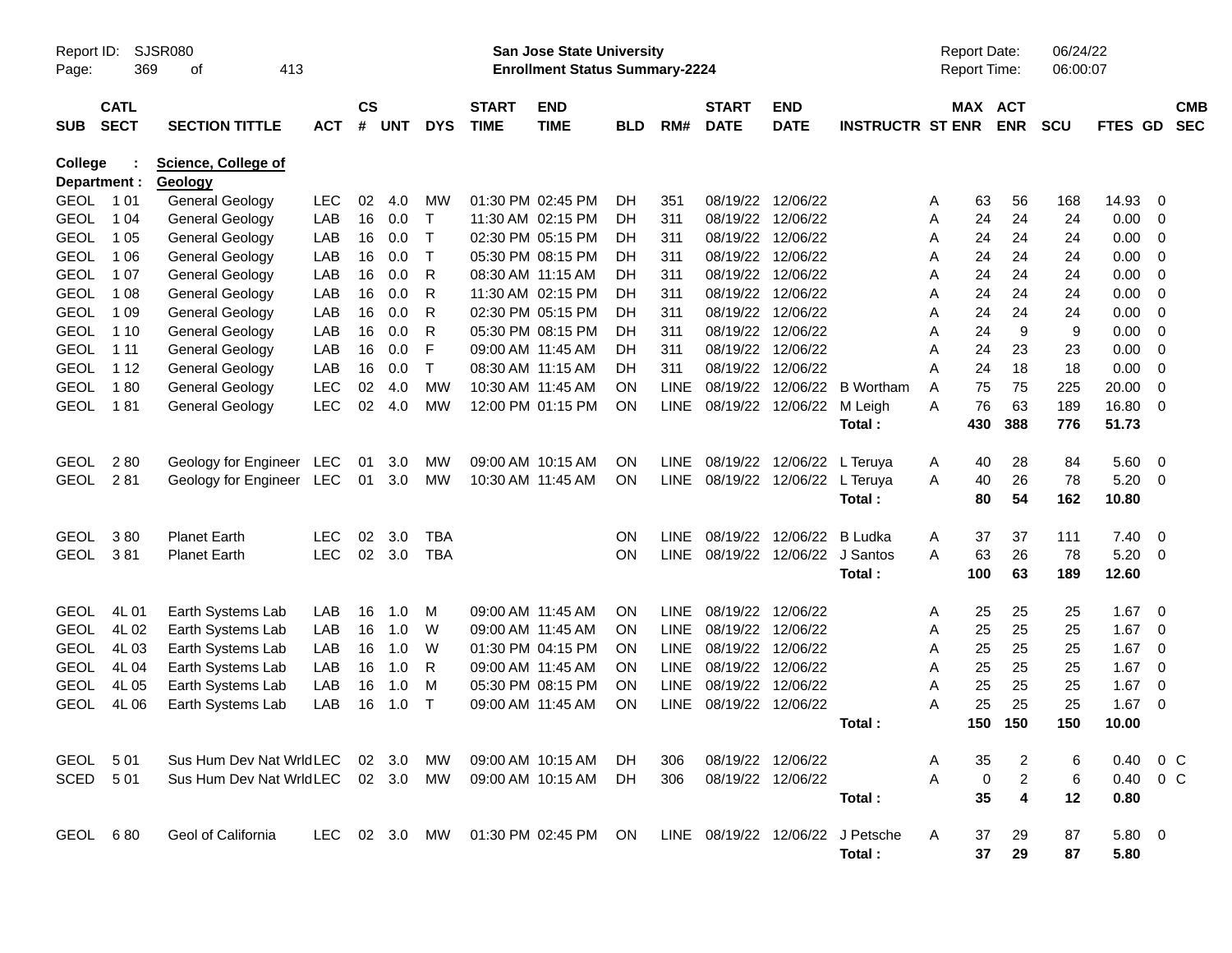| Report ID:<br>370<br>Page:               | <b>SJSR080</b><br>413<br>οf |            |                         |            |              |                             | <b>San Jose State University</b><br><b>Enrollment Status Summary-2224</b> |            |             |                                 |                           |                                  | Report Date:<br>Report Time: |                       | 06/24/22<br>06:00:07 |            |                          |                          |
|------------------------------------------|-----------------------------|------------|-------------------------|------------|--------------|-----------------------------|---------------------------------------------------------------------------|------------|-------------|---------------------------------|---------------------------|----------------------------------|------------------------------|-----------------------|----------------------|------------|--------------------------|--------------------------|
| <b>CATL</b><br><b>SECT</b><br><b>SUB</b> | <b>SECTION TITTLE</b>       | <b>ACT</b> | <b>CS</b><br>$\pmb{\#}$ | <b>UNT</b> | <b>DYS</b>   | <b>START</b><br><b>TIME</b> | <b>END</b><br><b>TIME</b>                                                 | <b>BLD</b> | RM#         | <b>START</b><br><b>DATE</b>     | <b>END</b><br><b>DATE</b> | <b>INSTRUCTR ST ENR</b>          |                              | MAX ACT<br><b>ENR</b> | <b>SCU</b>           | FTES GD    |                          | <b>CMB</b><br><b>SEC</b> |
| 701<br><b>GEOL</b>                       | Earth Time and Life         | <b>LEC</b> | 02                      | 4.0        | <b>TR</b>    |                             | 10:30 AM 11:45 AM                                                         | DH         | 135         | 08/19/22                        |                           | 12/06/22 J Petsche               | 81<br>Α                      | 57                    | 171                  | 15.20      | 0                        |                          |
| 702<br><b>GEOL</b>                       | Earth Time and Life         | <b>LEC</b> | 02                      | 4.0        | <b>TR</b>    |                             | 01:30 PM 02:45 PM                                                         | DH         | 351         | 08/19/22                        |                           | 12/06/22 J Petsche               | 63<br>Α                      | 54                    | 162                  | 14.40      | 0                        |                          |
| <b>GEOL</b><br>703                       | Earth Time and Life         | LAB        | 16                      | 0.0        | M            |                             | 09:30 AM 12:15 PM                                                         | DH         | 311         | 08/19/22                        | 12/06/22                  |                                  | 24<br>Α                      | 16                    | 16                   | 0.00       | 0                        |                          |
| <b>GEOL</b><br>7 04                      | Earth Time and Life         | LAB        | 16                      | 0.0        | M            |                             | 01:30 PM 04:15 PM                                                         | DH         | 311         | 08/19/22                        | 12/06/22                  |                                  | 24<br>Α                      | 24                    | 24                   | 0.00       | 0                        |                          |
| <b>GEOL</b><br>7 0 5                     | Earth Time and Life         | LAB        | 16                      | 0.0        | M            |                             | 05:30 PM 08:15 PM                                                         | DH         | 311         | 08/19/22                        | 12/06/22                  |                                  | 24<br>Α                      | 20                    | 20                   | 0.00       | 0                        |                          |
| <b>GEOL</b><br>706                       | Earth Time and Life         | LAB        | 16                      | 0.0        | W            |                             | 08:30 AM 11:15 AM                                                         | DH         | 311         | 08/19/22                        | 12/06/22                  |                                  | 24<br>Α                      | 16                    | 16                   | 0.00       | 0                        |                          |
| <b>GEOL</b><br>707                       | Earth Time and Life         | LAB        | 16                      | 0.0        | W            |                             | 11:30 AM 02:15 PM                                                         | DH         | 311         | 08/19/22                        | 12/06/22                  |                                  | 24<br>Α                      | 19                    | 19                   | 0.00       | 0                        |                          |
| <b>GEOL</b><br>708                       | Earth Time and Life         | LAB        | 16                      | 0.0        | W            |                             | 02:30 PM 05:15 PM                                                         | DH         | 311         |                                 | 08/19/22 12/06/22         |                                  | 24<br>А                      | 16                    | 16                   | 0.00       | $\overline{\mathbf{0}}$  |                          |
|                                          |                             |            |                         |            |              |                             |                                                                           |            |             |                                 |                           | Total :                          | 288                          | 222                   | 444                  | 29.60      |                          |                          |
| 801<br><b>GEOL</b>                       | Age of Dinosaurs            | <b>LEC</b> | 01                      | 3.0        | МW           |                             | 03:00 PM 04:15 PM                                                         | DH         | 135         | 08/19/22                        | 12/06/22                  | <b>B</b> Buerer                  | A                            | 75<br>47              | 141                  | 9.40       | $\overline{\mathbf{0}}$  |                          |
| <b>GEOL</b><br>802                       | Age of Dinosaurs            | <b>LEC</b> | 01                      | 3.0        | <b>MW</b>    |                             | 04:30 PM 05:45 PM                                                         | DН         | 135         | 08/19/22                        | 12/06/22                  | <b>B</b> Buerer                  | Α                            | 75<br>26              | 78                   | 5.20       | 0                        |                          |
| <b>GEOL</b><br>803                       | Age of Dinosaurs            | <b>LEC</b> | 01                      | 3.0        | <b>TR</b>    |                             | 01:30 PM 02:45 PM                                                         | DH         | 250         | 08/19/22                        | 12/06/22                  | <b>B</b> Buerer                  | 63<br>Α                      | 63                    | 189                  | 12.60      | 0                        |                          |
|                                          |                             |            |                         |            |              |                             |                                                                           |            |             |                                 |                           | Total:                           | 213                          | 136                   | 408                  | 27.20      |                          |                          |
| 901<br><b>GEOL</b>                       | <b>Earth Disasters</b>      | LEC        | 01                      | 4.0        | <b>MW</b>    |                             | 10:30 AM 11:45 AM                                                         | DH         | 351         | 08/19/22                        | 12/06/22                  |                                  | 63<br>Α                      | 52                    | 156                  | 13.87      | $\overline{\mathbf{0}}$  |                          |
| <b>GEOL</b><br>902                       | <b>Earth Disasters</b>      | LAB        | 16                      | 0.0        | м            |                             | 01:30 PM 04:15 PM                                                         | DH         | 216         | 08/19/22                        | 12/06/22                  |                                  | 21<br>Α                      | 21                    | 21                   | 0.00       | 0                        |                          |
| <b>GEOL</b><br>903                       | <b>Earth Disasters</b>      | LAB        | 16                      | 0.0        | $\mathsf{T}$ |                             | 01:30 PM 04:15 PM                                                         | DH         | 216         | 08/19/22                        | 12/06/22                  |                                  | 21<br>A                      | 21                    | 21                   | 0.00       | 0                        |                          |
| <b>GEOL</b><br>904                       | <b>Earth Disasters</b>      | LAB        | 16                      | 0.0        | R            |                             | 01:30 PM 04:15 PM                                                         | DH         | 216         | 08/19/22                        | 12/06/22                  |                                  | 21<br>А                      | 10                    | 10                   | 0.00       | 0                        |                          |
|                                          |                             |            |                         |            |              |                             |                                                                           |            |             |                                 |                           | Total:                           | 126                          | 104                   | 208                  | 13.87      |                          |                          |
| GEOL 103 01                              | Earth Systems               | <b>LEC</b> | 01                      | 3.0        | M            |                             | 06:00 PM 08:45 PM                                                         | DН         | 306         | 08/19/22                        | 12/06/22                  | G Schwartz                       | 37<br>A                      | 22                    | 66                   | 4.40       | $\overline{\mathbf{0}}$  |                          |
| GEOL 103 02                              | Earth Systems               | <b>LEC</b> | 01                      | 3.0        | R            |                             | 05:30 PM 08:15 PM                                                         | DH         | 306         | 08/19/22                        | 12/06/22                  | J Petsche                        | 37<br>Α                      | 16                    | 48                   | 3.20       | $\overline{\mathbf{0}}$  |                          |
|                                          |                             |            |                         |            |              |                             |                                                                           |            |             |                                 |                           | Total:                           |                              | 74<br>38              | 114                  | 7.60       |                          |                          |
| GEOL 105 80                              | Gen Oceanography            | LEC        | 01                      | 3.0        | <b>TBA</b>   |                             |                                                                           | ON         | LINE.       | 08/19/22                        | 12/06/22 D Reed           |                                  | A                            | 40<br>33              | 99                   | 6.60       | $\overline{\phantom{0}}$ |                          |
| GEOL 105 81                              | Gen Oceanography            | <b>LEC</b> | 01                      | 3.0        | <b>TBA</b>   |                             |                                                                           | ON         | <b>LINE</b> | 08/19/22                        | 12/06/22 D Reed           |                                  | Α                            | 3<br>40               | 9                    | 0.60       | $\overline{\mathbf{0}}$  |                          |
| GEOL 10582                               | Gen Oceanography            | <b>LEC</b> | 01                      | 3.0        | <b>TBA</b>   |                             |                                                                           | ON         | <b>LINE</b> | 08/19/22                        | 12/06/22 D Reed           |                                  | А<br>40                      | $\mathbf{1}$          | 3                    | 0.20       | 0                        |                          |
|                                          |                             |            |                         |            |              |                             |                                                                           |            |             |                                 |                           | Total:                           | 120                          | 37                    | 111                  | 7.40       |                          |                          |
| GEOL 10780                               | <b>Prehistoric Life</b>     | LEC.       | 01                      | 3.0        | МW           |                             | 12:00 PM 01:15 PM                                                         | <b>ON</b>  |             | LINE 08/19/22 12/06/22 B Buerer |                           |                                  | 37<br>Α                      | 28                    | 84                   | 5.60       | $\overline{\phantom{0}}$ |                          |
| GEOL 10781                               | Prehistoric Life            | LEC.       |                         | 01 3.0 TR  |              |                             | 09:00 AM 10:15 AM                                                         | ON         |             |                                 |                           | LINE 08/19/22 12/06/22 J Petsche | A                            | 37<br>37              | 111                  | 7.40 0     |                          |                          |
| GEOL 10782                               | Prehistoric Life            | LEC.       |                         |            | 01 3.0 TBA   |                             |                                                                           | <b>ON</b>  |             | LINE 08/19/22 12/06/22          |                           |                                  | 37<br>Α                      | 37                    | 111                  | $7.40 \ 0$ |                          |                          |
|                                          |                             |            |                         |            |              |                             |                                                                           |            |             |                                 |                           | Total:                           |                              | 111 102               | 306                  | 20.40      |                          |                          |
| GEOL 111 80                              | Geol and Envir              | LEC.       |                         | 01 3.0     | TBA          |                             |                                                                           | ON         |             | LINE 08/19/22 12/06/22 J Santos |                           |                                  | A                            | 30<br>40              | 90                   |            | 6.00 0 C                 |                          |
| ENVS 111 80                              | Geol and Envir              | LEC        | 01                      | 3.0        | <b>TBA</b>   |                             |                                                                           | <b>ON</b>  |             | LINE 08/19/22 12/06/22 J Santos |                           |                                  | A                            | 10<br>0               | 30                   |            | $2.00 \t 0 \t C$         |                          |
| GEOL 111 81                              | Geol and Envir              | LEC        | 01                      | 3.0        | TBA          |                             |                                                                           | <b>ON</b>  |             | LINE 08/19/22 12/06/22 J Santos |                           |                                  | A                            | 40<br>21              | 63                   |            | 4.20 0 C                 |                          |
| ENVS 111 81                              | Geol and Envir              | <b>LEC</b> |                         |            | 01 3.0 TBA   |                             |                                                                           | <b>ON</b>  |             | LINE 08/19/22 12/06/22 J Santos |                           |                                  | A                            | 0<br>19               | 57                   |            | 3.80 0 C                 |                          |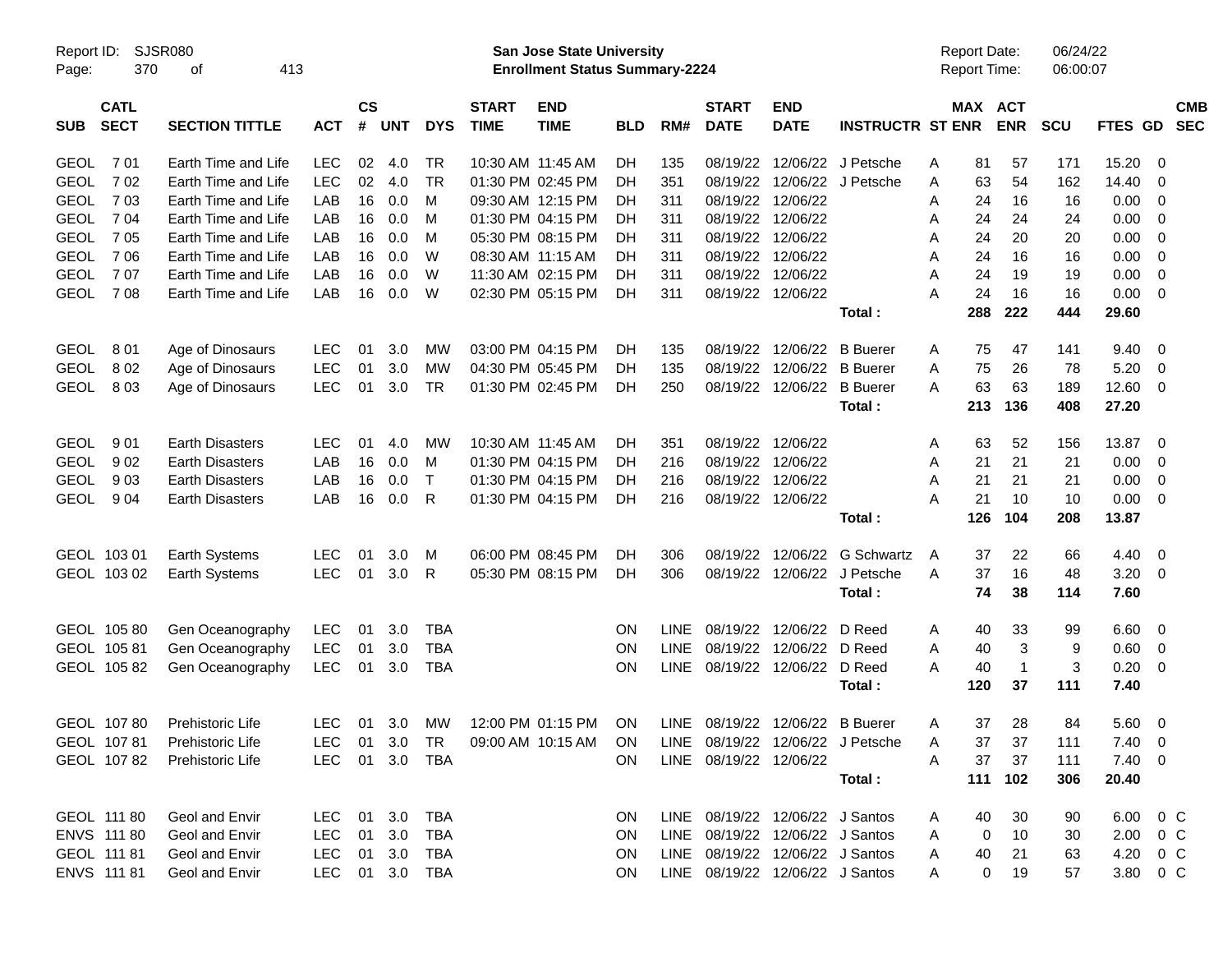| Report ID:<br>371<br>Page:                               | <b>SJSR080</b><br>413<br>οf                                                                  |                                                      |                    |                                   |                                 |                             | <b>San Jose State University</b><br><b>Enrollment Status Summary-2224</b> |                 |                     |                             |                                                                                  |                                                                      | Report Date:<br>Report Time:            |                           | 06/24/22<br>06:00:07       |                                                                   |                                                                      |
|----------------------------------------------------------|----------------------------------------------------------------------------------------------|------------------------------------------------------|--------------------|-----------------------------------|---------------------------------|-----------------------------|---------------------------------------------------------------------------|-----------------|---------------------|-----------------------------|----------------------------------------------------------------------------------|----------------------------------------------------------------------|-----------------------------------------|---------------------------|----------------------------|-------------------------------------------------------------------|----------------------------------------------------------------------|
| <b>CATL</b><br><b>SECT</b><br><b>SUB</b>                 | <b>SECTION TITTLE</b>                                                                        | <b>ACT</b>                                           | $\mathsf{cs}$<br># | <b>UNT</b>                        | <b>DYS</b>                      | <b>START</b><br><b>TIME</b> | <b>END</b><br><b>TIME</b>                                                 | <b>BLD</b>      | RM#                 | <b>START</b><br><b>DATE</b> | <b>END</b><br><b>DATE</b>                                                        | <b>INSTRUCTR ST ENR</b>                                              | MAX ACT                                 | <b>ENR</b>                | <b>SCU</b>                 | FTES GD                                                           | <b>CMB</b><br><b>SEC</b>                                             |
| GEOL 111 82<br>ENVS 111 82                               | Geol and Envir<br>Geol and Envir                                                             | <b>LEC</b><br><b>LEC</b>                             | 01                 | 3.0<br>01 3.0                     | TBA<br><b>TBA</b>               |                             |                                                                           | ON<br><b>ON</b> | LINE<br><b>LINE</b> | 08/19/22                    | 12/06/22<br>08/19/22 12/06/22                                                    | J Santos<br>J Santos<br>Total:                                       | 40<br>A<br>A<br>0<br>120                | 7<br>$\overline{7}$<br>94 | 21<br>21<br>282            | 1.40<br>1.40<br>18.80                                             | $0\,$ C<br>$0\,C$                                                    |
| GEOL 112 80<br>GEOL 112 81                               | Earthquakes Volcan<br>Earthquakes Volcan                                                     | <b>LEC</b><br>LEC                                    | 01                 | 3.0<br>01 3.0                     | <b>TR</b><br><b>TBA</b>         |                             | 10:30 AM 11:45 AM                                                         | ΟN<br><b>ON</b> | LINE<br><b>LINE</b> | 08/19/22 12/06/22           | 08/19/22 12/06/22                                                                | Total:                                                               | 37<br>Α<br>37<br>Α<br>74                | 8<br>37<br>45             | 24<br>111<br>135           | 1.60<br>$7.40 \quad 0$<br>9.00                                    | - 0                                                                  |
| GEOL 120 01<br>GEOL 120 02                               | <b>Fundamentals Mineral LEC</b><br><b>Fundamentals Mineral LAB</b>                           |                                                      | 02                 | 3.0<br>16  0.0                    | <b>TR</b><br><b>TR</b>          |                             | 09:00 AM 09:50 AM<br>10:00 AM 11:15 AM                                    | DH.<br>DH.      | 316<br>316          |                             |                                                                                  | 08/19/22 12/06/22 E Metzger<br>08/19/22 12/06/22 E Metzger<br>Total: | 18<br>Α<br>18<br>A<br>36                | 6<br>6<br>12              | 12<br>6<br>18              | 1.25<br>0.00<br>1.25                                              | $\overline{1}$<br>$\overline{\phantom{1}}$                           |
| GEOL 124 01<br>GEOL 124 02                               | Sedimentology Strati<br>Sedimentology Strati                                                 | <b>LEC</b><br>LAB                                    | 02                 | 3.0<br>16  0.0                    | TR<br>$\top$                    |                             | 01:30 PM 02:20 PM<br>02:30 PM 05:20 PM                                    | DH.<br>DH.      | 316<br>316          |                             | 08/19/22 12/06/22<br>08/19/22 12/06/22                                           | Total:                                                               | A<br>18<br>18<br>Α<br>36                | 6<br>6<br>12              | 12<br>6<br>18              | 1.25<br>0.00<br>1.25                                              | $\overline{1}$<br>$\overline{\phantom{1}}$                           |
| GEOL 130 01<br>GEOL 130 02                               | Marine Geology<br>Marine Geology                                                             | <b>LEC</b><br>LAB                                    | 02<br>16           | 4.0<br>0.0                        | МW<br>M                         |                             | 01:30 PM 02:45 PM<br>03:00 PM 05:45 PM                                    | DH.<br>DH.      | 218<br>218          |                             | 08/19/22 12/06/22<br>08/19/22 12/06/22                                           | B Ludka<br>B Ludka<br>Total:                                         | Α<br>20<br>20<br>Α<br>40                | 9<br>9<br>18              | 27<br>9<br>36              | 2.40<br>0.00<br>2.40                                              | $\overline{\mathbf{0}}$<br>$\overline{\phantom{0}}$                  |
| GEOL 134 01<br>GEOL 134 02                               | Geomorphology<br>Geomorphology                                                               | <b>LEC</b><br>LAB                                    | 02<br>16           | 4.0<br>$0.0\,$                    | <b>TR</b><br>$\top$             |                             | 01:30 PM 02:45 PM<br>03:00 PM 05:45 PM                                    | DH.<br>DH.      | 218<br>218          |                             | 08/19/22 12/06/22<br>08/19/22 12/06/22                                           | E Gabet<br>E Gabet<br>Total:                                         | Α<br>20<br>20<br>Α<br>40                | 7<br>$\overline{7}$<br>14 | 21<br>$\overline{7}$<br>28 | 1.87<br>$0.00 \quad 0$<br>1.87                                    | $\overline{\mathbf{0}}$                                              |
| GEOL 145 01<br>GEOL 145 02                               | Earth System Sci<br>Earth System Sci                                                         | <b>LEC</b><br>LAB                                    | 02<br>16           | 4.0<br>0.0                        | МW<br>МW                        |                             | 08:30 AM 09:45 AM<br>10:00 AM 11:15 AM                                    | DH.<br>DH.      | 218<br>218          |                             | 08/19/22 12/06/22                                                                | C Pietsch<br>08/19/22 12/06/22 C Pietsch<br>Total:                   | Α<br>20<br>Α<br>20<br>40                | 2<br>$\overline{c}$<br>4  | 6<br>2<br>8                | $0.67$ 2<br>0.00 2<br>0.67                                        |                                                                      |
| GEOL 180 10<br>GEOL 180 11<br>GEOL 180 12                | <b>Indiv Studies</b><br><b>Indiv Studies</b><br><b>Indiv Studies</b>                         | <b>SUP</b><br><b>SUP</b><br><b>SUP</b>               | 36<br>36<br>36     | 1.0<br>1.0<br>1.0                 | TBA<br>TBA<br><b>TBA</b>        |                             |                                                                           |                 |                     | 08/19/22                    | 08/19/22 12/06/22<br>12/06/22<br>08/19/22 12/06/22                               |                                                                      | A<br>10<br>10<br>Α<br>10<br>A           | 0<br>0<br>$\Omega$        | 0<br>0<br>0                | 0.00<br>0.00<br>0.00                                              | $\overline{\mathbf{0}}$<br>$\overline{\mathbf{0}}$<br>$\overline{0}$ |
| GEOL 180 13<br>GEOL 180 14<br>GEOL 180 15<br>GEOL 180 16 | <b>Indiv Studies</b><br><b>Indiv Studies</b><br><b>Indiv Studies</b><br><b>Indiv Studies</b> | <b>SUP</b><br><b>SUP</b><br><b>SUP</b><br><b>SUP</b> | 36                 | 36 1.0<br>36 1.0<br>1.0<br>36 1.0 | <b>TBA</b><br>TBA<br>TBA<br>TBA |                             |                                                                           |                 |                     |                             | 08/19/22 12/06/22<br>08/19/22 12/06/22<br>08/19/22 12/06/22                      | 08/19/22 12/06/22 K Blisniuk                                         | Α<br>10<br>10<br>Α<br>10<br>A<br>5<br>А | 0                         | 0<br>0<br>0<br>0           | $0.00 \t 0$<br>$0.00 \quad 0$<br>$0.00 \quad 0$<br>$0.00 \quad 0$ |                                                                      |
| GEOL 180 17<br>GEOL 180 18<br>GEOL 180 19<br>GEOL 180 20 | <b>Indiv Studies</b><br><b>Indiv Studies</b><br><b>Indiv Studies</b><br><b>Indiv Studies</b> | <b>SUP</b><br><b>SUP</b><br><b>SUP</b><br><b>SUP</b> | 36<br>36<br>36     | 1.0<br>1.0<br>1.0                 | TBA<br>TBA<br>TBA<br>36 2.0 TBA |                             |                                                                           |                 |                     |                             | 08/19/22 12/06/22<br>08/19/22 12/06/22<br>08/19/22 12/06/22<br>08/19/22 12/06/22 |                                                                      | 5<br>5<br>5<br>А<br>Α<br>10             | 0                         | 0<br>0<br>0<br>0           | $0.00 \t 0$<br>$0.00 \quad 0$<br>$0.00 \quad 0$<br>$0.00 \t 0$    |                                                                      |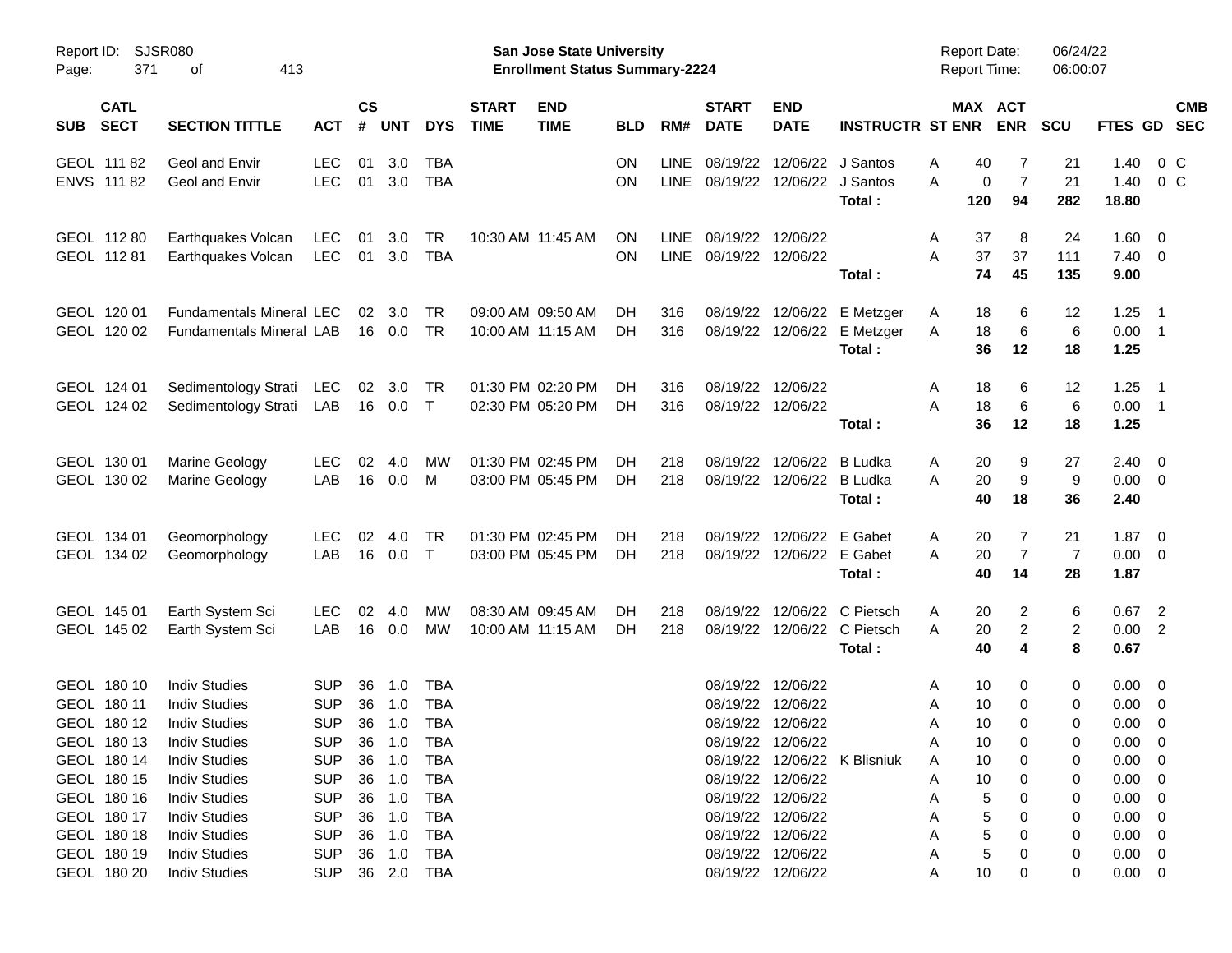| Report ID: |                  | SJSR080                 |  |            |               |            |            |              |             | San Jose State University             |     |                   |                   |                         |   | <b>Report Date:</b> |                     | 06/24/22 |                |             |
|------------|------------------|-------------------------|--|------------|---------------|------------|------------|--------------|-------------|---------------------------------------|-----|-------------------|-------------------|-------------------------|---|---------------------|---------------------|----------|----------------|-------------|
| Page:      | 372<br>413<br>οf |                         |  |            |               |            |            |              |             | <b>Enrollment Status Summary-2224</b> |     |                   |                   |                         |   |                     | <b>Report Time:</b> | 06:00:07 |                |             |
|            | <b>CATL</b>      |                         |  |            | $\mathsf{cs}$ |            |            | <b>START</b> | <b>END</b>  |                                       |     | <b>START</b>      | <b>END</b>        |                         |   |                     | MAX ACT             |          |                | <b>CMB</b>  |
| SUB        | <b>SECT</b>      | <b>SECTION TITTLE</b>   |  | <b>ACT</b> | #             | <b>UNT</b> | <b>DYS</b> | <b>TIME</b>  | <b>TIME</b> | <b>BLD</b>                            | RM# | <b>DATE</b>       | <b>DATE</b>       | <b>INSTRUCTR ST ENR</b> |   |                     | <b>ENR</b>          | scu      | <b>FTES GD</b> | <b>SEC</b>  |
|            | GEOL 180 21      | <b>Indiv Studies</b>    |  | <b>SUP</b> | 36            | 2.0        | TBA        |              |             |                                       |     |                   | 08/19/22 12/06/22 |                         | A | 10                  | 0                   | 0        | 0.00           | 0           |
|            | GEOL 180 22      | <b>Indiv Studies</b>    |  | <b>SUP</b> | 36            | 2.0        | <b>TBA</b> |              |             |                                       |     |                   | 08/19/22 12/06/22 |                         | A | 10                  | 0                   | 0        | 0.00           | 0           |
|            | GEOL 180 23      | <b>Indiv Studies</b>    |  | <b>SUP</b> | 36            | 2.0        | <b>TBA</b> |              |             |                                       |     |                   | 08/19/22 12/06/22 |                         | A | 10                  | 0                   | 0        | 0.00           | 0           |
|            | GEOL 180 24      | <b>Indiv Studies</b>    |  | <b>SUP</b> | 36            | 2.0        | <b>TBA</b> |              |             |                                       |     | 08/19/22          | 12/06/22          |                         | A | 10                  | 0                   | 0        | 0.00           | 0           |
|            | GEOL 180 25      | <b>Indiv Studies</b>    |  | <b>SUP</b> | 36            | 2.0        | <b>TBA</b> |              |             |                                       |     | 08/19/22          | 12/06/22          |                         | A | 10                  | 0                   | 0        | 0.00           | 0           |
|            | GEOL 180 30      | <b>Indiv Studies</b>    |  | <b>SUP</b> | 36            | 3.0        | <b>TBA</b> |              |             |                                       |     |                   | 08/19/22 12/06/22 |                         | A | 10                  | 0                   | 0        | 0.00           | 0           |
|            | GEOL 180 31      | <b>Indiv Studies</b>    |  | <b>SUP</b> | 36            | 3.0        | <b>TBA</b> |              |             |                                       |     | 08/19/22 12/06/22 |                   |                         | A | 10                  | 0                   | 0        | 0.00           | 0           |
|            | GEOL 180 32      | <b>Indiv Studies</b>    |  | <b>SUP</b> | 36            | 3.0        | <b>TBA</b> |              |             |                                       |     | 08/19/22          | 12/06/22          |                         | A | 10                  | 0                   | 0        | 0.00           | 0           |
|            | GEOL 180 33      | <b>Indiv Studies</b>    |  | <b>SUP</b> | 36            | 3.0        | <b>TBA</b> |              |             |                                       |     | 08/19/22          | 12/06/22          |                         | A | 10                  | 0                   | 0        | 0.00           | 0           |
|            | GEOL 180 34      | <b>Indiv Studies</b>    |  | <b>SUP</b> | 36            | 3.0        | <b>TBA</b> |              |             |                                       |     |                   | 08/19/22 12/06/22 |                         | A | 10                  | 0                   | 0        | 0.00           | 0           |
|            | GEOL 180 35      | <b>Indiv Studies</b>    |  | <b>SUP</b> | 36            | 3.0        | TBA        |              |             |                                       |     |                   | 08/19/22 12/06/22 |                         | Α | 10                  | 0                   | 0        | 0.00           | 0           |
|            |                  |                         |  |            |               |            |            |              |             |                                       |     |                   |                   | Total:                  |   | 200                 | 0                   | 0        | 0.00           |             |
|            | GEOL 184 10      | Directed Reading        |  | <b>SUP</b> | 36            | 1.0        | TBA        |              |             |                                       |     |                   | 08/19/22 12/06/22 |                         | A | 4                   | 0                   | 0        | 0.00           | 0           |
|            | GEOL 184 11      | <b>Directed Reading</b> |  | <b>SUP</b> | 36            | 1.0        | TBA        |              |             |                                       |     | 08/19/22          | 12/06/22          |                         | A | 4                   | 0                   | 0        | 0.00           | 0           |
|            | GEOL 184 12      | Directed Reading        |  | <b>SUP</b> | 36            | 1.0        | <b>TBA</b> |              |             |                                       |     | 08/19/22          | 12/06/22          |                         | A | 4                   | 0                   | 0        | 0.00           | 0           |
|            | GEOL 184 13      | Directed Reading        |  | <b>SUP</b> | 36            | 1.0        | <b>TBA</b> |              |             |                                       |     |                   | 08/19/22 12/06/22 |                         | Α | 4                   | 0                   | 0        | 0.00           | 0           |
|            | GEOL 184 14      | Directed Reading        |  | <b>SUP</b> | 36            | 1.0        | <b>TBA</b> |              |             |                                       |     |                   | 08/19/22 12/06/22 |                         | A | 4                   | 0                   | 0        | 0.00           | 0           |
|            | GEOL 184 15      | Directed Reading        |  | <b>SUP</b> | 36            | 1.0        | <b>TBA</b> |              |             |                                       |     |                   | 08/19/22 12/06/22 |                         | Α | 4                   | 0                   | 0        | 0.00           | 0           |
|            | GEOL 184 16      | Directed Reading        |  | <b>SUP</b> | 36            | 1.0        | <b>TBA</b> |              |             |                                       |     | 08/19/22          | 12/06/22          |                         | Α | 4                   | 0                   | 0        | 0.00           | 0           |
|            | GEOL 184 17      | Directed Reading        |  | <b>SUP</b> | 36            | 1.0        | <b>TBA</b> |              |             |                                       |     | 08/19/22          | 12/06/22          |                         | Α | 4                   | 0                   | 0        | 0.00           | 0           |
|            | GEOL 184 20      | Directed Reading        |  | <b>SUP</b> | 36            | 2.0        | <b>TBA</b> |              |             |                                       |     |                   | 08/19/22 12/06/22 |                         | Α | 4                   | 0                   | 0        | 0.00           | 0           |
|            | GEOL 184 21      | Directed Reading        |  | <b>SUP</b> | 36            | 2.0        | <b>TBA</b> |              |             |                                       |     | 08/19/22          | 12/06/22          |                         | Α | 4                   | 0                   | 0        | 0.00           | 0           |
|            | GEOL 184 22      | Directed Reading        |  | <b>SUP</b> | 36            | 2.0        | <b>TBA</b> |              |             |                                       |     | 08/19/22          | 12/06/22          |                         | Α | 4                   | 0                   | 0        | 0.00           | 0           |
|            | GEOL 184 23      | Directed Reading        |  | <b>SUP</b> | 36            | 2.0        | <b>TBA</b> |              |             |                                       |     | 08/19/22          | 12/06/22          |                         | Α | 4                   | 0                   | 0        | 0.00           | 0           |
|            | GEOL 184 24      | Directed Reading        |  | <b>SUP</b> | 36            | 2.0        | <b>TBA</b> |              |             |                                       |     |                   | 08/19/22 12/06/22 |                         | A | 4                   | 0                   | 0        | 0.00           | 0           |
|            | GEOL 184 25      | Directed Reading        |  | <b>SUP</b> | 36            | 2.0        | <b>TBA</b> |              |             |                                       |     | 08/19/22          | 12/06/22          |                         | A | 4                   | 0                   | 0        | 0.00           | 0           |
|            | GEOL 184 26      | Directed Reading        |  | <b>SUP</b> | 36            | 2.0        | <b>TBA</b> |              |             |                                       |     | 08/19/22          | 12/06/22          |                         | A | 36                  | 0                   | 0        | 0.00           | 0           |
|            | GEOL 184 27      | Directed Reading        |  | <b>SUP</b> | 36            | 2.0        | <b>TBA</b> |              |             |                                       |     | 08/19/22          | 12/06/22          |                         | A | 36                  | 0                   | 0        | 0.00           | 0           |
|            | GEOL 184 30      | <b>Directed Reading</b> |  | <b>SUP</b> | 36            | 3.0        | <b>TBA</b> |              |             |                                       |     | 08/19/22 12/06/22 |                   |                         | A | 4                   | 0                   | 0        | 0.00           | 0           |
|            | GEOL 184 31      | <b>Directed Reading</b> |  | <b>SUP</b> | 36            | 3.0        | <b>TBA</b> |              |             |                                       |     | 08/19/22 12/06/22 |                   |                         | A | 4                   | 0                   | 0        | 0.00           | 0           |
|            | GEOL 184 32      | <b>Directed Reading</b> |  | <b>SUP</b> | 36            | 3.0        | <b>TBA</b> |              |             |                                       |     |                   | 08/19/22 12/06/22 |                         | A | 4                   | 0                   | 0        | 0.00           | $\mathbf 0$ |
|            | GEOL 184 33      | <b>Directed Reading</b> |  | <b>SUP</b> | 36            | 3.0        | TBA        |              |             |                                       |     |                   | 08/19/22 12/06/22 |                         | A | 4                   | 0                   | 0        | 0.00           | 0           |
|            | GEOL 184 34      | <b>Directed Reading</b> |  | <b>SUP</b> | 36            | 3.0        | <b>TBA</b> |              |             |                                       |     |                   | 08/19/22 12/06/22 |                         | Α | 4                   | 0                   | 0        | 0.00           | 0           |
|            | GEOL 184 35      | Directed Reading        |  | <b>SUP</b> | 36            | 3.0        | <b>TBA</b> |              |             |                                       |     |                   | 08/19/22 12/06/22 |                         | Α | 4                   | 0                   | 0        | 0.00           | 0           |
|            | GEOL 184 36      | Directed Reading        |  | <b>SUP</b> | 36            | 3.0        | <b>TBA</b> |              |             |                                       |     |                   | 08/19/22 12/06/22 |                         | Α | 4                   | 0                   | 0        | 0.00           | 0           |
|            | GEOL 184 37      | Directed Reading        |  | <b>SUP</b> | 36            | 3.0        | <b>TBA</b> |              |             |                                       |     |                   | 08/19/22 12/06/22 |                         | Α | 4                   | 0                   | 0        | 0.00           | 0           |
|            |                  |                         |  |            |               |            |            |              |             |                                       |     |                   |                   | Total:                  |   | 160                 | 0                   | 0        | 0.00           |             |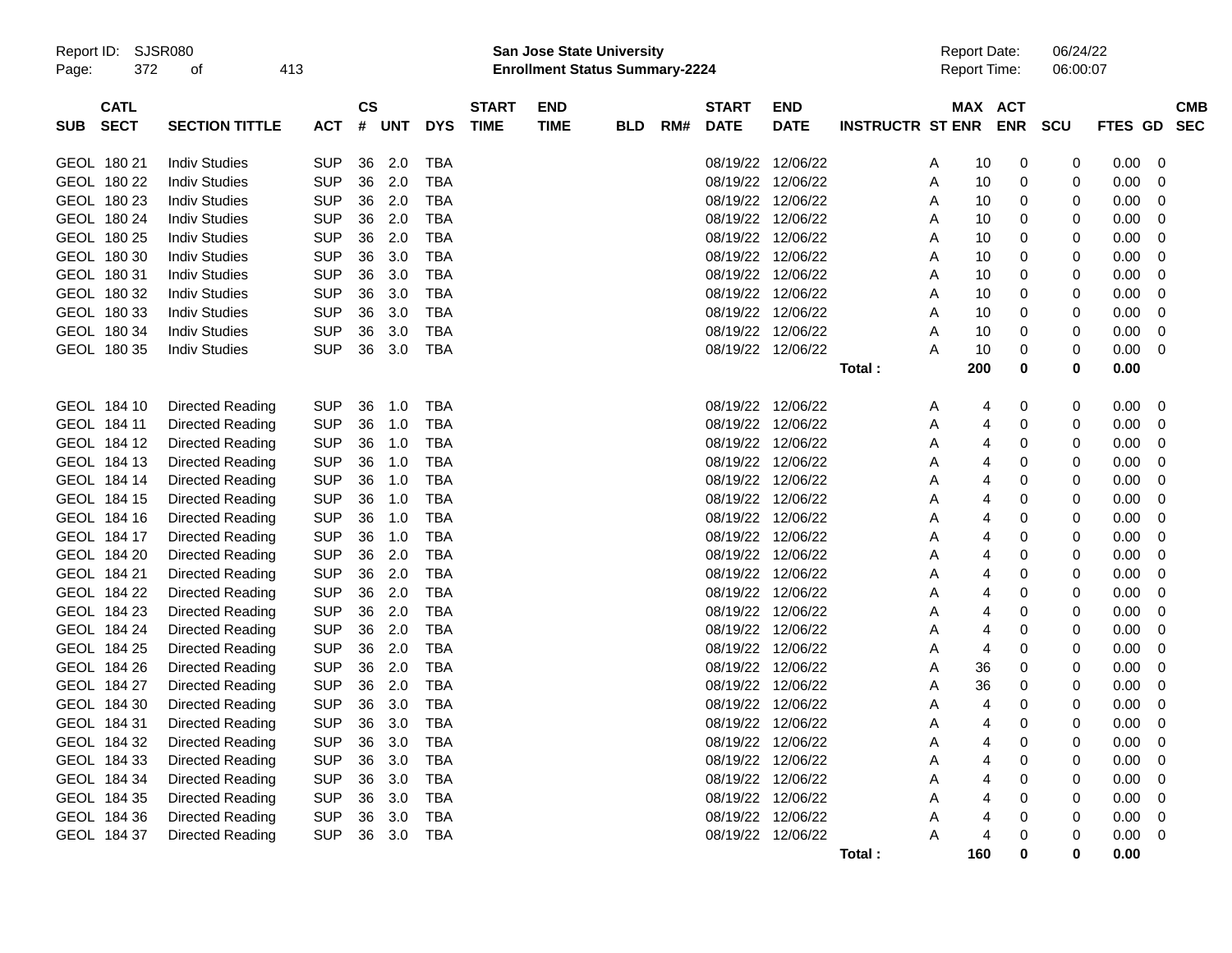| Page:                      | Report ID: SJSR080<br>373<br>413<br>οf |                          |               |                  |                          |              | <b>San Jose State University</b><br><b>Enrollment Status Summary-2224</b> |            |     |                   |                                        |                      | <b>Report Date:</b><br><b>Report Time:</b> |             |                | 06/24/22<br>06:00:07 |                |                  |
|----------------------------|----------------------------------------|--------------------------|---------------|------------------|--------------------------|--------------|---------------------------------------------------------------------------|------------|-----|-------------------|----------------------------------------|----------------------|--------------------------------------------|-------------|----------------|----------------------|----------------|------------------|
| <b>CATL</b>                |                                        |                          | $\mathsf{cs}$ |                  |                          | <b>START</b> | <b>END</b>                                                                |            |     | <b>START</b>      | <b>END</b>                             |                      |                                            |             | MAX ACT        |                      |                | <b>CMB</b>       |
| <b>SECT</b><br><b>SUB</b>  | <b>SECTION TITTLE</b>                  | ACT                      |               | # UNT            | <b>DYS</b>               | <b>TIME</b>  | <b>TIME</b>                                                               | <b>BLD</b> | RM# | DATE              | <b>DATE</b>                            | INSTRUCTR ST ENR ENR |                                            |             |                | SCU                  |                | FTES GD SEC      |
| GEOL 238 01                | Adv Hydro                              | SEM                      |               | 4.0              |                          |              |                                                                           |            |     |                   |                                        |                      | X                                          | 0           | 0              | 0                    | 0.00           | $\overline{0}$   |
| GEOL 238 02                | Adv Hydro                              | LAB                      | 16            | 0.0              | R                        |              | 10:30 AM 01:15 PM DH                                                      |            | 221 |                   | 08/19/22 12/06/22 N Bogie              |                      | A                                          | 15          | 0              | 0                    | 0.00           | $\mathbf 0$      |
|                            |                                        |                          |               |                  |                          |              |                                                                           |            |     |                   |                                        | Total:               |                                            | 15          | 0              | 0                    | 0.00           |                  |
| GEOL 285 01                | Seminar                                | SEM 05 2.0               |               |                  | - R                      |              | 02:30 PM 04:15 PM                                                         | DH.        | 309 |                   | 08/19/22 12/06/22                      |                      | Α                                          | 15          | 7              | 14                   | $1.17 \quad 7$ |                  |
|                            |                                        |                          |               |                  |                          |              |                                                                           |            |     |                   |                                        | Total:               |                                            | 15          | $\overline{7}$ | 14                   | 1.17           |                  |
| GEOL 298 10                | Research                               | <b>SUP</b>               |               | 25 1.0           | <b>TBA</b>               |              |                                                                           |            |     |                   | 08/19/22 12/06/22                      |                      | Α                                          | 5           | 0              | 0                    | 0.00           | $\mathbf 0$      |
| GEOL 298 11                | Research                               | <b>SUP</b>               |               | 25 1.0           | <b>TBA</b>               |              |                                                                           |            |     |                   | 08/19/22 12/06/22                      |                      | Α                                          | 6           | 0              | 0                    | 0.00           | 0                |
| GEOL 298 12                | Research                               | <b>SUP</b>               |               | 25 1.0           | <b>TBA</b>               |              |                                                                           |            |     |                   | 08/19/22 12/06/22                      |                      | Α                                          | 5           | 0              | 0                    | 0.00           | $\mathbf 0$      |
| GEOL 298 13                | Research                               | <b>SUP</b>               | 25            | 1.0              | <b>TBA</b>               |              |                                                                           |            |     |                   | 08/19/22 12/06/22                      |                      | Α                                          | 5           | 0              | 0                    | 0.00           | $\mathbf 0$      |
| GEOL 298 14                | Research                               | <b>SUP</b>               | 25            | 1.0              | <b>TBA</b>               |              |                                                                           |            |     |                   | 08/19/22 12/06/22                      |                      | Α                                          | 5           | 0              | 0                    | 0.00           | $\mathbf 0$      |
| GEOL 298 15                | Research                               | <b>SUP</b>               |               | 25 1.0           | <b>TBA</b>               |              |                                                                           |            |     |                   | 08/19/22 12/06/22                      |                      | Α                                          | 5           | 0              | 0                    | 0.00           | 0                |
| GEOL 298 16                | Research                               | <b>SUP</b>               | 25            | 1.0              | <b>TBA</b>               |              |                                                                           |            |     |                   | 08/19/22 12/06/22                      |                      | Α                                          | 5           | 0              | 0                    | 0.00           | 0                |
| GEOL 298 17                | Research                               | <b>SUP</b>               | 25            | 1.0              | <b>TBA</b>               |              |                                                                           |            |     |                   | 08/19/22 12/06/22                      |                      | Α                                          | 5           | 0              | 0                    | 0.00           | 0                |
| GEOL 298 18                | Research                               | <b>SUP</b>               | 25            | 1.0              | <b>TBA</b>               |              |                                                                           |            |     |                   | 08/19/22 12/06/22                      |                      | Α                                          | 5           | 0              | 0                    | 0.00           | $\mathbf 0$      |
| GEOL 298 19                | Research                               | <b>SUP</b>               |               | 25 1.0           | <b>TBA</b>               |              |                                                                           |            |     |                   | 08/19/22 12/06/22                      |                      | Α                                          | 5           | 0              | 0                    | 0.00           | $\mathbf 0$      |
| GEOL 298 20                | Research                               | <b>SUP</b>               |               | 25 2.0           | <b>TBA</b>               |              |                                                                           |            |     |                   | 08/19/22 12/06/22                      |                      | Α                                          | 5           | 0              | 0                    | 0.00           | 0                |
| GEOL 298 21                | Research                               | <b>SUP</b>               |               | 25 2.0<br>25 2.0 | <b>TBA</b>               |              |                                                                           |            |     |                   | 08/19/22 12/06/22                      |                      | Α                                          | 5           | 0              | 0                    | 0.00           | 0                |
| GEOL 298 22<br>GEOL 298 23 | Research                               | <b>SUP</b><br><b>SUP</b> |               | 25 2.0           | <b>TBA</b><br><b>TBA</b> |              |                                                                           |            |     |                   | 08/19/22 12/06/22<br>08/19/22 12/06/22 |                      | Α                                          | 5           | 0<br>0         | 0                    | 0.00           | 0<br>$\mathbf 0$ |
| GEOL 298 24                | Research<br>Research                   | <b>SUP</b>               |               | 25 2.0           | <b>TBA</b>               |              |                                                                           |            |     |                   | 08/19/22 12/06/22                      |                      | Α<br>Α                                     | 5<br>5      | 0              | 0<br>0               | 0.00<br>0.00   | $\mathbf 0$      |
| GEOL 298 25                | Research                               | <b>SUP</b>               |               | 25 2.0           | <b>TBA</b>               |              |                                                                           |            |     |                   | 08/19/22 12/06/22                      |                      | Α                                          | 5           | 0              | 0                    | 0.00           | 0                |
| GEOL 298 26                | Research                               | <b>SUP</b>               |               | 25 2.0           | <b>TBA</b>               |              |                                                                           |            |     |                   | 08/19/22 12/06/22                      |                      | Α                                          | 5           | 0              | 0                    | 0.00           | 0                |
| GEOL 298 27                | Research                               | <b>SUP</b>               |               | 25 2.0           | <b>TBA</b>               |              |                                                                           |            |     |                   | 08/19/22 12/06/22                      |                      | Α                                          | 5           | 0              | 0                    | 0.00           | 0                |
| GEOL 298 28                | Research                               | <b>SUP</b>               |               | 25 2.0           | <b>TBA</b>               |              |                                                                           |            |     |                   | 08/19/22 12/06/22                      |                      | Α                                          | 5           | 0              | 0                    | 0.00           | $\mathbf 0$      |
| GEOL 298 29                | Research                               | <b>SUP</b>               |               | 25 2.0           | <b>TBA</b>               |              |                                                                           |            |     |                   | 08/19/22 12/06/22                      |                      | Α                                          | 5           | 0              | 0                    | 0.00           | $\mathbf 0$      |
| GEOL 298 30                | Research                               | <b>SUP</b>               | 25            | 3.0              | <b>TBA</b>               |              |                                                                           |            |     |                   | 08/19/22 12/06/22                      |                      | Α                                          | 5           | 0              | 0                    | 0.00           | 0                |
| GEOL 298 31                | Research                               | <b>SUP</b>               | 25            | 3.0              | <b>TBA</b>               |              |                                                                           |            |     |                   | 08/19/22 12/06/22                      |                      | Α                                          | 6           | 0              | 0                    | 0.00           | 0                |
| GEOL 298 32                | Research                               | <b>SUP</b>               | 25            | 3.0              | <b>TBA</b>               |              |                                                                           |            |     |                   | 08/19/22 12/06/22                      |                      | Α                                          | 5           | 0              | 0                    | 0.00           | $\mathbf 0$      |
| GEOL 298 33                | Research                               | <b>SUP</b>               |               | 25 3.0           | <b>TBA</b>               |              |                                                                           |            |     | 08/19/22 12/06/22 |                                        |                      | A                                          | 5           | 0              | 0                    | 0.00           | $\overline{0}$   |
| GEOL 298 34                | Research                               | SUP 25 3.0 TBA           |               |                  |                          |              |                                                                           |            |     |                   | 08/19/22 12/06/22                      |                      | A                                          | $\sqrt{5}$  | 0              | 0                    | $0.00 \t 0$    |                  |
| GEOL 298 35                | Research                               | SUP 25 3.0 TBA           |               |                  |                          |              |                                                                           |            |     |                   | 08/19/22 12/06/22                      |                      | Α                                          | 5           | 0              | 0                    | $0.00 \quad 0$ |                  |
|                            |                                        |                          |               |                  |                          |              |                                                                           |            |     |                   |                                        | Total:               |                                            | 132         | 0              | 0                    | 0.00           |                  |
| GEOL 299 10                | <b>Masters Thesis</b>                  | SUP 25 1.0 TBA           |               |                  |                          |              |                                                                           |            |     |                   | 08/19/22 12/06/22                      |                      | A                                          | 5           | 0              | 0                    | $0.00 \t 0$    |                  |
| GEOL 299 11                | <b>Masters Thesis</b>                  | SUP                      |               | 25 1.0           | TBA                      |              |                                                                           |            |     |                   | 08/19/22 12/06/22                      |                      | A                                          | 5           | 0              | 0                    | $0.00 \quad 0$ |                  |
| GEOL 299 12                | <b>Masters Thesis</b>                  | <b>SUP</b>               |               | 25 1.0           | TBA                      |              |                                                                           |            |     |                   | 08/19/22 12/06/22                      |                      | A                                          | $\mathbf 5$ | 0              | 0                    | $0.00 \quad 0$ |                  |
| GEOL 299 13                | <b>Masters Thesis</b>                  | SUP 25 1.0 TBA           |               |                  |                          |              |                                                                           |            |     |                   | 08/19/22 12/06/22                      |                      | Α                                          | 5           | 0              | 0                    | $0.00 \t 0$    |                  |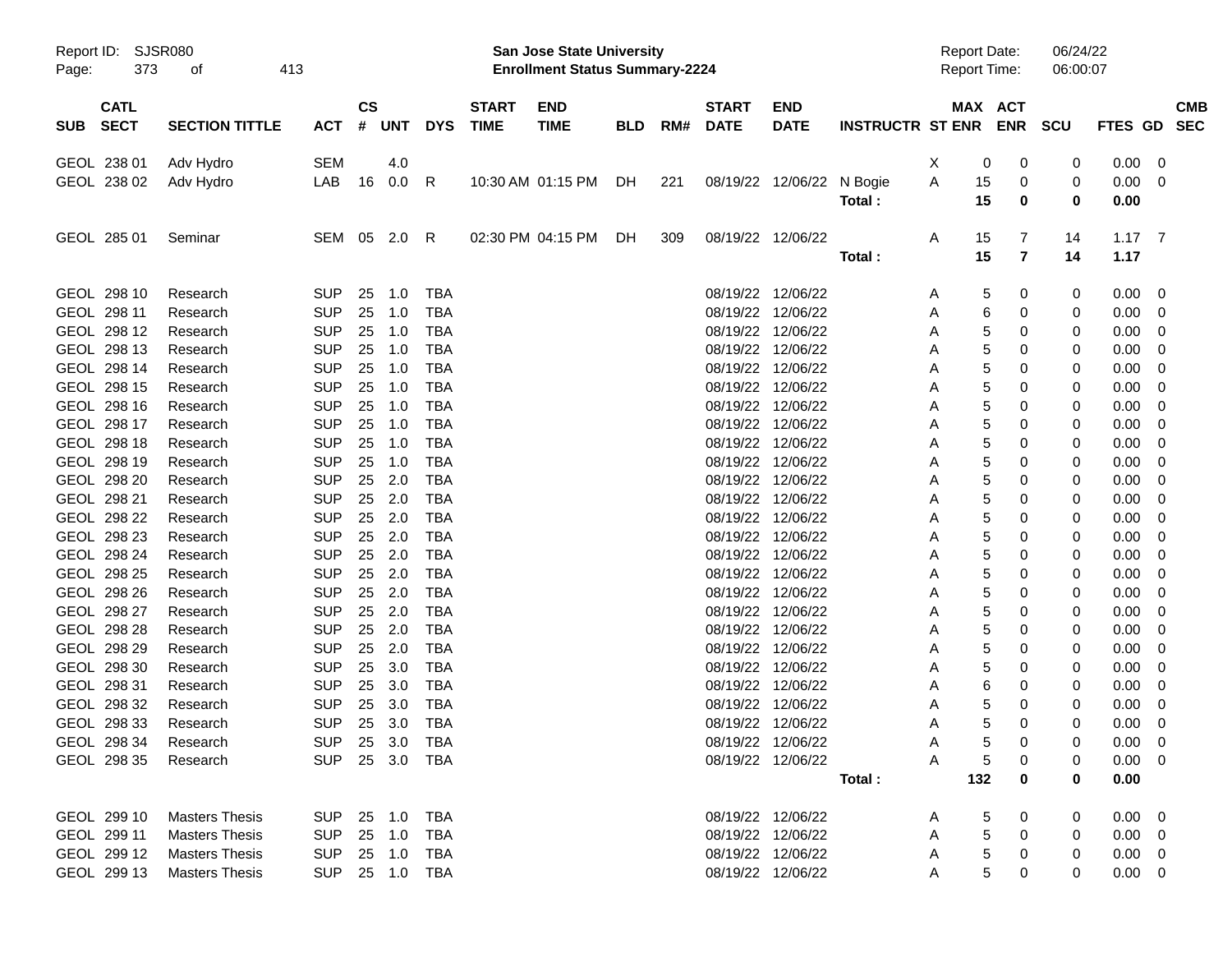| Page:       | <b>SJSR080</b><br>Report ID:<br>374<br>οf |                       | 413        |                    |            |            |                             | <b>San Jose State University</b><br><b>Enrollment Status Summary-2224</b> |            |     |                             |                           |                         | <b>Report Date:</b><br>Report Time: |                          | 06/24/22<br>06:00:07 |         |          |                          |
|-------------|-------------------------------------------|-----------------------|------------|--------------------|------------|------------|-----------------------------|---------------------------------------------------------------------------|------------|-----|-----------------------------|---------------------------|-------------------------|-------------------------------------|--------------------------|----------------------|---------|----------|--------------------------|
| <b>SUB</b>  | <b>CATL</b><br><b>SECT</b>                | <b>SECTION TITTLE</b> | <b>ACT</b> | $\mathsf{cs}$<br># | <b>UNT</b> | <b>DYS</b> | <b>START</b><br><b>TIME</b> | <b>END</b><br><b>TIME</b>                                                 | <b>BLD</b> | RM# | <b>START</b><br><b>DATE</b> | <b>END</b><br><b>DATE</b> | <b>INSTRUCTR ST ENR</b> | <b>MAX</b>                          | <b>ACT</b><br><b>ENR</b> | <b>SCU</b>           | FTES GD |          | <b>CMB</b><br><b>SEC</b> |
|             | GEOL 299 14                               | <b>Masters Thesis</b> | <b>SUP</b> | 25                 | 1.0        | TBA        |                             |                                                                           |            |     | 08/19/22                    | 12/06/22                  | K Blisniuk              | A                                   | 5<br>0                   | 0                    | 0.00    | 0        |                          |
| <b>GEOL</b> | 299 15                                    | <b>Masters Thesis</b> | <b>SUP</b> | 25                 | 1.0        | TBA        |                             |                                                                           |            |     | 08/19/22                    | 12/06/22                  |                         | A                                   | 5<br>0                   | 0                    | 0.00    | 0        |                          |
| <b>GEOL</b> | 299 16                                    | <b>Masters Thesis</b> | <b>SUP</b> | 25                 | 1.0        | <b>TBA</b> |                             |                                                                           |            |     | 08/19/22                    | 12/06/22                  |                         | A                                   | 3<br>0                   | 0                    | 0.00    | 0        |                          |
| GEOL 299 17 |                                           | <b>Masters Thesis</b> | <b>SUP</b> | 25                 | 1.0        | <b>TBA</b> |                             |                                                                           |            |     | 08/19/22                    | 12/06/22                  |                         | A                                   | 5<br>0                   | 0                    | 0.00    | $\Omega$ |                          |
| <b>GEOL</b> | 299 18                                    | <b>Masters Thesis</b> | <b>SUP</b> | 25                 | 1.0        | <b>TBA</b> |                             |                                                                           |            |     | 08/19/22                    | 12/06/22                  |                         | A                                   | 5<br>0                   | 0                    | 0.00    | 0        |                          |
|             | GEOL 299 19                               | <b>Masters Thesis</b> | <b>SUP</b> | 25                 | 1.0        | <b>TBA</b> |                             |                                                                           |            |     | 08/19/22                    | 12/06/22                  |                         | Α                                   | 5<br>0                   | 0                    | 0.00    | 0        |                          |
| <b>GEOL</b> | 299 20                                    | <b>Masters Thesis</b> | <b>SUP</b> | 25                 | 2.0        | <b>TBA</b> |                             |                                                                           |            |     | 08/19/22                    | 12/06/22                  |                         | A                                   | 5<br>0                   | 0                    | 0.00    | $\Omega$ |                          |
| GEOL 299 21 |                                           | <b>Masters Thesis</b> | <b>SUP</b> | 25                 | 2.0        | <b>TBA</b> |                             |                                                                           |            |     | 08/19/22                    | 12/06/22                  |                         | A                                   | 5<br>0                   | 0                    | 0.00    | 0        |                          |
| <b>GEOL</b> | 299 22                                    | <b>Masters Thesis</b> | <b>SUP</b> | 25                 | 2.0        | <b>TBA</b> |                             |                                                                           |            |     | 08/19/22                    | 12/06/22                  |                         | Α                                   | 5<br>0                   | 0                    | 0.00    | 0        |                          |
| <b>GEOL</b> | 299 23                                    | <b>Masters Thesis</b> | <b>SUP</b> | 25                 | 2.0        | <b>TBA</b> |                             |                                                                           |            |     | 08/19/22                    | 12/06/22                  |                         | A                                   | 5<br>0                   | 0                    | 0.00    | 0        |                          |
| <b>GEOL</b> | 299 24                                    | <b>Masters Thesis</b> | <b>SUP</b> | 25                 | 2.0        | <b>TBA</b> |                             |                                                                           |            |     | 08/19/22                    | 12/06/22                  |                         | A                                   | 5<br>0                   | 0                    | 0.00    | 0        |                          |
| GEOL        | 299 25                                    | <b>Masters Thesis</b> | <b>SUP</b> | 25                 | 2.0        | TBA        |                             |                                                                           |            |     | 08/19/22                    | 12/06/22                  |                         | Α                                   | 5<br>0                   | 0                    | 0.00    | 0        |                          |
| <b>GEOL</b> | 299 26                                    | <b>Masters Thesis</b> | <b>SUP</b> | 25                 | 2.0        | <b>TBA</b> |                             |                                                                           |            |     | 08/19/22                    | 12/06/22                  |                         | A                                   | 5<br>0                   | 0                    | 0.00    | 0        |                          |
| <b>GEOL</b> | 299 27                                    | <b>Masters Thesis</b> | <b>SUP</b> | 25                 | 2.0        | TBA        |                             |                                                                           |            |     | 08/19/22                    | 12/06/22                  |                         | A                                   | 5<br>0                   | 0                    | 0.00    | 0        |                          |
|             | GEOL 299 28                               | <b>Masters Thesis</b> | <b>SUP</b> | 25                 | 2.0        | <b>TBA</b> |                             |                                                                           |            |     | 08/19/22                    | 12/06/22                  |                         | A                                   | 5<br>0                   | 0                    | 0.00    | $\Omega$ |                          |
| <b>GEOL</b> | 299 29                                    | <b>Masters Thesis</b> | <b>SUP</b> | 25                 | 2.0        | <b>TBA</b> |                             |                                                                           |            |     | 08/19/22                    | 12/06/22                  |                         | A                                   | 5<br>0                   | 0                    | 0.00    | 0        |                          |
|             | GEOL 299 30                               | <b>Masters Thesis</b> | <b>SUP</b> | 25                 | 3.0        | <b>TBA</b> |                             |                                                                           |            |     | 08/19/22                    | 12/06/22                  |                         | A                                   | 5<br>0                   | 0                    | 0.00    | 0        |                          |
| <b>GEOL</b> | 299 31                                    | <b>Masters Thesis</b> | <b>SUP</b> | 25                 | 3.0        | TBA        |                             |                                                                           |            |     | 08/19/22                    | 12/06/22                  |                         | A                                   | 5<br>0                   | 0                    | 0.00    | 0        |                          |
|             | GEOL 299 32                               | <b>Masters Thesis</b> | <b>SUP</b> | 25                 | 3.0        | <b>TBA</b> |                             |                                                                           |            |     | 08/19/22                    | 12/06/22                  |                         | A                                   | 5<br>0                   | 0                    | 0.00    | 0        |                          |
| <b>GEOL</b> | 299 33                                    | <b>Masters Thesis</b> | <b>SUP</b> | 25                 | 3.0        | <b>TBA</b> |                             |                                                                           |            |     | 08/19/22                    | 12/06/22                  |                         | A                                   | 5<br>0                   | 0                    | 0.00    | 0        |                          |
|             | GEOL 299 34                               | <b>Masters Thesis</b> | <b>SUP</b> | 25                 | 3.0        | <b>TBA</b> |                             |                                                                           |            |     | 08/19/22                    | 12/06/22                  |                         | A                                   | 5<br>0                   | 0                    | 0.00    | 0        |                          |
| <b>GEOL</b> | 299 35                                    | <b>Masters Thesis</b> | <b>SUP</b> | 25                 | 3.0        | <b>TBA</b> |                             |                                                                           |            |     | 08/19/22                    | 12/06/22                  |                         | A                                   | 5<br>0                   | 0                    | 0.00    | 0        |                          |
|             |                                           |                       |            |                    |            |            |                             |                                                                           |            |     |                             |                           | Total:                  | 128                                 | 0                        | 0                    | 0.00    |          |                          |

 $Department : Geology$ 

| Department Total:         |      | 2800 1533 3506 |          | 234.20 |
|---------------------------|------|----------------|----------|--------|
| <b>Lower Division:</b>    |      | 1459 1150 2436 |          | 162.40 |
| <b>Upper Division:</b>    | 1051 |                | 376 1056 | 70.63  |
| <b>Graduate Division:</b> | 290  |                | 14       | 1.17   |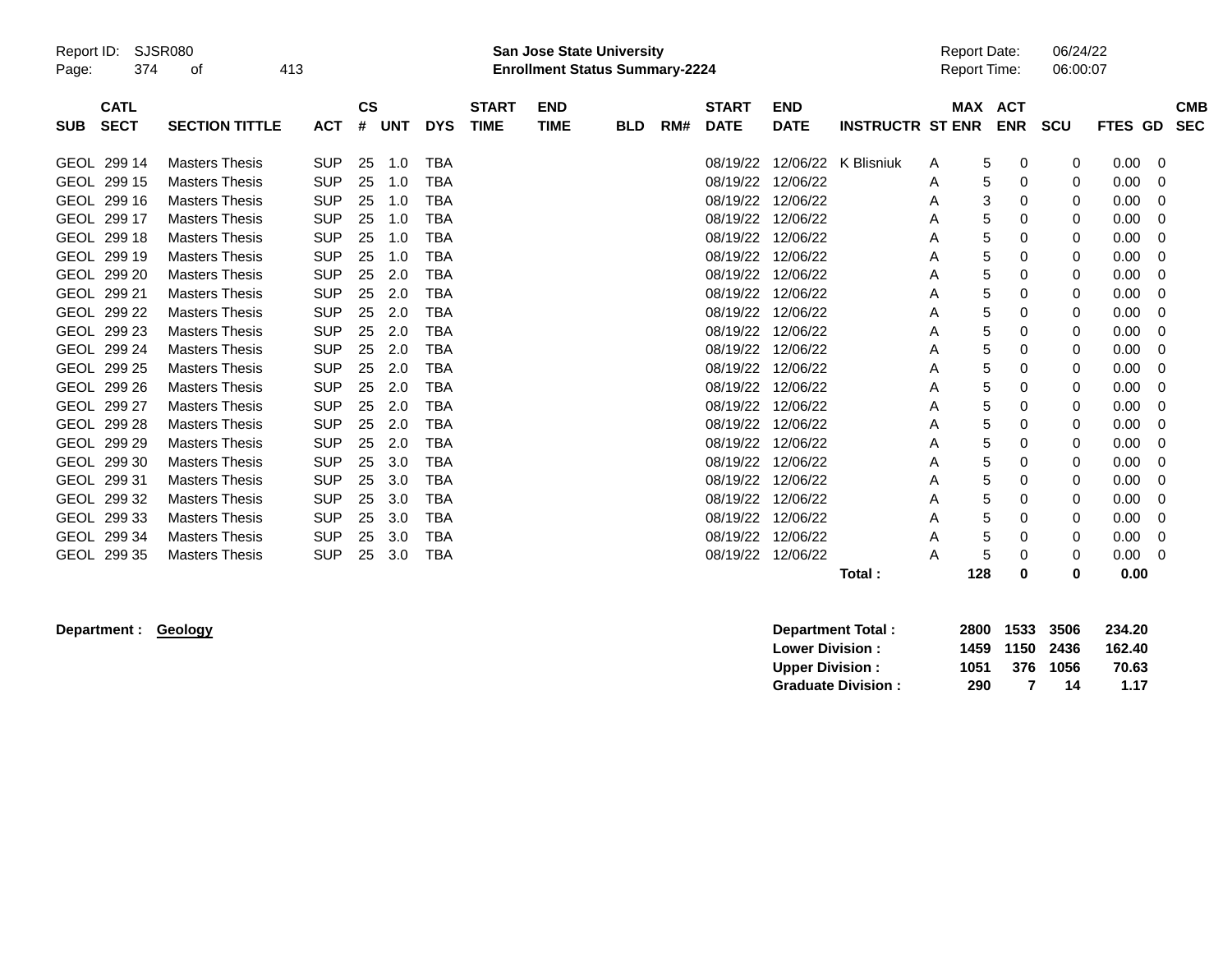| Report ID:<br>Page: | 375                        | SJSR080<br>413<br>οf                                              |            |                    |            |            |                             | San Jose State University<br><b>Enrollment Status Summary-2224</b> |            |     |                             |                             |                         | <b>Report Date:</b><br>Report Time: |                       | 06/24/22<br>06:00:07 |             |                          |                          |
|---------------------|----------------------------|-------------------------------------------------------------------|------------|--------------------|------------|------------|-----------------------------|--------------------------------------------------------------------|------------|-----|-----------------------------|-----------------------------|-------------------------|-------------------------------------|-----------------------|----------------------|-------------|--------------------------|--------------------------|
| <b>SUB</b>          | <b>CATL</b><br><b>SECT</b> | <b>SECTION TITTLE</b>                                             | <b>ACT</b> | $\mathsf{cs}$<br># | <b>UNT</b> | <b>DYS</b> | <b>START</b><br><b>TIME</b> | <b>END</b><br><b>TIME</b>                                          | <b>BLD</b> | RM# | <b>START</b><br><b>DATE</b> | <b>END</b><br><b>DATE</b>   | <b>INSTRUCTR ST ENR</b> |                                     | MAX ACT<br><b>ENR</b> | <b>SCU</b>           | FTES GD     |                          | <b>CMB</b><br><b>SEC</b> |
| <b>College</b>      | Department :               | <b>Science, College of</b><br><b>Mathematics &amp; Statistics</b> |            |                    |            |            |                             |                                                                    |            |     |                             |                             |                         |                                     |                       |                      |             |                          |                          |
| MATH                | 1 01                       | Math Reasoning                                                    | <b>LEC</b> | 01                 | 3.0        | <b>MW</b>  |                             | 09:00 AM 10:15 AM                                                  | MН         | 224 |                             | 08/19/22 12/06/22           |                         | A                                   | 35<br>2               | 6                    | 0.40        | - 0                      |                          |
| MATH                | 1 0 2                      | Math Reasoning                                                    | <b>LEC</b> | 01                 | 3.0        | <b>MW</b>  |                             | 10:30 AM 11:45 AM                                                  | MН         | 320 | 08/19/22                    | 12/06/22                    |                         | Α                                   | $\overline{c}$<br>35  | 6                    | 0.40        | - 0                      |                          |
| MATH                | 1 0 3                      | Math Reasoning                                                    | <b>LEC</b> | 01                 | 3.0        | <b>MW</b>  |                             | 12:00 PM 01:15 PM                                                  | MН         | 320 | 08/19/22                    | 12/06/22                    |                         | A                                   | 2<br>35               | 6                    | 0.40        | - 0                      |                          |
| MATH                | 1 04                       | Math Reasoning                                                    | <b>LEC</b> | 01                 | 3.0        | MW         |                             | 01:30 PM 02:45 PM                                                  | MН         | 320 |                             | 08/19/22 12/06/22           |                         | A                                   | 3<br>35               | 9                    | 0.60        | - 0                      |                          |
| MATH                | 1 0 5                      | Math Reasoning                                                    | <b>LEC</b> | 01                 | 3.0        | <b>TR</b>  |                             | 09:00 AM 10:15 AM                                                  | MН         | 224 | 08/19/22                    | 12/06/22                    |                         | Α                                   | 35<br>$\mathbf 1$     | 3                    | 0.20        | 0                        |                          |
| MATH                | 1 0 6                      | Math Reasoning                                                    | <b>LEC</b> | 01                 | 3.0        | <b>TR</b>  |                             | 01:30 PM 02:45 PM                                                  | DН         | 416 | 08/19/22                    | 12/06/22                    |                         | Α                                   | 35<br>$\mathbf 1$     | 3                    | 0.20        | - 0                      |                          |
| MATH                | 1 0 7                      | Math Reasoning                                                    | <b>LEC</b> | 01                 | 3.0        | <b>TR</b>  |                             | 01:30 PM 02:45 PM                                                  | MН         | 424 |                             | 08/19/22 12/06/22           |                         | Α                                   | $\mathbf 1$<br>35     | 3                    | 0.20        | - 0                      |                          |
| MATH                | 160                        | Math Reasoning                                                    | <b>LEC</b> | 01                 | 3.0        | <b>MW</b>  |                             | 07:30 AM 08:45 AM                                                  | MН         | 224 |                             | 08/19/22 12/06/22           |                         | Α                                   | 35<br>0               | 0                    | 0.00        | 0                        |                          |
| MATH                | 175                        | Math Reasoning                                                    | <b>LEC</b> | 01                 | 3.0        | <b>TR</b>  |                             | 07:30 AM 08:45 AM                                                  | MН         | 424 | 08/19/22                    | 12/06/22                    |                         | Α                                   | 42<br>$\mathbf 0$     | 0                    | 0.00        | 0                        |                          |
| <b>MATH</b>         | 176                        | Math Reasoning                                                    | <b>LEC</b> | 01                 | 3.0        | <b>TR</b>  |                             | 03:00 PM 04:15 PM                                                  | MН         | 323 |                             | 08/19/22 12/06/22           | L Roper                 | A                                   | 42<br>0               | 0                    | 0.00        | - 0                      |                          |
|                     |                            |                                                                   |            |                    |            |            |                             |                                                                    |            |     |                             |                             | Total:                  | 364                                 | 12                    | 36                   | 2.40        |                          |                          |
| MATH                | 10A 01                     | Math in Art/Music                                                 | <b>LEC</b> | 01                 | 3.0        | TR         |                             | 01:30 PM 02:45 PM                                                  | MD         | 101 | 08/19/22                    | 12/06/22                    | J Schettler             | 200<br>A                            | 8                     | 24                   | 1.60        | $\overline{\mathbf{0}}$  |                          |
|                     |                            |                                                                   |            |                    |            |            |                             |                                                                    |            |     |                             |                             | Total:                  | 200                                 | 8                     | 24                   | 1.60        |                          |                          |
| MATH                | 10D 01                     | Probability/Data Sci                                              | <b>LEC</b> | 01                 | 3.0        | МW         |                             | 03:00 PM 04:15 PM                                                  |            |     |                             | 08/19/22 12/06/22           | A Gottlieb              | 200<br>A                            | 5                     | 15                   | 1.00        | $\overline{\phantom{0}}$ |                          |
|                     |                            |                                                                   |            |                    |            |            |                             |                                                                    |            |     |                             |                             | Total:                  | 200                                 | 5                     | 15                   | 1.00        |                          |                          |
| MATH 1201           |                            | <b>Number Systems</b>                                             | <b>LEC</b> | 02                 | 3.0        | MW         |                             | 09:00 AM 10:15 AM                                                  |            |     | 08/19/22                    | 12/06/22 J Spitzer          |                         | A                                   | 28<br>28              | 84                   | 5.60        | - 0                      |                          |
| MATH                | 12 02                      | <b>Number Systems</b>                                             | <b>LEC</b> | 02                 | 3.0        | <b>MW</b>  |                             | 12:00 PM 01:15 PM                                                  |            |     |                             | 08/19/22 12/06/22 J Spitzer |                         | A                                   | 28<br>28              | 84                   | 5.60        | - 0                      |                          |
|                     | MATH 1260                  | <b>Number Systems</b>                                             | <b>LEC</b> |                    | 3.0        |            |                             |                                                                    |            |     |                             |                             |                         | X                                   | $\mathbf 0$<br>0      | 0                    | 0.00        | $\overline{\mathbf{0}}$  |                          |
|                     |                            |                                                                   |            |                    |            |            |                             |                                                                    |            |     |                             |                             | Total:                  |                                     | 56<br>56              | 168                  | 11.20       |                          |                          |
| MATH                | 18A 01                     | College Algebra                                                   | <b>SEM</b> | 04                 | 3.0        | <b>MW</b>  |                             | 09:00 AM 10:15 AM                                                  | <b>SH</b>  | 347 |                             | 08/19/22 12/06/22           |                         | A                                   | 35<br>7               | 21                   | 1.40        | - 0                      |                          |
| MATH                | 18A02                      | College Algebra                                                   | <b>SEM</b> | 04                 | 3.0        | <b>MW</b>  |                             | 10:30 AM 11:45 AM                                                  | <b>SH</b>  | 347 |                             | 08/19/22 12/06/22           |                         | Α                                   | 11<br>35              | 33                   | 2.20        | - 0                      |                          |
| MATH                | 18A03                      | College Algebra                                                   | <b>SEM</b> | 04                 | 3.0        | <b>MW</b>  |                             | 12:00 PM 01:15 PM                                                  | <b>SH</b>  | 347 | 08/19/22                    | 12/06/22                    |                         | A                                   | 35<br>14              | 42                   | 2.80        | 0                        |                          |
| MATH                | 18A 04                     | College Algebra                                                   | <b>SEM</b> | 04                 | 3.0        | <b>MW</b>  |                             | 01:30 PM 02:45 PM                                                  | <b>SH</b>  | 347 | 08/19/22                    | 12/06/22                    |                         | A                                   | 12<br>35              | 36                   | 2.40        | 0                        |                          |
| MATH                | 18A 05                     | College Algebra                                                   | <b>SEM</b> | 04                 | 3.0        | MW         |                             | 03:00 PM 04:15 PM                                                  | DН         | 416 | 08/19/22                    | 12/06/22                    |                         | A                                   | 10<br>35              | 30                   | 2.00        | 0                        |                          |
|                     | MATH 18A 06                | College Algebra                                                   | <b>SEM</b> | 04                 | 3.0        | MW         |                             | 04:30 PM 05:45 PM                                                  | DН         | 416 |                             | 08/19/22 12/06/22           |                         | A                                   | 3<br>35               | 9                    | 0.60        | 0                        |                          |
|                     |                            | MATH 18A 07 College Algebra                                       | <b>SEM</b> |                    | 04 3.0     | MW         |                             | 06:00 PM 07:15 PM                                                  | DH         | 416 |                             | 08/19/22 12/06/22           |                         | Α                                   | 35<br>2               | 6                    | 0.40        | $\overline{\mathbf{0}}$  |                          |
|                     | MATH 18A08                 | College Algebra                                                   | SEM 04     |                    | 3.0        | TR         |                             | 09:00 AM 10:15 AM                                                  | SH         | 347 |                             | 08/19/22 12/06/22           |                         | A                                   | 6<br>35               | 18                   | 1.20        | - 0                      |                          |
|                     | MATH 18A 09                | College Algebra                                                   | SEM        | 04                 | 3.0        | TR         |                             | 10:30 AM 11:45 AM                                                  | SH         | 347 |                             | 08/19/22 12/06/22           |                         | A                                   | 35<br>16              | 48                   | 3.20        | 0                        |                          |
|                     | MATH 18A 10                | College Algebra                                                   | SEM        | 04                 | 3.0        | TR         |                             | 12:00 PM 01:15 PM                                                  | SH         | 347 |                             | 08/19/22 12/06/22           |                         | Α                                   | 8<br>35               | 24                   | 1.60        | $\overline{0}$           |                          |
|                     | MATH 18A 11                | College Algebra                                                   | SEM        | 04                 | 3.0        | TR         |                             | 01:30 PM 02:45 PM                                                  | SH         | 347 |                             | 08/19/22 12/06/22           |                         | Α                                   | 35<br>10              | 30                   | 2.00        | $\overline{\mathbf{0}}$  |                          |
|                     | MATH 18A12                 | College Algebra                                                   | SEM        | 04                 | 3.0        | TR         |                             | 06:00 PM 07:15 PM                                                  | -DH        | 416 |                             | 08/19/22 12/06/22           |                         | Α                                   | 35<br>$\overline{1}$  | 3                    | 0.20        | $\overline{\mathbf{0}}$  |                          |
|                     | MATH 18A13                 | College Algebra                                                   | SEM        | 04                 | 3.0        | TR         |                             | 04:30 PM 05:45 PM                                                  | -DH        | 416 |                             | 08/19/22 12/06/22           |                         | A                                   | 35<br>0               | 0                    | 0.00        | $\overline{\mathbf{0}}$  |                          |
|                     | MATH 18A 14                | College Algebra                                                   | SEM 04 3.0 |                    |            | MW         |                             | 01:30 PM 02:45 PM SH                                               |            | 413 |                             | 08/19/22 12/06/22           |                         | Α                                   | 35<br>0               | 0                    | $0.00 \t 0$ |                          |                          |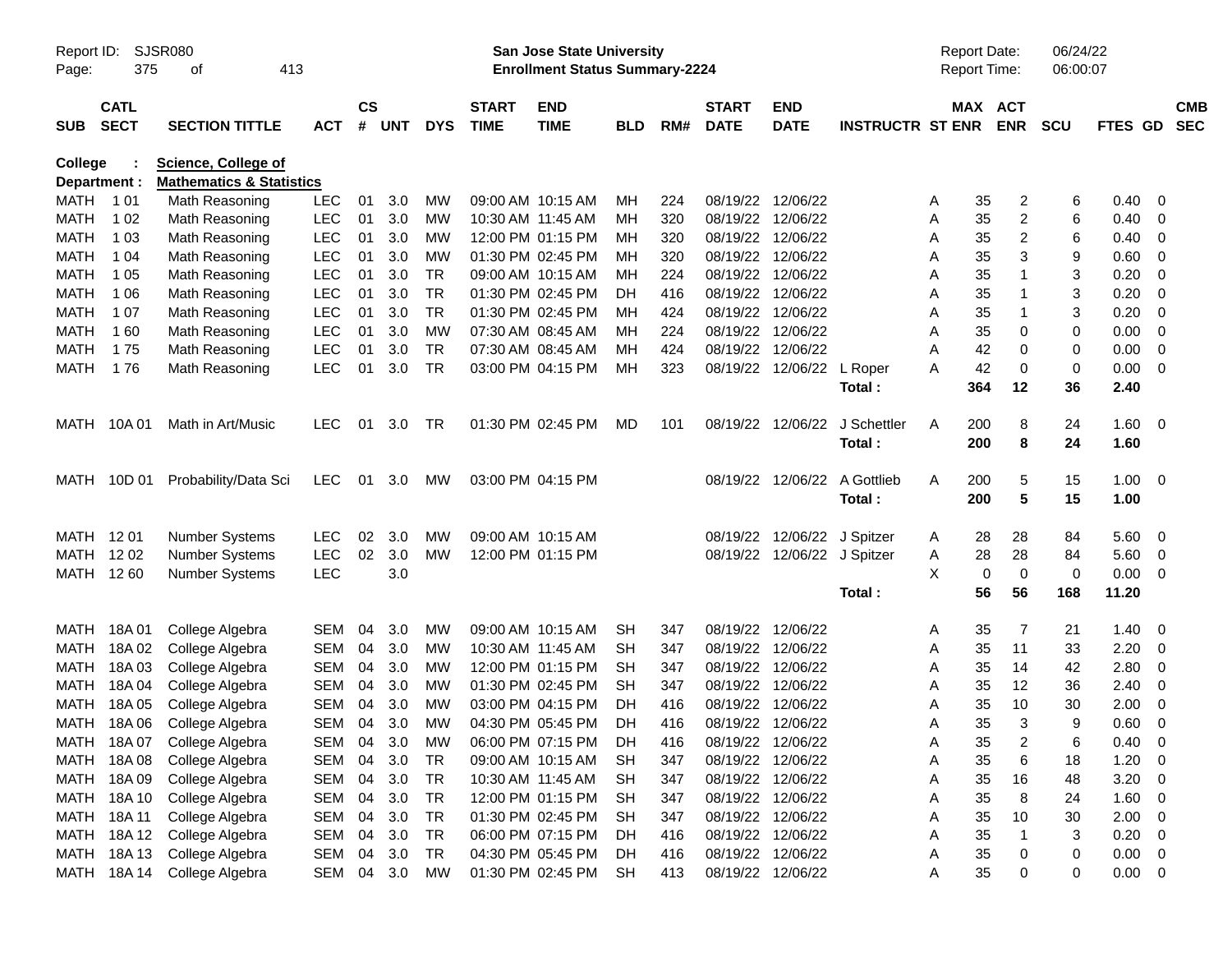| Page:                  | SJSR080<br>Report ID:<br>376<br>413<br>οf<br><b>CATL</b> |                            |                   |           |            |            |                        | San Jose State University<br><b>Enrollment Status Summary-2224</b> |            |            |                            |                   |                                  | <b>Report Date:</b><br><b>Report Time:</b> |                | 06/24/22<br>06:00:07    |                |                                                      |            |
|------------------------|----------------------------------------------------------|----------------------------|-------------------|-----------|------------|------------|------------------------|--------------------------------------------------------------------|------------|------------|----------------------------|-------------------|----------------------------------|--------------------------------------------|----------------|-------------------------|----------------|------------------------------------------------------|------------|
|                        |                                                          |                            |                   | <b>CS</b> |            |            | <b>START</b>           | <b>END</b>                                                         |            |            | <b>START</b>               | <b>END</b>        |                                  | MAX ACT                                    |                |                         |                |                                                      | <b>CMB</b> |
| <b>SUB</b>             | <b>SECT</b>                                              | <b>SECTION TITTLE</b>      | <b>ACT</b>        | #         | <b>UNT</b> | <b>DYS</b> | <b>TIME</b>            | <b>TIME</b>                                                        | <b>BLD</b> | RM#        | <b>DATE</b>                | <b>DATE</b>       | <b>INSTRUCTR ST ENR</b>          |                                            | <b>ENR</b>     | <b>SCU</b>              | FTES GD        |                                                      | <b>SEC</b> |
| MATH                   | 18A 15                                                   | College Algebra            | <b>SEM</b>        | 04        | 3.0        | TR         |                        | 03:00 PM 04:15 PM                                                  | SН         | 346        | 08/19/22                   | 12/06/22          |                                  | 35<br>Α                                    | 5              | 15                      | 1.00           | - 0                                                  |            |
| MATH                   | 18A 75                                                   | College Algebra            | SEM               | 04        | 3.0        | <b>TR</b>  |                        | 03:00 PM 04:15 PM                                                  | DН         | 416        | 08/19/22                   | 12/06/22          |                                  | 35<br>A                                    | 0              | 0                       | 0.00           | - 0                                                  |            |
|                        |                                                          |                            |                   |           |            |            |                        |                                                                    |            |            |                            |                   | Total:                           | 560                                        | 105            | 315                     | 21.00          |                                                      |            |
| MATH                   |                                                          | 18AW 01 Coll Algebra Wkshp | LAB               | 15        | 1.0        | МW         |                        | 10:30 AM 11:45 AM                                                  | DН         | 181        | 08/19/22                   | 12/06/22          |                                  | 25<br>Α                                    | 4              | 4                       | 0.27           | - 0                                                  |            |
| MATH                   |                                                          | 18AW 02 Coll Algebra Wkshp | LAB               | 15        | 1.0        | MW         |                        | 01:30 PM 02:45 PM                                                  | DН         | 181        | 08/19/22                   | 12/06/22          |                                  | 25<br>Α                                    | 2              | 2                       | 0.13           | $\overline{\mathbf{0}}$                              |            |
| MATH                   |                                                          | 18AW 03 Coll Algebra Wkshp | LAB               | 15        | 1.0        | <b>TR</b>  |                        | 09:00 AM 10:15 AM                                                  | DН         | 181        |                            | 08/19/22 12/06/22 |                                  | 25<br>Α                                    | $\mathbf{1}$   | $\mathbf{1}$            | 0.07           | $\overline{\phantom{0}}$                             |            |
|                        |                                                          |                            |                   |           |            |            |                        |                                                                    |            |            |                            |                   | Total:                           | 75                                         | $\overline{7}$ | $\overline{\mathbf{r}}$ | 0.47           |                                                      |            |
| <b>MATH</b>            | 18B 01                                                   | Trigonometry               | <b>LEC</b>        | 02        | 3.0        | МW         |                        | 10:30 AM 11:45 AM                                                  | DН         | 416        | 08/19/22                   | 12/06/22          |                                  | Α<br>35                                    | 6              | 18                      | 1.20           | - 0                                                  |            |
| MATH                   | 18B 02                                                   | Trigonometry               | <b>LEC</b>        | 02        | 3.0        | MW         |                        | 01:30 PM 02:45 PM                                                  | DН         | 416        | 08/19/22                   | 12/06/22          |                                  | 35<br>Α                                    | 2              | 6                       | 0.40           | 0                                                    |            |
| MATH                   | 18B 03                                                   | Trigonometry               | <b>LEC</b>        | 02        | 3.0        | <b>TR</b>  |                        | 12:00 PM 01:15 PM                                                  | DН         | 416        | 08/19/22                   | 12/06/22          |                                  | 35<br>A                                    | 4              | 12                      | 0.80           | $\overline{\mathbf{0}}$                              |            |
| MATH                   | 18B 75                                                   | Trigonometry               | <b>LEC</b>        | 02        | 3.0        | <b>TR</b>  |                        | 09:00 AM 10:15 AM                                                  | DH         | 416        |                            | 08/19/22 12/06/22 |                                  | 35<br>Α                                    | 0              | 0                       | 0.00           | - 0                                                  |            |
|                        |                                                          |                            |                   |           |            |            |                        |                                                                    |            |            |                            |                   | Total:                           | 140                                        | 12             | 36                      | 2.40           |                                                      |            |
| MATH                   |                                                          | 18BW 01 Trigonometry Wkshp | <b>ACT</b>        | 07        | 1.0        | <b>MW</b>  |                        | 12:00 PM 12:50 PM                                                  | WSQ        | 001C       | 08/19/22                   | 12/06/22          |                                  | Α<br>24                                    | 0              | 0                       | 0.00           | - 0                                                  |            |
| MATH                   |                                                          | 18BW 02 Trigonometry Wkshp | <b>ACT</b>        |           | 07 1.0     | TR         |                        | 10:30 AM 11:20 AM                                                  | WSQ        |            | 001C 08/19/22              | 12/06/22          |                                  | 26<br>Α                                    | 0              | 0                       | 0.00           | $\overline{\mathbf{0}}$                              |            |
|                        |                                                          |                            |                   |           |            |            |                        |                                                                    |            |            |                            |                   | Total:                           | 50                                         | 0              | 0                       | 0.00           |                                                      |            |
| MATH 1901              |                                                          | Precalculus                | <b>DIS</b>        | 04        | 5.0        |            | MTWR 12:30 PM 01:20 PM |                                                                    | DН         | 135        | 08/19/22                   | 12/06/22          |                                  | 48<br>Α                                    | 15             | 60                      | 5.00           | $\overline{\mathbf{0}}$                              |            |
| MATH                   | 19 02                                                    | Precalculus                | LAB               | 15        | 0.0        | <b>MW</b>  |                        | 09:00 AM 10:15 AM                                                  | DН         | 181        | 08/19/22                   | 12/06/22          |                                  | 24<br>Α                                    | 7              | 7                       | 0.00           | $\overline{0}$                                       |            |
| MATH                   | 1903                                                     | Precalculus                | LAB               | 15        | 0.0        | MW         |                        | 03:00 PM 04:15 PM                                                  | DН         | 181        | 08/19/22                   | 12/06/22          |                                  | 24<br>Α                                    | 8              | 8                       | 0.00           | 0                                                    |            |
| MATH                   | 19 04                                                    | Precalculus                | <b>DIS</b>        | 04        | 5.0        |            | MTWR01:30 PM 02:20 PM  |                                                                    | DН         | 135        | 08/19/22                   | 12/06/22          |                                  | 48<br>Α                                    | 9              | 36                      | 3.00           | 0                                                    |            |
| MATH                   | 19 05                                                    | Precalculus                | LAB               | 15        | 0.0        | <b>TR</b>  |                        | 10:30 AM 11:45 AM                                                  | DН         | 181        | 08/19/22                   | 12/06/22          |                                  | 24<br>Α                                    | 7              | 7                       | 0.00           | 0                                                    |            |
| MATH                   | 19 06                                                    | Precalculus                | LAB               | 15        | 0.0        | <b>TR</b>  |                        | 12:00 PM 01:15 PM                                                  | DH         | 181        | 08/19/22                   | 12/06/22          |                                  | 24<br>Α                                    | 2              | $\overline{2}$          | 0.00           | 0                                                    |            |
| MATH                   | 19 07                                                    | Precalculus                | <b>DIS</b>        | 04        | 5.0        | MWF        | 09:00 AM 10:10 AM      |                                                                    | DН         | 415        | 08/19/22                   | 12/06/22          | A Tran                           | 48<br>Α                                    | 0              | 0                       | 0.00           | 0                                                    |            |
| MATH                   | 1908                                                     | Precalculus                | LAB               | 15        | 0.0        | <b>TR</b>  |                        | 10:30 AM 11:45 AM                                                  | <b>WSQ</b> | 001B       | 08/19/22                   | 12/06/22          |                                  | 24<br>Α                                    | 0              | 0                       | 0.00           | 0                                                    |            |
| MATH                   | 19 09                                                    | Precalculus                | LAB               | 15        | 0.0        | <b>TR</b>  |                        | 03:00 PM 04:15 PM                                                  | WSQ        | 001B       | 08/19/22                   | 12/06/22          |                                  | 24<br>Α                                    | 0              | 0                       | 0.00           | 0                                                    |            |
| MATH                   | 19 10                                                    | Precalculus                | <b>DIS</b>        | 04        | 5.0        |            | MTWR 09:00 AM 09:50 AM |                                                                    | DH         | 318        | 08/19/22                   | 12/06/22          | T Nguyen                         | 46<br>Α                                    | 0              | 0                       | 0.00           | 0                                                    |            |
| MATH                   | 19 11                                                    | Precalculus                | LAB               | 15        | 0.0        | <b>MW</b>  |                        | 10:30 AM 11:45 AM                                                  | WSQ        | 001C       | 08/19/22                   | 12/06/22          |                                  | 23<br>Α                                    | 0              | 0                       | 0.00           | 0                                                    |            |
| MATH 1912              |                                                          | Precalculus                | LAB               | 15        | 0.0        | MW         |                        | 04:30 PM 05:45 PM                                                  | <b>WSQ</b> | 001B       | 08/19/22                   | 12/06/22          |                                  | 23<br>A                                    | 0              | 0                       | 0.00           | 0                                                    |            |
| MATH 1913              |                                                          | Precalculus                | <b>DIS</b>        |           | 04 5.0     |            | MTWR06:00 PM 06:50 PM  |                                                                    | DH         | 250        |                            | 08/19/22 12/06/22 |                                  | 48<br>Α                                    |                | 24                      | 2.00           | $\overline{\mathbf{0}}$                              |            |
| MATH 1914              |                                                          | Precalculus                | LAB               | 15        | 0.0        | TR         |                        | 03:00 PM 04:15 PM                                                  | <b>DH</b>  | 181        |                            | 08/19/22 12/06/22 |                                  | 24<br>Α                                    | 3              | 3                       | $0.00 \t 0$    |                                                      |            |
| MATH 1915              |                                                          | Precalculus                | LAB<br><b>DIS</b> | 15<br>04  | 0.0<br>5.0 | <b>TR</b>  | MTWR 09:00 AM 09:50 AM | 04:30 PM 05:45 PM                                                  | DH.<br>CL. | 181<br>111 |                            | 08/19/22 12/06/22 | 08/19/22 12/06/22 M Van Der Po A | 24<br>Α                                    | 3              | 3                       | 0.00           | $\overline{\phantom{0}}$                             |            |
| MATH 1960<br>MATH 1961 |                                                          | Precalculus<br>Precalculus | LAB               | 15        | 0.0        | <b>MW</b>  |                        | 10:30 AM 11:45 AM                                                  |            |            | WSQ 001B 08/19/22 12/06/22 |                   |                                  | 45<br>23<br>Α                              |                | 0<br>0                  | 0.00<br>0.00   | $\overline{\phantom{0}}$<br>$\overline{\phantom{0}}$ |            |
| MATH 1962              |                                                          | Precalculus                | LAB               | 15        | 0.0        | МW         |                        | 03:00 PM 04:15 PM                                                  |            |            | WSQ 001B 08/19/22 12/06/22 |                   |                                  | 22<br>Α                                    | 0              | 0                       | $0.00 \t 0$    |                                                      |            |
| MATH 1963              |                                                          | Precalculus                | <b>DIS</b>        | 04        | 5.0        |            | MTWR 10:30 AM 11:20 AM |                                                                    | DH         | 415        |                            |                   | 08/19/22 12/06/22 T Nguyen       | 48<br>Α                                    |                | 0                       | $0.00 \quad 0$ |                                                      |            |
| MATH 1964              |                                                          | Precalculus                | LAB               |           | 15 0.0     | TR         |                        | 09:00 AM 10:15 AM                                                  |            |            | WSQ 001B 08/19/22 12/06/22 |                   |                                  | 24<br>Α                                    | 0              | 0                       | $0.00 \t 0$    |                                                      |            |
|                        |                                                          |                            |                   |           |            |            |                        |                                                                    |            |            |                            |                   |                                  |                                            |                |                         |                |                                                      |            |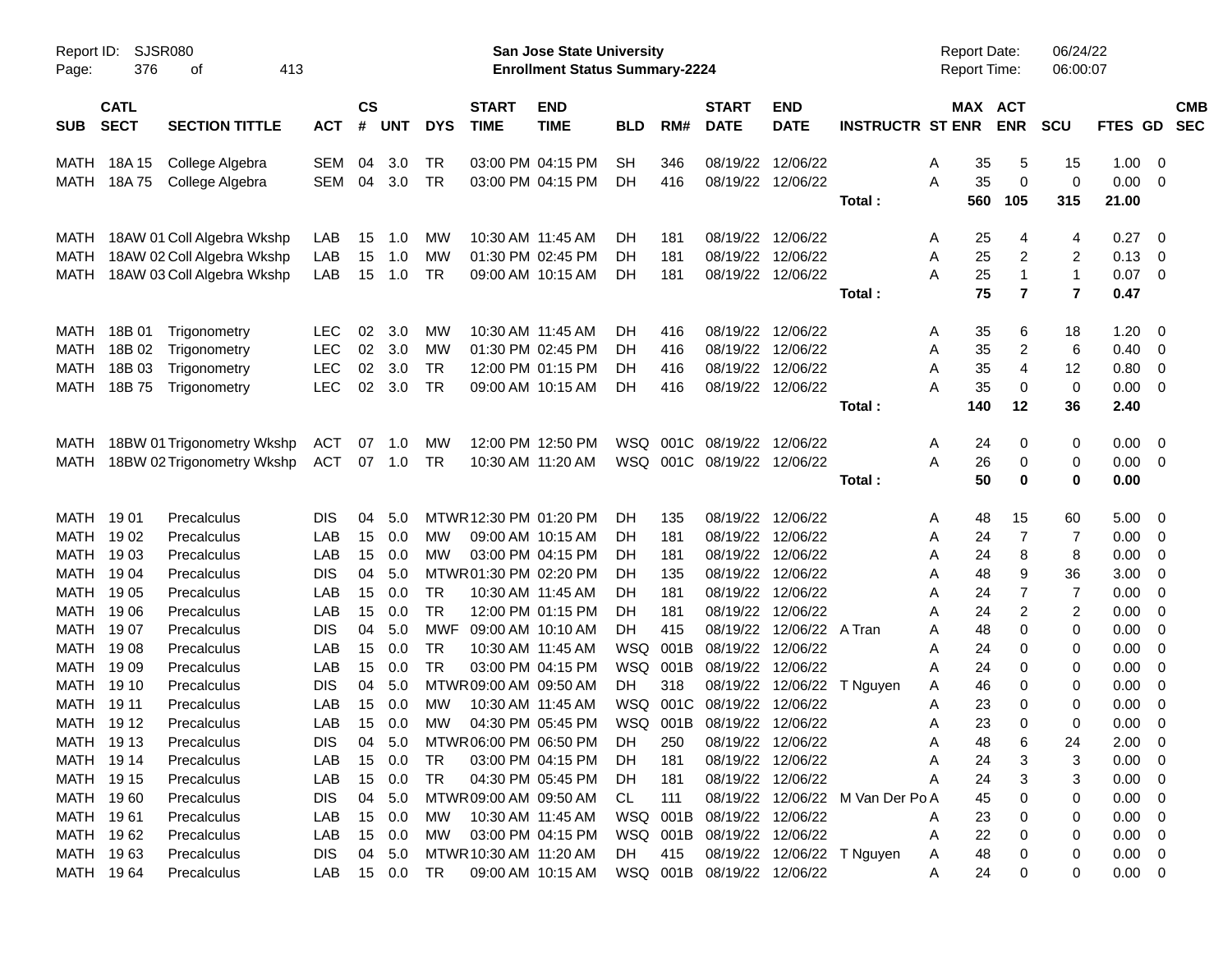| Report ID:<br>Page: | 377                        | <b>SJSR080</b><br>οf            | 413        |                |            |            |                             | <b>San Jose State University</b><br><b>Enrollment Status Summary-2224</b> |            |      |                             |                           |                         |   | <b>Report Date:</b><br>Report Time: |            | 06/24/22<br>06:00:07 |             |                |                          |
|---------------------|----------------------------|---------------------------------|------------|----------------|------------|------------|-----------------------------|---------------------------------------------------------------------------|------------|------|-----------------------------|---------------------------|-------------------------|---|-------------------------------------|------------|----------------------|-------------|----------------|--------------------------|
| <b>SUB</b>          | <b>CATL</b><br><b>SECT</b> | <b>SECTION TITTLE</b>           | <b>ACT</b> | <b>CS</b><br># | <b>UNT</b> | <b>DYS</b> | <b>START</b><br><b>TIME</b> | <b>END</b><br><b>TIME</b>                                                 | <b>BLD</b> | RM#  | <b>START</b><br><b>DATE</b> | <b>END</b><br><b>DATE</b> | <b>INSTRUCTR ST ENR</b> |   | MAX ACT                             | <b>ENR</b> | <b>SCU</b>           | FTES GD     |                | <b>CMB</b><br><b>SEC</b> |
| MATH                | 1965                       | Precalculus                     | LAB        | 15             | 0.0        | TR.        |                             | 04:30 PM 05:45 PM                                                         | WSQ 001B   |      | 08/19/22                    | 12/06/22                  |                         | A | 24                                  | 0          | 0                    | 0.00        | 0              |                          |
| MATH                | 1966                       | Precalculus                     | <b>DIS</b> | 04             | 5.0        |            | MTWR03:00 PM 03:50 PM       |                                                                           | DН         | 318  | 08/19/22                    | 12/06/22                  |                         | A | 46                                  | 0          | 0                    | 0.00        | 0              |                          |
| MATH                | 1967                       | Precalculus                     | LAB        | 15             | 0.0        | <b>MW</b>  |                             | 09:00 AM 10:15 AM                                                         | WSQ        | 001B | 08/19/22                    | 12/06/22                  |                         | A | 23                                  | 0          | 0                    | 0.00        | 0              |                          |
| MATH                | 1968                       | Precalculus                     | LAB        | 15             | 0.0        | <b>MW</b>  |                             | 04:30 PM 05:45 PM                                                         | DH         | 181  | 08/19/22                    | 12/06/22                  |                         | Α | 23                                  | 0          | 0                    | 0.00        | 0              |                          |
| MATH                | 1969                       | Precalculus                     | <b>DIS</b> | 04             | 5.0        |            | MTWR04:30 PM 05:20 PM       |                                                                           | DH         | 351  | 08/19/22                    | 12/06/22                  |                         | Α | 48                                  | 0          | 0                    | 0.00        | 0              |                          |
| MATH                | 1970                       | Precalculus                     | LAB        | 15             | 0.0        | TR         |                             | 03:00 PM 04:15 PM                                                         | WSQ        | 001C | 08/19/22                    | 12/06/22                  |                         | Α | 24                                  | 0          | 0                    | 0.00        | 0              |                          |
| MATH                | 1971                       | Precalculus                     | LAB        | 15             | 0.0        | <b>TR</b>  |                             | 06:00 PM 07:15 PM                                                         | DH         | 181  | 08/19/22                    | 12/06/22                  |                         | A | 24                                  | 0          | 0                    | 0.00        | 0              |                          |
| MATH                | 1975                       | Precalculus                     | <b>DIS</b> | 04             | 5.0        | MWF        | 10:30 AM 11:40 AM           |                                                                           | ΜН         | 426  | 08/19/22                    | 12/06/22 A Tran           |                         | A | 48                                  | 0          | 0                    | 0.00        | 0              |                          |
| MATH                | 1976                       | Precalculus                     | LAB        | 15             | 0.0        | MW         |                             | 09:00 AM 10:15 AM                                                         | WSQ        | 001C | 08/19/22                    | 12/06/22                  |                         | A | 24                                  | 0          | 0                    | 0.00        | 0              |                          |
| MATH                | 1977                       | Precalculus                     | LAB        | 15             | 0.0        | MW         |                             | 03:00 PM 04:15 PM                                                         | WSQ        | 001C | 08/19/22                    | 12/06/22                  |                         | A | 24                                  | 0          | 0                    | 0.00        | 0              |                          |
| MATH                | 1978                       | Precalculus                     | <b>DIS</b> | 04             | 5.0        |            | MTWR 08:00 AM 08:50 AM      |                                                                           | SCI        | 258  | 08/19/22                    | 12/06/22                  |                         | Α | 75                                  | 0          | 0                    | 0.00        | 0              |                          |
| MATH                | 1979                       | Precalculus                     | LAB        | 15             | 0.0        | TR         |                             | 04:30 PM 05:45 PM                                                         | SCI        | 253  | 08/19/22                    | 12/06/22                  |                         | Α | 25                                  | 0          | 0                    | 0.00        | 0              |                          |
| MATH                | 1980                       | Precalculus                     | LAB        | 15             | 0.0        | МW         |                             | 09:00 AM 10:15 AM                                                         | мн         | 235  | 08/19/22                    | 12/06/22                  |                         | Α | 25                                  | 0          | 0                    | 0.00        | 0              |                          |
| MATH                | 1981                       | Precalculus                     | LAB        | 15             | 0.0        | <b>TR</b>  |                             | 03:00 PM 04:15 PM                                                         | DMH        | 359  | 08/19/22                    | 12/06/22                  |                         | A | 30                                  | 0          | 0                    | 0.00        | 0              |                          |
| MATH                | 1982                       | Precalculus                     | <b>DIS</b> | 04             | 5.0        |            | MTWR04:30 PM 05:20 PM       |                                                                           | SCI        | 258  | 08/19/22                    | 12/06/22                  |                         | Α | 75                                  | 0          | 0                    | 0.00        | 0              |                          |
| MATH                | 1983                       | Precalculus                     | LAB        | 15             | 0.0        | TR         |                             | 09:00 AM 10:15 AM                                                         | MН         | 223  | 08/19/22                    | 12/06/22                  |                         | A | 25                                  | 0          | 0                    | 0.00        | 0              |                          |
| MATH                | 1984                       | Precalculus                     | LAB        | 15             | 0.0        | <b>TR</b>  |                             | 12:00 PM 01:15 PM                                                         | DH         | 243  | 08/19/22                    | 12/06/22                  |                         | A | 25                                  | 0          | 0                    | 0.00        | 0              |                          |
| MATH                | 1985                       | Precalculus                     | LAB        | 15             | 0.0        | МW         |                             | 03:00 PM 04:15 PM                                                         | <b>SH</b>  | 411  |                             | 08/19/22 12/06/22         |                         | Α | 25                                  | 0          | 0                    | 0.00        | 0              |                          |
|                     |                            |                                 |            |                |            |            |                             |                                                                           |            |      |                             |                           | Total:                  |   | 1251                                | 60         | 150                  | 10.00       |                |                          |
| MATH                | 30 01                      | Calculus I                      | <b>LEC</b> | 02             | 3.0        | МW         | 10:30 AM 11:45 AM           |                                                                           | DH         | 303  | 08/19/22                    | 12/06/22                  | M Vu                    | A | 20                                  | 20         | 60                   | 4.00        | 0              |                          |
| <b>MATH</b>         | 30 02                      | Calculus I                      | LEC        | 02             | 3.0        | МW         |                             | 01:30 PM 02:45 PM                                                         | DН         | 303  | 08/19/22                    | 12/06/22                  |                         | A | 20                                  | 20         | 60                   | 4.00        | 0              |                          |
| MATH                | 30 03                      | Calculus I                      | LEC        | 02             | 3.0        | TR         | 10:30 AM 11:45 AM           |                                                                           | DH         | 303  | 08/19/22                    | 12/06/22                  | V Nguyen                | Α | 20                                  | 20         | 60                   | 4.00        | 0              |                          |
| <b>MATH</b>         | 30 04                      | Calculus I                      | <b>LEC</b> | 02             | 3.0        | <b>TR</b>  |                             | 12:00 PM 01:15 PM                                                         | DН         | 303  | 08/19/22                    | 12/06/22                  | O Kovaleva              | A | 25                                  | 23         | 69                   | 4.60        | 0              |                          |
| <b>MATH</b>         | 30 60                      | Calculus I                      | LEC        | 02             | 3.0        | МW         |                             | 09:00 AM 10:15 AM                                                         | MН         | 324  | 08/19/22                    | 12/06/22                  | M Vu                    | Α | 20                                  | 0          | 0                    | 0.00        | 0              |                          |
| MATH                | 3075                       | Calculus I                      | <b>LEC</b> | 02             | 3.0        | TR         |                             | 12:00 PM 01:15 PM                                                         | SCI        | 164  | 08/19/22                    | 12/06/22                  | M Van Der Po A          |   | 25                                  | 0          | 0                    | 0.00        | 0              |                          |
| MATH                | 3076                       | Calculus I                      | <b>LEC</b> | 02             | 3.0        | МW         |                             | 03:00 PM 04:15 PM                                                         | SCI        | 142  | 08/19/22                    | 12/06/22                  | V Nguyen                | Α | 25                                  | 0          | 0                    | 0.00        | 0              |                          |
| MATH                | 3077                       | Calculus I                      | <b>LEC</b> | 02             | 3.0        | <b>TR</b>  |                             | 04:30 PM 05:45 PM                                                         | DH         | 303  | 08/19/22                    | 12/06/22                  | O Kovaleva              | A | 25                                  | 0          | 0                    | 0.00        | 0              |                          |
| MATH                | 3078                       | Calculus I                      | <b>LEC</b> | 02             | 3.0        | <b>TR</b>  |                             | 06:00 PM 07:15 PM                                                         | DH         | 303  | 08/19/22                    | 12/06/22                  | P Tanniru               | A | 25                                  | 0          | 0                    | 0.00        | 0              |                          |
|                     |                            |                                 |            |                |            |            |                             |                                                                           |            |      |                             |                           | Total:                  |   | 205                                 | 83         | 249                  | 16.60       |                |                          |
|                     |                            | MATH 30W 01 Calculus I Workshop | LAB        |                | 15 2.0     |            |                             | MTWR 09:00 AM 10:15 AM                                                    |            |      | WSQ 001D 08/19/22 12/06/22  |                           |                         | Α | 28                                  | 13         | 26                   | 1.73        | 0              |                          |
| MATH                |                            | 30W 02 Calculus I Workshop      | LAB        |                | 15 2.0     |            | MTWR 12:00 PM 01:15 PM      |                                                                           |            |      | WSQ 001D 08/19/22 12/06/22  |                           |                         | Α | 22                                  | 10         | 20                   | 1.33        | 0              |                          |
| MATH                |                            | 30W 03 Calculus I Workshop      | LAB        |                | 15 2.0     |            | MTWR01:30 PM 02:45 PM       |                                                                           |            |      | WSQ 001D 08/19/22 12/06/22  |                           |                         | Α | 28                                  | 7          | 14                   | 0.93        | $\overline{0}$ |                          |
| MATH                |                            | 30W 04 Calculus I Workshop      | LAB        |                | 15 2.0     |            | MTWR 04:30 PM 05:45 PM      |                                                                           |            |      | WSQ 001D 08/19/22 12/06/22  |                           |                         | Α | 28                                  | 12         | 24                   | 1.60        | 0              |                          |
| MATH                |                            | 30W 05 Calculus I Workshop      | LAB        |                | 15 2.0     |            | MTWR06:00 PM 07:15 PM       |                                                                           |            |      | WSQ 001D 08/19/22 12/06/22  |                           |                         | Α | 28                                  | 7          | 14                   | 0.93        | 0              |                          |
| MATH                |                            | 30W 75 Calculus I Workshop      | LAB        |                | 15 2.0     |            | MTWR 10:30 AM 11:45 AM      |                                                                           |            |      | WSQ 001D 08/19/22 12/06/22  |                           |                         | Α | 28                                  | 0          | 0                    | 0.00        | 0              |                          |
| MATH                |                            | 30W 76 Calculus I Workshop      | LAB        |                | 15 2.0     |            | MTWR03:00 PM 04:15 PM       |                                                                           |            |      | WSQ 001D 08/19/22 12/06/22  |                           |                         | Α | 28                                  | 0          | 0                    | 0.00        | $\overline{0}$ |                          |
|                     |                            | MATH 30W 77 Calculus I Workshop | LAB        |                | 15 2.0     |            | MTWR 09:00 AM 10:15 AM      |                                                                           |            |      | WSQ 001E 08/19/22 12/06/22  |                           |                         | Α | 28                                  | 0          | 0                    | $0.00 \t 0$ |                |                          |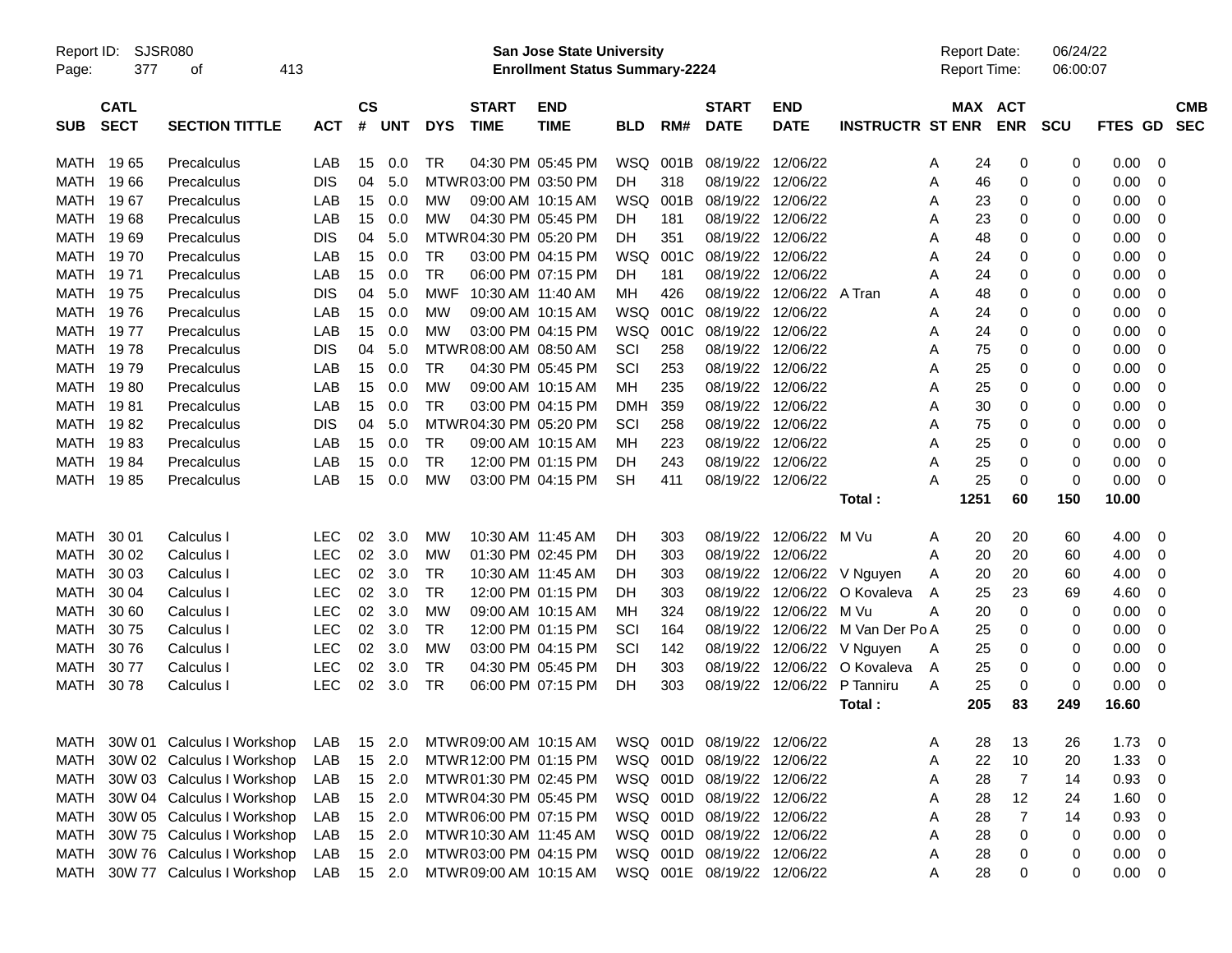| Page:       | Report ID: SJSR080<br>378<br>413<br>οf<br><b>CATL</b> |                                                                                           |            |                 |            |            |                        | San Jose State University<br><b>Enrollment Status Summary-2224</b> |            |       |                   |                           |                                  | Report Date:<br><b>Report Time:</b> |                | 06/24/22<br>06:00:07 |                |                          |            |
|-------------|-------------------------------------------------------|-------------------------------------------------------------------------------------------|------------|-----------------|------------|------------|------------------------|--------------------------------------------------------------------|------------|-------|-------------------|---------------------------|----------------------------------|-------------------------------------|----------------|----------------------|----------------|--------------------------|------------|
|             |                                                       |                                                                                           |            | $\mathsf{cs}$   |            |            | <b>START</b>           | <b>END</b>                                                         |            |       | <b>START</b>      | <b>END</b>                |                                  |                                     | MAX ACT        |                      |                |                          | <b>CMB</b> |
| <b>SUB</b>  | <b>SECT</b>                                           | <b>SECTION TITTLE</b>                                                                     | <b>ACT</b> | #               | <b>UNT</b> | <b>DYS</b> | <b>TIME</b>            | <b>TIME</b>                                                        | <b>BLD</b> | RM#   | <b>DATE</b>       | <b>DATE</b>               | <b>INSTRUCTR ST ENR</b>          |                                     | <b>ENR</b>     | <b>SCU</b>           | FTES GD SEC    |                          |            |
| MATH        |                                                       | 30W 78 Calculus I Workshop                                                                | LAB        |                 | 15 2.0     |            | MTWR03:00 PM 04:15 PM  |                                                                    | DH.        | 515   |                   | 08/19/22 12/06/22         | P Tanniru<br>Total:              | 28<br>A<br>246                      | 0<br>49        | 0<br>98              | 0.00<br>6.53   | $\overline{\phantom{0}}$ |            |
| MATH        | 30X 01                                                | Calculus I                                                                                | LEC.       | 02              | 3.0        | MW         |                        | 10:30 AM 11:45 AM                                                  | DH.        | 303   |                   | 08/19/22 12/06/22 M Vu    |                                  | A                                   | 20<br>20       | 60                   | 4.00           | - 0                      |            |
| <b>MATH</b> | 30X 02                                                | Calculus I                                                                                | <b>LEC</b> |                 | 02 3.0     | МW         |                        | 01:30 PM 02:45 PM                                                  | DH.        | 303   | 08/19/22 12/06/22 |                           |                                  | 20<br>A                             | 6              | 18                   | 1.20           | - 0                      |            |
| MATH        | 30X 03                                                | Calculus I                                                                                | <b>LEC</b> | 02              | 3.0        | <b>TR</b>  |                        | 10:30 AM 11:45 AM                                                  | DH.        | 303   |                   |                           | 08/19/22 12/06/22 V Nguyen       | 20<br>Α                             | 13             | 39                   | 2.60           | $\overline{\mathbf{0}}$  |            |
| MATH        | 30X 04                                                | Calculus I                                                                                | <b>LEC</b> | 02              | 3.0        | <b>TR</b>  |                        | 12:00 PM 01:15 PM                                                  | DH.        | 303   |                   |                           | 08/19/22 12/06/22 O Kovaleva     | 20<br>A                             | 10             | 30                   | 2.00           | $\overline{\mathbf{0}}$  |            |
| <b>MATH</b> | 30X 60                                                | Calculus I                                                                                | <b>LEC</b> | 02              | 3.0        | MW         |                        | 09:00 AM 10:15 AM                                                  | мн         | 324   |                   | 08/19/22 12/06/22 M Vu    |                                  | A<br>20                             | 0              | 0                    | 0.00           | $\overline{\mathbf{0}}$  |            |
| <b>MATH</b> | 30X 75                                                | Calculus I                                                                                | <b>LEC</b> | 02              | 3.0        | <b>TR</b>  |                        | 12:00 PM 01:15 PM                                                  | SCI        | 164   |                   |                           | 08/19/22 12/06/22 M Van Der Po A | 25                                  | 0              | 0                    | 0.00           | $\overline{\mathbf{0}}$  |            |
| <b>MATH</b> | 30X76                                                 | Calculus I                                                                                | <b>LEC</b> | 02              | 3.0        | <b>MW</b>  |                        | 03:00 PM 04:15 PM                                                  | SCI        | 142   |                   |                           | 08/19/22 12/06/22 V Nguyen       | 25<br>Α                             | 0              | 0                    | 0.00           | $\overline{\mathbf{0}}$  |            |
| <b>MATH</b> | 30X 77                                                | Calculus I                                                                                | <b>LEC</b> | 02              | 3.0        | <b>TR</b>  |                        | 04:30 PM 05:45 PM                                                  | DH.        | 303   |                   |                           | 08/19/22 12/06/22 O Kovaleva     | 25<br>A                             | 0              | 0                    | 0.00           | $\overline{\mathbf{0}}$  |            |
| <b>MATH</b> |                                                       | 30X 78 Calculus I                                                                         | <b>LEC</b> | 02              | 3.0        | <b>TR</b>  |                        | 06:00 PM 07:15 PM                                                  | DH.        | 303   |                   | 08/19/22 12/06/22         |                                  | 25<br>Α                             | 0              | 0                    | 0.00           | $\overline{\phantom{0}}$ |            |
|             |                                                       |                                                                                           |            |                 |            |            |                        |                                                                    |            |       |                   |                           | Total :                          | 200                                 | 49             | 147                  | 9.80           |                          |            |
| MATH        | 31 01                                                 | Calculus II                                                                               | <b>SEM</b> | 04              | 4.0        |            | MWF 10:30 AM 11:40 AM  |                                                                    | DMH 227    |       |                   |                           | 08/19/22 12/06/22 M Van Der Po A |                                     | 20<br>20       | 80                   | 5.33           | - 0                      |            |
| MATH        | 31 02                                                 | Calculus II                                                                               | <b>SEM</b> | 04              | 4.0        |            | MWF 12:00 PM 01:10 PM  |                                                                    | DMH        | - 227 |                   |                           | 08/19/22 12/06/22 M Van Der Po A |                                     | 9<br>20        | 36                   | 2.40           | - 0                      |            |
| MATH        | 31 03                                                 | Calculus II                                                                               | <b>SEM</b> | 04              | 4.0        |            | MWF 01:30 PM 02:40 PM  |                                                                    | DMH        | - 227 |                   | 08/19/22 12/06/22 M Bodas |                                  | Α                                   | 9<br>30        | 36                   | 2.40           | $\overline{\mathbf{0}}$  |            |
| MATH        | 31 04                                                 | Calculus II                                                                               | <b>SEM</b> | 04              | 4.0        |            | MTWR 01:30 PM 02:20 PM |                                                                    | DH.        | 415   |                   |                           | 08/19/22 12/06/22 P Tanniru      | 24<br>Α                             | 11             | 44                   | 2.93           | 0                        |            |
| MATH        | 31 05                                                 | Calculus II                                                                               | <b>SEM</b> | 04              | 4.0        |            | MTWR 03:00 PM 03:50 PM |                                                                    | DH.        | 415   |                   |                           | 08/19/22 12/06/22 P Tanniru      | 24<br>Α                             | 15             | 60                   | 4.00           | $\overline{\mathbf{0}}$  |            |
| MATH        | 3175                                                  | Calculus II                                                                               | <b>SEM</b> | 04              | 4.0        |            | MWF 03:00 PM 04:10 PM  |                                                                    | <b>DMH</b> | 227   |                   | 08/19/22 12/06/22 M Bodas |                                  | 25<br>Α                             | 0              | 0                    | 0.00           | $\overline{\phantom{0}}$ |            |
| MATH        | 3176                                                  | Calculus II                                                                               | <b>SEM</b> | 04              | 4.0        |            | MTWR 07:30 AM 08:20 AM |                                                                    | DH.        | 415   |                   |                           | 08/19/22 12/06/22 C Bugarin      | 16<br>A                             | 0              | 0                    | 0.00           | $\overline{\phantom{0}}$ |            |
| MATH 3177   |                                                       | Calculus II                                                                               | <b>SEM</b> | 04              | 4.0        |            | MTWR06:00 PM 06:50 PM  |                                                                    | SCI        | 142   |                   |                           | 08/19/22 12/06/22 C Bugarin      | 25<br>Α                             | 0              | 0                    | 0.00           | $\overline{\mathbf{0}}$  |            |
|             |                                                       |                                                                                           |            |                 |            |            |                        |                                                                    |            |       |                   |                           | Total:                           | 184                                 | 64             | 256                  | 17.07          |                          |            |
| MATH        |                                                       | 31W 01 Calculus II Workshop LAB                                                           |            |                 | 15 1.0     | <b>MW</b>  |                        | 09:00 AM 10:15 AM                                                  | MН         | 423   | 08/19/22 12/06/22 |                           |                                  | 28<br>A                             | 11             | 11                   | 0.73           | $\overline{\phantom{0}}$ |            |
| MATH        |                                                       | 31W 02 Calculus II Workshop LAB                                                           |            |                 | 15 1.0     | <b>MW</b>  |                        | 12:00 PM 01:15 PM                                                  | мн         | 423   | 08/19/22 12/06/22 |                           |                                  | 28<br>Α                             | 14             | 14                   | 0.93           | $\overline{\mathbf{0}}$  |            |
| <b>MATH</b> |                                                       | 31W 03 Calculus II Workshop LAB                                                           |            |                 | 15 1.0     | MW         |                        | 01:30 PM 02:45 PM                                                  | мн         | 423   | 08/19/22 12/06/22 |                           |                                  | 20<br>A                             | 19             | 19                   | $1.27 \t 0$    |                          |            |
| <b>MATH</b> |                                                       | 31W 04 Calculus II Workshop LAB                                                           |            | 15 <sub>1</sub> | 1.0        | <b>TR</b>  |                        | 09:00 AM 10:15 AM                                                  | мн         | 423   | 08/19/22 12/06/22 |                           |                                  | 28<br>A                             | 17             | 17                   | 1.13           | $\overline{\mathbf{0}}$  |            |
| MATH        |                                                       | 31W 05 Calculus II Workshop LAB                                                           |            |                 | 15 1.0     | <b>TR</b>  | 10:30 AM 11:45 AM      |                                                                    | МH         | 423   | 08/19/22 12/06/22 |                           |                                  | 28<br>A                             | 10             | 10                   | 0.67           | $\overline{\phantom{0}}$ |            |
| MATH        |                                                       | 31W 06 Calculus II Workshop LAB                                                           |            | 15 <sub>1</sub> | 1.0        | <b>TR</b>  |                        | 06:00 PM 07:15 PM                                                  | мн         | 423   | 08/19/22 12/06/22 |                           |                                  | 28<br>A                             | 9              | 9                    | 0.60           | $\overline{\phantom{0}}$ |            |
|             |                                                       | MATH 31W 75 Calculus II Workshop LAB                                                      |            |                 | 15 1.0     | МW         |                        | 10:30 AM 11:45 AM                                                  | мн         | 423   | 08/19/22 12/06/22 |                           |                                  | A                                   | 28<br>$\Omega$ | 0                    | 0.00           | $\overline{\mathbf{0}}$  |            |
|             |                                                       | MATH 31W 76 Calculus II Workshop LAB 15 1.0 TR 04:30 PM 05:45 PM MH 423 08/19/22 12/06/22 |            |                 |            |            |                        |                                                                    |            |       |                   |                           |                                  | 28<br>Α                             | 0              | 0                    | $0.00 \t 0$    |                          |            |
|             |                                                       |                                                                                           |            |                 |            |            |                        |                                                                    |            |       |                   |                           | Total :                          | 216                                 | 80             | 80                   | 5.33           |                          |            |
|             |                                                       | MATH 31X 01 Calculus II                                                                   | LEC 02 4.0 |                 |            |            |                        | MWF 10:30 AM 11:40 AM                                              | DMH 227    |       |                   |                           | 08/19/22 12/06/22 M Van Der Po A |                                     | 13<br>30       | 52                   | $3.47 \quad 0$ |                          |            |
|             |                                                       | MATH 31X 02 Calculus II                                                                   | LEC        |                 | 02 4.0     |            |                        | MWF 12:00 PM 01:10 PM                                              | DMH 227    |       |                   |                           | 08/19/22 12/06/22 M Van Der Po A |                                     | 20<br>20       | 80                   | 5.33 0         |                          |            |
|             |                                                       | MATH 31X 03 Calculus II                                                                   | LEC        |                 | 02 4.0     |            | MWF 01:30 PM 02:40 PM  |                                                                    | DMH 227    |       |                   | 08/19/22 12/06/22 M Bodas |                                  | 24<br>A                             | 4              | 16                   | $1.07 \t 0$    |                          |            |
|             |                                                       | MATH 31X 04 Calculus II                                                                   | LEC        |                 | 02 4.0     |            |                        | MTWR01:30 PM 02:20 PM                                              | DH.        | 415   |                   |                           | 08/19/22 12/06/22 P Tanniru      | 24<br>A                             | 18             | 72                   | 4.80 0         |                          |            |
|             |                                                       | MATH 31X 05 Calculus II                                                                   | LEC        |                 | 02 4.0     |            |                        | MTWR 03:00 PM 03:50 PM                                             | DH.        | 415   |                   |                           | 08/19/22 12/06/22 P Tanniru      | 20<br>A                             | 19             | 76                   | 5.07 0         |                          |            |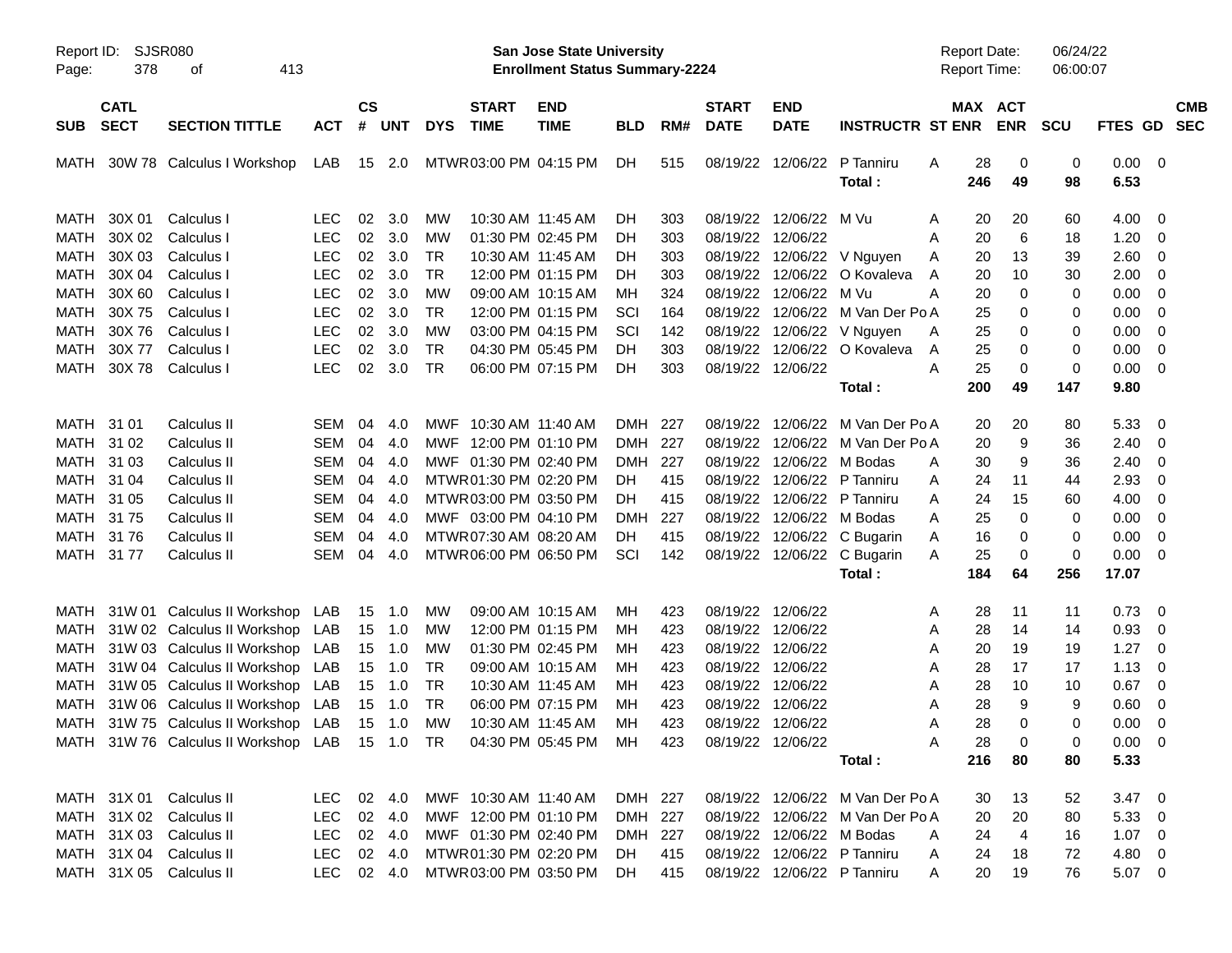| Report ID:<br>Page: | 379                        | <b>SJSR080</b><br>413<br>οf |               |                    |                |            |                             | <b>San Jose State University</b><br><b>Enrollment Status Summary-2224</b> |            |      |                             |                             |                               |   | <b>Report Date:</b><br>Report Time: |                | 06/24/22<br>06:00:07 |             |                          |            |
|---------------------|----------------------------|-----------------------------|---------------|--------------------|----------------|------------|-----------------------------|---------------------------------------------------------------------------|------------|------|-----------------------------|-----------------------------|-------------------------------|---|-------------------------------------|----------------|----------------------|-------------|--------------------------|------------|
| <b>SUB</b>          | <b>CATL</b><br><b>SECT</b> | <b>SECTION TITTLE</b>       | <b>ACT</b>    | $\mathsf{cs}$<br># | <b>UNT</b>     | <b>DYS</b> | <b>START</b><br><b>TIME</b> | <b>END</b><br><b>TIME</b>                                                 | <b>BLD</b> | RM#  | <b>START</b><br><b>DATE</b> | <b>END</b><br><b>DATE</b>   | <b>INSTRUCTR ST ENR</b>       |   | MAX ACT                             | <b>ENR</b>     | <b>SCU</b>           | FTES GD SEC |                          | <b>CMB</b> |
| MATH                | 31X 75                     | Calculus II                 | LEC.          | 02                 | 4.0            |            | MWF 03:00 PM 04:10 PM       |                                                                           | <b>DMH</b> | 227  |                             | 08/19/22 12/06/22 M Bodas   |                               | A | 20                                  | 0              | 0                    | 0.00        | - 0                      |            |
| MATH                | 31X76                      | Calculus II                 | <b>LEC</b>    | 02                 | 4.0            |            | MTWR 07:30 AM 08:20 AM      |                                                                           | DH         | 415  |                             |                             | 08/19/22 12/06/22 C Bugarin   | A | 25                                  | 0              | 0                    | 0.00        | - 0                      |            |
|                     | MATH 31X 77                | Calculus II                 | <b>LEC</b>    | 02                 | 4.0            |            | MTWR06:00 PM 06:50 PM       |                                                                           | SCI        | 142  |                             | 08/19/22 12/06/22           | C Bugarin                     | A | 25                                  | 0              | 0                    | 0.00        | $\overline{\mathbf{0}}$  |            |
|                     |                            |                             |               |                    |                |            |                             |                                                                           |            |      |                             |                             | Total:                        |   | 188                                 | 74             | 296                  | 19.73       |                          |            |
| MATH                | 32 01                      | Calculus III                | LEC.          | 02                 | 3.0            | MW         |                             | 09:00 AM 10:15 AM                                                         | MН         | 424  |                             | 08/19/22 12/06/22 P Tanniru |                               | A | 20                                  | 14             | 42                   | 2.80        | $\overline{\mathbf{0}}$  |            |
| MATH                | 32 02                      | Calculus III                | <b>LEC</b>    | 02                 | 3.0            | MW         | 10:30 AM 11:45 AM           |                                                                           | MН         | 424  |                             |                             | 08/19/22 12/06/22 V Nguyen    | A | 20                                  | 20             | 60                   | 4.00        | - 0                      |            |
| MATH                | 32 03                      | Calculus III                | <b>LEC</b>    | 02                 | 3.0            | MW         |                             | 01:30 PM 02:45 PM                                                         | ΜН         | 424  |                             |                             | 08/19/22 12/06/22 M Vartanian | A | 20                                  | 20             | 60                   | 4.00        | 0                        |            |
| MATH                | 32 04                      | Calculus III                | <b>LEC</b>    | 02                 | 3.0            | MW         |                             | 04:30 PM 05:45 PM                                                         | ΜН         | 424  |                             | 08/19/22 12/06/22           |                               | A | 20                                  | 9              | 27                   | 1.80        | - 0                      |            |
| MATH                | 32 05                      | Calculus III                | <b>LEC</b>    | 02                 | 3.0            | <b>TR</b>  |                             | 10:30 AM 11:45 AM                                                         | ΜН         | 424  |                             | 08/19/22 12/06/22 M Vu      |                               | A | 20                                  | 18             | 54                   | 3.60        | - 0                      |            |
| MATH                | 32 06                      | Calculus III                | <b>LEC</b>    | 02                 | 3.0            | <b>TR</b>  |                             | 12:00 PM 01:15 PM                                                         | мн         | 424  |                             | 08/19/22 12/06/22 M Vu      |                               | A | 20                                  | 14             | 42                   | 2.80        | 0                        |            |
| MATH                | 32 07                      | Calculus III                | <b>LEC</b>    | 02                 | 3.0            | <b>TR</b>  |                             | 03:00 PM 04:15 PM                                                         | ΜН         | 424  |                             |                             | 08/19/22 12/06/22 V Nguyen    | A | 20                                  | 8              | 24                   | 1.60        | 0                        |            |
| MATH                | 32 08                      | Calculus III                | <b>LEC</b>    | 02                 | 3.0            | <b>TR</b>  |                             | 04:30 PM 05:45 PM                                                         | ΜН         | 424  |                             |                             | 08/19/22 12/06/22 V Nguyen    | A | 20                                  | 9              | 27                   | 1.80        | - 0                      |            |
| MATH                | 3275                       | Calculus III                | <b>LEC</b>    | 02                 | 3.0            | <b>MW</b>  |                             | 06:00 PM 07:15 PM                                                         | мн         | 424  |                             | 08/19/22 12/06/22           |                               | A | 20                                  | 0              | 0                    | 0.00        | - 0                      |            |
| MATH 32 76          |                            | Calculus III                | <b>LEC</b>    | 02                 | 3.0            | <b>TR</b>  |                             | 06:00 PM 07:15 PM                                                         | MН         | 424  |                             |                             | 08/19/22 12/06/22 M Vartanian | A | 20                                  | 0              | $\mathbf 0$          | 0.00        | $\overline{\mathbf{0}}$  |            |
|                     |                            |                             |               |                    |                |            |                             |                                                                           |            |      |                             |                             | Total:                        |   | 200                                 | 112            | 336                  | 22.40       |                          |            |
| MATH                |                            | 32W 01 Calculus III Wkshp   | LAB           | 15                 | 1.0            | MW         |                             | 12:00 PM 01:15 PM                                                         | WSQ        | 001B | 08/19/22 12/06/22           |                             |                               | A | 30                                  | 29             | 29                   | 1.93        | - 0                      |            |
| <b>MATH</b>         |                            | 32W 02 Calculus III Wkshp   | LAB           | 15                 | 1.0            | MW         |                             | 04:30 PM 05:45 PM                                                         | мн         | 235  |                             | 08/19/22 12/06/22           |                               | A | 30                                  | 11             | 11                   | 0.73        | - 0                      |            |
| MATH                |                            | 32W 03 Calculus III Wkshp   | LAB           | 15                 | 1.0            | <b>TR</b>  |                             | 09:00 AM 10:15 AM                                                         | MН         | 234  |                             | 08/19/22 12/06/22           |                               | A | 30                                  | 23             | 23                   | 1.53        | - 0                      |            |
| MATH                |                            | 32W 04 Calculus III Wkshp   | LAB           | 15                 | 1.0            | <b>TR</b>  |                             | 12:00 PM 01:15 PM                                                         | <b>WSQ</b> | 001B | 08/19/22 12/06/22           |                             |                               | A | 30                                  | 23             | 23                   | 1.53        | 0                        |            |
| <b>MATH</b>         |                            | 32W 05 Calculus III Wkshp   | LAB           | 15                 | 1.0            | <b>TR</b>  |                             | 04:30 PM 05:45 PM                                                         | мн         | 234  |                             | 08/19/22 12/06/22           |                               | A | 30                                  | 24             | 24                   | 1.60        | - 0                      |            |
| <b>MATH</b>         |                            | 32W 75 Calculus III Wkshp   | LAB           | 15                 | 1.0            | MW         |                             | 03:00 PM 04:15 PM                                                         | ΜН         | 235  |                             | 08/19/22 12/06/22           |                               | A | 30                                  | 0              | 0                    | 0.00        | - 0                      |            |
| <b>MATH</b>         |                            | 32W 76 Calculus III Wkshp   | LAB           | 15                 | 1.0            | <b>TR</b>  |                             | 06:00 PM 07:15 PM                                                         | МH         | 234  |                             | 08/19/22 12/06/22           |                               | A | 30                                  | 0              | 0                    | 0.00        | $\overline{\phantom{0}}$ |            |
|                     |                            |                             |               |                    |                |            |                             |                                                                           |            |      |                             |                             | Total:                        |   | 210                                 | 110            | 110                  | 7.33        |                          |            |
| MATH                | 32X 01                     | Calculus III                | <b>LEC</b>    | 02                 | 3.0            | MW         |                             | 09:00 AM 10:15 AM                                                         | MН         | 424  |                             | 08/19/22 12/06/22           | P Tanniru                     | A | 20                                  | 17             | 51                   | 3.40        | - 0                      |            |
| MATH                | 32X 02                     | Calculus III                | <b>LEC</b>    | 02                 | 3.0            | MW         | 10:30 AM 11:45 AM           |                                                                           | MН         | 424  |                             |                             | 08/19/22 12/06/22 V Nguyen    | A | 20                                  | 20             | 60                   | 4.00        | $\overline{0}$           |            |
| MATH                | 32X 03                     | Calculus III                | <b>LEC</b>    | 02                 | 3.0            | МW         |                             | 01:30 PM 02:45 PM                                                         | мн         | 424  | 08/19/22                    |                             | 12/06/22 M Vartanian          | A | 20                                  | 19             | 57                   | 3.80        | 0                        |            |
| MATH                | 32X 04                     | Calculus III                | <b>LEC</b>    | 02                 | 3.0            | MW         |                             | 04:30 PM 05:45 PM                                                         | ΜН         | 424  |                             | 08/19/22 12/06/22           |                               | A | 20                                  | $\overline{2}$ | 6                    | 0.40        | - 0                      |            |
| MATH                | 32X 05                     | Calculus III                | <b>LEC</b>    | 02                 | 3.0            | TR         |                             | 10:30 AM 11:45 AM                                                         | мн         | 424  |                             | 08/19/22 12/06/22 M Vu      |                               | A | 20                                  | 14             | 42                   | 2.80        | $\overline{\mathbf{0}}$  |            |
|                     |                            | MATH 32X 06 Calculus III    | <b>LEC</b>    |                    | 02 3.0 TR      |            |                             | 12:00 PM 01:15 PM                                                         | MН         | 424  |                             | 08/19/22 12/06/22 M Vu      |                               | Α | 20                                  | 6              | 18                   | $1.20 \ 0$  |                          |            |
|                     |                            | MATH 32X 07 Calculus III    | LEC.          |                    | $02 \quad 3.0$ | TR         |                             | 03:00 PM 04:15 PM                                                         | MН         | 424  |                             |                             | 08/19/22 12/06/22 V Nguyen    | A | 20                                  | 13             | 39                   | 2.60 0      |                          |            |
|                     |                            | MATH 32X 08 Calculus III    | LEC           |                    | 02 3.0         | TR         |                             | 04:30 PM 05:45 PM                                                         | MН         | 424  |                             |                             | 08/19/22 12/06/22 V Nguyen    | A | 20                                  | 5              | 15                   | $1.00 \t 0$ |                          |            |
|                     |                            | MATH 32X 75 Calculus III    | <b>LEC</b>    |                    | 02 3.0         | MW         |                             | 06:00 PM 07:15 PM                                                         | MН         | 424  |                             | 08/19/22 12/06/22           |                               | A | 20                                  | 0              | 0                    | $0.00 \t 0$ |                          |            |
|                     |                            | MATH 32X 76 Calculus III    | LEC 02 3.0 TR |                    |                |            |                             | 06:00 PM 07:15 PM                                                         | MН         | 424  |                             |                             | 08/19/22 12/06/22 M Vartanian | A | 20                                  | 0              | 0                    | $0.00 \ 0$  |                          |            |
|                     |                            |                             |               |                    |                |            |                             |                                                                           |            |      |                             |                             | Total:                        |   | 200                                 | 96             | 288                  | 19.20       |                          |            |
|                     |                            | MATH 33A 01 Ord Diff Eq     | LEC 02 3.0 MW |                    |                |            | 10:30 AM 11:45 AM           |                                                                           |            |      |                             | 08/19/22 12/06/22 S Simic   |                               | A | 200                                 | 87             | 261                  | 17.40 0     |                          |            |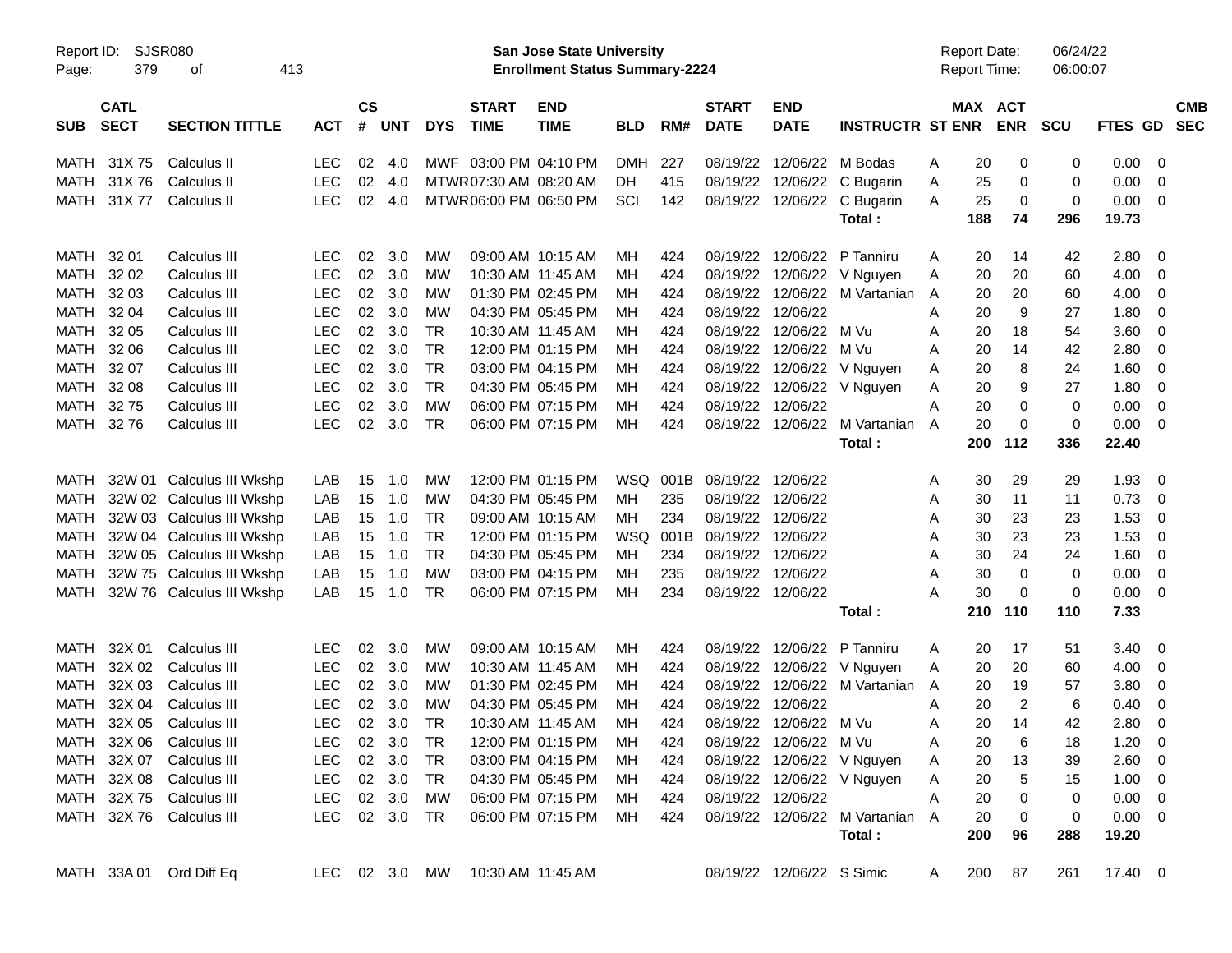| Page:       | <b>SJSR080</b><br>Report ID:<br>380<br>413<br>οf<br><b>CATL</b> |                                                                   |            |                    |            |            |                             | San Jose State University<br><b>Enrollment Status Summary-2224</b> |            |     |                             |                           |                         | Report Date:<br><b>Report Time:</b> |            |                | 06/24/22<br>06:00:07 |                        |                          |  |
|-------------|-----------------------------------------------------------------|-------------------------------------------------------------------|------------|--------------------|------------|------------|-----------------------------|--------------------------------------------------------------------|------------|-----|-----------------------------|---------------------------|-------------------------|-------------------------------------|------------|----------------|----------------------|------------------------|--------------------------|--|
| <b>SUB</b>  | <b>SECT</b>                                                     | <b>SECTION TITTLE</b>                                             | <b>ACT</b> | $\mathsf{cs}$<br># | <b>UNT</b> | <b>DYS</b> | <b>START</b><br><b>TIME</b> | <b>END</b><br><b>TIME</b>                                          | <b>BLD</b> | RM# | <b>START</b><br><b>DATE</b> | <b>END</b><br><b>DATE</b> | <b>INSTRUCTR ST ENR</b> |                                     | MAX ACT    | <b>ENR</b>     | <b>SCU</b>           | FTES GD                | <b>CMB</b><br><b>SEC</b> |  |
|             |                                                                 |                                                                   |            |                    |            |            |                             |                                                                    |            |     |                             |                           | Total:                  |                                     | 200        | 87             | 261                  | 17.40                  |                          |  |
| MATH        |                                                                 | 33LA 01 Diff Eq and Linear A                                      | SEM        | 04                 | 3.0        | МW         |                             | 03:00 PM 04:15 PM                                                  |            |     |                             | 08/19/22 12/06/22         | P Koev<br>Total:        | A                                   | 200<br>200 | 72<br>72       | 216<br>216           | 14.40<br>14.40         | $\overline{\phantom{0}}$ |  |
| MATH        | 39 01                                                           | Linear Algebra I                                                  | <b>LEC</b> | 02                 | 3.0        | МW         |                             | 09:00 AM 10:15 AM                                                  | MН         | 234 | 08/19/22                    | 12/06/22                  | G Le                    | A                                   | 32         | 11             | 33                   | 2.20                   | - 0                      |  |
| <b>MATH</b> | 39 02                                                           | Linear Algebra I                                                  | <b>LEC</b> | 02                 | 3.0        | MW         |                             | 12:00 PM 01:15 PM                                                  | MН         | 234 | 08/19/22                    | 12/06/22                  | G Le                    | A                                   | 32         | $\overline{7}$ | 21                   | 1.40                   | - 0                      |  |
| <b>MATH</b> | 39 03                                                           | Linear Algebra I                                                  | <b>LEC</b> | 02                 | 3.0        | MW         |                             | 04:30 PM 05:45 PM                                                  | MН         | 234 | 08/19/22                    | 12/06/22                  | O Kovaleva              | A                                   | 32         | 6              | 18                   | 1.20                   | $\overline{0}$           |  |
| MATH        | 39 04                                                           | Linear Algebra I                                                  | <b>LEC</b> | 02                 | 3.0        | TR.        |                             | 01:30 PM 02:45 PM                                                  | MН         | 235 | 08/19/22                    | 12/06/22                  | G Chen                  | A                                   | 32         | 14             | 42                   | 2.80                   | 0                        |  |
| MATH        | 39 05                                                           | Linear Algebra I                                                  | <b>LEC</b> | 02                 | 3.0        | TR         |                             | 12:00 PM 01:15 PM                                                  | MН         | 234 |                             | 08/19/22 12/06/22         | F Rivera                | А                                   | 32         | 32             | 96                   | 6.40                   | - 0                      |  |
|             |                                                                 |                                                                   |            |                    |            |            |                             |                                                                    |            |     |                             |                           | Total:                  |                                     | 160        | 70             | 210                  | 14.00                  |                          |  |
| MATH        | 42 01                                                           | Discrete Math                                                     | <b>SEM</b> | 04                 | 3.0        | МW         |                             | 09:00 AM 10:15 AM                                                  | MН         | 323 | 08/19/22                    | 12/06/22                  | M Bodas                 | A                                   | 30         | 10             | 30                   | 2.00                   | $0\,C$                   |  |
| <b>CS</b>   | 42 01                                                           | Discrete Math                                                     | <b>SEM</b> | 04                 | 3.0        | MW         |                             | 09:00 AM 10:15 AM                                                  | MН         | 323 | 08/19/22                    | 12/06/22                  | M Bodas                 | A                                   | 0          | -1             | 3                    | 0.20                   | 0 <sup>C</sup>           |  |
| MATH        | 42 02                                                           | Discrete Math                                                     | <b>SEM</b> | 04                 | 3.0        | MW         |                             | 10:30 AM 11:45 AM                                                  | MН         | 323 | 08/19/22                    | 12/06/22                  | M Bodas                 | A                                   | 30         | 22             | 66                   | 4.40                   | 0 <sup>C</sup>           |  |
| <b>CS</b>   | 42 02                                                           | Discrete Math                                                     | <b>SEM</b> | 04                 | 3.0        | МW         |                             | 10:30 AM 11:45 AM                                                  | MН         | 323 | 08/19/22                    | 12/06/22                  | M Bodas                 | A                                   | 0          | $\mathbf 0$    | $\mathbf 0$          | 0.00                   | 0 <sup>C</sup>           |  |
| <b>MATH</b> | 42 03                                                           | Discrete Math                                                     | <b>SEM</b> | 04                 | 3.0        | MW         |                             | 12:00 PM 01:15 PM                                                  | MН         | 424 | 08/19/22                    | 12/06/22                  | R Low                   | A                                   | 30         | 30             | 90                   | 6.00                   | 0 <sup>C</sup>           |  |
| <b>CS</b>   | 42 03                                                           | Discrete Math                                                     | <b>SEM</b> | 04                 | 3.0        | MW         |                             | 12:00 PM 01:15 PM                                                  | MН         | 424 | 08/19/22                    | 12/06/22                  | R Low                   | A                                   | 0          | $\mathbf 0$    | $\mathbf 0$          | 0.00                   | 0 <sup>C</sup>           |  |
| <b>MATH</b> | 42 04                                                           | Discrete Math                                                     | <b>SEM</b> | 04                 | 3.0        | <b>TR</b>  |                             | 09:00 AM 10:15 AM                                                  | MН         | 323 | 08/19/22                    | 12/06/22                  | S JahanbekamA           |                                     | 30         | 29             | 87                   | 5.80                   | 0 <sup>C</sup>           |  |
| <b>CS</b>   | 42 04                                                           | Discrete Math                                                     | <b>SEM</b> | 04                 | 3.0        | <b>TR</b>  |                             | 09:00 AM 10:15 AM                                                  | MН         | 323 | 08/19/22                    |                           | 12/06/22 S JahanbekamA  |                                     | 0          | -1             | 3                    | 0.20                   | 0 <sup>C</sup>           |  |
| <b>MATH</b> | 42 05                                                           | Discrete Math                                                     | <b>SEM</b> | 04                 | 3.0        | <b>TR</b>  |                             | 10:30 AM 11:45 AM                                                  | MН         | 323 | 08/19/22                    | 12/06/22                  | W So                    | Α                                   | 30         | 10             | 30                   | 2.00                   | 0 <sup>C</sup>           |  |
| <b>CS</b>   | 42 05                                                           | Discrete Math                                                     | <b>SEM</b> | 04                 | 3.0        | <b>TR</b>  |                             | 10:30 AM 11:45 AM                                                  | MН         | 323 | 08/19/22                    | 12/06/22                  | W So                    | Α                                   | 0          | -1             | 3                    | 0.20                   | 0 <sup>C</sup>           |  |
| <b>MATH</b> | 42 06                                                           | Discrete Math                                                     | <b>SEM</b> | 04                 | 3.0        | <b>TR</b>  |                             | 01:30 PM 02:45 PM                                                  | MН         | 323 | 08/19/22                    | 12/06/22                  | R Low                   | Α                                   | 30         | 20             | 60                   | 4.00                   | 0 <sup>C</sup>           |  |
| <b>CS</b>   | 42 06                                                           | Discrete Math                                                     | <b>SEM</b> | 04                 | 3.0        | <b>TR</b>  |                             | 01:30 PM 02:45 PM                                                  | MН         | 323 | 08/19/22                    | 12/06/22                  | R Low                   | Α                                   | 0          | $\overline{1}$ | 3                    | 0.20                   | 0 <sup>C</sup>           |  |
| <b>MATH</b> | 42 07                                                           | Discrete Math                                                     | <b>SEM</b> | 04                 | 3.0        | <b>TR</b>  |                             | 04:30 PM 05:45 PM                                                  | MН         | 323 | 08/19/22                    | 12/06/22                  | W So                    | A                                   | 30         | 3              | 9                    | 0.60                   | $0\,C$                   |  |
| <b>CS</b>   | 42 07                                                           | Discrete Math                                                     | <b>SEM</b> | 04                 | 3.0        | <b>TR</b>  |                             | 04:30 PM 05:45 PM                                                  | MН         | 323 | 08/19/22                    | 12/06/22                  | W So                    | A                                   | 0          | 0              | 0                    | 0.00                   | 0 <sup>C</sup>           |  |
| MATH        | 42 60                                                           | Discrete Math                                                     | <b>SEM</b> | 04                 | 3.0        | МW         |                             | 04:30 PM 05:45 PM                                                  | MН         | 323 | 08/19/22                    | 12/06/22                  | R Low                   | A                                   | 30         | 0              | $\mathbf 0$          | 0.00                   | 0 <sup>C</sup>           |  |
| <b>CS</b>   | 42 60                                                           | Discrete Math                                                     | <b>SEM</b> | 04                 | 3.0        | MW         |                             | 04:30 PM 05:45 PM                                                  | MН         | 323 | 08/19/22                    | 12/06/22                  | R Low                   | А                                   | 0          | 0              | $\mathbf 0$          | 0.00                   | 0 <sup>C</sup>           |  |
|             |                                                                 |                                                                   |            |                    |            |            |                             |                                                                    |            |     |                             |                           | Total:                  |                                     | 240        | 128            | 384                  | 25.60                  |                          |  |
|             |                                                                 | MATH 42W 01 Discrete Math Wksp                                    | LAB        |                    | 15 1.0     | MW         |                             | 03:00 PM 04:15 PM                                                  | MН         | 323 | 08/19/22 12/06/22           |                           |                         | A                                   | 25         | 10             | 10                   | 0.67                   | $\overline{0}$           |  |
|             |                                                                 | MATH 42W 02 Discrete Math Wksp LAB 15 1.0 TR 04:30 PM 05:45 PM SH |            |                    |            |            |                             |                                                                    |            |     | 348 08/19/22 12/06/22       |                           |                         | Α                                   | 25         |                | 4                    | $0.27 \t 0$            |                          |  |
|             |                                                                 |                                                                   |            |                    |            |            |                             |                                                                    |            |     |                             |                           | Total:                  |                                     | 50         | 14             | 14                   | 0.93                   |                          |  |
|             | MATH 42X 01                                                     | Discrete Mathematics LEC 02 3.0                                   |            |                    |            | MW         |                             | 09:00 AM 10:15 AM                                                  | MН         | 323 |                             | 08/19/22 12/06/22 M Bodas |                         | A                                   | 10         | 0              | 0                    | $0.00 \t 0 C$          |                          |  |
| CS.         | 42X 01                                                          | Discrete Mathematics LEC                                          |            |                    | 02 3.0     | MW         |                             | 09:00 AM 10:15 AM                                                  | MН         | 323 |                             | 08/19/22 12/06/22 M Bodas |                         | A                                   | 0          | 0              | 0                    | $0.00 \t 0 C$          |                          |  |
|             |                                                                 | MATH 42X 02 Discrete Mathematics LEC                              |            |                    | 02 3.0     | MW         |                             | 10:30 AM 11:45 AM                                                  | MН         | 323 |                             | 08/19/22 12/06/22 M Bodas |                         | A                                   | 10         | $\overline{2}$ | 6                    | $0.40 \quad 0 \quad C$ |                          |  |
| CS          |                                                                 | 42X 02 Discrete Mathematics LEC                                   |            |                    | 02 3.0     | MW.        |                             | 10:30 AM 11:45 AM                                                  | MН         | 323 |                             | 08/19/22 12/06/22 M Bodas |                         | A                                   | 0          | 0              | 0                    | $0.00 \t 0 C$          |                          |  |
| MATH        |                                                                 | 42X 03 Discrete Mathematics LEC 02 3.0                            |            |                    |            | MW         |                             | 12:00 PM 01:15 PM                                                  | MН         | 424 |                             | 08/19/22 12/06/22 R Low   |                         | A                                   | 10         | $\overline{1}$ | 3                    | $0.20 \t 0 C$          |                          |  |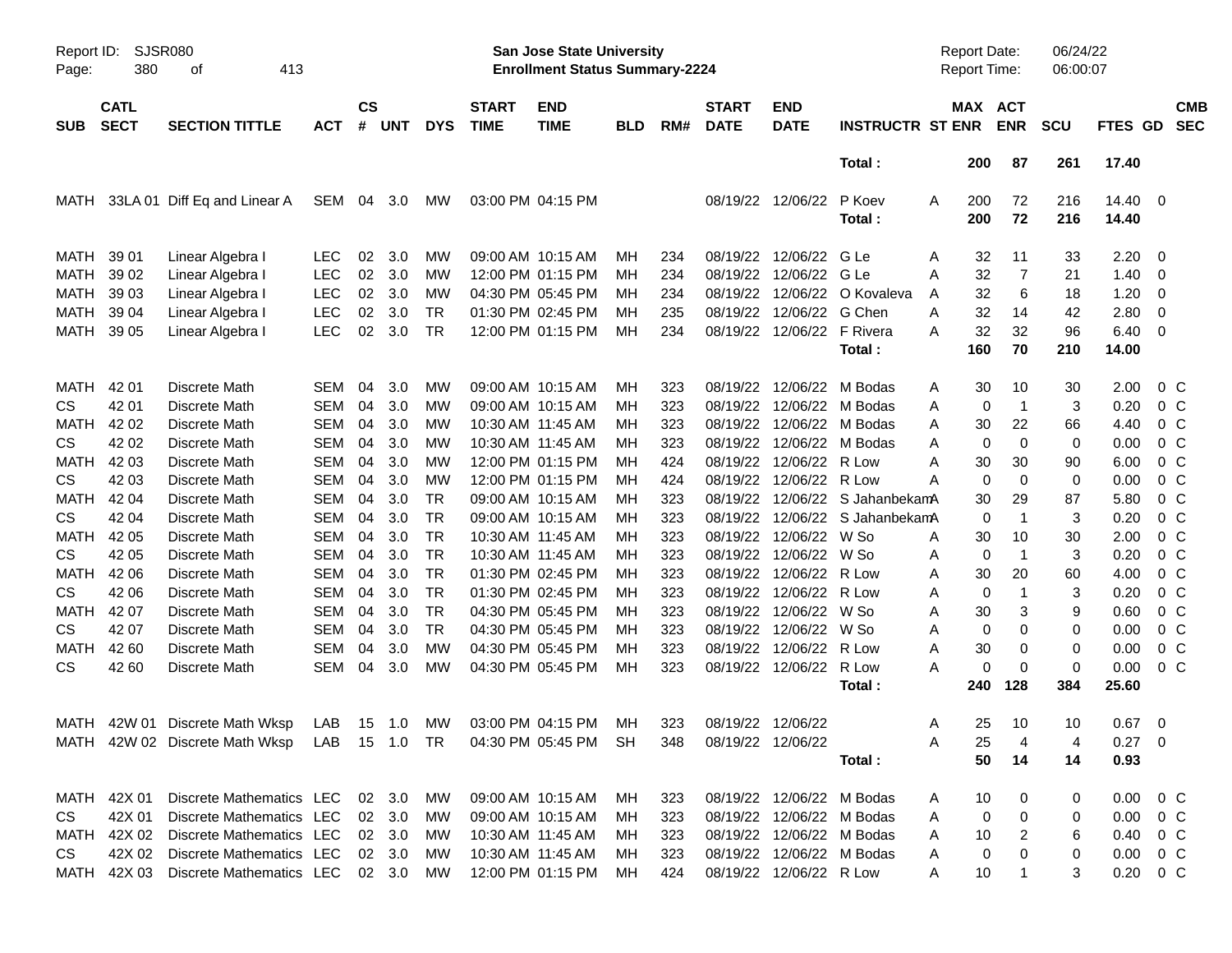| Report ID:<br>Page: | SJSR080<br>381             |                               |               |                    |            |            | San Jose State University<br><b>Enrollment Status Summary-2224</b> |                           |            |     |                             |                           | <b>Report Date:</b><br>Report Time: |         | 06/24/22<br>06:00:07  |            |                |                |                          |
|---------------------|----------------------------|-------------------------------|---------------|--------------------|------------|------------|--------------------------------------------------------------------|---------------------------|------------|-----|-----------------------------|---------------------------|-------------------------------------|---------|-----------------------|------------|----------------|----------------|--------------------------|
| <b>SUB</b>          | <b>CATL</b><br><b>SECT</b> | <b>SECTION TITTLE</b>         | <b>ACT</b>    | $\mathsf{cs}$<br># | <b>UNT</b> | <b>DYS</b> | <b>START</b><br><b>TIME</b>                                        | <b>END</b><br><b>TIME</b> | <b>BLD</b> | RM# | <b>START</b><br><b>DATE</b> | <b>END</b><br><b>DATE</b> | <b>INSTRUCTR ST ENR</b>             |         | MAX ACT<br><b>ENR</b> | <b>SCU</b> | FTES GD        |                | <b>CMB</b><br><b>SEC</b> |
| CS                  | 42X 03                     | Discrete Mathematics LEC      |               | 02                 | 3.0        | МW         |                                                                    | 12:00 PM 01:15 PM         | ΜН         | 424 |                             | 08/19/22 12/06/22 R Low   |                                     | Α<br>0  | 0                     | 0          | 0.00           | $0\,$ C        |                          |
| <b>MATH</b>         | 42X 04                     | <b>Discrete Mathematics</b>   | LEC           | 02                 | 3.0        | TR         |                                                                    | 09:00 AM 10:15 AM         | ΜН         | 323 | 08/19/22                    | 12/06/22                  | S JahanbekamA                       | 10      | 6                     | 18         | 1.20           | 0 <sup>o</sup> |                          |
| <b>CS</b>           | 42X 04                     | Discrete Mathematics          | LEC           | 02                 | 3.0        | <b>TR</b>  |                                                                    | 09:00 AM 10:15 AM         | мн         | 323 | 08/19/22                    | 12/06/22                  | S JahanbekamA                       | 0       | -1                    | 3          | 0.20           | 0 <sup>o</sup> |                          |
| <b>MATH</b>         | 42X 05                     | Discrete Mathematics LEC      |               | 02                 | 3.0        | <b>TR</b>  |                                                                    | 10:30 AM 11:45 AM         | мн         | 323 |                             | 08/19/22 12/06/22         | W So                                | Α<br>10 | -1                    | 3          | 0.20           | 0 <sup>o</sup> |                          |
| <b>CS</b>           | 42X 05                     | Discrete Mathematics          | LEC           | 02                 | 3.0        | <b>TR</b>  |                                                                    | 10:30 AM 11:45 AM         | мн         | 323 | 08/19/22                    | 12/06/22                  | W So                                | 0<br>Α  | 0                     | 0          | 0.00           | 0 <sup>o</sup> |                          |
| <b>MATH</b>         | 42X 06                     | Discrete Mathematics          | LEC           | 02                 | 3.0        | <b>TR</b>  |                                                                    | 01:30 PM 02:45 PM         | ΜН         | 323 | 08/19/22                    | 12/06/22                  | R Low                               | Α<br>10 | 0                     | 0          | 0.00           | 0 <sup>o</sup> |                          |
| <b>CS</b>           | 42X 06                     | Discrete Mathematics          | LEC           | 02                 | 3.0        | <b>TR</b>  |                                                                    | 01:30 PM 02:45 PM         | мн         | 323 |                             | 08/19/22 12/06/22         | R Low                               | 0<br>Α  | 0                     | 0          | 0.00           | 0 <sup>o</sup> |                          |
| <b>MATH</b>         | 42X 07                     | Discrete Mathematics          | LEC           | 02                 | 3.0        | <b>TR</b>  |                                                                    | 04:30 PM 05:45 PM         | мн         | 323 | 08/19/22                    | 12/06/22                  | W So                                | Α<br>10 | 0                     | 0          | 0.00           | 0 <sup>o</sup> |                          |
| <b>CS</b>           | 42X 07                     | Discrete Mathematics          | LEC           | 02                 | 3.0        | <b>TR</b>  |                                                                    | 04:30 PM 05:45 PM         | ΜН         | 323 |                             | 08/19/22 12/06/22         | W So                                | 0<br>Α  | 0                     | 0          | 0.00           | 0 <sup>o</sup> |                          |
| MATH                | 42X 60                     | Discrete Mathematics          | LEC           | 02                 | 3.0        | МW         |                                                                    | 04:30 PM 05:45 PM         | мн         | 323 |                             | 08/19/22 12/06/22         | R Low                               | Α<br>10 | 0                     | 0          | 0.00           | 0 <sup>o</sup> |                          |
| CS                  | 42X 60                     | Discrete Mathematics          | LEC           | 02                 | 3.0        | МW         |                                                                    | 04:30 PM 05:45 PM         | МH         | 323 |                             | 08/19/22 12/06/22         | R Low                               | 0<br>Α  | 0                     | 0          | 0.00           | $0\,$ C        |                          |
|                     |                            |                               |               |                    |            |            |                                                                    |                           |            |     |                             |                           | Total:                              | 80      | 11                    | 33         | 2.20           |                |                          |
| MATH                | 70 01                      | <b>Math for Business</b>      | <b>LEC</b>    | 02                 | 3.0        | МW         |                                                                    | 09:00 AM 10:15 AM         | DH         | 303 |                             | 08/19/22 12/06/22         | A Jiru                              | A<br>23 | 8                     | 24         | 1.60           | 0              |                          |
| MATH                | 70 02                      | <b>Math for Business</b>      | <b>LEC</b>    | 02                 | 3.0        | МW         |                                                                    | 10:30 AM 11:45 AM         | DH         | 318 |                             | 08/19/22 12/06/22         |                                     | 17<br>Α | 6                     | 18         | 1.20           | 0              |                          |
| MATH                | 70 03                      | <b>Math for Business</b>      | LEC           | 02                 | 3.0        | МW         |                                                                    | 12:00 PM 01:15 PM         | DH         | 303 |                             | 08/19/22 12/06/22 A Tran  |                                     | 17<br>Α | 17                    | 51         | 3.40           | 0              |                          |
| MATH                | 70 04                      | Math for Business             | LEC           | 02                 | 3.0        | МW         |                                                                    | 01:30 PM 02:45 PM         | DH         | 318 |                             | 08/19/22 12/06/22         | T Nguyen                            | 17<br>Α | 17                    | 51         | 3.40           | 0              |                          |
| MATH                | 70 05                      | Math for Business             | LEC           | 02                 | 3.0        | MW         |                                                                    | 03:00 PM 04:15 PM         | DH         | 303 |                             | 08/19/22 12/06/22         | L Roper                             | 23<br>Α | 12                    | 36         | 2.40           | 0              |                          |
| MATH                | 70 07                      | <b>Math for Business</b>      | LEC           | 02                 | 3.0        | MW         |                                                                    | 06:00 PM 07:15 PM         | DH         | 318 |                             | 08/19/22 12/06/22         | L Roper                             | 17<br>Α | 0                     | 0          | 0.00           | 0              |                          |
| MATH                | 70 09                      | <b>Math for Business</b>      | LEC           | 02                 | 3.0        | TR         |                                                                    | 10:30 AM 11:45 AM         | DH         | 318 |                             | 08/19/22 12/06/22 A Jiru  |                                     | 17<br>Α | 16                    | 48         | 3.20           | 0              |                          |
| MATH                | 70 10                      | <b>Math for Business</b>      | LEC           | 02                 | 3.0        | <b>TR</b>  |                                                                    | 12:00 PM 01:15 PM         | DH         | 318 | 08/19/22 12/06/22           |                           |                                     | Α<br>23 | 17                    | 51         | 3.40           | 0              |                          |
| MATH                | 70 11                      | <b>Math for Business</b>      | LEC           | 02                 | 3.0        | <b>TR</b>  |                                                                    | 01:30 PM 02:45 PM         | DH         | 318 |                             | 08/19/22 12/06/22         | T Nguyen                            | 17<br>Α | 9                     | 27         | 1.80           | 0              |                          |
| MATH                | 70 12                      | <b>Math for Business</b>      | LEC           | 02                 | 3.0        | TR         |                                                                    | 03:00 PM 04:15 PM         | DH         | 303 | 08/19/22 12/06/22           |                           |                                     | 23<br>Α | 9                     | 27         | 1.80           | 0              |                          |
| MATH                | 70 13                      | <b>Math for Business</b>      | LEC           | 02                 | 3.0        | <b>TR</b>  |                                                                    | 04:30 PM 05:45 PM         | DH         | 318 | 08/19/22 12/06/22           |                           |                                     | 17<br>Α | 4                     | 12         | 0.80           | 0              |                          |
| MATH                | 7075                       | <b>Math for Business</b>      | <b>LEC</b>    | 02                 | 3.0        | TR         |                                                                    | 06:00 PM 07:15 PM         | DH         | 318 | 08/19/22 12/06/22           |                           |                                     | 17<br>Α | 0                     | 0          | 0.00           | 0              |                          |
|                     |                            |                               |               |                    |            |            |                                                                    |                           |            |     |                             |                           | Total:                              | 228     | 115                   | 345        | 23.00          |                |                          |
| MATH                | 70W 01                     | Math 70X Workshop             | LAB           | 15                 | 1.0        | мw         |                                                                    | 09:00 AM 10:15 AM         | SCI        | 321 | 08/19/22 12/06/22           |                           |                                     | A<br>21 | 2                     | 2          | 0.13           | 0              |                          |
| MATH                | 70W 02                     | Math 70X Workshop             | LAB           | 15                 | 1.0        | МW         |                                                                    | 10:30 AM 11:45 AM         | SCI        | 321 | 08/19/22 12/06/22           |                           |                                     | 21<br>A | 3                     | 3          | 0.20           | 0              |                          |
| MATH                | 70W 03                     | Math 70X Workshop             | LAB           | 15                 | 1.0        | МW         |                                                                    | 12:00 PM 01:15 PM         | SCI        | 321 |                             | 08/19/22 12/06/22         |                                     | 21<br>Α | 17                    | 17         | 1.13           | 0              |                          |
| <b>MATH</b>         |                            | 70W 06 Math 70X Workshop      | LAB           | 15                 | 1.0        | TR         |                                                                    | 09:00 AM 10:15 AM         | SCI        | 321 |                             | 08/19/22 12/06/22         |                                     | 21<br>Α | 11                    | 11         | 0.73           | 0              |                          |
|                     |                            | MATH 70W 08 Math 70X Workshop | LAB           |                    | 15 1.0     | TR         |                                                                    | 01:30 PM 02:45 PM         | SCI        | 321 | 08/19/22 12/06/22           |                           |                                     | A<br>21 | 14                    | 14         | $0.93 \quad 0$ |                |                          |
|                     |                            | MATH 70W 09 Math 70X Workshop | LAB           |                    | 15 1.0     | TR         |                                                                    | 03:00 PM 04:15 PM         | SCI        | 321 | 08/19/22 12/06/22           |                           |                                     | 21<br>Α | 9                     | 9          | $0.60 \quad 0$ |                |                          |
|                     |                            | MATH 70W 10 Math 70X Workshop | LAB           |                    | 15 1.0     | TR         |                                                                    | 04:30 PM 05:45 PM         | SCI        | 321 |                             | 08/19/22 12/06/22         |                                     | 21<br>Α | 5                     | 5          | $0.33 \ 0$     |                |                          |
|                     |                            | MATH 70W 60 Math 70X Workshop | LAB           |                    | 15 1.0     | MW         |                                                                    | 04:30 PM 05:45 PM         | SCI        | 321 | 08/19/22 12/06/22           |                           |                                     | 21<br>Α | 0                     | 0          | $0.00 \quad 0$ |                |                          |
|                     |                            | MATH 70W 61 Math 70X Workshop | LAB           |                    | 15 1.0     | TR         |                                                                    | 12:00 PM 01:15 PM         | SCI        | 321 |                             | 08/19/22 12/06/22         |                                     | Α<br>21 | 0                     | 0          | $0.00 \t 0$    |                |                          |
|                     |                            |                               |               |                    |            |            |                                                                    |                           |            |     |                             |                           | Total:                              | 189     | 61                    | 61         | 4.07           |                |                          |
|                     |                            | MATH 70X 01 Math for Business | LEC 02 3.0 MW |                    |            |            |                                                                    | 09:00 AM 10:15 AM         | DH         | 303 |                             | 08/19/22 12/06/22 A Jiru  |                                     | 17<br>A | 5                     | 15         | $1.00 \t 0$    |                |                          |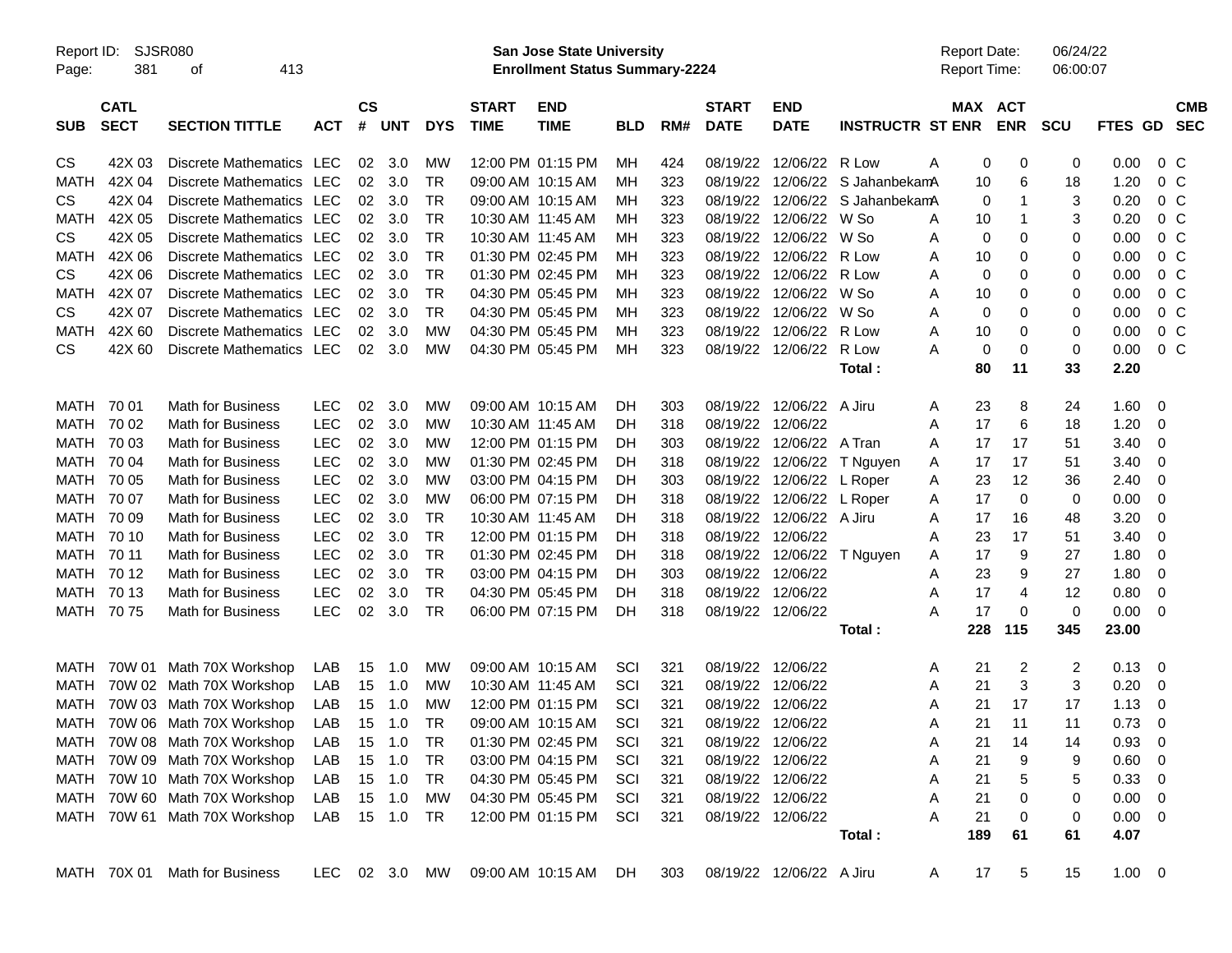| Page:       | SJSR080<br>Report ID:<br>382<br>413<br>οf<br><b>CATL</b> |                           |            |                |            |            |                             | San Jose State University<br><b>Enrollment Status Summary-2224</b> |            |     |                             |                             |                         | <b>Report Date:</b><br>Report Time: |     |                       | 06/24/22<br>06:00:07 |             |                         |                          |
|-------------|----------------------------------------------------------|---------------------------|------------|----------------|------------|------------|-----------------------------|--------------------------------------------------------------------|------------|-----|-----------------------------|-----------------------------|-------------------------|-------------------------------------|-----|-----------------------|----------------------|-------------|-------------------------|--------------------------|
| <b>SUB</b>  | <b>SECT</b>                                              | <b>SECTION TITTLE</b>     | <b>ACT</b> | <b>CS</b><br># | <b>UNT</b> | <b>DYS</b> | <b>START</b><br><b>TIME</b> | <b>END</b><br><b>TIME</b>                                          | <b>BLD</b> | RM# | <b>START</b><br><b>DATE</b> | <b>END</b><br><b>DATE</b>   | <b>INSTRUCTR ST ENR</b> |                                     |     | MAX ACT<br><b>ENR</b> | <b>SCU</b>           | FTES GD     |                         | <b>CMB</b><br><b>SEC</b> |
| MATH        | 70X 02                                                   | <b>Math for Business</b>  | <b>LEC</b> | 02             | 3.0        | МW         |                             | 10:30 AM 11:45 AM                                                  | DH         | 318 |                             | 08/19/22 12/06/22           |                         | Α                                   | 23  | 7                     | 21                   | 1.40        | $\overline{0}$          |                          |
| MATH        | 70X 03                                                   | <b>Math for Business</b>  | <b>LEC</b> | 02             | 3.0        | МW         |                             | 12:00 PM 01:15 PM                                                  | DH         | 303 |                             | 08/19/22 12/06/22 A Tran    |                         | Α                                   | 23  | 9                     | 27                   | 1.80        | 0                       |                          |
| MATH        | 70X 04                                                   | <b>Math for Business</b>  | <b>LEC</b> | 02             | 3.0        | МW         |                             | 01:30 PM 02:45 PM                                                  | DH         | 318 |                             | 08/19/22 12/06/22           | T Nguyen                | Α                                   | 23  | 8                     | 24                   | 1.60        | 0                       |                          |
| MATH        | 70X 05                                                   | <b>Math for Business</b>  | <b>LEC</b> | 02             | 3.0        | МW         |                             | 03:00 PM 04:15 PM                                                  | DH         | 303 |                             | 08/19/22 12/06/22 L Roper   |                         | A                                   | 17  | 2                     | 6                    | 0.40        | 0                       |                          |
| MATH        | 70X 07                                                   | <b>Math for Business</b>  | <b>LEC</b> | 02             | 3.0        | МW         |                             | 06:00 PM 07:15 PM                                                  | DH         | 318 |                             | 08/19/22 12/06/22           | L Roper                 | Α                                   | 23  | 2                     | 6                    | 0.40        | 0                       |                          |
| MATH        | 70X 09                                                   | <b>Math for Business</b>  | <b>LEC</b> | 02             | 3.0        | TR         |                             | 10:30 AM 11:45 AM                                                  | DH         | 318 |                             | 08/19/22 12/06/22 A Jiru    |                         | Α                                   | 23  | 3                     | 9                    | 0.60        | 0                       |                          |
| MATH        | 70X 10                                                   | <b>Math for Business</b>  | <b>LEC</b> | 02             | 3.0        | <b>TR</b>  |                             | 12:00 PM 01:15 PM                                                  | DH         | 318 |                             | 08/19/22 12/06/22           |                         | A                                   | 17  | 11                    | 33                   | 2.20        | 0                       |                          |
| MATH        | 70X 11                                                   | <b>Math for Business</b>  | <b>LEC</b> | 02             | 3.0        | <b>TR</b>  |                             | 01:30 PM 02:45 PM                                                  | DH         | 318 |                             | 08/19/22 12/06/22 T Nguyen  |                         | Α                                   | 23  | 5                     | 15                   | 1.00        | 0                       |                          |
| MATH        | 70X 12                                                   | <b>Math for Business</b>  | <b>LEC</b> | 02             | 3.0        | <b>TR</b>  |                             | 03:00 PM 04:15 PM                                                  | DH         | 303 |                             | 08/19/22 12/06/22           |                         | Α                                   | 17  | 8                     | 24                   | 1.60        | 0                       |                          |
| MATH        | 70X 13                                                   | <b>Math for Business</b>  | <b>LEC</b> | 02             | 3.0        | <b>TR</b>  |                             | 04:30 PM 05:45 PM                                                  | DH         | 318 |                             | 08/19/22 12/06/22           |                         | Α                                   | 23  | $\mathbf 1$           | 3                    | 0.20        | $\overline{0}$          |                          |
| <b>MATH</b> | 70X75                                                    | <b>Math for Business</b>  | <b>LEC</b> | 02             | 3.0        | <b>TR</b>  |                             | 06:00 PM 07:15 PM                                                  | DH.        | 318 |                             | 08/19/22 12/06/22           |                         | А                                   | 23  | $\mathbf 0$           | $\mathbf 0$          | 0.00        | - 0                     |                          |
|             |                                                          |                           |            |                |            |            |                             |                                                                    |            |     |                             |                             | Total:                  |                                     | 252 | 61                    | 183                  | 12.20       |                         |                          |
| MATH        | 71 03                                                    | Calc Bus/Aviation         | LEC        | 01             | 3.0        | MW         |                             | 12:00 PM 01:15 PM                                                  | DH.        | 318 |                             | 08/19/22 12/06/22 A Jiru    |                         | A                                   | 10  | 10                    | 30                   | 2.00        | - 0                     |                          |
| MATH        | 71 06                                                    | Calc Bus/Aviation         | <b>LEC</b> | 01             | 3.0        | MW         |                             | 04:30 PM 05:45 PM                                                  | DH         | 318 |                             | 08/19/22 12/06/22           | A Jiru                  | Α                                   | 10  | 10                    | 30                   | 2.00        | 0                       |                          |
| MATH        | 71 08                                                    | Calc Bus/Aviation         | <b>LEC</b> | 01             | 3.0        | TR         |                             | 09:00 AM 10:15 AM                                                  | DH         | 250 |                             | 08/19/22 12/06/22           | A Jiru                  | Α                                   | 10  | 10                    | 30                   | 2.00        | $\overline{\mathbf{0}}$ |                          |
|             |                                                          |                           |            |                |            |            |                             |                                                                    |            |     |                             |                             | Total:                  |                                     | 30  | 30                    | 90                   | 6.00        |                         |                          |
| MATH        |                                                          | 71W 04 Calc Wkshp Bus/Avi | LAB        | 15             | 1.0        | MW         |                             | 01:30 PM 02:45 PM                                                  | SCI        | 321 |                             | 08/19/22 12/06/22           |                         | A                                   | 21  | 17                    | 17                   | 1.13        | $\overline{\mathbf{0}}$ |                          |
| MATH        |                                                          | 71W 05 Calc Wkshp Bus/Avi | LAB        | 15             | 1.0        | МW         |                             | 03:00 PM 04:15 PM                                                  | SCI        | 321 |                             | 08/19/22 12/06/22           |                         | Α                                   | 21  | 4                     | 4                    | 0.27        | - 0                     |                          |
| MATH        |                                                          | 71W 07 Calc Wkshp Bus/Avi | LAB        | 15             | 1.0        | <b>TR</b>  |                             | 10:30 AM 11:45 AM                                                  | SCI        | 321 |                             | 08/19/22 12/06/22           |                         | Α                                   | 21  | 13                    | 13                   | 0.87        | $\overline{\mathbf{0}}$ |                          |
|             |                                                          |                           |            |                |            |            |                             |                                                                    |            |     |                             |                             | Total:                  |                                     | 63  | 34                    | 34                   | 2.27        |                         |                          |
| MATH        | 71X 03                                                   | Calc Bus/Aviation         | LEC        | 01             | 3.0        | МW         |                             | 12:00 PM 01:15 PM                                                  | DH.        | 318 |                             | 08/19/22 12/06/22           | A Jiru                  | A                                   | 30  | 21                    | 63                   | 4.20        | $\overline{\mathbf{0}}$ |                          |
| MATH        | 71X 06                                                   | Calc Bus/Aviation         | <b>LEC</b> | 01             | 3.0        | MW         |                             | 04:30 PM 05:45 PM                                                  | DH         | 318 |                             | 08/19/22 12/06/22           | A Jiru                  | Α                                   | 30  | 4                     | 12                   | 0.80        | 0                       |                          |
| MATH        | 71X 08                                                   | Calc Bus/Aviation         | <b>LEC</b> | 01             | 3.0        | TR         |                             | 09:00 AM 10:15 AM                                                  | DH         | 250 |                             | 08/19/22 12/06/22           | A Jiru                  | Α                                   | 30  | 8                     | 24                   | 1.60        | $\overline{\mathbf{0}}$ |                          |
|             |                                                          |                           |            |                |            |            |                             |                                                                    |            |     |                             |                             | Total:                  |                                     | 90  | 33                    | 99                   | 6.60        |                         |                          |
|             | MATH 102 01                                              | Sec School Mat            | <b>LEC</b> |                | 3.0        |            |                             |                                                                    |            |     |                             |                             |                         | Χ                                   | 0   | 0                     | 0                    | 0.00        | $\overline{\mathbf{0}}$ |                          |
|             | MATH 102 02                                              | Sec School Mat            | <b>LEC</b> | 02             | 3.0        | TR         |                             | 10:30 AM 11:45 AM                                                  | МH         | 425 |                             | 08/19/22 12/06/22           | C Roddick               | Α                                   | 28  | 12                    | 36                   | 2.40        | $\overline{\mathbf{0}}$ |                          |
|             |                                                          |                           |            |                |            |            |                             |                                                                    |            |     |                             |                             | Total :                 |                                     | 28  | 12                    | 36                   | 2.40        |                         |                          |
|             | MATH 105 01                                              | <b>Math Stats Concept</b> | <b>LEC</b> |                | 02 3.0     | МW         |                             | 10:30 AM 11:45 AM                                                  |            |     |                             | 08/19/22 12/06/22 J Spitzer |                         | A                                   | 28  | 16                    | 48                   | $3.20 \ 0$  |                         |                          |
|             | MATH 105 02                                              | <b>Math Stats Concept</b> | <b>LEC</b> |                | 02 3.0     | TR         |                             | 01:30 PM 02:45 PM                                                  | CL         | 238 |                             | 08/19/22 12/06/22 L Roper   |                         | A                                   | 28  | 26                    | 78                   | $5.20 \ 0$  |                         |                          |
|             | MATH 105 60                                              | Math Stats Concept        | <b>LEC</b> |                | 02 3.0     | MW         |                             | 01:30 PM 02:45 PM                                                  | МH         | 425 |                             | 08/19/22 12/06/22 L Roper   |                         | Α                                   | 28  | $\overline{7}$        | 21                   | $1.40 \ 0$  |                         |                          |
|             |                                                          |                           |            |                |            |            |                             |                                                                    |            |     |                             |                             | Total:                  |                                     | 84  | 49                    | 147                  | 9.80        |                         |                          |
|             | MATH 106 01                                              | <b>Intuitive Geometry</b> | <b>LEC</b> |                | 02 3.0     | МW         |                             | 12:00 PM 01:15 PM                                                  | МH         | 425 |                             | 08/19/22 12/06/22           |                         | A                                   | 28  | 28                    | 84                   | 5.60 0      |                         |                          |
|             | MATH 106 02                                              | <b>Intuitive Geometry</b> | <b>LEC</b> |                | 02 3.0 MW  |            |                             | 03:00 PM 04:15 PM                                                  | МH         | 425 |                             | 08/19/22 12/06/22           |                         | Α                                   | 28  | 11                    | 33                   | $2.20 \t 0$ |                         |                          |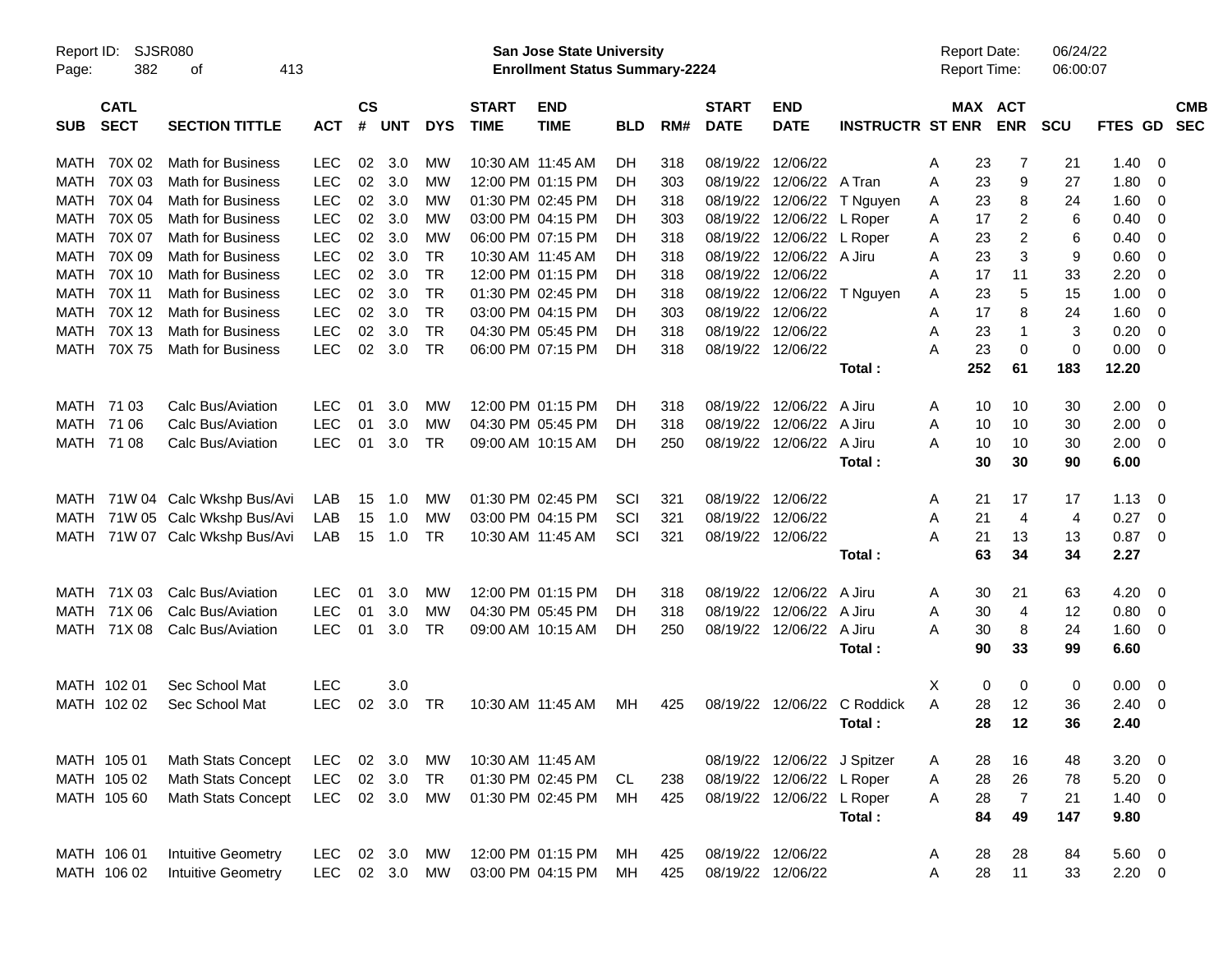| Page:      | <b>SJSR080</b><br>Report ID:<br>383<br>413<br>οf<br><b>CATL</b> |                                               |               |                    |                |            |                             | <b>San Jose State University</b><br><b>Enrollment Status Summary-2224</b> |            |            |                             |                           |                                                             | Report Date:<br><b>Report Time:</b> |                       | 06/24/22<br>06:00:07 |                              |                          |
|------------|-----------------------------------------------------------------|-----------------------------------------------|---------------|--------------------|----------------|------------|-----------------------------|---------------------------------------------------------------------------|------------|------------|-----------------------------|---------------------------|-------------------------------------------------------------|-------------------------------------|-----------------------|----------------------|------------------------------|--------------------------|
| <b>SUB</b> | <b>SECT</b>                                                     | <b>SECTION TITTLE</b>                         | ACT           | $\mathsf{cs}$<br># | <b>UNT</b>     | <b>DYS</b> | <b>START</b><br><b>TIME</b> | <b>END</b><br><b>TIME</b>                                                 | <b>BLD</b> | RM#        | <b>START</b><br><b>DATE</b> | <b>END</b><br><b>DATE</b> | <b>INSTRUCTR ST ENR</b>                                     |                                     | MAX ACT<br><b>ENR</b> | <b>SCU</b>           | FTES GD                      | <b>CMB</b><br><b>SEC</b> |
|            |                                                                 |                                               |               |                    |                |            |                             |                                                                           |            |            |                             |                           | Total:                                                      | 56                                  | 39                    | 117                  | 7.80                         |                          |
|            | MATH 108 01                                                     | Intro to Proofs                               | LEC.          |                    | $02 \quad 3.0$ | TR         |                             | 03:00 PM 04:15 PM                                                         | МH         | 235        |                             |                           | 08/19/22 12/06/22 K Hambrook A<br>Total:                    | 30<br>30                            | 14<br>14              | 42<br>42             | $2.80 \ 0$<br>2.80           |                          |
|            | MATH 112 01                                                     | <b>Vector Calculus</b>                        | <b>LEC</b>    | 04                 | 3.0            | TR         |                             | 04:30 PM 05:45 PM                                                         | МH         | 235        |                             | 08/19/22 12/06/22 R Low   | Total:                                                      | 30<br>A<br>30                       | 10<br>10              | 30<br>30             | $2.00 \t 0$<br>2.00          |                          |
|            | MATH 115 01                                                     | Mod Geom & Trans                              | SEM 04 3.0    |                    |                | TR         |                             | 01:30 PM 02:45 PM                                                         | МH         | 320        |                             |                           | 08/19/22 12/06/22 M Campisi<br>Total:                       | 30<br>A<br>30                       | 30<br>30              | 90<br>90             | $6.00 \quad 0$<br>6.00       |                          |
|            |                                                                 | MATH 128A 01 Abstract Algebra I               | SEM 04 3.0    |                    |                | MW         |                             | 01:30 PM 02:45 PM                                                         | <b>SH</b>  | 411        |                             | 08/19/22 12/06/22         | Total:                                                      | Α<br>30<br>30                       | 26<br>26              | 78<br>78             | $5.20 \ 0$<br>5.20           |                          |
|            |                                                                 | MATH 131B 01 Intro to RI Variab               | SEM 04 3.0    |                    |                | МW         |                             | 10:30 AM 11:45 AM                                                         | MН         | 235        |                             | 08/19/22 12/06/22         | T Hsu<br>Total:                                             | A<br>30<br>30                       | 5<br>5                | 15<br>15             | $1.00 \t 0$<br>1.00          |                          |
|            | MATH 132 01                                                     | Adv Calc I                                    | LEC.          |                    | 04 3.0         | MW         |                             | 01:30 PM 02:45 PM                                                         |            |            |                             | 08/19/22 12/06/22 S Simic | Total:                                                      | A<br>30<br>30                       | 16<br>16              | 48<br>48             | $3.20 \ 0$<br>3.20           |                          |
|            | MATH 134 01                                                     | Diff Eqn Dynam Sys                            | LEC 02 3.0 MW |                    |                |            |                             | 12:00 PM 01:15 PM                                                         | MН         | 233        |                             | 08/19/22 12/06/22         | T Hsu<br>Total:                                             | A<br>30<br>30                       | 4<br>4                | 12<br>12             | $0.80 \ 0$<br>0.80           |                          |
|            | MATH 138 01                                                     | Complex Variable                              | SEM 04 3.0    |                    |                | МW         |                             | 10:30 AM 11:45 AM                                                         | MН         | 234        |                             | 08/19/22 12/06/22 G Le    | Total:                                                      | Α<br>25<br>25                       | 2<br>$\overline{2}$   | 6<br>6               | $0.40 \quad 0$<br>0.40       |                          |
|            | MATH 142 01<br>MATH 142 02                                      | Intro to Comb<br>Intro to Comb                | SEM<br>SEM    | 04                 | 3.0<br>04 3.0  | TR<br>TR   |                             | 12:00 PM 01:15 PM<br>03:00 PM 04:15 PM                                    | MН<br>мн   | 320<br>320 | 08/19/22                    |                           | 12/06/22 J Geneson<br>08/19/22 12/06/22 J Geneson<br>Total: | A<br>35<br>35<br>A<br>70            | 35<br>35<br>70        | 105<br>105<br>210    | 7.00<br>$7.00 \t 0$<br>14.00 | $\overline{\mathbf{0}}$  |
|            |                                                                 | MATH 143M 01 Num Analy Sci Comp LEC 02 3.0 MW |               |                    |                |            |                             | 09:00 AM 10:15 AM                                                         | МH         | 320        |                             |                           | 08/19/22 12/06/22 M Saleem                                  | 35<br>A                             | 23                    | 69                   | 4.60                         | 0 C                      |
| CS         |                                                                 | 143M 01 Num Analy Sci Comp LEC 02 3.0 MW      |               |                    |                |            |                             | 09:00 AM 10:15 AM                                                         | МH         | 320        |                             |                           | 08/19/22 12/06/22 M Saleem                                  |                                     | $\mathbf 0$<br>6      | 18                   | 1.25 1 C                     |                          |
|            |                                                                 | MATH 143M 02 Num Analy Sci Comp LEC 02 3.0 TR |               |                    |                |            |                             | 09:00 AM 10:15 AM                                                         | MН         | 320        |                             |                           | 08/19/22 12/06/22 M Saleem                                  | Α<br>35                             | 26                    | 78                   | 5.20 0 C                     |                          |
| CS         |                                                                 | 143M 02 Num Analy Sci Comp LEC 02 3.0 TR      |               |                    |                |            |                             | 09:00 AM 10:15 AM                                                         | MН         | 320        |                             |                           | 08/19/22 12/06/22 M Saleem                                  | Α                                   | 3<br>0                | 9                    | 0.65 1 C                     |                          |
|            |                                                                 |                                               |               |                    |                |            |                             |                                                                           |            |            |                             |                           | Total:                                                      | 70                                  | 58                    | 174                  | 11.70                        |                          |
|            |                                                                 | MATH 161A 01 Appl Prob & Stats I              | SEM 04 3.0    |                    |                | МW         |                             | 12:00 PM 01:15 PM                                                         | MН         | 224        |                             |                           | 08/19/22 12/06/22 O Kovaleva                                | 35<br>A                             | 23                    | 69                   | $4.60 \quad 0$               |                          |
|            |                                                                 | MATH 161A 02 Appl Prob & Stats I              | SEM           |                    | 04 3.0         | МW         |                             | 03:00 PM 04:15 PM                                                         | MН         | 224        |                             |                           | 08/19/22 12/06/22 O Kovaleva                                | 35<br>A                             | 17                    | 51                   | $3.40 \ 0$                   |                          |
|            |                                                                 | MATH 161A 03 Appl Prob & Stats I              | SEM 04 3.0    |                    |                | MW         |                             | 06:00 PM 07:15 PM                                                         | MН         | 224        |                             | 08/19/22 12/06/22         |                                                             | 35<br>Α                             | 3                     | 9                    | $0.60 \t 0$                  |                          |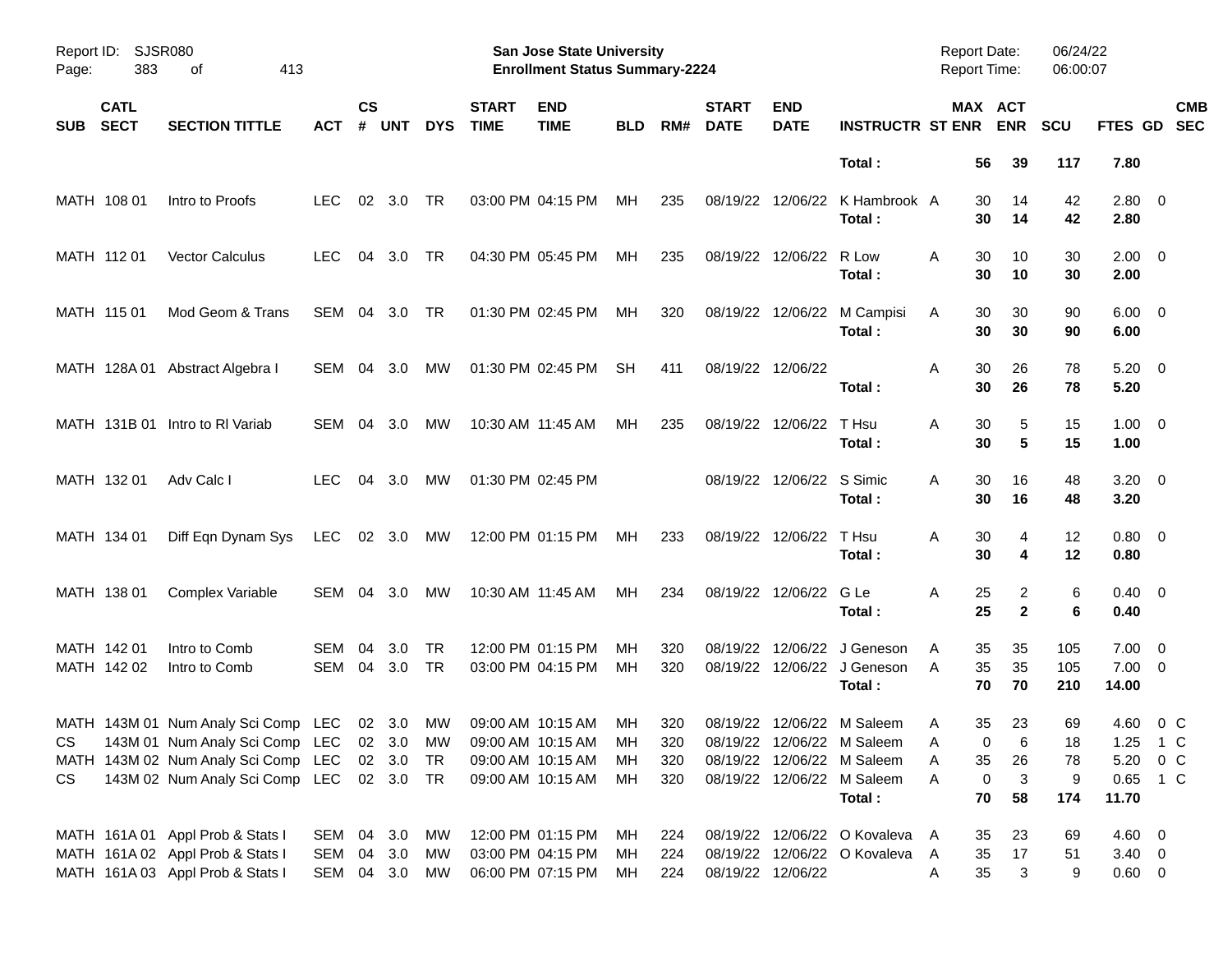| Page:      | Report ID:<br>SJSR080<br>384<br>413<br>οf |                                  |                |                    |                |            |                             | San Jose State University<br><b>Enrollment Status Summary-2224</b> |            |     |                             |                           |                         | <b>Report Date:</b><br><b>Report Time:</b> |                | 06/24/22<br>06:00:07 |                |                            |                          |
|------------|-------------------------------------------|----------------------------------|----------------|--------------------|----------------|------------|-----------------------------|--------------------------------------------------------------------|------------|-----|-----------------------------|---------------------------|-------------------------|--------------------------------------------|----------------|----------------------|----------------|----------------------------|--------------------------|
| <b>SUB</b> | <b>CATL</b><br><b>SECT</b>                | <b>SECTION TITTLE</b>            | <b>ACT</b>     | $\mathsf{cs}$<br># | <b>UNT</b>     | <b>DYS</b> | <b>START</b><br><b>TIME</b> | <b>END</b><br><b>TIME</b>                                          | <b>BLD</b> | RM# | <b>START</b><br><b>DATE</b> | <b>END</b><br><b>DATE</b> | <b>INSTRUCTR ST ENR</b> | MAX ACT                                    | <b>ENR</b>     | <b>SCU</b>           | <b>FTES GD</b> |                            | <b>CMB</b><br><b>SEC</b> |
|            |                                           | MATH 161A 04 Appl Prob & Stats I | <b>SEM</b>     | 04                 | 3.0            | TR         |                             | 12:00 PM 01:15 PM                                                  | МH         | 224 | 08/19/22                    | 12/06/22                  | B Lee                   | 35<br>Α                                    | 35             | 105                  | 7.00           | $\overline{\mathbf{0}}$    |                          |
|            |                                           | MATH 161A 05 Appl Prob & Stats I | <b>SEM</b>     | 04                 | 3.0            | <b>TR</b>  |                             | 03:00 PM 04:15 PM                                                  | MН         | 224 | 08/19/22                    | 12/06/22                  | T Issa                  | 35<br>A                                    | 7              | 21                   | 1.40           | 0                          |                          |
|            |                                           | MATH 161A 06 Appl Prob & Stats I | <b>SEM</b>     | 04                 | 3.0            | <b>TR</b>  |                             | 04:30 PM 05:45 PM                                                  | MН         | 224 | 08/19/22                    | 12/06/22                  | <b>B</b> Lee<br>Total:  | 35<br>A<br>210                             | 28<br>113      | 84<br>339            | 5.65<br>22.65  | $\overline{\phantom{0}}$ 1 |                          |
|            | MATH 162 01                               | Stat for Bioinformat             | <b>SEM</b>     | 04                 | 3.0            | <b>TR</b>  |                             | 10:30 AM 11:45 AM                                                  | MН         | 224 | 08/19/22                    | 12/06/22                  | M Bremer                | A<br>35                                    | 16             | 48                   | 3.35           | $\overline{\mathbf{3}}$    |                          |
|            | MATH 162 02                               | <b>Stat for Bioinformat</b>      | SEM            |                    | 04 3.0         | <b>TR</b>  |                             | 01:30 PM 02:45 PM                                                  | MН         | 224 | 08/19/22                    | 12/06/22                  | M Bremer                | 35<br>A                                    | 14             | 42                   | $3.25$ 9       |                            |                          |
|            |                                           |                                  |                |                    |                |            |                             |                                                                    |            |     |                             |                           | Total:                  | 70                                         | 30             | 90                   | 6.60           |                            |                          |
|            | MATH 163 01                               | Probability Theory               | <b>LEC</b>     | 02                 | 3.0            | MW         |                             | 10:30 AM 11:45 AM                                                  | MН         | 224 | 08/19/22                    | 12/06/22                  |                         | 30<br>A                                    | 19             | 57                   | 3.95           | $\overline{3}$             |                          |
|            | MATH 163 02                               | <b>Probability Theory</b>        | <b>LEC</b>     |                    | 02 3.0         | MW         |                             | 04:30 PM 05:45 PM                                                  | MН         | 224 | 08/19/22                    | 12/06/22                  |                         | 30<br>A                                    | $\overline{2}$ | 6                    | 0.40           | 0                          |                          |
|            |                                           |                                  |                |                    |                |            |                             |                                                                    |            |     |                             |                           | Total:                  | 60                                         | 21             | 63                   | 4.35           |                            |                          |
|            |                                           | MATH 163W 01 Prob Workshop       | LAB            | 15                 | 1.0            | МW         |                             | 01:30 PM 02:45 PM                                                  | МH         | 224 | 08/19/22 12/06/22           |                           |                         | 35<br>Α                                    | 4              | 4                    | $0.30$ 2       |                            |                          |
|            |                                           |                                  |                |                    |                |            |                             |                                                                    |            |     |                             |                           | Total:                  | 35                                         | 4              | 4                    | 0.30           |                            |                          |
|            | MATH 164 01                               | Math Stat                        | SEM            |                    | 04 3.0         | TR         |                             | 01:30 PM 02:45 PM                                                  | МH         | 234 |                             | 08/19/22 12/06/22         |                         | 30<br>Α                                    | 20             | 60                   | 4.35 7         |                            |                          |
|            |                                           |                                  |                |                    |                |            |                             |                                                                    |            |     |                             |                           | Total:                  | 30                                         | 20             | 60                   | 4.35           |                            |                          |
|            |                                           | MATH 167R 01 R Programming       | <b>LEC</b>     | 02                 | 3.0            | <b>TR</b>  |                             | 09:00 AM 10:15 AM                                                  | MН         | 235 | 08/19/22                    | 12/06/22                  | T Issa                  | 30<br>A                                    | 6              | 18                   | 1.20           | $\overline{0}$             |                          |
|            |                                           | MATH 167R 02 R Programming       | <b>LEC</b>     |                    | 02 3.0         | <b>TR</b>  |                             | 12:00 PM 01:15 PM                                                  | МH         | 235 | 08/19/22                    | 12/06/22                  | T Issa                  | 30<br>A                                    | 11             | 33                   | $2.35 \quad 3$ |                            |                          |
|            |                                           |                                  |                |                    |                |            |                             |                                                                    |            |     |                             |                           | Total:                  | 60                                         | 17             | 51                   | 3.55           |                            |                          |
|            | MATH 170 01                               | Math Model Life Sci              | <b>LEC</b>     |                    | $02 \quad 3.0$ | TR         |                             | 12:00 PM 01:15 PM                                                  | МH         | 323 | 08/19/22                    | 12/06/22                  | L Stanton               | 35<br>Α                                    | 9              | 27                   | $1.80 \t 0$    |                            |                          |
|            |                                           |                                  |                |                    |                |            |                             |                                                                    |            |     |                             |                           | Total:                  | 35                                         | 9              | 27                   | 1.80           |                            |                          |
|            | MATH 177 01                               | Lin Nonlin Optim                 | <b>DIS</b>     | 04                 | 3.0            | MW         |                             | 12:00 PM 01:15 PM                                                  | MН         | 323 | 08/19/22                    | 12/06/22                  | M Yahdi                 | 35<br>A                                    | 21             | 63                   | 4.20           | $\overline{\mathbf{0}}$    |                          |
|            | MATH 177 02                               | Lin Nonlin Optim                 | <b>DIS</b>     | 04                 | 3.0            | <b>MW</b>  |                             | 01:30 PM 02:45 PM                                                  | МH         | 323 | 08/19/22                    | 12/06/22                  | M Yahdi                 | 35<br>A                                    | 14             | 42                   | 2.80           | $\overline{0}$             |                          |
|            |                                           |                                  |                |                    |                |            |                             |                                                                    |            |     |                             |                           | Total:                  | 70                                         | 35             | 105                  | 7.00           |                            |                          |
|            | MATH 179 01                               | Intro Graph Theory               | SEM 04 3.0     |                    |                | TR         |                             | 10:30 AM 11:45 AM                                                  | МH         | 320 | 08/19/22                    |                           | 12/06/22 S JahanbekamA  | 25                                         | 25             | 75                   | 5.00           | $\overline{\mathbf{0}}$    |                          |
|            |                                           |                                  |                |                    |                |            |                             |                                                                    |            |     |                             |                           | Total:                  | 25 <sub>2</sub>                            | 25             | 75                   | 5.00           |                            |                          |
|            |                                           | MATH 180R 01 UG Math Research    | SUP 36 3.0     |                    |                | TBA        |                             |                                                                    |            |     |                             | 08/19/22 12/06/22         |                         | A<br>5                                     |                | 0                    | $0.00 \quad 0$ |                            |                          |
|            |                                           | MATH 180R 02 UG Math Research    | SUP 36 3.0     |                    |                | TBA        |                             |                                                                    |            |     |                             | 08/19/22 12/06/22         |                         | 5<br>A                                     | 0              | 0                    | $0.00 \t 0$    |                            |                          |
|            |                                           |                                  |                |                    |                |            |                             |                                                                    |            |     |                             |                           | Total:                  | 10                                         | 0              | 0                    | 0.00           |                            |                          |
|            |                                           |                                  |                |                    |                |            |                             |                                                                    |            |     |                             |                           |                         |                                            |                |                      |                |                            |                          |
|            |                                           | MATH 188101 Internship           | SUP 36 3.0 TBA |                    |                |            |                             |                                                                    | ON.        |     | LINE 08/19/22 12/06/22      |                           |                         | A<br>5<br>5                                | 0              | 0                    | $0.00 \t 0$    |                            |                          |
|            |                                           |                                  |                |                    |                |            |                             |                                                                    |            |     |                             |                           | Total:                  |                                            | 0              | 0                    | 0.00           |                            |                          |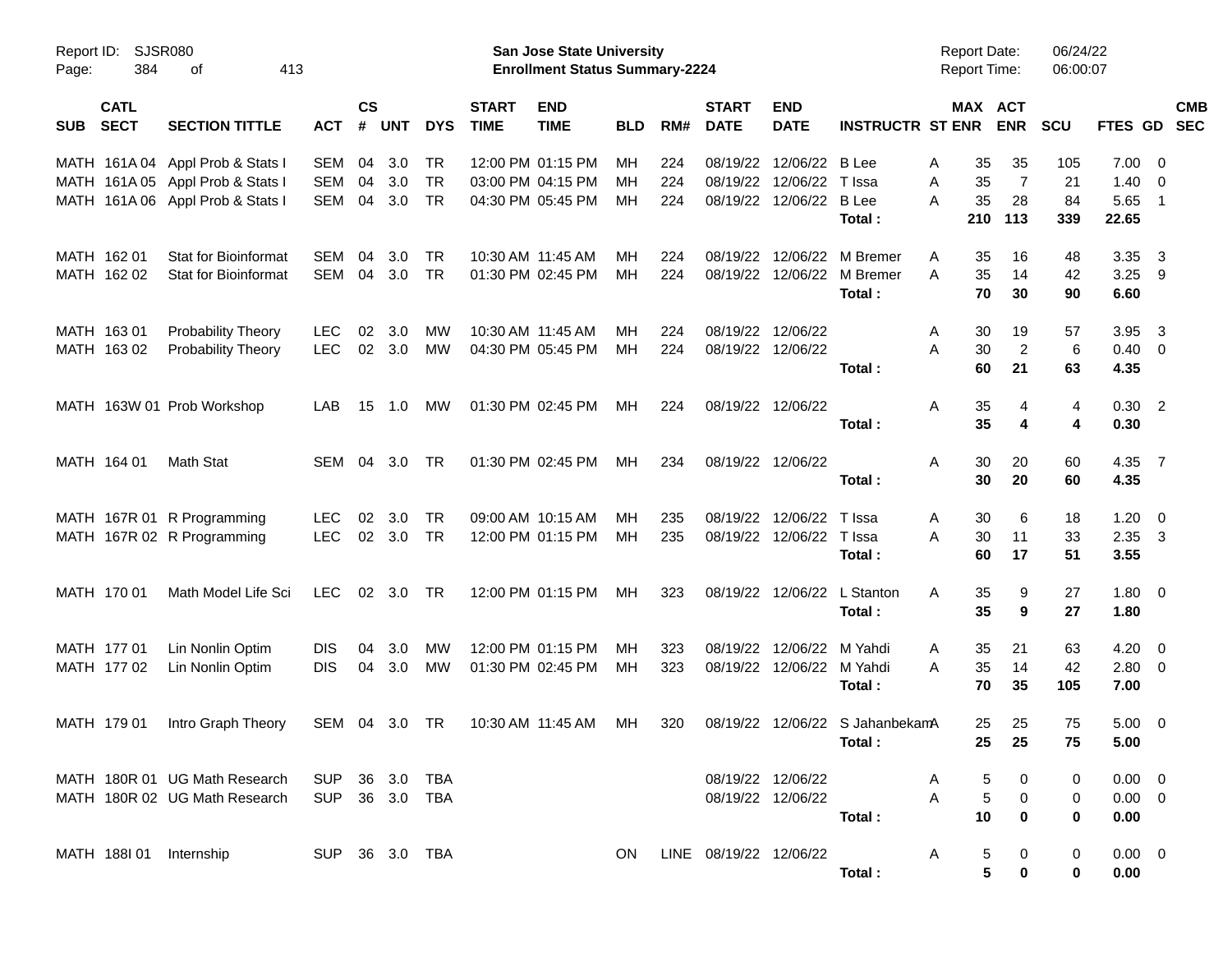| Page:      | Report ID:<br><b>SJSR080</b><br>385<br>413<br>οf |                                                                  |                          |                |            |                          |                             | San Jose State University<br><b>Enrollment Status Summary-2224</b> |            |      |                             |                                        |                                             | <b>Report Date:</b><br><b>Report Time:</b> |                                      | 06/24/22<br>06:00:07       |                                    |                          |
|------------|--------------------------------------------------|------------------------------------------------------------------|--------------------------|----------------|------------|--------------------------|-----------------------------|--------------------------------------------------------------------|------------|------|-----------------------------|----------------------------------------|---------------------------------------------|--------------------------------------------|--------------------------------------|----------------------------|------------------------------------|--------------------------|
| <b>SUB</b> | <b>CATL</b><br><b>SECT</b>                       | <b>SECTION TITTLE</b>                                            | <b>ACT</b>               | <b>CS</b><br># | <b>UNT</b> | <b>DYS</b>               | <b>START</b><br><b>TIME</b> | <b>END</b><br><b>TIME</b>                                          | <b>BLD</b> | RM#  | <b>START</b><br><b>DATE</b> | <b>END</b><br><b>DATE</b>              | <b>INSTRUCTR ST ENR</b>                     |                                            | MAX ACT<br><b>ENR</b>                | <b>SCU</b>                 | <b>FTES GD</b>                     | <b>CMB</b><br><b>SEC</b> |
|            |                                                  | MATH 221A 01 Higher Algebra I                                    | SEM 05                   |                | 3.0        | TR                       |                             | 10:30 AM 11:45 AM                                                  | МH         | 223  | 08/19/22                    |                                        | 12/06/22 J Schettler<br>Total:              | Α<br>20<br>20                              | 6<br>6                               | 18<br>18                   | 1.50 6<br>1.50                     |                          |
|            | MATH 229 01                                      | Adv Matrix Theory                                                | SEM                      | 05             | 3.0        | TR                       |                             | 03:00 PM 04:15 PM                                                  | МH         | 223  |                             | 08/19/22 12/06/22 W So                 | Total:                                      | 25<br>Α<br>25                              | $\overline{4}$<br>4                  | 12<br>12                   | 1.004<br>1.00                      |                          |
|            |                                                  | MATH 231A 01 Real Analysis                                       | <b>LEC</b>               | 04             | 3.0        | <b>TR</b>                |                             | 12:00 PM 01:15 PM                                                  | МH         | 223  |                             |                                        | 08/19/22 12/06/22 K Hambrook A<br>Total:    | 25<br>25                                   | 7<br>$\overline{7}$                  | 21<br>21                   | 1.75<br>1.75                       | $\overline{7}$           |
|            |                                                  | MATH 233A 01 Applied Math I                                      | SEM 05                   |                | 3.0        | <b>TR</b>                |                             | 10:30 AM 11:45 AM                                                  | МH         | 235  |                             | 08/19/22 12/06/22 L Stanton            | Total:                                      | 20<br>A<br>20                              | $\overline{4}$<br>4                  | 12<br>12                   | 1.004<br>1.00                      |                          |
|            |                                                  | MATH 243A 01 Numerical PDEs                                      | <b>LEC</b>               |                | 02 3.0     | TBA                      |                             |                                                                    | <b>ON</b>  | LINE | 08/19/22 12/06/22 P Koev    |                                        | Total:                                      | 25<br>A<br>25                              | 5<br>5                               | 15<br>15                   | 1.25<br>1.25                       | $-5$                     |
|            | MATH 251 01                                      | Classification                                                   | <b>LEC</b>               |                | 02 3.0     | <b>TR</b>                |                             | 10:30 AM 11:45 AM                                                  | МH         | 234  |                             | 08/19/22 12/06/22 G Chen               | Total:                                      | 25<br>A<br>25                              | 19<br>19                             | 57<br>57                   | 4.75 19<br>4.75                    |                          |
|            | MATH 257 01                                      | <b>Multivariate Analy</b>                                        | <b>LEC</b>               | 02             | 3.0        | МW                       |                             | 12:00 PM 01:15 PM                                                  |            |      |                             |                                        | 08/19/22 12/06/22 A Gottlieb<br>Total:      | 30<br>A<br>30                              | 25<br>25                             | 75<br>75                   | 6.25 25<br>6.25                    |                          |
|            |                                                  | MATH 261A 01 Regression Theory<br>MATH 261A 02 Regression Theory | <b>SEM</b><br>SEM        | 04             | 3.0<br>3.0 | TR                       |                             | 03:00 PM 04:15 PM                                                  | BBC        | 201  |                             |                                        | 08/19/22 12/06/22 M Bremer<br>Total:        | Χ<br>A<br>23<br>23                         | 0<br>0<br>24<br>24                   | 0<br>72<br>72              | $0.00 \t 0$<br>6.00 24<br>6.00     |                          |
|            | MATH 269 01                                      | <b>Stat Consulting</b>                                           | <b>LEC</b>               | 04             | 3.0        | МW                       |                             | 04:30 PM 05:45 PM                                                  | ON         |      |                             |                                        | LINE 08/19/22 12/06/22 A Gottlieb<br>Total: | 20<br>A<br>20                              | 0<br>0                               | 0<br>0                     | $0.00 \t 0$<br>0.00                |                          |
|            |                                                  | MATH 279A 01 Graph Theory                                        | SEM 05                   |                | - 3.0      | TR                       |                             | 04:30 PM 05:45 PM                                                  | МH         | 223  |                             |                                        | 08/19/22 12/06/22 J Geneson<br>Total:       | A<br>25<br>25                              | 7<br>$\overline{7}$                  | 21<br>21                   | 1.75<br>1.75                       | $\overline{7}$           |
|            | MATH 280 01<br>MATH 280 02                       | <b>Grad Ind Studies</b><br><b>Grad Ind Studies</b>               | <b>SUP</b><br><b>SUP</b> |                | 25 3.0     | 25 3.0 TBA<br><b>TBA</b> |                             |                                                                    |            |      |                             | 08/19/22 12/06/22<br>08/19/22 12/06/22 | Total:                                      | A<br>A                                     | 5<br>0<br>3<br>$\mathbf 0$<br>8<br>0 | 0<br>$\boldsymbol{0}$<br>0 | $0.00 \t 0$<br>$0.00 \t 0$<br>0.00 |                          |
|            | MATH 285 01                                      | Adv Topics-Math/Math SEM                                         |                          |                | 3.0        |                          |                             |                                                                    |            |      |                             |                                        | Total:                                      | X                                          | 0<br>0<br>0<br>$\pmb{0}$             | $\mathbf 0$<br>0           | $0.00 \t 0$<br>0.00                |                          |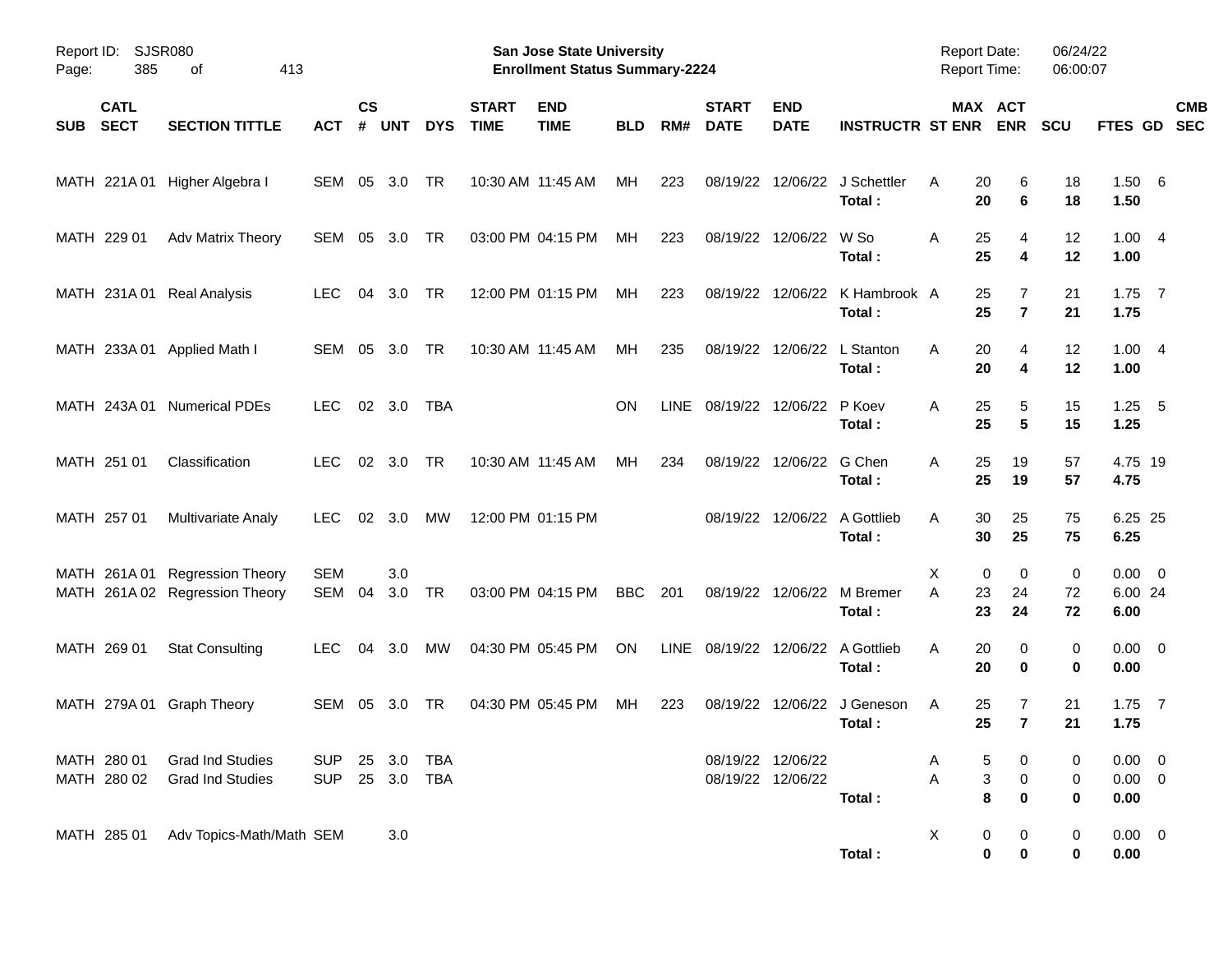| SJSR080<br>Report ID:<br>386<br>413<br>Page:<br>оf |                                                                                                                                                  |                                                      |                      |                                      |                                               |                             | <b>San Jose State University</b><br><b>Enrollment Status Summary-2224</b>        |                |                   |                                                                                                                      |                                                                                  |                                          | <b>Report Date:</b><br>Report Time:       |                                           | 06/24/22<br>06:00:07          |                                                                 |                           |
|----------------------------------------------------|--------------------------------------------------------------------------------------------------------------------------------------------------|------------------------------------------------------|----------------------|--------------------------------------|-----------------------------------------------|-----------------------------|----------------------------------------------------------------------------------|----------------|-------------------|----------------------------------------------------------------------------------------------------------------------|----------------------------------------------------------------------------------|------------------------------------------|-------------------------------------------|-------------------------------------------|-------------------------------|-----------------------------------------------------------------|---------------------------|
| <b>CATL</b><br><b>SECT</b><br><b>SUB</b>           | <b>SECTION TITTLE</b>                                                                                                                            | ACT                                                  | $\mathsf{cs}$        | # UNT                                | <b>DYS</b>                                    | <b>START</b><br><b>TIME</b> | <b>END</b><br><b>TIME</b>                                                        | <b>BLD</b>     | RM#               | <b>START</b><br><b>DATE</b>                                                                                          | <b>END</b><br><b>DATE</b>                                                        | <b>INSTRUCTR ST ENR</b>                  |                                           | MAX ACT<br><b>ENR</b>                     | <b>SCU</b>                    |                                                                 | <b>CMB</b><br>FTES GD SEC |
|                                                    | MATH 285A 01 Adv Applied Math                                                                                                                    | LEC.                                                 |                      | 02 3.0                               | TR                                            |                             | 01:30 PM 02:45 PM                                                                | MН             | 425               |                                                                                                                      |                                                                                  | 08/19/22 12/06/22 K Hambrook A<br>Total: | 20<br>20                                  | 0<br>0                                    | 0<br>0                        | $0.00 \t 0$<br>0.00                                             |                           |
| MATH 288I 01                                       | Stats Internship                                                                                                                                 | <b>SUP</b>                                           |                      |                                      | 25 3.0 TBA                                    |                             |                                                                                  | ON             |                   | LINE 08/19/22 12/06/22                                                                                               |                                                                                  | Total :                                  | 10<br>A<br>10                             | 0<br>0                                    | 0<br>0                        | $0.00 \quad 0$<br>0.00                                          |                           |
|                                                    | MATH 297A 01 Prep for Proj/Thesis<br>MATH 297A 02 Prep for Proj/Thesis<br>MATH 297A 03 Prep for Proj/Thesis<br>MATH 297A 04 Prep for Proj/Thesis | <b>SUP</b><br><b>SUP</b><br><b>SUP</b><br><b>SUP</b> | 36<br>36<br>36<br>36 | 3.0<br>3.0<br>3.0<br>3.0             | TBA<br><b>TBA</b><br><b>TBA</b><br><b>TBA</b> |                             |                                                                                  |                |                   |                                                                                                                      | 08/19/22 12/06/22<br>08/19/22 12/06/22<br>08/19/22 12/06/22<br>08/19/22 12/06/22 | Total:                                   | A<br>A<br>A<br>Α<br>12                    | 3<br>0<br>3<br>0<br>3<br>0<br>3<br>0<br>0 | 0<br>0<br>0<br>0<br>0         | $0.00 \ 0$<br>$0.00 \t 0$<br>$0.00 \t 0$<br>$0.00 \t 0$<br>0.00 |                           |
| MATH 298 01<br>MATH 298 02<br>MATH 298 03          | <b>Special Study</b><br><b>Special Study</b><br><b>Special Study</b>                                                                             | <b>SUP</b><br><b>SUP</b><br><b>SUP</b>               | 25<br>25             | 3.0<br>3.0<br>25 3.0                 | TBA<br><b>TBA</b><br><b>TBA</b>               |                             |                                                                                  |                |                   |                                                                                                                      | 08/19/22 12/06/22<br>08/19/22 12/06/22<br>08/19/22 12/06/22                      | Total:                                   | A<br>A<br>A                               | 3<br>0<br>3<br>0<br>3<br>0<br>9<br>0      | 0<br>0<br>0<br>0              | $0.00 \t 0$<br>$0.00 \t 0$<br>$0.00 \t 0$<br>0.00               |                           |
| MATH 299 01<br>MATH 299 02                         | <b>Masters Thesis</b><br><b>Masters Thesis</b>                                                                                                   | <b>SUP</b><br><b>SUP</b>                             | 25                   | 3.0<br>25 3.0                        | <b>TBA</b><br><b>TBA</b>                      |                             |                                                                                  |                |                   |                                                                                                                      | 08/19/22 12/06/22<br>08/19/22 12/06/22                                           | Total:                                   | A<br>A                                    | 3<br>0<br>3<br>0<br>6<br>0                | 0<br>0<br>0                   | $0.00 \quad 0$<br>$0.00 \t 0$<br>0.00                           |                           |
|                                                    | MATH 1001S 01 MATH 01 Support<br>MATH 1001S 02 MATH 01 Support<br>MATH 1001S 03 MATH 01 Support<br>MATH 1001S 04 MATH 01 Support                 | ACT<br>ACT<br><b>ACT</b><br><b>ACT</b>               |                      | 07 1.0<br>07 1.0<br>07 1.0<br>07 1.0 | МW<br>МW<br>MW<br>МW                          |                             | 12:00 PM 12:50 PM<br>01:30 PM 02:20 PM<br>04:30 PM 05:20 PM<br>06:00 PM 06:50 PM |                |                   | WSQ 001E 08/19/22 12/06/22<br>WSQ 001E 08/19/22 12/06/22<br>WSQ 001E 08/19/22 12/06/22<br>WSQ 001E 08/19/22 12/06/22 |                                                                                  |                                          | 30<br>A<br>30<br>A<br>30<br>A<br>A<br>30  | 2<br>0<br>0<br>0                          | 2<br>0<br>0<br>0              | $0.13 \quad 0$<br>$0.00 \t 0$<br>$0.00 \t 0$<br>$0.00 \t 0$     |                           |
|                                                    | MATH 1001S 05 MATH 01 Support<br>MATH 1001S 06 MATH 01 Support<br>MATH 1001S 07 MATH 01 Support<br>MATH 1001S 08 MATH 01 Support                 | <b>ACT</b><br><b>ACT</b><br><b>ACT</b><br><b>ACT</b> |                      | 07 1.0<br>07 1.0<br>07 1.0<br>07 1.0 | TR<br><b>TR</b><br>TR<br>TR                   | 10:30 AM 11:20 AM           | 12:00 PM 12:50 PM<br>01:30 PM 02:20 PM<br>03:00 PM 03:50 PM                      |                |                   | WSQ 001E 08/19/22 12/06/22<br>WSQ 001E 08/19/22 12/06/22<br>WSQ 001E 08/19/22 12/06/22<br>WSQ 001E 08/19/22 12/06/22 |                                                                                  |                                          | 30<br>A<br>30<br>A<br>30<br>A<br>28<br>A  | 5<br>3<br>-1<br>$\overline{c}$            | 5<br>3<br>1<br>$\overline{2}$ | 0.33<br>$0.20 \ 0$<br>$0.07$ 0<br>$0.13 \ 0$                    | $\overline{\phantom{0}}$  |
|                                                    | MATH 1001S 09 MATH 01 Support<br>MATH 1001S 60 MATH 01 Support<br>MATH 1001S 75 MATH 01 Support<br>MATH 1001S 76 MATH 01 Support                 | <b>ACT</b><br><b>ACT</b><br>ACT<br>ACT 07 1.0 TR     | 07                   | 1.0<br>07 1.0<br>07 1.0              | TR<br>MW<br>TR                                |                             | 04:30 PM 05:20 PM<br>10:30 AM 11:20 AM<br>09:00 AM 09:50 AM<br>06:00 PM 06:50 PM |                |                   | WSQ 001E 08/19/22 12/06/22<br>WSQ 001E 08/19/22 12/06/22<br>WSQ 001C 08/19/22 12/06/22<br>WSQ 001E 08/19/22 12/06/22 |                                                                                  | Total:                                   | 28<br>A<br>28<br>A<br>A<br>A<br>30<br>354 | 0<br>0<br>30<br>0<br>0<br>13              | 0<br>0<br>0<br>0<br>13        | $0.00 \t 0$<br>0.00<br>$0.00 \t 0$<br>$0.00 \t 0$<br>0.87       | $\overline{\phantom{0}}$  |
|                                                    | MATH 1010AS 01MATH 10A Support<br>MATH 1010AS 02MATH 10A Support<br>MATH 1010AS 60MATH 10A Support                                               | ACT<br><b>ACT</b><br>ACT                             |                      | 07 1.0<br>07 1.0 TR                  | TR                                            |                             | 12:00 PM 12:50 PM<br>03:00 PM 03:50 PM<br>09:00 AM 09:50 AM                      | MН<br>MН<br>MН | 423<br>423<br>424 |                                                                                                                      | 08/19/22 12/06/22<br>08/19/22 12/06/22<br>08/19/22 12/06/22                      | Total:                                   | 30<br>A<br>30<br>Α<br>Α<br>30<br>90       | 3<br>-1<br>0                              | 3<br>1<br>0<br>4              | $0.20 \ 0$<br>$0.07$ 0<br>$0.00 \t 0$<br>0.27                   |                           |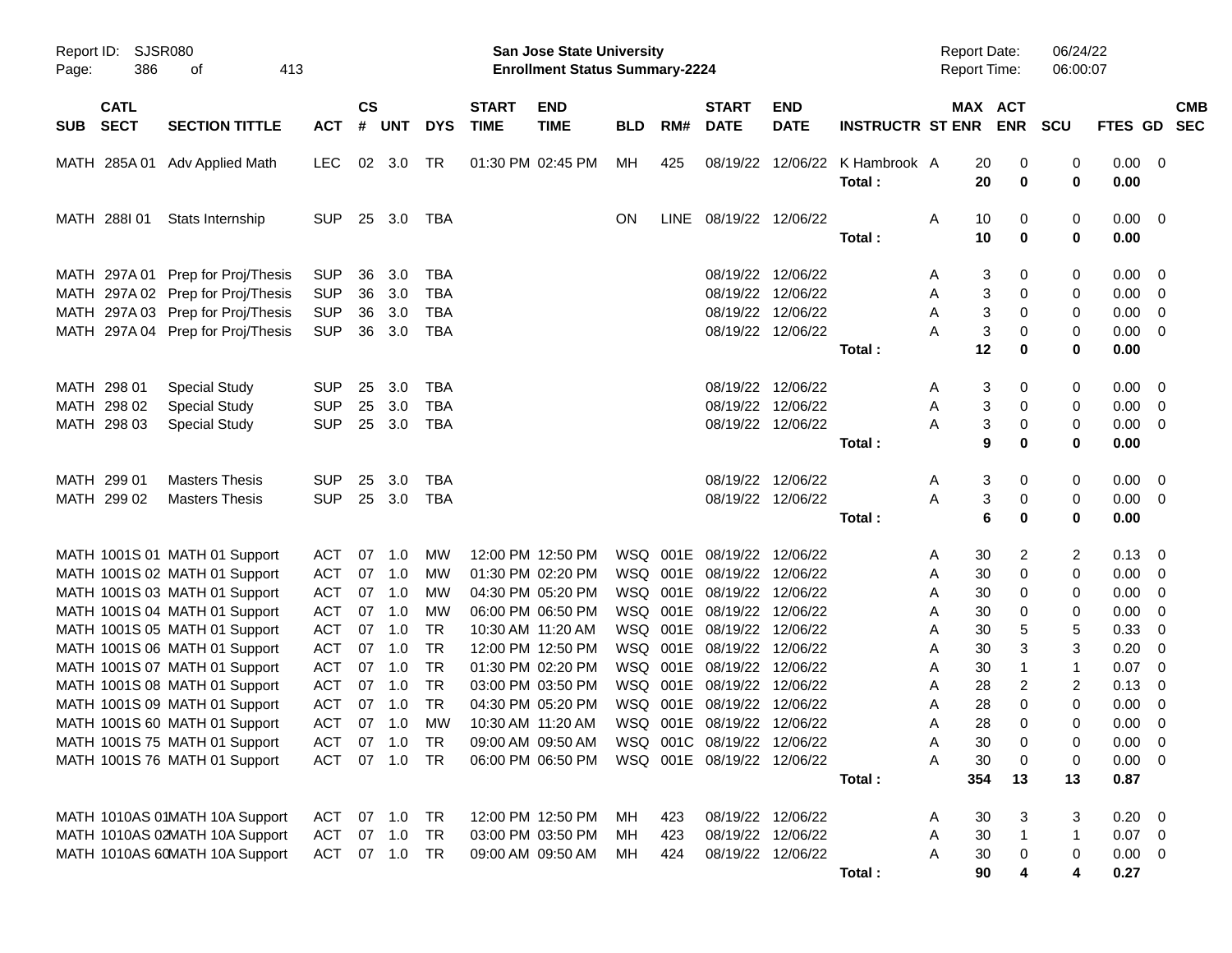| <b>SJSR080</b><br>Report ID:<br>387<br>413<br>Page:<br>οf<br><b>CATL</b> |              |                                                                                                    |                                        |                |                      |                              | <b>San Jose State University</b><br><b>Enrollment Status Summary-2224</b> |                                                             |            |            |                             |                                                             |                                                       | <b>Report Date:</b><br>Report Time: |                             | 06/24/22<br>06:00:07                       |                                              |                                     |                                                    |                          |
|--------------------------------------------------------------------------|--------------|----------------------------------------------------------------------------------------------------|----------------------------------------|----------------|----------------------|------------------------------|---------------------------------------------------------------------------|-------------------------------------------------------------|------------|------------|-----------------------------|-------------------------------------------------------------|-------------------------------------------------------|-------------------------------------|-----------------------------|--------------------------------------------|----------------------------------------------|-------------------------------------|----------------------------------------------------|--------------------------|
| <b>SUB</b>                                                               | <b>SECT</b>  | <b>SECTION TITTLE</b>                                                                              | <b>ACT</b>                             | <b>CS</b><br># | <b>UNT</b>           | <b>DYS</b>                   | <b>START</b><br><b>TIME</b>                                               | <b>END</b><br><b>TIME</b>                                   | BLD.       | RM#        | <b>START</b><br><b>DATE</b> | <b>END</b><br><b>DATE</b>                                   | <b>INSTRUCTR ST ENR</b>                               |                                     | MAX ACT                     | <b>ENR</b>                                 | <b>SCU</b>                                   | <b>FTES GD</b>                      |                                                    | <b>CMB</b><br><b>SEC</b> |
|                                                                          |              | MATH 1010DS 01MATH 10D Support<br>MATH 1010DS 02MATH 10D Support<br>MATH 1010DS 03MATH 10D Support | <b>ACT</b><br><b>ACT</b><br><b>ACT</b> | 07<br>07       | 1.0<br>1.0<br>07 1.0 | <b>MW</b><br>MW<br><b>TR</b> |                                                                           | 09:00 AM 09:50 AM<br>12:00 PM 12:50 PM<br>01:30 PM 02:20 PM |            |            |                             | 08/19/22 12/06/22<br>08/19/22 12/06/22<br>08/19/22 12/06/22 | Total:                                                | A<br>A<br>A                         | 26<br>26<br>28<br>80        | 0<br>0<br>$\boldsymbol{2}$<br>$\mathbf{2}$ | 0<br>0<br>$\boldsymbol{2}$<br>$\overline{2}$ | 0.00<br>0.00<br>0.13<br>0.13        | - 0<br>$\overline{0}$<br>$\overline{0}$            |                          |
|                                                                          |              | MATH 1018AS 01MATH 18A Support<br>MATH 1018AS 60MATH 18A Support                                   | ACT<br>ACT                             | 07             | 1.0<br>07 1.0        | MW<br>MW                     |                                                                           | 04:30 PM 05:20 PM<br>03:00 PM 03:50 PM                      | MН<br>MН   | 423<br>423 |                             | 08/19/22 12/06/22<br>08/19/22 12/06/22                      | Total:                                                | A<br>A                              | 26<br>30<br>56              | 11<br>$\mathbf 0$<br>11                    | 11<br>$\pmb{0}$<br>11                        | 0.73<br>0.00<br>0.73                | $\overline{\mathbf{0}}$<br>$\overline{\mathbf{0}}$ |                          |
|                                                                          |              | MATH 1019S 01 MATH 19 Support<br>MATH 1019S 02 MATH 19 Support                                     | <b>ACT</b><br><b>ACT</b>               | 07             | 1.0<br>07 1.0        | MW<br><b>TR</b>              |                                                                           | 06:00 PM 06:50 PM<br>06:00 PM 06:50 PM                      | SCI<br>SCI | 321<br>321 |                             | 08/19/22 12/06/22<br>08/19/22 12/06/22                      | Total:                                                | A<br>A                              | 26<br>26<br>52              | 0<br>0<br>$\mathbf 0$                      | 0<br>0<br>$\mathbf{0}$                       | 0.00<br>0.00<br>0.00                | $\overline{0}$<br>$\overline{\mathbf{0}}$          |                          |
|                                                                          |              | MTED 184S 01 MthEd Phase II Sem                                                                    | SEM 05 1.0                             |                |                      | -R                           |                                                                           | 04:30 PM 06:20 PM                                           |            |            |                             | 08/19/22 12/06/22                                           | D Goulette<br>Total:                                  | A                                   | 10<br>10                    | 4<br>4                                     | 4<br>4                                       | $0.33$ 4<br>0.33                    |                                                    |                          |
|                                                                          |              | MTED 184Y 01 Stdt Tchg II<br>MTED 184Y 02 Stdt Tchg II                                             | <b>SUP</b><br><b>SUP</b>               | 25             | 4.0<br>25 4.0        | M                            | MTWR 08:00 AM 10:00 AM                                                    | 04:30 PM 06:20 PM                                           | MН         | 425        |                             | 08/19/22 12/06/22<br>08/19/22 12/06/22                      | D Goulette<br>D Goulette<br>Total :                   | A<br>A                              | 20<br>20<br>40              | 8<br>$\sqrt{5}$<br>13                      | 0<br>0<br>0                                  | 2.13<br>1.60<br>3.73                | - 0<br>$\overline{4}$                              |                          |
|                                                                          |              | MTED 184Z 01 Stdt Tchg III                                                                         | <b>SUP</b>                             |                | 25 4.0               | <b>TBA</b>                   |                                                                           |                                                             |            |            |                             | 08/19/22 12/06/22                                           | D Goulette<br>Total:                                  | A                                   | 10<br>10                    | 3<br>3                                     | 0<br>$\mathbf 0$                             | $0.93$ 2<br>0.93                    |                                                    |                          |
|                                                                          | MTED 394 01  | Secondary Math MethoSEM 05 3.0 T                                                                   |                                        |                |                      |                              |                                                                           | 04:30 PM 07:10 PM                                           | CL         | 238        |                             | 08/19/22 12/06/22                                           | C Roddick<br>Total:                                   | A                                   | 20<br>20                    | 5<br>5                                     | 15<br>15                                     | $1.00 \t 0$<br>1.00                 |                                                    |                          |
|                                                                          | Department : | <b>Mathematics &amp; Statistics</b>                                                                |                                        |                |                      |                              |                                                                           |                                                             |            |            |                             | <b>Lower Division:</b><br><b>Upper Division:</b>            | <b>Department Total:</b><br><b>Graduate Division:</b> |                                     | 8695<br>6527<br>1213<br>955 | 2463<br>1698<br>629<br>136                 | 6712<br>4541<br>1823<br>348                  | 458.68<br>302.73<br>127.70<br>28.25 |                                                    |                          |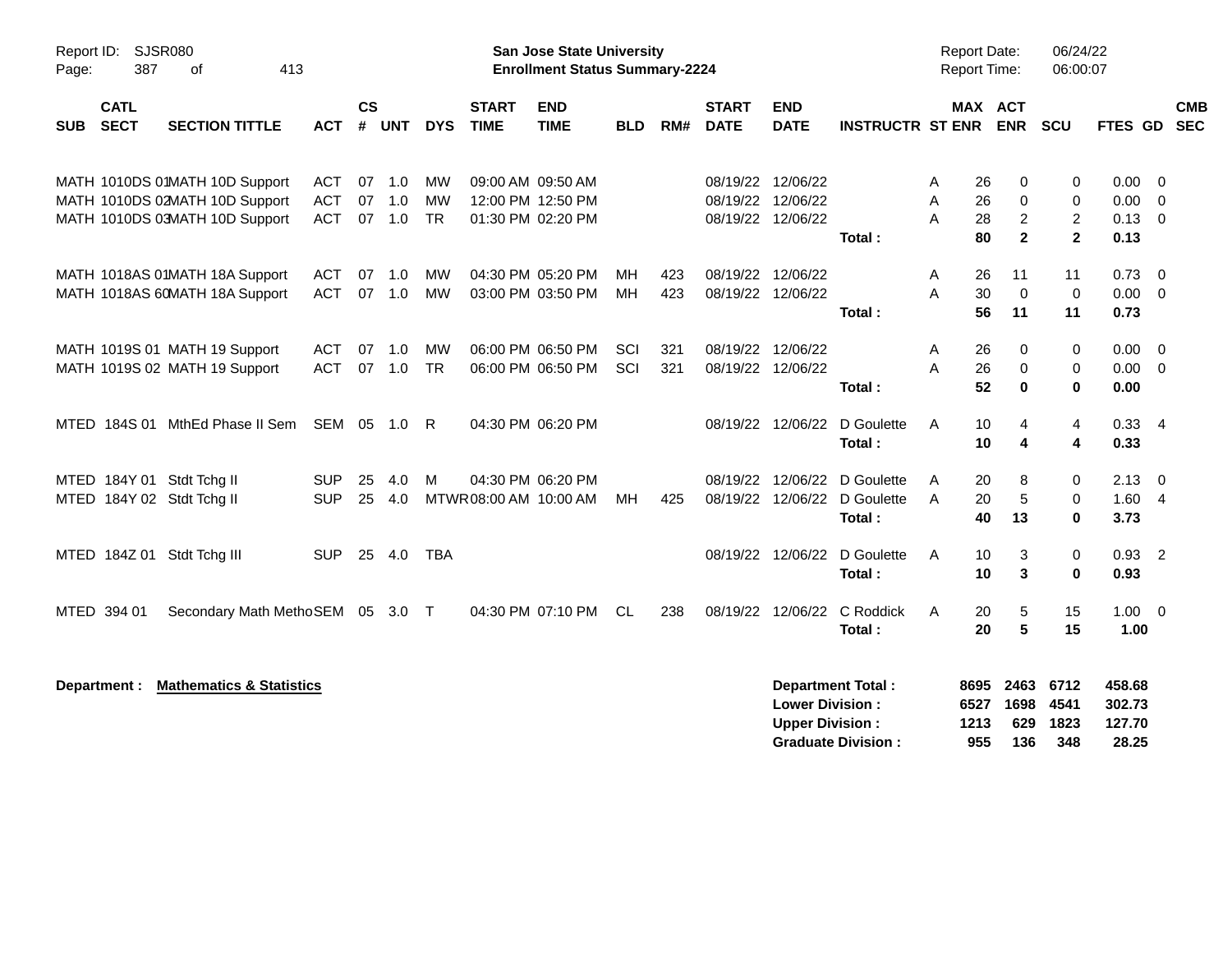| Page:      | SJSR080<br>Report ID:<br>388<br>413<br>οf |                                                              |                |                    |            |            |                             | San Jose State University<br><b>Enrollment Status Summary-2224</b> |            |     |                             |                                    |                                   | <b>Report Date:</b><br>Report Time: |                                          | 06/24/22<br>06:00:07    |              |                            |  |
|------------|-------------------------------------------|--------------------------------------------------------------|----------------|--------------------|------------|------------|-----------------------------|--------------------------------------------------------------------|------------|-----|-----------------------------|------------------------------------|-----------------------------------|-------------------------------------|------------------------------------------|-------------------------|--------------|----------------------------|--|
| <b>SUB</b> | <b>CATL</b><br><b>SECT</b>                | <b>SECTION TITTLE</b>                                        | <b>ACT</b>     | $\mathsf{cs}$<br># | <b>UNT</b> | <b>DYS</b> | <b>START</b><br><b>TIME</b> | <b>END</b><br><b>TIME</b>                                          | <b>BLD</b> | RM# | <b>START</b><br><b>DATE</b> | <b>END</b><br><b>DATE</b>          | <b>INSTRUCTR ST ENR</b>           |                                     | MAX ACT<br><b>ENR</b>                    | <b>SCU</b>              | FTES GD SEC  | <b>CMB</b>                 |  |
| College    | Department :                              | <b>Science, College of</b><br><b>Moss Landing Marine Lab</b> |                |                    |            |            |                             |                                                                    |            |     |                             |                                    |                                   |                                     |                                          |                         |              |                            |  |
| MS.        | 103 01                                    | Marine Ecology                                               | <b>SEM</b>     | 04                 | 4.0        | <b>TBA</b> |                             |                                                                    | <b>OFF</b> |     |                             | CAMP 08/19/22 12/06/22 A Kahn      |                                   | A                                   | 30<br>1                                  | 2                       | 0.27         | $\overline{\mathbf{0}}$    |  |
| MS         | 103 02                                    | Marine Ecology                                               | LAB            |                    | 16 0.0     | <b>TBA</b> |                             |                                                                    | <b>OFF</b> |     |                             | CAMP 08/19/22 12/06/22 A Kahn      | Total:                            | A                                   | 30<br>$\mathbf{1}$<br>60<br>$\mathbf{2}$ | $\overline{2}$<br>4     | 0.00<br>0.27 | $\overline{\mathbf{0}}$    |  |
| MS         | 105 01                                    | Mar Sci Diving                                               | <b>SEM</b>     | 04                 | 3.0        | TBA        |                             |                                                                    |            |     |                             | 08/19/22 12/06/22                  | D Steller                         | A                                   | 15<br>2                                  | 2                       | 0.50         | $\overline{\phantom{0}}$   |  |
| MS         | 105 02                                    | Mar Sci Diving                                               | LAB            |                    | 16 0.0     | <b>TBA</b> |                             |                                                                    |            |     |                             | 08/19/22 12/06/22                  | D Steller                         | A                                   | 15<br>$\overline{\mathbf{c}}$            | $\overline{\mathbf{4}}$ | 0.00         | $\overline{2}$             |  |
|            |                                           |                                                              |                |                    |            |            |                             |                                                                    |            |     |                             |                                    | Total:                            |                                     | 30<br>4                                  | 6                       | 0.50         |                            |  |
| MS         | 141 01                                    | Geol Oceanography                                            | SEM            | 04                 | 4.0        | <b>TBA</b> |                             |                                                                    | <b>OFF</b> |     |                             | CAMP 08/19/22 12/06/22             | I Aiello                          | A                                   | 25<br>2                                  | 4                       | 0.67         | $\overline{2}$             |  |
| MS         | 141 02                                    | Geol Oceanography                                            | LAB            |                    | 16 0.0     | <b>TBA</b> |                             |                                                                    | <b>OFF</b> |     |                             | CAMP 08/19/22 12/06/22   Aiello    |                                   | A                                   | 25<br>$\overline{c}$                     | $\overline{4}$          | 0.00         | $\overline{2}$             |  |
|            |                                           |                                                              |                |                    |            |            |                             |                                                                    |            |     |                             |                                    | Total:                            |                                     | 50<br>4                                  | 8                       | 0.67         |                            |  |
| MS         | 180 11                                    | <b>Independent Studies</b>                                   | SUP            | 36                 | 2.0        | TBA        |                             |                                                                    |            |     |                             | 08/19/22 12/06/22                  |                                   | A                                   | 36<br>0                                  | 0                       | 0.00         | $\overline{\mathbf{0}}$    |  |
| MS         | 180 21                                    | <b>Independent Studies</b>                                   | SUP            |                    | 36 2.0     | TBA        |                             |                                                                    |            |     |                             | 08/19/22 12/06/22                  |                                   | A                                   | 36<br>0                                  | 0                       | 0.00         | $\overline{\mathbf{0}}$    |  |
|            |                                           |                                                              |                |                    |            |            |                             |                                                                    |            |     |                             |                                    | Total:                            |                                     | 72<br>0                                  | 0                       | 0.00         |                            |  |
| MS         | 201 01                                    | Lib Res Meth                                                 | SEM 05 1.0     |                    |            | TBA        |                             |                                                                    | <b>OFF</b> |     |                             | CAMP 08/19/22 12/06/22 K Lage      |                                   | A                                   | 15<br>4                                  | 4                       | $0.33$ 4     |                            |  |
|            |                                           |                                                              |                |                    |            |            |                             |                                                                    |            |     |                             |                                    | Total:                            |                                     | 15<br>4                                  | 4                       | 0.33         |                            |  |
| MS         | 203 01                                    | Adv Mar Ecol                                                 | <b>LEC</b>     | 04                 | 4.0        | <b>TBA</b> |                             |                                                                    | <b>OFF</b> |     |                             | CAMP 08/19/22 12/06/22             | S Hamilton                        | A                                   | 2<br>30                                  | 4                       | 0.67         | $\overline{2}$             |  |
| MS         | 203 02                                    | Adv Mar Ecol                                                 | LAB            |                    | 16 0.0     | <b>TBA</b> |                             |                                                                    | <b>OFF</b> |     |                             |                                    | CAMP 08/19/22 12/06/22 S Hamilton | A                                   | $\overline{\mathbf{c}}$<br>30            | $\overline{\mathbf{r}}$ | 0.00         | $\overline{2}$             |  |
|            |                                           |                                                              |                |                    |            |            |                             |                                                                    |            |     |                             |                                    | Total:                            | 60                                  | 4                                        | 8                       | 0.67         |                            |  |
| MS         | 206 01                                    | Mol Biol Tech                                                | SEM            | 05                 | 4.0        | TBA        |                             |                                                                    |            |     |                             | 08/19/22 12/06/22 S Smith          |                                   | A                                   | 15                                       | $\overline{c}$          | 0.33         | $\overline{\phantom{0}}$ 1 |  |
| MS         | 206 02                                    | Mol Biol Tech                                                | LAB            |                    | 16 0.0     | <b>TBA</b> |                             |                                                                    |            |     |                             | 08/19/22 12/06/22 S Smith          |                                   | A                                   | 24<br>$\mathbf{1}$                       | $\overline{c}$          | 0.00         | $\overline{\phantom{0}}$ 1 |  |
|            |                                           |                                                              |                |                    |            |            |                             |                                                                    |            |     |                             |                                    | Total:                            | 39                                  | $\mathbf{2}$                             | 4                       | 0.33         |                            |  |
| MS         | 221 01                                    | Adv Top Mar Invert                                           | <b>SEM</b>     | 05                 | -4.0       | TBA        |                             |                                                                    |            |     |                             | 08/19/22 12/06/22 A Kahn           |                                   | A                                   | 15<br>0                                  | 0                       | 0.00         | $\overline{\phantom{0}}$   |  |
| MS         | 221 02                                    | Adv Top Mar Invert                                           | LAB            |                    | 16 0.0     | <b>TBA</b> |                             |                                                                    |            |     |                             | 08/19/22 12/06/22 A Kahn           |                                   | A                                   | 24<br>0                                  | 0                       | 0.00         | $\overline{\mathbf{0}}$    |  |
|            |                                           |                                                              |                |                    |            |            |                             |                                                                    |            |     |                             |                                    | Total:                            |                                     | 39<br>0                                  | 0                       | 0.00         |                            |  |
| ΜS         | 274 01                                    | Adv Top Ocean                                                | SEM 05 4.0     |                    |            | TBA        |                             |                                                                    |            |     |                             | OFF CAMP 08/19/22 12/06/22 M Grand |                                   | A                                   | 30<br>$\mathbf{1}$                       | 1                       | $0.33$ 1     |                            |  |
| MS         | 274 02                                    | Adv Top Ocean                                                | LAB            |                    | 16  0.0    | TBA        |                             |                                                                    | OFF.       |     |                             | CAMP 08/19/22 12/06/22 M Grand     |                                   | A                                   | 30<br>$\mathbf{1}$                       | $\mathbf{1}$            | $0.00$ 1     |                            |  |
|            |                                           |                                                              |                |                    |            |            |                             |                                                                    |            |     |                             |                                    | Total:                            |                                     | 60<br>$\mathbf{2}$                       | $\mathbf{1}$            | 0.33         |                            |  |
| ΜS         | 280 01                                    | <b>Scientific Writing</b>                                    | SEM 05 3.0 TBA |                    |            |            |                             |                                                                    |            |     |                             | OFF CAMP 08/19/22 12/06/22         | M Grand                           | A                                   | 15<br>4                                  | 12                      | 1.004        |                            |  |
|            |                                           |                                                              |                |                    |            |            |                             |                                                                    |            |     |                             |                                    | Total:                            |                                     | 15<br>4                                  | 12                      | 1.00         |                            |  |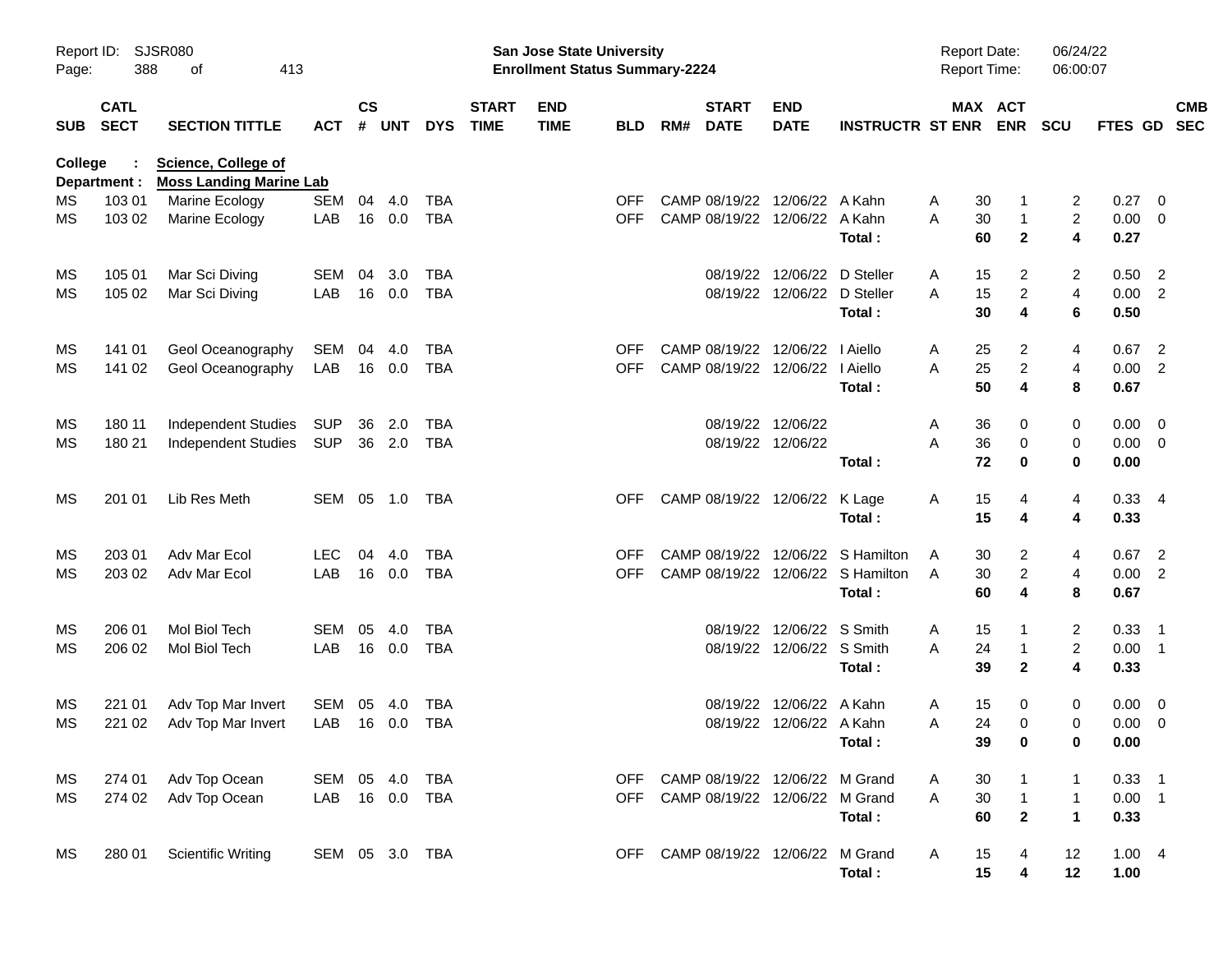| Report ID:<br>Page: | <b>SJSR080</b><br>389      | 413                   |            |               |        |            | <b>San Jose State University</b><br><b>Enrollment Status Summary-2224</b> |                           |            |             |                             |                           |                         | <b>Report Date:</b><br>Report Time: |          | 06/24/22<br>06:00:07 |        |              |     |                          |
|---------------------|----------------------------|-----------------------|------------|---------------|--------|------------|---------------------------------------------------------------------------|---------------------------|------------|-------------|-----------------------------|---------------------------|-------------------------|-------------------------------------|----------|----------------------|--------|--------------|-----|--------------------------|
| <b>SUB</b>          | <b>CATL</b><br><b>SECT</b> | <b>SECTION TITTLE</b> | <b>ACT</b> | $\mathsf{cs}$ | # UNT  | <b>DYS</b> | <b>START</b><br><b>TIME</b>                                               | <b>END</b><br><b>TIME</b> | <b>BLD</b> | RM#         | <b>START</b><br><b>DATE</b> | <b>END</b><br><b>DATE</b> | <b>INSTRUCTR ST ENR</b> |                                     |          | MAX ACT<br>ENR SCU   |        | FTES GD      |     | <b>CMB</b><br><b>SEC</b> |
| ΜS                  | 285 01                     | Grad Sem Mar Sci      | SEM        | 05            | 2.0    | <b>TBA</b> |                                                                           |                           | ON         | <b>LINE</b> | 08/19/22 12/06/22           |                           |                         | A                                   | 15       | 0                    | 0      | 0.00         | 0   |                          |
| MS                  | 285 02                     | Grad Sem Mar Sci      | SEM        | 05            | 2.0    | TBA        |                                                                           |                           |            |             |                             | 08/19/22 12/06/22         | Total:                  | A                                   | 15<br>30 | 4<br>4               | 8<br>8 | 0.67<br>0.67 | 4   |                          |
| MS                  | 298 01                     | Resrch Mar Sci        | <b>SUP</b> | 25            | 1.0    | <b>TBA</b> |                                                                           |                           | OFF        |             | CAMP 08/19/22 12/06/22      |                           |                         | A                                   | 25       | 0                    | 0      | 0.00         | 0   |                          |
| МS                  | 298 02                     | <b>Resrch Mar Sci</b> | <b>SUP</b> | 25            | 2.0    | <b>TBA</b> |                                                                           |                           | OFF        |             | CAMP 08/19/22 12/06/22      |                           |                         | A                                   | 25       | 0                    | 0      | 0.00         | 0   |                          |
| МS                  | 298 03                     | Resrch Mar Sci        | <b>SUP</b> | 25            | 3.0    | <b>TBA</b> |                                                                           |                           | <b>OFF</b> |             | CAMP 08/19/22 12/06/22      |                           |                         | Α                                   | 25       | 0                    | 0      | 0.00         | 0   |                          |
| МS                  | 298 04                     | Resrch Mar Sci        | <b>SUP</b> | 25            | 4.0    | <b>TBA</b> |                                                                           |                           | <b>OFF</b> |             | CAMP 08/19/22 12/06/22      |                           |                         | Α                                   | 25       | 0                    | 0      | 0.00         | 0   |                          |
| МS                  | 298 06                     | <b>Resrch Mar Sci</b> | <b>SUP</b> | 25            | 1.0    | <b>TBA</b> |                                                                           |                           | <b>OFF</b> |             | CAMP 08/19/22 12/06/22      |                           |                         | Α                                   | 25       | 0                    | 0      | 0.00         | 0   |                          |
| МS                  | 298 07                     | <b>Resrch Mar Sci</b> | <b>SUP</b> | 25            | 2.0    | TBA        |                                                                           |                           | <b>OFF</b> |             | CAMP 08/19/22 12/06/22      |                           |                         | Α                                   | 25       | 0                    | 0      | 0.00         | 0   |                          |
| МS                  | 298 08                     | Resrch Mar Sci        | <b>SUP</b> | 25            | 3.0    | TBA        |                                                                           |                           | <b>OFF</b> |             | CAMP 08/19/22 12/06/22      |                           |                         | Α                                   | 25       | 0                    | 0      | 0.00         | 0   |                          |
| МS                  | 298 09                     | <b>Resrch Mar Sci</b> | <b>SUP</b> | 25            | 4.0    | <b>TBA</b> |                                                                           |                           | <b>OFF</b> |             | CAMP 08/19/22 12/06/22      |                           |                         | Α                                   | 25       | 0                    | 0      | 0.00         | 0   |                          |
| МS                  | 298 11                     | Resrch Mar Sci        | <b>SUP</b> | 25            | 1.0    | <b>TBA</b> |                                                                           |                           | <b>OFF</b> |             | CAMP 08/19/22 12/06/22      |                           |                         | Α                                   | 25       | 0                    | 0      | 0.00         | 0   |                          |
| МS                  | 298 12                     | <b>Resrch Mar Sci</b> | <b>SUP</b> | 25            | 2.0    | <b>TBA</b> |                                                                           |                           | <b>OFF</b> |             | CAMP 08/19/22 12/06/22      |                           |                         | Α                                   | 25       | 1                    | 0      | 0.17         | -1  |                          |
| МS                  | 298 13                     | <b>Resrch Mar Sci</b> | <b>SUP</b> | 25            | 3.0    | TBA        |                                                                           |                           | <b>OFF</b> |             | CAMP 08/19/22 12/06/22      |                           |                         | Α                                   | 25       | 0                    | 0      | 0.00         | 0   |                          |
| МS                  | 298 14                     | <b>Resrch Mar Sci</b> | <b>SUP</b> | 25            | 4.0    | TBA        |                                                                           |                           | <b>OFF</b> |             | CAMP 08/19/22 12/06/22      |                           |                         | Α                                   | 25       | 2                    | 0      | 0.67         | 2   |                          |
| МS                  | 298 21                     | Resrch Mar Sci        | <b>SUP</b> | 25            | 1.0    | <b>TBA</b> |                                                                           |                           | <b>OFF</b> |             | CAMP 08/19/22 12/06/22      |                           |                         | Α                                   | 25       | 0                    | 0      | 0.00         | 0   |                          |
| МS                  | 298 22                     | Resrch Mar Sci        | <b>SUP</b> | 25            | 2.0    | <b>TBA</b> |                                                                           |                           | <b>OFF</b> |             | CAMP 08/19/22 12/06/22      |                           |                         | Α                                   | 25       | 0                    | 0      | 0.00         | 0   |                          |
| MS                  | 298 23                     | Resrch Mar Sci        | <b>SUP</b> | 25            | 3.0    | <b>TBA</b> |                                                                           |                           | <b>OFF</b> |             | CAMP 08/19/22 12/06/22      |                           |                         | Α                                   | 25       | 0                    | 0      | 0.00         | 0   |                          |
| МS                  | 298 24                     | Resrch Mar Sci        | <b>SUP</b> | 25            | 4.0    | <b>TBA</b> |                                                                           |                           | <b>OFF</b> |             | CAMP 08/19/22 12/06/22      |                           |                         | Α                                   | 25       | 1                    | 0      | 0.33         | -1  |                          |
| МS                  | 298 31                     | <b>Resrch Mar Sci</b> | <b>SUP</b> | 25            | 1.0    | <b>TBA</b> |                                                                           |                           | <b>OFF</b> |             | CAMP 08/19/22 12/06/22      |                           |                         | Α                                   | 25       | 0                    | 0      | 0.00         | 0   |                          |
| МS                  | 298 32                     | Resrch Mar Sci        | <b>SUP</b> | 25            | 2.0    | TBA        |                                                                           |                           | <b>OFF</b> |             | CAMP 08/19/22 12/06/22      |                           |                         | Α                                   | 25       | 0                    | 0      | 0.00         | 0   |                          |
| МS                  | 298 33                     | Resrch Mar Sci        | <b>SUP</b> | 25            | 3.0    | TBA        |                                                                           |                           | <b>OFF</b> |             | CAMP 08/19/22 12/06/22      |                           |                         | Α                                   | 25       | 0                    | 0      | 0.00         | 0   |                          |
| МS                  | 298 34                     | Resrch Mar Sci        | <b>SUP</b> | 25            | 4.0    | <b>TBA</b> |                                                                           |                           | <b>OFF</b> |             | CAMP 08/19/22 12/06/22      |                           |                         | Α                                   | 25       | 1                    | 0      | 0.33         | 1   |                          |
| МS                  | 298 41                     | Resrch Mar Sci        | <b>SUP</b> | 25            | 1.0    | <b>TBA</b> |                                                                           |                           | <b>OFF</b> |             | CAMP 08/19/22 12/06/22      |                           |                         | Α                                   | 25       | 0                    | 0      | 0.00         | 0   |                          |
| МS                  | 298 42                     | Resrch Mar Sci        | <b>SUP</b> | 25            | 2.0    | <b>TBA</b> |                                                                           |                           | <b>OFF</b> |             | CAMP 08/19/22 12/06/22      |                           |                         | Α                                   | 25       | 1                    | 0      | 0.17         | -1  |                          |
| МS                  | 298 43                     | Resrch Mar Sci        | <b>SUP</b> | 25            | 3.0    | TBA        |                                                                           |                           | <b>OFF</b> |             | CAMP 08/19/22 12/06/22      |                           |                         | Α                                   | 25       | 0                    | 0      | 0.00         | 0   |                          |
| МS                  | 298 44                     | <b>Resrch Mar Sci</b> | <b>SUP</b> | 25            | 4.0    | <b>TBA</b> |                                                                           |                           | <b>OFF</b> |             | CAMP 08/19/22 12/06/22      |                           |                         | Α                                   | 25       | 1                    | 0      | 0.33         | -1  |                          |
| МS                  | 298 51                     | Resrch Mar Sci        | <b>SUP</b> | 25            | 1.0    | TBA        |                                                                           |                           | <b>OFF</b> |             | CAMP 08/19/22 12/06/22      |                           |                         | Α                                   | 25       | 0                    | 0      | 0.00         | 0   |                          |
| MS                  | 298 52                     | <b>Resrch Mar Sci</b> | SUP        | 25            | 2.0    | <b>TBA</b> |                                                                           |                           | OFF        |             | CAMP 08/19/22 12/06/22      |                           |                         | A                                   | 25       | 2                    | 0      | 0.33         | 2   |                          |
| МS                  | 298 53                     | Resrch Mar Sci        | <b>SUP</b> | 25            | 3.0    | TBA        |                                                                           |                           | OFF        |             | CAMP 08/19/22 12/06/22      |                           |                         | A                                   | 25       | 0                    | 0      | $0.00\,$     | - 0 |                          |
| МS                  | 298 54                     | Resrch Mar Sci        | <b>SUP</b> | 25            | 4.0    | <b>TBA</b> |                                                                           |                           | <b>OFF</b> |             | CAMP 08/19/22 12/06/22      |                           |                         | A                                   | 25       |                      | 0      | 0.33         |     |                          |
| МS                  | 298 61                     | Resrch Mar Sci        | <b>SUP</b> | 25            | 1.0    | TBA        |                                                                           |                           | <b>OFF</b> |             | CAMP 08/19/22 12/06/22      |                           |                         | A                                   | 25       | 0                    | 0      | 0.00         | 0   |                          |
| МS                  | 298 62                     | Resrch Mar Sci        | <b>SUP</b> | 25            | 2.0    | TBA        |                                                                           |                           | <b>OFF</b> |             | CAMP 08/19/22 12/06/22      |                           |                         | Α                                   | 25       | 0                    | 0      | 0.00         | 0   |                          |
| МS                  | 298 63                     | Resrch Mar Sci        | <b>SUP</b> | 25            | 3.0    | TBA        |                                                                           |                           | <b>OFF</b> |             | CAMP 08/19/22 12/06/22      |                           |                         | Α                                   | 25       | 0                    | 0      | 0.00         | 0   |                          |
| МS                  | 298 64                     | Resrch Mar Sci        | <b>SUP</b> | 25            | 4.0    | TBA        |                                                                           |                           | <b>OFF</b> |             | CAMP 08/19/22 12/06/22      |                           |                         | Α                                   | 25       | 0                    | 0      | 0.00         | 0   |                          |
| МS                  | 298 71                     | Resrch Mar Sci        | <b>SUP</b> | 25            | 1.0    | TBA        |                                                                           |                           | <b>OFF</b> |             | CAMP 08/19/22 12/06/22      |                           |                         | A                                   | 25       | 0                    | 0      | 0.00         | 0   |                          |
| МS                  | 29872                      | Resrch Mar Sci        | <b>SUP</b> |               | 25 2.0 | TBA        |                                                                           |                           | OFF        |             | CAMP 08/19/22 12/06/22      |                           |                         | Α                                   | 25       | 0                    | 0      | $0.00 \t 0$  |     |                          |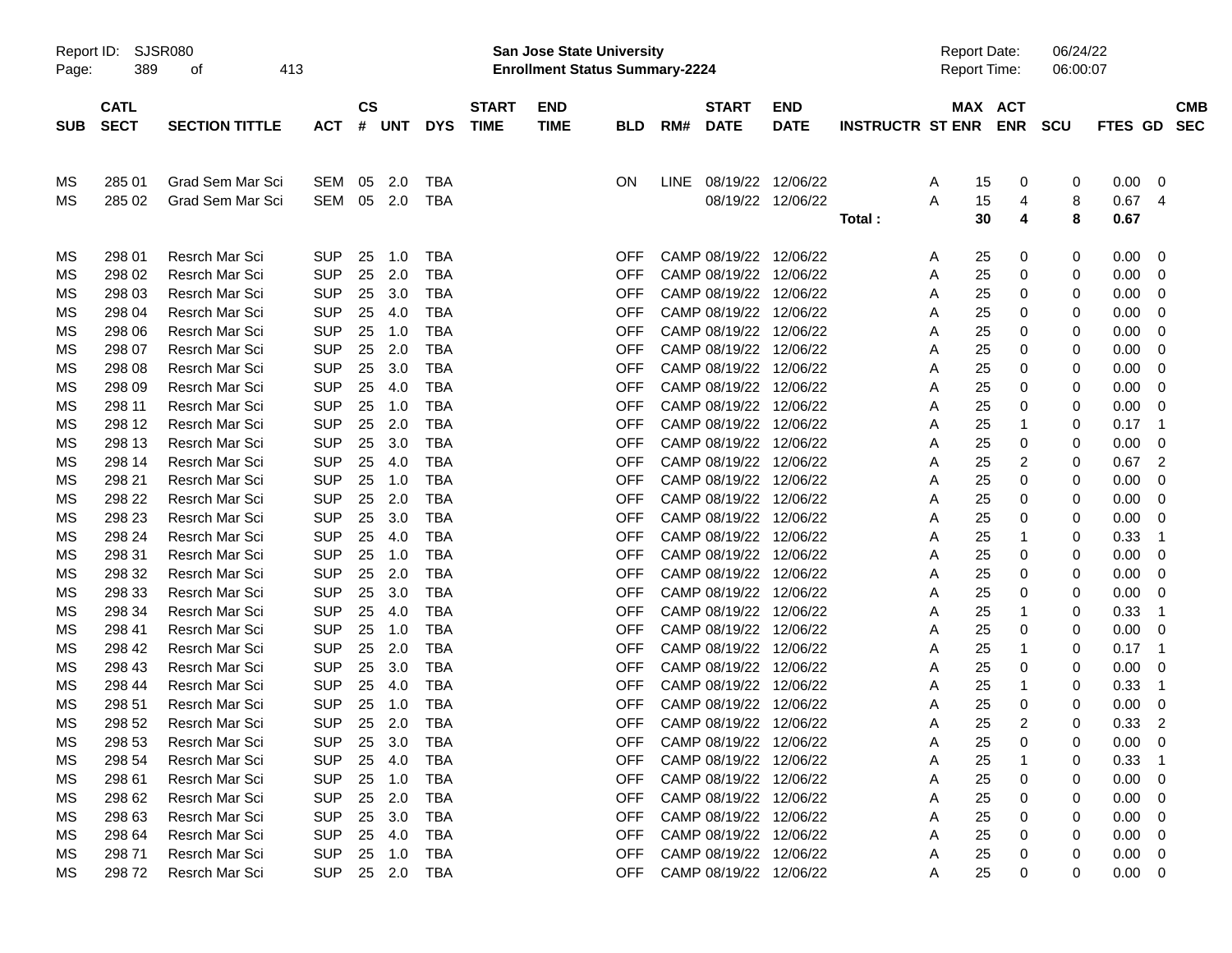| Page:      | Report ID:<br><b>SJSR080</b><br>390<br>413<br>οf |                                                |                          |          |            |            |                             | <b>San Jose State University</b><br><b>Enrollment Status Summary-2224</b> |            |     |                                |                           |                         |        | Report Date:<br><b>Report Time:</b> |                          | 06/24/22<br>06:00:07 |              |                          |
|------------|--------------------------------------------------|------------------------------------------------|--------------------------|----------|------------|------------|-----------------------------|---------------------------------------------------------------------------|------------|-----|--------------------------------|---------------------------|-------------------------|--------|-------------------------------------|--------------------------|----------------------|--------------|--------------------------|
| <b>SUB</b> | <b>CATL</b><br><b>SECT</b>                       | <b>SECTION TITTLE</b>                          | <b>ACT</b>               | CS<br>#  | <b>UNT</b> | <b>DYS</b> | <b>START</b><br><b>TIME</b> | <b>END</b><br><b>TIME</b>                                                 | <b>BLD</b> | RM# | <b>START</b><br><b>DATE</b>    | <b>END</b><br><b>DATE</b> | <b>INSTRUCTR ST ENR</b> |        | <b>MAX</b>                          | <b>ACT</b><br><b>ENR</b> | <b>SCU</b>           | FTES GD      | <b>CMB</b><br><b>SEC</b> |
| MS         | 29873                                            | Resrch Mar Sci                                 | <b>SUP</b>               | 25       | 3.0        | ТВА        |                             |                                                                           | OFF        |     | CAMP 08/19/22                  | 12/06/22                  |                         | A      | 25                                  | 0                        | 0                    | 0.00         | 0                        |
| МS         | 29874                                            | Resrch Mar Sci                                 | <b>SUP</b>               | 25       | 4.0        | ТВА        |                             |                                                                           | OFF        |     | CAMP 08/19/22                  | 12/06/22                  | Total:                  | A      | 25<br>900                           | 0<br>10                  | $\mathbf 0$<br>0     | 0.00<br>2.67 | - 0                      |
| MS         | 299 01                                           | <b>Masters Thesis</b>                          | <b>SUP</b>               | 25       | 4.0        | TBA        |                             |                                                                           | OFF        |     | CAMP 08/19/22                  | 12/06/22                  |                         | Α      | 20                                  | 0                        | 0                    | 0.00         | - 0                      |
| МS<br>MS   | 299 05<br>299 11                                 | <b>Masters Thesis</b><br><b>Masters Thesis</b> | <b>SUP</b><br><b>SUP</b> | 25<br>25 | 4.0<br>4.0 | TBA<br>ТВА |                             |                                                                           | OFF<br>OFF |     | CAMP 08/19/22<br>CAMP 08/19/22 | 12/06/22<br>12/06/22      |                         | A<br>A | 20<br>20                            | 0<br>0                   | 0<br>$\mathbf 0$     | 0.00<br>0.00 | 0<br>-0                  |
| МS<br>MS   | 299 21<br>299 31                                 | <b>Masters Thesis</b><br><b>Masters Thesis</b> | <b>SUP</b><br><b>SUP</b> | 25<br>25 | 4.0<br>4.0 | TBA<br>ТВА |                             |                                                                           | OFF<br>OFF |     | CAMP 08/19/22<br>CAMP 08/19/22 | 12/06/22<br>12/06/22      |                         | A<br>A | 20<br>20                            | $\Omega$<br>0            | $\Omega$<br>$\Omega$ | 0.00<br>0.00 | - 0<br>- 0               |
| МS         | 299 41                                           | <b>Masters Thesis</b>                          | <b>SUP</b>               | 25       | 4.0        | TBA        |                             |                                                                           | OFF        |     | CAMP 08/19/22                  | 12/06/22                  |                         | A      | 20                                  | 0                        | $\mathbf 0$          | 0.00         | - 0                      |
| МS<br>МS   | 299 51<br>29961                                  | <b>Masters Thesis</b><br><b>Masters Thesis</b> | <b>SUP</b><br><b>SUP</b> | 25<br>25 | 4.0<br>4.0 | ТВА<br>TBA |                             |                                                                           | OFF<br>OFF |     | CAMP 08/19/22<br>CAMP 08/19/22 | 12/06/22<br>12/06/22      |                         | A<br>A | 20<br>20                            |                          | $\Omega$<br>$\Omega$ | 0.33<br>0.33 |                          |
| МS         | 29971                                            | <b>Masters Thesis</b>                          | <b>SUP</b>               | 25       | 4.0        | TBA        |                             |                                                                           | OFF.       |     | CAMP 08/19/22                  | 12/06/22                  | <b>Total</b> :          | A      | 20<br>180                           | 3                        | $\mathbf 0$<br>0     | 0.33<br>1.00 |                          |

**Department : Moss Landing Marine Lab** 

| Department Total:         | 1550 | 43 | 55 | 8.43 |
|---------------------------|------|----|----|------|
| <b>Lower Division:</b>    | o    | o  | o  | 0.00 |
| <b>Upper Division:</b>    | 212  | 10 | 18 | 1.43 |
| <b>Graduate Division:</b> | 1338 | 33 | 37 | 7.00 |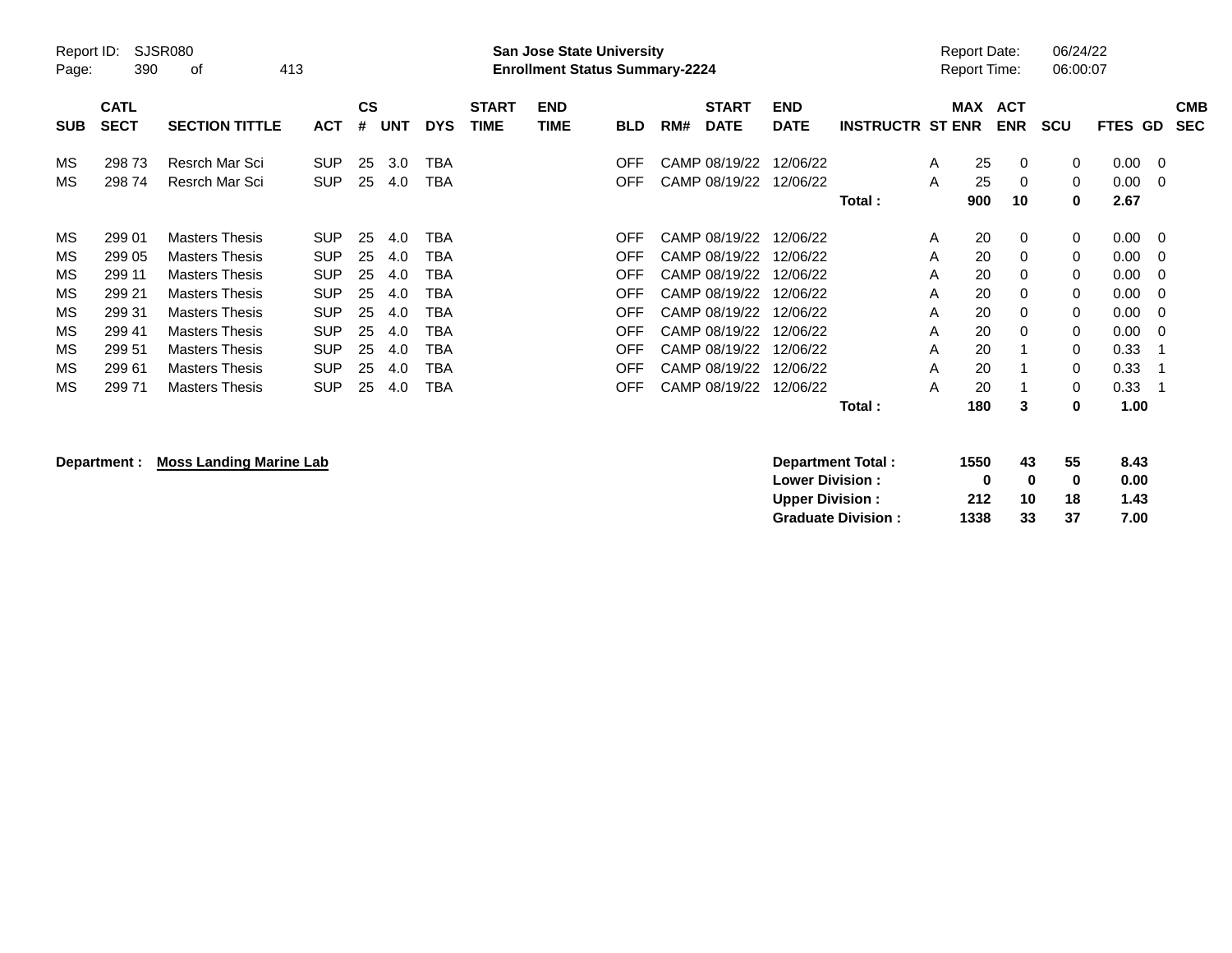| Page:                   | <b>SJSR080</b><br>Report ID:<br>391<br>413<br>οf<br><b>CATL</b> |                                                                        |            |                    |            |            |                             | San Jose State University<br><b>Enrollment Status Summary-2224</b> |            |             |                             |                             |                                  | <b>Report Date:</b><br><b>Report Time:</b> |                         | 06/24/22<br>06:00:07 |                |                          |
|-------------------------|-----------------------------------------------------------------|------------------------------------------------------------------------|------------|--------------------|------------|------------|-----------------------------|--------------------------------------------------------------------|------------|-------------|-----------------------------|-----------------------------|----------------------------------|--------------------------------------------|-------------------------|----------------------|----------------|--------------------------|
| <b>SUB</b>              | <b>SECT</b>                                                     | <b>SECTION TITTLE</b>                                                  | <b>ACT</b> | $\mathsf{cs}$<br># | <b>UNT</b> | <b>DYS</b> | <b>START</b><br><b>TIME</b> | <b>END</b><br><b>TIME</b>                                          | <b>BLD</b> | RM#         | <b>START</b><br><b>DATE</b> | <b>END</b><br><b>DATE</b>   | <b>INSTRUCTR ST ENR</b>          | MAX ACT                                    | <b>ENR</b>              | <b>SCU</b>           | <b>FTES GD</b> | <b>CMB</b><br><b>SEC</b> |
| College<br>Department : |                                                                 | <b>Science, College of</b><br><b>Meteorology &amp; Climate Science</b> |            |                    |            |            |                             |                                                                    |            |             |                             |                             |                                  |                                            |                         |                      |                |                          |
| METR 1002               |                                                                 | Weather & Climate                                                      | <b>LEC</b> | 04                 | 3.0        | TR         |                             | 09:00 AM 10:15 AM                                                  | DH.        | 515         |                             | 08/19/22 12/06/22           | A Ip                             | 46<br>A                                    | 4                       | 12                   | 0.80           | $\overline{\mathbf{0}}$  |
| METR 1004               |                                                                 | Weather & Climate                                                      | <b>LEC</b> | 04                 | 3.0        | <b>TR</b>  | 10:30 AM 11:45 AM           |                                                                    | DH.        | 515         |                             | 08/19/22 12/06/22 Alp       |                                  | Α<br>46                                    | 13                      | 39                   | 2.60           | $\overline{\mathbf{0}}$  |
| METR 1080               |                                                                 | Weather & Climate                                                      | <b>LEC</b> | 04                 | 3.0        | <b>TBA</b> |                             |                                                                    | <b>ON</b>  | <b>LINE</b> |                             | 08/19/22 12/06/22           | T Mullens                        | 63<br>A                                    | 63                      | 189                  | 12.60          | $\overline{\mathbf{0}}$  |
| METR                    | 1081                                                            | Weather & Climate                                                      | <b>LEC</b> | 04                 | 3.0        | <b>TBA</b> |                             |                                                                    | <b>ON</b>  | <b>LINE</b> |                             | 08/19/22 12/06/22           | R Goozee                         | 63<br>A                                    | 48                      | 144                  | 9.60           | $\overline{0}$           |
| <b>METR</b>             | 1082                                                            | Weather & Climate                                                      | <b>LEC</b> | 04                 | 3.0        | <b>TBA</b> |                             |                                                                    | ON         | <b>LINE</b> |                             | 08/19/22 12/06/22 R Plofkin |                                  | 63<br>A                                    | 49                      | 147                  | 9.80           | $\overline{0}$           |
| METR 1083               |                                                                 | Weather & Climate                                                      | <b>LEC</b> | 04                 | 3.0        | <b>TBA</b> |                             |                                                                    | ON         | LINE        | 08/19/22 12/06/22           |                             |                                  | 63<br>А                                    | $\overline{c}$          | 6                    | 0.40           | $\overline{\phantom{0}}$ |
|                         |                                                                 |                                                                        |            |                    |            |            |                             |                                                                    |            |             |                             |                             | Total:                           | 344                                        | 179                     | 537                  | 35.80          |                          |
| METR 1202               |                                                                 | Global Warming                                                         | <b>LEC</b> | 02                 | 3.0        | MW         | 10:30 AM 11:45 AM           |                                                                    | DH.        | 515         |                             |                             | 08/19/22 12/06/22 H Bartholome A | 46                                         | 5                       | 15                   | 1.00           | $\overline{\mathbf{0}}$  |
| METR 1203               |                                                                 | Global Warming                                                         | <b>LEC</b> | 02                 | 3.0        | <b>TR</b>  |                             | 05:00 PM 06:15 PM                                                  | DH         | 515         |                             | 08/19/22 12/06/22           | T Mullens                        | 46<br>A                                    | 2                       | 6                    | 0.40           | - 0                      |
| METR 1280               |                                                                 | <b>Global Warming</b>                                                  | <b>LEC</b> | 02                 | 3.0        | <b>TR</b>  |                             | 09:00 AM 10:15 AM                                                  | <b>ON</b>  | <b>LINE</b> |                             | 08/19/22 12/06/22           | J Clark                          | 63<br>A                                    | 9                       | 27                   | 1.80           | $\overline{\mathbf{0}}$  |
|                         |                                                                 |                                                                        |            |                    |            |            |                             |                                                                    |            |             |                             |                             | Total:                           | 155                                        | 16                      | 48                   | 3.20           |                          |
| METR                    | 50 01                                                           | Sci Computing I                                                        | <b>LEC</b> | 02                 | 2.0        | W          | 10:30 AM 11:15 AM           |                                                                    | DH.        | 614         |                             | 08/19/22 12/06/22           | Q Tan                            | 18<br>A                                    | 2                       | $\overline{c}$       | 0.27           | 0 <sup>C</sup>           |
| <b>CS</b>               | 50 01                                                           | Sci Computing I                                                        | <b>LEC</b> | 02                 | 2.0        | W          | 10:30 AM 11:15 AM           |                                                                    | DH         | 614         |                             | 08/19/22 12/06/22           | Q Tan                            | 0<br>A                                     | 0                       | 0                    | 0.00           | 0 <sup>C</sup>           |
| <b>MATH</b>             | 50 01                                                           | Sci Computing I                                                        | <b>LEC</b> | 02                 | 2.0        | W          | 10:30 AM 11:15 AM           |                                                                    | DH         | 614         |                             | 08/19/22 12/06/22           | Q Tan                            | 0<br>A                                     | 0                       | 0                    | 0.00           | 0 <sup>C</sup>           |
| <b>METR</b>             | 50 02                                                           | Sci Computing I                                                        | LAB        | 16                 | 0.0        | W          | 11:30 AM 02:15 PM           |                                                                    | DH         | 614         |                             | 08/19/22 12/06/22           | Q Tan                            | 18<br>Α                                    | 2                       | 2                    | 0.00           | 0 <sup>C</sup>           |
| CS.                     | 50 02                                                           | Sci Computing I                                                        | LAB        | 16                 | 0.0        | W          | 11:30 AM 02:15 PM           |                                                                    | DH         | 614         |                             | 08/19/22 12/06/22           | Q Tan                            | 0<br>Α                                     | 0                       | $\mathbf 0$          | 0.00           | 0 <sup>C</sup>           |
| <b>MATH</b>             | 50 02                                                           | Sci Computing I                                                        | LAB        | 16                 | 0.0        | W          |                             | 11:30 AM 02:15 PM                                                  | DH         | 614         |                             | 08/19/22 12/06/22           | Q Tan                            | 0<br>А                                     | 0                       | 0                    | 0.00           | 0 <sup>C</sup>           |
|                         |                                                                 |                                                                        |            |                    |            |            |                             |                                                                    |            |             |                             |                             | Total:                           | 36                                         | 4                       | 4                    | 0.27           |                          |
| METR 5580               |                                                                 | Broadcast Meteorolog SEM 05 3.0                                        |            |                    |            | TBA        |                             |                                                                    |            |             |                             | 08/19/22 12/06/22           | R Goozee                         | A<br>10                                    | -1                      | 3                    | $0.20 \ 0$     |                          |
|                         |                                                                 |                                                                        |            |                    |            |            |                             |                                                                    |            |             |                             |                             | Total:                           | 10                                         | $\overline{\mathbf{1}}$ | 3                    | 0.20           |                          |
| METR 60 01              |                                                                 | Met I                                                                  | <b>LEC</b> | 02                 | 3.0        | <b>TR</b>  |                             | 01:00 PM 01:50 PM                                                  | DH.        | 615         |                             | 08/19/22 12/06/22           | <b>T</b> Mullens                 | 15<br>A                                    | 3                       | 6                    | 0.60           | $\overline{\mathbf{0}}$  |
| METR 60 02              |                                                                 | Met I                                                                  | LAB        | 16                 | 0.0        | <b>TR</b>  |                             | 02:00 PM 03:20 PM                                                  | DH         | 615         |                             | 08/19/22 12/06/22           | <b>T</b> Mullens                 | 12<br>A                                    | 3                       | 3                    | $0.00 \t 0$    |                          |
|                         |                                                                 |                                                                        |            |                    |            |            |                             |                                                                    |            |             |                             |                             | Total:                           | 27                                         | 6                       | 9                    | 0.60           |                          |
|                         |                                                                 | METR 100W 01 Meteor Reports                                            | <b>SEM</b> |                    | 3.0        |            |                             |                                                                    |            |             |                             |                             |                                  | X<br>0                                     | 0                       | 0                    | 0.00           | $\overline{\mathbf{0}}$  |
|                         |                                                                 | METR 100W 02 Meteor Reports                                            |            |                    |            |            |                             | SEM 04 3.0 M 04:00 PM 06:45 PM DH                                  |            | 615         |                             |                             | 08/19/22 12/06/22 E Cordero      | 12<br>A                                    | 3                       | 9                    | $0.60 \t 0$    |                          |
|                         |                                                                 |                                                                        |            |                    |            |            |                             |                                                                    |            |             |                             |                             | Total :                          | 12                                         | 3                       | 9                    | 0.60           |                          |
| METR 112 01             |                                                                 | Globl Climate Chng                                                     | LEC.       |                    | 02 3.0     | W          |                             | 06:00 PM 08:45 PM                                                  | DH         | 515         |                             |                             | 08/19/22 12/06/22 J Mirocha      | 46<br>A                                    | 3                       | 9                    | $0.65$ 1       |                          |
|                         | METR 112 02                                                     | <b>Globl Climate Chng</b>                                              | <b>LEC</b> |                    | 02 3.0     | TR         |                             | 12:00 PM 01:15 PM                                                  | DH         | 515         |                             |                             | 08/19/22 12/06/22 D Centeno DeA  | 46                                         | 43                      | 129                  | $8.60 \t 0$    |                          |
|                         | METR 112 03                                                     | <b>Globl Climate Chng</b>                                              | <b>LEC</b> |                    | 02 3.0     | <b>TR</b>  |                             | 01:30 PM 02:45 PM                                                  | DH         | 515         |                             |                             | 08/19/22 12/06/22 D Centeno DeA  | 46                                         | 25                      | 75                   | $5.00 \t 0$    |                          |
|                         | METR 112 04                                                     | <b>Globl Climate Chng</b>                                              | <b>LEC</b> |                    | 02 3.0     | МW         |                             | 12:00 PM 01:15 PM                                                  | DH         | 515         |                             |                             | 08/19/22 12/06/22 H Bartholome A | 46                                         | 23                      | 69                   | 4.60 0         |                          |
|                         | METR 112 05                                                     | <b>Globl Climate Chng</b>                                              | <b>LEC</b> |                    | 02 3.0     | МW         |                             | 01:30 PM 02:45 PM                                                  | DH         | 515         |                             |                             | 08/19/22 12/06/22 H Bartholome A | 46                                         | 21                      | 63                   | 4.20 0         |                          |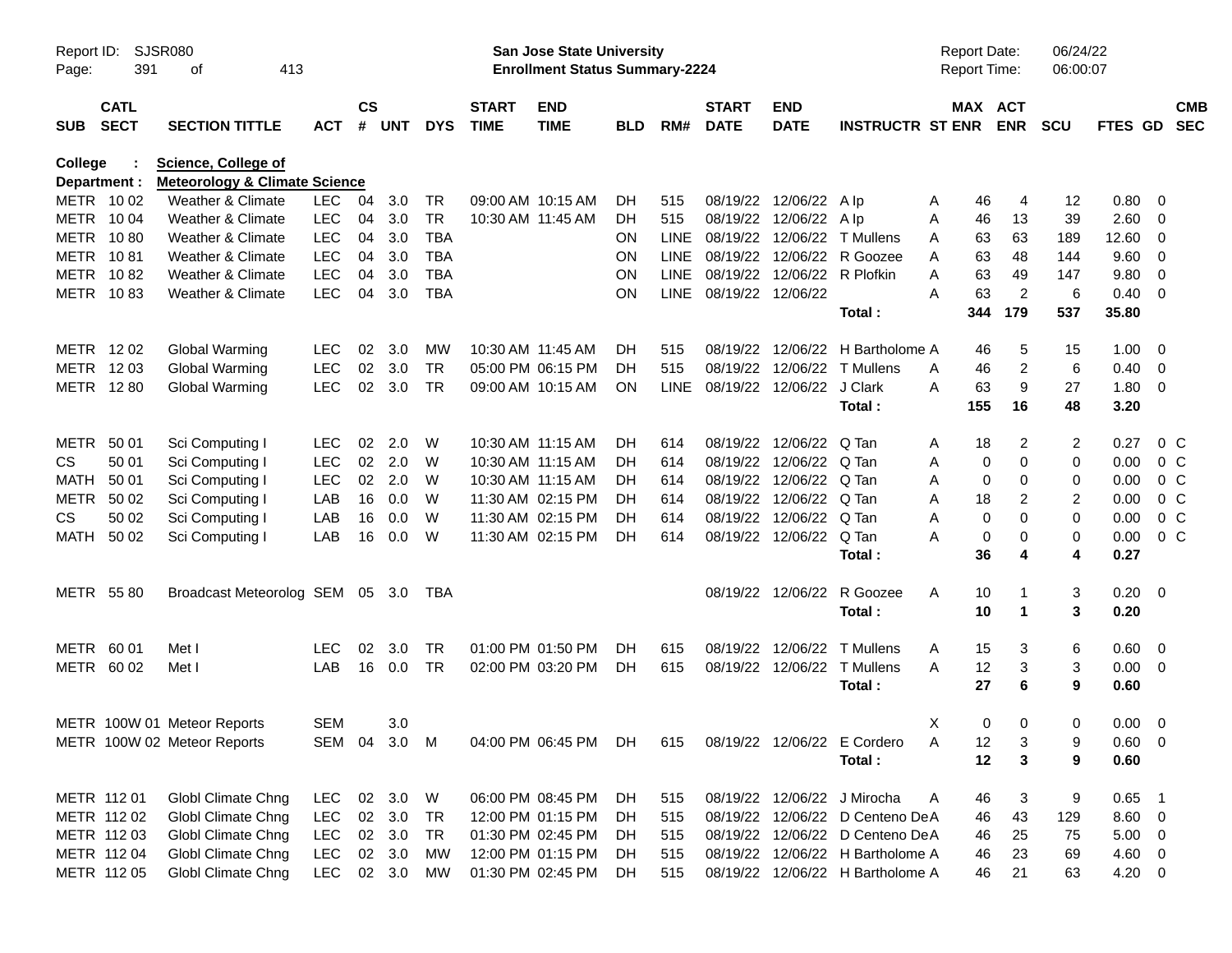| Report ID:<br>Page: | SJSR080<br>392<br>413<br>οf |                               |            |                    |                |            |                             | San Jose State University<br><b>Enrollment Status Summary-2224</b> |            |             |                             |                           |                                          | <b>Report Date:</b><br>Report Time: |                         | 06/24/22<br>06:00:07 |                |                |                          |
|---------------------|-----------------------------|-------------------------------|------------|--------------------|----------------|------------|-----------------------------|--------------------------------------------------------------------|------------|-------------|-----------------------------|---------------------------|------------------------------------------|-------------------------------------|-------------------------|----------------------|----------------|----------------|--------------------------|
| SUB                 | <b>CATL</b><br><b>SECT</b>  | <b>SECTION TITTLE</b>         | <b>ACT</b> | $\mathsf{cs}$<br># | <b>UNT</b>     | <b>DYS</b> | <b>START</b><br><b>TIME</b> | <b>END</b><br><b>TIME</b>                                          | <b>BLD</b> | RM#         | <b>START</b><br><b>DATE</b> | <b>END</b><br><b>DATE</b> | <b>INSTRUCTR ST ENR</b>                  | MAX ACT                             | <b>ENR</b>              | <b>SCU</b>           | <b>FTES GD</b> |                | <b>CMB</b><br><b>SEC</b> |
| METR 112 80         |                             | Globl Climate Chng            | <b>LEC</b> | 02 <sub>o</sub>    | 3.0            | <b>TBA</b> |                             |                                                                    | <b>ON</b>  | LINE        | 08/19/22                    | 12/06/22 J Clark          |                                          | 46<br>A                             | 31                      | 93                   | 6.20           | - 0            |                          |
| METR 112 81         |                             | Globl Climate Chng            | <b>LEC</b> | 02                 | 3.0            | <b>TBA</b> |                             |                                                                    | <b>ON</b>  | LINE        | 08/19/22                    |                           | 12/06/22 H Bartholome A                  | 46                                  | 46                      | 138                  | 9.20           | 0              |                          |
|                     | METR 112 82                 | Globl Climate Chng            | <b>LEC</b> | $02\,$             | 3.0            | <b>TBA</b> |                             |                                                                    | <b>ON</b>  | LINE        | 08/19/22                    | 12/06/22                  | H Bartholome A                           | 46                                  | 46                      | 138                  | 9.20           | 0              |                          |
|                     | METR 112 83                 | Globl Climate Chng            | <b>LEC</b> | 02                 | 3.0            | <b>TR</b>  | 09:00 AM 10:15 AM           |                                                                    | ON         | LINE        | 08/19/22                    | 12/06/22                  | M Diao                                   | 46<br>A                             | 31                      | 93                   | 6.20           | 0              |                          |
| METR 112 84         |                             | Globl Climate Chng            | <b>LEC</b> | 02 <sub>o</sub>    | 3.0            | <b>TBA</b> |                             |                                                                    | <b>ON</b>  |             | LINE 08/19/22 12/06/22      |                           | Total:                                   | 46<br>A<br>460                      | 9<br>278                | 27<br>834            | 1.80<br>55.65  | $\overline{0}$ |                          |
| METR 113 80         |                             | <b>Atmos Pollution</b>        | <b>LEC</b> | 02                 | 3.0            | <b>TBA</b> |                             |                                                                    | <b>ON</b>  | <b>LINE</b> | 08/19/22                    | 12/06/22                  | F Freedman A                             | 46                                  | 8                       | 24                   | 1.60           | $0\,C$         |                          |
|                     | ENVS 113 80                 | <b>Atmos Pollution</b>        | <b>LEC</b> |                    | 02 3.0         | <b>TBA</b> |                             |                                                                    | <b>ON</b>  | <b>LINE</b> |                             |                           | 08/19/22 12/06/22 F Freedman A<br>Total: | 0<br>46                             | 11<br>19                | 33<br>57             | 2.25<br>3.85   | 1 C            |                          |
| METR 115 01         |                             | <b>Wildfire Earth Sys</b>     | LEC        | 01                 | 3.0            | MW         | 09:00 AM 10:15 AM           |                                                                    | DH         | 515         | 08/19/22                    | 12/06/22                  | A Kochanski A                            | 46                                  | 7                       | 21                   | 1.40           | $\overline{0}$ |                          |
| METR 115 80         |                             | <b>Wildfire Earth Sys</b>     | <b>LEC</b> | 01                 | 3.0            | <b>TBA</b> |                             |                                                                    | <b>ON</b>  | LINE        |                             | 08/19/22 12/06/22         | M Valero Per A                           | 46                                  | 22                      | 66                   | $4.40 \ 0$     |                |                          |
|                     |                             |                               |            |                    |                |            |                             |                                                                    |            |             |                             |                           | Total:                                   | 92                                  | 29                      | 87                   | 5.80           |                |                          |
|                     | METR 121A01                 | <b>Dynamic Met</b>            | <b>LEC</b> |                    | 02 4.0         | МW         | 09:00 AM 10:45 AM           |                                                                    | DH.        | 615         |                             | 08/19/22 12/06/22         | J Ryoo                                   | A<br>18                             | 2                       | 8                    | 0.53 0         |                |                          |
|                     |                             |                               |            |                    |                |            |                             |                                                                    |            |             |                             |                           | Total:                                   | 18                                  | $\overline{2}$          | 8                    | 0.53           |                |                          |
| METR 123 01         |                             | Adv Climatology               | <b>LEC</b> |                    | 02 3.0         | <b>TR</b>  | 11:30 AM 12:45 PM           |                                                                    | DH.        | 615         |                             | 08/19/22 12/06/22         | T Reddy                                  | Α<br>18                             | 10                      | 30                   | $2.00 \t 0$    |                |                          |
|                     |                             |                               |            |                    |                |            |                             |                                                                    |            |             |                             |                           | Total:                                   | 18                                  | 10                      | 30                   | 2.00           |                |                          |
|                     | METR 125 80                 | <b>Physical Metr</b>          | LEC.       |                    | 02 3.0         | <b>TBA</b> |                             |                                                                    | ON.        | LINE        |                             | 08/19/22 12/06/22         | F Freedman A                             | 12                                  | 8                       | 24                   | $1.60 \t 0$    |                |                          |
|                     |                             |                               |            |                    |                |            |                             |                                                                    |            |             |                             |                           | Total:                                   | 12                                  | 8                       | 24                   | 1.60           |                |                          |
| METR 164 01         |                             | Intro Fire Weather            | <b>LEC</b> |                    | $02 \quad 3.0$ | <b>TR</b>  | 09:30 AM 10:45 AM           |                                                                    | DH.        | 614         |                             | 08/19/22 12/06/22         | A Kochanski A                            | 24                                  | $\overline{7}$          | 21                   | $1.45$ 1       |                |                          |
|                     |                             |                               |            |                    |                |            |                             |                                                                    |            |             |                             |                           | Total:                                   | 24                                  | $\overline{7}$          | 21                   | 1.45           |                |                          |
|                     |                             | METR 170A 01 Weather Briefing | LAB        | 16                 | 1.0            |            | MWR 02:30 PM 03:20 PM       |                                                                    | DH.        | 614         |                             | 08/19/22 12/06/22         | A Bridger                                | 12<br>A                             | 3                       | 3                    | $0.20 \ 0$     |                |                          |
|                     |                             |                               |            |                    |                |            |                             |                                                                    |            |             |                             |                           | Total:                                   | 12                                  | 3                       | 3                    | 0.20           |                |                          |
|                     |                             | METR 171A 01 Wx Anal & Fcstg  | LEC.       |                    | 02 3.0         | $\top$     | 01:30 PM 02:20 PM           |                                                                    | DH         | 614         |                             | 08/19/22 12/06/22 M Voss  |                                          | 12<br>A                             | 6                       | 6                    | $1.25$ 1       |                |                          |
|                     |                             | METR 171A 02 Wx Anal & Fcstg  |            |                    |                |            |                             | LAB 16 0.0 MWR 02:30 PM 03:20 PM DH                                |            | 614         |                             | 08/19/22 12/06/22         | M Voss                                   | 12<br>Α                             | 6                       | 12                   | $0.00$ 1       |                |                          |
|                     |                             |                               |            |                    |                |            |                             |                                                                    |            |             |                             |                           | Total:                                   | 24                                  | 12                      | 18                   | 1.25           |                |                          |
| METR 173 01         |                             | Glob Clim Modl                | LEC        |                    | 02 3.0         | TR         | 03:30 PM 04:20 PM           |                                                                    | DH         | 614         |                             | 08/19/22 12/06/22 T Reddy |                                          | 12<br>A                             |                         | 2                    | $0.20 \ 0$     |                |                          |
|                     | METR 173 02                 | Glob Clim Modl                | LAB        |                    | 16  0.0  W     |            | 11:15 AM 02:10 PM           |                                                                    | DH         | 615         |                             | 08/19/22 12/06/22 T Reddy |                                          | 12<br>A                             | $\mathbf{1}$            | $\mathbf{1}$         | $0.00 \t 0$    |                |                          |
|                     |                             |                               |            |                    |                |            |                             |                                                                    |            |             |                             |                           | Total:                                   | 24                                  | $\overline{\mathbf{2}}$ | 3                    | 0.20           |                |                          |
|                     | METR 179 01                 | Topics in Senior The          | <b>SUP</b> |                    | 1.0            |            |                             |                                                                    |            |             |                             |                           |                                          | X<br>0                              | $\overline{0}$          | $\mathbf 0$          | $0.00 \t 0$    |                |                          |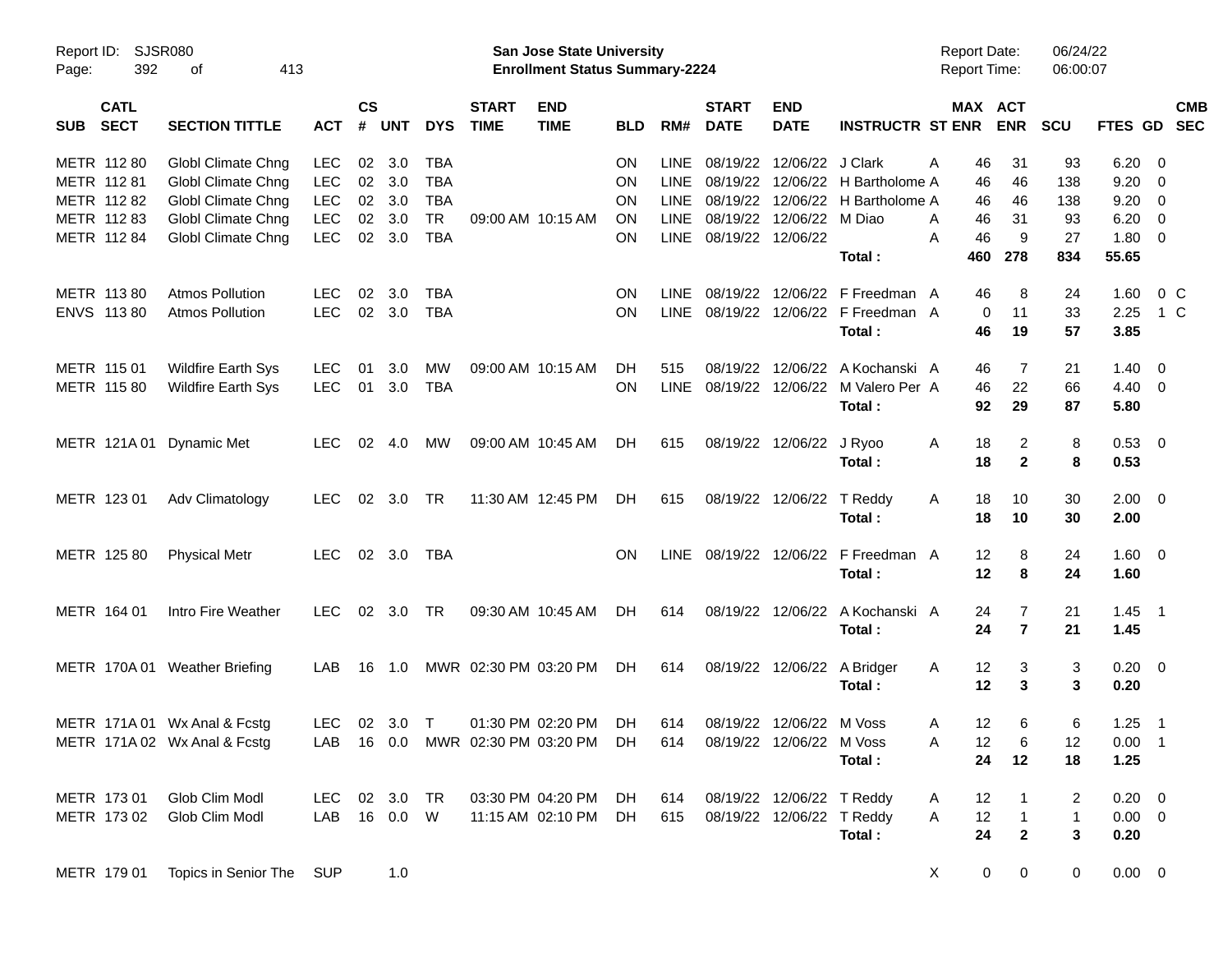| Page:                                     | Report ID: SJSR080<br>393<br>413<br>оf                                              |                                        |                    |                   |                                 |                             | San Jose State University<br><b>Enrollment Status Summary-2224</b> |            |     |                             |                                                             |                                             | <b>Report Date:</b><br><b>Report Time:</b> |                   |                       | 06/24/22<br>06:00:07        |                                                   |                                                     |            |
|-------------------------------------------|-------------------------------------------------------------------------------------|----------------------------------------|--------------------|-------------------|---------------------------------|-----------------------------|--------------------------------------------------------------------|------------|-----|-----------------------------|-------------------------------------------------------------|---------------------------------------------|--------------------------------------------|-------------------|-----------------------|-----------------------------|---------------------------------------------------|-----------------------------------------------------|------------|
| <b>CATL</b><br><b>SECT</b><br><b>SUB</b>  | <b>SECTION TITTLE</b>                                                               | <b>ACT</b>                             | $\mathsf{cs}$<br># | <b>UNT</b>        | <b>DYS</b>                      | <b>START</b><br><b>TIME</b> | <b>END</b><br><b>TIME</b>                                          | <b>BLD</b> | RM# | <b>START</b><br><b>DATE</b> | <b>END</b><br><b>DATE</b>                                   | <b>INSTRUCTR ST ENR</b>                     |                                            |                   | MAX ACT<br><b>ENR</b> | <b>SCU</b>                  | FTES GD SEC                                       |                                                     | <b>CMB</b> |
| METR 179 02                               | Topics in Senior The                                                                | SUP                                    |                    | 25 1.0            | TBA                             |                             |                                                                    |            |     |                             |                                                             | 08/19/22 12/06/22 A Bridger<br>Total:       | A                                          | 12<br>12          | 4<br>4                | 0<br>0                      | $0.27$ 0<br>0.27                                  |                                                     |            |
| METR 180 01<br>METR 180 02<br>METR 180 03 | <b>Individual Studies</b><br><b>Individual Studies</b><br><b>Individual Studies</b> | <b>SUP</b><br><b>SUP</b><br><b>SUP</b> | 36<br>36<br>36     | 1.0<br>2.0<br>3.0 | TBA<br><b>TBA</b><br><b>TBA</b> |                             |                                                                    |            |     |                             | 08/19/22 12/06/22<br>08/19/22 12/06/22<br>08/19/22 12/06/22 | Total:                                      | A<br>A<br>A                                | 6<br>6<br>6<br>18 | 0<br>0<br>0<br>0      | 0<br>0<br>0<br>0            | $0.00 \t 0$<br>$0.00 \t 0$<br>$0.00 \t 0$<br>0.00 |                                                     |            |
| METR 205 01                               | Adv Atm Clim Dyn                                                                    | SEM 05 3.0                             |                    |                   | MW                              |                             | 09:00 AM 10:15 AM                                                  | DH.        | 614 |                             |                                                             | 08/19/22 12/06/22 A Bridger<br>Total:       | A                                          | $12 \,$<br>12     | 4<br>4                | 12<br>12                    | 1.004<br>1.00                                     |                                                     |            |
| METR 215 80                               | Adv Phys Met                                                                        | SEM 05 3.0 TR                          |                    |                   |                                 |                             | 10:30 AM 11:45 AM                                                  | ON         |     | LINE 08/19/22 12/06/22      |                                                             | M Diao<br>Total:                            | A                                          | 12<br>12          | 3<br>3                | 9<br>9                      | $0.75$ 3<br>0.75                                  |                                                     |            |
| METR 280 01                               | Recent Dev In Metr                                                                  | SEM 05 3.0 TBA                         |                    |                   |                                 |                             |                                                                    |            |     |                             |                                                             | 08/19/22 12/06/22 A Kochanski A<br>Total:   |                                            | 6<br>6            | 4<br>4                | 4<br>4                      | 1.004<br>1.00                                     |                                                     |            |
| METR 285 80                               | Colloquium                                                                          | SEM 05 1.0 R                           |                    |                   |                                 |                             | 01:00 PM 01:50 PM                                                  | ON         |     |                             |                                                             | LINE 08/19/22 12/06/22 C Clements<br>Total: | A                                          | 12<br>12          | -1<br>$\mathbf 1$     | $\mathbf{1}$<br>$\mathbf 1$ | $0.08$ 1<br>0.08                                  |                                                     |            |
| METR 298 10<br>METR 298 11                | Research<br>Research                                                                | <b>SUP</b><br><b>SUP</b>               | 25<br>25           | 1.0<br>1.0        | <b>TBA</b><br><b>TBA</b>        |                             |                                                                    |            |     |                             | 08/19/22 12/06/22<br>08/19/22 12/06/22                      |                                             | A<br>A                                     | 3<br>2            | 0<br>0                | 0<br>0                      | $0.00 \t 0$<br>$0.00 \t 0$                        |                                                     |            |
| METR 298 12                               | Research                                                                            | <b>SUP</b>                             | 25                 | 1.0               | <b>TBA</b>                      |                             |                                                                    |            |     |                             | 08/19/22 12/06/22                                           |                                             | A                                          | 5                 | 0                     | 0                           | $0.00 \t 0$                                       |                                                     |            |
| METR 298 13                               | Research                                                                            | <b>SUP</b>                             | 25                 | 1.0               | <b>TBA</b>                      |                             |                                                                    |            |     |                             | 08/19/22 12/06/22                                           |                                             | A                                          | 1                 | 0                     | 0                           | 0.00                                              | $\overline{\phantom{0}}$                            |            |
| METR 298 14                               | Research                                                                            | <b>SUP</b>                             | 25                 | 1.0               | <b>TBA</b>                      |                             |                                                                    |            |     |                             | 08/19/22 12/06/22                                           |                                             | Α                                          | 1                 | 0                     | 0                           | 0.00                                              | $\overline{\phantom{0}}$                            |            |
| METR 298 15<br>METR 298 16                | Research<br>Research                                                                | <b>SUP</b><br><b>SUP</b>               | 25<br>25           | 1.0<br>1.0        | <b>TBA</b><br><b>TBA</b>        |                             |                                                                    |            |     |                             | 08/19/22 12/06/22<br>08/19/22 12/06/22                      |                                             | A<br>A                                     | 1<br>1            | 0<br>0                | 0<br>0                      | 0.00<br>0.00                                      | $\overline{\phantom{0}}$<br>$\overline{\mathbf{0}}$ |            |
| METR 298 17                               | Research                                                                            | <b>SUP</b>                             | 25                 | 1.0               | <b>TBA</b>                      |                             |                                                                    |            |     |                             | 08/19/22 12/06/22                                           |                                             | Α                                          | $\mathbf{1}$      | 0                     | 0                           | 0.00                                              | $\overline{\mathbf{0}}$                             |            |
| METR 298 20                               | Research                                                                            | <b>SUP</b>                             | 25                 | 2.0               | <b>TBA</b>                      |                             |                                                                    |            |     |                             | 08/19/22 12/06/22                                           |                                             | A                                          | 5                 | 0                     | 0                           | 0.00                                              | $\overline{\phantom{0}}$                            |            |
| METR 298 21                               | Research                                                                            | <b>SUP</b>                             | 25                 | 2.0               | <b>TBA</b>                      |                             |                                                                    |            |     |                             | 08/19/22 12/06/22                                           |                                             | A                                          | 2                 | 0                     | 0                           | 0.00                                              | $\overline{\phantom{0}}$                            |            |
| METR 298 22                               | Research                                                                            | <b>SUP</b>                             |                    | 25 2.0            | <b>TBA</b>                      |                             |                                                                    |            |     |                             | 08/19/22 12/06/22                                           |                                             | A                                          | 1                 | 0                     | 0                           | 0.00                                              | $\overline{\mathbf{0}}$                             |            |
| METR 298 23                               | Research                                                                            |                                        |                    |                   | SUP 25 2.0 TBA                  |                             |                                                                    |            |     |                             | 08/19/22 12/06/22                                           |                                             | A                                          | $\mathbf{1}$      | $\Omega$              | $\Omega$                    | $0.00 \t 0$                                       |                                                     |            |
| METR 298 24                               | Research                                                                            | SUP                                    |                    |                   | 25  2.0  TBA                    |                             |                                                                    |            |     |                             | 08/19/22 12/06/22                                           |                                             | Α                                          |                   | 0                     | 0                           | $0.00 \t 0$                                       |                                                     |            |
| METR 298 25                               | Research                                                                            | <b>SUP</b>                             |                    | 25 2.0            | TBA                             |                             |                                                                    |            |     |                             | 08/19/22 12/06/22                                           |                                             | Α                                          |                   | 0                     | 0                           | $0.00 \t 0$                                       |                                                     |            |
| METR 298 26                               | Research                                                                            | <b>SUP</b>                             |                    | 25 2.0            | TBA                             |                             |                                                                    |            |     |                             | 08/19/22 12/06/22                                           |                                             | Α                                          |                   | 0                     | 0                           | $0.00 \t 0$                                       |                                                     |            |
| METR 298 27                               | Research                                                                            | <b>SUP</b>                             |                    | 25 2.0            | TBA                             |                             |                                                                    |            |     |                             | 08/19/22 12/06/22                                           |                                             |                                            |                   | 0                     | 0                           | $0.00 \t 0$                                       |                                                     |            |
| METR 298 30                               | Research                                                                            | <b>SUP</b>                             |                    | 25 3.0            | TBA                             |                             |                                                                    |            |     |                             |                                                             | 08/19/22 12/06/22 C Clements                | A                                          | 3                 | 3                     | 0                           | $0.75$ 3                                          |                                                     |            |
| METR 298 31                               | Research                                                                            | <b>SUP</b>                             |                    | 25 3.0            | TBA                             |                             |                                                                    |            |     |                             | 08/19/22 12/06/22 M Diao                                    |                                             | A                                          | 2                 | 2                     | 0                           | $0.50$ 2                                          |                                                     |            |
| METR 298 32                               | Research                                                                            |                                        |                    |                   | SUP 25 3.0 TBA                  |                             |                                                                    |            |     |                             | 08/19/22 12/06/22                                           |                                             | A                                          | 2                 | 0                     | 0                           | $0.00 \t 0$                                       |                                                     |            |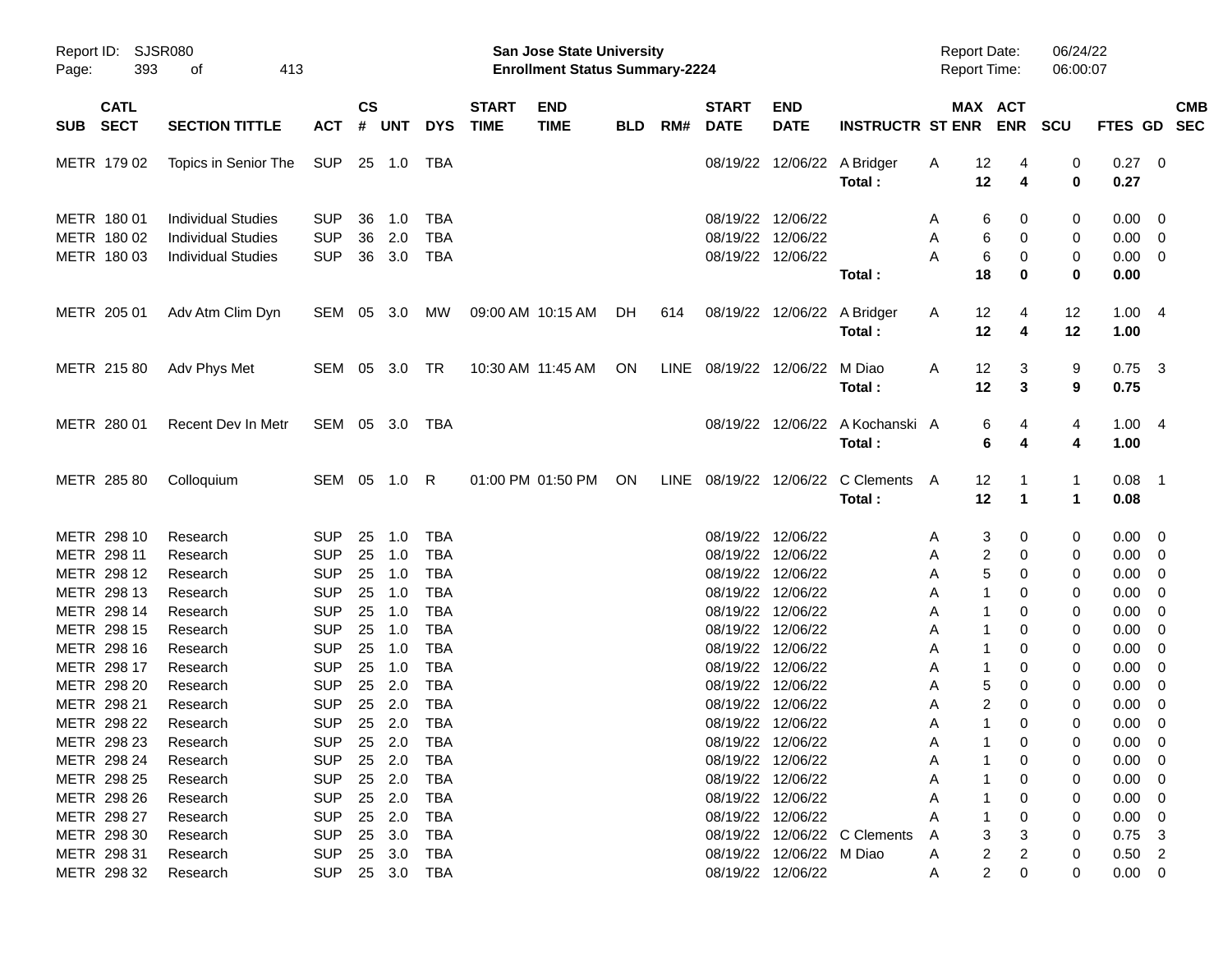| Report ID:<br>Page: | SJSR080<br>394             | 413<br>оf             |            |                    |     |            |                             | <b>San Jose State University</b><br><b>Enrollment Status Summary-2224</b> |            |     |                             |                           |                         | <b>Report Date:</b><br><b>Report Time:</b> |            | 06/24/22<br>06:00:07 |                |                          |
|---------------------|----------------------------|-----------------------|------------|--------------------|-----|------------|-----------------------------|---------------------------------------------------------------------------|------------|-----|-----------------------------|---------------------------|-------------------------|--------------------------------------------|------------|----------------------|----------------|--------------------------|
| <b>SUB</b>          | <b>CATL</b><br><b>SECT</b> | <b>SECTION TITTLE</b> | <b>ACT</b> | $\mathsf{cs}$<br># | UNT | <b>DYS</b> | <b>START</b><br><b>TIME</b> | <b>END</b><br><b>TIME</b>                                                 | <b>BLD</b> | RM# | <b>START</b><br><b>DATE</b> | <b>END</b><br><b>DATE</b> | <b>INSTRUCTR ST ENR</b> | <b>MAX ACT</b>                             | <b>ENR</b> | SCU                  | <b>FTES GD</b> | <b>CMB</b><br><b>SEC</b> |
|                     | METR 298 33                | Research              | <b>SUP</b> | 25                 | 3.0 | <b>TBA</b> |                             |                                                                           |            |     | 08/19/22 12/06/22           |                           |                         | A                                          | 0          | 0                    | $0.00 \t 0$    |                          |
|                     | METR 298 34                | Research              | <b>SUP</b> | 25                 | 3.0 | TBA        |                             |                                                                           |            |     | 08/19/22 12/06/22           |                           |                         | A                                          | 0          | 0                    | 0.00           | 0                        |
|                     | METR 298 35                | Research              | <b>SUP</b> | 25                 | 3.0 | <b>TBA</b> |                             |                                                                           |            |     | 08/19/22 12/06/22           |                           |                         | Α                                          | 0          | 0                    | 0.00           | 0                        |
|                     | METR 298 36                | Research              | <b>SUP</b> | 25                 | 3.0 | <b>TBA</b> |                             |                                                                           |            |     | 08/19/22 12/06/22           |                           |                         | 5<br>Α                                     | 0          | 0                    | 0.00           | 0                        |
|                     | METR 298 37                | Research              | <b>SUP</b> | 25                 | 3.0 | <b>TBA</b> |                             |                                                                           |            |     | 08/19/22                    | 12/06/22                  |                         | Α                                          | 0          | 0                    | 0.00           | 0                        |
|                     |                            |                       |            |                    |     |            |                             |                                                                           |            |     |                             |                           | Total:                  | 44                                         | 5          | 0                    | 1.25           |                          |
|                     | METR 299 10                | <b>Thesis</b>         | <b>SUP</b> | 25                 | 1.0 | <b>TBA</b> |                             |                                                                           |            |     | 08/19/22 12/06/22           |                           |                         | 5<br>A                                     | 0          | 0                    | $0.00 \quad 0$ |                          |
|                     | METR 299 11                | Thesis                | <b>SUP</b> | 25                 | 1.0 | <b>TBA</b> |                             |                                                                           |            |     | 08/19/22                    | 12/06/22                  |                         | Α                                          | 0          | 0                    | 0.00           | 0                        |
|                     | METR 299 12                | Thesis                | <b>SUP</b> | 25                 | 1.0 | <b>TBA</b> |                             |                                                                           |            |     | 08/19/22                    | 12/06/22                  |                         | A                                          | 0          | 0                    | 0.00           | 0                        |
|                     | METR 299 13                | <b>Thesis</b>         | <b>SUP</b> | 25                 | 1.0 | <b>TBA</b> |                             |                                                                           |            |     | 08/19/22 12/06/22           |                           |                         | Α                                          | 0          | 0                    | 0.00           | 0                        |
|                     | METR 299 14                | Thesis                | <b>SUP</b> | 25                 | 1.0 | <b>TBA</b> |                             |                                                                           |            |     | 08/19/22 12/06/22           |                           |                         | A                                          | 0          | 0                    | 0.00           | 0                        |
|                     | METR 299 15                | <b>Thesis</b>         | <b>SUP</b> | 25                 | 1.0 | <b>TBA</b> |                             |                                                                           |            |     | 08/19/22 12/06/22           |                           |                         | Α                                          | 0          | 0                    | 0.00           | $\Omega$                 |
|                     | METR 299 16                | Thesis                | <b>SUP</b> | 25                 | 1.0 | <b>TBA</b> |                             |                                                                           |            |     | 08/19/22                    | 12/06/22                  |                         | Α                                          | 0          | 0                    | 0.00           | 0                        |
|                     | METR 299 17                | Thesis                | <b>SUP</b> | 25                 | 1.0 | <b>TBA</b> |                             |                                                                           |            |     | 08/19/22                    | 12/06/22                  |                         | A                                          | 0          | 0                    | 0.00           | 0                        |
|                     | METR 299 20                | Thesis                | <b>SUP</b> | 25                 | 2.0 | <b>TBA</b> |                             |                                                                           |            |     | 08/19/22                    |                           | 12/06/22 C Clements     | 3<br>A                                     |            | 0                    | 0.17           | -1                       |
|                     | METR 299 21                | Thesis                | <b>SUP</b> | 25                 | 2.0 | <b>TBA</b> |                             |                                                                           |            |     | 08/19/22                    | 12/06/22                  |                         | Α                                          | 0          | 0                    | 0.00           | -0                       |
|                     | METR 299 22                | Thesis                | <b>SUP</b> | 25                 | 2.0 | <b>TBA</b> |                             |                                                                           |            |     | 08/19/22 12/06/22           |                           |                         | A                                          | 0          | 0                    | 0.00           | $\Omega$                 |
|                     | METR 299 23                | Thesis                | <b>SUP</b> | 25                 | 2.0 | TBA        |                             |                                                                           |            |     | 08/19/22                    | 12/06/22                  |                         | Α                                          | 0          | 0                    | 0.00           | 0                        |
|                     | METR 299 24                | Thesis                | <b>SUP</b> | 25                 | 2.0 | <b>TBA</b> |                             |                                                                           |            |     | 08/19/22                    | 12/06/22                  |                         | Α                                          | 0          | 0                    | 0.00           | 0                        |
|                     | METR 299 25                | Thesis                | <b>SUP</b> | 25                 | 2.0 | <b>TBA</b> |                             |                                                                           |            |     | 08/19/22                    | 12/06/22                  |                         | A                                          | 0          | 0                    | 0.00           | 0                        |
|                     | METR 299 26                | Thesis                | <b>SUP</b> | 25                 | 2.0 | TBA        |                             |                                                                           |            |     | 08/19/22 12/06/22           |                           |                         | Α                                          | 0          | 0                    | 0.00           | 0                        |
|                     | METR 299 27                | Thesis                | <b>SUP</b> | 25                 | 2.0 | <b>TBA</b> |                             |                                                                           |            |     | 08/19/22                    | 12/06/22                  |                         | A                                          | 0          | 0                    | 0.00           | 0                        |
|                     | METR 299 37                | <b>Thesis</b>         | <b>SUP</b> | 25                 | 3.0 | <b>TBA</b> |                             |                                                                           |            |     | 08/19/22                    | 12/06/22                  | C Clements              | 3<br>A                                     | 0          | 0                    | 0.00           | 0                        |
|                     |                            |                       |            |                    |     |            |                             |                                                                           |            |     |                             |                           | Total:                  | 25                                         |            | ŋ                    | 0.17           |                          |

## **Department : Meteorology & Climate Science**

| Department Total:         | 1455 |      | 601 1721 | 117.72 |
|---------------------------|------|------|----------|--------|
| <b>Lower Division:</b>    | 572  | -206 | 601      | 40.07  |
| <b>Upper Division:</b>    | 772  |      | 377 1094 | 73.40  |
| <b>Graduate Division:</b> | 111  | 18   | 26       | 4.25   |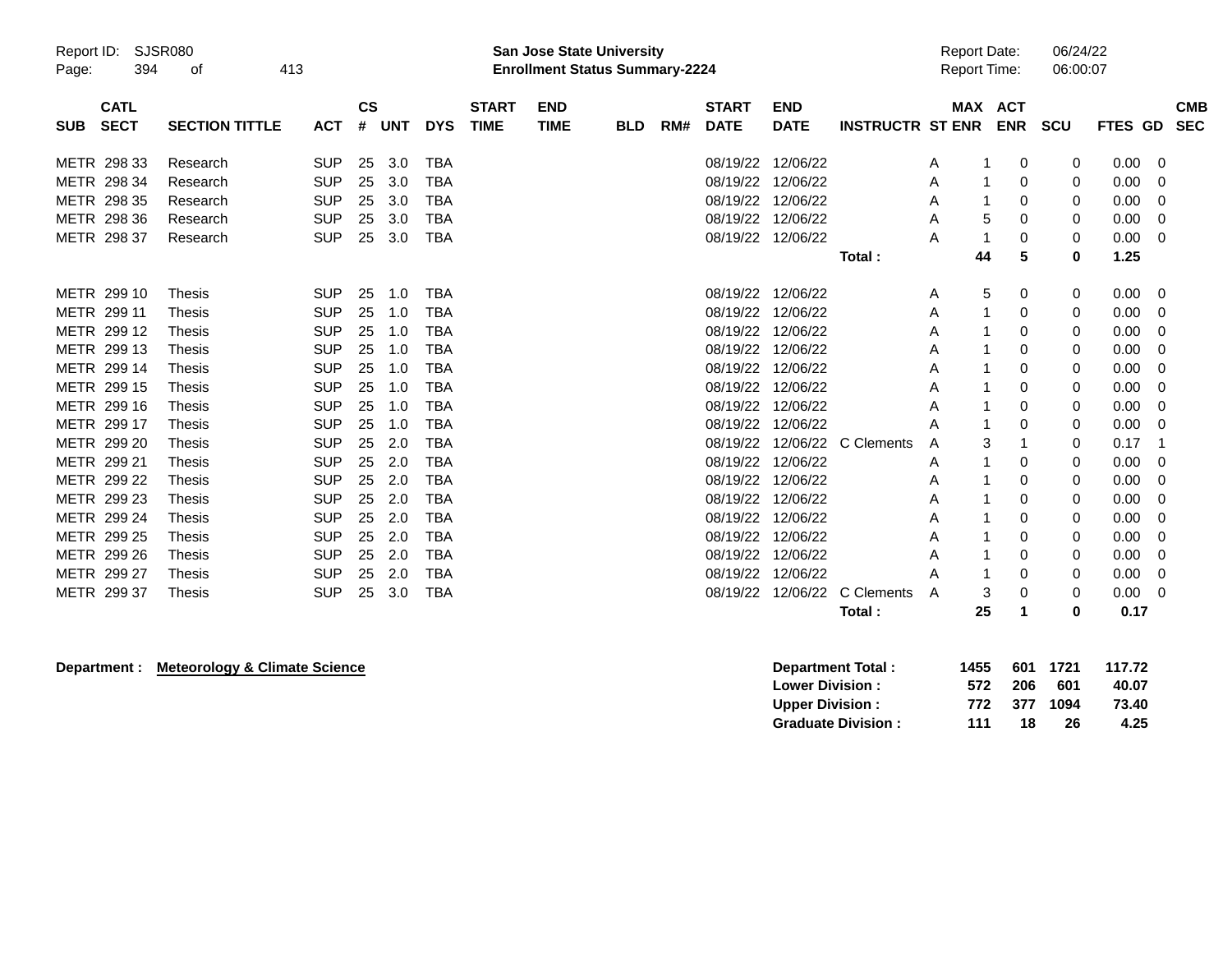| SJSR080<br>Report ID:<br>395<br>413<br>оf<br>Page: |                            |                                                              |            | San Jose State University<br><b>Enrollment Status Summary-2224</b> |            |            |                             |                                        |            |             |                             |                           | <b>Report Date:</b><br><b>Report Time:</b>                 |                    | 06/24/22<br>06:00:07 |            |              |                          |            |
|----------------------------------------------------|----------------------------|--------------------------------------------------------------|------------|--------------------------------------------------------------------|------------|------------|-----------------------------|----------------------------------------|------------|-------------|-----------------------------|---------------------------|------------------------------------------------------------|--------------------|----------------------|------------|--------------|--------------------------|------------|
| <b>SUB</b>                                         | <b>CATL</b><br><b>SECT</b> | <b>SECTION TITTLE</b>                                        | <b>ACT</b> | $\mathsf{cs}$<br>#                                                 | <b>UNT</b> | <b>DYS</b> | <b>START</b><br><b>TIME</b> | <b>END</b><br><b>TIME</b>              | <b>BLD</b> | RM#         | <b>START</b><br><b>DATE</b> | <b>END</b><br><b>DATE</b> | <b>INSTRUCTR ST ENR</b>                                    | MAX ACT            | <b>ENR</b>           | <b>SCU</b> | FTES GD SEC  |                          | <b>CMB</b> |
| College                                            | Department :               | <b>Science, College of</b><br><b>Physics &amp; Astronomy</b> |            |                                                                    |            |            |                             |                                        |            |             |                             |                           |                                                            |                    |                      |            |              |                          |            |
|                                                    | ASTR 1001                  | Descript Astronomy                                           | LEC        | 02                                                                 | 3.0        | MW         |                             | 12:00 PM 01:15 PM                      | SCI        | 258         |                             | 08/19/22 12/06/22         |                                                            | 40<br>A            | 40                   | 120        | 8.00         | $\overline{0}$           |            |
| ASTR                                               | 10 02                      | Descript Astronomy                                           | <b>LEC</b> |                                                                    | 02 3.0     | <b>TR</b>  |                             | 10:30 AM 11:45 AM                      | SCI        | 258         | 08/19/22 12/06/22           |                           |                                                            | 40<br>A            | 35                   | 105        | 7.00         | $\overline{\mathbf{0}}$  |            |
|                                                    |                            |                                                              |            |                                                                    |            |            |                             |                                        |            |             |                             |                           | Total:                                                     | 80                 | 75                   | 225        | 15.00        |                          |            |
|                                                    | ASTR 101 01                | Modern Astronomy                                             | <b>LEC</b> | 02                                                                 | 3.0        | MW         |                             | 09:00 AM 10:15 AM                      | SCI        | 258         |                             | 08/19/22 12/06/22         |                                                            | 40<br>A            | 40                   | 120        | 8.00         | - 0                      |            |
|                                                    | ASTR 101 02                | Modern Astronomy                                             | <b>LEC</b> | 02                                                                 | 3.0        | MW         |                             | 10:30 AM 11:45 AM                      | SCI        | 258         | 08/19/22 12/06/22           |                           |                                                            | 40<br>Α            | 40                   | 120        | 8.00         | $\overline{0}$           |            |
|                                                    | ASTR 101 03                | Modern Astronomy                                             | <b>LEC</b> | 02                                                                 | 3.0        | <b>TR</b>  |                             | 12:00 PM 01:15 PM                      | SCI        | 258         | 08/19/22 12/06/22           |                           |                                                            | 40<br>Α            | 40                   | 120        | 8.00         | $\overline{0}$           |            |
|                                                    | ASTR 101 04                | Modern Astronomy                                             | <b>LEC</b> | 02                                                                 | 3.0        | <b>TR</b>  |                             | 01:30 PM 02:45 PM                      | SCI        | 258         | 08/19/22 12/06/22           |                           |                                                            | 40<br>A            | 40                   | 120        | 8.00         | $\overline{\mathbf{0}}$  |            |
|                                                    | ASTR 101 05                | Modern Astronomy                                             | <b>LEC</b> | 02                                                                 | 3.0        | <b>TR</b>  |                             | 09:00 AM 10:15 AM                      | <b>ON</b>  | <b>LINE</b> | 08/19/22 12/06/22           |                           |                                                            | 40<br>A            | 40                   | 120        | 8.00         | $\overline{\mathbf{0}}$  |            |
|                                                    | ASTR 101 06                | Modern Astronomy                                             | <b>LEC</b> | 02                                                                 | 3.0        | <b>TBA</b> |                             |                                        | <b>ON</b>  |             | LINE 08/19/22 12/06/22      |                           |                                                            | 40<br>А            | 40                   | 120        | 8.00         | $\overline{\mathbf{0}}$  |            |
|                                                    |                            |                                                              |            |                                                                    |            |            |                             |                                        |            |             |                             |                           | Total :                                                    | 240                | 240                  | 720        | 48.00        |                          |            |
|                                                    | ASTR 117A01                | Astrophysics I                                               | <b>LEC</b> | 02                                                                 | 3.0        | MW         |                             | 12:00 PM 01:15 PM                      | SCI        | 319         | 08/19/22 12/06/22           |                           |                                                            | Α<br>25            | 10                   | 30         | 2.00         | $\overline{\phantom{0}}$ |            |
|                                                    |                            |                                                              |            |                                                                    |            |            |                             |                                        |            |             |                             |                           | Total:                                                     | 25                 | 10                   | 30         | 2.00         |                          |            |
| <b>PHYS</b>                                        | 1 0 1                      | Elem Phys                                                    | <b>LEC</b> | 01                                                                 | 3.0        | MW         |                             | 07:30 AM 08:45 AM                      | <b>ON</b>  | <b>LINE</b> | 08/19/22 12/06/22           |                           |                                                            | 45<br>A            | 7                    | 21         | 1.40         | $\overline{\mathbf{0}}$  |            |
| <b>PHYS</b>                                        | 1 0 2                      | Elem Phys                                                    | <b>LEC</b> | 01                                                                 | 3.0        | MW         |                             | 12:00 PM 01:15 PM                      | <b>ON</b>  | <b>LINE</b> | 08/19/22 12/06/22           |                           |                                                            | 45<br>A            | 27                   | 81         | 5.40         | $\overline{\mathbf{0}}$  |            |
| <b>PHYS</b>                                        | 1 0 3                      | Elem Phys                                                    | <b>LEC</b> | 01                                                                 | 3.0        | MW         |                             | 03:00 PM 04:15 PM                      | <b>ON</b>  |             | LINE 08/19/22 12/06/22      |                           |                                                            | 45<br>Α            | 26                   | 78         | 5.20         | $\overline{\mathbf{0}}$  |            |
|                                                    |                            |                                                              |            |                                                                    |            |            |                             |                                        |            |             |                             |                           | Total:                                                     | 135                | 60                   | 180        | 12.00        |                          |            |
| <b>PHYS</b>                                        | 2A 01                      | Fund of Physics                                              | <b>LEC</b> | 01                                                                 | 4.0        | F          |                             | 09:00 AM 10:20 AM                      | <b>ON</b>  | <b>LINE</b> |                             |                           | 08/19/22 12/06/22 K Wharton                                | 270<br>A           | 244                  | 366        | 65.07        | - 0                      |            |
| <b>PHYS</b>                                        | 2A 11                      | Fund of Physics                                              | LAB        | 16                                                                 | 0.0        | MW         |                             | 09:00 AM 11:20 AM                      | SCI        | 247         |                             |                           | 08/19/22 12/06/22 K Wharton                                | 24<br>A            | 24                   | 24         | 0.00         | $\overline{0}$           |            |
| <b>PHYS</b>                                        | 2A 12                      | Fund of Physics                                              | LAB        | 16                                                                 | 0.0        | MW         |                             | 12:30 PM 02:50 PM                      | SCI        | 247         |                             |                           | 08/19/22 12/06/22 K Wharton                                | 24<br>A            | 24                   | 24         | 0.00         | $\overline{0}$           |            |
| <b>PHYS</b>                                        | 2A 13                      | Fund of Physics                                              | LAB        | 16                                                                 | 0.0        | MW         |                             | 03:00 PM 05:20 PM                      | SCI        | 247         |                             |                           | 08/19/22 12/06/22 K Wharton                                | 24<br>A            | 24                   | 24         | 0.00         | $\overline{0}$           |            |
| <b>PHYS</b>                                        | 2A 14                      | Fund of Physics                                              | LAB        | 16                                                                 | 0.0        | <b>TR</b>  |                             | 09:00 AM 11:20 AM                      | SCI        | 247         |                             |                           | 08/19/22 12/06/22 K Wharton                                | 24<br>A            | 24                   | 24         | 0.00         | $\overline{0}$           |            |
| <b>PHYS</b>                                        | 2A 15                      | Fund of Physics                                              | LAB        | 16                                                                 | 0.0        | <b>TR</b>  |                             | 12:30 PM 02:50 PM                      | SCI        | 247         |                             |                           | 08/19/22 12/06/22 K Wharton                                | 24<br>A            | 24                   | 24         | 0.00         | $\overline{\mathbf{0}}$  |            |
| <b>PHYS</b>                                        | 2A 16                      | Fund of Physics                                              | LAB        | 16                                                                 | 0.0        | <b>TR</b>  |                             | 03:00 PM 05:20 PM<br>09:00 AM 11:20 AM | SCI        | 247         |                             |                           | 08/19/22 12/06/22 K Wharton                                | 24<br>A            | 18                   | 18         | 0.00         | $\overline{0}$           |            |
| <b>PHYS</b><br><b>PHYS</b>                         | 2A 17<br>2A 18             | Fund of Physics<br>Fund of Physics                           | LAB<br>LAB | 16<br>16                                                           | 0.0<br>0.0 | МW<br>MW   |                             | 12:30 PM 02:50 PM                      | SCI<br>SCI | 233<br>233  |                             |                           | 08/19/22 12/06/22 K Wharton<br>08/19/22 12/06/22 K Wharton | 24<br>A<br>24<br>A | 12<br>18             | 12<br>18   | 0.00<br>0.00 | $\overline{0}$<br>0      |            |
| <b>PHYS</b>                                        | 2A 19                      | Fund of Physics                                              | LAB        |                                                                    | 16 0.0     | MW         |                             | 03:00 PM 05:20 PM                      | SCI        | 233         |                             |                           | 08/19/22 12/06/22 K Wharton                                | 24<br>Α            | 18                   | 18         | 0.00         | $\overline{0}$           |            |
| <b>PHYS</b>                                        | 2A 20                      | Fund of Physics                                              | LAB        |                                                                    | 07 0.0     | TR         |                             | 09:00 AM 11:20 AM                      | SCI        | 233         |                             |                           | 08/19/22 12/06/22 K Wharton                                | A<br>24            | 17                   | 43         | 0.00         | $\overline{\mathbf{0}}$  |            |
| <b>PHYS</b>                                        | 2A 21                      | Fund of Physics                                              | LAB        |                                                                    | 07 0.0     | TR         |                             | 12:30 PM 02:50 PM                      | SCI        | 233         |                             |                           | 08/19/22 12/06/22 K Wharton                                | 24<br>Α            | 24                   | 60         | $0.00 \t 0$  |                          |            |
| <b>PHYS</b>                                        | 2A 22                      | Fund of Physics                                              | LAB        |                                                                    | 07 0.0     | TR         |                             | 03:00 PM 05:20 PM                      | SCI        | 233         |                             |                           | 08/19/22 12/06/22 K Wharton                                | 24<br>A            | 17                   | 43         | $0.00 \t 0$  |                          |            |
|                                                    |                            |                                                              |            |                                                                    |            |            |                             |                                        |            |             |                             |                           | Total:                                                     | 558                | 488                  | 697        | 65.07        |                          |            |
| <b>PHYS</b>                                        | 2B 01                      | Fund of Physics                                              | LEC        |                                                                    | 01 4.0     | МW         |                             | 09:00 AM 10:15 AM                      | SCI        | 253         |                             |                           | 08/19/22 12/06/22 K Wharton                                | 40<br>A            | 40                   | 120        | 10.67 0      |                          |            |
| <b>PHYS</b>                                        | 2B 02                      | Fund of Physics                                              | LEC 01 4.0 |                                                                    |            | MW         |                             | 03:00 PM 04:15 PM                      | SCI        | 258         |                             |                           | 08/19/22 12/06/22 K Wharton                                | 60<br>Α            | 52                   | 156        | 13.87 0      |                          |            |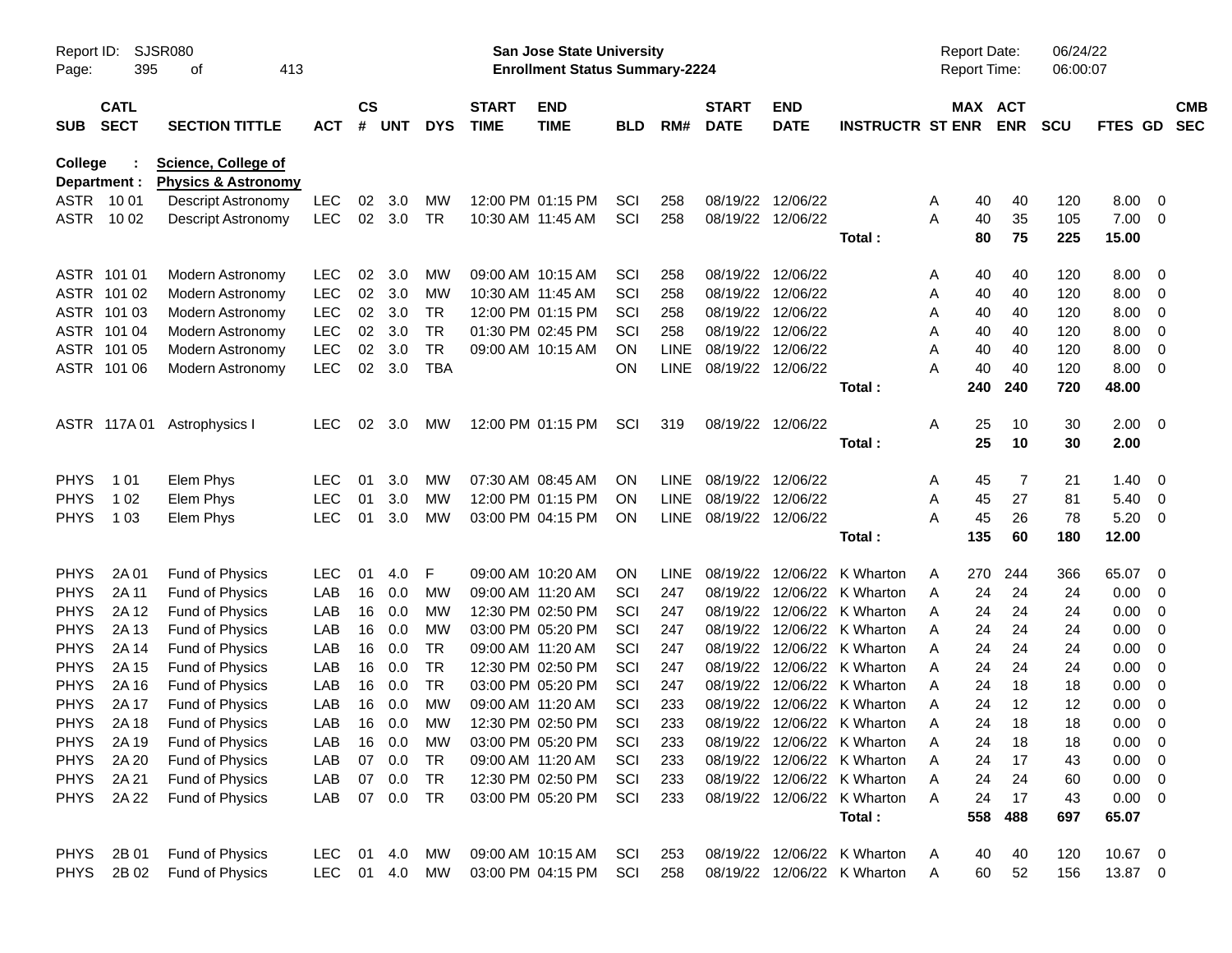| Report ID:<br>SJSR080<br>413<br>396<br>Page:<br>οf |                            |                          |            | <b>San Jose State University</b><br><b>Enrollment Status Summary-2224</b> |               |            |                             |                           |            |             |                             |                           |                             | <b>Report Date:</b><br>Report Time: |             |                | 06/24/22<br>06:00:07 |             |                          |                          |
|----------------------------------------------------|----------------------------|--------------------------|------------|---------------------------------------------------------------------------|---------------|------------|-----------------------------|---------------------------|------------|-------------|-----------------------------|---------------------------|-----------------------------|-------------------------------------|-------------|----------------|----------------------|-------------|--------------------------|--------------------------|
| <b>SUB</b>                                         | <b>CATL</b><br><b>SECT</b> | <b>SECTION TITTLE</b>    | <b>ACT</b> | $\mathsf{cs}$<br>#                                                        | <b>UNT</b>    | <b>DYS</b> | <b>START</b><br><b>TIME</b> | <b>END</b><br><b>TIME</b> | <b>BLD</b> | RM#         | <b>START</b><br><b>DATE</b> | <b>END</b><br><b>DATE</b> | <b>INSTRUCTR ST ENR</b>     |                                     | MAX ACT     | <b>ENR</b>     | <b>SCU</b>           | FTES GD     |                          | <b>CMB</b><br><b>SEC</b> |
| <b>PHYS</b>                                        | 2B 03                      | <b>Fund of Physics</b>   | <b>LEC</b> | 01                                                                        | 4.0           | TR         |                             | 09:00 AM 10:15 AM         | SCI        | 258         |                             |                           | 08/19/22 12/06/22 K Wharton | Α                                   | 60          | 41             | 123                  | 10.93       | 0                        |                          |
| <b>PHYS</b>                                        | 2B 04                      | <b>Fund of Physics</b>   | <b>LEC</b> | 01                                                                        | 4.0           | <b>TR</b>  |                             | 01:30 PM 02:45 PM         | SCI        | 253         |                             | 08/19/22 12/06/22         | K Wharton                   | Α                                   | 40          | 39             | 117                  | 10.40       | 0                        |                          |
| <b>PHYS</b>                                        | 2B 05                      | <b>Fund of Physics</b>   | <b>LEC</b> | 01                                                                        | 4.0           | <b>TR</b>  |                             | 03:00 PM 04:15 PM         | SCI        | 258         |                             |                           | 08/19/22 12/06/22 K Wharton | A                                   | 60          | 31             | 93                   | 8.27        | - 0                      |                          |
| <b>PHYS</b>                                        | 2B 11                      | <b>Fund of Physics</b>   | LAB        | 16                                                                        | 0.0           | м          |                             | 09:00 AM 11:50 AM         | SCI        | 131         |                             | 08/19/22 12/06/22         | K Wharton                   | A                                   | 16          | 16             | 16                   | 0.00        | 0                        |                          |
| <b>PHYS</b>                                        | 2B 12                      | <b>Fund of Physics</b>   | LAB        | 16                                                                        | 0.0           | м          |                             | 12:00 PM 02:50 PM         | SCI        | 131         |                             |                           | 08/19/22 12/06/22 K Wharton | A                                   | 16          | 16             | 16                   | 0.00        | 0                        |                          |
| <b>PHYS</b>                                        | 2B 13                      | <b>Fund of Physics</b>   | LAB        | 16                                                                        | 0.0           | м          |                             | 03:00 PM 05:50 PM         | SCI        | 131         |                             |                           | 08/19/22 12/06/22 K Wharton | A                                   | 16          | 16             | 16                   | 0.00        | 0                        |                          |
| <b>PHYS</b>                                        | 2B 14                      | <b>Fund of Physics</b>   | LAB        | 16                                                                        | 0.0           | $\top$     |                             | 09:00 AM 11:50 AM         | SCI        | 131         |                             |                           | 08/19/22 12/06/22 K Wharton | A                                   | 16          | 16             | 16                   | 0.00        | 0                        |                          |
| <b>PHYS</b>                                        | 2B 15                      | Fund of Physics          | LAB        | 16                                                                        | 0.0           | $\top$     |                             | 12:00 PM 02:50 PM         | SCI        | 131         |                             |                           | 08/19/22 12/06/22 K Wharton | A                                   | 16          | 16             | 16                   | 0.00        | 0                        |                          |
| <b>PHYS</b>                                        | 2B 16                      | Fund of Physics          | LAB        | 16                                                                        | 0.0           | $\top$     |                             | 03:00 PM 05:50 PM         | SCI        | 131         |                             |                           | 08/19/22 12/06/22 K Wharton | A                                   | 16          | 16             | 16                   | 0.00        | 0                        |                          |
| <b>PHYS</b>                                        | 2B 17                      | Fund of Physics          | LAB        | 16                                                                        | 0.0           | W          |                             | 09:00 AM 11:50 AM         | SCI        | 131         |                             | 08/19/22 12/06/22         | K Wharton                   | A                                   | 16          | 15             | 15                   | 0.00        | 0                        |                          |
| <b>PHYS</b>                                        | 2B 18                      | Fund of Physics          | LAB        | 16                                                                        | 0.0           | W          |                             | 12:00 PM 02:50 PM         | SCI        | 131         |                             |                           | 08/19/22 12/06/22 K Wharton | A                                   | 16          | 15             | 15                   | 0.00        | 0                        |                          |
| <b>PHYS</b>                                        | 2B 19                      | Fund of Physics          | LAB        | 16                                                                        | 0.0           | W          |                             | 03:00 PM 05:50 PM         | SCI        | 131         |                             |                           | 08/19/22 12/06/22 K Wharton | A                                   | 16          | 16             | 16                   | 0.00        | 0                        |                          |
| <b>PHYS</b>                                        | 2B 20                      | Fund of Physics          | LAB        | 16                                                                        | 0.0           | R          |                             | 09:00 AM 11:50 AM         | SCI        | 131         |                             | 08/19/22 12/06/22         | K Wharton                   | A                                   | 16          | $\overline{7}$ | 7                    | 0.00        | 0                        |                          |
| <b>PHYS</b>                                        | 2B 21                      | Fund of Physics          | LAB        | 16                                                                        | 0.0           | R          |                             | 12:00 PM 02:50 PM         | SCI        | 131         |                             | 08/19/22 12/06/22         | K Wharton                   | A                                   | 16          | 16             | 16                   | 0.00        | 0                        |                          |
| <b>PHYS</b>                                        | 2B 22                      | Fund of Physics          | LAB        | 16                                                                        | 0.0           | R          |                             | 03:00 PM 05:50 PM         | SCI        | 131         |                             | 08/19/22 12/06/22         | K Wharton                   | A                                   | 16          | 8              | 8                    | 0.00        | 0                        |                          |
| <b>PHYS</b>                                        | 2B 23                      | Fund of Physics          | LAB        | 16                                                                        | 0.0           | F          |                             | 09:00 AM 11:50 AM         | SCI        | 131         |                             | 08/19/22 12/06/22         | K Wharton                   | A                                   | 16          | 14             | 14                   | 0.00        | 0                        |                          |
| <b>PHYS</b>                                        | 2B 24                      | Fund of Physics          | LAB        | 16                                                                        | 0.0           | F          |                             | 12:00 PM 02:50 PM         | SCI        | 131         |                             | 08/19/22 12/06/22         | K Wharton                   | A                                   | 16          | 16             | 16                   | 0.00        | - 0                      |                          |
|                                                    |                            |                          |            |                                                                           |               |            |                             |                           |            |             |                             |                           | Total:                      |                                     | 484         | 406            | 812                  | 54.13       |                          |                          |
| <b>PHYS</b>                                        | 20 01                      | Inv to Phys/Astro        | <b>LEC</b> | 02                                                                        | 1.0           | T          |                             | 12:00 PM 12:50 PM         | SCI        | 319         |                             | 08/19/22 12/06/22         |                             | A                                   | 25          | 6              | 6                    | 0.40        | $\overline{\phantom{0}}$ |                          |
| <b>PHYS</b>                                        | 20 02                      | Inv to Phys/Astro        | <b>LEC</b> | 02                                                                        | 1.0           | R          |                             | 12:00 PM 12:50 PM         | SCI        | 319         |                             | 08/19/22 12/06/22         |                             | A                                   | 25          | 0              | 0                    | 0.00        | $\overline{\mathbf{0}}$  |                          |
|                                                    |                            |                          |            |                                                                           |               |            |                             |                           |            |             |                             |                           | Total:                      |                                     | 50          | 6              | 6                    | 0.40        |                          |                          |
| <b>PHYS</b>                                        | 23 01                      | <b>Animation Physics</b> | <b>LEC</b> | 02                                                                        | 3.0           | R          |                             | 06:00 PM 06:50 PM         | ON         | <b>LINE</b> | 08/19/22 12/06/22           |                           |                             | A                                   | 30          | 18             | 54                   | 3.60        | $\overline{\mathbf{0}}$  |                          |
|                                                    | PHYS 23 99                 | <b>Animation Physics</b> | <b>LEC</b> | 02                                                                        | 3.0           | <b>TBA</b> |                             |                           | ON         | <b>LINE</b> | 08/19/22 12/06/22           |                           |                             | A                                   | 30          | 20             | 60                   | 4.00        | $\overline{\mathbf{0}}$  |                          |
|                                                    |                            |                          |            |                                                                           |               |            |                             |                           |            |             |                             |                           | Total:                      |                                     | 60          | 38             | 114                  | 7.60        |                          |                          |
| <b>PHYS</b>                                        | 40 01                      | Intro Comp Phys          | SEM        | 05                                                                        | 3.0           | TR         |                             | 01:30 PM 02:20 PM         | SCI        | 319         |                             | 08/19/22 12/06/22         |                             | A                                   | 12          | 12             | 24                   | 2.40        | - 0                      |                          |
| <b>PHYS</b>                                        | 40 11                      | Intro Comp Phys          | LAB        |                                                                           | 0.0           |            |                             |                           |            |             |                             |                           |                             | Χ                                   | 0           | 0              | 0                    | 0.00        | $\overline{\mathbf{0}}$  |                          |
| <b>PHYS</b>                                        | 40 12                      | Intro Comp Phys          | LAB        |                                                                           | 0.0           |            |                             |                           |            |             |                             |                           |                             | X                                   | $\mathbf 0$ | $\mathbf 0$    | 0                    | 0.00        | 0                        |                          |
| <b>PHYS</b>                                        | 40 13                      | Intro Comp Phys          | LAB        | 16                                                                        | 0.0           | F          |                             | 01:00 PM 04:00 PM         | SCI        | 319         | 08/19/22 12/06/22           |                           |                             | Α                                   | 12          | 12             | 12                   | 0.00        | $\overline{\mathbf{0}}$  |                          |
|                                                    |                            |                          |            |                                                                           |               |            |                             |                           |            |             |                             |                           | Total:                      |                                     | 24          | 24             | 36                   | 2.40        |                          |                          |
|                                                    | PHYS 49 01                 | Intro to Physics         | LEC        |                                                                           | 02 3.0        | MW         |                             | 01:30 PM 02:50 PM         | SCI        | 253         |                             | 08/19/22 12/06/22         |                             | A                                   | 30          | 9              | 27                   | 1.80 0      |                          |                          |
|                                                    | PHYS 49 02                 | Intro to Physics         | LEC        |                                                                           | 02 3.0 TR     |            |                             | 10:30 AM 11:45 AM         | SCI        | 253         |                             | 08/19/22 12/06/22         |                             | A                                   | 30          | 11             | 33                   | $2.20 \t 0$ |                          |                          |
|                                                    |                            |                          |            |                                                                           |               |            |                             |                           |            |             |                             |                           | Total:                      |                                     | 60          | 20             | 60                   | 4.00        |                          |                          |
|                                                    | PHYS 50 01                 | <b>General Physics</b>   |            |                                                                           | LEC 01 4.0 MW |            |                             | 10:30 AM 11:45 AM         | SCI        | 253         |                             | 08/19/22 12/06/22         |                             | A                                   | 40          | 40             | 120                  | 10.67 0     |                          |                          |
|                                                    | PHYS 50 02                 | <b>General Physics</b>   |            |                                                                           | LEC 01 4.0 MW |            |                             | 12:00 PM 01:15 PM         | SCI        | 253         | 08/19/22 12/06/22           |                           |                             | Α                                   | 40          | 40             | 120                  | 10.67 0     |                          |                          |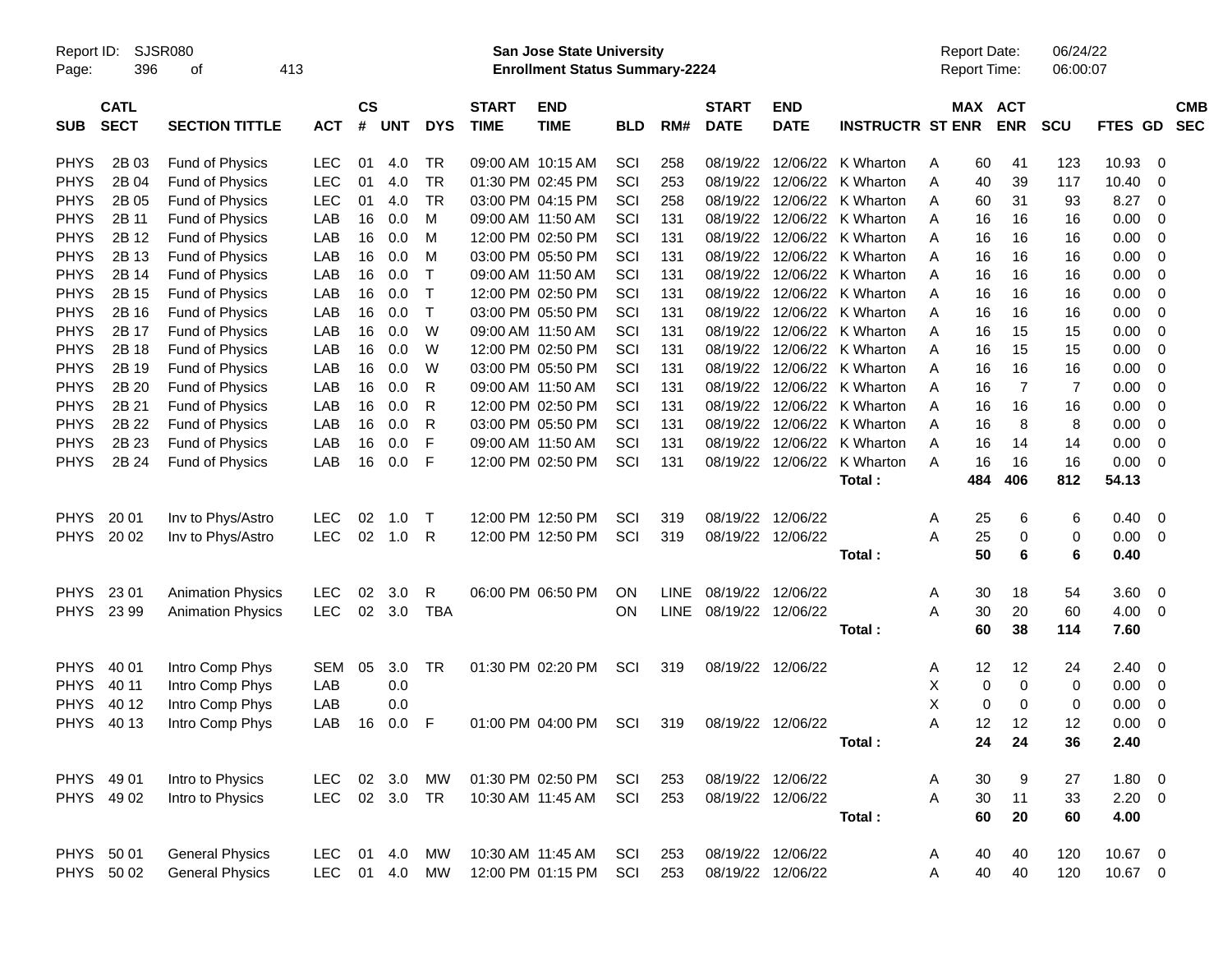Report ID: SJSR080 **San Jose State University** Report Date: 06/24/22

Page: 397 of 413 **Enrollment Status Summary-2224** Report Time: 06:00:07

|             | <b>CATL</b> |                        |            | <b>CS</b> |            |              | <b>START</b>      | <b>END</b>        |            |     | <b>START</b>      | <b>END</b>  |                         | MAX | ACT            |                |         | <b>CMB</b>  |
|-------------|-------------|------------------------|------------|-----------|------------|--------------|-------------------|-------------------|------------|-----|-------------------|-------------|-------------------------|-----|----------------|----------------|---------|-------------|
| <b>SUB</b>  | <b>SECT</b> | <b>SECTION TITTLE</b>  | <b>ACT</b> | #         | <b>UNT</b> | <b>DYS</b>   | <b>TIME</b>       | <b>TIME</b>       | <b>BLD</b> | RM# | <b>DATE</b>       | <b>DATE</b> | <b>INSTRUCTR ST ENR</b> |     | <b>ENR</b>     | <b>SCU</b>     | FTES GD | <b>SEC</b>  |
|             |             |                        |            |           |            |              |                   |                   |            |     |                   |             |                         |     |                |                |         |             |
| <b>PHYS</b> | 50 03       | <b>General Physics</b> | LEC        | 01        | 4.0        | <b>MW</b>    |                   | 03:00 PM 04:15 PM | SCI        | 253 | 08/19/22          | 12/06/22    | A                       | 40  | 40             | 120            | 10.67   | $\mathbf 0$ |
| <b>PHYS</b> | 50 04       | <b>General Physics</b> | <b>LEC</b> | 01        | 4.0        | TR           |                   | 12:00 PM 01:15 PM | SCI        | 253 | 08/19/22 12/06/22 |             | A                       | 40  | 40             | 120            | 10.67   | $\mathbf 0$ |
| <b>PHYS</b> | 50 05       | <b>General Physics</b> | LEC        | 01        | 4.0        | TR           | 10:30 AM 11:45 AM |                   | SCI        | 142 | 08/19/22          | 12/06/22    | A                       | 120 | 92             | 276            | 24.53   | 0           |
| <b>PHYS</b> | 50 11       | <b>General Physics</b> | LAB        | 16        | 0.0        | М            |                   | 09:00 AM 11:50 AM | SCI        | 305 | 08/19/22          | 12/06/22    | Α                       | 16  | 16             | 16             | 0.00    | 0           |
| <b>PHYS</b> | 50 12       | <b>General Physics</b> | LAB        | 16        | 0.0        | M            |                   | 09:00 AM 11:50 AM | SCI        | 307 | 08/19/22          | 12/06/22    | Α                       | 16  | 16             | 16             | 0.00    | $\mathbf 0$ |
| <b>PHYS</b> | 50 13       | <b>General Physics</b> | LAB        | 16        | 0.0        | м            |                   | 12:00 PM 02:50 PM | SCI        | 305 | 08/19/22 12/06/22 |             | Α                       | 16  | 16             | 16             | 0.00    | $\mathbf 0$ |
| <b>PHYS</b> | 50 14       | <b>General Physics</b> | LAB        | 16        | 0.0        | М            |                   | 12:00 PM 02:50 PM | SCI        | 307 | 08/19/22          | 12/06/22    | Α                       | 16  | 16             | 16             | 0.00    | $\mathbf 0$ |
| <b>PHYS</b> | 50 15       | <b>General Physics</b> | LAB        | 16        | 0.0        | M            |                   | 03:00 PM 05:50 PM | SCI        | 305 | 08/19/22          | 12/06/22    | Α                       | 16  | 16             | 16             | 0.00    | $\mathbf 0$ |
| <b>PHYS</b> | 50 16       | <b>General Physics</b> | LAB        | 16        | 0.0        | M            |                   | 03:00 PM 05:50 PM | SCI        | 307 | 08/19/22          | 12/06/22    | Α                       | 16  | 16             | 16             | 0.00    | $\mathbf 0$ |
| <b>PHYS</b> | 50 17       | <b>General Physics</b> | LAB        | 16        | 0.0        | $\top$       | 09:00 AM 11:50 AM |                   | SCI        | 305 | 08/19/22 12/06/22 |             | Α                       | 16  | 7              | $\overline{7}$ | 0.00    | $\mathbf 0$ |
| <b>PHYS</b> | 50 18       | <b>General Physics</b> | LAB        | 16        | 0.0        | $\top$       |                   | 09:00 AM 11:50 AM | SCI        | 307 | 08/19/22          | 12/06/22    | Α                       | 16  | 0              | 0              | 0.00    | $\mathbf 0$ |
| <b>PHYS</b> | 50 19       | <b>General Physics</b> | LAB        | 16        | 0.0        | $\top$       |                   | 12:00 PM 02:50 PM | SCI        | 305 | 08/19/22          | 12/06/22    | Α                       | 16  | 16             | 16             | 0.00    | $\mathbf 0$ |
| <b>PHYS</b> | 50 20       | <b>General Physics</b> | LAB        | 16        | 0.0        | $\mathsf{T}$ |                   | 12:00 PM 02:50 PM | SCI        | 307 | 08/19/22          | 12/06/22    | Α                       | 16  | 16             | 16             | 0.00    | 0           |
| <b>PHYS</b> | 50 21       | <b>General Physics</b> | LAB        | 16        | 0.0        | $\top$       |                   | 03:00 PM 05:50 PM | SCI        | 305 | 08/19/22 12/06/22 |             | A                       | 16  | 9              | 9              | 0.00    | $\mathbf 0$ |
| <b>PHYS</b> | 50 22       | <b>General Physics</b> | LAB        | 16        | 0.0        | $\mathsf{T}$ |                   | 03:00 PM 05:50 PM | SCI        | 307 | 08/19/22          | 12/06/22    | Α                       | 16  | 8              | 8              | 0.00    | $\mathbf 0$ |
| <b>PHYS</b> | 50 23       | <b>General Physics</b> | LAB        | 16        | 0.0        | W            | 09:00 AM 11:50 AM |                   | SCI        | 305 | 08/19/22          | 12/06/22    | A                       | 16  | 10             | 10             | 0.00    | 0           |
| <b>PHYS</b> | 50 24       | <b>General Physics</b> | LAB        | 16        | 0.0        | W            |                   | 09:00 AM 11:50 AM | SCI        | 307 | 08/19/22          | 12/06/22    | Α                       | 16  | $\overline{2}$ | $\overline{2}$ | 0.00    | 0           |
| <b>PHYS</b> | 50 25       | <b>General Physics</b> | LAB        | 16        | 0.0        | W            |                   | 12:00 PM 02:50 PM | SCI        | 305 | 08/19/22 12/06/22 |             | Α                       | 16  | 11             | 11             | 0.00    | $\mathbf 0$ |
| <b>PHYS</b> | 50 26       | <b>General Physics</b> | LAB        | 16        | 0.0        | W            |                   | 12:00 PM 02:50 PM | SCI        | 307 | 08/19/22 12/06/22 |             | Α                       | 16  | 6              | 6              | 0.00    | $\mathbf 0$ |
| <b>PHYS</b> | 50 27       | <b>General Physics</b> | LAB        | 16        | 0.0        | W            |                   | 03:00 PM 05:50 PM | SCI        | 305 | 08/19/22          | 12/06/22    | Α                       | 16  | 12             | 12             | 0.00    | $\mathbf 0$ |
| <b>PHYS</b> | 50 28       | <b>General Physics</b> | LAB        | 16        | 0.0        | W            |                   | 03:00 PM 05:50 PM | SCI        | 307 | 08/19/22          | 12/06/22    | Α                       | 16  | 0              | 0              | 0.00    | $\mathbf 0$ |
| <b>PHYS</b> | 50 29       | <b>General Physics</b> | LAB        | 16        | 0.0        | $\mathsf{R}$ | 09:00 AM 11:50 AM |                   | SCI        | 305 | 08/19/22 12/06/22 |             | Α                       | 16  | 0              | 0              | 0.00    | 0           |
| <b>PHYS</b> | 50 30       | <b>General Physics</b> | LAB        | 16        | 0.0        | R            |                   | 09:00 AM 11:50 AM | SCI        | 307 | 08/19/22 12/06/22 |             | Α                       | 16  | 7              | $\overline{7}$ | 0.00    | $\mathbf 0$ |
| <b>PHYS</b> | 50 31       | <b>General Physics</b> | LAB        | 16        | 0.0        | R            |                   | 12:00 PM 02:50 PM | SCI        | 305 | 08/19/22          | 12/06/22    | A                       | 16  | 6              | 6              | 0.00    | 0           |
| <b>PHYS</b> | 50 32       | <b>General Physics</b> | LAB        | 16        | 0.0        | R            |                   | 12:00 PM 02:50 PM | SCI        | 307 | 08/19/22          | 12/06/22    | Α                       | 16  | 6              | 6              | 0.00    | $\mathbf 0$ |
| <b>PHYS</b> | 50 33       | <b>General Physics</b> | LAB        | 16        | 0.0        | R            |                   | 03:00 PM 05:50 PM | SCI        | 305 | 08/19/22          | 12/06/22    | Α                       | 16  | 14             | 14             | 0.00    | $\mathbf 0$ |
| <b>PHYS</b> | 50 34       | <b>General Physics</b> | LAB        | 16        | 0.0        | R            |                   | 03:00 PM 05:50 PM | SCI        | 307 | 08/19/22 12/06/22 |             | A                       | 16  | $\mathbf 0$    | $\mathbf 0$    | 0.00    | $\mathbf 0$ |
| <b>PHYS</b> | 50 35       | <b>General Physics</b> | LAB        | 16        | 0.0        | F            | 09:00 AM 11:50 AM |                   | SCI        | 305 | 08/19/22          | 12/06/22    | Α                       | 16  | 7              | $\overline{7}$ | 0.00    | $\mathbf 0$ |
| <b>PHYS</b> | 50 36       | <b>General Physics</b> | <b>LAB</b> | 16        | 0.0        | F            |                   | 09:00 AM 11:50 AM | SCI        | 307 | 08/19/22          | 12/06/22    | A                       | 16  | 8              | 8              | 0.00    | $\mathbf 0$ |
| <b>PHYS</b> | 50 37       | <b>General Physics</b> | LAB        | 16        | 0.0        | F            |                   | 12:00 PM 02:50 PM | SCI        | 305 | 08/19/22          | 12/06/22    | Α                       | 16  | 8              | 8              | 0.00    | 0           |
| <b>PHYS</b> | 50 38       | <b>General Physics</b> | LAB        | 16        | 0.0        | F            |                   | 12:00 PM 02:50 PM | SCI        | 307 | 08/19/22 12/06/22 |             | Α                       | 16  | 3              | 3              | 0.00    | 0           |
|             |             |                        |            |           |            |              |                   |                   |            |     |                   |             | Total :                 | 728 | 504            | 1008           | 67.20   |             |
|             |             |                        |            |           |            |              |                   |                   |            |     |                   |             |                         |     |                |                |         |             |
| <b>PHYS</b> | 51 01       | <b>General Physics</b> | LEC        | 01        | 4.0        | <b>MW</b>    | 01:30 PM 02:45 PM |                   | SCI        | 258 | 08/19/22          | 12/06/22    | Α                       | 40  | 40             | 120            | 10.67   | $\mathbf 0$ |
| <b>PHYS</b> | 51 02       | <b>General Physics</b> | <b>LEC</b> | 01        | 4.0        | <b>MW</b>    |                   | 04:30 PM 05:45 PM | SCI        | 253 | 08/19/22 12/06/22 |             | Α                       | 40  | 40             | 120            | 10.67   | $\mathbf 0$ |
| <b>PHYS</b> | 51 03       | <b>General Physics</b> | LEC        | 01        | 4.0        | TR           |                   | 09:00 AM 10:15 AM | SCI        | 253 | 08/19/22          | 12/06/22    | A                       | 40  | 40             | 120            | 10.67   | 0           |
| <b>PHYS</b> | 51 04       | <b>General Physics</b> | LEC        | 01        | 4.0        | TR           |                   | 03:00 PM 04:15 PM | SCI        | 253 | 08/19/22          | 12/06/22    | A                       | 40  | 31             | 93             | 8.27    | $\mathbf 0$ |
| <b>PHYS</b> | 51 05       | <b>General Physics</b> | <b>LEC</b> | 01        | 4.0        | <b>TR</b>    |                   | 12:00 PM 01:15 PM | SCI        | 142 | 08/19/22          | 12/06/22    | Α                       | 120 | 90             | 270            | 24.00   | $\mathbf 0$ |
| <b>PHYS</b> | 51 11       | <b>General Physics</b> | LAB        | 16        | 0.0        | м            |                   | 09:00 AM 11:50 AM | SCI        | 241 | 08/19/22 12/06/22 |             | A                       | 16  | 18             | 18             | 0.00    | 0           |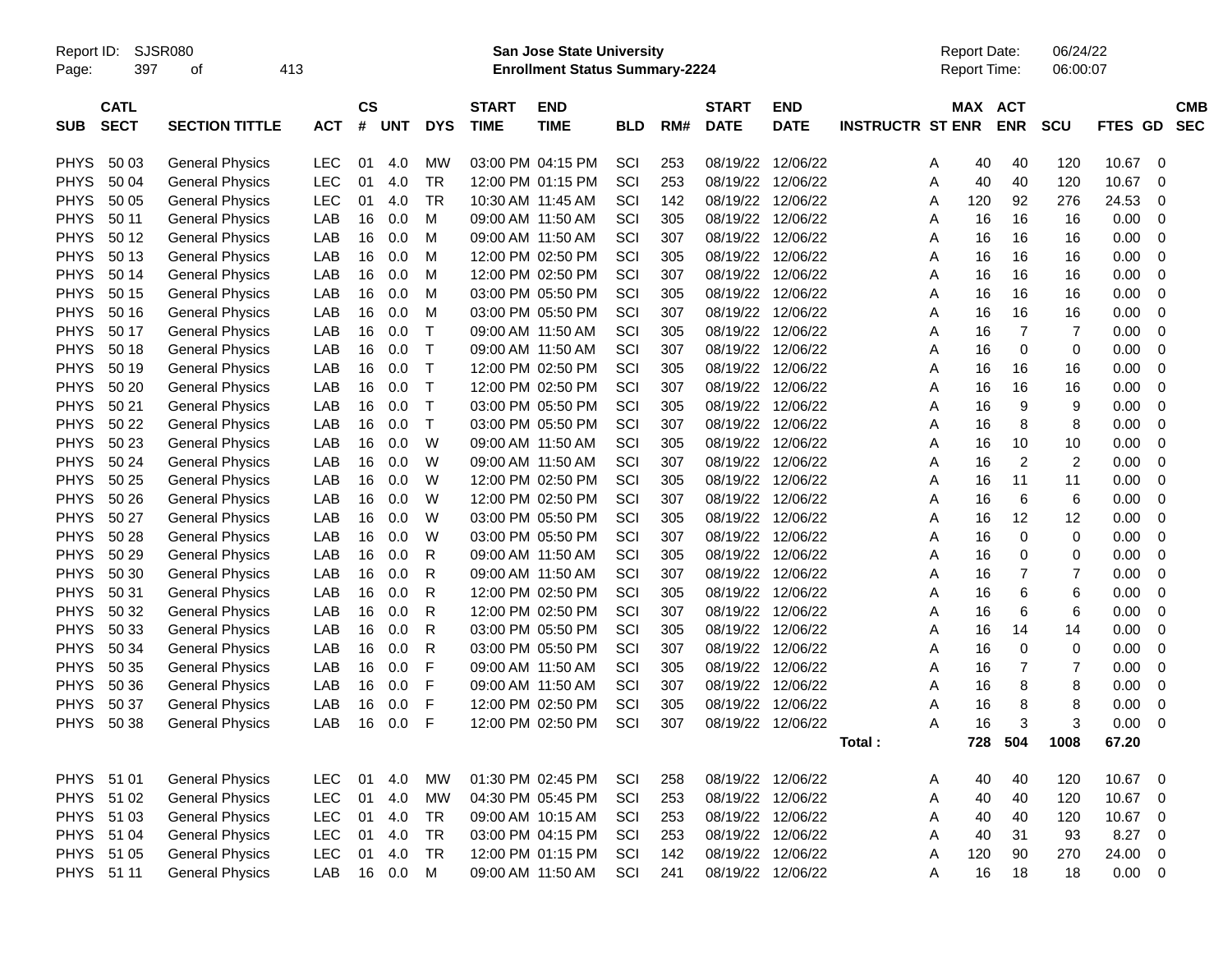Report ID: SJSR080 **San Jose State University** Report Date: 06/24/22

Page: 398 of 413 **Enrollment Status Summary-2224** Report Time: 06:00:07

|             | <b>CATL</b> |                        |            | <b>CS</b> |            |              | <b>START</b> | <b>END</b>        |            |     | <b>START</b>      | <b>END</b>  |                         | MAX | <b>ACT</b>     |                  |         | <b>CMB</b>  |
|-------------|-------------|------------------------|------------|-----------|------------|--------------|--------------|-------------------|------------|-----|-------------------|-------------|-------------------------|-----|----------------|------------------|---------|-------------|
| <b>SUB</b>  | <b>SECT</b> | <b>SECTION TITTLE</b>  | АСТ        | #         | <b>UNT</b> | <b>DYS</b>   | <b>TIME</b>  | <b>TIME</b>       | <b>BLD</b> | RM# | <b>DATE</b>       | <b>DATE</b> | <b>INSTRUCTR ST ENR</b> |     | <b>ENR</b>     | <b>SCU</b>       | FTES GD | <b>SEC</b>  |
|             |             |                        |            |           |            |              |              |                   |            |     |                   |             |                         |     |                |                  |         |             |
| <b>PHYS</b> | 51 12       | <b>General Physics</b> | LAB        | 16        | 0.0        | M            |              | 09:00 AM 11:50 AM | SCI        | 251 | 08/19/22 12/06/22 |             | A                       | 16  | $\mathbf 1$    | -1               | 0.00    | 0           |
| <b>PHYS</b> | 51 13       | <b>General Physics</b> | LAB        | 16        | 0.0        | M            |              | 12:00 PM 02:50 PM | SCI        | 241 | 08/19/22 12/06/22 |             | Α                       | 16  | 16             | 16               | 0.00    | $\mathbf 0$ |
| <b>PHYS</b> | 51 14       | <b>General Physics</b> | LAB        | 16        | 0.0        | M            |              | 12:00 PM 02:50 PM | SCI        | 251 | 08/19/22 12/06/22 |             | A                       | 16  | 9              | 9                | 0.00    | 0           |
| <b>PHYS</b> | 51 15       | <b>General Physics</b> | LAB        | 16        | 0.0        | M            |              | 03:00 PM 05:50 PM | SCI        | 241 | 08/19/22          | 12/06/22    | Α                       | 16  | 18             | 18               | 0.00    | $\mathbf 0$ |
| <b>PHYS</b> | 51 16       | <b>General Physics</b> | LAB        | 16        | 0.0        | M            |              | 03:00 PM 05:50 PM | SCI        | 251 | 08/19/22 12/06/22 |             | Α                       | 16  | $\mathbf 0$    | 0                | 0.00    | 0           |
| <b>PHYS</b> | 51 17       | <b>General Physics</b> | LAB        | 16        | 0.0        | $\top$       |              | 09:00 AM 11:50 AM | SCI        | 241 | 08/19/22 12/06/22 |             | A                       | 16  | 11             | 11               | 0.00    | $\mathbf 0$ |
| <b>PHYS</b> | 51 18       | <b>General Physics</b> | LAB        | 16        | 0.0        | $\top$       |              | 09:00 AM 11:50 AM | SCI        | 251 | 08/19/22 12/06/22 |             | Α                       | 16  | 9              | 9                | 0.00    | 0           |
| <b>PHYS</b> | 51 19       | <b>General Physics</b> | LAB        | 16        | 0.0        | $\top$       |              | 12:00 PM 02:50 PM | SCI        | 241 | 08/19/22          | 12/06/22    | Α                       | 16  | 14             | 14               | 0.00    | $\mathbf 0$ |
| <b>PHYS</b> | 51 20       | <b>General Physics</b> | LAB        | 16        | 0.0        | $\top$       |              | 12:00 PM 02:50 PM | SCI        | 251 | 08/19/22          | 12/06/22    | Α                       | 16  | 8              | 8                | 0.00    | 0           |
| <b>PHYS</b> | 51 21       | <b>General Physics</b> | LAB        | 16        | 0.0        | $\mathsf T$  |              | 03:00 PM 05:50 PM | SCI        | 241 | 08/19/22 12/06/22 |             | Α                       | 16  | 16             | 16               | 0.00    | 0           |
| <b>PHYS</b> | 51 22       | <b>General Physics</b> | LAB        | 16        | 0.0        | $\top$       |              | 03:00 PM 05:50 PM | SCI        | 251 | 08/19/22 12/06/22 |             | Α                       | 16  | $\overline{4}$ | $\overline{4}$   | 0.00    | $\mathbf 0$ |
| <b>PHYS</b> | 51 23       | <b>General Physics</b> | LAB        | 16        | 0.0        | W            |              | 09:00 AM 11:50 AM | SCI        | 241 | 08/19/22          | 12/06/22    | Α                       | 16  | 12             | 12               | 0.00    | 0           |
| <b>PHYS</b> | 51 24       | <b>General Physics</b> | <b>LAB</b> | 16        | 0.0        | W            |              | 09:00 AM 11:50 AM | SCI        | 251 | 08/19/22          | 12/06/22    | Α                       | 16  | 3              | 3                | 0.00    | $\mathbf 0$ |
| <b>PHYS</b> | 51 25       | <b>General Physics</b> | LAB        | 16        | 0.0        | W            |              | 12:00 PM 02:50 PM | SCI        | 241 | 08/19/22 12/06/22 |             | A                       | 16  | 14             | 14               | 0.00    | 0           |
| <b>PHYS</b> | 51 26       | <b>General Physics</b> | LAB        | 16        | 0.0        | W            |              | 12:00 PM 02:50 PM | SCI        | 251 | 08/19/22 12/06/22 |             | A                       | 16  | 8              | 8                | 0.00    | $\mathbf 0$ |
| <b>PHYS</b> | 51 27       | <b>General Physics</b> | LAB        | 16        | 0.0        | W            |              | 03:00 PM 05:50 PM | SCI        | 241 | 08/19/22          | 12/06/22    | Α                       | 16  | 13             | 13               | 0.00    | 0           |
| <b>PHYS</b> | 51 28       | <b>General Physics</b> | LAB        | 16        | 0.0        | W            |              | 03:00 PM 05:50 PM | SCI        | 251 | 08/19/22          | 12/06/22    | Α                       | 16  | $\overline{4}$ | 4                | 0.00    | $\mathbf 0$ |
| <b>PHYS</b> | 51 29       | <b>General Physics</b> | LAB        | 16        | 0.0        | $\mathsf{R}$ |              | 09:00 AM 11:50 AM | SCI        | 241 | 08/19/22          | 12/06/22    | Α                       | 16  | $\overline{7}$ | $\overline{7}$   | 0.00    | 0           |
| <b>PHYS</b> | 51 30       | <b>General Physics</b> | LAB        | 16        | 0.0        | R            |              | 09:00 AM 11:50 AM | SCI        | 251 | 08/19/22 12/06/22 |             | Α                       | 16  | 1              | 1                | 0.00    | 0           |
| <b>PHYS</b> | 51 31       | <b>General Physics</b> | LAB        | 16        | 0.0        | R            |              | 12:00 PM 02:50 PM | SCI        | 241 | 08/19/22          | 12/06/22    | Α                       | 16  | 6              | $\,6$            | 0.00    | $\mathbf 0$ |
| <b>PHYS</b> | 51 32       | <b>General Physics</b> | LAB        | 16        | 0.0        | R            |              | 12:00 PM 02:50 PM | SCI        | 251 | 08/19/22          | 12/06/22    | Α                       | 16  | 4              | 4                | 0.00    | 0           |
| <b>PHYS</b> | 51 33       | <b>General Physics</b> | <b>LAB</b> | 16        | 0.0        | R            |              | 03:00 PM 05:50 PM | SCI        | 241 | 08/19/22          | 12/06/22    | Α                       | 16  | 14             | 14               | 0.00    | $\mathbf 0$ |
| <b>PHYS</b> | 51 34       | <b>General Physics</b> | LAB        | 16        | 0.0        | R            |              | 03:00 PM 05:50 PM | SCI        | 251 | 08/19/22 12/06/22 |             | A                       | 16  | 5              | 5                | 0.00    | 0           |
| <b>PHYS</b> | 51 35       | <b>General Physics</b> | LAB        | 16        | 0.0        | F            |              | 09:00 AM 11:50 AM | SCI        | 241 | 08/19/22 12/06/22 |             | A                       | 16  | 7              | $\boldsymbol{7}$ | 0.00    | $\mathbf 0$ |
| <b>PHYS</b> | 51 36       | <b>General Physics</b> | LAB        | 16        | 0.0        | F            |              | 09:00 AM 11:50 AM | SCI        | 251 | 08/19/22          | 12/06/22    | A                       | 16  | $\overline{7}$ | $\overline{7}$   | 0.00    | 0           |
| <b>PHYS</b> | 51 37       | <b>General Physics</b> | LAB        | 16        | 0.0        | F            |              | 12:00 PM 02:50 PM | SCI        | 241 | 08/19/22 12/06/22 |             | A                       | 16  | 12             | 12               | 0.00    | $\mathbf 0$ |
| <b>PHYS</b> | 51 38       | <b>General Physics</b> | LAB        | 16        | 0.0        | F            |              | 12:00 PM 02:50 PM | SCI        | 251 | 08/19/22 12/06/22 |             | Α                       | 16  | $\mathbf 0$    | $\mathbf 0$      | 0.00    | 0           |
|             |             |                        |            |           |            |              |              |                   |            |     |                   |             | Total :                 | 728 | 482            | 964              | 64.27   |             |
|             |             |                        |            |           |            |              |              |                   |            |     |                   |             |                         |     |                |                  |         |             |
| <b>PHYS</b> | 52 01       | <b>General Physics</b> | <b>LEC</b> | 01        | 4.0        | TR           |              | 04:30 PM 05:45 PM | SCI        | 142 | 08/19/22 12/06/22 |             | A                       | 120 | 78             | 234              | 20.80   | 0           |
| <b>PHYS</b> | 52 11       | <b>General Physics</b> | <b>LAB</b> | 16        | 0.0        | м            |              | 09:00 AM 11:50 AM | SCI        | 133 | 08/19/22          | 12/06/22    | A                       | 16  | $\mathbf 0$    | 0                | 0.00    | $\mathbf 0$ |
| <b>PHYS</b> | 52 12       | <b>General Physics</b> | LAB        | 16        | 0.0        | M            |              | 12:00 PM 02:50 PM | SCI        | 133 | 08/19/22 12/06/22 |             | Α                       | 16  | 9              | 9                | 0.00    | 0           |
| <b>PHYS</b> | 52 13       | <b>General Physics</b> | LAB        | 16        | 0.0        | $\top$       |              | 09:00 AM 11:50 AM | SCI        | 133 | 08/19/22 12/06/22 |             | A                       | 16  | 12             | 12               | 0.00    | $\mathbf 0$ |
| <b>PHYS</b> | 52 14       | <b>General Physics</b> | LAB        | 16        | 0.0        | $\mathsf{T}$ |              | 12:00 PM 02:50 PM | SCI        | 133 | 08/19/22 12/06/22 |             | Α                       | 16  | 15             | 15               | 0.00    | 0           |
| <b>PHYS</b> | 52 15       | <b>General Physics</b> | LAB        | 16        | 0.0        | W            |              | 09:00 AM 11:50 AM | SCI        | 133 | 08/19/22 12/06/22 |             | Α                       | 16  | 3              | 3                | 0.00    | $\mathbf 0$ |
| <b>PHYS</b> | 52 16       | <b>General Physics</b> | LAB        | 16        | 0.0        | W            |              | 12:00 PM 02:50 PM | SCI        | 133 | 08/19/22          | 12/06/22    | Α                       | 16  | 12             | 12               | 0.00    | 0           |
| <b>PHYS</b> | 52 17       | <b>General Physics</b> | LAB        | 16        | 0.0        | R            |              | 09:00 AM 11:50 AM | SCI        | 133 | 08/19/22 12/06/22 |             | A                       | 16  | 3              | 3                | 0.00    | 0           |
| <b>PHYS</b> | 52 18       | <b>General Physics</b> | LAB        | 16        | 0.0        | R            |              | 12:00 PM 02:50 PM | SCI        | 133 | 08/19/22          | 12/06/22    | A                       | 16  | 13             | 13               | 0.00    | $\mathbf 0$ |
| <b>PHYS</b> | 52 19       | <b>General Physics</b> | LAB        | 16        | 0.0        | F            |              | 09:00 AM 11:50 AM | SCI        | 133 | 08/19/22 12/06/22 |             | Α                       | 16  | 4              | 4                | 0.00    | $\Omega$    |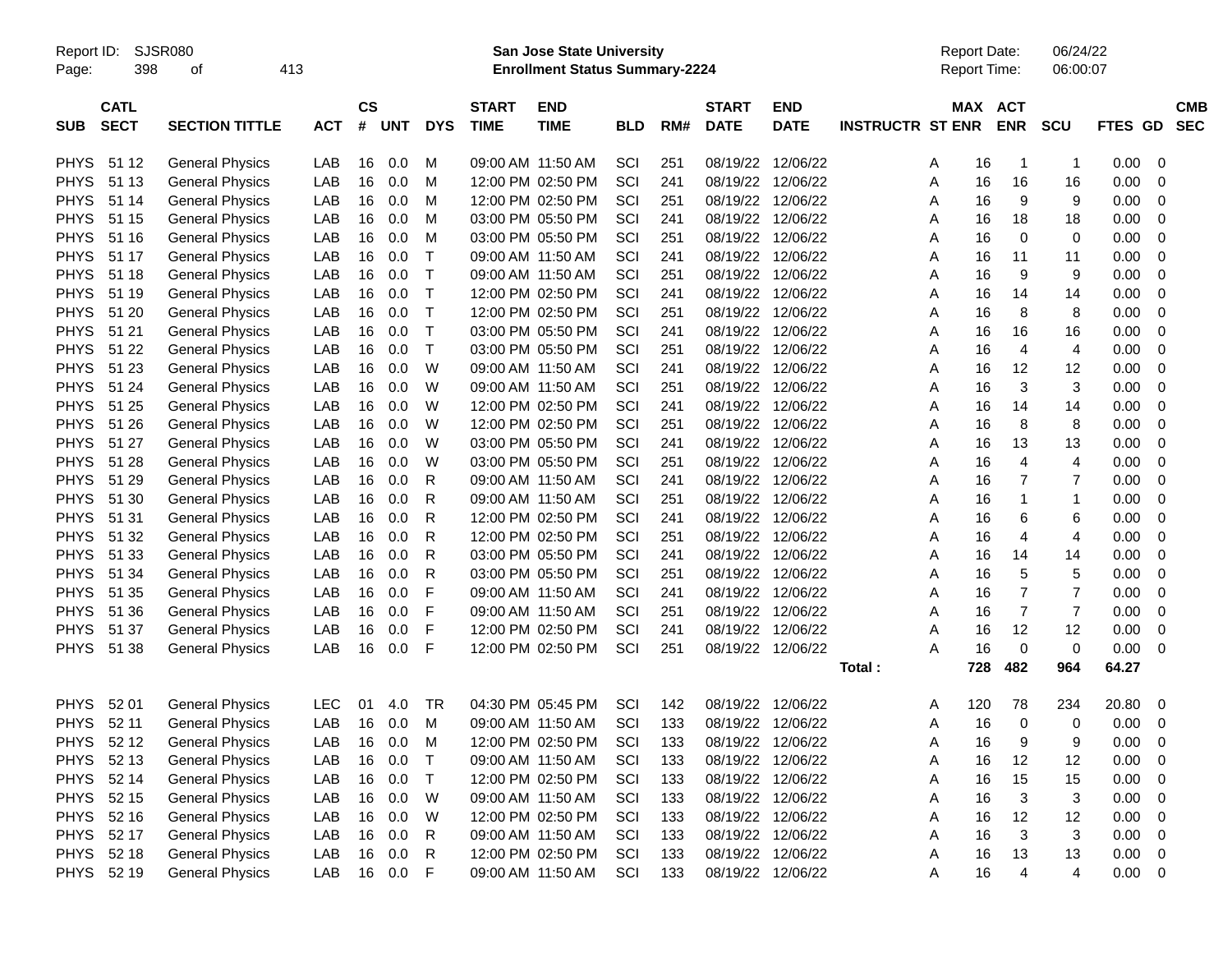| Report ID:<br>Page: | 399                        | <b>SJSR080</b><br>413<br>οf                                                                |                          |                |               |                 |                             | <b>San Jose State University</b><br><b>Enrollment Status Summary-2224</b> |            |            |                             |                               |                                       | <b>Report Date:</b><br>Report Time: |                              | 06/24/22<br>06:00:07 |                                       |                          |            |
|---------------------|----------------------------|--------------------------------------------------------------------------------------------|--------------------------|----------------|---------------|-----------------|-----------------------------|---------------------------------------------------------------------------|------------|------------|-----------------------------|-------------------------------|---------------------------------------|-------------------------------------|------------------------------|----------------------|---------------------------------------|--------------------------|------------|
| <b>SUB</b>          | <b>CATL</b><br><b>SECT</b> | <b>SECTION TITTLE</b>                                                                      | ACT                      | <b>CS</b><br># | <b>UNT</b>    | <b>DYS</b>      | <b>START</b><br><b>TIME</b> | <b>END</b><br><b>TIME</b>                                                 | <b>BLD</b> | RM#        | <b>START</b><br><b>DATE</b> | <b>END</b><br><b>DATE</b>     | <b>INSTRUCTR ST ENR</b>               |                                     | MAX ACT<br><b>ENR</b>        | <b>SCU</b>           | FTES GD SEC                           |                          | <b>CMB</b> |
|                     | PHYS 52 20                 | <b>General Physics</b>                                                                     | LAB                      | 16             | 0.0           | F               |                             | 12:00 PM 02:50 PM                                                         | SCI        | 133        |                             | 08/19/22 12/06/22             | Total:                                | Α<br>16<br>280                      | 7<br>156                     | 7<br>312             | $0.00 \t 0$<br>20.80                  |                          |            |
|                     |                            | PHYS 100W 01 Research methods                                                              | <b>LEC</b>               | 04             | 3.0 F         |                 |                             | 09:00 AM 11:50 AM                                                         | SCI        | 319        |                             | 08/19/22 12/06/22             | Total:                                | Α<br>25<br>25                       | 4<br>4                       | 12<br>12             | $0.80 \ 0$<br>0.80                    |                          |            |
|                     |                            | PHYS 105A 01 Adv Mechanics I                                                               | <b>LEC</b>               | 02             | -4.0          | MW              |                             | 08:30 AM 10:15 AM                                                         | SCI        | 319        |                             | 08/19/22 12/06/22             | Total:                                | A<br>25<br>25                       | 9<br>9                       | 36<br>36             | $2.40 \quad 0$<br>2.40                |                          |            |
|                     |                            | PHYS 110A 01 Elec & Magnetism I                                                            | SEM 04 3.0               |                |               | МW              |                             | 10:30 AM 11:45 AM                                                         | SCI        | 319        |                             | 08/19/22 12/06/22             | Total:                                | A<br>25<br>25                       | 11<br>11                     | 33<br>33             | $2.25$ 1<br>2.25                      |                          |            |
|                     |                            | PHYS 120B 01 Adv Measurements LabSEM<br>PHYS 120B 11 Adv Measurements LabLAB               |                          | 05<br>16       | 3.0<br>0.0    | R<br>-F         |                             | 12:00 PM 12:50 PM<br>12:00 PM 05:50 PM                                    | SCI<br>SCI | 242<br>320 | 08/19/22                    | 12/06/22<br>08/19/22 12/06/22 | Total:                                | 8<br>A<br>A<br>8<br>16              | 4<br>4<br>8                  | 4<br>8<br>12         | $0.80 \quad 0$<br>$0.00 \t 0$<br>0.80 |                          |            |
|                     | PHYS 122 01                | Mod Phys                                                                                   | <b>LEC</b>               |                | 02 4.0        | TR              |                             | 08:30 AM 10:15 AM                                                         | SCI        | 242        |                             | 08/19/22 12/06/22             | Total:                                | A<br>25<br>25                       | 9<br>9                       | 36<br>36             | $2.40 \quad 0$<br>2.40                |                          |            |
|                     | PHYS 155 01<br>PHYS 155 02 | Topics Phys/Astron<br>Topics Phys/Astron                                                   | <b>LEC</b><br><b>LEC</b> | 02             | 3.0<br>02 3.0 | <b>TR</b><br>MW |                             | 10:30 AM 11:45 AM<br>03:00 PM 04:15 PM                                    | SCI<br>SCI | 242<br>319 | 08/19/22                    | 12/06/22                      | 08/19/22 12/06/22 E Khatami<br>Total: | 25<br>A<br>25<br>A<br>50            | 9<br>3<br>12                 | 27<br>9<br>36        | $1.90$ 2<br>0.65<br>2.55              | $\overline{\phantom{0}}$ |            |
|                     | PHYS 158 01                | <b>Modern Optics</b>                                                                       | SEM 04 3.0               |                |               | MW              |                             | 01:30 PM 02:45 PM                                                         | SCI        | 242        |                             | 08/19/22 12/06/22             | Total:                                | A<br>25<br>25                       | 10<br>10                     | 30<br>30             | $2.05$ 1<br>2.05                      |                          |            |
|                     | PHYS 16301                 | <b>Quantum Mechanics</b>                                                                   | SEM 04 3.0               |                |               | TR              |                             | 01:30 PM 02:45 PM                                                         | SCI        | 242        |                             | 08/19/22 12/06/22             | Total:                                | Α<br>25<br>25                       | 7<br>$\overline{\mathbf{r}}$ | 21<br>21             | $1.45$ 1<br>1.45                      |                          |            |
|                     | PHYS 180 01                | <b>Indiv Studies</b>                                                                       | <b>SUP</b>               | 36             | 1.0           | TBA             |                             |                                                                           |            |            |                             | 08/19/22 12/06/22             | Total:                                | Α<br>1<br>1                         | 0<br>$\bf{0}$                | 0<br>0               | $0.00 \t 0$<br>0.00                   |                          |            |
|                     |                            | PHYS 184 01 Directed Reading                                                               | SUP 36 1.0 TBA           |                |               |                 |                             |                                                                           |            |            |                             | 08/19/22 12/06/22             | Total:                                | A<br>$\mathbf{1}$                   | 0<br>$\mathbf 0$             | 0<br>0               | $0.00 \t 0$<br>0.00                   |                          |            |
|                     |                            | PHYS 200W 01 Res and Comm in PhysLEC 02 3.0 TR 10:30 AM 11:45 AM SCI 319 08/19/22 12/06/22 |                          |                |               |                 |                             |                                                                           |            |            |                             |                               | Total:                                | 15<br>A<br>15                       | 4<br>$\overline{\mathbf{4}}$ | 12<br>12             | 1.004<br>1.00                         |                          |            |
|                     |                            | PHYS 205 01 Adv Dynamics                                                                   |                          |                |               |                 |                             | SEM 05 3.0 MW 09:00 AM 10:15 AM SCI 242                                   |            |            | 08/19/22 12/06/22           |                               |                                       | 15<br>A                             | 6                            | 18                   | 1.50 6                                |                          |            |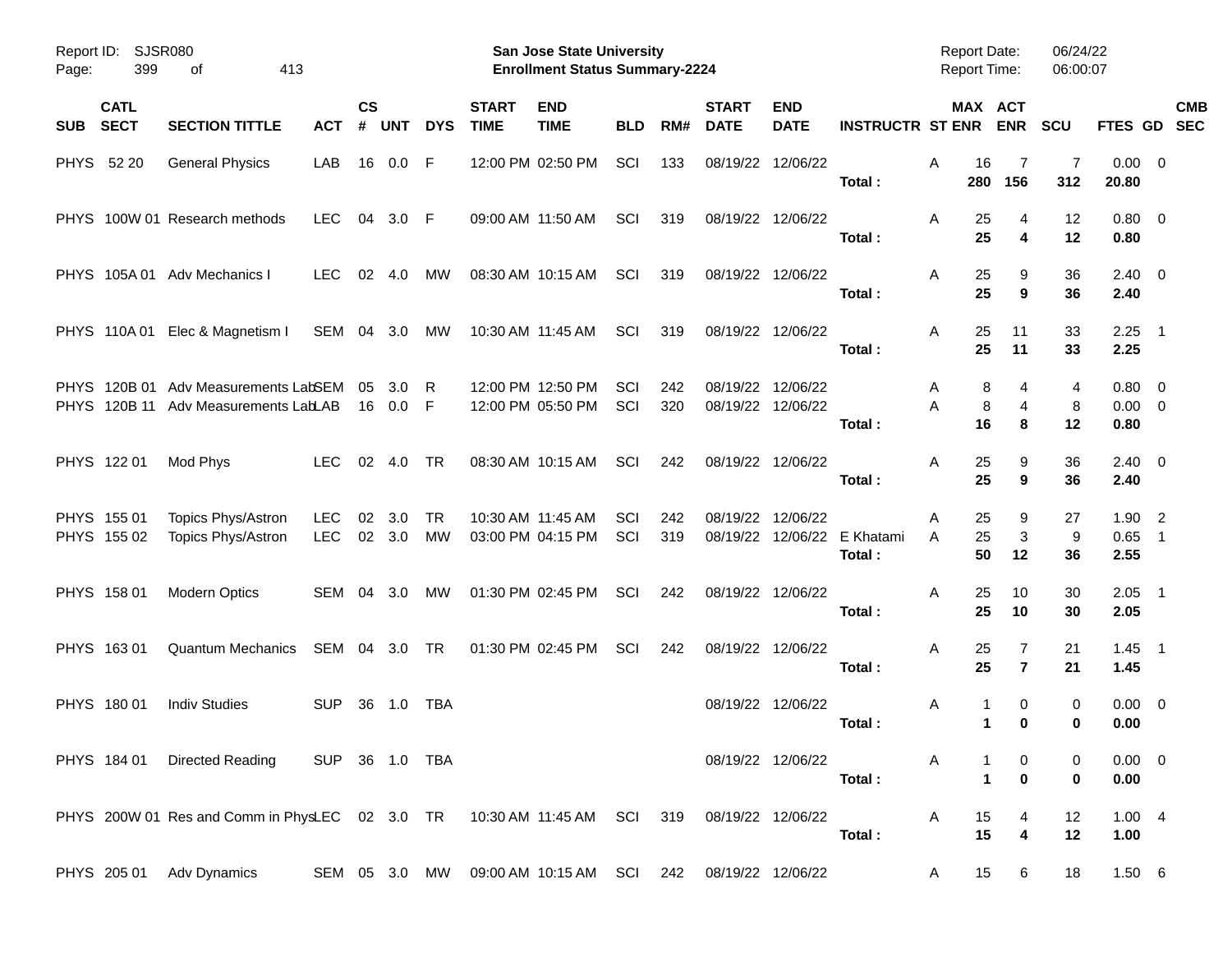| Report ID:<br>Page:        | 400                        | <b>SJSR080</b><br>413<br>0f                |            |                    |               |            |                             | <b>San Jose State University</b><br><b>Enrollment Status Summary-2224</b> |                   |             |                             |                           |                                    | <b>Report Date:</b><br><b>Report Time:</b> |           |                              | 06/24/22<br>06:00:07 |                     |                                 |
|----------------------------|----------------------------|--------------------------------------------|------------|--------------------|---------------|------------|-----------------------------|---------------------------------------------------------------------------|-------------------|-------------|-----------------------------|---------------------------|------------------------------------|--------------------------------------------|-----------|------------------------------|----------------------|---------------------|---------------------------------|
| <b>SUB</b>                 | <b>CATL</b><br><b>SECT</b> | <b>SECTION TITTLE</b>                      | <b>ACT</b> | $\mathsf{cs}$<br># | <b>UNT</b>    | <b>DYS</b> | <b>START</b><br><b>TIME</b> | <b>END</b><br><b>TIME</b>                                                 | <b>BLD</b>        | RM#         | <b>START</b><br><b>DATE</b> | <b>END</b><br><b>DATE</b> | <b>INSTRUCTR ST ENR</b>            |                                            |           | <b>MAX ACT</b><br><b>ENR</b> | <b>SCU</b>           | FTES GD             | <b>CMB</b><br><b>SEC</b>        |
|                            |                            |                                            |            |                    |               |            |                             |                                                                           |                   |             |                             |                           | Total:                             |                                            | 15        | 6                            | 18                   | 1.50                |                                 |
| <b>PHYS</b><br><b>PHYS</b> | 220E 01<br>220E 11         | Graduate Optics Lab<br>Graduate Optics Lab | LEC<br>LAB | 02                 | 3.0<br>16 0.0 | -F<br>F    |                             | 12:00 PM 01:50 PM<br>02:00 PM 04:50 PM                                    | <b>SCI</b><br>SCI | 242<br>038  | 08/19/22<br>08/19/22        | 12/06/22<br>12/06/22      |                                    | A<br>A                                     | 8<br>8    |                              | 2<br>$\mathbf{1}$    | 0.25<br>0.00        | $\overline{\phantom{1}}$<br>- 1 |
| <b>PHYS</b>                | 230 01                     | Meth in Math Phys                          | <b>SEM</b> | 05                 | 3.0           | <b>TR</b>  |                             | 09:00 AM 10:15 AM                                                         | SCI               | 319         | 08/19/22                    | 12/06/22                  | Total:                             | Α                                          | 16<br>15  | $\overline{2}$<br>4          | $\mathbf{3}$<br>12   | 0.25<br>1.004       |                                 |
|                            | PHYS 297 01                | <b>Directed Research</b>                   | <b>SUP</b> | 36                 | 1.0           | <b>TBA</b> |                             |                                                                           | <b>ON</b>         | <b>LINE</b> | 08/19/22                    | 12/06/22                  | Total:                             | A                                          | 15        | 4<br>0                       | 12<br>0              | 1.00<br>$0.00 \t 0$ |                                 |
|                            | PHYS 298 01                | Grad Research Report SUP                   |            |                    | 25 1.0        | <b>TBA</b> |                             |                                                                           | <b>ON</b>         |             | LINE 08/19/22               | 12/06/22                  | Total:                             | Α                                          | 1         | $\bf{0}$<br>0                | 0<br>0               | 0.00<br>$0.00 \t 0$ |                                 |
|                            | PHYS 299 01                | Master's Thesis                            | <b>SUP</b> | 25                 | 1.0           | <b>TBA</b> |                             |                                                                           | <b>ON</b>         | <b>LINE</b> | 08/19/22                    | 12/06/22                  | Total:                             | A                                          | 1         | $\mathbf 0$<br>0             | $\bf{0}$<br>0        | 0.00<br>$0.00 \ 0$  |                                 |
|                            | Department :               | <b>Physics &amp; Astronomy</b>             |            |                    |               |            |                             |                                                                           |                   |             |                             |                           | Total:<br><b>Department Total:</b> |                                            | 1<br>3734 | $\mathbf 0$<br>2595          | 0<br>5425            | 0.00<br>381.32      |                                 |
|                            |                            |                                            |            |                    |               |            |                             |                                                                           |                   |             |                             | <b>Lower Division:</b>    |                                    |                                            | 3187      | 2259                         | 4414                 | 312.87              |                                 |

**Upper Division : 498 324 978 65.70 Graduate Division : 49 12 33 2.75**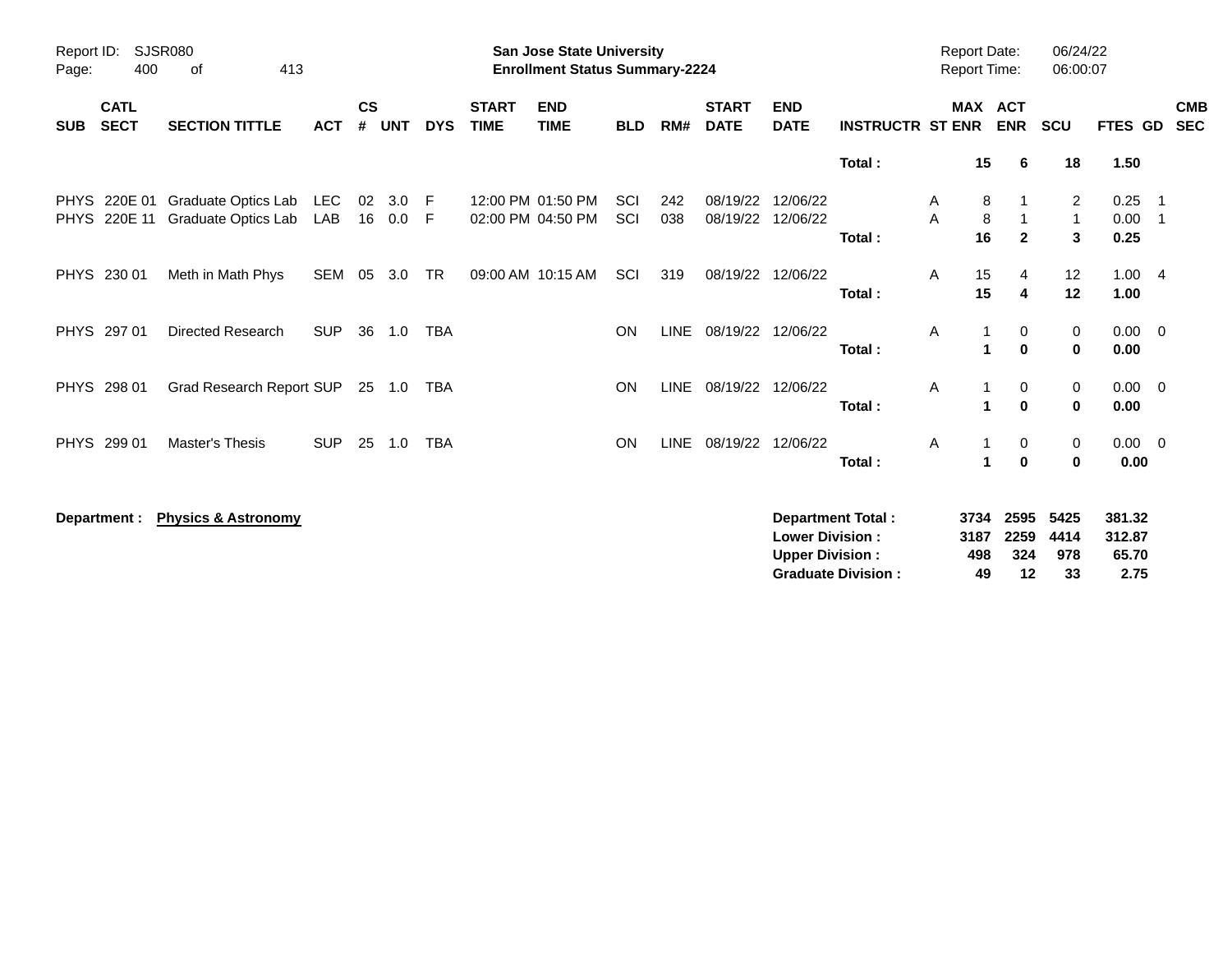| Report ID: SJSR080 |      |     |                       |     |           |            |              |            | <b>San Jose State University</b>      |     |              |             | <b>Report Date:</b>                   | 06/24/22                  |     |
|--------------------|------|-----|-----------------------|-----|-----------|------------|--------------|------------|---------------------------------------|-----|--------------|-------------|---------------------------------------|---------------------------|-----|
| Page:              |      | 401 | ot                    | 413 |           |            |              |            | <b>Enrollment Status Summary-2224</b> |     |              |             | Report Time:                          | 06:00:07                  |     |
|                    | CATL |     |                       |     | СS        |            | <b>START</b> | <b>END</b> |                                       |     | <b>START</b> | <b>END</b>  | <b>MAX</b><br><b>ACT</b>              |                           | СМВ |
| <b>SUB</b>         | SECT |     | <b>SECTION TITTLE</b> |     | ACT # UNT | <b>DYS</b> | <b>TIME</b>  | TIME       | <b>BLD</b>                            | RM# | <b>DATE</b>  | <b>DATE</b> | <b>ENR</b><br><b>INSTRUCTR ST ENR</b> | <b>SCU</b><br>FTES GD SEC |     |

**COLLEGE NAME : Science, College of**

| <b>COLLEGE GRAND TOTAL:</b> |                           | 41282 | 17553 | 41176 | 2845.92 |
|-----------------------------|---------------------------|-------|-------|-------|---------|
|                             | <b>Lower Division:</b>    | 21890 | 9928  | 20667 | 1396.58 |
|                             | <b>Upper Division:</b>    | 13606 | 6827  | 18692 | 1271.07 |
|                             | <b>Graduate Division:</b> | 5786  | 798   | 1817  | 178.27  |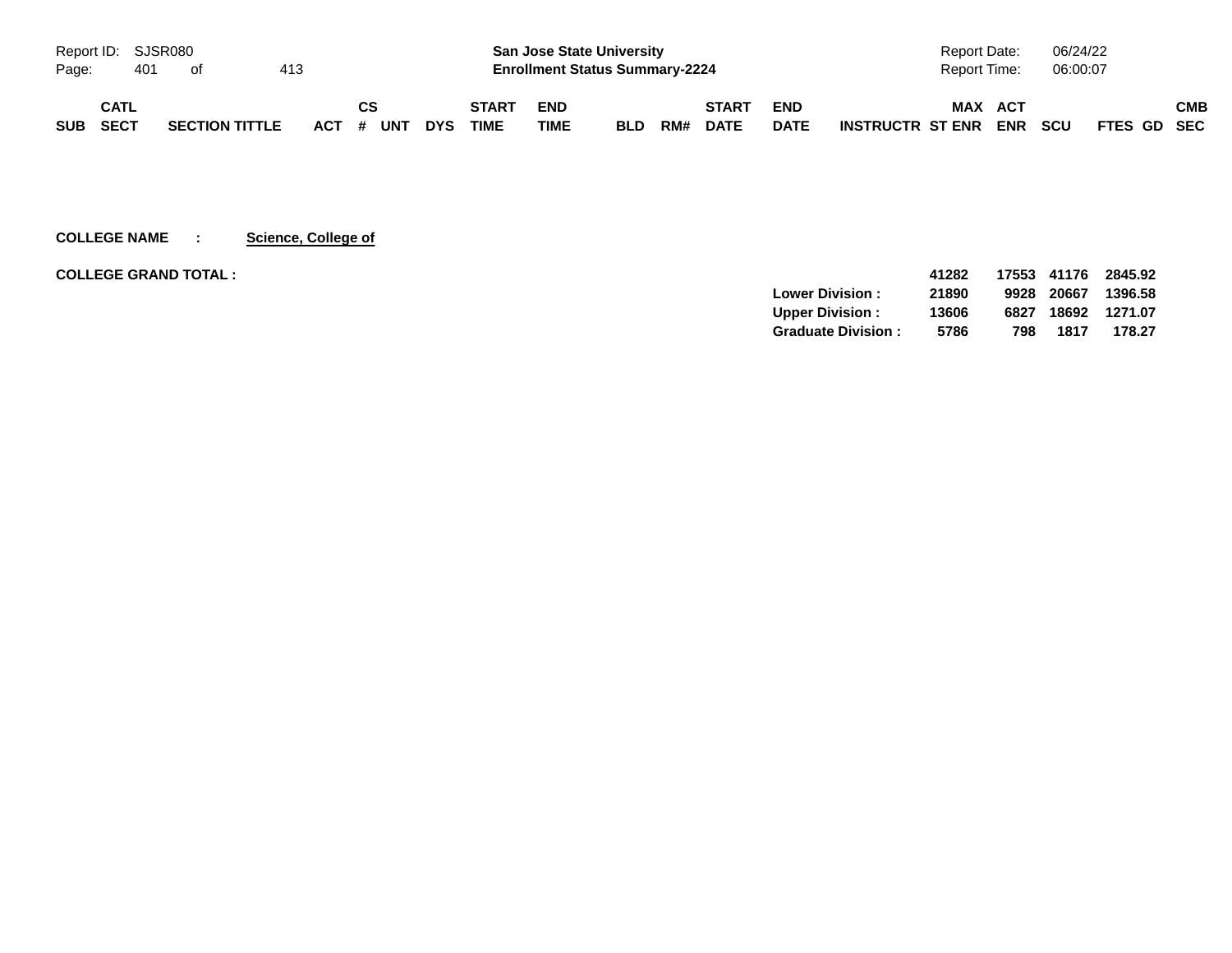|          |             | Report ID: SJSR080 |                       |     |    |           |            |              | <b>San Jose State University</b>      |            |     |              |             | Report Date:         |     | 06/24/22   |             |     |
|----------|-------------|--------------------|-----------------------|-----|----|-----------|------------|--------------|---------------------------------------|------------|-----|--------------|-------------|----------------------|-----|------------|-------------|-----|
| Page:    |             | 402                | of                    | 413 |    |           |            |              | <b>Enrollment Status Summary-2224</b> |            |     |              |             | Report Time:         |     | 06:00:07   |             |     |
|          | <b>CATL</b> |                    |                       |     | CS |           |            | <b>START</b> | <b>END</b>                            |            |     | <b>START</b> | <b>END</b>  | <b>MAX</b>           | ACT |            |             | СМВ |
| SUB SECT |             |                    | <b>SECTION TITTLE</b> |     |    | ACT # UNT | <b>DYS</b> | <b>TIME</b>  | <b>TIME</b>                           | <b>BLD</b> | RM# | <b>DATE</b>  | <b>DATE</b> | INSTRUCTR ST ENR ENR |     | <b>SCU</b> | FTES GD SEC |     |

### **COLLEGE NAME : Graduate Studies & Research**

| <b>COLLEGE GRAND TOTAL :</b> |                           |   | <sup>0</sup> | 0.00 |
|------------------------------|---------------------------|---|--------------|------|
|                              | <b>Lower Division:</b>    | 0 |              | 0.00 |
|                              | <b>Upper Division:</b>    | 0 | <sup>0</sup> | 0.00 |
|                              | <b>Graduate Division:</b> | 0 | <sup>0</sup> | 0.00 |
|                              |                           |   |              |      |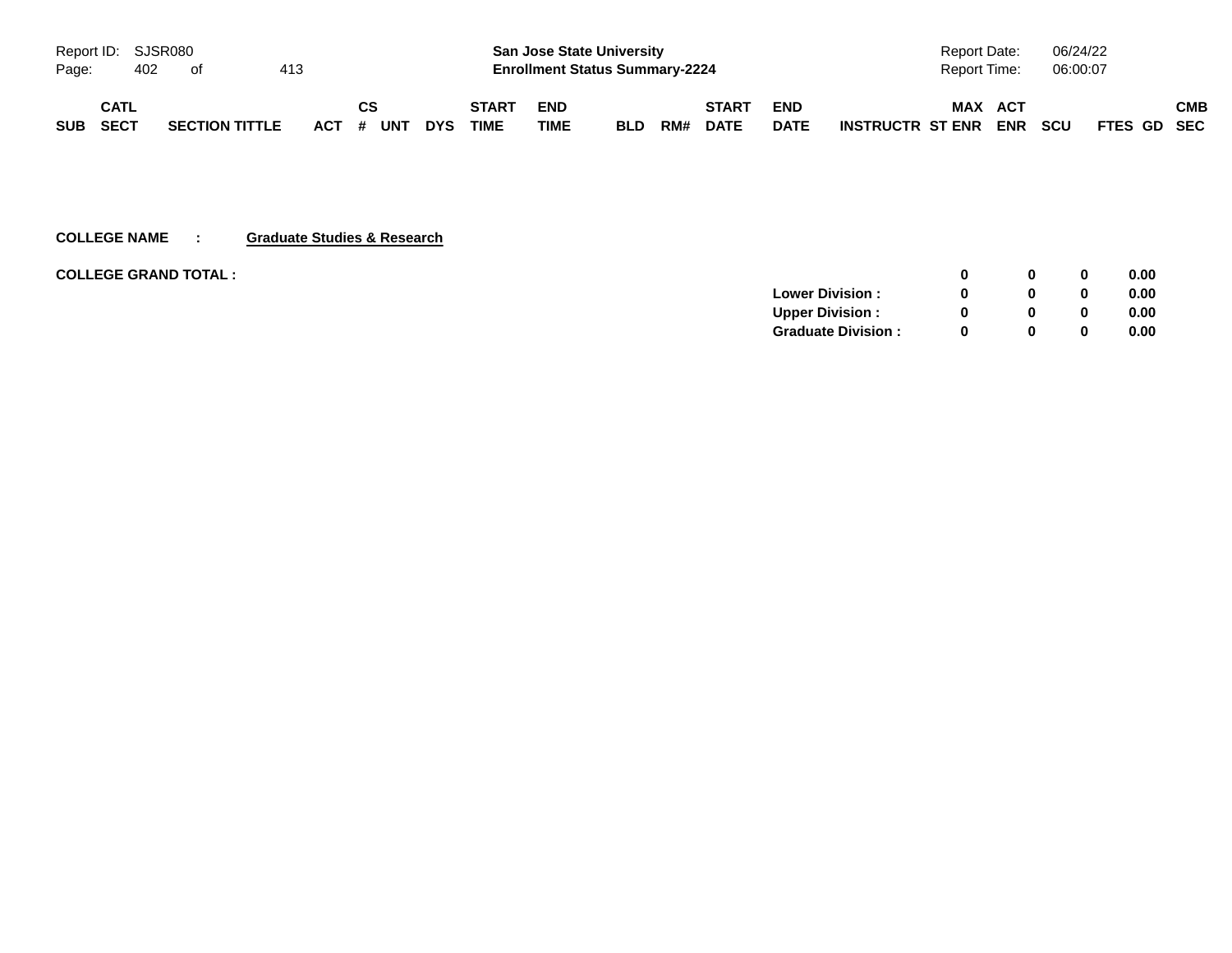| Page:       | <b>SJSR080</b><br>Report ID:<br>403<br>413<br>οf |                                                   |            |                |            |            |                             | <b>San Jose State University</b><br><b>Enrollment Status Summary-2224</b> |            |             |                             |                           |                         |   | <b>Report Date:</b><br><b>Report Time:</b> |                | 06/24/22<br>06:00:07 |         |                |                          |
|-------------|--------------------------------------------------|---------------------------------------------------|------------|----------------|------------|------------|-----------------------------|---------------------------------------------------------------------------|------------|-------------|-----------------------------|---------------------------|-------------------------|---|--------------------------------------------|----------------|----------------------|---------|----------------|--------------------------|
| <b>SUB</b>  | <b>CATL</b><br><b>SECT</b>                       | <b>SECTION TITTLE</b>                             | <b>ACT</b> | <b>CS</b><br># | <b>UNT</b> | <b>DYS</b> | <b>START</b><br><b>TIME</b> | <b>END</b><br><b>TIME</b>                                                 | <b>BLD</b> | RM#         | <b>START</b><br><b>DATE</b> | <b>END</b><br><b>DATE</b> | <b>INSTRUCTR ST ENR</b> |   | MAX ACT                                    | <b>ENR</b>     | <b>SCU</b>           | FTES GD |                | <b>CMB</b><br><b>SEC</b> |
| College     | Department :                                     | <b>Undergraduate Studies</b><br>UGS - All College |            |                |            |            |                             |                                                                           |            |             |                             |                           |                         |   |                                            |                |                      |         |                |                          |
|             | <b>UNVS 1501</b>                                 | <b>Statway: Statistics</b>                        | DIS        | 04             | 3.0        | W          |                             | 12:00 PM 12:50 PM                                                         | <b>ENG</b> | 232         | 08/19/22                    | 12/06/22                  | M Zoubeidi              | A | 30                                         | 0              | 0                    | 0.00    | $0\,C$         |                          |
| MATH        | 15 01                                            | <b>Statway: Statistics</b>                        | <b>DIS</b> | 04             | 3.0        | W          |                             | 12:00 PM 12:50 PM                                                         | <b>ENG</b> | 232         | 08/19/22                    | 12/06/22                  | M Zoubeidi              | Α | 0                                          | $\mathbf{1}$   | 1                    | 0.20    | $0\,C$         |                          |
| <b>UNVS</b> | 15 02                                            | <b>Statway: Statistics</b>                        | <b>ACT</b> | 13             | 0.0        | <b>TR</b>  |                             | 12:00 PM 01:45 PM                                                         | ON         | <b>LINE</b> | 08/19/22                    | 12/06/22                  | M Zoubeidi              | A | 30                                         | $\mathbf 0$    | 0                    | 0.00    | 0 <sup>C</sup> |                          |
| MATH        | 15 02                                            | <b>Statway: Statistics</b>                        | <b>ACT</b> | 13             | 0.0        | <b>TR</b>  |                             | 12:00 PM 01:45 PM                                                         | ON         | <b>LINE</b> | 08/19/22                    | 12/06/22                  | M Zoubeidi              | Α | 0                                          | 1              | $\overline{c}$       | 0.00    | 0 <sup>o</sup> |                          |
| <b>UNVS</b> | 15 03                                            | <b>Statway: Statistics</b>                        | <b>DIS</b> | 04             | 3.0        | W          |                             | 08:00 AM 08:50 AM                                                         | <b>ENG</b> | 232         | 08/19/22                    | 12/06/22                  | M Zoubeidi              | Α | 30                                         | $\mathbf 0$    | 0                    | 0.00    | 0 <sup>o</sup> |                          |
| MATH        | 15 03                                            | <b>Statway: Statistics</b>                        | <b>DIS</b> | 04             | 3.0        | W          |                             | 08:00 AM 08:50 AM                                                         | <b>ENG</b> | 232         | 08/19/22                    | 12/06/22                  | M Zoubeidi              | Α | 0                                          | -1             | 1                    | 0.20    | 0 <sup>o</sup> |                          |
| <b>UNVS</b> | 15 04                                            | <b>Statway: Statistics</b>                        | <b>ACT</b> | 13             | 0.0        | <b>TR</b>  |                             | 08:00 AM 09:45 AM                                                         | ON         | <b>LINE</b> | 08/19/22                    | 12/06/22                  | M Zoubeidi              | Α | 30                                         | $\mathbf 0$    | 0                    | 0.00    | 0 <sup>o</sup> |                          |
| MATH        | 15 04                                            | <b>Statway: Statistics</b>                        | <b>ACT</b> | 13             | 0.0        | <b>TR</b>  |                             | 08:00 AM 09:45 AM                                                         | <b>ON</b>  | <b>LINE</b> | 08/19/22                    | 12/06/22                  | M Zoubeidi              | Α | 0                                          | 1              | $\overline{c}$       | 0.00    | 0 <sup>o</sup> |                          |
| <b>UNVS</b> | 15 05                                            | <b>Statway: Statistics</b>                        | <b>DIS</b> | 04             | 3.0        | W          |                             | 10:00 AM 10:50 AM                                                         | <b>ENG</b> | 232         | 08/19/22                    | 12/06/22                  | M Zoubeidi              | Α | 30                                         | $\mathbf 0$    | 0                    | 0.00    | 0 <sup>o</sup> |                          |
| MATH        | 15 05                                            | <b>Statway: Statistics</b>                        | <b>DIS</b> | 04             | 3.0        | W          |                             | 10:00 AM 10:50 AM                                                         | <b>ENG</b> | 232         | 08/19/22                    | 12/06/22                  | M Zoubeidi              | Α | 0                                          | $\mathbf 0$    | 0                    | 0.00    | 0 <sup>o</sup> |                          |
| <b>UNVS</b> | 15 06                                            | <b>Statway: Statistics</b>                        | <b>ACT</b> | 13             | 0.0        | MF         | 10:00 AM 11:45 AM           |                                                                           | ON         | <b>LINE</b> | 08/19/22                    | 12/06/22                  | M Zoubeidi              | А | 30                                         | $\mathbf 0$    | 0                    | 0.00    | 0 <sup>o</sup> |                          |
| MATH        | 15 06                                            | <b>Statway: Statistics</b>                        | <b>ACT</b> | 13             | 0.0        | MF         | 10:00 AM 11:45 AM           |                                                                           | ON         | <b>LINE</b> | 08/19/22                    | 12/06/22                  | M Zoubeidi              | Α | 0                                          | $\mathbf 0$    | 0                    | 0.00    | 0 <sup>o</sup> |                          |
| <b>UNVS</b> | 15 07                                            | <b>Statway: Statistics</b>                        | <b>DIS</b> | 04             | 3.0        | W          | 11:00 AM 11:50 AM           |                                                                           | <b>ENG</b> | 232         | 08/19/22                    | 12/06/22                  | M Zoubeidi              | А | 30                                         | $\mathbf 0$    | 0                    | 0.00    | 0 <sup>o</sup> |                          |
| MATH        | 15 07                                            | <b>Statway: Statistics</b>                        | <b>DIS</b> | 04             | 3.0        | W          | 11:00 AM 11:50 AM           |                                                                           | <b>ENG</b> | 232         | 08/19/22                    | 12/06/22                  | M Zoubeidi              |   | 0                                          | $\mathbf 0$    | 0                    | 0.00    | 0 <sup>o</sup> |                          |
| <b>UNVS</b> | 15 08                                            | <b>Statway: Statistics</b>                        | <b>ACT</b> | 13             | 0.0        | <b>TR</b>  | 10:00 AM 11:45 AM           |                                                                           | ON         | <b>LINE</b> | 08/19/22                    | 12/06/22                  | M Zoubeidi              |   | 30                                         | $\mathbf 0$    | 0                    | 0.00    | 0 <sup>o</sup> |                          |
| MATH        | 15 08                                            | <b>Statway: Statistics</b>                        | <b>ACT</b> | 13             | 0.0        | <b>TR</b>  | 10:00 AM 11:45 AM           |                                                                           | ON         | <b>LINE</b> | 08/19/22                    | 12/06/22                  | M Zoubeidi              | A | 0                                          | $\mathbf 0$    | 0                    | 0.00    | 0 <sup>o</sup> |                          |
| <b>UNVS</b> | 15 09                                            | <b>Statway: Statistics</b>                        | <b>DIS</b> | 04             | 3.0        | F          |                             | 12:00 PM 12:50 PM                                                         | <b>ENG</b> | 232         | 08/19/22                    | 12/06/22                  | F Yarahmadi A           |   | 30                                         | $\mathbf 0$    | 0                    | 0.00    | 0 <sup>o</sup> |                          |
| MATH        | 15 09                                            | <b>Statway: Statistics</b>                        | <b>DIS</b> | 04             | 3.0        | F          |                             | 12:00 PM 12:50 PM                                                         | <b>ENG</b> | 232         | 08/19/22                    | 12/06/22                  | F Yarahmadi A           |   | 0                                          | 1              | 1                    | 0.20    | 0 <sup>o</sup> |                          |
| <b>UNVS</b> | 15 10                                            | <b>Statway: Statistics</b>                        | <b>ACT</b> | 13             | 0.0        | <b>MW</b>  |                             | 12:00 PM 01:45 PM                                                         | ON         | <b>LINE</b> | 08/19/22                    | 12/06/22                  | F Yarahmadi A           |   | 30                                         | $\mathbf 0$    | 0                    | 0.00    | 0 <sup>o</sup> |                          |
| MATH        | 15 10                                            | <b>Statway: Statistics</b>                        | <b>ACT</b> | 13             | 0.0        | <b>MW</b>  |                             | 12:00 PM 01:45 PM                                                         | ΟN         | <b>LINE</b> | 08/19/22                    | 12/06/22                  | F Yarahmadi A           |   | 0                                          | 1              | $\overline{c}$       | 0.00    | 0 <sup>o</sup> |                          |
| <b>UNVS</b> | 15 11                                            | <b>Statway: Statistics</b>                        | <b>DIS</b> | 04             | 3.0        | W          |                             | 02:00 PM 02:50 PM                                                         | ΟN         | <b>LINE</b> | 08/19/22                    | 12/06/22                  | F Yarahmadi A           |   | 30                                         | $\overline{4}$ | $\overline{4}$       | 0.80    | 0 <sup>o</sup> |                          |
| MATH        | 15 11                                            | <b>Statway: Statistics</b>                        | <b>DIS</b> | 04             | 3.0        | W          |                             | 02:00 PM 02:50 PM                                                         | ΟN         | <b>LINE</b> | 08/19/22                    | 12/06/22                  | F Yarahmadi A           |   | 0                                          | $\mathbf 0$    | 0                    | 0.00    | 0 <sup>o</sup> |                          |
| <b>UNVS</b> | 15 12                                            | <b>Statway: Statistics</b>                        | <b>ACT</b> | 13             | 0.0        | <b>MW</b>  |                             | 03:00 PM 04:45 PM                                                         | ON         | <b>LINE</b> | 08/19/22                    | 12/06/22                  | F Yarahmadi A           |   | 30                                         | $\overline{4}$ | 8                    | 0.00    | 0 <sup>o</sup> |                          |
| MATH        | 15 12                                            | <b>Statway: Statistics</b>                        | <b>ACT</b> | 13             | 0.0        | <b>MW</b>  |                             | 03:00 PM 04:45 PM                                                         | ON         | <b>LINE</b> | 08/19/22                    | 12/06/22                  | F Yarahmadi A           |   | 0                                          | $\mathbf 0$    | 0                    | 0.00    | 0 <sup>o</sup> |                          |
| <b>UNVS</b> | 15 13                                            | <b>Statway: Statistics</b>                        | <b>DIS</b> | 04             | 3.0        | F          |                             | 10:00 AM 10:50 AM                                                         | <b>ENG</b> | 232         | 08/19/22                    | 12/06/22                  | F Yarahmadi A           |   | 30                                         | $\mathbf 0$    | 0                    | 0.00    | 0 <sup>o</sup> |                          |
| MATH        | 15 13                                            | <b>Statway: Statistics</b>                        | <b>DIS</b> | 04             | 3.0        | F          |                             | 10:00 AM 10:50 AM                                                         | <b>ENG</b> | 232         | 08/19/22                    | 12/06/22                  | F Yarahmadi A           |   | 0                                          | $\mathbf 0$    | 0                    | 0.00    | 0 <sup>o</sup> |                          |
| <b>UNVS</b> | 15 14                                            | <b>Statway: Statistics</b>                        | <b>ACT</b> | 13             | 0.0        | МW         | 10:00 AM 11:45 AM           |                                                                           | <b>ON</b>  | LINE        | 08/19/22                    | 12/06/22                  | F Yarahmadi A           |   | 30                                         | 0              | 0                    | 0.00    | 0 <sup>o</sup> |                          |
| MATH        | 15 14                                            | <b>Statway: Statistics</b>                        | <b>ACT</b> | 13             | 0.0        | МW         | 10:00 AM 11:45 AM           |                                                                           | ON         | <b>LINE</b> | 08/19/22                    | 12/06/22                  | F Yarahmadi A           |   | 0                                          | $\mathbf 0$    | 0                    | 0.00    | 0 <sup>o</sup> |                          |
| <b>UNVS</b> | 15 15                                            | <b>Statway: Statistics</b>                        | <b>DIS</b> | 04             | 3.0        | м          |                             | 10:00 AM 10:50 AM                                                         | <b>ENG</b> | 232         | 08/19/22                    | 12/06/22                  |                         | A | 30                                         | -1             | 1                    | 0.20    | 0 <sup>o</sup> |                          |
|             | MATH 1515                                        | <b>Statway: Statistics</b>                        | <b>DIS</b> | 04             | 3.0        | M          |                             | 10:00 AM 10:50 AM                                                         | <b>ENG</b> | 232         | 08/19/22 12/06/22           |                           |                         | A | 0                                          | 0              | 0                    | 0.00    | $0\,C$         |                          |
|             | <b>UNVS 1516</b>                                 | <b>Statway: Statistics</b>                        | <b>ACT</b> | 13             | 0.0        | TR         |                             | 10:00 AM 11:45 AM                                                         | <b>ON</b>  | <b>LINE</b> | 08/19/22 12/06/22           |                           |                         | Α | 30                                         | 1              | 2                    | 0.00    | 0 <sup>o</sup> |                          |
|             | MATH 15 16                                       | <b>Statway: Statistics</b>                        | <b>ACT</b> | 13             | 0.0        | <b>TR</b>  |                             | 10:00 AM 11:45 AM                                                         | ON         | <b>LINE</b> | 08/19/22 12/06/22           |                           |                         | Α | 0                                          | 0              | 0                    | 0.00    | 0 <sup>o</sup> |                          |
|             | <b>UNVS 1517</b>                                 | <b>Statway: Statistics</b>                        | <b>DIS</b> | 04             | 3.0        | M          |                             | 12:00 PM 12:50 PM                                                         | <b>ENG</b> | 232         |                             | 08/19/22 12/06/22         |                         | Α | 30                                         | 0              | 0                    | 0.00    | $0\,C$         |                          |
|             | MATH 15 17                                       | <b>Statway: Statistics</b>                        | <b>DIS</b> | 04             | 3.0        | M          |                             | 12:00 PM 12:50 PM                                                         | <b>ENG</b> | 232         | 08/19/22                    | 12/06/22                  |                         | Α | 0                                          | 0              | 0                    | 0.00    | $0\,C$         |                          |
|             | <b>UNVS</b> 15 18                                | <b>Statway: Statistics</b>                        | <b>ACT</b> | 13             | 0.0        | <b>TR</b>  |                             | 12:00 PM 01:45 PM                                                         | ON         | LINE        | 08/19/22 12/06/22           |                           |                         | Α | 30                                         | 0              | 0                    | 0.00    | $0\,C$         |                          |
|             | MATH 15 18                                       | <b>Statway: Statistics</b>                        | <b>ACT</b> |                | 13 0.0     | <b>TR</b>  |                             | 12:00 PM 01:45 PM                                                         | ON         |             | LINE 08/19/22 12/06/22      |                           |                         | A | 0                                          | 0              | 0                    | 0.00    | $0\,C$         |                          |
|             |                                                  |                                                   |            |                |            |            |                             |                                                                           |            |             |                             |                           | Total:                  |   | 540                                        | 16             | 24                   | 1.60    |                |                          |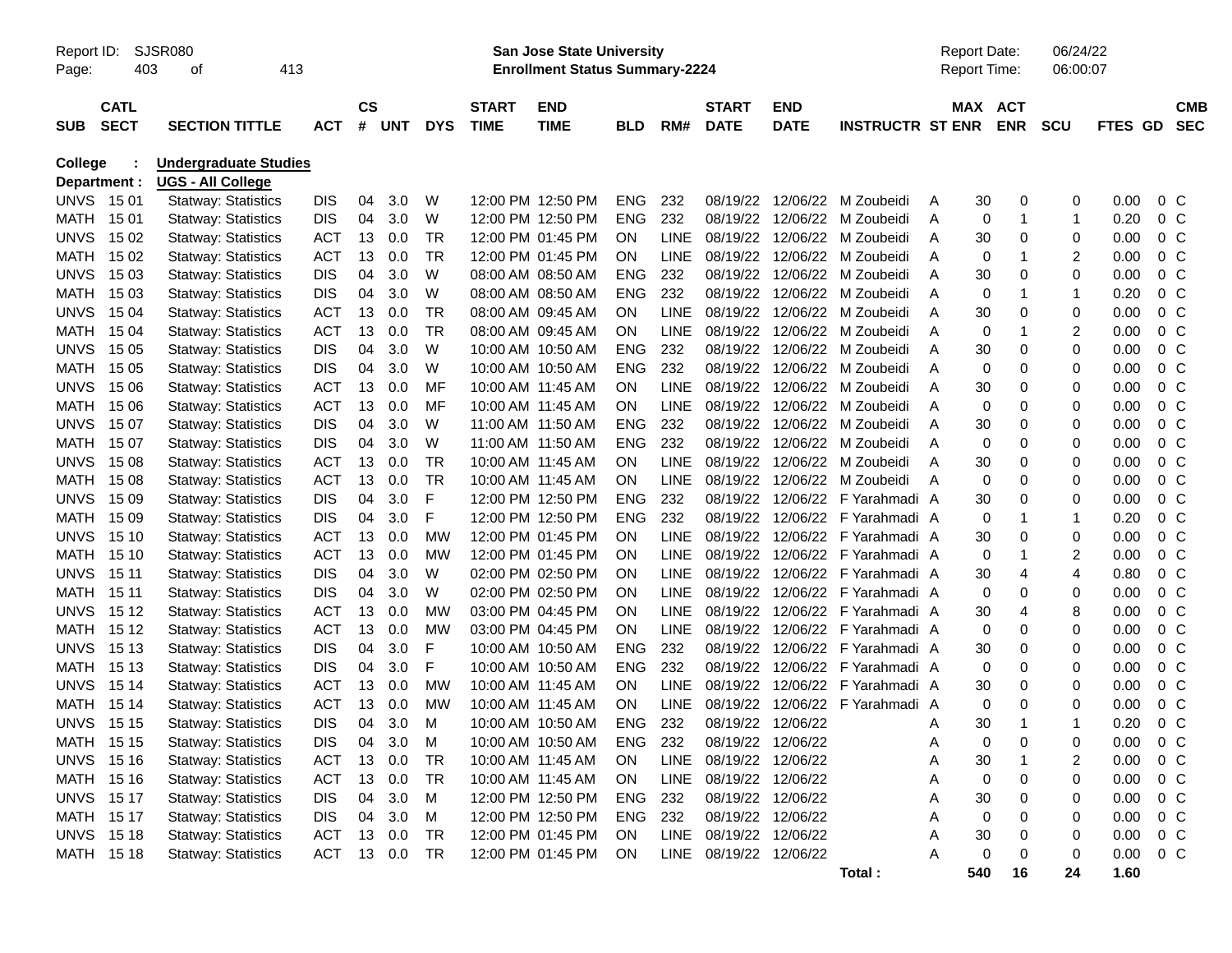| Report ID:<br>Page: | 404                        | <b>SJSR080</b><br>413<br>οf |            |                    |            |            |                             | <b>San Jose State University</b><br><b>Enrollment Status Summary-2224</b> |            |             |                             |                           |                           | <b>Report Date:</b> |          | <b>Report Time:</b>         | 06/24/22<br>06:00:07 |                        |                          |                          |
|---------------------|----------------------------|-----------------------------|------------|--------------------|------------|------------|-----------------------------|---------------------------------------------------------------------------|------------|-------------|-----------------------------|---------------------------|---------------------------|---------------------|----------|-----------------------------|----------------------|------------------------|--------------------------|--------------------------|
| <b>SUB</b>          | <b>CATL</b><br><b>SECT</b> | <b>SECTION TITTLE</b>       | <b>ACT</b> | $\mathsf{cs}$<br># | <b>UNT</b> | <b>DYS</b> | <b>START</b><br><b>TIME</b> | <b>END</b><br><b>TIME</b>                                                 | <b>BLD</b> | RM#         | <b>START</b><br><b>DATE</b> | <b>END</b><br><b>DATE</b> | <b>INSTRUCTR ST ENR</b>   |                     | MAX      | <b>ACT</b><br><b>ENR</b>    | <b>SCU</b>           | <b>FTES GD</b>         |                          | <b>CMB</b><br><b>SEC</b> |
|                     | <b>UNVS 121 01</b>         | Social Problems I           | <b>LEC</b> | 01                 | 3.0        | <b>TR</b>  |                             | 04:30 PM 05:45 PM                                                         |            |             | 08/19/22                    | 12/06/22                  | Total:                    | A                   | 30<br>30 | 17<br>17                    | 51<br>51             | $3.40 \quad 0$<br>3.40 |                          |                          |
| <b>UNVS</b>         |                            | 125M 01 McNair Res Colloq   | SEM        | 05                 | 3.0        | -F         |                             | 10:00 AM 12:45 PM                                                         | <b>CL</b>  | 303B        | 08/19/22                    | 12/06/22                  | M Cruz<br>Total:          | $\mathsf{A}$        | 20<br>20 | $\mathbf{0}$<br>$\mathbf 0$ | 0<br>0               | 0.00<br>0.00           | $\overline{\phantom{0}}$ |                          |
| <b>UNVS</b>         | 180 01                     | <b>Indiv Studies</b>        | <b>SUP</b> | 36                 | 1.0        | <b>TBA</b> |                             |                                                                           | ON         | <b>LINE</b> | 08/19/22                    | 12/06/22                  | M Jackson                 | A                   | 10       | $\mathbf{0}$                | 0                    | 0.00                   | $\overline{\mathbf{0}}$  |                          |
| <b>UNVS</b>         | 180 02                     | <b>Indiv Studies</b>        | <b>SUP</b> | 36                 | 2.0        | <b>TBA</b> |                             |                                                                           | <b>ON</b>  | <b>LINE</b> | 08/19/22                    | 12/06/22                  | M Jackson                 | A                   | 10       | 0                           | 0                    | 0.00                   | $\overline{\mathbf{0}}$  |                          |
| UNVS                | 18003                      | <b>Indiv Studies</b>        | <b>SUP</b> | 36                 | 3.0        | TBA        |                             |                                                                           | ON         | <b>LINE</b> | 08/19/22                    | 12/06/22                  | M Jackson                 | A                   | 10       | $\Omega$                    | 0                    | 0.00                   | - 0                      |                          |
|                     |                            |                             |            |                    |            |            |                             |                                                                           |            |             |                             |                           | Total:                    |                     | 30       | $\bf{0}$                    | $\mathbf 0$          | 0.00                   |                          |                          |
|                     | Department :               | <b>UGS - All College</b>    |            |                    |            |            |                             |                                                                           |            |             |                             |                           | <b>Department Total:</b>  |                     | 620      | 33                          | 75                   | 5.00                   |                          |                          |
|                     |                            |                             |            |                    |            |            |                             |                                                                           |            |             |                             | <b>Lower Division:</b>    |                           |                     | 540      | 16                          | 24                   | 1.60                   |                          |                          |
|                     |                            |                             |            |                    |            |            |                             |                                                                           |            |             |                             | <b>Upper Division:</b>    |                           |                     | 80       | 17                          | 51                   | 3.40                   |                          |                          |
|                     |                            |                             |            |                    |            |            |                             |                                                                           |            |             |                             |                           | <b>Graduate Division:</b> |                     | 0        | 0                           | 0                    | 0.00                   |                          |                          |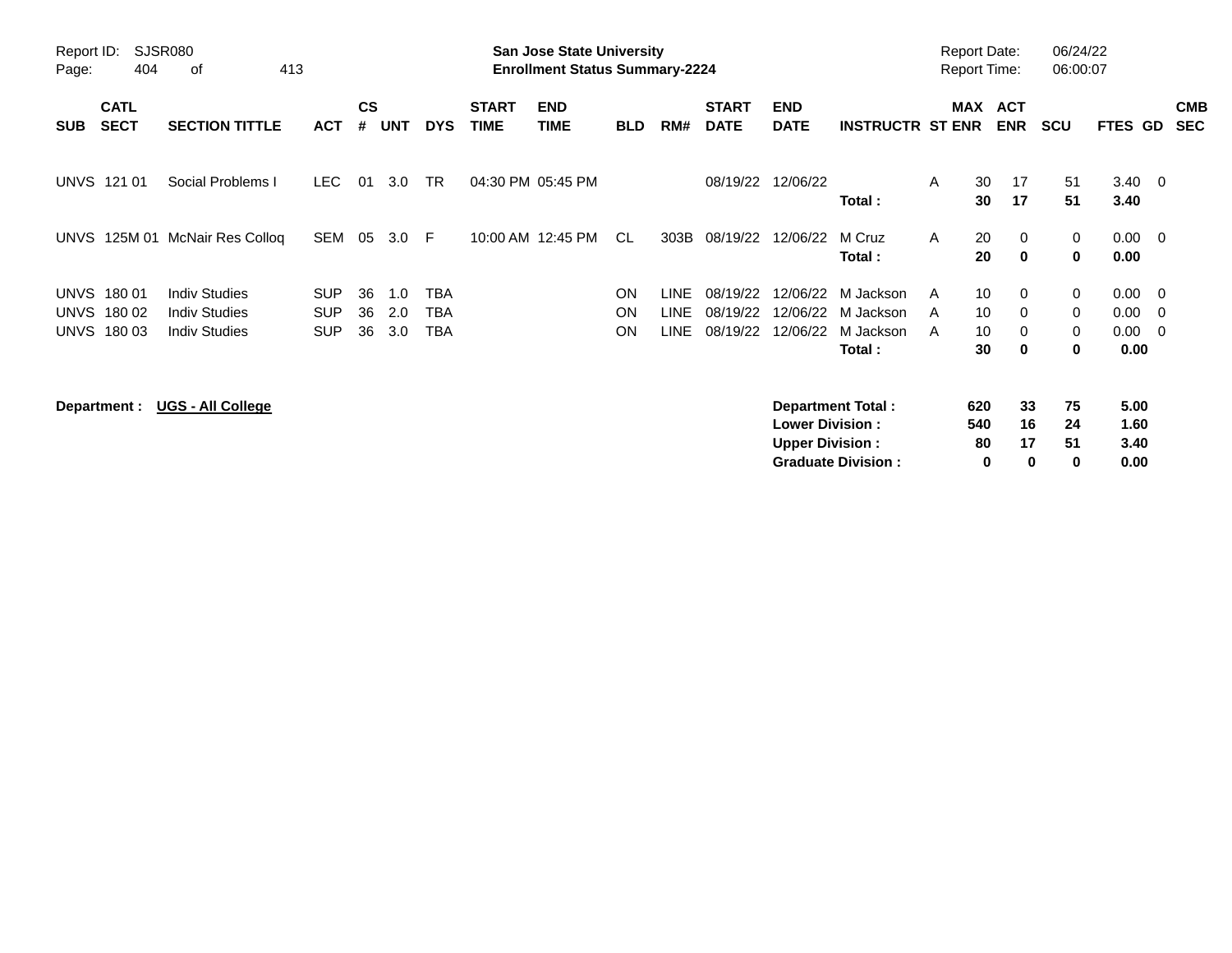|            |             | Report ID: SJSR080 |                       |     |           |            |              |             | <b>San Jose State University</b>      |     |              |             | Report Date:                   | 06/24/22                  |     |
|------------|-------------|--------------------|-----------------------|-----|-----------|------------|--------------|-------------|---------------------------------------|-----|--------------|-------------|--------------------------------|---------------------------|-----|
| Page:      |             | 405                | of                    | 413 |           |            |              |             | <b>Enrollment Status Summary-2224</b> |     |              |             | <b>Report Time:</b>            | 06:00:07                  |     |
|            | <b>CATL</b> |                    |                       |     | CS        |            | <b>START</b> | <b>END</b>  |                                       |     | <b>START</b> | <b>END</b>  | <b>MAX</b><br>ACT              |                           | СМВ |
| <b>SUB</b> | SECT        |                    | <b>SECTION TITTLE</b> |     | ACT # UNT | <b>DYS</b> | <b>TIME</b>  | <b>TIME</b> | <b>BLD</b>                            | RM# | <b>DATE</b>  | <b>DATE</b> | <b>ENR</b><br>INSTRUCTR ST ENR | <b>SCU</b><br>FTES GD SEC |     |

### **COLLEGE NAME : Undergraduate Studies**

| <b>COLLEGE GRAND TOTAL :</b> | 620                            | 33           | 75 | 5.00 |
|------------------------------|--------------------------------|--------------|----|------|
|                              | <b>Lower Division:</b><br>540  | 16           | 24 | 1.60 |
|                              | <b>Upper Division:</b><br>80   | 17           | 51 | 3.40 |
|                              | <b>Graduate Division:</b><br>0 | <sup>0</sup> | 0  | 0.00 |
|                              |                                |              |    |      |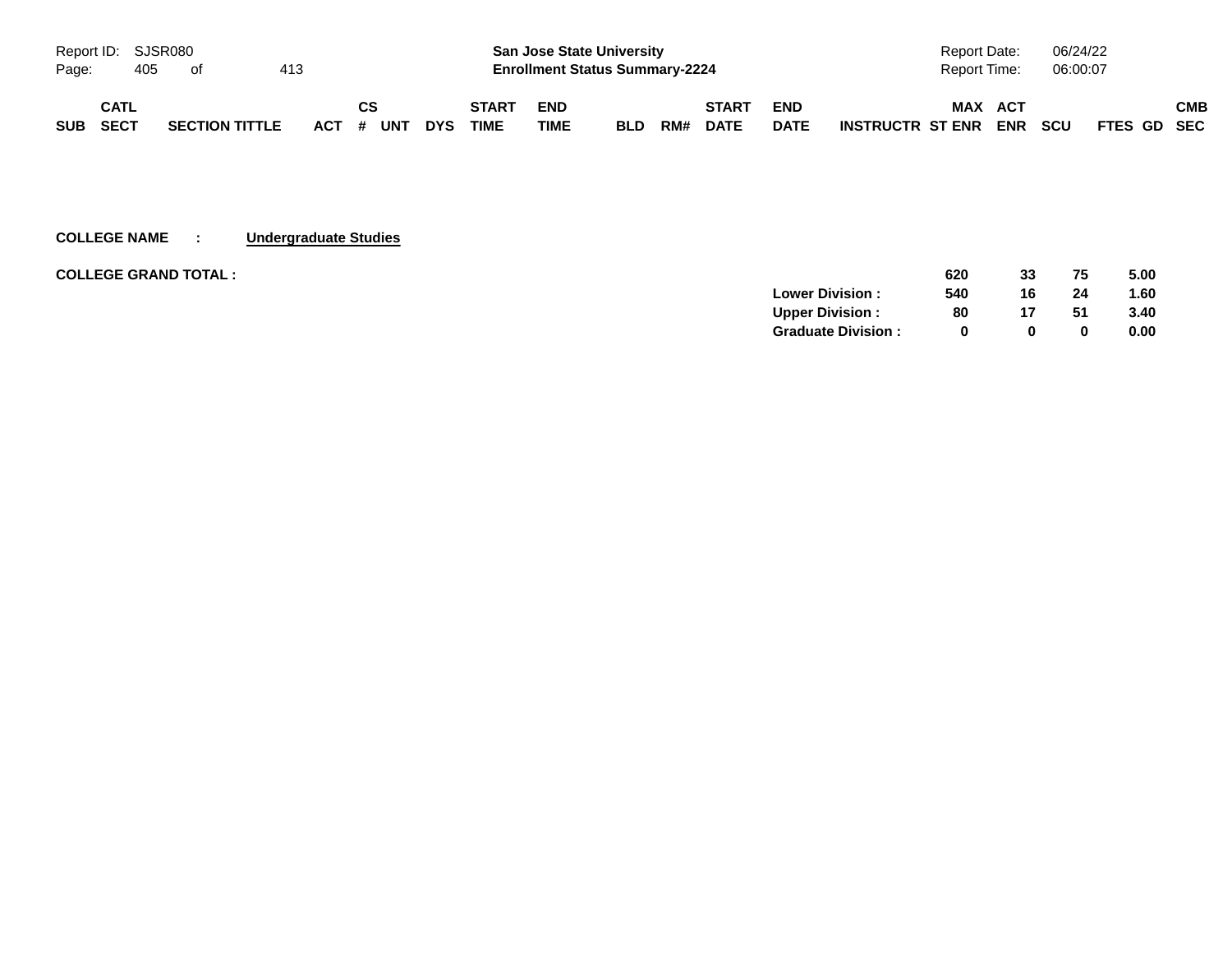| Report ID:<br>Page: | 406                        | SJSR080<br>413<br>οf                                      |                   |           |                  |                          |                             | <b>San Jose State University</b><br><b>Enrollment Status Summary-2224</b> |            |                          |                               |                         |        | <b>Report Date:</b><br><b>Report Time:</b> |                       | 06/24/22<br>06:00:07         |                  |                          |                          |
|---------------------|----------------------------|-----------------------------------------------------------|-------------------|-----------|------------------|--------------------------|-----------------------------|---------------------------------------------------------------------------|------------|--------------------------|-------------------------------|-------------------------|--------|--------------------------------------------|-----------------------|------------------------------|------------------|--------------------------|--------------------------|
| <b>SUB</b>          | <b>CATL</b><br><b>SECT</b> | <b>SECTION TITTLE</b>                                     | <b>ACT</b>        | <b>CS</b> | # UNT            | <b>DYS</b>               | <b>START</b><br><b>TIME</b> | <b>END</b><br><b>TIME</b>                                                 | <b>BLD</b> | <b>START</b><br>RM# DATE | <b>END</b><br><b>DATE</b>     | <b>INSTRUCTR ST ENR</b> |        |                                            | MAX ACT<br><b>ENR</b> | <b>SCU</b>                   | <b>FTES GD</b>   |                          | <b>CMB</b><br><b>SEC</b> |
| <b>College</b>      | Department :               | <b>All University</b><br><b>Intercollegiate Athletics</b> |                   |           |                  |                          |                             |                                                                           |            |                          |                               |                         |        |                                            |                       |                              |                  |                          |                          |
| ATH                 | 2101                       | Baseball-Men                                              | ACT               |           | 18  1.0  TBA     |                          |                             |                                                                           |            |                          | 08/19/22 12/06/22             | Total:                  | A      | 20<br>20                                   | 25<br>25              | 25<br>25                     | $1.67$ 0<br>1.67 |                          |                          |
| ATH                 | 2S 01                      | Skis Dvio BsBI-Men                                        | ACT 18 1.0 TBA    |           |                  |                          |                             |                                                                           |            |                          | 08/19/22 12/06/22             | Total:                  | A      | 50<br>50                                   | 24<br>24              | 24<br>24                     | 1.60 0<br>1.60   |                          |                          |
| ATH                 | 4101                       | Basketball-Men                                            | ACT 18 1.0 TBA    |           |                  |                          |                             |                                                                           |            |                          | 08/19/22 12/06/22             |                         | A      | 20                                         | 3                     | 3                            | $0.20 \ 0$       |                          |                          |
|                     |                            |                                                           |                   |           |                  |                          |                             |                                                                           |            |                          |                               | Total:                  |        | 20                                         | 3                     | 3                            | 0.20             |                          |                          |
| ATH                 | 4S 01                      | Skl Dvlp Bkbl-Men                                         | ACT               | 18        | $-1.0$           | TBA                      |                             |                                                                           |            |                          | 08/19/22 12/06/22             |                         | A      | 40                                         | 1                     | 1                            | $0.07 \ 0$       |                          |                          |
| ATH                 | 4S 02                      | Skl Dvlp Bkbl-Men                                         | ACT               |           | 18 1.0           | TBA                      |                             |                                                                           |            |                          | 08/19/22 12/06/22             | Total:                  | A      | 20<br>60                                   | 0<br>$\mathbf{1}$     | 0<br>$\mathbf 1$             | 0.00<br>0.07     | - 0                      |                          |
| ATH                 | 61 01                      | Basketball-Women                                          | ACT               | 18        | 1.0              | TBA                      |                             |                                                                           |            |                          | 08/19/22 12/06/22             |                         | A      | 50                                         | 3                     | 3                            | 0.20             | - 0                      |                          |
| ATH                 | 61 02                      | Basketball-Women                                          | ACT               |           | 18 1.0           | TBA                      |                             |                                                                           |            |                          | 08/19/22 12/06/22             | Total:                  | A      | 50<br>100                                  | $\mathbf 0$<br>3      | 0<br>3                       | 0.00<br>0.20     | $\overline{\phantom{0}}$ |                          |
| ATH                 | 6S 01                      | Skl Dvlop Bkbl-Wo                                         | ACT               |           | 18 1.0           | TBA                      |                             |                                                                           |            |                          | 08/19/22 12/06/22             |                         | A      | 50                                         | 0                     | 0                            | $0.00 \t 0$      |                          |                          |
| ATH                 | 6S 02                      | Skl Dvlop Bkbl-Wo                                         | <b>ACT</b>        | 18        | 1.0              | <b>TBA</b>               |                             |                                                                           |            | 08/19/22                 | 12/06/22                      |                         | A      | 20                                         | 0                     | 0                            | 0.00             | - 0                      |                          |
| ATH                 | 6S 03                      | Skl Dvlop Bkbl-Wo                                         | ACT               |           | 18 1.0           | TBA                      |                             |                                                                           |            |                          | 08/19/22 12/06/22             |                         | Α      | 20                                         | 0                     | 0                            | 0.00             | - 0                      |                          |
|                     |                            |                                                           |                   |           |                  |                          |                             |                                                                           |            |                          |                               | Total:                  |        | 90                                         | 0                     | 0                            | 0.00             |                          |                          |
| ATH                 | 12101                      | Football-Men                                              | ACT               |           | 18 1.0           | TBA                      |                             |                                                                           |            | 08/19/22                 | 12/06/22                      |                         | A      | 20                                         | 20                    | 20                           | 1.33             | $\overline{\mathbf{0}}$  |                          |
| ATH<br>ATH          | 121 02<br>12103            | Football-Men                                              | ACT<br><b>ACT</b> | 18        | 1.0<br>18 1.0    | <b>TBA</b><br>TBA        |                             |                                                                           |            | 08/19/22                 | 12/06/22<br>08/19/22 12/06/22 |                         | Α      | 20<br>20                                   | 20<br>18              | 20                           | 1.33             | $\overline{0}$           |                          |
|                     |                            | Football-Men                                              |                   |           |                  |                          |                             |                                                                           |            |                          |                               | Total:                  | Α      | 60                                         | 58                    | 18<br>58                     | 1.20<br>3.87     | $\overline{\mathbf{0}}$  |                          |
| ATH                 |                            | 12S 01 Skl Dvlp Football                                  | ACT 18 1.0        |           |                  | TBA                      |                             |                                                                           |            |                          | 08/19/22 12/06/22             |                         | A      | 20                                         | 20                    | 20                           | 1.33             | $\overline{\mathbf{0}}$  |                          |
| ATH                 |                            | 12S 02 Skl Dvlp Football                                  | ACT 18 1.0        |           |                  | TBA                      |                             |                                                                           |            |                          | 08/19/22 12/06/22             |                         | A      | 20                                         | 20                    | 20                           | 1.33             | - 0                      |                          |
| <b>ATH</b>          |                            | 12S 03 Skl Dvlp Football                                  | ACT               | 18        | 1.0              | <b>TBA</b>               |                             |                                                                           |            |                          | 08/19/22 12/06/22             |                         | Α      | 20                                         | 10                    | 10                           | 0.67             | $\overline{0}$           |                          |
| ATH                 | 12S 04                     | Skl Dvlp Football                                         | ACT               |           | 18 1.0           | <b>TBA</b>               |                             |                                                                           |            |                          | 08/19/22 12/06/22             |                         | A      | 20                                         | $\overline{c}$        | 2                            | 0.13             | 0                        |                          |
| ATH                 | 12S 05                     | Skl Dvlp Football                                         | ACT               |           | 18 1.0           | <b>TBA</b>               |                             |                                                                           |            | 08/19/22                 | 12/06/22                      |                         | Α      | 20                                         | $\overline{c}$        | $\overline{\mathbf{c}}$      | 0.13             | 0                        |                          |
| ATH                 | 12S 06                     | Skl Dvlp Football                                         | ACT               |           | 18 1.0           | <b>TBA</b>               |                             |                                                                           |            | 08/19/22                 | 12/06/22                      |                         | Α      | 20                                         | 0                     | 0                            | 0.00             | 0                        |                          |
| ATH                 | 12S 07<br>12S 08           | Skl Dvlp Football<br>Skl Dvlp Football                    | <b>ACT</b><br>ACT |           | 18 1.0<br>18 1.0 | <b>TBA</b><br><b>TBA</b> |                             |                                                                           |            | 08/19/22                 | 12/06/22<br>08/19/22 12/06/22 |                         | Α<br>Α | 20<br>20                                   | 0                     | 0<br>$\overline{\mathbf{c}}$ | 0.00<br>0.13     | - 0                      |                          |
| ATH                 |                            |                                                           |                   |           |                  |                          |                             |                                                                           |            |                          |                               | Total:                  |        | 160                                        | 2<br>56               | 56                           | 3.73             | $\overline{\mathbf{0}}$  |                          |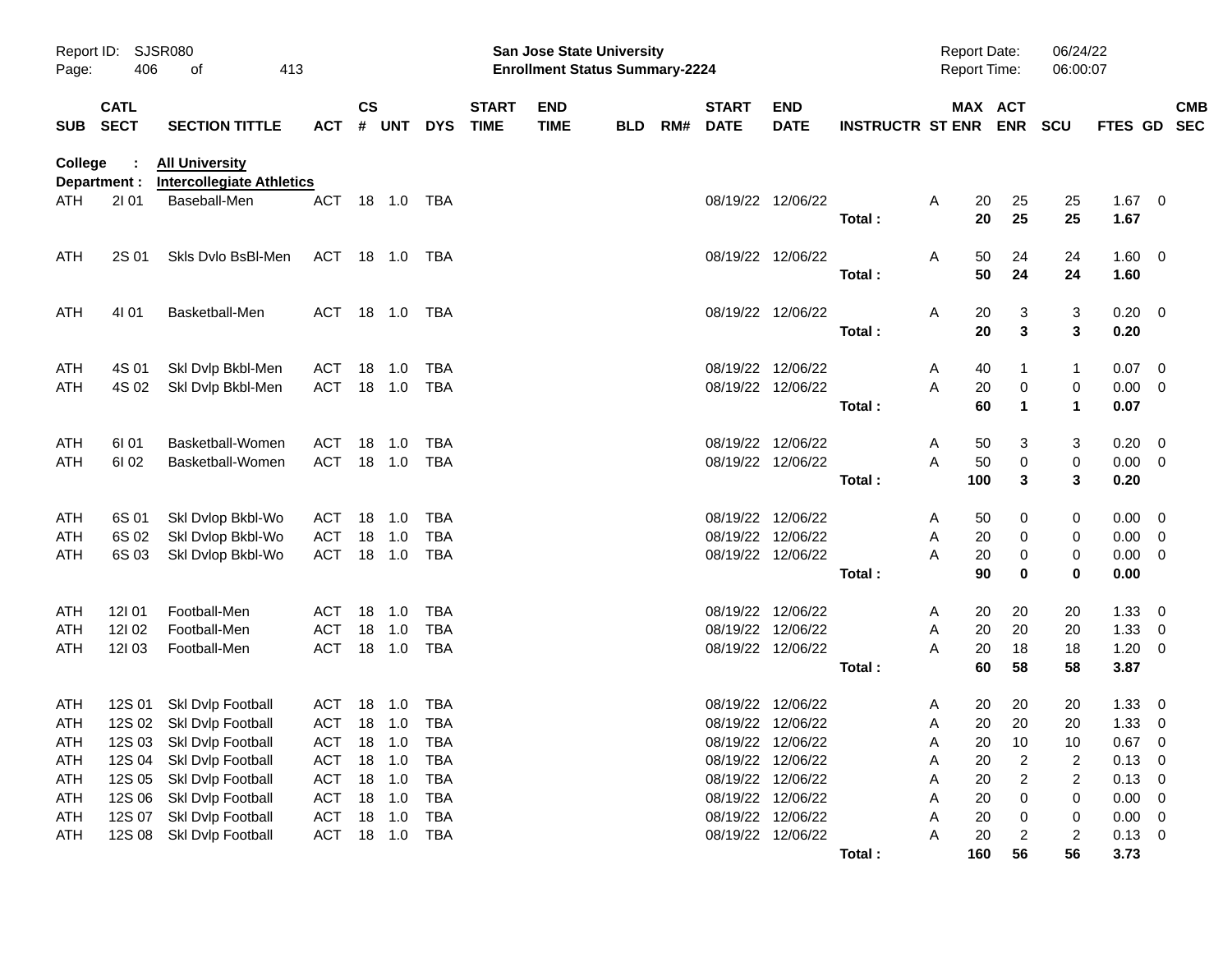| Page:             | Report ID: SJSR080<br>407<br>413<br>of |                                                      |                                  |                  |       |                   |                             | San Jose State University<br><b>Enrollment Status Summary-2224</b> |            |     |                             |                                        |                         | <b>Report Date:</b><br><b>Report Time:</b> |                                                   | 06/24/22<br>06:00:07           |                                    |                           |
|-------------------|----------------------------------------|------------------------------------------------------|----------------------------------|------------------|-------|-------------------|-----------------------------|--------------------------------------------------------------------|------------|-----|-----------------------------|----------------------------------------|-------------------------|--------------------------------------------|---------------------------------------------------|--------------------------------|------------------------------------|---------------------------|
|                   | <b>CATL</b><br>SUB SECT                | <b>SECTION TITTLE</b>                                | ACT                              | $\mathsf{cs}$    | # UNT | <b>DYS</b>        | <b>START</b><br><b>TIME</b> | <b>END</b><br><b>TIME</b>                                          | <b>BLD</b> | RM# | <b>START</b><br><b>DATE</b> | <b>END</b><br><b>DATE</b>              | <b>INSTRUCTR ST ENR</b> |                                            | MAX ACT<br><b>ENR</b>                             | <b>SCU</b>                     |                                    | <b>CMB</b><br>FTES GD SEC |
| ATH               | 14101                                  | Golf-Men                                             | ACT 18 1.0                       |                  |       | TBA               |                             |                                                                    |            |     |                             | 08/19/22 12/06/22                      | Total:                  | Α<br>25<br>25                              | 3<br>$\mathbf{3}$                                 | 3<br>3                         | $0.20 \ 0$<br>0.20                 |                           |
| ATH<br>ATH        |                                        | 14S 01 Skl Dvlp Golf-Men<br>14S 02 Skl Dvlp Golf-Men | ACT 19 1.0<br>ACT 19 1.0         |                  |       | TBA<br>TBA        |                             |                                                                    |            |     |                             | 08/19/22 12/06/22<br>08/19/22 12/06/22 | Total:                  | 25<br>A<br>A<br>20<br>45                   | $\mathbf{1}$<br>$\pmb{0}$<br>$\blacktriangleleft$ | 1<br>0<br>$\mathbf 1$          | $0.07 \ 0$<br>$0.00 \t 0$<br>0.07  |                           |
| ATH               | 16I 01                                 | Golf-Women                                           | ACT 19 1.0 TBA                   |                  |       |                   |                             |                                                                    |            |     |                             | 08/19/22 12/06/22                      | Total:                  | A<br>25<br>25                              | $\overline{1}$<br>$\mathbf{1}$                    | $\mathbf{1}$<br>$\mathbf 1$    | $0.07 \ 0$<br>0.07                 |                           |
| ATH               |                                        | 16S 01 SkI Dvlp Golf-Wo                              | ACT 19 1.0 TBA                   |                  |       |                   |                             |                                                                    |            |     |                             | 08/19/22 12/06/22                      | Total:                  | Α<br>25<br>25                              | $\overline{1}$<br>$\mathbf{1}$                    | 1<br>$\mathbf 1$               | $0.07 \ 0$<br>0.07                 |                           |
| ATH               | 20101                                  | Gymnastics-Women                                     | ACT 19 1.0 TBA                   |                  |       |                   |                             |                                                                    |            |     |                             | 08/19/22 12/06/22                      | Total:                  | Α<br>50<br>50                              | 5<br>5                                            | 5<br>5                         | $0.33 \ 0$<br>0.33                 |                           |
| <b>ATH</b><br>ATH |                                        | 20S 01 Skls Dvlp Gym-Wo<br>20S 02 Skls Dvlp Gym-Wo   | ACT<br>ACT 19 1.0                | 19 1.0           |       | TBA<br>TBA        |                             |                                                                    |            |     |                             | 08/19/22 12/06/22<br>08/19/22 12/06/22 | Total:                  | A<br>40<br>A<br>20<br>60                   | 2<br>$\pmb{0}$<br>$\mathbf{2}$                    | 2<br>$\pmb{0}$<br>$\mathbf{2}$ | $0.13 \ 0$<br>$0.00 \t 0$<br>0.13  |                           |
| ATH               | 26101                                  | Tennis-Women                                         | ACT 19 1.0 TBA                   |                  |       |                   |                             |                                                                    |            |     |                             | 08/19/22 12/06/22                      | Total:                  | Α<br>40<br>40                              | 3<br>$\mathbf{3}$                                 | 3<br>3                         | $0.20 \ 0$<br>0.20                 |                           |
| ATH               |                                        | 26S 01 Skl Dvlp Ten-Wo                               | ACT 19 1.0 TBA                   |                  |       |                   |                             |                                                                    |            |     |                             | 08/19/22 12/06/22                      | Total:                  | Α<br>40<br>40                              | $\mathbf{1}$<br>$\blacktriangleleft$              | $\mathbf{1}$<br>$\mathbf 1$    | $0.07 \quad 0$<br>0.07             |                           |
| <b>ATH</b><br>ATH | 30101<br>30102                         | Soccer-Men<br>Soccer-Men                             | ACT<br>ACT                       | 19 1.0<br>19 1.0 |       | TBA<br><b>TBA</b> |                             |                                                                    |            |     |                             | 08/19/22 12/06/22<br>08/19/22 12/06/22 | Total:                  | A<br>50<br>A<br>20<br>70                   | 9<br>$\pmb{0}$<br>9                               | 9<br>$\pmb{0}$<br>9            | $0.60 \t 0$<br>$0.00 \t 0$<br>0.60 |                           |
| ATH<br>ATH        |                                        | 30S 01 Skls Dvlp Soccer<br>30S 02 Skls Dvlp Soccer   | ACT 19 1.0<br>ACT 19 1.0 TBA     |                  |       | TBA               |                             |                                                                    |            |     |                             | 08/19/22 12/06/22<br>08/19/22 12/06/22 | Total:                  | 50<br>A<br>Α<br>70                         | 6<br>20<br>$\mathbf 0$<br>6                       | 6<br>$\mathbf{0}$<br>6         | $0.40 \ 0$<br>$0.00 \t 0$<br>0.40  |                           |
| ATH               |                                        | 32I 01 Softball-Women                                | ACT 18 1.0 TBA                   |                  |       |                   |                             |                                                                    |            |     |                             | 08/19/22 12/06/22                      | Total:                  | A<br>50<br>50                              | 11<br>11                                          | 11<br>11                       | $0.73 \ 0$<br>0.73                 |                           |
| ATH<br>ATH        |                                        | 32S 01 SkI Dvlp Sftbl Wo<br>32S 02 Skl Dvlp Sftbl Wo | ACT 18 1.0 TBA<br>ACT 18 1.0 TBA |                  |       |                   |                             |                                                                    |            |     |                             | 08/19/22 12/06/22<br>08/19/22 12/06/22 |                         | 50<br>A<br>Α<br>20                         | 6<br>$\overline{2}$                               | 6<br>$\overline{2}$            | $0.40 \ 0$<br>$0.13 \ 0$           |                           |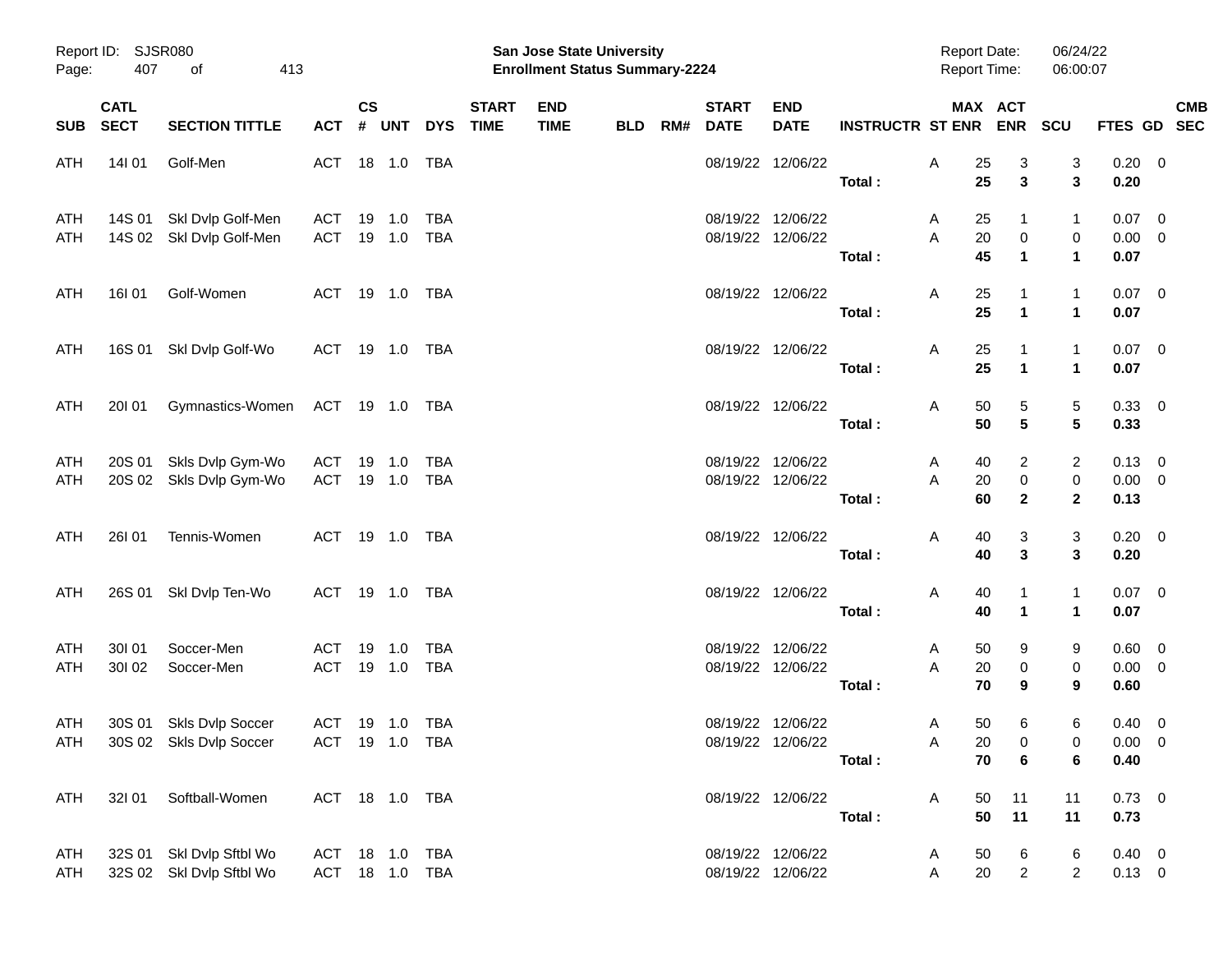| Page:      | Report ID: SJSR080<br>408  | 413<br>οf                                       |                              |                    |            |            |                             | San Jose State University<br><b>Enrollment Status Summary-2224</b> |            |     |                             |                                        |                             | <b>Report Date:</b><br><b>Report Time:</b> |                                         | 06/24/22<br>06:00:07                      |                                 |                           |
|------------|----------------------------|-------------------------------------------------|------------------------------|--------------------|------------|------------|-----------------------------|--------------------------------------------------------------------|------------|-----|-----------------------------|----------------------------------------|-----------------------------|--------------------------------------------|-----------------------------------------|-------------------------------------------|---------------------------------|---------------------------|
| <b>SUB</b> | <b>CATL</b><br><b>SECT</b> | <b>SECTION TITTLE</b>                           | <b>ACT</b>                   | $\mathsf{cs}$<br># | <b>UNT</b> | <b>DYS</b> | <b>START</b><br><b>TIME</b> | <b>END</b><br><b>TIME</b>                                          | <b>BLD</b> | RM# | <b>START</b><br><b>DATE</b> | <b>END</b><br><b>DATE</b>              | <b>INSTRUCTR ST ENR ENR</b> |                                            | MAX ACT                                 | SCU                                       |                                 | <b>CMB</b><br>FTES GD SEC |
|            |                            |                                                 |                              |                    |            |            |                             |                                                                    |            |     |                             |                                        | Total:                      | 70                                         | 8                                       | 8                                         | 0.53                            |                           |
| ATH        | 34101                      | Swimming-Women                                  | ACT 19 1.0 TBA               |                    |            |            |                             |                                                                    |            |     |                             | 08/19/22 12/06/22                      | Total:                      | Α<br>50<br>50                              | 0<br>$\bf{0}$                           | 0<br>0                                    | $0.00 \t 0$<br>0.00             |                           |
| ATH        |                            | 34S 01 SkI Dvlp Swim-Wo                         | ACT 19 1.0 TBA               |                    |            |            |                             |                                                                    |            |     |                             | 08/19/22 12/06/22                      | Total:                      | Α<br>50<br>50                              | 0<br>$\mathbf 0$                        | 0<br>0                                    | $0.00 \t 0$<br>0.00             |                           |
| ATH        | 36I 01                     | Volleyball-Women                                | ACT 18 1.0 TBA               |                    |            |            |                             |                                                                    |            |     |                             | 08/19/22 12/06/22                      | Total:                      | Α<br>50<br>50                              | 11<br>11                                | 11<br>11                                  | $0.73 \quad 0$<br>0.73          |                           |
| ATH<br>ATH | 36S 01                     | Skls Dvlp Vlybl-Wo<br>36S 02 Skls Dvlp Vlybl-Wo | ACT<br>ACT 18 1.0 TBA        | 18 1.0             |            | TBA        |                             |                                                                    |            |     |                             | 08/19/22 12/06/22<br>08/19/22 12/06/22 | Total:                      | A<br>50<br>20<br>A<br>70                   | 10<br>$\mathbf 0$<br>10                 | 10<br>0<br>10                             | $0.67$ 0<br>$0.00 \t 0$<br>0.67 |                           |
| ATH<br>ATH | 421 01<br>42102            | Cross Country Wmn<br>Cross Country Wmn          | ACT 18 1.0<br>ACT 18 1.0 TBA |                    |            | TBA        |                             |                                                                    |            |     |                             | 08/19/22 12/06/22<br>08/19/22 12/06/22 | Total:                      | 20<br>A<br>$20\,$<br>A<br>40               | 4<br>0<br>4                             | 4<br>$\pmb{0}$<br>$\overline{\mathbf{4}}$ | 0.27 0<br>$0.00 \t 0$<br>0.27   |                           |
| ATH<br>ATH | 42S 01                     | Skls Dvlp Crs Ctry<br>42S 02 Skls Dvlp Crs Ctry | ACT<br>ACT 18 1.0 TBA        | 18 1.0             |            | TBA        |                             |                                                                    |            |     |                             | 08/19/22 12/06/22<br>08/19/22 12/06/22 | Total:                      | 20<br>A<br>A<br>20<br>40                   | 4<br>0<br>4                             | 4<br>$\pmb{0}$<br>4                       | $0.27$ 0<br>$0.00 \t 0$<br>0.27 |                           |
| ATH        | 44101                      | Soccer Women                                    | ACT 18 1.0 TBA               |                    |            |            |                             |                                                                    |            |     |                             | 08/19/22 12/06/22                      | Total:                      | 40<br>Α<br>40                              | 13<br>13                                | 13<br>13                                  | $0.87$ 0<br>0.87                |                           |
| ATH        | 44S 01                     | Skls Dvlp Soccer W                              | ACT 18 1.0 TBA               |                    |            |            |                             |                                                                    |            |     |                             | 08/19/22 12/06/22                      | Total:                      | Α<br>40<br>40                              | 8<br>8                                  | 8<br>8                                    | 0.53 0<br>0.53                  |                           |
| ATH        | 46I 01                     | Water Polo Women                                | ACT 18 1.0 TBA               |                    |            |            |                             |                                                                    |            |     |                             | 08/19/22 12/06/22                      | Total:                      | 40<br>A<br>40                              | 4<br>$\overline{\mathbf{4}}$            | 4<br>4                                    | 0.27 0<br>0.27                  |                           |
|            |                            | ATH 46S 01 Skls Dvlp Wtr Plo                    | ACT 18 1.0 TBA               |                    |            |            |                             |                                                                    |            |     |                             | 08/19/22 12/06/22                      | Total:                      | A<br>40<br>40                              | 3<br>$\mathbf{3}$                       | 3<br>$\mathbf{3}$                         | $0.20 \ 0$<br>0.20              |                           |
| ATH        |                            | 48101 Cross Country Men ACT 18 1.0 TBA          |                              |                    |            |            |                             |                                                                    |            |     |                             | 08/19/22 12/06/22                      | Total:                      | 20<br>A<br>20                              | $\mathbf{1}$<br>$\overline{\mathbf{1}}$ | $\mathbf{1}$<br>$\mathbf{1}$              | $0.07$ 0<br>0.07                |                           |
| ATH        |                            | 48S 01 Skls Dvlp Crs Ctry                       | ACT 18 1.0 TBA               |                    |            |            |                             |                                                                    |            |     |                             | 08/19/22 12/06/22                      |                             | 20<br>A                                    | $\mathbf{3}$                            | 3                                         | $0.20 \ 0$                      |                           |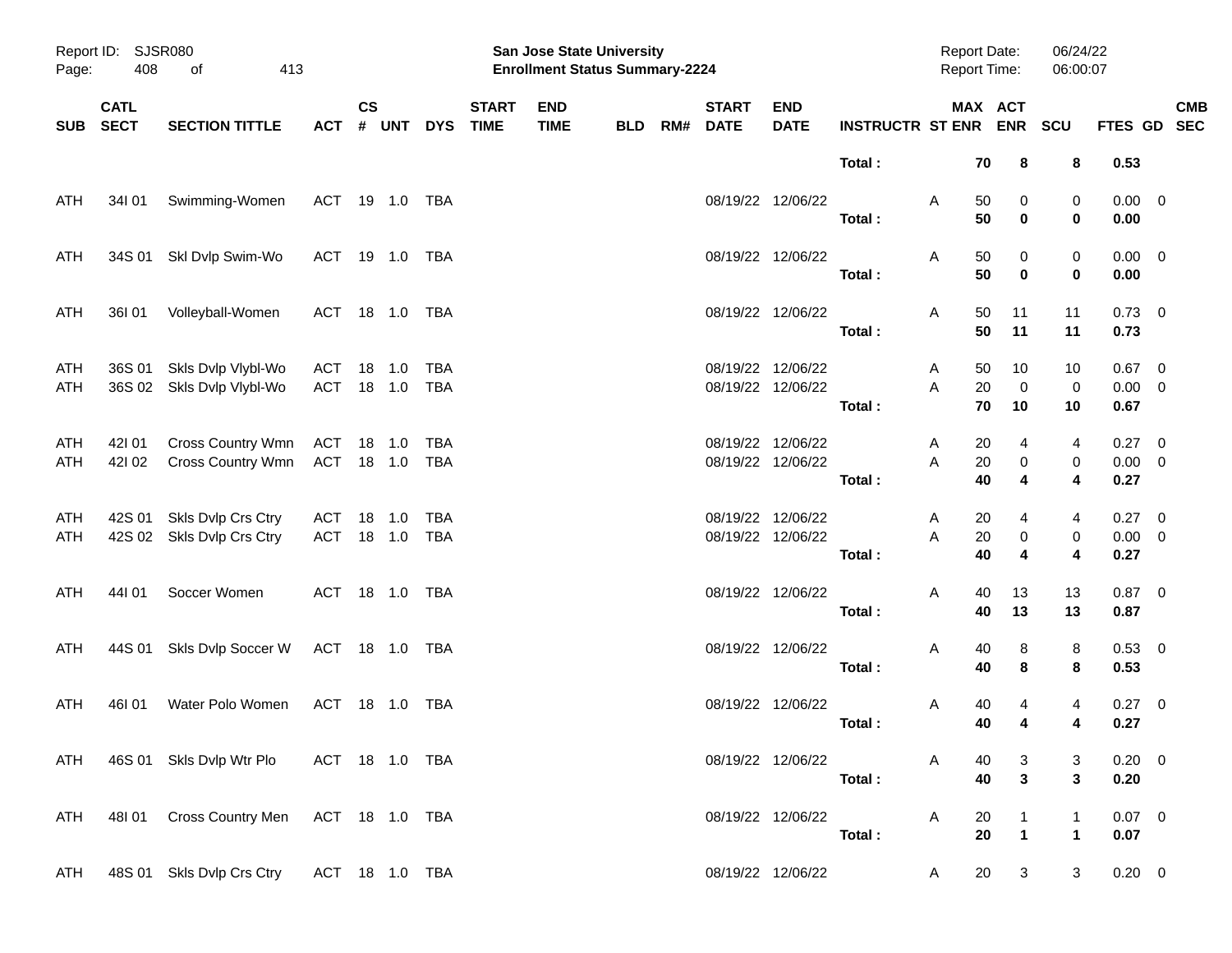| Report ID:<br>Page: |                            | SJSR080<br>409 | оf                               | 413        |                       |            |                             | <b>San Jose State University</b><br><b>Enrollment Status Summary-2224</b> |            |     |                             |                           |                                                     | <b>Report Date:</b><br>Report Time: |                         | 06/24/22<br>06:00:07 |                |                          |
|---------------------|----------------------------|----------------|----------------------------------|------------|-----------------------|------------|-----------------------------|---------------------------------------------------------------------------|------------|-----|-----------------------------|---------------------------|-----------------------------------------------------|-------------------------------------|-------------------------|----------------------|----------------|--------------------------|
| <b>SUB</b>          | <b>CATL</b><br><b>SECT</b> |                | <b>SECTION TITTLE</b>            | <b>ACT</b> | CS<br><b>UNT</b><br># | <b>DYS</b> | <b>START</b><br><b>TIME</b> | <b>END</b><br>TIME                                                        | <b>BLD</b> | RM# | <b>START</b><br><b>DATE</b> | <b>END</b><br><b>DATE</b> | <b>INSTRUCTR ST ENR</b>                             | MAX ACT                             | <b>ENR</b>              | <b>SCU</b>           | FTES GD        | <b>CMB</b><br><b>SEC</b> |
|                     |                            |                |                                  |            |                       |            |                             |                                                                           |            |     |                             |                           | Total:                                              | 20                                  | 3                       | 3                    | 0.20           |                          |
|                     | Department :               |                | <b>Intercollegiate Athletics</b> |            |                       |            |                             |                                                                           |            |     |                             |                           | <b>Department Total:</b><br><b>Lower Division:</b>  | 1630<br>1630                        | 282<br>282              | 282<br>282           | 18.80<br>18.80 |                          |
|                     |                            |                |                                  |            |                       |            |                             |                                                                           |            |     |                             |                           | <b>Upper Division:</b><br><b>Graduate Division:</b> | 0<br>0                              | $\bf{0}$<br>$\mathbf 0$ | $\bf{0}$<br>0        | 0.00<br>0.00   |                          |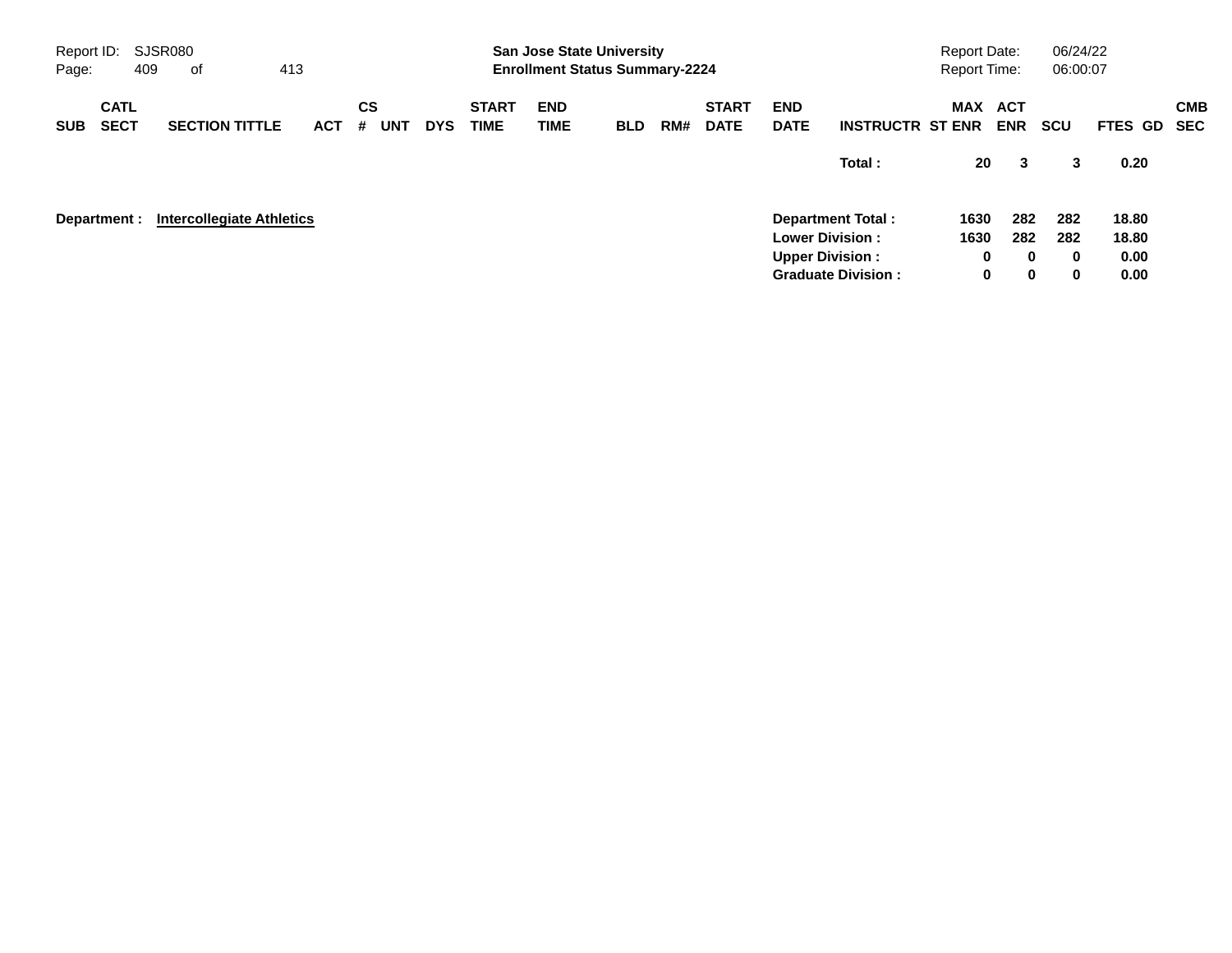| Report ID: SJSR080 |      |     |                       |     |           |            |              | <b>San Jose State University</b>      |            |     |              |             | <b>Report Date:</b>                   | 06/24/22                  |            |
|--------------------|------|-----|-----------------------|-----|-----------|------------|--------------|---------------------------------------|------------|-----|--------------|-------------|---------------------------------------|---------------------------|------------|
| Page:              |      | 410 | ot                    | 413 |           |            |              | <b>Enrollment Status Summary-2224</b> |            |     |              |             | Report Time:                          | 06:00:07                  |            |
|                    | CATL |     |                       |     | <b>CS</b> |            | <b>START</b> | <b>END</b>                            |            |     | <b>START</b> | <b>END</b>  | <b>MAX</b><br><b>ACT</b>              |                           | <b>CMB</b> |
| <b>SUB</b>         | SECT |     | <b>SECTION TITTLE</b> |     | ACT # UNT | <b>DYS</b> | <b>TIME</b>  | TIME                                  | <b>BLD</b> | RM# | <b>DATE</b>  | <b>DATE</b> | <b>ENR</b><br><b>INSTRUCTR ST ENR</b> | <b>SCU</b><br>FTES GD SEC |            |

# **COLLEGE NAME : All University**

| <b>COLLEGE GRAND TOTAL :</b> | 1630 | 282 | 282 | 18.80 |
|------------------------------|------|-----|-----|-------|
| <b>Lower Division:</b>       | 1630 | 282 | 282 | 18.80 |
| <b>Upper Division:</b>       |      |     | 0   | 0.00  |
| <b>Graduate Division:</b>    |      |     | 0   | 0.00  |
|                              |      |     |     |       |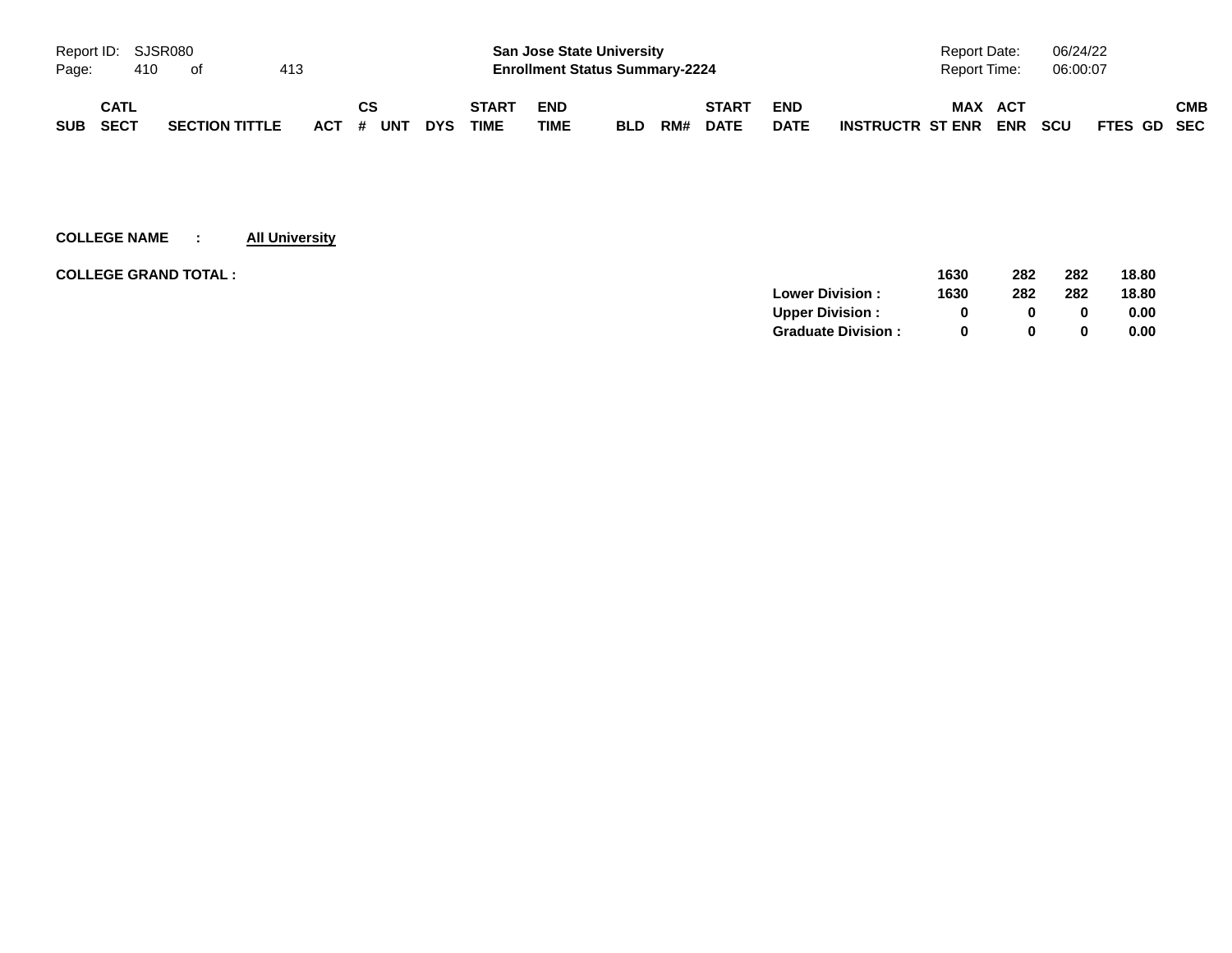| Report ID: SJSR080 |             |     |                       |     |           |            |              |            | <b>San Jose State University</b>      |     |              |             | Report Date:                          | 06/24/22                  |     |
|--------------------|-------------|-----|-----------------------|-----|-----------|------------|--------------|------------|---------------------------------------|-----|--------------|-------------|---------------------------------------|---------------------------|-----|
| Page:              |             | 411 | ot                    | 413 |           |            |              |            | <b>Enrollment Status Summary-2224</b> |     |              |             | <b>Report Time:</b>                   | 06:00:07                  |     |
|                    | <b>CATL</b> |     |                       |     | CS        |            | <b>START</b> | <b>END</b> |                                       |     | <b>START</b> | <b>END</b>  | <b>MAX</b><br>ACT                     |                           | СМВ |
| <b>SUB</b>         | SECT        |     | <b>SECTION TITTLE</b> |     | ACT # UNT | <b>DYS</b> | <b>TIME</b>  | TIME       | <b>BLD</b>                            | RM# | <b>DATE</b>  | <b>DATE</b> | <b>ENR</b><br><b>INSTRUCTR ST ENR</b> | <b>SCU</b><br>FTES GD SEC |     |

# **COLLEGE NAME : SJSU Main Campus**

| <b>COLLEGE GRAND TOTAL :</b> |                           | n        | 0        | 0.00 |
|------------------------------|---------------------------|----------|----------|------|
|                              | <b>Lower Division:</b>    |          | $\bf{0}$ | 0.00 |
|                              | Upper Division:           |          | 0        | 0.00 |
|                              | <b>Graduate Division:</b> | $\Omega$ | 0        | 0.00 |
|                              |                           |          |          |      |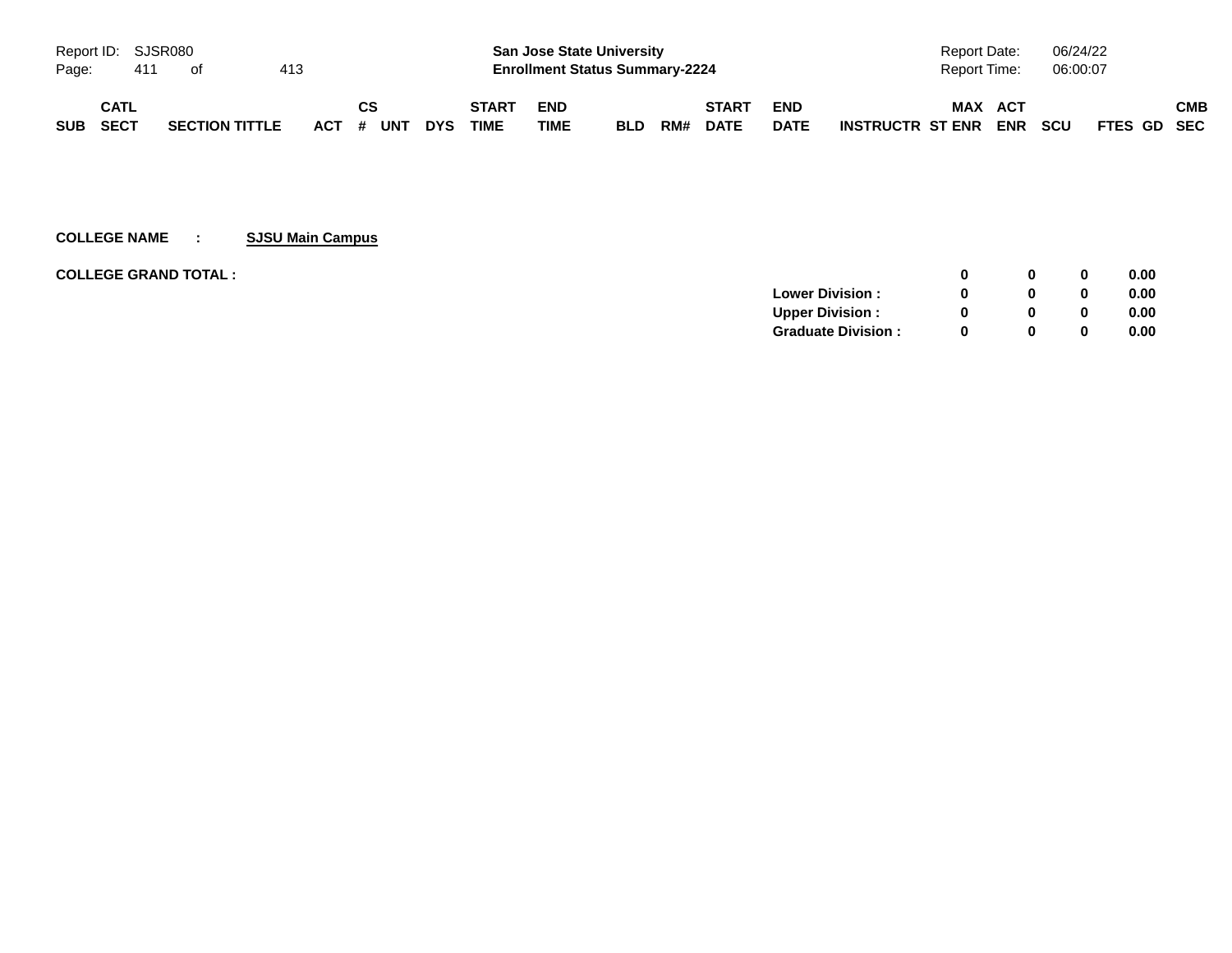| Report ID: SJSR080 |      |     |                       |     |           |            |              | <b>San Jose State University</b>      |            |     |              |             | <b>Report Date:</b>                   | 06/24/22                  |     |
|--------------------|------|-----|-----------------------|-----|-----------|------------|--------------|---------------------------------------|------------|-----|--------------|-------------|---------------------------------------|---------------------------|-----|
| Page:              |      | 412 | of                    | 413 |           |            |              | <b>Enrollment Status Summary-2224</b> |            |     |              |             | Report Time:                          | 06:00:07                  |     |
|                    | CATL |     |                       |     | CS        |            | <b>START</b> | <b>END</b>                            |            |     | <b>START</b> | <b>END</b>  | <b>MAX</b><br><b>ACT</b>              |                           | СМВ |
| <b>SUB</b>         | SECT |     | <b>SECTION TITTLE</b> |     | ACT # UNT | <b>DYS</b> | <b>TIME</b>  | TIME                                  | <b>BLD</b> | RM# | <b>DATE</b>  | <b>DATE</b> | <b>ENR</b><br><b>INSTRUCTR ST ENR</b> | <b>SCU</b><br>FTES GD SEC |     |

# **COLLEGE NAME : San Jose State University**

| <b>COLLEGE GRAND TOTAL :</b> |                           | <sup>0</sup> | $\bf{0}$ | 0.00 |
|------------------------------|---------------------------|--------------|----------|------|
|                              | <b>Lower Division:</b>    | $\Omega$     | $\bf{0}$ | 0.00 |
|                              | <b>Upper Division:</b>    | <sup>0</sup> | $\bf{0}$ | 0.00 |
|                              | <b>Graduate Division:</b> | <sup>0</sup> | $\bf{0}$ | 0.00 |
|                              |                           |              |          |      |